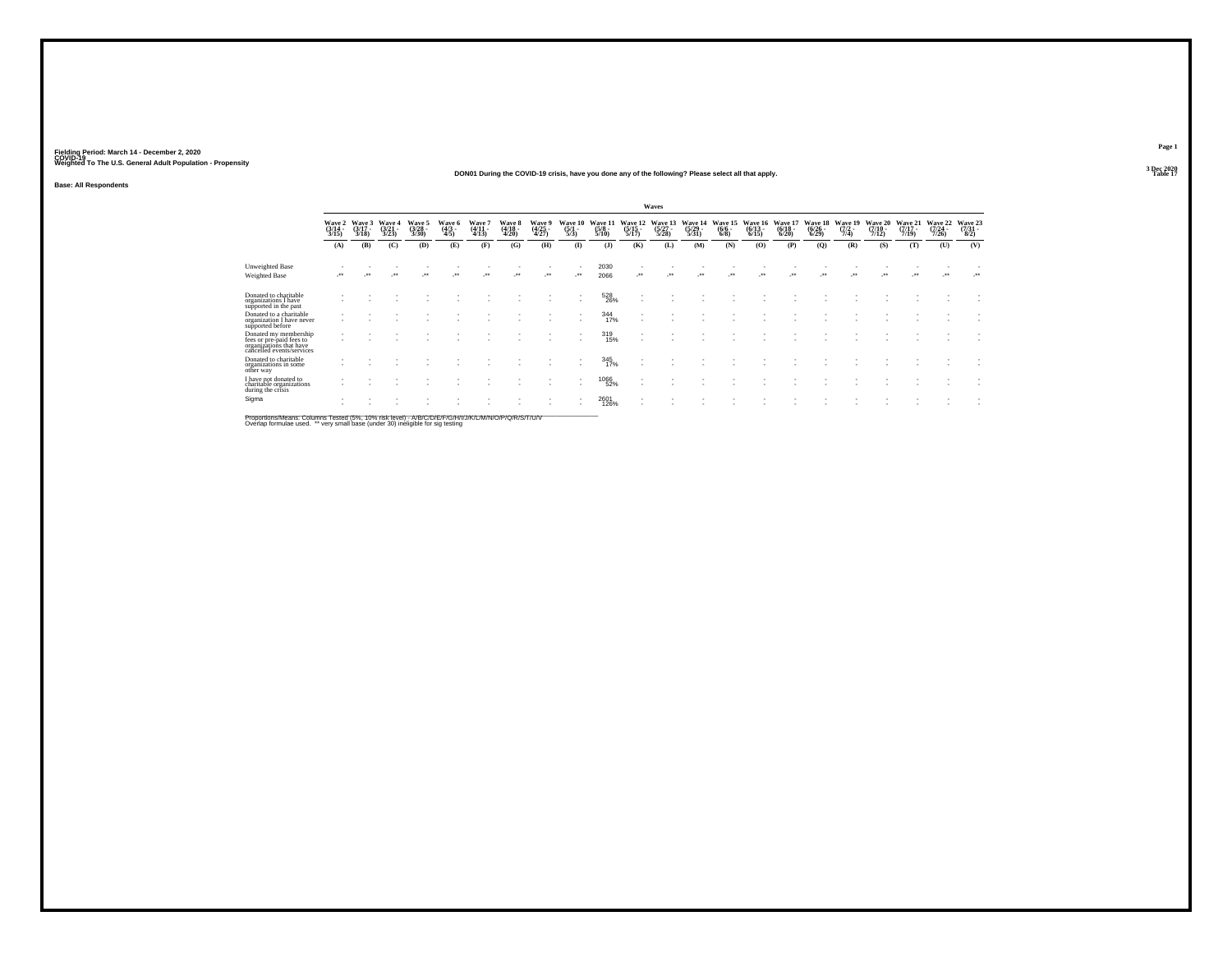### **DON02 Thinking about the charity or cause you donated to that you had not supported in the past, do you think you will continue to support this charity or cause in the future?**

**Base: Donated To A Charitable Organization I Have Never Supported Before**

|                                                                                   |                           |                             |                         |                             |                           |                             |                             |                                    |                            |                             |                              | Waves                        |                                         |                            |                              |                              |                              |                             |                              |                              |                              |                                     |
|-----------------------------------------------------------------------------------|---------------------------|-----------------------------|-------------------------|-----------------------------|---------------------------|-----------------------------|-----------------------------|------------------------------------|----------------------------|-----------------------------|------------------------------|------------------------------|-----------------------------------------|----------------------------|------------------------------|------------------------------|------------------------------|-----------------------------|------------------------------|------------------------------|------------------------------|-------------------------------------|
|                                                                                   | Wave 2<br>(3/14 -<br>3/15 | Wave 3<br>$(3/17 -$<br>3/18 | Wave 4<br>(3/21<br>3/23 | Wave 5<br>$(3/28 -$<br>3/30 | Wave 6<br>$(4/3 -$<br>4/5 | Wave 7<br>$(4/11 -$<br>4/13 | Wave 8<br>$(4/18 -$<br>4/20 | <b>Wave 9</b><br>$(4/25 -$<br>4/27 | Wave 10<br>$(5/1 -$<br>5/3 | Wave 11<br>$(5/8 -$<br>5/10 | Wave 12<br>$(5/15 -$<br>5/17 | Wave 13<br>$(5/27 -$<br>5/28 | Wave 14<br>$\frac{(5/29 - 5/31)}{5/31}$ | Wave 15<br>$(6/6 -$<br>6/8 | Wave 16<br>$(6/13 -$<br>6/15 | Wave 17<br>$(6/18 -$<br>6/20 | Wave 18<br>$(6/26 -$<br>6/29 | Wave 19<br>$(7/2 -$<br>7/4) | Wave 20<br>$(7/10 -$<br>7/12 | Wave 21<br>$(7/17 -$<br>7/19 | Wave 22<br>$(7/24 -$<br>7/26 | Wave 23<br>$\frac{(7/31 - 8)}{8/2}$ |
|                                                                                   | (A)                       | (B)                         | (C)                     | (D)                         | (E)                       | (F)                         | (G)                         | (H)                                | $\mathbf{I}$               | $($ J $)$                   | (K)                          | (L)                          | (M)                                     | (N)                        | (0)                          | (P)                          | (Q)                          | (R)                         | (S)                          | (T)                          | (U)                          | (V)                                 |
| Unweighted Base                                                                   |                           |                             |                         |                             |                           | ٠                           |                             |                                    |                            | 332                         | $\overline{\phantom{a}}$     |                              |                                         |                            |                              |                              |                              |                             |                              |                              |                              |                                     |
| Weighted Base                                                                     | ur.                       | $\bullet\bullet$            | $\cdot$                 | $\cdot$                     | $\ddot{\phantom{1}}$      | $\cdot$                     | $\overline{\phantom{a}}$    | $\mathcal{L}^{\bullet\bullet}$     | $\cdot$                    | 344                         |                              | $\cdot$                      | $\cdot$                                 |                            | $\cdot$                      | $\cdot$                      | $\cdot$                      | $\bullet\bullet$            | $\cdot$                      | $\overline{\phantom{a}}$     | $\cdot$                      | ur.                                 |
| Yes, I will continue to<br>support this charity or<br>cause in the future         |                           |                             |                         |                             |                           |                             |                             | $\overline{\phantom{a}}$           |                            | 263<br>76%                  |                              |                              |                                         |                            |                              |                              |                              |                             |                              |                              |                              |                                     |
| No, I will only support this<br>charity or cause in their<br>COVID relief efforts | $\overline{\phantom{a}}$  |                             |                         |                             |                           |                             |                             |                                    |                            | $^{30}_{9\%}$               |                              |                              |                                         |                            |                              |                              |                              |                             |                              |                              |                              |                                     |
| Don't know                                                                        |                           |                             |                         |                             |                           |                             |                             |                                    |                            | 51<br>15%                   | $\overline{\phantom{a}}$     |                              |                                         |                            |                              |                              |                              |                             |                              |                              |                              |                                     |
| Sigma                                                                             |                           |                             |                         |                             |                           |                             |                             |                                    |                            | 344<br>100%                 | $\overline{\phantom{a}}$     |                              |                                         |                            |                              |                              |                              |                             |                              |                              |                              |                                     |

Proportions/Means: Columns Tested (5%, 10% risk level) - A/B/C/D/E/F/G/H/I/J/K/L/M/N/O/P/Q/R/S/T/U/V<br>Overlap formulae used. \*\* very small base (under 30) ineligible for sig testing

**Page 2**3 Dec 2020<br>Table 18

**Table 18**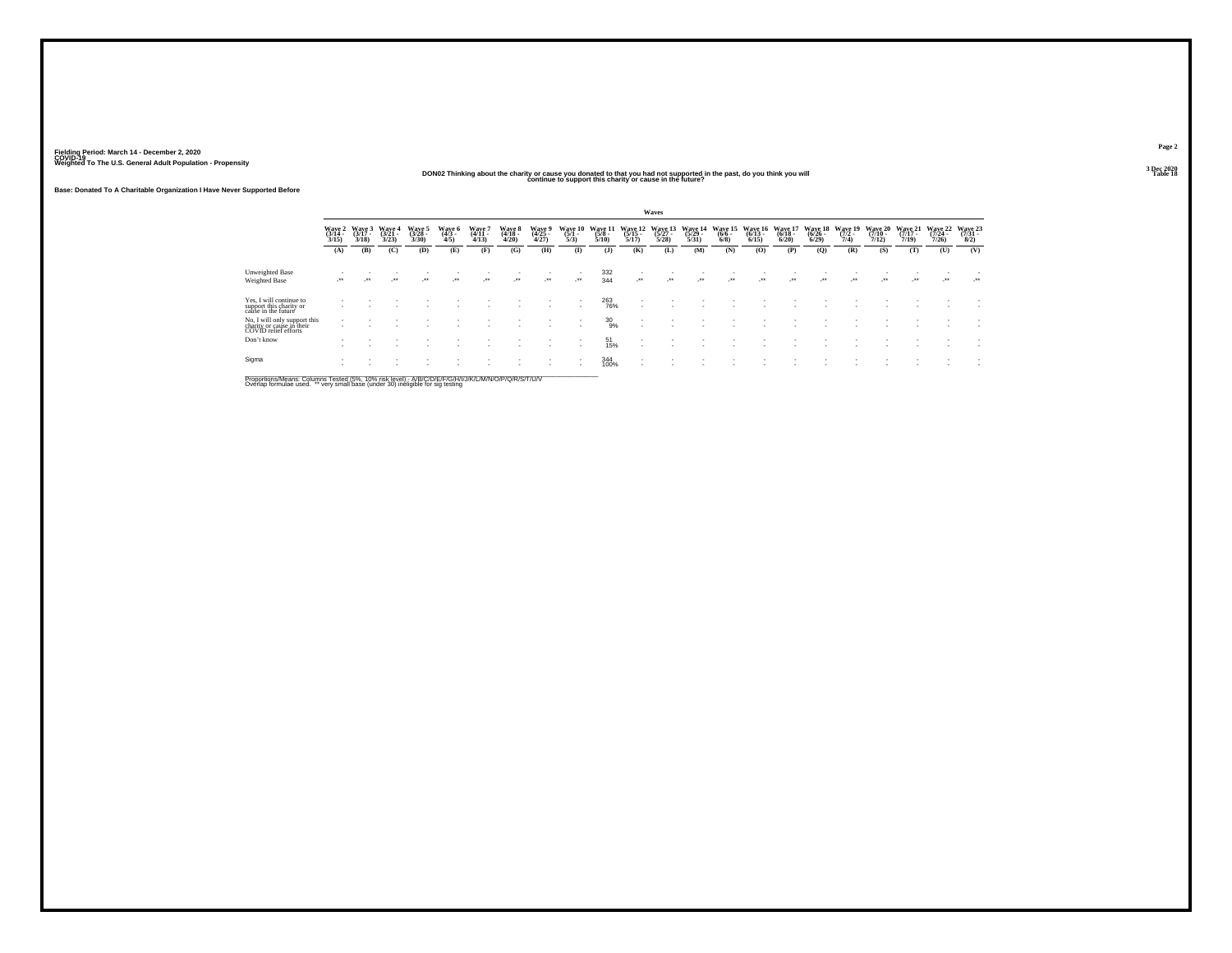### **DON03 Have you participated in either of the following charitable giving events?Table 19 Table 19 Table 19 Table 19 Table 19 Table 19 Table 19 Table 19 Table 19 Table 19**

**Summary Of Yes**

**Base: All Respondents**

|                                                                                        |                                 |                                 |                                       |                                |                              |                             |                                 |                                |                                |                                 |                                  | Waves                           |                                 |                                      |                                 |                                 |                                        |                            |                                     |                                     |                                         |                                |
|----------------------------------------------------------------------------------------|---------------------------------|---------------------------------|---------------------------------------|--------------------------------|------------------------------|-----------------------------|---------------------------------|--------------------------------|--------------------------------|---------------------------------|----------------------------------|---------------------------------|---------------------------------|--------------------------------------|---------------------------------|---------------------------------|----------------------------------------|----------------------------|-------------------------------------|-------------------------------------|-----------------------------------------|--------------------------------|
|                                                                                        | Wave 2<br>$\frac{(3/14)}{3/15}$ | Wave 3<br>$(3/17 -$<br>$3/18$ ) | <b>Wave 4</b><br>$\binom{3/21}{3/23}$ | Wave 5<br>$\binom{3/28}{3/30}$ | Wave 6<br>$\binom{4/3}{4/5}$ | Wave '<br>$(4/11 -$<br>4/13 | Wave 8<br>$\frac{(4/18)}{4/20}$ | Wave 9<br>$\binom{4/25}{4/27}$ | Wave 10<br>$\frac{(5/1)}{5/3}$ | Wave 11<br>$\frac{(5/8)}{5/10}$ | Wave 12<br>$\frac{(5/15)}{5/17}$ | Wave 13<br>$\binom{5/27}{5/28}$ | Wave 14<br>$\binom{5/29}{5/31}$ | <b>Wave 15</b><br>$\binom{6/6}{6/8}$ | Wave 16<br>$\binom{6/13}{6/15}$ | Wave 17<br>$\binom{6/18}{6/20}$ | Wave 18<br>$\frac{(6/26 - 6)}{(6/29)}$ | Wave 19<br>$(7/2 -$<br>7/4 | <b>Wave 20</b><br>$(7/10 -$<br>7/12 | <b>Wave 21</b><br>$(7/17 -$<br>7/19 | <b>Wave 22</b><br>$\frac{(7/24)}{7/26}$ | Wave 23<br>$\binom{7/31}{8/2}$ |
|                                                                                        | (A)                             | (B)                             | (C)                                   | (D)                            | Œ)                           | (F)                         | (G)                             | (H)                            | $\bf(I)$                       | $($ $\bf{J}$                    | (K)                              | (L)                             | (M)                             | (N)                                  | (0)                             | (P)                             | (Q)                                    | (R)                        | (S)                                 | (T)                                 | (U)                                     | (V)                            |
| Unweighted Base                                                                        |                                 |                                 |                                       |                                |                              |                             |                                 |                                |                                | 2030                            |                                  |                                 |                                 |                                      |                                 |                                 |                                        |                            |                                     |                                     |                                         |                                |
| <b>Weighted Base</b>                                                                   | $\cdot$                         | $\bullet\bullet$                | $^{\tiny{**}}$                        | $\bullet\bullet$               | $^{++}$                      | $\bullet\bullet$            | $\cdot$                         | $\cdot$                        | $\cdot$                        | 2066                            | $\cdot$                          | $\cdot$                         | $^{\tiny{***}}$                 | $^{\tiny{+}}$                        | $^{\tiny{++}}$                  | $^{\tiny{++}}$                  | $^{\tiny{**}}$                         | $\cdots$                   | $\cdot$                             | $\cdot$                             | $\cdot$                                 | $\mathcal{L}^{\text{max}}$     |
| Giving Tuesday (donating<br>to charitable causes the<br>Tuesday after<br>Thanksgiving) |                                 |                                 |                                       |                                |                              |                             |                                 |                                |                                | 449<br>22%                      | $\overline{\phantom{a}}$         |                                 |                                 |                                      |                                 |                                 |                                        |                            |                                     |                                     |                                         |                                |
| Giving Tuesday Now<br>(donating to charitable<br>causes this past Tuesday,<br>May 5th) |                                 |                                 |                                       |                                |                              |                             |                                 |                                |                                | 462<br>22%                      |                                  |                                 |                                 |                                      |                                 |                                 |                                        |                            |                                     |                                     |                                         |                                |

Proportions/Means: Columns Tested (5%, 10% risk level) - A/B/C/D/E/F/G/H/I/J/K/L/M/N/O/P/Q/R/S/T/U/V<br>Overlap formulae used. \*\* very small base (under 30) ineligible for sig testing

**Page 3**3 Dec 2020<br>Table 19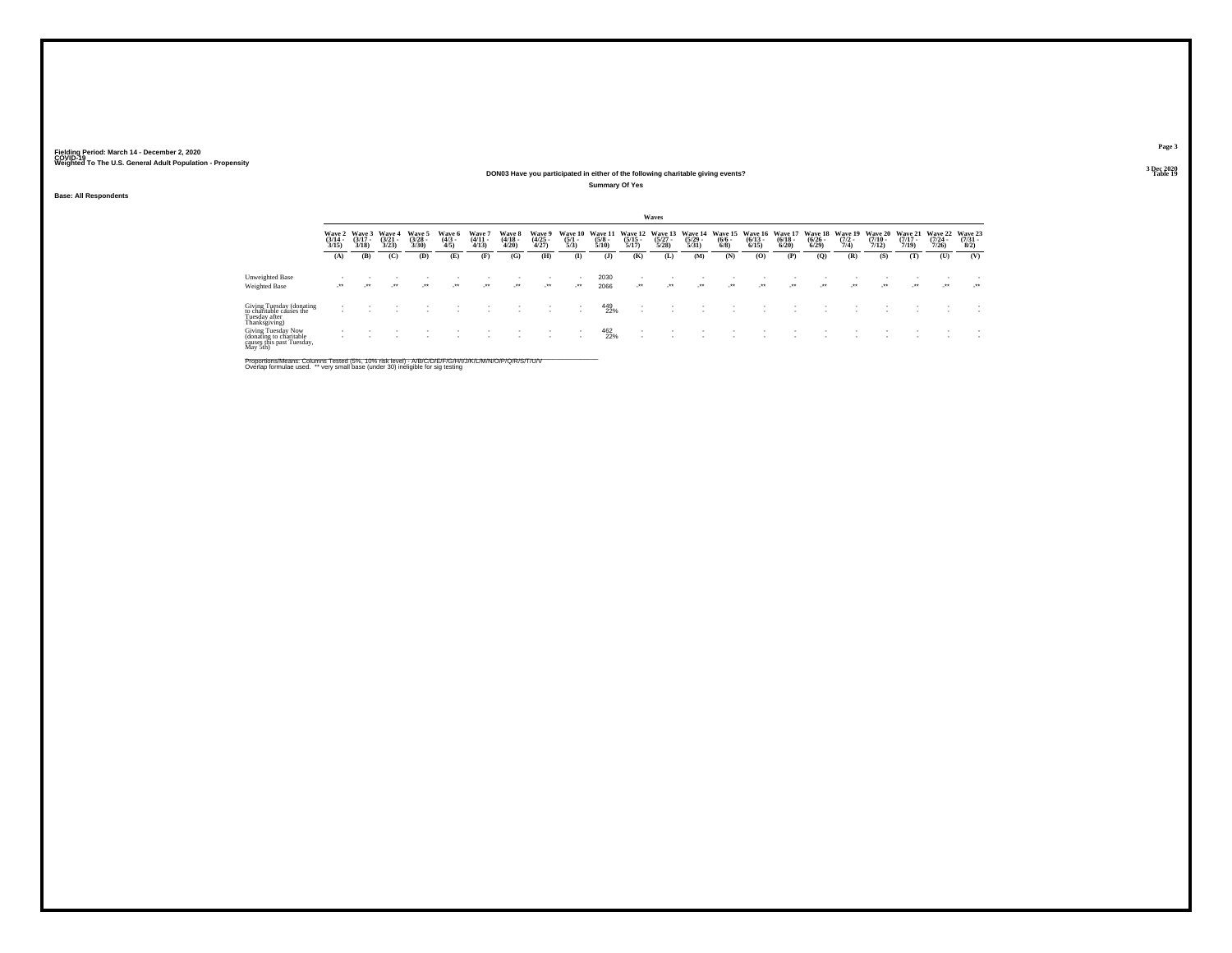## **DON03 Have you participated in either of the following charitable giving events?**

**Summary Of No**

**Base: All Respondents**

|                                                                                        |                                 |                             |                                 |                                |                              |                               |                                 |                                |                                |                                 |                                  | Waves                            |                                 |                               |                                 |                                 |                                        |                                |                                  |                                  |                              |                                |
|----------------------------------------------------------------------------------------|---------------------------------|-----------------------------|---------------------------------|--------------------------------|------------------------------|-------------------------------|---------------------------------|--------------------------------|--------------------------------|---------------------------------|----------------------------------|----------------------------------|---------------------------------|-------------------------------|---------------------------------|---------------------------------|----------------------------------------|--------------------------------|----------------------------------|----------------------------------|------------------------------|--------------------------------|
|                                                                                        | Wave 2<br>$\frac{(3/14)}{3/15}$ | Wave 3<br>$(3/17 -$<br>3/18 | Wave 4<br>$\frac{(3/21)}{3/23}$ | Wave 5<br>$\binom{3/28}{3/30}$ | Wave 6<br>$\binom{4/3}{4/5}$ | Wave<br>$\frac{(4/11)}{4/13}$ | Wave 8<br>$\frac{(4/18)}{4/20}$ | Wave 9<br>$\binom{4/25}{4/27}$ | Wave 10<br>$\frac{(5/1)}{5/3}$ | Wave 11<br>$\frac{(5/8)}{5/10}$ | Wave 12<br>$\frac{(5/15)}{5/17}$ | Wave 13<br>$\frac{(5/27)}{5/28}$ | Wave 14<br>$\binom{5/29}{5/31}$ | Wave 15<br>$\binom{6/6}{6/8}$ | Wave 16<br>$\binom{6/13}{6/15}$ | Wave 17<br>$\binom{6/18}{6/20}$ | <b>Wave 18</b><br>$\binom{6/26}{6/29}$ | Wave 19<br>$\frac{(7/2)}{7/4}$ | Wave 20<br>$\frac{(7/10)}{7/12}$ | Wave 21<br>$\frac{(7/17)}{7/19}$ | Wave 22<br>$(7/24 -$<br>7/26 | Wave 23<br>$\binom{7/31}{8/2}$ |
|                                                                                        | (A)                             | (B)                         | (C)                             | (D)                            | (E)                          | (F)                           | (G)                             | (H)                            | $\bf(I)$                       | (1)                             | (K)                              | (L)                              | (M)                             | (N)                           | (0)                             | (P)                             | (Q)                                    | (R)                            | (S)                              | (T)                              | (U)                          | (V)                            |
| Unweighted Base                                                                        |                                 |                             |                                 |                                |                              |                               |                                 | $\overline{\phantom{a}}$       | - 11                           | 2030                            | ٠                                |                                  |                                 |                               |                                 |                                 |                                        |                                |                                  |                                  |                              |                                |
| <b>Weighted Base</b>                                                                   | $\cdots$                        | $\bullet\bullet$            | $^{\tiny{***}}$                 | $\bullet\bullet$               | $\cdot$                      | $\bullet\bullet$              | $\cdot$                         | $\mathcal{L}^{\bullet\bullet}$ | $\cdot$                        | 2066                            | $\cdot$                          | $\cdot$                          | $^{\tiny{***}}$                 | $\cdot$                       | $^{\tiny{***}}$                 | $^{\tiny{++}}$                  | $^{++}$                                | $^{\tiny{++}}$                 | $^{\tiny{***}}$                  | $\mathcal{L}^{\bullet\bullet}$   | $\cdot$                      | - 280                          |
| Giving Tuesday (donating<br>to charitable causes the<br>Tuesday after<br>Thanksgiving) |                                 |                             |                                 |                                |                              |                               |                                 |                                |                                | 1617<br>78%                     |                                  |                                  |                                 |                               |                                 |                                 |                                        |                                |                                  |                                  |                              |                                |
| Giving Tuesday Now<br>(donating to charitable<br>causes this past Tuesday,<br>May 5th) |                                 |                             |                                 |                                |                              |                               |                                 | $\overline{\phantom{a}}$       | - 11                           | 1605<br>78%                     | ٠                                |                                  |                                 |                               |                                 |                                 |                                        |                                |                                  |                                  |                              |                                |

Proportions/Means: Columns Tested (5%, 10% risk level) - A/B/C/D/E/F/G/H/I/J/K/L/M/N/O/P/Q/R/S/T/U/V<br>Overlap formulae used. \*\* very small base (under 30) ineligible for sig testing

**Page 43 Dec 2020<br>Table 20** 

**Table 20 Table 20**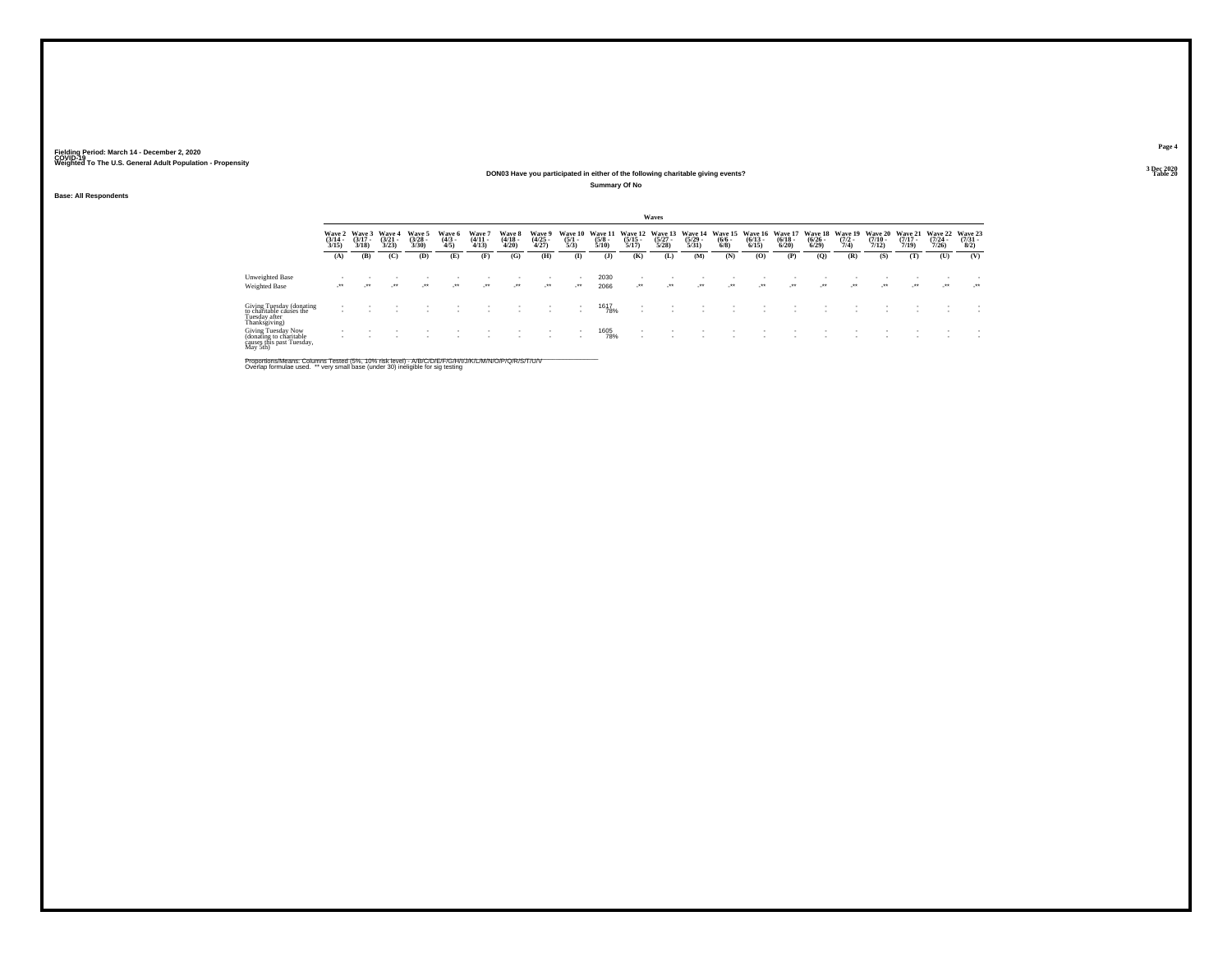### **DON03\_1 Have you participated in either of the following charitable giving events?Table 21 Table 21 Table 21 Giving Tuesday (donating to charitable causes the Tuesday after Thanksgiving)**

**Base: All Respondents**

|                                  |                       |                       |                                               |                                 |                               |                                 |                                 |                                     |                     |                                                                                                                                 |                                                      | Waves                 |                       |                     |                              |                       |                       |                     |                       |                       |                       |                                 |
|----------------------------------|-----------------------|-----------------------|-----------------------------------------------|---------------------------------|-------------------------------|---------------------------------|---------------------------------|-------------------------------------|---------------------|---------------------------------------------------------------------------------------------------------------------------------|------------------------------------------------------|-----------------------|-----------------------|---------------------|------------------------------|-----------------------|-----------------------|---------------------|-----------------------|-----------------------|-----------------------|---------------------------------|
|                                  | $\frac{(3/14)}{3/15}$ | $\frac{(3/17)}{3/18}$ | Wave 2 Wave 3 Wave 4<br>$\frac{(3/21)}{3/23}$ | Wave 5<br>$\frac{(3/28)}{3/30}$ | Wave 6<br>$\frac{(4/3)}{4/5}$ | Wave 7<br>$\frac{(4/11)}{4/13}$ | Wave 8<br>$\frac{(4/18)}{4/20}$ | Wave 9<br>$\frac{(4/25 - 4)}{4/27}$ | $\frac{(5/1)}{5/3}$ | Wave 10 Wave 11 Wave 12 Wave 13 Wave 14 Wave 15 Wave 16 Wave 17 Wave 18 Wave 19 Wave 20 Wave 21 Wave 22<br>$\frac{(5/8)}{5/10}$ | $\frac{(5/15)}{5/17}$                                | $\frac{(5/27)}{5/28}$ | $\frac{(5/29)}{5/31}$ | $\frac{(6/6)}{6/8}$ | $\frac{(6/13 - 6/15)}{6/15}$ | $\frac{(6/18)}{6/20}$ | $\frac{(6/26)}{6/29}$ | $\frac{(7/2)}{7/4}$ | $\frac{(7/10)}{7/12}$ | $\frac{(7/17)}{7/19}$ | $\frac{(7/24)}{7/26}$ | Wave 23<br>$\frac{(7/31)}{8/2}$ |
|                                  | (A)                   | (B)                   | (C)                                           | (D)                             | (E)                           | (F)                             | (G)                             | (H)                                 | $($ $\Gamma$        | $($ $)$                                                                                                                         | (K)                                                  | (L)                   | (M)                   | (N)                 | (0)                          | (P)                   | (Q)                   | (R)                 | (S)                   | (T)                   | (U)                   | (V)                             |
| Unweighted Base<br>Weighted Base | $\cdot$               | $\rightarrow$         |                                               | $\lambda$                       | $\cdot$                       | $\lambda$                       | $\cdot$                         | $\mathcal{L}^{\bullet\bullet}$      | $\cdot$             | 2030<br>2066                                                                                                                    | $\cdot$                                              | $\cdot$               | $\cdot$               | $\cdot$             | $\cdot$                      | $\rightarrow$         | $\cdot$               | $\bullet\bullet$    | $^{\tiny{++}}$        | $\cdot$               |                       |                                 |
| Yes                              |                       |                       |                                               |                                 |                               |                                 |                                 | $\sim$                              |                     | 449<br>22%                                                                                                                      | ٠<br>$\overline{\phantom{a}}$                        |                       |                       |                     |                              |                       |                       |                     |                       |                       |                       |                                 |
| No.                              |                       |                       |                                               |                                 |                               | $\sim$                          |                                 | $\overline{\phantom{a}}$            | $\sim$              | 1617<br>78%                                                                                                                     | $\overline{\phantom{a}}$<br>$\overline{\phantom{a}}$ |                       |                       |                     |                              |                       |                       |                     |                       |                       |                       |                                 |
| Sigma                            |                       |                       |                                               |                                 |                               |                                 |                                 |                                     |                     | 2066<br>100%                                                                                                                    | $\overline{\phantom{a}}$                             |                       |                       |                     |                              |                       |                       |                     |                       |                       |                       |                                 |
|                                  |                       |                       |                                               |                                 |                               |                                 |                                 |                                     |                     |                                                                                                                                 |                                                      |                       |                       |                     |                              |                       |                       |                     |                       |                       |                       |                                 |

Proportions/Means: Columns Tested (5%, 10% risk level) - A/B/C/D/E/F/G/H/I/J/K/L/M/N/O/P/Q/R/S/T/U/V<br>Overlap formulae used. \*\* very small base (under 30) ineligible for sig testing

**Page 5**3 Dec 2020<br>Table 21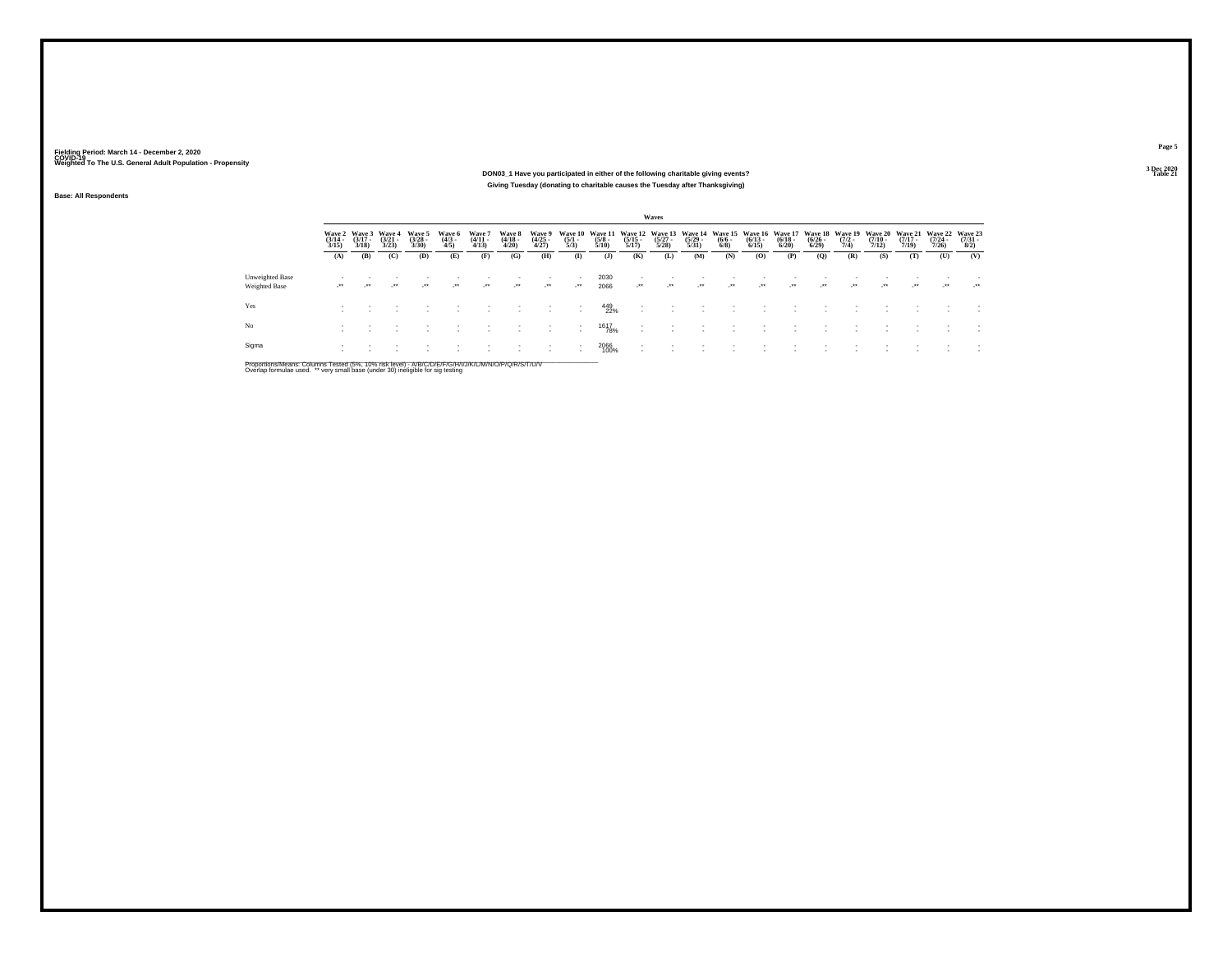### **DON03\_2 Have you participated in either of the following charitable giving events?Giving Tuesday Now (donating to charitable causes this past Tuesday, May 5th)**

**Base: All Respondents**

|                                  |                       |                                        |                                 |                                |                              |                                 |                                 |                                |                                |                                 |                                                      | Waves                                    |                                  |                     |                                                 |                       |                                           |                     |                                          |                                  |                                         |                                     |
|----------------------------------|-----------------------|----------------------------------------|---------------------------------|--------------------------------|------------------------------|---------------------------------|---------------------------------|--------------------------------|--------------------------------|---------------------------------|------------------------------------------------------|------------------------------------------|----------------------------------|---------------------|-------------------------------------------------|-----------------------|-------------------------------------------|---------------------|------------------------------------------|----------------------------------|-----------------------------------------|-------------------------------------|
|                                  | $\frac{(3/14)}{3/15}$ | Wave 2 Wave 3<br>$\frac{(3/17)}{3/18}$ | Wave 4<br>$\frac{(3/21)}{3/23}$ | Wave 5<br>$\binom{3/28}{3/30}$ | Wave 6<br>$\binom{4/3}{4/5}$ | Wave 7<br>$\frac{(4/11)}{4/13}$ | Wave 8<br>$\frac{(4/18)}{4/20}$ | Wave 9<br>$\binom{4/25}{4/27}$ | Wave 10<br>$\frac{(5/1)}{5/3}$ | Wave 11<br>$\frac{(5/8)}{5/10}$ | $\frac{(5/15)}{5/17}$                                | Wave 12 Wave 13<br>$\frac{(5/27)}{5/28}$ | Wave 14<br>$\frac{(5/29)}{5/31}$ | $\frac{(6/6)}{6/8}$ | Wave 15 Wave 16 Wave 17<br>$\binom{6/13}{6/15}$ | $\frac{(6/18)}{6/20}$ | <b>Wave 18</b><br>$\frac{(6/26)}{(6/29)}$ | $\frac{(7/2)}{7/4}$ | Wave 19 Wave 20<br>$\frac{(7/10)}{7/12}$ | Wave 21<br>$\frac{(7/17)}{7/19}$ | <b>Wave 22</b><br>$\frac{(7/24)}{7/26}$ | Wave 23<br>$\frac{(7/31 - 1)}{8/2}$ |
|                                  | (A)                   | (B)                                    | (C)                             | (D)                            | (E)                          | (F)                             | (G)                             | (H)                            | $($ $\Gamma$                   | $($ $\bf{J}$                    | (K)                                                  | (L)                                      | (M)                              | (N)                 | (O)                                             | (P)                   | (Q)                                       | (R)                 | (S)                                      | (T)                              | (U)                                     | (V)                                 |
| Unweighted Base<br>Weighted Base | $\cdot$               | $+ +$                                  | $\overline{\phantom{a}}$        | $\cdot$                        | $\cdot$                      | $\cdot$                         | $\cdot$                         | $\mathcal{L}^{\bullet\bullet}$ | $\cdot$                        | 2030<br>2066                    | $\overline{\phantom{a}}$<br>$\cdot$                  | $\cdot$                                  | $\cdot$                          | $\rightarrow$       | $\cdot$                                         | $\cdot$               | $\cdot$                                   | $\cdot$             |                                          | $\cdot$                          | $\overline{\phantom{a}}$                | $\cdot$                             |
| Yes                              |                       |                                        |                                 |                                |                              |                                 |                                 |                                |                                | 462<br>22%                      | ٠<br>$\overline{\phantom{a}}$                        |                                          |                                  |                     |                                                 |                       |                                           |                     |                                          |                                  |                                         |                                     |
| No.                              |                       |                                        |                                 |                                |                              |                                 |                                 |                                |                                | 1605<br>78%                     | $\overline{\phantom{a}}$<br>$\overline{\phantom{a}}$ |                                          |                                  |                     |                                                 |                       |                                           |                     |                                          |                                  |                                         |                                     |
| Sigma                            |                       |                                        |                                 |                                |                              |                                 |                                 |                                |                                | 2066<br>100%                    | $\sim$<br>$\overline{\phantom{a}}$                   |                                          |                                  |                     |                                                 |                       |                                           |                     |                                          |                                  |                                         |                                     |

Proportions/Means: Columns Tested (5%, 10% risk level) - A/B/C/D/E/F/G/H/I/J/K/L/M/N/O/P/Q/R/S/T/U/V<br>Overlap formulae used. \*\* very small base (under 30) ineligible for sig testing

**Page 6**3 Dec 2020<br>Table 22

**Table 22 Table 22**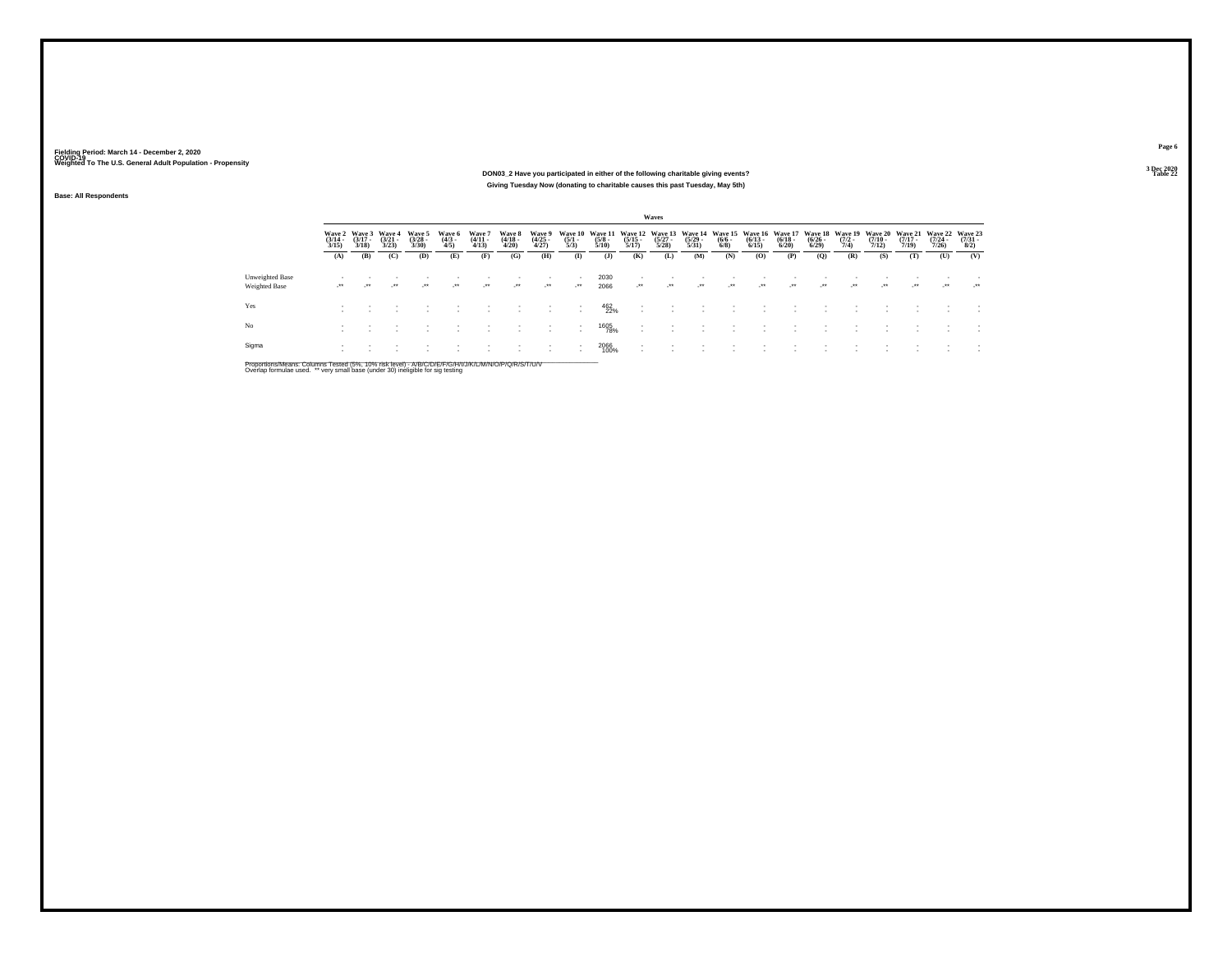### **DON04 Have you supported each of the following type(s) of charitable organizations on Giving Tuesday or Giving Tuesday Now?Summary Of Giving Tuesday**

**Base: All Respondents**

|                                    |                                 |                                 |                                 |                                 |                               |                                 |                                 |                                |                                |                                 |                                          | Waves                           |                                         |                                |                                 |                                 |                                  |                                |                                  |                                  |                                  |                                |
|------------------------------------|---------------------------------|---------------------------------|---------------------------------|---------------------------------|-------------------------------|---------------------------------|---------------------------------|--------------------------------|--------------------------------|---------------------------------|------------------------------------------|---------------------------------|-----------------------------------------|--------------------------------|---------------------------------|---------------------------------|----------------------------------|--------------------------------|----------------------------------|----------------------------------|----------------------------------|--------------------------------|
|                                    | Wave 2<br>$\frac{(3/14)}{3/15}$ | Wave 3<br>$\frac{(3/17)}{3/18}$ | Wave 4<br>$\frac{(3/21)}{3/23}$ | Wave 5<br>$\frac{(3/28)}{3/30}$ | Wave 6<br>$\frac{(4/3)}{4/5}$ | Wave 7<br>$\frac{(4/11)}{4/13}$ | Wave 8<br>$\frac{(4/18)}{4/20}$ | Wave 9<br>$\binom{4/25}{4/27}$ | Wave 10<br>$\frac{(5/1)}{5/3}$ | Wave 11<br>$\frac{(5/8)}{5/10}$ | Wave 12<br>$\frac{(5/15)}{5/17}$         | Wave 13<br>$\binom{5/27}{5/28}$ | Wave 14<br>$\frac{(5/29 - 5/31)}{5/31}$ | Wave 15<br>$\frac{(6/6)}{6/8}$ | Wave 16<br>$\binom{6/13}{6/15}$ | Wave 17<br>$\binom{6/18}{6/20}$ | Wave 18<br>$\frac{(6/26)}{6/29}$ | Wave 19<br>$\frac{(7/2)}{7/4}$ | Wave 20<br>$\frac{(7/10)}{7/12}$ | Wave 21<br>$\frac{(7/17)}{7/19}$ | Wave 22<br>$\frac{(7/24)}{7/26}$ | Wave 23<br>$\binom{7/31}{8/2}$ |
|                                    | (A)                             | (B)                             | (C)                             | (D)                             | (E)                           | (F)                             | (G)                             | (H)                            | $\bf (I)$                      | $($ $)$                         | (K)                                      | (L)                             | (M)                                     | (N)                            | (0)                             | (P)                             | (Q)                              | (R)                            | (S)                              | (T)                              | (U)                              | (V)                            |
| Unweighted Base<br>Weighted Base   |                                 |                                 |                                 | $\cdot$                         | $^{\tiny{**}}$                |                                 | $\cdot$                         | 59                             | $\cdot$                        | 2030<br>2066                    | $\mathcal{C}^{\star}$                    | ×                               |                                         | $^{\ast\ast}$                  | $\cdot$                         | $\star$                         | ٠.                               | $\bullet\bullet$               | $^{\tiny{**}}$                   | $\overline{\phantom{a}}$         | $\cdot$                          | $\cdot$                        |
| Children's well-being              |                                 |                                 |                                 |                                 |                               |                                 |                                 |                                |                                | $\frac{318}{15\%}$              | ٠<br>$\overline{\phantom{a}}$            |                                 |                                         |                                |                                 |                                 |                                  |                                |                                  |                                  |                                  |                                |
| Poverty relief                     |                                 |                                 |                                 |                                 |                               |                                 |                                 |                                |                                | $^{301}_{15\%}$                 | $\overline{\phantom{a}}$<br>$\mathbf{r}$ |                                 |                                         |                                |                                 |                                 |                                  |                                |                                  |                                  |                                  |                                |
| Hunger relief                      |                                 |                                 |                                 |                                 |                               |                                 |                                 |                                |                                | $^{316}_{15\%}$                 | ٠                                        |                                 |                                         |                                |                                 |                                 |                                  |                                |                                  |                                  |                                  |                                |
| Education                          |                                 |                                 |                                 |                                 |                               |                                 |                                 |                                |                                | $^{243}_{12\%}$                 | $\overline{\phantom{a}}$<br>٠            |                                 |                                         |                                |                                 |                                 |                                  |                                |                                  |                                  |                                  |                                |
| Animal welfare                     |                                 |                                 |                                 |                                 |                               |                                 |                                 |                                |                                | 313/15%                         | $\overline{\phantom{a}}$<br>$\sim$       |                                 |                                         |                                |                                 |                                 |                                  |                                |                                  |                                  |                                  |                                |
| Climate<br>change/environmental    |                                 |                                 |                                 |                                 |                               |                                 |                                 |                                |                                | $^{272}_{13\%}$                 | $\overline{\phantom{a}}$<br>$\mathbf{r}$ |                                 |                                         |                                |                                 |                                 |                                  |                                |                                  |                                  |                                  |                                |
| Healthcare and hospital<br>support |                                 |                                 |                                 |                                 |                               |                                 |                                 |                                |                                | $^{301}_{15\%}$                 | ٠<br>$\mathbf{r}$                        |                                 |                                         |                                |                                 |                                 |                                  |                                |                                  |                                  |                                  | $\overline{\phantom{a}}$       |
| Disease/health related<br>support  |                                 |                                 |                                 |                                 |                               |                                 |                                 |                                |                                | $^{262}_{13\%}$                 | ٠<br>$\overline{\phantom{a}}$            |                                 |                                         |                                |                                 |                                 |                                  |                                |                                  |                                  |                                  |                                |

Proportions/Means: Columns Tested (5%, 10% risk level) - A/B/C/D/E/F/G/H/I/J/K/L/M/N/O/P/Q/R/S/T/U/V<br>Overlap formulae used. \*\* very small base (under 30) ineligible for sig testing

**Page 7**3 Dec 2020<br>Table 23

**Table 23 Table 23**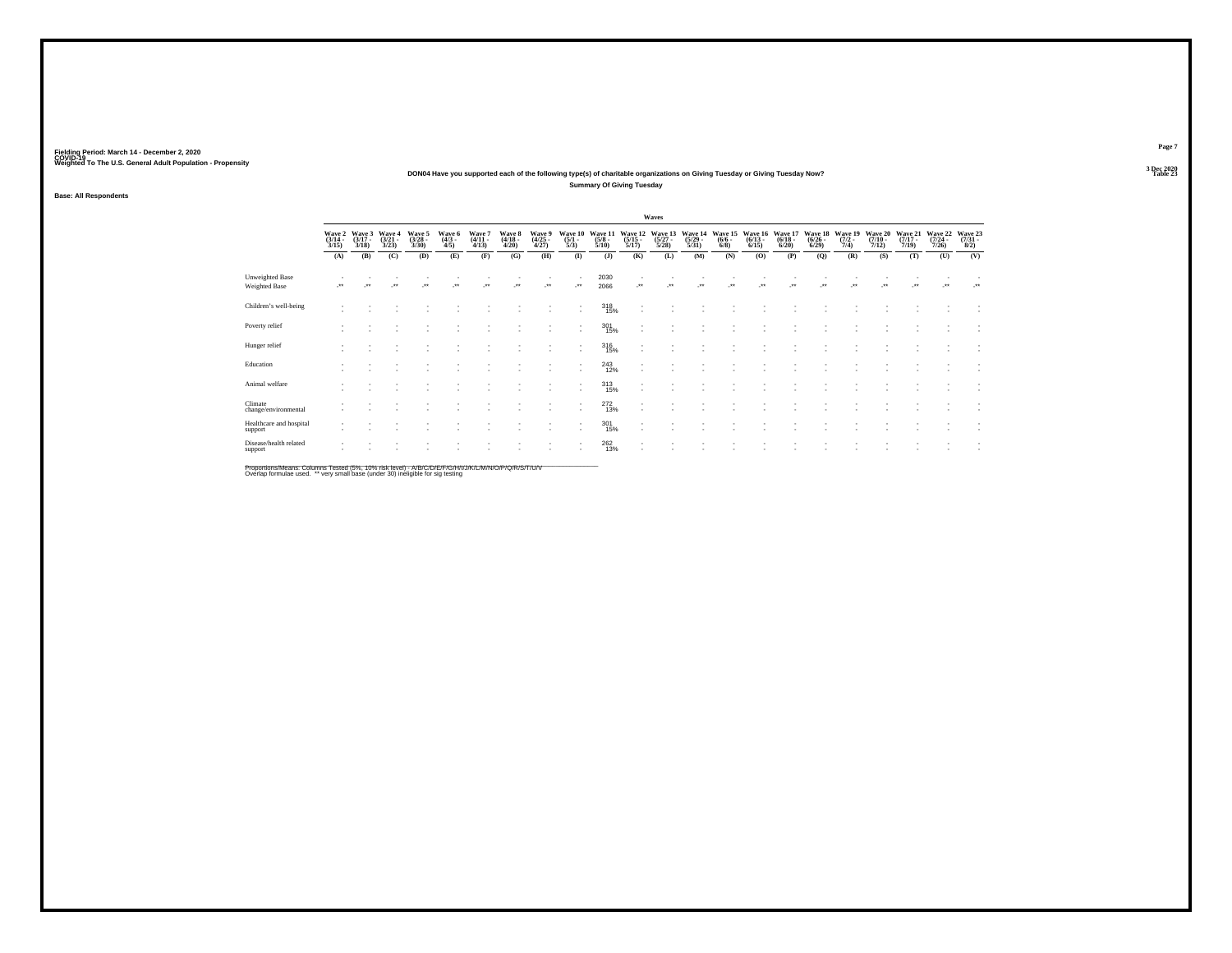### **DON04 Have you supported each of the following type(s) of charitable organizations on Giving Tuesday or Giving Tuesday Now?Summary Of Giving Tuesday Now**

**Base: All Respondents**

|                                    |                                 |                                 |                                 |                                 |                               |                                 |                                 |                                |                                |                                 |                                          | Waves                           |                                         |                                |                                 |                                 |                                  |                                |                                  |                                  |                                  |                                |
|------------------------------------|---------------------------------|---------------------------------|---------------------------------|---------------------------------|-------------------------------|---------------------------------|---------------------------------|--------------------------------|--------------------------------|---------------------------------|------------------------------------------|---------------------------------|-----------------------------------------|--------------------------------|---------------------------------|---------------------------------|----------------------------------|--------------------------------|----------------------------------|----------------------------------|----------------------------------|--------------------------------|
|                                    | Wave 2<br>$\frac{(3/14)}{3/15}$ | Wave 3<br>$\frac{(3/17)}{3/18}$ | Wave 4<br>$\frac{(3/21)}{3/23}$ | Wave 5<br>$\frac{(3/28)}{3/30}$ | Wave 6<br>$\frac{(4/3)}{4/5}$ | Wave 7<br>$\frac{(4/11)}{4/13}$ | Wave 8<br>$\frac{(4/18)}{4/20}$ | Wave 9<br>$\binom{4/25}{4/27}$ | Wave 10<br>$\frac{(5/1)}{5/3}$ | Wave 11<br>$\frac{(5/8)}{5/10}$ | Wave 12<br>$\frac{(5/15)}{5/17}$         | Wave 13<br>$\binom{5/27}{5/28}$ | Wave 14<br>$\frac{(5/29 - 5/31)}{5/31}$ | Wave 15<br>$\frac{(6/6)}{6/8}$ | Wave 16<br>$\binom{6/13}{6/15}$ | Wave 17<br>$\binom{6/18}{6/20}$ | Wave 18<br>$\frac{(6/26)}{6/29}$ | Wave 19<br>$\frac{(7/2)}{7/4}$ | Wave 20<br>$\frac{(7/10)}{7/12}$ | Wave 21<br>$\frac{(7/17)}{7/19}$ | Wave 22<br>$\frac{(7/24)}{7/26}$ | Wave 23<br>$\binom{7/31}{8/2}$ |
|                                    | (A)                             | (B)                             | (C)                             | (D)                             | (E)                           | (F)                             | (G)                             | (H)                            | $\bf (I)$                      | $($ $)$                         | (K)                                      | (L)                             | (M)                                     | (N)                            | (0)                             | (P)                             | (Q)                              | (R)                            | (S)                              | (T)                              | (U)                              | (V)                            |
| Unweighted Base<br>Weighted Base   |                                 |                                 |                                 | $\cdot$                         | $^{\tiny{**}}$                |                                 | $\cdot$                         | 59                             | $\cdot$                        | 2030<br>2066                    | $\mathcal{C}^{\star}$                    | ×                               |                                         | $^{\ast\ast}$                  | $\cdot$                         | $\star$                         | ٠.                               | $\bullet\bullet$               | $^{\tiny{**}}$                   | $\overline{\phantom{a}}$         | $\cdot$                          | $\cdot$                        |
| Children's well-being              |                                 |                                 |                                 |                                 |                               |                                 |                                 |                                |                                | $^{307}_{\phantom{1}15\%}$      | ٠<br>$\overline{\phantom{a}}$            |                                 |                                         |                                |                                 |                                 |                                  |                                |                                  |                                  |                                  |                                |
| Poverty relief                     |                                 |                                 |                                 |                                 |                               |                                 |                                 |                                |                                | 294<br>14%                      | $\overline{\phantom{a}}$<br>$\mathbf{r}$ |                                 |                                         |                                |                                 |                                 |                                  |                                |                                  |                                  |                                  |                                |
| Hunger relief                      |                                 |                                 |                                 |                                 |                               |                                 |                                 |                                |                                | $333 \over 16\%$                | $\overline{\phantom{a}}$                 |                                 |                                         |                                |                                 |                                 |                                  |                                |                                  |                                  |                                  |                                |
| Education                          |                                 |                                 |                                 |                                 |                               |                                 |                                 |                                |                                | $^{290}_{14\%}$                 | ٠<br>$\sim$                              |                                 |                                         |                                |                                 |                                 |                                  |                                |                                  |                                  |                                  |                                |
| Animal welfare                     |                                 |                                 |                                 |                                 |                               |                                 |                                 |                                |                                | $^{273}_{13\%}$                 | $\overline{\phantom{a}}$<br>$\sim$       |                                 |                                         |                                |                                 |                                 |                                  |                                |                                  |                                  |                                  |                                |
| Climate<br>change/environmental    |                                 |                                 |                                 |                                 |                               |                                 |                                 |                                |                                | $^{244}_{12\%}$                 | ٠<br>$\mathbf{r}$                        |                                 |                                         |                                |                                 |                                 |                                  |                                |                                  |                                  |                                  |                                |
| Healthcare and hospital<br>support |                                 |                                 |                                 |                                 |                               |                                 |                                 |                                |                                | 338<br>16%                      | ٠<br>$\mathbf{r}$                        |                                 |                                         |                                |                                 |                                 |                                  |                                |                                  |                                  |                                  | $\overline{\phantom{a}}$       |
| Disease/health related<br>support  |                                 |                                 |                                 |                                 |                               |                                 |                                 |                                |                                | 309/15%                         | ٠<br>$\overline{\phantom{a}}$            |                                 |                                         |                                |                                 |                                 |                                  |                                |                                  |                                  |                                  |                                |

Proportions/Means: Columns Tested (5%, 10% risk level) - A/B/C/D/E/F/G/H/I/J/K/L/M/N/O/P/Q/R/S/T/U/V<br>Overlap formulae used. \*\* very small base (under 30) ineligible for sig testing

**Page 8**3 Dec 2020<br>Table 24

**Table 24 Table 24 Table 24 Table 24 Table 24**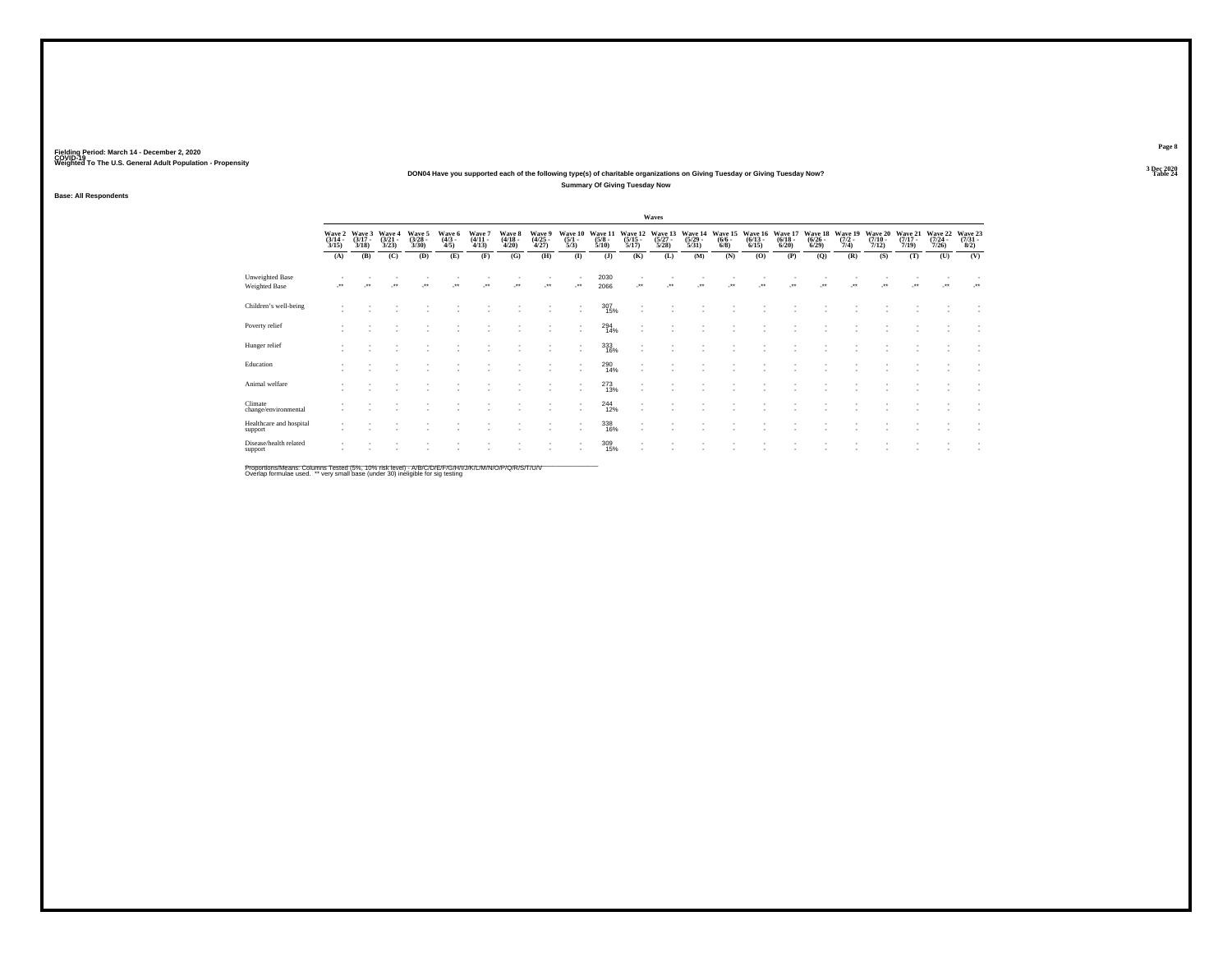### **DON04 Have you supported each of the following type(s) of charitable organizations on Giving Tuesday or Giving Tuesday Now?Summary Of Neither**

**Base: All Respondents**

|                                         |                                 |                                 |                                 |                                |                               |                                 |                                 |                                |                                |                                 |                                                      | Waves                            |                                  |                                |                                  |                                  |                                        |                                |                                  |                                  |                                  |                                |
|-----------------------------------------|---------------------------------|---------------------------------|---------------------------------|--------------------------------|-------------------------------|---------------------------------|---------------------------------|--------------------------------|--------------------------------|---------------------------------|------------------------------------------------------|----------------------------------|----------------------------------|--------------------------------|----------------------------------|----------------------------------|----------------------------------------|--------------------------------|----------------------------------|----------------------------------|----------------------------------|--------------------------------|
|                                         | Wave 2<br>$\frac{(3/14)}{3/15}$ | Wave 3<br>$\frac{(3/17)}{3/18}$ | Wave 4<br>$\frac{(3/21)}{3/23}$ | Wave 5<br>$\binom{3/28}{3/30}$ | Wave 6<br>$\frac{(4/3)}{4/5}$ | Wave 7<br>$\frac{(4/11)}{4/13}$ | Wave 8<br>$\frac{(4/18)}{4/20}$ | Wave 9<br>$\binom{4/25}{4/27}$ | Wave 10<br>$\frac{(5/1)}{5/3}$ | Wave 11<br>$\frac{(5/8)}{5/10}$ | Wave 12<br>$\frac{(5/15)}{5/17}$                     | Wave 13<br>$\frac{(5/27)}{5/28}$ | Wave 14<br>$\frac{(5/29)}{5/31}$ | Wave 15<br>$\frac{(6/6)}{6/8}$ | Wave 16<br>$\frac{(6/13)}{6/15}$ | Wave 17<br>$\frac{(6/18)}{6/20}$ | Wave 18<br>$\frac{(6/26 - 6)}{(6/29)}$ | Wave 19<br>$\frac{(7/2)}{7/4}$ | Wave 20<br>$\frac{(7/10)}{7/12}$ | Wave 21<br>$\frac{(7/17)}{7/19}$ | Wave 22<br>$\frac{(7/24)}{7/26}$ | Wave 23<br>$\binom{7/31}{8/2}$ |
|                                         | (A)                             | (B)                             | (C)                             | (D)                            | (E)                           | (F)                             | (G)                             | (H)                            | $($ $\Gamma$                   | $($ $)$                         | (K)                                                  | (L)                              | (M)                              | (N)                            | (O)                              | (P)                              | (Q)                                    | (R)                            | (S)                              | (T)                              | (U)                              | (V)                            |
| <b>Unweighted Base</b><br>Weighted Base | $\overline{\phantom{a}}$        | $\cdot$                         | -**                             | $\star$                        | $^{\tiny{**}}$                | $\cdot$                         | $\cdot$                         |                                | $\cdot$                        | 2030<br>2066                    | $\cdot$                                              |                                  | $\ddot{\phantom{1}}$             | $\ddot{\phantom{1}}$           | $\cdot$                          |                                  | $\cdot$                                | $\cdots$                       | $\cdot$                          | $\bullet\bullet$                 | $\mathcal{L}^{\bullet}$          | $\cdot$                        |
| Children's well-being                   |                                 |                                 |                                 |                                |                               |                                 |                                 |                                | ٠                              | <sup>1502</sup> 73%             | $\overline{\phantom{a}}$                             |                                  |                                  |                                |                                  |                                  |                                        |                                |                                  |                                  |                                  |                                |
| Poverty relief                          |                                 |                                 |                                 |                                |                               |                                 |                                 |                                | ٠                              | 1537<br>74%                     | ٠<br>$\overline{\phantom{a}}$                        |                                  |                                  |                                |                                  |                                  |                                        |                                |                                  |                                  |                                  |                                |
| Hunger relief                           |                                 |                                 |                                 |                                |                               |                                 |                                 |                                | ٠<br>٠                         | <sup>1492</sup> 72%             | $\overline{\phantom{a}}$<br>$\overline{\phantom{a}}$ |                                  |                                  |                                |                                  |                                  |                                        |                                |                                  |                                  |                                  |                                |
| Education                               |                                 |                                 |                                 |                                |                               |                                 |                                 |                                |                                | $\frac{1582}{77\%}$             | $\overline{\phantom{a}}$                             |                                  |                                  |                                |                                  |                                  |                                        |                                |                                  |                                  |                                  |                                |
| Animal welfare                          |                                 |                                 |                                 |                                |                               |                                 |                                 |                                | ٠                              | <sup>1543</sup> 75%             | $\overline{\phantom{a}}$                             |                                  |                                  |                                |                                  |                                  |                                        |                                |                                  |                                  |                                  |                                |
| Climate<br>change/environmental         |                                 |                                 |                                 |                                |                               |                                 |                                 |                                | ٠<br>٠                         | <sup>1606</sup> 78%             | ٠<br>$\overline{\phantom{a}}$                        |                                  |                                  |                                |                                  |                                  |                                        |                                |                                  |                                  |                                  |                                |
| Healthcare and hospital<br>support      |                                 |                                 |                                 |                                |                               |                                 |                                 | $\sim$                         | ٠                              | 1500<br>73%                     | $\overline{\phantom{a}}$<br>$\sim$                   |                                  |                                  |                                |                                  |                                  |                                        |                                |                                  |                                  |                                  | $\overline{\phantom{a}}$       |
| Disease/health related<br>support       |                                 |                                 |                                 |                                |                               |                                 |                                 |                                |                                | <sup>1555</sup> %               | $\sim$                                               |                                  |                                  |                                |                                  |                                  |                                        |                                |                                  |                                  |                                  |                                |

Proportions/Means: Columns Tested (5%, 10% risk level) - A/B/C/D/E/F/G/H/I/J/K/L/M/N/O/P/Q/R/S/T/U/V<br>Overlap formulae used. \*\* very small base (under 30) ineligible for sig testing

**Page 9**3 Dec 2020<br>Table 25

**Table 25 Table 25**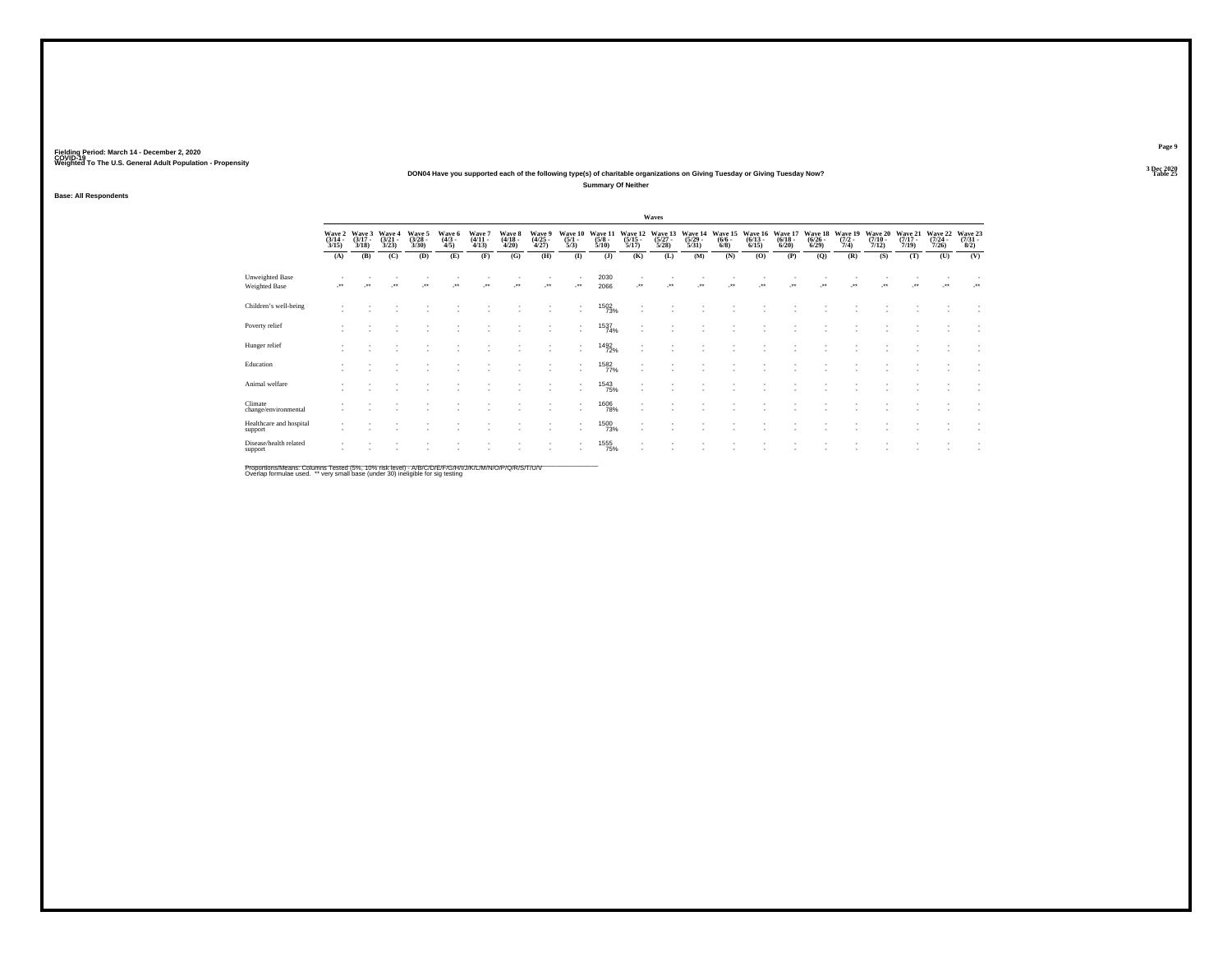### **DON04\_1 Have you supported each of the following type(s) of charitable organizations on Giving Tuesday or Giving Tuesday Now?Children's well-being**

**Base: All Respondents**

|                                  |                                 |                                 |                                 |                                |                               |                                 |                            |                                 |                                |                                 |                                  | Waves                            |                                         |                                |                                 |                                  |                                    |                                |                                  |                                         |                                         |                                |
|----------------------------------|---------------------------------|---------------------------------|---------------------------------|--------------------------------|-------------------------------|---------------------------------|----------------------------|---------------------------------|--------------------------------|---------------------------------|----------------------------------|----------------------------------|-----------------------------------------|--------------------------------|---------------------------------|----------------------------------|------------------------------------|--------------------------------|----------------------------------|-----------------------------------------|-----------------------------------------|--------------------------------|
|                                  | Wave 2<br>$\frac{(3/14)}{3/15}$ | Wave 3<br>$\frac{(3/17)}{3/18}$ | Wave 4<br>$\frac{(3/21)}{3/23}$ | Wave 5<br>$\binom{3/28}{3/30}$ | Wave 6<br>$\frac{(4/3)}{4/5}$ | Wave '<br>$\frac{(4/11)}{4/13}$ | Wave 8<br>(4/18 -<br>4/20) | Wave 9<br>$\frac{(4/25)}{4/27}$ | Wave 10<br>$\frac{(5/1)}{5/3}$ | Wave 11<br>$\frac{(5/8)}{5/10}$ | Wave 12<br>$\frac{(5/15)}{5/17}$ | Wave 13<br>$\frac{(5/27)}{5/28}$ | Wave 14<br>$\frac{(5/29 - 5/31)}{5/31}$ | Wave 15<br>$\frac{(6/6)}{6/8}$ | Wave 16<br>$\binom{6/13}{6/15}$ | Wave 17<br>$\frac{(6/18)}{6/20}$ | Wave 18<br>$\frac{(6/26)}{(6/29)}$ | Wave 19<br>$\frac{(7/2)}{7/4}$ | Wave 20<br>$\frac{(7/10)}{7/12}$ | <b>Wave 21</b><br>$\frac{(7/17)}{7/19}$ | Wave 22<br>$\frac{(7/24 - 7/26)}{7/26}$ | Wave 23<br>$\binom{7/31}{8/2}$ |
|                                  | (A)                             | (B)                             | (C)                             | (D)                            | (E)                           | (F)                             | (G)                        | (H)                             | $\bf{I}$                       | $($ J $)$                       | (K)                              | (L)                              | (M)                                     | (N)                            | (0)                             | (P)                              | $\mathbf{Q}$                       | (R)                            | (S)                              | (T)                                     | (U)                                     | (V)                            |
| Unweighted Base<br>Weighted Base | ٠.                              |                                 | $\ddot{\phantom{1}}$            | $\star$                        | $\cdot$                       | $\cdot$                         | $\cdot$                    | $\mathcal{L}^{\text{max}}$      | $\cdot$                        | 2030<br>2066                    | $\cdot$                          | $\cdot$                          | $\cdot$                                 | $\ddot{\phantom{1}}$           | $\ddot{\phantom{0}}$            | $\ddot{\phantom{1}}$             | $\bullet\,\bullet$                 | $^{\tiny{++}}$                 | $\bullet\bullet$                 | $\overline{\phantom{a}}$                | $\cdot$                                 | $\mathcal{L}^{\bullet\bullet}$ |
| <b>Giving Tuesday</b>            | ٠                               |                                 |                                 |                                |                               |                                 |                            |                                 |                                | 318<br>15%                      | $\overline{\phantom{a}}$         |                                  |                                         |                                |                                 |                                  |                                    |                                |                                  |                                         |                                         |                                |
| Giving Tuesday Now               |                                 |                                 |                                 |                                |                               |                                 |                            |                                 |                                | 307<br>15%                      |                                  |                                  |                                         |                                |                                 |                                  |                                    |                                |                                  |                                         |                                         |                                |
| Neither                          |                                 |                                 |                                 |                                |                               |                                 |                            | ٠                               |                                | 1502<br>73%                     | $\overline{\phantom{a}}$<br>٠    |                                  |                                         |                                |                                 |                                  |                                    |                                |                                  |                                         |                                         |                                |
| Sigma                            |                                 |                                 |                                 |                                |                               |                                 |                            | ٠                               | $\overline{\phantom{a}}$       | 2126<br>103%                    | ٠                                |                                  |                                         |                                |                                 |                                  |                                    |                                |                                  |                                         |                                         |                                |

Proportions/Means: Columns Tested (5%, 10% risk level) - A/B/C/D/E/F/G/H/I/J/K/L/M/N/O/P/Q/R/S/T/U/V<br>Overlap formulae used. \*\* very small base (under 30) ineligible for sig testing

**Page 103 Dec 2020<br>Table 26** 

**Table 26 Table 26 Table 26 Table 26 Table 26 Table 26**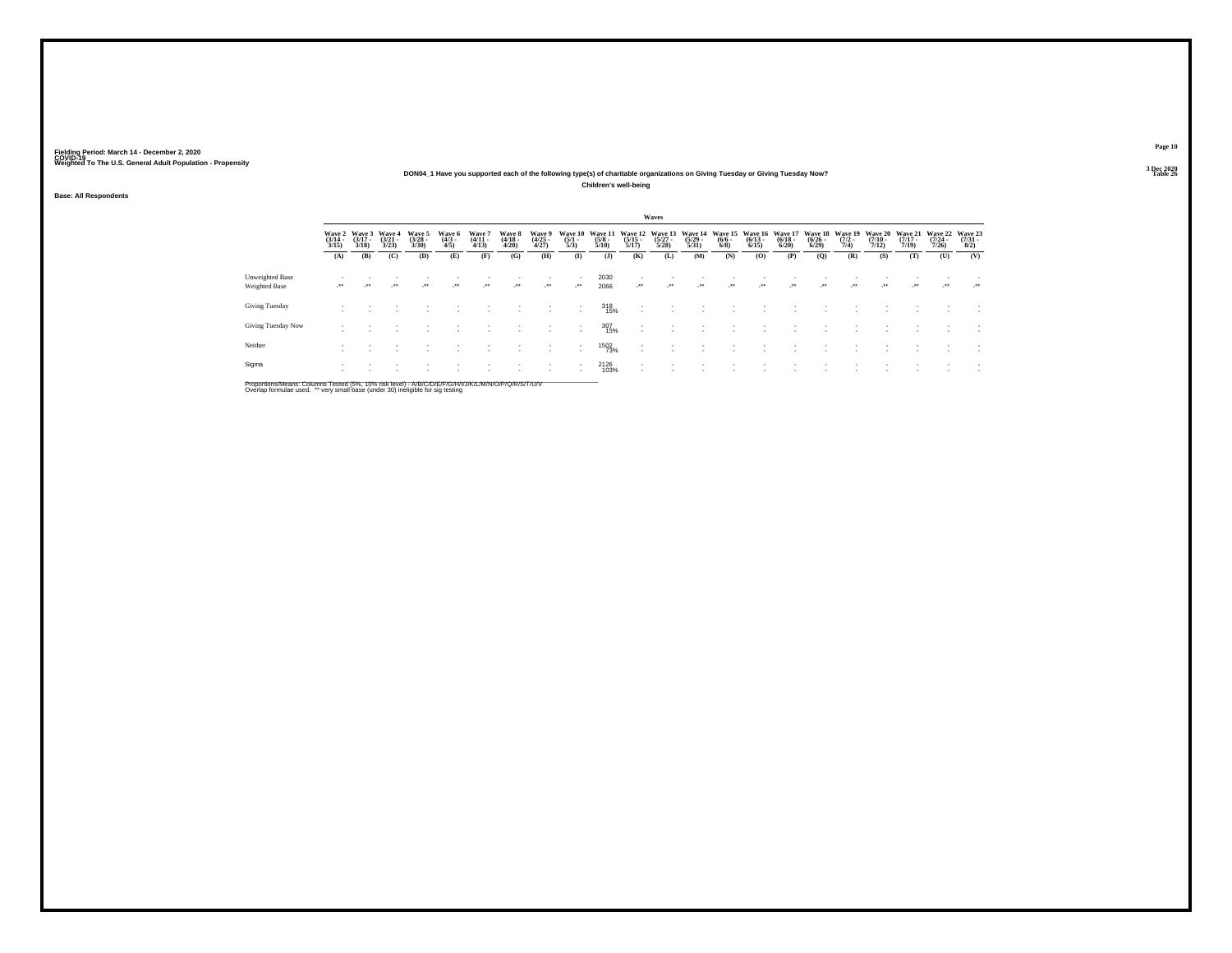## **DON04\_2 Have you supported each of the following type(s) of charitable organizations on Giving Tuesday or Giving Tuesday Now?**

**Poverty relief**

### **Base: All Respondents**

|                                  |                       |                                    |                             |                                |                              |                               |                                 |                                |                                |                                 |                                  | Waves                            |                                  |                               |                                  |                                 |                                    |                                |                                  |                                  |                              |                                     |
|----------------------------------|-----------------------|------------------------------------|-----------------------------|--------------------------------|------------------------------|-------------------------------|---------------------------------|--------------------------------|--------------------------------|---------------------------------|----------------------------------|----------------------------------|----------------------------------|-------------------------------|----------------------------------|---------------------------------|------------------------------------|--------------------------------|----------------------------------|----------------------------------|------------------------------|-------------------------------------|
|                                  | $\frac{(3/14)}{3/15}$ | Wave 2 Wave 3<br>$(3/17 -$<br>3/18 | Wave 4<br>$(3/21 -$<br>3/23 | Wave 5<br>$\binom{3/28}{3/30}$ | Wave 6<br>$\binom{4/3}{4/5}$ | Wave 7<br>$(4/11 -$<br>(4/13) | Wave 8<br>$\frac{(4/18)}{4/20}$ | Wave 9<br>$\binom{4/25}{4/27}$ | Wave 10<br>$\frac{(5/1)}{5/3}$ | Wave 11<br>$\frac{(5/8)}{5/10}$ | Wave 12<br>$\frac{(5/15)}{5/17}$ | Wave 13<br>$\frac{(5/27)}{5/28}$ | Wave 14<br>$\frac{(5/29)}{5/31}$ | Wave 15<br>$\binom{6/6}{6/8}$ | Wave 16<br>$\frac{(6/13)}{6/15}$ | Wave 17<br>$\binom{6/18}{6/20}$ | Wave 18<br>$\frac{(6/26)}{(6/29)}$ | Wave 19<br>$\frac{(7/2)}{7/4}$ | Wave 20<br>$\frac{(7/10)}{7/12}$ | Wave 21<br>$\frac{(7/17)}{7/19}$ | Wave 22<br>$(7/24 -$<br>7/26 | Wave 23<br>$\frac{(7/31 - 8)}{8/2}$ |
|                                  | (A)                   | (B)                                | (C)                         | (D)                            | (E)                          | (F)                           | (G)                             | (H)                            | $($ $\Gamma$                   | $($ $)$                         | (K)                              | (L)                              | (M)                              | (N)                           | (O)                              | (P)                             | (Q)                                | (R)                            | (S)                              | (T)                              | (U)                          | (V)                                 |
| Unweighted Base<br>Weighted Base | $\cdot$               | $\cdot$                            | $\cdot$                     | $\cdot$                        | $\cdot$                      | $\cdot$                       | $\cdot$                         | $\mathcal{L}^{\bullet\bullet}$ | $\cdot$                        | 2030<br>2066                    | $\mathcal{L}^{\bullet\bullet}$   | $\mathcal{L}^{\bullet\bullet}$   | $\cdot$                          | $\cdot$                       | $\cdot$                          | $\cdot$                         |                                    | $\cdot$                        | $\cdot$                          | $\overline{\phantom{a}}$         | $\cdot$                      | ur.                                 |
| Giving Tuesday                   | $\sim$                |                                    |                             |                                |                              |                               |                                 | $\sim$                         | $\overline{\phantom{a}}$       | 301<br>15%                      | $\sim$                           |                                  |                                  |                               |                                  |                                 |                                    |                                |                                  |                                  | ٠                            |                                     |
| Giving Tuesday Now               |                       |                                    |                             |                                |                              |                               |                                 |                                | ٠                              | 294<br>14%                      | $\sim$                           |                                  |                                  |                               |                                  |                                 |                                    |                                |                                  |                                  |                              |                                     |
| Neither                          |                       |                                    |                             |                                |                              |                               |                                 | $\overline{\phantom{a}}$       | $\overline{\phantom{a}}$       | 1537<br>74%                     |                                  |                                  |                                  |                               |                                  |                                 |                                    |                                |                                  |                                  |                              | $\mathbf{r}$                        |
| Sigma                            | $\mathbf{r}$          |                                    |                             |                                |                              |                               |                                 | $\overline{\phantom{a}}$       |                                | 2133<br>103%                    | $\sim$                           |                                  |                                  |                               |                                  |                                 |                                    |                                |                                  |                                  |                              |                                     |

Proportions/Means: Columns Tested (5%, 10% risk level) - A/B/C/D/E/F/G/H/I/J/K/L/M/N/O/P/Q/R/S/T/U/V<br>Overlap formulae used. \*\* very small base (under 30) ineligible for sig testing

**Page 11**3 Dec 2020<br>Table 27

**Table 27 Table 27 Table 27 Table 27 Table 27**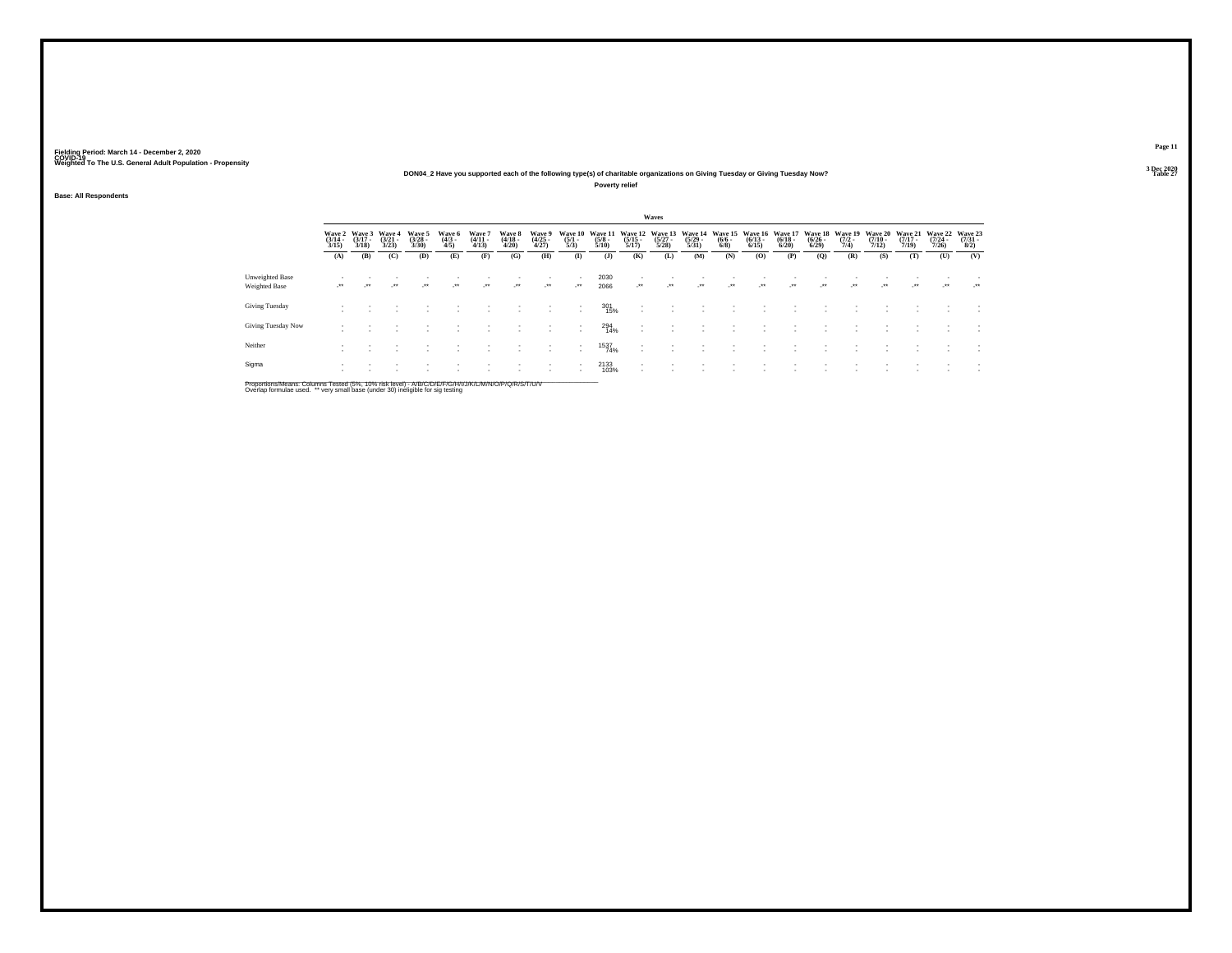## **DON04\_3 Have you supported each of the following type(s) of charitable organizations on Giving Tuesday or Giving Tuesday Now?**

**Hunger relief**

### **Base: All Respondents**

|                                  |                       |                                        |                                 |                                |                               |                                |                                 |                                |                                |                                 |                                  | Waves                           |                                  |                               |                                         |                                 |                                  |                                |                                  |                                  |                              |                                |
|----------------------------------|-----------------------|----------------------------------------|---------------------------------|--------------------------------|-------------------------------|--------------------------------|---------------------------------|--------------------------------|--------------------------------|---------------------------------|----------------------------------|---------------------------------|----------------------------------|-------------------------------|-----------------------------------------|---------------------------------|----------------------------------|--------------------------------|----------------------------------|----------------------------------|------------------------------|--------------------------------|
|                                  | $\frac{(3/14)}{3/15}$ | Wave 2 Wave 3<br>$\frac{(3/17)}{3/18}$ | Wave 4<br>$\frac{(3/21)}{3/23}$ | Wave 5<br>$\binom{3/28}{3/30}$ | Wave 6<br>$\frac{(4/3)}{4/5}$ | Wave?<br>$\frac{(4/11)}{4/13}$ | Wave 8<br>$\frac{(4/18)}{4/20}$ | Wave 9<br>$\binom{4/25}{4/27}$ | Wave 10<br>$\frac{(5/1)}{5/3}$ | Wave 11<br>$\frac{(5/8)}{5/10}$ | Wave 12<br>$\frac{(5/15)}{5/17}$ | Wave 13<br>$\binom{5/27}{5/28}$ | Wave 14<br>$\frac{(5/29)}{5/31}$ | Wave 15<br>$\binom{6/6}{6/8}$ | Wave 16<br>$\frac{(6/13 - 6/15)}{6/15}$ | Wave 17<br>$\binom{6/18}{6/20}$ | Wave 18<br>$\frac{(6/26)}{6/29}$ | Wave 19<br>$\frac{(7/2)}{7/4}$ | Wave 20<br>$\frac{(7/10)}{7/12}$ | Wave 21<br>$\frac{(7/17)}{7/19}$ | Wave 22<br>$(7/24 -$<br>7/26 | Wave 23<br>$\binom{7/31}{8/2}$ |
|                                  | (A)                   | (B)                                    | (C)                             | (D)                            | (E)                           | (F)                            | (G)                             | (H)                            | $\bf{I}$                       | (1)                             | (K)                              | (L)                             | (M)                              | (N)                           | (O)                                     | (P)                             | (Q)                              | (R)                            | (S)                              | (T)                              | (U)                          | (V)                            |
| Unweighted Base<br>Weighted Base | $\cdot$               | $\cdot$                                | $\cdot$                         | $\cdot$                        | $\cdot$                       | $\cdot$                        | $\cdot$                         | $\mathbb{R}^{n+1}$             | $\cdot$                        | 2030<br>2066                    | $\cdot$                          | $\cdot$                         | $\overline{\phantom{a}}$         | $\cdot$                       | $\cdot$                                 | $\cdot$                         | $\cdot$                          | $\ddot{\phantom{1}}$           | $\cdot$                          | $\overline{\phantom{a}}$         | $\cdot$                      | <b>Section</b>                 |
| Giving Tuesday                   |                       |                                        |                                 |                                | $\sim$                        | $\sim$                         |                                 | $\sim$                         | $\overline{\phantom{a}}$       | 316<br>15%                      | $\sim$                           |                                 |                                  | $\overline{\phantom{a}}$      |                                         |                                 |                                  |                                |                                  | $\overline{\phantom{a}}$         | $\overline{\phantom{a}}$     | $\overline{\phantom{a}}$       |
| Giving Tuesday Now               |                       |                                        |                                 |                                |                               |                                |                                 |                                |                                | 333<br>16%                      | $\sim$                           |                                 |                                  |                               |                                         |                                 |                                  |                                |                                  |                                  |                              | $\overline{\phantom{a}}$       |
| Neither                          |                       |                                        |                                 |                                |                               |                                |                                 |                                |                                | 1492<br>72%                     |                                  |                                 |                                  |                               |                                         |                                 |                                  |                                |                                  |                                  | $\overline{\phantom{a}}$     | $\overline{\phantom{a}}$       |
| Sigma                            |                       |                                        |                                 |                                |                               |                                |                                 |                                |                                | 2141<br>104%                    |                                  |                                 |                                  |                               |                                         |                                 |                                  |                                |                                  |                                  |                              | $\overline{\phantom{a}}$       |

Proportions/Means: Columns Tested (5%, 10% risk level) - A/B/C/D/E/F/G/H/I/J/K/L/M/N/O/P/Q/R/S/T/U/V<br>Overlap formulae used. \*\* very small base (under 30) ineligible for sig testing

**Page 12**3 Dec 2020<br>Table 28

**Table 28 Table 28**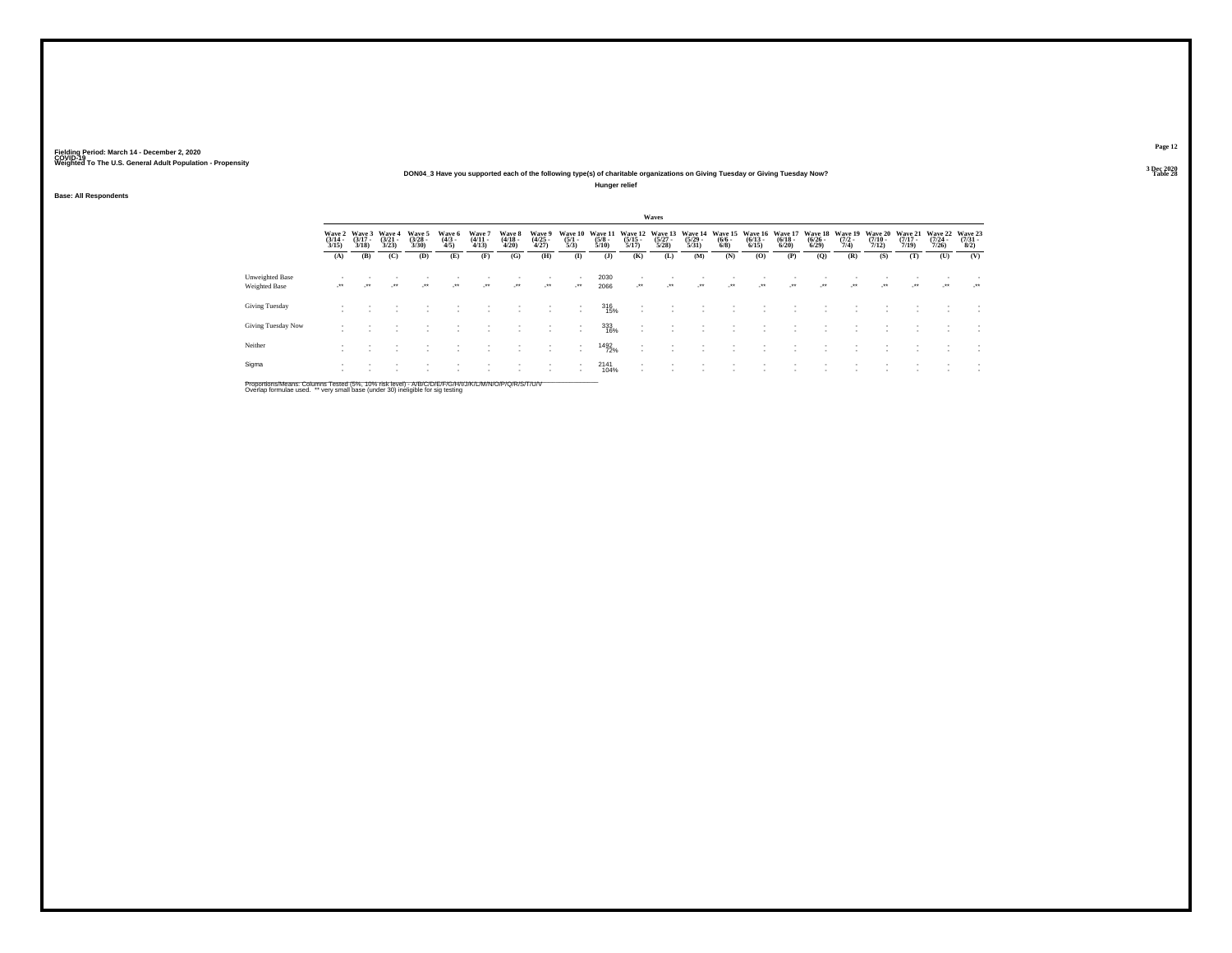### **DON04\_4 Have you supported each of the following type(s) of charitable organizations on Giving Tuesday or Giving Tuesday Now?**

**Education**

**Base: All Respondents**

|                                  |                       |                                        |                             |                                |                               |                                |                                 |                                |                                |                                |                                                      | Waves                            |                                  |                               |                                  |                                 |                                    |                                |                              |                              |                                  |                                |
|----------------------------------|-----------------------|----------------------------------------|-----------------------------|--------------------------------|-------------------------------|--------------------------------|---------------------------------|--------------------------------|--------------------------------|--------------------------------|------------------------------------------------------|----------------------------------|----------------------------------|-------------------------------|----------------------------------|---------------------------------|------------------------------------|--------------------------------|------------------------------|------------------------------|----------------------------------|--------------------------------|
|                                  | $\frac{(3/14)}{3/15}$ | Wave 2 Wave 3<br>$\frac{(3/17)}{3/18}$ | Wave 4<br>$(3/21 -$<br>3/23 | Wave 5<br>$\binom{3/28}{3/30}$ | Wave 6<br>$\frac{(4/3)}{4/5}$ | Wave?<br>$\frac{(4/11)}{4/13}$ | Wave 8<br>$\frac{(4/18)}{4/20}$ | Wave 9<br>$\binom{4/25}{4/27}$ | Wave 10<br>$\frac{(5/1)}{5/3}$ | Wave 1<br>$\frac{(5/8)}{5/10}$ | Wave 12<br>$\frac{(5/15)}{5/17}$                     | Wave 13<br>$\frac{(5/27)}{5/28}$ | Wave 14<br>$\frac{(5/29)}{5/31}$ | Wave 15<br>$\binom{6/6}{6/8}$ | Wave 16<br>$\frac{(6/13)}{6/15}$ | Wave 17<br>$\binom{6/18}{6/20}$ | Wave 18<br>$\frac{(6/26)}{(6/29)}$ | Wave 19<br>$\frac{(7/2)}{7/4}$ | Wave 20<br>$(7/10 -$<br>7/12 | Wave 21<br>$(7/17 -$<br>7/19 | Wave 22<br>$\frac{(7/24)}{7/26}$ | Wave 23<br>$\binom{7/31}{8/2}$ |
|                                  | (A)                   | (B)                                    | (C)                         | (D)                            | (E)                           | (F)                            | (G)                             | (H)                            | $\mathbf{I}$                   | $($ $\bf{J}$                   | (K)                                                  | (L)                              | (M)                              | (N)                           | (O)                              | (P)                             | (Q)                                | (R)                            | (S)                          | (T)                          | (U)                              | (V)                            |
| Unweighted Base<br>Weighted Base | $\cdot$               |                                        | $\cdot$                     | $\cdot$                        | $\cdot$                       | $\cdot$                        | $\cdot$                         | $\mathcal{L}^{\bullet\bullet}$ | $\cdot$                        | 2030<br>2066                   | $\overline{\phantom{a}}$<br>$\cdot$                  | $\cdot$                          | $\cdot$                          | $\cdot$                       | $\cdot$                          | $\cdot$                         | $\cdot$                            | $\overline{\phantom{a}}$       | $\cdot$                      | $\cdot$                      | $\mathcal{L}^{\bullet\bullet}$   | $\cdot$                        |
| Giving Tuesday                   |                       |                                        |                             |                                |                               |                                |                                 | $\overline{\phantom{a}}$       |                                | 243<br>12%                     | $\overline{\phantom{a}}$<br>$\overline{\phantom{a}}$ |                                  |                                  |                               |                                  |                                 |                                    |                                |                              |                              |                                  |                                |
| Giving Tuesday Now               |                       |                                        |                             |                                |                               |                                |                                 | ٠                              |                                | 290<br>14%                     | $\overline{\phantom{a}}$<br>$\overline{\phantom{a}}$ |                                  |                                  |                               |                                  |                                 |                                    |                                |                              |                              |                                  |                                |
| Neither                          |                       |                                        |                             |                                |                               |                                |                                 | $\overline{\phantom{a}}$       | $\sim$                         | 1582<br>77%                    | $\overline{\phantom{a}}$<br>$\overline{\phantom{a}}$ |                                  |                                  |                               |                                  |                                 |                                    |                                |                              |                              |                                  | $\overline{\phantom{a}}$       |
| Sigma                            |                       |                                        |                             |                                |                               |                                |                                 | $\overline{\phantom{a}}$       |                                | 2115<br>102%                   | $\overline{\phantom{a}}$<br>$\overline{\phantom{a}}$ |                                  |                                  |                               |                                  |                                 |                                    |                                |                              |                              |                                  | $\overline{\phantom{a}}$       |

Proportions/Means: Columns Tested (5%, 10% risk level) - A/B/C/D/E/F/G/H/I/J/K/L/M/N/O/P/Q/R/S/T/U/V<br>Overlap formulae used. \*\* very small base (under 30) ineligible for sig testing

**Page 13**3 Dec 2020<br>Table 29

**Table 29 Table 29**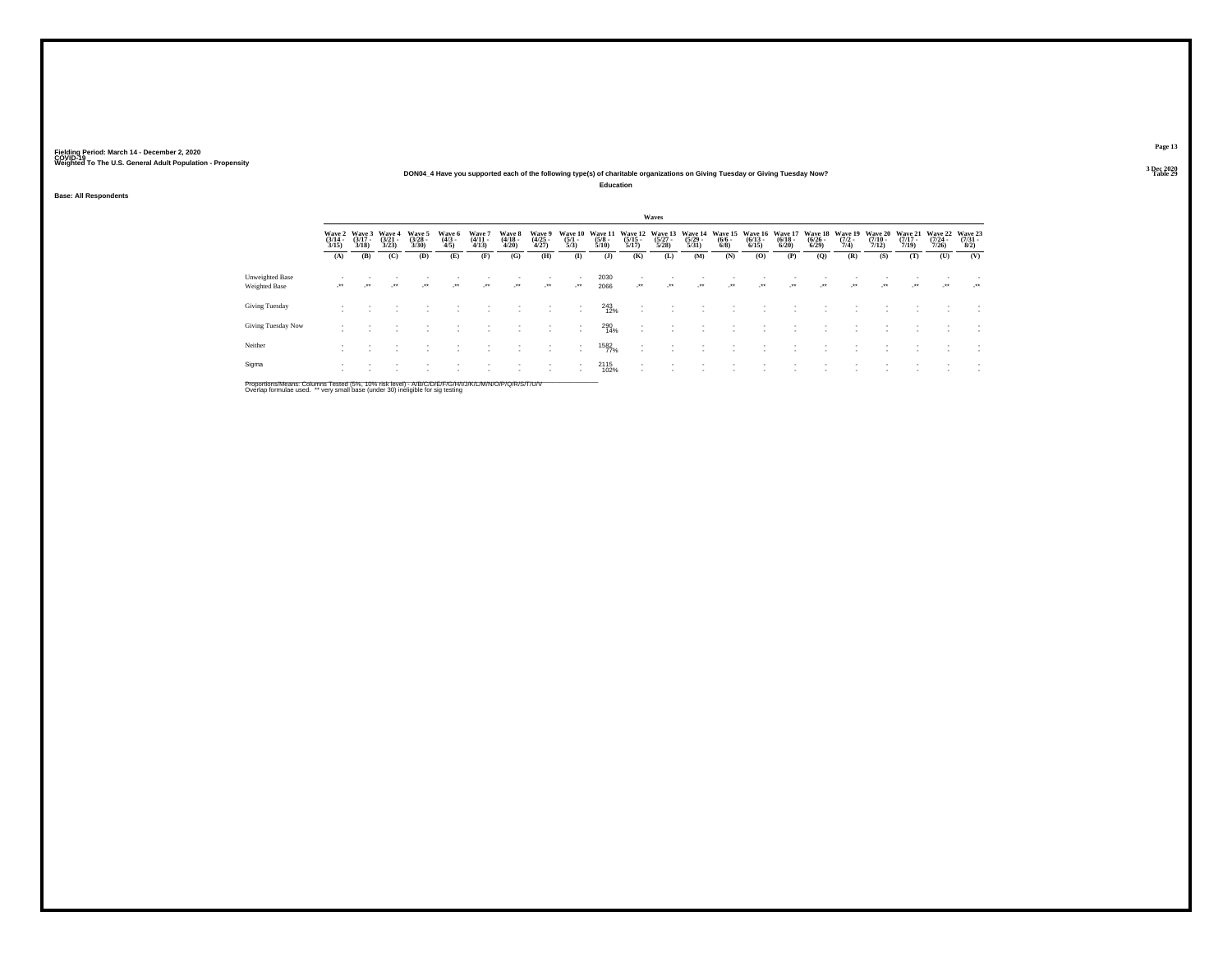## **DON04\_5 Have you supported each of the following type(s) of charitable organizations on Giving Tuesday or Giving Tuesday Now?**

**Animal welfare**

**Base: All Respondents**

|                                  |                          |                                        |                             |                                |                               |                                |                                 |                                                        |                                |                                 |                                                      | Waves                            |                                  |                                |                                 |                                 |                                        |                                |                                  |                              |                                  |                                |
|----------------------------------|--------------------------|----------------------------------------|-----------------------------|--------------------------------|-------------------------------|--------------------------------|---------------------------------|--------------------------------------------------------|--------------------------------|---------------------------------|------------------------------------------------------|----------------------------------|----------------------------------|--------------------------------|---------------------------------|---------------------------------|----------------------------------------|--------------------------------|----------------------------------|------------------------------|----------------------------------|--------------------------------|
|                                  | $\frac{(3/14)}{3/15}$    | Wave 2 Wave 3<br>$\frac{(3/17)}{3/18}$ | Wave 4<br>$(3/21 -$<br>3/23 | Wave 5<br>$\binom{3/28}{3/30}$ | Wave 6<br>$\frac{(4/3)}{4/5}$ | Wave?<br>$\frac{(4/11)}{4/13}$ | Wave 8<br>$\frac{(4/18)}{4/20}$ | Wave 9<br>$\binom{4/25}{4/27}$                         | Wave 10<br>$\frac{(5/1)}{5/3}$ | Wave 11<br>$\frac{(5/8)}{5/10}$ | Wave 12<br>$\frac{(5/15)}{5/17}$                     | Wave 13<br>$\frac{(5/27)}{5/28}$ | Wave 14<br>$\frac{(5/29)}{5/31}$ | Wave 15<br>$\frac{(6/6)}{6/8}$ | Wave 16<br>$\binom{6/13}{6/15}$ | Wave 17<br>$\binom{6/18}{6/20}$ | Wave 18<br>$\frac{(6/26 - 6)}{(6/29)}$ | Wave 19<br>$\frac{(7/2)}{7/4}$ | Wave 20<br>$\frac{(7/10)}{7/12}$ | Wave 21<br>$(7/17 -$<br>7/19 | Wave 22<br>$\frac{(7/24)}{7/26}$ | Wave 23<br>$\binom{7/31}{8/2}$ |
|                                  | (A)                      | (B)                                    | (C)                         | (D)                            | (E)                           | (F)                            | (G)                             | (H)                                                    | $($ $\Gamma$                   | $($ J $)$                       | (K)                                                  | (L)                              | (M)                              | (N)                            | (O)                             | (P)                             | (Q)                                    | (R)                            | (S)                              | (T)                          | (U)                              | (V)                            |
| Unweighted Base<br>Weighted Base | $\cdot$                  | $\cdot$                                | $\cdot$                     | $\cdot$                        | $\cdot$                       | $\lambda$                      | $\cdot$                         | $\overline{\phantom{a}}$<br>$\mathcal{L}^{\text{max}}$ | $\rightarrow$                  | 2030<br>2066                    | $\cdot$                                              | $\cdot$                          | $\cdot$                          | $\cdot$                        | $\cdot$                         | $\cdot$                         | $\overline{\phantom{a}}$               | $\overline{\phantom{a}}$       | $\cdot$                          | $\cdot$                      | $\mathcal{L}^{\bullet\bullet}$   | ur.                            |
| Giving Tuesday                   | $\overline{\phantom{a}}$ |                                        |                             |                                |                               |                                | $\overline{\phantom{a}}$        | $\overline{\phantom{a}}$                               | $\overline{\phantom{a}}$       | 313<br>15%                      | ٠<br>$\mathbf{r}$                                    |                                  |                                  |                                | ٠                               |                                 |                                        |                                |                                  |                              |                                  |                                |
| Giving Tuesday Now               |                          |                                        |                             |                                |                               |                                |                                 | $\overline{\phantom{a}}$                               | $\sim$                         | 273<br>13%                      | $\overline{\phantom{a}}$                             |                                  |                                  |                                |                                 |                                 |                                        |                                |                                  |                              |                                  |                                |
| Neither                          |                          |                                        |                             |                                |                               |                                | $\overline{\phantom{a}}$        | $\overline{\phantom{a}}$                               | $\sim$<br>$\sim$               | 1543<br>75%                     | $\overline{\phantom{a}}$<br>$\overline{\phantom{a}}$ |                                  |                                  |                                |                                 |                                 |                                        |                                |                                  |                              |                                  |                                |
| Sigma                            |                          |                                        |                             |                                |                               |                                |                                 | $\overline{\phantom{a}}$                               | $\sim$                         | 2129<br>103%                    | $\overline{\phantom{a}}$<br>٠                        |                                  |                                  |                                |                                 |                                 |                                        |                                |                                  |                              |                                  |                                |

Proportions/Means: Columns Tested (5%, 10% risk level) - A/B/C/D/E/F/G/H/I/J/K/L/M/N/O/P/Q/R/S/T/U/V<br>Overlap formulae used. \*\* very small base (under 30) ineligible for sig testing

**Page 14**3 Dec 2020<br>Table 30

**Table 30 Table 30 Table 30 Table 30 Table 30**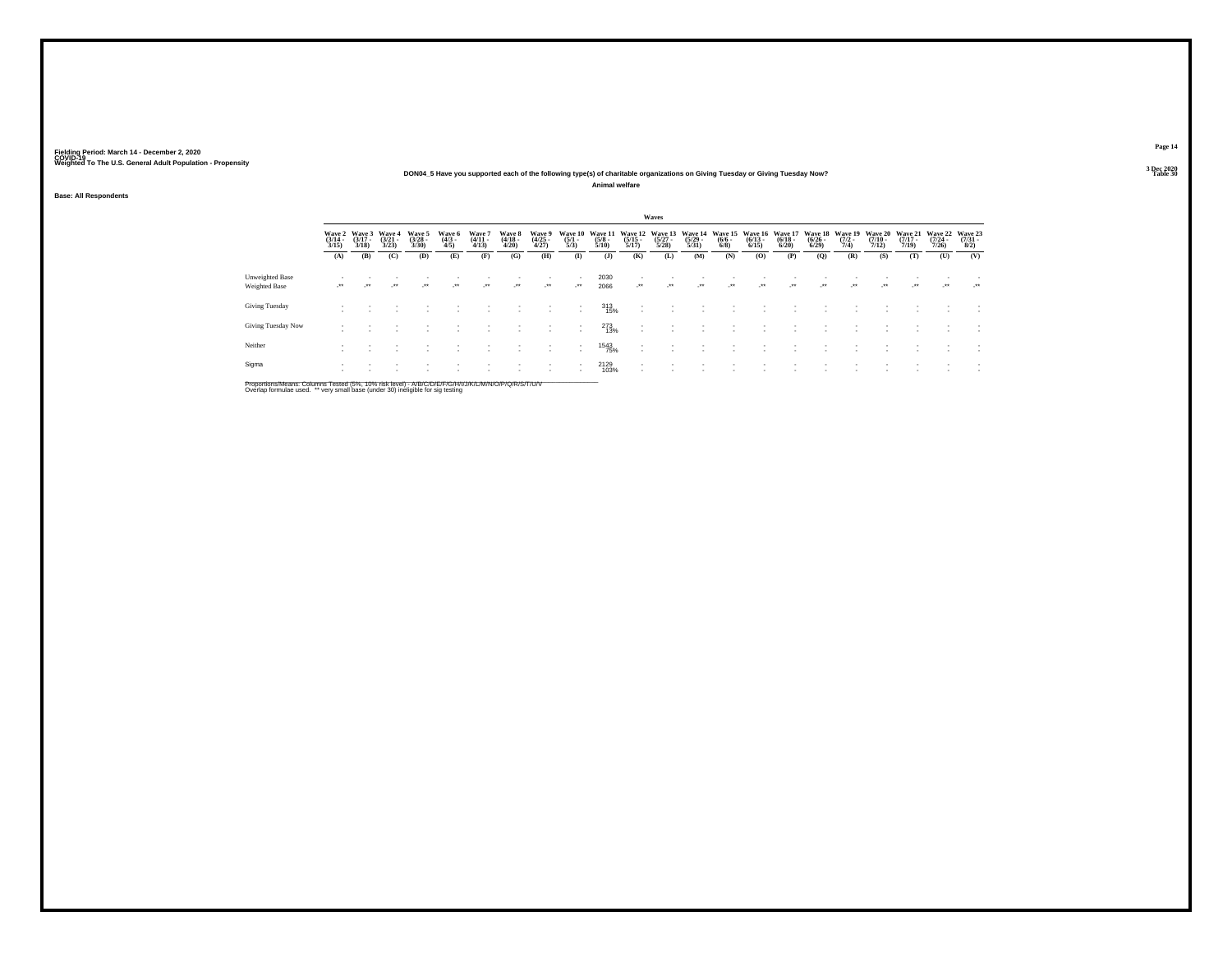## **DON04\_6 Have you supported each of the following type(s) of charitable organizations on Giving Tuesday or Giving Tuesday Now?**

**Climate change/environmental**

### **Base: All Respondents**

|                                  |                                 |                                 |                                 |                                |                               |                                |                                 |                                |                                |                                 |                                                      | Waves                            |                                  |                               |                                  |                                 |                                    |                                |                                  |                                  |                                         |                                     |
|----------------------------------|---------------------------------|---------------------------------|---------------------------------|--------------------------------|-------------------------------|--------------------------------|---------------------------------|--------------------------------|--------------------------------|---------------------------------|------------------------------------------------------|----------------------------------|----------------------------------|-------------------------------|----------------------------------|---------------------------------|------------------------------------|--------------------------------|----------------------------------|----------------------------------|-----------------------------------------|-------------------------------------|
|                                  | Wave 2<br>$\frac{(3/14)}{3/15}$ | Wave 3<br>$\frac{(3/17)}{3/18}$ | Wave 4<br>$\frac{(3/21)}{3/23}$ | Wave 5<br>$\binom{3/28}{3/30}$ | Wave 6<br>$\frac{(4/3)}{4/5}$ | Wave 7<br>$\frac{(4/11}{4/13}$ | Wave 8<br>$\frac{(4/18)}{4/20}$ | Wave 9<br>$\binom{4/25}{4/27}$ | Wave 10<br>$\frac{(5/1)}{5/3}$ | Wave 11<br>$\frac{(5/8)}{5/10}$ | Wave 12<br>$\frac{(5/15)}{5/17}$                     | Wave 13<br>$\frac{(5/27)}{5/28}$ | Wave 14<br>$\frac{(5/29)}{5/31}$ | Wave 15<br>$\binom{6/6}{6/8}$ | Wave 16<br>$\frac{(6/13)}{6/15}$ | Wave 17<br>$\binom{6/18}{6/20}$ | Wave 18<br>$\frac{(6/26)}{(6/29)}$ | Wave 19<br>$\frac{(7/2)}{7/4}$ | Wave 20<br>$\frac{(7/10)}{7/12}$ | Wave 21<br>$\frac{(7/17)}{7/19}$ | Wave 22<br>$\frac{(7/24 - 7/26)}{7/26}$ | Wave 23<br>$\frac{(7/31 - 8)}{8/2}$ |
|                                  | (A)                             | (B)                             | (C)                             | (D)                            | (E)                           | (F)                            | (G)                             | (H)                            | $\bf(I)$                       | $($ J $)$                       | (K)                                                  | (L)                              | (M)                              | (N)                           | (O)                              | (P)                             | (Q)                                | (R)                            | (S)                              | (T)                              | (U)                                     | (V)                                 |
| Unweighted Base<br>Weighted Base | $\cdot$                         | $\cdot$                         | $\cdot$                         | $\cdot$                        | $\cdot$                       | $\cdot$                        | $\cdot$                         | $\cdot$                        | $\mathcal{L}^{\bullet\bullet}$ | 2030<br>2066                    | $\overline{\phantom{a}}$<br>$\cdot$                  | $\cdot$                          | $\cdot$                          |                               | $\cdot$                          | -**                             | $\cdot$                            | $\cdot$                        | $\cdot$                          | $\cdot$                          | $\cdot$                                 | $\cdot$                             |
| Giving Tuesday                   |                                 |                                 |                                 |                                |                               |                                |                                 |                                |                                | 272<br>13%                      | ٠<br>$\overline{\phantom{a}}$                        |                                  |                                  |                               |                                  |                                 |                                    |                                |                                  |                                  |                                         |                                     |
| Giving Tuesday Now               |                                 |                                 |                                 |                                |                               |                                |                                 |                                |                                | <sup>244</sup> <sub>12%</sub>   | $\overline{\phantom{a}}$<br>$\overline{\phantom{a}}$ |                                  |                                  |                               |                                  |                                 |                                    |                                |                                  |                                  |                                         |                                     |
| Neither                          |                                 |                                 |                                 |                                |                               |                                |                                 | $\overline{\phantom{a}}$       | $\overline{\phantom{a}}$       | <sup>1606</sup> 78%             | $\overline{\phantom{a}}$<br>$\overline{\phantom{a}}$ |                                  |                                  |                               |                                  |                                 |                                    |                                |                                  |                                  |                                         | $\overline{\phantom{a}}$            |
| Sigma                            | $\sim$                          |                                 |                                 |                                |                               |                                |                                 | $\overline{\phantom{a}}$       | $\sim$                         | 2122<br>103%                    | $\overline{\phantom{a}}$                             |                                  |                                  |                               |                                  |                                 |                                    |                                |                                  |                                  |                                         |                                     |

Proportions/Means: Columns Tested (5%, 10% risk level) - A/B/C/D/E/F/G/H/I/J/K/L/M/N/O/P/Q/R/S/T/U/V<br>Overlap formulae used. \*\* very small base (under 30) ineligible for sig testing

**Page 15**3 Dec 2020<br>Table 31

**Table 31 Table 31**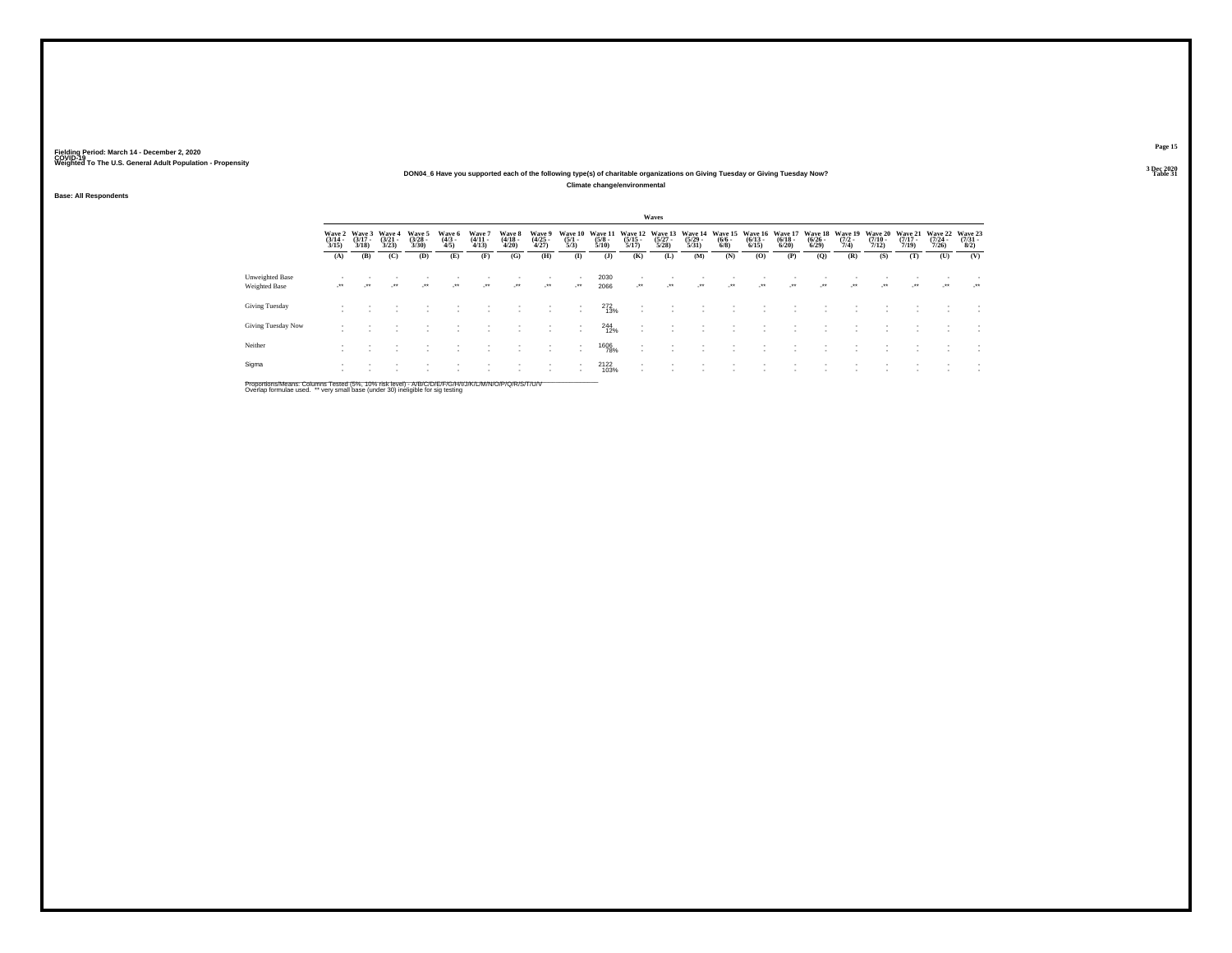### **DON04\_7 Have you supported each of the following type(s) of charitable organizations on Giving Tuesday or Giving Tuesday Now?Healthcare and hospital support**

**Base: All Respondents**

|                                         |                       |                                        |                                 |                                 |                              |                             |                                 |                                    |                                |                                |                                  | Waves                            |                                         |                                           |                                         |                                 |                                  |                                |                                         |                                  |                                  |                                |
|-----------------------------------------|-----------------------|----------------------------------------|---------------------------------|---------------------------------|------------------------------|-----------------------------|---------------------------------|------------------------------------|--------------------------------|--------------------------------|----------------------------------|----------------------------------|-----------------------------------------|-------------------------------------------|-----------------------------------------|---------------------------------|----------------------------------|--------------------------------|-----------------------------------------|----------------------------------|----------------------------------|--------------------------------|
|                                         | $\frac{(3/14)}{3/15}$ | Wave 2 Wave 3<br>$\frac{(3/17)}{3/18}$ | Wave 4<br>$\frac{(3/21)}{3/23}$ | Wave 5<br>$\frac{(3/28)}{3/30}$ | Wave 6<br>$\binom{4/3}{4/5}$ | Wave '<br>$(4/11 -$<br>4/13 | Wave 8<br>$\frac{(4/18)}{4/20}$ | Wave 9<br>$\frac{(4/25)}{4/27}$    | Wave 10<br>$\frac{(5/1)}{5/3}$ | Wave 1<br>$\frac{(5/8)}{5/10}$ | Wave 12<br>$\frac{(5/15)}{5/17}$ | Wave 13<br>$\frac{(5/27)}{5/28}$ | Wave 14<br>$\frac{(5/29 - 5/31)}{5/31}$ | <b>Wave 15</b><br>$\frac{(6/6 - 6)}{6/8}$ | Wave 16<br>$\frac{(6/13 - 6/15)}{6/15}$ | Wave 17<br>$\binom{6/18}{6/20}$ | Wave 18<br>$\frac{(6/26)}{6/29}$ | Wave 19<br>$\frac{(7/2)}{7/4}$ | <b>Wave 20</b><br>$\frac{(7/10)}{7/12}$ | Wave 21<br>$\frac{(7/17)}{7/19}$ | Wave 22<br>$\frac{(7/24)}{7/26}$ | Wave 23<br>$\binom{7/31}{8/2}$ |
|                                         | (A)                   | (B)                                    | (C)                             | (D)                             | (E)                          | (F)                         | (G)                             | (H)                                | $($ $\Gamma$                   | (1)                            | (K)                              | (L)                              | (M)                                     | (N)                                       | (O)                                     | (P)                             | (Q)                              | (R)                            | (S)                                     | (T)                              | (U)                              | (V)                            |
| <b>Unweighted Base</b><br>Weighted Base | $\cdot$               | $\mathcal{L}^{\bullet\bullet}$         | $\cdot$                         | $\cdot$                         | $\overline{\phantom{a}}$     | $\cdot$                     | $\cdot$                         | $\sim$                             | $\cdot$                        | 2030<br>2066                   | $\cdot$                          | $\overline{\phantom{a}}$         | $\cdot$                                 | $\cdot$                                   | $\cdot$                                 | $\cdot$                         | $\cdot$                          | ur.                            | $\cdot$                                 | $\cdot$                          | $\cdot$                          | $\cdot$                        |
| Giving Tuesday                          |                       |                                        |                                 |                                 |                              |                             |                                 | $\overline{\phantom{a}}$           |                                | 301<br>15%                     | $\mathbf{r}$                     |                                  |                                         |                                           |                                         |                                 |                                  |                                |                                         |                                  |                                  |                                |
| Giving Tuesday Now                      |                       |                                        |                                 |                                 |                              |                             |                                 | $\overline{\phantom{a}}$           | ٠                              | 338<br>16%                     | . .                              |                                  |                                         |                                           |                                         |                                 |                                  |                                |                                         |                                  |                                  |                                |
| Neither                                 |                       |                                        |                                 |                                 |                              |                             |                                 | $\sim$<br>$\overline{\phantom{a}}$ | $\overline{\phantom{a}}$<br>٠  | 1500<br>73%                    | . .                              |                                  |                                         |                                           |                                         |                                 |                                  |                                |                                         |                                  |                                  | ٠                              |
| Sigma                                   |                       |                                        |                                 |                                 |                              |                             |                                 | ٠                                  | ٠                              | 2139<br>103%                   |                                  |                                  |                                         |                                           |                                         |                                 |                                  |                                |                                         |                                  |                                  |                                |

Proportions/Means: Columns Tested (5%, 10% risk level) - A/B/C/D/E/F/G/H/I/J/K/L/M/N/O/P/Q/R/S/T/U/V<br>Overlap formulae used. \*\* very small base (under 30) ineligible for sig testing

**Page 16**3 Dec 2020<br>Table 32

**Table 32 Table 32**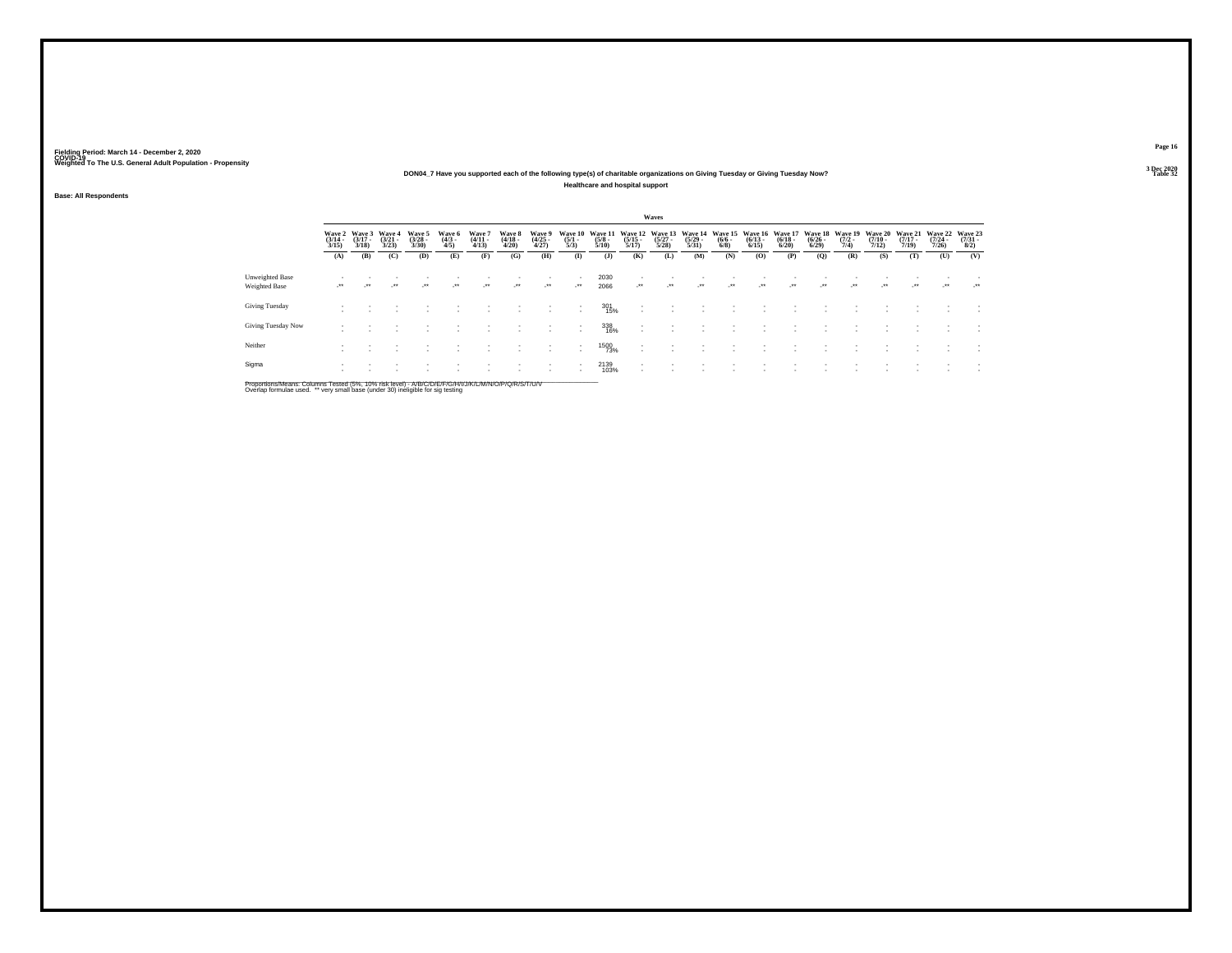## **DON04\_8 Have you supported each of the following type(s) of charitable organizations on Giving Tuesday or Giving Tuesday Now?**

**Disease/health related support**

**Base: All Respondents**

|                                  |                                     |                                 |                                 |                                |                               |                                      |                                 |                                                            |                                                      |                                 |                                    | Waves                            |                                  |                                |                                 |                                  |                                      |                                |                                  |                                  |                                         |                                |
|----------------------------------|-------------------------------------|---------------------------------|---------------------------------|--------------------------------|-------------------------------|--------------------------------------|---------------------------------|------------------------------------------------------------|------------------------------------------------------|---------------------------------|------------------------------------|----------------------------------|----------------------------------|--------------------------------|---------------------------------|----------------------------------|--------------------------------------|--------------------------------|----------------------------------|----------------------------------|-----------------------------------------|--------------------------------|
|                                  | Wave 2<br>$\frac{(3/14)}{3/15}$     | Wave 3<br>$\frac{(3/17)}{3/18}$ | Wave 4<br>$\frac{(3/21)}{3/23}$ | Wave 5<br>$\binom{3/28}{3/30}$ | Wave 6<br>$\frac{(4/3)}{4/5}$ | <b>Wave</b><br>$\frac{(4/11)}{4/13}$ | Wave 8<br>$\frac{(4/18)}{4/20}$ | Wave 9<br>$\frac{(4/25)}{4/27}$                            | Wave 10<br>$\frac{(5/1)}{5/3}$                       | Wave 11<br>$\frac{(5/8)}{5/10}$ | Wave 12<br>$\frac{(5/15)}{5/17}$   | Wave 13<br>$\frac{(5/27)}{5/28}$ | Wave 14<br>$\frac{(5/29)}{5/31}$ | Wave 15<br>$\frac{(6/6)}{6/8}$ | Wave 16<br>$\binom{6/13}{6/15}$ | Wave 17<br>$\frac{(6/18)}{6/20}$ | Wave 18<br>$\frac{(6/26 - 6)}{6/29}$ | Wave 19<br>$\frac{(7/2)}{7/4}$ | Wave 20<br>$\frac{(7/10)}{7/12}$ | Wave 21<br>$\frac{(7/17)}{7/19}$ | Wave 22<br>$\frac{(7/24 - 7/26)}{7/26}$ | Wave 23<br>$\binom{7/31}{8/2}$ |
|                                  | (A)                                 | (B)                             | (C)                             | (D)                            | (E)                           | (F)                                  | (G)                             | (H)                                                        | $\mathbf{I}$                                         | (1)                             | (K)                                | (L)                              | (M)                              | (N)                            | (O)                             | (P)                              | (Q)                                  | (R)                            | (S)                              | (T)                              | (U)                                     | (V)                            |
| Unweighted Base<br>Weighted Base | $\overline{\phantom{a}}$<br>$\cdot$ | $\cdot$                         | $\cdot$                         | $\cdot$                        | $\cdot$                       | $\cdot$                              | $\cdot$                         | $\overline{\phantom{a}}$<br>$\mathcal{L}^{\bullet\bullet}$ | $\overline{\phantom{a}}$<br>$\cdot$                  | 2030<br>2066                    | $\cdot$                            | $\cdot$                          | $\cdot$                          | $\cdot$                        | $\cdot$                         | $\cdot$                          | $\cdot$                              | $\cdot$                        | $\cdot$                          |                                  | $\cdot$                                 | $\cdot$                        |
| Giving Tuesday                   |                                     |                                 |                                 |                                |                               |                                      |                                 |                                                            | $\overline{\phantom{a}}$                             | 262<br>13%                      |                                    |                                  |                                  |                                |                                 |                                  |                                      |                                |                                  |                                  |                                         |                                |
| Giving Tuesday Now               |                                     |                                 |                                 |                                |                               |                                      |                                 |                                                            | $\overline{\phantom{a}}$                             | 309<br>15%                      | $\sim$<br>$\sim$                   |                                  |                                  |                                |                                 |                                  |                                      |                                |                                  |                                  |                                         |                                |
| Neither                          |                                     |                                 |                                 |                                |                               |                                      |                                 |                                                            | $\overline{\phantom{a}}$<br>$\overline{\phantom{a}}$ | 1555<br>75%                     | $\sim$<br>$\overline{\phantom{a}}$ |                                  | ٠                                |                                |                                 |                                  |                                      |                                |                                  |                                  |                                         |                                |
| Sigma                            |                                     |                                 |                                 |                                |                               |                                      |                                 | $\overline{\phantom{a}}$                                   |                                                      | 2126<br>103%                    | $\sim$                             |                                  |                                  |                                |                                 |                                  |                                      |                                |                                  |                                  |                                         |                                |

Proportions/Means: Columns Tested (5%, 10% risk level) - A/B/C/D/E/F/G/H/I/J/K/L/M/N/O/P/Q/R/S/T/U/V<br>Overlap formulae used. \*\* very small base (under 30) ineligible for sig testing

**Page 17**3 Dec 2020<br>Table 33

**Table 33 Table 33**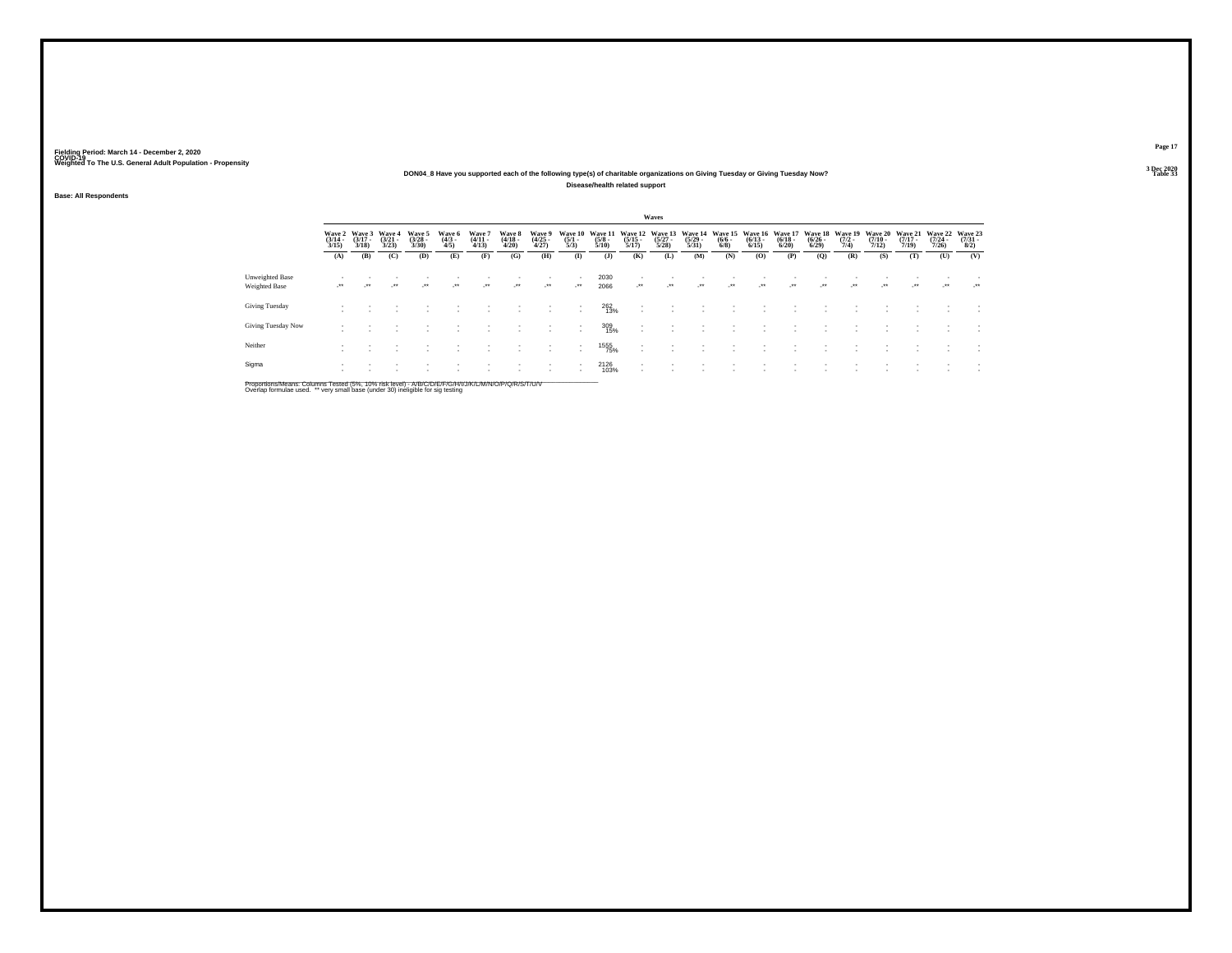### **LI05X How likely are you to get a COVID-19 vaccine as soon as it becomes available?Table 63**

**Base: All Respondents**

|                                     |                            |                                              |                          |                            |                          |                            |                            |                                    |                                      |                                   |                             | Waves                       |                             |                          |                             |                             |                             |                           |                                    |                             |                             |                                 |
|-------------------------------------|----------------------------|----------------------------------------------|--------------------------|----------------------------|--------------------------|----------------------------|----------------------------|------------------------------------|--------------------------------------|-----------------------------------|-----------------------------|-----------------------------|-----------------------------|--------------------------|-----------------------------|-----------------------------|-----------------------------|---------------------------|------------------------------------|-----------------------------|-----------------------------|---------------------------------|
|                                     | Wave 2<br>(3/14 -<br>3/15) | $\frac{\text{Wave}}{\frac{3}{17}}$ .<br>3/18 | Wave 4<br>(3/21<br>3/23) | Wave 5<br>(3/28 -<br>3/30) | Wave 6<br>(4/3 -<br>4/5) | Wave 7<br>(4/11 -<br>4/13) | Wave 8<br>(4/18 -<br>4/20) | Wave 9<br>(4/25 -<br>4/27)         | Wave 10<br>$\frac{(5/1 - 1)}{(5/3)}$ | Wave 11<br>$\frac{(5/8)}{(5/10)}$ | Wave 12<br>(5/15 -<br>5/17) | Wave 13<br>(5/27 -<br>5/28) | Wave 14<br>(5/29 -<br>5/31) | Wave 1<br>(6/6 -<br>6/8) | Wave 1.<br>(6/13 -<br>6/15) | Wave 17<br>(6/18 -<br>6/20) | Wave 18<br>(6/26 -<br>6/29) | Wave 19<br>(7/2 -<br>7/4) | Wave 20<br>$\frac{(7/10-7)}{7/12}$ | Wave 21<br>(7/17 -<br>7/19) | Wave 22<br>(7/24 -<br>7/26) | Wave 23<br>$\frac{(7/31)}{8/2}$ |
|                                     | (A)                        | (B)                                          | (C)                      | (D)                        | (E)                      | (F)                        | (G)                        | (H)                                | $($ $\Gamma$                         | $($ $)$                           | (K)                         | (L)                         | (M)                         | (N)                      | (O)                         | (P)                         | (Q)                         | (R)                       | (S)                                | (T)                         | (U)                         | (V)                             |
| Unweighted Base<br>Weighted Base    |                            |                                              |                          |                            |                          | ٠<br>$\star\star$          | 2029<br>2029               | ₩.                                 |                                      |                                   |                             |                             |                             |                          |                             |                             |                             |                           |                                    |                             | $\bullet\,\bullet$          |                                 |
| Very/Somewhat Likely<br>(Net)       |                            |                                              |                          |                            |                          | ۰                          | <sup>1475</sup> 73%        | $\overline{\phantom{a}}$           |                                      |                                   |                             |                             |                             |                          |                             |                             |                             |                           |                                    |                             |                             |                                 |
| Very likely                         |                            |                                              |                          |                            |                          | $\sim$                     | 889<br>44%                 |                                    |                                      |                                   |                             |                             |                             |                          |                             |                             |                             |                           |                                    |                             |                             |                                 |
| Somewhat likely                     |                            |                                              |                          |                            | ٠                        | ٠<br>۰                     | 586<br>29%                 | $\sim$<br>$\overline{\phantom{a}}$ |                                      |                                   |                             |                             |                             |                          |                             |                             |                             |                           |                                    |                             |                             | ×                               |
| Not Very/Not At All<br>Likely (Net) |                            |                                              |                          |                            |                          | $\mathbf{r}$<br>$\sim$     | 554<br>27%                 | $\;$<br>÷.                         |                                      |                                   |                             |                             |                             |                          |                             |                             |                             |                           |                                    |                             |                             | $\overline{\phantom{a}}$        |
| Not very likely                     |                            |                                              |                          |                            |                          | ٠                          | 315<br>16%                 |                                    |                                      |                                   |                             |                             |                             |                          |                             |                             |                             |                           |                                    |                             |                             |                                 |
| Not at all likely                   |                            |                                              |                          |                            |                          | ٠<br>٠                     | <sup>238</sup><br>12%      | $\overline{\phantom{a}}$<br>۰.     |                                      |                                   |                             |                             |                             |                          |                             |                             |                             |                           |                                    |                             |                             |                                 |
| Sigma                               |                            |                                              |                          |                            |                          | ٠<br>٠                     | 2029<br>100%               | $\overline{\phantom{a}}$           |                                      |                                   |                             |                             |                             |                          |                             |                             |                             |                           |                                    |                             |                             |                                 |

Proportions/Means: Columns Tested (5%, 10% risk level) - A/B/C/D/E/F/G/H/I/J/K/L/M/N/O/P/Q/R/S/T/U/V<br>Overlap formulae used. \*\* very small base (under 30) ineligible for sig testing

**Page 183 Dec 2020<br>Table 63**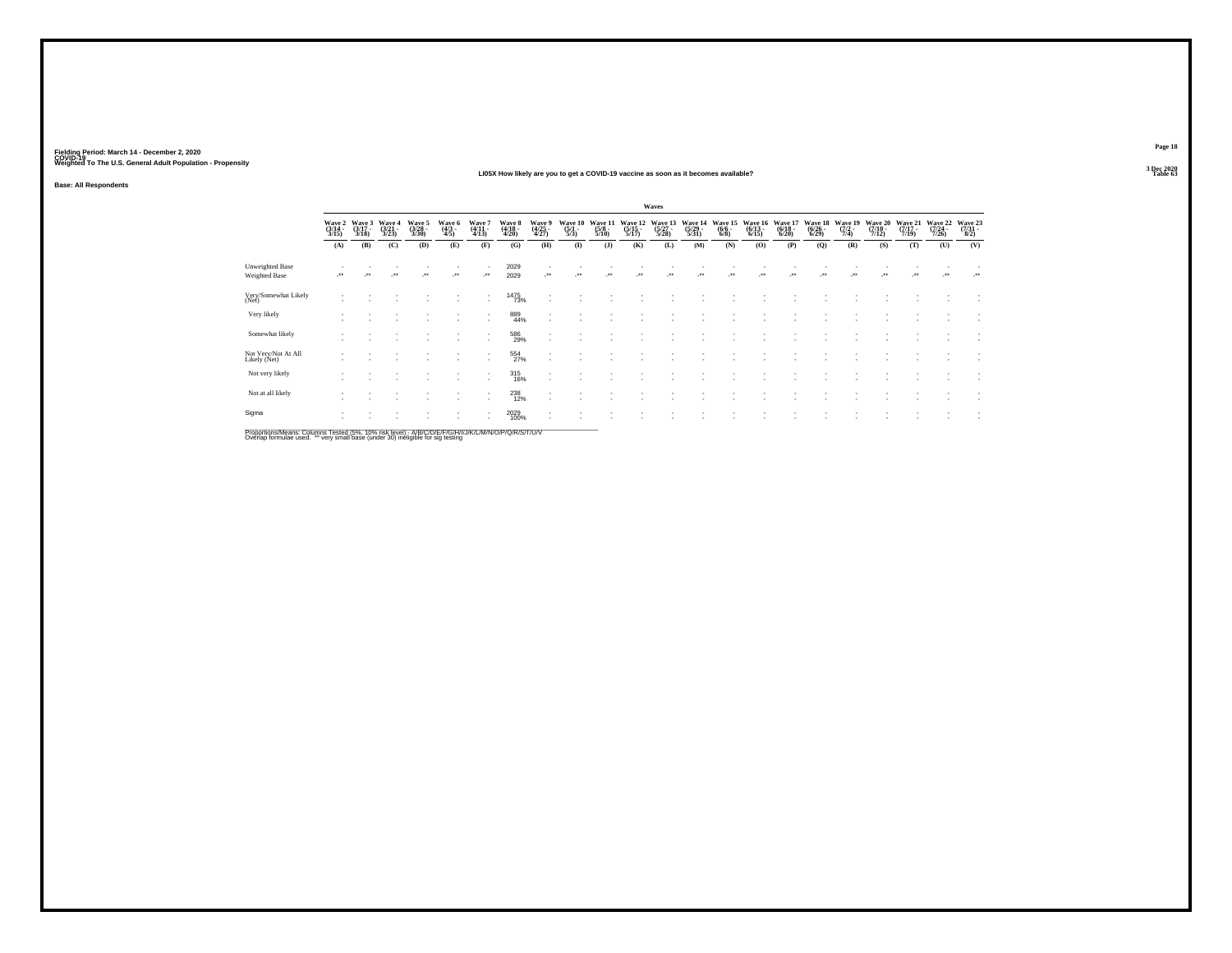### **Base: All Respondents**

### **Q3A Which of the following best describes your response to coronavirus?Table 73 Table 73**

|                                                                                     |                                 |                                 |                                 |                                 |                                                       |                                 |                                        |                          |                                |                                                            |                                       | Waves                            |                                         |                                      |                                  |                                  |                                                       |                                   |                                  |                                  |                                      |                                     |
|-------------------------------------------------------------------------------------|---------------------------------|---------------------------------|---------------------------------|---------------------------------|-------------------------------------------------------|---------------------------------|----------------------------------------|--------------------------|--------------------------------|------------------------------------------------------------|---------------------------------------|----------------------------------|-----------------------------------------|--------------------------------------|----------------------------------|----------------------------------|-------------------------------------------------------|-----------------------------------|----------------------------------|----------------------------------|--------------------------------------|-------------------------------------|
|                                                                                     | Wave 2<br>$\frac{(3/14)}{3/15}$ | Wave 3<br>$\frac{(3/17)}{3/18}$ | Wave 4<br>$\frac{(3/21)}{3/23}$ | Wave 5<br>$\frac{(3/28)}{3/30}$ | Wave 6<br>$\frac{(4/3)}{4/5}$                         | Wave '<br>$\frac{(4/11)}{4/13}$ | <b>Wave 8</b><br>$\frac{(4/18)}{4/20}$ | Wave 9<br>(4/25<br>4/27) | Wave 10<br>$\frac{(5/1)}{5/3}$ | Wave 11<br>$\frac{(5/8)}{5/10}$                            | Wave 12<br>$\frac{(5/15)}{5/17}$      | Wave 13<br>$\frac{(5/27)}{5/28}$ | Wave 14<br>$\frac{(5/29)}{5/31}$        | Wave 15<br>$\frac{(6/6 - 6)}{(6/8)}$ | Wave 16<br>$\frac{(6/13)}{6/15}$ | Wave 17<br>$\frac{(6/18)}{6/20}$ | Wave 18<br>$\frac{(6/26)}{6/29}$                      | Wave 19<br>$\frac{(7/2)}{7/4}$    | Wave 20<br>$\frac{(7/10)}{7/12}$ | Wave 21<br>$\frac{(7/17)}{7/19}$ | Wave 22<br>$\frac{(7/24 - 7)}{7/26}$ | Wave 23<br>$\frac{(7/31 - 1)}{8/2}$ |
|                                                                                     | (A)                             | (B)                             | (C)                             | (D)                             | (E)                                                   | (F)                             | (G)                                    | (H)                      | $\bf(I)$                       | (J)                                                        | (K)                                   | (L)                              | (M)                                     | (N)                                  | (0)                              | (P)                              | $\mathbf{Q}$                                          | (R)                               | (S)                              | m                                | (U)                                  | (V)                                 |
| Unweighted Base                                                                     |                                 | 2019                            | 2023                            | 2016                            | 1993                                                  | 2013                            | ٠                                      |                          | 2039                           | 2030                                                       | 1961                                  | 1996                             | 1965                                    | 1969                                 | 1963                             | 1962                             | 3161                                                  | 1957                              | 1974                             | 1970                             | 1988                                 | 1992                                |
| Weighted Base                                                                       | $\cdot$                         | 2019                            | 2023                            | 2016                            | 1993                                                  | 2013                            | $\cdot$                                | $\cdot$                  | 2039                           | 2066                                                       | 1961                                  | 1996                             | 1965                                    | 1969                                 | 1963                             | 1962                             | 3161                                                  | 1957                              | 1974                             | 1970                             | 1988                                 | 1992                                |
| I have taken steps to<br>make sure I leave my<br>residence as little as<br>possible | $\sim$                          | 154<br>76%                      | 1684<br>83%<br><b>BOST</b>      | 1809<br>90%<br>90 M MADONED IV  | 1890<br>95%<br>account recommends - 90 as services on | 1830<br>91%                     | $\overline{\phantom{a}}$               | $\sim$                   | 1817<br>89%                    | 1758<br>85%<br><b>BmNOPQrSTV</b>                           | 1654<br>84%<br><b>BOPSTy BnOPoSTy</b> | 1691<br>85%                      | <sup>1623</sup> 83%<br>BOS <sup>-</sup> | 1614<br>82%<br><b>BOST</b>           | 1457<br>74%                      | 1592<br>81%<br>BOST              | $\underset{\text{BOST}}{\overset{2596}{\text{82\%}}}$ | $\underset{\text{BOST}}{^{1614}}$ | <sup>1526</sup> 77%<br>$\circ$   | 1510<br>77%                      | 1651<br>83%<br>BOŠŤ                  | 1630<br>82%<br>BOST                 |
| I have been leaving my<br>residence as I normally<br>would                          | $\sim$<br>$\mathbf{r}$          | 478<br>24%<br>COSTUCADORU       | 339<br>17%<br>DFFI              | 207<br>10%                      | $^{103}_{-5\%}$                                       | $^{183}_{9%}$                   | ٠<br>٠                                 | $\sim$<br>$\sim$         | $^{222}_{11\%}$                | $\begin{array}{c} 308 \\ -15\% \\ \text{DEFl} \end{array}$ | 307<br>16%<br>DEFI                    | 305<br>15%<br>DEFI               | 342<br>17%<br>DEFII                     | 355<br>18%<br>DEF                    | 506<br>26%                       | 370<br>19%<br>DEFIJKI            | 565<br>18%<br>DEFIJI                                  | 343<br>18%<br>DEFI                | 448<br>23%<br>COEFUIAMINFORM     | 460<br>23%                       | 337<br>17%<br>DEF                    | 362<br>18%<br><b>DEFIJKI</b>        |
| Sigma                                                                               |                                 | 2019<br>00%                     | 2023<br>100%                    | 2016<br>100%                    | 1993<br>100%                                          | 2013<br>100%                    | ٠<br>٠                                 | $\overline{\phantom{a}}$ | 2039<br>100%                   | 2066<br>100%                                               | 1961<br>100%                          | 1996<br>100%                     | 1965<br>100%                            | 1969<br>100%                         | 1963<br>100%                     | 1962<br>100%                     | 3161<br>100%                                          | 1957<br>100%                      | 1974<br>100%                     | 1970<br>100%                     | 1988<br>100%                         | 1992<br>100%                        |

Proportions/Means: Columns Tested (5%, 10% risk level) - A/B/C/D/E/F/G/H/I/J/K/L/M/N/O/P/Q/R/S/T/U/V<br>Overlap formulae used. \*\* very small base (under 30) ineligible for sig testing

**Page 19**3 Dec 2020<br>Table 73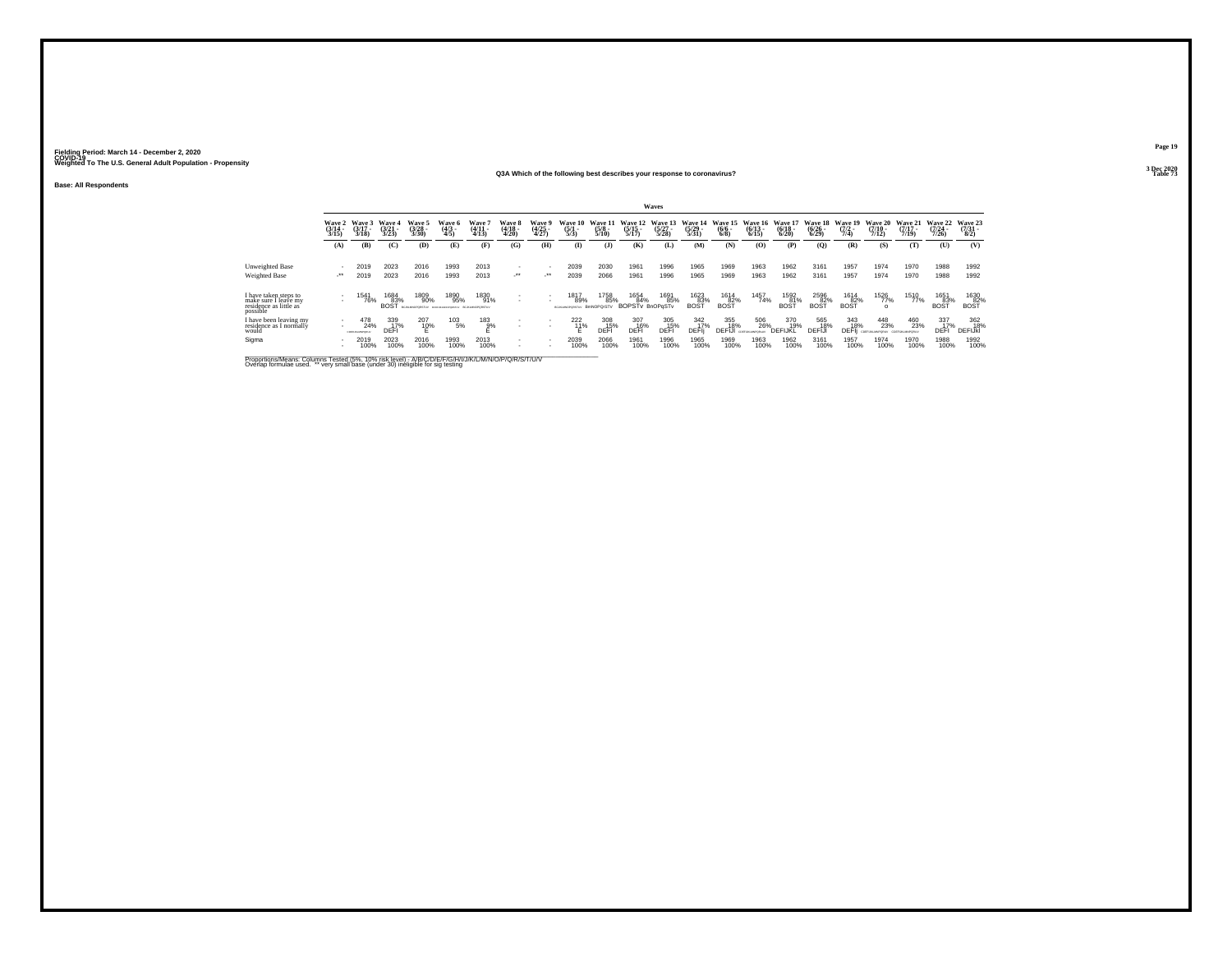### **EMP02 How concerned are you that you may lose your job due to the coronavirus outbreak?Table 100 Table 100**

**Base: Employed**

|                                                                                                   |                |                             |                               |                                 |                                 |                                            |                                 |                               |                                |                                 |                                        | Waves                            |                                  |                                |                                              |                                 |                                        |                                  |                                  |                              |                              |                                 |
|---------------------------------------------------------------------------------------------------|----------------|-----------------------------|-------------------------------|---------------------------------|---------------------------------|--------------------------------------------|---------------------------------|-------------------------------|--------------------------------|---------------------------------|----------------------------------------|----------------------------------|----------------------------------|--------------------------------|----------------------------------------------|---------------------------------|----------------------------------------|----------------------------------|----------------------------------|------------------------------|------------------------------|---------------------------------|
|                                                                                                   | Wave 2<br>3/15 | Wave 3<br>$(3/17 -$<br>3/18 | Wave<br>$\frac{(3/21)}{3/23}$ | Wave 5<br>$\binom{3/28}{3/30}$  | Wave 6<br>$\binom{4/3}{4/5}$    | Wave <sup>-</sup><br>$\frac{(4/11)}{4/13}$ | Wave 8<br>$\frac{(4/18)}{4/20}$ | Wave<br>$\frac{(4/25)}{4/27}$ | Wave 10<br>$\frac{(5/1)}{5/3}$ | Wave 11<br>$\frac{(5/8)}{5/10}$ | Wave 12<br>$\frac{(5/15)}{5/17}$       | Wave 13<br>$\frac{(5/27)}{5/28}$ | Wave 14<br>$\frac{(5/29)}{5/31}$ | Wave 15<br>$\frac{(6/6)}{6/8}$ | Wave 16<br>$(6/13 -$<br>6/15                 | Wave 17<br>$\binom{6/18}{6/20}$ | Wave 18<br>$\frac{(6/26)}{(6/29)}$     | Wave 19<br>$\frac{(7/2)}{7/4}$   | Wave 20<br>$\frac{(7/10)}{7/12}$ | Wave 21<br>$(7/17 -$<br>7/19 | Wave 22<br>$(7/24 -$<br>7/26 | Wave 23<br>$\frac{(7/31)}{8/2}$ |
|                                                                                                   | (A)            | (B)                         | (C)                           | (D)                             | (E)                             | (F)                                        | (G)                             | (H)                           | $($ $\Gamma$                   | (1)                             | (K)                                    | (L)                              | (M)                              | (N)                            | (O)                                          | (P)                             | $\mathbf{Q}$                           | (R)                              | (S)                              | (T)                          | (U)                          | (V)                             |
| <b>Unweighted Base</b><br><b>Weighted Base</b>                                                    | ٠.             | $\bullet\bullet$            | $\cdot$                       | 1198<br>1242                    | 1161<br>1173                    | 1147<br>1152                               | 1149<br>1138                    | 1207<br>1235                  | 1190<br>1184                   | 1173<br>1221                    | 1130<br>1096                           | 1103<br>1069                     | 1068<br>1076                     | 1141<br>1089                   | 1082<br>1115                                 | 1147<br>1145                    | 1807<br>1827                           | 1269<br>1128                     | 1106<br>1068                     | 1156<br>1122                 | 1220<br>1194                 | 1238<br>1209                    |
| Very/Somewhat<br>Concerned (Net)                                                                  |                |                             |                               | 692<br>56%<br>hIMOD SHUKLMOPOTY | 701<br>60%                      | 638<br>55%<br>hlMOp                        | 594<br>52%                      | 63051%                        | 645<br>55%<br>Mo               | 659<br>54%<br>M                 | 567<br>52%                             | 541<br>51%                       | 515<br>48%                       | 590<br>54%                     | 556<br>50%                                   | 583<br>51%                      | 961<br>53%                             | 654<br>58%<br><b>M</b> GHKLMOPOt | 598<br>56%<br>hIMOp              | 593<br>53%<br>m              | 664<br>56%<br>hlMOp          | 652<br>54%<br>M                 |
| Very concerned                                                                                    |                |                             |                               | 347<br>28%<br><b>HJKLMOp</b>    | 383<br>33%<br>ASA NUMBER OF STA | 333<br>29%<br><b>HJKLMOPauv</b>            | 292<br>26%<br><b>KLMO</b>       | $\frac{284}{23\%}$            | 300<br>25%<br>kLmO             | $\frac{283}{23\%}$              | 234<br>21%                             | 207<br>19%                       | 226<br>21%                       | 275<br>25%<br>kLmO             | 205<br>18%                                   | 272<br>24%<br>ĽÖ                | 455<br>25%<br>LmO <sup>ʻ</sup>         | 354<br>31%<br>GHJKJANOPOSTUV     | 280<br>26%<br><b>KLMO</b>        | 282<br>25%<br>LmO            | 298<br>25%<br>LmO            | $^{296}_{25\%}$                 |
| Somewhat concerned                                                                                |                |                             |                               | 344<br>28%                      | 318<br>27%                      | 305<br>26%                                 | 302<br>27%                      | 346<br>28%                    | 345<br>29%                     | 376<br>31%<br>fgr               | $^{333}_{\ 30\%}$                      | $334 \over 31\%$<br>eFGmpr       | 289<br>27%                       | 315<br>29%                     | $\frac{351}{31\%}$<br>eFGmpqR                | $^{311}_{27\%}$                 | 506<br>28%                             | 300<br>27%                       | 318<br>30%                       | 311<br>28%                   | 366<br>31%<br>fgr            | 356<br>29%                      |
| Not At All/Not Very<br>Concerned (Net)                                                            |                |                             |                               | 551<br>44%                      | 471<br>40%                      | $^{514}_{45\%}$<br>е                       | $^{544}_{~48\%}$                | 604<br>49%<br>dEfRsu          | 539<br>45%<br>E                | $^{563}_{~46\%}$                | $^{529}_{48\%}$                        | 528<br>49%                       | 560<br>52%<br>dEfRsu DEFUNGRSIUV |                                | 559<br>50%<br>499 55.<br>46% 50<br>E DEFIRSU | 562<br>49%<br>dEfRsu            | $^{866}_{\substack{47\%\\ \text{ER}}}$ | $^{474}_{42\%}$                  | 470<br>44%                       | $^{529}_{~47\%}$             | $\substack{530 \\ 44\%}$     | $^{556}_{~46\%}$                |
| Not very concerned                                                                                |                |                             |                               | 258<br>21%                      | 221<br>19%                      | 263<br>23%                                 | 256<br>22%                      | 275<br>22%<br>e               | 271<br>23%<br>e                | 302<br>25%<br>dEnRSu            | 247<br>23%<br>$\theta$                 | 245<br>23%<br>e                  | 263<br>24%<br>EnrS               | 224<br>21%                     | 274<br>25%<br>dEnrS                          | 249<br>22%                      | $^{425}_{\substack{23\%\\\text{Es}}}$  | 228<br>20%                       | 209<br>20%                       | 278<br>25%<br>dEnrSu         | 249<br>21%                   | 259<br>21%                      |
| Not at all concerned                                                                              |                |                             |                               | 293<br>24%                      | $^{251}_{21\%}$                 | 251<br>22%                                 | 288                             | 329 27%<br>EFiJRt             | 267<br>23%                     | 261%                            | <sup>282</sup> <sub>26</sub> %<br>efir | 283<br>26%                       | 297<br>28%<br>EFIJRt dEFIJRTu    | 275<br>25%<br>ei               | <sup>285</sup> 26%<br>efi                    | $\frac{313}{27}\%$<br>EFIJRT    | $^{441}_{24\%}$                        | <sup>246</sup> <sub>22%</sub>    | 261<br>24%                       | 250<br>22%                   | 281<br>24%                   | 297<br>25%                      |
| Sigma                                                                                             |                |                             |                               | 1242<br>100%                    | 1173<br>100%                    | 1152<br>100%                               | 1138<br>100%                    | 1235<br>100%                  | 1184<br>100%                   | 1221<br>100%                    | 1096<br>100%                           | 1069<br>100%                     | 1076<br>100%                     | 1089<br>100%                   | 1115<br>100%                                 | 1145<br>100%                    | 1827<br>100%                           | 1128<br>100%                     | 1068<br>100%                     | 1122<br>100%                 | 1194<br>100%                 | 1209<br>100%                    |
| Proportions/Means: Columns Tested (5%, 10% risk level) - MB/C/D/E/E/C/H/U/W/L/M/M/O/P/O/R/C/T/U/M |                |                             |                               |                                 |                                 |                                            |                                 |                               |                                |                                 |                                        |                                  |                                  |                                |                                              |                                 |                                        |                                  |                                  |                              |                              |                                 |

Proportions/Means: Columns Tested (5%, 10% risk level) - A/B/C/D/E/F/G/H/I/J/K/L/M/N/O/P/Q/R/S/T/U/V<br>Overlap formulae used. \*\* very small base (under 30) ineligible for sig testing

**Page 203 Dec 2020<br>Table 100**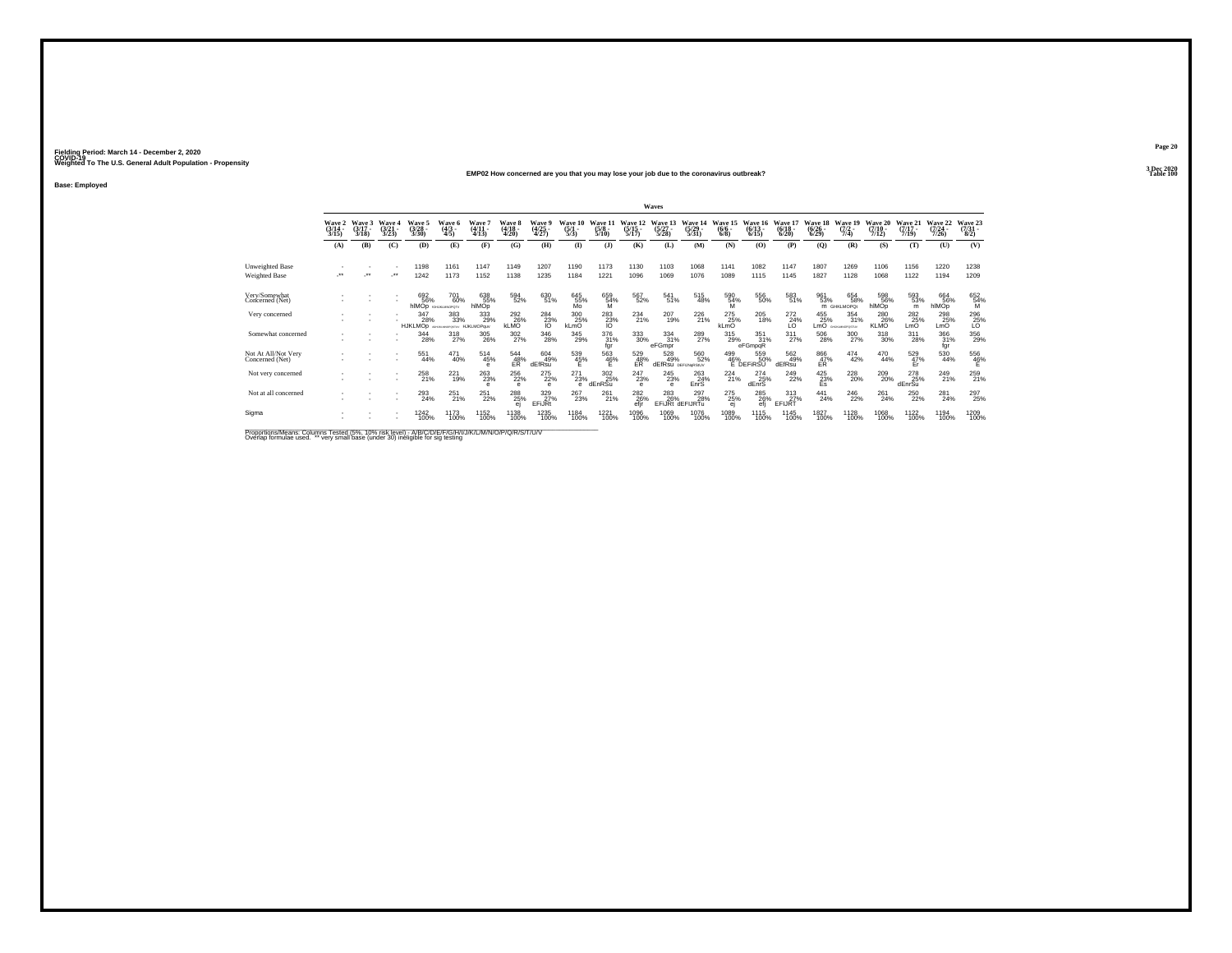### **Q9 Do you think your income in 2020 will be lower, higher or about the same as it was in 2019?Table 101 Table 101**

**Base: All Respondents**

|                                  |                       |                                    |                                 |                                      |                          |                                  |                            |                          |                                |                                 |                                  | Waves                            |                                  |                                    |                                  |                                       |                                        |                                |                                               |                                  |                              |                                 |
|----------------------------------|-----------------------|------------------------------------|---------------------------------|--------------------------------------|--------------------------|----------------------------------|----------------------------|--------------------------|--------------------------------|---------------------------------|----------------------------------|----------------------------------|----------------------------------|------------------------------------|----------------------------------|---------------------------------------|----------------------------------------|--------------------------------|-----------------------------------------------|----------------------------------|------------------------------|---------------------------------|
|                                  | $\frac{(3/14)}{3/15}$ | Wave 2 Wave 3<br>$(3/17 -$<br>3/18 | Wave 4<br>$\frac{(3/21)}{3/23}$ | Wave 5<br>(3/28 -<br>3/30)           | Wave 6<br>(4/3 -<br>4/5) | Wave 7<br>(4/11 -<br>4/13)       | Wave 8<br>(4/18 -<br>4/20) | Wave 9<br>(4/25<br>4/27) | Wave 10<br>$\frac{(5/1)}{5/3}$ | Wave 11<br>$\frac{(5/8)}{5/10}$ | Wave 12<br>$\frac{(5/15)}{5/17}$ | Wave 13<br>$\frac{(5/27)}{5/28}$ | Wave 14<br>$\frac{(5/29)}{5/31}$ | Wave 15<br>$\frac{(6/6 - 6)}{6/8}$ | Wave 16<br>$\frac{(6/13)}{6/15}$ | Wave 17<br>$\frac{(6/18)}{6/20}$      | Wave 18<br>$\frac{(6/26)}{(6/29)}$     | Wave 19<br>$\frac{(7/2)}{7/4}$ | <b>Wave 20</b><br>$\frac{(7/10)}{7/12}$       | Wave 21<br>$\frac{(7/17)}{7/19}$ | Wave 22<br>$(7/24 -$<br>7/26 | Wave 23<br>$\frac{(7/31)}{8/2}$ |
|                                  | (A)                   | (B)                                | (C)                             | (D)                                  | (E)                      | (F)                              | (G)                        | (H)                      | $\mathbf{I}$                   | (1)                             | (K)                              | (L)                              | (M)                              | (N)                                | (O)                              | (P)                                   | (Q)                                    | (R)                            | (S)                                           | (T)                              | (U)                          | (V)                             |
| Unweighted Base<br>Weighted Base | $\cdot$               | $\cdot$                            | . .<br>$\cdot$                  | 2016<br>2016                         | 1993<br>1993             | 2013<br>2013                     | 2029<br>2029               | $\cdot$                  | $\cdot$                        | $\cdot$                         | $\cdot$                          | $\mathcal{L}^{\bullet\bullet}$   | 1965<br>1965                     | 1969<br>1969                       | 1963<br>1963                     | 1962<br>1962                          | 3161<br>3161                           | 1957<br>1957                   | 1974<br>1974                                  | 1970<br>1970                     | 1988<br>1988                 | 1992<br>1992                    |
| Lower                            |                       |                                    |                                 | 791<br>39%<br>aMNOPQrSTU pawaparstuv | 862<br>43%               | 826<br>41%<br><b>GMNOPORSTUV</b> | $\frac{726}{36\%}$ MOP     |                          |                                |                                 |                                  |                                  | 625<br>32%                       | 676<br>34%<br>OP                   | 572<br>29%                       | 571<br>29%                            | $^{1094}_{\substack{35\%\\ {\sf OP}}}$ | $\frac{697}{36\%}$             | 653<br>33%<br>OP                              | 670<br>34%<br>OP                 | $^{684}_{34\%}$              | 738<br>37%<br>MOPS              |
| Higher                           |                       |                                    | . .                             | 362<br>18%                           | 315<br>16%               | 291<br>14%                       | 382<br>EFG                 |                          |                                |                                 |                                  |                                  | 431<br>22%<br><b>DEFOO</b>       | 398<br>$E$ FQ <sup>30</sup> %      | 444<br>23%<br>DEFGOt             | 416<br>21%<br>DEFO                    | 506<br>16%                             | 390<br>EFQ%                    | $^{400}_{\rule{0pt}{6pt}\scriptstyle\rm EFG}$ | 381<br>19%<br>FFŐ.               | 452 453<br>23% 23% DEFGQT    | 453<br>23%                      |
| About the same                   |                       |                                    |                                 | 864<br>43%                           | 816<br>41%               | 895<br>44%<br>eV                 | 921<br>45%<br>EV           |                          |                                |                                 |                                  |                                  | 909<br>46%<br>dEV                | 895<br>45%<br><b>FV</b>            | 946<br>48%                       | 976<br>50%<br><b>DEfrUV</b> DEFGMNRUV | 1561<br>49%<br>DEFGNRUV                | 870<br>44%<br>eV               | 921 47%<br>dEuV                               | 919<br>47%<br>dEuV               | 853<br>43%                   | 801<br>40%                      |
| Sigma                            | ×.                    |                                    |                                 | 2016<br>100%                         | 1993<br>100%             | 2013<br>100%                     | 2029<br>100%               |                          |                                |                                 |                                  |                                  | 1965<br>100%                     | 1969<br>100%                       | 1963<br>100%                     | 1962<br>100%                          | 3161<br>100%                           | 1957<br>100%                   | 1974<br>100%                                  | 1970<br>100%                     | 1988<br>100%                 | 1992<br>100%                    |

Proportions/Means: Columns Tested (5%, 10% risk level) - A/B/C/D/E/F/G/H/I/J/K/L/M/N/O/P/Q/R/S/T/U/V<br>Overlap formulae used. \*\* very small base (under 30) ineligible for sig testing

**Page 213 Dec 2020<br>Table 101**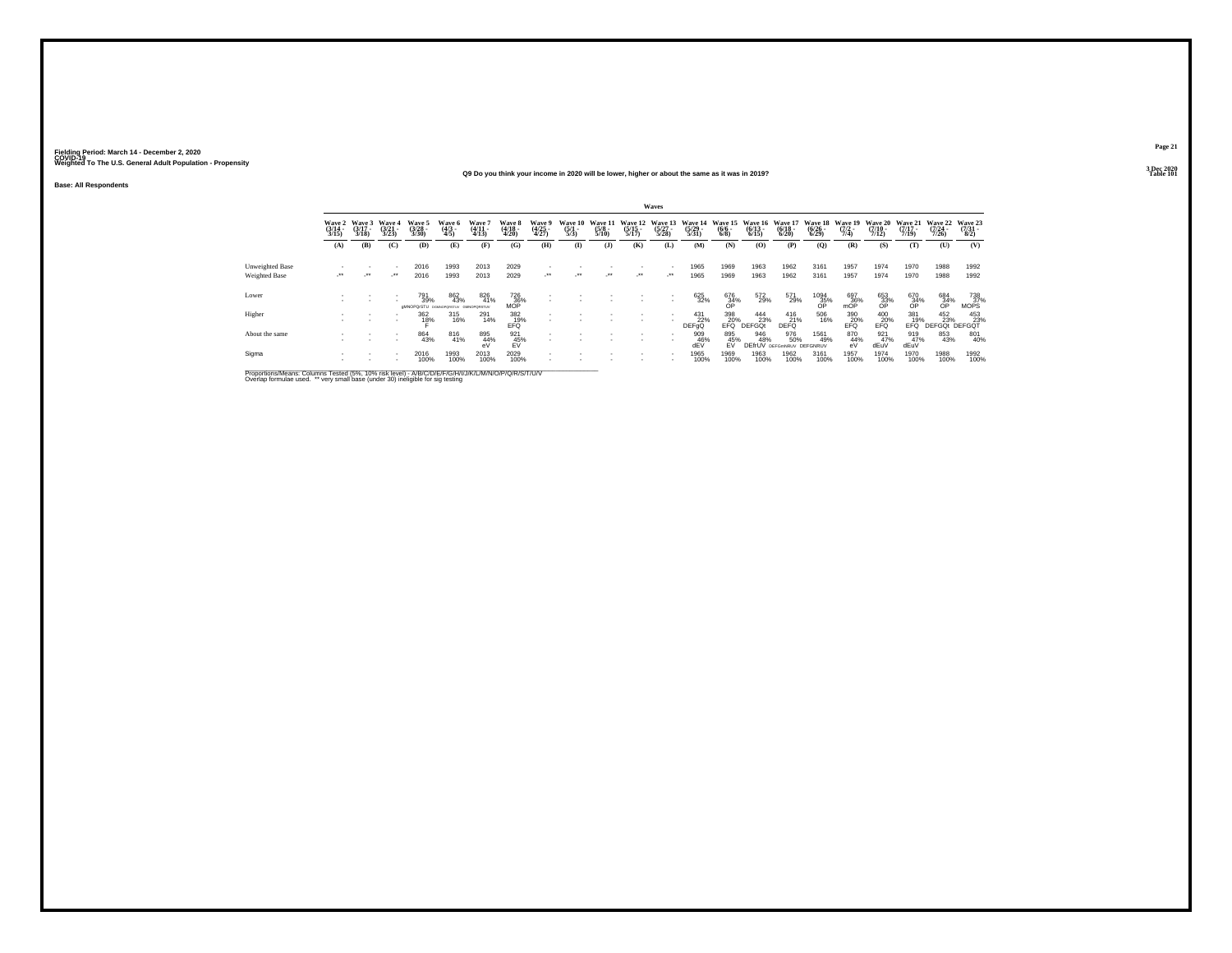### **EMP05 As a result of the current pandemic, have you or your household been impacted financially in any of the following ways?**

**Summary Of Yes**

**Base: All Respondents**

|                                                                                                                  |                             |                             |                                 |                                |                                                                     |                                                  |                                |                                           |                                |                                 |                                  | Waves                            |                                       |                                             |                              |                                            |                                   |                                       |                              |                                       |                                      |                                |
|------------------------------------------------------------------------------------------------------------------|-----------------------------|-----------------------------|---------------------------------|--------------------------------|---------------------------------------------------------------------|--------------------------------------------------|--------------------------------|-------------------------------------------|--------------------------------|---------------------------------|----------------------------------|----------------------------------|---------------------------------------|---------------------------------------------|------------------------------|--------------------------------------------|-----------------------------------|---------------------------------------|------------------------------|---------------------------------------|--------------------------------------|--------------------------------|
|                                                                                                                  | Wave 2<br>$(3/14 -$<br>3/15 | Wave 3<br>$(3/17 -$<br>3/18 | Wave 4<br>$\frac{(3/21)}{3/23}$ | Wave 5<br>$\binom{3/28}{3/30}$ | Wave 6<br>$\binom{4/3}{4/5}$                                        | <b>Wave 7</b><br>$(4/11 -$<br>(4/13)             | Wave 8<br>$(4/18 -$<br>4/20    | Wave 9<br>$\binom{4/25}{4/27}$            | Wave 10<br>$\frac{(5/1)}{5/3}$ | Wave 11<br>$\frac{(5/8)}{5/10}$ | Wave 12<br>$\frac{(5/15)}{5/17}$ | Wave 13<br>$\frac{(5/27)}{5/28}$ | Wave 14<br>$\frac{(5/29)}{5/31}$      | Wave 15<br>$(6/6 -$<br>$6/8$ )              | Wave 16<br>$(6/13 -$<br>6/15 | Wave 17<br>$(6/18 -$<br>$6/20$ )           | Wave 18<br>$\frac{(6/26)}{6/29}$  | Wave 19<br>$\frac{(7/2)}{7/4}$        | Wave 20<br>$(7/10 -$<br>7/12 | Wave 21<br>$(7/17 -$<br>7/19          | Wave 22<br>$\frac{(7/24 - 7)}{7/26}$ | Wave 23<br>$\binom{7/31}{8/2}$ |
|                                                                                                                  | (A)                         | (B)                         | (C)                             | (D)                            | (E)                                                                 | (F)                                              | (G)                            | (H)                                       | $($ $\Gamma$                   | (3)                             | (K)                              | (L)                              | (M)                                   | (N)                                         | (0)                          | (P)                                        | (0)                               | (R)                                   | (S)                          | (T)                                   | (U)                                  | (V)                            |
| Unweighted Base<br>Weighted Base                                                                                 |                             |                             | $\cdot$                         | $\star$                        | 1993<br>1993                                                        | 2013<br>2013                                     | 2029<br>2029                   | 2050<br>2050                              | $\ddot{\phantom{0}}$           | $\bullet\bullet$                | $\cdot$                          | ÷.                               | 1965<br>1965                          | 1969<br>1969                                | 1963<br>1963                 | 1962<br>1962                               | 3161<br>3161                      | 1957<br>1957                          | 1974<br>1974                 | 1970<br>1970                          | 1988<br>1988                         | 1992<br>1992                   |
| Missed (or will soon miss)<br>a rent/mortgage payment                                                            |                             |                             |                                 |                                | 387<br>19%<br>gMNOPQrSTu                                            | 372<br>18%<br>mOPqS                              | 343<br>17%                     | 385<br>19%<br>o mnOPQSt                   |                                |                                 |                                  |                                  | 313<br>16%                            | 317<br>16%                                  | 284<br>14%                   | 303<br>15%                                 | 498<br>16%                        | 321<br>16%                            | 291<br>15%                   | 315<br>16%                            | $\frac{332}{17\%}$                   | 347<br>17%<br>Ós               |
| Missed (or will soon miss)<br>a bill payment                                                                     |                             |                             |                                 |                                | 543<br>27%<br><b>IGMNOPQRSTuv</b>                                   | 24%<br>OPOrS                                     | 466<br>23%<br>ō                | 503<br>OPQRS                              |                                |                                 |                                  |                                  | 429/22%<br>$\Omega$                   | $^{434}_{\substack{22\%\\0}}$               | 355<br>18%                   | 399<br>20%                                 | 665<br>21%<br>$\circ$             | $^{409}_{21\%}$<br>$\circ$            | 400<br>20%                   | $^{452}_{\  \  \, 23\%}$              | 475<br>24%<br>OPqrS                  | 481<br>24%<br>OPOrS            |
| Provided financial support<br>for a family member                                                                |                             |                             |                                 |                                | $^{560}_{\  \  \, 28\%}$                                            | $^{581}_{\, \substack{29\% \\ \scriptstyle 0} }$ | 599<br>30%<br>Ō                | 580<br>28%<br>Ō                           |                                |                                 |                                  |                                  | 613<br>31%<br>eNOPS                   | 537%<br>$\circ$                             | 470<br>24%                   | 523<br>27%                                 | 947<br>30%<br>Ops                 | 569<br>29%<br>٦ō                      | 528<br>27%                   | 598<br>Ops                            | 611<br>31%<br>nOPS                   | $^{586}_{28\%}$                |
| Provided financial support<br>for a friend                                                                       |                             |                             |                                 |                                | 383<br>19%                                                          | 360<br>18%                                       | 372<br>18%                     | 407<br>20%                                |                                |                                 |                                  |                                  | 451<br>23%<br><b>EFGhnOPR</b>         | 391<br>20%                                  | 343<br>17%                   | 380<br>19%                                 | 650<br>$^{21\%}_{60}$             | 379<br>19%                            | 407<br>21%<br>fo             | 416<br>21%<br>FgO                     | 417<br>21%<br>fqO                    | $\frac{442}{22\%}$<br>eFGOpr   |
| Sought out new or<br>additional sources of<br>income                                                             |                             |                             |                                 |                                | $\substack{752\\38\%}$<br>GHMNOPORS GHMNOPORS                       | 774<br>38%                                       | 665<br>33%<br>$\Omega$         | 688<br>$\circ$                            |                                |                                 |                                  |                                  | $\frac{633}{32}\%$<br>$\Omega$        | 654<br>33%<br>ō                             | 523%                         | 605<br>31%<br>$\circ$                      | $^{1006}_{32\%}$<br>ō             | $\frac{628}{32\%}$<br>$\circ$         | 601<br>30%                   | <sup>706</sup> 36%<br>O mOPQrS        | 702<br>35%                           | 714<br>36%<br>OPqS gmOPQrS     |
| Lost income partially                                                                                            |                             |                             |                                 |                                | 831<br>42%<br>FGHMNOPORSTLV                                         | 626<br>$^{31\%}_{0}$                             | $\frac{621}{31}\%$             | $651$ <sub>32%</sub><br>Ōs                |                                |                                 |                                  |                                  | $^{602}_{31\%}$<br>$\circ$            | 595<br>30%<br>$\circ$                       | 524%                         | $^{570}_{29\%}$                            | $^{989}_{\substack{31\% \\ 0}}$   | $^{581}_{30\%}$                       | 561<br>28%                   | $^{639}_{32\%}$ OpS                   | 602 %<br>$\circ$                     | $\frac{626}{31}\%$             |
| Lost income entirely                                                                                             |                             |                             |                                 |                                | 378<br>19%<br>FGHMN0PORSTUV QMNOPORSIV                              | 268<br>13%                                       | $^{227}_{11\%}$                | 241<br>12%<br>Or                          |                                |                                 |                                  |                                  | 213<br>11%                            | 198<br>10%                                  | $^{182}_{9\%}$               | 197<br>10%                                 | 342 <sub>%</sub>                  | $185\over 9\%$                        | $^{194}_{10\%}$              | 214%                                  | $^{234}_{12\%}$<br>Or                | $^{209}_{10\%}$                |
| Accumulated more debt<br>than normal                                                                             |                             |                             |                                 |                                | $^{537}_{\phantom{27}\phantom{27}\phantom{27}\%}$ ops               | 537<br>27%                                       | $^{499}_{25\%}$                | $^{515}_{\phantom{5}25\%}_{\phantom{5}0}$ |                                |                                 |                                  |                                  | $^{474}_{24\%}$<br>$\circ$            | $^{485}_{\, \, 25\%}$                       | 376<br>19%                   | $\overset{441}{\underset{\text{O}}{22\%}}$ | $\underset{\mathsf{OPs}}{^{822}}$ | $^{484}_{\, 25\%}$                    | $^{447}_{23\%}$              | $^{520}_{26\%}$ ops                   | $^{534}_{\ 27\%}$ ops                | $^{496}_{\  \  \, 25\%}$       |
| Stopped or cut back on<br>retirement savings                                                                     |                             |                             |                                 |                                | 649<br>33%<br><b>IGHHNOPORSIJV</b>                                  | 586<br>%29<br>ghOp                               | 526<br>26%                     | 530<br>26%                                |                                |                                 |                                  |                                  | 573<br>29%<br>qhOp                    | 564<br>29%                                  | 413<br>21%                   | 511<br>$^{26\%}_{0}$                       | 868<br>$^{27\%}_{0}$              | $^{522}_{\  \  \, 27\%}_{\  \  \, 0}$ | 528<br>$^{27\%}_{0}$         | 575<br>29%                            | 539<br>$^{27\%}_{0}$                 | $^{563}_{\phantom{1}28\%}$     |
| Stopped or cut back on<br>other savings (e.g., college<br>tuition, a major purchase,<br>such as a house or care) |                             |                             |                                 |                                | $^{762}_{38\%}$<br>GHANOPORSTUV GHANOPORSTUV                        | 771<br>38%                                       | $\frac{627}{31\%}$<br>$\Omega$ | 632/31%<br>$\Omega$                       |                                |                                 |                                  |                                  | 651<br>33%<br>ŐP                      | 668<br>ahOP                                 | 498<br>25%                   | 570<br>29%<br>$\Omega$                     | $\frac{1002}{32\%}$               | $\frac{623}{32\%}$<br>6               | $\frac{622}{32}\%$<br>6      | 654<br>33%<br>OP                      | 619<br>$^{31\%}_{0}$                 | 660<br>33%<br>OP               |
| Paid for services that I<br>haven't used (e.g., a dog<br>walker, childcare, a house<br>cleaning service)         |                             |                             |                                 |                                | 16%                                                                 | 328<br>16%                                       | 322<br>16%                     | $\frac{355}{17\%}$<br>nOR                 |                                |                                 |                                  |                                  | 349<br>18%<br><b>NO<sub>p</sub>Rs</b> | 290<br>15%                                  | 279<br>14%                   | 298<br>15%                                 | 512%                              | 272 <sub>14%</sub>                    | 294<br>15%                   | 351<br>18%<br><b>NO<sub>DRs</sub></b> | 320<br>16%                           | 327/16%                        |
| ost access to my health.<br>insurance                                                                            |                             |                             |                                 |                                |                                                                     |                                                  |                                |                                           |                                |                                 |                                  |                                  |                                       |                                             |                              |                                            |                                   | 220<br>11%                            | 231<br>12%                   | 210 <sub>%</sub>                      | $^{281}_{14\%}$ RsT                  | $^{277}_{14\%}$                |
| have been impacted<br>inancially in some other<br>way                                                            |                             |                             |                                 |                                | 946<br>47%<br>GHMNOPORSTUV GHMNOPORSTUV                             | 935<br>46%                                       | 767<br>$\frac{38\%}{09}$       | 813<br>40%<br>NOPQS                       |                                |                                 |                                  |                                  | 790<br>40%<br><b>NOPOrSu</b>          | 698<br>35%                                  | 519<br>26%                   | 692<br>35%                                 | $\underset{\mathcal{O}}{^{1095}}$ | 717<br>37%                            | 692<br>35%                   | 772<br>nOpQS                          | 727<br>37%                           | 752<br>38%<br>Oq               |
| have not been impacted<br>financially                                                                            |                             |                             |                                 |                                | $\substack{755 \\ 38\%}$<br>NOPORSTUV NOPORSTUV NOPORSTUV NOPORSTUV | 805<br>40%                                       | 796<br>39%                     | 787<br>38%                                |                                |                                 |                                  |                                  | 782<br>40%<br>NOPORSTUV               | $\frac{349}{18\%}$<br><b>RU<sub>v</sub></b> | 364<br>19%<br>pRSUV          | $313 \atop 16\%$                           | 529<br>17%<br>$\mathbf{u}$        | 281<br>14%                            | 304<br>15%                   | 332/17%                               | 287<br>14%                           | $\frac{303}{15\%}$             |

Proportions/Means: Columns Tested (5%, 10% risk level) - A/B/C/D/E/F/G/H/I/J/K/L/M/N/O/P/Q/R/S/T/U/V<br>Overlap formulae used. \*\* very small base (under 30) ineligible for sig testing

**Page 223 Dec 2020<br>Table 102** 

**Properties and the contract of the contract of the contract of the contract of the contract of the contract of the contract of the contract of the contract of the contract of the contract of the contract of the contract o**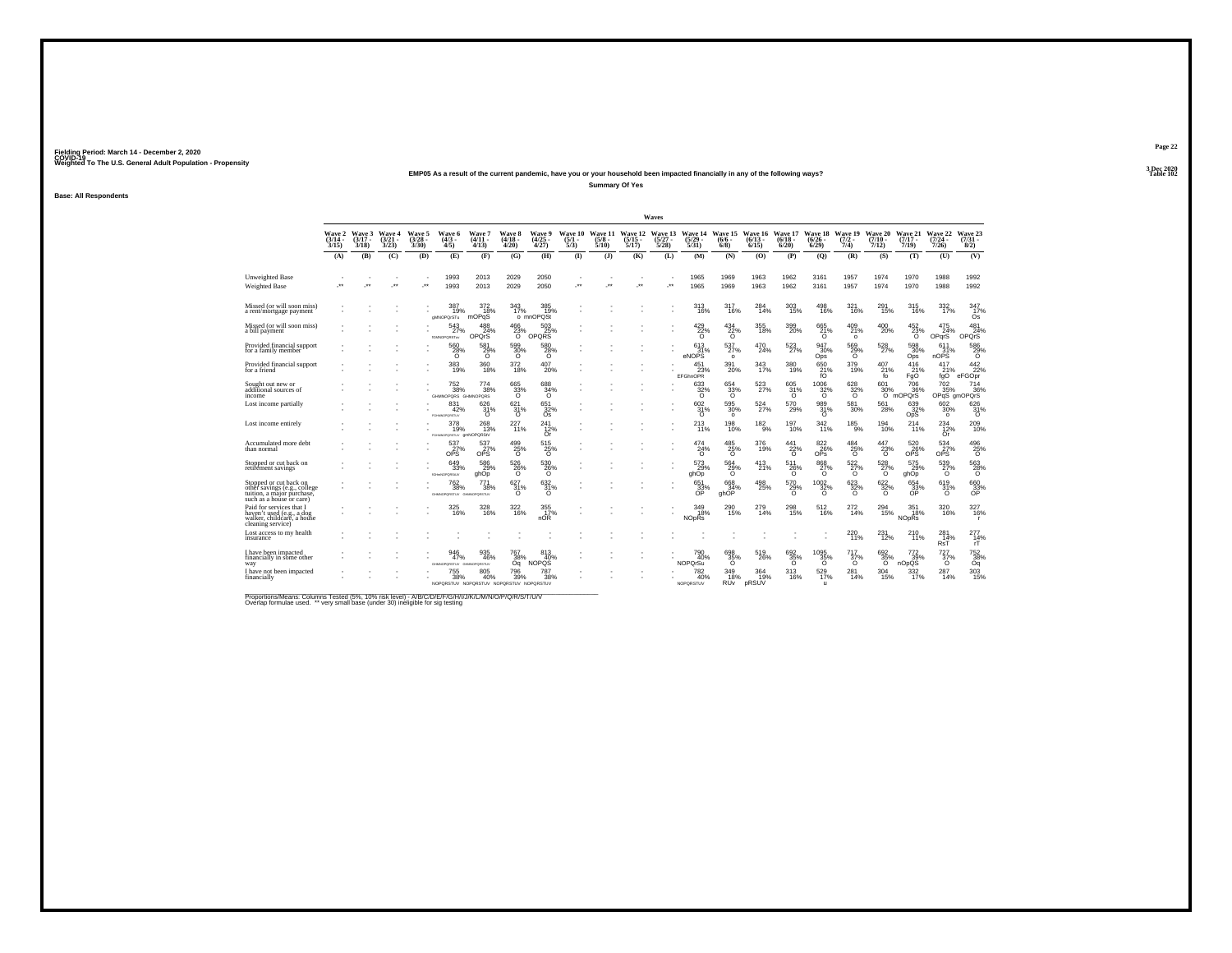### **EMP05\_1 As a result of the current pandemic, have you or your household been impacted financially in any of the following ways?Missed (or will soon miss) a rent/mortgage payment**

**Base: All Respondents**

|                 |                                 |                                 |                                 |                                |                              |                                |                                 |                                |                                |                                 |                       | Waves                           |                                                                          |                           |                       |                       |                                          |                           |                       |                                                  |                       |                                     |
|-----------------|---------------------------------|---------------------------------|---------------------------------|--------------------------------|------------------------------|--------------------------------|---------------------------------|--------------------------------|--------------------------------|---------------------------------|-----------------------|---------------------------------|--------------------------------------------------------------------------|---------------------------|-----------------------|-----------------------|------------------------------------------|---------------------------|-----------------------|--------------------------------------------------|-----------------------|-------------------------------------|
|                 | Wave 2<br>$\frac{(3/14)}{3/15}$ | Wave 3<br>$\frac{(3/17)}{3/18}$ | Wave 4<br>$\frac{(3/21)}{3/23}$ | Wave 5<br>$\binom{3/28}{3/30}$ | Wave 6<br>$\binom{4/3}{4/5}$ | Wave 7<br>$\frac{(4/11}{4/13}$ | Wave 8<br>$\frac{(4/18)}{4/20}$ | Wave 9<br>$\binom{4/25}{4/27}$ | Wave 10<br>$\frac{(5/1)}{5/3}$ | Wave 11<br>$\frac{(5/8)}{5/10}$ | $\frac{(5/15)}{5/17}$ | $\binom{5/27}{5/28}$            | Wave 12 Wave 13 Wave 14 Wave 15 Wave 16 Wave 17<br>$\frac{(5/29)}{5/31}$ | $\frac{(6/6 - 6)}{(6/8)}$ | $\frac{(6/13)}{6/15}$ | $\frac{(6/18)}{6/20}$ | Wave 18 Wave 19<br>$\frac{(6/26)}{6/29}$ | $\frac{(7/2)}{7/4}$       | $\frac{(7/10)}{7/12}$ | Wave 20 Wave 21 Wave 22<br>$\frac{(7/17)}{7/19}$ | $\frac{(7/24)}{7/26}$ | Wave 23<br>$\frac{(7/31 - 1)}{8/2}$ |
|                 | (A)                             | (B)                             | (C)                             | (D)                            | (E)                          | (F)                            | (G)                             | (H)                            | $\mathbf{I}$                   | ( <b>J</b> )                    | (K)                   | (L)                             | (M)                                                                      | (N)                       | (O)                   | (P)                   | (Q)                                      | (R)                       | (S)                   | (T)                                              | (U)                   | (V)                                 |
| Unweighted Base |                                 |                                 |                                 |                                | 1993                         | 2013                           | 2029                            | 2050                           |                                |                                 |                       | $\sim$                          | 1965                                                                     | 1969                      | 1963                  | 1962                  | 3161                                     | 1957                      | 1974                  | 1970                                             | 1988                  | 1992                                |
| Weighted Base   | $\cdot$                         | $\cdot$                         | $\cdot$                         | $\mathcal{L}^{\bullet\bullet}$ | 1993                         | 2013                           | 2029                            | 2050                           | $\cdot$                        | $\mathcal{L}^{\bullet\bullet}$  | $\cdot$               | $\cdot$                         | 1965                                                                     | 1969                      | 1963                  | 1962                  | 3161                                     | 1957                      | 1974                  | 1970                                             | 1988                  | 1992                                |
| Yes             |                                 |                                 |                                 |                                | 387<br>19%<br>aMNOPQrSTu     | 372<br>18%<br>mOPaS            | 343<br>17%                      | 385<br>19%<br>o mnOPQSt        |                                |                                 |                       | $\sim$                          | 313<br>16%                                                               | 317<br>16%                | 284<br>14%            | 303<br>15%            | 498<br>16%                               | 321<br>16%                | 291<br>15%            | 315<br>16%                                       | 332<br>17%            | $\frac{347}{17\%}$                  |
| No              |                                 |                                 |                                 | . .                            | 1606<br>81%                  | 1641<br>82%                    | 1686<br>83%                     | 1665<br>81%                    |                                |                                 |                       | $\overline{\phantom{a}}$<br>. . | 1652<br>84%<br>Ffh                                                       | 1652<br>84%<br>Eh         | 1679<br>86%<br>EFaHV  | 1659<br>85%<br>EFH    | 2663<br>84%<br>EfH                       | 1636<br>84%<br>$\epsilon$ | 1683<br>85%<br>EFHy   | 1655<br>84%<br>Eh                                | 1656<br>83%           | 1645<br>83%                         |
| Sigma           |                                 |                                 |                                 | $\overline{\phantom{a}}$       | 1993<br>100%                 | 2013<br>100%                   | 2029<br>100%                    | 2050<br>100%                   |                                |                                 |                       |                                 | 1965<br>100%                                                             | 1969<br>100%              | 1963<br>100%          | 1962<br>100%          | 3161<br>100%                             | 1957<br>100%              | 1974<br>100%          | 1970<br>100%                                     | 1988<br>100%          | 1992<br>100%                        |

Proportions/Means: Columns Tested (5%, 10% risk level) - A/B/C/D/E/F/G/H/I/J/K/L/M/N/O/P/Q/R/S/T/U/V<br>Overlap formulae used. \*\* very small base (under 30) ineligible for sig testing

**Page 233 Dec 2020<br>Table 103** 

**Table 103 Table 103**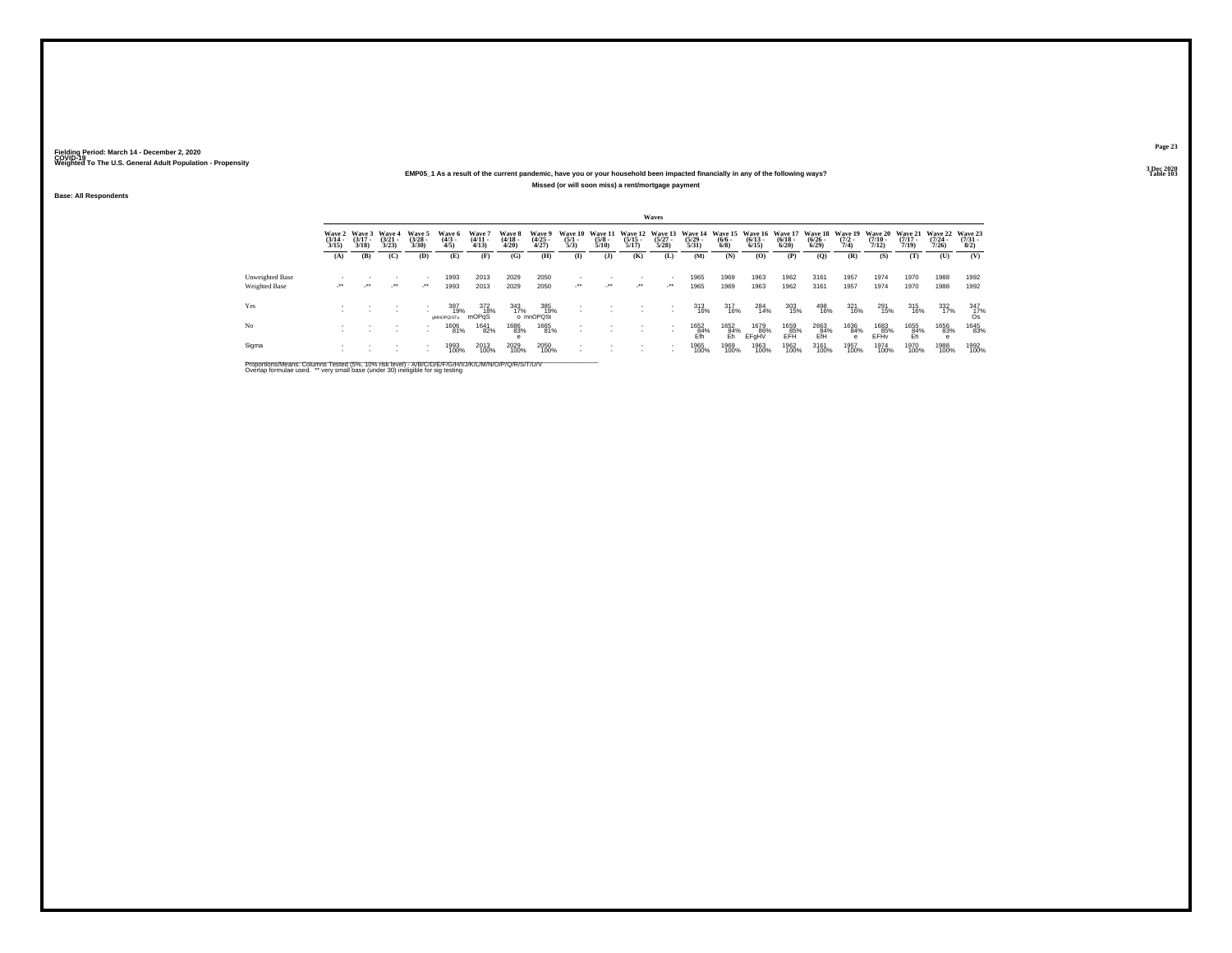### **EMP05\_2 As a result of the current pandemic, have you or your household been impacted financially in any of the following ways?Missed (or will soon miss) a bill payment**

**Base: All Respondents**

|                 |                                 |                                 |                                |                                |                                   |                                |                                 |                                |                                |                                 |                                  | Waves                               |                                  |                                              |                              |                                 |                                          |                      |                                         |                                  |                                  |                                                            |
|-----------------|---------------------------------|---------------------------------|--------------------------------|--------------------------------|-----------------------------------|--------------------------------|---------------------------------|--------------------------------|--------------------------------|---------------------------------|----------------------------------|-------------------------------------|----------------------------------|----------------------------------------------|------------------------------|---------------------------------|------------------------------------------|----------------------|-----------------------------------------|----------------------------------|----------------------------------|------------------------------------------------------------|
|                 | Wave 2<br>$\frac{(3/14)}{3/15}$ | Wave 3<br>$\frac{(3/17)}{3/18}$ | Wave 4<br>$\binom{3/21}{3/23}$ | Wave 5<br>$\binom{3/28}{3/30}$ | Wave 6<br>$\binom{4/3}{4/5}$      | Wave 7<br>$\frac{(4/11}{4/13}$ | Wave 8<br>$\frac{(4/18)}{4/20}$ | Wave 9<br>$\binom{4/25}{4/27}$ | Wave 10<br>$\frac{(5/1)}{5/3}$ | Wave 11<br>$\frac{(5/8)}{5/10}$ | Wave 12<br>$\frac{(5/15)}{5/17}$ | Wave 13<br>$\frac{(5/27)}{5/28}$    | Wave 14<br>$\frac{(5/29)}{5/31}$ | Wave 15 Wave 16<br>$\frac{(6/6 - 6)}{(6/8)}$ | $\binom{6/13}{6/15}$         | Wave 17<br>$\binom{6/18}{6/20}$ | Wave 18 Wave 19<br>$\frac{(6/26)}{6/29}$ | $\frac{(7/2)}{7/4}$  | <b>Wave 20</b><br>$\frac{(7/10)}{7/12}$ | Wave 21<br>$\frac{(7/17)}{7/19}$ | Wave 22<br>$\frac{(7/24)}{7/26}$ | Wave 23<br>$\frac{(7/31 - 1)}{8/2}$                        |
|                 | (A)                             | (B)                             | (C)                            | (D)                            | (E)                               | (F)                            | (G)                             | (H)                            | $\mathbf{I}$                   | ( <b>J</b> )                    | (K)                              | (L)                                 | (M)                              | (N)                                          | (O)                          | (P)                             | (Q)                                      | (R)                  | (S)                                     | (T)                              | (U)                              | (V)                                                        |
| Unweighted Base | $\cdot$                         | $\cdot$                         | $\cdot$                        | $\mathcal{L}^{\bullet\bullet}$ | 1993                              | 2013                           | 2029                            | 2050                           | $\cdot$                        | $\mathcal{L}^{\bullet\bullet}$  | $\cdot$                          | $\overline{\phantom{a}}$<br>$\cdot$ | 1965                             | 1969                                         | 1963                         | 1962                            | 3161                                     | 1957                 | 1974                                    | 1970                             | 1988                             | 1992                                                       |
| Weighted Base   |                                 |                                 |                                |                                | 1993                              | 2013                           | 2029                            | 2050                           |                                |                                 |                                  |                                     | 1965                             | 1969                                         | 1963                         | 1962                            | 3161                                     | 1957                 | 1974                                    | 1970                             | 1988                             | 1992                                                       |
| Yes             |                                 |                                 |                                |                                | 543<br>27%<br><b>KUMADEORST</b> W | 488<br>24%<br>OPOrS            | $\frac{466}{23\%}$              | $503$<br>OPQRS                 |                                |                                 |                                  |                                     | $^{429}_{22\%}$                  | $\frac{434}{22\%}$                           | 355<br>18%                   | 399<br>20%                      | 665<br>21%<br>O                          | 409<br>21%           | 400<br>20%                              | $\frac{452}{23\%}$               | 475<br>24%<br>OPqrS              | $\begin{array}{c} 481 \\ 24\% \\ \text{OPQrS} \end{array}$ |
| No              |                                 |                                 |                                | . .                            | 1450<br>73%                       | 1525<br>76%                    | 1563<br>77%                     | 1547<br>75%                    |                                |                                 |                                  |                                     | 1536<br>78%                      | 1535<br>78%                                  | 1608<br>82%<br>E EFGHMNO/TUV | 1563<br>80%<br>EFHUV            | 2496<br>79%<br>EFHuV                     | 1548<br>79%<br>EfHuv | 1574<br>80%<br>EFHUV                    | 1518<br>77%                      | 1513<br>76%                      | 1511<br>76%<br>e                                           |
| Sigma           |                                 |                                 |                                | $\overline{\phantom{a}}$       | 1993<br>100%                      | 2013<br>100%                   | 2029<br>100%                    | 2050<br>100%                   |                                |                                 |                                  |                                     | 1965<br>100%                     | 1969<br>100%                                 | 1963<br>100%                 | 1962<br>100%                    | 3161<br>100%                             | 1957<br>100%         | 1974<br>100%                            | 1970<br>100%                     | 1988<br>100%                     | 1992<br>100%                                               |

Proportions/Means: Columns Tested (5%, 10% risk level) - A/B/C/D/E/F/G/H/I/J/K/L/M/N/O/P/Q/R/S/T/U/V<br>Overlap formulae used. \*\* very small base (under 30) ineligible for sig testing

**Page 243 Dec 2020<br>Table 104** 

**Table 104 Table 104**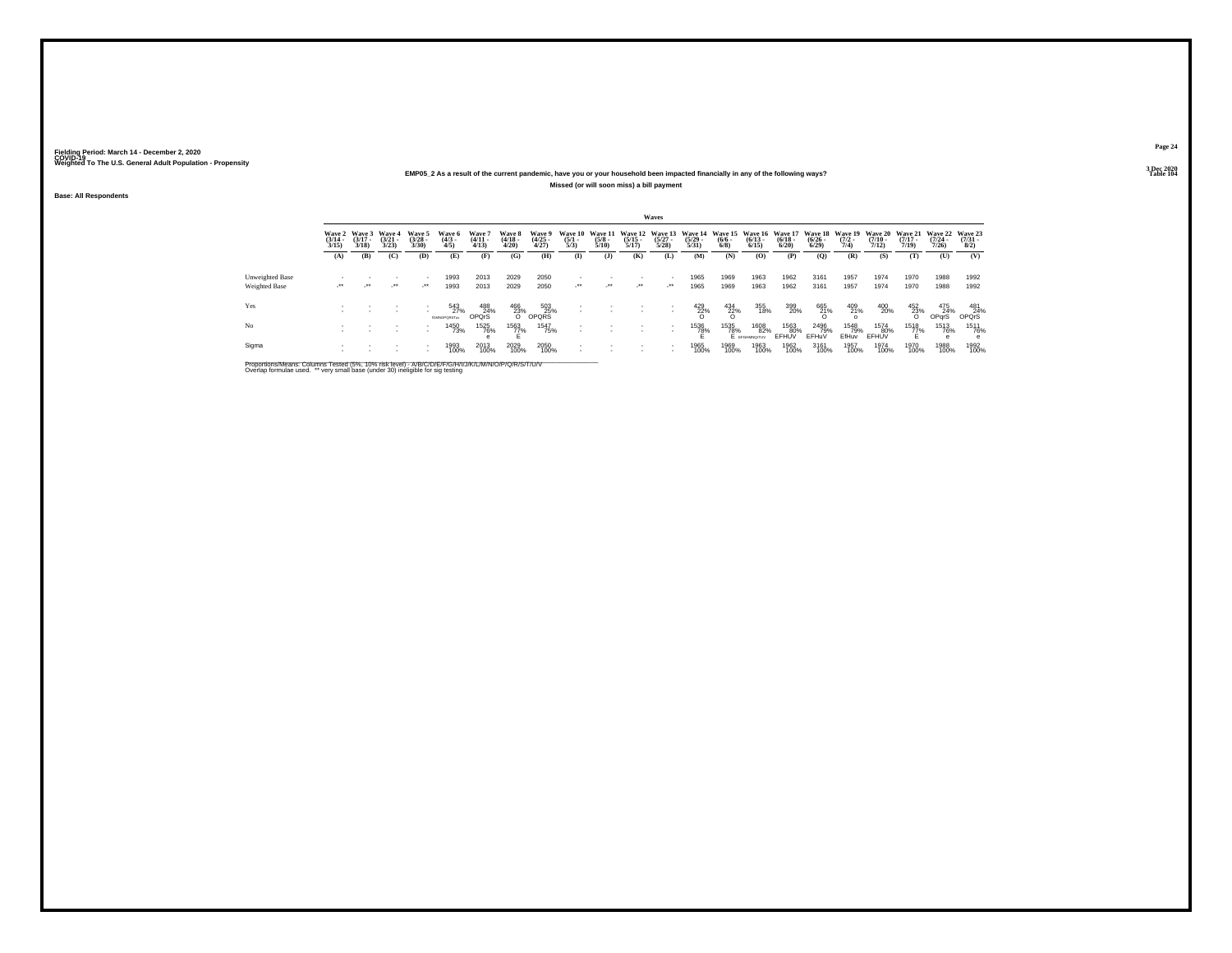### **EMP05\_3 As a result of the current pandemic, have you or your household been impacted financially in any of the following ways?Provided financial support for a family member**

**Base: All Respondents**

|                                  |                                 |                                 |                                 |                                     |                               |                                |                                 |                                |                                |                                 |                                  | Waves                                    |                                  |                                      |                                  |                                        |                                 |                                |                                  |                                  |                              |                                |
|----------------------------------|---------------------------------|---------------------------------|---------------------------------|-------------------------------------|-------------------------------|--------------------------------|---------------------------------|--------------------------------|--------------------------------|---------------------------------|----------------------------------|------------------------------------------|----------------------------------|--------------------------------------|----------------------------------|----------------------------------------|---------------------------------|--------------------------------|----------------------------------|----------------------------------|------------------------------|--------------------------------|
|                                  | Wave 2<br>$\frac{(3/14)}{3/15}$ | Wave 3<br>$\frac{(3/17)}{3/18}$ | Wave 4<br>$\frac{(3/21)}{3/23}$ | Wave 5<br>$\binom{3/28}{3/30}$      | Wave 6<br>$\frac{(4/3)}{4/5}$ | Wave '<br>$\frac{(4/11}{4/13}$ | Wave 8<br>$\frac{(4/18)}{4/20}$ | Wave 9<br>$\binom{4/25}{4/27}$ | Wave 10<br>$\frac{(5/1)}{5/3}$ | Wave 11<br>$\frac{(5/8)}{5/10}$ | Wave 12<br>$\frac{(5/15)}{5/17}$ | Wave 13<br>$\frac{(5/27)}{5/28}$         | Wave 14<br>$\frac{(5/29)}{5/31}$ | <b>Wave 15</b><br>$\binom{6/6}{6/8}$ | Wave 16<br>$\frac{(6/13)}{6/15}$ | <b>Wave 17</b><br>$\binom{6/18}{6/20}$ | Wave 18<br>$\binom{6/26}{6/29}$ | Wave 19<br>$\frac{(7/2)}{7/4}$ | Wave 20<br>$\frac{(7/10)}{7/12}$ | Wave 21<br>$\frac{(7/17)}{7/19}$ | Wave 22<br>$(7/24 -$<br>7/26 | Wave 23<br>$\binom{7/31}{8/2}$ |
|                                  | (A)                             | (B)                             | (C)                             | (D)                                 | (E)                           | (F)                            | (G)                             | (H)                            | $\bf(I)$                       | $($ $\bf{J}$                    | (K)                              | (L)                                      | (M)                              | (N)                                  | (O)                              | (P)                                    | (Q)                             | (R)                            | (S)                              | (T)                              | (U)                          | (V)                            |
| Unweighted Base<br>Weighted Base | $\cdot$                         | $\cdot$                         | $\cdot$                         | $\overline{\phantom{a}}$<br>$\cdot$ | 1993<br>1993                  | 2013<br>2013                   | 2029<br>2029                    | 2050<br>2050                   | $\cdot$                        | $\cdot$                         | $\cdot$                          | $\sim$<br>$\mathcal{L}^{\bullet\bullet}$ | 1965<br>1965                     | 1969<br>1969                         | 1963<br>1963                     | 1962<br>1962                           | 3161<br>3161                    | 1957<br>1957                   | 1974<br>1974                     | 1970<br>1970                     | 1988<br>1988                 | 1992<br>1992                   |
| Yes                              |                                 |                                 |                                 | $\overline{\phantom{a}}$<br>٠       | 560<br>28%                    | 581<br>29%<br>O                | 599<br>30%                      | $^{580}_{28\%}$                | $\overline{\phantom{a}}$       |                                 |                                  |                                          | 613<br>31%<br>eNOPS              | 537<br>27%                           | 470<br>24%                       | 523<br>27%                             | 947<br>30%<br>Ops               | 569<br>29%<br>O                | 528<br>27%                       | 598<br>30%<br>Ops                | $611\n31%$ nOPS              | 586<br>29%<br>O                |
| No                               |                                 |                                 |                                 | $\overline{\phantom{a}}$<br>٠       | 1433<br>72%<br>m              | 1432<br>71%                    | 1430<br>70%                     | <sup>1470</sup> 72%            |                                |                                 |                                  | $\sim$                                   | 1352<br>69%                      | 1432<br>73%                          | 1493<br>76%<br>Mu EFGHMORTUV     | 1439<br>73%<br>MatU                    | <sup>2214</sup> 70%             | 1388<br>71%                    | 1446<br>73%<br>MatU              | <sup>1372</sup> 70%              | 1377<br>69%                  | 1406<br>71%                    |
| Sigma                            |                                 |                                 |                                 | $\overline{\phantom{a}}$<br>٠       | 1993<br>100%                  | 2013<br>100%                   | 2029<br>100%                    | 2050<br>100%                   |                                |                                 |                                  | $\sim$                                   | 1965<br>100%                     | 1969<br>100%                         | 1963<br>100%                     | 1962<br>100%                           | 3161<br>100%                    | 1957<br>100%                   | 1974<br>100%                     | 1970<br>100%                     | 1988<br>100%                 | 1992<br>100%                   |

Proportions/Means: Columns Tested (5%, 10% risk level) - A/B/C/D/E/F/G/H/I/J/K/L/M/N/O/P/Q/R/S/T/U/V<br>Overlap formulae used. \*\* very small base (under 30) ineligible for sig testing

**Page 253 Dec 2020<br>Table 105** 

**Table 105 Table 105**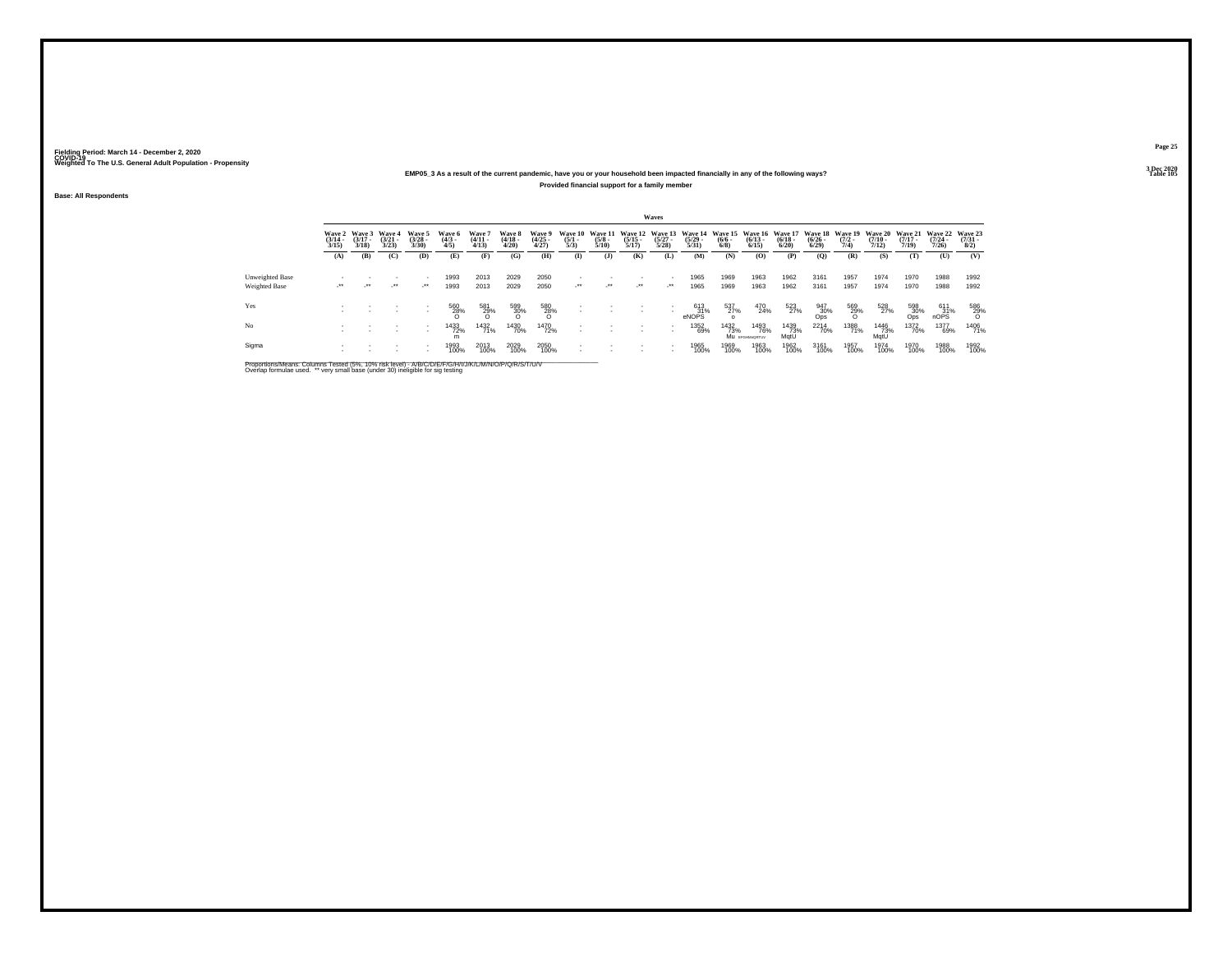### **EMP05\_4 As a result of the current pandemic, have you or your household been impacted financially in any of the following ways?Provided financial support for a friend**

**Base: All Respondents**

|                 |                       |                                        |                                 |                                |                              |                                |                                 |                                |                                |                                        |                                  | Waves                            |                                  |                           |                                                  |                       |                       |                                        |                                         |                                         |                                         |                                |
|-----------------|-----------------------|----------------------------------------|---------------------------------|--------------------------------|------------------------------|--------------------------------|---------------------------------|--------------------------------|--------------------------------|----------------------------------------|----------------------------------|----------------------------------|----------------------------------|---------------------------|--------------------------------------------------|-----------------------|-----------------------|----------------------------------------|-----------------------------------------|-----------------------------------------|-----------------------------------------|--------------------------------|
|                 | $\frac{(3/14)}{3/15}$ | Wave 2 Wave 3<br>$\frac{(3/17)}{3/18}$ | Wave 4<br>$\frac{(3/21)}{3/23}$ | Wave 5<br>$\binom{3/28}{3/30}$ | Wave 6<br>$\binom{4/3}{4/5}$ | Wave 7<br>$\frac{(4/11}{4/13}$ | Wave 8<br>$\frac{(4/18)}{4/20}$ | Wave 9<br>$\binom{4/25}{4/27}$ | Wave 10<br>$\frac{(5/1)}{5/3}$ | <b>Wave 11</b><br>$\frac{(5/8)}{5/10}$ | Wave 12<br>$\frac{(5/15)}{5/17}$ | Wave 13<br>$\frac{(5/27)}{5/28}$ | Wave 14<br>$\frac{(5/29)}{5/31}$ | $\frac{(6/6 - 6)}{(6/8)}$ | Wave 15 Wave 16 Wave 17<br>$\frac{(6/13)}{6/15}$ | $\frac{(6/18)}{6/20}$ | $\frac{(6/26)}{6/29}$ | Wave 18 Wave 19<br>$\frac{(7/2)}{7/4}$ | <b>Wave 20</b><br>$\frac{(7/10)}{7/12}$ | <b>Wave 21</b><br>$\frac{(7/17)}{7/19}$ | <b>Wave 22</b><br>$\frac{(7/24)}{7/26}$ | Wave 23<br>$\binom{7/31}{8/2}$ |
|                 | (A)                   | (B)                                    | (C)                             | (D)                            | (E)                          | (F)                            | (G)                             | (H)                            | $\mathbf{I}$                   | $($ $\bf{J}$                           | (K)                              | (L)                              | (M)                              | (N)                       | (O)                                              | (P)                   | (Q)                   | (R)                                    | (S)                                     | (T)                                     | (U)                                     | (V)                            |
| Unweighted Base |                       |                                        |                                 |                                | 1993                         | 2013                           | 2029                            | 2050                           |                                |                                        |                                  |                                  | 1965                             | 1969                      | 1963                                             | 1962                  | 3161                  | 1957                                   | 1974                                    | 1970                                    | 1988                                    | 1992                           |
| Weighted Base   | $\cdot$               | $\cdot$                                | $\cdot$                         | $\lambda$                      | 1993                         | 2013                           | 2029                            | 2050                           | $\cdot$                        | $\mathcal{L}^{\bullet\bullet}$         | $\cdot$                          | $\cdot$                          | 1965                             | 1969                      | 1963                                             | 1962                  | 3161                  | 1957                                   | 1974                                    | 1970                                    | 1988                                    | 1992                           |
| Yes             |                       |                                        |                                 | $\overline{\phantom{a}}$       | 383<br>19%                   | 360<br>18%                     | 372<br>18%                      | 407<br>20%                     |                                |                                        |                                  |                                  | 451<br>23%<br><b>EFGhnOPR</b>    | 391<br>20%                | 343<br>17%                                       | 380<br>19%            | 650<br>21%<br>fO      | 379<br>19%                             | $^{407}_{\substack{21\%\\\text{fo}}}$   | $^{416}_{Fg0}$                          | $^{417}_{21\%}$                         | 442<br>22%<br>eFGOpr           |
| No              |                       |                                        |                                 | $\overline{\phantom{a}}$       | 1610<br>81%<br>Mv            | 1653<br>82%<br>MasTuV          | 1657<br>82%<br>MtuV             | 1643<br>80%<br>m               |                                |                                        |                                  |                                  | 1514<br>77%                      | 1578<br>80%               | 1620<br>83%<br>m MQsTUV                          | 1582<br>81%<br>Mv     | 2511<br>79%           | 1578<br>81%<br>Mv                      | 1567<br>79%                             | 1554<br>79%                             | 1571<br>79%                             | 1550<br>78%                    |
| Sigma           |                       |                                        |                                 |                                | 1993<br>100%                 | 2013<br>100%                   | 2029<br>100%                    | 2050<br>100%                   |                                |                                        |                                  |                                  | 1965<br>100%                     | 1969<br>100%              | 1963<br>100%                                     | 1962<br>100%          | 3161<br>100%          | 1957<br>100%                           | 1974<br>100%                            | 1970<br>100%                            | 1988<br>100%                            | 1992<br>100%                   |

Proportions/Means: Columns Tested (5%, 10% risk level) - A/B/C/D/E/F/G/H/I/J/K/L/M/N/O/P/Q/R/S/T/U/V<br>Overlap formulae used. \*\* very small base (under 30) ineligible for sig testing

**Page 263 Dec 2020<br>Table 106** 

**Table 106 Table 106**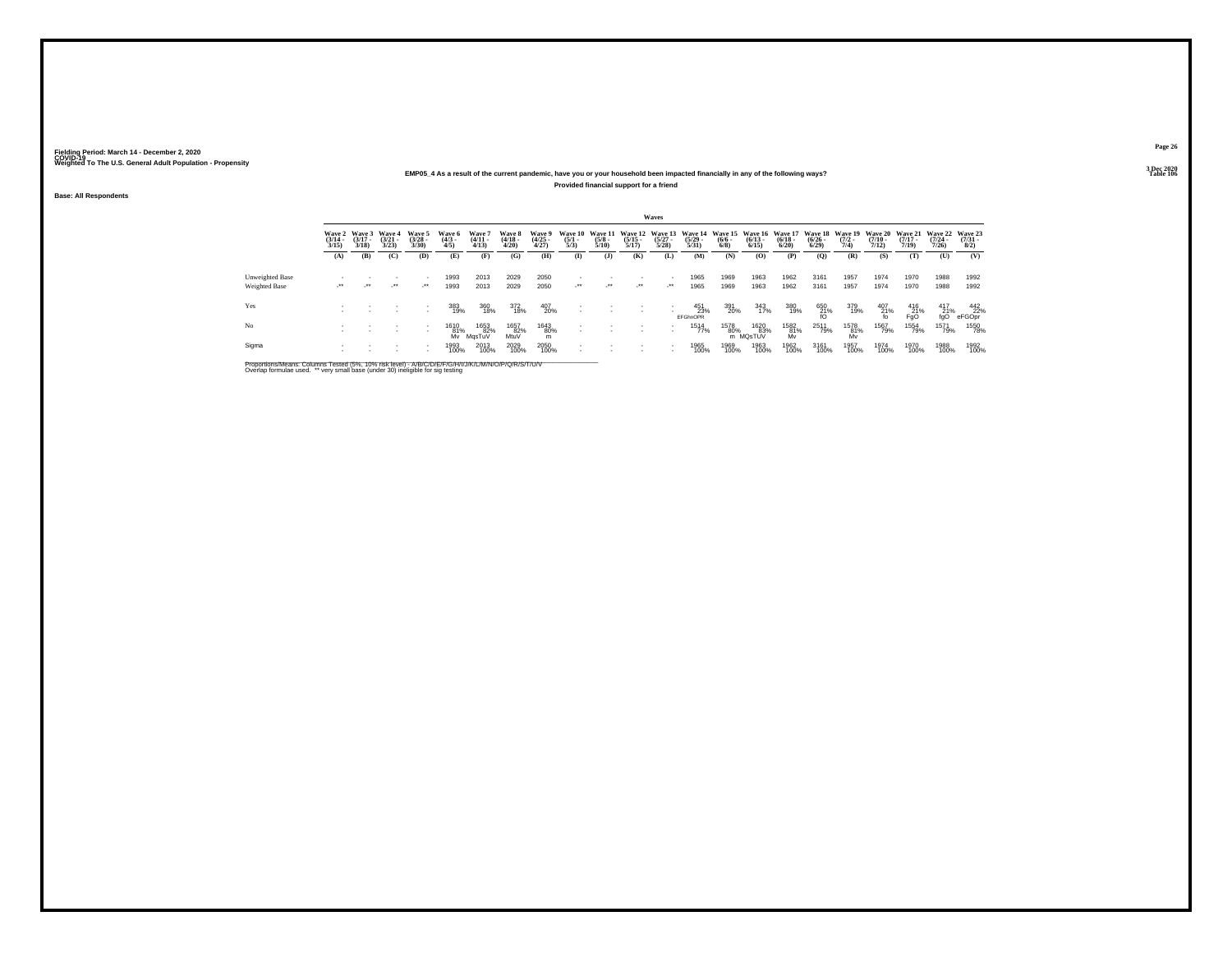### **EMP05\_5 As a result of the current pandemic, have you or your household been impacted financially in any of the following ways?Sought out new or additional sources of income**

**Base: All Respondents**

|                 |                                 |                                 |                                 |                                |                                   |                                 |                                 |                                |                                |                                 |                                  | Waves                            |                                  |                    |                                                  |                      |                                         |                                       |                                         |                                            |                                     |                                |
|-----------------|---------------------------------|---------------------------------|---------------------------------|--------------------------------|-----------------------------------|---------------------------------|---------------------------------|--------------------------------|--------------------------------|---------------------------------|----------------------------------|----------------------------------|----------------------------------|--------------------|--------------------------------------------------|----------------------|-----------------------------------------|---------------------------------------|-----------------------------------------|--------------------------------------------|-------------------------------------|--------------------------------|
|                 | Wave 2<br>$\frac{(3/14)}{3/15}$ | Wave 3<br>$\frac{(3/17)}{3/18}$ | Wave 4<br>$\frac{(3/21)}{3/23}$ | Wave 5<br>$\binom{3/28}{3/30}$ | Wave 6<br>$\binom{4/3}{4/5}$      | Wave 7<br>$\frac{(4/11)}{4/13}$ | Wave 8<br>$\frac{(4/18)}{4/20}$ | Wave 9<br>$\binom{4/25}{4/27}$ | Wave 10<br>$\frac{(5/1)}{5/3}$ | Wave 11<br>$\frac{(5/8)}{5/10}$ | Wave 12<br>$\frac{(5/15)}{5/17}$ | Wave 13<br>$\frac{(5/27)}{5/28}$ | Wave 14<br>$\frac{(5/29)}{5/31}$ | $\binom{6/6}{6/8}$ | Wave 15 Wave 16 Wave 17<br>$\frac{(6/13)}{6/15}$ | $\binom{6/18}{6/20}$ | <b>Wave 18</b><br>$\frac{(6/26)}{6/29}$ | <b>Wave 19</b><br>$\frac{(7/2)}{7/4}$ | <b>Wave 20</b><br>$\frac{(7/10)}{7/12}$ | <b>Wave 21</b><br>$\frac{(7/17)}{7/19}$    | <b>Wave 22</b><br>$(7/24 -$<br>7/26 | Wave 23<br>$\binom{7/31}{8/2}$ |
|                 | (A)                             | (B)                             | (C)                             | (D)                            | (E)                               | (F)                             | (G)                             | (H)                            | $($ $\Gamma$                   | (1)                             | (K)                              | (L)                              | (M)                              | (N)                | (O)                                              | (P)                  | (Q)                                     | (R)                                   | (S)                                     | (T)                                        | (U)                                 | (V)                            |
| Unweighted Base |                                 |                                 |                                 | ٠                              | 1993                              | 2013                            | 2029                            | 2050                           |                                |                                 |                                  |                                  | 1965                             | 1969               | 1963                                             | 1962                 | 3161                                    | 1957                                  | 1974                                    | 1970                                       | 1988                                | 1992                           |
| Weighted Base   | $\cdot$                         | $\cdot$                         | $\cdot$                         | $\cdot$                        | 1993                              | 2013                            | 2029                            | 2050                           | $\cdot$                        | $\cdot$                         | $\cdot$                          | $\cdot$                          | 1965                             | 1969               | 1963                                             | 1962                 | 3161                                    | 1957                                  | 1974                                    | 1970                                       | 1988                                | 1992                           |
| Yes             |                                 |                                 |                                 | ٠                              | 752<br>38%<br>GHMNOPORS GHMNOPORS | 774<br>38%                      | 665<br>33%                      | 688<br>34%<br>O                |                                |                                 |                                  |                                  | 633<br>32%                       | 654<br>33%         | 523<br>27%                                       | $^{605}_{31\%}$      | 1006<br>32%                             | $\frac{628}{32\%}$                    |                                         | 601 70<br>30% 36<br>O mOPQrS<br>706<br>36% | 702<br>35%                          | 714<br>36%<br>OPqS gmOPQrS     |
| No              |                                 |                                 |                                 | ٠<br>٠                         | 1241<br>62%                       | 1239<br>62%                     | 1364<br>67%<br>FFv              | 1362<br>66%<br>ĒĒ              |                                |                                 |                                  |                                  | 1332<br>68%<br>EFty              | 1315<br>67%        | 1440<br>73%<br>EF provemporatur                  | 1357<br>69%<br>EFTUV | 2155<br>68%<br>EFTuV                    | 1329<br>68%<br>EFty                   | 1373<br>70%<br>EFTUV                    | 1264<br>64%                                | 1286<br>65%                         | 1278<br>64%                    |
| Sigma           |                                 |                                 |                                 | ٠<br>٠                         | 1993<br>100%                      | 2013<br>100%                    | 2029<br>100%                    | 2050<br>100%                   |                                |                                 |                                  | $\overline{\phantom{a}}$         | 1965<br>100%                     | 1969<br>100%       | 1963<br>100%                                     | 1962<br>100%         | 3161<br>100%                            | 1957<br>100%                          | 1974<br>100%                            | 1970<br>100%                               | 1988<br>100%                        | 1992<br>100%                   |

Proportions/Means: Columns Tested (5%, 10% risk level) - A/B/C/D/E/F/G/H/I/J/K/L/M/N/O/P/Q/R/S/T/U/V<br>Overlap formulae used. \*\* very small base (under 30) ineligible for sig testing

**Page 273 Dec 2020<br>Table 107** 

**Table 107 Table 107**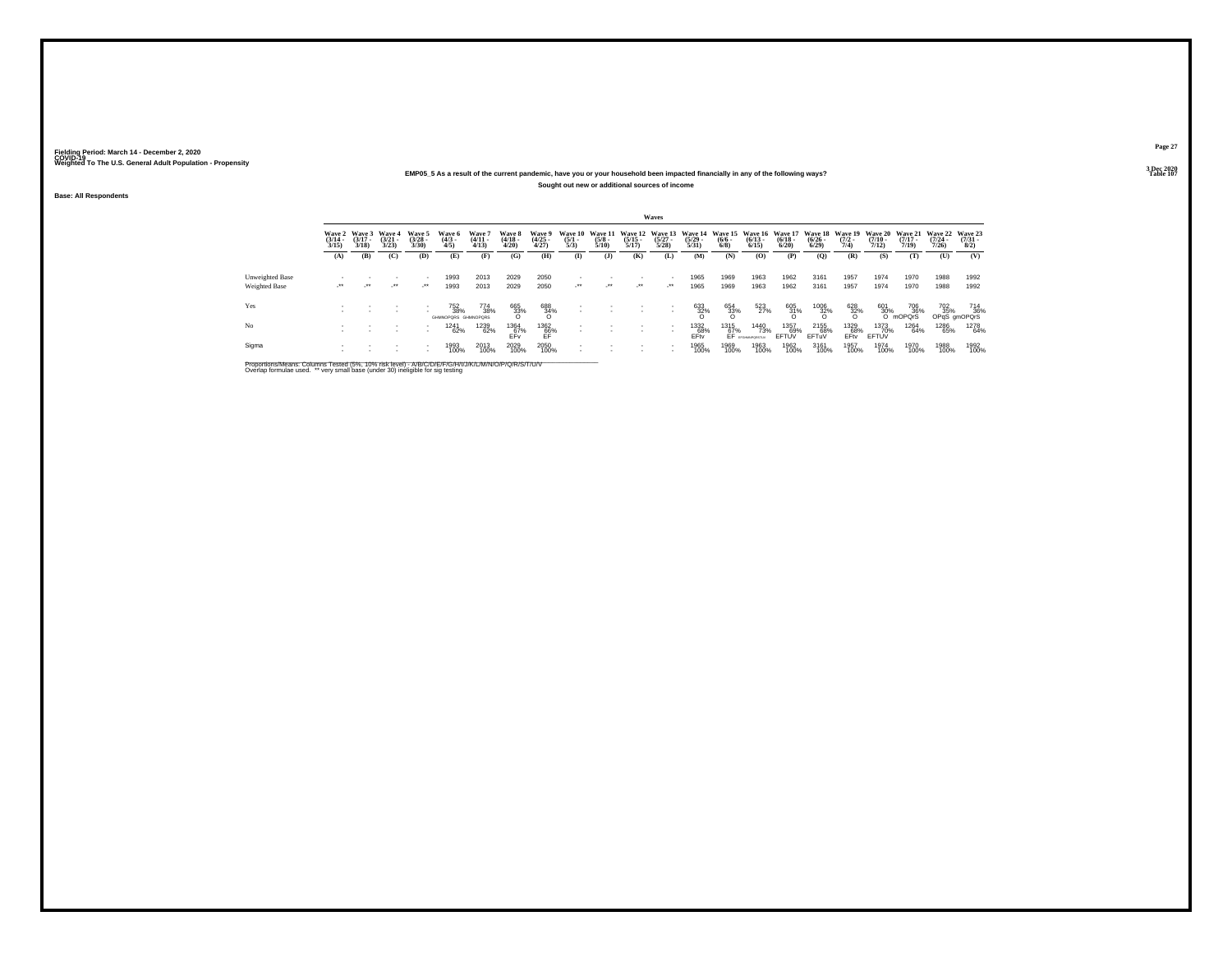### **EMP05\_6 As a result of the current pandemic, have you or your household been impacted financially in any of the following ways?Lost income partially**

**Base: All Respondents**

|                 |                                 |                                 |                                 |                                |                              |                                |                                 |                                |                                |                                 |                                  | Waves                           |                                  |                           |                                         |                                 |                                          |                      |                                         |                                         |                                         |                                |
|-----------------|---------------------------------|---------------------------------|---------------------------------|--------------------------------|------------------------------|--------------------------------|---------------------------------|--------------------------------|--------------------------------|---------------------------------|----------------------------------|---------------------------------|----------------------------------|---------------------------|-----------------------------------------|---------------------------------|------------------------------------------|----------------------|-----------------------------------------|-----------------------------------------|-----------------------------------------|--------------------------------|
|                 | Wave 2<br>$\frac{(3/14)}{3/15}$ | Wave 3<br>$\frac{(3/17)}{3/18}$ | Wave 4<br>$\frac{(3/21)}{3/23}$ | Wave 5<br>$\binom{3/28}{3/30}$ | Wave 6<br>$\binom{4/3}{4/5}$ | Wave 7<br>$\frac{(4/11}{4/13}$ | Wave 8<br>$\frac{(4/18)}{4/20}$ | Wave 9<br>$\binom{4/25}{4/27}$ | Wave 10<br>$\frac{(5/1)}{5/3}$ | Wave 11<br>$\frac{(5/8)}{5/10}$ | Wave 12<br>$\frac{(5/15)}{5/17}$ | Wave 13<br>$\binom{5/27}{5/28}$ | Wave 14<br>$\frac{(5/29)}{5/31}$ | $\frac{(6/6 - 6)}{(6/8)}$ | Wave 15 Wave 16<br>$\binom{6/13}{6/15}$ | Wave 17<br>$\binom{6/18}{6/20}$ | Wave 18 Wave 19<br>$\frac{(6/26)}{6/29}$ | $\frac{(7/2)}{7/4}$  | <b>Wave 20</b><br>$\frac{(7/10)}{7/12}$ | <b>Wave 21</b><br>$\frac{(7/17)}{7/19}$ | Wave 22<br>$\frac{(7/24 - 7/26)}{7/26}$ | Wave 23<br>$\binom{7/31}{8/2}$ |
|                 | (A)                             | (B)                             | (C)                             | (D)                            | (E)                          | (F)                            | (G)                             | (H)                            | $\mathbf{I}$                   | ( <b>J</b> )                    | (K)                              | (L)                             | (M)                              | (N)                       | (O)                                     | (P)                             | (Q)                                      | (R)                  | (S)                                     | (T)                                     | (U)                                     | (V)                            |
| Unweighted Base |                                 |                                 |                                 |                                | 1993                         | 2013                           | 2029                            | 2050                           |                                |                                 |                                  |                                 | 1965                             | 1969                      | 1963                                    | 1962                            | 3161                                     | 1957                 | 1974                                    | 1970                                    | 1988                                    | 1992                           |
| Weighted Base   | $\cdot$                         | $\cdot$                         | $\cdot$                         | $\mathcal{L}^{\bullet\bullet}$ | 1993                         | 2013                           | 2029                            | 2050                           | $\cdot$                        | $\mathcal{L}^{\bullet\bullet}$  | $\cdot$                          | $\cdot$                         | 1965                             | 1969                      | 1963                                    | 1962                            | 3161                                     | 1957                 | 1974                                    | 1970                                    | 1988                                    | 1992                           |
| Yes             |                                 |                                 |                                 |                                | 831<br>42%<br>EGANNOODSTLIV  | $^{626}_{31\%}$                | $^{621}_{31\%}$                 | 651<br>32%<br>Os               |                                |                                 |                                  |                                 | $^{602}_{31\%}$                  | 595<br>30%                | 524<br>27%                              | 570<br>29%                      | 989<br>31%<br>O                          | 581<br>30%           | 561<br>28%                              | 639<br>0pS<br>0pS                       | 602<br>30%                              | 626<br>31%<br>O                |
| No              |                                 |                                 |                                 |                                | 1162<br>58%                  | 1387<br>69%                    | 1408<br>69%                     | 1399<br>68%                    |                                |                                 |                                  | $\overline{\phantom{a}}$        | <sup>1363</sup> 69%              | 1374<br>70%               | 1439<br>73%<br>E EFGHMnOTuV             | 1392<br>71%                     | $^{2172}_{69\%}$                         | 1376<br>7 <u>0</u> % | <sup>1413</sup> 72%<br>EhT              | 1331<br>68%                             | 1386<br>70%                             | 1366<br>69%                    |
| Sigma           |                                 |                                 |                                 |                                | 1993<br>100%                 | 2013<br>100%                   | 2029<br>100%                    | 2050<br>100%                   |                                |                                 |                                  | $\overline{\phantom{a}}$        | 1965<br>100%                     | 1969<br>100%              | 1963<br>100%                            | 1962<br>100%                    | 3161<br>100%                             | 1957<br>100%         | 1974<br>100%                            | 1970<br>100%                            | 1988<br>100%                            | 1992<br>100%                   |

Proportions/Means: Columns Tested (5%, 10% risk level) - A/B/C/D/E/F/G/H/I/J/K/L/M/N/O/P/Q/R/S/T/U/V<br>Overlap formulae used. \*\* very small base (under 30) ineligible for sig testing

**Page 283 Dec 2020<br>Table 108** 

**Table 108 Table 108**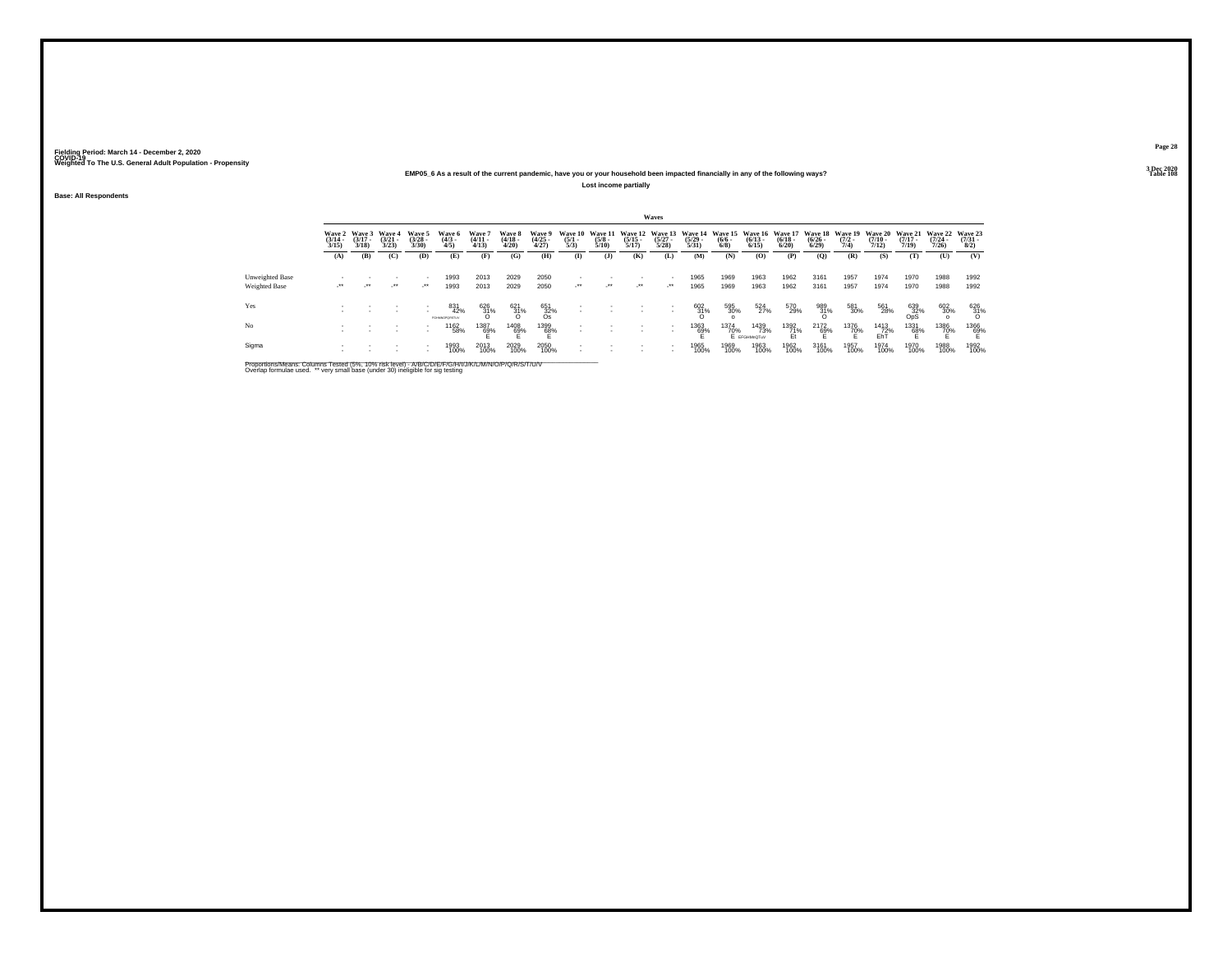### **EMP05\_7 As a result of the current pandemic, have you or your household been impacted financially in any of the following ways?Lost income entirely**

**Base: All Respondents**

|                 |                                 |                                 |                                 |                                |                                        |                                |                                 |                                        |                                |                                 |                                  | Waves                                                |                                  |                                              |                      |                                        |                                          |                     |                                         |                                         |                                         |                                     |
|-----------------|---------------------------------|---------------------------------|---------------------------------|--------------------------------|----------------------------------------|--------------------------------|---------------------------------|----------------------------------------|--------------------------------|---------------------------------|----------------------------------|------------------------------------------------------|----------------------------------|----------------------------------------------|----------------------|----------------------------------------|------------------------------------------|---------------------|-----------------------------------------|-----------------------------------------|-----------------------------------------|-------------------------------------|
|                 | Wave 2<br>$\frac{(3/14)}{3/15}$ | Wave 3<br>$\frac{(3/17)}{3/18}$ | Wave 4<br>$\frac{(3/21)}{3/23}$ | Wave 5<br>$\binom{3/28}{3/30}$ | Wave 6<br>$\binom{4/3}{4/5}$           | Wave 7<br>$\frac{(4/11}{4/13}$ | Wave 8<br>$\frac{(4/18)}{4/20}$ | Wave 9<br>$\binom{4/25}{4/27}$         | Wave 10<br>$\frac{(5/1)}{5/3}$ | Wave 11<br>$\frac{(5/8)}{5/10}$ | Wave 12<br>$\frac{(5/15)}{5/17}$ | Wave 13<br>$\binom{5/27}{5/28}$                      | Wave 14<br>$\frac{(5/29)}{5/31}$ | Wave 15 Wave 16<br>$\frac{(6/6 - 6)}{(6/8)}$ | $\binom{6/13}{6/15}$ | <b>Wave 17</b><br>$\binom{6/18}{6/20}$ | Wave 18 Wave 19<br>$\frac{(6/26)}{6/29}$ | $\frac{(7/2)}{7/4}$ | <b>Wave 20</b><br>$\frac{(7/10)}{7/12}$ | <b>Wave 21</b><br>$\frac{(7/17)}{7/19}$ | <b>Wave 22</b><br>$\frac{(7/24)}{7/26}$ | Wave 23<br>$\frac{(7/31 - 1)}{8/2}$ |
|                 | (A)                             | (B)                             | (C)                             | (D)                            | (E)                                    | (F)                            | (G)                             | (H)                                    | $\mathbf{I}$                   | ( <b>J</b> )                    | (K)                              | (L)                                                  | (M)                              | (N)                                          | (O)                  | (P)                                    | (Q)                                      | (R)                 | (S)                                     | (T)                                     | (U)                                     | (V)                                 |
| Unweighted Base |                                 |                                 |                                 |                                | 1993                                   | 2013                           | 2029                            | 2050                                   |                                |                                 |                                  |                                                      | 1965                             | 1969                                         | 1963                 | 1962                                   | 3161                                     | 1957                | 1974                                    | 1970                                    | 1988                                    | 1992                                |
| Weighted Base   | $\cdot$                         | $\cdot$                         | $\cdot$                         | $\mathcal{L}^{\bullet\bullet}$ | 1993                                   | 2013                           | 2029                            | 2050                                   | $\cdot$                        | $\mathcal{L}^{\bullet\bullet}$  | $\cdot$ .                        | $\cdot$                                              | 1965                             | 1969                                         | 1963                 | 1962                                   | 3161                                     | 1957                | 1974                                    | 1970                                    | 1988                                    | 1992                                |
| Yes             |                                 |                                 |                                 |                                | 378<br>19%<br>FGHMNOPORSTUV amNOPORSIV | 268<br>13%                     | 227<br>11%                      | $^{241}_{\substack{12\%\\ \text{Or}}}$ |                                |                                 |                                  |                                                      | 213<br>11%                       | 198<br>10%                                   | $^{182}_{9\%}$       | 197<br>10%                             | 342<br>11%                               | 185<br>9%           | 194<br>10%                              | $^{214}_{11\%}$                         | $^{234}_{\substack{12\%\\ \text{Or}}}$  | 209<br>10%                          |
| No              |                                 |                                 |                                 |                                | 1615<br>81%                            | 1745<br>87%                    | 1802<br>89%<br>Ef               | 1809<br>88%                            |                                |                                 |                                  |                                                      | 1752<br>89%<br>Ef                | 1771<br>90%<br>FF                            | 1781<br>91%<br>EFHU  | 1765<br>90%<br>FF                      | 2819<br>89%<br>EF                        | 1772<br>91%<br>EFhu | 1780<br>-- 90%<br>EF                    | 1756<br>89%<br>Ef                       | 1754<br>8 <u>8</u> %                    | $^{1783}_{90\%}$                    |
| Sigma           |                                 |                                 |                                 |                                | 1993<br>100%                           | 2013<br>100%                   | 2029<br>100%                    | 2050<br>100%                           |                                |                                 |                                  | $\overline{\phantom{a}}$<br>$\overline{\phantom{a}}$ | 1965<br>100%                     | 1969<br>100%                                 | 1963<br>100%         | 1962<br>100%                           | 3161<br>100%                             | 1957<br>100%        | 1974<br>100%                            | 1970<br>100%                            | 1988<br>100%                            | 1992<br>100%                        |

Proportions/Means: Columns Tested (5%, 10% risk level) - A/B/C/D/E/F/G/H/I/J/K/L/M/N/O/P/Q/R/S/T/U/V<br>Overlap formulae used. \*\* very small base (under 30) ineligible for sig testing

**Page 293 Dec 2020<br>Table 109** 

**Table 109 Table 109**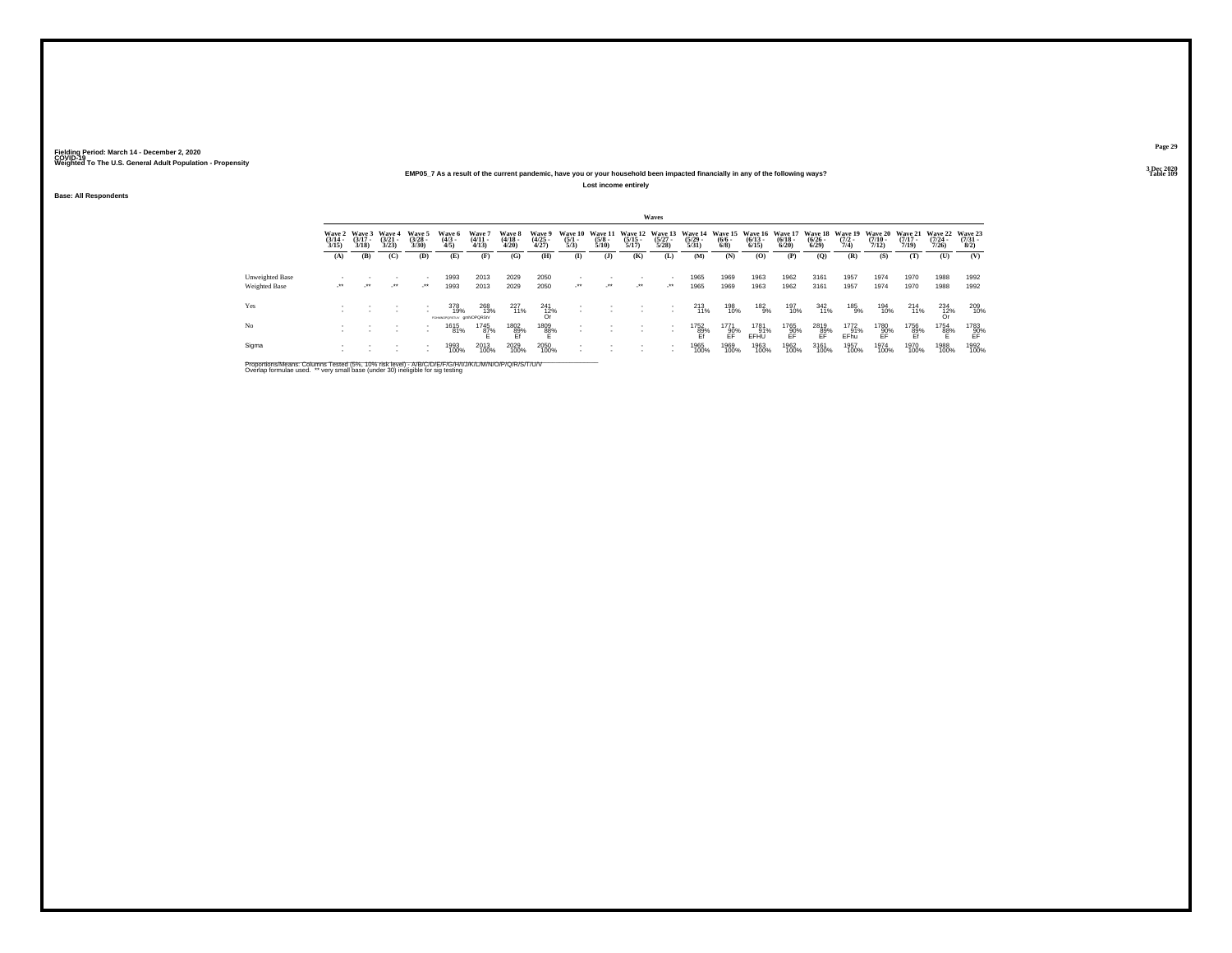### **EMP05\_8 As a result of the current pandemic, have you or your household been impacted financially in any of the following ways?Accumulated more debt than normal**

**Base: All Respondents**

|                 |                                 |                                 |                                 |                                                      |                                         |                                         |                                 |                                |                                |                                 |                       | Waves                         |                                                                                          |                           |                              |                      |                             |                     |                           |                       |                                                  |                                     |
|-----------------|---------------------------------|---------------------------------|---------------------------------|------------------------------------------------------|-----------------------------------------|-----------------------------------------|---------------------------------|--------------------------------|--------------------------------|---------------------------------|-----------------------|-------------------------------|------------------------------------------------------------------------------------------|---------------------------|------------------------------|----------------------|-----------------------------|---------------------|---------------------------|-----------------------|--------------------------------------------------|-------------------------------------|
|                 | Wave 2<br>$\frac{(3/14)}{3/15}$ | Wave 3<br>$\frac{(3/17)}{3/18}$ | Wave 4<br>$\frac{(3/21)}{3/23}$ | Wave 5<br>$\binom{3/28}{3/30}$                       | Wave 6<br>$\binom{4/3}{4/5}$            | Wave 7<br>$\frac{(4/11)}{4/13}$         | Wave 8<br>$\frac{(4/18)}{4/20}$ | Wave 9<br>$\binom{4/25}{4/27}$ | Wave 10<br>$\frac{(5/1)}{5/3}$ | Wave 11<br>$\frac{(5/8)}{5/10}$ | $\frac{(5/15)}{5/17}$ | $\binom{5/27}{5/28}$          | Wave 12 Wave 13 Wave 14 Wave 15 Wave 16 Wave 17 Wave 18 Wave 19<br>$\frac{(5/29)}{5/31}$ | $\frac{(6/6 - 6)}{(6/8)}$ | $\frac{(6/13)}{6/15}$        | $\binom{6/18}{6/20}$ | $\frac{(6/26 - 6)}{(6/29)}$ | $\frac{(7/2)}{7/4}$ | $\frac{(7/10 - 7)}{7/12}$ | $\frac{(7/17)}{7/19}$ | Wave 20 Wave 21 Wave 22<br>$\frac{(7/24)}{7/26}$ | Wave 23<br>$\frac{(7/31 - 1)}{8/2}$ |
|                 | (A)                             | (B)                             | (C)                             | (D)                                                  | (E)                                     | (F)                                     | (G)                             | (H)                            | $\mathbf{I}$                   | (1)                             | (K)                   | (L)                           | (M)                                                                                      | (N)                       | (0)                          | (P)                  | (Q)                         | (R)                 | (S)                       | (T)                   | (U)                                              | (V)                                 |
| Unweighted Base | $\cdot$                         | $\cdot$                         | $\cdot$                         | $\overline{\phantom{a}}$<br>$\cdot$                  | 1993                                    | 2013                                    | 2029                            | 2050                           | $\cdot$                        | $\cdot$                         | $\cdot$               | ٠<br>$\cdot$                  | 1965                                                                                     | 1969                      | 1963                         | 1962                 | 3161                        | 1957                | 1974                      | 1970                  | 1988                                             | 1992                                |
| Weighted Base   |                                 |                                 |                                 |                                                      | 1993                                    | 2013                                    | 2029                            | 2050                           |                                |                                 |                       |                               | 1965                                                                                     | 1969                      | 1963                         | 1962                 | 3161                        | 1957                | 1974                      | 1970                  | 1988                                             | 1992                                |
| Yes             |                                 |                                 |                                 | $\overline{\phantom{a}}$                             | $^{537}_{\substack{27\%\\ \text{OPS}}}$ | $^{537}_{\substack{27\%\\ \text{OPS}}}$ | $^{499}_{25\%}$                 | 515<br>25%<br>O                |                                |                                 |                       | ٠<br>$\overline{\phantom{a}}$ | $^{474}_{24\%}$                                                                          | $\frac{485}{25\%}$        | 376<br>19%                   | $\frac{441}{22\%}$   | $\frac{822}{26\%}$          | $^{484}_{25\%}$     | $\frac{447}{23\%}$        | $\frac{520}{0P}$ S%   | $\frac{534}{0P}$ S <sup>27%</sup>                | $^{496}_{25\%}$                     |
| N <sub>o</sub>  |                                 |                                 |                                 | $\overline{\phantom{a}}$<br>$\overline{\phantom{a}}$ | 1456<br>73%                             | 1476<br>73%                             | 1530<br>75%                     | 1535<br>75%                    |                                |                                 |                       |                               | 1491<br>76%                                                                              | 1484<br>75%               | 1587<br>81%<br>EFGHANPORSTUV | 1521<br>78%<br>EFQTU | 2339<br>74%                 | 1473<br>75%         | 1527<br>77%<br>EFGTU      | 1450<br>74%           | 1454<br>73%                                      | 1496<br>75%                         |
| Sigma           |                                 |                                 |                                 | $\overline{\phantom{a}}$                             | 1993<br>100%                            | 2013<br>100%                            | 2029<br>100%                    | 2050<br>100%                   |                                |                                 |                       |                               | 1965<br>100%                                                                             | 1969<br>100%              | 1963<br>100%                 | 1962<br>100%         | 3161<br>100%                | 1957<br>100%        | 1974<br>100%              | 1970<br>100%          | 1988<br>100%                                     | 1992<br>100%                        |

Proportions/Means: Columns Tested (5%, 10% risk level) - A/B/C/D/E/F/G/H/I/J/K/L/M/N/O/P/Q/R/S/T/U/V<br>Overlap formulae used. \*\* very small base (under 30) ineligible for sig testing

**Page 303 Dec 2020<br>Table 110** 

**Table 110 Table 110**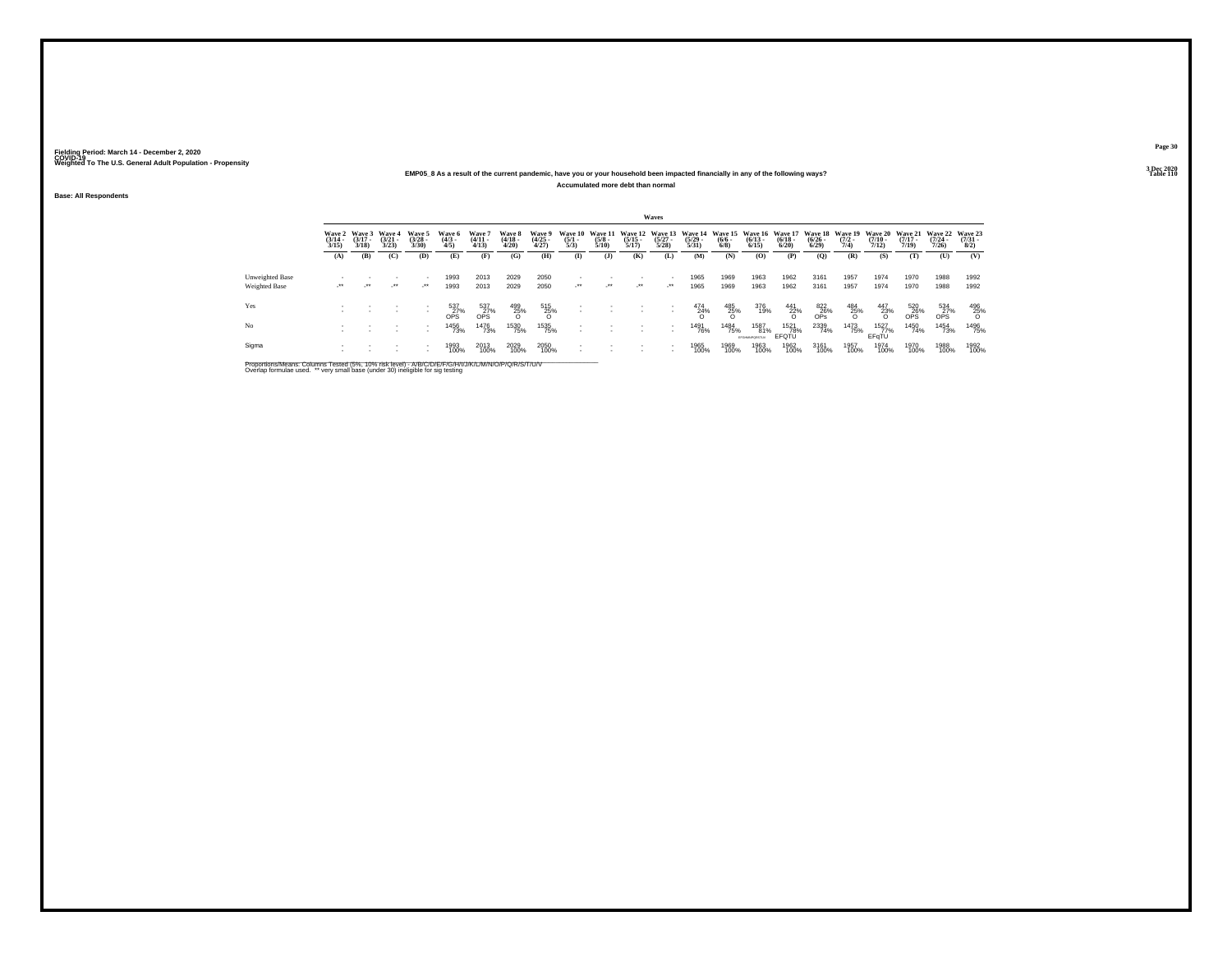### **EMP05\_9 As a result of the current pandemic, have you or your household been impacted financially in any of the following ways?Stopped or cut back on retirement savings**

**Base: All Respondents**

|                                  |                                 |                                 |                                 |                                    |                                    |                                 |                                 |                                |                                |                                 |                                  | Waves                                    |                                                                                  |                     |                                |                      |                         |                      |                                         |                                         |                                         |                                     |
|----------------------------------|---------------------------------|---------------------------------|---------------------------------|------------------------------------|------------------------------------|---------------------------------|---------------------------------|--------------------------------|--------------------------------|---------------------------------|----------------------------------|------------------------------------------|----------------------------------------------------------------------------------|---------------------|--------------------------------|----------------------|-------------------------|----------------------|-----------------------------------------|-----------------------------------------|-----------------------------------------|-------------------------------------|
|                                  | Wave 2<br>$\frac{(3/14)}{3/15}$ | Wave 3<br>$\frac{(3/17)}{3/18}$ | Wave 4<br>$\frac{(3/21)}{3/23}$ | Wave 5<br>$(3/28 -$<br>3/30        | Wave 6<br>$\binom{4/3}{4/5}$       | Wave 7<br>$\frac{(4/11)}{4/13}$ | Wave 8<br>$\frac{(4/18)}{4/20}$ | Wave 9<br>$\binom{4/25}{4/27}$ | Wave 10<br>$\frac{(5/1)}{5/3}$ | Wave 11<br>$\frac{(5/8)}{5/10}$ | Wave 12<br>$\frac{(5/15)}{5/17}$ | $\frac{(5/27)}{5/28}$                    | Wave 13 Wave 14 Wave 15 Wave 16 Wave 17 Wave 18 Wave 19<br>$\frac{(5/29)}{5/31}$ | $\frac{(6/6)}{6/8}$ | $\binom{6/13}{6/15}$           | $\binom{6/18}{6/20}$ | $\frac{(6/26)}{(6/29)}$ | $\frac{(7/2)}{7/4}$  | <b>Wave 20</b><br>$\frac{(7/10)}{7/12}$ | <b>Wave 21</b><br>$\frac{(7/17)}{7/19}$ | <b>Wave 22</b><br>$\frac{(7/24)}{7/26}$ | Wave 23<br>$\frac{(7/31 - 1)}{8/2}$ |
|                                  | (A)                             | (B)                             | (C)                             | (D)                                | (E)                                | (F)                             | (G)                             | (H)                            | $\bf{I}$                       | (1)                             | (K)                              | (L)                                      | (M)                                                                              | (N)                 | (0)                            | (P)                  | (O)                     | (R)                  | (S)                                     | (T)                                     | (U)                                     | (V)                                 |
| Unweighted Base<br>Weighted Base | $\cdot$                         | $\cdot$                         | $\cdot$                         | $\mathcal{L}^{\bullet\bullet}$     | 1993<br>1993                       | 2013<br>2013                    | 2029<br>2029                    | 2050<br>2050                   | $\cdot$                        | $\cdot$                         | $\cdot$ .                        | $\cdot$                                  | 1965<br>1965                                                                     | 1969<br>1969        | 1963<br>1963                   | 1962<br>1962         | 3161<br>3161            | 1957<br>1957         | 1974<br>1974                            | 1970<br>1970                            | 1988<br>1988                            | 1992<br>1992                        |
| Yes                              |                                 |                                 |                                 | $\overline{\phantom{a}}$<br>$\sim$ | 649<br>33%<br><b>IGHHNOPORSIJV</b> | 586<br>29%<br>ghOp              | 526<br>26%<br>O                 | $^{530}_{26\%}$                |                                |                                 |                                  |                                          | 573<br>29%<br>ghOp                                                               | 564<br>29%<br>O     | 413<br>21%                     | $^{511}_{26\%}$      | 868<br>27%<br>O         | $\frac{522}{27\%}$   | $^{528}_{27\%}$                         | 575<br>29%<br>ghOp                      | 539<br>2 <u>7</u> %                     | $^{563}_{\phantom{1}28\%}$          |
| N <sub>o</sub>                   |                                 |                                 | ٠                               | $\overline{\phantom{a}}$           | 1344<br>67%                        | 1427<br>71%<br>e                | 1503<br>74%<br>Efmt             | 1520<br>74%<br>Efmt            | $\sim$                         |                                 |                                  | $\mathbf{r}$<br>$\overline{\phantom{a}}$ | 1392<br>71%<br>е                                                                 | 1405<br>71%         | 1550<br>79%<br>E provemporatur | 1451<br>74%<br>Ffmt  | <sup>2293</sup> 73%     | 1435<br>7 <u>3</u> % | <sup>1446</sup> 73%                     | 1395<br>71%                             | 1449<br>73%                             | 1429<br>72%                         |
| Sigma                            |                                 |                                 |                                 | $\overline{\phantom{a}}$           | 1993<br>100%                       | 2013<br>100%                    | 2029<br>100%                    | 2050<br>100%                   |                                |                                 |                                  |                                          | 1965<br>100%                                                                     | 1969<br>100%        | 1963<br>100%                   | 1962<br>100%         | 3161<br>100%            | 1957<br>100%         | 1974<br>100%                            | 1970<br>100%                            | 1988<br>100%                            | 1992<br>100%                        |

Proportions/Means: Columns Tested (5%, 10% risk level) - A/B/C/D/E/F/G/H/I/J/K/L/M/N/O/P/Q/R/S/T/U/V<br>Overlap formulae used. \*\* very small base (under 30) ineligible for sig testing

**Page 313 Dec 2020<br>Table 111** 

**Properties and the contract of the contract of the contract of the contract of the contract of the contract of the contract of the contract of the contract of the contract of the contract of the contract of the contract o**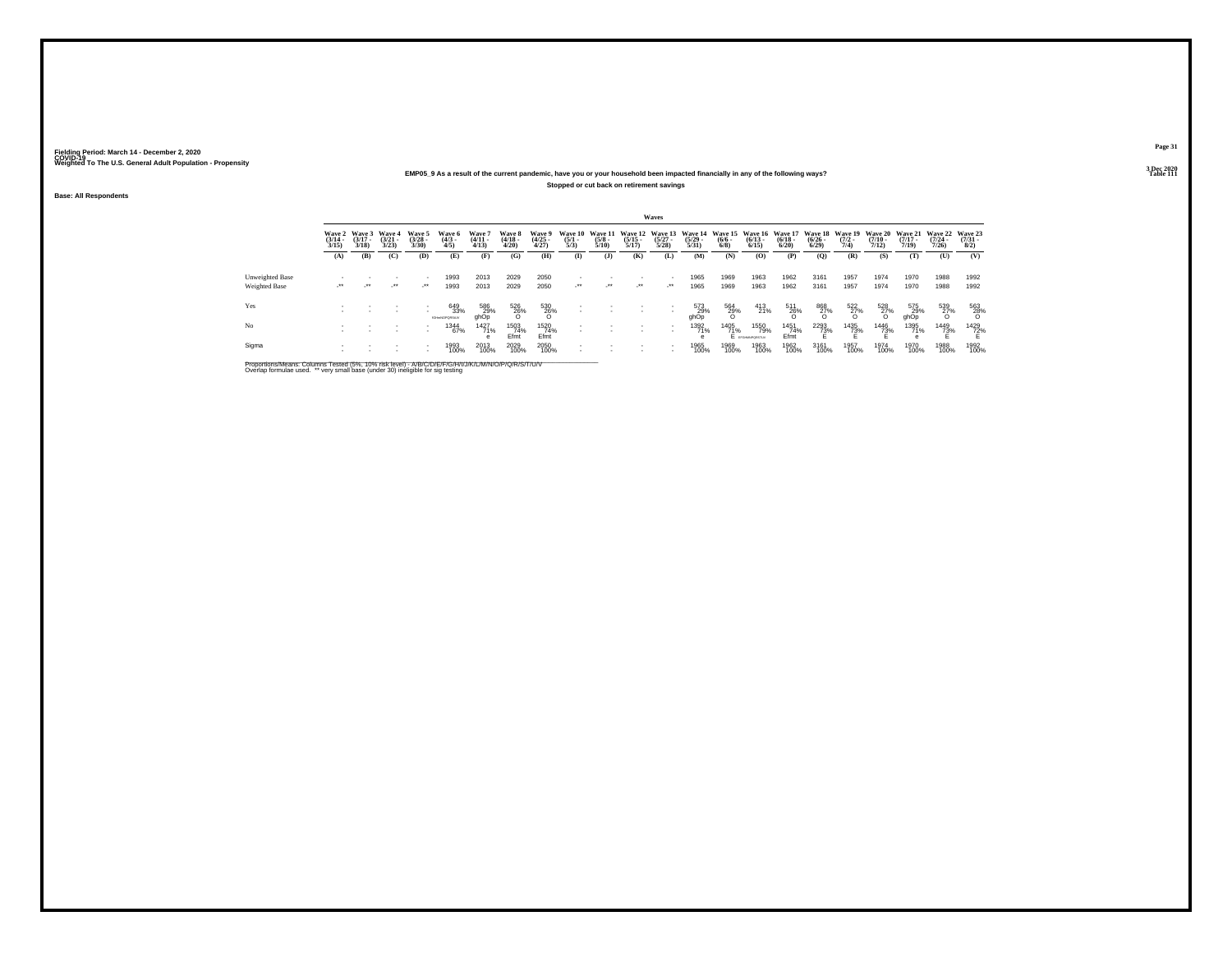### **EMP05\_10 As a result of the current pandemic, have you or your household been impacted financially in any of the following ways?Stopped or cut back on other savings (e.g., college tuition, a major purchase, such as a house or care)**

**Base: All Respondents**

|                                  |                                 |                                        |                                 |                                     |                                       |                                |                                 |                                |                                |                                 |                                  | Waves                           |                                  |                                       |                                 |                                        |                                      |                                |                                  |                                  |                                                                                         |                                |
|----------------------------------|---------------------------------|----------------------------------------|---------------------------------|-------------------------------------|---------------------------------------|--------------------------------|---------------------------------|--------------------------------|--------------------------------|---------------------------------|----------------------------------|---------------------------------|----------------------------------|---------------------------------------|---------------------------------|----------------------------------------|--------------------------------------|--------------------------------|----------------------------------|----------------------------------|-----------------------------------------------------------------------------------------|--------------------------------|
|                                  | Wave 2<br>$\frac{(3/14)}{3/15}$ | <b>Wave 3</b><br>$\frac{(3/17)}{3/18}$ | Wave 4<br>$\frac{(3/21)}{3/23}$ | Wave 5<br>$\binom{3/28}{3/30}$      | Wave 6<br>$\binom{4/3}{4/5}$          | Wave 7<br>$\binom{4/11}{4/13}$ | Wave 8<br>$\frac{(4/18)}{4/20}$ | Wave 9<br>$\binom{4/25}{4/27}$ | Wave 10<br>$\frac{(5/1)}{5/3}$ | Wave 11<br>$\frac{(5/8)}{5/10}$ | Wave 12<br>$\frac{(5/15)}{5/17}$ | Wave 13<br>$\binom{5/27}{5/28}$ | Wave 14<br>$\frac{(5/29)}{5/31}$ | <b>Wave 15</b><br>$\frac{(6/6)}{6/8}$ | Wave 16<br>$\binom{6/13}{6/15}$ | <b>Wave 17</b><br>$\binom{6/18}{6/20}$ | Wave 18<br>$\frac{(6/26 - 6)}{6/29}$ | Wave 19<br>$\frac{(7/2)}{7/4}$ | Wave 20<br>$\frac{(7/10)}{7/12}$ | Wave 21<br>$\frac{(7/17)}{7/19}$ | Wave 22<br>$(7/24 -$<br>7/26                                                            | Wave 23<br>$\binom{7/31}{8/2}$ |
|                                  | (A)                             | (B)                                    | (C)                             | (D)                                 | (E)                                   | (F)                            | (G)                             | (H)                            | $($ I)                         | $($ $\bf{J}$                    | (K)                              | (L)                             | (M)                              | (N)                                   | (O)                             | (P)                                    | (Q)                                  | (R)                            | (S)                              | (T)                              | (U)                                                                                     | (V)                            |
| Unweighted Base<br>Weighted Base |                                 | $\cdot$                                | $\cdot$                         | $\overline{\phantom{a}}$<br>$\cdot$ | 1993<br>1993                          | 2013<br>2013                   | 2029<br>2029                    | 2050<br>2050                   | $\cdot$                        | $\cdot$                         | $\cdot$                          | $\cdot$                         | 1965<br>1965                     | 1969<br>1969                          | 1963<br>1963                    | 1962<br>1962                           | 3161<br>3161                         | 1957<br>1957                   | 1974<br>1974                     | 1970<br>1970                     | 1988<br>1988                                                                            | 1992<br>1992                   |
|                                  |                                 |                                        |                                 |                                     |                                       |                                |                                 |                                |                                |                                 |                                  |                                 |                                  |                                       |                                 |                                        |                                      |                                |                                  |                                  |                                                                                         |                                |
| Yes                              |                                 |                                        |                                 | ٠                                   | 762<br>38%<br>GHMOPORSTUV GHMOPORSTUV | 771<br>38%                     | 627<br>31%                      | $\underset{\text{O}}{^{632}}$  |                                |                                 |                                  |                                 | 651<br>33%                       | 668<br>9hOP                           | 498<br>25%                      | 570<br>29%                             | $^{1002}_{32\%}$                     | $\frac{623}{32\%}$             | $\frac{622}{32\%}$               | 654<br>33%                       | $\frac{619}{31\%}$                                                                      | 660<br>33%<br>OP               |
| No                               |                                 |                                        |                                 | $\overline{\phantom{a}}$            | 1231<br>62%                           | <sup>1242</sup> 62%            | 1402<br>69%<br>FFn              | 1418<br>69%<br>EFn             |                                |                                 |                                  |                                 | 1314<br>$E_F^2$                  | 1301<br>66%                           | 1465<br>75%<br>EF EFGHANPORSTUY | 1392<br>71%<br>EFMNTV                  | $^{2159}_{68\%}$                     | 1334<br>68%<br>FF              | $^{1352}_{68\%}$                 | 1316<br>67%<br>FF                | $\underset{\substack{\mathbf{69}\ \mathbf{69}\ \mathbf{F}}{\mathbf{F}}}\{\mathbf{79}\}$ | $^{1332}_{67\%}$               |
| Sigma                            |                                 |                                        |                                 |                                     | 1993<br>100%                          | 2013<br>100%                   | 2029<br>100%                    | 2050<br>100%                   |                                |                                 |                                  |                                 | 1965<br>100%                     | 1969<br>100%                          | 1963<br>100%                    | 1962<br>100%                           | 3161<br>100%                         | 1957<br>100%                   | 1974<br>100%                     | 1970<br>100%                     | 1988<br>100%                                                                            | 1992<br>100%                   |

Proportions/Means: Columns Tested (5%, 10% risk level) - A/B/C/D/E/F/G/H/I/J/K/L/M/N/O/P/Q/R/S/T/U/V<br>Overlap formulae used. \*\* very small base (under 30) ineligible for sig testing

**Page 323 Dec 2020<br>Table 112** 

**Table 112**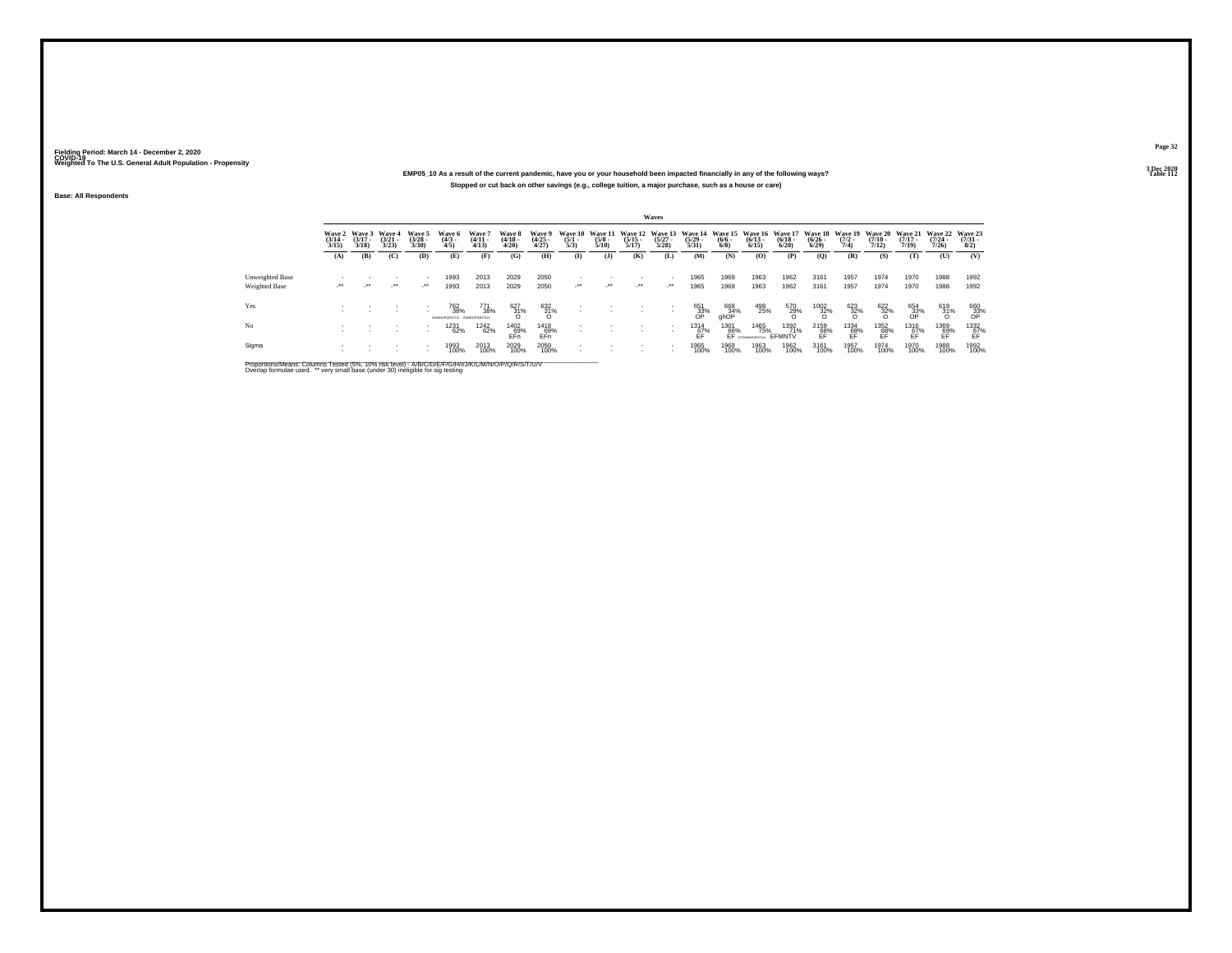### **EMP05\_11 As a result of the current pandemic, have you or your household been impacted financially in any of the following ways?Paid for services that I haven't used (e.g., a dog walker, childcare, a house cleaning service)**

**Base: All Respondents**

|                 |                                 |                             |                                 |                                |                               |                               |                                        |                                 |                                |                                 |                                  | <b>Waves</b>                       |                                  |                    |                                          |                                 |                                         |                                        |                       |                                         |                                             |                                     |
|-----------------|---------------------------------|-----------------------------|---------------------------------|--------------------------------|-------------------------------|-------------------------------|----------------------------------------|---------------------------------|--------------------------------|---------------------------------|----------------------------------|------------------------------------|----------------------------------|--------------------|------------------------------------------|---------------------------------|-----------------------------------------|----------------------------------------|-----------------------|-----------------------------------------|---------------------------------------------|-------------------------------------|
|                 | Wave 2<br>$\frac{(3/14)}{3/15}$ | Wave 3<br>$(3/17 -$<br>3/18 | Wave 4<br>$\frac{(3/21)}{3/23}$ | Wave 5<br>$\binom{3/28}{3/30}$ | Wave 6<br>$\frac{(4/3)}{4/5}$ | Wave?<br>$\binom{4/11}{4/13}$ | Wave 8<br>$\frac{(4/18 - 4/28)}{4/20}$ | Wave 9<br>$\frac{(4/25)}{4/27}$ | Wave 10<br>$\frac{(5/1)}{5/3}$ | Wave 11<br>$\frac{(5/8)}{5/10}$ | Wave 12<br>$\frac{(5/15)}{5/17}$ | Wave 13<br>$\binom{5/27}{5/28}$    | Wave 14<br>$\frac{(5/29)}{5/31}$ | $\binom{6/6}{6/8}$ | Wave 15 Wave 16<br>$\frac{(6/13)}{6/15}$ | Wave 17<br>$\binom{6/18}{6/20}$ | <b>Wave 18</b><br>$\frac{(6/26)}{6/29}$ | Wave 19 Wave 20<br>$\frac{(7/2)}{7/4}$ | $\frac{(7/10)}{7/12}$ | <b>Wave 21</b><br>$\frac{(7/17)}{7/19}$ | <b>Wave 22</b><br>$\frac{(7/24 - 7)}{7/26}$ | Wave 23<br>$\frac{(7/31 - 8)}{8/2}$ |
|                 | (A)                             | (B)                         | (C)                             | (D)                            | (E)                           | (F)                           | (G)                                    | (H)                             | $\bf{I}$                       | (1)                             | (K)                              | (L)                                | (M)                              | (N)                | (0)                                      | (P)                             | $\mathbf{Q}$                            | (R)                                    | (S)                   | (T)                                     | (U)                                         | (V)                                 |
| Unweighted Base |                                 |                             |                                 | $\overline{\phantom{a}}$       | 1993                          | 2013                          | 2029                                   | 2050                            |                                |                                 |                                  |                                    | 1965                             | 1969               | 1963                                     | 1962                            | 3161                                    | 1957                                   | 1974                  | 1970                                    | 1988                                        | 1992                                |
| Weighted Base   | $\cdot$                         | -11                         | $\cdot$                         | $\mathcal{L}^{\bullet\bullet}$ | 1993                          | 2013                          | 2029                                   | 2050                            | $\cdot$                        | $\mathcal{L}^{\bullet\bullet}$  | $\cdot$                          | $\cdot$                            | 1965                             | 1969               | 1963                                     | 1962                            | 3161                                    | 1957                                   | 1974                  | 1970                                    | 1988                                        | 1992                                |
| Yes             |                                 |                             |                                 |                                | 325<br>16%                    | 328<br>16%                    | 322<br>16%                             | $\underset{\text{nOR}}{355}$    |                                |                                 |                                  | $\sim$                             | 349<br>18%<br>NOpRs              | 290<br>15%         | 279<br>14%                               | 298<br>15%                      | 512<br>16%                              | 272<br>14%                             | 294<br>15%            | 351<br>18%<br><b>NO<sub>DRS</sub></b>   | 320<br>16%                                  | 327<br>16%                          |
| No              |                                 |                             |                                 | $\sim$                         | 1668<br>84%                   | 1685<br>84%                   | 1707<br>84%                            | 1695<br>83%                     |                                |                                 |                                  | $\sim$<br>$\overline{\phantom{a}}$ | 1616<br>82%                      | 1679<br>85%<br>hMT | 1684<br>86%<br>HMT                       | 1664<br>85%<br>mt               | 2649<br>84%                             | 1685<br>86%<br><b>HMT<sub>v</sub></b>  | 1680<br>85%<br>mt     | 1619<br>82%                             | 1668<br>84%                                 | 1665<br>84%                         |
| Sigma           |                                 |                             |                                 | $\overline{\phantom{a}}$       | 1993<br>100%                  | 2013<br>100%                  | 2029<br>100%                           | 2050<br>100%                    |                                |                                 |                                  | $\overline{\phantom{a}}$           | 1965<br>100%                     | 1969<br>100%       | 1963<br>100%                             | 1962<br>100%                    | 3161<br>100%                            | 1957<br>100%                           | 1974<br>100%          | 1970<br>100%                            | 1988<br>100%                                | 1992<br>100%                        |

Proportions/Means: Columns Tested (5%, 10% risk level) - A/B/C/D/E/F/G/H/I/J/K/L/M/N/O/P/Q/R/S/T/U/V<br>Overlap formulae used. \*\* very small base (under 30) ineligible for sig testing

**Page 33**3 Dec 2020<br>Table 113

**Table 113 Table 113**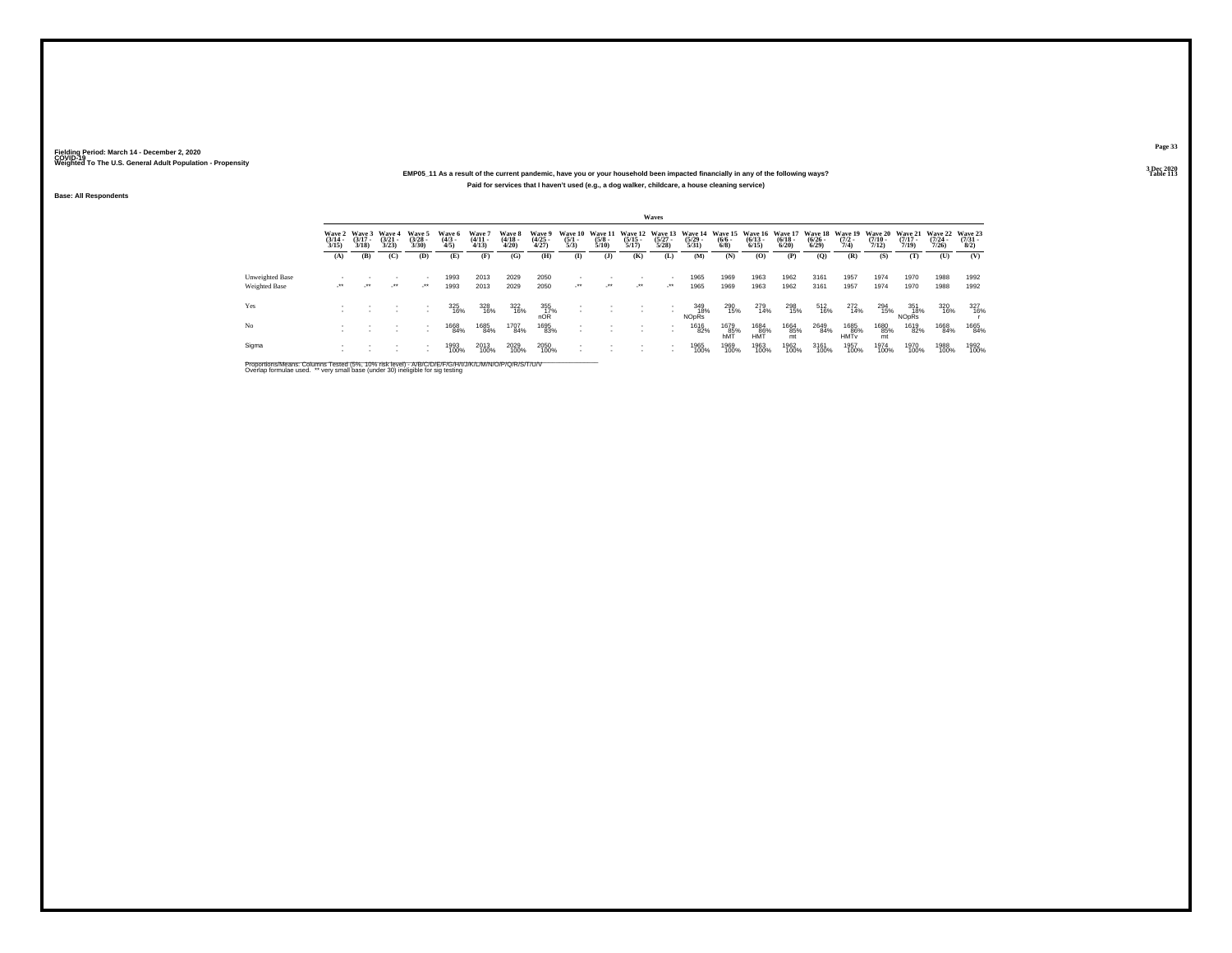### **EMP05\_12 As a result of the current pandemic, have you or your household been impacted financially in any of the following ways?Lost access to my health insurance**

**Base: All Respondents**

|                                  |                       |                                               |                       |                                |                               |                                 |                                 |                                |                                |                                 |                                         | Waves                                    |                       |                                |                                 |                                 |                                             |                                        |                       |                                     |                                         |                                     |
|----------------------------------|-----------------------|-----------------------------------------------|-----------------------|--------------------------------|-------------------------------|---------------------------------|---------------------------------|--------------------------------|--------------------------------|---------------------------------|-----------------------------------------|------------------------------------------|-----------------------|--------------------------------|---------------------------------|---------------------------------|---------------------------------------------|----------------------------------------|-----------------------|-------------------------------------|-----------------------------------------|-------------------------------------|
|                                  | $\frac{(3/14)}{3/15}$ | Wave 2 Wave 3 Wave 4<br>$\frac{(3/17)}{3/18}$ | $\frac{(3/21)}{3/23}$ | Wave 5<br>$\binom{3/28}{3/30}$ | Wave 6<br>$\frac{(4/3)}{4/5}$ | Wave 7<br>$\frac{(4/11)}{4/13}$ | Wave 8<br>$\frac{(4/18)}{4/20}$ | Wave 9<br>$\binom{4/25}{4/27}$ | Wave 10<br>$\frac{(5/1)}{5/3}$ | Wave 11<br>$\frac{(5/8)}{5/10}$ | <b>Wave 12</b><br>$\frac{(5/15)}{5/17}$ | Wave 13 Wave 14<br>$\frac{(5/27)}{5/28}$ | $\frac{(5/29)}{5/31}$ | Wave 15<br>$\frac{(6/6)}{6/8}$ | Wave 16<br>$\binom{6/13}{6/15}$ | Wave 17<br>$\binom{6/18}{6/20}$ | <b>Wave 18</b><br>$\frac{(6/26 - 6)}{6/29}$ | Wave 19 Wave 20<br>$\frac{(7/2)}{7/4}$ | $\frac{(7/10)}{7/12}$ | <b>Wave 21</b><br>$(7/17 -$<br>7/19 | <b>Wave 22</b><br>$\frac{(7/24)}{7/26}$ | Wave 23<br>$\frac{(7/31 - 8)}{8/2}$ |
|                                  | (A)                   | (B)                                           | (C)                   | (D)                            | (E)                           | (F)                             | (G)                             | (H)                            | $\mathbf{I}$                   | (1)                             | (K)                                     | (L)                                      | (M)                   | (N)                            | (0)                             | (P)                             | (O)                                         | (R)                                    | (S)                   | (T)                                 | (U)                                     | (V)                                 |
| Unweighted Base<br>Weighted Base |                       | $\bullet\bullet$                              | $^{\tiny{***}}$       | $\star$                        | $\bullet\,\bullet$            | $\cdot$                         | $\overline{\phantom{a}}$        | $\cdot$                        | $\cdot$                        | $\cdot$                         | $\overline{\phantom{a}}$                | $\cdot$                                  | $\cdot$               | $\cdot$                        | $\cdot$                         | $\cdot$                         | $\cdot$                                     | 1957<br>1957                           | 1974<br>1974          | 1970<br>1970                        | 1988<br>1988                            | 1992<br>1992                        |
| Yes                              |                       |                                               |                       |                                |                               |                                 |                                 |                                |                                |                                 |                                         |                                          |                       |                                |                                 | $\overline{\phantom{a}}$        |                                             | 220<br>11%                             | 231<br>12%            | 210<br>11%                          | $\frac{281}{R\text{sT}}$                | $^{277}_{14\%}$                     |
| No                               |                       |                                               |                       |                                |                               |                                 |                                 |                                |                                |                                 |                                         |                                          |                       |                                |                                 |                                 |                                             | 1737<br>89%<br><b>Uv</b>               | 1743<br>88%           | 1760<br>89%<br>UV                   | 1707<br>86%                             | 1715<br>86%                         |
| Sigma                            |                       |                                               |                       |                                |                               |                                 |                                 |                                |                                |                                 |                                         |                                          |                       |                                |                                 |                                 |                                             | 1957<br>100%                           | 1974<br>100%          | 1970<br>100%                        | 1988<br>100%                            | 1992<br>100%                        |

Proportions/Means: Columns Tested (5%, 10% risk level) - A/B/C/D/E/F/G/H/I/J/K/L/M/N/O/P/Q/R/S/T/U/V<br>Overlap formulae used. \*\* very small base (under 30) ineligible for sig testing

**Page 343 Dec 2020<br>Table 114** 

**Table 114 Table 114**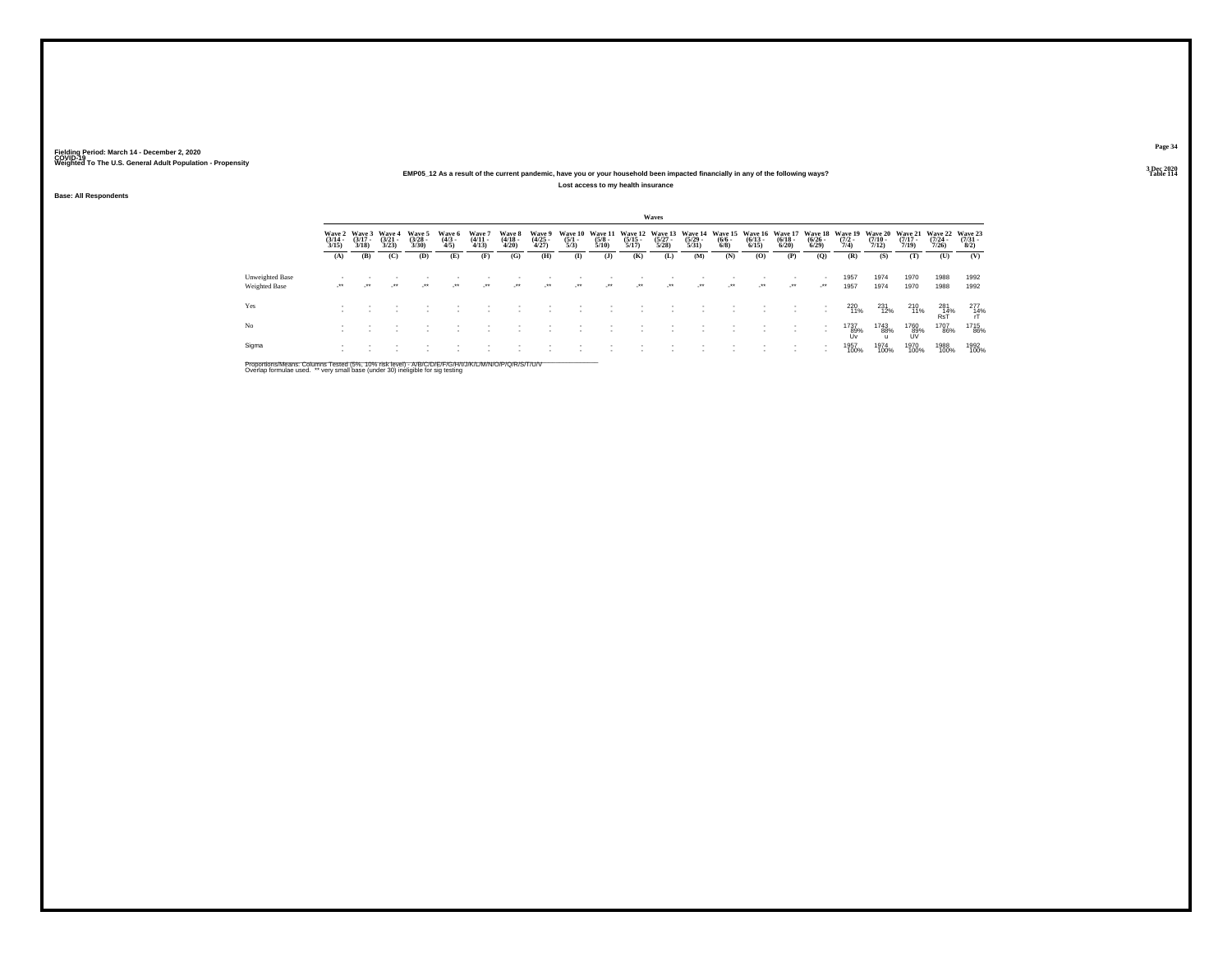## **EMP05\_13 As a result of the current pandemic, have you or your household been impacted financially in any of the following ways?**

**I have been impacted financially in some other way**

**Base: All Respondents**

|                 |                                 |                                 |                                 |                                                      |                                         |                                 |                                 |                                |                                |                                 |                       | Waves                 |                                                                                          |                                           |                      |                                     |                         |                                |                              |                                                  |                       |                                     |
|-----------------|---------------------------------|---------------------------------|---------------------------------|------------------------------------------------------|-----------------------------------------|---------------------------------|---------------------------------|--------------------------------|--------------------------------|---------------------------------|-----------------------|-----------------------|------------------------------------------------------------------------------------------|-------------------------------------------|----------------------|-------------------------------------|-------------------------|--------------------------------|------------------------------|--------------------------------------------------|-----------------------|-------------------------------------|
|                 | Wave 2<br>$\frac{(3/14)}{3/15}$ | Wave 3<br>$\frac{(3/17)}{3/18}$ | Wave 4<br>$\frac{(3/21)}{3/23}$ | Wave 5<br>$\binom{3/28}{3/30}$                       | Wave 6<br>$\binom{4/3}{4/5}$            | Wave 7<br>$\frac{(4/11)}{4/13}$ | Wave 8<br>$\frac{(4/18)}{4/20}$ | Wave 9<br>$\binom{4/25}{4/27}$ | Wave 10<br>$\frac{(5/1)}{5/3}$ | Wave 11<br>$\frac{(5/8)}{5/10}$ | $\frac{(5/15)}{5/17}$ | $\frac{(5/27)}{5/28}$ | Wave 12 Wave 13 Wave 14 Wave 15 Wave 16 Wave 17 Wave 18 Wave 19<br>$\frac{(5/29)}{5/31}$ | $\frac{(6/6 - 6)}{(6/8)}$                 | $\binom{6/13}{6/15}$ | $\binom{6/18}{6/20}$                | $\frac{(6/26)}{(6/29)}$ | $\frac{(7/2)}{7/4}$            | $\frac{(7/10)}{7/12}$        | Wave 20 Wave 21 Wave 22<br>$\frac{(7/17)}{7/19}$ | $\frac{(7/24)}{7/26}$ | Wave 23<br>$\frac{(7/31 - 1)}{8/2}$ |
|                 | (A)                             | (B)                             | (C)                             | (D)                                                  | (E)                                     | (F)                             | (G)                             | (H)                            | $\mathbf{I}$                   | (3)                             | (K)                   | (L)                   | (M)                                                                                      | (N)                                       | (O)                  | (P)                                 | (Q)                     | (R)                            | (S)                          | (T)                                              | (U)                   | (V)                                 |
| Unweighted Base |                                 |                                 |                                 |                                                      | 1993                                    | 2013                            | 2029                            | 2050                           |                                |                                 |                       | $\mathbf{r}$          | 1965                                                                                     | 1969                                      | 1963                 | 1962                                | 3161                    | 1957                           | 1974                         | 1970                                             | 1988                  | 1992                                |
| Weighted Base   | $\cdot$                         | $\cdot$                         | $\cdot$                         | $\mathcal{L}^{\bullet\bullet}$                       | 1993                                    | 2013                            | 2029                            | 2050                           | $\cdot$                        | $\mathcal{L}^{\bullet\bullet}$  | $\cdot$               | $\cdot$               | 1965                                                                                     | 1969                                      | 1963                 | 1962                                | 3161                    | 1957                           | 1974                         | 1970                                             | 1988                  | 1992                                |
| Yes             |                                 |                                 |                                 | $\sim$                                               | 946<br>47%<br>GHANOPORSTUV GHANOPORSTUV | 935<br>46%                      | 767<br>38%<br>Οa                | 813<br>40%<br>NOPQS            |                                |                                 |                       | $\mathbf{r}$          | 790<br>40%<br><b>NOPOrSu</b>                                                             | 698<br>35%<br>O                           | 519<br>26%           | 692<br>35%                          | 1095<br>35%<br>O        | $\frac{717}{37\%}$             | 692<br>35%                   | 772<br>39%<br>nOpQS                              | $\frac{727}{37\%}$    | $\frac{752}{38\%}$                  |
| N <sub>o</sub>  |                                 |                                 |                                 | $\overline{\phantom{a}}$<br>$\overline{\phantom{a}}$ | 1047<br>53%                             | 1078<br>54%                     | $^{1262}_{62\%}$ FF             | 1237<br>60%<br>EF              |                                |                                 | ٠                     |                       | 1175<br>60%<br>FF                                                                        | 1271<br>65%<br><b>EFHMt</b> EFGHAMPORSTUV | 1444<br>74%          | 1270<br>65%<br><b>EFHMt EFGHMTv</b> | 2066<br>65%             | 1240<br>63%<br>EF <sub>m</sub> | <sup>1282</sup> 65%<br>EFHMT | 1198<br>61%<br>ĒĖ                                | 1261<br>63%<br>EFm    | $^{1240}_{62\%}$                    |
| Sigma           |                                 |                                 |                                 | $\overline{\phantom{a}}$                             | 1993<br>100%                            | 2013<br>100%                    | 2029<br>100%                    | 2050<br>100%                   |                                |                                 |                       |                       | 1965<br>100%                                                                             | 1969<br>100%                              | 1963<br>100%         | 1962<br>100%                        | 3161<br>100%            | 1957<br>100%                   | 1974<br>100%                 | 1970<br>100%                                     | 1988<br>100%          | 1992<br>100%                        |

Proportions/Means: Columns Tested (5%, 10% risk level) - A/B/C/D/E/F/G/H/I/J/K/L/M/N/O/P/Q/R/S/T/U/V<br>Overlap formulae used. \*\* very small base (under 30) ineligible for sig testing

**Page 35**3 Dec 2020<br>Table 115

**Table 115 Table 115**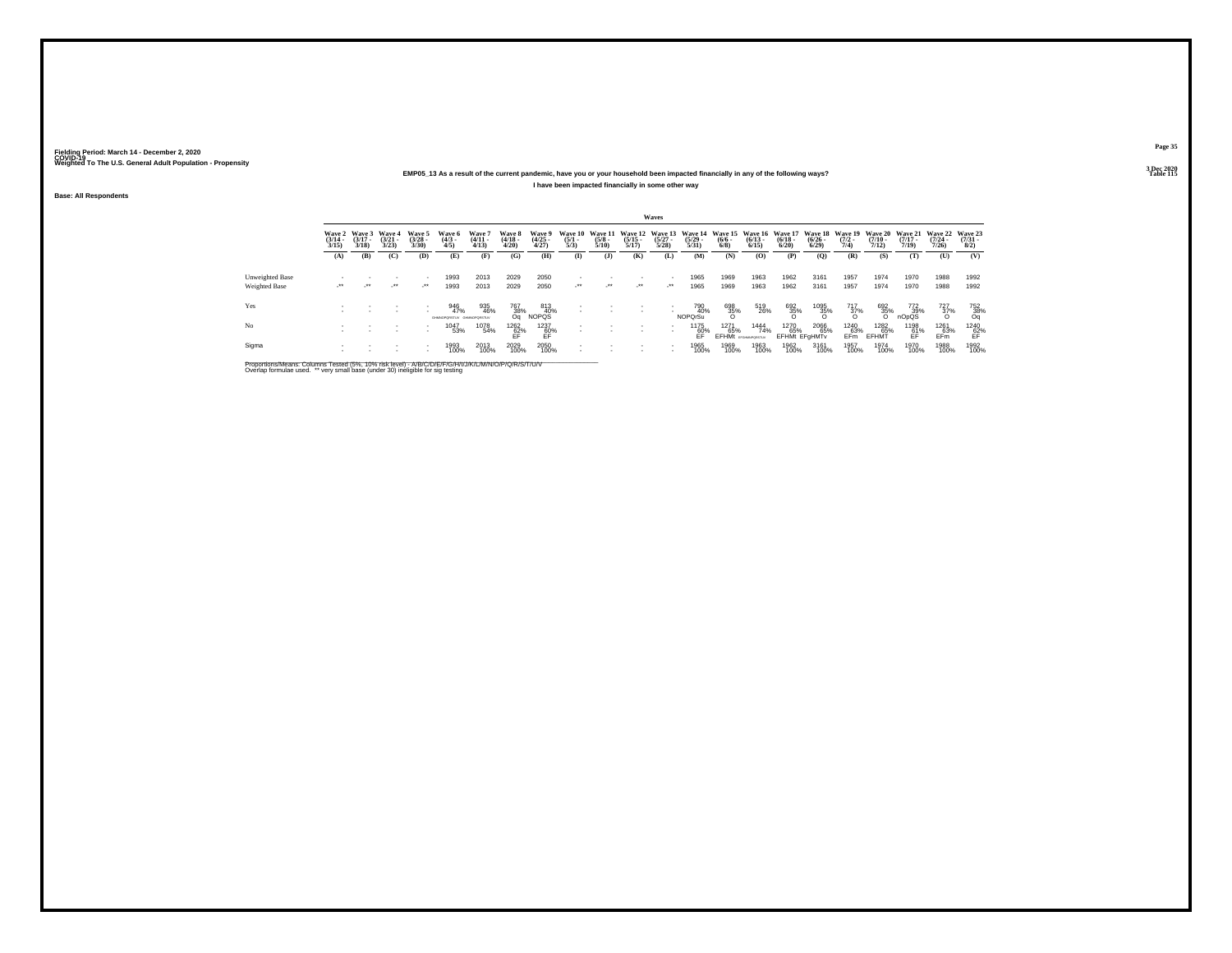### **EMP05\_14 As a result of the current pandemic, have you or your household been impacted financially in any of the following ways?I have not been impacted financially**

**Base: All Respondents**

|                 |                                 |                                 |                                 |                                    |                              |                                                       |                                 |                                |                                |                                 |                                  | Waves                            |                                  |                                              |                                    |                                    |                                         |                                       |                                         |                       |                                          |                                     |
|-----------------|---------------------------------|---------------------------------|---------------------------------|------------------------------------|------------------------------|-------------------------------------------------------|---------------------------------|--------------------------------|--------------------------------|---------------------------------|----------------------------------|----------------------------------|----------------------------------|----------------------------------------------|------------------------------------|------------------------------------|-----------------------------------------|---------------------------------------|-----------------------------------------|-----------------------|------------------------------------------|-------------------------------------|
|                 | Wave 2<br>$\frac{(3/14)}{3/15}$ | Wave 3<br>$\frac{(3/17)}{3/18}$ | Wave 4<br>$\frac{(3/21)}{3/23}$ | Wave 5<br>$\binom{3/28}{3/30}$     | Wave 6<br>$\binom{4/3}{4/5}$ | Wave 7<br>$\frac{(4/11)}{4/13}$                       | Wave 8<br>$\frac{(4/18)}{4/20}$ | Wave 9<br>$\binom{4/25}{4/27}$ | Wave 10<br>$\frac{(5/1)}{5/3}$ | Wave 11<br>$\frac{(5/8)}{5/10}$ | Wave 12<br>$\frac{(5/15)}{5/17}$ | Wave 13<br>$\frac{(5/27)}{5/28}$ | Wave 14<br>$\frac{(5/29)}{5/31}$ | Wave 15 Wave 16<br>$\frac{(6/6 - 6)}{(6/8)}$ | $\frac{(6/13)}{6/15}$              | Wave 17<br>$\frac{(6/18)}{(6/20)}$ | <b>Wave 18</b><br>$\frac{(6/26)}{6/29}$ | <b>Wave 19</b><br>$\frac{(7/2)}{7/4}$ | <b>Wave 20</b><br>$\frac{(7/10)}{7/12}$ | $\frac{(7/17)}{7/19}$ | Wave 21 Wave 22<br>$\frac{(7/24)}{7/26}$ | Wave 23<br>$\frac{(7/31 - 1)}{8/2}$ |
|                 | (A)                             | (B)                             | (C)                             | (D)                                | (E)                          | (F)                                                   | (G)                             | (H)                            | $\bf{I}$                       | ( <b>J</b> )                    | (K)                              | (L)                              | (M)                              | (N)                                          | (0)                                | (P)                                | (O)                                     | (R)                                   | (S)                                     | (T)                   | (U)                                      | (V)                                 |
| Unweighted Base |                                 |                                 |                                 |                                    | 1993                         | 2013                                                  | 2029                            | 2050                           |                                |                                 |                                  | $\sim$                           | 1965                             | 1969                                         | 1963                               | 1962                               | 3161                                    | 1957                                  | 1974                                    | 1970                  | 1988                                     | 1992                                |
| Weighted Base   | $\cdot$                         | $\mathcal{L}^{\bullet\bullet}$  | $\cdot$                         | $\cdot$                            | 1993                         | 2013                                                  | 2029                            | 2050                           | $\cdot$                        | $\mathcal{L}^{\bullet\bullet}$  | $\mathcal{L}^{\bullet\bullet}$   | $\mathcal{L}^{\bullet\bullet}$   | 1965                             | 1969                                         | 1963                               | 1962                               | 3161                                    | 1957                                  | 1974                                    | 1970                  | 1988                                     | 1992                                |
| Yes             |                                 |                                 |                                 |                                    | 755<br>38%                   | 805<br>40%<br>NOPORSTUV NOPORSTUV NOPORSTUV NOPORSTUV | 796<br>39%                      | 787<br>38%                     |                                |                                 |                                  | $\sim$                           | 782<br>40%<br>NOPORSTUV          | 349<br>18%<br><b>RUV</b>                     | 364<br>19%<br>pRSUV                | 313<br>16%                         | 529<br>17%                              | 281<br>14%                            | 304<br>15%                              | 332<br>17%            | 287<br>14%                               | 303<br>15%                          |
| N <sub>o</sub>  |                                 |                                 |                                 | $\sim$<br>$\overline{\phantom{a}}$ | 1238<br>62%                  | 1208<br>60%                                           | 1233<br>61%                     | <sup>1263</sup> 62%            |                                |                                 |                                  | $\sim$                           | 1183<br>60%                      | 1620<br>82%<br>FFGHM                         | 1599<br>81%<br><b>EFGHM EFGHMo</b> | 1649<br>84%                        | 2632<br>83%                             | 1676<br>86%<br>EFGHM EFGHMNO EFGHMO   | 1670<br>85%                             | 1638<br>83%           | 1701<br>86%<br>EFGHM EFGHMNOg EFGHMnO    | 1689<br>85%                         |
| Sigma           |                                 |                                 |                                 | $\overline{\phantom{a}}$           | 1993<br>100%                 | 2013<br>100%                                          | 2029<br>100%                    | 2050<br>100%                   |                                |                                 | $\overline{\phantom{a}}$         | $\sim$                           | 1965<br>100%                     | 1969<br>100%                                 | 1963<br>100%                       | 1962<br>100%                       | 3161<br>100%                            | 1957<br>100%                          | 1974<br>100%                            | 1970<br>100%          | 1988<br>100%                             | 1992<br>100%                        |

Proportions/Means: Columns Tested (5%, 10% risk level) - A/B/C/D/E/F/G/H/I/J/K/L/M/N/O/P/Q/R/S/T/U/V<br>Overlap formulae used. \*\* very small base (under 30) ineligible for sig testing

**Page 36**

**3 Dec 2020<br>Table 116 Table 116 Table 116**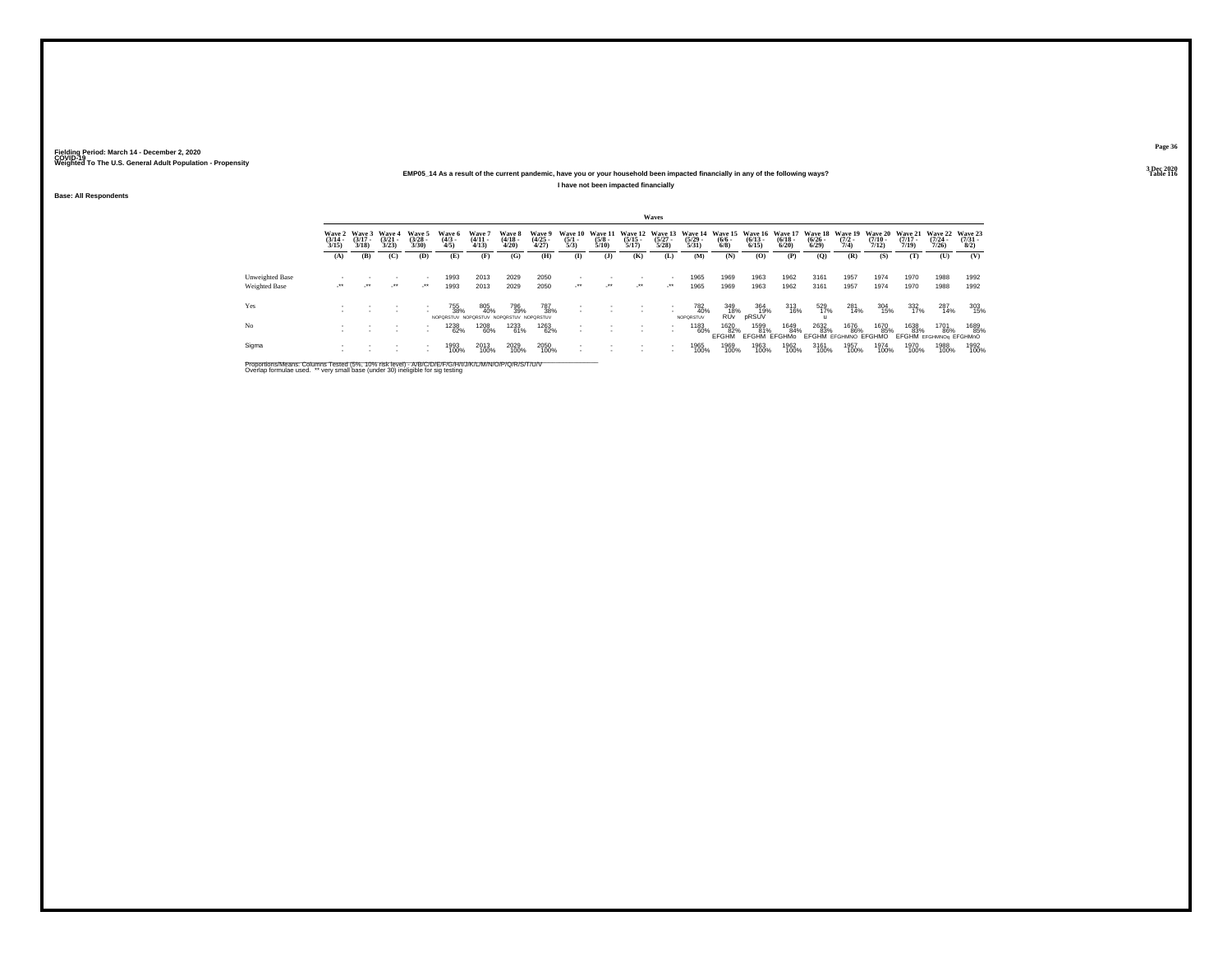#### **REV01 Are you planning any major purchases once things return to normal? Please select all that apply.Table 117**

**Base: All Respondents**

|                                                                                                                         |                                    |                             |                            |                                                                                                     |                               |                               |                                        |                                 |                                       |                                 |                                  | Waves                                                  |                                           |                                                     |                              |                              |                              |                                                                                                                                                |                                 |                                  |                                             |                                 |
|-------------------------------------------------------------------------------------------------------------------------|------------------------------------|-----------------------------|----------------------------|-----------------------------------------------------------------------------------------------------|-------------------------------|-------------------------------|----------------------------------------|---------------------------------|---------------------------------------|---------------------------------|----------------------------------|--------------------------------------------------------|-------------------------------------------|-----------------------------------------------------|------------------------------|------------------------------|------------------------------|------------------------------------------------------------------------------------------------------------------------------------------------|---------------------------------|----------------------------------|---------------------------------------------|---------------------------------|
|                                                                                                                         | <b>Wave 2</b><br>$(3/14 -$<br>3/15 | Wave 3<br>$(3/17 -$<br>3/18 | Wave 4<br>$3/21 -$<br>3/23 | Wave 5<br>$\frac{(3/28)}{3/30}$                                                                     | Wave 6<br>$\frac{(4/3)}{4/5}$ | Wave 7<br>$(4/11 -$<br>(4/13) | <b>Wave 8</b><br>$\frac{(4/18)}{4/20}$ | Wave 9<br>$\frac{(4/25)}{4/27}$ | <b>Wave 10</b><br>$\frac{(5/1)}{5/3}$ | Wave 11<br>$\frac{(5/8)}{5/10}$ | Wave 12<br>$\frac{(5/15)}{5/17}$ | Wave 13<br>(5/27 -<br>5/28                             | Wave 14<br>$\frac{(5/29)}{5/31}$          | Wave 15<br>$(6/6 -$<br>$6/8$ )                      | Wave 16<br>$(6/13 -$<br>6/15 | Wave 17<br>$(6/18 -$<br>6/20 | Wave 18<br>$(6/26 -$<br>6/29 | Wave 19<br>$\frac{(7/2)}{7/4}$                                                                                                                 | Wave 20<br>$(7/10 -$<br>7/12    | Wave 21<br>$(7/17 -$<br>7/19     | Wave 22<br>$(7/24 -$<br>7/26                | Wave 23<br>$\frac{(7/31)}{8/2}$ |
|                                                                                                                         | (A)                                | (B)                         | (C)                        | (D)                                                                                                 | (E)                           | (F)                           | (G)                                    | (H)                             | $($ $\Gamma$                          | $\mathbf{I}$                    | (K)                              | (L)                                                    | (M)                                       | (N)                                                 | (O)                          | (P)                          | (Q)                          | (R)                                                                                                                                            | (S)                             | (T)                              | (U)                                         | (V)                             |
| Unweighted Base<br>Weighted Base                                                                                        | J.                                 | -**                         | J.                         | 2016<br>2016                                                                                        | 1993<br>1993                  | 2013<br>2013                  | 2029<br>2029                           | 2050<br>2050                    | 2039<br>2039                          | 2030<br>2066                    | 1961<br>1961                     | 1996<br>1996                                           | 1965<br>1965                              | 1969<br>1969                                        | 1963<br>1963                 | 1962<br>1962                 | 3161<br>3161                 | 1957<br>1957                                                                                                                                   | 1974<br>1974                    | 1970<br>1970                     | 1988<br>1988                                | 1992<br>1992                    |
| Attending a concert or<br>sporting event                                                                                |                                    |                             |                            | 237<br>12%                                                                                          | 316<br>16%<br>DGa             | $^{304}_{\rm -15\%}$          | $^{234}_{12\%}$                        | 359 18%<br><b>DIGJKOQ</b>       | $\frac{323}{16\%}$<br>DGq             | $^{301}_{\rm \ 15\%}$ DG        | 266<br>14%                       | $\frac{325}{16\%}$<br>DGkoQ                            | 306<br>16%                                | 343<br>17%<br>DG DGJKOQ                             | 274<br>14%<br>g              | $^{297}_{15\%}$<br>DĜ        | $^{428}_{14\%}$              | 310<br>16%<br>DG                                                                                                                               | $^{325}_{16\%}$<br><b>DGkoQ</b> | 316<br>16%<br>DGka               | 312<br>16%<br>DĞ                            | 322 16%<br><b>DGkQ</b>          |
| Going on vacation<br>travelling                                                                                         |                                    |                             |                            | 479<br>24%                                                                                          | 616<br>31%<br>DGÓ             | 567<br>$^{28\%}_{D}$          | 543<br>27%<br>ď                        | 659<br>bFGJkO <sup>32%</sup>    | 679<br>33%<br>DFGJKO                  | 590<br>29%                      | 565                              | 728<br>29% 36% 33% 35%<br>D DEFGHUKOQU DFGJKO DEFGJKOQ | 656                                       | 690<br>35%                                          | 527<br>27%                   | 684<br>35%<br>d DEFGJKOg     | 993<br>31%                   | 756<br>39%<br>DfGjO assessessesses DeFGJKO DEFGJKOQ DFGJKO DeFGJKOq                                                                            | 678<br>34%                      | 695<br>35%                       | 650<br>33%                                  | 688<br>35%                      |
| Buying a car                                                                                                            |                                    |                             |                            | 219<br>11%                                                                                          | 320 16%<br>D.                 | 297<br>15%<br>D.              | 286<br>14%<br>D.                       | 315<br>15%                      | 381<br>19%<br>D DeFGHIoPq DeFGHIoPQ   | 388<br>19%                      | 324 7%<br>D                      | $\frac{320}{16\%}$                                     | 374<br>19%<br>D DeFGHIOPQ                 | 351<br>18%<br><b>DFGhP</b>                          | 311<br>16%<br>D              | 289<br>15%<br>Ď              | 505<br>16%                   | $^{409}_{21\%}$<br><b>D</b> DEFGHKLnOPQ DEFGHKLOPQ DEFGHKLOPQ DEFGHKLNOPQ DEFGHKLnOPQ                                                          | 381<br>19%                      | $\frac{382}{19\%}$               | 418<br>21%                                  | 409<br>21%                      |
| Buying gifts for my friends<br>/ family                                                                                 |                                    |                             |                            | $^{238}_{12\%}$                                                                                     | 326<br>16%<br>DG              | 289<br>14%<br>dG              | 220 11%                                | $\frac{382}{18}\%$              | $^{435}_{21\%}$<br>DFG DEFGARLAGPOSV  | 386<br>19%<br>DFG               | 317<br>DG                        | 361<br>18%<br>DFĞ                                      | 371<br>19%<br><b>DFGk</b>                 | 360<br>DFG                                          | $^{336}_{-17\%}$ DfG         | 346<br>DFG                   | $\frac{548}{17\%}$           | $^{404}_{21\%}$<br>DFG DEFGKOpQs                                                                                                               | 345<br>17%                      | 391<br>20%<br>DFG DEFGKo DEFGKog | 398<br>20%                                  | 357<br>18%<br>DFĞ               |
| Buying new clothes                                                                                                      |                                    |                             |                            | 386<br>19%                                                                                          | 533<br>DFG                    | 418<br>21%                    | 375<br>18%                             | 549<br>DFG                      | 537<br><b>26%</b>                     | 508<br>25%<br>DFG               | 486<br>25%                       | 554<br>28%<br>DFGj                                     | 529<br>27%<br>DFG                         | 582<br>30%<br><b>DFGIJK</b>                         | 530<br>DFG                   | 576<br>29%<br><b>DFGIJK</b>  | 872<br>28%<br>DFGi           | 665<br>34%<br>DEPOHLIKLMIOPOSITY                                                                                                               | 525                             | 630<br>27% 329<br>32%            | 572<br>29%<br>DFGJK                         | 573<br>29%<br>DFGJK             |
| Buying new household<br>goods, furniture or<br>appliances                                                               |                                    |                             |                            | 338<br>17%                                                                                          | 389<br>19%<br>dgO             | 367<br>18%                    | 339<br>17%                             | 416<br>20%<br><b>DGO</b>        | 414<br>20%<br>DGO                     | 396<br>19%<br>$\circ$           | 373<br>19%<br>$\circ$            | 416<br>21%                                             | 448<br>23%<br>DfGO DEFGJKOPOS DEFGNJKOPOS | 458<br>23%                                          | 319<br>16%                   | 380<br>19%<br>dgO            | 594<br>19%                   | 446<br>23%<br>O DeFGJKOpQS                                                                                                                     | 366<br>19%                      | $^{415}_{21\%}$                  | 434<br>22%<br>DfGO DFGkOQs                  | 420 %<br><b>DfGO</b>            |
| Buying a house                                                                                                          |                                    |                             |                            | 74<br>4%                                                                                            | 89<br>4%<br>FĠ                | 54<br>3%                      | 58<br>3%                               | 67<br>3%                        | 126<br><b>DeFGH</b>                   | 156<br>DEFGH DEFGHI             | 186<br>10%                       | 161<br>DEFGHi                                          | 156<br>8%                                 | 190<br>10%<br>DEFGHI DEFGHIjq DEFGHIJImQt DEFGHIJmq | 201<br>10%                   | 194<br>10%                   | 249<br>8%                    | 217<br>11%<br>DEFGHI DEFGHULMOT DEFGHIJQ                                                                                                       | 192<br>10%                      | 156<br>8%                        | 227<br>11%<br>DEFGHI DEFGHIJLMOT DEFGHIJMOT | 205<br>10%                      |
| Home office supplies<br>and/or equipment (e.g.,<br>standing desk, computer<br>monitor, headset etc.)                    |                                    |                             |                            | 1020<br>51%<br>IFOR AN AFOREST MULTIMOPOSITY HUGHNOPORSTLY EHUGHNOPORSTLY KLANCPORSTLY KLANCPORSTLY | 818<br>41%                    | 891<br>44%                    | 928<br>46%                             | 774<br>38%                      | 727<br>36%                            | 769<br>37%<br>KLMNOPORSTUV      | 237<br>12%                       | $^{224}_{11\%}$                                        | 293<br>15%<br>KLŐ                         | 301<br>15%<br><b>KLDO</b>                           | 281<br>14%<br>Lq             | 253<br>13%                   | 375<br>12%                   | 290 15%<br>kLQ                                                                                                                                 | 260<br>13%                      | 264<br>13%                       | 289<br>15%<br>kLQ                           | 264<br>13%                      |
| Personal electronics (e.g.,<br>phone, tablet, voice<br>assistant)                                                       |                                    |                             |                            |                                                                                                     |                               |                               |                                        |                                 | 213<br>10%<br><b>DEFGH</b>            | 221%                            | 331<br>17%                       | 368<br>18%                                             | 387<br>20%                                | 413<br>21%                                          | 334<br>17%                   | 384<br>20%                   | $^{618}_{20\%}$              | 445<br>23%<br>DEFGH DEFGHIJ DEFGHIJ DEFGHIJKO DEFGHIJKO DEFGHIJ DEFGHIJK DEFGHIJKO DEFGHIJKO DEFGHIJKO DEFGHIJKO DEFGHIJKO DEFGHIJKO DEFGHIJKO | 399<br>20%                      | $^{408}_{21\%}$                  | 411<br>21%                                  | 427 <sub>21%</sub>              |
| Equipment and/or gear for<br>outdoor activities/sports<br>(e.g., bike, hiking and<br>camping gear, sports<br>equipment) |                                    |                             |                            |                                                                                                     |                               |                               |                                        |                                 |                                       |                                 | 224<br>11%                       | 204<br>10%                                             | 237<br>12%                                | 282<br>14%                                          | 251<br>13%                   | 200                          | 318<br>10%                   | 261<br>13%<br>DEFGHIJ DEFGHIJ DEFGHIJG eerghustenss DEFGHIJLPQ DEFGHIJ DEFGHIJ DEFGHIJLPQ DEFGHIJG DEFGHIJG DEFGHIJPQ DEFGHIJLPQ               | 222<br>11%                      | 241<br>12%                       | 14%                                         | 254<br>13%                      |
| Other major purchase                                                                                                    |                                    |                             |                            |                                                                                                     |                               |                               |                                        |                                 |                                       |                                 | 100<br>5%                        | $\frac{112}{6%}$                                       | 137<br>7%                                 | 125<br>6%                                           | 96<br>5%                     | 117<br>6%                    | $^{210}_{7\%}$               | 130<br>7%<br>DEFGHIJ DEFGHIJ DEFGHIJKO DEFGHIJ DEFGHIJ DEFGHIJ DEFGHIJKO DEFGHIJO DEFGHIJ DEFGHIJKO DEFGHIJ DEFGHIJO                           | 119<br>6%                       | 138<br>7%                        | 128<br>6%                                   | 133/7%                          |
| Not planning a purchase                                                                                                 |                                    |                             |                            |                                                                                                     |                               |                               |                                        |                                 |                                       |                                 | 661<br>34%                       | 574<br>29%<br>DEFGHULHRTUV DEFGHIJ DEFGHIJIV DEFGHURV  | 593<br>30%                                | 608<br>31%                                          | 707<br>36%                   | 605                          | 988<br>31%                   | 519<br>36% 31% 31% 27% 33%<br>MALARY DEFGHIJRY DEFGHIJRY DEFGHIJ DEFGHIJRTUV                                                                   | 643<br>33%                      | 554<br>28%                       | 580<br>́реғсній реғсній реғсній             | 541<br>27%                      |
| Sigma                                                                                                                   |                                    |                             |                            | 148%                                                                                                | 171%                          | 158%                          | 147%                                   | 172%                            | 3835<br>188%                          | 3715<br>180%                    | 208%                             | 218%                                                   | 228%                                      | 4705<br>239%                                        | 4168<br>212%                 | 4326<br>220%                 | 6697<br>212%                 | 4851<br>248%                                                                                                                                   | 4454<br>226%                    | 4589<br>233%                     | 236%                                        | 4592<br>231%                    |

Proportions/Means: Columns Tested (5%, 10% risk level) - A/B/C/D/E/F/G/H/I/J/K/L/M/N/O/P/Q/R/S/T/U/V<br>Overlap formulae used. \*\* very small base (under 30) ineligible for sig testing

**Page 373 Dec 2020<br>Table 117**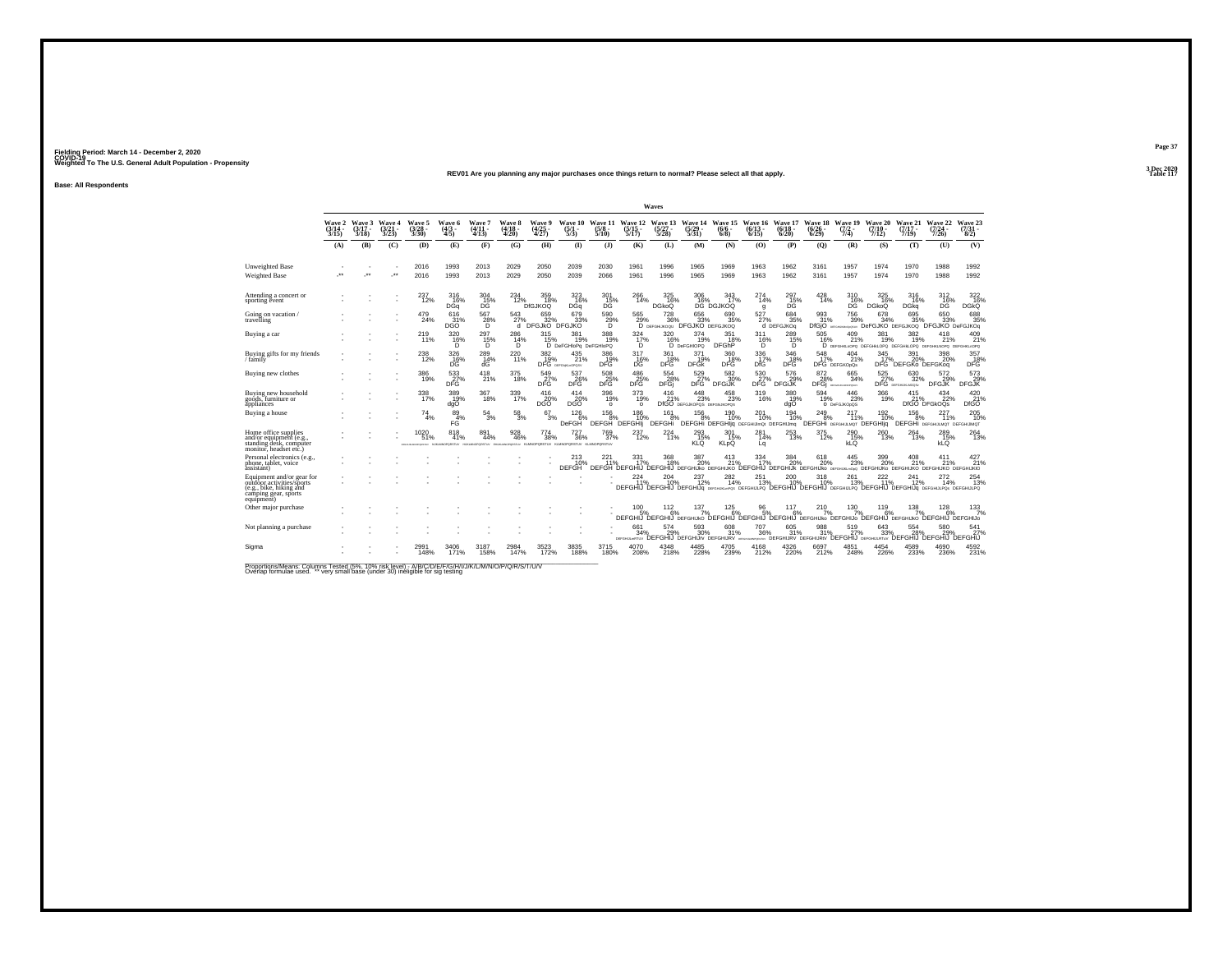#### **REV01 Are you planning any major purchases once things return to normal? Please select all that apply.Table 118**

**Base: Planning A Major Purchase**

|                                                                                                                         |                             |                             |                         |                                   |                                                                                                 |                             |                             |                                |                                  |                                 |                                  | Waves                                                          |                                  |                                                                                                                                    |                              |                              |                            |                            |                                    |                                        |                                                                                         |                                 |
|-------------------------------------------------------------------------------------------------------------------------|-----------------------------|-----------------------------|-------------------------|-----------------------------------|-------------------------------------------------------------------------------------------------|-----------------------------|-----------------------------|--------------------------------|----------------------------------|---------------------------------|----------------------------------|----------------------------------------------------------------|----------------------------------|------------------------------------------------------------------------------------------------------------------------------------|------------------------------|------------------------------|----------------------------|----------------------------|------------------------------------|----------------------------------------|-----------------------------------------------------------------------------------------|---------------------------------|
|                                                                                                                         | Wave 2<br>$(3/14 -$<br>3/15 | Wave 3<br>$(3/17 -$<br>3/18 | Wave 4<br>(3/21<br>3/23 | Wave 5<br>$\frac{(3/28)}{3/30}$   | Wave 6<br>$\frac{(4/3)}{4/5}$                                                                   | Wave 7<br>$(4/11 -$<br>4/13 | Wave 8<br>$(4/18 -$<br>4/20 | Wave 9<br>$\binom{4/25}{4/27}$ | Wave 10<br>$\frac{(5/1)}{5/3}$   | Wave 11<br>$\frac{(5/8)}{5/10}$ | Wave 12<br>$\frac{(5/15)}{5/17}$ | Wave 13<br>$\frac{(5/27)}{5/28}$                               | Wave 14<br>$\frac{(5/29)}{5/31}$ | Wave 15<br>$(6/6 -$<br>6/8                                                                                                         | Wave 16<br>$(6/13 -$<br>6/15 | Wave 17<br>$(6/18 -$<br>6/20 | Wave 18<br>(6/26 -<br>6/29 | Wave 19<br>$(7/2 -$<br>7/4 | Wave 20<br>$(7/10 -$<br>7/12       | Wave 21<br>$(7/17 -$<br>7/19           | Wave 22<br>$(7/24 -$<br>7/26                                                            | Wave 23<br>$\frac{(7/31)}{8/2}$ |
|                                                                                                                         | (A)                         | (B)                         | (C)                     | (D)                               | (E)                                                                                             | (F)                         | (G)                         | (H)                            | $($ I)                           | (1)                             | (K)                              | (L)                                                            | (M)                              | (N)                                                                                                                                | (0)                          | (P)                          | (O)                        | (R)                        | (S)                                | (T)                                    | (U)                                                                                     | (V)                             |
| Unweighted Base<br><b>Weighted Base</b>                                                                                 | $\ddot{\phantom{0}}$        | $\cdot$                     | $\cdot$                 | 2016<br>2016                      | 1993<br>1993                                                                                    | 2013<br>2013                | 2029<br>2029                | 2050<br>2050                   | 2039<br>2039                     | 2030<br>2066                    | 1296<br>1300                     | 1446<br>1422                                                   | 1347<br>1372                     | 1389<br>1361                                                                                                                       | 1247<br>1256                 | 1368<br>1357                 | 2161<br>2173               | 1522<br>1438               | 1374<br>1331                       | 1444<br>1416                           | 1474<br>1408                                                                            | 1468<br>1451                    |
| Attending a concert or<br>sporting event                                                                                |                             |                             |                         | 237<br>12%                        | $^{316}_{16\%}$                                                                                 | $^{304}_{\rm \ 15\%}$       | $^{234}_{12\%}$             | 359<br>18%<br>DfGJ             | $^{323}_{16\%}$                  | $^{301}_{15\%}$<br>DG.          | 266                              | 325                                                            | 306<br>22%                       | 343<br>25%<br>DEFGIJ DEFGHIJG DEFGHIJ DEFGHUKOG DEFGHIJ DEFGHIJ                                                                    | 274<br>22%                   | 297                          | 428                        | 310<br>22%                 | 325<br>24%                         | 316                                    | 312<br>DEFGIJ DEFGHIJ DEFGHIJKO DEFGHIJ DEFGHIJ DEFGHIJ                                 | $\frac{322}{22}\%$              |
| Going on vacation /<br>travelling                                                                                       |                             |                             |                         | 479<br>24%                        | 616<br>$^{31\%}_{DC}$                                                                           | 567<br>$^{28\%}_{D}$        | 543<br>27%<br>đ             | 659<br>DFGJ <sup>32%</sup>     | 679<br>33%<br>DFĞJ               | 590<br>29%                      | 565<br>43%                       | 728<br>51%                                                     | 656<br>48%                       | 690<br>51%<br>D DEFGHIJ DEFGHIKOQU DEFGHIJKO DEFGHIJKOQU DEFGHIJ DEFGHIJO DEFGHIJ DEFGHIJ DEFGHIJKOQU DEFGHIJKO DEFGHIJO DEFGHIJO  | 527<br>42%                   | 684<br>50%                   | 993<br>46%                 | 756<br>53%                 | 678<br>51%                         | 695<br>49%                             | 650<br>46%                                                                              | 688<br>47%                      |
| Buying a car                                                                                                            |                             |                             |                         | 219 <sub>1%</sub>                 | $320$<br>$16\%$<br>D                                                                            | 297<br>15%<br>D             | 286<br>14%<br>D             | 315<br>15%<br>D                | 381<br>19%<br>DeFGH              | 388<br>19%                      | $324_{25\%}$                     | $\frac{320}{23\%}$                                             | $\frac{374}{27\%}$               | 351<br>26%<br>DeFGH DEFGHIJp DEFGHIJ DEFGHIJPO DEFGHIJP DEFGHIJp                                                                   | 311<br>25%                   | 289<br>21%                   | 505<br>23%                 | $^{409}_{28\%}$            | 381<br>29%                         | $^{382}_{\phantom{1}27\%}$             | 418<br>30%<br>DEFGH DEFGHIJ DEFGHIJLOPO DEFGHIJLOPO DEFGHIJLPO DEFGHIJLPO DEFGHIJLPO    | 409<br>28%                      |
| Buying gifts for my friends<br>/ family                                                                                 |                             |                             |                         | 238<br>12%                        | 326<br>16%<br>DG                                                                                | $^{289}_{14\%}$<br>ďĠ       | 220<br>11%                  | $\frac{382}{19\%}$<br>DFG      | $^{435}_{21\%}$<br><b>DEFGhi</b> | 386<br>19%<br>DFG <sup>1</sup>  | 317<br>24%<br>DEFGHJ             | 361<br>25%                                                     | $\frac{371}{27\%}$               | 360<br>26%<br>`DEFGHIJ`DEFGHIJ`DEFGHIJ`DEFGHIJ`DEFGHIJ`DEFGHIJ`DEFGHIJ                                                             | 336<br>27%                   | 346<br>26%                   | 548                        | 404<br>28%                 | 345<br>26%<br><b>DEFGHIJ</b>       | 391<br>28%<br><b>DEFGHIJ DEFGHIJKV</b> | 398<br>28%                                                                              | 357<br>25%<br><b>DEFGHIJ</b>    |
| Buying new clothes                                                                                                      |                             |                             |                         | 386<br>19%                        | 533<br>DFG                                                                                      | 418<br>21%                  | 375<br>18%                  | 549<br>DFG                     | 537<br><b>26%</b>                | 508<br>25%                      | 486<br>37%                       | 554<br>39%                                                     | 529<br>39%                       | 582<br>43%<br>DFG DEFGHIJ DEFGHIJ DEFGHIJ DEFGHIJK DEFGHIJK DEFGHIJK DEFGHIJ GEFGHIJ                                               | 530<br>42%                   | 576<br>42%                   | 872<br>40%                 | 665<br>46%                 | 525<br>39%<br>DEFGHIJ DEFGHUKLM4SV | 630<br>44%                             | 572<br>41%<br><b>DEFGHIJ</b>                                                            | 573<br>39%<br><b>DEFGHIJ</b>    |
| Buying new household<br>goods, furniture or<br>appliances                                                               |                             |                             |                         | 338<br>17%                        | 389<br>19%<br>dg                                                                                | $367 \over 18\%$            | 339<br>17%                  | $^{416}_{20\%}$<br>DG          | 414<br>20%<br>DG.                | 396<br>19%                      | 373<br>29%                       | $^{416}_{29\%}$<br>DEFGHIJ DEFGHIJO DEFGHUNOPOSV DEFGHUNLOPOSV | 448<br>33%                       | 458<br>34%                                                                                                                         | $^{319}_{25\%}$              | 380<br>28%                   | $^{594}_{27\%}$            | 446<br>31%                 | 366<br>27%                         | 415<br>29%                             | $^{434}_{31\%}$<br>DEFGHIJ DEFGHIJ DEFGHIJ DEFGHIJO4 DEFGHIJ DEFGHIJO DEFGHIJO4 DEFGHIJ | 420<br>29%                      |
| Buying a house                                                                                                          |                             |                             |                         | 74<br>4%                          | 89<br>4%<br>FĠ                                                                                  | 54<br>3%                    | 58<br>3%                    | 67<br>3%                       | 126<br>6%<br><b>DeFGH</b>        | 156<br>8%                       | 186<br>14%                       | 161                                                            | 156<br>11%                       | 190<br>14%<br>DEFGH DEFGHUmat DEFGHU DEFGHU DEFGHUlat DEFGHUMOT DEFGHUmoT DEFGHU DEFGHUMOT DEFGHUmoT DEFGHUMOT DEFGHUMOT DEFGHUMOT | 201<br>16%                   | 194<br>14%                   | 249<br>11%                 | 217<br>15%                 | 192<br>14%                         | 156<br>11%                             | 227<br>16%                                                                              | 205<br>14%                      |
| Home office supplies<br>and/or equipment (e.g.,<br>standing desk, computer<br>monitor, headset etc.)                    |                             |                             |                         | 1020<br>51%<br>EFO-LIGAN/OPDRETUV | 818<br>41%<br>NUMMOROSSTUV HUKUMOROSSTUV EHUKUMOROSSTUV KLMNOROROSTUV KLMNORORSTUV KLMNORORSTUV | 891<br>44%                  | $\substack{928 \\ 46\%}$    | $^{774}_{38\%}$                | $^{727}_{36\%}$                  | $^{769}_{37\%}$                 | 237<br>18%                       | $^{224}_{16\%}$                                                | 293<br>21%<br>LQv                | 301<br>22%<br>kLpQtV                                                                                                               | $^{281}_{22\%}$<br>KLpQtV    | 253<br>19%                   | 375 17%                    | 290%                       | 260%                               | 264<br>19%                             | 289<br>21%<br>La                                                                        | $^{264}_{18\%}$                 |
| Personal electronics (e.g.,<br>phone, tablet, voice<br>assistant)                                                       |                             |                             |                         |                                   |                                                                                                 |                             |                             |                                | <b>DEFGH</b>                     | $^{221}_{11\%}$                 | 331<br>25%                       | 368<br>26%                                                     | 387<br>28%                       | 413<br>30%<br>DEFGH DEFGHIJ DEFGHIJ DEFGHIJ DEFGHIJKLO DEFGHIJ DEFGHIJ DEFGHIJ DEFGHIJKLO DEFGHIJKI DEFGHIJ DEFGHIJKI              | 334<br>27%                   | 384<br>28%                   | $618\atop-28\%$            | 445<br>31%                 | 399<br>30%                         | 29%                                    | 411<br>29%                                                                              | 427<br>29%                      |
| Equipment and/or gear for<br>outdoor activities/sports<br>(e.g., bike, hiking and<br>camping gear, sports<br>equipment) |                             |                             |                         |                                   |                                                                                                 |                             |                             |                                |                                  |                                 | 224                              | 204                                                            | 237<br>17%                       | 282<br>21%<br>DEFGHIJ DEFGHIJ DEFGHIJ DEFGHIJ DEFGHIJPOS DEFGHIJ DEFGHIJ DEFGHIJ DEFGHIJ DEFGHIJ DEFGHIJ DEFGHIJPO DEFGHIJID       | 251<br>20%                   | 200                          | 318<br>15%                 | 261<br>18%                 | 222                                | 241                                    | $^{272}_{19\%}$                                                                         | 254<br>18%                      |
| Other major purchase                                                                                                    |                             |                             |                         |                                   |                                                                                                 |                             |                             |                                |                                  |                                 | $^{100}_{8\%}$                   | 112<br>$\overline{8}$ %                                        | 137<br>10%                       | $^{125}_{9%}$<br>DEEGHIJ DEEGHIJ DEEGHIJ DEEGHIJ DEEGHIJ DEEGHIJ DEEGHIJ DEEGHIJ DEEGHIJ                                           | $\frac{96}{8\%}$             | 117<br>9%                    | 210<br>10%                 | $^{130}_{.9\%}$            | 119%                               | 138<br>10%<br>DEFGHIJ DEFGHIJ DEFGHIJ  | $^{128}_{.9\%}$                                                                         | $^{133}_{9%}$<br><b>DEFGHIJ</b> |
| Sigma                                                                                                                   |                             |                             |                         | 2991<br>148%                      | 3406<br>171%                                                                                    | 3187<br>158%                | 2984<br>147%                | 3523<br>172%                   | 3835<br>188%                     | 3715<br>180%                    | 3409<br>262%                     | 3774<br>265%                                                   | 3893<br>284%                     | 4096<br>301%                                                                                                                       | 3461<br>276%                 | 3721<br>274%                 | 5709<br>263%               | 4332<br>301%               | 3811<br>286%                       | 4036<br>285%                           | 4111<br>292%                                                                            | 4051<br>279%                    |

Proportions/Means: Columns Tested (5%, 10% risk level) - A/B/C/D/E/F/G/H/I/J/K/L/M/N/O/P/Q/R/S/T/U/V<br>Overlap formulae used. \*\* very small base (under 30) ineligible for sig testing

**Page 383 Dec 2020<br>Table 118**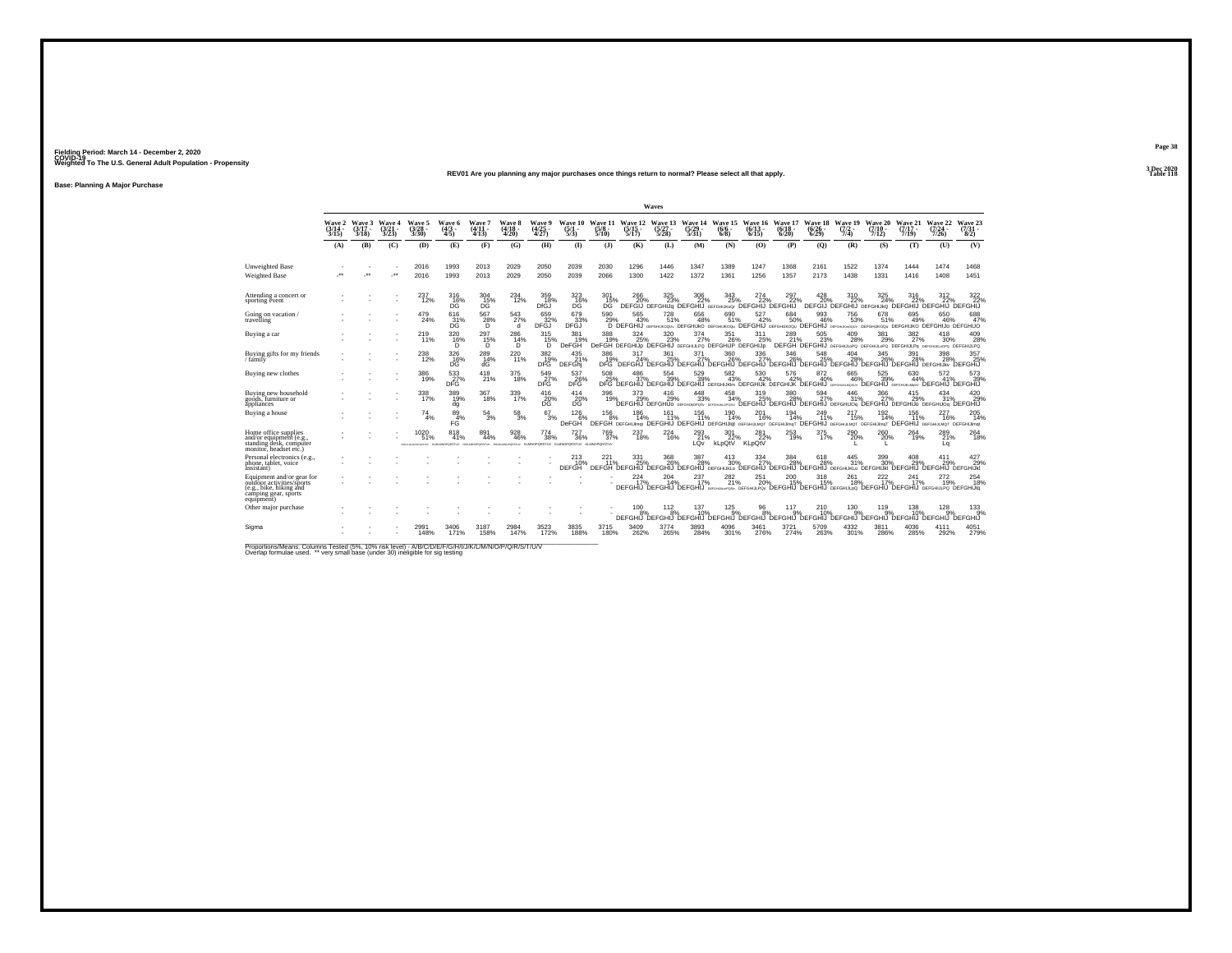#### **Q15 How concerned are you about the impact coronavirus (COVID-19) has on the following?Table 119 Table 119**

**Summary Of Concerned**

**Base: All Respondents**

|                                                   |                                 |                                |                                   |                                          |                                          |                                                    |                                        |                                |                                |                                 |                              | Waves                            |                                  |                                      |                                  |                                 |                                        |                                           |                                      |                                    |                              |                                |
|---------------------------------------------------|---------------------------------|--------------------------------|-----------------------------------|------------------------------------------|------------------------------------------|----------------------------------------------------|----------------------------------------|--------------------------------|--------------------------------|---------------------------------|------------------------------|----------------------------------|----------------------------------|--------------------------------------|----------------------------------|---------------------------------|----------------------------------------|-------------------------------------------|--------------------------------------|------------------------------------|------------------------------|--------------------------------|
|                                                   | Wave 2<br>$\frac{(3/14)}{3/15}$ | Wave 3<br>$(3/17 -$<br>3/18    | Wave 4<br>$(3/21 -$<br>3/23       | Wave 5<br>$\binom{3/28}{3/30}$           | Wave 6<br>$\frac{(4/3)}{4/5}$            | Wave 7<br>$\frac{(4/11)}{4/13}$                    | Wave 8<br>$\frac{(4/18)}{4/20}$        | Wave 9<br>$\binom{4/25}{4/27}$ | Wave 10<br>$\frac{(5/1)}{5/3}$ | Wave 11<br>$\frac{(5/8)}{5/10}$ | Wave 12<br>$(5/15 -$<br>5/17 | Wave 13<br>$\frac{(5/27)}{5/28}$ | Wave 14<br>$\frac{(5/29)}{5/31}$ | Wave 15<br>$\frac{(6/6 - 6)}{(6/8)}$ | Wave 16<br>$\frac{(6/13)}{6/15}$ | Wave 17<br>$\binom{6/18}{6/20}$ | <b>Wave 18</b><br>$\binom{6/26}{6/29}$ | Wave 19<br>$\frac{(7/2)}{7/4}$            | <b>Wave 20</b><br>$(7/10 -$<br>7/12) | Wave 21<br>$(7/17 -$<br>7/19       | Wave 22<br>$(7/24 -$<br>7/26 | Wave 23<br>$\binom{7/31}{8/2}$ |
|                                                   | (A)                             | (B)                            | (C)                               | (D)                                      | (E)                                      | (F)                                                | (G)                                    | (H)                            | $\mathbf{D}$                   | (3)                             | (K)                          | (L)                              | (M)                              | (N)                                  | (0)                              | (P)                             | (Q)                                    | (R)                                       | (S)                                  | (T)                                | (U)                          | (V)                            |
| Unweighted Base<br>Weighted Base                  | 2050<br>2050                    | 2019<br>2019                   | 2023<br>2023                      | $\overline{\phantom{a}}$<br>$\cdot$      | 1993<br>1993                             | 2013<br>2013                                       | 2029<br>2029                           | 2050<br>2050                   | 2039<br>2039                   | 2030<br>2066                    | 1961<br>1961                 | 1996<br>1996                     | 1965<br>1965                     | 1969<br>1969                         | 1963<br>1963                     | 1962<br>1962                    | 3161<br>3161                           | 1957<br>1957                              | 1974<br>1974                         | 1970<br>1970                       | 1988<br>1988                 | 1992<br>1992                   |
| The health of your older<br>friends and relatives | 1771<br>86%<br><b>JMNOpOu</b>   | 1747<br>87%<br><b>JkMNOpQU</b> | 1827<br>90%<br>ABOVERSANCING EASY | $\sim$<br>$\sim$                         | 1800<br>90%<br>VUSOROMANA MARA           | 1778<br>88%                                        | 1779<br>88%<br>H IKI MNOROSH           | 1734<br>85%                    | 1746<br>86%<br>JmOQ            | 1674<br>81%                     | 1643<br>84%                  | 1690<br>35%                      | 1628<br>83%                      | 1641<br>83%                          | 1588<br>81%                      | 1644<br>84%<br>io               | 2617<br>83%                            | 1730<br>88%<br><b>HUKLMNOPOSU</b>         | 1670<br>85%                          | 1731<br>88%<br>JO HJKLMNOPOSU      | 1661<br>84%<br>$\Omega$      | 1707<br>$\frac{86}{3}$         |
| The American economy                              | 1730<br>84%                     | 1705<br>84%                    | 1845<br>91%<br>ABFHUNLMOPORIUM    | $\overline{\phantom{a}}$<br>$\mathbf{r}$ | 1820<br>91%<br>ABFHUNLINGPORTU           | 1787<br>89%<br><b>ABJNOSUV ABHJLNOPOSUV</b>        | 1825<br>90%                            | 1777<br>87%<br>ai              | 1786<br>88%<br>ABJNOU          | 1737<br>84%                     | 1733<br>88%<br>ABJNOU        | 1737<br>87%                      | 1737<br>88%<br>abJo ABJNOsU      | 1672<br>85%                          | 1661<br>85%                      | 1700<br>87%                     | 2751<br>87%<br>AbJnou                  | 1727<br>88%<br>ABJNOU                     | 1697<br>86%                          | 1764<br>90%<br><b>ABHJINOPOSUV</b> | 1685<br>85%                  | 1725<br>87%                    |
| The health of the broader<br>American populace    | 1616<br>79%                     | 1647<br>82%<br>aJo             | 1759<br>87%<br>FON ALMAGEDATION   |                                          | 1743<br>87%<br>ARED-MAMAGEGAR            | 1677<br>83%<br>AJMNOPqUv AJmNOpu AJmNOpu AJMNOPqUv | 1681<br>83%                            | 1698<br>83%                    | 1699<br>83%                    | 1620<br>78%                     | 1597<br>81%                  | 1619<br>81%                      | 1568<br>80%                      | 1560<br>79%                          | 1547<br>79%                      | 1574<br>80%                     | 2553<br>81%                            | 1639<br>84%<br><b>AJIMNOPoUV</b>          | 1614<br>82%                          | 1666<br>85%<br>aJo ANAMORONIV      | 1588<br>80%                  | 1601<br>80%                    |
| Your personal health                              | 1330<br>65%                     | 1336<br>66%                    | 1523<br>75%<br>ABILIKLMNOPOLIV    |                                          | 1543<br>77%<br>ABSENSABILITY             | 1504<br>75%<br>ABHJLMNOppuV ABILMNO                | 1478<br>73%                            | 1445<br>70%                    | 1503<br>74%<br>AB ABhJLMNO     | 1440<br>70%<br>Ab               | 1410<br>72%<br>ABmn          | 1375<br>69%                      | 1343<br>68%<br>a                 | 1353<br>69%                          | 1366<br>70%<br>Ab                | 1404<br>72%<br><b>ABm</b>       | 2265<br>72%<br>AB <sub>mn</sub>        | 1511<br>77%<br>ABSILIARMOPOSLY            | 1439<br>73%<br>ABILMNO ABUNAMOPOLY   | 1496<br>76%                        | 1421<br>71%<br><b>ABm</b>    | 1418<br>$\frac{71}{4}$         |
| Your personal finances                            |                                 |                                |                                   |                                          | 1494<br>75%<br>GHJAMOPOSTUV GHJAMOPOSTUV | 1469<br>73%                                        | <sup>1412</sup> 70%<br><b>IMNOPOSV</b> | 1401<br>68%                    | 1416<br>69%<br>Mnogy MNOPOsV   | 1388<br>67%<br>M                | 1341<br>68%<br>May           | <sup>1329</sup> 67%<br>M         | <sup>1234</sup> 63%              | 1285<br>65%                          | 1280<br>65%                      | 1283<br>65%                     | 2065<br>65%                            | <sup>1404</sup> 72%<br><b>NALMNOPOSVV</b> | 1302<br>66%                          | 1357<br>69%<br>Mnopqv              | 1355<br>68%<br>M             | 1299<br>65%                    |

Proportions/Means: Columns Tested (5%, 10% risk level) - A/B/C/D/E/F/G/H/I/J/K/L/M/N/O/P/Q/R/S/T/U/V<br>Overlap formulae used. \*\* very small base (under 30) ineligible for sig testing

**Page 393 Dec 2020<br>Table 119**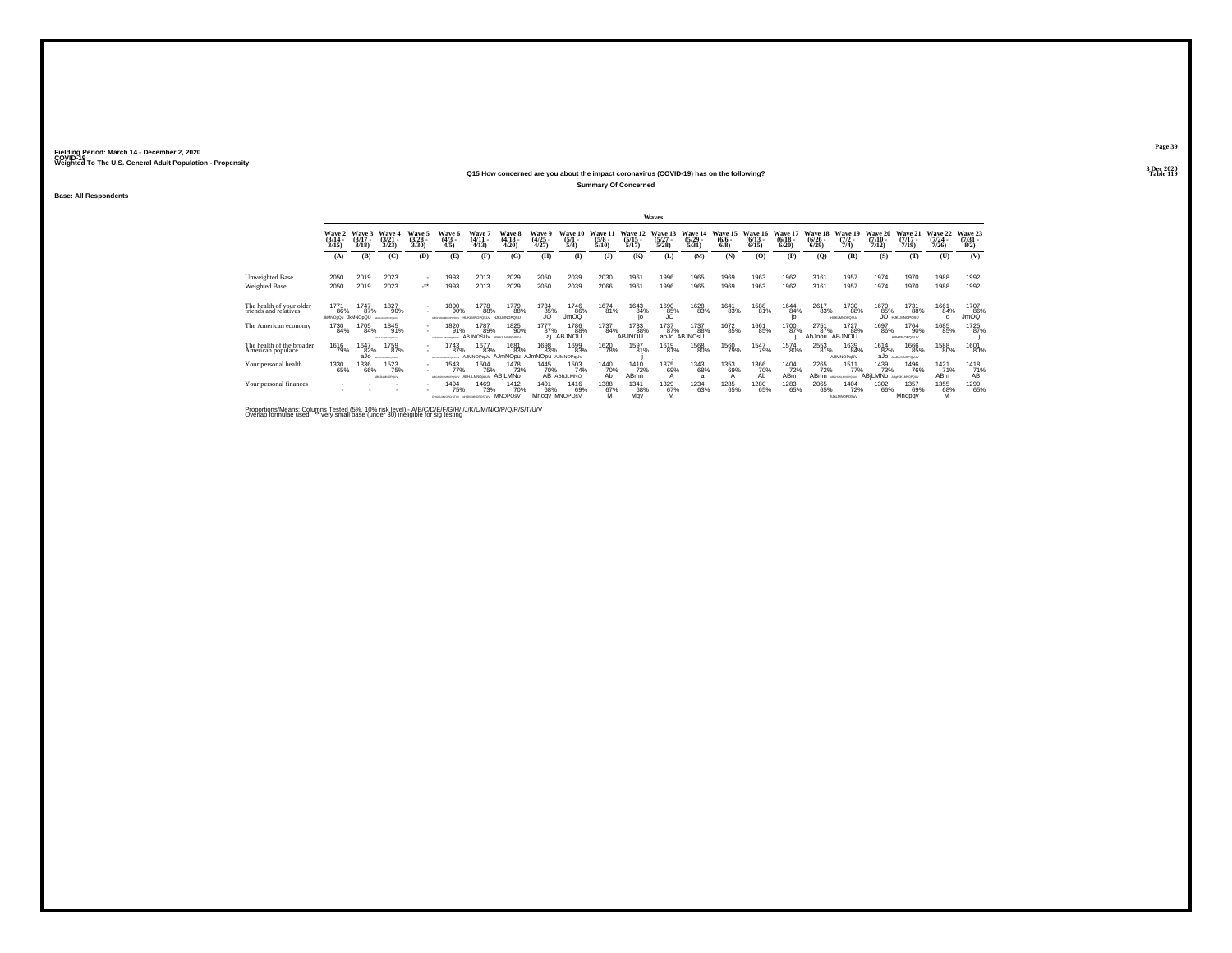## **Q15 How concerned are you about the impact coronavirus (COVID-19) has on the following?Summary Of Not At All/Not Very Concerned**

**Base: All Respondents**

|                                                   |                                                   |                                   |                             |                                          |                                     |                                  |                                 |                                              |                                |                                                |                                         | Waves                           |                                                          |                                          |                                  |                                          |                                                               |                                |                                                   |                                         |                              |                                     |
|---------------------------------------------------|---------------------------------------------------|-----------------------------------|-----------------------------|------------------------------------------|-------------------------------------|----------------------------------|---------------------------------|----------------------------------------------|--------------------------------|------------------------------------------------|-----------------------------------------|---------------------------------|----------------------------------------------------------|------------------------------------------|----------------------------------|------------------------------------------|---------------------------------------------------------------|--------------------------------|---------------------------------------------------|-----------------------------------------|------------------------------|-------------------------------------|
|                                                   | Wave 2<br>$\frac{(3/14)}{3/15}$                   | Wave 3<br>$(3/17 -$<br>3/18       | Wave 4<br>$(3/21 -$<br>3/23 | Wave 5<br>$\binom{3/28}{3/30}$           | <b>Wave 6</b><br>$\binom{4/3}{4/5}$ | <b>Wave</b><br>$(4/11 -$<br>4/13 | Wave 8<br>$\frac{(4/18)}{4/20}$ | Wave 9<br>$\binom{4/25}{4/27}$               | Wave 10<br>$\frac{(5/1)}{5/3}$ | Wave 11<br>$\frac{(5/8)}{5/10}$                | Wave 12<br>$\frac{(5/15)}{5/17}$        | Wave 13<br>$\binom{5/27}{5/28}$ | Wave 14<br>$\binom{5/29}{5/31}$                          | Wave 15<br>$\frac{(6/6)}{6/8}$           | Wave 16<br>$\frac{(6/13)}{6/15}$ | Wave 17<br>$\binom{6/18}{6/20}$          | Wave 18<br>$\binom{6/26}{6/29}$                               | Wave 19<br>$\frac{(7/2)}{7/4}$ | Wave 20<br>$\frac{(7/10)}{7/12}$                  | <b>Wave 21</b><br>$\frac{(7/17)}{7/19}$ | Wave 22<br>$(7/24 -$<br>7/26 | Wave 23<br>$\frac{(7/31 - 8)}{8/2}$ |
|                                                   | (A)                                               | (B)                               | (C)                         | (D)                                      | (E)                                 | (F)                              | (G)                             | (H)                                          | $\bf{I}$                       | (3)                                            | (K)                                     | (L)                             | (M)                                                      | (N)                                      | (0)                              | (P)                                      | (Q)                                                           | (R)                            | (S)                                               | (T)                                     | (U)                          | (V)                                 |
| <b>Unweighted Base</b><br>Weighted Base           | 2050<br>2050                                      | 2019<br>2019                      | 2023<br>2023                | $\sim$<br>$\lambda$                      | 1993<br>1993                        | 2013<br>2013                     | 2029<br>2029                    | 2050<br>2050                                 | 2039<br>2039                   | 2030<br>2066                                   | 1961<br>1961                            | 1996<br>1996                    | 1965<br>1965                                             | 1969<br>1969                             | 1963<br>1963                     | 1962<br>1962                             | 3161<br>3161                                                  | 1957<br>1957                   | 1974<br>1974                                      | 1970<br>1970                            | 1988<br>1988                 | 1992<br>1992                        |
|                                                   |                                                   |                                   |                             |                                          |                                     |                                  |                                 |                                              |                                |                                                |                                         |                                 |                                                          |                                          |                                  |                                          |                                                               |                                |                                                   |                                         |                              |                                     |
| Your personal health                              | 720<br>35%<br>PERMITTEN CERTAIN/GRENA             | 683<br>34%                        | 500<br>25%                  | $\mathbf{r}$<br>$\mathbf{r}$             | 450<br>23%                          | 509<br>25%                       | 551<br>27%<br>ERt               | 605<br>30%<br>CEFIRT                         |                                | 626<br>30%<br>536 62t<br>26% 30<br>Er CEFgIRsT | 551<br>28%<br>cERT                      | 621<br>31%<br>CEFGIRST          | 622<br>32%<br>CEFGIkpoRSTu                               | 616<br>31%<br><b>CEFGIKORST CEFGIRST</b> | 597<br>30%                       | 558<br>28%<br>CEfRT                      | $\underset{\text{CEff}}{\text{896}}\substack{8}{\text{28\%}}$ | 446<br>23%                     | $^{535}_{\substack{27}{\text{ER}} }$              | 474<br>24%                              | 567<br>29%<br>CEfRT          | 574<br>CEFRT <sup>29%</sup>         |
| The health of the broader<br>American populace    | $^{434}_{21\%}$<br><b><i><u>bCEFGHRsT</u></i></b> | 372<br>18%<br>CEt                 | 264<br>13%                  | $\overline{\phantom{a}}$<br>$\mathbf{r}$ | 250<br>13%                          | 336<br>17%<br>CE                 | 348<br>17%<br>СE                | $^{352}_{\phantom{1}17\%}_{\phantom{1}C\to}$ | 340<br>17%                     | 447<br>22%<br>CE BCEFGHINRST                   | 364<br>19%<br>CEt                       | 377<br>19%                      | 397<br>20%<br>CErT CEFGHIRT CEFGHIRT bCEFGHIRsT CEFGHIRT | 409<br>21%                               | $^{416}_{21\%}$                  | 388<br>20%                               | 608<br>19%<br>CEfirT                                          | $^{318}_{16\%}$<br>CF          | 360<br>18%<br>CEt                                 | 304<br>15%                              | 400<br>20%<br>cE CEFghIRT    | 391<br>20%<br>CEfiRT                |
| The American economy                              | 320<br>16%<br>CEFGHAGMORT                         | $\frac{314}{16\%}$<br>CEFGIKIMeRT | 178%                        | $\sim$<br>$\overline{\phantom{a}}$       | $^{173}_{9\%}$                      | $^{226}_{\rm~C}$                 | 204<br>10%                      | 273<br>13%<br>CEGT                           | $^{253}_{12\%}$                | 329<br>16%<br>CEg cEFGHALMORTY                 | $^{228}_{\substack{12 \\ \text{CE}}}$ % | 259<br>13%<br>CEGt              | 228                                                      | 297<br>15%<br>CE CEFGIKMORT CEFGIKMORT   | 302<br>15%                       | 262<br>13%<br>CEGT                       | $^{410}_{13\%}$<br>CEGŤ                                       |                                | 230 277<br>12% 14<br>CE CEFGmT<br>$^{277}_{14\%}$ | 206<br>10%                              | 303<br>15%<br>CEFGIKMqRT     | $\frac{267}{13\%}$ CEfGT            |
| The health of your older<br>friends and relatives | 279<br>C <sup>14</sup>                            | 272<br>c <sup>13%</sup>           | 196<br>10%                  | $\mathbf{r}$<br>$\mathbf{r}$             | 193<br>10%                          | $\substack{235 \\ 12\%}$         | 250                             | 316<br>12% 15<br>15%                         | 293<br>14%<br>CEFR             | 392<br>19%<br>ADDEDGAN (APET)                  | 318<br>16%<br><b>abCEEGRT</b>           | 306<br>15%<br>CEFGRT            | 337<br>17%<br>ARCEEGIRTY                                 | 328<br>17%<br>ARCEFGRT                   | 375<br>19%<br>ADPECOMM-495T/     | 318<br>16%<br><b>abCEFGRT</b> ABCEFGIRTV | 544<br>17%                                                    | $^{227}_{12\%}$                | $\frac{304}{15\%}$<br>CEFGRT                      | 239<br>12%                              | 327<br>16%<br>CB aBCEFGRT    | 285<br>14%<br>CEfr                  |
| Your personal finances                            | ٠                                                 |                                   |                             | $\sim$                                   | 499<br>25%                          | $^{544}_{27\%}$                  | 617<br>30%<br>Ef                | 649<br>32%<br>EFr                            | 623<br>31%<br>Ef               | 679<br>33%<br>EFR                              | 620<br>32%<br>EFr                       | 667<br>33%<br>EFaR              | $^{731}_{37\%}$<br>EFGHLIKLRTU                           | 684<br>35%<br>EFGhIRt                    | 683<br>35%<br>EFGhIRt            | 679<br>35%<br><b>EFGIRt EFGhIkRt</b>     | 1096<br>35%                                                   | 553<br>28%<br>e                | 672<br>34%<br>EFgiR                               | 613<br>31%<br>EF                        | 633<br>32%                   | 693<br>35%<br>EFr EFGhlkRt          |

Proportions/Means: Columns Tested (5%, 10% risk level) - A/B/C/D/E/F/G/H/I/J/K/L/M/N/O/P/Q/R/S/T/U/V<br>Overlap formulae used. \*\* very small base (under 30) ineligible for sig testing

**Page 40**

**3 Dec 2020<br>Table 120 Table 120**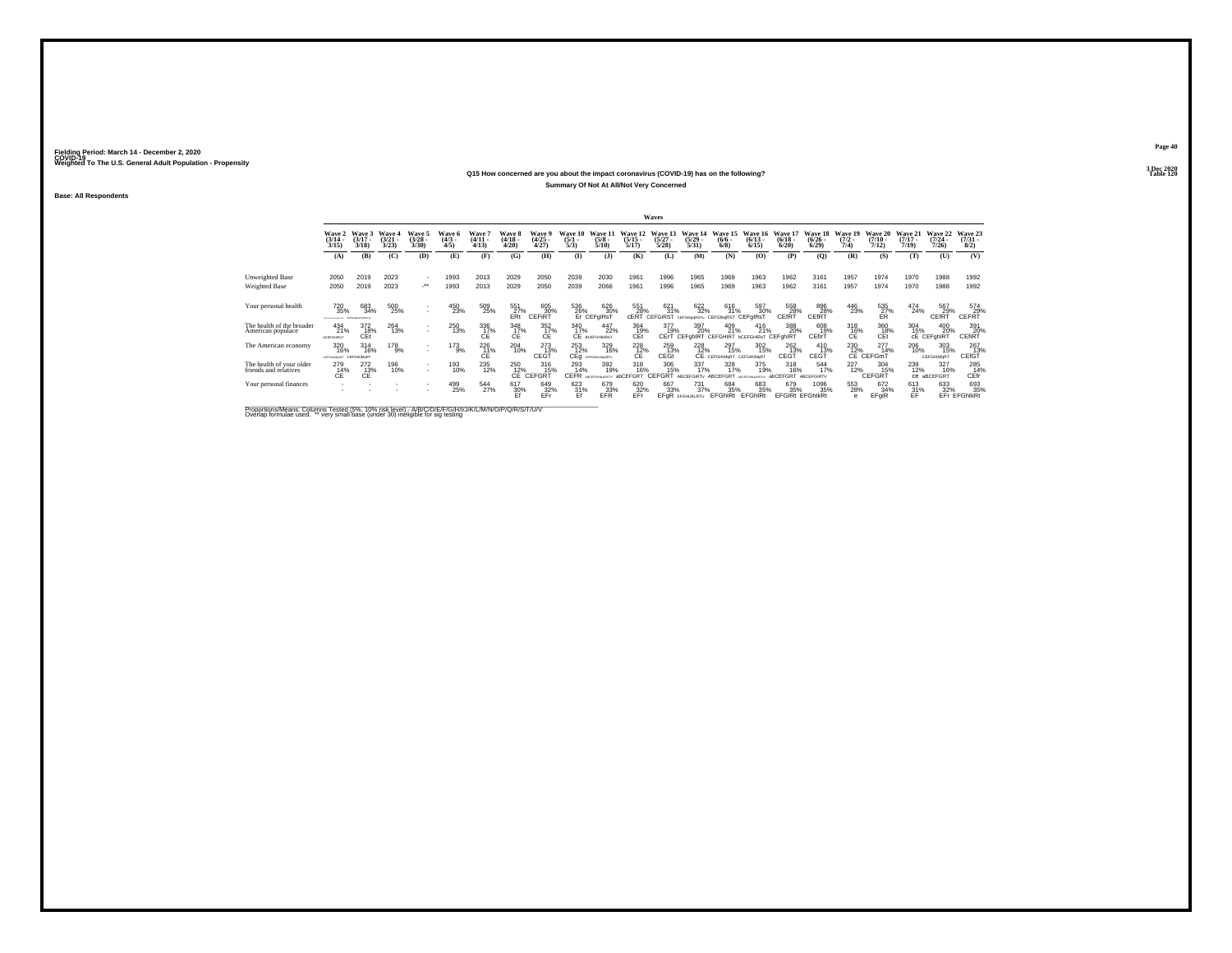#### **Q15\_1 How concerned are you about the impact coronavirus (COVID-19) has on the following?Particular Table 121**

**Your personal health**

**Base: All Respondents**

|                                        |                                   |                                |                                 |                                |                                   |                                     |                                               |                                                            |                                   |                                     |                                  | Waves                                      |                                 |                                            |                                    |                                   |                                 |                                    |                                     |                                             |                              |                                         |
|----------------------------------------|-----------------------------------|--------------------------------|---------------------------------|--------------------------------|-----------------------------------|-------------------------------------|-----------------------------------------------|------------------------------------------------------------|-----------------------------------|-------------------------------------|----------------------------------|--------------------------------------------|---------------------------------|--------------------------------------------|------------------------------------|-----------------------------------|---------------------------------|------------------------------------|-------------------------------------|---------------------------------------------|------------------------------|-----------------------------------------|
|                                        | Wave 2<br>$\frac{(3/14)}{3/15}$   | Wave 3<br>$(3/17 -$<br>3/18    | Wave o<br>$\frac{(3/21)}{3/23}$ | Wave 5<br>$\binom{3/28}{3/30}$ | Wave 6<br>$(4/3 -$<br>4/5         | Wave<br>(4/11.<br>4/13              | Wave 8<br>(4/18)<br>4/20                      | Wave 9<br>$\binom{4/25}{4/27}$                             | Wave 10<br>$\frac{(5/1)}{5/3}$    | Wave 11<br>$\frac{(5/8)}{5/10}$     | Wave 12<br>$\frac{(5/15)}{5/17}$ | Wave 13<br>$\frac{(5/27)}{5/28}$           | Wave 14<br>$\binom{5/29}{5/31}$ | Wave 15<br>$\frac{(6/6)}{6/8}$             | Wave 16<br>$\frac{(6/13)}{6/15}$   | Wave 17<br>$\frac{(6/18)}{6/20}$  | Wave 18<br>$\binom{6/26}{6/29}$ | Wave 19<br>$\frac{(7/2)}{7/4}$     | Wave 20<br>$(7/10 -$<br>7/12        | Wave 21<br>$(7/17 -$<br>7/19                | Wave 22<br>$(7/24 -$<br>7/26 | Wave 23<br>$\binom{7/31}{8/2}$          |
|                                        | (A)                               | (B)                            | (C)                             | (D)                            | (E)                               | (F)                                 | (G)                                           | (H)                                                        | $\Phi$                            | (3)                                 | (K)                              | (L)                                        | (M)                             | (N)                                        | (0)                                | (P)                               | (Q)                             | (R)                                | (S)                                 | (T)                                         | (U)                          | (V)                                     |
| Unweighted Base                        | 2050                              | 2019                           | 2023                            |                                | 1993                              | 2013                                | 2029                                          | 2050                                                       | 2039                              | 2030                                | 1961                             | 1996                                       | 1965                            | 1969                                       | 1963                               | 1962                              | 3161                            | 1957                               | 1974                                | 1970                                        | 1988                         | 1992                                    |
| Weighted Base                          | 2050                              | 2019                           | 2023                            | $\bullet\,\bullet$             | 1993                              | 2013                                | 2029                                          | 2050                                                       | 2039                              | 2066                                | 1961                             | 1996                                       | 1965                            | 1969                                       | 1963                               | 1962                              | 3161                            | 1957                               | 1974                                | 1970                                        | 1988                         | 1992                                    |
| Very/Somewhat<br>Concerned (Net)       | 1330<br>65%                       | 1336<br>66%                    | 1523<br>75%<br>ABILIKLMNOPOLIV  |                                | 1543<br>77%<br>VALUE REPORTED AND | 1504<br>75%<br>ABHJLMNOppuV ABILMNO | 1478<br>73%                                   | 1445<br>70%                                                | 1503<br>74%<br><b>AB</b> ABIJLMNO | 1440<br>70%<br>ÁБ                   | 1410<br>72%<br>ABmn              | 1375<br>$^{69%}_{A}$                       | 1343<br>68%<br>я                | 1353<br>69%<br>А                           | 1366<br>70%<br>Ab                  | 1404<br>72%<br>ABm                | 2265<br>72%                     | 1511<br>77%<br>ABmn ABSHANANOPOSLY | 1439<br>73%<br>ABILMNO ABUNAMOPOLY  | 1496<br>76%                                 | 1421<br>71%<br><b>ABm</b>    | $^{1418}_{\substack{71\% \ \text{AB}}}$ |
| Very concerned                         | 624 30%                           | 660<br>33%                     | 800<br>40%<br>ABJKLMNOPOSV      |                                | 862<br>43%<br>WIDOWS AREA         | 801<br>40%<br>ABJKLMNOPQSV          | 749<br>37%                                    | <sup>762</sup> <sub>37%</sub><br>ABJKLo ABJKLogv ABJKLmOQV | 770<br>38%                        | 655<br>32%                          | 640<br>33%                       | 663<br>33%                                 | 668<br>34%                      | 684<br>35%                                 | 658<br>34%                         | 697<br>36%<br>AJ                  | 1079<br>34%                     | 784<br>40%<br>A ABJIGAMOPOSV       | 698<br>35%                          | 832<br>42%<br>AI ABGHUNUMOPOSY ABJKLMNOxOxV | 773<br>39%                   | 675<br>34%                              |
| Somewhat concerned                     | 706<br>34%                        | 676<br>33%                     | 723<br>36%                      | $\sim$                         | 681<br>34%                        | 703<br>35%                          | <sup>728</sup> <sub>36%</sub><br>$\mathbf{u}$ | 683<br>33%                                                 | 733<br>36%<br>$\mathbf{u}$        | 785<br>38%<br>aBEHmNTU ABcEFoHMNTU  | 770<br>39%                       | <sup>712</sup> <sub>36%</sub>              | $^{674}_{34\%}$                 | 669<br>34%                                 | <sup>708</sup> 36%<br>$\mathbf{u}$ | <sup>707</sup> 36%                | 1185<br>37%<br>u aBeHmnTU       | 727 <sub>9%</sub><br>bhtU          | 741<br>38%<br>BeHntU                | 663<br>34%                                  | 648<br>33%                   | 743<br>37%<br><b>BHntU</b>              |
| Not At All/Not Very<br>Concerned (Net) | 720<br>35%<br>-------------       | 683<br>34%<br>CEFOHIA FORETUL  | 500<br>25%                      | ٠<br>٠                         | 450<br>23%                        | 509<br>25%                          | 551<br>E <sub>Rt</sub> <sup>27%</sup>         | 605<br>30%<br>CEFIRT                                       | 536                               | 626<br>30%<br>26% 30<br>Er CEFgIRsT | 551<br>28%                       | $\frac{621}{31\%}$<br><b>CERT CEFGIRST</b> | 622<br>32%<br>CEEGIMARST:       | 616<br>31%<br>CEFGIkoRST                   | 597<br>30%<br>CEFgIRs1             | 558<br>28%<br>CEfRT               | 896<br>28%<br>CEfRT             | 446<br>23%                         | $^{535}_{\substack{27}{\text{ER}}}$ | 474<br>24%                                  | 567<br>29%<br>CEfRT          | 574<br>CEFRT <sup>29%</sup>             |
| Not very concerned                     | 535<br>26%<br>------------        | 487<br>24%<br>CEFO-MONOPORTERY | 359<br>18%                      | ٠<br>٠                         | 331<br>17%                        | 372<br>18%                          | 383<br>19%                                    | 406<br>20%<br>ER                                           | 368<br>18%                        | $^{442}_{21\%}$<br>CEfIQRT          | 401<br>20%<br>cERt               | 421<br>21%<br>CEfiQRT                      | 418<br>21%<br>CEfIQR7           | 393<br>20%<br>ER                           | 395<br>20%<br>ER                   | 374<br>19%                        | 575<br>18%                      | $^{315}_{16\%}$                    | 383<br>19%<br>er                    | $\frac{344}{17\%}$                          | 392<br>20%<br>ER             | 391<br>20%<br>ER                        |
| Not at all concerned                   | 186<br>9%<br><b>CEFRT CEFKRST</b> | 197<br>10%                     | $141$ <sub>7%</sub>             | ٠<br>٠                         | $^{119}_{6\%}$                    | 137/7%                              | $^{168}_{8\%}$                                | 200 10%<br>E CEFKRST                                       | $\mathring{e}_{\vec{E}}^{8\%}$    | $\frac{184}{9%}$<br>cEFRT           | 150 8%                           | 20010%<br>CEFKRsT CEFGKRST                 | 204<br>10%                      | $^{222}_{11\%}$<br>acercuicestuy CEFGIKRST | 202<br>10%                         | $^{184}_{-9\%}$<br>CEFRT CEFGKRST | 322<br>10%                      | $^{130}_{7\%}$                     | $^{152}_{8\%}$                      | $^{130}_{7\%}$                              | 175<br>9%<br>cEfrt           | $^{183}_{.9\%}$<br>CEFRT                |
| Sigma                                  | 2050<br>100%                      | 2019<br>100%                   | 2023<br>100%                    | $\mathbf{r}$                   | 1993<br>100%                      | 2013<br>100%                        | 2029<br>100%                                  | 2050<br>100%                                               | 2039<br>100%                      | 2066<br>100%                        | 1961<br>100%                     | 1996<br>100%                               | 1965<br>100%                    | 1969<br>100%                               | 1963<br>100%                       | 1962<br>100%                      | 3161<br>100%                    | 1957<br>100%                       | 1974<br>100%                        | 1970<br>100%                                | 1988<br>100%                 | 1992<br>100%                            |

Proportions/Means: Columns Tested (5%, 10% risk level) - A/B/C/D/E/F/G/H/I/J/K/L/M/N/O/P/Q/R/S/T/U/V<br>Overlap formulae used. \*\* very small base (under 30) ineligible for sig testing

**Page 413 Dec 2020<br>Table 121**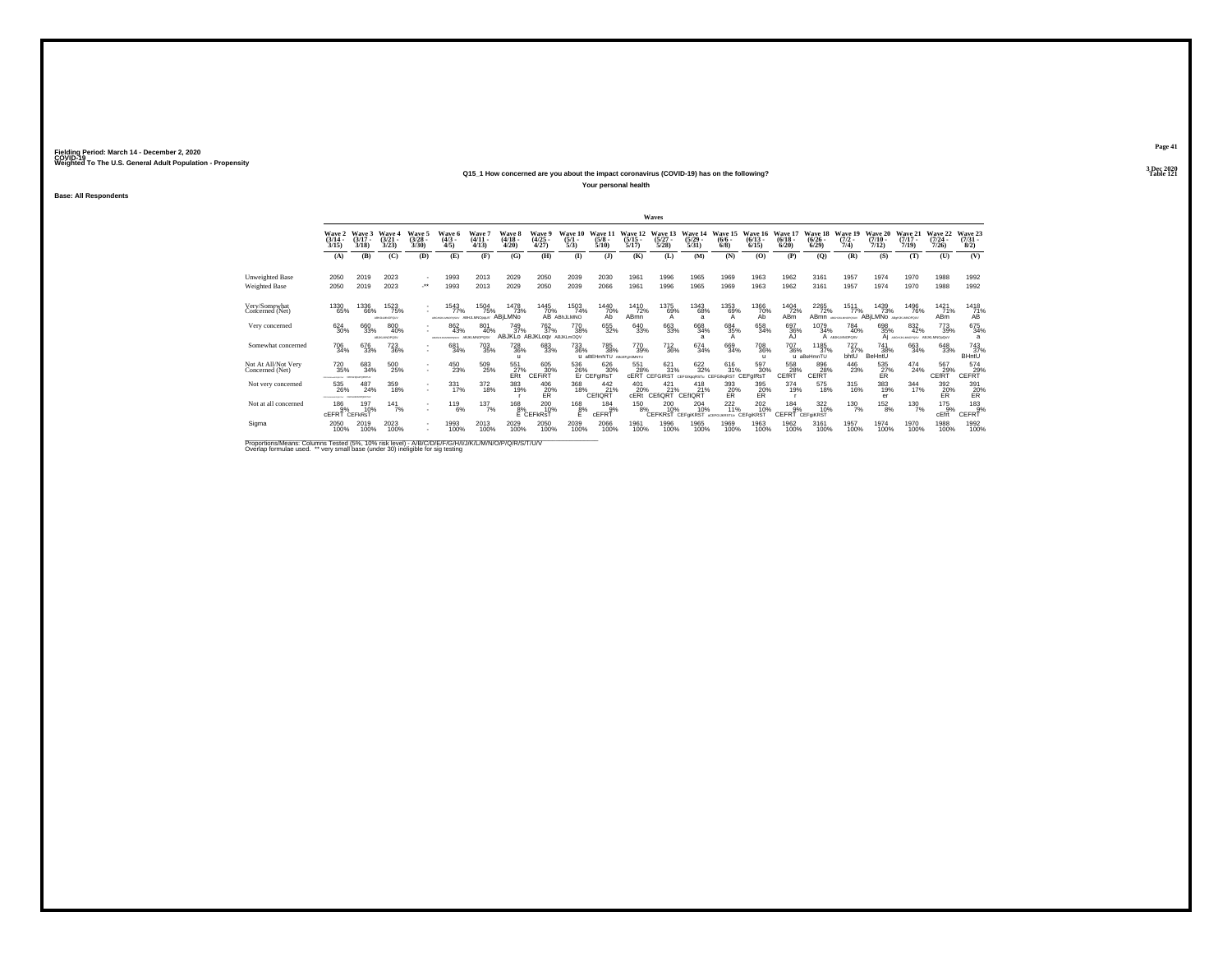#### **Q15\_2 How concerned are you about the impact coronavirus (COVID-19) has on the following?Particular Table 122 Table 122**

**The health of your older friends and relatives**

**Base: All Respondents**

|                                        |                                 |                                      |                                             |                                    |                                              |                                              |                                |                                     |                                |                                 |                                  | Waves                                 |                                                                         |                                                     |                                      |                                            |                                  |                                |                                  |                                      |                                  |                                              |
|----------------------------------------|---------------------------------|--------------------------------------|---------------------------------------------|------------------------------------|----------------------------------------------|----------------------------------------------|--------------------------------|-------------------------------------|--------------------------------|---------------------------------|----------------------------------|---------------------------------------|-------------------------------------------------------------------------|-----------------------------------------------------|--------------------------------------|--------------------------------------------|----------------------------------|--------------------------------|----------------------------------|--------------------------------------|----------------------------------|----------------------------------------------|
|                                        | Wave 2<br>$\frac{(3/14)}{3/15}$ | Wave 3<br>$(3/17 -$<br>3/18          | Wave 4<br>(3/21)<br>3/23                    | Wave 5<br>$\binom{3/28}{3/30}$     | Wave 6<br>$(4/3 -$<br>4/5                    | Wave 7<br>(4/11)<br>(4/13)                   | Wave 8<br>$(4/18 -$<br>4/20    | Wave 9<br>$\binom{4/25}{4/27}$      | Wave 10<br>$\frac{(5/1)}{5/3}$ | Wave 11<br>$\frac{(5/8)}{5/10}$ | Wave 12<br>$\frac{(5/15)}{5/17}$ | Wave 13<br>$\frac{(5/27)}{5/28}$      | Wave 14<br>$\frac{(5/29)}{5/31}$                                        | Wave 15<br>$(6/6 -$<br>6/8                          | Wave 16<br>$\binom{6/13}{6/15}$      | Wave 17<br>$\binom{6/18}{6/20}$            | Wave 18<br>$\binom{6/26}{6/29}$  | Wave 19<br>$\frac{(7/2)}{7/4}$ | Wave 20<br>$\frac{(7/10)}{7/12}$ | Wave 21<br>$(7/17 -$<br>7/19         | Wave 22<br>$\frac{(7/24)}{7/26}$ | Wave 23<br>$\binom{7/31}{8/2}$               |
|                                        | (A)                             | (B)                                  | (C)                                         | (D)                                | (E)                                          | (F)                                          | (G)                            | (H)                                 | $($ I)                         | (1)                             | (K)                              | (L)                                   | (M)                                                                     | (N)                                                 | (O)                                  | (P)                                        | (Q)                              | (R)                            | (S)                              | (T)                                  | (U)                              | (V)                                          |
| Unweighted Base                        | 2050                            | 2019                                 | 2023                                        | $\overline{\phantom{a}}$           | 1993                                         | 2013                                         | 2029                           | 2050                                | 2039                           | 2030                            | 1961                             | 1996                                  | 1965                                                                    | 1969                                                | 1963                                 | 1962                                       | 3161                             | 1957                           | 1974                             | 1970                                 | 1988                             | 1992                                         |
| Weighted Base                          | 2050                            | 2019                                 | 2023                                        |                                    | 1993                                         | 2013                                         | 2029                           | 2050                                | 2039                           | 2066                            | 1961                             | 1996                                  | 1965                                                                    | 1969                                                | 1963                                 | 1962                                       | 3161                             | 1957                           | 1974                             | 1970                                 | 1988                             | 1992                                         |
| Very/Somewhat<br>Concerned (Net)       | 177'<br>86%<br><b>JMMOpQu</b>   | 1747<br>87%<br><b>JkMNOpQU</b>       | 1827<br>90%<br>BOILKIMONICUL                |                                    | 1800<br>90%<br>A British for NAVY-Writer for | 1778<br>88%<br>HUKUMOPOSUv HJKLMNOPOSU       | 1779<br>88%                    | 1734<br>85%                         | 1746<br>86%<br>JmOQ            | 1674<br>81%                     | 1643<br>84%<br>io                | 1690<br>85%                           | 1628<br>83%                                                             | 1641<br>83%                                         | 1588<br>81%                          | 1644<br>84%<br>io                          | 2617<br>83%                      | 1730<br>88%<br>HUKLMNOPOSUv    | 1670<br>85%                      | 1731<br>88%<br><b>JO</b> HJKLMNOPOSU | 1661<br>84%<br>$\Omega$          | 1707<br>86%<br>JmOQ                          |
| Very concerned                         | 1034<br>50%                     | 1089<br>54%<br>JNOD AJKMNOPOAU       | 1251<br>62%<br><b>MATCHERS AND REPORTED</b> | ×.                                 | 121<br>61%<br>AREPEALMOFORETAY               | <sup>1124</sup> 56%<br>AHAMMOPOSUV aJKMNOPOs | 1091<br>54%                    | 1040<br>51%                         | 1075<br>53%<br>JNOp JKMNOPQ    | 953<br>46%                      | 955<br>49%<br>$\Omega$           | $1021$ <sub>51%</sub><br><b>JmNOP</b> | 936<br>48%<br>$\Omega$                                                  | 908<br>46%                                          | 864<br>44%                           | 923<br>47%                                 | 1537<br>49%                      | 1068<br>55%<br>O ANJKMNOPOSu   | 985<br>50%                       | 1072<br>54%<br>inO anJKMNOPOSu       | 1005<br>51%<br><b>JNOp</b>       | 1019<br>51%<br><b>JmNOP</b>                  |
| Somewhat concerned                     | 737<br>36%<br>bCEf              | 658<br>33%<br>C                      | 576<br>28%                                  | ٠                                  | 588<br>30%                                   | 654<br>32%                                   | $^{687}_{34\%}$ CE             | $^{694}_{\substack{34}{\text{C}} }$ | 670<br>33%<br>Сė               | $\frac{721}{35}\%$              | 688<br>35%<br>CE                 | $^{669}_{33\%}$ CE                    |                                                                         | 692 733<br>35% 37%<br>CE BCEFghlLqrtU<br>733<br>37% | 725<br>37%<br><b>BCEFIItU</b>        | 720 37%<br><b>BCFFII</b>                   | $^{1080}_{34\%}$<br>ĆΕ           | $^{662}_{34\%}$                | 685<br>35%<br>CE                 | 659<br>33%<br>CE                     | 656<br>33%<br>Сė                 | $^{689}_{35\%}$                              |
| Not At All/Not Very<br>Concerned (Net) | 279<br>14%<br>ĆÉ                | 272<br>C <sub>E</sub> <sup>13%</sup> | 196<br>10%                                  | ٠<br>٠                             | 193<br>10%                                   | 235<br>12%                                   | 250<br>12%<br>CE <sup>-</sup>  | 316<br>15%<br>CEFGRT                | 293<br>14%<br>CEFR             | 392<br>19%                      | 318<br>16%<br><b>abCEEGRT</b>    | 306<br>15%<br>CEFGRT                  | 337<br>17%<br>ABCEFGIRTy ABCEFGRT                                       | 328<br>17%                                          | 375<br>19%<br>400                    | 318<br>16%<br>abCEFGRT                     | $\frac{544}{17\%}$<br>ARCEEGIRTY | 227<br>12%                     | 304<br>15%<br>CEFGRT             | 239<br>12%                           | 327<br>16%<br>CB aBCEFGRT        | 285<br>14%<br>CEfr                           |
| Not very concerned                     | $^{183}_{9%}$<br>Ce             | $^{176}_{9\%}$<br>Сe                 | <sup>129</sup> <sub>6%</sub>                | $\overline{\phantom{a}}$<br>$\sim$ | $^{136}_{7\%}$                               | $^{173}_{9\%}$<br>Сe                         | $^{167}_{8\%}$<br>$\mathbf{c}$ | $192_{9\%}$<br>CE                   | 218<br>11%<br>CEfGRT           | 269<br>13%<br>ABCEFGHLPRTV      | 224<br>11%<br>ABCEFGRTv          | 189<br>9%                             | <sup>233</sup> <sub>12%</sub><br>CE ABCEFGHIRTV ABCEFGHIRTV ABCEFGHLRTV | 234<br>12%                                          | <sup>234</sup><br>12%                | 201<br>10%                                 | 353<br>11%<br>CEgrt aBCEFGRT     | $^{154}_{8\%}$                 | 219<br>$-11%$<br>abCEFGRT        | 161<br>8%                            | 223<br>11%<br>C aBCEFGRT         | 186 9%<br>CE                                 |
| Not at all concerned                   | $\frac{96}{5%}$<br>cEF          | $\frac{95}{5}\%$<br>cEF              | $^{67}_{3\%}$                               | ×.                                 | $^{57}_{3\%}$                                | $6^{2}_{3\%}$                                | $^{84}_{4\%}$                  | $^{124}_{6\%}$<br>e CEFGIRsT        | 76<br>4%                       | 123<br>6%<br>CEFGIRsT           | $\frac{94}{5\%}$                 | 117<br>6%<br><b>CEF CEFGIRST</b>      | $^{104}_{-5\%}$<br>CEFir                                                | $^{94}_{5\%}$<br>cEF                                | $140$ <sub>7%</sub><br>AD/CCOMMADST/ | $^{118}_{6\%}$<br><b>CEFGIRST CEFGIRST</b> | 191<br>6%                        | $^{73}_{4\%}$                  | $^{86}_{4\%}$<br>А               | $^{79}_{4\%}$                        | 104<br>5%<br>CEFir               | $\mathop{\mathsf{GEF}}\limits^{\mathsf{99}}$ |
| Sigma                                  | 2050<br>100%                    | 2019<br>100%                         | 2023<br>100%                                | $\mathbf{r}$                       | 1993<br>100%                                 | 2013<br>100%                                 | 2029<br>100%                   | 2050<br>100%                        | 2039<br>100%                   | 2066<br>100%                    | 1961<br>100%                     | 1996<br>100%                          | 1965<br>100%                                                            | 1969<br>100%                                        | 1963<br>100%                         | 1962<br>100%                               | 3161<br>100%                     | 1957<br>100%                   | 1974<br>100%                     | 1970<br>100%                         | 1988<br>100%                     | 1992<br>100%                                 |

Proportions/Means: Columns Tested (5%, 10% risk level) - A/B/C/D/E/F/G/H/I/J/K/L/M/N/O/P/Q/R/S/T/U/V<br>Overlap formulae used. \*\* very small base (under 30) ineligible for sig testing

**Page 423 Dec 2020<br>Table 122**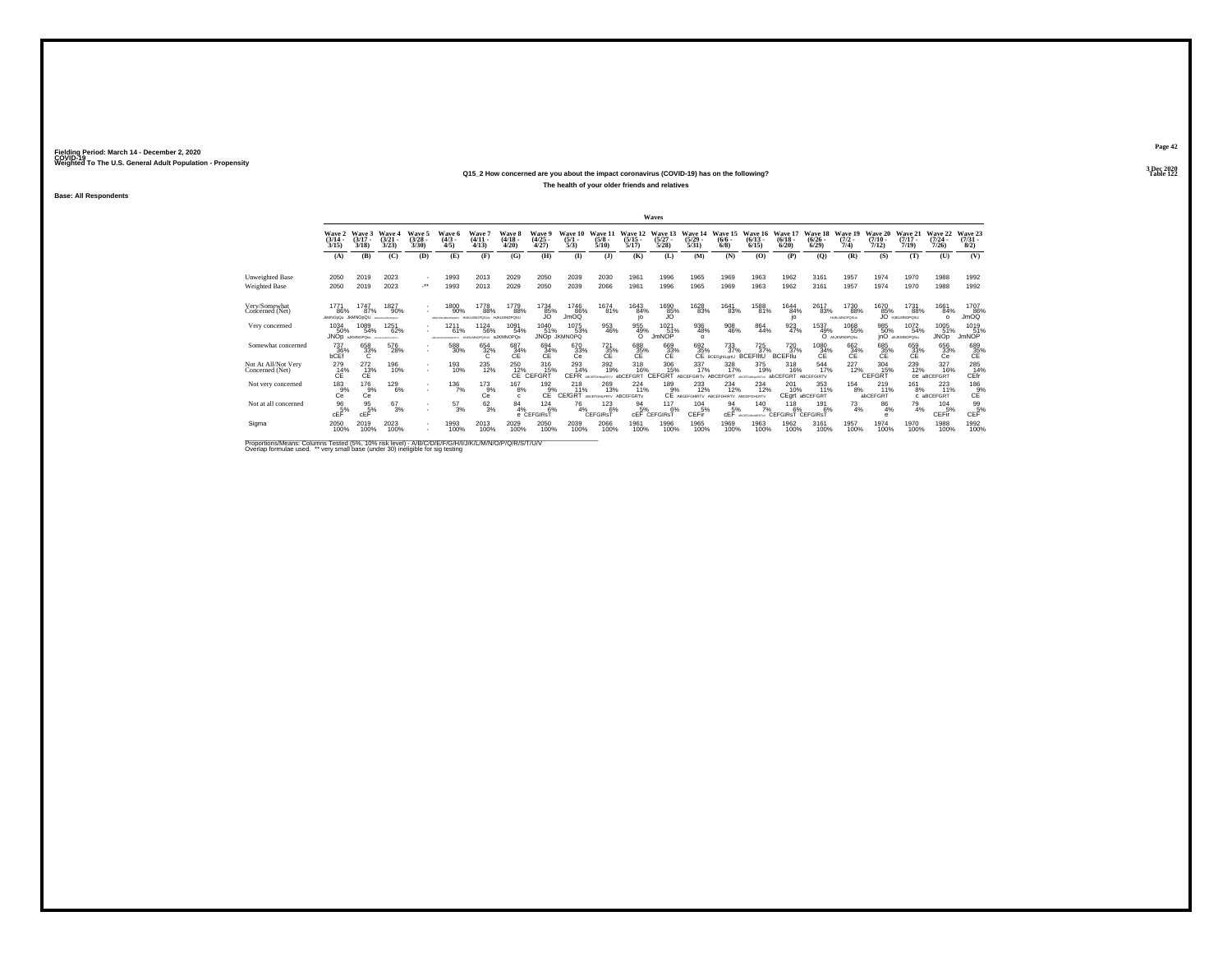#### **Q15\_3 How concerned are you about the impact coronavirus (COVID-19) has on the following?Table 123**

**The health of the broader American populace**

**Base: All Respondents**

|                                        |                                              |                                |                                                 |                                          |                                                |                                                    |                                      |                                          |                                |                                     |                                  | Waves                            |                                               |                                                   |                                  |                                 |                                  |                             |                              |                                 |                                      |                                |
|----------------------------------------|----------------------------------------------|--------------------------------|-------------------------------------------------|------------------------------------------|------------------------------------------------|----------------------------------------------------|--------------------------------------|------------------------------------------|--------------------------------|-------------------------------------|----------------------------------|----------------------------------|-----------------------------------------------|---------------------------------------------------|----------------------------------|---------------------------------|----------------------------------|-----------------------------|------------------------------|---------------------------------|--------------------------------------|--------------------------------|
|                                        | Wave 2<br>$\frac{(3/14)}{3/15}$              | Wave 3<br>$(3/17 -$<br>3/18    | Wave 4<br>(3/21)<br>3/23                        | Wave 5<br>$\frac{(3/28)}{3/30}$          | Wave 6<br>$\binom{4/3}{4/5}$                   | Wave 7<br>$(4/11 -$<br>(4/13)                      | Wave 8<br>$(4/18 -$<br>4/20          | Wave 9<br>$\binom{4/25}{4/27}$           | Wave 10<br>$\frac{(5/1)}{5/3}$ | Wave 11<br>$\frac{(5/8)}{5/10}$     | Wave 12<br>$\frac{(5/15)}{5/17}$ | Wave 13<br>$\frac{(5/27)}{5/28}$ | Wave 14<br>$\frac{(5/29)}{5/31}$              | Wave 15<br>$\frac{(6/6)}{6/8}$                    | Wave 16<br>$\frac{(6/13)}{6/15}$ | Wave 17<br>$\binom{6/18}{6/20}$ | Wave 18<br>$\frac{(6/26)}{6/29}$ | Wave 19<br>$(7/2 -$<br>7/4) | Wave 20<br>$(7/10 -$<br>7/12 | Wave 21<br>$(7/17 -$<br>7/19    | Wave 22<br>$\frac{(7/24 - 7)}{7/26}$ | Wave 23<br>$\binom{7/31}{8/2}$ |
|                                        | (A)                                          | (B)                            | (C)                                             | (D)                                      | (E)                                            | (F)                                                | (G)                                  | (H)                                      | $\bf{I}$                       | $($ $)$                             | (K)                              | (L)                              | (M)                                           | (N)                                               | (O)                              | (P)                             | $\mathbf{Q}$                     | (R)                         | (S)                          | (T)                             | (U)                                  | (V)                            |
| Unweighted Base                        | 2050                                         | 2019                           | 2023                                            | $\overline{\phantom{a}}$                 | 1993                                           | 2013                                               | 2029                                 | 2050                                     | 2039                           | 2030                                | 1961                             | 1996                             | 1965                                          | 1969                                              | 1963                             | 1962                            | 3161                             | 1957                        | 1974                         | 1970                            | 1988                                 | 1992                           |
| Weighted Base                          | 2050                                         | 2019                           | 2023                                            |                                          | 1993                                           | 2013                                               | 2029                                 | 2050                                     | 2039                           | 2066                                | 1961                             | 1996                             | 1965                                          | 1969                                              | 1963                             | 1962                            | 3161                             | 1957                        | 1974                         | 1970                            | 1988                                 | 1992                           |
| Very/Somewhat<br>Concerned (Net)       | 1616<br>79%                                  | 1647<br>82%<br>aJo             | 1759<br>87%<br><b>MATCHERS IN AN ORDER FALL</b> | ٠<br>٠                                   | 1743<br>87%<br><b><i>ARCHEMI MACHINERY</i></b> | 1677<br>83%<br>AJMNOPqUv AJmNOpu AJmNOpu AJMNOPqUv | 1681<br>83%                          | 1698<br>83%                              | 1699<br>83%                    | 1620<br>78%                         | 1597<br>81%                      | 1619<br>81%                      | 1568<br>80%                                   | 1560<br>79%                                       | 1547<br>79%                      | 1574<br>80%                     | 2553<br>81%                      | 1639<br>84%<br>AJIMNOPoUV   | 1614<br>82%                  | 1666<br>85%<br>aJo ANALIMOPONIV | 1588<br>80%                          | 1601<br>80%                    |
| Very concerned                         | 690<br>34%                                   | 774<br>38%<br>Ao               | 998<br>49%<br>ARFONALMONDEEV                    | ٠                                        | $101 -$<br>51%<br>ARPOHASING/CRISIA            | 878<br>44%<br>ABaJKLMNOQ                           | 808<br>40%                           | 883<br>43%<br>AO ABOJKLMNOQ              | 836<br>41%<br>AJknO            | <sup>762</sup> <sub>37%</sub>       | 733<br>37%<br>a                  | 773<br>39%<br>AO                 | 755<br>38%<br>A٥                              | <sup>740</sup> <sub>38%</sub><br>А                | 685<br>35%                       | 799<br>41%<br>AJkO              | 1244<br>39%                      | 863<br>44%<br>AO ABGJKLMNOQ | 811<br>41%<br>AJknO          | 931<br>47%                      | 834<br>42%<br>AbJKmNO                | 874<br>44%<br>ABGJKLMNOQ       |
| Somewhat concerned                     | 926<br>45%<br>CEPHANPORETY/                  | 872<br>43%<br>CEfhorTUV        | <sup>761</sup> 38%                              | ٠                                        | 733<br>37%                                     | 799<br>40%                                         | 873<br>43%<br>V CEfhorTUV            | $\substack{816 \\ 40\%}$<br>$\mathbf{v}$ | 863<br>42%<br>CETUV            | 858<br>42%<br>CETuV CEFHPRTUV       | 865<br>44%                       | 846<br>42%<br>CETUV              | 813<br>41%<br>cETuV                           | 819<br>42%<br><b>CETUV CEFHPRTUV</b>              | 863<br>44%                       | 775<br>39%                      | 1309<br>41%<br>CETUV             | 775<br>40%                  | 803<br>41%<br>eV             | <sup>735</sup> <sub>37%</sub>   | 753<br>38%                           | <sup>727</sup> <sub>36%</sub>  |
| Not At All/Not Very<br>Concerned (Net) | 434<br>21%<br><b><i><u>BCEFGHRAT</u></i></b> | 372<br>18%<br>CEt <sup>1</sup> | 264<br>13%                                      | $\mathbf{r}$<br>$\overline{\phantom{a}}$ | 250<br>13%                                     | 336<br>17%<br>CÊ.                                  | 348<br>C <sub>E</sub> <sup>17%</sup> | 352<br>C <sub>E</sub> <sup>17%</sup>     | 340<br>17%                     | 447<br>22%<br><b>CE</b> BCEFGHIMRST | 364<br>19%<br>CEt                | 377<br>19%                       | 397<br>20%<br>CErT CEFONRT                    | 409<br>21%<br>CEFGHIRT <b>bCEFGHIRST</b> CEFGhIRT | 416<br>21%                       | 388<br>20%                      | 608<br>19%<br>CEfirT             | 318<br>$CE^{\frac{16}{6}}$  | 360<br>18%<br>CEt            | 304<br>15%                      | 400<br>20%<br>CE CEFGhIRT            | 391<br>20%<br>CEfiRT           |
| Not very concerned                     | $^{314}_{15\%}$<br><b>BCEF@HIGRT</b>         | $^{252}_{12\%}$<br>CE          | 198<br>10%                                      | ٠<br>$\sim$                              | $^{176}_{9\%}$                                 | $^{237}_{12\%}$                                    | $\frac{257}{13%}$<br>CE              | $^{219}_{11\%}$                          | 255<br>12%                     | $^{318}_{15\%}$<br>CE BCEFGHILORT   | 255<br>13%<br>CEht               | 252<br>13%                       | 293<br>15%<br>CE <b>bCEFHIGRT</b> BCEFGHILDRT | 303<br>15%                                        | $^{273}_{14\%}$<br>CEHrT         | 273<br>14%<br>CEHrT             | 403<br>13%<br>CEh                | $^{223}_{11\%}$<br>F        | $^{256}_{13\%}$<br>CEh       | $^{212}_{11\%}$                 | 281<br>14%<br>CEfHrT                 | 268<br>13%<br>CEHT             |
| Not at all concerned                   | $^{120}_{6\%}$<br>CEi                        | 120 6%<br>CEqi                 | $^{65}_{3%}$                                    | $\mathbf{r}$<br>٠                        | 74<br>4%                                       | 99%<br>c                                           | 91<br>4%<br>c.                       | $^{133}_{6\%}$<br>CEfGIrt                | $^{86}_{4\%}$                  | $^{129}_{6\%}$<br>CEGIt             | $^{108}_{6\%}$<br>СĔ             | $^{125}_{6\%}$<br><b>CEGIt</b>   | $^{103}_{-5\%}$<br>Ce                         | 107                                               | $^{143}_{7\%}$<br>5% 79          | $^{115}_{-6\%}$<br>CEi          | $^{205}_{6\%}$<br>CEfGIrt        | $\frac{95}{5%}$             | $^{103}_{-5\%}$<br>Ce        | $\frac{93}{5%}$<br>c.           | $^{119}_{6\%}$<br>CEql               | $^{123}_{6\%}$<br>CEgi         |
| Sigma                                  | 2050<br>100%                                 | 2019<br>100%                   | 2023<br>100%                                    | $\sim$<br>٠                              | 1993<br>100%                                   | 2013<br>100%                                       | 2029<br>100%                         | 2050<br>100%                             | 2039<br>100%                   | 2066<br>100%                        | 1961<br>100%                     | 1996<br>100%                     | 1965<br>100%                                  | 1969<br>100%                                      | 1963<br>100%                     | 1962<br>100%                    | 3161<br>100%                     | 1957<br>100%                | 1974<br>100%                 | 1970<br>100%                    | 1988<br>100%                         | 1992<br>100%                   |

Proportions/Means: Columns Tested (5%, 10% risk level) - A/B/C/D/E/F/G/H/I/J/K/L/M/N/O/P/Q/R/S/T/U/V<br>Overlap formulae used. \*\* very small base (under 30) ineligible for sig testing

**Page 43**3 Dec 2020<br>Table 123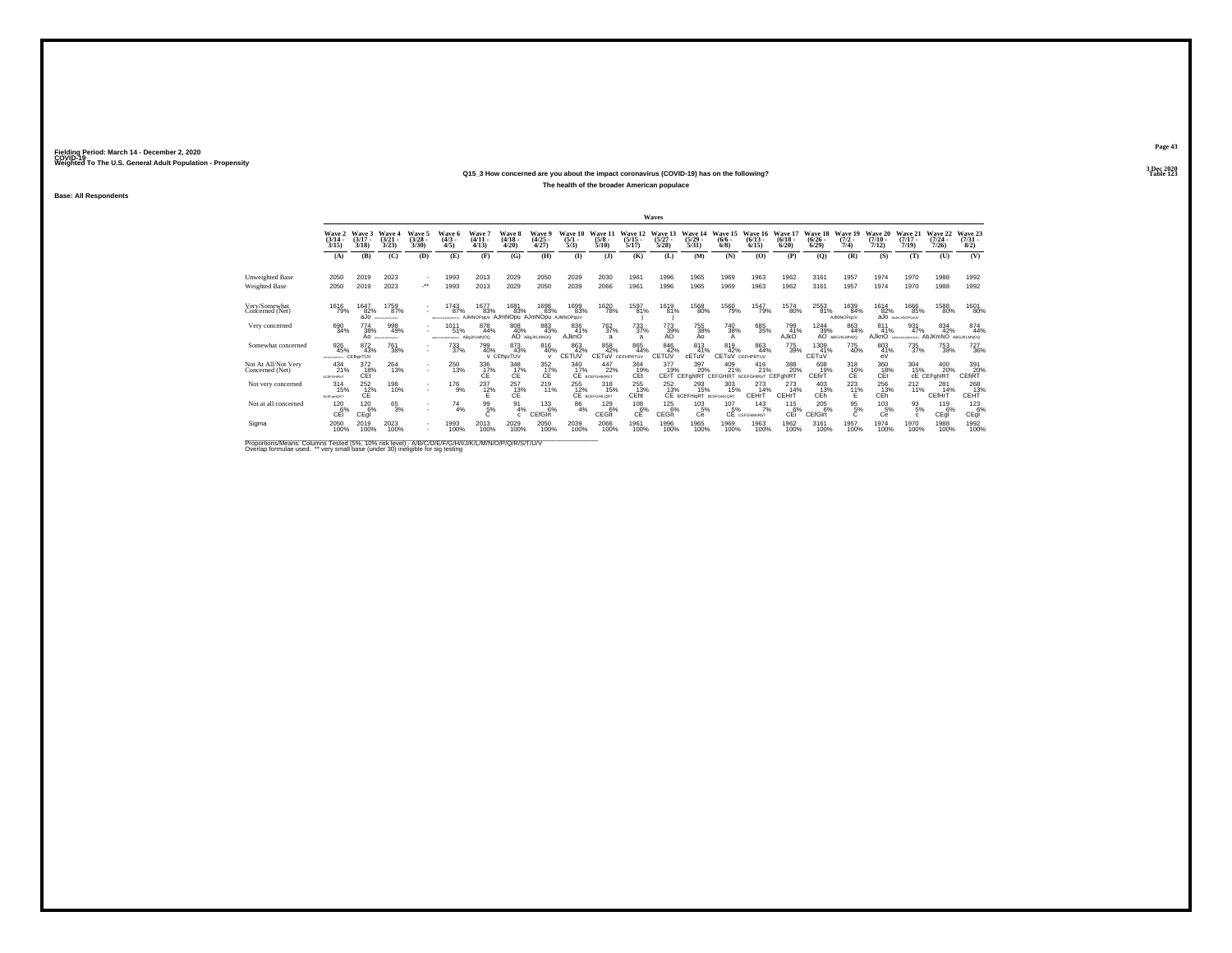#### **Q15\_4 How concerned are you about the impact coronavirus (COVID-19) has on the following?Table 124 Table 124**

**The American economy**

**Base: All Respondents**

|                                        |                                              |                             |                                     |                             |                                  |                                                   |                             |                             |                                          |                                 |                                      | Waves                        |                                  |                                                     |                                  |                                  |                                    |                              |                               |                                     |                              |                                |
|----------------------------------------|----------------------------------------------|-----------------------------|-------------------------------------|-----------------------------|----------------------------------|---------------------------------------------------|-----------------------------|-----------------------------|------------------------------------------|---------------------------------|--------------------------------------|------------------------------|----------------------------------|-----------------------------------------------------|----------------------------------|----------------------------------|------------------------------------|------------------------------|-------------------------------|-------------------------------------|------------------------------|--------------------------------|
|                                        | Wave 2<br>$\frac{(3/14)}{3/15}$              | Wave 3<br>$(3/17 -$<br>3/18 | Wave 4<br>$(3/21 -$<br>3/23         | Wave 5<br>$(3/28 -$<br>3/30 | <b>Wave 6</b><br>$(4/3 -$<br>4/5 | Wave<br>$(4/11 -$<br>4/13                         | Wave 8<br>$(4/18 -$<br>4/20 | Wave 9<br>$(4/25 -$<br>4/27 | Wave 10<br>$\frac{(5/1)}{5/3}$           | Wave 1<br>$(5/8 -$<br>5/10      | Wave 12<br>$(5/15 -$<br>5/17         | Wave 13<br>$(5/27 -$<br>5/28 | Wave 14<br>$\frac{(5/29)}{5/31}$ | Wave 15<br>$\frac{(6/6 - 6)}{(6/8)}$                | Wave 16<br>$\frac{(6/13)}{6/15}$ | Wave 17<br>$\frac{(6/18)}{6/20}$ | Wave 18<br>$\frac{(6/26)}{6/29}$   | Wave 19<br>$(7/2 -$<br>7/4)  | Wave 20<br>$(7/10 -$<br>7/12  | Wave 21<br>$(7/17 -$<br>7/19        | Wave 22<br>$(7/24 -$<br>7/26 | Wave 23<br>$\binom{7/31}{8/2}$ |
|                                        | (A)                                          | (B)                         | (C)                                 | (D)                         | (E)                              | (F)                                               | (G)                         | (H)                         | (1)                                      | $($ $)$                         | (K)                                  | (L)                          | (M)                              | (N)                                                 | (0)                              | (P)                              | (Q)                                | (R)                          | (S)                           | (T)                                 | (U)                          | (V)                            |
| Unweighted Base                        | 2050                                         | 2019                        | 2023                                | $\overline{\phantom{a}}$    | 1993                             | 2013                                              | 2029                        | 2050                        | 2039                                     | 2030                            | 1961                                 | 1996                         | 1965                             | 1969                                                | 1963                             | 1962                             | 3161                               | 1957                         | 1974                          | 1970                                | 1988                         | 1992                           |
| Weighted Base                          | 2050                                         | 2019                        | 2023                                | $\star\star$                | 1993                             | 2013                                              | 2029                        | 2050                        | 2039                                     | 2066                            | 1961                                 | 1996                         | 1965                             | 1969                                                | 1963                             | 1962                             | 3161                               | 1957                         | 1974                          | 1970                                | 1988                         | 1992                           |
| Very/Somewhat<br>Concerned (Net)       | 1730<br>84%                                  | 1705<br>84%                 | 1845<br>91%<br>ABFHUNLMOPORIUM      |                             | 1820<br>91%<br>ARPHAULINGPORTUN  | 1787<br>89%<br><b>ABJNOSUV ABHJLNOPOSUV</b>       | 1825<br>90%                 | 1777<br>87%<br>ai           | 1786<br>88%<br>ABJNOU                    | 1737<br>84%                     | 1733<br>88%<br>ABJNOU                | 1737<br>87%                  | 1737<br>88%<br>abJo ABJNOSU      | 1672<br>85%                                         | 1661<br>85%                      | 1700<br>87%                      | 2751<br>87%<br>AbJnou ABJNOU       | 1727<br>88%                  | 1697<br>86%                   | 1764<br>90%<br><b>ABHJINOPOSUV</b>  | 1685<br>85%                  | 1725<br>87%                    |
| Very concerned                         | 893<br>44%                                   | 986<br>49%                  | 1287<br>64%<br>A <i>aroundrativ</i> |                             | 1251<br>63%<br>ARFOHALMOPORETAY  | 1184<br>59%<br>ABLE/NOPRSUV ABJINOPSUV ABJINOPSUV | 1139<br>56%                 | 1170<br>57%                 | 1106<br>54%<br>ABjnOSu                   | 1053<br>51%                     | 1140<br>58%<br>A ABULNOPISUV         | 1069<br>54%                  | 1084<br>55%<br>ABOS ABJNOSU      | 1002<br>51%                                         | 964<br>49%<br>А                  | 1021<br>52%                      | <sup>1772</sup> 56%<br>A ABJNOPSUV | 1059<br>54%<br>ABOs          | 988<br>50%                    | <sup>1124</sup> 57%<br>A ABJINOPSUV | 1006<br>51%<br>А             | 1036<br>52%                    |
| Somewhat concerned                     | 836<br>41%<br><b>CONTRACTOR</b>              | 719<br>36%<br>CEFHKQ        | 558<br>28%                          | $\overline{\phantom{a}}$    | 569<br>29%                       | 603<br>30%                                        | 685<br>34%<br><b>CEFHK</b>  | 607<br>30%                  | 680<br>33%<br>CEfHk                      | 684<br>33%<br>CEfh              | 592<br>30%                           | 668<br>33%<br><b>CEfHk</b>   | 653<br>33%<br>CEfh               | 670<br>34%<br>CEFHKq CEFHKQ CEFHKQ                  | 696<br>35%                       | 679<br>35%                       | 979<br>31%<br>$\mathbf{C}$         | 667<br>34%<br>CEFHKg CEFHKQt | <sup>710</sup> <sub>36%</sub> | $^{640}_{32\%}$                     | 679<br>34%<br>CEFHKq CEFHKQ  | 689<br>35%                     |
| Not At All/Not Very<br>Concerned (Net) | 320<br>16%<br><b>CEFGHAOMORT CEFGIKIMsRT</b> | 314<br>16%                  | 178<br>9%                           | $\overline{\phantom{a}}$    | 173<br>9%                        | 226<br>$CE^{\frac{11}{6}}$                        | 204<br>10%                  | 273<br>13%<br>CEGT          | 253<br>12%                               | 329<br>16%<br>CEg cEFGHALMpORTV | 228<br>C <sub>E</sub> <sup>12%</sup> | 259<br>13%<br>CEGt           | 228<br>12%                       | 297<br>15%<br>CE CEFGIKMORT CEFGIKMORT              | 302<br>15%                       | 262<br>13%<br>CEGT               | 410<br>13%<br>CEGT                 | 230<br>12%                   | 277<br>14%<br>CE CEFGmT       | 206<br>10%                          | 303<br>15%<br>CEFGIKMoRT     | 267<br>13%<br>CEfGT            |
| Not very concerned                     | 225<br>11%<br>CEFGHALMORT CEFGHIMORT         | 220<br>11%                  | 99%                                 | $\sim$<br>$\mathbf{r}$      | 116<br>6%                        | 170 8%<br>CEqt                                    | 132/7%                      | 170 8%<br>CEgt              | $^{183}_{9\%}$<br><b>CEGT</b> CEIGHIMORT | $^{221}_{11\%}$                 | 175%<br>CEGT                         | 171<br>9%<br>CEGT            | $^{160}_{8\%}$                   | $^{218}_{11\%}$<br>CE CEFGHILMORTY CEGhmqrT CEGmqrT | 203<br>10%                       | 198<br>10%                       | 2628%<br>CEgt                      | $^{157}_{8\%}$<br>CE         | 184<br>9%<br>CEGT             | <sup>126</sup> 6%                   | 228<br>CEFGHIAMORATY         | $^{180}_{9%}$<br>CEGT          |
| Not at all concerned                   | $\frac{95}{5%}$<br>EFKp                      | $\frac{94}{5\%}$<br>EFKD    | 80<br>4%                            | $\mathbf{r}$                | $^{57}_{3\%}$                    | $^{55}_{3\%}$                                     | $\frac{72}{4\%}$ EFgIKmP    | $^{103}_{-5\%}$             | $^{71}_{3\%}$                            | 1085%<br>EFGIKMPru              | $\frac{53}{3%}$                      | 89 4%<br>EFK                 | $^{68}_{3\%}$                    | 80<br>4%                                            | 99<br>5%<br>efk EFgIKmP          | $^{64}_{3\%}$                    | 149<br>5%<br>EFiKp                 | $^{73}_{4\%}$                | $^{92}_{5\%}$<br><b>EFKp</b>  | $^{80}_{4\%}$<br>fk                 | $^{75}_{4\%}$                | $^{87}_{4\%}$<br>EFK           |
| Sigma                                  | 2050<br>100%                                 | 2019<br>100%                | 2023<br>100%                        | $\sim$                      | 1993<br>100%                     | 2013<br>100%                                      | 2029<br>100%                | 2050<br>100%                | 2039<br>100%                             | 2066<br>100%                    | 1961<br>100%                         | 1996<br>100%                 | 1965<br>100%                     | 1969<br>100%                                        | 1963<br>100%                     | 1962<br>100%                     | 3161<br>100%                       | 1957<br>100%                 | 1974<br>100%                  | 1970<br>100%                        | 1988<br>100%                 | 1992<br>100%                   |

Proportions/Means: Columns Tested (5%, 10% risk level) - A/B/C/D/E/F/G/H/I/J/K/L/M/N/O/P/Q/R/S/T/U/V<br>Overlap formulae used. \*\* very small base (under 30) ineligible for sig testing

**Page 44**3 Dec 2020<br>Table 124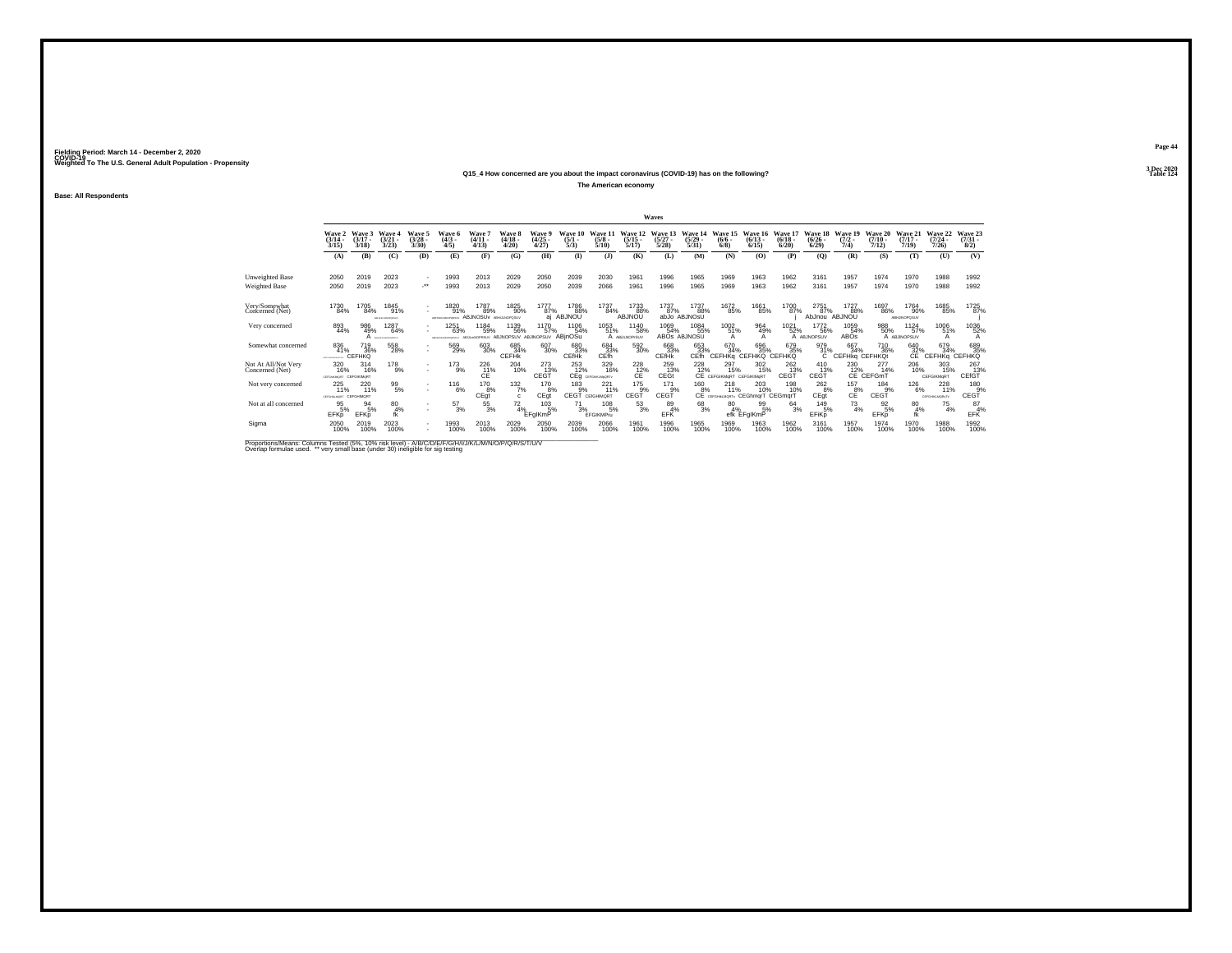#### **Q15\_5 How concerned are you about the impact coronavirus (COVID-19) has on the following?Particular Table 125 Table 125**

**Your personal finances**

**Base: All Respondents**

|                                                                                                                        |                                 |                             |                                |                          |                                            |                                          |                                 |                                      |                                |                                     |                                      | Waves                            |                                  |                                                                      |                                                                                                                                                                                                                                                 |                                 |                                  |                                    |                                 |                                |                                         |                                    |
|------------------------------------------------------------------------------------------------------------------------|---------------------------------|-----------------------------|--------------------------------|--------------------------|--------------------------------------------|------------------------------------------|---------------------------------|--------------------------------------|--------------------------------|-------------------------------------|--------------------------------------|----------------------------------|----------------------------------|----------------------------------------------------------------------|-------------------------------------------------------------------------------------------------------------------------------------------------------------------------------------------------------------------------------------------------|---------------------------------|----------------------------------|------------------------------------|---------------------------------|--------------------------------|-----------------------------------------|------------------------------------|
|                                                                                                                        | Wave 2<br>$\frac{(3/14)}{3/15}$ | Wave 3<br>$(3/17 -$<br>3/18 | Wave 4<br>$\binom{3/21}{3/23}$ | Wave 5<br>(3/28)<br>3/30 | Wave 6<br>$(4/3 -$<br>4/5                  | Wave 7<br>$(4/11 -$<br>4/13              | Wave 8<br>$\frac{(4/18)}{4/20}$ | Wave 9<br>$\frac{(4/25)}{4/27}$      | Wave 10<br>$\frac{(5/1)}{5/3}$ | Wave 11<br>$\frac{(5/8)}{5/10}$     | Wave 12<br>$\frac{(5/15)}{5/17}$     | Wave 13<br>$\frac{(5/27)}{5/28}$ | Wave 14<br>$\frac{(5/29)}{5/31}$ | Wave 15<br>$\frac{(6/6)}{6/8}$                                       | Wave 16<br>$\frac{(6/13)}{6/15}$                                                                                                                                                                                                                | Wave 17<br>$\binom{6/18}{6/20}$ | Wave 18<br>$\frac{(6/26)}{6/29}$ | Wave 19<br>$\frac{(7/2)}{7/4}$     | Wave 20<br>$(7/10 -$<br>7/12    | Wave 21<br>$(7/17 -$<br>7/19)  | Wave 22<br>$\frac{(7/24 - 7/26)}{7/26}$ | Wave 23<br>$\binom{7/31}{8/2}$     |
|                                                                                                                        | (A)                             | (B)                         | (C)                            | (D)                      | (E)                                        | (F)                                      | (G)                             | (H)                                  | $\bf{I}$                       | (1)                                 | (K)                                  | (L)                              | (M)                              | (N)                                                                  | (O)                                                                                                                                                                                                                                             | (P)                             | $\mathbf{Q}$                     | (R)                                | (S)                             | (T)                            | (U)                                     | (V)                                |
| <b>Unweighted Base</b>                                                                                                 |                                 |                             |                                |                          | 1993                                       | 2013                                     | 2029                            | 2050                                 | 2039                           | 2030                                | 1961                                 | 1996                             | 1965                             | 1969                                                                 | 1963                                                                                                                                                                                                                                            | 1962                            | 3161                             | 1957                               | 1974                            | 1970                           | 1988                                    | 1992                               |
| Weighted Base                                                                                                          | $\bullet\bullet$                |                             |                                | $\cdot$                  | 1993                                       | 2013                                     | 2029                            | 2050                                 | 2039                           | 2066                                | 1961                                 | 1996                             | 1965                             | 1969                                                                 | 1963                                                                                                                                                                                                                                            | 1962                            | 3161                             | 1957                               | 1974                            | 1970                           | 1988                                    | 1992                               |
| Very/Somewhat<br>Concerned (Net)                                                                                       |                                 |                             |                                |                          | 1494<br>75%<br>das en secretarismes        | 1469<br>73%<br><b>GENERATOR IMNOPOSV</b> | 1412<br>70%                     | 1401<br>68%                          | 1416<br>69%<br>Mnogy MNOPOsV   | 1388<br>$^{67%}_{M}$                | 1341<br>68%<br>May                   | 1329<br>67%<br>M                 | 1234<br>63%                      | 1285<br>65%                                                          | 1280<br>65%                                                                                                                                                                                                                                     | 1283<br>65%                     | 2065<br>65%                      | 1404<br>72%<br><b>INJUMIOROS/V</b> | 1302<br>66%                     | 1357<br>69%<br>Mnopqv          | 1355<br>68%                             | 1299<br>65%                        |
| Very concerned                                                                                                         |                                 |                             |                                |                          | 870<br>44%<br>FOXUSAMOPORTER GHLALMADPOSUV | <sup>772</sup> <sub>38%</sub>            | 678<br>33%                      | <sup>701</sup> <sub>34%</sub><br>InO | 700<br>34%<br>InO              | 669<br>32%                          | 626<br>32%                           | 615<br>31%                       | 617<br>31%                       | 610<br>31%                                                           | 599<br>30%                                                                                                                                                                                                                                      | 627<br>32%                      | 1005<br>32%                      | 701<br>36%<br><b>IKLMNOpQSV</b>    | $624 \over 32\%$                | $^{721}_{37\%}$<br>JKLMNOPQSuV | 652<br>33%                              | 625 31%                            |
| Somewhat concerned                                                                                                     |                                 |                             |                                |                          | 624<br>31%                                 | 697<br>35%<br>em                         | $^{734}_{36\%}$                 | <sup>700</sup> 34%                   | 716<br>35%<br>EM               | <sup>719</sup> <sub>35%</sub><br>em | 715<br>36%<br>EMT                    | $^{714}_{36\%}$<br>EMt           | $^{617}_{31\%}$                  | 675<br>34%                                                           | 681<br>35%<br>em                                                                                                                                                                                                                                | 656<br>33%                      | 1061<br>34%                      | 702<br>36%<br>EMt                  | 677<br>34%                      | 636<br>32%                     | 703<br>35%<br>EM                        | 674 34%                            |
| Not At All/Not Very<br>Concerned (Net)                                                                                 |                                 |                             |                                | $\overline{\phantom{a}}$ | 499<br>25%                                 | 544<br>27%                               | 617<br>30%                      | 649<br>EFr                           | 623<br>$\frac{31}{5}$          | 679<br>EFR                          | 620<br>EFr                           | 667<br>EFGR                      | 731<br>37%<br>EFGHLKLRTU         | 684<br>35%<br>EFGhIRt                                                | 683<br>35%<br><b>EFGhIRt</b>                                                                                                                                                                                                                    | 679<br>35%                      | 1096<br>35%<br>EFGIRI EFGhlkRt   | 553<br>28%<br>e                    | 672<br>34%<br>EFgiR             | 613<br>$\frac{31}{5}$          |                                         | 633 693<br>32% 35%<br>EFr EFGhlkRt |
| Not very concerned                                                                                                     |                                 |                             |                                | $\mathbf{r}$             | 354<br>18%                                 | 392<br>19%                               | 405<br>20%                      | 411<br>20%                           | 416<br>20%                     | $^{446}_{22\%}$ Er                  | $^{417}_{\hbox{\small{21}}}$ %<br>Er | 451<br>23%<br>EfgR               | 453<br>23%<br>EFghR              | $\frac{425}{22\%}$                                                   | $^{418}_{\hphantom{1}21\%}_{\hphantom{1}\hphantom{1}\hphantom{1}\hphantom{1}}_{\hphantom{1}\hphantom{1}\hphantom{1}\hphantom{1}\hphantom{1}\hphantom{1}}_{\hphantom{1}\hphantom{1}\hphantom{1}\hphantom{1}\hphantom{1}\hphantom{1}\hphantom{1}$ | $\frac{424}{22\%}$              | 665<br>21%<br>Er                 | 359<br>18%                         | 402<br>20%                      | 401<br>20%                     | $^{426}_{\substack{21\% \\Er}}$         | $^{426}_{\substack{21\% \\Er}}$    |
| Not at all concerned                                                                                                   |                                 |                             |                                | $\sim$<br>$\sim$         | $144$<br>$7%$                              | $^{152}_{8\%}$                           | $^{212}_{10\%}$                 | $^{238}_{12\%}$                      | $^{207}_{10\%}$                | 233<br>11%<br>ÉĖ                    | $^{203}_{10\%}$                      | $^{216}_{11\%}$                  | 278<br>14%                       | 259<br>13%<br>EF EFGINJKLRTU EFGIKIRtÜ EFGIKLRTU EFGIKIRtÜ EFGIKLRTU | 265<br>13%                                                                                                                                                                                                                                      | 255<br>13%                      | 430<br>14%                       | 194<br>10%                         | $^{271}_{14\%}$<br>EF EFGIKLRTU | $^{212}_{11\%}$<br>ÉĖ          | $^{207}_{10\%}$<br>EF                   | $^{267}_{13\%}$<br>EFGIKLRTU       |
| Sigma                                                                                                                  |                                 |                             |                                | ٠                        | 1993<br>100%                               | 2013<br>100%                             | 2029<br>100%                    | 2050<br>100%                         | 2039<br>100%                   | 2066<br>100%                        | 1961<br>100%                         | 1996<br>100%                     | 1965<br>100%                     | 1969<br>100%                                                         | 1963<br>100%                                                                                                                                                                                                                                    | 1962<br>100%                    | 3161<br>100%                     | 1957<br>100%                       | 1974<br>100%                    | 1970<br>100%                   | 1988<br>100%                            | 1992<br>100%                       |
| <b>Print and Print Print and the Contract Construction of the Construction of the Construction of the Construction</b> |                                 |                             |                                |                          |                                            |                                          |                                 |                                      |                                |                                     |                                      |                                  |                                  |                                                                      |                                                                                                                                                                                                                                                 |                                 |                                  |                                    |                                 |                                |                                         |                                    |

Proportions/Means: Columns Tested (5%, 10% risk level) - A/B/C/D/E/F/G/H/I/J/K/L/M/N/O/P/Q/R/S/T/U/V<br>Overlap formulae used. \*\* very small base (under 30) ineligible for sig testing

**Page 453 Dec 2020<br>Table 125**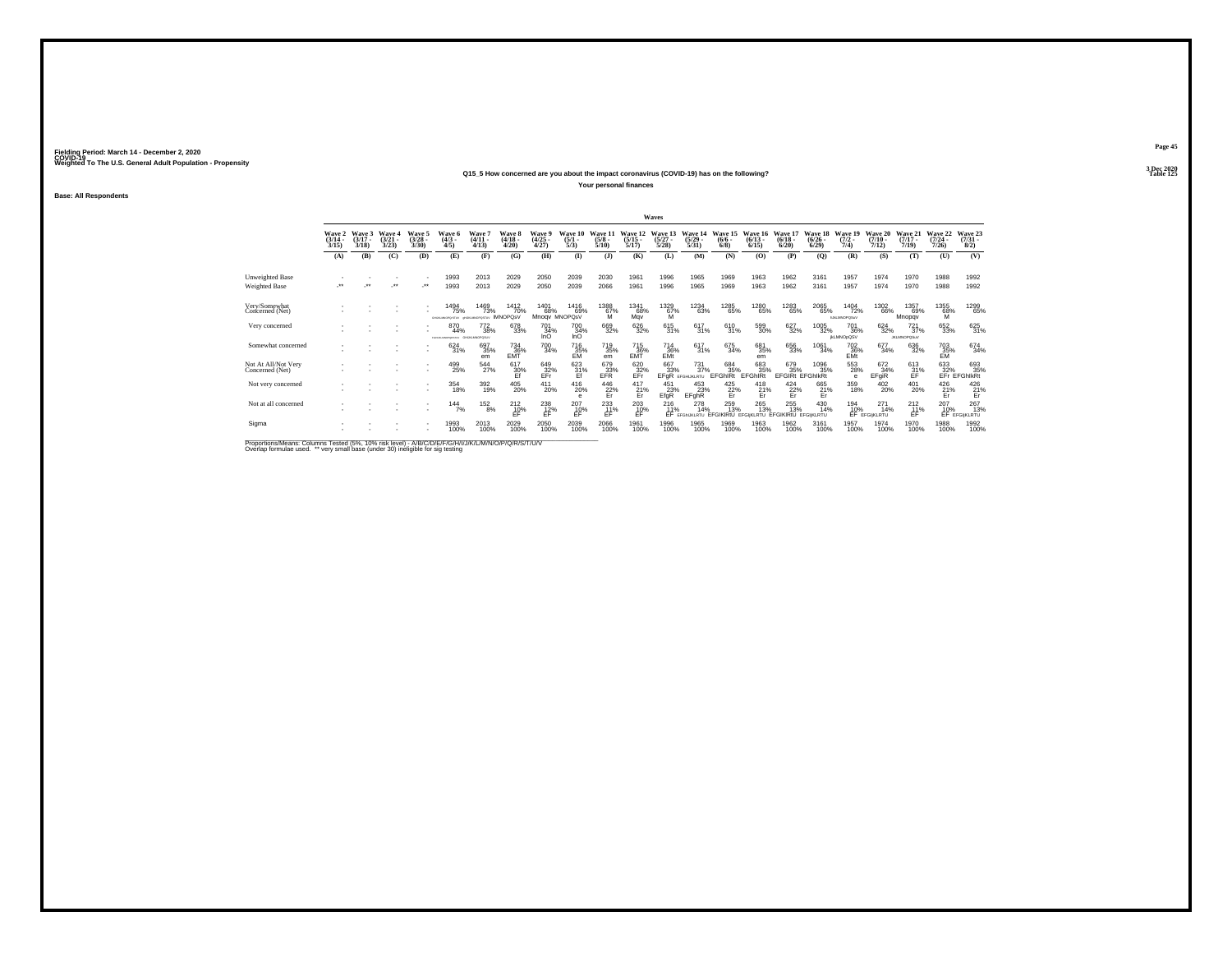**Base: All Respondents**

## **Q18 Which of the following is true for you?**

**Waves**

**Page 46**

**3 Dec 2020<br>Table 126 Table 126**

|                                                                                                                                | Wave 2<br>$\frac{(3/14)}{3/15}$                | Wave 3<br>$(3/17 -$<br>3/18 | Wave 4<br>$\frac{(3/21)}{3/23}$ | Wave 5<br>$\frac{(3/28)}{3/30}$ | Wave 6<br>$\frac{(4/3)}{4/5}$ | Wave 7<br>$\frac{(4/11)}{4/13}$ | Wave 8<br>$\frac{(4/18)}{4/20}$ | <b>Wave 9</b><br>$\frac{(4/25)}{4/27}$ | Wave 10<br>$\frac{(5/1)}{5/3}$ | Wave 11<br>$\frac{(5/8)}{5/10}$ | Wave 12<br>$\frac{(5/15)}{5/17}$ | Wave 13<br>$\frac{(5/27)}{5/28}$ | Wave 14<br>$\frac{(5/29)}{5/31}$ | Wave 15<br>$\frac{(6/6 - 6)}{(6/8)}$ | Wave 16<br>$\frac{(6/13)}{6/15}$ | Wave 17<br>$\frac{(6/18)}{6/20}$ | <b>Wave 18</b><br>$\frac{(6/26)}{(6/29)}$ | Wave 19<br>$\frac{(7/2)}{7/4}$ | <b>Wave 20</b><br>$\frac{(7/10)}{7/12}$ | <b>Wave 21</b><br>$\frac{(7/17)}{7/19}$ | Wave 22<br>$\frac{(7/24)}{7/26}$ | Wave 23<br>$\binom{7/31}{8/2}$ |
|--------------------------------------------------------------------------------------------------------------------------------|------------------------------------------------|-----------------------------|---------------------------------|---------------------------------|-------------------------------|---------------------------------|---------------------------------|----------------------------------------|--------------------------------|---------------------------------|----------------------------------|----------------------------------|----------------------------------|--------------------------------------|----------------------------------|----------------------------------|-------------------------------------------|--------------------------------|-----------------------------------------|-----------------------------------------|----------------------------------|--------------------------------|
|                                                                                                                                | (A)                                            | (B)                         | (C)                             | (D)                             | Œ)                            | (F)                             | (G)                             | (H)                                    | <b>(I)</b>                     | $($ $)$                         | (K)                              | (L)                              | (M)                              | (N)                                  | (0)                              | (P)                              | $\rm (Q)$                                 | (R)                            | (S)                                     | (T)                                     | (U)                              | (V)                            |
| Unweighted Base<br>Weighted Base                                                                                               | 2050<br>2050                                   | 2019<br>2019                | 2023<br>2023                    | 2016<br>2016                    | 1993<br>1993                  | 2013<br>2013                    | 2029<br>2029                    | 2050<br>2050                           | 2039<br>2039                   | 2030<br>2066                    | 1961<br>1961                     | 1996<br>1996                     | 1965<br>1965                     | 1969<br>1969                         | 1963<br>1963                     | 1962<br>1962                     | 3161<br>3161                              | 1957<br>1957                   | 1974<br>1974                            | 1970<br>1970                            | 1988<br>1988                     | 1992<br>1992                   |
| I fear I could die as a<br>result of contracting<br>coronavirus                                                                | 563<br>27%                                     | 572<br>28%                  | 712<br>35%<br>AB                | 865<br>43%<br>ABC               | <sup>1113</sup> 56%           | 950<br>47%<br>ABCD              | 897<br>44%<br>ABC               | 1055<br>51%<br><b>ABCDEGIS</b>         | 1036<br>51%<br><b>ABCDIG</b>   | 1032<br>50%<br>ABCDG            | 965<br>49%<br>ABCDG              | 962<br>48%<br>ABCDG              | 959<br>49%<br>ABCDG              | 1023<br>52%<br>ARCDEGIS              | 1032<br>53%<br>ABOBEC            | 997<br>51%<br>ARCDIG             | 1623<br>51%<br><b>ABCDEGIS</b>            | 1023<br>52%<br><b>ABCDEGIS</b> | 938<br>47%<br><b>ABCD</b>               | 1069<br>54%<br>ARCOFOLIO MS             | 1107<br>56%                      | 1067<br>54%<br>ABCDFGIKLMS     |
| do not fear that I could<br>die as a result of<br>contracting coronavirus                                                      | 1487<br>73%<br><b><i>ISTUARINE CONTACT</i></b> | 1447<br>72%                 | 1311<br>65%                     | 1151<br>57%                     | 880<br>44%                    | 1063<br>53%<br>EHNOpORTUV       | 1132<br>56%<br>EM MIMMORORTIA   | 995<br>$EU^{49}$                       | 1003<br>49%<br>EtÜ             | 1034<br>50%<br><b>ETÜV</b>      | 996<br>51%<br><b>ETUV</b>        | 1034<br>52%<br>EhnOgrTUV         | 1006<br>51%<br>EoTUV             | 946<br>48%<br>eu                     | 931<br>47%                       | 965<br>49%                       | 1538<br>$^{49\%}_{EU}$                    | 934<br>48%                     | 1036<br>53%<br>e EhNOgRTUV              | 901<br>46%                              | 881<br>44%                       | 925<br>46%                     |
| Sigma                                                                                                                          | 2050<br>100%                                   | 2019<br>100%                | 2023<br>100%                    | 2016<br>100%                    | 1993<br>100%                  | 2013<br>100%                    | 2029<br>100%                    | 2050<br>100%                           | 2039<br>100%                   | 2066<br>100%                    | 1961<br>100%                     | 1996<br>100%                     | 1965<br>100%                     | 1969<br>100%                         | 1963<br>100%                     | 1962<br>100%                     | 3161<br>100%                              | 1957<br>100%                   | 1974<br>100%                            | 1970<br>100%                            | 1988<br>100%                     | 1992<br>100%                   |
| Proportions/Means: Columns Tested (5%, 10% risk level) - A/B/C/D/E/F/G/H/I/J/K/L/M/N/O/P/Q/R/S/T/U/V<br>Overlap formulae used. |                                                |                             |                                 |                                 |                               |                                 |                                 |                                        |                                |                                 |                                  |                                  |                                  |                                      |                                  |                                  |                                           |                                |                                         |                                         |                                  |                                |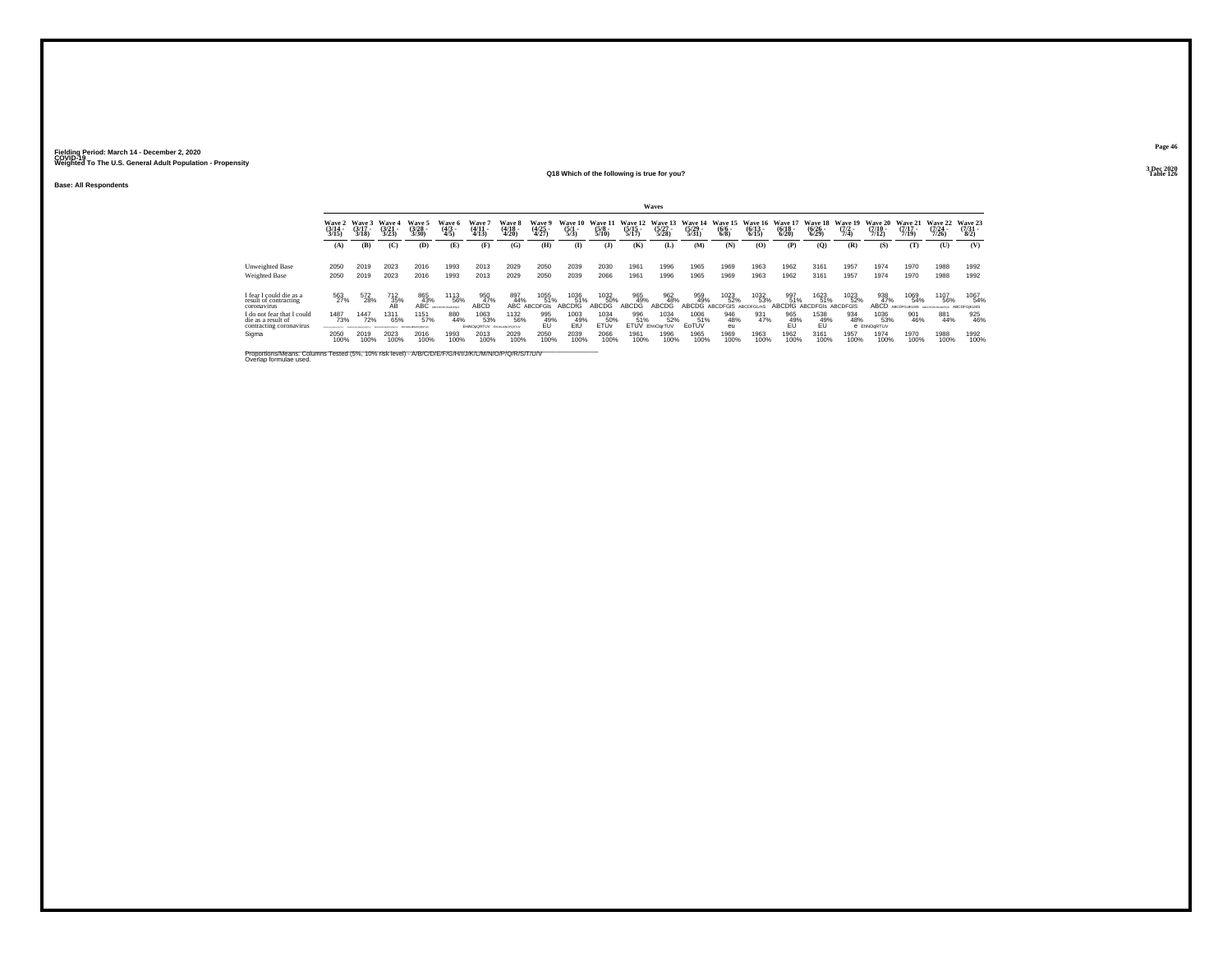## **Q21 Which of the following is closest to your view of people's reaction to the coronavirus (COVID-19) outbreak?**

**Base: All Respondents**

|                                                                                                                                |                                                            |                             |                        |                                 |                                      |                                      |                                    |                                 |                                |                                                                                                              |                                | Waves                            |                                  |                                      |                                  |                                 |                                      |                                |                              |                                  |                              |                                     |
|--------------------------------------------------------------------------------------------------------------------------------|------------------------------------------------------------|-----------------------------|------------------------|---------------------------------|--------------------------------------|--------------------------------------|------------------------------------|---------------------------------|--------------------------------|--------------------------------------------------------------------------------------------------------------|--------------------------------|----------------------------------|----------------------------------|--------------------------------------|----------------------------------|---------------------------------|--------------------------------------|--------------------------------|------------------------------|----------------------------------|------------------------------|-------------------------------------|
|                                                                                                                                | Wave<br>(3/14)<br>3/15                                     | Wave 3<br>$(3/17 -$<br>3/18 | Wave<br>(3/21)<br>3/23 | Wave:<br>$\frac{(3/28)}{3/30}$  | <b>Wave 6</b><br>$\frac{(4/3)}{4/5}$ | <b>Wave</b><br>$\frac{(4/11)}{4/13}$ | Wave 8<br>(4/18 -<br>4/20)         | Wave 9<br>$\frac{(4/25)}{4/27}$ | Wave 10<br>$\frac{(5/1)}{5/3}$ | Wave 1<br>$(5/8 -$<br>5/10                                                                                   | Wave 12<br>$(5/15 -$<br>5/17   | Wave 13<br>$\frac{(5/27)}{5/28}$ | Wave 14<br>$\frac{(5/29)}{5/31}$ | Wave 15<br>$\frac{(6/6 - 6)}{(6/8)}$ | Wave 16<br>$\frac{(6/13)}{6/15}$ | Wave 1<br>$\frac{(6/18)}{6/20}$ | Wave 18<br>$\binom{6/26}{6/29}$      | Wave 19<br>$\frac{(7/2)}{7/4}$ | Wave 20<br>$(7/10 -$<br>7/12 | Wave 21<br>$\frac{(7/17)}{7/19}$ | Wave 22<br>$(7/24 -$<br>7/26 | Wave 23<br>$\frac{(7/31 - 1)}{8/2}$ |
|                                                                                                                                | (A)                                                        | (B)                         | (C)                    | (D)                             | (E)                                  | Œ                                    | (G)                                | (H)                             | <b>(I)</b>                     | $($ $)$                                                                                                      | (K)                            | (L)                              | (M)                              | (N)                                  | (0)                              | (P)                             | (Q)                                  | (R)                            | (S)                          | m                                | (U)                          | (V)                                 |
| <b>Unweighted Base</b><br><b>Weighted Base</b>                                                                                 | 2050<br>2050                                               | 2019<br>2019                | 2023<br>2023           | 2016<br>2016                    | 1993<br>1993                         | 2013<br>2013                         | 2029<br>2029                       | 2050<br>2050                    | 2039<br>2039                   | 2030<br>2066                                                                                                 | 1961<br>1961                   | 1996<br>1996                     | 1965<br>1965                     | 1969<br>1969                         | 1963<br>1963                     | 1962<br>1962                    | 3161<br>3161                         | 1957<br>1957                   | 1974<br>1974                 | 1970<br>1970                     | 1988<br>1988                 | 1992<br>1992                        |
| The amount of fear is<br>irrational, people are<br>overreacting                                                                | 1108<br>54%<br><b><i><u>PERSONAL PROPERTY AND </u></i></b> | 1007<br>50%                 | 787<br>39%             | 641<br>32%<br><b>FFOHM-ORTH</b> | $422$ <sub>21%</sub>                 | 508<br>25%                           | 537<br>26%                         | 523<br>25%                      |                                | $\underset{\mathsf{E}}{534} \underset{\mathsf{eff} \, \mathsf{D}}{6} \underset{\mathsf{D}}{6}$<br>646<br>31% | 569<br>29%<br>EFR <sub>R</sub> | 591<br>30%<br><b>EFgHigR</b>     | 534<br>27%                       | 576<br>29%<br><b>EFHigR</b>          | 582<br>30%<br><b>EFgHigR</b>     | 563<br>29%<br>EfhR              | 837<br>26%                           | 475<br>24%                     | 575<br>29%<br>EFHR           | $^{527}_{27\%}$                  | 546<br>27%<br>Er             | $^{541}_{27\%}$                     |
| I think the amount of fear<br>is sensible given how<br>serious the pandemic has<br>become                                      | 942<br>46%                                                 | 1012<br>50%<br>А            | 1236<br>61%<br>ÁВ      | 1375<br>68%<br>ABC              | 1571<br>79%                          | 1505<br>75%<br><b>ABCDJKLNOoS</b>    | 1492<br>74%<br>ABCDJIO ABCDJKLNOOS | 1527<br>75%                     | 1505<br>74%<br>ABCDJIno        | 1420<br>ABC <sup>%</sup>                                                                                     | 1392<br>71%<br>ABC             | 1405<br>70%<br>ABC               | 1431<br>73%<br>ABCDJ             | 1393<br>71%<br>ABC                   | 1381<br>70%<br>ABC               | 1399<br>71%<br>ABCd             | 2324<br>74%<br>ABCDJIno ABCDJKLNOPSu | 1482<br>76%                    | 1399<br>71%<br>ABC           | 1443<br>73%<br>ABCDJ             | 1442<br>73%<br>ABCĎĴ         | 1451<br>73%<br>ABCDJ                |
| Sigma                                                                                                                          | 2050<br>100%                                               | 2019<br>100%                | 2023<br>100%           | 2016<br>100%                    | 1993<br>100%                         | 2013<br>100%                         | 2029<br>100%                       | 2050<br>100%                    | 2039<br>100%                   | 2066<br>100%                                                                                                 | 1961<br>100%                   | 1996<br>100%                     | 1965<br>100%                     | 1969<br>100%                         | 1963<br>100%                     | 1962<br>100%                    | 3161<br>100%                         | 1957<br>100%                   | 1974<br>100%                 | 1970<br>100%                     | 1988<br>100%                 | 1992<br>100%                        |
| Proportions/Means: Columns Tested (5%, 10% risk level) - A/B/C/D/E/F/G/H/I/J/K/L/M/N/O/P/Q/R/S/T/U/V<br>Overlap formulae used. |                                                            |                             |                        |                                 |                                      |                                      |                                    |                                 |                                |                                                                                                              |                                |                                  |                                  |                                      |                                  |                                 |                                      |                                |                              |                                  |                              |                                     |

**Page 473 Dec 2020<br>Table 127** 

**Properties and the contract of the contract of the contract of the contract of the contract of the contract of the contract of the contract of the contract of the contract of the contract of the contract of the contract o**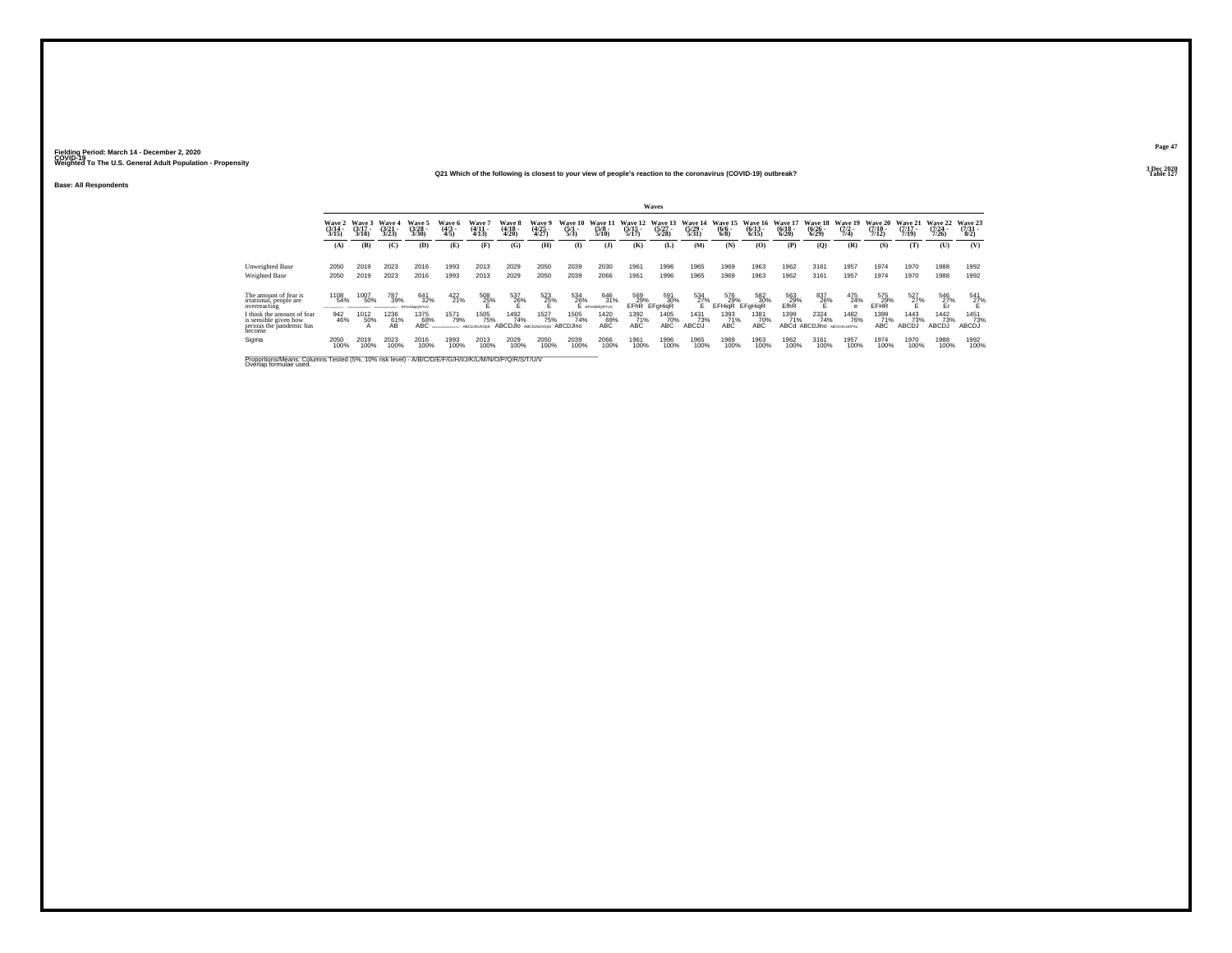#### **FR01 Have you felt any of the following recently due to the COVID-19 pandemic? Table 128 Summary Of Yes**

**Base: All Respondents (Variable Bases)**

|                                                                                           |                                    |                             |                                 |                                |                                                     |                              |                             |                                                       |                               |                                  |                                   | Waves                                   |                                                  |                                |                            |                              |                                       |                                 |                              |                                         |                                                |                                              |
|-------------------------------------------------------------------------------------------|------------------------------------|-----------------------------|---------------------------------|--------------------------------|-----------------------------------------------------|------------------------------|-----------------------------|-------------------------------------------------------|-------------------------------|----------------------------------|-----------------------------------|-----------------------------------------|--------------------------------------------------|--------------------------------|----------------------------|------------------------------|---------------------------------------|---------------------------------|------------------------------|-----------------------------------------|------------------------------------------------|----------------------------------------------|
|                                                                                           | <b>Wave 2</b><br>$(3/14 -$<br>3/15 | Wave 3<br>$(3/17 -$<br>3/18 | Wave 4<br>$\frac{(3/21)}{3/23}$ | Wave 5<br>$\binom{3/28}{3/30}$ | Wave 6<br>$\binom{4/3}{4/5}$                        | Wave 7<br>$(4/11 -$<br>4/13  | Wave 8<br>$(4/18 -$<br>4/20 | Wave 9<br>$\binom{4/25}{4/27}$                        | Wave 10<br>(5/1<br>5/3        | Wave 11<br>$\frac{(5/8)}{5/10}$  | Wave 12<br>(5/15 -<br>5/17        | Wave 13<br>$(5/27 -$<br>$5/28$ )        | Wave 14<br>$\frac{(5/29)}{5/31}$                 | Wave 15<br>$(6/6 -$<br>$6/8$ ) | Wave 16<br>(6/13 -<br>6/15 | Wave 17<br>$(6/18 -$<br>6/20 | Wave 18<br>$\binom{6/26}{6/29}$       | Wave 19<br>$\frac{(7/2)}{7/4}$  | Wave 20<br>$(7/10 -$<br>7/12 | Wave 21<br>$(7/17 -$<br>7/19            | Wave 22<br>$(7/24 -$<br>7/26                   | Wave 23<br>$(7/31 -$<br>8/2)                 |
|                                                                                           | (A)                                | (B)                         | (C)                             | (D)                            | (E)                                                 | (F)                          | (G)                         | <b>(H)</b>                                            | $\Phi$                        | (3)                              | (K)                               | (L)                                     | (M)                                              | (N)                            | (0)                        | (P)                          | (O)                                   | (R)                             | (S)                          | (T)                                     | (U)                                            | (V)                                          |
| Cabin fever-bored and<br>sick of being in my home                                         |                                    |                             |                                 |                                | 1076<br>54%<br><b>MNOPSuV</b>                       | 1044<br>52%<br><b>OS</b>     | 1118<br>55%                 | $^{1133}_{55\%}$<br>fKMNOPRSUV fKMNOPRS/UV fKMNOPRSUV | 1124<br>55%                   | 1098<br>53%<br>MnOpSV            | 993<br>51%<br><b>OS</b>           | 1072<br>54%<br><b>MnOPSV</b>            | 955<br>49%<br>$\circ$                            | 98150%<br>Os                   | 888<br>45%                 | 50%                          | 1722<br>54%<br>OS KMNOPRSUV           | 989<br>51%<br><b>OS</b>         | 906<br>46%                   | 1020<br>52%<br><b>OS</b>                | $^{1004}_{51\%}$<br><b>OS</b>                  | 973<br>49%<br>$\circ$                        |
| Claustrophobic-unable to<br>escape mv home                                                |                                    |                             |                                 |                                | 695%<br><b>kLMNOStV</b>                             | 660<br>33%                   | $^{703}_{35\%}$             | $^{725}_{35\%}$<br>IMO KLMNOStV KLMNObSTV KLMNOStV    | 709<br>35%                    | 696<br>34%<br>LMNO               | 617<br>31%                        | 584<br>29%                              | 577<br>29%                                       | $^{587}_{\ 30\%}$              | $^{572}_{29\%}$            | $\substack{630\\32\%}$       | 1109<br>35%<br><b>KLMNOpSTV</b>       | 660<br>34%<br>LMNO              | $^{604}_{31\%}$              | 616<br>31%                              | 655<br>33%<br>ImnO                             | 612/31%                                      |
| Grateful-for the break<br>from work to be at home<br>with my family or by<br>mvself       |                                    |                             |                                 |                                | 972<br>49%<br>OPSTV                                 | 967<br>48%                   | 1049<br>52%                 | 1057<br>52%<br>ODSV IJmOPSTUV IJmOPSTUV JOPSTUV       | 1026<br>50%                   | 953<br>46%<br>$\mathsf{v}$       | 958<br>49%<br>OPStV               | $\frac{983}{49\%}$<br>OPSTV             | 945<br>48%                                       | 988<br>50%<br>OpSV JOPSTUV     | $\substack{844 \\ 43\%}$   | 867<br>44%                   | 1544<br>49%<br>OPSTV                  | 966<br>49%<br>OPSTV             | $\substack{853 \\ 43\%}$     | 880<br>45%                              | 918<br>46%<br>$\mathbf{v}$                     | 842%                                         |
| Appreciative-to be around<br>péóple I truly care about                                    |                                    |                             |                                 |                                | 1549<br>78%<br><b>AS MAINFORD SEAV</b>              | 1507<br>75%<br><b>JMOPSV</b> | $\frac{1468}{72\%}$         | <sup>1561</sup> 76%<br>O GJMNOPRSuV JMOPSV            | 1529<br>75%                   | 1437<br>70%                      | 1449<br>74%                       | 1532<br>77%<br><b>JMOS</b> GJMNOPRSUV   | 1385<br>70%                                      | $\frac{1430}{73\%}$<br>jOs     | $^{1346}_{69\%}$           | 1391<br>71%                  | 2354<br>74%<br><b>JMOPSV</b>          | $\frac{1419}{73\%}$<br>$\Omega$ | 1371<br>69%                  | 1470<br>75%<br><b>JMOPS<sub>v</sub></b> | $\frac{1448}{73\%}$<br>jOs                     | 1419<br>71%                                  |
| Compassionate-taking the<br>time to check in with the<br>people I care about              |                                    |                             |                                 |                                | 1529<br>77%<br>UM/NOPRSTUV LM/INOPRSTUV UMNOPRSTUV  | 1543<br>77%                  | <sup>1551</sup> 76%         | 1572%<br><b>LM/NOPRSTUV</b>                           | $^{1492}_{73\%}$<br>JOPSV     | 1409<br>68%                      | 1444<br>74%<br>JOPSV              | 1536<br>77%<br><b>LIMNOPRSTUV</b>       | $\frac{1392}{71}\%$<br>ÓŚ                        | 1398<br>71%<br>OpS             | <sup>1306</sup> 67%        | 1333<br>68%                  | 2381<br>75%<br><b>JMNOPRSTUV</b>      | $^{1379}_{-70\%}$               | 1297<br>66%                  | $^{1393}_{71\%}$<br>ÓŚ                  | $^{1409}_{71\%}$                               | 1379<br>69%<br>s                             |
| Lonely-feeling isolated<br>from my friends/family                                         |                                    |                             |                                 |                                | 974<br>49%<br>MNOPStuV MnOPSV MNOPStuV JILMNOPRSTUV | 964<br>48%                   | 991<br>49%                  | 1026<br>50%                                           | 961<br>47%<br><b>MOPsy</b>    | 943<br>$^{46\%}_{M{\rm O}}$      | 903<br>46%<br><b>MOp</b>          | 913<br>46%<br>мö                        | 791<br>40%                                       | 876<br>44%<br>M                | 814<br>41%                 | 835<br>43%                   | 1509<br>48%<br><b>MnOPSV</b>          | 892<br>46%<br>MÖ <sup>"</sup>   | 855<br>43%                   | 889<br>45%<br>Mo                        | 902<br>45%<br>Mo                               | 864<br>43%                                   |
| Overwhelmed-trying to<br>balance work at home and<br>other needs of my family             |                                    |                             |                                 |                                | $^{728}_{37\%}$<br><b>JKMOpS</b>                    | 723<br>36%<br><i>ikmOS</i>   | 716<br>35%<br>mOS           | $^{751}_{37\%}$<br><b>JKMOpS</b>                      | $\substack{705 \\ 35\%}$<br>s | $677 \choose 33\%$               | $\substack{635 \\ 32\%}$          | $^{678}_{34\%}$                         | $\frac{632}{32\%}$                               | $^{687}_{35\%}$<br><b>OS</b>   | 619<br>32%                 | $\substack{655 \\ 33\%}$     | $^{1151}_{36\%}$<br><b>JKMOpS</b>     | $^{676}_{35\%}$                 | 617/31%                      | 677<br>34%                              | <sup>750</sup> 38%<br><b>IJKIMOPSt JKIMOPS</b> | 748<br>38%                                   |
| Anery-upset that I don't<br>know when this will end                                       |                                    |                             |                                 |                                | 1068<br>54%<br><b>GIJKIMNOPU</b>                    | 1027<br>51%<br>MÖ            | 1006<br>50%<br>MŎ           | $^{1038}_{51\%}$<br>MÖ <sup>*</sup>                   | 994<br>49%<br>mÖ              | $^{1003}_{\substack{49\% \ mO}}$ | 958<br>49%<br>mÕ                  | $^{1001}_{\substack{50\%\\ \text{MO}}}$ | 888<br>45%                                       | 971<br>49%<br>МÕ               | $\substack{834 \\ 43\%}$   | 971<br>49%                   | 1697<br>54%<br>MO GNUKMNOPU GUKIMNOPU | $^{1055}_{-54\%}$               | 996<br>50%                   | 1070<br>54%<br>MO GHJKLMNOPSU           | 980<br>49%                                     | $1071$<br>54%<br>MO GUKIMNOPU                |
| Annoved- by lack of<br>personal space and the<br>inability to get away from<br>my family  |                                    |                             |                                 |                                | 649<br>33%<br>M                                     | $\substack{650\\32\%}$<br>m  | $\substack{643 \\ 32\%}$    | 695<br>34%<br>LMopsV                                  | 666<br>33%<br>Mv              | $\substack{657\\32\%}$<br>m      | 617<br>31%                        | $^{603}_{30\%}$                         | 563<br>29%                                       | $\substack{646\\33\%}$<br>Mv   | 596<br>30%                 | 604<br>31%                   | 1094<br>35%<br>dkLMOPStUV             | $\substack{634 \\ 32\%}$<br>m   | 598<br>30%                   | 621<br>32%                              | 615<br>31%                                     | 589<br>30%                                   |
| Fear- that my kids are<br>missing out on learning                                         |                                    |                             |                                 |                                |                                                     |                              |                             |                                                       | 506<br>43%<br>.IM             | $^{426}_{\phantom{1}37\%}$       | 509<br>44%<br><b>JM</b>           | 435<br>40%                              | $^{394}_{\phantom{1}\phantom{1}\phantom{1}36\%}$ | 456<br>40%<br>m                | 455<br>40%                 | 500<br>44%<br><b>JM</b>      | 762<br>43%<br><b>JM</b>               | 445<br>40%<br>m                 | 462<br>40%                   | 538<br>48%<br>M IJLMNOGRSV JLMNORSv     | 554<br>46%                                     | $^{495}_{\hphantom{1}42\%}_{\hphantom{1}jM}$ |
| Thankful - for the<br>sacrifices that the<br>American people have<br>made for coronavirus |                                    |                             |                                 |                                |                                                     |                              |                             |                                                       |                               |                                  | 1549<br>79%<br>MOPRSTUV MnOPRSTUV | 1581<br>79%                             | 1484<br>OStuV                                    | 1505<br>OPSTUV                 | 1345<br>69%                | 1428<br>73%                  | $\frac{2431}{77\%}$<br>Os OPSTUV      | 1470<br>75%<br>OSv              | 1367<br>69%                  | $\frac{1421}{72\%}$<br>$\Omega$         | $\frac{1433}{72\%}$<br>$\Omega$                | $\frac{1433}{72\%}$<br>$\Omega$              |

Proportions/Means: Columns Tested (5%, 10% risk level) - A/B/C/D/E/F/G/H/I/J/K/L/M/N/O/P/Q/R/S/T/U/V<br>Overlap formulae used. \*\* very small base (under 30) ineligible for sig testing

**Page 483 Dec 2020<br>Table 128**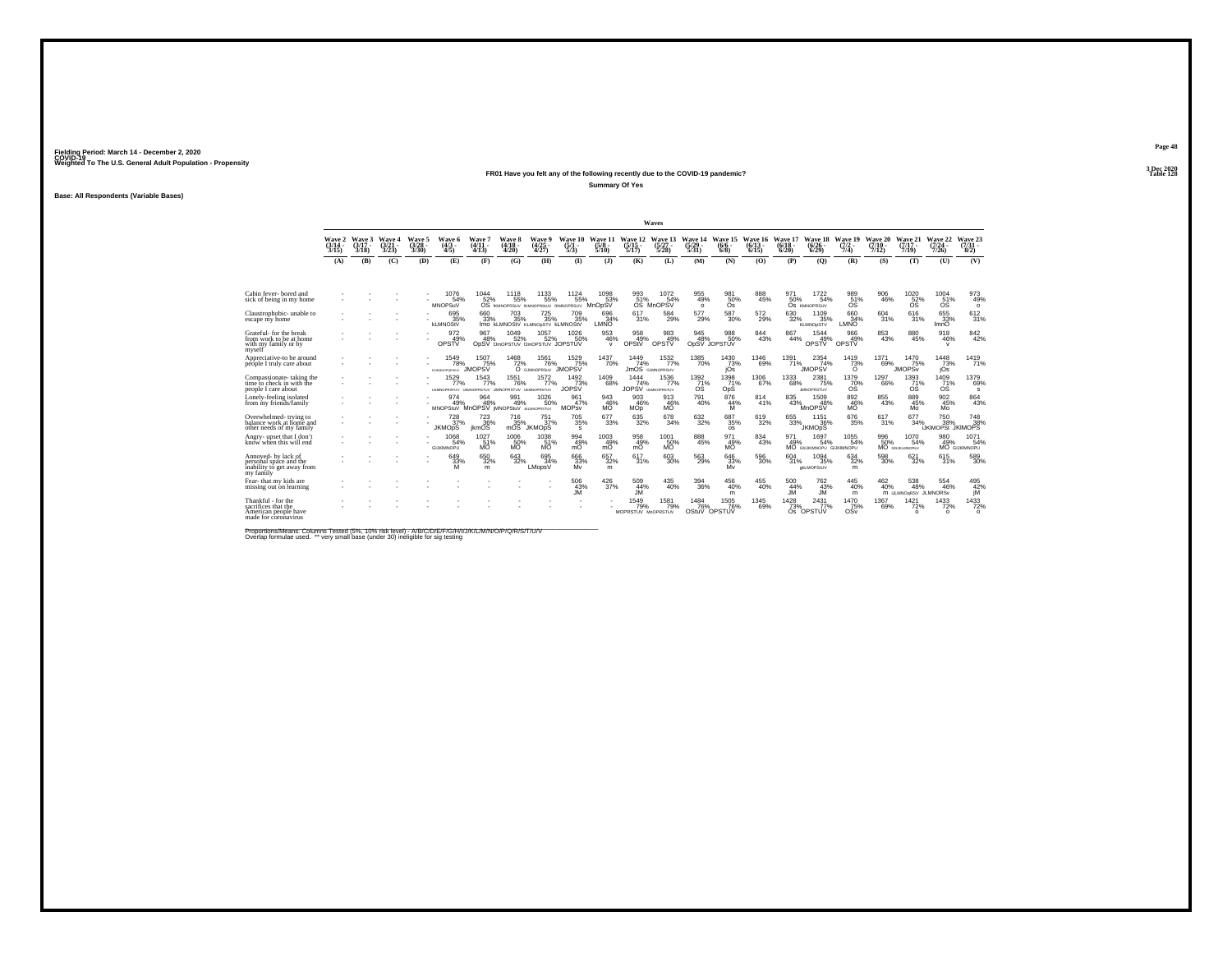#### **FR01\_1 Have you felt any of the following recently due to the COVID-19 pandemic? Table 129 Cabin fever- bored and sick of being in my home**

**Base: All Respondents**

|                        |                                 |                                 |                                 |                                    |                               |                                |                                                     |                                |                     |                       |                       | <b>Waves</b>             |                                                                                          |                                                  |                      |                      |                             |                                        |                                          |                                 |                                     |                                |
|------------------------|---------------------------------|---------------------------------|---------------------------------|------------------------------------|-------------------------------|--------------------------------|-----------------------------------------------------|--------------------------------|---------------------|-----------------------|-----------------------|--------------------------|------------------------------------------------------------------------------------------|--------------------------------------------------|----------------------|----------------------|-----------------------------|----------------------------------------|------------------------------------------|---------------------------------|-------------------------------------|--------------------------------|
|                        | Wave 2<br>$\frac{(3/14)}{3/15}$ | Wave 3<br>$\frac{(3/17)}{3/18}$ | Wave 4<br>$\frac{(3/21)}{3/23}$ | Wave 5<br>$(3/28 -$<br>3/30        | Wave 6<br>$\frac{(4/3)}{4/5}$ | Wave 7<br>$\frac{(4/11}{4/13}$ | Wave 8<br>$\frac{(4/18)}{4/20}$                     | Wave 9<br>$\binom{4/25}{4/27}$ | $\frac{(5/1)}{5/3}$ | $\frac{(5/8)}{5/10}$  | $\frac{(5/15)}{5/17}$ | $\binom{5/27}{5/28}$     | Wave 10 Wave 11 Wave 12 Wave 13 Wave 14 Wave 15 Wave 16 Wave 17<br>$\frac{(5/29)}{5/31}$ | $\binom{6/6}{6/8}$                               | $\binom{6/13}{6/15}$ | $\binom{6/18}{6/20}$ | $\frac{(6/26)}{6/29}$       | Wave 18 Wave 19<br>$\frac{(7/2)}{7/4}$ | Wave 20 Wave 21<br>$\frac{(7/10)}{7/12}$ | $\frac{(7/17)}{7/19}$           | <b>Wave 22</b><br>$(7/24 -$<br>7/26 | Wave 23<br>$\binom{7/31}{8/2}$ |
|                        | (A)                             | (B)                             | (C)                             | (D)                                | (E)                           | (F)                            | (G)                                                 | (H)                            | $\mathbf{I}$        | (1)                   | (K)                   | (L)                      | (M)                                                                                      | (N)                                              | (0)                  | (P)                  | (Q)                         | (R)                                    | (S)                                      | (T)                             | (U)                                 | (V)                            |
|                        |                                 |                                 |                                 |                                    |                               |                                |                                                     |                                |                     |                       |                       |                          |                                                                                          |                                                  |                      |                      |                             |                                        |                                          |                                 |                                     |                                |
| <b>Unweighted Base</b> |                                 |                                 |                                 |                                    | 1993                          | 2013                           | 2029                                                | 2050                           | 2039                | 2030                  | 1961                  | 1996                     | 1965                                                                                     | 1969                                             | 1963                 | 1962                 | 3161                        | 1957                                   | 1974                                     | 1970                            | 1988                                | 1992                           |
| Weighted Base          | $\cdot$                         | -11                             | $\cdot$                         | $\mathcal{L}^{\bullet\bullet}$     | 1993                          | 2013                           | 2029                                                | 2050                           | 2039                | 2066                  | 1961                  | 1996                     | 1965                                                                                     | 1969                                             | 1963                 | 1962                 | 3161                        | 1957                                   | 1974                                     | 1970                            | 1988                                | 1992                           |
| Yes                    |                                 |                                 |                                 |                                    | 1076<br>54%<br><b>MNOPSuV</b> | 1044<br>52%                    | 1118<br>55%<br>OS IKMNOPRSUV IKMNOPRSIUV IKMNOPRSUV | 1133<br>55%                    | 1124<br>55%         | 1098<br>53%<br>MnOpSV | 993<br>51%            | 1072<br>54%<br>OS MnOPSV | 955<br>49%                                                                               | 981<br>50%<br>Os                                 | 888<br>45%           | 971<br>50%           | 1722<br>54%<br>OS KMNOPRSUV | $^{989}_{51\%}$                        | 906<br>46%                               | $^{1020}_{\substack{52\%\\08}}$ | $^{1004}_{\substack{51\%\\08}}$     | 973<br>49%                     |
| No                     |                                 |                                 |                                 | $\sim$<br>$\overline{\phantom{a}}$ | 917<br>46%                    | 969<br>48%<br>ghi              | 911<br>45%                                          | 917<br>45%                     | 915<br>45%          | 969<br>47%            | 968<br>49%<br>GHIQ    | 924<br>46%               | 1010<br>51%<br><b>EGHIJLQ</b>                                                            | 988<br>50%<br><b>EGHIJQ</b> <i>EFGHULMPORTUN</i> | 1075<br>55%          | 991<br>50%<br>EGHILO | 1439<br>46%                 | 968<br>49%                             | 1068<br>54%<br><b>GHIQ</b> EFGHURLHORTU  | 950<br>48%                      | 984<br>49%                          | 1019<br>51%<br>eGHIQ EGHIJLQ   |
| Sigma                  |                                 |                                 |                                 | $\sim$                             | 1993<br>100%                  | 2013<br>100%                   | 2029<br>100%                                        | 2050<br>100%                   | 2039<br>100%        | 2066<br>100%          | 1961<br>100%          | 1996<br>100%             | 1965<br>100%                                                                             | 1969<br>100%                                     | 1963<br>100%         | 1962<br>100%         | 3161<br>100%                | 1957<br>100%                           | 1974<br>100%                             | 1970<br>100%                    | 1988<br>100%                        | 1992<br>100%                   |

Proportions/Means: Columns Tested (5%, 10% risk level) - A/B/C/D/E/F/G/H/I/J/K/L/M/N/O/P/Q/R/S/T/U/V<br>Overlap formulae used. \*\* very small base (under 30) ineligible for sig testing

**Page 493 Dec 2020<br>Table 129**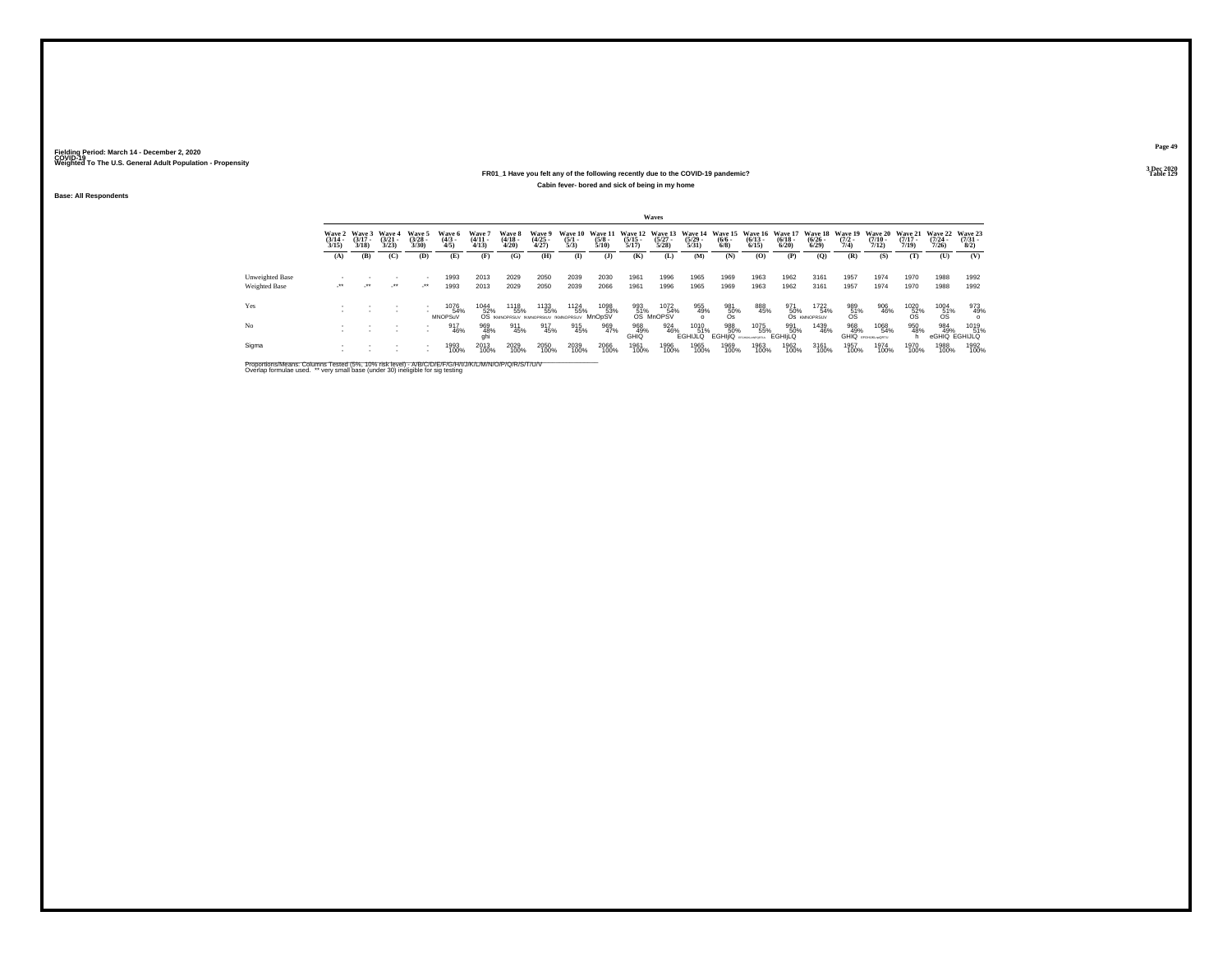#### **FR01\_2 Have you felt any of the following recently due to the COVID-19 pandemic? Table 130 Claustrophobic- unable to escape my home**

**Base: All Respondents**

|                                         |                                 |                                 |                             |                                    |                               |                                |                                               |                                |                     |                      |                       | Waves                |                                                                                          |                    |                      |                       |                                 |                                        |                                         |                                         |                                     |                                |
|-----------------------------------------|---------------------------------|---------------------------------|-----------------------------|------------------------------------|-------------------------------|--------------------------------|-----------------------------------------------|--------------------------------|---------------------|----------------------|-----------------------|----------------------|------------------------------------------------------------------------------------------|--------------------|----------------------|-----------------------|---------------------------------|----------------------------------------|-----------------------------------------|-----------------------------------------|-------------------------------------|--------------------------------|
|                                         | Wave 2<br>$\frac{(3/14)}{3/15}$ | Wave 3<br>$\frac{(3/17)}{3/18}$ | Wave 4<br>$(3/21 -$<br>3/23 | Wave 5<br>$(3/28 -$<br>3/30        | Wave 6<br>$\frac{(4/3)}{4/5}$ | Wave 7<br>$\frac{(4/11}{4/13}$ | Wave 8<br>$\frac{(4/18)}{4/20}$               | Wave 9<br>$\binom{4/25}{4/27}$ | $\frac{(5/1)}{5/3}$ | $\frac{(5/8)}{5/10}$ | $\frac{(5/15)}{5/17}$ | $\binom{5/27}{5/28}$ | Wave 10 Wave 11 Wave 12 Wave 13 Wave 14 Wave 15 Wave 16 Wave 17<br>$\frac{(5/29)}{5/31}$ | $\binom{6/6}{6/8}$ | $\binom{6/13}{6/15}$ | $\frac{(6/18)}{6/20}$ | $\frac{(6/26)}{6/29}$           | Wave 18 Wave 19<br>$\frac{(7/2)}{7/4}$ | <b>Wave 20</b><br>$\frac{(7/10)}{7/12}$ | <b>Wave 21</b><br>$\frac{(7/17)}{7/19}$ | <b>Wave 22</b><br>$(7/24 -$<br>7/26 | Wave 23<br>$\binom{7/31}{8/2}$ |
|                                         | (A)                             | (B)                             | (C)                         | (D)                                | (E)                           | (F)                            | (G)                                           | (H)                            | $\mathbf{I}$        | (1)                  | (K)                   | (L)                  | (M)                                                                                      | (N)                | (O)                  | (P)                   | (Q)                             | (R)                                    | (S)                                     | (T)                                     | (U)                                 | (V)                            |
| <b>Unweighted Base</b><br>Weighted Base | $\cdot$                         | $\cdot$                         | $\cdot$                     | $\mathcal{L}^{\bullet\bullet}$     | 1993<br>1993                  | 2013<br>2013                   | 2029<br>2029                                  | 2050<br>2050                   | 2039<br>2039        | 2030<br>2066         | 1961<br>1961          | 1996<br>1996         | 1965<br>1965                                                                             | 1969<br>1969       | 1963<br>1963         | 1962<br>1962          | 3161<br>3161                    | 1957<br>1957                           | 1974<br>1974                            | 1970<br>1970                            | 1988<br>1988                        | 1992<br>1992                   |
| Yes                                     |                                 |                                 |                             | $\sim$                             | 695<br>35%<br><b>kLMNOStV</b> | 660<br>33%                     | 703<br>35%<br>IMO KLMNOStV KLMNOpSTV KLMNOStV | 725<br>35%                     | 709<br>35%          | 696<br>34%<br>LMNO   | 617<br>31%            | 584<br>29%           | 577<br>29%                                                                               | 587<br>30%         | 572<br>29%           | 630<br>32%            | 1109<br>35%<br><b>KLMNOpSTV</b> | 660<br>34%<br>LMNO                     | 604<br>31%                              | 616<br>31%                              | 655<br>33%<br>ImnO                  | 612<br>31%                     |
| No                                      |                                 |                                 |                             | $\sim$<br>$\overline{\phantom{a}}$ | 1298<br>65%                   | 1353<br>67%                    | 1326<br>65%                                   | 1325<br>65%                    | 1330<br>65%         | 1371<br>66%          | 1344<br>69%           | <sup>1412</sup> 71%  | 1388<br>71%<br>egHiQ EfGHIJQRu EfGHIJQRu EGHIJQRu EfGHIJQRU                              | 1382<br>70%        | 1391<br>71%          | 1332<br>68%<br>ha     | 2052<br>65%                     | 1297<br>66%                            | 1370<br>69%<br><b>EGHIQ</b>             | 1354<br>69%<br>egHiQ                    | 1333<br>67%                         | 1380<br>69%<br><b>EGHIQ</b>    |
| Sigma                                   |                                 |                                 |                             | $\overline{\phantom{a}}$           | 1993<br>100%                  | 2013<br>100%                   | 2029<br>100%                                  | 2050<br>100%                   | 2039<br>100%        | 2066<br>100%         | 1961<br>100%          | 1996<br>100%         | 1965<br>100%                                                                             | 1969<br>100%       | 1963<br>100%         | 1962<br>100%          | 3161<br>100%                    | 1957<br>100%                           | 1974<br>100%                            | 1970<br>100%                            | 1988<br>100%                        | 1992<br>100%                   |

Proportions/Means: Columns Tested (5%, 10% risk level) - A/B/C/D/E/F/G/H/I/J/K/L/M/N/O/P/Q/R/S/T/U/V<br>Overlap formulae used. \*\* very small base (under 30) ineligible for sig testing

**Page 503 Dec 2020<br>Table 130**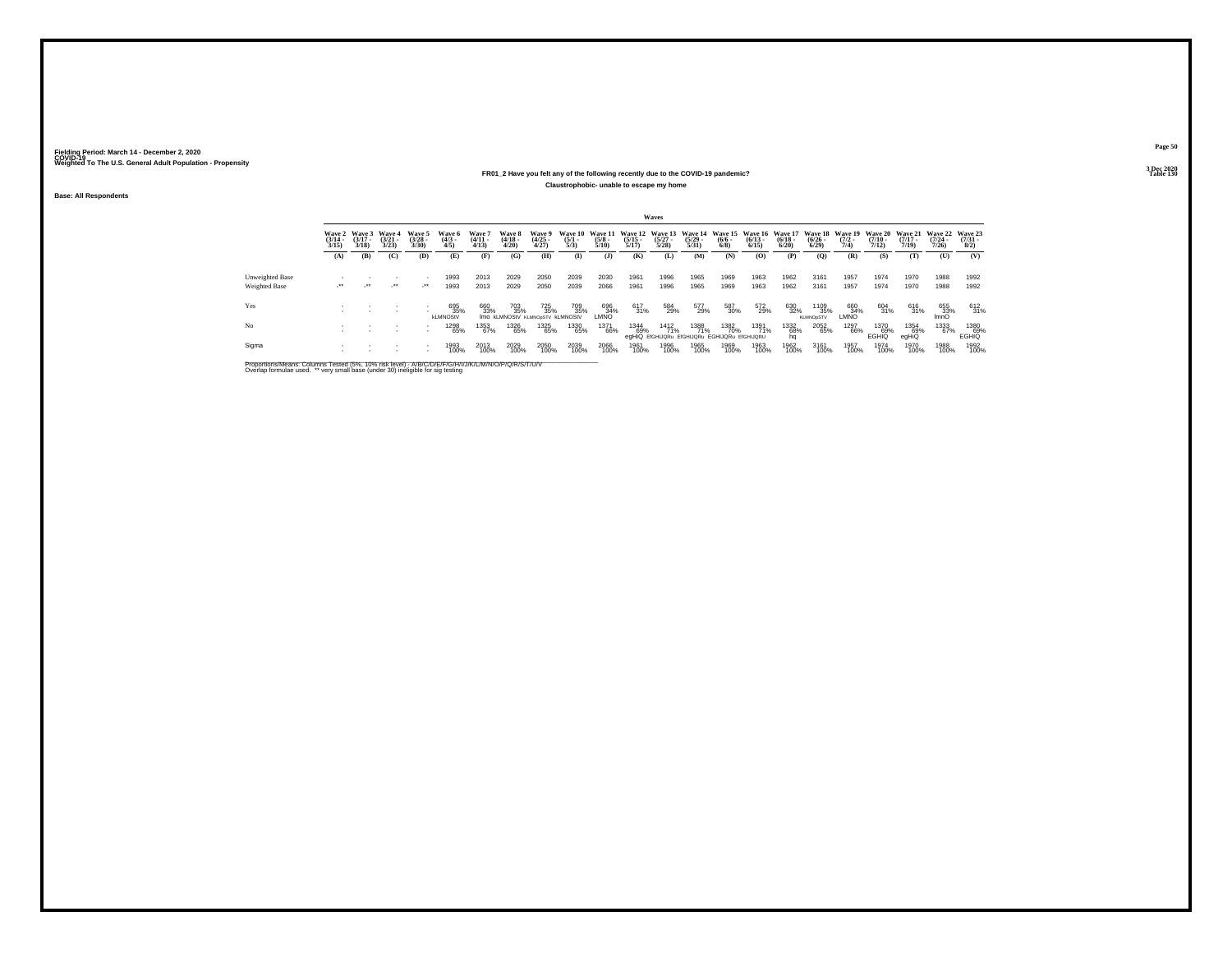### **FR01\_3 Have you felt any of the following recently due to the COVID-19 pandemic?Particular Table 131 Table 131 Table 131 Grateful- for the break from work to be at home with my family or by myself**

**Base: All Respondents**

|                 |                       |                                        |                                 |                                |                              |                                |                                 |                                                 |                                |                            |                       | Waves                                                   |                       |                                                      |                                        |                       |                       |                                        |                                           |                                         |                                          |                                  |
|-----------------|-----------------------|----------------------------------------|---------------------------------|--------------------------------|------------------------------|--------------------------------|---------------------------------|-------------------------------------------------|--------------------------------|----------------------------|-----------------------|---------------------------------------------------------|-----------------------|------------------------------------------------------|----------------------------------------|-----------------------|-----------------------|----------------------------------------|-------------------------------------------|-----------------------------------------|------------------------------------------|----------------------------------|
|                 | $\frac{(3/14)}{3/15}$ | Wave 2 Wave 3<br>$\frac{(3/17)}{3/18}$ | Wave 4<br>$\frac{(3/21)}{3/23}$ | Wave 5<br>$\binom{3/28}{3/30}$ | Wave 6<br>$\binom{4/3}{4/5}$ | Wave 7<br>$\frac{(4/11}{4/13}$ | Wave 8<br>$\frac{(4/18)}{4/20}$ | Wave 9<br>$\binom{4/25}{4/27}$                  | Wave 10<br>$\frac{(5/1)}{5/3}$ | $\frac{(5/8)}{5/10}$       | $\frac{(5/15)}{5/17}$ | Wave 11 Wave 12 Wave 13 Wave 14<br>$\binom{5/27}{5/28}$ | $\frac{(5/29)}{5/31}$ | Wave 15 Wave 16 Wave 17<br>$\frac{(6/6 - 6)}{(6/8)}$ | $\frac{(6/13)}{6/15}$                  | $\frac{(6/18)}{6/20}$ | $\frac{(6/26)}{6/29}$ | Wave 18 Wave 19<br>$\frac{(7/2)}{7/4}$ | Wave 20<br>$\frac{(7/10)}{7/12}$          | <b>Wave 21</b><br>$\frac{(7/17)}{7/19}$ | Wave 22 Wave 23<br>$\frac{(7/24)}{7/26}$ | $\frac{(7/31 - 1)}{8/2}$         |
|                 | (A)                   | (B)                                    | (C)                             | (D)                            | (E)                          | (F)                            | (G)                             | (H)                                             | $\mathbf{I}$                   | $($ $)$                    | (K)                   | (L)                                                     | (M)                   | (N)                                                  | (O)                                    | (P)                   | (Q)                   | (R)                                    | (S)                                       | (T)                                     | (U)                                      | (V)                              |
| Unweighted Base |                       |                                        |                                 | ٠                              | 1993                         | 2013                           | 2029                            | 2050                                            | 2039                           | 2030                       | 1961                  | 1996                                                    | 1965                  | 1969                                                 | 1963                                   | 1962                  | 3161                  | 1957                                   | 1974                                      | 1970                                    | 1988                                     | 1992                             |
| Weighted Base   | ur.                   | $\mathcal{L}^{\star\star}$             | $\cdot$                         | ur.                            | 1993                         | 2013                           | 2029                            | 2050                                            | 2039                           | 2066                       | 1961                  | 1996                                                    | 1965                  | 1969                                                 | 1963                                   | 1962                  | 3161                  | 1957                                   | 1974                                      | 1970                                    | 1988                                     | 1992                             |
| Yes             |                       |                                        |                                 |                                | 972<br>49%<br>OPSTV          | 967<br>48%                     | 1049<br>52%                     | 1057<br>52%<br>ODSV IJmOPSTUV IJmOPSTUV JOPSTUV | 1026<br>50%                    | 953<br>46%<br>$\mathbf{v}$ | 958<br>49%<br>OPStV   | 983<br>49%<br><b>OPSTV</b>                              | 945<br>48%            | 988<br>50%<br>OpSV JOPSTUV                           | 844<br>43%                             | 867<br>44%            | 1544<br>49%<br>OPSTV  | 966<br>49%<br>OPSTV                    | 853<br>43%                                | 880<br>45%                              | 918<br>46%                               | 842<br>42%                       |
| No              |                       |                                        |                                 |                                | 1021<br>51%                  | 1046<br>52%                    | 980<br>48%                      | 993<br>48%                                      | 1013<br>50%                    | 1113<br>54%<br>GHIN        | 1003<br>51%           | 1013<br>51%                                             | 1020<br>52%           | 981<br>50%                                           | 1119<br>57%<br>EFGHIKLMNOR EIGHIKLmNOR | 1095<br>56%           | 1617<br>51%           | 991<br>51%                             | $^{1121}_{57\%}$<br>EFGHIKLMNOR EGHIKLNOR | 1090<br>55%                             | 1070<br>54%                              | 1150<br>58%<br>GHIN EFGHIKLANGRU |
| Sigma           |                       |                                        |                                 | ٠                              | 1993<br>100%                 | 2013<br>100%                   | 2029<br>100%                    | 2050<br>100%                                    | 2039<br>100%                   | 2066<br>100%               | 1961<br>100%          | 1996<br>100%                                            | 1965<br>100%          | 1969<br>100%                                         | 1963<br>100%                           | 1962<br>100%          | 3161<br>100%          | 1957<br>100%                           | 1974<br>100%                              | 1970<br>100%                            | 1988<br>100%                             | 1992<br>100%                     |

Proportions/Means: Columns Tested (5%, 10% risk level) - A/B/C/D/E/F/G/H/I/J/K/L/M/N/O/P/Q/R/S/T/U/V<br>Overlap formulae used. \*\* very small base (under 30) ineligible for sig testing

**Page 513 Dec 2020<br>Table 131**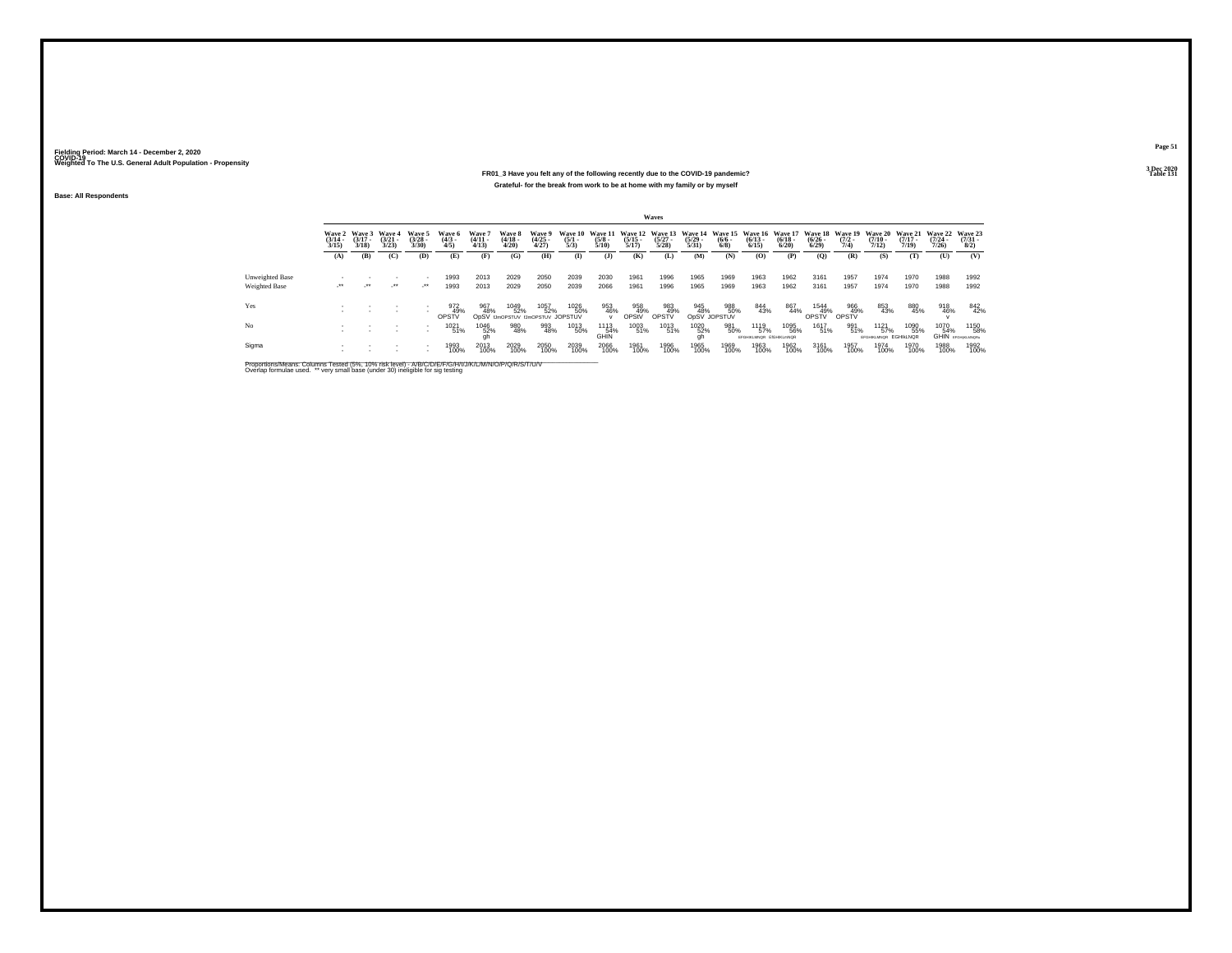### **FR01\_4 Have you felt any of the following recently due to the COVID-19 pandemic?Particular Table 132 Table 132 Appreciative-to be around people I truly care about**

**Base: All Respondents**

|                        |                                 |                                        |                                 |                                |                                |                                 |                                 |                                    |                                |                      |                       | Waves                                 |                       |                                                                                       |                          |                      |                              |                                                        |                       |                                         |                       |                                       |
|------------------------|---------------------------------|----------------------------------------|---------------------------------|--------------------------------|--------------------------------|---------------------------------|---------------------------------|------------------------------------|--------------------------------|----------------------|-----------------------|---------------------------------------|-----------------------|---------------------------------------------------------------------------------------|--------------------------|----------------------|------------------------------|--------------------------------------------------------|-----------------------|-----------------------------------------|-----------------------|---------------------------------------|
|                        | Wave 2<br>$\frac{(3/14)}{3/15}$ | <b>Wave 3</b><br>$\frac{(3/17)}{3/18}$ | Wave 4<br>$\frac{(3/21)}{3/23}$ | Wave 5<br>$(3/28 -$<br>3/30    | Wave 6<br>$\binom{4/3}{4/5}$   | Wave 7<br>$\frac{(4/11)}{4/13}$ | Wave 8<br>$\frac{(4/18)}{4/20}$ | Wave 9<br>$\binom{4/25}{4/27}$     | Wave 10<br>$\frac{(5/1)}{5/3}$ | $\frac{(5/8)}{5/10}$ | $\frac{(5/15)}{5/17}$ | $\binom{5/27}{5/28}$                  | $\frac{(5/29)}{5/31}$ | Wave 11 Wave 12 Wave 13 Wave 14 Wave 15 Wave 16 Wave 17 Wave 18<br>$\binom{6/6}{6/8}$ | $\binom{6/13}{6/15}$     | $\binom{6/18}{6/20}$ | $\frac{(6/26)}{6/29}$        | Wave 19 Wave 20 Wave 21 Wave 22<br>$\frac{(7/2)}{7/4}$ | $\frac{(7/10)}{7/12}$ | $\frac{(7/17)}{7/19}$                   | $\frac{(7/24)}{7/26}$ | <b>Wave 23</b><br>$\binom{7/31}{8/2}$ |
|                        | (A)                             | (B)                                    | (C)                             | (D)                            | (E)                            | (F)                             | (G)                             | (H)                                | $\mathbf{I}$                   | $($ $)$              | (K)                   | (L)                                   | (M)                   | (N)                                                                                   | (0)                      | (P)                  | (0)                          | (R)                                                    | (S)                   | (T)                                     | (U)                   | (V)                                   |
|                        |                                 |                                        |                                 |                                |                                |                                 |                                 |                                    |                                |                      |                       |                                       |                       |                                                                                       |                          |                      |                              |                                                        |                       |                                         |                       |                                       |
| <b>Unweighted Base</b> |                                 |                                        |                                 |                                | 1993                           | 2013                            | 2029                            | 2050                               | 2039                           | 2030                 | 1961                  | 1996                                  | 1965                  | 1969                                                                                  | 1963                     | 1962                 | 3161                         | 1957                                                   | 1974                  | 1970                                    | 1988                  | 1992                                  |
| Weighted Base          | $\cdot$                         | $\cdot$                                | $\cdot$                         | $\mathcal{L}^{\bullet\bullet}$ | 1993                           | 2013                            | 2029                            | 2050                               | 2039                           | 2066                 | 1961                  | 1996                                  | 1965                  | 1969                                                                                  | 1963                     | 1962                 | 3161                         | 1957                                                   | 1974                  | 1970                                    | 1988                  | 1992                                  |
| Yes                    |                                 |                                        |                                 |                                | 1549<br>78%<br>45 MINUTEDD SEN | 1507<br>75%<br><b>JMOPSV</b>    | 1468<br>72%                     | 1561<br>76%<br>O GJMNOPRSuV JMOPSV | 1529<br>75%                    | 1437<br>70%          | 1449<br>74%           | 1532<br>77%<br><b>JMOS</b> GJMNOPRSUV | 1385<br>70%           | 1430<br>73%<br>iOs                                                                    | 1346<br>69%              | 1391<br>71%          | 2354<br>74%<br><b>JMOPSV</b> | 1419<br>73%                                            | 1371<br>69%           | 1470<br>75%<br><b>JMOPS<sub>v</sub></b> | 1448<br>73%<br>jÓs    | 1419<br>71%                           |
| No                     |                                 |                                        | $\sim$                          | $\sim$<br>$\sim$               | 444<br>22%                     | 506<br>25%                      | 561<br>28%                      | 489<br>24%                         | 510<br>25%                     | 629<br>30%           | 512<br>26%            | 464<br>23%                            | 580<br>30%            | 539<br>27%                                                                            | 617<br>31%               | 571<br>29%           | 807<br>26%                   | 538<br>27%                                             | 603<br>31%            | 500<br>25%                              | 540<br>27%            | 573<br>29%                            |
|                        |                                 |                                        |                                 |                                |                                |                                 | <b>EHL</b>                      |                                    |                                | EFHIKLnOTu           | н.                    |                                       | EFHIKLOT              |                                                                                       | EHL EFGHIKLNORTU EFHILQT |                      | Е                            |                                                        | EHL EFHIKLnOTu        |                                         | EhL.                  | EFHILOt                               |
| Sigma                  |                                 |                                        |                                 | $\overline{\phantom{a}}$       | 1993<br>100%                   | 2013<br>100%                    | 2029<br>100%                    | 2050<br>100%                       | 2039<br>100%                   | 2066<br>100%         | 1961<br>100%          | 1996<br>100%                          | 1965<br>100%          | 1969<br>100%                                                                          | 1963<br>100%             | 1962<br>100%         | 3161<br>100%                 | 1957<br>100%                                           | 1974<br>100%          | 1970<br>100%                            | 1988<br>100%          | 1992<br>100%                          |

Proportions/Means: Columns Tested (5%, 10% risk level) - A/B/C/D/E/F/G/H/I/J/K/L/M/N/O/P/Q/R/S/T/U/V<br>Overlap formulae used. \*\* very small base (under 30) ineligible for sig testing

**Page 523 Dec 2020<br>Table 132**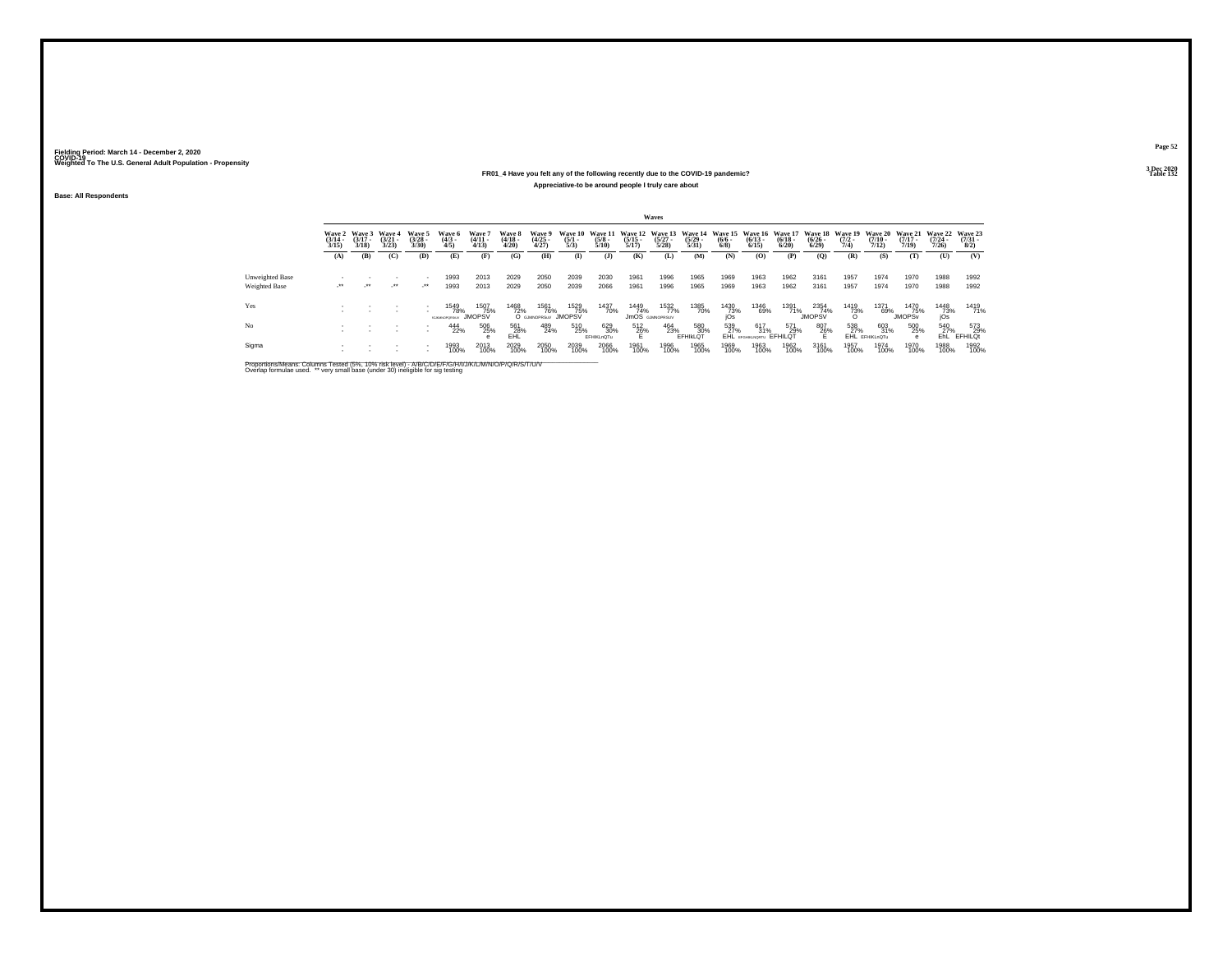### **FR01\_5 Have you felt any of the following recently due to the COVID-19 pandemic? Table 133 Compassionate- taking the time to check in with the people I care about**

**Base: All Respondents**

|                 |                                 |                             |                             |                                |                               |                                                    |                                 |                                |                                     |                                 |                                          | Waves                |                                 |                    |                                                                                                                 |                      |                                   |                     |                       |                                   |                                                         |                                |
|-----------------|---------------------------------|-----------------------------|-----------------------------|--------------------------------|-------------------------------|----------------------------------------------------|---------------------------------|--------------------------------|-------------------------------------|---------------------------------|------------------------------------------|----------------------|---------------------------------|--------------------|-----------------------------------------------------------------------------------------------------------------|----------------------|-----------------------------------|---------------------|-----------------------|-----------------------------------|---------------------------------------------------------|--------------------------------|
|                 | Wave 2<br>$\frac{(3/14)}{3/15}$ | Wave 3<br>$(3/17 -$<br>3/18 | Wave 4<br>$(3/21 -$<br>3/23 | Wave 5<br>$\binom{3/28}{3/30}$ | Wave 6<br>$\frac{(4/3)}{4/5}$ | Wave 7<br>$\frac{(4/11)}{4/13}$                    | Wave 8<br>$\frac{(4/18)}{4/20}$ | Wave 9<br>$\binom{4/25}{4/27}$ | Wave 10<br>$\frac{(5/1)}{5/3}$      | Wave 11<br>$\frac{(5/8)}{5/10}$ | $\frac{(5/15)}{5/17}$                    | $\binom{5/27}{5/28}$ | $\frac{(5/29 - 5/31)}{5/31}$    | $\binom{6/6}{6/8}$ | Wave 12 Wave 13 Wave 14 Wave 15 Wave 16 Wave 17 Wave 18 Wave 19 Wave 20 Wave 21 Wave 22<br>$\binom{6/13}{6/15}$ | $\binom{6/18}{6/20}$ | $\frac{(6/26 - 6)}{6/29}$         | $\frac{(7/2)}{7/4}$ | $\frac{(7/10)}{7/12}$ | $(7/17 -$<br>7/19                 | $(7/24 -$<br>7/26                                       | Wave 23<br>$\binom{7/31}{8/2}$ |
|                 | (A)                             | (B)                         | (C)                         | (D)                            | (E)                           | (F)                                                | (G)                             | (H)                            | $\mathbf{I}$                        | $($ J $)$                       | (K)                                      | (L)                  | <b>(M)</b>                      | (N)                | (O)                                                                                                             | (P)                  | (O)                               | (R)                 | (S)                   | (T)                               | (U)                                                     | (V)                            |
| Unweighted Base |                                 |                             |                             |                                | 1993                          | 2013                                               | 2029                            | 2050                           | 2039                                | 2030                            | 1961                                     | 1996                 | 1965                            | 1969               | 1963                                                                                                            | 1962                 | 3161                              | 1957                | 1974                  | 1970                              | 1988                                                    | 1992                           |
| Weighted Base   | $\sim$                          | $\cdot$                     | $\cdot$                     | $\mathcal{L}^{\bullet\bullet}$ | 1993                          | 2013                                               | 2029                            | 2050                           | 2039                                | 2066                            | 1961                                     | 1996                 | 1965                            | 1969               | 1963                                                                                                            | 1962                 | 3161                              | 1957                | 1974                  | 1970                              | 1988                                                    | 1992                           |
| Yes             |                                 |                             |                             |                                | 1529<br>77%                   | 1543<br>77%<br>UMMORRED UMMORRED UMMORRED UMMORRED | 1551<br>76%                     | 1572<br>77%                    | 1492<br>73%<br><b>JOPSV</b>         | 1409<br>68%                     | 1444<br>74%<br><b>JOPSV LIMINOPRSTUV</b> | 1536<br>77%          | $^{1392}_{\substack{71\% \ 0}}$ | 1398<br>71%<br>OpS | 1306<br>67%                                                                                                     | 1333<br>68%          | 2381<br>75%<br><b>IMMORRSTLIV</b> | $^{1379}_{-70\%}$   | 1297<br>66%           | $^{1393}_{\substack{71\% \\ 08}}$ | $^{1409}_{71\%}$                                        | 1379<br>69%                    |
| No              |                                 |                             |                             |                                | 464<br>23%                    | 470<br>23%                                         | 478<br>24%                      | 478<br>23%                     | 547<br>27%<br><b>EFGHL EFGHIKLO</b> | 657<br>32%                      | 517<br>26%<br>efhl                       | 460<br>23%           | 573<br>29%                      | 571<br>29%         | 657<br>33%<br>EFGHLQ EFGHLQ EFGHIKUNGETU EFGHIKLNQ                                                              | 629<br>32%           | 780<br>25%                        | 578<br>30%          | 677<br>34%            | 577<br>29%                        | 579<br>29%<br>EFGHLQ BROWNWORTUN EFGHLQ EFGHLQ EFGHIKLQ | 613<br>31%                     |
| Sigma           |                                 |                             |                             |                                | 1993<br>100%                  | 2013<br>100%                                       | 2029<br>100%                    | 2050<br>100%                   | 2039<br>100%                        | 2066<br>100%                    | 1961<br>100%                             | 1996<br>100%         | 1965<br>100%                    | 1969<br>100%       | 1963<br>100%                                                                                                    | 1962<br>100%         | 3161<br>100%                      | 1957<br>100%        | 1974<br>100%          | 1970<br>100%                      | 1988<br>100%                                            | 1992<br>100%                   |

Proportions/Means: Columns Tested (5%, 10% risk level) - A/B/C/D/E/F/G/H/I/J/K/L/M/N/O/P/Q/R/S/T/U/V<br>Overlap formulae used. \*\* very small base (under 30) ineligible for sig testing

**Page 53**3 Dec 2020<br>Table 133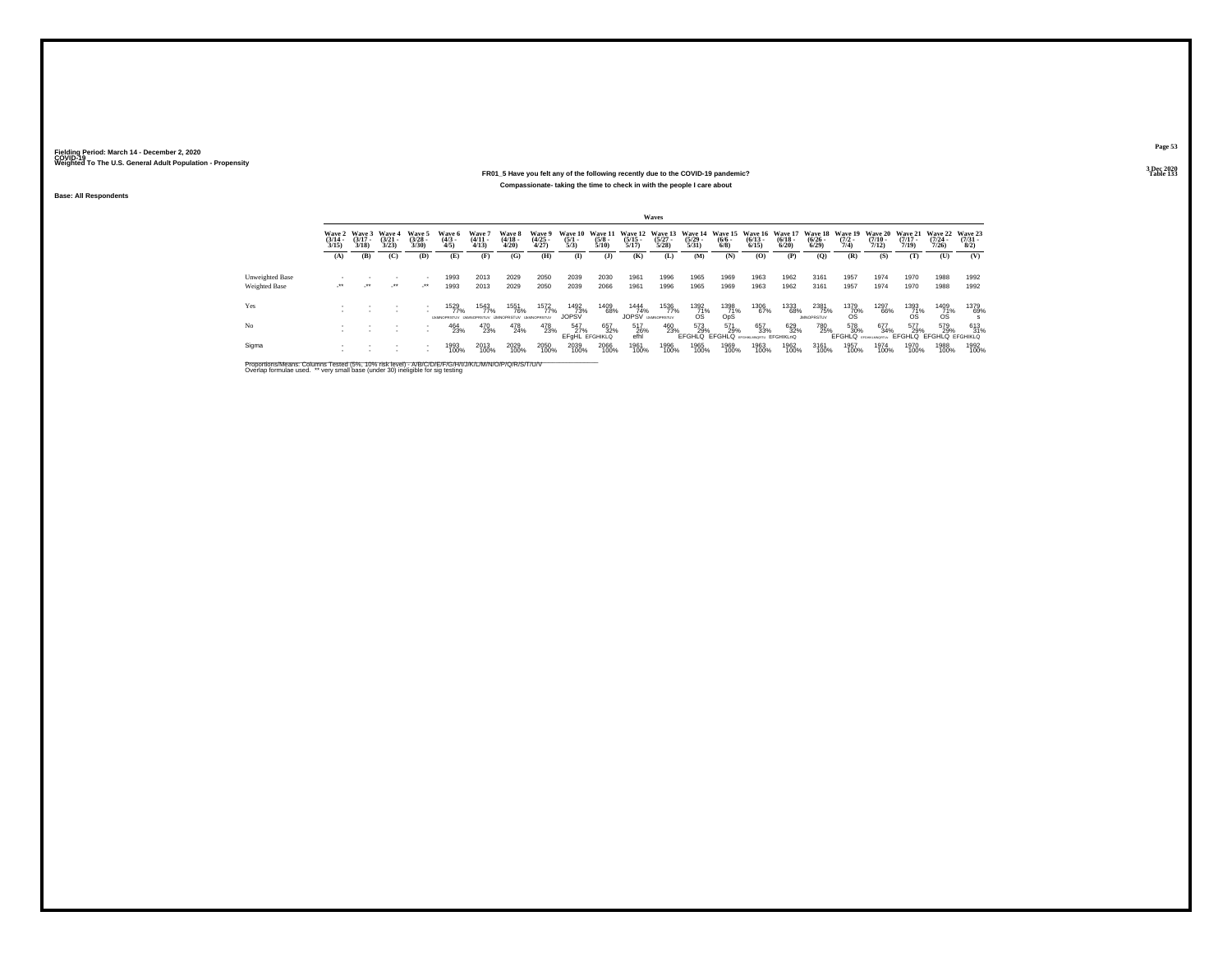### **FR01\_6 Have you felt any of the following recently due to the COVID-19 pandemic?Table 134 Lonely-feeling isolated from my friends/family**

**Base: All Respondents**

|                        |                       |                                        |                                 |                                |                                                                              |                                 |                                 |                                |                                                        |                      |                               | Waves                |                               |                                                              |                                          |                       |                         |                                        |                                         |                                         |                                         |                                     |
|------------------------|-----------------------|----------------------------------------|---------------------------------|--------------------------------|------------------------------------------------------------------------------|---------------------------------|---------------------------------|--------------------------------|--------------------------------------------------------|----------------------|-------------------------------|----------------------|-------------------------------|--------------------------------------------------------------|------------------------------------------|-----------------------|-------------------------|----------------------------------------|-----------------------------------------|-----------------------------------------|-----------------------------------------|-------------------------------------|
|                        | $\frac{(3/14)}{3/15}$ | Wave 2 Wave 3<br>$\frac{(3/17)}{3/18}$ | Wave 4<br>$\frac{(3/21)}{3/23}$ | Wave 5<br>$\binom{3/28}{3/30}$ | Wave 6<br>$\binom{4/3}{4/5}$                                                 | Wave 7<br>$\frac{(4/11)}{4/13}$ | Wave 8<br>$\frac{(4/18)}{4/20}$ | Wave 9<br>$\binom{4/25}{4/27}$ | Wave 10 Wave 11 Wave 12 Wave 13<br>$\frac{(5/1)}{5/3}$ | $\frac{(5/8)}{5/10}$ | $\frac{(5/15)}{5/17}$         | $\binom{5/27}{5/28}$ | $\frac{(5/29)}{5/31}$         | Wave 14 Wave 15 Wave 16 Wave 17<br>$\frac{(6/6 - 6)}{(6/8)}$ | $\frac{(6/13)}{6/15}$                    | $\frac{(6/18)}{6/20}$ | $\frac{(6/26)}{(6/29)}$ | Wave 18 Wave 19<br>$\frac{(7/2)}{7/4}$ | <b>Wave 20</b><br>$\frac{(7/10)}{7/12}$ | <b>Wave 21</b><br>$\frac{(7/17)}{7/19}$ | <b>Wave 22</b><br>$\frac{(7/24)}{7/26}$ | Wave 23<br>$\frac{(7/31 - 1)}{8/2}$ |
|                        | (A)                   | (B)                                    | (C)                             | (D)                            | (E)                                                                          | (F)                             | (G)                             | (H)                            | $\mathbf{I}$                                           | (1)                  | (K)                           | (L)                  | (M)                           | (N)                                                          | (O)                                      | (P)                   | (Q)                     | (R)                                    | (S)                                     | (T)                                     | (U)                                     | (V)                                 |
| <b>Unweighted Base</b> |                       |                                        |                                 | $\sim$                         | 1993                                                                         | 2013                            | 2029                            | 2050                           | 2039                                                   | 2030                 | 1961                          | 1996                 | 1965                          | 1969                                                         | 1963                                     | 1962                  | 3161                    | 1957                                   | 1974                                    | 1970                                    | 1988                                    | 1992                                |
| Weighted Base          | ur.                   | $\cdot$                                | $\cdot$                         | $\cdot$                        | 1993                                                                         | 2013                            | 2029                            | 2050                           | 2039                                                   | 2066                 | 1961                          | 1996                 | 1965                          | 1969                                                         | 1963                                     | 1962                  | 3161                    | 1957                                   | 1974                                    | 1970                                    | 1988                                    | 1992                                |
| Yes                    |                       |                                        |                                 | $\sim$                         | 974 964 991 1026<br>49% 48% 49% 50%<br>MNOPStuV MnOPSV (MNOPStuV JALANOPSTUV |                                 |                                 | 1026<br>50%                    | 961<br>47%<br><b>MOPsv</b>                             | 943<br>46%<br>MO     | 903<br>46%<br>MO <sub>p</sub> | 913<br>46%<br>MO     | 791<br>40%                    | 876<br>44%                                                   | 814<br>41%                               | 835<br>43%            | 1509<br>48%<br>MnOPSV   | 892<br>46%<br>MO                       | 855<br>43%                              | 889<br>45%<br>Mo                        | $^{902}_{\substack{45\% \ \text{Mo}}}$  | 864<br>43%                          |
| N <sub>o</sub>         |                       |                                        | . .                             | $\mathbf{r}$<br>$\sim$         | 1019<br>51%                                                                  | 1049<br>52%                     | 1038<br>51%                     | 1024<br>50%                    | 1078<br>53%                                            | 1124<br>54%<br>qH    | 1058<br>54%                   | 1083<br>54%          | 1174<br>60%<br>H EFGHUKLNORTU | 1093<br>56%                                                  | 1149<br>59%<br>EfGHq EFGHUKLQRIN EFGHIKQ | 1127<br>57%           | 1652<br>52%             | 1065<br>54%<br>н                       | 1119<br>57%<br><b>EFGHIO</b>            | 1081<br>55%<br>egH                      | 1086<br>55%<br>eaH                      | 1128<br>57%<br><b>EFGHIO</b>        |
| Sigma                  |                       |                                        |                                 |                                | 1993<br>100%                                                                 | 2013<br>100%                    | 2029<br>100%                    | 2050<br>100%                   | 2039<br>100%                                           | 2066<br>100%         | 1961<br>100%                  | 1996<br>100%         | 1965<br>100%                  | 1969<br>100%                                                 | 1963<br>100%                             | 1962<br>100%          | 3161<br>100%            | 1957<br>100%                           | 1974<br>100%                            | 1970<br>100%                            | 1988<br>100%                            | 1992<br>100%                        |

Proportions/Means: Columns Tested (5%, 10% risk level) - A/B/C/D/E/F/G/H/I/J/K/L/M/N/O/P/Q/R/S/T/U/V<br>Overlap formulae used. \*\* very small base (under 30) ineligible for sig testing

**Page 54**3 Dec 2020<br>Table 134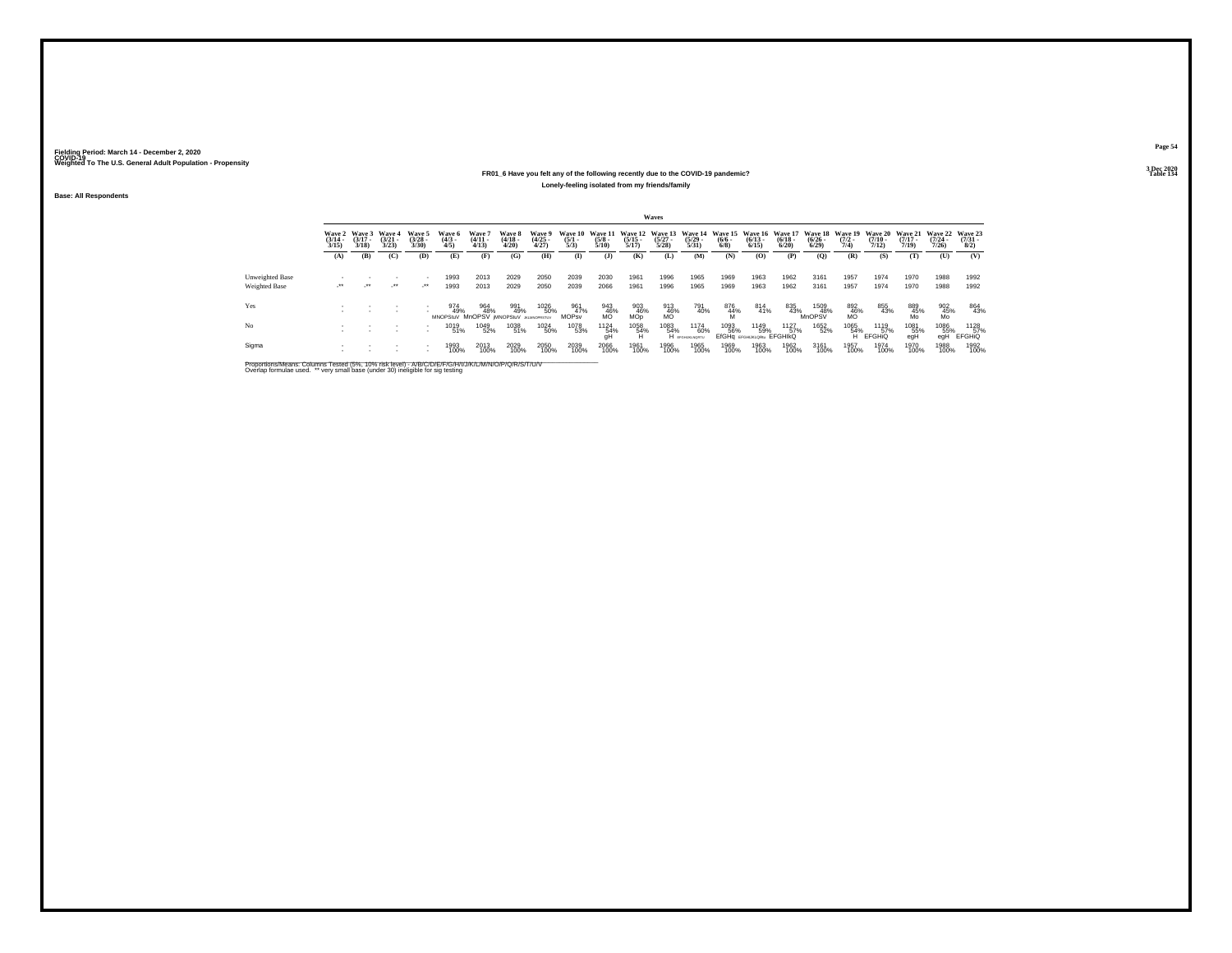#### **FR01\_7 Have you felt any of the following recently due to the COVID-19 pandemic?Table 135 Table 135 Overwhelmed- trying to balance work at home and other needs of my family**

**Base: All Respondents**

|                 |                                        |                             |                                    |                                |                              |                                |                                 |                                               |                     |                         |                       | Waves                |                           |                                                                                                                       |                         |                      |                                    |                     |                          |                       |                                         |                                          |
|-----------------|----------------------------------------|-----------------------------|------------------------------------|--------------------------------|------------------------------|--------------------------------|---------------------------------|-----------------------------------------------|---------------------|-------------------------|-----------------------|----------------------|---------------------------|-----------------------------------------------------------------------------------------------------------------------|-------------------------|----------------------|------------------------------------|---------------------|--------------------------|-----------------------|-----------------------------------------|------------------------------------------|
|                 | <b>Wave 2</b><br>$\frac{(3/14)}{3/15}$ | Wave 3<br>$(3/17 -$<br>3/18 | <b>Wave 4</b><br>$(3/21 -$<br>3/23 | Wave 5<br>$\binom{3/28}{3/30}$ | Wave 6<br>$\binom{4/3}{4/5}$ | Wave 7<br>$\frac{(4/11}{4/13}$ | Wave 8<br>$\frac{(4/18)}{4/20}$ | Wave 9<br>$\binom{4/25}{4/27}$                | $\frac{(5/1)}{5/3}$ | $\frac{(5/8)}{5/10}$    | $\frac{(5/15)}{5/17}$ | $\binom{5/27}{5/28}$ | $\frac{(5/29)}{5/31}$     | Wave 10 Wave 11 Wave 12 Wave 13 Wave 14 Wave 15 Wave 16 Wave 17 Wave 18 Wave 19 Wave 20 Wave 21<br>$\binom{6/6}{6/8}$ | $\binom{6/13}{6/15}$    | $\binom{6/18}{6/20}$ | $\frac{(6/26)}{6/29}$              | $\frac{(7/2)}{7/4}$ | $\frac{(7/10)}{7/12}$    | $\frac{(7/17)}{7/19}$ | <b>Wave 22</b><br>$\frac{(7/24)}{7/26}$ | Wave 23<br>$\frac{(7/31 - 8)}{8/2}$      |
|                 | (A)                                    | (B)                         | (C)                                | (D)                            | (E)                          | (F)                            | (G)                             | (H)                                           | $\mathbf{I}$        | (1)                     | (K)                   | (L)                  | (M)                       | (N)                                                                                                                   | (O)                     | (P)                  | (Q)                                | (R)                 | (S)                      | (T)                   | (U)                                     | (V)                                      |
| Unweighted Base |                                        |                             |                                    |                                | 1993                         | 2013                           | 2029                            | 2050                                          | 2039                | 2030                    | 1961                  | 1996                 | 1965                      | 1969                                                                                                                  | 1963                    | 1962                 | 3161                               | 1957                | 1974                     | 1970                  | 1988                                    | 1992                                     |
| Weighted Base   | ur.                                    | $\mathcal{L}^{\star\star}$  | $\cdot$                            | $\cdot$                        | 1993                         | 2013                           | 2029                            | 2050                                          | 2039                | 2066                    | 1961                  | 1996                 | 1965                      | 1969                                                                                                                  | 1963                    | 1962                 | 3161                               | 1957                | 1974                     | 1970                  | 1988                                    | 1992                                     |
| Yes             |                                        |                             |                                    |                                | 728<br>37%<br><b>JKMODS</b>  | 723<br>36%<br>ikmOS            | 716<br>35%                      | 751<br>3 <u>7</u> %<br>mOS JKMO <sub>pS</sub> | 705<br>35%          | 677<br>33%              | 635<br>32%            | 678<br>34%           | 632<br>32%                | 687<br>35%<br>os.                                                                                                     | 619<br>32%              | 655<br>33%           | 1151<br>36%<br>JKMO <sub>D</sub> S | 676<br>35%          | 617<br>31%               | 677<br>34%            |                                         | 750 748<br>% 38% 38%<br>UKIMOPSt JKIMOPS |
| No              |                                        |                             |                                    | ٠                              | <sup>1265</sup> 63%          | 1290<br>64%                    | 1313<br>65%                     | 1299<br>63%                                   | 1334<br>65%         | 1389<br>67%<br>u EfHQUV | 1326<br>68%<br>EfHQUV | 1318<br>66%          | 1333<br>68%<br>uv EfgHQUV | 1282<br>65%                                                                                                           | 1344<br>68%<br>EFGHnQUV | 1307<br>67%<br>ehqUV | 2010<br>64%                        | 1281<br>65%         | 1357<br>69%<br>EFGHinQUV | 1293<br>66%           | 1238<br>62%                             | 1244<br>62%                              |
| Sigma           |                                        |                             |                                    | ٠                              | 1993<br>100%                 | 2013<br>100%                   | 2029<br>100%                    | 2050<br>100%                                  | 2039<br>100%        | 2066<br>100%            | 1961<br>100%          | 1996<br>100%         | 1965<br>100%              | 1969<br>100%                                                                                                          | 1963<br>100%            | 1962<br>100%         | 3161<br>100%                       | 1957<br>100%        | 1974<br>100%             | 1970<br>100%          | 1988<br>100%                            | 1992<br>100%                             |

Proportions/Means: Columns Tested (5%, 10% risk level) - A/B/C/D/E/F/G/H/I/J/K/L/M/N/O/P/Q/R/S/T/U/V<br>Overlap formulae used. \*\* very small base (under 30) ineligible for sig testing

**Page 55**3 Dec 2020<br>Table 135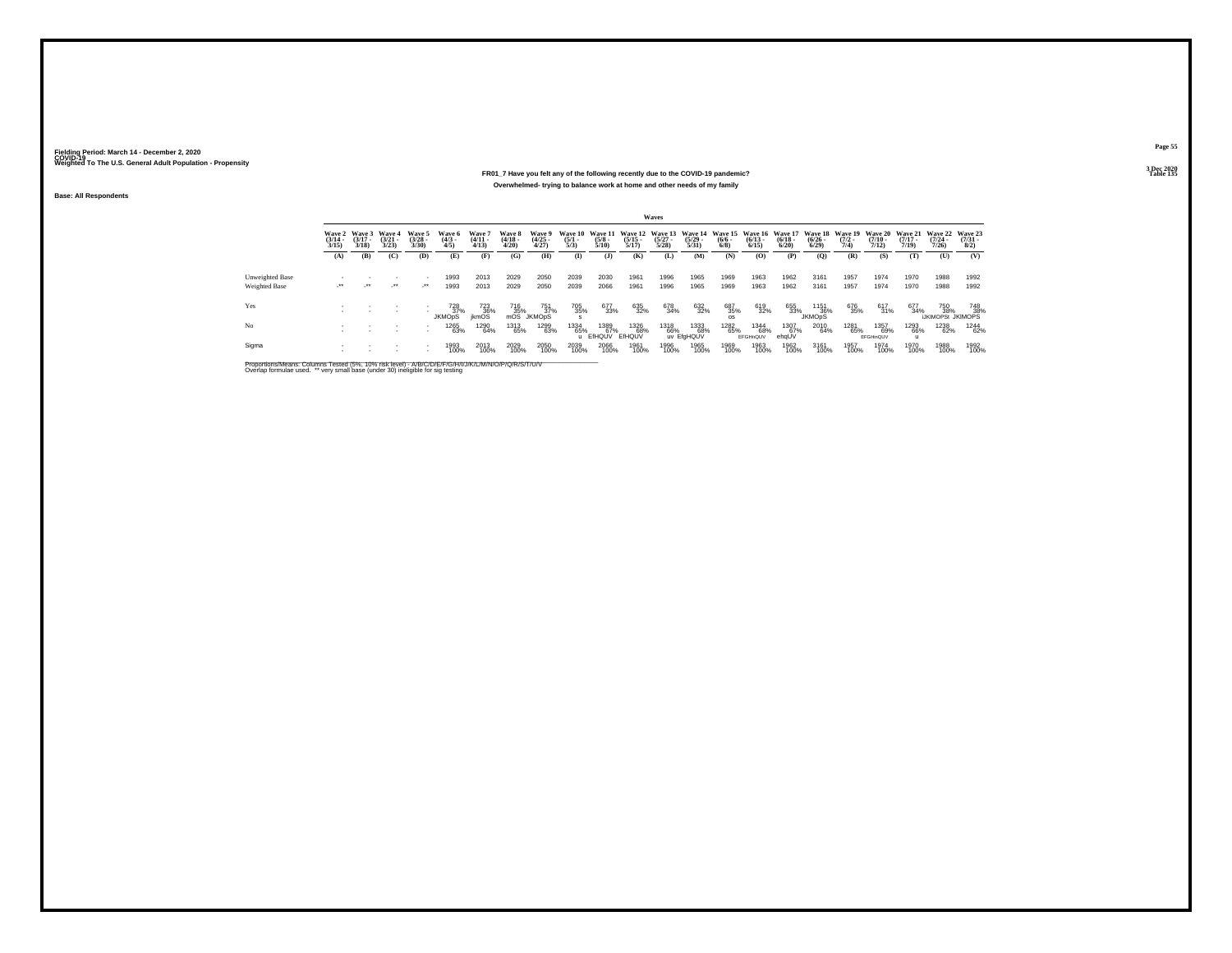### **FR01\_8 Have you felt any of the following recently due to the COVID-19 pandemic?Table 136 Table 136 Angry- upset that I don't know when this will end**

**Base: All Respondents**

|                                  |                                 |                             |                                 |                                          |                              |                                 |                                 |                                |                                |                          |                                          | Waves                |                                   |                                                               |                        |                            |                                       |                                       |                                         |                                         |                              |                                    |
|----------------------------------|---------------------------------|-----------------------------|---------------------------------|------------------------------------------|------------------------------|---------------------------------|---------------------------------|--------------------------------|--------------------------------|--------------------------|------------------------------------------|----------------------|-----------------------------------|---------------------------------------------------------------|------------------------|----------------------------|---------------------------------------|---------------------------------------|-----------------------------------------|-----------------------------------------|------------------------------|------------------------------------|
|                                  | Wave 2<br>$\frac{(3/14)}{3/15}$ | Wave 3<br>$(3/17 -$<br>3/18 | Wave 4<br>$\frac{(3/21)}{3/23}$ | Wave 5<br>$\binom{3/28}{3/30}$           | Wave 6<br>$\binom{4/3}{4/5}$ | Wave 7<br>$\frac{(4/11)}{4/13}$ | Wave 8<br>$\frac{(4/18)}{4/20}$ | Wave 9<br>$\binom{4/25}{4/27}$ | Wave 10<br>$\frac{(5/1)}{5/3}$ | $\frac{(5/8)}{5/10}$     | Wave 11 Wave 12<br>$\frac{(5/15)}{5/17}$ | $\binom{5/27}{5/28}$ | $\frac{(5/29)}{5/31}$             | Wave 13 Wave 14 Wave 15 Wave 16 Wave 17<br>$\binom{6/6}{6/8}$ | $\binom{6/13}{6/15}$   | $\frac{(6/18)}{6/20}$      | Wave 18<br>$\frac{(6/26)}{6/29}$      | <b>Wave 19</b><br>$\frac{(7/2)}{7/4}$ | <b>Wave 20</b><br>$\frac{(7/10)}{7/12}$ | <b>Wave 21</b><br>$\frac{(7/17)}{7/19}$ | Wave 22<br>$(7/24 -$<br>7/26 | Wave 23<br>$\binom{7/31}{8/2}$     |
|                                  | (A)                             | (B)                         | (C)                             | (D)                                      | (E)                          | (F)                             | (G)                             | (H)                            | $\bf{I}$                       | (1)                      | (K)                                      | (L)                  | (M)                               | (N)                                                           | (O)                    | (P)                        | (Q)                                   | (R)                                   | (S)                                     | (T)                                     | (U)                          | (V)                                |
| Unweighted Base<br>Weighted Base | e.                              | $\cdot$                     | $\cdot$                         | $\sim$<br>$\mathcal{L}^{\bullet\bullet}$ | 1993<br>1993                 | 2013<br>2013                    | 2029<br>2029                    | 2050<br>2050                   | 2039<br>2039                   | 2030<br>2066             | 1961<br>1961                             | 1996<br>1996         | 1965<br>1965                      | 1969<br>1969                                                  | 1963<br>1963           | 1962<br>1962               | 3161<br>3161                          | 1957<br>1957                          | 1974<br>1974                            | 1970<br>1970                            | 1988<br>1988                 | 1992<br>1992                       |
| Yes                              |                                 |                             |                                 | $\sim$                                   | 1068<br>54%<br>GIJKIMNOPU    | 1027<br>$\frac{51}{10}$         | 1006<br>50%<br>MO               | 1038<br>$\frac{51}{100}$       | 994<br>49%<br>mO               | 1003<br>m <sup>49%</sup> | 958<br>49%<br>mO                         | 1001<br>50%<br>MO    | 888<br>45%                        | 971<br>49%                                                    | 834<br>43%             | 971<br>49%                 | 1697<br>54%<br>MO GNUKMNOPU GUKIMNOPU | 1055<br>54%                           | 996<br>50%                              | 1070<br>54%<br>MO GNJKLMNOPSU           | 980<br>49%                   | 1071<br>54%<br><b>MO</b> GUKIMNOPU |
| No                               |                                 |                             | $\sim$<br><b>1999</b>           | $\overline{\phantom{a}}$                 | 925<br>46%                   | 986<br>49%                      | 1023<br>50%<br>EQRTV            | 1012<br>49%<br>at              | 1045<br>51%<br>EQRTV           | 1063<br>51%<br>EQRTV     | 1003<br>51%<br>EQRTV                     | 995<br>50%           | 1077<br>55%<br>earTv provessional | 998<br>51%<br><b>EQRTV</b> <i>SPORANDORTIV</i>                | <sup>1129</sup><br>57% | 991<br>51%<br><b>EQRTV</b> | 1464<br>46%                           | 902<br>46%                            | 978<br>50%                              | 900<br>46%                              | 1008<br>51%<br>EQRTV         | 921<br>46%                         |
| Sigma                            |                                 |                             |                                 |                                          | 1993<br>100%                 | 2013<br>100%                    | 2029<br>100%                    | 2050<br>100%                   | 2039<br>100%                   | 2066<br>100%             | 1961<br>100%                             | 1996<br>100%         | 1965<br>100%                      | 1969<br>100%                                                  | 1963<br>100%           | 1962<br>100%               | 3161<br>100%                          | 1957<br>100%                          | 1974<br>100%                            | 1970<br>100%                            | 1988<br>100%                 | 1992<br>100%                       |

Proportions/Means: Columns Tested (5%, 10% risk level) - A/B/C/D/E/F/G/H/I/J/K/L/M/N/O/P/Q/R/S/T/U/V<br>Overlap formulae used. \*\* very small base (under 30) ineligible for sig testing

**Page 563 Dec 2020<br>Table 136**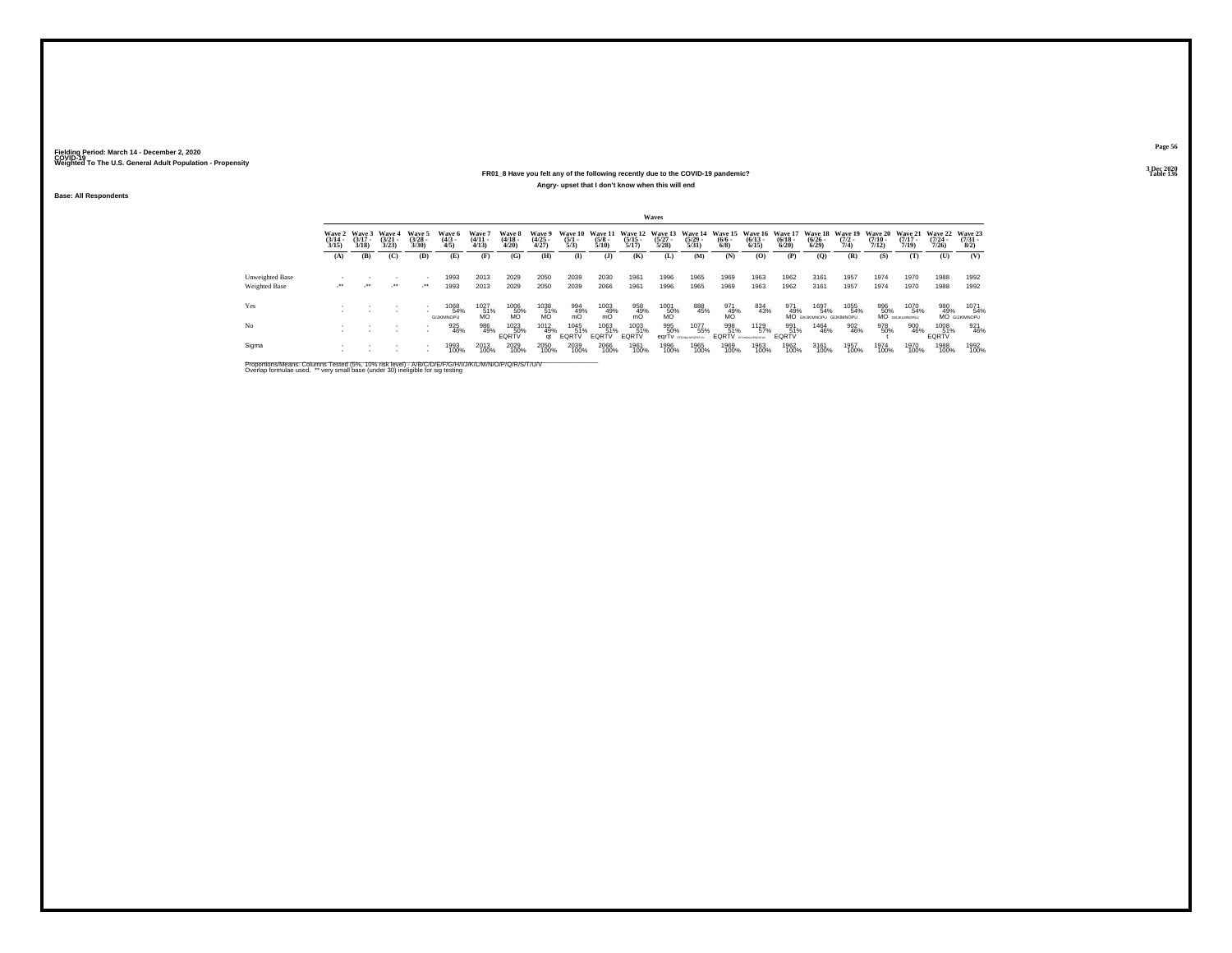#### **FR01\_9 Have you felt any of the following recently due to the COVID-19 pandemic?Particular Table 137 Table 137 Table 137 Annoyed- by lack of personal space and the inability to get away from my family**

**Base: All Respondents**

|                 |                                 |                                 |                                 |                                |                              |                                |                                 |                                       |                                |                                 |                       | <b>Waves</b>                                     |                            |                           |                                                  |                      |                                          |                     |                                         |                                  |                                          |                     |
|-----------------|---------------------------------|---------------------------------|---------------------------------|--------------------------------|------------------------------|--------------------------------|---------------------------------|---------------------------------------|--------------------------------|---------------------------------|-----------------------|--------------------------------------------------|----------------------------|---------------------------|--------------------------------------------------|----------------------|------------------------------------------|---------------------|-----------------------------------------|----------------------------------|------------------------------------------|---------------------|
|                 | Wave 2<br>$\frac{(3/14)}{3/15}$ | Wave 3<br>$\frac{(3/17)}{3/18}$ | Wave 4<br>$\frac{(3/21)}{3/23}$ | Wave 5<br>$\binom{3/28}{3/30}$ | Wave 6<br>$\binom{4/3}{4/5}$ | Wave 7<br>$\frac{(4/11}{4/13}$ | Wave 8<br>$\frac{(4/18)}{4/20}$ | <b>Wave 9</b><br>$\binom{4/25}{4/27}$ | Wave 10<br>$\frac{(5/1)}{5/3}$ | Wave 11<br>$\frac{(5/8)}{5/10}$ | $\frac{(5/15)}{5/17}$ | Wave 12 Wave 13 Wave 14<br>$\frac{(5/27)}{5/28}$ | $\frac{(5/29)}{5/31}$      | $\frac{(6/6 - 6)}{(6/8)}$ | Wave 15 Wave 16 Wave 17<br>$\frac{(6/13)}{6/15}$ | $\binom{6/18}{6/20}$ | Wave 18 Wave 19<br>$\frac{(6/26)}{6/29}$ | $\frac{(7/2)}{7/4}$ | <b>Wave 20</b><br>$\frac{(7/10)}{7/12}$ | Wave 21<br>$\frac{(7/17)}{7/19}$ | Wave 22 Wave 23<br>$\frac{(7/24)}{7/26}$ | $\binom{7/31}{8/2}$ |
|                 | (A)                             | (B)                             | (C)                             | (D)                            | (E)                          | (F)                            | (G)                             | (H)                                   | $\mathbf{I}$                   | ( <b>J</b> )                    | (K)                   | (L)                                              | (M)                        | (N)                       | (O)                                              | (P)                  | (O)                                      | (R)                 | (S)                                     | (T)                              | (U)                                      | (V)                 |
| Unweighted Base |                                 |                                 |                                 | ٠                              | 1993                         | 2013                           | 2029                            | 2050                                  | 2039                           | 2030                            | 1961                  | 1996                                             | 1965                       | 1969                      | 1963                                             | 1962                 | 3161                                     | 1957                | 1974                                    | 1970                             | 1988                                     | 1992                |
| Weighted Base   | $\cdot$                         | - 11                            | $\mathcal{L}^{\bullet\bullet}$  | $\cdot$                        | 1993                         | 2013                           | 2029                            | 2050                                  | 2039                           | 2066                            | 1961                  | 1996                                             | 1965                       | 1969                      | 1963                                             | 1962                 | 3161                                     | 1957                | 1974                                    | 1970                             | 1988                                     | 1992                |
| Yes             |                                 |                                 |                                 | ٠                              | 649<br>33%                   | 650<br>32%<br>m                | 643<br>32%                      | 695<br>34%<br>LMopsV                  | 666<br>33%<br>Mv               | 657<br>32%<br>m                 | 617<br>31%            | 603<br>30%                                       | 563<br>29%                 | 646<br>33%<br>Mv          | 596<br>30%                                       | 604<br>31%           | 1094<br>35%<br>gkLMOPStUV                | 634<br>32%<br>m     | 598<br>30%                              | 621<br>32%                       | 615<br>31%                               | 589<br>30%          |
| No              |                                 |                                 |                                 | ٠                              | 1344<br>67%                  | <sup>1363</sup> 68%            | 1386<br>68%                     | <sup>1355</sup> 66%                   | 1373<br>67%                    | 1409<br>68%                     | 1344<br>69%           | 1393<br>70%                                      | 1402<br>71%<br>HQ EfHIINQr | 1323<br>67%               | 1367<br>70%<br>hQ                                | 1358<br>69%<br>hQ    | 2067<br>65%                              | 1323<br>68%         | 1376<br>70%<br>hQ                       | 1349<br>68%                      | 1373<br>69%<br>Ö                         | 1403<br>70%<br>HinQ |
| Sigma           | $\mathbf{r}$                    |                                 |                                 |                                | 1993<br>100%                 | 2013<br>100%                   | 2029<br>100%                    | 2050<br>100%                          | 2039<br>100%                   | 2066<br>100%                    | 1961<br>100%          | 1996<br>100%                                     | 1965<br>100%               | 1969<br>100%              | 1963<br>100%                                     | 1962<br>100%         | 3161<br>100%                             | 1957<br>100%        | 1974<br>100%                            | 1970<br>100%                     | 1988<br>100%                             | 1992<br>100%        |

Proportions/Means: Columns Tested (5%, 10% risk level) - A/B/C/D/E/F/G/H/I/J/K/L/M/N/O/P/Q/R/S/T/U/V<br>Overlap formulae used. \*\* very small base (under 30) ineligible for sig testing

**Page 57**3 Dec 2020<br>Table 137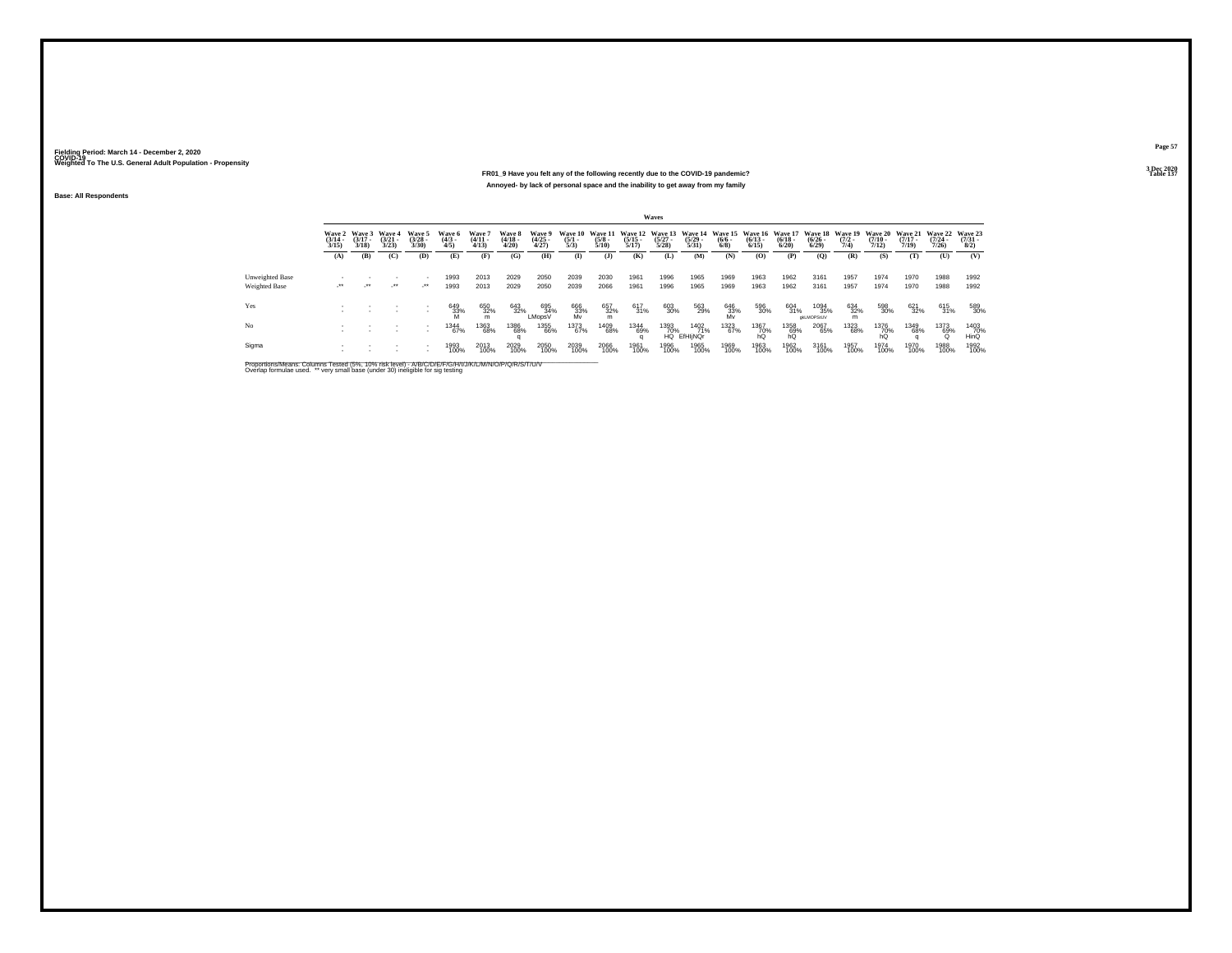#### **FR01\_10 Have you felt any of the following recently due to the COVID-19 pandemic? Table 138 Fear- that my kids are missing out on learning**

**Base: Parent**

|                 |                                 |                                 |                                |                                |                              |                                 |                                 |                                |                                |                                                 |                                          | Waves                |                                                              |                           |                      |                         |                       |                                        |                                         |                                         |                                      |                                     |
|-----------------|---------------------------------|---------------------------------|--------------------------------|--------------------------------|------------------------------|---------------------------------|---------------------------------|--------------------------------|--------------------------------|-------------------------------------------------|------------------------------------------|----------------------|--------------------------------------------------------------|---------------------------|----------------------|-------------------------|-----------------------|----------------------------------------|-----------------------------------------|-----------------------------------------|--------------------------------------|-------------------------------------|
|                 | Wave 2<br>$\frac{(3/14)}{3/15}$ | Wave 3<br>$\frac{(3/17)}{3/18}$ | Wave 4<br>$\binom{3/21}{3/23}$ | Wave 5<br>$\binom{3/28}{3/30}$ | Wave 6<br>$\binom{4/3}{4/5}$ | Wave 7<br>$\frac{(4/11)}{4/13}$ | Wave 8<br>$\frac{(4/18)}{4/20}$ | Wave 9<br>$\binom{4/25}{4/27}$ | Wave 10<br>$\frac{(5/1)}{5/3}$ | <b>Wave 11</b><br>$\frac{(5/8)}{5/10}$          | Wave 12 Wave 13<br>$\frac{(5/15)}{5/17}$ | $\binom{5/27}{5/28}$ | Wave 14 Wave 15 Wave 16 Wave 17<br>$\frac{(5/29 - 5)}{5/31}$ | $\frac{(6/6 - 6)}{(6/8)}$ | $\binom{6/13}{6/15}$ | $\frac{(6/18)}{6/20}$   | $\frac{(6/26)}{6/29}$ | Wave 18 Wave 19<br>$\frac{(7/2)}{7/4}$ | <b>Wave 20</b><br>$\frac{(7/10)}{7/12}$ | <b>Wave 21</b><br>$\frac{(7/17)}{7/19}$ | Wave 22<br>$\frac{(7/24 - 7)}{7/26}$ | Wave 23<br>$\frac{(7/31 - 1)}{8/2}$ |
|                 | (A)                             | (B)                             | (C)                            | (D)                            | Œ)                           | (F)                             | (G)                             | (H)                            | $\bf{I}$                       | $($ J $)$                                       | (K)                                      | (L)                  | (M)                                                          | (N)                       | (O)                  | (P)                     | (Q)                   | (R)                                    | (S)                                     | (T)                                     | (U)                                  | (V)                                 |
| Unweighted Base |                                 |                                 |                                |                                |                              |                                 |                                 |                                | 1183                           | 1121                                            | 1159                                     | 1115                 | 1108                                                         | 1166                      | 1133                 | 1140                    | 1856                  | 1180                                   | 1170                                    | 1193                                    | 1200                                 | 1200                                |
| Weighted Base   | $\cdot$                         | $\bullet\bullet$                | $^{\tiny{++}}$                 | $\rightarrow$                  | $\cdot$                      | $\cdot$                         | $\cdot$                         | $\cdot$                        | 1188                           | 1147                                            | 1161                                     | 1093                 | 1107                                                         | 1141                      | 1148                 | 1147                    | 1782                  | 1099                                   | 1146                                    | 1127                                    | 1200                                 | 1187                                |
| Yes             |                                 |                                 |                                |                                |                              |                                 |                                 |                                | $^{506}_{~43\%}$               | $^{426}_{37\%}$                                 | 509<br>44%<br>JM                         | 435<br>40%           | 394<br>36%                                                   | 456<br>40%                | 455<br>40%           | $\frac{500}{44\%}$      | 762<br>43%<br>JM      | 445<br>40%<br>m                        | 462<br>40%                              | 538<br>48%<br>M JLMNOGRSV JLMNORSV      | 554<br>46%                           | $495$<br>$42\%$<br>$10$             |
| No              |                                 |                                 |                                |                                |                              |                                 |                                 |                                | 682<br>57%                     | <sup>722</sup> <sub>63%</sub><br><b>IKPOTUV</b> | 652<br>56%                               | 658<br>60%           | 713<br>64%<br>TU IKnPOrsTUV                                  | 685<br>60%<br>ΤU          | 693<br>60%<br>TU     | 648<br>56%              | 1019<br>57%           | 654<br>60%<br>TU                       | 683<br>60%<br>TU                        | 589<br>52%                              | 647<br>54%                           | $^{692}_{\substack{58\%\\Tu}}$      |
| Sigma           |                                 |                                 |                                |                                |                              |                                 |                                 |                                | 1188<br>100%                   | <sup>1147</sup><br>100%                         | 1161<br>100%                             | 1093<br>100%         | 1107<br>100%                                                 | 1141<br>100%              | 1148<br>100%         | <sup>1147</sup><br>100% | 1782<br>100%          | 1099<br>100%                           | 1146<br>100%                            | <sup>1127</sup><br>100%                 | 1200<br>100%                         | 1187<br>100%                        |

Proportions/Means: Columns Tested (5%, 10% risk level) - A/B/C/D/E/F/G/H/I/J/K/L/M/N/O/P/Q/R/S/T/U/V<br>Overlap formulae used. \*\* very small base (under 30) ineligible for sig testing

**Page 583 Dec 2020<br>Table 138**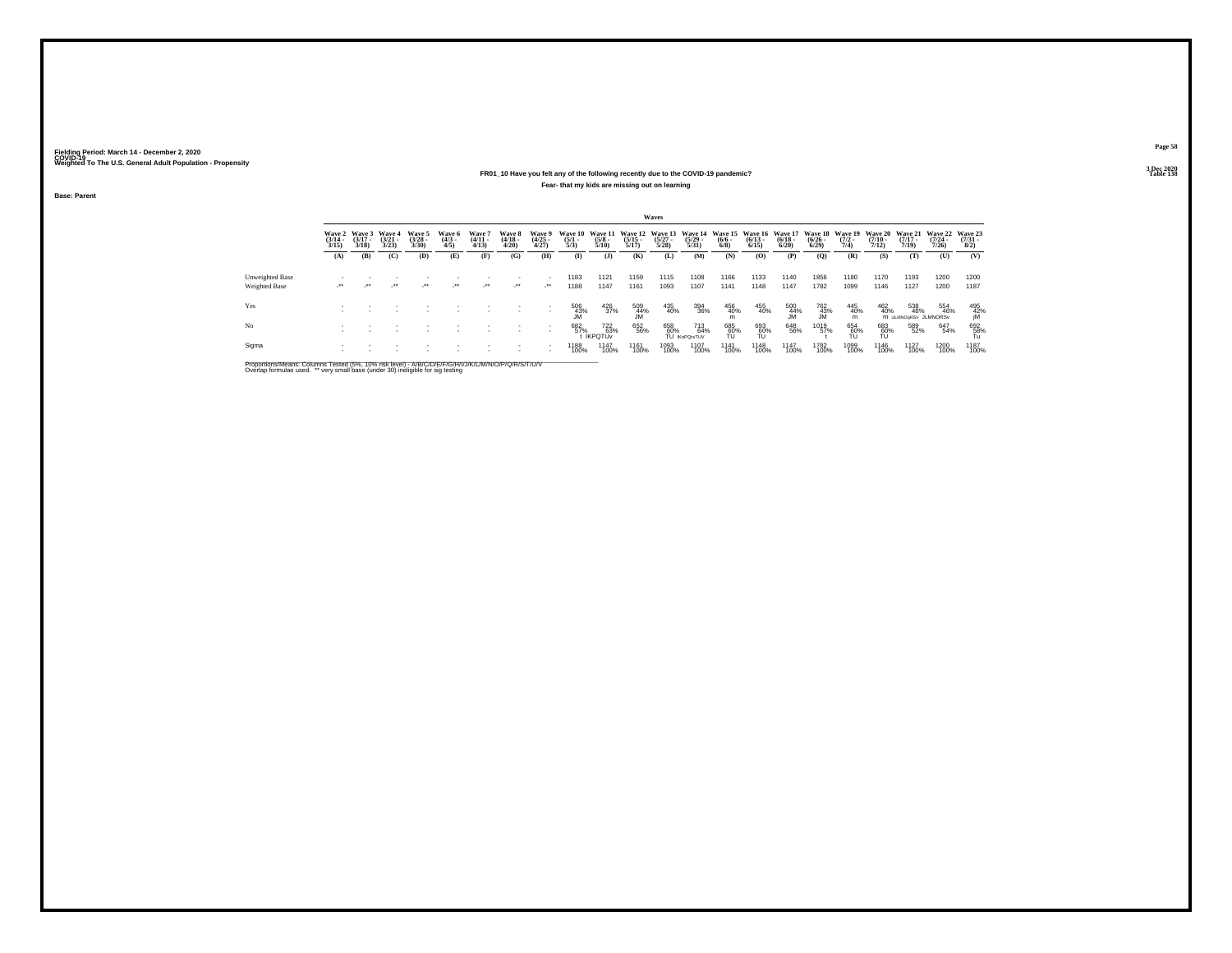### **FR01\_11 Have you felt any of the following recently due to the COVID-19 pandemic? Table 139 Thankful - for the sacrifices that the American people have made for coronavirus**

**Base: All Respondents**

|                      |                                 |                                 |                                 |                                |                              |                                |                                 |                                |                                |                          |                                   | <b>Waves</b>          |                       |                                                                                                                                      |                                 |                           |                           |                     |                                 |                            |                            |                             |
|----------------------|---------------------------------|---------------------------------|---------------------------------|--------------------------------|------------------------------|--------------------------------|---------------------------------|--------------------------------|--------------------------------|--------------------------|-----------------------------------|-----------------------|-----------------------|--------------------------------------------------------------------------------------------------------------------------------------|---------------------------------|---------------------------|---------------------------|---------------------|---------------------------------|----------------------------|----------------------------|-----------------------------|
|                      | Wave 2<br>$\frac{(3/14)}{3/15}$ | Wave 3<br>$\frac{(3/17)}{3/18}$ | Wave 4<br>$\frac{(3/21)}{3/23}$ | Wave 5<br>$\binom{3/28}{3/30}$ | Wave 6<br>$\binom{4/3}{4/5}$ | Wave 7<br>$\frac{(4/11}{4/13}$ | Wave 8<br>$\frac{(4/18)}{4/20}$ | Wave 9<br>$\binom{4/25}{4/27}$ | Wave 10<br>$\frac{(5/1)}{5/3}$ | $\frac{(5/8)}{5/10}$     | $\frac{(5/15)}{5/17}$             | $\frac{(5/27)}{5/28}$ | $\frac{(5/29)}{5/31}$ | Wave 11 Wave 12 Wave 13 Wave 14 Wave 15 Wave 16 Wave 17 Wave 18 Wave 19 Wave 20 Wave 21 Wave 22 Wave 23<br>$\frac{(6/6 - 6)}{(6/8)}$ | $\frac{(6/13)}{6/15}$           | $\frac{(6/18)}{6/20}$     | $\frac{(6/26 - 6)}{6/29}$ | $\frac{(7/2)}{7/4}$ | $\frac{(7/10)}{7/12}$           | $\frac{(7/17)}{7/19}$      | $\frac{(7/24)}{7/26}$      | $\binom{7/31}{8/2}$         |
|                      | (A)                             | (B)                             | (C)                             | (D)                            | (E)                          | (F)                            | (G)                             | (H)                            | (I)                            | $($ $)$                  | (K)                               | (L)                   | (M)                   | (N)                                                                                                                                  | (O)                             | (P)                       | (Q)                       | (R)                 | (S)                             | (T)                        | (U)                        | (V)                         |
| Unweighted Base      |                                 |                                 |                                 |                                |                              |                                |                                 |                                |                                | $\sim$                   | 1961                              | 1996                  | 1965                  | 1969                                                                                                                                 | 1963                            | 1962                      | 3161                      | 1957                | 1974                            | 1970                       | 1988                       | 1992                        |
| <b>Weighted Base</b> | $\cdot$                         | $\cdot$                         | $\cdot$                         | $\star$                        | $\cdot$                      | $\lambda$                      | $\cdot$                         | $\cdot$                        | $\cdot$                        | $\cdot$                  | 1961                              | 1996                  | 1965                  | 1969                                                                                                                                 | 1963                            | 1962                      | 3161                      | 1957                | 1974                            | 1970                       | 1988                       | 1992                        |
| Yes                  |                                 |                                 |                                 |                                |                              |                                |                                 |                                |                                |                          | 1549<br>79%<br>MOPRSTUV MnOPRSTUV | 1581<br>79%           | 1484<br>76%           | 1505<br>76%<br>OStuV OPSTUV                                                                                                          | 1345<br>69%                     | $\frac{1428}{73\%}$       | 2431<br>77%<br>Os OPSTUV  | 1470<br>75%<br>OSv  | 1367<br>69%                     | 1421<br>72%                | 1433<br>72%                | 1433<br>72%                 |
| No                   |                                 |                                 |                                 |                                |                              |                                |                                 |                                |                                |                          | $^{412}_{21\%}$                   | 415<br>21%            | 481<br>24%            | 464<br>24%                                                                                                                           | 618<br>31%<br><b>KLMNPQRtuv</b> | 534<br>27%<br><b>KLNQ</b> | 730<br>23%                | 487<br>25%          | 607<br>31%<br><b>KL KLMNpQR</b> | 549<br>28%<br><b>KLmNQ</b> | 555<br>28%<br><b>KLmNQ</b> | 559<br>28%<br><b>KLMNQr</b> |
| Sigma                |                                 |                                 |                                 |                                |                              |                                |                                 |                                |                                | $\overline{\phantom{a}}$ | 1961<br>100%                      | 1996<br>100%          | 1965<br>100%          | 1969<br>100%                                                                                                                         | 1963<br>100%                    | 1962<br>100%              | 3161<br>100%              | 1957<br>100%        | 1974<br>100%                    | 1970<br>100%               | 1988<br>100%               | 1992<br>100%                |

Proportions/Means: Columns Tested (5%, 10% risk level) - A/B/C/D/E/F/G/H/I/J/K/L/M/N/O/P/Q/R/S/T/U/V<br>Overlap formulae used. \*\* very small base (under 30) ineligible for sig testing

**Page 59**3 Dec 2020<br>Table 139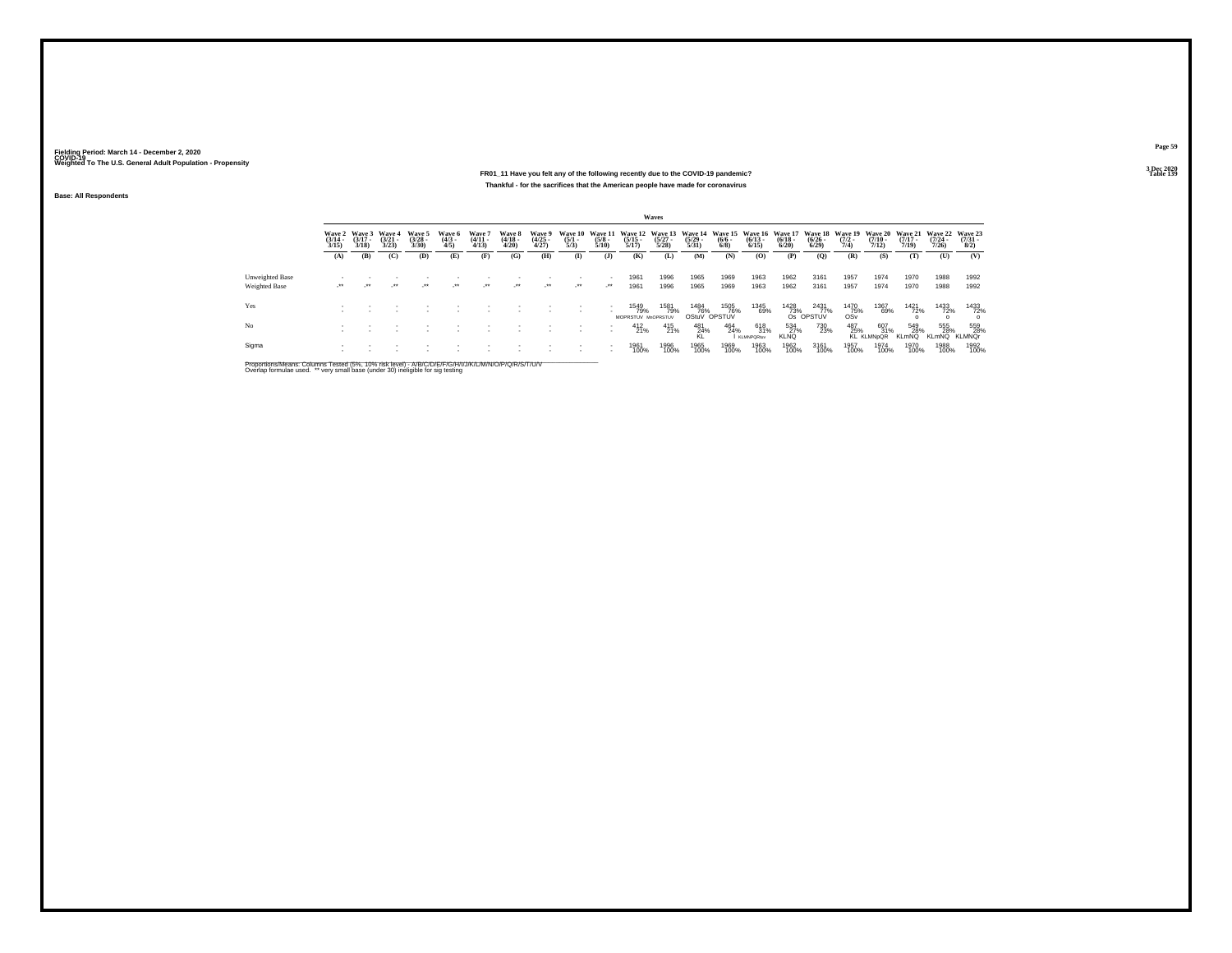### **FR05 How much would you say you miss each of the following during this time of virus-related restrictions?Summary Of A Lot/Somewhat**

**Base: All Respondents**

|                                                                   |                                  |                                 |                                 |                                 |                              |                               |                                        |                                       |                                       |                                 |                                         | Waves                                     |                      |                                        |                              |                                  |                                  |                                  |                               |                                       |                                         |                                                           |
|-------------------------------------------------------------------|----------------------------------|---------------------------------|---------------------------------|---------------------------------|------------------------------|-------------------------------|----------------------------------------|---------------------------------------|---------------------------------------|---------------------------------|-----------------------------------------|-------------------------------------------|----------------------|----------------------------------------|------------------------------|----------------------------------|----------------------------------|----------------------------------|-------------------------------|---------------------------------------|-----------------------------------------|-----------------------------------------------------------|
|                                                                   | <b>Wave 2</b><br>(3/14 -<br>3/15 | Wave 3<br>$\frac{(3/17)}{3/18}$ | Wave 4<br>$\frac{(3/21)}{3/23}$ | Wave 5<br>$\frac{(3/28)}{3/30}$ | Wave 6<br>$\binom{4/3}{4/5}$ | Wave 7<br>$(4/11 -$<br>4/13   | <b>Wave 8</b><br>$\frac{(4/18)}{4/20}$ | Wave 9<br>$\frac{(4/25)}{4/27}$       | Wave 10<br>$\frac{(5/1)}{5/3}$        | Wave 11<br>$\frac{(5/8)}{5/10}$ | Wave 12<br>$\frac{(5/15)}{5/17}$        | Wave 13<br>$\frac{(5/27)}{5/28}$          | $\binom{5/29}{5/31}$ | Wave 14 Wave 15<br>$(6/6 -$<br>$6/8$ ) | Wave 16<br>$(6/13 -$<br>6/15 | Wave 17<br>$(6/18 -$<br>6/20     | Wave 18<br>$\frac{(6/26)}{6/29}$ | Wave 19<br>$\frac{(7/2)}{7/4}$   | Wave 20<br>$(7/10 -$<br>7/12) | Wave 21<br>$\frac{(7/17)}{7/19}$      | Wave 22<br>$\frac{(7/24 - 7/26)}{7/26}$ | Wave 23<br>$(7/31 -$<br>8/2)                              |
|                                                                   | (A)                              | (B)                             | (C)                             | (D)                             | (E)                          | (F)                           | (G)                                    | (H)                                   | $\bf{I}$                              | (3)                             | (K)                                     | (L)                                       | (M)                  | (N)                                    | (O)                          | (P)                              | (Q)                              | (R)                              | (S)                           | (T)                                   | (U)                                     | (V)                                                       |
| Unweighted Base<br>Weighted Base                                  |                                  |                                 | $\ddot{\phantom{1}}$            | $\overline{\phantom{a}}$        | $\cdot$                      | 2013<br>2013                  | 2029<br>2029                           | 2050<br>2050                          | 2039<br>2039                          | 2030<br>2066                    | 1961<br>1961                            | 1996<br>1996                              | 1965<br>1965         | 1969<br>1969                           | 1963<br>1963                 | 1962<br>1962                     | 3161<br>3161                     | 1957<br>1957                     | 1974<br>1974                  | 1970<br>1970                          | 1988<br>1988                            | 1992<br>1992                                              |
| Traveling on an airplane                                          |                                  |                                 |                                 |                                 |                              | 707<br>35%                    | 737<br>36%                             | 758<br>37%                            | 828<br>41%<br>FGh                     | 815<br>39%                      | 807<br>41%<br>FGH                       | 828<br>41%<br>FGH                         | 765<br>39%           | 792<br>40%<br>FGh                      | 754<br>38%                   | 824<br>42%<br>FGHO               | 1314<br>42%<br>FGH <sub>o</sub>  | 833<br>43%<br>FGHmO              | 808<br>41%                    | 883<br>45%<br>FGH FGHLMMOgIU          | 792<br>40%<br>Fq                        | 847<br>43%<br>FGHmO                                       |
| Going to a movie theatre                                          |                                  |                                 |                                 |                                 |                              | 893                           | 972<br>48%                             | 992%                                  | 993<br>49%                            | 989<br>48%                      | 904<br>46%                              | 977<br>49%                                | $\frac{956}{49\%}$   | $1005$<br>$51\%$<br>FKos               | 928<br>47%                   | 1002<br>51%<br>FKos              | 1528<br>48%<br>F                 | 961<br>49%<br>Е                  | 929<br>47%                    | $^{982}_{\substack{50\%\\\text{Fk}}}$ | 995<br>50%<br>FK <sup>1</sup>           | 1017<br>51%<br><b>FKos</b>                                |
| Shopping in stores                                                |                                  |                                 |                                 |                                 |                              | 1341<br>67%<br>OsV            | 1381<br>68%<br>MOStUV                  | 13996<br><b>MOStUV</b>                | $^{1394}_{68\%}$<br>MOStUV framorsTuv | $1445$<br>$70\%$                |                                         | 1298 1376<br>66% 69%<br>Ov MOrSTUV<br>69% | $^{1254}_{64\%}$     | $\frac{1316}{67\%}$                    | $^{1211}_{62\%}$             | $^{1332}_{68\%}$<br>MOSuV MOSTUV | 2168<br>69%                      | 1284<br>66%<br>$\circ$           | $^{1246}_{63\%}$              | $\substack{1273 \\ 65\%}$             | $\substack{1275 \\ 64\%}$               | 1251<br>63%                                               |
| Working from the office                                           |                                  |                                 |                                 |                                 |                              | 621<br>31%                    | 666<br>33%                             | 694<br>34%<br>fLs                     | 683<br>34%                            | 680<br>33%                      | 609<br>31%                              | 602<br>30%                                | 622<br>32%           | 675<br>34%<br>fkLs                     | 663<br>34%                   | 670<br>34%<br>fLs                | 1104<br>35%<br>FKLmŠv            | 647<br>33%                       | 603<br>31%                    | 648<br>33%                            | 678<br>34%<br>fLs                       | 627<br>31%                                                |
| Attending events like<br>concerts, theatre and<br>sporting events |                                  |                                 |                                 |                                 |                              | 916<br>46%                    | 984<br>49%                             | $1072 \atop 52\%$<br>Fgo              | 1069<br>52%<br>FGo                    | $^{1033}_{-50\%}$<br>F          | 988<br>50%                              | $1091$ <sub>55%</sub><br>F FGJKMnOQ       | 971<br>49%           | $^{1011}_{51\%}$<br>F                  | 962 %                        | 1093<br>56%<br>f FGNJKMNOGr      | $^{1604}_{51\%}$<br>F            | $1021$ <sub>52%</sub><br>Fq      | 1037<br>53%<br>Fgo            | 1060<br>54%<br>FGIMO                  | 1050<br>53%                             | 1088<br>FGo FGJKMnOQ                                      |
| Dining out at a<br>restaurant/bar                                 |                                  |                                 |                                 |                                 |                              | <sup>1405</sup> 70%           | $\frac{1492}{74\%}$<br><b>FOSU</b>     | $\frac{74}{74}$ %<br>FmOrSU FkmOgrSUv | $1521$<br>$75%$                       | $\frac{1493}{72\%}$<br>s        | $\frac{1402}{71\%}$                     | 1509<br>76%<br><b>FIKMOGRStUV</b>         | 1400<br>71%          | $\frac{1461}{74\%}$<br>FOrŠU           | $^{1364}_{69\%}$             | $1457$<br>$74\%$<br>FmOrSU       | 2273<br>s                        | $\frac{1389}{71\%}$              | 1358<br>69%                   | $\frac{1423}{72\%}$<br>s              | 1385<br>70%                             | 1426                                                      |
| Watching sports on TV                                             |                                  |                                 |                                 |                                 |                              | 910<br>45%                    | 909<br>45%                             | 1017<br>50%<br>FGimoStV               | 963<br>47%                            | 955<br>46%                      | $\frac{932}{48\%}$                      | 974<br>49%<br>fGsV                        | $^{898}_{46\%}$      | 948<br>48%<br>gv                       | 909<br>46%                   | 916<br>47%                       | $\frac{1473}{47\%}$              | $\frac{909}{46\%}$               | 887<br>45%                    | 907<br>46%                            | 959<br>48%<br>qv                        | 888<br>45%                                                |
| Gatherings with friends<br>and family                             |                                  |                                 |                                 |                                 |                              | $1494 \atop 74\%$             | $^{1579}_{78\%}$<br>FmOSUv FMnOSUV     | $\frac{1605}{78\%}$                   | 1579<br>77%<br>fOSÚv                  | $\frac{1584}{77\%}$<br>Os       | $\frac{1502}{77\%}$<br>Os <sub>fs</sub> | $1608 \over 81\%$<br>MOPORSTLIV           | <sup>1473</sup> 75%  | $\frac{1483}{75\%}$<br>$\circ$         | 1416<br>72%                  | $\frac{1491}{76\%}$              | $\frac{^{2402}}{76\%}$           | 1480<br>76%<br>$\circ$           | 1450<br>73%                   | $\frac{1503}{76\%}$                   | $\frac{1471}{74\%}$                     | 1485<br>75%                                               |
| Going to church                                                   |                                  |                                 |                                 |                                 |                              | $\underset{49\%}{^{983}}$     | $\frac{958}{47\%}$                     | 991<br>48%                            | 1011<br>50%                           | 990<br>48%                      | 972<br>50%                              | 965<br>48%                                | 980<br>50%           | 978<br>50%                             | 982<br>50%                   | $^{1000}_{51\%}$<br>gq           | 1505<br>48%                      | 995<br>51%<br>q                  | 1028<br>GhJIQV                | $\substack{994 \\ 50\%}$              | 1008<br>51%<br>g                        | 951<br>48%                                                |
| Going to school or<br>university                                  |                                  |                                 |                                 |                                 |                              | 488<br>24%                    | 538<br>27%                             | $^{583}_{28\%}$                       | 598<br>29%<br>F                       | 611<br>30%<br>Fg                | 533                                     | 575<br>29%                                | 581<br>30%<br>Fq     | 593<br>30%<br>FĞ                       | 580<br>30%                   | 642<br>33%<br>Fg FGHijKLmog      | 930<br>29%<br>Fg                 | 622/32%<br><b>FGhK</b>           | 602<br>30%<br>FĞK             | 591<br>30%<br>Fg                      | 633<br>FGhK                             | 616<br>31%<br><b>FGK</b>                                  |
| Going to the gym/work out<br>class'                               |                                  |                                 |                                 |                                 |                              | <sup>742</sup> <sub>37%</sub> | 802<br>40%                             | 838<br>$\frac{41}{5}$                 | 809<br>40%                            | 829 %                           | 777<br>40%                              | 817<br>$\frac{41\%}{F}$                   | <sup>767</sup> 39%   | $^{813}_{41\%}$ FOs                    |                              | 735<br>37% FgikMOS               | 1302<br>41%<br>FÖ <sub>s</sub>   | $^{802}_{\substack{41\% \\ Fo}}$ | <sup>746</sup> 38%            | 831                                   | 862<br>42% 43%<br>FOS FgikMOS           | $\begin{array}{r} 848 \\ 43\% \\ \text{FmOS} \end{array}$ |
| Going to a social gathering                                       |                                  |                                 |                                 |                                 |                              | 1191<br>59%                   | 1188<br>59%                            | $^{1281}_{62\%}$<br>fG                | $^{1297}_{64\%}$<br>FGM               | 1310<br>63%<br>FGm              | $^{1242}_{63\%}$                        | $^{1320}_{66\%}$<br>FGm FGMMOQRSU         | 1172<br>60%          | $1220 \over 62\%$<br>g                 | 1205<br>61%                  | 1256<br>64%<br><b>FGM</b>        | 1991<br>63%<br>FGm               | $\substack{1205 \\ 62\%}$        | 1201 <sub>%</sub>             | $1244 \over 63\%$<br>FGm              | 1214<br>61%                             | 1277<br>64%<br><b>FGM</b>                                 |
| Going to my local coffee<br>shop'                                 |                                  |                                 |                                 |                                 |                              | 858<br>43%                    | 940<br>46%<br>fo                       | 894<br>44%                            | 955<br>47%<br>FhO                     | 988<br>48%<br><b>FHOS</b>       | 933<br>48%<br>FHO <sup>'</sup>          | 969<br>49%<br><b>FHOgS</b>                | 892<br>45%           | 916<br>47%<br>Fo.                      | 840<br>43%                   | 904<br>46%                       | $\substack{1426 \\ 45\%}$        | $\substack{896 \\ 46\%}$         | 876<br>44%                    | $\frac{912}{46\%}$<br>fo              | 911<br>46%                              | $\frac{921}{46\%}$                                        |
| In person celebrations<br>(e.g., birthdays,<br>graduations)       |                                  |                                 |                                 |                                 |                              |                               |                                        |                                       |                                       |                                 |                                         |                                           |                      | 1327<br>67%                            | 1289<br>66%                  | 1362<br>69%                      | 2160<br>68%                      | 1328<br>68%                      | 1317<br>67%                   | 1348<br>68%                           | 1339<br>67%                             | 1376<br>69%<br>$\Omega$                                   |

Proportions/Means: Columns Tested (5%, 10% risk level) - A/B/C/D/E/F/G/H/I/J/K/L/M/N/O/P/Q/R/S/T/U/V<br>Overlap formulae used. \*\* very small base (under 30) ineligible for sig testing

**Page 603 Dec 2020<br>Table 140** 

**Table 140**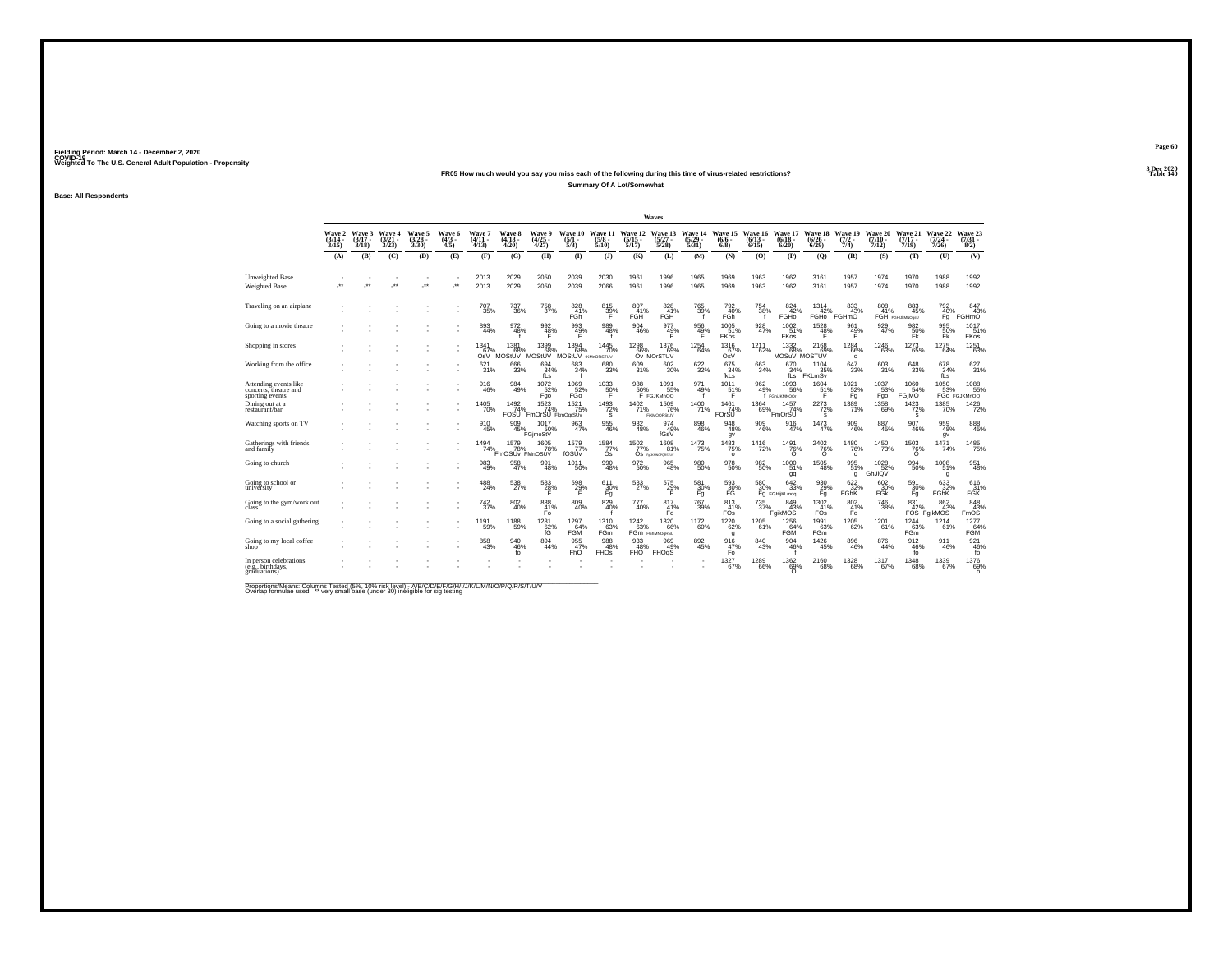## **FR05 How much would you say you miss each of the following during this time of virus-related restrictions?Summary Of Not At All/Not Very**

**Base: All Respondents**

|                                                                   |                                    |                             |                                 |                                |                              |                                         |                                                    |                                       |                                |                                 |                                  | Waves                                |                                  |                                |                                                         |                              |                                  |                                |                                    |                                  |                                                             |                                |
|-------------------------------------------------------------------|------------------------------------|-----------------------------|---------------------------------|--------------------------------|------------------------------|-----------------------------------------|----------------------------------------------------|---------------------------------------|--------------------------------|---------------------------------|----------------------------------|--------------------------------------|----------------------------------|--------------------------------|---------------------------------------------------------|------------------------------|----------------------------------|--------------------------------|------------------------------------|----------------------------------|-------------------------------------------------------------|--------------------------------|
|                                                                   | <b>Wave 2</b><br>$(3/14 -$<br>3/15 | Wave 3<br>$(3/17 -$<br>3/18 | Wave 4<br>$\frac{(3/21)}{3/23}$ | Wave 5<br>$\binom{3/28}{3/30}$ | Wave 6<br>$\binom{4/3}{4/5}$ | Wave 7<br>$(4/11 -$<br>(4/13)           | Wave 8<br>$\frac{(4/18)}{4/20}$                    | <b>Wave 9</b><br>$\binom{4/25}{4/27}$ | Wave 10<br>$\frac{(5/1)}{5/3}$ | Wave 11<br>$\frac{(5/8)}{5/10}$ | Wave 12<br>$\frac{(5/15)}{5/17}$ | Wave 13<br>$\frac{(5/27)}{5/28}$     | Wave 14<br>$\frac{(5/29)}{5/31}$ | Wave 15<br>$(6/6 -$<br>$6/8$ ) | Wave 16<br>$(6/13 -$<br>6/15                            | Wave 17<br>$(6/18 -$<br>6/20 | Wave 18<br>$\frac{(6/26)}{6/29}$ | Wave 19<br>$\frac{(7/2)}{7/4}$ | Wave 20<br>$(7/10 -$<br>7/12       | Wave 21<br>$\frac{(7/17)}{7/19}$ | Wave 22<br>$\frac{(7/24 - 7/26)}{7/26}$                     | Wave 23<br>$\binom{7/31}{8/2}$ |
|                                                                   | (A)                                | (B)                         | (C)                             | (D)                            | (E)                          | (F)                                     | (G)                                                | (H)                                   | $\Phi$                         | (3)                             | (K)                              | (L)                                  | (M)                              | (N)                            | (0)                                                     | (P)                          | (O)                              | (R)                            | (S)                                | (T)                              | (U)                                                         | (V)                            |
| Unweighted Base<br>Weighted Base                                  | $\ddot{\phantom{0}}$               | $\cdot$                     | $\cdot$                         | $\cdot$                        | $\ddot{\phantom{1}}$         | 2013<br>2013                            | 2029<br>2029                                       | 2050<br>2050                          | 2039<br>2039                   | 2030<br>2066                    | 1961<br>1961                     | 1996<br>1996                         | 1965<br>1965                     | 1969<br>1969                   | 1963<br>1963                                            | 1962<br>1962                 | 3161<br>3161                     | 1957<br>1957                   | 1974<br>1974                       | 1970<br>1970                     | 1988<br>1988                                                | 1992<br>1992                   |
| Traveling on an airplane                                          |                                    |                             |                                 |                                |                              | 1306<br>65%<br>UKL: NORGROSTLIV         | $1292 \atop 64\%$<br><b>IKLNPORSTuV IKLnPORSTV</b> | 1292<br>63%                           | 1211<br>59%                    | 1252<br>61%                     | 1154<br>59%                      | 1168<br>59%                          | 1200<br>$\frac{61}{r}$           | 1177<br>60%                    | 1209<br>62%<br>paRTV                                    | 1138<br>58%                  | 1847<br>58%                      | 1124<br>57%                    | 1166<br>59%                        | 1087<br>55%                      | 1196<br>60%                                                 | 1145<br>57%                    |
| Going to a movie theatre                                          |                                    |                             |                                 |                                |                              | 1120<br>56%<br>eHILMNPORTUV             | $^{1057}_{-52\%}$                                  | $^{1058}_{-52\%}$                     | 1046<br>51%                    | $1077 \atop 52\%$               | $1057$<br>$54\%$<br>NPtuV        | 1019<br>51%                          | $^{1009}_{51\%}$                 | $\frac{964}{49\%}$             | $1035$<br>$53\%$<br>npv                                 | 960<br>49%                   | 1633<br>52%                      | 996<br>51%                     | 1045<br>53%<br>npv                 | $^{988}_{50\%}$                  | 993<br>50%                                                  | 975<br>49%                     |
| Shopping in stores                                                |                                    |                             |                                 |                                |                              | 672<br>33%                              | 648<br>32%                                         | $\substack{651 \\ 32\%}$              | 645<br>32%                     | 621<br>30%                      | 663<br>34%                       | 620<br>31%                           | 711<br>36%<br><b>GHIJLPO</b>     | $\substack{653 \\ 33\%}$       | $\substack{752\\38\%}$<br><b>FGHIJKLNPOr</b>            | 630<br>32%                   | 993<br>31%                       | $673 \atop 34\%$               | $^{728}_{37\%}$<br>JI fGHIJLnPQ    | 35%                              | <sup>713</sup> <sub>36</sub> %<br>ahiJLQ GHIJLpQ FGHIJKLNPQ | 741 <sub>37%</sub>             |
| Working from the office                                           |                                    |                             |                                 |                                |                              | 1392<br>69%<br>hnpQu                    | 1363<br>67%                                        | 1356<br>66%                           | 1356<br>66%                    | 1386<br>67%                     | 1352                             | 1394<br>69% 70%<br>nQ HiNoPQU<br>70% | 1343<br>68%<br>q                 | 1294<br>66%                    | 1300<br>66%                                             | 1292<br>66%                  | 2057<br>65%                      | 1310<br>67%                    | 1371<br>69%<br>hnpQu               | $\frac{1322}{67\%}$              | 1310<br>66%                                                 | 1365<br>69%<br>q               |
| Attending events like<br>concerts, theatre and<br>sporting events |                                    |                             |                                 |                                |                              | 1097<br>54%<br>HURANGPORSTUV hILPrsTUV  | $1045$<br>51%                                      | $^{978}_{48\%}$<br>p                  | $\substack{970 \\ 48\%}$<br>p  | $^{1033}_{50\%}$<br>LPtV        | 973<br>50%<br>LPV                | $\frac{905}{45\%}$                   | 994<br>51%<br>LPTV               | 958<br>49%                     | 1001 <sub>%</sub><br>IPv hiLPsTuV                       | 869<br>44%                   | $1557$<br>$49\%$<br>I PV         | $\underset{48\%}{^{936}}$<br>P | $\frac{937}{47\%}$                 | $\frac{910}{46\%}$               | 938<br>47%                                                  | 904<br>45%                     |
| Dining out at a<br>restaurant/bar                                 |                                    |                             |                                 |                                |                              | 608<br>30%<br>GHILNP                    | 537<br>26%                                         | 527/26%                               | 518                            | $^{573}_{28\%}$                 | $^{559}_{29\%}$                  | 487<br>24%                           | 565<br>29%<br>hiLp               | 508<br>26%                     | 599<br>31%<br><b>GHILNP</b>                             | 505<br>26%                   | $\frac{888}{28\%}$               | 568<br>29%                     | 616<br>31%<br>hiLnp GHILNPqt       | 547<br>28%                       | 603<br>30%<br><b>GHILNP</b>                                 | $^{566}_{\hbox{28\%}}$         |
| Watching sports on TV                                             |                                    |                             |                                 |                                |                              | $^{1103}_{\substack{55\%\\ \text{HI}}}$ | $1120$<br>55%<br><b>HLnu</b>                       | $^{1033}_{-50\%}$                     | 1076<br>53%                    | $1112 \atop 54\%$<br>h          | 1029<br>52%                      | $\frac{1022}{51\%}$                  | $1067$<br>54%<br>h               | $1021$<br>$52\%$               | $1054$<br>$54\%$<br>h                                   | $\substack{1046 \\ 53\%}$    | 1688<br>53%                      | $\frac{1048}{54\%}$            | $1087$ 55%<br>HI                   | $^{1063}_{-54\%}$<br>h           | 1029<br>52%                                                 | 1104<br>55%<br><b>HLnu</b>     |
| Gatherings with friends<br>and family                             |                                    |                             |                                 |                                |                              | $^{519}_{26\%}$                         | $^{450}_{22\%}$                                    | $^{445}_{\  \, 22\%}$                 | $^{460}_{23\%}$                | $^{483}_{-23\%}$                | $^{459}_{23\%}$                  | $\frac{388}{19\%}$                   | $^{492}_{25\%}$ gHL              |                                | 486 547<br>25% 28% hL GHIJKLnPQrT<br>$\frac{547}{28\%}$ | 471<br>24%                   | $^{759}_{24\%}$                  | 477<br>24%                     | $\underset{\text{GHIjKL}}{^{524}}$ | $^{467}_{\phantom{1}24\%}$       | 517<br>26%<br>GHIL                                          | 507<br>25%<br>gHiL             |
| Going to church                                                   |                                    |                             |                                 |                                |                              | 1030<br>51%                             | 1071<br>53%<br>prSu                                | 1059<br>52%<br>s                      | 1028<br>50%                    | 1076<br>$\frac{52}{S}$          | 989<br>50%                       | 1031<br>52%<br>s                     | 985<br>50%                       | 991<br>50%                     | 981<br>50%                                              | 962<br>49%                   | 1656<br>52%                      | 962<br>49%                     | 946<br>48%                         | 976<br>50%                       | 980<br>49%                                                  | 1041<br>$\frac{52}{5}$ %       |
| Going to school or<br>university                                  |                                    |                             |                                 |                                |                              | <sup>1525</sup> 76%<br>HULMNOPORSTUV    | 1491<br>73%<br>imNoPoRStUV                         | $1467$<br>$72%$<br>Pru                | $1441$<br>$71%$<br>D           | 1456<br>70%<br>$\mathbf{D}$     | $\frac{1428}{73\%}$<br>PRsUV     | $1421$<br>$71%$<br>P                 | 1384<br>70%<br>D                 | <sup>1376</sup> 70%            | 1383<br>70%<br>p                                        | 1320<br>67%                  | 2231<br>71%<br>D                 | $^{1335}_{\  \  \, 68\%}$      | 1372<br>70%                        | 1379<br>70%                      | $^{1355}_{68\%}$                                            | 1376<br>69%                    |
| Going to the gym/work out                                         |                                    |                             |                                 |                                |                              | 1271<br>63%<br><b>HILNPORTUV</b>        | 1227<br>60%<br>pu                                  | 1212<br>59%                           | $1230$<br>60%<br>pu            | 1237<br>60%                     | $1184$<br>$60\%$<br>pu           | 1179<br>59%                          | 1198<br>61%<br>PU <sub>V</sub>   | $^{1156}_{-59\%}$              | $1228$<br>63%<br>hINPOrTUV                              | 1113<br>57%                  | 1859<br>59%                      | 1155<br>59%                    | $1228$<br>$-62%$<br>nPaTUV         | 1139<br>58%                      | 1126<br>57%                                                 | 1144<br>57%                    |
| Going to a social gathering                                       |                                    |                             |                                 |                                |                              | 822/41%<br><b>hIJKLPQTV HIJKLnPQTV</b>  | 841<br>41%                                         | 769<br>38%                            | $\substack{742\\36\%}$         | 756<br>37%                      | $^{719}_{37\%}$                  | 676<br>34%                           | 793<br>40%<br>ljkLPqtV           | 749<br>38%                     | 758<br>39%                                              | 706<br>36%                   | $^{1170}_{37\%}$                 | $^{752}_{38\%}$                | 773<br>39%                         | 726<br>37%                       | 774<br>39%                                                  | 715<br>36%                     |
| Going to my local coffee<br>shop'                                 |                                    |                             |                                 |                                |                              | $1155$<br>$57\%$<br>alJKLNptv           | 1089<br>54%                                        | 1156<br>56%<br>iJKL                   | $^{1084}_{-53\%}$              | $^{1078}_{-52\%}$               | 1028<br>52%                      | $\substack{1027 \\ 51\%}$            | 1073<br>55%                      | $\underset{53\%}{^{1053}}$     | 1123<br>57%<br>alJKLntv                                 | $^{1058}_{-54\%}$            | 1735<br>55%                      | $^{1061}_{-54\%}$              | 1098<br>56%                        | $^{1058}_{-54\%}$                | 1077<br>54%                                                 | 1071<br>54%                    |
| In person celebrations<br>(e.g., birthdays,<br>graduations)       |                                    |                             |                                 |                                |                              |                                         |                                                    |                                       |                                |                                 |                                  |                                      |                                  | 642<br>33%                     | 674<br>34%<br>Ρv                                        | 600<br>31%                   | 1001<br>32%                      | 629<br>32%                     | 657<br>33%                         | $\substack{622 \\ 32\%}$         | 649<br>33%                                                  | 616<br>31%                     |

Proportions/Means: Columns Tested (5%, 10% risk level) - A/B/C/D/E/F/G/H/I/J/K/L/M/N/O/P/Q/R/S/T/U/V<br>Overlap formulae used. \*\* very small base (under 30) ineligible for sig testing

**Page 613 Dec 2020<br>Table 141** 

**Table 141 Table 141**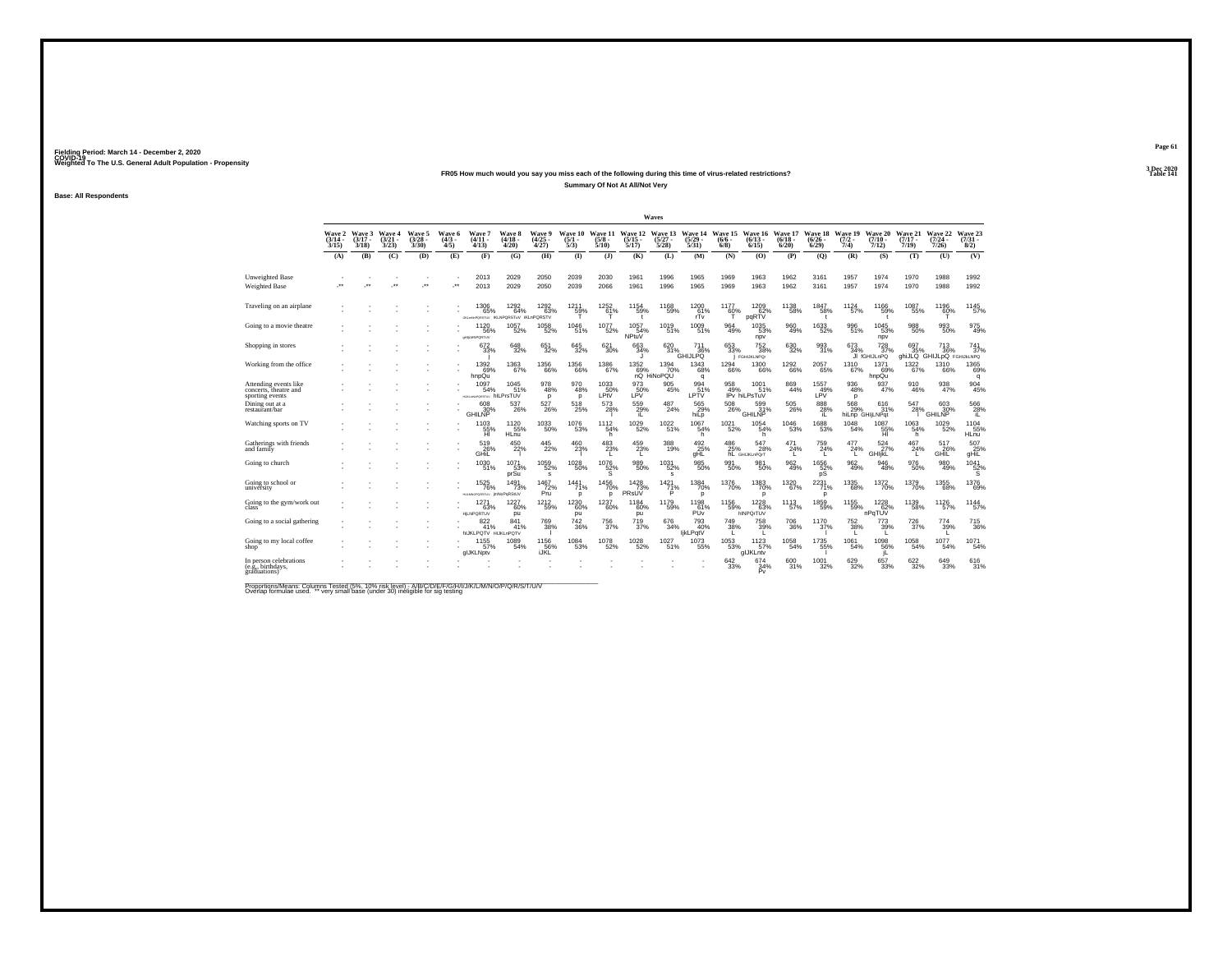## **FR05\_1 How much would you say you miss each of the following during this time of virus-related restrictions?**

**Traveling on an airplane**

**Base: All Respondents**

|                           |                                 |                                 |                                        |                                 |                               |                                   |                                     |                                      |                                |                                 |                                  | Waves                            |                                  |                                |                                 |                                  |                                       |                                |                                  |                                  |                                  |                                |
|---------------------------|---------------------------------|---------------------------------|----------------------------------------|---------------------------------|-------------------------------|-----------------------------------|-------------------------------------|--------------------------------------|--------------------------------|---------------------------------|----------------------------------|----------------------------------|----------------------------------|--------------------------------|---------------------------------|----------------------------------|---------------------------------------|--------------------------------|----------------------------------|----------------------------------|----------------------------------|--------------------------------|
|                           | Wave 2<br>$\frac{(3/14)}{3/15}$ | Wave 3<br>$\frac{(3/17)}{3/18}$ | <b>Wave 4</b><br>$\frac{(3/21)}{3/23}$ | Wave 5<br>$\frac{(3/28)}{3/30}$ | Wave 6<br>$\frac{(4/3)}{4/5}$ | Wave?<br>$\binom{4/11}{4/13}$     | Wave 8<br>$\frac{(4/18)}{4/20}$     | Wave 9<br>$\binom{4/25}{4/27}$       | Wave 10<br>$\frac{(5/1)}{5/3}$ | Wave 11<br>$\frac{(5/8)}{5/10}$ | Wave 12<br>$\frac{(5/15)}{5/17}$ | Wave 13<br>$\frac{(5/27)}{5/28}$ | Wave 14<br>$\frac{(5/29)}{5/31}$ | Wave 15<br>$\frac{(6/6)}{6/8}$ | Wave 16<br>$\binom{6/13}{6/15}$ | Wave 17<br>$\frac{(6/18)}{6/20}$ | Wave 18<br>$\frac{(6/26)}{6/29}$      | Wave 19<br>$\frac{(7/2)}{7/4}$ | Wave 20<br>$\frac{(7/10)}{7/12}$ | Wave 21<br>$\frac{(7/17)}{7/19}$ | Wave 22<br>$\frac{(7/24)}{7/26}$ | Wave 23<br>$\binom{7/31}{8/2}$ |
|                           | (A)                             | (B)                             | (C)                                    | (D)                             | (E)                           | (F)                               | (G)                                 | (H)                                  | $($ $\Gamma$                   | $($ $)$                         | (K)                              | (L)                              | (M)                              | (N)                            | (O)                             | (P)                              | (Q)                                   | (R)                            | (S)                              | (T)                              | (U)                              | (V)                            |
| Unweighted Base           |                                 |                                 |                                        |                                 |                               | 2013                              | 2029                                | 2050                                 | 2039                           | 2030                            | 1961                             | 1996                             | 1965                             | 1969                           | 1963                            | 1962                             | 3161                                  | 1957                           | 1974                             | 1970                             | 1988                             | 1992                           |
| Weighted Base             |                                 |                                 |                                        | $\ddot{\phantom{0}}$            | $\cdot$                       | 2013                              | 2029                                | 2050                                 | 2039                           | 2066                            | 1961                             | 1996                             | 1965                             | 1969                           | 1963                            | 1962                             | 3161                                  | 1957                           | 1974                             | 1970                             | 1988                             | 1992                           |
| A Lot/Somewhat (Net)      |                                 |                                 |                                        |                                 |                               | 707<br>35%                        | 737<br>36%                          | 758<br>37%                           | 828<br>41%<br>FGh              | 815<br>39%                      | 807<br>41%<br>FGH                | 828<br>41%<br>FGH                | 765<br>39%                       | 792<br>40%<br>FGh              | 754<br>38%                      | 824<br>42%<br>FGHO               | 1314<br>42%<br><b>FGH<sub>0</sub></b> | 833<br>43%<br>FGHmO            | 808<br>41%                       | 883<br>45%<br>FGH FGHLMMOgsU     | 792<br>$\frac{40}{9}$            | 847<br>43%<br><b>FGHmO</b>     |
| A lot                     |                                 |                                 |                                        |                                 |                               | 301<br>15%                        | 308<br>15%                          | $\frac{304}{15\%}$                   | 355<br>17%<br>fh.              | 356<br>17%                      | $^{312}_{16\%}$                  | 334<br>17%                       | 372 19%<br><b>FGHKO</b>          | 377<br>19%<br><b>FGHKO</b>     | 296<br>15%                      | 357<br>18%<br><b>FGHO</b>        | 551<br>17%<br>fho                     | 383<br>20%<br><b>FGHKIO</b>    | 363<br>18%                       | 396<br>20%<br>FGHO FGHijKLOgu    | 337/17%                          | 371<br>19%<br><b>FGHKO</b>     |
| Somewhat                  |                                 |                                 |                                        |                                 |                               | 406<br>20%                        | 429<br>21%                          | 454<br>22%                           | 473<br>23%<br>fm               | 459<br>22%                      | 495<br>25%<br>FGhiMN             | 494<br>25%<br><b>FGMN</b>        | 392<br>20%                       | 415<br>21%                     | $^{457}_{23\%}$ fM              | $^{467}_{-24\%}$ FM              | 763<br>24%<br>FgMn                    | $^{450}_{23\%}$<br>m           | 445<br>23%                       | 488<br>25%<br><b>FGMN</b>        | 455<br>23%<br>m                  | 476<br>24%<br>FgMn             |
| Not At All/Not Very (Net) |                                 |                                 |                                        |                                 |                               | 1306<br>65%<br>UID HAVDDRETTIN    | 1292<br>64%<br><b>IKI NPORSTIAL</b> | 1292<br>63%<br>ikl nPORSTV           | 1211<br>59%                    | 1252<br>61%                     | 1154<br>59%                      | 1168<br>59%                      | 1200<br>$\frac{61}{11}$          | 1177<br>60%                    | 1209<br>62%<br>pqRTV            | 1138<br>58%                      | 1847<br>58%                           | 1124<br>57%                    | 1166<br>59%                      | 1087<br>55%                      | 1196<br>60%                      | 1145<br>57%                    |
| Not very                  |                                 |                                 |                                        |                                 |                               | 343<br>17%                        | 405<br>20%<br><b>thMnoPoRSTV</b>    | $\frac{352}{17\%}$                   | 360<br>18%                     | 422<br>20%<br>PHMNOPORSTWV      | 375<br>19%<br>mpRst              | 374<br>19%<br>pR                 | $\frac{322}{16\%}$               | 339<br>17%                     | $341$<br>17%                    | 316<br>16%                       | $^{544}_{17\%}$                       | 305<br>16%                     | 320<br>16%                       | $^{319}_{16\%}$                  | $347_{17\%}$                     | 336<br>17%                     |
| Not at all                |                                 |                                 |                                        |                                 |                               | 963<br>48%<br><b>GUILN:PORSTU</b> | 887<br>44%                          | 940<br>46%<br><b>IKLT</b> IJKLnPQrTV | 852<br>42%                     | 830<br>40%                      | 779<br>40%                       | 794<br>40%                       | 878<br>45%<br>JKLqTV             | 838<br>43%                     | 869<br>44%<br><b>JKLTv</b>      | 822 42%                          | 1303<br>41%                           | 819<br>42%                     | 846<br>43%                       | 768<br>39%                       | 849<br>43%                       | 809<br>41%                     |
| Sigma                     |                                 |                                 |                                        |                                 |                               | 2013<br>100%                      | 2029<br>100%                        | 2050<br>100%                         | 2039<br>100%                   | 2066<br>100%                    | 1961<br>100%                     | 1996<br>100%                     | 1965<br>100%                     | 1969<br>100%                   | 1963<br>100%                    | 1962<br>100%                     | 3161<br>100%                          | 1957<br>100%                   | 1974<br>100%                     | 1970<br>100%                     | 1988<br>100%                     | 1992<br>100%                   |
|                           |                                 |                                 |                                        |                                 |                               |                                   |                                     |                                      |                                |                                 |                                  |                                  |                                  |                                |                                 |                                  |                                       |                                |                                  |                                  |                                  |                                |

Proportions/Means: Columns Tested (5%, 10% risk level) - A/B/C/D/E/F/G/H/I/J/K/L/M/N/O/P/Q/R/S/T/U/V<br>Overlap formulae used. \*\* very small base (under 30) ineligible for sig testing

**Page 623 Dec 2020<br>Table 142** 

**Particular Table 142 Table 142**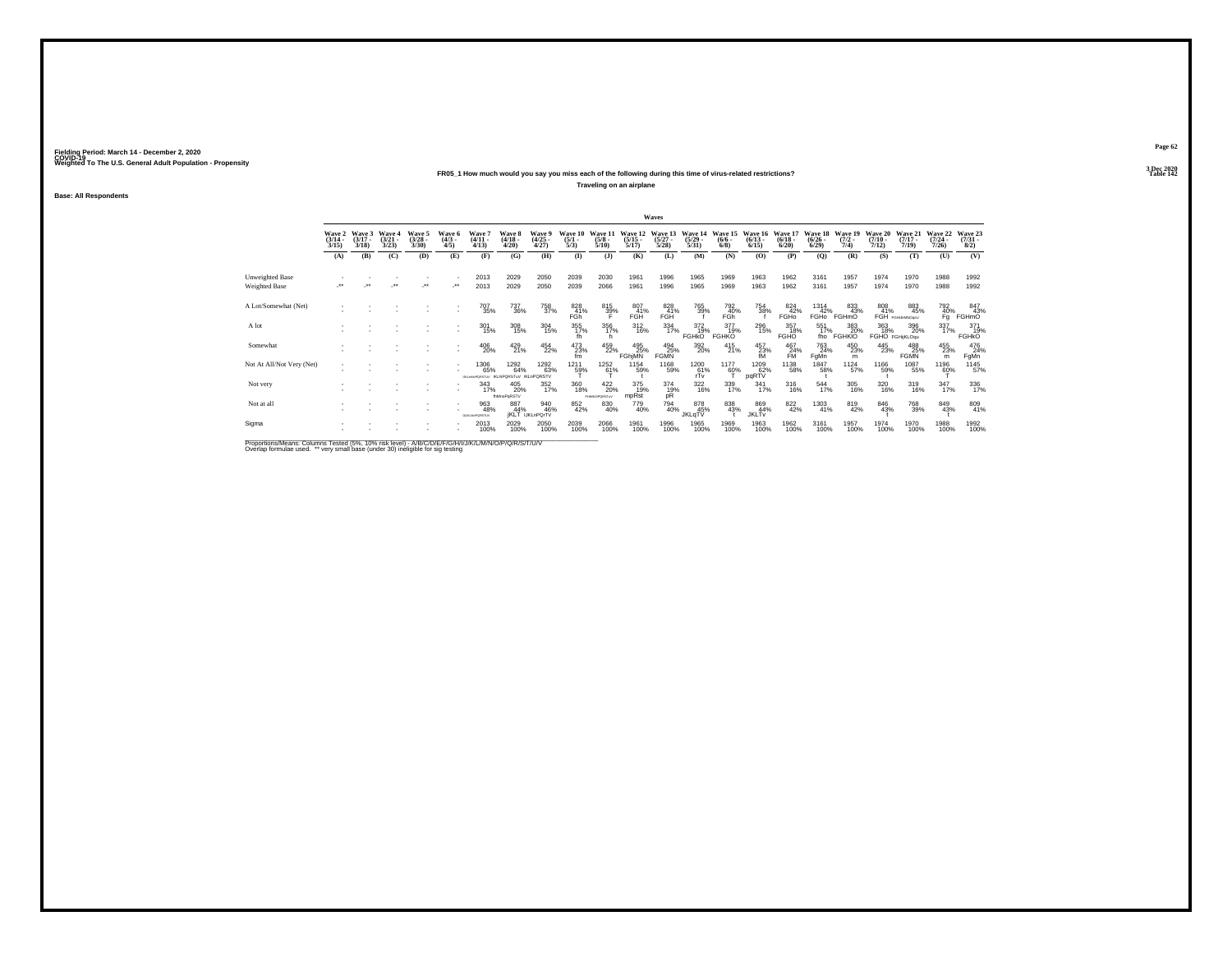## **FR05\_2 How much would you say you miss each of the following during this time of virus-related restrictions?**

**Going to a movie theatre**

**Base: All Respondents**

|                                                                                                      |                                 |                                 |                                |                                |                              |                                                       |                                   |                                |                                |                                |                                  | Waves                                  |                                  |                                |                                  |                                 |                                    |                                |                                  |                                       |                                  |                                |
|------------------------------------------------------------------------------------------------------|---------------------------------|---------------------------------|--------------------------------|--------------------------------|------------------------------|-------------------------------------------------------|-----------------------------------|--------------------------------|--------------------------------|--------------------------------|----------------------------------|----------------------------------------|----------------------------------|--------------------------------|----------------------------------|---------------------------------|------------------------------------|--------------------------------|----------------------------------|---------------------------------------|----------------------------------|--------------------------------|
|                                                                                                      | Wave 2<br>$\frac{(3/14)}{3/15}$ | Wave 3<br>$\frac{(3/17)}{3/18}$ | Wave 4<br>$\binom{3/21}{3/23}$ | Wave 5<br>$\binom{3/28}{3/30}$ | Wave 6<br>$\binom{4/3}{4/5}$ | Wave 7<br>$\frac{(4/11)}{4/13}$                       | Wave 8<br>$\frac{(4/18)}{4/20}$   | Wave 9<br>$\binom{4/25}{4/27}$ | Wave 10<br>$\frac{(5/1)}{5/3}$ | Wave 1<br>$\frac{(5/8)}{5/10}$ | Wave 12<br>$\frac{(5/15)}{5/17}$ | Wave 13<br>$\frac{(5/27)}{5/28}$       | Wave 14<br>$\frac{(5/29)}{5/31}$ | Wave 15<br>$\frac{(6/6)}{6/8}$ | Wave 16<br>$\frac{(6/13)}{6/15}$ | Wave 17<br>$\binom{6/18}{6/20}$ | Wave 18<br>$\frac{(6/26)}{(6/29)}$ | Wave 19<br>$\frac{(7/2)}{7/4}$ | Wave 20<br>$\frac{(7/10)}{7/12}$ | Wave 21<br>$\frac{(7/17)}{7/19}$      | Wave 22<br>$\frac{(7/24)}{7/26}$ | Wave 23<br>$\binom{7/31}{8/2}$ |
|                                                                                                      | (A)                             | (B)                             | (C)                            | (D)                            | (E)                          | (F)                                                   | (G)                               | (H)                            | $\bf{I}$                       | (3)                            | (K)                              | (L)                                    | (M)                              | (N)                            | (O)                              | (P)                             | $\mathbf{Q}$                       | (R)                            | (S)                              | (T)                                   | (U)                              | (V)                            |
| Unweighted Base                                                                                      |                                 | $\bullet\bullet$                | $\ddot{\phantom{0}}$           |                                |                              | 2013                                                  | 2029                              | 2050                           | 2039                           | 2030                           | 1961                             | 1996                                   | 1965                             | 1969                           | 1963                             | 1962                            | 3161                               | 1957                           | 1974                             | 1970                                  | 1988                             | 1992                           |
| Weighted Base                                                                                        |                                 |                                 |                                | $\cdot$                        |                              | 2013                                                  | 2029                              | 2050                           | 2039                           | 2066                           | 1961                             | 1996                                   | 1965                             | 1969                           | 1963                             | 1962                            | 3161                               | 1957                           | 1974                             | 1970                                  | 1988                             | 1992                           |
| A Lot/Somewhat (Net)                                                                                 |                                 |                                 |                                |                                |                              | 893<br>44%                                            | 972<br>48%                        | 992<br>48%                     | 993<br>49%<br>F                | 989<br>48%                     | 904<br>46%                       | 977<br>49%                             | 956<br>49%                       | 1005<br>51%<br><b>FKos</b>     | 928<br>47%                       | 1002<br>51%<br><b>FKos</b>      | 1528<br>48%                        | 961<br>49%                     | 929<br>47%                       | $^{982}_{50\%}$ Fk                    | 995<br>50%<br>Fk                 | 1017<br>51%<br>FKos            |
| A lot                                                                                                |                                 |                                 |                                |                                |                              | 396<br>20%                                            | 345<br>17%                        | $^{423}_{21\%}$<br>G           | $^{447}_{22\%}$                | 411<br>20%<br>g                | 379<br>19%                       | 402<br>20%                             | $^{411}_{21\%}$<br>G             | 410<br>21%<br>G                | 4020%<br>G                       | 441<br>22%<br>fGk               | 693<br>22%<br>Gk                   | 443<br>23%<br>fGk              | $^{421}_{21\%}$                  | 469<br>24%<br>G FGhJKLno              | 455<br>23%<br>fGjKl              | 462<br>23%<br><b>FGJKI</b>     |
| Somewhat                                                                                             |                                 |                                 |                                |                                |                              | 496<br>25%                                            | 627<br>31%<br><b>FNIKHOORSTUV</b> | 569<br>28%                     | 546<br>27%                     | 578<br>28%                     | 525<br>27%                       | $^{575}_{\substack{29\%\\ \text{Fs}}}$ | 546<br>28%                       | 595<br>30%<br>FikoQRSTu        | 525<br>27%                       | 561<br>29%                      | 834<br>26%                         | $^{518}_{26\%}$                | 508<br>26%                       | $^{514}_{\phantom{1}\phantom{1}26\%}$ | 539<br>27%                       | 556                            |
| Not At All/Not Very (Net)                                                                            |                                 |                                 |                                |                                |                              | 1120<br>56%<br><b>cHILMNPORTUV</b>                    | 1057<br>52%                       | 1058<br>52%                    | 1046<br>51%                    | 1077<br>52%                    | 1057<br>54%<br>NPtuV             | 1019<br>51%                            | 1009<br>51%                      | 964<br>49%                     | 1035<br>53%<br>npv               | 960<br>49%                      | 1633<br>52%                        | 996<br>51%                     | 1045<br>53%<br>npv               | 988<br>50%                            | 993<br>50%                       | 975<br>49%                     |
| Not very                                                                                             |                                 |                                 |                                |                                |                              | 358<br>18%                                            | 361<br>18%                        | 350<br>17%                     | 364<br>18%                     | 375<br>18%                     | 383<br>20%<br>npV                | 379<br>19%                             | 333<br>17%                       | 325<br>17%                     | 352<br>18%                       | 328<br>17%                      | 607<br>19%<br>npv                  | 345<br>18%                     | 365<br>18%                       | 348<br>18%                            | 348<br>18%                       | 327<br>16%                     |
| Not at all                                                                                           |                                 |                                 |                                |                                |                              | <sup>762</sup> <sub>38%</sub><br><b>WURLINFOR TUV</b> | 696<br>34%                        | <sup>707</sup> 35%             | 682<br>33%                     | $^{703}_{34\%}$                | 674<br>34%                       | 640<br>32%                             | 675<br>34%                       | 639<br>32%                     | 684<br>35%                       | $\substack{633 \\ 32\%}$        | 1027<br>32%                        | 651<br>33%                     | 680<br>34%                       | 640<br>32%                            | 645<br>32%                       | 648<br>33%                     |
| Sigma                                                                                                |                                 |                                 |                                |                                |                              | 2013<br>100%                                          | 2029<br>100%                      | 2050<br>100%                   | 2039<br>100%                   | 2066<br>100%                   | 1961<br>100%                     | 1996<br>100%                           | 1965<br>100%                     | 1969<br>100%                   | 1963<br>100%                     | 1962<br>100%                    | 3161<br>100%                       | 1957<br>100%                   | 1974<br>100%                     | 1970<br>100%                          | 1988<br>100%                     | 1992<br>100%                   |
| Proportions/Means: Columns Tested (5%, 10% risk level) - A/B/C/D/F/F/G/H/I/J/K/L/M/N/O/P/Q/R/S/T/U/V |                                 |                                 |                                |                                |                              |                                                       |                                   |                                |                                |                                |                                  |                                        |                                  |                                |                                  |                                 |                                    |                                |                                  |                                       |                                  |                                |

Proportions/Means: Columns Tested (5%, 10% risk level) - A/B/C/D/E/F/G/H/I/J/K/L/M/N/O/P/Q/R/S/T/U/V<br>Overlap formulae used. \*\* very small base (under 30) ineligible for sig testing

**Page 63**3 Dec 2020<br>Table 143

**Particular Table 143**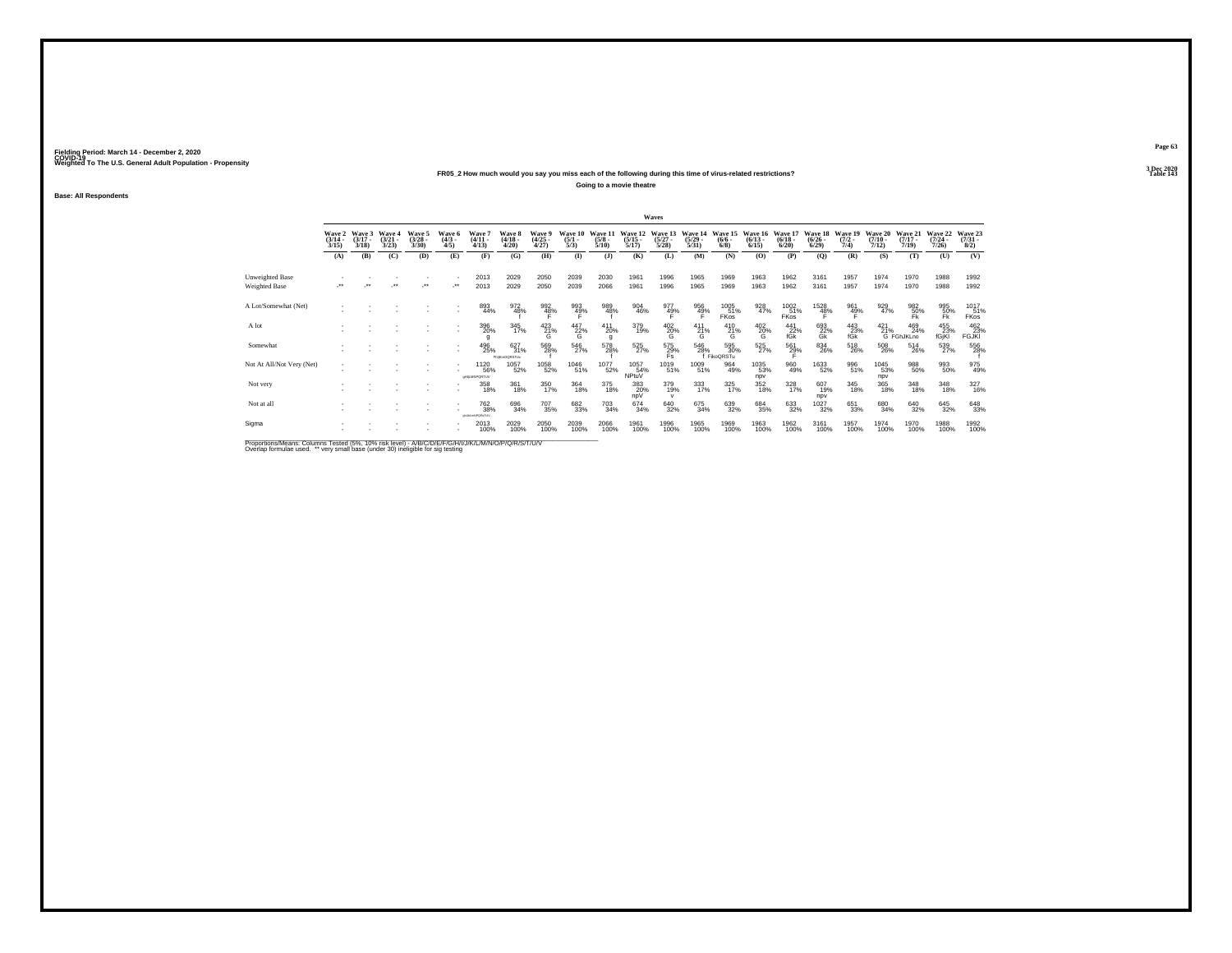## **FR05\_3 How much would you say you miss each of the following during this time of virus-related restrictions?**

**Shopping in stores**

**Base: All Respondents**

|                                                                                                              |                                 |                             |                                 |                                |                              |                                    |                                        |                                |                                  |                                 |                                  | Waves                           |                                  |                                |                                  |                                 |                                 |                                |                                               |                                  |                                  |                                         |
|--------------------------------------------------------------------------------------------------------------|---------------------------------|-----------------------------|---------------------------------|--------------------------------|------------------------------|------------------------------------|----------------------------------------|--------------------------------|----------------------------------|---------------------------------|----------------------------------|---------------------------------|----------------------------------|--------------------------------|----------------------------------|---------------------------------|---------------------------------|--------------------------------|-----------------------------------------------|----------------------------------|----------------------------------|-----------------------------------------|
|                                                                                                              | Wave 2<br>$\frac{(3/14)}{3/15}$ | Wave 3<br>$(3/17 -$<br>3/18 | Wave 4<br>$\frac{(3/21)}{3/23}$ | Wave 5<br>$\binom{3/28}{3/30}$ | Wave 6<br>$\binom{4/3}{4/5}$ | Wave 7<br>$\binom{4/11}{4/13}$     | Wave 8<br>$\frac{(4/18 - 4/28)}{4/20}$ | Wave 9<br>$\binom{4/25}{4/27}$ | Wave 10<br>$\frac{(5/1)}{5/3}$   | Wave 11<br>$\frac{(5/8)}{5/10}$ | Wave 12<br>$\frac{(5/15)}{5/17}$ | Wave 13<br>$\binom{5/27}{5/28}$ | Wave 14<br>$\frac{(5/29)}{5/31}$ | Wave 15<br>$\frac{(6/6)}{6/8}$ | Wave 16<br>$\frac{(6/13)}{6/15}$ | Wave 17<br>$\binom{6/18}{6/20}$ | Wave 18<br>$\binom{6/26}{6/29}$ | Wave 19<br>$\frac{(7/2)}{7/4}$ | Wave 20<br>$\frac{(7/10)}{7/12}$              | Wave 21<br>$\frac{(7/17)}{7/19}$ | Wave 22<br>$\frac{(7/24)}{7/26}$ | Wave 23<br>$\binom{7/31}{8/2}$          |
|                                                                                                              | (A)                             | (B)                         | (C)                             | (D)                            | (E)                          | (F)                                | (G)                                    | (H)                            | $\bf(I)$                         | (1)                             | (K)                              | (L)                             | (M)                              | (N)                            | (0)                              | (P)                             | (Q)                             | (R)                            | (S)                                           | (T)                              | (U)                              | (V)                                     |
| Unweighted Base                                                                                              |                                 |                             |                                 |                                |                              | 2013                               | 2029                                   | 2050                           | 2039                             | 2030                            | 1961                             | 1996                            | 1965                             | 1969                           | 1963                             | 1962                            | 3161                            | 1957                           | 1974                                          | 1970                             | 1988                             | 1992                                    |
| Weighted Base                                                                                                |                                 |                             |                                 | $\bullet\bullet$               |                              | 2013                               | 2029                                   | 2050                           | 2039                             | 2066                            | 1961                             | 1996                            | 1965                             | 1969                           | 1963                             | 1962                            | 3161                            | 1957                           | 1974                                          | 1970                             | 1988                             | 1992                                    |
| A Lot/Somewhat (Net)                                                                                         |                                 |                             |                                 |                                |                              | 1341<br>67%<br>OsV                 | 1381<br>68%<br>MOStUV                  | 1399<br>68%<br>MOStUV          | 1394<br>68%<br>MOStUV framorsTuv | 1445<br>70%                     | 1298<br>66%                      | 1376<br>69%<br>Ov MOrSTUV       | 1254<br>64%                      | 1316<br>67%<br>OsV             | 1211<br>62%                      | 1332<br>68%<br>MOSuV MOSTUV     | 2168<br>69%                     | 1284<br>66%<br>$\Omega$        | 1246<br>63%                                   | 1273<br>65%                      | 1275<br>64%                      | 1251<br>63%                             |
| A lot                                                                                                        |                                 |                             |                                 |                                |                              | 625<br>31%<br><b>HIKM-OPGRSTUV</b> | 577<br>28%<br>kOsUV                    | 557%                           | 558<br>27%                       | 576<br>28%<br>ou                | 497<br>25%                       | 577<br>29%<br>kOqrstUV          | 512<br>26%                       | 551<br>28%<br>Ouv              | 480<br>24%                       | 525<br>27%                      | 814<br>26%                      | $^{500}_{\,26\%}$              | $^{501}_{25\%}$                               | 509<br>26%                       | 491<br>25%                       | 499<br>25%                              |
| Somewhat                                                                                                     |                                 |                             |                                 |                                | ٠                            | <sup>716</sup> 36%                 | 804<br>40%                             | 842<br>41%<br>FmOsv            | 836<br>41%<br>Fmov               | 869<br>42%<br>FMnOSV            | 801<br>41%<br>Fo                 | 799<br>40%                      | <sup>742</sup> 38%               | 764<br>39%                     | $\frac{731}{37\%}$               | 806<br>41%                      | 1353<br>43%<br>FmOv FoMNOSTuV   | 784<br>40%                     | <sup>744</sup> 38%                            | $\substack{764 \\ 39\%}$         | 785<br>39%                       | <sup>752</sup> <sub>38%</sub>           |
| Not At All/Not Very (Net)                                                                                    |                                 |                             |                                 |                                | ٠                            | 672<br>33%                         | 648<br>32%                             | 651<br>32%                     | 645<br>32%                       | 621<br>30%                      | 663<br>34%                       |                                 | 620<br>31%<br>GHIJLPQ            | 653<br>33%                     | 752<br>38%<br><b>FGHIJKLNPQr</b> | 630<br>32%                      | 993<br>31%                      | 673<br>34%                     | <sup>728</sup> <sub>37%</sub><br>JI fGHIJLnPQ | 697<br>35%<br>ahiJLQ GHIJLpQ     | 713<br>36%                       | $\frac{741}{37\%}$<br><b>FGHIJKLNPQ</b> |
| Not very                                                                                                     |                                 |                             |                                 |                                | ٠                            | 396<br>20%                         | 365<br>18%                             | 363<br>18%                     | 405<br>20%                       | 362<br>18%                      | 400<br>20%                       | 384<br>19%                      | 427<br>22%<br>GHJQ               | 380<br>19%                     | $^{418}_{21\%}$<br>GHJq          | 390<br>20%                      | 584<br>18%                      | 391<br>20%                     | $^{413}_{21\%}$<br>ghJ                        | 407<br>21%<br>ghj                | $^{418}_{21\%}$<br>pLHp          | 444<br>22%<br><b>GHJInQ</b>             |
| Not at all                                                                                                   |                                 |                             |                                 |                                | ٠                            | 275<br>14%                         | 283<br>14%                             | $^{287}_{14\%}$                | 239<br>12%                       | 259<br>13%                      | 263<br>13%                       | 236<br>12%                      | 284 14%                          | 274<br>14%                     | $334 \atop 17\%$<br>FGHLKLmNPQr  | 240<br>12%                      | $^{410}_{13\%}$                 | 282<br>14%                     | 316%<br><b>IJKLPQ</b>                         | 289<br>15%<br>ILp                | 294<br>15%<br>IL p               | 297<br>15%<br>ljLp                      |
| Sigma                                                                                                        |                                 |                             |                                 |                                | ٠                            | 2013<br>100%                       | 2029<br>100%                           | 2050<br>100%                   | 2039<br>100%                     | 2066<br>100%                    | 1961<br>100%                     | 1996<br>100%                    | 1965<br>100%                     | 1969<br>100%                   | 1963<br>100%                     | 1962<br>100%                    | 3161<br>100%                    | 1957<br>100%                   | 1974<br>100%                                  | 1970<br>100%                     | 1988<br>100%                     | 1992<br>100%                            |
| Bronortiona Magna: Columna Toptad (59/ - 109/ -riok Joyal) A IBIC IDIC IDIC NJIJI IM INJIO IDIO IDIC (TJIJI) |                                 |                             |                                 |                                |                              |                                    |                                        |                                |                                  |                                 |                                  |                                 |                                  |                                |                                  |                                 |                                 |                                |                                               |                                  |                                  |                                         |

Proportions/Means: Columns Tested (5%, 10% risk level) - A/B/C/D/E/F/G/H/I/J/K/L/M/N/O/P/Q/R/S/T/U/V<br>Overlap formulae used. \*\* very small base (under 30) ineligible for sig testing

**Page 643 Dec 2020<br>Table 144** 

**Particular Table 144**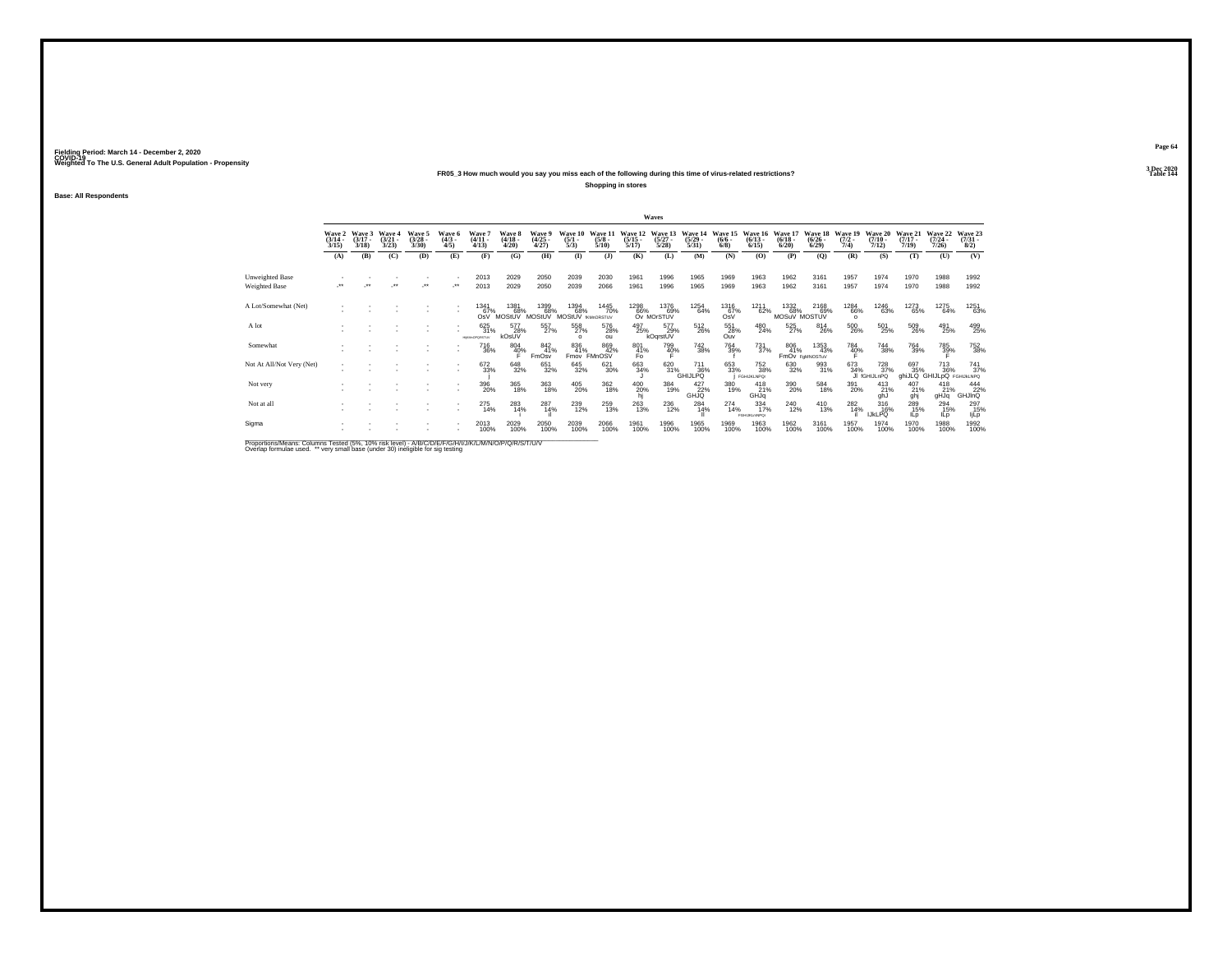## **FR05\_4 How much would you say you miss each of the following during this time of virus-related restrictions?**

**Working from the office**

**Base: All Respondents**

|                                                                                                       |                                 |                             |                                 |                                |                              |                                          |                             |                                       |                                |                                 |                                  | Waves                                            |                                  |                                |                              |                                                            |                                      |                            |                              |                              |                                         |                                |
|-------------------------------------------------------------------------------------------------------|---------------------------------|-----------------------------|---------------------------------|--------------------------------|------------------------------|------------------------------------------|-----------------------------|---------------------------------------|--------------------------------|---------------------------------|----------------------------------|--------------------------------------------------|----------------------------------|--------------------------------|------------------------------|------------------------------------------------------------|--------------------------------------|----------------------------|------------------------------|------------------------------|-----------------------------------------|--------------------------------|
|                                                                                                       | Wave 2<br>$\frac{(3/14)}{3/15}$ | Wave 3<br>$(3/17 -$<br>3/18 | Wave 4<br>$\frac{(3/21)}{3/23}$ | Wave 5<br>$\binom{3/28}{3/30}$ | Wave 6<br>$\binom{4/3}{4/5}$ | Wave'<br>$(4/11 -$<br>4/13               | Wave 8<br>$(4/18 -$<br>4/20 | <b>Wave 9</b><br>$\binom{4/25}{4/27}$ | Wave 10<br>$\frac{(5/1)}{5/3}$ | Wave 11<br>$\frac{(5/8)}{5/10}$ | Wave 12<br>$\frac{(5/15)}{5/17}$ | Wave 13<br>$\frac{(5/27)}{5/28}$                 | Wave 14<br>$\frac{(5/29)}{5/31}$ | Wave 15<br>$(6/6 -$<br>$6/8$ ) | Wave 16<br>$(6/13 -$<br>6/15 | Wave 17<br>$(6/18 -$<br>6/20                               | Wave 18<br>$\frac{(6/26 - 6)}{6/29}$ | Wave 19<br>$(7/2 -$<br>7/4 | Wave 20<br>$(7/10 -$<br>7/12 | Wave 21<br>$(7/17 -$<br>7/19 | Wave 22<br>$\frac{(7/24 - 7/26)}{7/26}$ | Wave 23<br>$\binom{7/31}{8/2}$ |
|                                                                                                       | (A)                             | (B)                         | (C)                             | (D)                            | (E)                          | (F)                                      | (G)                         | (H)                                   | $($ $\Gamma$                   | (3)                             | (K)                              | (L)                                              | (M)                              | (N)                            | (O)                          | (P)                                                        | (Q)                                  | (R)                        | (S)                          | (T)                          | (U)                                     | (V)                            |
| Unweighted Base<br>Weighted Base                                                                      |                                 |                             | $\ddot{\phantom{0}}$            | $\bullet\bullet$               | $\cdot$                      | 2013<br>2013                             | 2029<br>2029                | 2050<br>2050                          | 2039<br>2039                   | 2030<br>2066                    | 1961<br>1961                     | 1996<br>1996                                     | 1965<br>1965                     | 1969<br>1969                   | 1963<br>1963                 | 1962<br>1962                                               | 3161<br>3161                         | 1957<br>1957               | 1974<br>1974                 | 1970<br>1970                 | 1988<br>1988                            | 1992<br>1992                   |
| A Lot/Somewhat (Net)                                                                                  |                                 |                             |                                 |                                |                              | 621<br>31%                               | 666<br>33%                  | 694<br>34%<br>$f\ddot{s}$             | 683<br>34%                     | 680<br>33%                      | 609<br>31%                       | 602<br>30%                                       | 622<br>32%                       | 675<br>34%<br>fkLs             | 663<br>34%                   | $\begin{array}{c} 670 \\ 34\% \\ \mathrm{fLs} \end{array}$ | 1104<br>35%<br>FKLmSv                | 647<br>33%                 | 603<br>31%                   | $\substack{648\\33\%}$       | 678<br>34%<br>fĹs                       | 627<br>31%                     |
| A lot                                                                                                 |                                 |                             |                                 |                                |                              | 261<br>13%                               | <sup>246</sup> 12%          | 301<br>15%<br>GKLV                    | 268<br>13%                     | 266<br>13%                      | $^{213}_{11\%}$                  | 223                                              | 253<br>13%                       | $^{272}_{14\%}$<br>KLv         | 252 13%                      | 276<br>14%<br>KLv                                          | $^{472}_{15\%}$<br>GKLsV             | 269<br>14%<br>KI           | $^{247}_{12\%}$              | $^{274}_{14\%}$<br>KLv       | $^{277}_{14\%}$<br>KLv                  | 231<br>12%                     |
| Somewhat                                                                                              |                                 |                             |                                 |                                |                              | 360<br>18%                               | 420 21%                     | 393<br>19%                            | 415<br>20%                     | 414<br>20%                      | 395<br>20%                       | 379<br>19%                                       | 369<br>19%                       | 404<br>20%                     | $^{411}_{21\%}$<br>fs        | 394<br>20%                                                 | 632<br>20%                           | 378<br>19%                 | 356<br>18%                   | 373<br>19%                   | 401<br>20%                              | 396<br>20%                     |
| Not At All/Not Very (Net)                                                                             |                                 |                             |                                 |                                |                              | 1392<br>69%<br>hnpQu                     | 1363<br>67%                 | 1356<br>66%                           | 1356<br>66%                    | $\substack{1386 \\ 67\%}$       |                                  | 1352 1394<br>69% 70<br>nQ HiNoPQU<br>1394<br>70% | 1343<br>68%<br>$\alpha$          | 1294<br>66%                    | 1300<br>66%                  | 1292<br>66%                                                | 2057<br>65%                          | 1310<br>67%                | 1371<br>69%<br>hnpQu         | $\frac{1322}{67\%}$          | 1310<br>66%                             | 1365<br>69%<br>q               |
| Not very                                                                                              |                                 |                             |                                 |                                |                              | 270<br>13%                               | 296<br>15%                  | 323<br>16%                            | 333<br>1 <u>6</u> %            | 325<br>16%                      | $\frac{321}{16\%}$               | 289<br>14%                                       | 380<br>19%<br>FGHJALNOPORSIUV    | 290<br>15%                     | 297<br>15%                   | 280<br>14%                                                 | 486<br>15%                           | 310<br>16%                 | 307<br>16%                   | 319<br>16%                   | 298<br>15%                              | 312<br>16%                     |
| Not at all                                                                                            |                                 |                             |                                 |                                |                              | <sup>1123</sup> 56%<br><b>HUMNOPORTU</b> | 1067<br>53%<br>m            | 1033<br>50%                           | <sup>1023</sup> <sub>50%</sub> | 1061<br>51%                     | 1031<br>53%                      | 1105<br>55%<br>M HUMNOoQRTU                      | 963<br>49%                       | 1004<br>51%                    | 1003<br>51%                  | <sup>1011</sup> 52%                                        | <sup>1570</sup><br>50%               | 1000<br>51%                | 1064<br>54%<br>hiMQ          | 1003<br>51%                  | 1012<br>51%                             | 1053<br>53%<br>mq              |
| Sigma                                                                                                 |                                 |                             |                                 |                                |                              | 2013<br>100%                             | 2029<br>100%                | 2050<br>100%                          | 2039<br>100%                   | 2066<br>100%                    | 1961<br>100%                     | 1996<br>100%                                     | 1965<br>100%                     | 1969<br>100%                   | 1963<br>100%                 | 1962<br>100%                                               | 3161<br>100%                         | 1957<br>100%               | 1974<br>100%                 | 1970<br>100%                 | 1988<br>100%                            | 1992<br>100%                   |
| Proportions/Means: Columns Tested (5%, 10% risk level) - A/R/C/D/F/F/G/H/J/J/K/L/M/N/O/P/O/R/S/T/LI/V |                                 |                             |                                 |                                |                              |                                          |                             |                                       |                                |                                 |                                  |                                                  |                                  |                                |                              |                                                            |                                      |                            |                              |                              |                                         |                                |

Proportions/Means: Columns Tested (5%, 10% risk level) - A/B/C/D/E/F/G/H/I/J/K/L/M/N/O/P/Q/R/S/T/U/V<br>Overlap formulae used. \*\* very small base (under 30) ineligible for sig testing

**Page 653 Dec 2020<br>Table 145** 

**Particular Table 145 Table 145**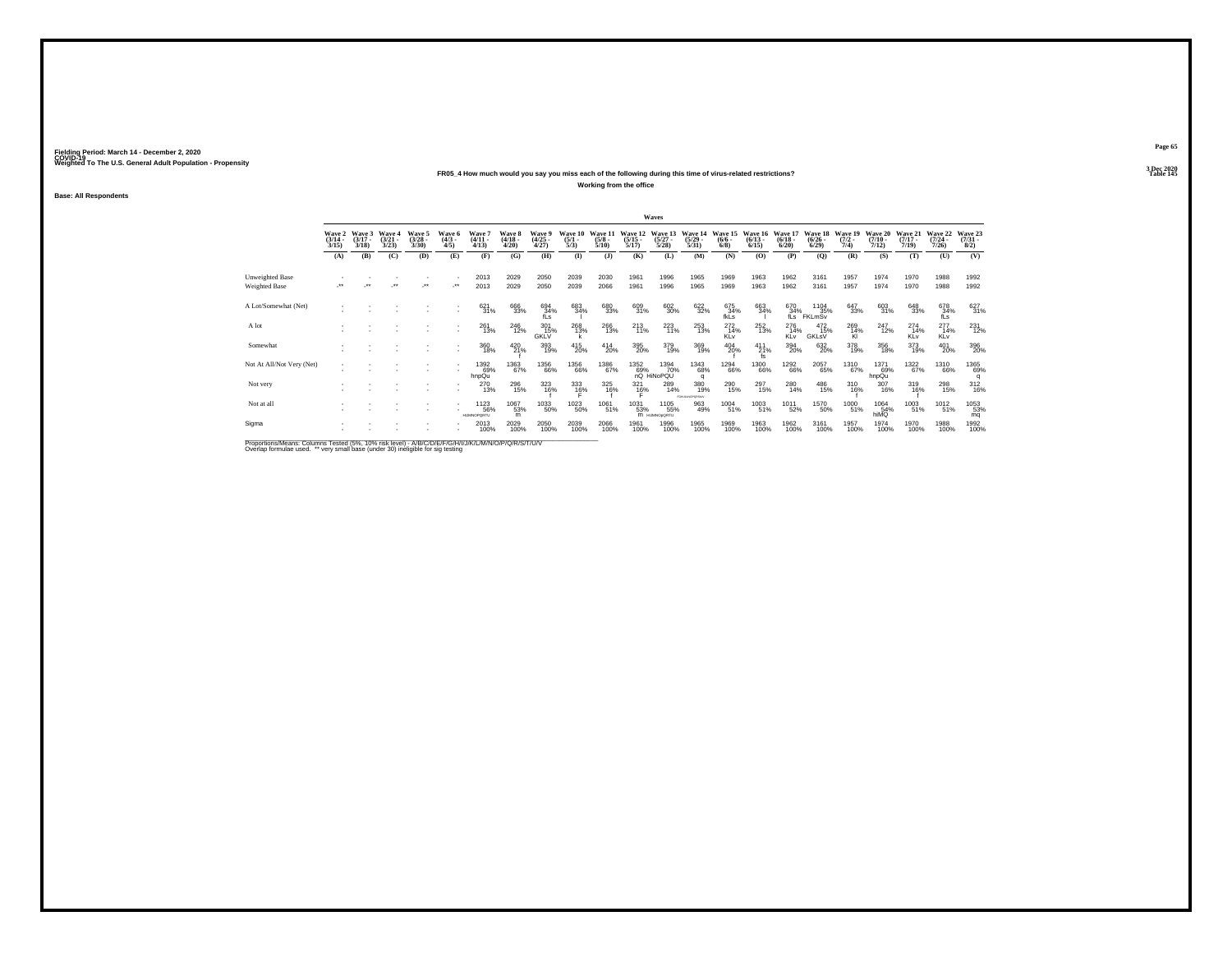## **FR05\_5 How much would you say you miss each of the following during this time of virus-related restrictions?Attending events like concerts, theatre and sporting events**

**Base: All Respondents**

|                                                                                                                                                                                                                                   |                                 |                             |                                 |                                 |                              |                                               |                                 |                                     |                                |                                 |                               | Waves                            |                                  |                               |                                 |                                 |                                  |                                 |                                  |                                  |                                  |                                |
|-----------------------------------------------------------------------------------------------------------------------------------------------------------------------------------------------------------------------------------|---------------------------------|-----------------------------|---------------------------------|---------------------------------|------------------------------|-----------------------------------------------|---------------------------------|-------------------------------------|--------------------------------|---------------------------------|-------------------------------|----------------------------------|----------------------------------|-------------------------------|---------------------------------|---------------------------------|----------------------------------|---------------------------------|----------------------------------|----------------------------------|----------------------------------|--------------------------------|
|                                                                                                                                                                                                                                   | Wave 2<br>$\frac{(3/14)}{3/15}$ | Wave 3<br>$(3/17 -$<br>3/18 | Wave 4<br>$\frac{(3/21)}{3/23}$ | Wave 5<br>$\frac{(3/28)}{3/30}$ | Wave 6<br>$\binom{4/3}{4/5}$ | Wave 7<br>$\frac{(4/11)}{4/13}$               | Wave 8<br>$\frac{(4/18)}{4/20}$ | Wave 9<br>$\frac{(4/25 - 4)}{4/27}$ | Wave 10<br>$\frac{(5/1)}{5/3}$ | Wave 11<br>$\frac{(5/8)}{5/10}$ | Wave 12<br>$\frac{5}{17}$     | Wave 13<br>$\frac{(5/27)}{5/28}$ | Wave 14<br>$\frac{(5/29)}{5/31}$ | Wave 15<br>$\binom{6/6}{6/8}$ | Wave 16<br>$\binom{6/13}{6/15}$ | Wave 17<br>$\binom{6/18}{6/20}$ | Wave 18<br>$\frac{(6/26)}{6/29}$ | Wave 19<br>$\frac{(7/2)}{7/4}$  | Wave 20<br>$\frac{(7/10)}{7/12}$ | Wave 21<br>$\frac{(7/17)}{7/19}$ | Wave 22<br>$\frac{(7/24)}{7/26}$ | Wave 23<br>$\binom{7/31}{8/2}$ |
|                                                                                                                                                                                                                                   | (A)                             | (B)                         | (C)                             | (D)                             | (E)                          | (F)                                           | (G)                             | (H)                                 | $($ $\Gamma$                   | $($ $)$                         | (K)                           | (L)                              | (M)                              | (N)                           | (O)                             | (P)                             | (Q)                              | (R)                             | (S)                              | (T)                              | (U)                              | (V)                            |
| Unweighted Base                                                                                                                                                                                                                   |                                 |                             |                                 |                                 |                              | 2013                                          | 2029                            | 2050                                | 2039                           | 2030                            | 1961                          | 1996                             | 1965                             | 1969                          | 1963                            | 1962                            | 3161                             | 1957                            | 1974                             | 1970                             | 1988                             | 1992                           |
| Weighted Base                                                                                                                                                                                                                     | $\bullet\bullet$                |                             | $\ddot{\phantom{0}}$            | $\ddot{\phantom{0}}$            |                              | 2013                                          | 2029                            | 2050                                | 2039                           | 2066                            | 1961                          | 1996                             | 1965                             | 1969                          | 1963                            | 1962                            | 3161                             | 1957                            | 1974                             | 1970                             | 1988                             | 1992                           |
| A Lot/Somewhat (Net)                                                                                                                                                                                                              |                                 |                             |                                 |                                 |                              | 916<br>46%                                    | 984<br>49%                      | 1072<br>52%<br>Fgo                  | $^{1069}_{52\%}$ FGo           | 1033<br>50%                     | 988<br>50%                    | 1091<br>55%<br>F FGJKMnOQ        | 971<br>49%                       | 1011<br>51%                   | 962<br>49%                      | 1093<br>56%<br>f FGNJKMNOG      | $^{1604}_{51\%}$                 | $^{1021}_{\substack{52\%\\Fg}}$ | $^\mathrm{1037}_\mathrm{Fgo}$    | 1060<br>54%<br>FGIMO             | 1050                             | 1088<br>55%<br>53% 55%         |
| A lot                                                                                                                                                                                                                             |                                 |                             |                                 |                                 | ٠<br>٠                       | $^{430}_{21\%}$                               | $^{426}_{21\%}$                 | 503<br>25%<br>fGJk                  | 473<br>23%                     | 438<br>21%                      | $422/22$ %                    | 467<br>23%                       | 457<br>23%                       | 485<br>25%<br>fGJk            | $^{442}_{23\%}$                 | 516<br>26%<br>FGiJKImOQr        | <sup>730</sup> <sub>23%</sub>    | $^{451}_{23\%}$                 | $^{482}_{24\%}$ fGj              | 480<br>24%<br>fGi                | 469<br>24%                       | 535<br>FGIJKLMOQRu             |
| Somewhat                                                                                                                                                                                                                          |                                 |                             |                                 |                                 | ٠                            | $^{486}_{24\%}$                               | 558<br>27%                      | $^{569}_{28\%}$                     | 595<br>29%<br>Fm               | 596<br>29%                      | $\frac{566}{29\%}$ F FGhMNOQv | $\frac{624}{31\%}$               | 514<br>26%                       | 526<br>27%                    | 520<br>27%                      | 577<br>29%<br>Fm                | $^{874}_{28\%}$                  | $^{570}_{29\%}$                 | 555<br>28%                       | 580<br>Fm                        | $^{581}_{29\%}$ Fm               | $^{553}_{28\%}$                |
| Not At All/Not Very (Net)                                                                                                                                                                                                         |                                 |                             |                                 |                                 | ٠                            | 1097<br>54%<br><b>HJRJNGPORSTUV hILPrsTUV</b> | 1045<br>51%                     | 978<br>48%<br>n                     | 970<br>48%                     | 1033<br>50%<br>LPIV             | 973<br>LPV%                   | $\underset{45\%}{905}$           | 994<br>51%<br>LPTV               | 958<br>49%                    | 1001<br>51%<br>IPv hiLPsTuV     | 869<br>44%                      | 1557<br>LPV                      | $\underset{48\%}{^{936}}$<br>n  | 937<br>47%                       | 910<br>46%                       | 938<br>47%                       | 904<br>45%                     |
| Not very                                                                                                                                                                                                                          |                                 |                             |                                 |                                 |                              | 394<br>20%<br>HIMPaRStV                       | 357<br>18%                      | $\frac{304}{15\%}$                  | 362<br>18%<br>Hv               | 375<br>18%<br>Hv                | $344 \over 18\%$<br>h         | $\frac{331}{17\%}$               | 324<br>16%                       | 347<br>18%                    | 353<br>18%<br>Hv                | $^{312}_{16\%}$                 | 536<br>17%                       | 320<br>16%                      | $^{313}_{16\%}$                  | 334<br>17%                       | 364<br>18%<br>HV                 | 305<br>15%                     |
| Not at all                                                                                                                                                                                                                        |                                 |                             |                                 |                                 |                              | 703<br>35%<br><b>ILNPrsTUV</b>                | 688<br>34%<br><b>ILPTUV</b>     | $674 \over 33\%$ iLPtU              | 608<br>30%                     | 658<br>32%<br>In                | 629<br>32%<br><b>l</b>        | 574<br>29%                       | 670<br>34%<br><b>ILPTUV</b>      | 612<br>31%                    | 647<br>33%<br>iLPtU             | 557<br>28%                      | $^{1021}_{32\%}$<br>LPtu         | 616<br>31%                      | 625<br>32%                       | 576<br>29%                       | 574<br>29%                       | 599<br>30%                     |
| Sigma                                                                                                                                                                                                                             |                                 |                             |                                 |                                 |                              | 2013<br>100%                                  | 2029<br>100%                    | 2050<br>100%                        | 2039<br>100%                   | 2066<br>100%                    | 1961<br>100%                  | 1996<br>100%                     | 1965<br>100%                     | 1969<br>100%                  | 1963<br>100%                    | 1962<br>100%                    | 3161<br>100%                     | 1957<br>100%                    | 1974<br>100%                     | 1970<br>100%                     | 1988<br>100%                     | 1992<br>100%                   |
| $\mathbb{R}$ . The state of the state of the state of the state of the state of the state of the state of the state of the state of the state of the state of the state of the state of the state of the state of the state of th |                                 |                             |                                 |                                 |                              |                                               |                                 |                                     |                                |                                 |                               |                                  |                                  |                               |                                 |                                 |                                  |                                 |                                  |                                  |                                  |                                |

Proportions/Means: Columns Tested (5%, 10% risk level) - A/B/C/D/E/F/G/H/I/J/K/L/M/N/O/P/Q/R/S/T/U/V<br>Overlap formulae used. \*\* very small base (under 30) ineligible for sig testing

**Page 663 Dec 2020<br>Table 146** 

**Particular Table 146 Particular Table 146 Particular Table 146**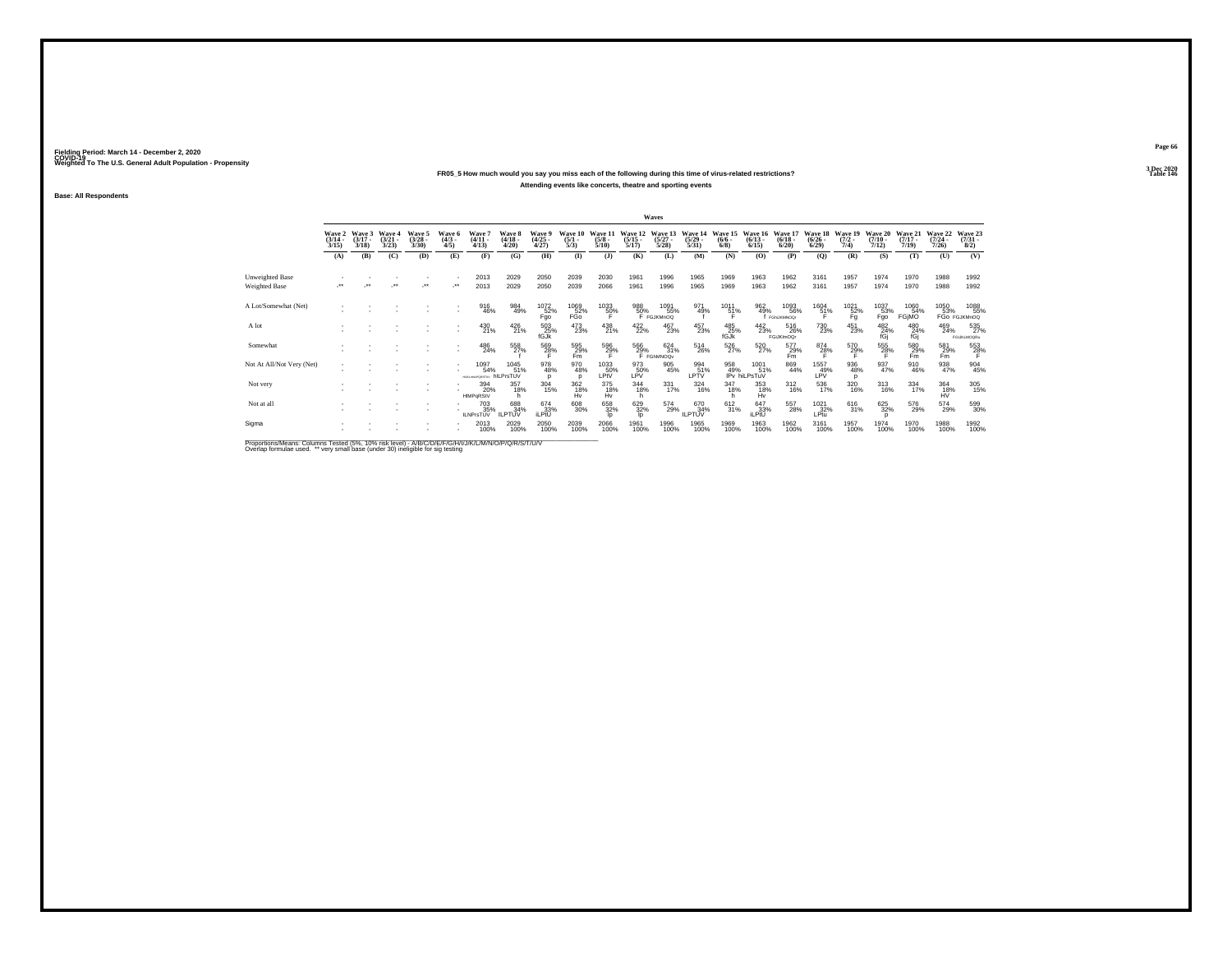## **FR05\_6 How much would you say you miss each of the following during this time of virus-related restrictions?**

**Dining out at a restaurant/bar**

**Base: All Respondents**

|                                                                                                     |                                 |                             |                                 |                                |                              |                                 |                                 |                                 |                                        |                                 |                                  | Waves                             |                                  |                                       |                                  |                                        |                                 |                                |                                  |                                  |                                         |                                |
|-----------------------------------------------------------------------------------------------------|---------------------------------|-----------------------------|---------------------------------|--------------------------------|------------------------------|---------------------------------|---------------------------------|---------------------------------|----------------------------------------|---------------------------------|----------------------------------|-----------------------------------|----------------------------------|---------------------------------------|----------------------------------|----------------------------------------|---------------------------------|--------------------------------|----------------------------------|----------------------------------|-----------------------------------------|--------------------------------|
|                                                                                                     | Wave 2<br>$\frac{(3/14)}{3/15}$ | Wave 3<br>$(3/17 -$<br>3/18 | Wave 4<br>$\frac{(3/21)}{3/23}$ | Wave 5<br>$\binom{3/28}{3/30}$ | Wave 6<br>$\binom{4/3}{4/5}$ | Wave 7<br>$\frac{(4/11)}{4/13}$ | Wave 8<br>$\frac{(4/18)}{4/20}$ | Wave 9<br>$\binom{4/25}{4/27}$  | Wave 10<br>$\frac{(5/1)}{5/3}$         | Wave 11<br>$\frac{(5/8)}{5/10}$ | Wave 12<br>$\frac{(5/15)}{5/17}$ | Wave 13<br>$\frac{(5/27)}{5/28}$  | Wave 14<br>$\frac{(5/29)}{5/31}$ | Wave 15<br>$\frac{(6/6 - 6)}{(6/8)}$  | Wave 16<br>$\frac{(6/13)}{6/15}$ | Wave 17<br>$\frac{(6/18)}{6/20}$       | Wave 18<br>$\binom{6/26}{6/29}$ | Wave 19<br>$\frac{(7/2)}{7/4}$ | Wave 20<br>$\frac{(7/10)}{7/12}$ | Wave 21<br>$\frac{(7/17)}{7/19}$ | Wave 22<br>$\frac{(7/24 - 7/26)}{7/26}$ | Wave 23<br>$\binom{7/31}{8/2}$ |
|                                                                                                     | (A)                             | (B)                         | (C)                             | (D)                            | (E)                          | (F)                             | (G)                             | (H)                             | $($ $\Gamma$                           | (1)                             | (K)                              | (L)                               | (M)                              | (N)                                   | (O)                              | (P)                                    | $\mathbf{Q}$                    | (R)                            | (S)                              | (T)                              | (U)                                     | (V)                            |
| Unweighted Base                                                                                     |                                 |                             |                                 |                                |                              | 2013                            | 2029                            | 2050                            | 2039                                   | 2030                            | 1961                             | 1996                              | 1965                             | 1969                                  | 1963                             | 1962                                   | 3161                            | 1957                           | 1974                             | 1970                             | 1988                                    | 1992                           |
| Weighted Base                                                                                       |                                 |                             |                                 | $\ddot{\phantom{0}}$           |                              | 2013                            | 2029                            | 2050                            | 2039                                   | 2066                            | 1961                             | 1996                              | 1965                             | 1969                                  | 1963                             | 1962                                   | 3161                            | 1957                           | 1974                             | 1970                             | 1988                                    | 1992                           |
| A Lot/Somewhat (Net)                                                                                |                                 |                             |                                 |                                | $\sim$                       | 1405<br>70%                     | 1492<br>74%<br>FOSU             | 1523<br>74%<br>FmOrSU FkmOgrSUv | 1521<br>75%                            | 1493<br>72%<br>s                | 1402<br>71%                      | 1509<br>76%<br><b>FIKMOGRStUV</b> | 1400<br>71%                      | 1461<br>74%<br>FOrSU <sup>®</sup>     | 1364<br>69%                      | 1457<br>74%<br>FmOrSU                  | 2273<br>72%                     | 1389<br>71%                    | 1358<br>69%                      | 1423<br>72%                      | 1385<br>70%                             | 1426<br>72%                    |
| A lot                                                                                               |                                 |                             |                                 |                                | $\sim$                       | 670<br>33%                      | <sup>708</sup> 35%              | 737<br>36%                      | 757<br>37%<br>OrSUv FkOqRSUV FgKOQRSUV | 785<br>38%                      | 656<br>33%                       | 734<br>37%<br>fkORSUV             | 696<br>35%<br>osU                | <sup>711</sup> 36%<br>OrSUV           | 632%                             | <sup>710</sup> <sub>36%</sub><br>OrSUV | 1071<br>34%<br>$\mathbf{u}$     | $\substack{633 \\ 32\%}$       | 630<br>32%                       | 693<br>35%<br>Ü                  | $^{614}_{31\%}$                         | 644<br>32%                     |
| Somewhat                                                                                            |                                 |                             |                                 |                                | ٠                            | 735<br>37%                      | <sup>783</sup> <sub>39%</sub>   | 786<br>38%                      | <sup>764</sup> <sub>37%</sub>          | $^{707}_{34\%}$                 | 746<br>38%                       | 775<br>39%                        | 704<br>36%                       | 750<br>38%                            | $^{732}_{37\%}$                  | 747<br>38%                             | 1202<br>38%                     | 757<br>39%                     | <sup>728</sup> <sub>37%</sub>    | <sup>730</sup> <sub>37%</sub>    | 772<br>39%                              | 781<br>39%<br>Jm               |
| Not At All/Not Very (Net)                                                                           |                                 |                             |                                 |                                |                              | 608<br>GHILNP <sup>30%</sup>    | 537<br>26%                      | $^{527}_{\phantom{2}26\%}$      | 518<br>25%                             | 573<br>28%                      | 559<br>29%                       | $^{487}_{24\%}$                   | 565<br>29%<br>hiLp               | $^{508}_{\phantom{1}\phantom{1}26\%}$ | 599<br>31%<br><b>GHILNP</b>      | $^{505}_{\phantom{2}26\%}$             | 888<br>28%                      | 568<br>29%                     | 616<br>31%<br>hiLnp GHILNPqt     | 547<br>28%                       | 603<br>30%<br>GHILNP                    | $^{566}_{28\%}$                |
| Not very                                                                                            |                                 |                             |                                 |                                |                              | $^{287}_{14\%}$<br>Hn           | 251<br>12%                      | $^{225}_{11\%}$                 | $^{261}_{13\%}$                        | $^{273}_{13\%}$                 | 278<br>14%<br>Hn                 | 260<br>13%                        | $^{252}_{13\%}$                  | 233                                   | $^{291}_{15\%}$<br>gHNPq         | 237<br>12%                             | 394<br>12%                      | 257<br>13%                     | 291<br>15%<br>gHNpq              | $^{252}_{13\%}$                  | 295<br>15%<br>gHNPq                     | 254<br>13%                     |
| Not at all                                                                                          |                                 |                             |                                 |                                |                              | $321$<br>$16%$                  | 286<br>14%                      | $^{301}_{15\%}$                 | 256<br>13%                             | 300<br>15%                      | 281<br>14%                       | 226<br>11%                        | $^{313}_{16\%}$                  | 275<br>14%                            | 308<br>16%                       | 268<br>14%                             | 494<br>16%                      | $^{311}_{16\%}$                | 325<br>16%<br><b>ILnp</b>        | 295 15%                          | 307<br>15%                              | 312/16%                        |
| Sigma                                                                                               |                                 |                             |                                 |                                |                              | 2013<br>100%                    | 2029<br>100%                    | 2050<br>100%                    | 2039<br>100%                           | 2066<br>100%                    | 1961<br>100%                     | 1996<br>100%                      | 1965<br>100%                     | 1969<br>100%                          | 1963<br>100%                     | 1962<br>100%                           | 3161<br>100%                    | 1957<br>100%                   | 1974<br>100%                     | 1970<br>100%                     | 1988<br>100%                            | 1992<br>100%                   |
| Proportions Means: Columns Tested (5%, 10% risk level) - A/R/C/D/E/E/C/H/J/J/K/L/M/N/O/D/O/R/T/LIA/ |                                 |                             |                                 |                                |                              |                                 |                                 |                                 |                                        |                                 |                                  |                                   |                                  |                                       |                                  |                                        |                                 |                                |                                  |                                  |                                         |                                |

Proportions/Means: Columns Tested (5%, 10% risk level) - A/B/C/D/E/F/G/H/I/J/K/L/M/N/O/P/Q/R/S/T/U/V<br>Overlap formulae used. \*\* very small base (under 30) ineligible for sig testing

**Page 673 Dec 2020<br>Table 147** 

**Properties and the contract of the contract of the contract of the contract of the contract of the contract of the contract of the contract of the contract of the contract of the contract of the contract of the contract o**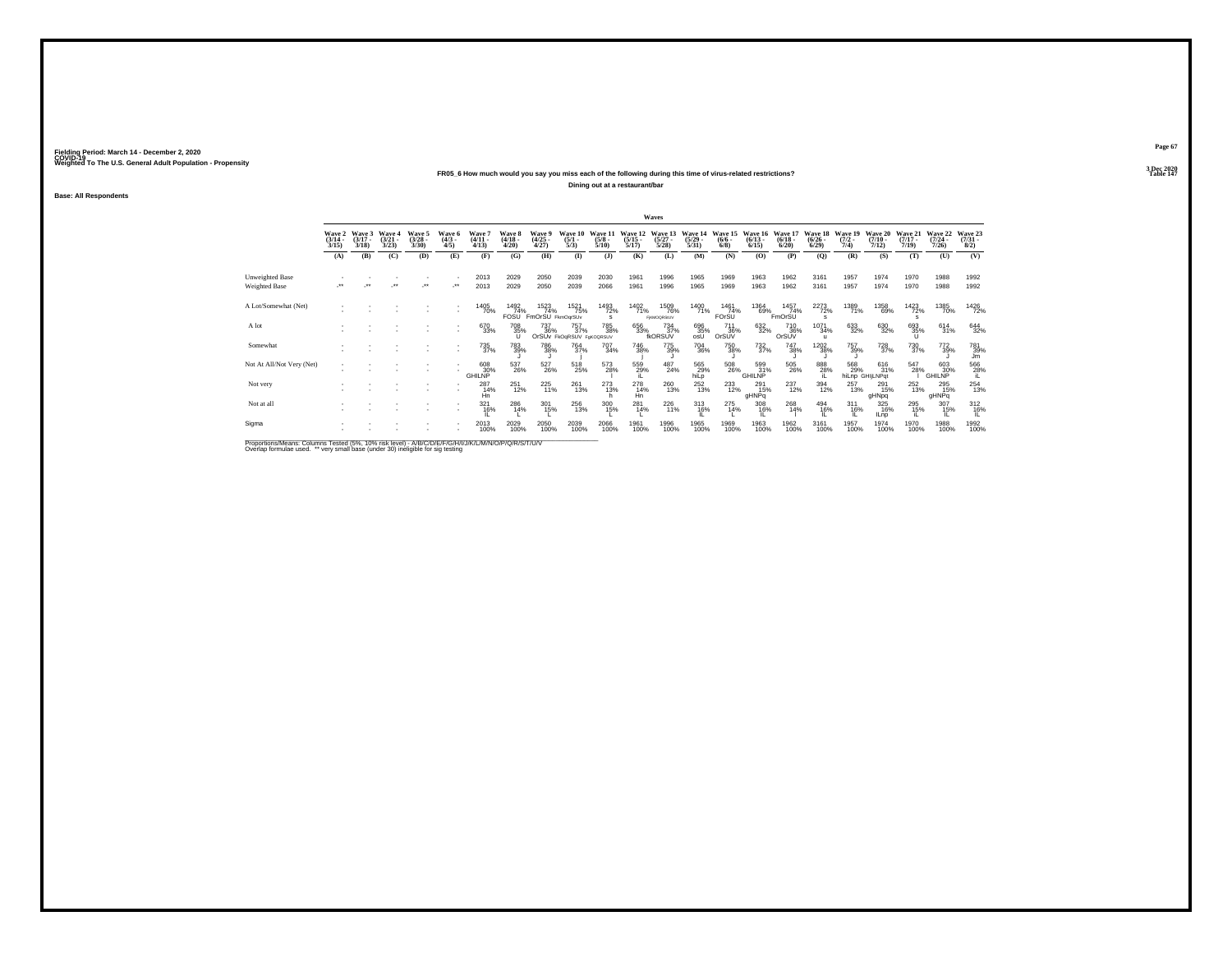## **FR05\_7 How much would you say you miss each of the following during this time of virus-related restrictions?**

**Watching sports on TV**

**Base: All Respondents**

| Wave 2<br>$\frac{(3/14)}{3/15}$<br>(A)<br>Unweighted Base<br>Weighted Base<br>A Lot/Somewhat (Net)<br>A lot | Wave 3<br>$(3/17 -$ | Wave 4                |                                |                              |                                  |                                        |                                |                                |                                 |                                  |                                 |                                  |                                |                                 |                                    |                                 |                                                     |                              |                                    |                                   |                                |
|-------------------------------------------------------------------------------------------------------------|---------------------|-----------------------|--------------------------------|------------------------------|----------------------------------|----------------------------------------|--------------------------------|--------------------------------|---------------------------------|----------------------------------|---------------------------------|----------------------------------|--------------------------------|---------------------------------|------------------------------------|---------------------------------|-----------------------------------------------------|------------------------------|------------------------------------|-----------------------------------|--------------------------------|
|                                                                                                             | 3/18                | $\frac{(3/21)}{3/23}$ | Wave 5<br>$\binom{3/28}{3/30}$ | Wave 6<br>$\binom{4/3}{4/5}$ | <b>Wave</b><br>$(4/11 -$<br>4/13 | <b>Wave 8</b><br>$\frac{(4/18)}{4/20}$ | Wave 9<br>$\binom{4/25}{4/27}$ | Wave 10<br>$\frac{(5/1)}{5/3}$ | Wave 11<br>$\frac{(5/8)}{5/10}$ | Wave 12<br>$\frac{(5/15)}{5/17}$ | Wave 13<br>$\binom{5/27}{5/28}$ | Wave 14<br>$\frac{(5/29)}{5/31}$ | Wave 15<br>$\frac{(6/6)}{6/8}$ | Wave 16<br>$\binom{6/13}{6/15}$ | Wave 17<br>$\frac{(6/18)}{(6/20)}$ | Wave 18<br>$\binom{6/26}{6/29}$ | Wave 19<br>$\frac{(7/2)}{7/4}$                      | Wave 20<br>$(7/10 -$<br>7/12 | Wave 21<br>$(7/17 -$<br>7/19       | Wave 22<br>(7/24)<br>7/26         | Wave 23<br>$\binom{7/31}{8/2}$ |
|                                                                                                             | (B)                 | (C)                   | (D)                            | (E)                          | (F)                              | (G)                                    | (H)                            | $\mathbf{I}$                   | $($ $)$                         | (K)                              | (L)                             | (M)                              | (N)                            | (O)                             | (P)                                | (Q)                             | (R)                                                 | (S)                          | (T)                                | (U)                               | (V)                            |
|                                                                                                             |                     |                       |                                |                              | 2013                             | 2029                                   | 2050                           | 2039                           | 2030                            | 1961                             | 1996                            | 1965                             | 1969                           | 1963                            | 1962                               | 3161                            | 1957                                                | 1974                         | 1970                               | 1988                              | 1992                           |
|                                                                                                             |                     |                       | $\ddot{\phantom{0}}$           | $\ddot{\phantom{1}}$         | 2013                             | 2029                                   | 2050                           | 2039                           | 2066                            | 1961                             | 1996                            | 1965                             | 1969                           | 1963                            | 1962                               | 3161                            | 1957                                                | 1974                         | 1970                               | 1988                              | 1992                           |
|                                                                                                             |                     |                       |                                |                              | 910<br>45%                       | 909<br>45%                             | 1017<br>50%<br>FGjmoStV        | 963<br>47%                     | 955<br>46%                      | 932<br>48%                       | 974<br>49%<br>fGsV              | 898<br>46%                       | 948<br>48%<br>gv               | 909<br>46%                      | 916<br>47%                         | 1473<br>47%                     | 909<br>46%                                          | 887<br>45%                   | 907<br>46%                         | 959<br>48%<br>qv                  | 888<br>45%                     |
|                                                                                                             |                     |                       |                                |                              | 481<br>24%                       | 478<br>24%                             | 541<br>26%<br>ggSuV            | 502<br>25%<br>v                | 501<br>24%                      | 476<br>24%                       | 537%<br>V fGpQSUV               | 505<br>26%                       | 529<br>27%<br>SV fgpQSUV       | 483<br>25%                      | $^{470}_{24\%}$                    | 737<br>23%<br>v                 | $^{508}_{\phantom{5}26\%}_{\phantom{5}8\mathrm{V}}$ | 434<br>22%                   | 491<br>25%                         | 459<br>23%                        | 392 <sub>0%</sub>              |
| Somewhat                                                                                                    |                     |                       |                                |                              | 429<br>21%                       | $^{431}_{21\%}$                        | 476<br>23%<br>m                | 461<br>23%                     | 454<br>22%                      | 457<br>23%<br>m                  | 437<br>22%                      | 393<br>20%                       | $^{419}_{21\%}$                | 427<br>22%                      | 446<br>23%                         | 736<br>23%<br>Mr                | 401<br>20%                                          | 453<br>23%<br>m              | $^{417}_{21\%}$                    | 499<br>25%<br>FGIIMNoRT FGIIMNoRT | 496<br>25%                     |
| Not At All/Not Very (Net)                                                                                   |                     |                       |                                |                              | 1103<br>$\frac{55}{H}$           | 1120<br>55%<br><b>HLnu</b>             | 1033<br>50%                    | 1076<br>53%                    | 1112<br>54%                     | 1029<br>52%                      | 1022<br>51%                     | 1067<br>54%                      | 1021<br>52%                    | 1054<br>54%                     | 1046<br>53%                        | 1688<br>53%                     | 1048<br>54%                                         | $^{1087}_{-55\%}$            | 1063<br>54%<br>h                   | 1029<br>52%                       | 1104<br>55%<br>HLnu            |
| Not very                                                                                                    |                     |                       |                                |                              | $314$<br>$16%$                   | 287<br>14%                             | <sup>250</sup> 12%             | $\frac{322}{16\%}$             | 327<br>16%                      | 292<br>15%<br>h                  | 280<br>14%                      | 305<br>16%<br>н                  | 2926<br>н                      | 336<br>17%<br>GHLrs             | $\frac{334}{17\%}$<br><b>GHLrs</b> | 508<br>16%<br>н                 | 281<br>14%                                          | 285<br>14%                   | 296<br>15%                         | 328<br>17%<br>н                   | 341<br>17%<br><b>GHLrs</b>     |
| Not at all                                                                                                  |                     |                       |                                |                              | 789%                             | 833<br>41%<br>U IKLNOPQU               | <sup>783</sup> 38%             | 754<br>37%                     | <sup>785</sup> 38%              | 736<br>38%                       | $^{742}_{37\%}$                 | <sup>761</sup> 39%               | $^{729}_{37\%}$                | <sup>718</sup> <sub>37%</sub>   | $^{712}_{36\%}$                    | 1180<br>37%                     | <sup>768</sup> 39%<br>$\mathbf{u}$                  | 801<br>41%<br>ilnOPqU        | <sup>767</sup> 39%<br>$\mathbf{u}$ | <sup>701</sup> 35%                | <sup>763</sup> 38%             |
| Sigma                                                                                                       |                     |                       |                                |                              | 2013<br>100%                     | 2029<br>100%                           | 2050<br>100%                   | 2039<br>100%                   | 2066<br>100%                    | 1961<br>100%                     | 1996<br>100%                    | 1965<br>100%                     | 1969<br>100%                   | 1963<br>100%                    | 1962<br>100%                       | 3161<br>100%                    | 1957<br>100%                                        | 1974<br>100%                 | 1970<br>100%                       | 1988<br>100%                      | 1992<br>100%                   |

Proportions/Means: Columns Tested (5%, 10% risk level) - A/B/C/D/E/F/G/H/I/J/K/L/M/N/O/P/Q/R/S/T/U/V<br>Overlap formulae used. \*\* very small base (under 30) ineligible for sig testing

**Page 683 Dec 2020<br>Table 148** 

**Particular Table 148**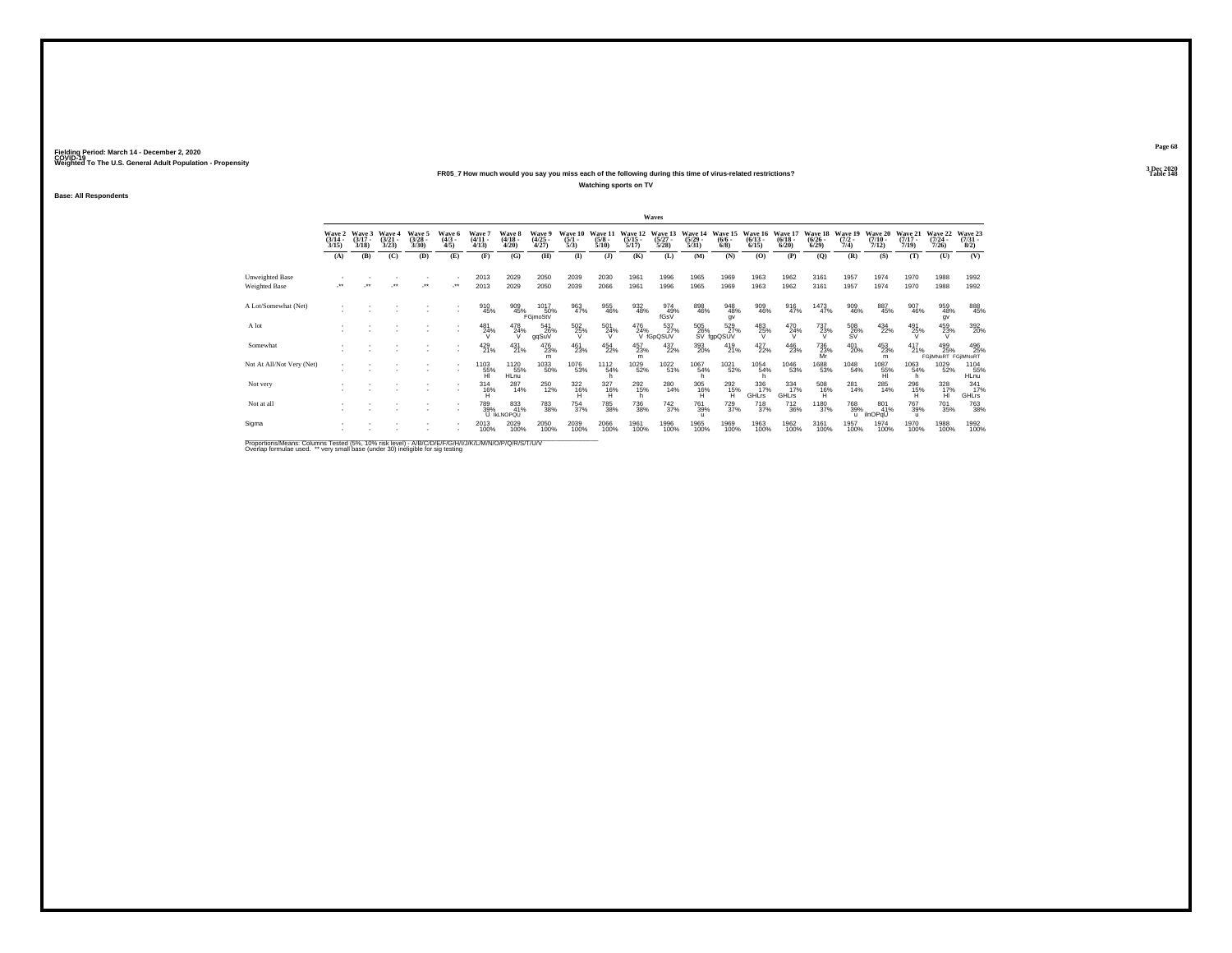## **FR05\_8 How much would you say you miss each of the following during this time of virus-related restrictions?**

**Gatherings with friends and family**

**Base: All Respondents**

|                                                                                                                |                                 |                             |                                 |                                 |                              |                                 |                                     |                                |                                |                                 |                                  | Waves                                     |                                  |                                |                                             |                                    |                                    |                                |                                  |                                  |                                      |                                |
|----------------------------------------------------------------------------------------------------------------|---------------------------------|-----------------------------|---------------------------------|---------------------------------|------------------------------|---------------------------------|-------------------------------------|--------------------------------|--------------------------------|---------------------------------|----------------------------------|-------------------------------------------|----------------------------------|--------------------------------|---------------------------------------------|------------------------------------|------------------------------------|--------------------------------|----------------------------------|----------------------------------|--------------------------------------|--------------------------------|
|                                                                                                                | Wave 2<br>$\frac{(3/14)}{3/15}$ | Wave 3<br>$(3/17 -$<br>3/18 | Wave 4<br>$\frac{(3/21)}{3/23}$ | Wave 5<br>$\frac{(3/28)}{3/30}$ | Wave 6<br>$\binom{4/3}{4/5}$ | Wave 7<br>$\frac{(4/11)}{4/13}$ | Wave 8<br>$\frac{(4/18)}{4/20}$     | Wave 9<br>$\binom{4/25}{4/27}$ | Wave 10<br>$\frac{(5/1)}{5/3}$ | Wave 11<br>$\frac{(5/8)}{5/10}$ | Wave 12<br>$\frac{(5/15)}{5/17}$ | Wave 13<br>$\frac{(5/27)}{5/28}$          | Wave 14<br>$\frac{(5/29)}{5/31}$ | Wave 15<br>$\frac{(6/6)}{6/8}$ | Wave 16<br>$\frac{(6/13)}{6/15}$            | Wave 17<br>$\frac{(6/18)}{(6/20)}$ | Wave 18<br>$\frac{(6/26)}{(6/29)}$ | Wave 19<br>$\frac{(7/2)}{7/4}$ | Wave 20<br>$\frac{(7/10)}{7/12}$ | Wave 21<br>$\frac{(7/17)}{7/19}$ | Wave 22<br>$\frac{(7/24 - 7)}{7/26}$ | Wave 23<br>$\binom{7/31}{8/2}$ |
|                                                                                                                | (A)                             | (B)                         | (C)                             | (D)                             | (E)                          | (F)                             | (G)                                 | (H)                            | $\bf(I)$                       | (1)                             | (K)                              | (L)                                       | (M)                              | (N)                            | (0)                                         | (P)                                | (Q)                                | (R)                            | (S)                              | (T)                              | (U)                                  | (V)                            |
| Unweighted Base                                                                                                |                                 |                             |                                 |                                 |                              | 2013                            | 2029                                | 2050                           | 2039                           | 2030                            | 1961                             | 1996                                      | 1965                             | 1969                           | 1963                                        | 1962                               | 3161                               | 1957                           | 1974                             | 1970                             | 1988                                 | 1992                           |
| Weighted Base                                                                                                  |                                 |                             |                                 | $\ddot{\phantom{0}}$            | ٠.                           | 2013                            | 2029                                | 2050                           | 2039                           | 2066                            | 1961                             | 1996                                      | 1965                             | 1969                           | 1963                                        | 1962                               | 3161                               | 1957                           | 1974                             | 1970                             | 1988                                 | 1992                           |
| A Lot/Somewhat (Net)                                                                                           |                                 |                             |                                 |                                 |                              | 1494<br>74%                     | 1579<br>78%<br>FmOSUv FMnOSUV       | 1605<br>78%                    | 1579<br>77%<br>fOSUv           | 1584<br>77%<br>Ωs               | 1502<br>77%<br>Os                | 1608<br>81%<br><b>FAUKMOPORSTLV</b>       | 1473<br>75%                      | 1483<br>75%<br>$\Omega$        | 1416<br>72%                                 | 1491<br>76%                        | $\frac{^{2402}}{76\%}$             | 1480<br>76%<br>$\sim$          | 1450<br>73%                      | 1503<br>76%                      | 1471<br>74%                          | 1485<br>75%                    |
| A lot                                                                                                          |                                 |                             |                                 |                                 | ٠                            | 833<br>41%                      | 891<br>44%<br>OS MOQSUV FRANCORSTUY | 941<br>46%                     | 899<br>44%<br>MOQSUV MOQSUV    | 906<br>44%                      | 813<br>41%<br><b>OS</b>          | 925<br>46%<br><b><i>PRINCEDRISTUV</i></b> | 783<br>40%                       | 806<br>41%<br><b>OS</b>        | 737<br>38%                                  | 841<br>43%<br>OSUV                 | 1268<br>40%                        | 817<br>42%<br>Os               | <sup>742</sup> 38%               | $824 \over 42\%$<br><b>OS</b>    | <sup>765</sup> 38%                   | 773<br>39%                     |
| Somewhat                                                                                                       |                                 |                             |                                 |                                 | ٠                            | 661<br>33%                      | 688<br>34%                          | 664<br>32%                     | 680<br>33%                     | 677<br>33%                      | 689<br>35%                       | 683<br>34%                                | 690<br>35%                       | 677<br>34%                     | 679<br>35%                                  | 650<br>33%                         | 1135<br>36%<br>fHj                 | 663<br>34%                     | 708<br>36%                       | 679<br>34%                       | <sup>706</sup> 36%                   | <sup>713</sup> <sub>36%</sub>  |
| Not At All/Not Very (Net)                                                                                      |                                 |                             |                                 |                                 |                              | 519<br>36%<br>GHIL              | 450<br>22%                          | $^{445}_{22\%}$                | 460<br>23%                     | 483<br>23%                      | 459<br>23%                       | 388<br>19%                                | $\underset{\text{gHL}}{^{492}}$  |                                | 486 547<br>25% 28:<br>hL GHIJKLnPOrt<br>28% | 471<br>24%                         | 759<br>24%                         | $^{477}_{24\%}$                | 524<br>27%<br>GHIjkL             | 467<br>24%                       | 517<br>36%<br>GHIL                   | $507$<br>gHiL                  |
| Not very                                                                                                       |                                 |                             |                                 |                                 |                              | 230<br>11%                      | 208<br>10%                          | $^{204}_{10\%}$                | 240<br>12%                     | 250<br>12%                      | 248<br>13%<br>gHL                | 198<br>10%                                | $^{216}_{11\%}$                  | 251<br>13%                     | 279<br>14%<br>GHL FGHiLMqv                  | $^{242}_{12\%}$<br>ahl             | 383<br>12%<br>hl                   | <sup>240</sup> <sub>12%</sub>  | 255<br>13%<br>GHL                | $^{244}_{12\%}$<br>hl            | 276<br>14%<br>fGHLMv                 | 231<br>12%                     |
| Not at all                                                                                                     |                                 |                             |                                 |                                 |                              | 289<br>14%<br>ghlJKLnPgT        | 242%                                | $^{242}_{12\%}$                | 220<br>11%                     | 233<br>11%                      | $^{211}_{11\%}$                  | 190<br>10%                                | 277<br>14%<br>hIJKLpqt           | 235<br>12%                     | 268<br>14%<br>ljKLt                         | 229<br>12%                         | 376<br>12%                         | $^{237}_{12\%}$                | 269<br>14%<br>IjKL               | 223                              | 240<br>12%                           | 276<br>14%<br>ljKLt            |
| Sigma                                                                                                          |                                 |                             |                                 |                                 |                              | 2013<br>100%                    | 2029<br>100%                        | 2050<br>100%                   | 2039<br>100%                   | 2066<br>100%                    | 1961<br>100%                     | 1996<br>100%                              | 1965<br>100%                     | 1969<br>100%                   | 1963<br>100%                                | 1962<br>100%                       | 3161<br>100%                       | 1957<br>100%                   | 1974<br>100%                     | 1970<br>100%                     | 1988<br>100%                         | 1992<br>100%                   |
| Description & Logics, Columnial Trade of COL 1400 Columnia & COLORATION INTERNATIONAL INTERNATIONAL CONTRACTOR |                                 |                             |                                 |                                 |                              |                                 |                                     |                                |                                |                                 |                                  |                                           |                                  |                                |                                             |                                    |                                    |                                |                                  |                                  |                                      |                                |

Proportions/Means: Columns Tested (5%, 10% risk level) - A/B/C/D/E/F/G/H/I/J/K/L/M/N/O/P/Q/R/S/T/U/V<br>Overlap formulae used. \*\* very small base (under 30) ineligible for sig testing

**Page 693 Dec 2020<br>Table 149** 

**Particular Table 149**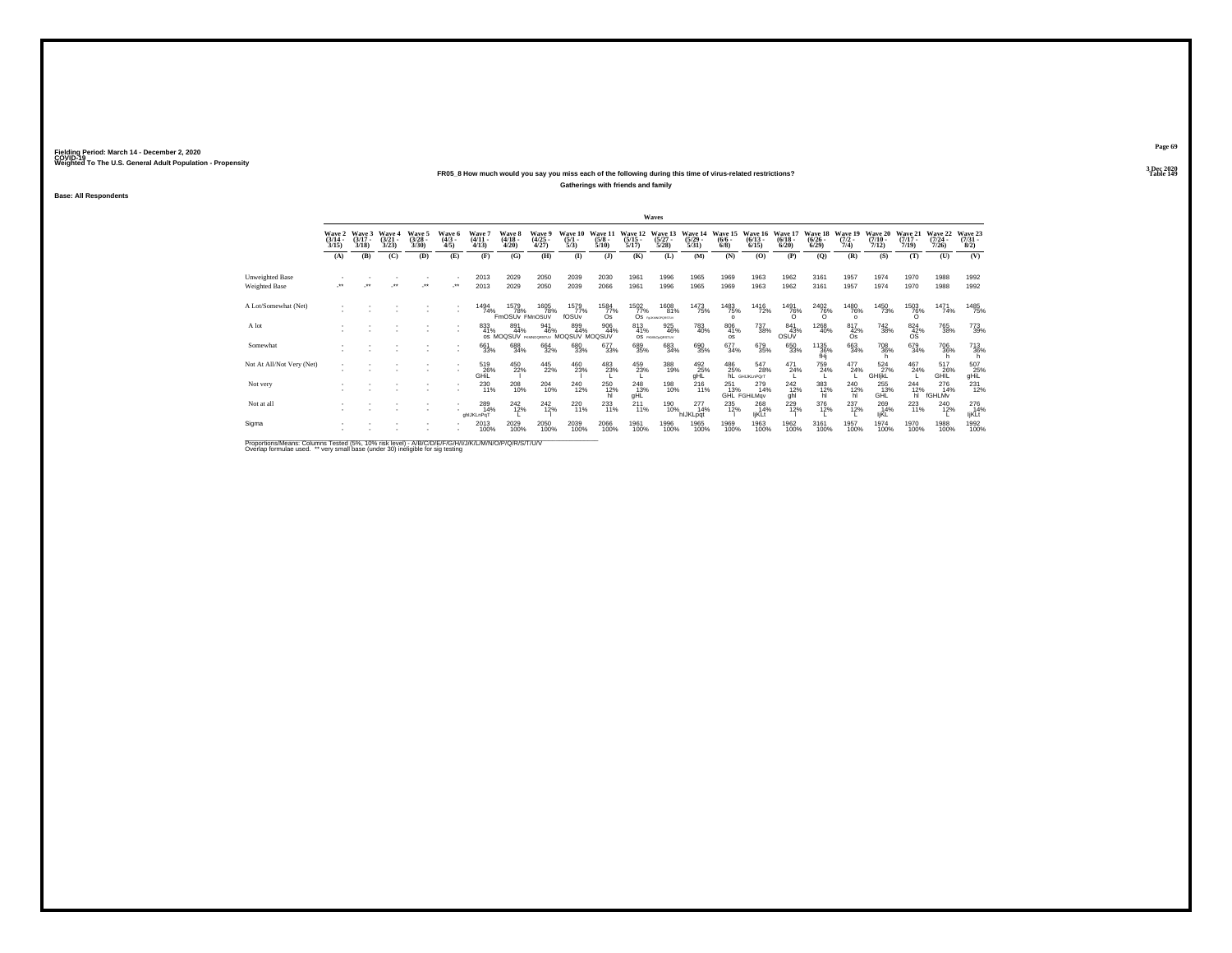## **FR05\_9 How much would you say you miss each of the following during this time of virus-related restrictions?**

**Going to church**

**Base: All Respondents**

|                           |                                 |                             |                                |                                |                              |                               |                                        |                                |                                |                                 |                                  | Waves                           |                                  |                                |                                 |                                 |                                 |                                |                               |                              |                              |                                |
|---------------------------|---------------------------------|-----------------------------|--------------------------------|--------------------------------|------------------------------|-------------------------------|----------------------------------------|--------------------------------|--------------------------------|---------------------------------|----------------------------------|---------------------------------|----------------------------------|--------------------------------|---------------------------------|---------------------------------|---------------------------------|--------------------------------|-------------------------------|------------------------------|------------------------------|--------------------------------|
|                           | Wave 2<br>$\frac{(3/14)}{3/15}$ | Wave 3<br>$(3/17 -$<br>3/18 | Wave 4<br>$\binom{3/21}{3/23}$ | Wave 5<br>$\binom{3/28}{3/30}$ | Wave 6<br>$\binom{4/3}{4/5}$ | <b>Wave</b><br>(4/11.<br>4/13 | <b>Wave 8</b><br>$\frac{(4/18)}{4/20}$ | Wave 9<br>$\binom{4/25}{4/27}$ | Wave 10<br>$\frac{(5/1)}{5/3}$ | Wave 11<br>$\frac{(5/8)}{5/10}$ | Wave 12<br>$\frac{(5/15)}{5/17}$ | Wave 13<br>$\binom{5/27}{5/28}$ | Wave 14<br>$\frac{(5/29)}{5/31}$ | Wave 15<br>$\frac{(6/6)}{6/8}$ | Wave 16<br>$\binom{6/13}{6/15}$ | Wave 17<br>$\binom{6/18}{6/20}$ | Wave 18<br>$\binom{6/26}{6/29}$ | Wave 19<br>$\frac{(7/2)}{7/4}$ | Wave 20<br>$(7/10 -$<br>7/12) | Wave 21<br>$(7/17 -$<br>7/19 | Wave 22<br>$(7/24 -$<br>7/26 | Wave 23<br>$\binom{7/31}{8/2}$ |
|                           | (A)                             | (B)                         | (C)                            | (D)                            | (E)                          | (F)                           | (G)                                    | (H)                            | $\mathbf{I}$                   | (3)                             | (K)                              | (L)                             | (M)                              | (N)                            | (O)                             | (P)                             | (Q)                             | (R)                            | (S)                           | (T)                          | (U)                          | (V)                            |
| Unweighted Base           |                                 |                             |                                |                                |                              | 2013                          | 2029                                   | 2050                           | 2039                           | 2030                            | 1961                             | 1996                            | 1965                             | 1969                           | 1963                            | 1962                            | 3161                            | 1957                           | 1974                          | 1970                         | 1988                         | 1992                           |
| Weighted Base             |                                 |                             |                                | $\ddot{\phantom{0}}$           |                              | 2013                          | 2029                                   | 2050                           | 2039                           | 2066                            | 1961                             | 1996                            | 1965                             | 1969                           | 1963                            | 1962                            | 3161                            | 1957                           | 1974                          | 1970                         | 1988                         | 1992                           |
| A Lot/Somewhat (Net)      |                                 |                             |                                |                                |                              | 983<br>49%                    | 958<br>47%                             | 991<br>48%                     | 1011<br>50%                    | 990<br>48%                      | 972<br>50%                       | 965<br>48%                      | 980<br>50%                       | 978<br>50%                     | 982<br>50%                      | 1000<br>51%<br>gq               | 1505<br>48%                     | 995<br>51%<br>q                | 1028<br>52%<br>GhJIQV         | 994<br>50%                   | 1008<br>51%                  | 951<br>48%                     |
| A lot                     |                                 |                             |                                |                                |                              | $^{504}_{25\%}$               | 514<br>25%                             | 527<br>26%                     | 527<br>26%                     | 523%                            | 518<br>26%                       | 496<br>25%                      | 496<br>25%                       | 525<br>27%                     | 516<br>26%                      | 515<br>26%                      | 760<br>24%                      | 558<br>29%<br>fgiLmQV          | 507<br>26%                    | 510<br>26%                   | 517<br>26%                   | 483<br>24%                     |
| Somewhat                  |                                 |                             |                                |                                |                              | 479<br>24%                    | 444<br>22%                             | 464<br>23%                     | 484<br>24%                     | 467<br>23%                      | 455<br>23%                       | 469<br>24%                      | 484<br>25%                       | 453<br>23%                     | 466<br>24%                      | 485<br>25%                      | 745<br>24%                      | $^{436}_{22\%}$                | 521<br>26%<br><b>GHJknqR</b>  | 484<br>25%                   | 491<br>25%                   | 469<br>24%                     |
| Not At All/Not Very (Net) |                                 |                             |                                |                                |                              | 1030<br>51%                   | 1071<br>53%<br>prŠu                    | 1059<br>52%<br>s               | 1028<br>50%                    | $^{1076}_{52\%}$                | 989<br>50%                       | 1031<br>52%                     | 985<br>50%                       | 991<br>50%                     | 981<br>50%                      | 962<br>49%                      | $^{1656}_{\substack{52\%\\pS}}$ | 962<br>49%                     | 946<br>48%                    | 976<br>50%                   | 980<br>49%                   | $^{1041}_{~~~\,52\%}$          |
| Not very                  |                                 |                             |                                |                                |                              | 263<br>13%                    | 294<br>14%                             | 269<br>13%                     | $^{311}_{15\%}$<br>m           | $321$<br>16%<br>fhm             | 279<br>14%                       | $318 \atop 16\%$<br><b>FHM</b>  | 252<br>13%                       | 308<br>16%<br>fhM              | 284<br>14%                      | 286<br>15%                      | $^{440}_{14\%}$                 | $^{275}_{14\%}$                | 281<br>14%                    | 308<br>16%<br>fhm            | 300<br>15%                   | 291<br>15%                     |
| Not at all                |                                 |                             |                                |                                |                              | 767<br>38%<br>npSTU           | 777<br>38%<br>inPSTU NPrSTU            | 790<br>39%                     | <sup>718</sup> <sub>35%</sub>  | <sup>756</sup> <sub>37%</sub>   | 709<br>36%                       | $^{713}_{36\%}$                 | $^{734}_{37\%}$<br><b>st</b>     | 683<br>35%                     | 697<br>35%                      | 677<br>34%                      | 1217<br>38%<br>iNoPrSTU         | 687<br>35%                     | 665<br>34%                    | 668<br>34%                   | 680<br>34%                   | $\frac{750}{38\%}$ Stu         |
| Sigma                     |                                 |                             |                                |                                |                              | 2013<br>100%                  | 2029<br>100%                           | 2050<br>100%                   | 2039<br>100%                   | 2066<br>100%                    | 1961<br>100%                     | 1996<br>100%                    | 1965<br>100%                     | 1969<br>100%                   | 1963<br>100%                    | 1962<br>100%                    | 3161<br>100%                    | 1957<br>100%                   | 1974<br>100%                  | 1970<br>100%                 | 1988<br>100%                 | 1992<br>100%                   |
|                           |                                 |                             |                                |                                |                              |                               |                                        |                                |                                |                                 |                                  |                                 |                                  |                                |                                 |                                 |                                 |                                |                               |                              |                              |                                |

Proportions/Means: Columns Tested (5%, 10% risk level) - A/B/C/D/E/F/G/H/I/J/K/L/M/N/O/P/Q/R/S/T/U/V<br>Overlap formulae used. \*\* very small base (under 30) ineligible for sig testing

**Page 703 Dec 2020<br>Table 150** 

**Table 150 Table 150**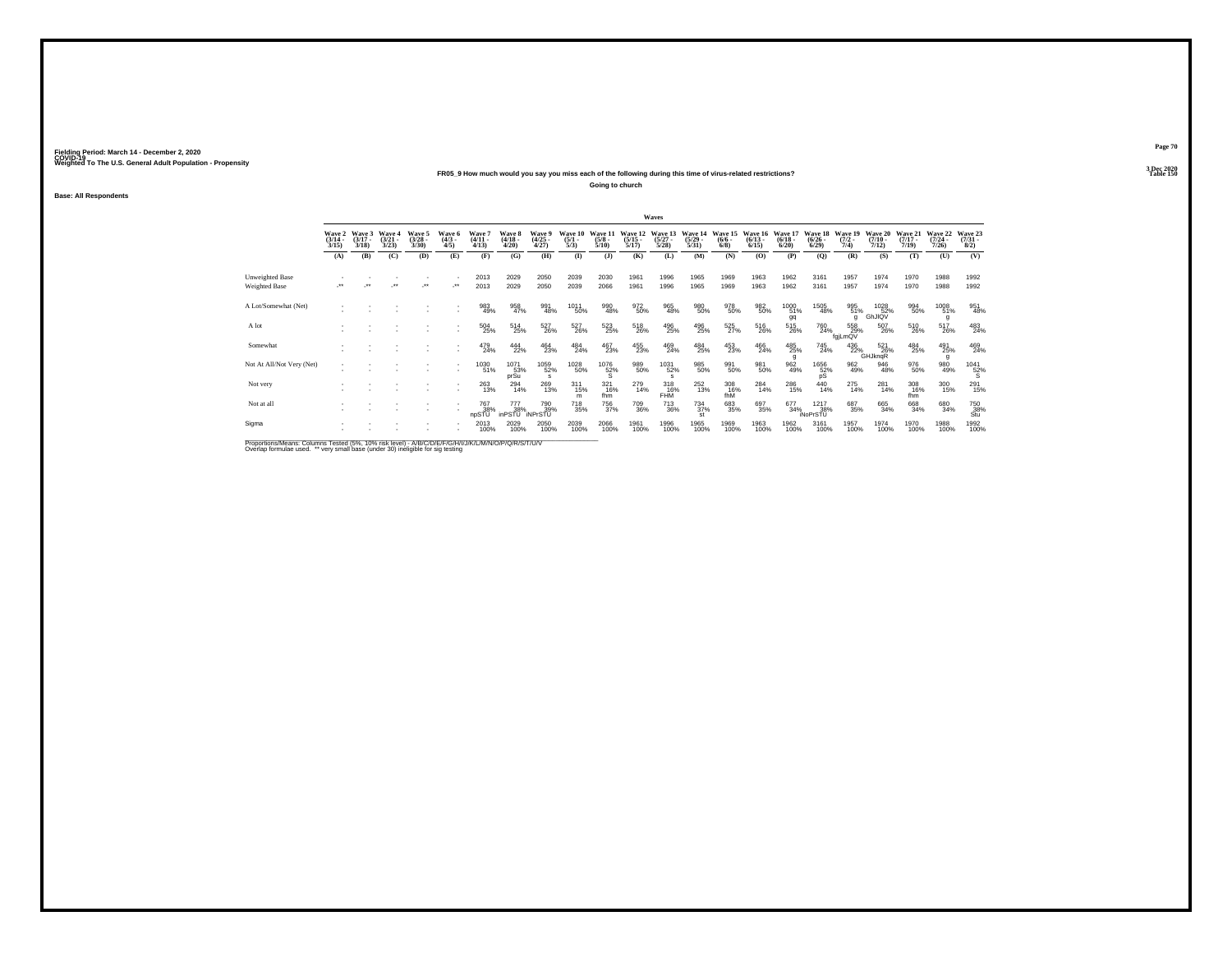## **FR05\_10 How much would you say you miss each of the following during this time of virus-related restrictions?**

**Going to school or university**

**Base: All Respondents**

|                                                                                                             |                                 |                             |                                        |                                |                              |                                                 |                                   |                                |                                |                                 |                                       | Waves                            |                                  |                               |                                  |                                                                                                                    |                                  |                                |                                  |                              |                                  |                                |
|-------------------------------------------------------------------------------------------------------------|---------------------------------|-----------------------------|----------------------------------------|--------------------------------|------------------------------|-------------------------------------------------|-----------------------------------|--------------------------------|--------------------------------|---------------------------------|---------------------------------------|----------------------------------|----------------------------------|-------------------------------|----------------------------------|--------------------------------------------------------------------------------------------------------------------|----------------------------------|--------------------------------|----------------------------------|------------------------------|----------------------------------|--------------------------------|
|                                                                                                             | Wave 2<br>$\frac{(3/14)}{3/15}$ | Wave 3<br>$(3/17 -$<br>3/18 | <b>Wave 4</b><br>$\frac{(3/21)}{3/23}$ | Wave 5<br>$\binom{3/28}{3/30}$ | Wave 6<br>$\binom{4/3}{4/5}$ | Wave 7<br>$\frac{(4/11)}{4/13}$                 | Wave 8<br>$\frac{(4/18)}{4/20}$   | Wave 9<br>$\binom{4/25}{4/27}$ | Wave 10<br>$\frac{(5/1)}{5/3}$ | Wave 11<br>$\frac{(5/8)}{5/10}$ | Wave 12<br>$\frac{(5/15)}{5/17}$      | Wave 13<br>$\frac{(5/27)}{5/28}$ | Wave 14<br>$\frac{(5/29)}{5/31}$ | Wave 15<br>$\binom{6/6}{6/8}$ | Wave 16<br>$\frac{(6/13)}{6/15}$ | Wave 17<br>$\binom{6/18}{6/20}$                                                                                    | Wave 18<br>$\frac{(6/26)}{6/29}$ | Wave 19<br>$\frac{(7/2)}{7/4}$ | Wave 20<br>$\frac{(7/10)}{7/12}$ | Wave 21<br>$(7/17 -$<br>7/19 | Wave 22<br>$\frac{(7/24)}{7/26}$ | Wave 23<br>$\binom{7/31}{8/2}$ |
|                                                                                                             | (A)                             | (B)                         | (C)                                    | (D)                            | (E)                          | (F)                                             | (G)                               | (H)                            | $($ I                          | (1)                             | (K)                                   | (L)                              | (M)                              | (N)                           | (O)                              | (P)                                                                                                                | $\mathbf{Q}$                     | (R)                            | (S)                              | (T)                          | (U)                              | (V)                            |
| Unweighted Base                                                                                             |                                 |                             |                                        |                                |                              | 2013                                            | 2029                              | 2050                           | 2039                           | 2030                            | 1961                                  | 1996                             | 1965                             | 1969                          | 1963                             | 1962                                                                                                               | 3161                             | 1957                           | 1974                             | 1970                         | 1988                             | 1992                           |
| Weighted Base                                                                                               |                                 |                             |                                        | $\ddot{\phantom{0}}$           |                              | 2013                                            | 2029                              | 2050                           | 2039                           | 2066                            | 1961                                  | 1996                             | 1965                             | 1969                          | 1963                             | 1962                                                                                                               | 3161                             | 1957                           | 1974                             | 1970                         | 1988                             | 1992                           |
| A Lot/Somewhat (Net)                                                                                        |                                 |                             |                                        |                                |                              | $^{488}_{24\%}$                                 | 538<br>27%                        | $\frac{583}{28\%}$             | 598<br>29%                     | $^{611}_{30\%}$ Fg              | $\frac{533}{27\%}$                    | 575<br>29%                       | 581<br>30%<br>Fg                 | $^{593}_{30\%}$ FG            |                                  | $\begin{array}{r} 580 & 642 \\ 30\% & 33 \\ \hline \text{Fg } \text{FGHijkLmoq} \end{array}$<br>$\frac{642}{33\%}$ | 930<br>29%<br>Fg                 | 622<br>32%<br>FGhK             | $^{602}_{-30\%}$ FGk             | 591<br>30%                   | $^{633}_{32\%}$ FGhK             | $^{616}_{31\%}$ FGK            |
| A lot                                                                                                       |                                 |                             |                                        |                                | ٠<br>$\sim$                  | $^{233}_{12\%}$                                 | $^{219}_{11\%}$                   | $^{275}_{13\%}$<br>Gk          | 267<br>13%                     | $^{274}_{13\%}$                 | 220 11%                               | 263<br>13%                       | $^{255}_{\phantom{1}13\%}$<br>q  | 280<br>14%<br><b>FGK</b>      | 261<br>13%                       | 281<br>14%<br>FGK                                                                                                  | $^{402}_{13\%}$                  | 303<br>15%<br>FGiKmQu          | 291<br>15%<br>FGK                | $^{287}_{15\%}$<br>FGK       | 258<br>13%                       | 275<br>14%<br>fGk              |
| Somewhat                                                                                                    |                                 |                             |                                        |                                | $\sim$                       | 255<br>13%                                      | 319<br>16%                        | 308<br>15%                     | 331<br>16%                     | 336<br>16%                      | $^{313}_{16\%}$                       | $^{312}_{16\%}$                  | $\frac{326}{17}\%$               | 313<br>16%                    | $^{319}_{16\%}$                  | $\frac{362}{18\%}$<br>FaHlnst                                                                                      | $^{528}_{17\%}$                  | $^{319}_{16\%}$                | $^{310}_{16\%}$                  | $\frac{303}{15\%}$           | 376<br>19%<br>FGHijkLnoST        | $^{341}_{17\%}$                |
| Not At All/Not Very (Net)                                                                                   |                                 |                             |                                        |                                |                              | <sup>1525</sup> 76%<br>HUMNOPORSTUV IMNOPORSIUV | 1491<br>73%                       | 1467<br>72%<br>Pru             | 1441<br>71%                    | 1456<br>70%                     | 1428<br>73%<br>PRsUV                  | 1421<br>71%                      | 1384<br>70%<br>$\Omega$          | <sup>1376</sup> 70%           | 1383<br>70%                      | 1320<br>67%                                                                                                        | 2231<br>71%                      | 1335<br>68%                    | 1372<br>70%                      | 1379<br>70%                  | 1355<br>68%                      | 1376<br>69%                    |
| Not very                                                                                                    |                                 |                             |                                        |                                |                              | 225<br>11%                                      | $^{277}_{14\%}$                   | $^{263}_{13\%}$                | $^{287}_{14\%}$                | 278<br>13%                      | $^{311}_{16\%}$<br>FHjLmQ             | 254<br>13%                       | 261<br>13%                       | 268<br>14%                    | $^{293}_{15\%}$                  | $^{276}_{14\%}$                                                                                                    | $^{410}_{13\%}$                  | $^{265}_{14\%}$                | $^{275}_{14\%}$                  | 271<br>14%                   | 303<br>15%<br>Fhla               | $^{285}_{14\%}$                |
| Not at all                                                                                                  |                                 |                             |                                        |                                |                              | <sup>1300</sup> 65%                             | <sup>1214</sup> 60%<br>inOPRStLIV | 1205<br>59%<br>oPRUV           | 1154<br>57%<br>pu              | 1178<br>57%<br>pU               | <sup>11</sup> 17 <sub>57%</sub><br>pu | 1167<br>58%<br>PrÜv              | 1124<br>57%<br>pÛ                | <sup>1107</sup> 56%           | 1090<br>56%                      | 1043<br>53%                                                                                                        | 1820<br>58%<br>PU                | 1070<br>55%                    | 1097<br>56%                      | 1109<br>56%                  | 1052<br>53%                      | 1091<br>55%                    |
| Sigma                                                                                                       |                                 |                             |                                        |                                |                              | 2013<br>100%                                    | 2029<br>100%                      | 2050<br>100%                   | 2039<br>100%                   | 2066<br>100%                    | 1961<br>100%                          | 1996<br>100%                     | 1965<br>100%                     | 1969<br>100%                  | 1963<br>100%                     | 1962<br>100%                                                                                                       | 3161<br>100%                     | 1957<br>100%                   | 1974<br>100%                     | 1970<br>100%                 | 1988<br>100%                     | 1992<br>100%                   |
| Bronortiona Magna: Columna Toptad (59/ - 109/ -riok Joyal) A IBIC IDIC IDIC AUTH IN A ANICO IDIO IDIO TALIN |                                 |                             |                                        |                                |                              |                                                 |                                   |                                |                                |                                 |                                       |                                  |                                  |                               |                                  |                                                                                                                    |                                  |                                |                                  |                              |                                  |                                |

Proportions/Means: Columns Tested (5%, 10% risk level) - A/B/C/D/E/F/G/H/I/J/K/L/M/N/O/P/Q/R/S/T/U/V<br>Overlap formulae used. \*\* very small base (under 30) ineligible for sig testing

**Page 713 Dec 2020<br>Table 151** 

**Table 151 Table 151**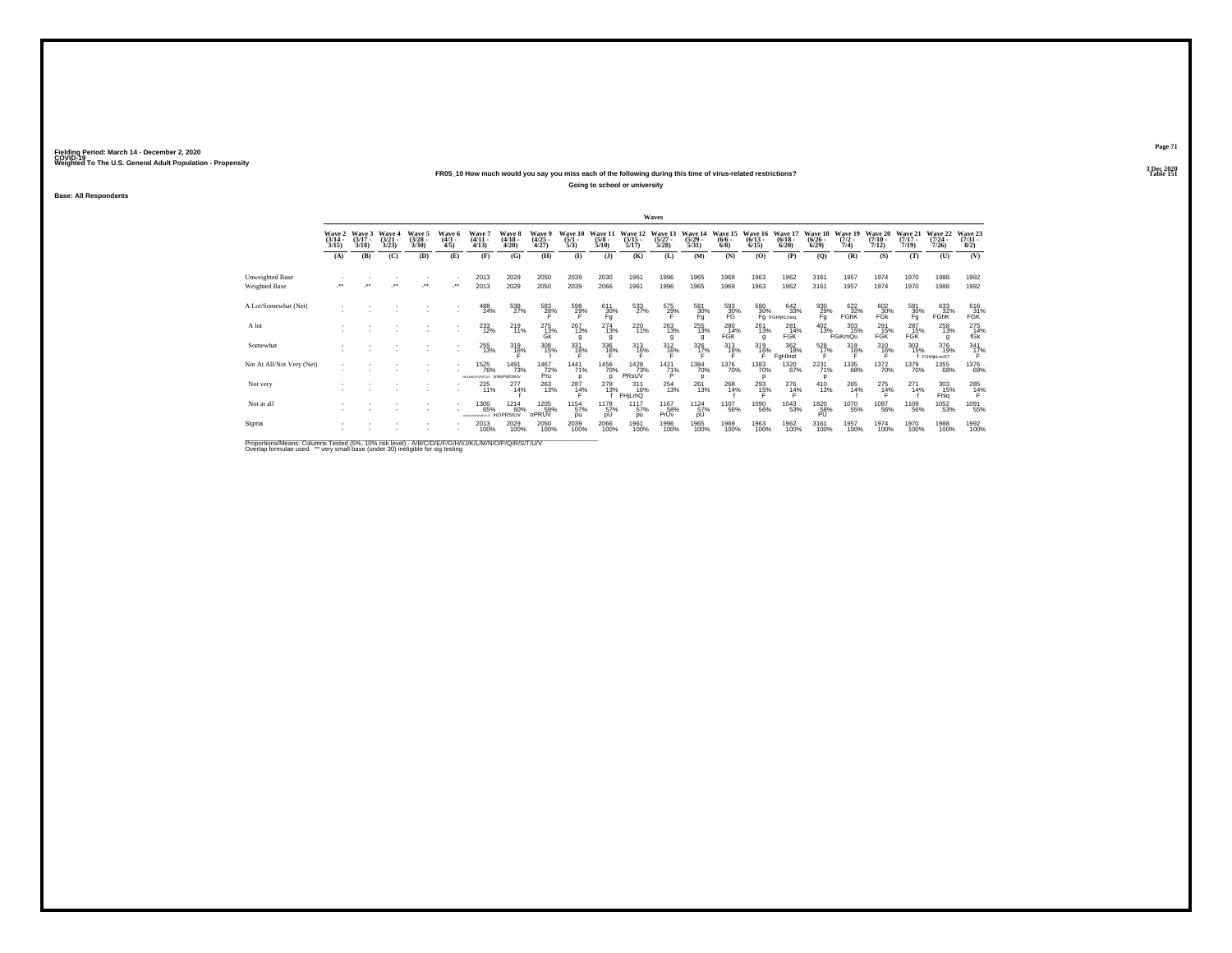## **FR05\_13 How much would you say you miss each of the following during this time of virus-related restrictions?**

**Going to the gym/work out class**

**Base: All Respondents**

|                                                                                                        |                                 |                             |                                 |                                 |                              |                                  |                                 |                                |                                |                                 |                                  | Waves                            |                                  |                                |                                  |                                       |                                      |                                |                              |                                  |                                  |                                                    |
|--------------------------------------------------------------------------------------------------------|---------------------------------|-----------------------------|---------------------------------|---------------------------------|------------------------------|----------------------------------|---------------------------------|--------------------------------|--------------------------------|---------------------------------|----------------------------------|----------------------------------|----------------------------------|--------------------------------|----------------------------------|---------------------------------------|--------------------------------------|--------------------------------|------------------------------|----------------------------------|----------------------------------|----------------------------------------------------|
|                                                                                                        | Wave 2<br>$\frac{(3/14)}{3/15}$ | Wave 3<br>$(3/17 -$<br>3/18 | Wave 4<br>$\frac{(3/21)}{3/23}$ | Wave 5<br>$\frac{(3/28)}{3/30}$ | Wave 6<br>$\binom{4/3}{4/5}$ | Wave?<br>$(4/11 -$<br>4/13       | Wave 8<br>$\frac{(4/18)}{4/20}$ | Wave 9<br>$\binom{4/25}{4/27}$ | Wave 10<br>$\frac{(5/1)}{5/3}$ | Wave 11<br>$\frac{(5/8)}{5/10}$ | Wave 12<br>$\frac{(5/15)}{5/17}$ | Wave 13<br>$\frac{(5/27)}{5/28}$ | Wave 14<br>$\frac{(5/29)}{5/31}$ | Wave 15<br>$\frac{(6/6)}{6/8}$ | Wave 16<br>$\frac{(6/13)}{6/15}$ | Wave 17<br>$\frac{(6/18)}{6/20}$      | Wave 18<br>$\frac{(6/26)}{6/29}$     | Wave 19<br>$\frac{(7/2)}{7/4}$ | Wave 20<br>$(7/10 -$<br>7/12 | Wave 21<br>$\frac{(7/17)}{7/19}$ | Wave 22<br>$\frac{(7/24)}{7/26}$ | Wave 23<br>$\binom{7/31}{8/2}$                     |
|                                                                                                        | (A)                             | (B)                         | (C)                             | (D)                             | (E)                          | (F)                              | (G)                             | (H)                            | $($ $\Gamma$                   | $($ $\bf{J}$                    | (K)                              | (L)                              | (M)                              | (N)                            | (O)                              | (P)                                   | $\mathbf{Q}$                         | (R)                            | (S)                          | (T)                              | (U)                              | (V)                                                |
| Unweighted Base                                                                                        |                                 | $^{\tiny{++}}$              |                                 |                                 |                              | 2013                             | 2029                            | 2050                           | 2039                           | 2030                            | 1961                             | 1996                             | 1965                             | 1969                           | 1963                             | 1962                                  | 3161                                 | 1957                           | 1974                         | 1970                             | 1988                             | 1992                                               |
| Weighted Base                                                                                          |                                 |                             |                                 | $\cdot$                         | $\mathcal{L}^{\star\star}$   | 2013                             | 2029                            | 2050                           | 2039                           | 2066                            | 1961                             | 1996                             | 1965                             | 1969                           | 1963                             | 1962                                  | 3161                                 | 1957                           | 1974                         | 1970                             | 1988                             | 1992                                               |
| A Lot/Somewhat (Net)                                                                                   |                                 |                             |                                 |                                 |                              | 742<br>37%                       | 802<br>40%                      | 838<br>41%<br>Fo.              | 809<br>40%                     | 829<br>40%                      | 777<br>40%                       | 817<br>41%<br>Fo.                | 767<br>39%                       | 813<br>41%<br>FO <sub>S</sub>  | 735<br>37%                       | 849<br>43%<br>FgikMOS                 | 1302<br>41%<br><b>FO<sub>S</sub></b> | 802<br>41%<br>Fo               | 746<br>38%                   | 831<br>42%                       | 862<br>43%<br>FOS FgikMOS        | $\begin{array}{r} 848 \\ 43\% \\ FmOS \end{array}$ |
| A lot                                                                                                  |                                 |                             |                                 |                                 |                              | 347/17%                          | $\frac{352}{17\%}$              | 430<br>21%<br><b>FGOs</b>      | 408<br>20%<br>fgO              | 415<br>20%<br>fgO               | 374<br>19%                       | 380<br>19%                       | 380<br>19%                       | 408<br>21%<br><b>FGOs</b>      | 331<br>17%                       | 369<br>19%                            | 631<br>20%<br>fgO                    | 403<br>21%<br><b>FGO</b>       | 355<br>18%                   | 416<br>21%<br>FGOs               | 396<br>20%<br>fo                 | 409<br>21%<br><b>FGO</b>                           |
| Somewhat                                                                                               |                                 |                             |                                 |                                 |                              | 395<br>20%                       | 450<br>22%                      | 409<br>20%                     | 400<br>20%                     | $^{414}_{20\%}$                 | $^{403}_{21\%}$                  | 437<br>22%                       | 388<br>20%                       | $^{405}_{21\%}$                | $^{404}_{21\%}$                  | $^{480}_{24\%}$<br><b>FHUKMNOGRS:</b> | 670<br>21%                           | $^{400}_{20\%}$                | 391<br>20%                   | $^{415}_{21\%}$                  | 466<br>23%<br>FHIJkMnorS         | 439<br>22%                                         |
| Not At All/Not Very (Net)                                                                              |                                 |                             |                                 |                                 |                              | 1271<br>63%<br><b>HILNPORTUV</b> | 1227<br>60%<br>pu               | 1212<br>59%                    | 1230<br>60%<br>pu              | 1237<br>60%                     | 1184<br>60%<br>pu                | 1179<br>59%                      | 1198<br>61%<br>PŮv               | 1156<br>59%                    | 1228<br>63%<br>hINPOrTUV         | 1113<br>57%                           | 1859<br>59%                          | 1155<br>59%                    | 1228<br>62%<br>nPqTUV        | 1139<br>58%                      | 1126<br>57%                      | 1144<br>57%                                        |
| Not very                                                                                               |                                 |                             |                                 |                                 |                              | <sup>294</sup> <sub>15%</sub>    | 305<br>15%                      | 299<br>15%                     | 359<br>18%<br>FaHiNRtUV        | 313<br>15%                      | 323<br>16%                       | $\frac{344}{17\%}$<br>fhNRtuv    | 302<br>15%                       | 280<br>14%                     | 302<br>15%                       | $^{313}_{16\%}$                       | 503<br>16%                           | 266<br>14%                     | 302<br>15%                   | 288<br>15%                       | 289<br>15%                       | 288<br>14%                                         |
| Not at all                                                                                             |                                 |                             |                                 |                                 |                              | 977<br>49%<br><b>HIKLNPOTUV</b>  | 923<br>45%<br>IPu               | 913<br>45%                     | 872<br>43%                     | $\frac{924}{45\%}$              | 861<br>44%                       | $\substack{836 \\ 42\%}$         | 896<br>46%<br>IPu                | 876<br>45%<br>D                | 926<br>47%<br><b>ILPOIUV</b>     | 800<br>41%                            | <sup>1356</sup> 43%                  | 889<br>$\frac{45}{9}$          | 927%<br><b>ILPOtÚv</b>       | 851<br>43%                       | 837<br>42%                       | 856<br>43%                                         |
| Sigma                                                                                                  |                                 |                             |                                 |                                 |                              | 2013<br>100%                     | 2029<br>100%                    | 2050<br>100%                   | 2039<br>100%                   | 2066<br>100%                    | 1961<br>100%                     | 1996<br>100%                     | 1965<br>100%                     | 1969<br>100%                   | 1963<br>100%                     | 1962<br>100%                          | 3161<br>100%                         | 1957<br>100%                   | 1974<br>100%                 | 1970<br>100%                     | 1988<br>100%                     | 1992<br>100%                                       |
| <b>Bronoriona Magne: Columna Tested (59/ 109/ riok love)) AIBIC/DIE/C/NJ/U/AI/MAJ/O/D/O/D/C/T/U/L/</b> |                                 |                             |                                 |                                 |                              |                                  |                                 |                                |                                |                                 |                                  |                                  |                                  |                                |                                  |                                       |                                      |                                |                              |                                  |                                  |                                                    |

Proportions/Means: Columns Tested (5%, 10% risk level) - A/B/C/D/E/F/G/H/I/J/K/L/M/N/O/P/Q/R/S/T/U/V<br>Overlap formulae used. \*\* very small base (under 30) ineligible for sig testing

**Page 723 Dec 2020<br>Table 152** 

**Table 152**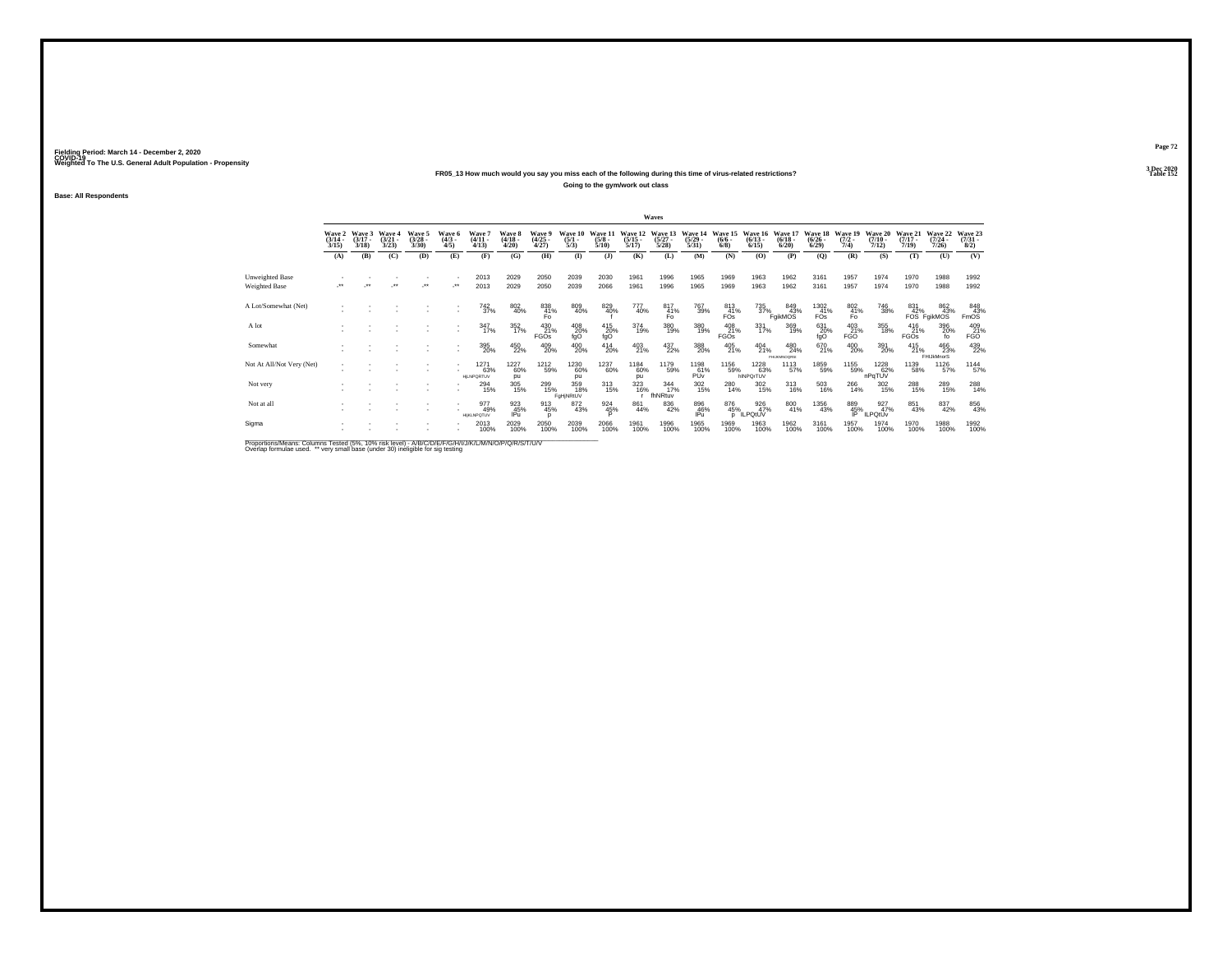#### **FR05\_14 How much would you say you miss each of the following during this time of virus-related restrictions?**

**Going to a social gathering**

**Base: All Respondents**

|                           |                                 |                             |                                 |                                |                              |                                            |                                 |                                |                                |                                 |                                  | Waves                                                                |                                   |                                      |                                          |                              |                                  |                                |                                  |                                  |                                  |                                    |
|---------------------------|---------------------------------|-----------------------------|---------------------------------|--------------------------------|------------------------------|--------------------------------------------|---------------------------------|--------------------------------|--------------------------------|---------------------------------|----------------------------------|----------------------------------------------------------------------|-----------------------------------|--------------------------------------|------------------------------------------|------------------------------|----------------------------------|--------------------------------|----------------------------------|----------------------------------|----------------------------------|------------------------------------|
|                           | Wave 2<br>$\frac{(3/14)}{3/15}$ | Wave 3<br>$(3/17 -$<br>3/18 | Wave 4<br>$\frac{(3/21)}{3/23}$ | Wave 5<br>$\binom{3/28}{3/30}$ | Wave 6<br>$\binom{4/3}{4/5}$ | <b>Wave</b><br>$\frac{(4/11)}{4/13}$       | Wave 8<br>$\frac{(4/18)}{4/20}$ | Wave 9<br>$\binom{4/25}{4/27}$ | Wave 10<br>$\frac{(5/1)}{5/3}$ | Wave 11<br>$\frac{(5/8)}{5/10}$ | Wave 12<br>$\frac{(5/15)}{5/17}$ | Wave 13<br>$\frac{(5/27)}{5/28}$                                     | Wave 14<br>$\frac{(5/29)}{5/31}$  | Wave 15<br>$\frac{(6/6 - 6)}{(6/8)}$ | Wave 16 Wave 17<br>$\frac{(6/13)}{6/15}$ | $\frac{(6/18 - 6/20)}{6/20}$ | Wave 18<br>$\frac{(6/26)}{6/29}$ | Wave 19<br>$\frac{(7/2)}{7/4}$ | Wave 20<br>$\frac{(7/10)}{7/12}$ | Wave 21<br>$\frac{(7/17)}{7/19}$ | Wave 22<br>$\frac{(7/24)}{7/26}$ | Wave 23<br>$\binom{7/31}{8/2}$     |
|                           | (A)                             | (B)                         | (C)                             | (D)                            | (E)                          | (F)                                        | (G)                             | (H)                            | (1)                            | (1)                             | (K)                              | (L)                                                                  | (M)                               | (N)                                  | (0)                                      | (P)                          | (Q)                              | (R)                            | (S)                              | (T)                              | (U)                              | (V)                                |
| Unweighted Base           |                                 |                             |                                 |                                |                              | 2013                                       | 2029                            | 2050                           | 2039                           | 2030                            | 1961                             | 1996                                                                 | 1965                              | 1969                                 | 1963                                     | 1962                         | 3161                             | 1957                           | 1974                             | 1970                             | 1988                             | 1992                               |
| Weighted Base             |                                 |                             |                                 |                                | $\bullet\bullet$             | 2013                                       | 2029                            | 2050                           | 2039                           | 2066                            | 1961                             | 1996                                                                 | 1965                              | 1969                                 | 1963                                     | 1962                         | 3161                             | 1957                           | 1974                             | 1970                             | 1988                             | 1992                               |
| A Lot/Somewhat (Net)      |                                 |                             |                                 |                                |                              | 1191<br>59%                                | 1188<br>59%                     | 1281<br>62%                    | 1297<br>64%<br><b>FGM</b>      | 1310<br>63%<br><b>FGm</b>       | 1242<br>63%                      | 1320<br>66%<br>FGm FGMMOORSU                                         | 1172<br>60%                       | 1220<br>62%<br>q                     | 1205<br>61%                              | 1256<br>64%<br>FGM           | 1991<br>63%<br>FGm               | 1205<br>62%                    | 1201<br>61%                      | 1244<br>63%<br>FGm               | 1214<br>61%                      | 1277<br>64%<br>FGM                 |
| A lot                     |                                 |                             |                                 |                                |                              | 509<br>25%                                 | $^{524}_{26\%}$                 | $^{544}_{27\%}$                | 583<br>29%<br>fm               | 586<br>28%<br>fm                | 505<br>26%                       | 551<br>28%                                                           | 495<br>25%                        | $^{524}_{27\%}$                      | 506<br>26%                               | 558<br>28%<br>fm             | 849<br>27%                       | 533                            | 513<br>26%                       | 568<br>29%<br>fgMo               | 525<br>26%                       | 556                                |
| Somewhat                  |                                 |                             |                                 |                                |                              | 682<br>34%                                 | 664<br>33%                      | $^{737}_{\ 36\%}$              | 713<br>35%                     | $^{724}_{35\%}$                 |                                  | 737 769<br>38% 39%<br>fG FGijMnRsTU<br><sup>769</sup> <sub>39%</sub> | 677<br>34%                        | 696<br>35%                           | 700<br>36%                               | 698<br>36%                   | <sup>1142</sup> 36%              | 672<br>34%                     | 688<br>35%                       | 675<br>34%                       | 689<br>35%                       | <sup>720</sup> <sub>36%</sub><br>g |
| Not At All/Not Very (Net) |                                 |                             |                                 |                                |                              | $\frac{822}{41\%}$<br>hijkLPQTV HijkLnPQTV | 841<br>41%                      | 769<br>38%                     | 742<br>36%                     | 756<br>37%                      | 719<br>37%                       | 676<br>34%                                                           | 793<br>40%<br>ljkLPqtV            | 749<br>38%                           | 758<br>39%                               | <sup>706</sup> 36%           | 1170<br>37%                      | 752<br>38%                     | 773<br>39%                       | 726<br>37%                       | 774<br>39%                       | 715<br>36%                         |
| Not very                  |                                 |                             |                                 |                                |                              | 356<br>18%<br>imv                          | 359<br>18%<br>iMv               | 330<br>16%                     | 343<br>17%                     | 309<br>15%                      | 336<br>17%                       | $^{318}_{16\%}$                                                      | 290<br>15%                        | 333<br>17%                           | 310<br>16%                               | 339<br>17%<br>m              | $\frac{524}{17\%}$               | $^{312}_{16\%}$                | 328<br>17%                       | 305<br>15%                       | 357<br>18%<br><b>JMv</b>         | 302<br>15%                         |
| Not at all                |                                 |                             |                                 |                                |                              | 466<br>23%<br><b>IKLPq</b>                 | 483<br>24%<br><b>IKLPQuv</b>    | 439<br>21%<br>Lp               | 399<br>20%                     | 447<br>22%<br>Lp                | 383<br>20%                       | 358<br>18%                                                           | 503<br>26%<br><b>HUKUNPOsITUV</b> | $^{416}_{21\%}$                      | $^{448}_{23\%}$ lkLP                     | 367<br>19%                   | 647<br>20%                       | $^{439}_{22\%}$ ikLP           | $^{445}_{23\%}$ ikLP             | $^{422}_{21\%}$                  | $^{417}_{21\%}$                  | $^{413}_{21\%}$                    |
| Sigma                     |                                 |                             |                                 |                                |                              | 2013<br>100%                               | 2029<br>100%                    | 2050<br>100%                   | 2039<br>100%                   | 2066<br>100%                    | 1961<br>100%                     | 1996<br>100%                                                         | 1965<br>100%                      | 1969<br>100%                         | 1963<br>100%                             | 1962<br>100%                 | 3161<br>100%                     | 1957<br>100%                   | 1974<br>100%                     | 1970<br>100%                     | 1988<br>100%                     | 1992<br>100%                       |

Proportions/Means: Columns Tested (5%, 10% risk level) - A/B/C/D/E/F/G/H/I/J/K/L/M/N/O/P/Q/R/S/T/U/V<br>Overlap formulae used. \*\* very small base (under 30) ineligible for sig testing

**Page 73**3 Dec 2020<br>Table 153

**Table 153**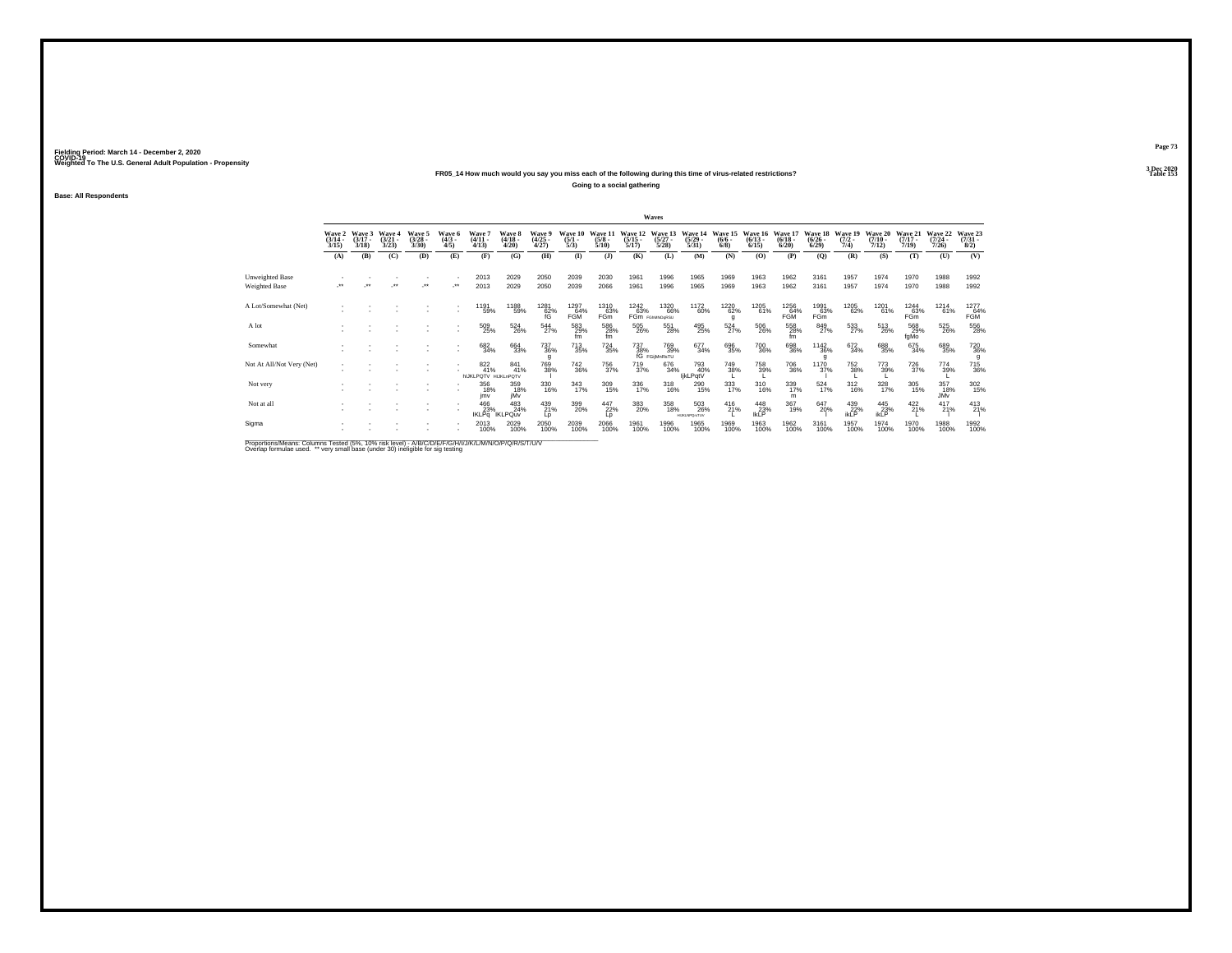#### **FR05\_15 How much would you say you miss each of the following during this time of virus-related restrictions?**

**Going to my local coffee shop**

**Base: All Respondents**

|                                  |                                 |                                 |                                 |                                 |                              |                                        |                             |                                |                                |                                 |                                  | Waves                            |                                  |                                         |                               |                                 |                                  |                                |                              |                              |                                  |                                |
|----------------------------------|---------------------------------|---------------------------------|---------------------------------|---------------------------------|------------------------------|----------------------------------------|-----------------------------|--------------------------------|--------------------------------|---------------------------------|----------------------------------|----------------------------------|----------------------------------|-----------------------------------------|-------------------------------|---------------------------------|----------------------------------|--------------------------------|------------------------------|------------------------------|----------------------------------|--------------------------------|
|                                  | Wave 2<br>$\frac{(3/14)}{3/15}$ | Wave 3<br>$\frac{(3/17)}{3/18}$ | Wave 4<br>$\frac{(3/21)}{3/23}$ | Wave 5<br>$\frac{(3/28)}{3/30}$ | Wave 6<br>$\binom{4/3}{4/5}$ | Wave <sup>-</sup><br>$(4/11 -$<br>4/13 | Wave 8<br>$(4/18 -$<br>4/20 | Wave 9<br>$\binom{4/25}{4/27}$ | Wave 10<br>$\frac{(5/1)}{5/3}$ | Wave 11<br>$\frac{(5/8)}{5/10}$ | Wave 12<br>$\frac{(5/15)}{5/17}$ | Wave 13<br>$\frac{(5/27)}{5/28}$ | Wave 14<br>$\frac{(5/29)}{5/31}$ | Wave 15<br>$(6/6 -$<br>$6/8$ )          | Wave 16<br>$(6/13 -$<br>6/15  | Wave 17<br>$\binom{6/18}{6/20}$ | Wave 18<br>$\frac{(6/26)}{6/29}$ | Wave 19<br>$\frac{(7/2)}{7/4}$ | Wave 20<br>$(7/10 -$<br>7/12 | Wave 21<br>$(7/17 -$<br>7/19 | Wave 22<br>$\frac{(7/24)}{7/26}$ | Wave 23<br>$\binom{7/31}{8/2}$ |
|                                  | (A)                             | (B)                             | (C)                             | (D)                             | (E)                          | (F)                                    | (G)                         | (H)                            | $($ $\Gamma$                   | $\mathbf{J}$                    | (K)                              | (L)                              | (M)                              | (N)                                     | (O)                           | (P)                             | (Q)                              | (R)                            | (S)                          | (T)                          | (U)                              | (V)                            |
| Unweighted Base<br>Weighted Base | $\ddot{\phantom{0}}$            | $^{\tiny{++}}$                  |                                 | $\mathcal{F}^{\bullet}$         |                              | 2013<br>2013                           | 2029<br>2029                | 2050<br>2050                   | 2039<br>2039                   | 2030<br>2066                    | 1961<br>1961                     | 1996<br>1996                     | 1965<br>1965                     | 1969<br>1969                            | 1963<br>1963                  | 1962<br>1962                    | 3161<br>3161                     | 1957<br>1957                   | 1974<br>1974                 | 1970<br>1970                 | 1988<br>1988                     | 1992<br>1992                   |
| A Lot/Somewhat (Net)             |                                 |                                 |                                 |                                 |                              | 858<br>43%                             | 940<br>46%<br>fo            | 894<br>44%                     | 955<br>47%<br>FhO              | 988<br>48%<br><b>FHOS</b>       | 933<br>48%<br>FHO                | 969<br>49%<br>FHOgS              | 892<br>45%                       | $^{916}_{\substack{47\% \\ \text{Fo}}}$ | 840<br>43%                    | 904<br>46%                      | 1426<br>45%                      | 896<br>46%                     | 876<br>44%                   | 912<br>46%<br>fo             | 911<br>46%                       | 921<br>46%<br>fo               |
| A lot                            |                                 |                                 |                                 |                                 |                              | 360<br>18%                             | 381<br>19%                  | 376<br>18%                     | 379<br>19%                     | $^{417}_{20\%}$<br>Or.          | 357<br>18%                       | 386<br>19%                       | 376<br>19%                       | 349<br>18%                              | 333<br>17%                    | 376<br>19%                      | 574<br>18%                       | 338<br>17%                     | 353<br>18%                   | 374<br>19%                   | 382%                             | 353<br>18%                     |
| Somewhat                         |                                 |                                 |                                 |                                 |                              | 498<br>25%                             | 558<br>28%                  | $^{518}_{25\%}$                | 576<br>28%<br>Fh               | 571<br>28%                      | 576<br>29%<br>FHmo               | $^{583}_{29\%}$ FHo              | 516<br>26%                       | 568<br>29%<br>FHo                       | 507<br>26%                    | 528<br>27%                      | 852%                             | 557<br>28%<br>Fh               | 523                          | $^{537}_{27\%}$              | 529%                             | $^{568}_{28\%}$                |
| Not At All/Not Very (Net)        |                                 |                                 |                                 |                                 |                              | 1155<br>57%<br>glJKLNptv               | 1089<br>54%                 | 1156<br>56%<br>IJKL            | 1084<br>53%                    | 1078<br>52%                     | 1028<br>52%                      | 1027<br>51%                      | 1073<br>55%                      | 1053<br>53%                             | 1123<br>57%<br>glJKLntv       | 1058<br>54%                     | 1735<br>55%                      | 1061<br>54%                    | 1098<br>56%                  | 1058<br>54%                  | 1077<br>54%                      | 1071<br>54%                    |
| Not very                         |                                 |                                 |                                 |                                 |                              | $\frac{342}{17\%}$                     | 350<br>17%                  | 366<br>18%                     | 380<br>19%                     | 351<br>17%                      | 360<br>18%                       | 338<br>17%                       | 366<br>19%                       | 351<br>18%                              | 354<br>18%                    | $\frac{322}{16\%}$              | 605<br>19%                       | 334<br>17%                     | 374<br>19%                   | 363<br>18%                   | 374<br>19%                       | 346                            |
| Not at all                       |                                 |                                 |                                 |                                 |                              | 813<br>40%<br><b>GUKLMNOsTUV</b>       | 740<br>36%                  | 790<br>139%<br>IjKL            | <sup>704</sup> 35%             | <sup>727</sup> <sub>35%</sub>   | 668<br>34%                       | 688<br>34%                       | 707<br>36%                       | <sup>702</sup> <sub>36%</sub>           | 769<br>39%<br><b>IJKLngtu</b> | 736<br>38%                      | <sup>1131</sup> 36%              | $^{727}_{37\%}$                | $^{724}_{37\%}$              | 696<br>35%                   | 703<br>35%                       | 725<br>36%                     |
| Sigma                            |                                 |                                 |                                 |                                 |                              | 2013<br>100%                           | 2029<br>100%                | 2050<br>100%                   | 2039<br>100%                   | 2066<br>100%                    | 1961<br>100%                     | 1996<br>100%                     | 1965<br>100%                     | 1969<br>100%                            | 1963<br>100%                  | 1962<br>100%                    | 3161<br>100%                     | 1957<br>100%                   | 1974<br>100%                 | 1970<br>100%                 | 1988<br>100%                     | 1992<br>100%                   |

Proportions/Means: Columns Tested (5%, 10% risk level) - A/B/C/D/E/F/G/H/I/J/K/L/M/N/O/P/Q/R/S/T/U/V<br>Overlap formulae used. \*\* very small base (under 30) ineligible for sig testing

**Page 743 Dec 2020<br>Table 154** 

**Table 154 Table 154**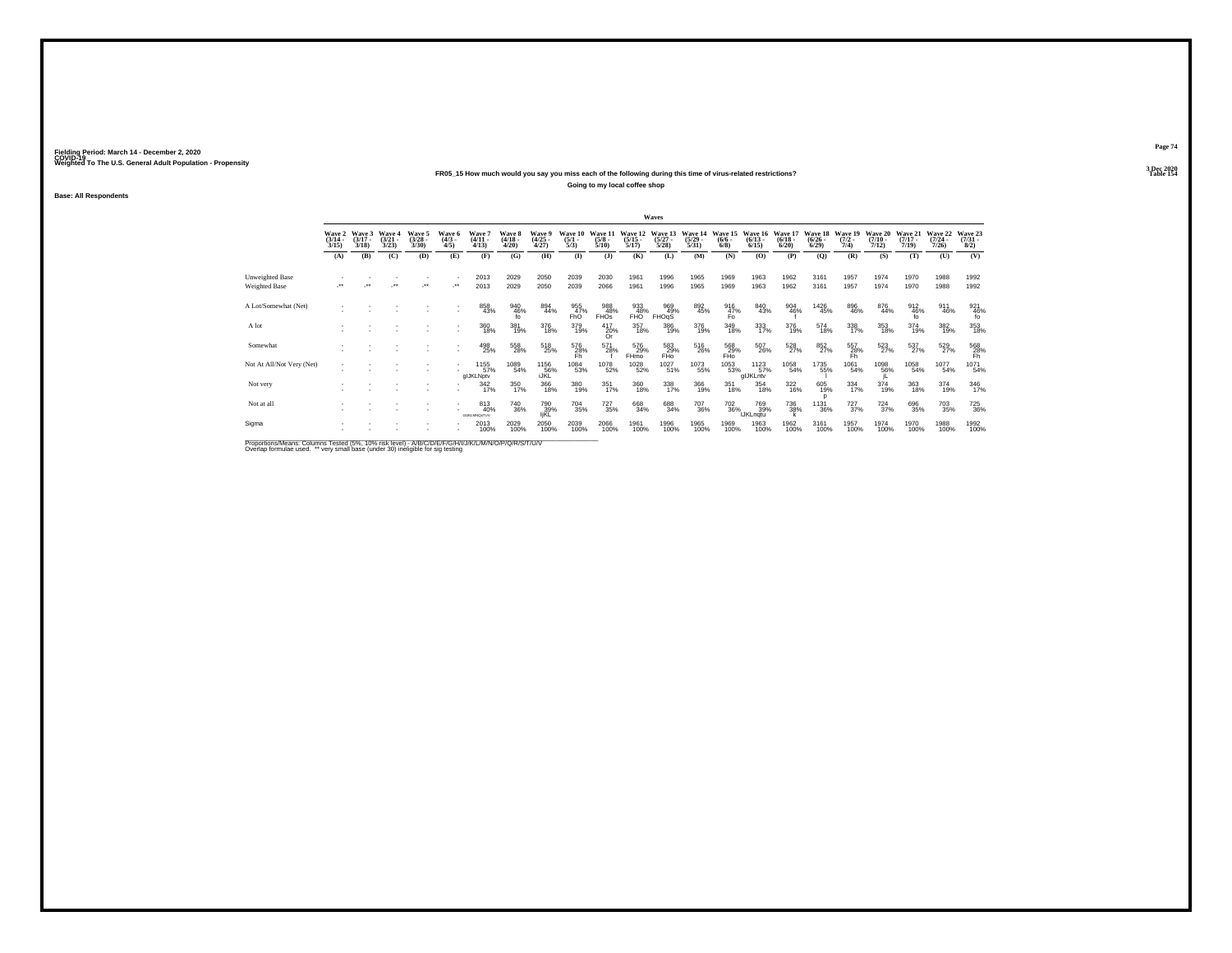#### **FR05\_16 How much would you say you miss each of the following during this time of virus-related restrictions?In person celebrations (e.g., birthdays, graduations)**

**Base: All Respondents**

|                           |                                 |                                 |                                 |                                |                              |                                |                                 |                                |                                |                                 |                                  | Waves                            |                                  |                                |                                 |                                  |                                  |                                |                                  |                                  |                                         |                                |
|---------------------------|---------------------------------|---------------------------------|---------------------------------|--------------------------------|------------------------------|--------------------------------|---------------------------------|--------------------------------|--------------------------------|---------------------------------|----------------------------------|----------------------------------|----------------------------------|--------------------------------|---------------------------------|----------------------------------|----------------------------------|--------------------------------|----------------------------------|----------------------------------|-----------------------------------------|--------------------------------|
|                           | Wave 2<br>$\frac{(3/14)}{3/15}$ | Wave 3<br>$\frac{(3/17)}{3/18}$ | Wave 4<br>$\frac{(3/21)}{3/23}$ | Wave 5<br>$\binom{3/28}{3/30}$ | Wave 6<br>$\binom{4/3}{4/5}$ | Wave?<br>$\frac{(4/11)}{4/13}$ | Wave 8<br>$\frac{(4/18)}{4/20}$ | Wave 9<br>$\binom{4/25}{4/27}$ | Wave 10<br>$\frac{(5/1)}{5/3}$ | Wave 11<br>$\frac{(5/8)}{5/10}$ | Wave 12<br>$\frac{(5/15)}{5/17}$ | Wave 13<br>$\frac{(5/27)}{5/28}$ | Wave 14<br>$\frac{(5/29)}{5/31}$ | Wave 15<br>$\frac{(6/6)}{6/8}$ | Wave 16<br>$\binom{6/13}{6/15}$ | Wave 17<br>$\frac{(6/18)}{6/20}$ | Wave 18<br>$\frac{(6/26)}{6/29}$ | Wave 19<br>$\frac{(7/2)}{7/4}$ | Wave 20<br>$\frac{(7/10)}{7/12}$ | Wave 21<br>$\frac{(7/17)}{7/19}$ | Wave 22<br>$\frac{(7/24 - 7/24)}{7/26}$ | Wave 23<br>$\binom{7/31}{8/2}$ |
|                           | (A)                             | (B)                             | (C)                             | (D)                            | (E)                          | (F)                            | (G)                             | (H)                            | $($ $\Gamma$                   | (1)                             | (K)                              | (L)                              | (M)                              | (N)                            | (O)                             | (P)                              | (Q)                              | (R)                            | (S)                              | (T)                              | (U)                                     | (V)                            |
| Unweighted Base           |                                 |                                 |                                 |                                |                              |                                |                                 |                                |                                |                                 |                                  |                                  | ٠                                | 1969                           | 1963                            | 1962                             | 3161                             | 1957                           | 1974                             | 1970                             | 1988                                    | 1992                           |
| Weighted Base             | $\ddot{\phantom{1}}$            |                                 | $\bullet\bullet$                | $\bullet\,\bullet$             | ٠                            | $\bullet\bullet$               | $\ddot{\phantom{0}}$            | $\bullet\bullet$               | $^{\tiny{+}}$                  |                                 | $\ddot{\phantom{0}}$             | ×                                | $\cdot$                          | 1969                           | 1963                            | 1962                             | 3161                             | 1957                           | 1974                             | 1970                             | 1988                                    | 1992                           |
| A Lot/Somewhat (Net)      |                                 |                                 |                                 |                                |                              |                                |                                 |                                |                                |                                 |                                  |                                  | ٠                                | 1327<br>67%                    | 1289<br>66%                     | $^{1362}_{69\%}$                 | 2160<br>68%                      | 1328<br>68%                    | 1317<br>67%                      | 1348<br>68%                      | 1339<br>67%                             | 1376<br>69%<br>$\circ$         |
| A lot                     |                                 |                                 |                                 |                                |                              |                                |                                 |                                |                                |                                 |                                  |                                  | $\overline{\phantom{a}}$         | <sup>700</sup> 36%<br>$\Omega$ | 625<br>32%                      | $^{721}_{37\%}$<br>Oq            | 1060<br>34%                      | 661<br>34%                     | 670<br>34%                       | 677<br>34%                       | 668<br>34%                              | $\frac{708}{36\%}$             |
| Somewhat                  |                                 |                                 |                                 |                                |                              |                                |                                 |                                |                                |                                 |                                  |                                  | ٠                                | 627<br>32%                     | 664<br>34%                      | 64033%                           | 1100<br>35%<br>$\mathsf{n}$      | 667<br>34%                     | 647<br>33%                       | 671<br>34%                       | 671<br>34%                              | 668<br>34%                     |
| Not At All/Not Very (Net) |                                 |                                 |                                 |                                |                              |                                |                                 |                                |                                |                                 |                                  |                                  |                                  | $\substack{642\\33\%}$         | 674<br>34%<br>Pv                | 600<br>31%                       | 1001<br>32%                      | 629<br>32%                     | 657<br>33%                       | $\substack{622 \\ 32\%}$         | 649<br>33%                              | 616<br>31%                     |
| Not very                  |                                 |                                 |                                 |                                |                              |                                |                                 |                                |                                |                                 |                                  |                                  | ٠<br>٠                           | 308<br>16%<br>QRV              | 284<br>14%                      | 293<br>15%<br>$\mathbf{v}$       | $^{410}_{13\%}$                  | 246<br>13%                     | 278<br>14%                       | 279<br>14%                       | $^{315}_{16\%}$<br>QRV                  | 247<br>12%                     |
| Not at all                |                                 |                                 |                                 |                                |                              |                                |                                 |                                |                                |                                 |                                  |                                  | ٠                                | 334<br>17%                     | 389<br>20%<br>nPu               | 307<br>16%                       | 590<br>19%                       | $\frac{383}{20\%}$             | 378<br>19%                       | 343<br>17%                       | 335<br>17%                              | 369<br>19%<br>D                |
| Sigma                     |                                 |                                 |                                 |                                |                              |                                |                                 |                                |                                |                                 |                                  | ٠                                |                                  | 1969<br>100%                   | 1963<br>100%                    | 1962<br>100%                     | 3161<br>100%                     | 1957<br>100%                   | 1974<br>100%                     | 1970<br>100%                     | 1988<br>100%                            | 1992<br>100%                   |

Proportions/Means: Columns Tested (5%, 10% risk level) - A/B/C/D/E/F/G/H/I/J/K/L/M/N/O/P/Q/R/S/T/U/V<br>Overlap formulae used. \*\* very small base (under 30) ineligible for sig testing

**Page 75**3 Dec 2020<br>Table 155

**Table 155 Table 155**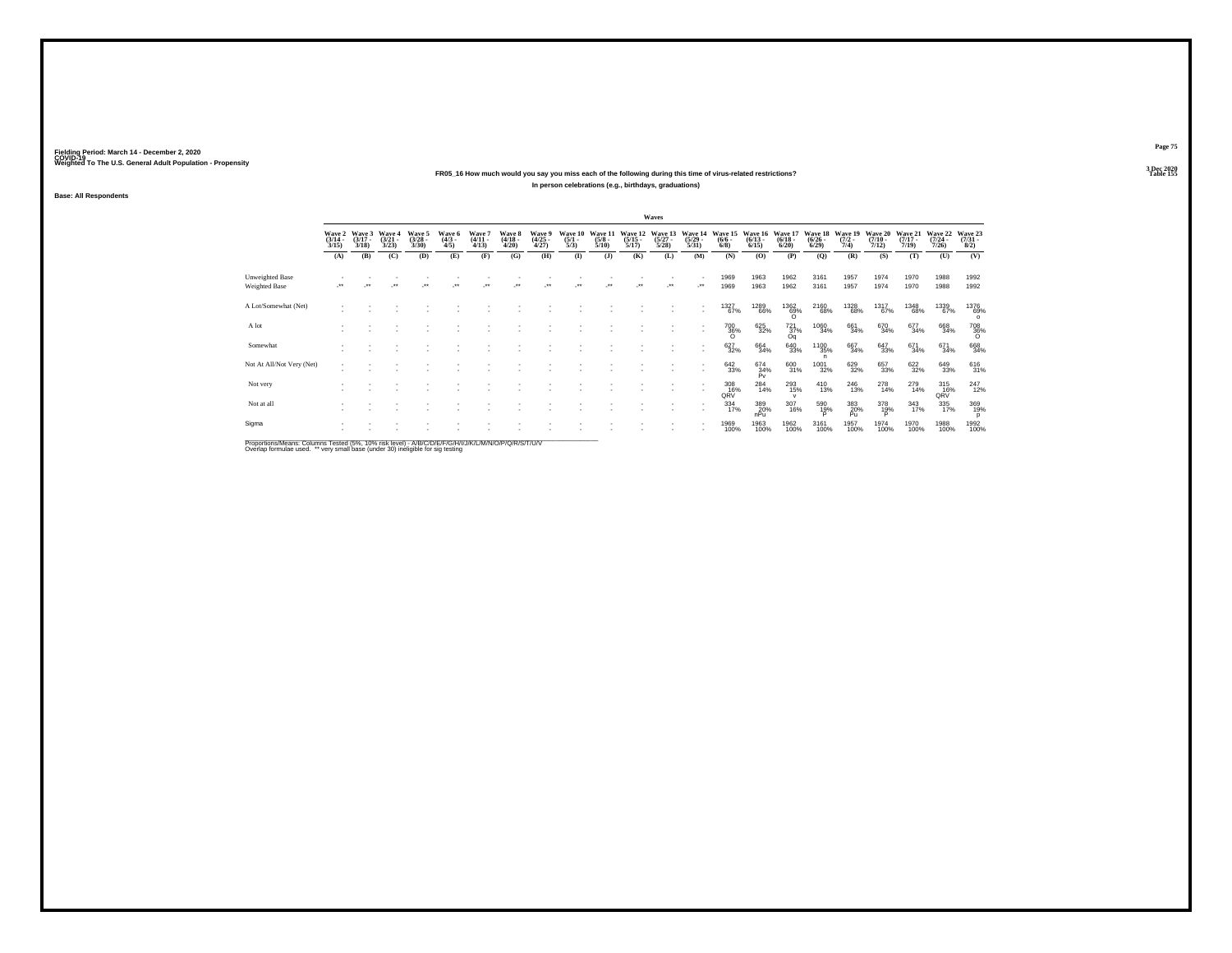#### **COV04 How concerned are you of a new wave of COVID-19 outbreak in your area?Table 156 Table 156**

**Base: All Respondents**

|                                        |                               |                |                       |                           |                         |                           |                            |                          |                                      |                                 |                             | Waves                       |                            |                             |                                        |                                                      |                         |                                          |                            |                              |                             |                                          |
|----------------------------------------|-------------------------------|----------------|-----------------------|---------------------------|-------------------------|---------------------------|----------------------------|--------------------------|--------------------------------------|---------------------------------|-----------------------------|-----------------------------|----------------------------|-----------------------------|----------------------------------------|------------------------------------------------------|-------------------------|------------------------------------------|----------------------------|------------------------------|-----------------------------|------------------------------------------|
|                                        | Wave 2<br>(3/14 -<br>$3/15$ ) | Wave 3<br>3/18 | Waye<br>(3/21<br>3/23 | Wave 5<br>(3/28 -<br>3/30 | Waye 6<br>(4/3 -<br>4/5 | Wave 7<br>(4/11 -<br>4/13 | Wave 8<br>(4/18 -<br>4/20) | Wave 9<br>(4/25<br>4/27) | Wave 10<br>$\frac{(5/1 - 1)}{(5/3)}$ | Wave 11<br>$\frac{(5/8)}{5/10}$ | Wave 12<br>(5/15 -<br>5/17) | Wave 13<br>(5/27 -<br>5/28) | Wave 1<br>(5/29 -<br>5/31) | Wave<br>$\frac{(6/6)}{6/8}$ | Wave 1.<br>$(6/13 -$<br>16<br>$6/15$ ) | Wave 17<br>$\frac{(6/18)}{6/20}$                     | Wave 18<br>6/29         | $\frac{Wave}{(7/2 - 19)}$<br>7/4)        | Wave 20<br>(7/10 -<br>7/12 | Wave 21<br>$(7/17 -$<br>7/19 | Wave 22<br>(7/24 -<br>7/26) | Wave 23<br>(7/31<br>8/2)                 |
|                                        | (A)                           | (B)            | (C)                   | (D)                       | (E)                     | (F)                       | (G)                        | (H)                      | $\mathbf{I}$                         | (1)                             | (K)                         | (L)                         | (M)                        | (N)                         | (O)                                    | (P)                                                  | (Q)                     | (R)                                      | (S)                        | (T)                          | (U)                         | (V)                                      |
| Unweighted Base<br>Weighted Base       | $^{\tiny{++}}$                |                |                       |                           |                         |                           |                            |                          |                                      |                                 |                             |                             |                            | $\ddot{\phantom{1}}$        | 1963<br>1963                           | 59                                                   | 3161<br>3161            | -<br>٠.                                  | 1974<br>1974               |                              | 1988<br>1988                | $\mathcal{L}^{\text{max}}$               |
| Very/Somewhat<br>Concerned (Net)       |                               |                |                       |                           |                         |                           |                            |                          |                                      |                                 |                             |                             |                            | ۰                           | 1544<br>79%                            | $\mathbf{r}$<br>$\mathbf{r}$                         | 2566<br>81%<br>$\Omega$ | ٠<br>$\mathbf{r}$                        | 1573<br>80%                | $\mathbf{r}$                 | 1592<br>80%                 | $\mathbf{r}$                             |
| Very concerned                         |                               |                |                       |                           |                         |                           |                            |                          |                                      |                                 |                             |                             |                            | $\sim$                      | 777<br>40%                             | $\overline{\phantom{a}}$<br>$\mathbf{r}$             | 1406<br>44%<br>$\Omega$ | ٠<br>$\mathbf{r}$                        | 870<br>44%<br>$\Omega$     | $\sim$                       | 920<br>46%<br>$\Omega$      | $\sim$                                   |
| Somewhat concerned                     |                               |                |                       |                           |                         |                           |                            |                          |                                      |                                 |                             |                             |                            | $\mathbf{r}$<br>۰           | <sup>767</sup> 39%<br>sU               | $\sim$<br>$\mathbf{r}$                               | 1161<br>37%             | $\sim$<br>$\overline{\phantom{a}}$       | <sup>704</sup> 36%         | $\;$<br>×                    | 672<br>34%                  | $\overline{\phantom{a}}$<br>$\mathbf{r}$ |
| Not At All/Not Very<br>Concerned (Net) |                               |                |                       |                           |                         |                           |                            |                          |                                      |                                 |                             |                             |                            | $\overline{\phantom{a}}$    | 419<br>21%<br>o                        | $\overline{\phantom{a}}$<br>$\mathbf{r}$             | 595<br>19%              | $\sim$<br>$\mathbf{r}$                   | 401<br>20%                 | $\sim$<br>×.                 | 396<br>20%                  | $\sim$<br>$\sim$                         |
| Not very concerned                     |                               |                |                       |                           |                         |                           |                            |                          |                                      |                                 |                             |                             |                            |                             | 266<br>14%                             | $\overline{\phantom{a}}$<br>$\overline{\phantom{a}}$ | 378<br>12%              | $\overline{\phantom{a}}$<br>٠            | 257<br>13%                 |                              | 263<br>13%                  | ٠<br>$\sim$                              |
| Not at all concerned                   |                               |                |                       |                           |                         |                           |                            |                          |                                      |                                 |                             |                             |                            | ٠                           | $^{153}_{8\%}$                         | $\overline{\phantom{a}}$<br>$\mathbf{r}$             | $^{217}_{7\%}$          | $\overline{\phantom{a}}$<br>$\mathbf{r}$ | $143$ <sub>7%</sub>        | $\mathbf{r}$                 | 133/7%                      | $\sim$<br>$\sim$                         |
| Sigma                                  |                               |                |                       |                           |                         |                           |                            |                          |                                      |                                 |                             |                             |                            |                             | 1963<br>100%                           | $\overline{\phantom{a}}$<br>$\mathbf{r}$             | 3161<br>100%            | $\overline{\phantom{a}}$                 | 1974<br>100%               | $\overline{\phantom{a}}$     | 1988<br>100%                | $\mathbf{r}$<br>$\sim$                   |

Proportions/Means: Columns Tested (5%, 10% risk level) - A/B/C/D/E/F/G/H/I/J/K/L/M/N/O/P/Q/R/S/T/U/V<br>Overlap formulae used. \*\* very small base (under 30) ineligible for sig testing

**Page 763 Dec 2020<br>Table 156**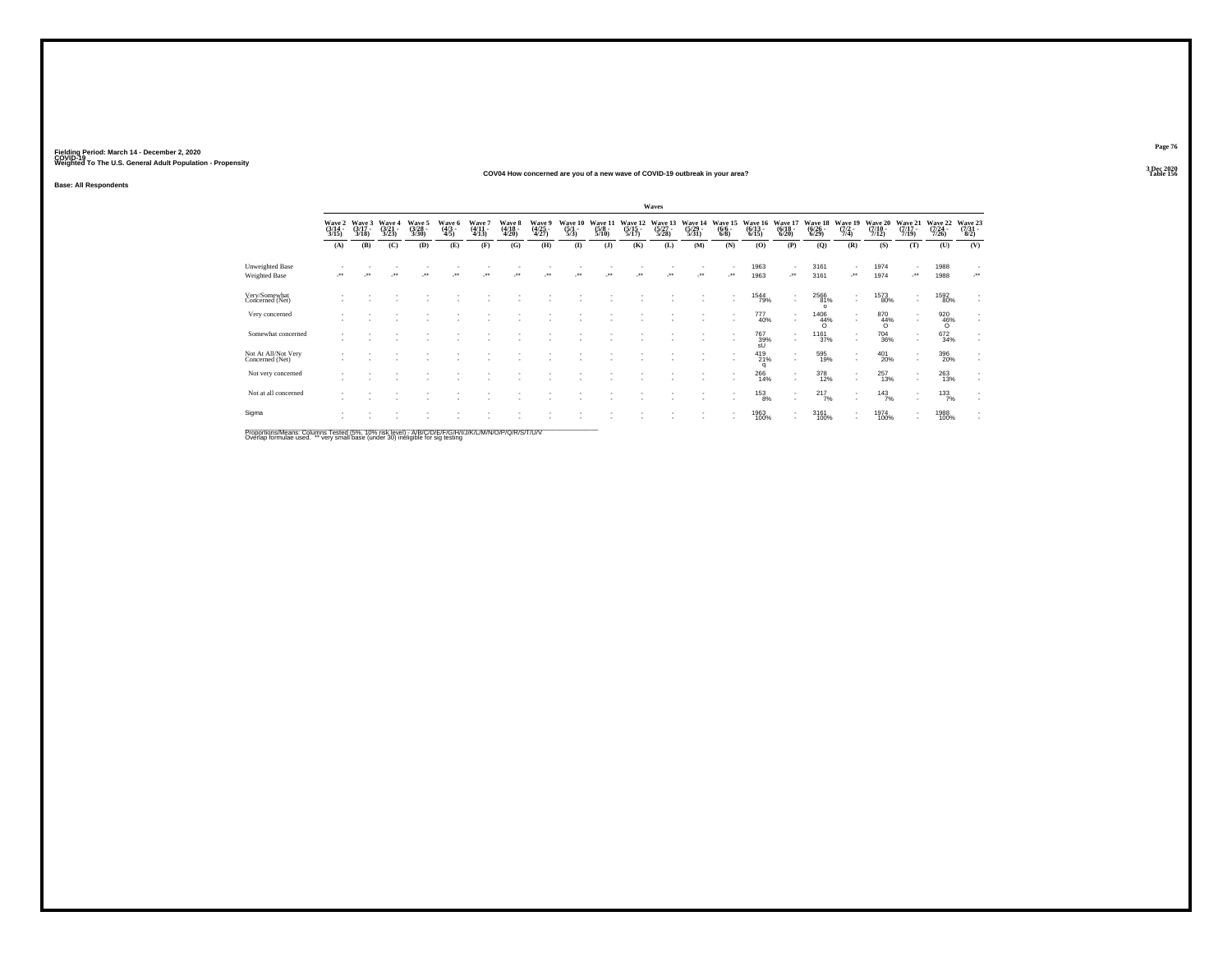#### **Q22 How concerned are you about each of the following potential shortages from coronavirus (COVID-19) in the healthcare Table 157 system?**

**Summary Of Concerned**

**Base: All Respondents**

|                                                              |                                       |                                    |                                                     |                             |                           |                                      |                                    |                                               |                             |                                        |                                 | Waves                         |                           |                                |                              |                                  |                                  |                                     |                               |                                        |                                 |                                |
|--------------------------------------------------------------|---------------------------------------|------------------------------------|-----------------------------------------------------|-----------------------------|---------------------------|--------------------------------------|------------------------------------|-----------------------------------------------|-----------------------------|----------------------------------------|---------------------------------|-------------------------------|---------------------------|--------------------------------|------------------------------|----------------------------------|----------------------------------|-------------------------------------|-------------------------------|----------------------------------------|---------------------------------|--------------------------------|
|                                                              | Wave 2<br>(3/14 -<br>3/15             | Wave 3<br>$(3/17 -$<br>3/18        | Wave 4<br>$(3/21 -$<br>3/23                         | Wave 5<br>$(3/28 -$<br>3/30 | Wave 6<br>$(4/3 -$<br>4/5 | Wave<br>$(4/11 -$<br>4/13            | <b>Wave 8</b><br>$(4/18 -$<br>4/20 | Wave 9<br>(4/25<br>4/27)                      | Wave 10<br>$(5/1 -$<br>5/3  | Wave 11<br>$(5/8 -$<br>5/10            | Wave 12<br>$(5/15 -$<br>5/17    | Wave 13<br>$(5/27 -$<br>5/28  | Wave 14<br>(5/29)<br>5/31 | Wave 15<br>$\frac{(6/6)}{6/8}$ | Wave 16<br>$(6/13 -$<br>6/15 | Wave 17<br>$\frac{(6/18)}{6/20}$ | Wave 18<br>$(6/26 -$<br>6/29     | Wave 19<br>$(7/2 -$<br>7/4          | Wave 20<br>$(7/10 -$<br>7/12) | Wave 21<br>$(7/17 -$<br>7/19           | Wave 22<br>$(7/24 -$<br>7/26    | Wave 23<br>$(7/31 -$<br>8/2    |
|                                                              | (A)                                   | (B)                                | (C)                                                 | (D)                         | (E)                       | (F)                                  | (G)                                | (H)                                           | $\bf{I}$                    | (3)                                    | (K)                             | (L)                           | (M)                       | (N)                            | (O)                          | (P)                              | $\mathbf{Q}$                     | (R)                                 | (S)                           | (T)                                    | (U)                             | (V)                            |
| Unweighted Base                                              | 2050                                  | 2019                               | 2023                                                | $\sim$                      |                           | 2013                                 | 2029                               | 2050                                          | 2039                        | 2030                                   | 1961                            | 1996                          | 1965                      | 1969                           | 1963                         | 1962                             | 3161                             | 1957                                | 1974                          | 1970                                   | 1988                            | 1992                           |
| Weighted Base                                                | 2050                                  | 2019                               | 2023                                                | $\cdot$                     |                           | 2013                                 | 2029                               | 2050                                          | 2039                        | 2066                                   | 1961                            | 1996                          | 1965                      | 1969                           | 1963                         | 1962                             | 3161                             | 1957                                | 1974                          | 1970                                   | 1988                            | 1992                           |
| Healthcare workers<br>(doctors, nurses,<br>supporting staff) | 1608<br>78%<br>$\Omega$               | 1618<br>80%                        | 1780<br>88%<br>PEALMONDERN                          | $\sim$                      |                           | 1763<br>88%                          | 1727<br>85%                        | 1727<br>84%                                   | 1691<br>83%                 | 1631<br>79%<br>$\Omega$                | 1548<br>79%                     | 1598<br>80%                   | <sup>1541</sup> 78%       | 1563<br>79%                    | <sup>1484</sup> 76%          | 1554<br>79%                      | 2485<br>79%                      | 1678<br>86%<br>O ABUILIMOPOSUV      | <sup>1554</sup> 79%           | <sup>1642</sup> 83%<br>O ABJILIMOPOSAV | 1594<br>80%<br>$\Omega$         | 1576<br>79%                    |
| Hospital beds (room for<br>patients)                         | 1540<br>75%<br><b>JKLMNOP JKLMNOP</b> | 1554<br>77%                        | 1740<br>86%<br><b><i>REGISTER AND REGISTERS</i></b> | $\sim$                      |                           | 1644<br>82%<br>AGO LA BO SAVOIETO EL | 1593<br>79%<br>AUKLMNOPOSUV        | 1563<br>76%<br><b>JKLMNOP</b>                 | 1517<br>74%<br><b>iLmNO</b> | 1472<br>71%                            | 1408<br>72%                     | 1412<br>71%                   | 1396<br>71%               | 1395<br>71%                    | 1380<br>70%                  | 1403<br>72%                      | 2378<br>75%<br><b>JKLMNOP</b>    | 1582<br>81%<br>ABHJALMNOPOSUV       | 1466<br>74%                   | 1562<br>79%<br>ImnO ANALINOPOSUV       | 1483<br>75%<br>jLmNOp JkLMNOP   | 1495<br>75%                    |
| Testing kits for COVID-19                                    | 1538<br>75%<br>OPQSv                  | 1479<br>73%<br>Οa                  | 1660<br>82%<br>ABJANCED/RETUR                       | $\sim$<br>$\sim$            | $\sim$                    | 1688<br>84%<br>Mieski Microstav      | 1651<br>81%                        | <sup>1644</sup> 80%                           | 1627<br>80%                 | 1530<br>74%                            | 1494<br>76%<br>OpQS MOPQSUV     | 1478<br>74%<br>OpQS           | <sup>1419</sup><br>72%    | 1459<br>74%<br>OpQS            | 1346<br>69%                  | 1394<br>71%                      | <sup>2215</sup> 70%              | 1454<br>74%<br>OpQS                 | <sup>1388</sup> 70%           | 1482<br>75%<br>OPOSuV                  | <sup>1435</sup> 72%<br>$\Omega$ | <sup>1427</sup> 72%<br>$\circ$ |
| Hospital ventilators (for<br>assisted breathing)             | 1525<br>74%                           | 1547<br>77%<br><b>MOD KLMNOPoS</b> | 1738<br>86%<br>ABDIGALMONISTLY                      | $\overline{\phantom{a}}$    |                           | 1688<br>84%                          | 1631<br>80%                        | <sup>1606</sup> 78%<br>AIKLMNOPOSUV İKLMNOPOS | 1561<br>77%                 | $\frac{1516}{73\%}$                    | <sup>1420</sup> 72%<br>$\Omega$ | <sup>1443</sup> 72%<br>$\sim$ | 1398<br>71%               | 1422<br>72%                    | 1353<br>69%                  | 1399<br>71%                      | 2329<br>74%                      | <sup>1532</sup> 78%<br>O ARLMOPOSUV | 1438<br>73%                   | <sup>1528</sup> 78%<br>O ARLINOPOSLY   | 1471<br>74%<br>ö                | $\frac{1472}{74\%}$            |
| Surgical masks and gloves                                    | 1395<br>68%                           | 1424<br>71%                        | 1672<br>83%<br>AS AGAIN OF GRETIAL                  | $\sim$<br>$\mathbf{r}$      |                           | 1692<br>84%                          | 1671<br>82%                        | 1683<br>82%                                   | 1638<br>80%                 | 1540<br>75%<br><b>ABOPS ABIMOPOSUV</b> | 1508<br>77%                     | 1475<br>74%<br>AbOP           | 1411<br>72%               | 1443<br>73%<br>AÓD             | 1367<br>70%                  | 1372<br>70%                      | 2325<br>74%<br>AbÓP <sup>'</sup> | 1510<br>77%<br>ABIMNOPOSUV          | 1407<br>71%                   | 1485<br>75%<br>a ABmOPSUv              | 1425<br>72%<br>a                | 1442<br>72%                    |

Proportions/Means: Columns Tested (5%, 10% risk level) - A/B/C/D/E/F/G/H/I/J/K/L/M/N/O/P/Q/R/S/T/U/V<br>Overlap formulae used. \*\* very small base (under 30) ineligible for sig testing

**Page 773 Dec 2020<br>Table 157**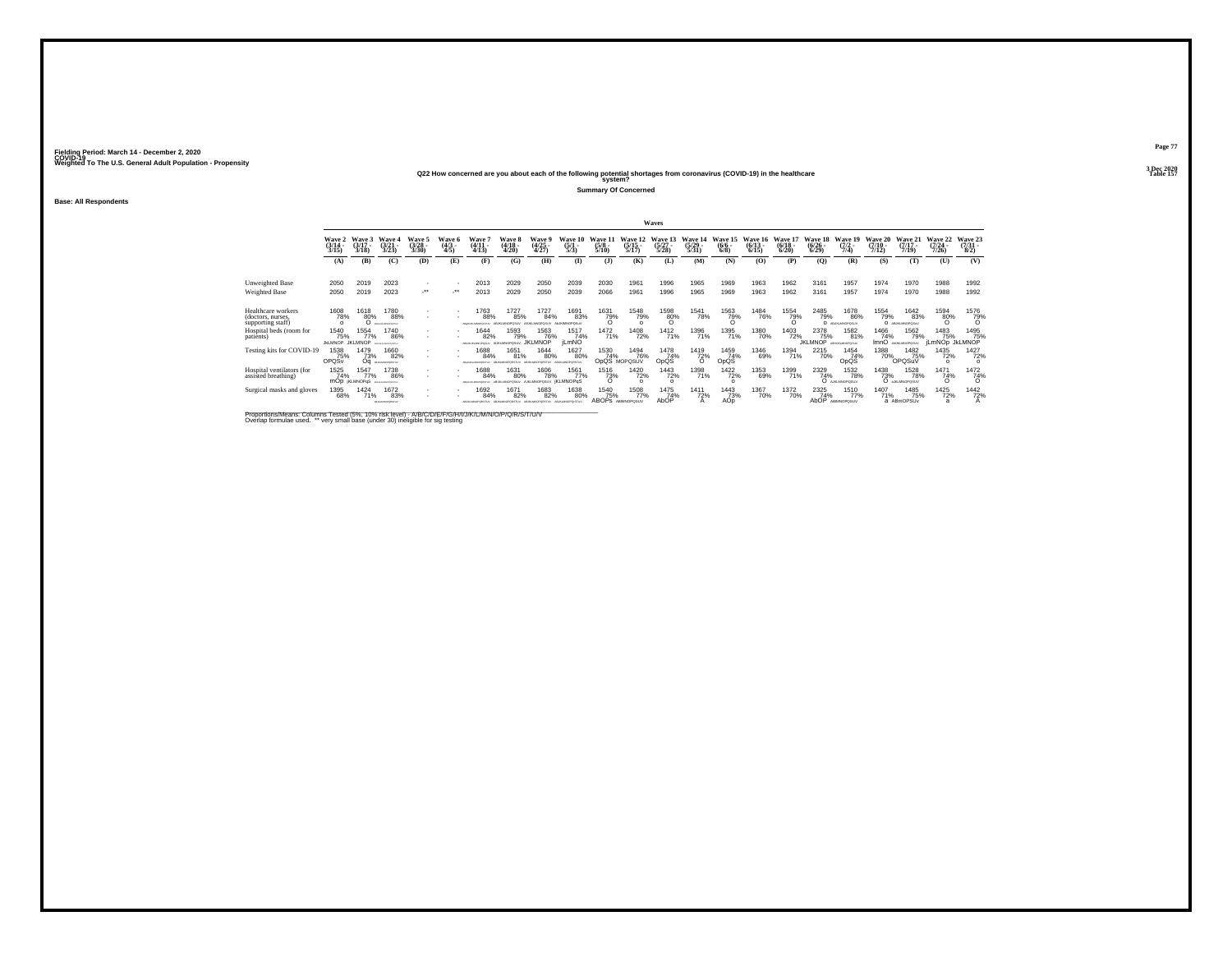#### **Q22 How concerned are you about each of the following potential shortages from coronavirus (COVID-19) in the healthcare Table 158 system?**

**Summary Of Not At All / Not Very Concerned**

**Base: All Respondents**

|                                                              |                                       |                                       |                                 |                                 |                              |                                      |                                 |                          |                                |                                 |                                                          | <b>Waves</b>                                                                              |                                  |                                |                                     |                                           |                                    |                                |                                         |                                  |                                          |                                         |
|--------------------------------------------------------------|---------------------------------------|---------------------------------------|---------------------------------|---------------------------------|------------------------------|--------------------------------------|---------------------------------|--------------------------|--------------------------------|---------------------------------|----------------------------------------------------------|-------------------------------------------------------------------------------------------|----------------------------------|--------------------------------|-------------------------------------|-------------------------------------------|------------------------------------|--------------------------------|-----------------------------------------|----------------------------------|------------------------------------------|-----------------------------------------|
|                                                              | Wave 2<br>$\frac{(3/14)}{3/15}$       | Wave 3<br>$(3/17 -$<br>3/18           | Wave 4<br>$\frac{(3/21)}{3/23}$ | Wave 5<br>$\frac{(3/28)}{3/30}$ | Wave 6<br>$\binom{4/3}{4/5}$ | <b>Wave</b><br>$\frac{(4/11)}{4/13}$ | Wave 8<br>$\frac{(4/18)}{4/20}$ | Wave 9<br>(4/25<br>4/27) | Wave 10<br>$\frac{(5/1)}{5/3}$ | Wave 11<br>$\frac{(5/8)}{5/10}$ | Wave 12<br>$\frac{(5/15)}{5/17}$                         | Wave 13<br>$\frac{(5/27)}{5/28}$                                                          | Wave 14<br>$\frac{(5/29)}{5/31}$ | Wave 15<br>$\frac{(6/6)}{6/8}$ | Wave 16<br>$\frac{(6/13)}{6/15}$    | Wave 17<br>$\frac{(6/18)}{6/20}$          | Wave 18<br>$\binom{6/26}{6/29}$    | Wave 19<br>$\frac{(7/2)}{7/4}$ | Wave 20<br>$\frac{(7/10)}{7/12}$        | Wave 21<br>$\frac{(7/17)}{7/19}$ | Wave 22<br>$(7/24 -$<br>7/26             | Wave 23<br>$\binom{7/31}{8/2}$          |
|                                                              | (A)                                   | (B)                                   | (C)                             | (D)                             | (E)                          | (F)                                  | (G)                             | (H)                      | $\bf{I}$                       | $($ $)$                         | (K)                                                      | (L)                                                                                       | (M)                              | (N)                            | (O)                                 | (P)                                       | (Q)                                | (R)                            | (S)                                     | (T)                              | (U)                                      | (V)                                     |
| Unweighted Base<br>Weighted Base                             | 2050<br>2050                          | 2019<br>2019                          | 2023<br>2023                    | $\cdot$                         | $\cdot$                      | 2013<br>2013                         | 2029<br>2029                    | 2050<br>2050             | 2039<br>2039                   | 2030<br>2066                    | 1961<br>1961                                             | 1996<br>1996                                                                              | 1965<br>1965                     | 1969<br>1969                   | 1963<br>1963                        | 1962<br>1962                              | 3161<br>3161                       | 1957<br>1957                   | 1974<br>1974                            | 1970<br>1970                     | 1988<br>1988                             | 1992<br>1992                            |
| Surgical masks and<br>gloves                                 | 655<br>32%<br>CFD/ENGINGINEAL         | 595<br>29%<br>CFGHIJKIgRT             | $351$<br>$17%$                  | $\overline{\phantom{a}}$        | $\sim$                       | 321<br>16%                           | 358<br>18%                      | 367<br>18%               | 401<br>20%                     | 526<br>25%<br>CFGHI             | 453<br>23%<br>CFGHI                                      | 521<br>26%<br><b>CFGHIkr</b>                                                              | 554<br>28%<br><b>CFGHIKRt</b>    | 526<br>27%<br>CEGHI            | 596<br>30%                          | 590 30%<br>CEGHLIKI «ORT                  | 836<br>26%<br>CFGH                 | $^{447}_{23\%}$ CFGHi          | 567<br>29%<br>CFGHIKRT                  | 485<br>25%<br>CFGHI              | 563<br>28%<br><b>CFGHIKRT CFGHIKRt</b>   | 550<br>28%                              |
| Hospital ventilators (for<br>assisted breathing)             | 525<br>26%<br><b>CFGHRt</b>           | $^{472}_{\substack{23\\ \text{CFG}}}$ | 285<br>14%                      | $\mathbf{r}$                    | $\sim$                       | 325<br>16%                           | 398<br>20%                      | 444<br>$22\%$            | 478                            | 550                             | 541<br>23% 27% 28% 28%<br>CFG bCFGHIRT BCFGHIRT BCFGHIRT | 553<br>28%                                                                                | 567<br>29%<br><b>aBCFGHIRT</b>   | 547<br>28%<br><b>BCFGHIRT</b>  | 610<br>31%<br>ARCFOHLAINORSTU       | 563<br>29%<br><b>aBCFGHIRT bCFGHIRT</b>   | 832<br>26%                         |                                | 425 536<br>22% 27<br>CF BCFGHIRT<br>27% | 442                              | 517                                      | 520<br>22% 26% 26%<br>CFg CFGHRT CFGHRT |
| Testing kits for COVID-19                                    | 512<br>25%<br>CFGHI                   | 540<br>27%<br>CFGHI                   | 363<br>18%                      | $\sim$                          |                              | 325<br>16%                           | 378<br>19%                      | 406<br>20%               | $^{412}_{20\%}$                | 536<br>26%<br>CFGHI             | 467<br>24%<br>CFGHI                                      | 518<br>26%<br>CFGHI                                                                       | 546<br>28%<br><b>CFGHIK</b>      | 510<br>26%<br>CFGHI            | $^{617}_{31\%}$<br>ARCOGAINS MARTIN | 568<br>29%<br><b>ACFGHIKInrT</b>          | 946<br>30%<br><b>ANCEIGHUKLNRT</b> | 503<br>26%<br>CFGHI            | 586<br>30%<br><b>ACFGHUKLNRT</b>        | 488<br>CFGHI                     | 553<br>28%<br>CFGHIKt aCFGHIKT           | 565<br>28%                              |
| Hospital beds (room for<br>patients)                         | 510<br>25%<br>CFGRT                   | $^{465}_{23\%}$ CFR                   | 283<br>14%                      | $\mathbf{r}$                    | . .                          | 369<br>18%                           | $^{436}_{\hbox{21}\%}$          | 487<br>24%<br>CFRI       | 5226%<br>CEGRT                 | 594<br>29%<br>ABORDNIART-AL     | 553<br>28%<br>ARCEGHORTY                                 | 584<br>29%                                                                                | 569<br>29%                       | 574<br>29%                     | 583<br>30%                          | 559<br>28%                                | 783<br>25%<br>CEGRT                | $\overset{375}{\phantom{1}7}$  | 508<br>26%<br>CFGRT                     | $^{408}_{21\%}$                  | 505<br>25%<br>CFGRT                      | 497<br>25%<br>CFGRT                     |
| Healthcare workers<br>(doctors, nurses,<br>supporting staff) | $\frac{442}{22\%}$<br>CFGHIRT CFGHIRT | 401<br>20%                            | 243<br>12%                      | $\mathbf{r}$                    | $\sim$                       | 250<br>12%                           | $\frac{302}{15\%}$              | 323<br>$C_F^{16\%}$      |                                |                                 |                                                          | 348 435 413 398 424 406<br>17% 21% 21% 20% 22% 21%<br>CFr CFGHIRT CFGHIRT CFGHIRT CFGHIRT |                                  | $^{406}_{21\%}$                | 479<br>24%                          | 408 676<br>21% 21% 21%<br>CFGHIRT CFGHIRT | 676<br>21%                         | 279<br>14%                     | $^{420}_{21\%}$<br>CFGHIRT              | 328                              | 394<br>17% 20% 21°<br>CF CFGHIRt CFGHIRT | $^{416}_{21\%}$                         |

Proportions/Means: Columns Tested (5%, 10% risk level) - A/B/C/D/E/F/G/H/I/J/K/L/M/N/O/P/Q/R/S/T/U/V<br>Overlap formulae used. \*\* very small base (under 30) ineligible for sig testing

**Page 783 Dec 2020<br>Table 158**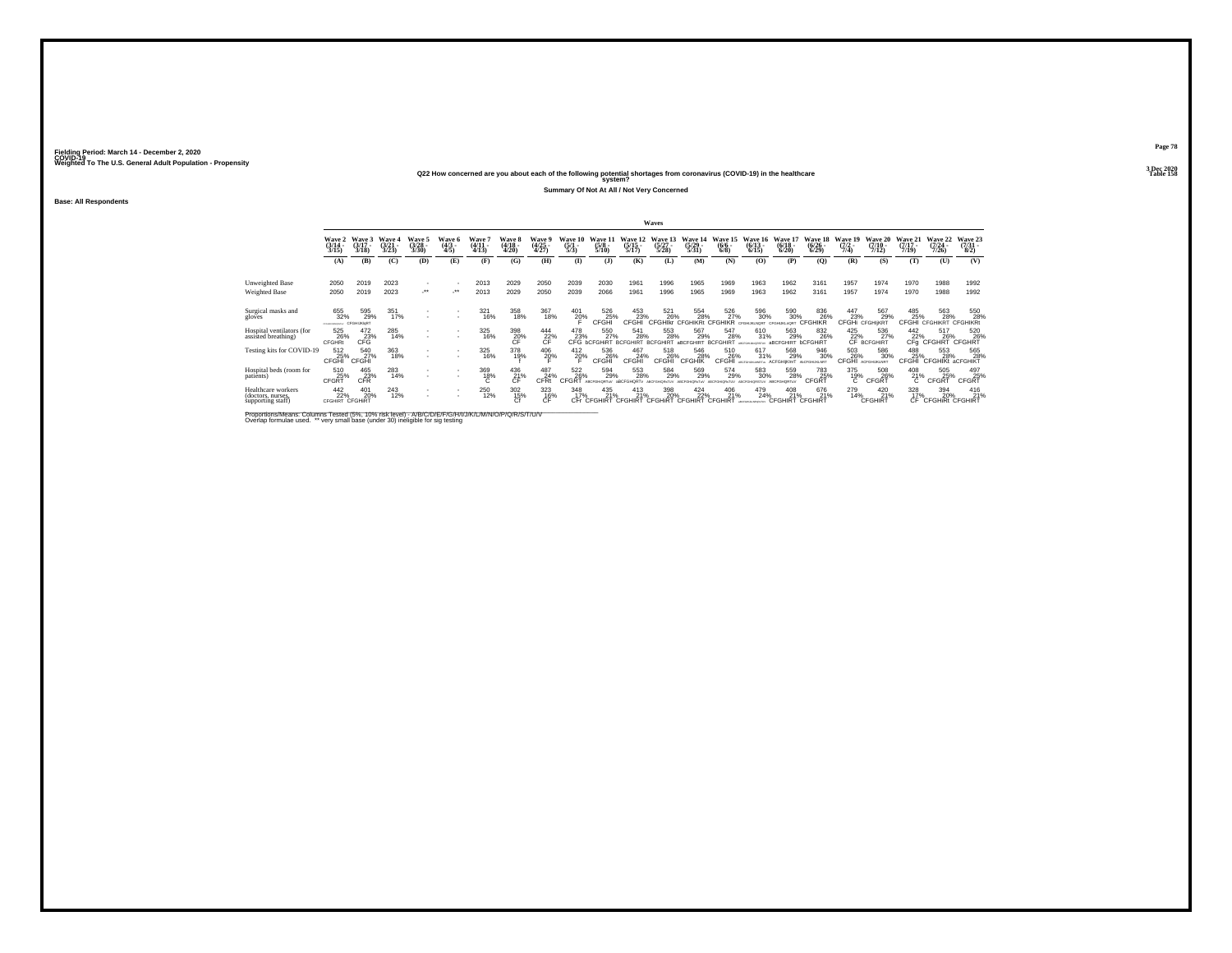### **Q22\_1 How concerned are you about each of the following potential shortages from coronavirus (COVID-19) in the healthcare Table 159 system?**

**Surgical masks and gloves**

**Base: All Respondents**

|                                         |                                  |                                    |                                    |                          |                                     |                                        |                                |                                        |                                |                                 |                                  | Waves                          |                                  |                                                     |                                    |                                        |                                  |                                 |                              |                              |                                |                               |
|-----------------------------------------|----------------------------------|------------------------------------|------------------------------------|--------------------------|-------------------------------------|----------------------------------------|--------------------------------|----------------------------------------|--------------------------------|---------------------------------|----------------------------------|--------------------------------|----------------------------------|-----------------------------------------------------|------------------------------------|----------------------------------------|----------------------------------|---------------------------------|------------------------------|------------------------------|--------------------------------|-------------------------------|
|                                         | Wave 2<br>$(3/14 -$<br>3/15      | Wave 3<br>$(3/17 -$<br>3/18        | Wave 4<br>$(3/21 -$<br>3/23        | Wave 5<br>(3/28)<br>3/30 | <b>Wave 6</b><br>$(4/3 -$<br>4/5    | Wave 7<br>(4/11 -<br>4/13              | Wave 8<br>$(4/18 -$<br>4/20    | Wave 9<br>(4/25<br>4/27)               | Wave 10<br>$\frac{(5/1)}{5/3}$ | Wave 11<br>$\frac{(5/8)}{5/10}$ | Wave 12<br>$\frac{(5/15)}{5/17}$ | Wave 13<br>(5/27<br>5/28)      | Wave 14<br>$\frac{(5/29)}{5/31}$ | Wave 15<br>$\frac{(6/6 - 6)}{(6/8)}$                | Wave<br>$(6/13 -$<br>6/15          | <b>Wave 1</b><br>$\frac{(6/18)}{6/20}$ | Wave 18<br>$(6/26 -$<br>6/29     | Wave 19<br>$(7/2 -$<br>7/4)     | Wave 20<br>$(7/10 -$<br>7/12 | Wave 21<br>$(7/17 -$<br>7/19 | Wave 22<br>$(7/24 -$<br>7/26   | Wave 23<br>$(7/31 -$<br>8/2)  |
|                                         | (A)                              | (B)                                | (C)                                | (D)                      | (E)                                 | (F)                                    | (G)                            | (H)                                    | $($ I                          | (1)                             | (K)                              | (L)                            | (M)                              | (N)                                                 | (0)                                | (P)                                    | $\mathbf{Q}$                     | (R)                             | (S)                          | (T)                          | (U)                            | (V)                           |
| <b>Unweighted Base</b><br>Weighted Base | 2050<br>2050                     | 2019<br>2019                       | 2023<br>2023                       | $\sim$<br>$\cdot$        | ٠<br>$\mathcal{L}^{\bullet\bullet}$ | 2013<br>2013                           | 2029<br>2029                   | 2050<br>2050                           | 2039<br>2039                   | 2030<br>2066                    | 1961<br>1961                     | 1996<br>1996                   | 1965<br>1965                     | 1969<br>1969                                        | 1963<br>1963                       | 1962<br>1962                           | 3161<br>3161                     | 1957<br>1957                    | 1974<br>1974                 | 1970<br>1970                 | 1988<br>1988                   | 1992<br>1992                  |
| Very/Somewhat<br>Concerned (Net)        | 1395<br>68%                      | 1424<br>71%                        | 1672<br>83%<br>ASANANCPORTER       | $\sim$<br>٠              | $\sim$                              | 1692<br>84%<br>ASUKLAINOPORSTLY        | 1671<br>82%<br>ABJIGMNOPORSTLY | <sup>1683</sup> 82%<br>ABJALMNOPORSTLV | 1638<br>80%<br>ABJKLMNOPOSTUV  | 1540<br>75%<br>ABOPS            | 1508<br>77%<br>ABIMNOPOSUV       | 1475<br>74%<br>AbOP            | 1411<br>72%<br>А                 | $\frac{1443}{73\%}$<br>AÓp                          | 1367<br>70%                        | <sup>1372</sup> 70%                    | 2325<br>74%                      | 1510<br>77%<br>AbOP ABIMNOPOSUV | 1407<br>71%                  | 1485<br>75%<br>a ABmOPSUv    | 1425<br>72%<br>a               | $\frac{1442}{72\%}$           |
| Very concerned                          | 644<br>31%                       | 743<br>37%                         | 1089<br>54%<br>A <i>avancesson</i> | ٠<br>٠                   |                                     | 1068<br>53%<br><b>VEHICLE CHECKERS</b> | 1036<br>51%<br>ABJIEMMOPORSTLY | 1001<br>49%<br>ABJIG MNOPOSLIV         | 1026<br>50%<br>ABJIGMNOPORSTUV | 880<br>43%<br>ABmnOP            | 856<br>44%<br>ABMNOPOsV          | 815<br>41%<br>ABOP             | 773<br>39%<br>А                  | 776<br>39%                                          | 738<br>38%<br>A                    | 725<br>37%<br>А                        | 1261<br>40%                      | 900<br>46%<br>Ab ABLMNOPOSUV    | 792<br>40%                   | 904<br>46%<br>A ABLMNOPOSUV  | 801<br>40%<br>Abp              | 787<br>40%<br>$\mathsf{A}$    |
| Somewhat concerned                      | 751<br>37%<br>CFDGAMGHAETU       | 682<br>34%<br>CIT                  | 583<br>29%                         | ٠<br>٠                   |                                     | $624 \over 31\%$                       | 635<br>31%                     | 681<br>33%<br>Cit                      | 612<br>30%                     | 660<br>32%                      | 652 %<br>Cit                     | 660<br>33%<br>Cit              | 638<br>32%<br>c.                 | 667<br>34%<br>CIT                                   | 629<br>32%<br>$\mathbf{c}$         | 647<br>33%<br>Ct                       | $\frac{1065}{34\%}$<br>CIT       | 610<br>31%                      | 615<br>31%                   | $^{582}_{\ 30\%}$            | $624 \over 31\%$               | 655<br>33%<br>Ct              |
| Not At All/Not Very<br>Concerned (Net)  | 655<br>32%<br>CFD/ENGINGINEAL    | 595<br>29%<br>CFGHIJKIgRT          | 351<br>17%                         | ٠<br>$\sim$              | ٠                                   | 321<br>16%                             | 358<br>18%                     | $367 \over 18\%$                       | $^{401}_{20\%}$                | 526<br>25%<br>CFGFII            | 453%<br>CFGHI                    | 521<br>26%<br>CEGHIKE CEGHIKRE | 554<br>28%                       | 526<br>27%<br>CFGH<br>IKR.                          | 596<br>30%<br>CEOHLIKI NORT        | 590<br>30%<br>CEGHLIKI «ORT            | 836<br>26%<br>CFGH<br><b>IKR</b> | $^{447}_{23\%}$                 | 567<br>29%<br>CFGHI CFGHIKRT | 485<br>25%<br>CEGHI          | 563<br>28%<br><b>CEGHIKRT</b>  | 550<br>28%<br><b>CFGHIKRt</b> |
| Not very concerned                      | 393<br>19%<br><b>CFGHLHODRTV</b> | 351<br>17%<br><b>CFGHIKRI</b>      | 231<br>11%                         | $\sim$<br>$\sim$         | $\sim$<br>٠                         | 215<br>11%                             | 235<br>12%                     | 213<br>10%                             | 258<br>13%                     | 316<br>15%<br>CFGHi             | 275<br>14%<br>cFgH               | 327<br>16%<br>CFGHĪ            | 342<br>17%                       | 340<br>17%<br>CFGHIKRt CFGHIKRt CFGHIKRt CFGHUKORTV | 345<br>18%                         | 370<br>19%                             | 498<br>16%<br>CFGHI              | 279<br>14%                      | 340<br>17%<br>CFqH CFGHIKr   | 288<br>15%                   | 368<br>19%<br>CFGH CFGHIJKQRTV | 313<br>16%<br><b>CFGHI</b>    |
| Not at all concerned                    | 262<br>13%<br>CREHUKLNATU        | $^{243}_{12\%}$<br><b>CEGHKNRU</b> | 1206%                              | ٠<br>٠                   |                                     | $^{106}_{-5\%}$                        | $^{123}_{6\%}$                 | $\frac{155}{8\%}$<br>cF                | $^{143}_{7\%}$                 | 210 %<br>CFGHI                  | $^{178}_{9\%}$<br>CFGi           | 194<br>10%<br>CFGHI            | $^{212}_{11\%}$<br>CFGHIr        | 186<br>9%<br>CFGhl                                  | 252<br>13%<br>CIGHUKUNGRTU CFGHIKR | 2201%                                  | 337<br>11%<br>CFGHIr             | $^{168}_{-9\%}$                 | 226<br>11%<br>CFG CFGHIKR    | 196<br>10%<br>CFGHI          | 194<br>10%<br>CFGHI            | 237<br>12%<br>CFGHIKINRu      |
| Sigma                                   | 2050<br>100%                     | 2019<br>100%                       | 2023<br>100%                       | ٠<br>٠                   |                                     | 2013<br>100%                           | 2029<br>100%                   | 2050<br>100%                           | 2039<br>100%                   | 2066<br>100%                    | 1961<br>100%                     | 1996<br>100%                   | 1965<br>100%                     | 1969<br>100%                                        | 1963<br>100%                       | 1962<br>100%                           | 3161<br>100%                     | 1957<br>100%                    | 1974<br>100%                 | 1970<br>100%                 | 1988<br>100%                   | 1992<br>100%                  |

Proportions/Means: Columns Tested (5%, 10% risk level) - A/B/C/D/E/F/G/H/I/J/K/L/M/N/O/P/Q/R/S/T/U/V<br>Overlap formulae used. \*\* very small base (under 30) ineligible for sig testing

**Page 793 Dec 2020<br>Table 159**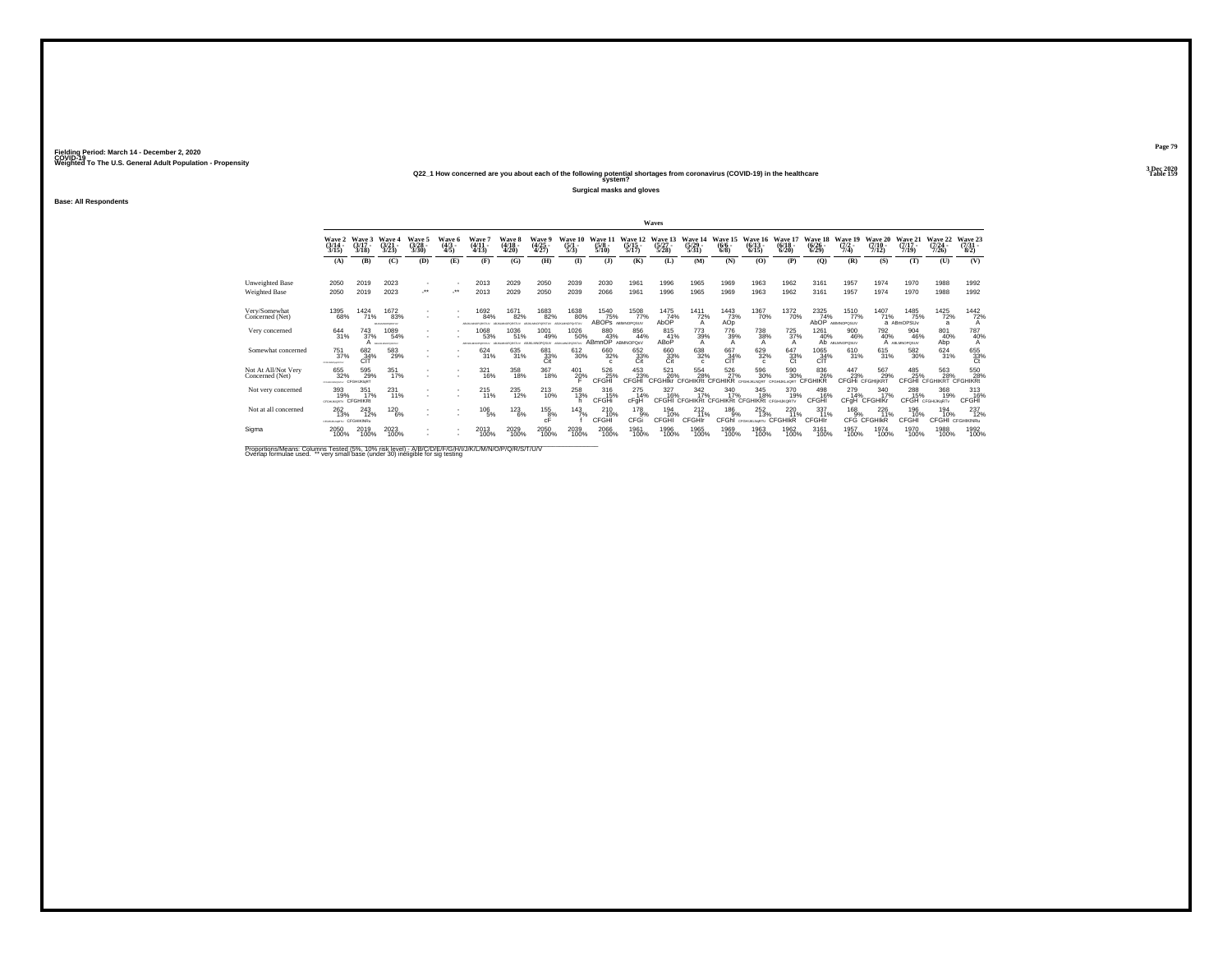### **Q22\_2 How concerned are you about each of the following potential shortages from coronavirus (COVID-19) in the healthcare Table 160 system?**

**Testing kits for COVID-19**

**Base: All Respondents**

|                                        |                                 |                          |                                   |                                 |                               |                                      |                                               |                                       |                                |                                 |                                     | Waves                            |                                    |                               |                                         |                                 |                                                              |                                |                                  |                                      |                                         |                                |
|----------------------------------------|---------------------------------|--------------------------|-----------------------------------|---------------------------------|-------------------------------|--------------------------------------|-----------------------------------------------|---------------------------------------|--------------------------------|---------------------------------|-------------------------------------|----------------------------------|------------------------------------|-------------------------------|-----------------------------------------|---------------------------------|--------------------------------------------------------------|--------------------------------|----------------------------------|--------------------------------------|-----------------------------------------|--------------------------------|
|                                        | Wave 2<br>$\frac{(3/14)}{3/15}$ | Wave 3<br>(3/17)<br>3/18 | Wave 4<br>$\frac{3/21}{3/23}$     | Wave 5<br>$\frac{(3/28)}{3/30}$ | Wave 6<br>$\frac{(4/3)}{4/5}$ | Wave<br>$\frac{(4/11)}{4/13}$        | <b>Wave 8</b><br>$\frac{(4/18 - 4/20)}{4/20}$ | Wave 9<br>$\frac{(4/25)}{4/27}$       | Wave 10<br>$\frac{(5/1)}{5/3}$ | Wave 11<br>$\frac{(5/8)}{5/10}$ | Wave 12<br>$\frac{(5/15)}{5/17}$    | Wave 13<br>$\frac{(5/27)}{5/28}$ | Wave 14<br>(5/29)<br>5/31)         | Wave 15<br>$\binom{6/6}{6/8}$ | Wave 16<br>$(6/13 -$<br>6/15            | Wave 17<br>$\binom{6/18}{6/20}$ | Wave 18<br>$\frac{(6/26)}{6/29}$                             | Wave 19<br>$\frac{(7/2)}{7/4}$ | Wave 20<br>$\frac{(7/10)}{7/12}$ | Wave 21<br>$\frac{(7/17 - 7)}{7/19}$ | Wave 22<br>$\frac{(7/24 - 7/26)}{7/26}$ | Wave 23<br>$\binom{7/31}{8/2}$ |
|                                        | (A)                             | (B)                      | (C)                               | (D)                             | (E)                           | (F)                                  | (G)                                           | <b>(H)</b>                            | $\bf{D}$                       | (3)                             | (K)                                 | (L)                              | (M)                                | (N)                           | (0)                                     | (P)                             | (Q)                                                          | (R)                            | (S)                              | (T)                                  | (U)                                     | (V)                            |
| Unweighted Base<br>Weighted Base       | 2050<br>2050                    | 2019<br>2019             | 2023<br>2023                      | $\mathcal{L}^{\bullet\bullet}$  |                               | 2013<br>2013                         | 2029<br>2029                                  | 2050<br>2050                          | 2039<br>2039                   | 2030<br>2066                    | 1961<br>1961                        | 1996<br>1996                     | 1965<br>1965                       | 1969<br>1969                  | 1963<br>1963                            | 1962<br>1962                    | 3161<br>3161                                                 | 1957<br>1957                   | 1974<br>1974                     | 1970<br>1970                         | 1988<br>1988                            | 1992<br>1992                   |
| Very/Somewhat<br>Concerned (Net)       | 1538<br>OPQSv                   | 1479<br>73%<br>Oa        | 1660<br>82%<br>ABJANCES/RITULE    |                                 |                               | 1688<br>84%<br>ABANDA MAPAPAINTAN    | 1651<br>81%<br>A B AS MAY BY BY THE           | <sup>1644</sup> 80%<br>MAIN GOOD MAIL | 1627<br>80%<br>ABJIGMNOPORSTUY | 1530<br>74%                     | <sup>1494</sup> 76%<br>OpQS MOPQSUV | $\frac{1478}{74\%}$<br>OpQS      | 1419<br>72%<br>$\Omega$            | 1459<br>74%<br>OpQS           | 1346<br>69%                             | 1394<br>71%                     | 2215<br>70%                                                  | 1454<br>74%<br>OpQS            | 1388<br>70%_                     | 1482<br>75%<br>OPOSuV                | <sup>1435</sup> 72%<br>$\circ$          | 1427<br>72%<br>$\Omega$        |
| Very concerned                         | 834<br>41%<br>$\Omega$          | 828<br>41%<br>Oa         | 1009<br>50%<br><b>MALMOFORTUV</b> |                                 |                               | 1076<br>53%<br>Allow MT MAPWITHSTEIN | 1018<br>50%<br>AR MINNINGHASTING              | 1045<br>51%<br><b>MITOSYS</b>         | 1045<br>51%<br>ABJIGMNOPORSTUY | 881<br>43%<br>OPQS ABLANOPOrSUV | 900<br>46%                          | 802<br>40%<br>$\Omega$           | 799<br>41%<br>ö                    | 788<br>40%                    | 710<br>36%                              | 757<br>39%                      | 1195<br>38%                                                  | 817<br>42%<br>оō               | 764<br>39%                       | 873<br>44%<br>aLmNOPQSuv             | 808<br>41%<br>$\Omega$                  | $\frac{807}{40\%}$             |
| Somewhat concerned                     | 704<br>34%<br>FaHIKty           | 651<br>32%               | 651<br>32%                        |                                 |                               | 612<br>30%                           | 633<br>31%                                    | 599<br>29%                            | 581<br>29%                     | 649<br>31%                      | 594<br>30%                          | 675<br>34%<br>fHik               | 620 32%                            | 670<br>34%<br>fHik            | 636<br>32%<br>hl                        | 637<br>32%                      | $\underset{\substack{1020\\ \text{h}1}}{\text{--}}\text{--}$ | 636<br>33%<br>hĪ               | 624<br>32%                       | 609<br>31%                           | 627<br>32%                              | 620<br>31%                     |
| Not At All/Not Very<br>Concerned (Net) | 512<br><sup>25</sup> %<br>CFGHI | 540<br>27%<br>CFGHI      | 363<br>18%                        |                                 |                               | 325<br>16%                           | 378<br>19%                                    | $^{406}_{20\%}$                       | $^{412}_{20\%}$                | 536 <sub>26%</sub><br>CFGHI     | 467<br>24%<br>CFGHI                 | 518<br>CFGH <sup>1</sup>         | 546<br>28%<br>CEGHIK               | 510<br>26%<br>CEGHI           | 617<br>31%<br>ARCOGAING MARC            | 568<br>29%<br><b>ACEGHIKINT</b> | 946<br>30%<br><b>ANCIFICIALISTS</b>                          | 503<br>26%<br>CFGHI            | 586<br>30%<br>ACFOHLIKE NRT      | 488<br>25%<br>CFGHI                  | 553<br>28%<br><b>CFGHIKt aCFGHIKT</b>   | 565<br>28%                     |
| Not very concerned                     | 309<br>15%<br>CFGH CFGHIKT      | 343<br>17%               | 250<br>12%                        |                                 | ٠                             | 203<br>10%                           | 242<br>12%                                    | 241<br>12%                            | 264<br>13%                     | 345<br>17%<br>CFGHIT            | 280<br>14%<br>Fgh                   | 306<br>15%<br>CFGHi              | 314<br>16%<br>CFGHI                | 315<br>16%                    | 358<br>18%<br>CFGHI ACFGHIKIT aCFGHIKIT | 351<br>18%                      | 600<br>19%<br>ACFGHRLMNTuv                                   | 327<br>17%<br>CFGHIT aCFGHIKT  | 352<br>18%                       | 269<br>$^{14\%}$                     | 322<br>16%<br><b>CFGHIt</b>             | 325<br>16%<br><b>CFGHIt</b>    |
| Not at all concerned                   | 203<br>10%<br>CFGhl             | 198<br>10%<br>CFGI       | $^{113}_{6\%}$                    |                                 |                               | $122_{6\%}$                          | $^{136}_{7\%}$                                | $^{164}_{8\%}$<br>Cf                  | 149/7%<br>c.                   | $^{192}_{9%}$<br>CFGi           | 187<br>10%<br>CFGI                  | $^{212}_{11\%}$<br>CFGHI         | $^{231}_{12\%}$<br><b>CFGHIJKR</b> | 196<br>10%                    | 260<br>13%<br>CFGhI ABCFGHUKLNgR        | 217<br>11%<br><b>CFGHI</b>      | 346<br>11%<br>CFGHI                                          | $^{176}_{9%}$                  | $^{234}_{12\%}$<br>CFG CFGHIJkR  | $^{219}_{11\%}$<br>CFGHI             | $^{231}_{12\%}$<br>CFGHIjR abCFGHIJKnR  | $^{241}_{12\%}$                |
| Sigma                                  | 2050<br>100%                    | 2019<br>100%             | 2023<br>100%                      |                                 |                               | 2013<br>100%                         | 2029<br>100%                                  | 2050<br>100%                          | 2039<br>100%                   | 2066<br>100%                    | 1961<br>100%                        | 1996<br>100%                     | 1965<br>100%                       | 1969<br>100%                  | 1963<br>100%                            | 1962<br>100%                    | 3161<br>100%                                                 | 1957<br>100%                   | 1974<br>100%                     | 1970<br>100%                         | 1988<br>100%                            | 1992<br>100%                   |

Proportions/Means: Columns Tested (5%, 10% risk level) - A/B/C/D/E/F/G/H/I/J/K/L/M/N/O/P/Q/R/S/T/U/V<br>Overlap formulae used. \*\* very small base (under 30) ineligible for sig testing

**Page 803 Dec 2020<br>Table 160**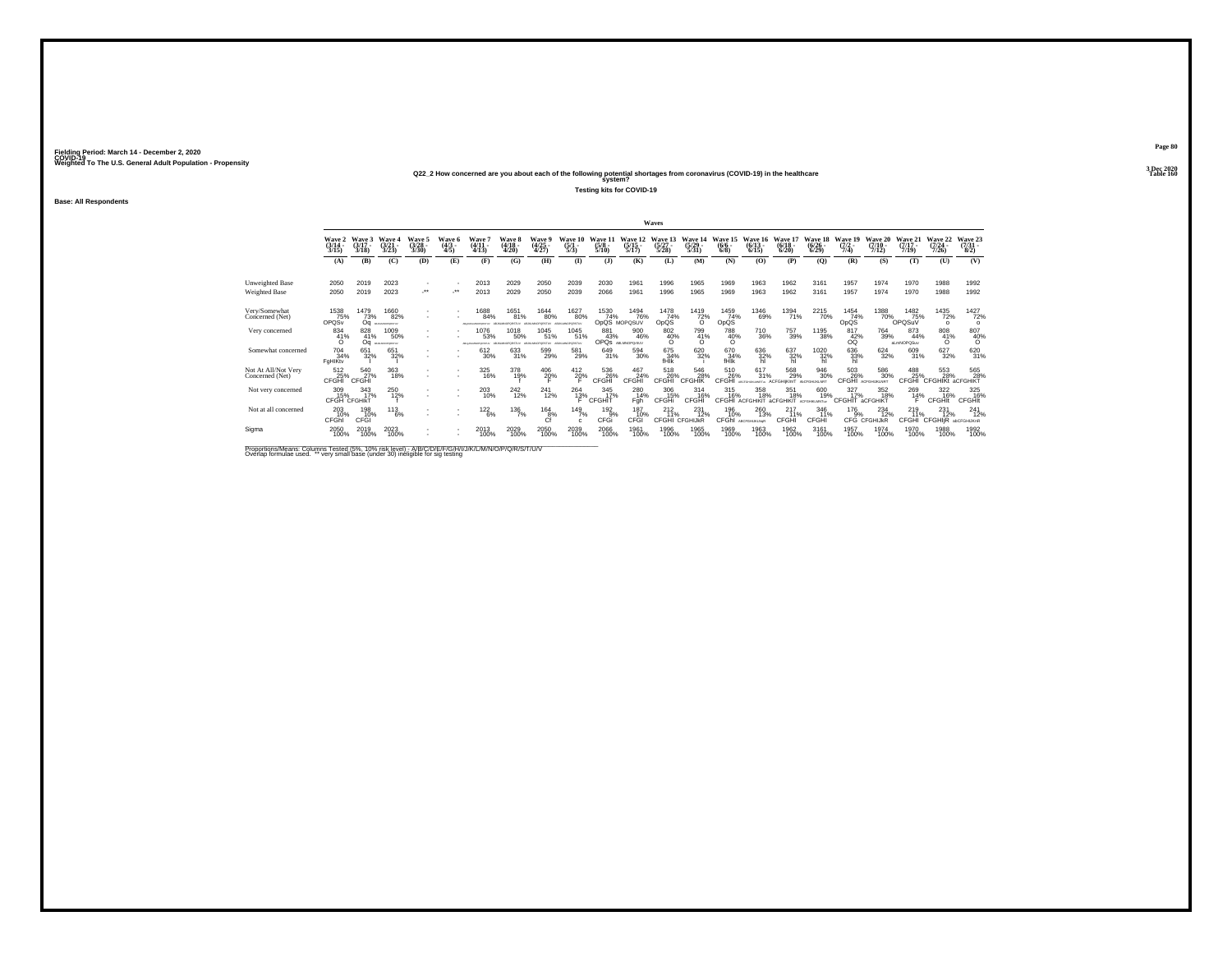### **Q22\_3 How concerned are you about each of the following potential shortages from coronavirus (COVID-19) in the healthcare Table 161 system?**

**Hospital beds (room for patients)**

**Base: All Respondents**

|                                         |                                       |                               |                                                 |                                                      |                               |                                               |                                  |                                       |                                 |                                 |                                  | Waves                                                                             |                                  |                                                                                               |                                           |                                  |                                               |                                           |                               |                                           |                               |                                     |
|-----------------------------------------|---------------------------------------|-------------------------------|-------------------------------------------------|------------------------------------------------------|-------------------------------|-----------------------------------------------|----------------------------------|---------------------------------------|---------------------------------|---------------------------------|----------------------------------|-----------------------------------------------------------------------------------|----------------------------------|-----------------------------------------------------------------------------------------------|-------------------------------------------|----------------------------------|-----------------------------------------------|-------------------------------------------|-------------------------------|-------------------------------------------|-------------------------------|-------------------------------------|
|                                         | Wave 2<br>$\frac{(3/14)}{3/15}$       | Wave 3<br>$(3/17 -$<br>3/18   | Wave 4<br>$\frac{(3/21)}{3/23}$                 | Wave 5<br>$\binom{3/28}{3/30}$                       | Wave 6<br>$\frac{(4/3)}{4/5}$ | Wave '<br>$(4/11 -$<br>4/13                   | Wave 8<br>$(4/18 -$<br>4/20      | Wave 9<br>$\frac{(4/25)}{4/27}$       | Wave 10<br>$\frac{(5/1)}{5/3}$  | Wave 11<br>$\frac{(5/8)}{5/10}$ | Wave 12<br>$\frac{(5/15)}{5/17}$ | Wave 13<br>$\frac{(5/27)}{5/28}$                                                  | Wave 14<br>$\frac{(5/29)}{5/31}$ | Wave 15<br>$\frac{(6/6)}{6/8}$                                                                | Wave 16<br>$(6/13 -$<br>6/15              | Wave 17<br>$\frac{(6/18)}{6/20}$ | Wave 18<br>$\frac{(6/26)}{6/29}$              | Wave 19<br>$(7/2 -$<br>7/4)               | Wave 20<br>$(7/10 -$<br>7/12  | Wave 21<br>$(7/17 -$<br>7/19              | Wave 22<br>$(7/24 -$<br>7/26  | Wave 23<br>$\frac{(7/31 - 1)}{8/2}$ |
|                                         | (A)                                   | (B)                           | (C)                                             | (D)                                                  | (E)                           | (F)                                           | (G)                              | (H)                                   | $\bf(I)$                        | (1)                             | (K)                              | (L)                                                                               | (M)                              | (N)                                                                                           | (0)                                       | (P)                              | $\mathbf{Q}$                                  | (R)                                       | (S)                           | (T)                                       | (U)                           | (V)                                 |
| Unweighted Base<br><b>Weighted Base</b> | 2050<br>2050                          | 2019<br>2019                  | 2023<br>2023                                    | ٠<br>$\cdot$                                         | -**                           | 2013<br>2013                                  | 2029<br>2029                     | 2050<br>2050                          | 2039<br>2039                    | 2030<br>2066                    | 1961<br>1961                     | 1996<br>1996                                                                      | 1965<br>1965                     | 1969<br>1969                                                                                  | 1963<br>1963                              | 1962<br>1962                     | 3161<br>3161                                  | 1957<br>1957                              | 1974<br>1974                  | 1970<br>1970                              | 1988<br>1988                  | 1992<br>1992                        |
| Very/Somewhat<br>Concerned (Net)        | 1540<br>75%<br><b>JKLMNOP JKLMNOP</b> | 1554<br>77%                   | <sup>1740</sup> 86%<br><b><i>CONTRACTOR</i></b> | ٠<br>$\overline{\phantom{a}}$                        |                               | <sup>1644</sup> 82%<br>Michael an advertising | 1593<br>79%<br>AUKLAINOPOSUV     | <sup>1563</sup> 76%<br><b>JKLMNOP</b> | 1517<br>74%<br><b>iLmNO</b>     | 1472<br>71%                     | <sup>1408</sup> 72%              | 1412<br>71%                                                                       | 1396<br>71%                      | <sup>1395</sup> 71%                                                                           | <sup>1380</sup> 70%                       | 1403<br>72%                      | 2378<br>75%<br><b>JKLMNOP</b> ABELIEVINOPOSUA | 1582<br>81%                               | 1466<br>74%                   | <sup>1562</sup> 79%<br>ImnO ANARANOPOSLY  | 1483<br>75%<br>iLmNOD JKLMNOP | 1495<br>75%                         |
| Very concerned                          | 766<br>37%                            | 857<br>42%<br><b>AJKLMNOP</b> | 1075<br>53%<br><b>MATCHEN HAVENSTEIN</b>        | $\sim$                                               |                               | 959<br>48%<br><b>ARCHITECT REPORTED</b>       | 882<br>43%<br>AUKLMNOPa AJKLMNOP | 854<br>42%                            | 806<br>40%<br>ilmO              | $\substack{742\\36\%}$          | 722<br>37%                       | 718<br>36%                                                                        | 711<br>36%                       | $\frac{732}{37\%}$                                                                            | 684<br>35%                                | 727<br>37%                       | 1275<br>40%                                   | 883<br>45%<br>JKLMnOD ANJKLMNOPO AJKLMNOP | 826<br>42%                    | 935<br>47%<br><b>CALL NO MAINTAINS FU</b> | 837<br>42%<br><b>AJKLMNOP</b> | 857<br>43%<br>AUKLMNOP              |
| Somewhat concerned                      | 774<br>38%<br>CRNoSTUV                | 697<br>35%                    | 665<br>33%                                      | $\overline{\phantom{a}}$                             |                               | 685<br>34%                                    | $^{712}_{35\%}$<br>tv            | 709<br>35%                            | $^{711}_{35\%}$                 | $^{731}_{35\%}$<br>tv           | 686<br>35%                       | 695<br>35%                                                                        | 686<br>35%                       | 663<br>34%                                                                                    | 696<br>35%<br>tv                          | 676<br>34%                       | $\substack{1104\\35\%}$                       | 699<br>36%<br>tv                          | 640<br>32%                    | $627 \over 32\%$                          | 646<br>32%                    | 638<br>32%                          |
| Not At All/Not Very<br>Concerned (Net)  | 510<br>25%<br>CFGRT                   | $^{465}_{23\%}$ CFR           | 283<br>14%                                      | $\sim$<br>$\overline{\phantom{a}}$                   | $\sim$                        | $^{369}_{18\%}$                               | 436<br>$\frac{21}{c}$            | 487<br>24%<br>CFRt                    | 522<br>26%<br>CFGR <sup>-</sup> | 594<br>29%                      | 553<br>28%<br><b>ARCEGHORT</b>   | 584<br>29%                                                                        | 569<br>29%                       | 574<br>29%                                                                                    | 583<br>30%                                | 559<br>28%                       | 783<br>25%<br>CFGRT                           | 375<br>19%<br>Ō.                          | 508<br>26%<br>CFGRT           | $^{408}_{21\%}$                           | 505<br>25%<br>CFGRT           | $\frac{497}{25\%}$ CFGRT            |
| Not very concerned                      | 301<br>CRT                            | 282<br>$^{14\%}_{C}$          | 196<br>10%                                      | $\overline{\phantom{a}}$<br>$\overline{\phantom{a}}$ | $\sim$                        | 255<br>$^{13\%}_{C}$                          | 287<br>14%<br>Ćrt                | 308<br>15%<br>CfRT <sup>®</sup>       | 342<br>17%<br>bCFgRT            | 402<br>19%                      | 334<br>17%                       | 349<br>17%                                                                        | 340<br>17%                       | 336<br>17%<br>ABCROIGNSTUV BCFgqRsTV aBCFGAQRSTV aBCFGqRsTV BCFGqRsTV aBCFGqRsTV ABCroicestuv | 338<br>17%                                | 367<br>19%                       | 464<br>CRT                                    | 231<br>12%                                | 285<br>$14%$                  | 231<br>12%                                | 314<br>CFRT                   | $^{288}_{CrT}$                      |
| Not at all concerned                    | 209<br>10%<br>CFGR                    | $^{183}_{-9\%}$<br>CF         | 86<br>4%                                        | ٠                                                    |                               | $^{114}_{6\%}$                                | $^{148}_{7\%}$<br>Cf             | $^{178}_{9%}$<br>CF                   | 180<br>9%<br>CF                 | $192_{9\%}$<br>CFgr             | 219<br>11%                       | <sup>235</sup> <sub>12%</sub><br><b>bCFGHiRt BCFGHIJRTu BCFGHIIRT BCFGHJbgRTu</b> | 228                              | 237<br>12%                                                                                    | <sup>245</sup> 12%<br><b>ABCFGHUPORTU</b> | 192<br>10%<br>CFGR               | 319<br>10%<br>CFGR                            | $\frac{144}{7\%}$                         | $^{222}_{11\%}$<br>C bCFGHiRt | $177_{9\%}$<br>CF                         | 191<br>10%<br>CFGr            | 209 10%<br><b>CFGR</b>              |
| Sigma                                   | 2050<br>100%                          | 2019<br>100%                  | 2023<br>100%                                    | ٠<br>٠                                               |                               | 2013<br>100%                                  | 2029<br>100%                     | 2050<br>100%                          | 2039<br>100%                    | 2066<br>100%                    | 1961<br>100%                     | 1996<br>100%                                                                      | 1965<br>100%                     | 1969<br>100%                                                                                  | 1963<br>100%                              | 1962<br>100%                     | 3161<br>100%                                  | 1957<br>100%                              | 1974<br>100%                  | 1970<br>100%                              | 1988<br>100%                  | 1992<br>100%                        |

Proportions/Means: Columns Tested (5%, 10% risk level) - A/B/C/D/E/F/G/H/I/J/K/L/M/N/O/P/Q/R/S/T/U/V<br>Overlap formulae used. \*\* very small base (under 30) ineligible for sig testing

**Page 813 Dec 2020<br>Table 161**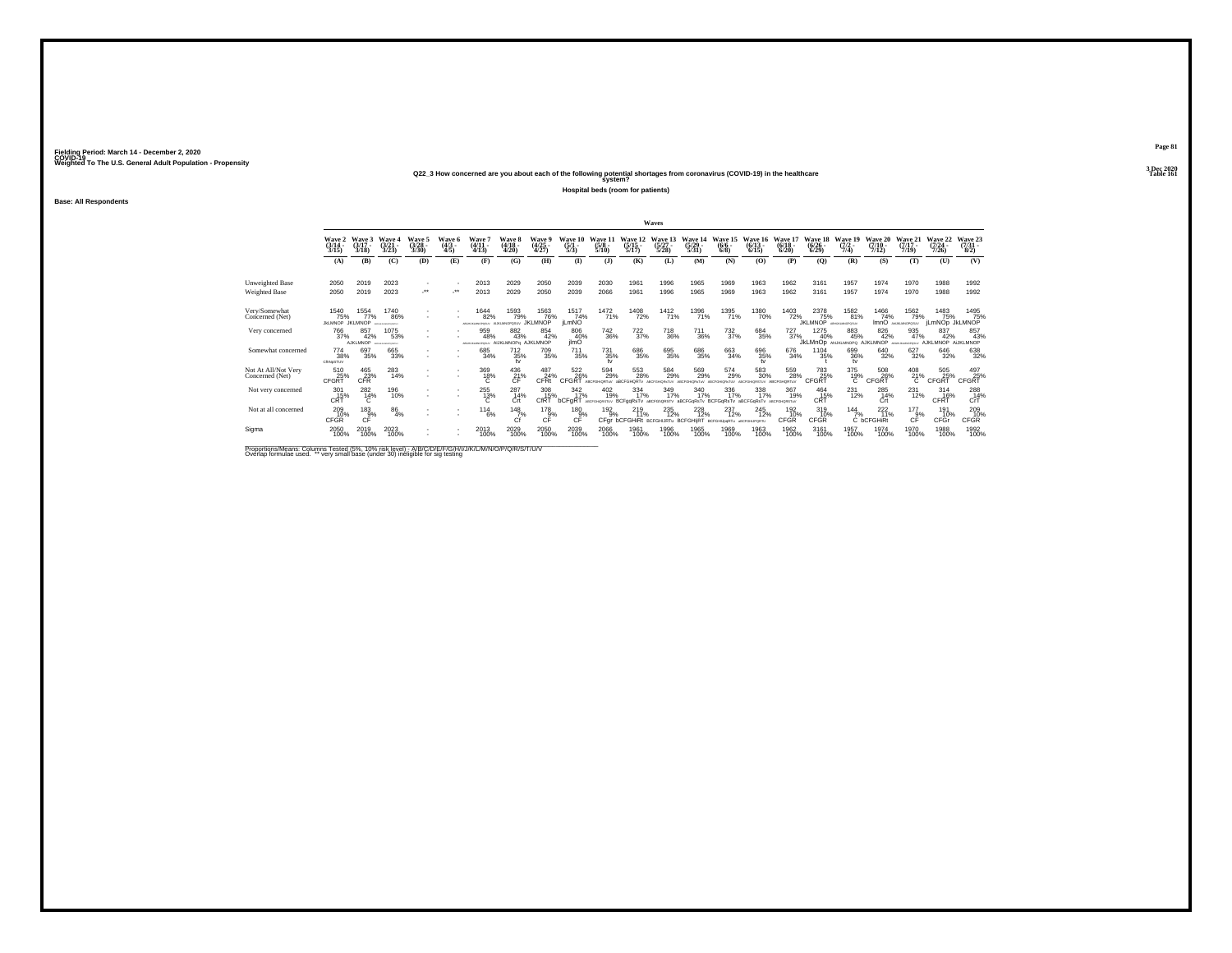**Q22\_4 How concerned are you about each of the following potential shortages from coronavirus (COVID-19) in the healthcare Table 162 system?**

**Hospital ventilators (for assisted breathing)**

**Base: All Respondents**

|                                        |                                   |                                    |                                  |                            |                           |                                             |                                             |                             |                                 |                                   |                                             | Waves                                  |                                |                                          |                                           |                                         |                              |                                       |                                  |                                      |                               |                                                |
|----------------------------------------|-----------------------------------|------------------------------------|----------------------------------|----------------------------|---------------------------|---------------------------------------------|---------------------------------------------|-----------------------------|---------------------------------|-----------------------------------|---------------------------------------------|----------------------------------------|--------------------------------|------------------------------------------|-------------------------------------------|-----------------------------------------|------------------------------|---------------------------------------|----------------------------------|--------------------------------------|-------------------------------|------------------------------------------------|
|                                        | Wave 2<br>$(3/14 -$<br>3/15       | Wave 3<br>$(3/17 -$<br>3/18        | Wave<br>(3/21)<br>3/23           | Wave:<br>$(3/28 -$<br>3/30 | Wave 6<br>$(4/3 -$<br>4/5 | Wave<br>$(4/11 -$<br>4/13                   | Wave 8<br>(4/18 -<br>4/20                   | Wave 9<br>$(4/25 -$<br>4/27 | Wave<br>(5/1)<br>5/3            | Wave 1<br>$(5/8 -$<br>5/10        | Wave 12<br>$(5/15 -$<br>5/17                | Vave 13<br>(5/27)<br>5/28              | Wave 14<br>(5/29)<br>5/31      | Wave!<br>$(6/6 -$<br>6/8                 | Wave<br>$(6/13 -$<br>6/15                 | $(6/18 -$<br>6/20                       | Wave 18<br>$(6/26 -$<br>6/29 | Wave 19<br>7/4)                       | Wave 20<br>$(7/10 -$<br>7/12     | Wave 21<br>$(7/17 -$<br>7/19         | Wave 22<br>$(7/24 -$<br>(126) | Wave 23<br>$\frac{(7/31)}{8/2}$                |
|                                        | (A)                               | (B)                                | (C)                              | (D)                        | (E)                       | (F)                                         | (G)                                         | (H)                         | $($ I                           | (3)                               | (K)                                         | (L)                                    | (M)                            | (N)                                      | (0)                                       | (P)                                     | (Q)                          | (R)                                   | (S)                              | (T)                                  | (U)                           | (V)                                            |
| Unweighted Base<br>Weighted Base       | 2050<br>2050                      | 2019<br>2019                       | 2023<br>2023                     | $\sim$<br>                 | ٠<br>                     | 2013<br>2013                                | 2029<br>2029                                | 2050<br>2050                | 2039<br>2039                    | 2030<br>2066                      | 1961<br>1961                                | 1996<br>1996                           | 1965<br>1965                   | 1969<br>1969                             | 1963<br>1963                              | 1962<br>1962                            | 3161<br>3161                 | 1957<br>1957                          | 1974<br>1974                     | 1970<br>1970                         | 1988<br>1988                  | 1992<br>1992                                   |
| Very/Somewhat<br>Concerned (Net)       | 1525<br>74%                       | 1547<br>77%<br><b>MOD KLMNOPGS</b> | 1738<br>86%<br>ABDIGALMONISTLY   |                            |                           | 1688<br>84%<br>ABOVE BOARD WAS STRIKE       | 1631<br>80%<br>ABUILIANOPOSIUV AJKLMNOPOSUV | <sup>1606</sup> 78%         | 1561<br>77%<br><b>iKLMNOPaS</b> | $\frac{7516}{73\%}$               | 1420<br>72%<br>$\Omega$                     | <sup>1443</sup> 72%<br>$\Omega$        | 1398<br>71%                    | <sup>1422</sup> 72%<br>$\Omega$          | 1353<br>69%                               | 1399<br>71%                             | 2329<br>74%                  | <sup>1532</sup> 78%<br>O AISLINOPOSUV | 1438<br>73%                      | <sup>1528</sup> 78%<br>O ARLINOPOSUV | 1471<br>74%<br>$\Omega$       | $\frac{1472}{74\%}$                            |
| Very concerned                         | 738<br>36%                        | 842<br>42%<br>AmOP                 | 1151<br>57%<br>ARTICHLAND CASTLY |                            |                           | 047<br>52%<br>ARDHAMADYORETAV ABJKLMNOPOSUV | 961<br>47%                                  | 925<br>45%<br>ANJKLMNOPOSUv | 922<br>45%<br>ANJKLMNOPOSU      | 847<br>41%<br>AOP                 | 783<br>40%<br>aO                            | 777<br>39%<br>$\Omega$                 | 745<br>38%                     | 780<br>40%<br>aО                         | 700<br>36%                                | 726<br>37%                              | 1245<br>39%                  | 878<br>45%<br>aO AIKLMNOPOSU          | 809<br>41%                       | 931<br>47%<br>AOD ABJOURNMENSELV     | 803<br>40%<br>AOp             | 828<br>42%<br>AmOP                             |
| Somewhat concerned                     | <sup>787</sup> 38%<br>----------- | 705<br>35%<br>CiT                  | 586<br>29%                       |                            |                           | 641<br>32%                                  | 670<br>33%                                  | 682 33%<br>c                | 639<br>31%                      | 670<br>32%<br>$\epsilon$          | 637<br>32%<br>$\epsilon$                    | 666<br>33%<br>C                        | 653<br>33%<br>C                | 642<br>33%<br>C                          | 653<br>33%<br>C                           | 674<br>34%<br>CT                        | 1084<br>34%<br>CiT           | 654<br>33%                            | 629<br>32%                       | 597<br>30%                           | 667<br>34%<br>Ct              | 644<br>32%<br>$\Omega$                         |
| Not At All/Not Very<br>Concerned (Net) | 525<br>26%<br><b>CFGHRt</b>       | $^{472}_{\phantom{2}23\%}$ CFG     | 285<br>14%                       | $\mathbf{r}$               | ×                         | 325<br>16%                                  | $\underset{\mathsf{CF}}{^{398}}$            | $^{444}_{22\%}$             | 478<br>23%                      | 550<br>27%<br>CEG <b>hCEGHIRT</b> | 541<br>28%<br><b><i><u>PCCCHIPT</u></i></b> | 553<br>28%<br><b>RCEGHIRT</b>          | 567<br>29%<br><b>ARCEGHIRT</b> | 547<br>28%<br><b>RCEGHIRT</b>            | 610<br>31%                                | 563<br>29%<br><b>aBCFGHIRT bCFGHIRT</b> | 832<br>26%                   | 425<br>22%                            | 536<br>27%<br><b>CF BCFGHIRT</b> | $442$<br>$22%$                       | 517<br>22% 26%<br>CFg CFGHRT  | 520<br>26%<br><b>CFGHRT</b>                    |
| Not very concerned                     | 322<br>16%<br>CFGHrT              | 280<br>$CF^{\frac{14}{14}}$        | 189<br>9%                        | $\sim$                     | ٠<br>٠                    | 220<br>11%                                  | 242<br>$\frac{12}{6}$                       | 259<br>$^{13\%}_{C}$        | 310<br>15%<br>CFGhT             | 336<br>16%<br><b>bCFGHRT</b>      | 316<br>16%<br><b>CFGHRT</b>                 | 347<br>17%<br><b>BCFGHRTV bCFGHRTv</b> | 327<br>17%                     | 319<br>16%<br>CFGHRT                     | 367<br>19%<br>ABCFGHlesksTUV aBCFGHlgRTUV | 366<br>19%                              | 510<br>16%<br><b>CFGHRT</b>  | 255<br>$^{13\%}$                      | 316<br>16%<br><b>CFGHrT</b>      | 241<br>$^{12\%}_{C}$                 | 306<br>15%<br>CFGHT           | 282<br>14%<br>CFq                              |
| Not at all concerned                   | 203<br>CFG                        | $^{192}_{9\%}$<br>CF               | $^{96}_{5\%}$                    |                            |                           | $^{106}_{-5\%}$                             | $^{156}_{8\%}$<br>CF                        | 185<br>9%<br>CF             | 169%<br>CF                      | $^{214}_{10\%}$<br><b>CFGi</b>    | 225<br>11%<br>CFGHIR                        | 205<br>10%<br>CFGi                     | 239<br>12%<br>aBCFGHlpgR       | 229<br>12%<br><b>bCFGHIR ABCFGHIIpqR</b> | 243<br>12%                                | 197<br>10%<br>CFG                       | 322<br>10%<br>CFGi           | 170 9%<br>CF                          | $^{219}_{11\%}$<br>CFGhir        | 202<br>10%<br>CFGi                   | $^{212}_{11\%}$               | <sup>239</sup> <sub>12%</sub><br>CFGI aBCFGHIR |
| Sigma                                  | 2050<br>100%                      | 2019<br>100%                       | 2023<br>100%                     | $\sim$                     |                           | 2013<br>100%                                | 2029<br>100%                                | 2050<br>100%                | 2039<br>100%                    | 2066<br>100%                      | 1961<br>100%                                | 1996<br>100%                           | 1965<br>100%                   | 1969<br>100%                             | 1963<br>100%                              | 1962<br>100%                            | 3161<br>100%                 | 1957<br>100%                          | 1974<br>100%                     | 1970<br>100%                         | 1988<br>100%                  | 1992<br>100%                                   |

Proportions/Means: Columns Tested (5%, 10% risk level) - A/B/C/D/E/F/G/H/I/J/K/L/M/N/O/P/Q/R/S/T/U/V<br>Overlap formulae used. \*\* very small base (under 30) ineligible for sig testing

**Page 823 Dec 2020<br>Table 162**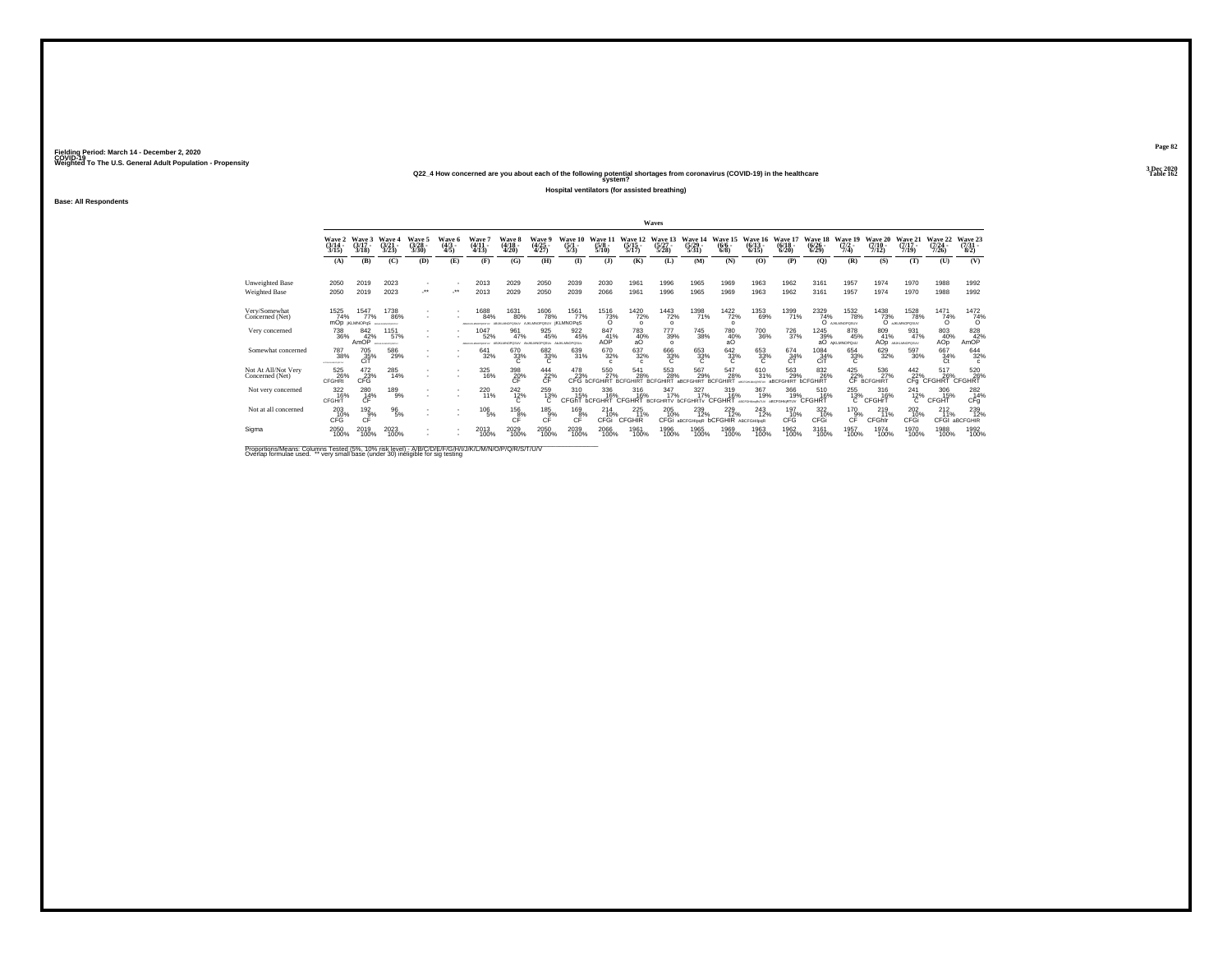**Q22\_5 How concerned are you about each of the following potential shortages from coronavirus (COVID-19) in the healthcare Table 163 system?**

**Healthcare workers (doctors, nurses, supporting staff)**

**Base: All Respondents**

|                                        |                                                        |                             |                                              |                           |                         |                                |                              |                                |                                   |                                 |                                    | Waves                      |                                |                                                       |                               |                              |                                 |                                 |                                   |                                |                                      |                                |
|----------------------------------------|--------------------------------------------------------|-----------------------------|----------------------------------------------|---------------------------|-------------------------|--------------------------------|------------------------------|--------------------------------|-----------------------------------|---------------------------------|------------------------------------|----------------------------|--------------------------------|-------------------------------------------------------|-------------------------------|------------------------------|---------------------------------|---------------------------------|-----------------------------------|--------------------------------|--------------------------------------|--------------------------------|
|                                        | Wave 2<br>$(3/14 -$<br>3/15                            | Wave 3<br>$(3/17 -$<br>3/18 | Wave<br>$(3/21 -$<br>3/23                    | Waye 5<br>(3/28 -<br>3/30 | Wave<br>$(4/3 -$<br>4/5 | Wave<br>$(4/11 -$<br>4/13      | Wave 8<br>(4/18 -<br>4/20    | Wave 9<br>(4/25<br>4/27)       | <b>Wave 10</b><br>(5/1<br>5/3)    | Wave 1<br>$(5/8 -$<br>5/10      | Wave 12<br>$(5/15 -$<br>5/17       | Wave 13<br>5/28            | Wave 14<br>$(5/29 -$<br>5/31   | Wave 15<br>$(6/6 -$<br>6/8                            | Wave<br>$(6/13 -$<br>6/15     | Wave 17<br>$(6/18 -$<br>6/20 | Wave 18<br>$(6/26 -$<br>6/29    | Wave 19<br>$(7/2 -$<br>7/4)     | Wave 20<br>$(7/10 -$<br>7/12      | Wave 21<br>$(7/17 -$<br>7/19   | Wave 22<br>$(7/24 -$<br>7/26         | Wave 23<br>8/2                 |
|                                        | (A)                                                    | (B)                         | (C)                                          | (D)                       | (E)                     | (F)                            | (G)                          | (H)                            | $\bf{I}$                          | $($ J $)$                       | (K)                                | (L)                        | (M)                            | (N)                                                   | (0)                           | (P)                          | (Q)                             | (R)                             | (S)                               | (T)                            | (U)                                  | (V)                            |
| Unweighted Base<br>Weighted Base       | 2050<br>2050                                           | 2019<br>2019                | 2023<br>2023                                 | $\mathbf{r}$<br>          | ٠<br>-**                | 2013<br>2013                   | 2029<br>2029                 | 2050<br>2050                   | 2039<br>2039                      | 2030<br>2066                    | 1961<br>1961                       | 1996<br>1996               | 1965<br>1965                   | 1969<br>1969                                          | 1963<br>1963                  | 1962<br>1962                 | 3161<br>3161                    | 1957<br>1957                    | 1974<br>1974                      | 1970<br>1970                   | 1988<br>1988                         | 1992<br>1992                   |
| Very/Somewhat<br>Concerned (Net)       | 1608<br>78%<br>$\Omega$                                | 1618<br>80%<br>$\circ$      | 1780<br>88%<br>BOILBARONSTAV                 | ٠<br>٠                    | ٠                       | 1763<br>88%<br>BANKMANOPOSTLY  | 1727<br>85%<br>ABJKLMNOPOSU/ | 1727<br>84%<br>ABJIG MNOPOSLIV | 1691<br>83%<br><b>ALUKMNOPOSU</b> | $\frac{1631}{79\%}$             | <sup>1548</sup> 79%<br>$\Omega$    | $^{1598}_{80\%}$           | <sup>1541</sup> 78%            | 1563<br>79%                                           | <sup>1484</sup> 76%           | 1554<br>79%<br>$\Omega$      | 2485<br>79%                     | 1678<br>86%<br>O ABUILIANOPOSUV | <sup>1554</sup> 79%               | 1642<br>83%<br>O ABJILIMOPOSUV | $^{1594}_{80\%}$                     | $^{1576}_{79\%}$               |
| Very concerned                         | 863<br>42%                                             | 940<br>47%                  | 1186<br>59%<br>AO <i><i>Bellingwords</i></i> | ٠<br>٠                    |                         | 1139<br>57%<br>ABLIKLMNOPORSUV | 1123<br>55%<br>ABJKLMNOPOSU/ | 1127<br>55%<br>ABJIG MNOPOSLIV | 1075<br>53%<br>ABJKLMNOPOSUV      | 977<br>47%<br>AO                | 936<br>48%<br>AÖ                   | 955<br>48%                 | 907<br>46%<br>А                | 932<br>47%<br>AO                                      | 848<br>43%                    | 906<br>46%                   | 1445<br>46%                     | 1024<br>52%<br>a ABJKLMNOPOSLIV | 931<br>47%                        | 1101<br>56%<br>AO ABJOUNDPOSUV | 947<br>48%<br>AÖ                     | 945<br>47%<br>AO               |
| Somewhat concerned                     | <sup>745</sup> <sub>36%</sub><br><b>Chicagondwiths</b> | 678<br>34%<br>CGHIT         | 595<br>29%                                   | ٠<br>٠                    | ٠                       | $623/31\%$                     | 605<br>30%                   | 600<br>29%                     | 616<br>30%                        | 655<br>32%                      | 612/31%                            | $\frac{643}{32\%}$         | 634<br>32%                     | 631<br>32%                                            | $^{636}_{32\%}$ hT            | 649<br>33%<br>CgHT           | 1040<br>33%<br>CgHT             | 654<br>33%<br>CgHiT             | 622%                              | 541<br>27%                     | 647<br>33%<br>chT                    | $631 \over 32\%$               |
| Not At All/Not Very<br>Concerned (Net) | 442<br>22%<br><b>CFGHIRT CFGHIRT</b>                   | 401<br>20%                  | <sup>243</sup> <sub>12%</sub>                | ٠                         | ٠<br>٠                  | 250<br>12%                     | $^{302}_{\hbox{15\%}}$       | $^{323}_{-16\%}$               | 348<br>17%                        | 435<br>21%<br>CFr CFGHIRT       | $^{413}_{21\%}$<br>CEGHIRT         | 398<br>20%<br>CFGHIRT      | $424$<br>$22%$<br>CEGHIRT CEGH | 406<br>21%<br><b>IRT</b>                              | 479<br>24%<br>ARCFORMAN-WATCH | $^{408}_{21\%}$<br>CFGH      | 676<br>21%<br>IIRT CFGHIRT      | 279<br>14%                      | $^{420}_{21\%}$<br><b>CFGHIRT</b> | $\frac{328}{17\%}$<br>ĆÊ.      | 394<br>20%<br><b>CFGHIRI CFGHIRT</b> | $^{416}_{21\%}$                |
| Not very concerned                     | 259<br>13%<br>CFGHRT                                   | 235<br>12%<br>CFqRt         | 162<br>8%                                    | ٠<br>٠                    | $\sim$<br>$\sim$        | 149<br>7%                      | 189<br>9%                    | 198<br>10%                     | 223<br>11%                        | 264<br>13%<br>CFr CFGHRT CFGHRT | 254<br>13%                         | 229                        | 254                            | 238<br>T1% 13% 12% 13%<br>CFgRt CFGHRT CFGHRT CFGHIRT | 264<br>13%                    | 251<br>13%<br><b>CFGHRT</b>  | 401<br>13%<br><b>CFGHRT</b>     | 170<br>9%                       | 231<br>12%<br>CFgRt               | 180<br>9%                      | 228<br>11%<br>CFgRt                  | 229<br>11%<br><b>CFgRt</b>     |
| Not at all concerned                   | 183<br>9%<br>CFGHIR CFGHIR                             | 166<br>8%                   | 81<br>4%                                     |                           |                         | $^{102}_{-5\%}$                | $^{113}_{6\%}$               | $^{125}_{6\%}$<br>C            | 125%                              | 171<br>8%<br><b>CFGHIR</b>      | <sup>160</sup> 8%<br><b>CFGHIR</b> | 168<br>8%<br><b>CFGHIR</b> | 170<br>9%<br><b>CFGHIR</b>     | 167<br>8%<br>CFGHIR                                   | 214<br>11%<br>ARCFORD/GAPORTS | 157<br>8%<br><b>CFGhiR</b>   | $^{275}_{9\%}$<br><b>CFGHIR</b> | $^{109}_{6\%}$<br>c.            | 190<br>10%<br><b>CFGHIRt</b>      | $^{148}_{8\%}$<br>CFar         | 166 8%<br><b>CFGHIR</b>              | $^{187}_{9%}$<br><b>CFGHIR</b> |
| Sigma                                  | 2050<br>100%                                           | 2019<br>100%                | 2023<br>100%                                 | $\mathbf{r}$              |                         | 2013<br>100%                   | 2029<br>100%                 | 2050<br>100%                   | 2039<br>100%                      | 2066<br>100%                    | 1961<br>100%                       | 1996<br>100%               | 1965<br>100%                   | 1969<br>100%                                          | 1963<br>100%                  | 1962<br>100%                 | 3161<br>100%                    | 1957<br>100%                    | 1974<br>100%                      | 1970<br>100%                   | 1988<br>100%                         | 1992<br>100%                   |

Proportions/Means: Columns Tested (5%, 10% risk level) - A/B/C/D/E/F/G/H/I/J/K/L/M/N/O/P/Q/R/S/T/U/V<br>Overlap formulae used. \*\* very small base (under 30) ineligible for sig testing

**Page 833 Dec 2020<br>Table 163**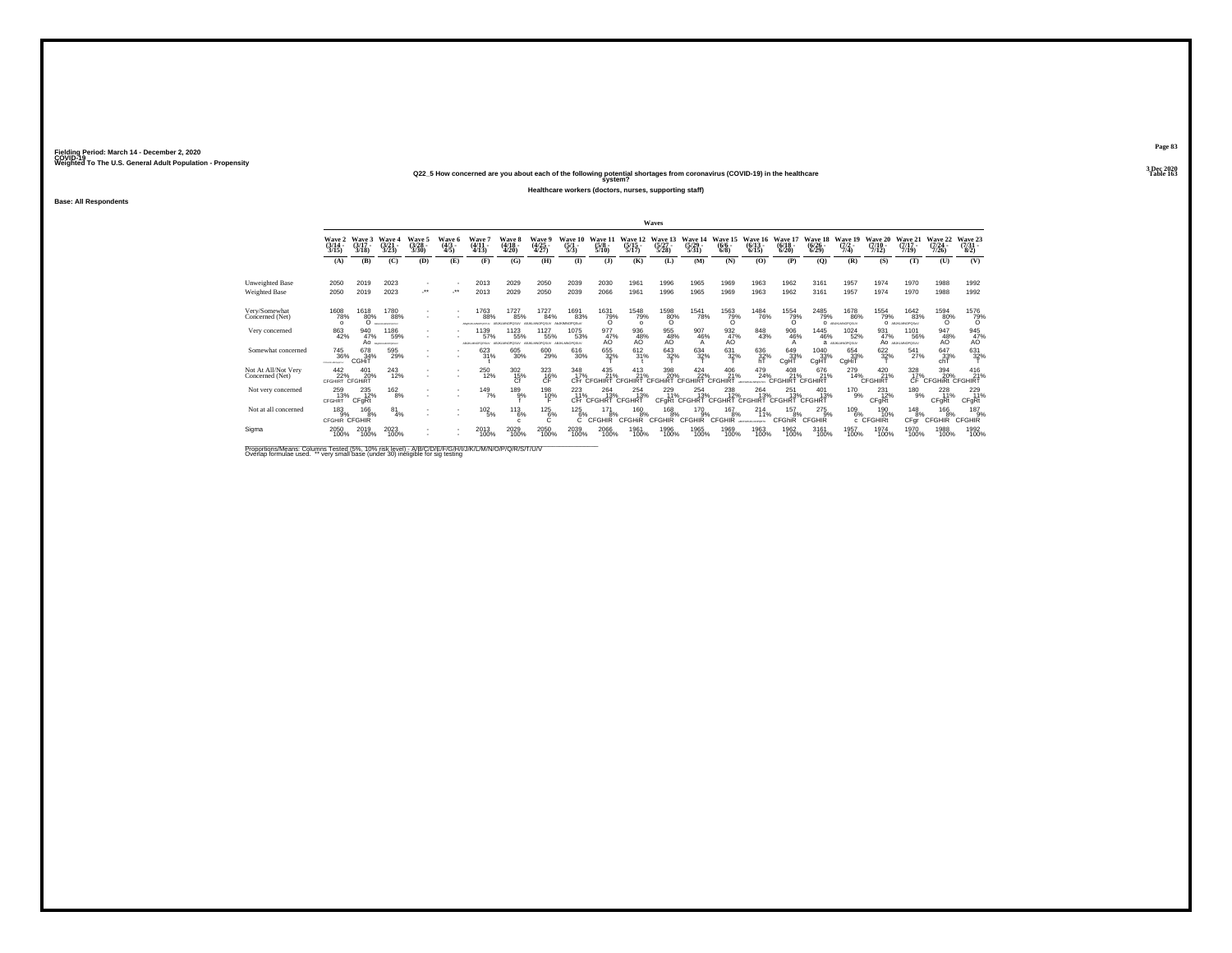#### **FR11 How concerned are you about you or your loved one's risk of being exposed to coronavirus when you leave your home Table 164 for essential errands during stay-home orders?**

**Base: All Respondents**

|                                         |                                              |                          |                             |                           |                       |                          |                                |                                            |                          |                                  |                                 | Waves                     |                                 |                            |                                   |                                |                              |                                                                                                    |                              |                              |                              |                                 |
|-----------------------------------------|----------------------------------------------|--------------------------|-----------------------------|---------------------------|-----------------------|--------------------------|--------------------------------|--------------------------------------------|--------------------------|----------------------------------|---------------------------------|---------------------------|---------------------------------|----------------------------|-----------------------------------|--------------------------------|------------------------------|----------------------------------------------------------------------------------------------------|------------------------------|------------------------------|------------------------------|---------------------------------|
|                                         | $\frac{\text{Wave}}{\frac{3}{14}}$ .<br>3/15 | Waye 3<br>(3/17)<br>3/18 | Wave 4<br>$(3/21 -$<br>3/23 | Wave 5<br>(3/28 -<br>3/30 | Wave 6<br>(4/3<br>4/5 | Wave 7<br>(4/11<br>4/13  | <b>Wave 8</b><br>(4/18<br>4/20 | Waye 5<br>(4/25<br>4/27                    | Wave 10<br>(5/1 -<br>5/3 | Wave 1<br>$(5/8 -$<br>5/10       | Wave 12<br>(5/15)<br>5/17       | Wave 13<br>(5/27)<br>5/28 | Wave 14<br>$(5/29 -$<br>5/31    | Wave 15<br>$(6/6 -$<br>6/8 | Wave 16<br>$(6/13 -$<br>6/15      | Wave 17<br>$(6/18 -$<br>6/20   | Wave 18<br>$(6/26 -$<br>6/29 | Wave 19<br>$(7/2 -$<br>7/4)                                                                        | Wave 20<br>$(7/10 -$<br>7/12 | Wave 21<br>$(7/17 -$<br>7/19 | Wave 22<br>(7/24 -<br>7/26   | Wave 23<br>8/2)                 |
|                                         | (A)                                          | (B)                      | (C)                         | (D)                       | (E)                   | (F)                      | (G)                            | (H)                                        | $($ $\Gamma$             | (1)                              | (K)                             | (L)                       | (M)                             | (N)                        | (O)                               | (P)                            | (Q)                          | (R)                                                                                                | (S)                          | (T)                          | (U)                          | (V)                             |
| Unweighted Base<br><b>Weighted Base</b> | $\bullet\bullet$                             | $\bullet\bullet$         | $^{\tiny{**}}$              | $\star$                   | $\cdot$               | $\overline{\phantom{a}}$ | $\overline{\phantom{a}}$       | 2050<br>2050                               | 2039<br>2039             | 2030<br>2066                     | 1961<br>1961                    | 1996<br>1996              | 1965<br>1965                    | 1969<br>1969               | 1963<br>1963                      | 1962<br>1962                   | 3161<br>3161                 | 1957<br>1957                                                                                       | $\cdot$                      | $\bullet\bullet$             | 1988<br>1988                 | $\overline{\phantom{a}}$<br>-** |
| Very/Somewhat<br>Concerned (Net)        |                                              |                          |                             |                           |                       |                          |                                | <sup>1646</sup> 80%<br>JKLMNOPQU JkLMNOPQu | 1632<br>80%              | <sup>1543</sup> 75%              | <sup>1510</sup> 77%<br>$\Omega$ | 1528<br>77%               | <sup>1498</sup> 76%<br>$\Omega$ | 1500<br>76%<br>$\Omega$    | 1427<br>73%                       | 1491<br>76%<br>$\Omega$        | 2428                         | 1579<br>81%<br>O JKLMNOPQU                                                                         | ٠                            |                              | 1528<br>77%<br>$\Omega$      | ٠<br>×                          |
| Very concerned                          |                                              |                          |                             |                           |                       |                          |                                | 856<br>42%<br><b>JKLMOpg</b>               | 808<br>40%<br>iLÖ        | $\substack{742\\36\%}$           | <sup>719</sup> <sub>37%</sub>   | <sup>706</sup> 35%        | 735<br>37%                      | $\frac{764}{39\%}$         | 683<br>35%                        | <sup>746</sup> 38%<br>$\Omega$ |                              | $\begin{array}{r} 1224 & 86, \\ 39\% & 44 \\ \text{IO}\ \text{UKLMNOPQ} \end{array}$<br>867<br>44% |                              |                              | 835<br>42%<br><b>JKLMOPq</b> | ÷                               |
| Somewhat concerned                      |                                              |                          |                             |                           |                       |                          |                                | 789<br>39%                                 | 823<br>$RU^{40\%}$       | 801<br>39%<br>υ                  | 792<br>40%<br>rU                | 822<br>41%<br>noqRU       | 764<br>39%<br>u                 | 736<br>37%                 | 744<br>38%                        | <sup>746</sup> 38%             | 1203<br>38%<br><b>U</b>      | 712<br>36%                                                                                         | ٠                            |                              | 693<br>35%                   | ٠<br>٠                          |
| Not At All/Not Very<br>Concerned (Net)  |                                              |                          |                             |                           |                       |                          |                                | $^{404}_{20\%}$                            | 407<br>20%               | 523<br>25%<br><b>HIR</b>         | 451<br>23%<br><b>HiR</b>        | 468<br>23%<br><b>HIR</b>  | 467<br>24%<br><b>HIR</b>        | 469<br>24%                 | 536<br>27%<br><b>HIR HKLMNORU</b> | $^{471}_{24\%}$<br><b>HIR</b>  | 733%<br><b>HIR</b>           | 378<br>19%                                                                                         | ٠                            |                              | 460<br>23%<br><b>HiR</b>     | ÷                               |
| Not very concerned                      |                                              |                          |                             |                           |                       |                          |                                | $^{281}_{14\%}$                            | 289<br>14%               | $\frac{354}{17\%}$<br><b>HIR</b> | 327%<br><b>HiR</b>              | $\frac{336}{17}\%$<br>HİR | $^{294}_{15\%}$                 | $\frac{331}{17\%}$         | 352<br>18%<br>HIR HIMORU          | $\frac{318}{16\%}$ hR          | 479<br>15%                   | $^{244}_{12\%}$                                                                                    |                              | $\sim$                       | $^{304}_{15\%}$              | ٠<br>×.                         |
| Not at all concerned                    |                                              |                          |                             |                           |                       |                          |                                | 123<br>6%                                  | $^{118}_{6\%}$           | 169<br>8%<br>HIK                 | $^{123}_{6\%}$                  | $\frac{132}{7\%}$         | 173<br>9%<br><b>HIKLnr</b>      | $^{138}_{7\%}$             | 184<br>9%<br><b>HIKLNR</b>        | 153<br>8%<br>hì                | 255<br>$-8%$<br>HIK          | 134<br>7%                                                                                          |                              |                              | 155<br>8%                    | ٠<br>$\mathbf{r}$               |
| Sigma                                   |                                              |                          |                             |                           |                       |                          |                                | 2050<br>100%                               | 2039<br>100%             | 2066<br>100%                     | 1961<br>100%                    | 1996<br>100%              | 1965<br>100%                    | 1969<br>100%               | 1963<br>100%                      | 1962<br>100%                   | 3161<br>100%                 | 1957<br>100%                                                                                       | ٠                            |                              | 1988<br>100%                 | ٠<br>×.                         |

Proportions/Means: Columns Tested (5%, 10% risk level) - A/B/C/D/E/F/G/H/I/J/K/L/M/N/O/P/Q/R/S/T/U/V<br>Overlap formulae used. \*\* very small base (under 30) ineligible for sig testing

**Page 843 Dec 2020<br>Table 164**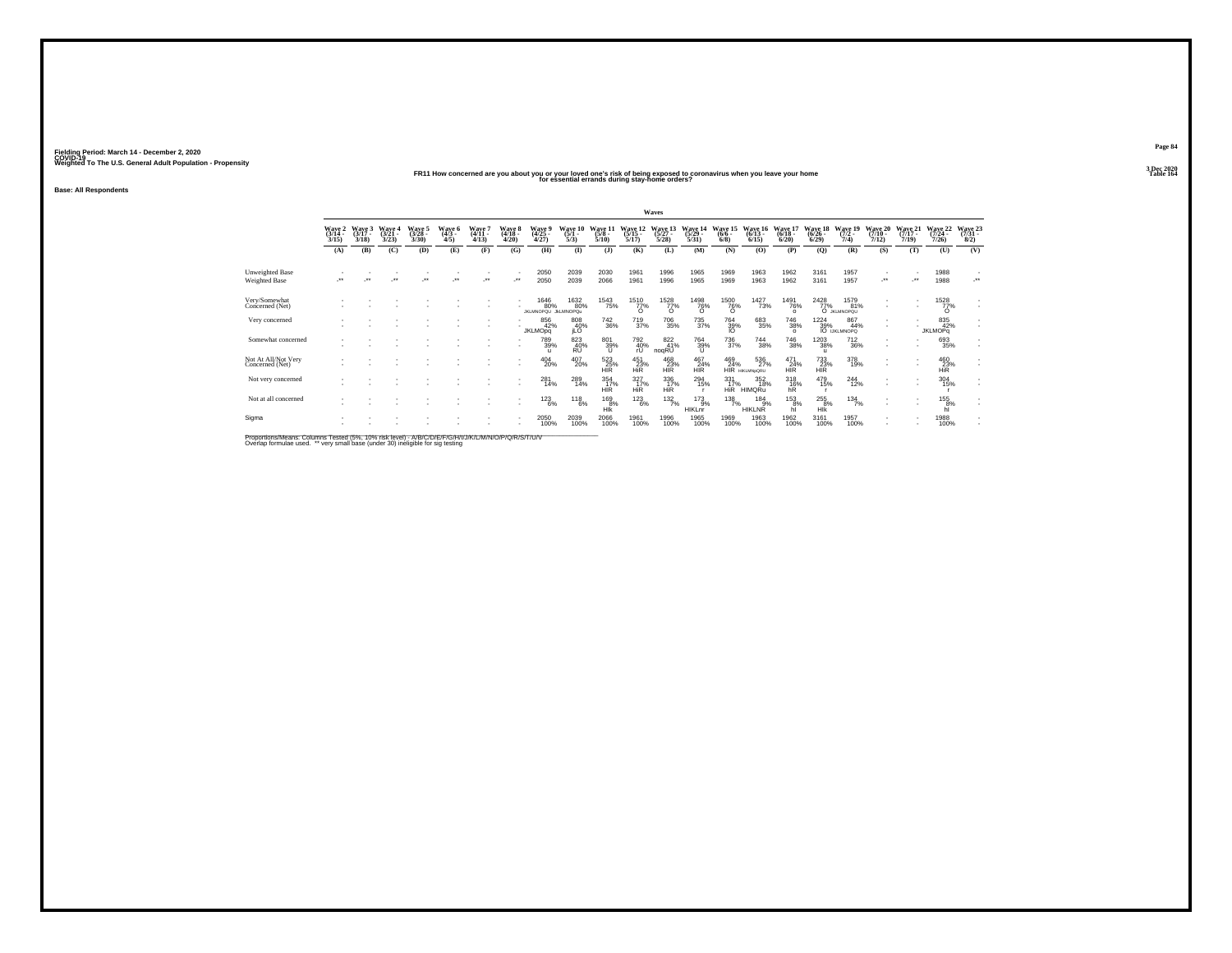# Weighted To The U.S. General Adult Population - Propensity<br>Table 165 Pape 1221 Propensity<br>Table 165 Pape 1672 Propensity Propensity Propensity Propensity Propensity Propensity Propensity Propensity Propensity Propensity P

**Summary Of Very/Somewhat Concerned**

**Base: All Respondents (Variable Bases)**

|                                                                                             |                                 |                             |                             |                             |                           |                                        |                             |                                               |                                      |                             |                              | Waves                            |                              |                            |                              |                              |                                       |                                     |                              |                                      |                              |                              |
|---------------------------------------------------------------------------------------------|---------------------------------|-----------------------------|-----------------------------|-----------------------------|---------------------------|----------------------------------------|-----------------------------|-----------------------------------------------|--------------------------------------|-----------------------------|------------------------------|----------------------------------|------------------------------|----------------------------|------------------------------|------------------------------|---------------------------------------|-------------------------------------|------------------------------|--------------------------------------|------------------------------|------------------------------|
|                                                                                             | Wave 2<br>$\frac{(3/14)}{3/15}$ | Wave 3<br>$(3/17 -$<br>3/18 | Wave 4<br>$(3/21 -$<br>3/23 | Wave 5<br>$(3/28 -$<br>3/30 | Wave 6<br>$(4/3 -$<br>4/5 | Wave <sup>*</sup><br>$(4/11 -$<br>4/13 | Wave 8<br>$(4/18 -$<br>4/20 | <b>Wave</b> 9<br>$\frac{(4/25 - 4/27)}{4/27}$ | Wave 10<br>$(5/1 -$<br>5/3)          | Wave 11<br>$(5/8 -$<br>5/10 | Wave 12<br>$(5/15 -$<br>5/17 | Wave 13<br>$\frac{(5/27)}{5/28}$ | Wave 1.<br>$(5/29 -$<br>5/31 | Wave 15<br>$(6/6 -$<br>6/8 | Wave 16<br>$(6/13 -$<br>6/15 | Wave 17<br>$(6/18 -$<br>6/20 | <b>Wave 18</b><br>$(6/26 -$<br>6/29   | Wave 19<br>$(7/2 -$<br>7/4)         | Wave 20<br>$(7/10 -$<br>7/12 | Wave 21<br>$(7/17 -$<br>7/19         | Wave 22<br>$(7/24 -$<br>7/26 | Wave 23<br>$(7/31 -$<br>8/2) |
|                                                                                             | (A)                             | (B)                         | (C)                         | (D)                         | (E)                       | (F)                                    | (G)                         | (H)                                           | $($ I                                | (3)                         | (K)                          | (L)                              | (M)                          | (N)                        | (O)                          | (P)                          | $\mathbf{Q}$                          | (R)                                 | (S)                          | (T)                                  | (U)                          | (V)                          |
|                                                                                             |                                 |                             |                             |                             |                           |                                        |                             |                                               |                                      |                             |                              |                                  |                              |                            |                              |                              |                                       |                                     |                              |                                      |                              |                              |
| Leaving my home to go to<br>non-essential businesses<br>(e.g., bars, hair dressers,<br>etc. |                                 |                             |                             |                             |                           |                                        |                             | 1387<br>68%                                   | 1441<br>71%<br>NOD <b>INALMNOPSV</b> | 1345<br>65%                 | 1317<br>67%                  | 1327<br>66%                      | 1296<br>66%<br>'n            | 1228<br>62%                | 1252<br>64%                  | 1258<br>64%                  | 2161<br>68%                           | 1376<br>70%<br><b>INOP JLMNOPSV</b> | 1289<br>65%                  | 1410<br>72%<br>HJKLMNOPqSV JkLMNOPSV | 1406<br>71%                  | 1323<br>66%                  |
| Returning to my normal<br>activities in public (e.g.,<br>public transit, socializing)       |                                 |                             |                             |                             |                           |                                        |                             | 1504<br>73%<br><b>MNOS</b>                    | 1521<br>75%<br><b>IMNOpS</b>         | 1471<br>71%                 | 1421<br>72%<br>mNo           | 1470<br>74%<br><b>MNOs</b>       | 1362<br>69%                  | 1333<br>68%                | 1351<br>69%                  | 1403<br>71%<br>N             | 2304<br>73%                           | 1485<br>76%<br><b>MNO</b> JMMOPoSV  | 1387<br>70%                  | 1493<br>76%<br><b>JkMNOPqSv</b>      | 1477<br>74%<br><b>IMNOS</b>  | 1439<br>72%<br>No            |
| Taking my first flight                                                                      | ٠                               |                             |                             |                             |                           |                                        |                             | <sup>1344</sup> 66%                           | 1498<br>73%<br><b>HJKLMNOPOSTUV</b>  | $^{1414}_{68\%}$ nSv        | 1353<br>69%<br>hnŠv          | 1332<br>67%                      | 1374<br>70%<br>HINpSV        | 1286<br>65%                | 1327<br>68%                  | 1307<br>67%                  | <sup>2208</sup> 70%<br>HINpSV HLNoPSV | 1392<br>71%                         | 1272<br>64%                  | <sup>1348</sup> 68%<br>s             | 1397<br>70%<br>HINpSV        | 1300<br>65%                  |
| My kids going back to<br>school for the first time                                          |                                 |                             |                             |                             |                           |                                        |                             | 771<br>66%                                    | 780<br>66%                           | 689<br>60%                  | 721<br>62%                   | 649<br>59%                       | 698<br>63%                   | 762<br>67%<br>JkL          | 764<br>67%<br>JkL            | 747<br>65%                   | 1170<br>66%                           | 776<br>71%<br>JL HUKLMPOSV          | 717<br>63%                   | 790<br>70%<br>hiJKLMpqSV hiJKLMpqSV  | 840<br>70%                   | 758<br>64%                   |
| Going back to the office                                                                    |                                 |                             |                             |                             |                           |                                        |                             | 777<br>63%<br>LNpS                            | <sup>767</sup> 65%<br>LmNPSv         | 747<br>61%                  | $^{674}_{61\%}$<br>n         | 612<br>57%                       | 647<br>60%                   | 618<br>57%                 | 699<br>63%<br>LNS            | 668<br>58%                   | 1160<br>63%                           | 757 <sub>%</sub><br>LNPS JKLMNoPSV  | 609<br>57%                   | 736<br>66%<br><b>LMNPSv</b>          | 753<br>63%<br>LNpS           | 732<br>61%                   |

Proportions/Means: Columns Tested (5%, 10% risk level) - A/B/C/D/E/F/G/H/I/J/K/L/M/N/O/P/Q/R/S/T/U/V<br>Overlap formulae used. \*\* very small base (under 30) ineligible for sig testing

**Page 85**3 Dec 2020<br>Table 165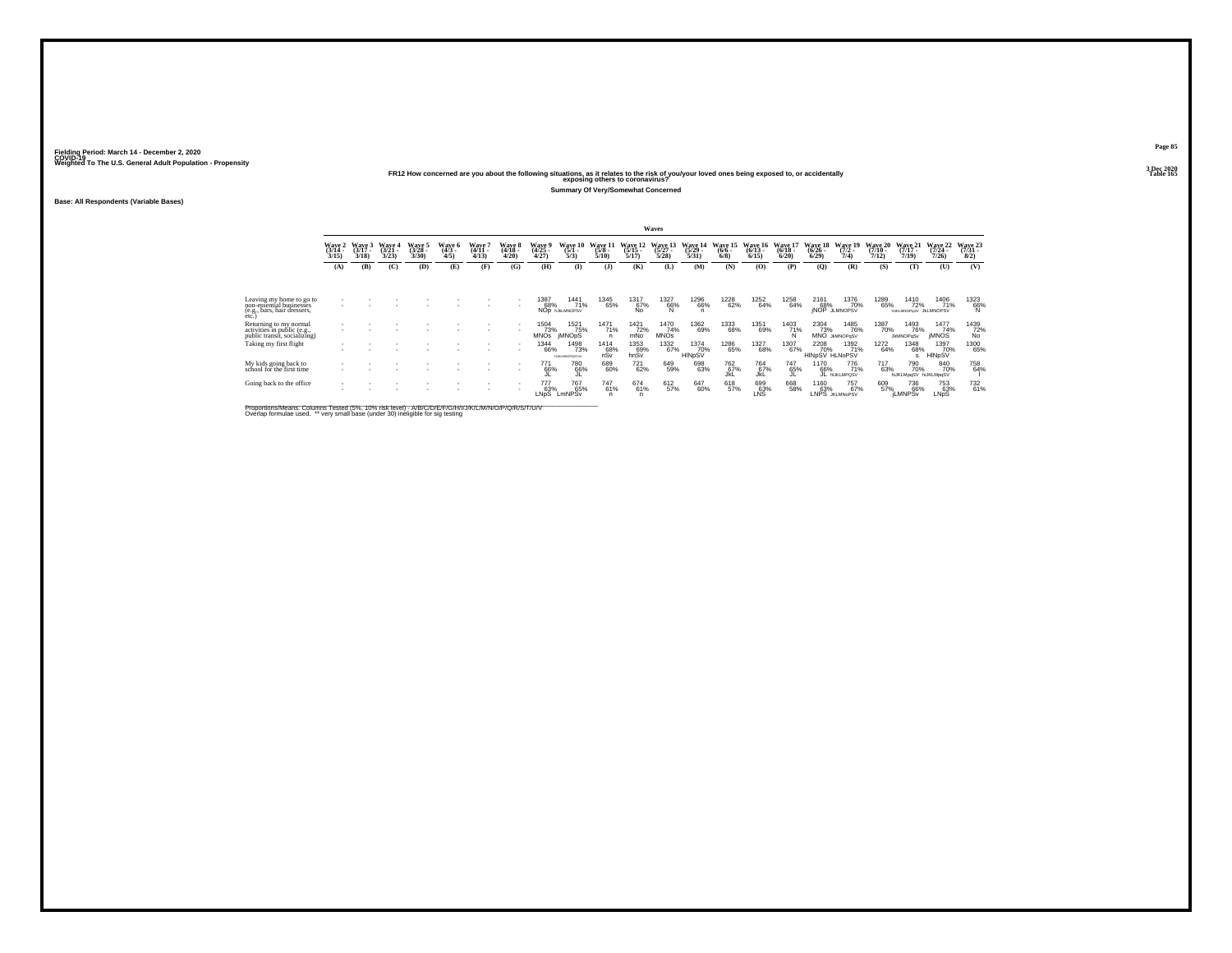# Weighted To The U.S. General Adult Population - Propensity<br>Table 166<br>Table 166 and the following situations, as it relates to the risk of you/your loved ones being exposed to, or accidentally<br>Table 166

**Summary Of Not At All/Not Very Concerned**

**Base: All Respondents (Variable Bases)**

|                                                                                             |                                 |                             |                             |                             |                                  |                             |                             |                                     |                            |                             |                              | Waves                                 |                                                    |                                      |                              |                              |                              |                            |                                                  |                              |                              |                                                           |
|---------------------------------------------------------------------------------------------|---------------------------------|-----------------------------|-----------------------------|-----------------------------|----------------------------------|-----------------------------|-----------------------------|-------------------------------------|----------------------------|-----------------------------|------------------------------|---------------------------------------|----------------------------------------------------|--------------------------------------|------------------------------|------------------------------|------------------------------|----------------------------|--------------------------------------------------|------------------------------|------------------------------|-----------------------------------------------------------|
|                                                                                             | Wave 2<br>$\frac{(3/14)}{3/15}$ | Wave 3<br>$(3/17 -$<br>3/18 | Wave 4<br>$(3/21 -$<br>3/23 | Wave 5<br>$(3/28 -$<br>3/30 | <b>Wave 6</b><br>$(4/3 -$<br>4/5 | Wave 7<br>$(4/11 -$<br>4/13 | Wave 8<br>$(4/18 -$<br>4/20 | Wave 9<br>$(4/25 -$<br>4/27         | Wave 10<br>$(5/1 -$<br>5/3 | Wave 11<br>$(5/8 -$<br>5/10 | Wave 12<br>$(5/15 -$<br>5/17 | Wave 13<br>$\frac{(5/27 - 5)}{5/28}$  | Wave 14<br>$(5/29 -$<br>5/31                       | Wave 15<br>$(6/6 -$<br>6/8           | Wave 16<br>$(6/13 -$<br>6/15 | Wave 17<br>$(6/18 -$<br>6/20 | Wave 18<br>$(6/26 -$<br>6/29 | Wave 19<br>$(7/2 -$<br>7/4 | Wave 20<br>$(7/10 -$<br>7/12                     | Wave 21<br>$(7/17 -$<br>7/19 | Wave 22<br>$(7/24 -$<br>7/26 | Wave 23<br>$\frac{(7/31 - 8)}{8/2}$                       |
|                                                                                             | (A)                             | (B)                         | (C)                         | (D)                         | (E)                              | (F)                         | (G)                         | (H)                                 | $\mathbf{D}$               | $\mathbf{I}$                | (K)                          | (L)                                   | (M)                                                | (N)                                  | (0)                          | (P)                          | (Q)                          | (R)                        | (S)                                              | (T)                          | (U)                          | (V)                                                       |
|                                                                                             |                                 |                             |                             |                             |                                  |                             |                             |                                     |                            |                             |                              |                                       |                                                    |                                      |                              |                              |                              |                            |                                                  |                              |                              |                                                           |
| Leaving my home to go to<br>non-essential businesses<br>(e.g., bars, hair dressers,<br>etc. |                                 |                             |                             |                             |                                  |                             |                             | 663<br>32%                          | 598<br>29%                 | 721<br>IqRTU                | 644<br>$\frac{33\%}{11}$     | 669<br>34%<br><b>IRTU</b>             | 669<br>34%                                         | 741<br>38%<br><b>IRTU HIKLMORTUV</b> | 711<br>36%<br><b>HIKORTU</b> | 704<br>36%<br>hIQRTU         | 1000<br>32%                  | 581<br>30%                 | 685<br>35%<br>IRTU                               | 560<br>28%                   | 582<br>29%                   | $\begin{array}{c} 669 \\ 34\% \\ \text{IRTU} \end{array}$ |
| Returning to my normal<br>activities in public (e.g., public transit, socializing)          |                                 |                             |                             |                             |                                  |                             |                             | 546<br>27%                          | 518<br>25%                 | 596<br>iRTu                 | 540<br>28%                   | 526<br>26%                            | 603<br>31%<br><b>HIKLORTU HIKLPORTUV HIKLORTUV</b> | 636<br>32%                           | 612<br>31%                   | 559<br>i <sup>29%</sup>      | 857<br>27%<br>rt.            | $^{472}_{24\%}$            | 587<br>30%<br>hllRTŰ                             | 477<br>24%                   | 511<br>26%                   | $^{553}_{\substack{28\%\\Rt}}$                            |
| Taking my first flight                                                                      |                                 |                             |                             |                             |                                  |                             |                             | <sup>706</sup> 34%<br><b>IKMORU</b> | 541<br>27%                 | 652%                        | 608<br>31%                   | 664<br>33%<br>ImaRu                   | 591<br>30%                                         | 683<br>35%<br><b>IKMORU</b>          | 636<br>32%                   | 655<br>33%<br>ImaRu          | 953<br>30%                   | 565<br>29%                 | <sup>702</sup> <sub>36%</sub><br><b>IJKMORtU</b> | 622 %                        | 591<br>30%                   | 692<br>35%<br>ljkMQRU                                     |
| My kids going back to<br>school for the first time                                          |                                 |                             |                             |                             |                                  |                             |                             | 402<br>34%<br>rtu                   | 408<br>34%                 | 459<br>40%<br>Rtu HINOPORTU | $\frac{441}{38\%}$           | 444<br>41%<br><b>noRTU</b> HINOPORTUV | 409<br>37%<br>RŤÚ                                  | 379<br>33%                           | 384<br>33%                   | 401<br>35%<br>Rtu            | 612<br>34%<br>Rtu            | 323<br>29%                 | $\substack{429\\-37\%\\R\overline{1}U}$          | $\substack{337 \\ 30\%}$     | 361<br>30%                   | $\overset{429}{_{\check{1}06\%}}$ RTU                     |
| Going back to the office                                                                    |                                 |                             |                             |                             |                                  |                             |                             | 458<br>37%                          | 417<br>35%                 | 474<br>39%<br>Rt            | $^{422}_{39\%}$              | 458<br>43%<br>R HIOQRTU               | 429<br>40%                                         | 471<br>43%<br><b>IRT HIKOGRTU</b>    | $^{416}_{37\%}$              | 477<br>42%<br>hIQRTu         | 667<br>37%                   | 372<br>33%                 | 459<br>43%<br><b>HIOQRTU</b>                     | 386<br>34%                   | $^{441}_{37\%}$              | 477<br>39%<br>iRt                                         |

Proportions/Means: Columns Tested (5%, 10% risk level) - A/B/C/D/E/F/G/H/I/J/K/L/M/N/O/P/Q/R/S/T/U/V<br>Overlap formulae used. \*\* very small base (under 30) ineligible for sig testing

**Page 863 Dec 2020<br>Table 166**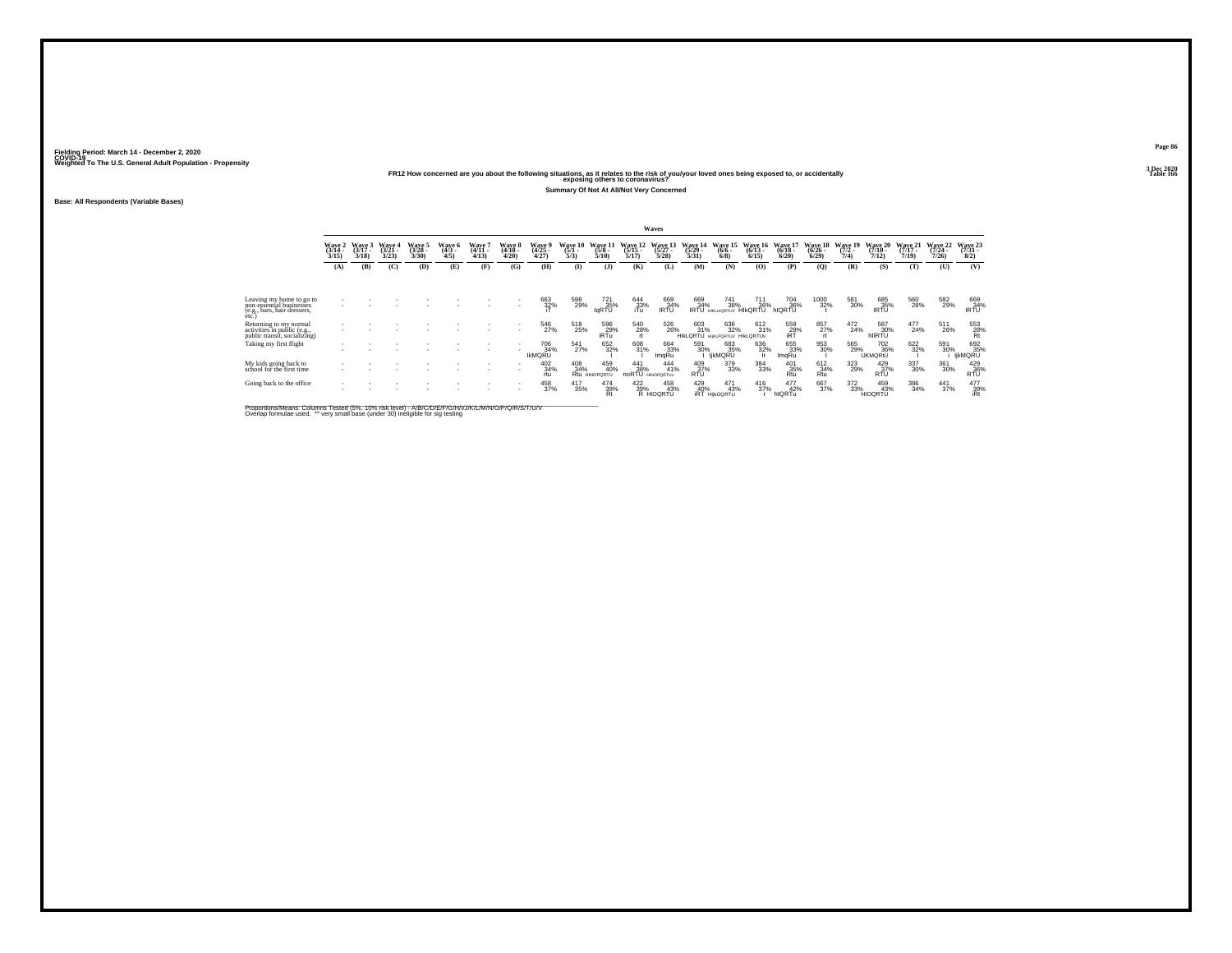**FR12\_1 How concerned are you about the following situations, as it relates to the risk of you/your loved ones being exposed to, or accidentally Table 167 exposing others to coronavirus?Leaving my home to go to non-essential businesses (e.g., bars, hair dressers, etc.)**

**Base: All Respondents**

|                                        |                             |                             |                          |                             |                               |                           |                                 |                                    |                                              |                                       |                                  | Waves                                     |                                  |                                            |                              |                                  |                                    |                                                              |                                  |                                              |                                  |                                                           |
|----------------------------------------|-----------------------------|-----------------------------|--------------------------|-----------------------------|-------------------------------|---------------------------|---------------------------------|------------------------------------|----------------------------------------------|---------------------------------------|----------------------------------|-------------------------------------------|----------------------------------|--------------------------------------------|------------------------------|----------------------------------|------------------------------------|--------------------------------------------------------------|----------------------------------|----------------------------------------------|----------------------------------|-----------------------------------------------------------|
|                                        | Wave 2<br>$(3/14 -$<br>3/15 | Wave 3<br>$(3/17 -$<br>3/18 | Wave 4<br>(3/21)<br>3/23 | Wave 5<br>$(3/28 -$<br>3/30 | Wave 6<br>$\frac{(4/3)}{4/5}$ | Wave<br>$(4/11 -$<br>4/13 | Wave 8<br>$\frac{(4/18)}{4/20}$ | Wave 5<br>(4/25<br>4/27)           | Wave 10<br>$\frac{(5/1)}{5/3}$               | Wave 11<br>$\frac{(5/8)}{5/10}$       | Wave 12<br>$\frac{(5/15)}{5/17}$ | Wave 13<br>$\frac{(5/27)}{5/28}$          | Wave 14<br>$\frac{(5/29)}{5/31}$ | Wave 15<br>$\binom{6/6}{6/8}$              | Wave 16<br>$(6/13 -$<br>6/15 | Wave 17<br>$\frac{(6/18)}{6/20}$ | Wave 18<br>$\frac{(6/26)}{(6/29)}$ | Wave 19<br>$(7/2 -$<br>7/4)                                  | Wave 20<br>$\frac{(7/10)}{7/12}$ | Wave 21<br>$(7/17 -$<br>7/19                 | Wave 22<br>$\frac{(7/24)}{7/26}$ | Wave 23<br>$\frac{(7/31)}{8/2}$                           |
|                                        | (A)                         | (B)                         | (C)                      | (D)                         | (E)                           | (F)                       | (G)                             | (H)                                | $\bf{I}$                                     | (3)                                   | (K)                              | (L)                                       | (M)                              | (N)                                        | (O)                          | (P)                              | (Q)                                | (R)                                                          | (S)                              | (T)                                          | (U)                              | (V)                                                       |
| Unweighted Base<br>Weighted Base       |                             | $\ddot{\phantom{1}}$        | $\ddot{\phantom{1}}$     | $\star\star$                | $\bullet\,\bullet$            | $\cdot$                   | $\cdot$                         | 2050<br>2050                       | 2039<br>2039                                 | 2030<br>2066                          | 1961<br>1961                     | 1996<br>1996                              | 1965<br>1965                     | 1969<br>1969                               | 1963<br>1963                 | 1962<br>1962                     | 3161<br>3161                       | 1957<br>1957                                                 | 1974<br>1974                     | 1970<br>1970                                 | 1988<br>1988                     | 1992<br>1992                                              |
| Very/Somewhat<br>Concerned (Net)       |                             |                             |                          |                             |                               |                           |                                 | 1387<br>68%                        | <sup>1441</sup> 71%<br>NOD <b>INALMNOPSV</b> | <sup>1345</sup> 65%                   | 1317<br>67%<br>No                | $^{1327}_{66\%}$                          | <sup>1296</sup> 66%<br>n.        | <sup>1228</sup> 62%                        | 1252<br>64%                  | 1258<br>64%                      |                                    | <sup>1376</sup> 70%<br>2161 1376<br>68% 70%<br>JNOP JLMNOPSV | 1289<br>65%                      | <sup>1410</sup> 72%<br>HJKLMNOPuSV JkLMNOPSV | 1406<br>71%                      | $^{1323}_{66\%}$                                          |
| Very concerned                         |                             |                             |                          |                             |                               |                           |                                 | 623<br>30%                         | 674<br>33%<br>JLMNOP <sub>V</sub>            | $^{582}_{\phantom{1}\phantom{1}28\%}$ | 608<br>31%<br>Lm                 | $\frac{538}{27\%}$                        | 547<br>28%                       | 551<br>28%                                 | 561<br>29%                   | 559<br>28%                       | 1009<br>JLMNOP <sup>32%</sup>      | 727<br>37%<br><b>HUKLMNOPOSV</b>                             | 598<br>30%                       | 734<br>37%<br><b>HUKLMNOPOSV</b>             | 678<br>34%<br><b>H.II MNOPEV</b> | 597<br>30%                                                |
| Somewhat concerned                     |                             |                             |                          |                             |                               |                           | $\overline{\phantom{a}}$        | <sup>764</sup> <sub>37%</sub><br>R | <sup>767</sup> 38%<br>nRt                    | 763<br>37%                            | <sup>708</sup> 36%               | <sup>788</sup> <sub>39%</sub><br>kNOPaRST | 750<br>38%<br>nRt                | 676<br>34%                                 | 692<br>35%                   | 700<br>36%                       | 1152<br>36%                        | $\substack{649 \\ 33\%}$                                     | 691<br>35%                       | $^{676}_{34\%}$                              | 728<br>37%                       | <sup>725</sup> <sub>36%</sub>                             |
| Not At All/Not Very<br>Concerned (Net) |                             |                             |                          |                             |                               |                           | $\overline{\phantom{a}}$        | 663<br>32%                         | 598<br>29%                                   | 721<br>35%<br><b>IgRTU</b>            | 644<br>33%<br>iTu                | 669<br>34%<br>IRTU                        | 669<br>34%                       | 741<br>38%<br>IRTU HIKLMORTUV              | 711<br>36%<br><b>HIKORTU</b> | 704 36%<br>IQRTU                 | 1000<br>32%                        | $^{581}_{\ 30\%}$                                            | 685<br>35%<br>IRTU               | 560<br>28%                                   | 582<br>29%                       | $\begin{array}{c} 669 \\ 34\% \\ \text{IRTU} \end{array}$ |
| Not very concerned                     |                             |                             |                          |                             |                               |                           |                                 | 403<br>20%<br>Tυ                   | 369<br>18%                                   | 416<br>qrTU                           | 395<br>$qr\overline{10}$ %       | 401<br>20%<br>qrTU                        | 393                              | 429<br>$\overline{20}$ % $\overline{22}$ % | 406<br>21%<br>QRTU           | 401<br>20%<br>qrTU               | 556<br>18%                         | 339<br>17%                                                   | 364<br>18%                       | 315<br>16%                                   | 331<br>17%                       | 367<br>18%                                                |
| Not at all concerned                   |                             |                             |                          |                             |                               |                           |                                 | 260<br>13%                         | 229<br>11%                                   | 305<br>15%<br>Irt                     | 250<br>13%                       | 268<br>13%                                | 276<br>14%                       | $313 \over 16\%$<br><b>HIKIRTU</b>         | 305<br>16%<br><b>HIKRTU</b>  | 303<br>15%<br><b>HIKRTU</b>      | 444%                               | $^{242}_{12\%}$                                              | 321<br>16%<br><b>HIKIRTU</b>     | $^{245}_{12\%}$                              | 251<br>13%                       | 303<br>15%<br>hlkrtu                                      |
| Sigma                                  |                             |                             |                          |                             |                               |                           |                                 | 2050<br>100%                       | 2039<br>100%                                 | 2066<br>100%                          | 1961<br>100%                     | 1996<br>100%                              | 1965<br>100%                     | 1969<br>100%                               | 1963<br>100%                 | 1962<br>100%                     | 3161<br>100%                       | 1957<br>100%                                                 | 1974<br>100%                     | 1970<br>100%                                 | 1988<br>100%                     | 1992<br>100%                                              |

Proportions/Means: Columns Tested (5%, 10% risk level) - A/B/C/D/E/F/G/H/I/J/K/L/M/N/O/P/Q/R/S/T/U/V<br>Overlap formulae used. \*\* very small base (under 30) ineligible for sig testing

**Page 87**3 Dec 2020<br>Table 167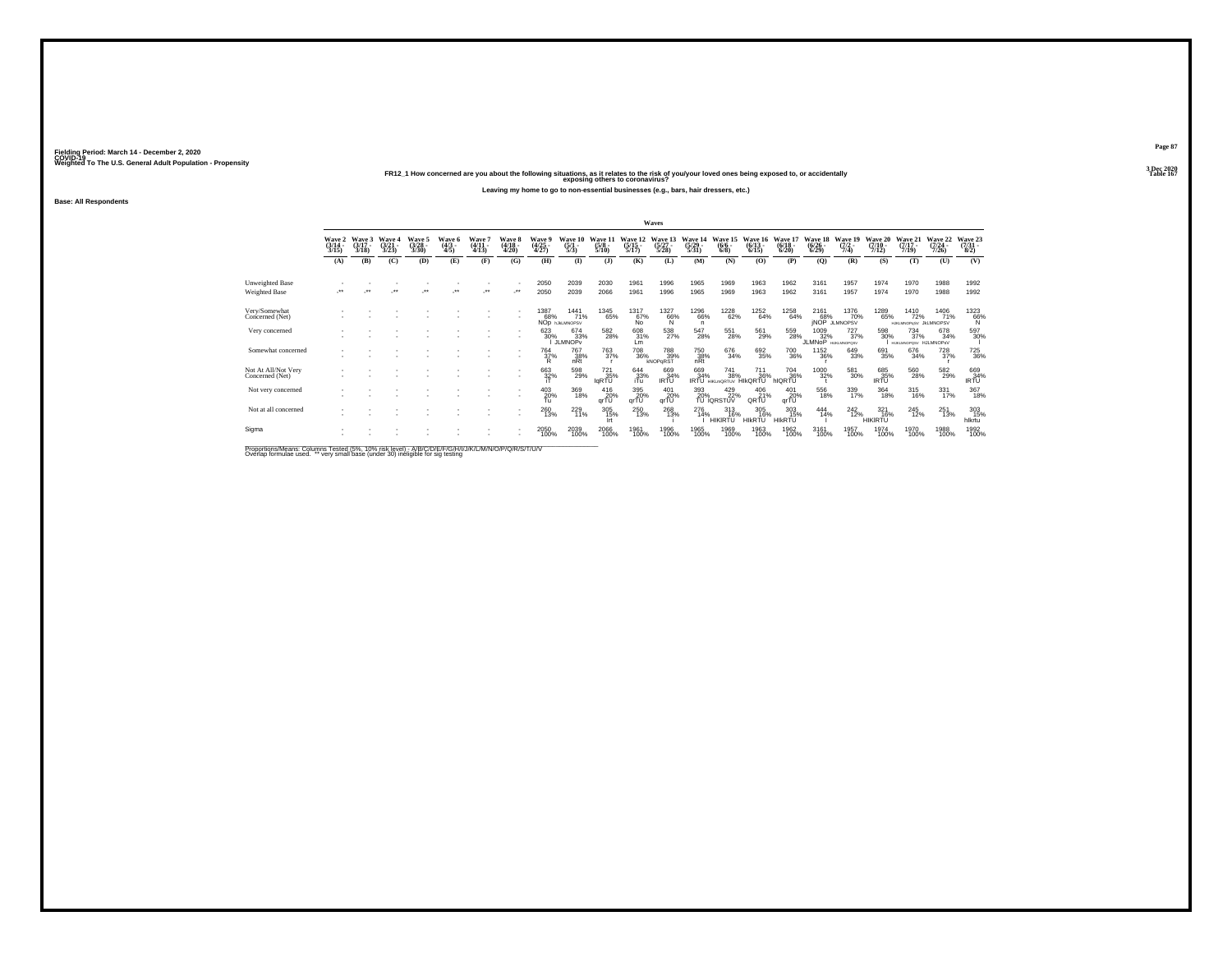# Weighted To The U.S. General Adult Population - Propensity<br>FR12\_2 How concerned are you about the following situations, as it relates to the risk of you/your loved ones being exposed to, or accidentally<br>Table 168

**Returning to my normal activities in public (e.g., public transit, socializing)**

**Base: All Respondents**

|                                         |                           |                             |                               |                                |                               |                               |                            |                            |                                     |                                 |                                  | Waves                            |                                          |                                    |                                   |                                  |                                    |                                      |                                   |                                 |                                            |                                   |
|-----------------------------------------|---------------------------|-----------------------------|-------------------------------|--------------------------------|-------------------------------|-------------------------------|----------------------------|----------------------------|-------------------------------------|---------------------------------|----------------------------------|----------------------------------|------------------------------------------|------------------------------------|-----------------------------------|----------------------------------|------------------------------------|--------------------------------------|-----------------------------------|---------------------------------|--------------------------------------------|-----------------------------------|
|                                         | Wave 2<br>(3/14 -<br>3/15 | Wave 3<br>$(3/17 -$<br>3/18 | Wave<br>$\frac{(3/21)}{3/23}$ | Wave 5<br>$\binom{3/28}{3/30}$ | Wave 6<br>$\frac{(4/3)}{4/5}$ | Wave '<br>$(4/11 -$<br>(4/13) | Wave 8<br>(4/18 -<br>4/20) | Wave 5<br>(4/25<br>4/27)   | Wave 10<br>$\frac{(5/1)}{5/3}$      | Wave 11<br>$\frac{(5/8)}{5/10}$ | Wave 12<br>$\frac{(5/15)}{5/17}$ | Wave 13<br>$\frac{(5/27)}{5/28}$ | Wave 14<br>$\frac{(5/29)}{5/31}$         | Wave 15<br>$\frac{(6/6)}{6/8}$     | Wave 16<br>$(6/13 -$<br>6/15      | Wave 17<br>$\frac{(6/18)}{6/20}$ | Wave 18<br>$\frac{(6/26)}{(6/29)}$ | Wave 19<br>$\frac{(7/2)}{7/4}$       | Wave 20<br>$(7/10 -$<br>7/12      | Wave 21<br>$(7/17 -$<br>7/19    | Wave 22<br>$(7/24 -$<br>7/26               | Wave 23<br>$\frac{(7/31)}{(8/2)}$ |
|                                         | (A)                       | (B)                         | (C)                           | (D)                            | (E)                           | (F)                           | (G)                        | (H)                        | $($ $\Gamma$                        | (1)                             | (K)                              | (L)                              | (M)                                      | (N)                                | (O)                               | (P)                              | $\mathbf{Q}$                       | (R)                                  | (S)                               | (T)                             | (U)                                        | (V)                               |
| <b>Unweighted Base</b><br>Weighted Base | $\cdot$                   |                             | $\ddot{\phantom{0}}$          | $\bullet\bullet$               | $\ddot{\phantom{1}}$          | $\star$                       |                            | 2050<br>2050               | 2039<br>2039                        | 2030<br>2066                    | 1961<br>1961                     | 1996<br>1996                     | 1965<br>1965                             | 1969<br>1969                       | 1963<br>1963                      | 1962<br>1962                     | 3161<br>3161                       | 1957<br>1957                         | 1974<br>1974                      | 1970<br>1970                    | 1988<br>1988                               | 1992<br>1992                      |
| Very/Somewhat<br>Concerned (Net)        |                           |                             |                               |                                |                               |                               |                            | 1504<br>73%<br><b>MNOS</b> | 1521<br>75%<br><b>IMNOpS</b>        | <sup>1471</sup> 71%<br>n        | $\frac{1421}{72\%}$<br>mŃo       | $^{1470}_{74\%}$<br><b>MNOs</b>  | <sup>1362</sup> 69%                      | 1333<br>68%                        | 1351<br>69%                       | 1403<br>71%                      | 2304<br>73%                        | 1485<br>76%<br>MNO JKMNOPqSV         | 1387<br>70%                       | 1493<br>76%<br><b>JkMNOPqSv</b> | $\frac{1477}{74\%}$<br><b><i>IMNOS</i></b> | 1439<br>72%<br>No                 |
| Very concerned                          |                           |                             |                               |                                |                               |                               |                            | 691<br>34%                 | 701<br>34%                          | 640<br>31%                      | 653<br>33%                       | 633<br>32%                       | 639<br>33%                               | 637<br>32%                         | 618<br>32%                        | 633<br>32%                       | 1104<br>35%                        | 786<br>40%<br>JIO HUKLMNOPOV JKLMNOP | 726<br>37%                        | 781<br>40%<br>HUKUMNOPOV        | 770<br>39%<br><b>HIJKLMNOPOv</b>           | 705<br>35%<br>JIOp                |
| Somewhat concerned                      |                           |                             |                               |                                |                               |                               |                            | 812<br>40%                 | 819<br>40%<br>NrStU mNRSTUv mNRSTUv | 831<br>40%                      | 769<br>39%                       | 837<br>42%<br>nrSu MNOGRSTUV     | $\frac{722}{37%}$                        | 697<br>35%                         | $^{733}_{37\%}$<br>s              | 770<br>39%<br>NrSu               | <sup>1200</sup> 38%<br>s           | 698<br>36%                           | 661<br>33%                        | $\substack{712 \\ 36\%}$        | <sup>708</sup> 36%                         | $^{735}_{37\%}$<br>s              |
| Not At All/Not Very<br>Concerned (Net)  |                           |                             |                               |                                |                               |                               | ٠                          | 546<br>27%                 | 518<br>25%                          | $^{596}_{29\%}$ iRTu            | 540<br>28%                       | 526<br>26%                       | 603<br>31%<br><b>HIKLORTU</b>            | 636<br>32%<br>HIKLPORTUV HIKLORTUV | 612 %                             | 559<br>29%<br>iRT                | 857%<br>rt.                        | $^{472}_{24\%}$                      | 587<br>30%<br>hllRTU <sup>®</sup> | $^{477}_{24\%}$                 | 511<br>26%                                 | 553<br>28%<br>Rt                  |
| Not very concerned                      |                           |                             |                               |                                |                               |                               | $\sim$                     | 331<br>16%                 | 317<br>16%                          | 348<br>$\frac{17}{15}$          | 330<br>17%<br>sT                 | 302<br>15%                       | 350<br>18%<br><b>IDQRSTUV HILPORSTUV</b> | 377<br>19%                         | 341<br>17%<br>qRST                | 297<br>15%                       | 467<br>15%                         | 280<br>14%                           | 279<br>14%                        | 257<br>13%                      | 297<br>15%                                 | $\frac{302}{15\%}$                |
| Not at all concerned                    |                           |                             |                               |                                |                               |                               |                            | $^{216}_{11\%}$            | 201<br>10%                          | 248<br>12%                      | $^{210}_{11\%}$                  | $^{224}_{11\%}$                  | $^{254}_{13\%}$<br>hIR                   | 259<br>13%<br><b>HIkRu</b>         | $^{271}_{14\%}$<br><b>HIKIRtU</b> | 263<br>13%<br><b>HIKIRU</b>      | 390<br>12%<br>IR                   | 193<br>10%                           | 308<br>16%<br><b>HUKLmnQRTUV</b>  | 220<br>11%                      | $^{214}_{11\%}$                            | 250<br>13%<br>IR.                 |
| Sigma                                   |                           |                             |                               |                                |                               |                               | ٠                          | 2050<br>100%               | 2039<br>100%                        | 2066<br>100%                    | 1961<br>100%                     | 1996<br>100%                     | 1965<br>100%                             | 1969<br>100%                       | 1963<br>100%                      | 1962<br>100%                     | 3161<br>100%                       | 1957<br>100%                         | 1974<br>100%                      | 1970<br>100%                    | 1988<br>100%                               | 1992<br>100%                      |

Proportions/Means: Columns Tested (5%, 10% risk level) - A/B/C/D/E/F/G/H/I/J/K/L/M/N/O/P/Q/R/S/T/U/V<br>Overlap formulae used. \*\* very small base (under 30) ineligible for sig testing

**Page 883 Dec 2020<br>Table 168**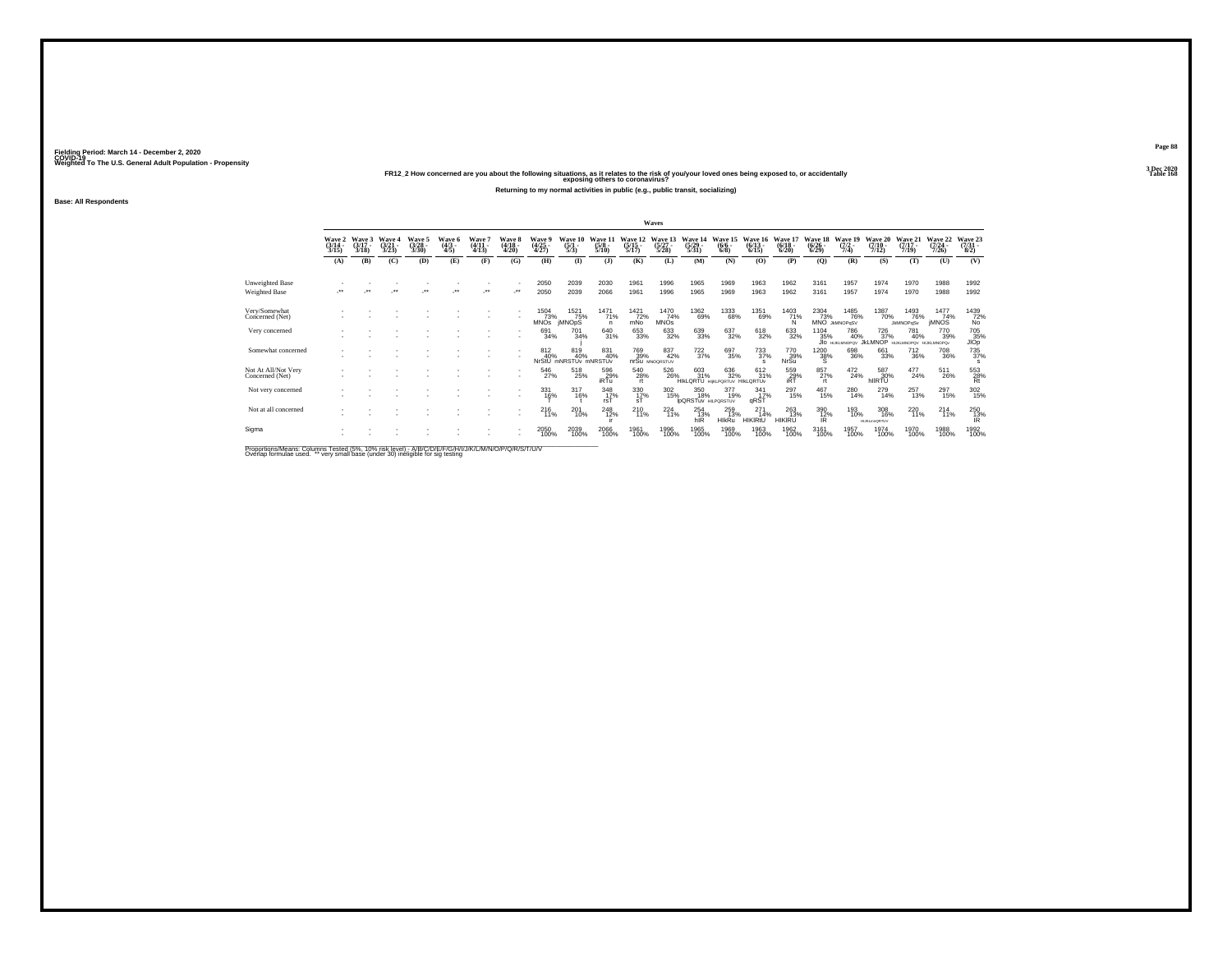**Base: All Respondents**

Weighted To The U.S. General Adult Population - Propensity<br>FR12\_3 How concerned are you about the following situations, as it relates to the risk of you/your loved ones being exposed to, or accidentally<br>Table 169

**Taking my first flight**

|                                         |                             |                             |                                 |                             |                               |                             |                            |                                     |                                             |                                |                                  | Waves                          |                                  |                              |                                 |                              |                                    |                                    |                                       |                                  |                                  |                                     |
|-----------------------------------------|-----------------------------|-----------------------------|---------------------------------|-----------------------------|-------------------------------|-----------------------------|----------------------------|-------------------------------------|---------------------------------------------|--------------------------------|----------------------------------|--------------------------------|----------------------------------|------------------------------|---------------------------------|------------------------------|------------------------------------|------------------------------------|---------------------------------------|----------------------------------|----------------------------------|-------------------------------------|
|                                         | Wave 2<br>$(3/14 -$<br>3/15 | Wave 3<br>$(3/17 -$<br>3/18 | Wave 4<br>$\frac{(3/21)}{3/23}$ | Wave 5<br>$(3/28 -$<br>3/30 | Wave 6<br>$\frac{(4/3)}{4/5}$ | Wave 7<br>$(4/11 -$<br>4/13 | Wave 8<br>(4/18 -<br>4/20) | Wave 9<br>$\frac{(4/25)}{4/27}$     | Wave 10<br>$\frac{(5/1)}{5/3}$              | Wave 1<br>$\frac{(5/8)}{5/10}$ | Wave 12<br>$\frac{(5/15)}{5/17}$ | Wave:<br>$\frac{(5/27)}{5/28}$ | Wave 14<br>$\frac{(5/29)}{5/31}$ | Wave 15<br>$(6/6 -$<br>6/8   | Wave 16<br>$\binom{6/13}{6/15}$ | Wave 17<br>$(6/18 -$<br>6/20 | Wave 18<br>$\frac{(6/26)}{(6/29)}$ | Wave 19<br>$(7/2 -$<br>7/4)        | Wave 20<br>$(7/10 -$<br>7/12          | Wave 21<br>$\frac{(7/17)}{7/19}$ | Wave 22<br>$\frac{(7/24)}{7/26}$ | Wave 23<br>$\frac{(7/31 - 8)}{8/2}$ |
|                                         | (A)                         | (B)                         | (C)                             | (D)                         | (E)                           | (F)                         | (G)                        | (H)                                 | $\bf{I}$                                    | $($ $)$                        | (K)                              | (L)                            | (M)                              | (N)                          | (O)                             | (P)                          | (Q)                                | (R)                                | (S)                                   | (T)                              | (U)                              | (V)                                 |
| Unweighted Base<br><b>Weighted Base</b> | $\cdot$                     | $\bullet\bullet$            | $\ddot{\phantom{1}}$            | $\bullet\,\bullet$          | $^{\tiny{**}}$                | $\star\star$                | $\cdot$                    | 2050<br>2050                        | 2039<br>2039                                | 2030<br>2066                   | 1961<br>1961                     | 1996<br>1996                   | 1965<br>1965                     | 1969<br>1969                 | 1963<br>1963                    | 1962<br>1962                 | 3161<br>3161                       | 1957<br>1957                       | 1974<br>1974                          | 1970<br>1970                     | 1988<br>1988                     | 1992<br>1992                        |
| Very/Somewhat<br>Concerned (Net)        |                             |                             |                                 |                             |                               |                             |                            | <sup>1344</sup> 66%                 | <sup>1498</sup> 73%<br><b>HJKLMNOPOSTUV</b> | $^{1414}_{68\%}$ nSv           | 1353<br>69%<br>hnSv              | 1332<br>67%                    | 1374<br>70%<br>HINpSV            | <sup>1286</sup> 65%          | <sup>1327</sup> 68%             | 1307%                        | 2208<br>70%<br>HINpSV HLNoPSV      | $\frac{1392}{71\%}$                | 1272<br>64%                           | 1348<br>68%<br>s                 | 1397<br>70%<br>HINpSV            | 1300<br>65%                         |
| Very concerned                          |                             |                             |                                 |                             |                               |                             |                            | 785<br>38%                          | 883<br>43%<br>HJLNqSv                       | 758<br>37%                     | 820<br>42%<br>hJÑ                | 776<br>39%                     | 819<br>42%<br>hJÑ                | 730<br>37%                   | 791<br>40%<br>in.               | 843<br>43%<br><b>HJLNSV</b>  | 1271<br>40%                        | 891<br>46%<br><b>IN HJKLMNOQSV</b> | 763<br>39%                            | 845<br>43%<br>HJLNS <sup>®</sup> | 860<br>43%<br><b>HJLNSV</b>      | 788<br>40%                          |
| Somewhat concerned                      |                             |                             |                                 |                             |                               |                             |                            | 559<br>27%<br>P                     | 615<br>30%<br>PRSTuV                        | 656<br>32%<br>HIGHNOPRSTUV     | 533<br>n                         | 556<br>28%<br>D                | 554<br>28%<br>P                  | 556<br>28%                   | $\frac{536}{27\%}$              | $^{465}_{24\%}$              | 937<br>30%<br>PRSTV                | 501<br>26%                         | 509<br>26%                            | $^{504}_{\ 26\%}$                | 537%                             | 512<br>26%                          |
| Not At All/Not Very<br>Concerned (Net)  |                             |                             |                                 |                             |                               |                             |                            | <sup>706</sup> 34%<br><b>IKMQRU</b> | $^{541}_{27\%}$                             | 652<br>32%                     | 608<br>31%                       | 664<br>33%<br>ImqRu            | 591<br>30%                       | 683<br>35%<br>IjkMQRU        | $\frac{636}{32\%}$              | 655<br>33%<br>ImqRu          | 953<br>30%                         | 565<br>29%                         | <sup>702</sup> 36%<br><b>IJKMORtU</b> | 622 %                            | 591<br>30%                       | 692<br>35%<br>ijkMQRU               |
| Not very concerned                      |                             |                             |                                 |                             |                               |                             |                            | 259<br>13%                          | 250<br>12%                                  | 293<br>14%<br>$\mathbf{u}$     | 261<br>13%                       | 286<br>14%<br>$\mathbf{u}$     | 247<br>13%                       | $^{280}_{14\%}$              | 249<br>13%                      | $^{264}_{13\%}$              | 392<br>12%                         | $^{242}_{12\%}$                    | 279<br>14%                            | $^{241}_{12\%}$                  | 237<br>12%                       | 284<br>14%                          |
| Not at all concerned                    |                             |                             |                                 |                             |                               |                             |                            | 447<br>22%<br><b>IJKIMQRU</b>       | 291<br>14%                                  | 359<br>17%                     | 347<br>18%                       | 378<br>19%                     | 345<br>18%                       | 403<br>20%<br><b>IJkmaRu</b> | 387<br>20%<br>IR                | 391<br>20%<br>IR.            | 561<br>18%                         | 323<br>17%                         | $^{423}_{21\%}$<br><b>IJKMORU</b>     | 381<br>19%                       | 354<br>18%                       | 407<br>20%<br><b>IJkmqRu</b>        |
| Sigma                                   |                             |                             |                                 |                             |                               |                             |                            | 2050<br>100%                        | 2039<br>100%                                | 2066<br>100%                   | 1961<br>100%                     | 1996<br>100%                   | 1965<br>100%                     | 1969<br>100%                 | 1963<br>100%                    | 1962<br>100%                 | 3161<br>100%                       | 1957<br>100%                       | 1974<br>100%                          | 1970<br>100%                     | 1988<br>100%                     | 1992<br>100%                        |

Proportions/Means: Columns Tested (5%, 10% risk level) - A/B/C/D/E/F/G/H/I/J/K/L/M/N/O/P/Q/R/S/T/U/V<br>Overlap formulae used. \*\* very small base (under 30) ineligible for sig testing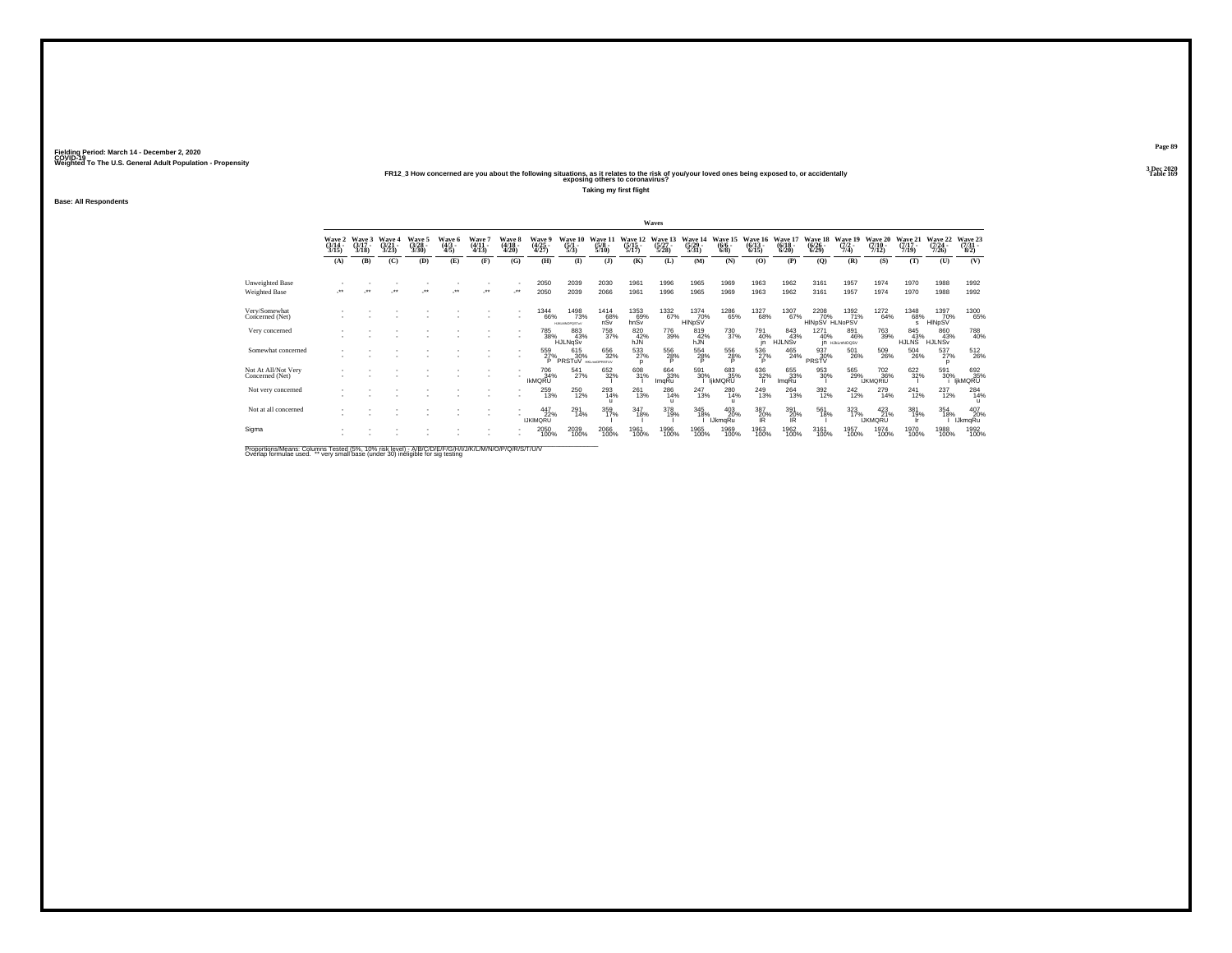**Page 903 Dec 2020<br>Table 170** 

# Weighted To The U.S. General Adult Population - Propensity<br>Table 170<br>Table 170 FR12\_4 How concerned are you about the following situations, as it relates to the risk of you/your loved ones being exposed to, or accidentall

**My kids going back to school for the first time**

**Base: All Respondents Who Are Parent**

|                                         |                          |                             |                          |                                |                           |                                |                             |                                 |                                |                                 |                                     | Waves                                |                                  |                                         |                              |                                  |                                 |                             |                                       |                                           |                              |                                      |
|-----------------------------------------|--------------------------|-----------------------------|--------------------------|--------------------------------|---------------------------|--------------------------------|-----------------------------|---------------------------------|--------------------------------|---------------------------------|-------------------------------------|--------------------------------------|----------------------------------|-----------------------------------------|------------------------------|----------------------------------|---------------------------------|-----------------------------|---------------------------------------|-------------------------------------------|------------------------------|--------------------------------------|
|                                         | Wave 2<br>(3/14)<br>3/15 | Wave 3<br>$(3/17 -$<br>3/18 | Waye 4<br>(3/21)<br>3/23 | Wave 5<br>$\binom{3/28}{3/30}$ | Wave 6<br>$(4/3 -$<br>4/5 | Wave?<br>$\frac{(4/11)}{4/13}$ | Wave 8<br>$(4/18 -$<br>4/20 | Wave 9<br>$\frac{(4/25)}{4/27}$ | Wave 10<br>$\frac{(5/1)}{5/3}$ | Wave 11<br>$\frac{(5/8)}{5/10}$ | Wave 12<br>$\frac{(5/15)}{5/17}$    | Wave 13<br>$\frac{(5/27)}{5/28}$     | Wave 14<br>$\frac{(5/29)}{5/31}$ | Wave 15<br>$\frac{(6/6)}{6/8}$          | Wave 16<br>$(6/13 -$<br>6/15 | Wave 17<br>$\frac{(6/18)}{6/20}$ | Wave 18<br>$\binom{6/26}{6/29}$ | Wave 19<br>$(7/2 -$<br>7/4) | Wave 20<br>$(7/10 -$<br>7/12          | Wave 21<br>$(7/17 -$<br>7/19              | Wave 22<br>$(7/24 -$<br>7/26 | Wave 23<br>$\frac{(7/31)}{8/2}$      |
|                                         | (A)                      | (B)                         | (C)                      | (D)                            | (E)                       | (F)                            | (G)                         | (H)                             | $($ $\Gamma$                   | (1)                             | (K)                                 | (L)                                  | (M)                              | (N)                                     | (O)                          | (P)                              | $\mathbf{Q}$                    | (R)                         | (S)                                   | (T)                                       | (U)                          | (V)                                  |
| <b>Unweighted Base</b><br>Weighted Base | $\cdot$                  |                             | $\ddot{\phantom{0}}$     | $\bullet\bullet$               | $\ddot{\phantom{0}}$      | $\star$                        | $\mathcal{L}^{\star\star}$  | 1136<br>1173                    | 1183<br>1188                   | 1121<br>1147                    | 1159<br>1161                        | 1115<br>1093                         | 1108<br>1107                     | 1166<br>1141                            | 1133<br>1148                 | 1140<br>1147                     | 1856<br>1782                    | 1180<br>1099                | 1170<br>1146                          | 1193<br>1127                              | 1200<br>1200                 | 1200<br>1187                         |
| Very/Somewhat<br>Concerned (Net)        |                          |                             |                          |                                |                           |                                | ٠                           | 771<br>66%                      | 780<br>66%                     | 689<br>60%                      | <sup>721</sup> 62%                  | 649<br>59%                           | 698<br>63%                       | <sup>762</sup> <sub>67%</sub><br>JķĹ    | 764 67%<br>JŘĹ               | 747<br>65%<br>JL                 | 1170<br>66%                     | 776<br>71%<br>JL HIJKLMPOSV | <sup>717</sup> 63%                    | 790 <sub>%</sub><br>hiJKLMpgSV hiJKLMpgSV | 840<br>70%                   | 758<br>64%                           |
| Very concerned                          |                          |                             |                          |                                |                           |                                |                             | 448<br>38%                      | 475<br>40%<br>JLm              | $\substack{385 \\ 34\%}$        | $\frac{424}{36\%}$                  | $\frac{365}{33\%}$                   | 392<br>35%                       | 454<br>40%<br>JLm                       | 435<br>38%                   | 462<br>40%<br>JLm                | 705<br>40%                      | 478<br>43%<br>JLM HJKLMOSV  | 433<br>38%                            | 527<br>47%<br><b>HUKLMNOPOSY DJKLMOSV</b> | 515<br>43%                   | $^{453}_{38\%}$                      |
| Somewhat concerned                      |                          |                             |                          |                                |                           |                                |                             | 323<br>28%                      | 305<br>26%                     | 304<br>26%                      | 297<br>26%                          | 283<br>26%                           | 306<br>28%                       | 307%                                    | 329%<br>pŤ                   | 285<br>25%                       | $^{464}_{26\%}$                 | 298<br>27%                  | $^{284}_{\phantom{1}\phantom{1}25\%}$ | $^{263}_{23\%}$                           | $\frac{324}{27\%}$           | 305<br>26%                           |
| Not At All/Not Very<br>Concerned (Net)  |                          |                             |                          |                                |                           |                                | ٠<br>٠                      | $^{402}_{34\%}$<br>rtu          | 408<br>34%                     | 459<br>40%<br>Rtu HINOPORTU     | $^{441}_{38\%}$<br>noRTU HINOPORTUV | $^{444}_{41\%}$                      | $^{409}_{37\%}$ RTU              | 379<br>33%                              | 384<br>33%                   | 401<br>35%<br>Rtu                | 612<br>34%<br>Rtu               | 323<br>29%                  | $^{429}_{37\%}$ RTU                   | $\substack{337 \\ 30\%}$                  | 361<br>30%                   | $^{429}_{36\%}$ RTU                  |
| Not very concerned                      |                          |                             |                          |                                |                           |                                | ٠                           | 110<br>9%                       | 167<br>14%<br>HRT              | 158<br>14%<br>HRT               | 153<br>13%<br>HRT                   | 141<br>13%<br>HRT                    | 140<br>13%<br><b>HRt</b>         | 149<br>13%<br>HRT                       | 134<br>12%                   | 130<br>11%                       | 204<br>11%                      | $\frac{96}{9\%}$            | 147<br>13%<br><b>HRt</b>              | 108<br>10%                                | 166<br>14%<br>HRT            | <sup>148</sup> <sup>12%</sup><br>hRt |
| Not at all concerned                    |                          |                             |                          |                                |                           |                                | ٠                           | 291<br>25%<br><b>INrTU</b>      | 241<br>20%<br>u                | 301<br>26%<br><b>INORTU</b>     | 287<br>25%                          | 303<br>28%<br><b>INrtU INOpORTUV</b> | 268<br>24%<br>intU               | $^{230}_{\color{red}20\%}$<br><b>II</b> | 250<br>22%<br>$\cup$         | 271<br>24%                       | 408<br>23%<br>$\cup$            | 227 <sub>21%</sub>          | 282<br>25%<br>iNrtU                   | 229<br>20%<br>$\mathbf{u}$                | <sup>194</sup><br>16%        | $^{281}_{24\%}$<br>nU                |
| Sigma                                   |                          |                             |                          |                                |                           |                                |                             | 1173<br>100%                    | 1188<br>100%                   | 1147<br>100%                    | 1161<br>100%                        | 1093<br>100%                         | 1107<br>100%                     | 1141<br>100%                            | 1148<br>100%                 | 1147<br>100%                     | 1782<br>100%                    | 1099<br>100%                | 1146<br>100%                          | 1127<br>100%                              | 1200<br>100%                 | 1187<br>100%                         |

Proportions/Means: Columns Tested (5%, 10% risk level) - A/B/C/D/E/F/G/H/I/J/K/L/M/N/O/P/Q/R/S/T/U/V<br>Overlap formulae used. \*\* very small base (under 30) ineligible for sig testing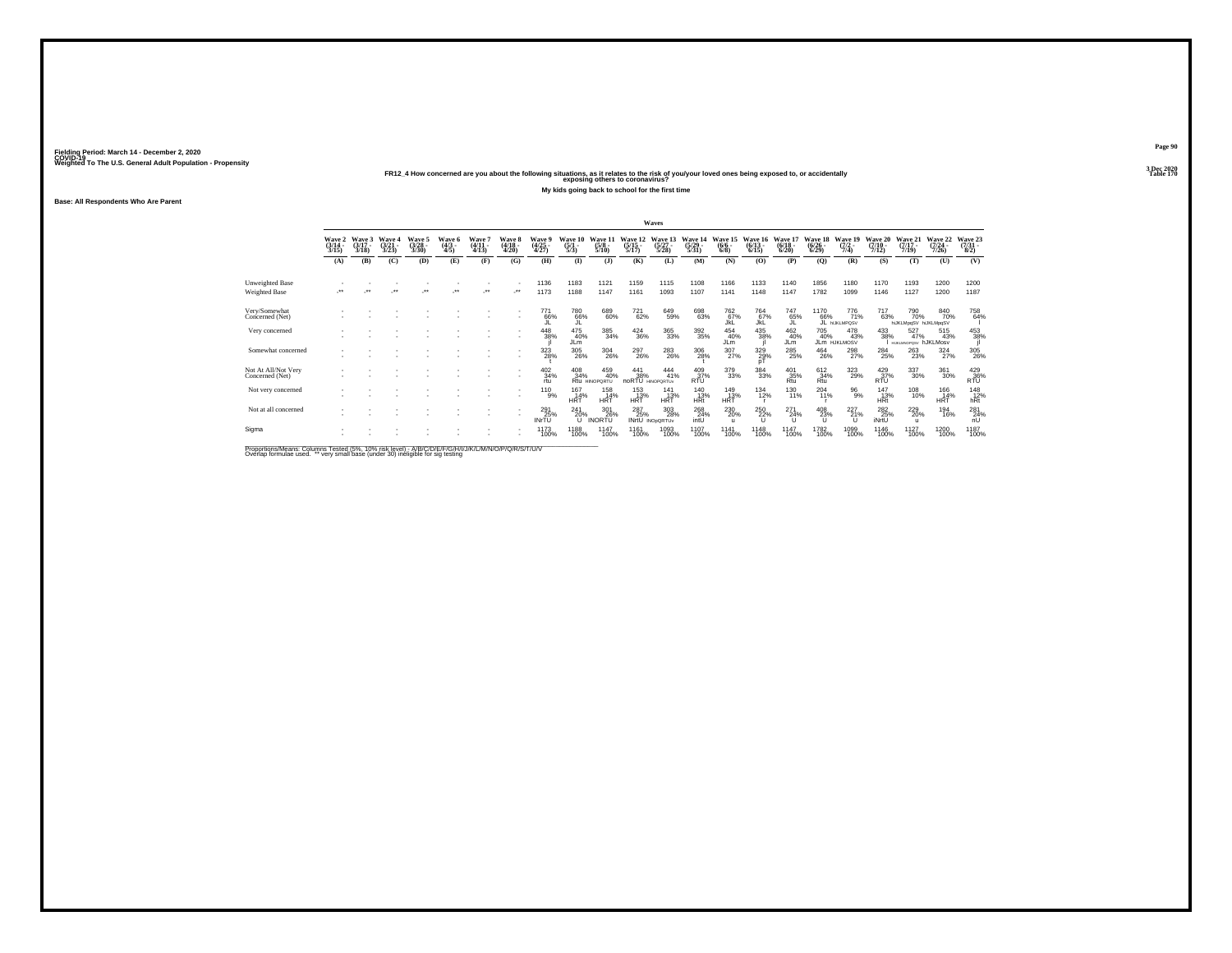Weighted To The U.S. General Adult Population - Propensity<br>Table 171 PR12\_5 How concerned are you about the following situations, as it relates to the risk of you/your loved ones being exposed to, or accidentally<br>Table 17

**Going back to the office**

**Base: All Employed Respondents**

| Wave 6<br>Wave 8<br>Wave 5<br>Wave 3<br>Wave 4<br>Wave?<br>Waye 9<br>Wave 11<br>Wave 21<br>Wave 22<br>Wave 10<br>Wave 20<br>Wave 12<br>Wave 14<br>Wave 19<br>Wave 13<br>Wave 15<br>Wave 16<br>Wave 17<br>Wave 18<br>Wave 2<br>$\frac{(4/25)}{4/27}$<br>$(4/11 -$<br>$(4/18 -$<br>$\frac{(3/14)}{3/15}$<br>$\frac{(3/21)}{3/23}$<br>$\frac{(3/28)}{3/30}$<br>$\frac{(4/3)}{4/5}$<br>$(3/17 -$<br>$\frac{(5/1)}{5/3}$<br>$\frac{(5/15)}{5/17}$<br>$\binom{5/27}{5/28}$<br>$\frac{(5/29)}{5/31}$<br>$\frac{(6/13)}{6/15}$<br>$\frac{(6/18)}{6/20}$<br>$\frac{(7/2)}{7/4}$<br>(7/10.<br>$(7/17 -$<br>$\frac{(6/26)}{(6/29)}$<br>$(7/24 -$<br>$\frac{(5/8)}{5/10}$<br>$\binom{6/6}{6/8}$<br>4/13<br>4/20<br>7/19<br>3/18<br>7/12<br>7/26<br>(C)<br>(E)<br>(F)<br>(G)<br>(H)<br>(K)<br>(L)<br>(0)<br>(U)<br>(B)<br>(D)<br>(1)<br>(M)<br>(N)<br>(P)<br>(Q)<br>(R)<br>(S)<br>(T)<br>$\mathbf{I}$<br>(A)<br>1173<br>1220<br>1207<br>1190<br>1130<br>1103<br>1068<br>1082<br>1807<br>1269<br>1106<br>Unweighted Base<br>1141<br>1147<br>1156 | Wave 23<br>$\binom{7/31}{8/2}$<br>(V)<br>1238 |
|------------------------------------------------------------------------------------------------------------------------------------------------------------------------------------------------------------------------------------------------------------------------------------------------------------------------------------------------------------------------------------------------------------------------------------------------------------------------------------------------------------------------------------------------------------------------------------------------------------------------------------------------------------------------------------------------------------------------------------------------------------------------------------------------------------------------------------------------------------------------------------------------------------------------------------------------------------------------------------------------------------------------------------|-----------------------------------------------|
|                                                                                                                                                                                                                                                                                                                                                                                                                                                                                                                                                                                                                                                                                                                                                                                                                                                                                                                                                                                                                                    |                                               |
|                                                                                                                                                                                                                                                                                                                                                                                                                                                                                                                                                                                                                                                                                                                                                                                                                                                                                                                                                                                                                                    |                                               |
| 1076<br>$^{\tiny{**}}$<br>-**<br>1235<br>1184<br>1221<br>1096<br>1069<br>1089<br>1827<br>1068<br>1194<br>ur.<br>$\ddot{\phantom{0}}$<br>$\bullet\,\bullet$<br>÷<br>1115<br>1145<br>1128<br>1122<br>$^{\tiny{++}}$<br><b>Weighted Base</b>                                                                                                                                                                                                                                                                                                                                                                                                                                                                                                                                                                                                                                                                                                                                                                                          | 1209                                          |
| 767<br>Very/Somewhat<br>747<br>61%<br>$^{674}_{61\%}$<br>612<br>57%<br>647<br>60%<br>618<br>57%<br>609<br>57%<br>777<br>63%<br>699<br>63%<br>LNS<br>668<br>58%<br>1160<br>63%<br>757<br>67%<br>753<br>63%<br>736<br>66%<br>65%<br>Concerned (Net)<br>LNpS<br>LmNPSv<br>LNPS JKLMNoPSV<br>LMNPSv<br>LNpS <sup>1</sup><br>n<br>$\mathsf{n}$                                                                                                                                                                                                                                                                                                                                                                                                                                                                                                                                                                                                                                                                                          | $^{732}_{61\%}$                               |
| 323<br>29%<br>397<br>33%<br>330<br>27%<br>$^{294}_{27\%}$<br>$\frac{306}{28\%}$<br>382<br>32%<br>312<br>28%<br>259<br>335<br>29%<br>372<br>33%<br>300<br>28%<br>341<br>530<br>$\substack{362\\32\%}$<br>Very concerned<br>28%<br>24%<br>29%<br>HJLMn<br>hJLmn HJKLMNogSV<br>L HJkLMngsv                                                                                                                                                                                                                                                                                                                                                                                                                                                                                                                                                                                                                                                                                                                                            | 344<br>28%                                    |
| 386<br>33%<br>$\substack{361 \\ 33\%}$<br>$\substack{352\\33\%}$<br>$^{353}_{33\%}$<br>$^{311}_{29\%}$<br>375<br>34%<br>309<br>29%<br>$\frac{373}{33\%}$<br>356<br>30%<br>436<br>35%<br>$^{418}_{34\%}$<br>333<br>29%<br>630<br>34%<br>Somewhat concerned<br>385<br>34%<br><b>NPSU</b><br><b>NPSu</b><br><b>NPsu</b><br><b>Nps</b><br><b>NPSU</b><br>$\overline{p}$<br>n<br>n                                                                                                                                                                                                                                                                                                                                                                                                                                                                                                                                                                                                                                                      | $\underset{32\%}{^{388}}$                     |
| $^{372}_{33\%}$<br>$\overset{422}{\underset{39\%}{\text{39\%}}} \overset{45\chi}{\underset{\text{R HIOQRTU}}{\text{43}}}$<br>$^{416}_{37\%}$<br>667<br>37%<br>386<br>34%<br>Not At All/Not Very<br>458<br>37%<br>417<br>35%<br>474<br>$^{429}_{40\%}$ irt<br>471<br>43%<br>$\frac{477}{42\%}$<br>459<br>43%<br>$\frac{441}{37\%}$<br>458<br>43%<br>Rt<br>Concerned (Net)<br>hIQRTu<br><b>HIOQRTU</b><br>HIKOQRTU                                                                                                                                                                                                                                                                                                                                                                                                                                                                                                                                                                                                                   | $\frac{477}{39\%}$<br>iRt                     |
| 231<br>221<br>276<br>222<br>173<br>209<br>$^{234}_{\substack{22 \\ \text{RT}}}$<br>217<br>366<br>228<br>224<br>238<br>211<br>196<br>Not very concerned<br>15%<br>19%<br>19%<br>23%<br>19%<br>21%<br>$RT^2$<br>20%<br>17%<br>21%<br>19%<br>19%<br>18%<br>hiPRTuv<br>rT                                                                                                                                                                                                                                                                                                                                                                                                                                                                                                                                                                                                                                                                                                                                                              | 229<br>19%                                    |
| <sup>226</sup> 18%<br>233<br>200<br>18%<br>$^{302}_{17\%}$<br>237<br>22%<br>Not at all concerned<br>$^{213}_{19\%}$<br>$^{234}_{22\%}$<br>195<br>18%<br>266<br>23%<br><sup>176</sup><br>16%<br>$^{213}_{19\%}$<br>$^{214}_{18\%}$<br>196<br>17%<br>198<br>16%<br><b>IJoQRu</b><br>r hlJmoQRu<br>hlJmoQRu<br><b>HIJKMOQRtU</b>                                                                                                                                                                                                                                                                                                                                                                                                                                                                                                                                                                                                                                                                                                      | 247<br>20%<br><b>IJOR</b>                     |
| 1221<br>1076<br>1089<br>1827<br>1068<br>1122<br>1194<br>1235<br>1184<br>1096<br>1069<br>1115<br>1128<br>Sigma<br>1145<br>100%<br>100%<br>100%<br>100%<br>100%<br>100%<br>100%<br>100%<br>100%<br>100%<br>100%<br>100%<br>100%<br>100%                                                                                                                                                                                                                                                                                                                                                                                                                                                                                                                                                                                                                                                                                                                                                                                              | 1209<br>100%                                  |

Proportions/Means: Columns Tested (5%, 10% risk level) - A/B/C/D/E/F/G/H/I/J/K/L/M/N/O/P/Q/R/S/T/U/V<br>Overlap formulae used. \*\* very small base (under 30) ineligible for sig testing

**Page 913 Dec 2020<br>Table 171**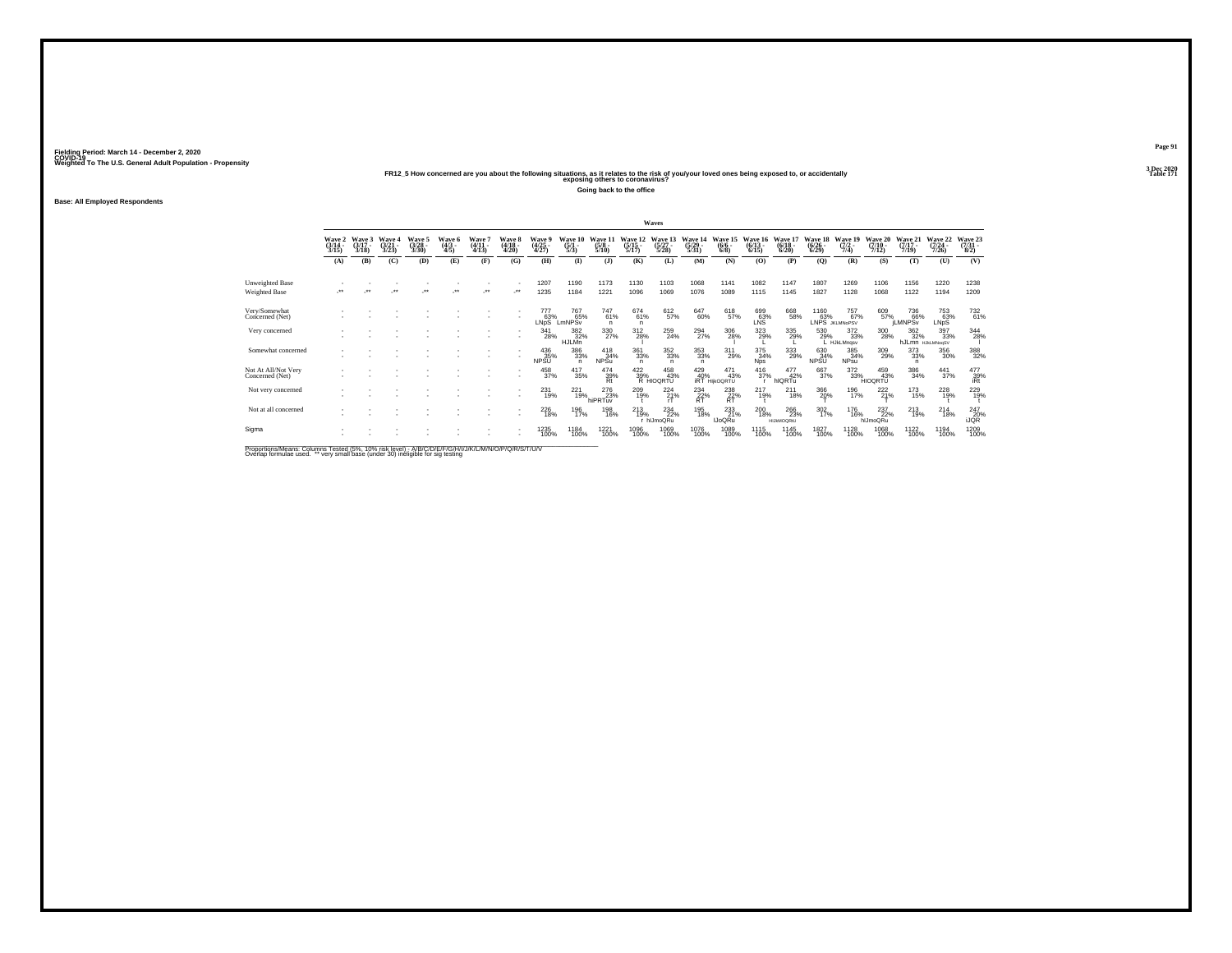### **Q33B Once the government provides information that the spread of the virus is flattening how long will it take you to do each Table 173 of the following?**

**Summary Of Immediately/1-30 Days**

**Base: Applicable Response (Variable Bases)**

|                                                                 |                             |                             |                                            |                                                             |                                               |                                      |                             |                                 |                             |                                       |                              | Waves                        |                                 |                               |                                                  |                                                                                       |                                     |                                              |                                           |                              |                              |                                     |
|-----------------------------------------------------------------|-----------------------------|-----------------------------|--------------------------------------------|-------------------------------------------------------------|-----------------------------------------------|--------------------------------------|-----------------------------|---------------------------------|-----------------------------|---------------------------------------|------------------------------|------------------------------|---------------------------------|-------------------------------|--------------------------------------------------|---------------------------------------------------------------------------------------|-------------------------------------|----------------------------------------------|-------------------------------------------|------------------------------|------------------------------|-------------------------------------|
|                                                                 | Wave 2<br>$(3/14 -$<br>3/15 | Wave 3<br>$(3/17 -$<br>3/18 | Wave 4<br>$(3/21 -$<br>3/23                | Wave 5<br>$(3/28 -$<br>3/30                                 | <b>Wave 6</b><br>$(4/3 -$<br>4/5              | Wave 7<br>$(4/11 -$<br>4/13          | Wave 8<br>$(4/18 -$<br>4/20 | Wave 9<br>$(4/25 -$<br>4/27     | Wave 10<br>$(5/1 -$<br>5/3  | Wave 11<br>$(5/8 -$<br>5/10           | Wave 12<br>$(5/15 -$<br>5/17 | Wave 13<br>$(5/27 -$<br>5/28 | Wave 14<br>(5/29.<br>5/31       | Wave 15<br>$(6/6 -$<br>6/8    | Wave 16<br>$(6/13 -$<br>6/15                     | Wave 17<br>$(6/18 -$<br>6/20                                                          | <b>Wave 18</b><br>$(6/26 -$<br>6/29 | Wave 19<br>$(7/2 -$<br>7/4                   | Wave 20<br>$(7/10 -$<br>7/12              | Wave 21<br>$(7/17 -$<br>7/19 | Wave 22<br>$(7/24 -$<br>7/26 | <b>Wave 23</b><br>$(7/31 -$<br>8/2) |
|                                                                 | (A)                         | (B)                         | (C)                                        | (D)                                                         | (E)                                           | (F)                                  | (G)                         | (H)                             | $\mathbf{D}$                | (3)                                   | (K)                          | (L)                          | (M)                             | (N)                           | (0)                                              | (P)                                                                                   | (Q)                                 | (R)                                          | (S)                                       | (T)                          | (U)                          | (V)                                 |
|                                                                 |                             |                             |                                            |                                                             |                                               |                                      |                             |                                 |                             |                                       |                              |                              |                                 |                               |                                                  |                                                                                       |                                     |                                              |                                           |                              |                              |                                     |
| Fly on a plane                                                  |                             |                             | 314<br>20%<br><b>GHJKLnQuv</b>             | 298<br>19%<br><b>GHJKLq</b>                                 | 288<br>19%<br>GHJKI                           | 288<br>18%<br>GHjKI                  | 199<br>12%                  | 219<br>14%                      | 288<br>18%<br>GHK           | 259<br>15%<br>g                       | $^{222}_{14\%}$              | 250<br>$\frac{16}{9}$        | 283<br>18%<br>GHK               | 255<br>17%<br>Gk              | 262<br>17%                                       | 299<br>19%<br>GHK GHJKLG                                                              | 420<br>16%<br>ĠŘ                    | 305<br>19%                                   | 343<br>22%<br>GHJKI «GHUKIMOQU/ GHJKLnQuv | 317<br>20%                   | 265<br>$^{16\%}$             | 275<br>17%<br>Ghk <sup>'</sup>      |
| Go to a gym class                                               |                             |                             | 493<br>37%<br>FENANSYONES/ ISLAMINOPORTEX/ | 480<br>36%                                                  | $^{429}_{36\%}$<br><b>SENSATION CHORS TEN</b> | 386<br>31%<br>KmNUV                  | 359%<br>kU                  | 389<br>31%<br>KnUV              | 400<br>31%<br>KmNUV         | $^{379}_{28\%}$<br>$\mathbf{u}$       | $^{322}_{25\%}$              | $\frac{385}{29\%}$<br>kÚ     | 367%                            | $\frac{343}{27\%}$            | $^{340}_{\phantom{1}\phantom{1}28\%}$<br>u       | 382 30%<br>KU                                                                         | 585<br>29%<br>KÚ                    | $^{357}_{28\%}$<br>$\mathbf{u}$              | 373<br>29%<br>U                           | $^{375}_{29\%}$<br>kU        | 324%                         | 359<br>26%                          |
| Take a cruise                                                   |                             |                             | 195<br>14%<br>ĠÌ                           | 159<br>12%                                                  | 155<br>12%                                    | 174<br>13%<br>g                      | 138<br>10%                  | 153<br>12%                      | 189<br>$\frac{14}{9}$       | 184<br>13%                            | 161<br>12%                   | 149<br>11%                   | 203<br>$^{14\%}_{GI}$           | 177<br>14%                    | 203<br>16%<br>GI DEIGHJKLO deGHKLO               | 203<br>15%                                                                            | 254<br>12%                          | 212<br>16%<br>deGHiKLQ corresponded deGHiKLQ | 237<br>17%                                | 209<br>16%                   | 199<br>14%<br>ĠĹ             | 191<br>$\frac{14}{9}$               |
| Go out to dinner                                                |                             |                             | 870<br>45%<br><b>STALM MACADEMAN</b>       | $\underset{43\%}{^{822}}$<br>GUICLMNOsRIUV GUIKLMNOsRIU     | 807<br>43%                                    | <sup>761</sup> <sub>40%</sub><br>JKÜ | $^{722}_{37\%}$             | $795$<br>$41\%$<br>JK giJKLmU   | 732<br>38%<br>JK            | $\substack{637\\32\%}$                | $^{568}_{30\%}$              | $^{706}_{37\%}$<br>JK        | 701 <sub>37%</sub><br>JK        | $^{727}_{39\%}$<br><b>JKU</b> | 705<br>38%<br><b>JKu</b>                         | 757<br>41%<br>gJKLmU                                                                  | 1198<br>40%<br><b>JKU</b>           | 705<br>38%<br><b>JK</b>                      | 735<br>40%<br><b>JKU</b>                  | $^{743}_{39\%}$<br>JKŪ       | 663 %<br>κ                   | 755<br>40%<br>JKÜ                   |
| Visit a casino                                                  |                             |                             | $\frac{312}{22}\%$<br><b>GHjKlu</b>        | 293<br>22%<br>GHKlu                                         | 245<br>20%<br>GH                              | $^{257}_{\substack{20\%\\6h}}$       | 197<br>15%                  | $^{211}_{16\%}$                 | $^{270}_{20\%}$             | $^{269}_{19\%}$<br>g                  | 240<br>18%                   | $^{255}_{18\%}$<br>q         | $^{268}_{~19\%}$                | $^{293}_{21\%}$ GHK           | $^{274}_{21\%}$<br>GHK                           | 299<br>GHjKlu                                                                         | $^{420}_{20\%}$                     | $^{257}_{19\%}$                              | 329<br>24%<br><b>Gh</b> provisionary      | $^{292}_{22\%}$<br>GHKI      | 260<br>19%<br>q              | 272<br>20%<br>GH                    |
| Stay in a hotel                                                 |                             |                             | 408<br>24%<br><b>EfGHJKI</b>               | 361<br>$\overset{21}{\text{GH}}$                            | 312<br>$^{19%}_{G}$                           | 342<br>20%<br>Ğĥ                     | 267<br>15%                  | $^{295}_{17\%}$                 | 399<br>22%<br>EGHJK         | 339<br>19%<br>G                       | 322<br>19%<br>g              | 363<br>21%<br>GH             | 402<br>23%<br>EfGHJK            | 383<br>22%<br>eGHJK           | 368<br>22%                                       | 410<br>24%<br>eGHIK EFGHJKI DEFGHJKL dEFGHJKI acronumator DEFGHJKLo dEFGHJKI DEFGHJKL | 675<br>24%                          | 415<br>24%                                   | 462<br>27%                                | 444<br>25%                   | 430<br>24%                   | 433<br>25%                          |
| Go to the office                                                |                             |                             | 831<br>63%<br><b>ATMOSPHATOLIC</b>         | $843 \over 63\%$<br>with a bearing provided                 | 731<br>59%<br>GRUSSMOPORERLY GIUKLIAOPORERLY  | 698<br>56%                           | 582 47%                     | $644 \over 52\%$<br>kUv gJKOTUV | 643<br>49%<br><b>KUV</b>    | $612\phantom{.}46\%$<br>$\mathbf{U}$  | $^{515}_{\ 43\%}$            | 597<br>50%<br><b>KUV</b>     | $604 \over 48\%$<br><b>KUV</b>  | 586<br>49%<br><b>KUV</b>      | 559<br>46%<br>Ü                                  | 617<br>51%<br>jKotUV                                                                  | 981<br>49%<br><b>KUV</b>            | 611<br>49%<br><b>KUV</b>                     | 594<br>48%<br><b>KUV</b>                  | $\frac{572}{46\%}$<br>U      | $^{509}_{40\%}$              | 548<br>43%                          |
| Go to a sporting event                                          |                             |                             | 394<br>26%                                 | $^{339}_{\,\,23\%}$<br>anassassessman GHJKLnogtUV GHjKLoguV | $^{311}_{22\%}$                               | 298<br>GKL                           | $^{221}_{15\%}$             | 261<br>18%<br>gk                | $^{312}_{-21\%}$ GKL        | $^{293}_{\substack{19\%\\\text{GK}}}$ | $^{218}_{15\%}$              | 257<br>17%                   | $^{294}_{20\%}$ GK              | $^{276}_{19\%}$ GK            | $^{276}_{~19\%}$                                 | $\frac{302}{20\%}$ GKI                                                                | 447<br>$\frac{19}{6}$               | $\frac{305}{21\%}$<br>GŘĽ                    | $^{293}_{\substack{20\%\\\text{GK}}}$     | $^{282}_{19\%}$ GK           | $^{281}_{19\%}$ GK           | $^{271}_{18\%}$<br>gk               |
| Go to the movies                                                |                             |                             | 500<br>29%<br><b>DOM NO</b>                | $^{420}_{25\%}$<br><b>GJKLoQRu</b>                          | 445<br>28%<br>GHUALMADoQRTUV                  | 408 25%<br><b>GJKLaR</b>             | 346<br>21%                  | $\frac{375}{23\%}$<br>к         | 393%<br>KI                  | 359<br>21%                            | $^{312}_{19\%}$              | 334<br>20%                   | 392%<br>KI                      | 373%<br>ĸ                     | $351 \over 22\%$<br>$\mathsf{k}$                 | $^{401}_{24\%}$<br>gjKLr                                                              | $^{570}_{21\%}$                     | $\frac{340}{21\%}$                           | $^{454}_{27\%}$<br>GHJKLMNOGRAF/          | $\frac{388}{23\%}$<br>KI     | 378<br>22%<br>k              | $\underset{\mathsf{K}}{^{384}}$     |
| Host/attend a large social<br>gathering                         |                             |                             | 482<br>28%                                 | 416<br>25%<br>PRIMING AND GHJKLMOUV GHJAJMOSTUV GhiKIMOUV   | 417<br>25%                                    | 404<br>24%                           | 344<br>20%                  | $^{356}_{21\%}$                 | $\frac{375}{22\%}$          | $\frac{369}{21\%}$                    | 305<br>18%                   | 359<br>21%                   | 355 21%                         | $\frac{362}{22\%}$<br>Ku      | $^{335}_{\phantom{1}\phantom{1}\phantom{1}20\%}$ | $^{406}_{\phantom{1}\phantom{1}24\%}$<br>GhJKLmOtUV                                   | $^{614}_{22\%}$                     | $\frac{379}{64}$ %                           | $^{404}_{24\%}$<br>GiKloŪv                | $\frac{357}{21\%}$           | 323<br>19%                   | 363<br>21%                          |
| Take public transportation<br>(e.g., subway, busses,<br>trains) |                             |                             | 430<br>32%                                 | 424<br>32%<br>rosausorgety, rosausecronity, GHJKLMNopoLIV   | 343<br>29%                                    | 355<br>27%<br>GJKLUV                 | 293<br>22%                  | 311<br>24%<br>ΤK.               | 359<br>27%<br><b>GJKLUv</b> | 324<br>23%                            | 279<br>20%                   | 308<br>23%                   | 325<br>24%                      | 302<br>24%                    | 315<br>$^{25\%}_{K}$                             | 331<br>$^{25\%}_{K}$                                                                  | 539<br>25%<br>Ku                    | 341<br>$^{25\%}_{K}$                         | 352<br>26%                                | 361<br>27%<br><b>GJKĪU</b>   | 293<br>22%                   | 328<br>$\frac{24}{k}$               |
| Greet people with a<br>handshake                                |                             |                             | 592<br>31%                                 | 511<br>27%<br>INTONIAMOVOMEW FORUMANOQUEEV FORUMLMNOQTUV    | 481<br>26%                                    | $^{407}_{22\%}$                      | 400<br>21%                  | 407<br>22%                      | 21%                         | 394<br>21%                            | 376<br>21%                   | $^{376}_{\,20\%}$            | $^{401}_{22\%}$<br>$\mathbf{u}$ | $\frac{389}{21\%}$            | $^{399}_{\phantom{1}\phantom{1}23\%}$            | $\frac{445}{24\%}$<br>u giJKLnUv                                                      | $^{655}_{22\%}$<br>$\mathbf{u}$     | 427<br>24%<br><b>ILU</b>                     | $^{431}_{24\%}$<br><b>iLU</b>             | $^{404}_{\phantom{1}22\%}$   | 359<br>19%                   | $^{394}_{21\%}$                     |

Proportions/Means: Columns Tested (5%, 10% risk level) - A/B/C/D/E/F/G/H/I/J/K/L/M/N/O/P/Q/R/S/T/U/V<br>Overlap formulae used. \*\* very small base (under 30) ineligible for sig testing

**Page 92**3 Dec 2020<br>Table 173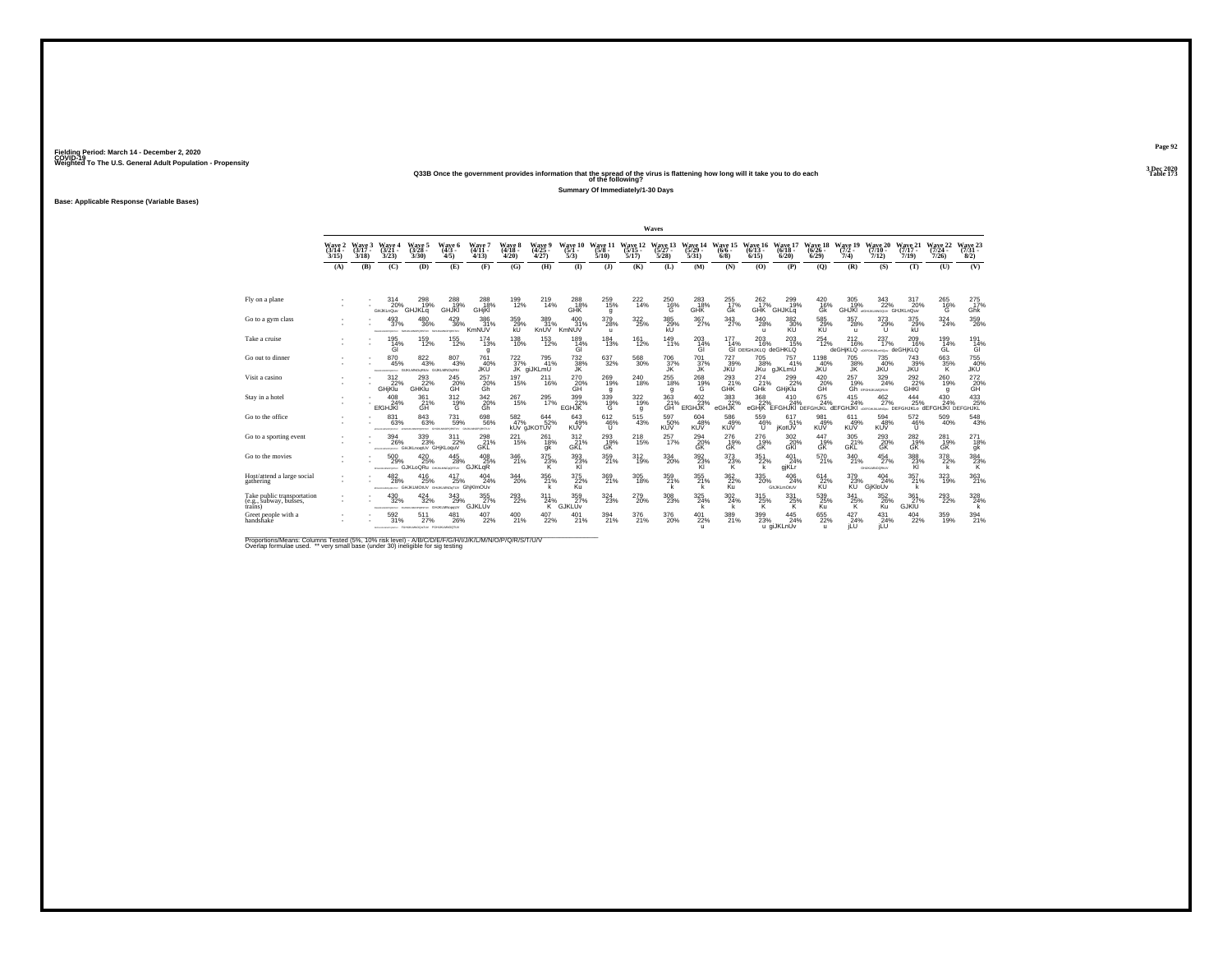#### **Q33B Once the government provides information that the spread of the virus is flattening how long will it take you to do each Table 174 of the following?**

**Summary Of Up To 3 Months**

**Base: Applicable Response (Variable Bases)**

|                                                                 |                             |                             |                                             |                                                                             |                                            |                                                 |                                                               |                                            |                                                         |                            |                              | Waves                                    |                            |                                |                              |                                 |                              |                            |                                        |                              |                              |                                        |
|-----------------------------------------------------------------|-----------------------------|-----------------------------|---------------------------------------------|-----------------------------------------------------------------------------|--------------------------------------------|-------------------------------------------------|---------------------------------------------------------------|--------------------------------------------|---------------------------------------------------------|----------------------------|------------------------------|------------------------------------------|----------------------------|--------------------------------|------------------------------|---------------------------------|------------------------------|----------------------------|----------------------------------------|------------------------------|------------------------------|----------------------------------------|
|                                                                 | Wave 2<br>$(3/14 -$<br>3/15 | Wave 3<br>$(3/17 -$<br>3/18 | Wave 4<br>$(3/21 -$<br>3/23                 | Wave 5<br>$(3/28 -$<br>3/30                                                 | Wave 6<br>$(4/3 -$<br>4/5                  | Wave 7<br>$(4/11 -$<br>4/13                     | Wave 8<br>$(4/18 -$<br>4/20                                   | Wave 9<br>(4/25<br>4/27                    | Wave 10<br>$(5/1 -$<br>5/3                              | Wave 11<br>(5/8 -<br>5/10  | Wave 12<br>$(5/15 -$<br>5/17 | Wave 13<br>$(5/27 -$<br>5/28             | Wave 14<br>(5/29)<br>5/31  | Wave 15<br>$(6/6 -$<br>6/8     | Wave 16<br>$(6/13 -$<br>6/15 | Wave 17<br>$(6/18 -$<br>6/20    | Wave 18<br>$(6/26 -$<br>6/29 | Wave 19<br>$(7/2 -$<br>7/4 | Wave 20<br>$(7/10 -$<br>7/12           | Wave 21<br>$(7/17 -$<br>7/19 | Wave 22<br>$(7/24 -$<br>7/26 | Wave 23<br>$(7/31 -$<br>8/2)           |
|                                                                 | (A)                         | (B)                         | (C)                                         | (D)                                                                         | (E)                                        | (F)                                             | (G)                                                           | (H)                                        | $\Phi$                                                  | (3)                        | (K)                          | (L)                                      | (M)                        | (N)                            | (0)                          | (P)                             | (O)                          | (R)                        | (S)                                    | (T)                          | (U)                          | (V)                                    |
|                                                                 |                             |                             |                                             |                                                                             |                                            |                                                 |                                                               |                                            |                                                         |                            |                              |                                          |                            |                                |                              |                                 |                              |                            |                                        |                              |                              |                                        |
| Fly on a plane                                                  |                             |                             | 642<br>40%                                  | 589<br>38%<br>BARAMOPONIU GHUKLINGPORAJV GHUKLINGPORAJV GHUKLNORUV          | 574<br>37%                                 | 568<br>36%                                      | 464<br>29%                                                    | 464<br>30%                                 | 543<br>33%<br>GhKrU                                     | 515<br>30%                 | 451<br>28%                   | 492<br>31%                               | 543<br>34%<br>GhKrU        | 485<br>32%<br>k                | 508<br>34%<br>GhKrU          | 510<br>33%<br>gKU               | 808<br>31%<br>$\mathbf{k}$   | 475<br>29%                 | 552<br>36%<br><b>GHJKLnQRU</b>         | 538<br>34%<br>GhKrU          | 462<br>28%                   | 527<br>32%<br>gKu                      |
| Go to a gym class                                               |                             |                             | 770<br>58%<br>FEHALMACPORTER                | $737\phantom{1}55\%$<br>CHERO                                               | 688<br>58%<br><b>VATERS'N</b>              | $\substack{655 \\ 53\%}$<br><b>JOHNOPORSTUV</b> | 619<br>49%                                                    | 635<br>50%<br>KrtUV KnORsTUV JKNOPQRSTUV   | 673<br>52%                                              | 631<br>46%<br>Ku           | 535<br>41%                   | 659<br>49%<br>KrtUV                      | 650<br>48%<br>KUv          | $\substack{594 \\ 46\%}$<br>Ku | $\substack{546 \\ 45\%}$     | 604<br>47%<br>Ku                | 959<br>47%<br>KU             | 570<br>44%                 | 593<br>45%<br>k                        | $^{575}_{45\%}$              | 567<br>42%                   | $\substack{605 \\ 44\%}$               |
| Take a cruise                                                   |                             |                             | 346<br>25%<br><b>GKLO</b>                   | 304<br>$\frac{23}{9}$ kl                                                    | 276<br>22%                                 | 329<br>34g<br>25%<br>GKLQ                       | 259<br>20%                                                    | 282<br>22%                                 | 343<br>25%<br><b>GKLO</b>                               | 325<br>22%                 | 275<br>20%                   | 263<br>19%                               | 343<br>24%<br>qkL          | 295<br>23%                     | 315<br>eGhKLQ<br>eGhKLQ      | 333<br>% 25%<br>eGhKLQ          | 451<br>21%                   | 315<br>23%                 | 360<br>26%<br>al EGHiKLnQv EGHiKLnQv   | 352<br>26%                   | 337<br>24%<br>GKLq           | 310<br>23%                             |
| Go out to dinner                                                |                             |                             | 1336<br>70%<br>THE RESERVATION OF           | 1321<br>69%                                                                 | 1271<br>68%<br>PORSTUV                     | $^{1238}_{65\%}$<br><b>JIG MNOPORSTUV</b>       | $^{1214}_{63\%}$<br><b>JKIRSTUV</b> JKLNopORSTUV JKLMOPORSTUV | $^{1230}_{64\%}$                           | 1250<br>64%                                             | 1135<br>57%<br>Ku          | 991<br>53%                   | 1139<br>60%<br><b>KU</b>                 | 1143<br>61%<br>jKU         | 1119<br>60%<br>KÜ              | 1105<br>60%<br>KU            | 1108<br>60%<br>KU               | 1815<br>60%<br>KU            | $^{1072}_{57\%}$<br>Ku     | 1073<br>58%<br>KU                      | 1111<br>59%<br>KÜ            | 1017<br>53%                  | 1098<br><b>KU</b>                      |
| Visit a casino                                                  |                             |                             | 612<br>43%                                  | $^{536}_{\ 40\%}$<br>ensuroramy Gruszkegetuy GHJKIngRtUV                    | $^{480}_{39\%}$                            | $\frac{522}{40\%}$<br>GHJKLNORTUV               | $\frac{424}{33\%}$                                            | 406<br>31%                                 | 521<br>38%<br><b>GHJKIRUV</b>                           | $^{469}_{33\%}$            | $^{402}_{29\%}$              | 476<br>34%                               | 520 37%<br>K gHjKRUv       | 477<br>35%<br>hK               | 468<br>36%<br>HKrU           | 490<br>36%<br><b>HKRU</b>       | $^{749}_{35\%}$ hK           | $\substack{420 \\ 32\%}$   | 491<br>36%<br>HKrU                     | 461<br>35%<br>ĩκ.            | $^{437}_{31\%}$              | $^{455}_{\phantom{1}\phantom{1}33\%}$  |
| Stay in a hotel                                                 |                             |                             | 806<br>47%<br>ARRAIGNMENT                   | 737<br>43%<br><b>GHJKNU</b>                                                 | 677<br>41%<br><b>GHJK</b>                  | 704<br>41%<br><b>GHJK</b>                       | 623<br>36%                                                    | 624<br>36%                                 | 728<br>41%<br><b>GHJK</b>                               | 667<br>37%                 | 585<br>34%                   | 696<br>40%                               | 738<br>43%<br>gK GHJKNrU   | 657<br>38%                     | 669<br>40%<br>GhK            | 708<br>41%                      | 1161<br>42%<br>GHJK GHJKnu   | 672                        | 727<br>$39\%$ $43\%$ K GHJKINrU<br>43% | 702<br>40%<br>ghK            | 683<br>$\frac{38}{K}$        | 700<br>40%<br><b>GhK</b>               |
| Go to the office                                                |                             |                             | 1040<br>79%<br><b>STALM MACADEMA</b>        | 1030<br>77%<br>GHJAMOPORETUV                                                | $\frac{952}{76\%}$<br>VUTBROPORTER         | $\frac{922}{74\%}$<br>www.ne                    | 853<br>69%<br>JKOSTUV JKmOSTUV                                | 871<br>70%                                 | 895<br>69%<br><b>iKoSTUV</b>                            | 859<br>65%<br>kUV          | <sup>730</sup> 60%           | 80967%<br><b>KUV</b>                     | 8336%<br><b>KUV</b>        | $^{803}_{67\%}$<br>KtUV        | <sup>776</sup> 65%<br>UV     | 814<br>67%<br>KtUV              | 1330<br>67%<br>KUV           | 829<br>66%<br><b>KUV</b>   | 779<br>63%<br><b>UV</b>                | 781<br>63%<br>UV             | $^{728}_{\ 57\%}$            | $\substack{738 \\ 58\%}$               |
| Go to a sporting event                                          |                             |                             | 747<br>49%                                  | 656<br>44%<br>GHJKLMKOPORETUV                                               | 580<br>42%<br>Whitehorn                    | 581<br>41%<br>PORSTLV                           | $^{496}_{34\%}$                                               | 518<br>36%                                 | 583<br>39%<br>KUV GKLHOPORTUV                           | 553<br>36%<br>Kuv          | $^{454}_{31\%}$              | $\frac{525}{35\%}$                       | 529 35%<br>Ku              | $\frac{531}{37\%}$<br>KtUV     | 501 <sub>34%</sub>           | $^{512}_{35\%}$                 | $\frac{813}{35\%}$           | $\substack{503 \\ 34\%}$   | 531<br>36%<br>KŨv                      | $^{480}_{33\%}$              | $^{478}_{32\%}$              | $\frac{477}{32\%}$                     |
| Go to the movies                                                |                             |                             | 920<br>54%                                  | $866\atop52\%$<br>RHAMMONSKTU: GHUKLMOPORETU: GHUKLMOPORETU: GHUKLMOPORETU/ | 845<br>52%                                 | 821<br>49%                                      | 718<br>43%<br>KrÚ                                             | $^{727}_{44\%}$<br><b>KRIUV JKLNOQRTUV</b> | 767<br>46%                                              | 710<br>41%<br>$\mathbf{u}$ | 629<br>38%                   | 687<br>41%<br>$\mathbf{u}$               | $^{723}_{43\%}$<br>KrU     | 674<br>41%                     | $^{664}_{42\%}$<br>u         | 705<br>42%<br>kU                | 1106<br>41%<br>U             | $^{638}_{39\%}$            | $^{733}_{44\%}$<br><b>KRU</b>          | 671<br>40%                   | $^{642}_{37\%}$              | $^{676}_{40\%}$                        |
| Host/attend a large social<br>gathering                         |                             |                             | 919<br>53%                                  | 825<br>49%<br>CRITIN                                                        | 837<br>51%<br><b>UKANOPORTEV</b>           | 760<br>45%<br>JO HOHORSTLIV                     | $^{723}_{42\%}$<br>KQRTUV JKLOQRSTUV JKLOQRSTUV               | 749<br>44%                                 | 756<br>44%                                              | 698<br>39%<br>kU           | 605<br>35%                   | 676<br>39%<br>kU                         | 700<br>41%<br>KrTUV KaRTUV | 701<br>42%                     | 658<br>40%<br>KŨ             | 685<br>41%<br>KrTUV             | 1060<br>38%<br>Tī.           | 615<br>37%<br>$\mathbf{u}$ | 669<br>40%<br>kŨ                       | 618<br>36%                   | 571<br>33%                   | 649/37%<br>$\mathbf{u}$                |
| Take public transportation<br>(e.g., subway, busses,<br>trains) |                             |                             | 732<br>54%<br>FENALLMONETAY GHUKLMICPORTERY | 672<br>51%                                                                  | 594<br>50%<br>GAUKAROPORSTLY GJALKOPORSTLY | 612<br>47%                                      | 513<br>39%                                                    | 558<br>43%<br><b>GJKLUV</b> GJKLODGRIUV    | 598<br>45%                                              | 540<br>37%                 | $^{508}_{\ 36\%}$            | 503<br>37%                               | 596<br>44%<br>GJKLorUV     | 539<br>42%<br>JKLÜ             | 510<br>40%                   | 539<br>41%<br>ku                | 871<br>41%<br>ku             | 537<br>39%                 | 569<br>41%<br>ku                       | 545<br>41%<br>ku             | 490<br>37%                   | 540<br>39%                             |
| Greet people with a<br>handshake                                |                             |                             | 1016<br>54%                                 | 912<br>49%<br>SPINNAMONSKY FORDSJROPORSTVY FORDSJROPORSTVY                  | 858<br>47%                                 | $^{715}_{38\%}$<br><b>JKUV</b>                  | 726<br>38%<br><b>JKUV</b>                                     | 710<br>38%<br><b>IKUV</b>                  | <sup>703</sup> <sub>37%</sub><br><b>iKU<sub>V</sub></b> | 654<br>34%                 | $\substack{579 \\ 32\%}$     | $^{703}_{37\%}$<br><b>KU<sub>V</sub></b> | 689<br>38%<br><b>IKUV</b>  | 658 36%<br>KU                  | 666<br>38%<br><b>IKUV</b>    | 68037%<br><b>KU<sub>V</sub></b> | 1051<br>36%<br>kU            | 635%<br>$\mathbf{H}$       | 678<br>37%<br>KÚv                      | 644<br>35%<br>ш              | $^{562}_{30\%}$              | $\substack{627\\34\%}$<br>$\mathbf{u}$ |

Proportions/Means: Columns Tested (5%, 10% risk level) - A/B/C/D/E/F/G/H/I/J/K/L/M/N/O/P/Q/R/S/T/U/V<br>Overlap formulae used. \*\* very small base (under 30) ineligible for sig testing

**Page 93**3 Dec 2020<br>Table 174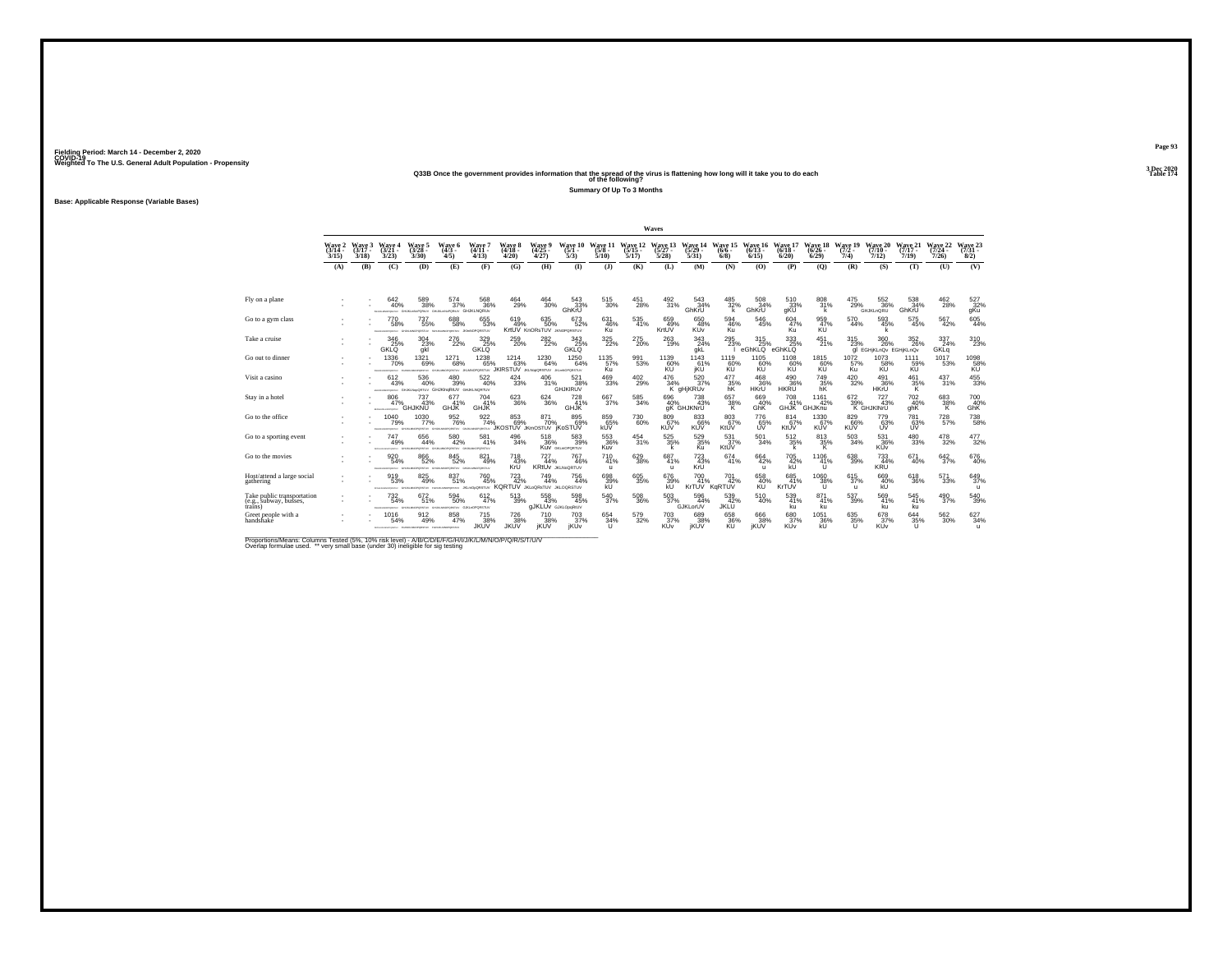#### **Q33B Once the government provides information that the spread of the virus is flattening how long will it take you to do each Table 175 of the following?**

**Summary Of 1 Day To 3 Months**

**Base: Applicable Response (Variable Bases)**

|                                                                 |                             |                             |                                         |                                                                            |                                              |                                                                                                           |                                                     |                                                  |                                              |                                     |                              | Waves                                    |                                                |                            |                                |                                |                                      |                            |                              |                              |                              |                                  |
|-----------------------------------------------------------------|-----------------------------|-----------------------------|-----------------------------------------|----------------------------------------------------------------------------|----------------------------------------------|-----------------------------------------------------------------------------------------------------------|-----------------------------------------------------|--------------------------------------------------|----------------------------------------------|-------------------------------------|------------------------------|------------------------------------------|------------------------------------------------|----------------------------|--------------------------------|--------------------------------|--------------------------------------|----------------------------|------------------------------|------------------------------|------------------------------|----------------------------------|
|                                                                 | Wave 2<br>$(3/14 -$<br>3/15 | Wave 3<br>$(3/17 -$<br>3/18 | Wave 4<br>$(3/21 -$<br>3/23             | Wave 5<br>$(3/28 -$<br>3/30                                                | Wave 6<br>$(4/3 -$<br>4/5                    | Wave 7<br>$(4/11 -$<br>4/13                                                                               | Wave 8<br>$(4/18 -$<br>4/20                         | Wave 9<br>$(4/25 -$<br>4/27                      | Wave 10<br>$(5/1 -$<br>5/3                   | Wave 11<br>$(5/8 -$<br>5/10         | Wave 12<br>$(5/15 -$<br>5/17 | Wave 13<br>(5/27 -<br>5/28               | Wave 14<br>$(5/29 -$<br>5/31                   | Wave 15<br>$(6/6 -$<br>6/8 | Wave 16<br>$(6/13 -$<br>6/15   | Wave 17<br>$(6/18 -$<br>6/20   | Wave 18 Wave 19<br>$(6/26 -$<br>6/29 | $(7/2 -$<br>7/4)           | Wave 20<br>$(7/10 -$<br>7/12 | Wave 21<br>$(7/17 -$<br>7/19 | Wave 22<br>$(7/24 -$<br>7/26 | Wave 23<br>$(7/31 -$<br>8/2)     |
|                                                                 | (A)                         | (B)                         | (C)                                     | (D)                                                                        | (E)                                          | (F)                                                                                                       | (G)                                                 | (H)                                              | $\mathbf{D}$                                 | (3)                                 | (K)                          | (L)                                      | (M)                                            | (N)                        | (0)                            | (P)                            | (O)                                  | (R)                        | (S)                          | (T)                          | (U)                          | (V)                              |
|                                                                 |                             |                             |                                         |                                                                            |                                              |                                                                                                           |                                                     |                                                  |                                              |                                     |                              |                                          |                                                |                            |                                |                                |                                      |                            |                              |                              |                              |                                  |
| Fly on a plane                                                  |                             |                             | 516<br>32%<br>Chairman March 1979 For   | 488<br>31%<br>das en teorientempo                                          | 472<br>31%<br>GHALMOPOISTUV GIULINOPORSTUV   | 446<br>29%                                                                                                | 383<br>24%<br>Ru                                    | 382<br>25%                                       | 423<br>26%<br>KaRsŪ                          | 395<br>23%<br>$\mathbf{r}$          | 344<br>21%                   | 372<br>23%                               | 424<br>26%<br>KQRsU                            | 374<br>24%<br>Ru           | 364<br>$Ru$ <sup>24%</sup>     | 375<br>24%<br>Ru               | 584<br>23%                           | 317<br>20%                 | 350<br>23%                   | 381<br>$\frac{24}{R}$        | 335<br>21%                   | $\underset{\mathsf{Ru}}{^{394}}$ |
| Go to a gym class                                               |                             |                             | 613<br>47%<br><b>EDUCATION CONTRACT</b> | $^{573}_{43\%}$<br>PORSTUV                                                 | $^{512}_{\ 43\%}$<br>PORSTUV                 | $^{502}_{\ 41\%}$<br>ORSTUV KNO                                                                           | 486<br>39%<br><b>GRSTUV KN</b>                      | $^{493}_{\phantom{1}39\%}$<br><b>ORSTUV</b>      | 529<br>41%<br><b>JKHNOPORSTUV</b>            | 478<br>35%<br><b>KRt</b>            | $^{392}_{\ 30\%}$            | $^{512}_{38\%}$<br>KnoPQRSTUV KpQRsTUV   | 491<br>37%                                     | $^{435}_{34\%}$            | $^{403}_{\phantom{1}33\%}$     | $^{418}_{32\%}$                | $\substack{635 \\ 31\%}$             | $^{387}_{\ 30\%}$          | $^{415}_{32\%}$              | 395<br>31%                   | 424 31%                      | 434<br>32%                       |
| Take a cruise                                                   |                             |                             | 254<br>18%<br><b>KLORV</b>              | 238<br>18%<br><b>KLOR</b>                                                  | 205<br>16%                                   | 252<br>19%<br>giKLQRV                                                                                     | 205<br>16%                                          | 223<br>17%                                       | 265<br>19%<br>eGjKLQRV                       | 231<br>16%                          | 202<br>15%                   | 187<br>14%                               | 245<br>17%                                     | 226<br>17%<br>La           | 217<br>17%<br>Lq               | 232<br>18%<br>Lar              | 315<br>15%                           | 195<br>14%                 | 239<br>18%                   | 255<br>19%<br>Lar giKLQRV    | 245<br>18%<br>Lar            | $^{212}_{15\%}$                  |
| Go out to dinner                                                |                             |                             | 1036<br>54%<br>FUILMEDPORTER            | 1056<br>55%<br>Fergal MacPORSTLIV                                          | 1033<br>55%                                  | 945<br>49%<br>Feracuscross.nv JIGUNOPORSTUV JIGUNOPORSTUV                                                 | 993<br>51%                                          | 987<br>51%<br><b>JIG MNOPORSTUV</b>              | 958<br>49%<br><b>JILMINOPORSTUV KPGRSTUV</b> | 892<br>45%                          | 759<br>41%                   | 842<br>44%<br><b>SU KPRSTUV KPORSTUV</b> | $843 \over 45\%$                               | 803 43%<br>rSU             | 797<br>43%<br>rStUv            | 739<br>40%<br>$\mathbf{U}$     | $1256$<br>$41%$<br>SU                | 734<br>39%<br>$\mathbf{u}$ | $^{672}_{36\%}$              | 749<br>40%<br>$\mathbf{u}$   | $^{682}_{36\%}$              | 753<br>40%<br>$\mathbf{u}$       |
| Visit a casino                                                  |                             |                             | 485<br>34%<br>Chairman MacPatrick (PD)  | 433<br>33%<br>PORSTLIV<br>CALIFORNIA                                       | 387<br>32%<br>WORDSTON                       | 417<br>32%<br>GAUGANOPORSTUV                                                                              | $\frac{351}{27\%}$<br><b>KRSU</b>                   | 324/25%                                          | 398<br>29%<br><b>KI</b> HJKopgRSTUV          | 350<br>25%<br>k                     | 285<br>21%                   | 368<br>27%<br><b>KRU</b>                 | 387<br>28%<br><b>KRStUv</b>                    | 361<br>26%<br>KRu          | $\frac{328}{25\%}$             | 338<br>25%<br>Κř               | 548<br>26%<br>KR                     | $^{281}_{21\%}$            | 312<br>23%                   | 317<br>24%                   | 318<br>23%                   | 331<br>24%                       |
| Stay in a hotel                                                 |                             |                             | 654<br>38%                              | 600<br>35%<br>IDIANAMOVORTAV GHJALNOPORSTUV GHJALNOPORSTUV (INJALNOPORSTUV | 568<br>35%                                   | 577<br>34%                                                                                                | 521<br>30%<br>ΚŨ                                    | 520<br>30%                                       | 569<br>32%<br><b>KU JKNRSTUV</b>             | 508<br>28%                          | 440<br>25%                   | 526<br>30%                               | 573<br>33%<br>Ku JONOPORSTUV                   | 470<br>28%                 | 484<br>29%<br>k                | 500<br>29%                     | 827<br>30%                           | 465<br>27%                 | 470<br>28%                   | 473<br>27%                   | 470<br>26%                   | $^{475}_{27\%}$                  |
| Go to the office                                                |                             |                             | 602<br>46%<br>JAMINGPORSTUV JKWIPORSTUV | $^{598}_{45\%}$                                                            | $\frac{584}{47\%}$                           | 544<br>44%<br>JILIMICPORSTUV IKDQrSTUV SUAJMOPORSTUV KDQSTUV JKmnPQrSTUV                                  | 592<br>48%                                          | 537<br>43%                                       | 577<br>44%                                   | 523 %<br>SUV                        | $^{433}_{\phantom{1}36\%}$   | 490<br>41%<br>kStUV                      | 507<br>40%<br>StUV                             | 477<br>40%<br>StUV         | 499 42%<br><b>KSTUV</b>        | 470<br>39%<br>SUV              | <sup>755</sup> 38%<br>Suv            | $^{492}_{39\%}$<br>SUV     | 398<br>32%                   | $\substack{442 \\ 36\%}$     | 425<br>33%                   | 427<br>33%                       |
| Go to a sporting event                                          |                             |                             | 601<br>40%<br><b>EXCHANGEMENT</b>       | 538<br>36%<br>GHJAMOPORETUV                                                | 463<br>33%<br>GIUGUNDPORSTUV GIUGUNIOPORSTUV | 475<br>34%                                                                                                | 406<br>28%                                          | $^{425}_{29\%}$<br>KrTUV KmopqRsTUV JILMOPORSTUV | 463<br>31%                                   | $^{414}_{27\%}$<br>u                | $\frac{348}{24\%}$           | $^{406}_{27\%}$<br>tuv                   | 385<br>26%                                     | 409<br>29%<br>KRTÚV        | 368<br>25%                     | $^{375}_{\phantom{1}25\%}$     | $^{596}_{\ 26\%}$                    | $\substack{353 \\ 24\%}$   | 374<br>26%                   | $\substack{340 \\ 23\%}$     | 351<br>23%                   | 349<br>23%                       |
| Go to the movies                                                |                             |                             | 771<br>45%<br><b>STALM MACADEMAN</b>    | 751<br>46%<br><b>STAR OF SAFATAFRICAL</b>                                  | $^{722}_{45\%}$<br><b>CONTRACTOR</b>         | 671<br>40%                                                                                                | 608<br>36%<br><b>PORSTUV KNOPORSTUV KINOPORSTUV</b> | 607<br>37%                                       | 639<br>38%<br><b>JIG MNOPORSTUV</b>          | 579<br>33%<br><b>RU<sub>v</sub></b> | $^{516}_{31\%}$<br>ru        | 551<br>33%<br><b>RU</b>                  | $\frac{572}{34\%}$<br>RtUv                     | 525 32%<br><b>RU</b>       | 514<br>32%<br><b>RU</b>        | $\substack{522 \\ 31\%}$<br>ru | 843<br>32%<br><b>RU</b>              | $^{454}_{28\%}$            | $^{508}_{30\%}$              | $^{502}_{\ 30\%}$            | 472%                         | $^{502}_{\ 30\%}$                |
| Host/attend a large social<br>gathering                         |                             |                             | 773<br>45%<br><b>STALM MACADEMA</b>     | $^{707}_{42\%}$<br><b>REAL OF MACHINERY</b>                                | $^{718}_{44\%}$<br><b>ROMAN MACHINERY</b>    | 622/37%<br>JKLMHOPORSTUV JKLOPORSTUV                                                                      | $\substack{615 \\ 36\%}$                            | $^{636}_{37\%}$<br>an te-congernar               | 629<br>37%<br>JKI HORORSTLIN                 | 553<br>31%<br>RU                    | 487<br>29%<br>u              | $\frac{530}{31\%}$                       | $\substack{558\\33\%}$<br>RU KpQRSTUV KPQRSTUV | $\frac{562}{34\%}$         | $^{511}_{\substack{31\%\\RU}}$ | 485<br>29%<br>rl               | $\overset{785}{\substack{28\%}}$     | 431<br>26%                 | 470<br>28%<br>u              | $^{472}_{28\%}$<br>u         | 405<br>23%                   | $^{495}_{28\%}$                  |
| Take public transportation<br>(e.g., subway, busses,<br>trains) |                             |                             | 555<br>41%                              | 533<br>40%<br>FINANCYCRETA: SHAKLMOPOKETA: GHAKLMOPOKETA: GJKLKOPORSTLY    | 474<br>40%                                   | 470<br>36%                                                                                                | 391<br>30%                                          | 440<br>34%<br>I UKLOPORSTUV UKLOPORSTUV          | 444<br>34%                                   | 397<br>28%                          | 368<br>26%                   | 363<br>27%                               | 441<br>32%<br><b>JKLoPqRsTUv  KLopRTUv</b>     | 407<br>32%                 | 358<br>28%                     | 364<br>28%                     | 611<br>29%                           | 348<br>26%                 | 391<br>28%                   | 358<br>27%                   | 357<br>27%                   | $^{392}_{\phantom{1}28\%}$       |
| Greet people with a<br>handshake                                |                             |                             | 816<br>43%                              | 723<br>39%                                                                 | 681<br>37%                                   | 539<br>29%<br>announcement resusancement resusancements: KnoPQRSTUV JKJMOPQRSTUV JKJOPQRSTUV JKJIOPQRSTUV | 577<br>30%                                          | 548<br>29%                                       | 547<br>29%                                   | $^{490}_{25\%}$<br><b>KRUV</b>      | $\frac{394}{22\%}$           | 493<br>26%<br>KRUV                       | $^{483}_{27\%}$<br>KpRUV                       | 470<br>26%<br><b>KRUV</b>  | $^{451}_{25\%}$<br><b>KRUV</b> | 423/23%<br>$\mathbf{H}$        | 709<br>24%<br>$\cup$                 | 387<br>21%                 | 437<br>24%                   | 445<br>24%<br>u              | 369<br>20%                   | $^{401}_{22\%}$                  |

Proportions/Means: Columns Tested (5%, 10% risk level) - A/B/C/D/E/F/G/H/I/J/K/L/M/N/O/P/Q/R/S/T/U/V<br>Overlap formulae used. \*\* very small base (under 30) ineligible for sig testing

**Page 94**3 Dec 2020<br>Table 175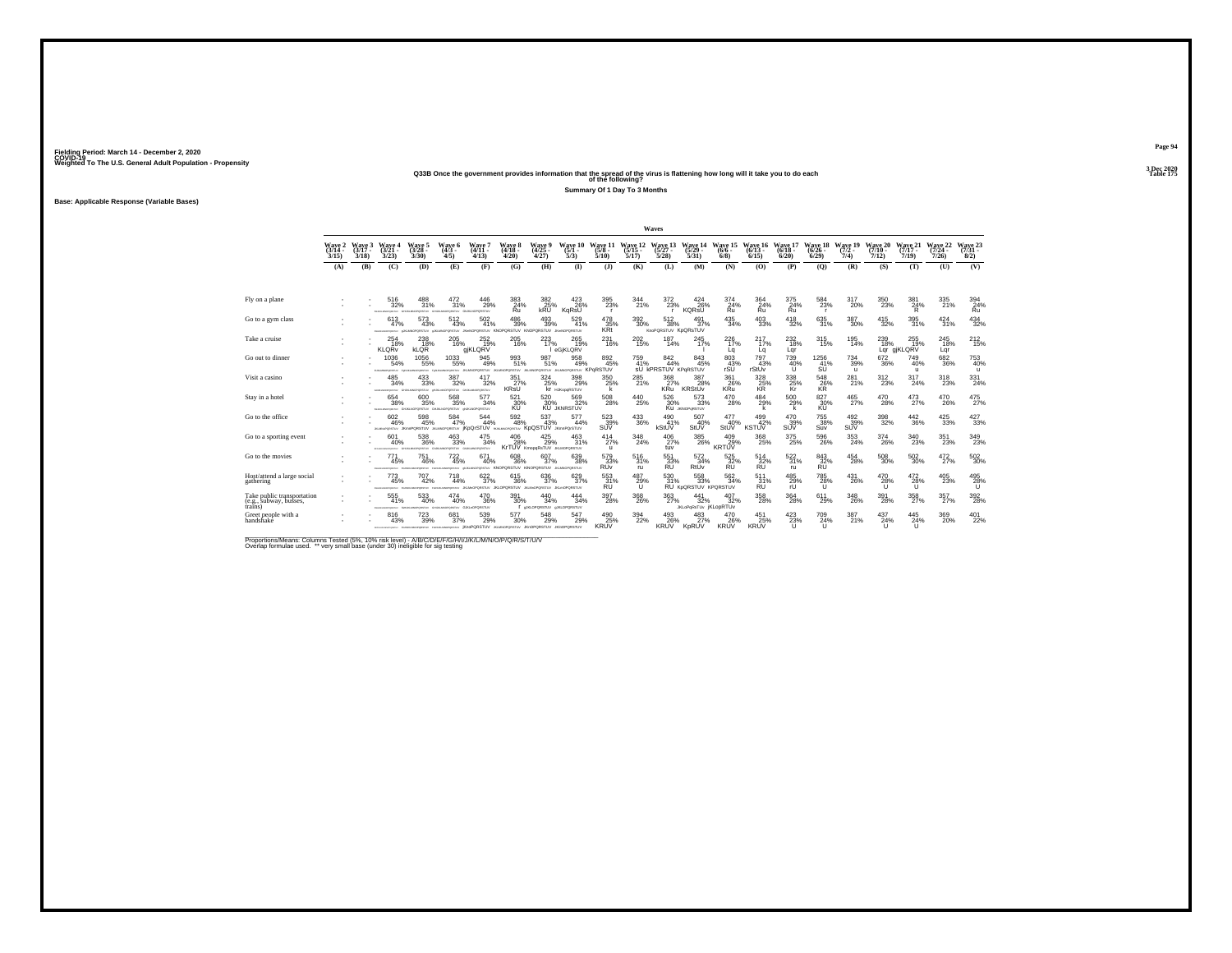### **Q33B Once the government provides information that the spread of the virus is flattening how long will it take you to do each Table 176 of the following?**

**Summary Of Up To 6 Months**

**Base: Applicable Response (Variable Bases)**

|                                                                 |                                    |                   |                                                     |                                                                        |                                       |                                                                                               |                                     |                                                |                                     |                                     |                         | Waves                           |                                          |                                    |                             |                              |                              |                            |                              |                              |                              |                              |
|-----------------------------------------------------------------|------------------------------------|-------------------|-----------------------------------------------------|------------------------------------------------------------------------|---------------------------------------|-----------------------------------------------------------------------------------------------|-------------------------------------|------------------------------------------------|-------------------------------------|-------------------------------------|-------------------------|---------------------------------|------------------------------------------|------------------------------------|-----------------------------|------------------------------|------------------------------|----------------------------|------------------------------|------------------------------|------------------------------|------------------------------|
|                                                                 | Wave 2 Wave 3<br>$(3/14 -$<br>3/15 | $(3/17 -$<br>3/18 | Wave 4<br>$(3/21 -$<br>3/23                         | Wave 5<br>$(3/28 -$<br>3/30                                            | Wave 6<br>$(4/3 -$<br>4/5             | Wave 7<br>$(4/11 -$<br>4/13                                                                   | Wave 8<br>$(4/18 -$<br>4/20         | Wave 9<br>$(4/25 -$<br>4/27                    | Wave 10<br>$(5/1 -$<br>5/3)         | Wave 11 Wave 12<br>$(5/8 -$<br>5/10 | $(5/15 -$<br>5/17       | $(5/27 -$<br>5/28               | Wave 13 Wave 14<br>$(5/29 -$<br>5/31     | Wave 15 Wave 16<br>$(6/6 -$<br>6/8 | $(6/13 -$<br>6/15           | Wave 17<br>$(6/18 -$<br>6/20 | Wave 18<br>$(6/26 -$<br>6/29 | Wave 19<br>$(7/2 -$<br>7/4 | Wave 20<br>$(7/10 -$<br>7/12 | Wave 21<br>$(7/17 -$<br>7/19 | Wave 22<br>$(7/24 -$<br>7/26 | Wave 23<br>$(7/31 -$<br>8/2) |
|                                                                 | (A)                                | (B)               | (C)                                                 | (D)                                                                    | (E)                                   | (F)                                                                                           | (G)                                 | (H)                                            | $\Phi$                              | (3)                                 | (K)                     | (L)                             | (M)                                      | (N)                                | (0)                         | (P)                          | (0)                          | (R)                        | (S)                          | (T)                          | (U)                          | (V)                          |
|                                                                 |                                    |                   |                                                     |                                                                        |                                       |                                                                                               |                                     |                                                |                                     |                                     |                         |                                 |                                          |                                    |                             |                              |                              |                            |                              |                              |                              |                              |
| Fly on a plane                                                  |                                    |                   | 1000<br>63%                                         | 905<br>58%<br>GAUKLANDPORTRY GHUKLNOPORKAY GAUKLNOPOR/TUV              | 859<br>56%                            | 882<br>56%                                                                                    | 788<br>49%                          | 755<br>49%                                     | 853<br>53%<br>hKaRU                 | 861<br>51%<br>krU                   | 757<br>47%              | 794<br>50%                      | 871<br>54%<br>GHKLnpQRU                  | 769<br>50%                         | 761<br>50%<br>$\mathbf{u}$  | 777<br>50%                   | 1262<br>49%                  | 753<br>47%                 | 807<br>$52%$ KRU             | 827<br>52%<br>KRU            | 752<br>46%                   | 828<br>51%<br>kru            |
| Go to a gym class                                               |                                    |                   | 989<br>75%<br>CHARLES CREW TO                       | 970<br>73%<br>PORSTUV                                                  | 864<br>73%<br><b>VUTERON</b>          | 871<br>71%                                                                                    | 856<br>68%<br>SPORSTLIV KmNOoQRSTUV | 830 66%<br>KRSUV <i>KRANDPORSTUV</i>           | 895<br>70%                          | 886<br>65%<br>KrsU                  | 765<br>59%              | 880 65%<br><b>KRsU</b>          | 858<br>64%<br>Ku                         | 807<br>63%<br>k                    | $^{755}_{\ 62\%}$           | 823<br>64%<br>Ku             | 1276<br>63%<br>ku            | 773<br>60%                 | 794<br>61%                   | $813 \over 63\%$             | 801<br>59%                   | $\underset{62\%}{^{846}}$    |
| Take a cruise                                                   |                                    |                   | 534<br>39%<br>eGHjKLNQ                              | 487<br>37%<br>GhKLQ                                                    | 435<br>34%                            | 513<br>39%<br><b>EGHJKLNOr</b>                                                                | 425<br>32%                          | 432<br>33%                                     | 496<br>36%<br>gkLq                  | 495<br>34%                          | 442<br>32%              | 419<br>31%                      | 544<br>37%<br><b>GhKLQ</b>               | 439<br>34%                         | 473<br>38%<br><b>GHKLnQ</b> | 487<br>37%<br><b>GhKLQ</b>   | 704<br>33%                   | 472<br>35%                 | 523<br>38%<br>eGHjKLnQ       | 499<br>37%<br>GhKLQ GHKLnQ   | 529<br>38%                   | 496<br>36%<br>qkL            |
| Go out to dinner                                                |                                    |                   | 1616<br>84%<br>ALSO MATERIALS - GALIAS MATERIALS IN | 1642<br>86%                                                            | 1582<br>84%<br>HJKLMNOPORSTUY         | 1628<br>85%<br>GAUKLMOPORTIV JILMAOPORSTUV JKIMOPORSTUV                                       | 1579<br>82%                         | 1561<br>81%                                    | 1582<br>82%<br><b>JIGMNOPORSTUV</b> | $1527 \atop 77\%$<br>KU             | 1339<br>72%             | 1491<br>78%<br><b>KRU</b>       | $\frac{1442}{77\%}$<br>KU                | 1433<br>KU                         | 1399<br>76%<br>KU           | $\frac{1433}{77\%}$<br>KrU   | 2322%<br>KU                  | $\frac{1383}{74\%}$        | 1390<br>75%<br>ku            | 1445<br>76%<br>KÚ            | 1375<br>72%                  | $\frac{1434}{75\%}$<br>Ku    |
| Visit a casino                                                  |                                    |                   | 867<br>62%                                          | 792<br>60%<br>ANALISONDRUTHY GHANAGROBSTUV OMIKLOPORSIUV GHANAGROBSTUV | 697<br>57%                            | 759<br>58%                                                                                    | 669<br>52%<br>Kr                    | 651<br>50%                                     | 758<br>56%<br><b>HKLooQRsUV</b>     | $^{742}_{~52\%}$                    | 627<br>46%              | 680<br>49%                      | 786<br>56%<br><b>HKLopQRsUV</b>          | 726<br>53%<br>KIRUV                | $^{666}_{52\%}$             | $\frac{695}{52\%}$           | 1085<br>51%<br>'K.           | 636<br>48%                 | 693<br>51%                   | 694<br>52%                   | 668<br>48%                   | $^{673}_{49\%}$              |
| Stay in a hotel                                                 |                                    |                   | 1192<br>69%<br>ARRESTS AND ARRESTS FOR              | 1127<br>65%<br>GHJKINDPORTUV GHJKINDORTUV GHjKINRTUV                   | 1052<br>64%                           | 1059<br>62%                                                                                   | 992<br>57%                          | 980<br>57%                                     | 1091<br>62%<br><b>GHKRTU</b>        | 1062<br>59%                         | 960<br>55%              | 1031<br>59%                     | 1087<br>63%<br>GHJKLNoQRTUV              | 993<br>58%                         | 986<br>59%<br>ku            | 1048<br>61%<br>ghKRU         | 1643<br>59%<br>kU            | 964<br>56%                 | 1044<br>62%<br>GHKnRTU       | 1001<br>57%                  | 992<br>55%                   | 1022<br>59%                  |
| Go to the office                                                |                                    |                   | 1145<br>87%<br><b>DATA MAYARATULU</b>               | 1169<br>87%                                                            | 1088<br>87%                           | 1067<br>86%<br>GIURLINOPORSTUV GHUNLINOPORSTUV UKLANOPORSTUV JKNOQRSTUV JKNOQRSTUV JKNOQrSTUV | $^{1028}_{\,\,84\%}$                | $^{1042}_{84\%}$                               | 1077<br>83%                         | $^{1031}_{78\%}$<br>uV              | 920 76%<br>$\mathsf{v}$ | 975<br>81%<br><b>KSTUV</b>      | $^{1029}_{81\%}$<br><b><i>IKSTUV</i></b> | 941<br>79%<br><b>LIV</b>           | 949<br>79%<br>UV            | 973<br>81%<br><b>KSTUV</b>   | 1595<br>80%<br>kstUV         | 988<br>79%<br>UV           | 933<br>76%                   | $\frac{941}{76\%}$           | $\frac{943}{74\%}$           | 924                          |
| Go to a sporting event                                          |                                    |                   | 1033<br>68%<br>PERMISSION CHARGESTS!                | 977<br>66%                                                             | 862<br>62%                            | $875\atop 62\%$<br>GIULINOPORITUV GIULINOPORITUV KPORSTUV KPORTUV NICLINOPORITUV              | 822%                                | 806<br>56%                                     | 888<br>60%                          | 84054%<br>KrtUv                     | 717<br>49%              | 833<br>55%<br>KpRTUV            | 8135%                                    | 821 57%<br>KrtUV KPORSTUV          | 799<br>55%<br><b>KRTUV</b>  | <sup>760</sup> 51%           | 1198<br>52%                  | 729<br>50%                 | <sup>764</sup> 52%           | $^{727}_{50\%}$              | 738<br>49%                   | 744<br>50%                   |
| Go to the movies                                                |                                    |                   | 1239<br>73%<br><b>STANDARD REPORT</b>               | 1209<br>73%<br><b>REAL OF MACHINERY</b>                                | 1155<br>72%<br>doubled and management | 1140<br>69%<br>GUILLIMOPORSTLY IKIODQRSTLIV KIYODQRSTLIV                                      | 1080<br>65%                         | 1070<br>65%                                    | 1119<br>67%<br><b>JIGMNOPORSTUV</b> | 1057<br>61%<br>Kr                   | 928<br>56%              | 1011<br>61%<br>Kr               | 1051<br>62%<br><b>KQRtu</b>              | 1012<br>61%<br>Kqr                 | 951<br>60%                  | 1008<br>61%                  | 1546<br>58%                  | 941<br>57%                 | 989<br>59%                   | 974<br>58%                   | 999<br>58%                   | $\frac{984}{59\%}$           |
| Host/attend a large social<br>gathering                         |                                    |                   | 1270<br>73%<br>WARRAN                               | 1170<br>69%<br>GAUKLMOPORTRY GAUKLINOPORTRY                            | 1163<br>71%                           | 1150<br>69%<br>HAMMOPORSTLY JKMNsPORSTUV JKQRSTUV JKQRSTUV                                    | 1114<br>65%                         | $^{1073}_{63\%}$                               | 1083<br>63%                         | $^{1049}_{59\%}$                    | 959<br>56%              | $^{1060}_{62\%}$<br><b>KRTU</b> | 1036<br>61%<br>KrŤÚ                      | 1012<br>61%<br>KrŤÚ                | 1014<br>61%<br>KRTU         | 99460%<br>ktu <sup>-</sup>   | 1629<br>59%                  | $\frac{944}{57\%}$         | 993<br>59%                   | $\substack{953 \\ 56\%}$     | 966<br>56%                   | $^{1032}_{-59\%}$            |
| Take public transportation<br>(e.g., subway, busses,<br>trains) |                                    |                   | 952<br>70%                                          | 885<br>67%<br>YOREY GHALMOPOKETUV GIJALMOPORETUV GJALMOPORETUV         | 775<br>65%                            | 841<br>64%                                                                                    | 749<br>57%                          | 783<br>61%<br><b>K JKLnaRTUV</b> GJALNOPORSTUV | 834<br>63%                          | 778<br>54%                          | 734<br>52%              | 725<br>54%                      | 818<br>60%<br><b>JKLaRTUV</b>            | $^{723}_{57\%}$                    | 742<br>58%                  | 753<br>57%                   | 1205<br>56%                  | 750<br>55%                 | 783<br>57%                   | 726<br>54%                   | 725<br>54%                   | 755<br>54%                   |
| Greet people with a<br>handshaké                                |                                    |                   | 1318<br>70%                                         | 1220<br>65%                                                            | 1146<br>63%                           | 1066<br>57%<br>SPONSMOVIEW PORSIZEPORTLY PORSUMOPORTLY SEALINOPORTLY IKORSTUV                 | 1017<br>54%                         | 983<br>52%<br>KrU                              | 988<br>53%<br>KaRtUv                | 959 60%                             | 834<br>46%              | 964<br>51%<br><b>KU</b>         | 956<br>53%<br>KgRtUv                     | 944<br>52%<br>KrU                  | 935<br>53%<br>KaRtUv        | 926<br>51%<br>Ku             | 1448<br>49%                  | 869<br>48%                 | 905<br>50%                   | 892<br>49%                   | $\substack{872 \\ 47\%}$     | 917<br>49%                   |

Proportions/Means: Columns Tested (5%, 10% risk level) - A/B/C/D/E/F/G/H/I/J/K/L/M/N/O/P/Q/R/S/T/U/V<br>Overlap formulae used. \*\* very small base (under 30) ineligible for sig testing

**Page 953 Dec 2020<br>Table 176**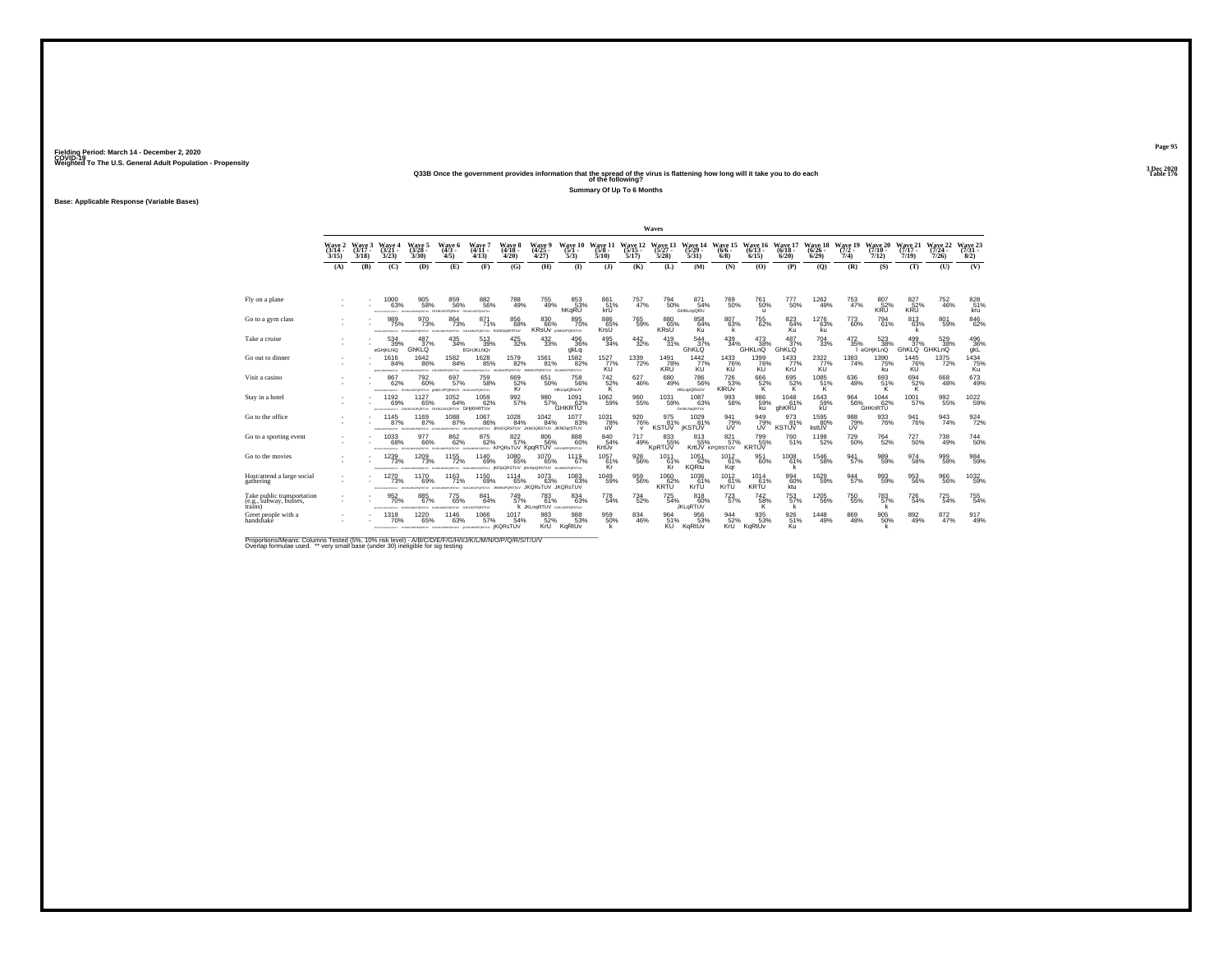#### **Q33B Once the government provides information that the spread of the virus is flattening how long will it take you to do each Table 177 of the following?**

**Summary Of Year Or Longer**

**Base: Applicable Response (Variable Bases)**

|                                                                 |                             |                             |                             |                                 |                                                   |                               |                                  |                             |                                                                      |                                                    |                                                      | Waves                            |                                                      |                                  |                                            |                                  |                                                                |                                     |                                       |                              |                                                                                    |                                |
|-----------------------------------------------------------------|-----------------------------|-----------------------------|-----------------------------|---------------------------------|---------------------------------------------------|-------------------------------|----------------------------------|-----------------------------|----------------------------------------------------------------------|----------------------------------------------------|------------------------------------------------------|----------------------------------|------------------------------------------------------|----------------------------------|--------------------------------------------|----------------------------------|----------------------------------------------------------------|-------------------------------------|---------------------------------------|------------------------------|------------------------------------------------------------------------------------|--------------------------------|
|                                                                 | Wave 2<br>$(3/14 -$<br>3/15 | Wave 3<br>$(3/17 -$<br>3/18 | Wave 4<br>$(3/21 -$<br>3/23 | Wave 5<br>$(3/28 -$<br>3/30     | Wave 6<br>$(4/3 -$<br>4/5                         | Wave 7<br>$(4/11 -$<br>4/13   | Wave 8<br>$(4/18 -$<br>4/20      | Wave 9<br>$(4/25 -$<br>4/27 | Wave 10<br>$(5/1 -$<br>5/3                                           | Wave 11<br>$(5/8 -$<br>5/10                        | Wave 12<br>$(5/15 -$<br>5/17                         | Wave 13<br>$(5/27 -$<br>5/28     | Wave 14<br>(5/29<br>5/31                             | Wave 15<br>$(6/6 -$<br>6/8       | Wave 16<br>$(6/13 -$<br>6/15               | Wave 17<br>$(6/18 -$<br>6/20     | Wave 18<br>$(6/26 -$<br>6/29                                   | Wave 19<br>$(7/2 -$<br>7/4          | Wave 20<br>$(7/10 -$<br>7/12          | Wave 21<br>$(7/17 -$<br>7/19 | Wave 22<br>$(7/24 -$<br>7/26                                                       | Wave 23<br>$(7/31 -$<br>8/2)   |
|                                                                 | (A)                         | (B)                         | (C)                         | (D)                             | (E)                                               | (F)                           | (G)                              | (H)                         | $\mathbf{D}$                                                         | (3)                                                | (K)                                                  | (L)                              | (M)                                                  | (N)                              | (0)                                        | (P)                              | (O)                                                            | (R)                                 | (S)                                   | (T)                          | (U)                                                                                | (V)                            |
|                                                                 |                             |                             |                             |                                 |                                                   |                               |                                  |                             |                                                                      |                                                    |                                                      |                                  |                                                      |                                  |                                            |                                  |                                                                |                                     |                                       |                              |                                                                                    |                                |
| Fly on a plane                                                  |                             |                             | 319<br>20%                  | 359<br>23%<br>$\mathbf{c}$      | $\frac{384}{25\%}$                                | 343<br>22%                    | 447<br>28%<br>CDF <sub>m</sub>   | 454<br>29%<br>CDEFIM        | 415<br>26%                                                           | 464<br>27%                                         | 491<br>30%<br>CDF CDEFIMnot CDEFIMnt                 | 480<br>30%                       | $\frac{389}{24\%}$                                   | 407<br>27%<br>CdF                | 419<br>28%<br><b>CDFm</b>                  | 415<br>27%<br>CdF                | 757<br>29%<br>CDEFIM CDEFORMNPTY                               | 504<br>31%                          | 441<br>29%<br>CDeFM                   | 424<br>26%<br>CdF            | 518<br>32%<br>COEFGUMOPTY                                                          | 454<br>28%<br>CDF <sub>m</sub> |
| Go to a gym class                                               |                             |                             | $^{125}_{9\%}$              | $^{163}_{12\%}$<br>c            | <sup>115</sup> <sub>10%</sub>                     | <sup>129</sup> <sub>10%</sub> | $^{181}_{14\%}$<br>CEF           | $\frac{192}{15\%}$<br>CdEF  | $^{176}_{14\%}$<br>CEf                                               | 214<br>16%                                         | $^{231}_{18\%}$<br>CdEF CDEFgILg                     | 186<br>14%<br>CEF                | $^{218}_{16\%}$<br>CDEF                              | $^{219}_{17\%}$                  | $^{231}_{19\%}$<br><b>CDEFII</b> CDEFGHILQ | $^{210}_{16\%}$<br>CDEF          | 293%                                                           | 226<br>18%<br>CEF CDEFgILq CDEFgILq | $^{232}_{18\%}$                       | $^{225}_{17\%}$<br>CDEFII    | 232 <sub>%</sub><br>CDEFil CDEFglLq                                                | 238<br>17%                     |
| Take a cruise                                                   |                             |                             | $\substack{436 \\ 32\%}$    | 418<br>32%                      | 411<br>32%                                        | $^{389}_{\phantom{1}30\%}$    | 437<br>33%                       | 448<br>34%                  | 454<br>33%                                                           | 441<br>30%                                         | 487<br>35%                                           | 494<br>36%<br>FJOD CdeFJOPsT     | 476<br>33%                                           | 445<br>34%<br>Fi                 | 385<br>31%                                 | 403<br>31%                       | 747<br>35%                                                     | 507<br>37%<br>Fjop coergumorstv     | 435<br>32%                            | 418<br>31%                   | 475<br>34%                                                                         | $\frac{452}{33\%}$             |
| Go out to dinner                                                |                             |                             | 129/7%                      | $^{12}$ <sup>12</sup> $^{16}$ % | $^{151}_{8\%}$                                    | $^{120}_{6\%}$                | $\frac{172}{9\%}$<br>CDF         | $\frac{175}{9\%}$<br>CDF    | $^{176}_{9\%}$<br>CDF                                                | 218<br>11%<br>CDEFg CDEFGHIm                       | 229<br>12%                                           | 205<br>11%<br>CDEF               | 187<br>10%<br>CDF                                    | 197<br>10%                       | $^{232}_{13\%}$<br>CDEF CDEFGHIM CDEFGHI   | 222<br>12%                       | 330<br>11%                                                     | 226<br>12%                          | 239<br>13%                            | 241<br>13%                   | 241<br>13%<br>CDEFg CDEFGHI CDEFGHIMn CDEFGHIM CDEFGHIM CDEFGHIMn                  | 243<br>13%                     |
| Visit a casino                                                  |                             |                             | $^{252}_{18\%}$             | 281%<br>c                       | $^{278}_{23\%}$                                   | $^{295}_{23\%}$               | 334<br>26%<br>CDm                | 346<br>26%<br>CDefm         | $\overset{338}{\underset{\text{Cd}}{\text{25\%}}}$                   | 350<br>24%<br>C                                    | $\frac{392}{29}\%$<br><b>CDEFIM</b> COEF ON APPROPER | 415<br>30%                       | $\frac{316}{22\%}$                                   | $\underset{\text{CD}}{^{348}}$   | $\frac{337}{26\%}$<br>CDm                  | 355%<br>CDefm                    | 558<br>26%<br>CDefm COSFGHAMOPOSI                              | 415<br>31%                          | 346<br>26%<br>CĎ                      | 361<br><b>CDefM</b>          | 396<br>28%<br>CDEFijM                                                              | 389<br>28%<br>CDEFIM           |
| Stay in a hotel                                                 |                             |                             | 297<br>17%                  | 318<br>18%                      | 317<br>19%                                        | $^{355}_{21\%}$               | 407<br>24%<br><b>CDEIM</b>       | 398<br>23%<br>CDEIM         | 354<br>20%<br>$\mathbf{c}$                                           | 417<br>23%<br><b>CDEIM</b>                         | 419<br>24%<br><b>CDEfIM</b>                          | 396<br>22%<br>CDem               | $^{335}_{\phantom{1}\phantom{1}20\%}$                | 369<br>22%                       | 395<br>24%<br>CDEIM                        | 389<br>23%<br>CD <sub>em</sub>   | 610<br>$22\%$                                                  | 413<br>24%<br>CDEflM                | 369<br>$\frac{22}{c}$                 | 420<br>24%<br>CDEflM         | 433<br>24%<br>CDEfIM                                                               | 397<br>23%<br>CDEm             |
| Go to the office                                                |                             |                             | $^{78}_{6\%}$<br>d          | $^{54}_{\ 4\%}$                 | $^{55}_{4\%}$                                     | $^{64}_{5\%}$                 | 86/7%<br>DĖ                      | $\frac{90}{7\%}$<br>DEf     | $^{87}_{7\%}$<br>DE                                                  | 118<br>CDEFI                                       | 104<br>9%<br>CDEF                                    | $^{79}_{7\%}$<br>De              | $^{101}_{\underline{8}\%}$                           | 116<br>10%<br>DEF CDEFGhILPo     | $^{109}_{-9\%}$<br>CDEFil                  | $8^{2}_{7\%}$<br>DE              | $^{145}_{7\%}$<br>DEf                                          | 115                                 | 146<br>12%                            | 117<br>9%                    | 138<br>CDEFIIp совтаниемно CDEFgiLp совтание по совтаниемно                        | 144<br>11%                     |
| Go to a sporting event                                          |                             |                             | $^{234}_{15\%}$             | 254<br>17%                      | $^{269}_{19\%}$                                   | 270<br>$^{19\%}$              | 339<br>23%<br>CDEF               | 356<br>CDEF                 | $\overset{320}{\underset{\mathsf{CD}}{\mathsf{22}}} \hspace{-0.5mm}$ | 332<br>21%                                         | 410<br>28%<br>CD CDEFGIJMNO                          | 376<br>25%<br><b>CDEFij</b>      | $\overset{341}{\underset{\text{CDef}}{\text{23\%}}}$ | 324<br>23%<br>CDef               | 318                                        | 386                              | 611<br>22% 26% 26% 29%<br>CD CDEFIJnO CDEFIJmnO coercituations | 423<br>29%                          | 353<br>24%                            | 402<br>28%                   | 440<br>29%<br>CDEF CDEFGIJMNO COEFGIJIANOS CDEFGIJMNOS                             | 416<br>28%                     |
| Go to the movies                                                |                             |                             | $^{213}_{13\%}$             | <sup>216</sup> <sub>13%</sub>   | 221<br>14%                                        | $^{242}_{15\%}$               | $^{272}_{16\%}$<br>CDe           | 311<br>19%<br>CDEFI         | $^{239}_{14\%}$                                                      | 304<br>18%                                         | $\frac{362}{22\%}$<br>CDEfl CDEFGhIJM CDEFGIJm       | 352 <sub>%</sub>                 | $\frac{303}{18}\%$<br>CDEFI                          | 318<br>19%<br>CDEFgl             | 317<br>20%<br>CDEFGI CDEFGII               | 342<br>21%                       | 549<br>21%<br>CDEFGI CDEFGHUMN CDEFGHUM CDEFGHUM               | 376<br>23%                          | 369<br>22%                            | 366<br>22%                   | 358<br>21%<br>CDEFGIj CDEFGIJm                                                     | 354<br>21%                     |
| Host/attend a large social<br>gathering                         |                             |                             | $^{206}_{\ 12\%}$           | 240<br>14%                      | 221<br>13%                                        | $^{259}_{15\%}$               | 309 18%<br>CDEf                  | $313 \atop 18\%$<br>CDEf    | 309<br>18%                                                           | 380<br>21%<br>CDEf <sup>"</sup> CDEFghi CDEFGHILMn | 389<br>23%                                           | $^{330}_{19\%}$<br>CDEF          | $^{315}_{19\%}$<br>CDEf                              | $\frac{327}{20\%}$<br>CDEF       | 334<br>20%                                 | 358<br>22%<br>CDEF CDEFGhim      | 568<br>21%                                                     | $^{421}_{25\%}$                     | $^{383}_{\phantom{1}\phantom{1}23\%}$ | 419<br>25%                   | 414<br>24%<br>CDEF COSTGHULMOND CDEFGHILMn COEFGHILMNOG COEFGHILMNOG COEFGHILMNOG  | 418<br>24%                     |
| Take public transportation<br>(e.g., subway, busses,<br>trains) |                             |                             | 189<br>14%                  | 189<br>14%                      | 184<br>15%                                        | 187<br>14%                    | 277<br>21%<br>CDEF <sup>Im</sup> | 250<br>19%<br>CDEF          | 217<br>16%                                                           | 330<br>23%                                         | 335<br>24%<br>CDEFhIM CDEFHIM CDEFgHIMnopt           | 331<br>25%                       | 242<br>18%<br>Cdf                                    | 270<br>21%<br>CDEF <sup>Im</sup> | 263<br>21%<br>CDEFI                        | 272<br>21%<br>CDEFI <sup>®</sup> | 459<br>21%<br><b>CDEFIm</b>                                    | 298<br>22%<br>CDEFIM CDEFHIMOP      | 333<br>24%                            | 279<br>21%<br>CDEFI          | 298<br>CDEFIM CDEFHIM                                                              | 322<br>23%                     |
| Greet people with a<br>handshake                                |                             |                             | $^{213}_{11\%}$             | 239<br>13%                      | $^{286}_{\phantom{16}\phantom{16}\phantom{16}\%}$ | 284<br>15%<br>Cd              | 333<br>18%<br>CD                 | 341<br>18%<br>CDf           | 356<br>19%<br>CDEF                                                   | 361<br>19%<br>CDEF                                 | 368<br>20%                                           | 423/22%<br><b>CDEF</b> CDEFGHIJM | $\frac{322}{18}\%$<br>CD                             | 363<br>CDEF                      | 352 %<br>CDEF                              | 361<br>20%                       | 613<br>21%                                                     | 420<br>23%                          | 454<br>25%                            | 402<br>22%                   | 406<br>22%<br>CDEF CDEFGhm CDEFGHUMnop CDEFGHUMnOPOL CDEFGHIM CDEFGHIM CDEFGHUMnop | 427<br>23%                     |

Proportions/Means: Columns Tested (5%, 10% risk level) - A/B/C/D/E/F/G/H/I/J/K/L/M/N/O/P/Q/R/S/T/U/V<br>Overlap formulae used. \*\* very small base (under 30) ineligible for sig testing

**Page 96**3 Dec 2020<br>Table 177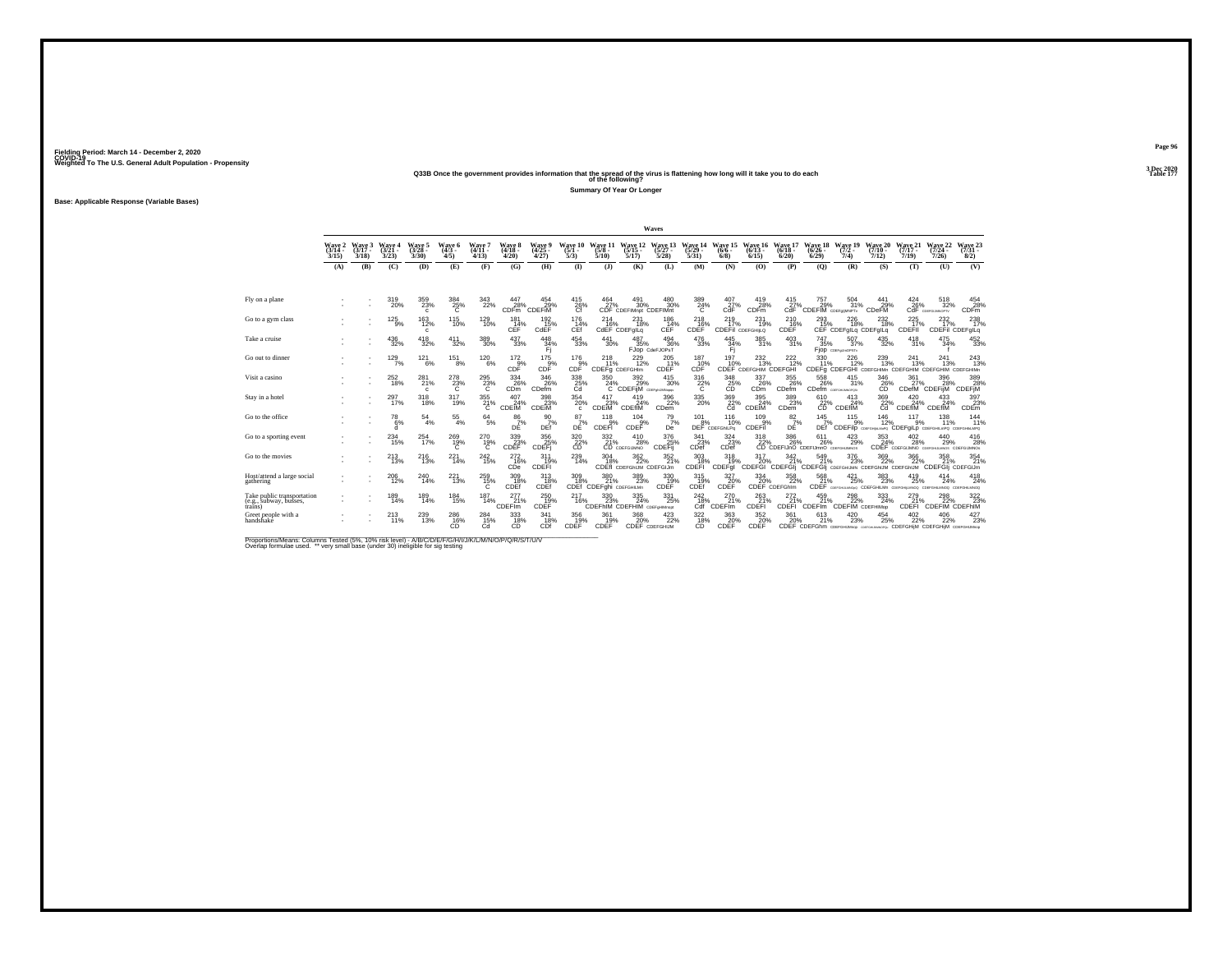#### **Q33B\_1 Once the government provides information that the spread of the virus is flattening how long will it take you to do each Table 178 of the following?**

**Fly on a plane**

**Base: Applicable Response**

|                                        |                                    |                             |                                 |                                                                                                                                                                                                                                                   |                         |                                          |                             |                                 |                                |                                 |                                           | Waves                            |                                 |                          |                                    |                                     |                                             |                                |                                                 |                               |                                  |                                           |
|----------------------------------------|------------------------------------|-----------------------------|---------------------------------|---------------------------------------------------------------------------------------------------------------------------------------------------------------------------------------------------------------------------------------------------|-------------------------|------------------------------------------|-----------------------------|---------------------------------|--------------------------------|---------------------------------|-------------------------------------------|----------------------------------|---------------------------------|--------------------------|------------------------------------|-------------------------------------|---------------------------------------------|--------------------------------|-------------------------------------------------|-------------------------------|----------------------------------|-------------------------------------------|
|                                        | <b>Wave 2</b><br>$(3/14 -$<br>3/15 | Wave 3<br>$(3/17 -$<br>3/18 | Wave 4<br>$\frac{(3/21)}{3/23}$ | Wave 5<br>$\frac{(3/28)}{3/30}$                                                                                                                                                                                                                   | Wave 6<br>(4/3 -<br>4/5 | Wave 7<br>$\frac{(4/11)}{4/13}$          | Wave 8<br>$(4/18 -$<br>4/20 | Wave 9<br>$\frac{(4/25)}{4/27}$ | Wave 10<br>$\frac{(5/1)}{5/3}$ | Wave 11<br>$\frac{(5/8)}{5/10}$ | Wave 12<br>$\frac{(5/15)}{5/17}$          | Wave 13<br>$\frac{(5/27)}{5/28}$ | Wave 14<br>5/29<br>5/31)        | Wave 15<br>(6/6)<br>6/8  | Wave 16<br>$(6/13 -$<br>6/15       | Wave 17<br>$(6/18 -$<br>6/20        | Wave 18<br>$(6/26 -$<br>6/29                | Wave 19<br>$\frac{(7/2)}{7/4}$ | Wave 20<br>$(7/10 -$<br>7/12)                   | Wave 21<br>$(7/17 -$<br>7/19  | Wave 22<br>$\frac{(7/24)}{7/26}$ | Wave 23<br>$\binom{7/31}{8/2}$            |
|                                        | (A)                                | (B)                         | (C)                             | (D)                                                                                                                                                                                                                                               | (E)                     | (F)                                      | (G)                         | (H)                             | $\Phi$                         | (1)                             | (K)                                       | (L)                              | (M)                             | (N)                      | (O)                                | (P)                                 | $\mathbf{Q}$                                | (R)                            | (S)                                             | (T)                           | (U)                              | (V)                                       |
| Unweighted Base<br>Weighted Base       | $\cdots$                           | $^{\tiny{**}}$              | 1565<br>1599                    | 1533<br>1558                                                                                                                                                                                                                                      | 1489<br>1532            | 1503<br>1562                             | 1614<br>1606                | 1533<br>1553                    | 1610<br>1625                   | 1627<br>1689                    | 1628<br>1620                              | 1605<br>1604                     | 1573<br>1606                    | 1543<br>1535             | 1449<br>1509                       | 1543<br>1556                        | 2446<br>2574                                | 1631<br>1610                   | 1544<br>1542                                    | 1575<br>1603                  | 1621<br>1620                     | 1622<br>1634                              |
| Up To 6 Months (Net)                   |                                    |                             | 1000<br>63%                     | $\substack{905 \\ 58\%}$<br>nesnu                                                                                                                                                                                                                 | 859<br>56%<br>VURSION   | 882<br>56%<br>GHJKUNOPORsTUV             | 788<br>49%                  | $^{755}_{49\%}$                 | 853%<br>hKaRU                  | 861 <sub>%</sub><br>křÚ         | 757<br>47%                                | 794<br>50%                       | 871<br>54%<br>GHKLnpQRU         | 769<br>50%               | <sup>761</sup> 50%<br>$\mathbf{u}$ | 777<br>50%                          | $^{1262}_{49\%}$                            | $^{753}_{47\%}$                | 807<br>52%<br>KŘŨ                               | 827<br>52%<br>KRU             | 752<br>46%                       | 828<br>51%<br>kru                         |
| Up To 3 Months<br>(Sub-Net)            |                                    |                             | 642<br>40%                      | 589<br>38%<br>BARAMOPONIU GHUKLINGPORAJV GHUKLINGPORAJV GHUKLNORUV                                                                                                                                                                                | 574<br>37%              | 568<br>36%                               | 464<br>29%                  | 464<br>30%                      | 543<br>33%<br>GhKrU            | 515<br>30%                      | 451<br>28%                                | 492<br>31%                       | 543<br>34%<br>GhKrU             | 485<br>32%               | 508<br>34%<br>GhKrU                | 510<br>33%<br>gKU                   | 808<br>31%<br>k                             | 475<br>29%                     | 552<br>36%<br><b>GHJKLnQRU</b>                  | 538<br>34%<br>GhKrU           | 462<br>28%                       | 527<br>32%<br>gKu                         |
| Immediately/1-30 Days<br>(Sub-Sub-Net) |                                    |                             | 314<br>20%<br><b>GHJKLnQuv</b>  | 298<br>19%<br>GHJKLq                                                                                                                                                                                                                              | 288<br><b>GHJKI</b>     | 288<br>18%<br>GHjKI                      | 199<br>12%                  | $^{219}_{14\%}$                 | $^{288}_{18\%}$<br><b>GHK</b>  | $^{259}_{15\%}$<br>q            | 222<br>14%                                | $^{250}_{16\%}$<br>G             | $^{283}_{18\%}$<br>GHK          | 255<br>17%<br>Ġk         | 262 <sub>17%</sub><br><b>GHK</b>   | $^{299}_{19\%}$<br>GHJKLq           | $^{420}_{16\%}$<br>Gk                       | $\frac{305}{19\%}$             | $343 \atop 22\%$<br>GHJKI «GHUKIMOOU/ GHJKLnQuv | 317<br>20%                    | $^{265}_{16\%}$<br>G             | $^{275}_{17\%}$<br>Ghk                    |
| Immediately                            |                                    |                             | $^{126}_{8\%}$<br>GĤ            | $10^{2}_{7\%}$                                                                                                                                                                                                                                    | $101$ <sub>7%</sub>     | $^{123}_{\  \  \, \mathrm{GHz}}$         | $^{80}_{5\%}$               | $8^{2}_{5\%}$                   | $^{120}_{7\%}$<br>Gh           | $^{119}_{7\%}$<br>Gĥ            | $107/7\%$                                 | $^{120}$ <sub>7%</sub><br>GĤ     | $^{118}_{7\%}$<br>Gh            | 111<br>7%                | 144<br>10%<br>Gh DEGHIJKmn         | $^{135}_{.9\%}$<br>deGHk            | $^{224}_{9\%}$<br>deGHK DEGHIJKImN          | <sup>158</sup><br>10%          | $^{202}_{13\%}$                                 | 157<br>10%<br>oromy DEGHUKImn | $^{127}_{8\%}$<br>GĤ             | $^{132}_{8\%}$<br>GĤ                      |
| $1-30$ days                            |                                    |                             | 188<br>12%                      | 196<br>13%<br>WERDONIAN GRANDGREEN GHALNOORSLV                                                                                                                                                                                                    | 187<br>12%              | 166<br>11%<br>GIKIOQ                     | $\frac{119}{7%}$            | 137<br>9%                       | 168<br>10%<br>GKIOO            | 139<br>8%                       | $\frac{115}{7\%}$                         | 130<br>8%                        | 165<br>10%<br>GKoQ              | 144<br>9%                | 118<br>8%                          | 164<br>11%<br>GIKIOQ                | 196<br>8%                                   | 147<br>9%                      | 142<br>9%                                       | 160<br>10%<br>GKa             | 138<br>9%                        | $\frac{142}{9%}$                          |
| 2-3 months                             |                                    |                             | $^{327}_{20\%}$                 | $^{292}_{19\%}$<br>INVESTIGATION NUMBER OF THE MELTIPLE WAS CITED FOR THE MAIN CONTROL AND IN A CONTROL OF STATE OF A CONTROL OF THE CONTROL OF THE CONTROL OF THE CONTROL OF THE CONTROL OF THE CONTROL OF THE CONTROL OF THE CONTROL OF THE CON | 286<br>19%              | $^{280}_{\color{red}\textbf{18\%}}$      | 264<br>16%<br>pRsU          | $^{246}_{16\%}$<br><b>RU</b>    | 255<br>16%<br><b>RU</b>        | $^{256}_{15\%}$<br>Ru           | $^{228}_{14\%}$<br>R                      | $^{242}_{15\%}$<br>Ru            | $^{259}_{16\%}$<br><b>RU</b>    | $^{229}_{15\%}$<br>Ru    | 246<br>16%<br>pRU                  | $^{211}_{14\%}$<br>R                | 388<br>15%<br><b>RU</b>                     | 169<br>11%                     | $^{208}_{14\%}$                                 | $^{221}_{14\%}$<br>R          | 197<br>12%                       | $^{252}_{15\%}$<br><b>RU</b>              |
| 4-6 months                             |                                    |                             | 359<br>22%<br>EHILNOPORETUV     | 316<br>20%<br>opS                                                                                                                                                                                                                                 | 285<br>19%              | 314<br>20%<br><b>os</b>                  | 324<br>$\frac{20}{95}$      | 291<br>19%                      | 310<br>19%                     | 347<br>21%<br>OpqrS             | $\frac{306}{19\%}$                        | 302<br>19%                       | 328<br>20%<br>OpqrS             | 284<br>18%               | $^{253}_{17\%}$                    | 267<br>17%                          | 454<br>18%                                  | 279<br>17%                     | 255<br>17%                                      | 289<br>18%                    | 291<br>18%                       | 301<br>18%                                |
| 7-11 months                            |                                    |                             | $^{179}_{11\%}$                 | $^{217}_{14\%}$<br>c                                                                                                                                                                                                                              | 179<br>12%              | $^{243}_{16\%}$<br>CES                   | 260 16%<br>CES              | 240 15%<br>CES                  | 258<br><b>CES</b>              | $^{232}_{14\%}$<br>c            | 241<br>15%<br>CEs                         | $^{226}_{14\%}$<br>C             | $^{234}_{15\%}$<br>Ce           | 249 16%<br>CES           | 230<br>15%<br><b>CES</b>           | 259<br>17%<br>CEjS                  | $^{414}_{16\%}$<br>CES                      | $^{254}_{16\%}$<br><b>CES</b>  | $^{183}_{12\%}$                                 | 250<br>16%<br>CES             | $^{228}_{14\%}$<br>$\mathbf{c}$  | 259 16%<br><b>CES</b>                     |
| A year or longer                       |                                    |                             | $^{319}_{20\%}$                 | $^{359}_{23\%}$<br>c.                                                                                                                                                                                                                             | $\frac{384}{25\%}$      | $\frac{343}{22\%}$                       | 447<br>28%<br>CDFm          | 454<br>29%<br>CDEFIM            | $^{415}_{26\%}$                | $\frac{464}{27}\%$              | $^{491}_{30\%}$<br>CDF CDEFIMnot CDEFIMnt | 480 30%                          | $\frac{389}{24\%}$              | $^{407}_{27\%}$<br>CdF   | 419<br>28%<br><b>CDFm</b>          | $^{415}_{27\%}$<br>CdF <sup>1</sup> | 757<br>S15<br>CDEFIM CDEF <sub>99MNPT</sub> | 504<br>31%                     | $^{441}_{29\%}$<br><b>CDeFM</b>                 | $^{424}_{26\%}$               | $^{518}_{32\%}$<br>CdF consumery | $^{454}_{\  \, 28\%}$<br>CDF <sub>m</sub> |
| Never again                            |                                    |                             | 101<br>6%                       | 78<br>5%                                                                                                                                                                                                                                          | 110<br>7%<br>Dq         | 93<br>6%                                 | 111<br>7%<br>ď              | 104<br>7%                       | 98<br>6%                       | 132<br>8%<br>DQv                | 131<br>8%<br>DfiQV                        | 103<br>6%                        | 112<br>7%<br>d                  | 111<br>7%<br>Dq          | 99<br>7%                           | 105<br>7%                           | 141<br>5%                                   | 99<br>6%                       | 111<br>7%<br><sub>d</sub>                       | 102<br>6%                     | 121<br>7%<br>Dq                  | 94<br>6%                                  |
| 1 Day To 3 Months (Net)                |                                    |                             | 516<br>32%                      | $^{488}_{31\%}$<br>mesni                                                                                                                                                                                                                          | 472<br>31%              | $^{446}_{\,\,29\%}$<br><b>LNOPORSTUV</b> | $\frac{383}{24\%}$<br>Ru    | 382<br>25%<br>kRU               | $^{423}_{26\%}$<br>KqRsU       | $^{395}_{\ 23\%}$               | 344<br>21%                                | $^{372}_{23\%}$                  | $^{424}_{26\%}$<br><b>KORSU</b> | $\frac{374}{24\%}$<br>Ru | 364 <sub>24%</sub><br>Ru           | 375<br>24%<br>Ru                    | 584<br>23%<br><b>r</b>                      | 317<br>20%                     | 350<br>23%                                      | 381<br>24%<br>R               | $^{335}_{\ 21\%}$                | $\frac{394}{24\%}$<br>Ru                  |
| Sigma                                  |                                    |                             | 1599<br>100%                    | 1558<br>100%                                                                                                                                                                                                                                      | 1532<br>100%            | 1562<br>100%                             | 1606<br>100%                | 1553<br>100%                    | 1625<br>100%                   | 1689<br>100%                    | 1620<br>100%                              | 1604<br>100%                     | 1606<br>100%                    | 1535<br>100%             | 1509<br>100%                       | 1556<br>100%                        | 2574<br>100%                                | 1610<br>100%                   | 1542<br>100%                                    | 1603<br>100%                  | 1620<br>100%                     | 1634<br>100%                              |

Proportions/Means: Columns Tested (5%, 10% risk level) - A/B/C/D/E/F/G/H/I/J/K/L/M/N/O/P/Q/R/S/T/U/V<br>Overlap formulae used. \*\* very small base (under 30) ineligible for sig testing

**Page 973 Dec 2020<br>Table 178**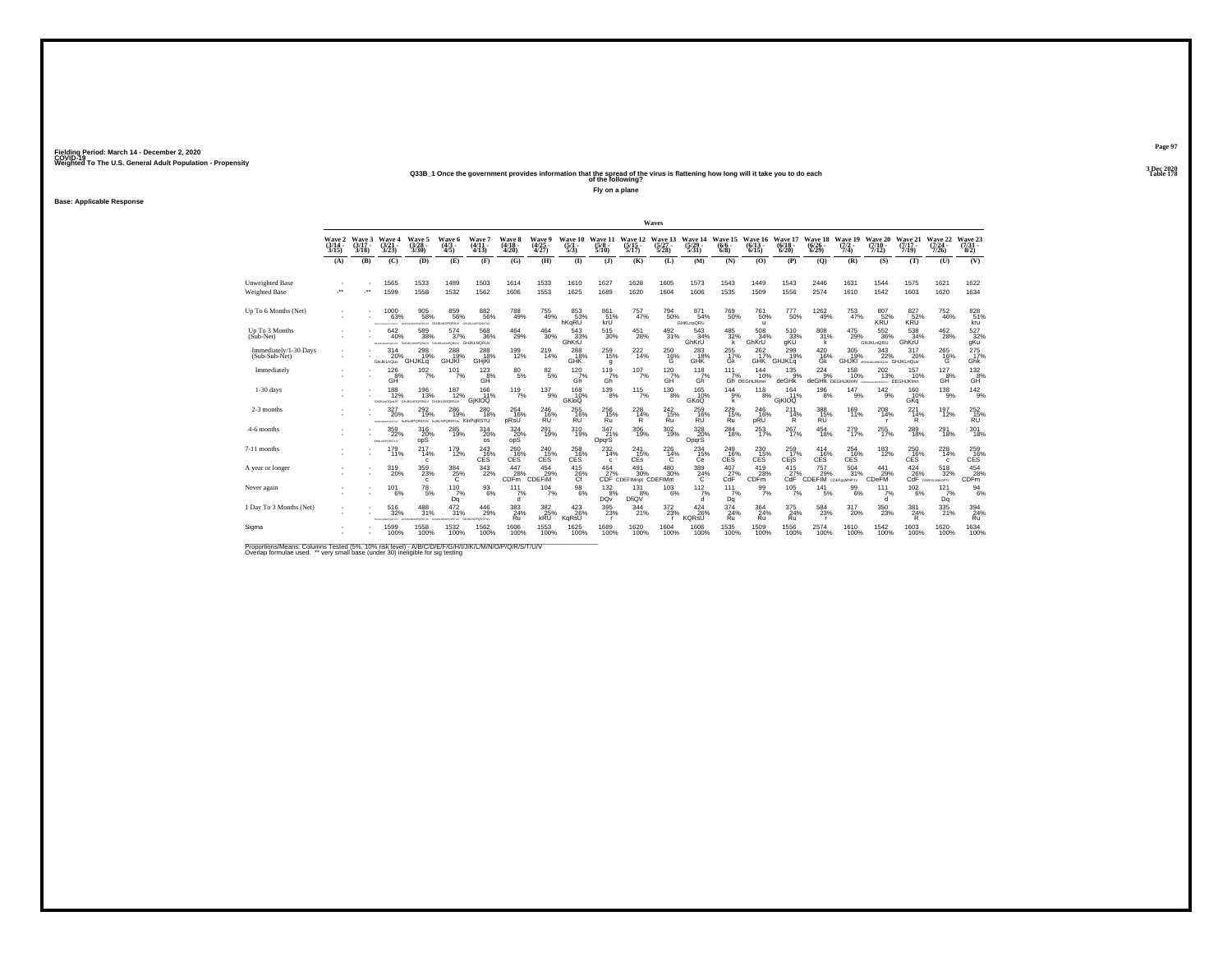# Weighted To The U.S. General Adult Population - Propensity<br>2013 - Q33B\_2 Once the government provides information that the spread of the virus is flattening how long will it take you to do each<br>Table 179

**Go to a gym class**

**Base: Applicable Response**

|                                         |                             |                             |                                         |                                                                             |                                           |                                                              |                             |                                           |                                   |                                 |                                        | Waves                             |                                  |                                |                              |                                   |                                |                                     |                                 |                              |                                 |                                |
|-----------------------------------------|-----------------------------|-----------------------------|-----------------------------------------|-----------------------------------------------------------------------------|-------------------------------------------|--------------------------------------------------------------|-----------------------------|-------------------------------------------|-----------------------------------|---------------------------------|----------------------------------------|-----------------------------------|----------------------------------|--------------------------------|------------------------------|-----------------------------------|--------------------------------|-------------------------------------|---------------------------------|------------------------------|---------------------------------|--------------------------------|
|                                         | Wave 2<br>$(3/14 -$<br>3/15 | Wave 3<br>$(3/17 -$<br>3/18 | Wave 4<br>$\frac{(3/21)}{3/23}$         | Wave 5<br>$\frac{(3/28)}{3/30}$                                             | Wave 6<br>$\frac{(4/3)}{4/5}$             | Wave 7<br>$(4/11 -$<br>4/13                                  | Wave 8<br>$(4/18 -$<br>4/20 | <b>Wave 9</b><br>$\frac{(4/25)}{4/27}$    | Wave 10<br>$\frac{(5/1)}{5/3}$    | Wave 11<br>$\frac{(5/8)}{5/10}$ | Wave 12<br>$\frac{(5/15)}{5/17}$       | Wave 13<br>$\frac{(5/27)}{5/28}$  | Wave 14<br>$\frac{(5/29)}{5/31}$ | Wave 15<br>$(6/6 -$<br>$6/8$ ) | Wave 16<br>$(6/13 -$<br>6/15 | Wave 17<br>$(6/18 -$<br>6/20      | Wave 18<br>$(6/26 -$<br>6/29   | Wave 19<br>$(7/2 -$<br>7/4)         | Wave 20<br>$(7/10 -$<br>7/12    | Wave 21<br>$(7/17 -$<br>7/19 | Wave 22<br>$(7/24 -$<br>7/26    | Wave 23<br>$\binom{7/31}{8/2}$ |
|                                         | (A)                         | (B)                         | (C)                                     | (D)                                                                         | (E)                                       | (F)                                                          | (G)                         | (H)                                       | $\bf{I}$                          | $($ J $)$                       | (K)                                    | (L)                               | (M)                              | (N)                            | (O)                          | (P)                               | (Q)                            | (R)                                 | (S)                             | (T)                          | (U)                             | (V)                            |
| Unweighted Base<br><b>Weighted Base</b> | $\overline{\phantom{a}}$    | -**                         | 1315<br>1319                            | 1276<br>1330                                                                | 1156<br>1190                              | 1191<br>1232                                                 | 1257<br>1261                | 1201<br>1263                              | 1256<br>1286                      | 1288<br>1364                    | 1260<br>1306                           | 1291<br>1348                      | 1297<br>1344                     | 1307<br>1286                   | 1166<br>1213                 | 1271<br>1288                      | 1955<br>2020                   | 1354<br>1285                        | 1287<br>1307                    | 1311<br>1289                 | 1364<br>1350                    | 1375<br>1375                   |
| Up To 6 Months (Net)                    |                             |                             | 989<br>75%<br>CHARLES CONTRACT          | $\frac{970}{73\%}$<br><b>PORSTLY</b>                                        | $\frac{864}{73%}$<br>NOPORSTUV HUKLM      | 871<br>71%<br>NOPORSTLIV KmNOoQRSTLIV                        | 856<br>68%                  | 83068%<br><b>KRSUV</b> <i>KRNOPORSTUV</i> | 895<br>70%                        | 886<br>65%<br>KrsU              | 765<br>59%                             | 88065%<br><b>KRsU</b>             | 858<br>64%<br>Ku                 | 80763%                         | <sup>755</sup> 62%           | 823<br>64%<br>Ku                  | $^{1276}_{63\%}$<br>ku.        | 773<br>60%                          | 794<br>61%                      | $813 \over 63\%$             | 801<br>59%                      | $\substack{846 \\ 62\%}$       |
| Up To 3 Months<br>$(Sub-Net)$           |                             |                             | 770<br>58%<br>PORTAY                    | 737<br>55%<br>vutises<br>CALIFORNIA                                         | 688<br>58%<br>PORTLY JOHNO                | 655<br>53%<br>PORSTUN                                        | 619<br>49%                  | 635<br>50%<br>KrtUV KnORsTUV JKNOPORSTUV  | 673<br>52%                        | 631<br>46%<br>Kü                | 535<br>41%                             | 659<br>49%<br>KrtUV               | 650<br>48%<br>KUv                | 594<br>46%<br>Κü               | $^{546}_{\ 45\%}$            | 604<br>47%<br>Ku                  | 959<br>47%                     | 570<br>44%                          | 593<br>45%                      | $\substack{575 \\ 45\%}$     | 567<br>42%                      | $605$<br>$44\%$                |
| Immediately/1-30 Days<br>(Sub-Sub-Net)  |                             |                             | 493<br>37%                              | $^{480}_{\phantom{1}36\%}$<br>FORMANDPORTAY ISHUALMOPORTEXY ISHUALMOPORTEXY | $^{429}_{36\%}$                           | 386<br>31%<br>KmNUV                                          | 359%<br>kÜ                  | 389<br>31%<br>KnUV                        | $^{400}_{31\%}$<br>KmNUV          | $^{379}_{28\%}$<br>$\mathbf{u}$ | 322%                                   | 385<br>29%<br>kU                  | $^{367}_{27\%}$                  | 343<br>27%                     | $^{340}_{28\%}$<br>u         | $\frac{382}{30\%}$<br>KU          | 585<br>29%<br>KÚ               | 357<br>28%<br>$\mathbf{u}$          | $^{373}_{29\%}$<br>u            | 375<br>29%<br>kÜ             | $^{324}_{24\%}$                 | 359<br>26%                     |
| Immediately                             |                             |                             | 157<br>12%                              | $^{164}_{12\%}$                                                             | 176<br>15%<br>cGHIJKLmoU                  | $^{153}_{12\%}$                                              | 134<br>11%                  | $142_{11\%}$                              | 144<br>11%                        | 153<br>11%                      | $^{144}_{11\%}$                        | 147<br>11%                        | 159<br>12%                       | 159<br>12%                     | $^{142}_{12\%}$              | 186<br>14%<br>GhijKLU corGHJAMOUV | 324<br>16%                     | 183<br>14%<br>GhijkIU               | $^{178}_{14\%}$<br>qu           | 180<br>14%<br>GkİU           | 143<br>11%                      | $^{171}_{12\%}$                |
| $1-30$ days                             |                             |                             | 336<br>25%<br>EFOHLMANOPORETAY          | 316<br>24%                                                                  | 253<br>21%                                | 233<br>19%<br><b>PORTAL JRINNOPORSTLY KmNoQRStLIV KNORUV</b> | 226<br>18%                  | 247<br>20%<br>KMNoPORSTUV KMNoPORSTUV     | 257<br>20%                        | 226<br>17%<br>Qruv              | 178<br>14%                             | 238<br>18%<br>KnQRUV              | 207<br>15%                       | 184<br>14%                     | 198<br>16%<br>Ö              | 196<br>15%                        | 261<br>13%                     | 174<br>14%                          | 195<br>15%                      | 196<br>15%                   | 181<br>13%                      | 188<br>14%                     |
| 2-3 months                              |                             |                             | 278<br>21%<br><b>KOPRST<sub>v</sub></b> | 257<br>19%                                                                  | $^{259}_{22\%}$<br>t KOPGRSTuv iKOPGRSTuV | $^{269}_{22\%}$                                              | 260<br>21%<br>KopRsT        | $^{246}_{19\%}$                           | 273<br>21%<br>T KOPRSTv           | $^{252}_{18\%}$                 | <sup>213</sup> <sub>16%</sub>          | $^{274}_{20\%}$                   | 284<br>21%<br>KorsT KOpRSTv      | $^{251}_{19\%}$                | 206<br>17%                   | $^{221}_{17\%}$                   | 374<br>19%                     | $^{213}_{17\%}$                     | 220 <sub>17%</sub>              | $^{200}_{15\%}$              | 243<br>18%                      | 246                            |
| 4-6 months                              |                             |                             | 219<br>17%                              | 233<br>18%                                                                  | 176<br>15%                                | 217<br>18%                                                   | 237<br>19%<br>Ehmqs         | 195<br>15%                                | 222<br>17%                        | 255<br>19%<br>Ehmqs             | 229<br>18%                             | 221<br>16%                        | 208<br>15%                       | 214<br>17%                     | 210<br>17%                   | 219<br>17%                        | 317<br>16%                     | 203<br>16%                          | 201<br>15%                      | 238<br>18%<br>е              | 234<br>17%                      | 241<br>18%                     |
| 7-11 months                             |                             |                             | 111<br>8%                               | $^{115}_{9\%}$                                                              | $^{101}_{9\%}$                            | $^{118}_{10\%}$                                              | 120<br>10%                  | $^{142}_{11\%}$<br>cde                    | $^{125}_{10\%}$                   | $^{135}_{10\%}$                 | $\frac{164}{13\%}$<br>CDEfgiT          | $155$<br>12%<br>Cdet              | $^{147}_{11\%}$<br>c             | $^{150}_{12\%}$<br>CDEt        | $^{126}_{10\%}$              | 137<br>11%                        | $^{267}_{13\%}$<br>CDEFGIJopTv | 147<br>11%<br>Cde                   | $^{144}_{11\%}$<br>$\mathbf{c}$ | $^{115}_{9\%}$               | $^{188}_{14\%}$<br>COEFGUHOPsTV | 146<br>11%                     |
| A year or longer                        |                             |                             | $^{125}_{9\%}$                          | $\frac{163}{12\%}$<br>$\mathbf{c}$                                          | $^{115}_{10\%}$                           | $^{129}_{10\%}$                                              | 181<br>14%<br>CEF           | $^{192}_{-15\%}$ CdEF                     | 176<br>14%<br>CEf                 | 214                             | 231<br>16% 16%<br>CdEF CDEFglLq<br>18% | $^{186}_{14\%}$<br>CEF            | 218<br>CDEF <sup>%</sup>         | 219<br>17%<br>CDEFII CDEFGHILO | 231<br>19%                   | 210<br>CDEF                       | $^{293}_{15\%}$                | 226<br>18%<br>CEF CDEFglLq CDEFglLq | $^{232}_{18\%}$                 | 225<br>17%<br>CDEFII         | 232<br>17%<br>CDEFII CDEFglLq   | 238                            |
| Never again                             |                             |                             | 94<br>7%                                | $\frac{82}{6\%}$                                                            | 109<br>5%                                 | 114<br>$5\%$                                                 | 103<br>8%                   | 99<br>8%                                  | 91<br>7%                          | 128                             | 146<br>11%<br>9% 11%<br>cDi CDGHIno    | 127<br>9%<br>cDi                  | 121<br>$5\%$                     | 110<br>9%<br>d                 | 100<br>8%                    | 119<br>$5\%$                      | 184<br>$5\%$                   | 139<br>11%<br>CDgHIo                | 136<br>10%<br>CDhi              | 137<br>11%<br>CDhi           | 129<br>10%<br>cDi               | 145<br>11%<br>CDghi            |
| 1 Day To 3 Months (Net)                 |                             |                             | 613<br>47%                              | $^{573}_{\ 43\%}$<br><b>PORSTUV</b>                                         | 512<br>43%<br>PORSTUV                     | 502<br>41%<br>PORSTUV KNOP                                   | 486<br>39%<br><b>QRSTUV</b> | $^{493}_{\phantom{1}39\%}$<br>KNOPORSTUV  | 529<br>41%<br><b>JKWADPORSTLV</b> | $\frac{478}{35\%}$<br>KRt       | $^{392}_{\ 30\%}$                      | 512<br>38%<br>KnoPQRSTUV KpQRsTUV | $^{491}_{37\%}$                  | 435<br>34%                     | $^{403}_{\phantom{1}33\%}$   | $^{418}_{32\%}$                   | 635<br>31%                     | 387<br>30%                          | $^{415}_{32\%}$                 | $\substack{395 \\ 31\%}$     | 424<br>31%                      | $\frac{434}{32\%}$             |
| Sigma                                   |                             |                             | 1319<br>100%                            | 1330<br>100%                                                                | 1190<br>100%                              | 1232<br>100%                                                 | 1261<br>100%                | 1263<br>100%                              | 1286<br>100%                      | 1364<br>100%                    | 1306<br>100%                           | 1348<br>100%                      | 1344<br>100%                     | 1286<br>100%                   | 1213<br>100%                 | 1288<br>100%                      | 2020<br>100%                   | 1285<br>100%                        | 1307<br>100%                    | 1289<br>100%                 | 1350<br>100%                    | 1375<br>100%                   |

Proportions/Means: Columns Tested (5%, 10% risk level) - A/B/C/D/E/F/G/H/I/J/K/L/M/N/O/P/Q/R/S/T/U/V<br>Overlap formulae used. \*\* very small base (under 30) ineligible for sig testing

**Page 983 Dec 2020<br>Table 179**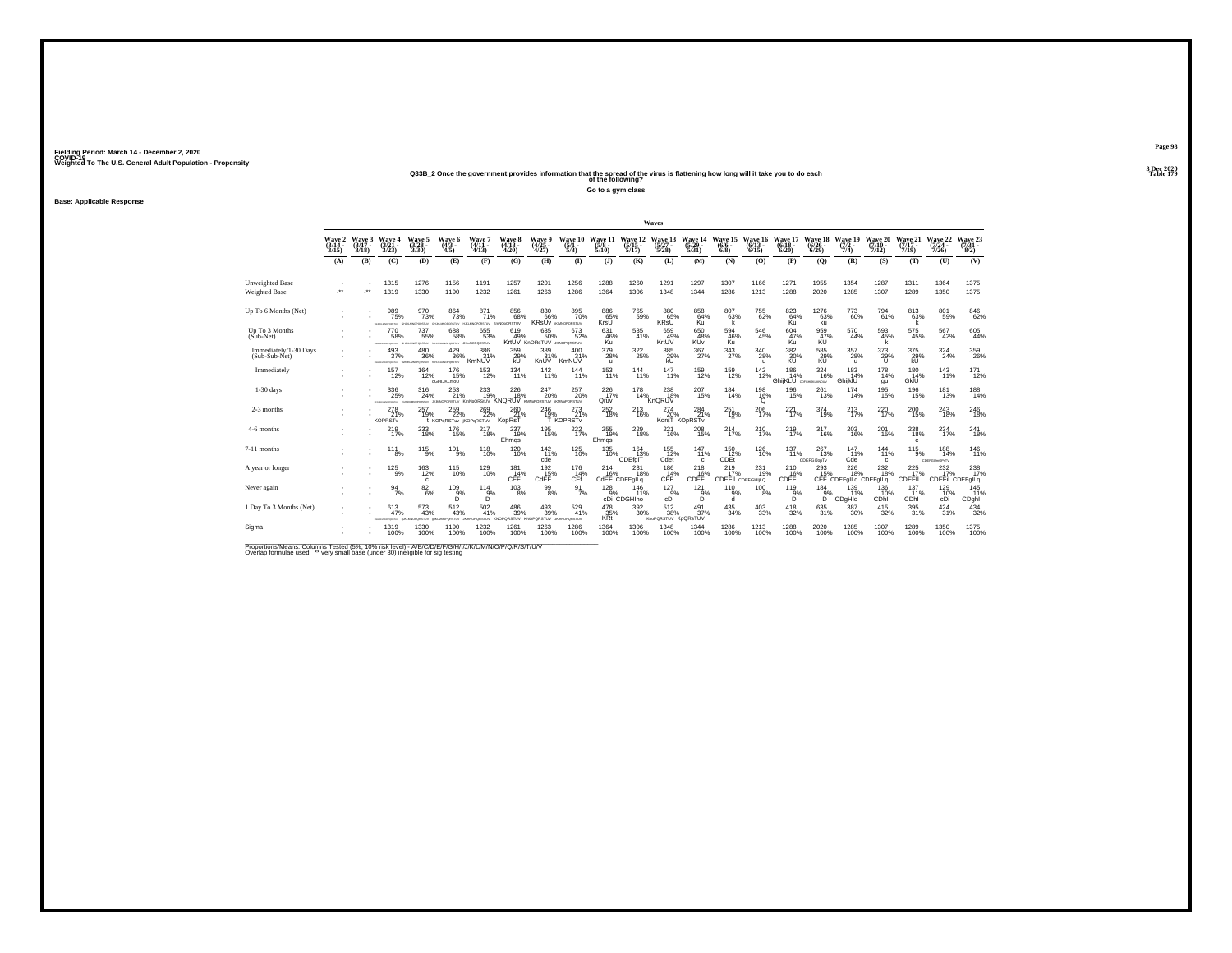# Weighted To The U.S. General Adult Population - Propensity<br>Q33B\_3 Once the government provides information that the spread of the virus is flattening how long will it take you to do each<br>Table 180

**Take a cruise**

**Base: Applicable Response**

|                                         |                                    |                             |                                 |                                 |                                             |                                        |                                              |                                        |                                            |                                  |                                  | Waves                             |                                  |                                    |                                         |                                            |                              |                                                      |                                      |                              |                              |                                                                                |
|-----------------------------------------|------------------------------------|-----------------------------|---------------------------------|---------------------------------|---------------------------------------------|----------------------------------------|----------------------------------------------|----------------------------------------|--------------------------------------------|----------------------------------|----------------------------------|-----------------------------------|----------------------------------|------------------------------------|-----------------------------------------|--------------------------------------------|------------------------------|------------------------------------------------------|--------------------------------------|------------------------------|------------------------------|--------------------------------------------------------------------------------|
|                                         | <b>Wave 2</b><br>$(3/14 -$<br>3/15 | Wave 3<br>$(3/17 -$<br>3/18 | Wave 4<br>$\frac{(3/21)}{3/23}$ | Wave 5<br>$\frac{(3/28)}{3/30}$ | Wave 6<br>$\frac{(4/3)}{4/5}$               | Wave 7<br>$(4/11 -$<br>4/13            | Wave 8<br>$\frac{(4/18)}{4/20}$              | <b>Wave 9</b><br>$\frac{(4/25)}{4/27}$ | Wave 10<br>$\frac{(5/1)}{5/3}$             | Wave 11<br>$\frac{(5/8)}{5/10}$  | Wave 12<br>$\frac{(5/15)}{5/17}$ | Wave 13<br>$\frac{(5/27)}{5/28}$  | Wave 14<br>$\frac{(5/29)}{5/31}$ | Wave 15<br>$(6/6 -$<br>6/8         | Wave 16<br>(6/13)<br>6/15               | Wave 17<br>(6/18)<br>6/20                  | Wave 18<br>$(6/26 -$<br>6/29 | Wave 19<br>$(7/2 -$<br>7/4)                          | Wave 20<br>$(7/10 -$<br>7/12         | Wave 21<br>$(7/17 -$<br>7/19 | Wave 22<br>$(7/24 -$<br>7/26 | Wave 23<br>$(7/31 -$<br>8/2)                                                   |
|                                         | (A)                                | (B)                         | (C)                             | (D)                             | (E)                                         | (F)                                    | (G)                                          | (H)                                    | $\bf{I}$                                   | (3)                              | (K)                              | (L)                               | (M)                              | (N)                                | (0)                                     | (P)                                        | $\mathbf{Q}$                 | (R)                                                  | (S)                                  | (T)                          | (U)                          | (V)                                                                            |
| Unweighted Base<br><b>Weighted Base</b> |                                    |                             | 1330<br>1382                    | 1280<br>1303                    | 1250<br>1276                                | 1253<br>1315                           | 1334<br>1320                                 | 1250<br>1301                           | 1345<br>1369                               | 1385<br>1450                     | 1370<br>1388                     | 1351<br>1360                      | 1387<br>1457                     | 1316<br>1300                       | 1214<br>1247                            | 1305<br>1313                               | 2053<br>2165                 | 1411<br>1359                                         | 1333<br>1360                         | 1339<br>1336                 | 1391<br>1397                 | 1389<br>1378                                                                   |
| Up To 6 Months (Net)                    |                                    |                             | 534<br>39%<br>eGHiKLNQ          | 487<br>37%<br>GhKLQ             | $^{435}_{34\%}$                             | $\frac{513}{39\%}$<br><b>EGHJKLNQr</b> | $^{425}_{32\%}$                              | $^{432}_{\phantom{1}33\%}$             | 496<br>36%<br>gkLq                         | $^{495}_{34\%}$                  | $\frac{442}{32\%}$               | $^{419}_{31\%}$                   | $\frac{544}{37}\%$<br>GhKLQ      | $^{439}_{34\%}$                    | $^{473}_{38\%}$<br>GHKLnQ               | 37%<br>GhKLQ                               | $^{704}_{\ 33\%}$            | $\frac{472}{35\%}$                                   | $\frac{523}{38\%}$<br>eGHjKLnQ       | GhKLQ GHKLnQ                 | 529<br>38%                   | $\begin{array}{c} 496 \\ 36\% \\ \mathrm{g} \mathrm{k} \mathrm{L} \end{array}$ |
| Up To 3 Months<br>$(Sub-Net)$           |                                    |                             | 346<br>340<br>25%<br>GKLQ       | 304<br>$\frac{23}{9}$           | 276<br>22%                                  | 329<br>348%<br>GKLQ                    | $^{259}_{\  \, 20\%}$                        | $^{282}_{\,\,22\%}$                    | 343<br>GKLQ                                | $^{325}_{\,\,22\%}$              | $^{275}_{\  \, 20\%}$            | $^{263}_{\phantom{1}19\%}$        | 343<br>$24\%$ gkL                | 295<br>23%                         | 315<br>eGhKLQ <sup>%</sup>              | 333<br>25%<br>eGhKLQ                       | $^{451}_{21\%}$              | 315<br>23%                                           | 360<br>26%<br>al EGHiKLnQv EGHiKLnQv | 352<br>26%                   | 337<br>24%<br>GKLa           | $\frac{310}{23\%}$                                                             |
| Immediately/1-30 Days<br>(Sub-Sub-Net)  |                                    |                             | $^{195}_{14\%}$<br>GI           | 159<br>12%                      | $^{155}_{12\%}$                             | $^{174}_{13\%}$<br>g                   | $^{138}_{10\%}$                              | $^{153}_{12\%}$                        | 189<br>14%<br>GI                           | $^{184}_{13\%}$                  | 161<br>12%                       | $^{149}_{11\%}$                   | $^{203}_{14\%}$<br>GI            | $\frac{177}{14\%}$                 | $^{203}_{16\%}$<br>GI DEIGHJKLQ deGHKLQ | $^{203}_{15\%}$                            | $^{254}_{\ 12\%}$            | $^{212}_{16\%}$<br>deGHiKLQ deraiun.mow deGHiKLQ     | $^{237}_{17\%}$                      | $^{209}_{16\%}$              | 199 14%<br>GL                | 191<br>14%<br>GI                                                               |
| Immediately                             |                                    |                             | $\frac{92}{7}\%$<br>Gh          | $^{66}_{5\%}$                   | $^{71}_{6\%}$                               | $^{77}_{6\%}$                          | $^{54}_{\ 4\%}$                              | $^{59}_{\ 5\%}$                        | $^{79}_{6\%}$                              | $^{94}_{6\%}$<br>Gh <sup>"</sup> | $^{72}_{\ 5\%}$                  | $^{76}_{\ 6\%}$                   | $\frac{97}{7}\%$<br>Gh           | $^{69}_{5\%}$                      | 98<br>8%<br>DeGHIKIN DeGHKIN            | 101<br>8%                                  |                              | 136 119 121<br>6% 9% 9% 9<br>С регоникимо регоникимо | $^{12}1_{9\%}$                       | $\frac{96}{7}\%$<br>dGH      | $\frac{92}{7}\%$<br>Gĥ       | $\frac{99}{7\%}$<br>dGH                                                        |
| $1-30$ days                             |                                    |                             | 103<br>7%<br>la.                | 94<br>7%                        | 85<br>7%                                    | 97<br>7%<br>lq                         | 83<br>6%                                     | $\frac{94}{7\%}$                       | 110<br>$L^{8%}_{Q}$                        | 90<br>6%                         | 89<br>6%                         | $^{73}_{\ 5\%}$                   | 106<br>7%                        | 108<br>8%<br>iLÖ                   | 105<br>8%<br>jLĞ                        | 102<br>$-8%$<br>IŐ                         | 119<br>5%                    | 93<br>7%                                             | 116<br>9%<br>giLQ                    | 113<br>8%<br>iLĞ             | 107<br>8%<br>lq              | $\frac{92}{7\%}$                                                               |
| 2-3 months                              |                                    |                             | $^{151}_{.11\%}$<br>kIR         | 144<br>11%<br>kIR               | $^{121}_{9\%}$                              | $155$ <sub>12%</sub><br>gKLnogRsV      | $^{12}1_{9\%}$                               | 129<br>10%                             | $^{154}_{11\%}$<br><b>KLR</b> <sub>v</sub> | $\frac{141}{10\%}$               | $^{113}_{8\%}$                   | $^{114}_{8\%}$                    | 139<br>10%                       | 118<br>$-9%$                       | $^{112}_{9\%}$                          | $^{130}_{10\%}$                            | $^{197}_{9\%}$               | $^{102}_{8\%}$                                       | 124<br>9%                            | $^{142}_{11\%}$<br>R         | 138<br>10%                   | 119 <sub>9%</sub>                                                              |
| 4-6 months                              |                                    |                             | 188<br>14%                      | 184<br>14%<br>int               | 159<br>12%                                  | 184<br>14%<br>int                      | 166<br>13%                                   | 150<br>11%                             | 153<br>11%                                 | 169<br>12%                       | 167<br>12%                       | 156<br>11%                        | 201<br>14%<br>n.                 | 144<br>11%                         | 158<br>13%                              | 154<br>12%                                 | 253<br>12%                   | 157<br>12%                                           | 162<br>12%                           | 147<br>11%                   | 191<br>14%                   | 186<br>13%                                                                     |
| 7-11 months                             |                                    |                             | 153<br>11%                      | 144<br>11%<br>- 0               | $^{139}_{11\%}$                             | $^{134}_{10\%}$                        | $^{137}_{10\%}$                              | 125<br>10%                             | $^{157}_{11\%}$<br>$\mathsf{R}$            | 178<br>12%<br>hR                 | 174<br>13%<br>hR                 | 159<br>12%<br>R                   | $^{170}_{12\%}$<br>R             | $^{165}_{13\%}$<br>HR <sup>1</sup> | $^{127}_{10\%}$                         | $^{156}_{12\%}$                            | 292<br>13%<br>R eFGHORs      | $^{115}_{8\%}$                                       | 144%                                 | $\frac{164}{12\%}$<br>R      | 156<br>11%<br><b>r</b>       | 160<br>12%<br>Ŕ.                                                               |
| A year or longer                        |                                    |                             | $^{436}_{32\%}$                 | 418<br>32%                      | $^{411}_{32\%}$                             | $^{389}_{\phantom{1}\phantom{1}30\%}$  | 437<br>33%                                   | $^{448}_{34\%}$<br>Fi                  | $^{454}_{\phantom{1}\phantom{1}33\%}$      | $\frac{441}{30\%}$               | 487<br>35%                       | $^{494}_{36\%}$<br>FJOD CdeFJOPsT | $^{476}_{\phantom{1}33\%}$       | $\frac{445}{34\%}$<br>Fi.          | 385<br>31%                              | $^{403}_{\phantom{1}31\%}$                 | $^{747}_{35\%}$              | 507%<br>Fjop coergumorsty                            | $^{435}_{32\%}$                      | 418<br>31%                   | $\frac{475}{34\%}$           | $^{452}_{\phantom{1}33\%}$                                                     |
| Never again                             |                                    |                             | 259<br>19%                      | 253                             | 291<br>23%<br>$\frac{19\%}{200\%}$ CiMngstU | 280                                    | 320<br>21% 24% 23%<br>U COMMPORSTUY CIMNQSIU | 295<br>23%                             | $^{262}_{19\%}$                            | 337<br>23%<br>CdMNQrSTUv         | 285<br>21%<br>u                  | 289<br>$^{21\%}$                  | 266<br>18%                       | 251<br>19%                         | $^{263}_{\phantom{1}21\%}$              | 266<br>20%<br>$\mathbf{u}$                 | 421<br>19%                   | 266<br>20%                                           | 258<br>19%                           | 256<br>19%                   | 237<br>17%                   | $^{269}_{20\%}$                                                                |
| 1 Day To 3 Months (Net)                 |                                    |                             | $^{254}_{18\%}$<br><b>KLQRv</b> | 238<br>18%<br><b>kLQR</b>       | $^{205}_{16\%}$                             | 252 19%<br>giKLQRV                     | $^{205}_{16\%}$                              | 223<br>17%                             | $^{265}_{19\%}$<br>eGjKLQRV                | $^{231}_{16\%}$                  | 202<br>15%                       | $^{187}_{14\%}$                   | 245<br>17%                       | $^{226}_{17\%}$<br>Lq              | $^{217}_{17\%}$<br>Lq                   | $^{232}_{\color{red}\textbf{18\%}}$<br>Lar | 315 <sub>%</sub>             | $^{195}_{14\%}$                                      | 239<br>18%                           | 255<br>Lgr giKLQRV           | $^{245}_{18\%}$<br>Lar       | $^{212}_{15\%}$                                                                |
| Sigma                                   |                                    |                             | 1382<br>100%                    | 1303<br>100%                    | 1276<br>100%                                | 1315<br>100%                           | 1320<br>100%                                 | 1301<br>100%                           | 1369<br>100%                               | 1450<br>100%                     | 1388<br>100%                     | 1360<br>100%                      | 1457<br>100%                     | 1300<br>100%                       | 1247<br>100%                            | 1313<br>100%                               | 2165<br>100%                 | 1359<br>100%                                         | 1360<br>100%                         | 1336<br>100%                 | 1397<br>100%                 | 1378<br>100%                                                                   |

Proportions/Means: Columns Tested (5%, 10% risk level) - A/B/C/D/E/F/G/H/I/J/K/L/M/N/O/P/Q/R/S/T/U/V<br>Overlap formulae used. \*\* very small base (under 30) ineligible for sig testing

**Page 993 Dec 2020<br>Table 180**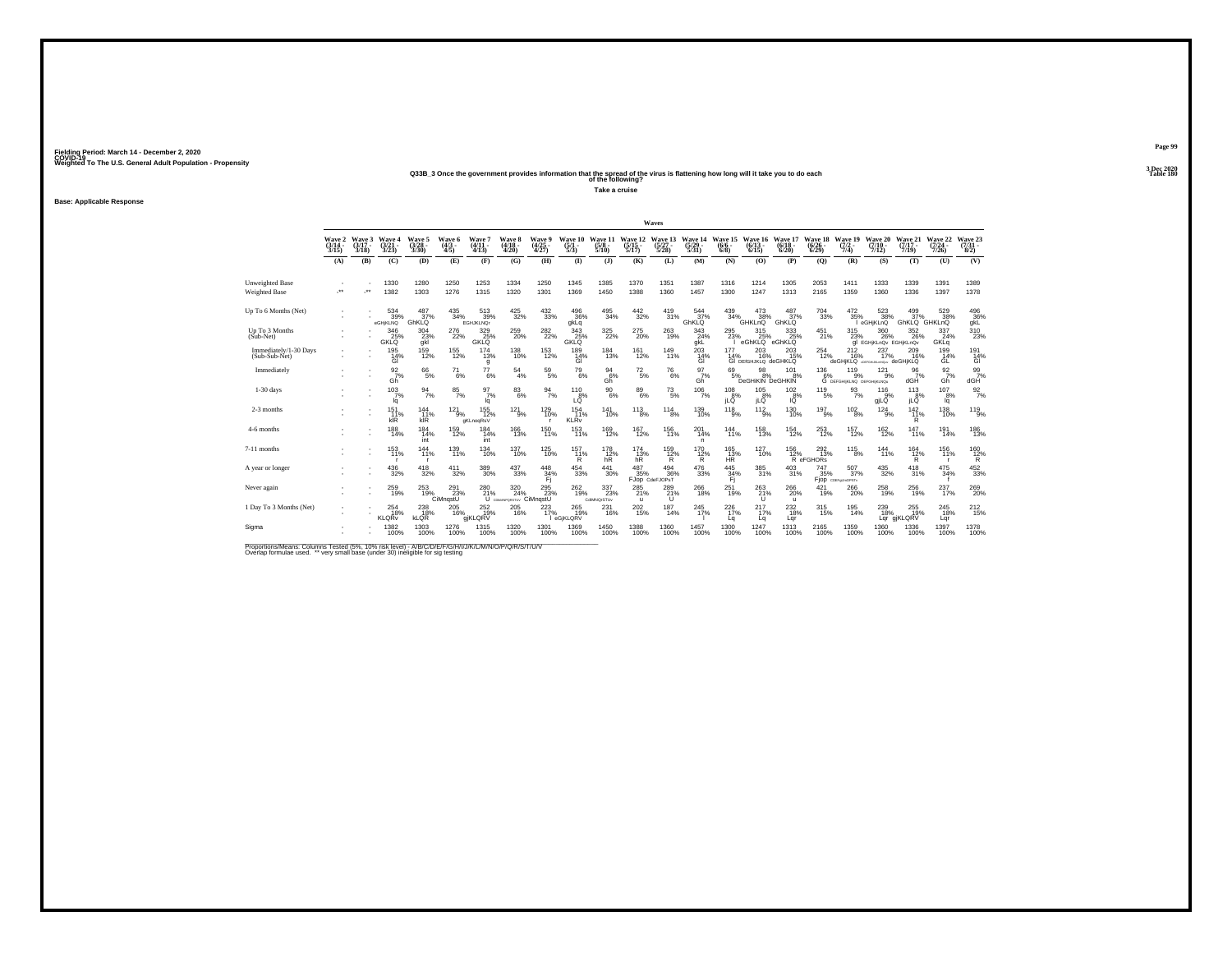# Weighted To The U.S. General Adult Population - Propensity<br>233B\_4 Once the government provides information that the spread of the virus is flattening how long will it take you to do each<br>Table 181

**Go out to dinner**

**Base: Applicable Response**

|                                        |                             |                             |                                             |                                                                      |                                                             |                                     |                                          |                                           |                                                 |                                            |                                  | Waves                                    |                                      |                                                    |                                          |                              |                              |                                                     |                               |                                       |                                         |                                             |
|----------------------------------------|-----------------------------|-----------------------------|---------------------------------------------|----------------------------------------------------------------------|-------------------------------------------------------------|-------------------------------------|------------------------------------------|-------------------------------------------|-------------------------------------------------|--------------------------------------------|----------------------------------|------------------------------------------|--------------------------------------|----------------------------------------------------|------------------------------------------|------------------------------|------------------------------|-----------------------------------------------------|-------------------------------|---------------------------------------|-----------------------------------------|---------------------------------------------|
|                                        | Wave 2<br>$(3/14 -$<br>3/15 | Wave 3<br>$(3/17 -$<br>3/18 | Wave 4<br>$\frac{(3/21)}{3/23}$             | Wave 5<br>$\frac{(3/28)}{3/30}$                                      | Wave 6<br>$(4/3 -$<br>4/5                                   | Wave 7<br>$(4/11 -$<br>4/13         | Wave 8<br>$\frac{(4/18)}{4/20}$          | <b>Wave 9</b><br>$\frac{(4/25)}{4/27}$    | Wave 10<br>$\frac{(5/1)}{5/3}$                  | Wave 11<br>$\frac{(5/8)}{5/10}$            | Wave 12<br>$\frac{(5/15)}{5/17}$ | Wave 13<br>$\frac{(5/27)}{5/28}$         | Wave 14<br>$\frac{(5/29)}{5/31}$     | Wave 15<br>(6/6 -<br>$6/8$ )                       | Wave 16<br>$(6/13 -$<br>6/15             | Wave 17<br>$(6/18 -$<br>6/20 | Wave 18<br>$(6/26 -$<br>6/29 | Wave 19<br>$(7/2 -$<br>7/4)                         | Wave 20<br>$(7/10 -$<br>7/12  | Wave 21<br>$(7/17 -$<br>7/19          | Wave 22<br>$(7/24 -$<br>7/26            | Wave 23<br>$(7/31 -$<br>8/2)                |
|                                        | (A)                         | (B)                         | (C)                                         | (D)                                                                  | (E)                                                         | (F)                                 | (G)                                      | (H)                                       | $\bf{I}$                                        | (3)                                        | (K)                              | (L)                                      | (M)                                  | (N)                                                | (O)                                      | (P)                          | (Q)                          | (R)                                                 | (S)                           | (T)                                   | (U)                                     | (V)                                         |
| Unweighted Base<br>Weighted Base       | J.                          |                             | 1911<br>1913                                | 1926<br>1910                                                         | 1885<br>1882                                                | 1902<br>1912                        | 1942<br>1930                             | 1941<br>1934                              | 1950<br>1940                                    | 1951<br>1985                               | 1871<br>1872                     | 1924<br>1914                             | 1890<br>1882                         | 1873<br>1874                                       | 1835<br>1846                             | 1865<br>1851                 | 3022<br>3026                 | 1869<br>1864                                        | 1862<br>1844                  | 1882<br>1892                          | 1913<br>1905                            | 1904<br>1902                                |
| Up To 6 Months (Net)                   |                             |                             | 1616<br>84%<br>eusancronzur GHJ/LM/OPORETUV | 1642<br>86%                                                          | $^{1582}_{\  \  \, 84\%}$<br>HJKLMNOPORSTLY GHJKLMNOPORSTLY | 1628<br>85%                         | 1579<br>82%<br>JILMADPORSTUV             | 1561<br>81%<br><b>IOPORSTUV</b>           | 1582 <sub>%</sub><br><b>JIGMNOPORSTUV</b>       | $\frac{1527}{77\%}$<br>KU                  | 1339<br>72%                      | $\frac{1491}{78\%}$<br>KRŬ               | $^{1442}_{77\%}$                     | 1433<br>76%<br>KÜ                                  | 1399<br>76%<br>KU                        | 1433<br>KrU                  | $\frac{2322}{77\%}$          | $\frac{1383}{74\%}$                                 | 1390<br>75%<br>ku             | 1445<br>76%<br>KU                     | $^{1375}_{\  \, 72\%}$                  | 1434<br>75%<br>Kü                           |
| Up To 3 Months<br>(Sub-Net)            |                             |                             | 1336<br>70%<br><b>FEHALMORPHTAL</b>         | 1321<br>69%<br>FEHAMLINGPORTER                                       | 1271<br>68%<br>ORGRETUV JALMA                               | 1238<br>65%                         | 1214<br>63%<br>PORSTUV JKIRSTUV          | 1230<br>64%<br>JKLNopQRSTUV JKLmNOPQRSTUV | 1250<br>64%                                     | 1135<br>57%<br>Ku                          | 991<br>53%                       | 1139<br>60%<br>KU                        | 1143<br>61%<br>jKU                   | 1119<br>60%<br>KU                                  | 1105<br>60%<br>KU                        | 1108<br>60%                  | 1815<br>60%<br>KU            | 1072<br>57%<br>Ku                                   | 1073<br>58%<br>KU             | 1111<br>59%<br>KU                     | 1017<br>53%                             | 1098<br>58%                                 |
| Immediately/1-30 Days<br>(Sub-Sub-Net) |                             |                             | 870<br>45%                                  | $822\over 43\%$<br>researcrowny GUIGLMNOgRIUv GUIGLMNOgRIU           | $\substack{807 \\ 43\%}$                                    | 761<br>40%<br><b>JKU</b>            | $^{722}_{37\%}$                          | 795<br>41%<br>JK giJKLmU                  | <sup>732</sup> <sub>38%</sub><br>JK             | $\substack{637\\32\%}$                     | 568<br>30%                       | 706<br>37%<br>JК                         | 701 37%<br><b>JK</b>                 | <sup>727</sup> 39%<br><b>JKU</b>                   | <sup>705</sup> 38%<br>JKu                | 757<br>41%<br>gJKLmU         | 1198<br>40%<br><b>JKU</b>    | 705 38%<br>JK                                       | 735<br>40%<br><b>JKU</b>      | 743<br>39%<br><b>JKU</b>              | 663<br>35%<br>К                         | <sup>755</sup> <sub>40%</sub><br><b>JKU</b> |
| Immediately                            |                             |                             | 300<br>16%<br><b>EGHJK</b>                  | 265<br>14%<br>g                                                      | 238<br>13%                                                  | 293%<br>eGHJK                       | 221<br>11%                               | 243<br>13%                                | $^{292}_{15\%}$<br>eGhJk                        | $^{244}_{12\%}$                            | $^{232}_{12\%}$                  | 298<br>EGHJK                             | 300 16%                              | 315<br>17%<br>EGHJK DEGHJK dEGHJK COEFGHURLMO CDEF | $^{308}_{17\%}$                          | 369<br>20%                   | 560<br>18%                   | 338/18%<br>IUKLIN DEfGHIJK                          | $^{401}_{22\%}$<br>www. CDEEG | 362<br>19%<br><b>HIJKLm</b>           | 335<br>18%<br><b>DEGHIJK DEIGHIJKI</b>  | 345<br>18%                                  |
| $1-30$ days                            |                             |                             | 571<br>30%<br>FOUNDROPORTER FAUNTUM         | 557<br>29%<br><b>VUTBRON</b>                                         | 569<br>30%                                                  | 468<br>24%<br>proximur JKImpPQRSTUv | 501<br>26%<br>UKUWOPORSTUV FUKUWOPORSTUV | 552<br>29%                                | 439<br>23%<br>iKrSU                             | 393<br>20%                                 | 337<br>18%                       | 408<br>$x$ <sup>21%</sup>                | 401<br>21%<br>ksÜ                    | 411<br>$\kappa$ 32%                                | 397<br>22%<br>KsU                        | 388<br>21%<br>kU             | 638<br>21%<br>ksÜ            | 367<br>20%                                          | 335<br>18%                    | 381<br>20%<br>$\mathbf{u}$            | 328<br>17%                              | 410<br>$\kappa$ <sub>SU</sub> %             |
| 2-3 months                             |                             |                             | 466<br>24%                                  | 500<br>26%<br>NPORSTUV HIGAGRORISTUV NoPORSTUV NoPORSTUV HINOPORSTUV | $^{464}_{25\%}$                                             | 477<br>25%                          | $^{492}_{25\%}$                          | $435$<br>$22\%$<br>PStUV                  | 518<br>27%<br>HIGHNOPORSTUV NOPORSTUV           | $^{499}_{25\%}$                            | $\frac{422}{23\%}$<br>PStUV      | $^{433}_{23\%}$<br>PrStUV PqRSTUV        | 443<br>24%                           | 392/21%                                            | 399 22%<br>suV                           | $351$<br>19%                 | $617_{20\%}$                 | $^{367}_{20\%}$                                     | 338<br>18%                    | $\frac{367}{19\%}$                    | 353<br>19%                              | 344<br>18%                                  |
| 4-6 months                             |                             |                             | 280<br>15%                                  | 321<br>17%                                                           | 311<br>17%                                                  | 390<br>20%<br>CDEHMANOpQRsv         | 365<br>19%<br>CMo                        | 331<br>17%<br>c                           | 332<br>17%                                      | 392<br>20%<br>C CdEhiMnOQr                 | 349<br>19%<br>Cmo                | 352<br>18%<br>C                          | 299<br>16%                           | 315<br>17%                                         | 294<br>16%                               | 325<br>18%<br>c              | 507<br>17%                   | 311<br>17%                                          | 317<br>17%                    | 334<br>18%<br>c                       | 358<br>19%<br>Cmo                       | 336<br>$^{18\%}$                            |
| 7-11 months                            |                             |                             | $125$ <sub>7%</sub>                         | 126/7%                                                               | $^{120}_{6\%}$                                              | 133/7%                              | $^{162}_{8\%}$<br>cde                    | $^{171}_{.9\%}$<br>CDEf                   | $^{162}_{8\%}$<br>ce                            | 188<br>9%                                  | 246<br>13%<br>CDEF COMPOSITION   | $^{188}_{19\%}$<br>CDEF                  | 200<br>11%<br><b>CDEFai CDEFGHID</b> | $^{213}_{11\%}$                                    | $^{182}_{10\%}$<br>CDEF                  | $^{169}_{-9\%}$<br>CDEf      | 312<br>10%<br>CDEFai         | $^{192}_{10\%}$<br>CDEF                             | $^{178}_{10\%}$<br>CDEF       | $^{178}_{.9\%}$<br>CDEF GEFORLOPORETY | $^{253}_{13\%}$                         | 194<br>10%<br>CDEF                          |
| A year or longer                       |                             |                             | 129/7%                                      | $121_{6\%}$                                                          | $^{151}_{8\%}$                                              | $^{120}_{6\%}$                      | $\frac{172}{9\%}$<br>CDF                 | $^{175}_{9\%}$<br>CDF                     | $^{176}_{9\%}$<br>CDF                           | 218<br>11%<br>CDEFg CDEFGHIm               | $^{229}_{12\%}$                  | 205<br>11%<br>CDEF                       | 187<br>10%<br>CDF                    | 197<br>10%                                         | $^{232}_{13\%}$<br>CDEF CDEFGHIM CDEFGHI | $^{222}_{12\%}$              | 330<br>11%                   | $^{226}_{12\%}$<br>CDEFg CDEFGHI CDEFGHIMn CDEFGHIM | 239<br>13%                    | 241<br>13%                            | 241<br>13%<br><b>CDEFGHIM CDEFGHIMn</b> | 243                                         |
| Never again                            |                             |                             | 43<br>$D\ddot{S}^2$                         | 21<br>1%                                                             | $^{30}_{\phantom{1}2\%}$                                    | $\frac{32}{2\%}$<br>a               | 18<br>1%                                 | 27<br>1%                                  | 20<br>1%                                        | 52<br>3%<br><b>DeGHIPty</b> DEFGHIJNOPSTVY | 58<br>3%                         | 30<br>2%                                 | 53<br>3%<br><b>DEIGHILAPTV</b>       | 31<br>2%<br>a                                      | 34<br>$\frac{2}{6}$                      | 27<br>1%                     | 61                           | 64<br>3%<br>$\frac{2\%}{dGI}$ $\frac{3\%}{dGI}$     | 37<br>dGi                     | 28<br>1%                              | 36<br>$\frac{2\%}{\text{Gi}}$           | 31<br>2%                                    |
| 1 Day To 3 Months (Net)                |                             |                             | 1036<br>54%<br><b>B. M. MARTHERETH AV</b>   | $^{1056}_{-55\%}$<br><b>MILANOVANO</b> E                             | $^{1033}_{\phantom{1}55\%}$<br><b>ACADEMIC</b>              | 945<br>49%<br>PORSTUV               | $\frac{993}{51\%}$<br>PORSTUV            | 987<br>51%<br><b>VUTZRONC</b>             | $^{958}_{49\%}$<br><b>JILMOPORSTUY KPORSTUV</b> | $\underset{45\%}{^{892}}$                  | 759<br>41%                       | 842<br>44%<br><b>SU KPRSTUV KPGRSTUV</b> | 843<br>45%                           | 803<br>43%<br>rSU                                  | 797<br>43%<br>rStUv                      | 739<br>40%<br>$\mathbf{U}$   | 1256<br>41%<br><b>SU</b>     | $\substack{734 \\ 39\%}$<br>$\mathbf{u}$            | 672<br>36%                    | $^{749}_{40\%}$<br>$\mathbf{u}$       | 682<br>36%                              | $^{753}_{40\%}$<br>$\mathbf{u}$             |
| Sigma                                  |                             |                             | 1913<br>100%                                | 1910<br>100%                                                         | 1882<br>100%                                                | 1912<br>100%                        | 1930<br>100%                             | 1934<br>100%                              | 1940<br>100%                                    | 1985<br>100%                               | 1872<br>100%                     | 1914<br>100%                             | 1882<br>100%                         | 1874<br>100%                                       | 1846<br>100%                             | 1851<br>100%                 | 3026<br>100%                 | 1864<br>100%                                        | 1844<br>100%                  | 1892<br>100%                          | 1905<br>100%                            | 1902<br>100%                                |

Proportions/Means: Columns Tested (5%, 10% risk level) - A/B/C/D/E/F/G/H/I/J/K/L/M/N/O/P/Q/R/S/T/U/V<br>Overlap formulae used. \*\* very small base (under 30) ineligible for sig testing

**Page 1003 Dec 2020<br>Table 181**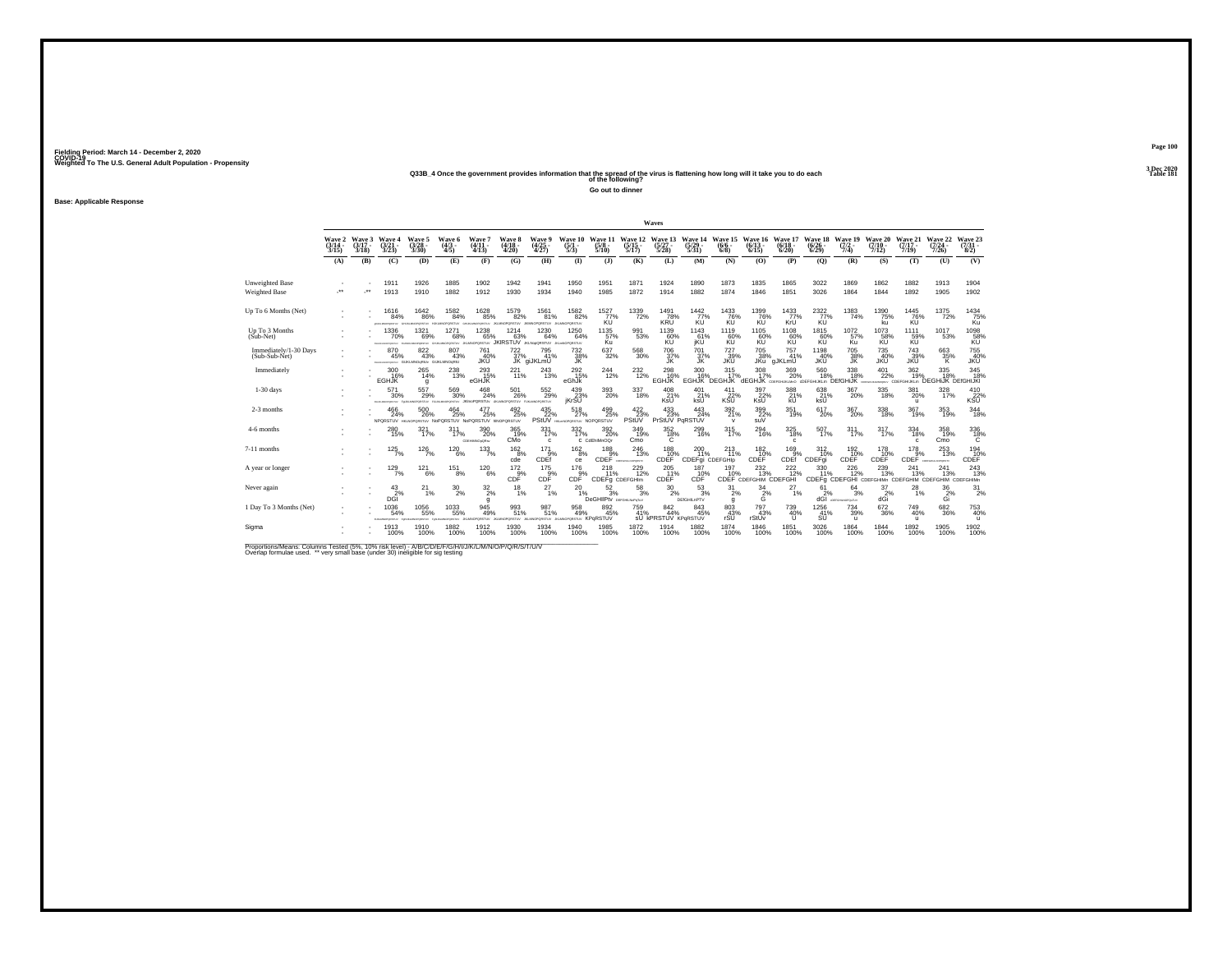# Weighted To The U.S. General Adult Population - Propensity<br>238B\_5 Once the government provides information that the spread of the virus is flattening how long will it take you to do each<br>Table 182

**Visit a casino**

**Base: Applicable Response**

|                                         |                             |                             |                                     |                                                                  |                                            |                                 |                                      |                                 |                                                  |                                 |                                            | Waves                           |                                                      |                                                  |                                       |                               |                                        |                                |                                 |                                |                                      |                                                     |
|-----------------------------------------|-----------------------------|-----------------------------|-------------------------------------|------------------------------------------------------------------|--------------------------------------------|---------------------------------|--------------------------------------|---------------------------------|--------------------------------------------------|---------------------------------|--------------------------------------------|---------------------------------|------------------------------------------------------|--------------------------------------------------|---------------------------------------|-------------------------------|----------------------------------------|--------------------------------|---------------------------------|--------------------------------|--------------------------------------|-----------------------------------------------------|
|                                         | Wave 2<br>$(3/14 -$<br>3/15 | Wave 3<br>$(3/17 -$<br>3/18 | Wave 4<br>$\frac{(3/21)}{3/23}$     | Wave 5<br>$\frac{(3/28)}{3/30}$                                  | Wave 6<br>$\frac{(4/3)}{4/5}$              | Wave 7<br>$\frac{(4/11)}{4/13}$ | Wave 8<br>$(4/18 -$<br>4/20          | Wave 9<br>$\frac{(4/25)}{4/27}$ | Wave 10<br>$\frac{(5/1)}{5/3}$                   | Wave 11<br>$\frac{(5/8)}{5/10}$ | Wave 12<br>$\frac{(5/15)}{5/17}$           | Wave 13<br>(5/27 -<br>5/28)     | Wave 14<br>$\frac{(5/29)}{5/31}$                     | Wave 15<br>$(6/6 -$<br>6/8                       | Wave 16<br>$(6/13 -$<br>6/15          | Wave 17<br>$(6/18 -$<br>6/20  | Wave 18<br>$\frac{(6/26 - 6)}{(6/29)}$ | Wave 19<br>$\frac{(7/2)}{7/4}$ | Wave 20<br>$(7/10 -$<br>7/12    | Wave 21<br>$(7/17 -$<br>7/19   | Wave 22<br>$\frac{(7/24 - 7)}{7/26}$ | Wave 23<br>$\binom{7/31}{8/2}$                      |
|                                         | (A)                         | (B)                         | (C)                                 | (D)                                                              | (E)                                        | (F)                             | (G)                                  | (H)                             | $\mathbf{D}$                                     | (3)                             | (K)                                        | (L)                             | (M)                                                  | (N)                                              | (O)                                   | (P)                           | (Q)                                    | (R)                            | (S)                             | (T)                            | (U)                                  | (V)                                                 |
| Unweighted Base<br><b>Weighted Base</b> | $\ddot{\phantom{1}}$        | $\cdot$                     | 1377<br>1410                        | 1307<br>1326                                                     | 1192<br>1227                               | 1277<br>1300                    | 1284<br>1287                         | 1260<br>1312                    | 1327<br>1356                                     | 1374<br>1430                    | 1315<br>1370                               | 1355<br>1382                    | 1382<br>1407                                         | 1357<br>1365                                     | 1273<br>1292                          | 1328<br>1348                  | 2091<br>2141                           | 1340<br>1333                   | 1344<br>1353                    | 1333<br>1337                   | 1401<br>1389                         | 1399<br>1377                                        |
| Up To 6 Months (Net)                    |                             |                             | 867<br>62%<br>ONENA                 | 792 <sub>60%</sub><br>VUTERO                                     | 697<br>57%<br><b>UPORSUV GIULIOPORSTUV</b> | 759<br>58%                      | 669<br>52%<br>Kr                     | $\substack{651 \\ 50\%}$        | 758<br>56%<br><b>HKLopQRsUV</b>                  | 742%<br>ΪŘ.                     |                                            | 680<br>49%                      | 786<br>56%<br><b>HKLopQRsUV</b>                      | 726<br>53%<br>KIRUV                              | 666<br>52%<br>K                       | $^{695}_{\substack{52\%\\K}}$ | 1085<br>51%<br>K.                      | $^{636}_{48\%}$                | 693<br>51%<br>K                 | $^{694}_{\substack{52\%\\K}}$  | 668<br>48%                           | 673<br>49%                                          |
| Up To 3 Months<br>(Sub-Net)             |                             |                             | 612<br>43%                          | 536<br>40%<br>ANAUNOVALTIV GHUKLNAKORTUV GHJKINGATUV GHJKLNQRTUV | 480<br>39%                                 | 522<br>40%                      | 424<br>33%                           | 406<br>31%                      | 521<br>38%<br><b>GHJKIRUV</b>                    | 469<br>33%                      | $^{402}_{29\%}$                            | 476<br>34%                      | 520<br>37%<br>K gHjKRUv                              | 477<br>35%                                       | 468<br>36%<br>HKrU                    | 490<br>36%<br>HKRU            | 749<br>35%                             | 420<br>32%                     | 491<br>36%<br><b>HKrU</b>       | 461<br>$\frac{35\%}{K}$        | 437<br>31%                           | $^{455}_{\phantom{1}33\%}$                          |
| Immediately/1-30 Days<br>(Sub-Sub-Net)  |                             |                             | $\frac{312}{22\%}$<br><b>GHjKlu</b> | $^{293}_{22\%}$<br>GHKlu                                         | 245<br>20%<br>GH                           | 257<br>20%<br>Gh                | <sup>197</sup> <sub>15%</sub>        | $^{211}_{16\%}$                 | 270<br>20%<br>GĤ                                 | $^{269}_{19\%}$<br>g            | 240<br>18%                                 | $^{255}_{\phantom{1}18\%}$<br>q | 268%<br>Ġ                                            | 293<br>21%<br>GHK                                | $^{274}_{21\%}$<br>GHK                | $^{299}_{22\%}$<br>GHiKlu     | 420%<br>GĤ                             | 257<br>19%                     | 329/24%<br>Gh provisionalism    | $^{292}_{22\%}$<br><b>GHKI</b> | 260<br>19%<br>g                      | 272<br>20%<br>GH                                    |
| Immediately                             |                             |                             | 127<br>$-9%$<br>GĤ                  | $^{102}_{8\%}$<br>g                                              | $\frac{93}{8%}$                            | $^{105}_{8\%}$<br>g             | $^{73}_{6\%}$                        | $\substack{82\\6\%}$            | $^{123}_{9\%}$ GH                                | 119 8%<br>Gĥ                    | $^{117}_{-9\%}$                            | $^{108}_{8\%}$<br>q             | $\overset{133}{\underset{\text{GH}}{\mathcal{B}\%}}$ | $^{116}_{-8\%}$                                  | 140<br>11%<br>Gh DEfGHiLn DEFGHJKLnu  | $152$<br>$11%$                | $^{201}_{\rm GH}$                      | $^{139}_{19\%}$<br>deGHI       | 179<br>13%<br>COEFGHUKLMOUV     | 144<br>11%<br>DEfGHIL          | $^{120}_{.9\%}$<br>Gĥ                | $\overset{124}{\underset{\text{GH}}{\mathsf{9\%}}}$ |
| $1-30$ days                             |                             |                             | 185<br>13%<br>GHKMoQRu GHJKMOPOReUV | 190<br>14%                                                       | $^{152}_{12\%}$<br>aKmR                    | 153<br>12%<br>kr                | 124<br>10%                           | 129<br>10%                      | 147<br>11%                                       | 150<br>10%                      | 123<br>9%                                  | 147<br>11%                      | 135<br>10%                                           | 178<br>13%<br>GHKMoqRu                           | 134<br>10%                            | 147<br>11%                    | 219<br>10%                             | 119<br>9%                      | 151<br>11%                      | 148<br>11%                     | 140<br>10%                           | 148<br>11%                                          |
| 2-3 months                              |                             |                             | $^{300}_{\,21\%}$                   | $^{243}_{18\%}$<br>economy NKNoPoRSTUV HJKNOPORSTUV HJKNO        | $^{235}_{\color{red}\textbf{19\%}}$        | $^{265}_{\,20\%}$               | $^{227}_{18\%}$<br>PORSTUV JKNORSTUV | $^{195}_{15\%}$                 | 251<br>18%<br><b>KS NJKNOPORSTUV</b>             | $^{201}_{14\%}$                 | $^{161}_{12\%}$                            | 221<br>16%                      | 252<br>18%<br><b>KRStu JKNPRSTUV</b>                 | $^{184}_{13\%}$                                  | 194<br>15%<br>ks                      | $^{191}_{14\%}$               | 329<br>15%<br>KrS                      | $^{162}_{12\%}$                | $^{161}_{12\%}$                 | $^{169}_{13\%}$                | 177<br>13%                           | $\frac{182}{13\%}$                                  |
| 4-6 months                              |                             |                             | 255<br>$\frac{18\%}{\mathrm{s}}$    | 256<br>19%<br>LOPQSv                                             | 217<br>18%                                 | 237<br>$\frac{18\%}{\text{ls}}$ | 245<br>19%<br>LOPgSv                 | 245<br>19%<br>Lopgs             | 237<br>17%                                       | 273<br>19%<br>LOPOSV            | 225<br>16%                                 | 204<br>15%                      | 266<br>19%<br>LoPaSy                                 | 249<br>18%<br>Lps                                | 197<br>15%                            | 205<br>15%                    | 336<br>16%                             | 216<br>16%                     | 202<br>15%                      | 232<br>17%                     | 230<br>17%                           | 218<br>16%                                          |
| 7-11 months                             |                             |                             | <sup>166</sup><br>12%               | 151%                                                             | $^{150}_{12\%}$                            | $154 \over 12\%$                | 170<br>13%                           | 190<br>15%<br>cdLprv            | $^{167}_{12\%}$                                  | 203<br>14%<br>dLrv              | 195<br>14%<br>dLrv                         | $^{137}_{10\%}$                 | $^{171}_{12\%}$                                      | 189<br>14%                                       | $^{185}_{14\%}$<br>dLrv               | $^{157}_{12\%}$               | 282%                                   | $^{150}_{11\%}$                | <sup>168</sup> <sub>12%</sub>   | $^{161}_{12\%}$                | 205<br>15%<br>cDfLpRV                | $^{156}_{11\%}$                                     |
| A year or longer                        |                             |                             | $^{252}_{18\%}$                     | 281%<br>$\mathbf{c}$                                             | $^{278}_{-23\%}$                           | $^{295}_{23\%}$                 | $^{334}_{26\%}$<br>CD <sub>m</sub>   | 346 26%<br>CDefm                | $\overset{338}{\underset{\text{Cd}}{\text{25}}}$ | $\frac{350}{24\%}$<br>70        | $\frac{392}{29}\%$<br>CDEFIM COEF PLANNING | $^{415}_{30\%}$                 | $\frac{316}{22\%}$                                   | $\overset{348}{\phantom{1}25\%}_{\phantom{1}CD}$ | $\frac{337}{26\%}$<br>C <sub>Dm</sub> | 355<br>26%<br>CDefm           | 558<br>26%<br>CDefm corroumoros        | $^{415}_{31\%}$                | $^{346}_{26\%}$                 | $\frac{361}{27\%}$<br>CDefM    | 396<br>28%<br>CDEFIM                 | 389%<br>CDEFIM                                      |
| Never again                             |                             |                             | 125<br>9%                           | $^{102}_{8\%}$                                                   | 103<br>8%                                  | $\frac{92}{7\%}$                | 114<br>9%                            | 125<br>10%                      | 94<br>7%                                         | 135<br>9%                       | 156<br>11%<br>fi cDeFgINOu                 | 150<br>11%<br>DeFINO            | 135<br>$^{10\%}$                                     | 102<br>7%                                        | 104<br>8%                             | 141<br>10%<br>dFINo           | 216<br>$d$ FIN $d$                     | 132<br>10%<br>fln              | 146<br>11%<br>DFIN <sub>o</sub> | 121<br>9%                      | 121<br>9%                            | 159<br>12%<br>cDEFgINOtU                            |
| 1 Day To 3 Months (Net)                 |                             |                             | 485<br>34%                          | 433%<br>PORSTLIV                                                 | 387<br>32%<br>PORSTUY                      | 417<br>32%<br>KOPORSTUV         | $\frac{351}{27\%}$<br><b>KRsU</b>    | 324<br>25%<br>kr                | 398<br>29%<br><b>HJKopoRSTUV</b>                 | 350<br>25%<br>k                 | $^{285}_{21\%}$                            | 368<br>27%<br><b>KRu</b>        | 387<br>28%<br><b>KRStUv</b>                          | $\frac{361}{26\%}$<br><b>KRu</b>                 | 328%<br><b>KR</b>                     | 338<br>25%<br>Kr              | 548<br>26%<br><b>KR</b>                | $^{281}_{21\%}$                | $^{312}_{23\%}$                 | 317<br>24%                     | $^{318}_{\phantom{1}23\%}$           | 331<br>24%                                          |
| Sigma                                   |                             |                             | 1410<br>100%                        | 1326<br>100%                                                     | 1227<br>100%                               | 1300<br>100%                    | 1287<br>100%                         | 1312<br>100%                    | 1356<br>100%                                     | 1430<br>100%                    | 1370<br>100%                               | 1382<br>100%                    | 1407<br>100%                                         | 1365<br>100%                                     | 1292<br>100%                          | 1348<br>100%                  | 2141<br>100%                           | 1333<br>100%                   | 1353<br>100%                    | 1337<br>100%                   | 1389<br>100%                         | 1377<br>100%                                        |

Proportions/Means: Columns Tested (5%, 10% risk level) - A/B/C/D/E/F/G/H/I/J/K/L/M/N/O/P/Q/R/S/T/U/V<br>Overlap formulae used. \*\* very small base (under 30) ineligible for sig testing

**Page 1013 Dec 2020<br>Table 182**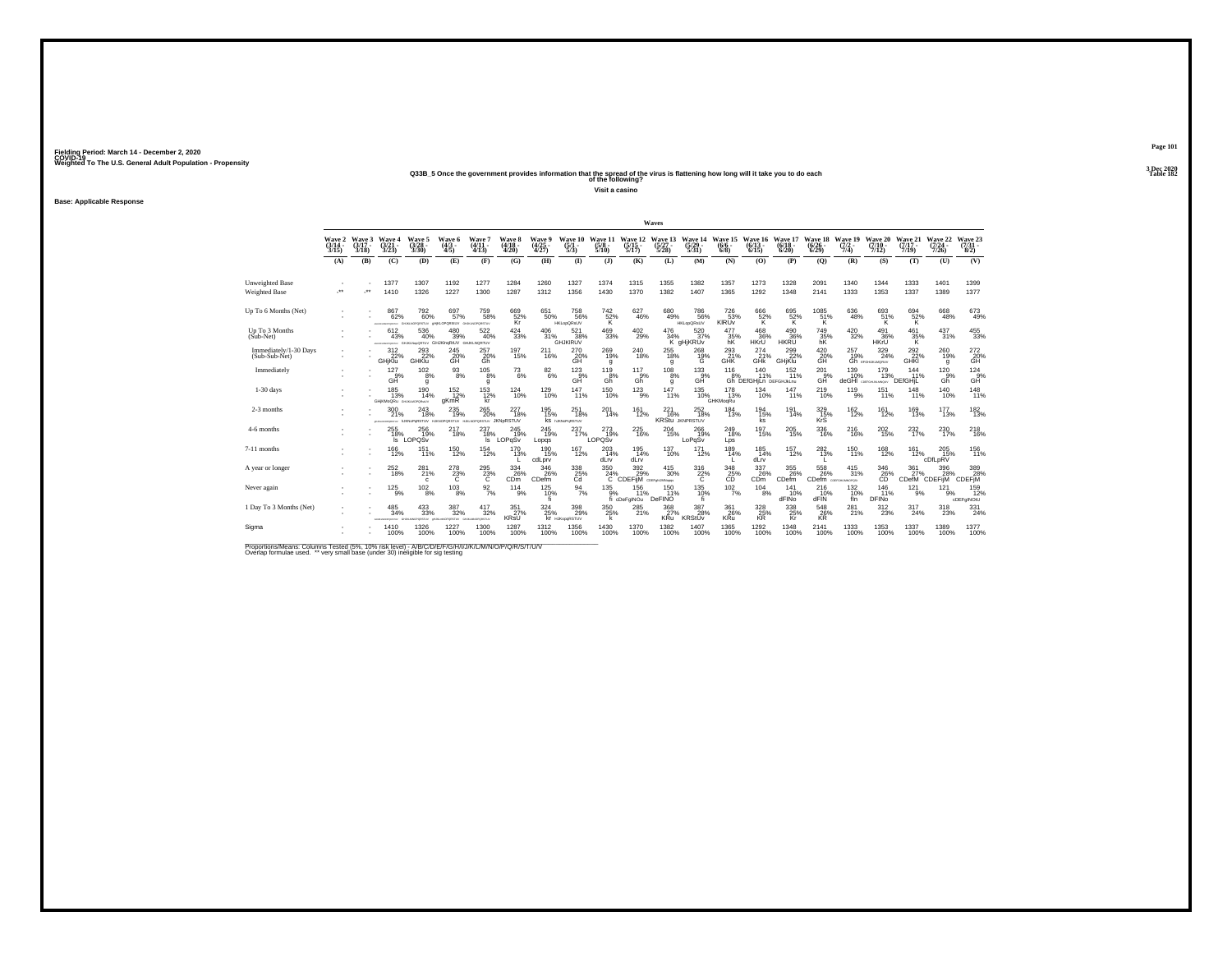# Weighted To The U.S. General Adult Population - Propensity<br>Q33B\_6 Once the government provides information that the spread of the virus is flattening how long will it take you to do each<br>Table 183

**Stay in a hotel**

**Base: Applicable Response**

|                                         |                                 |                                 |                                                         |                                            |                                         |                                    |                                               |                                  |                                 |                                       |                                  | Waves                                 |                                       |                                                                             |                                |                                                                                       |                                        |                                       |                                |                                                                                   |                                  |                                 |
|-----------------------------------------|---------------------------------|---------------------------------|---------------------------------------------------------|--------------------------------------------|-----------------------------------------|------------------------------------|-----------------------------------------------|----------------------------------|---------------------------------|---------------------------------------|----------------------------------|---------------------------------------|---------------------------------------|-----------------------------------------------------------------------------|--------------------------------|---------------------------------------------------------------------------------------|----------------------------------------|---------------------------------------|--------------------------------|-----------------------------------------------------------------------------------|----------------------------------|---------------------------------|
|                                         | Wave 2<br>$\frac{(3/14)}{3/15}$ | Wave 3<br>$\frac{(3/17)}{3/18}$ | Wave 4<br>$\frac{(3/21)}{3/23}$                         | Wave 5<br>$\frac{(3/28)}{3/30}$            | Wave 6<br>$\frac{(4/3)}{4/5}$           | Wave 7<br>$\frac{(4/11)}{4/13}$    | Wave 8<br>$\frac{(4/18)}{4/20}$               | Wave 9<br>$\frac{(4/25)}{4/27}$  | Wave 10<br>$\frac{(5/1)}{5/3}$  | Wave 11<br>$\frac{(5/8)}{5/10}$       | Wave 12<br>$\frac{(5/15)}{5/17}$ | Wave 13<br>$\frac{(5/27)}{5/28}$      | Wave 14<br>$\frac{(5/29)}{5/31}$      | Wave 15<br>$(6/6 -$<br>6/8                                                  | Wave 16<br>$(6/13 -$<br>6/15   | Wave 17<br>$\binom{6/18}{6/20}$                                                       | Wave 18<br>$\frac{(6/26 - 6)}{(6/29)}$ | Wave 19<br>$(7/2 -$<br>7/4)           | Wave 20<br>$(7/10 -$<br>7/12)  | Wave 21<br>$(7/17 -$<br>7/19                                                      | Wave 22<br>$\frac{(7/24)}{7/26}$ | Wave 23<br>$\frac{(7/31)}{8/2}$ |
|                                         | (A)                             | (B)                             | (C)                                                     | (D)                                        | (E)                                     | (F)                                | (G)                                           | (H)                              | $($ $\Gamma$                    | $($ $)$                               | (K)                              | (L)                                   | (M)                                   | (N)                                                                         | (O)                            | (P)                                                                                   | (Q)                                    | (R)                                   | (S)                            | (T)                                                                               | (U)                              | (V)                             |
| Unweighted Base<br><b>Weighted Base</b> | $\ddot{\phantom{1}}$            | $\cdot$                         | 1704<br>1731                                            | 1699<br>1725                               | 1616<br>1644                            | 1670<br>1702                       | 1730<br>1731                                  | 1706<br>1724                     | 1774<br>1773                    | 1773<br>1810                          | 1750<br>1735                     | 1759<br>1761                          | 1722<br>1717                          | 1710<br>1707                                                                | 1639<br>1666                   | 1728<br>1725                                                                          | 2734<br>2770                           | 1747<br>1717                          | 1704<br>1684                   | 1738<br>1750                                                                      | 1788<br>1793                     | 1753<br>1742                    |
| Up To 6 Months (Net)                    |                                 |                                 | 1192<br>69%<br><b>CARACTERS</b>                         | 1127<br>65%<br>GHJALNOPORTUV               | $^{1052}_{64\%}$<br>GHJKLNOGRTUV        | 1059<br>62%<br>GHjKInRTUv          | 992<br>57%                                    | 980<br>57%                       | 1091<br>62%<br><b>GHKRTU</b>    | $^{1062}_{-59\%}$                     | 960<br>55%                       | $^{1031}_{-59\%}$                     | 1087<br>63%<br>GHJKLNoQRTUV           | 993<br>58%                                                                  | 986<br>59%<br>kü               | 1048<br>61%<br>ghKRU                                                                  | 1643<br>59%<br>kU                      | $\frac{964}{56\%}$                    | 1044<br>62%<br>GHKnRTU         | 1001<br>57%                                                                       | 992<br>55%                       | $^{1022}_{-59\%}$               |
| Up To 3 Months<br>(Sub-Net)             |                                 |                                 | 806<br>47%<br>AREA HOWARDS                              | 737<br>43%<br>GHJKNU                       | 677<br>41%<br>GHJK                      | 704<br>41%<br><b>GHJK</b>          | 623<br>36%                                    | 624<br>36%                       | 728<br>41%<br>GHJK              | 667<br>37%                            | 585<br>34%                       | 696<br>40%                            | 738<br>43%<br>aK GHJKNrU              | 657<br>38%                                                                  | 669<br>40%<br>GhK              | 708<br>41%                                                                            | 1161<br>42%<br>GHJK GHJKnu             | 672<br>39%                            | 727<br>43%<br>K GHJKINrU       | 702<br>40%<br>ahK                                                                 | 683<br>38%<br>K                  | 700<br>40%<br><b>GhK</b>        |
| Immediately/1-30 Days<br>(Sub-Sub-Net)  |                                 |                                 | $^{408}_{24\%}$<br><b>EfGHJKI</b>                       | 361%<br>GH                                 | $^{312}_{19\%}$                         | $\frac{342}{20\%}$<br>Gh           | 267<br>15%                                    | $^{295}_{17\%}$                  | 399<br>22%<br><b>EGHJK</b>      | 339%<br>G                             | $322_{19\%}$<br>g                | 363<br>21%<br>GH                      | $^{402}_{23\%}$<br><b>EfGHJK</b>      | 383<br>eGHJK                                                                | 368<br>22%                     | 410<br>24%<br>eGHIK EFGHJKI DEFGHJKL dEFGHJKI GEFGHJKJWON DEFGHJKLO dEFGHJKI DEFGHJKL | 675<br>24%                             | 415<br>24%                            | $^{462}_{27\%}$                | 444<br>25%                                                                        | 430<br>24%                       | $^{433}_{25\%}$                 |
| Immediately                             |                                 |                                 | $^{152}_{.9\%}$<br>eGH                                  | $^{138}_{8\%}$<br>gh                       | $^{109}_{7\%}$                          | 127/7%                             | $^{102}_{6\%}$                                | $^{104}_{6\%}$                   | 159%<br>EGH                     | $^{159}_{9\%}$ eGH                    | 145<br>$GH^{\overset{3}{8}\%}$   | 170<br>10%<br>EfGH                    | 166<br>10%                            | $^{186}_{11\%}$<br>EfGH cDEFGHiK cDEFGHilK среганции среганции среганции с- | $^{185}_{11\%}$                | $^{209}_{12\%}$                                                                       | $334 \atop 12\%$                       | $^{206}_{12\%}$                       | $^{257}_{15\%}$                | $^{229}_{\phantom{1}13\%}$<br><b>HARMOPORU CDEFGHIJKLM CDEFGHIJKI CDEFGHIJKLM</b> | $^{213}_{12\%}$                  | $^{224}_{13\%}$                 |
| $1-30$ days                             |                                 |                                 | 256<br>15%<br>GHJKLNOPombar                             | 224<br>13%<br>GJK                          | 203<br>$^{12\%}_{Gi}$                   | 215<br>13%<br>GJK                  | 165<br>10%                                    | 190<br>11%                       | 240<br>14%<br>GhJKlo            | 180<br>10%                            | 177<br>10%                       | 193<br>11%                            | 236<br>14%<br>GhJKLo                  | 197<br>12%                                                                  | 183<br>11%                     | 201<br>12%<br>a                                                                       | 342<br>$^{12\%}_{Gj}$                  | 208<br>12%<br>g                       | 205<br>12%<br>g                | 215<br>$\frac{12\%}{G}$                                                           | 217<br>12%<br>q                  | $^{208}_{12\%}$<br>g            |
| 2-3 months                              |                                 |                                 | $^{398}_{\phantom{1}23\%}$<br><b>MARINE ARRANGEMENT</b> | 376<br>22%<br>UKNOPORSTUV                  | 365<br>22%<br>NJKNOPORSTUV IKNOF        | $362_{21\%}$                       | 356<br>21%<br><b>GRSTUV KNPGRSTUV KnRSTUV</b> | 329/19%                          | 329 19%<br><b>KRsTUV</b>        | 327<br>18%<br>krTUv                   | $^{263}_{15\%}$                  | 333/19%<br>KnRsTUV KNRSTUV            | $^{336}_{\phantom{1}\phantom{1}20\%}$ | $^{274}_{16\%}$                                                             | $^{301}_{18\%}$<br>krTUv       | 298<br>$\mathbf{U}$                                                                   | 486<br>18%<br>tŪ                       | $^{257}_{15\%}$                       | 265<br>16%                     | 258<br>15%                                                                        | 253<br>14%                       | $^{267}_{15\%}$                 |
| 4-6 months                              |                                 |                                 | 386<br>22%                                              | 390<br>23%<br>loQRsTUV LOQRSTUV LnOpQRSTUV | 375<br>23%                              | 355<br>QRTU <sup>21%</sup>         | 369<br>21%<br>QRTUv                           | 356<br>QRTU <sup>21%</sup>       | 363                             | 395<br>20% 22%<br>QRTu IQRsTUV        | 374<br>22%<br>QRTUV              | 335<br>19%                            | 349<br>20%<br>grtu                    | 336<br>20%                                                                  | 317<br>19%                     | 340<br>20%                                                                            | 482<br>17%                             | 292<br>17%                            | 317<br>19%                     | 299<br>17%                                                                        | 309<br>17%                       | $\frac{322}{18\%}$              |
| 7-11 months                             |                                 |                                 | $^{185}_{11\%}$                                         | 221<br>13%                                 | $^{211}_{13\%}$                         | $^{222}_{13\%}$<br>c               | $^{252}_{15\%}$                               | $^{291}_{17\%}$<br>CS CDEFJMOPSv | $^{267}_{15\%}$<br>CS           | $^{252}_{14\%}$<br>C                  | 269 16%<br>CdepS                 | $^{254}_{14\%}$<br>C                  | $^{231}_{13\%}$                       | 287 <sub>17%</sub><br>C CDEFIMOPS                                           | 228<br>14%<br>C                | $^{219}_{13\%}$                                                                       | $^{410}_{15\%}$<br>Cs                  | $^{249}_{15\%}$<br>C                  | $^{201}_{12\%}$                | $^{266}_{15\%}$<br><b>CS</b>                                                      | $^{276}_{15\%}$<br>CdepS         | 250<br>14%<br>C                 |
| A year or longer                        |                                 |                                 | 297 <sub>06</sub>                                       | 318 <sub>0%</sub>                          | $^{317}_{19\%}$                         | $^{355}_{21\%}$                    | 407<br>24%<br><b>CDEIM</b>                    | 398<br>23%<br>CDEIM              | $^{354}_{20\%}$<br>$\mathbf{c}$ | $\frac{417}{23\%}$<br><b>CDEIM</b>    | 419<br>24%<br><b>CDEfiM</b>      | 396<br>22%<br>CD <sub>em</sub>        | 335<br>20%                            | $\overset{369}{\underset{\text{Cd}}{\text{22}\%}}$                          | $\frac{395}{34\%}$<br>CDEM     | $\frac{389}{23\%}$<br>CD <sub>em</sub>                                                | 610<br>22%<br>CD                       | 413<br>24%<br>CDEfIM                  | $\underset{\text{Cd}}{^{369}}$ | 420<br>24%<br>CDEfiM                                                              | 433<br>24%<br>CDEfIM             | 397<br>23%<br>CDEm              |
| Never again                             |                                 |                                 | 57<br>3%                                                | $^{59}_{\ 3\%}$                            | 64<br>4%                                | 66<br>4%                           | 80<br>5%<br>h                                 | 55<br>3%                         | $\frac{62}{3\%}$                | 79<br>4%                              | 87<br>5%<br>cdHino               | 80<br>5%<br>h                         | 64<br>4%                              | $^{58}_{\ 3\%}$                                                             | 57<br>3%                       | 70<br>4%                                                                              | 107<br>4%                              | $\frac{92}{5\%}$<br>CDHImNOqt         | 70<br>4%                       | 62                                                                                | 93<br>5%<br>$4\%$ CDHINOT        | $^{73}_{4\%}$                   |
| 1 Day To 3 Months (Net)                 |                                 |                                 | 654<br>38%                                              | 600<br>35%<br>GIUKUKOPORSTUV               | $\substack{568\\35\%}$<br>VUTBRORSEN AN | 577<br>34%<br><b>GUILNOPORSTUV</b> | 521<br>30%<br>KÜ                              | 520 30%<br><b>KU</b>             | 569<br>32%<br><b>JKNRSTUV</b>   | $^{508}_{\phantom{1}\phantom{1}28\%}$ | $^{440}_{25\%}$                  | $^{526}_{\phantom{1}\phantom{1}30\%}$ | $^{573}_{33\%}$<br>Ku JONOPORSTUV     | $^{470}_{28\%}$                                                             | $^{484}_{29\%}$<br>$\mathbf k$ | $^{500}_{29\%}$                                                                       | 827<br>30%<br>KÜ                       | $^{465}_{\phantom{1}\phantom{1}27\%}$ | 470<br>28%                     | $^{473}_{27\%}$                                                                   | 470<br>26%                       | $^{475}_{27\%}$                 |
| Sigma                                   |                                 |                                 | 1731<br>100%                                            | 1725<br>100%                               | 1644<br>100%                            | 1702<br>100%                       | 1731<br>100%                                  | 1724<br>100%                     | 1773<br>100%                    | 1810<br>100%                          | 1735<br>100%                     | 1761<br>100%                          | 1717<br>100%                          | 1707<br>100%                                                                | 1666<br>100%                   | 1725<br>100%                                                                          | 2770<br>100%                           | 1717<br>100%                          | 1684<br>100%                   | 1750<br>100%                                                                      | 1793<br>100%                     | 1742<br>100%                    |

Proportions/Means: Columns Tested (5%, 10% risk level) - A/B/C/D/E/F/G/H/I/J/K/L/M/N/O/P/Q/R/S/T/U/V<br>Overlap formulae used. \*\* very small base (under 30) ineligible for sig testing

**Page 102**3 Dec 2020<br>Table 183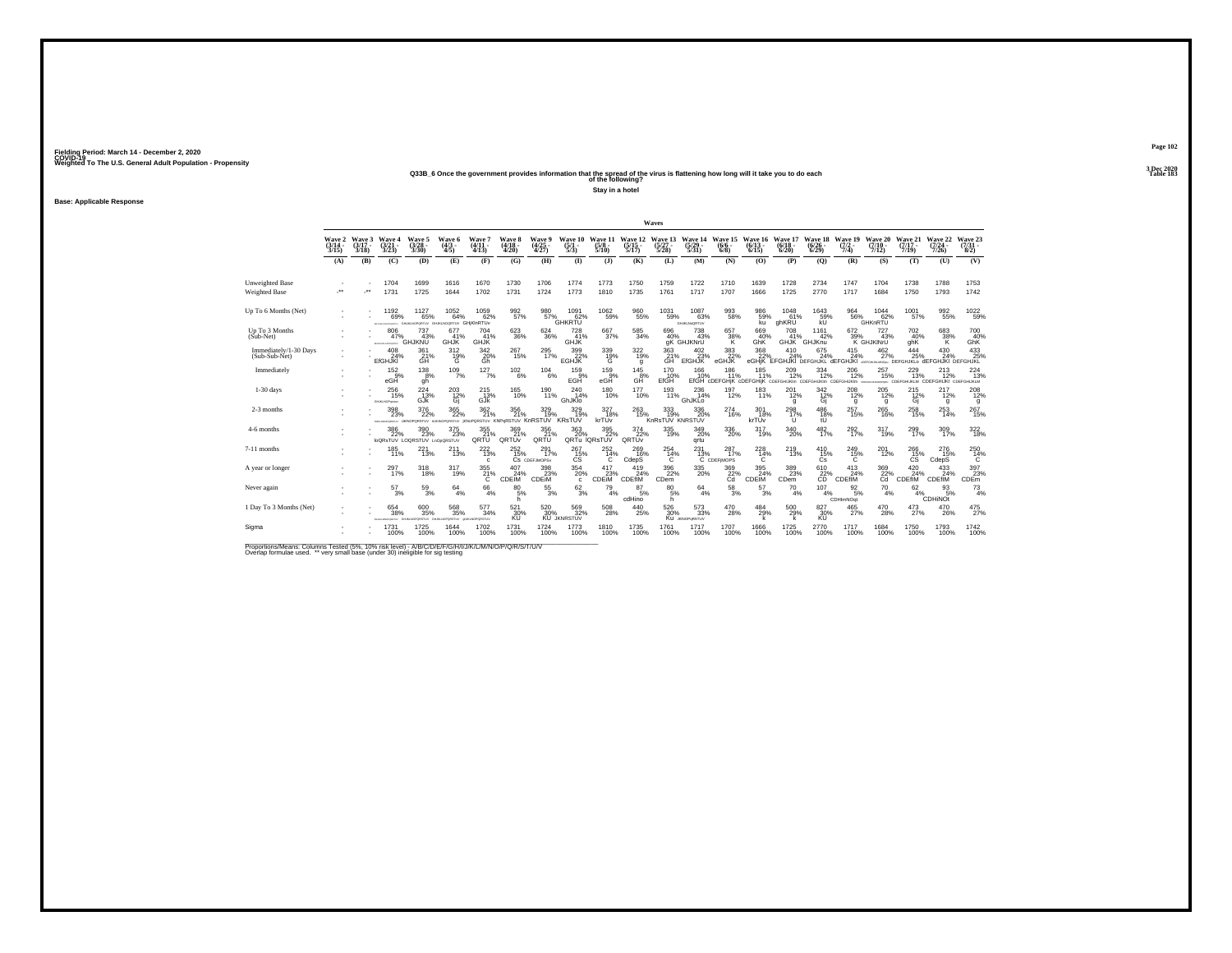# Weighted To The U.S. General Adult Population - Propensity<br>233B\_7 Once the government provides information that the spread of the virus is flattening how long will it take you to do each<br>Table 154

**Go to the office**

**Base: Applicable Response**

|                                         |                             |                             |                                           |                                                                              |                                               |                                                    |                                                      |                                   |                                |                                 |                                       | Waves                            |                                     |                                |                                     |                                  |                              |                                   |                                |                                                                       |                                             |                                |
|-----------------------------------------|-----------------------------|-----------------------------|-------------------------------------------|------------------------------------------------------------------------------|-----------------------------------------------|----------------------------------------------------|------------------------------------------------------|-----------------------------------|--------------------------------|---------------------------------|---------------------------------------|----------------------------------|-------------------------------------|--------------------------------|-------------------------------------|----------------------------------|------------------------------|-----------------------------------|--------------------------------|-----------------------------------------------------------------------|---------------------------------------------|--------------------------------|
|                                         | Wave 2<br>$(3/14 -$<br>3/15 | Wave 3<br>$(3/17 -$<br>3/18 | Wave 4<br>$(3/21 -$<br>3/23               | Wave 5<br>$\frac{(3/28)}{3/30}$                                              | Wave 6<br>$(4/3 -$<br>4/5                     | Wave?<br>$(4/11 -$<br>(4/13)                       | Wave 8<br>$(4/18 -$<br>4/20                          | Wave 9<br>$\binom{4/25}{4/27}$    | Wave 10<br>$\frac{(5/1)}{5/3}$ | Wave 11<br>$\frac{(5/8)}{5/10}$ | Wave 12<br>$\frac{(5/15)}{5/17}$      | Wave 13<br>$\frac{(5/27)}{5/28}$ | Wave 14<br>$\frac{(5/29)}{5/31}$    | Wave 15<br>$(6/6 -$<br>$6/8$ ) | Wave 16<br>$(6/13 -$<br>6/15        | Wave 17<br>$(6/18 -$<br>6/20     | Wave 18<br>$(6/26 -$<br>6/29 | Wave 19<br>$\frac{(7/2)}{7/4}$    | Wave 20<br>$(7/10 -$<br>7/12   | Wave 21<br>$(7/17 -$<br>7/19                                          | Wave 22<br>$\frac{(7/24 - 7)}{7/26}$        | Wave 23<br>$\binom{7/31}{8/2}$ |
|                                         | (A)                         | (B)                         | (C)                                       | (D)                                                                          | (E)                                           | (F)                                                | (G)                                                  | (H)                               | $($ $\Gamma$                   | $($ J $)$                       | (K)                                   | (L)                              | (M)                                 | (N)                            | (O)                                 | (P)                              | (Q)                          | (R)                               | (S)                            | (T)                                                                   | (U)                                         | (V)                            |
| Unweighted Base<br><b>Weighted Base</b> | $\cdot$                     | -**                         | 1333<br>1315                              | 1319<br>1342                                                                 | 1217<br>1247                                  | 1251<br>1241                                       | 1242<br>1230                                         | 1230<br>1246                      | 1288<br>1300                   | 1270<br>1327                    | 1194<br>1209                          | 1195<br>1206                     | 1222<br>1263                        | 1232<br>1193                   | 1147<br>1202                        | 1231<br>1208                     | 1933<br>1999                 | 1357<br>1247                      | 1231<br>1232                   | 1271<br>1238                                                          | 1329<br>1276                                | 1318<br>1279                   |
| Up To 6 Months (Net)                    |                             |                             | 1145<br>87%<br>Chairman MacPowler (Print) | 1169<br>87%                                                                  | 1088<br>87%<br><b>University</b>              | $^{1067}_{\  \  \, 86\%}$<br>WIGPORSTUV            | $^{1028}_{84\%}$<br>JKNOQRSTUV JKNOQRSTUV JKNOqrSTUV | $^{1042}_{84\%}$                  | 1077<br>83%                    | $\frac{1031}{78\%}$<br>uV       | 920<br>76%<br>$\mathsf{v}$            | 975<br>81%<br><b>KSTUV</b>       | 1029<br>81%<br><b><i>IKSTUV</i></b> | 941<br>79%<br>UV               | 949%<br>ÚŬ                          | 973<br>81%<br>KSTŪV              | 1595<br>80%<br>kstUV         | 988<br>79%<br>UV                  | 933<br>76%                     | $\frac{941}{76\%}$                                                    | 943<br>74%                                  | $\frac{924}{72\%}$             |
| Up To 3 Months<br>(Sub-Net)             |                             |                             | 1040<br>79%                               | 1030<br>77%<br>FINANCYCRETA: GHJALMACPORETAY GHJALMACPORETAY GNJALMACPORETAY | 952<br>76%                                    | 922<br>74%                                         | 853<br>69%<br>JKOSTUV JKmOSTUV IKOSTUV               | 871<br>70%                        | 895<br>69%                     | 859<br>65%<br>kUV               | 730<br>60%                            | 809<br>KUV                       | 833<br>66%<br>KUV                   | 803<br>67%<br>KtUV             | 776<br>65%                          | 814<br>KtUV                      | 1330<br>67%<br>KUV           | 829<br>66%<br>KŬŸ                 | 779<br>63%                     | 781<br>63%                                                            | 728<br>57%                                  | $\substack{738 \\ 58\%}$       |
| Immediately/1-30 Days<br>(Sub-Sub-Net)  |                             |                             | 831<br>63%<br><b>PERSONATORISTS</b>       | 843<br>63%<br>workseprostry dragancrostry dragancrostry                      | <sup>731</sup> 59%                            | 698<br>56%                                         | 582 <sub>9%</sub>                                    | $644 \over 52\%$<br>kUv gJKOTUV   | 643<br>49%<br><b>KUV</b>       | 612/46%<br>U                    | 515<br>43%                            | 597<br>50%<br><b>KUV</b>         | 604<br>48%<br>KUV                   | 586<br>49%<br><b>KUV</b>       | 559<br>46%<br>U                     | 617<br>51%<br>jKotUV             | 981<br>49%<br><b>KUV</b>     | 611<br>49%<br><b>KUV</b>          | 594<br>48%<br><b>KUV</b>       | 572<br>46%<br>U                                                       | 509<br>40%                                  | $^{548}_{43\%}$                |
| Immediately                             |                             |                             | 438<br>33%                                | $^{432}_{32\%}$<br>SUSIMOUT GILIKLANDRTUV GIJKOUV GIJKIMOUV                  | 368<br>30%                                    | 378<br>30%                                         | 261<br>21%                                           | $\frac{334}{27\%}$                | $^{319}_{25\%}$                | $\substack{335 \\ 25\%}$<br>g   | 297 <sub>25%</sub>                    | 318<br>$^{26}_{6}$               | $^{326}_{-26\%}$                    | 326<br>$\frac{27}{60}$         | $^{276}_{23\%}$                     | 344<br>28%<br>GikOUv GljkOUV     | 576<br>29%                   | $\frac{337}{27}\%$                | 381/31%<br><b>GO GHUKIMOUV</b> | $\frac{339}{27\%}$<br>Go                                              | 303<br>24%                                  | 311<br>24%                     |
| $1-30$ days                             |                             |                             | 393<br>30%<br>OPORZELV                    | 411<br>31%<br><b>CRETZ!</b>                                                  | 363<br>29%                                    | 320<br>26%<br>KUKLINGPORSTUV JKmnQrSTUV JKmNQrSTUV | 321<br>26%                                           | 310<br>25%<br>`iKQSTUV`iKQSTUV    | 324<br>25%                     | 277<br>21%<br>sU                | 218<br>18%                            | 279<br>23%<br><b>KSTUV</b>       | 278<br>22%<br>kSUv                  | 260<br>kSU                     | 283<br>KSTUV <sup>23%</sup>         | 274<br>23%<br>KStUV              | 405<br>20%<br>U              | 275<br>22%<br>kSUv                | 213<br>17%                     | 233<br>19%                                                            | 206<br>16%                                  | $^{238}_{19\%}$                |
| 2-3 months                              |                             |                             | $^{209}_{16\%}$                           | $^{188}_{14\%}$                                                              | $^{221}_{18\%}$<br>D                          | <sup>224</sup> <sub>18%</sub>                      | $^{271}_{22\%}$<br>DV consumersement                 | 227<br>18%<br>Dv                  | 253<br>19%<br>cDSV             | $^{246}_{19\%}$<br>DsV          | $^{215}_{18\%}$<br>D.                 | $^{212}_{18\%}$<br>d             | 229 18%<br>Dv                       | $^{217}_{18\%}$<br>Dv          | <sup>217</sup> <sub>18%</sub><br>Dv | 196<br>16%                       | 349<br>17%<br>D              | $^{217}_{17\%}$<br>d              | 185<br>15%                     | 209<br>17%                                                            | 219 17%<br>d                                | 190<br>15%                     |
| 4-6 months                              |                             |                             | 105<br>8%                                 | 138<br>10%                                                                   | 136<br>$^{11\%}$                              | 145<br>$^{12\%}_{C}$                               | 175<br>14%<br>CDE                                    | 171<br>14%<br>CDe                 | 182<br>14%<br>CDe <sup>1</sup> | 172                             | 190<br>16%<br>13% 16%<br>Cd CDEFNs    | 166<br>14%<br>CDe                | 196<br>16%<br><b>CDEFN</b>          | 137<br>$^{12\%}_{C}$           | 173<br>14%<br>CDEn                  | 159<br>13%<br>Ćď                 | 264<br>$^{13\%}_{\text{Cd}}$ | 160<br>$^{13\%}$                  | 154<br>$^{13\%}$               | 160                                                                   | 216<br>$13\%$ $17\%$ C copy in Point<br>17% | 186<br>15%<br>CDEfn            |
| 7-11 months                             |                             |                             | $^{48}_{4\%}$                             | $^{81}_{6\%}$<br>Ċ                                                           | 63/5%                                         | $^{78}_{6\%}$<br>Ċ                                 | $^{80}_{7\%}$<br>C                                   | $^{73}_{6\%}$<br>C                | $\frac{94}{7\%}$<br>Сe         | $^{109}_{8\%}$                  | $^{133}_{11\%}$<br>CdEhr corronancest | $^{102}_{8\%}$<br>CdEfHR         | $\frac{85}{7}\%$<br>C               | $\frac{92}{8%}$<br>CE          | $^{100}_{8\%}$<br>CdEhR             | $^{102}_{8\%}$<br>CdEHR CDEFGHmR | $^{182}_{9\%}$               | <sup>70</sup> <sub>6%</sub><br>c. | $\frac{92}{7}\%$<br>Сe         | $\frac{93}{7}\%$<br>Ce                                                | 111<br>9%<br><b>CDEfHR</b> COEFGHANGRST     | 138<br>11%                     |
| A year or longer                        |                             |                             | $^{78}_{6\%}$<br>d                        | $^{54}_{\ 4\%}$                                                              | 55<br>4%                                      | $^{64}_{5\%}$                                      | $\frac{86}{7}\%$ DE                                  | $\frac{90}{7}\%$<br>DEf           | 87<br>$D$ E <sup>7%</sup>      | 118<br>CDEFI                    | 104<br>9%<br>CDEF                     | $^{79}_{7\%}$<br>De              | 101<br>8%                           | 116<br>10%<br>DEF CDEFGhILPg   | $^{109}_{-9\%}$<br>CDEFil           | $\frac{82}{7}\%$<br>DĖ           | 145<br>DEf <sup>1</sup>      | $^{115}_{9\%}$                    | 146<br>12%                     | 117<br>9%<br>CDEFIID COEFGIBLINERS CDEFGILD CDEFGHILIMPO CDEFGHILLMPO | 138<br>11%                                  | 144%                           |
| Never again                             |                             |                             | 44<br>3%                                  | 38<br>3%                                                                     | 40<br>3%                                      | $\frac{32}{3\%}$                                   | 37<br>3%                                             | 41<br>3%                          | 41<br>3%                       | 70<br>5%<br>cDEFGhi             | 52<br>4%                              | 50<br>4%                         | 48<br>4%                            | 45<br>4%                       | 44<br>4%                            | 51<br>4%                         | 77<br>4%                     | 73<br>6%<br>CDEFGHImnog           | 61<br>5%                       | 88<br>7%<br>DFgi согланились соглавшимого СDEFGHImnog                 | 84<br>7%                                    | $^{72}_{6\%}$                  |
| 1 Day To 3 Months (Net)                 |                             |                             | 602<br>46%<br>WTERPORAMUS.                | 598<br>45%<br><b>JKmnPQRSTUV</b>                                             | 584<br>47%<br><b>JILMNOPORSTUV IKDQI'STUV</b> | $^{544}_{44\%}$                                    | 592<br>48%<br>WITERORDMAN AVE                        | 537<br>43%<br>KpQSTUV JKmnPQrSTUV | 577<br>44%                     | $\frac{523}{39\%}$<br>SUV       | 433<br>36%                            | 490<br>41%<br>kStUV              | 507<br>40%<br>StUV                  | 477<br>40%<br>StUV             | 499 42%<br><b>KSTUV</b>             | 470<br>39%<br>SUV                | <sup>755</sup> 38%<br>Suv    | 492/39%<br>SUV                    | $^{398}_{\ 32\%}$              | $^{442}_{\ 36\%}$                                                     | $^{425}_{33\%}$                             | 427/33%                        |
| Sigma                                   |                             |                             | 1315<br>100%                              | 1342<br>100%                                                                 | 1247<br>100%                                  | 1241<br>100%                                       | 1230<br>100%                                         | 1246<br>100%                      | 1300<br>100%                   | 1327<br>100%                    | 1209<br>100%                          | 1206<br>100%                     | 1263<br>100%                        | 1193<br>100%                   | 1202<br>100%                        | 1208<br>100%                     | 1999<br>100%                 | 1247<br>100%                      | 1232<br>100%                   | 1238<br>100%                                                          | 1276<br>100%                                | 1279<br>100%                   |

Proportions/Means: Columns Tested (5%, 10% risk level) - A/B/C/D/E/F/G/H/I/J/K/L/M/N/O/P/Q/R/S/T/U/V<br>Overlap formulae used. \*\* very small base (under 30) ineligible for sig testing

**Page 1033 Dec 2020<br>Table 184**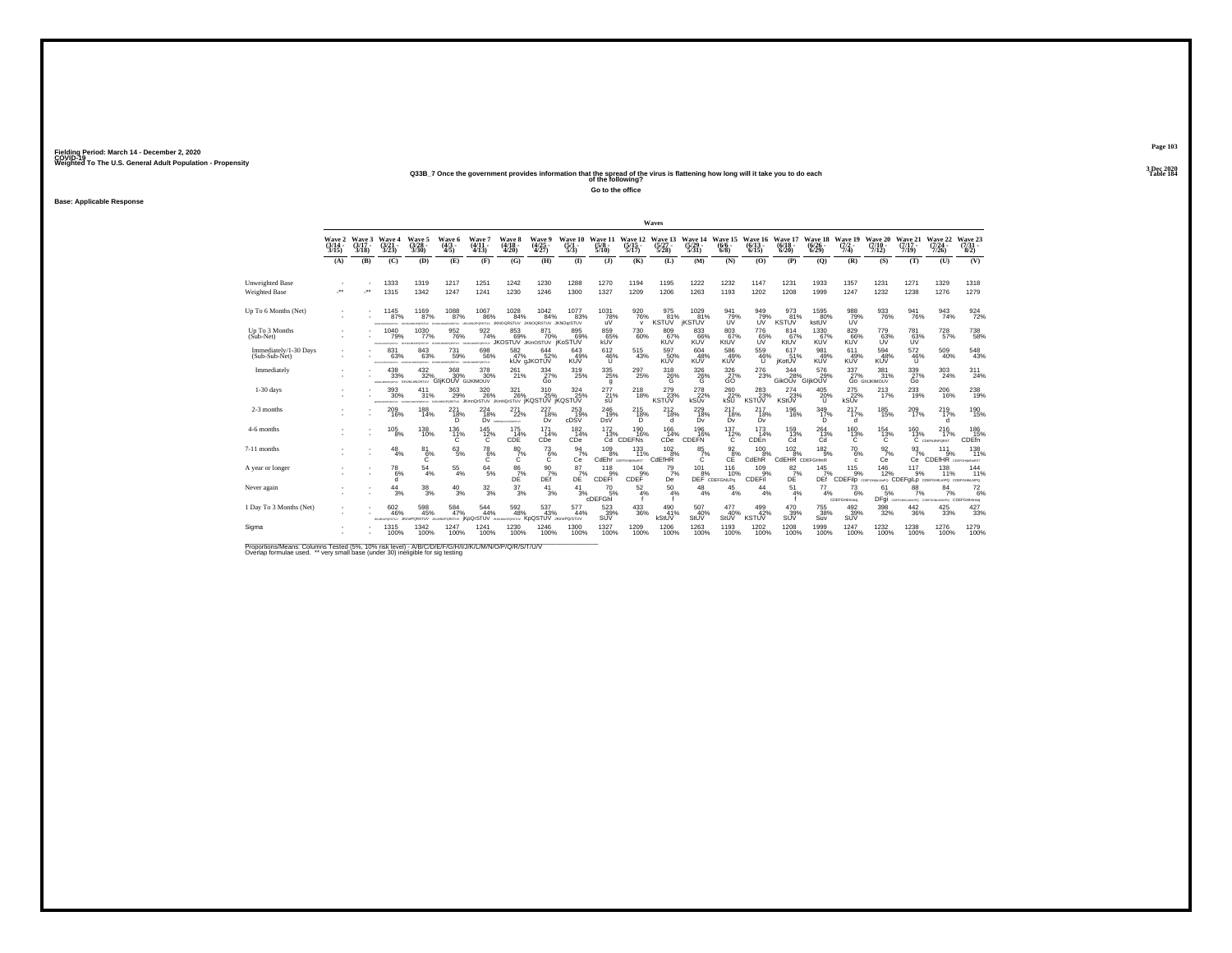# Weighted To The U.S. General Adult Population - Propensity<br>Q33B\_8 Once the government provides information that the spread of the virus is flattening how long will it take you to do each<br>Table 185

**Go to a sporting event**

**Base: Applicable Response**

|                                        |                                 |                                 |                                                                            |                                                 |                                                                           |                                     |                                                      |                                 |                                   |                                 |                                  | Waves                            |                                                                                   |                                 |                                 |                                                                                     |                                  |                                |                                  |                                                   |                                      |                                         |
|----------------------------------------|---------------------------------|---------------------------------|----------------------------------------------------------------------------|-------------------------------------------------|---------------------------------------------------------------------------|-------------------------------------|------------------------------------------------------|---------------------------------|-----------------------------------|---------------------------------|----------------------------------|----------------------------------|-----------------------------------------------------------------------------------|---------------------------------|---------------------------------|-------------------------------------------------------------------------------------|----------------------------------|--------------------------------|----------------------------------|---------------------------------------------------|--------------------------------------|-----------------------------------------|
|                                        | Wave 2<br>$\frac{(3/14)}{3/15}$ | Wave 3<br>$\frac{(3/17)}{3/18}$ | Wave 4<br>$\frac{(3/21)}{3/23}$                                            | Wave 5<br>$\frac{(3/28)}{3/30}$                 | Wave 6<br>$\frac{(4/3)}{4/5}$                                             | Wave 7<br>$\frac{(4/11)}{4/13}$     | Wave 8<br>$\frac{(4/18)}{4/20}$                      | Wave 9<br>$\frac{(4/25)}{4/27}$ | Wave 10<br>$\frac{(5/1)}{5/3}$    | Wave 11<br>$\frac{(5/8)}{5/10}$ | Wave 12<br>$\frac{(5/15)}{5/17}$ | Wave 13<br>$\frac{(5/27)}{5/28}$ | Wave 14<br>$\frac{(5/29)}{5/31}$                                                  | Wave 15<br>$(6/6 -$<br>6/8      | Wave 16<br>$(6/13 -$<br>6/15    | Wave 17<br>$\binom{6/18}{6/20}$                                                     | Wave 18<br>$\frac{(6/26)}{6/29}$ | Wave 19<br>$\frac{(7/2)}{7/4}$ | Wave 20<br>$\frac{(7/10)}{7/12}$ | Wave 21<br>$(7/17 -$<br>7/19                      | Wave 22<br>$\frac{(7/24 - 7)}{7/26}$ | Wave 23<br>$\frac{(7/31)}{8/2}$         |
|                                        | (A)                             | (B)                             | (C)                                                                        | (D)                                             | (E)                                                                       | (F)                                 | (G)                                                  | (H)                             | $\bf{I}$                          | $($ $)$                         | (K)                              | (L)                              | (M)                                                                               | (N)                             | (0)                             | (P)                                                                                 | (Q)                              | (R)                            | (S)                              | (T)                                               | (U)                                  | (V)                                     |
| Unweighted Base<br>Weighted Base       | $\ddot{\phantom{1}}$            | $\cdot$                         | 1500<br>1519                                                               | 1447<br>1490                                    | 1334<br>1386                                                              | 1369<br>1408                        | 1468<br>1453                                         | 1383<br>1444                    | 1446<br>1485                      | 1494<br>1552                    | 1453<br>1475                     | 1477<br>1506                     | 1470<br>1490                                                                      | 1414<br>1428                    | 1387<br>1452                    | 1453<br>1478                                                                        | 2246<br>2317                     | 1487<br>1459                   | 1452<br>1457                     | 1460<br>1456                                      | 1507<br>1507                         | 1501<br>1490                            |
| Up To 6 Months (Net)                   |                                 |                                 | 1033<br>68%<br>www.                                                        | 977<br>66%<br>CRITIN                            | 862 <sub>%</sub><br>ORSTOV                                                | $875\atop62\%$                      | 822%<br>KPORSTUV KDORTUV                             | 806<br>56%                      | $888\atop 60\%$<br>NAME OR STRA   | 84054%<br>KrtUv                 | $^{717}_{49\%}$                  | 8335%<br>KpRTUV                  | 813<br>55%                                                                        | 821%<br>KrtUV KPORSTUV          | 799 55%<br><b>KRTUV</b>         | 760<br>51%                                                                          | 1198<br>52%                      | <sup>729</sup> 50%             | <sup>764</sup> <sub>52%</sub>    | $^{727}_{50\%}$                                   | 738<br>49%                           | 744<br>50%                              |
| Up To 3 Months<br>(Sub-Net)            |                                 |                                 | 747<br>49%                                                                 | 656<br>44%<br>GHJAMOPORETUV                     | 580<br>42%<br>GRASSMOPORETUV                                              | 581<br>41%<br>CPORSTUV              | 496<br>34%                                           | 518<br>36%                      | 583<br>39%<br>KUV GIG HOPORTUV    | 553<br>36%<br>Kuv               | 454<br>31%                       | $\frac{525}{35\%}$               | 529<br>35%<br>Ku                                                                  | 531<br>37%<br>KtUV              | 501<br>34%                      | $^{512}_{35\%}$                                                                     | 813<br>35%<br>K                  | $^{503}_{\phantom{1}34\%}$     | 531<br>36%<br><b>KUV</b>         | 480<br>33%                                        | 478<br>32%                           | $\frac{477}{32\%}$                      |
| Immediately/1-30 Days<br>(Sub-Sub-Net) |                                 |                                 | 394<br>26%                                                                 | 339/23%<br>announcements: GHJKLnogtUV GHjKLoquV | 311<br>22%                                                                | 298<br>21%<br>GKL                   | $^{221}_{15\%}$                                      | 261<br>18%<br>gk                | 312%<br>GKL                       | 293<br>GK                       | $^{218}_{15\%}$                  | 257<br>17%                       | $^{294}_{20\%}$<br>ĞŘ                                                             | 276<br>19%<br>GK                | 276<br>19%<br>GK                | $\frac{302}{20\%}$<br>GKI                                                           | 447<br>19%<br>GK                 | 305<br>21%<br><b>GKL</b>       | 293<br>20%<br>ĞŘ                 | $^{282}_{19\%}$<br>GK                             | 281<br>19%<br>GK                     | 271<br>18%<br>gk                        |
| Immediately                            |                                 |                                 | 145<br>10%<br><b>GHK</b>                                                   | $^{118}_{8\%}$                                  | $^{117}_{8\%}$<br>g                                                       | $^{106}_{8\%}$                      | $^{90}_{6\%}$                                        | $^{94}_{\ 6\%}$                 | $^{120}_{8\%}$                    | $^{138}_{-9\%}$<br>Gĥ           | $^{106}_{7\%}$                   | $^{119}_{8\%}$                   | $\underset{\mathsf{GHK}}{^{144}}$                                                 | $122_{9\%}$<br>Gĥ               | $^{133}_{\  \  \, \mathrm{GH}}$ | 137<br>9%<br>GH                                                                     | 216%<br>GHK                      | 150<br>dfGHKI DFGHiKL          | 158<br>11%                       | 140<br>10%<br>GHK                                 | $^{127}_{8\%}$<br>g                  | $^{128}_{.9\%}$<br>Gh                   |
| $1-30$ days                            |                                 |                                 | 248<br>16%<br><b>CARDON</b>                                                | 221<br>15%<br><b>MARINA</b>                     | 195<br>14%<br>Michiganny                                                  | 192<br>14%<br>GJGMnOQrSTUV          | 131<br>9%                                            | 167<br>12%                      | 192<br>13%<br>gKI GJKLmOQSTuV     | 154<br>10%<br>k                 | $^{112}_{8\%}$                   | $^{138}_{-9\%}$                  | 150<br>10%<br>k                                                                   | 154<br>11%<br>Κ                 | 143<br>10%                      | 164<br>11%<br>к                                                                     | 231<br>10%<br>k                  | 155<br>11%<br>κ                | 136<br>9%                        | 142<br>10%                                        | 154<br>10%<br>k                      | 143<br>10%                              |
| 2-3 months                             |                                 |                                 | $^{353}_{\phantom{1}\phantom{1}23\%}$<br>EDUCATIONS IN VEHICLE AND ARRESTS | 318<br>21%                                      | 269<br>19%<br>kmOPQRTUV iKMOPQRsTUV MOPQRTUV                              | $^{283}_{\,20\%}$                   | $^{275}_{19\%}$                                      | $^{257}_{18\%}$<br>PRTUV        | 271<br>18%<br>PRTUV               | $^{260}_{17\%}$<br>rtUv         | 236<br>16%<br>$\mathbf{u}$       | $^{267}_{18\%}$<br><b>PRTUV</b>  | 235<br>16%                                                                        | 255<br><b>PRTUV</b>             | 225<br>15%                      | $^{211}_{14\%}$                                                                     | 366<br>16%<br>$\mathbf{u}$       | $^{198}_{14\%}$                | $^{238}_{16\%}$<br>$\mathbf{u}$  | $^{198}_{14\%}$                                   | 197<br>13%                           | 207<br>14%                              |
| 4-6 months                             |                                 |                                 | 286<br>19%                                                                 | 321<br>22%<br>r kPQRSTUv                        | 282                                                                       | 294<br>229 PQRSt PQRSTu CJK PQRSTUV | 326<br>22%                                           | 287<br>20%<br>pqRS              | 305<br>21%<br>PQRStu              | 287<br>19%<br><b>r</b>          | 263<br>18%                       | 308<br>20%<br>PQRStu             | 284<br>19%                                                                        | 290<br>20%<br><b>pQRStu</b>     | 298<br>21%<br>PQRStu            | 248<br>17%                                                                          | 386<br>17%                       | 226<br>15%                     | 233<br>16%                       | 248<br>17%                                        | 260<br>17%                           | 267<br>18%                              |
| 7-11 months                            |                                 |                                 | $^{162}_{11\%}$                                                            | $^{184}_{12\%}$                                 | $^{163}_{12\%}$                                                           | $^{193}_{14\%}$<br>C                | 183<br>13%                                           | $^{177}_{12\%}$                 | $^{185}_{12\%}$                   | 239 15%<br>CdEghilt             | $^{216}_{15\%}$<br>Ce            | $^{189}_{13\%}$                  | 210 4%<br>C                                                                       | 193<br>13%<br>c                 | 220<br>15%<br>CdEhi             | $^{227}_{15\%}$<br>CdEghil                                                          | 331<br>14%<br>c                  | 204<br>14%<br>C                | $^{222}_{15\%}$<br>CdEh          | $\frac{184}{13\%}$                                | 206<br>14%<br>C                      | 221<br>15%<br>Ce                        |
| A year or longer                       |                                 |                                 | $^{234}_{15\%}$                                                            | 254<br>17%                                      | $^{269}_{19\%}$                                                           | $^{270}_{19\%}$                     | $\overset{339}{\underset{\text{CDEF}}{\text{23\%}}}$ | 356<br>25%<br>CDEF <sub>j</sub> |                                   | $\frac{332}{21}\%$              | $^{410}_{28\%}$<br>CD CDEFGIJMNO | $^{376}_{25\%}$<br>CDEFij        | $\frac{341}{23\%}$<br>CDef                                                        | $324_{23\%}$<br>CDef            |                                 | 318 386 611 423<br>22% 26% 26% 29%<br>CD CDEFIJnO CDEFIJmnO contra univers<br>386 % | $611_{26\%}$                     | $^{423}_{29\%}$                | $^{353}_{24\%}$                  | $^{402}_{\phantom{1}28\%}$<br>CDEF CDEFGIJMNO CDE | $^{440}_{29\%}$<br>JUMOS CDE         | $^{416}_{28\%}$<br><b>UMNOs</b>         |
| Never again                            |                                 |                                 | 91<br>6%                                                                   | $^{76}_{\ 5\%}$                                 | $\frac{92}{7\%}$                                                          | $^{70}_{\ 5\%}$                     | 108<br>$DT$ %                                        | 105<br>$dF^{\%}$                | 91<br>6%                          | 140<br>9%<br>CDeFIN             | 133<br>9%<br>CDeFIN              | 108<br>7%<br>dÊ                  | 126<br>8%<br>CDFin                                                                | 91<br>6%                        | 115<br>$D_F^{\underline{8}\%}$  | 105<br>df                                                                           | 177<br>$D_F^{\frac{1}{8}\%}$     | 103<br>7%<br>df                | 118                              | 143<br>8% 10%<br>DF CDEFghilNPgRv<br>10%          | $^{122}_{\rm cDF}$                   | $\frac{109}{\text{d} \bar{\text{F}}}$ % |
| 1 Day To 3 Months (Net)                |                                 |                                 | 601<br>40%                                                                 | $^{538}_{36\%}$<br>GHJKLMKOPORSTLV              | $^{463}_{33\%}$<br>GUICUMOPORETUV GIUKLIMOPORETUV                         | $\substack{475 \\ 34\%}$            | $^{406}_{28\%}$<br>KrTUV KmopaRsTUV                  | $^{425}_{29\%}$                 | 463<br>31%<br><b>JKLMOPORSTUV</b> | $^{414}_{27\%}$<br>$\mathbf{u}$ | 348<br>24%                       | $^{406}_{27\%}$<br>tuv           | $^{385}_{\phantom{1}\phantom{1}\phantom{1}\phantom{1}\phantom{1}\phantom{1}26\%}$ | $^{409}_{29\%}$<br><b>KRTUV</b> | $^{368}_{25\%}$                 | $^{375}_{25\%}$                                                                     | 596<br>26%                       | $\substack{353 \\ 24\%}$       | $^{374}_{26\%}$                  | 340<br>23%                                        | 351<br>23%                           | $\frac{349}{23\%}$                      |
| Sigma                                  |                                 |                                 | 1519<br>100%                                                               | 1490<br>100%                                    | 1386<br>100%<br>The second continues of the continues of the state of the | 1408<br>100%                        | 1453<br>100%                                         | 1444<br>100%                    | 1485<br>100%                      | 1552<br>100%                    | 1475<br>100%                     | 1506<br>100%                     | 1490<br>100%                                                                      | 1428<br>100%                    | 1452<br>100%                    | 1478<br>100%                                                                        | 2317<br>100%                     | 1459<br>100%                   | 1457<br>100%                     | 1456<br>100%                                      | 1507<br>100%                         | 1490<br>100%                            |

Proportions/Means: Columns Tested (5%, 10% risk level) - A/B/C/D/E/F/G/H/I/J/K/L/M/N/O/P/Q/R/S/T/U/V<br>Overlap formulae used. \*\* very small base (under 30) ineligible for sig testing

**Page 1043 Dec 2020<br>Table 185**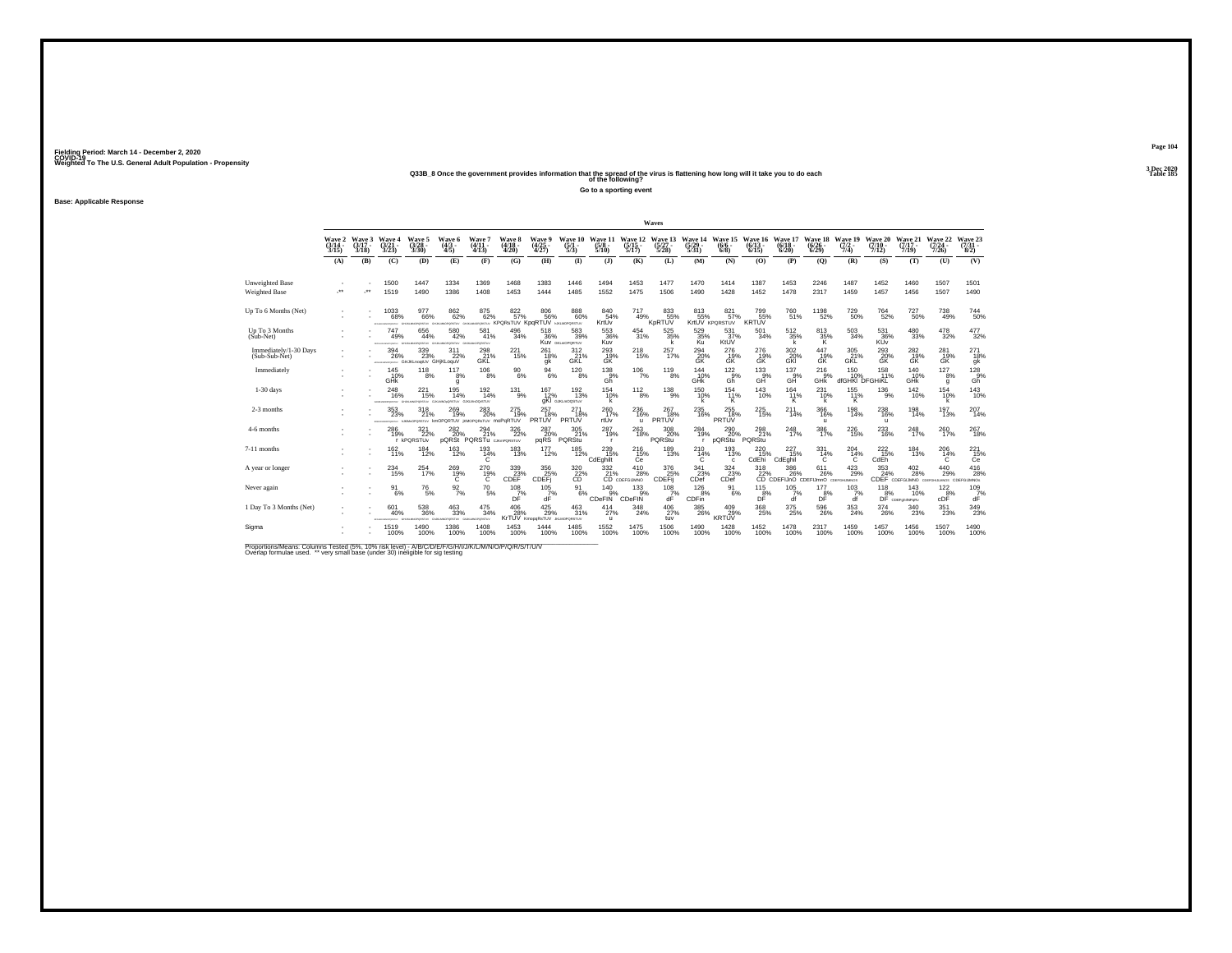# Weighted To The U.S. General Adult Population - Propensity<br>233B\_9 Once the government provides information that the spread of the virus is flattening how long will it take you to do each<br>Table 186

**Go to the movies**

**Base: Applicable Response**

|                                         |                             |                             |                                                |                                                  |                                              |                                                      |                                   |                                           |                                       |                                 |                                             | Waves                            |                                            |                                       |                                 |                                                |                                         |                                                                                                   |                                   |                              |                               |                                 |
|-----------------------------------------|-----------------------------|-----------------------------|------------------------------------------------|--------------------------------------------------|----------------------------------------------|------------------------------------------------------|-----------------------------------|-------------------------------------------|---------------------------------------|---------------------------------|---------------------------------------------|----------------------------------|--------------------------------------------|---------------------------------------|---------------------------------|------------------------------------------------|-----------------------------------------|---------------------------------------------------------------------------------------------------|-----------------------------------|------------------------------|-------------------------------|---------------------------------|
|                                         | Wave 2<br>$(3/14 -$<br>3/15 | Wave 3<br>$(3/17 -$<br>3/18 | Wave 4<br>$\frac{(3/21)}{3/23}$                | Wave 5<br>$\frac{(3/28)}{3/30}$                  | Wave 6<br>$(4/3 -$<br>4/5)                   | Wave 7<br>$(4/11 -$<br>4/13                          | Wave 8<br>$(4/18 -$<br>4/20       | <b>Wave 9</b><br>$\frac{(4/25)}{4/27}$    | Wave 10<br>$\frac{(5/1)}{5/3}$        | Wave 11<br>$\frac{(5/8)}{5/10}$ | Wave 12<br>$\frac{(5/15)}{5/17}$            | Wave 13<br>$\frac{(5/27)}{5/28}$ | Wave 14<br>$\frac{(5/29)}{5/31}$           | Wave 15<br>$(6/6 -$<br>6/8            | Wave 16<br>(6/13)<br>6/15       | Wave 17<br>(6/18)<br>6/20                      | <b>Wave 18</b><br>$(6/26 -$<br>6/29     | Wave 19<br>$(7/2 -$<br>7/4)                                                                       | Wave 20<br>$(7/10 -$<br>7/12)     | Wave 21<br>$(7/17 -$<br>7/19 | Wave 22<br>$(7/24 -$<br>7/26  | Wave 23<br>$\frac{(7/31)}{8/2}$ |
|                                         | (A)                         | (B)                         | (C)                                            | (D)                                              | (E)                                          | (F)                                                  | (G)                               | (H)                                       | $\bf{I}$                              | $($ $)$                         | (K)                                         | (L)                              | (M)                                        | (N)                                   | (0)                             | (P)                                            | (Q)                                     | (R)                                                                                               | (S)                               | (T)                          | (U)                           | (V)                             |
| Unweighted Base<br><b>Weighted Base</b> | $\cdot$                     | -**                         | 1691<br>1697                                   | 1645<br>1650                                     | 1606<br>1612                                 | 1628<br>1659                                         | 1681<br>1672                      | 1632<br>1654                              | 1677<br>1674                          | 1689<br>1734                    | 1651<br>1647                                | 1683<br>1660                     | 1661<br>1689                               | 1659<br>1653                          | 1580<br>1596                    | 1650<br>1663                                   | 2650<br>2672                            | 1695<br>1646                                                                                      | 1668<br>1669                      | 1686<br>1670                 | 1726<br>1718                  | 1696<br>1673                    |
| Up To 6 Months (Net)                    |                             |                             | 1239<br>73%<br><b>ATM NOW</b><br><b>ACATES</b> | <sup>1209</sup> 73%<br><b>CASTLES</b>            | $^{1155}_{-72\%}$                            | 1140<br>69%<br>OPORSTLY GIUSLINGPORSTLY IKIODORSTLIV | 1080<br>65%                       | 1070<br>65%<br>IKInOpORSTUV JILMNOPORSTUV | 1119<br>67%                           | $^{1057}_{61\%}$<br>Kr          | $^{928}_{56\%}$                             | 1011<br>61%<br>Κr                | $1051$ 62%<br><b>KQRtu</b>                 | $^{1012}_{61\%}$<br>Kar               | $^{951}_{60\%}$                 | $^{1008}_{61\%}$                               | <sup>1546</sup> 58%                     | $\frac{941}{57\%}$                                                                                | 989<br>59%                        | $\frac{974}{58\%}$           | 999<br>58%                    | $\frac{984}{59\%}$              |
| Up To 3 Months<br>(Sub-Net)             |                             |                             | 920<br>54%                                     | 866<br>52%<br><b>PORSTLIV</b>                    | 845<br>52%<br>CRETUY ON                      | 821<br>49%<br>LMNOPORSTUV                            | 718<br>43%<br>KrÜ                 | 727<br>44%                                | 767<br>46%<br><b>KRIUV JKLNOQRTUV</b> | 710<br>41%<br>$\mathbf{u}$      | 629<br>38%                                  | 687<br>41%<br>$\mathbf{u}$       | 723<br>43%<br>KrÜ                          | 674<br>41%                            | 664<br>42%<br>u                 | 705<br>42%<br>kŪ                               | 1106<br>41%<br>π                        | 638<br>39%                                                                                        | 733<br>44%<br><b>KRU</b>          | 671<br>40%                   | 642<br>37%                    | $^{676}_{40\%}$                 |
| Immediately/1-30 Days<br>(Sub-Sub-Net)  |                             |                             | $^{500}_{29\%}$<br>DISHAMARKEEN                | $^{420}_{25\%}$<br><b>GJKLoQRU</b> GHUNLMOLORTUY | $^{445}_{28\%}$                              | $^{408}_{25\%}$<br>GJKLqR                            | 346<br>21%                        | $\frac{375}{23\%}$<br>к                   | $393 \atop 23\%$<br>KI                | 359/21%                         | $^{312}_{19\%}$                             | $\frac{334}{20\%}$               | 392 %<br>KI                                | $\frac{373}{23\%}$<br>K               | $^{351}_{22\%}$<br>k            | $^{401}_{24\%}$<br>gjKLr                       | 570<br>21%                              | 340<br>21%                                                                                        | $^{454}_{27\%}$<br>GILBOARNOORSUV | 388<br>23%<br>KI             | 378<br>22%                    | $\frac{384}{23\%}$ K            |
| Immediately                             |                             |                             | $\frac{149}{9\%}$                              | $115$ <sub>7%</sub>                              | $^{123}_{8\%}$                               | $^{150}_{9\%}$<br>dGK                                | $^{109}_{7\%}$                    | 119/7%                                    | $^{128}_{8\%}$                        | $^{131}_{8\%}$                  | $113 \atop 7\%$                             | $^{136}_{\phantom{1}8\%}$        | $\overset{151}{\overset{9}{\phantom{1}8}}$ | 150<br>dGk                            | $^{150}_{.9\%}$                 | 182<br>11%<br>dGhK cDEGHIJKL DeGHIJK cDEGHIJKL | $^{263}_{10\%}$                         | 184<br>11%                                                                                        | 225<br>13%<br>MOVEMY.             | 169<br>DeGHiJK               | 170<br>DeGHiiK DEGHIJKI       | 174<br>10%                      |
| $1-30$ days                             |                             |                             | 351<br>21%<br>FEHALMOPORTAY TELEVISIOPORSTLY   | 305<br>18%                                       | 322<br>20%<br><b>FORLASHOPORTIVE KLOQRUV</b> | 259<br>16%                                           | 236<br>14%                        | 255<br>15%<br>QR KLoQRUV IKLODQRIUV       | 265<br>16%                            | 228<br>$\frac{13}{8}$           | 198<br>12%                                  | 198<br>12%                       | 241<br>14%<br>QR.                          | 224<br>14%<br>R                       | 201<br>$\frac{13}{R}$           | $^{219}_{13\%}$                                | 306<br>11%                              | 156<br>9%                                                                                         | 230<br>$\frac{14}{8}$             | 219<br>$\frac{13\%}{R}$      | 208<br>12%                    | $^{210}_{13\%}$                 |
| 2-3 months                              |                             |                             | $^{420}_{25\%}$<br>IMMINOPORATUV               | 446<br>27%<br>PORTUV                             | $^{400}_{25\%}$<br>CRSTUY                    | $^{412}_{25\%}$<br>VUTZRO                            | $\frac{372}{22\%}$<br>NPRSTUV     | 352<br>21%<br>nprSTUV kNPRSTUV            | 374<br>22%                            | 351<br>20%<br>StUv              | $^{318}_{19\%}$                             | $\frac{353}{21\%}$<br>U nprSTUV  | 331<br>20%<br>U                            | 301<br>18%<br>$\mathbf{u}$            | $^{313}_{20\%}$<br>sU           | $^{303}_{\phantom{1}18\%}$<br>$\mathbf{u}$     | 536<br>20%<br>StÚ                       | 298<br>18%                                                                                        | 278<br>17%                        | $^{283}_{17\%}$              | $^{264}_{\phantom{1}15\%}$    | 292%                            |
| 4-6 months                              |                             |                             | 319<br>$\frac{19}{s}$                          | 343<br>$\frac{21}{9}$ %                          | 310<br>19%<br>qS                             | 319<br>19%                                           | 362<br>22%<br>qS cKOPQrSTv        | 343<br>$\frac{21}{9}$ %                   | 352<br>21%<br>koQS                    | 347<br>20%                      | 298<br>18%                                  | 324<br>20%<br>qS                 | 329<br>19%<br>qS                           | 338<br>20%<br>σš                      | 286<br>18%                      | 303<br>18%                                     | 440<br>16%                              | 303<br>18%<br>s                                                                                   | 257<br>15%                        | 303<br>18%                   | 357<br>21%<br>QS              | 307<br>18%<br>s                 |
| 7-11 months                             |                             |                             | <sup>170</sup> 10%                             | $^{170}_{10\%}$                                  | $^{160}_{10\%}$                              | 206 12%<br>ce                                        | 225<br>CDE                        | $^{212}_{13\%}$<br>CdE                    | 240<br>14%<br>CDE                     | $^{263}_{15\%}$<br>CDEfis       | 233<br>14%<br>CDE                           | 209<br>13%<br>ce                 | $^{226}_{13\%}$<br>CDE                     | 224<br>14%<br>CDE                     | $^{243}_{15\%}$<br>CDEfis       | $^{233}_{14\%}$                                | 427<br>16%<br><b>CDE</b> CDEFORLIVIRSTY | $^{214}_{13\%}$<br>CdE                                                                            | $^{208}_{12\%}$<br>ce             | $^{217}_{13\%}$<br>CdE       | $^{254}_{15\%}$<br>CDE        | $^{219}_{13\%}$ CDE             |
| A year or longer                        |                             |                             | $^{213}_{13\%}$                                | 216<br>13%                                       | $^{221}_{14\%}$                              | $^{242}_{15\%}$                                      | 2726%<br>CDe                      | 311<br>19%<br><b>CDEFI</b>                | $^{239}_{14\%}$                       | $^{304}_{18\%}$                 | $^{362}_{22\%}$<br>CDEfl CDEFGhIJM CDEFGIJm | $\frac{352}{21\%}$               | $^{303}_{18\%}$<br>CDEFI                   | 318<br>CDEFgl                         | 317<br>CDEFGI CDEFGI            | 342                                            |                                         | $\frac{376}{23\%}$<br>549 376 369 366<br>6 21% 23% 22% 22%<br>CDEFGIj срегонцим срегонци срегонци | $\frac{369}{22\%}$                | $\frac{366}{22\%}$           | $\frac{358}{21\%}$<br>CDEFGIj | 354 %<br>CDEFGIJm               |
| Never again                             |                             |                             | 75<br>4%                                       | $^{55}_{3\%}$                                    | $^{76}_{5\%}$                                | 70<br>4%                                             | 95<br>6%<br>DĤ                    | 61<br>4%                                  | 75<br>5%                              | 110<br>6%<br>CDeFHi CDEFGHILOPG | 124<br>8%                                   | 88<br>5%<br>Dh'                  | 109<br>6%<br>CDeFH                         | 100<br>cDfH                           | 84<br>5%<br>Dh                  | 80<br>5%<br>a                                  | 150                                     | 115<br>DH CDEFHIP<br>7%                                                                           | 102                               | 113<br>cDfH CDeFHIp          | 107<br>cDFHi CDEFHIP          | 117<br>7%                       |
| 1 Day To 3 Months (Net)                 |                             |                             | 771<br>45%                                     | 751<br>46%                                       | $^{722}_{45\%}$<br><b>CONTRACT</b>           | 671<br>40%                                           | 608<br>36%<br>GPORSTLV KNOPORSTUV | $^{607}_{37\%}$<br>KINOPORSTUV            | 639<br>38%<br><b>JILMNOPORSTUV</b>    | 579<br>33%<br>RUv               | 516<br>31%<br>ru                            | 551<br>33%<br><b>RU</b>          | $\frac{572}{34\%}$<br>RtÚv                 | $\substack{525 \\ 32\%}$<br><b>RU</b> | $\frac{514}{32\%}$<br><b>RU</b> | $522_{31\%}$<br>ru                             | 843<br>32%<br><b>RU</b>                 | $^{454}_{\  \, 28\%}$                                                                             | $^{508}_{30\%}$                   | $\frac{502}{30\%}$           | $^{472}_{27\%}$               | $^{502}_{30\%}$                 |
| Sigma                                   |                             |                             | 1697<br>100%                                   | 1650<br>100%                                     | 1612<br>100%                                 | 1659<br>100%                                         | 1672<br>100%                      | 1654<br>100%                              | 1674<br>100%                          | 1734<br>100%                    | 1647<br>100%                                | 1660<br>100%                     | 1689<br>100%                               | 1653<br>100%                          | 1596<br>100%                    | 1663<br>100%                                   | 2672<br>100%                            | 1646<br>100%                                                                                      | 1669<br>100%                      | 1670<br>100%                 | 1718<br>100%                  | 1673<br>100%                    |

Proportions/Means: Columns Tested (5%, 10% risk level) - A/B/C/D/E/F/G/H/I/J/K/L/M/N/O/P/Q/R/S/T/U/V<br>Overlap formulae used. \*\* very small base (under 30) ineligible for sig testing

**Page 1053 Dec 2020<br>Table 186**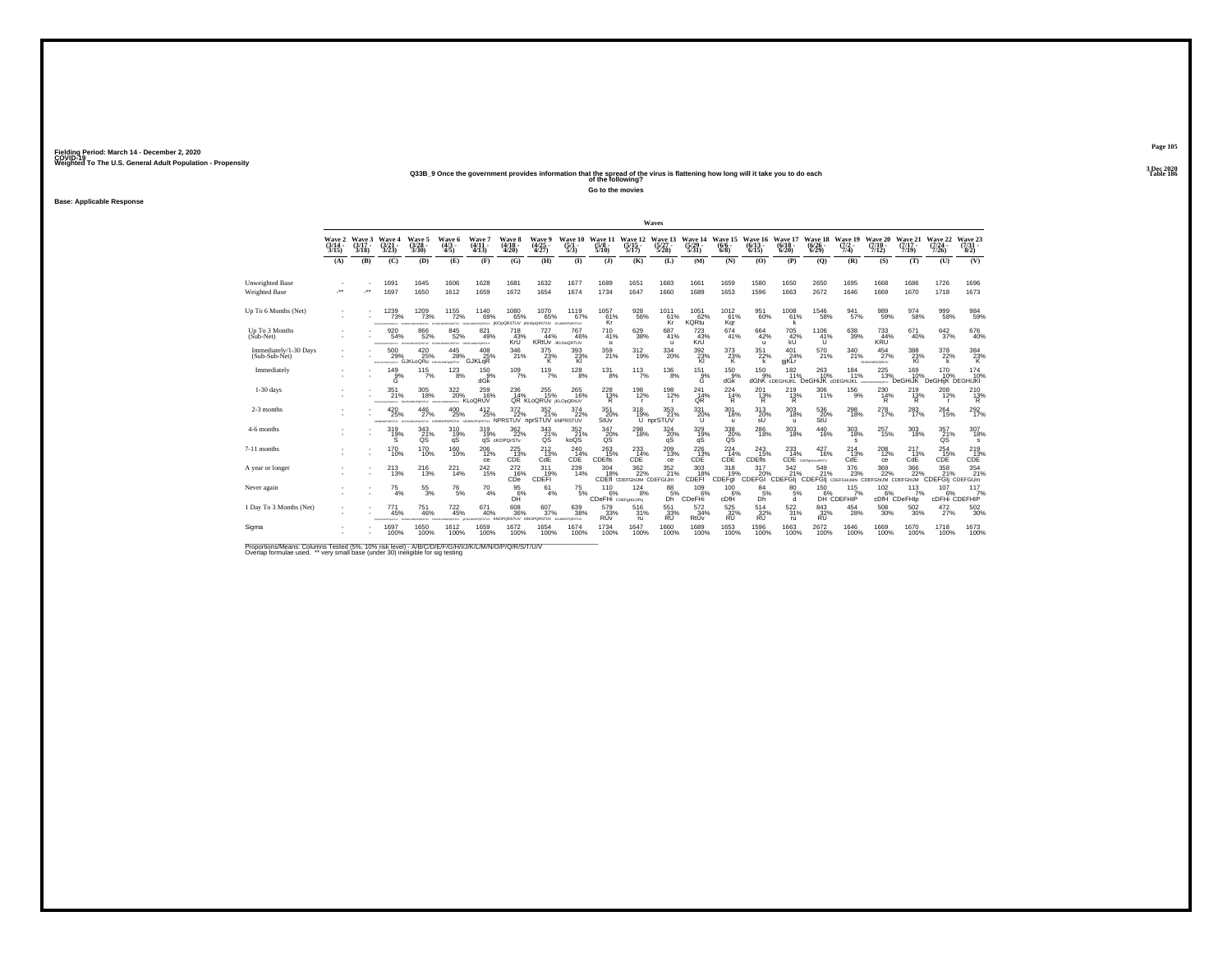Weighted To The U.S. General Adult Population - Propensity<br>Q33B\_10 Once the government provides information that the spread of the virus is flattening how long will it take you to do each<br>Table 187

**Host/attend a large social gathering**

**Base: Applicable Response**

**Page 106**3 Dec 2020<br>Table 187

|                                         |                             |                             |                                        |                                                                  |                                      |                                            |                                            |                                              |                                  |                                          |                                       | Waves                                     |                                         |                                                                     |                                 |                                                        |                                    |                                                            |                               |                                                               |                                  |                                   |
|-----------------------------------------|-----------------------------|-----------------------------|----------------------------------------|------------------------------------------------------------------|--------------------------------------|--------------------------------------------|--------------------------------------------|----------------------------------------------|----------------------------------|------------------------------------------|---------------------------------------|-------------------------------------------|-----------------------------------------|---------------------------------------------------------------------|---------------------------------|--------------------------------------------------------|------------------------------------|------------------------------------------------------------|-------------------------------|---------------------------------------------------------------|----------------------------------|-----------------------------------|
|                                         | Wave 2<br>$(3/14 -$<br>3/15 | Wave 3<br>$(3/17 -$<br>3/18 | Wave 4<br>(3/21<br>3/23)               | Wave 5<br>$\frac{(3/28)}{3/30}$                                  | Wave 6<br>$(4/3 -$<br>4/5            | Wave 7<br>$(4/11 -$<br>4/13                | Wave 8<br>$\frac{(4/18)}{4/20}$            | Wave 9<br>$\frac{(4/25)}{4/27}$              | Wave 10<br>$\frac{(5/1)}{5/3}$   | Wave 11<br>$\frac{(5/8)}{5/10}$          | Wave 12<br>$\frac{(5/15)}{5/17}$      | Wave 13<br>$(5/27 -$<br>5/28              | Wave 14<br>$\frac{(5/29)}{5/31}$        | Wave 15<br>$(6/6 -$<br>6/8                                          | Wave 16<br>$(6/13 -$<br>6/15    | Wave 17<br>$(6/18 -$<br>6/20                           | Wave 18<br>$\frac{(6/26)}{(6/29)}$ | Wave 19<br>$(7/2 -$<br>7/4)                                | Wave 20<br>$(7/10 -$<br>7/12) | Wave 21<br>$(7/17 -$<br>7/19                                  | Wave 22<br>$\frac{(7/24)}{7/26}$ | Wave 23<br>$\binom{7/31}{8/2}$    |
|                                         | (A)                         | (B)                         | (C)                                    | (D)                                                              | (E)                                  | (F)                                        | (G)                                        | (H)                                          | $($ $\Gamma$                     | $($ $)$                                  | (K)                                   | (L)                                       | (M)                                     | (N)                                                                 | (O)                             | (P)                                                    | (Q)                                | (R)                                                        | (S)                           | (T)                                                           | (U)                              | (V)                               |
| Unweighted Base<br><b>Weighted Base</b> | $\cdot$                     |                             | 1717<br>1729                           | 1690<br>1689                                                     | 1626<br>1647                         | 1659<br>1678                               | 1713<br>1708                               | 1694<br>1699                                 | 1698<br>1708                     | 1729<br>1778                             | 1697<br>1706                          | 1733<br>1720                              | 1678<br>1697                            | 1687<br>1673                                                        | 1613<br>1649                    | 1654<br>1658                                           | 2704<br>2761                       | 1709<br>1666                                               | 1690<br>1680                  | 1694<br>1703                                                  | 1729<br>1728                     | 1754<br>1752                      |
| Up To 6 Months (Net)                    |                             |                             | 1270<br>73%<br><b>DOM NO</b><br>WARREN | 1170<br>69%<br><b>Norwalnut</b>                                  | 1163<br>71%<br>www.                  | 1150<br>69%<br><b>METORIO</b>              | 1114<br>65%<br>BOMM-DORETTIN               | $^{1073}_{63\%}$<br><b>JKQRsTUV JKQRsTUV</b> | 1083%                            | $^{1049}_{-59\%}$                        | 959<br>56%                            | $^{1060}_{62\%}$<br>KRTU                  | 1036<br>61%<br>KrŤÚ                     | 1012<br>61%<br>KrTU                                                 | 1014<br>61%<br>KRŤÚ             | 994<br>60%<br>ktu                                      | 1629<br>59%                        | 944<br>57%                                                 | 993<br>59%                    | $\substack{953 \\ 56\%}$                                      | 966<br>56%                       | 1032<br>59%                       |
| Up To 3 Months<br>(Sub-Net)             |                             |                             | 919<br>53%                             | 825<br>49%<br>WT2ROoCm.Dit. wrseewaysamaner wrseewaysama         | 837<br>51%                           | 760<br>45%                                 | 723<br>42%<br>KORTUV JKLOORSTUV JKLOORSTUV | 749<br>44%                                   | 756<br>44%                       | 698<br>39%                               | 605<br>35%                            | 676<br>39%<br>kU                          | 700<br>41%                              | 701<br>42%<br>KrTUV KgRTUV                                          | 658<br>40%                      | 685<br>41%<br>KrTUV                                    | 1060<br>38%<br>Tī.                 | 615<br>37%<br>$\mathbf{u}$                                 | 669<br>40%<br>kŨ              | 618<br>36%                                                    | 571<br>33%                       | 649<br>37%<br>$\mathbf{u}$        |
| Immediately/1-30 Days<br>(Sub-Sub-Net)  |                             |                             | 482<br>28%                             | 416<br>25%<br><b>PRIMING AND GHJKLMOUV GHJKLMOUTUV GhiKIMOUV</b> | 417<br>25%                           | $^{404}_{24\%}$                            | $\frac{344}{20\%}$                         | $^{356}_{21\%}$                              | 375<br>22%<br>Ku                 | $\frac{369}{21\%}$                       | 305<br>18%                            | $\frac{359}{21\%}$                        | $355$<br>$21\%$<br>k                    | $\frac{362}{22\%}$<br>Ku                                            | 335<br>20%                      | 406<br>24%<br>GhJKLmOtUV                               | 614<br>22%<br><b>KU</b>            | $\frac{379}{23\%}$<br>KÜ <sup>"</sup>                      | 404<br>24%<br>GiKloUv         | 357<br>21%                                                    | 323/19%                          | 363/21%                           |
| Immediately                             |                             |                             | $^{146}_{8\%}$                         | $^{119}_{7\%}$                                                   | $^{119}_{7\%}$                       | $^{139}_{8\%}$<br>g                        | $^{107}_{6\%}$                             | $114 \atop 7\%$                              | $127/7\%$                        | $145_{8\%}$<br>g                         | $118$ <sub>7%</sub>                   | $\overset{146}{\underset{\text{G}}{8\%}}$ | $142_{8\%}$<br>g                        | $^{139}_{8\%}$<br>a                                                 | $^{147}_{9\%}$<br>Gĥ            | 199<br>12%<br>COSPOHLIKIANOTW                          | 275<br>10%                         | $^{184}_{11\%}$<br><b>DEGHIK CDEFGHUKINN</b> CDEFGHUKUMOTY | 199<br>12%                    | $^{146}_{9\%}$<br>q                                           | 166<br>10%<br><b>DeGHiK</b>      | $^{154}_{.9\%}$<br>Gň             |
| $1-30$ days                             |                             |                             | 336<br>19%                             | 297<br>18%<br>nemu                                               | 298<br>18%                           | 266<br>16%<br><b>PORSTUV JKLMOPORSTUV</b>  | 236<br>14%<br>KoU                          | 243<br>14%<br>KOrUv                          | 248<br>15%<br>KOrÚv              | 224<br>13%<br>ũ                          | 187<br>11%                            | $^{213}_{12\%}$                           | 213<br>13%<br>ΤŪ                        | 224<br>13%<br>kŨ                                                    | 187<br>11%<br>$\mathbf{u}$      | 206<br>12%<br>π                                        | 340<br>$^{12\%}_{U}$               | 195<br>12%<br>$\mathbf{u}$                                 | 205<br>$\frac{12}{11}$        | 211<br>$^{12\%}$                                              | 157<br>9%                        | 209<br>$^{12\%}$                  |
| 2-3 months                              |                             |                             | 437<br>25%<br><b>Build Management</b>  | 410<br>24%<br>an Manpherstow                                     | $^{420}_{26\%}$<br><b>UNIVERSITY</b> | $\frac{356}{21\%}$<br>KIPORSTUV JKLPORSTUV | 379<br>22%                                 | $^{393}_{\phantom{1}\phantom{1}23\%}$        | 381<br>22%<br>PORSTUV JKLPQRSTUV | 329%<br>RtU                              | 300<br>18%<br><b>RU</b>               | $^{316}_{18\%}$                           | $^{346}_{20\%}$                         | $^{339}_{\phantom{1}\phantom{1}20\%}$<br>RtU PORSTUV PORSTUV ORSTUV | 323                             | $^{279}_{17\%}$                                        | 446<br>16%                         | 236<br>14%                                                 | 265<br>16%                    | $^{261}_{15\%}$                                               | 247<br>14%                       | <sup>286</sup> 16%                |
| 4-6 months                              |                             |                             | 351<br>20%                             | 345<br>20%                                                       | 326<br>20%                           | 390<br>23%<br>eHlimNPrSt eHlimNPrSt        | 392<br>23%                                 | 324<br>19%                                   | 327<br>19%                       | 351<br>20%                               | 354<br>21%                            | 385<br>$rac{36}{22}\%$ hiNPs              | 336<br>20%                              | 311<br>19%                                                          | 356<br>22%<br>n.                | $\frac{309}{19\%}$                                     | 569<br>21%                         | 328<br>20%                                                 | 324<br>19%                    | 335<br>20%                                                    | 395<br>23%<br>eHljmNPrst         | $\frac{383}{22\%}$<br>np          |
| 7-11 months                             |                             |                             | $^{180}_{10\%}$                        | 203<br>12%                                                       | 190<br>12%                           | $^{200}_{12\%}$                            | $^{223}_{13\%}$                            | 237<br>14%<br>Сe                             | $^{240}_{14\%}$<br>Сe            | 251<br>14%<br>Ce                         | $^{262}_{15\%}$<br>CDEF               | 247<br>14%<br>Cef                         | $^{242}_{14\%}$<br>Сe                   | $^{253}_{15\%}$<br>CDEF                                             | $^{248}_{15\%}$<br>CDEF         | $^{227}_{14\%}$<br>C                                   | $^{422}_{15\%}$<br>CDEF            | $^{220}_{\color{red}\textbf{13\%}}$<br>$\epsilon$          | $^{225}_{13\%}$<br>Ċ          | 246<br>14%<br>Сe                                              | 268<br>16%<br>CDEF               | 238<br>C                          |
| A year or longer                        |                             |                             | $^{206}_{12\%}$                        | 240<br>14%                                                       | 221<br>13%                           | $^{259}_{15\%}$                            | $^{309}_{18\%}$<br>CDEf                    | 313/18%<br>CDEf                              | 309<br>18%<br>CDEf               | $\frac{380}{21}\%$<br>CDEFghi CDEFGHILMn | $^{389}_{\phantom{1}\phantom{1}23\%}$ | 330<br>19%<br>CDEF                        | $315$<br>$19%$<br>CDEf                  | $\overset{327}{\underset{\text{CDF}}{\sum}}$                        |                                 | 334 358<br>20% 22%<br>CDEF CDEFGhlm<br>$^{358}_{22\%}$ | 568<br>21%                         | $^{421}_{25\%}$                                            | $\substack{383 \\ 23\%}$      | $^{419}_{25\%}$<br>CDEF COSFGHUMOSO CDEFGHILMn COEFGHUMOO CDE | 414<br>24%<br>GHILMNOG CDE       | $^{418}_{24\%}$<br><b>DOMMJIH</b> |
| Never again                             |                             |                             | 73<br>4%                               | $^{76}_{\ 5\%}$                                                  | $^{73}_{4\%}$                        | 69<br>4%                                   | $62 \atop 4\%$                             | $^{75}_{4\%}$                                | 76<br>4%                         | 99<br>6%<br>GOV                          | 96<br>6%<br>GOV                       | 83                                        | 103<br>5% 6%<br>0 CFGhiOV<br>6%         | 82<br>$\overline{5}$ %<br>Ō                                         | 53<br>3%                        | 78<br>5%<br>$\Omega$                                   | $142 \atop 5\%$<br>gOv             | $\substack{82\\5\%}$<br>$\Omega$                           | $^{78}_{\ 5\%}$<br>$\Omega$   | 84<br>5%<br>$\Omega$                                          | 80<br>5%<br>$\Omega$             | 64<br>4%                          |
| 1 Day To 3 Months (Net)                 |                             |                             | $^{773}_{45\%}$                        | 707<br>42%                                                       | $^{718}_{44\%}$<br><b>WARRANTE</b>   | 622/37%<br>PORSTUV                         | $^{615}_{36\%}$<br><b>JKLOPORSTUV</b>      | 636<br>37%<br>CPORSTUV                       | 629/37%<br><b>JKLHOPORSTUV</b>   | $\substack{553 \\ 31\%}$<br><b>RU</b>    | 487<br>29%<br>$\cup$                  | 530<br>31%                                | $^{558}_{33\%}$<br>RU KpQRSTUV KPQRSTUV | $\frac{562}{34\%}$                                                  | $\frac{511}{31\%}$<br><b>RU</b> | $^{485}_{29\%}$<br>rU                                  | <sup>785</sup> 28%<br>$\cup$       | $^{431}_{26\%}$                                            | 470<br>28%<br>$\cup$          | $^{472}_{28\%}$<br>$\mathbf{U}$                               | $^{405}_{23\%}$                  | 495<br>28%<br>$\mathbf{U}$        |
| Sigma                                   |                             |                             | 1729<br>100%                           | 1689<br>100%                                                     | 1647<br>100%                         | 1678<br>100%                               | 1708<br>100%                               | 1699<br>100%                                 | 1708<br>100%                     | 1778<br>100%                             | 1706<br>100%                          | 1720<br>100%                              | 1697<br>100%                            | 1673<br>100%                                                        | 1649<br>100%                    | 1658<br>100%                                           | 2761<br>100%                       | 1666<br>100%                                               | 1680<br>100%                  | 1703<br>100%                                                  | 1728<br>100%                     | 1752<br>100%                      |

Proportions/Means: Columns Tested (5%, 10% risk level) - A/B/C/D/E/F/G/H/I/J/K/L/M/N/O/P/Q/R/S/T/U/V<br>Overlap formulae used. \*\* very small base (under 30) ineligible for sig testing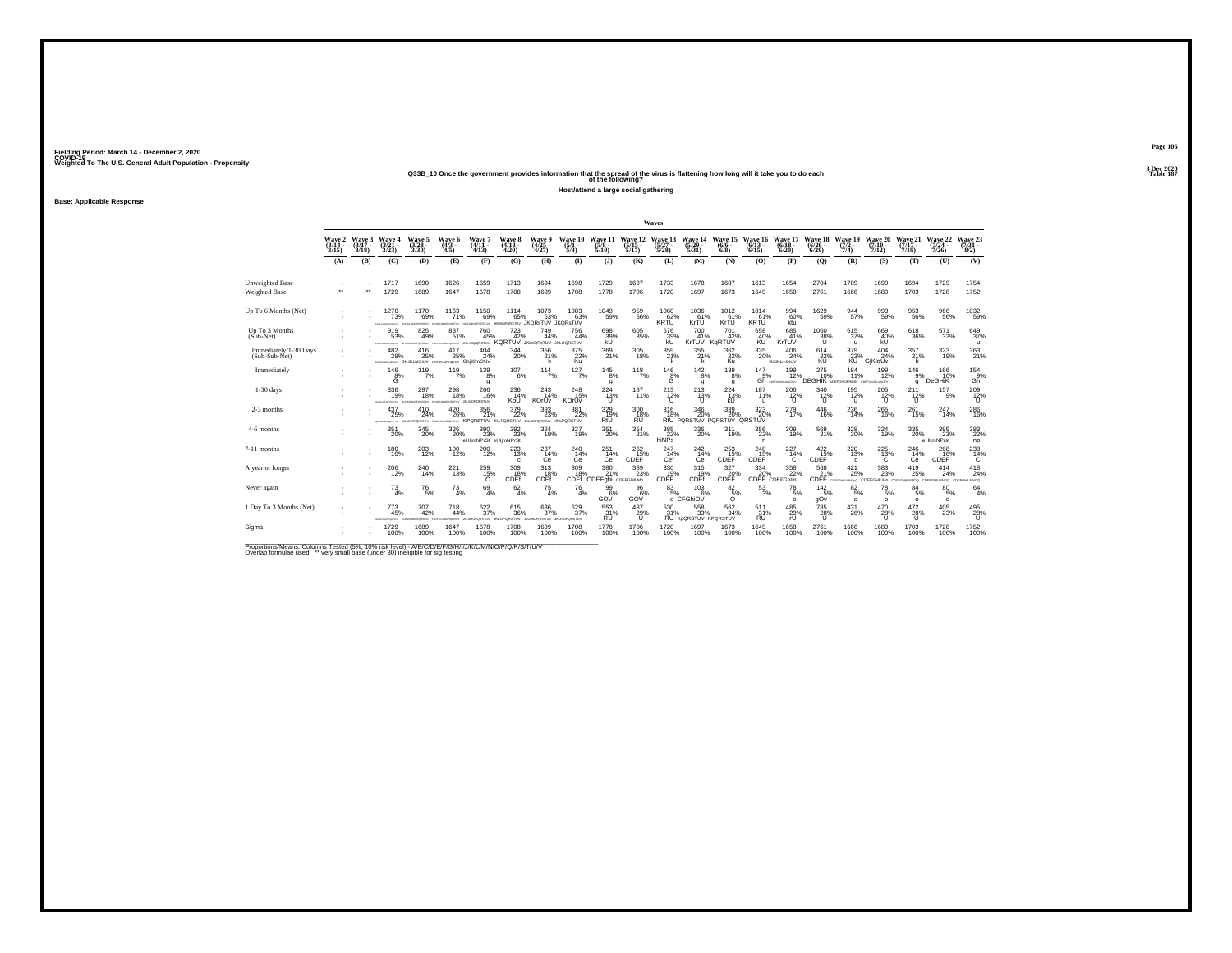**Q33B\_11 Once the government provides information that the spread of the virus is flattening how long will it take you to do each Table 188 of the following?**

**Take public transportation (e.g., subway, busses, trains)**

**Base: Applicable Response**

|                                         |                             |                             |                                         |                                                     |                                           |                                             |                                    |                                                       |                                 |                                 |                                                                                   | Waves                        |                                                    |                               |                              |                                     |                              |                                     |                                       |                                      |                              |                                |
|-----------------------------------------|-----------------------------|-----------------------------|-----------------------------------------|-----------------------------------------------------|-------------------------------------------|---------------------------------------------|------------------------------------|-------------------------------------------------------|---------------------------------|---------------------------------|-----------------------------------------------------------------------------------|------------------------------|----------------------------------------------------|-------------------------------|------------------------------|-------------------------------------|------------------------------|-------------------------------------|---------------------------------------|--------------------------------------|------------------------------|--------------------------------|
|                                         | Wave 2<br>$(3/14 -$<br>3/15 | Wave 3<br>$(3/17 -$<br>3/18 | Waye 4<br>3/23                          | Wave 5<br>(3/28 -<br>3/30)                          | Wave 6<br>$\frac{(4/3)}{4/5}$             | Wave 7<br>$(4/11 -$<br>4/13                 | <b>Wave 8</b><br>$(4/18 -$<br>4/20 | Wave 9<br>$\frac{(4725)}{4727}$                       | Wave 10<br>$\frac{(5/1)}{5/3}$  | Wave 11<br>$\frac{(5/8)}{5/10}$ | Wave 12<br>$\frac{(5/15)}{5/17}$                                                  | Wave 13<br>$(5/27 -$<br>5/28 | Wave 14<br>(5/29 -<br>5/31)                        | Wave 15<br>$(6/6 -$<br>6/8    | Wave 16<br>$(6/13 -$<br>6/15 | Wave 17<br>$(6/18 -$<br>6/20        | Wave 18<br>$(6/26 -$<br>6/29 | Wave 19<br>$(7/2 -$<br>7/4)         | Wave 20<br>$(7/10 -$<br>7/12          | Wave 21<br>$(7/17 -$<br>7/19         | Wave 22<br>$(7/24 -$<br>7/26 | Wave 23<br>$\frac{(7/3)}{8/2}$ |
|                                         | (A)                         | (B)                         | (C)                                     | (D)                                                 | (E)                                       | (F)                                         | (G)                                | (H)                                                   | $\mathbf{I}$                    | (J)                             | (K)                                                                               | (L)                          | (M)                                                | (N)                           | (O)                          | (P)                                 | (Q)                          | (R)                                 | (S)                                   | (T)                                  | (U)                          | (V)                            |
| Unweighted Base<br><b>Weighted Base</b> | $\overline{\phantom{a}}$    | -**                         | 1374<br>1362                            | 1297<br>1327                                        | 1172<br>1190                              | 1292<br>1310                                | 1314<br>1315                       | 1271<br>1294                                          | 1298<br>1325                    | 1383<br>1441                    | 1363<br>1398                                                                      | 1336<br>1349                 | 1329<br>1360                                       | 1307<br>1279                  | 1235<br>1283                 | 1327<br>1321                        | 2090<br>2141                 | 1399<br>1362                        | 1365<br>1378                          | 1346<br>1334                         | 1401<br>1339                 | 1418<br>1394                   |
| Up To 6 Months (Net)                    |                             |                             | 952<br>70%<br><b>EXPLAN MACHINERY</b>   | $^{885}_{\ 67\%}$<br>PORSTLY GILK                   | 775<br>65%                                | 841<br>64%<br>OPORTLY GJKLNOPORSTLY         | <sup>749</sup> 57%                 | $^{783}_{61\%}$<br>K JKLnaRTUV GJANOPORSTUV           | $\underset{63\%}{^{834}}$       | 778<br>54%                      | 734<br>52%                                                                        | $^{725}_{54\%}$              | 818<br>60%<br><b>JKLqRTUV</b>                      | 723<br>57%                    | $\frac{742}{58\%}$           | 753<br>57%                          | $^{1205}_{-56\%}$            | $750_{55\%}$                        | 783<br>57%                            | 726<br>54%                           | 725<br>54%                   | $^{755}_{54\%}$                |
| Up To 3 Months<br>$(Sub-Net)$           |                             |                             | 732<br>54%<br><b>CATEL</b>              | 672<br>51%<br><b>International</b>                  | 594<br>50%<br>MORGHERY GJKLADPORSTUV      | 612<br>47%                                  | 513<br>39%                         | 558<br>43%<br><b>GJKLUV</b> GJKLOpgRtUV               | 598<br>45%                      | 540<br>37%                      | $^{508}_{36\%}$                                                                   | 503<br>37%                   | 596<br>44%<br><b>GJKLorUV</b>                      | 539<br>42%<br>JKLŪ            | 510<br>40%                   | 539<br>41%<br>ku                    | 871<br>41%<br>ku             | 537<br>39%                          | 569<br>41%<br>ku                      | 545<br>41%<br>ku                     | 490<br>37%                   | 540<br>39%                     |
| Immediately/1-30 Days<br>(Sub-Sub-Net)  |                             |                             | 430<br>32%<br><b>EDUCATION CONTRACT</b> | $^{424}_{\phantom{1}\phantom{1}32\%}$               | $^{343}_{29\%}$<br>proximar GHJKLMNopoLIV | $\frac{355}{27\%}$<br>GJKLUv                | $^{293}_{22\%}$                    | 311<br>24%<br>к                                       | 359<br>27%<br>GJKLUv            | 324<br>23%                      | 279<br>20%                                                                        | $^{308}_{\phantom{1}23\%}$   | $^{325}_{\,\,24\%}$<br>k                           | $^{302}_{\phantom{1}24\%}$    | $^{315}_{25\%}$<br>K         | $331_{25\%}$<br>K.                  | 539<br>25%<br>Kü             | 341<br>25%<br>ĸ                     | 352<br>26%<br>Ku                      | 361<br>27%<br><b>GJKIU</b>           | $^{293}_{22\%}$              | $\frac{328}{24\%}$             |
| Immediately                             |                             |                             | 177<br>13%<br>eGHJklnU                  | $^{140}_{11\%}$                                     | <sup>119</sup> <sub>10%</sub>             | 141<br>11%                                  | $^{121}_{9\%}$                     | $^{118}_{9\%}$                                        | $^{153}_{12\%}$                 | 143<br>10%                      | 140%                                                                              | $^{140}_{10\%}$              | $^{155}_{11\%}$                                    | <sup>132</sup> <sub>10%</sub> | 151<br>12%                   | <sup>175</sup> 13%<br>gh dEGHJKInUv | 260<br>12%                   | 189<br>14%<br><b>GH</b> dEIGHJKLNUV | $^{179}_{13\%}$<br>eGHjku DEIGHJKLNUV | 187<br>14%                           | 133<br>10%                   | 148<br>11%                     |
| $1-30$ days                             |                             |                             | 253<br>19%<br>CALIFORNIA PROVINCIA      | 285<br>21%<br><b>STATISTICS</b>                     | 224<br>19%<br><b>VICEASORO</b>            | 214<br>16%<br><b>ARLMHOPORSIJV</b>          | 172<br>13%<br>к                    | 193<br>15%                                            | 205<br>15%<br>KpRu jKlmPRU      | 181<br>13%                      | 139<br>10%                                                                        | 168<br>12%                   | 170<br>12%                                         | 170<br>13%                    | 164<br>13%<br>k              | 156<br>12%                          | 279<br>$\frac{13\%}{K}$      | 153<br>11%                          | 174<br>13%                            | 174<br>13%                           | 160<br>12%                   | 180<br>13%                     |
| 2-3 months                              |                             |                             | $^{302}_{22\%}$<br>49 ALICEOROMY        | $^{248}_{19\%}$<br>JLOGRTUV GJKLOPORSTUV JLOPORSTUV | $^{250}_{21\%}$                           | $^{257}_{20\%}$                             | $^{219}_{17\%}$                    | 247<br>19%<br><b>JLOpQRsTUV</b>                       | $^{239}_{18\%}$<br><b>iLRTu</b> | <sup>216</sup> <sub>15%</sub>   | $^{229}_{16\%}$                                                                   | $^{195}_{14\%}$              | 272<br>20%<br><b>BALOPORSTUV JLOQRTUV</b>          | 237<br>19%                    | 194<br>15%                   | $^{208}_{16\%}$                     | 332<br>16%                   | $195$<br>$14%$                      | 217<br>16%                            | 184<br>14%                           | 197<br>15%                   | $^{211}_{15\%}$                |
| 4-6 months                              |                             |                             | 219<br>16%                              | 213<br>16%                                          | 181<br>15%                                | 229<br>$^{17\%}_{nT}$                       | 237<br>N <sup>18%</sup>            | 225<br>17%                                            | 237<br>nT                       | 238<br>17%<br>$\mathbf{r}$      | 225<br>16%                                                                        | 222<br>16%                   | 222<br>16%                                         | 184<br>14%                    | 232<br>$\frac{18}{NT}$       | 214<br>16%                          | 334<br>16%                   | 213<br>16%                          | 213<br>15%                            | 181<br>14%                           | 236<br>18%<br>nT             | 215<br>15%                     |
| 7-11 months                             |                             |                             | $101$ <sub>7%</sub>                     | 141<br>11%<br>Ğ                                     | 107<br>9%                                 | 136 10%<br>C.                               | 155<br>12%<br>Ces                  | $125$ <sub>10%</sub>                                  | 159 12%<br>CeS                  | $\frac{173}{12\%}$              | $^{192}_{14\%}$<br>CeS CdEFHIS                                                    | 145<br>11%<br>$\mathbb{C}$   | $^{168}_{12\%}$<br>CEhS                            | 159 12%<br>CEhS               | $^{152}_{12\%}$<br>Ces       | $\frac{162}{12}\%$<br>CEhS          | 266<br>12%<br>CEhS           | 167<br>12%<br>CEhS                  | $123_{9\%}$                           | 188<br>14%<br><b>CDEFHLS CdEFHIS</b> | $^{182}_{14\%}$              | 176<br>13%<br>CEhS             |
| A year or longer                        |                             |                             | 189<br>14%                              | $^{189}_{14\%}$                                     | $^{184}_{15\%}$                           | 187<br>14%                                  | 277<br>21%<br>CDEF <sup>Im</sup>   | $^{250}_{19\%}$<br>CDEF                               | 217<br>16%                      | 330<br>23%                      | $\frac{335}{24\%}$<br>CDEFhIM CDEFHIM CDEFgHIMnopt                                | $^{331}_{\phantom{1}25\%}$   | <sup>242</sup> <sub>18%</sub><br>Cdf               | 270<br>21%<br>CDEFIm          | $^{263}_{21\%}$<br>CDEFI     | $^{272}_{21\%}$<br><b>CDEFI</b>     | 459<br>21%<br>CDEFIm         | $^{298}_{22\%}$<br>CDEFIM CDEFHIMOP | $\frac{333}{24\%}$                    | 279<br>21%<br>CDEFI                  | 298<br>22%<br>CDEFIM CDEFINI | 322 23%                        |
| Never again                             |                             |                             | 121<br>9%                               | 112<br>8%                                           | 124<br>10%                                | 146<br>11%<br>di                            | 133<br>10%                         | 136<br>10%                                            | $^{115}_{9\%}$                  | 158<br>11%                      | 137<br>10%                                                                        | 148<br>11%<br>d              | 132<br>10%                                         | 127<br>10%                    | 126<br>10%                   | 134<br>10%                          | 211<br>10%                   | 148<br>11%                          | 140<br>10%                            | 142<br>11%                           | 133<br>10%                   | 141<br>10%                     |
| 1 Day To 3 Months (Net)                 |                             |                             | 555<br>41%                              | 533<br>40%                                          | $^{474}_{~40\%}$<br><b>ORESTLY</b>        | $^{470}_{\phantom{1}36\%}$<br>GJKLnOPORSTUV | 391<br>30%                         | $\substack{440 \\ 34\%}$<br>I UKLOPORSTUV UKLOPORSTUV | $\frac{444}{34\%}$              | 397<br>28%                      | $^{368}_{\phantom{1}\phantom{1}\phantom{1}\phantom{1}\phantom{1}\phantom{1}26\%}$ | $\frac{363}{27\%}$           | $\frac{441}{32\%}$<br><b>JKLOPORSTUV IKLODRTUV</b> | $^{407}_{\phantom{1}32\%}$    | 358<br>28%                   | 364<br>28%                          | 611<br>29%                   | 348<br>26%                          | 391<br>28%                            | 358                                  | $\frac{357}{27\%}$           | 392<br>28%                     |
| Sigma                                   |                             |                             | 1362<br>100%                            | 1327<br>100%                                        | 1190<br>100%                              | 1310<br>100%                                | 1315<br>100%                       | 1294<br>100%                                          | 1325<br>100%                    | 1441<br>100%                    | 1398<br>100%                                                                      | 1349<br>100%                 | 1360<br>100%                                       | 1279<br>100%                  | 1283<br>100%                 | 1321<br>100%                        | 2141<br>100%                 | 1362<br>100%                        | 1378<br>100%                          | 1334<br>100%                         | 1339<br>100%                 | 1394<br>100%                   |

Proportions/Means: Columns Tested (5%, 10% risk level) - A/B/C/D/E/F/G/H/I/J/K/L/M/N/O/P/Q/R/S/T/U/V<br>Overlap formulae used. \*\* very small base (under 30) ineligible for sig testing

**Page 1073 Dec 2020<br>Table 188**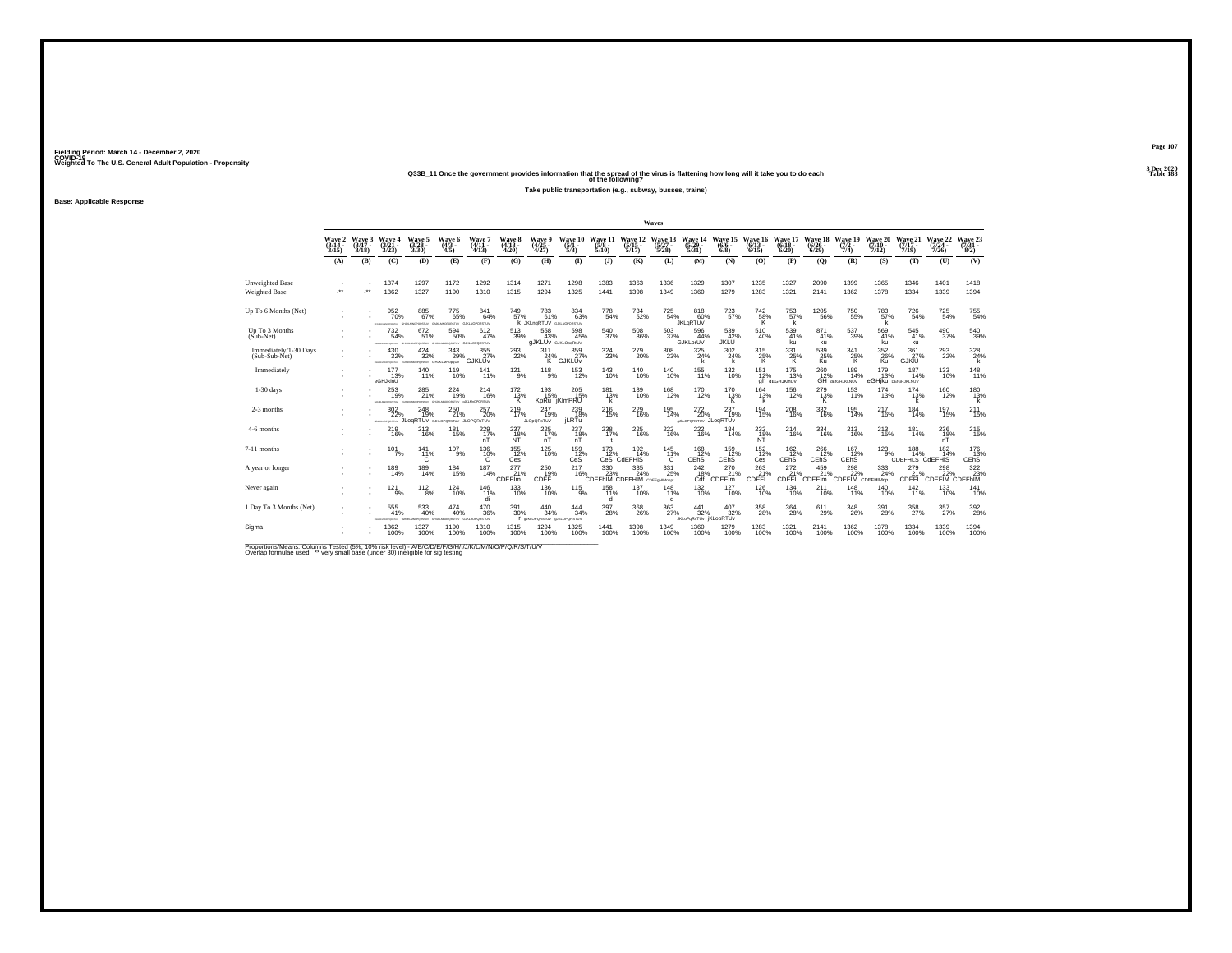# Weighted To The U.S. General Adult Population - Propensity<br>Q33B\_12 Once the government provides information that the spread of the virus is flattening how long will it take you to do each<br>Table 189

**Greet people with a handshake**

**Base: Applicable Response**

|                                         |                             |                             |                                          |                                            |                                    |                                            |                                       |                                                |                                |                                 |                                  | Waves                                        |                                                  |                                |                                               |                                 |                                 |                                                                        |                              |                                              |                                               |                                         |
|-----------------------------------------|-----------------------------|-----------------------------|------------------------------------------|--------------------------------------------|------------------------------------|--------------------------------------------|---------------------------------------|------------------------------------------------|--------------------------------|---------------------------------|----------------------------------|----------------------------------------------|--------------------------------------------------|--------------------------------|-----------------------------------------------|---------------------------------|---------------------------------|------------------------------------------------------------------------|------------------------------|----------------------------------------------|-----------------------------------------------|-----------------------------------------|
|                                         | Wave 2<br>$(3/14 -$<br>3/15 | Wave 3<br>$(3/17 -$<br>3/18 | Wave 4<br>$(3/21 -$<br>3/23              | Wave 5<br>$\frac{(3/28)}{3/30}$            | Wave 6<br>$(4/3 -$<br>4/5          | Wave 7<br>$(4/11 -$<br>(4/13)              | <b>Wave 8</b><br>$(4/18 -$<br>4/20    | <b>Wave 9</b><br>$\binom{4/25}{4/27}$          | Wave 10<br>$\frac{(5/1)}{5/3}$ | Wave 11<br>$\frac{(5/8)}{5/10}$ | Wave 12<br>$\frac{(5/15)}{5/17}$ | Wave 13<br>$\frac{(5/27)}{5/28}$             | Wave 14<br>$\frac{(5/29)}{5/31}$                 | Wave 15<br>$(6/6 -$<br>$6/8$ ) | Wave 16<br>$(6/13 -$<br>6/15                  | Wave 17<br>$(6/18 -$<br>6/20    | Wave 18<br>$(6/26 -$<br>6/29    | Wave 19<br>$\frac{(7/2)}{7/4}$                                         | Wave 20<br>$(7/10 -$<br>7/12 | Wave 21<br>$(7/17 -$<br>7/19                 | Wave 22<br>$\frac{(7/24 - 7)}{7/26}$          | Wave 23<br>$\binom{7/31}{8/2}$          |
|                                         | (A)                         | (B)                         | (C)                                      | (D)                                        | (E)                                | (F)                                        | (G)                                   | (H)                                            | $($ $\Gamma$                   | $($ J $)$                       | (K)                              | (L)                                          | (M)                                              | (N)                            | (O)                                           | (P)                             | (Q)                             | (R)                                                                    | (S)                          | (T)                                          | (U)                                           | (V)                                     |
| Unweighted Base<br><b>Weighted Base</b> | $\overline{\phantom{a}}$    | $\cdot$                     | 1881<br>1888                             | 1883<br>1869                               | 1828<br>1820                       | 1844<br>1858                               | 1895<br>1897                          | 1886<br>1886                                   | 1894<br>1879                   | 1888<br>1922                    | 1817<br>1817                     | 1897<br>1892                                 | 1828<br>1815                                     | 1826<br>1814                   | 1771<br>1772                                  | 1819<br>1823                    | 2941<br>2957                    | 1824<br>1805                                                           | 1826<br>1816                 | 1829<br>1832                                 | 1873<br>1870                                  | 1860<br>1864                            |
| Up To 6 Months (Net)                    |                             |                             | 1318<br>70%                              | $^{1220}_{65\%}$<br><b>CASTLES</b>         | 1146<br>63%<br>wrown               | $^{1066}_{-57\%}$<br><b>VUTERORISM</b>     | 1017<br>54%<br><b><i>¡KQRsTUV</i></b> | 983<br>52%<br>KrU                              | 988<br>53%<br>KqRtŪv           | 959%<br>k                       | 834<br>46%                       | 964<br>51%<br>ΚÜ                             | 956<br>53%<br>KqRtUv                             | 944<br>52%<br>KrU <sup>1</sup> | 935<br>53%<br>KgRtUv                          | 926<br>51%<br>Κü                | 1448<br>49%                     | 869<br>48%                                                             | 905<br>50%<br>k              | $892\phantom{1}49\%$                         | 872 47%                                       | $^{917}_{49\%}$                         |
| Up To 3 Months<br>$(Sub-Net)$           |                             |                             | 1016<br>54%                              | 912<br>49%<br><b>STAR OF SALTIMORPHIC</b>  | 858<br>47%<br>FORUS MICPOSITIN     | 715<br>JKUV                                | 726<br>38%<br>JKUV                    | 710<br>jKUV <sup>38%</sup>                     | 703<br>37%<br>iKUv             | 654<br>34%<br>U                 | 579<br>32%                       | 703<br>$x_0$ 37%                             | 689<br>38%<br>jKŬŸ                               | 658<br>36%                     | 666<br>38%<br>jKUV                            | 680<br>37%<br><b>KUV</b>        | 1051<br>36%                     | 635<br>35%                                                             | 678<br>KUV                   | 644<br>35%                                   | 562<br>30%                                    | 627<br>34%<br>$\mathbf{u}$              |
| Immediately/1-30 Days<br>(Sub-Sub-Net)  |                             |                             | 592<br>31%<br>construct                  | 511<br>27%<br>FGHJALMKOGNTUV FGHJALMNOGTUV | 481<br>26%                         | $^{407}_{22\%}$                            | 400<br>21%                            | $^{407}_{22\%}$                                | $^{401}_{21\%}$                | 394<br>21%                      | 376<br>21%                       | $^{376}_{20\%}$                              | $^{401}_{22\%}$<br>u                             | 389<br>21%                     | $^{399}_{\phantom{1}\phantom{1}23\%}$         | 445<br>24%<br>u giJKLnUv        | 655<br>22%<br>$\mathbf{u}$      | 427<br>24%<br><b>ILU</b>                                               | 431<br>24%<br>jLU            | $^{404}_{22\%}$                              | 359<br>19%                                    | $394_{21\%}$                            |
| Immediately                             |                             |                             | 200<br>11%<br>Ghii                       | 190%<br>g                                  | <sup>176</sup><br>10%              | $^{176}_{-9\%}$                            | $^{149}_{8\%}$                        | $^{162}_{9\%}$                                 | $^{156}_{8\%}$                 | $^{165}_{-9\%}$                 | $^{185}_{10\%}$<br>q             | 210<br>11%<br>GHÌJ                           | $^{206}_{.11\%}$<br>GHIJ                         | 188<br>10%<br>Ğì               | $^{215}_{12\%}$<br>eFGHIJ COSFGHUNLMOTU       | 257<br>14%                      | 342/12%                         | 248<br>14%<br>fGHIJ CDEFGHUKINU ODEFGHUKNU                             | 242<br>13%                   | 199<br>11%<br>Ghli                           | 194<br>10%<br>Ğì                              | $^{226}_{12\%}$<br>eFGHIJ               |
| $1-30$ days                             |                             |                             | 393<br>21%                               | 322<br>17%                                 | 305<br>17%<br><b>MANUFACTURERS</b> | 231<br>12%                                 | 250<br>13%<br>LrUV KLMOPORSUV         | 245<br>13%<br>kLmOPQRsUV kLmOPQRsUV            | 246<br>13%                     | 230<br>12%<br>LU⊽               | 191<br>11%                       | 166<br>9%                                    | 195<br>11%                                       | 201<br>11%<br>luv              | 183<br>10%                                    | 188<br>10%                      | 313<br>11%                      | 179<br>10%                                                             | 190<br>10%                   | 205<br>11%<br>luv                            | 165<br>9%                                     | 169<br>9%                               |
| 2-3 months                              |                             |                             | $^{424}_{22\%}$<br><b>STALM MACADEMA</b> | 401%<br><b>ACCAMENT</b>                    | 377<br>21%<br>wrown                | $^{308}_{17\%}$<br><b>ORSTUV JKPORSTUV</b> | 327<br>77%                            | $\frac{302}{16\%}$<br><b>IKPORTUV IKPORTUV</b> | 302<br>16%                     | $^{260}_{14\%}$<br><b>kU</b>    | 203<br>11%                       | $328$<br>17%<br><b>JKnPQRSTUV KpqRtUV</b>    | 287<br>16%                                       | 269<br>15%<br><b>KRUv</b>      | $^{267}_{15\%}$<br><b>KRUv</b>                | 236<br>13%                      | 396<br>13%<br>ku                | 208<br>12%                                                             | 247<br>14%<br>ku             | $^{240}_{13\%}$                              | 203<br>11%                                    | $^{232}_{12\%}$                         |
| 4-6 months                              |                             |                             | 302<br>16%<br>parS                       | 307<br>16%<br><b>IPQRSt</b>                | 289<br>16%<br>arS                  | 351<br>19%<br><b><i>MONEMATORITY</i></b>   | 291<br>15%<br>s                       | 273<br>14%                                     | 285<br>15%<br>s                | 304<br>16%<br>arš               | 255<br>14%                       | 260<br>14%                                   | 267<br>15%                                       | 286<br>16%<br>qrŠ              | 269<br>15%<br>s                               | 246<br>13%                      | 398<br>13%                      | 235<br>13%                                                             | 227<br>13%                   | 249<br>14%                                   | 310<br>17%<br><b>IPQRSt</b>                   | $^{290}_{\substack{16\% \\ \text{rS}}}$ |
| 7-11 months                             |                             |                             | $^{162}_{9%}$                            | $^{17}$ $^{1}_{9\%}$                       | $^{142}_{8\%}$                     | $^{158}_{8\%}$                             | $^{159}_{8\%}$                        | 186<br>10%<br>e                                | $^{176}_{9\%}$                 | $^{185}_{10\%}$                 | 232%<br>COSFGHULNOPRS            | $^{174}_{9\%}$                               | $^{201}_{11\%}$<br>CEFGr                         | <sup>178</sup><br>10%<br>e     | <sup>177</sup> <sub>10%</sub><br>$\mathbf{e}$ | <sup>176</sup> 10%              | 333<br>CdEFGIR                  | $^{156}_{-9\%}$                                                        | $^{169}_{9\%}$               | 201<br>11%                                   | 221<br>12%<br><b>CEfGr</b> CDEFGILRs CdEFGIIR | $^{214}_{12\%}$                         |
| A year or longer                        |                             |                             | $^{213}_{11\%}$                          | 239<br>13%                                 | $^{286}_{-16\%}$                   | $^{284}_{\phantom{1}15\%}_{\phantom{1}0d}$ | $^{333}_{\phantom{1}18\%}$            | 341<br>$\overline{18\%}$                       | 356<br>19%<br>CDEF             | 361<br>19%<br>CDEF              | 368<br>20%                       | 423/22%<br>CDEF CDEFGHIJM                    | $^{322}_{\substack{18 \\ {\small C\rm{D}}}}\!\!$ | 363<br>20%<br>CDĒF             | $\overset{352}{\underset{\text{CDFF}}{\sum}}$ | 361                             | 613<br>21%                      | $^{420}_{\phantom{1}\phantom{1}23\%}$<br>CDEF CDEFGhm CDEFGHUMnop CDEF | $^{454}_{25\%}$              | $^{402}_{22\%}$<br>anoro CDEFGHiJM CDEFGHiJM | 406<br>22%                                    | $427_{23\%}$<br>CDEFGHUMnop             |
| Never again                             |                             |                             | 195<br>10%                               | 239<br>13%<br>$\mathbf{c}$                 | 245<br>$^{13%}_{C}$                | 351                                        | 388<br>19% 20%<br>CDEs CDEloSV        | 376<br>CDESV                                   | 359                            | 417<br>19% 22% 21               | 383<br>21%                       | 331<br>$\widetilde{\rm CDE}^{\textrm{18\%}}$ | 336<br>19%<br>CDES                               | 329<br>18%<br>CDE              | 309<br>$CDE$ <sup>17%</sup>                   | 360<br>CDESV <sup>20%</sup>     | 563<br>19%<br>CDES <sub>v</sub> | 360<br>CDESV <sup>20%</sup>                                            | 287<br>$^{16\%}_{\text{Cd}}$ | 336<br>$CDE$ <sup>18%</sup>                  | 371<br>CDESV <sup>%</sup>                     | 306<br>$CDE$ <sup>16%</sup>             |
| 1 Day To 3 Months (Net)                 |                             |                             | 816<br>43%                               | 723<br>39%                                 | 681<br>37%<br><b>WORKER</b>        | $^{539}_{29\%}$<br><b>KnoPQRSTUV</b>       | 577<br>30%<br>JUMPORDETUV             | $^{548}_{29\%}$<br>JKnOPORSTUV JKInOPORSTUV    | 547<br>29%                     | $^{490}_{25\%}$<br><b>KRUV</b>  | 394<br>22%                       | $^{493}_{26\%}$<br><b>KRUV</b>               | $^{483}_{27\%}$<br>KpRUV                         | 470<br>26%<br><b>KRUV</b>      | $^{451}_{25\%}$<br><b>KRUV</b>                | $^{423}_{23\%}$<br>$\mathbf{U}$ | 709<br>24%<br>$\mathbf{U}$      | 387%                                                                   | $^{437}_{24\%}$<br>$\cup$    | $^{445}_{24\%}$<br>$\mathbf{U}$              | 369<br>20%                                    | $^{401}_{22\%}$                         |
| Sigma                                   |                             |                             | 1888<br>100%                             | 1869<br>100%                               | 1820<br>100%                       | 1858<br>100%                               | 1897<br>100%                          | 1886<br>100%                                   | 1879<br>100%                   | 1922<br>100%                    | 1817<br>100%                     | 1892<br>100%                                 | 1815<br>100%                                     | 1814<br>100%                   | 1772<br>100%                                  | 1823<br>100%                    | 2957<br>100%                    | 1805<br>100%                                                           | 1816<br>100%                 | 1832<br>100%                                 | 1870<br>100%                                  | 1864<br>100%                            |

Proportions/Means: Columns Tested (5%, 10% risk level) - A/B/C/D/E/F/G/H/I/J/K/L/M/N/O/P/Q/R/S/T/U/V<br>Overlap formulae used. \*\* very small base (under 30) ineligible for sig testing

**Page 1083 Dec 2020<br>Table 189**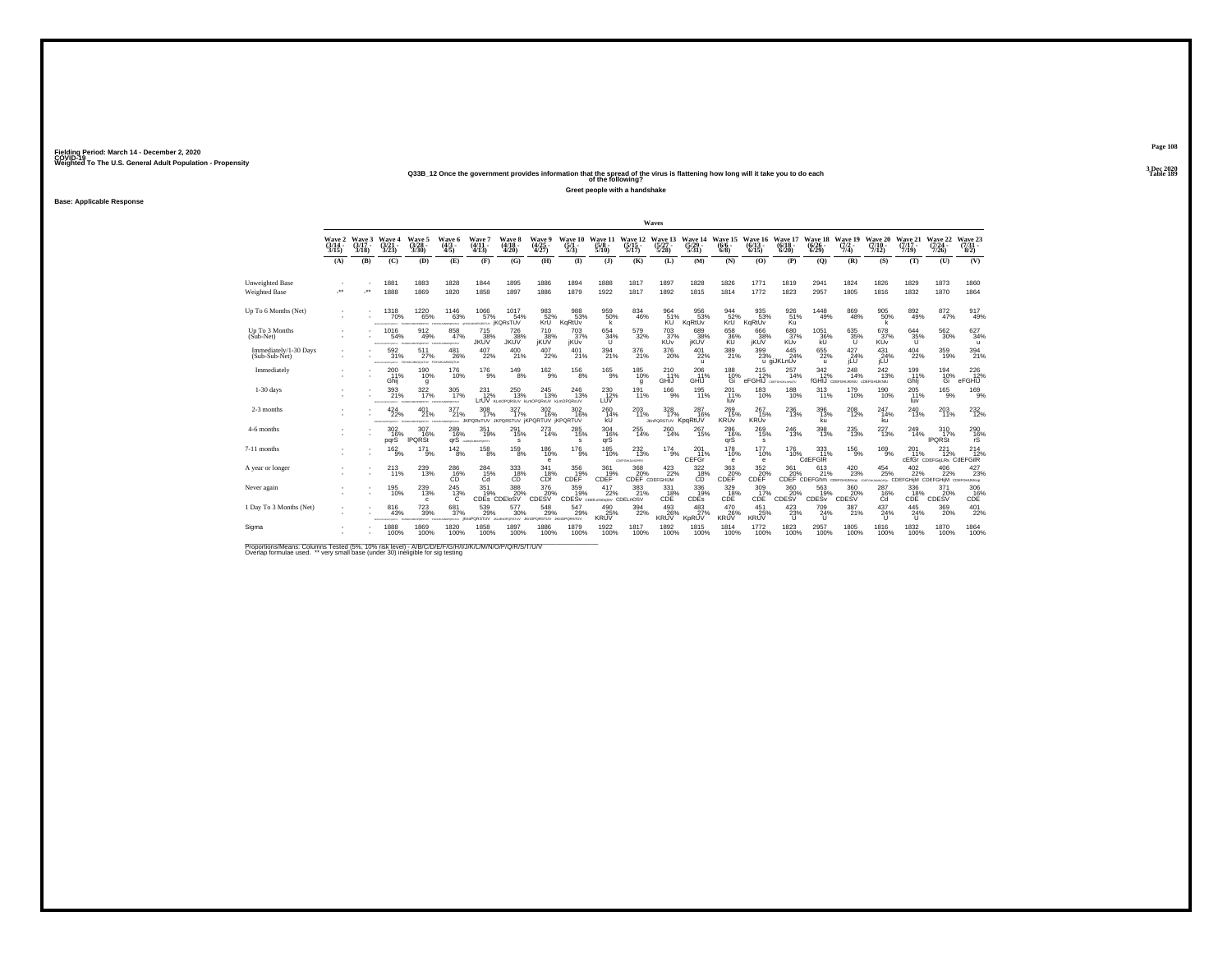#### **Q36 How likely do you think it is that coronavirus (COVID-19) will cause a global recession?Table 190**

**Base: All Respondents**

|                                                                                                      |                                         |                                |                              |                          |                               |                                         |                              |                                                    |                                   |                                     |                                  | Waves                            |                               |                               |                              |                              |                                           |                            |                             |                              |                                      |                                 |
|------------------------------------------------------------------------------------------------------|-----------------------------------------|--------------------------------|------------------------------|--------------------------|-------------------------------|-----------------------------------------|------------------------------|----------------------------------------------------|-----------------------------------|-------------------------------------|----------------------------------|----------------------------------|-------------------------------|-------------------------------|------------------------------|------------------------------|-------------------------------------------|----------------------------|-----------------------------|------------------------------|--------------------------------------|---------------------------------|
|                                                                                                      | Wave<br>(3/14<br>3/15                   | Wave 3<br>$(3/17 -$<br>3/18    | <b>Waye</b><br>(3/21<br>3/23 | Wave 5<br>(3/28<br>3/30) | $\frac{Wave}{(4/3)}$<br>$4/5$ | Wave<br>$(4/11 -$<br>4/13               | Wave 8<br>(4/18<br>4/20      | <b>Wave</b><br>$\frac{(4/25)}{4/27}$               | Wave<br>$\frac{(5)}{5/3}$         | Wave<br>$\frac{(5/8)}{5/10}$        | Wave 12<br>$\frac{(5/15)}{5/17}$ | Wave 13<br>$\frac{(5/27)}{5/28}$ | Wave<br>$\frac{(5/29)}{5/31}$ | $(6/6 -$<br>6/8               | $(6/13 -$<br>6/15            | Wave<br>$\binom{6/18}{6/20}$ | 18<br>Wave<br>$\binom{6/26}{6/29}$        | Wave 19<br>$(7/2 -$<br>7/4 | Wave<br>$(7/10 -$<br>7/12   | Wave 21<br>$(7/17 -$<br>7/19 | Wave 22<br>$\frac{(7/24 - 7)}{7/26}$ | Wave 23<br>$\frac{(7/31)}{8/2}$ |
|                                                                                                      | (A)                                     | (B)                            | (C)                          | (D)                      | (E)                           | (F)                                     | (G)                          | (H)                                                | (1)                               | $($ $)$                             | (K)                              | (L)                              | (M)                           | (N)                           | (O)                          | (P)                          | $\mathbf{Q}$                              | (R)                        | (S)                         | (T)                          | (U)                                  | (V)                             |
| Unweighted Base<br>Weighted Base                                                                     | 2050<br>2050                            | 2019<br>2019                   | 2023<br>2023                 | $\star\star$             |                               | 2013<br>2013                            | 2029<br>2029                 | 2050<br>2050                                       | 2039<br>2039                      | 2030<br>2066                        | 1961<br>1961                     | 1996<br>1996                     | 1965<br>1965                  | 1969<br>1969                  | 1963<br>1963                 | 1962<br>1962                 | 3161<br>3161                              | 1957<br>1957               | 1974<br>1974                | 1970<br>1970                 | 1988<br>1988                         | 1992<br>1992                    |
| Somewhat/Very Likely<br>(Net)                                                                        | 1578<br>77%                             | 1629<br>81%                    | 1730<br>86%<br>A ABgNOp      |                          |                               | <sup>1731</sup> 86%<br><b>ABGhiNOPs</b> | 1683<br>83%<br>An            | $^{17}$ <sup>13</sup> <sub>84%</sub><br><b>AbN</b> | 1710<br>84%<br>ABN                | $\frac{1727}{84\%}$ AbN             | 1677<br>86%<br>ABgNOp            | 1675<br>84%<br>ABN               | $\frac{1647}{84\%}$           | 1584<br>80%<br>A              | 1604<br>82%<br>$\mathsf{A}$  | 1625<br>83%<br>A             | 2659<br>84%<br>ABNO                       | 1671<br>85%<br>ABNOD       | 1646<br>83%<br>Abn          | 1653<br>84%<br>ABN           | $\frac{1672}{84\%}$                  | 1692<br>85%<br>ABNO             |
| Very likely                                                                                          | 780<br>38%                              | 869<br>43%                     | 1046<br>52%<br>A ABGNOPS     |                          |                               | 1042<br>52%<br><b>ABGNOPS</b>           | 935<br>46%                   | 1010<br>49%<br>ABgn                                | 1021<br>50%<br><b>ABGNs</b>       | 1029<br>50%<br>ABgNs ABGNoPS        | 1006<br>51%                      | 988<br>49%<br>ABgn               | 976<br>50%<br>ABgn            | 903<br>46%<br>A               | $^{930}_{\hbox{A}\rm{B}}$    | 920                          | 1605<br>47% 51% 53%<br>Ab ABGNoPS ABGNOPS | 1029<br>53%                | 912<br>46%                  | 1059<br>54%<br>A ABGHILMNOPS | 1001<br>50%<br><b>ABGNps</b>         | 1070<br>54%<br>ABGHLLMNOPSu     |
| Somewhat likely                                                                                      | 798<br>39%<br>creasespana Chi JonoDRTuV | <sup>760</sup> 38%             | 684 34%                      |                          |                               | 689<br>34%                              | 748<br>37%<br><b>iiQRTV</b>  | $703 \over 34\%$<br>Tv                             | 689<br>34%                        | 698<br>34%                          | $671 \over 34\%$                 | 687<br>34%<br>Tv                 | $^{671}_{34\%}$               | 681<br>35%<br>Tv              | $\frac{673}{34\%}$ Tv        | <sup>705</sup> 36%<br>TV     | $\substack{1054\\33\%}$                   | $\substack{642\\33\%}$     | $^{734}_{37\%}$<br>cijQRTuV | $^{594}_{30\%}$              | 671<br>34%                           | 621/31%                         |
| Not At All/Not Very<br>Likely (Net)                                                                  | 324<br>16%                              | 267<br>13%<br>CFDHUKUKOPONETVY | $^{164}_{8\%}$               |                          | ٠                             | $^{163}_{8\%}$                          | 196<br>10%                   | $^{163}_{8\%}$                                     | $^{172}_{8\%}$                    | 198<br>10%                          | <sup>168</sup> 9%                | 195<br>10%                       |                               | $^{176}_{9\%}$ CFHIKmR        | $^{201}_{\hbox{-}10\%}$ cfHr | 187<br>10%                   | 307<br>10%<br>h                           | $^{155}_{8\%}$             | 195<br>10%                  | 189<br>10%                   | $^{185}_{9\%}$                       | 196%<br>h                       |
| Not very likely                                                                                      | 255<br>12%<br>CONTRACTORES              | 210<br>10%<br>OPORETIA         | 122<br>6%                    | $\mathbf{r}$             |                               | 120<br>6%                               | 166<br>8%<br><b>CFHikmpR</b> | $^{122}_{6\%}$                                     | 128<br>6%                         | 138<br>7%                           | 123<br>6%                        | 151<br>8%<br>R                   | 126<br>6%                     | 165<br>8%<br><b>CFHIKMPR</b>  | $\frac{140}{7\%}$            | 123<br>6%                    | $^{221}_{7\%}$                            | 101<br>5%                  | $^{139}_{7\%}$              | 138<br>7%                    | 139<br>7%                            | 139/7%                          |
| Not at all likely                                                                                    | 693%<br>cfGHil                          | $^{57}_{3\%}$<br>G             | 42/2%                        |                          |                               | $^{43}_{2\%}$                           | 31<br>2%                     | $^{40}_{2\%}$                                      | $^{44}_{2\%}$                     | $^{59}_{3\%}$<br>Ġ                  | $^{45}_{2\%}$                    | $^{44}_{2\%}$                    | $^{49}_{3\%}$<br>g            | $^{57}_{3\%}$<br>G            | $^{61}_{3\%}$<br>Gh          | 64<br>3%<br>cfGHi            | $^{86}_{3%}$<br>G                         | $^{54}_{3\%}$<br>Ġ         | $^{56}_{3\%}$<br>Ġ          | $^{50}_{3\%}$<br>g           | $^{46}_{2\%}$                        | $^{58}_{3\%}$                   |
| I'm not sure                                                                                         | 148<br>7%                               | 123<br>6%                      | 129<br>6%                    |                          |                               | 118<br>6%                               | 150<br>7%                    | $^{175}_{9\%}$<br>V BCFKLOtuV                      | 156<br>$f_{\rm KV}$ <sup>8%</sup> | $142$ <sub>7%</sub><br>$\mathbf{v}$ | 117<br>6%                        | 127<br>6%                        | 42                            | 163<br>7%<br>V BcFKIQtV<br>8% | 158<br>8%<br>bcFKIQV         | 150<br>8%<br>fŨ              | $^{194}_{6\%}$                            | 131<br>7%                  | $\frac{133}{7\%}$           | $\frac{128}{7\%}$            | 131<br>7%                            | 104<br>5%                       |
| Sigma                                                                                                | 2050<br>100%                            | 2019<br>100%                   | 2023<br>100%                 |                          |                               | 2013<br>100%                            | 2029<br>100%                 | 2050<br>100%                                       | 2039<br>100%                      | 2066<br>100%                        | 1961<br>100%                     | 1996<br>100%                     | 1965<br>100%                  | 1969<br>100%                  | 1963<br>100%                 | 1962<br>100%                 | 3161<br>100%                              | 1957<br>100%               | 1974<br>100%                | 1970<br>100%                 | 1988<br>100%                         | 1992<br>100%                    |
| Proportions/Means: Columns Tested (5%, 10% risk level) - A/B/C/D/F/F/G/H/I/J/K/L/M/N/O/P/Q/R/S/T/U/V |                                         |                                |                              |                          |                               |                                         |                              |                                                    |                                   |                                     |                                  |                                  |                               |                               |                              |                              |                                           |                            |                             |                              |                                      |                                 |

Proportions/Means: Columns Tested (5%, 10% risk level) - A/B/C/D/E/F/G/H/I/J/K/L/M/N/O/P/Q/R/S/T/U/V<br>Overlap formulae used. \*\* very small base (under 30) ineligible for sig testing

**Page 1093 Dec 2020<br>Table 190**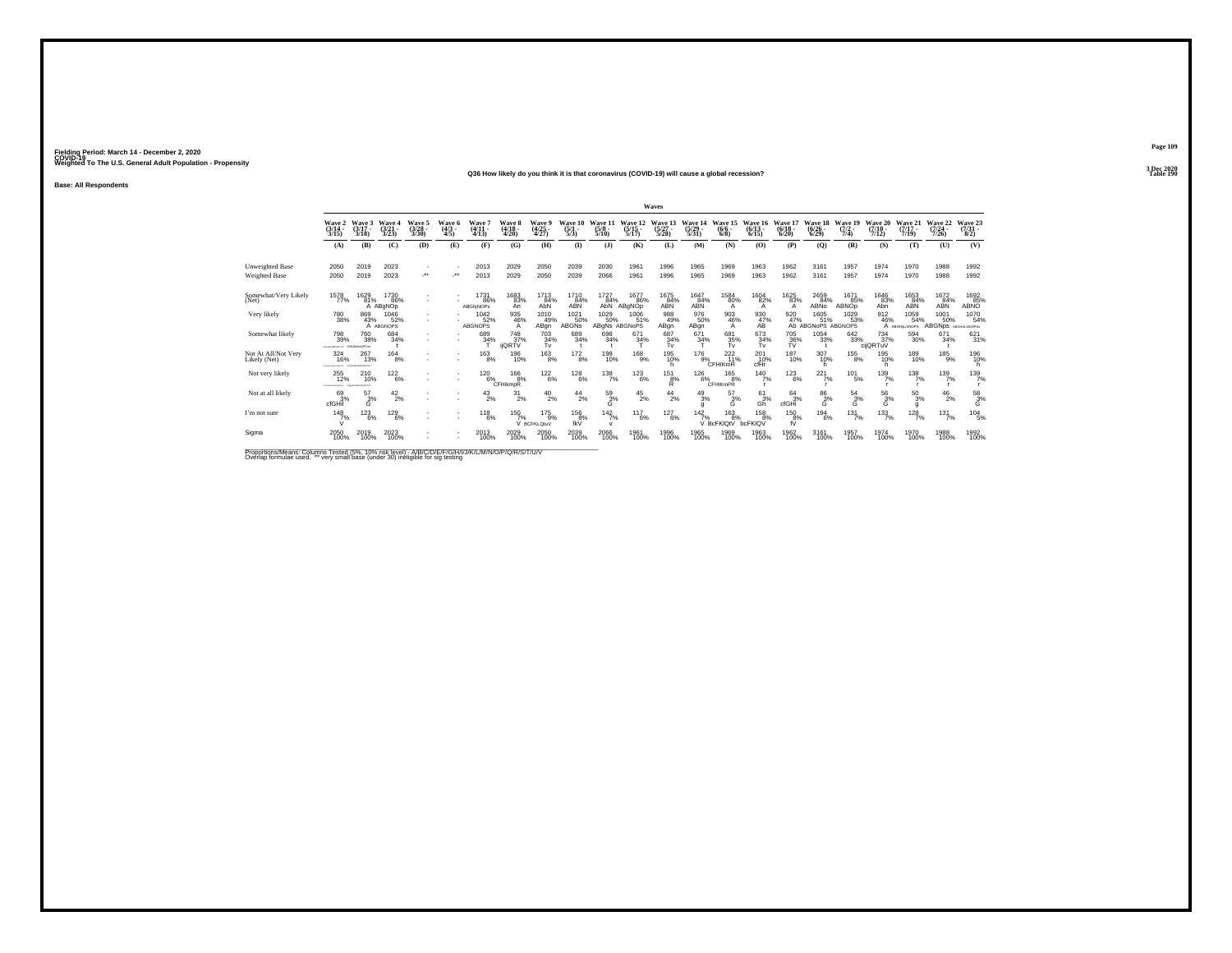### **Base: All Respondents**

#### **Q36A Would you say we are in a global recession due to the coronavirus outbreak?Table 191 Table 191**

|                                  |                                 |                                 |                                 |                                                                      |                          |                            |                                               |                            |                                |                                        |                                          | Waves                                              |                                                                 |                                                  |                                                  |                              |                       |                                        |                                                                                                   |                                  |                                     |                                 |
|----------------------------------|---------------------------------|---------------------------------|---------------------------------|----------------------------------------------------------------------|--------------------------|----------------------------|-----------------------------------------------|----------------------------|--------------------------------|----------------------------------------|------------------------------------------|----------------------------------------------------|-----------------------------------------------------------------|--------------------------------------------------|--------------------------------------------------|------------------------------|-----------------------|----------------------------------------|---------------------------------------------------------------------------------------------------|----------------------------------|-------------------------------------|---------------------------------|
|                                  | Wave 2<br>$\frac{(3/14)}{3/15}$ | Wave 3<br>$\frac{(3/17)}{3/18}$ | Wave 4<br>$\frac{(3/21)}{3/23}$ | Wave 5<br>(3/28 -<br>3/30)                                           | Wave 6<br>(4/3 -<br>4/5) | Wave 7<br>(4/11<br>4/13)   | Wave 8<br>(4/18 -<br>4/20)                    | Wave 9<br>(4/25<br>4/27)   | Wave 10<br>$\frac{(5/1)}{5/3}$ | <b>Wave 11</b><br>$\frac{(5/8)}{5/10}$ | Wave 12 Wave 13<br>$\frac{(5/15)}{5/17}$ | $\frac{(5/27)}{5/28}$                              | Wave 14<br>$\frac{(5/29)}{5/31}$                                | $\frac{(6/6 - 6)}{(6/8)}$                        | Wave 15 Wave 16 Wave 17<br>$\frac{(6/13)}{6/15}$ | $\frac{(6/18)}{6/20}$        | $\frac{(6/26)}{6/29}$ | Wave 18 Wave 19<br>$\frac{(7/2)}{7/4}$ | Wave 20<br>$\frac{(7/10)}{7/12}$                                                                  | Wave 21<br>$\frac{(7/17)}{7/19}$ | Wave 22<br>$\frac{(7/24)}{7/26}$    | Wave 23<br>$\frac{(7/31)}{8/2}$ |
|                                  | (A)                             | (B)                             | (C)                             | (D)                                                                  | (E)                      | (F)                        | (G)                                           | (H)                        | $\bf(I)$                       | (1)                                    | (K)                                      | (L)                                                | (M)                                                             | (N)                                              | (O)                                              | (P)                          | (0)                   | (R)                                    | (S)                                                                                               | (T)                              | $\sigma$                            | (V)                             |
| Unweighted Base<br>Weighted Base | $\cdot$                         | $\cdot$                         | $\cdot$                         | 2016<br>2016                                                         | 1993<br>1993             | 2013<br>2013               | 2029<br>2029                                  | 2050<br>2050               | 2039<br>2039                   | 2030<br>2066                           | 1961<br>1961                             | 1996<br>1996                                       | 1965<br>1965                                                    | 1969<br>1969                                     | 1963<br>1963                                     | 1962<br>1962                 | 3161<br>3161          | 1957<br>1957                           | 1974<br>1974                                                                                      | 1970<br>1970                     | 1988<br>1988                        | 1992<br>1992                    |
| Yes                              |                                 |                                 |                                 | 1689<br>84%<br><b>STAR OF SIMPROPRISTING - PACING MI ABUSINESSES</b> | 1793<br>90%              | 1558<br>77%<br><b>INoS</b> | 1522<br>75%                                   | 1583<br>77%<br><b>INOS</b> | 1614<br>79%<br><b>GKLNOS</b>   | 1601<br>77%<br><b>INoS</b>             | $\frac{1496}{76\%}$ Ns                   | 1485<br>74%                                        | $\begin{array}{r} 1508 \\ 77\% \\ \hline \text{NS} \end{array}$ | 1428<br>73%                                      | 1462<br>74%                                      | <sup>1527</sup> 78%<br>gLNoS | 2456<br>gLNOS         | $\frac{1514}{77\%}$                    | 1441<br>73%                                                                                       | 1516<br>77%<br>ŃŜ                | <sup>1560</sup> 78%<br><b>GLNOS</b> | 1567<br>79%<br>GLNOS            |
| No                               |                                 |                                 |                                 | 327<br>16%                                                           | 200<br>10%               |                            | 507<br>25%<br>455 507<br>23% 25<br>DE DEIpqUV | $^{467}_{23\%}$            | $^{425}_{21\%}$                | $^{465}_{23\%}$                        |                                          | 465 511<br>24% 26<br>DEi DEfhijPQrUV<br>511<br>26% |                                                                 | $\frac{457}{23\%}\n\frac{541}{27}$<br>541<br>27% | 501<br>26%<br>DEfhljpQUV                         | $^{435}_{22\%}$              | 705<br>22%<br>DE      |                                        | $\begin{array}{cc} 443 & 53: \\ 23\% & 27 \\ \text{DE} & \text{664} \\ \end{array}$<br>533<br>27% | $^{454}_{23\%}$                  | $^{428}_{22\%}$                     | 425<br>$21\%$                   |
| Sigma                            |                                 |                                 |                                 | 2016<br>100%                                                         | 1993<br>100%             | 2013<br>100%               | 2029<br>100%                                  | 2050<br>100%               | 2039<br>100%                   | 2066<br>100%                           | 1961<br>100%                             | 1996<br>100%                                       | 1965<br>100%                                                    | 1969<br>100%                                     | 1963<br>100%                                     | 1962<br>100%                 | 3161<br>100%          | 1957<br>100%                           | 1974<br>100%                                                                                      | 1970<br>100%                     | 1988<br>100%                        | 1992<br>100%                    |

Proportions/Means: Columns Tested (5%, 10% risk level) - A/B/C/D/E/F/G/H/I/J/K/L/M/N/O/P/Q/R/S/T/U/V<br>Overlap formulae used. \*\* very small base (under 30) ineligible for sig testing

**Page 1103 Dec 2020<br>Table 191**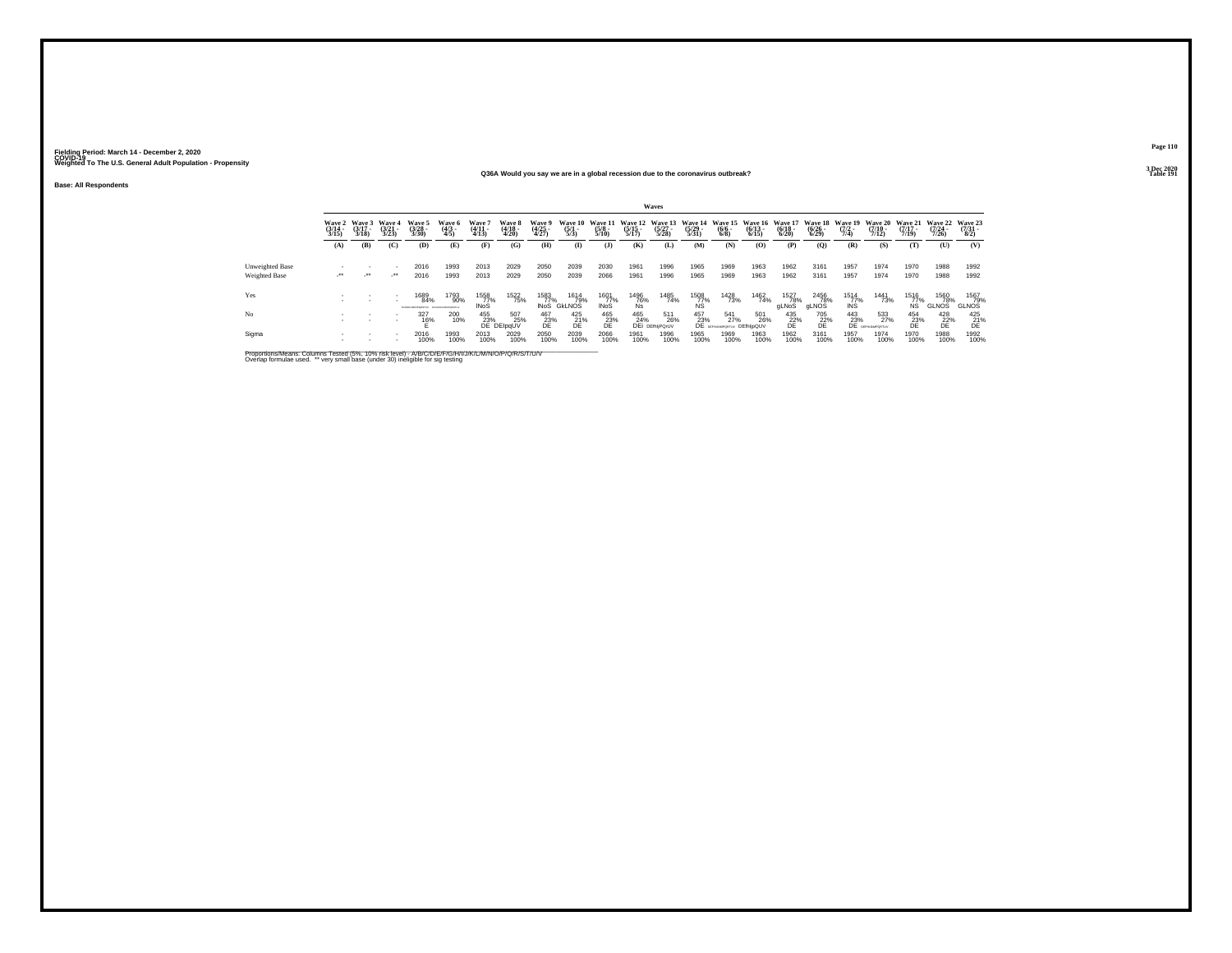**Base: All Respondents**

### **LI01 Which do you think will have a bigger effect on the life of you and your family?**

**Page 111**

|                                                     |                                 |                            |                                 |                                 |                          |                               |                            |                                |                                |                                                    |                                  | Waves                            |                                  |                                      |                                  |                                  |                                  |                                        |                                  |                                  |                                  |                                 |
|-----------------------------------------------------|---------------------------------|----------------------------|---------------------------------|---------------------------------|--------------------------|-------------------------------|----------------------------|--------------------------------|--------------------------------|----------------------------------------------------|----------------------------------|----------------------------------|----------------------------------|--------------------------------------|----------------------------------|----------------------------------|----------------------------------|----------------------------------------|----------------------------------|----------------------------------|----------------------------------|---------------------------------|
|                                                     | Wave 2<br>$\frac{(3/14)}{3/15}$ | Wave 3<br>(3/17 -<br>3/18) | Wave 4<br>$\frac{(3/21)}{3/23}$ | Wave 5<br>$\frac{(3/28)}{3/30}$ | Wave 6<br>(4/3 -<br>4/5) | Wave<br>$\frac{(4/11)}{4/13}$ | Wave 8<br>(4/18 -<br>4/20) | Wave 9<br>(4/25 -<br>4/27)     | Wave 10<br>$\frac{(5/1)}{5/3}$ | Wave 11<br>$\frac{(5/8)}{5/10}$                    | Wave 12<br>$\frac{(5/15)}{5/17}$ | Wave 13<br>$\frac{(5/27)}{5/28}$ | Wave 14<br>$\frac{(5/29)}{5/31}$ | Wave 15<br>$\frac{(6/6 - 6)}{(6/8)}$ | Wave 16<br>$\frac{(6/13)}{6/15}$ | Wave 17<br>$\frac{(6/18)}{6/20}$ | Wave 18<br>$\frac{(6/26)}{6/29}$ | Wave 19<br>$\frac{(7/2)}{7/4}$         | Wave 20<br>$\frac{(7/10)}{7/12}$ | Wave 21<br>$\frac{(7/17)}{7/19}$ | Wave 22<br>$\frac{(7/24)}{7/26}$ | Wave 23<br>$\frac{(7/31)}{8/2}$ |
|                                                     | (A)                             | (B)                        | (C)                             | (D)                             | (E)                      | (F)                           | (G)                        | (H)                            | $\mathbf{I}$                   | $\mathbf{J}$                                       | (K)                              | (L)                              | (M)                              | (N)                                  | (0)                              | (P)                              | $\mathbf{Q}$                     | (R)                                    | (S)                              | (T)                              | (U)                              | (V)                             |
| Unweighted Base<br>Weighted Base                    | $\cdot$                         | $\cdot$                    | $\cdot$                         | $\cdot$                         | 1993<br>1993             | 2013<br>2013                  | 2029<br>2029               | 2050<br>2050                   | 2039<br>2039                   | 2030<br>2066                                       | 1961<br>1961                     | 1996<br>1996                     | 1965<br>1965                     | 1969<br>1969                         | 1963<br>1963                     | 1962<br>1962                     | 3161<br>3161                     | 1957<br>1957                           | 1974<br>1974                     | 1970<br>1970                     | 1988<br>1988                     | 1992<br>1992                    |
| Coronavirus/COVID-19<br>itself                      |                                 |                            |                                 |                                 | 765<br>38%<br>FHJKL      | 696<br>35%                    | 776<br>38%<br>fHJKL        | 651<br>32%                     | 750<br>37%                     | 698<br>34%                                         | 666<br>34%                       | 655<br>33%                       | 698<br>36%                       | <sup>748</sup> 38%<br>fhjkl          | 692<br>35%                       | 760<br>39%<br>FHJKLO             | 1164<br>37%<br>HjL               | <sup>746</sup> <sub>38%</sub><br>fHJKL | 784<br>40%<br>FHJKLMO FHJKLMO    | 784<br>40%                       | 854<br>43%                       | 809<br>41%<br><b>FHIJKLMOQ</b>  |
| The economic impacts of<br>the coronavirus pandemic | $\overline{\phantom{a}}$        |                            |                                 | ٠                               | 1228<br>62%              | 1317<br>65%<br>U EgnPrSTUV    | 1253<br>62%                | 1399<br>68%<br>U EGINNAPORSTUV | 1289<br>63%                    | 1369<br>66%<br>UV EGNPORSTUV EGNPRSTUV EGINPORSTUV | 1295<br>66%                      | 1341<br>67%                      | 1267<br>64%<br>STUV              | 1221<br>62%                          | 1271<br>65%<br>pSTUV             | 1202<br>61%                      | 1997<br>63%                      | 1211<br>62%                            | 1190<br>60%                      | 1186<br>60%                      | 1134<br>57%                      | 1183<br>59%                     |
| Sigma                                               |                                 |                            |                                 |                                 | 1993<br>100%             | 2013<br>100%                  | 2029<br>100%               | 2050<br>100%                   | 2039<br>100%                   | 2066<br>100%                                       | 1961<br>100%                     | 1996<br>100%                     | 1965<br>100%                     | 1969<br>100%                         | 1963<br>100%                     | 1962<br>100%                     | 3161<br>100%                     | 1957<br>100%                           | 1974<br>100%                     | 1970<br>100%                     | 1988<br>100%                     | 1992<br>100%                    |

Proportions/Means: Columns Tested (5%, 10% risk level) - A/B/C/D/E/F/G/H/I/J/K/L/M/N/O/P/Q/R/S/T/U/V<br>Overlap formulae used. \*\* very small base (under 30) ineligible for sig testing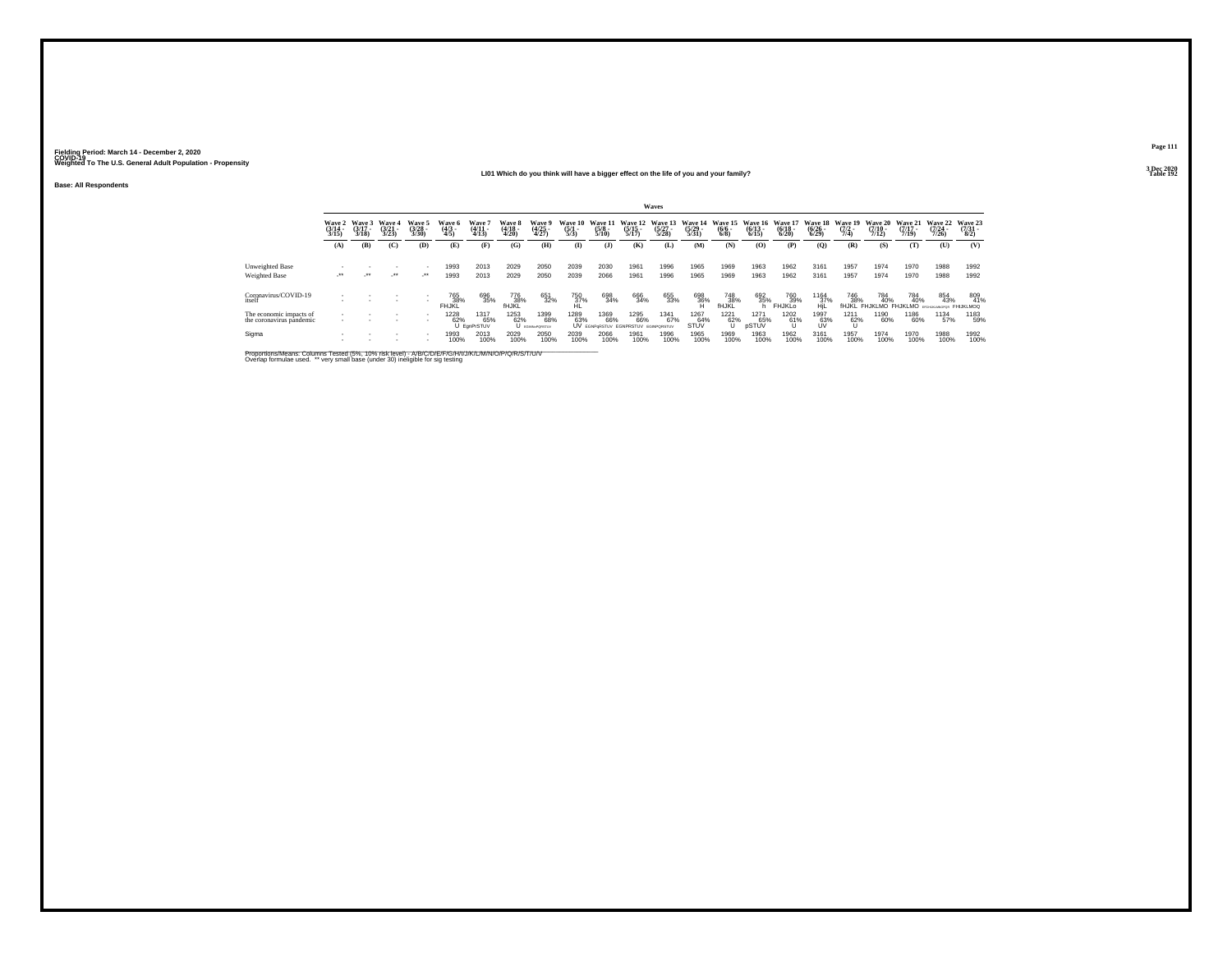|                  | Wave 2<br>$\frac{(3/14)}{3/15}$ | Waye 3<br>$(3/17 -$<br>3/18 | Waye 4<br>$\frac{(3/21)}{3/23}$ | Wave 5<br>$\frac{(3/28)}{3/30}$ | Wave 6<br>$\frac{(4/3)}{4/5}$              | Wave<br>$(4/11 -$<br>4/13                  | <b>Wave 8</b><br>$\frac{(4/18)}{4/20}$      | Wave<br>$\frac{(4/25)}{4/27}$          | Wave 10<br>$\frac{(5/1)}{5/3}$ | Wave 11<br>$\frac{(5/8)}{5/10}$ | Wave 12<br>$\frac{(5/15)}{5/17}$ . | Wave 1.<br>$\frac{(5/27)}{5/28}$       | Wave 14<br>$\frac{(5/29)}{5/31}$ | Wave 15<br>$\frac{(6/6 - 6)}{(6/8)}$ | Wave 16<br>$(6/13 -$<br>6/15            | Wave 17<br>$\frac{(6/18)}{6/20}$ | Wave 18<br>$\frac{(6/26)}{6/29}$ | Wave 19<br>$(7/2 -$<br>7/4) | Wave 20<br>$\frac{(7/10)}{7/12}$     | Wave 21<br>$(7/17 -$<br>7/19 | Wave 22<br>$(7/24 -$<br>7/26 | Wave 23<br>(7/31 -<br>8/2) |
|------------------|---------------------------------|-----------------------------|---------------------------------|---------------------------------|--------------------------------------------|--------------------------------------------|---------------------------------------------|----------------------------------------|--------------------------------|---------------------------------|------------------------------------|----------------------------------------|----------------------------------|--------------------------------------|-----------------------------------------|----------------------------------|----------------------------------|-----------------------------|--------------------------------------|------------------------------|------------------------------|----------------------------|
|                  | (A)                             | (B)                         | (C)                             | (D)                             | (E)                                        | (F)                                        | (G)                                         | (H)                                    | $\mathbf{I}$                   | $($ $\bf{J}$                    | (K)                                | (L)                                    | (M)                              | (N)                                  | (0)                                     | (P)                              | (Q)                              | (R)                         | (S)                                  | (T)                          | (U)                          | (V)                        |
| Unweighted Base  |                                 |                             |                                 |                                 | 1993                                       | 2013                                       | 2029                                        | 2050                                   | 2039                           | 2030                            | 1961                               | 1996                                   | 1965                             | 1969                                 | 1963                                    | 1962                             | 3161                             | 1957                        | 1974                                 | 1970                         | 1988                         | 1992                       |
| Weighted Base    |                                 |                             | $\bullet\bullet$                | ÷.                              | 1993                                       | 2013                                       | 2029                                        | 2050                                   | 2039                           | 2066                            | 1961                               | 1996                                   | 1965                             | 1969                                 | 1963                                    | 1962                             | 3161                             | 1957                        | 1974                                 | 1970                         | 1988                         | 1992                       |
| Shopping habits  |                                 |                             |                                 |                                 | 823<br>41%<br>Data for MADORATIVE          | <sup>748</sup> 37%<br><b>JKLmNPrV</b>      | 802<br>40%<br><b>NUKLMNPRTLIV</b>           | 742<br>36%<br>JklPv                    | 742<br>36%<br>JKIPv            | 634<br>31%                      | 638<br>33%                         | 659<br>33%                             | 662<br>34%                       | 658<br>33%                           | <sup>754</sup> 38%<br><b>JKLMNPRTuV</b> | $\substack{633 \\ 32\%}$         | 1185<br>37%<br><b>JKLMNPRIV</b>  | $\substack{652\\33\%}$      | $^{737}_{37\%}$<br><b>JKLmNPrV</b>   | 669<br>34%                   | 691<br>35%                   | 658<br>33%                 |
| Eating habits    |                                 |                             |                                 |                                 | 1086<br>54%<br><b>NJKImNPORNTUV</b>        | 1053<br>52%<br><b>JKNRUV</b> JKmNPqRTUV    | 1095<br>54%                                 | 1051<br>51%<br>jNU                     | 1052<br>52%<br>jNrU            | 989<br>48%                      | 958<br>49%                         | 1017<br>51%<br>nU                      | 995<br>51%<br>$\mathbf{u}$       | 933<br>47%                           | 1013<br>52%<br>jNU                      | 977<br>50%                       | 1605<br>$\frac{51}{n}$           | 942<br>48%                  | 1001<br>51%<br>-11                   | 970<br>49%                   | 930<br>47%                   | 976<br>49%                 |
| Social activity  |                                 |                             |                                 |                                 | $^{742}_{37\%}$<br><b>ILIQ.mNPQRTUV</b>    | 680<br>34%                                 | <sup>718</sup> 35%<br><b>IRT IJKLPORTUV</b> | <sup>708</sup> 35%<br>JklpqRT          | 656<br>32%<br><b>RT</b>        | 628<br>30%                      | 613/31%<br>R                       | 622/31%<br>R                           | 662<br>34%<br>jRT                | 647<br>33%                           | 733<br>37%<br><b>RT ERGHNPORTUV</b>     | $^{614}_{31\%}$<br>R.            | 994<br>31%<br>Rt                 | 535<br>27%                  | 690<br>35%<br>JklpqRTu               | 555<br>28%                   | 629<br>32%<br>Rt             | $^{641}_{32\%}$ RT         |
| Travel/vacation  |                                 |                             |                                 |                                 | 684<br>34%<br><b><i>DEJIGANPORTUV</i></b>  | 622/31%<br><b>JKLRTu <i>MAAAAARTUV</i></b> | 692<br>34%                                  | 617<br>30%<br>Jkit                     | 586<br>29%                     | 543<br>26%                      | 526<br>27%                         | 542<br>27%                             | 579<br>29%                       | $\frac{583}{30\%}$                   | 661<br>34%<br><b>NJKLMN&gt;ORTUV</b>    | 595 30%<br>JklrT                 | 924<br>29%                       | 530<br>27%                  | 663<br>34%<br><b>NJKLMN&gt;ORTUV</b> | 521<br>26%                   | 547<br>28%                   | 584<br>29%                 |
| Work life        |                                 |                             |                                 |                                 | 1031<br>52%<br>Statistics and Constitution | 1027<br>51%<br>GALIMAGE OVERALL            | 944<br>47%<br>JRÜ                           | 954<br>47%<br>jRU                      | 913<br>45%                     | $\substack{883 \\ 43\%}$        | 910<br>46%<br>jRu                  | 954<br>48%<br>JqRTÜ                    | 890<br>45%                       | 903<br>46%                           | 931<br>47%<br>JqRtU                     | 885<br>45%                       | 1395<br>44%                      | 816<br>42%                  | 906<br>46%                           | 855<br>43%                   | 846<br>43%                   | 899<br>45%                 |
| Family life      |                                 |                             |                                 |                                 | 1147<br>58%<br><b>JKMPgRSTUV</b>           | 1182<br>59%<br>BOAN-PORSTLIV               | 1159<br>57%<br><b>IKmPRSTLIV</b>            | <sup>1146</sup> 56%<br>JKPRtUv JKPRTUv | <sup>1146</sup> 56%            | 1072<br>52%                     | <sup>1015</sup> 52%                | <sup>1123</sup> 56%<br><b>JKPRsTUV</b> | <sup>1046</sup> 53%              | 1081<br>55%<br>pRU                   | 1077<br>55%<br>pRU                      | 1009<br>51%                      | 1721<br>54%<br><b>RU</b>         | 977<br>50%                  | <sup>1043</sup> 53%                  | 1023                         | 995<br>50%                   | 1043<br>52%                |
| Personal hygiene |                                 |                             |                                 |                                 | 935<br>47%                                 | 999<br>50%<br><b>JKpR</b>                  | 1016<br>50%<br><b>JKPR</b>                  | 1100<br>54%<br>EFQUKINPRSt             | 1017<br>50%<br>JKPR            | 946<br>46%                      | 884<br>45%                         | 996<br>50%<br><b>JKPR</b>              | 996<br>51%<br>eJKPR              | 947<br>48%                           | 1026<br>52%<br>EJKNPR                   | 899<br>46%                       | 1610<br>51%<br><b>EJKPR</b>      | 887<br>45%                  | 971<br>49%<br>ikr                    | 984<br>50%<br><b>JKPR</b>    | 1015<br>51%<br><b>EJKPR</b>  | 1011<br>6JKPR              |
| Healthcare       |                                 |                             |                                 |                                 |                                            |                                            |                                             |                                        |                                |                                 |                                    |                                        |                                  |                                      |                                         |                                  |                                  | 828<br>42%                  | 914<br>46%                           | 879<br>45%                   | 920<br>46%                   | 921<br>46%                 |
| Health insurance |                                 |                             |                                 |                                 |                                            |                                            |                                             |                                        |                                |                                 |                                    |                                        |                                  |                                      |                                         |                                  |                                  | <sup>1070</sup> 55%         | 1093<br>55%                          | 1087<br>55%                  | 1069<br>54%                  | 1103<br>55%                |

Proportions/Means: Columns Tested (5%, 10% risk level) - A/B/C/D/E/F/G/H/I/J/K/L/M/N/O/P/Q/R/S/T/U/V<br>Overlap formulae used. \*\* very small base (under 30) ineligible for sig testing

### **LI02 Once the pandemic is over and things return to normal, do you think each of the following areas of your life will be Table 193 very different, somewhat different or mostly the same?Summary Of Mostly The Same**

**Waves**

**Fielding Period: March 14 - December 2, 2020 COVID-19 Weighted To The U.S. General Adult Population - Propensity 3 Dec 2020**

**Base: All Respondents**

**Page 112**3 Dec 2020<br>Table 193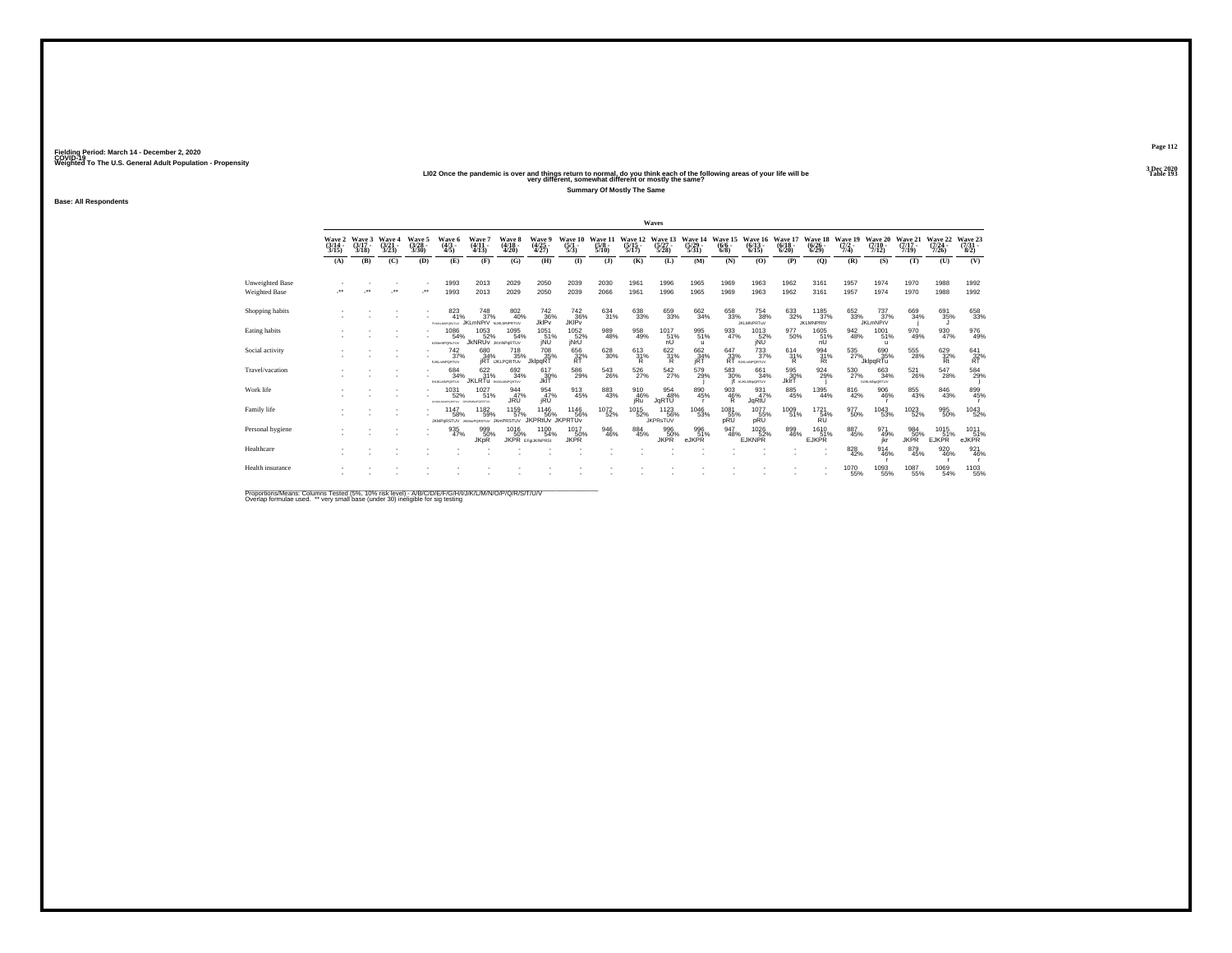|                                         | Wave 2<br>$(3/14 -$<br>3/15 | Waye 3<br>$(3/17 -$<br>3/18 | Wave 4<br>$\frac{(3/21)}{3/23}$ | Wave 5<br>$\binom{3/28}{3/30}$ | Wave 6<br>$(4/3 -$<br>4/5     | Wave<br>$(4/11 -$<br>4/13 | <b>Wave 8</b><br>$\frac{(4/18)}{4/20}$ | Wave 9<br>$\binom{4/25}{4/27}$              | Wave 10<br>$\frac{(5/1)}{5/3}$ | Wave 11<br>$\frac{(5/8)}{5/10}$ | Wave 12<br>$\frac{(5/15)}{5/17}$ . | Wave 13<br>$\frac{(5/27)}{5/28}$                 | Wave<br>$\frac{(5/29)}{5/31}$ | Wave 15<br>$\frac{(6/6 - 6)}{(6/8)}$ | Wave 16<br>$\frac{(6/13)}{6/15}$ | Wave 17<br>$\binom{6/18}{6/20}$  | Wave 18<br>$\frac{(6/26)}{6/29}$        | Wave 19<br>$(7/2 -$<br>7/4)        | Wave 20<br>$(7/10 -$<br>7/12 | Wave 21<br>$(7/17 -$<br>7/19        | Wave 22<br>$(7/24 -$<br>7/26  | Wave 23<br>$\binom{7/31}{8/2}$                              |
|-----------------------------------------|-----------------------------|-----------------------------|---------------------------------|--------------------------------|-------------------------------|---------------------------|----------------------------------------|---------------------------------------------|--------------------------------|---------------------------------|------------------------------------|--------------------------------------------------|-------------------------------|--------------------------------------|----------------------------------|----------------------------------|-----------------------------------------|------------------------------------|------------------------------|-------------------------------------|-------------------------------|-------------------------------------------------------------|
|                                         | (A)                         | (B)                         | (C)                             | (D)                            | (E)                           | (F)                       | (G)                                    | (H)                                         | $\mathbf{I}$                   | $($ $\bf{J}$                    | (K)                                | (L)                                              | (M)                           | (N)                                  | (O)                              | (P)                              | (Q)                                     | (R)                                | (S)                          | (T)                                 | (U)                           | (V)                                                         |
| Unweighted Base<br><b>Weighted Base</b> |                             |                             | $\ddot{\phantom{0}}$            | $\cdot$                        | 1993<br>1993                  | 2013<br>2013              | 2029<br>2029                           | 2050<br>2050                                | 2039<br>2039                   | 2030<br>2066                    | 1961<br>1961                       | 1996<br>1996                                     | 1965<br>1965                  | 1969<br>1969                         | 1963<br>1963                     | 1962<br>1962                     | 3161<br>3161                            | 1957<br>1957                       | 1974<br>1974                 | 1970<br>1970                        | 1988<br>1988                  | 1992<br>1992                                                |
| Shopping habits                         |                             |                             |                                 | ٠                              | <sup>717</sup> <sub>36%</sub> | 775<br>38%                | 797<br>39%<br>$\epsilon$               | $\underset{\mathsf{E} \mathsf{fo}}{^{863}}$ | 811<br>40%                     | 927<br>45%<br>E EFGIKmOOTu      |                                    | 786 890<br>40% 45°<br>E EFGIKmOQtu<br>890<br>45% | $^{810}_{41\%}$               | 839<br>43%<br>EFgOq                  | 759<br>39%                       | 876<br>45%<br>EFGIKmOQtu         | 1236<br>39%<br>$\theta$                 | $8^{19}_{42\%}$                    | $^{819}_{42\%}$              | $\frac{802}{41}\%$                  | 819<br>41%<br>Е               | $\begin{array}{c} 863 \\ 43\% \\ \text{EFGiOQ} \end{array}$ |
| Eating habits                           |                             |                             |                                 |                                | 584<br>29%                    | 612<br>30%                | 641<br>32%                             | 671<br>33%                                  | 651<br>32%                     | 688<br>33%                      | 668<br>34%<br>Ef                   | $\frac{668}{32\%}$                               | 618<br>31%                    | 684<br>35%<br>EFgmo                  | $\frac{613}{31\%}$               | $\overset{653}{\substack{33\%}}$ | 1026<br>32%<br>$\theta$                 | 682<br>35%<br>EFgmo                | 650<br>33%<br>$\theta$       | $^{672}_{34\%}$                     | 685<br>34%<br>EFO             | 691<br>35%<br>EFgmo                                         |
| Social activity                         |                             |                             |                                 |                                | <sup>723</sup> <sub>36%</sub> | 817<br>41%<br><b>EMo</b>  | 815<br>40%<br>Em                       | <sup>792</sup> <sub>39%</sub>               | 827<br>41%<br>EMo              | 880<br>43%<br>EHMO              | 784<br>40%<br>em                   | 835<br>42%<br>EhMO                               | $^{718}_{37\%}$               | 778<br>40%<br>e                      | $^{733}_{37\%}$                  | 828<br>42%<br>EhMO               | 1285<br>41%                             | 867<br>44%<br>EMO EIGHKWNOOLY      | 822%<br><b>EMO</b>           | 835<br>42%<br>EhMO                  | 787<br>40%<br>e               | 794<br>40%<br>em                                            |
| Travel/vacation                         |                             |                             |                                 |                                | 680<br>34%                    | $^{721}_{36\%}$           | $^{707}_{35\%}$                        | $^{751}_{37\%}$                             | <sup>751</sup> <sub>37%</sub>  | 783<br>38%<br>Ekm               | $^{674}_{34\%}$                    | <sup>727</sup> 36%                               | 670<br>34%                    | $\substack{717\\36\%}$               | 683<br>35%                       | $^{729}_{37\%}$                  | <sup>1143</sup> 36%                     | 761<br>39%<br><b>EGKMO</b>         | <sup>718</sup> 36%           | <sup>763</sup> 39%<br>EGKMO EIGKMOg | 787<br>40%                    | 758<br>38%<br>EgkMo                                         |
| Work life                               |                             |                             |                                 |                                | 557<br>28%                    | 548<br>27%                | $^{643}_{\substack{32\%\\E}}$          | $\frac{630}{31\%}$                          | 688<br>EFN                     | 705<br>34%<br>EFhN              | $612 \atop 31\%$                   | 624<br>31%<br>eF                                 | $^{619}_{31\%}$ eF            | $^{593}_{\ 30\%}$                    | $^{624}_{32\%}$                  | 663<br>EFN<br>EFN                | $^{1005}_{\substack{32\%\\ \text{EF}}}$ | 633<br>$\frac{32}{5}$              | 654<br>33%<br>EF             | 628<br>$\frac{32}{5}$               | 661<br>$E$ <sup>33%</sup>     | $\frac{626}{31\%}$                                          |
| Family life                             |                             |                             |                                 |                                | 540<br>27%                    | 516<br>26%                | 557%                                   | 632 %<br>EFg                                | 586<br>29%                     | $^{606}_{29\%}$                 | 628<br>32%<br>EFGINO               | 587<br>29%                                       | 584<br>30%                    | 556<br>28%                           | 565<br>29%                       | 682<br>35%<br>EFGHLLMNOON        | 952%<br>eF                              | 636<br>33%<br>EFGijNo              | $^{614}_{31\%}$<br>EFg       | 629<br>32%<br>EFGino                | 644<br>32%<br>EFGINO EFGIJINO | 651<br>33%                                                  |
| Personal hygiene                        |                             |                             |                                 |                                | 584<br>29%                    | 553<br>27%                | 588<br>29%                             | 536<br>26%                                  | 545<br>27%                     | 620<br>30%<br>Hiou              | 570<br>29%                         | 593<br>30%<br>Hio                                | 561<br>29%                    | 539<br>27%                           | 522<br>27%                       | 572<br>29%                       | 904<br>29%                              | 576<br>29%                         | 590<br>30%                   | 547<br>28%                          | 535<br>27%                    | 574<br>29%                                                  |
| Healthcare                              |                             |                             |                                 |                                |                               |                           |                                        |                                             |                                |                                 |                                    |                                                  |                               |                                      |                                  |                                  |                                         | <sup>713</sup> <sub>36%</sub><br>п | 654<br>33%                   | 680<br>35%                          | 646<br>32%                    | 661<br>33%                                                  |
| Health insurance                        |                             |                             |                                 |                                |                               |                           |                                        |                                             |                                |                                 |                                    |                                                  |                               |                                      |                                  |                                  |                                         | 564<br>29%                         | 552<br>28%                   | 545<br>28%                          | 563<br>28%                    | 562<br>28%                                                  |

Proportions/Means: Columns Tested (5%, 10% risk level) - A/B/C/D/E/F/G/H/I/J/K/L/M/N/O/P/Q/R/S/T/U/V<br>Overlap formulae used. \*\* very small base (under 30) ineligible for sig testing

Fielding Period: March 14 - December 2, 2020<br>Fielding Period: March 14 - December 2, 2020<br>Wolchind To The U.S. General Adulf Ponulation - Propensity

**Base: All Respondents**

Weighted To The U.S. General Adult Population - Propensity<br>LIO2 Once the pandemic is over and things return to normal, do you think each of the following areas of your life will be<br>Table 194 **Summary Of Somewhat Different**

**Waves**

**Page 113**3 Dec 2020<br>Table 194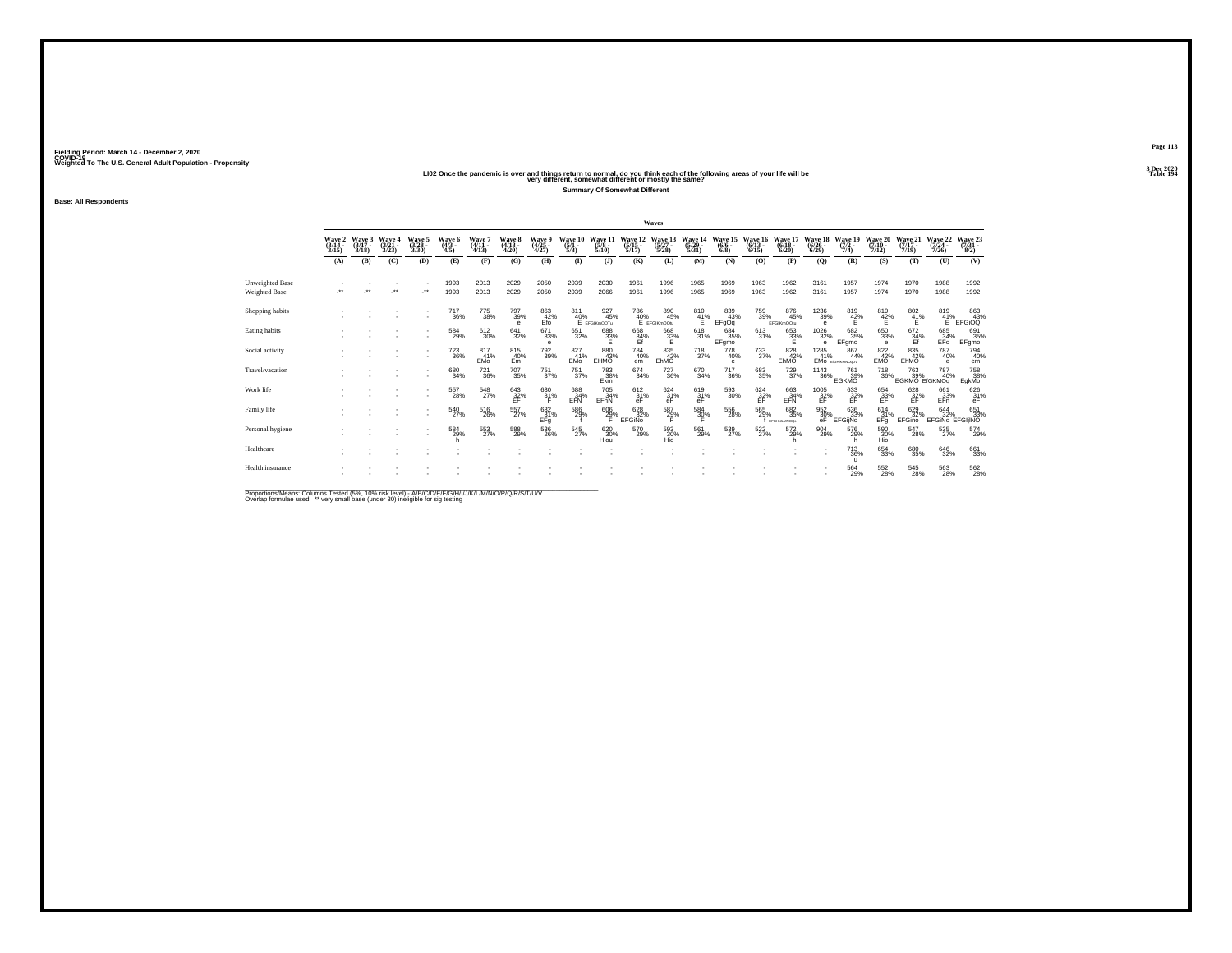Weighted To The U.S. General Adult Population - Propensity<br>LIO2 Once the pandemic is over and things return to normal, do you think each of the following areas of your life will be<br>Table 195

**Summary Of Very Different**

Fielding Period: March 14 - December 2, 2020<br>Fielding Period: March 14 - December 2, 2020<br>Wolchind To The U.S. General Adulf Ponulation - Propensity

**Base: All Respondents**

|                                  |                             |                             |                                 |                                 |                               |                                       |                                 |                            |                                |                                    |                                  | Waves                                    |                                  |                                      |                                  |                                  |                                    |                                |                              |                              |                                 |                                |
|----------------------------------|-----------------------------|-----------------------------|---------------------------------|---------------------------------|-------------------------------|---------------------------------------|---------------------------------|----------------------------|--------------------------------|------------------------------------|----------------------------------|------------------------------------------|----------------------------------|--------------------------------------|----------------------------------|----------------------------------|------------------------------------|--------------------------------|------------------------------|------------------------------|---------------------------------|--------------------------------|
|                                  | Wave 2<br>$(3/14 -$<br>3/15 | Wave 3<br>$(3/17 -$<br>3/18 | Waye 4<br>$\frac{(3/21)}{3/23}$ | Wave 5<br>$\frac{(3/28)}{3/30}$ | Wave 6<br>$\frac{(4/3)}{4/5}$ | Wave 7<br>$(4/11 -$<br>4/13           | Wave 8<br>$\frac{(4/18)}{4/20}$ | Wave 9<br>(4/25<br>4/27)   | Wave 10<br>$\frac{(5/1)}{5/3}$ | Wave 11<br>$\frac{(5/8)}{5/10}$    | Wave 12<br>$\frac{(5/15)}{5/17}$ | Wave 13<br>$\frac{(5/27)}{5/28}$         | Wave 14<br>$\frac{(5/29)}{5/31}$ | Wave 15<br>$\frac{(6/6 - 6)}{(6/8)}$ | Wave 16<br>$\frac{(6/13)}{6/15}$ | Wave 17<br>$\frac{(6/18)}{6/20}$ | Wave 18<br>$\frac{(6/26)}{(6/29)}$ | Wave 19<br>$\frac{(7/2)}{7/4}$ | Wave 20<br>$(7/10 -$<br>7/12 | Wave 21<br>$(7/17 -$<br>7/19 | Wave 22<br>(7/24)<br>7/26       | Wave 23<br>$\binom{7/31}{8/2}$ |
|                                  | (A)                         | (B)                         | (C)                             | (D)                             | (E)                           | (F)                                   | (G)                             | (H)                        | $\bf{I}$                       | (1)                                | (K)                              | (L)                                      | (M)                              | (N)                                  | (O)                              | (P)                              | (Q)                                | (R)                            | (S)                          | (T)                          | (U)                             | (V)                            |
| Unweighted Base<br>Weighted Base | $\bullet\bullet$            | $^{\tiny{**}}$              | $\bullet\bullet$                | $\star$                         | 1993<br>1993                  | 2013<br>2013                          | 2029<br>2029                    | 2050<br>2050               | 2039<br>2039                   | 2030<br>2066                       | 1961<br>1961                     | 1996<br>1996                             | 1965<br>1965                     | 1969<br>1969                         | 1963<br>1963                     | 1962<br>1962                     | 3161<br>3161                       | 1957<br>1957                   | 1974<br>1974                 | 1970<br>1970                 | 1988<br>1988                    | 1992<br>1992                   |
| Shopping habits                  |                             |                             |                                 |                                 | 453<br>23%                    | 490<br>24%<br>gs                      | 430<br>21%                      | 446<br>22%                 | 487<br>24%                     | 506<br>24%                         | 537%<br>Ghs EIGHLnOPOSuV         | $\frac{447}{22\%}$                       | $^{493}_{25\%}$<br>GHS           | $^{473}_{24\%}$<br>q                 | 449<br>23%                       | $^{453}_{23\%}$                  | <sup>740</sup> <sub>23%</sub>      | 486<br>25%<br>GhS <sup>1</sup> | $^{418}_{21\%}$              | 500<br>25%<br>GHIS           | $^{478}_{24\%}$<br>g            | $^{472}_{24\%}$                |
| Eating habits                    |                             |                             |                                 | $\overline{\phantom{a}}$        | 323<br>16%                    | $\frac{348}{17\%}$                    | $^{293}_{14\%}$                 | 329<br>16%                 | 336<br>16%                     | 390<br>19%<br>eGhLy                | $\frac{335}{17\%}$<br>g          | $\underset{16\%}{311}$                   | 352<br>$^{18}_{\circ}$           | $\frac{352}{18\%}$                   | 337<br>17%<br>q                  | $\frac{332}{17\%}$<br>q          | 530<br>17%<br>a                    | $\frac{332}{17\%}$<br>a        | 323<br>16%                   | $\frac{328}{17\%}$           | 373<br>19%<br>eGhL              | $\frac{324}{16\%}$             |
| Social activity                  |                             |                             |                                 | $\overline{\phantom{a}}$        | $^{528}_{26\%}$<br>s          | $^{516}_{\phantom{1}\phantom{1}26\%}$ | $^{496}_{24\%}$                 | 549<br>27%<br>s            | 556<br>27%<br>qS               | 559<br>27%                         | 564<br>29%<br>fGoS               | $^{538}_{27\%}$<br>$\mathbf{s}$          | 584<br>30%<br>eFGOpS             | $\frac{544}{28\%}$<br>gS             | $^{498}_{25\%}$                  | 519<br>26%<br>$\mathbf{s}$       | 881<br>28%<br>GS                   | 555<br>GS <sup>1</sup>         | 462<br>23%                   | 579<br>29%<br><b>FGOS</b>    | 572<br>29%<br>fGoS              | 557<br>28%<br>ĞŠ               |
| Travel/vacation                  |                             |                             |                                 |                                 | 630<br>32%                    | 670<br>33%<br>$\mathbf{s}$            | 631%                            | 681<br>33%<br>$\mathbf{s}$ | 702 34%<br>qS                  | 741<br>36%<br>EGOpSv EFGHNOPORSKUV | <sup>761</sup> 39%               | <sup>727</sup> 36%<br>EIGhOPSuV EGhOPSuV | <sup>716</sup> <sub>36%</sub>    | $\frac{669}{34\%}$                   | 619<br>32%                       | $^{638}_{33\%}$                  | 1095<br>35%<br>eGoS                | $\substack{666 \\ 34\%}$       | 593<br>30%                   | 686<br>35%<br>goS            | 654<br>33%                      | 649<br>33%                     |
| Work life                        |                             |                             |                                 |                                 | 405<br>20%                    | $^{438}_{22\%}$                       | 441<br>22%                      | 466<br>23%                 | $^{438}_{21\%}$                | 479<br>23%                         | 438<br>22%                       | 419<br>21%                               | 456<br>23%<br>е                  | 474<br>24%<br>Elops                  | 409<br>21%                       | 414<br>21%                       | 761<br>24%<br>EiLOps EFGhIkLOPS    | 507<br>26%                     | 415<br>21%                   | 487<br>25%<br>EfaiLOPS       | 481<br>24%<br>EIO <sub>ps</sub> | $\frac{467}{23\%}$<br>e        |
| Family life                      |                             |                             |                                 |                                 | $\frac{306}{15\%}$            | 316/16%<br>h                          | $^{313}_{15\%}$                 | $^{272}_{13\%}$            | 306<br>15%                     | 389<br>19%<br>EFGHILPOstV          | 317<br>16%<br>н                  | $^{286}_{14\%}$                          | 335<br>17%<br>HIP                | 331<br>17%<br>HIP                    | $\frac{322}{16\%}$<br>Hp         | $^{270}_{14\%}$                  | 488<br>15%<br>h                    | 343<br>18%<br><b>HLPv</b>      | $^{317}_{16\%}$<br>h         | $318 \atop 16\%$<br>н        | 349<br>18%<br>HiLPy             | 298<br>15%                     |
| Personal hygiene                 |                             |                             |                                 |                                 | 474<br>24%<br>aHLmQV          | 461<br>23%                            | 425<br>21%                      | 414<br>20%                 | 476<br>23%                     | 501<br>24%<br>hlav GHLMoQsV        | 507<br>26%<br><b>IGHLMOGSTUV</b> | 407<br>20%                               | 408<br>21%                       | 483<br>25%<br>GHLMOQSV               | 414<br>21%                       | 491<br>25%<br>GHLMOQSuV          | 647<br>20%                         | 494<br>25%<br><b>GHLMOQSuV</b> | $^{413}_{21\%}$              | 439<br>22%                   | 438<br>22%                      | $^{406}_{20\%}$                |
| Healthcare                       |                             |                             |                                 |                                 |                               |                                       |                                 |                            |                                |                                    |                                  |                                          |                                  |                                      |                                  |                                  |                                    | $^{415}_{21\%}$                | 406<br>21%                   | $^{411}_{21\%}$              | $^{423}_{21\%}$                 | $^{410}_{21\%}$                |
| Health insurance                 |                             |                             |                                 |                                 |                               |                                       |                                 |                            |                                |                                    |                                  |                                          |                                  |                                      |                                  |                                  |                                    | $\frac{322}{16\%}$             | 329/17%                      | 339/17%                      | 356<br>18%                      | $\frac{326}{16\%}$             |

Proportions/Means: Columns Tested (5%, 10% risk level) - A/B/C/D/E/F/G/H/I/J/K/L/M/N/O/P/Q/R/S/T/U/V<br>Overlap formulae used. \*\* very small base (under 30) ineligible for sig testing

**Page 114**3 Dec 2020<br>Table 195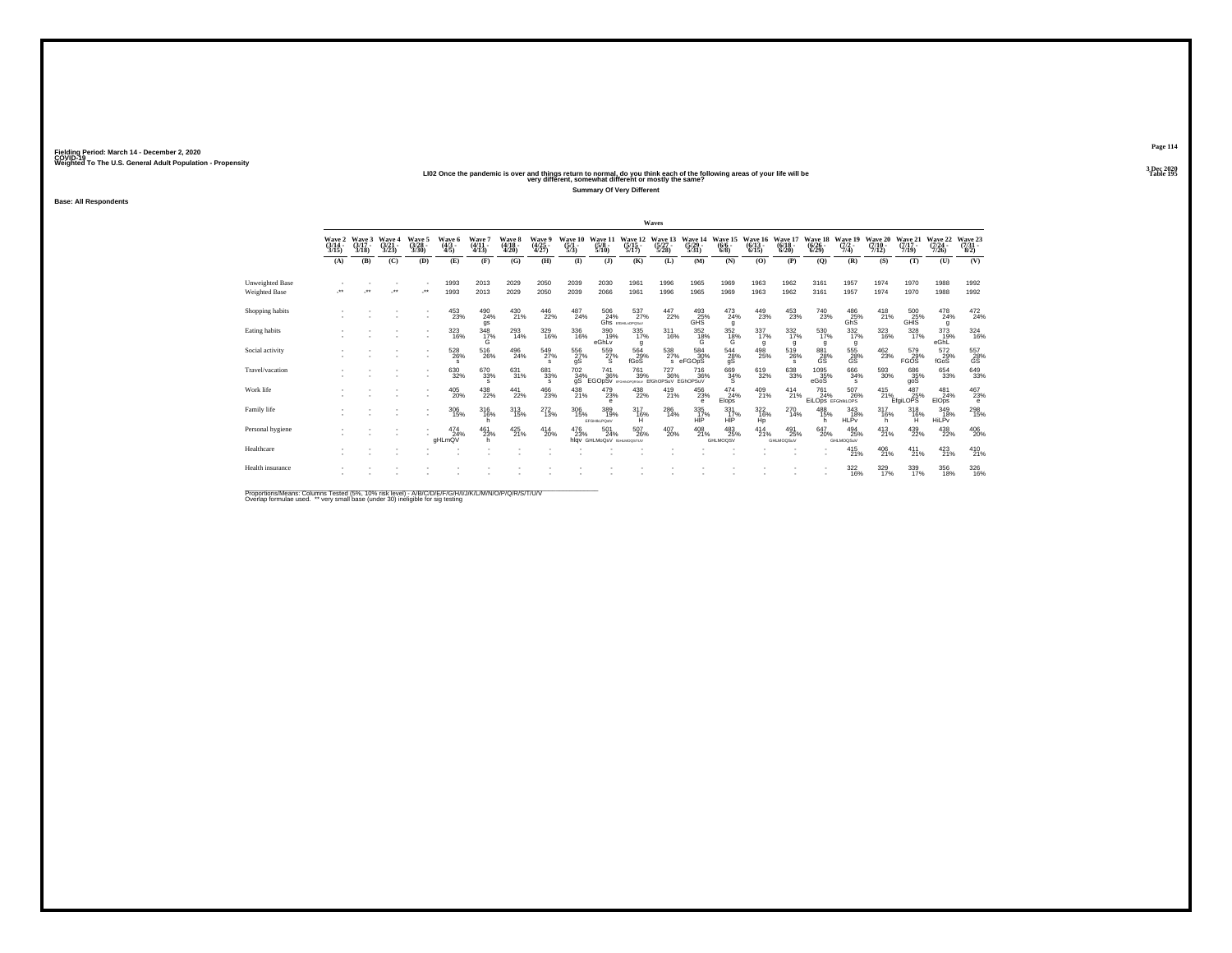### **LI02\_1 Once the pandemic is over and things return to normal, do you think each of the following areas of your life will be Table 196 very different, somewhat different or mostly the same?**

**Shopping habits**

**Base: All Respondents**

|                                  |                          |                             |                                 |                                |                                   |                                                                  |                            |                                      |                           |                                |                                  | Waves                                          |                           |                                |                                  |                                 |                                  |                                |                                  |                                  |                                  |                            |
|----------------------------------|--------------------------|-----------------------------|---------------------------------|--------------------------------|-----------------------------------|------------------------------------------------------------------|----------------------------|--------------------------------------|---------------------------|--------------------------------|----------------------------------|------------------------------------------------|---------------------------|--------------------------------|----------------------------------|---------------------------------|----------------------------------|--------------------------------|----------------------------------|----------------------------------|----------------------------------|----------------------------|
|                                  | Wave 2<br>(3/14<br>3/15) | Wave 3<br>$(3/17 -$<br>3/18 | Wave 4<br>$\frac{(3/21)}{3/23}$ | Wave 5<br>$\binom{3728}{3/30}$ | Wave 6<br>(4/3 -<br>4/5)          | Wave '<br>$(4/11 -$<br>4/13                                      | Wave 8<br>(4/18 -<br>4/20) | Wave 9<br>(4/25<br>4/27)             | Waye 10<br>(5/1 -<br>5/3) | Wave 1<br>$\frac{(5/8)}{5/10}$ | Wave 12<br>$\frac{(5/15)}{5/17}$ | Wave 13<br>$\binom{5/27}{5/28}$                | Wave 14<br>(5/29)<br>5/31 | Wave 15<br>$\frac{(6/6)}{6/8}$ | Wave 16<br>$\frac{(6/13)}{6/15}$ | Wave 1<br>$\frac{(6/18)}{6/20}$ | Wave 18<br>$\frac{(6/26)}{6/29}$ | Wave 19<br>$\frac{(7/2)}{7/4}$ | Wave 20<br>$\frac{(7/10)}{7/12}$ | Wave 21<br>$\frac{(7/17)}{7/19}$ | Wave 22<br>$\frac{(7/24)}{7/26}$ | Wave 23<br>(7/31 -<br>8/2) |
|                                  | (A)                      | (B)                         | (C)                             | (D)                            | (E)                               | (F)                                                              | (G)                        | (H)                                  | $($ $\Gamma$              | (3)                            | (K)                              | (L)                                            | (M)                       | (N)                            | (0)                              | (P)                             | (0)                              | (R)                            | (S)                              | (T)                              | (U)                              | (V)                        |
| Unweighted Base<br>Weighted Base | ur .                     | $\cdot$                     | $\cdot$                         | $\cdot$                        | 1993<br>1993                      | 2013<br>2013                                                     | 2029<br>2029               | 2050<br>2050                         | 2039<br>2039              | 2030<br>2066                   | 1961<br>1961                     | 1996<br>1996                                   | 1965<br>1965              | 1969<br>1969                   | 1963<br>1963                     | 1962<br>1962                    | 3161<br>3161                     | 1957<br>1957                   | 1974<br>1974                     | 1970<br>1970                     | 1988<br>1988                     | 1992<br>1992               |
| Mostly the same                  |                          |                             |                                 | $\sim$                         | 823<br>41%<br>Data for MADORATIVE | <sup>748</sup> <sub>37%</sub><br><b>IKI mNPrV</b> NJKI MNPRTI IV | 802<br>40%                 | 742<br>36%<br>JklPv                  | 742<br>36%<br>JKIPv       | 634<br>31%                     | 638<br>33%                       | 659<br>33%                                     | 662<br>34%                | 658<br>33%                     | 754<br>38%<br><b>JKLMNPRTuV</b>  | 633<br>32%                      | 1185<br>37%<br><b>JKLMNPRIV</b>  | 652<br>33%                     | 737%<br><b>JKLmNPrV</b>          | 669<br>34%                       | 691<br>35%                       | 658<br>33%                 |
| Somewhat different               |                          |                             |                                 |                                | 717<br>36%                        | 775<br>38%                                                       | 797<br>39%                 | $_{\rm E}^{863}$ $_{\rm Efo}^{42\%}$ | 811                       | 927<br>45%<br>40% 45           |                                  | 786 85<br>40% 45<br>E EFGIKmOQtu<br>890<br>45% | $^{810}_{41\%}$           | 839<br>43%<br>EFgOq            | 759<br>39%                       | 876<br>45%<br>EFGIKmOQtu        | 1236<br>39%                      | 819<br>42%                     | 819<br>42%                       | $\frac{802}{41\%}$               | $^{819}_{41\%}$ E                | 863<br>43%<br>EFGiOQ       |
| Very different                   |                          |                             |                                 |                                | 453<br>23%                        | 490<br>24%<br>gs                                                 | 430<br>21%                 | 446<br>22%                           | 487<br>24%                | 506<br>24%                     | 537<br>27%<br>Ghs EIGHLHOPOSUV   | 447<br>22%                                     | 493<br>25%<br><b>GHS</b>  | 473<br>24%                     | 449<br>23%                       | 453<br>23%                      | <sup>740</sup> <sub>23%</sub>    | 486<br>25%<br>GhS              | $^{418}_{21\%}$                  | 500<br>25%<br>GHIS               | 478<br>24%                       | 472<br>24%                 |
| Sigma                            |                          |                             |                                 | $\sim$<br>$\sim$               | 1993<br>100%                      | 2013<br>100%                                                     | 2029<br>100%               | 2050<br>100%                         | 2039<br>100%              | 2066<br>100%                   | 1961<br>100%                     | 1996<br>100%                                   | 1965<br>100%              | 1969<br>100%                   | 1963<br>100%                     | 1962<br>100%                    | 3161<br>100%                     | 1957<br>100%                   | 1974<br>100%                     | 1970<br>100%                     | 1988<br>100%                     | 1992<br>100%               |

Proportions/Means: Columns Tested (5%, 10% risk level) - A/B/C/D/E/F/G/H/I/J/K/L/M/N/O/P/Q/R/S/T/U/V<br>Overlap formulae used. \*\* very small base (under 30) ineligible for sig testing

**Page 1153 Dec 2020<br>Table 196**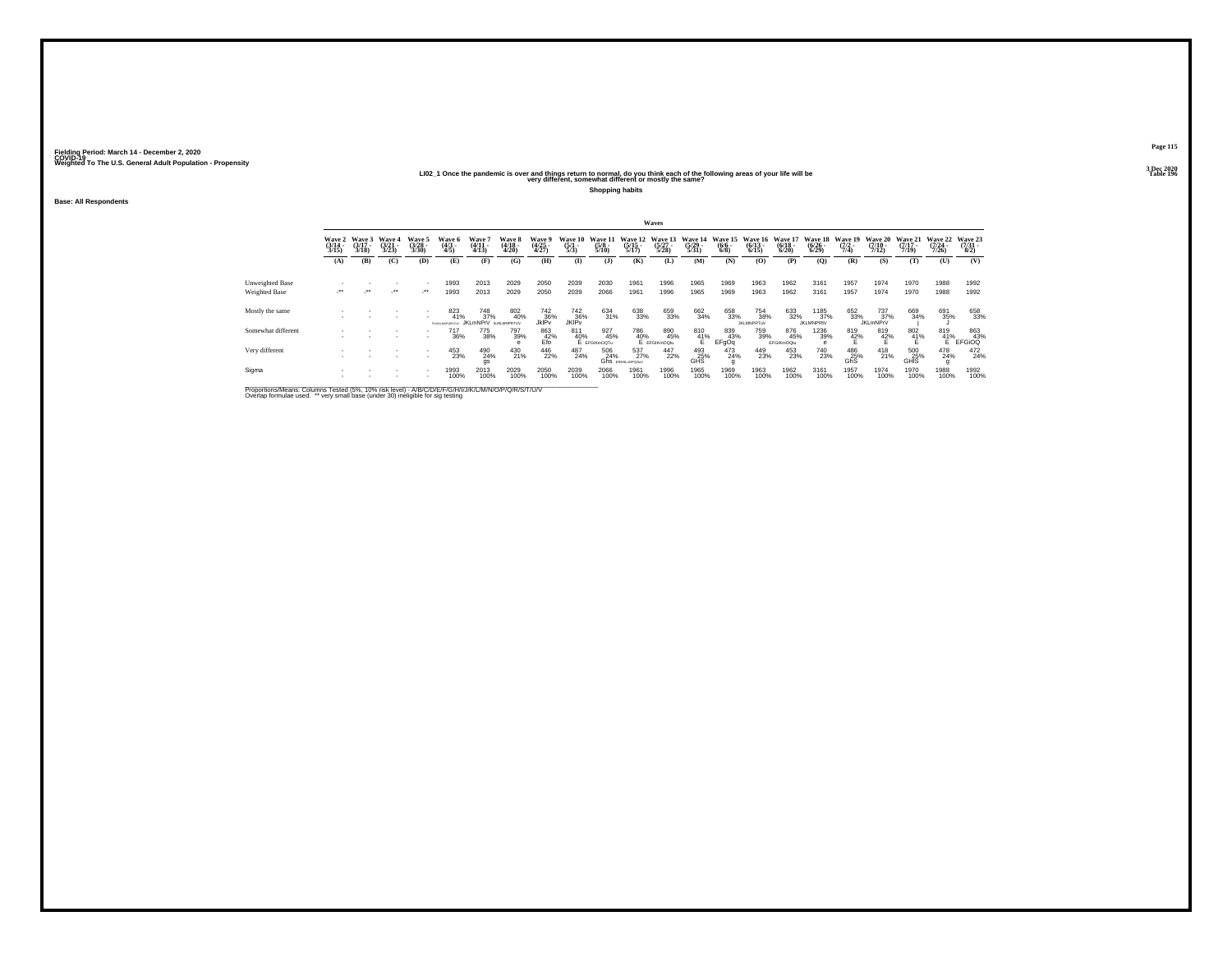### **LI02\_2 Once the pandemic is over and things return to normal, do you think each of the following areas of your life will be Table 197 very different, somewhat different or mostly the same?**

**Eating habits**

**Base: All Respondents**

|                                  |                          |                             |                             |                                 |                                      |                                         |                            |                          |                           |                                |                                  | Waves                                  |                                  |                                |                                  |                                 |                                  |                                |                                  |                                  |                             |                            |
|----------------------------------|--------------------------|-----------------------------|-----------------------------|---------------------------------|--------------------------------------|-----------------------------------------|----------------------------|--------------------------|---------------------------|--------------------------------|----------------------------------|----------------------------------------|----------------------------------|--------------------------------|----------------------------------|---------------------------------|----------------------------------|--------------------------------|----------------------------------|----------------------------------|-----------------------------|----------------------------|
|                                  | Wave 2<br>(3/14<br>3/15) | Wave 3<br>$(3/17 -$<br>3/18 | Wave 4<br>$(3/21 -$<br>3/23 | Wave 5<br>$\frac{(3/28)}{3/30}$ | Wave 6<br>(4/3 -<br>4/5)             | Wave<br>$\frac{(4/11)}{(4/13)}$         | Wave 8<br>(4/18 -<br>4/20) | Wave 5<br>(4/25<br>4/27) | Wave 10<br>(5/1 -<br>5/3) | Wave 1<br>$\frac{(5/8)}{5/10}$ | Wave 12<br>$\frac{(5/15)}{5/17}$ | <b>Wave 13</b><br>$\binom{5/27}{5/28}$ | Wave 14<br>$\frac{(5/29)}{5/31}$ | Wave 15<br>$\frac{(6/6)}{6/8}$ | Wave 16<br>$\frac{(6/13)}{6/15}$ | Wave 1<br>$\frac{(6/18)}{6/20}$ | Wave 18<br>$\frac{(6/26)}{6/29}$ | Wave 19<br>$\frac{(7/2)}{7/4}$ | Wave 20<br>$\frac{(7/10)}{7/12}$ | Wave 21<br>$\frac{(7/17)}{7/19}$ | Wave 22<br>(7/24 -<br>7/26) | Wave 23<br>(7/31 -<br>8/2) |
|                                  | (A)                      | (B)                         | (C)                         | (D)                             | (E)                                  | (F)                                     | (G)                        | (H)                      | $\bf(I)$                  | (3)                            | (K)                              | (L)                                    | (M)                              | (N)                            | (0)                              | (P)                             | (0)                              | (R)                            | (S)                              | (T)                              | (U)                         | (V)                        |
| Unweighted Base<br>Weighted Base | $\ddot{\phantom{1}}$     | $\cdot$                     | $\cdot$                     | $\cdot$                         | 1993<br>1993                         | 2013<br>2013                            | 2029<br>2029               | 2050<br>2050             | 2039<br>2039              | 2030<br>2066                   | 1961<br>1961                     | 1996<br>1996                           | 1965<br>1965                     | 1969<br>1969                   | 1963<br>1963                     | 1962<br>1962                    | 3161<br>3161                     | 1957<br>1957                   | 1974<br>1974                     | 1970<br>1970                     | 1988<br>1988                | 1992<br>1992               |
| Mostly the same                  |                          |                             |                             | $\sim$                          | 1086<br>54%<br><b>N BOWNPORNTLIV</b> | 1053<br>52%<br><b>JKNRUV</b> JKMNPQRTUV | 1095<br>54%                | 1051<br>51%<br>jNU       | 1052<br>52%<br>jNrU       | 989<br>48%                     | 958<br>49%                       | 1017<br>51%<br>nU                      | 995<br>51%                       | 933<br>47%                     | 1013<br>52%<br>jNU               | 977<br>50%                      | 1605<br>51%<br>nU                | 942<br>48%                     | 1001<br>51%                      | 970<br>49%                       | 930<br>47%                  | 976<br>49%                 |
| Somewhat different               |                          |                             |                             |                                 | 584<br>29%                           | 612<br>30%                              | 641<br>32%                 | 671<br>33%<br>e          | 651<br>32%                | 688<br>33%                     | 668<br>34%<br>Ef                 | 668<br>33%                             | $^{618}_{31\%}$                  | 684<br>35%<br>EFgmo            | 613<br>31%                       | 653<br>33%                      | 1026<br>32%                      | 682<br>35%<br>EFgmo            | 650<br>33%<br>e                  | $672 \atop \frac{34}{5}$ %       | 685<br>_34%<br>EFo          | 691<br>35%<br>EFgmo        |
| Very different                   |                          |                             |                             | $\sim$                          | 323<br>16%                           | 348<br>17%<br>G                         | 293<br>14%                 | 329<br>16%               | 336<br>16%                | 390<br>19%<br>eGhLv            | 335<br>17%                       | $311$<br>$16\%$                        | $^{352}_{18\%}$                  | 352<br>18%<br>Ġ                | 337<br>17%                       | 332<br>17%                      | 530<br>17%                       | $\frac{332}{17\%}$             | 323<br>16%                       | 328<br>17%                       | 373<br>19%<br>eGhL          | 324<br>16%                 |
| Sigma                            |                          |                             |                             |                                 | 1993<br>100%                         | 2013<br>100%                            | 2029<br>100%               | 2050<br>100%             | 2039<br>100%              | 2066<br>100%                   | 1961<br>100%                     | 1996<br>100%                           | 1965<br>100%                     | 1969<br>100%                   | 1963<br>100%                     | 1962<br>100%                    | 3161<br>100%                     | 1957<br>100%                   | 1974<br>100%                     | 1970<br>100%                     | 1988<br>100%                | 1992<br>100%               |

Proportions/Means: Columns Tested (5%, 10% risk level) - A/B/C/D/E/F/G/H/I/J/K/L/M/N/O/P/Q/R/S/T/U/V<br>Overlap formulae used. \*\* very small base (under 30) ineligible for sig testing

**Page 116**3 Dec 2020<br>Table 197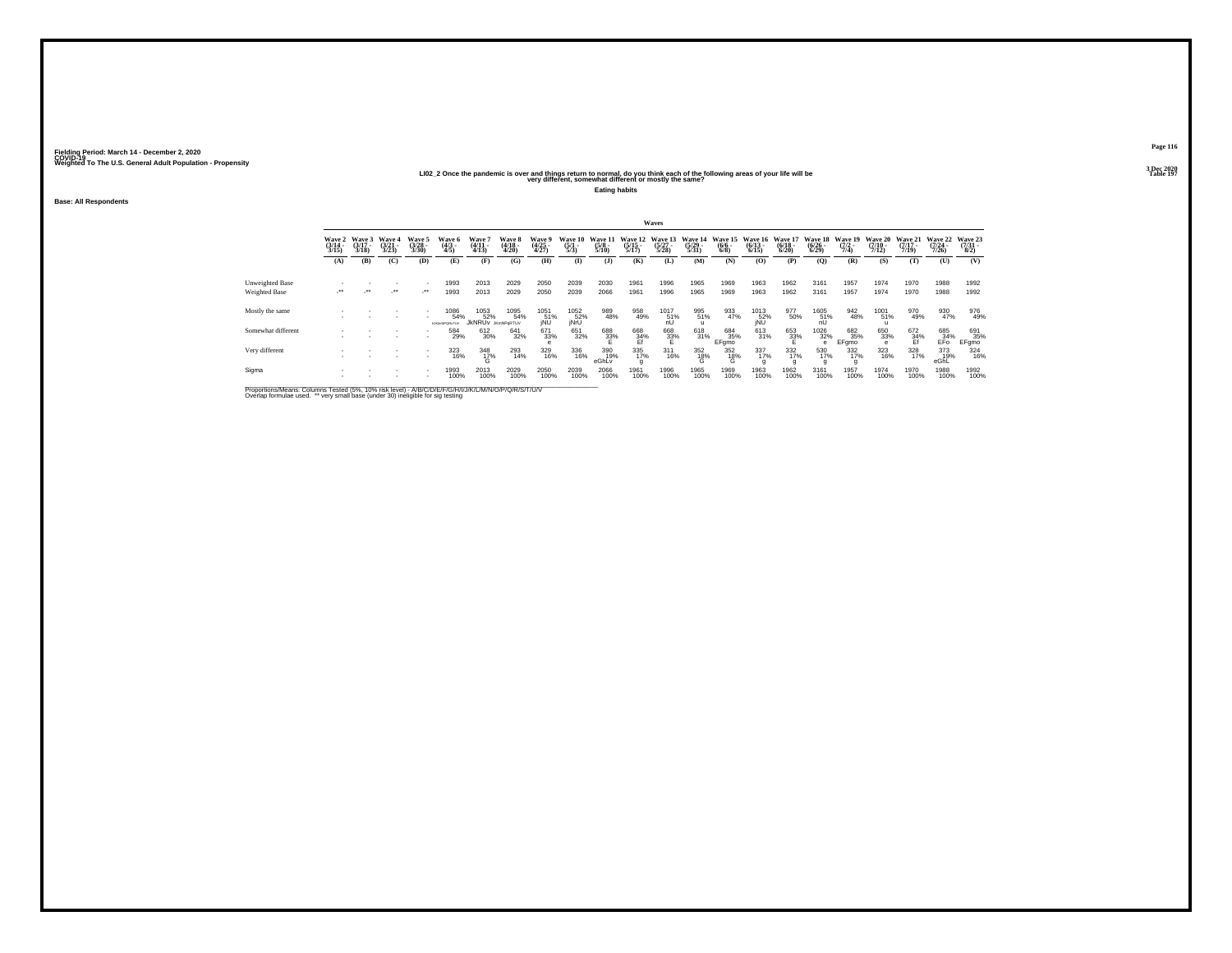## **LI02\_3 Once the pandemic is over and things return to normal, do you think each of the following areas of your life will be Table 198 very different, somewhat different or mostly the same?**

**Social activity**

**Base: All Respondents**

|                                  |                             |                             |                          |                                    |                                                       |                                  |                                                    |                                          |                                |                           |                                  | <b>Waves</b>                     |                                  |                                      |                                   |                                  |                                  |                                |                           |                              |                                      |                            |
|----------------------------------|-----------------------------|-----------------------------|--------------------------|------------------------------------|-------------------------------------------------------|----------------------------------|----------------------------------------------------|------------------------------------------|--------------------------------|---------------------------|----------------------------------|----------------------------------|----------------------------------|--------------------------------------|-----------------------------------|----------------------------------|----------------------------------|--------------------------------|---------------------------|------------------------------|--------------------------------------|----------------------------|
|                                  | Wave 2<br>$(3/14 -$<br>3/15 | Wave 3<br>$(3/17 -$<br>3/18 | Wave 4<br>(3/21)<br>3/23 | Wave 5<br>$\frac{(3/28)}{3/30}$    | Wave 6<br>$\frac{(4/3)}{4/5}$                         | <b>Wave</b><br>$(4/11 -$<br>4/13 | <b>Wave 8</b><br>$\frac{(4/18)}{4/20}$             | Wave 9<br>$\frac{(4/25)}{4/27}$          | Wave 10<br>$\frac{(5/1)}{5/3}$ | Wave 11<br>(5/8 -<br>5/10 | Wave 12<br>$\frac{(5/15)}{5/17}$ | Wave 13<br>$\frac{(5/27)}{5/28}$ | Wave 14<br>$\frac{(5/29)}{5/31}$ | Wave 15<br>$\frac{(6/6 - 6)}{(6/8)}$ | Wave 16<br>$\frac{(6/13)}{6/15}$  | Wave 17<br>$\frac{(6/18)}{6/20}$ | Wave 18<br>$\frac{(6/26)}{6/29}$ | Wave 19<br>$\frac{(7/2)}{7/4}$ | Wave 20<br>$\frac{7}{12}$ | Wave 21<br>$(7/17 -$<br>7/19 | Wave 22<br>$\frac{(7/24 - 7)}{7/26}$ | Wave 23<br>(7/31 -<br>8/2) |
|                                  | (A)                         | (B)                         | (C)                      | (D)                                | (E)                                                   | (F)                              | (G)                                                | (H)                                      | $\mathbf{D}$                   | (3)                       | (K)                              | (L)                              | (M)                              | (N)                                  | (0)                               | (P)                              | $\mathbf{Q}$                     | (R)                            | (S)                       | (T)                          | (U)                                  | (V)                        |
| Unweighted Base<br>Weighted Base | ur .                        | $\cdot$                     | $\cdot$                  | $\sim$<br>$\cdot$                  | 1993<br>1993                                          | 2013<br>2013                     | 2029<br>2029                                       | 2050<br>2050                             | 2039<br>2039                   | 2030<br>2066              | 1961<br>1961                     | 1996<br>1996                     | 1965<br>1965                     | 1969<br>1969                         | 1963<br>1963                      | 1962<br>1962                     | 3161<br>3161                     | 1957<br>1957                   | 1974<br>1974              | 1970<br>1970                 | 1988<br>1988                         | 1992<br>1992               |
| Mostly the same                  |                             |                             | ٠                        |                                    | <sup>742</sup> <sub>37%</sub><br><b>ILIG.mNPQRTUV</b> |                                  | 718<br>35%<br>680 718<br>34% 35%<br>jRT ijklportuv | <sup>708</sup> <sub>35%</sub><br>JklpqRT | 656<br>32%<br>RT               | 628<br>30%                | $^{613}_{31\%}$                  | $\frac{622}{31}\%$               | 662<br>34%<br>iRT                | $^{647}_{33\%}$ RT $^{18}_{13}$      | 733<br>37%<br><b>BJKLmNPQRTUV</b> | $^{614}_{31\%}$                  | 994<br>31%<br>Rt                 | 535<br>27%                     | 690<br>35%<br>JklpqRTu    | 555<br>28%                   | $\frac{629}{32\%}$                   | $^{641}_{32\%}$            |
| Somewhat different               |                             |                             |                          |                                    | 723<br>36%                                            | 817<br>41%<br>EMo <sup>®</sup>   | 815<br>40%<br>Em                                   | 792<br>39%                               | 827<br>41%<br>EMo              | 880<br>EHMO               | 784<br>40%<br>em                 | 835<br>42%<br>EhMO               | <sup>718</sup> <sub>37%</sub>    | 778<br>40%                           | 733<br>37%                        | 828<br>42%<br>EhMO               | 1285<br>41%                      | 867<br>44%<br>EMO EIGHKWNOOLV  | 822<br>42%<br>EMO         | 835<br>EhMO                  | 787<br>40%<br>$\theta$               | 794<br>40%<br>em           |
| Very different                   |                             |                             |                          | $\sim$<br>$\overline{\phantom{a}}$ | 528<br>26%                                            | 516<br>26%                       | 496<br>24%                                         | 549<br>27%                               | 556<br>27%<br>qS               | 559<br>27%<br>S           | 564<br>29%<br>fGoS               | 538<br>27%                       | 584<br>30%<br>eFGOpS             | 544<br>28%<br>gS                     | 498<br>25%                        | 519<br>26%                       | 881<br>28%<br>GS                 | 555<br>28%<br>GS               | 462<br>23%                | 579<br>29%<br><b>FGOS</b>    | 572<br>29%<br>fGoS                   | 557<br>28%<br>GS           |
| Sigma                            |                             |                             |                          |                                    | 1993<br>100%                                          | 2013<br>100%                     | 2029<br>100%                                       | 2050<br>100%                             | 2039<br>100%                   | 2066<br>100%              | 1961<br>100%                     | 1996<br>100%                     | 1965<br>100%                     | 1969<br>100%                         | 1963<br>100%                      | 1962<br>100%                     | 3161<br>100%                     | 1957<br>100%                   | 1974<br>100%              | 1970<br>100%                 | 1988<br>100%                         | 1992<br>100%               |

Proportions/Means: Columns Tested (5%, 10% risk level) - A/B/C/D/E/F/G/H/I/J/K/L/M/N/O/P/Q/R/S/T/U/V<br>Overlap formulae used. \*\* very small base (under 30) ineligible for sig testing

**Page 1173 Dec 2020<br>Table 198**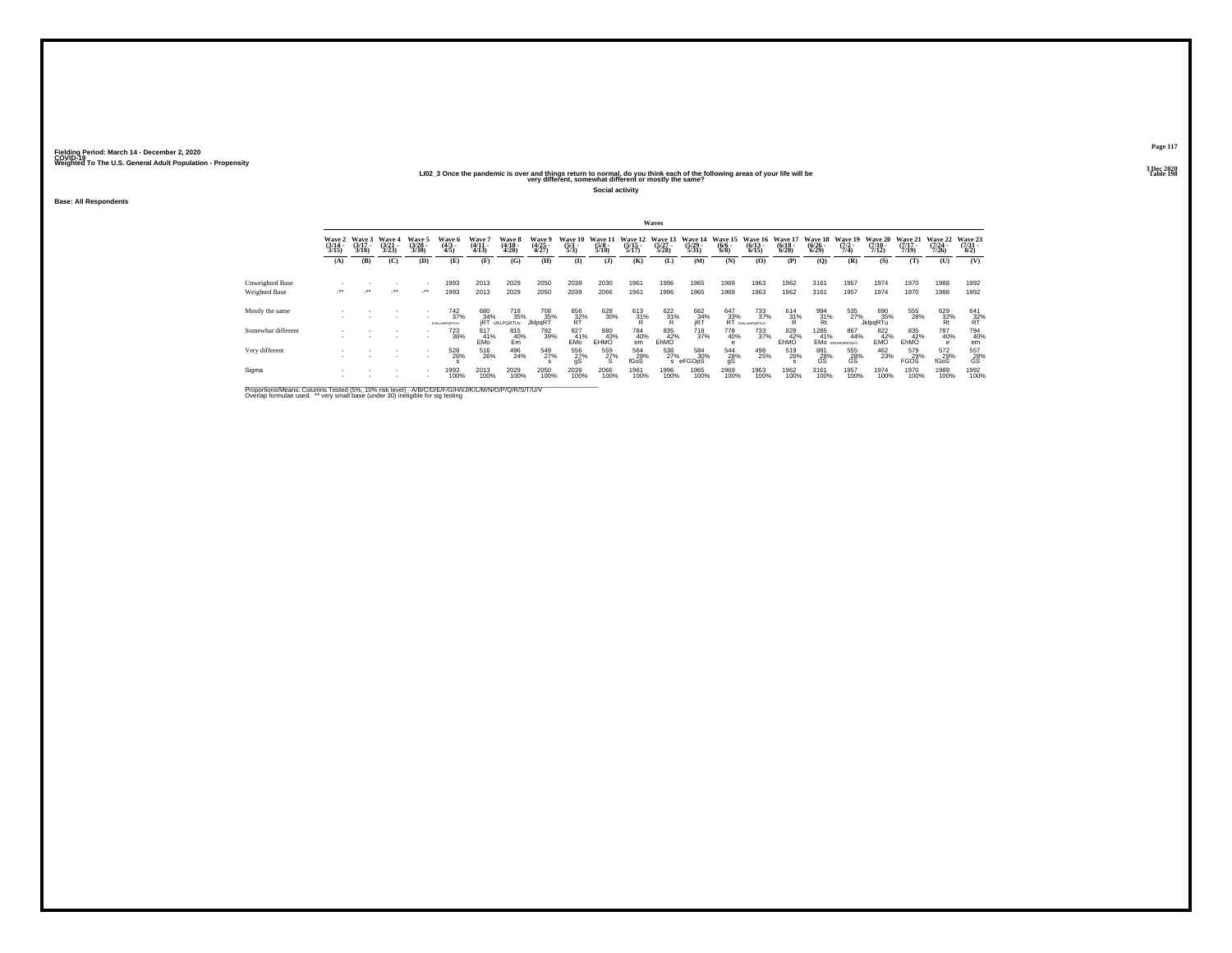## **LI02\_4 Once the pandemic is over and things return to normal, do you think each of the following areas of your life will be Table 199 very different, somewhat different or mostly the same?**

**Travel/vacation**

**Base: All Respondents**

|                                  |                            |                |                         |                            |                                         |                                       |                            |                          |                                |                                 |                                  | Waves                                      |                                           |                               |                                   |                                  |                                  |                                |                                      |                                          |                                  |                                 |
|----------------------------------|----------------------------|----------------|-------------------------|----------------------------|-----------------------------------------|---------------------------------------|----------------------------|--------------------------|--------------------------------|---------------------------------|----------------------------------|--------------------------------------------|-------------------------------------------|-------------------------------|-----------------------------------|----------------------------------|----------------------------------|--------------------------------|--------------------------------------|------------------------------------------|----------------------------------|---------------------------------|
|                                  | Wave 2<br>(3/14 -<br>3/15) | Wave 3<br>3/18 | Waye 4<br>(3/21<br>3/23 | Wave 5<br>(3/28 -<br>3/30) | Wave 6<br>(4/3 -<br>4/5)                | Wave 7<br>(4/11<br>4/13)              | Wave 8<br>(4/18 -<br>4/20) | Wave 9<br>(4/25<br>4/27) | Wave 10<br>$\frac{(5/1)}{5/3}$ | Wave 11<br>$\frac{(5/8)}{5/10}$ | Wave 12<br>$\frac{(5/15)}{5/17}$ | Wave 13<br>(5/27 -<br>5/28)                | Wave 14<br>$\frac{(5/29)}{5/31}$          | Wave 15<br>$\binom{6/6}{6/8}$ | Wave 16<br>$\binom{6/13}{6/15}$   | Wave 17<br>$\frac{(6/18)}{6/20}$ | Wave 18<br>$\frac{(6/26)}{6/29}$ | Wave 19<br>$\frac{(7/2)}{7/4}$ | Wave 20<br>$\frac{(7/10)}{7/12}$     | Wave 21<br>$\frac{(7/17)}{7/19}$         | Wave 22<br>$\frac{(7/24)}{7/26}$ | Wave 23<br>$\frac{(7/31)}{8/2}$ |
|                                  | (A)                        | (B)            | (C)                     | (D)                        | (E)                                     | (F)                                   | (G)                        | (H)                      | $($ I)                         | (1)                             | (K)                              | (L)                                        | (M)                                       | (N)                           | (0)                               | (P)                              | (0)                              | (R)                            | (S)                                  | (T)                                      | (U)                              | (V)                             |
| Unweighted Base<br>Weighted Base | $\cdot$                    |                | $\cdot$                 | $\cdot$                    | 1993<br>1993                            | 2013<br>2013                          | 2029<br>2029               | 2050<br>2050             | 2039<br>2039                   | 2030<br>2066                    | 1961<br>1961                     | 1996<br>1996                               | 1965<br>1965                              | 1969<br>1969                  | 1963<br>1963                      | 1962<br>1962                     | 3161<br>3161                     | 1957<br>1957                   | 1974<br>1974                         | 1970<br>1970                             | 1988<br>1988                     | 1992<br>1992                    |
| Mostly the same                  |                            |                |                         |                            | 684<br>34%<br><b>BE ICI MADORETI IV</b> | 622/31%<br><b>JKLRTU</b> DEJALMPORTUV | 692<br>34%                 | 617<br>30%<br>JkIT       | 586<br>29%                     | 543<br>26%                      | 526<br>27%                       | 542<br>27%                                 | 579<br>29%                                | 583<br>30%                    | 661<br>34%<br><b>NJKLMN=ORTUV</b> | 595<br>30%<br>JklrT              | 924<br>29%                       | 530<br>27%                     | 663<br>34%<br><b>NJKLMN&gt;ORTUV</b> | 521<br>26%                               | 547<br>28%                       | 584<br>29%                      |
| Somewhat different               |                            |                |                         | . .                        | 680<br>34%                              | $\substack{721 \\ 36\%}$              | 707<br>35%                 | 751<br>37%               | 751<br>37%                     | 783<br>38%<br>Ekm               | 674<br>34%                       | 727<br>36%                                 | 670<br>34%                                | 717<br>36%                    | 683<br>35%                        | 729<br>37%                       | $\frac{1143}{36\%}$              | 761<br>39%<br>EGKMO            | 718<br>36%                           | 763 787<br>109 139% 409<br>EGKMO EIGKMOq | 40%                              | 758<br>38%<br>EgkMo             |
| Very different                   |                            |                |                         |                            | 630<br>32%                              | 670<br>33%                            | 631<br>31%                 | 681<br>33%               | 702<br>34%<br>άŚ               | 741<br>36%<br><b>EGOpSy</b>     | 761<br>39%<br>EDGAM/SOD SEN      | <sup>727</sup> <sub>36%</sub><br>EIGhOPSuV | <sup>716</sup> <sub>36%</sub><br>EGhOPSuV | 669<br>34%<br>s               | 619<br>32%                        | 638<br>33%                       | 1095<br>35%<br>eGoS              | 666<br>34%                     | 593<br>30%                           | 686<br>35%<br>goS                        | 654<br>33%                       | 649<br>33%                      |
| Sigma                            |                            |                |                         |                            | 1993<br>100%                            | 2013<br>100%                          | 2029<br>100%               | 2050<br>100%             | 2039<br>100%                   | 2066<br>100%                    | 1961<br>100%                     | 1996<br>100%                               | 1965<br>100%                              | 1969<br>100%                  | 1963<br>100%                      | 1962<br>100%                     | 3161<br>100%                     | 1957<br>100%                   | 1974<br>100%                         | 1970<br>100%                             | 1988<br>100%                     | 1992<br>100%                    |

Proportions/Means: Columns Tested (5%, 10% risk level) - A/B/C/D/E/F/G/H/I/J/K/L/M/N/O/P/Q/R/S/T/U/V<br>Overlap formulae used. \*\* very small base (under 30) ineligible for sig testing

**Page 1183 Dec 2020<br>Table 199**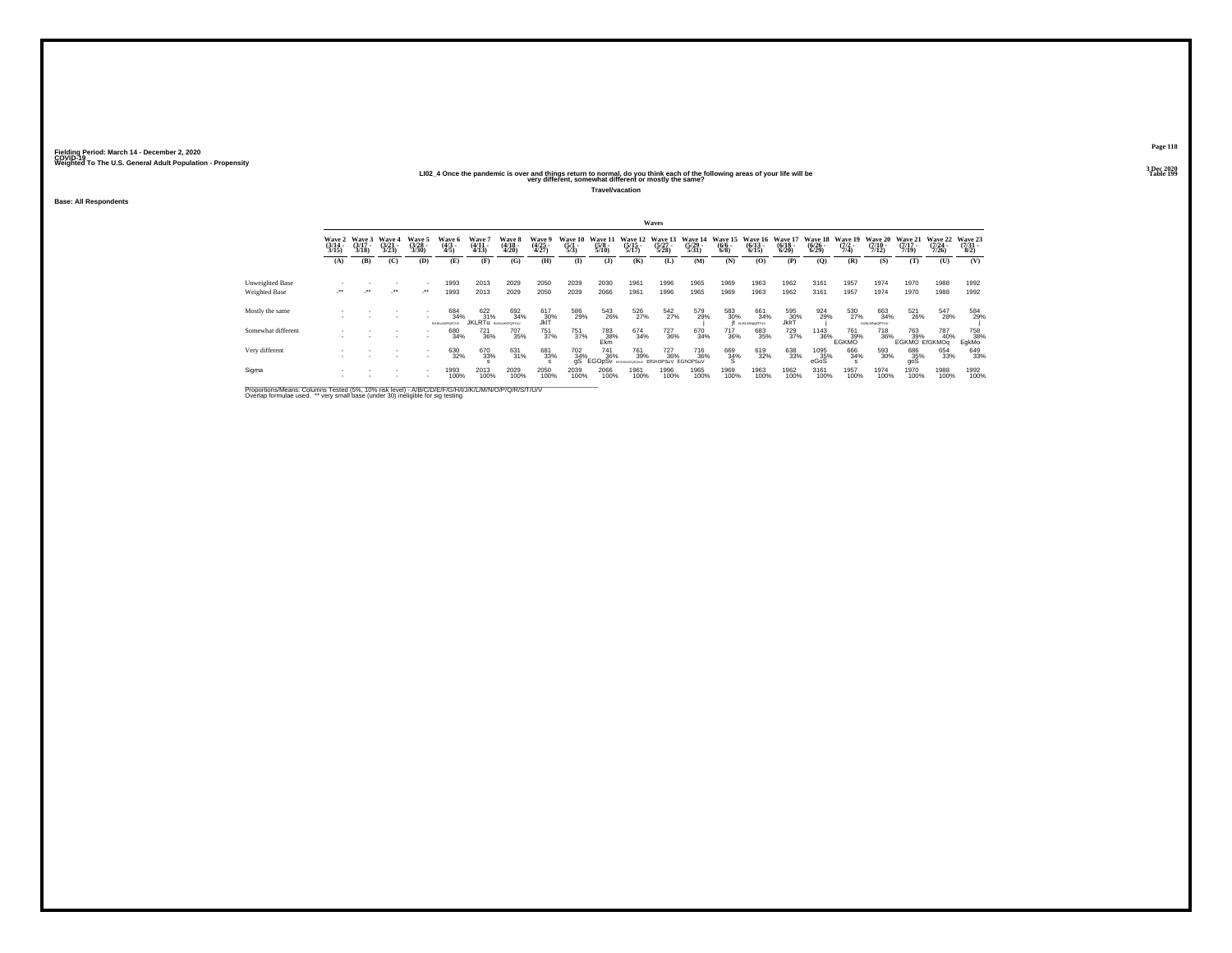### **LI02\_5 Once the pandemic is over and things return to normal, do you think each of the following areas of your life will be Table 200 very different, somewhat different or mostly the same?**

**Work life**

**Base: All Respondents**

|                                  |                            |                             |                                 |                                |                                           |                        |                            |                          |                              |                             |                                  | Waves                            |                                  |                            |                                        |                                  |                                                           |                                |                           |                                  |                                  |                            |
|----------------------------------|----------------------------|-----------------------------|---------------------------------|--------------------------------|-------------------------------------------|------------------------|----------------------------|--------------------------|------------------------------|-----------------------------|----------------------------------|----------------------------------|----------------------------------|----------------------------|----------------------------------------|----------------------------------|-----------------------------------------------------------|--------------------------------|---------------------------|----------------------------------|----------------------------------|----------------------------|
|                                  | Wave 2<br>(3/14 -<br>3/15) | Wave 3<br>$(3/17 -$<br>3/18 | Wave 4<br>$\frac{(3/21)}{3/23}$ | Wave 5<br>$\binom{3/28}{3/30}$ | Wave 6<br>(4/3 -<br>4/5)                  | Wave<br>(4/11<br>4/13) | Wave 8<br>(4/18 -<br>4/20) | Wave 9<br>(4/25<br>4/27) | Wave 10<br>$\frac{(5)}{5/3}$ | Wave 11<br>$(5/8 -$<br>5/10 | Wave 12<br>$\frac{(5/15)}{5/17}$ | Wave 13<br>$\frac{(5/27)}{5/28}$ | Wave 14<br>$\frac{(5/29)}{5/31}$ | Wave 15<br>$(6/6 -$<br>6/8 | Wave 16<br>$\frac{(6/13)}{6/15}$       | Wave 17<br>$\frac{(6/18)}{6/20}$ | Wave 18<br>$\frac{(6/26)}{6/29}$                          | Wave 19<br>$\frac{(7/2)}{7/4}$ | Wave 20<br>$\frac{7}{12}$ | Wave 21<br>$\frac{(7/17)}{7/19}$ | Wave 22<br>$\frac{(7/24)}{7/26}$ | Wave 23<br>(7/31 -<br>8/2) |
|                                  | (A)                        | (B)                         | (C)                             | (D)                            | (E)                                       | (F)                    | (G)                        | (H)                      | $($ I)                       | $($ $)$                     | (K)                              | (L)                              | (M)                              | (N)                        | (0)                                    | (P)                              | (O)                                                       | (R)                            | (S)                       | (T)                              | (U)                              | (V)                        |
| Unweighted Base<br>Weighted Base | $\cdot$                    | $\cdot$                     | ٠<br>$\cdot$                    | $\cdot$                        | 1993<br>1993                              | 2013<br>2013           | 2029<br>2029               | 2050<br>2050             | 2039<br>2039                 | 2030<br>2066                | 1961<br>1961                     | 1996<br>1996                     | 1965<br>1965                     | 1969<br>1969               | 1963<br>1963                           | 1962<br>1962                     | 3161<br>3161                                              | 1957<br>1957                   | 1974<br>1974              | 1970<br>1970                     | 1988<br>1988                     | 1992<br>1992               |
| Mostly the same                  |                            |                             |                                 | $\sim$                         | 1031<br>52%<br>GARLINOPORTLY GAUGNAPORTLY | 1027<br>51%            | 944<br>47%<br>JRÜ          | 954<br>47%<br>jRU        | 913<br>45%                   | 883<br>43%                  | 910<br>46%<br>jRu                | 954<br>48%<br>JqRTU              | 890<br>45%                       | $\frac{903}{46\%}$         | 931<br>47%<br>JqRtU                    | 885<br>45%                       | 1395<br>44%                                               | 816<br>42%                     | 906<br>46%                | 855<br>43%                       | 846<br>43%                       | 899<br>45%                 |
| Somewhat different               |                            |                             |                                 |                                | 557<br>28%                                | 548<br>27%             | $^{643}_{32\%}$            | $\substack{630 \\ 31\%}$ | 688<br>34%<br>EFN            | 705<br>34%<br>EFhN          | $612 \atop 31\%$                 | $\frac{624}{31\%}$               | $^{619}_{31\%}$                  | 593<br>30%                 | $^{624}_{\substack{32\%\\ \text{EF}}}$ | $\frac{663}{24\%}$ EFN           | 1005<br>$\frac{32}{5}$                                    | $^{633}_{32\%}$                | 654<br>33%<br>EF          | $\frac{628}{25}$ %               | 661<br>33%<br>EFn                | $^{626}_{31\%}$ eF         |
| Very different                   |                            |                             |                                 | $\sim$                         | 405<br>20%                                | 438<br>22%             | $^{441}_{22\%}$            | 466<br>23%               | 438<br>21%                   | 479<br>23%                  | 438<br>22%                       | 419<br>21%                       | 456<br>23%                       | 474<br>24%<br>Elops        | 409<br>21%                             | $^{414}_{21\%}$                  | <sup>761</sup> <sub>24%</sub><br><b>EILODS EFGHIKLOPS</b> | 507<br>26%                     | $^{415}_{21\%}$           | 487<br>25%<br><b>EfaiLOPS</b>    | 481<br>24%<br><b>EIOps</b>       | 467<br>23%                 |
| Sigma                            |                            |                             | ٠                               |                                | 1993<br>100%                              | 2013<br>100%           | 2029<br>100%               | 2050<br>100%             | 2039<br>100%                 | 2066<br>100%                | 1961<br>100%                     | 1996<br>100%                     | 1965<br>100%                     | 1969<br>100%               | 1963<br>100%                           | 1962<br>100%                     | 3161<br>100%                                              | 1957<br>100%                   | 1974<br>100%              | 1970<br>100%                     | 1988<br>100%                     | 1992<br>100%               |

Proportions/Means: Columns Tested (5%, 10% risk level) - A/B/C/D/E/F/G/H/I/J/K/L/M/N/O/P/Q/R/S/T/U/V<br>Overlap formulae used. \*\* very small base (under 30) ineligible for sig testing

**Page 1193 Dec 2020<br>Table 200**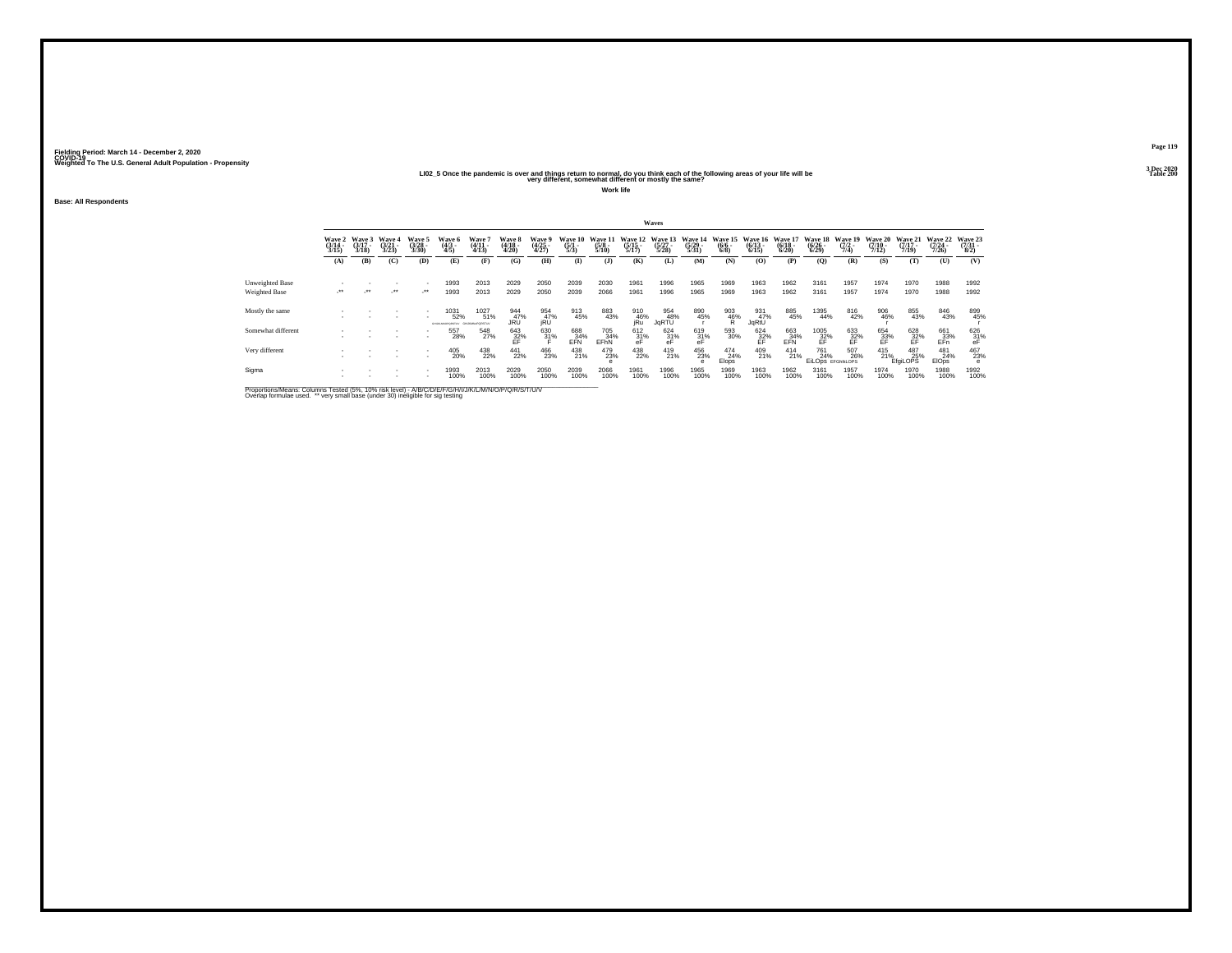### **LI02\_6 Once the pandemic is over and things return to normal, do you think each of the following areas of your life will be Table 201 very different, somewhat different or mostly the same?**

**Family life**

**Base: All Respondents**

|                                  |                          |                             |                                 |                                 |                            |                                 |                                 |                                       |                                      |                             |                                  | Waves                            |                                  |                                      |                                 |                             |                                                                         |                                |                                  |                                  |                                  |                          |
|----------------------------------|--------------------------|-----------------------------|---------------------------------|---------------------------------|----------------------------|---------------------------------|---------------------------------|---------------------------------------|--------------------------------------|-----------------------------|----------------------------------|----------------------------------|----------------------------------|--------------------------------------|---------------------------------|-----------------------------|-------------------------------------------------------------------------|--------------------------------|----------------------------------|----------------------------------|----------------------------------|--------------------------|
|                                  | Wave 2<br>(3/14<br>3/15) | Wave 3<br>$(3/17 -$<br>3/18 | Wave 4<br>$\frac{(3/21)}{3/23}$ | Wave 5<br>$\frac{(3728)}{3/30}$ | Wave 6<br>(4/3 -<br>4/5)   | Wave<br>$\frac{(4/11)}{(4/13)}$ | Wave 8<br>(4/18 -<br>4/20)      | Wave 9<br>(4/25<br>4/27)              | Wave 10<br>$\frac{(5/1 - 1)}{(5/3)}$ | Wave 11<br>$(5/8 -$<br>5/10 | Wave 12<br>$\frac{(5/15)}{5/17}$ | Wave 13<br>$\frac{(5/27)}{5/28}$ | Wave 14<br>$\frac{(5/29)}{5/31}$ | Wave 15<br>$\frac{(6/6 - 6)}{(6/8)}$ | Wave 16<br>$\binom{6/13}{6/15}$ | Wave 17<br>(6/18 -<br>6/20) | Wave 18<br>$\frac{(6/26)}{6/29}$                                        | Wave 19<br>$\frac{(7/2)}{7/4}$ | Wave 20<br>$\frac{(7/10)}{7/12}$ | Wave 21<br>$\frac{(7/17)}{7/19}$ | Wave 22<br>$\frac{(7/24)}{7/26}$ | Wave 23<br>(7/31<br>8/2) |
|                                  | (A)                      | (B)                         | (C)                             | (D)                             | (E)                        | (F)                             | (G)                             | (H)                                   | $\bf(I)$                             | $($ $)$                     | (K)                              | (L)                              | (M)                              | (N)                                  | (0)                             | (P)                         | $\mathbf{Q}$                                                            | (R)                            | (S)                              | (T)                              | (U)                              | (V)                      |
| Unweighted Base<br>Weighted Base | $\cdot$                  | $\cdot$                     | $\cdot$                         | $\cdot$                         | 1993<br>1993               | 2013<br>2013                    | 2029<br>2029                    | 2050<br>2050                          | 2039<br>2039                         | 2030<br>2066                | 1961<br>1961                     | 1996<br>1996                     | 1965<br>1965                     | 1969<br>1969                         | 1963<br>1963                    | 1962<br>1962                | 3161<br>3161                                                            | 1957<br>1957                   | 1974<br>1974                     | 1970<br>1970                     | 1988<br>1988                     | 1992<br>1992             |
| Mostly the same                  |                          |                             | ٠                               |                                 | 1147<br>58%<br>JKMPoRSTLIV | 1182<br>59%<br>JOAN-PORSTLIV    | 1159<br>57%<br><b>JKmPRSTUV</b> | 1146<br>56%<br><b>IKPRtŮv</b> JKPRTŮv | 1146<br>56%                          | 1072<br>52%                 | 1015<br>52%                      | 1123<br>56%<br><b>JKPRsTUV</b>   | 1046<br>53%                      | 1081<br>55%<br>pRU                   | 1077<br>55%<br>pRU              | 1009<br>51%                 | $^{1721}_{\substack{54\%\\RU}}$                                         | 977<br>50%                     | 1043<br>53%                      | 1023<br>52%                      | 995<br>50%                       | 1043<br>52%              |
| Somewhat different               |                          |                             |                                 |                                 | 540<br>27%                 | 516<br>26%                      | 557<br>27%                      | $^{632}_{67}$ $^{31\%}_{\rm{Efg}}$    | 586<br>29%                           | 606<br>29%                  | 628<br>32%<br><b>EFGINO</b>      | 587<br>29%                       | 584<br>3 <u>0</u> %              | 556<br>28%                           | 565<br>29%                      | 682<br>35%<br>EFGHULMNOQs   | $\begin{array}{r} 952 \\ 30\% \\ \hline \text{eF} \end{array} \text{E}$ | 636<br>33%<br><b>EFGijNo</b>   | 614<br>31%<br>EFa                | 629<br>32%<br>EFGino             | 644<br>32%<br>EFGINO EFGIJINO    | 651<br>33%               |
| Very different                   |                          |                             |                                 | $\sim$                          | 306<br>15%                 | $^{316}_{16\%}$                 | $\frac{313}{15\%}$              | 272<br>13%                            | 306<br>15%                           | 389<br>19%<br>EFGHIKLPOstV  | $\frac{317}{16\%}$<br>Н          | 286<br>14%                       | 335<br>HIP                       | 331<br>17%<br>HIP                    | 322<br>16%<br>Ho                | 270<br>14%                  | 488<br>15%                                                              | 343<br>18%<br><b>HLPv</b>      | $^{317}_{16\%}$                  | $^{318}_{16\%}$                  | 349<br>18%<br>HiLPv              | 298<br>15%               |
| Sigma                            |                          |                             | ٠                               |                                 | 1993<br>100%               | 2013<br>100%                    | 2029<br>100%                    | 2050<br>100%                          | 2039<br>100%                         | 2066<br>100%                | 1961<br>100%                     | 1996<br>100%                     | 1965<br>100%                     | 1969<br>100%                         | 1963<br>100%                    | 1962<br>100%                | 3161<br>100%                                                            | 1957<br>100%                   | 1974<br>100%                     | 1970<br>100%                     | 1988<br>100%                     | 1992<br>100%             |

Proportions/Means: Columns Tested (5%, 10% risk level) - A/B/C/D/E/F/G/H/I/J/K/L/M/N/O/P/Q/R/S/T/U/V<br>Overlap formulae used. \*\* very small base (under 30) ineligible for sig testing

**Page 1203 Dec 2020<br>Table 201**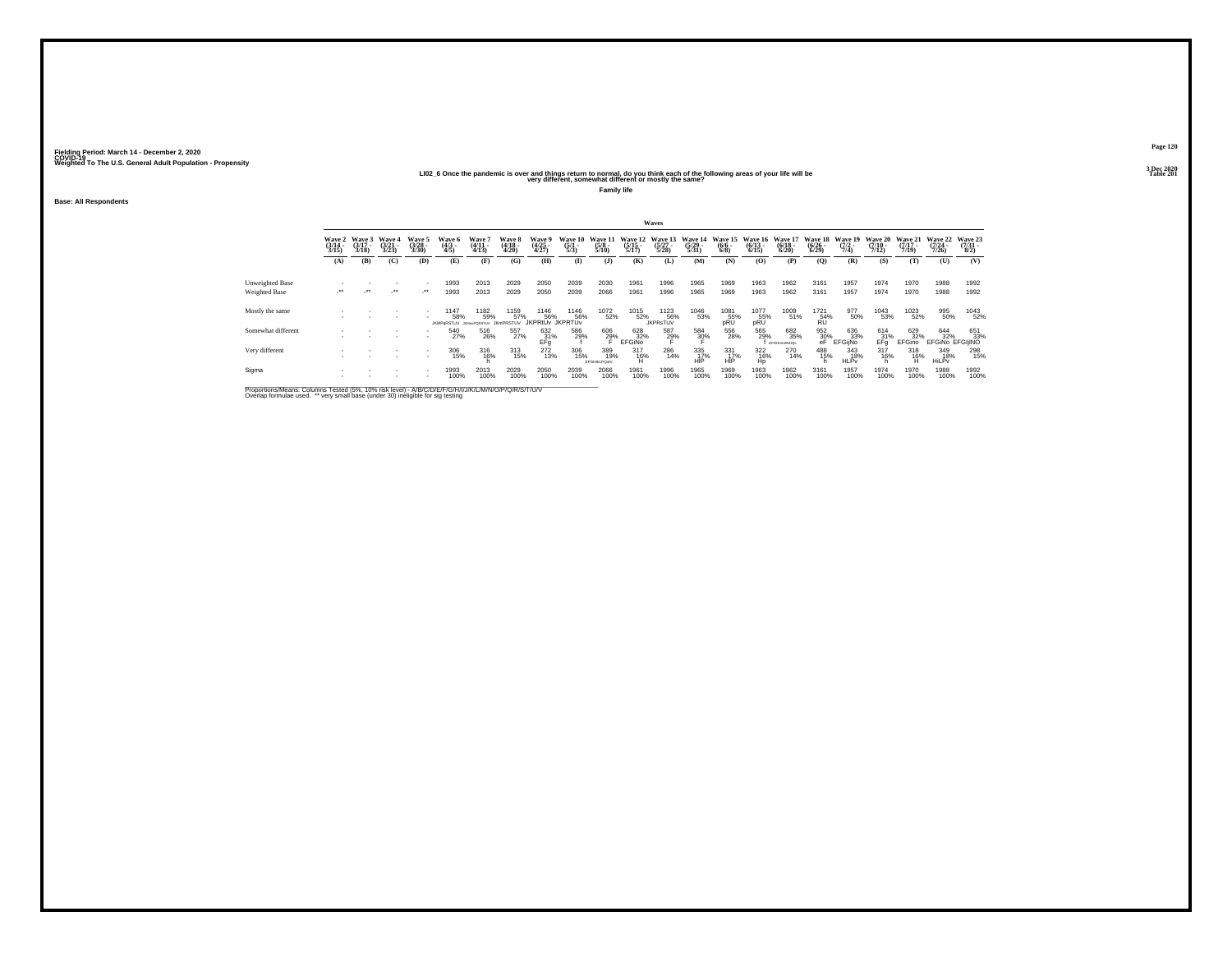### **LI02\_7 Once the pandemic is over and things return to normal, do you think each of the following areas of your life will be Table 202 very different, somewhat different or mostly the same?**

**Personal hygiene**

**Base: All Respondents**

|                                  |                           |                             |                          |                                 |                               |                           |                            |                                        |                                |                                                             |                                  | Waves                            |                                  |                                |                                  |                                  |                                  |                                |                                  |                                  |                                  |                                 |
|----------------------------------|---------------------------|-----------------------------|--------------------------|---------------------------------|-------------------------------|---------------------------|----------------------------|----------------------------------------|--------------------------------|-------------------------------------------------------------|----------------------------------|----------------------------------|----------------------------------|--------------------------------|----------------------------------|----------------------------------|----------------------------------|--------------------------------|----------------------------------|----------------------------------|----------------------------------|---------------------------------|
|                                  | Wave 2<br>(3/14 -<br>3/15 | Wave 3<br>$(3/17 -$<br>3/18 | Wave 4<br>(3/21)<br>3/23 | Wave 5<br>$\frac{(3/28)}{3/30}$ | Wave 6<br>$\frac{(4/3)}{4/5}$ | Wave '<br>(4/11)<br>4/13  | Wave 8<br>(4/18 -<br>4/20) | Wave 9<br>(4/25<br>4/27)               | Wave 10<br>$\frac{(5/1)}{5/3}$ | Wave 1<br>$\frac{(5/8)}{5/10}$                              | Wave 12<br>$\frac{(5/15)}{5/17}$ | Wave 13<br>$\frac{(5/27)}{5/28}$ | Wave 14<br>$\frac{(5/29)}{5/31}$ | Wave 15<br>$\frac{(6/6)}{6/8}$ | Wave 16<br>$\frac{(6/13)}{6/15}$ | Wave 17<br>$\frac{(6/18)}{6/20}$ | Wave 18<br>$\frac{(6/26)}{6/29}$ | Wave 19<br>$\frac{(7/2)}{7/4}$ | Wave 20<br>$\frac{(7/10)}{7/12}$ | Wave 21<br>$\frac{(7/17)}{7/19}$ | Wave 22<br>$\frac{(7/24)}{7/26}$ | Wave 23<br>$\frac{(7/31)}{8/2}$ |
|                                  | (A)                       | (B)                         | (C)                      | (D)                             | (E)                           | (F)                       | (G)                        | (H)                                    | $\bf(I)$                       | (3)                                                         | (K)                              | (L)                              | (M)                              | (N)                            | (0)                              | (P)                              | $\mathbf{Q}$                     | (R)                            | (S)                              | (T)                              | (U)                              | (V)                             |
| Unweighted Base<br>Weighted Base | $\overline{\phantom{a}}$  | $\cdot$                     | $\cdot$                  | $\sim$<br>$\cdot$               | 1993<br>1993                  | 2013<br>2013              | 2029<br>2029               | 2050<br>2050                           | 2039<br>2039                   | 2030<br>2066                                                | 1961<br>1961                     | 1996<br>1996                     | 1965<br>1965                     | 1969<br>1969                   | 1963<br>1963                     | 1962<br>1962                     | 3161<br>3161                     | 1957<br>1957                   | 1974<br>1974                     | 1970<br>1970                     | 1988<br>1988                     | 1992<br>1992                    |
| Mostly the same                  |                           |                             |                          | $\overline{\phantom{a}}$        | 935<br>47%                    | 999<br>50%<br><b>JKpR</b> | 1016<br>50%                | 1100<br>54%<br><b>JKPR</b> EFGUKINPRS: | 1017<br>50%<br><b>JKPR</b>     | 946<br>46%                                                  | 884<br>45%                       | 996<br>50%<br><b>JKPR</b>        | 996<br>51%<br>eJKPR              | 947<br>48%                     | 1026<br>52%<br><b>EJKNPR</b>     | 899<br>46%                       | 1610<br>51%<br><b>EJKPR</b>      | 887<br>45%                     | 971<br>49%<br>ikr                | 984<br>50%<br>JKPR               | 1015<br>51%<br><b>EJKPR</b>      | 1011<br>51%<br>eJKPR            |
| Somewhat different               |                           |                             |                          | $\sim$                          | 584<br>29%                    | 553<br>27%                | 588<br>29%                 | 536<br>26%                             | 545<br>27%                     | $\begin{array}{c} 620 \\ 30\% \\ \mathrm{Hiou} \end{array}$ | 570<br>29%                       | 593<br>30%<br>Hio                | 561<br>29%                       | 539<br>27%                     | 522<br>27%                       | 572<br>29%                       | 904<br>29%                       | 576<br>29%                     | 590<br>30%<br>Hio                | 547<br>28%                       | 535<br>27%                       | 574<br>29%                      |
| Very different                   |                           |                             |                          | $\sim$                          | 474%<br>aHLmQV                | 461<br>23%                | $^{425}_{21\%}$            | $^{414}_{20\%}$                        | 476<br>23%                     | 501<br>24%<br>hlqv GHLMoQsV rGHLMOQSTUV                     | 507<br>26%                       | 407<br>20%                       | 408<br>21%                       | 483<br>25%<br>GHLMOQSV         | $^{414}_{21\%}$                  | 491<br>25%<br>GHLMOQSuV          | 647<br>20%                       | 494<br>25%<br>GHLMOQSuV        | $^{413}_{21\%}$                  | 439<br>22%                       | 438<br>22%                       | 406<br>20%                      |
| Sigma                            |                           |                             |                          |                                 | 1993<br>100%                  | 2013<br>100%              | 2029<br>100%               | 2050<br>100%                           | 2039<br>100%                   | 2066<br>100%                                                | 1961<br>100%                     | 1996<br>100%                     | 1965<br>100%                     | 1969<br>100%                   | 1963<br>100%                     | 1962<br>100%                     | 3161<br>100%                     | 1957<br>100%                   | 1974<br>100%                     | 1970<br>100%                     | 1988<br>100%                     | 1992<br>100%                    |

Proportions/Means: Columns Tested (5%, 10% risk level) - A/B/C/D/E/F/G/H/I/J/K/L/M/N/O/P/Q/R/S/T/U/V<br>Overlap formulae used. \*\* very small base (under 30) ineligible for sig testing

**Page 1213 Dec 2020<br>Table 202**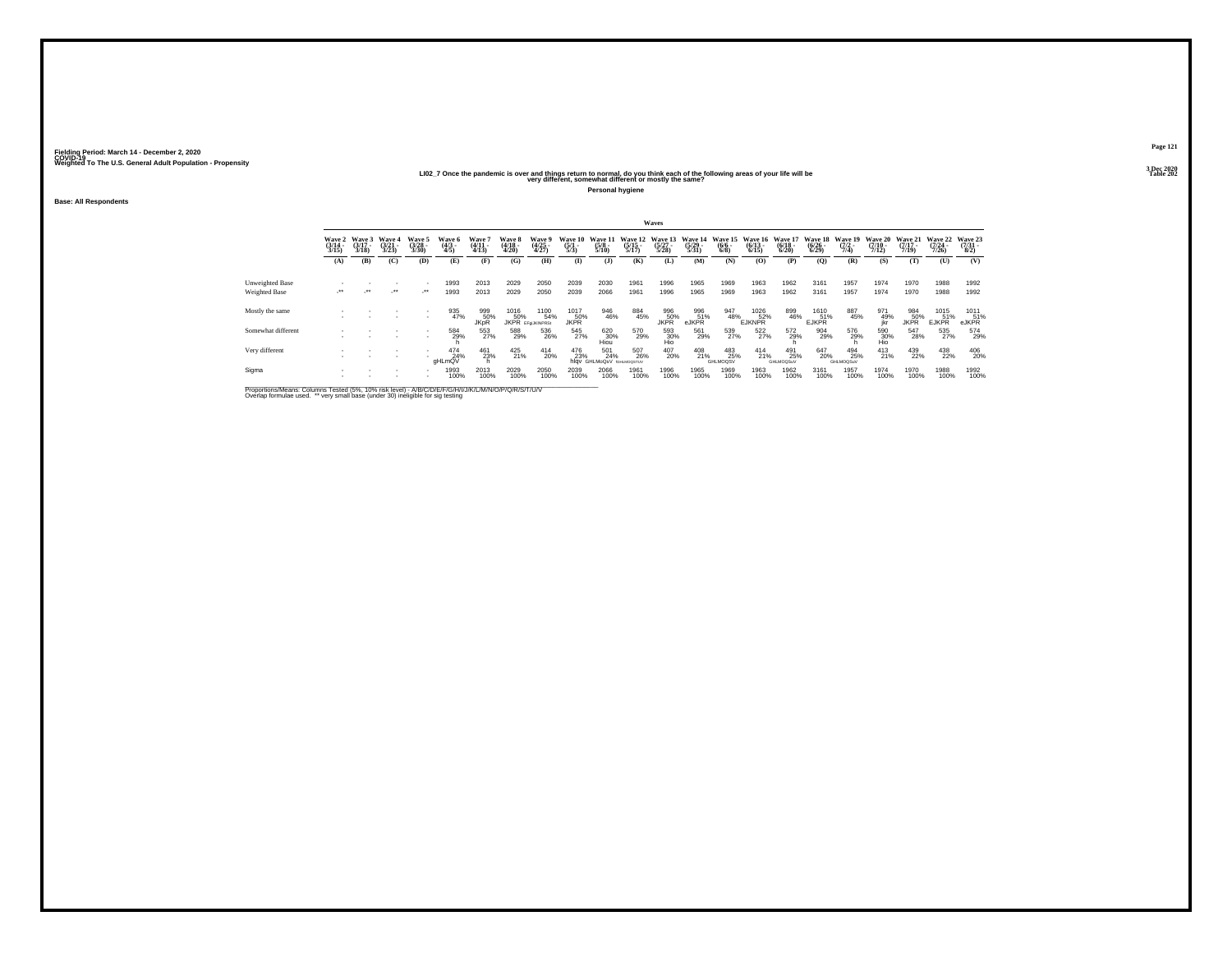## **LI02\_8 Once the pandemic is over and things return to normal, do you think each of the following areas of your life will be Table 203 very different, somewhat different or mostly the same?**

**Healthcare**

**Base: All Respondents**

|                                  |                                 |                             |                                 |                                |                          |                          |                            |                          |                                |                                        |                                  | Waves                            |                                  |                                      |                                  |                                  |                                  |                           |                           |                                  |                                  |                            |
|----------------------------------|---------------------------------|-----------------------------|---------------------------------|--------------------------------|--------------------------|--------------------------|----------------------------|--------------------------|--------------------------------|----------------------------------------|----------------------------------|----------------------------------|----------------------------------|--------------------------------------|----------------------------------|----------------------------------|----------------------------------|---------------------------|---------------------------|----------------------------------|----------------------------------|----------------------------|
|                                  | Wave 2<br>$\frac{(3/14)}{3/15}$ | Wave 3<br>$(3/17 -$<br>3/18 | Wave 4<br>$\frac{(3/21)}{3/23}$ | Wave 5<br>$\binom{3/28}{3/30}$ | Wave 6<br>(4/3 -<br>4/5) | Wave 7<br>(4/11<br>4/13) | Wave 8<br>(4/18 -<br>4/20) | Wave 9<br>(4/25<br>4/27) | Wave 10<br>$\frac{(5/1)}{5/3}$ | <b>Wave 11</b><br>$\frac{(5/8)}{5/10}$ | Wave 12<br>$\frac{(5/15)}{5/17}$ | Wave 13<br>$\frac{(5/27)}{5/28}$ | Wave 14<br>$\frac{(5/29)}{5/31}$ | Wave 15<br>$\frac{(6/6 - 6)}{(6/8)}$ | Wave 16<br>$\frac{(6/13)}{6/15}$ | Wave 17<br>$\frac{(6/18)}{6/20}$ | Wave 18<br>$\frac{(6/26)}{6/29}$ | Wave 15<br>(7/2 -<br>7/4) | Wave 20<br>$\frac{7}{12}$ | Wave 21<br>$\frac{(7/17)}{7/19}$ | Wave 22<br>$\frac{(7/24)}{7/26}$ | Wave 23<br>(7/31 -<br>8/2) |
|                                  | (A)                             | (B)                         | (C)                             | (D)                            | (E)                      | (F)                      | (G)                        | (H)                      | $($ $\Gamma$                   | $($ $)$                                | (K)                              | (L)                              | (M)                              | (N)                                  | (0)                              | (P)                              | (Q)                              | (R)                       | (S)                       | (T)                              | (U)                              | (V)                        |
| Unweighted Base<br>Weighted Base | $\cdot$                         |                             | -**                             | $\cdot$                        | $\overline{\phantom{a}}$ | ÷.                       | $\cdot$                    | -**                      | $\cdot$                        | $\cdot$                                | $\cdot$                          |                                  | $\cdot$                          | $\cdot$                              | $\cdot$                          | $\cdot$                          | $\cdot$                          | 1957<br>1957              | 1974<br>1974              | 1970<br>1970                     | 1988<br>1988                     | 1992<br>1992               |
| Mostly the same                  |                                 |                             |                                 |                                |                          |                          |                            |                          |                                |                                        |                                  |                                  |                                  |                                      |                                  |                                  |                                  | 828<br>42%                | 914<br>46%                | 879<br>45%                       | 920<br>46%                       | 921<br>46%                 |
| Somewhat different               |                                 |                             |                                 |                                |                          |                          |                            |                          |                                |                                        |                                  |                                  |                                  |                                      |                                  |                                  |                                  | 713<br>36%                | 654<br>33%                | 680<br>35%                       | 646<br>32%                       | 661<br>33%                 |
| Very different                   |                                 |                             |                                 |                                |                          |                          |                            |                          |                                |                                        |                                  |                                  |                                  |                                      |                                  |                                  |                                  | 415<br>21%                | 406<br>21%                | $^{411}_{21\%}$                  | $^{423}_{21\%}$                  | 410<br>21%                 |
| Sigma                            |                                 |                             |                                 |                                |                          |                          |                            |                          |                                |                                        |                                  |                                  |                                  |                                      |                                  |                                  |                                  | 1957<br>100%              | 1974<br>100%              | 1970<br>100%                     | 1988<br>100%                     | 1992<br>100%               |

Proportions/Means: Columns Tested (5%, 10% risk level) - A/B/C/D/E/F/G/H/I/J/K/L/M/N/O/P/Q/R/S/T/U/V<br>Overlap formulae used. \*\* very small base (under 30) ineligible for sig testing

**Page 1223 Dec 2020<br>Table 203**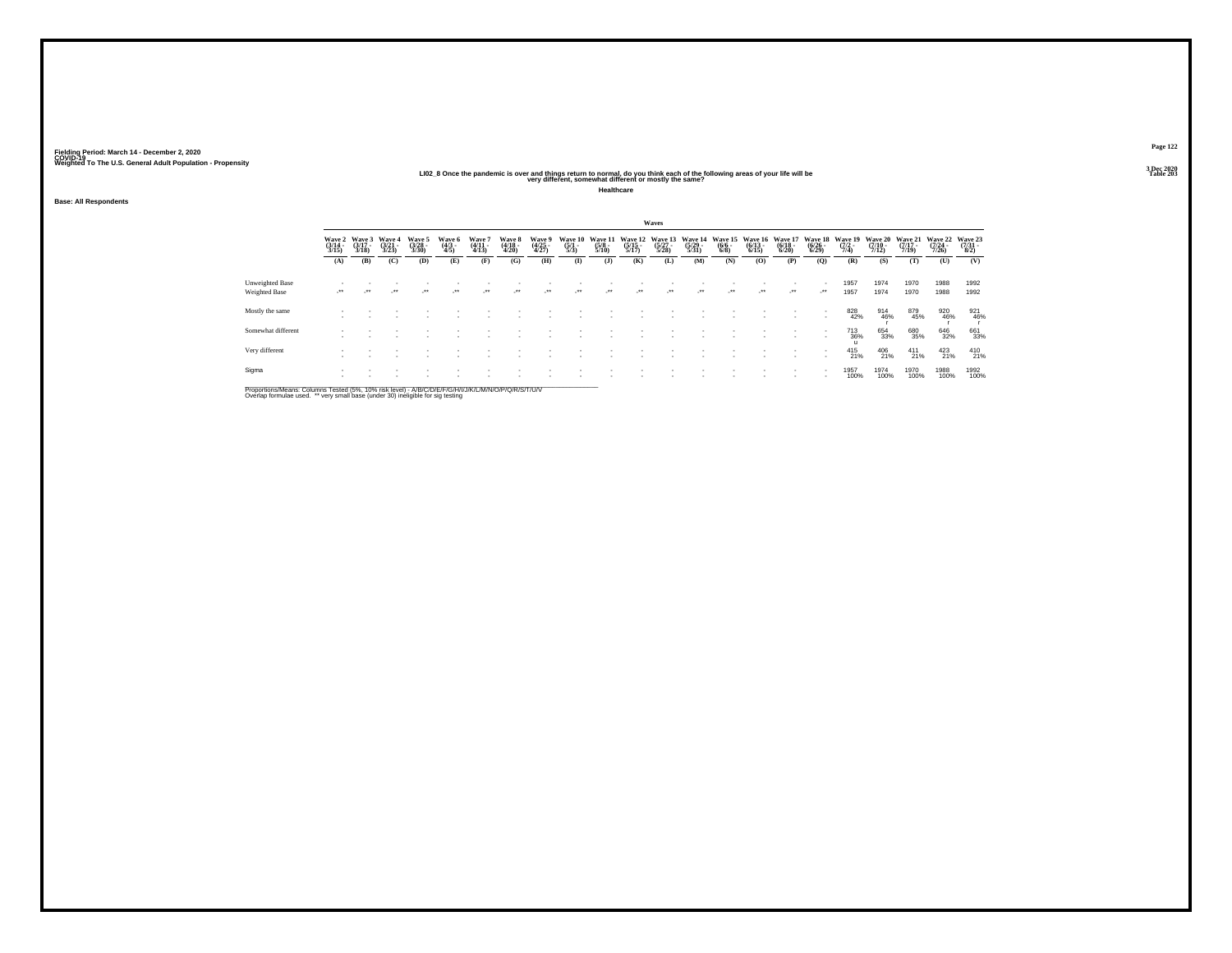## **LI02\_9 Once the pandemic is over and things return to normal, do you think each of the following areas of your life will be Table 204 very different, somewhat different or mostly the same?**

**Health insurance**

**Base: All Respondents**

|                                  |                            |                             |                                 |                            |                          |                             |                            |                          |                           |                                |                                  | Waves                            |                                  |                                |                                  |                                  |                                        |                                |                                  |                                  |                                  |                          |
|----------------------------------|----------------------------|-----------------------------|---------------------------------|----------------------------|--------------------------|-----------------------------|----------------------------|--------------------------|---------------------------|--------------------------------|----------------------------------|----------------------------------|----------------------------------|--------------------------------|----------------------------------|----------------------------------|----------------------------------------|--------------------------------|----------------------------------|----------------------------------|----------------------------------|--------------------------|
|                                  | Wave 2<br>(3/14 -<br>3/15) | Wave 3<br>$(3/17 -$<br>3/18 | Wave 4<br>$\frac{(3721)}{3723}$ | Wave 5<br>(3/28 -<br>3/30) | Wave 6<br>(4/3 -<br>4/5) | Wave '<br>$(4/11 -$<br>4/13 | Wave 8<br>(4/18 -<br>4/20) | Wave 5<br>(4/25<br>4/27) | Wave 10<br>(5/1 -<br>5/3) | Wave 1<br>$\frac{(5/8)}{5/10}$ | Wave 12<br>$\frac{(5/15)}{5/17}$ | Wave 13<br>$\frac{(5/27)}{5/28}$ | Wave 14<br>$\frac{(5/29)}{5/31}$ | Wave 15<br>$\frac{(6/6)}{6/8}$ | Wave 16<br>$\frac{(6/13)}{6/15}$ | Wave 17<br>$\frac{(6/18)}{6/20}$ | Wave 18<br>$\frac{(6/26 - 6)}{(6/29)}$ | Wave 19<br>$\frac{(7/2)}{7/4}$ | Wave 20<br>$\frac{(7/10)}{7/12}$ | Wave 21<br>$\frac{(7/17)}{7/19}$ | Wave 22<br>$\frac{(7/24)}{7/26}$ | Wave 23<br>(7/31<br>8/2) |
|                                  | (A)                        | (B)                         | (C)                             | (D)                        | (E)                      | (F)                         | (G)                        | (H)                      | $\bf{I}$                  | $($ $)$                        | (K)                              | (L)                              | (M)                              | (N)                            | (O)                              | (P)                              | (Q)                                    | (R)                            | (S)                              | (T)                              | (U)                              | (V)                      |
| Unweighted Base<br>Weighted Base | ur.                        | $\cdot$                     | $\cdot$                         | $\lambda$                  | $\cdot$                  | $\lambda$                   | $\cdot$                    | $\cdot$                  | $\cdot$                   | $\cdot$                        | $\cdot$                          |                                  | $\overline{\phantom{a}}$         | $\cdot$                        | $\cdot$                          | $\cdot$                          | $\mathcal{L}^{\star\star}$             | 1957<br>1957                   | 1974<br>1974                     | 1970<br>1970                     | 1988<br>1988                     | 1992<br>1992             |
| Mostly the same                  |                            |                             |                                 |                            |                          |                             |                            |                          |                           |                                |                                  |                                  |                                  |                                |                                  |                                  |                                        | 1070<br>55%                    | 1093<br>55%                      | 1087<br>55%                      | 1069<br>54%                      | 1103<br>55%              |
| Somewhat different               |                            |                             |                                 |                            |                          |                             |                            |                          |                           |                                |                                  |                                  |                                  |                                |                                  |                                  |                                        | 564<br>29%                     | 552<br>28%                       | 545<br>28%                       | 563<br>28%                       | 562<br>28%               |
| Very different                   |                            |                             |                                 |                            |                          |                             |                            |                          |                           |                                |                                  |                                  |                                  |                                |                                  |                                  |                                        | 322<br>16%                     | 329<br>17%                       | 339<br>17%                       | 356<br>18%                       | 326<br>16%               |
| Sigma                            |                            |                             |                                 |                            |                          |                             |                            |                          |                           |                                |                                  |                                  |                                  |                                |                                  |                                  |                                        | 1957<br>100%                   | 1974<br>100%                     | 1970<br>100%                     | 1988<br>100%                     | 1992<br>100%             |

Proportions/Means: Columns Tested (5%, 10% risk level) - A/B/C/D/E/F/G/H/I/J/K/L/M/N/O/P/Q/R/S/T/U/V<br>Overlap formulae used. \*\* very small base (under 30) ineligible for sig testing

**Page 1233 Dec 2020<br>Table 204**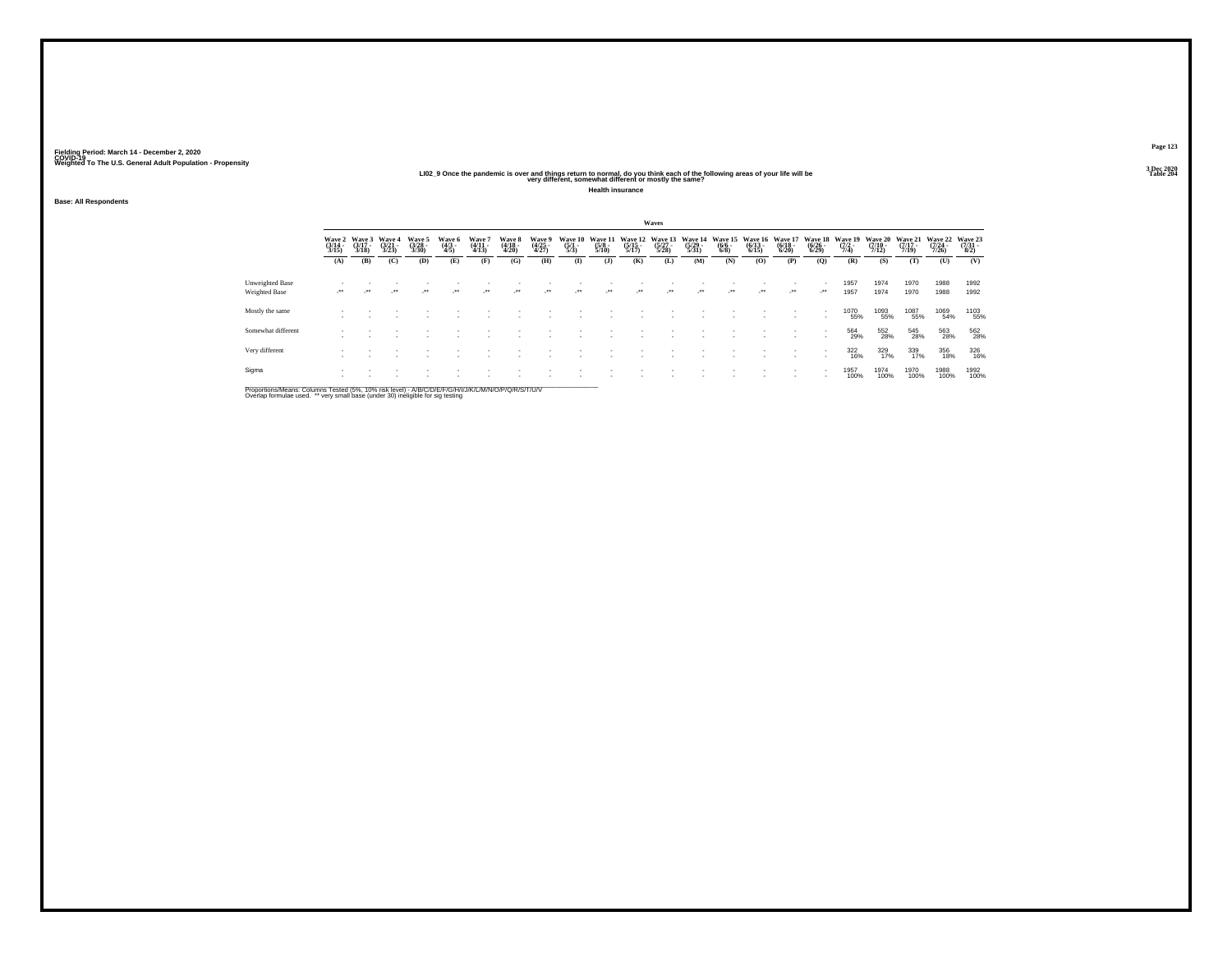| 3 December 2020<br>Page Table |     |                                                                                                                                                                                                                                                                                                                                                                       |
|-------------------------------|-----|-----------------------------------------------------------------------------------------------------------------------------------------------------------------------------------------------------------------------------------------------------------------------------------------------------------------------------------------------------------------------|
|                               |     | Title                                                                                                                                                                                                                                                                                                                                                                 |
| 1                             |     | 17 DON01 During the COVID-19 crisis, have you done any of the following? Please select all that apply.                                                                                                                                                                                                                                                                |
| $\overline{2}$                | 18  | DON02 Thinking about the charity or cause you donated to that you had not supported in the past, do you think you will<br>continue to support this charity or cause in the future?                                                                                                                                                                                    |
| 3                             | 19  | DON03 Have you participated in either of the following charitable giving events?<br>Summary Of Yes                                                                                                                                                                                                                                                                    |
| 4                             | 20  | DON03 Have you participated in either of the following charitable giving events?<br>Summary Of No                                                                                                                                                                                                                                                                     |
| 5                             | 21  | DON03_1 Have you participated in either of the following charitable giving events?                                                                                                                                                                                                                                                                                    |
| 6                             | 22  | Giving Tuesday (donating to charitable causes the Tuesday after Thanksgiving)<br>DON03 2 Have you participated in either of the following charitable giving events?                                                                                                                                                                                                   |
| 7                             | 23  | Giving Tuesday Now (donating to charitable causes this past Tuesday, May 5th)<br>DON04 Have you supported each of the following type(s) of charitable organizations on Giving Tuesday or Giving Tuesday Now?<br>Summary Of Giving Tuesday                                                                                                                             |
| 8                             | 24  | DON04 Have you supported each of the following type(s) of charitable organizations on Giving Tuesday or Giving Tuesday Now?<br>Summary Of Giving Tuesday Now                                                                                                                                                                                                          |
| 9                             | 25  | DON04 Have you supported each of the following type(s) of charitable organizations on Giving Tuesday or Giving Tuesday Now?                                                                                                                                                                                                                                           |
| 10                            | 26  | Summary Of Neither<br>DON04_1 Have you supported each of the following type(s) of charitable organizations on Giving Tuesday or Giving Tuesday Now?                                                                                                                                                                                                                   |
|                               |     | Children's well-being                                                                                                                                                                                                                                                                                                                                                 |
| 11                            | 27  | DON04_2 Have you supported each of the following type(s) of charitable organizations on Giving Tuesday or Giving Tuesday Now?<br>Poverty relief                                                                                                                                                                                                                       |
| 12                            | 28  | DON04_3 Have you supported each of the following type(s) of charitable organizations on Giving Tuesday or Giving Tuesday Now?<br>Hunger relief                                                                                                                                                                                                                        |
| 13                            | 29  | DON04_4 Have you supported each of the following type(s) of charitable organizations on Giving Tuesday or Giving Tuesday Now?<br>Education                                                                                                                                                                                                                            |
| 14                            | 30  | DON04 5 Have you supported each of the following type(s) of charitable organizations on Giving Tuesday or Giving Tuesday Now?<br>Animal welfare                                                                                                                                                                                                                       |
| 15                            | 31  | DON04_6 Have you supported each of the following type(s) of charitable organizations on Giving Tuesday or Giving Tuesday Now?<br>Climate change/environmental                                                                                                                                                                                                         |
| 16                            | 32  | DON04_7 Have you supported each of the following type(s) of charitable organizations on Giving Tuesday or Giving Tuesday Now?<br>Healthcare and hospital support                                                                                                                                                                                                      |
| 17                            | 33  | DON04_8 Have you supported each of the following type(s) of charitable organizations on Giving Tuesday or Giving Tuesday Now?<br>Disease/health rélated support                                                                                                                                                                                                       |
| 18                            | 63  | LI05X How likely are you to get a COVID-19 vaccine as soon as it becomes available?                                                                                                                                                                                                                                                                                   |
| 19                            | 73  | Q3A Which of the following best describes your response to coronavirus?                                                                                                                                                                                                                                                                                               |
| 20                            | 100 | EMP02 How concerned are you that you may lose your job due to the coronavirus outbreak?                                                                                                                                                                                                                                                                               |
| 21                            | 101 | Q9 Do you think your income in 2020 will be lower, higher or about the same as it was in 2019?                                                                                                                                                                                                                                                                        |
| 22                            | 102 | EMP05 As a result of the current pandemic, have you or your household been impacted financially in any of the following ways?<br>Summary Of Yes                                                                                                                                                                                                                       |
| 23                            | 103 | EMP05_1 As a result of the current pandemic, have you or your household been impacted financially in any of the following ways?<br>Missed (or will soon miss) a rent/mortgage payment                                                                                                                                                                                 |
| 24                            | 104 | EMP05_2 As a result of the current pandemic, have you or your household been impacted financially in any of the following ways?<br>Missed (or will soon miss) a bill payment                                                                                                                                                                                          |
| 25                            | 105 | EMP05_3 As a result of the current pandemic, have you or your household been impacted financially in any of the following ways?<br>Provided financial support for a family member                                                                                                                                                                                     |
| 26                            | 106 | EMP05_4 As a result of the current pandemic, have you or your household been impacted financially in any of the following ways?<br>Provided financial support for a friend                                                                                                                                                                                            |
| 27                            | 107 | EMP05_5 As a result of the current pandemic, have you or your household been impacted financially in any of the following ways?<br>Sought out new or additional source's of income                                                                                                                                                                                    |
| 28                            | 108 | EMP05 6 As a result of the current pandemic, have you or your household been impacted financially in any of the following ways?                                                                                                                                                                                                                                       |
| 29                            | 109 | Lost income partially<br>EMP05_7 As a result of the current pandemic, have you or your household been impacted financially in any of the following ways?                                                                                                                                                                                                              |
| 30                            | 110 | Lost income entirely<br>EMP05_8 As a result of the current pandemic, have you or your household been impacted financially in any of the following ways?                                                                                                                                                                                                               |
| 31                            | 111 | Accumulated more debt than normal<br>EMP05_9 As a result of the current pandemic, have you or your household been impacted financially in any of the following ways?                                                                                                                                                                                                  |
| 32                            | 112 | Stopped or cut back on retirement savings                                                                                                                                                                                                                                                                                                                             |
| 33                            | 113 | EMP05_10 As a result of the current pandemic, have you or your household been impacted financially in any of the following ways?<br>Stopped or cut back on other savings (e.g., college tuition, a major purchase, such as a hous                                                                                                                                     |
| 34                            | 114 | EMP05_11 As a result of the current pandemic, have you or your household been impacted financially in any of the following ways?<br>Paid for services that I haven't used (e.g., a dog walker, childcare, a house cleaning servic<br>EMP05_12 As a result of the current pandemic, have you or your household been impacted financially in any of the following ways? |
|                               |     | Lost access to my health insurance                                                                                                                                                                                                                                                                                                                                    |
| 35                            | 115 | EMP05_13 As a result of the current pandemic, have you or your household been impacted financially in any of the following ways?<br>I have been impacted financially in some other way                                                                                                                                                                                |
|                               |     |                                                                                                                                                                                                                                                                                                                                                                       |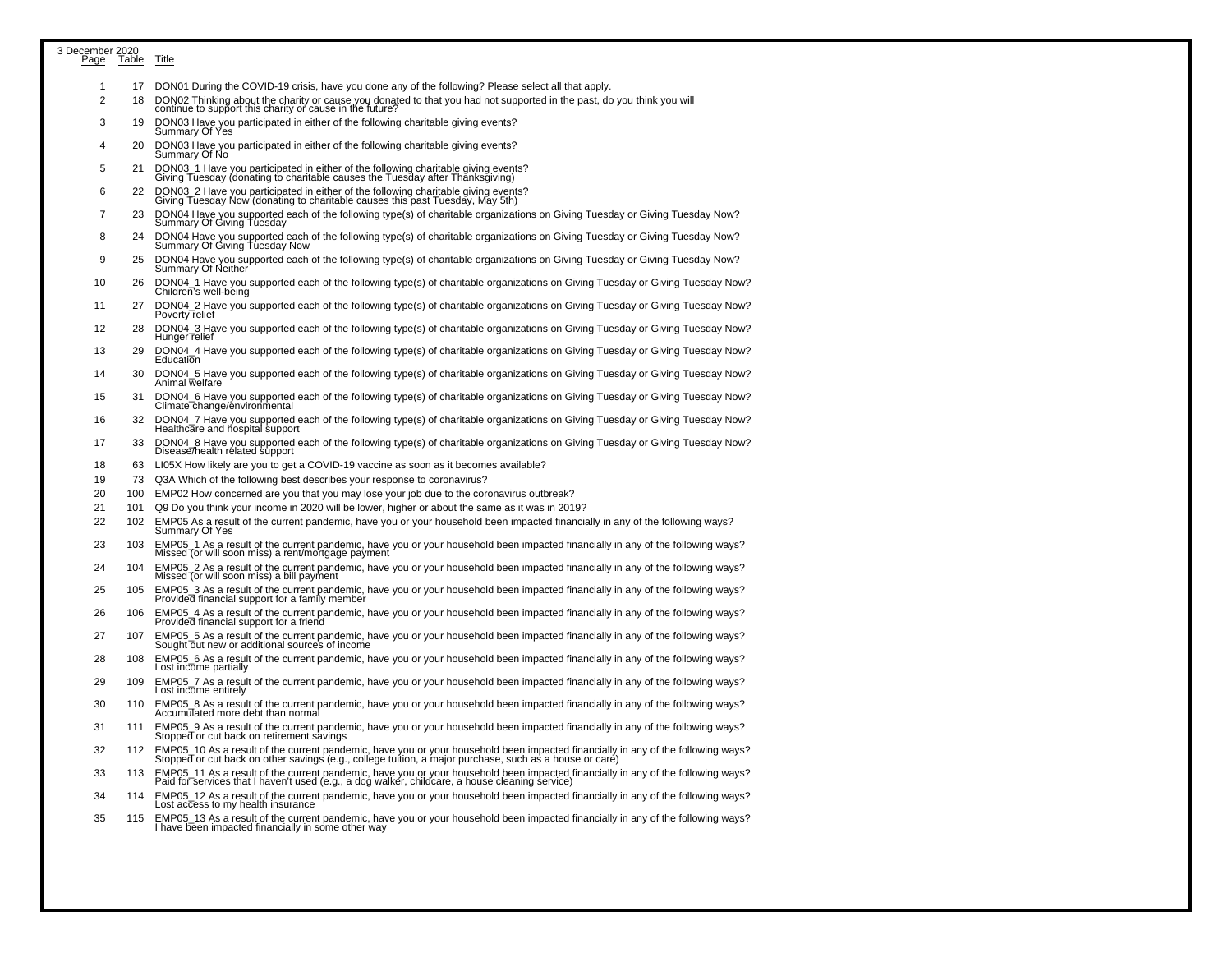| 3 December 2020<br>Page | lable | Title                                                                                                                                                                       |
|-------------------------|-------|-----------------------------------------------------------------------------------------------------------------------------------------------------------------------------|
|                         |       |                                                                                                                                                                             |
| 36                      | 116   | EMP05_14 As a result of the current pandemic, have you or your household been impacted financially in any of the following ways?<br>I have not been impacted financially    |
| 37                      | 117   | REV01 Are you planning any major purchases once things return to normal? Please select all that apply.                                                                      |
| 38                      | 118   | REV01 Are you planning any major purchases once things return to normal? Please select all that apply.                                                                      |
| 39                      | 119   | Q15 How concerned are you about the impact coronavirus (COVID-19) has on the following?<br>Summary Of Concerned                                                             |
| 40                      | 120   | Q15 How concerned are you about the impact coronavirus (COVID-19) has on the following?<br>Summary Of Not At All/Not Very Concerned                                         |
| 41                      | 121   | Q15_1 How concerned are you about the impact coronavirus (COVID-19) has on the following?<br>Your personal health                                                           |
| 42                      | 122   | Q15_2 How concerned are you about the impact coronavirus (COVID-19) has on the following?<br>The health of your older friends and relatives                                 |
| 43                      | 123   | Q15_3 How concerned are you about the impact coronavirus (COVID-19) has on the following?<br>The health of the broader American populace                                    |
| 44                      | 124   | Q15_4 How concerned are you about the impact coronavirus (COVID-19) has on the following?<br>The American economy                                                           |
| 45                      | 125   | Q15_5 How concerned are you about the impact coronavirus (COVID-19) has on the following?<br>Your personal finances                                                         |
| 46                      | 126   | Q18 Which of the following is true for you?                                                                                                                                 |
| 47                      | 127   | Q21 Which of the following is closest to your view of people's reaction to the coronavirus (COVID-19) outbreak?                                                             |
| 48                      | 128   | FR01 Have you felt any of the following recently due to the COVID-19 pandemic?<br>Summary Of Yes                                                                            |
| 49                      | 129   | FR01_1 Have you felt any of the following recently due to the COVID-19 pandemic?<br>Cabin fever- bored and sick of being in my home                                         |
| 50                      | 130   | FR01_2 Have you felt any of the following recently due to the COVID-19 pandemic?<br>Claustrophobic- unable to escape my home                                                |
| 51                      | 131   | FR01_3 Have you felt any of the following recently due to the COVID-19 pandemic?<br>Grateful- for the break from work to be at home with my family or by myself             |
| 52                      | 132   | FR01_4 Have you felt any of the following recently due to the COVID-19 pandemic?<br>Appreciative-to be around people I truly care about                                     |
| 53                      | 133   | FR01_5 Have you felt any of the following recently due to the COVID-19 pandemic?<br>Compassionate- taking the time to check in with the people I care about                 |
| 54                      | 134   | FR01_6 Have you felt any of the following recently due to the COVID-19 pandemic?<br>Lonely-feeling isolated from my friends/family                                          |
| 55                      | 135   | FR01_7 Have you felt any of the following recently due to the COVID-19 pandemic?<br>Overwhelmed- trying to balance work at home and other needs of my family                |
| 56                      | 136   | FR01_8 Have you felt any of the following recently due to the COVID-19 pandemic?<br>Angry- upset that I don't know when this will end                                       |
| 57                      | 137   | FR01_9 Have you felt any of the following recently due to the COVID-19 pandemic?<br>Annoyed- by lack of personal space and the inability to get away from my family         |
| 58                      | 138   | FR01_10 Have you felt any of the following recently due to the COVID-19 pandemic?<br>Fear-That my kids are missing out on learning                                          |
| 59                      | 139   | FR01_11 Have you felt any of the following recently due to the COVID-19 pandemic?<br>Thankful - for the sacrifices that the American people have made for coronavirus       |
| 60                      | 140   | FR05 How much would you say you miss each of the following during this time of virus-related restrictions?<br>Summary Of A Lot/Soméwhat                                     |
| 61                      | 141   | FR05 How much would you say you miss each of the following during this time of virus-related restrictions?<br>Summary Of Not At All/Not Very                                |
| 62                      | 142   | FR05_1 How much would you say you miss each of the following during this time of virus-related restrictions?<br>Traveling on an airplane                                    |
| 63                      | 143   | FR05_2 How much would you say you miss each of the following during this time of virus-related restrictions?<br>Going to a movie theatre                                    |
| 64                      | 144   | FR05_3 How much would you say you miss each of the following during this time of virus-related restrictions?<br>Shopping in stores                                          |
| 65                      | 145   | FR05_4 How much would you say you miss each of the following during this time of virus-related restrictions?<br>Working from the office                                     |
| 66                      | 146   | FR05_5 How much would you say you miss each of the following during this time of virus-related restrictions?<br>Attending events like concérts, théátre and sporting events |
| 67                      | 147   | FR05_6 How much would you say you miss each of the following during this time of virus-related restrictions?<br>Dining out at a restaurant/bar                              |
| 68                      | 148   | FR05_7 How much would you say you miss each of the following during this time of virus-related restrictions?<br>Watching sports on TV                                       |
| 69                      | 149   | FR05_8 How much would you say you miss each of the following during this time of virus-related restrictions?<br>Gatherings with friends and family                          |
| 70                      | 150   | FR05_9 How much would you say you miss each of the following during this time of virus-related restrictions?<br>Going to church                                             |
|                         |       |                                                                                                                                                                             |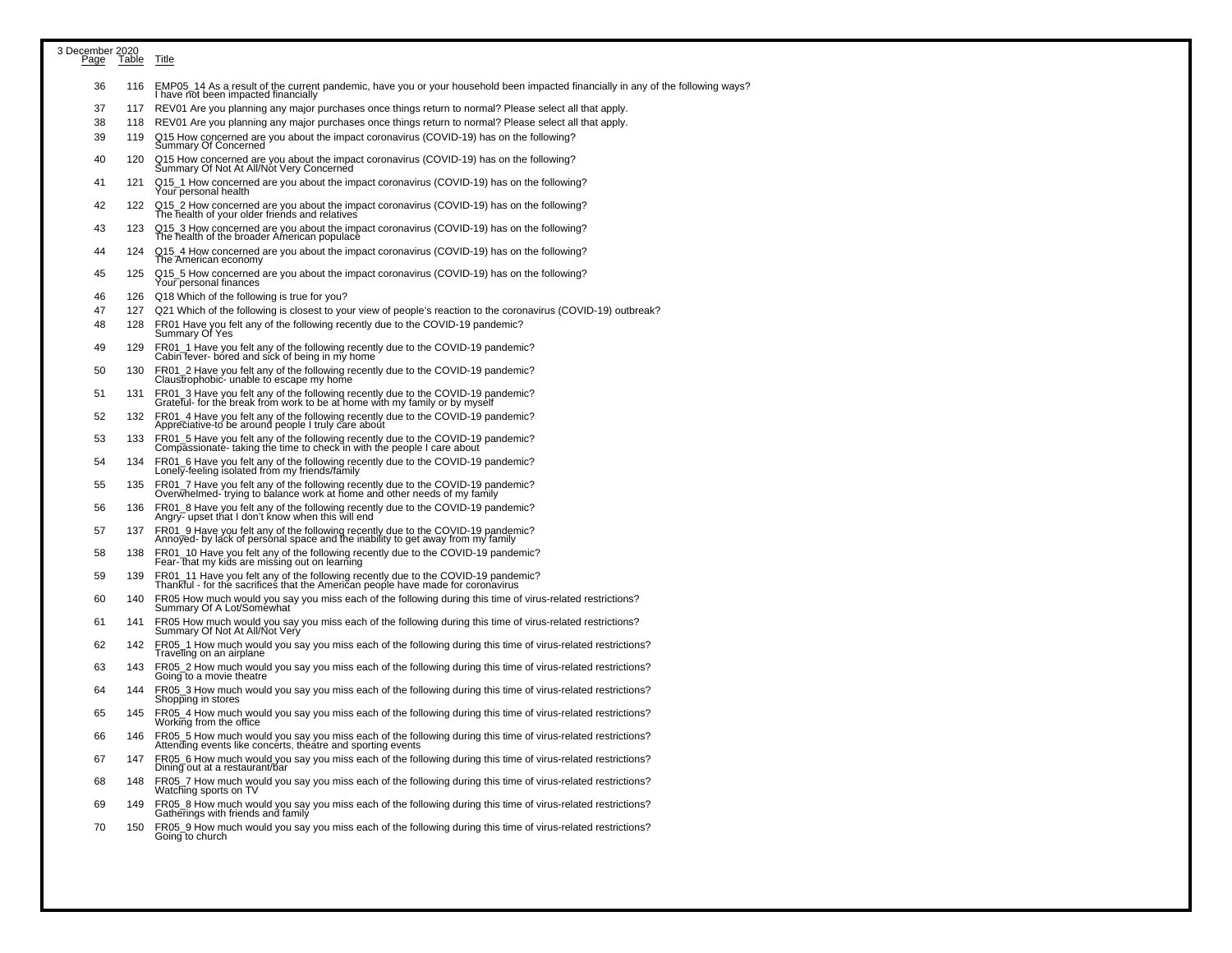| 3 December 2020<br>Page | Table | <b>Title</b>                                                                                                                                                                                                                                                              |
|-------------------------|-------|---------------------------------------------------------------------------------------------------------------------------------------------------------------------------------------------------------------------------------------------------------------------------|
| 71                      | 151   | FR05_10 How much would you say you miss each of the following during this time of virus-related restrictions?<br>Going to school or university                                                                                                                            |
| 72                      | 152   | FR05_13 How much would you say you miss each of the following during this time of virus-related restrictions?<br>Going to the gym/work out class                                                                                                                          |
| 73                      | 153   | FR05_14 How much would you say you miss each of the following during this time of virus-related restrictions?<br>Going to a social gathering                                                                                                                              |
| 74                      | 154   | FR05_15 How much would you say you miss each of the following during this time of virus-related restrictions?<br>Going to my local coffee shop                                                                                                                            |
| 75                      | 155   | FR05_16 How much would you say you miss each of the following during this time of virus-related restrictions?<br>In person celebrations (e.g., birthdays, graduations)                                                                                                    |
| 76                      | 156   | COV04 How concerned are you of a new wave of COVID-19 outbreak in your area?                                                                                                                                                                                              |
| 77                      | 157   | Q22 How concerned are you about each of the following potential shortages from coronavirus (COVID-19) in the healthcare<br>system?<br>Summary Of Concerned                                                                                                                |
| 78                      | 158   | Q22 How concerned are you about each of the following potential shortages from coronavirus (COVID-19) in the healthcare<br>system?<br>Summary Of Not At All / Not Very Concerned                                                                                          |
| 79                      | 159   | Q22_1 How concerned are you about each of the following potential shortages from coronavirus (COVID-19) in the healthcare<br>system?<br>Surgical masks and gloves                                                                                                         |
| 80                      | 160   | Q22_2 How concerned are you about each of the following potential shortages from coronavirus (COVID-19) in the healthcare<br>system?<br>Testing kits for COVID-19                                                                                                         |
| 81                      | 161   | Q22_3 How concerned are you about each of the following potential shortages from coronavirus (COVID-19) in the healthcare<br>system?<br>Hospital beds (room for patients)                                                                                                 |
| 82                      | 162   | Q22_4 How concerned are you about each of the following potential shortages from coronavirus (COVID-19) in the healthcare<br>system?<br>Hospital ventilators (for assisted breathing)                                                                                     |
| 83                      | 163   | Q22_5 How concerned are you about each of the following potential shortages from coronavirus (COVID-19) in the healthcare<br>system?<br>Healthcare workers (doctors, nurses, supporting staff)                                                                            |
| 84                      | 164   | FR11 How concerned are you about you or your loved one's risk of being exposed to coronavirus when you leave your home<br>for essential errands during stay-home orders?                                                                                                  |
| 85                      | 165   | FR12 How concerned are you about the following situations, as it relates to the risk of you/your loved ones being exposed to, or accidentally<br>exposing others to coronavirus?<br>Summary Of Very/Somewhat Concerned                                                    |
| 86                      | 166   | FR12 How concerned are you about the following situations, as it relates to the risk of you/your loved ones being exposed to, or accidentally<br>exposing others to coronavirus?<br>Summary Of Not At All/Not Very Concerned                                              |
| 87                      | 167   | FR12_1 How concerned are you about the following situations, as it relates to the risk of you/your loved ones being exposed to, or accidentally<br>exposing others to coronavirus?<br>Leaving my home to go to non-essential businesses (e.g., bars, hair dressers, etc.) |
| 88                      | 168   | FR12_2 How concerned are you about the following situations, as it relates to the risk of you/your loved ones being exposed to, or accidentally<br>exposing others to coronavirus?<br>Returning to my normal activities in public (e.g., public transit, socializing)     |
| 89                      | 169   | FR12_3 How concerned are you about the following situations, as it relates to the risk of you/your loved ones being exposed to, or accidentally<br>exposing others to coronavirus?<br>Taking my first flight                                                              |
| 90                      | 170   | FR12_4 How concerned are you about the following situations, as it relates to the risk of you/your loved ones being exposed to, or accidentally<br>exposing others to coronavirus?<br>My kids going back to school for the first time                                     |
| 91                      | 171   | FR12_5 How concerned are you about the following situations, as it relates to the risk of you/your loved ones being exposed to, or accidentally<br>exposing others to coronavirus?<br>Going back to the office                                                            |
| 92                      | 173   | Q33B Once the government provides information that the spread of the virus is flattening how long will it take you to do each of the following?<br>Summary Of Immediately/1-30 Days                                                                                       |
| 93                      | 174   | Q33B Once the government provides information that the spread of the virus is flattening how long will it take you to do each<br>of the following?<br>Summary Of Up To 3 Months                                                                                           |
| 94                      | 175   | Q33B Once the government provides information that the spread of the virus is flattening how long will it take you to do each<br>of the following?<br>Summary Of 1 Day To 3 Months                                                                                        |
| 95                      | 176   | Q33B Once the government provides information that the spread of the virus is flattening how long will it take you to do each<br>of the following?<br>Summary Of Up To 6 Months                                                                                           |
| 96                      | 177   | Q33B Once the government provides information that the spread of the virus is flattening how long will it take you to do each<br>of the following? Summary Of Year Or Longer                                                                                              |
| 97                      | 178   | Q33B_1 Once the government provides information that the spread of the virus is flattening how long will it take you to do each<br>of the following?<br>Fly on a plane                                                                                                    |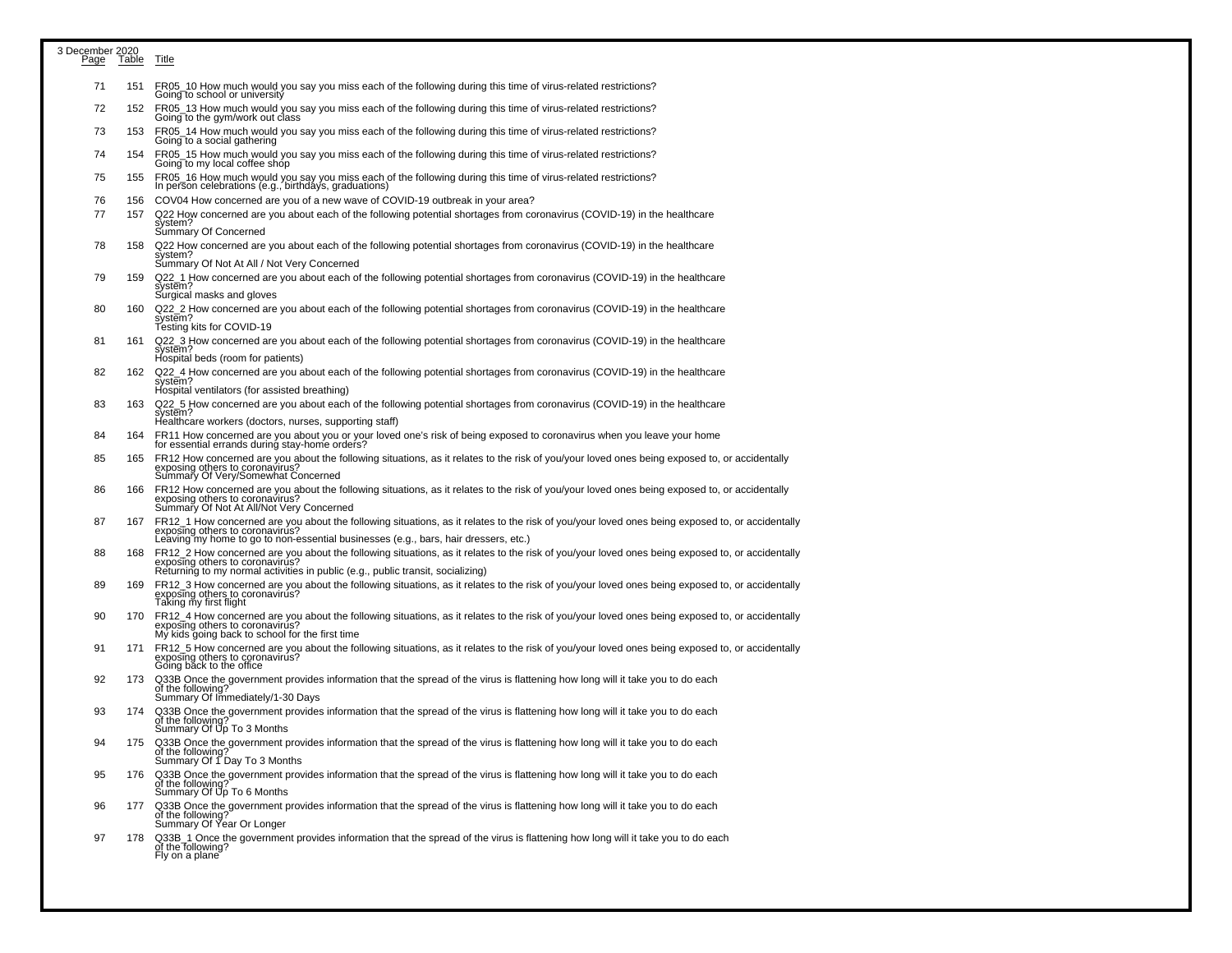| 3 December 2020 | Table | Title                                                                                                                                                                                                                |
|-----------------|-------|----------------------------------------------------------------------------------------------------------------------------------------------------------------------------------------------------------------------|
| Page            |       |                                                                                                                                                                                                                      |
| 98              | 179   | Q33B_2 Once the government provides information that the spread of the virus is flattening how long will it take you to do each<br>of the following?<br>Go to a gym class                                            |
| 99              | 180   | Q33B_3 Once the government provides information that the spread of the virus is flattening how long will it take you to do each<br>of the following?<br>Take a cruise                                                |
| 100             | 181   | Q33B_4 Once the government provides information that the spread of the virus is flattening how long will it take you to do each<br>of the following?<br>Go out to dinner                                             |
| 101             | 182   | Q33B_5 Once the government provides information that the spread of the virus is flattening how long will it take you to do each<br>of the following?<br>Visit a casino                                               |
| 102             | 183   | Q33B_6 Once the government provides information that the spread of the virus is flattening how long will it take you to do each<br>of the following?<br>Stay in a hotel                                              |
| 103             | 184   | Q33B_7 Once the government provides information that the spread of the virus is flattening how long will it take you to do each<br>of the following?<br>Go to the office                                             |
| 104             | 185   | Q33B_8 Once the government provides information that the spread of the virus is flattening how long will it take you to do each<br>of the following?<br>Go to a sporting event                                       |
| 105             | 186   | Q33B_9 Once the government provides information that the spread of the virus is flattening how long will it take you to do each<br>of the following?<br>Go to the movies                                             |
| 106             | 187   | Q33B_10 Once the government provides information that the spread of the virus is flattening how long will it take you to do each<br>of the Tollowing?<br>Host/attend a large social gathering                        |
| 107             | 188   | Q33B_11 Once the government provides information that the spread of the virus is flattening how long will it take you to do each of the following?<br>Take public transportation (e.g., subway, busses, trains)      |
| 108             | 189   | Q33B 12 Once the government provides information that the spread of the virus is flattening how long will it take you to do each<br>of the Tollowing?<br>Greet people with a handshake                               |
| 109             | 190   | Q36 How likely do you think it is that coronavirus (COVID-19) will cause a global recession?                                                                                                                         |
| 110             | 191   | Q36A Would you say we are in a global recession due to the coronavirus outbreak?                                                                                                                                     |
| 111             | 192   | LI01 Which do you think will have a bigger effect on the life of you and your family?                                                                                                                                |
| 112             | 193   | LI02 Once the pandemic is over and things return to normal, do you think each of the following areas of your life will be<br>very different, somewhat different or mostly the same?<br>Summary Of Mostly The Same    |
| 113             | 194   | LI02 Once the pandemic is over and things return to normal, do you think each of the following areas of your life will be<br>very different, somewhat different or mostly the same?<br>Summary Of Somewhat Different |
| 114             | 195   | LI02 Once the pandemic is over and things return to normal, do you think each of the following areas of your life will be very different, somewhat different or mostly the same?<br>Summary Of Very Different        |
| 115             | 196   | LI02_1 Once the pandemic is over and things return to normal, do you think each of the following areas of your life will be<br>very different, somewhat different or mostly the same?<br>Shopping habits             |
| 116             | 197   | LI02_2 Once the pandemic is over and things return to normal, do you think each of the following areas of your life will be very different, somewhat different or mostly the same?<br>Eating habits                  |
| 117             | 198   | LI02_3 Once the pandemic is over and things return to normal, do you think each of the following areas of your life will be very different, somewhat different or mostly the same?<br>Social activity                |
| 118             | 199   | LI02_4 Once the pandemic is over and things return to normal, do you think each of the following areas of your life will be vert of the following areas of your life will be<br>Travel/vacation                      |
| 119             | 200   | LI02_5 Once the pandemic is over and things return to normal, do you think each of the following areas of your life will be<br>very different, somewhat different or mostly the same?<br>Work life                   |
| 120             | 201   | LI02_6 Once the pandemic is over and things return to normal, do you think each of the following areas of your life will be<br>very different, somewhat different or mostly the same?<br>Family life                 |
| 121             | 202   | LI02_7 Once the pandemic is over and things return to normal, do you think each of the following areas of your life will be<br>very different, somewhat different or mostly the same?<br>Personal hygiene            |
| 122             | 203   | LI02_8 Once the pandemic is over and things return to normal, do you think each of the following areas of your life will be<br>very different, somewhat different or mostly the same?<br>Healthcare                  |
| 123             | 204   | LI02_9 Once the pandemic is over and things return to normal, do you think each of the following areas of your life will be<br>very different, somewhat different or mostly the same?<br>Health insurance            |
|                 |       |                                                                                                                                                                                                                      |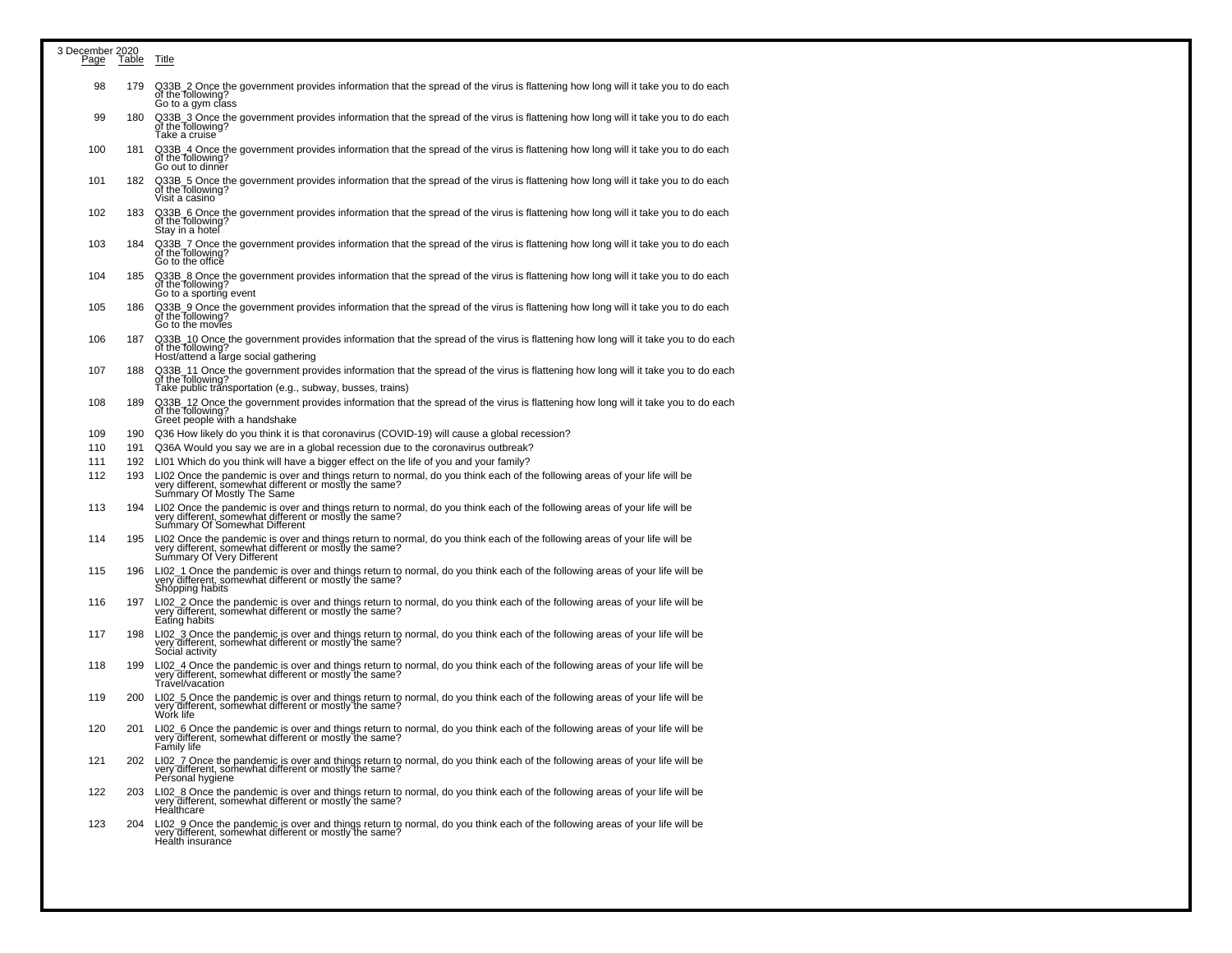#### **PT01 How many people in total, other than yourself, were at your in-person Thanksgiving gathering this year?Table 1 Table 1**

**Base: All Respondents**

|                                                                          |                           |                                     |                             |                             |                                     |                                                      |                             |                             | Waves                       |                              |                               |                                     |                               |                             |                          |                                     |                                |
|--------------------------------------------------------------------------|---------------------------|-------------------------------------|-----------------------------|-----------------------------|-------------------------------------|------------------------------------------------------|-----------------------------|-----------------------------|-----------------------------|------------------------------|-------------------------------|-------------------------------------|-------------------------------|-----------------------------|--------------------------|-------------------------------------|--------------------------------|
|                                                                          | Wave 24<br>(8/7 -<br>8/9) | Wave 25<br>(8/14 -<br>8/16)         | Wave 26<br>(8/21 -<br>8/23) | Wave 27<br>(8/28 -<br>8/30) | Wave 28 (9/3)                       | Wave 29<br>(9/10 -<br>9/12)                          | Wave 30<br>(9/17 -<br>9/19) | Wave 31<br>(9/24 -<br>9/26) | Wave 32<br>(10/1 -<br>10/3) | Wave 33<br>(10/8 -<br>10/10) | Wave 34<br>(10/15 -<br>10/17) | Wave 35<br>(10/22 -<br>10/24)       | Wave 36<br>(10/29 -<br>10/31) | Wave 37<br>(11/5 -<br>11/7) | Wave 38<br>(11/11-11/13) | Wave 39<br>(11/19 -<br>11/21)       | Wave 40<br>(11/30 -<br>12/2)   |
|                                                                          | (A)                       | (B)                                 | (C)                         | (D)                         | (E)                                 | (F)                                                  | (G)                         | (H)                         | $($ $\Gamma$                | (I)                          | (K)                           | (L)                                 | (M)                           | (N)                         | (O)                      | (P)                                 | (Q)                            |
| Unweighted Base<br>Weighted Base                                         | . .<br>÷.                 | $\overline{\phantom{a}}$<br>$\cdot$ | $\sim$<br>×                 | $\sim$<br>$\cdot$           | $\overline{\phantom{a}}$<br>$\cdot$ | $\overline{\phantom{a}}$<br>$\overline{\phantom{a}}$ | $\sim$<br>÷.                | $\cdot$                     | $\sim$<br>÷.                | J.                           | ٠<br>J.                       | $\overline{\phantom{a}}$<br>$\cdot$ | ٠<br>÷.                       | $\cdot$                     | ٠<br>J.                  | $\overline{\phantom{a}}$<br>$\cdot$ | 1980<br>1980                   |
| 10 Or Fewer (Net)                                                        | ٠<br>×,                   |                                     | ٠                           |                             |                                     |                                                      |                             |                             |                             |                              | ×.                            |                                     |                               |                             |                          |                                     | 1421<br>72%                    |
| $1 - 5$                                                                  | ٠                         |                                     | ٠<br>٠                      |                             | ٠                                   |                                                      |                             |                             | ٠                           |                              | ٠                             |                                     | ٠                             |                             |                          |                                     | 1096<br>55%                    |
| $6 - 10$                                                                 | ٠                         | ٠                                   | ٠                           |                             | ٠                                   |                                                      | ٠                           |                             | ٠                           | $\overline{\phantom{a}}$     | ٠                             |                                     |                               |                             | ٠                        | $\overline{\phantom{a}}$            | 325<br>16%                     |
| $11 - 15$                                                                |                           | ٠                                   | ٠<br>٠                      |                             | ٠<br>٠                              |                                                      | ٠                           |                             | ٠<br>٠                      | $\overline{\phantom{a}}$     | ٠<br>٠                        |                                     | ٠                             |                             |                          |                                     | $^{59}_{3\%}$                  |
| $16 - 20$                                                                |                           |                                     |                             |                             |                                     |                                                      | ×,                          |                             | ٠                           |                              | ä,                            |                                     |                               |                             |                          |                                     | $^{29}_{1\%}$                  |
| More than 20                                                             | ٠<br>٠                    | ٠                                   | ٠<br>٠                      |                             | ٠<br>٠                              |                                                      | ٠<br>٠                      |                             | $\sim$<br>٠                 |                              | ٠<br>٠                        |                                     |                               |                             |                          |                                     | $^{17}_{1\%}$                  |
| None - I had Thanksgiving<br>by myself this year                         | ٠                         | ٠                                   | ٠                           |                             |                                     |                                                      | ٠                           |                             | ٠                           | $\overline{\phantom{a}}$     | ٠                             |                                     |                               |                             |                          |                                     | 221<br>11%                     |
| N/A - I did not have an<br>in-person Thanksgiving<br>gathering this year |                           | ٠                                   | ٠                           |                             | ٠                                   |                                                      | ٠                           |                             | $\sim$<br>٠                 |                              | ٠<br>٠                        |                                     | ٠                             |                             | ٠                        |                                     | $^{125}_{6\%}$                 |
| N/A - I did not celebrate<br>Thanksgiving this year                      | ٠<br>$\sim$               |                                     |                             |                             |                                     |                                                      |                             |                             | ٠                           |                              | ٠                             |                                     |                               |                             |                          | $\overline{\phantom{a}}$            | $^{107}_{-5\%}$                |
| Mean                                                                     | ٠                         |                                     |                             |                             |                                     |                                                      |                             |                             |                             |                              |                               |                                     |                               |                             |                          |                                     | 5.0                            |
| Std. Dev.<br>Std. Err.                                                   |                           |                                     |                             |                             |                                     |                                                      |                             |                             |                             |                              |                               |                                     |                               |                             |                          |                                     | 4.84<br>0.12                   |
| Median<br>Sigma                                                          | ٠                         |                                     | ٠                           |                             | ٠                                   |                                                      |                             |                             |                             |                              |                               |                                     |                               |                             |                          |                                     | $\overline{4}$<br>1980<br>100% |

Proportions/Means: Columns Tested (5%, 10% risk level) - A/B/C/D/E/F/G/H/I/J/K/L/M/N/O/P/Q<br>Overlap formulae used. \*\* very small base (under 30) ineligible for sig testing

**Page 13 Dec 2020<br>Table 1**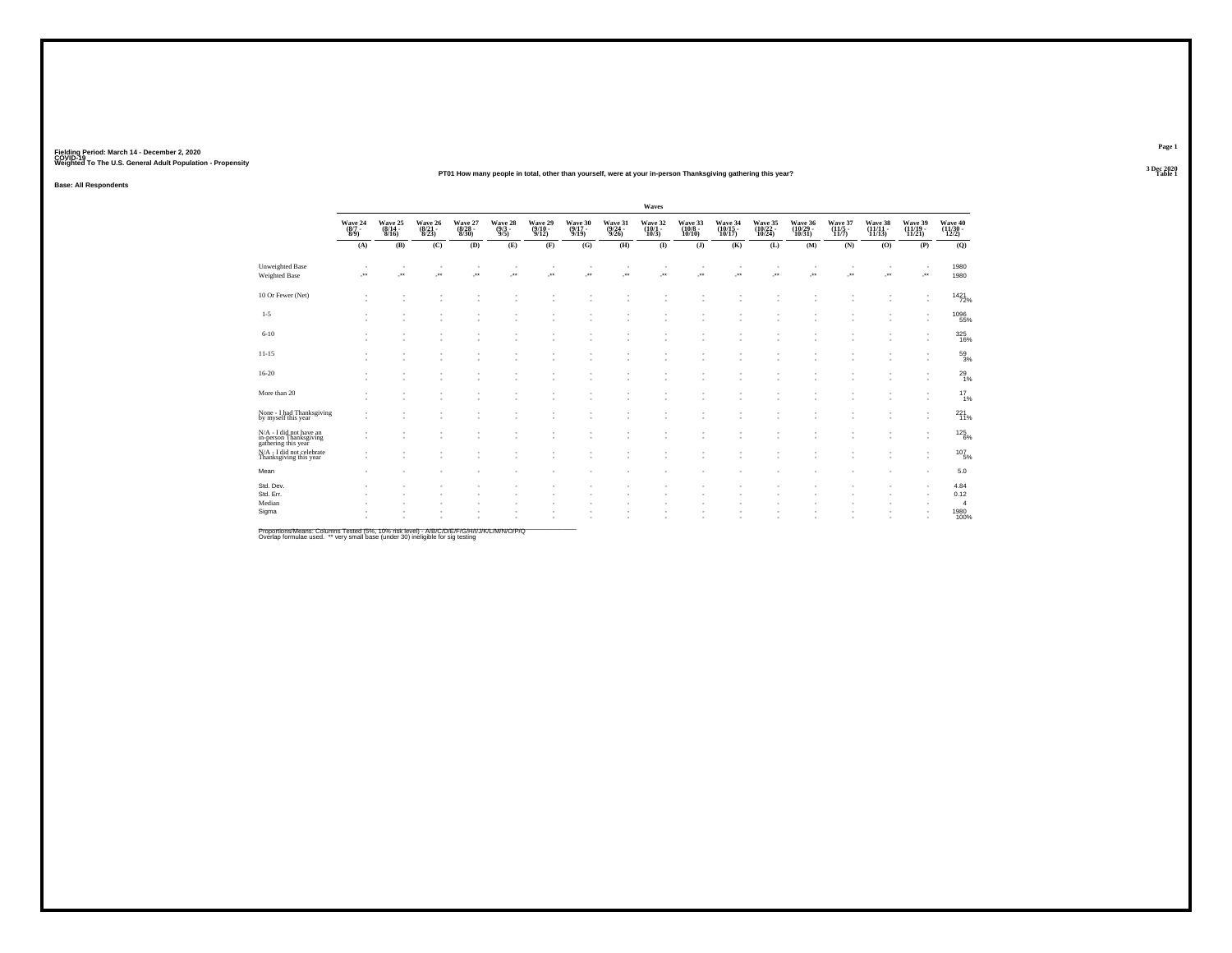#### **PT02 How well do you think your in-person Thanksgiving gathering went this year?Table 2**

**Base: Had In-Person Thanksgiving Gathering**

|                                         |                                                                |                             |                             |                             |                                |                                  |                                  |                                  | Waves                                 |                              |                               |                                                      |                               |                             |                            |                                                      |                              |
|-----------------------------------------|----------------------------------------------------------------|-----------------------------|-----------------------------|-----------------------------|--------------------------------|----------------------------------|----------------------------------|----------------------------------|---------------------------------------|------------------------------|-------------------------------|------------------------------------------------------|-------------------------------|-----------------------------|----------------------------|------------------------------------------------------|------------------------------|
|                                         | $\begin{array}{c} \text{Wave } 24 \\ (8/7 \\ 8/9) \end{array}$ | Wave 25<br>(8/14 -<br>8/16) | Wave 26<br>(8/21 -<br>8/23) | Wave 27<br>(8/28 -<br>8/30) | Wave 28<br>$\frac{(9/3)}{9/5}$ | Wave 29<br>$\frac{(9/10)}{9/12}$ | Wave 30<br>$\frac{(9/17)}{9/19}$ | Wave 31<br>$\frac{(9/24)}{9/26}$ | Wave 32<br>$\frac{(10/1 - 10)}{10/3}$ | Wave 33<br>(10/8 -<br>10/10) | Wave 34<br>(10/15 -<br>10/17) | Wave 35<br>(10/22 -<br>10/24)                        | Wave 36<br>(10/29 -<br>10/31) | Wave 37<br>(11/5 -<br>11/7) | Wave 38<br>(11/11<br>11/13 | Wave 39<br>(11/19 -<br>11/21)                        | Wave 40<br>(11/30 -<br>12/2) |
|                                         | (A)                                                            | (B)                         | (C)                         | (D)                         | (E)                            | (F)                              | (G)                              | (H)                              | $\mathbf{I}$                          | (J)                          | (K)                           | (L)                                                  | (M)                           | (N)                         | (0)                        | (P)                                                  | (Q)                          |
| <b>Unweighted Base</b><br>Weighted Base | $\star\star$                                                   | $\ddot{\phantom{1}}$        | $\bullet\bullet$            | $\bullet\bullet$            | $\bullet\,\bullet$             | $\cdot$                          | $\cdot$                          | $\cdot$                          | $\cdot$                               |                              | $\ddot{\phantom{1}}$          | $\cdot$                                              | $\cdot$                       | J.                          | $\cdot$                    | ٠<br>                                                | 1516<br>1527                 |
| Very/Somewhat Well (Net)                | $\overline{\phantom{a}}$<br>$\mathbf{r}$                       |                             |                             |                             |                                |                                  |                                  |                                  |                                       |                              |                               |                                                      |                               |                             |                            | ٠<br>٠                                               | 1404<br>92%                  |
| Very well                               |                                                                |                             |                             |                             |                                |                                  |                                  |                                  |                                       |                              |                               |                                                      |                               |                             |                            | ٠                                                    | 978<br>64%                   |
| Somewhat well                           | $\overline{\phantom{a}}$                                       |                             | ٠                           |                             |                                |                                  |                                  |                                  |                                       | ٠                            |                               | $\overline{\phantom{a}}$<br>$\overline{\phantom{a}}$ | $\sim$<br>٠                   |                             | $\sim$<br>$\sim$           | $\overline{\phantom{a}}$<br>$\overline{\phantom{a}}$ | 426<br>28%                   |
| Not At All/Not Very Well<br>(Net)       | $\overline{\phantom{a}}$                                       |                             |                             |                             |                                |                                  |                                  |                                  |                                       | ٠                            |                               | $\overline{\phantom{a}}$                             |                               |                             | $\sim$                     | ٠<br>$\sim$                                          | $123 \atop 8\%$              |
| Not very well                           |                                                                |                             |                             |                             |                                |                                  |                                  |                                  |                                       |                              |                               |                                                      |                               |                             |                            | ٠<br>$\overline{\phantom{a}}$                        | 80<br>5%                     |
| Not at all well                         |                                                                |                             |                             |                             |                                |                                  |                                  |                                  |                                       |                              |                               |                                                      | ٠                             |                             |                            | $\overline{\phantom{a}}$<br>$\sim$                   | 43/3                         |
| Sigma                                   |                                                                |                             |                             |                             |                                |                                  |                                  |                                  |                                       |                              |                               |                                                      |                               |                             | $\sim$                     | $\sim$<br>$\overline{\phantom{a}}$                   | 1527<br>100%                 |

Proportions/Means: Columns Tested (5%, 10% risk level) - A/B/C/D/E/F/G/H/I/J/K/L/M/N/O/P/Q<br>Overlap formulae used. \*\* very small base (under 30) ineligible for sig testing

**Page 23 Dec 2020<br>Table 2**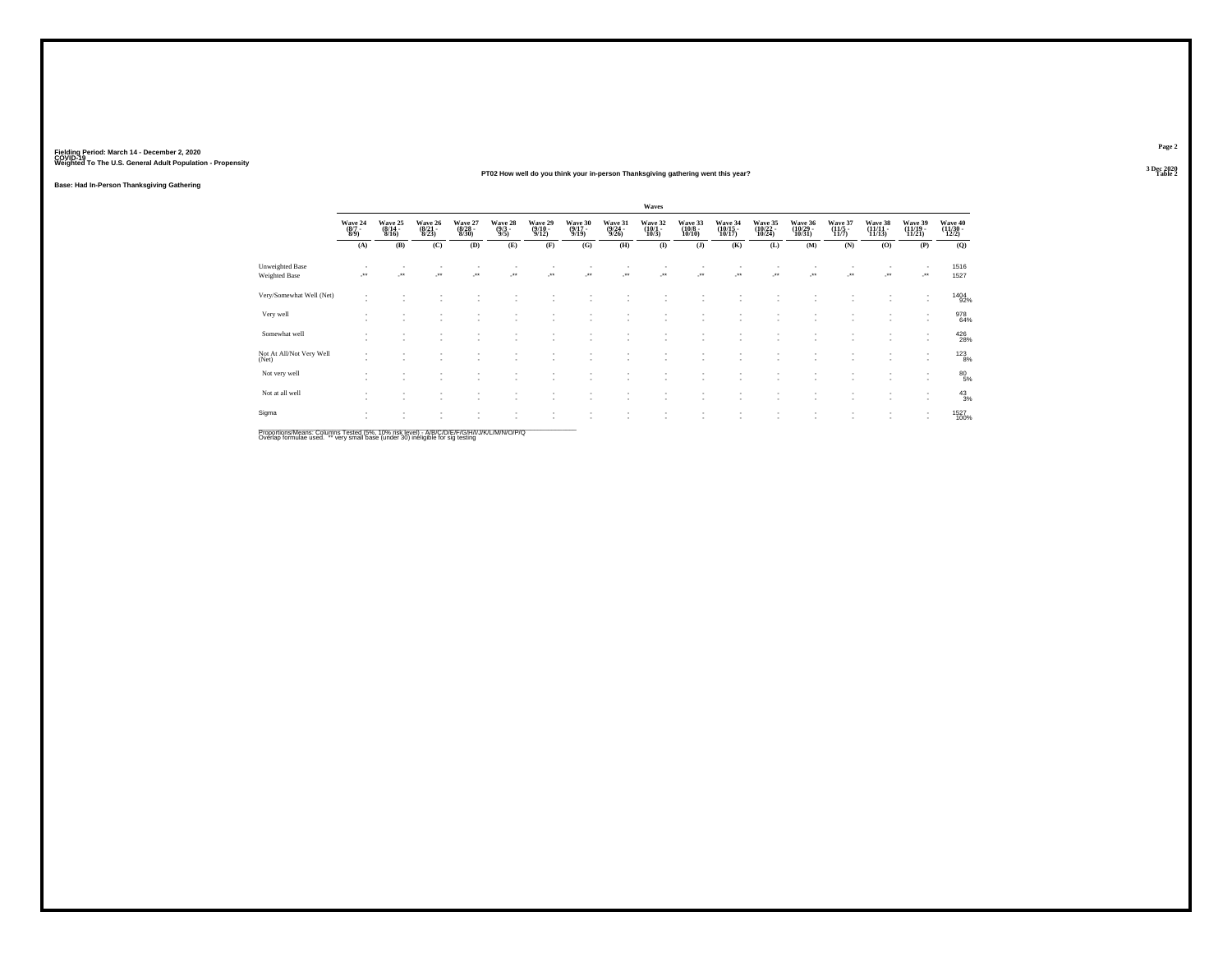## Fielding Period: March 14 - December 2, 2020<br>Fielding Period: March 14 - December 2, 2020<br>Wolchind To The U.S. General Adulf Ponulation - Propensity

# Weighted To The U.S. General Adult Population - Propensity<br>Table 3 PT03 Which of the following precautions did you take at your in-person Thanksgiving gathering this year? Please select all<br>Table 3

**Base: Had In-Person Thanksgiving Gathering**

|                                                                                                   |                    |                            |                                      |                             |                               |                 |                            |                                         | Waves                        |                              |                               |                               |                               |                 |                            |                               |                              |
|---------------------------------------------------------------------------------------------------|--------------------|----------------------------|--------------------------------------|-----------------------------|-------------------------------|-----------------|----------------------------|-----------------------------------------|------------------------------|------------------------------|-------------------------------|-------------------------------|-------------------------------|-----------------|----------------------------|-------------------------------|------------------------------|
|                                                                                                   | Wave 24<br>$8/9$ ) | Wave 25<br>(8/14 -<br>8/16 | Wave 26<br>$\frac{(8/21 - 8)}{8/23}$ | Wave 27<br>(8/28 -<br>8/30) | Wave 28<br>$(9/3 -$<br>$9/5)$ | Wave 29<br>9/12 | Wave 30<br>(9/17 -<br>9/19 | Wave 31<br>$\frac{(9/24 - 9/26)}{9/26}$ | Wave 32<br>$(10/1 -$<br>10/3 | Wave 33<br>(10/8 -<br>10/10) | Wave 34<br>(10/15 -<br>10/17) | Wave 35<br>(10/22 -<br>10/24) | Wave 36<br>(10/29 -<br>10/31) | Wave 37<br>11/7 | Wave 38<br>(11/11<br>11/13 | Wave 39<br>(11/19 -<br>11/21) | Wave 40<br>(11/30 -<br>12/2) |
|                                                                                                   | (A)                | (B)                        | (C)                                  | (D)                         | (E)                           | (F)             | (G)                        | (H)                                     | $($ $\Gamma$                 | $($ $)$                      | (K)                           | (L)                           | (M)                           | (N)             | (0)                        | (P)                           | (Q)                          |
| Unweighted Base<br>Weighted Base                                                                  | -**                | $\overline{\phantom{a}}$   | $\mathcal{L}^{\bullet}$              | J.                          | $\ddot{\phantom{1}}$          | J.              | ×                          | ×                                       | ÷.                           | $\overline{\phantom{a}}$     | J.                            | ٠<br>J.                       | ×                             | ×               | z.                         | ٠<br>$\cdot$                  | 1516<br>1527                 |
| Limited the number of<br>guests who attended                                                      |                    |                            |                                      |                             |                               |                 |                            |                                         |                              |                              |                               |                               |                               |                 |                            |                               | 637<br>42%                   |
| Limited the gathering to<br>only those who live in my<br>home                                     |                    |                            |                                      |                             |                               |                 |                            |                                         |                              |                              |                               |                               |                               |                 |                            |                               | 529<br>35%                   |
| Avoided direct contact,<br>including handshakes and<br>hugs, with others not from<br>my household |                    |                            |                                      |                             |                               |                 |                            |                                         |                              |                              |                               |                               |                               | ٠               |                            |                               | 379<br>25%                   |
| Held the gathering indoors<br>but socially distanced                                              |                    |                            |                                      |                             |                               |                 |                            |                                         |                              |                              |                               |                               |                               |                 |                            |                               | 333<br>22%                   |
| Wore masks                                                                                        |                    |                            |                                      |                             |                               |                 |                            |                                         |                              |                              |                               |                               |                               |                 |                            |                               | 286<br>19%                   |
| Those who attended had a<br>negative COVID-19 test<br>result                                      |                    |                            |                                      |                             |                               |                 |                            |                                         |                              |                              |                               |                               |                               |                 |                            |                               | 274<br>18%                   |
| Postponed any travel plans<br>and stayed home                                                     |                    |                            |                                      |                             |                               |                 |                            |                                         |                              |                              |                               |                               |                               |                 |                            |                               | 259                          |
| Held the gathering<br>outdoors/in an open space<br>(e.g., garage, deck/porch)                     |                    |                            |                                      |                             |                               |                 |                            |                                         |                              |                              |                               |                               |                               |                 |                            |                               | 164<br>11%                   |
| Those who attended were<br>quarantined before hand                                                |                    |                            |                                      |                             |                               |                 |                            |                                         |                              |                              |                               |                               |                               |                 |                            |                               | 147<br>10%                   |
| Had people bring their own<br>necessary items (e.g., food,<br>drinks, utensils, plates)           |                    |                            |                                      |                             |                               |                 |                            |                                         |                              |                              |                               |                               |                               |                 |                            |                               | $^{132}_{9%}$                |
| Other                                                                                             |                    |                            |                                      |                             |                               |                 |                            |                                         |                              |                              |                               |                               |                               |                 |                            |                               | $^{73}_{5%}$                 |
| None - We did not take<br>any precautions at my<br>in-person Thanksgiving<br>gathering            |                    |                            |                                      |                             |                               |                 |                            |                                         |                              |                              |                               |                               |                               |                 |                            |                               | 276<br>18%                   |
| Sigma                                                                                             |                    |                            |                                      |                             |                               |                 |                            |                                         |                              |                              |                               |                               |                               |                 |                            |                               | 3485<br>228%                 |
| <b>Dreportions Means: Columns Tested (59/1409) right loyal) A/D/C/D/C/D/C/H/////A/M/M/Q/D/Q</b>   |                    |                            |                                      |                             |                               |                 |                            |                                         |                              |                              |                               |                               |                               |                 |                            |                               |                              |

Proportions/Means: Columns Tested (5%, 10% risk level) - *NB/C/D/E/F/G/H/IJJ/K/L/M/N/O/P/Q*<br>Overlap formulae used. \*\* very small base (under 30) ineligible for sig testing

**Page 33 Dec 2020<br>Table 3** 

**Table 3**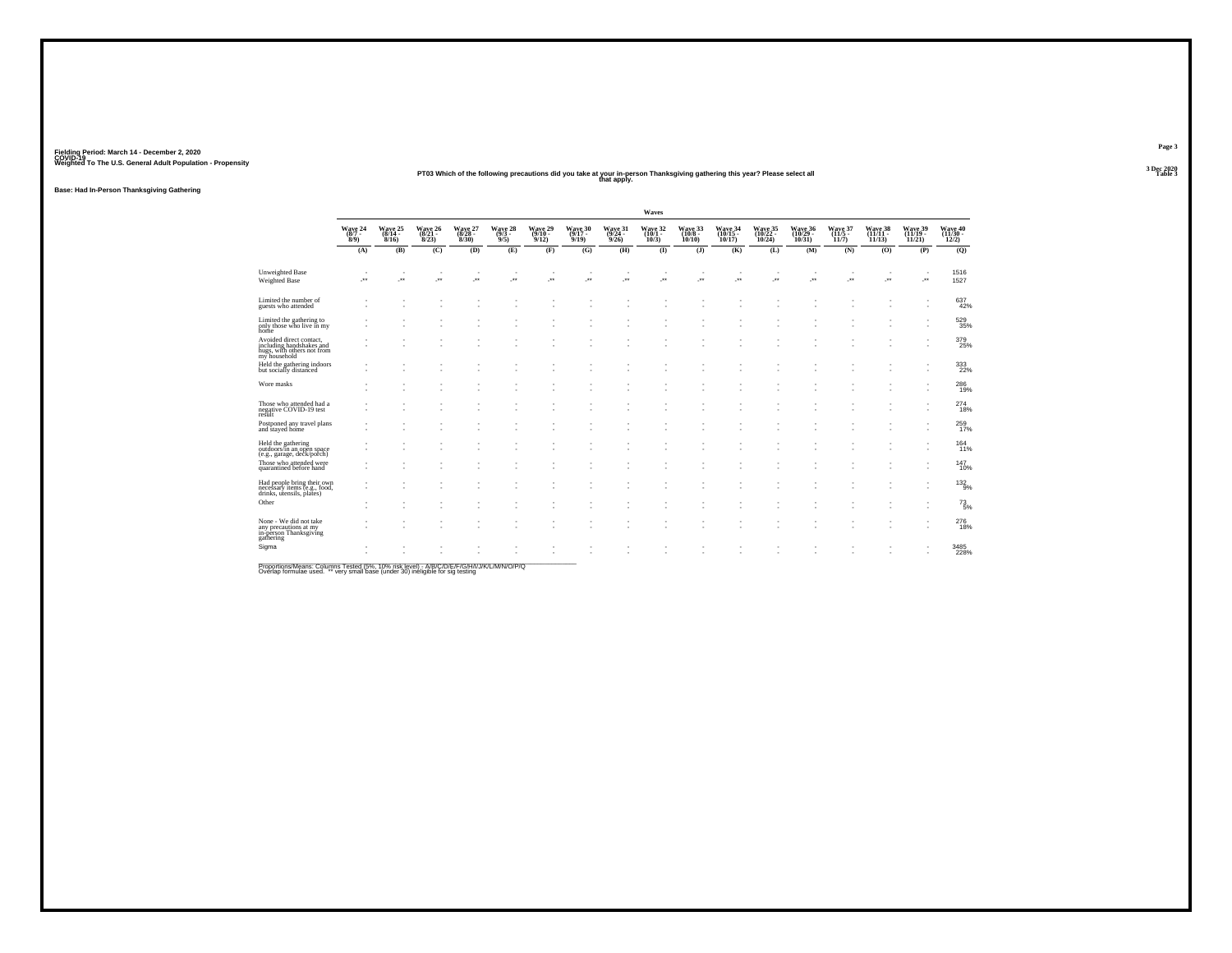#### **PT04 How concerned are you of a spike in COVID-19 cases due to Thanksgiving gatherings this year?Table 4 Table 4 Table 4 Table 4 Table 4 Table 4 Table 4 Table 4 Table 4 Table 4 Table 4 Table 4**

**Base: All Respondents**

|                                        |                                    |                             |                             |                                  |                                |                                       |                                         |                             | Waves                            |                                        |                                |                                                      |                               |                                         |                               |                                    |                              |
|----------------------------------------|------------------------------------|-----------------------------|-----------------------------|----------------------------------|--------------------------------|---------------------------------------|-----------------------------------------|-----------------------------|----------------------------------|----------------------------------------|--------------------------------|------------------------------------------------------|-------------------------------|-----------------------------------------|-------------------------------|------------------------------------|------------------------------|
|                                        | Wave 24<br>$\frac{(8/7)}{8/9}$     | Wave 25<br>(8/14 -<br>8/16) | Wave 26<br>(8/21 -<br>8/23) | Wave 27<br>$\frac{(8/28)}{8/30}$ | Wave 28<br>$\frac{(9/3)}{9/5}$ | Wave 29<br>$\frac{(9/10-9/12)}{9/12}$ | Wave 30<br>$\frac{(9/17 - 9/19)}{9/19}$ | Wave 31<br>(9/24 -<br>9/26) | Wave 32<br>$\frac{(10/1)}{10/3}$ | Wave 33<br>$\frac{(10/8 - 10)}{10/10}$ | Wave 34<br>(10/15 -<br>10/17)  | Wave 35<br>(10/22 -<br>10/24)                        | Wave 36<br>(10/29 -<br>10/31) | Wave 37<br>$\frac{(11/5 - 11)}{(11/7)}$ | Wave 38<br>(11/11 -<br>11/13) | Wave 39<br>(11/19 -<br>11/21)      | Wave 40<br>(11/30 -<br>12/2) |
|                                        | (A)                                | (B)                         | (C)                         | (D)                              | (E)                            | (F)                                   | (G)                                     | (H)                         | $($ I                            | (J)                                    | (K)                            | (L)                                                  | (M)                           | (N)                                     | (O)                           | (P)                                | (Q)                          |
| Unweighted Base<br>Weighted Base       | $\cdot$                            |                             | ×                           | $\cdot$                          | $\cdot$                        | -**                                   | $\cdot$                                 | $\mathcal{C}^{\bullet}$     | 59                               | $\cdot$                                | $\mathcal{L}^{\bullet\bullet}$ | $\cdot$                                              | ÷.                            |                                         | $\cdot$                       | $\overline{\phantom{a}}$<br>       | 1980<br>1980                 |
| Very/Somewhat<br>Concerned (Net)       |                                    |                             |                             |                                  |                                |                                       |                                         |                             |                                  | ٠                                      |                                | $\overline{\phantom{a}}$                             | ٠                             |                                         | $\sim$                        | ٠<br>$\sim$                        | 1459<br>74%                  |
| Very concerned                         |                                    |                             |                             |                                  |                                |                                       |                                         |                             |                                  | ٠                                      |                                |                                                      |                               |                                         |                               | ٠<br>$\overline{\phantom{a}}$      | 849<br>43%                   |
| Somewhat concerned                     | $\overline{\phantom{a}}$<br>$\sim$ | $\sim$                      | ٠                           |                                  |                                | ٠                                     | ٠                                       |                             |                                  | ٠<br>٠                                 |                                | $\overline{\phantom{a}}$<br>$\overline{\phantom{a}}$ | $\sim$<br>$\sim$              | $\sim$<br>٠                             | $\sim$<br>$\sim$              | $\overline{\phantom{a}}$<br>$\sim$ | 61031%                       |
| Not At All/Not Very<br>Concerned (Net) | $\sim$                             |                             |                             |                                  |                                | $\overline{\phantom{a}}$              | ٠                                       |                             |                                  | ٠                                      |                                | $\overline{\phantom{a}}$                             | ٠<br>$\sim$                   | ٠                                       | $\sim$<br>$\sim$              | ٠<br>$\sim$                        | 521<br>26%                   |
| Not very concerned                     |                                    |                             |                             |                                  |                                |                                       |                                         |                             |                                  |                                        |                                |                                                      |                               |                                         |                               | ٠<br>$\overline{\phantom{a}}$      | 250<br>13%                   |
| Not at all concerned                   | $\overline{\phantom{a}}$           |                             | $\sim$                      |                                  |                                |                                       |                                         |                             | ٠                                | ٠                                      |                                | $\overline{\phantom{a}}$                             | ٠<br>$\sim$                   |                                         | $\sim$                        | ٠<br>$\sim$                        | 271<br>14%                   |
| Sigma                                  |                                    |                             | ٠                           |                                  | ٠                              |                                       |                                         |                             |                                  | ٠<br>٠                                 |                                | $\overline{\phantom{a}}$                             | ٠<br>$\overline{\phantom{a}}$ |                                         | $\sim$<br>$\sim$              | ٠<br>$\sim$                        | 1980<br>100%                 |

Proportions/Means: Columns Tested (5%, 10% risk level) - A/B/C/D/E/F/G/H/I/J/K/L/M/N/O/P/Q<br>Overlap formulae used. \*\* very small base (under 30) ineligible for sig testing

**Page 43 Dec 2020<br>Table 4**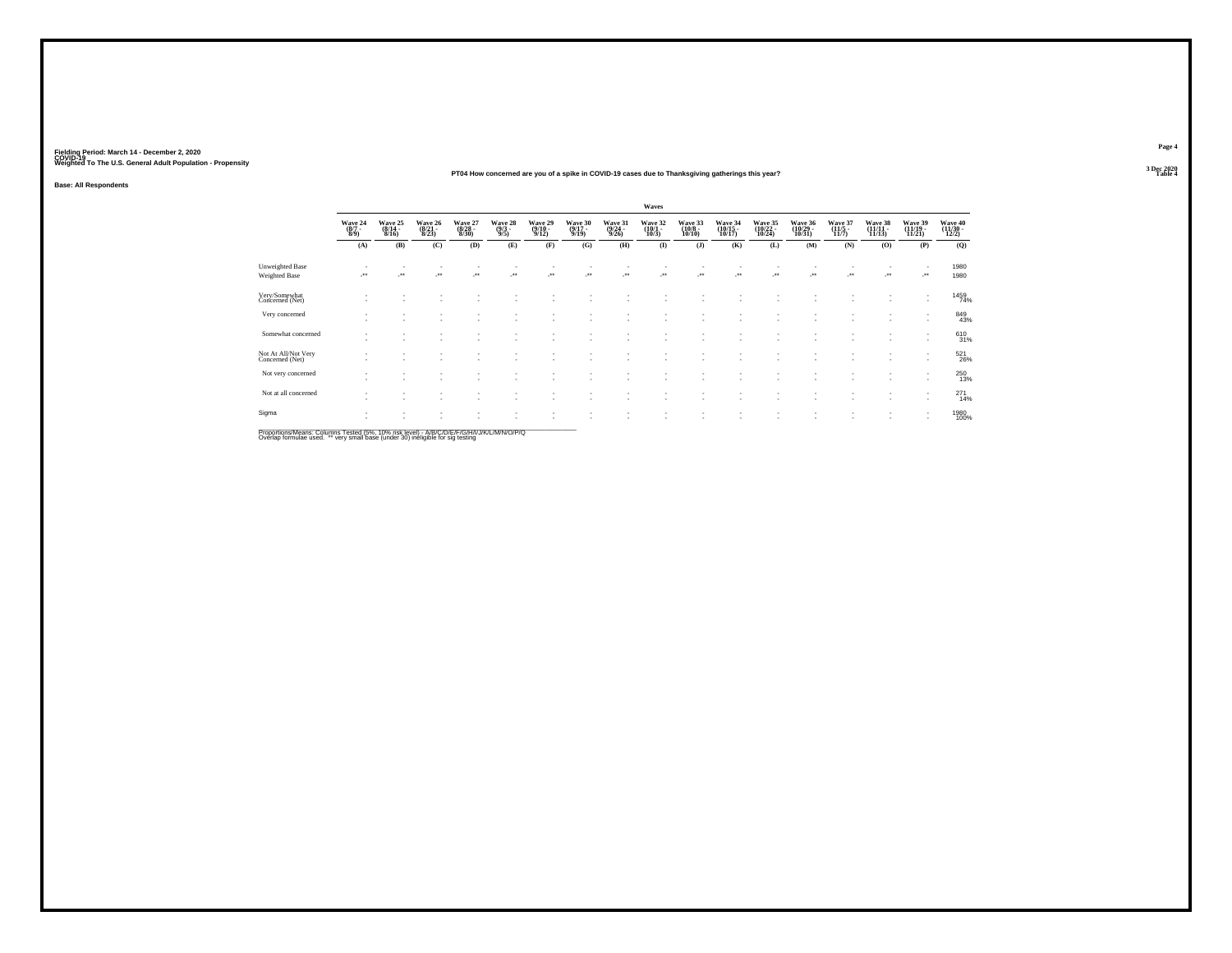## PT05 How worried are you that a rise in COVID-19 cases, due to Thanksgiving gatherings this year, will affect your upcoming<br>That was a winter holiday plans (e.g., Christmas, Hanukkah, New Year's)?

**Base: All Respondents**

|                                         |                |                 |                         |                             |                           |                               |                          |                 | Waves           |                  |                              |                              |                                  |                          |                  |                                    |                              |
|-----------------------------------------|----------------|-----------------|-------------------------|-----------------------------|---------------------------|-------------------------------|--------------------------|-----------------|-----------------|------------------|------------------------------|------------------------------|----------------------------------|--------------------------|------------------|------------------------------------|------------------------------|
|                                         | Wave 24<br>8/9 | Wave 25<br>8/16 | Wave 26<br>8/23         | Wave 27<br>(8/28 -<br>8/30) | Wave 28<br>(9/3 -<br>9/5) | Wave 29<br>(9/10 -<br>9/12)   | Wave 30<br>(9/17<br>9/19 | Wave 31<br>9/26 | Wave 32<br>10/3 | Wave 33<br>10/10 | Wave 34<br>(10/15 -<br>10/17 | Wave 35<br>(10/22 -<br>10/24 | Wave 36<br>(10/29 -<br>$10/31$ ) | Wave 37<br>(11/5<br>11/7 | Wave 38<br>11/13 | Wave 39<br>(11/19 -<br>11/21       | Wave 40<br>(11/30 -<br>12/2) |
|                                         | (A)            | (B)             | (C)                     | (D)                         | (E)                       | (F)                           | (G)                      | (H)             | $\mathbf{I}$    | $($ J $)$        | (K)                          | (L)                          | (M)                              | (N)                      | (0)              | (P)                                | (Q)                          |
| <b>Unweighted Base</b><br>Weighted Base | -**            | J.              | $\mathcal{F}^{\bullet}$ | $\cdot$                     | $\mathcal{L}^{\bullet}$   | ÷.                            | $\bullet\bullet$         | ٠<br>           | $\cdot$         |                  |                              | J.                           | ÷.                               | J.                       | J.               | $\cdot$                            | 1980<br>1980                 |
| Very/Somewhat Worried<br>(Net)          |                |                 |                         |                             |                           |                               |                          |                 |                 |                  |                              |                              |                                  |                          | ٠                |                                    | 1285<br>65%                  |
| Very worried                            |                |                 |                         |                             |                           | ٠<br>$\sim$                   |                          | ٠               |                 |                  |                              |                              | $\overline{\phantom{a}}$         | $\sim$                   | ٠<br>$\sim$      | $\overline{\phantom{a}}$           | $^{604}_{31\%}$              |
| Somewhat worried                        |                |                 |                         |                             |                           |                               |                          |                 |                 |                  |                              |                              |                                  |                          |                  |                                    | 681<br>34%                   |
| Not At All/Not Very<br>Worried (Net)    |                |                 |                         | ٠                           | $\overline{\phantom{a}}$  | ٠<br>$\sim$                   |                          |                 |                 |                  |                              |                              | $\sim$                           |                          | $\sim$           |                                    | 695<br>35%                   |
| Not very worried                        |                |                 |                         |                             |                           | $\sim$                        |                          | ٠               |                 |                  |                              |                              |                                  | $\sim$<br><b>1999</b>    | $\sim$           | $\sim$<br>$\overline{\phantom{a}}$ | 371<br>19%                   |
| Not at all worried                      |                |                 |                         |                             |                           | $\sim$                        |                          |                 |                 |                  |                              |                              |                                  |                          | ٠                |                                    | $\frac{324}{16\%}$           |
| Sigma                                   |                |                 |                         | ٠                           | $\overline{\phantom{a}}$  | ٠<br>$\overline{\phantom{a}}$ |                          |                 |                 |                  |                              |                              | $\overline{\phantom{a}}$         | $\sim$                   | ٠<br>٠           | $\overline{\phantom{a}}$           | 1980<br>100%                 |

Proportions/Means: Columns Tested (5%, 10% risk level) - A/B/C/D/E/F/G/H/I/J/K/L/M/N/O/P/Q<br>Overlap formulae used. \*\* very small base (under 30) ineligible for sig testing

**Page 53 Dec 2020<br>Table 5**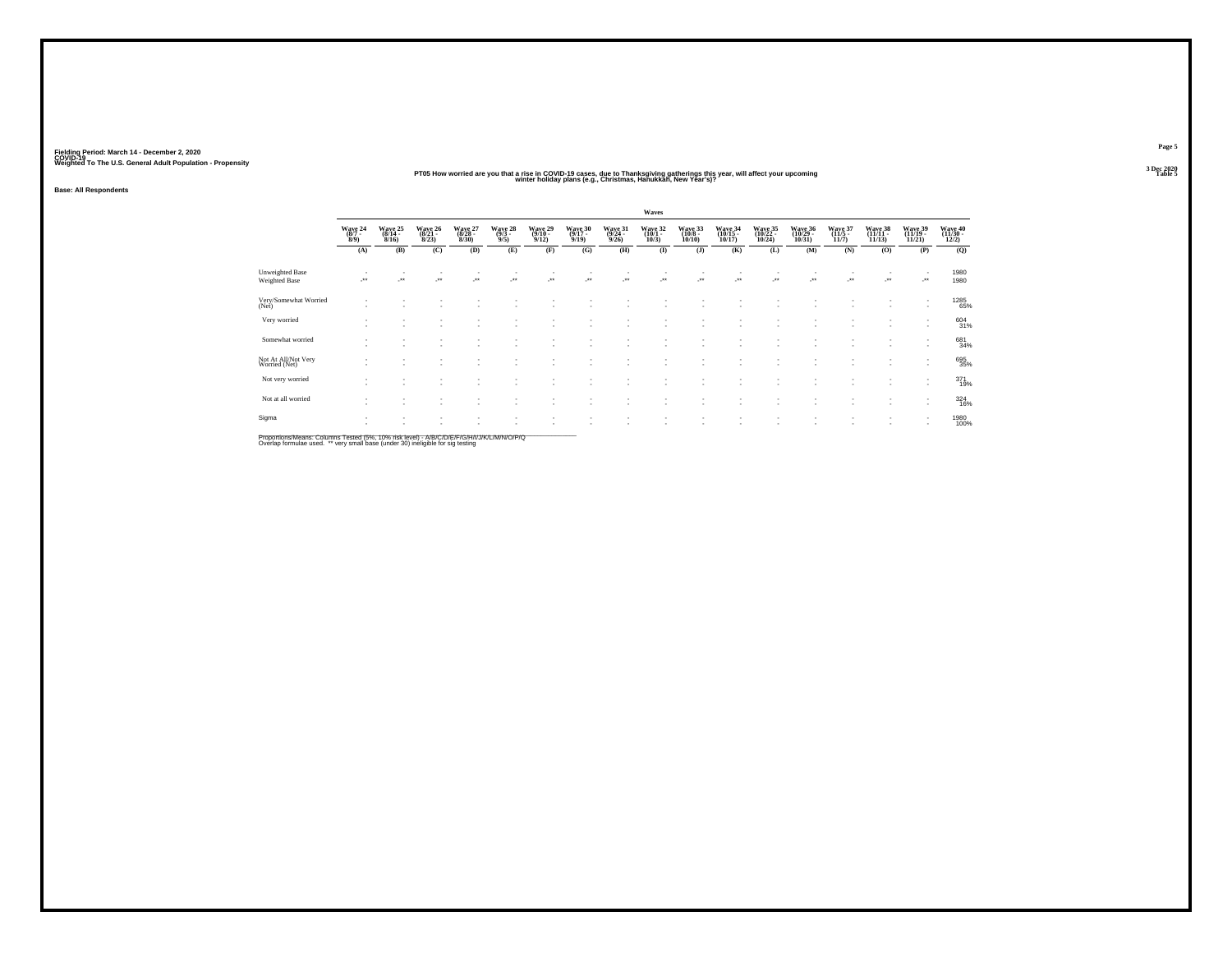## PT06 Do you plan on waiting to see if there is a rise in COVID-19 cases, due to Thanksgiving gatherings this year, before<br>The Down making plans for the upcoming winter holidays (e.g., Christmas, Hanukkah, Néw Year's)?

**Base: All Respondents**

|                                  |                           |                          |                             |                             |                                                      |                 |                          |                            | Waves                      |                  |                                    |                              |                              |                             |                  |                                    |                              |  |
|----------------------------------|---------------------------|--------------------------|-----------------------------|-----------------------------|------------------------------------------------------|-----------------|--------------------------|----------------------------|----------------------------|------------------|------------------------------------|------------------------------|------------------------------|-----------------------------|------------------|------------------------------------|------------------------------|--|
|                                  | Wave 24<br>(8/7 -<br>8/9) | Wave 25<br>8/16          | Wave 26<br>(8/21 -<br>8/23) | Wave 27<br>(8/28 -<br>8/30) | Wave 28<br>(9/3 -<br>9/5)                            | Wave 29<br>9/12 | Wave 30<br>(9/17<br>9/19 | Wave 31<br>(9/24 -<br>9/26 | Wave 32<br>(10/1 -<br>10/3 | Wave 33<br>10/10 | Wave 34<br>10/17                   | Wave 35<br>(10/22 -<br>10/24 | Wave 36<br>(10/29 -<br>10/31 | Wave 37<br>(11/5 -<br>11/7) | Wave 38<br>11/13 | Wave 39<br>(11/19 -<br>11/21       | Wave 40<br>(11/30 -<br>12/2) |  |
|                                  | (A)                       | (B)                      | (C)                         | (D)                         | (E)                                                  | (F)             | (G)                      | (H)                        | $\bf(I)$                   | (J)              | (K)                                | (L)                          | (M)                          | (N)                         | (O)              | (P)                                | (Q)                          |  |
| Unweighted Base<br>Weighted Base | - 1                       | $\cdot$                  | $\cdot$                     | $\cdot$                     | $\overline{\phantom{a}}$<br>$\overline{\phantom{a}}$ | $\rightarrow$   | $\rightarrow$            | ٠<br>$\cdot$               | ٠<br>$\cdot$               | $\cdot$          | $\overline{\phantom{a}}$<br>$\sim$ | $\cdot$                      | $\cdot$                      | ur .                        | $\cdot$          | $\cdot$                            | 1980<br>1980                 |  |
| Yes                              |                           | $\overline{\phantom{a}}$ |                             |                             |                                                      |                 |                          |                            |                            |                  |                                    |                              |                              |                             | ٠<br>٠           | $\sim$<br>$\overline{\phantom{a}}$ | 1004<br>51%                  |  |
| No                               |                           | $\overline{\phantom{a}}$ |                             |                             |                                                      |                 |                          |                            | ٠                          | $\sim$           |                                    | $\sim$                       |                              |                             | ٠<br>٠           |                                    | 976<br>49%                   |  |
| Sigma                            | $\mathbf{r}$              | ٠                        |                             |                             |                                                      |                 |                          | ٠                          |                            |                  |                                    |                              |                              |                             | ٠                | $\sim$<br>٠                        | 1980<br>100%                 |  |
|                                  |                           |                          |                             |                             |                                                      |                 |                          |                            |                            |                  |                                    |                              |                              |                             |                  |                                    |                              |  |

Proportions/Means: Columns Tested (5%, 10% risk level) - A/B/C/D/E/F/G/H/I/J/K/L/M/N/O/P/Q<br>Overlap formulae used. \*\* very small base (under 30) ineligible for sig testing

**Page 63 Dec 2020<br>Table 6**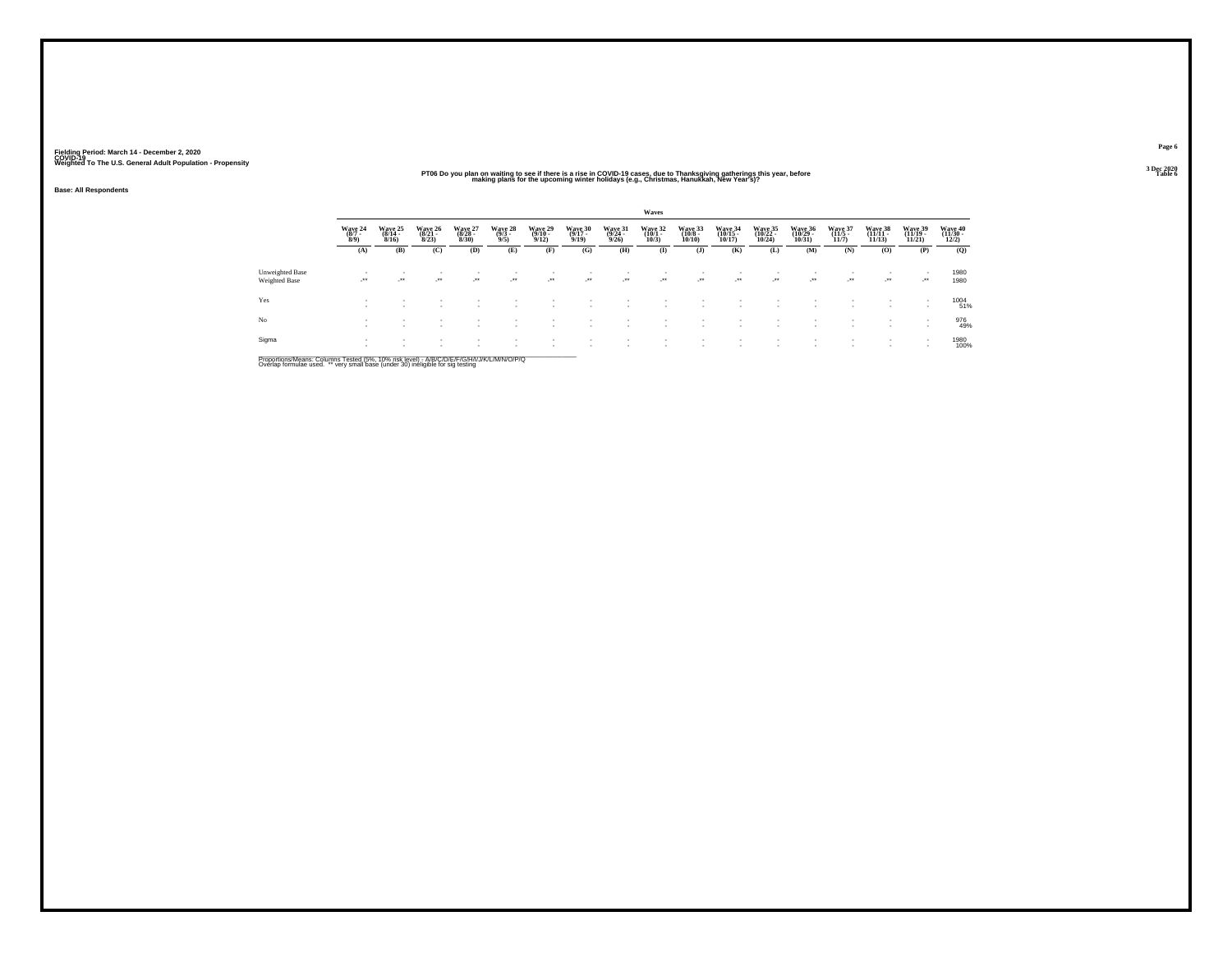## PT07 if COVID-19 cases spike as a result of Thanksgiving gatherings, how much more or less likely are you to have an<br>in-person gathering with friends/family for upcoming winter holidays (e.g., Christmas, Hanukkáh, Néw Year

**Base: All Respondents**

|                                    |                                    |                          |                      |                             |                           |                             |                 |                            | Waves                          |                               |                                                      |                                |                              |                          |                  |                              |                              |
|------------------------------------|------------------------------------|--------------------------|----------------------|-----------------------------|---------------------------|-----------------------------|-----------------|----------------------------|--------------------------------|-------------------------------|------------------------------------------------------|--------------------------------|------------------------------|--------------------------|------------------|------------------------------|------------------------------|
|                                    | Wave 24<br>8/9                     | Wave 25<br>8/16          | Wave 26<br>8/23      | Wave 27<br>(8/28 -<br>8/30) | Wave 28<br>(9/3 -<br>9/5) | Wave 29<br>(9/10 -<br>9/12) | Wave 30<br>9/19 | Wave 31<br>(9/24 -<br>9/26 | Wave 32<br>(10/1 -<br>10/3     | Wave 33<br>10/10              | Wave 34<br>(10/15<br>10/17                           | Wave 35<br>(10/22<br>$10/24$ ) | Wave 36<br>(10/29 -<br>10/31 | Wave 37<br>11/7          | Wave 38<br>11/13 | Wave 39<br>(11/19 -<br>11/21 | Wave 40<br>(11/30 -<br>12/2) |
|                                    | (A)                                | (B)                      | (C)                  | (D)                         | (E)                       | (F)                         | (G)             | (H)                        | $($ $\blacksquare$             | $($ $)$                       | (K)                                                  | (L)                            | (M)                          | (N)                      | (O)              | (P)                          | (Q)                          |
| Unweighted Base<br>Weighted Base   | $\cdot$                            | $\cdot$                  | $\ddot{\phantom{1}}$ | $\cdot$                     | $\cdot$                   | J.                          | $\cdot$         | J.                         | $\mathcal{L}^{\bullet\bullet}$ | ٠<br>$\ddot{\phantom{1}}$     | $\overline{\phantom{a}}$                             | $\overline{\phantom{a}}$       | $\cdot$                      | $\overline{\phantom{a}}$ | $\cdot$          | $\overline{\phantom{a}}$     | 1980<br>1980                 |
| Much/Somewhat More<br>Likely (Net) | $\sim$                             | $\sim$                   |                      |                             |                           |                             |                 |                            | ٠                              | ٠                             |                                                      |                                |                              |                          | $\sim$           |                              | 667<br>34%                   |
| Much more likely                   | $\mathbf{r}$<br>٠                  | ٠<br>$\sim$              | $\sim$               | ٠<br>٠                      |                           | $\overline{\phantom{a}}$    |                 | ٠                          | ٠                              | $\overline{\phantom{a}}$<br>٠ | ٠<br>$\overline{\phantom{a}}$                        | ٠<br>٠                         | ٠                            |                          | ٠<br>$\sim$      |                              | $^{314}_{16\%}$              |
| Somewhat more likely               | $\sim$<br>$\sim$                   | $\overline{\phantom{a}}$ | $\sim$               | ٠                           |                           |                             |                 | ٠.                         | ٠                              | ۰                             | $\sim$                                               | ÷.                             |                              |                          | ٠<br>$\sim$      |                              | 353<br>18%                   |
| Much/Somewhat Less<br>Likely (Net) | ٠<br>$\sim$                        | $\sim$<br>٠              | ٠<br>$\sim$          | ٠<br>٠                      |                           | $\sim$                      |                 | ٠                          | ٠<br>×.                        | ٠<br>٠                        | $\overline{\phantom{a}}$<br>$\overline{\phantom{a}}$ | ٠<br>$\sim$                    | ٠                            |                          | $\sim$           |                              | <sup>1313</sup> 66%          |
| Somewhat less likely               | $\sim$<br>$\overline{\phantom{a}}$ | ٠<br>$\sim$              |                      | $\sim$                      |                           |                             |                 | ٠.                         | ٠<br>٠                         | ٠<br>٠                        |                                                      | $\sim$                         |                              |                          | ٠<br>$\sim$      |                              | 637<br>32%                   |
| Much less likely                   | ٠<br>٠                             | ٠<br>$\sim$              |                      | ٠                           |                           |                             |                 |                            | $\sim$                         | ٠                             | ٠                                                    | ٠                              |                              |                          | $\sim$           |                              | 676<br>34%                   |
| Sigma                              | $\sim$<br>$\overline{\phantom{a}}$ | ٠<br>$\sim$              |                      |                             |                           |                             |                 | ٠                          | ٠<br>٠                         | ٠<br>٠                        |                                                      |                                |                              |                          | ٠<br>$\sim$      |                              | 1980<br>100%                 |

Proportions/Means: Columns Tested (5%, 10% risk level) - A/B/C/D/E/F/G/H/I/J/K/L/M/N/O/P/Q<br>Overlap formulae used. \*\* very small base (under 30) ineligible for sig testing

**Page 73 Dec 2020<br>Table 7**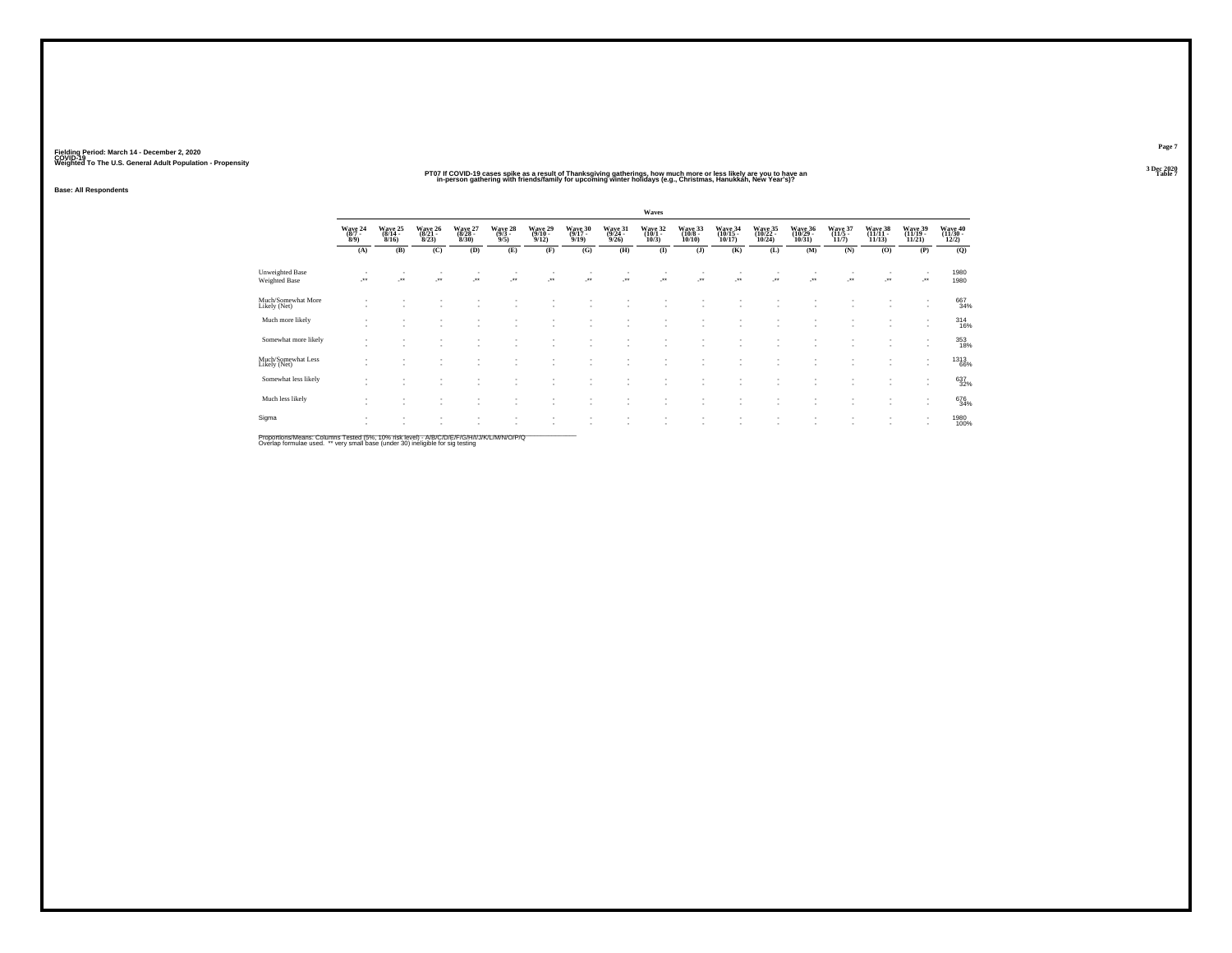## **PT08 If COVID-19 cases spike as a result of Thanksgiving gatherings this year, how much regret will you feel for having had Table 8 an in-person gathering with family/friends at Thanksgiving?**

**Base: Had In-Person Thanksgiving Gathering**

|                                                |                                      |                 |                              |                            |                                    |                          |                            |                            | Waves                      |                                   |                            |                                  |                              |                 |                              |                                    |                              |
|------------------------------------------------|--------------------------------------|-----------------|------------------------------|----------------------------|------------------------------------|--------------------------|----------------------------|----------------------------|----------------------------|-----------------------------------|----------------------------|----------------------------------|------------------------------|-----------------|------------------------------|------------------------------------|------------------------------|
|                                                | Wave 24<br>$\frac{(8/7 - 8)}{(8/9)}$ | Wave 25<br>8/16 | Wave 26<br>$(8/21 -$<br>8/23 | Wave 27<br>(8/28 -<br>8/30 | Wave 28<br>$\frac{(9/3 - 9)}{9/5}$ | Wave 29<br>9/12          | Wave 30<br>(9/17 -<br>9/19 | Wave 31<br>(9/24 -<br>9/26 | Wave 32<br>(10/1 -<br>10/3 | Wave 33<br>$(10/8 -$<br>$10/10$ ) | Wave 34<br>(10/15<br>10/17 | Wave 35<br>(10/22 -<br>$10/24$ ) | Wave 36<br>(10/29 -<br>10/31 | Wave 37<br>11/7 | Wave 38<br>(11/11 -<br>11/13 | Wave 39<br>(11/19 -<br>11/21       | Wave 40<br>(11/30 -<br>12/2) |
|                                                | (A)                                  | (B)             | (C)                          | (D)                        | (E)                                | (F)                      | (G)                        | (H)                        | $\mathbf{I}$               | (J)                               | (K)                        | (L)                              | (M)                          | (N)             | (O)                          | (P)                                | (Q)                          |
| <b>Unweighted Base</b><br><b>Weighted Base</b> | - * *                                |                 | ÷.                           | ٠.                         | ÷                                  | $\cdot$                  |                            | $\overline{\phantom{a}}$   | $\cdot$                    | $\cdot$                           | $\cdot$                    | -**                              | $\cdot$                      |                 | $\cdot$                      | $\cdot$                            | 758<br>774                   |
| A Great Deal/Some (Net)                        |                                      |                 |                              |                            | ٠                                  | $\overline{\phantom{a}}$ | ٠                          |                            |                            |                                   |                            |                                  |                              |                 | - 1                          | $\sim$                             | 330<br>43%                   |
| A great deal                                   |                                      | ٠               |                              |                            | $\overline{\phantom{a}}$<br>٠      | $\sim$<br>и.             | ٠<br>$\sim$                | $\sim$                     |                            | ٠<br>٠                            |                            |                                  |                              |                 | ۰.                           | $\,$<br>$\sim$                     | $^{134}_{17\%}$              |
| Some                                           |                                      |                 |                              |                            |                                    |                          | ٠                          |                            |                            | $\overline{\phantom{a}}$          |                            |                                  |                              |                 |                              | ٠<br>$\overline{\phantom{a}}$      | 196<br>25%                   |
| None/Not Much (Net)                            |                                      |                 |                              |                            | ٠                                  | $\overline{\phantom{a}}$ | ٠<br>٠                     | . п.                       |                            | ٠                                 |                            |                                  |                              |                 | ۰.                           | $\overline{\phantom{a}}$<br>$\sim$ | 444<br>57%                   |
| Not much                                       |                                      |                 |                              |                            | ٠<br>×                             | и.                       | ٠<br>٠                     |                            |                            | ٠                                 |                            |                                  |                              |                 | ×                            | $\sim$<br>$\overline{\phantom{a}}$ | <sup>171</sup><br>22%        |
| None                                           |                                      |                 |                              |                            |                                    |                          | ٠<br>٠                     |                            |                            |                                   |                            |                                  |                              |                 |                              | $\overline{\phantom{a}}$           | 273<br>35%                   |
| Sigma                                          |                                      |                 |                              |                            | ٠.                                 |                          | ٠<br>٠                     |                            |                            | ٠                                 |                            |                                  |                              |                 |                              | $\sim$<br>$\sim$                   | 774<br>100%                  |
|                                                |                                      |                 |                              |                            |                                    |                          |                            |                            |                            |                                   |                            |                                  |                              |                 |                              |                                    |                              |

Proportions/Means: Columns Tested (5%, 10% risk level) - A/B/C/D/E/F/G/H/I/J/K/L/M/N/O/P/Q<br>Overlap formulae used. \*\* very small base (under 30) ineligible for sig testing

**Page 83 Dec 2020<br>Table 8**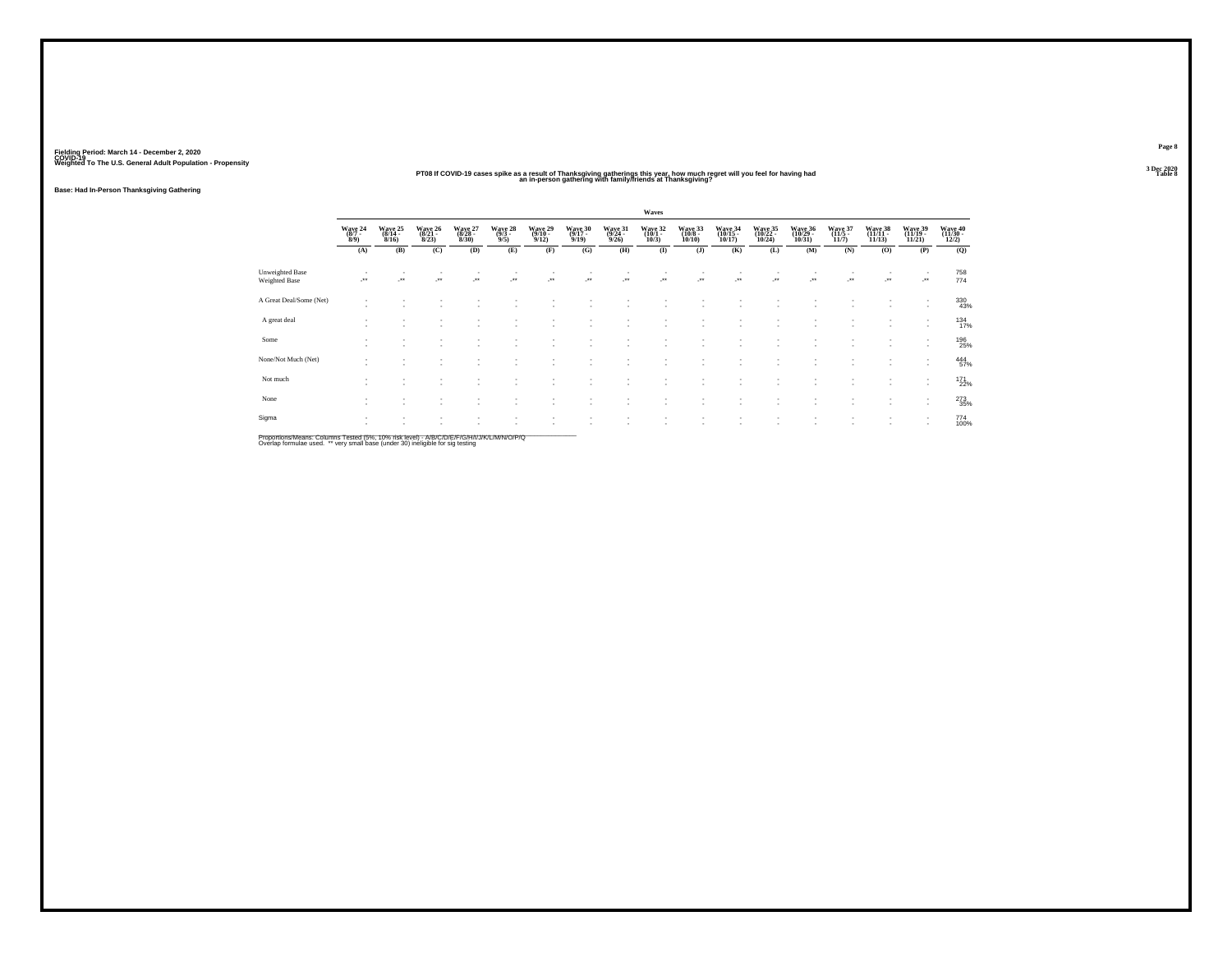#### **PT08A If someone you know contracts COVID-19 from their Thanksgiving gatherings this year, how much regret will you feel for having had an in-person gathering with family/friends at Thanksgiving?Table 9 Table 9**

**Base: Had In-Person Thanksgiving Gathering**

|                                         |                                      |                              |                              |                                  |                                    |                                         |                                         |                              | Waves                          |                                 |                              |                                  |                              |                          |                  |                                                      |                            |
|-----------------------------------------|--------------------------------------|------------------------------|------------------------------|----------------------------------|------------------------------------|-----------------------------------------|-----------------------------------------|------------------------------|--------------------------------|---------------------------------|------------------------------|----------------------------------|------------------------------|--------------------------|------------------|------------------------------------------------------|----------------------------|
|                                         | Wave 24<br>$\frac{(8/7 - 8)}{(8/9)}$ | Wave 25<br>$(8/14 -$<br>8/16 | Wave 26<br>$(8/21 -$<br>8/23 | Wave 27<br>$(8/28 -$<br>$8/30$ ) | Wave 28<br>$\frac{(9/3 - 9)}{9/5}$ | Wave 29<br>$\frac{(9/10 - 9/12)}{9/12}$ | Wave 30<br>$\frac{(9/17 - 9/19)}{9/19}$ | Wave 31<br>$(9/24 -$<br>9/26 | Wave 32<br>(10/1 -<br>$10/3$ ) | Wave 33<br>(10/8 -<br>$10/10$ ) | Wave 34<br>(10/15 -<br>10/17 | Wave 35<br>(10/22 -<br>$10/24$ ) | Wave 36<br>(10/29 -<br>10/31 | Wave 37<br>(11/5<br>11/7 | Wave 38<br>11/13 | Wave 39<br>(11/19 -<br>11/21                         | Wave 40<br>(11/30<br>12/2) |
|                                         | (A)                                  | (B)                          | (C)                          | (D)                              | (E)                                | (F)                                     | (G)                                     | (H)                          | $\bf(I)$                       | (J)                             | (K)                          | (L)                              | (M)                          | (N)                      | (0)              | (P)                                                  | (Q)                        |
| <b>Unweighted Base</b><br>Weighted Base | $\cdot$                              | $\cdot$                      | ÷.                           |                                  | ÷.                                 |                                         |                                         |                              | $\cdot$                        | $\cdot$                         | $\cdot$                      | $\cdot$                          | $\cdot$                      |                          |                  | $\cdot$                                              | 758<br>753                 |
| A Great Deal/Some (Net)                 |                                      |                              |                              |                                  |                                    |                                         |                                         |                              |                                |                                 |                              |                                  |                              |                          | $\sim$           | $\overline{\phantom{a}}$                             | 467<br>62%                 |
| A great deal                            |                                      |                              | ٠<br>٠                       |                                  | $\overline{\phantom{a}}$           | ٠                                       | и.                                      | - 1                          | ٠<br>$\sim$                    | $\overline{\phantom{a}}$        | $\overline{\phantom{a}}$     | ٠                                |                              |                          | ٠                | $\sim$                                               | 253<br>34%                 |
| Some                                    | $\mathbf{r}$                         |                              |                              |                                  |                                    |                                         |                                         | $\sim$                       | ٠                              | $\sim$                          |                              |                                  |                              |                          |                  |                                                      | 213<br>28%                 |
| None/Not Much (Net)                     | $\overline{\phantom{a}}$             |                              |                              |                                  |                                    |                                         | $\overline{\phantom{a}}$                | $\sim$                       | $\sim$                         | ٠                               |                              |                                  |                              |                          |                  | $\overline{\phantom{a}}$                             | 286<br>38%                 |
| Not much                                |                                      |                              |                              |                                  |                                    |                                         |                                         |                              |                                |                                 |                              |                                  |                              |                          |                  | ٠                                                    | $^{122}_{16\%}$            |
| None                                    |                                      |                              |                              |                                  |                                    |                                         |                                         |                              | ٠                              |                                 |                              |                                  |                              |                          |                  | ٠                                                    | 165<br>22%                 |
| Sigma                                   |                                      |                              |                              |                                  |                                    |                                         |                                         | $\sim$                       | ٠<br>٠                         |                                 |                              |                                  |                              |                          | ٠<br>٠           | $\overline{\phantom{a}}$<br>$\overline{\phantom{a}}$ | 753<br>100%                |
|                                         |                                      |                              |                              |                                  |                                    |                                         |                                         |                              |                                |                                 |                              |                                  |                              |                          |                  |                                                      |                            |

Proportions/Means: Columns Tested (5%, 10% risk level) - A/B/C/D/E/F/G/H/I/J/K/L/M/N/O/P/Q<br>Overlap formulae used. \*\* very small base (under 30) ineligible for sig testing

**Page 93 Dec 2020<br>Table 9**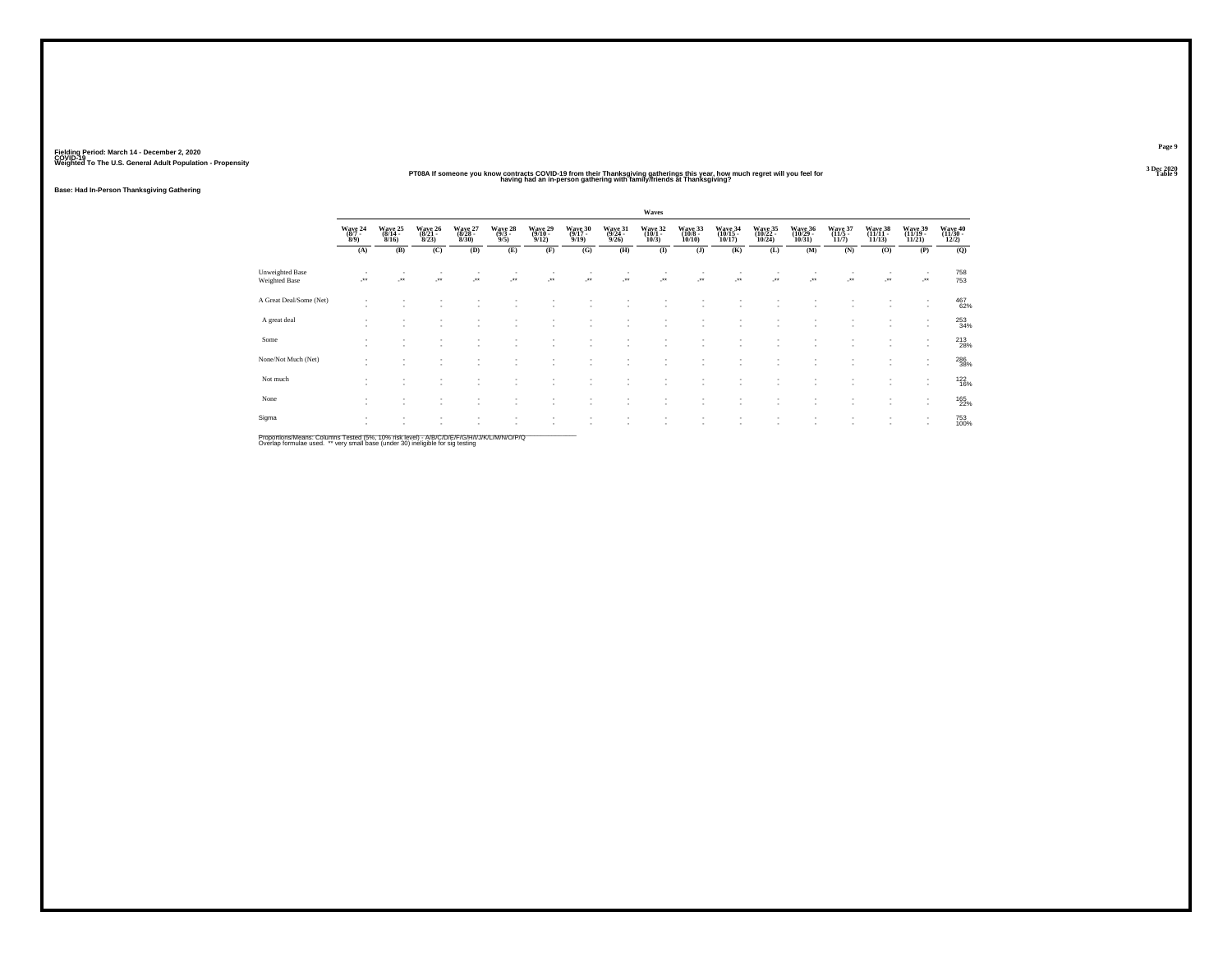### **Base: All Respondents**

#### **BF01 Did you shop Black Friday at all this year?Particular Table 10 Table 10 Table 10 Table 10 Table 10**

|                                                                                  |                                    |                              |                             |                             |                                |                             |                 |                             | Waves                        |                              |                                 |                            |                                |                          |                  |                              |                              |
|----------------------------------------------------------------------------------|------------------------------------|------------------------------|-----------------------------|-----------------------------|--------------------------------|-----------------------------|-----------------|-----------------------------|------------------------------|------------------------------|---------------------------------|----------------------------|--------------------------------|--------------------------|------------------|------------------------------|------------------------------|
|                                                                                  | Wave 24<br>$(8/7 -$<br>8/9         | Wave 25<br>$(8/14 -$<br>8/16 | Wave 26<br>(8/21 -<br>8/23) | Wave 27<br>(8/28 -<br>8/30) | Wave 28<br>$\frac{(9/3)}{9/5}$ | Wave 29<br>(9/10 -<br>9/12) | Wave 30<br>9/19 | Wave 31<br>(9/24 -<br>9/26) | Wave 32<br>$(10/1 -$<br>10/3 | Wave 33<br>(10/8 -<br>10/10) | Wave 34<br>10/17                | Wave 35<br>(10/22<br>10/24 | Wave 36<br>(10/29<br>$10/31$ ) | Wave 37<br>(11/5<br>11/7 | Wave 38<br>11/13 | Wave 39<br>(11/19 -<br>11/21 | Wave 40<br>(11/30 -<br>12/2) |
|                                                                                  | (A)                                | (B)                          | (C)                         | (D)                         | (E)                            | (F)                         | (G)             | (H)                         | $\bf{I}$                     | (J)                          | (K)                             | (L)                        | (M)                            | (N)                      | (O)              | (P)                          | (Q)                          |
| Unweighted Base<br><b>Weighted Base</b>                                          |                                    | $\ddot{\phantom{1}}$         | $\ddot{\phantom{1}}$        | $\ddot{\phantom{1}}$        | $\bullet\,\bullet$             | - 11                        |                 | $\bullet\bullet$            | $\bullet\bullet$             | - 11<br>                     | $\overline{\phantom{a}}$<br>-** |                            | $\cdot$                        | $\cdot$                  |                  | ٠<br>$\cdot$                 | 1980<br>1980                 |
| Yes (Net)                                                                        | ٠<br>٠                             |                              |                             |                             |                                |                             |                 |                             |                              |                              |                                 |                            |                                |                          |                  | ٠                            | 898<br>45%                   |
| Yes, I shopped only on<br>Black Friday (November<br>27th)                        | -<br>٠                             |                              |                             |                             |                                |                             |                 |                             |                              |                              |                                 |                            |                                |                          |                  | ٠                            | $^{244}_{12\%}$              |
| Yes, I shopped during the<br>week of Black Friday but<br>not on Black Friday     | $\sim$<br>$\overline{\phantom{a}}$ |                              |                             |                             |                                |                             |                 |                             | ٠                            | ٠<br>٠.                      | $\sim$                          | $\overline{\phantom{a}}$   | $\sim$<br>٠                    |                          | $\sim$<br>$\sim$ | $\overline{\phantom{a}}$     | 229                          |
| Yes, I shopped both<br>during the week of Black<br>Friday and on Black<br>Friday | ٠<br>٠                             |                              |                             | ٠                           |                                |                             |                 |                             | ٠                            | ٠<br>٠.                      | $\overline{\phantom{a}}$        |                            | ٠                              |                          | $\sim$           | ۰                            | 425<br>21%                   |
| No                                                                               | ٠<br>$\overline{\phantom{a}}$      |                              | -                           |                             |                                |                             |                 |                             |                              | ٠<br>٠.                      | $\sim$                          | $\overline{\phantom{a}}$   |                                |                          | ٠                | ٠<br>$\sim$                  | 1082<br>55%                  |
| Sigma                                                                            | ٠                                  |                              |                             | ٠                           |                                |                             |                 |                             |                              | ٠                            | $\overline{\phantom{a}}$        |                            | ٠                              |                          | ٠                | ٠                            | 1980<br>100%                 |

Proportions/Means: Columns Tested (5%, 10% risk level) - *NB/C/D/E/F/G/H/IJJ/K/L/M/N/O/P/Q*<br>Overlap formulae used. \*\* very small base (under 30) ineligible for sig testing

No

**Page 10**3 Dec 2020<br>Table 10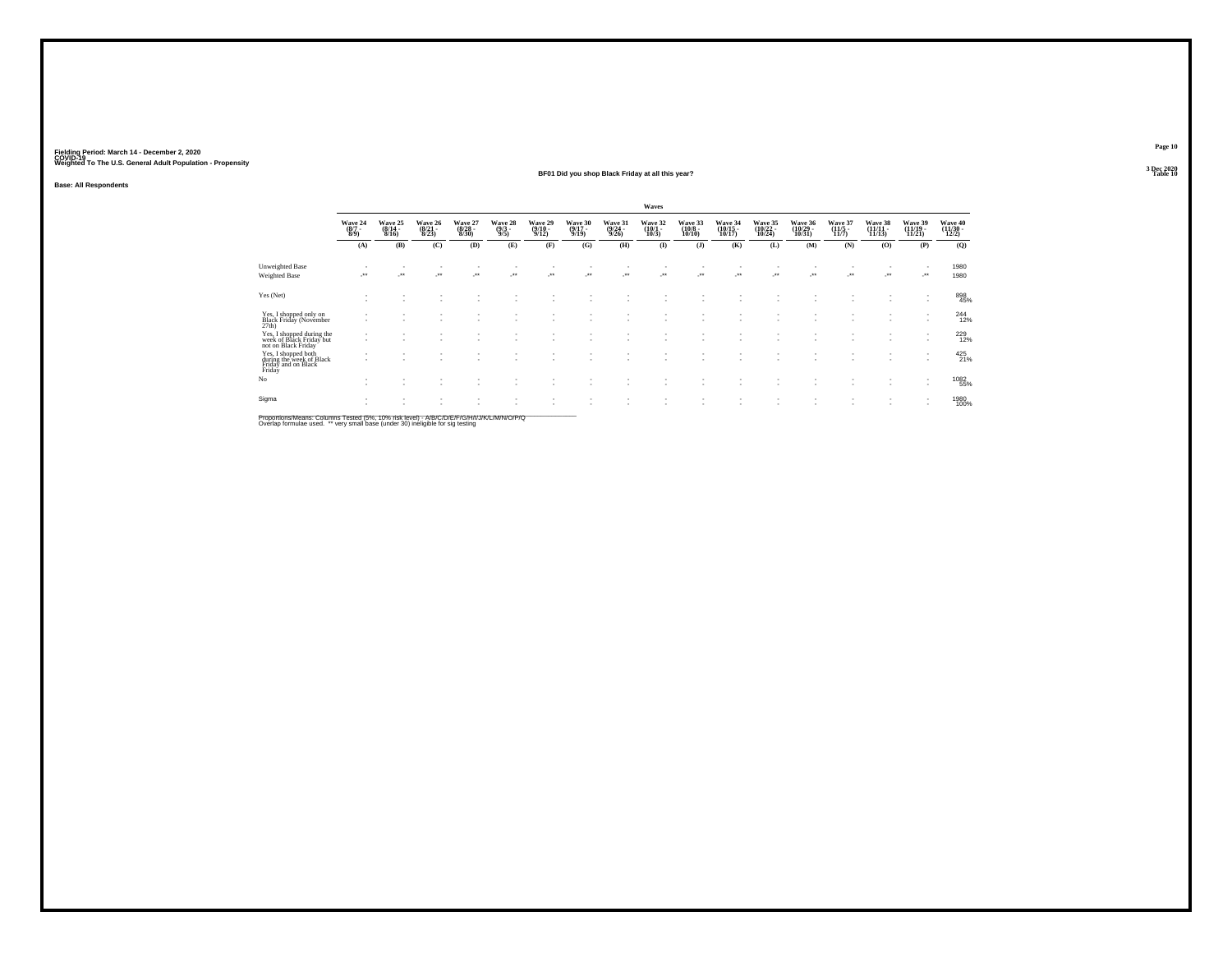### **BF02 Which of the following best describes how you shopped Black Friday this year?**

**Base: Shopped Black Friday**

|                                  |                           |                                          |                                  |                                  |                                |                                       |                                  |                             | Waves                       |                                   |                                    |                               |                               |                             |                                |                                    |                              |
|----------------------------------|---------------------------|------------------------------------------|----------------------------------|----------------------------------|--------------------------------|---------------------------------------|----------------------------------|-----------------------------|-----------------------------|-----------------------------------|------------------------------------|-------------------------------|-------------------------------|-----------------------------|--------------------------------|------------------------------------|------------------------------|
|                                  | Wave 24<br>(8/7 -<br>8/9) | Wave 25<br>$\frac{(8/14)}{8/16}$         | Wave 26<br>$\frac{(8/21)}{8/23}$ | Wave 27<br>$\frac{(8/28)}{8/30}$ | Wave 28<br>$\frac{(9/3)}{9/5}$ | Wave 29<br>$\frac{(9/10-9/12)}{9/12}$ | Wave 30<br>$\frac{(9/17)}{9/19}$ | Wave 31<br>(9/24 -<br>9/26) | Wave 32<br>(10/1 -<br>10/3) | Wave 33<br>$\frac{(10/8)}{10/10}$ | Wave 34<br>$\frac{(10/15)}{10/17}$ | Wave 35<br>(10/22 -<br>10/24) | Wave 36<br>(10/29 -<br>10/31) | Wave 37<br>(11/5 -<br>11/7) | Wave 38<br>$(11/11 -$<br>11/13 | Wave 39<br>(11/19 -<br>11/21       | Wave 40<br>(11/30 -<br>12/2) |
|                                  | (A)                       | (B)                                      | (C)                              | (D)                              | (E)                            | (F)                                   | (G)                              | (H)                         | $\bf(I)$                    | (J)                               | (K)                                | (L)                           | (M)                           | (N)                         | (O)                            | (P)                                | (Q)                          |
| Unweighted Base<br>Weighted Base | $\sim$                    | $\mathbf{r}$<br>$\overline{\phantom{a}}$ | ٠<br>ur.                         | $\mathcal{L}^{\bullet\bullet}$   |                                | <b>START</b>                          |                                  | $\cdot$                     | $\cdot$                     | $\cdot$                           | $\mathcal{L}^{\text{max}}$         | $\sim$                        | $\sim$<br>$\cdot$             | $\mathcal{L}^{\text{max}}$  | ٠<br>$\cdot$                   | $\sim$<br>$\cdot$                  | 1029<br>898                  |
| Only in-stores                   | $\overline{\phantom{a}}$  | $\sim$                                   | ٠                                | <b>1999</b>                      | $\sim$                         | $\sim$                                |                                  |                             |                             | ٠.                                | $\mathbf{r}$                       | $\overline{\phantom{a}}$      | $\overline{\phantom{a}}$      | <b>COL</b>                  | ٠<br>$\sim$                    | $\sim$<br>$\mathbf{r}$             | 102<br>11%                   |
| Both in-stores and online        | $\overline{\phantom{a}}$  |                                          |                                  |                                  |                                |                                       |                                  |                             |                             |                                   |                                    |                               |                               |                             | ٠                              | $\overline{\phantom{a}}$<br>$\sim$ | 404<br>45%                   |
| Only online                      | $\sim$<br>$\sim$          |                                          | $\sim$                           | . .                              | ٠.                             |                                       |                                  |                             |                             | ٠.                                |                                    | $\sim$                        |                               | $\sim$                      | ٠                              | $\mathbf{r}$                       | 393<br>44%                   |
| Sigma                            | $\sim$                    |                                          |                                  |                                  |                                |                                       |                                  |                             |                             |                                   |                                    | $\sim$                        | $\sim$                        |                             | $\sim$<br>٠                    | $\sim$<br>$\mathbf{r}$             | 898<br>100%                  |

Proportions/Means: Columns Tested (5%, 10% risk level) - A/B/C/D/E/F/G/H/I/J/K/L/M/N/O/P/Q<br>Overlap formulae used. \*\* very small base (under 30) ineligible for sig testing

**Page 113 Dec 2020<br>Table 11** 

**Particular Table 11 Table 11 Table 11 Table 11**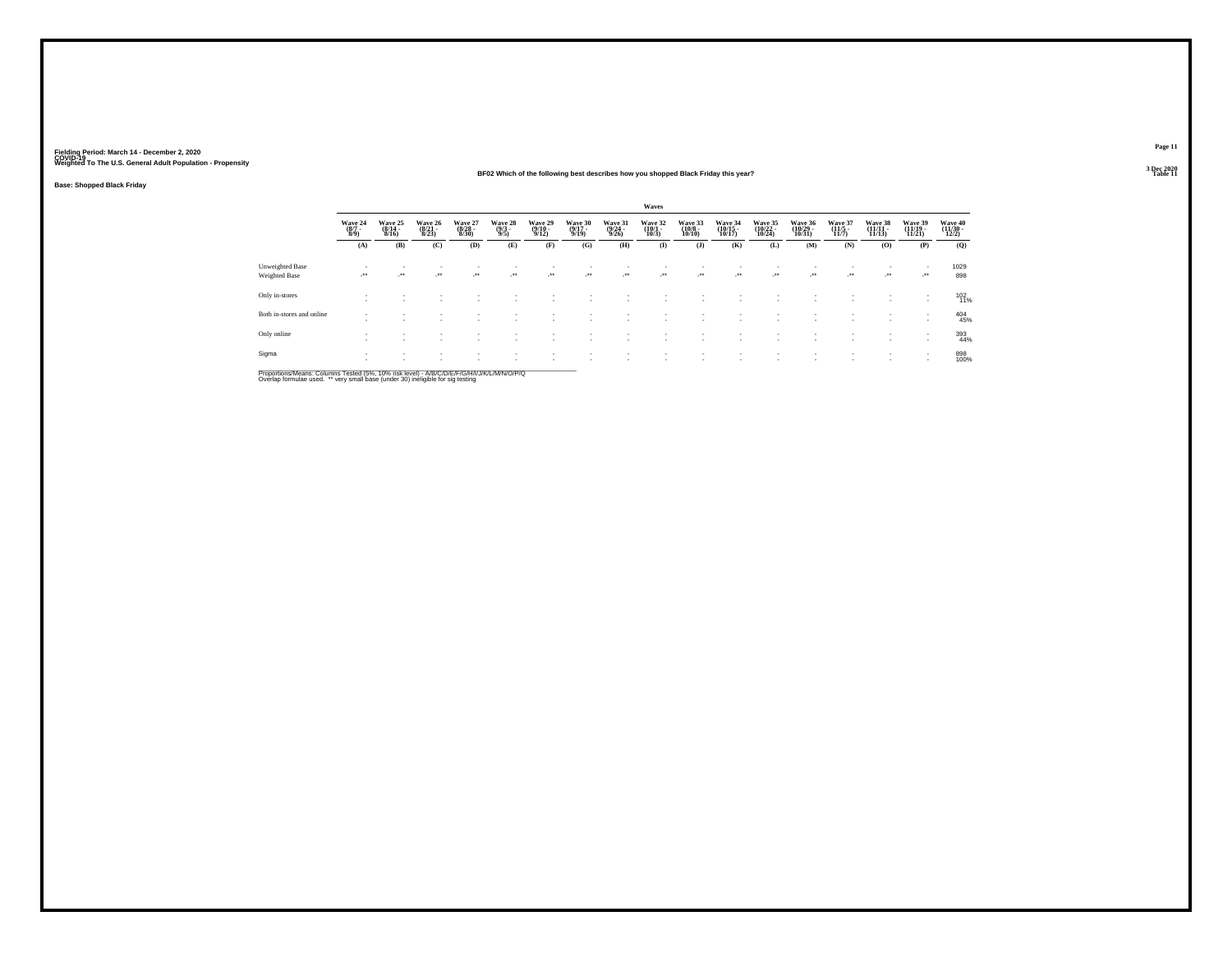#### **BF03 How much did you spend in total during your Black Friday shopping this year?Table 12 Table 12 Table 12**

**Base: Shopped Black Friday**

|                                  |                                                                |                             |                             |                                                  |                               |                             |                             |                             | Waves                       |                              |                               |                               |                               |                                        |                               |                                     |                              |
|----------------------------------|----------------------------------------------------------------|-----------------------------|-----------------------------|--------------------------------------------------|-------------------------------|-----------------------------|-----------------------------|-----------------------------|-----------------------------|------------------------------|-------------------------------|-------------------------------|-------------------------------|----------------------------------------|-------------------------------|-------------------------------------|------------------------------|
|                                  | $\begin{array}{c} \text{Wave } 24 \\ (8/7 \\ 8/9) \end{array}$ | Wave 25<br>(8/14 -<br>8/16) | Wave 26<br>(8/21 -<br>8/23) | Wave 27<br>(8/28 -<br>8/30)                      | Wave 28 $(9/3 - 9/5)$         | Wave 29<br>(9/10 -<br>9/12) | Wave 30<br>(9/17 -<br>9/19) | Wave 31<br>(9/24 -<br>9/26) | Wave 32<br>(10/1 -<br>10/3) | Wave 33<br>(10/8 -<br>10/10) | Wave 34<br>(10/15 -<br>10/17) | Wave 35<br>(10/22 -<br>10/24) | Wave 36<br>(10/29 -<br>10/31) | Wave 37<br>$\frac{(11/5 - 1)}{(11/7)}$ | Wave 38<br>(11/11 -<br>11/13) | Wave 39<br>(11/19 -<br>11/21)       | Wave 40<br>(11/30 -<br>12/2) |
|                                  | (A)                                                            | (B)                         | (C)                         | (D)                                              | (E)                           | (F)                         | (G)                         | (H)                         | $($ $\Gamma$                | (J)                          | (K)                           | (L)                           | (M)                           | (N)                                    | (0)                           | (P)                                 | (Q)                          |
| Unweighted Base<br>Weighted Base |                                                                | $\ddot{\phantom{1}}$        | $\overline{\phantom{a}}$    | $\overline{\phantom{a}}$<br>$\ddot{\phantom{1}}$ | $\bullet\,\bullet$            | $\star\star$                | $\ddot{\phantom{1}}$        | $\cdot$                     | ٠<br>$\cdot$                | $\ddot{\phantom{1}}$         | $\bullet\bullet$              | $\ddot{\phantom{1}}$          | J.                            | ٠<br>$\ddot{\phantom{1}}$              | $\cdot$                       | $\overline{\phantom{a}}$<br>$\cdot$ | 1029<br>898                  |
| \$100 or Less (Net)              |                                                                | ÷                           | i.                          | ٠                                                |                               |                             | ٠                           |                             | ٠                           |                              |                               | ×                             | ÷.                            | ٠                                      |                               |                                     | $^{217}_{24\%}$              |
| \$1-50                           |                                                                | ٠<br>٠                      |                             | ٠<br>٠                                           | ٠                             |                             | $\sim$<br>٠                 |                             | ٠<br>٠                      |                              |                               | ٠                             |                               | ٠<br>٠                                 | ٠<br>×.                       | ٠<br>$\overline{\phantom{a}}$       | 90<br>10%                    |
| \$51-100                         | ٠                                                              | ٠                           | ×.                          | ٠                                                | $\overline{\phantom{a}}$      | ٠                           | ٠                           | $\sim$                      | ٠                           | ٠                            | ٠                             | ٠                             | $\overline{\phantom{a}}$      | ٠                                      | ×.                            | $\overline{\phantom{a}}$            | $^{126}_{14\%}$              |
| More than \$500 (Net)            |                                                                |                             |                             |                                                  |                               |                             |                             |                             |                             |                              |                               |                               |                               |                                        |                               |                                     | 682<br>76%                   |
| \$101-500                        |                                                                | ٠                           |                             | $\sim$<br>٠                                      | $\overline{\phantom{a}}$<br>٠ |                             | ٠                           |                             | ٠<br>٠                      |                              |                               | ٠<br>٠                        | $\overline{\phantom{a}}$      | $\sim$<br>٠                            | ٠                             | ٠                                   | 448<br>50%                   |
| \$501-1000                       |                                                                | ٠                           | $\sim$                      | ٠                                                | $\overline{\phantom{a}}$      | ۰                           | ٠                           |                             | ٠                           |                              |                               |                               |                               | ٠                                      |                               | ٠<br>$\overline{\phantom{a}}$       | 94<br>10%                    |
| More than \$1000                 |                                                                |                             |                             | ٠                                                |                               | ٠                           | $\sim$                      |                             |                             |                              |                               |                               |                               | ٠                                      |                               | $\overline{\phantom{a}}$            | 140<br>16%                   |
| Mean                             |                                                                |                             |                             | ٠                                                |                               |                             |                             |                             |                             |                              |                               |                               |                               | ٠                                      | ٠                             | $\overline{\phantom{a}}$            | 690.3                        |
| Std. Dev.<br>Std. Err.<br>Median |                                                                |                             |                             |                                                  |                               |                             |                             |                             |                             |                              |                               |                               |                               |                                        |                               | ٠<br>$\overline{\phantom{a}}$       | 1095.34<br>34.15<br>299      |
| Sigma                            |                                                                | ٠                           |                             | ٠<br>٠                                           |                               |                             |                             |                             |                             |                              |                               |                               |                               | ٠                                      |                               | ٠<br>$\overline{\phantom{a}}$       | 898<br>100%                  |

Proportions/Means: Columns Tested (5%, 10% risk level) - *NB/C/D/E/F/G/H/IJJ/K/L/M/N/O/P/Q*<br>Overlap formulae used. \*\* very small base (under 30) ineligible for sig testing

**Page 12**3 Dec 2020<br>Table 12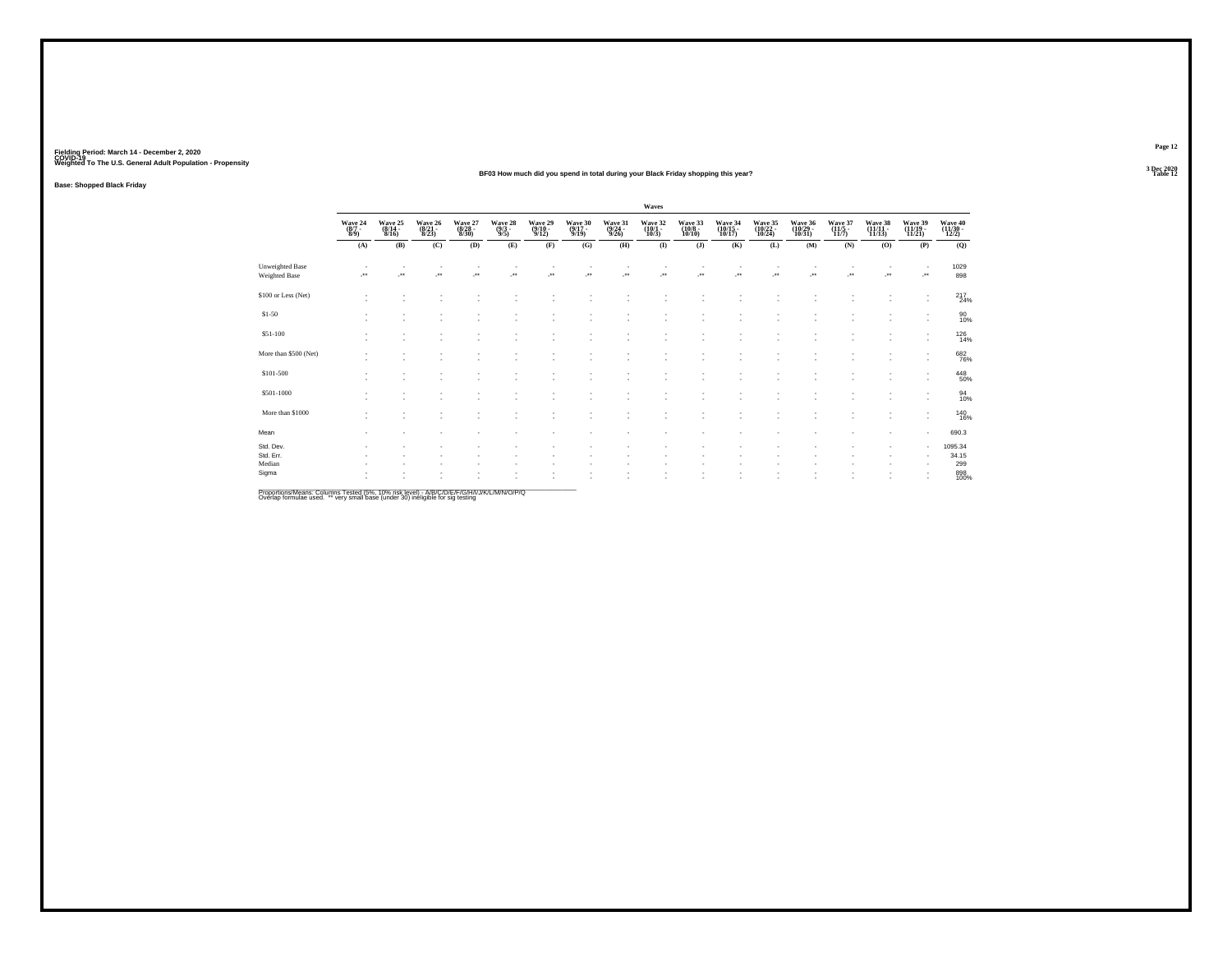#### BF04 During your Black Friday shopping this year, which of the following types of presents did you purchase for your<br>Table 1999 of a family/friends to give to them during the holidays? Please select all that apply. **Table 13 Table 13**

**Base: Shopped Black Friday**

|                                                                                                  |                              |                 |                 |                                |                                            |                            |                            |                            | Waves           |                                                        |                            |                               |                                  |                 |                              |                              |                               |
|--------------------------------------------------------------------------------------------------|------------------------------|-----------------|-----------------|--------------------------------|--------------------------------------------|----------------------------|----------------------------|----------------------------|-----------------|--------------------------------------------------------|----------------------------|-------------------------------|----------------------------------|-----------------|------------------------------|------------------------------|-------------------------------|
|                                                                                                  | Wave 24<br>$8/9$ )           | Wave 25<br>8/16 | Wave 26<br>8/23 | Wave 27<br>(8/28 -<br>$8/30$ ) | $\frac{\text{Wave}}{\frac{9}{3}}$ .<br>9/5 | Wave 29<br>(9/10 -<br>9/12 | Wave 30<br>(9/17 -<br>9/19 | Wave 31<br>(9/24 -<br>9/26 | Wave 32<br>10/3 | Wave 33<br>(10/8 -<br>$10/10$ )                        | Wave 34<br>(10/15<br>10/17 | Wave 35<br>(10/22 -<br>10/24) | Wave 36<br>(10/29 -<br>$10/31$ ) | Wave 37<br>11/7 | Wave 38<br>(11/11 -<br>11/13 | Wave 39<br>(11/19 -<br>11/21 | Wave 40<br>(11/30 -<br>12/2)  |
|                                                                                                  | (A)                          | (B)             | (C)             | (D)                            | (E)                                        | (F)                        | (G)                        | (H)                        | $\bf{I}$        | $($ $)$                                                | (K)                        | (L)                           | (M)                              | (N)             | (0)                          | (P)                          | (Q)                           |
| Unweighted Base<br>Weighted Base                                                                 | $\overline{\phantom{a}}$<br> | <b>A</b>        | ×               | J.                             | ٠<br>J.                                    | ٠<br>÷                     | $\cdot$                    | ÷                          | ÷               | $\overline{\phantom{a}}$<br>$\mathcal{L}^{\star\star}$ | ٠<br>×                     | $\cdot$                       | ٠<br>÷                           | ٠<br>÷          | $\cdot$                      | ٠<br>÷                       | 1029<br>898                   |
| Any (Net)                                                                                        | ٠<br>٠                       |                 | ٠<br>٠          | ٠                              | ٠                                          | ٠                          |                            |                            | ٠<br>٠          |                                                        | ٠                          | ٠                             | ٠                                | ٠<br>٠          |                              | $\overline{\phantom{a}}$     | 834<br>93%                    |
| Home goods (e.g.,<br>bedding, furniture)                                                         |                              |                 |                 |                                |                                            |                            |                            |                            |                 |                                                        |                            |                               |                                  |                 |                              |                              | 293<br>33%                    |
| Gaming products (e.g., consoles, controllers,<br>video games)                                    |                              |                 |                 |                                |                                            |                            |                            |                            |                 |                                                        |                            |                               |                                  |                 |                              |                              | 279<br>31%                    |
| Personal tech (e.g.,<br>wireless headphones,<br>smart phones)                                    |                              |                 |                 |                                |                                            |                            |                            |                            |                 |                                                        |                            |                               |                                  |                 |                              |                              | 278<br>31%                    |
| Kitchen & dining<br>products (e.g., cook wear,<br>appliances like instant<br>pot, coffee makers) |                              |                 |                 |                                |                                            |                            |                            |                            |                 |                                                        |                            |                               |                                  |                 |                              |                              | 261<br>29%                    |
| Smart home devices (e.g., voice assistants, speakers)                                            |                              |                 |                 |                                |                                            |                            |                            |                            |                 |                                                        |                            |                               |                                  |                 |                              |                              | $^{242}_{27\%}$               |
| Computers, laptops,<br>tablets                                                                   | ٠                            |                 |                 |                                |                                            |                            |                            |                            |                 |                                                        |                            |                               |                                  |                 |                              |                              | 236<br>26%                    |
| Televisions                                                                                      | ٠                            |                 |                 |                                |                                            |                            |                            |                            |                 |                                                        |                            |                               |                                  |                 |                              |                              | <sup>162</sup> <sub>18%</sub> |
| In-home exercise<br>equipment                                                                    |                              |                 |                 |                                |                                            |                            |                            |                            |                 |                                                        |                            |                               |                                  |                 |                              |                              | 150<br>17%                    |
| Workout gear                                                                                     |                              |                 |                 |                                |                                            |                            |                            |                            | ٠               |                                                        |                            |                               |                                  |                 |                              | $\overline{\phantom{a}}$     | 144<br>16%                    |
| Outdoor furniture and<br>gear (e.g., lawn chairs,<br>grills)                                     |                              |                 |                 |                                |                                            |                            |                            |                            |                 |                                                        |                            |                               |                                  |                 |                              | $\overline{\phantom{a}}$     | 100 11%                       |
| Other                                                                                            | ٠                            |                 | ٠               |                                |                                            | ٠                          |                            |                            | ä,              |                                                        | ٠                          | ٠                             | $\overline{\phantom{a}}$         | ٠               |                              |                              | 216<br>24%                    |
| None - I did not purchase<br>any presents for my<br>friends/family to give to                    | $\overline{\phantom{a}}$     |                 | ٠               |                                |                                            | $\sim$                     |                            |                            | ٠               |                                                        | $\overline{\phantom{a}}$   | ٠                             | $\overline{\phantom{a}}$         | ٠               | $\sim$                       | $\overline{\phantom{a}}$     | $^{65}_{7\%}$                 |
| them during the holidays<br>Sigma                                                                | ٠                            |                 |                 |                                |                                            |                            |                            |                            |                 |                                                        |                            |                               |                                  |                 |                              |                              | 2424<br>270%                  |

Proportions/Means: Columns Tested (5%, 10% risk level) - A/B/C/D/E/F/G/H/I/J/K/L/M/N/O/P/Q<br>Overlap formulae used. \*\* very small base (under 30) ineligible for sig testing

**Page 13**3 Dec 2020<br>Table 13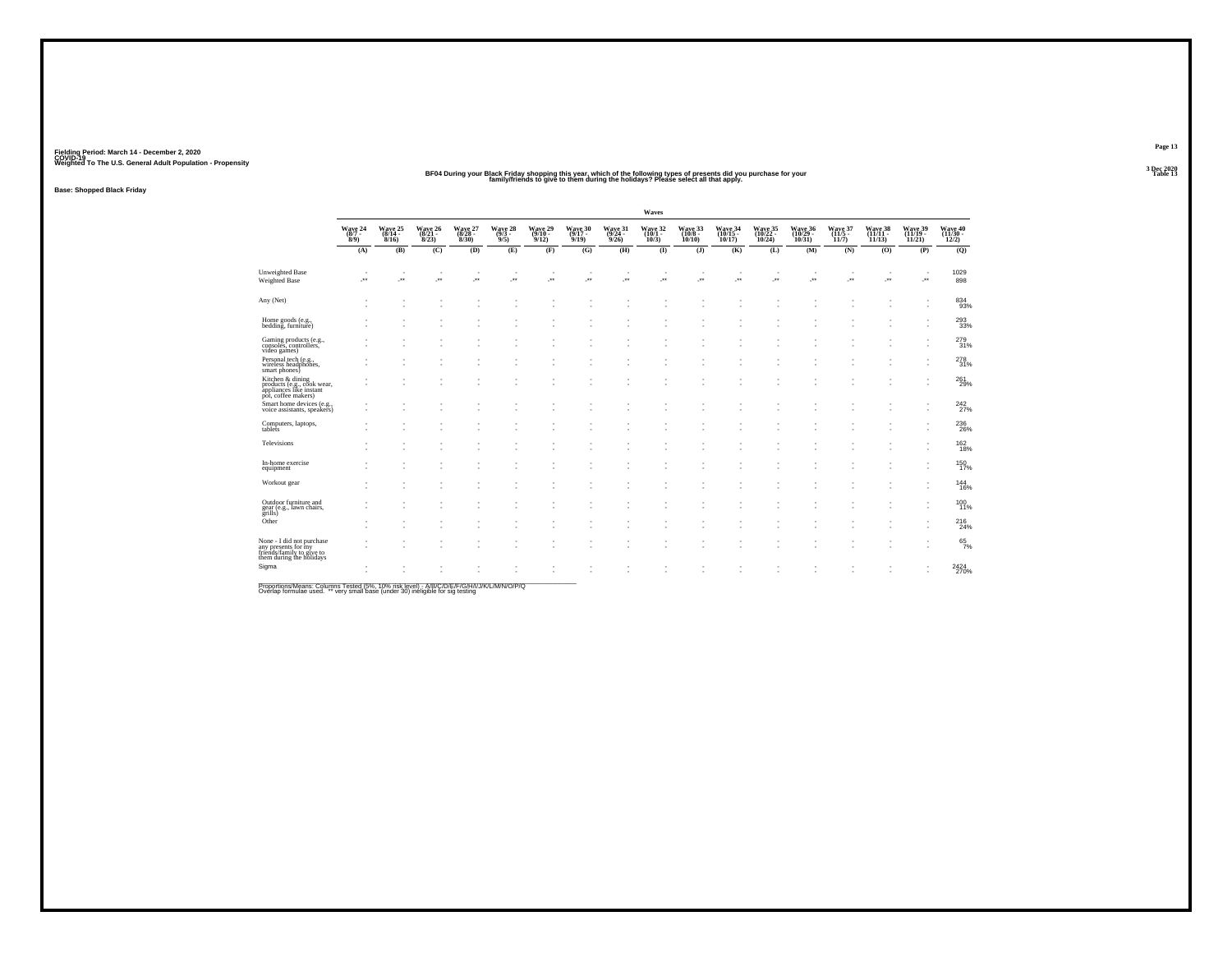## BF05 Which of the following actions did businesses/stores take this year that made you feel safer shopping in-person for<br>Table 1999 That Made that Friday? Please select all that apply.

**Base: Shopped Black Friday**

|                                                                                                                                   |                            |                              |                              |                              |                            |                              |                              |                              | Waves                        |                               |                              |                                |                                |                              |                                |                                |                                |
|-----------------------------------------------------------------------------------------------------------------------------------|----------------------------|------------------------------|------------------------------|------------------------------|----------------------------|------------------------------|------------------------------|------------------------------|------------------------------|-------------------------------|------------------------------|--------------------------------|--------------------------------|------------------------------|--------------------------------|--------------------------------|--------------------------------|
|                                                                                                                                   | Wave 24<br>$(8/7 -$<br>8/9 | Wave 25<br>$(8/14 -$<br>8/16 | Wave 26<br>$(8/21 -$<br>8/23 | Wave 27<br>$(8/28 -$<br>8/30 | Wave 28<br>$(9/3 -$<br>9/5 | Wave 29<br>$(9/10 -$<br>9/12 | Wave 30<br>$(9/17 -$<br>9/19 | Wave 31<br>$(9/24 -$<br>9/26 | Wave 32<br>$(10/1 -$<br>10/3 | Wave 33<br>$(10/8 -$<br>10/10 | Wave 34<br>(10/15 -<br>10/17 | Wave 35<br>$(10/22 -$<br>10/24 | Wave 36<br>$(10/29 -$<br>10/31 | Wave 37<br>$(11/5 -$<br>11/7 | Wave 38<br>$(11/11 -$<br>11/13 | Wave 39<br>$(11/19 -$<br>11/21 | Wave 40<br>$(11/30 -$<br>12/2) |
|                                                                                                                                   | (A)                        | (B)                          | (C)                          | (D)                          | (E)                        | (F)                          | (G)                          | (H)                          | $($ $\Gamma$                 | $($ $)$                       | (K)                          | (L)                            | (M)                            | (N)                          | (O)                            | (P)                            | (Q)                            |
| Unweighted Base<br><b>Weighted Base</b>                                                                                           | $\bullet\bullet$           | J.                           | ×                            | J.                           | $\overline{\phantom{a}}$   | $\cdot$                      | ٠<br>÷.                      | $\overline{\phantom{a}}$     | ٠<br>÷.                      | $\ddot{\phantom{1}}$          | $\cdot$                      | ÷.                             | $\overline{\phantom{a}}$       | J.                           | $\overline{\phantom{a}}$       | $\cdot$                        | 1029<br>898                    |
| Any (Net)                                                                                                                         |                            | ٠                            |                              | ٠                            | ٠                          |                              | ٠                            |                              | ٠<br>٠                       | ٠                             |                              |                                |                                |                              |                                | ٠<br>$\overline{\phantom{a}}$  | 698<br>78%                     |
| Mandate<br>customers/employees<br>wear masks                                                                                      |                            |                              |                              | ٠                            |                            |                              | ٠                            |                              | ٠<br>٠                       | ۰<br>٠                        |                              |                                |                                |                              |                                | ٠                              | 410<br>46%                     |
| Station hand sanitizers<br>throughout the<br>business/store                                                                       |                            | $\overline{\phantom{a}}$     |                              | ٠<br>٠                       | ÷                          |                              | ٠                            | $\sim$                       | $\sim$<br>٠                  | ۰<br>٠                        |                              |                                |                                |                              |                                | ٠<br>$\overline{\phantom{a}}$  | $^{409}_{~46\%}$               |
| Limit the number of<br>patrons in the<br>business/store at a time                                                                 |                            | ٠                            |                              | ٠                            |                            |                              | ٠<br>٠                       |                              | ٠<br>٠                       | $\overline{\phantom{a}}$<br>٠ |                              |                                |                                |                              |                                | ٠                              | 357<br>40%                     |
| Encourage customers to<br>shop online to avoid<br>crowds                                                                          |                            |                              |                              | ٠                            | ٠                          |                              | ٠                            | ٠                            | ٠<br>٠                       | ٠                             |                              |                                |                                |                              |                                | ٠                              | 324<br>36%                     |
| Contact-less checkouts<br>(e.g., self-checkout,<br>curbside pickup)                                                               |                            |                              |                              |                              |                            |                              |                              |                              | ٠<br>٠                       | ۰                             |                              |                                |                                |                              |                                | ٠                              | $\underset{35\%}{^{319}}$      |
| Other                                                                                                                             | ٠                          | ٠<br>$\sim$                  |                              | ٠<br>٠                       |                            |                              | ٠                            |                              | ٠<br>٠                       | ۰<br>٠                        |                              |                                |                                |                              |                                | ٠<br>$\overline{\phantom{a}}$  | $\frac{37}{4%}$                |
| None - Businesses/stores<br>Note - Businesses successi<br>that made me feel safer<br>during my Black Friday<br>shopping this year |                            |                              |                              |                              |                            |                              |                              |                              | ٠                            |                               |                              |                                |                                |                              |                                |                                | 34<br>4%                       |
| N/A - I did not shop<br>in-person during my Black<br>Friday shopping                                                              |                            |                              |                              |                              |                            |                              |                              |                              |                              |                               |                              |                                |                                |                              |                                |                                | $^{167}_{19\%}$                |
| Sigma                                                                                                                             |                            |                              |                              |                              |                            |                              | ٠                            |                              | ٠                            |                               |                              |                                |                                |                              |                                |                                | 2056<br>229%                   |

Proportions/Means: Columns Tested (5%, 10% risk level) - A/B/C/D/E/F/G/H/I/J/K/L/M/N/O/P/Q<br>Overlap formulae used. \*\* very small base (under 30) ineligible for sig testing

**Page 14**3 Dec 2020<br>Table 14

**Table 14 Table 14 Table 14 Table 14 Table 14 Table 14 Table 14 Table 14 Table 14 Table 14 Table 14 Table 14 Table 14 Table 14 Table 14 Table 14 Table 14 Table 14 Table 14 Table 14 T**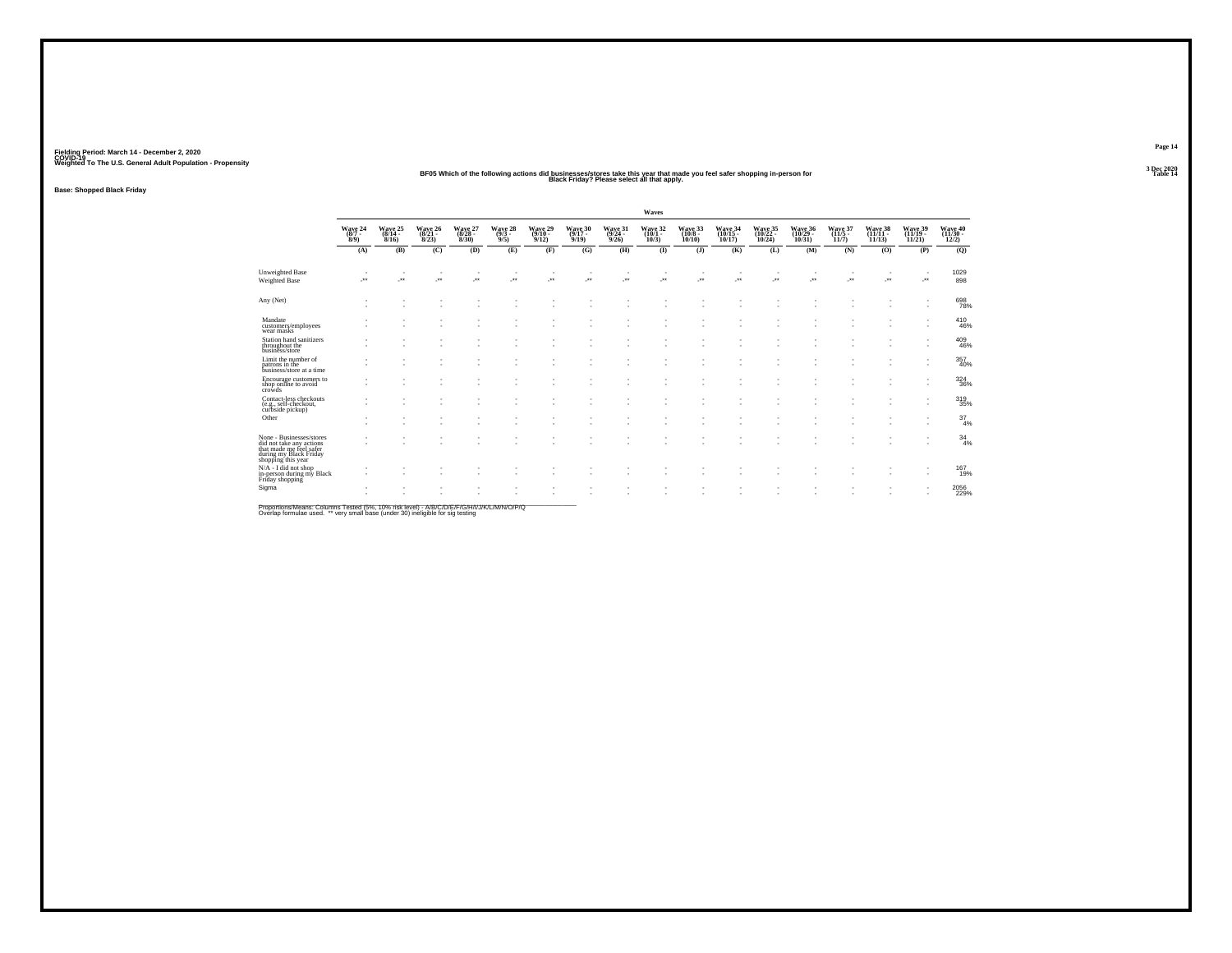**Base: All Respondents**

#### **GT01 In general, do you typically donate money to charitable organizations?Table 15 Table 15 Table 15 Table 15 Table 15 Table 15 Table 15 Table 15**

|                                                              |                                |                                  |                                  |                                  |                                |                             |                                  |                             | Waves           |                                        |                            |                              |                                    |                                  |                               |                                |                              |
|--------------------------------------------------------------|--------------------------------|----------------------------------|----------------------------------|----------------------------------|--------------------------------|-----------------------------|----------------------------------|-----------------------------|-----------------|----------------------------------------|----------------------------|------------------------------|------------------------------------|----------------------------------|-------------------------------|--------------------------------|------------------------------|
|                                                              | Wave 24<br>$\frac{(8/7)}{8/9}$ | Wave 25<br>$\frac{(8/14)}{8/16}$ | Wave 26<br>$\frac{(8/21)}{8/23}$ | Wave 27<br>$\frac{(8/28)}{8/30}$ | Wave 28<br>$\frac{(9/3)}{9/5}$ | Wave 29<br>(9/10 -<br>9/12) | Wave 30<br>$\frac{(9/17)}{9/19}$ | Wave 31<br>(9/24 -<br>9/26) | Wave 32<br>10/3 | Wave 33<br>$\frac{(10/8 - 10)}{10/10}$ | Wave 34<br>(10/15<br>10/17 | Wave 35<br>(10/22 -<br>10/24 | Wave 36<br>$\frac{(10/29)}{10/31}$ | Wave 37<br>$\frac{(11/5)}{11/7}$ | Wave 38<br>(11/11 -<br>11/13) | Wave 39<br>$(11/19 -$<br>11/21 | Wave 40<br>(11/30 -<br>12/2) |
|                                                              | (A)                            | (B)                              | (C)                              | (D)                              | (E)                            | (F)                         | (G)                              | (H)                         | $\mathbf{I}$    | $($ $)$                                | (K)                        | (L)                          | (M)                                | (N)                              | (0)                           | (P)                            | (0)                          |
| <b>Unweighted Base</b>                                       | $\overline{\phantom{a}}$       | $\sim$                           |                                  |                                  |                                |                             |                                  |                             |                 | $\sim$                                 | $\overline{\phantom{a}}$   | ٠                            |                                    |                                  |                               |                                | 1980                         |
| Weighted Base                                                | $\rightarrow$                  | ur.                              | $\cdot$                          | $\cdot$                          | $\cdot$                        | $\mathcal{L}^{\text{max}}$  | $\mathcal{L}^{\text{max}}$       |                             | $\cdot$         | $\cdot$                                | $\cdot$                    | $\sim$                       |                                    | -**                              | $\cdot$                       | $\cdot$                        | 1980                         |
| Yes (Net)                                                    |                                |                                  |                                  |                                  |                                |                             |                                  |                             |                 |                                        |                            |                              |                                    |                                  |                               |                                | 1373<br>69%                  |
| Yes, I typically donate<br>each year                         | $\overline{\phantom{a}}$       |                                  |                                  |                                  |                                |                             |                                  |                             |                 |                                        |                            |                              |                                    |                                  | ٠                             |                                | 782<br>39%                   |
| Yes, I typically donate<br>when I can, but not every<br>year |                                |                                  |                                  |                                  |                                | $\overline{\phantom{a}}$    | . .                              | ٠<br>٠                      | ٠<br>$\sim$     |                                        |                            |                              |                                    |                                  | $\sim$                        | $\sim$<br>$\sim$               | 592<br>30%                   |
| No                                                           |                                |                                  |                                  |                                  | ٠                              | ٠<br>$\sim$                 | . .                              | ٠                           | ٠<br>٠          |                                        | ٠                          | $\sim$                       |                                    |                                  | ٠                             | $\sim$                         | 607<br>31%                   |
| Sigma                                                        |                                |                                  |                                  |                                  | ٠                              | $\sim$                      | $\overline{\phantom{a}}$         | ٠                           | $\sim$          |                                        |                            |                              |                                    |                                  |                               | $\sim$                         | 1980<br>100%                 |
|                                                              |                                |                                  |                                  |                                  |                                |                             |                                  |                             |                 |                                        |                            |                              |                                    |                                  |                               |                                |                              |

Proportions/Means: Columns Tested (5%, 10% risk level) - A/B/C/D/E/F/G/H/I/J/K/L/M/N/O/P/Q<br>Overlap formulae used. \*\* very small base (under 30) ineligible for sig testing

**Page 15**3 Dec 2020<br>Table 15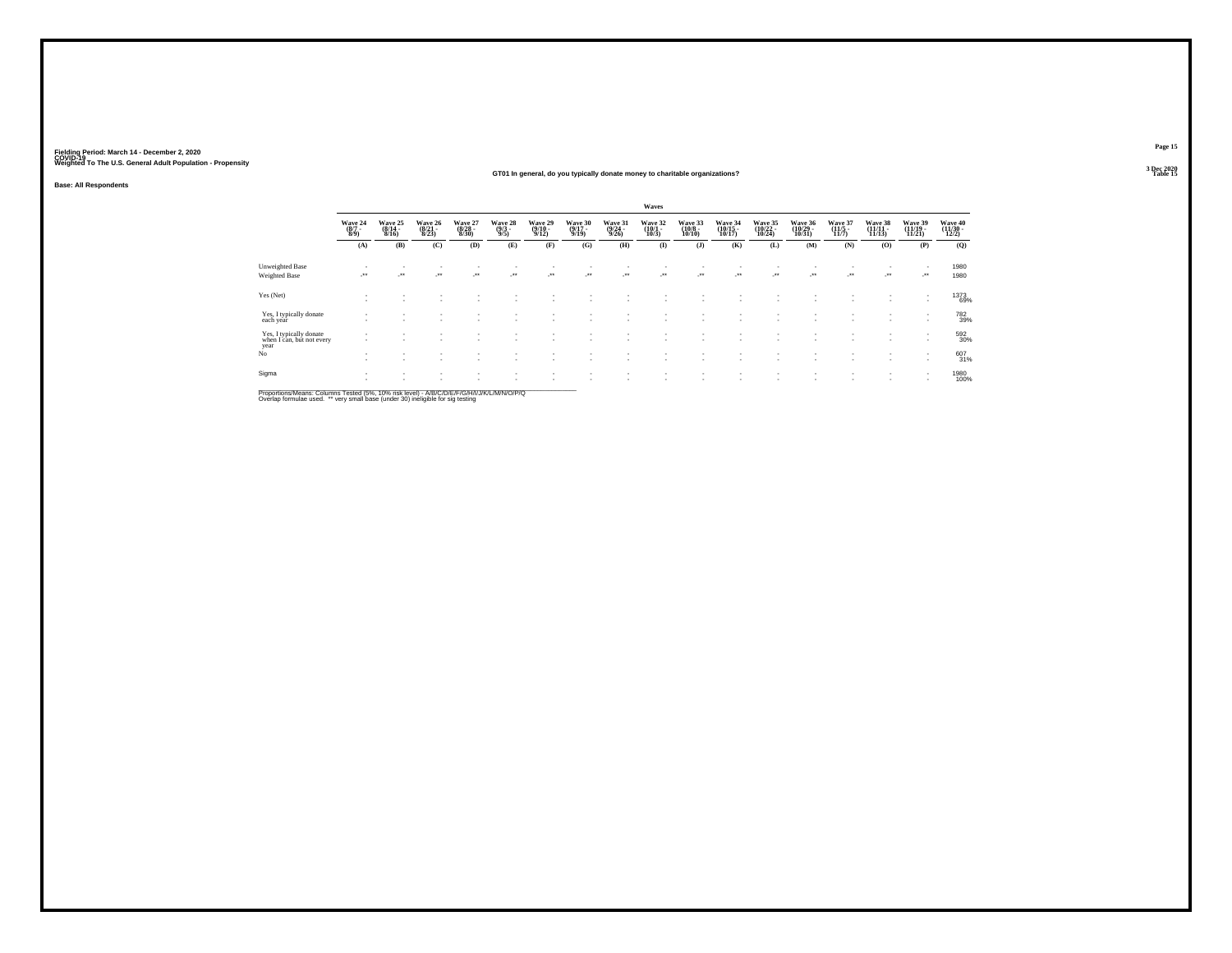### **GT02 How much more or less interested has the COVID-19 pandemic made you in supporting charitable organizations?**

**Base: All Respondents**

|                                        |                                                                |                             |                             |                             |                           |                             |                             |                             | Waves                           |                              |                               |                               |                               |                           |                            |                               |                              |
|----------------------------------------|----------------------------------------------------------------|-----------------------------|-----------------------------|-----------------------------|---------------------------|-----------------------------|-----------------------------|-----------------------------|---------------------------------|------------------------------|-------------------------------|-------------------------------|-------------------------------|---------------------------|----------------------------|-------------------------------|------------------------------|
|                                        | $\begin{array}{c} \text{Wave } 24 \\ (8/7 \\ 8/9) \end{array}$ | Wave 25<br>(8/14 -<br>8/16) | Wave 26<br>(8/21 -<br>8/23) | Wave 27<br>(8/28 -<br>8/30) | Wave 28<br>(9/3 -<br>9/5) | Wave 29<br>(9/10 -<br>9/12) | Wave 30<br>(9/17 -<br>9/19) | Wave 31<br>(9/24 -<br>9/26) | Wave 32<br>$(10/1 -$<br>$10/3)$ | Wave 33<br>(10/8 -<br>10/10) | Wave 34<br>(10/15 -<br>10/17) | Wave 35<br>(10/22 -<br>10/24) | Wave 36<br>(10/29 -<br>10/31) | Wave 37<br>(11/5<br>11/7) | Wave 38<br>(11/11<br>11/13 | Wave 39<br>(11/19 -<br>11/21) | Wave 40<br>(11/30 -<br>12/2) |
|                                        | (A)                                                            | (B)                         | (C)                         | (D)                         | (E)                       | (F)                         | (G)                         | (H)                         | $\bf(I)$                        | (J)                          | (K)                           | (L)                           | (M)                           | (N)                       | (0)                        | (P)                           | (Q)                          |
| Unweighted Base<br>Weighted Base       |                                                                | $\ddot{\phantom{1}}$        | $\overline{\phantom{a}}$    | $\ddot{\phantom{1}}$        | $\bullet\,\bullet$        | $\ddot{\phantom{0}}$        | $\ddot{\phantom{1}}$        | $\mathcal{L}^{\bullet}$     | ₩.                              | $\ddot{\phantom{1}}$         | $\overline{\phantom{a}}$      | $\overline{\phantom{a}}$      | $\cdot$                       | ÷.                        | J.                         | ٠<br>$\cdot$                  | 1980<br>1980                 |
| Much/Somewhat More<br>Interested (Net) | $\sim$                                                         | ٠                           | . п.                        | $\sim$                      | ٠                         |                             | $\overline{\phantom{a}}$    |                             | ٠                               |                              |                               | ٠                             | ۰.                            | ٠                         | $\sim$                     | $\sim$                        | 697<br>35%                   |
| Much more interested                   | ٠                                                              | ٠                           | ×.                          | ٠                           | $\overline{\phantom{a}}$  | ٠                           | ٠                           |                             | $\sim$                          |                              | $\overline{\phantom{a}}$      | ٠                             | $\overline{\phantom{a}}$      | ٠<br>٠                    | $\sim$                     | $\overline{\phantom{a}}$      | 296<br>15%                   |
| Somewhat more<br>interested            | $\overline{\phantom{a}}$                                       | ٠                           | . п.                        | ٠<br>٠                      | $\sim$                    | $\overline{\phantom{a}}$    | $\sim$<br>٠                 |                             | ٠                               |                              |                               | ×                             | и.                            | ٠<br>٠                    | ×.                         | ٠<br>$\overline{\phantom{a}}$ | 400                          |
| No more or less interested             | $\sim$<br>$\overline{\phantom{a}}$                             | и.                          | . п.                        | ٠                           | ٠                         | $\overline{\phantom{a}}$    | $\overline{\phantom{a}}$    |                             |                                 |                              |                               | ×                             | и.                            | ٠<br>٠                    | ٠                          | ٠<br>$\overline{\phantom{a}}$ | 941<br>48%                   |
| Much/Somewhat Less<br>Interested (Net) | $\sim$                                                         | $\sim$                      | $\sim$                      | ٠<br>$\sim$                 | ۰                         | $\overline{\phantom{a}}$    | $\sim$                      |                             |                                 |                              |                               | ٠                             | $\overline{\phantom{a}}$      | ٠<br>٠                    |                            | ٠<br>$\overline{\phantom{a}}$ | 342<br>17%                   |
| Somewhat less interested               | ٠<br>$\sim$                                                    | ٠                           | <b>1999</b>                 | ٠<br>٠                      | ۰                         |                             | $\overline{\phantom{a}}$    |                             | ٠                               |                              |                               | $\overline{\phantom{a}}$      | $\sim$                        | ٠<br>٠                    |                            | ٠<br>$\overline{\phantom{a}}$ | 149<br>8%                    |
| Much less interested                   | $\sim$                                                         | ٠                           | $\sim$                      | ٠                           | ۰                         |                             | $\overline{\phantom{a}}$    |                             | ٠                               |                              |                               | $\overline{\phantom{a}}$      | $\overline{\phantom{a}}$      | ٠                         | ×.                         | $\sim$                        | 194<br>10%                   |
| Sigma                                  | ٠<br>$\overline{\phantom{a}}$                                  |                             |                             |                             |                           |                             |                             |                             |                                 |                              |                               |                               |                               |                           |                            | ٠<br>٠                        | 1980<br>100%                 |
|                                        |                                                                |                             |                             |                             |                           |                             |                             |                             |                                 |                              |                               |                               |                               |                           |                            |                               |                              |

Proportions/Means: Columns Tested (5%, 10% risk level) - *NB/C/D/E/F/G/H/IJJ/K/L/M/N/O/P/Q*<br>Overlap formulae used. \*\* very small base (under 30) ineligible for sig testing

**Page 163 Dec 2020<br>Table 16** 

**Table 16 Table 16 Table 16 Table 16 Table 16 Table 16 Table 16 Table 16 Table 16**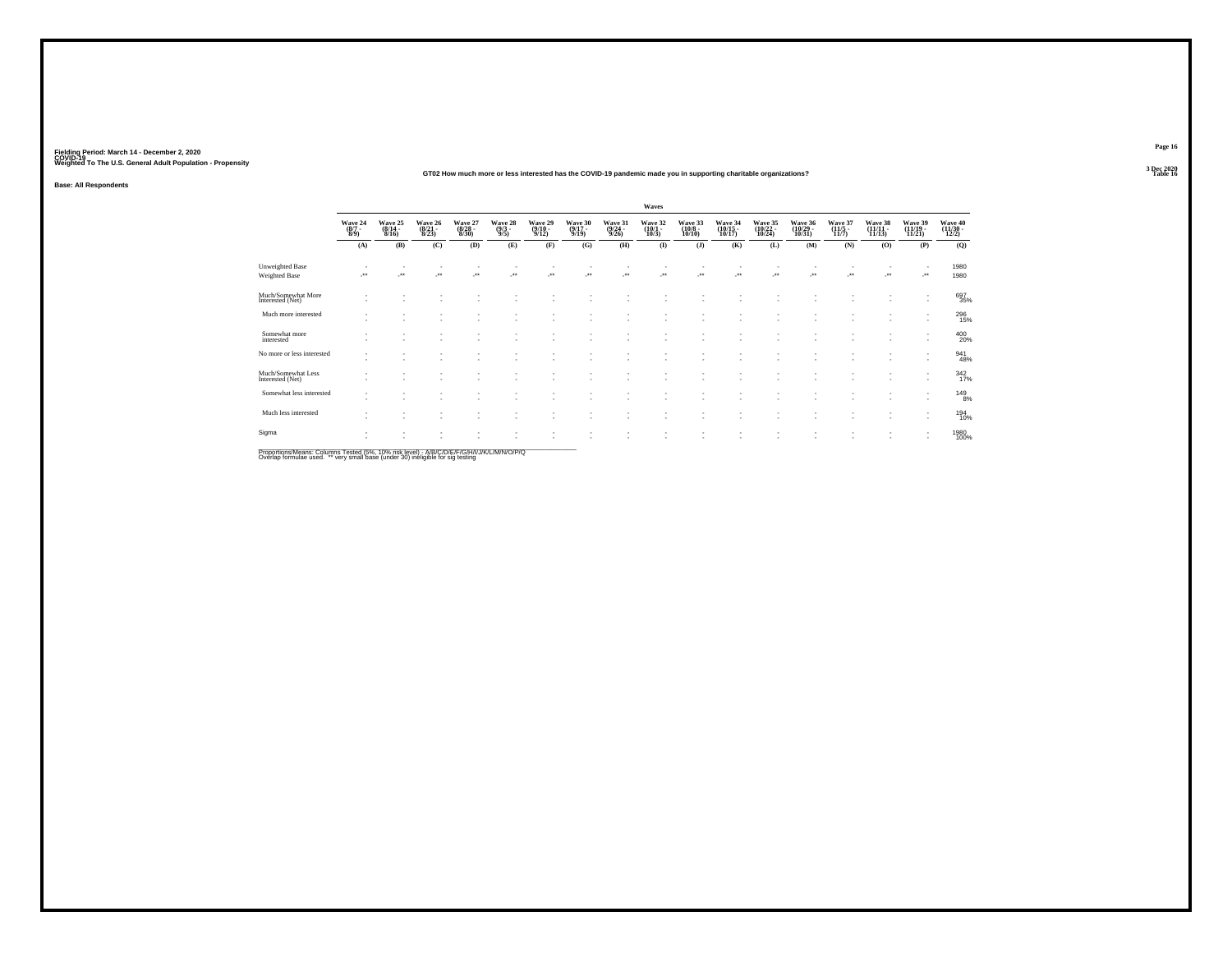#### **DON01 During the COVID-19 crisis, have you done any of the following? Please select all that apply.Table 17 Table 17 Table 17 Table 17 Table 17 Table 17 Table 17 Table 17**

**Base: All Respondents**

|                                                                                                           |                                | Waves                        |                                  |                                  |                                |                                  |                                  |                                  |                              |                                   |                                    |                                |                              |                              |                                |                                                      |                                        |
|-----------------------------------------------------------------------------------------------------------|--------------------------------|------------------------------|----------------------------------|----------------------------------|--------------------------------|----------------------------------|----------------------------------|----------------------------------|------------------------------|-----------------------------------|------------------------------------|--------------------------------|------------------------------|------------------------------|--------------------------------|------------------------------------------------------|----------------------------------------|
|                                                                                                           | Wave 24<br>$\frac{(8/7)}{8/9}$ | Wave 25<br>$(8/14 -$<br>8/16 | Wave 26<br>$\frac{(8/21)}{8/23}$ | Wave 27<br>$\frac{(8/28)}{8/30}$ | Wave 28<br>$\frac{(9/3)}{9/5}$ | Wave 29<br>$\frac{(9/10)}{9/12}$ | Wave 30<br>$\frac{(9/17)}{9/19}$ | Wave 31<br>$\frac{(9/24)}{9/26}$ | Wave 32<br>$(10/1 -$<br>10/3 | Wave 33<br>$\frac{(10/8)}{10/10}$ | Wave 34<br>$\frac{(10/15)}{10/17}$ | Wave 35<br>$(10/22 -$<br>10/24 | Wave 36<br>(10/29 -<br>10/31 | Wave 37<br>$(11/5 -$<br>11/7 | Wave 38<br>$(11/11 -$<br>11/13 | Wave 39<br>$(11/19 -$<br>11/21                       | Wave 40<br>$\frac{(11/30 - 12)}{12/2}$ |
|                                                                                                           | (A)                            | (B)                          | (C)                              | (D)                              | (E)                            | (F)                              | (G)                              | (H)                              | $\mathbf{I}$                 | $($ $)$                           | (K)                                | (L)                            | (M)                          | (N)                          | (O)                            | (P)                                                  | (Q)                                    |
| <b>Unweighted Base</b>                                                                                    |                                |                              |                                  |                                  |                                |                                  |                                  |                                  |                              |                                   |                                    |                                |                              |                              |                                |                                                      | 1980                                   |
| <b>Weighted Base</b>                                                                                      | $\bullet\bullet$               | $\overline{\phantom{a}}$     | $\mathcal{L}^{\bullet\bullet}$   |                                  | ÷.                             | $\bullet\bullet$                 | $\bullet\bullet$                 | $\ddot{\phantom{1}}$             | $\cdot$                      | ٠.                                |                                    | $\ddot{\phantom{0}}$           | $\bullet\bullet$             | $\overline{\phantom{a}}$     | $\cdot$                        | $\cdot$                                              | 1980                                   |
| Donated to charitable<br>organizations I have<br>supported in the past                                    |                                |                              |                                  |                                  |                                |                                  |                                  |                                  |                              |                                   |                                    |                                |                              |                              |                                | $\sim$                                               | 764<br>39%                             |
| Donated to a charitable<br>organization I have never<br>supported before                                  |                                |                              |                                  |                                  |                                |                                  |                                  |                                  |                              |                                   |                                    |                                |                              |                              |                                | $\overline{\phantom{a}}$<br>$\sim$                   | 353<br>18%                             |
| Donated my membership<br>fees or pre-paid fees to<br>organizations that have<br>cancelled events/services |                                |                              |                                  |                                  |                                |                                  |                                  |                                  |                              |                                   |                                    |                                |                              |                              |                                |                                                      | 235                                    |
| Donated to charitable<br>organizations in some<br>other way                                               |                                |                              |                                  |                                  |                                |                                  |                                  |                                  |                              |                                   |                                    |                                |                              |                              |                                | $\overline{\phantom{a}}$<br>$\overline{\phantom{a}}$ | 339<br>17%                             |
| I have not donated to<br>charitable organizations<br>during the crisis                                    |                                |                              |                                  |                                  |                                |                                  |                                  |                                  |                              |                                   |                                    |                                |                              |                              |                                | $\overline{\phantom{a}}$                             | 785<br>40%                             |
| Sigma                                                                                                     |                                |                              |                                  |                                  |                                |                                  |                                  |                                  |                              |                                   |                                    |                                |                              |                              |                                |                                                      | 2475<br>125%                           |

Proportions/Means: Columns Tested (5%, 10% risk level) - *NB/C/D/E/F/G/H/IJJ/K/L/M/N/O/P/Q*<br>Overlap formulae used. \*\* very small base (under 30) ineligible for sig testing

**Page 17**3 Dec 2020<br>Table 17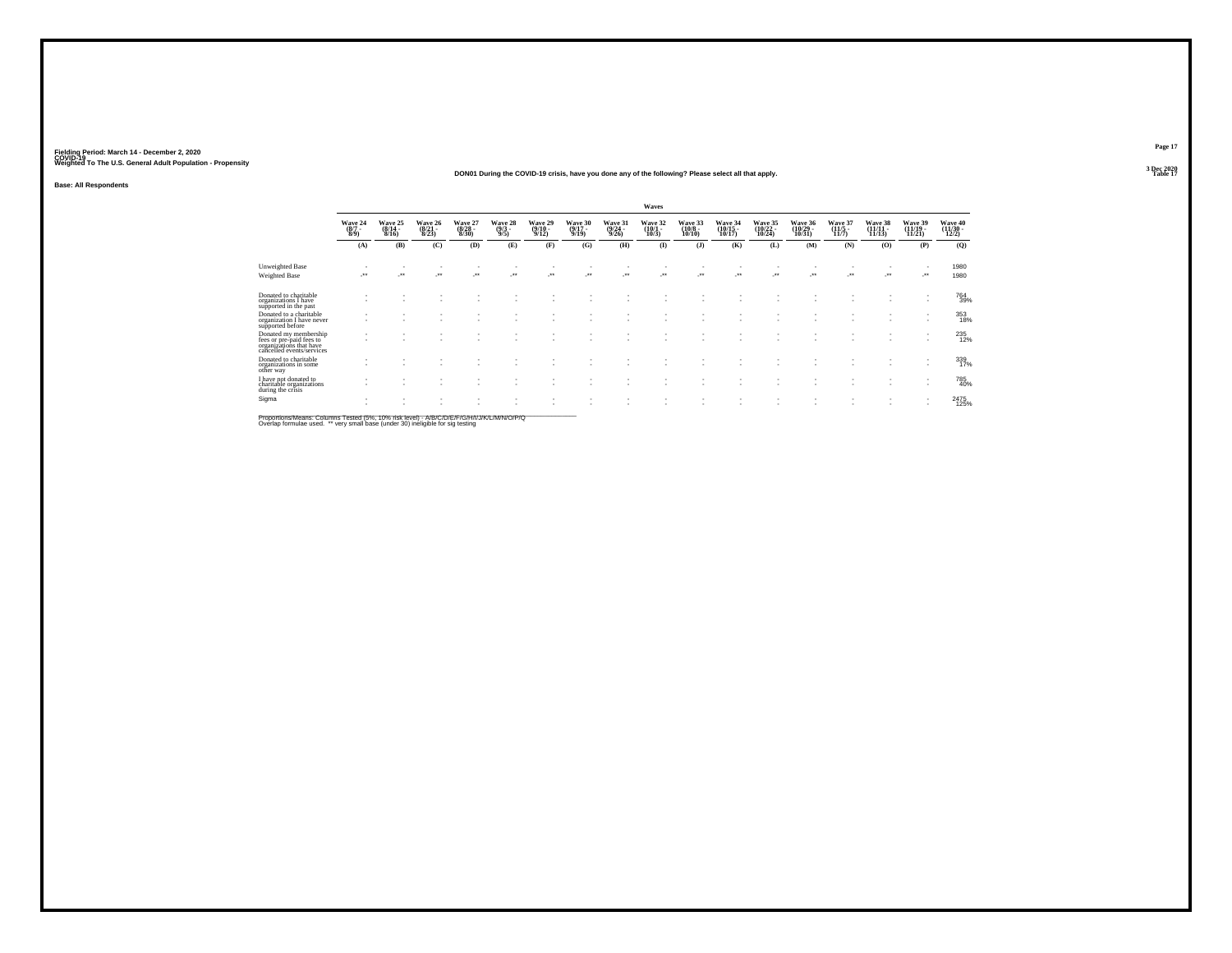#### **DON02 Thinking about the charity or cause you donated to that you had not supported in the past, do you think you will continue to support this charity or cause in the future?**

**Base: Donated To A Charitable Organization I Have Never Supported Before**

|                                                                                   |                                |                                     |                              |                            |                                |                             |                 |                 | Waves           |                               |                  |                            |                              |                          |                                |                                                      |                              |
|-----------------------------------------------------------------------------------|--------------------------------|-------------------------------------|------------------------------|----------------------------|--------------------------------|-----------------------------|-----------------|-----------------|-----------------|-------------------------------|------------------|----------------------------|------------------------------|--------------------------|--------------------------------|------------------------------------------------------|------------------------------|
|                                                                                   | Wave 24<br>$\frac{(8/7)}{8/9}$ | <b>Wave 25</b><br>$(8/14 -$<br>8/16 | Wave 26<br>$(8/21 -$<br>8/23 | Wave 27<br>(8/28 -<br>8/30 | Wave 28<br>$\frac{(9/3)}{9/5}$ | Wave 29<br>(9/10 -<br>9/12) | Wave 30<br>9/19 | Wave 31<br>9/26 | Wave 32<br>10/3 | Wave 33<br>$(10/8 -$<br>10/10 | Wave 34<br>10/17 | Wave 35<br>(10/22<br>10/24 | Wave 36<br>(10/29 -<br>10/31 | Wave 37<br>(11/5<br>11/7 | Wave 38<br>(11/11 -<br>11/13   | Wave 39<br>(11/19 -<br>11/21                         | Wave 40<br>(11/30 -<br>12/2) |
|                                                                                   | (A)                            | (B)                                 | (C)                          | (D)                        | (E)                            | (F)                         | (G)             | (H)             | $\mathbf{I}$    | $($ $)$                       | (K)              | (L)                        | (M)                          | (N)                      | (0)                            | (P)                                                  | (Q)                          |
| <b>Unweighted Base</b>                                                            |                                |                                     |                              |                            |                                | ٠                           |                 |                 |                 |                               |                  |                            |                              |                          | ٠                              | $\overline{\phantom{a}}$                             | 405                          |
| <b>Weighted Base</b>                                                              | $\bullet\bullet$<br>- 1        | $\cdot$                             | $\cdot$                      | $\cdot$                    | $\cdot$                        | $\cdot$                     |                 | $\rightarrow$   | $\cdot$         | $\cdot$                       | $\cdot$          | $\cdot$                    | $\cdot$                      | $\cdot$                  | $\mathcal{L}^{\bullet\bullet}$ | $\cdot$                                              | 353                          |
| Yes, I will continue to<br>support this charity or<br>cause in the future         |                                |                                     |                              |                            |                                |                             |                 |                 |                 |                               |                  |                            |                              |                          | $\sim$                         | ٠                                                    | 258<br>73%                   |
| No, I will only support this<br>charity or cause in their<br>COVID relief efforts |                                |                                     |                              |                            |                                |                             |                 |                 |                 |                               |                  |                            |                              |                          | $\sim$                         | $\overline{\phantom{a}}$<br>$\overline{\phantom{a}}$ | $^{28}_{8\%}$                |
| Don't know                                                                        |                                | $\sim$                              |                              |                            |                                | $\mathbf{r}$                | $\mathbf{r}$    |                 |                 |                               | ٠                |                            |                              | ٠<br>                    | $\sim$<br>$\sim$               | $\overline{\phantom{a}}$<br>$\overline{\phantom{a}}$ | 67<br>19%                    |
| Sigma                                                                             |                                |                                     |                              | ٠                          |                                | ٠<br>$\mathbf{r}$           | $\mathbf{r}$    |                 | ٠               |                               | ٠                |                            |                              |                          | ٠                              | $\overline{\phantom{a}}$<br>$\overline{\phantom{a}}$ | 353<br>100%                  |
|                                                                                   |                                |                                     |                              |                            |                                |                             |                 |                 |                 |                               |                  |                            |                              |                          |                                |                                                      |                              |

Proportions/Means: Columns Tested (5%, 10% risk level) - *NB/C/D/E/F/G/H/IJJ/K/L/M/N/O/P/Q*<br>Overlap formulae used. \*\* very small base (under 30) ineligible for sig testing

**Page 18**3 Dec 2020<br>Table 18

**Table 18**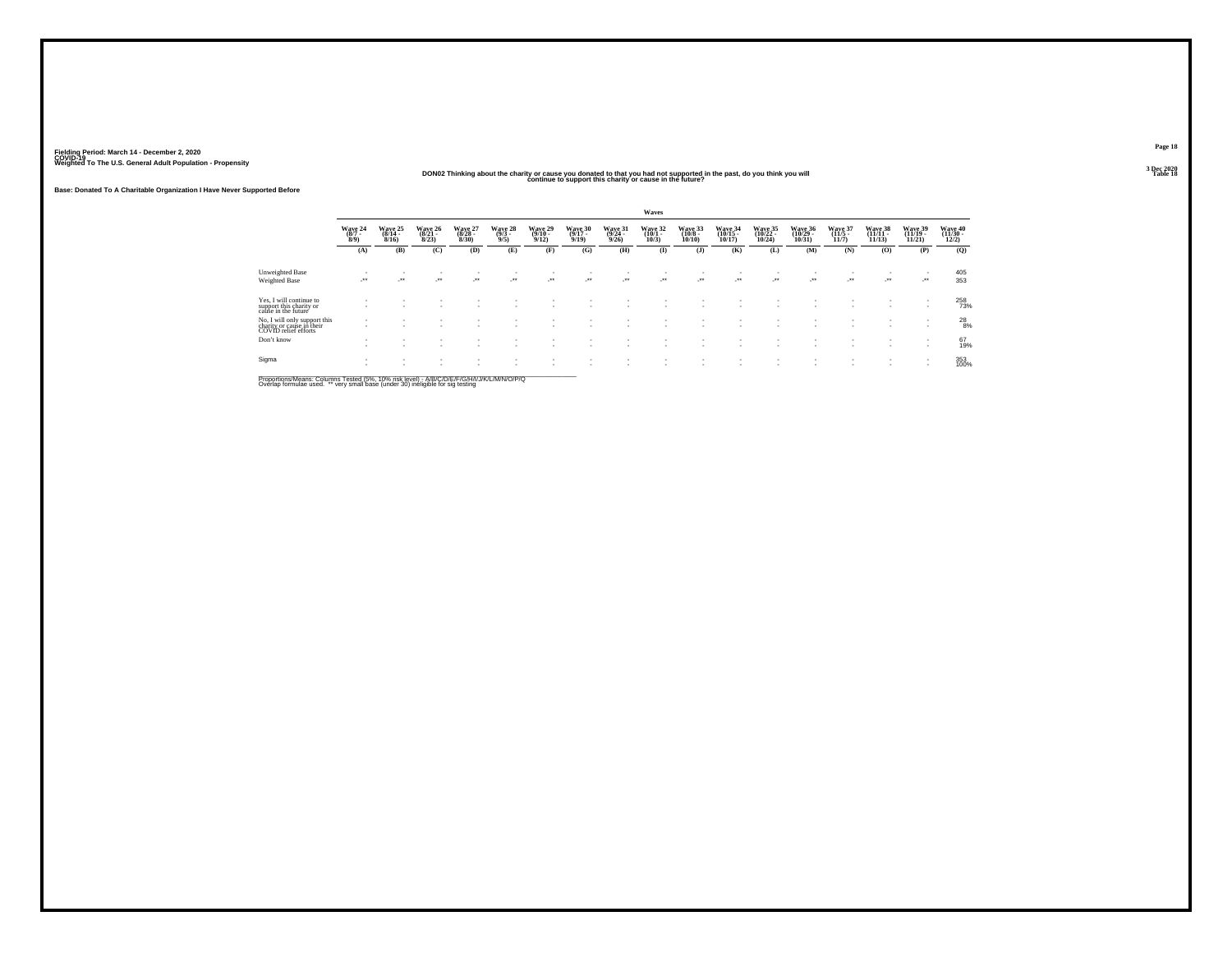#### **DON03 Have you participated in either of the following charitable giving events?Table 19 Table 19 Table 19 Table 19 Table 19 Table 19 Table 19 Table 19 Table 19 Table 19**

**Summary Of Yes**

#### **Base: All Respondents**

|                                                                                        |                           |                                  |                                  |                                 |                                |                                  |                                  |                                  | Waves                           |                                   |                                   |                                          |                                   |                                  |                                    |                                   |                                  |
|----------------------------------------------------------------------------------------|---------------------------|----------------------------------|----------------------------------|---------------------------------|--------------------------------|----------------------------------|----------------------------------|----------------------------------|---------------------------------|-----------------------------------|-----------------------------------|------------------------------------------|-----------------------------------|----------------------------------|------------------------------------|-----------------------------------|----------------------------------|
|                                                                                        | Wave 24<br>$\binom{8}{7}$ | Wave 25<br>$\frac{(8/14)}{8/16}$ | Wave 26<br>$\frac{(8/21)}{8/23}$ | Wave 27<br>$\binom{8/28}{8/30}$ | Wave 28<br>$\binom{9/3}{9/5}$  | Wave 29<br>$\frac{(9/10)}{9/12}$ | Wave 30<br>$\frac{(9/17)}{9/19}$ | Wave 31<br>$\frac{(9/24)}{9/26}$ | Wave 32<br>$\binom{10/1}{10/3}$ | Wave 33<br>$\frac{(10/8)}{10/10}$ | Wave 34<br>$\binom{10/15}{10/17}$ | <b>Wave 35</b><br>$\binom{10/22}{10/24}$ | Wave 36<br>$\binom{10/29}{10/31}$ | Wave 37<br>$\frac{(11/5)}{11/7}$ | Wave 38<br>$\frac{(11/11)}{11/13}$ | Wave 39<br>$\binom{11/19}{11/21}$ | Wave 40<br>$\binom{11/30}{12/2}$ |
|                                                                                        | (A)                       | (B)                              | (C)                              | (D)                             | (E)                            | (F)                              | (G)                              | (H)                              | $\bf(I)$                        | (J)                               | (K)                               | (L)                                      | (M)                               | (N)                              | $\bf(O)$                           | (P)                               | $\mathbf{Q}$                     |
| Unweighted Base                                                                        |                           |                                  |                                  |                                 |                                |                                  |                                  |                                  | -                               |                                   | $\overline{\phantom{a}}$          |                                          |                                   | -                                |                                    |                                   | 1980                             |
| <b>Weighted Base</b>                                                                   | $\cdot$                   | $\sim$                           | $\cdot$                          | $\cdot$                         | $\mathcal{L}^{\bullet\bullet}$ | -11                              |                                  | $\sim$                           | $\cdot$                         | $\cdot$                           | $\mathcal{L}^{\text{max}}$        | $\mathcal{L}^{\bullet\bullet}$           | $\sim$                            | $\sim$                           | $\cdot$                            | $\mathcal{L}^{\bullet\bullet}$    | 1980                             |
|                                                                                        | $\sim$                    |                                  |                                  |                                 |                                |                                  |                                  |                                  |                                 |                                   |                                   |                                          |                                   |                                  |                                    | $\overline{\phantom{a}}$          | 541                              |
| Giving Tuesday (donating<br>to charitable causes the<br>Tuesday after<br>Thanksgiving) |                           |                                  |                                  |                                 |                                |                                  |                                  |                                  |                                 |                                   |                                   |                                          |                                   |                                  |                                    |                                   | 27%                              |
| Giving Tuesday Now<br>(donating to charitable<br>causes this past Tuesday,<br>May 5th) |                           |                                  |                                  |                                 |                                |                                  |                                  |                                  |                                 |                                   |                                   |                                          |                                   |                                  |                                    | $\overline{\phantom{a}}$          | 453<br>23%                       |

Proportions/Means: Columns Tested (5%, 10% risk level) - A/B/C/D/E/F/G/H/I/J/K/L/M/N/O/P/Q<br>Overlap formulae used. \*\* very small base (under 30) ineligible for sig testing

**Page 193 Dec 2020<br>Table 19**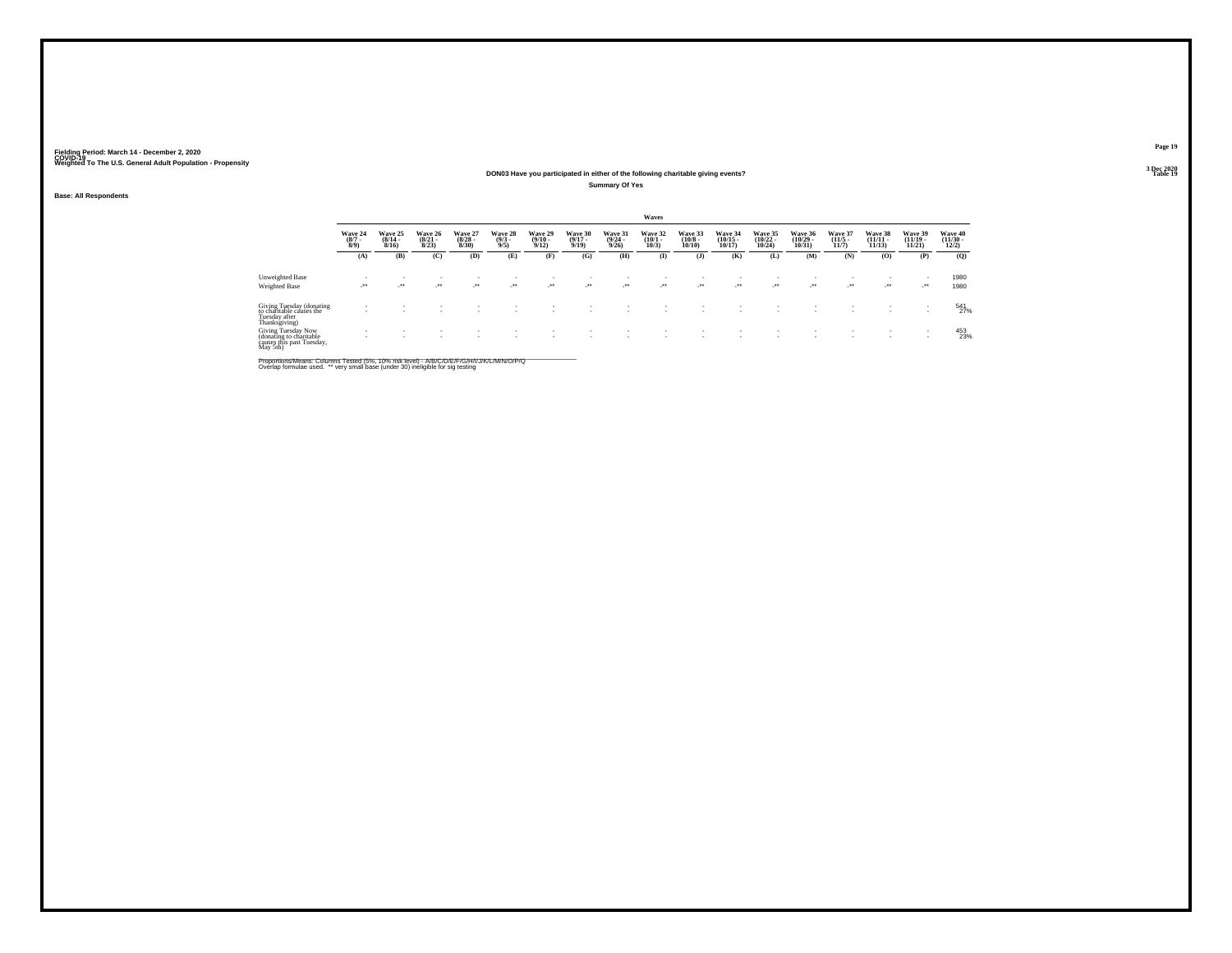**Base: All Respondents**

### **Fielding Period: March 14 - December 2, 2020 COVID-19 Weighted To The U.S. General Adult Population - Propensity 3 Dec 2020**

#### **DON03 Have you participated in either of the following charitable giving events?Summary Of No**

|                                                                                                          |                               |                              |                                  |                                 |                               |                                  |                                  |                                  | <b>Waves</b>                    |                                   |                                   |                                    |                                   |                                  |                                    |                                    |                                  |
|----------------------------------------------------------------------------------------------------------|-------------------------------|------------------------------|----------------------------------|---------------------------------|-------------------------------|----------------------------------|----------------------------------|----------------------------------|---------------------------------|-----------------------------------|-----------------------------------|------------------------------------|-----------------------------------|----------------------------------|------------------------------------|------------------------------------|----------------------------------|
|                                                                                                          | Wave 24<br>$\binom{8/7}{8/9}$ | Wave 25<br>$(8/14 -$<br>8/16 | Wave 26<br>$\frac{(8/21)}{8/23}$ | Wave 27<br>$\binom{8/28}{8/30}$ | Wave 28<br>$\binom{9/3}{9/5}$ | Wave 29<br>$\frac{(9/10)}{9/12}$ | Wave 30<br>$\frac{(9/17)}{9/19}$ | Wave 31<br>$\frac{(9/24)}{9/26}$ | Wave 32<br>$\binom{10/1}{10/3}$ | Wave 33<br>$\frac{(10/8)}{10/10}$ | Wave 34<br>$\binom{10/15}{10/17}$ | Wave 35<br>$\frac{(10/22)}{10/24}$ | Wave 36<br>$\binom{10/29}{10/31}$ | Wave 37<br>$\frac{(11/5)}{11/7}$ | Wave 38<br>$\frac{(11/11)}{11/13}$ | Wave 39<br>$\binom{11/19}{11/21}$  | Wave 40<br>$\binom{11/30}{12/2}$ |
|                                                                                                          | (A)                           | (B)                          | (C)                              | (D)                             | (E)                           | (F)                              | (G)                              | (H)                              | $\bf(I)$                        | (J)                               | (K)                               | (L)                                | (M)                               | (N)                              | (O)                                | (P)                                | (Q)                              |
| Unweighted Base                                                                                          | $\overline{\phantom{a}}$      |                              |                                  |                                 |                               |                                  |                                  |                                  |                                 |                                   | ٠                                 |                                    | ٠                                 |                                  | ٠                                  |                                    | 1980                             |
| Weighted Base                                                                                            | $\bullet\bullet$<br>×.        | $^{++}$                      | $\cdot$                          | $\bullet\bullet$                | $\cdot$                       | $\cdot$                          | $\cdot$                          | $\cdot$                          | $\cdot$                         | $\cdot$                           | $\cdot$                           | $\cdot$                            | $\cdot$                           | $\cdot$                          | $\cdot$                            | $\cdot$                            | 1980                             |
| Giving Tuesday Now<br>(donating to charitable<br>causes this past Tuesday,<br>May 5th)                   | $\overline{\phantom{a}}$<br>- |                              |                                  |                                 |                               |                                  |                                  |                                  | ٠                               |                                   | ٠                                 |                                    |                                   |                                  |                                    | $\overline{\phantom{a}}$           | 1527                             |
| Giving Tuesday (donating<br>to charitable causes the<br>to chamaoic ca<br>Tuesday after<br>Thanksgiving) | $\overline{\phantom{a}}$      |                              |                                  |                                 |                               |                                  |                                  |                                  | ٠                               |                                   |                                   |                                    |                                   |                                  | $\sim$<br>$\sim$                   | $\sim$<br>$\overline{\phantom{a}}$ | 1439<br>73%                      |

Proportions/Means: Columns Tested (5%, 10% risk level) - A/B/C/D/E/F/G/H/I/J/K/L/M/N/O/P/Q<br>Overlap formulae used. \*\* very small base (under 30) ineligible for sig testing

**Page 20**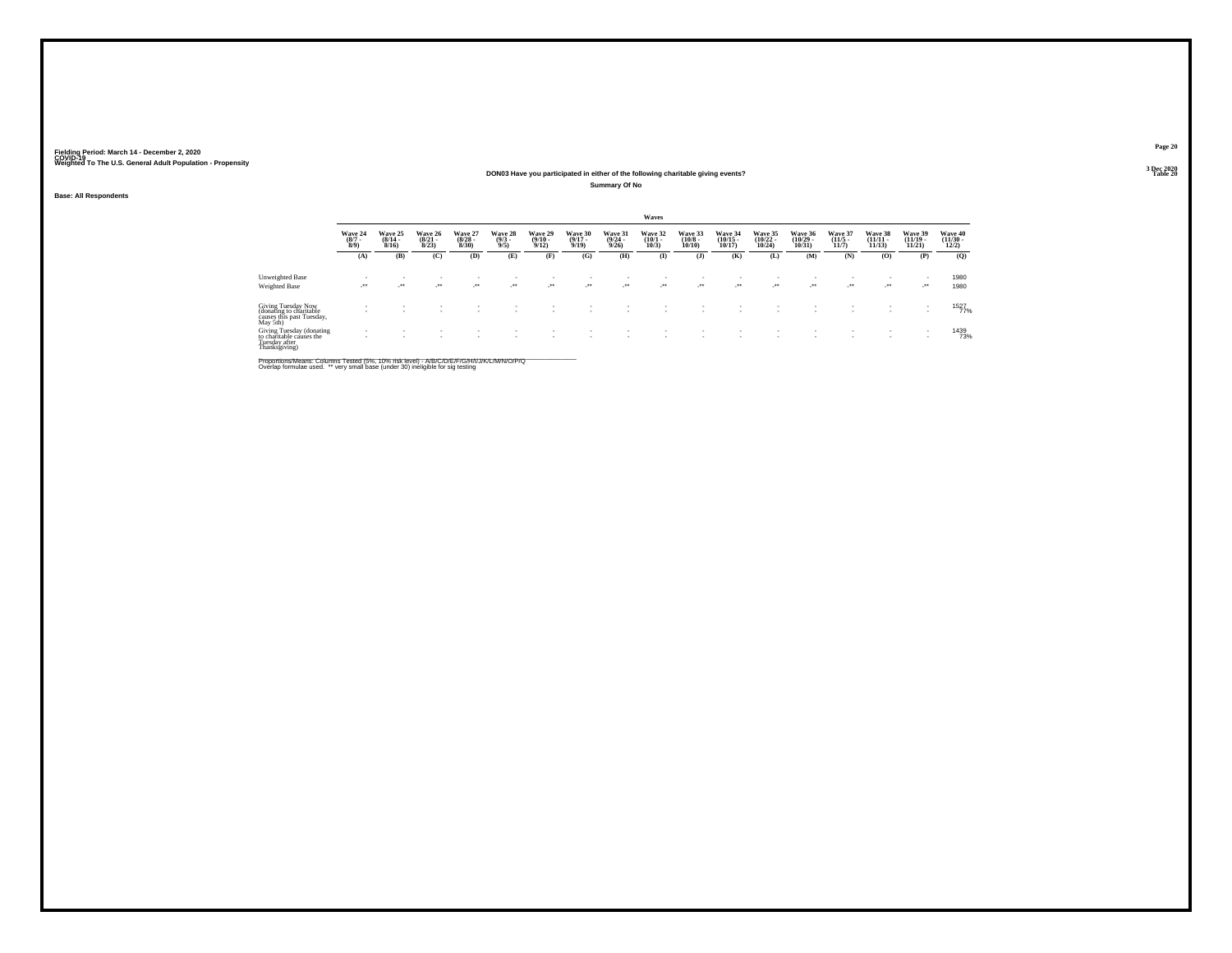#### **DON03\_1 Have you participated in either of the following charitable giving events?Table 21 Table 21 Table 21 Giving Tuesday (donating to charitable causes the Tuesday after Thanksgiving)**

**Base: All Respondents**

|                                         |                                |                                  |                                  |                                 |                                |                                         |                                  |                                  | Waves                           |                                   |                                   |                                   |                                            |                                  |                                    |                                   |                                          |
|-----------------------------------------|--------------------------------|----------------------------------|----------------------------------|---------------------------------|--------------------------------|-----------------------------------------|----------------------------------|----------------------------------|---------------------------------|-----------------------------------|-----------------------------------|-----------------------------------|--------------------------------------------|----------------------------------|------------------------------------|-----------------------------------|------------------------------------------|
|                                         | Wave 24<br>$\frac{(8/7)}{8/9}$ | Wave 25<br>$\frac{(8/14)}{8/16}$ | Wave 26<br>$\frac{(8/21)}{8/23}$ | Wave 27<br>$\binom{8/28}{8/30}$ | Wave 28<br>$\frac{(9/3)}{9/5}$ | Wave 29<br>$\frac{(9/10 - 9/12)}{9/12}$ | Wave 30<br>$\frac{(9/17)}{9/19}$ | Wave 31<br>$\frac{(9/24)}{9/26}$ | Wave 32<br>$\binom{10/1}{10/3}$ | Wave 33<br>$\frac{(10/8)}{10/10}$ | Wave 34<br>$\binom{10/15}{10/17}$ | Wave 35<br>$\binom{10/22}{10/24}$ | Wave 36<br>$\frac{(10/29 - 10/31)}{10/31}$ | Wave 37<br>$\frac{(11/5)}{11/7}$ | Wave 38<br>$\frac{(11/11)}{11/13}$ | Wave 39<br>$\binom{11/19}{11/21}$ | Wave 40<br>$\frac{(11/30 - 12/2)}{12/2}$ |
|                                         | (A)                            | (B)                              | (C)                              | (D)                             | (E)                            | (F)                                     | (G)                              | (H)                              | $\mathbf{I}$                    | (J)                               | (K)                               | (L)                               | (M)                                        | (N)                              | (0)                                | (P)                               | (Q)                                      |
| Unweighted Base<br><b>Weighted Base</b> | $\cdot$                        | $\rightarrow$                    | $\cdot$                          | $\bullet\bullet$                | ٠<br>$\overline{\phantom{a}}$  | -11                                     | $\cdot$                          | $\cdot$                          | ٠<br>$\cdot$                    | - 11<br>$\cdot$                   | - 11                              | ٠<br>$\cdot$                      | $\rightarrow$                              | ٠<br>$\overline{\phantom{a}}$    | $\cdot$                            | $\cdot$                           | 1980<br>1980                             |
| Yes                                     | $\mathbf{r}$                   |                                  |                                  |                                 |                                |                                         |                                  |                                  |                                 | ٠                                 |                                   |                                   |                                            |                                  |                                    | ٠<br>- 11                         | 541<br>27%                               |
| No                                      |                                |                                  |                                  |                                 | ٠                              |                                         |                                  |                                  | $\sim$<br>$\sim$                |                                   |                                   | ٠<br>$\mathbf{r}$                 |                                            |                                  |                                    | ٠                                 | 1439<br>73%                              |
| Sigma                                   | $\sim$                         |                                  |                                  |                                 |                                |                                         |                                  |                                  | ٠                               | ٠                                 |                                   |                                   |                                            |                                  |                                    |                                   | 1980<br>100%                             |

Proportions/Means: Columns Tested (5%, 10% risk level) - A/B/C/D/E/F/G/H/I/J/K/L/M/N/O/P/Q<br>Overlap formulae used. \*\* very small base (under 30) ineligible for sig testing

**Page 21**3 Dec 2020<br>Table 21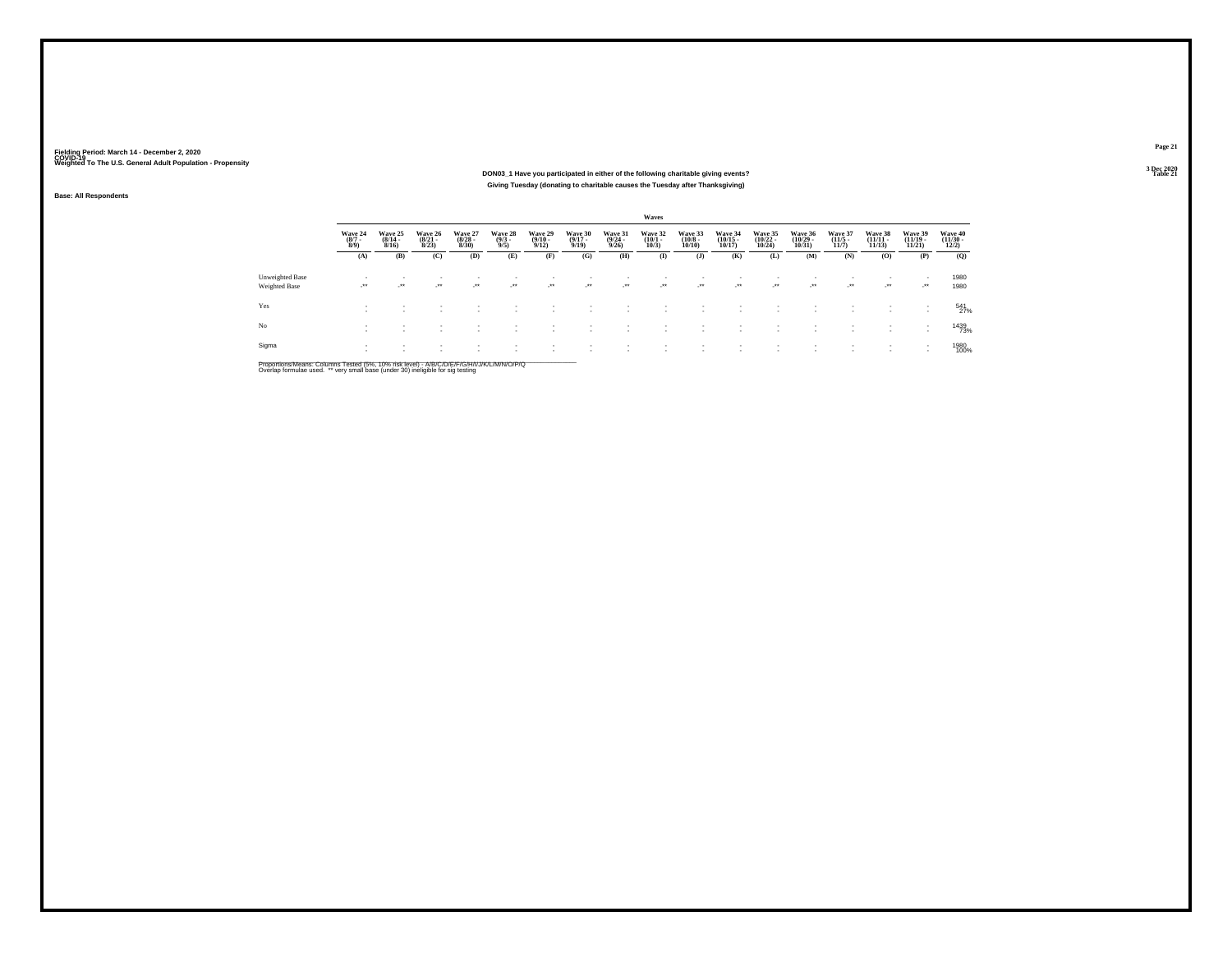#### **DON03\_2 Have you participated in either of the following charitable giving events?Table 22 Table 22 Giving Tuesday Now (donating to charitable causes this past Tuesday, May 5th)**

**Base: All Respondents**

|                                         |                                |                                  |                                  |                                 |                                |                                         |                                  |                                         | Waves                           |                                  |                                                      |                                   |                                    |                                  |                            |                                    |                                  |
|-----------------------------------------|--------------------------------|----------------------------------|----------------------------------|---------------------------------|--------------------------------|-----------------------------------------|----------------------------------|-----------------------------------------|---------------------------------|----------------------------------|------------------------------------------------------|-----------------------------------|------------------------------------|----------------------------------|----------------------------|------------------------------------|----------------------------------|
|                                         | Wave 24<br>$\frac{(8/7)}{8/9}$ | Wave 25<br>$\frac{(8/14)}{8/16}$ | Wave 26<br>$\frac{(8/21)}{8/23}$ | Wave 27<br>$\binom{8/28}{8/30}$ | Wave 28<br>$\frac{(9/3)}{9/5}$ | Wave 29<br>$\frac{(9/10 - 9/12)}{9/12}$ | Wave 30<br>$\frac{(9/17)}{9/19}$ | Wave 31<br>$\frac{(9/24 - 9/26)}{9/26}$ | Wave 32<br>$\binom{10/1}{10/3}$ | Wave 33<br>$\binom{10/8}{10/10}$ | Wave 34<br>$\binom{10/15}{10/17}$                    | Wave 35<br>$\binom{10/22}{10/24}$ | Wave 36<br>$\frac{(10/29)}{10/31}$ | Wave 37<br>$\frac{(11/5)}{11/7}$ | Wave 38<br>$\frac{11}{11}$ | Wave 39<br>$\frac{(11/19)}{11/21}$ | Wave 40<br>$\binom{11/30}{12/2}$ |
|                                         | (A)                            | (B)                              | (C)                              | (D)                             | (E)                            | (F)                                     | (G)                              | (H)                                     | $\bf (I)$                       | (J)                              | (K)                                                  | (L)                               | (M)                                | (N)                              | (O)                        | (P)                                | (Q)                              |
| Unweighted Base<br><b>Weighted Base</b> | $\sim$<br>$\cdot$              | ٠<br>$\overline{\phantom{a}}$    | $\overline{\phantom{a}}$         | $\overline{\phantom{a}}$        | ٠<br>$\bullet\bullet$          | $\rightarrow$                           | $\cdot$                          | $\cdot$                                 | ٠<br>$\cdot$                    | $\mathcal{L}^{\bullet\bullet}$   | $\overline{\phantom{a}}$<br>$\cdot$                  | $\cdot$                           | ٠<br>$\cdot$                       | $\mathcal{L}^{\bullet\bullet}$   | $\cdot$                    | $\cdot$ .                          | 1980<br>1980                     |
| Yes                                     | $\sim$<br>$\sim$               | ٠                                | ٠                                |                                 |                                |                                         |                                  |                                         |                                 |                                  | ٠                                                    |                                   |                                    |                                  |                            | $\sim$                             | 453<br>23%                       |
| No                                      | $\sim$<br>$\sim$               | $\mathbf{r}$<br>$\sim$           |                                  | ٠                               | $\overline{\phantom{a}}$       | $\mathbf{r}$                            | ٠                                |                                         | ٠                               |                                  | $\overline{\phantom{a}}$<br>$\overline{\phantom{a}}$ |                                   | ٠<br>٠                             |                                  | ٠<br>٠                     |                                    | 1527<br>77%                      |
| Sigma                                   |                                |                                  |                                  |                                 |                                |                                         |                                  |                                         |                                 |                                  |                                                      |                                   |                                    |                                  |                            |                                    | 1980<br>100%                     |

Proportions/Means: Columns Tested (5%, 10% risk level) - A/B/C/D/E/F/G/H/I/J/K/L/M/N/O/P/Q<br>Overlap formulae used. \*\* very small base (under 30) ineligible for sig testing

**Page 22**3 Dec 2020<br>Table 22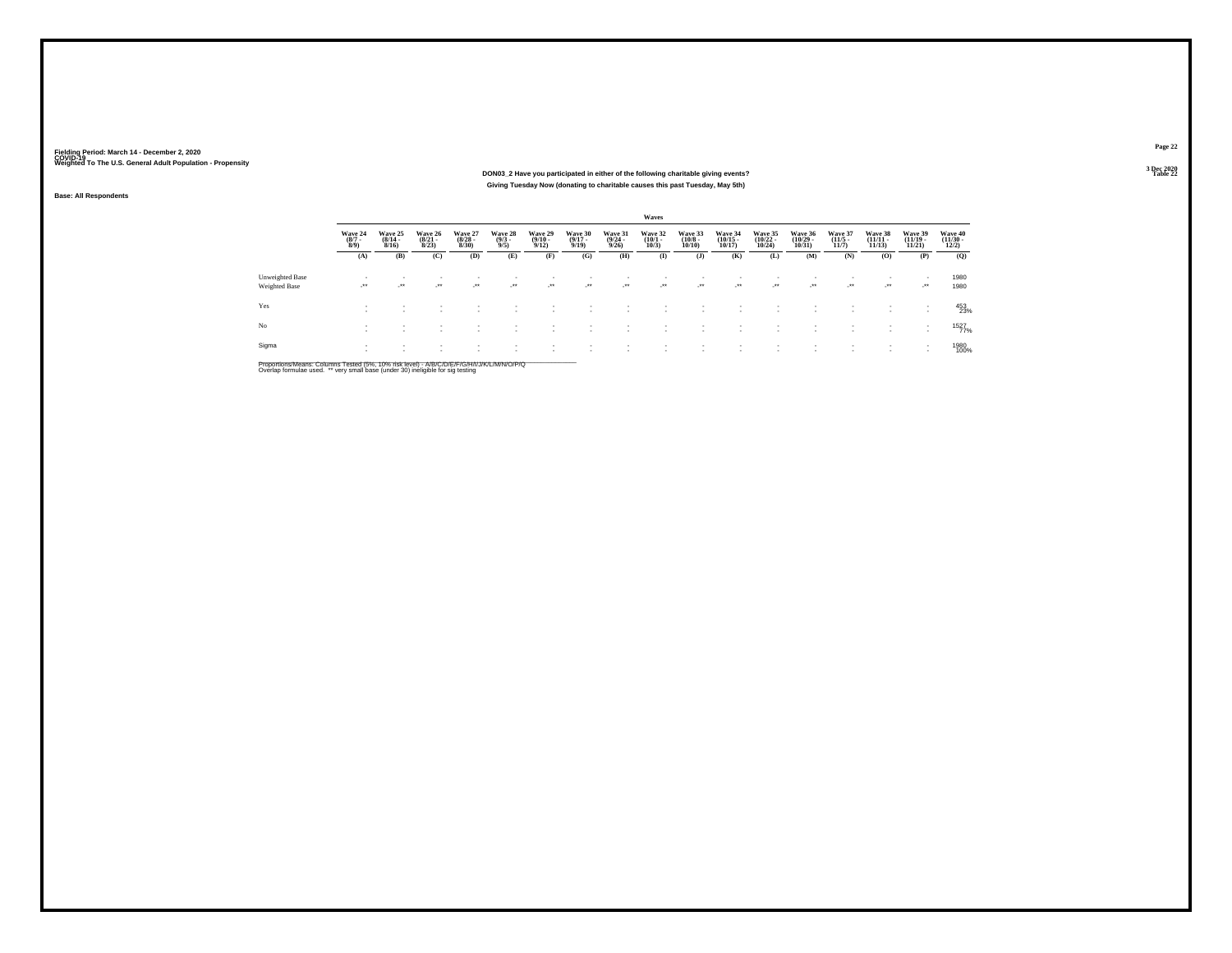#### **DON04 Have you supported each of the following type(s) of charitable organizations on Giving Tuesday or Giving Tuesday Now?Summary Of Giving Tuesday**

**Base: All Respondents**

|                                         |                               |                                         |                                  |                                 |                               |                                         |                                  |                                         | Waves                           |                                       |                                    |                                    |                                   |                                  |                                    |                                                      |                                          |
|-----------------------------------------|-------------------------------|-----------------------------------------|----------------------------------|---------------------------------|-------------------------------|-----------------------------------------|----------------------------------|-----------------------------------------|---------------------------------|---------------------------------------|------------------------------------|------------------------------------|-----------------------------------|----------------------------------|------------------------------------|------------------------------------------------------|------------------------------------------|
|                                         | Wave 24<br>$\binom{8/7}{8/9}$ | Wave 25<br>$\frac{(8/14 - 8/16)}{8/16}$ | Wave 26<br>$\frac{(8/21)}{8/23}$ | Wave 27<br>$\binom{8/28}{8/30}$ | Wave 28<br>$\binom{9/3}{9/5}$ | Wave 29<br>$\frac{(9/10 - 9/12)}{9/12}$ | Wave 30<br>$\frac{(9/17)}{9/19}$ | Wave 31<br>$\frac{(9/24 - 9/26)}{9/26}$ | Wave 32<br>$\binom{10/1}{10/3}$ | Wave 33<br>$\binom{10/8 - 10}{10/10}$ | Wave 34<br>$\frac{(10/15)}{10/17}$ | Wave 35<br>$\frac{(10/22)}{10/24}$ | Wave 36<br>$\binom{10/29}{10/31}$ | Wave 37<br>$\frac{(11/5)}{11/7}$ | Wave 38<br>$\frac{(11/11)}{11/13}$ | Wave 39<br>$\frac{(11/19)}{11/21}$                   | Wave 40<br>$\frac{(11/30 - 12/2)}{12/2}$ |
|                                         | (A)                           | (B)                                     | (C)                              | (D)                             | (E)                           | (F)                                     | (G)                              | (H)                                     | $($ $\blacksquare$              | (J)                                   | (K)                                | (L)                                | (M)                               | (N)                              | (0)                                | (P)                                                  | (Q)                                      |
| Unweighted Base<br><b>Weighted Base</b> | $\cdot$                       | ÷.                                      | ×                                | J.                              | z.                            | $\overline{\phantom{a}}$                | ÷.                               | $\mathcal{C}^{\bullet\bullet}$          | 59                              | J.                                    | 59                                 | $\cdot$                            | $\cdot$                           | J.                               | $\cdot$                            | $\overline{\phantom{a}}$<br>J.                       | 1980<br>1980                             |
| Hunger relief                           | $\sim$                        | $\overline{\phantom{a}}$                | ÷                                | ×.                              | ۰                             | $\sim$                                  | $\overline{\phantom{a}}$         |                                         |                                 |                                       |                                    | ×                                  |                                   | ÷                                |                                    | $\overline{\phantom{a}}$<br>$\overline{\phantom{a}}$ | 404<br>20%                               |
| Children's well-being                   |                               | $\overline{\phantom{a}}$                | ÷                                | ×.                              | ٠<br>٠                        |                                         | $\overline{\phantom{a}}$         | $\sim$                                  | $\sim$                          | ۰                                     |                                    | ٠                                  | и.                                | $\sim$<br>×.                     | ٠<br>a.                            | ٠<br>$\mathbf{r}$                                    | 376<br>19%                               |
| Poverty relief                          |                               |                                         | ٠<br>٠                           | ٠<br>٠                          | ٠<br>٠                        | $\mathbf{r}$                            | $\sim$                           | ÷                                       | ÷                               | ٠                                     |                                    | ٠                                  | и.                                | ٠                                | $\sim$<br>×.                       | $\overline{\phantom{a}}$<br>$\overline{\phantom{a}}$ | 341 <sub>7%</sub>                        |
| Education                               |                               | ٠                                       | - 1                              | ×.                              | ٠                             | ×.                                      | и.                               |                                         | ÷                               | ٠                                     | $\sim$                             | ٠                                  | и.                                | ٠<br>×.                          | ٠<br>a.                            | ٠<br>٠                                               | 335<br>17%                               |
| Animal welfare                          | $\sim$                        | $\overline{\phantom{a}}$                | - 1                              | ×.                              | ٠<br>٠                        |                                         | $\overline{\phantom{a}}$         | $\sim$                                  | $\sim$                          | ۰                                     |                                    | $\overline{\phantom{a}}$           | и.                                | ٠<br>٠                           | ٠<br>a.                            | ٠<br>$\overline{\phantom{a}}$                        | 325<br>16%                               |
| Disease/health related<br>support       |                               | $\sim$                                  | $\sim$                           | ٠<br>×.                         | ٠<br>٠                        | $\sim$                                  | $\sim$                           | $\sim$                                  | $\sim$                          | ٠                                     |                                    | $\sim$                             | $\overline{\phantom{a}}$          | ٠<br>٠                           | $\sim$<br>×.                       | ٠<br>$\overline{\phantom{a}}$                        | 312<br>16%                               |
| Healthcare and hospital<br>support      | $\sim$                        | $\overline{\phantom{a}}$                | ٠                                | ٠                               | ٠                             | $\sim$                                  | $\sim$                           |                                         | ÷                               | ٠                                     | $\sim$                             | ٠                                  |                                   | $\sim$<br>٠                      | ×.                                 | ٠<br>$\overline{\phantom{a}}$                        | 310<br>16%                               |
| Climate<br>change/environmental         |                               |                                         | ٠                                | ٠                               | ٠                             |                                         |                                  |                                         |                                 |                                       |                                    |                                    |                                   | ٠                                |                                    | ٠<br>$\overline{\phantom{a}}$                        | 275<br>14%                               |

Proportions/Means: Columns Tested (5%, 10% risk level) - *NB/C/D/E/F/G/H/IJJ/K/L/M/N/O/P/Q*<br>Overlap formulae used. \*\* very small base (under 30) ineligible for sig testing

**Page 23**3 Dec 2020<br>Table 23

**Table 23 Table 23**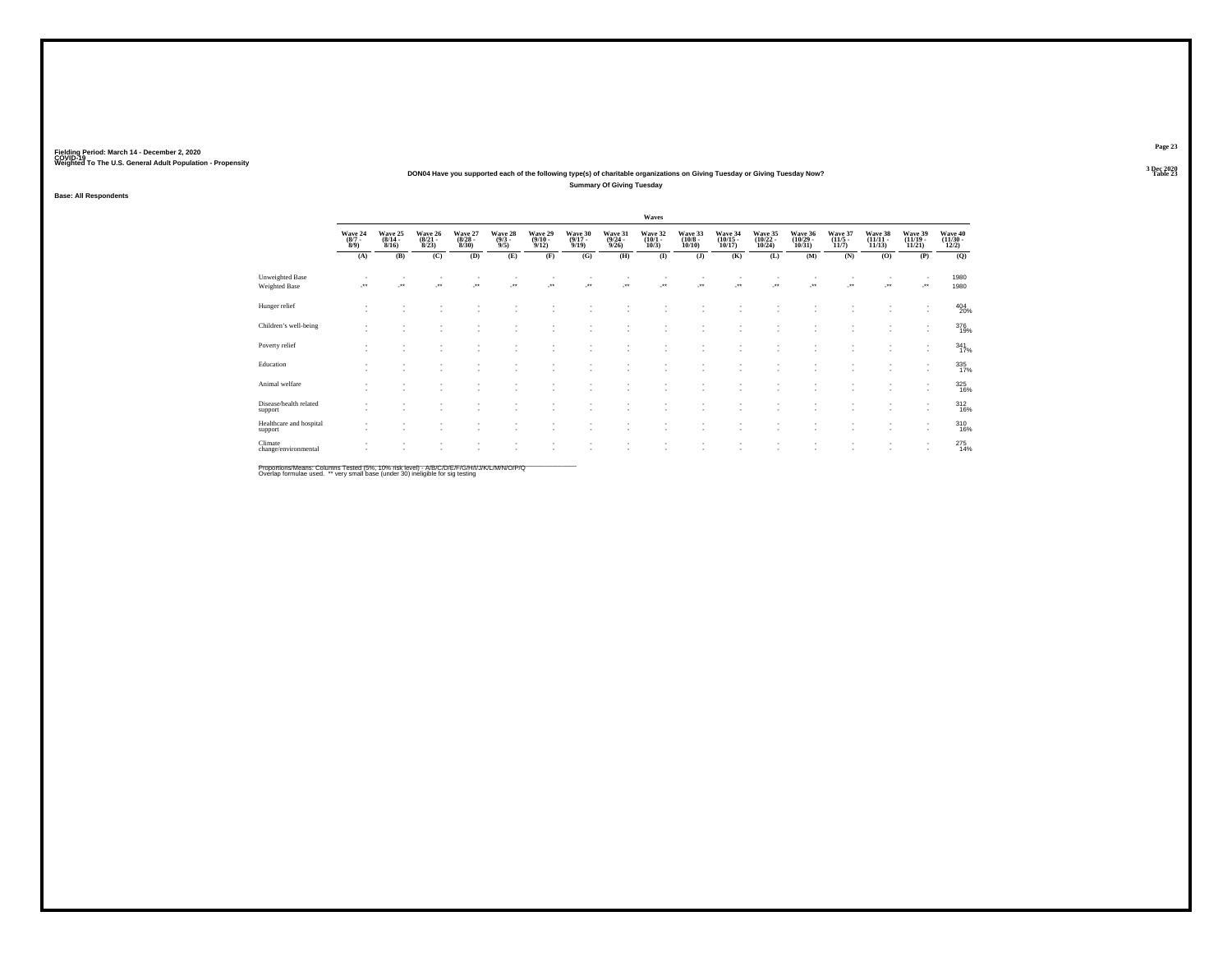#### **DON04 Have you supported each of the following type(s) of charitable organizations on Giving Tuesday or Giving Tuesday Now?Summary Of Giving Tuesday Now**

#### **Base: All Respondents**

|                                         |                               |                                  |                                  |                                        |                               |                                         |                                  |                                         | Waves                           |                                  |                                    |                                    |                                    |                                  |                                |                                    |                                          |
|-----------------------------------------|-------------------------------|----------------------------------|----------------------------------|----------------------------------------|-------------------------------|-----------------------------------------|----------------------------------|-----------------------------------------|---------------------------------|----------------------------------|------------------------------------|------------------------------------|------------------------------------|----------------------------------|--------------------------------|------------------------------------|------------------------------------------|
|                                         | Wave 24<br>$\binom{8/7}{8/9}$ | Wave 25<br>$\frac{(8/14)}{8/16}$ | Wave 26<br>$\frac{(8/21)}{8/23}$ | Wave 27<br>$\frac{(8/28 - 8)}{(8/30)}$ | Wave 28<br>$\binom{9/3}{9/5}$ | Wave 29<br>$\frac{(9/10 - 9/12)}{9/12}$ | Wave 30<br>$\frac{(9/17)}{9/19}$ | Wave 31<br>$\frac{(9/24 - 9/26)}{9/26}$ | Wave 32<br>$\binom{10/1}{10/3}$ | Wave 33<br>$\binom{10/8}{10/10}$ | Wave 34<br>$\frac{(10/15)}{10/17}$ | Wave 35<br>$\frac{(10/22)}{10/24}$ | Wave 36<br>$\frac{(10/29)}{10/31}$ | Wave 37<br>$\frac{(11/5)}{11/7}$ | Wave 38<br>$(11/11 -$<br>11/13 | Wave 39<br>$\frac{(11/19)}{11/21}$ | Wave 40<br>$\frac{(11/30 - 12/2)}{12/2}$ |
|                                         | (A)                           | (B)                              | (C)                              | (D)                                    | (E)                           | (F)                                     | (G)                              | (H)                                     | $\bf(I)$                        | $($ $)$                          | (K)                                | (L)                                | (M)                                | (N)                              | (0)                            | (P)                                | (Q)                                      |
| <b>Unweighted Base</b><br>Weighted Base | $\cdot$                       | $\overline{\phantom{a}}$         | $\overline{\phantom{a}}$         |                                        | $\ddot{\phantom{1}}$          | $\cdot$                                 | $\cdot$                          |                                         | $\cdot$                         | $\cdot$                          | $\overline{\phantom{a}}$           | $\bullet\bullet$                   | $\ddot{\phantom{1}}$               | J.                               | $\cdot$                        | $\cdot$                            | 1980<br>1980                             |
| Children's well-being                   |                               |                                  |                                  |                                        |                               |                                         |                                  |                                         |                                 |                                  |                                    |                                    |                                    |                                  |                                | $\overline{\phantom{a}}$           | 319<br>16%                               |
| Hunger relief                           |                               |                                  |                                  |                                        |                               |                                         |                                  | $\sim$                                  | $\sim$                          | ٠                                |                                    |                                    |                                    |                                  |                                | $\overline{\phantom{a}}$           | 317<br>16%                               |
| Animal welfare                          |                               |                                  |                                  |                                        |                               |                                         |                                  |                                         |                                 |                                  |                                    |                                    |                                    |                                  |                                | $\overline{\phantom{a}}$           | 289<br>15%                               |
| Disease/health related<br>support       |                               |                                  |                                  |                                        |                               |                                         |                                  |                                         |                                 |                                  |                                    |                                    |                                    |                                  |                                | $\overline{\phantom{a}}$           | 285<br>14%                               |
| Poverty relief                          | $\overline{\phantom{a}}$      |                                  |                                  |                                        |                               |                                         |                                  | $\sim$                                  | $\sim$                          | ٠                                | ٠                                  |                                    |                                    |                                  |                                | $\overline{\phantom{a}}$           | $^{267}_{14\%}$                          |
| Healthcare and hospital<br>support      |                               |                                  |                                  |                                        |                               |                                         |                                  |                                         |                                 |                                  |                                    |                                    |                                    |                                  |                                | $\overline{\phantom{a}}$           | 266<br>13%                               |
| Climate<br>change/environmental         |                               |                                  |                                  |                                        |                               |                                         |                                  |                                         |                                 |                                  |                                    |                                    |                                    |                                  |                                | $\overline{\phantom{a}}$           | 253<br>13%                               |
| Education                               |                               |                                  |                                  |                                        |                               |                                         |                                  |                                         | ٠.                              | ٠                                |                                    |                                    |                                    |                                  |                                |                                    | $^{242}_{12\%}$                          |

Proportions/Means: Columns Tested (5%, 10% risk level) - *NB/C/D/E/F/G/H/IJJ/K/L/M/N/O/P/Q*<br>Overlap formulae used. \*\* very small base (under 30) ineligible for sig testing

**Page 24**3 Dec 2020<br>Table 24

**Table 24 Table 24 Table 24 Table 24 Table 24**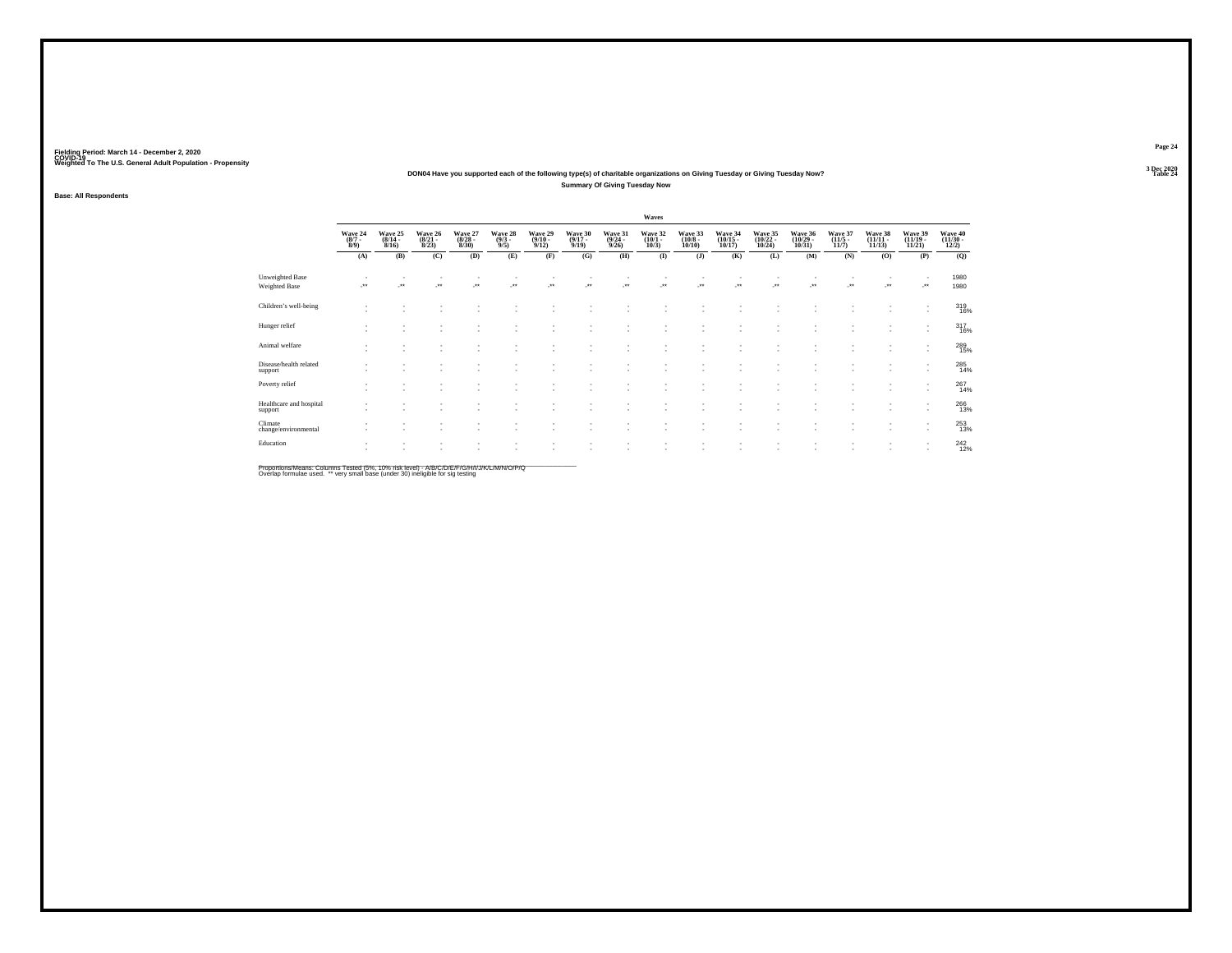#### **DON04 Have you supported each of the following type(s) of charitable organizations on Giving Tuesday or Giving Tuesday Now?Summary Of Neither**

**Base: All Respondents**

|                                         |                               |                                  |                                  |                                  |                               |                                         |                                  |                                  | Waves                           |                                  |                                    |                                    |                                    |                                  |                                    |                                                      |                              |
|-----------------------------------------|-------------------------------|----------------------------------|----------------------------------|----------------------------------|-------------------------------|-----------------------------------------|----------------------------------|----------------------------------|---------------------------------|----------------------------------|------------------------------------|------------------------------------|------------------------------------|----------------------------------|------------------------------------|------------------------------------------------------|------------------------------|
|                                         | Wave 24<br>$\binom{8/7}{8/9}$ | Wave 25<br>$\frac{(8/14)}{8/16}$ | Wave 26<br>$\frac{(8/21)}{8/23}$ | Wave 27<br>$\frac{(8/28)}{8/30}$ | Wave 28<br>$\binom{9/3}{9/5}$ | Wave 29<br>$\frac{(9/10 - 9/12)}{9/12}$ | Wave 30<br>$\frac{(9/17)}{9/19}$ | Wave 31<br>$\frac{(9/24)}{9/26}$ | Wave 32<br>$\binom{10/1}{10/3}$ | Wave 33<br>$\binom{10/8}{10/10}$ | Wave 34<br>$\frac{(10/15)}{10/17}$ | Wave 35<br>$\frac{(10/22)}{10/24}$ | Wave 36<br>$\frac{(10/29)}{10/31}$ | Wave 37<br>$\frac{(11/5)}{11/7}$ | Wave 38<br>$\frac{(11/11)}{11/13}$ | Wave 39<br>$\frac{(11/19 - 11/21)}{11/21}$           | Wave 40<br>(11/30 -<br>12/2) |
|                                         | (A)                           | (B)                              | (C)                              | (D)                              | (E)                           | (F)                                     | (G)                              | (H)                              | $\mathbf{I}$                    | (J)                              | (K)                                | (L)                                | (M)                                | (N)                              | (0)                                | (P)                                                  | (Q)                          |
| <b>Unweighted Base</b><br>Weighted Base | $\cdot$                       | $\ddot{}$                        | $\cdot$                          | $\cdot$                          | ÷                             | $\ddot{\phantom{1}}$                    | $\cdot$                          | ٠.                               |                                 | $\ddot{\phantom{1}}$             | $\cdot$                            |                                    | $\cdot$                            | J.                               | $\cdot$                            |                                                      | 1980<br>1980                 |
| Climate<br>change/environmental         |                               |                                  |                                  |                                  |                               |                                         |                                  |                                  |                                 |                                  |                                    |                                    |                                    |                                  |                                    | ٠                                                    | 1503<br>76%                  |
| Healthcare and hospital<br>support      |                               |                                  |                                  |                                  |                               |                                         |                                  |                                  |                                 |                                  | $\overline{\phantom{a}}$           |                                    |                                    |                                  |                                    | ٠<br>$\overline{\phantom{a}}$                        | 1470<br>74%                  |
| Education                               | ٠                             |                                  |                                  |                                  |                               |                                         |                                  |                                  |                                 |                                  | $\sim$                             | $\overline{\phantom{a}}$           |                                    |                                  |                                    | $\overline{\phantom{a}}$<br>$\overline{\phantom{a}}$ | 1467<br>74%                  |
| Disease/health related<br>support       |                               |                                  |                                  |                                  |                               |                                         |                                  |                                  |                                 |                                  |                                    |                                    |                                    |                                  |                                    |                                                      | 1449<br>73%                  |
| Poverty relief                          |                               |                                  |                                  |                                  |                               |                                         |                                  |                                  | ٠                               |                                  | $\sim$                             |                                    |                                    |                                  |                                    | ٠<br>$\overline{\phantom{a}}$                        | 1441<br>73%                  |
| Animal welfare                          | ٠                             |                                  |                                  |                                  |                               |                                         |                                  |                                  |                                 |                                  |                                    |                                    |                                    |                                  |                                    | $\overline{\phantom{a}}$<br>$\overline{\phantom{a}}$ | 1423                         |
| Children's well-being                   |                               |                                  |                                  |                                  |                               |                                         |                                  |                                  |                                 |                                  |                                    |                                    |                                    |                                  |                                    | ٠<br>٠                                               | 1363<br>69%                  |
| Hunger relief                           |                               |                                  |                                  |                                  |                               |                                         |                                  |                                  |                                 |                                  | $\overline{\phantom{a}}$           |                                    |                                    |                                  |                                    | ٠<br>$\overline{\phantom{a}}$                        | 1336<br>67%                  |

Proportions/Means: Columns Tested (5%, 10% risk level) - *NB/C/D/E/F/G/H/IJJ/K/L/M/N/O/P/Q*<br>Overlap formulae used. \*\* very small base (under 30) ineligible for sig testing

**Page 25**3 Dec 2020<br>Table 25

**Table 25 Table 25**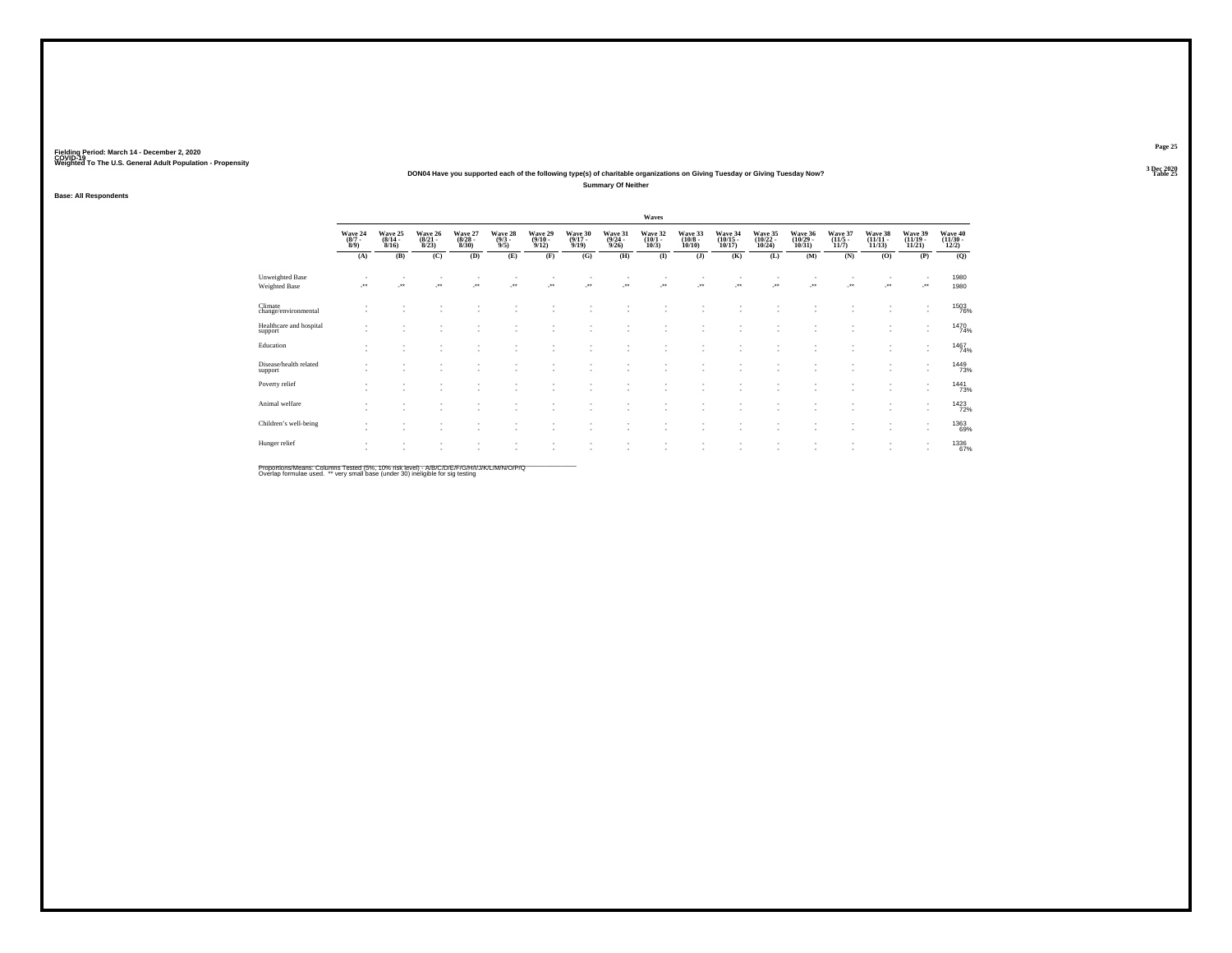#### **DON04\_1 Have you supported each of the following type(s) of charitable organizations on Giving Tuesday or Giving Tuesday Now?Children's well-being**

**Base: All Respondents**

|                                         |                                    |                             |                                  |                                  |                                |                                         |                                  |                                  | Waves                       |                                        |                                    |                                    |                                            |                                  |                                   |                                            |                                          |  |
|-----------------------------------------|------------------------------------|-----------------------------|----------------------------------|----------------------------------|--------------------------------|-----------------------------------------|----------------------------------|----------------------------------|-----------------------------|----------------------------------------|------------------------------------|------------------------------------|--------------------------------------------|----------------------------------|-----------------------------------|--------------------------------------------|------------------------------------------|--|
|                                         | Wave 24<br>$\frac{(8/7)}{8/9}$     | Wave 25<br>(8/14 -<br>8/16) | Wave 26<br>$\frac{(8/21)}{8/23}$ | Wave 27<br>$\frac{(8/28)}{8/30}$ | Wave 28<br>$\frac{(9/3)}{9/5}$ | Wave 29<br>$\frac{(9/10 - 9/12)}{9/12}$ | Wave 30<br>$\frac{(9/17)}{9/19}$ | Wave 31<br>$\frac{(9/24)}{9/26}$ | Wave 32<br>(10/1 -<br>10/3) | Wave 33<br>$\frac{(10/8 - 10)}{10/10}$ | Wave 34<br>$\frac{(10/15)}{10/17}$ | Wave 35<br>$\frac{(10/22)}{10/24}$ | Wave 36<br>$\frac{(10/29 - 10/31)}{10/31}$ | Wave 37<br>$\frac{(11/5)}{11/7}$ | Wave 38<br>$\binom{11/11}{11/13}$ | Wave 39<br>$\frac{(11/19 - 11/21)}{11/21}$ | Wave 40<br>$\frac{(11/30 - 12/2)}{12/2}$ |  |
|                                         | (A)                                | (B)                         | (C)                              | (D)                              | (E)                            | (F)                                     | (G)                              | (H)                              | $\mathbf{I}$                | $($ $\bf{J}$ )                         | (K)                                | (L)                                | (M)                                        | (N)                              | (0)                               | (P)                                        | (Q)                                      |  |
| Unweighted Base<br><b>Weighted Base</b> | $\sim$                             | $\cdot$                     | ٠<br>$\cdot$                     | $\cdot$                          | $\cdot$                        | $\cdot$                                 | -**                              | $\sim$                           | $\cdot$                     | ٠<br>                                  | $\cdot$                            | $\rightarrow$                      | ٠<br>÷.                                    | ٠<br>$\sim$                      | $\mathcal{L}^{\bullet\bullet}$    | ٠<br>$\cdot$                               | 1980<br>1980                             |  |
| Giving Tuesday                          | $\sim$<br>$\overline{\phantom{a}}$ |                             |                                  |                                  |                                |                                         |                                  |                                  |                             | ٠                                      |                                    |                                    | ٠                                          | $\sim$                           | <b>1999</b>                       | ٠<br>٠                                     | 376<br>19%                               |  |
| Giving Tuesday Now                      | $\sim$                             |                             |                                  |                                  |                                |                                         |                                  |                                  |                             | ٠                                      |                                    |                                    | ٠                                          | ٠                                |                                   | $\overline{\phantom{a}}$                   | 319<br>16%                               |  |
| Neither                                 | $\sim$<br>$\sim$                   |                             |                                  |                                  |                                |                                         |                                  |                                  |                             | ٠                                      | ٠                                  |                                    | ٠<br>٠                                     | ٠<br>٠                           | $\sim$<br>. .                     | ٠<br>$\overline{\phantom{a}}$              | 1363<br>69%                              |  |
| Sigma                                   | $\sim$<br>$\sim$                   |                             | ٠                                |                                  |                                |                                         |                                  |                                  |                             | ٠                                      | ٠                                  |                                    | ٠                                          | ٠                                |                                   |                                            | 2058<br>104%                             |  |

Proportions/Means: Columns Tested (5%, 10% risk level) - A/B/C/D/E/F/G/H/I/J/K/L/M/N/O/P/Q<br>Overlap formulae used. \*\* very small base (under 30) ineligible for sig testing

**Page 263 Dec 2020<br>Table 26** 

**Table 26 Table 26 Table 26 Table 26 Table 26 Table 26**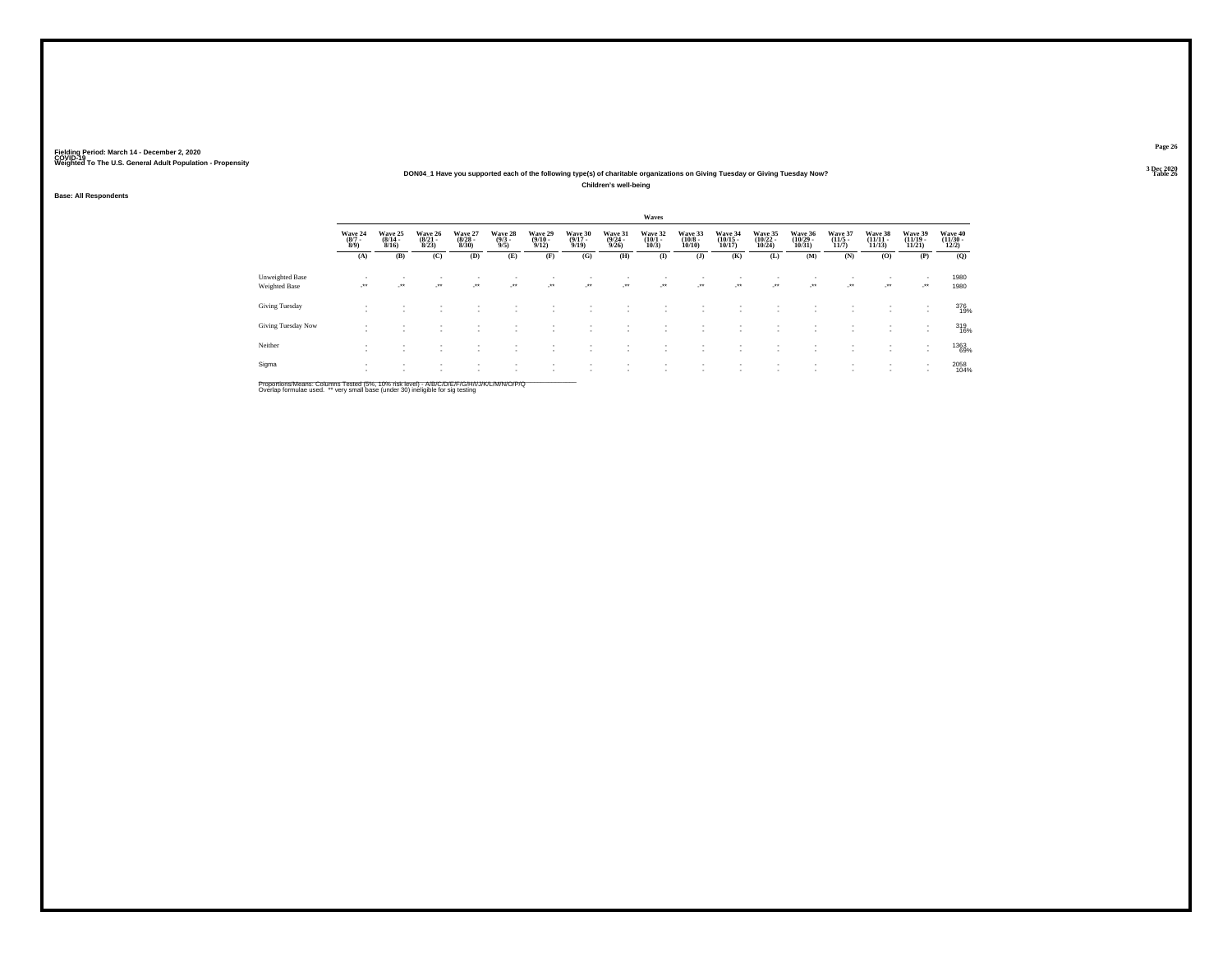#### **DON04\_2 Have you supported each of the following type(s) of charitable organizations on Giving Tuesday or Giving Tuesday Now?**

**Poverty relief**

**Base: All Respondents**

|                                         |                                |                                  |                                  |                                 |                               |                                         |                                  |                                         | Waves                           |                                  |                                   |                                   |                                    |                                  |                                   |                                                      |                                          |
|-----------------------------------------|--------------------------------|----------------------------------|----------------------------------|---------------------------------|-------------------------------|-----------------------------------------|----------------------------------|-----------------------------------------|---------------------------------|----------------------------------|-----------------------------------|-----------------------------------|------------------------------------|----------------------------------|-----------------------------------|------------------------------------------------------|------------------------------------------|
|                                         | Wave 24<br>$\frac{(8/7)}{8/9}$ | Wave 25<br>$\frac{(8/14)}{8/16}$ | Wave 26<br>$\frac{(8/21)}{8/23}$ | Wave 27<br>$\binom{8/28}{8/30}$ | Wave 28<br>$\binom{9/3}{9/5}$ | Wave 29<br>$\frac{(9/10 - 9/12)}{9/12}$ | Wave 30<br>$\frac{(9/17)}{9/19}$ | Wave 31<br>$\frac{(9/24 - 9/26)}{9/26}$ | Wave 32<br>$\binom{10/1}{10/3}$ | Wave 33<br>$\binom{10/8}{10/10}$ | Wave 34<br>$\binom{10/15}{10/17}$ | Wave 35<br>$\binom{10/22}{10/24}$ | Wave 36<br>$\frac{(10/29)}{10/31}$ | Wave 37<br>$\frac{(11/5)}{11/7}$ | Wave 38<br>$\binom{11/11}{11/13}$ | Wave 39<br>$\frac{11}{121}$                          | Wave 40<br>$\frac{(11/30 - 12/2)}{12/2}$ |
|                                         | (A)                            | (B)                              | (C)                              | (D)                             | (E)                           | (F)                                     | (G)                              | (H)                                     | $\bf(I)$                        | (J)                              | (K)                               | (L)                               | (M)                                | (N)                              | $\bf(O)$                          | (P)                                                  | (Q)                                      |
| Unweighted Base<br><b>Weighted Base</b> | $\cdot$                        | $\cdot$                          | $\sim$                           | $\mathcal{L}^{\bullet}$         | ur e                          | $\cdot$                                 | $\cdot$                          | $\mathcal{L}^{\text{max}}$              | $\cdot$                         | $\mathcal{L}^{\bullet\bullet}$   | $\sim$                            | $\sim$                            | $\mathcal{L}^{\text{max}}$         | $\mathcal{F}^{\bullet}$          | $\mathcal{L}^{\bullet\bullet}$    | $\sim$<br>$\cdot$                                    | 1980<br>1980                             |
| Giving Tuesday                          |                                |                                  |                                  |                                 |                               |                                         |                                  |                                         |                                 |                                  |                                   |                                   |                                    |                                  |                                   | $\overline{\phantom{a}}$<br>$\overline{\phantom{a}}$ | $341$<br>17%                             |
| Giving Tuesday Now                      |                                | $\sim$                           | <b>1999</b>                      | $\sim$                          | $\overline{\phantom{a}}$      |                                         | $\sim$                           | <b>1979</b>                             |                                 |                                  | $\sim$                            |                                   | $\overline{\phantom{a}}$           | ٠<br>$\sim$                      | <b>1979</b>                       | $\sim$                                               | 267<br>14%                               |
| Neither                                 |                                |                                  | . .                              | ٠                               |                               |                                         |                                  |                                         |                                 |                                  |                                   |                                   |                                    | $\sim$                           |                                   | $\sim$<br>$\sim$                                     | 1441<br>73%                              |
| Sigma                                   | $\mathbf{r}$                   |                                  | $\sim$                           |                                 |                               |                                         |                                  |                                         |                                 |                                  |                                   |                                   |                                    | ٠                                | $\sim$                            | $\overline{\phantom{a}}$<br>$\overline{\phantom{a}}$ | 2050<br>104%                             |

Proportions/Means: Columns Tested (5%, 10% risk level) - A/B/C/D/E/F/G/H/I/J/K/L/M/N/O/P/Q<br>Overlap formulae used. \*\* very small base (under 30) ineligible for sig testing

**Page 27**3 Dec 2020<br>Table 27

**Table 27 Table 27 Table 27 Table 27**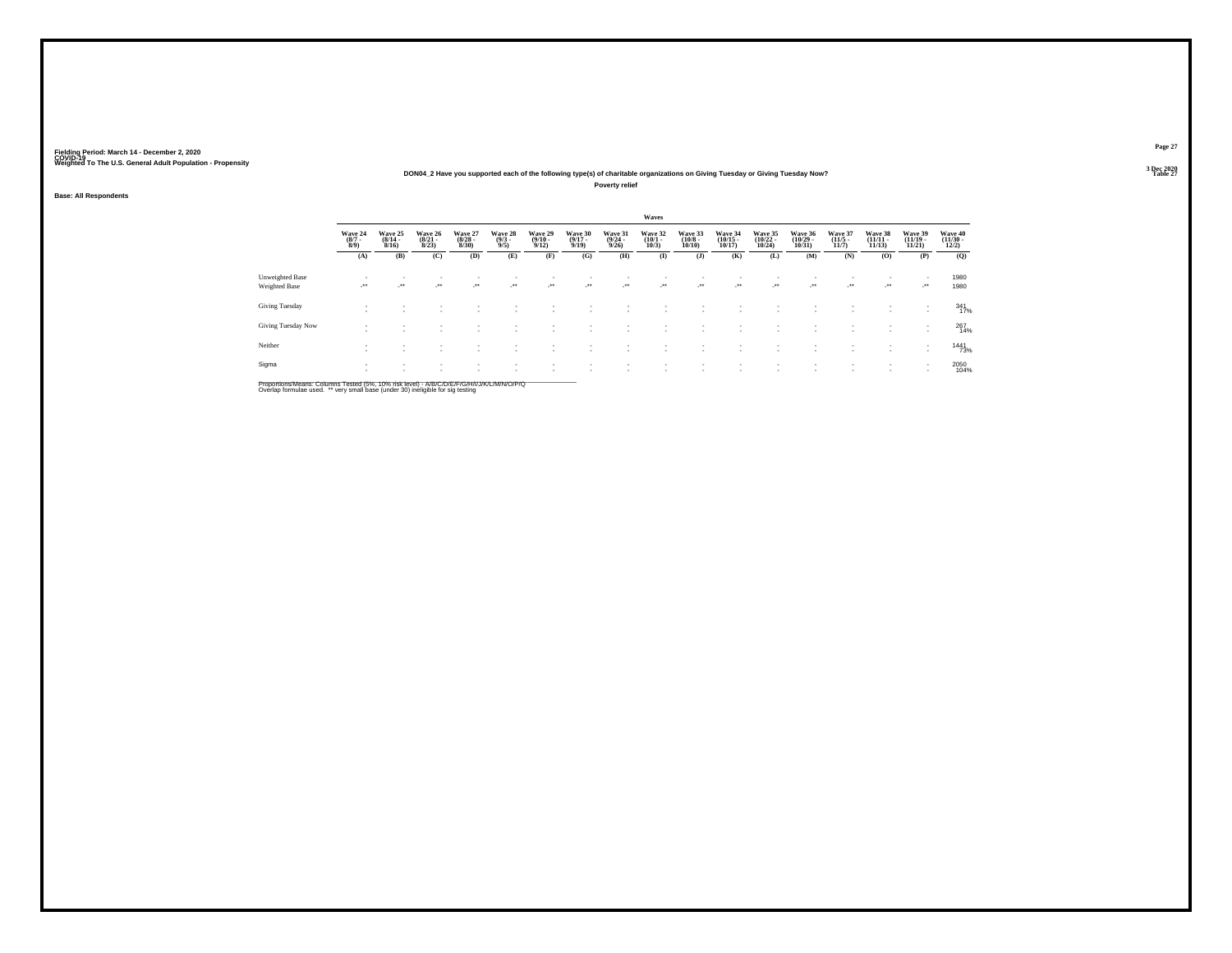#### **DON04\_3 Have you supported each of the following type(s) of charitable organizations on Giving Tuesday or Giving Tuesday Now?**

**Hunger relief**

**Base: All Respondents**

|                                  |                                |                                  |                                  |                                 |                               |                                         |                                  |                                         | Waves                           |                                  |                                   |                                   |                                    |                                  |                                   |                             |                                          |
|----------------------------------|--------------------------------|----------------------------------|----------------------------------|---------------------------------|-------------------------------|-----------------------------------------|----------------------------------|-----------------------------------------|---------------------------------|----------------------------------|-----------------------------------|-----------------------------------|------------------------------------|----------------------------------|-----------------------------------|-----------------------------|------------------------------------------|
|                                  | Wave 24<br>$\frac{(8/7)}{8/9}$ | Wave 25<br>$\frac{(8/14)}{8/16}$ | Wave 26<br>$\frac{(8/21)}{8/23}$ | Wave 27<br>$\binom{8/28}{8/30}$ | Wave 28<br>$\binom{9/3}{9/5}$ | Wave 29<br>$\frac{(9/10 - 9/12)}{9/12}$ | Wave 30<br>$\frac{(9/17)}{9/19}$ | Wave 31<br>$\frac{(9/24 - 9/26)}{9/26}$ | Wave 32<br>$\binom{10/1}{10/3}$ | Wave 33<br>$\binom{10/8}{10/10}$ | Wave 34<br>$\binom{10/15}{10/17}$ | Wave 35<br>$\binom{10/22}{10/24}$ | Wave 36<br>$\frac{(10/29)}{10/31}$ | Wave 37<br>$\frac{(11/5)}{11/7}$ | Wave 38<br>$\binom{11/11}{11/13}$ | Wave 39<br>$\frac{11}{121}$ | Wave 40<br>$\frac{(11/30 - 12/2)}{12/2}$ |
|                                  | (A)                            | (B)                              | (C)                              | (D)                             | (E)                           | (F)                                     | (G)                              | (H)                                     | $\bf(I)$                        | (J)                              | (K)                               | (L)                               | (M)                                | (N)                              | $\bf(O)$                          | (P)                         | (Q)                                      |
| Unweighted Base<br>Weighted Base | -**                            | $\cdot$                          | $\sim$                           | $\mathcal{L}^{\bullet}$         | ur e                          | - 11                                    | $\cdot$                          | $\mathcal{L}^{\text{max}}$              | $\cdot$                         | $\mathcal{L}^{\bullet\bullet}$   | $\sim$                            | $\sim$                            | $\mathcal{L}^{\text{max}}$         | $\mathcal{F}^{\bullet}$          | $\mathcal{L}^{\bullet\bullet}$    | $\sim$<br>$\cdot$           | 1980<br>1980                             |
| Giving Tuesday                   |                                |                                  |                                  |                                 |                               |                                         |                                  |                                         |                                 |                                  |                                   |                                   |                                    |                                  |                                   | $\overline{\phantom{a}}$    | 404<br>20%                               |
| Giving Tuesday Now               |                                | $\overline{\phantom{a}}$         | <b>1999</b>                      | $\sim$                          | $\overline{\phantom{a}}$      |                                         | $\sim$                           |                                         |                                 |                                  |                                   |                                   | $\overline{\phantom{a}}$           | ٠<br>$\sim$                      | <b>A</b>                          | $\sim$                      | 317<br>16%                               |
| Neither                          |                                |                                  | . .                              | ٠                               |                               |                                         |                                  |                                         |                                 |                                  |                                   |                                   |                                    | ٠                                | $\sim$                            | $\sim$                      | 1336<br>67%                              |
| Sigma                            | $\mathbf{r}$                   |                                  | $\sim$                           |                                 |                               |                                         |                                  |                                         |                                 |                                  |                                   |                                   |                                    | ٠                                | $\sim$                            | $\overline{\phantom{a}}$    | 2057<br>104%                             |

Proportions/Means: Columns Tested (5%, 10% risk level) - A/B/C/D/E/F/G/H/I/J/K/L/M/N/O/P/Q<br>Overlap formulae used. \*\* very small base (under 30) ineligible for sig testing

**Page 283 Dec 2020<br>Table 28** 

**Table 28 Table 28**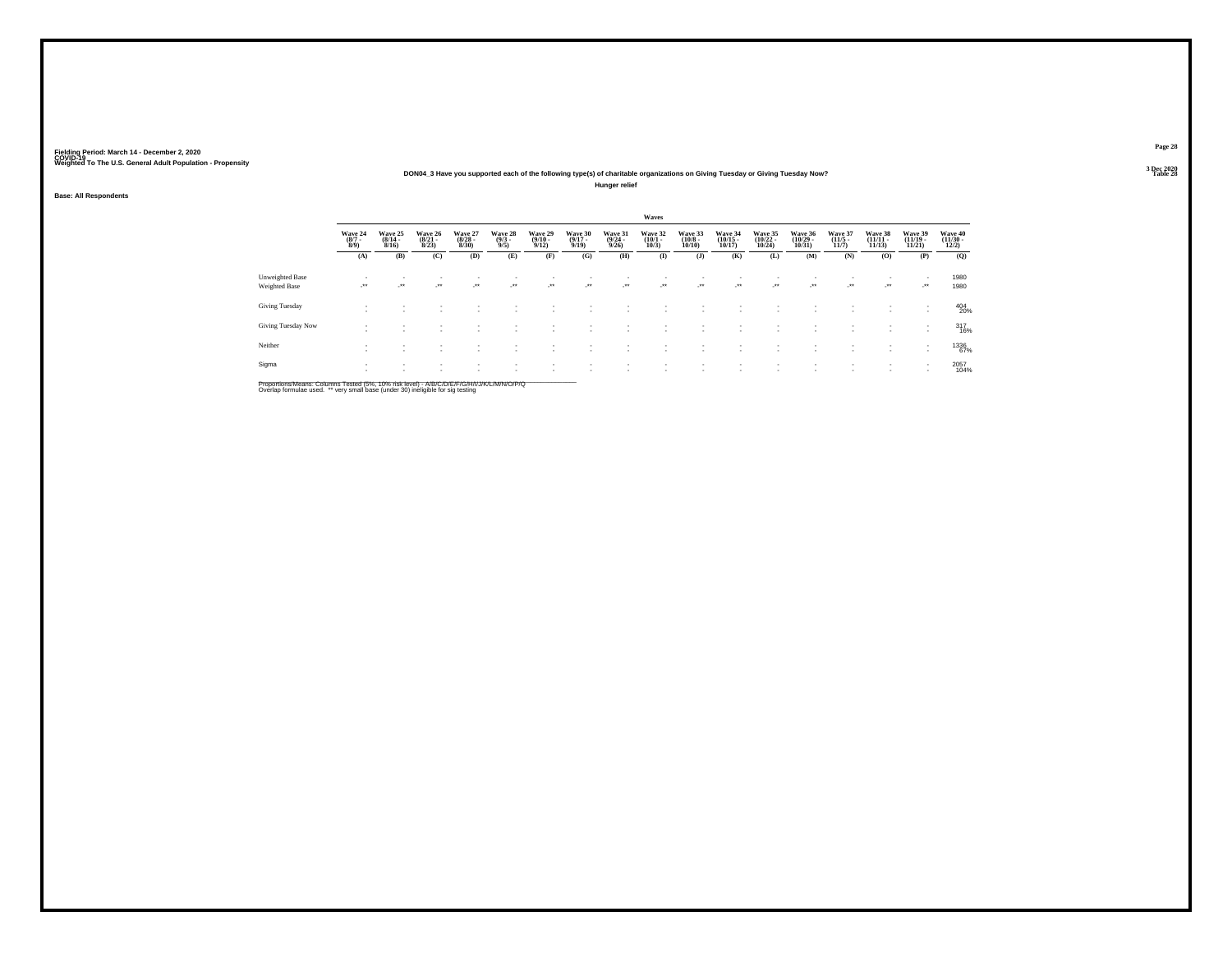#### **DON04\_4 Have you supported each of the following type(s) of charitable organizations on Giving Tuesday or Giving Tuesday Now?**

**Education**

### **Base: All Respondents**

|                                         |                                                      |                                  |                                  |                                 |                                |                                 |                                  |                                         | Waves                           |                                       |                                   |                                   |                                    |                                  |                                |                                |                                          |
|-----------------------------------------|------------------------------------------------------|----------------------------------|----------------------------------|---------------------------------|--------------------------------|---------------------------------|----------------------------------|-----------------------------------------|---------------------------------|---------------------------------------|-----------------------------------|-----------------------------------|------------------------------------|----------------------------------|--------------------------------|--------------------------------|------------------------------------------|
|                                         | Wave 24<br>(8/7 -<br>8/9)                            | Wave 25<br>$\frac{(8/14)}{8/16}$ | Wave 26<br>$\frac{(8/21)}{8/23}$ | Wave 27<br>$\binom{8/28}{8/30}$ | Wave 28<br>$\frac{(9/3)}{9/5}$ | Wave 29<br>$\binom{9/10}{9/12}$ | Wave 30<br>$\frac{(9/17)}{9/19}$ | Wave 31<br>$\frac{(9/24 - 9/26)}{9/26}$ | Wave 32<br>$\binom{10/1}{10/3}$ | Wave 33<br>$\binom{10/8 - 10}{10/10}$ | Wave 34<br>$\binom{10/15}{10/17}$ | Wave 35<br>$\binom{10/22}{10/24}$ | Wave 36<br>$\frac{(10/29)}{10/31}$ | Wave 37<br>$\frac{(11/5)}{11/7}$ | Wave 38<br>$(11/11 -$<br>11/13 | Wave 39<br>$(11/19 -$<br>11/21 | Wave 40<br>$\frac{(11/30 - 12/2)}{12/2}$ |
|                                         | (A)                                                  | (B)                              | (C)                              | (D)                             | (E)                            | (F)                             | (G)                              | (H)                                     | $\bf (I)$                       | (J)                                   | (K)                               | (L)                               | (M)                                | (N)                              | (O)                            | (P)                            | (Q)                                      |
| Unweighted Base<br><b>Weighted Base</b> |                                                      | $\cdot$                          | ur.                              | $\cdot$                         | $\cdot$                        | $\rightarrow$                   | $\cdot$                          | $\cdot$                                 | $\cdot$                         | $\mathcal{L}^{\bullet\bullet}$        | $\cdot$                           | $\cdot$                           | $\cdot$                            | ur.                              | $\cdot$                        | $\cdot$                        | 1980<br>1980                             |
| Giving Tuesday                          | $\overline{\phantom{a}}$<br>$\overline{\phantom{a}}$ |                                  |                                  |                                 |                                |                                 |                                  |                                         |                                 |                                       |                                   |                                   |                                    |                                  |                                |                                | 335<br>17%                               |
| Giving Tuesday Now                      | ٠                                                    |                                  |                                  |                                 |                                |                                 |                                  |                                         |                                 |                                       |                                   |                                   |                                    |                                  |                                | $\mathbf{r}$                   | $^{242}_{12\%}$                          |
| Neither                                 | ٠<br>$\overline{\phantom{a}}$                        | $\overline{\phantom{a}}$         | $\sim$                           |                                 |                                |                                 |                                  |                                         |                                 |                                       | $\overline{\phantom{a}}$          |                                   |                                    |                                  | ٠                              |                                | 1467<br>74%                              |
| Sigma                                   | ٠<br>$\sim$                                          |                                  |                                  |                                 |                                |                                 |                                  |                                         |                                 |                                       |                                   |                                   |                                    |                                  |                                |                                | 2044<br>103%                             |

Proportions/Means: Columns Tested (5%, 10% risk level) - A/B/C/D/E/F/G/H/I/J/K/L/M/N/O/P/Q<br>Overlap formulae used. \*\* very small base (under 30) ineligible for sig testing

**Page 29**3 Dec 2020<br>Table 29

**Table 29 Table 29**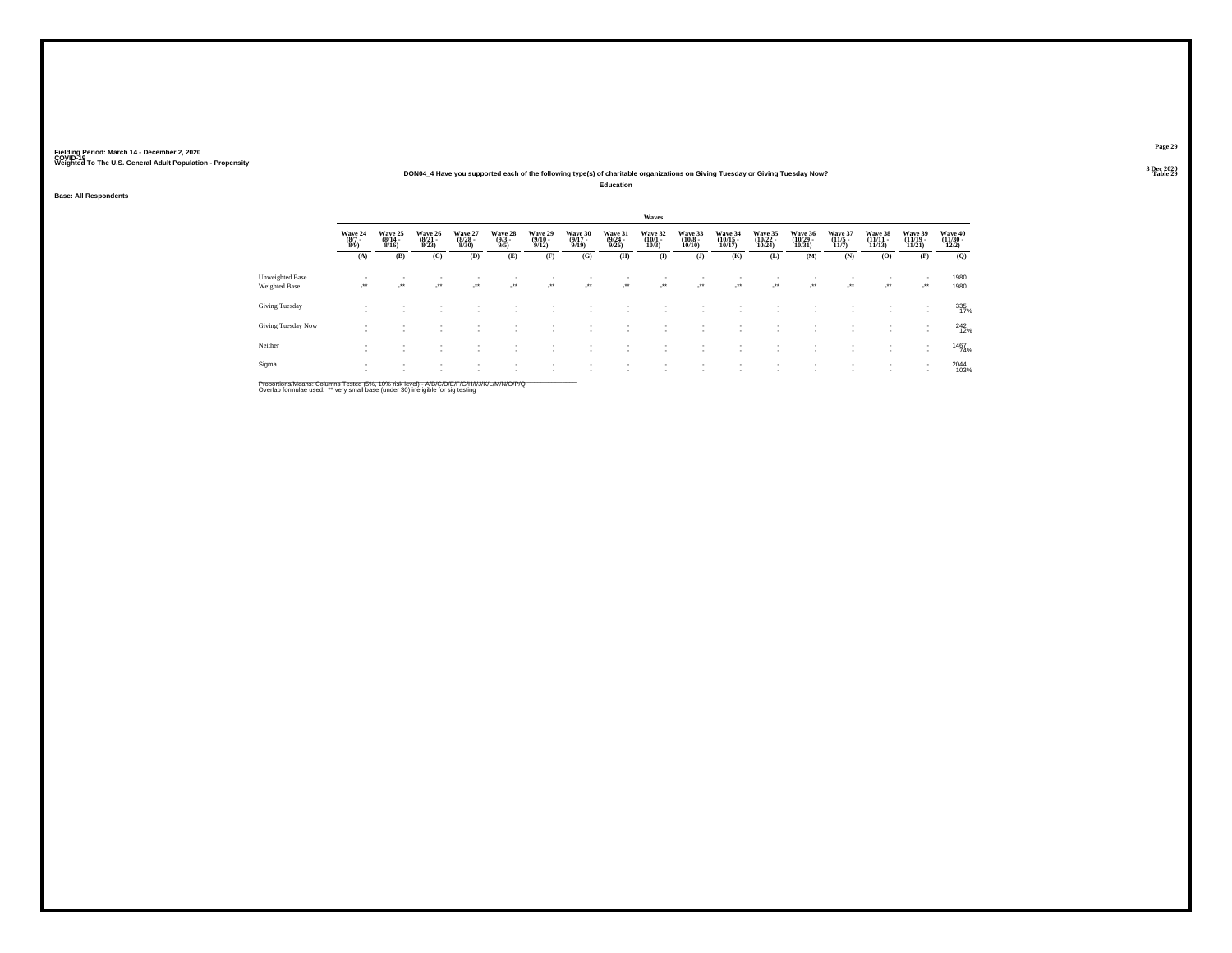#### **DON04\_5 Have you supported each of the following type(s) of charitable organizations on Giving Tuesday or Giving Tuesday Now?**

**Animal welfare**

**Base: All Respondents**

|                                         |                                |                                  |                                  |                                  |                               |                                         |                                  |                                         | Waves                           |                                  |                                    |                                    |                                    |                                  |                                |                                |                                  |
|-----------------------------------------|--------------------------------|----------------------------------|----------------------------------|----------------------------------|-------------------------------|-----------------------------------------|----------------------------------|-----------------------------------------|---------------------------------|----------------------------------|------------------------------------|------------------------------------|------------------------------------|----------------------------------|--------------------------------|--------------------------------|----------------------------------|
|                                         | Wave 24<br>$\frac{(8/7)}{8/9}$ | Wave 25<br>$\frac{(8/14)}{8/16}$ | Wave 26<br>$\frac{(8/21)}{8/23}$ | Wave 27<br>$\frac{(8/28)}{8/30}$ | Wave 28<br>$\binom{9/3}{9/5}$ | Wave 29<br>$\frac{(9/10 - 9/12)}{9/12}$ | Wave 30<br>$\frac{(9/17)}{9/19}$ | Wave 31<br>$\frac{(9/24 - 9/26)}{9/26}$ | Wave 32<br>$\binom{10/1}{10/3}$ | Wave 33<br>$\binom{10/8}{10/10}$ | Wave 34<br>$\frac{(10/15)}{10/17}$ | Wave 35<br>$\frac{(10/22)}{10/24}$ | Wave 36<br>$\frac{(10/29)}{10/31}$ | Wave 37<br>$\frac{(11/5)}{11/7}$ | Wave 38<br>$(11/11 -$<br>11/13 | Wave 39<br>$(11/19 -$<br>11/21 | Wave 40<br>$\binom{11/30}{12/2}$ |
|                                         | (A)                            | (B)                              | (C)                              | (D)                              | (E)                           | (F)                                     | (G)                              | (H)                                     | $\bf(I)$                        | $($ $\bf{J}$ )                   | (K)                                | (L)                                | (M)                                | (N)                              | (0)                            | (P)                            | (Q)                              |
| Unweighted Base<br><b>Weighted Base</b> | -**                            | ur.                              | ÷.                               |                                  | $\bullet\bullet$              | $\bullet\bullet$                        | $\cdot$                          | -**                                     | $\cdot$                         | $\cdot$                          | $\mathcal{L}^{\bullet\bullet}$     | $\mathcal{L}^{\text{max}}$         | $\cdot$                            | $\cdot$                          | -**                            | <b>Section</b>                 | 1980<br>1980                     |
| Giving Tuesday                          | ٠<br>$\overline{\phantom{a}}$  |                                  |                                  |                                  |                               |                                         |                                  |                                         |                                 |                                  |                                    |                                    |                                    |                                  |                                | ٠                              | 325<br>16%                       |
| Giving Tuesday Now                      | $\overline{\phantom{a}}$       |                                  |                                  | $\sim$                           |                               | $\overline{\phantom{a}}$                |                                  |                                         |                                 |                                  | ٠                                  |                                    | $\sim$                             |                                  | $\sim$                         | $\overline{\phantom{a}}$       | 289<br>15%                       |
| Neither                                 | $\overline{\phantom{a}}$       |                                  | ٠<br>$\sim$                      |                                  |                               |                                         |                                  |                                         |                                 |                                  |                                    |                                    |                                    |                                  |                                |                                | 1423                             |
| Sigma                                   | $\overline{\phantom{a}}$       |                                  | $\sim$                           | ٠                                |                               | ٠                                       |                                  |                                         |                                 |                                  | ٠                                  |                                    | $\mathbf{r}$                       |                                  |                                | ٠                              | 2037<br>103%                     |

Proportions/Means: Columns Tested (5%, 10% risk level) - A/B/C/D/E/F/G/H/I/J/K/L/M/N/O/P/Q<br>Overlap formulae used. \*\* very small base (under 30) ineligible for sig testing

**Page 303 Dec 2020<br>Table 30** 

**Table 30 Table 30 Table 30 Table 30 Table 30**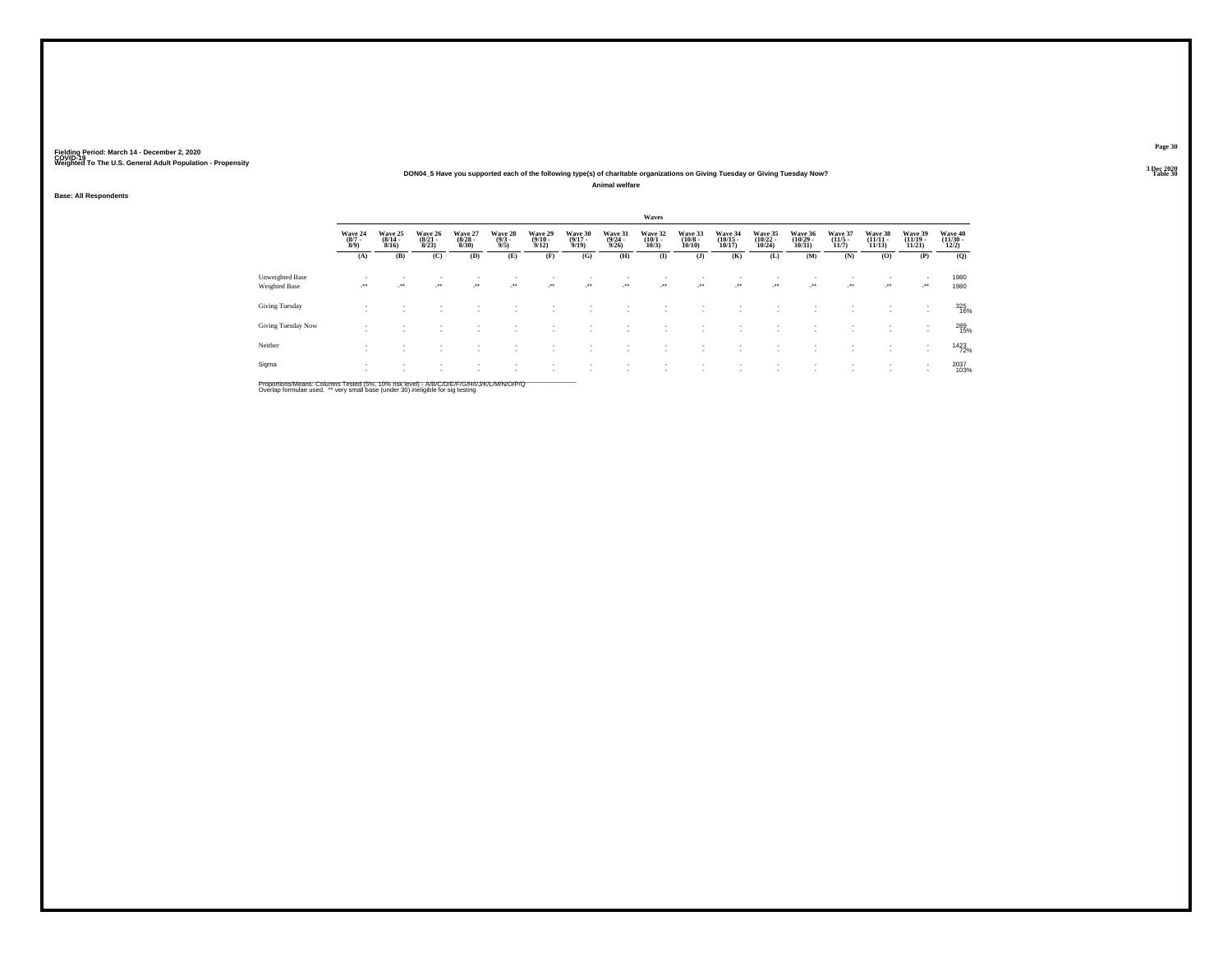#### **DON04\_6 Have you supported each of the following type(s) of charitable organizations on Giving Tuesday or Giving Tuesday Now?Climate change/environmental**

**Base: All Respondents**

|                                  |                                          |                                         |                                  |                                     |                                |                                         |                             |                                  | Waves                            |                              |                               |                                                      |                                            |                                  |                                    |                                   |                              |
|----------------------------------|------------------------------------------|-----------------------------------------|----------------------------------|-------------------------------------|--------------------------------|-----------------------------------------|-----------------------------|----------------------------------|----------------------------------|------------------------------|-------------------------------|------------------------------------------------------|--------------------------------------------|----------------------------------|------------------------------------|-----------------------------------|------------------------------|
|                                  | Wave 24<br>$\frac{(8/7)}{8/9}$           | Wave 25<br>$\frac{(8/14 - 8/16)}{8/16}$ | Wave 26<br>$\frac{(8/21)}{8/23}$ | Wave 27<br>$\frac{(8/28)}{8/30}$    | Wave 28<br>$\frac{(9/3)}{9/5}$ | Wave 29<br>$\frac{(9/10 - 9/12)}{9/12}$ | Wave 30<br>(9/17 -<br>9/19) | Wave 31<br>$\frac{(9/24)}{9/26}$ | Wave 32<br>$\frac{(10/1)}{10/3}$ | Wave 33<br>(10/8 -<br>10/10) | Wave 34<br>(10/15 -<br>10/17) | Wave 35<br>$\frac{(10/22)}{10/24}$                   | Wave 36<br>$\frac{(10/29 - 10/31)}{10/31}$ | Wave 37<br>$\frac{(11/5)}{11/7}$ | Wave 38<br>$\frac{(11/11)}{11/13}$ | Wave 39<br>$\binom{11/19}{11/21}$ | Wave 40<br>(11/30 -<br>12/2) |
|                                  | (A)                                      | (B)                                     | (C)                              | (D)                                 | (E)                            | (F)                                     | (G)                         | (H)                              | (I)                              | $($ $\bf{J}$ )               | (K)                           | (L)                                                  | (M)                                        | (N)                              | (0)                                | (P)                               | (Q)                          |
| Unweighted Base<br>Weighted Base | $\overline{\phantom{a}}$<br>$\cdot$      | $\overline{\phantom{a}}$<br>$\cdot$     | ٠<br>$\mathcal{L}^{\text{max}}$  | ٠<br>$\mathcal{L}^{\bullet\bullet}$ | $\sim$                         | $\sim$                                  | ÷.                          | $\cdot$                          | $\overline{\phantom{a}}$         | $\cdot$                      | ٠<br>$\cdot$                  | $\sim$                                               | $\cdot$                                    | ٠<br>$\mathcal{L}^{\text{max}}$  | $\sim$<br>$\cdot$                  | $\cdot$                           | 1980<br>1980                 |
| Giving Tuesday                   | ٠<br>$\overline{\phantom{a}}$            |                                         |                                  |                                     |                                |                                         | ٠                           |                                  |                                  |                              |                               | $\overline{\phantom{a}}$                             |                                            |                                  | $\sim$                             |                                   | 275<br>14%                   |
| Giving Tuesday Now               | ٠<br>٠                                   |                                         |                                  |                                     |                                |                                         | ٠                           |                                  |                                  |                              |                               | $\overline{\phantom{a}}$                             |                                            |                                  | $\sim$                             |                                   | 253<br>13%                   |
| Neither                          | $\mathbf{r}$<br>$\overline{\phantom{a}}$ |                                         |                                  |                                     |                                |                                         | ٠                           |                                  |                                  | $\overline{\phantom{a}}$     | $\overline{\phantom{a}}$      | $\overline{\phantom{a}}$<br>$\overline{\phantom{a}}$ |                                            |                                  | $\sim$<br>$\sim$                   | $\sim$                            | <sup>1503</sup> 76%          |
| Sigma                            | $\mathbf{r}$<br>$\mathbf{r}$             |                                         | ٠                                | ٠                                   |                                |                                         | ٠                           |                                  |                                  |                              | $\overline{\phantom{a}}$      | $\overline{\phantom{a}}$                             |                                            | ٠                                | $\sim$                             | $\sim$                            | 2030<br>103%                 |

Proportions/Means: Columns Tested (5%, 10% risk level) - A/B/C/D/E/F/G/H/I/J/K/L/M/N/O/P/Q<br>Overlap formulae used. \*\* very small base (under 30) ineligible for sig testing

**Page 31**3 Dec 2020<br>Table 31

**Table 31 Table 31**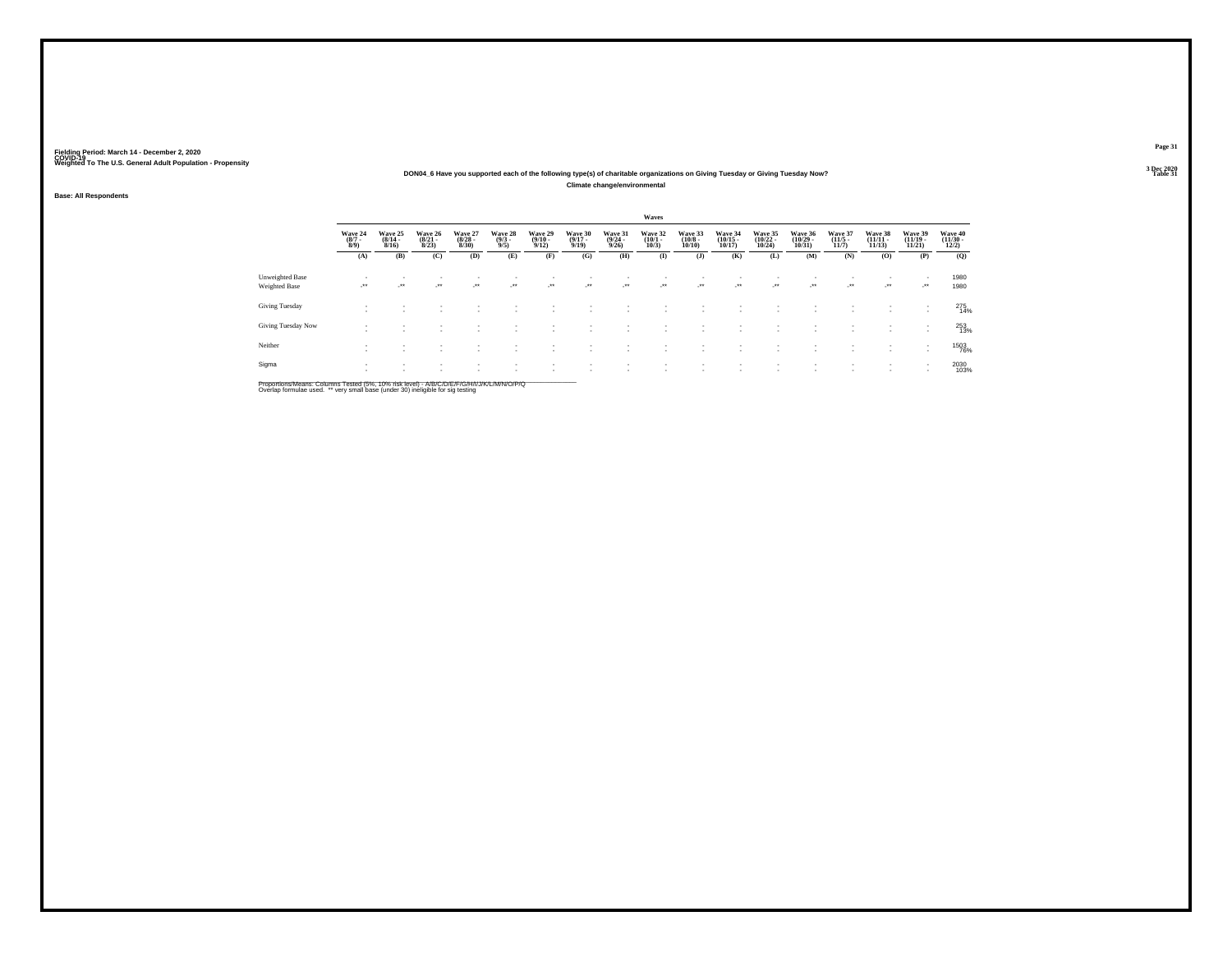#### **DON04\_7 Have you supported each of the following type(s) of charitable organizations on Giving Tuesday or Giving Tuesday Now?Healthcare and hospital support**

#### **Base: All Respondents**

|                                         |                                |                                          |                                  |                                 |                                |                                         |                                  |                                 | Waves                           |                                        |                                            |                                    |                                            |                                      |                                |                                |                                          |
|-----------------------------------------|--------------------------------|------------------------------------------|----------------------------------|---------------------------------|--------------------------------|-----------------------------------------|----------------------------------|---------------------------------|---------------------------------|----------------------------------------|--------------------------------------------|------------------------------------|--------------------------------------------|--------------------------------------|--------------------------------|--------------------------------|------------------------------------------|
|                                         | Wave 24<br>$\frac{(8/7)}{8/9}$ | Wave 25<br>$\frac{(8/14)}{8/16}$         | Wave 26<br>$\frac{(8/21)}{8/23}$ | Wave 27<br>$\binom{8/28}{8/30}$ | Wave 28<br>$\frac{(9/3)}{9/5}$ | Wave 29<br>$\frac{(9/10 - 9/12)}{9/12}$ | Wave 30<br>$\frac{(9/17)}{9/19}$ | Wave 31<br>$\binom{9/24}{9/26}$ | Wave 32<br>$\binom{10/1}{10/3}$ | Wave 33<br>$\frac{(10/8 - 10)}{10/10}$ | Wave 34<br>$\frac{(10/15 - 10/17)}{10/17}$ | Wave 35<br>$\frac{(10/22)}{10/24}$ | Wave 36<br>$\frac{(10/29 - 10/31)}{10/31}$ | Wave 37<br>$\frac{(11/5)}{11/7}$     | Wave 38<br>$(11/11 -$<br>11/13 | Wave 39<br>$(11/19 -$<br>11/21 | Wave 40<br>$\frac{(11/30 - 12/2)}{12/2}$ |
|                                         | (A)                            | (B)                                      | (C)                              | (D)                             | (E)                            | (F)                                     | (G)                              | (H)                             | $\bf(I)$                        | $($ $)$                                | (K)                                        | (L)                                | (M)                                        | (N)                                  | (O)                            | (P)                            | (Q)                                      |
| Unweighted Base<br><b>Weighted Base</b> | $\sim$                         | $\mathbf{r}$<br>$\overline{\phantom{a}}$ | ٠<br>ur.                         | $\sim$<br>$\sim$                | ٠<br>$\cdot$                   | $\rightarrow$                           |                                  | $\cdot$                         | $\cdot$                         | $\sim$                                 | $\cdot$                                    | -**                                | $\mathbf{r}$<br>$\cdot$                    | $\sim$<br>$\mathcal{L}^{\text{max}}$ | ٠<br>$\cdot$                   | $\sim$<br>$\cdot$              | 1980<br>1980                             |
| Giving Tuesday                          | $\overline{\phantom{a}}$       | $\sim$                                   | $\sim$                           | <b>1999</b>                     |                                |                                         |                                  |                                 |                                 |                                        |                                            | $\sim$                             | ٠                                          |                                      | $\sim$<br>٠                    | $\sim$<br>$\mathbf{r}$         | 310<br>16%                               |
| Giving Tuesday Now                      |                                |                                          |                                  |                                 |                                |                                         |                                  |                                 |                                 |                                        |                                            | $\overline{\phantom{a}}$           |                                            |                                      | $\sim$<br>$\sim$               | $\mathbf{r}$                   | 266<br>13%                               |
| Neither                                 | $\sim$<br>$\sim$               | $\mathbf{r}$<br>$\overline{\phantom{a}}$ | ٠<br>٠                           | $\sim$                          |                                |                                         |                                  |                                 |                                 | ٠                                      |                                            | $\overline{\phantom{a}}$           | $\mathbf{r}$                               |                                      | $\sim$<br>٠                    | $\sim$<br>$\mathbf{r}$         | 1470<br>74%                              |
| Sigma                                   | $\sim$<br>$\sim$               | $\mathbf{r}$                             | ٠                                |                                 | ٠                              |                                         |                                  |                                 |                                 |                                        |                                            | ٠                                  | ٠                                          | $\sim$                               | $\sim$                         | $\,$                           | 2046<br>103%                             |

Proportions/Means: Columns Tested (5%, 10% risk level) - A/B/C/D/E/F/G/H/I/J/K/L/M/N/O/P/Q<br>Overlap formulae used. \*\* very small base (under 30) ineligible for sig testing

**Page 32**3 Dec 2020<br>Table 32

**Table 32 Table 32**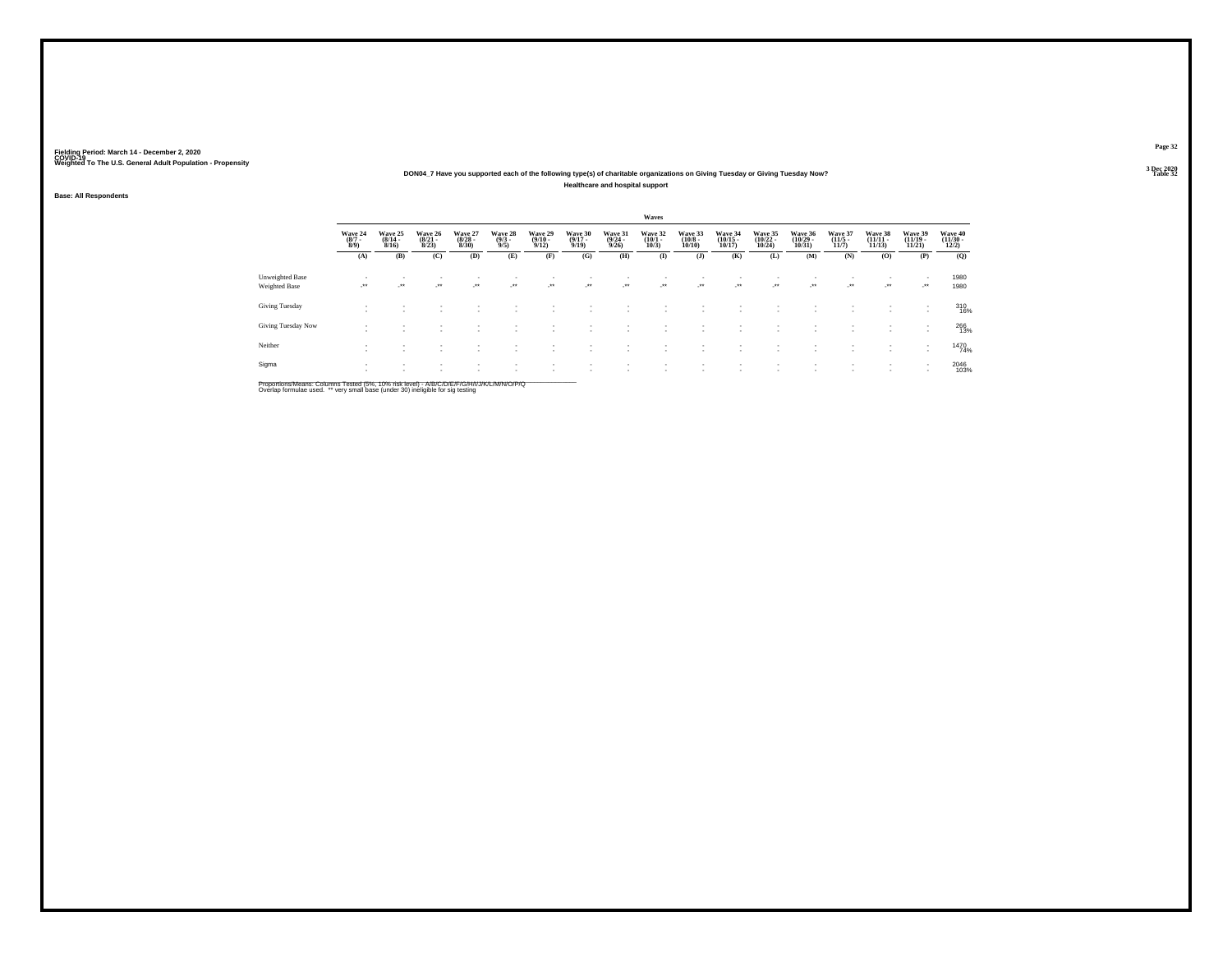#### **DON04\_8 Have you supported each of the following type(s) of charitable organizations on Giving Tuesday or Giving Tuesday Now?Disease/health related support**

**Base: All Respondents**

|                                  |                                          |                                         |                                  |                                     |                                |                                         |                             |                                  | Waves                            |                              |                               |                                    |                                            |                                  |                                    |                                   |                              |
|----------------------------------|------------------------------------------|-----------------------------------------|----------------------------------|-------------------------------------|--------------------------------|-----------------------------------------|-----------------------------|----------------------------------|----------------------------------|------------------------------|-------------------------------|------------------------------------|--------------------------------------------|----------------------------------|------------------------------------|-----------------------------------|------------------------------|
|                                  | Wave 24<br>$\frac{(8/7)}{8/9}$           | Wave 25<br>$\frac{(8/14 - 8/16)}{8/16}$ | Wave 26<br>$\frac{(8/21)}{8/23}$ | Wave 27<br>$\frac{(8/28)}{8/30}$    | Wave 28<br>$\frac{(9/3)}{9/5}$ | Wave 29<br>$\frac{(9/10 - 9/12)}{9/12}$ | Wave 30<br>(9/17 -<br>9/19) | Wave 31<br>$\frac{(9/24)}{9/26}$ | Wave 32<br>$\frac{(10/1)}{10/3}$ | Wave 33<br>(10/8 -<br>10/10) | Wave 34<br>(10/15 -<br>10/17) | Wave 35<br>$\frac{(10/22)}{10/24}$ | Wave 36<br>$\frac{(10/29 - 10/31)}{10/31}$ | Wave 37<br>$\frac{(11/5)}{11/7}$ | Wave 38<br>$\frac{(11/11)}{11/13}$ | Wave 39<br>$\binom{11/19}{11/21}$ | Wave 40<br>(11/30 -<br>12/2) |
|                                  | (A)                                      | (B)                                     | (C)                              | (D)                                 | (E)                            | (F)                                     | (G)                         | (H)                              | (I)                              | $($ $\bf{J}$ )               | (K)                           | (L)                                | (M)                                        | (N)                              | (0)                                | (P)                               | (Q)                          |
| Unweighted Base<br>Weighted Base | $\sim$<br>$\cdot$                        | $\sim$<br>$\cdot$                       | ٠<br>$\mathcal{L}^{\text{max}}$  | ٠<br>$\mathcal{L}^{\bullet\bullet}$ | $\sim$                         | $\sim$                                  | ÷.                          | ٠.<br>$\cdot$                    | $\overline{\phantom{a}}$         | $\cdot$                      | ٠<br>$\cdot$                  | $\sim$                             | $\cdot$                                    | ٠<br>$\mathcal{L}^{\text{max}}$  | $\cdot$                            | $\cdot$                           | 1980<br>1980                 |
| Giving Tuesday                   | ٠<br>$\overline{\phantom{a}}$            |                                         |                                  |                                     |                                |                                         | ٠                           |                                  |                                  |                              |                               | $\overline{\phantom{a}}$           |                                            |                                  | $\sim$                             |                                   | $\frac{312}{16\%}$           |
| Giving Tuesday Now               | ٠<br>٠                                   |                                         |                                  |                                     |                                |                                         | ٠                           |                                  |                                  |                              |                               | $\overline{\phantom{a}}$           |                                            |                                  | $\sim$                             |                                   | 285<br>14%                   |
| Neither                          | $\mathbf{r}$<br>$\overline{\phantom{a}}$ |                                         |                                  |                                     |                                |                                         | ٠                           |                                  |                                  | $\overline{\phantom{a}}$     | $\overline{\phantom{a}}$      | $\overline{\phantom{a}}$           |                                            |                                  | $\sim$<br>$\sim$                   |                                   | 1449<br>73%                  |
| Sigma                            | $\mathbf{r}$<br>$\mathbf{r}$             |                                         | ٠                                | ٠                                   |                                |                                         | ٠                           |                                  |                                  |                              | $\overline{\phantom{a}}$      | $\overline{\phantom{a}}$           |                                            | ٠                                | $\sim$                             | $\sim$                            | 2045<br>103%                 |

Proportions/Means: Columns Tested (5%, 10% risk level) - A/B/C/D/E/F/G/H/I/J/K/L/M/N/O/P/Q<br>Overlap formulae used. \*\* very small base (under 30) ineligible for sig testing

**Page 33**3 Dec 2020<br>Table 33

**Table 33 Table 33**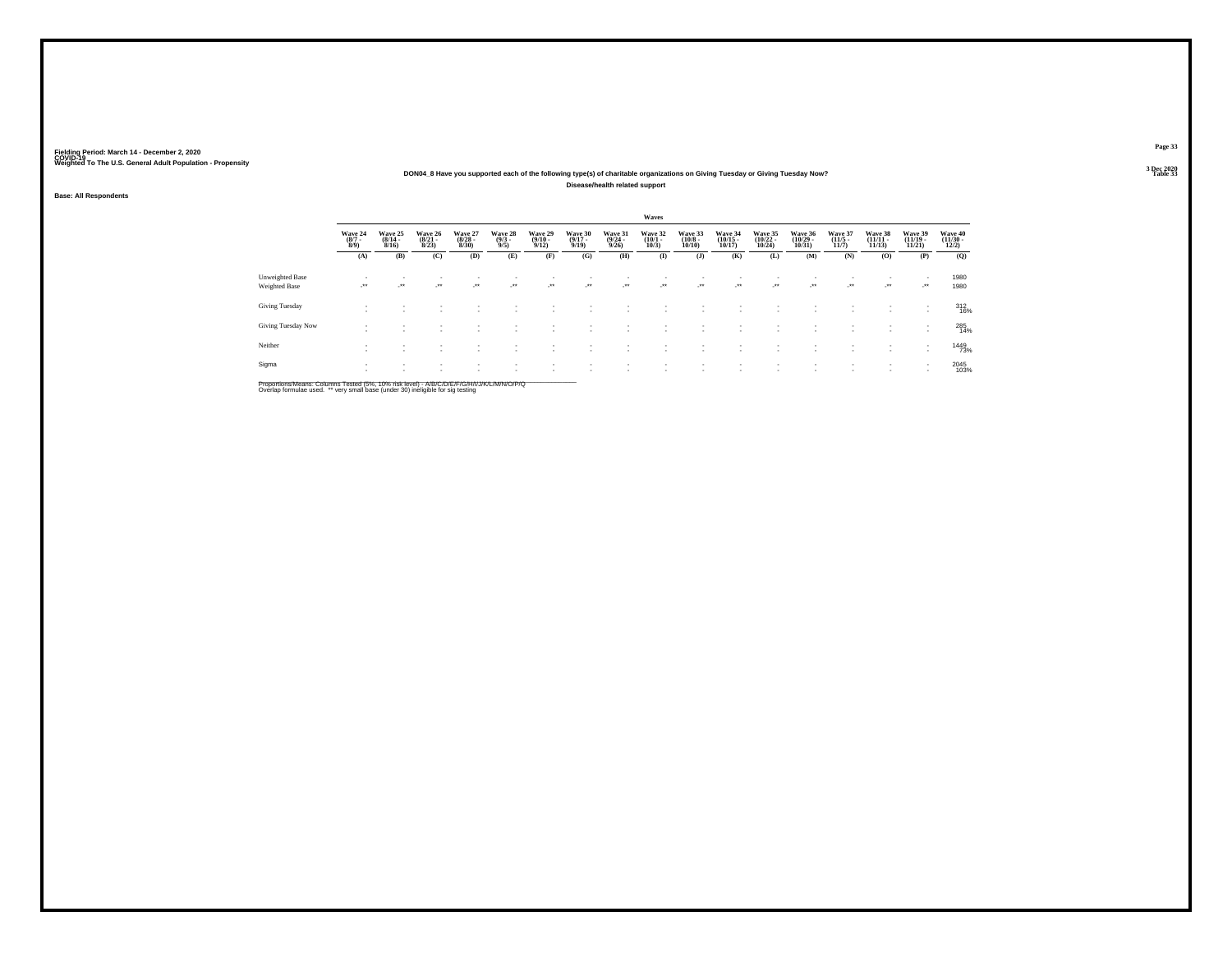#### **GT03 How much more or less charitable do you plan to be this year compared to years past?Table 34 Table 34**

**Base: All Respondents**

|                                        |                                                                |                               |                                    |                             |                                                      |                             |                                      |                                  | Waves                            |                              |                               |                                |                                                      |                           |                               |                                                      |                               |
|----------------------------------------|----------------------------------------------------------------|-------------------------------|------------------------------------|-----------------------------|------------------------------------------------------|-----------------------------|--------------------------------------|----------------------------------|----------------------------------|------------------------------|-------------------------------|--------------------------------|------------------------------------------------------|---------------------------|-------------------------------|------------------------------------------------------|-------------------------------|
|                                        | $\begin{array}{c} \text{Wave } 24 \\ (8/7 \\ 8/9) \end{array}$ | Wave 25<br>(8/14 -<br>8/16)   | Wave 26<br>$\frac{(8/21)}{8/23}$   | Wave 27<br>(8/28 -<br>8/30) | Wave 28<br>$\frac{(9/3)}{9/5}$                       | Wave 29<br>(9/10 -<br>9/12) | Wave 30<br>(9/17 -<br>9/19)          | Wave 31<br>$\frac{(9/24)}{9/26}$ | Wave 32<br>$\frac{(10/1)}{10/3}$ | Wave 33<br>(10/8 -<br>10/10) | Wave 34<br>(10/15 -<br>10/17) | Wave 35<br>(10/22 -<br>10/24)  | Wave 36<br>(10/29 -<br>10/31)                        | Wave 37<br>(11/5<br>11/7) | Wave 38<br>(11/11 -<br>11/13) | Wave 39<br>(11/19 -<br>11/21                         | Wave 40<br>(11/30 -<br>12/2)  |
|                                        | (A)                                                            | (B)                           | (C)                                | (D)                         | (E)                                                  | (F)                         | (G)                                  | (H)                              | $\bf{I}$                         | $($ $\bf{J}$ $)$             | (K)                           | (L)                            | (M)                                                  | (N)                       | (0)                           | (P)                                                  | (Q)                           |
| Unweighted Base<br>Weighted Base       |                                                                | $\overline{\phantom{a}}$      | $\sim$<br>$\overline{\phantom{a}}$ | ٠<br>J.                     | $\overline{\phantom{a}}$                             | $\sim$<br>$\cdot$           | $\overline{\phantom{a}}$<br><b>A</b> | J.                               | ٠<br>÷.                          | $\overline{\phantom{a}}$     | ٠.<br>J.                      | $\overline{\phantom{a}}$<br>J. | $\overline{\phantom{a}}$<br>J.                       | ٠<br>÷.                   | $\cdot$                       | $\cdot$                                              | 1980<br>1980                  |
| Much/Somewhat More<br>Charitable (Net) | ٠<br>$\overline{\phantom{a}}$                                  | ٠<br>$\overline{\phantom{a}}$ |                                    | ٠<br>٠                      |                                                      |                             | $\overline{\phantom{a}}$             |                                  | ٠                                |                              |                               | $\overline{\phantom{a}}$       |                                                      | ٠<br>٠                    | ٠                             | ٠.<br>$\sim$                                         | 685<br>35%                    |
| Much more charitable                   | $\sim$                                                         | ٠<br>٠                        | $\sim$                             | ٠<br>٠                      | $\sim$<br>٠                                          | $\overline{\phantom{a}}$    | $\sim$<br>$\sim$                     |                                  | ٠<br>٠                           | ٠                            |                               | ٠<br>٠                         | $\overline{\phantom{a}}$<br>٠                        | ٠<br>٠                    | ٠<br>×.                       | $\sim$<br>$\sim$                                     | 256<br>13%                    |
| Somewhat more<br>charitable            |                                                                | ÷                             | . п.                               | $\sim$<br>٠                 | ٠<br>$\sim$                                          | $\sim$                      | ٠<br>×.                              | . п.                             | ٠<br>٠                           | ×.                           | $\sim$                        | ×                              | ÷.                                                   | $\sim$<br>×               | a.                            | $\overline{\phantom{a}}$<br>$\mathbf{r}$             | 429<br>22%                    |
| No more or less charitable             | ٠<br>٠                                                         | ٠<br>$\overline{\phantom{a}}$ | ×.                                 | $\sim$<br>٠                 | $\overline{\phantom{a}}$<br>$\mathbf{r}$             | $\sim$<br>$\mathbf{r}$      | $\sim$<br>$\overline{\phantom{a}}$   | $\sim$                           | ٠<br>٠                           | $\sim$                       | $\overline{\phantom{a}}$      | ٠<br>×                         | $\overline{\phantom{a}}$<br>×                        | ٠<br>×.                   | ٠<br>$\sim$                   | $\overline{\phantom{a}}$<br>$\mathbf{r}$             | <sup>723</sup> <sub>36%</sub> |
| Much/Somewhat Less<br>Charitable (Net) |                                                                | ٠                             | ×.                                 | ٠                           | ×.                                                   | $\sim$                      | ٠                                    |                                  | ٠                                | ٠                            |                               | ٠                              | $\overline{\phantom{a}}$                             | ٠<br>٠                    | ×.                            | $\overline{\phantom{a}}$                             | 351<br>18%                    |
| Somewhat less charitable               | ٠                                                              | ٠<br>٠                        |                                    | ٠<br>٠                      | ٠<br>×.                                              | $\mathbf{r}$                | ٠<br>٠                               |                                  | ٠<br>٠                           | ٠<br>٠                       |                               | ٠<br>×                         | ٠<br>и.                                              | ٠<br>٠                    | ٠<br>a.                       | ٠<br>٠                                               | <sup>156</sup> 8%             |
| Much less charitable                   | $\sim$                                                         | ٠                             | ×.                                 | $\sim$<br>٠                 | $\overline{\phantom{a}}$<br>. .                      | ٠<br>$\sim$                 | $\sim$<br>٠                          |                                  | ٠<br>$\sim$                      | ۰.                           | $\sim$                        | ٠<br>×                         | $\overline{\phantom{a}}$                             | ٠<br>٠                    | ×.                            | ٠<br>٠                                               | 195<br>10%                    |
| N/A - I have never been<br>charitable  | $\overline{\phantom{a}}$                                       | $\overline{\phantom{a}}$      | $\sim$                             | $\sim$<br>٠                 | $\overline{\phantom{a}}$<br>$\overline{\phantom{a}}$ | $\sim$<br>$\sim$            | $\sim$<br>$\overline{\phantom{a}}$   | $\sim$                           | ٠<br>٠                           | $\overline{\phantom{a}}$     | $\overline{\phantom{a}}$      | ٠<br>$\overline{\phantom{a}}$  | $\overline{\phantom{a}}$<br>$\overline{\phantom{a}}$ | ٠<br>٠                    | ٠<br>×.                       | $\overline{\phantom{a}}$<br>$\overline{\phantom{a}}$ | 221 <sub>1%</sub>             |
| Sigma                                  | ٠<br>$\overline{\phantom{a}}$                                  |                               |                                    | ٠                           |                                                      |                             |                                      |                                  |                                  |                              |                               |                                |                                                      | ٠                         |                               | ٠.<br>$\overline{\phantom{a}}$                       | 1980<br>100%                  |

Proportions/Means: Columns Tested (5%, 10% risk level) - A/B/C/D/E/F/G/H/I/J/K/L/M/N/O/P/Q<br>Overlap formulae used. \*\* very small base (under 30) ineligible for sig testing

**Page 34**3 Dec 2020<br>Table 34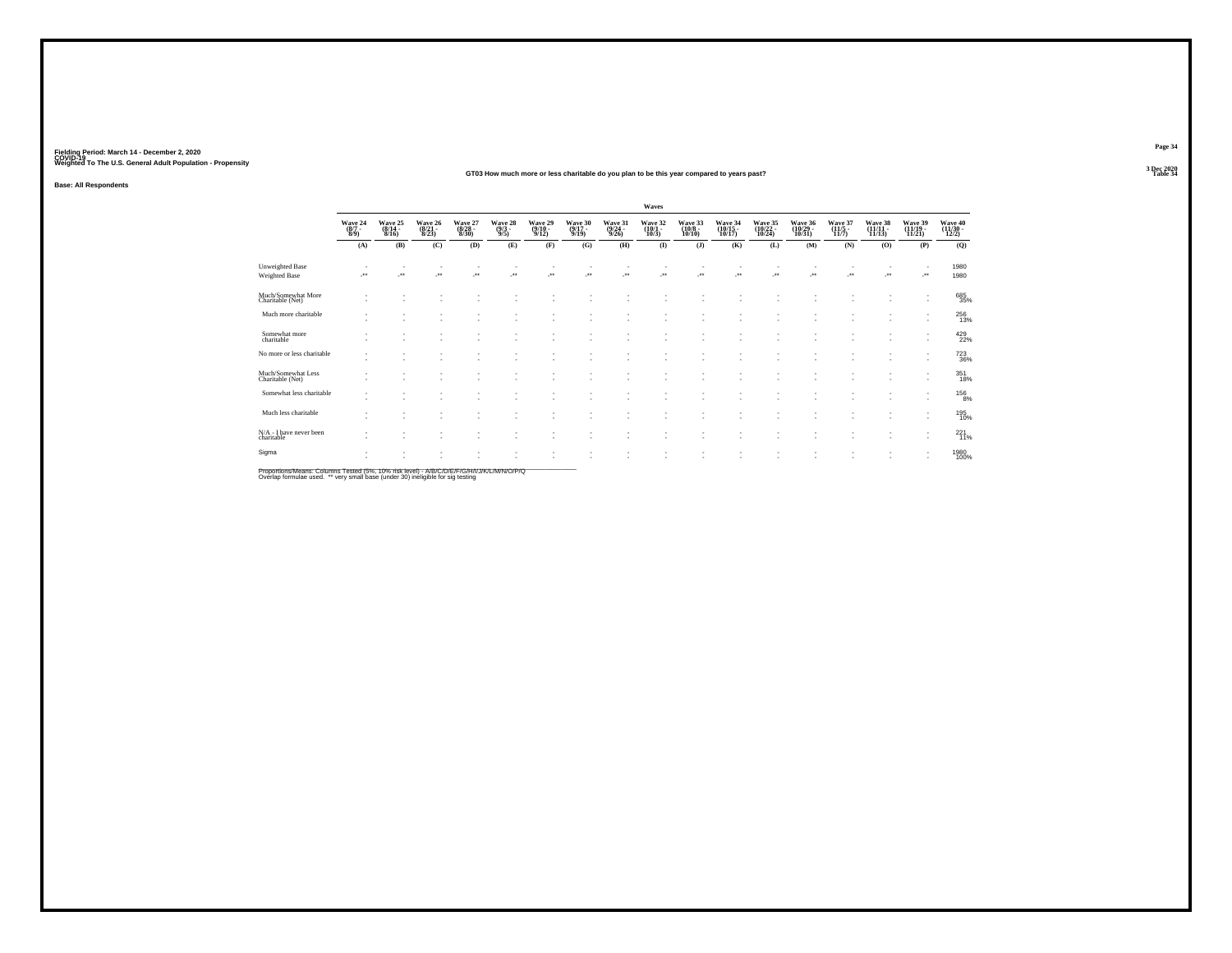#### GT11 Is the main reason you plan to be less charitable this year compared to years past due to a negative financial impact of<br>This year of the COVID-19 pandemic (e.g., loss of job, furloughed, reduced hours, etc.)?

**Base: Plan To Be Less Charitable This Year Compared Yrs Past**

|                                  |                           |                                                      |                                  |                             |                                                      |                 |                              |                 | Waves           |                  |                  |                            |                                     |                 |                  |                              |                              |
|----------------------------------|---------------------------|------------------------------------------------------|----------------------------------|-----------------------------|------------------------------------------------------|-----------------|------------------------------|-----------------|-----------------|------------------|------------------|----------------------------|-------------------------------------|-----------------|------------------|------------------------------|------------------------------|
|                                  | Wave 24<br>(8/7 -<br>8/9) | Wave 25<br>$(8/14 -$<br>8/16                         | Wave 26<br>$\frac{(8/21)}{8/23}$ | Wave 27<br>(8/28 -<br>8/30) | Wave 28<br>(9/3 -<br>9/5)                            | Wave 29<br>9/12 | Wave 30<br>$(9/17 -$<br>9/19 | Wave 31<br>9/26 | Wave 32<br>10/3 | Wave 33<br>10/10 | Wave 34<br>10/17 | Wave 35<br>(10/22<br>10/24 | Wave 36<br>(10/29 -<br>10/31        | Wave 37<br>11/7 | Wave 38<br>11/13 | Wave 39<br>(11/19 -<br>11/21 | Wave 40<br>(11/30 -<br>12/2) |
|                                  | (A)                       | (B)                                                  | (C)                              | (D)                         | (E)                                                  | (F)             | (G)                          | (H)             | $\mathbf{I}$    | (J)              | (K)              | (L)                        | (M)                                 | (N)             | $\bf{(0)}$       | (P)                          | (Q)                          |
| Unweighted Base<br>Weighted Base | $\cdot$                   | $\overline{\phantom{a}}$<br>$\cdot$                  | ٠<br>$\cdot$                     | $\bullet\bullet$            | ur e                                                 | ٠<br>$\cdot$    | $\cdot$                      | $\cdot$         | $\cdot$         | $\cdot$          | $\cdot$          | $\cdot$                    | $\overline{\phantom{a}}$<br>$\cdot$ | $\cdot$         | $\cdot$          | $\cdot$                      | 353<br>351                   |
| Yes                              |                           | $\overline{\phantom{a}}$<br>$\overline{\phantom{a}}$ | ٠                                |                             |                                                      |                 |                              |                 |                 |                  |                  |                            | $\overline{\phantom{a}}$            |                 |                  | $\sim$                       | $^{271}_{77\%}$              |
| No                               |                           | $\overline{\phantom{a}}$<br>$\overline{\phantom{a}}$ |                                  |                             | $\overline{\phantom{a}}$<br>$\overline{\phantom{a}}$ | ٠<br>٠          |                              |                 |                 |                  | ٠<br>- 11        | $\overline{\phantom{a}}$   | $\overline{\phantom{a}}$            |                 |                  | $\sim$<br>$\sim$             | 81<br>23%                    |
| Sigma                            |                           |                                                      | ٠<br>٠                           |                             |                                                      | ٠               |                              |                 |                 |                  |                  |                            | $\overline{\phantom{a}}$            |                 |                  | $\sim$                       | 351<br>100%                  |

Proportions/Means: Columns Tested (5%, 10% risk level) - A/B/C/D/E/F/G/H/I/J/K/L/M/N/O/P/Q<br>Overlap formulae used. \*\* very small base (under 30) ineligible for sig testing

**Page 35**3 Dec 2020<br>Table 35

**Table 35** Table 35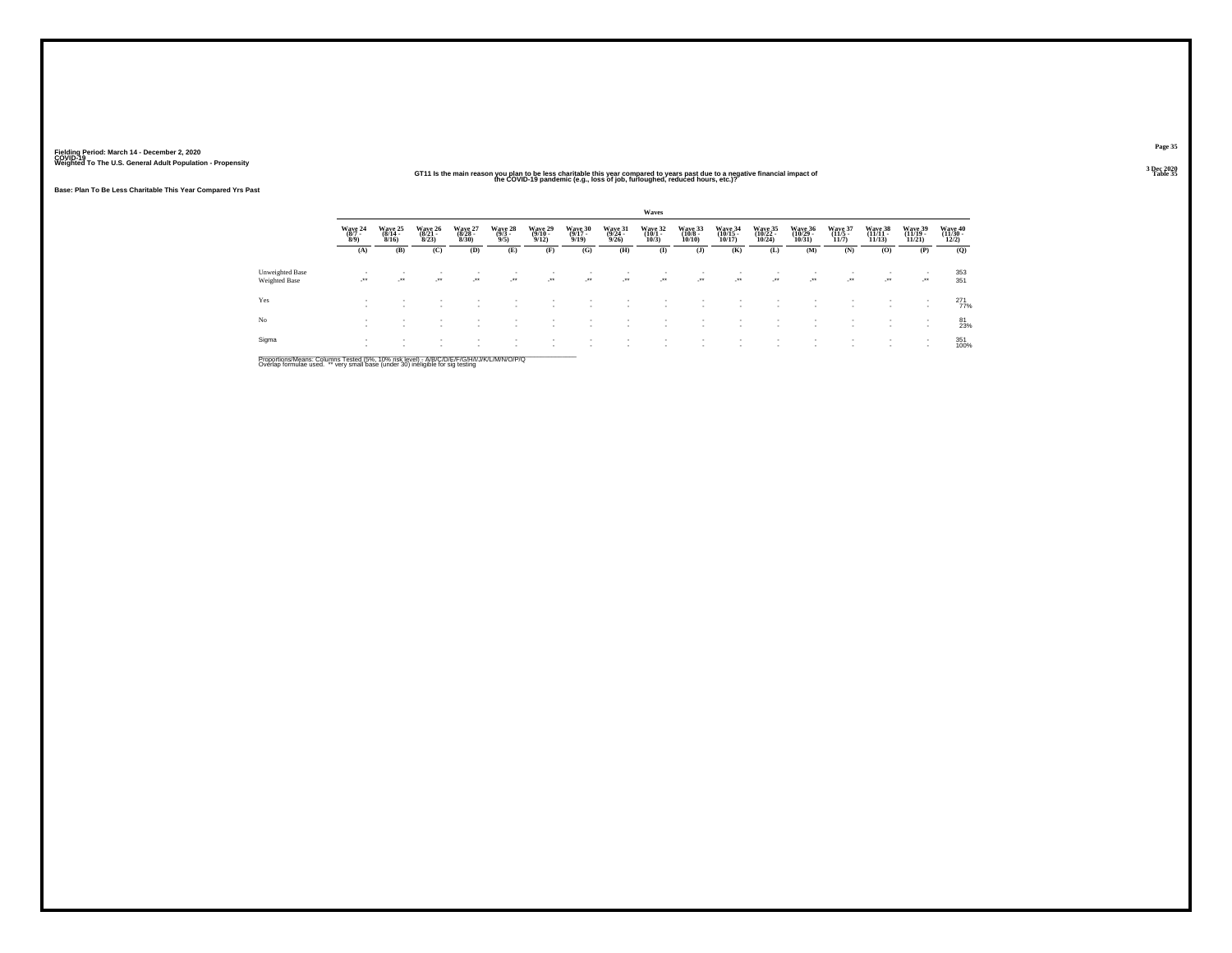#### **GT04 How much more or less willing are you to donate to a charity/organization this year due to the increased number of those Table 36 in need as a result of COVID-19?**

**Base: All Respondents**

|                                                |                               |                              |                              |                            |                            |                                         |                                |                             | Waves                      |                                |                                                      |                               |                              |                           |                            |                                                      |                              |
|------------------------------------------------|-------------------------------|------------------------------|------------------------------|----------------------------|----------------------------|-----------------------------------------|--------------------------------|-----------------------------|----------------------------|--------------------------------|------------------------------------------------------|-------------------------------|------------------------------|---------------------------|----------------------------|------------------------------------------------------|------------------------------|
|                                                | Wave 24<br>$(8/7 -$<br>8/9    | Wave 25<br>$(8/14 -$<br>8/16 | Wave 26<br>$(8/21 -$<br>8/23 | Wave 27<br>(8/28 -<br>8/30 | Wave 28<br>$(9/3 -$<br>9/5 | Wave 29<br>$\frac{(9/10 - 9/12)}{9/12}$ | Wave 30<br>$(9/17 -$<br>9/19   | Wave 31<br>(9/24 -<br>9/26) | Wave 32<br>(10/1 -<br>10/3 | Wave 33<br>(10/8 -<br>10/10)   | Wave 34<br>10/17                                     | Wave 35<br>(10/22<br>10/24    | Wave 36<br>(10/29<br>10/31   | Wave 37<br>(11/5<br>11/7) | Wave 38<br>(11/11<br>11/13 | Wave 39<br>(11/19 -<br>11/21                         | Wave 40<br>(11/30 -<br>12/2) |
|                                                | (A)                           | (B)                          | (C)                          | (D)                        | (E)                        | (F)                                     | (G)                            | (H)                         | $\bf(I)$                   | $($ $\bf{J}$ $)$               | (K)                                                  | (L)                           | (M)                          | (N)                       | (O)                        | (P)                                                  | (Q)                          |
| <b>Unweighted Base</b><br><b>Weighted Base</b> |                               | $\overline{\phantom{a}}$     | $\cdot$                      | $\cdot$                    | ur e                       | $\mathcal{C}^{\bullet}$                 | $\mathcal{L}^{\bullet\bullet}$ | -**                         | $\cdot$                    | $\mathcal{L}^{\bullet\bullet}$ | $\mathcal{L}^{\text{max}}$                           | J.                            | $\overline{\phantom{a}}$<br> | <b>A</b>                  | J.                         | ٠<br>                                                | 1980<br>1980                 |
| Much/Somewhat More<br>Willing (Net)            | ٠                             |                              |                              |                            |                            |                                         |                                |                             |                            |                                | $\overline{\phantom{a}}$                             |                               |                              |                           | $\sim$                     | ٠<br>$\overline{\phantom{a}}$                        | 1273<br>64%                  |
| Much more willing                              | ٠<br>$\sim$                   | $\overline{\phantom{a}}$     |                              | ٠                          | ٠<br>٠                     |                                         |                                | ٠                           | ٠<br>٠                     | $\sim$                         | $\overline{\phantom{a}}$<br>$\overline{\phantom{a}}$ | $\overline{\phantom{a}}$<br>٠ | $\mathbf{r}$<br>۰            | ٠                         | ٠                          | $\overline{\phantom{a}}$<br>$\overline{\phantom{a}}$ | 292<br>15%                   |
| Somewhat more willing                          | $\sim$                        |                              |                              |                            |                            |                                         |                                |                             | ٠                          |                                | $\overline{\phantom{a}}$                             |                               |                              |                           |                            | ٠<br>$\overline{\phantom{a}}$                        | 981<br>50%                   |
| Much/Somewhat Less<br>Willing (Net)            | $\sim$                        |                              |                              |                            |                            |                                         |                                | ٠                           | ٠<br>٠                     |                                | $\overline{\phantom{a}}$<br>$\sim$                   | ×<br>$\sim$                   | ۰<br>۰                       |                           | ٠                          | $\overline{\phantom{a}}$<br>$\sim$                   | 707<br>36%                   |
| Somewhat less willing                          | ٠<br>$\overline{\phantom{a}}$ | ٠                            |                              | ٠                          | ٠                          |                                         |                                |                             | ٠<br>٠                     | $\overline{\phantom{a}}$       | $\overline{\phantom{a}}$<br>٠                        | ٠<br>٠                        | ٠<br>۰                       |                           | ٠                          | ٠<br>$\overline{\phantom{a}}$                        | 404<br>20%                   |
| Much less willing                              | $\sim$                        |                              |                              |                            |                            |                                         |                                |                             |                            |                                | $\overline{\phantom{a}}$                             | ٠                             | $\sim$                       |                           | ٠                          | $\overline{\phantom{a}}$<br>$\overline{\phantom{a}}$ | 303<br>15%                   |
| Sigma                                          | ٠                             |                              |                              |                            |                            |                                         |                                |                             | ٠<br>$\sim$                | $\sim$                         | $\overline{\phantom{a}}$<br>٠                        | ٠<br>٠                        | $\sim$<br>۰                  |                           | ٠<br>٠                     | $\overline{\phantom{a}}$<br>$\sim$                   | 1980<br>100%                 |

Proportions/Means: Columns Tested (5%, 10% risk level) - A/B/C/D/E/F/G/H/I/J/K/L/M/N/O/P/Q<br>Overlap formulae used. \*\* very small base (under 30) ineligible for sig testing

**Page 363 Dec 2020<br>Table 36**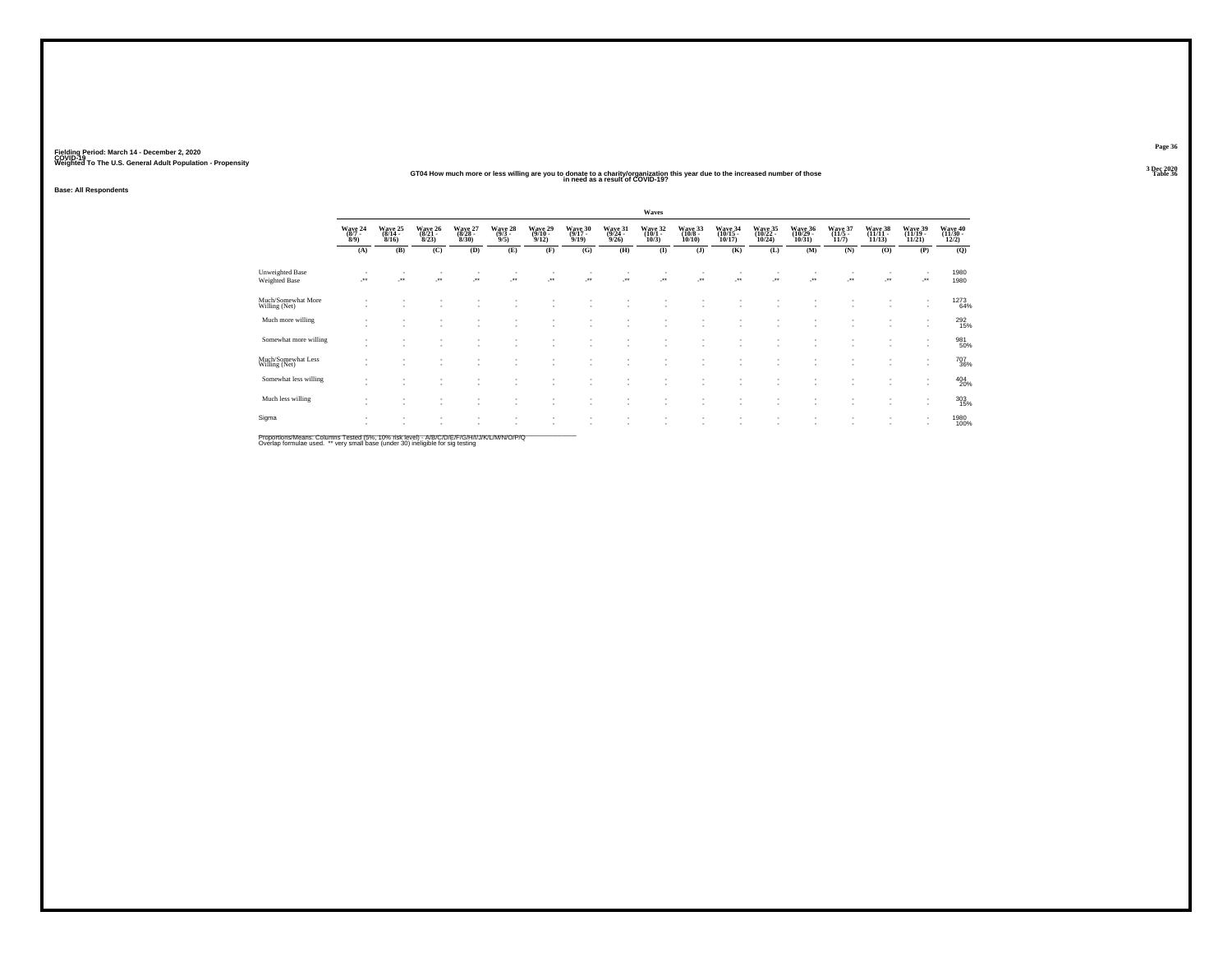#### **GT05 Which of the following are you doing to give back this year? Please select all that apply.Table 37 Table 37**

**Base: All Respondents**

|                                                                                                                   |                                |                               |                                    |                             |                                                  |                                       |                                  |                                  | Waves                       |                          |                                |                                                      |                               |                                    |                                |                               |                                          |
|-------------------------------------------------------------------------------------------------------------------|--------------------------------|-------------------------------|------------------------------------|-----------------------------|--------------------------------------------------|---------------------------------------|----------------------------------|----------------------------------|-----------------------------|--------------------------|--------------------------------|------------------------------------------------------|-------------------------------|------------------------------------|--------------------------------|-------------------------------|------------------------------------------|
|                                                                                                                   | Wave 24<br>$\frac{(8/7)}{8/9}$ | Wave 25<br>(8/14 -<br>8/16)   | Wave 26<br>(8/21 -<br>8/23)        | Wave 27<br>(8/28 -<br>8/30) | Wave 28<br>$\frac{(9/3)}{9/5}$                   | Wave 29<br>$\frac{(9/10-9/12)}{9/12}$ | Wave 30<br>$\frac{(9/17)}{9/19}$ | Wave 31<br>$\frac{(9/24)}{9/26}$ | Wave 32<br>(10/1 -<br>10/3) | Wave 33<br>$10/10$ )     | Wave 34<br>(10/15 -<br>10/17)  | Wave 35<br>(10/22 -<br>10/24)                        | Wave 36<br>(10/29 -<br>10/31) | Wave 37<br>(11/5 -<br>11/7)        | Wave 38<br>$(11/11 -$<br>11/13 | Wave 39<br>(11/19 -<br>11/21) | Wave 40<br>$\frac{(11/30 - 12/2)}{12/2}$ |
|                                                                                                                   | (A)                            | (B)                           | (C)                                | (D)                         | (E)                                              | (F)                                   | (G)                              | (H)                              | $\bf{I}$                    | $($ $)$                  | (K)                            | (L)                                                  | (M)                           | (N)                                | (O)                            | (P)                           | (Q)                                      |
| <b>Unweighted Base</b><br>Weighted Base                                                                           |                                | $\overline{\phantom{a}}$      | $\sim$<br>$\overline{\phantom{a}}$ | $\cdot$                     | $\overline{\phantom{a}}$<br>$\ddot{\phantom{1}}$ | J.                                    | ٠<br>÷.                          | $\overline{\phantom{a}}$         | ٠<br>÷.                     | $\cdot$                  | $\overline{\phantom{a}}$<br>J. | $\overline{\phantom{a}}$<br>$\overline{\phantom{a}}$ | ٠<br>Jes                      | $\sim$<br>$\overline{\phantom{a}}$ | $\cdot$                        |                               | 1980<br>1980                             |
| Donating clothes/goods                                                                                            |                                | $\sim$                        |                                    |                             |                                                  |                                       |                                  |                                  |                             |                          | ٠                              |                                                      |                               |                                    |                                | ٠                             | $\frac{912}{46\%}$                       |
| Donating money                                                                                                    |                                | ٠<br>$\overline{\phantom{a}}$ | ×.                                 | $\sim$                      | ٠<br>$\overline{\phantom{a}}$                    | $\overline{\phantom{a}}$              | ٠<br>٠                           |                                  | ٠<br>٠                      | $\overline{\phantom{a}}$ | $\overline{\phantom{a}}$<br>٠  | $\sim$<br>$\overline{\phantom{a}}$                   |                               |                                    | ٠                              | $\overline{\phantom{a}}$      | 761<br>38%                               |
| Donating food                                                                                                     |                                | ٠<br>٠                        | $\sim$<br>×.                       |                             | ٠                                                |                                       | $\sim$                           |                                  | ٠.                          |                          | ٠<br>٠                         | ٠<br>×.                                              |                               |                                    |                                | ٠<br>٠                        | 740<br>37%                               |
| Helping loved ones or<br>neighbors in need (e.g.,<br>delivering groceries,<br>picking up medicine)                |                                | ٠                             | ×.                                 |                             | ٠                                                | ٠                                     | ٠<br>٠                           |                                  | ٠<br>٠                      | $\overline{\phantom{a}}$ | ٠<br>٠                         | ×.                                                   |                               |                                    |                                | ٠                             | 589<br>30%                               |
| Volunteering                                                                                                      |                                | $\sim$                        |                                    |                             |                                                  |                                       |                                  |                                  |                             |                          |                                |                                                      |                               |                                    |                                | ٠                             | 391<br>20%                               |
| Specifically buying from<br>companies/stores who give<br>a portion of their proceeds<br>to a charity/organization |                                |                               |                                    |                             |                                                  |                                       |                                  |                                  | ٠                           |                          | ٠                              |                                                      |                               |                                    |                                | ٠                             | 360<br>18%                               |
| Fundraising                                                                                                       |                                | $\sim$                        |                                    |                             |                                                  |                                       |                                  |                                  |                             |                          |                                |                                                      |                               |                                    |                                | ٠<br>٠                        | $^{157}_{8\%}$                           |
| Other                                                                                                             | $\overline{\phantom{a}}$       | ٠<br>٠                        | ٠                                  |                             |                                                  |                                       |                                  |                                  |                             |                          | ٠<br>٠                         | ٠                                                    |                               |                                    |                                | ٠<br>٠                        | $^{93}_{5\%}$                            |
| N/A - I am not doing<br>$\frac{1}{2}$ and not doing<br>anything to give back this<br>year                         |                                | ٠<br>$\sim$                   |                                    |                             |                                                  |                                       | ٠<br>٠                           |                                  | ٠                           |                          | $\overline{\phantom{a}}$<br>٠  | ٠                                                    |                               |                                    |                                | ٠<br>٠                        | 380<br>19%                               |
| Sigma                                                                                                             |                                | ٠<br>$\sim$                   |                                    |                             |                                                  |                                       |                                  |                                  |                             |                          | ٠<br>٠                         |                                                      |                               |                                    |                                |                               | 4383<br>221%                             |

Proportions/Means: Columns Tested (5%, 10% risk level) - *NB/C/D/E/F/G/H/IJJ/K/L/M/N/O/P/Q*<br>Overlap formulae used. \*\* very small base (under 30) ineligible for sig testing

**Page 37**3 Dec 2020<br>Table 37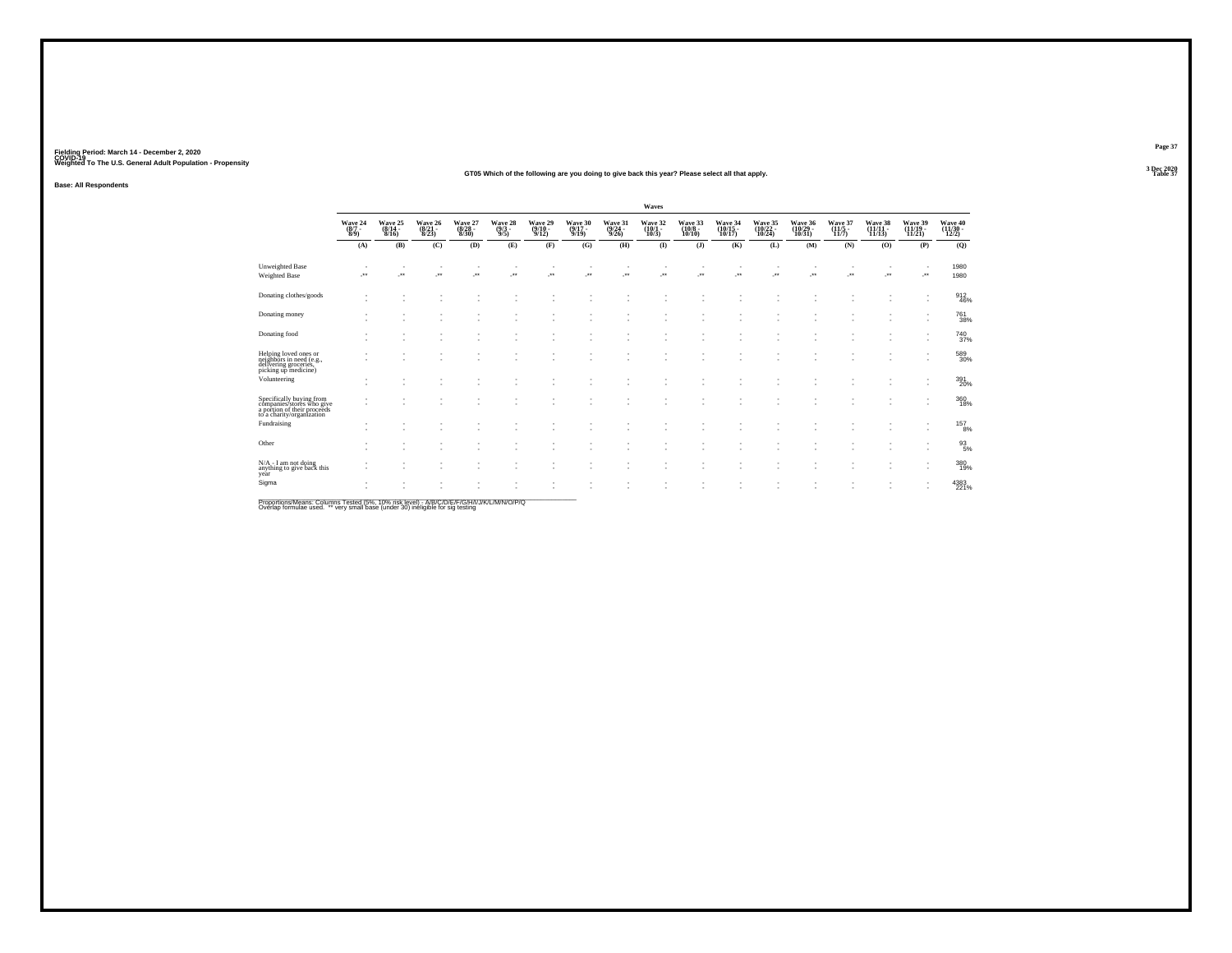#### **GT09 How much more of a negative or positive view do you have of companies who give back to charities/organizations?**

**Base: All Respondents**

|                                      |                                    |                                  |                                |                             |                                |                                       |                             |                                  | Waves                       |                              |                               |                                                      |                               |                             |                               |                                    |                            |
|--------------------------------------|------------------------------------|----------------------------------|--------------------------------|-----------------------------|--------------------------------|---------------------------------------|-----------------------------|----------------------------------|-----------------------------|------------------------------|-------------------------------|------------------------------------------------------|-------------------------------|-----------------------------|-------------------------------|------------------------------------|----------------------------|
|                                      | Wave 24<br>(8/7 -<br>8/9)          | Wave 25<br>$\frac{(8/14)}{8/16}$ | Wave 26<br>(8/21 -<br>8/23)    | Wave 27<br>(8/28 -<br>8/30) | Wave 28<br>$\frac{(9/3)}{9/5}$ | Wave 29<br>$\frac{(9/10-9/12)}{9/12}$ | Wave 30<br>(9/17 -<br>9/19) | Wave 31<br>$\frac{(9/24)}{9/26}$ | Wave 32<br>(10/1 -<br>10/3) | Wave 33<br>(10/8 -<br>10/10) | Wave 34<br>(10/15 -<br>10/17) | Wave 35<br>(10/22 -<br>10/24)                        | Wave 36<br>(10/29 -<br>10/31) | Wave 37<br>(11/5 -<br>11/7) | Wave 38<br>(11/11 -<br>11/13) | Wave 39<br>(11/19 -<br>11/21)      | Wave 40<br>(11/30<br>12/2) |
|                                      | (A)                                | (B)                              | (C)                            | (D)                         | (E)                            | (F)                                   | (G)                         | (H)                              | $\bf(I)$                    | $($ $)$                      | (K)                           | (L)                                                  | (M)                           | (N)                         | (0)                           | (P)                                | (Q)                        |
| Unweighted Base<br>Weighted Base     |                                    | $\overline{\phantom{a}}$         | $\sim$<br>$\ddot{\phantom{1}}$ | $\cdot$                     | $\overline{\phantom{a}}$       | $\mathcal{C}^{\bullet}$               | J.                          |                                  | J.                          | J.                           | $\cdot$                       | $\cdot$                                              | J.                            | ÷.                          | $\cdot$                       | ٠<br>J.                            | 1980<br>1980               |
| Much/Somewhat More<br>Positive (Net) | $\overline{\phantom{a}}$           |                                  |                                |                             |                                |                                       |                             |                                  |                             |                              |                               |                                                      |                               |                             | <b>1999</b>                   | ٠<br>٠                             | 1698<br>86%                |
| Much more positive                   | $\sim$<br>$\overline{\phantom{a}}$ | $\overline{\phantom{a}}$         | $\sim$                         | ٠                           | ٠                              |                                       |                             |                                  |                             | ٠                            | $\overline{\phantom{a}}$      | $\overline{\phantom{a}}$<br>$\overline{\phantom{a}}$ | ٠<br>٠                        | ٠<br>٠                      |                               | ٠<br>$\overline{\phantom{a}}$      | 699<br>35%                 |
| Somewhat more positive               | ٠<br>$\sim$                        |                                  |                                |                             |                                |                                       | ٠                           |                                  |                             | $\overline{\phantom{a}}$     | -                             | $\overline{\phantom{a}}$                             | ٠                             | ٠<br>٠                      | $\sim$                        | ٠<br>$\sim$                        | 999<br>50%                 |
| Much/Somewhat More<br>Negative (Net) | ٠<br>٠                             |                                  |                                | $\sim$                      | ٠                              |                                       |                             |                                  |                             | $\overline{\phantom{a}}$     |                               | $\overline{\phantom{a}}$                             | ٠<br>٠                        | ٠<br>٠                      | $\sim$                        | ٠<br>٠                             | 282<br>14%                 |
| Somewhat more negative               | ٠<br>$\overline{\phantom{a}}$      |                                  |                                |                             |                                |                                       |                             |                                  |                             | ٠                            |                               |                                                      | ٠                             | ٠                           |                               | ٠<br>$\sim$                        | 163<br>8%                  |
| Much more negative                   | ٠<br>٠                             | $\sim$                           | $\sim$                         | $\sim$                      | ٠                              |                                       | ٠                           | ٠                                |                             | ۰.                           | $\sim$                        | $\overline{\phantom{a}}$                             | ٠                             | ٠                           | <b>A</b>                      | ٠<br>$\sim$                        | 119 <sub>6%</sub>          |
| Sigma                                | $\sim$<br>٠                        | $\overline{\phantom{a}}$         | ٠                              | $\sim$                      |                                |                                       | ٠                           |                                  |                             | ٠                            |                               | $\overline{\phantom{a}}$                             | $\overline{\phantom{a}}$      | ٠                           | $\sim$                        | $\sim$<br>$\overline{\phantom{a}}$ | 1980<br>100%               |

Proportions/Means: Columns Tested (5%, 10% risk level) - A/B/C/D/E/F/G/H/I/J/K/L/M/N/O/P/Q<br>Overlap formulae used. \*\* very small base (under 30) ineligible for sig testing

**Page 38**3 Dec 2020<br>Table 38

**Table 38 Table 38**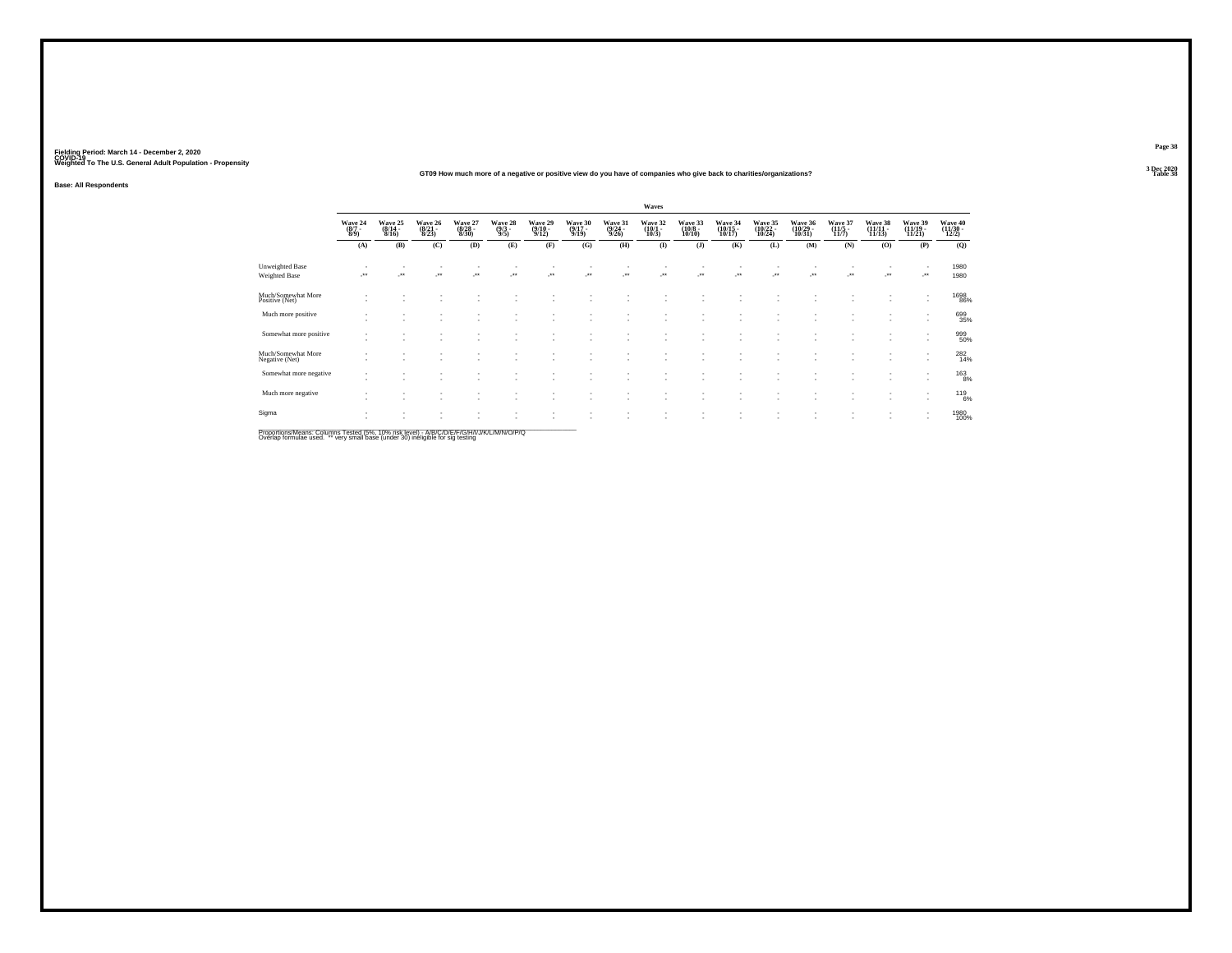#### **GT10 Are you more or less likely to shop/spend money at a company who gives back to a charity/organization?**

**Base: All Respondents**

|                                    |                                    |                             |                                  |                             |                                |                             |                             |                                  | Waves                                 |                                        |                               |                               |                                |                           |                               |                                                      |                              |
|------------------------------------|------------------------------------|-----------------------------|----------------------------------|-----------------------------|--------------------------------|-----------------------------|-----------------------------|----------------------------------|---------------------------------------|----------------------------------------|-------------------------------|-------------------------------|--------------------------------|---------------------------|-------------------------------|------------------------------------------------------|------------------------------|
|                                    | Wave 24<br>(8/7 -<br>8/9)          | Wave 25<br>(8/14 -<br>8/16) | Wave 26<br>$\frac{(8/21)}{8/23}$ | Wave 27<br>(8/28 -<br>8/30) | Wave 28<br>$\frac{(9/3)}{9/5}$ | Wave 29<br>(9/10 -<br>9/12) | Wave 30<br>(9/17 -<br>9/19) | Wave 31<br>$\frac{(9/24)}{9/26}$ | Wave 32<br>$\frac{(10/1 - 10)}{10/3}$ | Wave 33<br>$\frac{(10/8 - 10)}{10/10}$ | Wave 34<br>(10/15 -<br>10/17) | Wave 35<br>(10/22 -<br>10/24) | Wave 36<br>(10/29 -<br>10/31)  | Wave 37<br>(11/5<br>11/7) | Wave 38<br>(11/11 -<br>11/13) | Wave 39<br>(11/19 -<br>11/21)                        | Wave 40<br>(11/30 -<br>12/2) |
|                                    | (A)                                | (B)                         | (C)                              | (D)                         | (E)                            | (F)                         | (G)                         | (H)                              | $\bf(I)$                              | (J)                                    | (K)                           | (L)                           | (M)                            | (N)                       | (0)                           | (P)                                                  | (Q)                          |
| Unweighted Base<br>Weighted Base   | -**                                | $\overline{\phantom{a}}$    | $\mathcal{F}^{\bullet}$          | $\ddot{\phantom{1}}$        | $\bullet\,\bullet$             | $\bullet\bullet$            | $\overline{\phantom{a}}$    | $\overline{\phantom{a}}$         | ÷.                                    | $\cdot$                                | $\cdot$                       | J.                            | J.                             | ÷.                        | $\cdot$                       | ٠<br>$\cdot$                                         | 1980<br>1980                 |
| Much/Somewhat More<br>Likely (Net) | ٠                                  |                             |                                  |                             |                                |                             |                             |                                  |                                       |                                        |                               |                               |                                | ٠                         |                               | $\overline{\phantom{a}}$<br>$\overline{\phantom{a}}$ | 1148<br>58%                  |
| Much more likely                   | $\sim$                             | ٠                           | . п.                             | ٠<br>٠                      |                                |                             |                             |                                  |                                       |                                        |                               |                               |                                | ٠                         | ٠                             | ٠<br>$\overline{\phantom{a}}$                        | 490<br>25%                   |
| Somewhat more likely               | $\sim$                             | ٠<br>٠                      | . п.                             | ٠<br>٠                      |                                |                             | $\overline{\phantom{a}}$    |                                  |                                       |                                        |                               | ×                             | $\overline{\phantom{a}}$<br>и. | ٠<br>٠                    | ٠                             | ٠<br>$\overline{\phantom{a}}$                        | 658<br>33%                   |
| No more or less likely             | $\sim$                             | ٠<br>٠                      |                                  | ٠<br>٠                      |                                |                             |                             |                                  |                                       |                                        |                               | $\overline{\phantom{a}}$      | ٠<br>٠                         | $\sim$<br>٠               | ٠                             | ٠<br>$\overline{\phantom{a}}$                        | 619<br>31%                   |
| Much/Somewhat Less<br>Likely (Net) |                                    | $\overline{\phantom{a}}$    | <b>1999</b>                      | ٠                           | ٠                              |                             |                             |                                  |                                       |                                        |                               | $\overline{\phantom{a}}$      | $\sim$                         | ٠                         | ۰.                            | ٠<br>$\overline{\phantom{a}}$                        | 213<br>11%                   |
| Somewhat less likely               | $\sim$<br>$\overline{\phantom{a}}$ | ٠                           | <b>1999</b>                      | ٠                           |                                |                             |                             |                                  |                                       |                                        |                               |                               |                                | ٠                         |                               | ٠<br>$\sim$                                          | 102/5%                       |
| Much less likely                   | $\sim$                             |                             |                                  |                             |                                |                             |                             |                                  |                                       |                                        |                               |                               |                                |                           | ٠                             | $\sim$<br>$\overline{\phantom{a}}$                   | $^{110}_{6\%}$               |
| Sigma                              | $\mathbf{r}$<br>٠                  | ٠                           | $\sim$                           | ٠<br>٠                      |                                |                             |                             |                                  |                                       |                                        |                               |                               |                                | ٠<br>٠                    | $\sim$                        | ٠<br>$\overline{\phantom{a}}$                        | 1980<br>100%                 |

Proportions/Means: Columns Tested (5%, 10% risk level) - *NB/C/D/E/F/G/H/IJJ/K/L/M/N/O/P/Q*<br>Overlap formulae used. \*\* very small base (under 30) ineligible for sig testing

**Page 39**3 Dec 2020<br>Table 39

**Table 39 Table 39**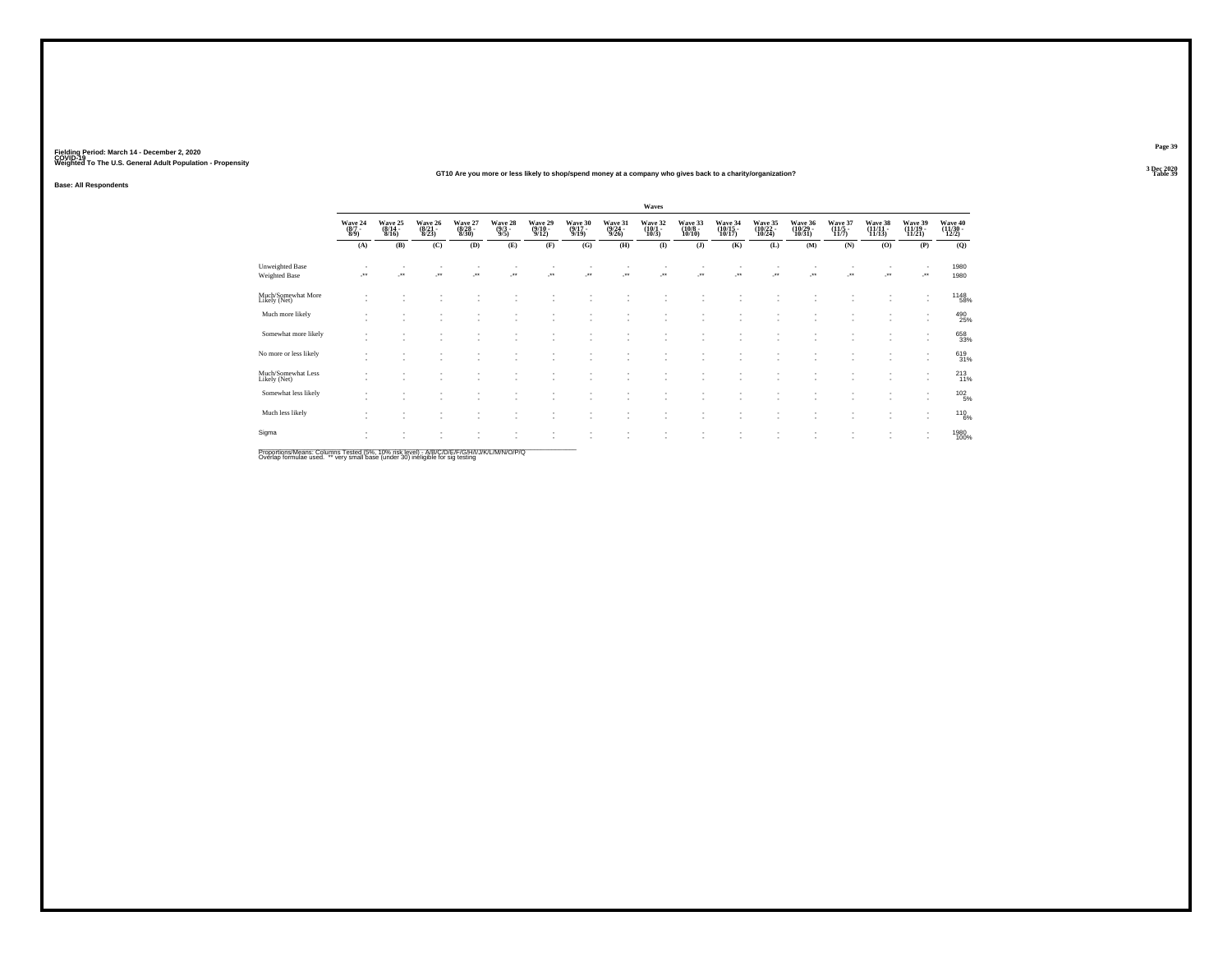#### **CFP03 Do you believe the worst of COVID-19 is behind us or is the worst still ahead of us?Table 40 Table 40**

**Base: All Respondents**

|                                          |                           |                                  |                             |                             |                         |                                  |                             |                             | Waves                           |                                        |                                  |                               |                                                        |                             |                               |                               |                              |
|------------------------------------------|---------------------------|----------------------------------|-----------------------------|-----------------------------|-------------------------|----------------------------------|-----------------------------|-----------------------------|---------------------------------|----------------------------------------|----------------------------------|-------------------------------|--------------------------------------------------------|-----------------------------|-------------------------------|-------------------------------|------------------------------|
|                                          | Wave 24<br>(8/7 -<br>8/9) | Wave 25<br>$\frac{(8/14)}{8/16}$ | Wave 26<br>(8/21 -<br>8/23) | Wave 27<br>(8/28 -<br>8/30) | Wave 28<br>(9/3<br>9/5) | Wave 29<br>$\frac{(9/10)}{9/12}$ | Wave 30<br>(9/17 -<br>9/19) | Wave 31<br>(9/24 -<br>9/26) | Wave 32<br>$\binom{10/1}{10/3}$ | Wave 33<br>$\frac{(10/8 - 10)}{10/10}$ | Wave 34<br>(10/15 -<br>10/17)    | Wave 35<br>(10/22 -<br>10/24) | Wave 36<br>(10/29 -<br>10/31)                          | Wave 37<br>(11/5 -<br>11/7) | Wave 38<br>(11/11 -<br>11/13) | Wave 39<br>(11/19 -<br>11/21) | Wave 40<br>(11/30 -<br>12/2) |
|                                          | (A)                       | (B)                              | (C)                         | (D)                         | (E)                     | (F)                              | (G)                         | (H)                         | $($ $\Gamma$                    | $($ $\bf{J}$ $)$                       | (K)                              | (L)                           | (M)                                                    | (N)                         | (0)                           | (P)                           | (Q)                          |
| Unweighted Base<br>Weighted Base         | $\cdot$                   | $\mathcal{L}^{\text{max}}$       | ur.                         | $\cdot$                     | $\cdot$                 | $\sim$                           |                             | $\cdot$                     | $\sim$                          | $\mathcal{L}^{\bullet\bullet}$         | $\overline{\phantom{a}}$<br>-**  | 2050<br>2050                  | $\overline{\phantom{a}}$<br>$\mathcal{L}^{\text{max}}$ | 1983<br>1983                | 1963<br>1963                  | 2042<br>2042                  | 1980<br>1980                 |
| The worst is still ahead of<br><b>us</b> | $\overline{\phantom{a}}$  |                                  |                             |                             |                         |                                  |                             |                             |                                 |                                        | $\,$<br>$\overline{\phantom{a}}$ | 1355<br>66%<br>'n             | $\sim$<br>$\sim$                                       | 1237<br>62%                 | 1271<br>65%                   | $^{1405}_{69\%}$              | $^{1311}_{66\%}$             |
| The worst is behind us                   | ٠<br>٠                    | $\overline{\phantom{a}}$         |                             |                             | ٠                       |                                  |                             |                             |                                 |                                        | $\,$<br>$\overline{\phantom{a}}$ | 695<br>34%                    | $\overline{\phantom{a}}$                               | 746<br>38%<br>IPq           | 692<br>35%                    | 637<br>31%                    | 669<br>34%                   |
| Sigma                                    | $\overline{\phantom{a}}$  |                                  |                             |                             |                         |                                  |                             |                             |                                 |                                        | $\,$<br>٠                        | 2050<br>100%                  | $\sim$<br>$\mathbf{r}$                                 | 1983<br>100%                | 1963<br>100%                  | 2042<br>100%                  | 1980<br>100%                 |

Proportions/Means: Columns Tested (5%, 10% risk level) - *NB/C/D/E/F/G/H/IJJ/K/L/M/N/O/P/Q*<br>Overlap formulae used. \*\* very small base (under 30) ineligible for sig testing

**Page 40**3 Dec 2020<br>Table 40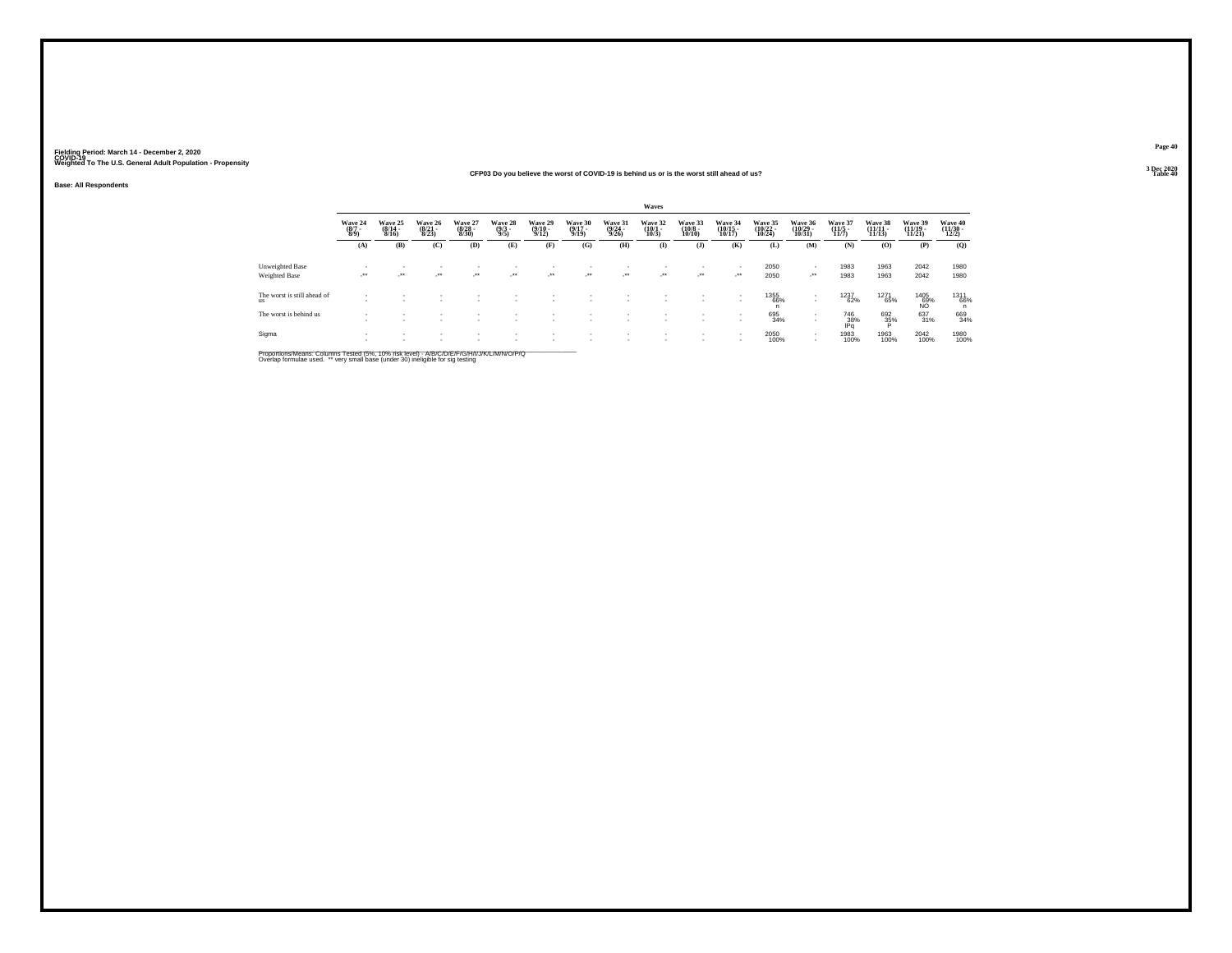#### **VAC20 How likely would you be to use an app that would tell you if people in your area have/have not been vaccinated for COVID-19?**

**Base: All Respondents**

|                                         |                                |                 |                              |                                |                                    |                                                      |                            |                            | Waves                          |                                   |                              |                                  |                              |                         |                              |                                                      |                              |
|-----------------------------------------|--------------------------------|-----------------|------------------------------|--------------------------------|------------------------------------|------------------------------------------------------|----------------------------|----------------------------|--------------------------------|-----------------------------------|------------------------------|----------------------------------|------------------------------|-------------------------|------------------------------|------------------------------------------------------|------------------------------|
|                                         | Wave 24<br>$\frac{(8/7)}{8/9}$ | Wave 25<br>8/16 | Wave 26<br>$(8/21 -$<br>8/23 | Wave 27<br>(8/28 -<br>$8/30$ ) | Wave 28<br>$\frac{(9/3 - 9)}{9/5}$ | Wave 29<br>9/12                                      | Wave 30<br>(9/17 -<br>9/19 | Wave 31<br>(9/24 -<br>9/26 | Wave 32<br>(10/1 -<br>$10/3$ ) | Wave 33<br>$(10/8 -$<br>$10/10$ ) | Wave 34<br>(10/15 -<br>10/17 | Wave 35<br>(10/22 -<br>$10/24$ ) | Wave 36<br>(10/29 -<br>10/31 | Wave 37<br>11/7         | Wave 38<br>(11/11 -<br>11/13 | Wave 39<br>(11/19 -<br>11/21                         | Wave 40<br>(11/30 -<br>12/2) |
|                                         | (A)                            | (B)             | (C)                          | (D)                            | (E)                                | (F)                                                  | (G)                        | (H)                        | $\mathbf{I}$                   | (J)                               | (K)                          | (L)                              | (M)                          | (N)                     | (O)                          | (P)                                                  | (Q)                          |
| <b>Unweighted Base</b><br>Weighted Base | $\mathcal{L}^{\text{max}}$     |                 | ÷.                           | ٠.                             |                                    | $\rightarrow$                                        | -**                        | J.                         | $\cdot$                        | $\cdot$                           | $\cdot$                      | $\cdot$                          | $\cdot$                      | $\mathcal{C}^{\bullet}$ | J.                           | $\cdot$                                              | 1980<br>1980                 |
| Very/Somewhat Likely<br>(Net)           |                                |                 |                              |                                | ٠                                  |                                                      | ٠                          |                            |                                | ٠                                 |                              |                                  |                              |                         | ٠                            | $\overline{\phantom{a}}$<br>$\sim$                   | 1125<br>57%                  |
| Very likely                             |                                |                 |                              |                                | ٠<br>٠                             | $\overline{\phantom{a}}$<br>$\overline{\phantom{a}}$ | $\sim$<br>٠                | ٠<br><b>A</b>              |                                | ٠<br>٠                            |                              |                                  |                              |                         | ٠.<br>۰.                     | $\mathbf{r}$                                         | $^{527}_{27\%}$              |
| Somewhat likely                         |                                |                 |                              |                                | ۰.                                 | $\overline{\phantom{a}}$                             | ٠                          |                            |                                | ٠                                 |                              |                                  |                              |                         | ۰.                           | $\overline{\phantom{a}}$<br>$\overline{\phantom{a}}$ | 599<br>30%                   |
| Not At All/Not Very<br>Likely (Net)     |                                |                 |                              | ٠                              | ٠<br>٠                             | $\overline{\phantom{a}}$                             | $\sim$<br>٠                | . п.                       | $\sim$                         | ٠<br>$\overline{\phantom{a}}$     | $\overline{\phantom{a}}$     | ٠                                |                              |                         | ٠                            | $\overline{\phantom{a}}$<br>$\sim$                   | 855<br>43%                   |
| Not very likely                         |                                | ٠               |                              |                                | $\overline{\phantom{a}}$<br>۰.     | $\overline{\phantom{a}}$<br>$\overline{\phantom{a}}$ | ٠<br>٠                     | $\sim$                     |                                | ٠<br>٠                            |                              |                                  |                              |                         | ۰.                           | $\sim$<br>$\sim$                                     | $^{413}_{21\%}$              |
| Not at all likely                       |                                |                 |                              |                                |                                    |                                                      | ٠                          |                            |                                |                                   |                              |                                  |                              |                         |                              | ٠<br>$\sim$                                          | 442<br>22%                   |
| Sigma                                   |                                |                 |                              |                                | ٠<br>$\overline{\phantom{a}}$      | $\overline{\phantom{a}}$                             | ٠<br>$\sim$                | $\sim$                     |                                | ٠                                 | $\overline{\phantom{a}}$     |                                  |                              |                         | ٠                            | $\overline{\phantom{a}}$<br>$\mathbf{r}$             | 1980<br>100%                 |

Proportions/Means: Columns Tested (5%, 10% risk level) - A/B/C/D/E/F/G/H/I/J/K/L/M/N/O/P/Q<br>Overlap formulae used. \*\* very small base (under 30) ineligible for sig testing

**Page 413 Dec 2020<br>Table 41** 

**Table 41 Table 41**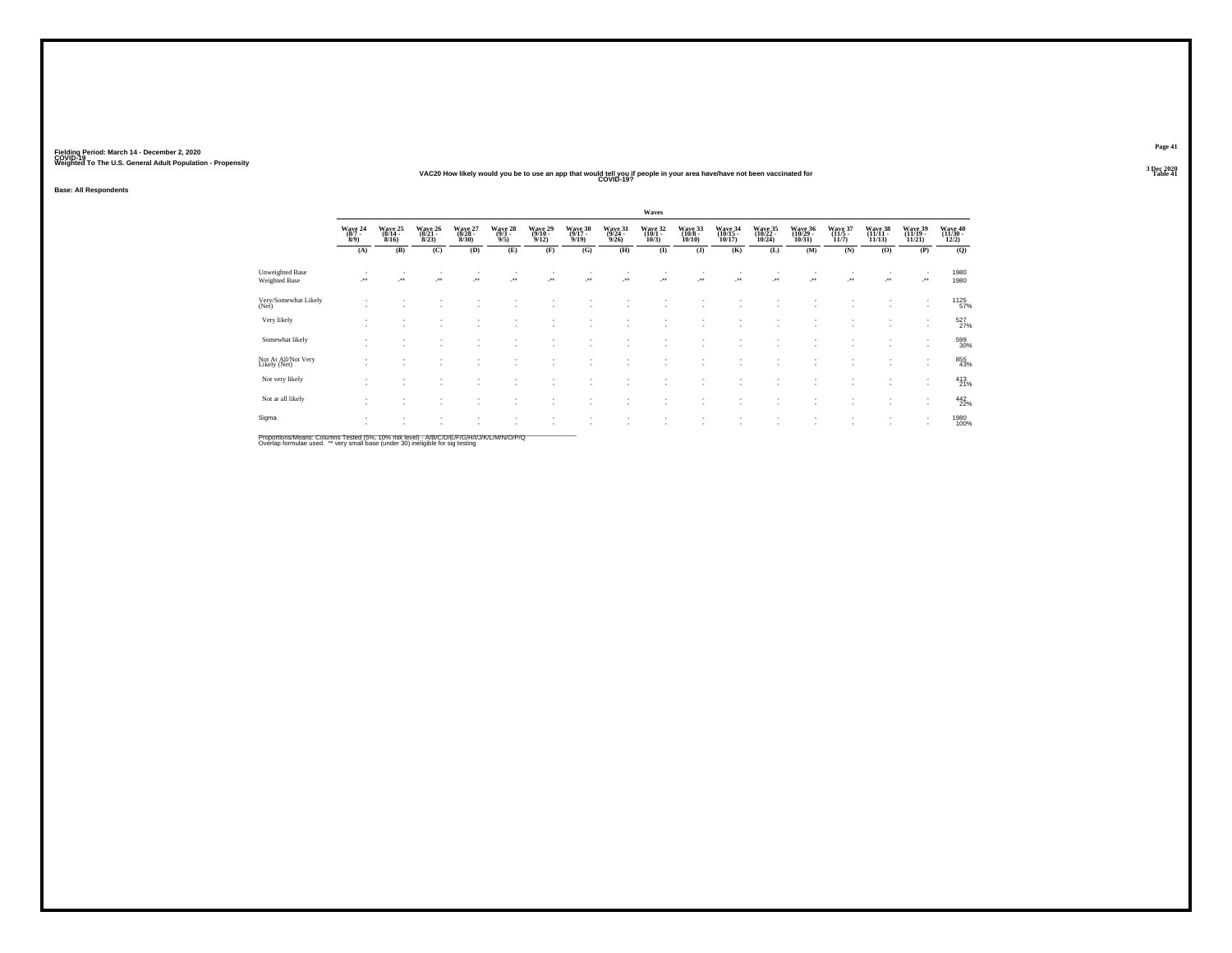|                                                         |                                                                |                                |                             |                             |                           |                             |                             |                             | Waves                           |                              |                               |                               |                               |                                        |                               |                              |                               |
|---------------------------------------------------------|----------------------------------------------------------------|--------------------------------|-----------------------------|-----------------------------|---------------------------|-----------------------------|-----------------------------|-----------------------------|---------------------------------|------------------------------|-------------------------------|-------------------------------|-------------------------------|----------------------------------------|-------------------------------|------------------------------|-------------------------------|
|                                                         | $\begin{array}{c} \text{Wave } 24 \\ (8/7 \\ 8/9) \end{array}$ | Wave 25<br>(8/14 -<br>8/16)    | Wave 26<br>(8/21 -<br>8/23) | Wave 27<br>(8/28 -<br>8/30) | Wave 28<br>(9/3 -<br>9/5) | Wave 29<br>(9/10 -<br>9/12) | Wave 30<br>(9/17 -<br>9/19) | Wave 31<br>(9/24 -<br>9/26) | Wave 32<br>$(10/1 -$<br>$10/3)$ | Wave 33<br>(10/8 -<br>10/10) | Wave 34<br>(10/15 -<br>10/17) | Wave 35<br>(10/22 -<br>10/24) | Wave 36<br>(10/29 -<br>10/31) | Wave 37<br>$\frac{(11/5 - 1)}{(11/7)}$ | Wave 38<br>(11/11 -<br>11/13) | Wave 39<br>(11/19 -<br>11/21 | Wave 40<br>(11/30 -<br>12/2)  |
|                                                         | (A)                                                            | (B)                            | (C)                         | (D)                         | (E)                       | (F)                         | (G)                         | (H)                         | $\mathbf{I}$                    | $($ $)$                      | (K)                           | (L)                           | (M)                           | (N)                                    | (0)                           | (P)                          | (Q)                           |
| <b>Unweighted Base</b><br><b>Weighted Base</b>          | ٠<br>$\cdot$                                                   | $\overline{\phantom{a}}$<br>J. | $\sim$<br>×                 | $\sim$<br>$\cdot$           | ×                         | $\cdot$                     | ×                           | J.                          | ÷.                              | ٠<br>$\cdot$                 | J.                            | ٠<br>J.                       | $\overline{\phantom{a}}$<br>× | ٠<br>$\cdot$                           | $\sim$<br>$\cdot$             | ٠<br>$\cdot$                 | 1980<br>1980                  |
| Dr. Anthony Fauci                                       |                                                                |                                |                             |                             | ٠<br>٠                    |                             |                             |                             |                                 |                              |                               | ٠<br>٠                        |                               |                                        |                               | ٠<br>٠                       | $\substack{834 \\ 42\%}$      |
| The CEO of a company<br>producing a COVID-19<br>vaccine |                                                                |                                |                             |                             |                           |                             |                             |                             |                                 |                              |                               |                               |                               |                                        |                               |                              | 772<br>39%                    |
| President-Elect Joe Biden                               |                                                                |                                |                             |                             | ä,                        |                             |                             |                             |                                 |                              |                               | ٠                             |                               |                                        |                               |                              | <sup>718</sup> <sub>36%</sub> |
| Former President Barack<br>Obama                        |                                                                |                                |                             |                             |                           |                             |                             |                             |                                 |                              |                               |                               |                               |                                        |                               |                              | <sup>718</sup> <sub>36%</sub> |
| Vice President-Elect<br>Kamala Harris                   |                                                                |                                |                             |                             |                           |                             |                             |                             |                                 |                              |                               |                               |                               |                                        |                               | ٠                            | 693<br>35%                    |
| Your state's governor                                   |                                                                |                                |                             |                             |                           |                             |                             |                             |                                 |                              |                               | ×                             |                               |                                        |                               | ٠                            | 66133%                        |
| Tom Hanks                                               |                                                                |                                |                             |                             |                           |                             |                             |                             |                                 |                              |                               |                               |                               |                                        |                               |                              | 612<br>31%                    |
| Vice President Mike Pence                               |                                                                |                                |                             |                             |                           |                             |                             |                             |                                 |                              |                               |                               |                               |                                        |                               | ٠                            | 563<br>28%                    |
| LeBron James                                            |                                                                |                                |                             |                             |                           |                             |                             |                             |                                 |                              |                               |                               |                               |                                        |                               |                              | 540<br>27%                    |
| President Donald Trump                                  |                                                                |                                |                             |                             |                           |                             |                             |                             |                                 |                              |                               |                               |                               |                                        |                               |                              | 520<br>26%                    |
| Julia Roberts                                           |                                                                |                                |                             |                             |                           |                             |                             |                             |                                 |                              |                               |                               |                               |                                        |                               |                              | $^{494}_{25\%}$               |
| Post Malone                                             |                                                                |                                |                             |                             |                           |                             |                             |                             |                                 |                              |                               |                               |                               |                                        |                               | ٠<br>٠                       | $^{457}_{23\%}$               |
| <b>Tucker Carlson</b>                                   |                                                                |                                |                             |                             |                           |                             |                             |                             |                                 |                              |                               |                               |                               |                                        |                               |                              | $^{451}_{23\%}$               |
| Kim Kardashian                                          |                                                                |                                |                             |                             |                           |                             |                             |                             |                                 |                              |                               |                               |                               |                                        |                               |                              | $^{417}_{21\%}$               |

Proportions/Means: Columns Tested (5%, 10% risk level) - *NB/C/D/E/F/G/H/IJJ/K/L/M/N/O/P/Q*<br>Overlap formulae used. \*\* very small base (under 30) ineligible for sig testing

**Fielding Period: March 14 - December 2, 2020 COVID-19 Weighted To The U.S. General Adult Population - Propensity 3 Dec 2020**

**Base: All Respondents**

**Page 42**

**3 Dec 2020<br>Table 42** 

#### **VAC21 Would seeing each of the following people get vaccinated for COVID-19 make you more or less likely to get vaccinated Table 42 yourself?**

**Summary Of Much/Somewhat More Likely**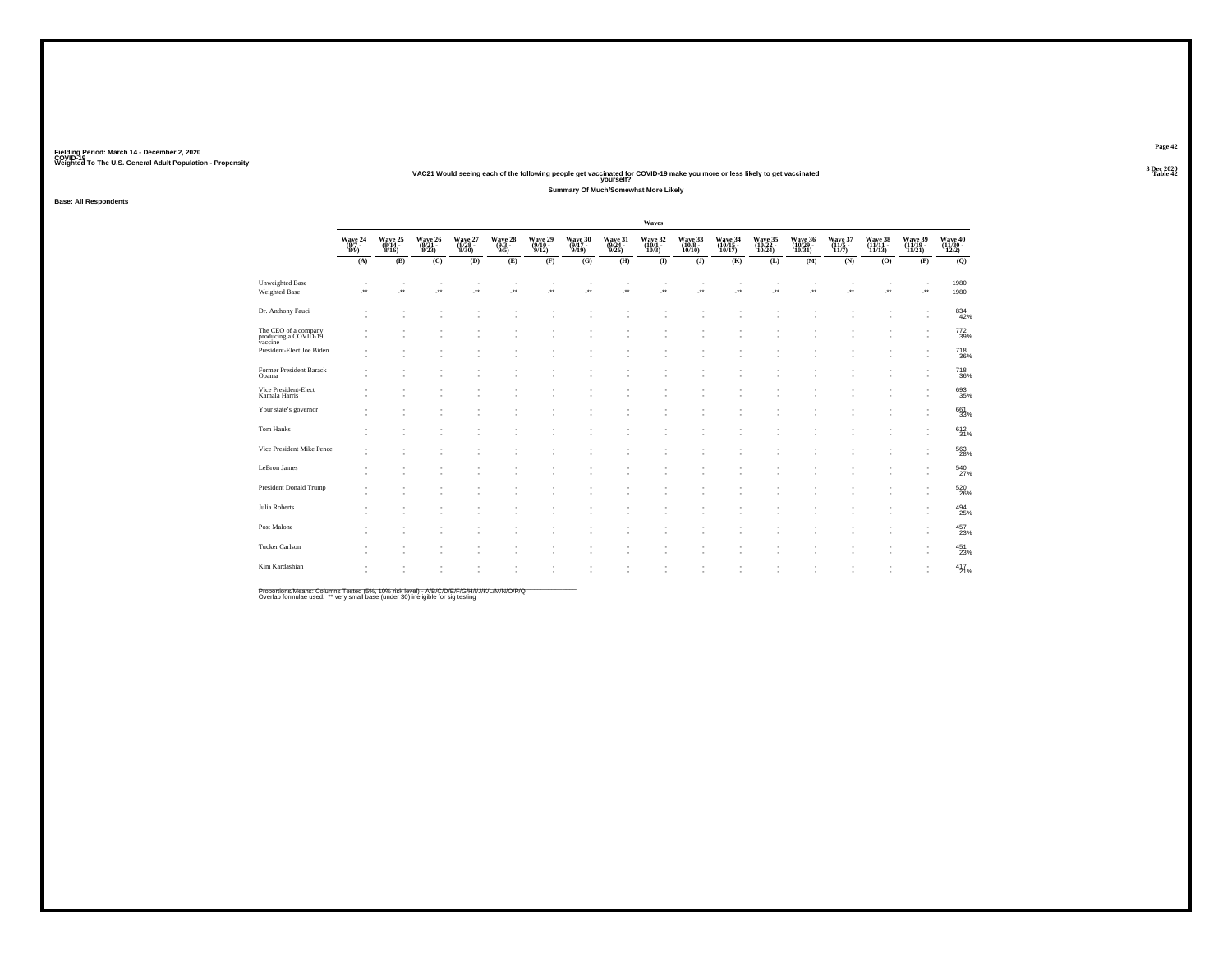Fielding Period: March 14 - December 2, 2020<br>Fielding Period: March 14 - December 2, 2020<br>Wolchind To The U.S. General Adulf Ponulation - Propensity Weighted To The U.S. General Adult Population - Propensity<br>VAC21 Would seeing each of the following people get vaccinated for COVID-19 make you more or less likely to get vaccinated<br>Table 43

**Base: All Respondents**

**Waves**Wave 24 Wave 25 Wave 26 Wave 27 Wave 29 Wave 30 Wave 31 Wave 32 Wave 33 Wave 34 Wave 35 Wave 36 Wave 37 Wave 39 Wave 40<br>(877 - (814 - 8821 - 8223 - 893 - 9910 - 9924 - 1001 - 1008 - (10013 - 10022 - 110129 - 11111) - (1111 Wave 40<br>(11/30 -<br>12/2)  $\overline{Q}$ **(A) (B) (C) (D) (E) (F) (G) (H) (I) (J) (K) (L) (M) (N) (O) (P) (Q)** Unweighted Basee a strait state of the state of the state of the state of the state of the state of the state of the state of 1980 Weighted Base -\*\* -\*\* -\*\* -\*\* -\*\* -\*\* -\*\* -\*\* -\*\* -\*\* -\*\* -\*\* -\*\* -\*\* -\*\* -\*\* <sup>1980</sup> - - - - - - - - - - - - - - - 382 $\frac{382}{19\%}$ - - - - - - - - - - - - - - - - 19% President Donald Trump - - - - - - - - - - - - - - - 369369<br>19% - - - - - - - - - - - - - - - - 19%Kim Kardashian - - - - - - - - - - - - - - - 350- - - - - - - - - - - - - - - - 18%Tucker Carlson - - - - - - - - - - - - - - - 333- - - - - - - - - - - - - - - - 17%Vice President Mike Pence - - - - - - - - - - - - - - - 295- - - - - - - - - - - - - - - - 15%Vice President-Elect Kamala Harris - - - - - - - - - - - - - - - 287- - - - - - - - - - - - - - - - 15%President-Elect Joe Biden - - - - - - - - - - - - - - - 277- - - - - - - - - - - - - - - - 14%Post Malone - - - - - - - - - - - - - - - 262 $^{262}_{13\%}$ - - - - - - - - - - - - - - - - 13%Former President Barack Obama - - - - - - - - - - - - - - - 253- - - - - - - - - - - - - - - - 13%LeBron James - - - - - - - - - - - - - - - 248- - - - - - - - - - - - - - - - 13%Julia Roberts - - - - - - - - - - - - - - - 246- - - - - - - - - - - - - - - - 12%Tom Hanks- - - - - - - - - - - - - - - - 231- - - - - - - - - - - - - - - - 12% Your state's governor - - - - - - - - - - - - - - - - 230230<br>12% - - - - - - - - - - - - - - - - 12%Dr. Anthony Fauci<br>Dr. Anthony Fauci<br>
Pr. Anthony Fauci - - - - - - - - - - - - - - - - 213 $^{213}_{11\%}$ - - - - - - - - - - - - - - - - 11%The CEO of a company producing a company producing a company product of a company product of a company product<br>Modeling a COVID-19 vaccine in the company product of a company product of a company product of a company prod<br>

**Summary Of Much/Somewhat Less Likely**

\_\_\_\_\_\_\_\_\_\_\_\_\_\_\_\_\_\_\_\_\_\_\_\_\_\_\_\_\_\_\_\_\_\_\_\_\_\_\_\_\_\_\_\_\_\_\_\_\_\_\_\_\_\_\_\_\_\_\_\_\_\_\_\_\_\_\_\_\_\_\_\_\_\_\_\_\_\_\_\_\_\_\_\_\_\_\_\_\_\_ Proportions/Means: Columns Tested (5%, 10% risk level) - A/B/C/D/E/F/G/H/I/J/K/L/M/N/O/P/Q Overlap formulae used. \*\* very small base (under 30) ineligible for sig testing

**Page 43**3 Dec 2020<br>Table 43

0<br>89

3<br>7

5<br>5

 $\frac{7}{5}$ 

 $\frac{7}{4}$ 

 $\frac{3}{3}$ 

 $\frac{8}{3}$ 

 $\frac{6}{2}$ 

 $\frac{1}{2}$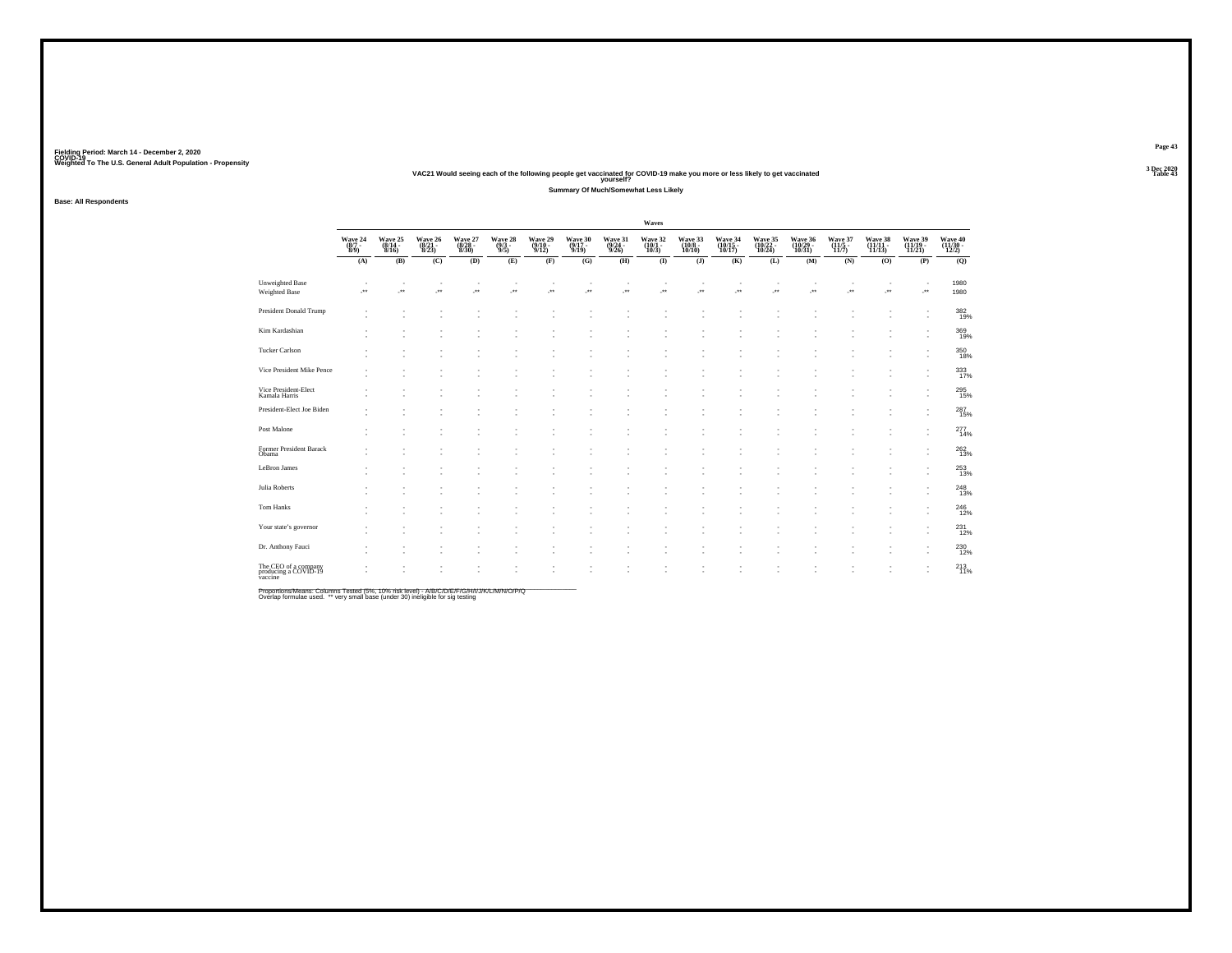### Fielding Period: March 14 - December 2, 2020<br>Fielding Period: March 14 - December 2, 2020<br>Wolchind To The U.S. General Adulf Ponulation - Propensity

# Weighted To The U.S. General Adult Population - Propensity<br>VAC21\_1 Would seeing each of the following people get vaccinated for COVID-19 make you more or less likely to get vaccinated<br>Table 44

**The CEO of a company producing a COVID-19 vaccine**

**Base: All Respondents**

|                                                      |                             |                             |                             |                                |                             |                             |                             | Waves                           |                                                      |                               |                               |                               |                             |                            |                               |                              |
|------------------------------------------------------|-----------------------------|-----------------------------|-----------------------------|--------------------------------|-----------------------------|-----------------------------|-----------------------------|---------------------------------|------------------------------------------------------|-------------------------------|-------------------------------|-------------------------------|-----------------------------|----------------------------|-------------------------------|------------------------------|
| Wave 24<br>(8/7 -<br>8/9)                            | Wave 25<br>(8/14 -<br>8/16) | Wave 26<br>(8/21 -<br>8/23) | Wave 27<br>(8/28 -<br>8/30) | Wave 28<br>$\frac{(9/3)}{9/5}$ | Wave 29<br>(9/10 -<br>9/12) | Wave 30<br>(9/17 -<br>9/19) | Wave 31<br>(9/24 -<br>9/26) | Wave 32<br>$(10/1 -$<br>$10/3)$ | Wave 33<br>(10/8 -<br>10/10)                         | Wave 34<br>(10/15 -<br>10/17) | Wave 35<br>(10/22 -<br>10/24) | Wave 36<br>(10/29 -<br>10/31) | Wave 37<br>(11/5 -<br>11/7) | Wave 38<br>(11/11<br>11/13 | Wave 39<br>(11/19 -<br>11/21) | Wave 40<br>(11/30 -<br>12/2) |
| (A)                                                  | (B)                         | (C)                         | (D)                         | (E)                            | (F)                         | (G)                         | (H)                         | $\bf(I)$                        | $($ $\bf{J}$ )                                       | (K)                           | (L)                           | (M)                           | (N)                         | (0)                        | (P)                           | (Q)                          |
| $\rightarrow$                                        | $\ddot{\phantom{1}}$        | $\ddot{\phantom{1}}$        | ٠<br>$\ddot{\phantom{1}}$   | $\bullet\,\bullet$             | ÷.                          | $\ddot{\phantom{1}}$        | ÷.                          | ₩.                              | J.                                                   | $\overline{\phantom{a}}$      | $\star\star$                  | $\overline{\phantom{a}}$      | $\overline{\phantom{a}}$    | J.                         | $\cdot$                       | 1980<br>1980                 |
| $\overline{\phantom{a}}$                             | ٠                           |                             |                             |                                |                             |                             |                             |                                 | ٠                                                    |                               |                               |                               |                             |                            | $\overline{\phantom{a}}$      | $^{772}_{39\%}$              |
| $\overline{\phantom{a}}$                             | ٠                           |                             |                             |                                |                             |                             |                             |                                 | ٠                                                    |                               |                               |                               |                             |                            | $\overline{\phantom{a}}$      | $^{468}_{24\%}$              |
| $\overline{\phantom{a}}$<br>$\sim$                   | ٠<br>٠                      | $\sim$                      | ٠<br>٠                      | ٠                              | ٠                           |                             | i.                          | ۰.                              | ٠<br>$\overline{\phantom{a}}$                        | ٠<br>٠                        |                               | ٠<br>٠                        |                             | ×.                         |                               | $^{304}_{15\%}$              |
| $\overline{\phantom{a}}$<br>$\overline{\phantom{a}}$ | ٠                           |                             | $\sim$                      | $\overline{\phantom{a}}$       | ٠                           |                             | ٠                           | ٠                               | ٠<br>$\overline{\phantom{a}}$                        | ٠                             |                               | ٠                             |                             | ٠                          | $\overline{\phantom{a}}$      | 599<br>30%                   |
| $\overline{\phantom{a}}$                             | ٠                           |                             | ٠                           |                                |                             |                             |                             |                                 | ٠                                                    |                               |                               |                               |                             | ٠                          | $\overline{\phantom{a}}$      | $^{213}_{11\%}$              |
| $\overline{\phantom{a}}$                             | ٠                           |                             |                             |                                |                             |                             |                             |                                 |                                                      |                               |                               |                               |                             |                            | $\overline{\phantom{a}}$      | $^{66}_{3\%}$                |
| $\overline{\phantom{a}}$                             | $\sim$<br>٠                 |                             | ٠                           |                                |                             |                             |                             |                                 | ٠                                                    | ٠                             |                               |                               |                             |                            | $\overline{\phantom{a}}$      | $\frac{147}{7\%}$            |
| $\overline{\phantom{a}}$                             | $\sim$                      |                             | ٠<br>$\sim$                 | $\overline{\phantom{a}}$       | ٠                           | $\overline{\phantom{a}}$    | ٠                           | ٠                               | $\overline{\phantom{a}}$<br>$\overline{\phantom{a}}$ | $\overline{\phantom{a}}$      | $\overline{\phantom{a}}$      | ٠                             |                             | ٠                          | $\overline{\phantom{a}}$      | 397<br>20%                   |
| $\sim$                                               | ٠                           |                             |                             |                                |                             |                             |                             | $\sim$                          | ٠                                                    | ۰                             |                               | ٠                             |                             | ٠                          |                               | 1980<br>100%                 |
|                                                      |                             |                             |                             |                                |                             |                             |                             |                                 |                                                      |                               |                               |                               |                             |                            |                               |                              |

Proportions/Means: Columns Tested (5%, 10% risk level) - A/B/C/D/E/F/G/H/I/J/K/L/M/N/O/P/Q<br>Overlap formulae used. \*\* very small base (under 30) ineligible for sig testing

**Page 44**3 Dec 2020<br>Table 44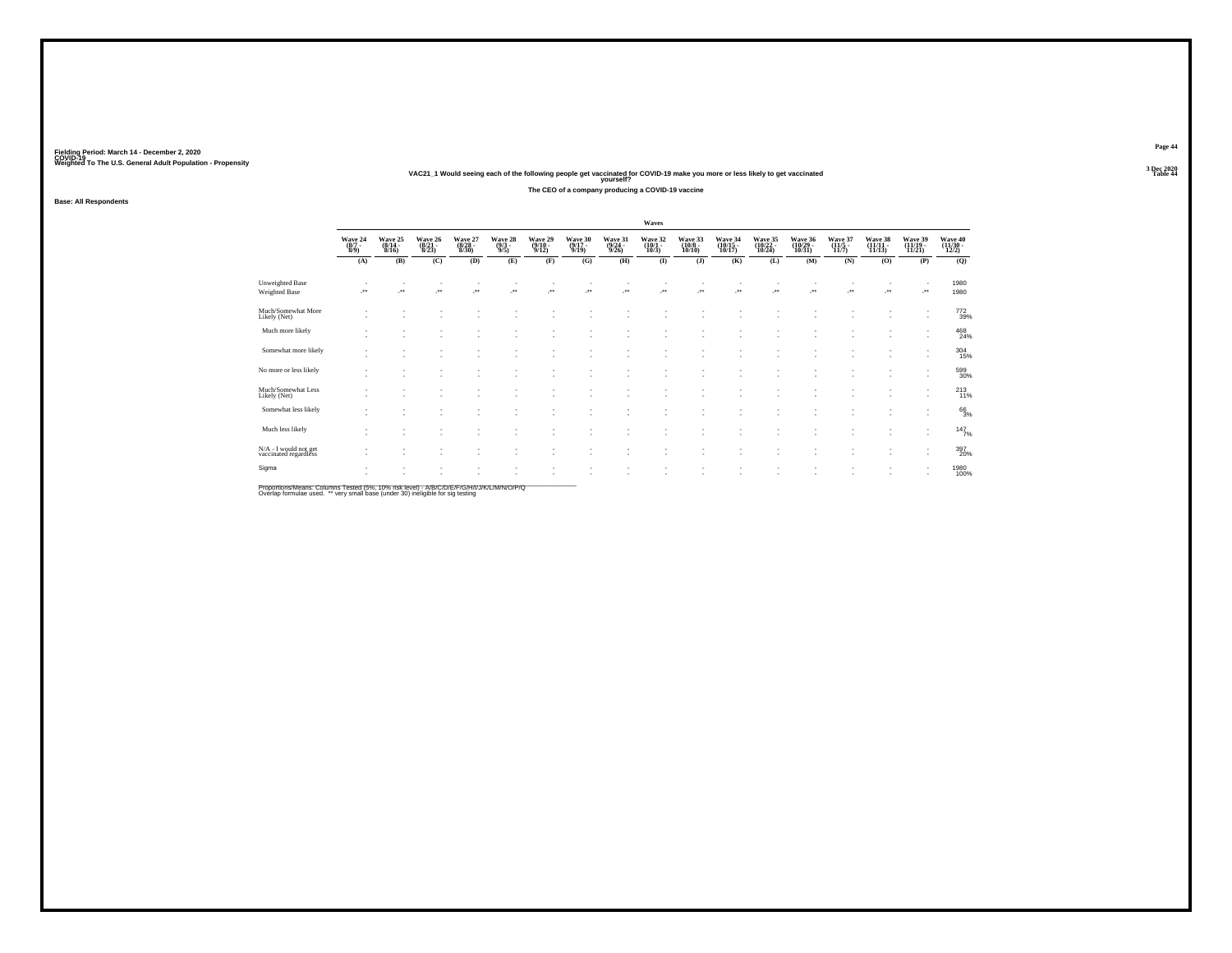#### **VAC21\_2 Would seeing each of the following people get vaccinated for COVID-19 make you more or less likely to get vaccinated Table 45 yourself?**

**Your state's governor**

**Base: All Respondents**

|                                                |                           |                             |                             |                             |                                                      |                             |                             |                             | Waves                           |                                                      |                               |                                                      |                               |                                        |                               |                               |                              |
|------------------------------------------------|---------------------------|-----------------------------|-----------------------------|-----------------------------|------------------------------------------------------|-----------------------------|-----------------------------|-----------------------------|---------------------------------|------------------------------------------------------|-------------------------------|------------------------------------------------------|-------------------------------|----------------------------------------|-------------------------------|-------------------------------|------------------------------|
|                                                | Wave 24<br>(8/7 -<br>8/9) | Wave 25<br>(8/14 -<br>8/16) | Wave 26<br>(8/21 -<br>8/23) | Wave 27<br>(8/28 -<br>8/30) | Wave 28 (9/3)                                        | Wave 29<br>(9/10 -<br>9/12) | Wave 30<br>(9/17 -<br>9/19) | Wave 31<br>(9/24 -<br>9/26) | Wave 32<br>$(10/1 -$<br>$10/3)$ | Wave 33<br>(10/8 -<br>10/10)                         | Wave 34<br>(10/15 -<br>10/17) | Wave 35<br>(10/22 -<br>10/24)                        | Wave 36<br>(10/29 -<br>10/31) | Wave 37<br>$\frac{(11/5 - 1)}{(11/7)}$ | Wave 38<br>(11/11 -<br>11/13) | Wave 39<br>(11/19 -<br>11/21) | Wave 40<br>(11/30 -<br>12/2) |
|                                                | (A)                       | (B)                         | (C)                         | (D)                         | (E)                                                  | (F)                         | (G)                         | (H)                         | $\bf(I)$                        | $($ $\bf{J}$ )                                       | (K)                           | (L)                                                  | (M)                           | (N)                                    | (0)                           | (P)                           | (Q)                          |
| <b>Unweighted Base</b><br>Weighted Base        | $\cdot$                   | J.                          | $\overline{\phantom{a}}$    | ٠<br>÷.                     | $\ddot{\phantom{1}}$                                 | J.                          | ÷.                          | J.                          | ÷.                              | $\overline{\phantom{a}}$<br>$\cdot$                  | ÷.                            | $\overline{\phantom{a}}$<br>$\overline{\phantom{a}}$ | ÷.                            | <b>A</b>                               | J.                            | $\cdot$                       | 1980<br>1980                 |
| Much/Somewhat More<br>Likely (Net)             |                           | ٠                           |                             |                             |                                                      |                             |                             |                             |                                 |                                                      |                               |                                                      |                               |                                        |                               | $\overline{\phantom{a}}$      | 661<br>33%                   |
| Much more likely                               | $\sim$                    | ٠<br>٠                      |                             |                             |                                                      |                             |                             |                             | ÷                               | $\overline{\phantom{a}}$<br>$\overline{\phantom{a}}$ | $\overline{\phantom{a}}$<br>٠ | $\overline{\phantom{a}}$                             | ٠<br>٠                        |                                        | ٠                             | $\overline{\phantom{a}}$      | $\underset{18\%}{365}$       |
| Somewhat more likely                           | $\overline{\phantom{a}}$  | ٠<br>٠                      | ٠                           | ٠<br>٠                      | ٠<br>$\sim$                                          | ٠<br>٠                      | ٠                           | ٠                           | ٠<br>÷.                         | ٠<br>$\overline{\phantom{a}}$                        | ٠<br>٠                        | $\overline{\phantom{a}}$<br>$\overline{\phantom{a}}$ | ٠<br>×.                       |                                        | ٠                             |                               | 296<br>15%                   |
| No more or less likely                         | $\overline{\phantom{a}}$  | ٠<br>٠                      | ٠                           | $\sim$                      | ٠                                                    | ٠                           | ٠                           | ٠                           | ×                               | ٠<br>$\sim$                                          | ٠                             | $\overline{\phantom{a}}$                             | ×.                            |                                        | ٠                             | $\sim$                        | $\substack{692\\35\%}$       |
| Much/Somewhat Less<br>Likely (Net)             | $\overline{\phantom{a}}$  | ٠<br>$\sim$                 |                             | ٠                           | $\overline{\phantom{a}}$                             | $\sim$                      |                             | ٠                           | ٠.                              | ٠<br>٠                                               | ٠                             |                                                      | ٠                             |                                        |                               | $\overline{\phantom{a}}$      | $^{231}_{\hphantom{1}12\%}$  |
| Somewhat less likely                           | $\overline{\phantom{a}}$  | ٠                           |                             |                             |                                                      |                             |                             |                             |                                 | ٠<br>$\overline{\phantom{a}}$                        | ٠<br>٠                        |                                                      | ٠<br>٠                        |                                        |                               | $\overline{\phantom{a}}$      | $64 \atop 3\%$               |
| Much less likely                               | $\overline{\phantom{a}}$  | $\sim$<br>٠                 | ٠                           | ٠<br>٠                      |                                                      | ٠                           |                             |                             | ٠.                              | $\overline{\phantom{a}}$                             | $\overline{\phantom{a}}$      |                                                      |                               |                                        |                               | $\sim$                        | $^{167}_{8\%}$               |
| N/A - I would not get<br>vaccinated regardless | $\overline{\phantom{a}}$  | ٠                           | ٠                           | ٠<br>$\sim$                 | $\overline{\phantom{a}}$<br>$\overline{\phantom{a}}$ | ٠                           | ٠                           | ٠                           | $\sim$                          | $\overline{\phantom{a}}$<br>$\overline{\phantom{a}}$ | ٠<br>$\overline{\phantom{a}}$ | $\overline{\phantom{a}}$                             | ٠                             | ٠                                      | ٠                             | $\sim$                        | 397<br>20%                   |
| Sigma                                          | $\overline{\phantom{a}}$  | ٠                           |                             |                             |                                                      |                             |                             |                             | ۰.                              | $\overline{\phantom{a}}$                             | $\sim$                        | $\overline{\phantom{a}}$                             | ٠                             |                                        | ٠                             |                               | 1980<br>100%                 |

Proportions/Means: Columns Tested (5%, 10% risk level) - A/B/C/D/E/F/G/H/I/J/K/L/M/N/O/P/Q<br>Overlap formulae used. \*\* very small base (under 30) ineligible for sig testing

**Page 453 Dec 2020<br>Table 45**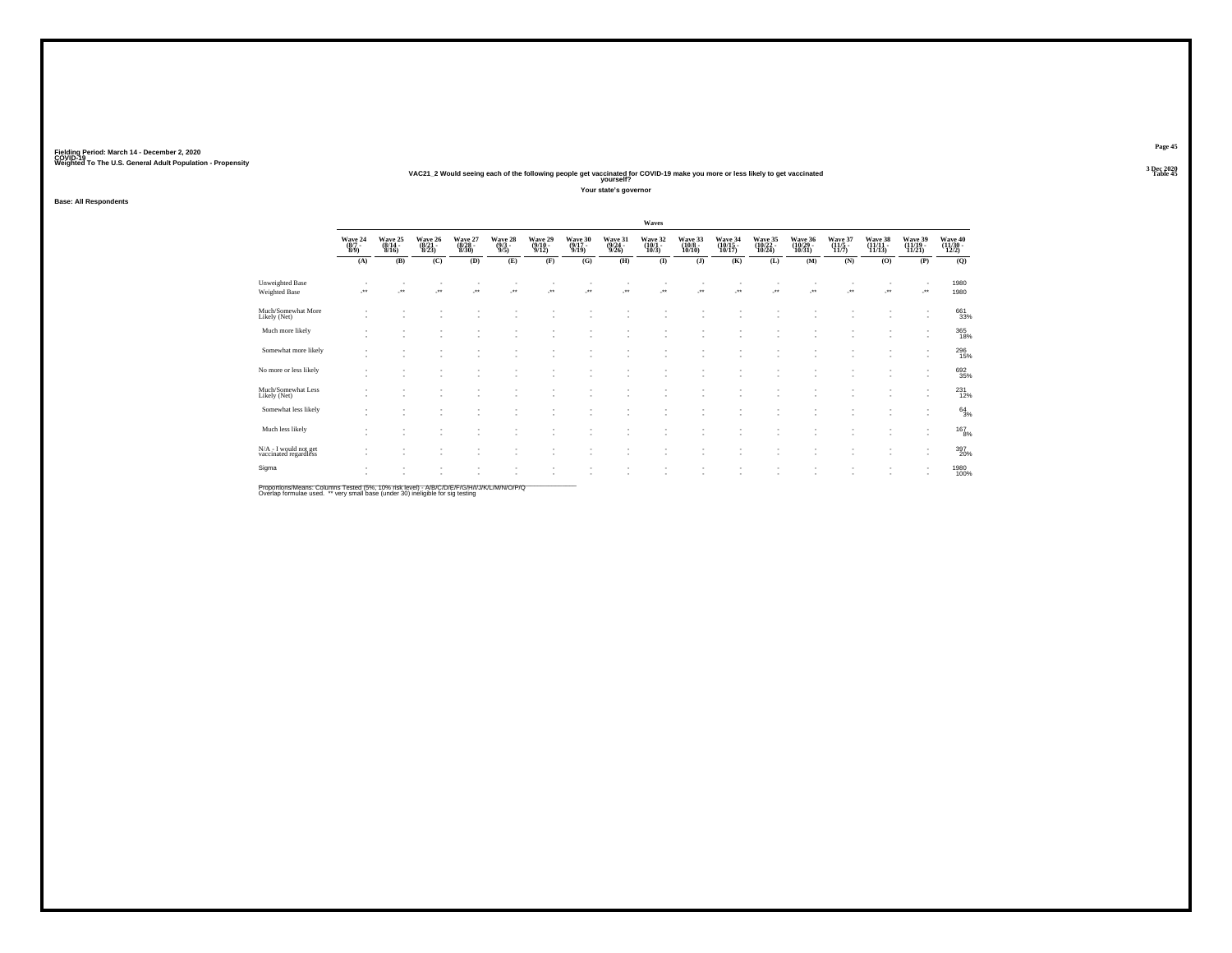### **VAC21\_3 Would seeing each of the following people get vaccinated for COVID-19 make you more or less likely to get vaccinated Table 46 yourself?**

**President-Elect Joe Biden**

**Base: All Respondents**

|                                                      |                             |                             |                             |                                |                             |                             |                             | Waves                           |                                                      |                               |                               |                               |                             |                            |                               |                              |
|------------------------------------------------------|-----------------------------|-----------------------------|-----------------------------|--------------------------------|-----------------------------|-----------------------------|-----------------------------|---------------------------------|------------------------------------------------------|-------------------------------|-------------------------------|-------------------------------|-----------------------------|----------------------------|-------------------------------|------------------------------|
| Wave 24<br>(8/7 -<br>8/9)                            | Wave 25<br>(8/14 -<br>8/16) | Wave 26<br>(8/21 -<br>8/23) | Wave 27<br>(8/28 -<br>8/30) | Wave 28<br>$\frac{(9/3)}{9/5}$ | Wave 29<br>(9/10 -<br>9/12) | Wave 30<br>(9/17 -<br>9/19) | Wave 31<br>(9/24 -<br>9/26) | Wave 32<br>$(10/1 -$<br>$10/3)$ | Wave 33<br>(10/8 -<br>10/10)                         | Wave 34<br>(10/15 -<br>10/17) | Wave 35<br>(10/22 -<br>10/24) | Wave 36<br>(10/29 -<br>10/31) | Wave 37<br>(11/5 -<br>11/7) | Wave 38<br>(11/11<br>11/13 | Wave 39<br>(11/19 -<br>11/21) | Wave 40<br>(11/30 -<br>12/2) |
| (A)                                                  | (B)                         | (C)                         | (D)                         | (E)                            | (F)                         | (G)                         | (H)                         | $\bf(I)$                        | $($ $)$                                              | (K)                           | (L)                           | (M)                           | (N)                         | (0)                        | (P)                           | (Q)                          |
| $\rightarrow$                                        | $\ddot{\phantom{1}}$        | $\ddot{\phantom{1}}$        | ٠<br>$\ddot{\phantom{1}}$   | $\bullet\,\bullet$             | ÷.                          | $\ddot{\phantom{1}}$        | ÷.                          | ₩.                              | J.                                                   | $\overline{\phantom{a}}$      | $\bullet\bullet$              | $\overline{\phantom{a}}$      | $\overline{\phantom{a}}$    | J.                         | $\cdot$                       | 1980<br>1980                 |
| $\overline{\phantom{a}}$                             | ٠                           |                             |                             |                                |                             |                             |                             |                                 | ٠                                                    |                               |                               |                               |                             |                            | $\overline{\phantom{a}}$      | $^{718}_{\ 36\%}$            |
| $\overline{\phantom{a}}$                             | ٠                           |                             |                             |                                |                             |                             |                             |                                 | ٠                                                    |                               |                               |                               |                             |                            | $\overline{\phantom{a}}$      | $\frac{462}{23\%}$           |
| $\overline{\phantom{a}}$<br>$\overline{\phantom{a}}$ | ٠<br>٠                      | $\sim$                      | ٠<br>٠                      | ٠                              | ٠                           |                             | i.                          | - 1                             | $\overline{\phantom{a}}$<br>$\overline{\phantom{a}}$ | ٠<br>٠                        | $\overline{\phantom{a}}$      | ٠<br>٠                        |                             | ٠                          |                               | $^{256}_{13\%}$              |
| $\overline{\phantom{a}}$<br>$\overline{\phantom{a}}$ | ٠                           |                             | $\sim$                      | $\overline{\phantom{a}}$       | ٠                           |                             | ٠                           | ٠                               | ٠<br>$\overline{\phantom{a}}$                        | ٠                             |                               | ٠                             |                             | ٠                          | $\sim$                        | 578<br>29%                   |
| $\overline{\phantom{a}}$                             | ٠                           |                             | ٠                           |                                |                             |                             |                             |                                 | ٠                                                    |                               |                               |                               |                             | ٠                          | $\sim$                        | $^{287}_{\phantom{1}15\%}$   |
| $\overline{\phantom{a}}$                             | ٠                           |                             |                             |                                |                             |                             |                             |                                 |                                                      |                               |                               |                               |                             |                            | $\overline{\phantom{a}}$      | $^{68}_{3\%}$                |
| $\overline{\phantom{a}}$                             | $\sim$<br>٠                 |                             | ٠                           |                                |                             |                             |                             |                                 | ٠                                                    | ٠                             |                               |                               |                             |                            | $\overline{\phantom{a}}$      | $^{219}_{11\%}$              |
| $\overline{\phantom{a}}$                             | $\sim$                      |                             | ٠<br>$\sim$                 | $\overline{\phantom{a}}$       | ٠                           | $\overline{\phantom{a}}$    | ٠                           | ٠                               | ٠<br>$\overline{\phantom{a}}$                        | ٠                             | $\overline{\phantom{a}}$      | ٠                             |                             | ٠                          | $\sim$                        | 397<br>20%                   |
| $\overline{\phantom{a}}$                             | ٠                           |                             |                             |                                |                             |                             |                             | $\sim$                          | ٠                                                    | ٠                             |                               | ٠                             |                             | ٠                          |                               | 1980<br>100%                 |
|                                                      |                             |                             |                             |                                |                             |                             |                             |                                 |                                                      |                               |                               |                               |                             |                            |                               |                              |

Proportions/Means: Columns Tested (5%, 10% risk level) - A/B/C/D/E/F/G/H/I/J/K/L/M/N/O/P/Q<br>Overlap formulae used. \*\* very small base (under 30) ineligible for sig testing

**Page 463 Dec 2020<br>Table 46**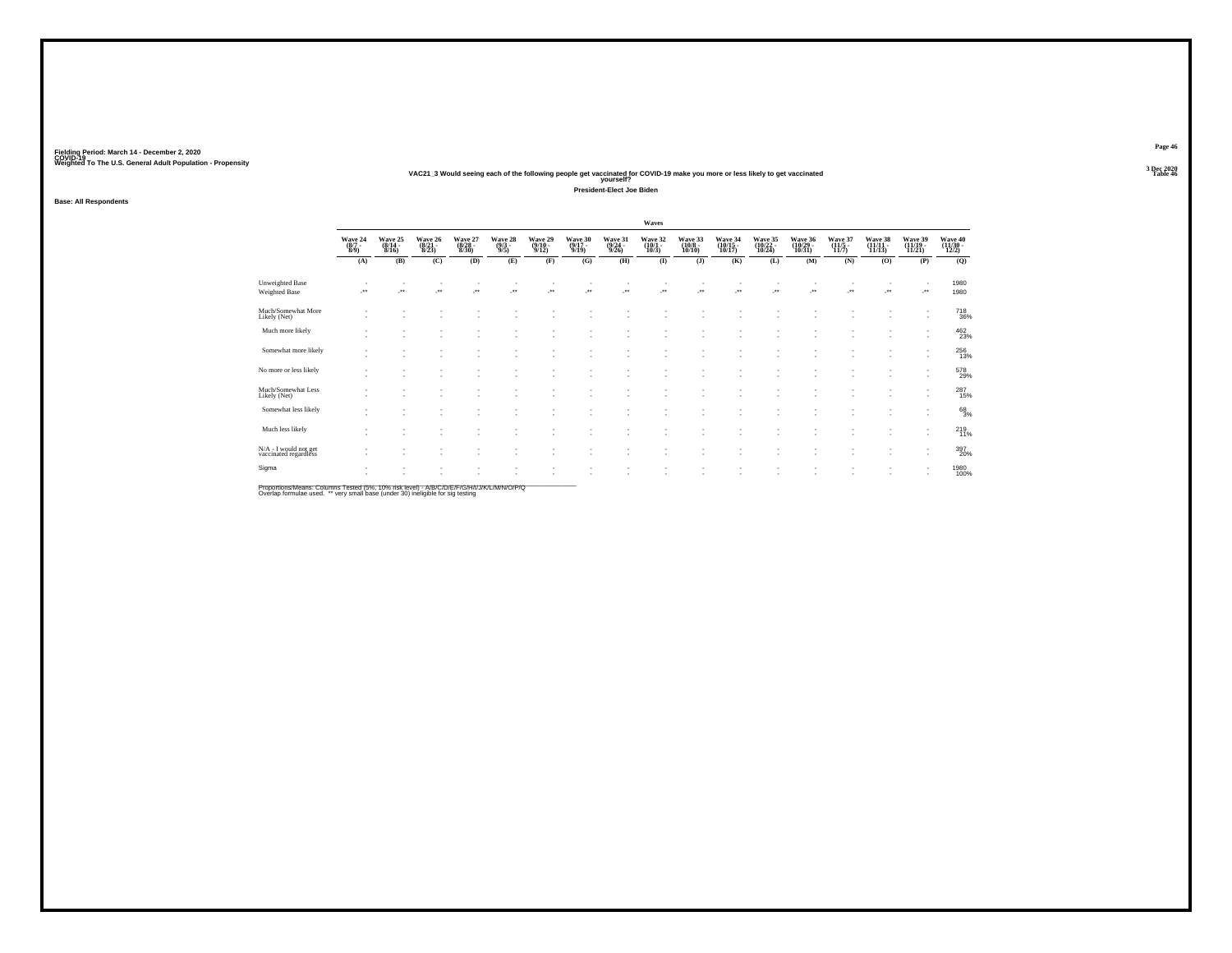### **VAC21\_4 Would seeing each of the following people get vaccinated for COVID-19 make you more or less likely to get vaccinated Table 47 yourself?**

**Vice President-Elect Kamala Harris**

### **Base: All Respondents**

|                                                |                                |                                  |                             |                             |                           |                             |                             |                                  | Waves                        |                                        |                               |                               |                               |                            |                            |                               |                              |
|------------------------------------------------|--------------------------------|----------------------------------|-----------------------------|-----------------------------|---------------------------|-----------------------------|-----------------------------|----------------------------------|------------------------------|----------------------------------------|-------------------------------|-------------------------------|-------------------------------|----------------------------|----------------------------|-------------------------------|------------------------------|
|                                                | Wave 24<br>$\frac{(8/7)}{8/9}$ | Wave 25<br>$(8/14 -$<br>$8/16$ ) | Wave 26<br>(8/21 -<br>8/23) | Wave 27<br>(8/28 -<br>8/30) | Wave 28<br>(9/3 -<br>9/5) | Wave 29<br>(9/10 -<br>9/12) | Wave 30<br>(9/17 -<br>9/19) | Wave 31<br>$\frac{(9/24)}{9/26}$ | Wave 32<br>(10/1<br>$10/3$ ) | Wave 33<br>$\frac{(10/8 - 10)}{10/10}$ | Wave 34<br>(10/15 -<br>10/17) | Wave 35<br>(10/22 -<br>10/24) | Wave 36<br>(10/29 -<br>10/31) | Wave 37<br>(11/5)<br>11/7) | Wave 38<br>(11/11<br>11/13 | Wave 39<br>(11/19 -<br>11/21  | Wave 40<br>(11/30 -<br>12/2) |
|                                                | (A)                            | (B)                              | (C)                         | (D)                         | (E)                       | (F)                         | (G)                         | (H)                              | $\bf(I)$                     | $($ $)$                                | (K)                           | (L)                           | (M)                           | (N)                        | (0)                        | (P)                           | (Q)                          |
| <b>Unweighted Base</b><br><b>Weighted Base</b> | ÷.                             | $\overline{\phantom{a}}$         | ×                           | $\cdot$                     | ×                         | $\ddot{\phantom{1}}$        | z.                          | J.                               | ÷.                           | $\ddotsc$                              | $\cdot$                       | J.                            | $\overline{\phantom{a}}$      | $\overline{\phantom{a}}$   | $\cdot$                    | J.                            | 1980<br>1980                 |
| Much/Somewhat More<br>Likely (Net)             |                                |                                  |                             |                             |                           |                             |                             |                                  | ٠                            |                                        |                               | ٠                             |                               |                            |                            | ٠                             | 693<br>35%                   |
| Much more likely                               |                                |                                  |                             |                             |                           |                             |                             |                                  |                              |                                        |                               |                               |                               |                            |                            | ٠                             | 421%                         |
| Somewhat more likely                           | $\overline{\phantom{a}}$       |                                  |                             |                             | ٠                         | ٠                           |                             |                                  | ٠<br>٠                       | $\sim$                                 | ٠<br>٠                        | ٠<br>٠                        | ٠<br>٠                        |                            | $\sim$                     | ٠<br>٠                        | $^{272}_{14\%}$              |
| No more or less likely                         | $\sim$                         |                                  |                             | ٠                           | ٠                         |                             |                             | ٠                                | ٠<br>٠                       | ٠                                      | ٠                             | ٠                             | $\sim$                        |                            |                            | $\overline{\phantom{a}}$      | 595<br>30%                   |
| Much/Somewhat Less<br>Likely (Net)             |                                |                                  |                             |                             |                           |                             |                             |                                  | ٠                            |                                        | $\overline{\phantom{a}}$      |                               |                               |                            |                            | ٠                             | 295<br>15%                   |
| Somewhat less likely                           | ٠                              |                                  |                             |                             |                           |                             |                             |                                  | ٠                            |                                        |                               |                               |                               |                            |                            | ٠<br>٠                        | $^{80}_{4\%}$                |
| Much less likely                               | ٠                              |                                  |                             |                             | ٠                         |                             |                             |                                  | ٠<br>٠                       | $\overline{\phantom{a}}$               | ٠<br>$\overline{\phantom{a}}$ | ٠<br>$\overline{\phantom{a}}$ | ٠                             |                            | ٠                          | ٠<br>٠                        | 216<br>11%                   |
| N/A - I would not get<br>vaccinated regardless | $\sim$                         |                                  |                             | ٠                           | ٠                         | ٠                           | $\overline{\phantom{a}}$    | ٠                                | ٠<br>٠                       | $\sim$                                 | ٠<br>$\overline{\phantom{a}}$ | ٠                             | ٠<br>$\overline{\phantom{a}}$ |                            | $\sim$                     | ٠                             | 397<br>20%                   |
| Sigma                                          | ٠                              |                                  |                             |                             |                           |                             |                             |                                  | ٠                            | $\sim$                                 | ٠                             | ٠                             | $\overline{\phantom{a}}$      |                            | ٠                          | ٠<br>$\overline{\phantom{a}}$ | 1980<br>100%                 |
|                                                |                                |                                  |                             |                             |                           |                             |                             |                                  |                              |                                        |                               |                               |                               |                            |                            |                               |                              |

Proportions/Means: Columns Tested (5%, 10% risk level) - A/B/C/D/E/F/G/H/I/J/K/L/M/N/O/P/Q<br>Overlap formulae used. \*\* very small base (under 30) ineligible for sig testing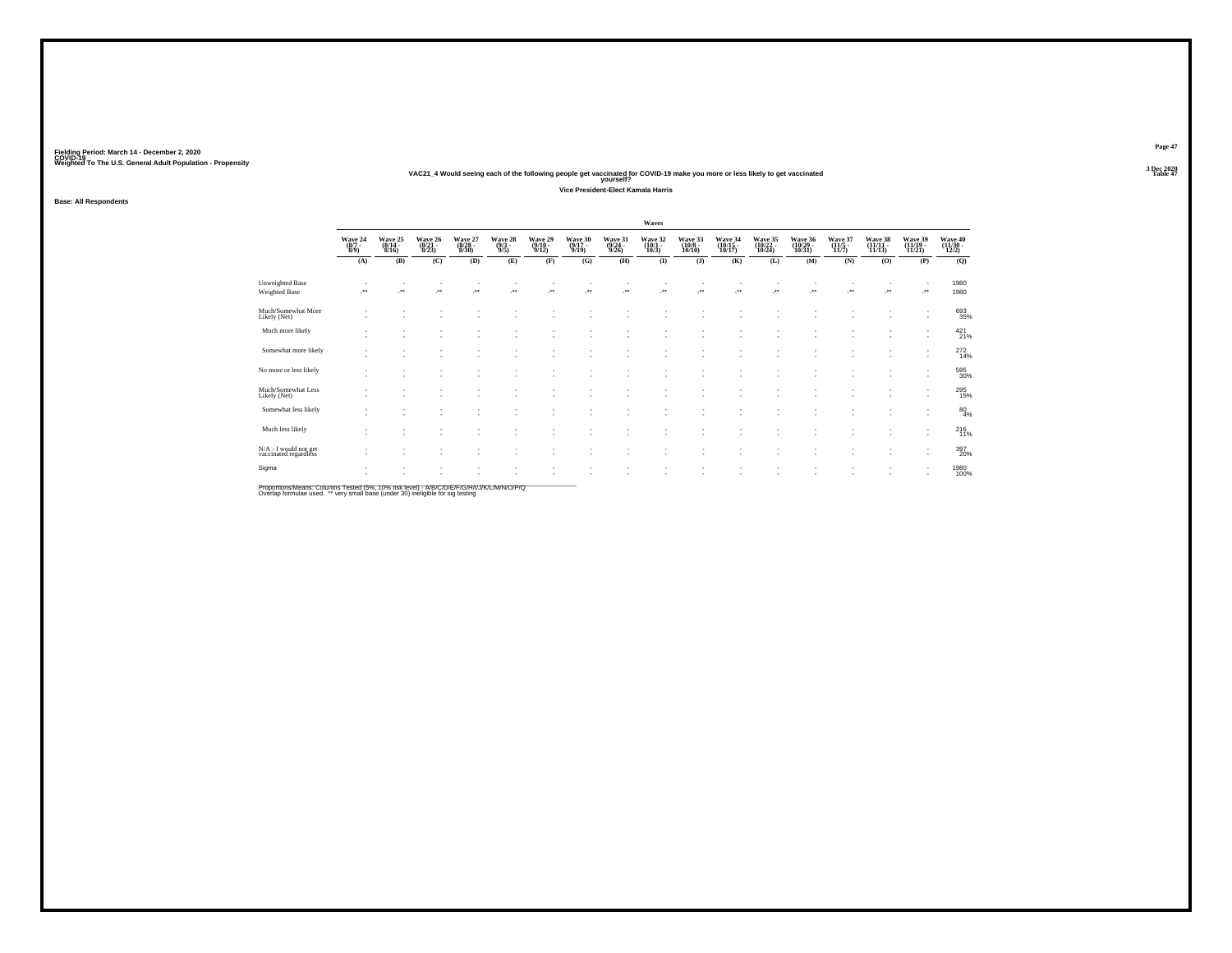### Fielding Period: March 14 - December 2, 2020<br>Fielding Period: March 14 - December 2, 2020<br>Wolchind To The U.S. General Adulf Ponulation - Propensity

# Weighted To The U.S. General Adult Population - Propensity<br>VAC21\_5 Would seeing each of the following people get vaccinated for COVID-19 make you more or less likely to get vaccinated<br>Table 48

**Dr. Anthony Fauci**

### **Base: All Respondents**

|                                                |                                                                |                             |                             |                             |                                                      |                             |                                    |                                  | Waves                           |                              |                               |                               |                                                      |                           |                            |                                                      |                              |
|------------------------------------------------|----------------------------------------------------------------|-----------------------------|-----------------------------|-----------------------------|------------------------------------------------------|-----------------------------|------------------------------------|----------------------------------|---------------------------------|------------------------------|-------------------------------|-------------------------------|------------------------------------------------------|---------------------------|----------------------------|------------------------------------------------------|------------------------------|
|                                                | $\begin{array}{c} \text{Wave } 24 \\ (8/7 \\ 8/9) \end{array}$ | Wave 25<br>(8/14 -<br>8/16) | Wave 26<br>(8/21 -<br>8/23) | Wave 27<br>(8/28 -<br>8/30) | Wave 28<br>$\frac{(9/3)}{9/5}$                       | Wave 29<br>(9/10 -<br>9/12) | Wave 30<br>(9/17 -<br>9/19)        | Wave 31<br>$\frac{(9/24)}{9/26}$ | Wave 32<br>$(10/1 -$<br>$10/3)$ | Wave 33<br>(10/8 -<br>10/10) | Wave 34<br>(10/15 -<br>10/17) | Wave 35<br>(10/22 -<br>10/24) | Wave 36<br>(10/29 -<br>10/31)                        | Wave 37<br>(11/5<br>11/7) | Wave 38<br>(11/11<br>11/13 | Wave 39<br>(11/19 -<br>11/21)                        | Wave 40<br>(11/30 -<br>12/2) |
|                                                | (A)                                                            | (B)                         | (C)                         | (D)                         | (E)                                                  | (F)                         | (G)                                | (H)                              | $\bf{I}$                        | (J)                          | (K)                           | (L)                           | (M)                                                  | (N)                       | (0)                        | (P)                                                  | (Q)                          |
| Unweighted Base<br>Weighted Base               | ÷.                                                             | $\overline{\phantom{a}}$    | $\overline{\phantom{a}}$    | $\cdot$                     | $\overline{\phantom{a}}$                             | $\cdot$                     | $\overline{\phantom{a}}$           | $\overline{\phantom{a}}$         | ÷.                              | $\ddot{\phantom{1}}$         | $\overline{\phantom{a}}$      | J.                            | J.                                                   | ٠<br>÷.                   | $\cdot$                    | $\cdot$                                              | 1980<br>1980                 |
| Much/Somewhat More<br>Likely (Net)             | $\sim$                                                         | $\sim$                      |                             |                             |                                                      |                             |                                    |                                  |                                 |                              |                               |                               |                                                      |                           |                            | $\overline{\phantom{a}}$<br>$\overline{\phantom{a}}$ | 834<br>42%                   |
| Much more likely                               | $\sim$<br>$\sim$                                               | ٠<br>٠                      |                             | ٠                           | ٠                                                    |                             | $\sim$                             |                                  |                                 |                              |                               | ٠                             | $\overline{\phantom{a}}$                             | ٠<br>٠                    | ٠                          | $\overline{\phantom{a}}$<br>$\overline{\phantom{a}}$ | 519<br>26%                   |
| Somewhat more likely                           | ٠                                                              | ٠<br>٠                      | $\sim$<br>$\sim$            | $\sim$<br>٠                 | $\overline{\phantom{a}}$<br>٠                        | ٠<br>$\sim$                 | ٠<br>٠                             |                                  | ٠<br>٠                          |                              | ٠<br>٠                        | ٠<br>٠                        | $\overline{\phantom{a}}$<br>$\overline{\phantom{a}}$ | ٠<br>٠                    | ×.                         | $\overline{\phantom{a}}$<br>$\overline{\phantom{a}}$ | 315                          |
| No more or less likely                         | $\sim$                                                         | ٠<br>٠                      | ×.                          | ٠<br>٠                      | ٠<br>$\overline{\phantom{a}}$                        | $\sim$<br>۰                 | $\sim$<br>٠                        | - 1                              | ٠<br>٠                          | ٠                            | ٠                             | ٠<br>٠                        | $\overline{\phantom{a}}$                             | ٠                         | ×.                         | $\overline{\phantom{a}}$                             | 520<br>26%                   |
| Much/Somewhat Less<br>Likely (Net)             | $\overline{\phantom{a}}$                                       | ٠<br>×.                     | . п.                        | ٠<br>٠                      |                                                      | $\sim$                      | $\sim$                             |                                  | ٠                               |                              |                               | ×                             | и.                                                   | ٠<br>٠                    | ٠<br>٠                     | ٠                                                    | 230<br>12%                   |
| Somewhat less likely                           | ٠                                                              | ٠<br>٠                      |                             | ٠<br>٠                      | $\overline{\phantom{a}}$<br>٠                        | ٠                           | ٠                                  |                                  | ٠                               |                              | ٠                             | ٠<br>×                        | $\overline{\phantom{a}}$<br>۰.                       | ٠<br>٠                    | ٠<br>۰.                    | $\overline{\phantom{a}}$<br>$\overline{\phantom{a}}$ | $^{72}_{4%}$                 |
| Much less likely                               | ٠                                                              | ٠                           | $\sim$                      | $\sim$<br>٠                 | $\overline{\phantom{a}}$<br>٠                        | ٠<br>$\sim$                 | ٠<br>٠                             |                                  | ٠<br>٠                          |                              | ٠                             | ٠                             | $\overline{\phantom{a}}$<br>٠                        | $\sim$<br>٠               | ٠                          | $\overline{\phantom{a}}$<br>٠                        | $^{158}_{\phantom{1}8\%}$    |
| N/A - I would not get<br>vaccinated regardless | $\overline{\phantom{a}}$                                       | ٠                           | ×.                          | $\sim$<br>٠                 | $\overline{\phantom{a}}$<br>$\overline{\phantom{a}}$ | ٠<br>$\mathbf{r}$           | $\sim$<br>$\overline{\phantom{a}}$ | $\sim$                           | $\sim$<br>٠                     | $\overline{\phantom{a}}$     | ٠<br>$\overline{\phantom{a}}$ | ٠<br>٠                        | $\overline{\phantom{a}}$                             | $\sim$<br>٠               | ٠<br>×.                    | $\overline{\phantom{a}}$<br>$\mathbf{r}$             | 397<br>20%                   |
| Sigma                                          | $\mathbf{r}$                                                   | ٠                           |                             | ٠<br>٠                      |                                                      |                             |                                    |                                  |                                 |                              |                               |                               |                                                      | ٠<br>٠                    |                            | $\overline{\phantom{a}}$<br>٠                        | 1980<br>100%                 |

Proportions/Means: Columns Tested (5%, 10% risk level) - A/B/C/D/E/F/G/H/I/J/K/L/M/N/O/P/Q<br>Overlap formulae used. \*\* very small base (under 30) ineligible for sig testing

**Page 48**3 Dec 2020<br>Table 48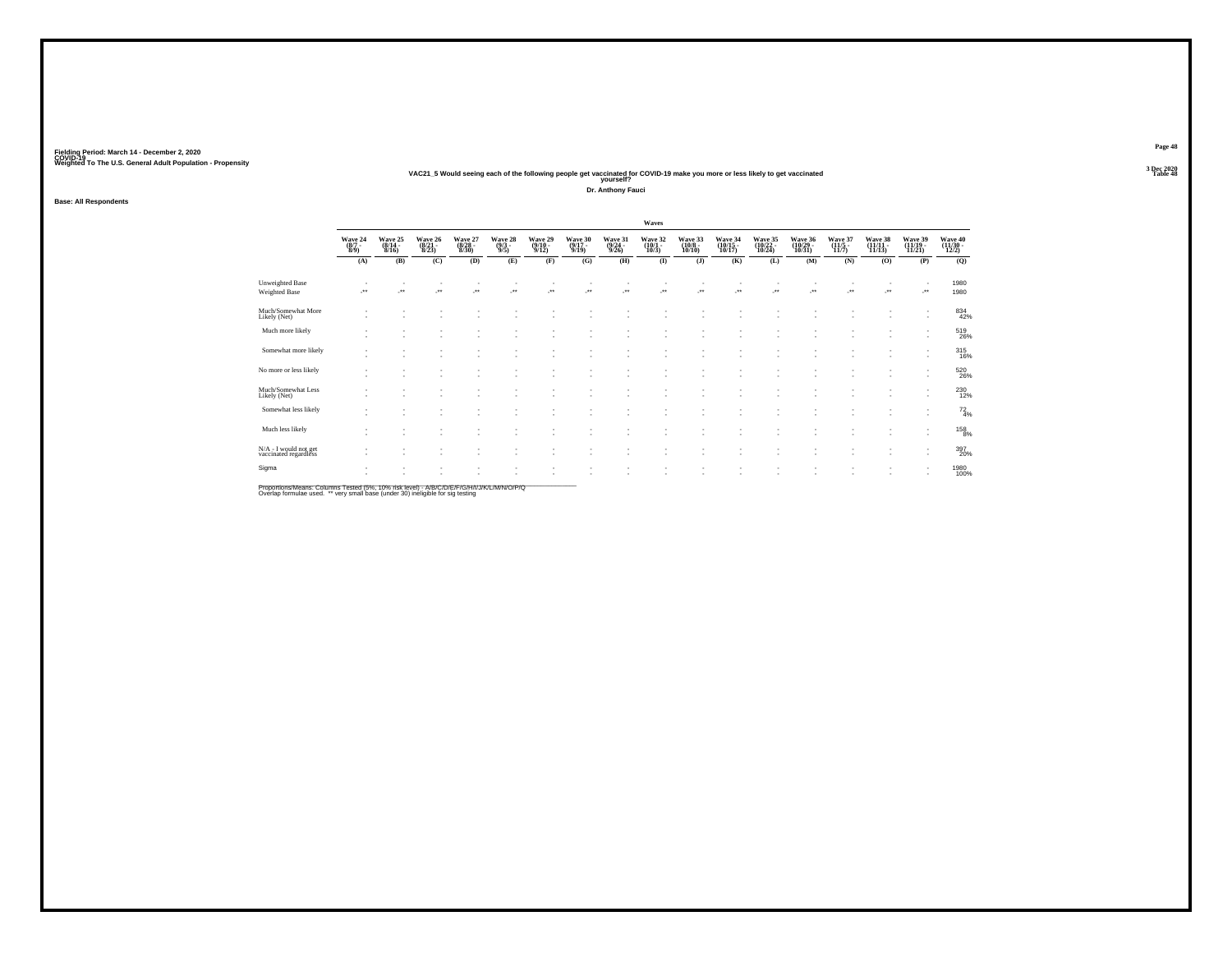#### **VAC21\_6 Would seeing each of the following people get vaccinated for COVID-19 make you more or less likely to get vaccinated Table 49 yourself?**

**Kim Kardashian**

**Base: All Respondents**

|                                                |                                                      |                             |                             |                             |                                |                             |                             |                             | Waves                           |                                                      |                               |                               |                               |                             |                            |                               |                              |
|------------------------------------------------|------------------------------------------------------|-----------------------------|-----------------------------|-----------------------------|--------------------------------|-----------------------------|-----------------------------|-----------------------------|---------------------------------|------------------------------------------------------|-------------------------------|-------------------------------|-------------------------------|-----------------------------|----------------------------|-------------------------------|------------------------------|
|                                                | Wave 24<br>(8/7 -<br>8/9)                            | Wave 25<br>(8/14 -<br>8/16) | Wave 26<br>(8/21 -<br>8/23) | Wave 27<br>(8/28 -<br>8/30) | Wave 28<br>$\frac{(9/3)}{9/5}$ | Wave 29<br>(9/10 -<br>9/12) | Wave 30<br>(9/17 -<br>9/19) | Wave 31<br>(9/24 -<br>9/26) | Wave 32<br>$(10/1 -$<br>$10/3)$ | Wave 33<br>(10/8 -<br>10/10)                         | Wave 34<br>(10/15 -<br>10/17) | Wave 35<br>(10/22 -<br>10/24) | Wave 36<br>(10/29 -<br>10/31) | Wave 37<br>(11/5 -<br>11/7) | Wave 38<br>(11/11<br>11/13 | Wave 39<br>(11/19 -<br>11/21) | Wave 40<br>(11/30 -<br>12/2) |
|                                                | (A)                                                  | (B)                         | (C)                         | (D)                         | (E)                            | (F)                         | (G)                         | (H)                         | $\bf(I)$                        | $($ $)$                                              | (K)                           | (L)                           | (M)                           | (N)                         | (0)                        | (P)                           | (Q)                          |
| <b>Unweighted Base</b><br>Weighted Base        | $\rightarrow$                                        | $\ddot{\phantom{1}}$        | $\ddot{\phantom{1}}$        | ٠<br>$\ddot{\phantom{1}}$   | $\bullet\,\bullet$             | ÷.                          | $\ddot{\phantom{1}}$        | ÷.                          | ÷.                              | J.                                                   | $\overline{\phantom{a}}$      | $\ddot{\phantom{1}}$          | $\overline{\phantom{a}}$      | $\overline{\phantom{a}}$    | J.                         | $\cdot$                       | 1980<br>1980                 |
| Much/Somewhat More<br>Likely (Net)             | $\overline{\phantom{a}}$                             | ٠                           |                             |                             |                                |                             |                             |                             |                                 | ٠                                                    |                               |                               |                               |                             |                            | $\overline{\phantom{a}}$      | 417 <sub>21%</sub>           |
| Much more likely                               | $\overline{\phantom{a}}$                             | ٠                           |                             |                             |                                |                             |                             |                             |                                 | ٠                                                    |                               |                               |                               |                             |                            | $\overline{\phantom{a}}$      | 229<br>12%                   |
| Somewhat more likely                           | $\overline{\phantom{a}}$<br>$\sim$                   | ٠<br>٠                      | $\sim$                      | ٠<br>٠                      | ٠                              | ٠                           |                             | i.                          | ۰.                              | $\overline{\phantom{a}}$<br>$\overline{\phantom{a}}$ | ٠<br>٠                        | $\overline{\phantom{a}}$      | ٠<br>٠                        |                             | ×.                         |                               | 188<br>10%                   |
| No more or less likely                         | $\overline{\phantom{a}}$<br>$\overline{\phantom{a}}$ | ٠                           |                             | $\sim$                      | $\overline{\phantom{a}}$       | ٠                           |                             | ٠                           | ٠                               | ٠<br>$\overline{\phantom{a}}$                        | ٠                             |                               | ٠                             |                             | ٠                          | $\overline{\phantom{a}}$      | 797<br>40%                   |
| Much/Somewhat Less<br>Likely (Net)             | $\overline{\phantom{a}}$                             | ٠                           |                             | ٠                           |                                |                             |                             |                             |                                 | ٠                                                    |                               |                               |                               |                             | ٠                          | $\overline{\phantom{a}}$      | 369<br>19%                   |
| Somewhat less likely                           | $\overline{\phantom{a}}$                             | ٠                           |                             |                             |                                |                             |                             |                             |                                 |                                                      |                               |                               |                               |                             |                            | $\overline{\phantom{a}}$      | $^{97}_{5\%}$                |
| Much less likely                               | $\overline{\phantom{a}}$                             | $\sim$<br>٠                 |                             | ٠                           |                                |                             |                             |                             |                                 | ٠                                                    | ٠                             |                               |                               |                             |                            | $\overline{\phantom{a}}$      | $^{273}_{14\%}$              |
| N/A - I would not get<br>vaccinated regardless | $\overline{\phantom{a}}$                             | $\sim$                      |                             | ٠<br>$\sim$                 | $\overline{\phantom{a}}$       | ٠                           | $\overline{\phantom{a}}$    | ٠                           | ٠                               | $\overline{\phantom{a}}$<br>$\overline{\phantom{a}}$ | ٠<br>$\overline{\phantom{a}}$ | $\overline{\phantom{a}}$      | ٠                             | ٠                           | ٠                          | $\overline{\phantom{a}}$      | 397<br>20%                   |
| Sigma                                          | $\sim$                                               | ٠                           |                             |                             |                                |                             |                             |                             | - 1                             | ٠                                                    | ٠                             |                               | ٠                             |                             | ٠                          |                               | 1980<br>100%                 |

Proportions/Means: Columns Tested (5%, 10% risk level) - A/B/C/D/E/F/G/H/I/J/K/L/M/N/O/P/Q<br>Overlap formulae used. \*\* very small base (under 30) ineligible for sig testing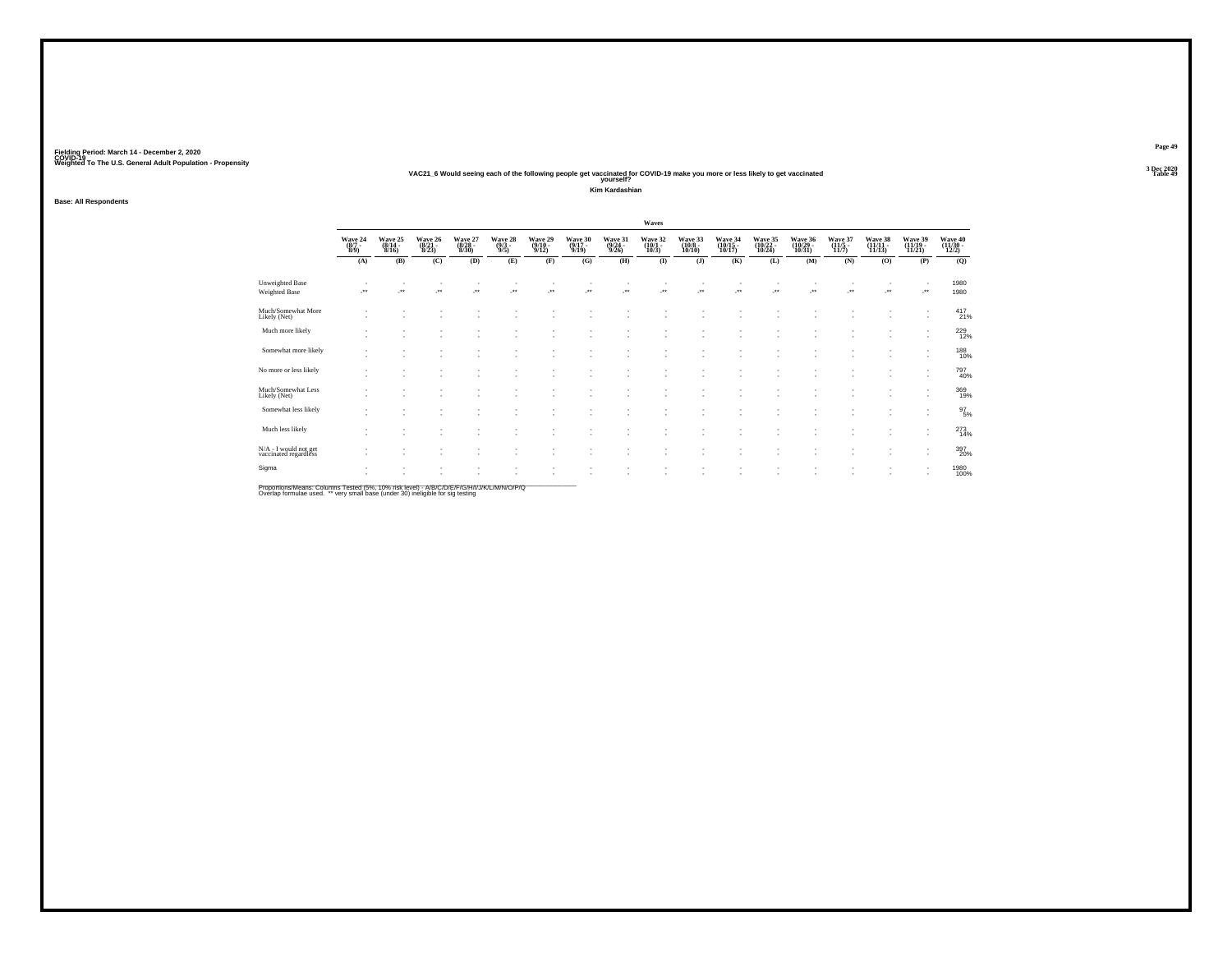#### **VAC21\_7 Would seeing each of the following people get vaccinated for COVID-19 make you more or less likely to get vaccinated Table 50 yourself?**

**Tom Hanks**

### **Base: All Respondents**

|                                                |                           |                             |                             |                             |                                |                             |                             |                             | Waves                           |                                                      |                                                      |                               |                                |                                         |                               |                                                      |                               |
|------------------------------------------------|---------------------------|-----------------------------|-----------------------------|-----------------------------|--------------------------------|-----------------------------|-----------------------------|-----------------------------|---------------------------------|------------------------------------------------------|------------------------------------------------------|-------------------------------|--------------------------------|-----------------------------------------|-------------------------------|------------------------------------------------------|-------------------------------|
|                                                | Wave 24<br>(8/7 -<br>8/9) | Wave 25<br>(8/14 -<br>8/16) | Wave 26<br>(8/21 -<br>8/23) | Wave 27<br>(8/28 -<br>8/30) | Wave 28<br>$\frac{(9/3)}{9/5}$ | Wave 29<br>(9/10 -<br>9/12) | Wave 30<br>(9/17 -<br>9/19) | Wave 31<br>(9/24 -<br>9/26) | Wave 32<br>$(10/1 -$<br>$10/3)$ | Wave 33<br>$\frac{(10/8 - 10)}{10/10}$               | Wave 34<br>(10/15 -<br>10/17)                        | Wave 35<br>(10/22 -<br>10/24) | Wave 36<br>(10/29 -<br>10/31)  | Wave 37<br>$\frac{(11/5 - 11)}{(11/7)}$ | Wave 38<br>(11/11 -<br>11/13) | Wave 39<br>(11/19 -<br>11/21)                        | Wave 40<br>(11/30 -<br>12/2)  |
|                                                | (A)                       | (B)                         | (C)                         | (D)                         | (E)                            | (F)                         | (G)                         | (H)                         | $\bf{I}$                        | $($ $)$                                              | (K)                                                  | (L)                           | (M)                            | (N)                                     | (0)                           | (P)                                                  | (Q)                           |
| Unweighted Base<br>Weighted Base               | ÷.                        | $\overline{\phantom{a}}$    | ×                           | $\overline{\phantom{a}}$    | $\mathcal{L}^{\bullet}$        | J.                          | ÷.                          | J.                          | ÷.                              | $\cdot$                                              | J.                                                   | ÷.                            | $\overline{\phantom{a}}$       | ÷.                                      | J.                            | $\mathcal{L}^{\bullet\bullet}$                       | 1980<br>1980                  |
| Much/Somewhat More<br>Likely (Net)             | ٠                         |                             |                             |                             |                                |                             |                             |                             |                                 |                                                      |                                                      |                               |                                |                                         | ٠                             | $\overline{\phantom{a}}$                             | 612/31%                       |
| Much more likely                               | $\sim$<br>$\sim$          |                             |                             |                             |                                |                             |                             |                             | ٠                               | ٠                                                    | ٠<br>٠                                               | $\sim$<br>٠                   |                                |                                         | $\sim$<br>٠                   | $\overline{\phantom{a}}$<br>$\overline{\phantom{a}}$ | 308<br>16%                    |
| Somewhat more likely                           | $\sim$<br>$\sim$          |                             |                             | ٠                           |                                | ٠<br>٠                      | ٠<br>٠                      |                             | ٠<br>٠                          | $\overline{\phantom{a}}$<br>$\overline{\phantom{a}}$ | $\overline{\phantom{a}}$<br>$\overline{\phantom{a}}$ | $\sim$<br>$\sim$              |                                |                                         | ٠<br>٠                        | $\overline{\phantom{a}}$                             | $^{304}_{15\%}$               |
| No more or less likely                         | $\sim$<br>$\sim$          | $\overline{\phantom{a}}$    | $\sim$                      | $\sim$                      |                                | ٠<br>٠                      | ٠<br>٠                      | $\sim$                      | ٠<br>٠                          | $\overline{\phantom{a}}$<br>$\sim$                   | $\overline{\phantom{a}}$<br>$\overline{\phantom{a}}$ | $\sim$<br>٠                   |                                |                                         | ٠<br>٠                        | $\sim$                                               | <sup>726</sup> <sub>37%</sub> |
| Much/Somewhat Less<br>Likely (Net)             | $\sim$                    |                             |                             |                             |                                | $\overline{\phantom{a}}$    |                             |                             | ٠                               |                                                      | $\overline{\phantom{a}}$                             | $\sim$                        |                                |                                         | ٠                             | $\overline{\phantom{a}}$                             | $^{246}_{12\%}$               |
| Somewhat less likely                           | ٠<br>$\sim$               | $\sim$                      |                             |                             |                                | ٠                           | ٠                           |                             | ٠<br>٠                          | ۰                                                    | $\overline{\phantom{a}}$<br>٠                        | $\sim$<br>$\sim$              | $\overline{\phantom{a}}$<br>÷. |                                         | ٠<br>٠                        | $\overline{\phantom{a}}$                             | $^{74}_{4\%}$                 |
| Much less likely                               | $\sim$<br>$\sim$          | $\overline{\phantom{a}}$    | $\sim$                      | ٠                           |                                | ٠<br>٠                      | ÷.                          |                             | ٠                               | $\sim$                                               | $\overline{\phantom{a}}$<br>$\overline{\phantom{a}}$ | $\sim$<br>٠                   | $\sim$                         |                                         | $\sim$                        | $\overline{\phantom{a}}$                             | 172<br>9%                     |
| N/A - I would not get<br>vaccinated regardless | ٠                         |                             | ٠                           | ÷                           | $\overline{\phantom{a}}$       | ٠                           | ٠                           | $\sim$                      | ٠<br>٠                          | $\overline{\phantom{a}}$                             | ٠<br>$\sim$                                          | ٠<br>٠                        | ٠                              |                                         | ٠<br>٠                        | $\overline{\phantom{a}}$                             | 397<br>20%                    |
| Sigma                                          | ٠<br>٠                    |                             |                             |                             |                                |                             |                             |                             |                                 |                                                      |                                                      |                               |                                |                                         |                               |                                                      | 1980<br>100%                  |

Proportions/Means: Columns Tested (5%, 10% risk level) - A/B/C/D/E/F/G/H/I/J/K/L/M/N/O/P/Q<br>Overlap formulae used. \*\* very small base (under 30) ineligible for sig testing

**Page 50**3 Dec 2020<br>Table 50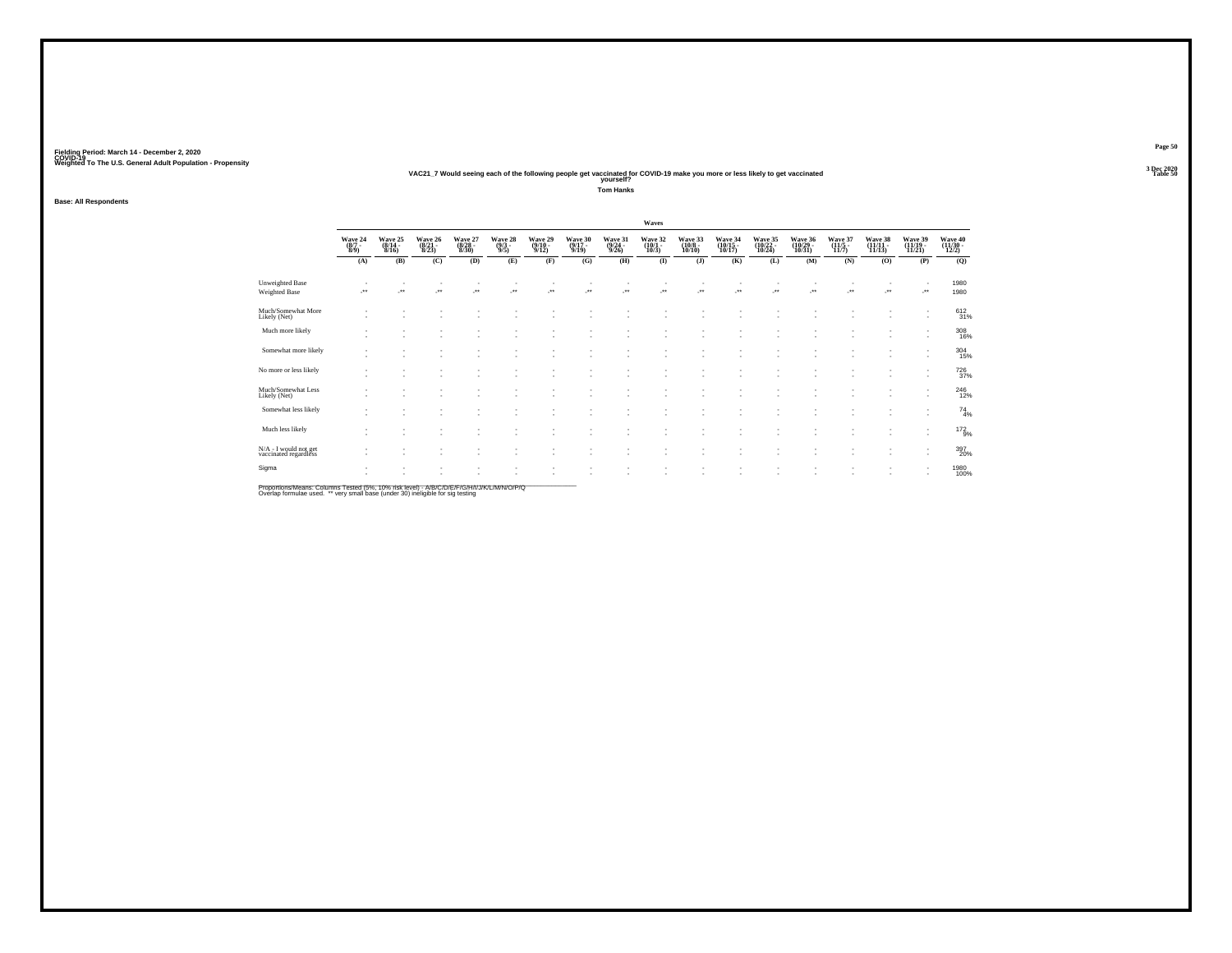#### **VAC21\_8 Would seeing each of the following people get vaccinated for COVID-19 make you more or less likely to get vaccinated Table 51 yourself?**

**Julia Roberts**

### **Base: All Respondents**

|                                                |                                                                |                             |                             |                             |                                                      |                                    |                                    |                                  | Waves                           |                              |                               |                               |                                                      |                           |                            |                                                      |                              |
|------------------------------------------------|----------------------------------------------------------------|-----------------------------|-----------------------------|-----------------------------|------------------------------------------------------|------------------------------------|------------------------------------|----------------------------------|---------------------------------|------------------------------|-------------------------------|-------------------------------|------------------------------------------------------|---------------------------|----------------------------|------------------------------------------------------|------------------------------|
|                                                | $\begin{array}{c} \text{Wave } 24 \\ (8/7 \\ 8/9) \end{array}$ | Wave 25<br>(8/14 -<br>8/16) | Wave 26<br>(8/21 -<br>8/23) | Wave 27<br>(8/28 -<br>8/30) | Wave 28<br>$\frac{(9/3)}{9/5}$                       | Wave 29<br>(9/10 -<br>9/12)        | Wave 30<br>(9/17 -<br>9/19)        | Wave 31<br>$\frac{(9/24)}{9/26}$ | Wave 32<br>$(10/1 -$<br>$10/3)$ | Wave 33<br>(10/8 -<br>10/10) | Wave 34<br>(10/15 -<br>10/17) | Wave 35<br>(10/22 -<br>10/24) | Wave 36<br>(10/29 -<br>10/31)                        | Wave 37<br>(11/5<br>11/7) | Wave 38<br>(11/11<br>11/13 | Wave 39<br>(11/19 -<br>11/21)                        | Wave 40<br>(11/30 -<br>12/2) |
|                                                | (A)                                                            | (B)                         | (C)                         | (D)                         | (E)                                                  | (F)                                | (G)                                | (H)                              | $\bf{I}$                        | (J)                          | (K)                           | (L)                           | (M)                                                  | (N)                       | (0)                        | (P)                                                  | (Q)                          |
| Unweighted Base<br>Weighted Base               | ÷.                                                             | $\overline{\phantom{a}}$    | $\overline{\phantom{a}}$    | $\cdot$                     | $\overline{\phantom{a}}$                             | $\cdot$                            | $\overline{\phantom{a}}$           | $\overline{\phantom{a}}$         | ÷.                              | $\overline{\phantom{a}}$     | $\overline{\phantom{a}}$      | J.                            | J.                                                   | ٠<br>÷.                   | $\cdot$                    | $\cdot$                                              | 1980<br>1980                 |
| Much/Somewhat More<br>Likely (Net)             | $\sim$                                                         | $\sim$                      |                             |                             |                                                      |                                    |                                    |                                  |                                 |                              |                               |                               |                                                      |                           |                            | $\overline{\phantom{a}}$<br>$\overline{\phantom{a}}$ | 494<br>25%                   |
| Much more likely                               | $\sim$<br>$\sim$                                               | ٠<br>٠                      |                             | ٠                           | ٠                                                    | ٠                                  | $\sim$                             |                                  |                                 |                              |                               | ٠                             | $\overline{\phantom{a}}$                             | ٠<br>٠                    | ٠                          | $\overline{\phantom{a}}$<br>$\overline{\phantom{a}}$ | 274<br>14%                   |
| Somewhat more likely                           | ٠                                                              | ٠<br>٠                      | $\sim$                      | $\sim$<br>٠                 | $\overline{\phantom{a}}$<br>٠                        | ٠<br>$\sim$                        | ٠<br>٠                             |                                  | ٠<br>٠                          |                              | ٠<br>٠                        | ٠<br>٠                        | $\overline{\phantom{a}}$<br>$\overline{\phantom{a}}$ | ٠<br>٠                    | ٠<br>×.                    | $\overline{\phantom{a}}$<br>٠                        | 220 <sub>11%</sub>           |
| No more or less likely                         | $\sim$                                                         | ٠<br>٠                      | ×.                          | ٠<br>٠                      | ٠<br>$\overline{\phantom{a}}$                        | $\sim$<br>$\overline{\phantom{a}}$ | ٠<br>٠                             | . п.                             | ٠<br>٠                          | ٠                            | ٠                             | ٠<br>٠                        | $\overline{\phantom{a}}$                             | ٠                         | ×.                         | ٠                                                    | 842<br>43%                   |
| Much/Somewhat Less<br>Likely (Net)             | $\overline{\phantom{a}}$                                       | ٠<br>×.                     | . п.                        | ٠<br>٠                      |                                                      | $\sim$                             | ×.                                 |                                  | ٠                               |                              |                               | ×                             | и.                                                   | ٠<br>٠                    | ٠<br>٠                     |                                                      | 248<br>13%                   |
| Somewhat less likely                           | ٠                                                              | ٠<br>٠                      | $\sim$                      | ٠<br>٠                      | $\overline{\phantom{a}}$<br>٠                        | ٠                                  | ٠                                  |                                  | ٠                               |                              | ٠                             | ٠<br>×                        | и.                                                   | ٠<br>٠                    | ٠<br>٠                     | $\overline{\phantom{a}}$<br>$\overline{\phantom{a}}$ | 66<br>3%                     |
| Much less likely                               | ٠                                                              | ٠                           | $\sim$<br>$\sim$            | $\sim$<br>٠                 | $\overline{\phantom{a}}$<br>٠                        | ٠<br>$\sim$                        | ٠<br>٠                             |                                  | ٠<br>٠                          |                              | ٠                             | ٠                             | ٠                                                    | $\sim$<br>٠               | $\sim$<br>٠                | $\overline{\phantom{a}}$<br>$\overline{\phantom{a}}$ | 181<br>9%                    |
| N/A - I would not get<br>vaccinated regardless | ٠                                                              | ٠                           | $\sim$<br>×.                | $\sim$<br>٠                 | $\overline{\phantom{a}}$<br>$\overline{\phantom{a}}$ | ٠<br>$\mathbf{r}$                  | $\sim$<br>$\overline{\phantom{a}}$ | $\sim$                           | $\sim$<br>٠                     | $\overline{\phantom{a}}$     | ٠<br>$\overline{\phantom{a}}$ | ٠<br>٠                        | $\overline{\phantom{a}}$                             | $\sim$<br>٠               | ٠<br>×.                    | $\overline{\phantom{a}}$<br>$\mathbf{r}$             | 397<br>20%                   |
| Sigma                                          | $\mathbf{r}$                                                   | ٠                           |                             | ٠<br>٠                      |                                                      |                                    |                                    |                                  |                                 |                              |                               |                               |                                                      | ٠<br>٠                    |                            | $\overline{\phantom{a}}$<br>٠                        | 1980<br>100%                 |

Proportions/Means: Columns Tested (5%, 10% risk level) - A/B/C/D/E/F/G/H/I/J/K/L/M/N/O/P/Q<br>Overlap formulae used. \*\* very small base (under 30) ineligible for sig testing

**Page 51**3 Dec 2020<br>Table 51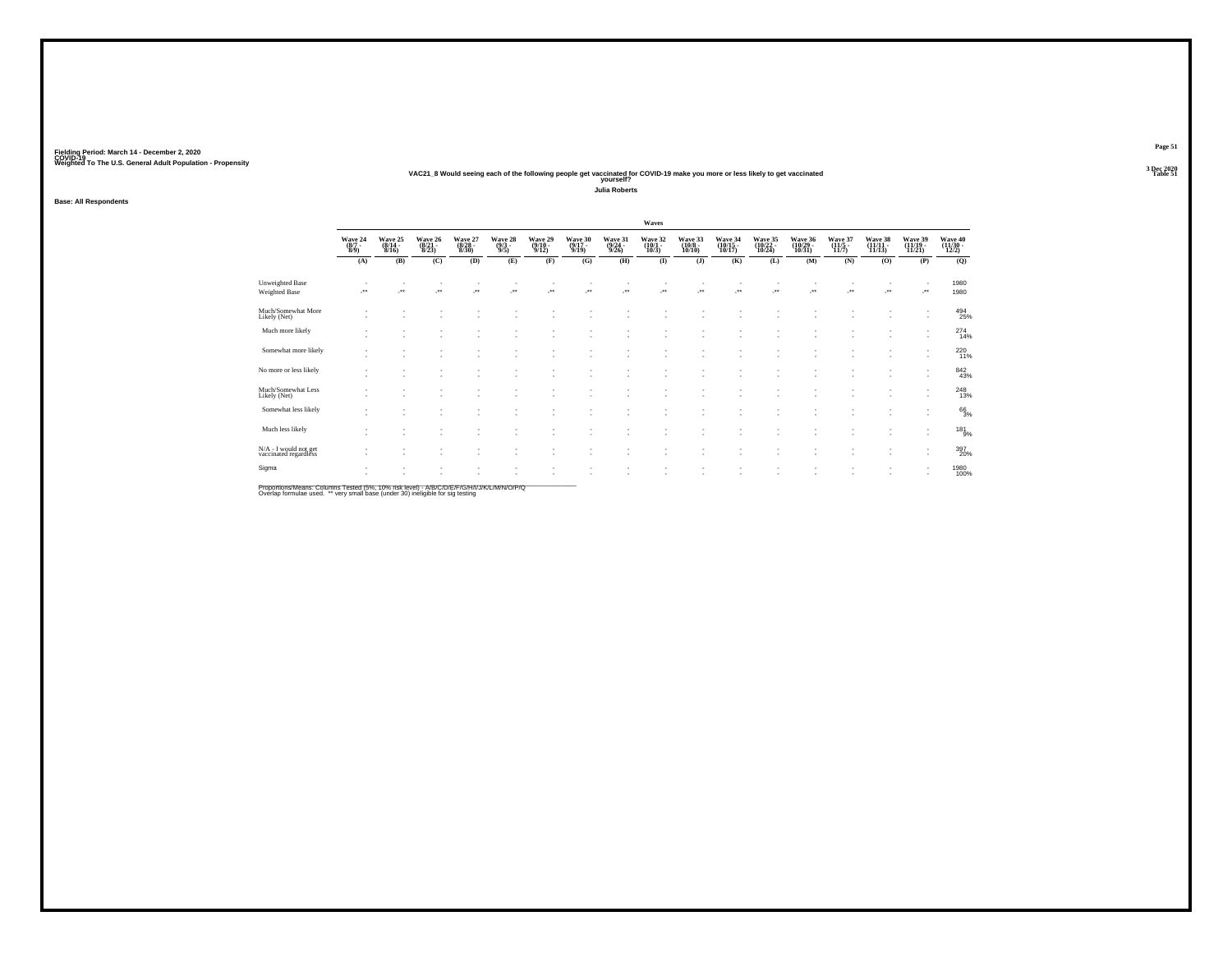#### **VAC21\_9 Would seeing each of the following people get vaccinated for COVID-19 make you more or less likely to get vaccinated Table 52 yourself?**

**Post Malone**

**Base: All Respondents**

|                                                |                                                      |                                                      |                             |                             |                                |                             |                             |                             | Waves                           |                              |                               |                               |                                                      |                           |                            |                                                      |                              |
|------------------------------------------------|------------------------------------------------------|------------------------------------------------------|-----------------------------|-----------------------------|--------------------------------|-----------------------------|-----------------------------|-----------------------------|---------------------------------|------------------------------|-------------------------------|-------------------------------|------------------------------------------------------|---------------------------|----------------------------|------------------------------------------------------|------------------------------|
|                                                | Wave 24<br>$\frac{(8/7)}{8/9}$                       | Wave 25<br>(8/14 -<br>8/16)                          | Wave 26<br>(8/21 -<br>8/23) | Wave 27<br>(8/28 -<br>8/30) | Wave 28 $(9/3 - 9/5)$          | Wave 29<br>(9/10 -<br>9/12) | Wave 30<br>(9/17 -<br>9/19) | Wave 31<br>(9/24 -<br>9/26) | Wave 32<br>$(10/1 -$<br>$10/3)$ | Wave 33<br>(10/8 -<br>10/10) | Wave 34<br>(10/15 -<br>10/17) | Wave 35<br>(10/22 -<br>10/24) | Wave 36<br>(10/29 -<br>10/31)                        | Wave 37<br>(11/5<br>11/7) | Wave 38<br>(11/11<br>11/13 | Wave 39<br>(11/19 -<br>11/21)                        | Wave 40<br>(11/30 -<br>12/2) |
|                                                | (A)                                                  | (B)                                                  | (C)                         | (D)                         | (E)                            | (F)                         | (G)                         | (H)                         | $\bf{I}$                        | $($ $)$                      | (K)                           | (L)                           | (M)                                                  | (N)                       | (0)                        | (P)                                                  | (Q)                          |
| Unweighted Base<br>Weighted Base               | ÷.                                                   | $\overline{\phantom{a}}$                             | ×                           | $\overline{\phantom{a}}$    | $\bullet\bullet$               | $\overline{\phantom{a}}$    | $\bullet\bullet$            | J.                          | ₩.                              | J.                           | J.                            | $\overline{\phantom{a}}$      | J.                                                   | ÷.                        | J.                         | J.                                                   | 1980<br>1980                 |
| Much/Somewhat More<br>Likely (Net)             | $\overline{\phantom{a}}$                             | $\overline{\phantom{a}}$                             | ٠                           |                             |                                | ٠                           |                             |                             |                                 |                              |                               | ٠                             |                                                      |                           |                            | ٠<br>$\overline{\phantom{a}}$                        | 457<br>23%                   |
| Much more likely                               | $\mathbf{r}$<br>$\overline{\phantom{a}}$             | $\overline{\phantom{a}}$                             | ٠<br>٠                      |                             |                                |                             |                             |                             |                                 |                              | ٠                             |                               | $\overline{\phantom{a}}$                             |                           |                            | ٠<br>$\overline{\phantom{a}}$                        | 261<br>13%                   |
| Somewhat more likely                           | $\overline{\phantom{a}}$<br>$\overline{\phantom{a}}$ | $\overline{\phantom{a}}$                             | ٠<br>٠                      | ٠                           | ٠<br>$\overline{\phantom{a}}$  | ٠<br>٠                      |                             |                             | ٠<br>٠                          |                              | ٠<br>٠                        | ٠<br>٠                        | $\overline{\phantom{a}}$                             | ٠                         | ٠                          | $\overline{\phantom{a}}$<br>$\overline{\phantom{a}}$ | 197<br>10%                   |
| No more or less likely                         | $\overline{\phantom{a}}$<br>$\overline{\phantom{a}}$ | $\overline{\phantom{a}}$                             | ٠<br>٠                      | <b>1979</b>                 | ٠<br>$\overline{\phantom{a}}$  | ٠<br>$\sim$                 | $\overline{\phantom{a}}$    | ٠                           | ٠                               |                              | $\overline{\phantom{a}}$      | ٠                             | $\overline{\phantom{a}}$                             | $\sim$                    |                            | ٠                                                    | 849<br>43%                   |
| Much/Somewhat Less<br>Likely (Net)             | $\overline{\phantom{a}}$                             | $\overline{\phantom{a}}$                             | ٠<br>٠                      |                             |                                | $\sim$                      |                             |                             | ٠                               |                              | ٠                             | $\overline{\phantom{a}}$      | $\sim$                                               | ٠                         | $\sim$                     |                                                      | $^{277}_{14\%}$              |
| Somewhat less likely                           | ٠<br>$\overline{\phantom{a}}$                        | $\sim$<br>$\sim$                                     | ٠<br>٠                      | ٠                           | ٠                              | $\sim$                      |                             | ٠                           | ٠                               |                              | ٠                             | $\sim$<br>٠                   | $\overline{\phantom{a}}$<br>и.                       | $\sim$<br>٠               | $\sim$<br>$\sim$           | $\overline{\phantom{a}}$<br>$\overline{\phantom{a}}$ | 663%                         |
| Much less likely                               | $\sim$<br>$\overline{\phantom{a}}$                   | $\overline{\phantom{a}}$                             | $\sim$<br>٠                 | ٠                           | $\overline{\phantom{a}}$<br>٠. | ٠<br>×.                     |                             |                             | ٠<br>٠                          |                              | ٠<br>٠                        | $\sim$<br>٠                   | $\overline{\phantom{a}}$<br>$\overline{\phantom{a}}$ | $\sim$<br>٠               | ٠<br>٠                     | $\overline{\phantom{a}}$<br>$\overline{\phantom{a}}$ | $^{211}_{11\%}$              |
| N/A - I would not get<br>vaccinated regardless | $\overline{\phantom{a}}$                             | $\overline{\phantom{a}}$                             | $\sim$<br>×.                | $\sim$<br>×.                | $\overline{\phantom{a}}$<br>٠  | $\sim$<br>٠                 | $\mathbf{r}$                | ٠<br>٠                      | ٠<br>٠                          | $\mathbf{r}$                 | $\overline{\phantom{a}}$<br>٠ | $\sim$<br>×                   | $\overline{\phantom{a}}$<br>×                        | $\sim$<br>٠               | ٠<br>×.                    | $\overline{\phantom{a}}$<br>$\mathbf{r}$             | 397<br>20%                   |
| Sigma                                          | $\overline{\phantom{a}}$<br>$\overline{\phantom{a}}$ | $\overline{\phantom{a}}$<br>$\overline{\phantom{a}}$ | ٠<br>٠                      |                             |                                |                             |                             |                             |                                 |                              |                               | ٠                             | $\overline{\phantom{a}}$<br>٠                        | ٠<br>٠                    |                            | $\overline{\phantom{a}}$<br>$\overline{\phantom{a}}$ | 1980<br>100%                 |

Proportions/Means: Columns Tested (5%, 10% risk level) - A/B/C/D/E/F/G/H/I/J/K/L/M/N/O/P/Q<br>Overlap formulae used. \*\* very small base (under 30) ineligible for sig testing

**Page 52**3 Dec 2020<br>Table 52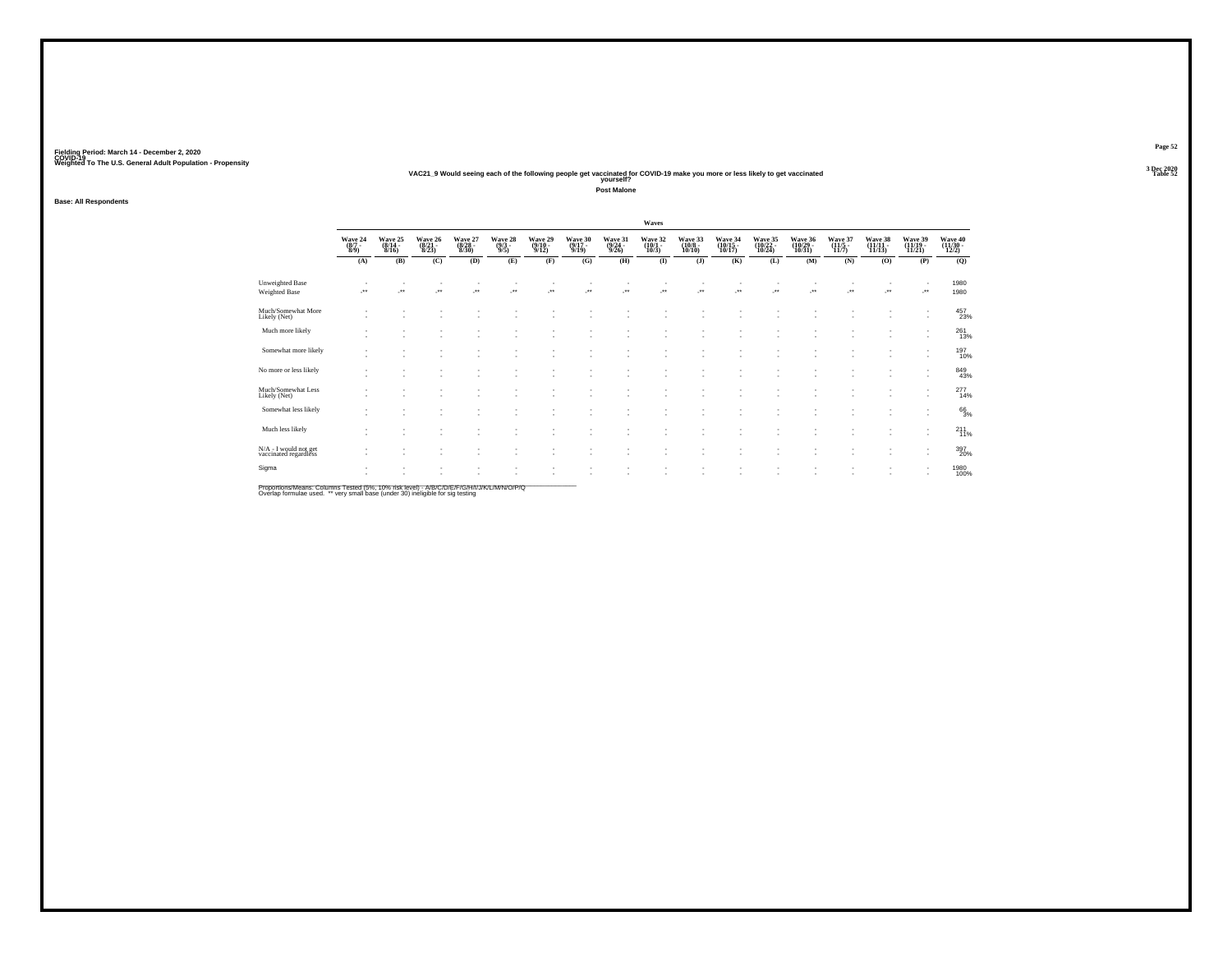### **VAC21\_10 Would seeing each of the following people get vaccinated for COVID-19 make you more or less likely to get vaccinated Table 53 yourself?**

**President Donald Trump**

**Base: All Respondents**

|                                                |                                |                                    |                             |                             |                                |                                       |                             |                             | Waves                       |                              |                                |                               |                               |                            |                               |                               |                              |
|------------------------------------------------|--------------------------------|------------------------------------|-----------------------------|-----------------------------|--------------------------------|---------------------------------------|-----------------------------|-----------------------------|-----------------------------|------------------------------|--------------------------------|-------------------------------|-------------------------------|----------------------------|-------------------------------|-------------------------------|------------------------------|
|                                                | Wave 24<br>$\frac{(8/7)}{8/9}$ | Wave 25<br>(8/14 -<br>8/16)        | Wave 26<br>(8/21 -<br>8/23) | Wave 27<br>(8/28 -<br>8/30) | Wave 28<br>$\frac{(9/3)}{9/5}$ | Wave 29<br>$\frac{(9/10-9/12)}{9/12}$ | Wave 30<br>(9/17 -<br>9/19) | Wave 31<br>(9/24 -<br>9/26) | Wave 32<br>(10/1 -<br>10/3) | Wave 33<br>(10/8 -<br>10/10) | Wave 34<br>(10/15 -<br>10/17)  | Wave 35<br>(10/22 -<br>10/24) | Wave 36<br>(10/29 -<br>10/31) | Wave 37<br>(11/5)<br>11/7) | Wave 38<br>(11/11 -<br>11/13) | Wave 39<br>(11/19 -<br>11/21) | Wave 40<br>(11/30 -<br>12/2) |
|                                                | (A)                            | (B)                                | (C)                         | (D)                         | (E)                            | (F)                                   | (G)                         | (H)                         | $($ $\blacksquare$          | $($ $)$                      | (K)                            | (L)                           | (M)                           | (N)                        | (0)                           | (P)                           | (Q)                          |
| <b>Unweighted Base</b><br>Weighted Base        | $\rightarrow$                  | $\overline{\phantom{a}}$           | $\overline{\phantom{a}}$    | $\cdot$                     | $\ddot{\phantom{1}}$           | J.                                    | ÷.                          | J.                          | ÷.                          | $\cdot$                      | $\overline{\phantom{a}}$<br>J. | $\overline{\phantom{a}}$      | Jes                           | $\overline{\phantom{a}}$   | J.                            |                               | 1980<br>1980                 |
| Much/Somewhat More<br>Likely (Net)             |                                | $\sim$                             |                             |                             |                                |                                       |                             |                             |                             |                              |                                |                               |                               |                            |                               | ٠                             | 520<br>26%                   |
| Much more likely                               |                                | $\sim$                             |                             |                             |                                |                                       |                             |                             | ٠                           |                              | ٠                              |                               |                               |                            | ٠                             | ٠                             | $\frac{321}{16\%}$           |
| Somewhat more likely                           | $\sim$                         | ٠<br>$\sim$                        | ٠                           |                             | ٠                              |                                       |                             |                             | ٠                           | $\sim$                       | ٠<br>٠                         | ٠                             | $\overline{\phantom{a}}$      |                            |                               | ٠<br>٠                        | 199<br>10%                   |
| No more or less likely                         | $\overline{\phantom{a}}$       | $\sim$<br>$\overline{\phantom{a}}$ | ٠                           | ٠                           | ٠                              | ٠                                     | ٠                           |                             | ٠<br>٠                      | $\overline{\phantom{a}}$     | ٠<br>٠                         | ٠                             |                               |                            | $\sim$                        | ٠                             | 682<br>34%                   |
| Much/Somewhat Less<br>Likely (Net)             |                                | $\sim$                             |                             | ٠                           | $\overline{\phantom{a}}$       |                                       | ٠                           |                             | ٠                           | $\overline{\phantom{a}}$     | ٠                              | $\sim$                        |                               |                            | $\sim$                        | ٠                             | 382<br>19%                   |
| Somewhat less likely                           | $\overline{\phantom{a}}$       | $\sim$                             |                             |                             |                                |                                       |                             |                             |                             |                              | ٠                              |                               |                               |                            |                               | ٠                             | $^{96}_{5\%}$                |
| Much less likely                               | $\overline{\phantom{a}}$       | $\sim$<br>$\sim$                   | ٠                           | ٠                           | ٠                              |                                       |                             |                             | ٠                           |                              | $\overline{\phantom{a}}$<br>٠  | $\sim$                        |                               |                            |                               | ٠<br>٠                        | $^{286}_{14\%}$              |
| N/A - I would not get<br>vaccinated regardless | . .                            | $\overline{\phantom{a}}$           | ×.                          | ٠                           | ٠<br>٠                         | $\overline{\phantom{a}}$              | ٠                           |                             | ٠                           | $\overline{\phantom{a}}$     | ٠<br>٠                         | ٠                             | ٠                             | ٠                          | ٠                             | ٠                             | 397<br>20%                   |
| Sigma                                          | $\overline{\phantom{a}}$       | $\sim$                             |                             |                             |                                |                                       |                             |                             | $\sim$                      |                              | ٠                              | $\overline{\phantom{a}}$      | ٠                             |                            |                               |                               | 1980<br>100%                 |
|                                                |                                |                                    |                             |                             |                                |                                       |                             |                             |                             |                              |                                |                               |                               |                            |                               |                               |                              |

Proportions/Means: Columns Tested (5%, 10% risk level) - A/B/C/D/E/F/G/H/I/J/K/L/M/N/O/P/Q<br>Overlap formulae used. \*\* very small base (under 30) ineligible for sig testing

**Page 53**3 Dec 2020<br>Table 53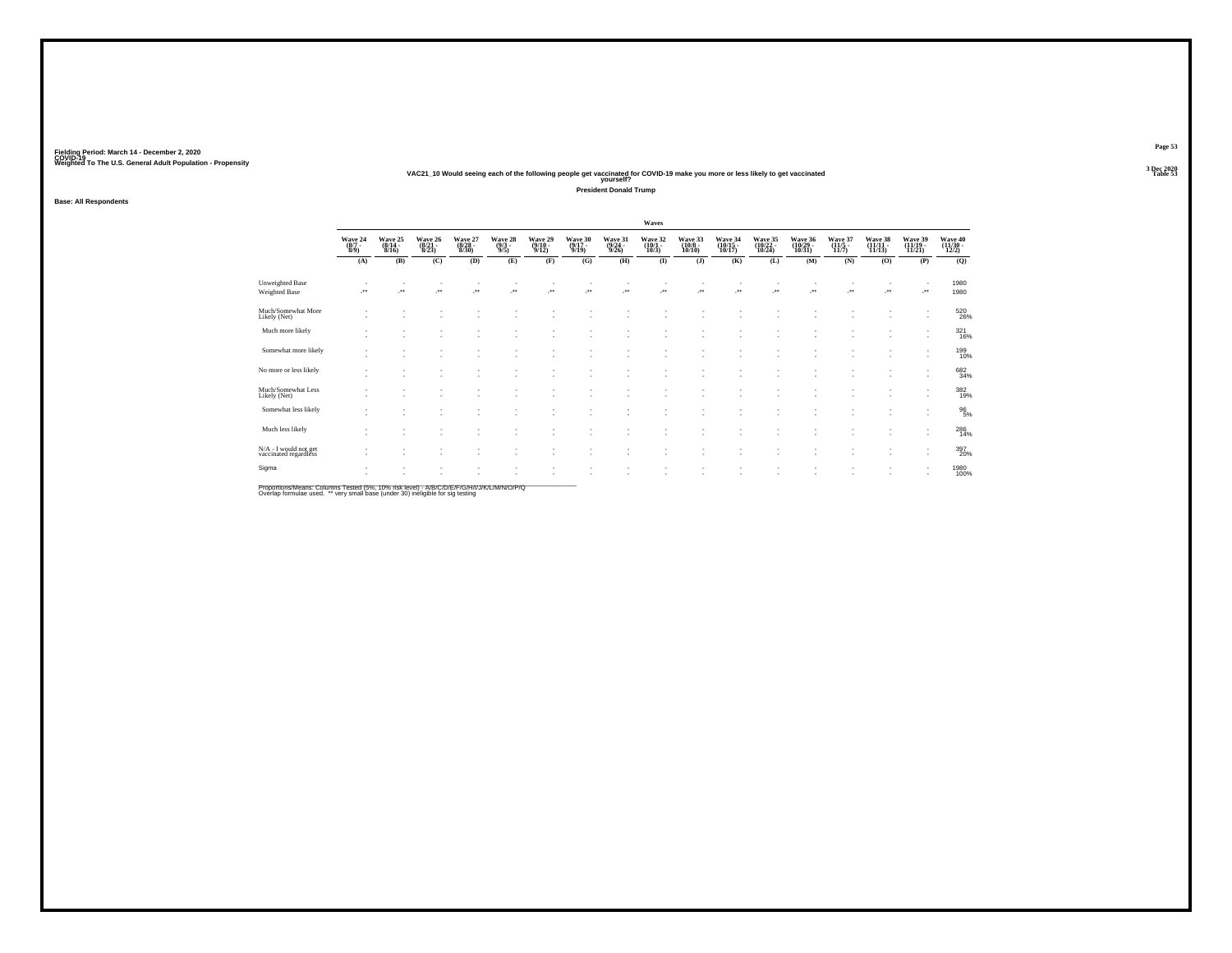### **VAC21\_11 Would seeing each of the following people get vaccinated for COVID-19 make you more or less likely to get vaccinated Table 54 yourself?**

**Vice President Mike Pence**

**Fielding Period: March 14 - December 2, 2020 COVID-19 Weighted To The U.S. General Adult Population - Propensity 3 Dec 2020**

**Page 54**3 Dec 2020<br>Table 54

|       |                |         |         | Waves   |         |         |  |
|-------|----------------|---------|---------|---------|---------|---------|--|
| ve 28 | <b>Wave 29</b> | Wave 30 | Wave 31 | Wave 32 | Wave 33 | Wave 34 |  |

| <b>Base: All Respondents</b> |
|------------------------------|
|------------------------------|

|                                                | Waves                          |                                  |                                  |                             |                                |                             |                              |                                  |                 |                               |                               |                               |                               |                             |                            |                              |                            |
|------------------------------------------------|--------------------------------|----------------------------------|----------------------------------|-----------------------------|--------------------------------|-----------------------------|------------------------------|----------------------------------|-----------------|-------------------------------|-------------------------------|-------------------------------|-------------------------------|-----------------------------|----------------------------|------------------------------|----------------------------|
|                                                | Wave 24<br>$\frac{(8/7)}{8/9}$ | Wave 25<br>$\frac{(8/14)}{8/16}$ | Wave 26<br>$\frac{(8/21)}{8/23}$ | Wave 27<br>(8/28 -<br>8/30) | Wave 28<br>$\frac{(9/3)}{9/5}$ | Wave 29<br>(9/10 -<br>9/12) | Wave 30<br>$(9/17 -$<br>9/19 | Wave 31<br>$\frac{(9/24)}{9/26}$ | Wave 32<br>10/3 | Wave 33<br>10/10              | Wave 34<br>(10/15 -<br>10/17) | Wave 35<br>(10/22 -<br>10/24) | Wave 36<br>(10/29 -<br>10/31) | Wave 37<br>(11/5 -<br>11/7) | Wave 38<br>(11/11<br>11/13 | Wave 39<br>(11/19 -<br>11/21 | Wave 40<br>(11/30<br>12/2) |
|                                                | (A)                            | (B)                              | (C)                              | (D)                         | (E)                            | (F)                         | (G)                          | (H)                              | $($ $\Gamma$    | (J)                           | (K)                           | (L)                           | (M)                           | (N)                         | (O)                        | (P)                          | (Q)                        |
| <b>Unweighted Base</b><br><b>Weighted Base</b> | $\ddot{\phantom{1}}$           | 59                               | ÷.                               | $\cdot$                     | $\ddot{\phantom{1}}$           | ÷.                          | $\ddot{\phantom{1}}$         | J.                               |                 | $\cdot$                       | $\bullet\bullet$              | $\ddot{\phantom{1}}$          | $\star$                       | $\cdot$                     |                            | $\overline{\phantom{a}}$     | 1980<br>1980               |
| Much/Somewhat More<br>Likely (Net)             |                                |                                  |                                  |                             |                                |                             | ×                            | $\sim$                           | ٠               | ٠                             |                               |                               |                               |                             | ٠                          | $\overline{\phantom{a}}$     | 563<br>28%                 |
| Much more likely                               |                                |                                  |                                  |                             |                                |                             |                              |                                  | ٠               |                               |                               |                               |                               |                             |                            |                              | $\frac{311}{16\%}$         |
| Somewhat more likely                           |                                |                                  |                                  |                             |                                |                             | ٠                            |                                  | ٠               |                               |                               |                               |                               |                             |                            |                              | 251<br>13%                 |
| No more or less likely                         |                                |                                  |                                  |                             |                                |                             | ٠                            | $\sim$                           | ٠<br>٠          | ٠                             |                               |                               |                               |                             | ٠                          | $\sim$                       | 688<br>35%                 |
| Much/Somewhat Less<br>Likely (Net)             |                                |                                  |                                  |                             |                                |                             |                              |                                  |                 |                               |                               |                               |                               |                             |                            |                              | 333<br>17%                 |
| Somewhat less likely                           |                                |                                  |                                  |                             |                                |                             |                              |                                  | $\sim$<br>٠     |                               |                               |                               |                               |                             |                            | $\sim$<br>٠                  | $^{114}_{6\%}$             |
| Much less likely                               |                                |                                  |                                  |                             |                                |                             | ٠                            | $\sim$                           | ٠               |                               |                               |                               |                               |                             |                            |                              | 219<br>11%                 |
| N/A - I would not get<br>vaccinated regardless |                                |                                  |                                  |                             |                                |                             |                              |                                  | ٠<br>٠          | $\overline{\phantom{a}}$<br>٠ | ٠                             | ٠                             |                               |                             | ٠                          | $\sim$<br>$\sim$             | 397<br>20%                 |
| Sigma                                          |                                |                                  |                                  |                             |                                |                             |                              |                                  |                 |                               |                               |                               |                               |                             |                            |                              | 1980<br>100%               |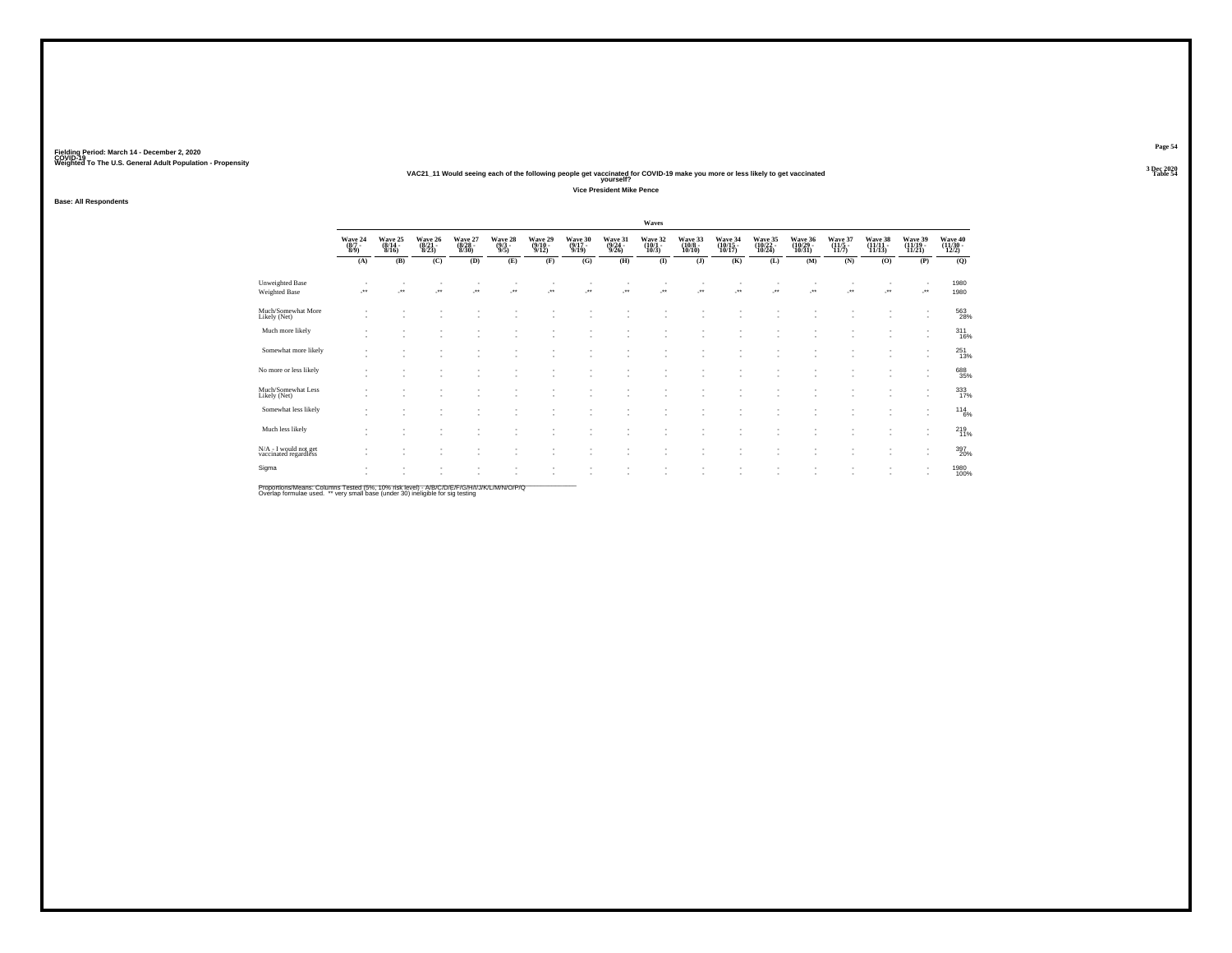### **VAC21\_12 Would seeing each of the following people get vaccinated for COVID-19 make you more or less likely to get vaccinated Table 55 yourself?**

**Former President Barack Obama**

**Base: All Respondents**

|                                                |                           |                             |                             |                             |                       |                             |                                  |                             | Waves                           |                              |                               |                               |                               |                                         |                               |                               |                              |
|------------------------------------------------|---------------------------|-----------------------------|-----------------------------|-----------------------------|-----------------------|-----------------------------|----------------------------------|-----------------------------|---------------------------------|------------------------------|-------------------------------|-------------------------------|-------------------------------|-----------------------------------------|-------------------------------|-------------------------------|------------------------------|
|                                                | Wave 24<br>(8/7 -<br>8/9) | Wave 25<br>(8/14 -<br>8/16) | Wave 26<br>(8/21 -<br>8/23) | Wave 27<br>(8/28 -<br>8/30) | Wave 28 $(9/3 - 9/5)$ | Wave 29<br>(9/10 -<br>9/12) | Wave 30<br>$\frac{(9/17)}{9/19}$ | Wave 31<br>(9/24 -<br>9/26) | Wave 32<br>$(10/1 -$<br>$10/3)$ | Wave 33<br>(10/8 -<br>10/10) | Wave 34<br>(10/15 -<br>10/17) | Wave 35<br>(10/22 -<br>10/24) | Wave 36<br>(10/29 -<br>10/31) | Wave 37<br>$\frac{(11/5 - 11)}{(11/7)}$ | Wave 38<br>(11/11 -<br>11/13) | Wave 39<br>(11/19 -<br>11/21) | Wave 40<br>(11/30 -<br>12/2) |
|                                                | (A)                       | (B)                         | (C)                         | (D)                         | (E)                   | (F)                         | (G)                              | (H)                         | $\bf(I)$                        | $($ $)$                      | (K)                           | (L)                           | (M)                           | (N)                                     | (0)                           | (P)                           | (Q)                          |
| <b>Unweighted Base</b><br><b>Weighted Base</b> | $\overline{\phantom{a}}$  | J.                          | ×                           | $\cdot$                     | $\cdot$               | ÷.                          | $\overline{\phantom{a}}$         | J.                          | $\ddot{\phantom{1}}$            | $\cdot$                      | $\overline{\phantom{a}}$      | $\ddot{\phantom{1}}$          | $\cdot$                       | ÷.                                      |                               | $\cdot$                       | 1980<br>1980                 |
| Much/Somewhat More<br>Likely (Net)             |                           |                             |                             |                             |                       |                             |                                  |                             |                                 |                              |                               |                               |                               |                                         |                               | $\overline{\phantom{a}}$      | $^{718}_{\ 36\%}$            |
| Much more likely                               |                           |                             |                             |                             |                       | ٠                           |                                  | $\sim$                      |                                 |                              |                               |                               |                               |                                         |                               | $\overline{\phantom{a}}$      | $^{440}_{22\%}$              |
| Somewhat more likely                           |                           |                             |                             |                             |                       | ٠<br>٠                      | $\overline{\phantom{a}}$         | ٠<br>٠                      | ٠<br>٠                          |                              | ٠                             |                               |                               |                                         |                               | ٠                             | 278<br>14%                   |
| No more or less likely                         |                           | ٠                           |                             |                             | ٠                     | ٠                           | $\overline{\phantom{a}}$         | ٠                           | ٠                               |                              | ٠                             |                               |                               |                                         |                               | $\sim$                        | $^{604}_{30\%}$              |
| Much/Somewhat Less<br>Likely (Net)             |                           |                             |                             |                             |                       | ٠                           |                                  | $\sim$                      |                                 |                              | ٠                             |                               |                               |                                         |                               | ٠<br>٠                        | $^{262}_{13\%}$              |
| Somewhat less likely                           |                           |                             |                             |                             |                       | $\overline{\phantom{a}}$    |                                  | ÷                           | ٠                               |                              | ٠<br>٠                        |                               |                               |                                         |                               | $\overline{\phantom{a}}$      | $^{56}_{3\%}$                |
| Much less likely                               |                           | ٠                           | ٠                           |                             | ٠                     | ٠<br>٠                      | $\overline{\phantom{a}}$         | ÷                           | $\sim$<br>٠                     |                              | ٠                             |                               |                               |                                         |                               | $\overline{\phantom{a}}$      | $^{206}_{10\%}$              |
| N/A - I would not get<br>vaccinated regardless |                           | ٠                           | ٠                           |                             | ٠                     | ٠<br>٠                      | $\overline{\phantom{a}}$         | ×                           | ٠                               | $\overline{\phantom{a}}$     | $\overline{\phantom{a}}$      | ٠                             | ٠                             | $\sim$                                  | ٠                             | $\overline{\phantom{a}}$      | 397<br>20%                   |
| Sigma                                          |                           |                             |                             |                             |                       | ٠                           | $\overline{\phantom{a}}$         | ٠                           | ٠                               |                              | $\overline{\phantom{a}}$      | ٠                             |                               |                                         |                               |                               | 1980<br>100%                 |
|                                                |                           |                             |                             |                             |                       |                             |                                  |                             |                                 |                              |                               |                               |                               |                                         |                               |                               |                              |

Proportions/Means: Columns Tested (5%, 10% risk level) - A/B/C/D/E/F/G/H/I/J/K/L/M/N/O/P/Q<br>Overlap formulae used. \*\* very small base (under 30) ineligible for sig testing

**Page 55**3 Dec 2020<br>Table 55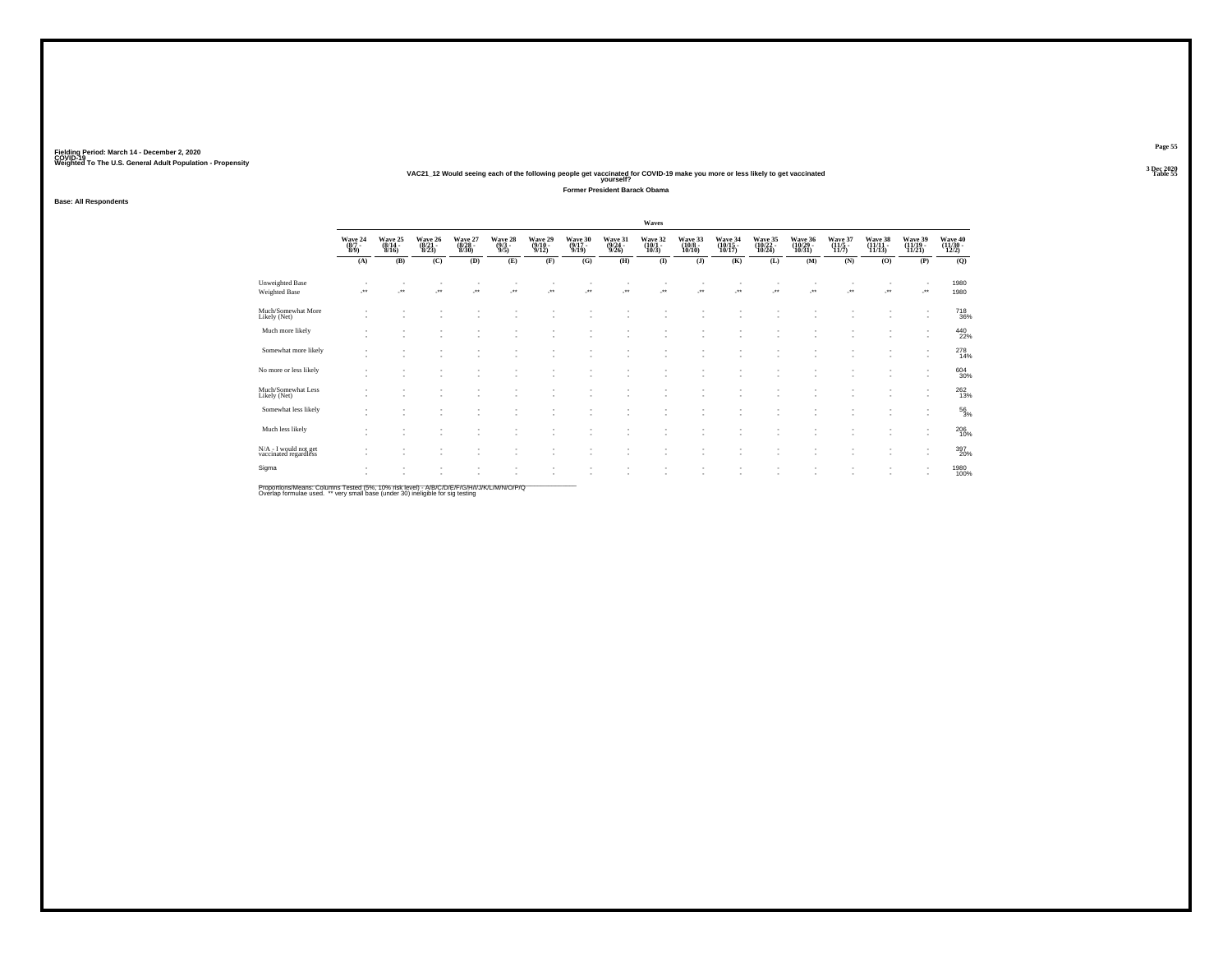### **VAC21\_13 Would seeing each of the following people get vaccinated for COVID-19 make you more or less likely to get vaccinated Table 56 yourself?**

**LeBron James**

**Base: All Respondents**

|                                                |                                                      |                                                      |                                  |                             |                                |                              |                            |                                  | Waves                    |                                        |                                                      |                               |                               |                                  |                                             |                               |                                                                     |
|------------------------------------------------|------------------------------------------------------|------------------------------------------------------|----------------------------------|-----------------------------|--------------------------------|------------------------------|----------------------------|----------------------------------|--------------------------|----------------------------------------|------------------------------------------------------|-------------------------------|-------------------------------|----------------------------------|---------------------------------------------|-------------------------------|---------------------------------------------------------------------|
|                                                | Wave 24<br>$\frac{(8/7)}{8/9}$                       | Wave 25<br>8/16                                      | Wave 26<br>$\frac{(8/21)}{8/23}$ | Wave 27<br>(8/28 -<br>8/30) | Wave 28<br>$\frac{(9/3)}{9/5}$ | Wave 29<br>$(9/10 -$<br>9/12 | Wave 30<br>(9/17 -<br>9/19 | Wave 31<br>$\frac{(9/24)}{9/26}$ | Wave 32<br>(10/1<br>10/3 | Wave 33<br>$\frac{(10/8 - 10)}{10/10}$ | Wave 34<br>(10/15 -<br>10/17)                        | Wave 35<br>(10/22 -<br>10/24) | Wave 36<br>(10/29 -<br>10/31) | Wave 37<br>$\frac{(11/5)}{11/7}$ | Wave 38<br>$\left(\frac{11}{11}{13}\right)$ | Wave 39<br>(11/19 -<br>11/21) | Wave 40<br>$\left(\frac{11}{30}\right)$ $\left(\frac{11}{2}\right)$ |
|                                                | (A)                                                  | (B)                                                  | (C)                              | (D)                         | (E)                            | (F)                          | (G)                        | (H)                              | $\bf{I}$                 | $($ $)$                                | (K)                                                  | (L)                           | (M)                           | (N)                              | (O)                                         | (P)                           | (Q)                                                                 |
| <b>Unweighted Base</b><br>Weighted Base        | $\cdot$                                              |                                                      | ×                                | ÷.                          | z.                             | 59                           | ÷.                         | $\mathcal{C}^{\bullet}$          | ٠<br>÷.                  | $\cdot$                                | $\overline{\phantom{a}}$<br>J.                       | J.                            | ÷.                            | $\sim$<br>÷.                     | $\cdot$                                     | J.                            | 1980<br>1980                                                        |
| Much/Somewhat More<br>Likely (Net)             |                                                      | $\overline{\phantom{a}}$                             | ٠                                |                             | ٠                              | ٠                            | ٠                          |                                  | $\sim$                   | $\overline{\phantom{a}}$               | ٠                                                    | $\sim$                        |                               |                                  | ٠                                           | ٠                             | $^{540}_{27\%}$                                                     |
| Much more likely                               |                                                      | $\sim$<br>$\overline{\phantom{a}}$                   |                                  |                             | ٠                              |                              | ٠                          |                                  | ٠.                       |                                        | ٠<br>$\overline{\phantom{a}}$                        | ٠                             |                               |                                  | $\sim$                                      | ٠<br>٠                        | 330<br>17%                                                          |
| Somewhat more likely                           |                                                      | $\sim$<br>۰                                          | ۰.                               |                             | ٠                              |                              | ٠<br>٠                     |                                  | ٠<br>٠                   |                                        | $\overline{\phantom{a}}$<br>٠                        | $\overline{\phantom{a}}$<br>٠ |                               | ٠<br>٠                           | ٠<br>٠                                      | ٠<br>٠                        | $^{210}_{11\%}$                                                     |
| No more or less likely                         |                                                      | $\overline{\phantom{a}}$<br>٠                        | ٠                                |                             | ٠<br>٠                         |                              | ٠                          |                                  | ٠<br>٠                   | -                                      | ٠<br>٠                                               | ٠<br>$\overline{\phantom{a}}$ | $\overline{\phantom{a}}$      | ٠                                | ٠                                           | ٠<br>٠                        | 790<br>40%                                                          |
| Much/Somewhat Less<br>Likely (Net)             | . .                                                  | $\sim$<br>$\overline{\phantom{a}}$                   | . п.                             | ٠.                          | ٠                              | $\overline{\phantom{a}}$     | ٠<br>$\sim$                | <b>1999</b>                      | ٠<br>٠                   | $\sim$                                 | $\overline{\phantom{a}}$<br>٠                        | и.                            | $\sim$                        | $\sim$                           | ٠                                           | ٠<br>$\overline{\phantom{a}}$ | $^{253}_{13\%}$                                                     |
| Somewhat less likely                           | $\overline{\phantom{a}}$                             | $\overline{\phantom{a}}$<br>۰                        | ۰.                               |                             |                                |                              | $\sim$                     |                                  | ٠                        | $\sim$                                 | $\overline{\phantom{a}}$<br>$\overline{\phantom{a}}$ | ٠<br>٠                        |                               |                                  | $\sim$                                      | ٠<br>٠                        | $^{66}_{3\%}$                                                       |
| Much less likely                               | $\overline{\phantom{a}}$                             | ٠<br>$\sim$                                          | ٠<br>٠                           |                             |                                |                              |                            |                                  | ٠                        |                                        | ٠<br>٠                                               | ٠<br>$\overline{\phantom{a}}$ |                               |                                  | $\sim$                                      | ٠<br>٠                        | $^{187}_{9\%}$                                                      |
| N/A - I would not get<br>vaccinated regardless | $\overline{\phantom{a}}$                             | $\overline{\phantom{a}}$<br>$\overline{\phantom{a}}$ |                                  |                             | ٠                              |                              | $\sim$<br>$\sim$           |                                  | $\sim$<br>٠              | $\sim$                                 | ٠<br>٠                                               | $\sim$<br>٠                   |                               |                                  | ٠                                           | ٠<br>٠                        | 397<br>20%                                                          |
| Sigma                                          | $\overline{\phantom{a}}$<br>$\overline{\phantom{a}}$ | $\sim$<br>$\overline{\phantom{a}}$                   | $\sim$<br>×.                     | ٠<br>٠                      | ٠<br>٠                         | $\overline{\phantom{a}}$     | ٠<br>٠                     | $\sim$                           | ٠<br>÷.                  | $\overline{\phantom{a}}$               | ٠<br>×                                               | $\overline{\phantom{a}}$<br>٠ | ٠<br>$\sim$                   | ٠                                | ٠                                           | ٠<br>$\overline{\phantom{a}}$ | 1980<br>100%                                                        |

Proportions/Means: Columns Tested (5%, 10% risk level) - A/B/C/D/E/F/G/H/I/J/K/L/M/N/O/P/Q<br>Overlap formulae used. \*\* very small base (under 30) ineligible for sig testing

**Page 563 Dec 2020<br>Table 56**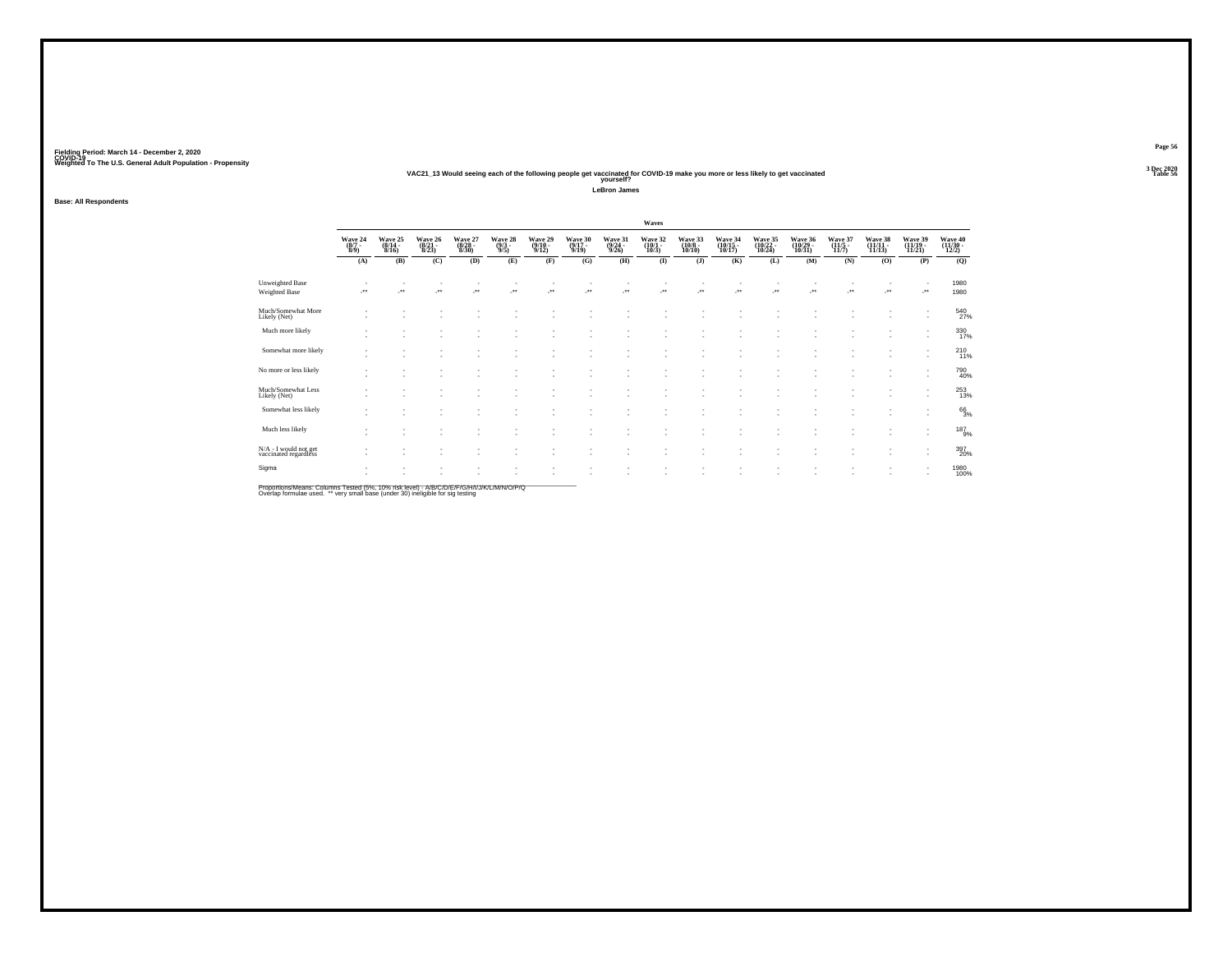### **VAC21\_14 Would seeing each of the following people get vaccinated for COVID-19 make you more or less likely to get vaccinated Table 57 yourself?**

**Tucker Carlson**

**Base: All Respondents**

|                                                |                                |                                    |                             |                             |                                |                                       |                             |                                  | Waves                            |                                        |                               |                                |                               |                             |                               |                               |                              |
|------------------------------------------------|--------------------------------|------------------------------------|-----------------------------|-----------------------------|--------------------------------|---------------------------------------|-----------------------------|----------------------------------|----------------------------------|----------------------------------------|-------------------------------|--------------------------------|-------------------------------|-----------------------------|-------------------------------|-------------------------------|------------------------------|
|                                                | Wave 24<br>$\frac{(8/7)}{8/9}$ | Wave 25<br>(8/14 -<br>8/16)        | Wave 26<br>(8/21 -<br>8/23) | Wave 27<br>(8/28 -<br>8/30) | Wave 28<br>$\frac{(9/3)}{9/5}$ | Wave 29<br>$\frac{(9/10-9/12)}{9/12}$ | Wave 30<br>(9/17 -<br>9/19) | Wave 31<br>$\frac{(9/24)}{9/26}$ | Wave 32<br>$\frac{(10/1)}{10/3}$ | Wave 33<br>$\frac{(10/8 - 10)}{10/10}$ | Wave 34<br>(10/15 -<br>10/17) | Wave 35<br>(10/22 -<br>10/24)  | Wave 36<br>(10/29 -<br>10/31) | Wave 37<br>(11/5 -<br>11/7) | Wave 38<br>(11/11 -<br>11/13) | Wave 39<br>(11/19 -<br>11/21) | Wave 40<br>(11/30 -<br>12/2) |
|                                                | (A)                            | (B)                                | (C)                         | (D)                         | (E)                            | (F)                                   | (G)                         | (H)                              | $($ $\Gamma$                     | $($ $)$                                | (K)                           | (L)                            | (M)                           | (N)                         | (O)                           | (P)                           | (Q)                          |
| <b>Unweighted Base</b><br>Weighted Base        | $\cdot$                        |                                    | $\overline{\phantom{a}}$    | ÷.                          | $\ddot{\phantom{1}}$           | 59                                    | ÷.                          | J.                               | ÷.                               | $\cdot$                                | ٠<br>J.                       | $\overline{\phantom{a}}$<br>÷. | ÷.                            | $\overline{\phantom{a}}$    | $\cdot$                       |                               | 1980<br>1980                 |
| Much/Somewhat More<br>Likely (Net)             | $\overline{\phantom{a}}$       | $\sim$                             | ٠                           |                             | ٠                              |                                       | ٠                           |                                  | $\sim$                           | $\overline{\phantom{a}}$               | $\overline{\phantom{a}}$      | $\sim$                         |                               |                             | ٠                             | $\overline{\phantom{a}}$      | $^{451}_{23\%}$              |
| Much more likely                               |                                | $\sim$<br>$\sim$                   |                             |                             |                                |                                       |                             |                                  | ٠                                |                                        | ٠<br>$\overline{\phantom{a}}$ |                                |                               |                             |                               | ٠<br>٠                        | $^{239}_{12\%}$              |
| Somewhat more likely                           | $\sim$                         | ٠<br>$\sim$                        |                             |                             | ٠                              |                                       | ٠                           |                                  | ٠<br>٠                           | $\overline{\phantom{a}}$               | ٠<br>٠                        | ٠<br>٠                         | ٠                             | ٠                           | ٠                             | ٠<br>٠                        | $^{212}_{11\%}$              |
| No more or less likely                         | $\overline{\phantom{a}}$       | ٠<br>٠                             | ٠                           |                             | ٠<br>٠                         |                                       |                             |                                  | $\sim$                           |                                        | ٠<br>٠                        | ٠                              | ٠                             |                             |                               | ٠<br>٠                        | 782<br>40%                   |
| Much/Somewhat Less<br>Likely (Net)             |                                | ٠                                  |                             | ٠                           | ٠<br>٠                         |                                       | ٠                           |                                  | ٠                                | $\overline{\phantom{a}}$               | ٠<br>٠                        | ٠                              | ٠                             |                             | ٠                             | ٠                             | 350<br>18%                   |
| Somewhat less likely                           | . .                            | $\sim$<br>$\overline{\phantom{a}}$ | $\sim$                      | ٠.                          | ۰                              | $\overline{\phantom{a}}$              | $\sim$                      |                                  | ٠<br>٠                           | $\overline{\phantom{a}}$               | ٠<br>٠                        | $\sim$                         | $\sim$                        | ٠                           | ٠                             | ٠<br>٠                        | $^{114}_{6\%}$               |
| Much less likely                               |                                | $\overline{\phantom{a}}$           |                             |                             |                                |                                       |                             |                                  |                                  |                                        | ٠<br>٠                        |                                |                               |                             |                               | ٠<br>٠                        | 235<br>12%                   |
| N/A - I would not get<br>vaccinated regardless | $\overline{\phantom{a}}$       | $\sim$<br>٠                        | $\sim$                      | ٠                           | ٠<br>٠                         |                                       |                             |                                  | ٠                                |                                        | $\overline{\phantom{a}}$<br>٠ | ٠                              | ٠<br>٠                        |                             |                               | ٠                             | 397<br>20%                   |
| Sigma                                          | $\overline{\phantom{a}}$       | ٠                                  |                             |                             |                                | ٠                                     | ٠                           |                                  | ٠                                | $\overline{\phantom{a}}$               | ٠<br>٠                        |                                |                               |                             | $\sim$                        | ٠                             | 1980<br>100%                 |

Proportions/Means: Columns Tested (5%, 10% risk level) - A/B/C/D/E/F/G/H/I/J/K/L/M/N/O/P/Q<br>Overlap formulae used. \*\* very small base (under 30) ineligible for sig testing

**Page 57**3 Dec 2020<br>Table 57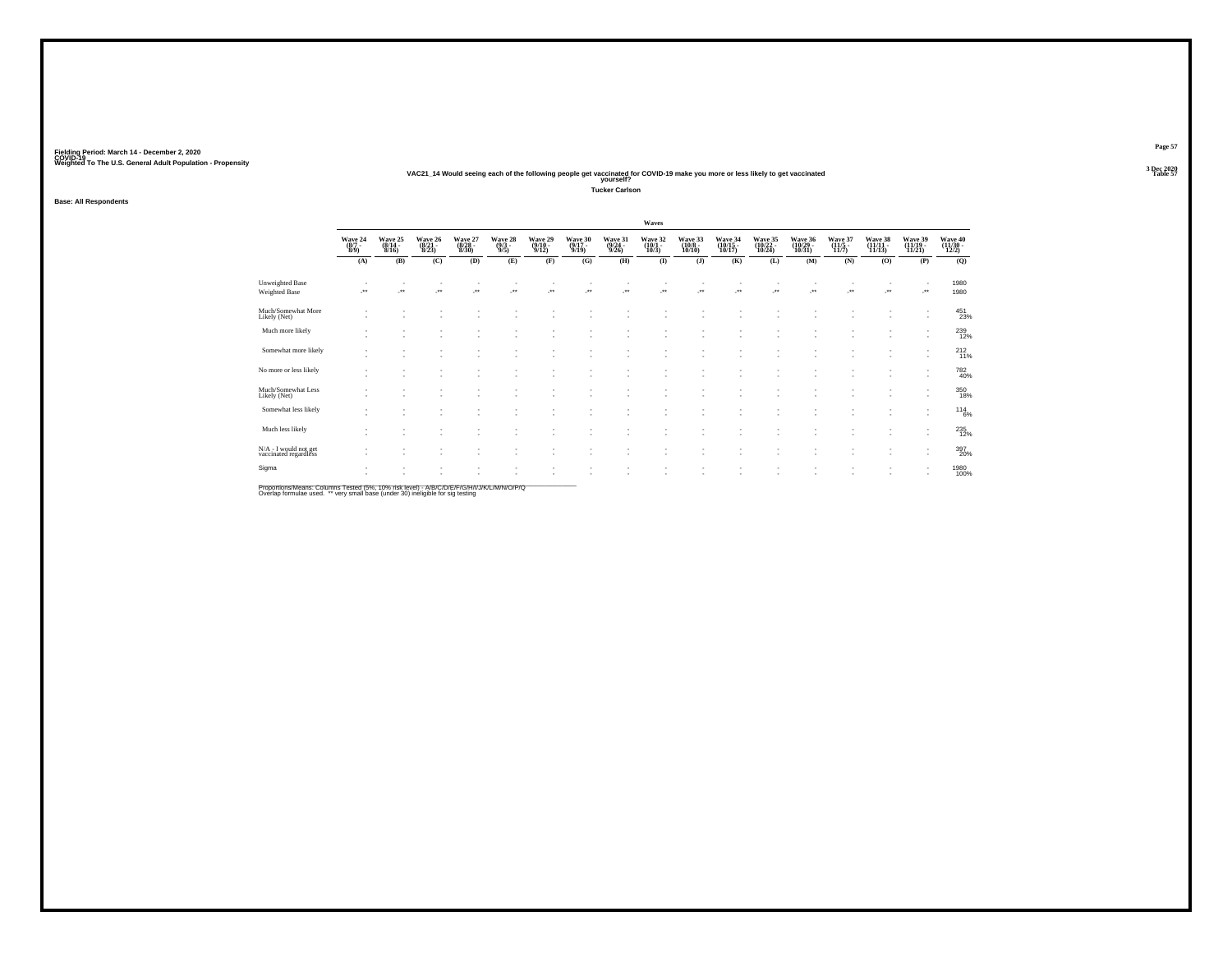### **NYS01 How much do you agree or disagree that an FDA approval of a COVID-19 vaccine is enough to determine a safe and effective Table 58 vaccine?**

**Base: All Respondents**

|                                                |                           |                         |                              |                             |                           |                             |                             |                             | Waves                       |                              |                                                      |                                |                                          |                                         |                               |                                                      |                              |
|------------------------------------------------|---------------------------|-------------------------|------------------------------|-----------------------------|---------------------------|-----------------------------|-----------------------------|-----------------------------|-----------------------------|------------------------------|------------------------------------------------------|--------------------------------|------------------------------------------|-----------------------------------------|-------------------------------|------------------------------------------------------|------------------------------|
|                                                | Wave 24<br>(8/7 -<br>8/9) | Wave 25<br>8/16         | Wave 26<br>$(8/21 -$<br>8/23 | Wave 27<br>(8/28 -<br>8/30) | Wave 28<br>(9/3 -<br>9/5) | Wave 29<br>(9/10 -<br>9/12) | Wave 30<br>(9/17 -<br>9/19) | Wave 31<br>(9/24 -<br>9/26) | Wave 32<br>(10/1 -<br>10/3) | Wave 33<br>(10/8 -<br>10/10) | Wave 34<br>(10/15 -<br>10/17)                        | Wave 35<br>(10/22<br>$10/24$ ) | Wave 36<br>(10/29<br>10/31               | Wave 37<br>$\frac{(11/5 - 11)}{(11/7)}$ | Wave 38<br>(11/11 -<br>11/13) | Wave 39<br>(11/19 -<br>11/21)                        | Wave 40<br>(11/30 -<br>12/2) |
|                                                | (A)                       | (B)                     | (C)                          | (D)                         | (E)                       | (F)                         | (G)                         | (H)                         | $\bf(I)$                    | $($ $\bf{J}$ $)$             | (K)                                                  | (L)                            | (M)                                      | (N)                                     | (O)                           | (P)                                                  | (Q)                          |
| <b>Unweighted Base</b><br><b>Weighted Base</b> | $\mathcal{C}^{\bullet}$   | $\mathcal{F}^{\bullet}$ | $\cdot$                      | $\cdot$                     |                           |                             | -**                         | -**                         | $\cdot$                     | J.                           | J.                                                   | J.                             | ÷.                                       | $\mathcal{F}^{\bullet}$                 | J.                            | ٠<br>                                                | 1980<br>1980                 |
| Strongly/Somewhat Agree<br>(Net)               |                           |                         |                              |                             |                           |                             |                             |                             |                             |                              |                                                      |                                |                                          |                                         | $\sim$                        | ٠<br>$\overline{\phantom{a}}$                        | 1308<br>66%                  |
| Strongly agree                                 | ٠<br>٠                    |                         |                              |                             |                           |                             |                             |                             | ٠<br>٠                      | $\sim$                       | $\overline{\phantom{a}}$<br>$\overline{\phantom{a}}$ | $\sim$                         | $\mathbf{r}$<br>$\overline{\phantom{a}}$ | $\sim$                                  | $\sim$<br>٠                   | $\overline{\phantom{a}}$<br>$\overline{\phantom{a}}$ | 472<br>24%                   |
| Somewhat agree                                 |                           |                         |                              |                             |                           |                             |                             |                             |                             |                              |                                                      |                                |                                          |                                         |                               | $\overline{\phantom{a}}$                             | 835<br>42%                   |
| Strongly/Somewhat<br>Disagree (Net)            |                           |                         |                              |                             |                           |                             |                             |                             | ٠                           | $\overline{\phantom{a}}$     | ٠<br>$\overline{\phantom{a}}$                        | ٠<br>$\sim$                    | ٠<br>$\sim$                              |                                         | ٠<br>$\sim$                   | ٠<br>$\overline{\phantom{a}}$                        | 672<br>34%                   |
| Somewhat disagree                              | ٠                         | ٠                       |                              | ٠                           | ٠                         |                             |                             |                             | ٠                           | $\overline{\phantom{a}}$     | $\overline{\phantom{a}}$<br>$\overline{\phantom{a}}$ | ٠<br>٠                         | ٠<br>$\sim$                              |                                         | $\sim$<br>٠                   | ٠<br>$\overline{\phantom{a}}$                        | 434<br>22%                   |
| Strongly disagree                              |                           |                         |                              |                             |                           |                             |                             |                             |                             |                              |                                                      |                                |                                          |                                         |                               | $\overline{\phantom{a}}$<br>$\overline{\phantom{a}}$ | 238<br>12%                   |
| Sigma                                          | ٠                         |                         |                              |                             |                           |                             |                             |                             | ٠<br>٠                      |                              | $\overline{\phantom{a}}$<br>$\overline{\phantom{a}}$ | ٠<br>$\sim$                    | ٠<br>$\sim$                              |                                         | ٠<br>٠                        | $\overline{\phantom{a}}$<br>$\overline{\phantom{a}}$ | 1980<br>100%                 |

Proportions/Means: Columns Tested (5%, 10% risk level) - A/B/C/D/E/F/G/H/I/J/K/L/M/N/O/P/Q<br>Overlap formulae used. \*\* very small base (under 30) ineligible for sig testing

**Page 58**3 Dec 2020<br>Table 58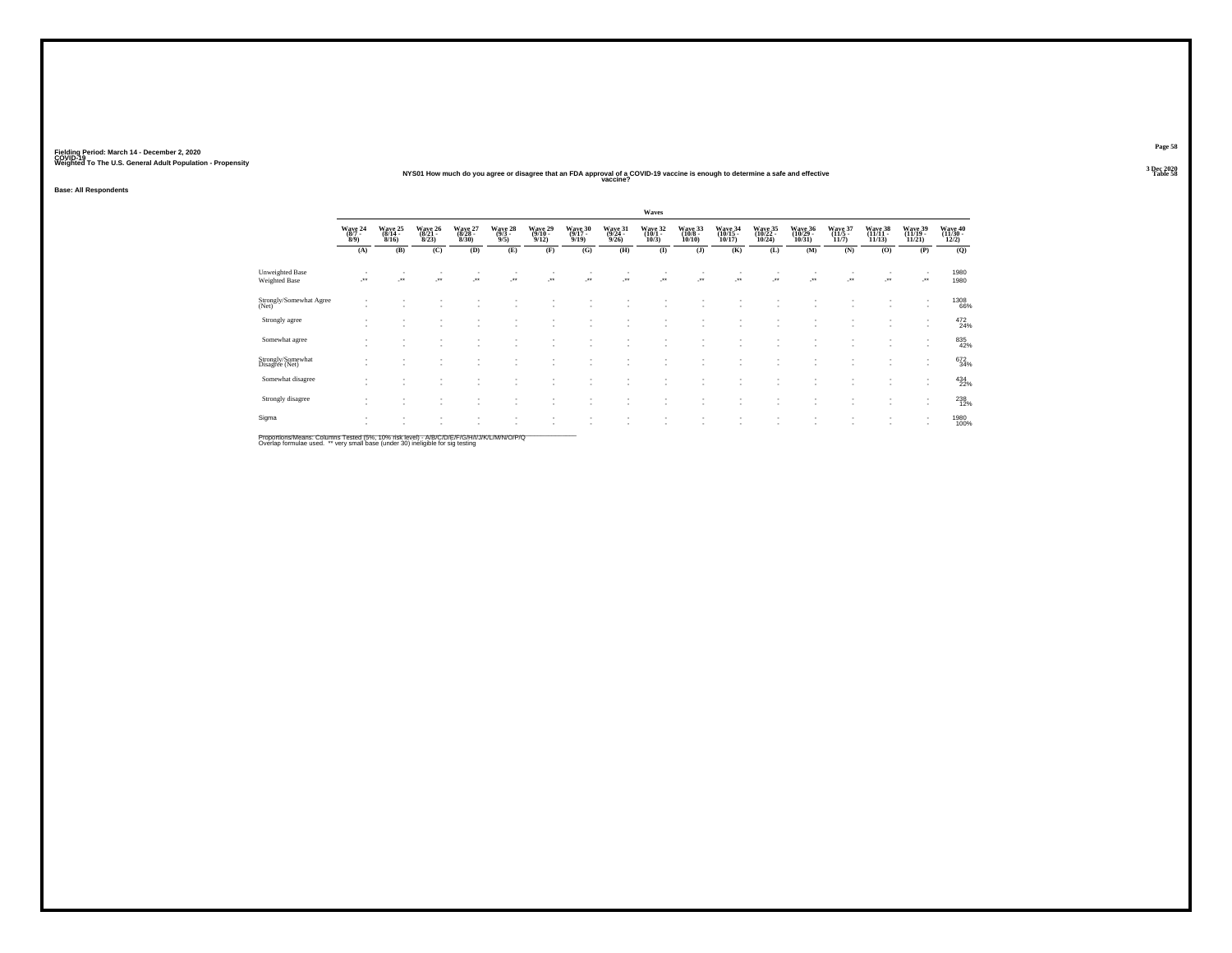#### **NYS02 How trustworthy do you believe an FDA approval is of the safety and effectiveness of a COVID-19 vaccine?Table 59 Table 59**

**Base: All Respondents**

|                                                |                           |                             |                             |                             |                       |                             |                             |                             | Waves                       |                              |                                                      |                               |                               |                                         |                               |                                                      |                              |
|------------------------------------------------|---------------------------|-----------------------------|-----------------------------|-----------------------------|-----------------------|-----------------------------|-----------------------------|-----------------------------|-----------------------------|------------------------------|------------------------------------------------------|-------------------------------|-------------------------------|-----------------------------------------|-------------------------------|------------------------------------------------------|------------------------------|
|                                                | Wave 24<br>(8/7 -<br>8/9) | Wave 25<br>(8/14 -<br>8/16) | Wave 26<br>(8/21 -<br>8/23) | Wave 27<br>(8/28 -<br>8/30) | Wave 28 (9/3)         | Wave 29<br>(9/10 -<br>9/12) | Wave 30<br>(9/17 -<br>9/19) | Wave 31<br>(9/24 -<br>9/26) | Wave 32<br>(10/1 -<br>10/3) | Wave 33<br>(10/8 -<br>10/10) | Wave 34<br>(10/15 -<br>10/17)                        | Wave 35<br>(10/22 -<br>10/24) | Wave 36<br>(10/29 -<br>10/31) | Wave 37<br>$\frac{(11/5 - 11)}{(11/7)}$ | Wave 38<br>(11/11 -<br>11/13) | Wave 39<br>(11/19 -<br>11/21)                        | Wave 40<br>(11/30 -<br>12/2) |
|                                                | (A)                       | (B)                         | (C)                         | (D)                         | (E)                   | (F)                         | (G)                         | (H)                         | $\bf(I)$                    | (J)                          | (K)                                                  | (L)                           | (M)                           | (N)                                     | (0)                           | (P)                                                  | (Q)                          |
| <b>Unweighted Base</b><br><b>Weighted Base</b> |                           | $\overline{\phantom{a}}$    | $\cdot$                     | $\cdot$                     | $\mathcal{C}^{\star}$ | $\cdot$                     | 59                          | $\mathcal{C}^{\bullet}$     | $\cdot$                     |                              | -**                                                  | -**                           | ÷.                            | Jean-                                   |                               |                                                      | 1980<br>1980                 |
| Very/Somewhat<br>Trustworthy (Net)             |                           |                             |                             |                             |                       |                             |                             |                             |                             |                              |                                                      |                               |                               |                                         |                               | $\overline{\phantom{a}}$                             | 1401%                        |
| Very trustworthy                               | ٠                         |                             |                             |                             |                       |                             |                             |                             | ٠                           |                              | $\overline{\phantom{a}}$<br>$\overline{\phantom{a}}$ | ٠<br>٠                        | ٠<br>$\sim$                   |                                         | $\sim$                        | ٠<br>$\overline{\phantom{a}}$                        | 492<br>25%                   |
| Somewhat trustworthy                           | $\overline{\phantom{a}}$  |                             |                             |                             |                       |                             |                             |                             | ٠                           |                              | $\overline{\phantom{a}}$                             | $\overline{\phantom{a}}$      | $\overline{\phantom{a}}$      |                                         | $\sim$                        | ٠<br>$\overline{\phantom{a}}$                        | 910<br>46%                   |
| Not At All/Not Very<br>Trustworthy (Net)       |                           |                             |                             |                             |                       |                             |                             |                             | ٠                           |                              | $\overline{\phantom{a}}$<br>$\overline{\phantom{a}}$ |                               | $\sim$                        |                                         | $\sim$                        | $\overline{\phantom{a}}$<br>$\overline{\phantom{a}}$ | 579<br>29%                   |
| Not very trustworthy                           |                           |                             |                             |                             |                       |                             |                             |                             |                             |                              | $\overline{\phantom{a}}$                             | ٠                             |                               |                                         | $\sim$                        | ٠<br>$\overline{\phantom{a}}$                        | 357<br>18%                   |
| Not at all trustworthy                         |                           |                             |                             |                             |                       |                             |                             |                             |                             |                              | ٠<br>$\overline{\phantom{a}}$                        | ٠                             | $\sim$                        |                                         | $\sim$                        | $\overline{\phantom{a}}$<br>$\overline{\phantom{a}}$ | 221%                         |
| Sigma                                          | ٠                         |                             |                             |                             |                       |                             |                             |                             | ٠                           | $\overline{\phantom{a}}$     | $\overline{\phantom{a}}$                             | ٠                             | $\sim$                        |                                         | $\sim$                        | ٠<br>$\overline{\phantom{a}}$                        | 1980<br>100%                 |

Proportions/Means: Columns Tested (5%, 10% risk level) - A/B/C/D/E/F/G/H/I/J/K/L/M/N/O/P/Q<br>Overlap formulae used. \*\* very small base (under 30) ineligible for sig testing

**Page 59**3 Dec 2020<br>Table 59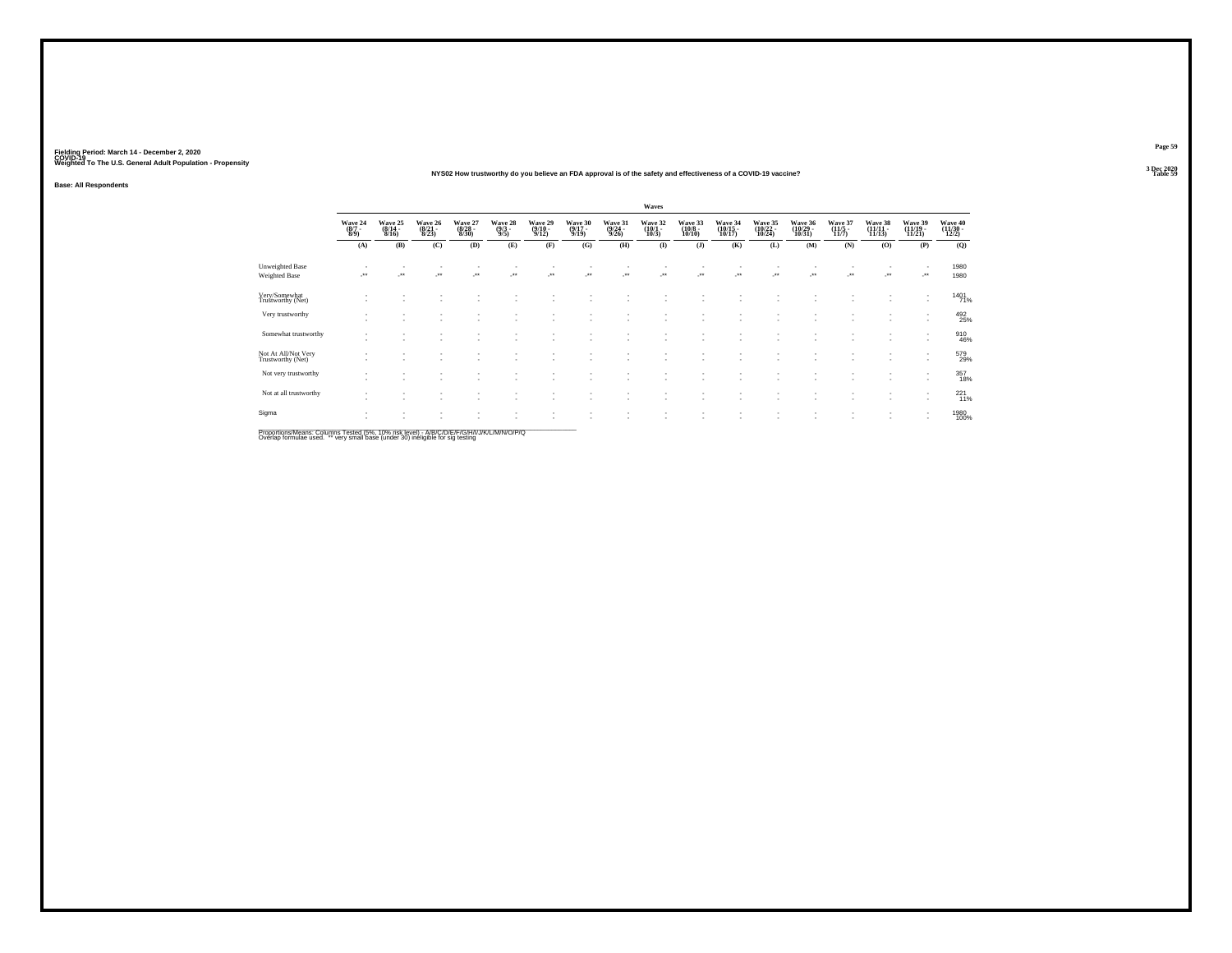### NYS03 Backin September, Governor Andrew Cuomo stated that New York state would independently review the safety and efficacy<br>Of a COVID-19 vaccine even if it is approved by the Flow right of you agree or disagree with Gov

**Base: All Respondents**

|                                     |                               |                                  |                                  |                                 |                                |                                  |                                  |                                  | Waves                           |                                  |                                    |                                    |                                    |                                  |                                    |                                                      |                                          |
|-------------------------------------|-------------------------------|----------------------------------|----------------------------------|---------------------------------|--------------------------------|----------------------------------|----------------------------------|----------------------------------|---------------------------------|----------------------------------|------------------------------------|------------------------------------|------------------------------------|----------------------------------|------------------------------------|------------------------------------------------------|------------------------------------------|
|                                     | Wave 24<br>$\binom{8/7}{8/9}$ | Wave 25<br>$\frac{(8/14)}{8/16}$ | Wave 26<br>$\frac{(8/21)}{8/23}$ | Wave 27<br>$\binom{8/28}{8/30}$ | Wave 28<br>$\frac{(9/3)}{9/5}$ | Wave 29<br>$\frac{(9/10)}{9/12}$ | Wave 30<br>$\frac{(9/17)}{9/19}$ | Wave 31<br>$\frac{(9/24)}{9/26}$ | Wave 32<br>$\binom{10/1}{10/3}$ | Wave 33<br>$\binom{10/8}{10/10}$ | Wave 34<br>$\frac{(10/15)}{10/17}$ | Wave 35<br>$\frac{(10/22)}{10/24}$ | Wave 36<br>$\frac{(10/29)}{10/31}$ | Wave 37<br>$\frac{(11/5)}{11/7}$ | Wave 38<br>$\frac{(11/11)}{11/13}$ | Wave 39<br>$\frac{(11/19 - 11/21)}{11/21}$           | Wave 40<br>$\frac{(11/30 - 12/2)}{12/2}$ |
|                                     | (A)                           | (B)                              | (C)                              | (D)                             | (E)                            | (F)                              | (G)                              | (H)                              | $\bf(I)$                        | (J)                              | (K)                                | (L)                                | (M)                                | (N)                              | (0)                                | (P)                                                  | (Q)                                      |
| <b>Unweighted Base</b>              |                               |                                  |                                  |                                 |                                |                                  |                                  |                                  |                                 |                                  |                                    |                                    |                                    |                                  |                                    |                                                      | 1980                                     |
| <b>Weighted Base</b>                | $\cdot$                       | $\cdot$                          | ÷.                               | $\cdot$                         | $\cdot$                        |                                  | $\cdot$                          |                                  | $\ddot{\phantom{1}}$            | $\bullet\bullet$                 | $^{\tiny{**}}$                     | $\star\star$                       | $\cdot$                            |                                  |                                    | -**                                                  | 1980                                     |
| Strongly/Somewhat Agree<br>(Net)    |                               |                                  |                                  |                                 |                                |                                  |                                  |                                  |                                 |                                  |                                    |                                    |                                    |                                  |                                    |                                                      | <sup>1241</sup> 63%                      |
| Strongly agree                      |                               |                                  |                                  |                                 |                                | ٠                                | $\overline{\phantom{a}}$         | $\sim$                           | ٠                               |                                  | $\overline{\phantom{a}}$           |                                    |                                    |                                  |                                    | $\sim$                                               | $^{511}_{26\%}$                          |
| Somewhat agree                      |                               |                                  |                                  |                                 |                                | ٠                                |                                  | ٠                                |                                 |                                  |                                    |                                    |                                    |                                  |                                    | $\overline{\phantom{a}}$<br>$\overline{\phantom{a}}$ | <sup>730</sup> <sub>37%</sub>            |
| Strongly/Somewhat<br>Disagree (Net) |                               | $\overline{\phantom{a}}$         |                                  |                                 |                                | $\overline{\phantom{a}}$         |                                  | $\sim$                           | ٠                               |                                  | $\overline{\phantom{a}}$           |                                    |                                    |                                  | ٠                                  | $\overline{\phantom{a}}$<br>$\overline{\phantom{a}}$ | 739<br>37%                               |
| Somewhat disagree                   |                               |                                  |                                  |                                 |                                | ٠                                | $\overline{\phantom{a}}$         | ٠<br>٠                           | ٠                               |                                  | $\overline{\phantom{a}}$           | ×.                                 |                                    |                                  |                                    | ٠<br>$\overline{\phantom{a}}$                        | 338<br>17%                               |
| Strongly disagree                   |                               |                                  |                                  |                                 |                                | ×                                | и.                               | ٠                                | ٠                               | $\overline{\phantom{a}}$         | $\overline{\phantom{a}}$           |                                    |                                    |                                  |                                    | $\overline{\phantom{a}}$                             | 401<br>20%                               |
| Sigma                               |                               | ٠                                |                                  |                                 | $\overline{\phantom{a}}$       | $\;$<br>÷                        | $\sim$<br>и.                     | ٠                                | ÷                               |                                  | ٠                                  | ٠                                  |                                    |                                  |                                    | $\overline{\phantom{a}}$                             | 1980<br>100%                             |
|                                     |                               |                                  |                                  |                                 |                                |                                  |                                  |                                  |                                 |                                  |                                    |                                    |                                    |                                  |                                    |                                                      |                                          |

Proportions/Means: Columns Tested (5%, 10% risk level) - *NB/C/D/E/F/G/H/IJJ/K/L/M/N/O/P/Q*<br>Overlap formulae used. \*\* very small base (under 30) ineligible for sig testing

**Page 603 Dec 2020<br>Table 60**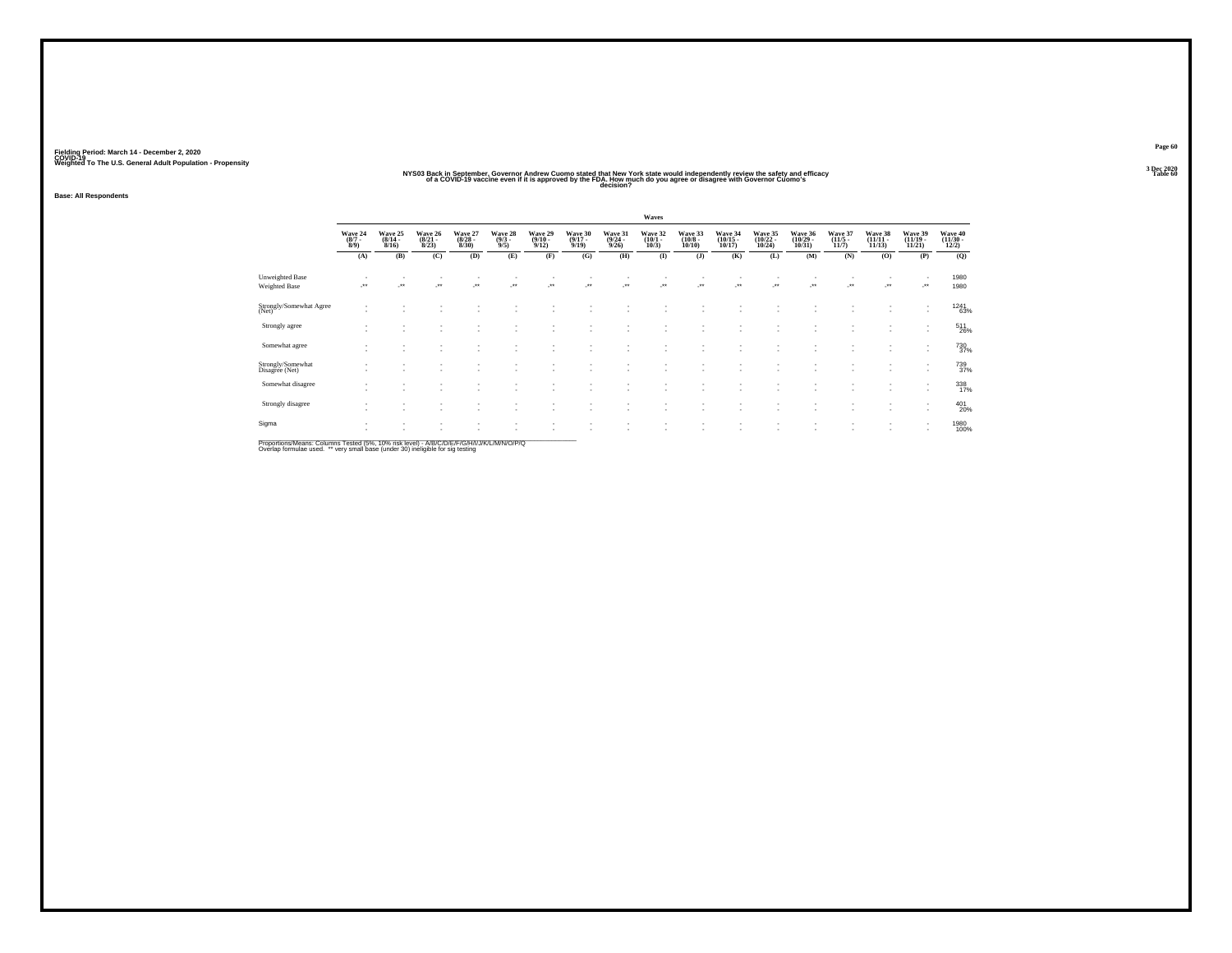### Fielding Period: March 14 - December 2, 2020<br>Fielding Period: March 14 - December 2, 2020<br>Wolchind To The U.S. General Adulf Ponulation - Propensity

#### Weighted To The U.S. General Adult Population - Propensity<br>SRV01 Do you believe that states should conduct their own review process of coronavirus vaccines even if the vaccine is approved by the FDA? Table 61 Table 61 **Table 61 Table 61 Table 61 Table 61**

**Base: All Respondents**

|                                  |                           |                             |                             |                             |                           |                                  |                             |                             | Waves                           |                                        |                               |                               |                               |                             |                               |                               |                              |
|----------------------------------|---------------------------|-----------------------------|-----------------------------|-----------------------------|---------------------------|----------------------------------|-----------------------------|-----------------------------|---------------------------------|----------------------------------------|-------------------------------|-------------------------------|-------------------------------|-----------------------------|-------------------------------|-------------------------------|------------------------------|
|                                  | Wave 24<br>(8/7 -<br>8/9) | Wave 25<br>(8/14 -<br>8/16) | Wave 26<br>(8/21 -<br>8/23) | Wave 27<br>(8/28 -<br>8/30) | Wave 28<br>(9/3 -<br>9/5) | Wave 29<br>$\frac{(9/10)}{9/12}$ | Wave 30<br>(9/17 -<br>9/19) | Wave 31<br>(9/24 -<br>9/26) | Wave 32<br>$\binom{10/1}{10/3}$ | Wave 33<br>$\frac{(10/8 - 10)}{10/10}$ | Wave 34<br>(10/15 -<br>10/17) | Wave 35<br>(10/22 -<br>10/24) | Wave 36<br>(10/29 -<br>10/31) | Wave 37<br>(11/5 -<br>11/7) | Wave 38<br>(11/11 -<br>11/13) | Wave 39<br>(11/19 -<br>11/21) | Wave 40<br>(11/30 -<br>12/2) |
|                                  | (A)                       | (B)                         | (C)                         | (D)                         | (E)                       | (F)                              | (G)                         | (H)                         | $\mathbf{I}$                    | $($ $\bf{J}$ $)$                       | (K)                           | (L)                           | (M)                           | (N)                         | (0)                           | (P)                           | (Q)                          |
| Unweighted Base<br>Weighted Base | $\cdot$                   | $\ddot{\phantom{1}}$        | $\bullet\bullet$            | $^{\tiny{**}}$              | ٠<br>$\cdot$              | $\mathcal{L}^{\bullet\bullet}$   | $\mathbf{r}$<br>$\cdot$     | 1971<br>1971                | 1976<br>1976                    | 2050<br>2050                           | 2015<br>2015                  | 2050<br>2050                  | 1954<br>1954                  | 1983<br>1983                | 1963<br>1963                  | 2042<br>2042                  | 1980<br>1980                 |
| Yes                              |                           |                             |                             |                             |                           |                                  | ٠                           | <sup>1283</sup> 65%         | $^{1327}_{67\%}$                | 1400<br>68%<br>KOp                     | 1278<br>63%                   | 1396<br>68%<br>Kop            | $^{1322}_{68\%}$ ko           | 1309<br>66%                 | 1262<br>64%                   | 1314<br>64%                   | 1358<br>69%<br>hKOP          |
| No                               |                           |                             |                             |                             |                           |                                  |                             | 688<br>35%                  | 649<br>33%                      | 650<br>32%                             | 737<br>37%<br>iJLMQ           | 654<br>32%                    | 632<br>32%                    | 674<br>34%                  | 701<br>36%<br>JimQ            | $\frac{728}{36\%}$            | 622<br>31%                   |
| Sigma                            |                           |                             |                             |                             |                           |                                  | $\mathbf{r}$                | 1971<br>100%                | 1976<br>100%                    | 2050<br>100%                           | 2015<br>100%                  | 2050<br>100%                  | 1954<br>100%                  | 1983<br>100%                | 1963<br>100%                  | 2042<br>100%                  | 1980<br>100%                 |

Proportions/Means: Columns Tested (5%, 10% risk level) - *NB/C/D/E/F/G/H/IJJ/K/L/M/N/O/P/Q*<br>Overlap formulae used. \*\* very small base (under 30) ineligible for sig testing

**Page 613 Dec 2020<br>Table 61**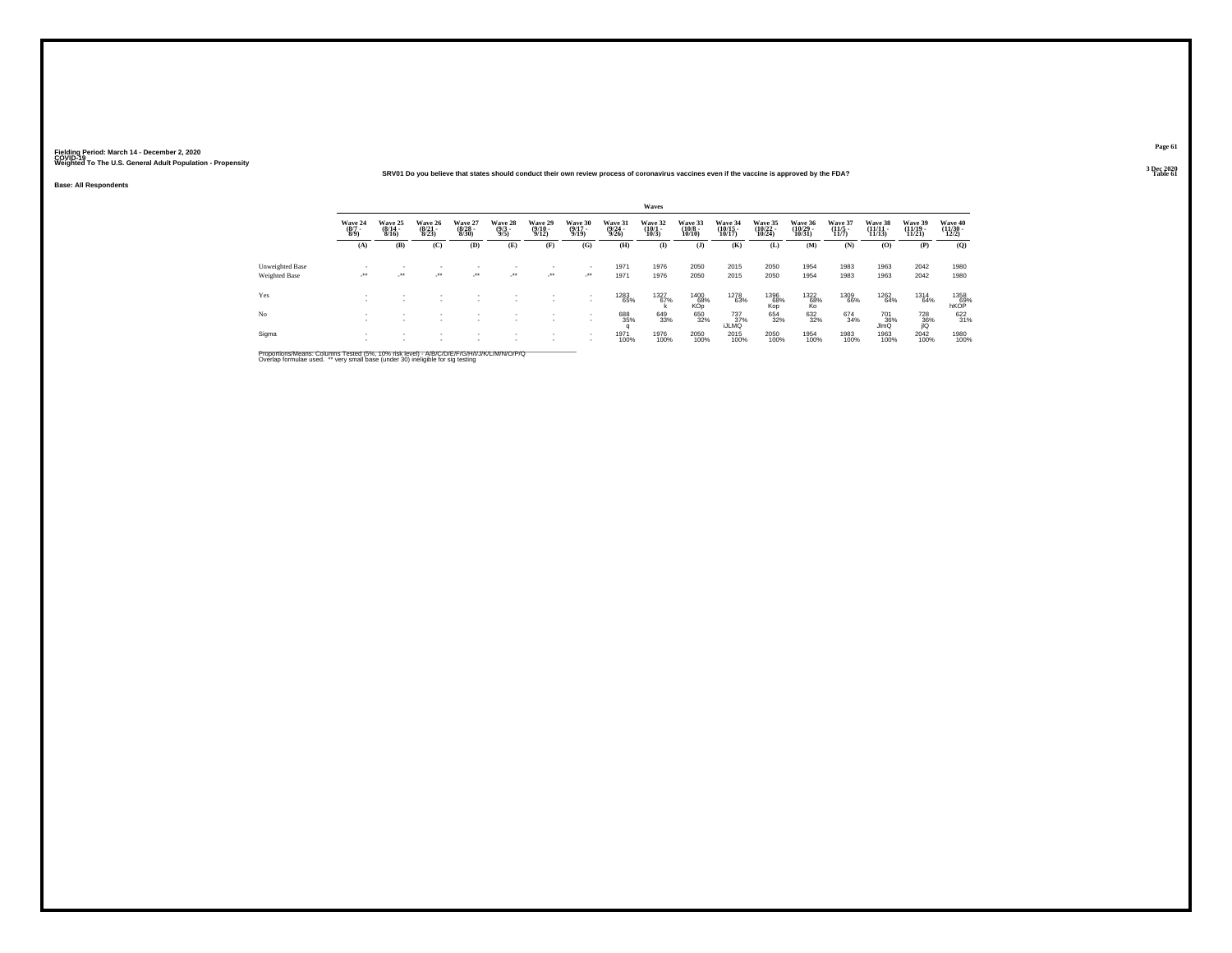### NYS94 Recently, Dr. Fauci stated that it was not necessary for states, such as New York, California. Nevada and Oregon, to<br>Independently review a COVID-19 vaccine that has a foregate to a success of the FDA. How much do y

**Base: All Respondents**

|                                                |                               |                                  |                                  |                                 |                                |                                  |                                  |                                  | Waves                           |                                  |                                    |                                    |                                    |                                  |                                    |                                                      |                                          |
|------------------------------------------------|-------------------------------|----------------------------------|----------------------------------|---------------------------------|--------------------------------|----------------------------------|----------------------------------|----------------------------------|---------------------------------|----------------------------------|------------------------------------|------------------------------------|------------------------------------|----------------------------------|------------------------------------|------------------------------------------------------|------------------------------------------|
|                                                | Wave 24<br>$\binom{8/7}{8/9}$ | Wave 25<br>$\frac{(8/14)}{8/16}$ | Wave 26<br>$\frac{(8/21)}{8/23}$ | Wave 27<br>$\binom{8/28}{8/30}$ | Wave 28<br>$\frac{(9/3)}{9/5}$ | Wave 29<br>$\frac{(9/10)}{9/12}$ | Wave 30<br>$\frac{(9/17)}{9/19}$ | Wave 31<br>$\frac{(9/24)}{9/26}$ | Wave 32<br>$\binom{10/1}{10/3}$ | Wave 33<br>$\binom{10/8}{10/10}$ | Wave 34<br>$\frac{(10/15)}{10/17}$ | Wave 35<br>$\frac{(10/22)}{10/24}$ | Wave 36<br>$\frac{(10/29)}{10/31}$ | Wave 37<br>$\frac{(11/5)}{11/7}$ | Wave 38<br>$\frac{(11/11)}{11/13}$ | Wave 39<br>$\frac{(11/19 - 11/21)}{11/21}$           | Wave 40<br>$\frac{(11/30 - 12/2)}{12/2}$ |
|                                                | (A)                           | (B)                              | (C)                              | (D)                             | (E)                            | (F)                              | (G)                              | (H)                              | $\bf(I)$                        | (J)                              | (K)                                | (L)                                | (M)                                | (N)                              | (0)                                | (P)                                                  | (Q)                                      |
| <b>Unweighted Base</b><br><b>Weighted Base</b> | $\cdot$                       | $\cdot$                          | ÷.                               | $\cdot$                         | $\cdot$                        |                                  | $\cdot$                          |                                  | $\ddot{\phantom{1}}$            | $\bullet\bullet$                 | $^{\tiny{**}}$                     | $\star\star$                       | $\cdot$                            |                                  |                                    | -**                                                  | 1980<br>1980                             |
| Strongly/Somewhat Agree<br>(Net)               |                               |                                  |                                  |                                 |                                |                                  |                                  |                                  |                                 |                                  |                                    |                                    |                                    |                                  |                                    | ٠                                                    | <sup>1120</sup> 57%                      |
| Strongly agree                                 |                               |                                  |                                  |                                 |                                | ٠                                | $\overline{\phantom{a}}$         | $\sim$                           | ٠                               |                                  | $\overline{\phantom{a}}$           |                                    |                                    |                                  |                                    | $\sim$                                               | 509<br>26%                               |
| Somewhat agree                                 |                               |                                  |                                  |                                 |                                | ٠                                |                                  | ٠                                |                                 |                                  |                                    |                                    |                                    |                                  |                                    | $\overline{\phantom{a}}$<br>$\overline{\phantom{a}}$ | $611 \over 31\%$                         |
| Strongly/Somewhat<br>Disagree (Net)            |                               | $\overline{\phantom{a}}$         |                                  |                                 |                                | $\overline{\phantom{a}}$         |                                  | $\sim$                           | ٠                               |                                  | $\overline{\phantom{a}}$           |                                    |                                    |                                  | ٠                                  | $\overline{\phantom{a}}$<br>$\overline{\phantom{a}}$ | 860<br>43%                               |
| Somewhat disagree                              |                               |                                  |                                  |                                 |                                | ٠                                | $\overline{\phantom{a}}$         | ٠<br>٠                           | ٠                               |                                  | $\overline{\phantom{a}}$           | ×.                                 |                                    |                                  |                                    | $\overline{\phantom{a}}$<br>$\overline{\phantom{a}}$ | 554<br>28%                               |
| Strongly disagree                              |                               |                                  |                                  |                                 |                                | ×                                | и.                               | ٠                                | ٠                               |                                  | ٠.                                 |                                    | $\sim$                             |                                  |                                    | $\overline{\phantom{a}}$                             | 306<br>15%                               |
| Sigma                                          |                               | ٠                                |                                  |                                 | $\overline{\phantom{a}}$       | $\;$<br>÷                        | $\sim$<br>и.                     | ٠                                | ÷                               |                                  | ٠                                  | ٠                                  |                                    |                                  |                                    | $\overline{\phantom{a}}$                             | 1980<br>100%                             |
|                                                |                               |                                  |                                  |                                 |                                |                                  |                                  |                                  |                                 |                                  |                                    |                                    |                                    |                                  |                                    |                                                      |                                          |

Proportions/Means: Columns Tested (5%, 10% risk level) - *NB/C/D/E/F/G/H/IJJ/K/L/M/N/O/P/Q*<br>Overlap formulae used. \*\* very small base (under 30) ineligible for sig testing

**Page 623 Dec 2020<br>Table 62**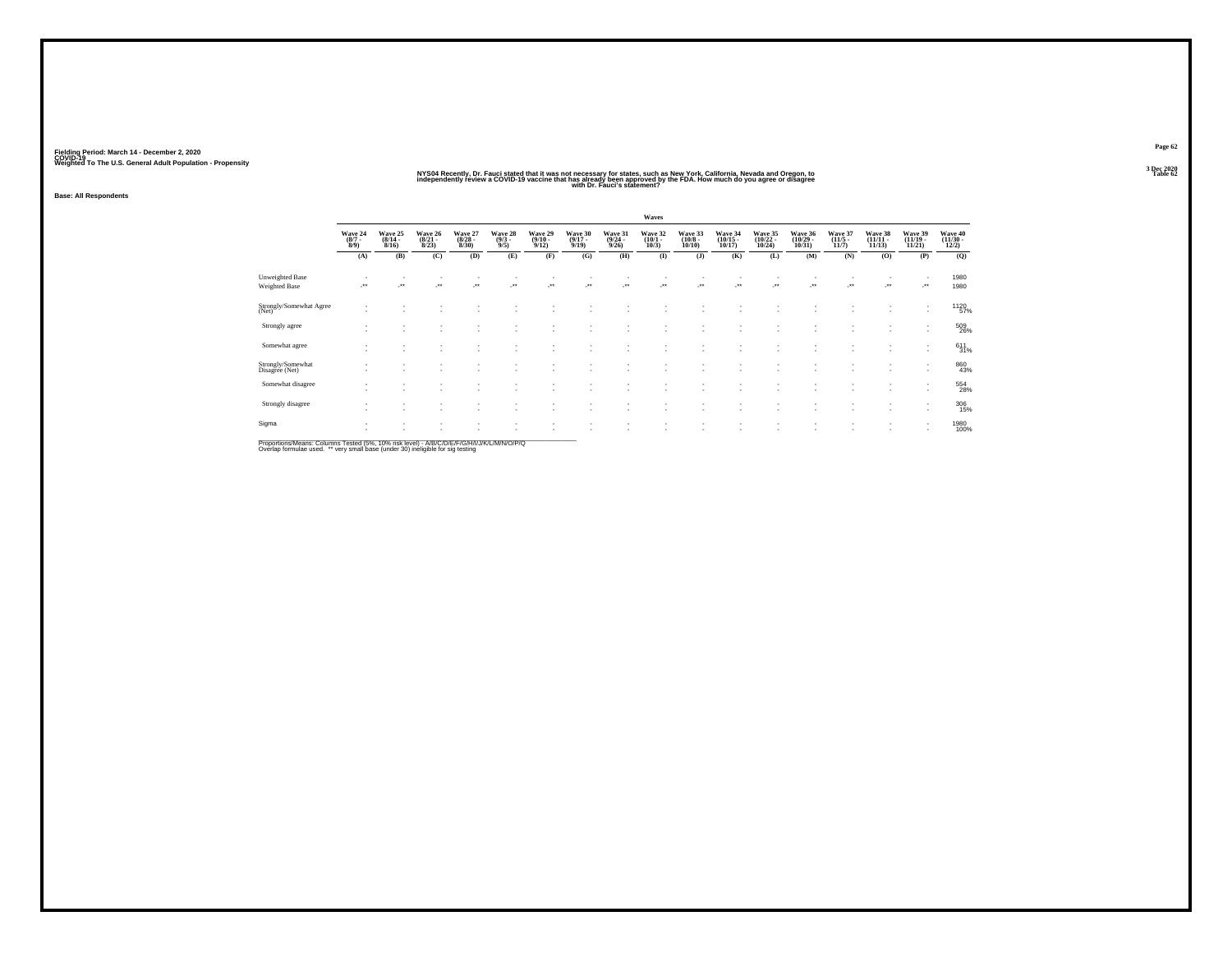#### **LI05X How likely are you to get a COVID-19 vaccine as soon as it becomes available?Table 63**

**Base: All Respondents**

|                                         |                               |                                  |                                  |                                  |                                |                                         |                                  |                                         | Waves                           |                                  |                               |                                                 |                               |                                |                                    |                               |                                      |
|-----------------------------------------|-------------------------------|----------------------------------|----------------------------------|----------------------------------|--------------------------------|-----------------------------------------|----------------------------------|-----------------------------------------|---------------------------------|----------------------------------|-------------------------------|-------------------------------------------------|-------------------------------|--------------------------------|------------------------------------|-------------------------------|--------------------------------------|
|                                         | Wave 24<br>$\binom{8/7}{8/9}$ | Wave 25<br>$(8/14 -$<br>8/16     | Wave 26<br>$\frac{(8/21)}{8/23}$ | Wave 27<br>$\frac{(8/28)}{8/30}$ | Wave 28<br>$\frac{(9/3)}{9/5}$ | Wave 29<br>$\frac{(9/10 - 9/12)}{9/12}$ | Wave 30<br>$\frac{(9/17)}{9/19}$ | Wave 31<br>$\frac{(9/24 - 9/26)}{9/26}$ | Wave 32<br>$\binom{10/1}{10/3}$ | Wave 33<br>$\binom{10/8}{10/10}$ | Wave 34<br>(10/15 -<br>10/17) | Wave 35<br>(10/22 -<br>10/24)                   | Wave 36<br>(10/29 -<br>10/31) | Wave 37<br>(11/5<br>11/7)      | Wave 38<br>$\frac{(11/11)}{11/13}$ | Wave 39<br>(11/19 -<br>11/21) | Wave 40<br>(11/30 -<br>12/2)         |
|                                         | (A)                           | (B)                              | (C)                              | (D)                              | (E)                            | (F)                                     | (G)                              | (H)                                     | $($ $\Gamma$                    | $($ $)$                          | (K)                           | (L)                                             | (M)                           | (N)                            | (O)                                | (P)                           | (Q)                                  |
| Unweighted Base<br><b>Weighted Base</b> | $\mathcal{L}^{\text{max}}$    | 1967<br>1967                     | ٠<br>÷.                          | $\overline{\phantom{a}}$         |                                | -**                                     | $\sim$<br>                       | 1971<br>1971                            | 1976<br>1976                    | 2050<br>2050                     | 2015<br>2015                  | 2050<br>2050                                    | 1954<br>1954                  | 1983<br>1983                   | 1963<br>1963                       | 2042<br>2042                  | 1980<br>1980                         |
| Very/Somewhat Likely<br>(Net)           |                               | 1353<br>69%<br><b>HIJKLMNOPO</b> | ٠                                |                                  |                                |                                         | ٠<br>٠                           | 1057<br>54%                             | 1098<br>56%                     | 1209<br>59%<br>HiL               | 1189<br>59%<br>HiL            | <sup>1112</sup> 54%                             | $^{1184}_{61\%}$<br>HĪĹ       | $^{1154}_{-58\%}$              | 1179<br>60%<br>HĨĔ                 | 1295<br>63%<br><b>HIJKLNQ</b> | 1167<br>59%<br>HL                    |
| Very likely                             |                               | 691<br>35%<br><b>HIJKLMNOQ</b>   | $\sim$<br>٠                      |                                  |                                |                                         | ٠                                | $\frac{442}{22\%}$                      | $^{485}_{25\%}$                 | 567<br>$\frac{28}{\text{Hi}}$    | 558<br>$\frac{28}{H}$         | $^{524}_{26\%}$<br>h.                           | 574<br>29%<br>HILO            | $^{529}_{27\%}$                | 509<br>26%<br>h                    | 653<br>HIJKLNO <sup>32%</sup> | 573<br>29%<br>HII                    |
| Somewhat likely                         |                               | 662<br>34%<br>Lq                 | ٠                                |                                  |                                |                                         | ٠<br>×.                          | $^{614}_{31\%}$                         | 613/31%                         | 642/31%                          | $\frac{632}{31\%}$            | 587<br>29%                                      | $\frac{610}{31\%}$            | $625 \over 32\%$               | 670<br>34%<br>ĽQ                   | 642/31%                       | 594<br>30%                           |
| Not Very/Not At All<br>Likely (Net)     | $\mathbf{r}$                  | $^{614}_{31\%}$                  | ٠<br>٠                           |                                  |                                | $\sim$                                  |                                  | 914<br>46%<br><b>BJKMNOPQ</b>           | 878<br>44%<br><b>BikMOP</b>     | $^{841}_{41\%}$<br>BP            |                               | 826 938<br>41% 46%<br>BP BJKMnOPQ<br>938<br>46% | $^{770}_{39\%}$               | $\underset{\text{BP}}{^{829}}$ | $\frac{784}{40\%}$                 | $\frac{747}{37\%}$            | $^{813}_{\substack{41\\ \text{BP}}}$ |
| Not very likely                         | $\mathbf{r}$<br>$\mathbf{r}$  | 316<br>16%                       | ٠<br>٠                           |                                  |                                | ٠                                       |                                  | 496<br>BKMNPQ <sup>25%</sup>            | 487<br>BKmnPQ                   | 470<br>$B_{pq}^{23\%}$           | 419<br>$^{21\%}_{\text{B}}$   | 529<br>26%<br><b>BKMNoPQ</b>                    | 421<br>$_{\rm BP}^{22\%}$     | 427<br>$\frac{22}{\text{Bp}}$  | 440<br>$\frac{22}{\text{BP}}$ %    | 376<br>18%                    | $\frac{387}{20\%}$                   |
| Not at all likely                       |                               | $^{298}_{15\%}$                  | ٠<br>$\sim$                      |                                  |                                | $\sim$                                  | ٠                                | 419<br>21%<br>BjMOp                     | 391<br>20%<br>B                 | 370<br>18%<br>h                  | 406<br>20%<br>в               | 410<br>20%<br>B                                 | 349/18%<br>h                  | $^{401}_{20\%}$<br>в           | 345<br>18%                         | $^{371}_{18\%}$<br>h          | 426<br><b>BJMOp</b>                  |
| Sigma                                   |                               | 1967<br>100%                     | ٠<br>$\sim$                      |                                  |                                |                                         | ٠                                | 1971<br>100%                            | 1976<br>100%                    | 2050<br>100%                     | 2015<br>100%                  | 2050<br>100%                                    | 1954<br>100%                  | 1983<br>100%                   | 1963<br>100%                       | 2042<br>100%                  | 1980<br>100%                         |

Proportions/Means: Columns Tested (5%, 10% risk level) - A/B/C/D/E/F/G/H/I/J/K/L/M/N/O/P/Q<br>Overlap formulae used. \*\* very small base (under 30) ineligible for sig testing

**Page 63**3 Dec 2020<br>Table 63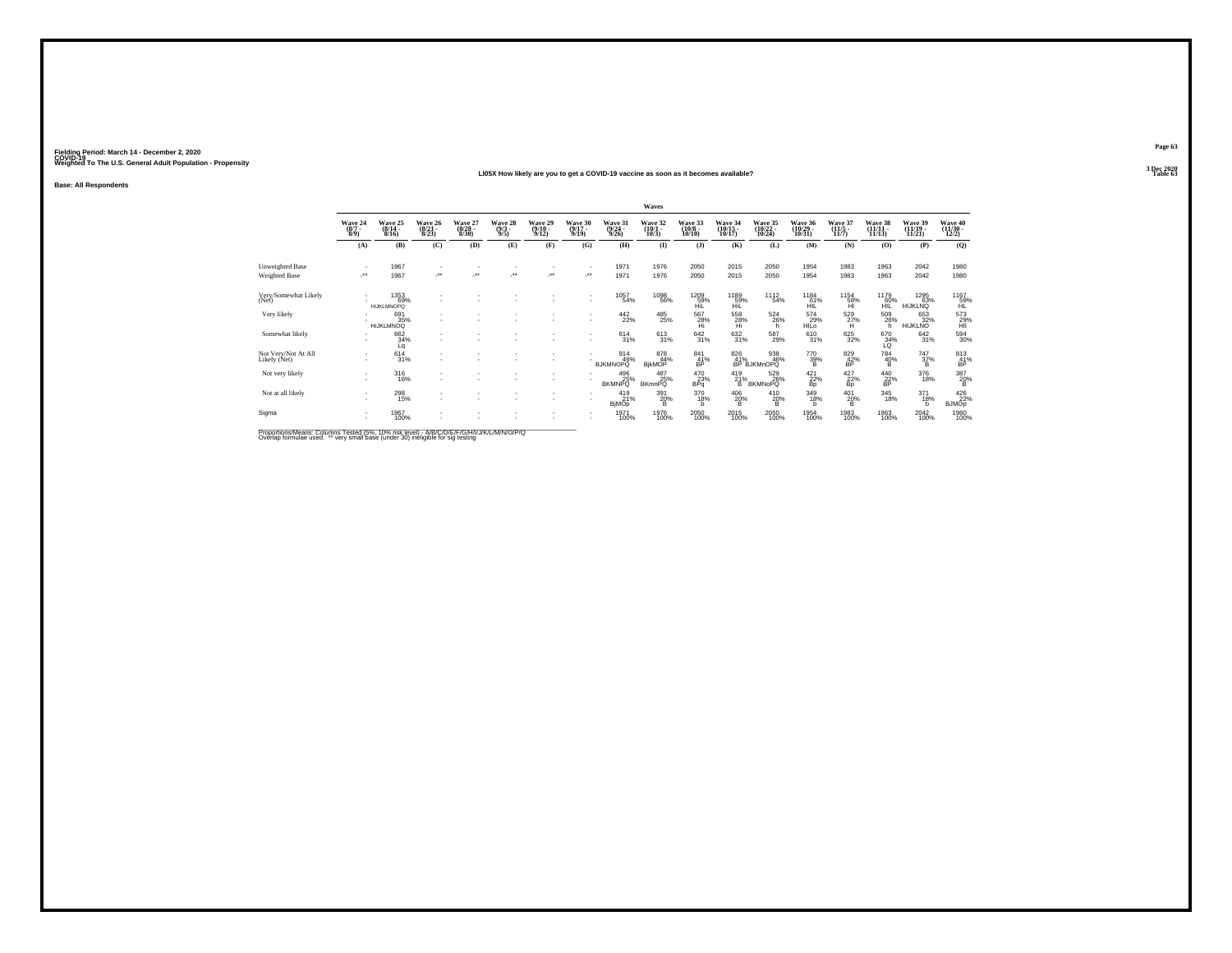### **VAC22 Which of the following are reason(s) why you are not likely to get a COVID-19 vaccine as soon as one becomes available? Table 64 Please select all that apply.**

**Base: Not Likely To Get COVID-19 Vaccine**

|                                                                             |                               |                                    |                              |                                  |                            |                              |                              |                                | Waves                        |                                     |                                |                                |                               |                              |                                |                                |                            |
|-----------------------------------------------------------------------------|-------------------------------|------------------------------------|------------------------------|----------------------------------|----------------------------|------------------------------|------------------------------|--------------------------------|------------------------------|-------------------------------------|--------------------------------|--------------------------------|-------------------------------|------------------------------|--------------------------------|--------------------------------|----------------------------|
|                                                                             | Wave 24<br>$(8/7 -$<br>8/9    | Wave 25<br>$(8/14 -$<br>8/16       | Wave 26<br>$(8/21 -$<br>8/23 | Wave 27<br>$(8/28 -$<br>$8/30$ ) | Wave 28<br>$(9/3 -$<br>9/5 | Wave 29<br>$(9/10 -$<br>9/12 | Wave 30<br>$(9/17 -$<br>9/19 | Wave 31<br>$(9/24 -$<br>9/26   | Wave 32<br>$(10/1 -$<br>10/3 | Wave 33<br>$(10/8 -$<br>10/10       | Wave 34<br>$(10/15 -$<br>10/17 | Wave 35<br>$(10/22 -$<br>10/24 | Wave 36<br>(10/29 -<br>10/31  | Wave 37<br>$(11/5 -$<br>11/7 | Wave 38<br>$(11/11 -$<br>11/13 | Wave 39<br>$(11/19 -$<br>11/21 | Wave 40<br>(11/30<br>12/2) |
|                                                                             | (A)                           | (B)                                | (C)                          | (D)                              | (E)                        | (F)                          | (G)                          | (H)                            | $($ $\Gamma$                 | $($ $\bf{J}$ $)$                    | (K)                            | (L)                            | (M)                           | (N)                          | (0)                            | (P)                            | (Q)                        |
| Unweighted Base<br>Weighted Base                                            | $\mathcal{C}^{\bullet}$       | -**                                | ÷.                           | $\cdot$                          |                            | $\mathcal{L}^{\text{max}}$   | -**                          | $\mathcal{L}^{\bullet\bullet}$ | $\cdot$                      | $\overline{\phantom{a}}$<br>$\cdot$ | ٠<br>-**                       | -**                            |                               | $\mathcal{F}^{\bullet}$      |                                | $\mathcal{C}^{\star}$          | 717<br>813                 |
| I am worried about<br>unknown side effects of<br>the vaccine                |                               | $\sim$                             | ٠                            |                                  | ٠                          |                              | $\overline{\phantom{a}}$     |                                | $\sim$                       |                                     | ٠                              |                                |                               |                              | $\sim$                         | $\sim$                         | 509<br>63%                 |
| I do not trust that the<br>vaccine will prevent me<br>from getting COVID-19 | $\overline{\phantom{a}}$      | $\sim$                             | ٠<br>$\sim$                  | $\sim$                           | ٠                          |                              | ٠                            |                                | ٠<br>$\sim$                  | $\overline{\phantom{a}}$            | ٠<br>۰                         |                                | ٠                             |                              | $\sim$                         | $\mathbf{r}$                   | 347<br>43%                 |
| I never receive any<br>vaccinations                                         | ٠                             |                                    |                              |                                  |                            |                              |                              |                                | $\sim$                       |                                     | ٠                              |                                | ٠                             |                              |                                |                                | 153<br>19%                 |
| I don't need to get it if<br>enough people are<br>vaccinated                | ٠                             | $\overline{\phantom{a}}$           | $\sim$                       |                                  | ٠                          |                              |                              |                                | ٠<br>٠                       | $\overline{\phantom{a}}$<br>$\sim$  | ٠<br>٠                         |                                | ٠                             |                              | ٠                              |                                | $^{66}_{8\%}$              |
| It is against my religion to<br>receive vaccinations                        | ٠<br>٠                        |                                    | ٠                            |                                  | ۰                          |                              |                              |                                | ٠                            | $\overline{\phantom{a}}$            | ٠<br>٠                         |                                |                               |                              |                                | $\sim$                         | $^{48}_{6\%}$              |
| Other                                                                       | -                             | $\overline{\phantom{a}}$           |                              |                                  | ۰                          |                              |                              |                                |                              |                                     | ٠                              |                                | -                             |                              | ٠                              |                                | $^{102}_{13\%}$            |
| Sigma                                                                       | ٠<br>$\overline{\phantom{a}}$ | $\overline{\phantom{a}}$<br>$\sim$ | ٠<br>$\sim$                  | $\sim$                           | ٠                          |                              | ٠                            |                                | ٠<br>$\sim$                  | $\overline{\phantom{a}}$<br>$\sim$  | ٠<br>٠                         |                                | ٠<br>$\overline{\phantom{a}}$ |                              | ٠                              |                                | 1225<br>151%               |

Proportions/Means: Columns Tested (5%, 10% risk level) - A/B/C/D/E/F/G/H/I/J/K/L/M/N/O/P/Q<br>Overlap formulae used. \*\* very small base (under 30) ineligible for sig testing

**Page 643 Dec 2020<br>Table 64**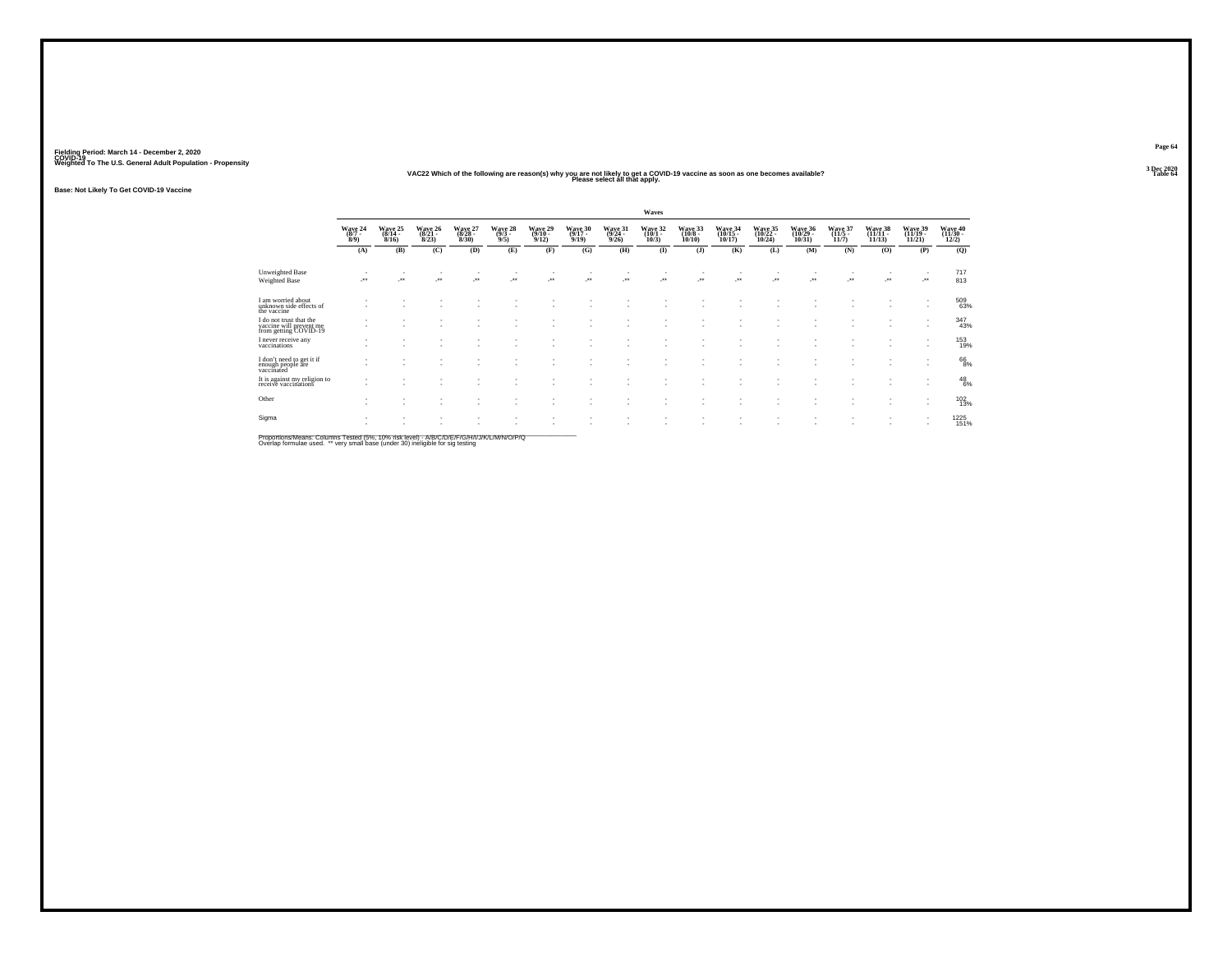#### **VAC26 How concerned are you of potential side effects of a COVID-19 vaccine?Table 65 Table 65 Table 65**

**Base: All Respondents**

|                                        |                                |                          |                             |                             |                                |                             |                             |                             | Waves                       |                              |                               |                               |                               |                             |                            |                                    |                              |
|----------------------------------------|--------------------------------|--------------------------|-----------------------------|-----------------------------|--------------------------------|-----------------------------|-----------------------------|-----------------------------|-----------------------------|------------------------------|-------------------------------|-------------------------------|-------------------------------|-----------------------------|----------------------------|------------------------------------|------------------------------|
|                                        | Wave 24<br>$\frac{(8/7)}{8/9}$ | Wave 25<br>$8/16$ )      | Wave 26<br>(8/21 -<br>8/23) | Wave 27<br>(8/28 -<br>8/30) | Wave 28<br>$\frac{(9/3)}{9/5}$ | Wave 29<br>(9/10 -<br>9/12) | Wave 30<br>(9/17 -<br>9/19) | Wave 31<br>(9/24 -<br>9/26) | Wave 32<br>(10/1 -<br>10/3) | Wave 33<br>(10/8 -<br>10/10) | Wave 34<br>(10/15 -<br>10/17) | Wave 35<br>(10/22 -<br>10/24) | Wave 36<br>(10/29 -<br>10/31) | Wave 37<br>(11/5 -<br>11/7) | Wave 38<br>(11/11<br>11/13 | Wave 39<br>(11/19 -<br>11/21       | Wave 40<br>(11/30 -<br>12/2) |
|                                        | (A)                            | (B)                      | (C)                         | (D)                         | (E)                            | (F)                         | (G)                         | (H)                         | $\mathbf{I}$                | (J)                          | (K)                           | (L)                           | (M)                           | (N)                         | (O)                        | (P)                                | (Q)                          |
| Unweighted Base<br>Weighted Base       | $\mathcal{C}^{\star\star}$     |                          | ÷.                          | $\overline{\phantom{a}}$    |                                | -**                         | $\cdot$                     | -**                         | ٠.                          | $\mathcal{L}^{\star\star}$   | ÷                             | $\cdot$                       |                               |                             | $\cdot$                    | ٠<br>                              | 1980<br>1980                 |
| Very/Somewhat<br>Concerned (Net)       |                                |                          |                             |                             |                                |                             |                             |                             |                             | ٠                            | $\sim$                        | $\overline{\phantom{a}}$      | ٠                             |                             | $\sim$                     | ٠<br>$\sim$                        | 1553<br>78%                  |
| Very concerned                         |                                |                          |                             |                             |                                |                             |                             |                             |                             |                              |                               |                               |                               |                             |                            | ٠<br>$\overline{\phantom{a}}$      | 791<br>40%                   |
| Somewhat concerned                     | $\sim$                         | $\overline{\phantom{a}}$ | ۰                           |                             |                                |                             |                             |                             |                             | ٠<br>٠                       |                               | $\overline{\phantom{a}}$      | $\sim$<br>$\sim$              | ٠<br>٠                      | $\sim$<br>$\sim$           | $\overline{\phantom{a}}$<br>$\sim$ | 762<br>38%                   |
| Not At All/Not Very<br>Concerned (Net) | $\sim$                         |                          |                             |                             |                                |                             | ٠                           |                             |                             | ٠                            | $\sim$                        | $\overline{\phantom{a}}$      | $\sim$                        | ٠                           | $\sim$                     | ٠<br>$\sim$                        | $427_{22\%}$                 |
| Not very concerned                     | $\mathbf{r}$                   |                          |                             |                             |                                |                             |                             |                             |                             |                              |                               | $\overline{\phantom{a}}$      | ٠                             |                             |                            | ٠<br>$\overline{\phantom{a}}$      | 286<br>14%                   |
| Not at all concerned                   |                                |                          | ٠                           |                             |                                | ٠                           |                             |                             |                             | ٠                            |                               | $\overline{\phantom{a}}$      | $\sim$                        |                             | $\sim$                     | ٠<br>$\sim$                        | $141$ <sub>7%</sub>          |
| Sigma                                  | $\overline{\phantom{a}}$       |                          | ٠                           |                             |                                |                             |                             |                             |                             | ٠                            |                               | $\overline{\phantom{a}}$      | ٠                             |                             | $\sim$                     | ٠<br>$\overline{\phantom{a}}$      | 1980<br>100%                 |

Proportions/Means: Columns Tested (5%, 10% risk level) - A/B/C/D/E/F/G/H/I/J/K/L/M/N/O/P/Q<br>Overlap formulae used. \*\* very small base (under 30) ineligible for sig testing

**Page 65**3 Dec 2020<br>Table 65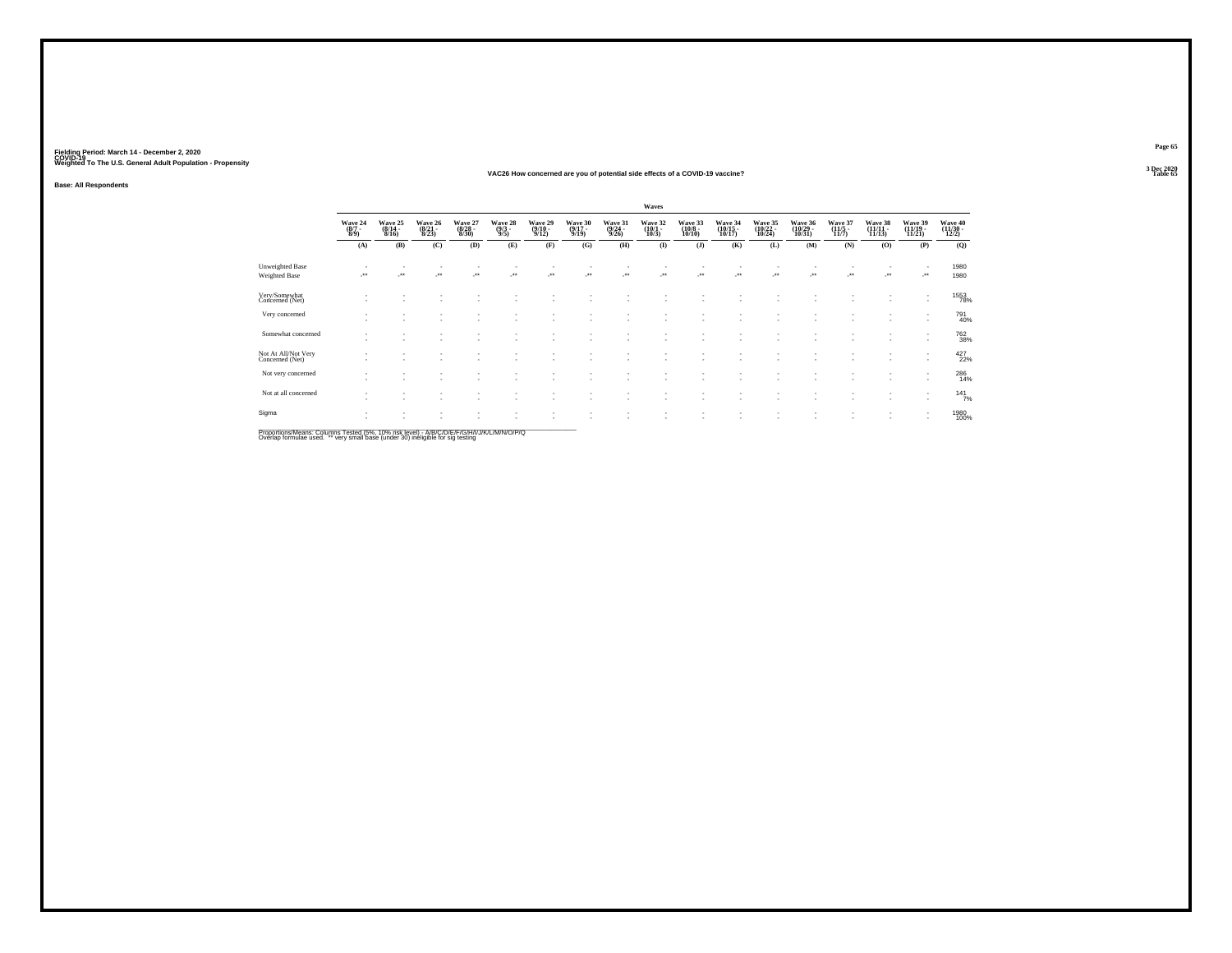#### **VAC23 How much of a say would you want regarding which company you receive a COVID-19 vaccine from?Table 66 Table 66 Table 66 Table 66 Table 66 Table 66 Table 66 Table 66 Table 66**

**Base: All Respondents**

|                                                            |                                    |                                  |                                  |                             |                                |                                       |                                  |                                  | Waves                       |                                        |                               |                               |                               |                                         |                               |                               |                          |
|------------------------------------------------------------|------------------------------------|----------------------------------|----------------------------------|-----------------------------|--------------------------------|---------------------------------------|----------------------------------|----------------------------------|-----------------------------|----------------------------------------|-------------------------------|-------------------------------|-------------------------------|-----------------------------------------|-------------------------------|-------------------------------|--------------------------|
|                                                            | Wave 24<br>(8/7 -<br>8/9)          | Wave 25<br>$\frac{(8/14)}{8/16}$ | Wave 26<br>$\frac{(8/21)}{8/23}$ | Wave 27<br>(8/28 -<br>8/30) | Wave 28<br>$\frac{(9/3)}{9/5}$ | Wave 29<br>$\frac{(9/10-9/12)}{9/12}$ | Wave 30<br>$\frac{(9/17)}{9/19}$ | Wave 31<br>$\frac{(9/24)}{9/26}$ | Wave 32<br>(10/1 -<br>10/3) | Wave 33<br>$\frac{(10/8 - 10)}{10/10}$ | Wave 34<br>(10/15 -<br>10/17) | Wave 35<br>(10/22 -<br>10/24) | Wave 36<br>(10/29 -<br>10/31) | Wave 37<br>$\frac{(11/5 - 11)}{(11/7)}$ | Wave 38<br>(11/11 -<br>11/13) | Wave 39<br>(11/19 -<br>11/21) | Wave 40 $(11/30 - 12/2)$ |
|                                                            | (A)                                | (B)                              | (C)                              | (D)                         | (E)                            | (F)                                   | (G)                              | (H)                              | $\bf(I)$                    | (J)                                    | (K)                           | (L)                           | (M)                           | (N)                                     | (0)                           | (P)                           | (Q)                      |
| <b>Unweighted Base</b><br><b>Weighted Base</b>             |                                    | $\ddot{\phantom{1}}$             | $\cdot$                          | $\cdot$                     | ÷                              | $\star\star$                          | $\cdot$                          | $\overline{\phantom{a}}$         | ÷.                          | $\overline{\phantom{a}}$               | $\cdot$                       | $\ddot{\phantom{1}}$          | $\star$                       | $\ddot{\phantom{1}}$                    | $\overline{\phantom{a}}$      |                               | 1980<br>1980             |
| A Great Deal/Some (Net)                                    |                                    |                                  |                                  |                             |                                |                                       |                                  |                                  |                             |                                        |                               |                               |                               |                                         |                               | ٠<br>٠                        | 1324<br>67%              |
| A great deal                                               | ٠                                  |                                  |                                  |                             |                                |                                       |                                  |                                  |                             |                                        |                               |                               |                               |                                         |                               | ٠                             | 735<br>37%               |
| Some                                                       | ٠                                  |                                  |                                  |                             |                                |                                       |                                  |                                  |                             |                                        | ٠<br>٠                        |                               | ٠                             |                                         |                               | ٠<br>٠                        | 588<br>30%               |
| None/Not Much (Net)                                        |                                    |                                  |                                  |                             |                                |                                       |                                  |                                  |                             |                                        |                               |                               | ٠                             |                                         |                               | ٠<br>٠                        | 340                      |
| Not much                                                   |                                    |                                  |                                  |                             |                                |                                       |                                  |                                  |                             |                                        |                               |                               |                               |                                         | $\sim$                        | $\overline{\phantom{a}}$      | 193<br>10%               |
| None                                                       | $\sim$<br>$\overline{\phantom{a}}$ |                                  |                                  |                             |                                |                                       |                                  |                                  |                             |                                        | ٠.                            |                               |                               |                                         |                               | ٠<br>$\overline{\phantom{a}}$ | 147/7                    |
| N/A - I would not want to<br>receive a COVID-19<br>vaccine |                                    |                                  |                                  |                             |                                |                                       |                                  |                                  |                             |                                        |                               |                               |                               |                                         |                               | $\overline{\phantom{a}}$<br>٠ | 317<br>16%               |
| Sigma                                                      | ٠                                  |                                  |                                  |                             |                                |                                       |                                  |                                  | ٠<br>٠                      |                                        | ٠<br>×                        | ٠                             | $\overline{\phantom{a}}$      |                                         | $\sim$                        | ٠<br>$\overline{\phantom{a}}$ | 1980<br>100%             |

Proportions/Means: Columns Tested (5%, 10% risk level) - *NB/C/D/E/F/G/H/IJJ/K/L/M/N/O/P/Q*<br>Overlap formulae used. \*\* very small base (under 30) ineligible for sig testing

**Page 663 Dec 2020<br>Table 66**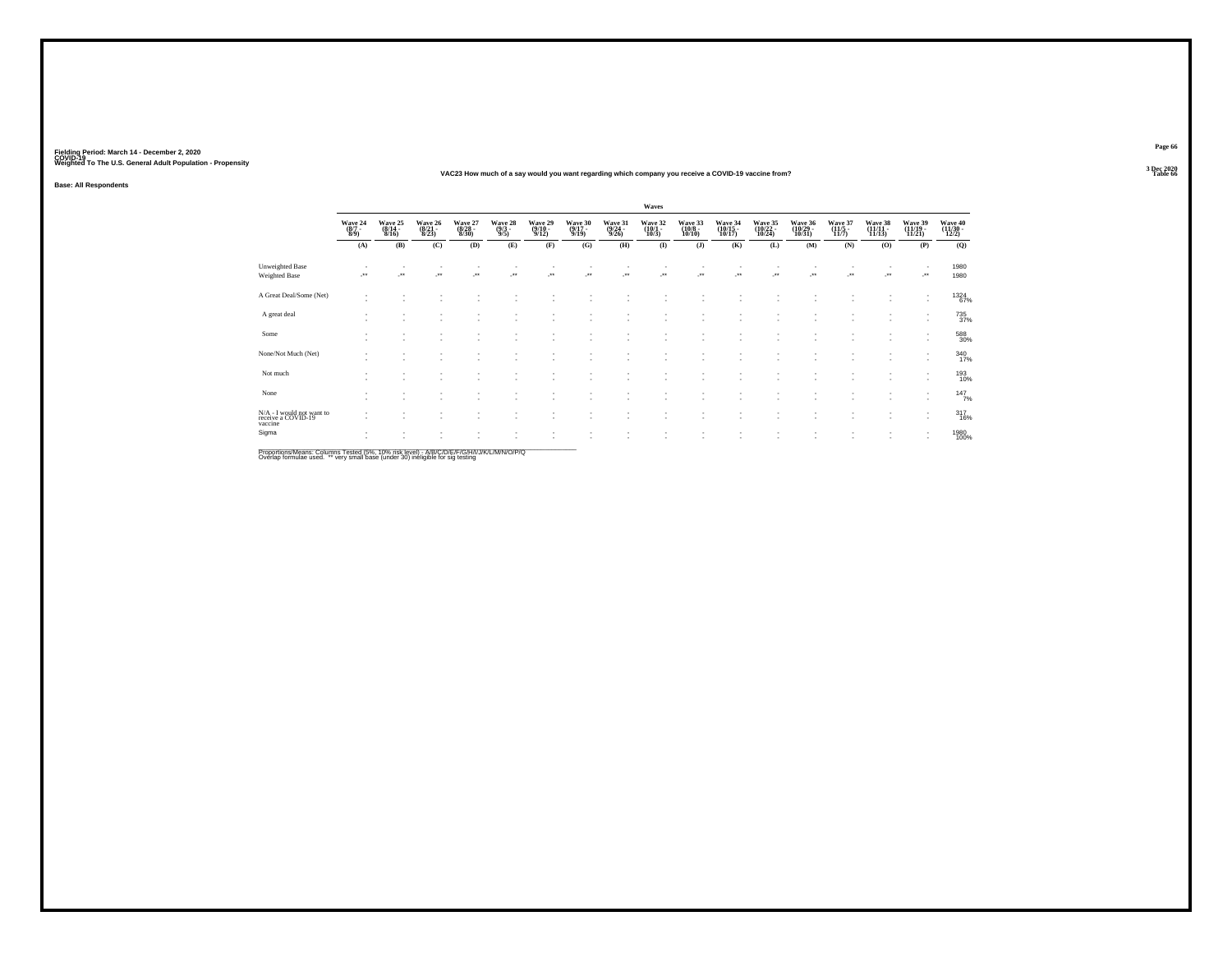### **VAC24 If there are multiple COVID-19 vaccinations available, would you prefer to choose which vaccine you receive, or would Table 67 you take any COVID-19 vaccine offered to you?**

**Base: All Respondents**

|                                                                 |                            |                              |                              |                              |                            |                              |                              |                              | <b>Waves</b>                 |                                |                  |                                |                                |                              |                                |                                |                                |
|-----------------------------------------------------------------|----------------------------|------------------------------|------------------------------|------------------------------|----------------------------|------------------------------|------------------------------|------------------------------|------------------------------|--------------------------------|------------------|--------------------------------|--------------------------------|------------------------------|--------------------------------|--------------------------------|--------------------------------|
|                                                                 | Wave 24<br>$(8/7 -$<br>8/9 | Wave 25<br>$(8/14 -$<br>8/16 | Wave 26<br>$(8/21 -$<br>8/23 | Wave 27<br>$(8/28 -$<br>8/30 | Wave 28<br>$(9/3 -$<br>9/5 | Wave 29<br>$(9/10 -$<br>9/12 | Wave 30<br>$(9/17 -$<br>9/19 | Wave 31<br>$(9/24 -$<br>9/26 | Wave 32<br>$(10/1 -$<br>10/3 | Wave 33<br>$(10/8 -$<br>10/10  | Wave 34<br>10/17 | Wave 35<br>$(10/22 -$<br>10/24 | Wave 36<br>$(10/29 -$<br>10/31 | Wave 37<br>$(11/5 -$<br>11/7 | Wave 38<br>$(11/11 -$<br>11/13 | Wave 39<br>$(11/19 -$<br>11/21 | Wave 40<br>$(11/30 -$<br>12/2) |
|                                                                 | (A)                        | (B)                          | (C)                          | (D)                          | (E)                        | (F)                          | (G)                          | (H)                          | $\mathbf{I}$                 | (J)                            | (K)              | (L)                            | (M)                            | (N)                          | (0)                            | (P)                            | (0)                            |
| Unweighted Base                                                 |                            | ٠                            |                              |                              |                            |                              | $\overline{\phantom{a}}$     |                              |                              |                                | ٠                |                                |                                |                              |                                | - 11                           | 1980                           |
| Weighted Base                                                   | -177                       | $\sim$                       | $\cdot$                      | $\cdot$                      | $\cdot$                    | $\mathcal{L}^{\text{max}}$   | $\mathcal{L}^{\text{max}}$   | $\cdot$                      | $\cdot$                      | $\mathcal{L}^{\bullet\bullet}$ | $\cdot$          | $\sim$                         | $\sim$                         |                              | $\cdot$                        | $\cdot$                        | 1980                           |
| I would prefer to choose<br>which COVID-19 vaccine I<br>receive |                            |                              |                              |                              |                            |                              |                              |                              |                              |                                |                  |                                |                                |                              |                                | - 11                           | 1010<br>51%                    |
| I would take any<br>COVID-19 vaccine offered<br>to me           |                            |                              |                              |                              |                            |                              |                              |                              |                              |                                | ۰.               |                                |                                |                              |                                | - 11                           | 502<br>25%                     |
| N/A - I would not receive a<br>COVID-19 vaccine                 | $\sim$                     |                              |                              |                              |                            |                              |                              |                              |                              |                                | ٠                | $\overline{\phantom{a}}$       |                                |                              |                                | $\sim$                         | 469<br>24%                     |
| Sigma                                                           |                            |                              |                              |                              |                            | ٠.                           | $\sim$<br>$\sim$             | $\sim$                       | ٠                            |                                |                  |                                |                                |                              |                                | $\overline{\phantom{a}}$       | 1980<br>100%                   |

Proportions/Means: Columns Tested (5%, 10% risk level) - *NB/C/D/E/F/G/H/IJJ/K/L/M/N/O/P/Q*<br>Overlap formulae used. \*\* very small base (under 30) ineligible for sig testing

**Page 673 Dec 2020<br>Table 67**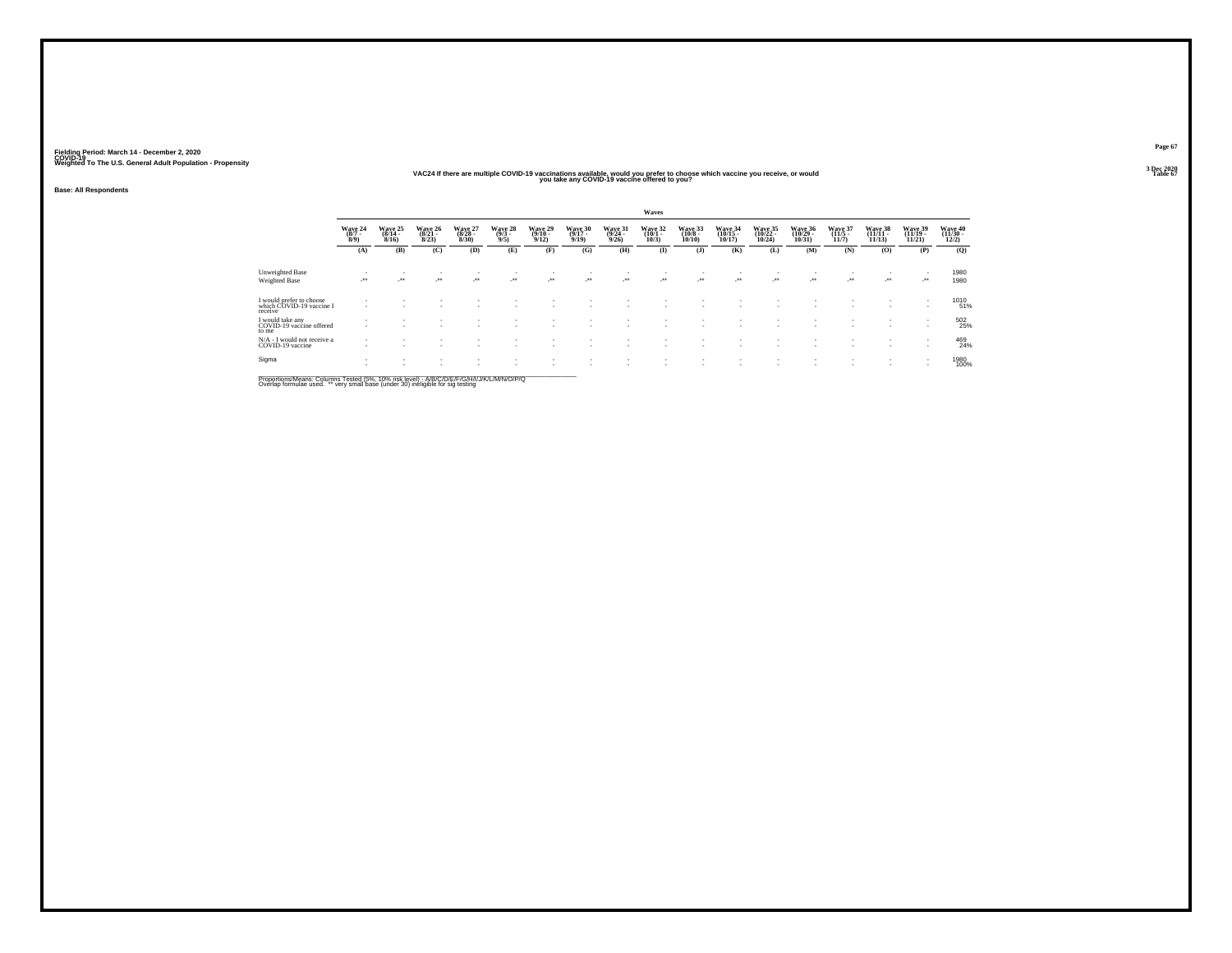### **VAC25 If there are multiple COVID-19 vaccines available, and you are allowed to pick which one you receive, how will you Table 68 determine which vaccine you get? Please select all that apply.**

**Base: All Respondents**

|                                                                                                |                                                      |                                |                              |                              |                                                      |                              |                              |                              | Waves                        |                               |                                       |                              |                                |                                |                                |                                |                            |
|------------------------------------------------------------------------------------------------|------------------------------------------------------|--------------------------------|------------------------------|------------------------------|------------------------------------------------------|------------------------------|------------------------------|------------------------------|------------------------------|-------------------------------|---------------------------------------|------------------------------|--------------------------------|--------------------------------|--------------------------------|--------------------------------|----------------------------|
|                                                                                                | Wave 24<br>$(8/7 -$<br>8/9                           | Wave 25<br>$(8/14 -$<br>8/16   | Wave 26<br>$(8/21 -$<br>8/23 | Wave 27<br>$(8/28 -$<br>8/30 | Wave 28<br>$(9/3 -$<br>9/5                           | Wave 29<br>$(9/10 -$<br>9/12 | Wave 30<br>$(9/17 -$<br>9/19 | Wave 31<br>$(9/24 -$<br>9/26 | Wave 32<br>$(10/1 -$<br>10/3 | Wave 33<br>$(10/8 -$<br>10/10 | Wave 34<br>10/17                      | Wave 35<br>(10/22 -<br>10/24 | Wave 36<br>$(10/29 -$<br>10/31 | Wave 37<br>$(11/5 -$<br>11/7   | Wave 38<br>$(11/11 -$<br>11/13 | Wave 39<br>$(11/19 -$<br>11/21 | Wave 40<br>(11/30<br>12/2) |
|                                                                                                | (A)                                                  | (B)                            | (C)                          | (D)                          | (E)                                                  | (F)                          | (G)                          | (H)                          | $\bf{I}$                     | $($ $)$                       | (K)                                   | (L)                          | (M)                            | (N)                            | (O)                            | (P)                            | (Q)                        |
| Unweighted Base<br><b>Weighted Base</b>                                                        | $\cdot$                                              | $\sim$<br>$\ddot{\phantom{1}}$ | ٠.<br>$\bullet\bullet$       | $\sim$<br>$\bullet\,\bullet$ | $\overline{\phantom{a}}$<br>$\overline{\phantom{a}}$ | $\sim$<br>$\bullet\bullet$   | $\cdot$                      |                              | $\bullet\bullet$             | $\bullet\,\bullet$            | $\overline{\phantom{a}}$<br>$\ddot{}$ | $\star\star$                 | $\sim$<br>$\cdot$              | $\sim$<br>$\ddot{\phantom{1}}$ | $\cdot$                        | ٠<br>$\cdot$                   | 1980<br>1980               |
| I will listen to my doctor's<br>opinion on which vaccine<br>to receive                         | $\overline{\phantom{a}}$                             |                                |                              |                              |                                                      |                              |                              |                              |                              |                               | ٠                                     |                              |                                |                                |                                | ٠                              | 811<br>41%                 |
| I will listen to the officials<br>(e.g., Dr. Fauci, The CDC)<br>on which vaccine to<br>receive | $\overline{\phantom{a}}$                             |                                |                              |                              |                                                      |                              |                              |                              |                              |                               |                                       |                              |                                |                                |                                |                                | 652<br>33%                 |
| I will receive which ever<br>vaccine has the highest<br>effect rating                          | $\sim$                                               | ٠<br>٠                         |                              |                              |                                                      |                              |                              |                              |                              |                               |                                       |                              |                                |                                |                                | ٠<br>٠                         | 640<br>32%                 |
| I will receive which ever<br>vaccine has the least<br>amount of possible side<br>effect        |                                                      | ٠                              |                              |                              |                                                      |                              |                              |                              |                              |                               |                                       |                              |                                |                                |                                |                                | 617<br>31%                 |
| I will do my own research<br>on each vaccine                                                   | $\overline{\phantom{a}}$<br>$\overline{\phantom{a}}$ | ٠                              |                              |                              | ٠                                                    |                              |                              |                              |                              |                               |                                       |                              | ٠                              |                                |                                | ٠                              | 580<br>29%                 |
| I will receive which ever<br>vaccine is available to me<br>first                               | $\overline{\phantom{a}}$                             | $\sim$                         | ٠                            |                              | ٠                                                    | $\overline{\phantom{a}}$     | $\overline{\phantom{a}}$     | ٠                            |                              |                               | ٠                                     |                              | ٠                              | ٠                              | $\sim$                         |                                | 263                        |
| Other                                                                                          | $\overline{\phantom{a}}$                             | ٠                              |                              |                              |                                                      |                              |                              |                              |                              |                               |                                       |                              |                                |                                |                                | ٠                              | $\frac{52}{3\%}$           |
| N/A - I will not receive a<br>COVID-19 vaccine                                                 | $\overline{\phantom{a}}$<br>$\overline{\phantom{a}}$ | $\sim$<br>٠                    | $\sim$<br>٠                  | ٠                            | ٠                                                    | ٠<br>٠                       |                              | ٠<br>٠                       |                              | ٠                             | ٠<br>٠                                | и.                           | $\sim$<br>٠                    | ٠<br>٠                         |                                | ٠<br>٠                         | 419<br>21%                 |
| Sigma                                                                                          | $\overline{\phantom{a}}$                             | ٠<br>٠                         | ٠                            | ٠                            | ٠<br>$\overline{\phantom{a}}$                        | ٠                            | $\overline{\phantom{a}}$     | ٠<br>٠                       |                              | ٠                             | ٠                                     | ٠                            | ٠<br>٠                         | ٠<br>٠                         | ٠                              | ٠                              | 4036<br>204%               |

Proportions/Means: Columns Tested (5%, 10% risk level) - A/B/C/D/E/F/G/H/I/J/K/L/M/N/O/P/Q<br>Overlap formulae used. \*\* very small base (under 30) ineligible for sig testing

**Page 683 Dec 2020<br>Table 68**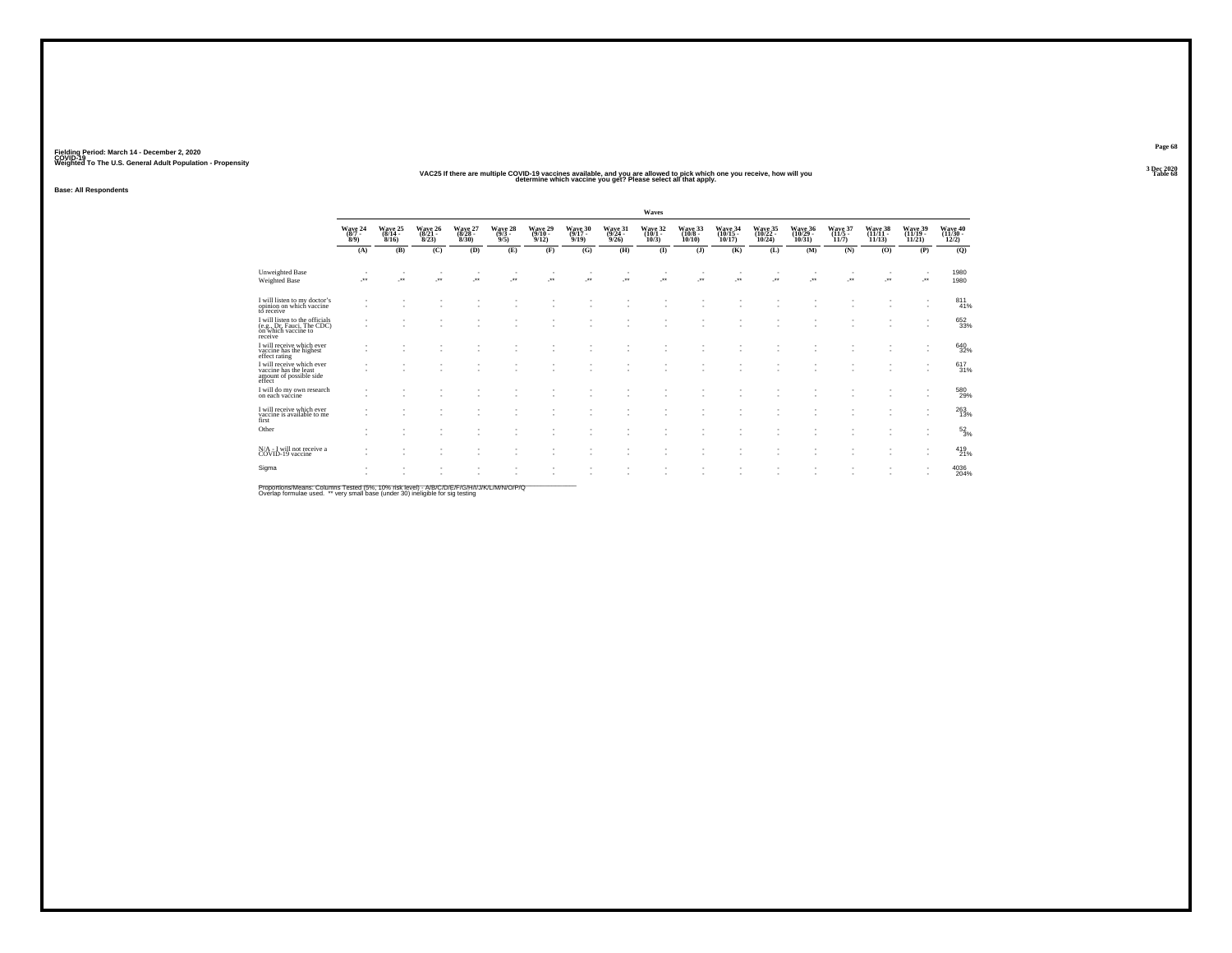#### **VAX02 Do you support a priority system for vaccinations, or should it be first come/first serve?Table 69 Table 69**

**Base: All Respondents**

|                           |                                    |                                  |                                  |                                  |                               |                                  |                                  |                                  | Waves                                 |                                   |                                          |                               |                                    |                                  |                                    |                                        |                                          |
|---------------------------|------------------------------------|----------------------------------|----------------------------------|----------------------------------|-------------------------------|----------------------------------|----------------------------------|----------------------------------|---------------------------------------|-----------------------------------|------------------------------------------|-------------------------------|------------------------------------|----------------------------------|------------------------------------|----------------------------------------|------------------------------------------|
|                           | Wave 24<br>(8/7 -<br>8/9)          | Wave 25<br>$\frac{(8/14)}{8/16}$ | Wave 26<br>$\frac{(8/21)}{8/23}$ | Wave 27<br>$\frac{(8/28)}{8/30}$ | Wave 28<br>$\binom{9/3}{9/5}$ | Wave 29<br>$\frac{(9/10)}{9/12}$ | Wave 30<br>$\frac{(9/17)}{9/19}$ | Wave 31<br>$\frac{(9/24)}{9/26}$ | Wave 32<br>$\frac{(10/1 - 10)}{10/3}$ | Wave 33<br>$\frac{(10/8)}{10/10}$ | Wave 34<br>$\frac{(10/15)}{10/17}$       | Wave 35<br>(10/22 -<br>10/24) | Wave 36<br>$\frac{(10/29)}{10/31}$ | Wave 37<br>$\frac{(11/5)}{11/7}$ | Wave 38<br>$\frac{(11/11)}{11/13}$ | Wave 39<br>$\frac{(11/19 - 1)}{11/21}$ | Wave 40<br>$\frac{(11/30 - 12/2)}{12/2}$ |
|                           | (A)                                | (B)                              | (C)                              | (D)                              | (E)                           | (F)                              | (G)                              | (H)                              | $\mathbf{I}$                          | (J)                               | (K)                                      | (L)                           | (M)                                | (N)                              | (O)                                | (P)                                    | $\mathbf{Q}$                             |
| Unweighted Base           |                                    | 1967                             |                                  |                                  | ٠                             |                                  | $\sim$                           | 1971                             |                                       |                                   | $\overline{\phantom{a}}$                 | ٠                             |                                    | ٠                                |                                    | $\sim$                                 | 1980                                     |
| <b>Weighted Base</b>      | -11                                | 1967                             | ur.                              | $\cdot$                          | $\overline{\phantom{a}}$      | $\sim$                           | $\cdot$                          | 1971                             | $\cdot$                               | $\cdot$                           | $\mathcal{L}^{\text{max}}$               | $\cdot$                       | $\cdot$                            | $\overline{\phantom{a}}$         | $\mathcal{L}^{\bullet\bullet}$     | $\cdot$                                | 1980                                     |
| Support a priority system | $\sim$<br>$\overline{\phantom{a}}$ | <sup>1360</sup> 69%              | $\sim$                           |                                  | ٠                             |                                  | $\sim$                           | $\frac{1449}{74\%}$              | <b>A</b>                              |                                   | $\mathbf{r}$                             | ٠                             | $\sim$                             | . .                              |                                    | $\sim$                                 | $^{1504}_{76\%}$                         |
| First come/first serve    | . .<br>$\sim$                      | 607<br>31%<br>HQ                 | $\sim$                           |                                  | ٠<br>۰                        | $\sim$                           | ٠<br>$\sim$                      | 522<br>26%                       | <b>A</b>                              |                                   |                                          | $\mathbf{r}$                  |                                    |                                  |                                    |                                        | 476<br>24%                               |
| Sigma                     |                                    | 1967<br>100%                     | $\sim$                           |                                  | ۰                             | $\sim$<br>. .                    | $\sim$<br>$\mathbf{r}$           | 1971<br>100%                     | $\sim$                                |                                   | $\overline{\phantom{a}}$<br>$\mathbf{r}$ | ٠                             | . .                                |                                  |                                    | $\sim$<br>$\overline{\phantom{a}}$     | 1980<br>100%                             |

Proportions/Means: Columns Tested (5%, 10% risk level) - *NB/C/D/E/F/G/H/IJJ/K/L/M/N/O/P/Q*<br>Overlap formulae used. \*\* very small base (under 30) ineligible for sig testing

**Page 693 Dec 2020<br>Table 69**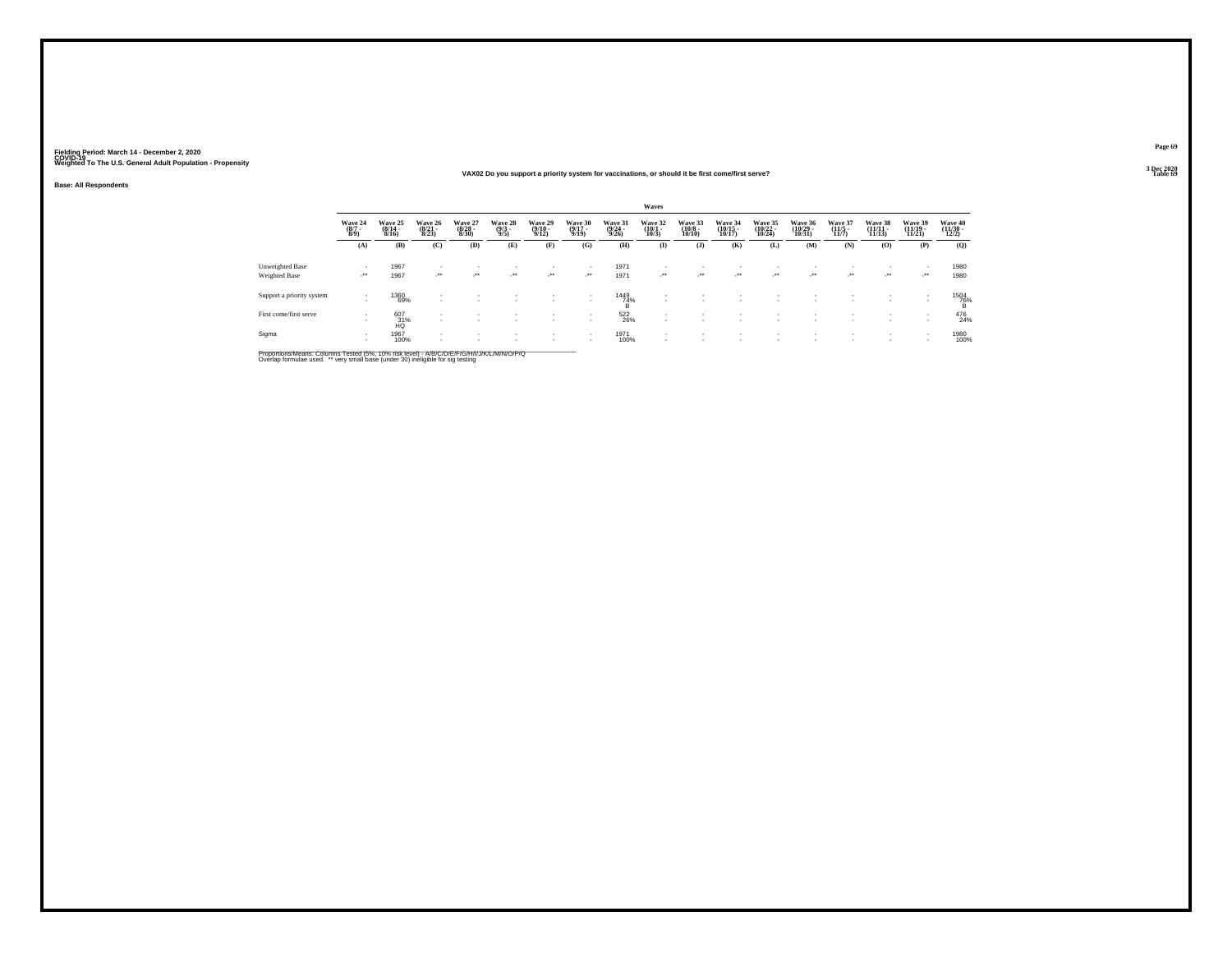#### **VAX03 Which of the following groups, if any, should receive priority when a COVID-19 vaccine is available in the USA?Table 70 Table 70 Table 70 Table 70 Table 70 Table 70**

**Base: Support A Priority System**

|                                                                                                                  |                                                                |                                |                                    |                                  |                                |                                       |                                  |                                  | Waves                                 |                                        |                                     |                               |                                                      |                             |                            |                                                      |                          |
|------------------------------------------------------------------------------------------------------------------|----------------------------------------------------------------|--------------------------------|------------------------------------|----------------------------------|--------------------------------|---------------------------------------|----------------------------------|----------------------------------|---------------------------------------|----------------------------------------|-------------------------------------|-------------------------------|------------------------------------------------------|-----------------------------|----------------------------|------------------------------------------------------|--------------------------|
|                                                                                                                  | $\begin{array}{c} \text{Wave } 24 \\ (8/7 \\ 8/9) \end{array}$ | Wave 25<br>(8/14 -<br>8/16)    | Wave 26<br>$\frac{(8/21)}{8/23}$   | Wave 27<br>$\frac{(8/28)}{8/30}$ | Wave 28<br>$\frac{(9/3)}{9/5}$ | Wave 29<br>$\frac{(9/10-9/12)}{9/12}$ | Wave 30<br>$\frac{(9/17)}{9/19}$ | Wave 31<br>$\frac{(9/24)}{9/26}$ | Wave 32<br>$\frac{(10/1 - 10)}{10/3}$ | Wave 33<br>$\frac{(10/8 - 10)}{10/10}$ | Wave 34<br>(10/15 -<br>10/17)       | Wave 35<br>(10/22 -<br>10/24) | Wave 36<br>(10/29 -<br>10/31)                        | Wave 37<br>(11/5 -<br>11/7) | Wave 38<br>(11/11<br>11/13 | Wave 39<br>(11/19 -<br>11/21                         | Wave 40 $(11/30 - 12/2)$ |
|                                                                                                                  | (A)                                                            | (B)                            | (C)                                | (D)                              | (E)                            | (F)                                   | (G)                              | (H)                              | $\bf{I}$                              | $($ $\bf{J}$ $)$                       | (K)                                 | (L)                           | (M)                                                  | (N)                         | (0)                        | (P)                                                  | (Q)                      |
| <b>Unweighted Base</b><br>Weighted Base                                                                          | -**                                                            | 1399<br>1360                   | $\sim$<br>$\overline{\phantom{a}}$ | ٠<br>÷.                          | $\ddot{\phantom{1}}$           | ٠<br>$\cdot$                          | $\overline{\phantom{a}}$<br>J.   | 1456<br>1449                     | ٠<br>                                 | $\overline{\phantom{a}}$               | $\overline{\phantom{a}}$<br>$\cdot$ | ×<br>$\overline{\phantom{a}}$ | $\overline{\phantom{a}}$<br>$\overline{\phantom{a}}$ | $\sim$<br>÷.                | $\sim$<br>J.               | $\cdot$                                              | 1536<br>1504             |
| Healthcare workers                                                                                               | $\sim$<br>٠                                                    | 997<br>73%                     | . п.                               | ٠                                |                                |                                       | ٠<br>٠                           | $\frac{1061}{73\%}$              | ٠                                     |                                        |                                     |                               | $\overline{\phantom{a}}$                             | ٠                           |                            | $\overline{\phantom{a}}$<br>$\overline{\phantom{a}}$ | 1160<br>bh               |
| Seniors (Age 55+)                                                                                                | $\mathbf{r}$                                                   | 959<br>71%                     |                                    |                                  |                                |                                       | ٠<br>$\overline{\phantom{a}}$    | $\frac{1001}{69\%}$              | ٠                                     |                                        |                                     |                               |                                                      |                             |                            | ٠                                                    | 1040<br>69%              |
| People with compromised<br>immune systems                                                                        | $\sim$                                                         | $\frac{926}{68\%}$<br>$\alpha$ | . п.                               | ٠                                |                                |                                       | ٠<br>٠                           | 987<br>68%<br>Q                  | ٠                                     |                                        |                                     | ×                             |                                                      | ٠<br>٠                      |                            | ٠<br>$\sim$                                          | 943<br>63%               |
| Workers deemed<br>"essential" (e.g.,<br>supermarket employees,<br>food processing workers,<br>bus drivers, etc.) |                                                                | $8^{14}_{60\%}$                |                                    |                                  |                                |                                       |                                  | $838\phantom{1}58\%$             |                                       |                                        |                                     |                               |                                                      | ٠                           |                            |                                                      | 904<br>60%               |
| Fire/Rescue/Police                                                                                               | $\sim$<br>٠                                                    | 766<br>56%                     |                                    |                                  |                                |                                       | $\sim$                           | $\substack{798 \\ 55\%}$         |                                       |                                        |                                     |                               |                                                      |                             |                            |                                                      | 866<br>58%               |
| Teachers                                                                                                         | $\sim$<br>٠                                                    | 599<br>44%                     | $\sim$                             | ٠                                |                                |                                       | ٠<br>٠                           | $^{717}_{~49\%}$ BQ              | ٠                                     |                                        |                                     |                               |                                                      | ٠                           |                            | ٠                                                    | 627<br>42%               |
| States or metropolitan<br>areas with the worst rates<br>of infection                                             | $\sim$                                                         | $^{461}_{34\%}$                |                                    |                                  |                                |                                       | ٠                                | $^{498}_{\ 34\%}$                |                                       |                                        |                                     |                               |                                                      |                             |                            |                                                      | 461 <sub>31%</sub>       |
| Children (Under age 17)                                                                                          | $\sim$                                                         | $\frac{379}{28\%}$             | $\sim$<br>$\sim$                   |                                  |                                |                                       | ٠<br>$\sim$                      | $^{379}_{26\%}$                  |                                       |                                        |                                     |                               |                                                      | ٠                           | ٠                          | $\overline{\phantom{a}}$                             | 351<br>23%               |
| Young adults (Age 18-39)                                                                                         | ٠<br>$\sim$                                                    | 217<br>16%                     |                                    |                                  |                                |                                       |                                  | $^{225}_{16\%}$                  | ٠                                     |                                        |                                     |                               |                                                      |                             |                            |                                                      | 210<br>14%               |
| Other                                                                                                            | ٠<br>٠                                                         | $^{16}_{1\%}$                  | <b>1999</b>                        | ٠                                |                                |                                       | $\sim$                           | $^{33}_{2\%}$<br>b               | ٠                                     |                                        |                                     | ٠                             |                                                      | ٠                           |                            | $\overline{\phantom{a}}$                             | 32/296                   |
| Sigma                                                                                                            | $\sim$                                                         | 6134<br>451%                   |                                    |                                  |                                |                                       |                                  | 6538<br>451%                     |                                       |                                        |                                     |                               |                                                      |                             |                            |                                                      | 6595<br>438%             |

Proportions/Means: Columns Tested (5%, 10% risk level) - A/B/C/D/E/F/G/H/I/J/K/L/M/N/O/P/Q<br>Overlap formulae used. \*\* very small base (under 30) ineligible for sig testing

**Page 70**3 Dec 2020<br>Table 70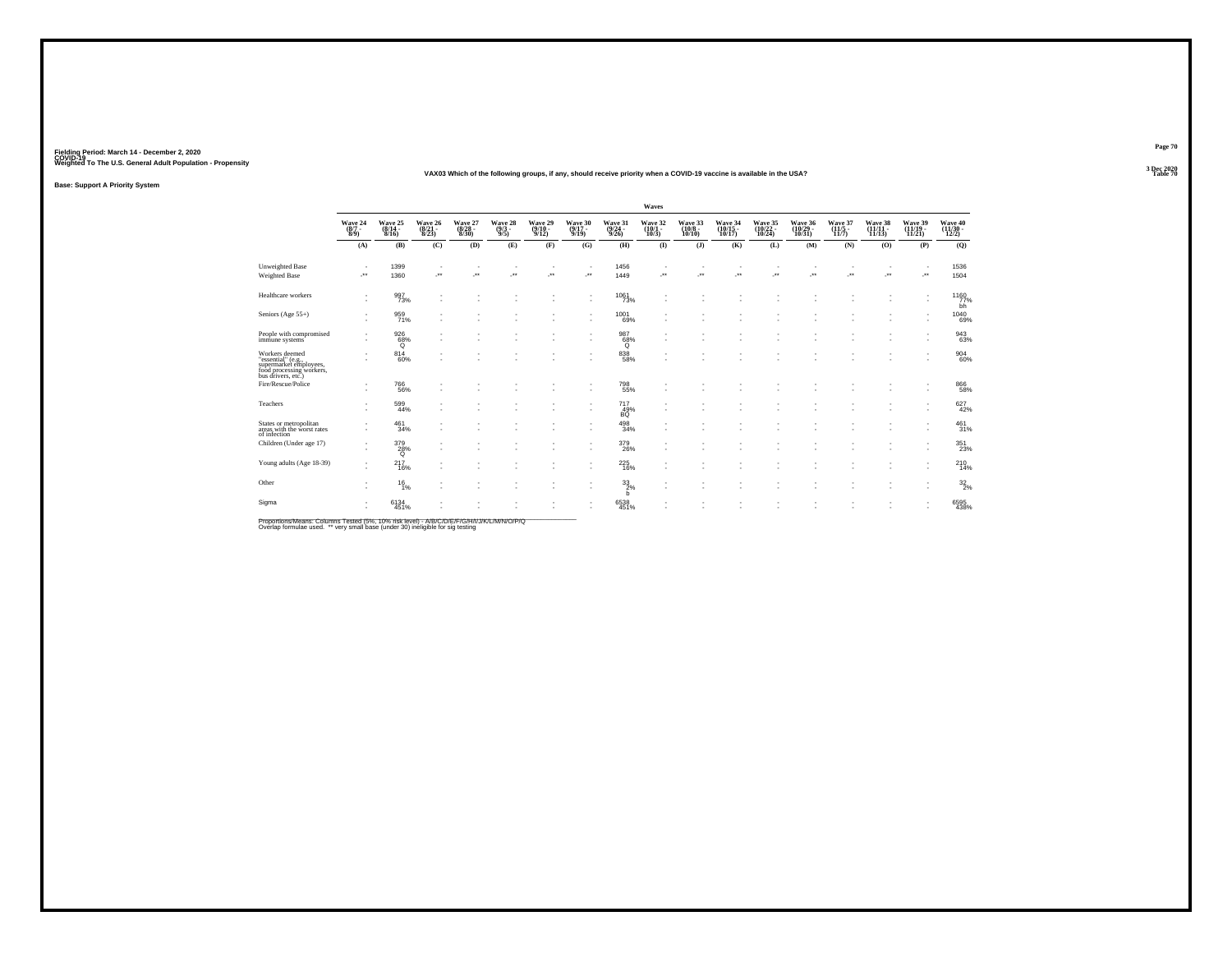#### **VAC01 How likely would you be to get your child(ren) a COVID-19 vaccine once it becomes available?Table 71 Table 71**

**Base: Parent**

|                                         |                                |                                  |                                  |                                              |                                                               |                                       |                                  |                                  | Waves                            |                                   |                               |                                       |                               |                           |                                  |                                                             |                                  |
|-----------------------------------------|--------------------------------|----------------------------------|----------------------------------|----------------------------------------------|---------------------------------------------------------------|---------------------------------------|----------------------------------|----------------------------------|----------------------------------|-----------------------------------|-------------------------------|---------------------------------------|-------------------------------|---------------------------|----------------------------------|-------------------------------------------------------------|----------------------------------|
|                                         | Wave 24<br>$\frac{(8/7)}{8/9}$ | Wave 25<br>$(8/14 -$<br>$8/16$ ) | Wave 26<br>$\frac{(8/21)}{8/23}$ | Wave 27<br>$\frac{(8/28)}{8/30}$             | Wave 28<br>$\frac{(9/3)}{9/5}$                                | Wave 29<br>$\frac{(9/10-9/12)}{9/12}$ | Wave 30<br>$\frac{(9/17)}{9/19}$ | Wave 31<br>$\frac{(9/24)}{9/26}$ | Wave 32<br>$\frac{(10/1)}{10/3}$ | Wave 33<br>$\frac{(10/8)}{10/10}$ | Wave 34<br>(10/15 -<br>10/17) | Wave 35<br>(10/22 -<br>10/24)         | Wave 36<br>(10/29 -<br>10/31) | Wave 37<br>(11/5<br>11/7) | Wave 38<br>(11/11 -<br>11/13)    | Wave 39<br>(11/19 -<br>11/21)                               | Wave 40<br>(11/30 -<br>12/2)     |
|                                         | (A)                            | (B)                              | (C)                              | (D)                                          | (E)                                                           | (F)                                   | (G)                              | (H)                              | $($ I                            | (J)                               | (K)                           | (L)                                   | (M)                           | (N)                       | (O)                              | (P)                                                         | (Q)                              |
| Unweighted Base<br><b>Weighted Base</b> | $\star\star$                   | $\bullet\,\bullet$               | $\bullet\bullet$                 | $\begin{array}{c} \bullet\bullet\end{array}$ | $^{\tiny{**}}$                                                |                                       | ٠<br>÷.                          | 1146<br>1122                     | 1233<br>1175                     | 1264<br>1232                      | 1319<br>1234                  | 1288<br>1238                          | 1207<br>1148                  | 1183<br>1169              | 1224<br>1159                     | 1282<br>1240                                                | 1254<br>1131                     |
| Very/Somewhat Likely<br>(Net)           |                                |                                  |                                  |                                              |                                                               |                                       | ٠<br>٠                           | 646<br>58%                       | 659<br>56%                       | 737<br>60%                        | $^{747}_{61\%}$<br>IL.        | 679<br>55%                            | 6896%                         | 72162%<br>ILo             | 662<br>57%                       | 76061%<br>IL.                                               | 735<br>65%<br>HljkLmO            |
| Very likely                             | $\overline{\phantom{a}}$       | ٠                                | ٠                                |                                              |                                                               |                                       | ٠<br>٠                           | $\frac{301}{27\%}$               | $^{331}_{\phantom{1}28\%}$       | 372<br>30%                        | $\frac{396}{32\%}$ Ho         | 356<br>29%                            | $\frac{362}{32\%}$<br>h       | 377<br>32%<br>Hio         | 321<br>28%                       | $\begin{array}{r} 422 \\ 34\% \\ \mathrm{HILO} \end{array}$ | 358<br>32%<br>h                  |
| Somewhat likely                         |                                |                                  |                                  |                                              |                                                               |                                       | ٠<br>٠                           | $\frac{345}{31\%}$               | 328<br>28%                       | 365<br>30%                        | 351<br>28%                    | $^{324}_{\phantom{1}\phantom{1}26\%}$ | $\frac{327}{28\%}$            | 343<br>29%                | 341<br>29%                       | $^{339}_{27\%}$                                             | $377 \over 33\%$<br><b>IkLmP</b> |
| Not At All/Not Very<br>Likely (Net)     |                                |                                  |                                  |                                              |                                                               |                                       | ٠<br>٠                           | $^{476}_{42\%}$                  | $^{516}_{44\%}$<br><b>kNPQ</b>   | 495<br>40%<br>q                   | 486<br>39%<br>q               | 559<br>45%<br><b>jKmNPQ</b>           | $^{459}_{40\%}$<br>q          | 449<br>38%                | $^{497}_{\substack{43\% \\ nQ}}$ | 480<br>39%                                                  | 396<br>35%                       |
| Not very likely                         |                                |                                  |                                  |                                              |                                                               |                                       | ٠<br>٠                           | $^{223}_{20\%}$                  | 261<br>22%<br><b>KMNO</b>        | 255<br>21%<br>mnQ                 | 220<br>18%<br>q               | 284<br>23%<br><b>KMNpQ</b>            | 198<br>17%                    | $^{200}_{17\%}$           | $^{248}_{21\%}$<br><b>kMNQ</b>   | $^{233}_{19\%}$<br>Q                                        | 159<br>14%                       |
| Not at all likely                       |                                |                                  |                                  |                                              |                                                               |                                       | ٠<br>٠                           | $^{254}_{23\%}$                  | $^{255}_{22\%}$                  | $^{240}_{19\%}$                   | 266<br>22%                    | 275<br>22%                            | $^{261}_{23\%}$               | $^{248}_{21\%}$           | 249<br>21%                       | $^{247}_{20\%}$                                             | 237%                             |
| Sigma<br>$-7.7$                         |                                |                                  |                                  |                                              | A 100 YO 100 YO 100 YO 100 YO 100 YO 100 YO 100 YO 100 YO 100 |                                       | ٠<br>٠                           | 1122<br>100%                     | 1175<br>100%                     | 1232<br>100%                      | 1234<br>100%                  | 1238<br>100%                          | 1148<br>100%                  | 1169<br>100%              | 1159<br>100%                     | 1240<br>100%                                                | 1131<br>100%                     |

Proportions/Means: Columns Tested (5%, 10% risk level) - A/B/C/D/E/F/G/H/I/J/K/L/M/N/O/P/Q<br>Overlap formulae used. \*\* very small base (under 30) ineligible for sig testing

**Page 71**3 Dec 2020<br>Table 71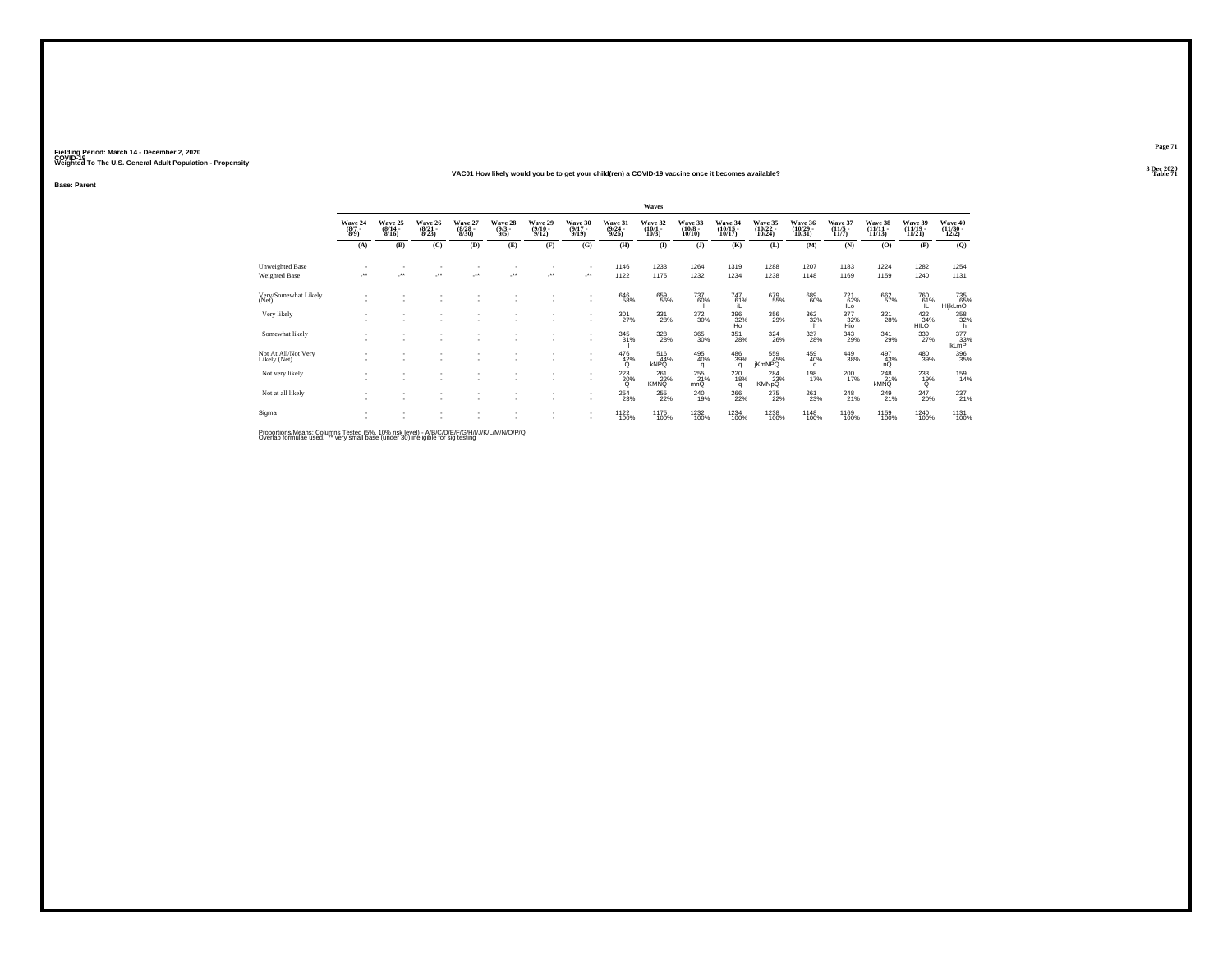### **VAC03 How confident are you the federal government's approval of a COVID-19 vaccine will not be motivated or influenced by politics?**

**Base: All Respondents**

|                                                |                                |                                  |                                  |                                  |                               |                                       |                                  |                                 | Waves                                 |                                  |                                       |                                         |                                       |                                  |                                |                              |                                         |
|------------------------------------------------|--------------------------------|----------------------------------|----------------------------------|----------------------------------|-------------------------------|---------------------------------------|----------------------------------|---------------------------------|---------------------------------------|----------------------------------|---------------------------------------|-----------------------------------------|---------------------------------------|----------------------------------|--------------------------------|------------------------------|-----------------------------------------|
|                                                | Wave 24<br>$\frac{(8/7)}{8/9}$ | Wave 25<br>$\frac{(8/14)}{8/16}$ | Wave 26<br>$\frac{(8/21)}{8/23}$ | Wave 27<br>$\frac{(8/28)}{8/30}$ | Wave 28<br>$\binom{9/3}{9/5}$ | Wave 29<br>$\frac{(9/10-9/12)}{9/12}$ | Wave 30<br>$\frac{(9/17)}{9/19}$ | Wave 31<br>$\binom{9/24}{9/26}$ | Wave 32<br>$\frac{(10/1 - 10)}{10/3}$ | Wave 33<br>$\binom{10/8}{10/10}$ | Wave 34<br>$\frac{(10/15)}{10/17}$    | Wave 35<br>(10/22 -<br>10/24)           | Wave 36<br>$\frac{(10/29)}{10/31}$    | Wave 37<br>$\frac{(11/5)}{11/7}$ | Wave 38<br>$(11/11 -$<br>11/13 | Wave 39<br>(11/19 -<br>11/21 | Wave 40<br>(11/30 -<br>12/2)            |
|                                                | (A)                            | (B)                              | (C)                              | (D)                              | (E)                           | (F)                                   | (G)                              | (H)                             | $($ I                                 | (J)                              | (K)                                   | (L)                                     | (M)                                   | (N)                              | (0)                            | (P)                          | (Q)                                     |
| <b>Unweighted Base</b><br><b>Weighted Base</b> | $\star\star$                   | $\ddot{\phantom{1}}$             | معر                              | $\bullet\,\bullet$               | $\cdot$                       |                                       | $\mathbf{r}$<br>÷.               | 1971<br>1971                    | 1976<br>1976                          | 2050<br>2050                     | 2015<br>2015                          | 2050<br>2050                            | 1954<br>1954                          | 1983<br>1983                     | 1963<br>1963                   | 2042<br>2042                 | 1980<br>1980                            |
| Very/Somewhat Confident<br>(Net)               |                                |                                  |                                  |                                  |                               |                                       | ٠                                | 826<br>42%                      | 895<br>45%                            | $^{990}_{48\%}$                  | 975<br>48%<br>H                       | $^{1003}_{\substack{49\%\\ \text{Hi}}}$ | $\frac{927}{47\%}$                    | $^{966}_{49\%}$                  | 965<br>49%<br>Hi               | $^{1019}_{-50\%}$            | $^{1006}_{\substack{51\%\\ \text{HI}}}$ |
| Very confident                                 | $\sim$                         |                                  |                                  |                                  |                               |                                       | ٠<br>٠                           | 328<br>17%                      | $\frac{372}{19\%}$                    | 476<br>23%<br><b>HIKMno</b>      | 389<br>19%                            | $^{422}_{21\%}$                         | 381<br>20%<br>h.                      | 402<br>$^{20\%}$                 | $\frac{394}{20\%}$             | 421<br>$\frac{21}{1}$        | 411<br>$^{21\%}$                        |
| Somewhat confident                             | $\sim$                         |                                  |                                  |                                  |                               | ٠                                     | ٠<br>٠                           | 499<br>25%                      | 523<br>26%                            | $^{514}_{25\%}$                  | 587<br>29%<br>ĤĴ.                     | 581<br>28%                              | $^{546}_{28\%}$                       | 564<br>28%                       | 571<br>29%<br>HJ               | 598<br>29%<br>HĴ             | 596<br>30%<br>HiJ                       |
| Not At All/Not Too<br>Confident (Net)          |                                | ٠                                | ٠<br>$\sim$                      |                                  |                               | $\sim$                                | ٠                                | 1145<br>58%<br>JKLMNOPQ         | 1081<br>55%<br>IoPQ                   | 1060<br>52%                      | $^{1040}_{52\%}$                      | 1047 <sub>51%</sub>                     | <sup>1027</sup> 53%                   | 1017 <sub>51%</sub>              | 998<br>51%                     | <sup>1023</sup> 50%          | 974<br>49%                              |
| Not too confident                              |                                |                                  | ٠                                |                                  |                               |                                       | ٠<br>٠                           | 540<br>27%                      | 598<br>30%<br>JLPq                    | 530<br>26%                       | $^{564}_{\phantom{1}\phantom{1}28\%}$ | 539<br>26%                              | $^{554}_{\phantom{1}\phantom{1}28\%}$ | 550<br>28%                       | 553<br>28%                     | 541<br>26%                   | $\frac{534}{27\%}$                      |
| Not at all confident                           |                                |                                  | ٠<br>٠                           |                                  |                               | $\sim$                                |                                  | 605<br>31%<br><b>IJKLMNOPQ</b>  | $^{483}_{24\%}$                       | 530<br>26%<br>oQ                 | $^{476}_{24\%}$                       | 509<br>25%                              | $^{473}_{24\%}$                       | $^{467}_{24\%}$                  | 446<br>23%                     | $^{482}_{24\%}$              | 440<br>22%                              |
| Sigma                                          |                                |                                  |                                  |                                  |                               |                                       | ٠                                | 1971<br>100%                    | 1976<br>100%                          | 2050<br>100%                     | 2015<br>100%                          | 2050<br>100%                            | 1954<br>100%                          | 1983<br>100%                     | 1963<br>100%                   | 2042<br>100%                 | 1980<br>100%                            |

Proportions/Means: Columns Tested (5%, 10% risk level) - A/B/C/D/E/F/G/H/I/J/K/L/M/N/O/P/Q<br>Overlap formulae used. \*\* very small base (under 30) ineligible for sig testing

**Page 72**3 Dec 2020<br>Table 72

**Table 72 Table 72**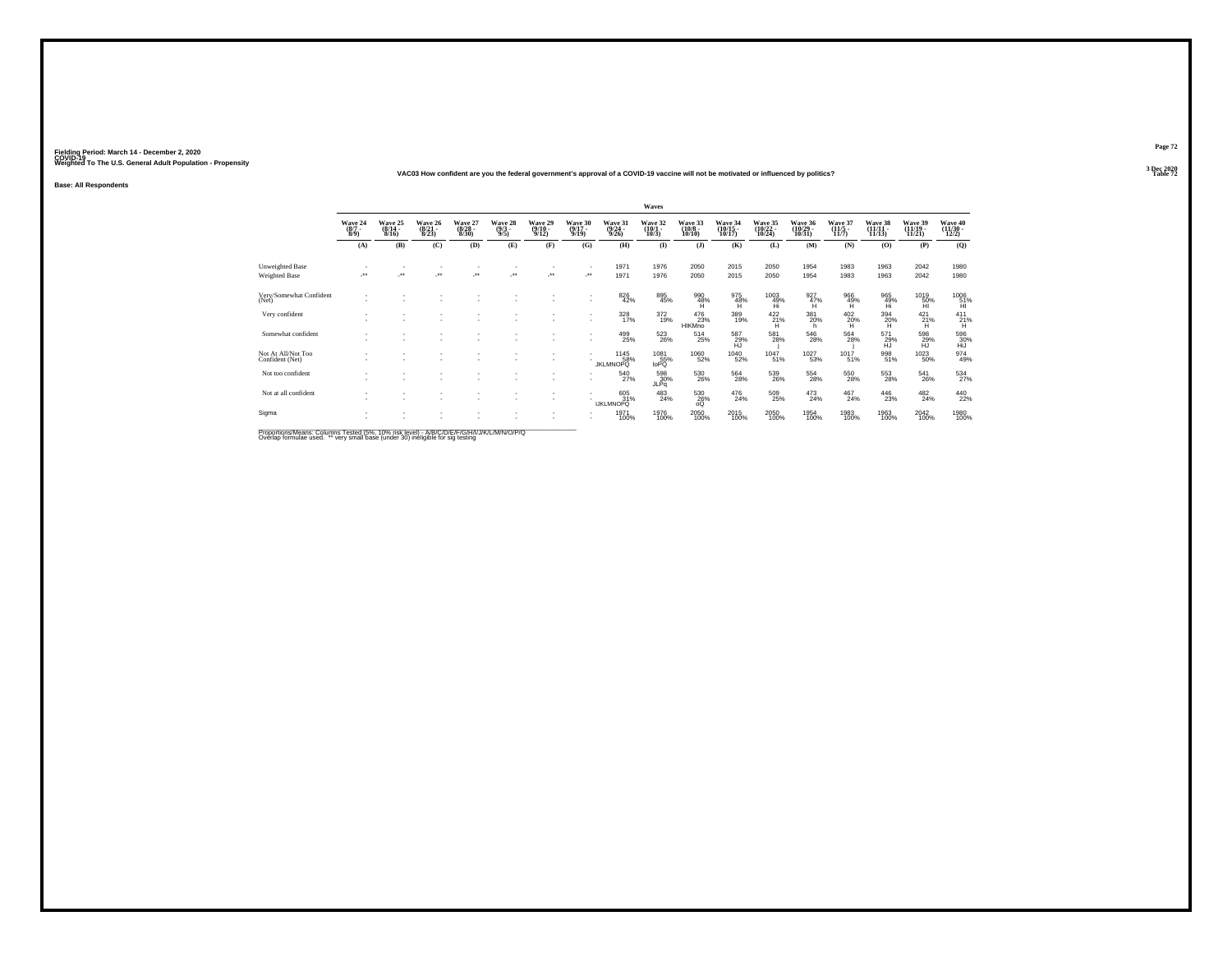### **Q3A Which of the following best describes your response to coronavirus?**

**Base: All Respondents**

|                                                                                                                      |                                                                   |                              |                                  |                                 |                                |                                  |                                  |                                  | Waves                        |                                  |                                |                                |                                 |                                  |                                           |                                    |                                          |
|----------------------------------------------------------------------------------------------------------------------|-------------------------------------------------------------------|------------------------------|----------------------------------|---------------------------------|--------------------------------|----------------------------------|----------------------------------|----------------------------------|------------------------------|----------------------------------|--------------------------------|--------------------------------|---------------------------------|----------------------------------|-------------------------------------------|------------------------------------|------------------------------------------|
|                                                                                                                      | Wave 24<br>$\binom{8}{3}$                                         | Wave 25<br>$(8/14 -$<br>8/16 | Wave 26<br>$\frac{(8/21)}{8/23}$ | Wave 27<br>$\binom{8/28}{8/30}$ | Wave 28<br>$\frac{(9/3)}{9/5}$ | Wave 29<br>$\frac{(9/10)}{9/12}$ | Wave 30<br>$\frac{(9/17)}{9/19}$ | Wave 31<br>$\frac{(9/24)}{9/26}$ | Wave 32<br>$(10/1 -$<br>10/3 | Wave 33<br>$\binom{10/8}{10/10}$ | Wave 34<br>$(10/15 -$<br>10/17 | Wave 35<br>$(10/22 -$<br>10/24 | Wave 36<br>$(10/29 -$<br>10/31  | Wave 37<br>$\frac{(11/5)}{11/7}$ | Wave 38<br>$\frac{11}{11}{\frac{11}{13}}$ | Wave 39<br>$(11/19 -$<br>11/21     | Wave 40<br>$\frac{(11/30 - 12/2)}{12/2}$ |
|                                                                                                                      | (A)                                                               | (B)                          | (C)                              | (D)                             | (E)                            | (F)                              | (G)                              | (H)                              | $($ $\Gamma$                 | $($ $\bf{J}$ )                   | (K)                            | (L)                            | (M)                             | (N)                              | (0)                                       | (P)                                | (0)                                      |
| Unweighted Base<br>Weighted Base                                                                                     | 1995<br>1995                                                      | 1967<br>1967                 | 1962<br>1962                     | 1946<br>1946                    | 2022<br>2022                   | 2037<br>2037                     | 1949<br>1949                     | 1971<br>1971                     | 1976<br>1976                 | 2050<br>2050                     | 2015<br>2015                   | 2050<br>2050                   | 1954<br>1954                    | 1983<br>1983                     | 1963<br>1963                              | 2042<br>2042                       | 1980<br>1980                             |
| I have taken steps to<br>make sure I leave my<br>residence as little as<br>possible                                  | 1571<br>79%<br>EFeHUKLMNOPO EFHUKLMNOPO BEFOHUKLMNOPO EFHUKLMNOPO | 1515<br>77%                  | 1571<br>80%                      | <sup>1517</sup> 78%             | 1433<br>71%<br><b>NOPO</b>     | 1452<br>71%                      | 1468<br>75%<br>NOPO EFJKLMNOPO   | 1456<br>74%<br>LMNOPQ            | 1428<br>72%<br>NOPQ          | 1461<br>71%<br><b>NOPQ</b>       | 1439<br>71%<br><b>NOPQ</b>     | 1423<br>69%<br>Ńp              | 1365<br>70%<br>ŃĎ               | 1294<br>65%                      | 1311<br>67%                               | <sup>1346</sup> 66%                | 1320<br>67%                              |
| I have been leaving my<br>residence as I normally<br>would                                                           | $^{424}_{21\%}$                                                   | 452<br>23%                   | 391<br>20%                       | 429<br>22%                      | 589<br>29%<br>ABCDG            | 585<br>29%<br>ABCDG              | $^{481}_{25\%}$<br>aC            | 515<br>26%<br>AbCD               | 548<br>28%<br>ABCD           | 589<br>29%<br>ABCDG              | 576<br>29%<br>ABCDG            | 627<br>31%<br>ABCDGH           | 589<br>30%<br>ABCDGH ARCDEFGHLI | 689<br>35%                       | 652<br>33%<br><b>ARCDEFGHLIK</b>          | 696<br>34%<br><b>ARCDEFGHLIKIm</b> | 660<br>33%<br>ABCDEFGHIJK                |
| Sigma                                                                                                                | 1995<br>100%                                                      | 1967<br>100%                 | 1962<br>100%                     | 1946<br>100%                    | 2022<br>100%                   | 2037<br>100%                     | 1949<br>100%                     | 1971<br>100%                     | 1976<br>100%                 | 2050<br>100%                     | 2015<br>100%                   | 2050<br>100%                   | 1954<br>100%                    | 1983<br>100%                     | 1963<br>100%                              | 2042<br>100%                       | 1980<br>100%                             |
| Proportions/Means: Columns Tested (5%, 10% risk level) - A/B/C/D/E/F/G/H/I/J/K/L/M/N/O/P/Q<br>Overlap formulae used. |                                                                   |                              |                                  |                                 |                                |                                  |                                  |                                  |                              |                                  |                                |                                |                                 |                                  |                                           |                                    |                                          |

**Page 73**3 Dec 2020<br>Table 73

**Table 73 Table 73**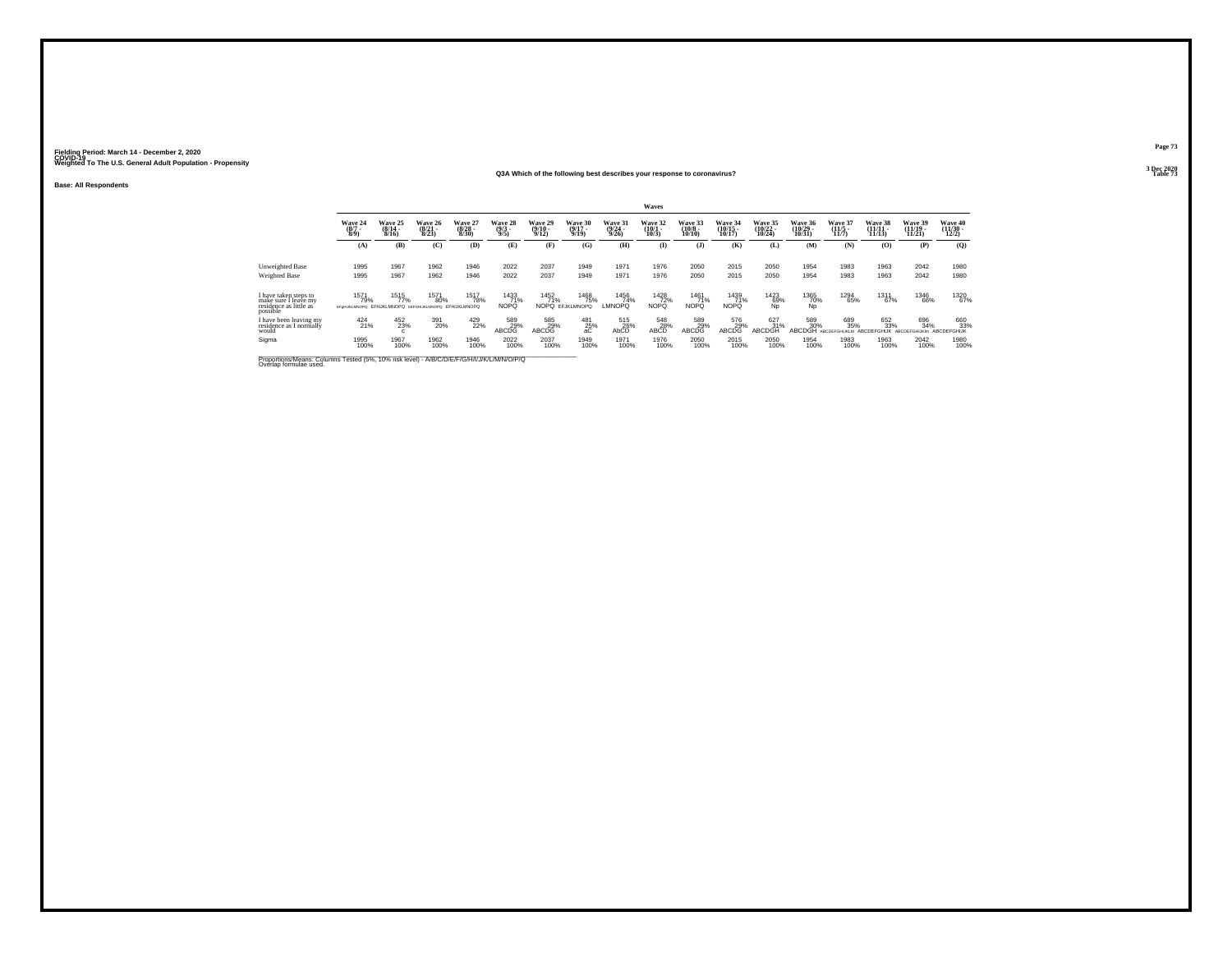### **FF01 Generally speaking, how often would you say you currently are following each of the following COVID-19 safety precautions?Summary Of Always/Often**

### **Base: Respondents Split Across FF01**

|                                                                                        |                            |                                  |                                  |                                 |                               |                              |                              |                                  | Waves                        |                               |                                |                                    |                                |                              |                                |                                |                                   |
|----------------------------------------------------------------------------------------|----------------------------|----------------------------------|----------------------------------|---------------------------------|-------------------------------|------------------------------|------------------------------|----------------------------------|------------------------------|-------------------------------|--------------------------------|------------------------------------|--------------------------------|------------------------------|--------------------------------|--------------------------------|-----------------------------------|
|                                                                                        | Wave 24<br>$(8/7 -$<br>8/9 | Wave 25<br>$\frac{(8/14)}{8/16}$ | Wave 26<br>$\frac{(8/21)}{8/23}$ | Wave 27<br>$\binom{8/28}{8/30}$ | Wave 28<br>$\binom{9/3}{9/5}$ | Wave 29<br>$(9/10 -$<br>9/12 | Wave 30<br>$(9/17 -$<br>9/19 | Wave 31<br>$\frac{(9/24)}{9/26}$ | Wave 32<br>$(10/1 -$<br>10/3 | Wave 33<br>$(10/8 -$<br>10/10 | Wave 34<br>$(10/15 -$<br>10/17 | Wave 35<br>$\frac{(10/22)}{10/24}$ | Wave 36<br>$(10/29 -$<br>10/31 | Wave 37<br>$(11/5 -$<br>11/7 | Wave 38<br>$(11/11 -$<br>11/13 | Wave 39<br>$(11/19 -$<br>11/21 | Wave 40<br>$\frac{(11/30)}{12/2}$ |
|                                                                                        | (A)                        | (B)                              | (C)                              | (D)                             | (E)                           | (F)                          | (G)                          | (H)                              | $\bf(I)$                     | (J)                           | (K)                            | (L)                                | (M)                            | (N)                          | (0)                            | (P)                            | (Q)                               |
| <b>Unweighted Base</b><br>Weighted Base                                                |                            |                                  | $\mathcal{F}^{\bullet}$          | $\cdot$                         |                               |                              | $\mathcal{L}^{\text{max}}$   | J.                               | ÷.                           | $\cdot$                       | J.                             | J.                                 |                                | $\cdot$                      | $\cdot$                        |                                | 990<br>976                        |
| Staying home if you feel<br>sick                                                       |                            |                                  |                                  |                                 |                               |                              |                              |                                  |                              |                               |                                |                                    |                                |                              |                                |                                | 829<br>85%                        |
| Wearing a mask when out<br>in public                                                   |                            |                                  |                                  | ٠                               | ٠                             | ٠                            |                              |                                  | ٠                            | $\overline{\phantom{a}}$      | $\overline{\phantom{a}}$       | $\sim$                             | ۰                              |                              |                                |                                | 824<br>84%                        |
| Avoiding travel to<br>high-risk areas                                                  |                            |                                  |                                  |                                 |                               |                              |                              |                                  |                              |                               |                                |                                    |                                |                              |                                |                                | 788<br>81%                        |
| Avoiding crowded places<br>such as the gym or<br>restaurants                           |                            |                                  |                                  |                                 | ٠                             |                              |                              |                                  | ٠                            |                               | $\overline{\phantom{a}}$       | ٠                                  |                                |                              |                                | $\overline{\phantom{a}}$       | 764<br>78%                        |
| Limiting your close<br>in-person contact to only a<br>few friends or family<br>members |                            |                                  |                                  |                                 |                               |                              |                              |                                  | ٠                            |                               |                                |                                    |                                |                              |                                |                                | 763<br>78%                        |
| Quarantining after possibly<br>being exposed to someone<br>with the virus              |                            |                                  |                                  |                                 |                               |                              |                              |                                  |                              |                               |                                |                                    |                                |                              |                                |                                | 732<br>75%                        |
| Wearing a mask when<br>seeing friends, family, or<br>coworkers                         |                            |                                  |                                  |                                 |                               |                              |                              |                                  |                              |                               |                                |                                    |                                |                              |                                | ٠                              | 717<br>73%                        |
| Not attending social<br>gatherings of 6 or more<br>people                              |                            |                                  |                                  |                                 |                               |                              |                              |                                  | ٠                            |                               | $\overline{\phantom{a}}$       | ٠                                  | $\sim$                         |                              |                                | ٠                              | 710 <sub>73%</sub>                |
| Staying 6-feet or more<br>apart when visiting with<br>friends or family                |                            |                                  |                                  |                                 |                               |                              |                              |                                  |                              |                               | ٠                              |                                    | ٠                              |                              |                                |                                | 702%                              |
| Not seeing anyone outside<br>of your immediate home                                    |                            |                                  |                                  |                                 |                               |                              |                              |                                  |                              |                               |                                |                                    |                                |                              |                                |                                | 613<br>63%                        |
|                                                                                        |                            |                                  |                                  |                                 |                               |                              |                              |                                  |                              |                               |                                |                                    |                                |                              |                                |                                |                                   |

Proportions/Means: Columns Tested (5%, 10% risk level) - A/B/C/D/E/F/G/H/I/J/K/L/M/N/O/P/Q<br>Overlap formulae used. \*\* very small base (under 30) ineligible for sig testing

**Page 74**3 Dec 2020<br>Table 74

**Table 74 Table 74 Table 74 Table 74 Table 74 Table 74 Table 74 Table 74**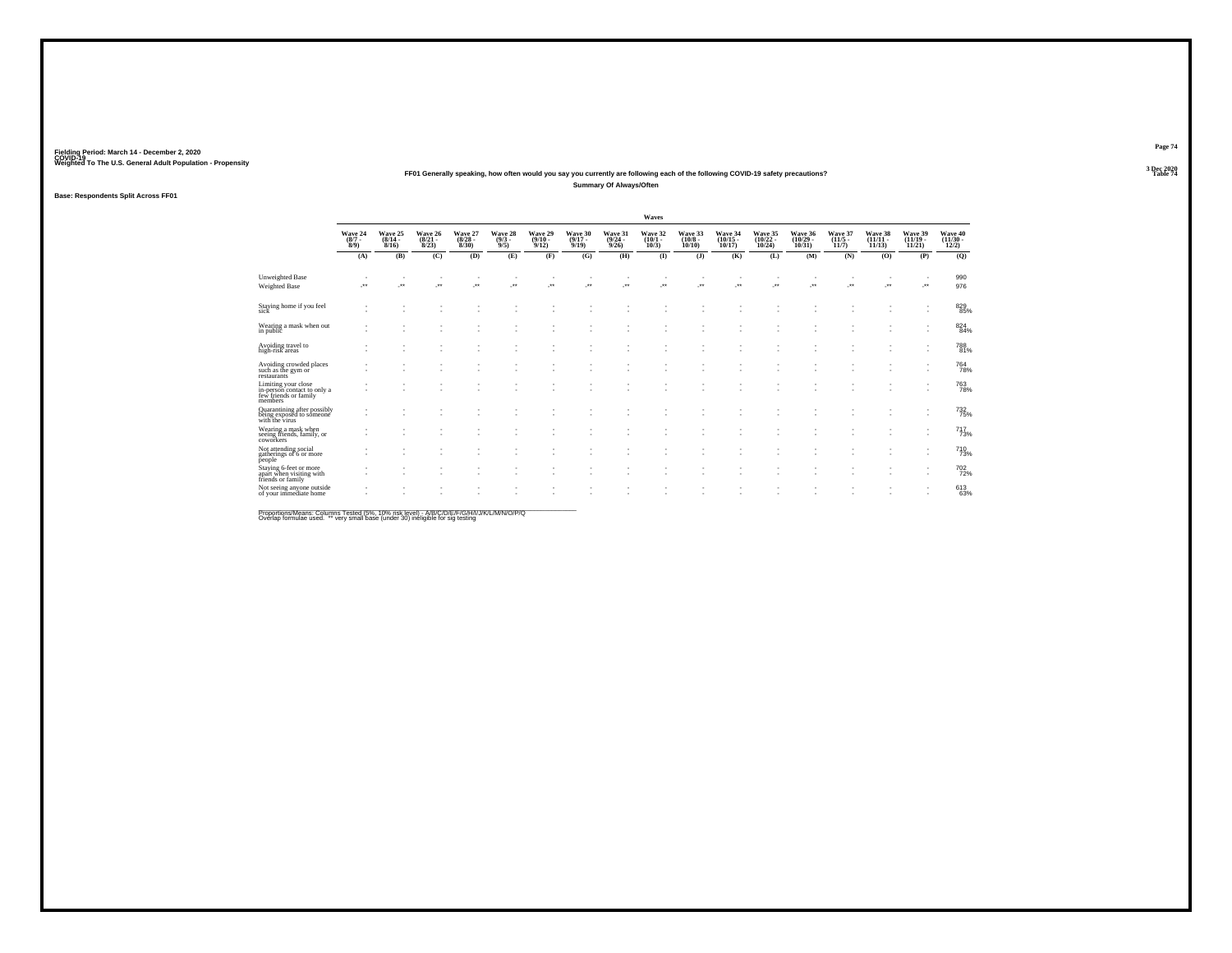#### **FF01 Generally speaking, how often would you say you currently are following each of the following COVID-19 safety precautions?Summary Of Never/Sometimes**

### **Base: Respondents Split Across FF01**

|                                                                                        |                            |                              |                                  |                                 |                               |                              |                              |                                         | Waves                        |                                   |                                |                                    |                                |                              |                                |                                |                                   |
|----------------------------------------------------------------------------------------|----------------------------|------------------------------|----------------------------------|---------------------------------|-------------------------------|------------------------------|------------------------------|-----------------------------------------|------------------------------|-----------------------------------|--------------------------------|------------------------------------|--------------------------------|------------------------------|--------------------------------|--------------------------------|-----------------------------------|
|                                                                                        | Wave 24<br>$(8/7 -$<br>8/9 | Wave 25<br>$(8/14 -$<br>8/16 | Wave 26<br>$\frac{(8/21)}{8/23}$ | Wave 27<br>$\binom{8/28}{8/30}$ | Wave 28<br>$\binom{9/3}{9/5}$ | Wave 29<br>$(9/10 -$<br>9/12 | Wave 30<br>$(9/17 -$<br>9/19 | Wave 31<br>$\frac{(9/24 - 9/26)}{9/26}$ | Wave 32<br>$(10/1 -$<br>10/3 | Wave 33<br>$(10/8 -$<br>$10/10$ ) | Wave 34<br>$(10/15 -$<br>10/17 | Wave 35<br>$\frac{(10/22)}{10/24}$ | Wave 36<br>$(10/29 -$<br>10/31 | Wave 37<br>$(11/5 -$<br>11/7 | Wave 38<br>$(11/11 -$<br>11/13 | Wave 39<br>$(11/19 -$<br>11/21 | Wave 40<br>$\frac{(11/30)}{12/2}$ |
|                                                                                        | (A)                        | (B)                          | (C)                              | (D)                             | (E)                           | (F)                          | (G)                          | (H)                                     | $\bf(I)$                     | (J)                               | (K)                            | (L)                                | (M)                            | (N)                          | (0)                            | (P)                            | (Q)                               |
| <b>Unweighted Base</b><br>Weighted Base                                                | ÷.                         | J.                           | $\mathcal{F}^{\bullet}$          | $\cdot$                         | ×                             | J.                           | ٠<br>J.                      | J.                                      | ٠<br>÷.                      | $\cdot$                           | ٠<br>$\cdot$                   | J.                                 | J.                             | $\cdot$                      | $\cdot$                        | J.                             | 990<br>976                        |
| Not seeing anyone<br>outside of your immediate<br>home                                 |                            |                              |                                  |                                 |                               |                              |                              |                                         |                              |                                   |                                |                                    |                                |                              |                                |                                | 363<br>37%                        |
| Staying 6-feet or more<br>apart when visiting with<br>friends or family                |                            |                              |                                  |                                 | ٠<br>٠                        | ٠                            |                              |                                         | ٠                            |                                   | ٠<br>$\overline{\phantom{a}}$  | ٠<br>٠                             | ٠<br>۰                         |                              |                                |                                | 275<br>28%                        |
| Not attending social<br>gatherings of 6 or more<br>people                              |                            |                              |                                  |                                 |                               |                              |                              |                                         |                              |                                   |                                |                                    |                                |                              |                                | ٠                              | 266                               |
| Wearing a mask when<br>seeing friends, family, or<br>coworkers                         |                            |                              |                                  |                                 | ٠<br>٠                        | ٠                            |                              |                                         | ٠<br>٠                       | $\overline{\phantom{a}}$          | $\overline{\phantom{a}}$       | ٠                                  | $\sim$                         |                              |                                | ٠                              | 259<br>27%                        |
| Quarantining after possibly<br>being exposed to someone<br>with the virus              |                            |                              |                                  |                                 |                               |                              |                              |                                         |                              |                                   | $\overline{\phantom{a}}$       |                                    | ٠                              |                              |                                |                                | 244                               |
| Limiting your close<br>in-person contact to only a<br>few friends or family<br>members |                            |                              |                                  |                                 | ٠                             |                              |                              |                                         | ٠<br>٠                       | $\overline{\phantom{a}}$          | $\overline{\phantom{a}}$       | ٠                                  | $\sim$                         |                              |                                | ٠                              | 213                               |
| Avoiding crowded places<br>such as the gym or<br>restaurants                           |                            |                              |                                  |                                 | ٠                             |                              |                              |                                         | ٠                            |                                   | ٠                              |                                    | ٠                              |                              |                                | ٠                              | 212<br>22%                        |
| Avoiding travel to<br>high-risk areas                                                  |                            |                              |                                  |                                 |                               |                              |                              |                                         |                              |                                   | $\overline{\phantom{a}}$       |                                    | $\sim$                         |                              |                                | ٠                              | 189<br>19%                        |
| Wearing a mask when out<br>in public                                                   | ٠                          |                              |                                  |                                 | ٠                             |                              |                              |                                         | ٠                            |                                   | ٠                              |                                    | ٠                              |                              |                                | $\overline{\phantom{a}}$<br>٠  | <sup>152</sup> <sub>16%</sub>     |
| Staying home if you feel<br>sick                                                       |                            |                              |                                  |                                 |                               |                              |                              |                                         |                              |                                   |                                |                                    |                                |                              |                                |                                | 147<br>15%                        |
|                                                                                        |                            |                              |                                  |                                 |                               |                              |                              |                                         |                              |                                   |                                |                                    |                                |                              |                                |                                |                                   |

Proportions/Means: Columns Tested (5%, 10% risk level) - A/B/C/D/E/F/G/H/I/J/K/L/M/N/O/P/Q<br>Overlap formulae used. \*\* very small base (under 30) ineligible for sig testing

**Page 75**3 Dec 2020<br>Table 75

**Table 75 Table 75 Table 75 Table 75**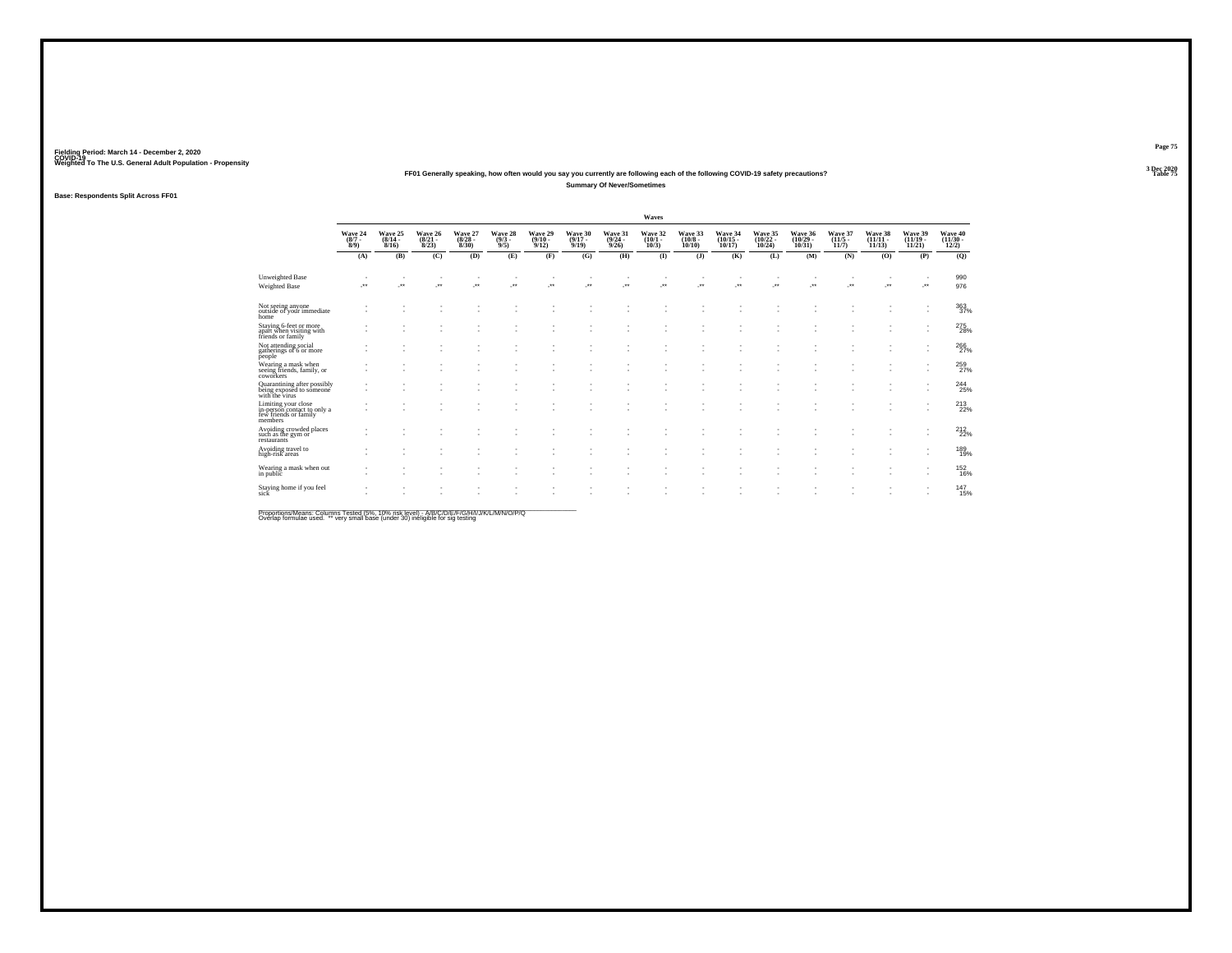### **FF01\_1 Generally speaking, how often would you say you currently are following each of the following COVID-19 safety precautions?Wearing a mask when out in public**

### **Base: Respondents Split Across FF01**

|                                         |                                      |                                                      |                                  |                                 |                                              |                                                      |                                  |                                         | Waves                           |                                  |                                   |                                                      |                                    |                                  |                                   |                                    |                                   |
|-----------------------------------------|--------------------------------------|------------------------------------------------------|----------------------------------|---------------------------------|----------------------------------------------|------------------------------------------------------|----------------------------------|-----------------------------------------|---------------------------------|----------------------------------|-----------------------------------|------------------------------------------------------|------------------------------------|----------------------------------|-----------------------------------|------------------------------------|-----------------------------------|
|                                         | Wave 24<br>$\frac{(8/7 - 8)}{(8/9)}$ | Wave 25<br>$\frac{(8/14)}{8/16}$                     | Wave 26<br>$\frac{(8/21)}{8/23}$ | Wave 27<br>$\binom{8/28}{8/30}$ | Wave 28<br>$\frac{(9/3)}{9/5}$               | Wave 29<br>$\frac{(9/10 - 9/12)}{9/12}$              | Wave 30<br>$\frac{(9/17)}{9/19}$ | Wave 31<br>$\frac{(9/24 - 9/26)}{9/26}$ | Wave 32<br>$\binom{10/1}{10/3}$ | Wave 33<br>$\binom{10/8}{10/10}$ | Wave 34<br>$\binom{10/15}{10/17}$ | Wave 35<br>$\binom{10/22}{10/24}$                    | Wave 36<br>$\frac{(10/29)}{10/31}$ | Wave 37<br>$\frac{(11/5)}{11/7}$ | Wave 38<br>$\binom{11/11}{11/13}$ | Wave 39<br>$\binom{11/19}{11/21}$  | Wave 40<br>$\frac{(11/30)}{12/2}$ |
|                                         | (A)                                  | (B)                                                  | (C)                              | (D)                             | (E)                                          | (F)                                                  | (G)                              | (H)                                     | $($ $\bf I$                     | (J)                              | (K)                               | (L)                                                  | (M)                                | (N)                              | (O)                               | (P)                                | (Q)                               |
| Unweighted Base<br><b>Weighted Base</b> |                                      | $\bullet\bullet$                                     | $\bullet\,\bullet$               | $^{\tiny{**}}$                  | $\begin{array}{c} \bullet\bullet\end{array}$ | $\cdot$                                              | $\cdot$                          | $\ddot{\phantom{1}}$                    | $\cdot$                         | $\cdot$                          | $\overline{\phantom{a}}$          | $\overline{\phantom{a}}$                             | $\cdot$                            | $\sim$<br>$\ddot{\phantom{1}}$   | $\mathcal{L}^{\bullet}$           | $\overline{\phantom{a}}$<br>J.     | 990<br>976                        |
| Always/Often (Net)                      | ٠<br>$\sim$                          |                                                      |                                  |                                 |                                              |                                                      |                                  |                                         |                                 |                                  |                                   |                                                      |                                    |                                  |                                   | $\overline{\phantom{a}}$           | 824<br>84%                        |
| Always                                  | ٠<br>$\sim$                          | $\overline{\phantom{a}}$                             | ٠                                | $\sim$                          |                                              | $\overline{\phantom{a}}$                             | ٠                                | ٠                                       | $\sim$                          | ٠                                | $\overline{\phantom{a}}$          | $\overline{\phantom{a}}$                             | ٠                                  | ٠                                | $\sim$                            | ٠<br>٠                             | 715<br>73%                        |
| Often                                   | ٠<br>٠                               | $\overline{\phantom{a}}$<br>$\overline{\phantom{a}}$ |                                  | ٠                               | ٠                                            |                                                      | ٠                                | ٠                                       |                                 | ٠<br>$\overline{\phantom{a}}$    | $\overline{\phantom{a}}$<br>-     | $\sim$<br>$\overline{\phantom{a}}$                   | ٠                                  | ٠<br>٠                           | $\sim$                            | $\sim$                             | 109<br>11%                        |
| Never/Sometimes (Net)                   | ٠<br>$\overline{\phantom{a}}$        | $\overline{\phantom{a}}$                             |                                  |                                 |                                              |                                                      |                                  |                                         |                                 | ٠                                | $\sim$                            |                                                      | ٠                                  | ٠                                | $\sim$                            | $\overline{\phantom{a}}$<br>$\sim$ | 152<br>16%                        |
| Sometimes                               | $\sim$<br>٠                          |                                                      |                                  |                                 |                                              |                                                      |                                  |                                         |                                 | ٠                                |                                   |                                                      | $\overline{\phantom{a}}$           | ٠                                |                                   | $\overline{\phantom{a}}$<br>$\sim$ | 95<br>10%                         |
| Never                                   | ٠<br>$\overline{\phantom{a}}$        | $\overline{\phantom{a}}$                             | $\sim$                           | $\sim$                          | ۰                                            | $\sim$                                               | ٠                                | ٠                                       | <b>1999</b>                     | ٠.                               | $\sim$                            | $\overline{\phantom{a}}$                             | $\overline{\phantom{a}}$           | ٠                                | $\sim$                            | ٠<br>$\sim$                        | $^{57}_{6\%}$                     |
| Sigma                                   | $\overline{\phantom{a}}$<br>×.       | $\overline{\phantom{a}}$<br>$\sim$                   | $\sim$                           | $\sim$                          | $\sim$                                       | $\overline{\phantom{a}}$<br>$\overline{\phantom{a}}$ | ٠<br>٠                           | ٠<br>×.                                 | $\sim$<br>$\sim$                | ٠<br>٠                           | ٠<br>$\overline{\phantom{a}}$     | $\overline{\phantom{a}}$<br>$\overline{\phantom{a}}$ | ٠<br>٠                             | ٠<br>٠                           | $\sim$<br>$\sim$                  | ٠<br>$\sim$                        | 976<br>100%                       |

Proportions/Means: Columns Tested (5%, 10% risk level) - *NB/C/D/E/F/G/H/IJJ/K/L/M/N/O/P/Q*<br>Overlap formulae used. \*\* very small base (under 30) ineligible for sig testing

**Page 76**3 Dec 2020<br>Table 76

**Table 76 Table 76 Table 76 Table 76 Table 76 Table 76 Table 76**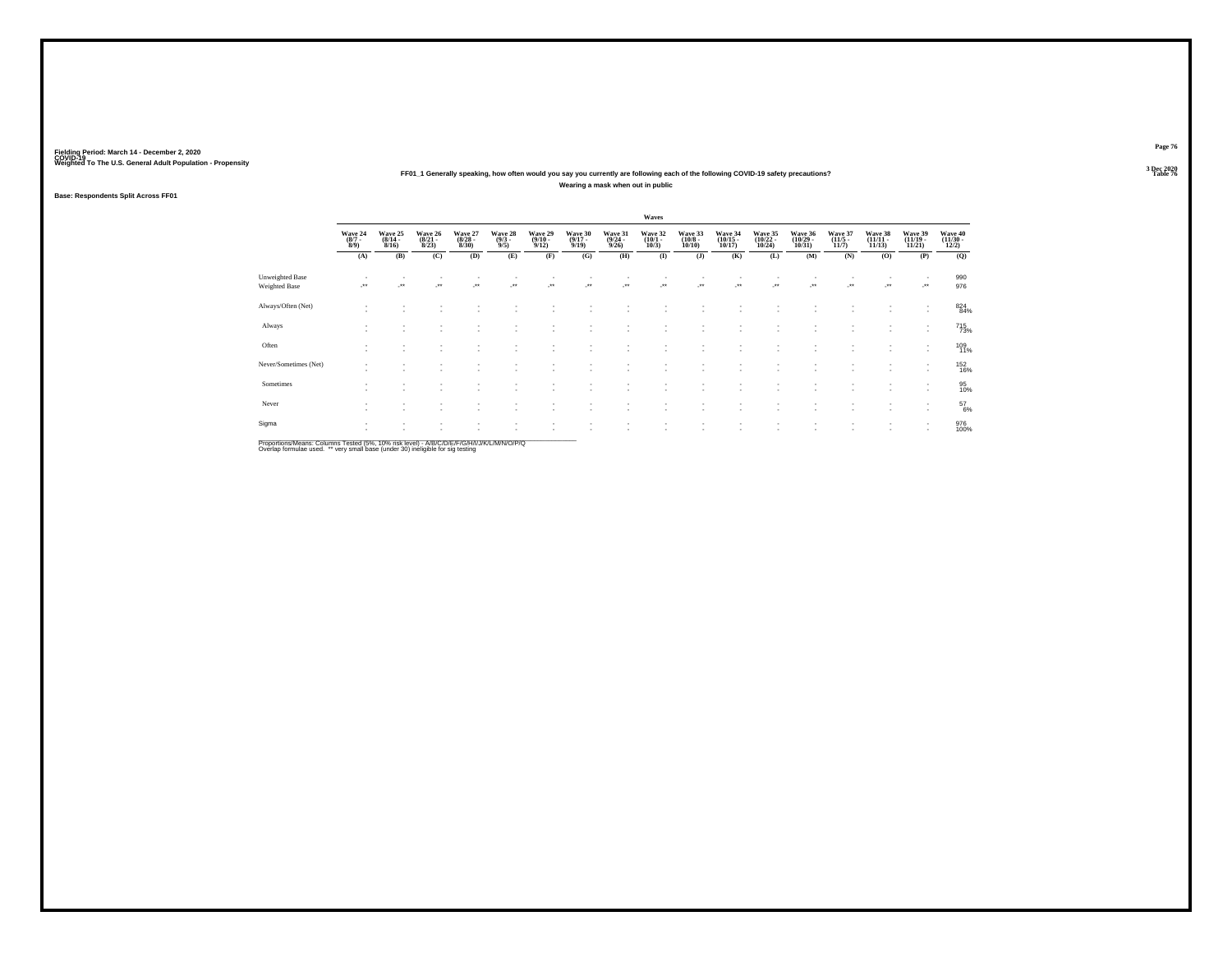### **FF01\_2 Generally speaking, how often would you say you currently are following each of the following COVID-19 safety precautions?Wearing a mask when seeing friends, family, or coworkers**

### **Base: Respondents Split Across FF01**

|                                  |                                    |                                  |                                  |                                              |                                |                                  |                                  |                                         | Waves                           |                                       |                                    |                                                      |                                            |                                  |                                    |                                                      |                                   |
|----------------------------------|------------------------------------|----------------------------------|----------------------------------|----------------------------------------------|--------------------------------|----------------------------------|----------------------------------|-----------------------------------------|---------------------------------|---------------------------------------|------------------------------------|------------------------------------------------------|--------------------------------------------|----------------------------------|------------------------------------|------------------------------------------------------|-----------------------------------|
|                                  | Wave 24<br>$\binom{8/7}{8/9}$      | Wave 25<br>$\frac{(8/14)}{8/16}$ | Wave 26<br>$\frac{(8/21)}{8/23}$ | Wave 27<br>$\binom{8/28}{8/30}$              | Wave 28<br>$\frac{(9/3)}{9/5}$ | Wave 29<br>$\frac{(9/10)}{9/12}$ | Wave 30<br>$\frac{(9/17)}{9/19}$ | Wave 31<br>$\frac{(9/24 - 9/26)}{9/26}$ | Wave 32<br>$\binom{10/1}{10/3}$ | Wave 33<br>$\binom{10/8 - 10}{10/10}$ | Wave 34<br>$\frac{(10/15)}{10/17}$ | Wave 35<br>$\frac{(10/22)}{10/24}$                   | Wave 36<br>$\frac{(10/29 - 10/31)}{10/31}$ | Wave 37<br>$\frac{(11/5)}{11/7}$ | Wave 38<br>$\frac{(11/11)}{11/13}$ | Wave 39<br>$\binom{11/19}{11/21}$                    | Wave 40<br>$\frac{(11/30)}{12/2}$ |
|                                  | (A)                                | (B)                              | (C)                              | (D)                                          | (E)                            | (F)                              | (G)                              | (H)                                     | $($ $\Gamma$                    | (J)                                   | (K)                                | (L)                                                  | (M)                                        | (N)                              | (O)                                | (P)                                                  | (Q)                               |
| Unweighted Base<br>Weighted Base | $\star\star$                       | $\bullet\,\bullet$               | معر                              | $\begin{array}{c} \bullet\bullet\end{array}$ | $^{\tiny{**}}$                 | $\cdot$                          | $\star$                          | J.                                      | $\cdot$                         | ٠<br>                                 | $\ddot{}$                          | $\overline{\phantom{a}}$<br>$\cdot$                  | $\cdot$                                    | J.                               | $\cdot$                            | ٠<br>J.                                              | 990<br>976                        |
| Always/Often (Net)               |                                    |                                  |                                  |                                              |                                |                                  |                                  |                                         |                                 |                                       |                                    |                                                      |                                            |                                  |                                    | ٠<br>$\sim$                                          | $^{717}_{73\%}$                   |
| Always                           |                                    |                                  | ٠                                |                                              |                                | ٠                                |                                  |                                         |                                 | ٠                                     |                                    | $\overline{\phantom{a}}$                             | $\sim$                                     |                                  | $\sim$                             | $\sim$                                               | 509<br>52%                        |
| Often                            | $\sim$<br>$\overline{\phantom{a}}$ | $\mathbf{r}$                     | ٠                                |                                              | $\overline{\phantom{a}}$       | $\overline{\phantom{a}}$         | ٠                                |                                         |                                 | ٠<br>٠                                |                                    | $\overline{\phantom{a}}$<br>$\overline{\phantom{a}}$ | ٠<br>٠                                     | $\sim$                           | $\sim$<br>$\sim$                   | $\overline{\phantom{a}}$<br>$\overline{\phantom{a}}$ | 208<br>21%                        |
| Never/Sometimes (Net)            | $\sim$                             | $\overline{\phantom{a}}$         |                                  |                                              |                                | $\overline{\phantom{a}}$         | ٠                                |                                         |                                 | ٠                                     |                                    | $\overline{\phantom{a}}$                             | $\sim$                                     | ٠                                | $\sim$                             | ٠<br>$\overline{\phantom{a}}$                        | 259<br>27%                        |
| Sometimes                        |                                    |                                  |                                  |                                              |                                |                                  |                                  |                                         |                                 | ٠                                     |                                    | $\overline{\phantom{a}}$<br>$\overline{\phantom{a}}$ | ٠<br>٠                                     |                                  |                                    | $\overline{\phantom{a}}$<br>$\overline{\phantom{a}}$ | 143<br>15%                        |
| Never                            | $\sim$                             | $\overline{\phantom{a}}$         | -                                |                                              |                                | $\overline{\phantom{a}}$         | ٠                                |                                         |                                 | ٠                                     |                                    | $\overline{\phantom{a}}$                             | $\sim$                                     | ٠                                | $\sim$                             | $\overline{\phantom{a}}$<br>$\mathbf{r}$             | 116<br>12%                        |
| Sigma                            | $\sim$<br>$\overline{\phantom{a}}$ | ۰                                | $\sim$                           |                                              | $\overline{\phantom{a}}$       | $\overline{\phantom{a}}$         | $\mathbf{r}$                     |                                         | ٠.                              | ٠<br>٠                                | $\sim$<br>-                        | $\overline{\phantom{a}}$<br>$\overline{\phantom{a}}$ | $\sim$<br>$\sim$                           | $\sim$<br>$\sim$                 | $\sim$<br>$\sim$                   | ٠<br>$\overline{\phantom{a}}$                        | 976<br>100%                       |

Proportions/Means: Columns Tested (5%, 10% risk level) - *NB/C/D/E/F/G/H/IJJ/K/L/M/N/O/P/Q*<br>Overlap formulae used. \*\* very small base (under 30) ineligible for sig testing

**Page 77**3 Dec 2020<br>Table 77

**Table 77 Table 77**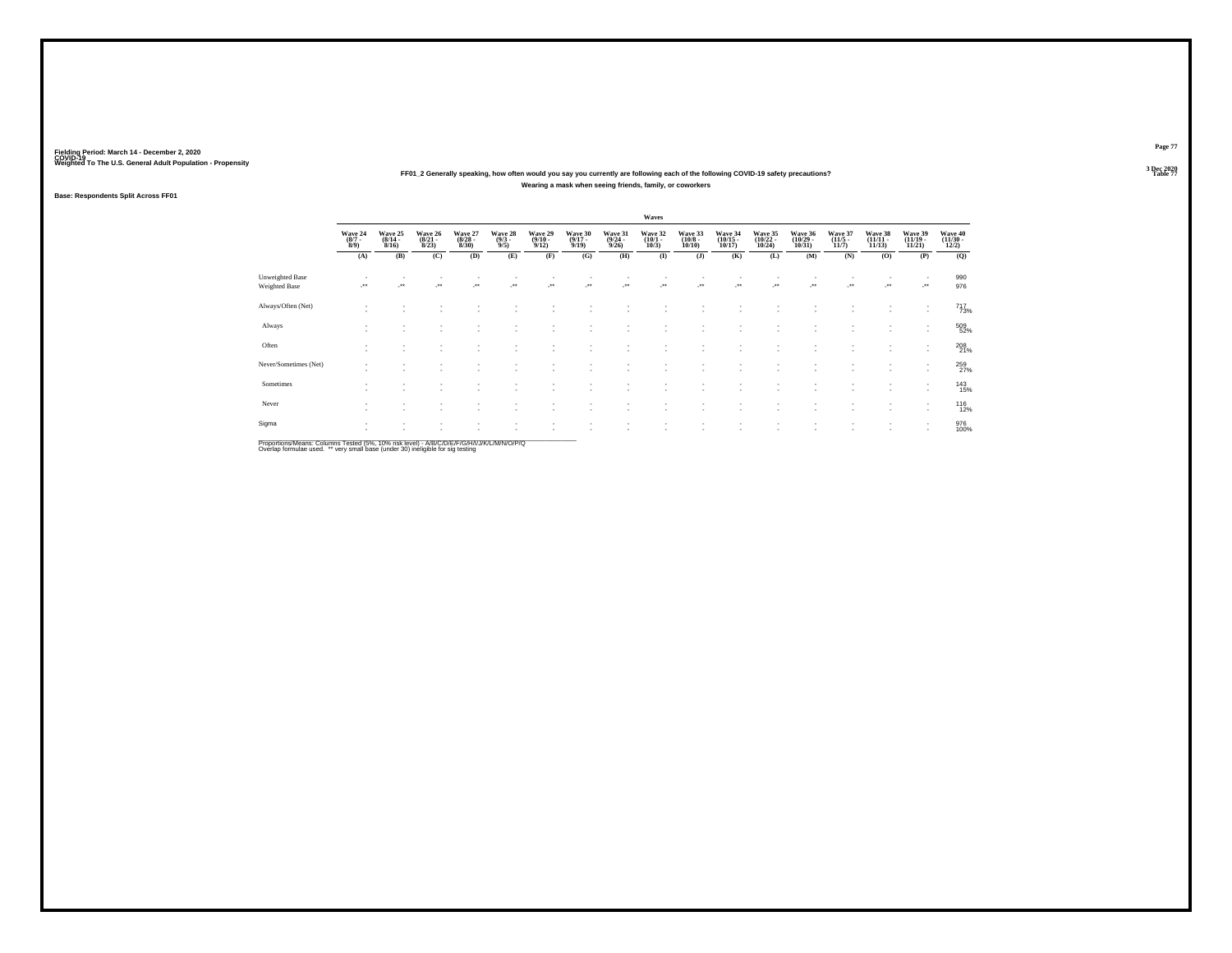### **FF01\_3 Generally speaking, how often would you say you currently are following each of the following COVID-19 safety precautions?Limiting your close in-person contact to only a few friends or family members**

### **Base: Respondents Split Across FF01**

|                                         |                                      |                                    |                                  |                                 |                                              |                                         |                                  |                                         | Waves                           |                                  |                                    |                                                      |                                    |                                  |                                   |                                    |                                   |
|-----------------------------------------|--------------------------------------|------------------------------------|----------------------------------|---------------------------------|----------------------------------------------|-----------------------------------------|----------------------------------|-----------------------------------------|---------------------------------|----------------------------------|------------------------------------|------------------------------------------------------|------------------------------------|----------------------------------|-----------------------------------|------------------------------------|-----------------------------------|
|                                         | Wave 24<br>$\frac{(8/7 - 8)}{(8/9)}$ | Wave 25<br>$\frac{(8/14)}{8/16}$   | Wave 26<br>$\frac{(8/21)}{8/23}$ | Wave 27<br>$\binom{8/28}{8/30}$ | Wave 28<br>$\frac{(9/3)}{9/5}$               | Wave 29<br>$\frac{(9/10 - 9/12)}{9/12}$ | Wave 30<br>$\frac{(9/17)}{9/19}$ | Wave 31<br>$\frac{(9/24 - 9/26)}{9/26}$ | Wave 32<br>$\binom{10/1}{10/3}$ | Wave 33<br>$\binom{10/8}{10/10}$ | Wave 34<br>$\binom{10/15}{10/17}$  | Wave 35<br>$\binom{10/22}{10/24}$                    | Wave 36<br>$\frac{(10/29)}{10/31}$ | Wave 37<br>$\frac{(11/5)}{11/7}$ | Wave 38<br>$\binom{11/11}{11/13}$ | Wave 39<br>$\binom{11/19}{11/21}$  | Wave 40<br>$\frac{(11/30)}{12/2}$ |
|                                         | (A)                                  | (B)                                | (C)                              | (D)                             | (E)                                          | (F)                                     | (G)                              | (H)                                     | $($ $\bf I$                     | (J)                              | (K)                                | (L)                                                  | (M)                                | (N)                              | (O)                               | (P)                                | (Q)                               |
| Unweighted Base<br><b>Weighted Base</b> |                                      | $\bullet\bullet$                   | $\bullet\,\bullet$               | $^{\tiny{**}}$                  | $\begin{array}{c} \bullet\bullet\end{array}$ | $\cdot$                                 | $\cdot$                          | $\ddot{\phantom{1}}$                    | $\cdot$                         | $\cdot$                          | $\overline{\phantom{a}}$           | $\overline{\phantom{a}}$                             | $\cdot$                            | $\sim$<br>$\ddot{\phantom{1}}$   | $\mathcal{L}^{\bullet}$           | $\overline{\phantom{a}}$<br>J.     | 990<br>976                        |
| Always/Often (Net)                      | ٠<br>$\sim$                          |                                    |                                  |                                 |                                              |                                         |                                  |                                         |                                 |                                  |                                    |                                                      |                                    |                                  |                                   | ٠<br>٠                             | 763<br>78%                        |
| Always                                  | ٠<br>$\sim$                          | $\overline{\phantom{a}}$           | $\sim$                           | ٠                               |                                              | $\overline{\phantom{a}}$                | ٠                                | ٠                                       | $\sim$                          | ٠                                | $\overline{\phantom{a}}$           | $\overline{\phantom{a}}$                             | ٠                                  | ٠                                | $\sim$                            | $\mathbf{r}$                       | 564<br>58%                        |
| Often                                   | ٠<br>٠                               | $\overline{\phantom{a}}$           | $\sim$                           | ٠                               | ٠                                            |                                         | ٠                                | ٠                                       |                                 | ٠<br>٠                           | $\overline{\phantom{a}}$<br>$\sim$ | $\overline{\phantom{a}}$<br>$\overline{\phantom{a}}$ | ٠                                  | ٠<br>٠                           | $\sim$                            |                                    | 198<br>20%                        |
| Never/Sometimes (Net)                   | ٠<br>$\overline{\phantom{a}}$        | $\overline{\phantom{a}}$           |                                  |                                 |                                              |                                         |                                  |                                         |                                 | ٠                                | $\sim$                             |                                                      | ٠                                  | ٠                                | $\sim$                            | $\overline{\phantom{a}}$<br>$\sim$ | 213<br>22%                        |
| Sometimes                               | $\sim$<br>٠                          |                                    |                                  |                                 |                                              |                                         |                                  |                                         |                                 | ٠                                |                                    |                                                      | $\overline{\phantom{a}}$           | ٠                                | $\sim$                            | $\overline{\phantom{a}}$<br>$\sim$ | <sup>126</sup> <sub>13%</sub>     |
| Never                                   | ٠<br>$\overline{\phantom{a}}$        | $\overline{\phantom{a}}$           | $\sim$                           | $\sim$                          | ۰                                            | $\sim$                                  | ٠                                | ٠                                       |                                 | ٠.                               | $\sim$                             | $\overline{\phantom{a}}$                             | $\overline{\phantom{a}}$           | ٠                                | $\sim$                            | ٠<br>$\sim$                        | 87<br>9%                          |
| Sigma                                   | $\overline{\phantom{a}}$<br>×.       | $\overline{\phantom{a}}$<br>$\sim$ | $\sim$                           | $\sim$                          | $\sim$                                       | $\overline{\phantom{a}}$                | ٠                                | $\sim$<br>×.                            | $\sim$<br>$\sim$                | ٠<br>٠                           | ٠<br>$\overline{\phantom{a}}$      | $\overline{\phantom{a}}$<br>$\overline{\phantom{a}}$ | ٠<br>٠                             | ٠<br>٠                           | $\sim$<br>$\sim$                  | ٠<br>$\sim$                        | 976<br>100%                       |

Proportions/Means: Columns Tested (5%, 10% risk level) - *NB/C/D/E/F/G/H/IJJ/K/L/M/N/O/P/Q*<br>Overlap formulae used. \*\* very small base (under 30) ineligible for sig testing

**Page 78**3 Dec 2020<br>Table 78

**Table 78 Table 78**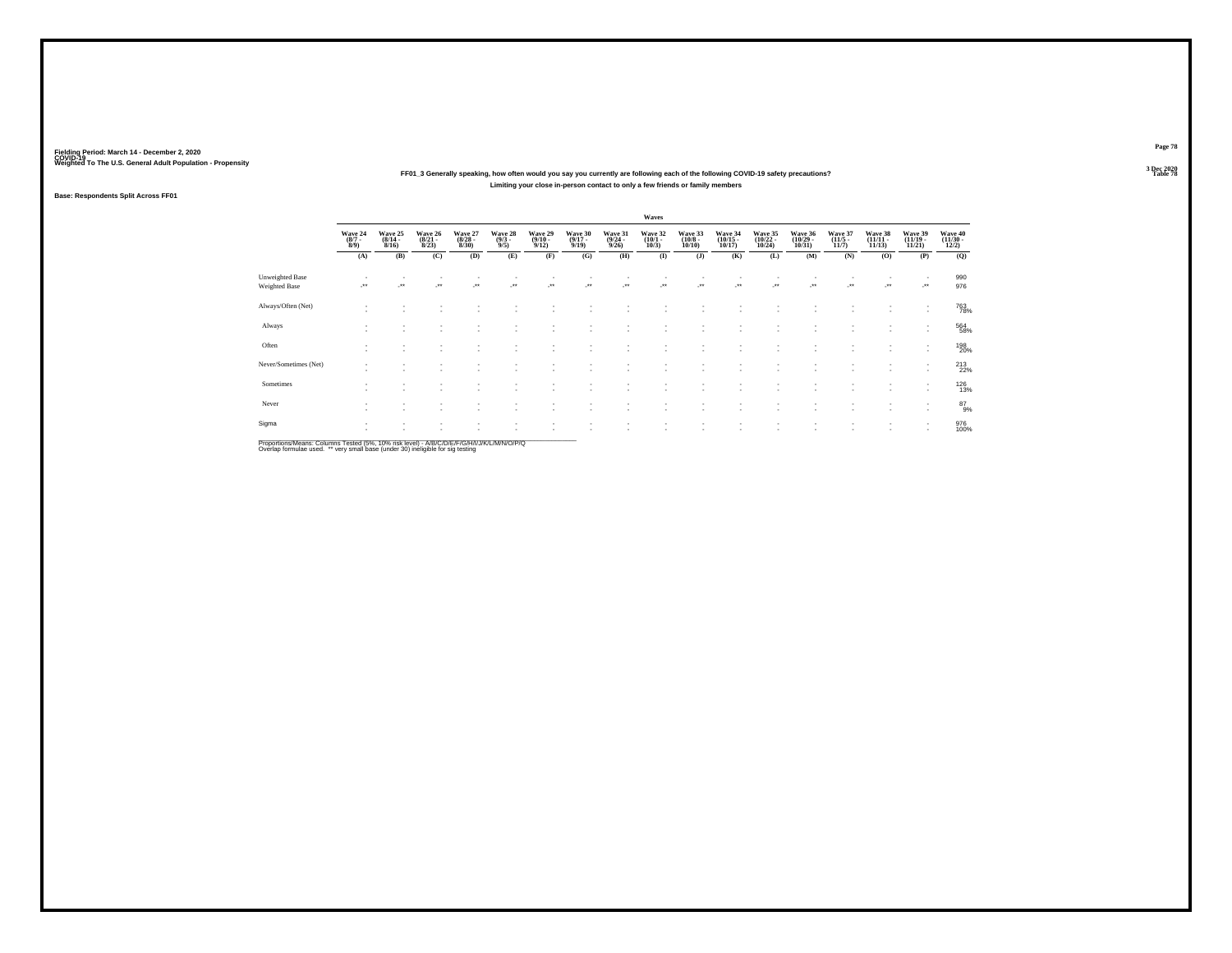### **FF01\_4 Generally speaking, how often would you say you currently are following each of the following COVID-19 safety precautions?Not attending social gatherings of 6 or more people**

### **Base: Respondents Split Across FF01**

|                                  |                               |                                  |                                  |                                  |                               |                                 |                                  |                                         | Waves                           |                                  |                                                      |                                                      |                                    |                                 |                                |                                                      |                                   |
|----------------------------------|-------------------------------|----------------------------------|----------------------------------|----------------------------------|-------------------------------|---------------------------------|----------------------------------|-----------------------------------------|---------------------------------|----------------------------------|------------------------------------------------------|------------------------------------------------------|------------------------------------|---------------------------------|--------------------------------|------------------------------------------------------|-----------------------------------|
|                                  | Wave 24<br>$\binom{8/7}{8/9}$ | Wave 25<br>$\frac{(8/14)}{8/16}$ | Wave 26<br>$\frac{(8/21)}{8/23}$ | Wave 27<br>$\frac{(8/28)}{8/30}$ | Wave 28<br>$\binom{9/3}{9/5}$ | Wave 29<br>$\binom{9/10}{9/12}$ | Wave 30<br>$\frac{(9/17)}{9/19}$ | Wave 31<br>$\frac{(9/24 - 9/26)}{9/26}$ | Wave 32<br>$\binom{10/1}{10/3}$ | Wave 33<br>$\binom{10/8}{10/10}$ | Wave 34<br>$\binom{10/15}{10/17}$                    | Wave 35<br>$\frac{(10/22)}{10/24}$                   | Wave 36<br>$\frac{(10/29)}{10/31}$ | Wave 37<br>$\binom{11/5}{11/7}$ | Wave 38<br>$(11/11 -$<br>11/13 | Wave 39<br>$\frac{(11/19 - 11/21)}{11/21}$           | Wave 40<br>$\frac{(11/30)}{12/2}$ |
|                                  | (A)                           | (B)                              | (C)                              | (D)                              | (E)                           | (F)                             | (G)                              | (H)                                     | $\bf(I)$                        | (J)                              | (K)                                                  | (L)                                                  | (M)                                | (N)                             | (0)                            | (P)                                                  | (Q)                               |
| Unweighted Base<br>Weighted Base |                               | $\ddot{\phantom{1}}$             | $\ddot{}$                        | $\cdot$                          | $\star\star$                  | -**                             |                                  |                                         | $\cdot$                         |                                  |                                                      | J.                                                   | -**                                | ٠<br>                           | $\cdot$                        | ٠<br>                                                | 990<br>976                        |
| Always/Often (Net)               | $\sim$                        |                                  |                                  |                                  |                               |                                 |                                  |                                         |                                 |                                  |                                                      |                                                      |                                    |                                 |                                | ٠<br>$\overline{\phantom{a}}$                        | 710<br>73%                        |
| Always                           | ٠<br>$\sim$                   | $\overline{\phantom{a}}$         | ٠                                | $\sim$                           | ۰                             |                                 | ٠                                | ×.                                      | $\sim$                          | ٠                                | $\overline{\phantom{a}}$                             | $\sim$                                               | ٠                                  | ٠                               | $\sim$                         | ٠<br>$\sim$                                          | 483                               |
| Often                            | $\sim$<br>٠                   | $\sim$                           | $\sim$<br>$\sim$                 | ٠<br>$\sim$                      | ٠<br>٠                        | $\overline{\phantom{a}}$        | ٠<br>٠                           | ×.                                      |                                 | ٠<br>$\overline{\phantom{a}}$    | $\overline{\phantom{a}}$<br>$\overline{\phantom{a}}$ | $\overline{\phantom{a}}$<br>$\overline{\phantom{a}}$ | ٠                                  | ٠<br>٠                          | $\sim$<br>$\sim$               | ٠<br>$\sim$                                          | 227<br>23%                        |
| Never/Sometimes (Net)            | $\overline{\phantom{a}}$      | $\sim$                           |                                  |                                  |                               |                                 | ٠                                |                                         |                                 | ٠                                | $\sim$                                               | $\overline{\phantom{a}}$                             | $\overline{\phantom{a}}$           | ٠                               | $\sim$                         | $\overline{\phantom{a}}$<br>$\sim$                   | 266<br>27%                        |
| Sometimes                        | $\sim$                        |                                  |                                  | ٠.                               |                               |                                 |                                  |                                         |                                 | ٠                                |                                                      | $\overline{\phantom{a}}$                             | ٠                                  | ٠                               | ٠.                             | $\overline{\phantom{a}}$<br>$\overline{\phantom{a}}$ | <sup>154</sup><br>16%             |
| Never                            | ٠<br>٠                        | $\overline{\phantom{a}}$         | ٠                                | $\sim$                           | ۰                             | $\sim$                          | ٠                                | ٠                                       | $\sim$                          | ٠                                | $\overline{\phantom{a}}$                             | $\overline{\phantom{a}}$                             | ٠                                  | ٠                               | $\sim$                         | $\overline{\phantom{a}}$<br>٠                        | $^{113}_{12\%}$                   |
| Sigma                            | $\mathbf{r}$<br>×.            | $\sim$<br>$\sim$                 | $\sim$                           | ٠<br>$\sim$                      | ٠                             | $\sim$<br>и.                    | ٠<br>٠                           | ٠<br>×.                                 | $\sim$                          | ٠<br>٠                           | $\sim$<br>$\mathbf{r}$                               | $\;$<br>$\overline{\phantom{a}}$                     | $\;$<br>٠                          | $\sim$<br>٠                     | $\sim$                         | $\sim$<br>$\overline{\phantom{a}}$                   | 976<br>100%                       |

Proportions/Means: Columns Tested (5%, 10% risk level) - *NB/C/D/E/F/G/H/IJJ/K/L/M/N/O/P/Q*<br>Overlap formulae used. \*\* very small base (under 30) ineligible for sig testing

**Page 79**3 Dec 2020<br>Table 79

**Table 79 Table 79**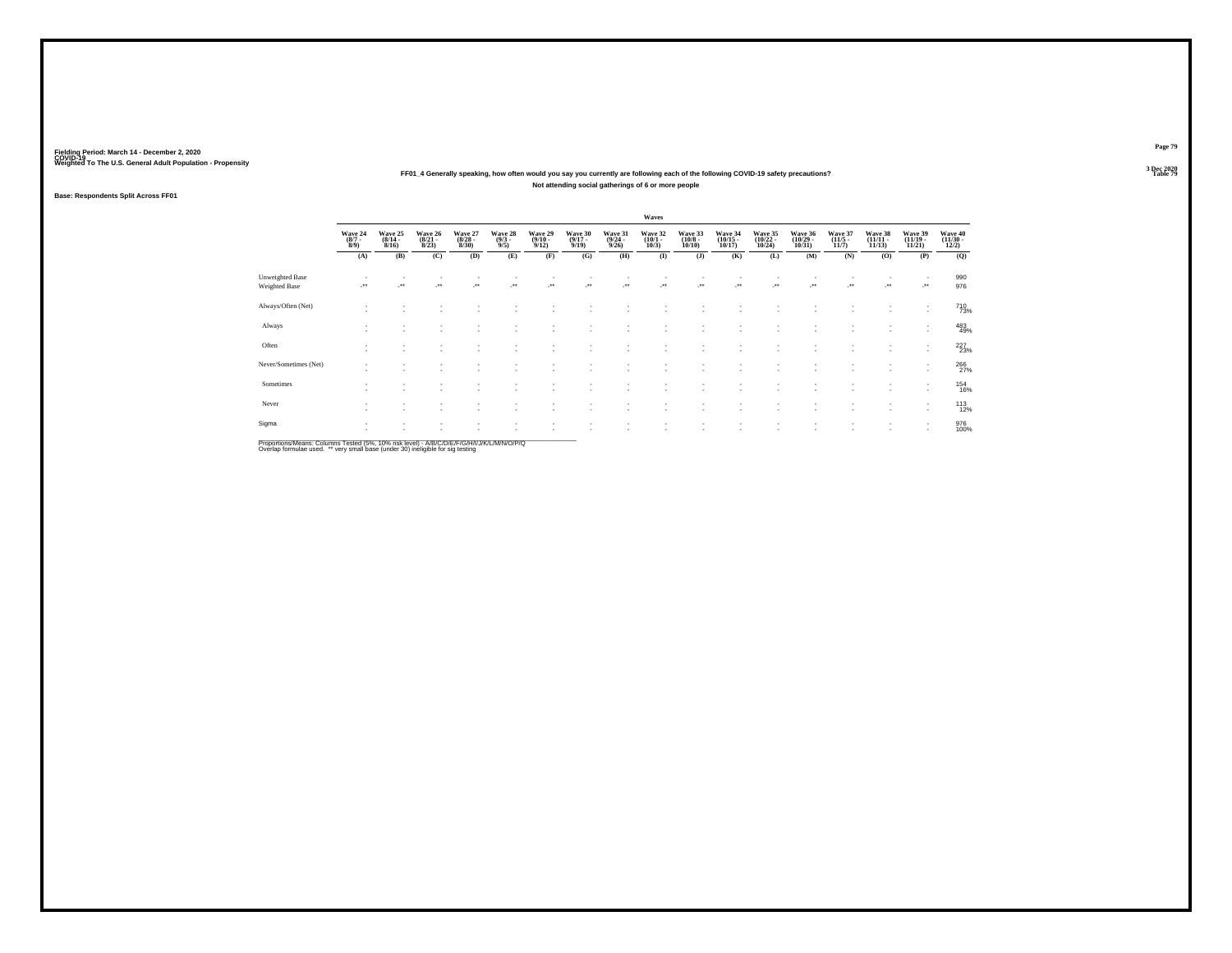### **FF01\_5 Generally speaking, how often would you say you currently are following each of the following COVID-19 safety precautions?Avoiding crowded places such as the gym or restaurants**

### **Base: Respondents Split Across FF01**

|                                  |                               |                                    |                                  |                                  |                               |                                 |                                  |                                         | Waves                           |                                  |                                                      |                                    |                                    |                                 |                                   |                                                      |                                   |
|----------------------------------|-------------------------------|------------------------------------|----------------------------------|----------------------------------|-------------------------------|---------------------------------|----------------------------------|-----------------------------------------|---------------------------------|----------------------------------|------------------------------------------------------|------------------------------------|------------------------------------|---------------------------------|-----------------------------------|------------------------------------------------------|-----------------------------------|
|                                  | Wave 24<br>$\binom{8/7}{8/9}$ | Wave 25<br>$\frac{(8/14)}{8/16}$   | Wave 26<br>$\frac{(8/21)}{8/23}$ | Wave 27<br>$\frac{(8/28)}{8/30}$ | Wave 28<br>$\binom{9/3}{9/5}$ | Wave 29<br>$\binom{9/10}{9/12}$ | Wave 30<br>$\frac{(9/17)}{9/19}$ | Wave 31<br>$\frac{(9/24 - 9/26)}{9/26}$ | Wave 32<br>$\binom{10/1}{10/3}$ | Wave 33<br>$\binom{10/8}{10/10}$ | Wave 34<br>$\binom{10/15}{10/17}$                    | Wave 35<br>$\frac{(10/22)}{10/24}$ | Wave 36<br>$\frac{(10/29)}{10/31}$ | Wave 37<br>$\binom{11/5}{11/7}$ | Wave 38<br>$\binom{11/11}{11/13}$ | Wave 39<br>$\frac{(11/19 - 11/21)}{11/21}$           | Wave 40<br>$\frac{(11/30)}{12/2}$ |
|                                  | (A)                           | (B)                                | (C)                              | (D)                              | (E)                           | (F)                             | (G)                              | (H)                                     | $\bf(I)$                        | (J)                              | (K)                                                  | (L)                                | (M)                                | (N)                             | (0)                               | (P)                                                  | (Q)                               |
| Unweighted Base<br>Weighted Base |                               | $\ddot{\phantom{1}}$               | $\ddot{}$                        | $\cdot$                          | $\star\star$                  | -**                             |                                  |                                         | $\cdot$                         |                                  |                                                      | J.                                 | -**                                | ٠<br>                           | $\cdot$                           |                                                      | 990<br>976                        |
| Always/Often (Net)               | $\sim$                        |                                    |                                  |                                  |                               |                                 |                                  |                                         |                                 |                                  |                                                      |                                    |                                    |                                 |                                   | ٠<br>$\overline{\phantom{a}}$                        | 764<br>78%                        |
| Always                           | ٠<br>$\sim$                   | $\overline{\phantom{a}}$           | ٠                                | $\sim$                           | ۰                             |                                 | ٠                                | ×.                                      | $\sim$                          | ٠                                | $\overline{\phantom{a}}$                             | $\sim$                             | ٠                                  | ٠                               | $\sim$                            | ٠<br>$\mathbf{r}$                                    | 581<br>60%                        |
| Often                            | $\sim$<br>٠                   | $\overline{\phantom{a}}$<br>$\sim$ | $\sim$                           | ٠<br>$\sim$                      | ٠<br>٠                        | $\overline{\phantom{a}}$        | ٠<br>٠                           | ×.                                      |                                 | ٠<br>$\overline{\phantom{a}}$    | $\overline{\phantom{a}}$<br>$\overline{\phantom{a}}$ | $\sim$<br>$\overline{\phantom{a}}$ | ٠                                  | ٠<br>٠                          | $\sim$                            | ٠                                                    | 183<br>19%                        |
| Never/Sometimes (Net)            | ۰                             | $\sim$                             |                                  |                                  |                               |                                 | ٠                                |                                         |                                 | ٠                                | $\sim$                                               | $\overline{\phantom{a}}$           | $\overline{\phantom{a}}$           | ٠                               | $\sim$                            | $\overline{\phantom{a}}$<br>$\overline{\phantom{a}}$ | $^{212}_{22\%}$                   |
| Sometimes                        | $\sim$                        |                                    |                                  | ٠.                               |                               |                                 |                                  |                                         |                                 | ٠.                               |                                                      | $\overline{\phantom{a}}$           | ٠<br>٠                             | ٠                               |                                   | $\overline{\phantom{a}}$<br>$\overline{\phantom{a}}$ | 136<br>14%                        |
| Never                            | ٠<br>٠                        | $\overline{\phantom{a}}$           | ٠                                | $\sim$                           | ۰                             | $\overline{\phantom{a}}$        | ٠                                | ٠                                       | $\sim$                          | ٠                                | $\overline{\phantom{a}}$                             | $\overline{\phantom{a}}$           | ٠                                  | ٠                               | $\sim$                            | $\overline{\phantom{a}}$<br>٠                        | $^{77}_{8\%}$                     |
| Sigma                            | $\mathbf{r}$<br>×.            | $\sim$<br>$\sim$                   | $\sim$                           | ٠<br>$\sim$                      | ٠                             | $\sim$<br>и.                    | ٠<br>٠                           | ٠<br>×.                                 | $\sim$                          | ٠<br>٠                           | $\sim$<br>$\mathbf{r}$                               | $\;$<br>$\overline{\phantom{a}}$   | $\;$<br>٠                          | $\sim$<br>٠                     | $\sim$                            | $\sim$<br>$\overline{\phantom{a}}$                   | 976<br>100%                       |

Proportions/Means: Columns Tested (5%, 10% risk level) - *NB/C/D/E/F/G/H/IJJ/K/L/M/N/O/P/Q*<br>Overlap formulae used. \*\* very small base (under 30) ineligible for sig testing

**Page 80**3 Dec 2020<br>Table 80

**Table 80 Table 80**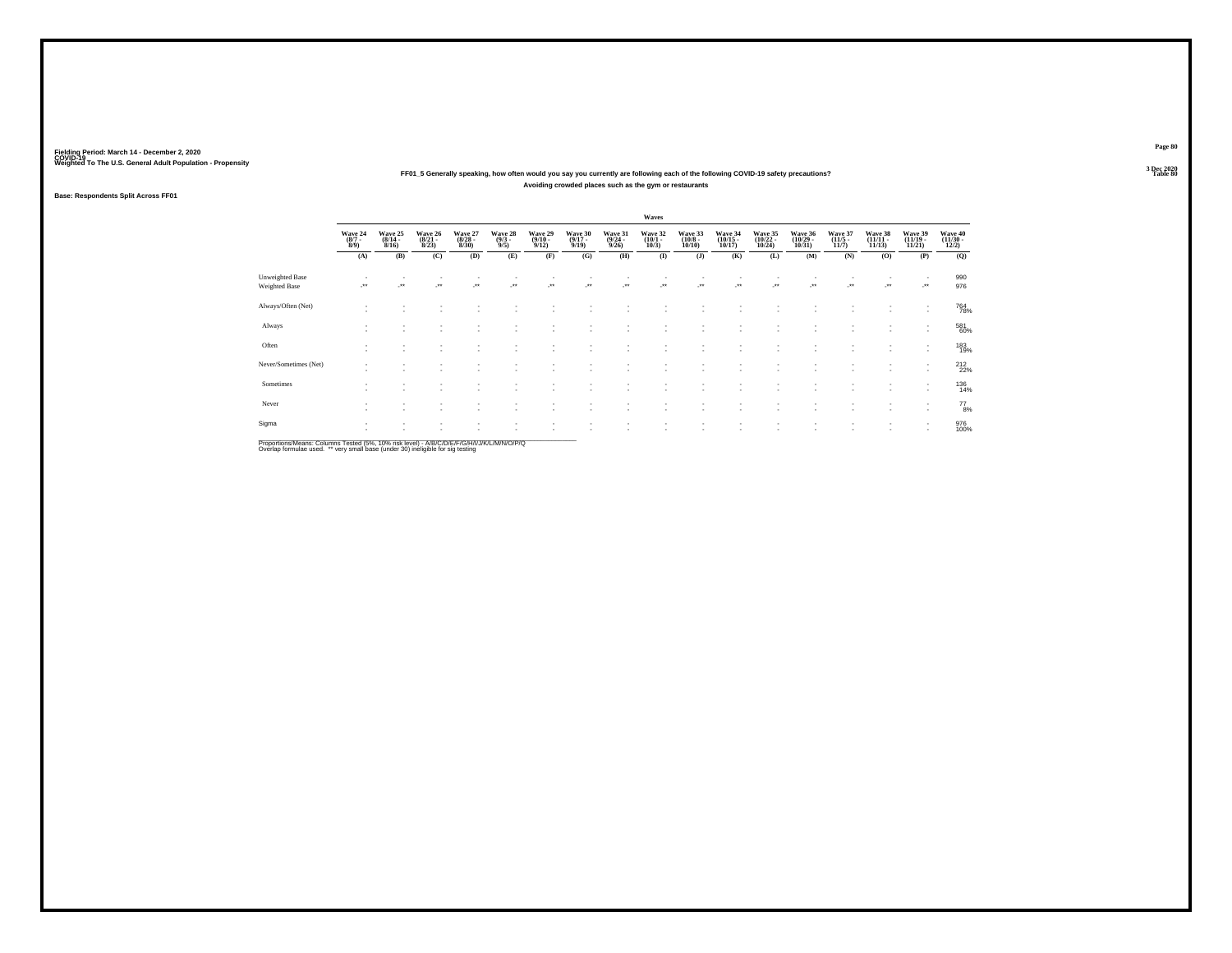### **FF01\_6 Generally speaking, how often would you say you currently are following each of the following COVID-19 safety precautions?Not seeing anyone outside of your immediate home**

### **Base: Respondents Split Across FF01**

|                                  |                               |                                  |                                  |                                  |                               |                                 |                                  |                                         | Waves                           |                                  |                                                      |                                    |                                    |                                 |                                |                                                      |                                   |
|----------------------------------|-------------------------------|----------------------------------|----------------------------------|----------------------------------|-------------------------------|---------------------------------|----------------------------------|-----------------------------------------|---------------------------------|----------------------------------|------------------------------------------------------|------------------------------------|------------------------------------|---------------------------------|--------------------------------|------------------------------------------------------|-----------------------------------|
|                                  | Wave 24<br>$\binom{8/7}{8/9}$ | Wave 25<br>$\frac{(8/14)}{8/16}$ | Wave 26<br>$\frac{(8/21)}{8/23}$ | Wave 27<br>$\frac{(8/28)}{8/30}$ | Wave 28<br>$\binom{9/3}{9/5}$ | Wave 29<br>$\binom{9/10}{9/12}$ | Wave 30<br>$\frac{(9/17)}{9/19}$ | Wave 31<br>$\frac{(9/24 - 9/26)}{9/26}$ | Wave 32<br>$\binom{10/1}{10/3}$ | Wave 33<br>$\binom{10/8}{10/10}$ | Wave 34<br>$\binom{10/15}{10/17}$                    | Wave 35<br>$\frac{(10/22)}{10/24}$ | Wave 36<br>$\frac{(10/29)}{10/31}$ | Wave 37<br>$\binom{11/5}{11/7}$ | Wave 38<br>$(11/11 -$<br>11/13 | Wave 39<br>$\frac{(11/19 - 11/21)}{11/21}$           | Wave 40<br>$\frac{(11/30)}{12/2}$ |
|                                  | (A)                           | (B)                              | (C)                              | (D)                              | (E)                           | (F)                             | (G)                              | (H)                                     | $\bf(I)$                        | (J)                              | (K)                                                  | (L)                                | (M)                                | (N)                             | (0)                            | (P)                                                  | (Q)                               |
| Unweighted Base<br>Weighted Base |                               | $\ddot{\phantom{1}}$             | $\ddot{}$                        | $\cdot$                          | $\star\star$                  | -**                             |                                  |                                         | $\cdot$                         |                                  |                                                      | J.                                 | -**                                | ٠<br>                           | $\cdot$                        | ٠<br>                                                | 990<br>976                        |
| Always/Often (Net)               | $\sim$                        |                                  |                                  |                                  |                               |                                 |                                  |                                         |                                 |                                  |                                                      |                                    |                                    |                                 |                                | ٠<br>$\overline{\phantom{a}}$                        | 613<br>63%                        |
| Always                           | ٠<br>$\sim$                   | $\sim$                           | ٠                                | $\sim$                           | ۰                             |                                 | ٠                                | ×.                                      | $\sim$                          | ٠                                | $\overline{\phantom{a}}$                             | $\sim$                             | ٠                                  | ٠                               | $\sim$                         | ٠<br>$\mathbf{r}$                                    | 310<br>32%                        |
| Often                            | $\sim$<br>٠                   | $\sim$                           | $\sim$<br>$\sim$                 | ٠<br>$\sim$                      | ٠<br>٠                        | $\sim$                          | ٠<br>٠                           | ×.                                      |                                 | ٠<br>$\overline{\phantom{a}}$    | $\overline{\phantom{a}}$<br>$\overline{\phantom{a}}$ | $\sim$<br>$\overline{\phantom{a}}$ | ٠                                  | ٠<br>٠                          | $\sim$                         | ٠<br>$\mathbf{r}$                                    | 304 31%                           |
| Never/Sometimes (Net)            | $\overline{\phantom{a}}$      | $\sim$                           |                                  |                                  |                               |                                 | ٠                                |                                         |                                 | ٠                                | $\sim$                                               | $\sim$                             | $\overline{\phantom{a}}$           | ٠                               | $\sim$                         | $\overline{\phantom{a}}$<br>$\overline{\phantom{a}}$ | 363<br>37%                        |
| Sometimes                        | $\sim$                        |                                  |                                  | ٠.                               |                               |                                 |                                  |                                         |                                 | ٠                                |                                                      | $\sim$                             | ٠<br>٠                             | ٠                               | ٠.                             | $\overline{\phantom{a}}$<br>$\overline{\phantom{a}}$ | 239<br>25%                        |
| Never                            | ٠<br>٠                        | $\overline{\phantom{a}}$         | ٠                                | $\sim$                           | ۰                             | $\overline{\phantom{a}}$        | ٠                                | ٠                                       | $\sim$                          | ٠                                | $\overline{\phantom{a}}$                             | $\overline{\phantom{a}}$           | ٠                                  | ٠                               | $\sim$                         | $\overline{\phantom{a}}$<br>٠                        | 123%                              |
| Sigma                            | $\mathbf{r}$<br>×.            | $\sim$<br>$\sim$                 | $\sim$                           | ٠<br>$\sim$                      | ٠                             | $\overline{\phantom{a}}$<br>и.  | ٠<br>٠                           | $\sim$<br>×.                            | $\sim$<br>$\sim$                | ٠<br>٠                           | $\sim$<br>$\mathbf{r}$                               | $\;$<br>$\overline{\phantom{a}}$   | $\;$<br>٠                          | $\sim$<br>٠                     | $\sim$<br>$\sim$               | $\sim$<br>$\sim$                                     | 976<br>100%                       |

Proportions/Means: Columns Tested (5%, 10% risk level) - *NB/C/D/E/F/G/H/IJJ/K/L/M/N/O/P/Q*<br>Overlap formulae used. \*\* very small base (under 30) ineligible for sig testing

**Page 81**3 Dec 2020<br>Table 81

**Table 81**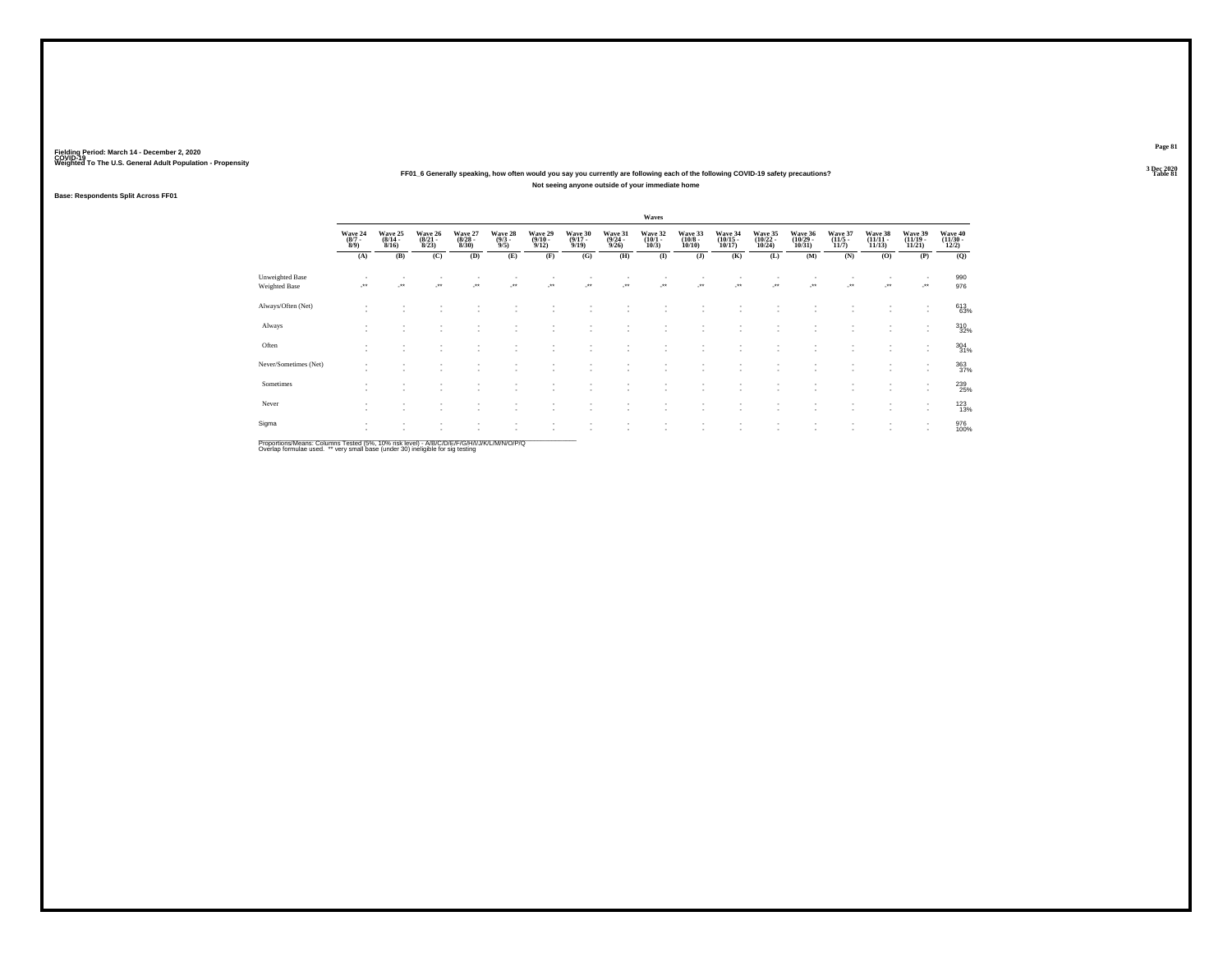### **FF01\_7 Generally speaking, how often would you say you currently are following each of the following COVID-19 safety precautions?Staying 6-feet or more apart when visiting with friends or family**

### **Base: Respondents Split Across FF01**

|                                  |                               |                                  |                                  |                                  |                               |                                 |                                  |                                         | Waves                           |                                  |                                                      |                                    |                                    |                                 |                                |                                                      |                                   |
|----------------------------------|-------------------------------|----------------------------------|----------------------------------|----------------------------------|-------------------------------|---------------------------------|----------------------------------|-----------------------------------------|---------------------------------|----------------------------------|------------------------------------------------------|------------------------------------|------------------------------------|---------------------------------|--------------------------------|------------------------------------------------------|-----------------------------------|
|                                  | Wave 24<br>$\binom{8/7}{8/9}$ | Wave 25<br>$\frac{(8/14)}{8/16}$ | Wave 26<br>$\frac{(8/21)}{8/23}$ | Wave 27<br>$\frac{(8/28)}{8/30}$ | Wave 28<br>$\binom{9/3}{9/5}$ | Wave 29<br>$\binom{9/10}{9/12}$ | Wave 30<br>$\frac{(9/17)}{9/19}$ | Wave 31<br>$\frac{(9/24 - 9/26)}{9/26}$ | Wave 32<br>$\binom{10/1}{10/3}$ | Wave 33<br>$\binom{10/8}{10/10}$ | Wave 34<br>$\binom{10/15}{10/17}$                    | Wave 35<br>$\frac{(10/22)}{10/24}$ | Wave 36<br>$\frac{(10/29)}{10/31}$ | Wave 37<br>$\binom{11/5}{11/7}$ | Wave 38<br>$(11/11 -$<br>11/13 | Wave 39<br>$\frac{(11/19 - 11/21)}{11/21}$           | Wave 40<br>$\frac{(11/30)}{12/2}$ |
|                                  | (A)                           | (B)                              | (C)                              | (D)                              | (E)                           | (F)                             | (G)                              | (H)                                     | $\bf(I)$                        | (J)                              | (K)                                                  | (L)                                | (M)                                | (N)                             | (0)                            | (P)                                                  | (Q)                               |
| Unweighted Base<br>Weighted Base |                               | $\ddot{\phantom{1}}$             | $\ddot{}$                        | $\cdot$                          | $\star\star$                  | -**                             |                                  |                                         | $\cdot$                         |                                  |                                                      | J.                                 | -**                                | ٠<br>                           | $\cdot$                        | ٠<br>                                                | 990<br>976                        |
| Always/Often (Net)               | $\sim$                        |                                  |                                  |                                  |                               |                                 |                                  |                                         |                                 |                                  |                                                      |                                    |                                    |                                 |                                | ٠<br>$\overline{\phantom{a}}$                        | 702<br>72%                        |
| Always                           | ٠<br>$\sim$                   | $\overline{\phantom{a}}$         | ٠                                | $\sim$                           | ۰                             |                                 | ٠                                | ×.                                      | $\sim$                          | ٠                                | $\overline{\phantom{a}}$                             | $\sim$                             | ٠                                  | ٠                               | $\sim$                         | ٠<br>$\sim$                                          | 492<br>50%                        |
| Often                            | $\sim$<br>٠                   | $\sim$                           | $\sim$<br>$\sim$                 | ٠<br>$\sim$                      | ٠<br>٠                        | $\overline{\phantom{a}}$        | ٠<br>٠                           | ×.                                      |                                 | ٠<br>$\overline{\phantom{a}}$    | $\overline{\phantom{a}}$<br>$\overline{\phantom{a}}$ | $\sim$<br>$\overline{\phantom{a}}$ | ٠                                  | ٠<br>٠                          | $\sim$                         | ٠<br>$\overline{\phantom{a}}$                        | 209<br>21%                        |
| Never/Sometimes (Net)            | ۰                             | $\sim$                           |                                  |                                  |                               |                                 | ٠                                |                                         |                                 | ٠                                | $\sim$                                               | $\overline{\phantom{a}}$           | $\overline{\phantom{a}}$           | ٠                               | $\sim$                         | $\overline{\phantom{a}}$<br>$\overline{\phantom{a}}$ | 275<br>28%                        |
| Sometimes                        | $\sim$                        |                                  |                                  | ٠.                               |                               |                                 |                                  |                                         |                                 | ٠                                |                                                      | $\overline{\phantom{a}}$           | ٠<br>٠                             | ٠                               |                                | $\overline{\phantom{a}}$<br>$\overline{\phantom{a}}$ | 173<br>18%                        |
| Never                            | ٠<br>٠                        | $\overline{\phantom{a}}$         | ٠                                | $\sim$                           | ۰                             | $\sim$                          | ٠                                | ٠                                       | $\sim$                          | ٠                                | $\overline{\phantom{a}}$                             | $\overline{\phantom{a}}$           | ٠                                  | ٠                               | $\sim$                         | $\overline{\phantom{a}}$<br>٠                        | 101<br>10%                        |
| Sigma                            | $\mathbf{r}$<br>×.            | $\sim$<br>$\sim$                 | $\sim$                           | ٠<br>$\sim$                      | ٠                             | $\sim$<br>и.                    | ٠<br>٠                           | ٠<br>×.                                 | $\sim$                          | ٠<br>٠                           | $\sim$<br>$\mathbf{r}$                               | $\;$<br>$\overline{\phantom{a}}$   | $\;$<br>٠                          | $\sim$<br>٠                     | $\sim$                         | $\sim$<br>$\overline{\phantom{a}}$                   | 976<br>100%                       |

Proportions/Means: Columns Tested (5%, 10% risk level) - *NB/C/D/E/F/G/H/IJJ/K/L/M/N/O/P/Q*<br>Overlap formulae used. \*\* very small base (under 30) ineligible for sig testing

**Page 823 Dec 2020<br>Table 82** 

**Table 82 Table 82**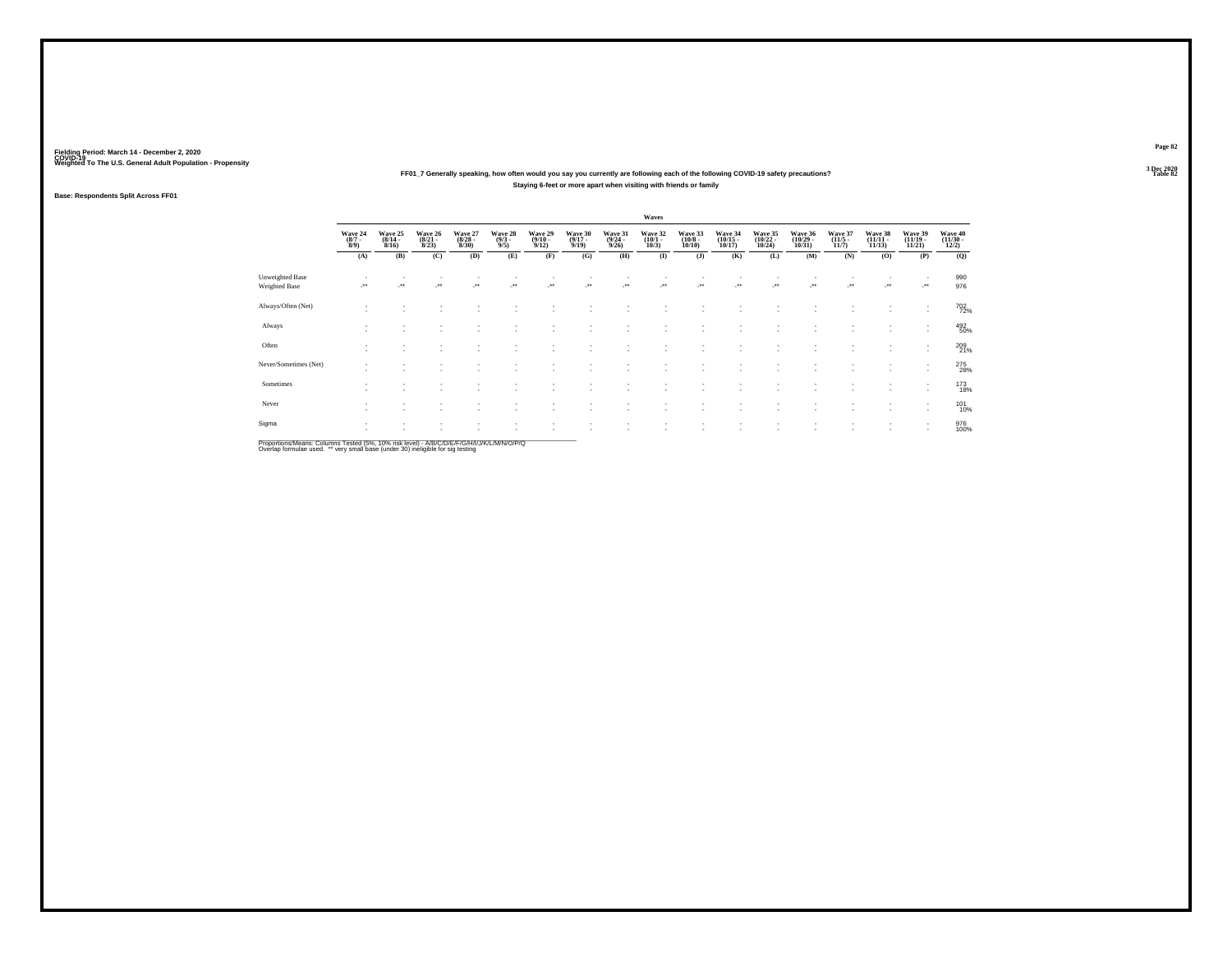### **FF01\_8 Generally speaking, how often would you say you currently are following each of the following COVID-19 safety precautions?Avoiding travel to high-risk areas**

### **Base: Respondents Split Across FF01**

|                                         |                                    |                                    |                                  |                                 |                                |                                         |                                  |                                         | Waves                           |                                  |                                    |                                    |                                    |                                 |                                |                                                      |                                   |
|-----------------------------------------|------------------------------------|------------------------------------|----------------------------------|---------------------------------|--------------------------------|-----------------------------------------|----------------------------------|-----------------------------------------|---------------------------------|----------------------------------|------------------------------------|------------------------------------|------------------------------------|---------------------------------|--------------------------------|------------------------------------------------------|-----------------------------------|
|                                         | Wave 24<br>$\binom{8/7}{8/9}$      | Wave 25<br>$\frac{(8/14)}{8/16}$   | Wave 26<br>$\frac{(8/21)}{8/23}$ | Wave 27<br>$\binom{8/28}{8/30}$ | Wave 28<br>$\frac{(9/3)}{9/5}$ | Wave 29<br>$\frac{(9/10 - 9/12)}{9/12}$ | Wave 30<br>$\frac{(9/17)}{9/19}$ | Wave 31<br>$\frac{(9/24 - 9/26)}{9/26}$ | Wave 32<br>$\binom{10/1}{10/3}$ | Wave 33<br>$\binom{10/8}{10/10}$ | Wave 34<br>$\binom{10/15}{10/17}$  | Wave 35<br>$\frac{(10/22)}{10/24}$ | Wave 36<br>$\frac{(10/29)}{10/31}$ | Wave 37<br>$\binom{11/5}{11/7}$ | Wave 38<br>$(11/11 -$<br>11/13 | Wave 39<br>$\binom{11/19}{11/21}$                    | Wave 40<br>$\frac{(11/30)}{12/2}$ |
|                                         | (A)                                | (B)                                | (C)                              | (D)                             | (E)                            | (F)                                     | (G)                              | (H)                                     | $\bf(I)$                        | (J)                              | (K)                                | (L)                                | (M)                                | (N)                             | (0)                            | (P)                                                  | (Q)                               |
| Unweighted Base<br><b>Weighted Base</b> |                                    | $\bullet\bullet$                   | $\bullet\,\bullet$               | $\ddot{\phantom{1}}$            | $\bullet\star$                 | J.                                      | J.                               | ÷.                                      | 59                              | J.                               | ÷.                                 | J.                                 | ÷.                                 | ٠<br>÷.                         | $\cdot$                        | ٠<br>J.                                              | 990<br>976                        |
| Always/Often (Net)                      | $\sim$                             |                                    |                                  |                                 |                                |                                         |                                  |                                         |                                 |                                  |                                    |                                    |                                    |                                 |                                | ٠<br>٠                                               | 788<br>81%                        |
| Always                                  | ٠<br>$\sim$                        | $\sim$                             | $\sim$                           | $\sim$                          | ۰                              |                                         | ٠                                | ٠                                       | <b>1999</b>                     | $\overline{\phantom{a}}$         | ۰.                                 | $\overline{\phantom{a}}$           | ٠                                  | ٠                               | $\sim$                         | ٠<br>$\mathbf{r}$                                    | 632<br>65%                        |
| Often                                   | $\sim$<br>$\overline{\phantom{a}}$ | $\overline{\phantom{a}}$<br>$\sim$ | ٠<br>$\sim$                      | $\sim$<br>$\sim$                | ٠                              | $\overline{\phantom{a}}$                | ٠<br>٠                           |                                         |                                 | ٠<br>۰.                          | $\overline{\phantom{a}}$           | $\overline{\phantom{a}}$           | ×<br>٠                             | ٠<br>٠                          | <b>1999</b>                    | $\overline{\phantom{a}}$<br>$\overline{\phantom{a}}$ | 155<br>16%                        |
| Never/Sometimes (Net)                   | ٠<br>$\sim$                        |                                    |                                  | ٠                               |                                |                                         | ٠                                |                                         |                                 | ٠                                | $\overline{\phantom{a}}$           |                                    | ٠                                  | ٠                               | $\sim$                         | ٠<br>$\overline{\phantom{a}}$                        | 189<br>19%                        |
| Sometimes                               | ٠<br>٠                             | $\overline{\phantom{a}}$           |                                  | ٠.                              |                                |                                         |                                  |                                         |                                 | $\overline{\phantom{a}}$         |                                    | $\overline{\phantom{a}}$           | ٠                                  |                                 |                                | ٠<br>$\overline{\phantom{a}}$                        | 96<br>10%                         |
| Never                                   | $\sim$<br>$\overline{\phantom{a}}$ | $\overline{\phantom{a}}$           | $\sim$                           | $\sim$                          | ٠                              |                                         | ٠                                |                                         |                                 | $\overline{\phantom{a}}$         | $\overline{\phantom{a}}$           | $\overline{\phantom{a}}$           | ٠                                  | ٠                               | $\sim$                         | ٠<br>$\sim$                                          | $\frac{92}{9%}$                   |
| Sigma                                   | ٠<br>٠                             | $\sim$                             | $\sim$<br>$\sim$                 | ٠<br>٠.                         | ٠<br>٠                         |                                         | ٠<br>٠                           | ×.                                      | <b>1999</b>                     | ٠<br>٠                           | $\sim$<br>$\overline{\phantom{a}}$ | $\;$<br>$\overline{\phantom{a}}$   | $\;$<br>٠                          | ٠<br>٠                          | $\sim$<br>$\sim$               | $\sim$<br>$\overline{\phantom{a}}$                   | 976<br>100%                       |

Proportions/Means: Columns Tested (5%, 10% risk level) - *NB/C/D/E/F/G/H/IJJ/K/L/M/N/O/P/Q*<br>Overlap formulae used. \*\* very small base (under 30) ineligible for sig testing

**Page 83**3 Dec 2020<br>Table 83

**Table 83**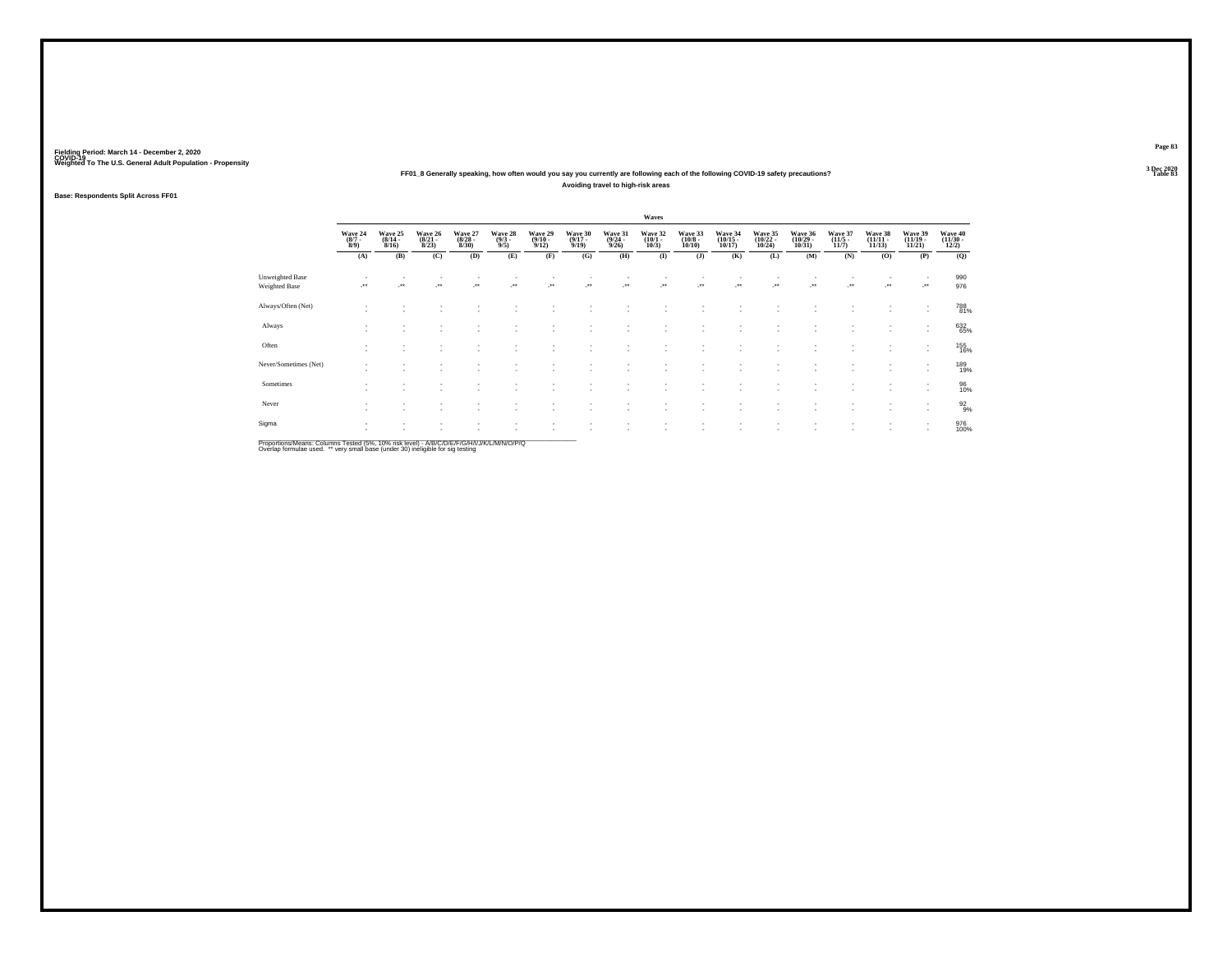### **FF01\_9 Generally speaking, how often would you say you currently are following each of the following COVID-19 safety precautions?Quarantining after possibly being exposed to someone with the virus**

### **Base: Respondents Split Across FF01**

|                                         |                                      |                                                      |                                  |                                 |                                |                                                      |                                  |                                         | Waves                           |                                  |                                    |                                                      |                                   |                                  |                                   |                                                      |                                   |
|-----------------------------------------|--------------------------------------|------------------------------------------------------|----------------------------------|---------------------------------|--------------------------------|------------------------------------------------------|----------------------------------|-----------------------------------------|---------------------------------|----------------------------------|------------------------------------|------------------------------------------------------|-----------------------------------|----------------------------------|-----------------------------------|------------------------------------------------------|-----------------------------------|
|                                         | Wave 24<br>$\frac{(8/7 - 8)}{(8/9)}$ | Wave 25<br>$\frac{(8/14)}{8/16}$                     | Wave 26<br>$\frac{(8/21)}{8/23}$ | Wave 27<br>$\binom{8/28}{8/30}$ | Wave 28<br>$\frac{(9/3)}{9/5}$ | Wave 29<br>$\frac{(9/10 - 9/12)}{9/12}$              | Wave 30<br>$\frac{(9/17)}{9/19}$ | Wave 31<br>$\frac{(9/24 - 9/26)}{9/26}$ | Wave 32<br>$\binom{10/1}{10/3}$ | Wave 33<br>$\binom{10/8}{10/10}$ | Wave 34<br>$\binom{10/15}{10/17}$  | Wave 35<br>$\binom{10/22}{10/24}$                    | Wave 36<br>$\binom{10/29}{10/31}$ | Wave 37<br>$\frac{(11/5)}{11/7}$ | Wave 38<br>$\binom{11/11}{11/13}$ | Wave 39<br>$\binom{11/19}{11/21}$                    | Wave 40<br>$\frac{(11/30)}{12/2}$ |
|                                         | (A)                                  | (B)                                                  | (C)                              | (D)                             | (E)                            | (F)                                                  | (G)                              | (H)                                     | $($ $\bf I$                     | (J)                              | (K)                                | (L)                                                  | (M)                               | (N)                              | (O)                               | (P)                                                  | (Q)                               |
| Unweighted Base<br><b>Weighted Base</b> |                                      | $\bullet\bullet$                                     | $\bullet\,\bullet$               | $\bullet\,\bullet$              | $\bullet\star$                 | $\cdot$                                              | $\overline{\phantom{a}}$         | $\ddot{\phantom{1}}$                    | $\cdot$                         | $\cdot$                          | $\overline{\phantom{a}}$           | $\overline{\phantom{a}}$                             | $\cdot$                           | $\sim$<br>$\ddot{\phantom{1}}$   | $\cdot$                           | $\overline{\phantom{a}}$<br>J.                       | 990<br>976                        |
| Always/Often (Net)                      | ٠<br>$\sim$                          |                                                      |                                  |                                 |                                |                                                      |                                  |                                         |                                 |                                  |                                    |                                                      |                                   |                                  |                                   | ٠<br>$\overline{\phantom{a}}$                        | 732<br>75%                        |
| Always                                  | ٠<br>$\sim$                          | $\overline{\phantom{a}}$                             | ٠                                | $\sim$                          |                                | $\overline{\phantom{a}}$                             | ٠                                | ٠                                       | $\sim$                          | ٠                                | $\overline{\phantom{a}}$           | $\overline{\phantom{a}}$                             | ٠                                 | ٠                                | $\sim$                            | ٠<br>$\sim$                                          | 600<br>62%                        |
| Often                                   | ٠<br>٠                               | $\overline{\phantom{a}}$<br>$\overline{\phantom{a}}$ |                                  | ٠                               | ٠                              |                                                      | ٠                                | ٠                                       |                                 | ٠<br>٠                           | $\overline{\phantom{a}}$<br>$\sim$ | $\sim$<br>$\overline{\phantom{a}}$                   | ٠                                 | ٠<br>٠                           |                                   | $\overline{\phantom{a}}$                             | 132<br>14%                        |
| Never/Sometimes (Net)                   | ٠<br>۰                               | $\overline{\phantom{a}}$                             |                                  |                                 |                                |                                                      |                                  |                                         |                                 | ٠                                | $\sim$                             |                                                      | ٠                                 | ٠                                | $\sim$                            | ٠<br>$\sim$                                          | $^{244}_{25\%}$                   |
| Sometimes                               | $\sim$<br>٠                          |                                                      |                                  |                                 |                                |                                                      |                                  |                                         |                                 | ٠<br>٠                           |                                    | $\overline{\phantom{a}}$                             | $\overline{\phantom{a}}$          | ٠                                |                                   | $\overline{\phantom{a}}$<br>$\overline{\phantom{a}}$ | 103<br>11%                        |
| Never                                   | ٠<br>٠                               | $\overline{\phantom{a}}$                             | $\sim$                           | $\sim$                          | ۰                              | $\sim$                                               | ٠                                | ٠                                       | <b>1999</b>                     | ٠.                               | $\sim$                             | $\overline{\phantom{a}}$                             | $\overline{\phantom{a}}$          | ٠                                | $\sim$                            | ٠<br>$\sim$                                          | 140<br>14%                        |
| Sigma                                   | $\overline{\phantom{a}}$<br>×.       | $\overline{\phantom{a}}$<br>$\sim$                   | $\sim$                           | $\sim$                          | $\overline{\phantom{a}}$       | $\overline{\phantom{a}}$<br>$\overline{\phantom{a}}$ | ٠<br>٠                           | ٠<br>×.                                 | $\sim$<br>$\sim$                | ٠<br>٠                           | ٠<br>$\overline{\phantom{a}}$      | $\overline{\phantom{a}}$<br>$\overline{\phantom{a}}$ | ٠<br>٠                            | ٠<br>٠                           | $\sim$<br>$\sim$                  | ٠<br>$\sim$                                          | 976<br>100%                       |

Proportions/Means: Columns Tested (5%, 10% risk level) - *NB/C/D/E/F/G/H/IJJ/K/L/M/N/O/P/Q*<br>Overlap formulae used. \*\* very small base (under 30) ineligible for sig testing

**Page 84**3 Dec 2020<br>Table 84

**Table 84**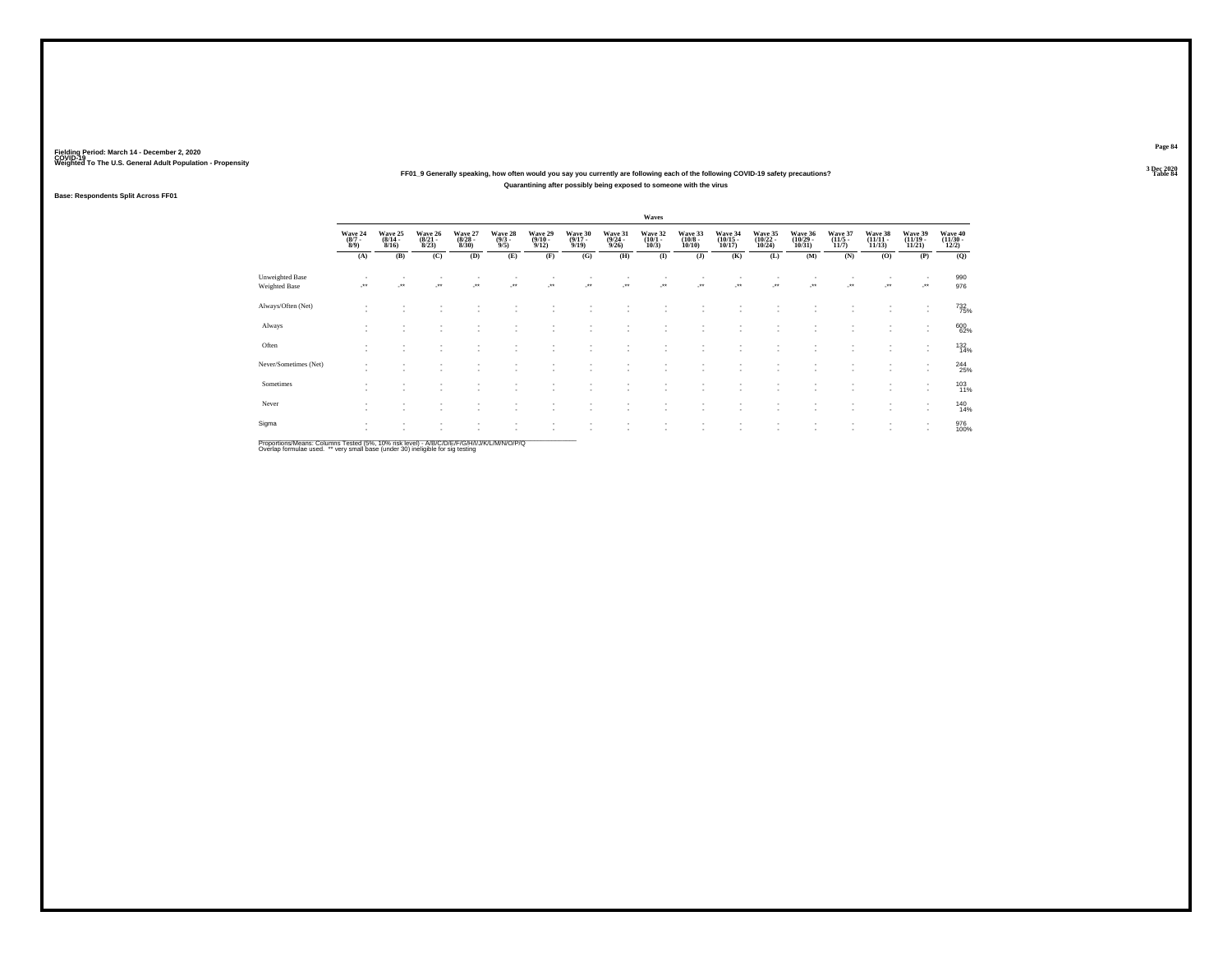### **FF01\_10 Generally speaking, how often would you say you currently are following each of the following COVID-19 safety precautions?Staying home if you feel sick**

### **Base: Respondents Split Across FF01**

|                                         |                                      |                                                      |                                  |                                 |                                              |                                         |                                  |                                         | Waves                           |                                  |                                   |                                                      |                                    |                                  |                                   |                                    |                                   |
|-----------------------------------------|--------------------------------------|------------------------------------------------------|----------------------------------|---------------------------------|----------------------------------------------|-----------------------------------------|----------------------------------|-----------------------------------------|---------------------------------|----------------------------------|-----------------------------------|------------------------------------------------------|------------------------------------|----------------------------------|-----------------------------------|------------------------------------|-----------------------------------|
|                                         | Wave 24<br>$\frac{(8/7 - 8)}{(8/9)}$ | Wave 25<br>$\frac{(8/14)}{8/16}$                     | Wave 26<br>$\frac{(8/21)}{8/23}$ | Wave 27<br>$\binom{8/28}{8/30}$ | Wave 28<br>$\frac{(9/3)}{9/5}$               | Wave 29<br>$\frac{(9/10 - 9/12)}{9/12}$ | Wave 30<br>$\frac{(9/17)}{9/19}$ | Wave 31<br>$\frac{(9/24 - 9/26)}{9/26}$ | Wave 32<br>$\binom{10/1}{10/3}$ | Wave 33<br>$\binom{10/8}{10/10}$ | Wave 34<br>$\binom{10/15}{10/17}$ | Wave 35<br>$\binom{10/22}{10/24}$                    | Wave 36<br>$\frac{(10/29)}{10/31}$ | Wave 37<br>$\frac{(11/5)}{11/7}$ | Wave 38<br>$\binom{11/11}{11/13}$ | Wave 39<br>$\binom{11/19}{11/21}$  | Wave 40<br>$\frac{(11/30)}{12/2}$ |
|                                         | (A)                                  | (B)                                                  | (C)                              | (D)                             | (E)                                          | (F)                                     | (G)                              | (H)                                     | $($ $\bf I$                     | (J)                              | (K)                               | (L)                                                  | (M)                                | (N)                              | (O)                               | (P)                                | (Q)                               |
| Unweighted Base<br><b>Weighted Base</b> |                                      | $\bullet\bullet$                                     | $\bullet\,\bullet$               | $\bullet\,\bullet$              | $\begin{array}{c} \bullet\bullet\end{array}$ | $\cdot$                                 | $\cdot$                          | $\ddot{\phantom{1}}$                    | $\cdot$                         | $\cdot$                          | $\overline{\phantom{a}}$          | $\overline{\phantom{a}}$                             | $\cdot$                            | $\sim$<br>$\ddot{\phantom{1}}$   | $\mathcal{L}^{\bullet}$           | $\overline{\phantom{a}}$<br>J.     | 990<br>976                        |
| Always/Often (Net)                      | ٠<br>$\sim$                          |                                                      |                                  |                                 |                                              |                                         |                                  |                                         |                                 |                                  |                                   |                                                      |                                    |                                  |                                   | $\sim$                             | 829<br>85%                        |
| Always                                  | ٠<br>$\sim$                          | $\overline{\phantom{a}}$                             | ٠                                | $\sim$                          |                                              | $\overline{\phantom{a}}$                | ٠                                | ٠                                       | $\sim$                          | ٠                                | $\overline{\phantom{a}}$          | $\overline{\phantom{a}}$                             | ٠                                  | ٠                                | $\sim$                            | ٠<br>$\sim$                        | 695<br>71%                        |
| Often                                   | ٠<br>٠                               | $\overline{\phantom{a}}$<br>$\overline{\phantom{a}}$ |                                  | ٠                               | ٠                                            |                                         | ٠                                | ٠                                       |                                 | ٠<br>$\overline{\phantom{a}}$    | $\overline{\phantom{a}}$<br>-     | $\overline{\phantom{a}}$<br>$\overline{\phantom{a}}$ | ٠                                  | ٠<br>٠                           | $\sim$                            |                                    | 134<br>14%                        |
| Never/Sometimes (Net)                   | ٠<br>۰                               | $\overline{\phantom{a}}$                             |                                  |                                 |                                              |                                         |                                  |                                         |                                 | ٠                                | $\sim$                            |                                                      | ٠                                  | ٠                                | $\sim$                            | $\overline{\phantom{a}}$<br>$\sim$ | 147<br>15%                        |
| Sometimes                               | $\sim$<br>٠                          |                                                      |                                  |                                 |                                              |                                         |                                  |                                         |                                 | ٠                                |                                   |                                                      | $\overline{\phantom{a}}$           | ٠                                |                                   | $\overline{\phantom{a}}$<br>$\sim$ | 99<br>10%                         |
| Never                                   | ٠<br>۰                               | $\overline{\phantom{a}}$                             | $\sim$                           | $\sim$                          | ۰                                            | $\sim$                                  | ٠                                | ٠                                       | <b>1999</b>                     | ٠.                               | -                                 | $\overline{\phantom{a}}$                             | $\overline{\phantom{a}}$           | ٠                                | $\sim$                            | ٠<br>$\sim$                        | $^{48}_{\ 5\%}$                   |
| Sigma                                   | ۰<br>×.                              | $\overline{\phantom{a}}$<br>$\sim$                   | $\sim$                           | $\sim$                          | $\overline{\phantom{a}}$                     | $\sim$<br>$\overline{\phantom{a}}$      | ٠<br>٠                           | ٠<br>×.                                 | $\sim$                          | ٠<br>٠                           | ٠<br>$\overline{\phantom{a}}$     | $\overline{\phantom{a}}$<br>$\overline{\phantom{a}}$ | ٠<br>٠                             | ٠<br>٠                           | $\sim$                            | ٠<br>$\overline{\phantom{a}}$      | 976<br>100%                       |

Proportions/Means: Columns Tested (5%, 10% risk level) - *NB/C/D/E/F/G/H/IJJ/K/L/M/N/O/P/Q*<br>Overlap formulae used. \*\* very small base (under 30) ineligible for sig testing

**Page 85**3 Dec 2020<br>Table 85

**P Table 85 Table 85**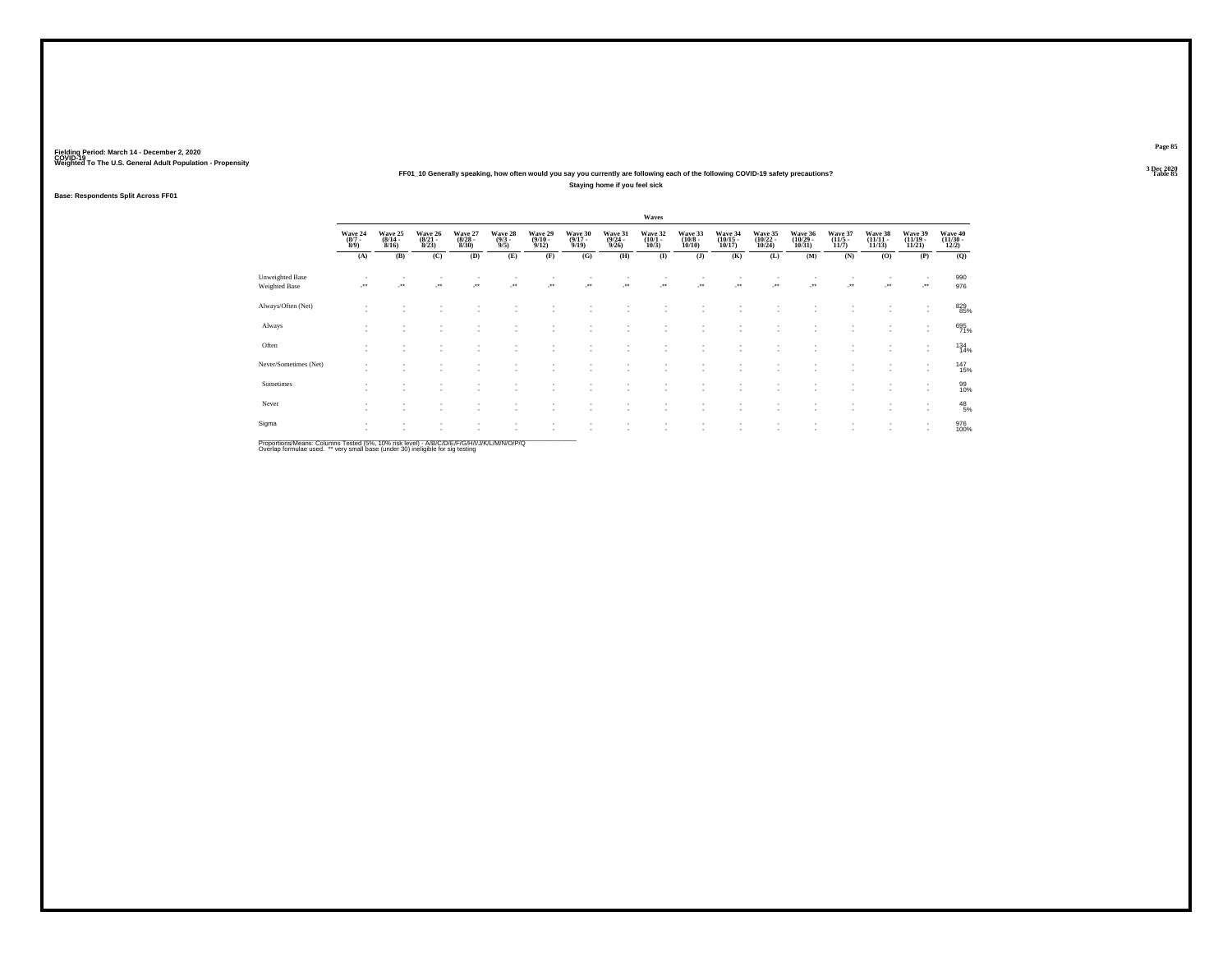### **FF02 Generally speaking, how often would you say people you know are following each of the following COVID-19 safety precautions?Summary Of Always/Often**

### **Base: Respondents Split Across FF02**

|                                                                                         |                               |                                  |                                  |                                 |                               |                                         |                                  |                                         | Waves                        |                                       |                                                      |                               |                                    |                                  |                                    |                                            |                              |
|-----------------------------------------------------------------------------------------|-------------------------------|----------------------------------|----------------------------------|---------------------------------|-------------------------------|-----------------------------------------|----------------------------------|-----------------------------------------|------------------------------|---------------------------------------|------------------------------------------------------|-------------------------------|------------------------------------|----------------------------------|------------------------------------|--------------------------------------------|------------------------------|
|                                                                                         | Wave 24<br>$\binom{8/7}{8/9}$ | Wave 25<br>$\frac{(8/14)}{8/16}$ | Wave 26<br>$\frac{(8/21)}{8/23}$ | Wave 27<br>$\binom{8/28}{8/30}$ | Wave 28<br>$\binom{9/3}{9/5}$ | Wave 29<br>$\frac{(9/10 - 9/12)}{9/12}$ | Wave 30<br>$\frac{(9/17)}{9/19}$ | Wave 31<br>$\frac{(9/24 - 9/26)}{9/26}$ | Wave 32<br>$(10/1 -$<br>10/3 | Wave 33<br>$\binom{10/8 - 10}{10/10}$ | Wave 34<br>$\frac{(10/15)}{10/17}$                   | Wave 35<br>(10/22 -<br>10/24) | Wave 36<br>$\frac{(10/29)}{10/31}$ | Wave 37<br>$\frac{(11/5)}{11/7}$ | Wave 38<br>$\frac{(11/11)}{11/13}$ | Wave 39<br>$\frac{(11/19 - 11/21)}{11/21}$ | Wave 40<br>(11/30 -<br>12/2) |
|                                                                                         | (A)                           | (B)                              | (C)                              | (D)                             | (E)                           | (F)                                     | (G)                              | (H)                                     | $\bf(I)$                     | (J)                                   | (K)                                                  | (L)                           | (M)                                | (N)                              | (0)                                | (P)                                        | (Q)                          |
| <b>Unweighted Base</b><br>Weighted Base                                                 |                               |                                  | $\mathcal{F}^{\bullet}$          | ÷                               | ×                             |                                         | -**                              | -**                                     | $\sim$<br>$\cdot$            | J.                                    | $\overline{\phantom{a}}$<br>J.                       | ÷                             | ÷                                  | $\mathcal{C}^{\bullet}$          | $\cdot$                            | z.                                         | 990<br>1004                  |
| Wearing a mask when out<br>in public                                                    |                               |                                  |                                  |                                 |                               |                                         |                                  |                                         |                              |                                       |                                                      |                               |                                    |                                  |                                    |                                            | <sup>768</sup> 76%           |
| Staying home if they feel<br>sick                                                       |                               |                                  |                                  |                                 |                               |                                         |                                  |                                         |                              |                                       |                                                      | ٠                             |                                    |                                  |                                    |                                            | <sup>753</sup> 75%           |
| Avoiding travel to<br>high-risk areas                                                   |                               |                                  |                                  |                                 |                               |                                         |                                  |                                         |                              |                                       |                                                      |                               | ٠<br>$\sim$                        |                                  |                                    |                                            | 693<br>69%                   |
| Limiting their close<br>in-person contact to only a<br>few friends or family<br>members |                               |                                  |                                  |                                 | ٠<br>٠                        |                                         |                                  |                                         | ٠<br>٠                       | ٠                                     | $\overline{\phantom{a}}$<br>$\overline{\phantom{a}}$ | ٠<br>٠                        | $\sim$<br>$\sim$                   |                                  |                                    | $\overline{\phantom{a}}$                   | 656<br>65%                   |
| Wearing a mask when<br>seeing friends, family, or<br>coworkers                          |                               |                                  |                                  |                                 | ٠<br>٠                        |                                         |                                  |                                         |                              |                                       | ٠                                                    | ٠                             | ٠<br>٠                             |                                  |                                    | ٠                                          | 656<br>65%                   |
| Quarantining after possibly<br>being exposed to someone<br>with the virus               |                               |                                  |                                  |                                 |                               |                                         |                                  |                                         |                              |                                       |                                                      |                               |                                    |                                  |                                    |                                            | 653<br>65%                   |
| Not attending social<br>gatherings of 6 or more<br>people                               |                               |                                  |                                  |                                 | ٠                             |                                         |                                  |                                         | ٠                            |                                       | ٠                                                    |                               | ٠                                  |                                  |                                    | ٠                                          | 620<br>62%                   |
| Staying 6-feet or more<br>apart when visiting with<br>friends or family                 |                               |                                  |                                  |                                 |                               |                                         |                                  |                                         |                              |                                       |                                                      |                               |                                    |                                  |                                    |                                            | 606<br>60%                   |
| Not going to public places<br>such as the gym or<br>restaurants                         |                               |                                  |                                  |                                 |                               |                                         |                                  |                                         |                              |                                       | ٠                                                    | ٠                             | ٠                                  |                                  |                                    | $\overline{\phantom{a}}$                   | 581<br>58%                   |
| Not seeing anyone outside<br>of their household                                         |                               |                                  |                                  |                                 |                               |                                         |                                  |                                         |                              |                                       |                                                      |                               |                                    |                                  |                                    |                                            | 478<br>48%                   |
|                                                                                         |                               |                                  |                                  |                                 |                               |                                         |                                  |                                         |                              |                                       |                                                      |                               |                                    |                                  |                                    |                                            |                              |

Proportions/Means: Columns Tested (5%, 10% risk level) - A/B/C/D/E/F/G/H/I/J/K/L/M/N/O/P/Q<br>Overlap formulae used. \*\* very small base (under 30) ineligible for sig testing

**Page 863 Dec 2020<br>Table 86** 

**Table 86 Table 86 Table 86 Table 86**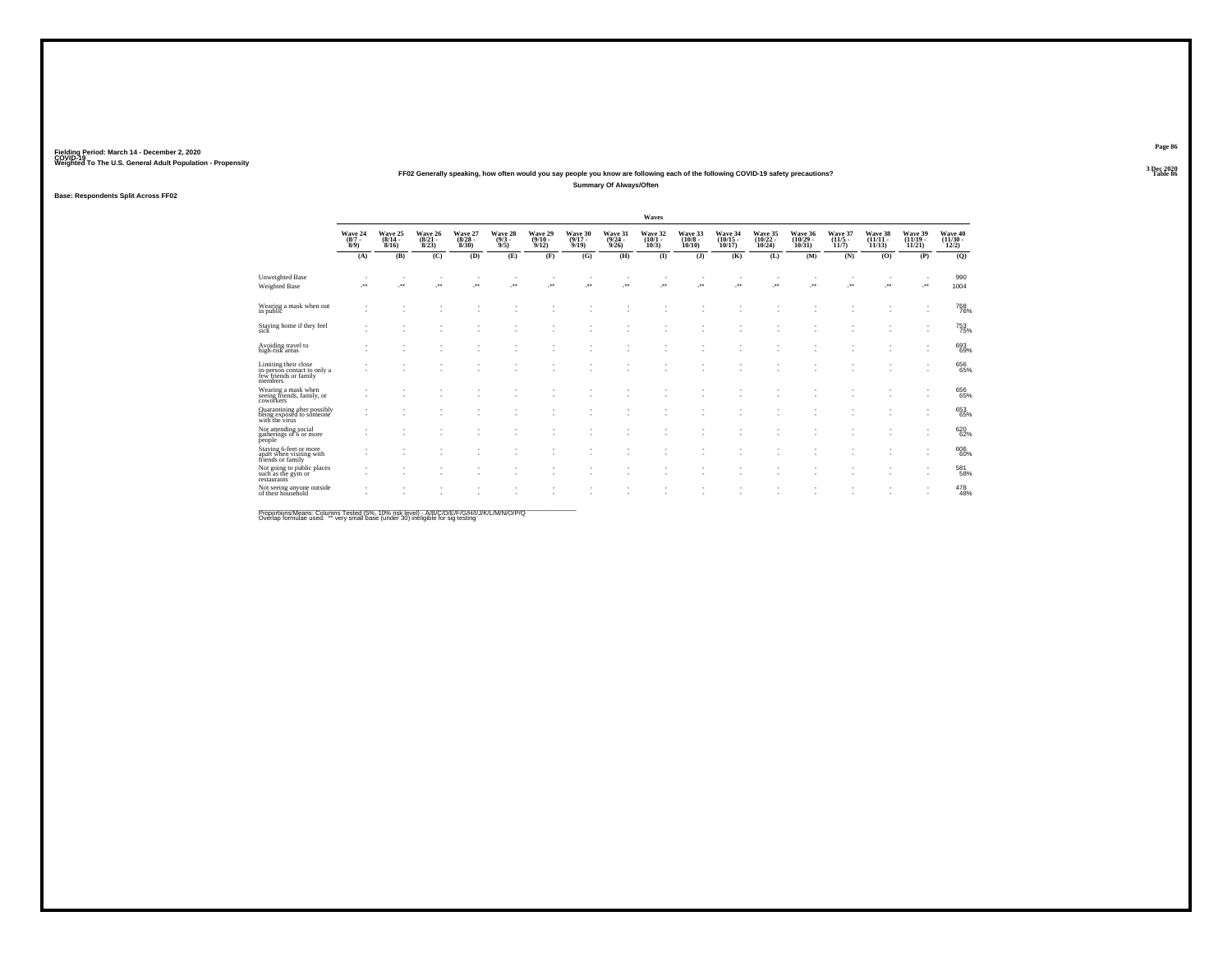### **FF02 Generally speaking, how often would you say people you know are following each of the following COVID-19 safety precautions?Summary Of Never/Sometimes**

### **Base: Respondents Split Across FF02**

|                                                                                         |                            |                              |                                  |                                 |                               |                              |                              |                                         | Waves                            |                                   |                               |                                |                                    |                                  |                                    |                                |                              |
|-----------------------------------------------------------------------------------------|----------------------------|------------------------------|----------------------------------|---------------------------------|-------------------------------|------------------------------|------------------------------|-----------------------------------------|----------------------------------|-----------------------------------|-------------------------------|--------------------------------|------------------------------------|----------------------------------|------------------------------------|--------------------------------|------------------------------|
|                                                                                         | Wave 24<br>$(8/7 -$<br>8/9 | Wave 25<br>$(8/14 -$<br>8/16 | Wave 26<br>$\frac{(8/21)}{8/23}$ | Wave 27<br>$\binom{8/28}{8/30}$ | Wave 28<br>$\binom{9/3}{9/5}$ | Wave 29<br>$(9/10 -$<br>9/12 | Wave 30<br>$(9/17 -$<br>9/19 | Wave 31<br>$\frac{(9/24 - 9/26)}{9/26}$ | Wave 32<br>$(10/1 -$<br>$10/3$ ) | Wave 33<br>$(10/8 -$<br>$10/10$ ) | Wave 34<br>(10/15 -<br>10/17) | Wave 35<br>(10/22 -<br>10/24)  | Wave 36<br>$\frac{(10/29)}{10/31}$ | Wave 37<br>$\frac{(11/5)}{11/7}$ | Wave 38<br>$\frac{(11/11)}{11/13}$ | Wave 39<br>$(11/19 -$<br>11/21 | Wave 40<br>(11/30 -<br>12/2) |
|                                                                                         | (A)                        | (B)                          | (C)                              | (D)                             | (E)                           | (F)                          | (G)                          | (H)                                     | $\bf(I)$                         | (J)                               | (K)                           | (L)                            | (M)                                | (N)                              | (0)                                | (P)                            | (Q)                          |
| Unweighted Base<br>Weighted Base                                                        |                            |                              | $\mathcal{P}^{\bullet}$          | $\cdot$                         | ×                             |                              | 59                           | z.                                      | $\sim$<br>÷.                     | J.                                | 59                            | $\overline{\phantom{a}}$<br>J. | $\overline{\phantom{a}}$<br>       | J.                               | $\mathcal{P}^{\star}$              | J.                             | 990<br>1004                  |
| Not seeing anyone<br>outside of their household                                         |                            |                              |                                  |                                 |                               |                              |                              |                                         |                                  |                                   |                               |                                |                                    |                                  |                                    |                                | 526<br>52%                   |
| Not going to public places<br>such as the gym or<br>restaurants                         |                            |                              |                                  |                                 |                               |                              |                              |                                         |                                  |                                   |                               |                                |                                    |                                  |                                    |                                | 423                          |
| Staying 6-feet or more<br>apart when visiting with<br>friends or family                 |                            |                              |                                  |                                 |                               |                              |                              |                                         |                                  |                                   |                               |                                |                                    |                                  |                                    |                                | 398<br>40%                   |
| Not attending social<br>gatherings of 6 or more<br>people                               |                            |                              |                                  |                                 |                               |                              |                              |                                         |                                  |                                   |                               |                                |                                    |                                  |                                    |                                | 384<br>38%                   |
| Quarantining after possibly<br>being exposed to someone<br>with the virus               |                            |                              |                                  |                                 |                               |                              |                              |                                         |                                  |                                   |                               |                                |                                    |                                  |                                    | ٠                              | 351                          |
| Wearing a mask when<br>seeing friends, family, or<br>coworkers                          |                            |                              |                                  |                                 |                               |                              |                              |                                         |                                  |                                   |                               |                                |                                    |                                  |                                    |                                | 348<br>35%                   |
| Limiting their close<br>in-person contact to only a<br>few friends or family<br>members |                            |                              |                                  |                                 |                               |                              |                              |                                         |                                  |                                   | ٠.                            |                                | $\overline{\phantom{a}}$           |                                  |                                    | ٠                              | 347<br>35%                   |
| Avoiding travel to<br>high-risk areas                                                   |                            |                              |                                  |                                 |                               |                              |                              |                                         |                                  |                                   |                               |                                |                                    |                                  |                                    |                                | $311$ $31%$                  |
| Staying home if they feel<br>sick                                                       |                            |                              |                                  | ٠                               | ٠                             | $\sim$                       | $\overline{\phantom{a}}$     |                                         | ٠                                | $\overline{\phantom{a}}$          | $\overline{\phantom{a}}$      | ٠                              | $\sim$                             |                                  |                                    | $\overline{\phantom{a}}$       | 251<br>25%                   |
| Wearing a mask when out<br>in public                                                    |                            |                              |                                  |                                 |                               |                              |                              |                                         |                                  |                                   |                               |                                |                                    |                                  |                                    |                                | 236<br>24%                   |
|                                                                                         |                            |                              |                                  |                                 |                               |                              |                              |                                         |                                  |                                   |                               |                                |                                    |                                  |                                    |                                |                              |

Proportions/Means: Columns Tested (5%, 10% risk level) - A/B/C/D/E/F/G/H/I/J/K/L/M/N/O/P/Q<br>Overlap formulae used. \*\* very small base (under 30) ineligible for sig testing

**Page 87**3 Dec 2020<br>Table 87

**Table 87 Table 87**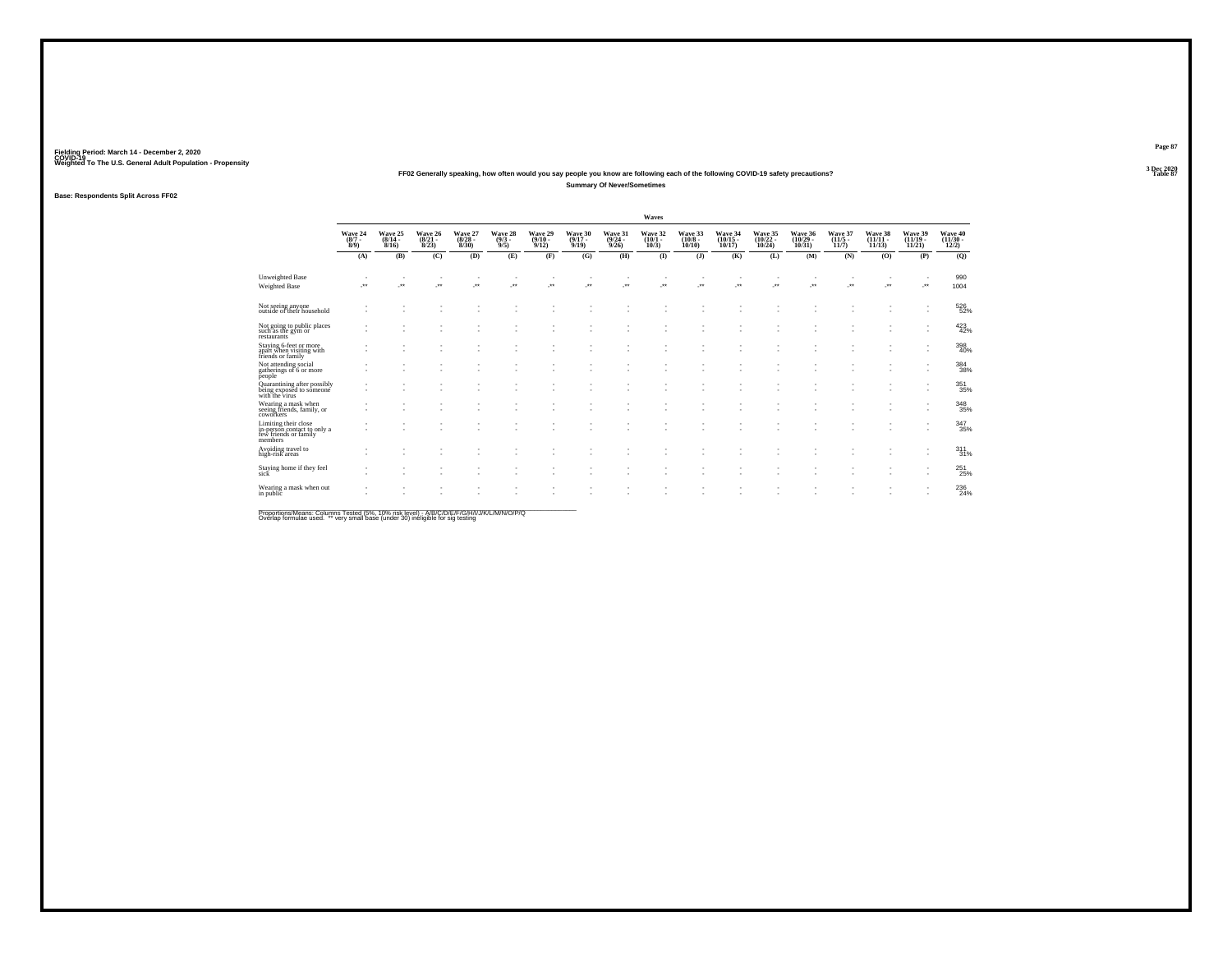### Fielding Period: March 14 - December 2, 2020<br>Fielding Period: March 14 - December 2, 2020<br>Wolchind To The U.S. General Adulf Ponulation - Propensity

### Weighted To The U.S. General Adult Population - Propensity<br>3 Dec 2020<br>Table 88 Table 88 FF02\_1 Generally speaking, how often would you say people you know are following each of the following COVID-19 safety precautions? **Wearing a mask when out in public**

### **Base: Respondents Split Across FF02**

|                                         |                                      | Waves                                                |                                  |                                 |                                              |                                         |                                  |                                         |                                 |                                  |                                    |                                                      |                                   |                                  |                                   |                                                      |                                   |
|-----------------------------------------|--------------------------------------|------------------------------------------------------|----------------------------------|---------------------------------|----------------------------------------------|-----------------------------------------|----------------------------------|-----------------------------------------|---------------------------------|----------------------------------|------------------------------------|------------------------------------------------------|-----------------------------------|----------------------------------|-----------------------------------|------------------------------------------------------|-----------------------------------|
|                                         | Wave 24<br>$\frac{(8/7 - 8)}{(8/9)}$ | Wave 25<br>$\frac{(8/14)}{8/16}$                     | Wave 26<br>$\frac{(8/21)}{8/23}$ | Wave 27<br>$\binom{8/28}{8/30}$ | Wave 28<br>$\frac{(9/3)}{9/5}$               | Wave 29<br>$\frac{(9/10 - 9/12)}{9/12}$ | Wave 30<br>$\frac{(9/17)}{9/19}$ | Wave 31<br>$\frac{(9/24 - 9/26)}{9/26}$ | Wave 32<br>$\binom{10/1}{10/3}$ | Wave 33<br>$\binom{10/8}{10/10}$ | Wave 34<br>$\binom{10/15}{10/17}$  | Wave 35<br>$\binom{10/22}{10/24}$                    | Wave 36<br>$\binom{10/29}{10/31}$ | Wave 37<br>$\frac{(11/5)}{11/7}$ | Wave 38<br>$\binom{11/11}{11/13}$ | Wave 39<br>$\binom{11/19}{11/21}$                    | Wave 40<br>$\frac{(11/30)}{12/2}$ |
|                                         | (A)                                  | (B)                                                  | (C)                              | (D)                             | (E)                                          | (F)                                     | (G)                              | (H)                                     | $($ $\bf I$                     | (J)                              | (K)                                | (L)                                                  | (M)                               | (N)                              | (O)                               | (P)                                                  | (Q)                               |
| Unweighted Base<br><b>Weighted Base</b> |                                      | $\bullet\bullet$                                     | $\bullet\,\bullet$               | $\bullet\,\bullet$              | $\begin{array}{c} \bullet\bullet\end{array}$ | $\cdot$                                 | $\cdot$                          | $\ddot{\phantom{1}}$                    | $\cdot$                         | $\cdot$                          | $\overline{\phantom{a}}$           | $\overline{\phantom{a}}$                             | $\cdot$                           | ٠<br>$\ddot{\phantom{1}}$        | $\mathcal{L}^{\bullet}$           | ٠<br>J.                                              | 990<br>1004                       |
| Always/Often (Net)                      | ٠<br>$\sim$                          |                                                      |                                  |                                 |                                              |                                         |                                  |                                         |                                 |                                  |                                    |                                                      |                                   |                                  |                                   | ٠<br>٠                                               | 768<br>76%                        |
| Always                                  | ٠<br>$\sim$                          | $\overline{\phantom{a}}$                             | $\sim$                           | ٠                               |                                              | $\overline{\phantom{a}}$                | ٠                                | ٠                                       | $\sim$                          | ٠                                | $\overline{\phantom{a}}$           | $\overline{\phantom{a}}$                             | ٠                                 | ٠                                | $\sim$                            | ٠<br>$\sim$                                          | 535<br>53%                        |
| Often                                   | ٠<br>٠                               | $\overline{\phantom{a}}$<br>$\overline{\phantom{a}}$ |                                  | ٠                               | ٠                                            |                                         | ٠                                | ٠                                       |                                 | ٠<br>٠                           | $\overline{\phantom{a}}$<br>$\sim$ | $\sim$<br>$\overline{\phantom{a}}$                   | ٠                                 | ٠<br>٠                           |                                   | $\overline{\phantom{a}}$<br>$\overline{\phantom{a}}$ | 233%                              |
| Never/Sometimes (Net)                   | ٠<br>۰                               | $\overline{\phantom{a}}$                             |                                  |                                 |                                              |                                         |                                  |                                         |                                 | ٠                                | $\sim$                             |                                                      | ٠                                 | ٠                                | $\sim$                            | ٠<br>٠                                               | 236<br>24%                        |
| Sometimes                               | $\sim$<br>٠                          |                                                      |                                  |                                 |                                              |                                         |                                  |                                         |                                 | ٠                                |                                    | $\overline{\phantom{a}}$                             | $\overline{\phantom{a}}$          | ٠                                |                                   | $\overline{\phantom{a}}$<br>$\overline{\phantom{a}}$ | 195<br>19%                        |
| Never                                   | ٠<br>۰                               | $\overline{\phantom{a}}$                             | $\sim$                           | $\sim$                          | ۰                                            | $\sim$                                  | ٠                                | ٠                                       |                                 | ٠.                               | $\sim$                             | $\overline{\phantom{a}}$                             | $\overline{\phantom{a}}$          | ٠                                | $\sim$                            | ٠<br>$\sim$                                          | $^{41}_{4\%}$                     |
| Sigma                                   | ۰<br>×.                              | $\overline{\phantom{a}}$<br>$\sim$                   | $\sim$                           | $\sim$                          | $\overline{\phantom{a}}$                     | $\sim$                                  | ٠                                | ×.                                      | $\sim$                          | ٠<br>$\overline{\phantom{a}}$    | ٠<br>$\overline{\phantom{a}}$      | $\overline{\phantom{a}}$<br>$\overline{\phantom{a}}$ | ٠<br>٠                            | ٠<br>٠                           | $\sim$                            | ٠<br>$\overline{\phantom{a}}$                        | 1004<br>100%                      |

Proportions/Means: Columns Tested (5%, 10% risk level) - *NB/C/D/E/F/G/H/IJJ/K/L/M/N/O/P/Q*<br>Overlap formulae used. \*\* very small base (under 30) ineligible for sig testing

**Page 883 Dec 2020<br>Table 88** 

**Table 88 Table 88**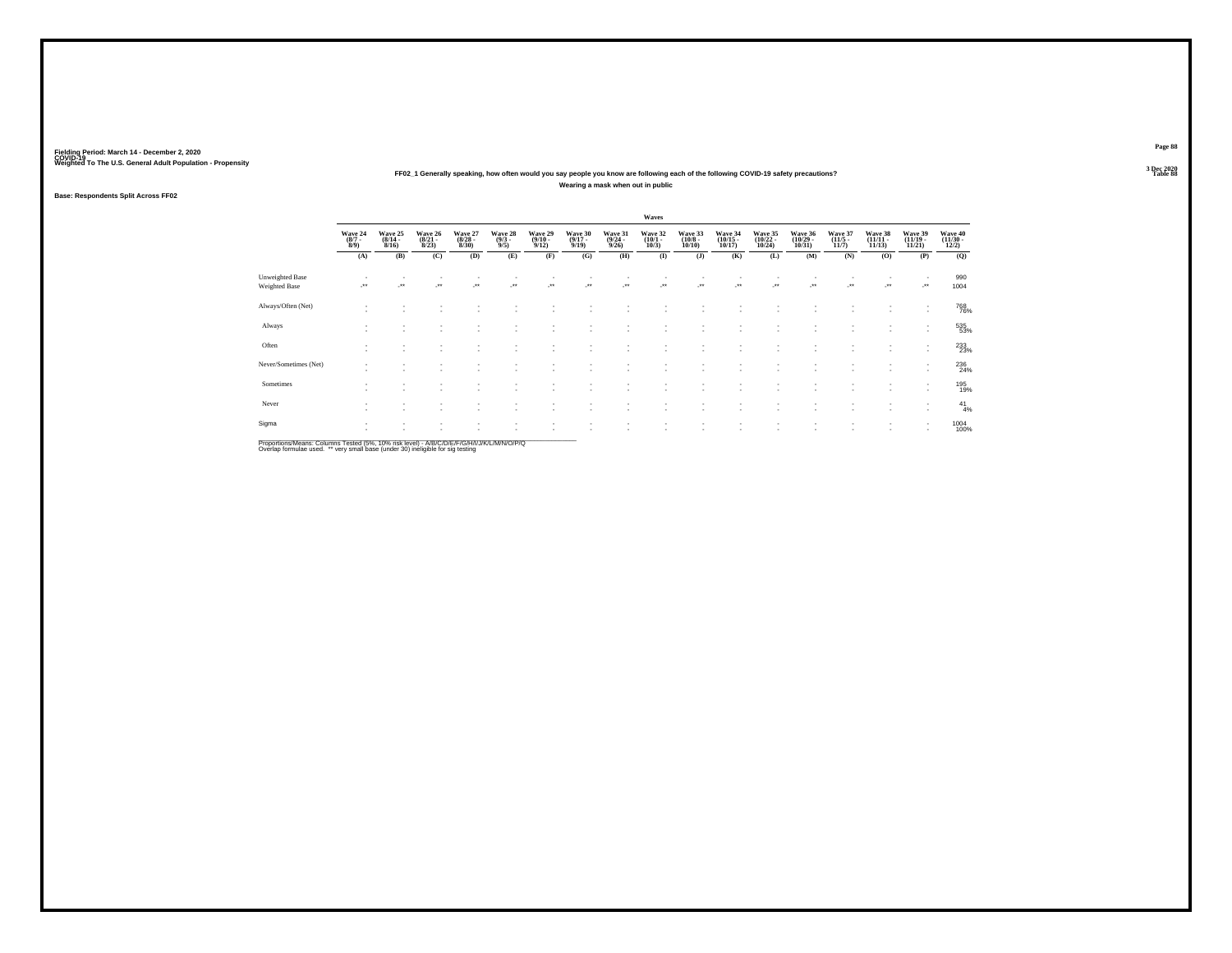### Fielding Period: March 14 - December 2, 2020<br>Fielding Period: March 14 - December 2, 2020<br>Wolchind To The U.S. General Adulf Ponulation - Propensity

### Weighted To The U.S. General Adult Population - Propensity<br>3 Dec 2020<br>Table 89 Table 89 FF02\_2 Generally speaking, how often would you say people you know are following each of the following COVID-19 safety precautions? **Wearing a mask when seeing friends, family, or coworkers**

### **Base: Respondents Split Across FF02**

|                                  |                                                      | Waves                                   |                                  |                                        |                                       |                                                |                                         |                                         |                                                 |                                         |                                           |                                                      |                                           |                                        |                                           |                                                      |                                     |
|----------------------------------|------------------------------------------------------|-----------------------------------------|----------------------------------|----------------------------------------|---------------------------------------|------------------------------------------------|-----------------------------------------|-----------------------------------------|-------------------------------------------------|-----------------------------------------|-------------------------------------------|------------------------------------------------------|-------------------------------------------|----------------------------------------|-------------------------------------------|------------------------------------------------------|-------------------------------------|
|                                  | Wave 24<br>$\binom{8/7}{8/9}$<br>(A)                 | Wave 25<br>$\frac{(8/14 - 8/16)}{8/16}$ | Wave 26<br>$\frac{(8/21)}{8/23}$ | Wave 27<br>$\binom{8/28}{8/30}$<br>(D) | Wave 28<br>$\frac{(9/3)}{9/5}$<br>(E) | Wave 29<br>$\frac{(9/10 - 9/12)}{9/12}$<br>(F) | Wave 30<br>$\frac{(9/17)}{9/19}$<br>(G) | Wave 31<br>$\frac{(9/24)}{9/26}$<br>(H) | Wave 32<br>$\binom{10/1}{10/3}$<br>$\mathbf{I}$ | Wave 33<br>$\binom{10/8}{10/10}$<br>(J) | Wave 34<br>$\frac{(10/15)}{10/17}$<br>(K) | Wave 35<br>$\frac{(10/22)}{10/24}$<br>(L)            | Wave 36<br>$\frac{(10/29)}{10/31}$<br>(M) | Wave 37<br>$\binom{11/5}{11/7}$<br>(N) | Wave 38<br>$\frac{(11/11)}{11/13}$<br>(0) | Wave 39<br>$\frac{(11/19 - 11/21)}{11/21}$<br>(P)    | Wave 40<br>(11/30 -<br>12/2)<br>(Q) |
|                                  |                                                      | (B)                                     | (C)                              |                                        |                                       |                                                |                                         |                                         |                                                 |                                         |                                           |                                                      |                                           |                                        |                                           |                                                      |                                     |
| Unweighted Base<br>Weighted Base | $\star\star$                                         | $\bullet\bullet$                        | $\overline{\phantom{a}}$         | $\cdot$                                | $\cdot$                               | -**                                            | ÷.                                      | $\overline{\phantom{a}}$                |                                                 |                                         |                                           |                                                      | ÷.                                        |                                        |                                           |                                                      | 990<br>1004                         |
| Always/Often (Net)               |                                                      |                                         |                                  |                                        |                                       |                                                |                                         |                                         |                                                 |                                         |                                           |                                                      |                                           |                                        |                                           | ٠                                                    | 656<br>65%                          |
| Always                           |                                                      |                                         |                                  |                                        |                                       |                                                |                                         |                                         |                                                 | ٠                                       | $\sim$                                    | $\overline{\phantom{a}}$                             | ٠                                         |                                        |                                           | ٠<br>$\mathbf{r}$                                    | 385<br>38%                          |
| Often                            | $\overline{\phantom{a}}$<br>$\overline{\phantom{a}}$ | $\sim$                                  | $\sim$<br>٠.                     |                                        | ٠                                     | $\overline{\phantom{a}}$                       | ٠                                       |                                         |                                                 | ٠<br>٠                                  | -                                         | $\overline{\phantom{a}}$<br>$\overline{\phantom{a}}$ | $\sim$<br>٠                               | $\sim$                                 | $\sim$<br>$\sim$                          | $\overline{\phantom{a}}$<br>$\overline{\phantom{a}}$ | $^{271}_{27\%}$                     |
| Never/Sometimes (Net)            | $\sim$                                               | $\sim$                                  | ٠                                |                                        |                                       | $\overline{\phantom{a}}$                       | ٠                                       |                                         |                                                 | ۰                                       |                                           | $\overline{\phantom{a}}$                             | ٠<br>٠                                    | $\sim$                                 | $\sim$                                    | $\overline{\phantom{a}}$<br>$\overline{\phantom{a}}$ | 348<br>35%                          |
| Sometimes                        |                                                      |                                         |                                  |                                        |                                       |                                                |                                         |                                         |                                                 | ٠                                       |                                           | $\overline{\phantom{a}}$                             | ٠                                         |                                        |                                           | $\overline{\phantom{a}}$<br>$\overline{\phantom{a}}$ | 254<br>25%                          |
| Never                            | $\mathbf{r}$                                         | $\overline{\phantom{a}}$                | ٠.                               |                                        | $\sim$                                | $\sim$                                         | ٠                                       |                                         |                                                 | ٠                                       | $\sim$                                    | $\overline{\phantom{a}}$                             | $\sim$                                    | ٠                                      | $\sim$                                    | ٠<br>$\overline{\phantom{a}}$                        | $\frac{94}{9\%}$                    |
| Sigma                            | $\overline{\phantom{a}}$                             | $\mathbf{r}$                            | ٠                                |                                        | $\overline{\phantom{a}}$              | $\overline{\phantom{a}}$                       | $\mathbf{r}$                            |                                         | ٠.                                              | ٠<br>٠                                  | $\sim$<br>-                               | $\sim$<br>$\overline{\phantom{a}}$                   | ٠<br>٠                                    | ÷                                      | $\sim$<br>$\sim$                          | $\overline{\phantom{a}}$                             | 1004<br>100%                        |

Proportions/Means: Columns Tested (5%, 10% risk level) - *NB/C/D/E/F/G/H/IJJ/K/L/M/N/O/P/Q*<br>Overlap formulae used. \*\* very small base (under 30) ineligible for sig testing

**Page 89**3 Dec 2020<br>Table 89

**Table 89 Table 89**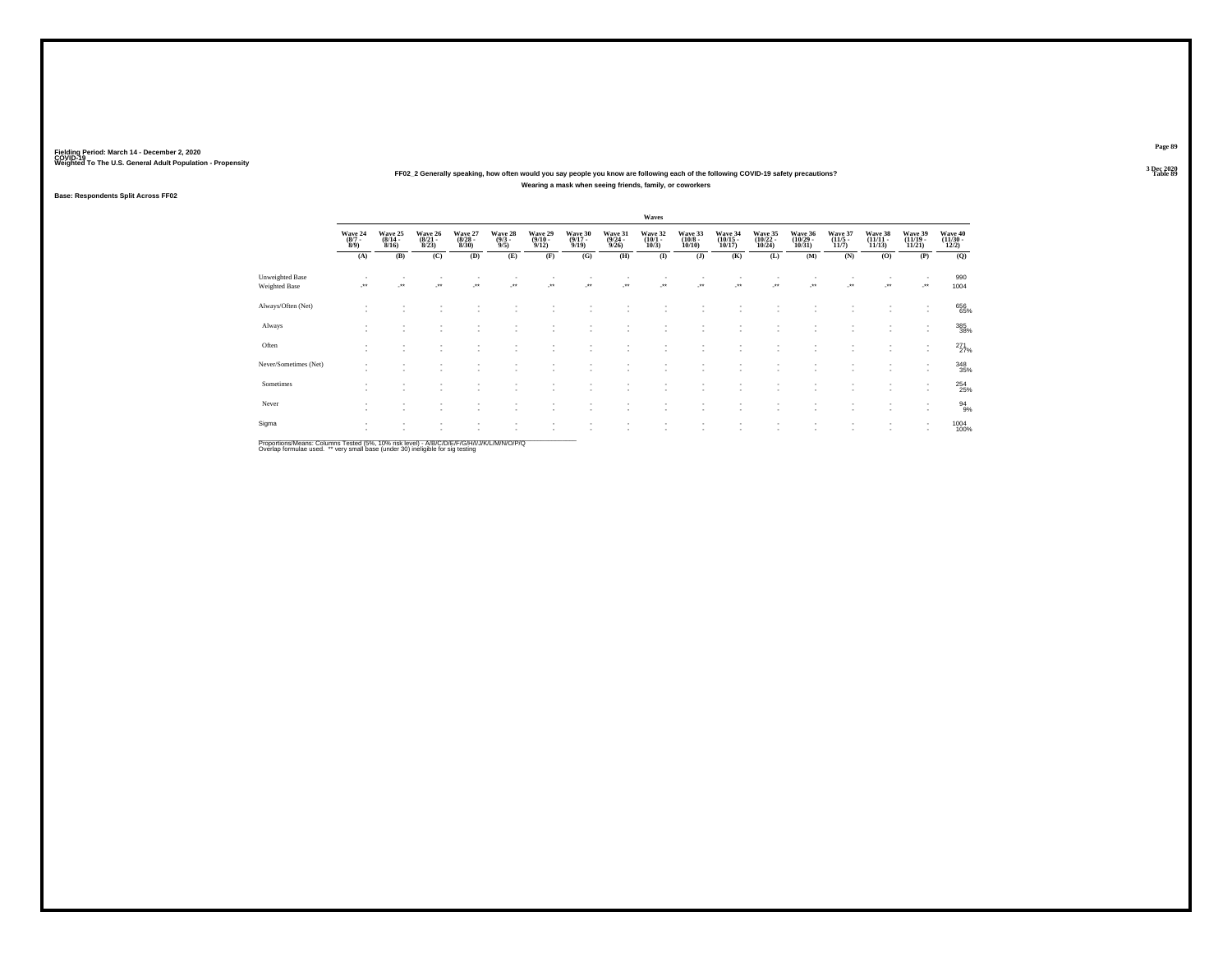### **Weighted To The U.S. General Adult Population - Propensity 3 Dec 2020FF02\_3 Generally speaking, how often would you say people you know are following each of the following COVID-19 safety precautions?Limiting their close in-person contact to only a few friends or family members**

### **Base: Respondents Split Across FF02**

|                                  |                                    |                                         |                                  |                                 |                                |                                         |                                  |                                  | Waves                           |                                  |                                    |                                                      |                                    |                                 |                                    |                                                      |                              |
|----------------------------------|------------------------------------|-----------------------------------------|----------------------------------|---------------------------------|--------------------------------|-----------------------------------------|----------------------------------|----------------------------------|---------------------------------|----------------------------------|------------------------------------|------------------------------------------------------|------------------------------------|---------------------------------|------------------------------------|------------------------------------------------------|------------------------------|
|                                  | Wave 24<br>$\binom{8/7}{8/9}$      | Wave 25<br>$\frac{(8/14 - 8/16)}{8/16}$ | Wave 26<br>$\frac{(8/21)}{8/23}$ | Wave 27<br>$\binom{8/28}{8/30}$ | Wave 28<br>$\frac{(9/3)}{9/5}$ | Wave 29<br>$\frac{(9/10 - 9/12)}{9/12}$ | Wave 30<br>$\frac{(9/17)}{9/19}$ | Wave 31<br>$\frac{(9/24)}{9/26}$ | Wave 32<br>$\binom{10/1}{10/3}$ | Wave 33<br>$\binom{10/8}{10/10}$ | Wave 34<br>$\frac{(10/15)}{10/17}$ | Wave 35<br>$\frac{(10/22)}{10/24}$                   | Wave 36<br>$\frac{(10/29)}{10/31}$ | Wave 37<br>$\binom{11/5}{11/7}$ | Wave 38<br>$\frac{(11/11)}{11/13}$ | Wave 39<br>$\frac{(11/19 - 11/21)}{11/21}$           | Wave 40<br>(11/30 -<br>12/2) |
|                                  | (A)                                | (B)                                     | (C)                              | (D)                             | (E)                            | (F)                                     | (G)                              | (H)                              | $\mathbf{I}$                    | (J)                              | (K)                                | (L)                                                  | (M)                                | (N)                             | (0)                                | (P)                                                  | (Q)                          |
| Unweighted Base<br>Weighted Base | $\ddot{\phantom{1}}$               | $\bullet\bullet$                        | $\overline{\phantom{a}}$         | $\cdot$                         | $\cdot$                        | -**                                     |                                  | $\overline{\phantom{a}}$         |                                 |                                  |                                    |                                                      |                                    |                                 |                                    |                                                      | 990<br>1004                  |
| Always/Often (Net)               |                                    |                                         |                                  |                                 |                                |                                         |                                  |                                  |                                 |                                  |                                    |                                                      |                                    |                                 |                                    | ٠                                                    | 656<br>65%                   |
| Always                           |                                    |                                         |                                  |                                 |                                |                                         |                                  |                                  |                                 | ٠                                | $\sim$                             | $\overline{\phantom{a}}$                             | ٠                                  |                                 |                                    | ٠<br>۰.                                              | 363<br>36%                   |
| Often                            | $\overline{\phantom{a}}$<br>$\sim$ | $\sim$                                  | $\sim$<br>٠.                     |                                 | ٠                              |                                         | ٠                                |                                  |                                 | ٠<br>٠                           | -                                  | $\overline{\phantom{a}}$<br>$\overline{\phantom{a}}$ | $\sim$<br>$\sim$                   | $\sim$                          | $\sim$<br>$\sim$                   | $\overline{\phantom{a}}$<br>$\overline{\phantom{a}}$ | 294<br>29%                   |
| Never/Sometimes (Net)            | $\sim$                             | $\sim$                                  | ٠                                |                                 |                                | $\overline{\phantom{a}}$                | ٠                                |                                  |                                 | ۰                                |                                    | $\overline{\phantom{a}}$                             | ٠                                  | $\sim$                          | $\sim$                             | $\overline{\phantom{a}}$<br>$\overline{\phantom{a}}$ | 347<br>35%                   |
| Sometimes                        |                                    |                                         |                                  |                                 |                                |                                         |                                  |                                  |                                 | ٠                                |                                    | $\overline{\phantom{a}}$                             | ٠                                  |                                 |                                    | $\overline{\phantom{a}}$<br>$\overline{\phantom{a}}$ | 264<br>26%                   |
| Never                            | $\mathbf{r}$                       | $\overline{\phantom{a}}$                | ٠.                               |                                 | $\sim$                         | $\sim$                                  | ٠                                |                                  |                                 | ٠                                |                                    | $\overline{\phantom{a}}$                             | $\sim$                             | ٠                               | $\sim$                             | ٠<br>$\overline{\phantom{a}}$                        | $^{83}_{8\%}$                |
| Sigma                            | $\sim$                             | $\mathbf{r}$                            | ٠                                |                                 | $\overline{\phantom{a}}$       | $\overline{\phantom{a}}$                | $\mathbf{r}$                     |                                  | ٠.                              | ٠<br>٠                           | $\sim$<br>-                        | $\sim$<br>$\overline{\phantom{a}}$                   | ٠<br>٠                             | ÷                               | $\sim$<br>$\sim$                   | $\sim$<br>$\overline{\phantom{a}}$                   | 1004<br>100%                 |

Proportions/Means: Columns Tested (5%, 10% risk level) - *NB/C/D/E/F/G/H/IJJ/K/L/M/N/O/P/Q*<br>Overlap formulae used. \*\* very small base (under 30) ineligible for sig testing

**Page 90**3 Dec 2020<br>Table 90

**Table 90 Table 90**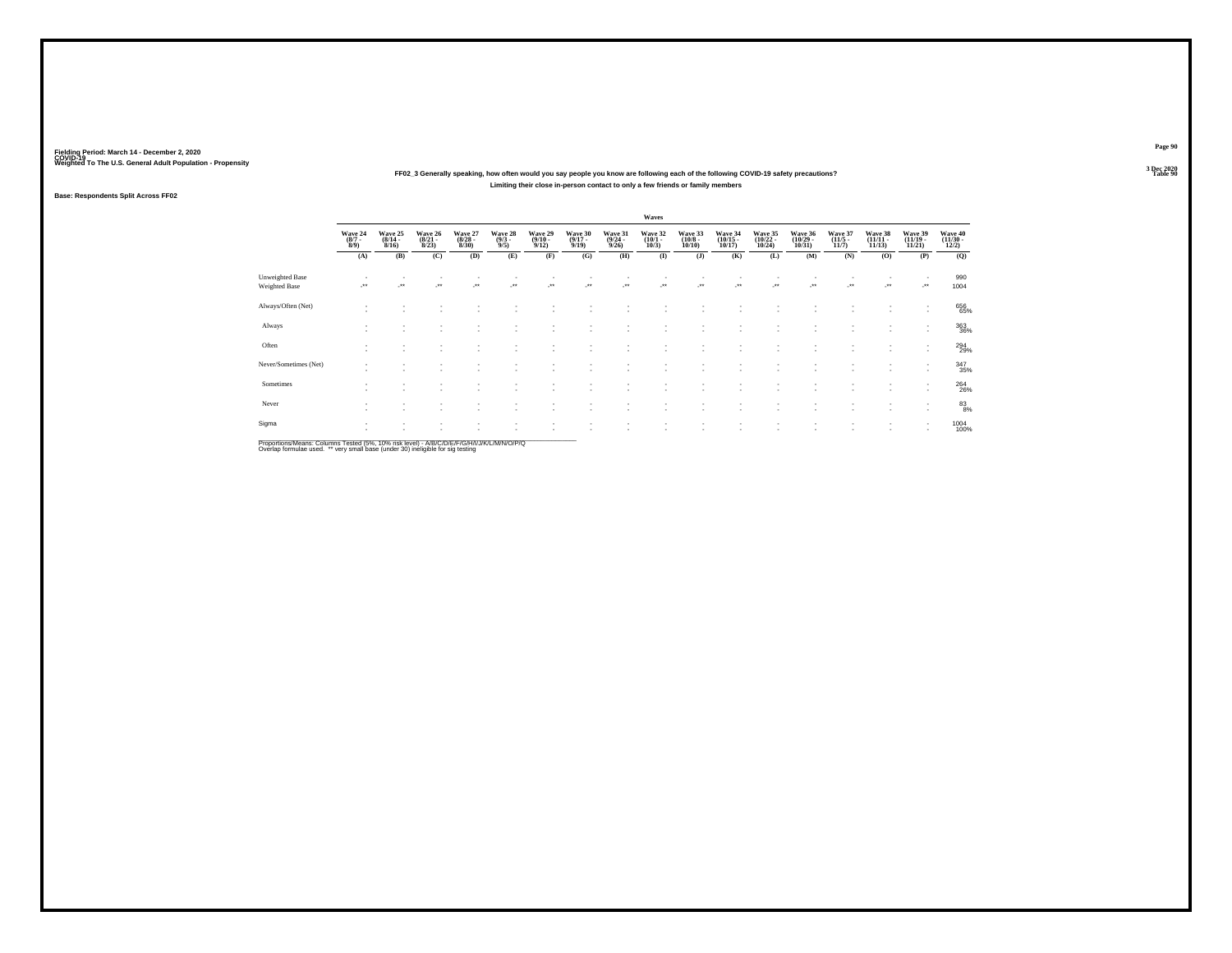### Weighted To The U.S. General Adult Population - Propensity<br>3 Dec 2020<br>Table 91 Table 91 **FF02\_4 Generally speaking, how often would you say people you know are following each of the following COVID-19 safety precautions? Not attending social gatherings of 6 or more people**

### **Base: Respondents Split Across FF02**

|                                  |                                |                                  |                                  |                                 |                               |                                         |                                      |                                         | Waves                                |                                  |                                    |                                    |                               |                                  |                                    |                                            |                              |
|----------------------------------|--------------------------------|----------------------------------|----------------------------------|---------------------------------|-------------------------------|-----------------------------------------|--------------------------------------|-----------------------------------------|--------------------------------------|----------------------------------|------------------------------------|------------------------------------|-------------------------------|----------------------------------|------------------------------------|--------------------------------------------|------------------------------|
|                                  | Wave 24<br>$\frac{(8/7)}{8/9}$ | Wave 25<br>$\frac{(8/14)}{8/16}$ | Wave 26<br>$\frac{(8/21)}{8/23}$ | Wave 27<br>$\binom{8/28}{8/30}$ | Wave 28<br>$\binom{9/3}{9/5}$ | Wave 29<br>$\frac{(9/10 - 9/12)}{9/12}$ | Wave 30<br>$\frac{(9/17 - 9)}{9/19}$ | Wave 31<br>$\frac{(9/24 - 9/26)}{9/26}$ | Wave 32<br>$\binom{10/1 - 10}{10/3}$ | Wave 33<br>$\binom{10/8}{10/10}$ | Wave 34<br>$\frac{(10/15)}{10/17}$ | Wave 35<br>$\frac{(10/22)}{10/24}$ | Wave 36<br>(10/29 -<br>10/31) | Wave 37<br>$\frac{(11/5)}{11/7}$ | Wave 38<br>$\frac{(11/11)}{11/13}$ | Wave 39<br>$\frac{(11/19 - 11/21)}{11/21}$ | Wave 40<br>(11/30 -<br>12/2) |
|                                  | (A)                            | (B)                              | (C)                              | (D)                             | (E)                           | (F)                                     | (G)                                  | (H)                                     | $\bf (I)$                            | (J)                              | (K)                                | (L)                                | (M)                           | (N)                              | (0)                                | (P)                                        | (Q)                          |
| Unweighted Base<br>Weighted Base |                                | $\ddot{\phantom{1}}$             | $\bullet\bullet$                 | $\cdot$                         | $\overline{\phantom{a}}$      | -**                                     | $\cdot$                              |                                         | $\cdot$                              | $\mathcal{L}^{\star\star}$       |                                    |                                    | -**                           | ٠<br>                            | $\mathcal{L}^{\star\star}$         |                                            | 990<br>1004                  |
| Always/Often (Net)               | ٠                              |                                  |                                  |                                 |                               |                                         |                                      |                                         |                                      |                                  |                                    |                                    |                               |                                  |                                    | ٠                                          | 620<br>62%                   |
| Always                           | ٠<br>٠                         | $\sim$                           | ٠                                | $\sim$                          | ۰                             |                                         | ٠                                    | ×.                                      | $\sim$                               | ٠                                | $\overline{\phantom{a}}$           | $\sim$                             | ٠                             | ٠                                | $\sim$                             | ٠<br>۰.                                    | 328<br>33%                   |
| Often                            | ٠<br>٠                         | $\overline{\phantom{a}}$         |                                  | ٠                               | ٠                             |                                         |                                      |                                         |                                      | ٠<br>$\overline{\phantom{a}}$    | $\overline{\phantom{a}}$<br>-      | $\sim$<br>и.                       | ٠                             | ٠<br>٠                           |                                    | $\sim$                                     | 292<br>29%                   |
| Never/Sometimes (Net)            | ٠                              | $\mathbf{r}$                     |                                  | ٠                               |                               |                                         |                                      |                                         |                                      | ٠                                | $\sim$                             |                                    | $\sim$                        | ٠                                | $\sim$                             | ٠<br>$\sim$                                | 384<br>38%                   |
| Sometimes                        | $\sim$<br>٠                    |                                  |                                  |                                 |                               |                                         |                                      |                                         |                                      | ٠                                | $\sim$                             |                                    | ٠                             |                                  |                                    | $\sim$<br>$\sim$                           | 281<br>28%                   |
| Never                            | ٠<br>٠                         | $\overline{\phantom{a}}$         | <b>A</b>                         | $\sim$                          | ۰                             |                                         | ٠                                    | ×.                                      |                                      | ×                                | -                                  | и.                                 | ٠                             | ٠                                | $\sim$                             | $\overline{\phantom{a}}$<br>$\sim$         | 103<br>10%                   |
| Sigma                            | ٠<br>×.                        | $\overline{\phantom{a}}$         |                                  | ٠                               | $\overline{\phantom{a}}$      |                                         | ٠                                    | ×.                                      | $\sim$                               | ٠<br>٠                           | $\sim$<br>-                        | $\overline{\phantom{a}}$<br>и.     | $\overline{\phantom{a}}$<br>٠ | ٠                                | $\sim$<br>$\sim$                   | $\sim$                                     | 1004<br>100%                 |
|                                  |                                |                                  |                                  |                                 |                               |                                         |                                      |                                         |                                      |                                  |                                    |                                    |                               |                                  |                                    |                                            |                              |

Proportions/Means: Columns Tested (5%, 10% risk level) - *NB/C/D/E/F/G/H/IJJ/K/L/M/N/O/P/Q*<br>Overlap formulae used. \*\* very small base (under 30) ineligible for sig testing

**Page 91**3 Dec 2020<br>Table 91

**Table 91 Table 91**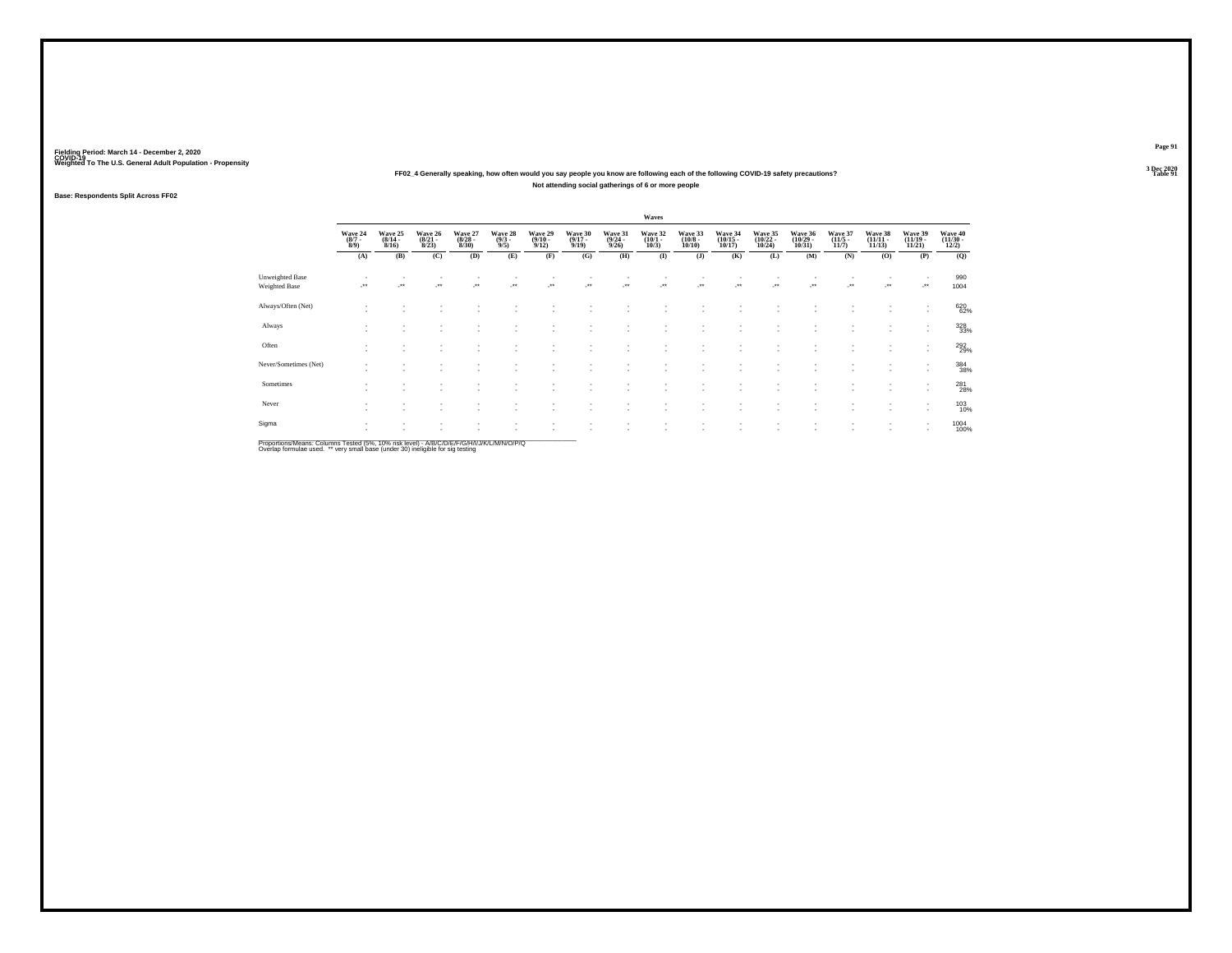### Weighted To The U.S. General Adult Population - Propensity<br>3 Dec 2020<br>Table 92 **Not going to public places such as the gym or restaurants**

### **Base: Respondents Split Across FF02**

|                                  |                                |                                  |                                  |                                 |                               |                                 |                                  |                                         | Waves                                |                                  |                                    |                                    |                               |                                  |                                    |                                                      |                              |
|----------------------------------|--------------------------------|----------------------------------|----------------------------------|---------------------------------|-------------------------------|---------------------------------|----------------------------------|-----------------------------------------|--------------------------------------|----------------------------------|------------------------------------|------------------------------------|-------------------------------|----------------------------------|------------------------------------|------------------------------------------------------|------------------------------|
|                                  | Wave 24<br>$\frac{(8/7)}{8/9}$ | Wave 25<br>$\frac{(8/14)}{8/16}$ | Wave 26<br>$\frac{(8/21)}{8/23}$ | Wave 27<br>$\binom{8/28}{8/30}$ | Wave 28<br>$\binom{9/3}{9/5}$ | Wave 29<br>$\binom{9/10}{9/12}$ | Wave 30<br>$\frac{(9/17)}{9/19}$ | Wave 31<br>$\frac{(9/24 - 9/26)}{9/26}$ | Wave 32<br>$\binom{10/1 - 10}{10/3}$ | Wave 33<br>$\binom{10/8}{10/10}$ | Wave 34<br>$\frac{(10/15)}{10/17}$ | Wave 35<br>$\frac{(10/22)}{10/24}$ | Wave 36<br>(10/29 -<br>10/31) | Wave 37<br>$\frac{(11/5)}{11/7}$ | Wave 38<br>$\frac{(11/11)}{11/13}$ | Wave 39<br>$\frac{(11/19 - 11/21)}{11/21}$           | Wave 40<br>(11/30 -<br>12/2) |
|                                  | (A)                            | (B)                              | (C)                              | (D)                             | (E)                           | (F)                             | (G)                              | (H)                                     | $\bf (I)$                            | (J)                              | (K)                                | (L)                                | (M)                           | (N)                              | (0)                                | (P)                                                  | (Q)                          |
| Unweighted Base<br>Weighted Base |                                | $\ddot{\phantom{1}}$             | معر                              | $\cdot$                         | $\overline{\phantom{a}}$      | -**                             | $\cdot$                          |                                         | $\cdot$                              |                                  |                                    |                                    | -**                           | $\sim$<br>                       | $\mathcal{C}^{\bullet}$            |                                                      | 990<br>1004                  |
| Always/Often (Net)               | ٠                              |                                  |                                  |                                 |                               |                                 |                                  |                                         |                                      |                                  |                                    |                                    |                               |                                  |                                    | ٠                                                    | 581<br>58%                   |
| Always                           | ٠<br>٠                         | $\sim$                           | ٠                                | $\sim$                          | ۰                             |                                 | ٠                                | ×.                                      | $\sim$                               | ٠                                | $\overline{\phantom{a}}$           | $\sim$                             | ٠                             | ٠                                | $\sim$                             | ٠<br>$\mathbf{r}$                                    | 335                          |
| Often                            | ٠<br>٠                         |                                  | $\sim$                           | ٠                               | ٠                             |                                 |                                  | ×.                                      |                                      | ٠<br>$\overline{\phantom{a}}$    | $\overline{\phantom{a}}$<br>-      | $\sim$<br>и.                       | ٠                             | ٠<br>٠                           |                                    | $\overline{\phantom{a}}$                             | 246<br>25%                   |
| Never/Sometimes (Net)            | $\overline{\phantom{a}}$       | $\mathbf{r}$                     |                                  | ٠                               |                               |                                 |                                  |                                         |                                      | ٠                                |                                    |                                    | $\overline{\phantom{a}}$      | ٠                                | <b>A</b>                           | $\overline{\phantom{a}}$<br>$\overline{\phantom{a}}$ | $423$<br>$42%$               |
| Sometimes                        | $\sim$<br>٠                    |                                  |                                  |                                 |                               |                                 |                                  |                                         |                                      | ٠                                | $\sim$                             |                                    | ٠<br>٠                        |                                  |                                    | $\overline{\phantom{a}}$<br>$\overline{\phantom{a}}$ | 312 31%                      |
| Never                            | ٠<br>$\overline{\phantom{a}}$  | $\overline{\phantom{a}}$         | <b>A</b>                         | $\sim$                          | ۰                             |                                 | ٠                                | ×.                                      |                                      | ×                                | -                                  | и.                                 | ٠                             | ٠                                | <b>A</b>                           | $\overline{\phantom{a}}$<br>$\sim$                   | $^{111}_{11\%}$              |
| Sigma                            | ٠<br>×.                        |                                  |                                  | ٠                               | $\overline{\phantom{a}}$      | $\overline{\phantom{a}}$        | ٠                                | ×.                                      | $\sim$                               | ٠<br>٠                           | $\sim$<br>-                        | $\sim$<br>$\overline{\phantom{a}}$ | ٠                             | $\sim$<br>٠                      | $\sim$                             | $\sim$                                               | 1004<br>100%                 |

Proportions/Means: Columns Tested (5%, 10% risk level) - *NB/C/D/E/F/G/H/IJJ/K/L/M/N/O/P/Q*<br>Overlap formulae used. \*\* very small base (under 30) ineligible for sig testing

**Page 92**3 Dec 2020<br>Table 92

**Particularly 2 Table 92**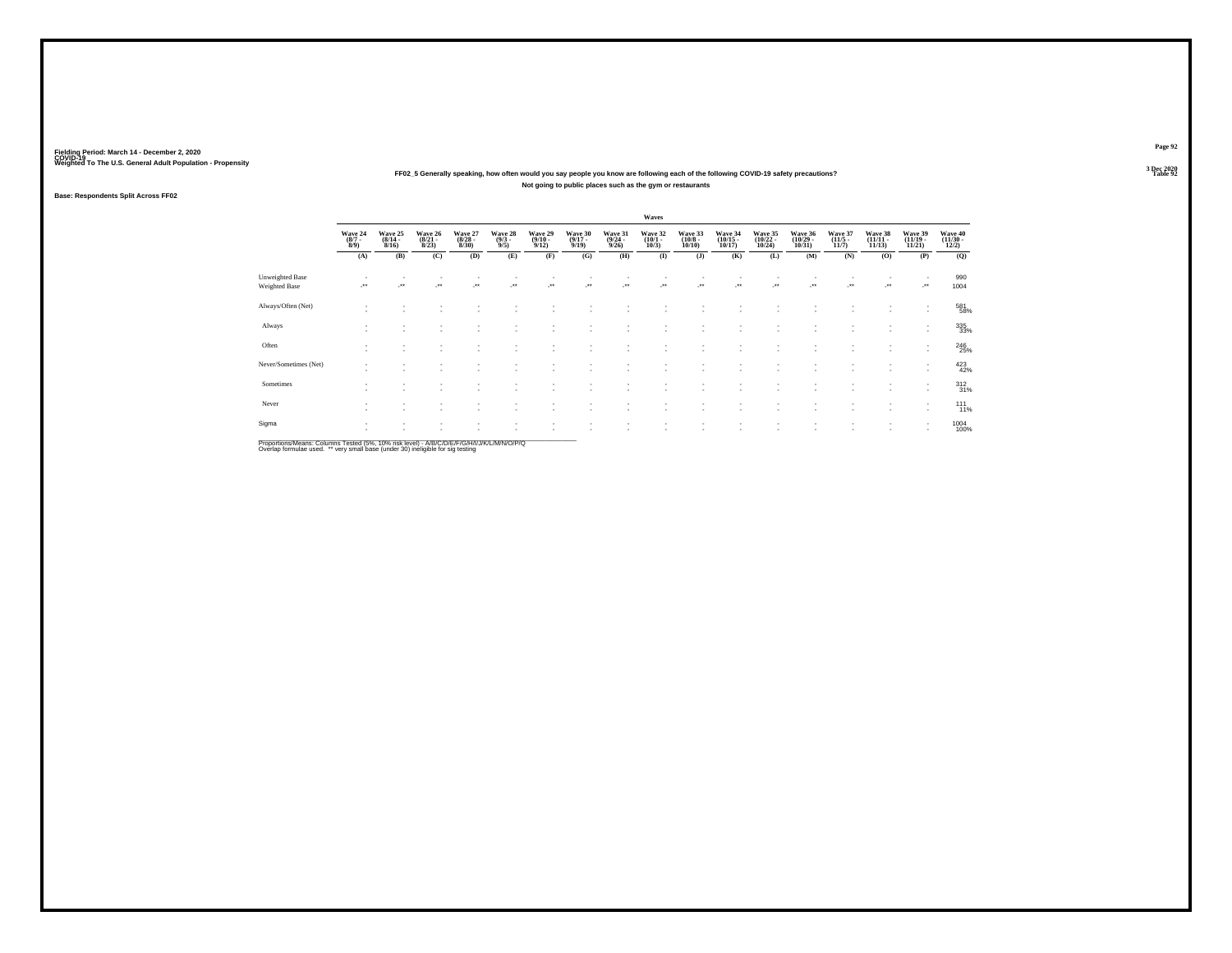### Weighted To The U.S. General Adult Population - Propensity<br>3 Dec 2020<br>Table 93 Table 93 **Not seeing anyone outside of their household**

### **Base: Respondents Split Across FF02**

|                                  |                               |                                  |                                  |                                  |                               |                                 |                                  |                                         | Waves                           |                                  |                                                      |                                                      |                                    |                                 |                                |                                                      |                                   |
|----------------------------------|-------------------------------|----------------------------------|----------------------------------|----------------------------------|-------------------------------|---------------------------------|----------------------------------|-----------------------------------------|---------------------------------|----------------------------------|------------------------------------------------------|------------------------------------------------------|------------------------------------|---------------------------------|--------------------------------|------------------------------------------------------|-----------------------------------|
|                                  | Wave 24<br>$\binom{8/7}{8/9}$ | Wave 25<br>$\frac{(8/14)}{8/16}$ | Wave 26<br>$\frac{(8/21)}{8/23}$ | Wave 27<br>$\frac{(8/28)}{8/30}$ | Wave 28<br>$\binom{9/3}{9/5}$ | Wave 29<br>$\binom{9/10}{9/12}$ | Wave 30<br>$\frac{(9/17)}{9/19}$ | Wave 31<br>$\frac{(9/24 - 9/26)}{9/26}$ | Wave 32<br>$\binom{10/1}{10/3}$ | Wave 33<br>$\binom{10/8}{10/10}$ | Wave 34<br>$\binom{10/15}{10/17}$                    | Wave 35<br>$\frac{(10/22)}{10/24}$                   | Wave 36<br>$\frac{(10/29)}{10/31}$ | Wave 37<br>$\binom{11/5}{11/7}$ | Wave 38<br>$(11/11 -$<br>11/13 | Wave 39<br>$\frac{(11/19 - 11/21)}{11/21}$           | Wave 40<br>$\frac{(11/30)}{12/2}$ |
|                                  | (A)                           | (B)                              | (C)                              | (D)                              | (E)                           | (F)                             | (G)                              | (H)                                     | $\bf(I)$                        | (J)                              | (K)                                                  | (L)                                                  | (M)                                | (N)                             | (0)                            | (P)                                                  | (Q)                               |
| Unweighted Base<br>Weighted Base |                               | $\ddot{\phantom{1}}$             | $\ddot{}$                        | $\cdot$                          | $\overline{\phantom{a}}$      | -**                             |                                  |                                         | $\cdot$                         |                                  |                                                      | J.                                                   | -**                                | ٠<br>                           | $\cdot$                        | ٠<br>                                                | 990<br>1004                       |
| Always/Often (Net)               | $\sim$                        |                                  |                                  |                                  |                               |                                 |                                  |                                         |                                 |                                  |                                                      |                                                      |                                    |                                 |                                | ٠                                                    | 478<br>48%                        |
| Always                           | ٠<br>$\sim$                   | $\sim$                           | ٠                                | $\sim$                           | ۰                             |                                 | ٠                                | ٠                                       | $\sim$                          | ٠                                | $\overline{\phantom{a}}$                             | $\sim$                                               | ٠                                  | ٠                               | $\sim$                         | ٠<br>$\mathbf{r}$                                    | 212 %                             |
| Often                            | $\sim$<br>٠                   | $\sim$                           | $\sim$                           | ٠<br>$\sim$                      | ٠<br>۰                        | $\overline{\phantom{a}}$        | ٠<br>٠                           | ×.                                      |                                 | ٠<br>$\overline{\phantom{a}}$    | $\overline{\phantom{a}}$<br>$\overline{\phantom{a}}$ | $\overline{\phantom{a}}$<br>$\overline{\phantom{a}}$ | ٠                                  | ٠<br>٠                          | $\sim$<br>$\sim$               | ٠<br>$\sim$                                          | 266                               |
| Never/Sometimes (Net)            | ٠                             | $\sim$                           |                                  |                                  |                               |                                 | ٠                                |                                         |                                 | ٠                                | $\sim$                                               |                                                      | $\overline{\phantom{a}}$           | ٠                               | $\sim$                         | ٠<br>$\overline{\phantom{a}}$                        | 526<br>52%                        |
| Sometimes                        | $\sim$                        |                                  |                                  | ٠.                               |                               |                                 |                                  |                                         |                                 | ٠                                |                                                      | $\overline{\phantom{a}}$                             | ٠<br>٠                             | ٠                               |                                | $\overline{\phantom{a}}$<br>$\overline{\phantom{a}}$ | 369<br>37%                        |
| Never                            | ٠<br>٠                        | $\overline{\phantom{a}}$         | ٠                                | $\sim$                           | ٠                             | $\sim$                          | ٠                                | ٠                                       | $\sim$                          | ٠                                | $\overline{\phantom{a}}$                             | $\overline{\phantom{a}}$                             | ٠                                  | ٠                               | $\sim$                         | $\overline{\phantom{a}}$<br>٠                        | <sup>157</sup><br>16%             |
| Sigma                            | $\mathbf{r}$<br>×.            | $\sim$<br>$\sim$                 | $\sim$                           | ٠<br>$\sim$                      | ٠                             | $\sim$<br>и.                    | ٠<br>٠                           | ×.                                      | $\sim$                          | ٠<br>٠                           | $\sim$<br>$\overline{\phantom{a}}$                   | $\;$<br>$\overline{\phantom{a}}$                     | $\;$<br>٠                          | ٠<br>٠                          | $\sim$                         | $\overline{\phantom{a}}$                             | 1004<br>100%                      |

Proportions/Means: Columns Tested (5%, 10% risk level) - *NB/C/D/E/F/G/H/IJJ/K/L/M/N/O/P/Q*<br>Overlap formulae used. \*\* very small base (under 30) ineligible for sig testing

**Page 93**3 Dec 2020<br>Table 93

**Table 93 Table 93**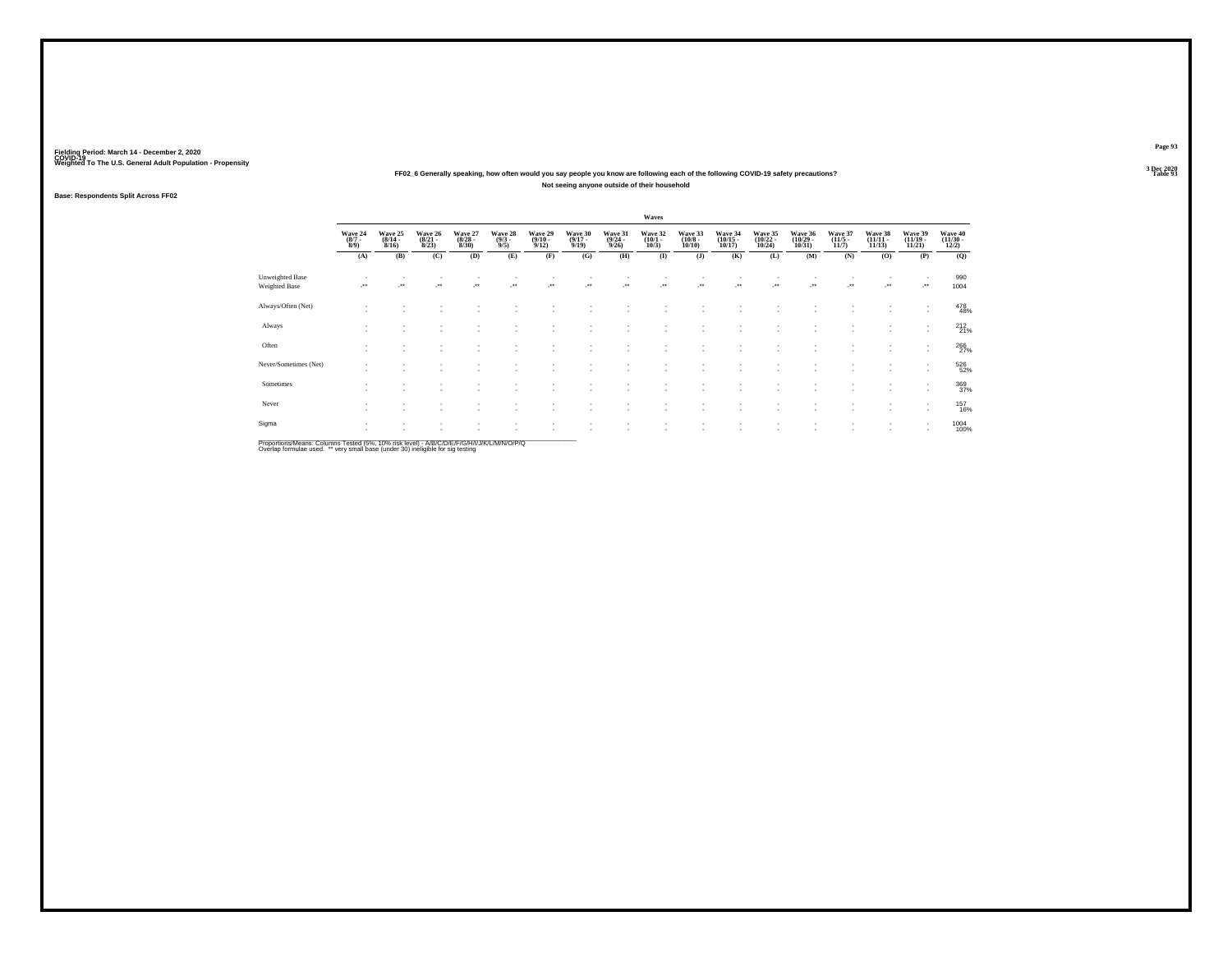### Weighted To The U.S. General Adult Population - Propensity<br>3 Dec 2020<br>Table 94 Table 94 **FF02\_7 Generally speaking, how often would you say people you know are following each of the following COVID-19 safety precautions? Staying 6-feet or more apart when visiting with friends or family**

### **Base: Respondents Split Across FF02**

|                                  |                               |                                    |                                  |                                  |                               |                                 |                                  |                                         | Waves                           |                                  |                                                      |                                    |                                    |                                 |                                |                                                      |                                   |
|----------------------------------|-------------------------------|------------------------------------|----------------------------------|----------------------------------|-------------------------------|---------------------------------|----------------------------------|-----------------------------------------|---------------------------------|----------------------------------|------------------------------------------------------|------------------------------------|------------------------------------|---------------------------------|--------------------------------|------------------------------------------------------|-----------------------------------|
|                                  | Wave 24<br>$\binom{8/7}{8/9}$ | Wave 25<br>$\frac{(8/14)}{8/16}$   | Wave 26<br>$\frac{(8/21)}{8/23}$ | Wave 27<br>$\frac{(8/28)}{8/30}$ | Wave 28<br>$\binom{9/3}{9/5}$ | Wave 29<br>$\binom{9/10}{9/12}$ | Wave 30<br>$\frac{(9/17)}{9/19}$ | Wave 31<br>$\frac{(9/24 - 9/26)}{9/26}$ | Wave 32<br>$\binom{10/1}{10/3}$ | Wave 33<br>$\binom{10/8}{10/10}$ | Wave 34<br>$\binom{10/15}{10/17}$                    | Wave 35<br>$\frac{(10/22)}{10/24}$ | Wave 36<br>$\frac{(10/29)}{10/31}$ | Wave 37<br>$\binom{11/5}{11/7}$ | Wave 38<br>$(11/11 -$<br>11/13 | Wave 39<br>$\frac{(11/19 - 11/21)}{11/21}$           | Wave 40<br>$\frac{(11/30)}{12/2}$ |
|                                  | (A)                           | (B)                                | (C)                              | (D)                              | (E)                           | (F)                             | (G)                              | (H)                                     | $\bf(I)$                        | (J)                              | (K)                                                  | (L)                                | (M)                                | (N)                             | (0)                            | (P)                                                  | (Q)                               |
| Unweighted Base<br>Weighted Base |                               | $\ddot{\phantom{1}}$               | $\ddot{}$                        | $\cdot$                          | $\star\star$                  | -**                             |                                  |                                         | $\cdot$                         |                                  |                                                      | J.                                 | -**                                | ٠<br>                           | $\cdot$                        |                                                      | 990<br>1004                       |
| Always/Often (Net)               | $\sim$                        |                                    |                                  |                                  |                               |                                 |                                  |                                         |                                 |                                  |                                                      |                                    |                                    |                                 |                                | ٠                                                    | 606<br>60%                        |
| Always                           | ٠<br>$\sim$                   | $\sim$                             | ٠                                | $\sim$                           | ٠                             |                                 | ٠                                | ×.                                      | $\sim$                          | ٠                                | $\overline{\phantom{a}}$                             | $\sim$                             | ٠                                  | ٠                               | $\sim$                         | ٠<br>$\mathbf{r}$                                    | 323                               |
| Often                            | $\sim$<br>٠                   |                                    | $\sim$<br>$\sim$                 | ٠<br>$\sim$                      | ٠<br>٠                        | $\overline{\phantom{a}}$        | ٠<br>٠                           | ×.                                      |                                 | ٠<br>$\overline{\phantom{a}}$    | $\overline{\phantom{a}}$<br>$\overline{\phantom{a}}$ | $\sim$<br>$\overline{\phantom{a}}$ | ٠                                  | ٠<br>٠                          | $\sim$                         | ٠<br>$\overline{\phantom{a}}$                        | 283<br>28%                        |
| Never/Sometimes (Net)            | $\overline{\phantom{a}}$      | $\sim$                             |                                  |                                  |                               |                                 | ٠                                |                                         |                                 | ٠                                | $\sim$                                               |                                    | $\overline{\phantom{a}}$           | ٠                               | $\sim$                         | ٠<br>$\overline{\phantom{a}}$                        | 398<br>40%                        |
| Sometimes                        | $\sim$                        |                                    |                                  | ٠.                               |                               |                                 |                                  |                                         |                                 | ٠                                |                                                      |                                    | ٠                                  | ٠                               | ٠.                             | $\overline{\phantom{a}}$<br>$\overline{\phantom{a}}$ | 283<br>28%                        |
| Never                            | ٠<br>٠                        | $\overline{\phantom{a}}$           | ٠                                | $\sim$                           | ٠                             | $\sim$                          | ٠                                | ٠                                       | $\sim$                          | ٠                                | $\overline{\phantom{a}}$                             | $\overline{\phantom{a}}$           | ٠                                  | ٠                               | $\sim$                         | $\sim$<br>٠                                          | 115 %                             |
| Sigma                            | $\mathbf{r}$<br>×.            | $\overline{\phantom{a}}$<br>$\sim$ | $\sim$                           | ٠<br>$\sim$                      |                               | $\overline{\phantom{a}}$<br>и.  | ٠<br>٠                           | ×.                                      | $\sim$<br>$\sim$                | ٠<br>٠                           | $\sim$<br>$\overline{\phantom{a}}$                   | $\;$<br>$\overline{\phantom{a}}$   | $\;$<br>٠                          | ٠<br>٠                          | $\sim$<br>$\sim$               | $\sim$                                               | 1004<br>100%                      |

Proportions/Means: Columns Tested (5%, 10% risk level) - *NB/C/D/E/F/G/H/IJJ/K/L/M/N/O/P/Q*<br>Overlap formulae used. \*\* very small base (under 30) ineligible for sig testing

**Page 94**3 Dec 2020<br>Table 94

**Table 94 Table 94**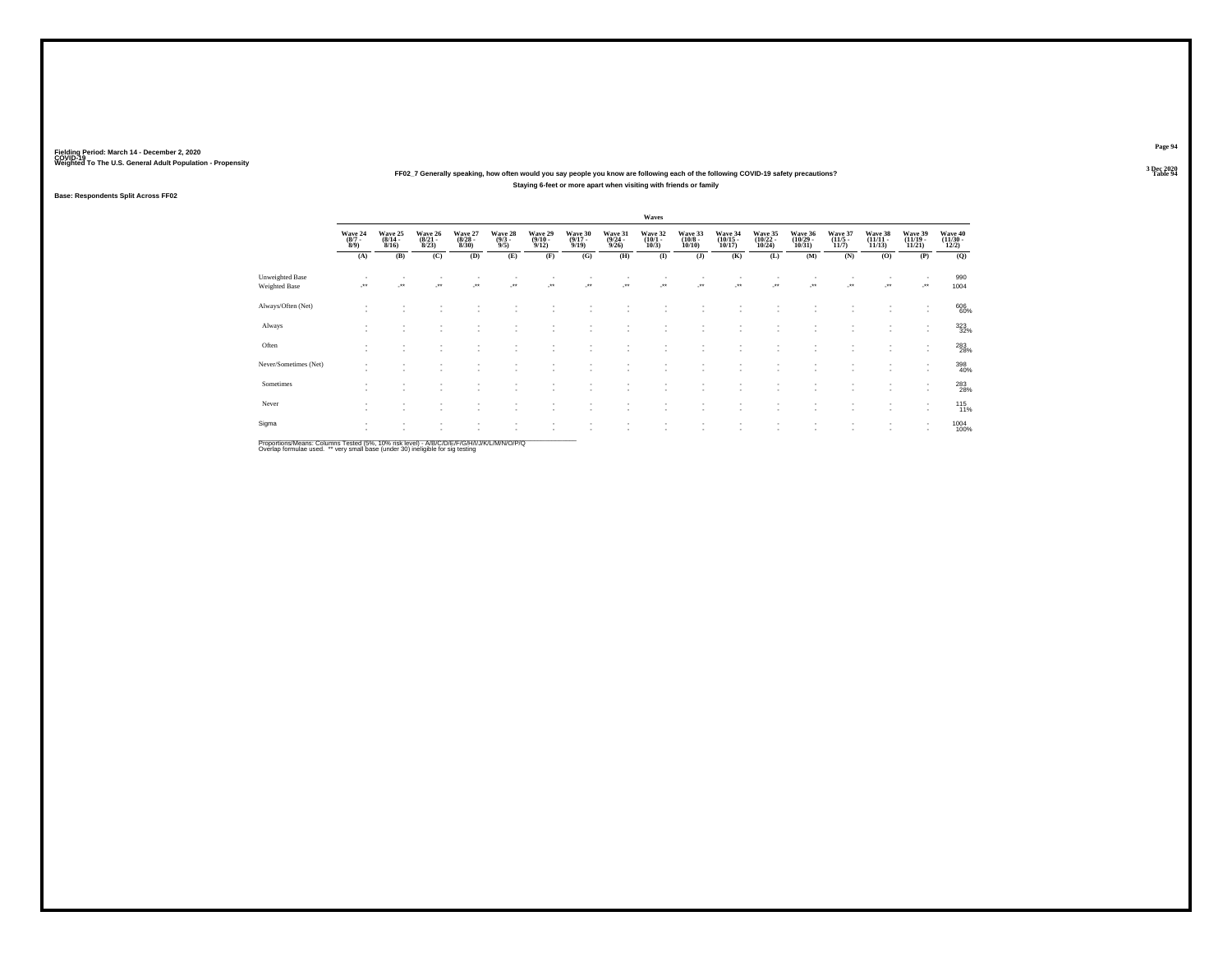### Weighted To The U.S. General Adult Population - Propensity<br>3 Dec 2020<br>Table 95 Table 95 Table 95 Table 95 Table 95 Table 95 Table 95 Table 95 Table 95 Table 95 Table 95 Table 95 Table 95 **Avoiding travel to high-risk areas**

### **Base: Respondents Split Across FF02**

|                                  |                               |                                    |                                  |                                  |                               |                                 |                                  |                                         | Waves                           |                                  |                                                      |                                    |                                    |                                 |                                |                                                      |                                   |
|----------------------------------|-------------------------------|------------------------------------|----------------------------------|----------------------------------|-------------------------------|---------------------------------|----------------------------------|-----------------------------------------|---------------------------------|----------------------------------|------------------------------------------------------|------------------------------------|------------------------------------|---------------------------------|--------------------------------|------------------------------------------------------|-----------------------------------|
|                                  | Wave 24<br>$\binom{8/7}{8/9}$ | Wave 25<br>$\frac{(8/14)}{8/16}$   | Wave 26<br>$\frac{(8/21)}{8/23}$ | Wave 27<br>$\frac{(8/28)}{8/30}$ | Wave 28<br>$\binom{9/3}{9/5}$ | Wave 29<br>$\binom{9/10}{9/12}$ | Wave 30<br>$\frac{(9/17)}{9/19}$ | Wave 31<br>$\frac{(9/24 - 9/26)}{9/26}$ | Wave 32<br>$\binom{10/1}{10/3}$ | Wave 33<br>$\binom{10/8}{10/10}$ | Wave 34<br>$\binom{10/15}{10/17}$                    | Wave 35<br>$\frac{(10/22)}{10/24}$ | Wave 36<br>$\frac{(10/29)}{10/31}$ | Wave 37<br>$\binom{11/5}{11/7}$ | Wave 38<br>$(11/11 -$<br>11/13 | Wave 39<br>$\frac{(11/19 - 11/21)}{11/21}$           | Wave 40<br>$\frac{(11/30)}{12/2}$ |
|                                  | (A)                           | (B)                                | (C)                              | (D)                              | (E)                           | (F)                             | (G)                              | (H)                                     | $\bf(I)$                        | (J)                              | (K)                                                  | (L)                                | (M)                                | (N)                             | (0)                            | (P)                                                  | (Q)                               |
| Unweighted Base<br>Weighted Base |                               | $\ddot{\phantom{1}}$               | $\ddot{}$                        | $\cdot$                          | $\star\star$                  | -**                             |                                  |                                         | $\cdot$                         |                                  |                                                      | J.                                 | -**                                | ٠<br>                           | $\cdot$                        |                                                      | 990<br>1004                       |
| Always/Often (Net)               | $\sim$                        |                                    |                                  |                                  |                               |                                 |                                  |                                         |                                 |                                  |                                                      |                                    |                                    |                                 |                                | ٠                                                    | 693<br>69%                        |
| Always                           | ٠<br>$\sim$                   | $\sim$                             | ٠                                | $\sim$                           | ۰                             |                                 | ٠                                | ×.                                      | $\sim$                          | ٠                                | $\overline{\phantom{a}}$                             | $\sim$                             | ٠                                  | ٠                               | $\sim$                         | ٠<br>$\sim$                                          | $^{414}_{41\%}$                   |
| Often                            | $\sim$<br>٠                   | $\overline{\phantom{a}}$<br>$\sim$ | $\sim$                           | ٠<br>$\sim$                      | ٠<br>٠                        | $\overline{\phantom{a}}$        | ٠<br>٠                           | ×.                                      |                                 | ٠<br>$\overline{\phantom{a}}$    | $\overline{\phantom{a}}$<br>$\overline{\phantom{a}}$ | $\sim$<br>$\overline{\phantom{a}}$ | ٠                                  | ٠<br>٠                          | $\sim$                         | ٠<br>$\overline{\phantom{a}}$                        | 279<br>28%                        |
| Never/Sometimes (Net)            | ٠                             | $\sim$                             |                                  |                                  |                               |                                 | ٠                                |                                         |                                 | ٠                                | $\sim$                                               | $\overline{\phantom{a}}$           | $\overline{\phantom{a}}$           | ٠                               | $\sim$                         | $\overline{\phantom{a}}$<br>$\overline{\phantom{a}}$ | $\frac{311}{31%}$                 |
| Sometimes                        | $\sim$                        |                                    |                                  | ٠.                               |                               |                                 |                                  |                                         |                                 | ٠                                |                                                      |                                    | ٠                                  | ٠                               |                                | $\overline{\phantom{a}}$<br>$\overline{\phantom{a}}$ | 231                               |
| Never                            | ٠<br>٠                        | $\overline{\phantom{a}}$           | ٠                                | $\sim$                           | ۰                             | $\sim$                          | ٠                                | ٠                                       | $\sim$                          | ٠                                | $\overline{\phantom{a}}$                             | $\overline{\phantom{a}}$           | ٠                                  | ٠                               | $\sim$                         | ٠<br>٠                                               | $^{80}_{8\%}$                     |
| Sigma                            | $\mathbf{r}$<br>×.            | $\sim$<br>$\sim$                   | $\sim$                           | ٠<br>$\sim$                      | ٠                             | $\sim$<br>и.                    | ٠<br>٠                           | ×.                                      | $\sim$                          | ٠<br>٠                           | $\sim$<br>$\overline{\phantom{a}}$                   | $\;$<br>$\overline{\phantom{a}}$   | $\;$<br>٠                          | ٠<br>٠                          | $\sim$                         | $\overline{\phantom{a}}$                             | 1004<br>100%                      |

Proportions/Means: Columns Tested (5%, 10% risk level) - *NB/C/D/E/F/G/H/IJJ/K/L/M/N/O/P/Q*<br>Overlap formulae used. \*\* very small base (under 30) ineligible for sig testing

**Page 95**3 Dec 2020<br>Table 95

**Table 95 Table 95**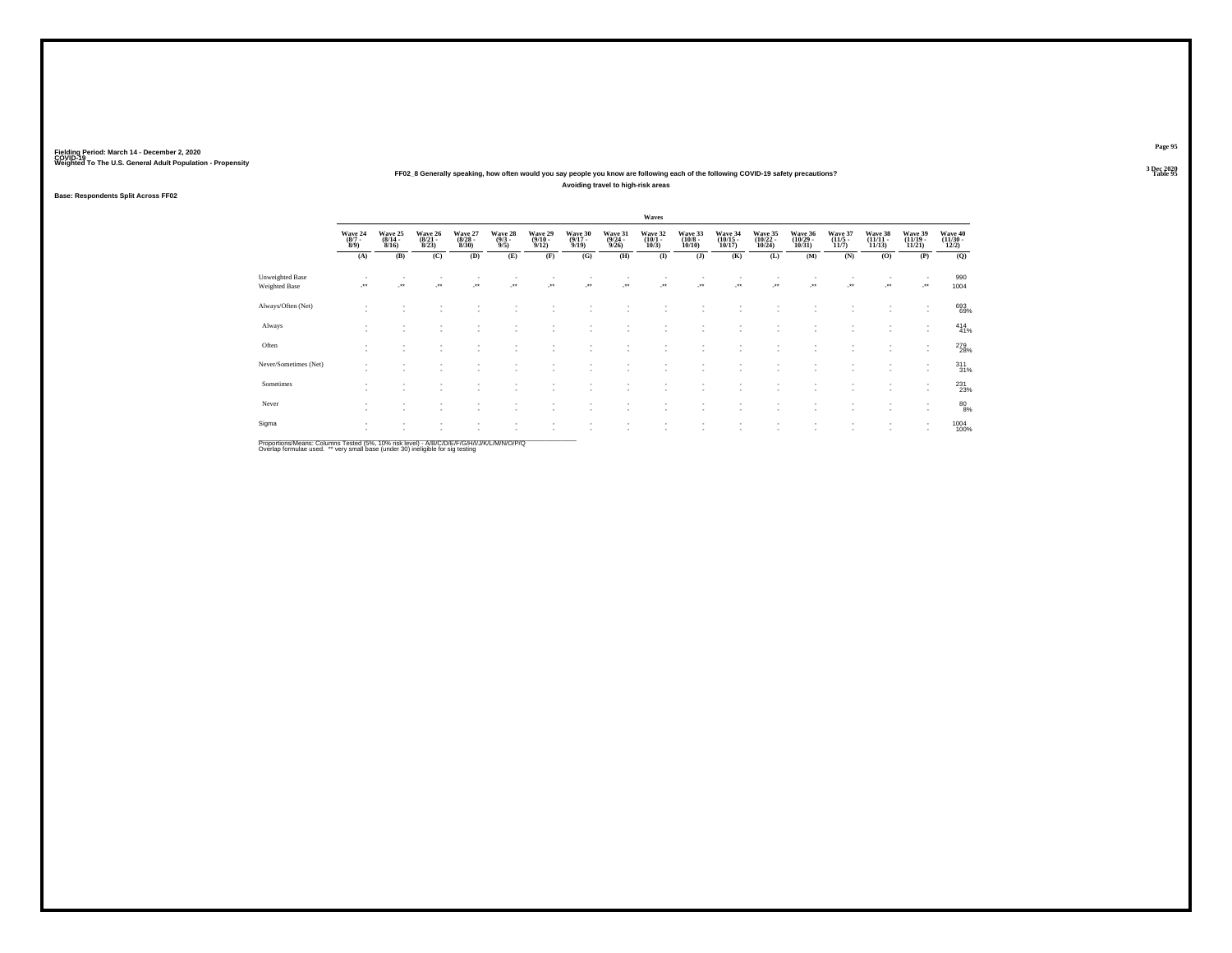### Weighted To The U.S. General Adult Population - Propensity<br>3 Dec 2020<br>Table 96 Table 96 FF02\_9 Generally speaking, how often would you say people you know are following each of the following COVID-19 safety precautions? **Quarantining after possibly being exposed to someone with the virus**

### **Base: Respondents Split Across FF02**

|                                  |                               |                                  |                                  |                                  |                               |                                 |                                  |                                         | Waves                           |                                  |                                                      |                                    |                                    |                                 |                                |                                                      |                                   |
|----------------------------------|-------------------------------|----------------------------------|----------------------------------|----------------------------------|-------------------------------|---------------------------------|----------------------------------|-----------------------------------------|---------------------------------|----------------------------------|------------------------------------------------------|------------------------------------|------------------------------------|---------------------------------|--------------------------------|------------------------------------------------------|-----------------------------------|
|                                  | Wave 24<br>$\binom{8/7}{8/9}$ | Wave 25<br>$\frac{(8/14)}{8/16}$ | Wave 26<br>$\frac{(8/21)}{8/23}$ | Wave 27<br>$\frac{(8/28)}{8/30}$ | Wave 28<br>$\binom{9/3}{9/5}$ | Wave 29<br>$\binom{9/10}{9/12}$ | Wave 30<br>$\frac{(9/17)}{9/19}$ | Wave 31<br>$\frac{(9/24 - 9/26)}{9/26}$ | Wave 32<br>$\binom{10/1}{10/3}$ | Wave 33<br>$\binom{10/8}{10/10}$ | Wave 34<br>$\binom{10/15}{10/17}$                    | Wave 35<br>$\frac{(10/22)}{10/24}$ | Wave 36<br>$\frac{(10/29)}{10/31}$ | Wave 37<br>$\binom{11/5}{11/7}$ | Wave 38<br>$(11/11 -$<br>11/13 | Wave 39<br>$\frac{(11/19 - 11/21)}{11/21}$           | Wave 40<br>$\frac{(11/30)}{12/2}$ |
|                                  | (A)                           | (B)                              | (C)                              | (D)                              | (E)                           | (F)                             | (G)                              | (H)                                     | $\bf(I)$                        | (J)                              | (K)                                                  | (L)                                | (M)                                | (N)                             | (0)                            | (P)                                                  | (Q)                               |
| Unweighted Base<br>Weighted Base |                               | $\ddot{\phantom{1}}$             | $\ddot{}$                        | $\cdot$                          | $\star\star$                  | -**                             |                                  |                                         | $\cdot$                         |                                  |                                                      | J.                                 | -**                                | ٠<br>                           | $\cdot$                        |                                                      | 990<br>1004                       |
| Always/Often (Net)               | $\sim$                        |                                  |                                  |                                  |                               |                                 |                                  |                                         |                                 |                                  |                                                      |                                    |                                    |                                 |                                | $\overline{\phantom{a}}$                             | 653<br>65%                        |
| Always                           | ٠<br>$\sim$                   | $\sim$                           | ٠                                | $\sim$                           | ٠                             |                                 | ٠                                | ×.                                      | $\sim$                          | ٠                                | $\overline{\phantom{a}}$                             | $\sim$                             | ٠                                  | ٠                               | $\sim$                         | ٠<br>$\sim$                                          | 424<br>42%                        |
| Often                            | $\sim$<br>٠                   |                                  | $\sim$                           | ٠<br>$\sim$                      | ٠<br>٠                        | $\overline{\phantom{a}}$        | ٠<br>٠                           | ×.                                      |                                 | ٠<br>$\overline{\phantom{a}}$    | $\overline{\phantom{a}}$<br>$\overline{\phantom{a}}$ | $\sim$<br>$\overline{\phantom{a}}$ | ٠                                  | ٠<br>٠                          | $\sim$                         | ٠<br>$\overline{\phantom{a}}$                        | 229<br>23%                        |
| Never/Sometimes (Net)            | ٠                             | $\sim$                           |                                  |                                  |                               |                                 | ٠                                |                                         |                                 | ٠                                | $\sim$                                               |                                    | $\overline{\phantom{a}}$           | ٠                               | $\sim$                         | $\overline{\phantom{a}}$<br>$\overline{\phantom{a}}$ | 351<br>35%                        |
| Sometimes                        | $\sim$                        |                                  |                                  | ٠.                               |                               |                                 |                                  |                                         |                                 | ٠                                |                                                      |                                    | ٠                                  | ٠                               |                                | $\overline{\phantom{a}}$<br>$\overline{\phantom{a}}$ | 260<br>26%                        |
| Never                            | ٠<br>٠                        | $\overline{\phantom{a}}$         | ٠                                | $\sim$                           | ٠                             | $\sim$                          | ٠                                | ٠                                       | $\sim$                          | ٠                                | $\overline{\phantom{a}}$                             | $\overline{\phantom{a}}$           | ٠                                  | ٠                               | $\sim$                         | ٠<br>٠                                               | $^{91}_{9\%}$                     |
| Sigma                            | $\mathbf{r}$<br>×.            | $\sim$<br>$\sim$                 | $\sim$                           | ٠<br>$\sim$                      |                               | $\sim$<br>и.                    | ٠<br>٠                           | ×.                                      | $\sim$                          | ٠<br>٠                           | $\sim$<br>$\overline{\phantom{a}}$                   | $\;$<br>$\overline{\phantom{a}}$   | $\;$<br>٠                          | ٠<br>٠                          | $\sim$                         | $\overline{\phantom{a}}$                             | 1004<br>100%                      |

Proportions/Means: Columns Tested (5%, 10% risk level) - *NB/C/D/E/F/G/H/IJJ/K/L/M/N/O/P/Q*<br>Overlap formulae used. \*\* very small base (under 30) ineligible for sig testing

**Page 96**3 Dec 2020<br>Table 96

**Table 96 Table 96 Table 96 Table 96 Table 96 Table 96**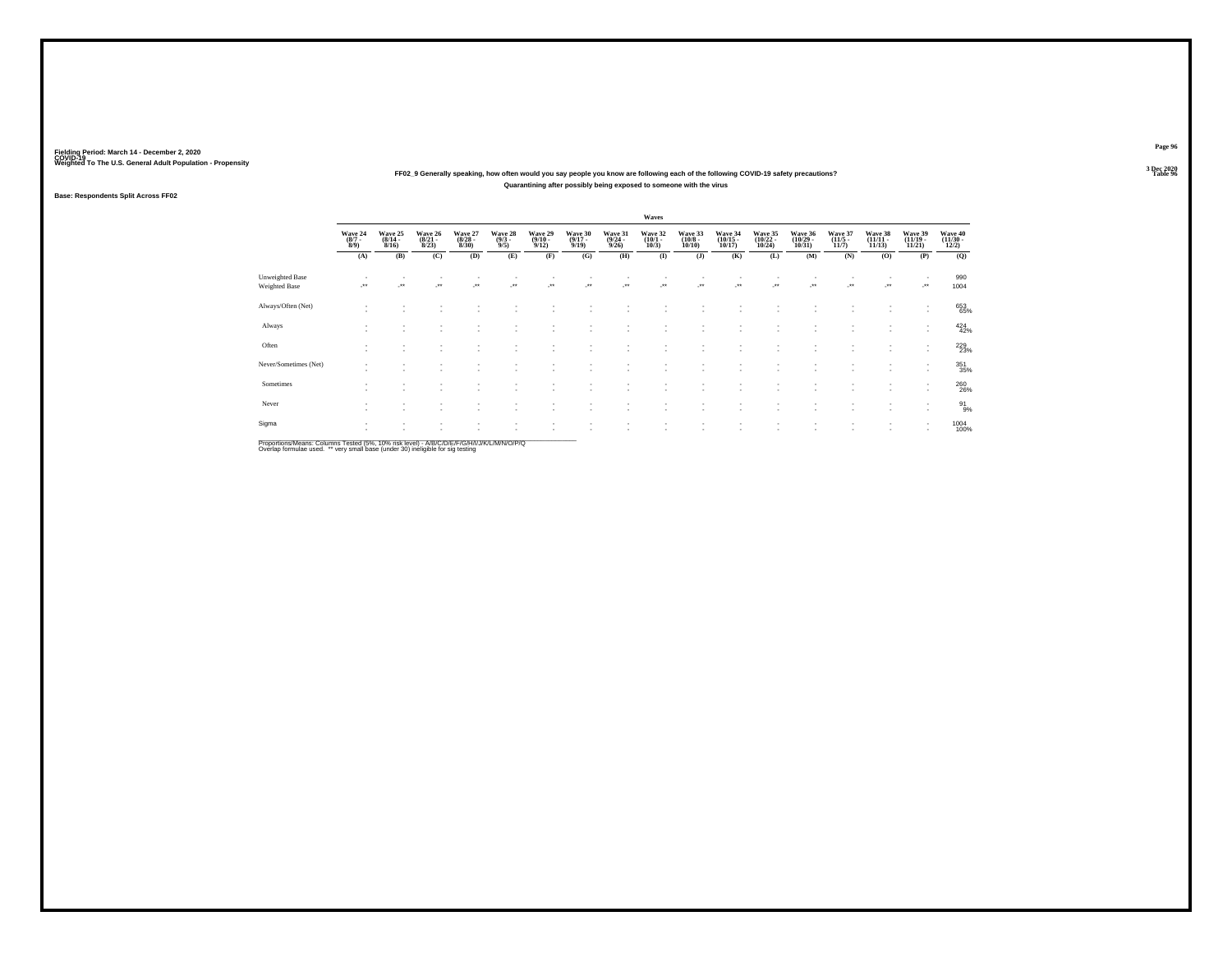### Weighted To The U.S. General Adult Population - Propensity<br>3 Dec 2020<br>Table 97 **Staying home if they feel sick**

### **Base: Respondents Split Across FF02**

|                                  |                               |                                  |                                  |                                  |                               |                                 |                                  |                                         | Waves                           |                                  |                                                      |                                    |                                    |                                 |                                |                                                      |                                   |
|----------------------------------|-------------------------------|----------------------------------|----------------------------------|----------------------------------|-------------------------------|---------------------------------|----------------------------------|-----------------------------------------|---------------------------------|----------------------------------|------------------------------------------------------|------------------------------------|------------------------------------|---------------------------------|--------------------------------|------------------------------------------------------|-----------------------------------|
|                                  | Wave 24<br>$\binom{8/7}{8/9}$ | Wave 25<br>$\frac{(8/14)}{8/16}$ | Wave 26<br>$\frac{(8/21)}{8/23}$ | Wave 27<br>$\frac{(8/28)}{8/30}$ | Wave 28<br>$\binom{9/3}{9/5}$ | Wave 29<br>$\binom{9/10}{9/12}$ | Wave 30<br>$\frac{(9/17)}{9/19}$ | Wave 31<br>$\frac{(9/24 - 9/26)}{9/26}$ | Wave 32<br>$\binom{10/1}{10/3}$ | Wave 33<br>$\binom{10/8}{10/10}$ | Wave 34<br>$\binom{10/15}{10/17}$                    | Wave 35<br>$\frac{(10/22)}{10/24}$ | Wave 36<br>$\frac{(10/29)}{10/31}$ | Wave 37<br>$\binom{11/5}{11/7}$ | Wave 38<br>$(11/11 -$<br>11/13 | Wave 39<br>$\frac{(11/19 - 11/21)}{11/21}$           | Wave 40<br>$\frac{(11/30)}{12/2}$ |
|                                  | (A)                           | (B)                              | (C)                              | (D)                              | (E)                           | (F)                             | (G)                              | (H)                                     | $\bf(I)$                        | (J)                              | (K)                                                  | (L)                                | (M)                                | (N)                             | (0)                            | (P)                                                  | (Q)                               |
| Unweighted Base<br>Weighted Base |                               | $\ddot{\phantom{1}}$             | $\ddot{}$                        | $\cdot$                          | $\star\star$                  | -**                             |                                  |                                         | $\cdot$                         |                                  |                                                      | J.                                 | -**                                | ٠<br>                           | $\cdot$                        | ٠<br>                                                | 990<br>1004                       |
| Always/Often (Net)               | $\sim$                        |                                  |                                  |                                  |                               |                                 |                                  |                                         |                                 |                                  |                                                      |                                    |                                    |                                 |                                | ٠<br>$\overline{\phantom{a}}$                        | 753<br>75%                        |
| Always                           | ٠<br>$\sim$                   | $\sim$                           | ٠                                | $\sim$                           | ٠                             |                                 | ٠                                | ×.                                      | $\sim$                          | ٠                                | $\overline{\phantom{a}}$                             | $\sim$                             | ٠                                  | ٠                               | $\sim$                         | ٠<br>$\mathbf{r}$                                    | 504 50%                           |
| Often                            | $\sim$<br>٠                   | $\sim$                           | $\sim$<br>$\sim$                 | ٠<br>$\sim$                      | ٠<br>٠                        | $\sim$                          | ٠<br>٠                           | ×.                                      |                                 | ٠<br>$\overline{\phantom{a}}$    | $\overline{\phantom{a}}$<br>$\overline{\phantom{a}}$ | $\sim$<br>$\overline{\phantom{a}}$ | ٠                                  | ٠<br>٠                          | $\sim$                         | ٠<br>$\overline{\phantom{a}}$                        | 249<br>25%                        |
| Never/Sometimes (Net)            | $\overline{\phantom{a}}$      | $\sim$                           |                                  |                                  |                               |                                 | ٠                                |                                         |                                 | ٠                                | $\sim$                                               | $\sim$                             | $\overline{\phantom{a}}$           | ٠                               | $\sim$                         | $\overline{\phantom{a}}$<br>$\overline{\phantom{a}}$ | 251<br>25%                        |
| Sometimes                        | $\sim$                        |                                  |                                  | ٠.                               |                               |                                 |                                  |                                         |                                 | ٠                                |                                                      | $\overline{\phantom{a}}$           | ٠                                  | ٠                               | ٠.                             | $\overline{\phantom{a}}$<br>$\overline{\phantom{a}}$ | 199<br>20%                        |
| Never                            | ٠<br>٠                        | $\overline{\phantom{a}}$         | ٠                                | $\sim$                           | ۰                             | $\sim$                          | ٠                                | ٠                                       | $\sim$                          | ٠                                | $\overline{\phantom{a}}$                             | $\overline{\phantom{a}}$           | ٠                                  | ٠                               | $\sim$                         | ٠<br>٠                                               | $^{52}_{5\%}$                     |
| Sigma                            | $\mathbf{r}$<br>×.            | $\sim$<br>$\sim$                 | $\sim$                           | ٠<br>$\sim$                      | ٠                             | $\sim$<br>и.                    | ٠<br>٠                           | $\sim$<br>×.                            | $\sim$                          | ٠<br>٠                           | $\sim$<br>$\overline{\phantom{a}}$                   | $\;$<br>$\overline{\phantom{a}}$   | $\;$<br>٠                          | ٠<br>٠                          | $\sim$                         | $\overline{\phantom{a}}$                             | 1004<br>100%                      |

Proportions/Means: Columns Tested (5%, 10% risk level) - *NB/C/D/E/F/G/H/IJJ/K/L/M/N/O/P/Q*<br>Overlap formulae used. \*\* very small base (under 30) ineligible for sig testing

**Page 97**3 Dec 2020<br>Table 97

**Table 97 Table 97**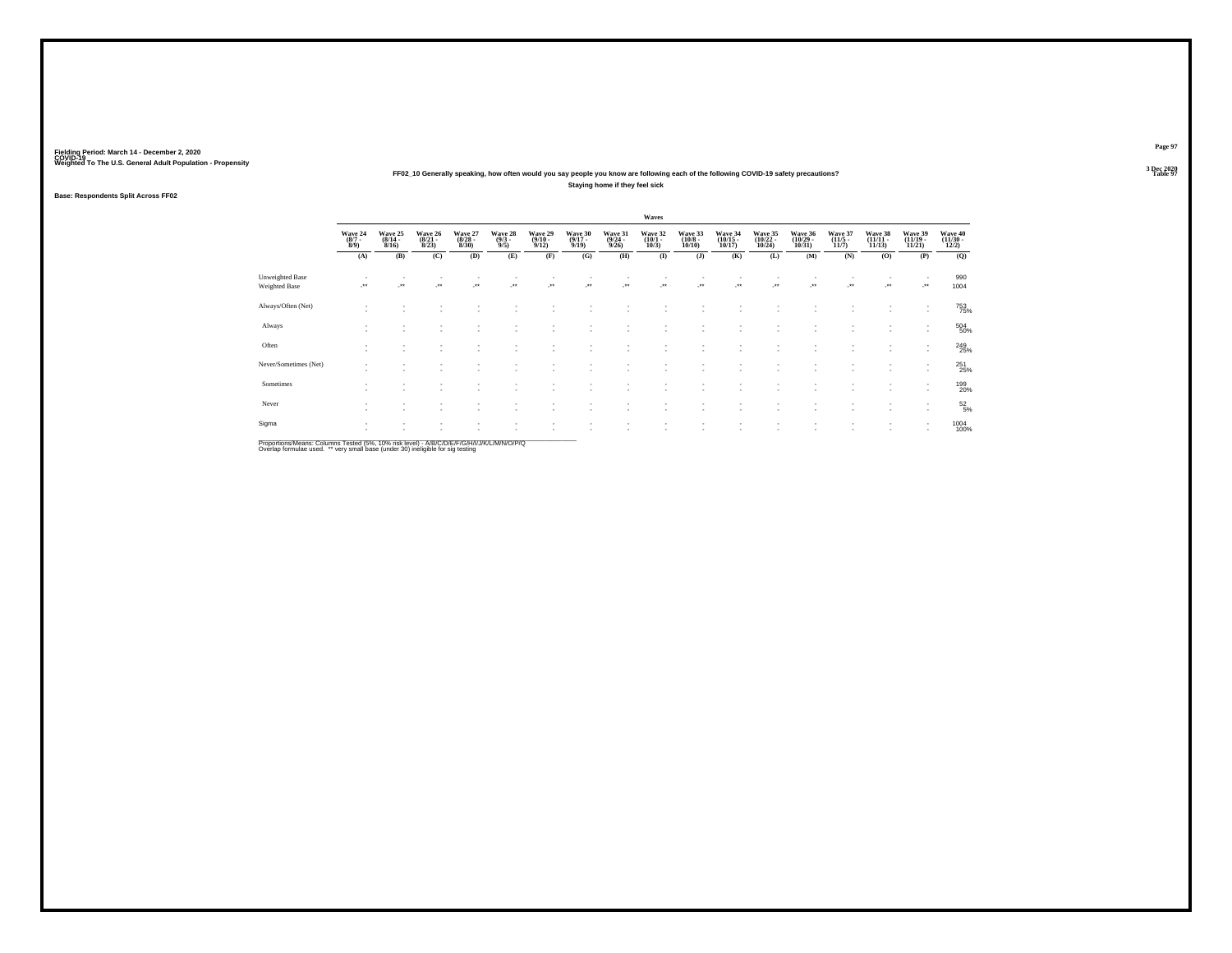**Base: Respondents Split Across FF03**

Not At ALL/Not Very Strictly (Net)<br>Strictly (Net)<br>Strictly (Net)

Not very strictly  $\vdots$   $\vdots$   $\vdots$   $\vdots$   $\vdots$   $\vdots$   $\vdots$   $\vdots$   $\vdots$   $\vdots$   $\vdots$   $\vdots$   $\vdots$   $\vdots$   $\vdots$   $\vdots$   $\vdots$   $\vdots$   $\vdots$   $\vdots$   $\vdots$   $\vdots$   $\vdots$ 

- Not at all strictly  $\begin{bmatrix} 1 & 1 & 1 \end{bmatrix}$  ,  $\begin{bmatrix} 1 & 1 & 1 \end{bmatrix}$  ,  $\begin{bmatrix} 1 & 1 & 1 \end{bmatrix}$  ,  $\begin{bmatrix} 1 & 1 & 1 \end{bmatrix}$  ,  $\begin{bmatrix} 1 & 1 & 1 \end{bmatrix}$  ,  $\begin{bmatrix} 1 & 1 & 1 \end{bmatrix}$  ,  $\begin{bmatrix} 1 & 1 & 1 \end{bmatrix}$  ,  $\begin{bmatrix} 1 & 1 & 1 \end{bmatrix}$  ,

N/A - I am not following safety precautions at all the same safety precautions at all the same safety precautions at all the same safety precautions at all the same safety precautions at all the same safety  $\frac{1}{2}$ 

Sigma

**Page 983 Dec 2020<br>Table 98** 

Wave 40<br>(11/30 -<br>12/2)  $\overline{Q}$ 

974

 $\substack{817 \\ 84\%}$ 

531<br>55%

286<br>29%

 $122/13%$ 

 $68/7%$ 

 $^{54}_{6\%}$ 

 $^{34}_{4\%}$ 

974<br>100%

# Weighted To The U.S. General Adult Population - Propensity<br>FF03 How strictly would you say you personally are following standard COVID-19 safety precautions, such as wearing a mask<br>Table 98

- - - - - - - - - - - - - - - 122

- - - - - - - - - - - - - - - 68

- - - - - - - - - - - - - - - 54

- - - - - - - - - - - - - - - 34

- - - - - - - - - - - - - - - 974

- - - - - - - - - - - - - - - - 13%

- - - - - - - - - - - - - - - - 4%

- - - - - - - - - - - - - - - - 100%

**Waves**Wave 24 Wave 25 Wave 26 Wave 27 Wave 29 Wave 30 Wave 31 Wave 32 Wave 33 Wave 34 Wave 35 Wave 36 Wave 37 Wave 39 Wave 40<br>(877 - (814 - (821 - (822 - (913 - (912 - (101 - (1001 - (1013 - (10122 - (10129 - (1115 - (11111 - (1 **(A) (B) (C) (D) (E) (F) (G) (H) (I) (J) (K) (L) (M) (N) (O) (P) (Q)** Unweighted Base - - - - - - - - - - - - - - - - <sup>990</sup>Weighted Base -\*\* -\*\* -\*\* -\*\* -\*\* -\*\* -\*\* -\*\* -\*\* -\*\* -\*\* -\*\* -\*\* -\*\* -\*\* -\*\* <sup>974</sup> - - - - - - - - - - - - - - - 817- - - - - - - - - - - - - - - - 84%Very/Somewhat Strictly (Net)<br>(Net)<br>Control (Net) - - - - - - - - - - - - - - - 531- - - - - - - - - - - - - - - - 55% Very strictly - - - - - - - - - - - - - - - 286- - - - - - - - - - - - - - - - 29% Somewhat strictly

Proportions/Means: Columns Tested (5%, 10% risk level) - A/B/C/D/E/F/G/H/I/J/K/L/M/N/O/P/Q<br>Overlap formulae used. \*\* very small base (under 30) ineligible for sig testing

-

-

-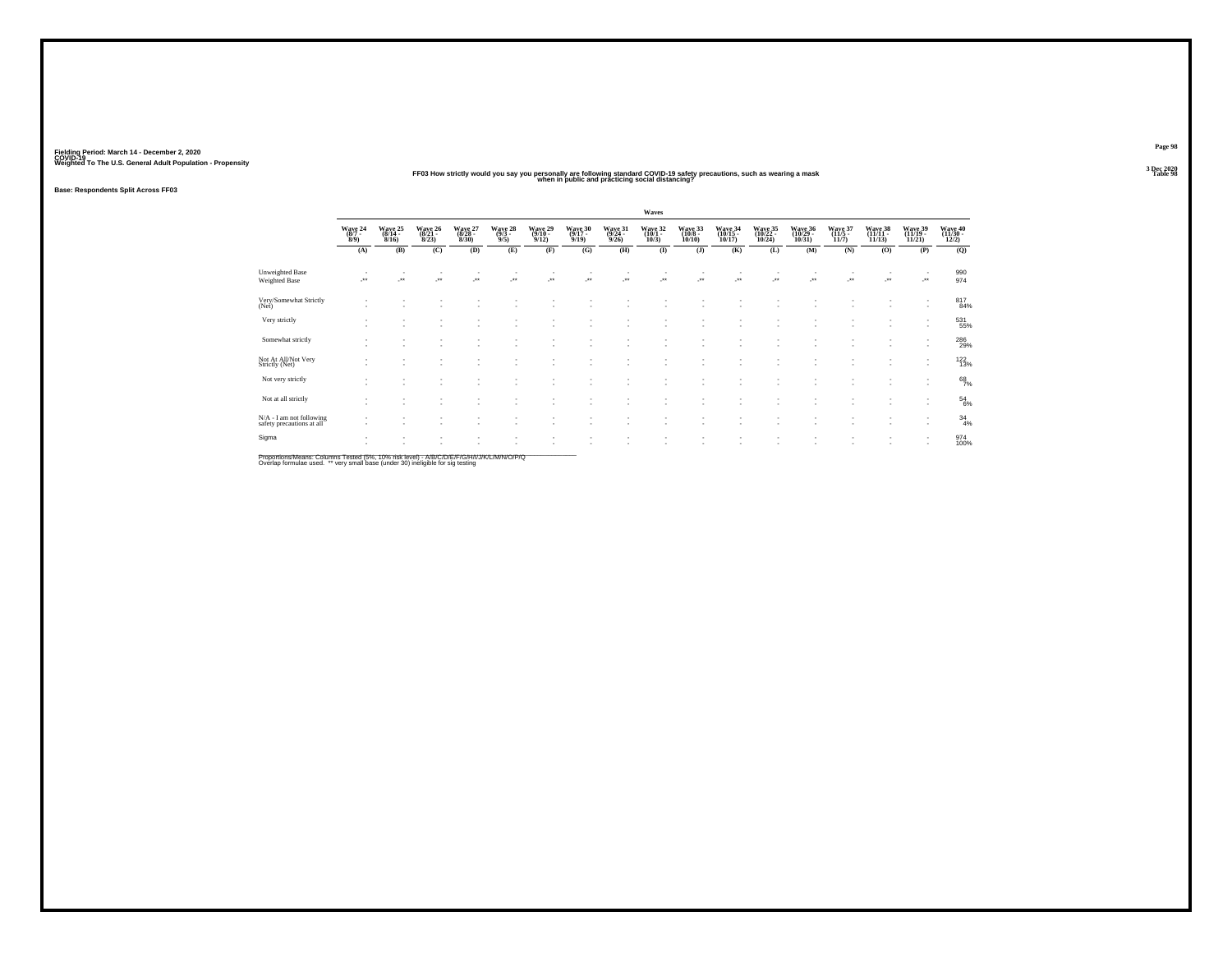### **FF04 How strictly would you say people you know are following standard COVID-19 safety precautions, such as wearing a mask Table 99 when in public and practicing social distancing?**

**Base: Respondents Split Across FF04**

|                                                |                                |                 |                              |                                |                                    |                                    |                            |                            | Waves                          |                                   |                              |                                  |                              |                 |                              |                                                      |                              |
|------------------------------------------------|--------------------------------|-----------------|------------------------------|--------------------------------|------------------------------------|------------------------------------|----------------------------|----------------------------|--------------------------------|-----------------------------------|------------------------------|----------------------------------|------------------------------|-----------------|------------------------------|------------------------------------------------------|------------------------------|
|                                                | Wave 24<br>$\frac{(8/7)}{8/9}$ | Wave 25<br>8/16 | Wave 26<br>$(8/21 -$<br>8/23 | Wave 27<br>(8/28 -<br>$8/30$ ) | Wave 28<br>$\frac{(9/3 - 9)}{9/5}$ | Wave 29<br>$(9/10 -$<br>9/12       | Wave 30<br>(9/17 -<br>9/19 | Wave 31<br>(9/24 -<br>9/26 | Wave 32<br>(10/1 -<br>$10/3$ ) | Wave 33<br>$(10/8 -$<br>$10/10$ ) | Wave 34<br>(10/15 -<br>10/17 | Wave 35<br>(10/22 -<br>$10/24$ ) | Wave 36<br>(10/29 -<br>10/31 | Wave 37<br>11/7 | Wave 38<br>(11/11 -<br>11/13 | Wave 39<br>(11/19 -<br>11/21                         | Wave 40<br>(11/30 -<br>12/2) |
|                                                | (A)                            | (B)             | (C)                          | (D)                            | (E)                                | (F)                                | (G)                        | (H)                        | $\mathbf{I}$                   | (J)                               | (K)                          | (L)                              | (M)                          | (N)             | (O)                          | (P)                                                  | (Q)                          |
| <b>Unweighted Base</b><br><b>Weighted Base</b> | - * *                          |                 | ÷.                           | ٠.                             |                                    | $\rightarrow$                      | $\cdot$                    | J.                         | $\cdot$                        | $\cdot$                           | $\cdot$                      | $\cdot$                          | $\cdot$                      | -**             |                              | $\cdot$                                              | 990<br>1006                  |
| Very/Somewhat Strictly<br>(Net)                |                                |                 |                              |                                | ٠                                  |                                    | ٠                          |                            |                                |                                   |                              |                                  |                              |                 | ٠                            | $\mathbf{r}$                                         | 734<br>73%                   |
| Very strictly                                  |                                |                 |                              |                                | ٠                                  | $\sim$                             | $\sim$<br>٠                | $\sim$                     |                                | ٠                                 |                              |                                  |                              |                 | ۰.                           | $\mathbf{r}$                                         | 291<br>29%                   |
| Somewhat strictly                              |                                |                 |                              |                                | ٠.                                 |                                    | ٠                          |                            |                                | ٠                                 |                              |                                  |                              |                 |                              | $\overline{\phantom{a}}$<br>$\overline{\phantom{a}}$ | 443<br>44%                   |
| Not At All/Not Very<br>Strictly (Net)          |                                |                 |                              | ٠                              | ٠                                  | $\overline{\phantom{a}}$           | ٠<br>٠                     | . п.                       | $\sim$                         | ٠<br>$\overline{\phantom{a}}$     | $\overline{\phantom{a}}$     | ٠                                |                              |                 | ٠                            | $\overline{\phantom{a}}$<br>$\overline{\phantom{a}}$ | 273                          |
| Not very strictly                              |                                | ٠               |                              |                                | $\overline{\phantom{a}}$<br>٠.     | $\sim$<br>$\overline{\phantom{a}}$ | ٠<br>٠                     |                            |                                | ٠<br>٠                            |                              |                                  |                              |                 | ۰.                           | $\,$<br>$\overline{\phantom{a}}$                     | 214 21%                      |
| Not at all strictly                            |                                |                 |                              |                                |                                    |                                    | ٠                          |                            |                                |                                   |                              |                                  |                              |                 |                              | $\overline{\phantom{a}}$<br>$\sim$                   | $^{59}_{6\%}$                |
| Sigma                                          |                                |                 |                              |                                | $\overline{\phantom{a}}$           | $\overline{\phantom{a}}$           | ٠<br>$\sim$                | <b>1999</b>                |                                | ٠                                 |                              |                                  |                              |                 | ٠                            | $\overline{\phantom{a}}$<br>$\mathbf{r}$             | 1006<br>100%                 |

Proportions/Means: Columns Tested (5%, 10% risk level) - A/B/C/D/E/F/G/H/I/J/K/L/M/N/O/P/Q<br>Overlap formulae used. \*\* very small base (under 30) ineligible for sig testing

**Page 993 Dec 2020<br>Table 99**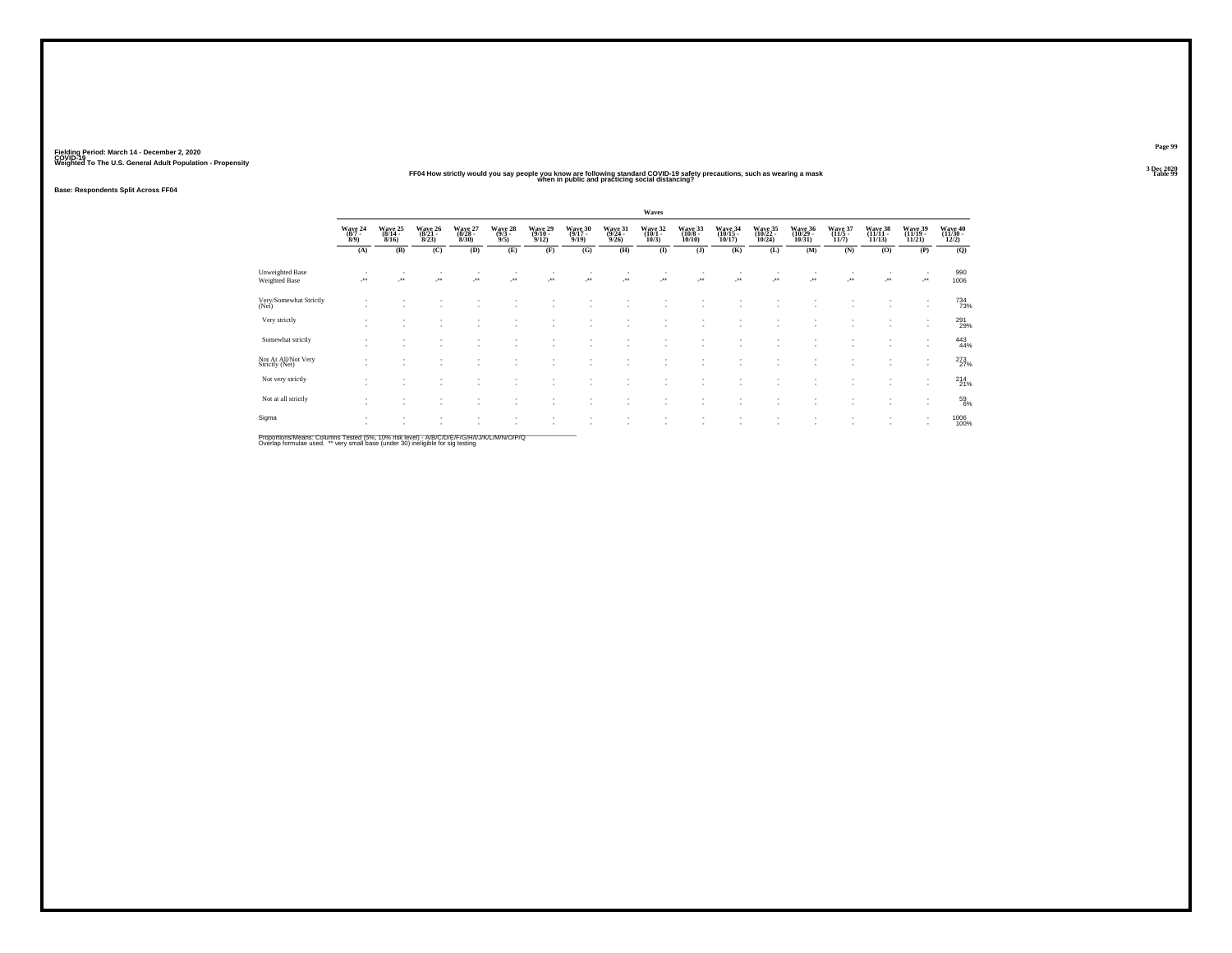#### **EMP02 How concerned are you that you may lose your job due to the coronavirus outbreak?Table 100 Table 100**

**Base: Employed**

|                                                                                                                     |                            |                              |                                          |                                  |                                |                              |                                  |                              | Waves                              |                                   |                   |                                |                                |                                                 |                                |                                |                                                             |
|---------------------------------------------------------------------------------------------------------------------|----------------------------|------------------------------|------------------------------------------|----------------------------------|--------------------------------|------------------------------|----------------------------------|------------------------------|------------------------------------|-----------------------------------|-------------------|--------------------------------|--------------------------------|-------------------------------------------------|--------------------------------|--------------------------------|-------------------------------------------------------------|
|                                                                                                                     | Wave 24<br>$(8/7 -$<br>8/9 | Wave 25<br>$(8/14 -$<br>8/16 | Wave 26<br>$(8/21 -$<br>8/23             | Wave 27<br>$\frac{(8/28)}{8/30}$ | Wave 28<br>$\frac{(9/3)}{9/5}$ | Wave 29<br>$(9/10 -$<br>9/12 | Wave 30<br>$(9/17 -$<br>9/19     | Wave 31<br>$(9/24 -$<br>9/26 | Wave 32<br>$(10/1 -$<br>10/3       | Wave 33<br>$(10/8 -$<br>10/10     | Wave 34<br>10/17  | Wave 35<br>$(10/22 -$<br>10/24 | Wave 36<br>$(10/29 -$<br>10/31 | Wave 37<br>$(11/5 -$<br>11/7                    | Wave 38<br>$(11/11 -$<br>11/13 | Wave 39<br>$(11/19 -$<br>11/21 | Wave 40<br>$\frac{(11/30 - 12)}{12/2}$                      |
|                                                                                                                     | (A)                        | (B)                          | (C)                                      | (D)                              | (E)                            | (F)                          | (G)                              | (H)                          | $\bf{I}$                           | $($ $)$                           | (K)               | (L)                            | (M)                            | (N)                                             | (0)                            | (P)                            | (Q)                                                         |
| Unweighted Base<br><b>Weighted Base</b>                                                                             | 1229<br>1166               | 1156<br>1114                 | 1138<br>1091                             | 1143<br>1081                     | 1194<br>1143                   | 1251<br>1194                 | 1194<br>1143                     | 1228<br>1161                 | 1138<br>1098                       | 1184<br>1169                      | 1205<br>1139      | 1277<br>1199                   | 1230<br>1164                   | 1137<br>1112                                    | 1154<br>1088                   | 1233<br>1197                   | 1248<br>1182                                                |
| Very/Somewhat<br>Concerned (Net)                                                                                    | 651<br>56%<br>EFLNOP       | 589<br>53%<br>N              | 613<br>56%<br>EFLNOP                     | 610<br>56%<br>EFKLNOP            | 565<br>49%                     | 584<br>49%                   | 666<br>58%<br><b>BEFHIKLMNOP</b> | 606<br>52%                   | 631<br>57%<br>N <b>bEFhiKLmNOP</b> | 617<br>53%<br>Ñ                   | 590<br>52%<br>n   | 599<br>50%                     | 609<br>52%<br>N                | 515<br>46%                                      | 535<br>49%                     | 587<br>49%                     | $\begin{array}{c} 651 \\ 55\% \\ \text{EFINOP} \end{array}$ |
| Very concerned                                                                                                      | 304<br>26%<br>fkNOp        | 279<br>25%                   | 323<br>30%<br>NO DEFHKLMNOP ABEFHIKLMNOP | 327<br>30%                       | 262<br>23%                     | 266<br>22%                   | 311<br>27%<br>eFKINOP            | 286<br>$\frac{25}{N}$        | 281<br>26%                         | 304<br>$N^{26}_{\text{op}}$       | 251<br>22%        | 275<br>23%                     | $\frac{280}{24\%}$             | 216<br>19%                                      | 229<br>21%                     | 261<br>22%                     | 342<br>%29%<br>EFhKLMNOP                                    |
| Somewhat concerned                                                                                                  | 348<br>30%                 | 310<br>28%                   | $^{291}_{27\%}$                          | <sup>283</sup> <sub>26%</sub>    | 303<br>27%                     | $^{318}_{27\%}$              | 355<br>31%<br>cDefjq             | $\frac{321}{28\%}$           | 349<br>32%<br>CDEFhJInpQ           | $^{313}_{27\%}$                   | 339<br>30%        | $\frac{324}{27\%}$             | $^{329}_{\phantom{2}28\%}$     | $\frac{300}{27\%}$                              | 306<br>28%                     | $\frac{326}{27\%}$             | 309<br>26%                                                  |
| Not At All/Not Very<br>Concerned (Net)                                                                              | 514<br>44%                 | 526<br>47%<br>Gi             | $^{478}_{44\%}$                          | $^{471}_{44\%}$                  | 578<br>51%<br><b>ACDGIO</b>    | 61051%<br><b>ACDGIO</b>      | 477<br>42%                       | 555<br>48%<br>Gi             | 467<br>43%                         | 552 %<br>gi                       | 549<br>48%<br>dĜĪ | 599<br>50%<br><b>ACDGIa</b>    |                                | 555 597<br>48% 54% 6i ABCDGHIJKMQ<br>597<br>54% | 553<br>51%<br>ACDGIO           | 610<br>51%<br>ACDGIO           | 531<br>45%                                                  |
| Not very concerned                                                                                                  | 221<br>19%                 | 277<br>25%<br>ACdQ           | $^{221}_{20\%}$                          | $^{229}_{21\%}$                  | 273<br>24%<br>Αa               | 276<br>23%<br>$\overline{a}$ | $^{274}_{24\%}$<br>Aq            | 260<br>22%                   | 242<br>22%                         | $^{271}_{23\%}$<br>$\overline{a}$ | 268<br>24%<br>A   | 286<br>24%<br>Aq               | $^{283}_{24\%}$<br>AcQ         | 297<br>27%<br><b>ACDHIQ</b>                     | 257<br>24%<br>$\mathsf{A}$     | 296<br>A <sub>25%</sub>        | 235<br>20%                                                  |
| Not at all concerned                                                                                                | 294<br>25%<br>GI           | 248<br>22%<br>G              | $^{257}_{24\%}$<br>G                     | $^{241}_{22\%}$<br>G             | 305<br>27%<br>bdGI             | 334<br>28%<br><b>BcDGIM</b>  | $^{202}_{18\%}$                  | 295<br>25%<br>GI             | 225<br>20%                         | 281<br>24%<br>G                   | 281<br>25%<br>Gi  | $\frac{314}{26\%}$<br>bdGl     | $^{272}_{23\%}$<br>G           | 300<br>27%<br><b>BDGI</b>                       | 296<br>27%<br><b>BDGI</b>      | $^{314}_{26\%}$<br>bdGI        | $^{296}_{\substack{25\%\\6i}}$                              |
| Sigma                                                                                                               | 1166<br>100%               | 1114<br>100%                 | 1091<br>100%                             | 1081<br>100%                     | 1143<br>100%                   | 1194<br>100%                 | 1143<br>100%                     | 1161<br>100%                 | 1098<br>100%                       | 1169<br>100%                      | 1139<br>100%      | 1199<br>100%                   | 1164<br>100%                   | 1112<br>100%                                    | 1088<br>100%                   | 1197<br>100%                   | 1182<br>100%                                                |
| Proportions/Means: Columns Tested (5%, 10% risk level) - A/B/C/D/E/F/G/H/I/J/K/L/M/N/O/P/Q<br>Overlap formulae used |                            |                              |                                          |                                  |                                |                              |                                  |                              |                                    |                                   |                   |                                |                                |                                                 |                                |                                |                                                             |

**Page 1003 Dec 2020<br>Table 100**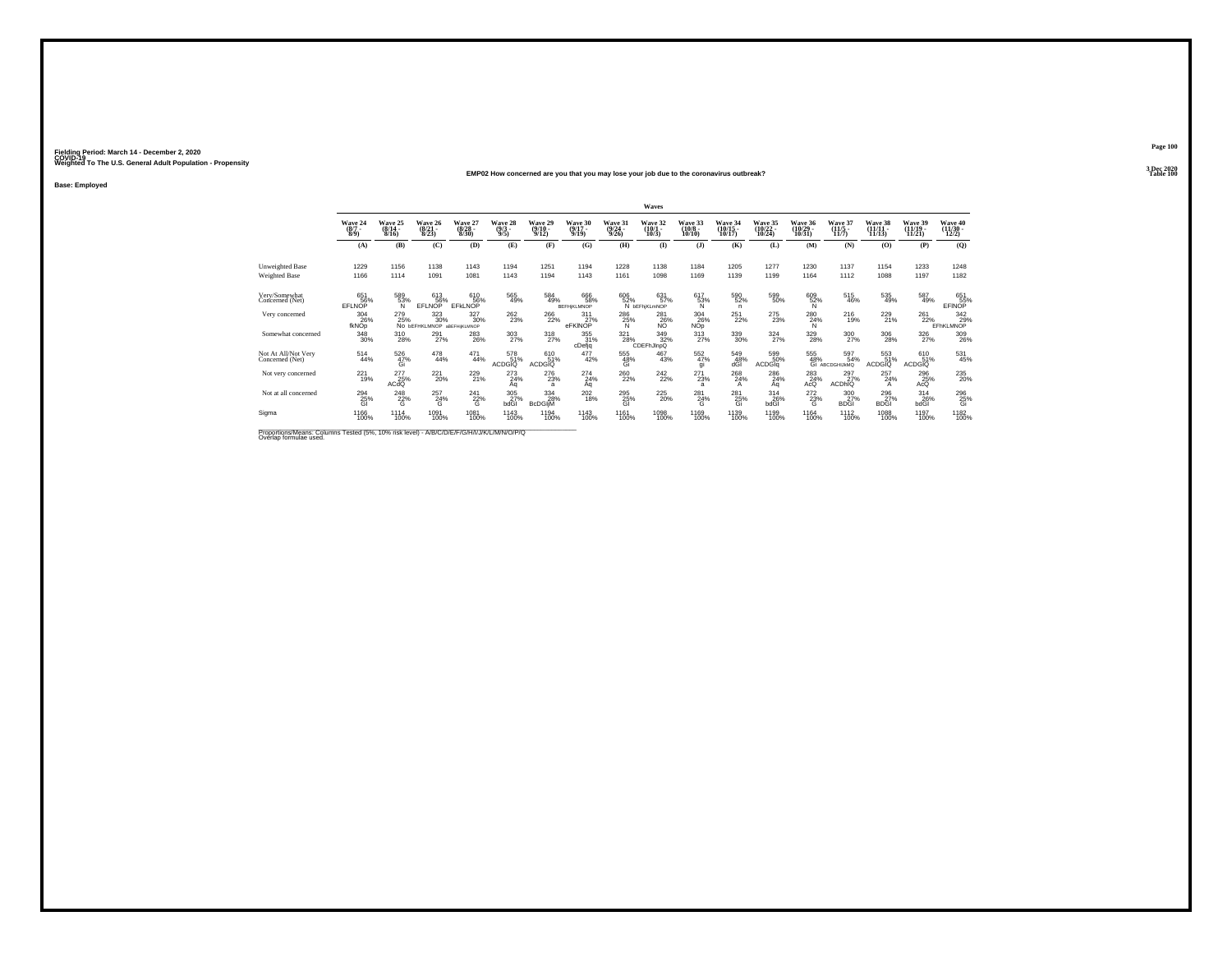#### **Q9 Do you think your income in 2020 will be lower, higher or about the same as it was in 2019?Table 101 Table 101**

**Base: All Respondents**

|                                                                                                                      |                                 |                              |                                  |                                  |                                |                                       |                                     |                                         | Waves                           |                                     |                                    |                               |                               |                                  |                                |                                |                              |
|----------------------------------------------------------------------------------------------------------------------|---------------------------------|------------------------------|----------------------------------|----------------------------------|--------------------------------|---------------------------------------|-------------------------------------|-----------------------------------------|---------------------------------|-------------------------------------|------------------------------------|-------------------------------|-------------------------------|----------------------------------|--------------------------------|--------------------------------|------------------------------|
|                                                                                                                      | Wave 24<br>$\frac{(8/7)}{8/9}$  | Wave 25<br>$(8/14 -$<br>8/16 | Wave 26<br>$\frac{(8/21)}{8/23}$ | Wave 27<br>$\frac{(8/28)}{8/30}$ | Wave 28<br>$\frac{(9/3)}{9/5}$ | Wave 29<br>$\frac{(9/10)}{9/12}$      | <b>Wave 30</b><br>$(9/17 -$<br>9/19 | <b>Wave 31</b><br>$\frac{(9/24)}{9/26}$ | Wave 32<br>$\binom{10/1}{10/3}$ | Wave 33<br>$\binom{10/8}{10/10}$    | Wave 34<br>$\frac{(10/15)}{10/17}$ | Wave 35<br>(10/22 -<br>10/24) | Wave 36<br>(10/29 -<br>10/31) | Wave 37<br>$\frac{(11/5)}{11/7}$ | Wave 38<br>$(11/11 -$<br>11/13 | Wave 39<br>$(11/19 -$<br>11/21 | Wave 40<br>(11/30 -<br>12/2) |
|                                                                                                                      | (A)                             | (B)                          | (C)                              | (D)                              | (E)                            | (F)                                   | (G)                                 | (H)                                     | $\mathbf{I}$                    | $($ $)$                             | (K)                                | (L)                           | <b>(M)</b>                    | (N)                              | (0)                            | (P)                            | (Q)                          |
| Unweighted Base<br><b>Weighted Base</b>                                                                              | 1995<br>1995                    | 1967<br>1967                 | 1962<br>1962                     | 1946<br>1946                     | 2022<br>2022                   | 2037<br>2037                          | 1949<br>1949                        | 1971<br>1971                            | 1976<br>1976                    | 2050<br>2050                        | 2015<br>2015                       | 2050<br>2050                  | 1954<br>1954                  | 1983<br>1983                     | 1963<br>1963                   | 2042<br>2042                   | 1980<br>1980                 |
| About the same                                                                                                       | 946<br>47%                      | 971<br>49%<br>Ci             | 872<br>44%                       | 928<br>48%                       | 932<br>46%                     | $^{1004}_{\substack{49\\ \text{Cj}}}$ | 939<br>48%<br>c                     | 967<br>49%                              | 951<br>48%<br>c                 | 936<br>46%                          | 933<br>46%                         | 982<br>48%                    | 914<br>47%                    | 974<br>49%                       | 943<br>48%<br>c                | 969<br>47%                     | 958<br>48%<br>c              |
| Lower                                                                                                                | 672<br>34%<br><b>BCEIGJKLNO</b> | 578<br>29%                   | 579<br>30%                       | 622<br>32%<br>KINO               | 603<br>30%                     | 618<br>30%                            | 579<br>30%                          | 615<br>31%<br><b>No</b>                 | 618<br>31%<br>kÑo               | 597<br>29%<br>n                     | 566<br>28%                         | 581<br>28%                    | 629<br>32%<br><b>KLNO</b>     | 507<br>26%                       | 547<br>28%                     | 645<br>32%<br>kÑo              | $^{612}_{31\%}$              |
| Higher                                                                                                               | 377<br>19%                      | $^{418}_{21\%}$              | 511<br>26%<br><b>ABDFGHIMPQ</b>  | 396<br>20%                       | 486<br>24%<br>ADFHImpg         | 415<br>20%                            | $^{432}_{22\%}$<br>ă                | 389<br>20%                              | 408<br>21%                      | 516<br>25%<br>ABDFoHIMPQ ABDFoHIMPQ | 516<br>26%                         | 487<br>24%<br><b>ADFHig</b>   | 411<br>21%                    | 502<br>25%<br>ABDFaHIMPQ         | 472<br>24%<br>ADFHImpg         | 428<br>21%                     | $^{411}_{21\%}$              |
| Sigma                                                                                                                | 1995<br>100%                    | 1967<br>100%                 | 1962<br>100%                     | 1946<br>100%                     | 2022<br>100%                   | 2037<br>100%                          | 1949<br>100%                        | 1971<br>100%                            | 1976<br>100%                    | 2050<br>100%                        | 2015<br>100%                       | 2050<br>100%                  | 1954<br>100%                  | 1983<br>100%                     | 1963<br>100%                   | 2042<br>100%                   | 1980<br>100%                 |
| Proportions/Means: Columns Tested (5%, 10% risk level) - A/B/C/D/E/F/G/H/I/J/K/L/M/N/O/P/Q<br>Overlap formulae used. |                                 |                              |                                  |                                  |                                |                                       |                                     |                                         |                                 |                                     |                                    |                               |                               |                                  |                                |                                |                              |

**Page 1013 Dec 2020<br>Table 101**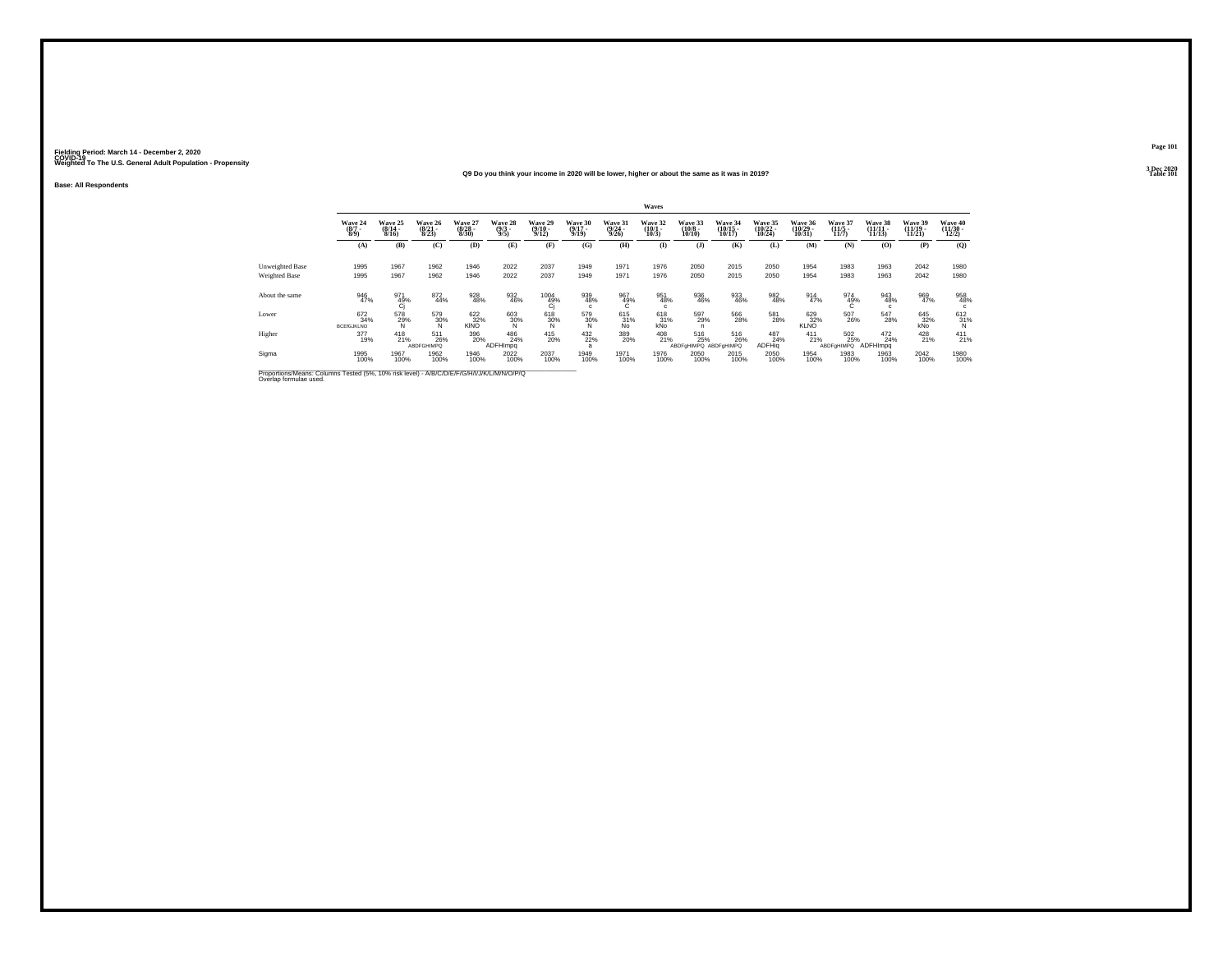### **EMP05 As a result of the current pandemic, have you or your household been impacted financially in any of the following ways?**

**Summary Of Yes**

**Base: All Respondents**

|                                                                                                                  |                               |                                         |                                  |                                    |                               |                            |                                  |                                        | Waves                            |                                        |                                   |                                     |                                    |                                           |                                       |                                |                                                          |
|------------------------------------------------------------------------------------------------------------------|-------------------------------|-----------------------------------------|----------------------------------|------------------------------------|-------------------------------|----------------------------|----------------------------------|----------------------------------------|----------------------------------|----------------------------------------|-----------------------------------|-------------------------------------|------------------------------------|-------------------------------------------|---------------------------------------|--------------------------------|----------------------------------------------------------|
|                                                                                                                  | Wave 24<br>$\binom{8/7}{8/9}$ | Wave 25<br>$\frac{(8/14 - 8/16)}{8/16}$ | Wave 26<br>$\frac{(8/21)}{8/23}$ | Wave 27<br>$\binom{8/28}{8/30}$    | Wave 28<br>$\binom{9/3}{9/5}$ | Wave 29<br>$\binom{9}{12}$ | Wave 30<br>$\frac{(9/17)}{9/19}$ | <b>Wave 31</b><br>$\binom{9/24}{9/26}$ | Wave 32<br>$(10/1 -$<br>$10/3$ ) | Wave 33<br>$\frac{(10/8 - 10)}{10/10}$ | Wave 34<br>$\binom{10/15}{10/17}$ | Wave 35<br>$\binom{10/22}{10/24}$   | Wave 36<br>$\frac{(10/29)}{10/31}$ | Wave 37<br>$\binom{11/5}{11/7}$           | <b>Wave 38</b><br>$(11/11 -$<br>11/13 | Wave 39<br>$(11/19 -$<br>11/21 | Wave 40<br>$(11/30 -$<br>12/2)                           |
|                                                                                                                  | (A)                           | (B)                                     | (C)                              | (D)                                | (E)                           | (F)                        | (G)                              | (H)                                    | $($ $\Gamma$                     | $($ $\bf{J}$ )                         | (K)                               | (L)                                 | (M)                                | (N)                                       | (0)                                   | (P)                            | (Q)                                                      |
| <b>Unweighted Base</b><br><b>Weighted Base</b>                                                                   | 1995<br>1995                  | 1967<br>1967                            | 1962<br>1962                     | 1946<br>1946                       | 2022<br>2022                  | 2037<br>2037               | 1949<br>1949                     | 1971<br>1971                           | 1976<br>1976                     | 2050<br>2050                           | 2015<br>2015                      | 2050<br>2050                        | 1954<br>1954                       | 1983<br>1983                              | 1963<br>1963                          | 2042<br>2042                   | 1980<br>1980                                             |
| Sought out new or<br>additional sources of<br>income                                                             | 587<br>29%                    | 600<br>31%                              | 651<br>$\frac{33\%}{\text{aK}}$  | 618<br>32%                         | 664<br>$\frac{33}{4}$         | 645<br>32%                 | 646<br>33%                       | 731<br>37%<br><b>aK</b> ABCDEFOLIKLNOP | 607<br>31%                       | 626<br>31%                             | 582<br>29%                        | 643<br>31%                          | 676<br>35%<br>ABIJKNO              | 597<br>30%                                | 603<br>31%                            | 657<br>32%<br>k                | 670<br>34%<br>AbKn                                       |
| Stopped or cut back on<br>othèr savings (e.g., college<br>tuition, a major purchase.<br>such as a house or care) | $^{591}_{30\%}$               | 606<br>31%                              | 567<br>29%                       | $^{615}_{32\%}$ Efk                | $^{564}_{28\%}$               | 577<br>28%                 | 642<br>33%<br>aCEFK              | 664<br>34%<br><b>ACEFIKIn</b>          | 607<br>31%                       | 616<br>30%                             | 571<br>28%                        | 615<br>30%                          | 641<br>33%<br>CEFK                 | $^{602}_{30\%}$                           | 607 <sub>31%</sub>                    | $^{635}_{31\%}$<br>е           | $\begin{array}{c} 629 \\ 32\% \\ \text{Efk} \end{array}$ |
| Provided financial support<br>for a family member                                                                | 495<br>25%                    | $^{537}_{27\%}$                         | 579<br>30%<br>Aef                | $^{540}_{28\%}$                    | 528<br>26%                    | 535<br>26%                 | 604<br>31%<br>AbdEFIIno          | $^{559}_{28\%}$<br>a                   | 528<br>27%                       | 577<br>28%<br>a                        | 582<br>29%<br>Α                   | $^{567}_{28\%}$                     | $^{546}_{28\%}$<br>a               | 544                                       | 538<br>27%                            | 646<br>32%<br>ABDEFILMNO       | 573<br>29%<br>$\mathsf{A}$                               |
| Accumulated more debt<br>than normal                                                                             | $^{461}_{23\%}$               | $^{465}_{24\%}$                         | $^{484}_{\ 25\%}$                | $^{531}_{27\%}$ ABEg               | 445<br>22%                    | $^{506}_{25\%}$            | 471<br>24%                       | $^{508}_{\  \  \, 26\%}$               | 514<br>$\frac{26}{aE}$           | $^{528}_{\  \  \, 26\%}$               | 509<br>25%<br>e                   | $^{528}_{\  \  \, 26\%}$            | $^{481}_{25\%}$                    | 555<br>28%<br><b>ABcEfGm</b>              | $^{502}_{\  \  \, \rm{Z}6\%}$         | $^{550}_{27\%}$<br>AbE         | 555<br><b>ABcEfGm</b>                                    |
| Lost income partially                                                                                            | 585<br>29%                    | 563<br>29%                              | 591<br>30%<br>eFJka              | 537<br>28%                         | 538<br>27%                    | 519<br>25%                 | 595<br>31%<br><b>EFJKIQ</b>      | 560<br>28%<br>л                        | 547<br>28%                       | 502<br>24%                             | 534<br>27%                        | $^{554}_{27\%}$                     | 571<br>29%                         | 552<br>28%                                | 604<br>31%<br>dEFJKIQ                 | 582<br>28%<br>u                | 523<br>26%                                               |
| Stopped or cut back on<br>retirement savings                                                                     | $^{507}_{25\%}$               | 489<br>25%                              | $^{488}_{25\%}$                  | 494<br>25%                         | 523<br>26%                    | 495<br>24%                 | 541<br>28%<br>fL                 | $\frac{565}{29\%}$<br>aBCdFkLn         | 561<br>28%<br>bcdFkLn            | 536<br>26%                             | 507<br>25%                        | $^{484}_{\  \, 24\%}$               | 546<br>28%<br>bFL                  | $500 \\ 25\%$                             | 554<br>28%<br>bcFL                    | 547<br>27%                     | 521<br>26%                                               |
| Missed (or will soon miss)<br>a bill payment                                                                     | 388<br>19%                    | 425<br>22%                              | 480<br>24%<br>AFo                | $^{455}_{23\%}$<br>$\mathsf{A}$    | 464<br>23%<br>A               | 425<br>21%                 | 452<br>23%<br>Α                  | 462<br>$^{23\%}_{A}$                   | 492<br>25%<br>AbFO               | 487<br>24%<br>Āf                       | 467<br>23%<br>A                   | 500<br>24%<br>AFo                   | 435<br>22%                         | 499<br>25%<br><b>ABFO</b>                 | 413<br>21%                            | 496<br>24%<br>Afo              | $\frac{496}{25\%}$ AbFO                                  |
| Provided financial support<br>for a friend                                                                       | 361<br>18%                    | 408<br>21%                              | $^{438}_{22\%}$<br>AdFIM         | 371<br>19%                         | $^{396}_{20\%}$               | 384<br>19%                 | $^{406}_{21\%}$                  | $^{419}_{21\%}$<br>a                   | 419<br>21%                       | $^{484}_{24\%}$<br>a ADEFKLMoQ         | 407<br>20%                        | 398<br>19%                          | 369<br>19%                         | $^{437}_{22\%}$<br>Adfm                   | 403<br>21%                            | 439/21%<br>$\mathsf{A}$        | 394<br>20%                                               |
| Missed (or will soon miss)<br>a rent/mortgage payment                                                            | 282<br>14%                    | 308<br>16%                              | 366<br>19%<br>AbeFghjkq          | $\frac{321}{16\%}$                 | 321<br>16%                    | 308<br>15%                 | 310<br>16%                       | 310<br>16%                             | 373<br>19%<br><b>ABeFgHJKg</b>   | 319<br>16%                             | 317<br>16%                        | $^{372}_{\substack{18\% \ \rm Af}}$ | 324<br>17%                         | $\underset{\mathsf{A}\mathsf{f}}{^{352}}$ | 324<br>17%                            | 375<br>18%<br>AbFik            | 315<br>16%                                               |
| Paid for services that I<br>haven't used (e.g., a dog<br>walker, childcare, a house<br>cleaning service)         | 321<br>16%                    | 325<br>16%                              | 340<br>17%                       | 320<br>$\frac{16}{5}$              | 320<br>16%                    | 270<br>13%                 | 317<br>16%                       | 295<br>15%                             | 330<br>$\frac{17}{5}$            | 353<br>17%<br>F                        | 301<br>15%                        | 313<br>15%                          | 303<br>16%                         | 347<br>18%                                | 308<br>16%                            | 330<br>16%                     | $\frac{302}{15\%}$                                       |
| Lost access to my health<br>insurance                                                                            | 225<br>11%                    | 230<br>12%                              | 277<br>14%<br>Abh                | 242<br>12%                         | 288<br>14%<br>Abh             | 253<br>12%                 | 273<br>14%<br>ah                 | 229<br>12%                             | 288<br>15%<br>ABH                | 249<br>12%                             | 254<br>13%                        | 252<br>12%                          | 264<br>14%                         | 292<br>$\frac{492}{15\%}$ ABHjl           | 264<br>13%                            | 279<br>14%<br>a                | 251<br>13%                                               |
| Lost income entirely                                                                                             | 205<br>10%                    | $^{200}_{10\%}$                         | $^{252}_{13\%}$<br>aBFGHko       | <sup>213</sup> <sub>11%</sub><br>g | 219<br>11%<br>g               | 192/9%                     | $^{168}_{9%}$                    | 193<br>10%                             | $^{232}_{12\%}$                  | $^{231}_{11\%}$                        | 213<br>11%                        | 228<br>11%<br>g                     | 216<br>11%<br>g                    | $^{239}_{12\%}$<br>FĠĥ                    | 203<br>10%                            | $^{248}_{12\%}$<br>FĠĥ         | 217%<br>g                                                |
| I have been impacted<br>financially in some other<br>way                                                         | 688<br>34%<br>е               | 670<br>34%<br>$\mathbf e$               | 712<br><b>EFKI</b>               | 698<br>EFK                         | 621<br>31%                    | 641<br>31%                 | 675<br>35%                       | 759<br>38%<br>e aBEFgijKLNoPQ          | 683<br>$\frac{35}{5}$ %          | 710<br>$\frac{35}{5}$ %                | 647<br>32%                        | 662<br>32%                          | 699<br>$E$ FKI                     | 681<br>34%<br>e                           | 687<br>$\frac{35}{5}$                 | 679<br>33%                     | 671<br>34%                                               |
| I have not been impacted<br>financially                                                                          | 321<br>16%<br>qQ              | 340<br>17%<br>cDGMpQ                    | $^{285}_{15\%}$<br>q             | $^{277}_{14\%}$                    | $\frac{337}{17\%}$<br>GmQ     | 338<br>17%<br>GmQ          | 265<br>14%                       | 303<br>15%<br>Q                        | 343<br>17%<br>cDGMpQ             | $^{309}_{15\%}$<br>Q                   | $\frac{333}{17\%}$<br>gmQ         | $\frac{352}{17}\%$<br>cdGMQ         | $^{273}_{14\%}$                    | $\frac{304}{15\%}$<br>Q                   | 316<br>16%<br>Q                       | 299<br>15%<br>q                | 235<br>12%                                               |

Proportions/Means: Columns Tested (5%, 10% risk level) - *N\B/C/D/E/F/G/H/I/J/K/L/M/N/O/P/Q*<br>Overlap formulae used.

**Page 1023 Dec 2020<br>Table 102** 

**Properties and the contract of the contract of the contract of the contract of the contract of the contract of the contract of the contract of the contract of the contract of the contract of the contract of the contract o**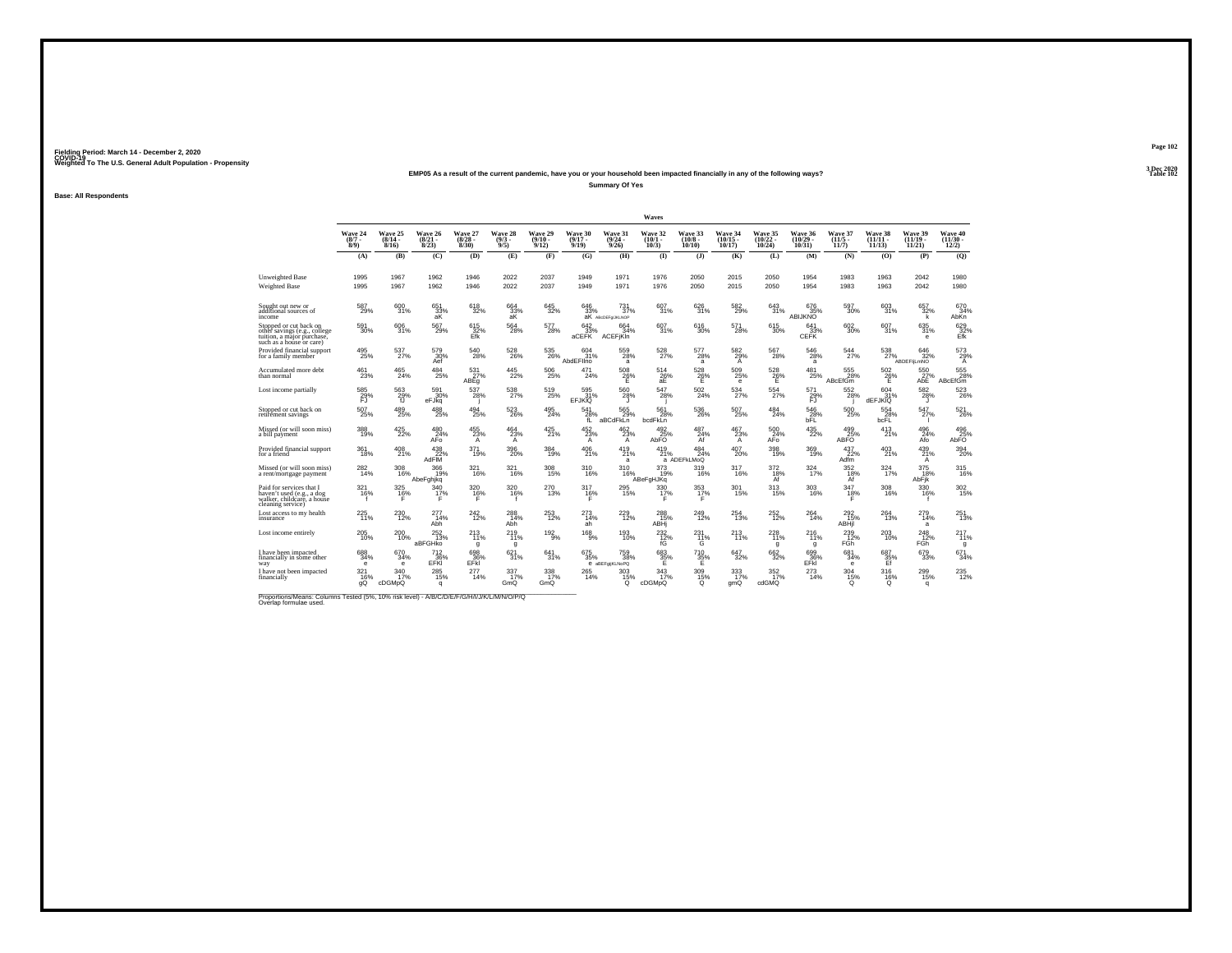### **EMP05\_1 As a result of the current pandemic, have you or your household been impacted financially in any of the following ways?Missed (or will soon miss) a rent/mortgage payment**

**Base: All Respondents**

|                                  |                               |                              |                              |                                 |                               |                            |                                         |                                         | Waves                        |                                  |                                |                                   |                                   |                                 |                                |                                |                                          |
|----------------------------------|-------------------------------|------------------------------|------------------------------|---------------------------------|-------------------------------|----------------------------|-----------------------------------------|-----------------------------------------|------------------------------|----------------------------------|--------------------------------|-----------------------------------|-----------------------------------|---------------------------------|--------------------------------|--------------------------------|------------------------------------------|
|                                  | Wave 24<br>$\binom{8/7}{8/9}$ | Wave 25<br>$(8/14 -$<br>8/16 | Wave 26<br>$(8/21 -$<br>8/23 | Wave 27<br>$\binom{8/28}{8/30}$ | Wave 28<br>$\binom{9/3}{9/5}$ | Wave 29<br>$\binom{9}{12}$ | Wave 30<br>$\frac{(9/17 - 9/19)}{9/19}$ | Wave 31<br>$\frac{(9/24 - 9/26)}{9/26}$ | Wave 32<br>$(10/1 -$<br>10/3 | Wave 33<br>$\binom{10/8}{10/10}$ | Wave 34<br>$(10/15 -$<br>10/17 | Wave 35<br>$\binom{10/22}{10/24}$ | Wave 36<br>$\binom{10/29}{10/31}$ | Wave 37<br>$\binom{11/5}{11/7}$ | Wave 38<br>$(11/11 -$<br>11/13 | Wave 39<br>$(11/19 -$<br>11/21 | Wave 40<br>$\frac{(11/30 - 12/2)}{12/2}$ |
|                                  | (A)                           | (B)                          | (C)                          | (D)                             | (E)                           | (F)                        | (G)                                     | (H)                                     | $\bf{I}$                     | (J)                              | (K)                            | (L)                               | (M)                               | (N)                             | (0)                            | (P)                            | (0)                                      |
| Unweighted Base<br>Weighted Base | 1995<br>1995                  | 1967<br>1967                 | 1962<br>1962                 | 1946<br>1946                    | 2022<br>2022                  | 2037<br>2037               | 1949<br>1949                            | 1971<br>1971                            | 1976<br>1976                 | 2050<br>2050                     | 2015<br>2015                   | 2050<br>2050                      | 1954<br>1954                      | 1983<br>1983                    | 1963<br>1963                   | 2042<br>2042                   | 1980<br>1980                             |
| Yes                              | $^{282}_{14\%}$               | 308<br>16%                   | 366<br>19%<br>AbeFghjkq      | 321<br>16%                      | 321<br>16%                    | 308<br>15%                 | 310<br>16%                              |                                         | 310<br>16%<br>ABeFgHJKq      | 319<br>16%                       | $\frac{317}{16\%}$             | $\underset{\mathsf{Af}}{^{372}}$  | $\frac{324}{17\%}$                | 352<br>18%                      | 324<br>17%                     | 375<br>18%<br>AbFjk            | $\frac{315}{16\%}$                       |
| No                               | 1713<br>86%<br><b>CILNP</b>   | 1659<br>84%<br>clp           | 1596<br>81%                  | 1625<br>84%                     | 1701<br>84%<br>ci             | 1729<br>85%<br>ClinP       | 1639<br>84%<br>ci                       | 1661<br>84%<br>c.                       | 1603<br>81%                  | 1731<br>84%<br>clo               | 1698<br>84%<br>clp             | 1678<br>82%                       | 1630<br>83%                       | 1631<br>82%                     | 1639<br>83%                    | 1667<br>82%                    | 1665<br>84%                              |
| Sigma                            | 1995<br>100%                  | 1967<br>100%                 | 1962<br>100%                 | 1946<br>100%                    | 2022<br>100%                  | 2037<br>100%               | 1949<br>100%                            | 1971<br>100%                            | 1976<br>100%                 | 2050<br>100%                     | 2015<br>100%                   | 2050<br>100%                      | 1954<br>100%                      | 1983<br>100%                    | 1963<br>100%                   | 2042<br>100%                   | 1980<br>100%                             |

Proportions/Means: Columns Tested (5%, 10% risk level) - *N'B/C/D/E/F/G/H/I/J/K/L/M/N/O/P/Q*<br>Overlap formulae used.

**Page 103**

**3 Dec 2020<br>Table 103 Table 103 Table 103**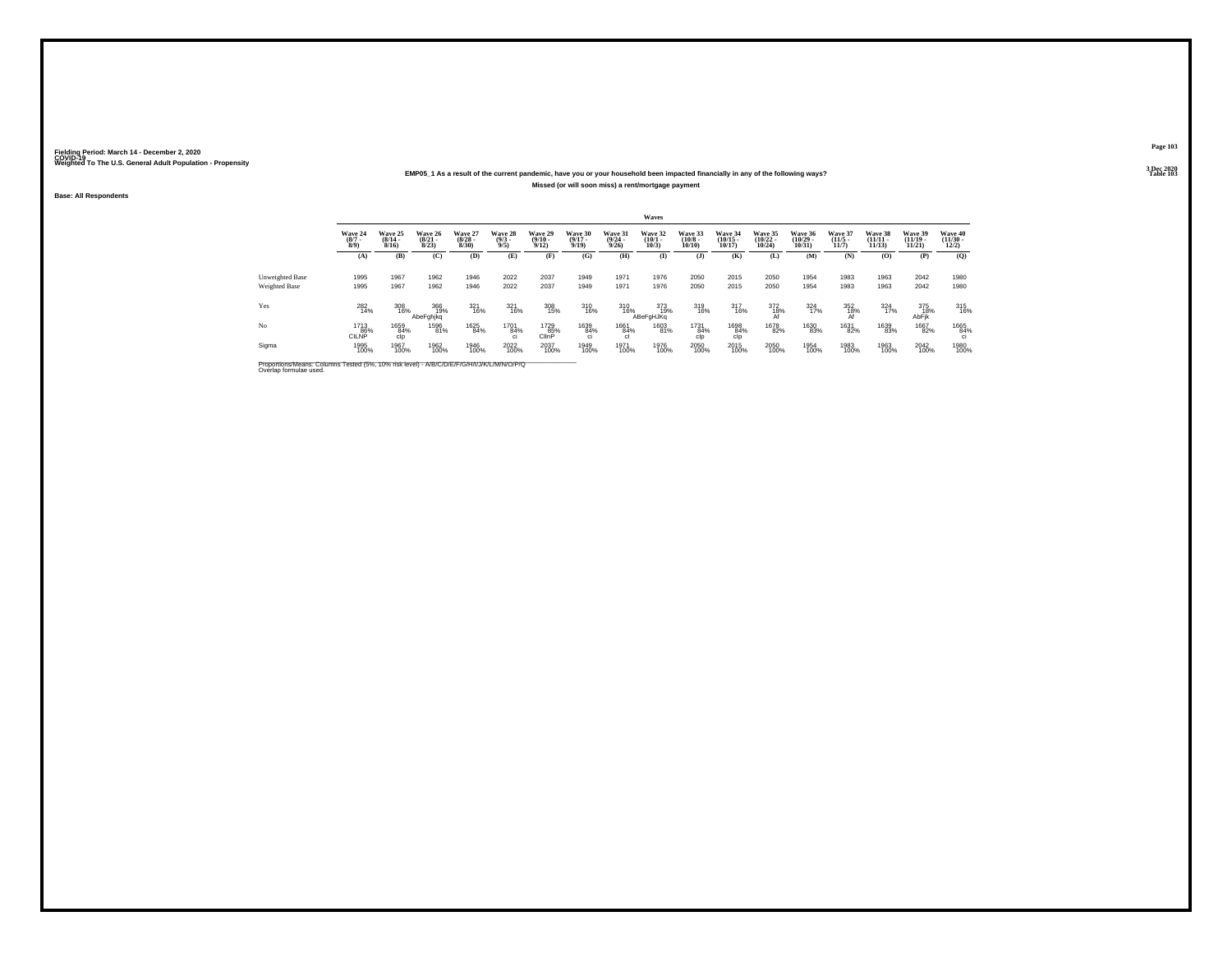### **EMP05\_2 As a result of the current pandemic, have you or your household been impacted financially in any of the following ways?Missed (or will soon miss) a bill payment**

**Base: All Respondents**

|                 |                               |                              |                                  |                                 |                               |                                         |                                  |                                  | Waves                           |                                       |                                    |                                   |                                   |                                                                               |                                |                                |                                  |
|-----------------|-------------------------------|------------------------------|----------------------------------|---------------------------------|-------------------------------|-----------------------------------------|----------------------------------|----------------------------------|---------------------------------|---------------------------------------|------------------------------------|-----------------------------------|-----------------------------------|-------------------------------------------------------------------------------|--------------------------------|--------------------------------|----------------------------------|
|                 | Wave 24<br>$\binom{8/7}{8/9}$ | Wave 25<br>$(8/14 -$<br>8/16 | Wave 26<br>$\frac{(8/21)}{8/23}$ | Wave 27<br>$\binom{8/28}{8/30}$ | Wave 28<br>$\binom{9/3}{9/5}$ | Wave 29<br>$\frac{(9/10 - 9/12)}{9/12}$ | Wave 30<br>$\frac{(9/17)}{9/19}$ | Wave 31<br>$\frac{(9/24)}{9/26}$ | Wave 32<br>$\binom{10/1}{10/3}$ | Wave 33<br>$\binom{10/8 - 10}{10/10}$ | Wave 34<br>$\frac{(10/15)}{10/17}$ | Wave 35<br>$\binom{10/22}{10/24}$ | Wave 36<br>$\binom{10/29}{10/31}$ | Wave 37<br>$\binom{11/5}{11/7}$                                               | Wave 38<br>$(11/11 -$<br>11/13 | Wave 39<br>$(11/19 -$<br>11/21 | Wave 40<br>$\binom{11/30}{12/2}$ |
|                 | (A)                           | (B)                          | (C)                              | (D)                             | (E)                           | (F)                                     | (G)                              | (H)                              | $\mathbf{I}$                    | $($ $\bf{J}$ )                        | (K)                                | (L)                               | (M)                               | (N)                                                                           | (0)                            | (P)                            | (Q)                              |
| Unweighted Base | 1995                          | 1967                         | 1962                             | 1946                            | 2022                          | 2037                                    | 1949                             | 1971                             | 1976                            | 2050                                  | 2015                               | 2050                              | 1954                              | 1983                                                                          | 1963                           | 2042                           | 1980                             |
| Weighted Base   | 1995                          | 1967                         | 1962                             | 1946                            | 2022                          | 2037                                    | 1949                             | 1971                             | 1976                            | 2050                                  | 2015                               | 2050                              | 1954                              | 1983                                                                          | 1963                           | 2042                           | 1980                             |
| Yes             | 388<br>19%                    | 425<br>22%                   | 480<br>24%<br>AFO                | 455<br>23%                      | 464<br>23%                    | 425<br>21%                              | 452<br>23%                       | $\frac{462}{23\%}$               | $^{492}_{25\%}$ AbFO            | $\frac{487}{24\%}$                    | 467<br>23%                         | 500<br>24%<br>AFo                 | 435<br>22%                        | $\begin{array}{r} \textbf{499} \\ \textbf{25\%} \\ \textbf{ABFO} \end{array}$ | 413<br>21%                     | $^{496}_{24\%}$<br>Afo         | 496<br>25%<br>AbFO               |
| No              | 1607<br>81%<br>CDEGHLIKLNPQ   | <sup>1542</sup> 78%<br>iNa   | <sup>1482</sup> 76%              | 1491<br>77%                     | 1558<br>77%                   | 1612<br>79%<br>CILNpQ                   | 1497<br>77%                      | 1509<br>77%                      | 1484<br>75%                     | 1563<br>76%                           | 1548<br>77%                        | <sup>1550</sup> 76%               | 1519<br>78%                       | <sup>1484</sup> 75%                                                           | 1550<br>79%<br>cllNpQ          | <sup>1546</sup> 76%            | <sup>1484</sup> 75%              |
| Sigma           | 1995<br>100%                  | 1967<br>100%                 | 1962<br>100%                     | 1946<br>100%                    | 2022<br>100%                  | 2037<br>100%                            | 1949<br>100%                     | 1971<br>100%                     | 1976<br>100%                    | 2050<br>100%                          | 2015<br>100%                       | 2050<br>100%                      | 1954<br>100%                      | 1983<br>100%                                                                  | 1963<br>100%                   | 2042<br>100%                   | 1980<br>100%                     |

Proportions/Means: Columns Tested (5%, 10% risk level) - *N'B/C/D/E/F/G/H/I/J/K/L/M/N/O/P/Q*<br>Overlap formulae used.

**Page 1043 Dec 2020<br>Table 104** 

**Table 104 Table 104**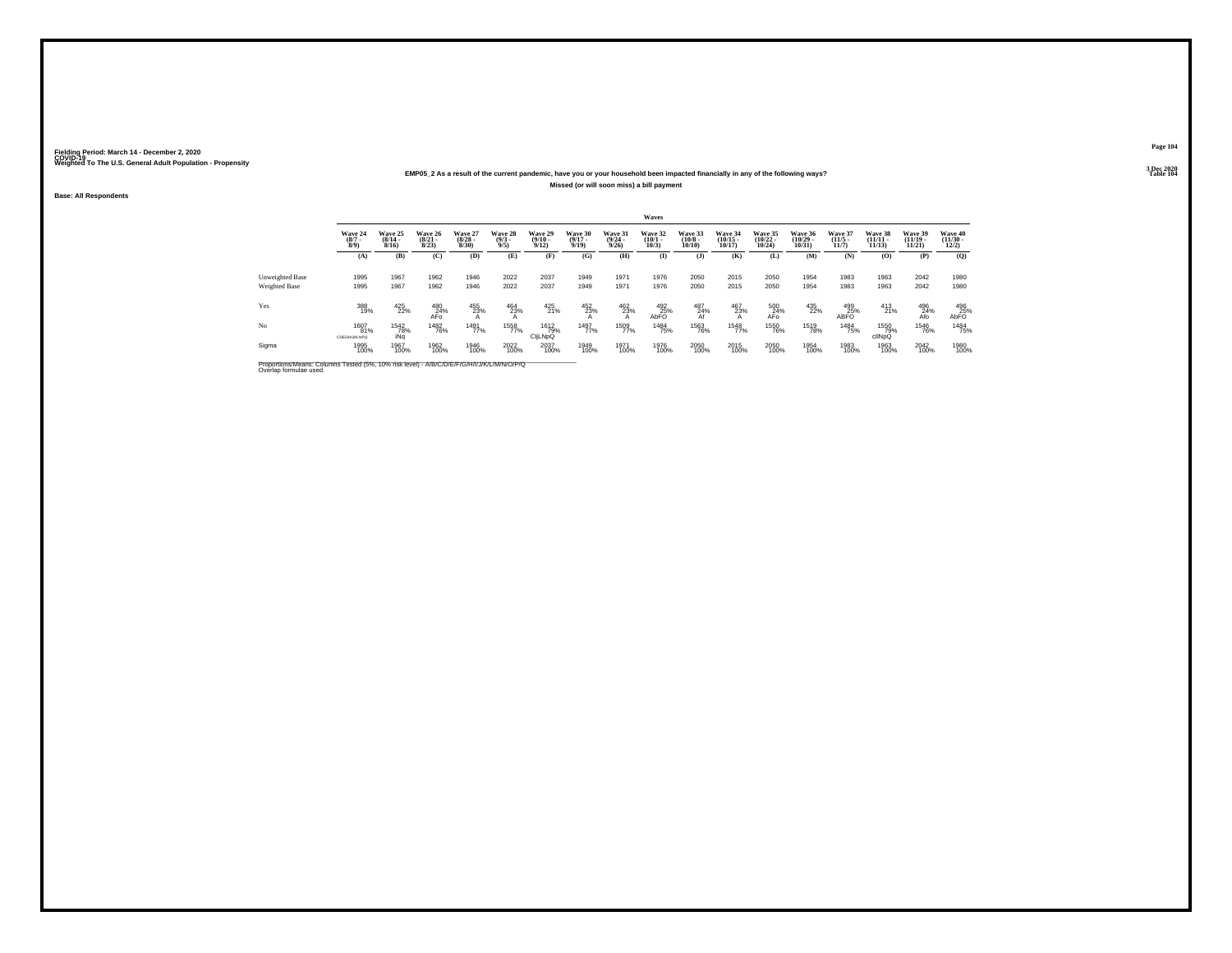### **EMP05\_3 As a result of the current pandemic, have you or your household been impacted financially in any of the following ways?Provided financial support for a family member**

**Base: All Respondents**

|                                         |                               |                                  |                                  |                                 |                               |                                  |                                  |                                  | Waves                           |                                  |                                   |                                   |                                   |                                  |                                    |                                    |                                        |
|-----------------------------------------|-------------------------------|----------------------------------|----------------------------------|---------------------------------|-------------------------------|----------------------------------|----------------------------------|----------------------------------|---------------------------------|----------------------------------|-----------------------------------|-----------------------------------|-----------------------------------|----------------------------------|------------------------------------|------------------------------------|----------------------------------------|
|                                         | Wave 24<br>$\binom{8/7}{8/9}$ | Wave 25<br>$\frac{(8/14)}{8/16}$ | Wave 26<br>$\frac{(8/21)}{8/23}$ | Wave 27<br>$\binom{8/28}{8/30}$ | Wave 28<br>$\binom{9/3}{9/5}$ | Wave 29<br>$\frac{(9/10)}{9/12}$ | Wave 30<br>$\frac{(9/17)}{9/19}$ | Wave 31<br>$\frac{(9/24)}{9/26}$ | Wave 32<br>$\binom{10/1}{10/3}$ | Wave 33<br>$\binom{10/8}{10/10}$ | Wave 34<br>$\binom{10/15}{10/17}$ | Wave 35<br>$\binom{10/22}{10/24}$ | Wave 36<br>$\binom{10/29}{10/31}$ | Wave 37<br>$\frac{(11/5)}{11/7}$ | Wave 38<br>$\frac{(11/11)}{11/13}$ | Wave 39<br>$\frac{(11/19)}{11/21}$ | Wave 40<br>$\frac{(11/30 - 12)}{12/2}$ |
|                                         | (A)                           | (B)                              | (C)                              | (D)                             | (E)                           | (F)                              | (G)                              | (H)                              | $\bf (I)$                       | $(\mathbf{J})$                   | (K)                               | (L)                               | (M)                               | (N)                              | (O)                                | (P)                                | $\mathbf{Q}$                           |
| Unweighted Base<br><b>Weighted Base</b> | 1995<br>1995                  | 1967<br>1967                     | 1962<br>1962                     | 1946<br>1946                    | 2022<br>2022                  | 2037<br>2037                     | 1949<br>1949                     | 1971<br>1971                     | 1976<br>1976                    | 2050<br>2050                     | 2015<br>2015                      | 2050<br>2050                      | 1954<br>1954                      | 1983<br>1983                     | 1963<br>1963                       | 2042<br>2042                       | 1980<br>1980                           |
| Yes                                     | 495<br>25%                    | 537<br>27%                       | 579<br>30%<br>Aef                | 540<br>28%                      | 528<br>26%                    | 535<br>26%                       | 604<br>31%<br>AbdEFIIno          | 559<br>28%                       | 528<br>27%                      | 577<br>28%<br>ä                  | 582<br>29%                        | 567<br>28%                        | 546<br>28%                        | 544<br>27%                       | 538<br>27%                         | 646<br>32%<br>ABDEFIJLMNO          | 573<br>29%                             |
| No                                      | 1500<br>75%<br>CGhiKmPQ       | 1430<br>73%                      | 1383<br>70%                      | 1406<br>72%                     | 1494<br>74%<br>cGP            | 1502<br>74%<br>cGP               | 1345<br>69%                      | <sup>1412</sup> 72%              | $^{1448}_{73\%}$ GP             | 1473<br>72%                      | 1433<br>71%                       | $^{1483}_{72\%}$                  | 1408<br>72%                       | 1439<br>73%                      | 1425<br>73%                        | 1396<br>68%                        | 1407<br>71%                            |
| Sigma                                   | 1995<br>100%                  | 1967<br>100%                     | 1962<br>100%                     | 1946<br>100%                    | 2022<br>100%                  | 2037<br>100%                     | 1949<br>100%                     | 1971<br>100%                     | 1976<br>100%                    | 2050<br>100%                     | 2015<br>100%                      | 2050<br>100%                      | 1954<br>100%                      | 1983<br>100%                     | 1963<br>100%                       | 2042<br>100%                       | 1980<br>100%                           |

Proportions/Means: Columns Tested (5%, 10% risk level) - *N'B/C/D/E/F/G/H/I/J/K/L/M/N/O/P/Q*<br>Overlap formulae used.

**Page 105**

**3 Dec 2020<br>Table 105 Table 105 Table 105**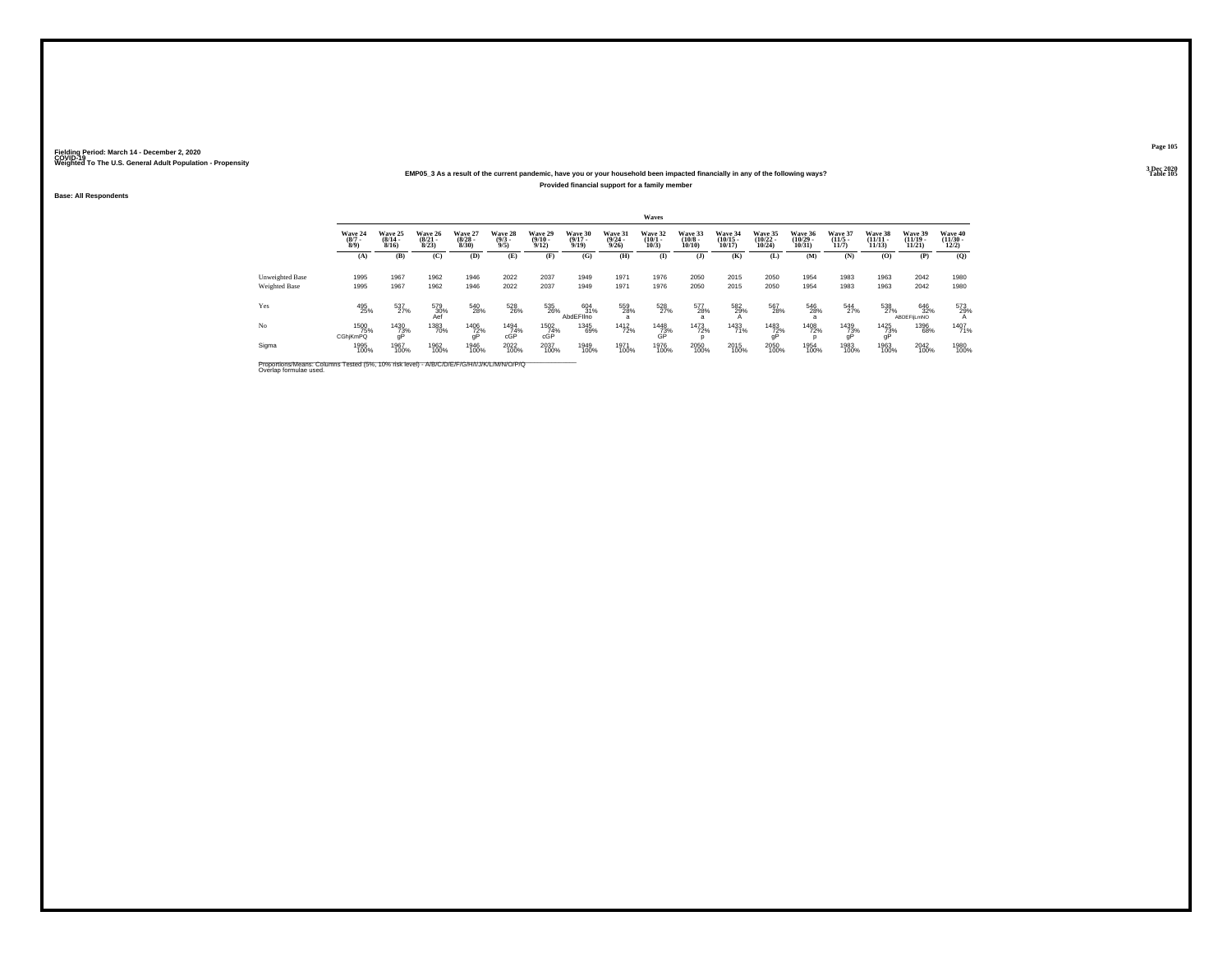### **EMP05\_4 As a result of the current pandemic, have you or your household been impacted financially in any of the following ways?Provided financial support for a friend**

**Base: All Respondents**

|                        |                           |                                     |                                                              |                                 |                               |                                 |                              |                                  | <b>Waves</b>                 |                                  |                                   |                                |                             |                              |                                |                                    |                                  |
|------------------------|---------------------------|-------------------------------------|--------------------------------------------------------------|---------------------------------|-------------------------------|---------------------------------|------------------------------|----------------------------------|------------------------------|----------------------------------|-----------------------------------|--------------------------------|-----------------------------|------------------------------|--------------------------------|------------------------------------|----------------------------------|
|                        | Wave 24<br>$\binom{8}{3}$ | <b>Wave 25</b><br>$(8/14 -$<br>8/16 | Wave 26<br>$(8/21 -$<br>8/23                                 | Wave 27<br>$\binom{8/28}{8/30}$ | Wave 28<br>$\binom{9/3}{9/5}$ | Wave 29<br>$\binom{9/10}{9/12}$ | Wave 30<br>$(9/17 -$<br>9/19 | Wave 31<br>$\frac{(9/24)}{9/26}$ | Wave 32<br>$(10/1 -$<br>10/3 | Wave 33<br>$\binom{10/8}{10/10}$ | Wave 34<br>$\binom{10/15}{10/17}$ | Wave 35<br>$(10/22 -$<br>10/24 | Wave 36<br>(10/29.<br>10/31 | Wave 37<br>$(11/5 -$<br>11/7 | Wave 38<br>$(11/11 -$<br>11/13 | Wave 39<br>$(11/19 -$<br>$11/21$ ) | Wave 40<br>$\binom{11/30}{12/2}$ |
|                        | (A)                       | (B)                                 | (C)                                                          | (D)                             | (E)                           | (F)                             | (G)                          | (H)                              | $\bf{I}$                     | $($ $\bf{J}$ )                   | (K)                               | (L)                            | (M)                         | (N)                          | (O)                            | (P)                                | (Q)                              |
| <b>Unweighted Base</b> | 1995                      | 1967                                | 1962                                                         | 1946                            | 2022                          | 2037                            | 1949                         | 1971                             | 1976                         | 2050                             | 2015                              | 2050                           | 1954                        | 1983                         | 1963                           | 2042                               | 1980                             |
| Weighted Base          | 1995                      | 1967                                | 1962                                                         | 1946                            | 2022                          | 2037                            | 1949                         | 1971                             | 1976                         | 2050                             | 2015                              | 2050                           | 1954                        | 1983                         | 1963                           | 2042                               | 1980                             |
| Yes                    | 361<br>18%                | 408<br>21%                          | $\begin{array}{r} 438 \\ 22\% \\ \mathsf{AdFIM} \end{array}$ | 371<br>19%                      | 396<br>20%                    | 384<br>19%                      | 406<br>21%                   | 419<br>21%                       | 419<br>21%                   | 484<br>24%<br>a ADEFKLMoQ        | 407<br>20%                        | 398<br>19%                     | 369<br>19%                  | 437<br>22%<br>Adfm           | 403<br>21%                     | 439<br>21%                         | 394<br>20%                       |
| No                     | 1634<br>82%<br>ChiJNP     | 1559<br>79%                         | <sup>1524</sup> 78%                                          | 1575<br>81%<br>cJn              | <sup>1626</sup> 80%           | 1653<br>81%<br>CJn              | 1543<br>79%                  | <sup>1552</sup> 79%              | 1557<br>79%                  | <sup>1566</sup> 76%              | 1608<br>80%                       | 1652<br>81%<br>cJ              | 1585<br>81%<br>CJn          | <sup>1546</sup> 78%          | 1560<br>79%                    | 1603<br>79%                        | 1586<br>80%                      |
| Sigma                  | 1995<br>100%              | 1967<br>100%                        | 1962<br>100%                                                 | 1946<br>100%                    | 2022<br>100%                  | 2037<br>100%                    | 1949<br>100%                 | 1971<br>100%                     | 1976<br>100%                 | 2050<br>100%                     | 2015<br>100%                      | 2050<br>100%                   | 1954<br>100%                | 1983<br>100%                 | 1963<br>100%                   | 2042<br>100%                       | 1980<br>100%                     |

**Page 106**

**3 Dec 2020<br>Table 106 Table 106 Table 106**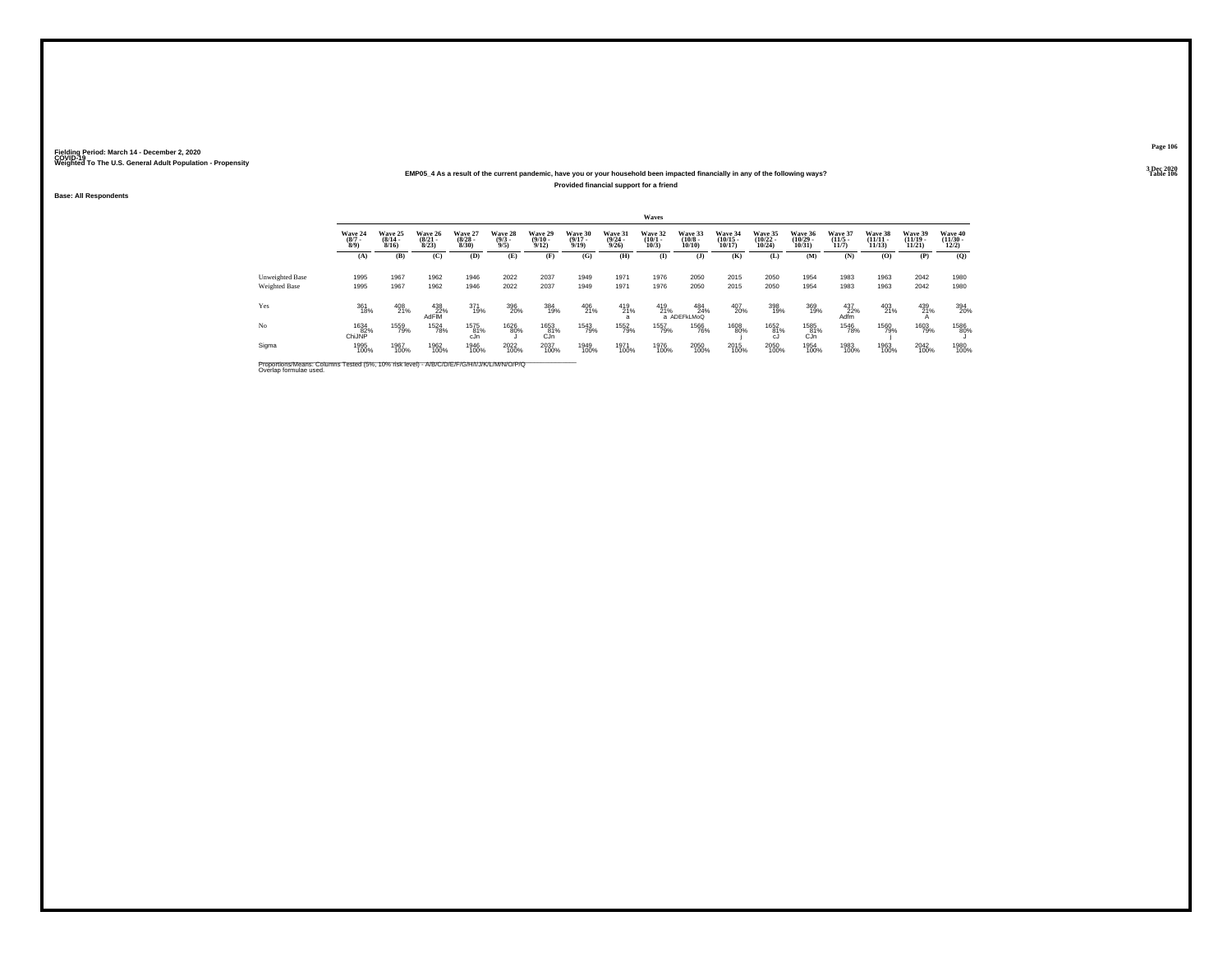### **EMP05\_5 As a result of the current pandemic, have you or your household been impacted financially in any of the following ways?Sought out new or additional sources of income**

**Base: All Respondents**

|                 |                               |                                      |                                  |                                 |                               |                            |                                  |                                                             | Waves                           |                                  |                                   |                                    |                                   |                                 |                                |                                |                                  |
|-----------------|-------------------------------|--------------------------------------|----------------------------------|---------------------------------|-------------------------------|----------------------------|----------------------------------|-------------------------------------------------------------|---------------------------------|----------------------------------|-----------------------------------|------------------------------------|-----------------------------------|---------------------------------|--------------------------------|--------------------------------|----------------------------------|
|                 | Wave 24<br>$\binom{8/7}{8/9}$ | Wave 25<br>$\frac{(8/14 - 8)}{8/16}$ | Wave 26<br>$\frac{(8/21)}{8/23}$ | Wave 27<br>$\binom{8/28}{8/30}$ | Wave 28<br>$\binom{9/3}{9/5}$ | Wave 29<br>$\binom{9}{12}$ | Wave 30<br>$\frac{(9/17)}{9/19}$ | Wave 31<br>$\frac{(9/24 - 9/26)}{9/26}$                     | Wave 32<br>$\binom{10/1}{10/3}$ | Wave 33<br>$\binom{10/8}{10/10}$ | Wave 34<br>$\binom{10/15}{10/17}$ | Wave 35<br>$(10/22 -$<br>$10/24$ ) | Wave 36<br>$\binom{10/29}{10/31}$ | Wave 37<br>$\binom{11/5}{11/7}$ | Wave 38<br>$(11/11 -$<br>11/13 | Wave 39<br>$(11/19 -$<br>11/21 | Wave 40<br>$\binom{11/30}{12/2}$ |
|                 | (A)                           | (B)                                  | (C)                              | (D)                             | (E)                           | (F)                        | (G)                              | (H)                                                         | $\mathbf{I}$                    | $($ $\bf{J}$ $)$                 | (K)                               | (L)                                | (M)                               | (N)                             | (0)                            | (P)                            | (Q)                              |
| Unweighted Base | 1995                          | 1967                                 | 1962                             | 1946                            | 2022                          | 2037                       | 1949                             | 1971                                                        | 1976                            | 2050                             | 2015                              | 2050                               | 1954                              | 1983                            | 1963                           | 2042                           | 1980                             |
| Weighted Base   | 1995                          | 1967                                 | 1962                             | 1946                            | 2022                          | 2037                       | 1949                             | 1971                                                        | 1976                            | 2050                             | 2015                              | 2050                               | 1954                              | 1983                            | 1963                           | 2042                           | 1980                             |
| Yes             | 587<br>29%                    | 600<br>31%                           | 651<br>33%<br>aK                 | 618<br>32%                      | 664<br>33%<br>aK              | 645<br>32%                 |                                  | $\frac{731}{37\%}$<br>646 731<br>33% 37<br>aK ABcDEFgLKLNOP | 607<br>31%                      | 626<br>31%                       | 582<br>29%                        | 643<br>31%                         | 676<br>35%<br>ABIJKNO             | 597<br>30%                      | 603<br>31%                     | 657<br>32%                     | 670<br>34%<br>AbKn               |
| N <sub>o</sub>  | 1408<br>71%<br>cegHMQ         | 1367<br>69%<br>HMa                   | <sup>1311</sup><br>67%<br>h      | 1328<br>68%                     | 1358<br>67%                   | 1392<br>68%                | 1303<br>67%                      | <sup>1240</sup> 63%                                         | 1369<br>69%<br>НM               | <sup>1424</sup> 69%              | 1433<br>71%<br>HM CEGHMpQ         | 1407<br>69%                        | 1278<br>65%                       | 1386<br>70%<br>HMa              | 1360<br>69%<br>HM              | 1385<br>68%                    | <sup>1310</sup> 66%              |
| Sigma           | 1995<br>100%                  | 1967<br>100%                         | 1962<br>100%                     | 1946<br>100%                    | 2022<br>100%                  | 2037<br>100%               | 1949<br>100%                     | 1971<br>100%                                                | 1976<br>100%                    | 2050<br>100%                     | 2015<br>100%                      | 2050<br>100%                       | 1954<br>100%                      | 1983<br>100%                    | 1963<br>100%                   | 2042<br>100%                   | 1980<br>100%                     |

Proportions/Means: Columns Tested (5%, 10% risk level) - *N'B/C/D/E/F/G/H/I/J/K/L/M/N/O/P/Q*<br>Overlap formulae used.

**Page 1073 Dec 2020<br>Table 107** 

**Properties and the contract of the contract of the contract of the contract of the contract of the contract of the contract of the contract of the contract of the contract of the contract of the contract of the contract o**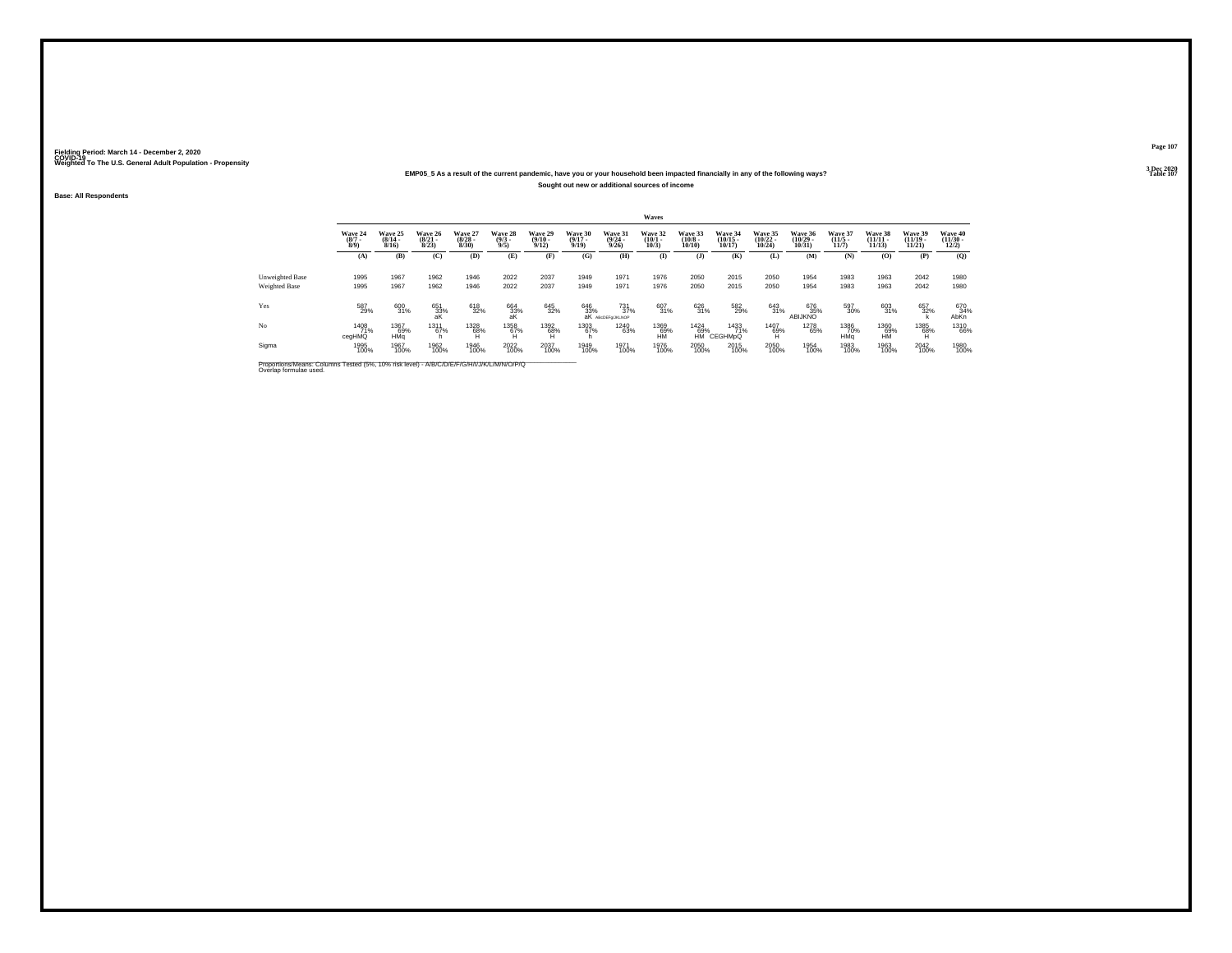#### **EMP05\_6 As a result of the current pandemic, have you or your household been impacted financially in any of the following ways?Lost income partially**

**Base: All Respondents**

|                                  |                               |                              |                                  |                                 |                               |                                  |                                  |                                         | Waves                           |                                    |                                   |                                   |                                   |                                  |                              |                                    |                                  |
|----------------------------------|-------------------------------|------------------------------|----------------------------------|---------------------------------|-------------------------------|----------------------------------|----------------------------------|-----------------------------------------|---------------------------------|------------------------------------|-----------------------------------|-----------------------------------|-----------------------------------|----------------------------------|------------------------------|------------------------------------|----------------------------------|
|                                  | Wave 24<br>$\binom{8/7}{8/9}$ | Wave 25<br>$(8/14 -$<br>8/16 | Wave 26<br>$\frac{(8/21)}{8/23}$ | Wave 27<br>$\binom{8/28}{8/30}$ | Wave 28<br>$\binom{9/3}{9/5}$ | Wave 29<br>$\frac{(9/10)}{9/12}$ | Wave 30<br>$\frac{(9/17)}{9/19}$ | Wave 31<br>$\frac{(9/24 - 9/26)}{9/26}$ | Wave 32<br>$\binom{10/1}{10/3}$ | Wave 33<br>$\binom{10/8}{10/10}$   | Wave 34<br>$\binom{10/15}{10/17}$ | Wave 35<br>$\binom{10/22}{10/24}$ | Wave 36<br>$\binom{10/29}{10/31}$ | Wave 37<br>$\frac{(11/5)}{11/7}$ | Wave 38<br>$\frac{11}{11}$   | Wave 39<br>$(11/19 -$<br>$11/21$ ) | Wave 40<br>$\binom{11/30}{12/2}$ |
|                                  | (A)                           | (B)                          | (C)                              | (D)                             | (E)                           | (F)                              | (G)                              | (H)                                     | $\mathbf{I}$                    | $($ $\bf{J}$ )                     | (K)                               | (L)                               | (M)                               | (N)                              | (0)                          | (P)                                | $\mathbf{Q}$                     |
| Unweighted Base<br>Weighted Base | 1995<br>1995                  | 1967<br>1967                 | 1962<br>1962                     | 1946<br>1946                    | 2022<br>2022                  | 2037<br>2037                     | 1949<br>1949                     | 1971<br>1971                            | 1976<br>1976                    | 2050<br>2050                       | 2015<br>2015                      | 2050<br>2050                      | 1954<br>1954                      | 1983<br>1983                     | 1963<br>1963                 | 2042<br>2042                       | 1980<br>1980                     |
| Yes                              | 585<br>29%<br>FJ              | 563<br>29%                   | 591<br>30%<br>eFJkg              | 537<br>28%                      | 538<br>27%                    | 519<br>25%                       | 595<br>31%<br>EFJKIQ             | 560<br>28%                              | 547<br>28%                      | 502<br>24%                         | 534<br>27%                        | 554<br>27%                        | 571<br>29%<br>FJ                  | 552<br>28%                       | 604<br>31%<br><b>dEFJKIQ</b> | 582<br>28%                         | 523<br>26%                       |
| No                               | 1410<br>71%                   | 1404<br>71%                  | <sup>1371</sup> 70%              | 1409<br>72%                     | 1484<br>73%<br>cGO            | 1518<br>75%<br>AbCGMO            | 1354<br>69%                      | <sup>1411</sup> 72%                     | 1429<br>72%                     | <sup>1548</sup> 76%<br>ABCdGHiMnOP | 1481<br>73%<br>cGO                | 1496<br>73%<br>go                 | 1383<br>71%                       | <sup>1431</sup> 72%              | 1359<br>69%                  | 1460<br>72%                        | 1457<br>74%<br>cGO               |
| Sigma                            | 1995<br>100%                  | 1967<br>100%                 | 1962<br>100%                     | 1946<br>100%                    | 2022<br>100%                  | 2037<br>100%                     | 1949<br>100%                     | 1971<br>100%                            | 1976<br>100%                    | 2050<br>100%                       | 2015<br>100%                      | 2050<br>100%                      | 1954<br>100%                      | 1983<br>100%                     | 1963<br>100%                 | 2042<br>100%                       | 1980<br>100%                     |

Proportions/Means: Columns Tested (5%, 10% risk level) - *N\B/C/D/E/F/G/H/I/J/K/L/M/N/O/P/Q*<br>Overlap formulae used.

**Page 108**

**3 Dec 2020<br>Table 108 Table 108 Table 108**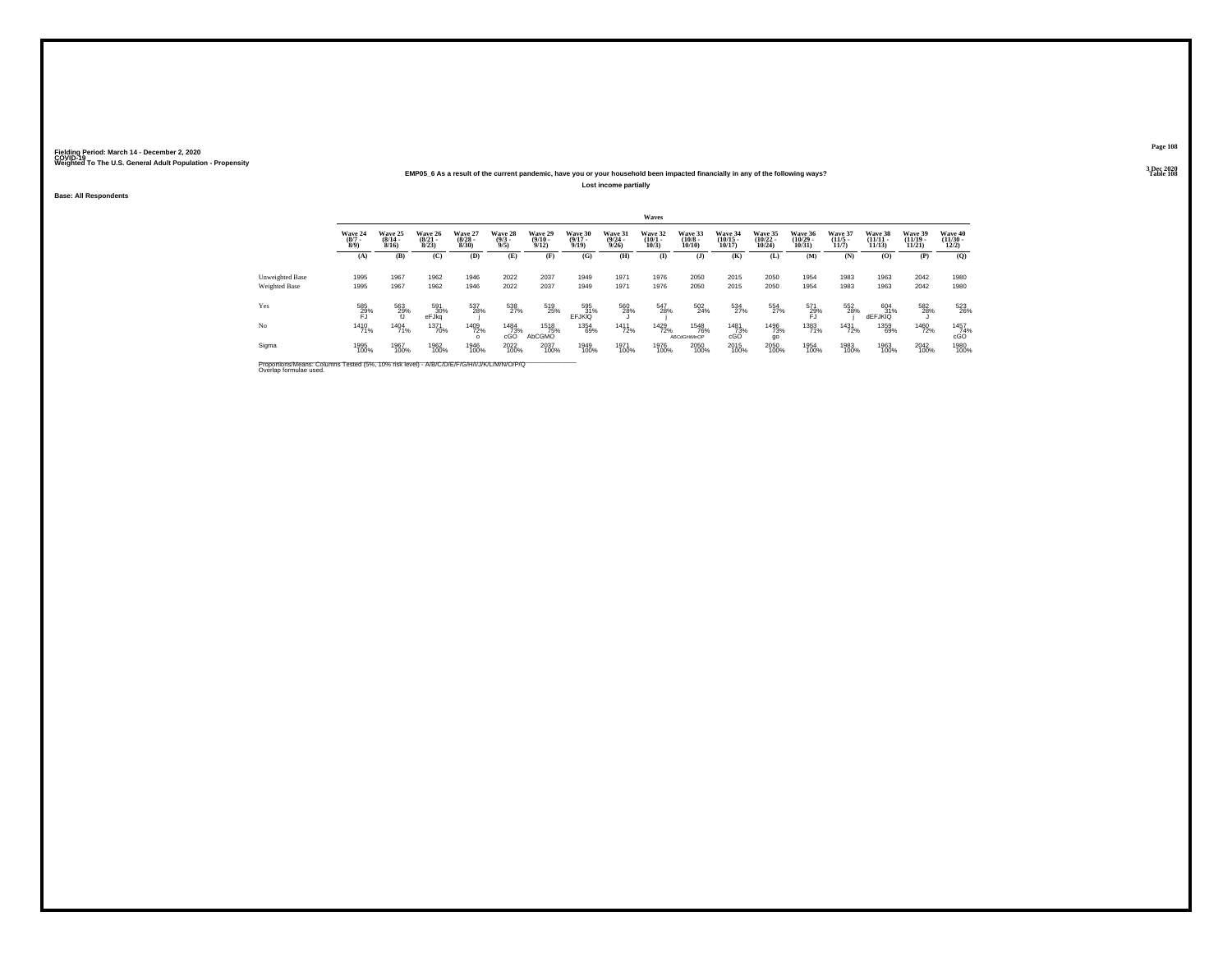#### **EMP05\_7 As a result of the current pandemic, have you or your household been impacted financially in any of the following ways?Lost income entirely**

**Base: All Respondents**

|                                  |                               |                              |                                  |                                 |                               |                                 |                                  |                                  | Waves                           |                                  |                                   |                                   |                                   |                                  |                                    |                                    |                                  |
|----------------------------------|-------------------------------|------------------------------|----------------------------------|---------------------------------|-------------------------------|---------------------------------|----------------------------------|----------------------------------|---------------------------------|----------------------------------|-----------------------------------|-----------------------------------|-----------------------------------|----------------------------------|------------------------------------|------------------------------------|----------------------------------|
|                                  | Wave 24<br>$\binom{8/7}{8/9}$ | Wave 25<br>$(8/14 -$<br>8/16 | Wave 26<br>$\frac{(8/21)}{8/23}$ | Wave 27<br>$\binom{8/28}{8/30}$ | Wave 28<br>$\binom{9/3}{9/5}$ | Wave 29<br>$\binom{9/10}{9/12}$ | Wave 30<br>$\frac{(9/17)}{9/19}$ | Wave 31<br>$\frac{(9/24)}{9/26}$ | Wave 32<br>$\binom{10/1}{10/3}$ | Wave 33<br>$\binom{10/8}{10/10}$ | Wave 34<br>$\binom{10/15}{10/17}$ | Wave 35<br>$\binom{10/22}{10/24}$ | Wave 36<br>$\binom{10/29}{10/31}$ | Wave 37<br>$\frac{(11/5)}{11/7}$ | Wave 38<br>$\frac{(11/11)}{11/13}$ | Wave 39<br>$(11/19 -$<br>$11/21$ ) | Wave 40<br>$\binom{11/30}{12/2}$ |
|                                  | (A)                           | (B)                          | (C)                              | (D)                             | (E)                           | (F)                             | (G)                              | (H)                              | (I)                             | $($ $)$                          | (K)                               | (L)                               | <b>(M)</b>                        | (N)                              | (0)                                | (P)                                | $\mathbf{Q}$                     |
| Unweighted Base<br>Weighted Base | 1995<br>1995                  | 1967<br>1967                 | 1962<br>1962                     | 1946<br>1946                    | 2022<br>2022                  | 2037<br>2037                    | 1949<br>1949                     | 1971<br>1971                     | 1976<br>1976                    | 2050<br>2050                     | 2015<br>2015                      | 2050<br>2050                      | 1954<br>1954                      | 1983<br>1983                     | 1963<br>1963                       | 2042<br>2042                       | 1980<br>1980                     |
| Yes                              | 205<br>10%                    | 200<br>10%                   | 252<br>13%<br>aBFGHko            | 213<br>11%                      | 219<br>11%                    | 192<br>9%                       | $^{168}_{9\%}$                   | 193<br>10%                       | $^{232}_{12\%}$                 | $^{231}_{11\%}$<br>$\sim$        | 213<br>11%                        | 228<br>11%                        | 216<br>11%                        | 239<br>12%<br>FGh                | 203<br>10%                         | 248<br>12%<br>FGR                  | 217<br>11%                       |
| No                               | 1790<br>90%                   | 1767<br>90%                  | 1710<br>87%                      | 1733<br>89%                     | 1803<br>89%                   | 1845<br>91%                     | 1781<br>91%<br>CINP CdelJImNPa   | 1778<br>90%<br>Cnp               | 1744<br>88%                     | 1819<br>89%                      | 1802<br>89%                       | 1822<br>89%                       | 1738<br>89%                       | 1744<br>88%                      | 1760<br>90%                        | 1794<br>88%                        | 1763<br>89%                      |
| Sigma                            | 1995<br>100%                  | 1967<br>100%                 | 1962<br>100%                     | 1946<br>100%                    | 2022<br>100%                  | 2037<br>100%                    | 1949<br>100%                     | 1971<br>100%                     | 1976<br>100%                    | 2050<br>100%                     | 2015<br>100%                      | 2050<br>100%                      | 1954<br>100%                      | 1983<br>100%                     | 1963<br>100%                       | 2042<br>100%                       | 1980<br>100%                     |

Proportions/Means: Columns Tested (5%, 10% risk level) - *N\B/C/D/E/F/G/H/I/J/K/L/M/N/O/P/Q*<br>Overlap formulae used.

**Page 1093 Dec 2020<br>Table 109** 

**Table 109 Table 109**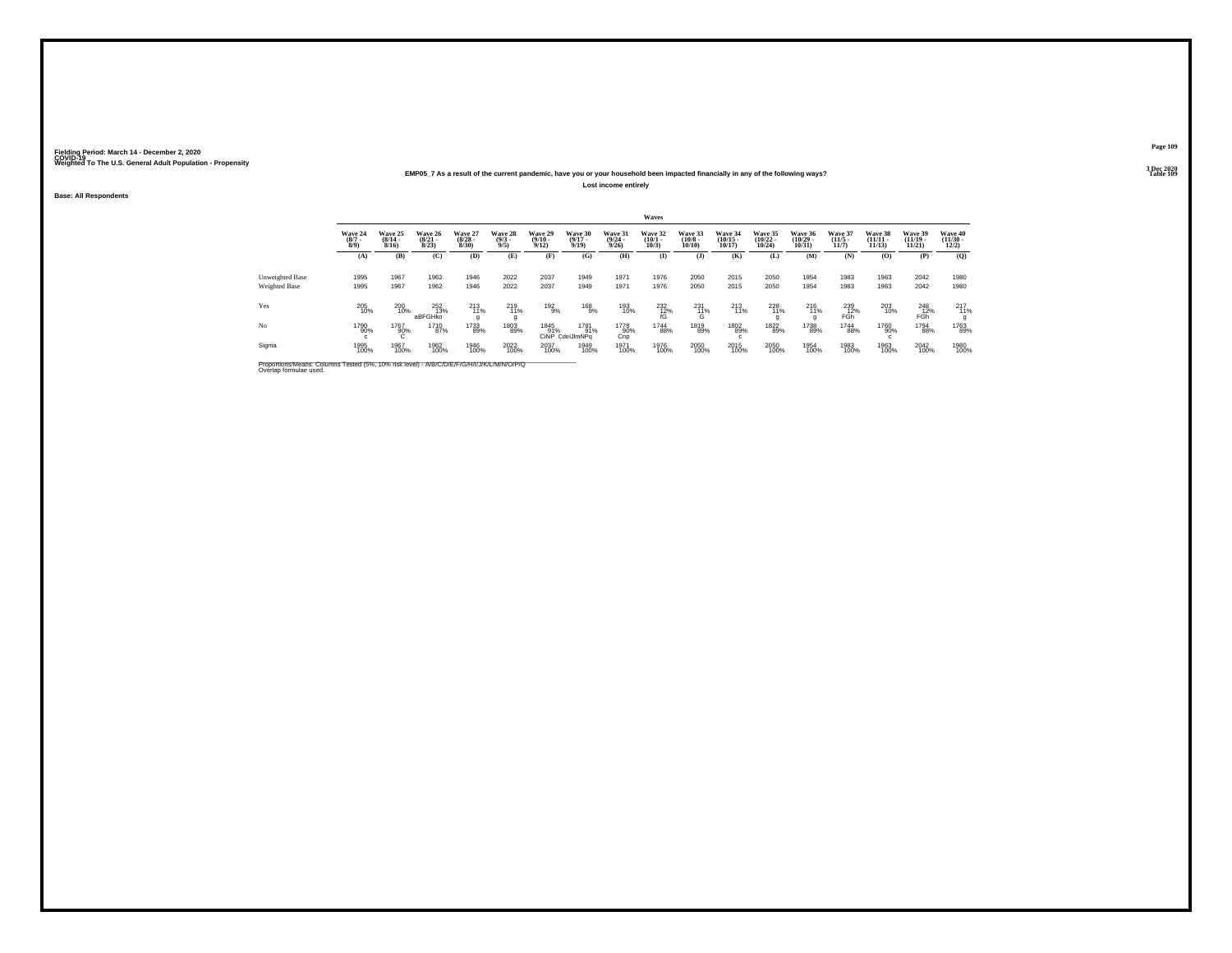#### **EMP05\_8 As a result of the current pandemic, have you or your household been impacted financially in any of the following ways?Accumulated more debt than normal**

**Base: All Respondents**

|                                         |                               |                                    |                                  |                                 |                                             |                                  |                                  |                                  | Waves                           |                                  |                                   |                                   |                                   |                                  |                                    |                                    |                                  |
|-----------------------------------------|-------------------------------|------------------------------------|----------------------------------|---------------------------------|---------------------------------------------|----------------------------------|----------------------------------|----------------------------------|---------------------------------|----------------------------------|-----------------------------------|-----------------------------------|-----------------------------------|----------------------------------|------------------------------------|------------------------------------|----------------------------------|
|                                         | Wave 24<br>$\binom{8/7}{8/9}$ | Wave 25<br>$\frac{(8/14)}{8/16}$   | Wave 26<br>$\frac{(8/21)}{8/23}$ | Wave 27<br>$\binom{8/28}{8/30}$ | Wave 28<br>$\binom{9/3}{9/5}$               | Wave 29<br>$\frac{(9/10)}{9/12}$ | Wave 30<br>$\frac{(9/17)}{9/19}$ | Wave 31<br>$\frac{(9/24)}{9/26}$ | Wave 32<br>$\binom{10/1}{10/3}$ | Wave 33<br>$\binom{10/8}{10/10}$ | Wave 34<br>$\binom{10/15}{10/17}$ | Wave 35<br>$\binom{10/22}{10/24}$ | Wave 36<br>$\binom{10/29}{10/31}$ | Wave 37<br>$\frac{(11/5)}{11/7}$ | Wave 38<br>$\frac{(11/11)}{11/13}$ | Wave 39<br>$(11/19 -$<br>$11/21$ ) | Wave 40<br>$\binom{11/30}{12/2}$ |
|                                         | (A)                           | (B)                                | (C)                              | (D)                             | (E)                                         | (F)                              | (G)                              | (H)                              | (I)                             | $($ $)$                          | (K)                               | (L)                               | <b>(M)</b>                        | (N)                              | (0)                                | (P)                                | $\mathbf{Q}$                     |
| Unweighted Base<br><b>Weighted Base</b> | 1995<br>1995                  | 1967<br>1967                       | 1962<br>1962                     | 1946<br>1946                    | 2022<br>2022                                | 2037<br>2037                     | 1949<br>1949                     | 1971<br>1971                     | 1976<br>1976                    | 2050<br>2050                     | 2015<br>2015                      | 2050<br>2050                      | 1954<br>1954                      | 1983<br>1983                     | 1963<br>1963                       | 2042<br>2042                       | 1980<br>1980                     |
| Yes                                     | 461<br>23%                    | 465<br>24%                         | 484<br>25%                       | 531<br>27%<br>ABEq              | 445<br>22%                                  | 506<br>25%                       | 471<br>24%                       | $^{508}_{26\%}$                  | $^{514}_{26\%}$<br>aE           | 528<br>26%                       | 509<br>25%                        | 528<br>26%                        | 481<br>25%                        | 555<br>28%<br>ABcEfGm            | 502<br>26%                         | 550<br>27%<br>АБË                  | 555<br>28%<br><b>ABcEfGm</b>     |
| No                                      | 1534<br>77%<br><b>DiNPQ</b>   | <sup>1502</sup> 76%<br><b>DNpQ</b> | <sup>1478</sup> 75%<br>na        | 1415<br>73%                     | <sup>1577</sup><br>78%<br><b>DHIJKLNOPQ</b> | 1531<br>75%<br>nq                | <sup>1478</sup> 76%<br>dNQ       | 1463<br>74%                      | 1462<br>74%                     | 1522<br>74%                      | <sup>1506</sup> 75%               | 1522<br>74%                       | 1473<br>75%<br>nq                 | <sup>1428</sup> 72%              | 1461<br>74%                        | 1492<br>73%                        | <sup>1425</sup> 72%              |
| Sigma                                   | 1995<br>100%                  | 1967<br>100%                       | 1962<br>100%                     | 1946<br>100%                    | 2022<br>100%                                | 2037<br>100%                     | 1949<br>100%                     | 1971<br>100%                     | 1976<br>100%                    | 2050<br>100%                     | 2015<br>100%                      | 2050<br>100%                      | 1954<br>100%                      | 1983<br>100%                     | 1963<br>100%                       | 2042<br>100%                       | 1980<br>100%                     |

Proportions/Means: Columns Tested (5%, 10% risk level) - *N\B/C/D/E/F/G/H/I/J/K/L/M/N/O/P/Q*<br>Overlap formulae used.

**Page 1103 Dec 2020<br>Table 110** 

**Table 110 Table 110**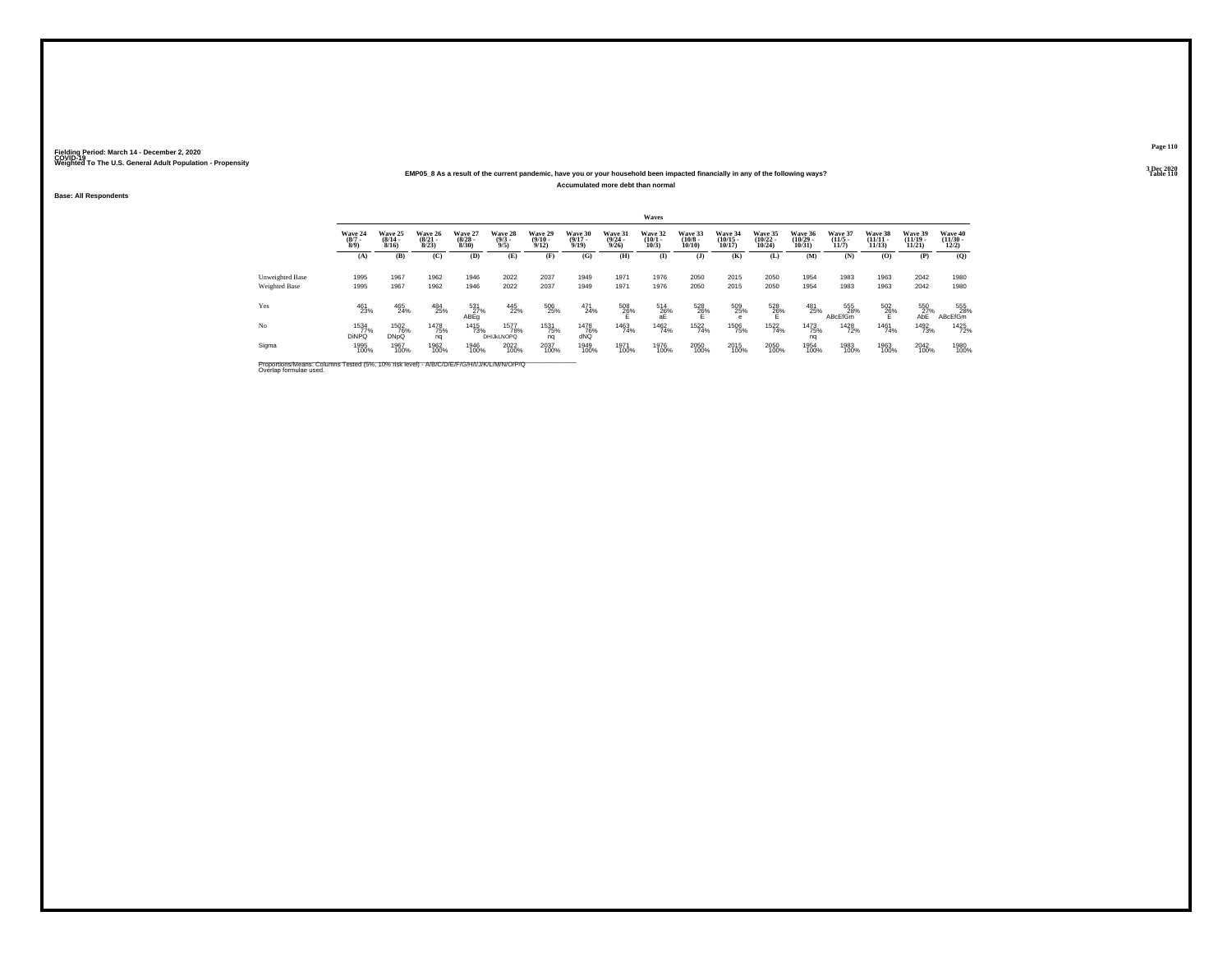### **EMP05\_9 As a result of the current pandemic, have you or your household been impacted financially in any of the following ways?Stopped or cut back on retirement savings**

**Base: All Respondents**

|                                         |                               |                                  |                                  |                                 |                               |                                  |                                  |                                         | Waves                           |                                   |                                   |                                   |                                   |                                  |                                    |                                   |                                          |
|-----------------------------------------|-------------------------------|----------------------------------|----------------------------------|---------------------------------|-------------------------------|----------------------------------|----------------------------------|-----------------------------------------|---------------------------------|-----------------------------------|-----------------------------------|-----------------------------------|-----------------------------------|----------------------------------|------------------------------------|-----------------------------------|------------------------------------------|
|                                         | Wave 24<br>$\binom{8/7}{8/9}$ | Wave 25<br>$\frac{(8/14)}{8/16}$ | Wave 26<br>$\frac{(8/21)}{8/23}$ | Wave 27<br>$\binom{8/28}{8/30}$ | Wave 28<br>$\binom{9/3}{9/5}$ | Wave 29<br>$\frac{(9/10)}{9/12}$ | Wave 30<br>$\frac{(9/17)}{9/19}$ | Wave 31<br>$\frac{(9/24 - 9/26)}{9/26}$ | Wave 32<br>$\binom{10/1}{10/3}$ | Wave 33<br>$\frac{(10/8)}{10/10}$ | Wave 34<br>$\binom{10/15}{10/17}$ | Wave 35<br>$\binom{10/22}{10/24}$ | Wave 36<br>$\binom{10/29}{10/31}$ | Wave 37<br>$\frac{(11/5)}{11/7}$ | Wave 38<br>$\frac{(11/11)}{11/13}$ | Wave 39<br>$\binom{11/19}{11/21}$ | Wave 40<br>$\frac{(11/30 - 12/2)}{12/2}$ |
|                                         | (A)                           | (B)                              | (C)                              | (D)                             | (E)                           | (F)                              | (G)                              | (H)                                     | $\mathbf{I}$                    | $($ $)$                           | (K)                               | (L)                               | (M)                               | (N)                              | (0)                                | (P)                               | (0)                                      |
| Unweighted Base<br><b>Weighted Base</b> | 1995<br>1995                  | 1967<br>1967                     | 1962<br>1962                     | 1946<br>1946                    | 2022<br>2022                  | 2037<br>2037                     | 1949<br>1949                     | 1971<br>1971                            | 1976<br>1976                    | 2050<br>2050                      | 2015<br>2015                      | 2050<br>2050                      | 1954<br>1954                      | 1983<br>1983                     | 1963<br>1963                       | 2042<br>2042                      | 1980<br>1980                             |
| Yes                                     | 507<br>25%                    | 489<br>25%                       | 488<br>25%                       | 494<br>25%                      | 523<br>26%                    | 495<br>24%                       | 541<br>28%                       | 565<br>29%<br>aBCdFkLn                  | 561<br>28%<br>bcdFkLn           | 536<br>26%                        | 507<br>25%                        | 484<br>24%                        | 546<br>28%<br>bFĽ                 | 500<br>25%                       | 554<br>28%<br>bcFL                 | 547<br>27%                        | 521<br>26%                               |
| No                                      | 1488<br>75%                   | 1478<br>75%<br>Himo              | <sup>1474</sup> 75%<br>Hio       | <sup>1452</sup> 75%             | 1499<br>74%                   | <sup>1542</sup> 76%<br>aHIMO     | <sup>1408</sup> 72%              | 1406<br>71%                             | <sup>1415</sup> 72%             | <sup>1514</sup> 74%               | 1508<br>75%                       | <sup>1566</sup> 76%<br>GHIMOp     | <sup>1408</sup> 72%               | 1483<br>75%                      | 1409<br>72%                        | 1495<br>73%                       | 1459<br>74%                              |
| Sigma                                   | 1995<br>100%                  | 1967<br>100%                     | 1962<br>100%                     | 1946<br>100%                    | 2022<br>100%                  | 2037<br>100%                     | 1949<br>100%                     | 1971<br>100%                            | 1976<br>100%                    | 2050<br>100%                      | 2015<br>100%                      | 2050<br>100%                      | 1954<br>100%                      | 1983<br>100%                     | 1963<br>100%                       | 2042<br>100%                      | 1980<br>100%                             |

Proportions/Means: Columns Tested (5%, 10% risk level) - *N\B/C/D/E/F/G/H/I/J/K/L/M/N/O/P/Q*<br>Overlap formulae used.

**Page 1113 Dec 2020<br>Table 111** 

**Properties and the contract of the contract of the contract of the contract of the contract of the contract of the contract of the contract of the contract of the contract of the contract of the contract of the contract o**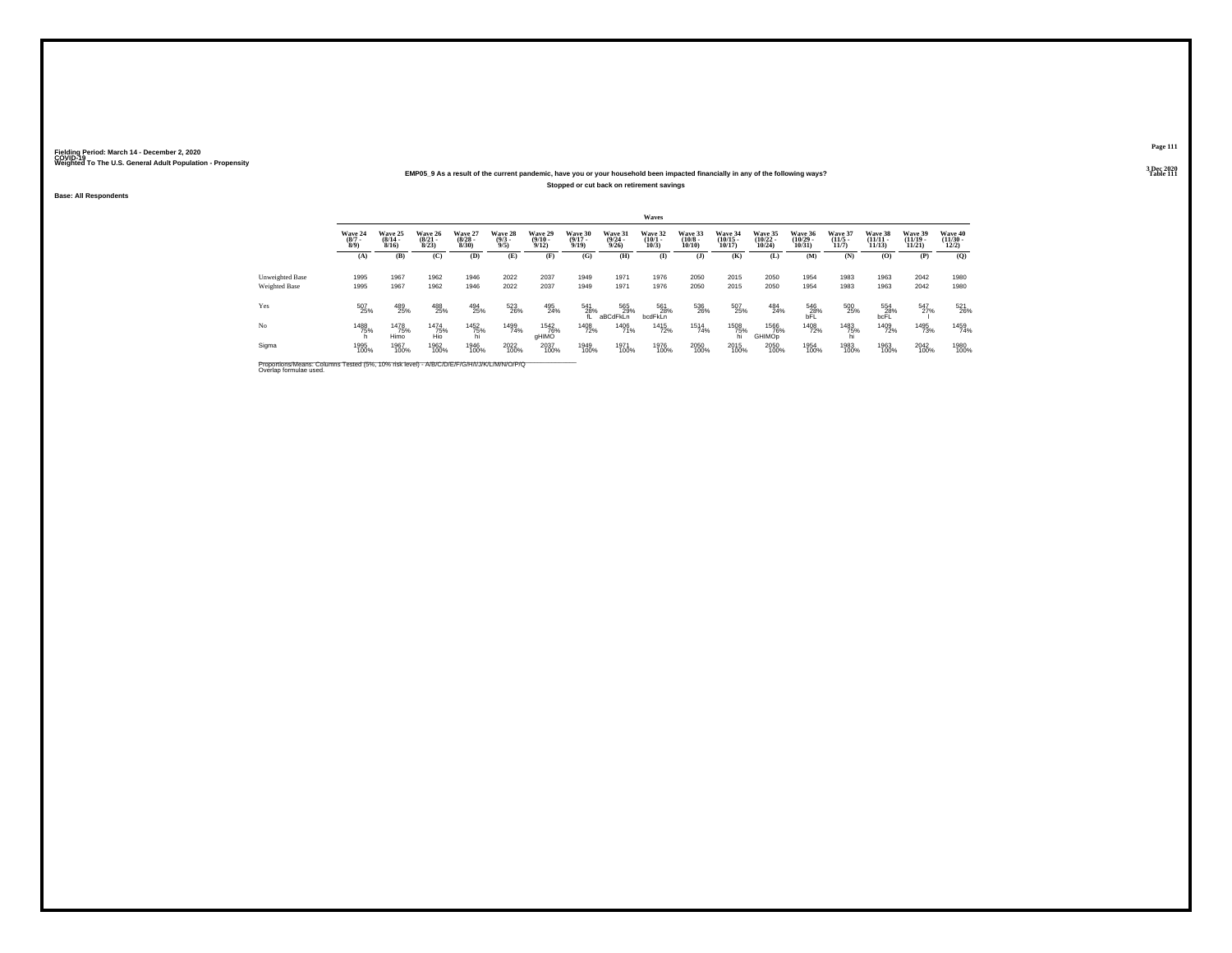### **EMP05\_10 As a result of the current pandemic, have you or your household been impacted financially in any of the following ways?Stopped or cut back on other savings (e.g., college tuition, a major purchase, such as a house or care)**

**Base: All Respondents**

|                                  |                               |                                  |                                  |                                 |                               |                                 |                                  |                                  | Waves                           |                                  |                                   |                                   |                                   |                                  |                                    |                                   |                                          |
|----------------------------------|-------------------------------|----------------------------------|----------------------------------|---------------------------------|-------------------------------|---------------------------------|----------------------------------|----------------------------------|---------------------------------|----------------------------------|-----------------------------------|-----------------------------------|-----------------------------------|----------------------------------|------------------------------------|-----------------------------------|------------------------------------------|
|                                  | Wave 24<br>$\binom{8/7}{8/9}$ | Wave 25<br>$\frac{(8/14)}{8/16}$ | Wave 26<br>$\frac{(8/21)}{8/23}$ | Wave 27<br>$\binom{8/28}{8/30}$ | Wave 28<br>$\binom{9/3}{9/5}$ | Wave 29<br>$\binom{9/10}{9/12}$ | Wave 30<br>$\frac{(9/17)}{9/19}$ | Wave 31<br>$\frac{(9/24)}{9/26}$ | Wave 32<br>$\binom{10/1}{10/3}$ | Wave 33<br>$\binom{10/8}{10/10}$ | Wave 34<br>$\binom{10/15}{10/17}$ | Wave 35<br>$\binom{10/22}{10/24}$ | Wave 36<br>$\binom{10/29}{10/31}$ | Wave 37<br>$\frac{(11/5)}{11/7}$ | Wave 38<br>$\frac{(11/11)}{11/13}$ | Wave 39<br>$\binom{11/19}{11/21}$ | Wave 40<br>$\frac{(11/30 - 12/2)}{12/2}$ |
|                                  | (A)                           | (B)                              | (C)                              | (D)                             | (E)                           | (F)                             | (G)                              | (H)                              | $\mathbf{I}$                    | $($ $)$                          | (K)                               | (L)                               | (M)                               | (N)                              | (0)                                | (P)                               | (0)                                      |
| Unweighted Base<br>Weighted Base | 1995<br>1995                  | 1967<br>1967                     | 1962<br>1962                     | 1946<br>1946                    | 2022<br>2022                  | 2037<br>2037                    | 1949<br>1949                     | 1971<br>1971                     | 1976<br>1976                    | 2050<br>2050                     | 2015<br>2015                      | 2050<br>2050                      | 1954<br>1954                      | 1983<br>1983                     | 1963<br>1963                       | 2042<br>2042                      | 1980<br>1980                             |
| Yes                              | 591<br>30%                    | 606<br>31%                       | 567<br>29%                       | 615<br>32%<br>Efk               | 564<br>28%                    | 577<br>28%                      | $642\n33%$ aCEFK                 | 664<br>34%<br><b>ACEFIKIn</b>    | 607<br>31%                      | 616<br>30%                       | 571<br>28%                        | 615<br>30%                        | $641 \over 33\%$ CEFK             | 602<br>30%                       | 607<br>31%                         | 635<br>31%                        | 629<br>32%<br>Efk                        |
| No                               | 1404<br>70%<br>qH             | 1361<br>69%                      | 1395<br>71%<br>GHM               | 1331<br>68%                     | 1458<br>72%<br><b>DGHMpQ</b>  | <sup>1460</sup> 72%<br>dGHMa    | 1307<br>67%                      | 1307<br>66%                      | 1369<br>69%                     | 1434<br>70%                      | <sup>1444</sup> 72%<br>dGHMa      | 1435<br>70%                       | 1313<br>67%                       | 1381<br>70%                      | 1356<br>69%                        | 1407<br>69%                       | 1351<br>68%                              |
| Sigma                            | 1995<br>100%                  | 1967<br>100%                     | 1962<br>100%                     | 1946<br>100%                    | 2022<br>100%                  | 2037<br>100%                    | 1949<br>100%                     | 1971<br>100%                     | 1976<br>100%                    | 2050<br>100%                     | 2015<br>100%                      | 2050<br>100%                      | 1954<br>100%                      | 1983<br>100%                     | 1963<br>100%                       | 2042<br>100%                      | 1980<br>100%                             |

Proportions/Means: Columns Tested (5%, 10% risk level) - *N'B/C/D/E/F/G/H/I/J/K/L/M/N/O/P/Q*<br>Overlap formulae used.

**Page 1123 Dec 2020<br>Table 112** 

**Table 112**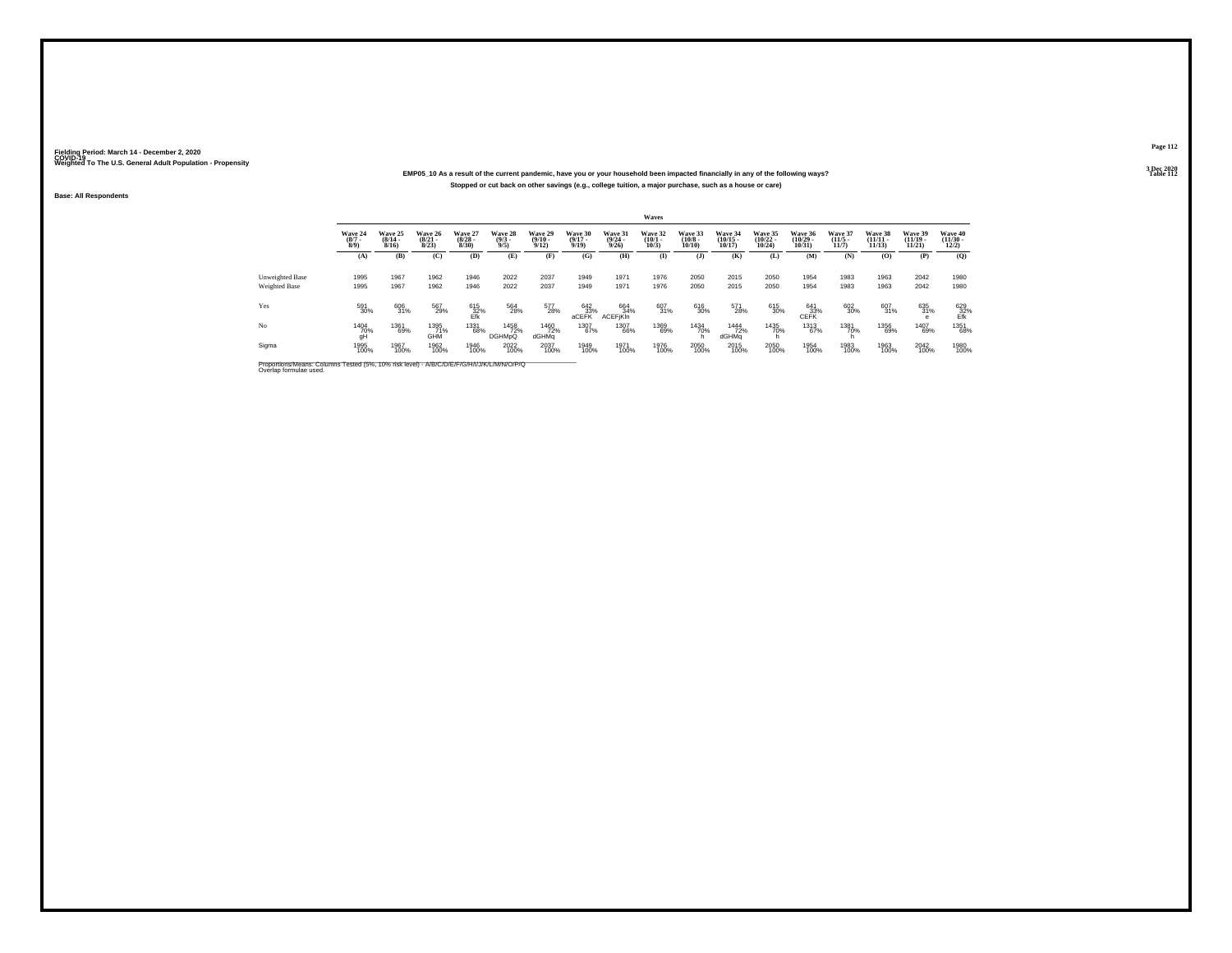### **EMP05\_11 As a result of the current pandemic, have you or your household been impacted financially in any of the following ways?Paid for services that I haven't used (e.g., a dog walker, childcare, a house cleaning service)**

**Base: All Respondents**

|                        |                               |                                         |                                  |                                 |                               |                                 |                                  |                                         | Waves                           |                                  |                                   |                                   |                                   |                                  |                                    |                                   |                                          |
|------------------------|-------------------------------|-----------------------------------------|----------------------------------|---------------------------------|-------------------------------|---------------------------------|----------------------------------|-----------------------------------------|---------------------------------|----------------------------------|-----------------------------------|-----------------------------------|-----------------------------------|----------------------------------|------------------------------------|-----------------------------------|------------------------------------------|
|                        | Wave 24<br>$\binom{8/7}{8/9}$ | Wave 25<br>$\frac{(8/14 - 8/16)}{8/16}$ | Wave 26<br>$\frac{(8/21)}{8/23}$ | Wave 27<br>$\binom{8/28}{8/30}$ | Wave 28<br>$\binom{9/3}{9/5}$ | Wave 29<br>$\binom{9/10}{9/12}$ | Wave 30<br>$\frac{(9/17)}{9/19}$ | Wave 31<br>$\frac{(9/24 - 9/26)}{9/26}$ | Wave 32<br>$\binom{10/1}{10/3}$ | Wave 33<br>$\binom{10/8}{10/10}$ | Wave 34<br>$\binom{10/15}{10/17}$ | Wave 35<br>$\binom{10/22}{10/24}$ | Wave 36<br>$\binom{10/29}{10/31}$ | Wave 37<br>$\frac{(11/5)}{11/7}$ | Wave 38<br>$\frac{(11/11)}{11/13}$ | Wave 39<br>$\binom{11/19}{11/21}$ | Wave 40<br>$\frac{(11/30 - 12/2)}{12/2}$ |
|                        | (A)                           | (B)                                     | (C)                              | (D)                             | (E)                           | (F)                             | (G)                              | (H)                                     | $\mathbf{I}$                    | $($ $\bf{J}$ )                   | (K)                               | (L)                               | (M)                               | (N)                              | (O)                                | (P)                               | (Q)                                      |
| <b>Unweighted Base</b> | 1995                          | 1967                                    | 1962                             | 1946                            | 2022                          | 2037                            | 1949                             | 1971                                    | 1976                            | 2050                             | 2015                              | 2050                              | 1954                              | 1983                             | 1963                               | 2042                              | 1980                                     |
| <b>Weighted Base</b>   | 1995                          | 1967                                    | 1962                             | 1946                            | 2022                          | 2037                            | 1949                             | 1971                                    | 1976                            | 2050                             | 2015                              | 2050                              | 1954                              | 1983                             | 1963                               | 2042                              | 1980                                     |
| Yes                    | 321<br>16%                    | 325<br>16%                              | 340<br>1 <u>7</u> %              | 320<br>16%                      | 320<br>16%                    | 270<br>13%                      | 317<br>16%                       | 295<br>15%                              | 330<br>1 <u>7</u> %             | 353<br>1 <u>7</u> %              | 301<br>15%                        | 313<br>15%                        | 303<br>16%                        | 347<br>1 <u>8</u> %              | 308<br>16%                         | 330<br>16%                        | 302<br>15%                               |
| No                     | 1674<br>84%                   | 1642<br>84%                             | <sup>1622</sup> 83%              | 1626<br>84%                     | 1702<br>84%                   | 1767<br>87%<br>aBCDeGIJNp       | 1632<br>84%                      | <sup>1676</sup> 85%                     | 1646<br>83%                     | 1697<br>83%                      | 1714<br>85%                       | 1737<br>85%                       | 1651<br>84%                       | 1636<br>82%                      | 1655<br>84%                        | 1712<br>84%                       | 1678<br>85%                              |
| Sigma                  | 1995<br>100%                  | 1967<br>100%                            | 1962<br>100%                     | 1946<br>100%                    | 2022<br>100%                  | 2037<br>100%                    | 1949<br>100%                     | 1971<br>100%                            | 1976<br>100%                    | 2050<br>100%                     | 2015<br>100%                      | 2050<br>100%                      | 1954<br>100%                      | 1983<br>100%                     | 1963<br>100%                       | 2042<br>100%                      | 1980<br>100%                             |

Proportions/Means: Columns Tested (5%, 10% risk level) - *N'B/C/D/E/F/G/H/I/J/K/L/M/N/O/P/Q*<br>Overlap formulae used.

**Page 113**3 Dec 2020<br>Table 113

**Table 113 Table 113**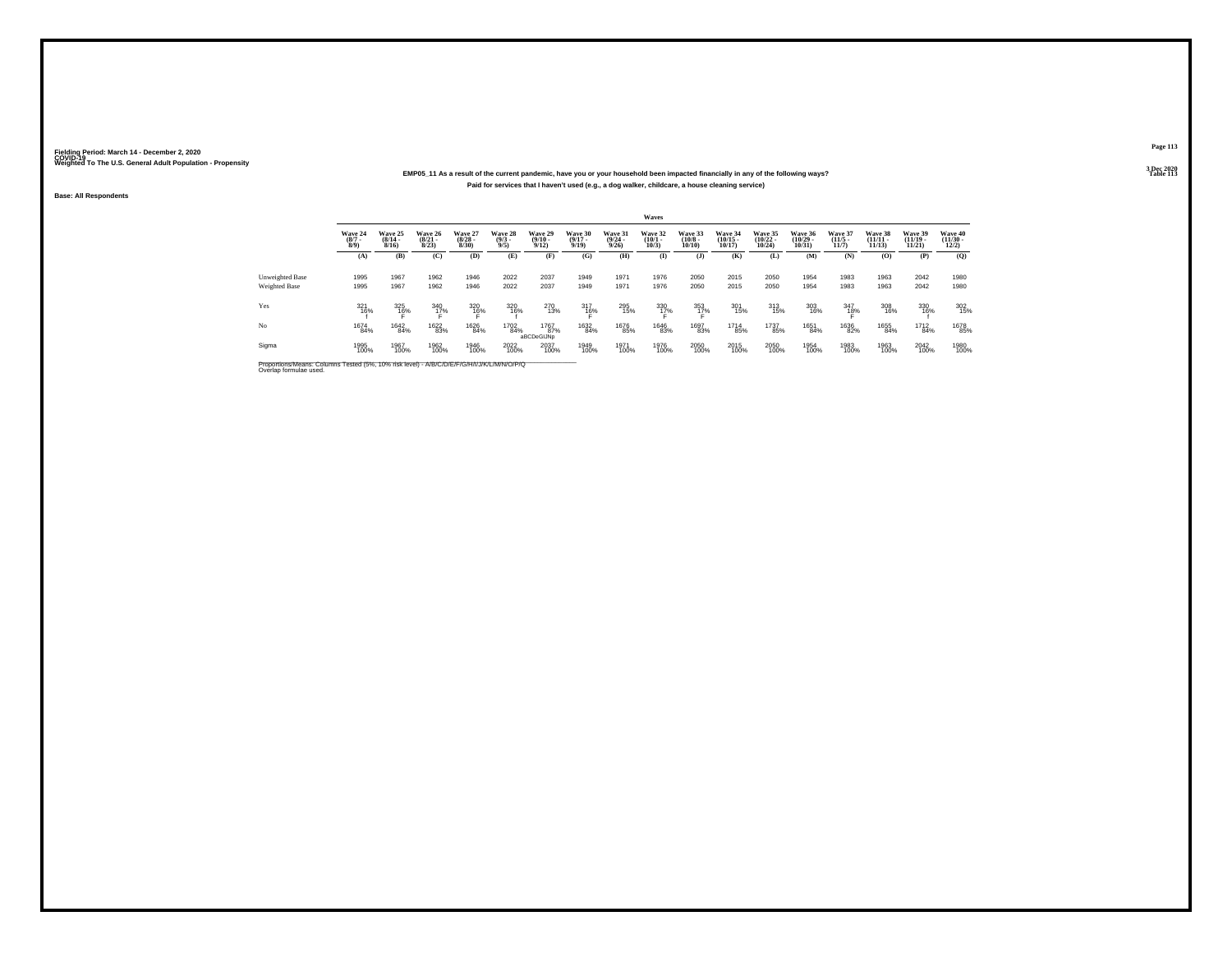### **EMP05\_12 As a result of the current pandemic, have you or your household been impacted financially in any of the following ways?Lost access to my health insurance**

**Base: All Respondents**

|                                  |                               |                                  |                                 |                                 |                               |                                  |                                  |                                  | Waves                           |                                  |                                   |                                   |                                   |                                 |                                    |                                    |                                  |
|----------------------------------|-------------------------------|----------------------------------|---------------------------------|---------------------------------|-------------------------------|----------------------------------|----------------------------------|----------------------------------|---------------------------------|----------------------------------|-----------------------------------|-----------------------------------|-----------------------------------|---------------------------------|------------------------------------|------------------------------------|----------------------------------|
|                                  | Wave 24<br>$\binom{8/7}{8/9}$ | Wave 25<br>$\frac{(8/14)}{8/16}$ | Wave 26<br>$\binom{8/21}{8/23}$ | Wave 27<br>$\binom{8/28}{8/30}$ | Wave 28<br>$\binom{9/3}{9/5}$ | Wave 29<br>$\frac{(9/10)}{9/12}$ | Wave 30<br>$\frac{(9/17)}{9/19}$ | Wave 31<br>$\frac{(9/24)}{9/26}$ | Wave 32<br>$\binom{10/1}{10/3}$ | Wave 33<br>$\binom{10/8}{10/10}$ | Wave 34<br>$\binom{10/15}{10/17}$ | Wave 35<br>$\binom{10/22}{10/24}$ | Wave 36<br>$\binom{10/29}{10/31}$ | Wave 37<br>$\binom{11/5}{11/7}$ | Wave 38<br>$\frac{(11/11)}{11/13}$ | Wave 39<br>$(11/19 -$<br>$11/21$ ) | Wave 40<br>$\binom{11/30}{12/2}$ |
|                                  | (A)                           | (B)                              | (C)                             | (D)                             | (E)                           | (F)                              | (G)                              | (H)                              | (I)                             | $($ $\bf{J}$ )                   | (K)                               | (L)                               | <b>(M)</b>                        | (N)                             | (O)                                | (P)                                | $\mathbf{Q}$                     |
| Unweighted Base<br>Weighted Base | 1995<br>1995                  | 1967<br>1967                     | 1962<br>1962                    | 1946<br>1946                    | 2022<br>2022                  | 2037<br>2037                     | 1949<br>1949                     | 1971<br>1971                     | 1976<br>1976                    | 2050<br>2050                     | 2015<br>2015                      | 2050<br>2050                      | 1954<br>1954                      | 1983<br>1983                    | 1963<br>1963                       | 2042<br>2042                       | 1980<br>1980                     |
| Yes                              | 225<br>11%                    | 230<br>12%                       | 277<br>14%<br>Abh               | 242<br>12%                      | 288<br>14%<br>Abh             | 253<br>12%                       | $\underset{\text{ah}}{^{273}}$   | 229<br>12%                       | 288<br>15%<br>ABHi              | 249<br>12%                       | 254<br>13%                        | 252<br>12%                        | 264<br>14%                        | 292<br>15%<br>ABHil             | 264<br>13%                         | 279<br>14%                         | $^{251}_{13\%}$                  |
| No                               | 1770<br>89%<br>CEgINp         | 1737<br>88%<br>celN              | 1685<br>86%                     | 1704<br>88%                     | 1734<br>86%                   | 1784<br>88%                      | <sup>1676</sup> 86%              | 1742<br>88%<br>cegIN             | 1688<br>85%                     | 1801<br>88%                      | 1761<br>87%                       | 1798<br>88%                       | 1690<br>86%                       | 1691<br>85%                     | 1699<br>87%                        | 1763<br>86%                        | 1729<br>87%                      |
| Sigma                            | 1995<br>100%                  | 1967<br>100%                     | 1962<br>100%                    | 1946<br>100%                    | 2022<br>100%                  | 2037<br>100%                     | 1949<br>100%                     | 1971<br>100%                     | 1976<br>100%                    | 2050<br>100%                     | 2015<br>100%                      | 2050<br>100%                      | 1954<br>100%                      | 1983<br>100%                    | 1963<br>100%                       | 2042<br>100%                       | 1980<br>100%                     |

Proportions/Means: Columns Tested (5%, 10% risk level) - *N\B/C/D/E/F/G/H/I/J/K/L/M/N/O/P/Q*<br>Overlap formulae used.

**Page 1143 Dec 2020<br>Table 114** 

**Table 114 Table 114**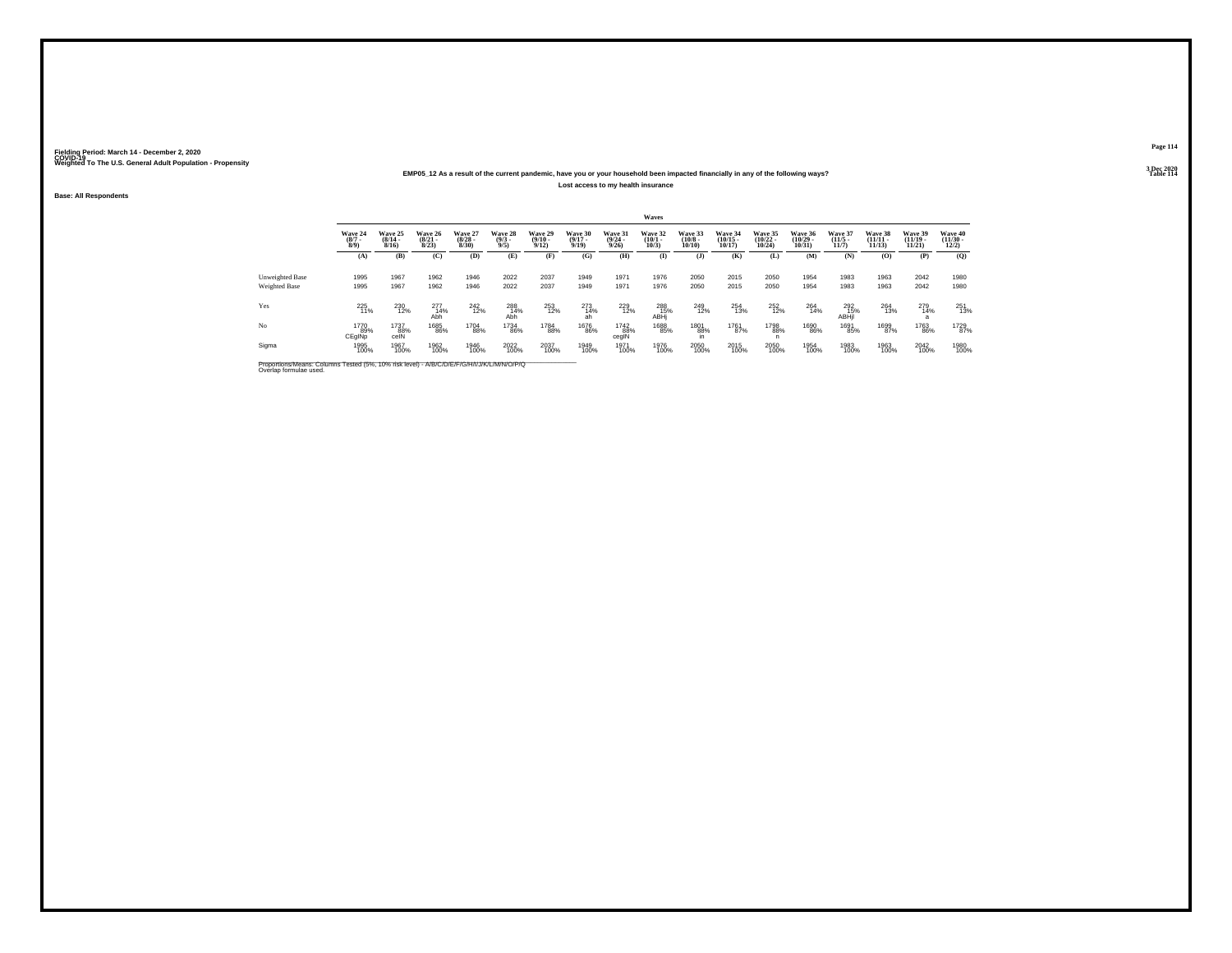### **EMP05\_13 As a result of the current pandemic, have you or your household been impacted financially in any of the following ways?I have been impacted financially in some other way**

**Base: All Respondents**

|                        |                               |                                  |                                  |                                 |                               |                                         |                                  |                                         | Waves                           |                                       |                                   |                                   |                                   |                                  |                                    |                                    |                                          |
|------------------------|-------------------------------|----------------------------------|----------------------------------|---------------------------------|-------------------------------|-----------------------------------------|----------------------------------|-----------------------------------------|---------------------------------|---------------------------------------|-----------------------------------|-----------------------------------|-----------------------------------|----------------------------------|------------------------------------|------------------------------------|------------------------------------------|
|                        | Wave 24<br>$\binom{8/7}{8/9}$ | Wave 25<br>$\frac{(8/14)}{8/16}$ | Wave 26<br>$\frac{(8/21)}{8/23}$ | Wave 27<br>$\binom{8/28}{8/30}$ | Wave 28<br>$\binom{9/3}{9/5}$ | Wave 29<br>$\frac{(9/10 - 9/12)}{9/12}$ | Wave 30<br>$\frac{(9/17)}{9/19}$ | Wave 31<br>$\frac{(9/24 - 9/26)}{9/26}$ | Wave 32<br>$\binom{10/1}{10/3}$ | Wave 33<br>$\binom{10/8 - 10}{10/10}$ | Wave 34<br>$\binom{10/15}{10/17}$ | Wave 35<br>$\binom{10/22}{10/24}$ | Wave 36<br>$\binom{10/29}{10/31}$ | Wave 37<br>$\frac{(11/5)}{11/7}$ | Wave 38<br>$\frac{(11/11)}{11/13}$ | Wave 39<br>$\frac{(11/19)}{11/21}$ | Wave 40<br>$\frac{(11/30 - 12/2)}{12/2}$ |
|                        | (A)                           | (B)                              | (C)                              | (D)                             | (E)                           | (F)                                     | (G)                              | (H)                                     | $\mathbf{I}$                    | $($ $)$                               | (K)                               | (L)                               | (M)                               | (N)                              | (0)                                | (P)                                | (Q)                                      |
| <b>Unweighted Base</b> | 1995                          | 1967                             | 1962                             | 1946                            | 2022                          | 2037                                    | 1949                             | 1971                                    | 1976                            | 2050                                  | 2015                              | 2050                              | 1954                              | 1983                             | 1963                               | 2042                               | 1980                                     |
| Weighted Base          | 1995                          | 1967                             | 1962                             | 1946                            | 2022                          | 2037                                    | 1949                             | 1971                                    | 1976                            | 2050                                  | 2015                              | 2050                              | 1954                              | 1983                             | 1963                               | 2042                               | 1980                                     |
| Yes                    | 688<br>34%                    | 670<br>34%<br>e                  | 712<br>36%<br>EFKI               | 698<br>36%<br>EFkl              | 621<br>31%                    | 641<br>31%                              | 675<br>35%                       | 759<br>38%<br>e aBEFgijKLNoPQ           | 683<br>35%                      | 710<br>35%                            | 647<br>32%                        | 662<br>32%                        | 699<br>36%<br>EFkl                | 681<br>34%                       | 687<br>35%                         | 679<br>33%                         | 671<br>34%                               |
| No                     | 1307<br>66%                   | $^{1297}_{66\%}$                 | 1250<br>64%                      | 1248<br>64%                     | 1401<br>69%<br>abCDgHIJMnO    | 1396<br>69%<br>CDHMo                    | <sup>1274</sup> 65%              | <sup>1212</sup><br>62%                  | 1293<br>65%                     | 1340<br>65%                           | 1368<br>68%<br>CdHm               | 1388<br>68%<br>cdHm               | 1255<br>64%                       | <sup>1302</sup> 66%              | 1276<br>65%                        | 1363<br>67%                        | 1309<br>66%<br>H                         |
| Sigma                  | 1995<br>100%                  | 1967<br>100%                     | 1962<br>100%                     | 1946<br>100%                    | 2022<br>100%                  | 2037<br>100%                            | 1949<br>100%                     | 1971<br>100%                            | 1976<br>100%                    | 2050<br>100%                          | 2015<br>100%                      | 2050<br>100%                      | 1954<br>100%                      | 1983<br>100%                     | 1963<br>100%                       | 2042<br>100%                       | 1980<br>100%                             |

Proportions/Means: Columns Tested (5%, 10% risk level) - *N\B/C/D/E/F/G/H/I/J/K/L/M/N/O/P/Q*<br>Overlap formulae used.

**Page 115**3 Dec 2020<br>Table 115

**Table 115 Table 115**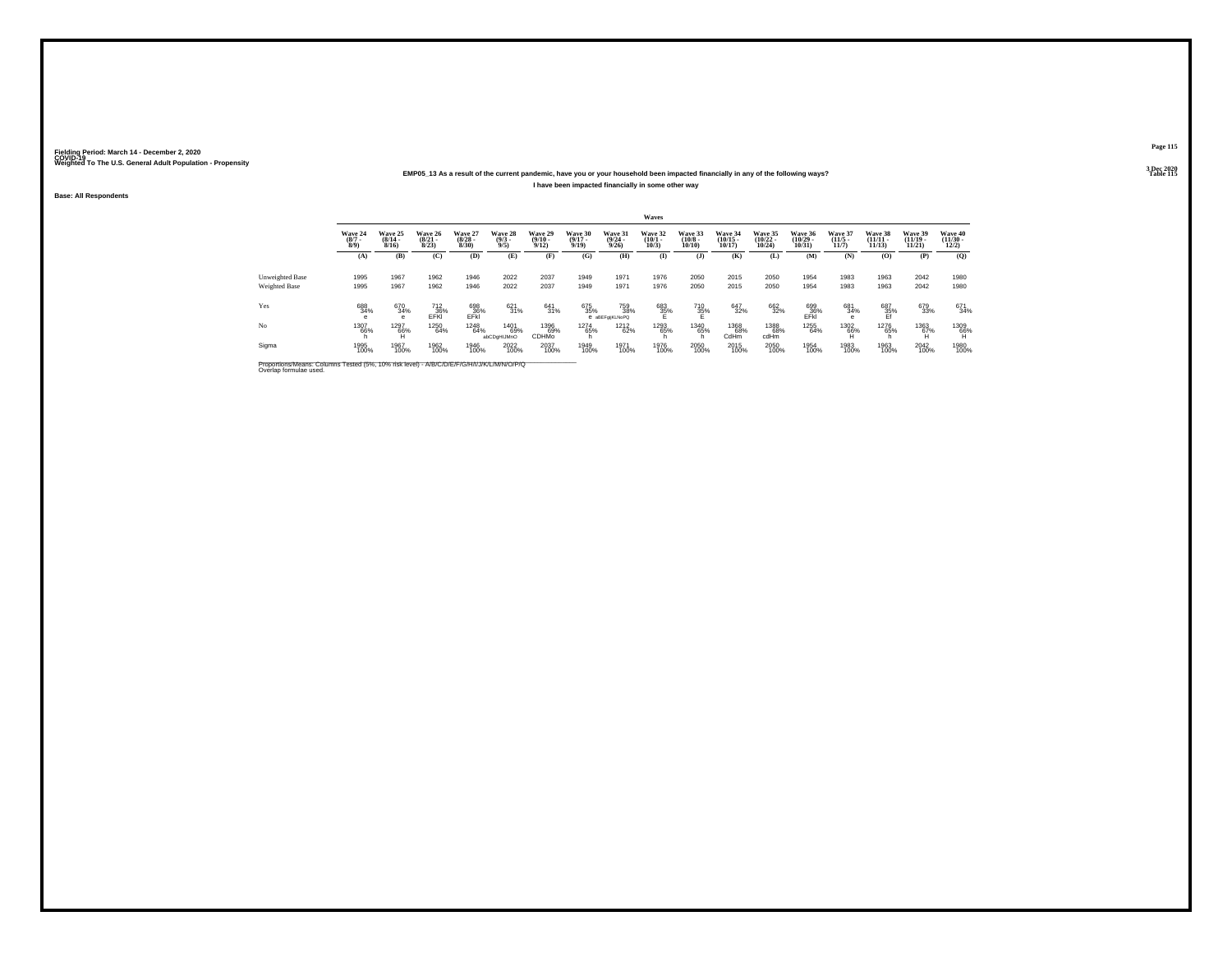### **EMP05\_14 As a result of the current pandemic, have you or your household been impacted financially in any of the following ways?I have not been impacted financially**

**Base: All Respondents**

|                 |                               |                                  |                                  |                                 |                                |                                         |                                  |                                 | Waves                           |                                  |                                                   |                                   |                                   |                                  |                                    |                                    |                                          |
|-----------------|-------------------------------|----------------------------------|----------------------------------|---------------------------------|--------------------------------|-----------------------------------------|----------------------------------|---------------------------------|---------------------------------|----------------------------------|---------------------------------------------------|-----------------------------------|-----------------------------------|----------------------------------|------------------------------------|------------------------------------|------------------------------------------|
|                 | Wave 24<br>$\binom{8/7}{8/9}$ | Wave 25<br>$\frac{(8/14)}{8/16}$ | Wave 26<br>$\frac{(8/21)}{8/23}$ | Wave 27<br>$\binom{8/28}{8/30}$ | Wave 28<br>$\frac{(9/3)}{9/5}$ | Wave 29<br>$\frac{(9/10 - 9/12)}{9/12}$ | Wave 30<br>$\frac{(9/17)}{9/19}$ | Wave 31<br>$\binom{9/24}{9/26}$ | Wave 32<br>$\binom{10/1}{10/3}$ | Wave 33<br>$\binom{10/8}{10/10}$ | Wave 34<br>$\binom{10/15}{10/17}$                 | Wave 35<br>$\binom{10/22}{10/24}$ | Wave 36<br>$\binom{10/29}{10/31}$ | Wave 37<br>$\frac{(11/5)}{11/7}$ | Wave 38<br>$\frac{(11/11)}{11/13}$ | Wave 39<br>$\frac{(11/19)}{11/21}$ | Wave 40<br>$\frac{(11/30 - 12/2)}{12/2}$ |
|                 | (A)                           | (B)                              | (C)                              | (D)                             | (E)                            | (F)                                     | (G)                              | (H)                             | $\mathbf{I}$                    | $($ $)$                          | (K)                                               | (L)                               | (M)                               | (N)                              | (0)                                | (P)                                | (Q)                                      |
| Unweighted Base | 1995                          | 1967                             | 1962                             | 1946                            | 2022                           | 2037                                    | 1949                             | 1971                            | 1976                            | 2050                             | 2015                                              | 2050                              | 1954                              | 1983                             | 1963                               | 2042                               | 1980                                     |
| Weighted Base   | 1995                          | 1967                             | 1962                             | 1946                            | 2022                           | 2037                                    | 1949                             | 1971                            | 1976                            | 2050                             | 2015                                              | 2050                              | 1954                              | 1983                             | 1963                               | 2042                               | 1980                                     |
| Yes             | 321<br>16%<br>qQ              | 340<br>17%<br>cDGMpQ             | 285<br>15%                       | 277<br>14%                      | 337<br>1 <u>7</u> %<br>GmQ     | 338<br>17%<br>GmQ                       | 265<br>14%                       | $\frac{303}{15\%}$              | 343<br>1 <u>7</u> %<br>cDGMpQ   | $\frac{309}{15\%}$               | $\begin{array}{c} 333 \\ 17\% \\ gmQ \end{array}$ | 352<br>17%<br>cdGMQ               | 273<br>14%                        | 304<br>15%                       | 316<br>16%                         | 299<br>15%                         | 235<br>12%                               |
| No              | 1674<br>84%                   | <sup>1627</sup> 83%              | 1677<br>85%<br>Бil               | 1669<br>86%<br>ВII              | 1685<br>83%                    | 1699<br>83%                             | 1684<br>86%<br>aBEFIKL           | 1668<br>85%                     | 1633<br>83%                     | 1741<br>85%                      | 1682<br>83%                                       | 1698<br>83%                       | 1681<br>86%<br>BeflkL             | 1679<br>85%                      | 1647<br>84%                        | <sup>1743</sup> 85%                | 1745<br>88%<br><b>DI ABCEFHIJKLNOp</b>   |
| Sigma           | 1995<br>100%                  | 1967<br>100%                     | 1962<br>100%                     | 1946<br>100%                    | 2022<br>100%                   | 2037<br>100%                            | 1949<br>100%                     | 1971<br>100%                    | 1976<br>100%                    | 2050<br>100%                     | 2015<br>100%                                      | 2050<br>100%                      | 1954<br>100%                      | 1983<br>100%                     | 1963<br>100%                       | 2042<br>100%                       | 1980<br>100%                             |

Proportions/Means: Columns Tested (5%, 10% risk level) - *N\B/C/D/E/F/G/H/I/J/K/L/M/N/O/P/Q*<br>Overlap formulae used.

**Page 1163 Dec 2020<br>Table 116** 

**Table 116 Table 116**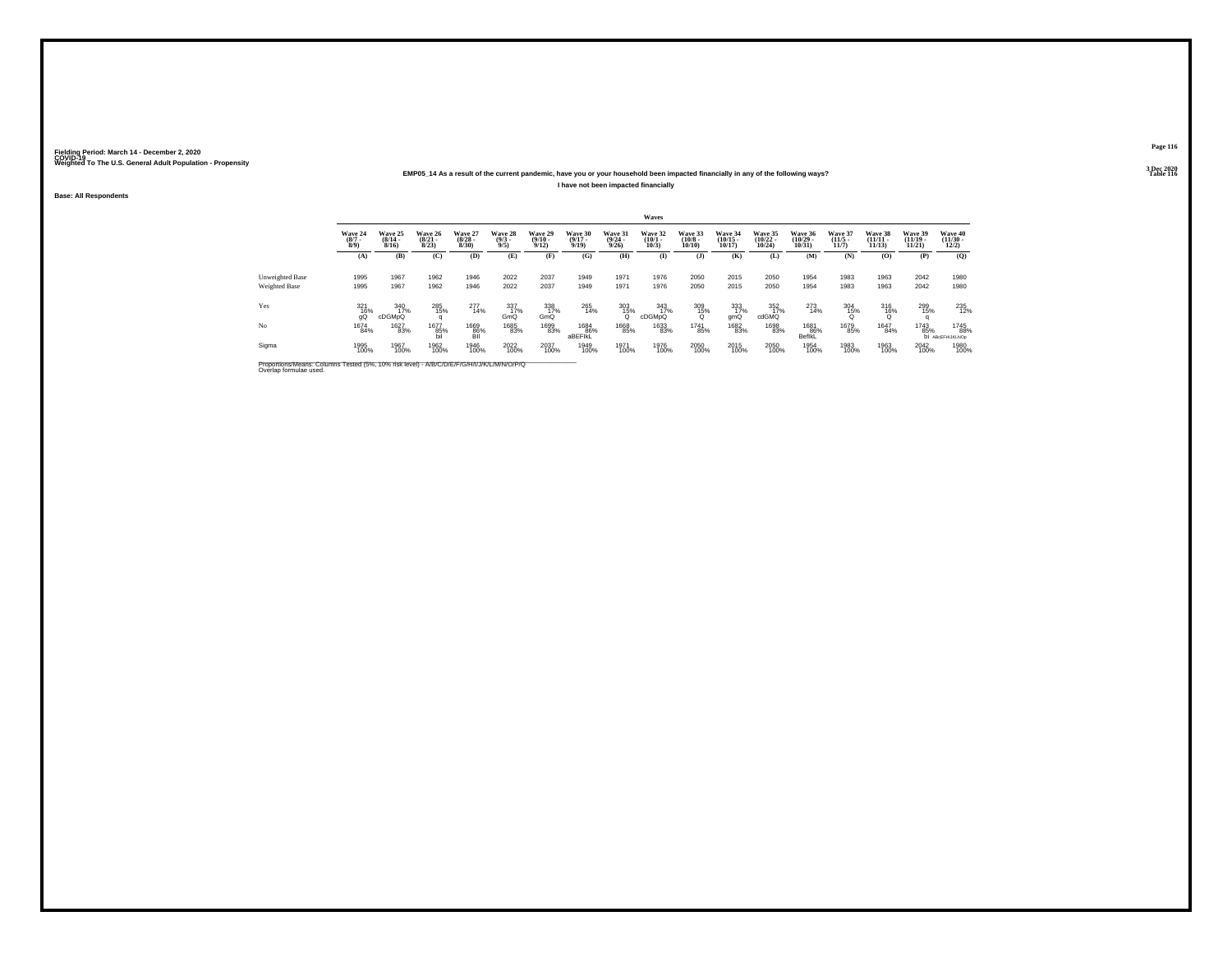#### **REV01 Are you planning any major purchases once things return to normal? Please select all that apply.Table 117**

**Base: All Respondents**

|                                                                                                                         |                                     |                                  |                                  |                                 |                                   |                                                              |                                              |                                           | Waves                        |                               |                                  |                               |                                  |                             |                                         |                                 |                              |
|-------------------------------------------------------------------------------------------------------------------------|-------------------------------------|----------------------------------|----------------------------------|---------------------------------|-----------------------------------|--------------------------------------------------------------|----------------------------------------------|-------------------------------------------|------------------------------|-------------------------------|----------------------------------|-------------------------------|----------------------------------|-----------------------------|-----------------------------------------|---------------------------------|------------------------------|
|                                                                                                                         | Wave 24<br>(8/7 -<br>8/9)           | Wave 25<br>$(8/14 -$<br>8/16     | Wave 26<br>$\frac{(8/21)}{8/23}$ | Wave 27<br>$\binom{8/28}{8/30}$ | Wave 28<br>$(9/3 -$<br>9/5        | Wave 29<br>$(9/10 -$<br>9/12                                 | Wave 30<br>(9/17<br>9/19                     | Wave 31<br>$\frac{(9/24 - 9/26)}{9/26}$   | Wave 32<br>$(10/1 -$<br>10/3 | Wave 33<br>$(10/8 -$<br>10/10 | Wave 34<br>10/17                 | Wave 35<br>(10/22 -<br>10/24) | Wave 36<br>(10/29 -<br>10/31)    | Wave 37<br>(11/5<br>11/7)   | Wave 38<br>$(11/11 -$<br>11/13          | Wave 39<br>(11/19 -<br>11/21    | Wave 40<br>(11/30 -<br>12/2) |
|                                                                                                                         | (A)                                 | (B)                              | (C)                              | (D)                             | (E)                               | (F)                                                          | (G)                                          | (H)                                       | $\bf{I}$                     | $($ $)$                       | (K)                              | (L)                           | (M)                              | (N)                         | (0)                                     | (P)                             | (Q)                          |
| <b>Unweighted Base</b><br><b>Weighted Base</b>                                                                          | 1995<br>1995                        | 1967<br>1967                     | 1962<br>1962                     | 1946<br>1946                    | 2022<br>2022                      | 2037<br>2037                                                 | 1949<br>1949                                 | 1971<br>1971                              | 1976<br>1976                 | 2050<br>2050                  | 2015<br>2015                     | 2050<br>2050                  | 1954<br>1954                     | 1983<br>1983                | 1963<br>1963                            | 2042<br>2042                    | 1980<br>1980                 |
| Going on vacation/<br>travelling                                                                                        | $^{703}_{35\%}$                     | 686<br>$\frac{35}{5}$ %          | $^{680}_{35\%}$                  | $^{668}_{34\%}$                 | 609<br>30%                        | $\begin{array}{c} 767 \\ 38\% \\ \mathrm{dEILP} \end{array}$ |                                              | 679 801<br>35% 41% E ABCDEGIJKLNPg<br>41% | 647<br>33%                   | $\frac{712}{35\%}$            | <sup>735</sup><br>37%<br>Ei      | 691<br>34%<br>е               | 750<br>38%<br>bcDEgljLP          |                             | 695 771<br>35% 39% E ABCDEGIJLNP<br>39% | 687<br>34%<br>e                 | $\frac{733}{37\%}$           |
| Buying new clothes                                                                                                      | 594<br>EfLOP                        | 620<br>dEFILNOP                  | 563<br>29%<br>$\circ$            | 543<br>28%                      | 520<br>26%                        | 544<br>27%                                                   | 670<br>34%<br>ACDEFUKLMNOPO aCDEFIKLNOPO     | 658<br>33%                                | 539<br>27%                   | 611<br>ELOP                   | 587<br>$^{29}_{e}$               | 533<br>26%                    | 594<br>80% EFiLnOP               | 536<br>27%                  | 495<br>25%                              | 530<br>26%                      | 567<br>29%<br>$\circ$        |
| Buying gifts for my friends $\!/\,{\rm family}$                                                                         | $\frac{392}{20\%}$                  | 486<br>25%<br><b>ACDEfiLNOPa</b> | 414<br>21%                       | 413<br>21%                      | $^{409}_{20\%}$                   | $^{441}_{22\%}$                                              | 478<br>25%<br><b>AcdELNOPg</b>               | 444<br>23%<br>a                           | $\frac{463}{23\%}$<br>Aelnp  | 444<br>22%                    | 506<br>25%<br><b>ACDEFILNOPQ</b> | $^{421}_{21\%}$               | 486<br>25%<br><b>ACDEfiLNOPa</b> | $^{406}_{20\%}$             | 405<br>21%                              | 414<br>20%                      | 422 %                        |
| Personal electronics (e.g.,<br>phone, tablet, voice<br>assistant)                                                       | 420 <sub>21%</sub>                  | 414<br>21%                       | 415<br>21%                       | 393<br>20%                      | 387<br>19%                        | 433<br>21%                                                   | 478<br>25%<br>abcDEfljkLOq                   | $^{464}_{24\%}$<br>dEILo                  | 396<br>20%                   | 440<br>21%                    | 430<br>21%                       | $^{410}_{20\%}$               | 447<br>$\frac{23}{1}$            | $463$<br>$23%$<br>dEilo     | $\frac{399}{20\%}$                      | $^{463}_{-23\%}$                | 418                          |
| Buying new household<br>goods, furniture or<br>appliances                                                               | 444<br>22%                          | 445<br>23%                       | 447<br>23%                       | 427<br>22%                      | 424<br>21%                        | 461<br>23%                                                   | 429<br>22%                                   | 464<br>24%<br><b>liLNoq</b>               | 398<br>20%                   | 422<br>21%                    | 437<br>22%                       | 402<br>20%                    | 472<br>24%<br>eIJLNOQ            | 395<br>20%                  | 394<br>20%                              | 439<br>22%                      | 401<br>20%                   |
| Buying a car                                                                                                            | 401<br>20%<br>Е                     | $\frac{422}{21}\%$<br>CE         | $^{354}_{18\%}$                  | 383<br>20%<br>$\mathbf e$       | 340<br>17%                        | $^{402}_{\,20\%}$<br>e                                       | 412 %<br>сE                                  | 382<br>19%                                | 385<br>19%<br>е              | 397<br>19%                    | 381<br>19%                       | 409 %<br>е                    | $^{404}_{21\%}$<br>Е             | 393<br>20%<br>$\mathbf e$   | 368<br>19%                              | $^{408}_{20\%}$<br>$\mathbf{e}$ | 393<br>20%<br>$\bullet$      |
| Attending a concert or<br>sporting event                                                                                | 364<br>18%<br>n                     | 358<br>18%<br>n.                 | 338<br>17%                       | 326<br>17%                      | 340<br>17%                        | 368<br>18%                                                   | 401<br>21%<br>CDEJLNP                        | 410<br>21%<br><u>CDEIJLNP</u>             | 354<br>18%                   | 345<br>17%                    | 405<br>20%<br>CDEJLNP            | 342<br>17%                    | 389<br>20%<br>DeiLNP             | 308<br>16%                  | 375<br>19%<br><b>Np</b>                 | 325<br>16%                      | 385<br>$\frac{19}{N}$        |
| Home office supplies<br>and/or equipment (e.g.<br>standing desk, computer<br>monitor, headset etc.)                     | 264<br>13%                          | 283<br>14%                       | $^{252}_{13\%}$                  | 287<br>15%<br>fq                | 276<br>14%                        | 247<br>12%                                                   | 292<br>15%<br>Fq                             | 275<br>14%                                | 266<br>13%                   | 292 14%                       | $^{273}_{14\%}$                  | 293<br>14%                    | $^{254}_{13\%}$                  | 256<br>13%                  | $^{275}_{14\%}$                         | $\frac{300}{15\%}$<br>fq        | 242<br>12%                   |
| Buying a house                                                                                                          | 225<br>11%                          | <sup>190</sup> 10%               | 205<br>10%                       | <sup>225</sup> <sub>12%</sub>   | $^{256}_{13\%}$<br><b>BfhiLOp</b> | 206<br>10%                                                   | <sup>243</sup> <sub>12%</sub><br><b>BfLo</b> | 202<br>10%                                | 205<br>10%                   | 215<br>10%                    | 216                              | $^{190}_{9\%}$                | 223                              | 235<br>bL                   | $^{194}_{10\%}$                         | 213%                            | 237<br>12%<br>bL             |
| Equipment and/or gear for<br>outdoor activities/sports<br>(e.g., bike, hiking and<br>camping gear, sports<br>equipment) | <sup>213</sup> <sub>11%</sub>       | 249<br>13%<br>q                  | $^{270}_{14\%}$<br>AÍO           | 273<br>14%<br>AflnQ             | $\frac{246}{12\%}$                | 237<br>12%                                                   | $^{282}_{14\%}$<br>AFInQ                     | 240<br>12%                                | 220<br>11%                   | 280<br>14%<br>Aio             | 298<br>15%<br>AeFhINQ            | 260<br>13%<br>q               | $^{251}_{13\%}$                  | $^{230}_{\hphantom{1}12\%}$ | $^{253}_{13\%}$                         | $^{262}_{13\%}$                 | 199<br>10%                   |
| Other major purchase                                                                                                    | $141$ <sub>7%</sub><br><b>DEFNo</b> | $\frac{125}{6}\%$<br>E           | $^{118}_{6\%}$<br>E              | $^{99}_{5\%}$                   | $\frac{83}{4\%}$                  | $\frac{99}{5%}$                                              | $^{130}_{7\%}$<br>Ef                         | $141$ <sub>7%</sub><br><b>DEFNo</b>       | $^{110}_{6\%}$<br>е          | $^{119}_{6\%}$<br>е           | $^{135}_{7\%}$<br>Ef             | 142/7%<br>dEFno               | $^{119}_{6\%}$<br>Е              | $101 \atop 5\%$             | $102 \atop 5\%$                         | $^{123}_{6\%}$<br>Ε             | $138$ <sub>7%</sub><br>dEFno |
| Not planning a purchase                                                                                                 | 540<br>27%                          | 517<br>26%                       | 560<br>29%                       | 569                             | 665<br>29% 33°<br>33%             | 568<br>28%<br>h.                                             | 531<br>27%                                   | 485<br>25%                                | 590<br>30%<br>bH             | 612<br>30%                    | 558<br>28%                       | 635<br>31%<br><b>ABaHkn</b>   | 555<br>28%<br>н                  | 547<br>28%                  | 558<br>$^{28\%}$                        | 629<br>31%<br>aBgHn             | 582<br>$^{29}_{H}$           |
| Sigma                                                                                                                   | 4702<br>236%                        | 4796<br>244%                     | 4615<br>235%                     | 4606<br>237%                    | 4554<br>225%                      | 4774<br>234%                                                 | 5024<br>258%                                 | 4967<br>252%                              | 4571%                        | 4889<br>238%                  | 4961<br>246%                     | 4730<br>231%                  | $^{4944}_{\  \, 253\%}$          | 4564<br>230%                | 4588<br>234%                            | 4792<br>235%                    | 4716<br>238%                 |

Proportions/Means: Columns Tested (5%, 10% risk level) - *N'B/C/D/E/F/G/H/I/J/K/L/M/N/O/P/Q*<br>Overlap formulae used.

**Page 117**3 Dec 2020<br>Table 117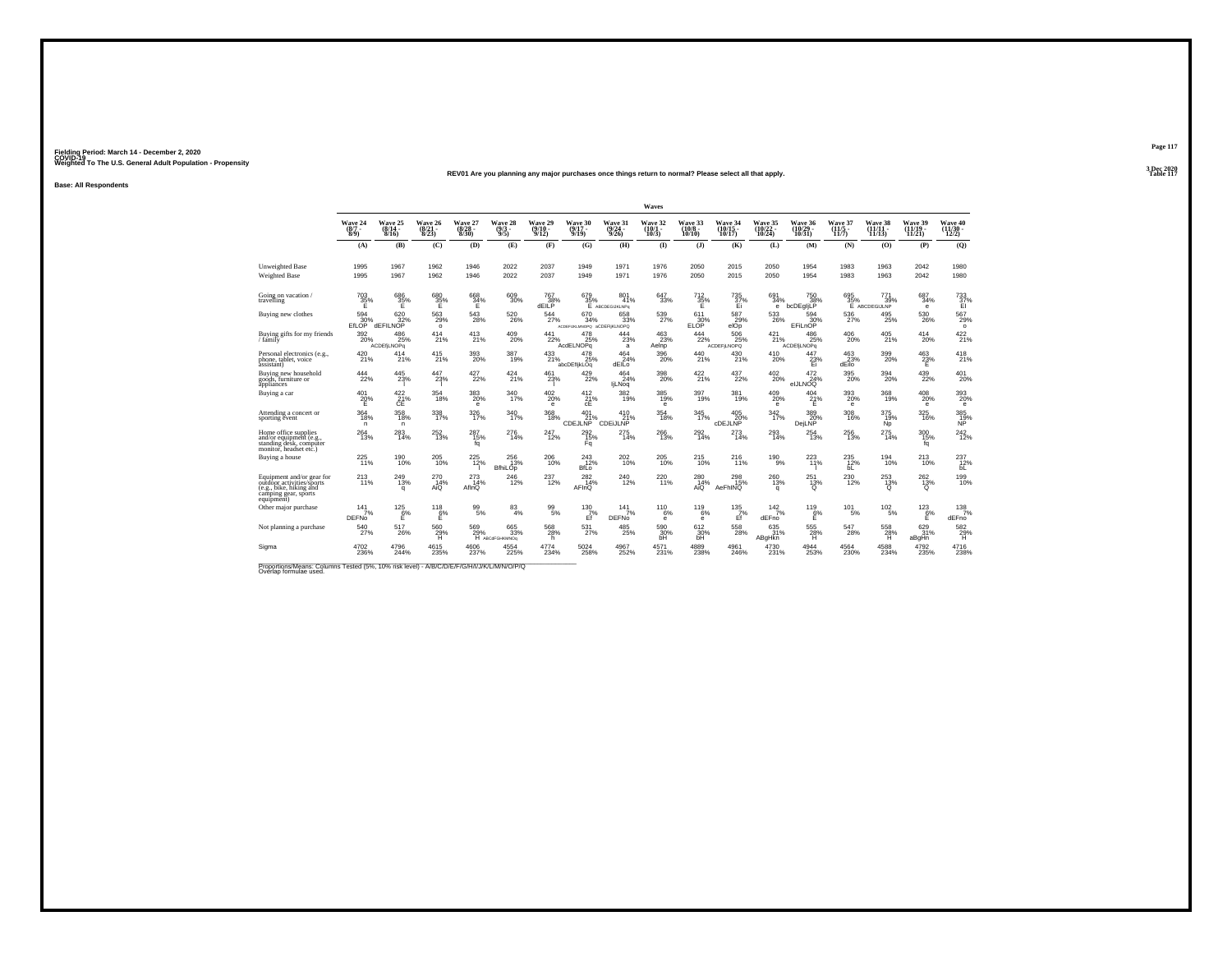#### **REV01 Are you planning any major purchases once things return to normal? Please select all that apply.Table 118**

**Base: Planning A Major Purchase**

|                                                                                                                         |                            |                              |                                  |                                  |                                |                              |                                         |                                       | Waves                        |                                |                                  |                                 |                                            |                             |                                |                                       |                                   |
|-------------------------------------------------------------------------------------------------------------------------|----------------------------|------------------------------|----------------------------------|----------------------------------|--------------------------------|------------------------------|-----------------------------------------|---------------------------------------|------------------------------|--------------------------------|----------------------------------|---------------------------------|--------------------------------------------|-----------------------------|--------------------------------|---------------------------------------|-----------------------------------|
|                                                                                                                         | Wave 24<br>$(8/7 -$<br>8/9 | Wave 25<br>$(8/14 -$<br>8/16 | Wave 26<br>$\frac{(8/21)}{8/23}$ | Wave 27<br>$\frac{(8/28)}{8/30}$ | Wave 28<br>$\frac{(9/3)}{9/5}$ | Wave 29<br>$(9/10 -$<br>9/12 | Wave 30<br>$(9/17 -$<br>9/19            | Wave 31<br>$\frac{(9/24)}{9/26}$      | Wave 32<br>$(10/1 -$<br>10/3 | Wave 33<br>$(10/8 -$<br>10/10  | Wave 34<br>(10/15<br>10/17       | Wave 35<br>(10/22 -<br>10/24)   | Wave 36<br>$\frac{(10/29 - 10/31)}{10/31}$ | Wave 37<br>(11/5 -<br>11/7) | Wave 38<br>$(11/11 -$<br>11/13 | Wave 39<br>$(11/19 -$<br>11/21        | Wave 40<br>$\frac{(11/30)}{12/2}$ |
|                                                                                                                         | (A)                        | (B)                          | (C)                              | (D)                              | (E)                            | (F)                          | (G)                                     | (H)                                   | $($ $\blacksquare$           | $($ $)$                        | (K)                              | (L)                             | (M)                                        | (N)                         | (0)                            | (P)                                   | (Q)                               |
| Unweighted Base<br>Weighted Base                                                                                        | 1493<br>1455               | 1478<br>1450                 | 1441<br>1402                     | 1415<br>1377                     | 1411<br>1357                   | 1517<br>1469                 | 1476<br>1418                            | 1521<br>1486                          | 1414<br>1386                 | 1469<br>1438                   | 1531<br>1457                     | 1515<br>1415                    | 1429<br>1399                               | 1472<br>1436                | 1471<br>1405                   | 1461<br>1413                          | 1492<br>1398                      |
| Going on vacation<br>travelling                                                                                         | 703<br>48%                 | $^{686}_{\ 47\%}$            | 680<br>48%                       | 668<br>49%                       | $609 \atop 45\%$               | <sup>767</sup> 52%<br>BEgi   | 679<br>48%                              | 801<br>54%<br><b>ABCDEGILNP</b>       | $647}_{47\%$                 | $^{712}_{49\%}$<br>$\mathbf e$ | $^{735}_{~50\%}$                 | 691<br>49%                      | 750 54%<br><b>ABCDEGIINP</b>               | $^{695}_{48\%}$             | 771<br>55%<br>ABCDEGIJKLNP     | $^{687}_{49\%}$                       | 733<br>52%<br>BEgi                |
| Buying new clothes                                                                                                      | 594<br>41%<br>$\Omega$     | 620<br>43%<br>eFiLNOP        | 563<br>$^{40\%}_{0}$             | 543<br>39%<br>$\circ$            | 520<br>38%                     | 544<br>37%                   | 670<br>47%<br>AbCDEFIKLmNOPO CDEFIKLNOP | 658<br>44%                            | 539<br>39%                   | 611<br>42%<br>eFINOD           | 587<br>$^{40\%}_{0}$             | 533<br>38%                      | 594<br>eFINOP                              | 536<br>37%                  | 495<br>35%                     | 530<br>38%                            | 567<br>$^{41%}_{0}$               |
| Buying gifts for my friends<br>/ family                                                                                 | $\frac{392}{27\%}$         | 486<br>34%<br>AcINOp         | $^{414}_{30\%}$                  | $\substack{413 \\ 30\%}$         | $^{409}_{30\%}$                | $\substack{441 \\ 30\%}$     | 478<br>34%<br>AcINOp                    | $^{444}_{\phantom{1}\phantom{1}30\%}$ | $\frac{463}{33\%}$<br>AcNOp  | 444<br>31%                     | $^{506}_{35\%}$<br>a ACDEFHLNOPa | $^{421}_{30\%}$                 | 486<br>35%<br><b>ACDEFHLNOPa</b>           | $^{406}_{28\%}$             | $^{405}_{29\%}$                | $^{414}_{29\%}$                       | 422 30%                           |
| Personal electronics (e.g.,<br>phone, tablet, voice<br>àssistant)                                                       | $^{420}_{29\%}$            | 414<br>29%                   | 415<br>30%                       | 393<br>29%                       | 387<br>28%                     | $^{433}_{\,\,29\%}$          | 478<br>34%<br><b>ABcDEfIKLO</b>         | 464<br>31%                            | 396<br>29%                   | $\frac{440}{31\%}$             | 430 <sub>30%</sub>               | $^{410}_{29\%}$                 | $^{447}_{32\%}$                            | $463 \over 32\%$<br>$\circ$ | 399<br>28%                     | 463<br>33%<br>abdeio                  | $^{418}_{30\%}$                   |
| Buying new household<br>goods, furniture or<br>appliances                                                               | 444<br>31%                 | 445<br>31%                   | 447<br>32%<br>no                 | 427<br>31%                       | 424<br>31%<br>n                | 461<br>31%<br>n.             | 429<br>30%                              | 464<br>31%<br>n                       | 398<br>29%                   | 422<br>29%                     | 437<br>30%                       | 402<br>28%                      | 472<br>34%<br><b>ILNOQ</b>                 | 395<br>27%                  | 394<br>28%                     | 439<br>31%                            | 401<br>29%                        |
| Buying a car                                                                                                            | 401<br>28%                 | 422/29%<br>ce                | $^{354}_{25\%}$                  | $\frac{383}{28\%}$               | 340<br>25%                     | $^{402}_{27\%}$              | $^{412}_{29\%}$<br>ce                   | 382<br>26%                            | 385<br>28%                   | 397<br>28%                     | 381<br>26%                       | 409 %<br>ce                     | $^{404}_{29\%}$<br>$\bullet$               | 393<br>27%                  | 368<br>26%                     | $^{408}_{29\%}$<br>$\mathbf e$        | 393<br>28%                        |
| Attending a concert or<br>sporting event                                                                                | 364<br>25%<br>n.           | 358<br>25%                   | 338<br>24%                       | 326<br>24%                       | 340<br>25%<br>n.               | 368<br>25%<br>$\mathsf{n}$   | 401<br>28%<br>bcDilNP                   | 410<br>28%<br>dNP                     | 354<br>26%<br>N              | 345<br>24%                     | 405<br>28%<br>cdilNP             | 342<br>24%                      | 389<br>28%<br>cdilNP                       | 308<br>21%                  | 375<br>27%<br>N <sub>p</sub>   | 325<br>23%                            | 385<br>28%<br>dNP                 |
| Home office supplies<br>and/or equipment (e.g.<br>standing desk, computer<br>monitor. headset etc.)                     | $^{264}_{\bf 18\%}$        | $^{283}_{19\%}$              | 252<br>18%                       | 287%<br>Fa                       | 276<br>20%                     | $^{247}_{17\%}$              | $^{292}_{21\%}$<br>Fa                   | 275<br>18%                            | <sup>266</sup><br>19%        | $^{292}_{20\%}$                | $^{273}_{19\%}$                  | $^{293}_{21\%}$<br>Fa           | $^{254}_{\ 18\%}$                          | $^{256}_{18\%}$             | $275 \atop 20\%$               | 300 21%<br>Fng                        | 242                               |
| Buying a house                                                                                                          | 225<br>15%                 | $^{190}_{13\%}$              | 205<br>15%                       | 225<br>16%                       | 256<br>19%<br>bl aBCFHIJKLOP   | 206<br>14%                   | $^{243}_{17\%}$<br><b>BfHLo</b>         | 202<br>14%                            | 205<br>15%                   | <sup>215</sup> <sub>15%</sub>  | <sup>216</sup> <sub>15%</sub>    | $^{190}_{13\%}$                 | $^{223}_{16\%}$<br>b                       | 235<br>16%<br>ы             | $^{194}_{14\%}$                | $^{213}_{15\%}$                       | 237<br>Bhlo                       |
| Equipment and/or gear for<br>outdoor activities/sports<br>(e.g., bike, hiking and<br>camping gear, sports<br>equipment) | 213<br>15%                 | $^{249}_{17\%}$<br>q         | 270<br>19%<br>AfinQ              | 273<br>AFHINQ <sup>%</sup>       | $^{246}_{18\%}$ aQ             | 237<br>16%                   | $^{282}_{20\%}$<br>AFhINQ               | $^{240}_{\,16\%}$                     | $^{220}_{16\%}$              | 280<br>19%<br>AfhinQ           | 298<br>20%<br>AbFHINQ            | $^{260}_{18\%}$                 | $^{251}_{18\%}$ aQ                         | $^{230}_{16\%}$             | $^{253}_{18\%}$ aQ             | $^{262}_{\substack{19 \\ \text{AQ}}}$ | 199<br>14%                        |
| Other major purchase                                                                                                    | 141<br>10%<br>dEENo        | $^{125}_{9%}$<br>E           | 118<br>8%<br>e                   | $\frac{99}{7\%}$                 | $\frac{83}{6\%}$               | $\frac{99}{7\%}$             | $^{130}_{-9\%}$<br>Ff                   | $^{141}_{9\%}$<br>dEFn                | $^{110}_{8\%}$               | $^{119}_{8\%}$<br>$\mathbf e$  | $^{135}_{.9\%}$<br>Efn           | $^{142}_{10\%}$<br><b>DEFNO</b> | $^{119}_{8\%}$<br>е                        | $101$ <sub>7%</sub>         | 102/7%                         | $^{123}_{9\%}$<br>$\mathbf{e}$        | 138<br>10%<br>dEFNo               |
| Sigma                                                                                                                   | 4162<br>286%               | 4278<br>295%                 | 4055<br>289%                     | 4036<br>293%                     | 3889<br>287%                   | 4206<br>286%                 | 4493<br>317%                            | 4482<br>302%                          | 3982<br>287%                 | 4277<br>297%                   | 4403<br>302%                     | 4095<br>289%                    | 4389<br>314%                               | 4018<br>280%                | 4030<br>287%                   | 4163<br>295%                          | 4134<br>296%                      |

Proportions/Means: Columns Tested (5%, 10% risk level) - *N\B/C/D/E/F/G/H/I/J/K/L/M/N/O/P/Q*<br>Overlap formulae used.

**Page 1183 Dec 2020<br>Table 118**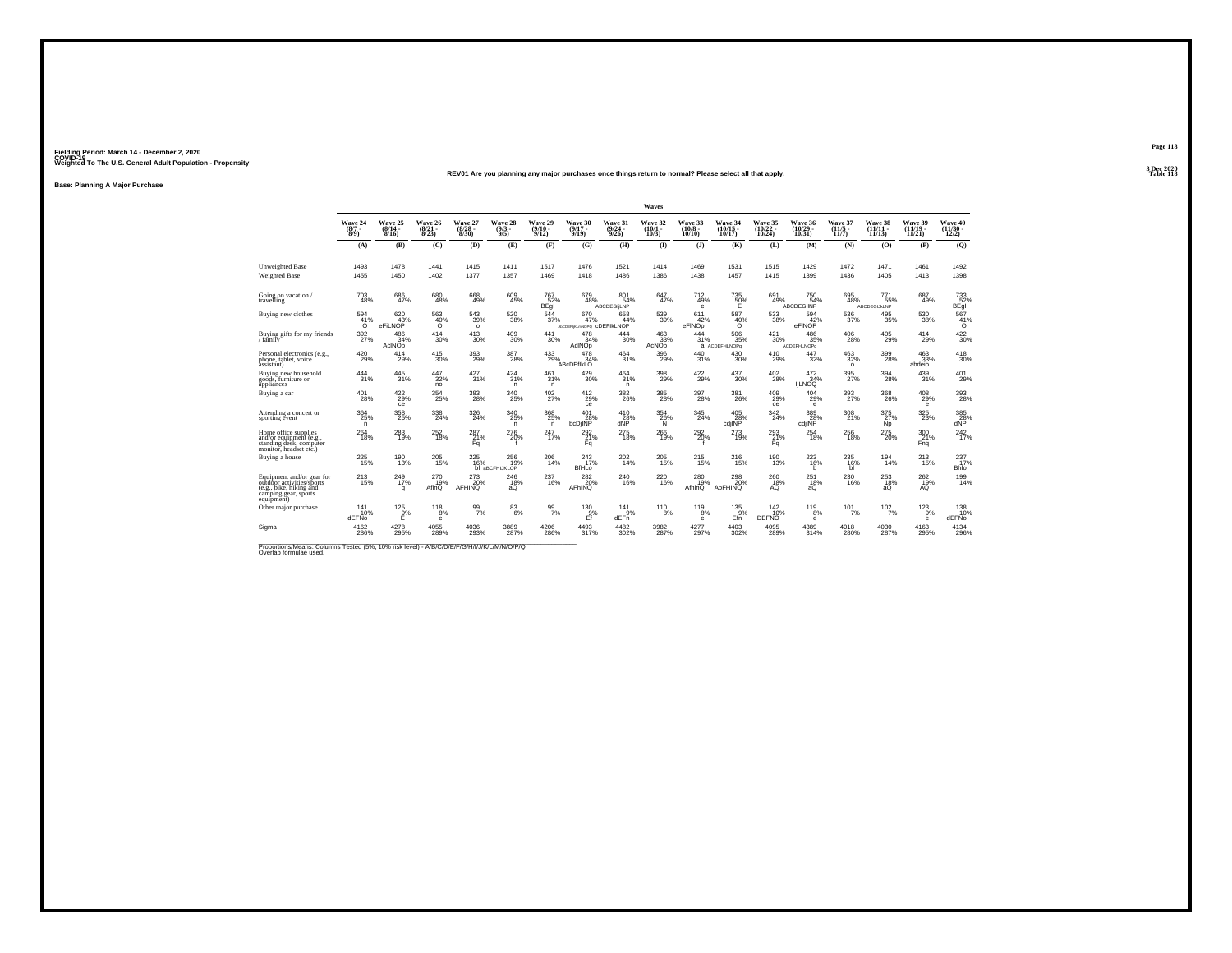#### **Q15 How concerned are you about the impact coronavirus (COVID-19) has on the following?Summary Of Concerned**

**Base: All Respondents**

|                                                   |                                 |                                         |                                       |                                                                      |                               |                                  |                                  |                                  | Waves                           |                                  |                                            |                                   |                                   |                                  |                                    |                                   |                                                 |
|---------------------------------------------------|---------------------------------|-----------------------------------------|---------------------------------------|----------------------------------------------------------------------|-------------------------------|----------------------------------|----------------------------------|----------------------------------|---------------------------------|----------------------------------|--------------------------------------------|-----------------------------------|-----------------------------------|----------------------------------|------------------------------------|-----------------------------------|-------------------------------------------------|
|                                                   | Wave 24<br>$\binom{8/7}{8/9}$   | Wave 25<br>$\frac{(8/14 - 8/16)}{8/16}$ | Wave 26<br>$\frac{(8/21)}{8/23}$      | Wave 27<br>$\binom{8/28}{8/30}$                                      | Wave 28<br>$\binom{9/3}{9/5}$ | Wave 29<br>$\frac{(9/10)}{9/12}$ | Wave 30<br>$\frac{(9/17)}{9/19}$ | Wave 31<br>$\frac{(9/24)}{9/26}$ | Wave 32<br>$\binom{10/1}{10/3}$ | Wave 33<br>$\binom{10/8}{10/10}$ | Wave 34<br>$\frac{(10/15 - 10/17)}{10/17}$ | Wave 35<br>$\binom{10/22}{10/24}$ | Wave 36<br>$\binom{10/29}{10/31}$ | Wave 37<br>$\frac{(11/5)}{11/7}$ | Wave 38<br>$\frac{(11/11)}{11/13}$ | Wave 39<br>$\binom{11/19}{11/21}$ | Wave 40<br>$\frac{(11/30 - 12/2)}{12/2}$        |
|                                                   | (A)                             | (B)                                     | (C)                                   | (D)                                                                  | (E)                           | (F)                              | (G)                              | (H)                              | $\mathbf{I}$                    | $($ $)$                          | (K)                                        | (L)                               | (M)                               | (N)                              | (0)                                | (P)                               | (Q)                                             |
| Unweighted Base                                   | 1995                            | 1967                                    | 1962                                  | 1946                                                                 | 2022                          | 2037                             | 1949                             | 1971                             | 1976                            | 2050                             | 2015                                       | 2050                              | 1954                              | 1983                             | 1963                               | 2042                              | 1980                                            |
| Weighted Base                                     | 1995                            | 1967                                    | 1962                                  | 1946                                                                 | 2022                          | 2037                             | 1949                             | 1971                             | 1976                            | 2050                             | 2015                                       | 2050                              | 1954                              | 1983                             | 1963                               | 2042                              | 1980                                            |
| The American economy                              | 1734<br>87%                     | 1722<br>88%<br>DEIINP DEfGILMNP         | 1688<br>86%<br>DeiNo                  | 1616<br>83%                                                          | 1686<br>83%                   | 1732<br>85%                      | 1651<br>85%<br>n                 | 1711<br>87%<br>DEIINP            | 1647<br>83%                     | 1755<br>86%<br>dÑ                | 1723<br>86%<br>Ñ                           | 1726<br>84%                       | 1655<br>85%<br>n                  | 1625<br>82%                      | 1679<br>86%                        | 1703<br>83%                       | 1690<br>85%                                     |
| The health of your older<br>friends and relatives | 1715<br>86%<br>DEFIJKLMNop      | 1674<br>85%<br><b>DEFILMN</b>           | 1667<br>85%<br><b>DEFILMN</b>         | 1591<br>82%<br>N                                                     | 1610<br>80%                   | 1648<br>81%                      | 1643<br>84%<br>EFIN              | 1671<br>85%<br>dEFIlmN           | 1607<br>81%                     | 1700<br>83%<br>EN                | 1670<br>83%<br>EN                          | <sup>1674</sup> 82%<br>N          | <sup>1604</sup> 82%               | 1551<br>78%                      | 1630<br>83%<br>EN                  | 1695<br>83%<br>EN                 | 1654<br>84%<br>EN                               |
| The health of the broader<br>American populace    | 1655<br>83%<br>bEFgIKLMNOPq     | 1576<br>80%<br>FÑ                       | 1615<br>82%<br>EFIKImNoP              | $\overset{1568}{\substack{81\%}}\overset{~}{\underset{\mathsf{EN}}}$ | <sup>1547</sup> 76%           | <sup>1608</sup> 79%              | 1553<br>80%<br>eN                | 1585<br>80%<br>EN                | 1545<br>78%                     | 1667<br>81%<br>EiÑo              | 1586<br>79%                                | <sup>1623</sup> 79%               | <sup>1545</sup> 79%<br>n          | <sup>1502</sup> 76%              | 1560<br>79%<br>еŇ                  | <sup>1602</sup> 78%               | $\underset{\substack{80\%\\ \text{EN}}}^{1587}$ |
| Your personal health                              | 1488<br>75%<br>EFKNOP           | 1423<br>72%                             | 1486<br>76%<br>E <b>bDEF</b> chlKLNOP | 1396<br>72%                                                          | 1330<br>66%                   | 1423<br>70%                      | 1405<br>72%                      | 1427<br>72%                      | 1414<br>72%                     | 1495<br>73%                      | 1415<br>70%                                | 1476<br>72%                       | 1454<br>74%<br><b>EFKNoP</b>      | 1389<br>70%                      | 1390<br>71%                        | 1436<br>70%                       | 1450<br>73%                                     |
| Your personal finances                            | 1374<br>69%<br><b>BEFIKLNOP</b> | 1257<br>64%                             | 1345<br>69%<br><b>BEFIKLNOP</b>       | <sup>1282</sup> 66%<br>en                                            | <sup>1256</sup> 62%           | 1300<br>64%                      | 1295<br>66%<br>Elnop             | 1301<br>66%<br>en                | 1279<br>65%                     | 1353<br>66%<br>en                | 1302<br>65%                                | 1290<br>63%                       | 1302<br>67%<br>EINop              | <sup>1240</sup> 63%              | 1235<br>63%                        | 1283<br>63%                       | 1356<br>69%<br><b>BEFIKLNOP</b>                 |

Proportions/Means: Columns Tested (5%, 10% risk level) - *N\B/C/D/E/F/G/H/I/J/K/L/M/N/O/P/Q*<br>Overlap formulae used.

**Page 119**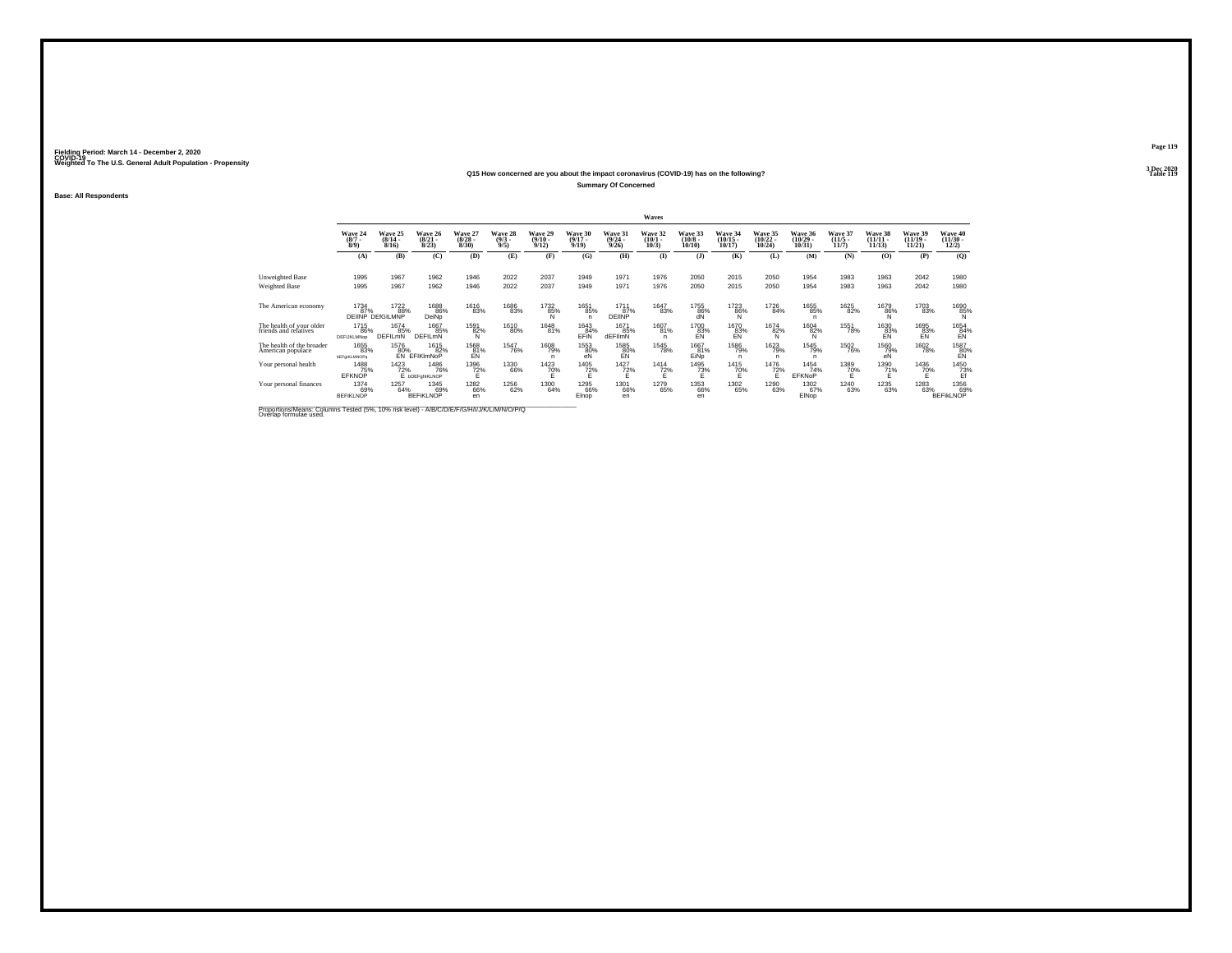### **Q15 How concerned are you about the impact coronavirus (COVID-19) has on the following?Summary Of Not At All/Not Very Concerned**

**Base: All Respondents**

|                                                   |                           |                              |                                 |                                 |                                 |                                 |                                  |                                  | <b>Waves</b>                    |                               |                                |                                |                                |                                  |                                    |                             |                                |
|---------------------------------------------------|---------------------------|------------------------------|---------------------------------|---------------------------------|---------------------------------|---------------------------------|----------------------------------|----------------------------------|---------------------------------|-------------------------------|--------------------------------|--------------------------------|--------------------------------|----------------------------------|------------------------------------|-----------------------------|--------------------------------|
|                                                   | Wave 24<br>$\binom{8}{7}$ | Wave 25<br>$(8/14 -$<br>8/16 | Wave 26<br>$\binom{8/21}{8/23}$ | Wave 27<br>$\binom{8/28}{8/30}$ | Wave 28<br>$\binom{9/3}{9/5}$   | Wave 29<br>$\binom{9/10}{9/12}$ | Wave 30<br>$\frac{(9/17)}{9/19}$ | Wave 31<br>$\frac{(9/24)}{9/26}$ | Wave 32<br>$(10/1 -$<br>10/3    | Wave 33<br>$(10/8 -$<br>10/10 | Wave 34<br>$(10/15 -$<br>10/17 | Wave 35<br>$(10/22 -$<br>10/24 | Wave 36<br>$(10/29 -$<br>10/31 | Wave 37<br>$\frac{(11/5)}{11/7}$ | Wave 38<br>$\frac{(11/11)}{11/13}$ | Wave 39<br>(11/19.<br>11/21 | Wave 40<br>$(11/30 -$<br>12/2) |
|                                                   | (A)                       | (B)                          | (C)                             | (D)                             | (E)                             | (F)                             | (G)                              | (H)                              | $\bf(I)$                        | $($ $\Gamma$                  | (K)                            | (L)                            | (M)                            | (N)                              | (0)                                | (P)                         | (Q)                            |
| Unweighted Base                                   | 1995                      | 1967                         | 1962                            | 1946                            | 2022                            | 2037                            | 1949                             | 1971                             | 1976                            | 2050                          | 2015                           | 2050                           | 1954                           | 1983                             | 1963                               | 2042                        | 1980                           |
| Weighted Base                                     | 1995                      | 1967                         | 1962                            | 1946                            | 2022                            | 2037                            | 1949                             | 1971                             | 1976                            | 2050                          | 2015                           | 2050                           | 1954                           | 1983                             | 1963                               | 2042                        | 1980                           |
| Your personal finances                            | 621<br>31%                | 710<br>36%<br>ACQ            | 617<br>31%                      | 664<br>34%                      | 766<br>38%<br>ACdGhiMQ          | 737<br>36%<br>ACQ               | 654<br>34%                       | 670<br>34%                       | 697<br>35%<br>Acq               | 697<br>34%                    | 713<br>35%<br>ACq              | 760<br>37%<br>ACgmQ            | 652<br>33%                     | 743<br>37%<br>ACdghjMQ           | 728<br>37%<br>ACgmQ                | 759<br>37%<br>ACqmQ         | 624<br>31%                     |
| Your personal health                              | 507<br>25%                | 544<br>28%                   | 476<br>24%                      | 550<br>28%                      | 692<br>34%<br>C ASCOFGHUKLMOPO  | $^{614}_{30\%}$<br>ACMa         | $^{544}_{28\%}$<br>$\mathbf{c}$  | $^{544}_{28\%}$<br>c             | 562<br>28%<br>Ċ                 | 555<br>27%                    | 60030%<br><b>ACM</b>           | 574<br>28%<br>C.               | 500<br>26%                     | 594<br>30%<br><b>ACM</b>         | 573<br>29%<br><b>ACm</b>           | 606<br>30%<br><b>ACM</b>    | 530<br>27%                     |
| The health of the broader<br>American populace    | 340<br>17%                | 391<br>20%                   | 347<br>18%                      | 378<br>19%                      | 475<br>24%<br><b>ABCDgHJoQ</b>  | $^{429}_{21\%}$                 | 396<br>20%<br>a                  | 386<br>20%                       | $^{431}_{\substack{22 \\ ACj}}$ | 383<br>19%                    | $^{429}_{21\%}$                | $^{427}_{21\%}$<br>Ac          | $^{409}_{21\%}$                | 481<br>24%<br>AC ABCDIGHJkImOQ   | 403<br>21%<br>Ac                   | 440<br>22%<br>ACi           | 393<br>20%                     |
| The health of your older<br>friends and relatives | 280<br>14%                | 293<br>15%                   | 295<br>15%                      | 355<br>18%<br>ABCh <sup>1</sup> | 412<br>20%<br><b>ABCGHJKOPO</b> | 389<br>19%<br>ABCGH             | 306<br>16%                       | $\frac{300}{15\%}$               | 369<br>19%<br>ABCqH             | 350<br>17%                    | 345<br>17%<br>А                | 376<br>18%<br>ABCh             | 350<br>18%<br>Abch             | 432<br>22%<br>АВСОБНЫКІМОРО      | 333<br>17%<br>a                    | 347<br>17%<br>a             | 326<br>16%                     |
| The American economy                              | 261<br>13%                | 245<br>12%                   | $^{274}_{14\%}$                 | 330<br>17%<br>ABCHi             | 336<br>17%<br>ABcH              | 305<br>15%                      | 298<br>15%<br>B                  | 260<br>13%                       | 329<br>17%<br>ABcH              | 295<br>14%                    | 292<br>14%                     | 324<br>16%<br>aBh              | 299<br>15%                     | 358<br>18%<br>B ABCFgHJKmOQ      | 284<br>14%                         | 339<br>17%<br>ABcH          | <sup>290</sup> <sub>15%</sub>  |

Proportions/Means: Columns Tested (5%, 10% risk level) - *N\B/C/D/E/F/G/H/I/J/K/L/M/N/O/P/Q*<br>Overlap formulae used.

**Page 1203 Dec 2020<br>Table 120** 

**Table 120**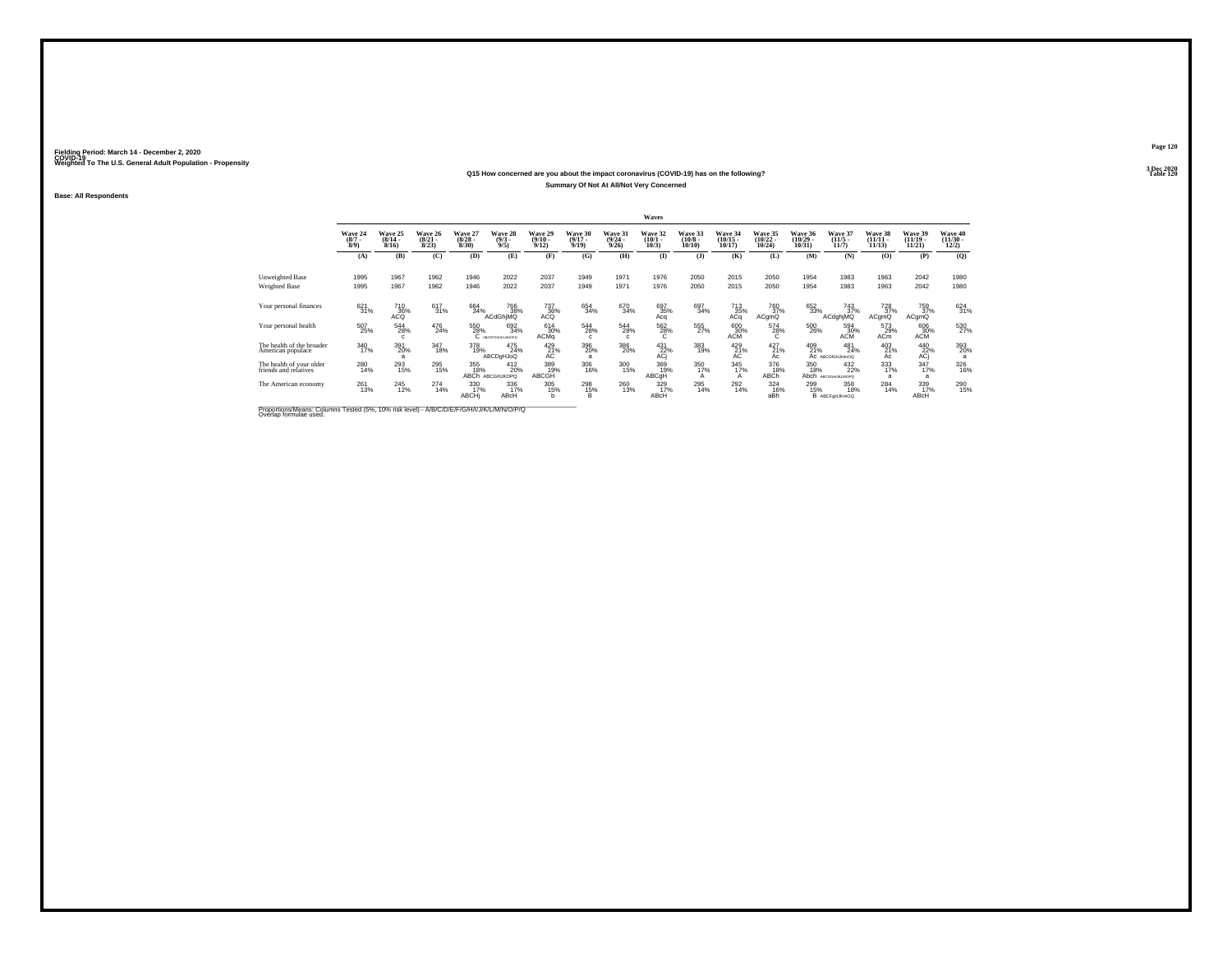**Base: All Respondents**

#### **Q15\_1 How concerned are you about the impact coronavirus (COVID-19) has on the following?Your personal health**

|                                                                                         |                                 |                                  |                                    |                                  |                                 |                                    |                                  |                                     | Waves                                   |                                                                      |                                   |                                |                                    |                              |                                |                                |                                          |
|-----------------------------------------------------------------------------------------|---------------------------------|----------------------------------|------------------------------------|----------------------------------|---------------------------------|------------------------------------|----------------------------------|-------------------------------------|-----------------------------------------|----------------------------------------------------------------------|-----------------------------------|--------------------------------|------------------------------------|------------------------------|--------------------------------|--------------------------------|------------------------------------------|
|                                                                                         | Wave 24<br>(8/7)<br>8/9         | Wave 25<br>$\frac{(8/14)}{8/16}$ | Wave 26<br>$\binom{8/21}{8/23}$    | Wave 27<br>$\binom{8/28}{8/30}$  | Wave 28<br>$\binom{9/3}{9/5}$   | Wave 29<br>$(9/10 -$<br>9/12       | Wave 30<br>$\frac{(9/17)}{9/19}$ | Wave 31<br>$\frac{(9/24)}{9/26}$    | Wave 32<br>$\binom{10/1}{10/3}$         | Wave 33<br>$\begin{smallmatrix} (10/8 & 10/10 & 0 \end{smallmatrix}$ | Wave 34<br>$\binom{10/15}{10/17}$ | Wave 35<br>$(10/22 -$<br>10/24 | Wave 36<br>$\binom{10/29}{10/31}$  | Wave 37<br>$(11/5 -$<br>11/7 | Wave 38<br>$(11/11 -$<br>11/13 | Wave 39<br>$(11/19 -$<br>11/21 | Wave 40<br>$\frac{(11/30 - 12/2)}{12/2}$ |
|                                                                                         | (A)                             | (B)                              | (C)                                | (D)                              | (E)                             | (F)                                | (G)                              | (H)                                 | $\bf{I}$                                | $($ $)$                                                              | (K)                               | (L)                            | (M)                                | (N)                          | (0)                            | (P)                            | (Q)                                      |
| Unweighted Base<br>Weighted Base                                                        | 1995<br>1995                    | 1967<br>1967                     | 1962<br>1962                       | 1946<br>1946                     | 2022<br>2022                    | 2037<br>2037                       | 1949<br>1949                     | 1971<br>1971                        | 1976<br>1976                            | 2050<br>2050                                                         | 2015<br>2015                      | 2050<br>2050                   | 1954<br>1954                       | 1983<br>1983                 | 1963<br>1963                   | 2042<br>2042                   | 1980<br>1980                             |
| Very/Somewhat<br>Concerned (Net)                                                        | 1488<br>75%<br>EFKNOP           | 1423<br>72%                      | 1486<br>76%<br>E bDEFghIKLNOP      | 1396<br>72%                      | 1330<br>66%                     | 1423<br>70%                        | 1405<br>72%                      | 1427<br>$^{72\%}_{E}$               | 1414<br>72%                             | 1495<br>$7^{3}_{E}$ %                                                | 1415<br>70%                       | $^{1476}_{72\%}$               | 1454<br>74%<br>EFKNoP              | 1389<br>70%                  | 1390<br>71%<br>É               | 1436<br>70%                    | 1450<br>73%                              |
| Very concerned                                                                          | 796<br>40%<br><b>BDEFIKLNOP</b> | 697<br>35%                       | $844 \over 43\%$<br>Е врегоникимор | 688<br>35%                       | 626<br>31%                      | 686<br>34%                         | 718<br>37%<br>EiN                | <sup>719</sup> <sub>36%</sub><br>En | 657<br>33%                              | 759<br>37%<br>EfiN                                                   | <sup>701</sup> 35%<br>$\bullet$   | 709<br>35%                     | 784<br>40%<br><b>e</b> BDEFHIKLNOP | $\substack{648\\33\%}$       | 684<br>35%<br>Е                | 724<br>35%                     | 786<br>40%<br>E BDEFIKLNOP               |
| Somewhat concerned                                                                      | 692<br>35%                      | 726<br>37%<br>Cq                 | $\substack{642\\33\%}$             | <sup>708</sup> 36%<br>$\epsilon$ | <sup>704</sup> 35%              | <sup>737</sup> 36%<br>$\mathbf{c}$ | 687<br>35%                       | <sup>708</sup> 36%                  | <sup>757</sup> <sub>38%</sub><br>aCeMpQ | <sup>736</sup> 36%                                                   | <sup>713</sup> <sub>35%</sub>     | 767<br>37%<br>Cq               | 669<br>34%                         | 741<br>37%<br>Cа             | <sup>706</sup> 36%             | $^{711}_{35\%}$                | 664<br>34%                               |
| Not At All/Not Very<br>Concerned (Net)                                                  | $^{507}_{25\%}$                 | 544<br>28%<br>c                  | 476<br>24%                         | 550<br>28%                       | 692<br>34%<br>C ABCDFGHLHQANOPO | 614<br>30%<br>ACMa                 | 544<br>28%<br>c.                 | 544<br>28%<br>$\Omega$              | 562<br>$^{28\%}$                        | 555<br>27%                                                           | 600<br>30%<br>ACM                 | 574<br>28%<br>с                | $^{500}_{\phantom{1}26\%}$         | 594<br>30%<br>ACM            | 573<br>29%<br>AC <sub>m</sub>  | 606<br>30%<br><b>ACM</b>       | 530<br>27%                               |
| Not very concerned                                                                      | $\frac{341}{17\%}$              | 378<br>19%<br>Cmq                | $^{312}_{16\%}$                    | 352<br>18%                       | 459<br>23%<br>ABCDGHLLMnOPO     | 412<br>20%<br>aCjMQ                | 352<br>18%                       | 350<br>18%                          | 388<br>20%<br>CMQ                       | 358<br>17%                                                           | 416<br>21%<br>AChjMQ              | $\frac{377}{18\%}$             | 319<br>16%                         | 385<br>19%<br>Cma            | 376<br>19%<br>Cma              | 383<br>19%<br>$\mathbf{c}$     | 323<br>16%                               |
| Not at all concerned                                                                    | $^{166}_{8\%}$                  | $^{166}_{8\%}$                   | $^{164}_{8\%}$                     | 199<br>10%                       | 233<br><b>ABCIkm</b>            | 202<br>10%                         | 192<br>10%                       | 193<br>10%                          | $^{173}_{9\%}$                          | 197<br>10%                                                           | 184<br>9%                         | 197<br>10%                     | $^{181}_{9\%}$                     | 2091%<br>abc                 | 197<br>10%                     | $^{223}_{11\%}$<br>ABCi        | 207<br>10%<br>a                          |
| Sigma                                                                                   | 1995<br>100%                    | 1967<br>100%                     | 1962<br>100%                       | 1946<br>100%                     | 2022<br>100%                    | 2037<br>100%                       | 1949<br>100%                     | 1971<br>100%                        | 1976<br>100%                            | 2050<br>100%                                                         | 2015<br>100%                      | 2050<br>100%                   | 1954<br>100%                       | 1983<br>100%                 | 1963<br>100%                   | 2042<br>100%                   | 1980<br>100%                             |
| Proportions Means: Columns Tested (5%, 10% risk level) - MR/C/D/E/E/C/H/U/W/M/M/N/O/P/O |                                 |                                  |                                    |                                  |                                 |                                    |                                  |                                     |                                         |                                                                      |                                   |                                |                                    |                              |                                |                                |                                          |

Proportions/Means: Columns Tested (5%, 10% risk level) - *N'B/C/D/E/F/G/H/I/J/K/L/M/N/O/P/Q*<br>Overlap formulae used.

**Page 1213 Dec 2020<br>Table 121** 

**Particular Table 121**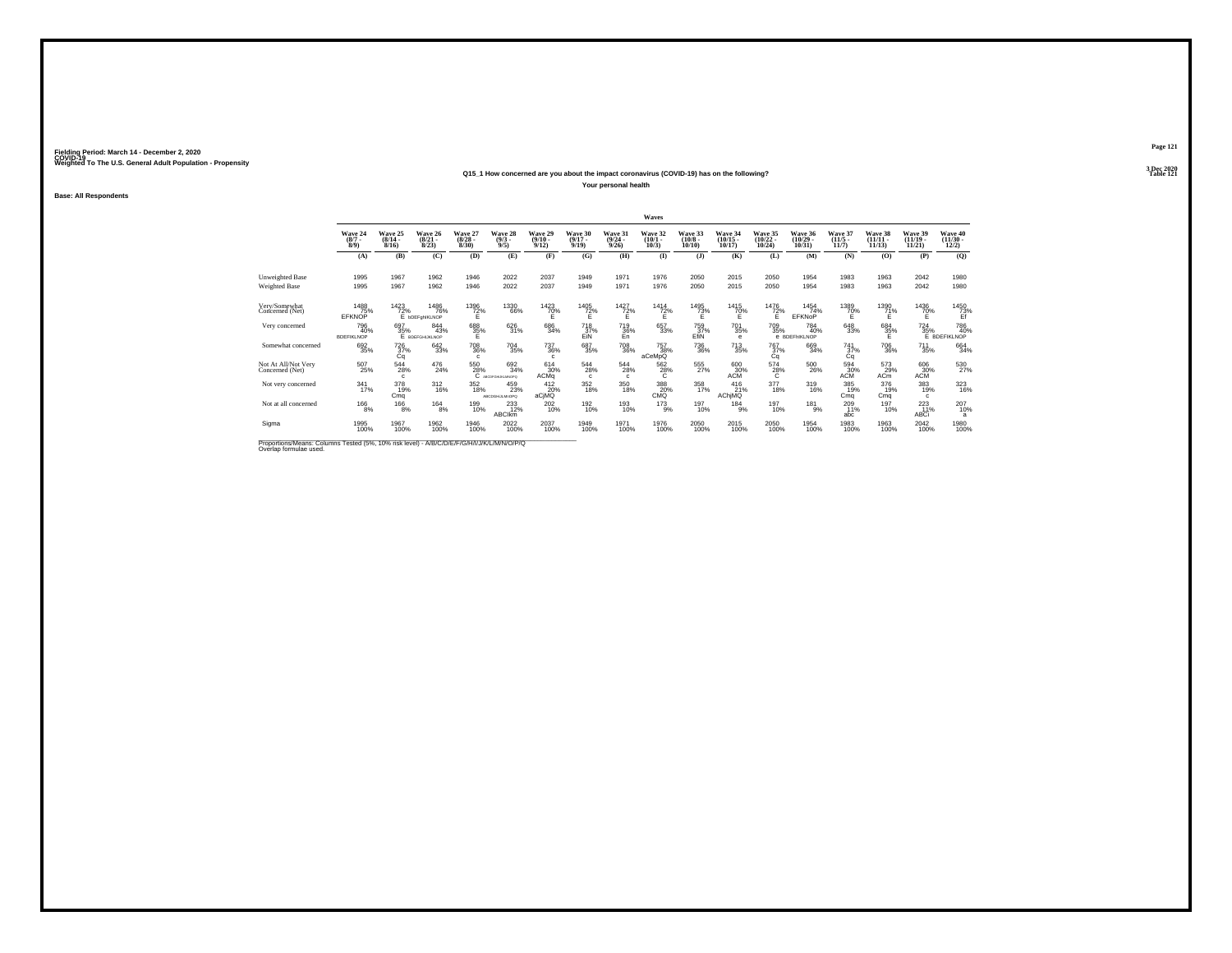#### **Q15\_2 How concerned are you about the impact coronavirus (COVID-19) has on the following?The health of your older friends and relatives**

**Base: All Respondents**

|                                                                                                                             |                                   |                               |                                          |                                 |                                     |                                 |                                  |                                         | Waves                                 |                                  |                                   |                                   |                                |                                     |                                |                                |                                              |
|-----------------------------------------------------------------------------------------------------------------------------|-----------------------------------|-------------------------------|------------------------------------------|---------------------------------|-------------------------------------|---------------------------------|----------------------------------|-----------------------------------------|---------------------------------------|----------------------------------|-----------------------------------|-----------------------------------|--------------------------------|-------------------------------------|--------------------------------|--------------------------------|----------------------------------------------|
|                                                                                                                             | Wave 24<br>$\binom{8}{7}$         | Wave 25<br>$(8/14 -$<br>8/16  | Wave 26<br>$\frac{(8/21)}{8/23}$         | Wave 27<br>$\binom{8/28}{8/30}$ | Wave 28<br>$\binom{9/3}{9/5}$       | Wave 29<br>$\binom{9/10}{9/12}$ | Wave 30<br>$\frac{(9/17)}{9/19}$ | <b>Wave 31</b><br>$\frac{(9/24)}{9/26}$ | Wave 32<br>$\binom{10/1}{10/3}$       | Wave 33<br>$\binom{10/8}{10/10}$ | Wave 34<br>$\binom{10/15}{10/17}$ | Wave 35<br>$\binom{10/22}{10/24}$ | Wave 36<br>$(10/29 -$<br>10/31 | Wave 37<br>$\frac{(11/5)}{11/7}$    | Wave 38<br>$(11/11 -$<br>11/13 | Wave 39<br>$(11/19 -$<br>11/21 | Wave 40<br>$\frac{(11/30 - 12/2)}{12/2}$     |
|                                                                                                                             | (A)                               | (B)                           | (C)                                      | (D)                             | (E)                                 | (F)                             | (G)                              | (H)                                     | $($ $\blacksquare$                    | $($ $)$                          | (K)                               | (L)                               | (M)                            | (N)                                 | (O)                            | (P)                            | (Q)                                          |
| <b>Unweighted Base</b>                                                                                                      | 1995                              | 1967                          | 1962                                     | 1946                            | 2022                                | 2037                            | 1949                             | 1971                                    | 1976                                  | 2050                             | 2015                              | 2050                              | 1954                           | 1983                                | 1963                           | 2042                           | 1980                                         |
| Weighted Base                                                                                                               | 1995                              | 1967                          | 1962                                     | 1946                            | 2022                                | 2037                            | 1949                             | 1971                                    | 1976                                  | 2050                             | 2015                              | 2050                              | 1954                           | 1983                                | 1963                           | 2042                           | 1980                                         |
| Very/Somewhat<br>Concerned (Net)                                                                                            | 1715<br>86%<br><b>DEFIJKLMNop</b> | 1674<br>85%<br><b>DEFILMN</b> | 1667<br>85%<br>DEFILMN                   | 1591<br>82%<br>N                | 1610<br>80%                         | 1648<br>81%                     | 1643<br>84%<br>EFIN              | 1671<br>85%<br>dEFIlmN                  | 1607<br>81%<br>n                      | 1700<br>83%<br>ΕÑ                | 1670<br>83%<br>EÑ                 | 1674<br>82%<br>N                  | 1604<br>82%<br>Ν               | 1551<br>78%                         | 1630<br>$E$ <sup>83%</sup>     | 1695<br>$E$ <sup>83%</sup>     | $\overset{1654}{\underset{\text{EN}}{84\%}}$ |
| Very concerned                                                                                                              | 1055<br>53%<br>DEFalKLNOP         | 975<br>50%                    | 1055<br>54%<br><b>dEfIKN BDEFGIKLNOP</b> | $\frac{893}{46\%}$              | 826<br>41%                          | 939<br>46%<br>En                | 954<br>49%<br><b>EIKN</b>        | 1022 %<br><b>DEFIKLNP</b>               | 873<br>44%<br>e                       | 1017<br>50%<br>dEfIKN            | 880<br>44%                        | 949<br>46%<br>En                  | 992<br>51%<br><b>DEFIKLN</b>   | 843<br>43%                          | 952<br>48%<br>EIKN             | 966<br>47%<br>EkN              | 1004<br>51%<br><b>DEFIKLN</b>                |
| Somewhat concerned                                                                                                          | 660<br>33%                        | 699<br>36%<br>CM              | 612/31%                                  | 698<br>36%                      | <sup>784</sup> 39%<br>CM ACFgHJIMOQ | 709<br>35%<br>cm                | 689<br>35%<br>CM                 | 649<br>33%                              | $^{734}_{37\%}$<br><b>ACHIMQ</b>      | 683<br>33%                       | 790<br>39%<br>AbCFaHJIMnOpQ       | 725<br>35%<br>CM                  | 612/31%                        | $^{708}_{36\%}$ CM                  | 678<br>35%<br>$\mathbf{C}$     | 729 36%<br>СM                  | 650<br>33%                                   |
| Not At All/Not Very<br>Concerned (Net)                                                                                      | 280<br>14%                        | $^{293}_{15\%}$               | $^{295}_{15\%}$                          | 355<br>18%<br><b>ABCh</b>       | 412<br>20%<br>ABCGHJKOPQ            | 389<br>19%<br>ABCGH             | $\frac{306}{16\%}$               | $^{300}_{\phantom{1}15\%}$              | 369<br>19%<br>ABCqH                   | 350<br>17%<br>А                  | 345<br>17%<br>А                   | 376<br>18%<br>ABCh                | 350<br>18%<br>Abch             | $^{432}_{22\%}$<br>ARCDOHLIKLMORO   | $333$<br>$17%$<br>a            | 347<br>17%<br>a                | 326<br>16%                                   |
| Not very concerned                                                                                                          | 199<br>10%                        | 189<br>10%                    | $^{206}_{10\%}$                          | $^{220}_{11\%}$                 | $^{240}_{12\%}$<br>bh               | 246<br>12%<br>bН                | 199<br>10%                       | $^{186}_{-9\%}$                         | $^{272}_{14\%}$<br><b>ABCdGHiLOPQ</b> | $^{232}_{11\%}$                  | $^{233}_{12\%}$                   | $^{227}_{11\%}$                   | $^{226}_{12\%}$                | $^{269}_{14\%}$<br><b>ABCGHIOPQ</b> | $^{212}_{11\%}$                | $^{210}_{10\%}$                | 204<br>10%                                   |
| Not at all concerned                                                                                                        | $^{81}_{4\%}$                     | $^{104}_{-5\%}$               | 89<br>5%                                 | $^{134}_{7\%}$<br>AbCI          | $^{173}_{9\%}$<br>ABCGHIJKMOQ       | $^{143}_{7\%}$<br>AbCl          | $^{106}_{-5\%}$                  | $^{115}_{6\%}$<br>a                     | $^{96}_{5\%}$                         | 118<br>6%<br>a                   | $^{111}_{6\%}$                    | $^{149}$ <sub>7%</sub><br>ABCglk  | $^{124}_{6\%}$                 | 164<br>8%<br>AC ABCGHIJKmog         | $^{122}_{6\%}$<br>Ac           | $^{137}_{7\%}$<br>AĆi          | 1226%<br>А                                   |
| Sigma                                                                                                                       | 1995<br>100%                      | 1967<br>100%                  | 1962<br>100%                             | 1946<br>100%                    | 2022<br>100%                        | 2037<br>100%                    | 1949<br>100%                     | 1971<br>100%                            | 1976<br>100%                          | 2050<br>100%                     | 2015<br>100%                      | 2050<br>100%                      | 1954<br>100%                   | 1983<br>100%                        | 1963<br>100%                   | 2042<br>100%                   | 1980<br>100%                                 |
| Descriptions # frames: Columnic エージョン d (FA/ - 4 OA/ - 2 ali local) A / D (C / D / E / D / D / A 14/ 14/ 8 4 4 1/ D / D / O |                                   |                               |                                          |                                 |                                     |                                 |                                  |                                         |                                       |                                  |                                   |                                   |                                |                                     |                                |                                |                                              |

Proportions/Means: Columns Tested (5%, 10% risk level) - *N'B/C/D/E/F/G/H/I/J/K/L/M/N/O/P/Q*<br>Overlap formulae used.

**Page 1223 Dec 2020<br>Table 122** 

**Particular Table 122 Table 122**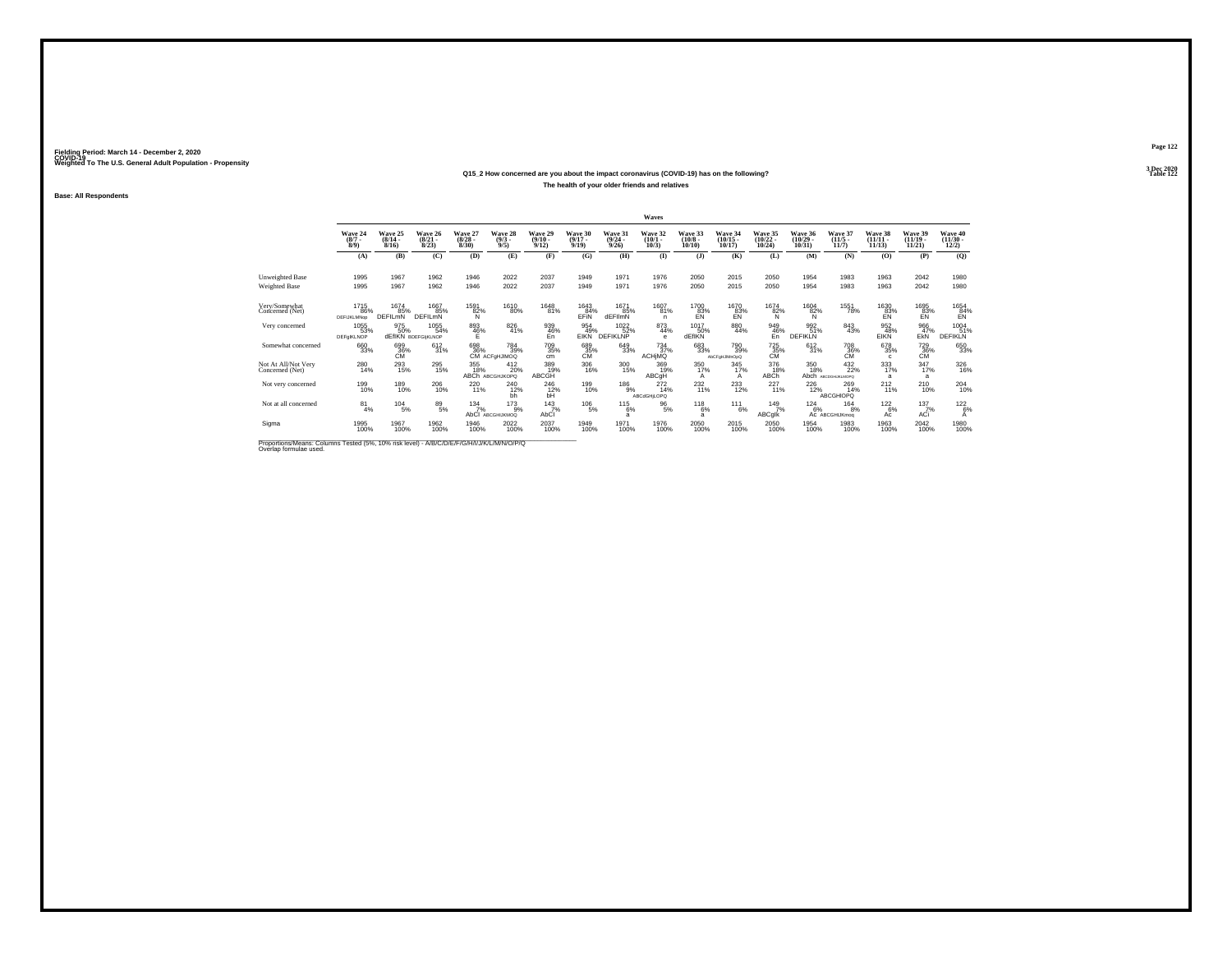### **Q15\_3 How concerned are you about the impact coronavirus (COVID-19) has on the following?The health of the broader American populace**

**Base: All Respondents**

|                                                                                          |                             |                                  |                                  |                                 |                               |                               |                               |                                  | Waves                        |                               |                                |                                |                                   |                                  |                                |                                |                                          |
|------------------------------------------------------------------------------------------|-----------------------------|----------------------------------|----------------------------------|---------------------------------|-------------------------------|-------------------------------|-------------------------------|----------------------------------|------------------------------|-------------------------------|--------------------------------|--------------------------------|-----------------------------------|----------------------------------|--------------------------------|--------------------------------|------------------------------------------|
|                                                                                          | Wave 24<br>$(8/7 -$<br>8/9) | Wave 25<br>$(8/14 -$<br>$8/16$ ) | Wave 26<br>$\frac{(8/21)}{8/23}$ | Wave 27<br>$\binom{8/28}{8/30}$ | Wave 28<br>$\binom{9/3}{9/5}$ | Wave 29<br>$(9/10 -$<br>9/12) | Wave 30<br>$(9/17 -$<br>9/19  | Wave 31<br>$\frac{(9/24)}{9/26}$ | Wave 32<br>$(10/1 -$<br>10/3 | Wave 33<br>$(10/8 -$<br>10/10 | Wave 34<br>$(10/15 -$<br>10/17 | Wave 35<br>$(10/22 -$<br>10/24 | Wave 36<br>$\binom{10/29}{10/31}$ | Wave 37<br>$\frac{(11/5)}{11/7}$ | Wave 38<br>$(11/11 -$<br>11/13 | Wave 39<br>$(11/19 -$<br>11/21 | Wave 40<br>$\frac{(11/30 - 12/2)}{12/2}$ |
|                                                                                          | (A)                         | (B)                              | (C)                              | (D)                             | (E)                           | (F)                           | (G)                           | (H)                              | $($ I                        | $($ $)$                       | (K)                            | (L)                            | (M)                               | (N)                              | (0)                            | (P)                            | (Q)                                      |
|                                                                                          |                             |                                  |                                  |                                 |                               |                               |                               |                                  |                              |                               |                                |                                |                                   |                                  |                                |                                |                                          |
| Unweighted Base                                                                          | 1995                        | 1967                             | 1962                             | 1946                            | 2022                          | 2037                          | 1949                          | 1971                             | 1976                         | 2050                          | 2015                           | 2050                           | 1954                              | 1983                             | 1963                           | 2042                           | 1980                                     |
| Weighted Base                                                                            | 1995                        | 1967                             | 1962                             | 1946                            | 2022                          | 2037                          | 1949                          | 1971                             | 1976                         | 2050                          | 2015                           | 2050                           | 1954                              | 1983                             | 1963                           | 2042                           | 1980                                     |
|                                                                                          |                             |                                  |                                  |                                 |                               |                               |                               |                                  |                              |                               |                                |                                |                                   |                                  |                                |                                |                                          |
| Very/Somewhat<br>Concerned (Net)                                                         | 1655<br>83%                 | 1576<br>80%                      | 1615<br>82%                      | 1568<br>81%                     | 1547<br>76%                   | 1608<br>79%                   | 1553<br>80%                   | 1585                             | 1545<br>78%                  | 1667<br>81%                   | 1586<br>79%                    | 1623<br>79%                    | 1545<br>79%                       | 1502<br>76%                      | 1560<br>79%                    | 1602<br>78%                    | 1587                                     |
|                                                                                          | <b>bEFaIKLMNOPa</b>         |                                  | EN EFIKIMNOP                     | EŃ.                             |                               |                               | eN                            | $E_{\text{EN}}^{80\%}$           |                              | EiNp                          | n                              | n.                             | n                                 |                                  | eÑ                             |                                | 80%                                      |
| Very concerned                                                                           | 852<br>43%                  | 793<br>40%                       | 835<br>43%                       | <sup>768</sup> 39%              | 668<br>33%                    | <sup>725</sup> 36%            | <sup>753</sup> <sub>39%</sub> | 805<br>41%                       | $^{724}_{37\%}$              | 825<br>40%                    | 770<br>38%                     | 788<br>38%                     | 801 41%                           | 661<br>33%                       | $^{732}_{37\%}$                | 815<br>40%                     | 806<br>41%                               |
|                                                                                          | EFgIKLNO                    | EFIN                             | EFGIKLNO                         | <b>FFN</b>                      |                               |                               | <b>FN</b>                     | EFINO                            | en                           | EFIN                          | EN                             | EN                             | FFIN <sub>0</sub>                 |                                  | En                             | EFN                            | EFIN                                     |
| Somewhat concerned                                                                       | 803<br>40%                  | 783<br>40%                       | 780<br>40%                       | 799<br>41%                      | 879<br>43%                    | 883<br>43%                    | 800<br>41%                    | 780<br>40%                       | 822/42%                      | 842 41%                       | 816<br>41%                     | $\substack{835 \\ 41\%}$       | $\substack{743 \\ 38\%}$          | $\frac{842}{42\%}$               | 828<br>42%                     | 787<br>39%                     | 781<br>39%                               |
|                                                                                          |                             |                                  |                                  |                                 | bchMPq                        | bchMPq                        |                               |                                  | m                            |                               |                                |                                |                                   | <b>MD</b>                        | Mp                             |                                |                                          |
| Not At All/Not Very                                                                      | 340<br>17%                  | 391                              | 347<br>18%                       | 378<br>19%                      | 475<br>24%                    | 429                           | 396                           | 386<br>20%                       | 431                          | 383<br>19%                    | 429                            | 427<br>21%                     | 409<br>21%                        | 481<br>24%                       | 403<br>21%                     | 440                            | 393<br>20%                               |
| Concerned (Net)                                                                          |                             | 20%<br>a                         |                                  |                                 | <b>ABCDgHJoQ</b>              | $AC^{21\%}$                   | 20%<br>$\overline{a}$         |                                  | $ACj$ <sup>22%</sup>         |                               | $A21$ %                        | Ac                             |                                   | AC ABCDIGHJkImOQ                 | Ac                             | $22\%$<br>ACj                  | a                                        |
| Not very concerned                                                                       | 230<br>12%                  | 261<br>13%                       | 239<br>12%                       | 246<br>13%                      | 281<br>14%                    | 277<br>14%                    | 290<br>15%                    | 266<br>14%                       | 317/16%                      | 257<br>13%                    | $^{312}_{15\%}$                | $^{271}_{13\%}$                | $^{271}_{14\%}$                   | 326<br>16%                       | $^{253}_{13\%}$                | 270<br>13%                     | 239<br>12%                               |
|                                                                                          |                             |                                  |                                  |                                 |                               |                               | Acq                           |                                  | AbCDfhJIOpQ                  |                               | <b>ACDJoQ</b>                  |                                |                                   | a ABCDefhJLmOPQ                  |                                |                                |                                          |
| Not at all concerned                                                                     | $^{110}_{6\%}$              | $^{130}_{7\%}$                   | $^{107}_{-5\%}$                  | 133/7%                          | 194<br>10%                    | 152/7%                        | $^{106}_{-5\%}$               | 119<br>6%                        | 114<br>6%                    | $^{127}_{6\%}$                | $^{117}_{6\%}$                 | 157                            | $^{138}_{7\%}$                    | $^{155}_{.8\%}$                  | 150 8%                         | 170 8%                         | $^{154}_{8\%}$                           |
|                                                                                          |                             |                                  |                                  |                                 | <b>ABCDfGHIJKIMo</b>          | acgi                          |                               |                                  |                              |                               |                                | 8%<br><b>ACGIK</b>             |                                   | <b>ACGIK</b>                     | <b>ACGik</b>                   | <b>ACGHIK</b>                  | <b>ACGik</b>                             |
| Sigma                                                                                    | 1995<br>100%                | 1967<br>100%                     | 1962<br>100%                     | 1946<br>100%                    | 2022<br>100%                  | 2037                          | 1949<br>100%                  | 1971<br>100%                     | 1976<br>100%                 | 2050<br>100%                  | 2015<br>100%                   | 2050<br>100%                   | 1954<br>100%                      | 1983<br>100%                     | 1963<br>100%                   | 2042<br>100%                   | 1980<br>100%                             |
|                                                                                          |                             |                                  |                                  |                                 |                               | 100%                          |                               |                                  |                              |                               |                                |                                |                                   |                                  |                                |                                |                                          |
| Proportions Means: Columns Tested (5%, 10% risk level) - A/B/C/D/E/E/C/H/I/T/M/L/M/D/D/O |                             |                                  |                                  |                                 |                               |                               |                               |                                  |                              |                               |                                |                                |                                   |                                  |                                |                                |                                          |

Proportions/Means: Columns Tested (5%, 10% risk level) - *N'B/C/D/E/F/G/H/I/J/K/L/M/N/O/P/Q*<br>Overlap formulae used.

**Page 123**3 Dec 2020<br>Table 123

**Table 123**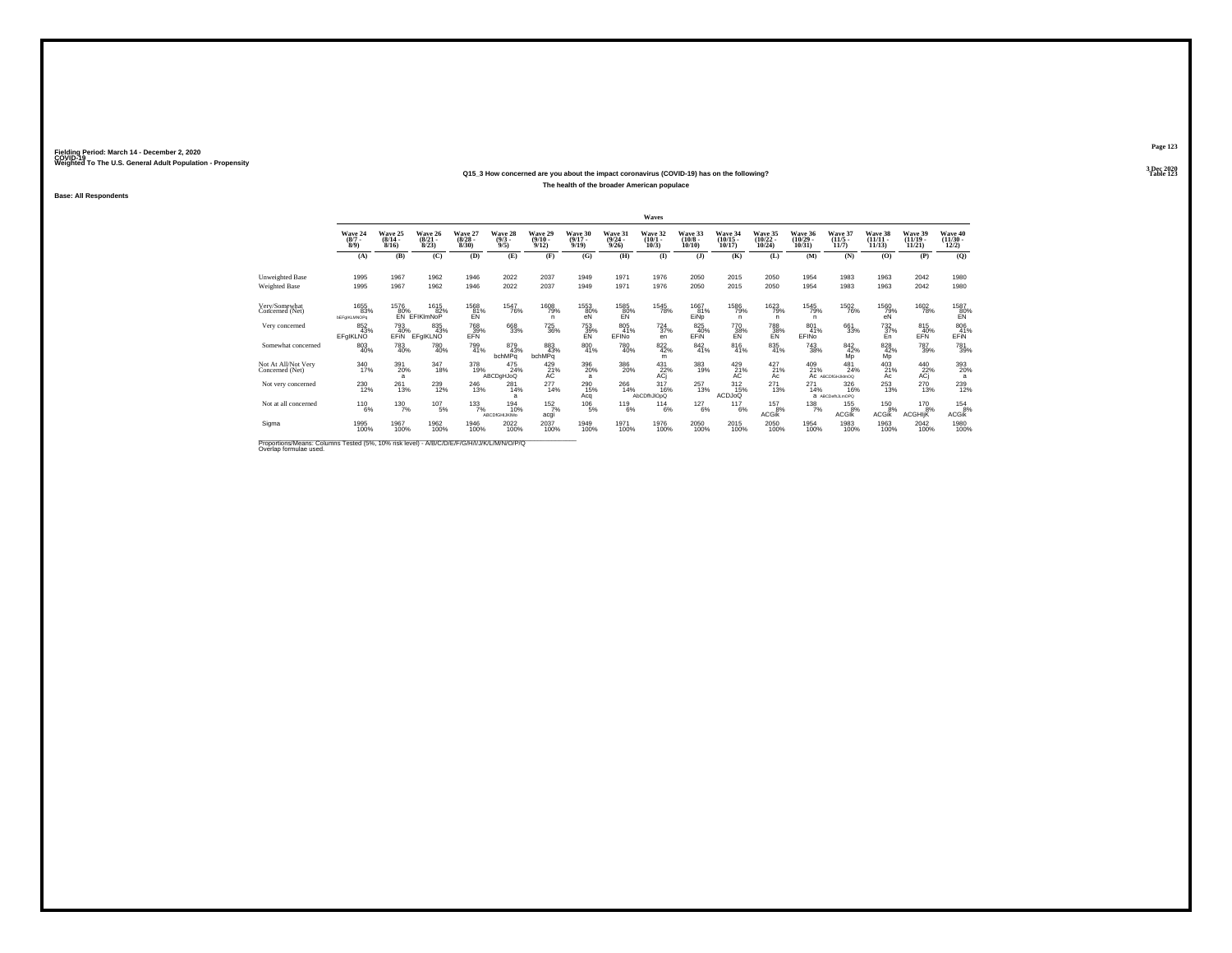### **Q15\_4 How concerned are you about the impact coronavirus (COVID-19) has on the following?**

**The American economy**

**Base: All Respondents**

|                                                                                                                     |                                |                                 |                                       |                                 |                               |                                  |                                    |                                  | Waves                        |                               |                                   |                                |                                   |                                        |                                    |                                   |                                          |
|---------------------------------------------------------------------------------------------------------------------|--------------------------------|---------------------------------|---------------------------------------|---------------------------------|-------------------------------|----------------------------------|------------------------------------|----------------------------------|------------------------------|-------------------------------|-----------------------------------|--------------------------------|-----------------------------------|----------------------------------------|------------------------------------|-----------------------------------|------------------------------------------|
|                                                                                                                     | Wave 24<br>$(8/7 -$<br>8/9     | Wave 25<br>$(8/14 -$<br>8/16    | Wave 26<br>$\frac{(8/21)}{8/23}$      | Wave 27<br>$\binom{8/28}{8/30}$ | Wave 28<br>$\binom{9/3}{9/5}$ | Wave 29<br>$\frac{(9/10)}{9/12}$ | Wave 30<br>$(9/17 -$<br>9/19       | Wave 31<br>$\frac{(9/24)}{9/26}$ | Wave 32<br>$(10/1 -$<br>10/3 | Wave 33<br>$(10/8 -$<br>10/10 | Wave 34<br>$\binom{10/15}{10/17}$ | Wave 35<br>$(10/22 -$<br>10/24 | Wave 36<br>$\binom{10/29}{10/31}$ | Wave 37<br>$\frac{(11/5)}{11/7}$       | Wave 38<br>$\frac{(11/11)}{11/13}$ | Wave 39<br>$\binom{11/19}{11/21}$ | Wave 40<br>$\frac{(11/30 - 12/2)}{12/2}$ |
|                                                                                                                     | (A)                            | (B)                             | (C)                                   | (D)                             | (E)                           | (F)                              | (G)                                | (H)                              | $($ $\blacksquare$           | $($ $\bf{J}$ )                | (K)                               | (L)                            | (M)                               | (N)                                    | (0)                                | (P)                               | (Q)                                      |
| Unweighted Base<br>Weighted Base                                                                                    | 1995<br>1995                   | 1967<br>1967                    | 1962<br>1962                          | 1946<br>1946                    | 2022<br>2022                  | 2037<br>2037                     | 1949<br>1949                       | 1971<br>1971                     | 1976<br>1976                 | 2050<br>2050                  | 2015<br>2015                      | 2050<br>2050                   | 1954<br>1954                      | 1983<br>1983                           | 1963<br>1963                       | 2042<br>2042                      | 1980<br>1980                             |
| Very/Somewhat<br>Concerned (Net)                                                                                    | 1734<br>87%                    | 1722<br>88%<br>DEIINP DEfGILMNP | 1688<br>86%<br>DeiNo                  | 1616<br>83%                     | 1686<br>83%                   | 1732<br>85%                      | 1651<br>85%<br>n                   | 1711<br>87%<br><b>DEINP</b>      | 1647<br>83%                  | 1755<br>86%<br>dÑ             | 1723<br>86%<br>N                  | 1726<br>84%                    | 1655<br>85%<br>n                  | 1625<br>82%                            | 1679<br>86%                        | 1703<br>83%                       | 1690<br>85%                              |
| Very concerned                                                                                                      | 1062<br>53%<br><b>DEFGIKLN</b> | 988<br>50%                      | 1061<br>54%<br>aiN <b>bDEFGIIKLNa</b> | $\frac{933}{48\%}$              | 958<br>47%                    | 986<br>48%<br>n.                 | 910<br>47%                         | 1018<br>52%<br><b>dEGIKLN</b>    | $\frac{926}{47\%}$           | 1030%<br>N                    | $\frac{944}{47\%}$                | 968<br>47%                     | 1015<br>52%<br><b>dEfGIKLN</b>    | 885<br>45%                             | 1007<br>51%<br>eGIKIN              | 1038<br>51%<br>giklN              | 989<br>50%<br>N                          |
| Somewhat concerned                                                                                                  | 672<br>34%                     | $^{734}_{37\%}$<br>aCMP         | 628<br>32%                            | 683<br>35%                      | <sup>728</sup> 36%<br>Cmp     | 746<br>37%<br>CMP                | <sup>741</sup> 38%<br><b>ACMOP</b> | $^{693}_{35\%}$                  | 721 <sub>37%</sub><br>CmP    | $^{725}_{35\%}$<br>c          | 779<br>39%<br>ACdhMOP             | 758 37%<br>CMP                 | 639<br>33%                        | 740<br>37%<br>aCMP                     | $\substack{672 \\ 34\%}$           | 665<br>33%                        | 701<br>35%<br>c                          |
| Not At All/Not Very<br>Concerned (Net)                                                                              | 261<br>13%                     | 245<br>12%                      | 274<br>14%                            | 330<br>17%<br>ABCH              | 336<br>17%<br>ABCH            | 305<br>15%<br>h                  | 298<br>$^{15\%}_{\sub{B}}$         | 260<br>13%                       | 329<br>17%<br>ABCH           | 295<br>14%                    | 292<br>14%                        | 324<br>16%<br>aBh              | 299                               | 358<br>15% 18%<br>B ABCFgHJKmOQ<br>18% | $^{284}_{14\%}$                    | 339<br>17%<br>ABCH                | 290<br>15%                               |
| Not very concerned                                                                                                  | $^{178}_{9\%}$                 | $^{167}_{8\%}$                  | 197<br>10%                            | $^{212}_{11\%}$<br>в            | $^{228}_{11\%}$<br>aBha       | $^{193}_{9\%}$                   | $^{206}_{11\%}$<br><b>b</b>        | $^{175}_{9\%}$                   | 219 <sub>0</sub><br>aBh      | $^{211}_{10\%}$               | 194<br>10%                        | 198<br>10%                     | $^{207}_{11\%}$<br>h              | $^{221}_{11\%}$<br>aBh                 | 196<br>10%                         | $^{241}_{12\%}$<br>ABfHQ          | 178<br>9%                                |
| Not at all concerned                                                                                                | $^{83}_{4\%}$                  | $^{78}_{4\%}$                   | $^{77}_{4\%}$                         | $^{118}_{6\%}$<br>ABChJo        | 108<br>5%                     | $^{112}_{-6\%}$<br>bc            | $\frac{92}{5\%}$                   | $\frac{86}{4%}$                  | 1106%<br>bcj                 | $^{84}_{4\%}$                 | $\frac{98}{5\%}$                  | $^{126}_{6\%}$<br>ABChJo       | $\frac{92}{5\%}$                  | $^{138}_{7\%}$<br>ABCGHJKMOP           | $^{88}_{4\%}$                      | 99%                               | $112_{6\%}$<br>bcj                       |
| Sigma                                                                                                               | 1995<br>100%                   | 1967<br>100%                    | 1962<br>100%                          | 1946<br>100%                    | 2022<br>100%                  | 2037<br>100%                     | 1949<br>100%                       | 1971<br>100%                     | 1976<br>100%                 | 2050<br>100%                  | 2015<br>100%                      | 2050<br>100%                   | 1954<br>100%                      | 1983<br>100%                           | 1963<br>100%                       | 2042<br>100%                      | 1980<br>100%                             |
| Proportions/Means: Columns Tested (5%, 10% risk level) - A/B/C/D/E/F/G/H/I/J/K/L/M/N/O/P/Q<br>Overlap formulae used |                                |                                 |                                       |                                 |                               |                                  |                                    |                                  |                              |                               |                                   |                                |                                   |                                        |                                    |                                   |                                          |

**Page 1243 Dec 2020<br>Table 124** 

**Table 124 Table 124**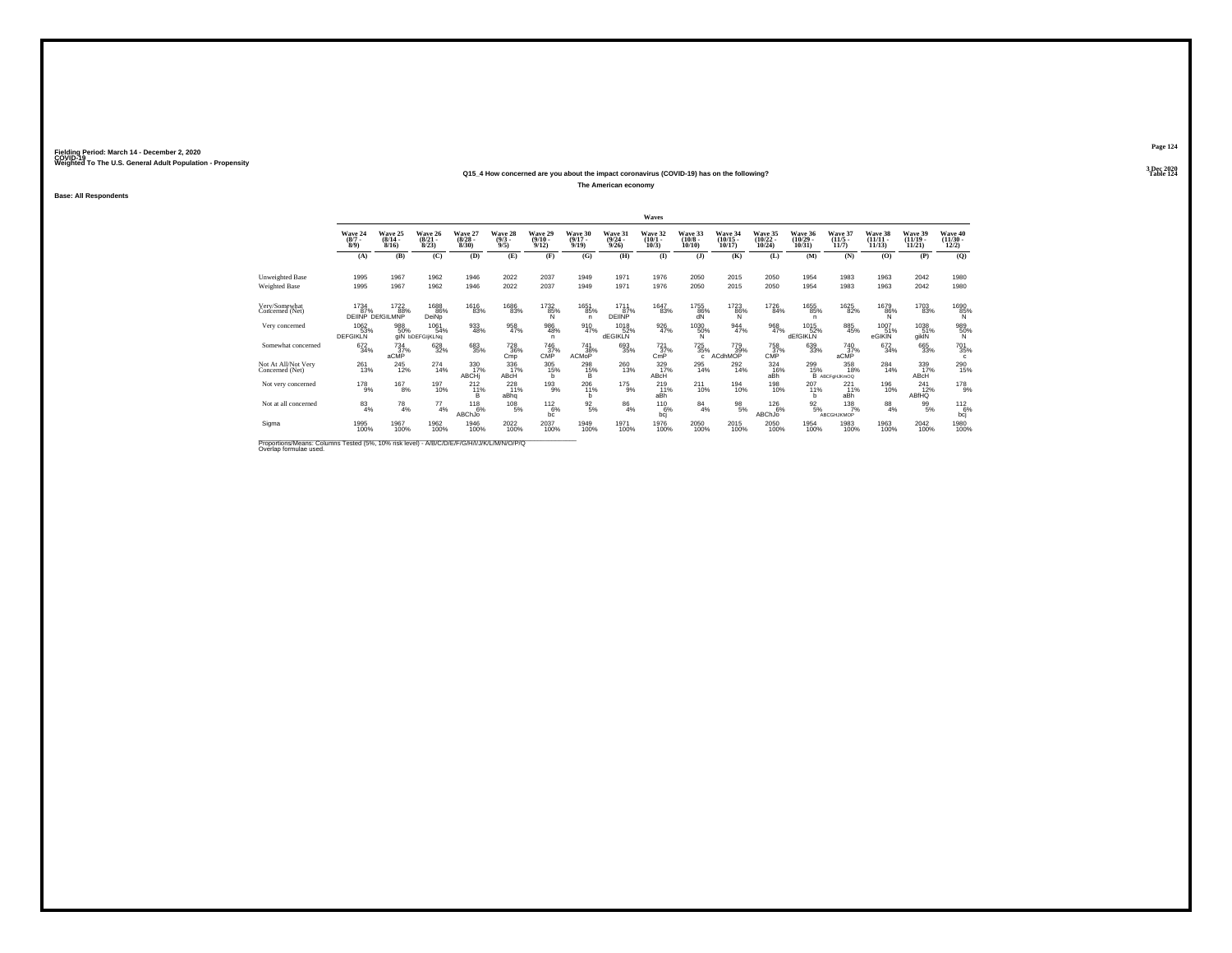### **Q15\_5 How concerned are you about the impact coronavirus (COVID-19) has on the following?**

**Your personal finances**

**Base: All Respondents**

|                                                                                                                     |                                             |                           |                                                |                                  |                               |                                         |                              |                                              | Waves                        |                                       |                                |                                     |                                |                               |                                   |                                |                                      |
|---------------------------------------------------------------------------------------------------------------------|---------------------------------------------|---------------------------|------------------------------------------------|----------------------------------|-------------------------------|-----------------------------------------|------------------------------|----------------------------------------------|------------------------------|---------------------------------------|--------------------------------|-------------------------------------|--------------------------------|-------------------------------|-----------------------------------|--------------------------------|--------------------------------------|
|                                                                                                                     | Wave 24<br>(8/7)<br>8/9                     | Wave 25<br>(8/14.<br>8/16 | Wave 26<br>$(8/21 -$<br>8/23                   | Wave 27<br>$\frac{(8/28)}{8/30}$ | Wave 28<br>$\binom{9/3}{9/5}$ | Wave 29<br>$\frac{(9/10 - 9/12)}{9/12}$ | Wave 30<br>$(9/17 -$<br>9/19 | Wave 31<br>$\frac{(9/24)}{9/26}$             | Wave 32<br>$(10/1 -$<br>10/3 | Wave 33<br>$\binom{10/8 - 10}{10/10}$ | Wave 34<br>$(10/15 -$<br>10/17 | Wave 35<br>$(10/22 -$<br>10/24      | Wave 36<br>$(10/29 -$<br>10/31 | Wave 37<br>$(11/5 -$<br>11/7  | Wave 38<br>$(11/11 -$<br>11/13    | Wave 39<br>$(11/19 -$<br>11/21 | Wave 40<br>$(11/30 -$<br>12/2)       |
|                                                                                                                     | (A)                                         | (B)                       | (C)                                            | (D)                              | (E)                           | (F)                                     | (G)                          | (H)                                          | $\bf{I}$                     | $($ $)$                               | (K)                            | (L)                                 | (M)                            | (N)                           | (O)                               | (P)                            | (Q)                                  |
| Unweighted Base<br>Weighted Base                                                                                    | 1995<br>1995                                | 1967<br>1967              | 1962<br>1962                                   | 1946<br>1946                     | 2022<br>2022                  | 2037<br>2037                            | 1949<br>1949                 | 1971<br>1971                                 | 1976<br>1976                 | 2050<br>2050                          | 2015<br>2015                   | 2050<br>2050                        | 1954<br>1954                   | 1983<br>1983                  | 1963<br>1963                      | 2042<br>2042                   | 1980<br>1980                         |
| Very/Somewhat<br>Concerned (Net)                                                                                    | 1374<br>69%<br><b>BEFIKLNOP</b>             | 1257<br>64%               | 1345<br>69%<br><b>BEFIKLNOP</b>                | 1282<br>66%<br>en                | 1256<br>62%                   | 1300<br>64%                             | 1295<br>66%<br>Elnop         | 1301<br>66%<br>en                            | 1279<br>65%                  | 1353<br>66%<br>en                     | 1302<br>65%                    | 1290<br>63%                         | 1302<br>67%<br>EINop           | 1240<br>63%                   | 1235<br>63%                       | 1283<br>63%                    | 1356<br>& 69%<br>BEFIKLNOP           |
| Very concerned                                                                                                      | 656<br>33%<br>Np                            | 629<br>32%                | <sup>711</sup> <sub>36%</sub><br>n aBdEFIkLNOP | 635<br>33%<br>Np                 | 606<br>30%                    | $\substack{633 \\ 31\%}$                | 662<br>34%<br>ENP            | 649<br>33%<br>Np                             | $614 \over 31\%$             | 687<br>34%<br>eNP                     | 658<br>33%<br>Np               | 66032%<br>N                         | 681<br>35%<br>EfiNoP           | 561<br>28%                    | 612/31%                           | 594<br>29%                     | <sup>704</sup> 36%<br><b>bEFINOP</b> |
| Somewhat concerned                                                                                                  | <sup>718</sup> <sub>36%</sub><br>BcefgjKLMO | 628<br>32%                | 634<br>32%                                     | 647<br>33%                       | 650<br>32%                    | 667<br>33%                              | $\substack{633 \\ 32\%}$     | 652<br>33%                                   | 665<br>34%                   | 666<br>32%                            | $\substack{644 \\ 32\%}$       | $\substack{630 \\ 31\%}$            | 622 %                          | 678<br>34%                    | 623<br>32%                        | 688<br>34%                     | 652<br>33%                           |
| Not At All/Not Very<br>Concerned (Net)                                                                              | 621<br>31%                                  | 710<br>ACQ                | 617<br>31%                                     | 664<br>34%                       | 766<br>38%<br>ACdGhiMQ        | $\frac{737}{36\%}$                      | 654<br>34%                   | 670<br>34%                                   | 697<br>35%<br>Acq            | 697<br>34%                            | $\frac{713}{35\%}$ ACq         | 760<br>37%<br>ACgmQ                 | 652<br>33%                     | $\frac{743}{37%}$<br>ACdghjMQ | 728<br>37%<br>ACgmQ               | 759<br>37%<br>ACgmQ            | $\frac{624}{31\%}$                   |
| Not very concerned                                                                                                  | $^{413}_{21\%}$                             | 457<br>23%<br>CQ          | 389<br>20%                                     | 409<br>21%                       | $^{436}_{22\%}$<br>$\alpha$   | $^{462}_{23\%}$<br>cQ                   | 423/22%<br>a                 | $^{415}_{21\%}$                              | 454<br>23%<br>cÓ             | $^{422}_{21\%}$                       | 445<br>22%<br>Q                | $^{433}_{21\%}$                     | $^{401}_{21\%}$                | $^{475}_{24\%}$               | 495<br>25%<br>aCdimQ ACDE gHJkLMQ | 508<br>25%<br>ACDegHJLMQ       | 366<br>18%                           |
| Not at all concerned                                                                                                | $^{208}_{10\%}$                             | $^{253}_{13\%}$           | $^{228}_{12\%}$                                | $^{255}_{13\%}$                  | 330<br>16%<br>ARCDIGHLIKM-ORO | $^{275}_{13\%}$<br>А                    | $^{231}_{12\%}$              | $^{255}_{\phantom{1}13\%}$<br>$\overline{a}$ | $^{243}_{12\%}$              | 274<br>13%<br>А                       | $^{268}_{13\%}$                | $\frac{327}{16\%}$<br>ABCDIGHIKMOPo | $^{250}_{13\%}$<br>а           | $^{268}_{14\%}$<br>A          | 233                               | $^{252}_{12\%}$                | 258<br>13%<br>a                      |
| Sigma                                                                                                               | 1995<br>100%                                | 1967<br>100%              | 1962<br>100%                                   | 1946<br>100%                     | 2022<br>100%                  | 2037<br>100%                            | 1949<br>100%                 | 1971<br>100%                                 | 1976<br>100%                 | 2050<br>100%                          | 2015<br>100%                   | 2050<br>100%                        | 1954<br>100%                   | 1983<br>100%                  | 1963<br>100%                      | 2042<br>100%                   | 1980<br>100%                         |
| Proportions/Means: Columns Tested (5%, 10% risk level) - A/B/C/D/E/F/G/H/I/J/K/L/M/N/O/P/Q<br>Overlap formulae used |                                             |                           |                                                |                                  |                               |                                         |                              |                                              |                              |                                       |                                |                                     |                                |                               |                                   |                                |                                      |

**Page 1253 Dec 2020<br>Table 125** 

**Particular Table 125 Table 125**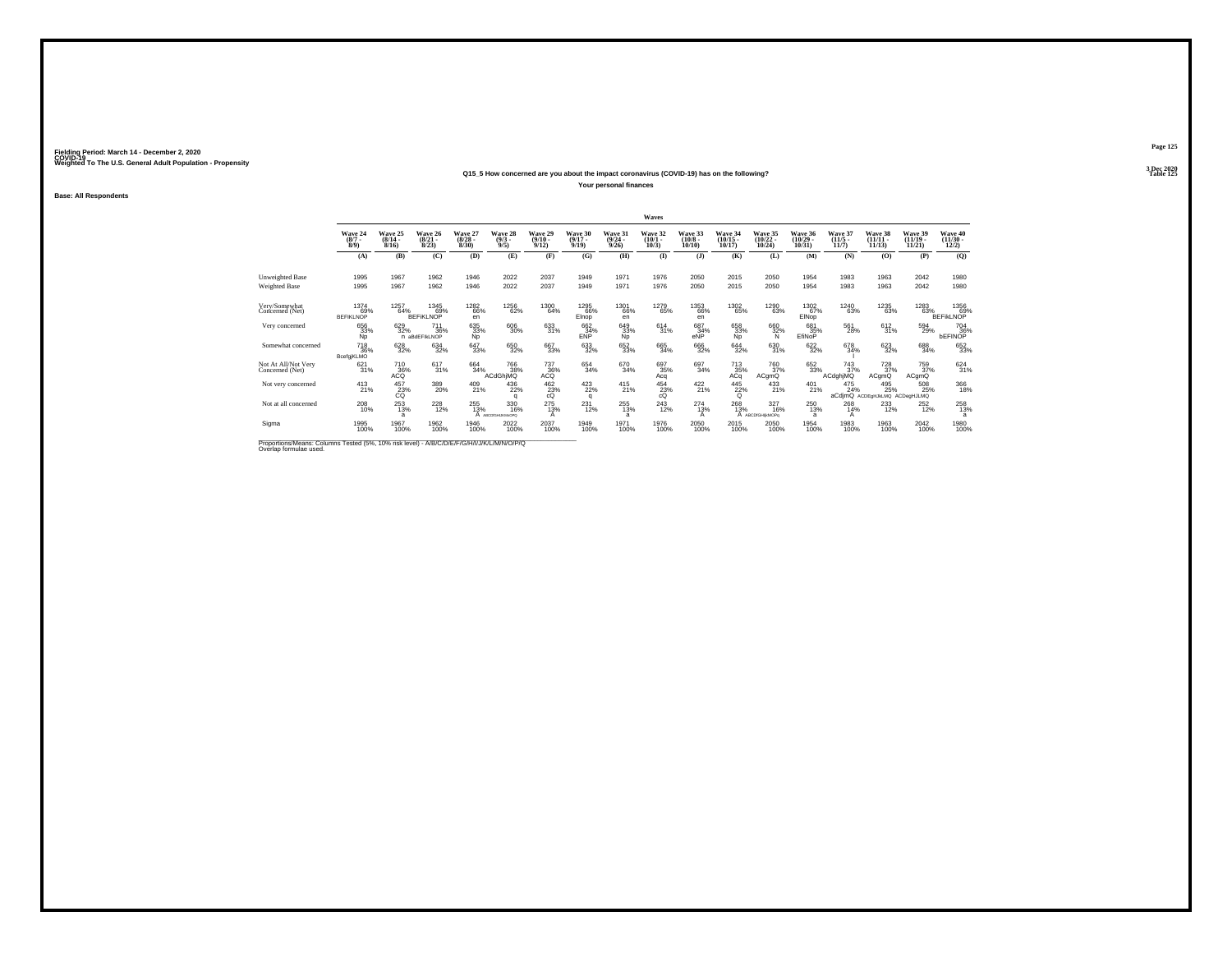**Base: All Respondents**

#### **Q18 Which of the following is true for you?Table 126**

|                                                                                                                      |                                       |                           |                                     |                                         |                                |                                         |                                  |                                         | Waves                        |                                        |                                |                                       |                                |                              |                                |                                         |                                |
|----------------------------------------------------------------------------------------------------------------------|---------------------------------------|---------------------------|-------------------------------------|-----------------------------------------|--------------------------------|-----------------------------------------|----------------------------------|-----------------------------------------|------------------------------|----------------------------------------|--------------------------------|---------------------------------------|--------------------------------|------------------------------|--------------------------------|-----------------------------------------|--------------------------------|
|                                                                                                                      | Wave 24<br>$\frac{(8/7)}{8/9}$        | Wave 25<br>(8/14)<br>8/16 | <b>Wave 26</b><br>$(8/21 -$<br>8/23 | Wave 27<br>$(8/28 -$<br>8/30            | Wave 28<br>$\frac{(9/3)}{9/5}$ | Wave 29<br>$\frac{(9/10)}{9/12}$        | Wave 30<br>$\frac{(9/17)}{9/19}$ | Wave 31<br>$(9/24 -$<br>9/26            | Wave 32<br>$(10/1 -$<br>10/3 | Wave 33<br>$(10/8 -$<br>(0/10)         | Wave 34<br>$(10/15 -$<br>10/17 | Wave 35<br>$(10/22 -$<br>10/24        | Wave 36<br>$(10/29 -$<br>10/31 | Wave 37<br>$(11/5 -$<br>11/7 | Wave 38<br>$(11/11 -$<br>11/13 | Wave 39<br>$(11/19 -$<br>11/21          | Wave 40<br>$(11/30 -$<br>12/2) |
|                                                                                                                      | (A)                                   | (B)                       | (C)                                 | (D)                                     | (E)                            | (F)                                     | (G)                              | (H)                                     | $($ $\Gamma$                 | (J)                                    | (K)                            | (L)                                   | (M)                            | (N)                          | (0)                            | (P)                                     | (Q)                            |
| Unweighted Base<br>Weighted Base                                                                                     | 1995<br>1995                          | 1967<br>1967              | 1962<br>1962                        | 1946<br>1946                            | 2022<br>2022                   | 2037<br>2037                            | 1949<br>1949                     | 1971<br>1971                            | 1976<br>1976                 | 2050<br>2050                           | 2015<br>2015                   | 2050<br>2050                          | 1954<br>1954                   | 1983<br>1983                 | 1963<br>1963                   | 2042<br>2042                            | 1980<br>1980                   |
| I fear I could die as a<br>result of contracting<br>coronavirus                                                      | <sup>1120</sup> 56%<br><b>EFGKMNO</b> | 1060<br>54%               | 1168<br>60%<br>FK BOEFGHUKLMNOPG    | $^{1037}_{\substack{53\%\\ \text{Fk}}}$ | 1042<br>52%                    | 999<br>49%                              | 990<br>51%                       | $^{1058}_{\substack{54\%\\ \text{Fk}}}$ | 1043<br>53%                  | $^{1098}_{\substack{54\%\\\text{Fr}}}$ | 1002<br>50%                    | $\substack{1119\\-55\%\\ \text{FgK}}$ | 1008<br>52%                    | <sup>1024</sup> 52%          | 1019<br>52%                    | $^{1099}_{\substack{54\%\\ \text{Fk}}}$ | 1051<br>53%                    |
| I do not fear that I could<br>die as a result of<br>contracting coronavirus                                          | 875<br>44%                            | 907<br>46%                | 794<br>40%                          | 909<br>47%                              | 980                            | 1038<br>51%<br>48% 51°<br>AC ABCDHiJLPg | 959<br>ACI                       | 913<br>46%<br>c.                        | $\frac{933}{47\%}$<br>U      | 952<br>46%                             | 1013<br>50%<br>ABCdhjLp        | 931<br>45%<br>υ.                      | 946<br>48%                     | 959<br>$AC^{48%}$            | 944<br>48%                     | 943<br>46%<br>U                         | $^{929}_{47\%}$                |
| Sigma                                                                                                                | 1995<br>100%                          | 1967<br>100%              | 1962<br>100%                        | 1946<br>100%                            | 2022<br>100%                   | 2037<br>100%                            | 1949<br>100%                     | 1971<br>100%                            | 1976<br>100%                 | 2050<br>100%                           | 2015<br>100%                   | 2050<br>100%                          | 1954<br>100%                   | 1983<br>100%                 | 1963<br>100%                   | 2042<br>100%                            | 1980<br>100%                   |
| Proportions/Means: Columns Tested (5%, 10% risk level) - A/B/C/D/E/F/G/H/I/J/K/L/M/N/O/P/Q<br>Overlap formulae used. |                                       |                           |                                     |                                         |                                |                                         |                                  |                                         |                              |                                        |                                |                                       |                                |                              |                                |                                         |                                |

**Page 1263 Dec 2020<br>Table 126**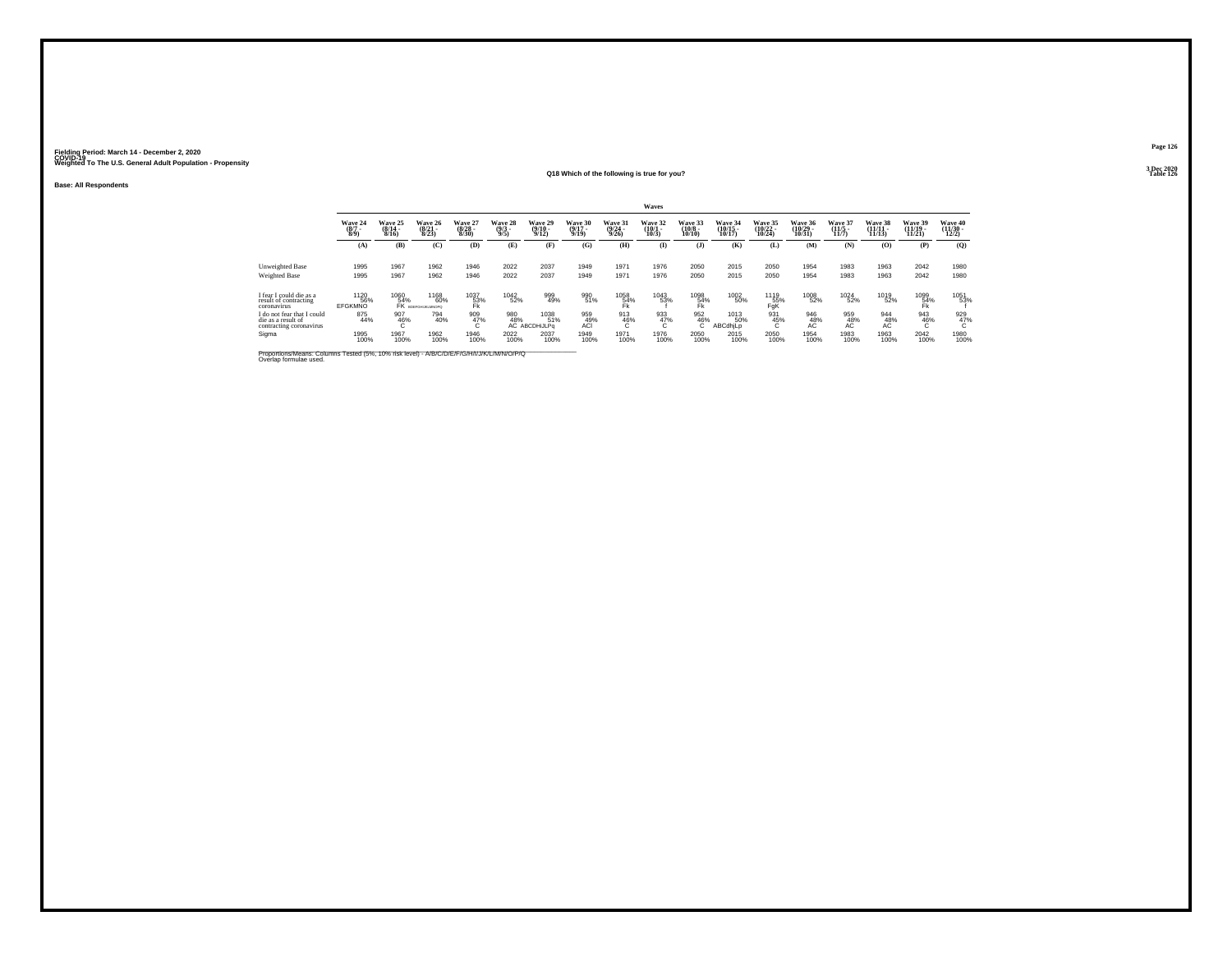#### **Q21 Which of the following is closest to your view of people's reaction to the coronavirus (COVID-19) outbreak?Properties and the contract of the contract of the contract of the contract of the contract of the contract of the contract of the contract of the contract of the contract of the contract of the contract of the contract o**

**Base: All Respondents**

|                                                                                                                      |                                |                              |                                        |                                         |                                |                                     |                                  |                                         | Waves                         |                                        |                                    |                                |                      |                           |                                |                                |                               |
|----------------------------------------------------------------------------------------------------------------------|--------------------------------|------------------------------|----------------------------------------|-----------------------------------------|--------------------------------|-------------------------------------|----------------------------------|-----------------------------------------|-------------------------------|----------------------------------------|------------------------------------|--------------------------------|----------------------|---------------------------|--------------------------------|--------------------------------|-------------------------------|
|                                                                                                                      | Wave 24<br>$\frac{(8/7)}{8/9}$ | Wave 25<br>$(8/14 -$<br>8/16 | Wave 26<br>$(8/21 -$<br>8/23           | <b>Wave 27</b><br>$\frac{(8/28)}{8/30}$ | Wave 28<br>$\frac{(9/3)}{9/5}$ | <b>Wave 29</b><br>$(9/10 -$<br>9/12 | Wave 30<br>$\frac{(9/17)}{9/19}$ | <b>Wave 31</b><br>$\frac{(9/24)}{9/26}$ | Wave 32<br>$\binom{10}{10/3}$ | Wave 33<br>$\frac{(10/8 - 10)}{10/10}$ | Wave 34<br>$\frac{(10/15)}{10/17}$ | Wave 35<br>$(10/22 -$<br>10/24 | Wave 36<br>10/31     | Wave 37<br>$\frac{11}{5}$ | Wave 38<br>$(11/11 -$<br>11/13 | Wave 39<br>$(11/19 -$<br>11/21 | Wave 40<br>$(11/30 -$<br>12/2 |
|                                                                                                                      | (A)                            | (B)                          | (C)                                    | (D)                                     | (E)                            | (F)                                 | (G)                              | (H)                                     | $\mathbf{I}$                  | $($ $)$                                | (K)                                | (L)                            | (M)                  | (N)                       | (O)                            | (P)                            | (Q)                           |
| Unweighted Base<br>Weighted Base                                                                                     | 1995<br>1995                   | 1967<br>1967                 | 1962<br>1962                           | 1946<br>1946                            | 2022<br>2022                   | 2037<br>2037                        | 1949<br>1949                     | 1971<br>1971                            | 1976<br>1976                  | 2050<br>2050                           | 2015<br>2015                       | 2050<br>2050                   | 1954<br>1954         | 1983<br>1983              | 1963<br>1963                   | 2042<br>2042                   | 1980<br>1980                  |
| I think the amount of fear<br>is sensible given how<br>serious the pandemic has<br>become                            | 1444<br>72%<br>FnP             | 1397<br>71%                  | <sup>1467</sup> 75%<br>D BDeFGHIJkNoPQ | 1370<br>70%                             | $\frac{1442}{71\%}$            | 1387<br>68%                         | 1366<br>70%                      | 1388<br>70%                             | 1380<br>70%                   | 1438<br>70%                            | $\frac{1436}{71\%}$ fp             | $\frac{1469}{72\%}$            | $^{1409}_{72\%}$ FnP | 1360<br>69%               | 1397<br>71%<br>D               | 1384<br>68%                    | 1393<br>70%                   |
| The amount of fear is<br>irrational, people are<br>overreacting                                                      | 551<br>28%                     | 570<br>29%                   | 495 25%                                | 576<br>30%                              | 580<br>29%                     | 650<br>32%<br>ACekiM                | 583<br>30%                       | $\frac{583}{30}\%$                      | 596<br>30%<br>ι.              | 612<br>30%<br>c                        | 579<br>29%<br>c                    | 581<br>28%                     | 545<br>28%           | 623<br>aCm                | 566<br>29%<br>$\mathbf{c}$     | 658<br>32%<br>AbCekLMo         | 587<br>30%                    |
| Sigma                                                                                                                | 1995<br>100%                   | 1967<br>100%                 | 1962<br>100%                           | 1946<br>100%                            | 2022<br>100%                   | 2037<br>100%                        | 1949<br>100%                     | 1971<br>100%                            | 1976<br>100%                  | 2050<br>100%                           | 2015<br>100%                       | 2050<br>100%                   | 1954<br>100%         | 1983<br>100%              | 1963<br>100%                   | 2042<br>100%                   | 1980<br>100%                  |
| Proportions/Means: Columns Tested (5%, 10% risk level) - A/B/C/D/E/F/G/H/I/J/K/L/M/N/O/P/Q<br>Overlap formulae used. |                                |                              |                                        |                                         |                                |                                     |                                  |                                         |                               |                                        |                                    |                                |                      |                           |                                |                                |                               |

**Page 1273 Dec 2020<br>Table 127**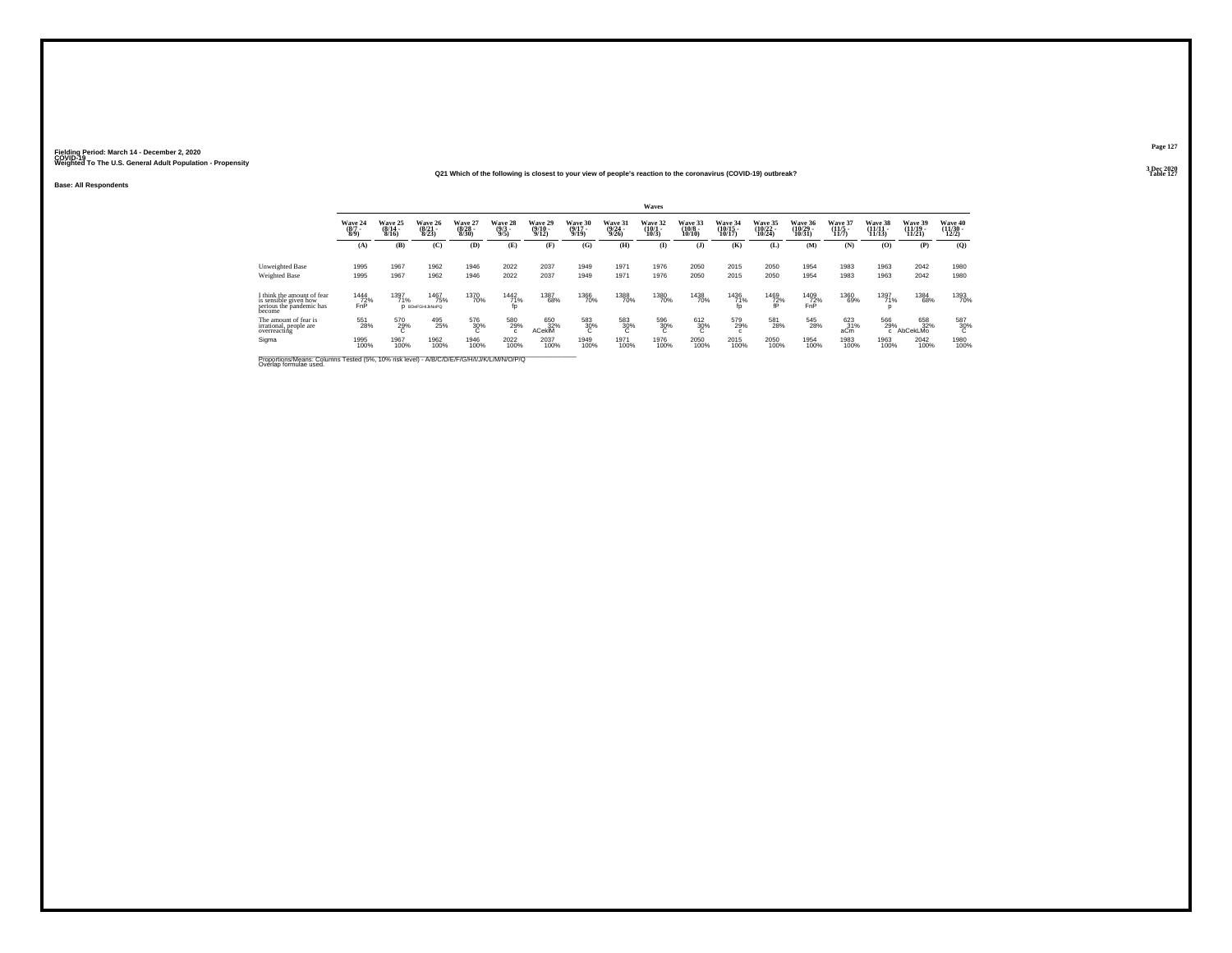#### **FR01 Have you felt any of the following recently due to the COVID-19 pandemic? Table 128 Summary Of Yes**

**Base: All Respondents (Variable Bases)**

|                                                                                           |                                           |                                     |                                  |                                  |                           |                              |                                  |                                         | Waves                                 |                               |                                |                                   |                                |                              |                                |                                                                                       |                                          |
|-------------------------------------------------------------------------------------------|-------------------------------------------|-------------------------------------|----------------------------------|----------------------------------|---------------------------|------------------------------|----------------------------------|-----------------------------------------|---------------------------------------|-------------------------------|--------------------------------|-----------------------------------|--------------------------------|------------------------------|--------------------------------|---------------------------------------------------------------------------------------|------------------------------------------|
|                                                                                           | Wave 24<br>$\frac{(8/7)}{8/9}$            | Wave 25<br>$(8/14 -$<br>8/16        | Wave 26<br>$\frac{(8/21)}{8/23}$ | Wave 27<br>$\frac{(8/28)}{8/30}$ | Wave 28<br>$\binom{9}{3}$ | Wave 29<br>$(9/10 -$<br>9/12 | Wave 30<br>$\frac{(9/17)}{9/19}$ | Wave 31<br>$\frac{(9/24 - 9/26)}{9/26}$ | Wave 32<br>$\frac{(10/1 - 10)}{10/3}$ | Wave 33<br>$(10/8 -$<br>10/10 | Wave 34<br>(10/15 -<br>10/17)  | Wave 35<br>$\binom{10/22}{10/24}$ | Wave 36<br>$(10/29 -$<br>10/31 | Wave 37<br>$(11/5 -$<br>11/7 | Wave 38<br>$(11/11 -$<br>11/13 | Wave 39<br>$(11/19 -$<br>11/21                                                        | Wave 40<br>$\frac{(11/30 - 12/2)}{12/2}$ |
|                                                                                           | (A)                                       | (B)                                 | (C)                              | (D)                              | (E)                       | (F)                          | (G)                              | (H)                                     | $\mathbf{D}$                          | $($ $)$                       | (K)                            | (L)                               | (M)                            | (N)                          | (0)                            | (P)                                                                                   | (Q)                                      |
|                                                                                           |                                           |                                     |                                  |                                  |                           |                              |                                  |                                         |                                       |                               |                                |                                   |                                |                              |                                |                                                                                       |                                          |
| Appreciative-to be around<br>people I truly care about                                    | 1390<br>70%                               | $^{1413}_{72\%}$<br>EfJN            | $1413$<br>$72\%$<br>EfJIN        | 1344<br>69%                      | $^{1365}_{68\%}$          | $^{1393}_{68\%}$             | 1369<br>70%                      | 1457<br>74%<br>ADEFolJkLmNOP            | 1384<br>70%                           | $^{1343}_{66\%}$              | $1421$ <sub>71%</sub><br>Jn    | <sup>1409</sup> 69%               | $1378$<br>$71\%$<br>Jn         | $^{1332}_{67\%}$             | 1358<br>69%                    | 1407<br>69%                                                                           | 1406<br>71%<br>eJn                       |
| Thankful - for the<br>sacrifices that the<br>American people have<br>made for coronavirus | $1428$<br>$72%$<br>DeFJIMNOPq_DEFIJLMNOPQ | $\frac{1423}{72\%}$                 | $^{1384}_{71\%}$<br>JNO          | 1318<br>68%                      | $^{1376}_{68\%}$          | $^{1378}_{68\%}$             | 1352<br>69%                      | 1446<br>73%<br><b>JNO</b> DEFGIJLMNOPO  | 1356<br>69%<br>Jn.                    | 1314<br>64%                   | $\frac{1431}{71\%}$<br>dfJmNOp | $^{1395}_{68\%}$                  | $^{1318}_{67\%}$               | $^{1285}_{65\%}$             | 1286<br>66%                    | 1378<br>67%                                                                           | 1351<br>68%<br>J'n                       |
| Compassionate-taking the<br>time to check in with the<br>people I care about              | 1358<br>68%<br>eJÑo                       | 1352<br>69%                         | 1380<br>70%<br>EJNO EGIJKLmNO    | 1309<br>67%<br>iΝ                | 1310<br>65%               | 1372<br>67%<br>ΪŃ            | 1285<br>66%<br>Ñ                 | 1325<br>67%<br>'N.                      | 1314<br>66%<br>Ñ                      | 1311<br>64%                   | 1346<br>67%<br>'N.             | 1351<br>66%<br>Ñ                  | 1307<br>67%<br>'N.             | 1224<br>62%                  | 1268<br>65%                    | 1394<br>68%<br>eJÑo                                                                   | 1337<br>$^{689}_{\text{IN}}$             |
| Angry- upset that I don'<br>know when this will end                                       | 1021<br>51%                               | 1057<br>54%<br>dEFGJKLNOP EfGJKLNOp | 1048<br>53%                      | 980<br>50%                       | 994<br>49%                | $^{1013}_{-50\%}$            | $^{954}_{49\%}$                  | $^{1041}_{53\%}$<br>egjLNO              | 998<br>51%                            | 997<br>49%                    | $^{1005}_{-50\%}$              | $\frac{958}{47\%}$                | $1003$ <sub>51%</sub><br>Lo    | $\underset{48\%}{^{955}}$    | 939<br>48%                     | $^{1010}_{49\%}$                                                                      | 1034<br>LnO                              |
| Cabin fever-bored and<br>sick of being in my home                                         | 951<br>48%<br>Im                          | 995<br>51%<br>GIJLMN AdEGIJKLMN     | 1022<br>52%                      | $^{940}_{48\%}$                  | 956<br>47%                | 1003<br>49%<br>gLM           | $\underset{46\%}{^{890}}$        | 967<br>49%<br>LM                        | $\frac{919}{47\%}$                    | $\frac{942}{46\%}$            | $\substack{966 \\ 48\%}$<br>Lm | $\substack{896 \\ 44\%}$          | $\underset{44\%}{^{858}}$      | $\frac{919}{46\%}$           | 989<br>50%<br>GiJLMn           | $^{1004}_{\phantom{1}49\%}_{\phantom{1}\phantom{1}\phantom{1}\phantom{1}\mathsf{LM}}$ | 961<br>49%<br>LM                         |
| Lonely-feeling isolated<br>from my friends/family                                         | 912<br>46%<br>GLmN                        | 871<br>44%                          | 923<br>47%<br><b>FGijKLMN</b>    | 881<br>45%<br>gLn                | 899<br>44%                | 866<br>43%                   | 803<br>41%                       | 867<br>44%                              | 857<br>43%                            | 882<br>43%                    | 859<br>43%                     | 796<br>39%                        | 824<br>42%                     | 824<br>42%                   | 877<br>45%                     | 930<br>46%<br>GLn                                                                     | 936<br>47%<br><b>FGijKLMN</b>            |
| Grateful- for the break<br>from work to be at home<br>with my family or by<br>myself      | 907<br>45%<br><b>FLIMOP</b>               | 871<br>44%<br>fP                    | 876<br>45%<br><b>FmP</b>         | $\frac{829}{43\%}$               | 877<br>43%<br>D           | $\substack{823 \\ 40\%}$     | $\underset{42\%}{^{826}}$        | $\underset{42\%}{^{836}}$               | $825\over 42\%$                       | $\substack{846 \\ 41\%}$      | 914<br>45%<br>FijlMOP          | 857<br>42%                        | $\substack{801 \\ 41\%}$       | $\frac{880}{44\%}$<br>fP     | $\substack{808 \\ 41\%}$       | $\underset{39\%}{^{801}}$                                                             | 886<br>45%<br>FmoP                       |
| Fear-that my kids are<br>missing out on learning                                          | $\frac{521}{44\%}$                        | 549%<br>FL EFGHIKLMnP               | 487<br>43%<br>FI                 | $^{516}_{44\%}$<br>FL.           | $^{490}_{41\%}$           | $\frac{452}{37\%}$           | 488<br>42%                       | $^{486}_{42\%}$                         | $^{481}_{41\%}$                       | 539<br>44%<br>FL.             | 511%                           | $^{476}_{\phantom{1}38\%}$        | 481<br>42%                     | $^{506}_{43\%}$<br>FI        | 528<br>46%<br>FiLo             | $^{504}_{\ 41\%}$                                                                     | $497\n44%$<br>FL.                        |
| Overwhelmed-trying to<br>balance work at home and<br>other needs of my family             | 679<br>34%                                | 686<br>35%                          | 704<br>36%                       | $\substack{672 \\ 35\%}$         | 669<br>33%                | 690<br>34%                   | 681<br>35%                       | 669<br>34%                              | 704<br>36%                            | 700<br>34%                    | 689<br>34%                     | 692<br>34%                        | $^{703}_{\ 36\%}$              | 673<br>34%                   | 691<br>35%                     | 732<br>36%                                                                            | 715<br>36%                               |
| Annoved- by lack of<br>personal space and the<br>inability to get away from<br>my family  | $\substack{629\\32\%}$<br>Lm              | 608<br>31%                          | 633<br>32%<br>faLM               | 611<br>31%<br>Lm                 | 621/31%                   | 587<br>29%                   | $^{562}_{29\%}$                  | $\frac{589}{30\%}$                      | $603 \over 31\%$                      | $645 \over 31\%$<br>Lm        | $613 \atop 30\%$<br>L.         | $^{531}_{\ 26\%}$                 | $\substack{544 \\ 28\%}$       | 598<br>30%                   | 605<br>31%                     | 626/31%<br>L.                                                                         | 623<br>Lm                                |
| Claustrophobic- unable to<br>escape my home                                               | $^{560}_{\  \, 28\%}$                     | $621 \over 32\%$                    | 681<br>35%<br>agM AdEfGHiJLMnQ   | 610<br>31%<br>agM                | 62031%<br>м               | 629 31%<br>M                 | $\substack{543 \\ 28\%}$         | $^{574}_{29\%}$                         | 618<br>31%<br>agM                     | $^{609}_{30\%}$<br>m          | 640<br>32%<br>aGM              | $^{594}_{29\%}$                   | $^{517}_{26\%}$                | 620 31%<br>agM               | 653<br>33%<br><b>AGHILM</b>    | 687<br>34%<br><b>AGHJLM</b>                                                           | 606<br>31%<br>M                          |

Proportions/Means: Columns Tested (5%, 10% risk level) - *N\B/C/D/E/F/G/H/I/J/K/L/M/N/O/P/Q*<br>Overlap formulae used.

**Page 128**3 Dec 2020<br>Table 128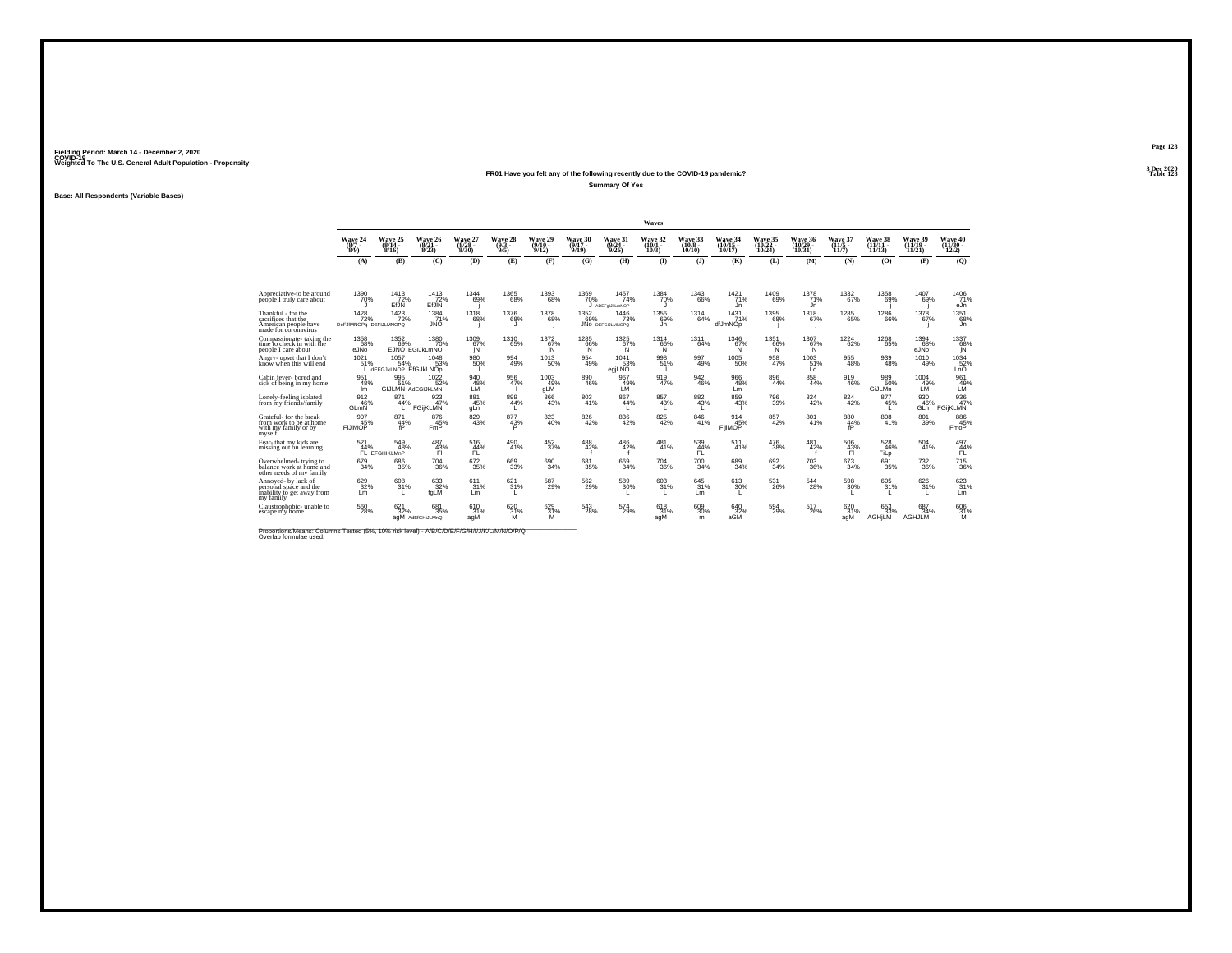### **FR01\_1 Have you felt any of the following recently due to the COVID-19 pandemic?Cabin fever- bored and sick of being in my home**

**Base: All Respondents**

|                                         |                               |                                         |                                  |                                 |                               |                                 |                              |                                  | Waves                           |                                   |                                   |                                         |                                   |                                 |                                |                                |                                  |
|-----------------------------------------|-------------------------------|-----------------------------------------|----------------------------------|---------------------------------|-------------------------------|---------------------------------|------------------------------|----------------------------------|---------------------------------|-----------------------------------|-----------------------------------|-----------------------------------------|-----------------------------------|---------------------------------|--------------------------------|--------------------------------|----------------------------------|
|                                         | Wave 24<br>$\binom{8/7}{8/9}$ | <b>Wave 25</b><br>$\frac{(8/14)}{8/16}$ | Wave 26<br>$\frac{(8/21)}{8/23}$ | Wave 27<br>$\binom{8/28}{8/30}$ | Wave 28<br>$\binom{9/3}{9/5}$ | Wave 29<br>$\binom{9/10}{9/12}$ | Wave 30<br>$(9/17 -$<br>9/19 | Wave 31<br>$\frac{(9/24)}{9/26}$ | Wave 32<br>$\binom{10/1}{10/3}$ | Wave 33<br>$\frac{(10/8)}{10/10}$ | Wave 34<br>$\binom{10/15}{10/17}$ | Wave 35<br>$\binom{10/22}{10/24}$       | Wave 36<br>$\binom{10/29}{10/31}$ | Wave 37<br>$\binom{11/5}{11/7}$ | Wave 38<br>$(11/11 -$<br>11/13 | Wave 39<br>$(11/19 -$<br>11/21 | Wave 40<br>$\binom{11/30}{12/2}$ |
|                                         | (A)                           | (B)                                     | (C)                              | (D)                             | (E)                           | (F)                             | (G)                          | (H)                              | $\mathbf{I}$                    | $($ $)$                           | (K)                               | (L)                                     | (M)                               | (N)                             | (0)                            | (P)                            | (Q)                              |
| Unweighted Base<br><b>Weighted Base</b> | 1995<br>1995                  | 1967<br>1967                            | 1962<br>1962                     | 1946<br>1946                    | 2022<br>2022                  | 2037<br>2037                    | 1949<br>1949                 | 1971<br>1971                     | 1976<br>1976                    | 2050<br>2050                      | 2015<br>2015                      | 2050<br>2050                            | 1954<br>1954                      | 1983<br>1983                    | 1963<br>1963                   | 2042<br>2042                   | 1980<br>1980                     |
| Yes                                     | 951<br>48%<br>Im              | 995<br>51%                              | 1022<br>52%<br>GIJLMN AdEGIJKLMN | 940<br>48%<br>LM                | 956<br>47%                    | 1003<br>49%<br>gLM              | 890<br>46%                   | 967<br>49%<br>LM                 | 919<br>47%                      | 942<br>46%                        | 966<br>48%<br>Lm                  | 896<br>44%                              | 858<br>44%                        | 919<br>46%                      | 989<br>50%<br>GiJLMn           | 1004<br>49%<br>LÑ              | 961<br>49%<br>LM                 |
| No                                      | <sup>1044</sup> 52%           | 972<br>49%                              | 940<br>48%                       | 1006<br>52%                     | $^{1066}_{\,~~63\%}$          | 1034<br>51%                     | 1059<br>54%<br><b>BCfO</b>   | 1004<br>51%                      | 1057<br>53%<br><b>BCo</b>       | 1108<br>54%<br><b>BCO</b>         | 1049<br>52%                       | 1154<br>56%<br>C aBCDeFHKOPQ aBCDFHkOPQ | 1096<br>56%                       | 1064<br>54%<br><b>BCo</b>       | 974<br>50%                     | 1038<br>51%                    | 1019<br>51%                      |
| Sigma                                   | 1995<br>100%                  | 1967<br>100%                            | 1962<br>100%                     | 1946<br>100%                    | 2022<br>100%                  | 2037<br>100%                    | 1949<br>100%                 | 1971<br>100%                     | 1976<br>100%                    | 2050<br>100%                      | 2015<br>100%                      | 2050<br>100%                            | 1954<br>100%                      | 1983<br>100%                    | 1963<br>100%                   | 2042<br>100%                   | 1980<br>100%                     |

Proportions/Means: Columns Tested (5%, 10% risk level) - *N'B/C/D/E/F/G/H/I/J/K/L/M/N/O/P/Q*<br>Overlap formulae used.

**Page 129**

**3 Dec 2020<br>Table 129 Table 129**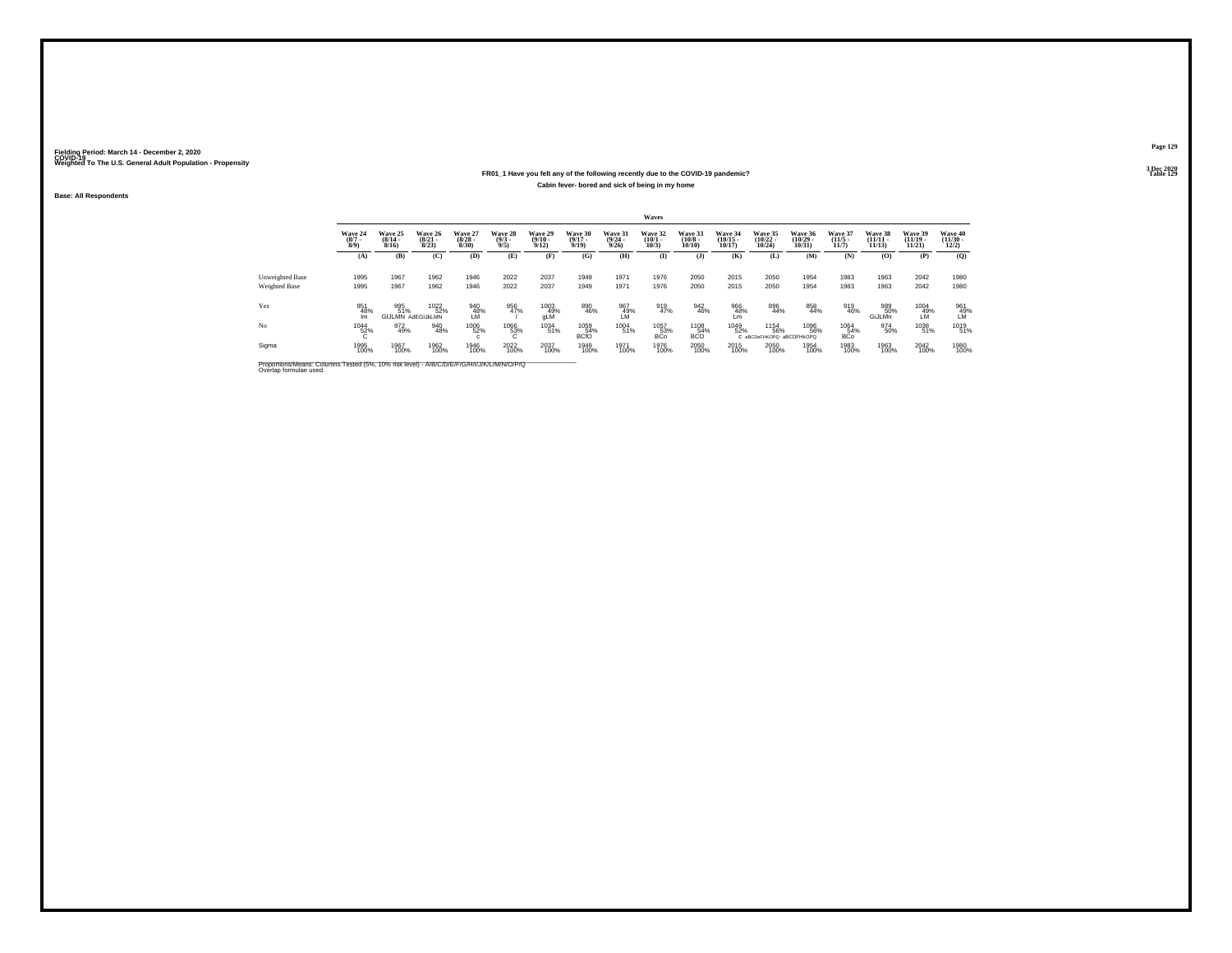### **FR01\_2 Have you felt any of the following recently due to the COVID-19 pandemic?Claustrophobic- unable to escape my home**

**Base: All Respondents**

|                      |                               |                                  |                                 |                                 |                                |                                         |                                  |                                  | <b>Waves</b>                    |                                  |                                   |                                   |                                   |                                  |                                    |                                   |                                  |
|----------------------|-------------------------------|----------------------------------|---------------------------------|---------------------------------|--------------------------------|-----------------------------------------|----------------------------------|----------------------------------|---------------------------------|----------------------------------|-----------------------------------|-----------------------------------|-----------------------------------|----------------------------------|------------------------------------|-----------------------------------|----------------------------------|
|                      | Wave 24<br>$\binom{8/7}{8/9}$ | Wave 25<br>$\frac{(8/14)}{8/16}$ | Wave 26<br>$\binom{8/21}{8/23}$ | Wave 27<br>$\binom{8/28}{8/30}$ | Wave 28<br>$\binom{9/3}{9/5}$  | Wave 29<br>$\frac{(9/10 - 9/12)}{9/12}$ | Wave 30<br>$\frac{(9/17)}{9/19}$ | Wave 31<br>$\frac{(9/24)}{9/26}$ | Wave 32<br>$\binom{10/1}{10/3}$ | Wave 33<br>$\binom{10/8}{10/10}$ | Wave 34<br>$\binom{10/15}{10/17}$ | Wave 35<br>$\binom{10/22}{10/24}$ | Wave 36<br>$\binom{10/29}{10/31}$ | Wave 37<br>$\frac{(11/5)}{11/7}$ | Wave 38<br>$\frac{(11/11)}{11/13}$ | Wave 39<br>$\binom{11/19}{11/21}$ | Wave 40<br>$\binom{11/30}{12/2}$ |
|                      | (A)                           | (B)                              | (C)                             | (D)                             | (E)                            | (F)                                     | (G)                              | (H)                              | (I)                             | $($ $\bf{J}$ )                   | (K)                               | (L)                               | <b>(M)</b>                        | (N)                              | (0)                                | (P)                               | $\mathbf{Q}$                     |
| Unweighted Base      | 1995                          | 1967                             | 1962                            | 1946                            | 2022                           | 2037                                    | 1949                             | 1971                             | 1976                            | 2050                             | 2015                              | 2050                              | 1954                              | 1983                             | 1963                               | 2042                              | 1980                             |
| <b>Weighted Base</b> | 1995                          | 1967                             | 1962                            | 1946                            | 2022                           | 2037                                    | 1949                             | 1971                             | 1976                            | 2050                             | 2015                              | 2050                              | 1954                              | 1983                             | 1963                               | 2042                              | 1980                             |
| Yes                  | 560<br>28%                    | 621<br>32%                       | 681<br>35%<br>agM AdEfGHiJLMnQ  | 610<br>31%<br>agM               | $^{620}_{\substack{31\% \ M}}$ | $^{629}_{\substack{31\% \ M}}$          | 543<br>28%                       | 574<br>29%                       | 618<br>31%<br>agM               | 609<br>30%<br>m                  | $^{640}_{32\%}$ aGM               | 594<br>29%                        | 517<br>26%                        | 620<br>31%<br>aqM                | 653<br>33%<br><b>AGHILM</b>        | 687<br>34%<br><b>AGHJLM</b>       | 606<br>31%                       |
| No                   | 1435<br>72%<br>bCdiknOP       | 1346<br>68%                      | 1281<br>65%                     | 1336<br>69%                     | 1402<br>69%<br>c               | 1408<br>69%<br>c.                       | 1406<br>72%<br>bCdiKnOP          | 1397<br>71%<br>COP               | 1358<br>69%                     | 1441<br>70%<br>CoP               | 1375<br>68%                       | 1456<br>71%                       | 1437<br>74%<br>COP BCDEFIJKNOPQ   | 1363<br>69%                      | 1310<br>67%                        | 1355<br>66%                       | 1374<br>69%                      |
| Sigma                | 1995<br>100%                  | 1967<br>100%                     | 1962<br>100%                    | 1946<br>100%                    | 2022<br>100%                   | 2037<br>100%                            | 1949<br>100%                     | 1971<br>100%                     | 1976<br>100%                    | 2050<br>100%                     | 2015<br>100%                      | 2050<br>100%                      | 1954<br>100%                      | 1983<br>100%                     | 1963<br>100%                       | 2042<br>100%                      | 1980<br>100%                     |

Proportions/Means: Columns Tested (5%, 10% risk level) - *N\B/C/D/E/F/G/H/I/J/K/L/M/N/O/P/Q*<br>Overlap formulae used.

**Page 130**

**3 Dec 2020<br>Table 130 Table 130**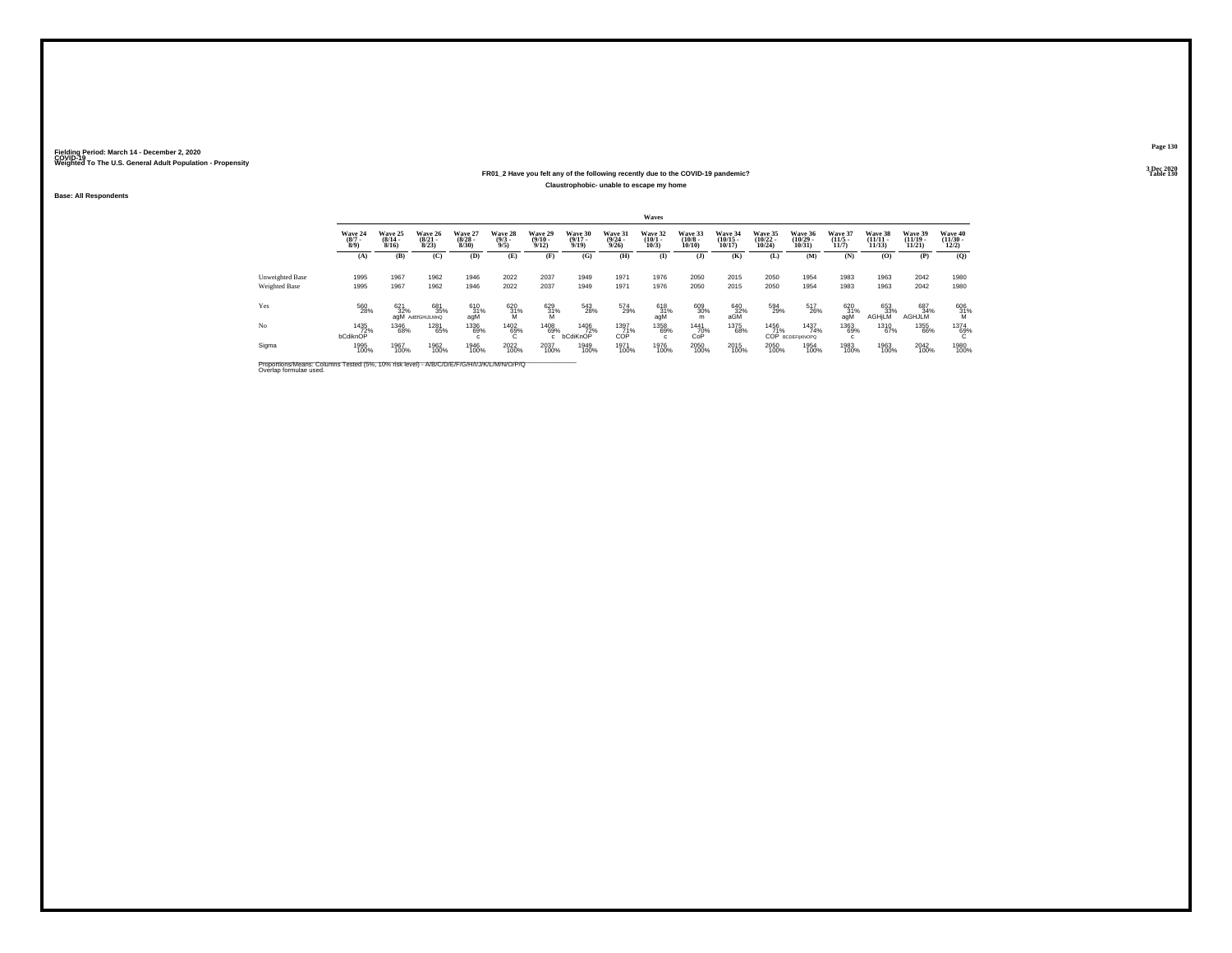#### **FR01\_3 Have you felt any of the following recently due to the COVID-19 pandemic?Particular Table 131 Table 131 Table 131 Grateful- for the break from work to be at home with my family or by myself**

**Base: All Respondents**

|                 |                               |                                  |                                       |                                 |                               |                                         |                                  |                                         | Waves                           |                                  |                                   |                                   |                                   |                                  |                                   |                                       |                                  |
|-----------------|-------------------------------|----------------------------------|---------------------------------------|---------------------------------|-------------------------------|-----------------------------------------|----------------------------------|-----------------------------------------|---------------------------------|----------------------------------|-----------------------------------|-----------------------------------|-----------------------------------|----------------------------------|-----------------------------------|---------------------------------------|----------------------------------|
|                 | Wave 24<br>$\binom{8/7}{8/9}$ | Wave 25<br>$\frac{(8/14)}{8/16}$ | Wave 26<br>$\frac{(8/21)}{8/23}$      | Wave 27<br>$\binom{8/28}{8/30}$ | Wave 28<br>$\binom{9/3}{9/5}$ | Wave 29<br>$\frac{(9/10 - 9/12)}{9/12}$ | Wave 30<br>$\frac{(9/17)}{9/19}$ | Wave 31<br>$\frac{(9/24 - 9/26)}{9/26}$ | Wave 32<br>$\binom{10/1}{10/3}$ | Wave 33<br>$\binom{10/8}{10/10}$ | Wave 34<br>$\binom{10/15}{10/17}$ | Wave 35<br>$\binom{10/22}{10/24}$ | Wave 36<br>$\binom{10/29}{10/31}$ | Wave 37<br>$\frac{(11/5)}{11/7}$ | Wave 38<br>$\binom{11/11}{11/13}$ | Wave 39<br>$\binom{11/19}{11/21}$     | Wave 40<br>$\binom{11/30}{12/2}$ |
|                 | (A)                           | (B)                              | (C)                                   | (D)                             | (E)                           | (F)                                     | (G)                              | (H)                                     | $\bf (I)$                       | (J)                              | (K)                               | (L)                               | (M)                               | (N)                              | (0)                               | (P)                                   | (Q)                              |
| Unweighted Base | 1995                          | 1967                             | 1962                                  | 1946                            | 2022                          | 2037                                    | 1949                             | 1971                                    | 1976                            | 2050                             | 2015                              | 2050                              | 1954                              | 1983                             | 1963                              | 2042                                  | 1980                             |
| Weighted Base   | 1995                          | 1967                             | 1962                                  | 1946                            | 2022                          | 2037                                    | 1949                             | 1971                                    | 1976                            | 2050                             | 2015                              | 2050                              | 1954                              | 1983                             | 1963                              | 2042                                  | 1980                             |
| Yes             | 907<br>FiJIMOP <sup>45%</sup> | 871<br>$\frac{44}{1}$            | 876<br>F <sub>mp</sub> <sup>45%</sup> | 829<br>43%                      | 877<br>43%                    | 823<br>40%                              | 826<br>42%                       | 836<br>42%                              | 825<br>42%                      | 846<br>41%                       | 914<br>45%<br>FijlMOP             | 857<br>42%                        | 801<br>41%                        | $\underset{\text{fP}}{^{880}}$   | 808<br>41%                        | 801<br>39%                            | 886<br>45%<br>FmoP               |
| No              | 1088<br>55%                   | 1096<br>56%                      | 1086<br>55%                           | <sup>11</sup> 17 <sub>57%</sub> | 1145<br>57%                   | <sup>1214</sup> 60%<br>AbCKnQ           | <sup>1123</sup> 58%              | 1135<br>58%                             | 1151<br>58%<br>ak               | 1204<br>59%<br>Ak                | 1101<br>55%                       | 1193<br>58%                       | 1153<br>59%<br>AcKq               | 1103<br>56%                      | 1155<br>59%<br>AKa                | <sup>1241</sup> 61%<br><b>ABCEKNQ</b> | 1094<br>55%                      |
| Sigma           | 1995<br>100%                  | 1967<br>100%                     | 1962<br>100%                          | 1946<br>100%                    | 2022<br>100%                  | 2037<br>100%                            | 1949<br>100%                     | 1971<br>100%                            | 1976<br>100%                    | 2050<br>100%                     | 2015<br>100%                      | 2050<br>100%                      | 1954<br>100%                      | 1983<br>100%                     | 1963<br>100%                      | 2042<br>100%                          | 1980<br>100%                     |

Proportions/Means: Columns Tested (5%, 10% risk level) - *N\B/C/D/E/F/G/H/I/J/K/L/M/N/O/P/Q*<br>Overlap formulae used.

**Page 1313 Dec 2020<br>Table 131**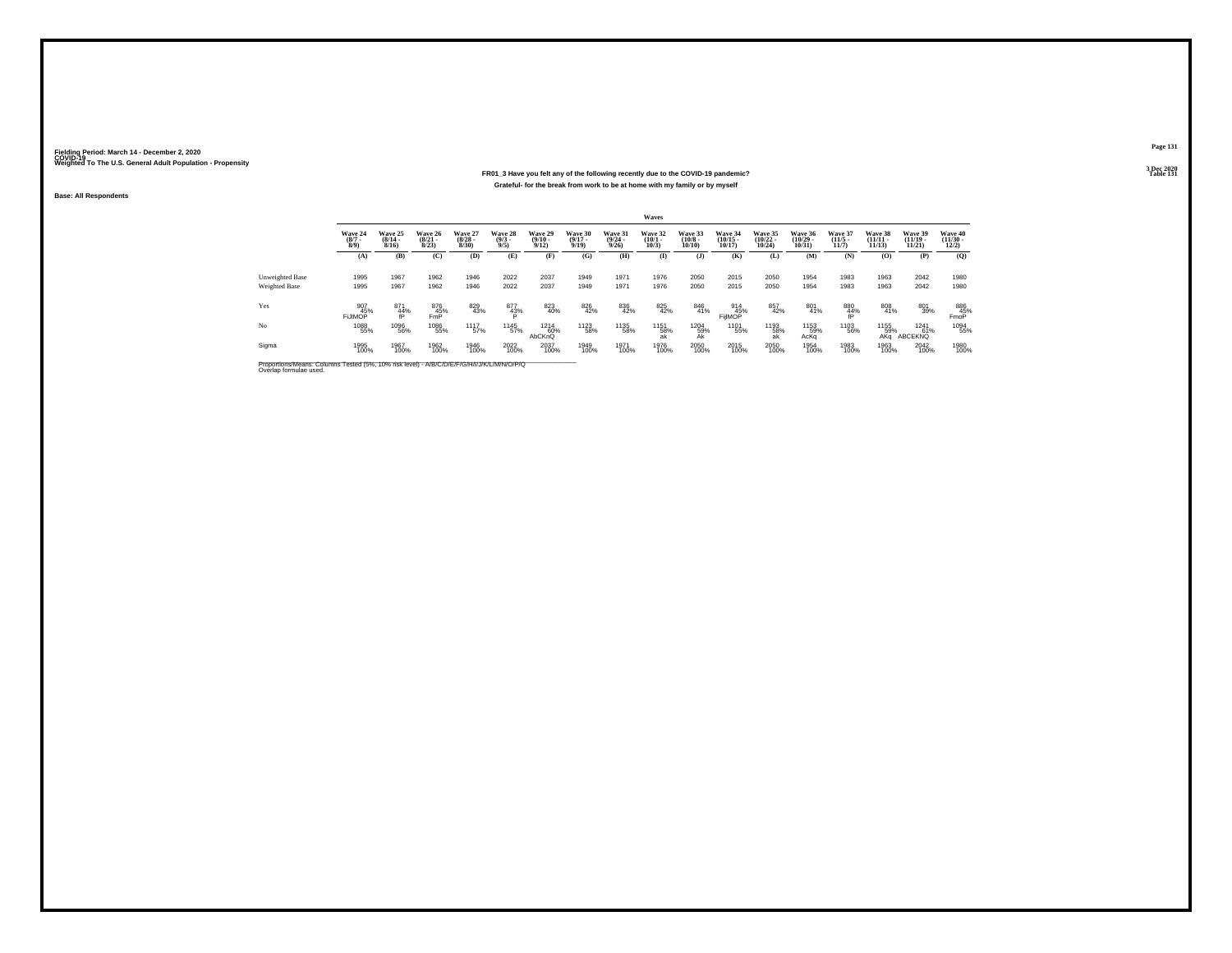### **FR01\_4 Have you felt any of the following recently due to the COVID-19 pandemic?Appreciative-to be around people I truly care about**

**Base: All Respondents**

|                 |                               |                              |                                  |                                 |                               |                                 |                                  |                                  | Waves                           |                                  |                                   |                                   |                                   |                                 |                                |                                |                                  |
|-----------------|-------------------------------|------------------------------|----------------------------------|---------------------------------|-------------------------------|---------------------------------|----------------------------------|----------------------------------|---------------------------------|----------------------------------|-----------------------------------|-----------------------------------|-----------------------------------|---------------------------------|--------------------------------|--------------------------------|----------------------------------|
|                 | Wave 24<br>$\binom{8/7}{8/9}$ | Wave 25<br>$(8/14 -$<br>8/16 | Wave 26<br>$\frac{(8/21)}{8/23}$ | Wave 27<br>$\binom{8/28}{8/30}$ | Wave 28<br>$\binom{9/3}{9/5}$ | Wave 29<br>$\binom{9/10}{9/12}$ | Wave 30<br>$\frac{(9/17)}{9/19}$ | Wave 31<br>$\frac{(9/24)}{9/26}$ | Wave 32<br>$\binom{10/1}{10/3}$ | Wave 33<br>$\binom{10/8}{10/10}$ | Wave 34<br>$\binom{10/15}{10/17}$ | Wave 35<br>$\binom{10/22}{10/24}$ | Wave 36<br>$\binom{10/29}{10/31}$ | Wave 37<br>$\binom{11/5}{11/7}$ | Wave 38<br>$(11/11 -$<br>11/13 | Wave 39<br>$(11/19 -$<br>11/21 | Wave 40<br>$\binom{11/30}{12/2}$ |
|                 | (A)                           | (B)                          | (C)                              | (D)                             | (E)                           | (F)                             | (G)                              | (H)                              | $\mathbf{I}$                    | $($ $)$                          | (K)                               | (L)                               | (M)                               | (N)                             | (0)                            | (P)                            | (Q)                              |
| Unweighted Base | 1995                          | 1967                         | 1962                             | 1946                            | 2022                          | 2037                            | 1949                             | 1971                             | 1976                            | 2050                             | 2015                              | 2050                              | 1954                              | 1983                            | 1963                           | 2042                           | 1980                             |
| Weighted Base   | 1995                          | 1967                         | 1962                             | 1946                            | 2022                          | 2037                            | 1949                             | 1971                             | 1976                            | 2050                             | 2015                              | 2050                              | 1954                              | 1983                            | 1963                           | 2042                           | 1980                             |
| Yes             | 1390<br>70%                   | 1413<br>EfJN                 | 1413<br>72%<br>EfJIN             | 1344<br>69%                     | 1365<br>68%                   | 1393<br>68%                     | 1369<br>70%                      | 1457<br>74%<br>J ADEFOLIKLMNOP   | 1384<br>70%                     | 1343<br>66%                      | 1421<br>71%                       | 1409<br>69%                       | 1378<br>71%<br>Jn                 | 1332<br>67%                     | 1358<br>69%                    | 1407<br>69%                    | 1406<br>71%<br>eJn               |
| No              | 605<br>30%                    | 554<br>28%                   | 549<br>28%                       | $^{602}_{31\%}$                 | 657<br>32%<br><b>BCHq</b>     | 644<br>32%<br>bcH               | 580<br>30%<br>'n                 | 514<br>26%                       | 592<br>30%                      | 707<br>34%<br>H ABCdGHIKMopQ     | 594<br>29%                        | $^{641}_{31\%}$<br>cH             | 576<br>29%                        | 651<br>33%<br><b>BCHkmg</b>     | 605<br>31%                     | 635<br>31%                     | 574<br>29%                       |
| Sigma           | 1995<br>100%                  | 1967<br>100%                 | 1962<br>100%                     | 1946<br>100%                    | 2022<br>100%                  | 2037<br>100%                    | 1949<br>100%                     | 1971<br>100%                     | 1976<br>100%                    | 2050<br>100%                     | 2015<br>100%                      | 2050<br>100%                      | 1954<br>100%                      | 1983<br>100%                    | 1963<br>100%                   | 2042<br>100%                   | 1980<br>100%                     |

Proportions/Means: Columns Tested (5%, 10% risk level) - *N'B/C/D/E/F/G/H/I/J/K/L/M/N/O/P/Q*<br>Overlap formulae used.

**Page 132**

**3 Dec 2020<br>Table 132 Particular Table 132 Table 132**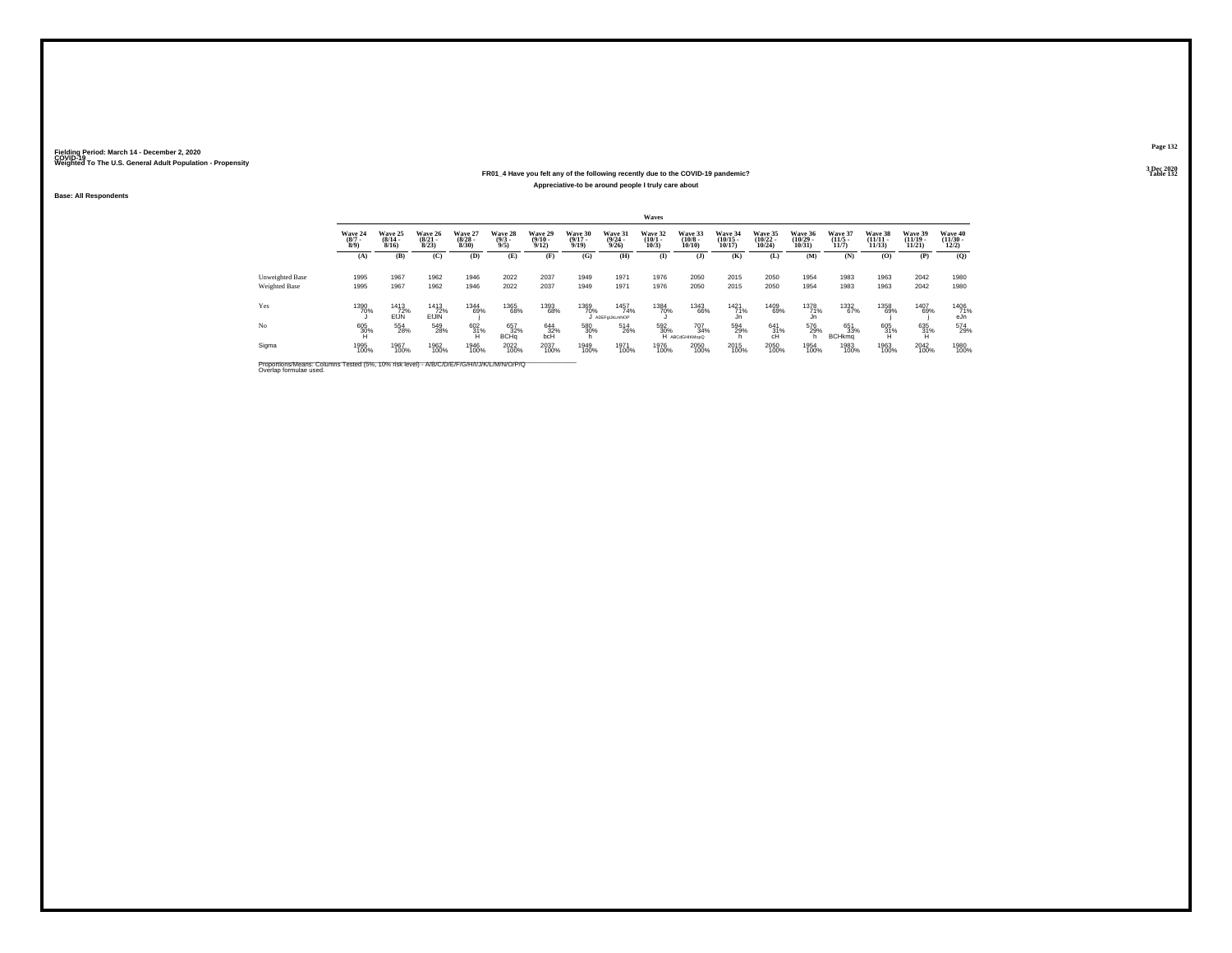### **FR01\_5 Have you felt any of the following recently due to the COVID-19 pandemic?Compassionate- taking the time to check in with the people I care about**

**Base: All Respondents**

|                 |                               |                                  |                                  |                                 |                                       |                                  |                                  |                                  | Waves                           |                                  |                                   |                                   |                                |                                  |                                    |                                   |                                          |
|-----------------|-------------------------------|----------------------------------|----------------------------------|---------------------------------|---------------------------------------|----------------------------------|----------------------------------|----------------------------------|---------------------------------|----------------------------------|-----------------------------------|-----------------------------------|--------------------------------|----------------------------------|------------------------------------|-----------------------------------|------------------------------------------|
|                 | Wave 24<br>$\binom{8/7}{8/9}$ | Wave 25<br>$\frac{(8/14)}{8/16}$ | Wave 26<br>$\frac{(8/21)}{8/23}$ | Wave 27<br>$\binom{8/28}{8/30}$ | Wave 28<br>$\binom{9/3}{9/5}$         | Wave 29<br>$\frac{(9/10)}{9/12}$ | Wave 30<br>$\frac{(9/17)}{9/19}$ | Wave 31<br>$\frac{(9/24)}{9/26}$ | Wave 32<br>$\binom{10/1}{10/3}$ | Wave 33<br>$\binom{10/8}{10/10}$ | Wave 34<br>$\binom{10/15}{10/17}$ | Wave 35<br>$\binom{10/22}{10/24}$ | Wave 36<br>$(10/29 -$<br>10/31 | Wave 37<br>$\frac{(11/5)}{11/7}$ | Wave 38<br>$\frac{(11/11)}{11/13}$ | Wave 39<br>$\binom{11/19}{11/21}$ | Wave 40<br>$\frac{(11/30 - 12/2)}{12/2}$ |
|                 | (A)                           | (B)                              | (C)                              | (D)                             | (E)                                   | (F)                              | (G)                              | (H)                              | (I)                             | $($ $\bf{J}$ )                   | (K)                               | (L)                               | (M)                            | (N)                              | (O)                                | (P)                               | (Q)                                      |
| Unweighted Base | 1995                          | 1967                             | 1962                             | 1946                            | 2022                                  | 2037                             | 1949                             | 1971                             | 1976                            | 2050                             | 2015                              | 2050                              | 1954                           | 1983                             | 1963                               | 2042                              | 1980                                     |
| Weighted Base   | 1995                          | 1967                             | 1962                             | 1946                            | 2022                                  | 2037                             | 1949                             | 1971                             | 1976                            | 2050                             | 2015                              | 2050                              | 1954                           | 1983                             | 1963                               | 2042                              | 1980                                     |
| Yes             | 1358<br>68%<br>eJÑo           | 1352<br>69%                      | 1380<br>70%<br>EJNO EGIJKLmNO    | $^{1309}_{67\%}$ in             | 1310<br>65%                           | 1372<br>67%<br>IN                | $^{1285}_{66\%}$                 | $^{1325}_{67\%}$                 | 1314<br>66%                     | 1311<br>64%                      | $^{1346}_{67\%}$                  | $^{1351}_{66\%}_{N}$              | 1307<br>67%                    | 1224<br>62%                      | 1268<br>65%                        | 1394<br>68%<br>eJNo               | 1337<br>68%<br>IN                        |
| No              | 637<br>32%                    | 615<br>31%                       | 582<br>30%                       | 637<br>33%                      | <sup>712</sup> <sub>35%</sub><br>aBCp | 665<br>33%                       | 664<br>34%                       | 646<br>33%                       | 662<br>34%                      | 739<br>36%<br>ABCdfPa            | 669<br>33%<br>c                   | 699<br>34%<br>c                   | 647<br>33%                     | 759<br>38%<br>C ABCDFGHIKLMPQ    | 695<br>35%<br>aBCp                 | 648<br>32%                        | 643<br>32%                               |
| Sigma           | 1995<br>100%                  | 1967<br>100%                     | 1962<br>100%                     | 1946<br>100%                    | 2022<br>100%                          | 2037<br>100%                     | 1949<br>100%                     | 1971<br>100%                     | 1976<br>100%                    | 2050<br>100%                     | 2015<br>100%                      | 2050<br>100%                      | 1954<br>100%                   | 1983<br>100%                     | 1963<br>100%                       | 2042<br>100%                      | 1980<br>100%                             |

Proportions/Means: Columns Tested (5%, 10% risk level) - *N\B/C/D/E/F/G/H/I/J/K/L/M/N/O/P/Q*<br>Overlap formulae used.

**Page 133**

3 Dec 2020<br>Table 133 **Table 133**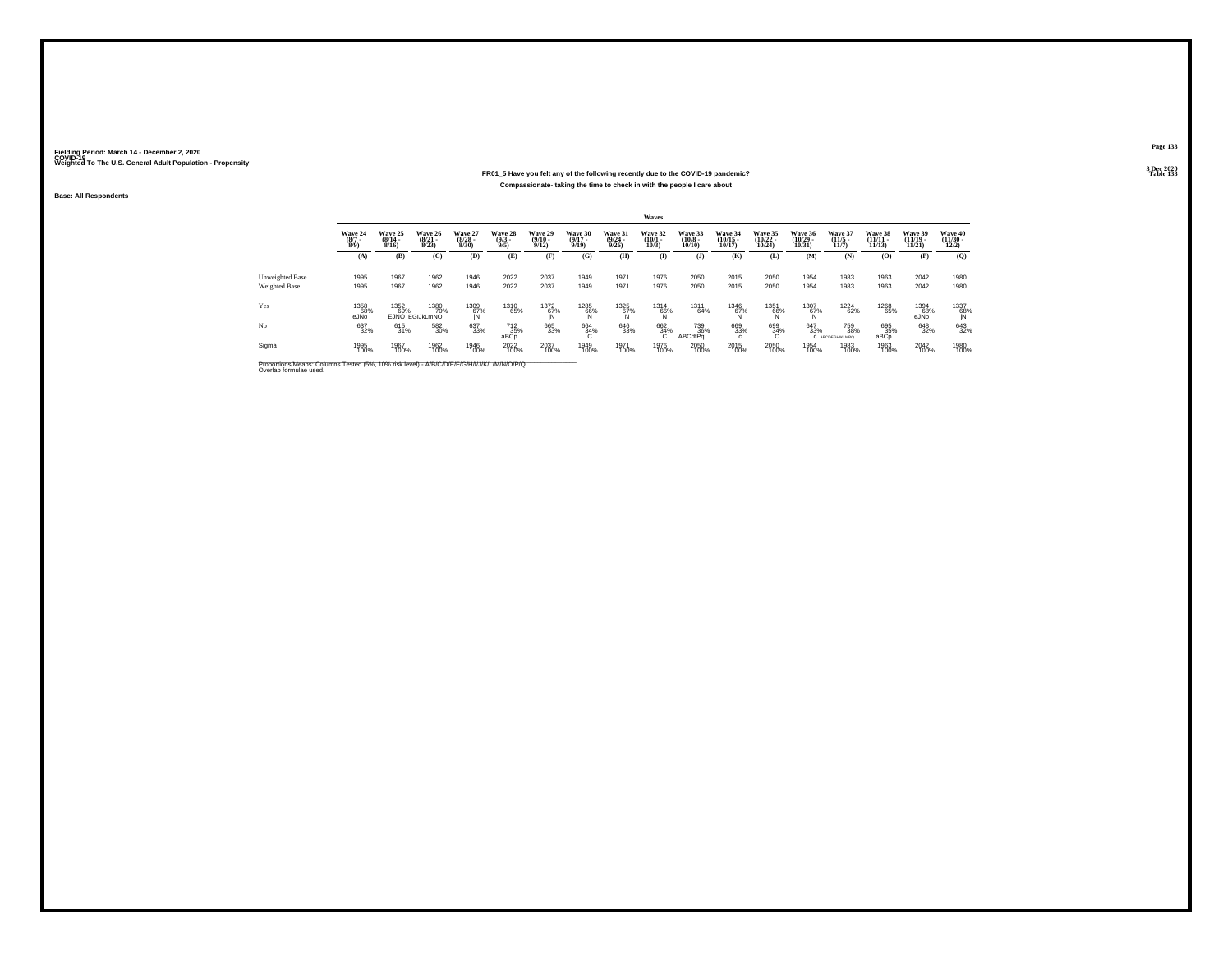#### **FR01\_6 Have you felt any of the following recently due to the COVID-19 pandemic?Table 134 Lonely-feeling isolated from my friends/family**

**Base: All Respondents**

|                                         |                               |                              |                              |                                 |                               |                            |                                     |                                         | Waves                           |                                  |                                   |                                                                 |                                   |                                 |                                |                                |                                  |
|-----------------------------------------|-------------------------------|------------------------------|------------------------------|---------------------------------|-------------------------------|----------------------------|-------------------------------------|-----------------------------------------|---------------------------------|----------------------------------|-----------------------------------|-----------------------------------------------------------------|-----------------------------------|---------------------------------|--------------------------------|--------------------------------|----------------------------------|
|                                         | Wave 24<br>$\binom{8/7}{8/9}$ | Wave 25<br>$(8/14 -$<br>8/16 | Wave 26<br>$(8/21 -$<br>8/23 | Wave 27<br>$\binom{8/28}{8/30}$ | Wave 28<br>$\binom{9/3}{9/5}$ | Wave 29<br>$\binom{9}{12}$ | Wave 30<br>$(9/17 -$<br>9/19        | Wave 31<br>$\frac{(9/24 - 9/26)}{9/26}$ | Wave 32<br>$\binom{10/1}{10/3}$ | Wave 33<br>$\binom{10/8}{10/10}$ | Wave 34<br>$\binom{10/15}{10/17}$ | Wave 35<br>$(10/22 -$<br>$10/24$ )                              | Wave 36<br>$\binom{10/29}{10/31}$ | Wave 37<br>$\binom{11/5}{11/7}$ | Wave 38<br>$(11/11 -$<br>11/13 | Wave 39<br>$(11/19 -$<br>11/21 | Wave 40<br>$\binom{11/30}{12/2}$ |
|                                         | (A)                           | (B)                          | (C)                          | (D)                             | (E)                           | (F)                        | (G)                                 | (H)                                     | $\mathbf{I}$                    | $($ $)$                          | (K)                               | (L)                                                             | (M)                               | (N)                             | (0)                            | (P)                            | (O)                              |
| Unweighted Base<br><b>Weighted Base</b> | 1995<br>1995                  | 1967<br>1967                 | 1962<br>1962                 | 1946<br>1946                    | 2022<br>2022                  | 2037<br>2037               | 1949<br>1949                        | 1971<br>1971                            | 1976<br>1976                    | 2050<br>2050                     | 2015<br>2015                      | 2050<br>2050                                                    | 1954<br>1954                      | 1983<br>1983                    | 1963<br>1963                   | 2042<br>2042                   | 1980<br>1980                     |
| Yes                                     | 912<br>46%<br><b>GLmN</b>     | 871<br>44%                   | 923<br>47%<br>FGijKLMN       | 881<br>45%<br>gLn               | 899<br>44%                    | 866<br>43%                 | 803<br>41%                          | 867<br>44%                              | 857<br>43%                      | 882<br>43%                       | 859<br>43%                        | 796<br>39%                                                      | $\frac{824}{42\%}$                | 824<br>42%                      | 877<br>45%                     | 930<br>46%<br>GLn              | 936<br>47%<br>FGijKLMN           |
| No                                      | 1083<br>54%                   | 1096<br>56%                  | 1039<br>53%                  | 1065<br>55%                     | <sup>1123</sup> 56%           |                            | <sup>1146</sup> 59%<br><b>ACdPQ</b> | 1104<br>56%                             | 1119<br>57%<br>cq               | 1168<br>57%<br>ca                | 1156<br>57%                       | $\begin{array}{c} 1254 \\ 61\% \end{array}$<br>CQ ABCDEFHIJKOPO | 1130<br>58%<br>aCQ                | 1159<br>58%<br><b>ACdpQ</b>     | 1086<br>55%                    | 1112<br>54%                    | 1044<br>53%                      |
| Sigma                                   | 1995<br>100%                  | 1967<br>100%                 | 1962<br>100%                 | 1946<br>100%                    | 2022<br>100%                  | 2037<br>100%               | 1949<br>100%                        | 1971<br>100%                            | 1976<br>100%                    | 2050<br>100%                     | 2015<br>100%                      | 2050<br>100%                                                    | 1954<br>100%                      | 1983<br>100%                    | 1963<br>100%                   | 2042<br>100%                   | 1980<br>100%                     |

Proportions/Means: Columns Tested (5%, 10% risk level) - *N\B/C/D/E/F/G/H/I/J/K/L/M/N/O/P/Q*<br>Overlap formulae used.

**Page 134**3 Dec 2020<br>Table 134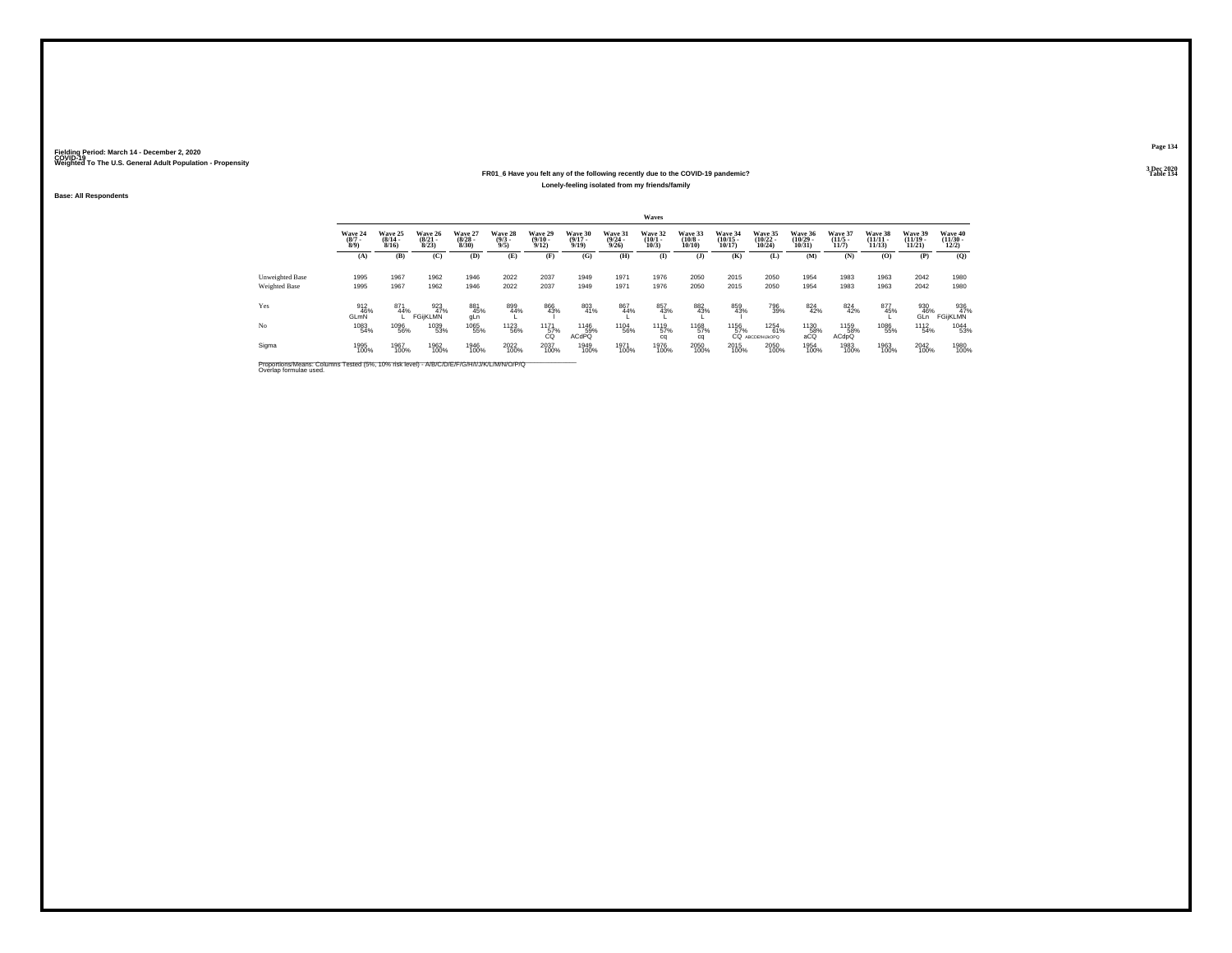#### **FR01\_7 Have you felt any of the following recently due to the COVID-19 pandemic?Table 135 Table 135 Overwhelmed- trying to balance work at home and other needs of my family**

**Base: All Respondents**

|                                  |                               |                                  |                                  |                                 |                                |                                         |                                  |                                  | Waves                           |                                  |                                   |                                   |                                   |                                  |                                   |                                   |                                          |
|----------------------------------|-------------------------------|----------------------------------|----------------------------------|---------------------------------|--------------------------------|-----------------------------------------|----------------------------------|----------------------------------|---------------------------------|----------------------------------|-----------------------------------|-----------------------------------|-----------------------------------|----------------------------------|-----------------------------------|-----------------------------------|------------------------------------------|
|                                  | Wave 24<br>$\binom{8/7}{8/9}$ | Wave 25<br>$\frac{(8/14)}{8/16}$ | Wave 26<br>$\frac{(8/21)}{8/23}$ | Wave 27<br>$\binom{8/28}{8/30}$ | Wave 28<br>$\frac{(9/3)}{9/5}$ | Wave 29<br>$\frac{(9/10 - 9/12)}{9/12}$ | Wave 30<br>$\frac{(9/17)}{9/19}$ | Wave 31<br>$\frac{(9/24)}{9/26}$ | Wave 32<br>$\binom{10/1}{10/3}$ | Wave 33<br>$\binom{10/8}{10/10}$ | Wave 34<br>$\binom{10/15}{10/17}$ | Wave 35<br>$\binom{10/22}{10/24}$ | Wave 36<br>$\binom{10/29}{10/31}$ | Wave 37<br>$\frac{(11/5)}{11/7}$ | Wave 38<br>$\binom{11/11}{11/13}$ | Wave 39<br>$\binom{11/19}{11/21}$ | Wave 40<br>$\frac{(11/30 - 12/2)}{12/2}$ |
|                                  | (A)                           | (B)                              | (C)                              | (D)                             | (E)                            | (F)                                     | (G)                              | (H)                              | (I)                             | $($ $)$                          | (K)                               | (L)                               | (M)                               | (N)                              | (0)                               | (P)                               | (Q)                                      |
| Unweighted Base<br>Weighted Base | 1995<br>1995                  | 1967<br>1967                     | 1962<br>1962                     | 1946<br>1946                    | 2022<br>2022                   | 2037<br>2037                            | 1949<br>1949                     | 1971<br>1971                     | 1976<br>1976                    | 2050<br>2050                     | 2015<br>2015                      | 2050<br>2050                      | 1954<br>1954                      | 1983<br>1983                     | 1963<br>1963                      | 2042<br>2042                      | 1980<br>1980                             |
| Yes                              | 679<br>34%                    | 686<br>35%                       | 704<br>36%                       | 672<br>35%                      | 669<br>33%                     | 690<br>34%                              | 681<br>35%                       | 669<br>34%                       | 704<br>36%                      | 700<br>34%                       | 689<br>34%                        | 692<br>34%                        | 703<br>36%                        | 673<br>34%                       | 691<br>35%                        | 732<br>36%                        | 715<br>36%                               |
| No                               | <sup>1316</sup><br>66%        | 1281<br>65%                      | 1258<br>64%                      | <sup>1274</sup> 65%             | 1353<br>67%                    | 1347<br>66%                             | 1268<br>65%                      | 1302<br>66%                      | 1272<br>64%                     | 1350<br>66%                      | 1326<br>66%                       | 1358<br>66%                       | 1251<br>64%                       | 1310<br>66%                      | 1272<br>65%                       | 1310<br>64%                       | 1265<br>64%                              |
| Sigma                            | 1995<br>100%                  | 1967<br>100%                     | 1962<br>100%                     | 1946<br>100%                    | 2022<br>100%                   | 2037<br>100%                            | 1949<br>100%                     | 1971<br>100%                     | 1976<br>100%                    | 2050<br>100%                     | 2015<br>100%                      | 2050<br>100%                      | 1954<br>100%                      | 1983<br>100%                     | 1963<br>100%                      | 2042<br>100%                      | 1980<br>100%                             |
|                                  |                               |                                  |                                  |                                 |                                |                                         |                                  |                                  |                                 |                                  |                                   |                                   |                                   |                                  |                                   |                                   |                                          |

Proportions/Means: Columns Tested (5%, 10% risk level) - *N\B/C/D/E/F/G/H/I/J/K/L/M/N/O/P/Q*<br>Overlap formulae used.

**Page 135**3 Dec 2020<br>Table 135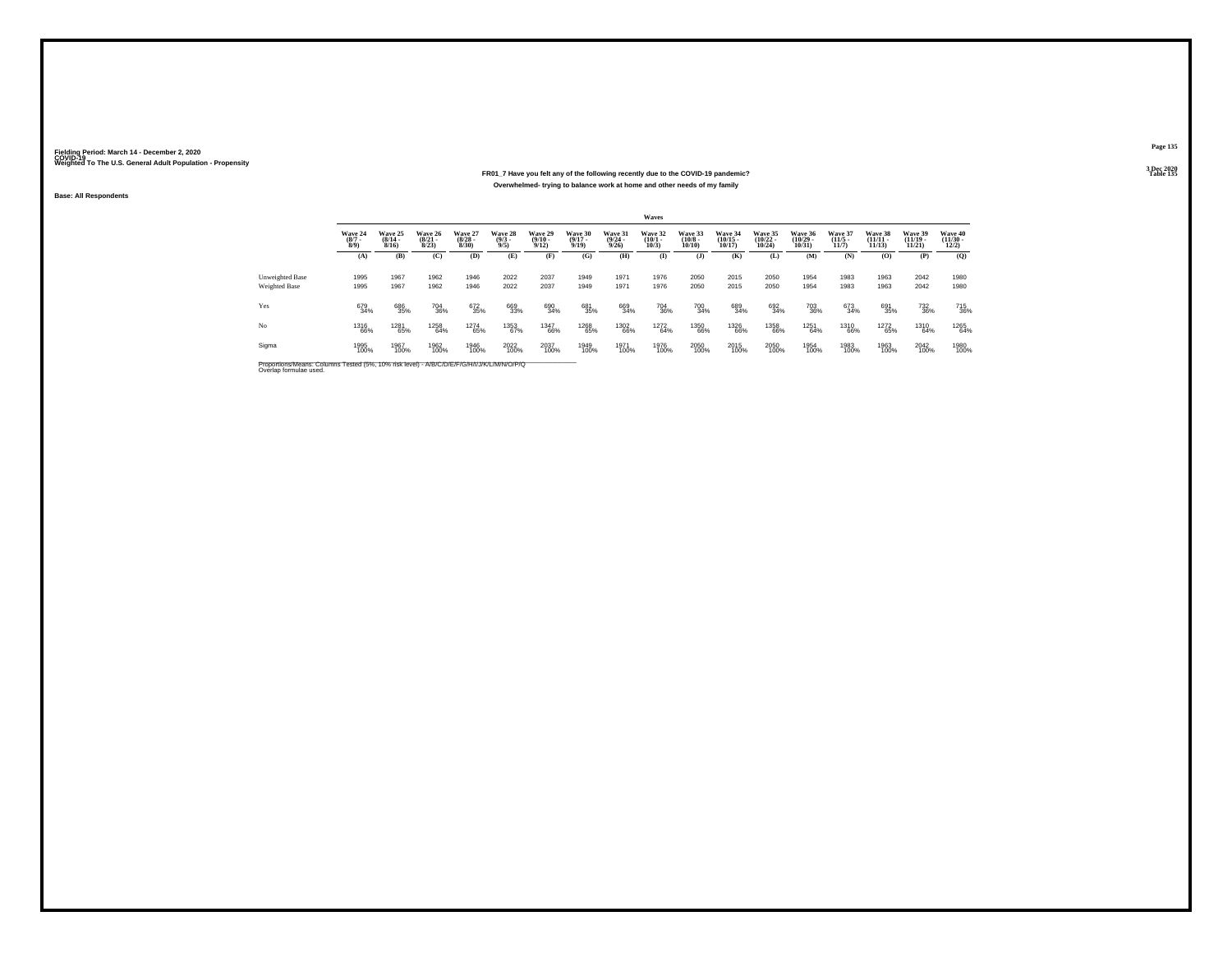### **FR01\_8 Have you felt any of the following recently due to the COVID-19 pandemic?Angry- upset that I don't know when this will end**

**Base: All Respondents**

|                                         |                               |                                                    |                              |                                 |                               |                            |                              |                                         | Waves                           |                                  |                                   |                                    |                                   |                                 |                                |                                |                                  |
|-----------------------------------------|-------------------------------|----------------------------------------------------|------------------------------|---------------------------------|-------------------------------|----------------------------|------------------------------|-----------------------------------------|---------------------------------|----------------------------------|-----------------------------------|------------------------------------|-----------------------------------|---------------------------------|--------------------------------|--------------------------------|----------------------------------|
|                                         | Wave 24<br>$\binom{8/7}{8/9}$ | Wave 25<br>$(8/14 -$<br>8/16                       | Wave 26<br>$(8/21 -$<br>8/23 | Wave 27<br>$\binom{8/28}{8/30}$ | Wave 28<br>$\binom{9/3}{9/5}$ | Wave 29<br>$\binom{9}{12}$ | Wave 30<br>$(9/17 -$<br>9/19 | Wave 31<br>$\frac{(9/24 - 9/26)}{9/26}$ | Wave 32<br>$\binom{10/1}{10/3}$ | Wave 33<br>$\binom{10/8}{10/10}$ | Wave 34<br>$\binom{10/15}{10/17}$ | Wave 35<br>$(10/22 -$<br>$10/24$ ) | Wave 36<br>$\binom{10/29}{10/31}$ | Wave 37<br>$\binom{11/5}{11/7}$ | Wave 38<br>$(11/11 -$<br>11/13 | Wave 39<br>$(11/19 -$<br>11/21 | Wave 40<br>$\binom{11/30}{12/2}$ |
|                                         | (A)                           | (B)                                                | (C)                          | (D)                             | (E)                           | (F)                        | (G)                          | (H)                                     | $\mathbf{I}$                    | $($ $)$                          | (K)                               | (L)                                | (M)                               | (N)                             | (0)                            | (P)                            | (O)                              |
| Unweighted Base<br><b>Weighted Base</b> | 1995<br>1995                  | 1967<br>1967                                       | 1962<br>1962                 | 1946<br>1946                    | 2022<br>2022                  | 2037<br>2037               | 1949<br>1949                 | 1971<br>1971                            | 1976<br>1976                    | 2050<br>2050                     | 2015<br>2015                      | 2050<br>2050                       | 1954<br>1954                      | 1983<br>1983                    | 1963<br>1963                   | 2042<br>2042                   | 1980<br>1980                     |
|                                         |                               |                                                    |                              |                                 |                               |                            |                              |                                         |                                 |                                  |                                   |                                    |                                   |                                 |                                |                                |                                  |
| Yes                                     | 1021<br>51%                   | 1 1057 1048<br>1% 54% 53%<br>LaEFGJkLNOP EfGJkLNOp | 1048<br>53%                  | 980<br>50%                      | 994<br>49%                    | 1013<br>50%                | 954<br>49%                   | 1041<br>egjLNO                          | 998<br>51%                      | 997<br>49%                       | 1005<br>50%                       | 958<br>47%                         | 1003<br>51%<br>Ĺ٥                 | 955<br>48%                      | 939<br>48%                     | 1010<br>49%                    | 1034<br>52%<br>LnO               |
| No                                      | 974<br>49%                    | 910<br>46%                                         | 914<br>47%                   | 966<br>50%                      | 1028<br>51%<br><b>BCh</b>     | 1024<br>50%<br>Bc          | 995<br>51%<br><b>BCh</b>     | 930<br>47%                              | 978<br>49%                      | 1053<br>51%<br><b>BCh</b>        | 1010<br>50%                       | 1092<br>53%<br>bc ABCdHiMQ         | 951<br>49%                        | 1028<br>52%<br>BCHq             | 1024<br>52%<br><b>BCHmQ</b>    | 1032<br>51%<br>Bc.             | 946<br>48%                       |
| Sigma                                   | 1995<br>100%                  | 1967<br>100%                                       | 1962<br>100%                 | 1946<br>100%                    | 2022<br>100%                  | 2037<br>100%               | 1949<br>100%                 | 1971<br>100%                            | 1976<br>100%                    | 2050<br>100%                     | 2015<br>100%                      | 2050<br>100%                       | 1954<br>100%                      | 1983<br>100%                    | 1963<br>100%                   | 2042<br>100%                   | 1980<br>100%                     |

Proportions/Means: Columns Tested (5%, 10% risk level) - *N'B/C/D/E/F/G/H/I/J/K/L/M/N/O/P/Q*<br>Overlap formulae used.

**Page 136**

**3 Dec 2020<br>Table 136 Table 136 Table 136**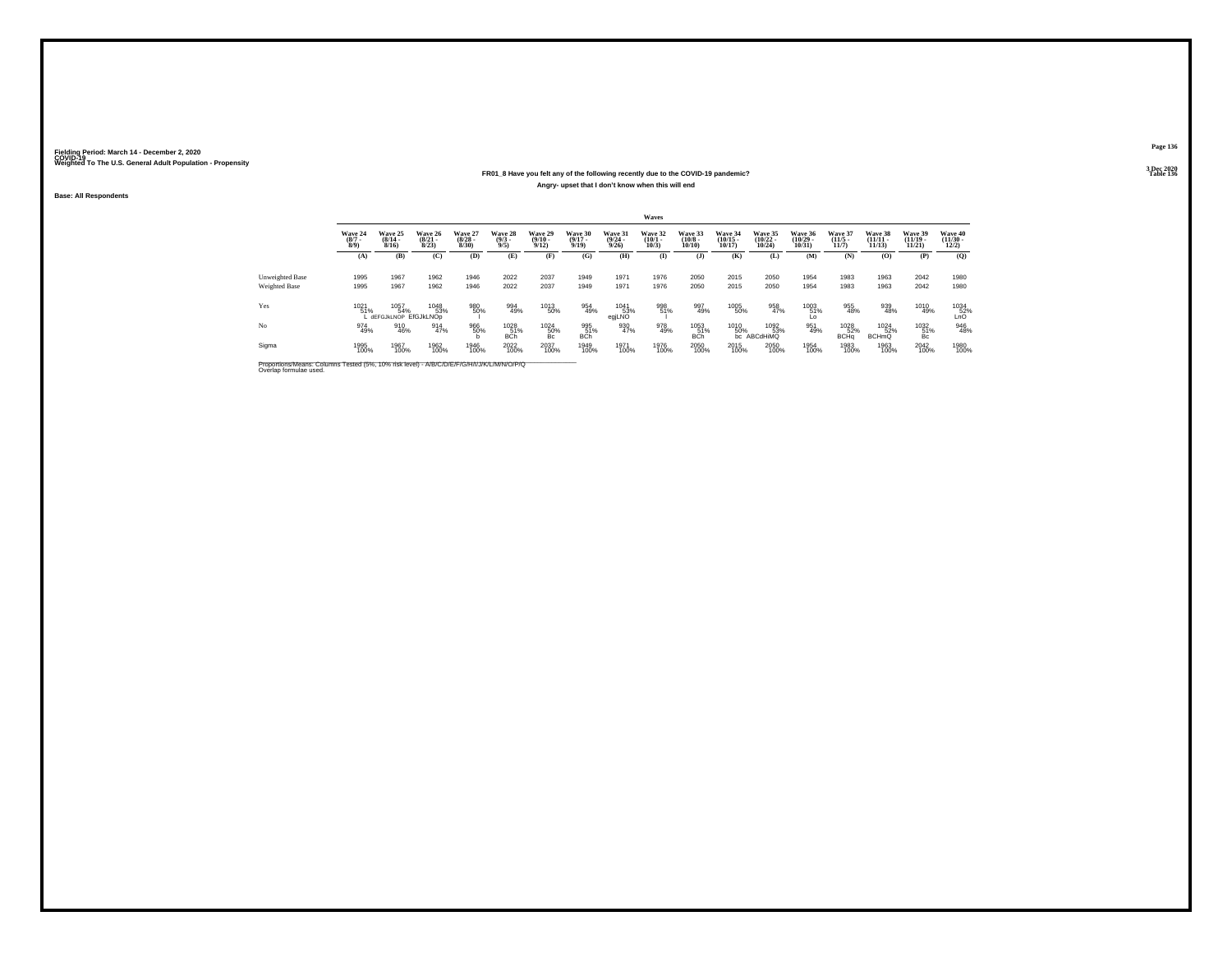#### **FR01\_9 Have you felt any of the following recently due to the COVID-19 pandemic?Particular Table 137 Table 137 Table 137 Annoyed- by lack of personal space and the inability to get away from my family**

**Base: All Respondents**

|                 |                               |                                  |                                  |                                 |                                |                                  |                                  |                                         | Waves                           |                                  |                                            |                                            |                                   |                                  |                                |                                   |                                          |
|-----------------|-------------------------------|----------------------------------|----------------------------------|---------------------------------|--------------------------------|----------------------------------|----------------------------------|-----------------------------------------|---------------------------------|----------------------------------|--------------------------------------------|--------------------------------------------|-----------------------------------|----------------------------------|--------------------------------|-----------------------------------|------------------------------------------|
|                 | Wave 24<br>$\binom{8/7}{8/9}$ | Wave 25<br>$\frac{(8/14)}{8/16}$ | Wave 26<br>$\frac{(8/21)}{8/23}$ | Wave 27<br>$\binom{8/28}{8/30}$ | Wave 28<br>$\frac{(9/3)}{9/5}$ | Wave 29<br>$\frac{(9/10)}{9/12}$ | Wave 30<br>$\frac{(9/17)}{9/19}$ | Wave 31<br>$\frac{(9/24 - 9/26)}{9/26}$ | Wave 32<br>$\binom{10/1}{10/3}$ | Wave 33<br>$\binom{10/8}{10/10}$ | Wave 34<br>$\frac{(10/15 - 10/17)}{10/17}$ | Wave 35<br>$\frac{(10/22 - 10/24)}{10/24}$ | Wave 36<br>$\binom{10/29}{10/31}$ | Wave 37<br>$\frac{(11/5)}{11/7}$ | Wave 38<br>$(11/11 -$<br>11/13 | Wave 39<br>$\binom{11/19}{11/21}$ | Wave 40<br>$\frac{(11/30 - 12/2)}{12/2}$ |
|                 | (A)                           | (B)                              | (C)                              | (D)                             | (E)                            | (F)                              | (G)                              | (H)                                     | $\bf(I)$                        | (I)                              | (K)                                        | (L)                                        | (M)                               | (N)                              | (0)                            | (P)                               | (0)                                      |
| Unweighted Base | 1995                          | 1967                             | 1962                             | 1946                            | 2022                           | 2037                             | 1949                             | 1971                                    | 1976                            | 2050                             | 2015                                       | 2050                                       | 1954                              | 1983                             | 1963                           | 2042                              | 1980                                     |
| Weighted Base   | 1995                          | 1967                             | 1962                             | 1946                            | 2022                           | 2037                             | 1949                             | 1971                                    | 1976                            | 2050                             | 2015                                       | 2050                                       | 1954                              | 1983                             | 1963                           | 2042                              | 1980                                     |
| Yes             | 629<br>32%<br>Lm              | 608<br>31%                       | $^{633}_{32\%}$ fgLM             | 611<br>$\frac{31}{2}$           | 621<br>31%                     | 587<br>29%                       | 562<br>29%                       | 589<br>30%                              | 603<br>31%                      | 645<br>31%<br>Lm                 | 613<br>30%                                 | 531<br>26%                                 | 544<br>28%                        | 598<br>30%                       | 605<br>31%                     | 626<br>31%                        | $^{623}_{31\%}$ Lm                       |
| No              | 1366<br>68%                   | 1359<br>69%                      | 1329<br>68%                      | 1335<br>69%                     | 1401<br>69%                    | <sup>1450</sup> 71%              | 1387<br>71%<br>$\mathfrak{c}$    | 1382<br>70%                             | 1373<br>69%                     | 1405<br>69%                      | 1402<br>70%                                | 1519<br>74%<br><b>ABCDEHIJKNOPO</b>        | 1410<br>72%<br>aCdjq              | 1385<br>70%                      | 1358<br>69%                    | 1416<br>69%                       | 1357<br>69%                              |
| Sigma           | 1995<br>100%                  | 1967<br>100%                     | 1962<br>100%                     | 1946<br>100%                    | 2022<br>100%                   | 2037<br>100%                     | 1949<br>100%                     | 1971<br>100%                            | 1976<br>100%                    | 2050<br>100%                     | 2015<br>100%                               | 2050<br>100%                               | 1954<br>100%                      | 1983<br>100%                     | 1963<br>100%                   | 2042<br>100%                      | 1980<br>100%                             |

Proportions/Means: Columns Tested (5%, 10% risk level) - *N\B/C/D/E/F/G/H/I/J/K/L/M/N/O/P/Q*<br>Overlap formulae used.

**Page 1373 Dec 2020<br>Table 137**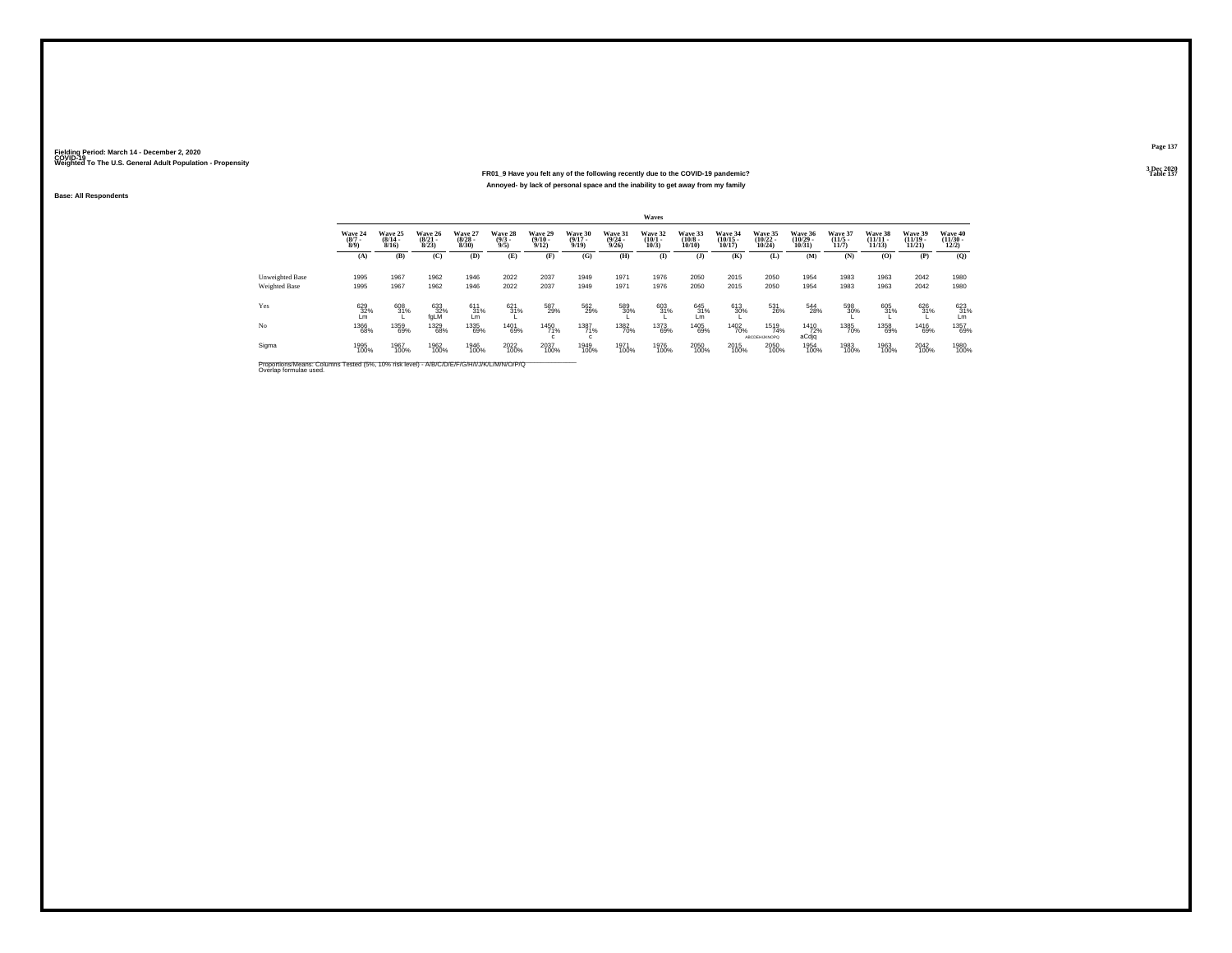### **FR01\_10 Have you felt any of the following recently due to the COVID-19 pandemic?Fear- that my kids are missing out on learning**

**Base: Parent**

|                                                                                                                      |                           |                              |                                  |                                 |                               |                                 |                                  |                                         | <b>Waves</b>                    |                                  |                                   |                                   |                                   |                                  |                                    |                                    |                                                 |
|----------------------------------------------------------------------------------------------------------------------|---------------------------|------------------------------|----------------------------------|---------------------------------|-------------------------------|---------------------------------|----------------------------------|-----------------------------------------|---------------------------------|----------------------------------|-----------------------------------|-----------------------------------|-----------------------------------|----------------------------------|------------------------------------|------------------------------------|-------------------------------------------------|
|                                                                                                                      | Wave 24<br>$\binom{8}{7}$ | Wave 25<br>$(8/14 -$<br>8/16 | Wave 26<br>$\frac{(8/21)}{8/23}$ | Wave 27<br>$\binom{8/28}{8/30}$ | Wave 28<br>$\binom{9/3}{9/5}$ | Wave 29<br>$\binom{9/10}{9/12}$ | Wave 30<br>$\frac{(9/17)}{9/19}$ | Wave 31<br>$\frac{(9/24 - 9/26)}{9/26}$ | Wave 32<br>$\binom{10/1}{10/3}$ | Wave 33<br>$\binom{10/8}{10/10}$ | Wave 34<br>$\binom{10/15}{10/17}$ | Wave 35<br>$\binom{10/22}{10/24}$ | Wave 36<br>$\binom{10/29}{10/31}$ | Wave 37<br>$\frac{(11/5)}{11/7}$ | Wave 38<br>$\frac{(11/11)}{11/13}$ | Wave 39<br>$\frac{(11/19)}{11/21}$ | <b>Wave 40</b><br>$\frac{(11/30 - 12/2)}{12/2}$ |
|                                                                                                                      | (A)                       | (B)                          | (C)                              | (D)                             | (E)                           | (F)                             | (G)                              | (H)                                     | $\bf{I}$                        | $($ $)$                          | (K)                               | (L)                               | (M)                               | (N)                              | (0)                                | (P)                                | (Q)                                             |
| Unweighted Base                                                                                                      | 1235                      | 1144                         | 1153                             | 1193                            | 1228                          | 1293                            | 1248                             | 1209                                    | 1233                            | 1264                             | 1319                              | 1288                              | 1207                              | 1183                             | 1224                               | 1282                               | 1254                                            |
| Weighted Base                                                                                                        | 1189                      | 1150                         | 1121                             | 1164                            | 1186                          | 1214                            | 1166                             | 1168                                    | 1175                            | 1232                             | 1234                              | 1238                              | 1148                              | 1169                             | 1159                               | 1240                               | 1131                                            |
| Yes                                                                                                                  | 521<br>44%                | 549<br>48%<br>FL EFGHIKLMnP  | 487<br>$^{43%}_{F1}$             | 516<br>44%                      | 490<br>41%                    | 452<br>37%                      | 488<br>42%                       | 486<br>42%                              | 481<br>41%                      | 539<br>44%                       | 511<br>41%                        | 476<br>38%                        | 481<br>42%                        | 506<br>43%                       | 528<br>46%<br>FiLD                 | 504<br>41%                         | 497<br>44%<br>FĹ.                               |
| No                                                                                                                   | 668<br>56%                | 601<br>52%                   | 634<br>57%                       | 648<br>56%                      | 695<br>59%                    | 762<br>63%<br>B ABCDghJmNOQ     | 678<br>58%                       | 682<br>58%<br>в                         | 694<br>59%<br>Bo.               | 694<br>56%                       | 723<br>59%<br>B                   | 762<br>62%<br>ABcDJnOQ            | 667<br>58%                        | 664<br>57%                       | 631<br>54%                         | 736<br>59%<br>Bo                   | 634<br>56%                                      |
| Sigma                                                                                                                | 1189<br>100%              | 1150<br>100%                 | 1121<br>100%                     | 1164<br>100%                    | 1186<br>100%                  | 1214<br>100%                    | 1166<br>100%                     | 1168<br>100%                            | 1175<br>100%                    | 1232<br>100%                     | 1234<br>100%                      | 1238<br>100%                      | 1148<br>100%                      | 1169<br>100%                     | 1159<br>100%                       | 1240<br>100%                       | 1131<br>100%                                    |
| Proportions/Means: Columns Tested (5%, 10% risk level) - A/B/C/D/E/F/G/H/I/J/K/L/M/N/O/P/Q<br>Overlap formulae used. |                           |                              |                                  |                                 |                               |                                 |                                  |                                         |                                 |                                  |                                   |                                   |                                   |                                  |                                    |                                    |                                                 |

**Page 138**

**3 Dec 2020<br>Table 138 Table 138**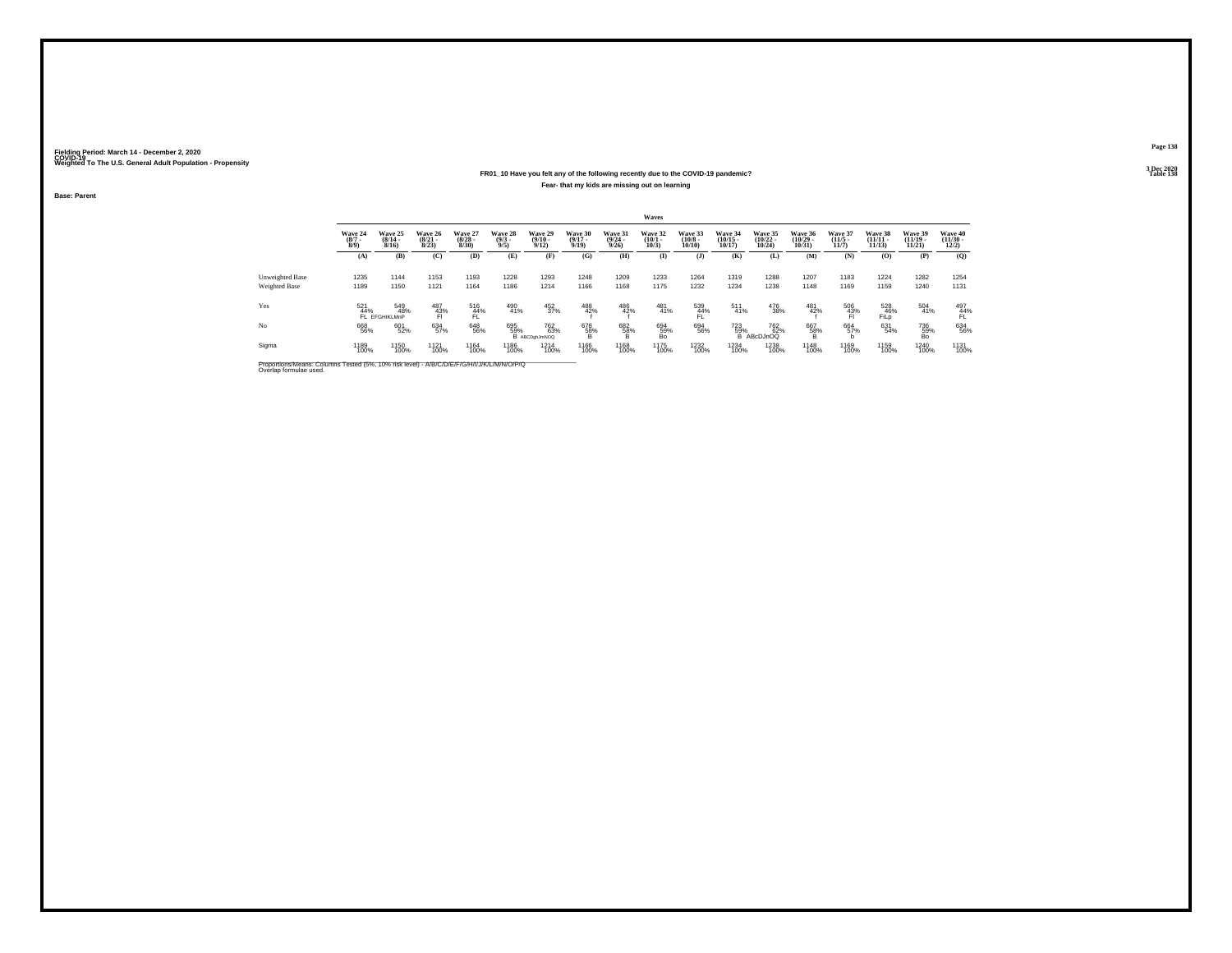#### **FR01\_11 Have you felt any of the following recently due to the COVID-19 pandemic? Table 139 Thankful - for the sacrifices that the American people have made for coronavirus**

**Base: All Respondents**

|                 |                                       |                                  |                                  |                                 |                               |                                  |                                  |                                        | Waves                        |                                  |                                   |                                |                                   |                                 |                                |                                |                                  |
|-----------------|---------------------------------------|----------------------------------|----------------------------------|---------------------------------|-------------------------------|----------------------------------|----------------------------------|----------------------------------------|------------------------------|----------------------------------|-----------------------------------|--------------------------------|-----------------------------------|---------------------------------|--------------------------------|--------------------------------|----------------------------------|
|                 | Wave 24<br>$\binom{8/7}{8/9}$         | Wave 25<br>$\frac{(8/14)}{8/16}$ | Wave 26<br>$\frac{(8/21)}{8/23}$ | Wave 27<br>$\binom{8/28}{8/30}$ | Wave 28<br>$\binom{9/3}{9/5}$ | Wave 29<br>$\frac{(9/10)}{9/12}$ | Wave 30<br>$\frac{(9/17)}{9/19}$ | Wave 31<br>$\binom{9/24}{9/26}$        | Wave 32<br>$(10/1 -$<br>10/3 | Wave 33<br>$\binom{10/8}{10/10}$ | Wave 34<br>$\binom{10/15}{10/17}$ | Wave 35<br>$(10/22 -$<br>10/24 | Wave 36<br>$\binom{10/29}{10/31}$ | Wave 37<br>$\binom{11/5}{11/7}$ | Wave 38<br>$(11/11 -$<br>11/13 | Wave 39<br>$(11/19 -$<br>11/21 | Wave 40<br>$\binom{11/30}{12/2}$ |
|                 | (A)                                   | (B)                              | (C)                              | (D)                             | (E)                           | (F)                              | (G)                              | (H)                                    | $\mathbf{I}$                 | $($ $)$                          | (K)                               | (L)                            | (M)                               | (N)                             | (0)                            | (P)                            | (0)                              |
| Unweighted Base | 1995                                  | 1967                             | 1962                             | 1946                            | 2022                          | 2037                             | 1949                             | 1971                                   | 1976                         | 2050                             | 2015                              | 2050                           | 1954                              | 1983                            | 1963                           | 2042                           | 1980                             |
| Weighted Base   | 1995                                  | 1967                             | 1962                             | 1946                            | 2022                          | 2037                             | 1949                             | 1971                                   | 1976                         | 2050                             | 2015                              | 2050                           | 1954                              | 1983                            | 1963                           | 2042                           | 1980                             |
| Yes             | 1428<br>72%<br>DeFJIMNOPa DEFIJLMNOPQ | 1423<br>72%                      | 1384<br>71%<br>JNO               | 1318<br>68%                     | 1376<br>68%                   | 1378<br>68%                      | 1352<br>69%                      | 1446<br>73%<br><b>JNO DEFGIJLMNOPO</b> | 1356<br>69%<br>Jn.           | 1314<br>64%                      | 1431<br>71%<br>dfJmNOp            | 1395<br>68%                    | 1318<br>67%                       | 1285<br>65%                     | <sup>1286</sup><br>66%         | 1378<br>67%                    | 1351<br>68%<br>Jn                |
| N <sub>o</sub>  | 567<br>28%                            | 544<br>28%                       | 578<br>29%                       | 628<br><b>ABHK</b>              | 646<br>32%<br>aBH             | 659<br>32%<br><b>ABHK</b>        | 597<br>31%<br>н                  | 525<br>27%                             | 620<br>31%<br>BH             | 736<br>36%<br>ABCdEfGHIKImpO     | 584<br>29%                        | 655<br>32%<br>aBH              | 636<br>33%<br><b>ABHK</b>         | 698<br>35%<br>ABCGHiKa          | 677<br>34%<br>ABCqHK           | 664<br>33%<br>ABHK             | 629<br>32%<br>aBH                |
| Sigma           | 1995<br>100%                          | 1967<br>100%                     | 1962<br>100%                     | 1946<br>100%                    | 2022<br>100%                  | 2037<br>100%                     | 1949<br>100%                     | 1971<br>100%                           | 1976<br>100%                 | 2050<br>100%                     | 2015<br>100%                      | 2050<br>100%                   | 1954<br>100%                      | 1983<br>100%                    | 1963<br>100%                   | 2042<br>100%                   | 1980<br>100%                     |

Proportions/Means: Columns Tested (5%, 10% risk level) - *N'B/C/D/E/F/G/H/I/J/K/L/M/N/O/P/Q*<br>Overlap formulae used.

**Page 139**3 Dec 2020<br>Table 139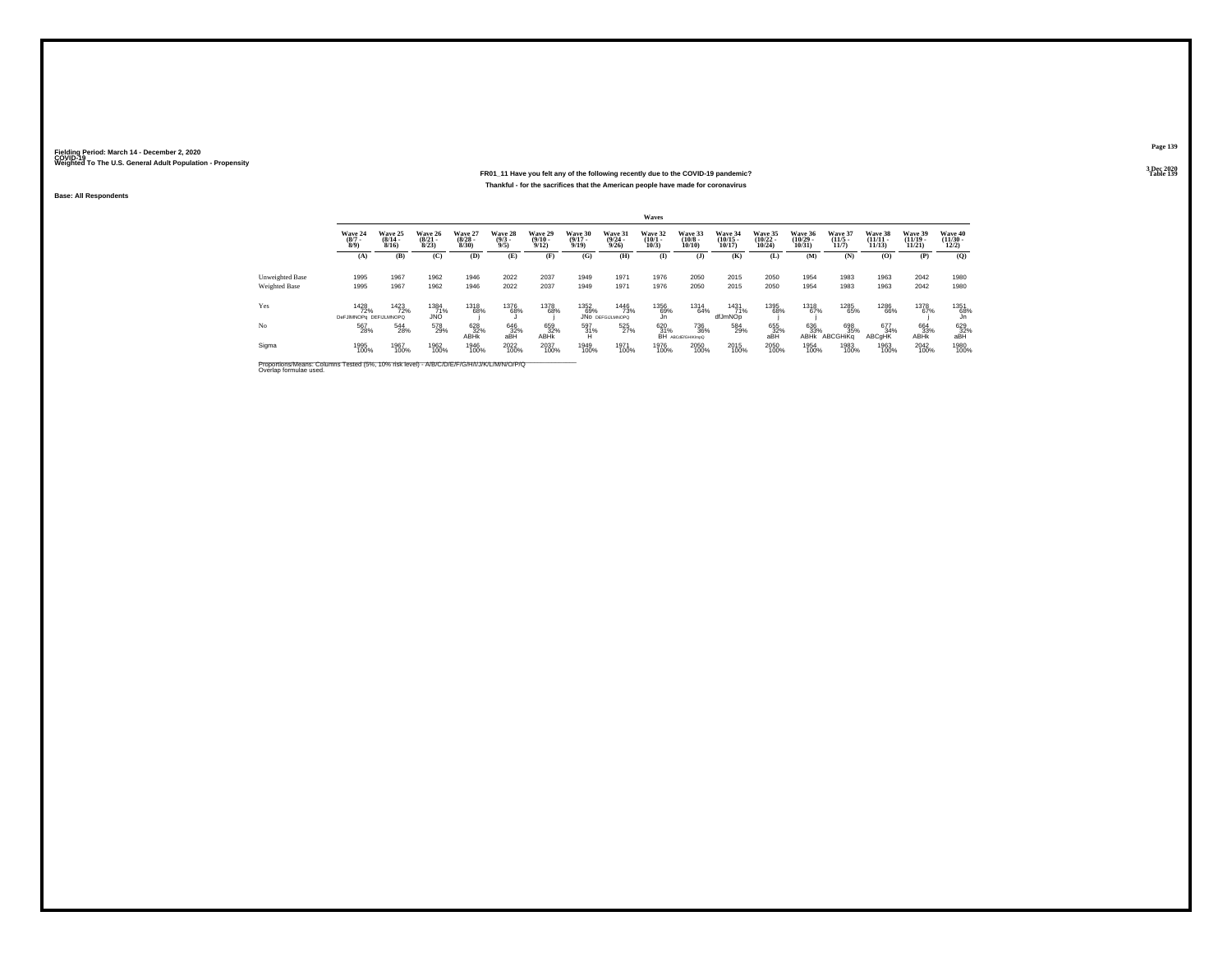#### **FR05 How much would you say you miss each of the following during this time of virus-related restrictions?Summary Of A Lot/Somewhat**

**Base: All Respondents**

|                                                                   |                                                |                                    |                                       |                                 |                               |                                         |                                                   |                                           | Waves                        |                                   |                                   |                                   |                                                  |                                  |                                |                                   |                                                        |
|-------------------------------------------------------------------|------------------------------------------------|------------------------------------|---------------------------------------|---------------------------------|-------------------------------|-----------------------------------------|---------------------------------------------------|-------------------------------------------|------------------------------|-----------------------------------|-----------------------------------|-----------------------------------|--------------------------------------------------|----------------------------------|--------------------------------|-----------------------------------|--------------------------------------------------------|
|                                                                   | Wave 24<br>$\binom{8/7}{8/9}$                  | Wave 25<br>$(8/14 -$<br>8/16       | Wave 26<br>$\frac{(8/21)}{8/23}$      | Wave 27<br>$\binom{8/28}{8/30}$ | Wave 28<br>$\binom{9/3}{9/5}$ | Wave 29<br>$\binom{9}{12}$              | Wave 30<br>$(9/17 -$<br>9/19                      | Wave 31<br>$\frac{(9/24 - 9/26)}{9/26}$   | Wave 32<br>$(10/1 -$<br>10/3 | Wave 33<br>$(10/8 -$<br>$10/10$ ) | Wave 34<br>$\binom{10/15}{10/17}$ | Wave 35<br>$\binom{10/22}{10/24}$ | Wave 36<br>$\binom{10/29}{10/31}$                | Wave 37<br>$\frac{(11/5)}{11/7}$ | Wave 38<br>$(11/11 -$<br>11/13 | Wave 39<br>$\binom{11/19}{11/21}$ | Wave 40<br>$\frac{(11/30 - 12/2)}{12/2}$               |
|                                                                   | (A)                                            | (B)                                | (C)                                   | (D)                             | (E)                           | (F)                                     | (G)                                               | (H)                                       | $\bf{I}$                     | $($ $)$                           | (K)                               | (L)                               | (M)                                              | (N)                              | (O)                            | (P)                               | (Q)                                                    |
| Unweighted Base<br>Weighted Base                                  | 1995<br>1995                                   | 1967<br>1967                       | 1962<br>1962                          | 1946<br>1946                    | 2022<br>2022                  | 2037<br>2037                            | 1949<br>1949                                      | 1971<br>1971                              | 1976<br>1976                 | 2050<br>2050                      | 2015<br>2015                      | 2050<br>2050                      | 1954<br>1954                                     | 1983<br>1983                     | 1963<br>1963                   | 2042<br>2042                      | 1980<br>1980                                           |
| Gatherings with friends<br>and family                             | 1549<br>78%<br><b>BDEFIKLMNPQ</b>              | 1445<br>73%                        | 1472<br>75%                           | 1414<br>73%                     | 1456<br>72%                   | 1511<br>74%                             | 1498<br>77%<br>Ln bDEIKLmNPq BDEfljKLmNPQ         | 1524<br>77%                               | 1426<br>72%                  | 1519<br>74%                       | 1459<br>72%                       | 1429<br>70%                       | 1441<br>74%                                      | 1408<br>71%                      | 1478<br>75%<br>eiLNo           | 1469<br>72%                       | 1456<br>74%                                            |
| Dining out at a<br>restaurant/bar                                 | $1423$<br>$71%$<br>delLNp                      | $^{1413}_{72\%}$<br><b>DEIjLNP</b> | 1382<br>70%<br>ш                      | 1318<br>68%                     | $^{1368}_{68\%}$              | $^{1432}_{70\%}$<br>ш                   | $\frac{1408}{72\%}$<br><b>DEIJLNP</b> CDEIJKLNOPQ | $1457 \atop 74\%$                         | 1309<br>66%                  | $^{1400}_{68\%}$                  | 1414<br>70%                       | $\substack{1372 \\ 67\%}$         | $1396$<br>$71\%$<br>dEILNp                       | $^{1334}_{\  \  \, 67\%}$        | 1361<br>69%                    | 1382<br>68%                       | 1378<br>70%                                            |
| In person celebrations<br>(e.g., birthdays,<br>graduations)       | 1377<br>69%<br>DEIL                            | $^{1325}_{67\%}$                   | $^{1337}_{68\%}$                      | 1269<br>65%                     | 1317<br>65%                   | $^{1391}_{68\%}$                        | 1318                                              | $^{1387}_{70\%}$<br>68% 70%<br>DEIJkLmNp  | $^{1247}_{63\%}$             | <sup>1356</sup><br>66%            | $^{1343}_{67\%}$                  | $^{1325}_{65\%}$                  | 1304<br>67%                                      | $^{1309}_{66\%}$                 | 1330<br>68%                    | 1358<br>67%                       | $\underset{\genfrac{}{}{0pt}{}{1350}{\text{68\%}}}{1}$ |
| Going to a social gathering                                       | 1262<br>63%<br>elLp                            | 1232<br>63%                        | 1179<br>60%                           | 1190<br>61%                     | 1211<br>60%                   | 1283<br>63%<br>ILp                      | 1252<br>64%                                       | 1309<br>66%<br>CEILP <b>bCDEfliKLmnOP</b> | 1145<br>58%                  | 1282<br>63%                       | 1253<br>62%<br>IL.                | 1138<br>56%                       | 1220<br>62%<br>IL.                               | 1241<br>63%                      | 1208<br>62%                    | 1216<br>60%                       | 1273<br>CEILP <sup>64%</sup>                           |
| Shopping in stores                                                | 1315<br>66%<br>blkLnPq                         | $^{1228}_{62\%}$                   | 1297<br>66%<br>blkLnPa                | $1245$<br>$64%$<br>ĽP           | 1276<br>63%<br>Ip             | 1309<br>64%<br>iLP                      | 1303<br>67%<br>BeIKLNPQ BdEfiKLmNOPQ              | 1337<br>68%                               | $^{1206}_{61\%}$             | $^{1332}_{65\%}$<br>ILP           | $^{1254}_{62\%}$                  | 1217<br>59%                       | 1249<br>64%<br>LP.                               | $^{1238}_{62\%}$                 | 1247<br>64%<br>Lp              | 1217<br>60%                       | 1228<br>62%                                            |
| Attending events like<br>concerts, theatre and<br>sporting events | 1094<br>55%<br>EILP <sup>®</sup>               | 1082<br>EILP%                      | 1055<br>54%<br>elLp                   | 1063<br>55%<br>EILP             | 1011<br>50%                   | $^{1083}_{\substack{53\%\\ \text{il}}}$ | $^{1093}_{-56\%}$<br>EILP                         | 1095<br>56%<br>EILP                       | 979<br>50%                   | 1114<br>EILP                      | 1137<br>56%<br>EILnoP             | $\substack{1009 \\ 49\%}$         | 1079<br>EILP                                     | 1047<br>53%                      | 1038<br>53%                    | 1018<br>50%                       | 1080<br>EILP                                           |
| Going to a movie theatre                                          | 1059<br>53%<br><b>EILP</b>                     | $^{1022}_{-52\%}$<br>EIIP          | $1017$<br>52%<br>EIIP                 | 998<br>51%<br>eiP               | 963<br>48%                    | $^{1043}_{51\%}$<br>eiP                 | 1074<br>55%<br>dEfikLnP                           | 1089<br>55%<br>dEfikLmnP                  | 938<br>47%                   | $^{1104}_{54\%}$<br><b>EILP</b>   | $^{1032}_{51\%}$<br>eiP           | 982<br>48%                        | $^{1009}_{\substack{52\%\\ \text{lin}}}$<br>ellP | 1017<br>51%<br>eiP               | $^{1017}_{-52\%}$<br>EIIP      | 951%                              | 1039<br>52%<br><b>EILP</b>                             |
| Going to church                                                   | 1019<br>51%<br>elKp                            | 956<br>49%                         | $^{1025}_{-52\%}$<br><b>DEIKINOPO</b> | $^{1004}_{52\%}$<br>EIKInoPq    | $\frac{960}{47\%}$            | $^{1026}_{\,50\%}$                      | $^{1047}_{\substack{54\%\\n0}}$<br>IK BEIKLMNOPQ  | $\frac{998}{51\%}$<br>TK.                 | $\substack{899 \\ 45\%}$     | 1076<br>53%<br><b>bEIKLmNOPQ</b>  | $\frac{940}{47\%}$                | 986<br>48%                        | $\substack{952\\49\%}$                           | $\substack{949 \\ 48\%}$         | $\substack{936 \\ 48\%}$       | 968<br>47%                        | $\frac{942}{48\%}$                                     |
| Going to my local coffee<br>shop                                  | 993<br>50%<br>EILMNOP                          | 930<br>47%                         | 924<br>47%<br>Ι.                      | 928<br>48%<br>ΪĽ                | 910<br>45%                    | 959<br>47%<br>ïL                        | 951<br>49%<br>elLmno                              | 966<br>49%<br>elLmnop                     | 864<br>44%                   | 1020<br>50%<br><b>EILMNOP</b>     | 950<br>$47\%$                     | $\underset{42\%}{^{862}}$         | 884<br>45%                                       | 893<br>45%                       | 883<br>45%                     | 928<br>45%                        | $^{938}_{47\%}$                                        |
| Traveling on an airplane                                          | 959<br>48%<br><b>BCdEFIkLnPq</b>               | ${}^{831}_{42\%}$                  | 861<br>44%                            | $\substack{865 \\ 44\%}$        | $\substack{843 \\ 42\%}$      | 897<br>44%                              | $\frac{924}{47\%}$                                | 961<br>49%<br><b>BEILD BCDEFIKLNPQ</b>    | 839<br>42%                   | 957<br>47%<br><b>BEIL</b>         | $\substack{891 \\ 44\%}$          | 856<br>42%                        | 893<br>46%<br>bel                                | 882<br>44%                       | 921%<br>BEIL                   | 893<br>44%                        | 875<br>44%                                             |
| Going to the gym/work out<br>class'                               | 854<br>43%<br>eiLnO                            | 799<br>41%                         | 835<br>43%<br>iLo                     | 818<br>42%<br>Lo                | 795<br>39%                    | 857<br>42%<br>Lo                        | 851<br>44%<br>EILNOp                              | 839<br>43%<br>iLo                         | 767<br>39%                   | 885<br>43%<br>elLnO               | $\frac{837}{42\%}$<br>L.          | 765<br>37%                        | 793<br>41%                                       | 779 39%                          | 758<br>39%                     | 819<br>40%                        | 805<br>41%                                             |
| Watching sports on TV                                             | 930<br>47%<br>IHIKLMNOPQ fHIKLMNOPQ FHIKLMNOPQ | 920<br>47%                         | $\frac{928}{47\%}$                    | 860<br>44%<br>hLMNOPQ           | 891<br>44%<br><b>LMNOPQ</b>   | 881<br>43%<br>MNOPQ HLMNOPQ             | 878<br>45%                                        | $\substack{802 \\ 41\%}$<br>OP            | 830<br>42%<br>mnOPQ hLMNOPQ  | 911<br>44%                        | 848<br>42%<br>mnOPQ               | 819<br>40%<br>OP                  | $^{753}_{39\%}$<br>$\circ$                       | $^{766}_{39\%}$<br>$\circ$       | 688<br>35%                     | <sup>729</sup> <sub>36%</sub>     | 749<br>38%                                             |
| Working from the office                                           | 690<br>35%<br><b>Bfop</b>                      | 600<br>30%                         | 703<br>36%<br>BeFiKnOP                | 671<br>35%<br>Bfp               | $^{645}_{32\%}$               | 632%                                    | 692<br>36%<br>BeFiKOP                             | $\substack{662\\34\%}$                    | $\substack{635 \\ 32\%}$     | 773<br>38%<br><b>BEFHIKLMNOPQ</b> | 632%                              | $^{678}_{33\%}$                   | $^{649}_{33\%}$                                  | $\substack{639\\32\%}$           | 615<br>31%                     | 631%                              | 649<br>33%                                             |
| Going to school or<br>university                                  | 672<br>EFiLmP                                  | 642<br>$e$ FL $e$                  | 647<br>33%<br>EFLD                    | 677<br>35%<br>EFHILMNP          | 588<br>29%                    | 578<br>28%                              | 681<br>35%<br>EFHILMNP                            | $\substack{602\\31\%}$                    | 602<br>30%                   | 713<br>EFHILMNP                   | 639<br>$\frac{32}{1}$             | 583<br>28%                        | 594<br>30%                                       | 611<br>31%                       | $\frac{623}{32\%}$             | 605<br>30%                        | 645<br>33%<br>eFL                                      |

Proportions/Means: Columns Tested (5%, 10% risk level) - *N'B/C/D/E/F/G/H/I/J/K/L/M/N/O/P/Q*<br>Overlap formulae used.

**Page 1403 Dec 2020<br>Table 140** 

**Table 140**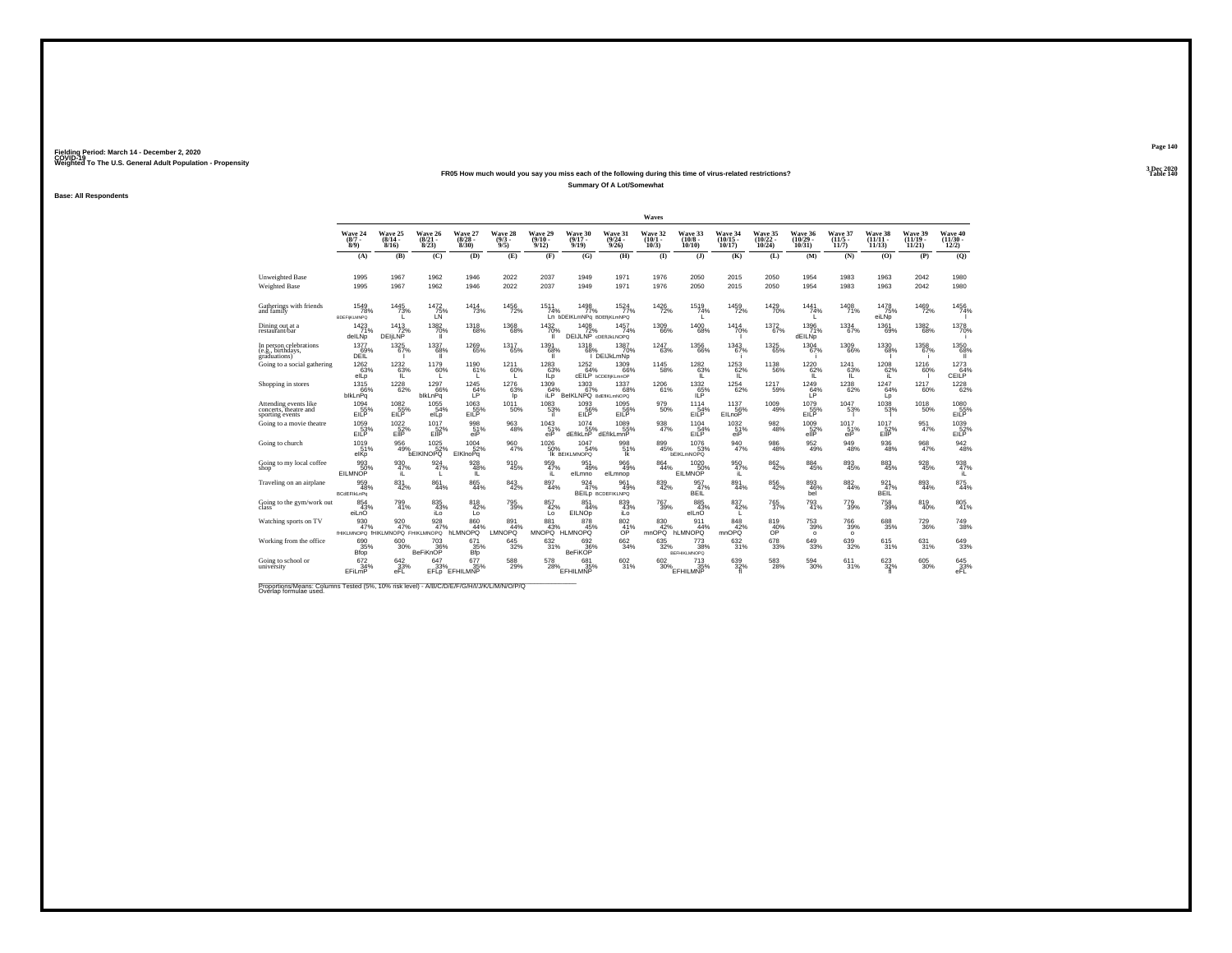### **FR05 How much would you say you miss each of the following during this time of virus-related restrictions?Summary Of Not At All/Not Very**

**Base: All Respondents**

|                                                                                                                     |                               |                                                                      |                                 |                                 |                                  |                                 |                                 |                                       | <b>Waves</b>                     |                                  |                                   |                                         |                                     |                                  |                                   |                                    |                                   |
|---------------------------------------------------------------------------------------------------------------------|-------------------------------|----------------------------------------------------------------------|---------------------------------|---------------------------------|----------------------------------|---------------------------------|---------------------------------|---------------------------------------|----------------------------------|----------------------------------|-----------------------------------|-----------------------------------------|-------------------------------------|----------------------------------|-----------------------------------|------------------------------------|-----------------------------------|
|                                                                                                                     | Wave 24<br>$\binom{8/7}{8/9}$ | Wave 25<br>$\frac{(8/14)}{8/16}$                                     | Wave 26<br>$\binom{8/21}{8/23}$ | Wave 27<br>$\binom{8/28}{8/30}$ | Wave 28<br>$\binom{9/3}{9/5}$    | Wave 29<br>$\binom{9/10}{9/12}$ | Wave 30<br>$\binom{9/17}{9/19}$ | Wave 31<br>$\binom{9/24}{9/26}$       | Wave 32<br>$\binom{10/1}{10/3}$  | Wave 33<br>$\binom{10/8}{10/10}$ | Wave 34<br>$\binom{10/15}{10/17}$ | Wave 35<br>$\frac{(10/22)}{10/24}$      | Wave 36<br>$\binom{10/29}{10/31}$   | Wave 37<br>$\frac{(11/5)}{11/7}$ | Wave 38<br>$\binom{11/11}{11/13}$ | Wave 39<br>$\binom{11/19}{11/21}$  | Wave 40<br>$\binom{11/30}{12/2}$  |
|                                                                                                                     | (A)                           | (B)                                                                  | (C)                             | (D)                             | (E)                              | (F)                             | (G)                             | (H)                                   | $\bf(I)$                         | $($ $)$                          | (K)                               | (L)                                     | (M)                                 | (N)                              | (0)                               | (P)                                | (Q)                               |
| Unweighted Base<br>Weighted Base                                                                                    | 1995<br>1995                  | 1967<br>1967                                                         | 1962<br>1962                    | 1946<br>1946                    | 2022<br>2022                     | 2037<br>2037                    | 1949<br>1949                    | 1971<br>1971                          | 1976<br>1976                     | 2050<br>2050                     | 2015<br>2015                      | 2050<br>2050                            | 1954<br>1954                        | 1983<br>1983                     | 1963<br>1963                      | 2042<br>2042                       | 1980<br>1980                      |
| Going to school or<br>university                                                                                    | 1323<br>66%                   | 1325<br>67%                                                          | 1315<br>67%                     | 1269<br>65%                     | 1434<br>71%<br>AbCDGJq ABCDGJkoQ | 1459<br>72%                     | 1268<br>65%                     | 1369                                  | 1374<br>70%<br>aDGJ              | 1337<br>65%                      | 1376<br>68%                       | 1467<br>72%<br><b>ABCDGJkoQ</b>         | 1360<br>70%<br>aDĠJ                 | 1372<br><b>69%</b>               | 1340<br>68%                       | 1437<br>70%<br>AcDGJ               | 1335<br>67%                       |
| Working from the office                                                                                             | 1305<br>65%                   | 1367<br>70%<br>ACDGJ                                                 | 1259<br>64%                     | <sup>1275</sup> 65%             | 1377<br>68%<br>cgJ               | 1405<br>69%<br>aCdGJ            | 1257<br>64%                     | $\frac{1309}{66\%}$<br>IJ             | 1341<br>68%<br>cgJ               | 1277<br>62%                      | $^{1383}_{69\%}$<br>CĞĴ           | $1372 \atop 67\%$<br>J                  | 1305<br>67%<br>J.                   | $1344\n68%$<br>cJ.               | 1348<br>69%<br>aCGJ               | 1411<br>69%<br>aCdGJ               | 1331<br>67%<br>u                  |
| Watching sports on TV                                                                                               | 1065<br>53%                   | 1047<br>53%                                                          | $\substack{1034 \\ 53\%}$       | <sup>1086</sup> 56%             | 1131<br>56%                      | $^{1156}_{\, 57\%}$ abC         | $1071 \atop 55\%$               | 1169<br>-59%<br>ABCdGj                | 1146<br>$ABC$<br>$ABC$           | 1139<br>56%                      | 1167<br>58%<br>ABC                | 1231                                    | 1201                                | 1217<br>61%                      | $\frac{1275}{65\%}$               | 1313                               | 1231                              |
| Going to the gym/work out<br>class                                                                                  | 1141<br>57%                   | 1168<br>59%                                                          | 1127<br>57%                     | 1128<br>58%                     | 1227<br>61%<br>aGi               | 1180<br>58%                     | 1098<br>56%                     | 1132<br>57%                           | 1209<br>61%<br>acGhJ             | 1165<br>57%                      | 1178<br>58%                       | 1285<br>ACDFGHJK                        | 1161<br>59%                         | 1204<br>61%<br>aGj               | 1205<br>61%<br>AcdfGhJ            | 1223<br>60%<br>g                   | 1175<br>59%                       |
| Traveling on an airplane                                                                                            | $^{1036}_{52\%}$              | 1136<br>58%<br><b>AGHJmO</b>                                         | $^{1101}_{56\%}$<br>AH          | $^{1081}_{-56\%}$<br>aH         | 1179<br>58%<br><b>AGHJmO</b>     | 1140<br>56%<br>AH               | $^{1025}_{\qquad53\%}$          | $\frac{1010}{51\%}$                   | 1137<br>58%<br><b>AGHJO</b>      | 1093<br>53%                      | $^{1124}_{56\%}$<br>aH            | $^{1194}_{58\%}$<br><b>AGHJmO</b>       | 1061<br>54%                         | $1101$<br>56%<br>aH              | 1042<br>53%                       | $^{1149}_{56\%}$<br>AgH            | 1105<br>56%<br>aH                 |
| Going to my local coffee<br>shop                                                                                    | $^{1002}_{-50\%}$             | 1037<br>53%                                                          | $^{1038}_{\qquad53\%}$          | $^{1018}_{52\%}$                | 1112<br>55%<br>AghJ              | 1078<br>53%                     | 998<br>51%                      | $\frac{1005}{51\%}$                   | 1112<br>56%<br>AbDfGHJKg         | 1030<br>50%                      | $^{1065}_{-53\%}$                 | 1188<br>58%<br>ABCDFGHJKQ               | 1070<br>55%<br>AghJ                 | 1090<br>yu<br>55%<br>AghJ        | 1080<br>55%<br>AghJ               | 1114<br>55%<br>AhJ                 | 1042<br>53%                       |
| Going to church                                                                                                     | 976<br>49%                    | 1011 <sub>%</sub><br>cGi                                             | 937<br>48%                      | $\substack{942 \\ 48\%}$        | 1062<br>53%<br>aCDGJ             | 1011<br>50%                     | 902<br>46%                      | 973<br>49%                            | 1077<br>55%<br><b>ACDFGHJ</b>    | 974<br>47%                       | $1075$<br>$53%$<br>ACDfGhJ        | $^{1064}_{52\%}$<br>cdGJ                | $^{1002}_{51\%}$<br>Gi              | $1034$ <sub>52%</sub><br>CdGJ    | 1027<br>52%<br>CdGJ               | 1074<br>53%<br>aCDGJ               | 1038<br>CdGJ                      |
| Going to a movie theatre                                                                                            | 936<br>47%                    | 945<br>48%                                                           | $\frac{945}{48\%}$              | 948<br>49%                      | 1059<br>52%<br>gh ABCdfGHJkmnOQ  | 994<br>49%<br>gh                | 875<br>45%                      | $\underset{45\%}{^{882}}$             | 1038<br>53%<br>ABCdfGHJkMnOQ     | $\substack{946 \\ 46\%}$         | 983<br>49%                        | $^{1068}_{52\%}$<br>gh AbcGHJmoQ        | $\underset{h}{\overset{945}{48\%}}$ | 966<br>49%<br>gh                 | 946<br>48%                        | 1091<br>53%<br>ABCDFGHJKMNOQ       | 941<br>48%                        |
| Attending events like<br>concerts, theatre and<br>sporting events                                                   | 901<br>45%                    | 885<br>45%                                                           | 907<br>46%                      | 883<br>45%                      | 1011<br>50%<br>ABcDGHJKMQ        | 954<br>47%                      | 856<br>44%                      | 876<br>44%                            | 997<br>50%<br><b>ABCDIGHJKMQ</b> | 936<br>46%                       | 878<br>44%                        | 1041<br>51%<br><b>ABCDIGHJKMnoQ</b>     | 875<br>45%                          | 936<br>47%<br>k                  | 925<br>47%                        | 1024<br>50%<br><b>K ABCDGHJKMQ</b> | 900<br>45%                        |
| Shopping in stores                                                                                                  | 680<br>34%                    | 739<br>38%<br>acGH                                                   | $\substack{665 \\ 34\%}$        | <sup>701</sup> 36%<br>h         | 746<br>37%<br>gH                 | $^{728}_{36\%}$<br>h            | 646<br>33%                      | 634<br>32%                            | 770<br>39%<br>ACfGHJ             | <sup>718</sup> <sub>35%</sub>    | 761<br>38%                        | 833<br>41%<br>acGH ACDeFGHJMO           | $^{705}_{36\%}$<br>h                | $^{745}_{38\%}$<br>acGH          | <sup>716</sup> <sub>36%</sub>     | 825<br>40%<br>H ACDeFGHJMo         | 752<br>38%<br>acGH                |
| Going to a social gathering                                                                                         | 733<br>37%                    | 735<br>37%<br>h                                                      | 783<br>40%<br>gHQ               | 756<br>39%<br>H                 | 811<br>40%<br>aGHQ               | $^{754}_{37\%}$<br>h.           | $^{697}_{36\%}$                 | 662 34%                               | 831<br>42%<br>ABFGHJKMNoQ        | 768<br>37%<br>h                  | <sup>762</sup> <sub>38%</sub>     | $\frac{912}{44\%}$<br>H ABCDEFGHUKINOpO | $^{734}_{38\%}$<br>h                | $^{742}_{37\%}$<br>h             | $\frac{755}{36\%}$                | 826<br>40%<br>afGHQ                | 707<br>36%                        |
| In person celebrations<br>(e.g., birthdays,<br>graduations)                                                         | $^{618}_{31\%}$               | $\substack{642\\33\%}$                                               | 625/32%                         | 677<br>35%<br>AH                | 705 35%<br>AH                    | $\substack{646 \\ 32\%}$        | 631<br>32%                      | 584<br>30%                            | 729 737%<br>ABCFGHkmOpQ          | $^{694}_{34\%}$<br>Ή             | $672 \over 33\%$<br>h             | $\frac{725}{35\%}$<br>AcfHq             | $^{650}_{33\%}$<br>h                | $^{674}_{34\%}$<br>Ή             | 633<br>32%                        | 684<br>33%<br>h                    | 630<br>32%                        |
| Dining out at a<br>restaurant/bar                                                                                   | 572<br>29%                    | 554<br>28%                                                           | 580<br>30%<br>h                 | $\frac{628}{32\%}$<br>aBGHm     | $654$<br>$32\%$<br>aBGHM         | 605<br>30%<br>'n                | 541<br>28%                      | $^{514}_{\phantom{1}\phantom{1}26\%}$ | 667<br>34%<br><b>ABCFGHKMg</b>   | $^{650}_{32\%}$ bGH              | $^{601}_{30\%}$<br>h.             | $678 \atop 33\%$<br>ABcfGHM             | $^{558}_{29\%}$                     | 649<br>33%<br><b>ABGHM</b>       | $^{602}_{\substack{31\%\\H}}$     | 660<br>32%<br>aBGHm                | $^{602}_{30\%}$                   |
| Gatherings with friends<br>and family                                                                               | 446<br>22%                    | $^{522}_{\phantom{27}{\phantom{1}}\phantom{27}\!\!\!\!\!\times}$ AgH | 490<br>25%                      | 532<br>AGH <sup>27%</sup>       | 566<br>28%<br>AGHO               | 526<br>26%<br>Ah                | 451<br>23%                      | 447<br>23%                            | 550<br>28%<br>AGHO               | 531<br>26%<br>ah                 | 556<br>28%                        | 621<br>30%<br>AGH ABCFGHJMOg            | 513<br>26%<br>Agh                   | 575<br>ACfGHO <sup>29%</sup>     | 485<br>25%                        | 573<br>28%<br>AGHO                 | $\underset{\mathsf{AgH}}{^{524}}$ |
| Proportions/Means: Columns Tested (5%, 10% risk level) - A/B/C/D/E/F/G/H/I/J/K/L/M/N/O/P/Q<br>Overlap formulae used |                               |                                                                      |                                 |                                 |                                  |                                 |                                 |                                       |                                  |                                  |                                   |                                         |                                     |                                  |                                   |                                    |                                   |

**Page 1413 Dec 2020<br>Table 141** 

**Table 141 Table 141**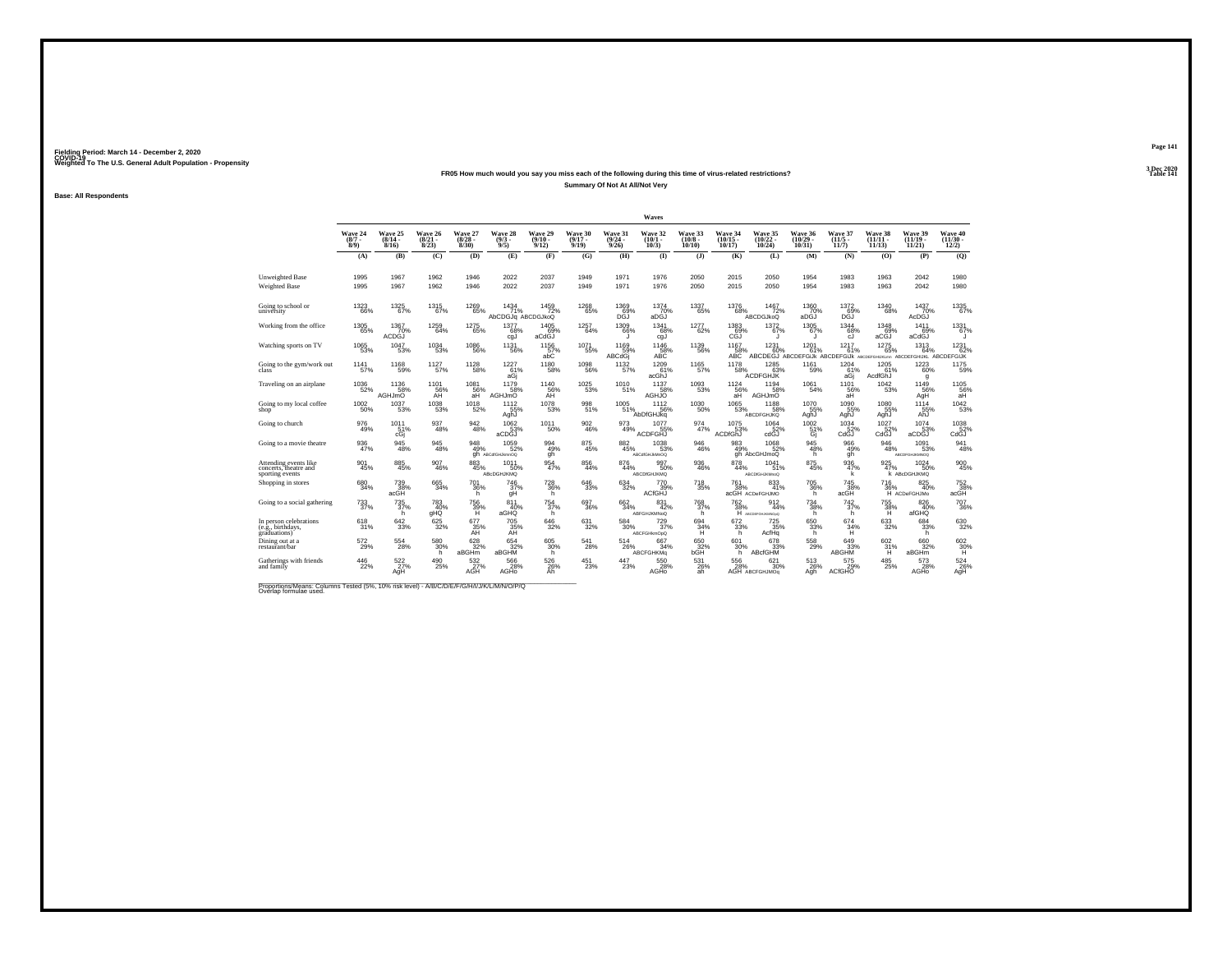### **FR05\_1 How much would you say you miss each of the following during this time of virus-related restrictions?**

**Traveling on an airplane**

**Base: All Respondents**

|                                                                                                  |                                  |                                  |                                  |                                         |                               |                                         |                                  |                                        | Waves                           |                                   |                                   |                                   |                                   |                                         |                                |                                   |                                          |
|--------------------------------------------------------------------------------------------------|----------------------------------|----------------------------------|----------------------------------|-----------------------------------------|-------------------------------|-----------------------------------------|----------------------------------|----------------------------------------|---------------------------------|-----------------------------------|-----------------------------------|-----------------------------------|-----------------------------------|-----------------------------------------|--------------------------------|-----------------------------------|------------------------------------------|
|                                                                                                  | Wave 24<br>$\binom{8/7}{8/9}$    | Wave 25<br>$(8/14 -$<br>$8/16$ ) | Wave 26<br>$\frac{(8/21)}{8/23}$ | Wave 27<br>$\binom{8/28}{8/30}$         | Wave 28<br>$\binom{9/3}{9/5}$ | Wave 29<br>$\frac{(9/10 - 9/12)}{9/12}$ | Wave 30<br>$\frac{(9/17)}{9/19}$ | Wave 31<br>$\frac{(9/24)}{9/26}$       | Wave 32<br>$\binom{10/1}{10/3}$ | Wave 33<br>$\frac{(10/8)}{10/10}$ | Wave 34<br>$\binom{10/15}{10/17}$ | Wave 35<br>$\binom{10/22}{10/24}$ | Wave 36<br>$\binom{10/29}{10/31}$ | Wave 37<br>$\frac{(11/5)}{11/7}$        | Wave 38<br>$(11/11 -$<br>11/13 | Wave 39<br>$\binom{11/19}{11/21}$ | Wave 40<br>$\frac{(11/30 - 12/2)}{12/2}$ |
|                                                                                                  | (A)                              | (B)                              | (C)                              | (D)                                     | (E)                           | (F)                                     | (G)                              | (H)                                    | $($ $\Gamma$                    | $($ $)$                           | (K)                               | (L)                               | (M)                               | (N)                                     | (0)                            | (P)                               | (Q)                                      |
| Unweighted Base                                                                                  | 1995                             | 1967                             | 1962                             | 1946                                    | 2022                          | 2037                                    | 1949                             | 1971                                   | 1976                            | 2050                              | 2015                              | 2050                              | 1954                              | 1983                                    | 1963                           | 2042                              | 1980                                     |
| <b>Weighted Base</b>                                                                             | 1995                             | 1967                             | 1962                             | 1946                                    | 2022                          | 2037                                    | 1949                             | 1971                                   | 1976                            | 2050                              | 2015                              | 2050                              | 1954                              | 1983                                    | 1963                           | 2042                              | 1980                                     |
|                                                                                                  |                                  |                                  |                                  |                                         |                               |                                         |                                  |                                        |                                 |                                   |                                   |                                   |                                   |                                         |                                |                                   |                                          |
| A Lot/Somewhat (Net)                                                                             | 959<br>48%<br><b>BCdEFIkLnPg</b> | 831<br>42%                       | 861<br>44%                       | 865<br>44%                              | 843<br>42%                    | 897<br>44%                              | 924<br>47%                       | 961<br>49%<br><b>BEILD BCDEFIKLNPQ</b> | 839<br>42%                      | 957<br>47%<br>BEIL                | 891<br>44%                        | 856<br>42%                        | 893<br>46%<br>bel                 | 882<br>44%                              | 921<br>47%<br>BEIL             | 893<br>44%                        | 875<br>44%                               |
| A lot                                                                                            | 426<br>21%<br><b>BELP</b>        | 354<br>18%                       | $^{417}_{21\%}$<br>bELp          | $^{412}_{21\%}$<br><b>bELp</b>          | 357<br>18%                    | $^{414}_{20\%}$<br>el                   | 435<br>22%<br><b>BEkLnPg</b>     | $^{438}_{22\%}$<br><b>BELnPq</b>       | 390<br>20%                      | 444<br>22%<br><b>BELP</b>         | 390<br>19%                        | 359<br>17%                        | $^{402}_{21\%}$<br>el             | 375<br>19%                              | 385<br>20%                     | 367<br>18%                        | 379<br>19%                               |
| Somewhat                                                                                         | 533<br>Cafi                      | $^{476}_{24\%}$                  | $^{444}_{23\%}$                  | 453<br>23%                              | 485<br>24%                    | 482<br>24%                              | 489<br>25%                       | 523<br>Čdl                             | 448<br>23%                      | 513<br>25%                        | 501<br>25%                        | 497<br>24%                        | 491<br>25%                        | 506<br>26%                              | 536<br>27%<br><b>bCDeFI</b>    | 526<br>26%<br>ci                  | 496<br>25%                               |
| Not At All/Not Very (Net)                                                                        | 1036<br>52%                      | 1136<br>58%<br>AGHJmO            | 1101<br>56%<br>AH                | $^{1081}_{\substack{56\%\\ \text{aH}}}$ | 1179<br>58%<br><b>AGHJmO</b>  | 1140<br>56%<br>AH                       | $\frac{1025}{53\%}$              | 1010<br>51%                            | 1137<br>AGHJO                   | 1093<br>53%                       | 1124<br>56%<br>aH                 | 1194<br>58%<br>AGHJmO             | 1061<br>54%                       | $^{1101}_{\substack{56\%\\ \text{aH}}}$ | 1042<br>53%                    | 1149<br>56%<br>AgH                | $^{1105}_{\substack{56}{\text{aH}}}$     |
| Not very                                                                                         | 318<br>16%                       | 357<br>18%<br>IJq                | $^{312}_{16\%}$                  | 316<br>16%                              | 330<br>16%                    | 394<br>19%<br>J ACDegHIJImOQ            | 318<br>16%                       | $^{309}_{16\%}$                        | 295<br>15%                      | $^{262}_{13\%}$                   | 347/17%                           | 339<br>17%                        | $\frac{317}{16\%}$                | $^{371}_{19\%}$<br>achIJoQ              | $314$<br>$16\%$                | $354 \over 17\%$<br>u             | 303<br>15%                               |
| Not at all                                                                                       | <sup>718</sup> 36%               | 779<br>40%<br>аĤ                 | 789<br>40%<br>AfgH               | 765<br>39%                              | 849<br>42%<br>ah AFGHkmNO     | <sup>747</sup> 37%                      | <sup>707</sup> 36%               | $^{702}_{\ 36\%}$                      | 842<br>43%<br><b>AdFGHKMNOp</b> | 831<br>41%<br>AfGHno              | 777<br>39%                        | 855<br>42%<br>AFGHmNO             | $\substack{744 \\ 38\%}$          | $^{731}_{37\%}$                         | <sup>728</sup> 37%             | 795<br>39%                        | 802<br>41%<br>AfGHn                      |
| Sigma                                                                                            | 1995<br>100%                     | 1967<br>100%                     | 1962<br>100%                     | 1946<br>100%                            | 2022<br>100%                  | 2037<br>100%                            | 1949<br>100%                     | 1971<br>100%                           | 1976<br>100%                    | 2050<br>100%                      | 2015<br>100%                      | 2050<br>100%                      | 1954<br>100%                      | 1983<br>100%                            | 1963<br>100%                   | 2042<br>100%                      | 1980<br>100%                             |
| <b>Draportiona Moone: Columna Teeted (59/1409) right love) A/D/C/D/C/D/L/C/N/H/V/L/M/N/O/D/O</b> |                                  |                                  |                                  |                                         |                               |                                         |                                  |                                        |                                 |                                   |                                   |                                   |                                   |                                         |                                |                                   |                                          |

Proportions/Means: Columns Tested (5%, 10% risk level) - *N'B/C/D/E/F/G/H/I/J/K/L/M/N/O/P/Q*<br>Overlap formulae used.

**Page 1423 Dec 2020<br>Table 142** 

**Particular Table 142 Table 142**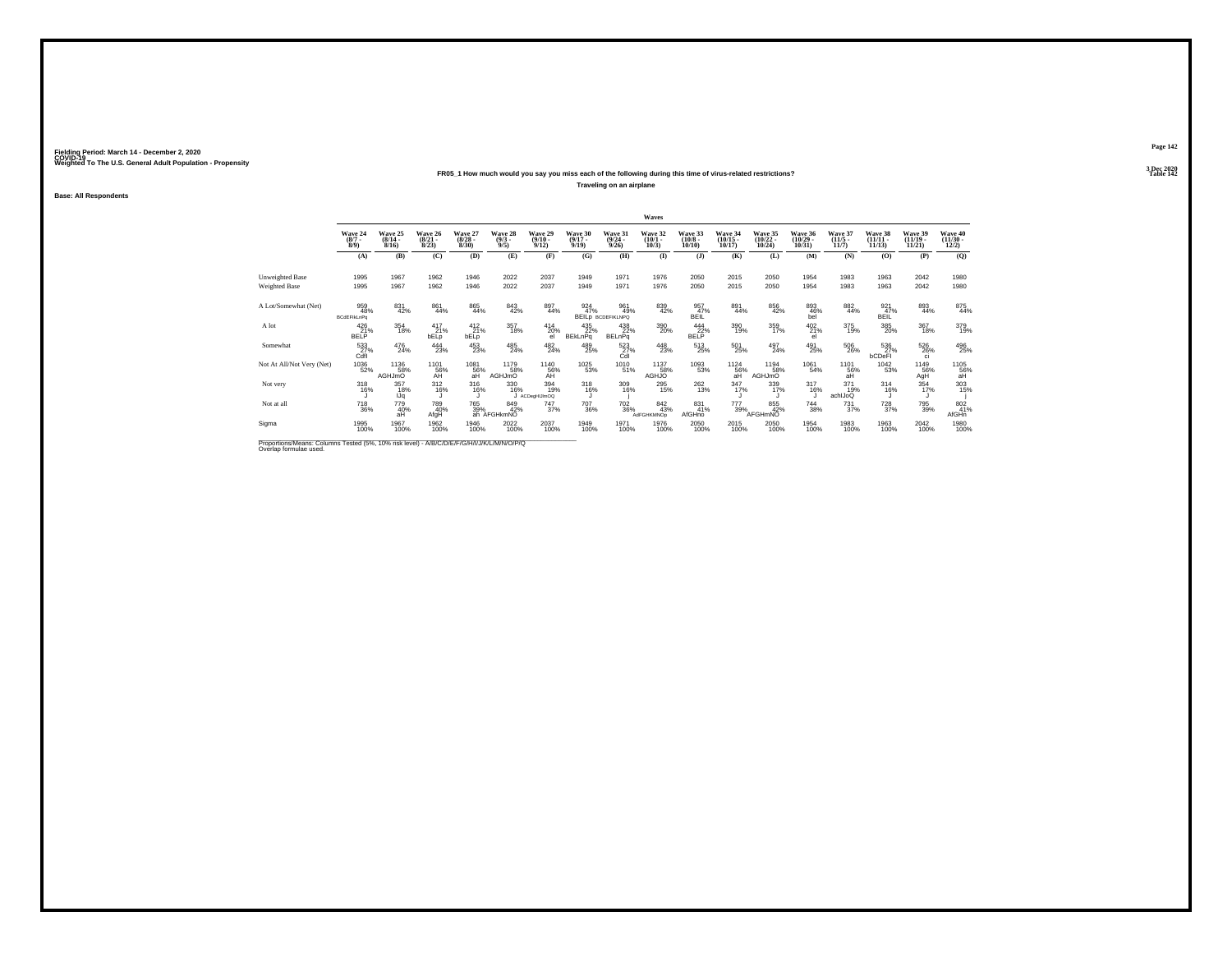### **FR05\_2 How much would you say you miss each of the following during this time of virus-related restrictions?**

**Going to a movie theatre**

**Base: All Respondents**

|                                                                                          |                               |                                  |                                 |                                 |                                                      |                                         |                                  |                                  | Waves                           |                                        |                                         |                                   |                                   |                                  |                                    |                                     |                                          |
|------------------------------------------------------------------------------------------|-------------------------------|----------------------------------|---------------------------------|---------------------------------|------------------------------------------------------|-----------------------------------------|----------------------------------|----------------------------------|---------------------------------|----------------------------------------|-----------------------------------------|-----------------------------------|-----------------------------------|----------------------------------|------------------------------------|-------------------------------------|------------------------------------------|
|                                                                                          | Wave 24<br>$\binom{8/7}{8/9}$ | Wave 25<br>$\frac{(8/14)}{8/16}$ | Wave 26<br>$\binom{8/21}{8/23}$ | Wave 27<br>$\binom{8/28}{8/30}$ | Wave 28<br>$\binom{9/3}{9/5}$                        | Wave 29<br>$\binom{9/10}{9/12}$         | Wave 30<br>$\frac{(9/17)}{9/19}$ | Wave 31<br>$\frac{(9/24)}{9/26}$ | Wave 32<br>$\binom{10/1}{10/3}$ | Wave 33<br>$\frac{(10/8 - 10)}{10/10}$ | Wave 34<br>$\binom{10/15}{10/17}$       | Wave 35<br>$\binom{10/22}{10/24}$ | Wave 36<br>$\binom{10/29}{10/31}$ | Wave 37<br>$\frac{(11/5)}{11/7}$ | Wave 38<br>$\frac{(11/11)}{11/13}$ | Wave 39<br>$\binom{11/19}{11/21}$   | Wave 40<br>$\frac{(11/30 - 12/2)}{12/2}$ |
|                                                                                          | (A)                           | (B)                              | (C)                             | (D)                             | (E)                                                  | (F)                                     | (G)                              | (H)                              | $\bf{(\mathbf{I})}$             | $($ $)$                                | (K)                                     | (L)                               | (M)                               | (N)                              | (0)                                | (P)                                 | (Q)                                      |
| Unweighted Base                                                                          | 1995                          | 1967                             | 1962                            | 1946                            | 2022                                                 | 2037                                    | 1949                             | 1971                             | 1976                            | 2050                                   | 2015                                    | 2050                              | 1954                              | 1983                             | 1963                               | 2042                                | 1980                                     |
| <b>Weighted Base</b>                                                                     | 1995                          | 1967                             | 1962                            | 1946                            | 2022                                                 | 2037                                    | 1949                             | 1971                             | 1976                            | 2050                                   | 2015                                    | 2050                              | 1954                              | 1983                             | 1963                               | 2042                                | 1980                                     |
| A Lot/Somewhat (Net)                                                                     | 1059<br>EILP                  | 1022<br>52%<br>EIIP <sup>®</sup> | 1017<br>$E$ <sub>IIP</sub> %    | 998<br>51%<br>eiP               | 963<br>48%                                           | $^{1043}_{\substack{51\%\\\text{eiP}}}$ | 1074<br>55%<br>dEfikLnP          | 1089<br>55%<br>dEfikLmnP         | 938<br>47%                      | 1104<br>54%<br>EILP                    | $^{1032}_{\substack{51\%\\\text{eiP}}}$ | 982<br>48%                        | 1009<br>$\frac{52}{10}$ %         | 1017<br>51%<br>eiP               | 1017<br>$E^{52\%}_{\text{EIP}}$    | 951<br>47%                          | 1039<br>52%<br>EILP                      |
| A lot                                                                                    | $^{454}_{23\%}$<br>D          | $^{454}_{23\%}$                  | 469<br>24%                      | 499<br>26%<br>EfIKLoP           | 429<br>21%                                           | 464<br>23%<br>n                         | 500<br>26%<br><b>EIKLP</b>       | 506<br>26%<br>EIKLoP             | 420<br>21%                      | $^{514}_{25\%}$<br>EIKLP               | 437<br>22%                              | 436<br>21%                        | 477<br>24%<br>eilP                | $^{454}_{\  \, 23\%}$<br>D       | $\frac{444}{23\%}$<br>D            | 402<br>20%                          | 469<br>24%                               |
| Somewhat                                                                                 | 605<br>30%<br><b>DEllp</b>    | 567<br>29%                       | 548<br>28%                      | 499<br>26%                      | 535<br>26%                                           | 578<br>28%                              | $^{574}_{\substack{29\%\\Di}}$   | 583<br>30%<br>Dei                | 518<br>26%                      | 590<br>29%<br>d                        | 596<br>30%<br>Dei                       | 546<br>27%                        | $\frac{531}{27\%}$                | $\substack{563 \\ 28\%}$         | 573<br>29%<br>d                    | 548<br>27%                          | 570<br>29%                               |
| Not At All/Not Very (Net)                                                                | 936<br>47%                    | 945<br>48%                       | 945<br>48%                      | 948<br>49%<br>ah                | 1059<br>52%<br>ABCdfGHJkmnOQ                         | 994<br>49%<br>gh                        | 875<br>45%                       | $\underset{45\%}{^{882}}$        | 1038<br>53%<br>ABCdfGHJkMnOQ    | 946<br>46%                             | 983<br>49%                              | 1068<br>52%<br>gh AbcGHJmoQ       | 945<br>48%<br>h.                  | 966<br>49%<br>qĥ                 | 946<br>48%                         | 1091<br>53%<br><b>ABCDFGHJKMNOQ</b> | 941<br>48%                               |
| Not very                                                                                 | 354<br>18%                    | $325$<br>$17\%$                  | 303<br>15%                      | 330<br>17%                      | 354<br>18%                                           | 335<br>16%                              | 331<br>17%                       | $317_{16\%}$                     | 340<br>17%                      | 267<br>13%                             | 377<br>19%<br>CJ                        | $383 \over 19\%$<br>CJ            | 359<br>18%<br>cJ.                 | $345$<br>17%                     | 343<br>17%                         | 377<br>18%<br>cJ.                   | 320<br>16%                               |
| Not at all                                                                               | 582<br>29%                    | 620<br>32%                       | 642<br>33%<br>aGH               |                                 | <sup>704</sup> 35%<br>618 704<br>32% 35% 6 AbGHKMnOq | 659<br>32%<br>aGh                       | 544<br>28%                       | 565<br>29%                       | 697<br>35%<br>AbdGHKMNOg        | 679<br>33%<br>AĞH                      | 606<br>30%                              | 685<br>33%<br><b>AGHkm</b>        | 586<br>30%                        | 621/31%<br>g                     | 603<br>31%                         | $^{714}_{35\%}$<br>AbGHKMnOq        | 620<br>31%                               |
| Sigma                                                                                    | 1995<br>100%                  | 1967<br>100%                     | 1962<br>100%                    | 1946<br>100%                    | 2022<br>100%                                         | 2037<br>100%                            | 1949<br>100%                     | 1971<br>100%                     | 1976<br>100%                    | 2050<br>100%                           | 2015<br>100%                            | 2050<br>100%                      | 1954<br>100%                      | 1983<br>100%                     | 1963<br>100%                       | 2042<br>100%                        | 1980<br>100%                             |
| Proportions Means: Columns Tested (5%, 10% risk level) - A/B/C/D/E/E/C/H/I/J/M/J/M/D/D/O |                               |                                  |                                 |                                 |                                                      |                                         |                                  |                                  |                                 |                                        |                                         |                                   |                                   |                                  |                                    |                                     |                                          |

Proportions/Means: Columns Tested (5%, 10% risk level) - *N'B/C/D/E/F/G/H/I/J/K/L/M/N/O/P/Q*<br>Overlap formulae used.

**Page 143**3 Dec 2020<br>Table 143

**Particular Table 143**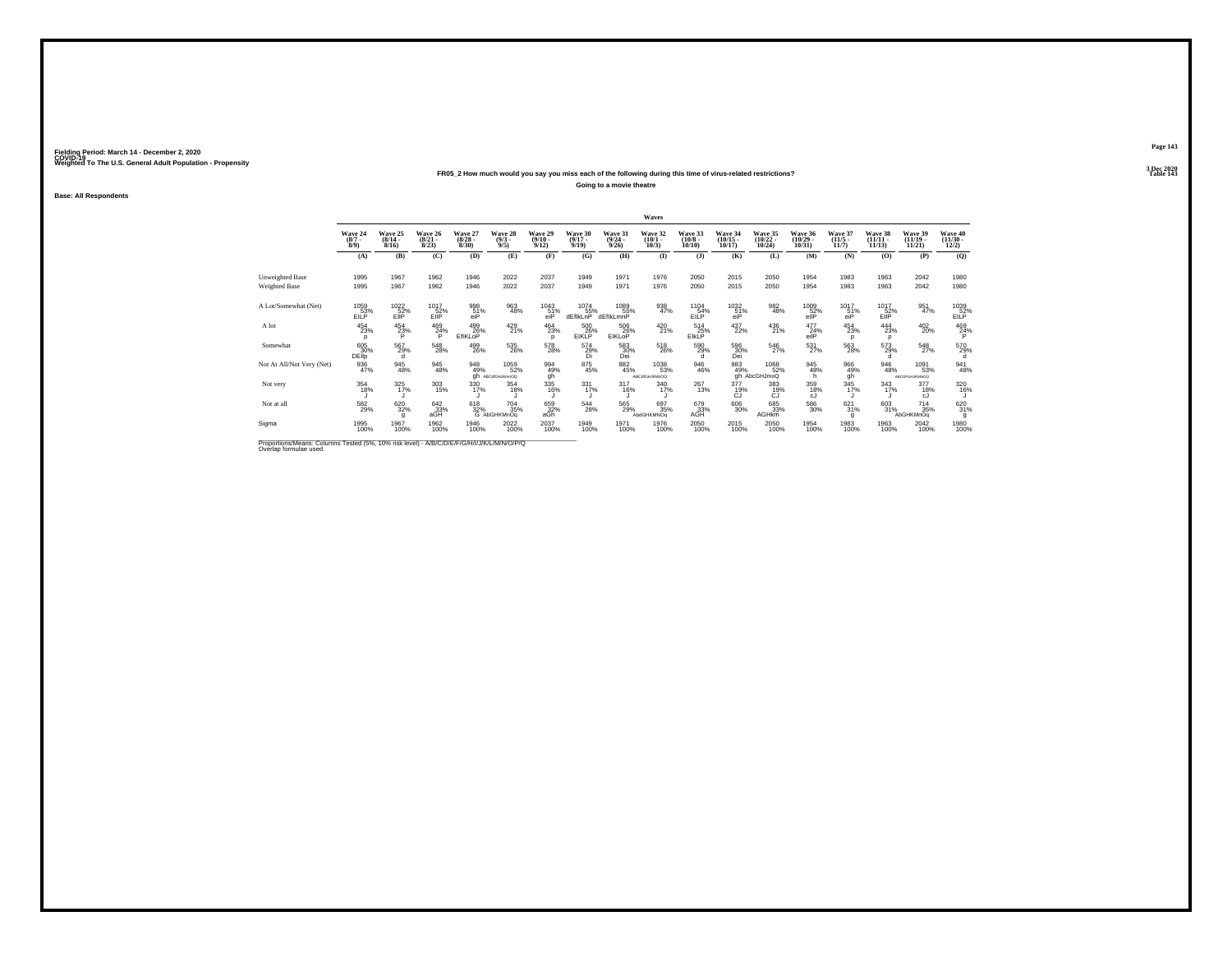### **FR05\_3 How much would you say you miss each of the following during this time of virus-related restrictions?**

**Shopping in stores**

**Base: All Respondents**

|                                                                                          |                               |                                  |                                  |                                 |                                |                                 |                                      |                                      | Waves                           |                                         |                                   |                                   |                                   |                                  |                                    |                                             |                                   |
|------------------------------------------------------------------------------------------|-------------------------------|----------------------------------|----------------------------------|---------------------------------|--------------------------------|---------------------------------|--------------------------------------|--------------------------------------|---------------------------------|-----------------------------------------|-----------------------------------|-----------------------------------|-----------------------------------|----------------------------------|------------------------------------|---------------------------------------------|-----------------------------------|
|                                                                                          | Wave 24<br>$\binom{8/7}{8/9}$ | Wave 25<br>$\frac{(8/14)}{8/16}$ | Wave 26<br>$\frac{(8/21)}{8/23}$ | Wave 27<br>$\binom{8/28}{8/30}$ | Wave 28<br>$\frac{(9/3)}{9/5}$ | Wave 29<br>$\binom{9/10}{9/12}$ | Wave 30<br>$\frac{(9/17)}{9/19}$     | Wave 31<br>$\frac{(9/24)}{9/26}$     | Wave 32<br>$\binom{10/1}{10/3}$ | Wave 33<br>$\binom{10/8}{10/10}$        | Wave 34<br>$\binom{10/15}{10/17}$ | Wave 35<br>$\binom{10/22}{10/24}$ | Wave 36<br>$\binom{10/29}{10/31}$ | Wave 37<br>$\frac{(11/5)}{11/7}$ | Wave 38<br>$\frac{(11/11)}{11/13}$ | Wave 39<br>$\binom{11/19}{11/21}$           | Wave 40<br>$\frac{(11/30)}{12/2}$ |
|                                                                                          | (A)                           | (B)                              | (C)                              | (D)                             | (E)                            | (F)                             | (G)                                  | (H)                                  | $\mathbf{I}$                    | (I)                                     | (K)                               | (L)                               | (M)                               | (N)                              | (0)                                | (P)                                         | (Q)                               |
| Unweighted Base                                                                          | 1995                          | 1967                             | 1962                             | 1946                            | 2022                           | 2037                            | 1949                                 | 1971                                 | 1976                            | 2050                                    | 2015                              | 2050                              | 1954                              | 1983                             | 1963                               | 2042                                        | 1980                              |
| <b>Weighted Base</b>                                                                     | 1995                          | 1967                             | 1962                             | 1946                            | 2022                           | 2037                            | 1949                                 | 1971                                 | 1976                            | 2050                                    | 2015                              | 2050                              | 1954                              | 1983                             | 1963                               | 2042                                        | 1980                              |
| A Lot/Somewhat (Net)                                                                     | 1315<br>66%<br>blkLnPq        | 1228<br>62%                      | 1297<br>66%<br>blkLnPq           | 1245<br>64%                     | 1276<br>63%<br>lo.             | 1309<br>$n^{64\%}$              | 1303<br>67%<br>BelKLNPQ BdEfiKLmNOPQ | 1337<br>68%                          | 1206<br>61%                     | 1332<br>$\overline{15}$ <sup>65</sup> % | 1254<br>62%                       | 1217<br>59%                       | 1249<br>64%                       | 1238<br>62%                      | 1247<br>64%<br>Lp                  | 1217<br>60%                                 | 1228<br>62%                       |
| A lot                                                                                    | 506<br>25%                    | $^{475}_{24\%}$                  | 575<br>29%<br>ARDEEIKI M:OPO     | 491<br>25%                      | 478<br>24%                     | 489<br>24%                      | 519<br>27%                           | 550<br>28%<br><b>IKLOP BEFIKLOPQ</b> | 461<br>23%                      | 562%<br><b>bEfIKLOPQ</b>                | 468<br>23%                        | 451<br>22%                        | 498<br>26%                        | 512<br>26%<br>Lp                 | $^{450}_{23\%}$                    | 461<br>23%                                  | $^{465}_{24\%}$                   |
| Somewhat                                                                                 | 809<br>41%<br>cnp             | <sup>753</sup> 38%               | $^{722}_{37\%}$                  | 754<br>39%                      | 798<br>39%                     | $\substack{820 \\ 40\%}$<br>cn  | 784<br>40%<br>n                      | <sup>786</sup> 40%                   | <sup>745</sup> 38%              | 770<br>38%                              | 786<br>39%                        | 766<br>37%                        | $\substack{751 \\ 38\%}$          | $^{726}_{37\%}$                  | 797<br>41%<br>cnp                  | 756<br>37%                                  | 763<br>39%                        |
| Not At All/Not Very (Net)                                                                | 680<br>34%                    | 739<br>38%<br>acGH               | 665<br>34%                       | 701<br>36%                      | 746<br>37%<br>ğĤ               | 728<br>36%                      | $\substack{646 \\ 33\%}$             | $\substack{634 \\ 32\%}$             | 770<br>39%<br>ACfGHJ            | 718<br>35%                              | 761<br>38%                        | 833<br>41%<br>acGH ACDeFGHJMO     | 705<br>36%<br>h.                  | 745<br>38%<br>acGH               | 716                                | 825<br>40%<br>36% 40°                       | 752<br>38%<br>acGH                |
| Not very                                                                                 | $^{417}_{21\%}$<br>gJ         | 429<br>22%<br>GJ                 | 373<br>19%                       | 375<br>19%                      | 398<br>20%                     | $^{422}_{21\%}$<br>gJ           | 350<br>18%                           | 378<br>19%                           | $^{412}_{21\%}$<br>gJ           | 346<br>17%                              | 448<br>22%<br>cdGhJ               | 453<br>22%<br>cdGhJ               | $^{402}_{21\%}$                   | $^{417}_{21\%}$<br>gJ            | 381<br>19%                         | 407<br>20%                                  | 384<br>19%                        |
| Not at all                                                                               | $^{264}_{13\%}$               | $^{311}_{16\%}$<br>ah            | 291<br>15%                       | $\frac{326}{17}\%$<br>AH        | $348$ <sub>17%</sub><br>ÁĤ     | 305<br>15%                      | <sup>296</sup> 15%                   | 256<br>13%                           | 358<br>18%<br>ACFgHkm           | 372<br>18%<br>ACFgH                     | 313<br>16%                        | 380<br>19%<br>h AbCFGHkm          | $\frac{304}{16\%}$<br>h.          | $\frac{327}{17\%}$<br>ΑĤ         | $\frac{334}{17\%}$                 | $^{418}_{20\%}$<br>AH ABCDEFGHKMNO AbCFGHkm | 368<br>19%                        |
| Sigma                                                                                    | 1995<br>100%                  | 1967<br>100%                     | 1962<br>100%                     | 1946<br>100%                    | 2022<br>100%                   | 2037<br>100%                    | 1949<br>100%                         | 1971<br>100%                         | 1976<br>100%                    | 2050<br>100%                            | 2015<br>100%                      | 2050<br>100%                      | 1954<br>100%                      | 1983<br>100%                     | 1963<br>100%                       | 2042<br>100%                                | 1980<br>100%                      |
| Proportions/Means: Columns Tested (5%, 10% risk level) - A/R/C/D/F/F/G/H/U/W/L/M/N/O/P/O |                               |                                  |                                  |                                 |                                |                                 |                                      |                                      |                                 |                                         |                                   |                                   |                                   |                                  |                                    |                                             |                                   |

Proportions/Means: Columns Tested (5%, 10% risk level) - *N'B/C/D/E/F/G/H/I/J/K/L/M/N/O/P/Q*<br>Overlap formulae used.

**Page 1443 Dec 2020<br>Table 144** 

**Particular Table 144**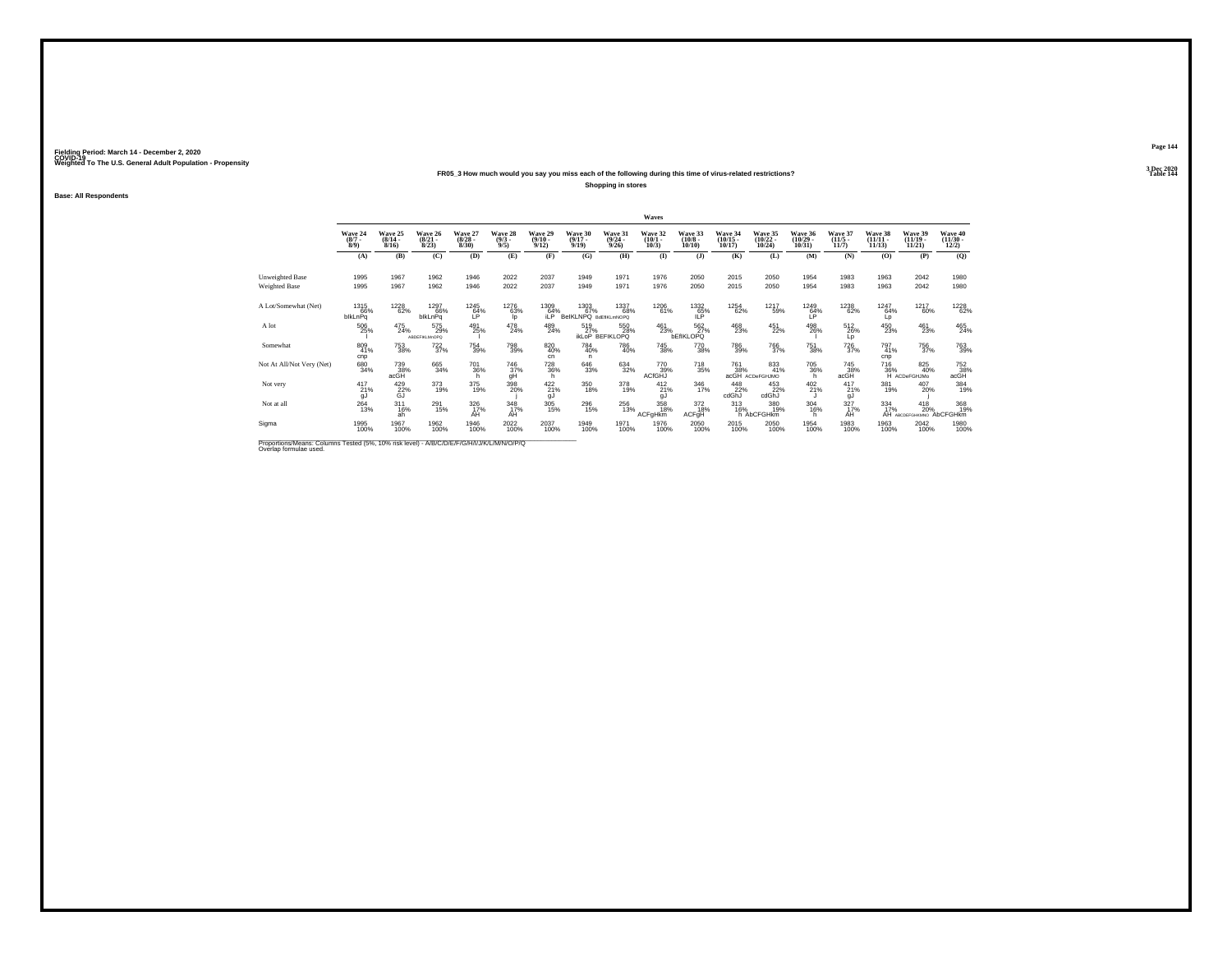### **FR05\_4 How much would you say you miss each of the following during this time of virus-related restrictions?**

**Working from the office**

**Base: All Respondents**

|                                                                                          |                               |                                  |                                  |                                 |                                |                                  |                                  |                                  | Waves                           |                                   |                                   |                                   |                                   |                                  |                                |                                   |                                          |
|------------------------------------------------------------------------------------------|-------------------------------|----------------------------------|----------------------------------|---------------------------------|--------------------------------|----------------------------------|----------------------------------|----------------------------------|---------------------------------|-----------------------------------|-----------------------------------|-----------------------------------|-----------------------------------|----------------------------------|--------------------------------|-----------------------------------|------------------------------------------|
|                                                                                          | Wave 24<br>$\binom{8/7}{8/9}$ | Wave 25<br>$\frac{(8/14)}{8/16}$ | Wave 26<br>$\frac{(8/21)}{8/23}$ | Wave 27<br>$\binom{8/28}{8/30}$ | Wave 28<br>$\frac{(9/3)}{9/5}$ | Wave 29<br>$\frac{(9/10)}{9/12}$ | Wave 30<br>$\frac{(9/17)}{9/19}$ | Wave 31<br>$\frac{(9/24)}{9/26}$ | Wave 32<br>$\binom{10/1}{10/3}$ | Wave 33<br>$\frac{(10/8)}{10/10}$ | Wave 34<br>$\binom{10/15}{10/17}$ | Wave 35<br>$\binom{10/22}{10/24}$ | Wave 36<br>$\binom{10/29}{10/31}$ | Wave 37<br>$(11/5 -$<br>11/7     | Wave 38<br>$(11/11 -$<br>11/13 | Wave 39<br>$\binom{11/19}{11/21}$ | Wave 40<br>$\frac{(11/30 - 12/2)}{12/2}$ |
|                                                                                          | (A)                           | (B)                              | (C)                              | (D)                             | (E)                            | (F)                              | (G)                              | (H)                              | $\bf(I)$                        | (J)                               | (K)                               | (L)                               | (M)                               | (N)                              | (0)                            | (P)                               | (Q)                                      |
| Unweighted Base                                                                          | 1995                          | 1967                             | 1962                             | 1946                            | 2022                           | 2037                             | 1949                             | 1971                             | 1976                            | 2050                              | 2015                              | 2050                              | 1954                              | 1983                             | 1963                           | 2042                              | 1980                                     |
| <b>Weighted Base</b>                                                                     | 1995                          | 1967                             | 1962                             | 1946                            | 2022                           | 2037                             | 1949                             | 1971                             | 1976                            | 2050                              | 2015                              | 2050                              | 1954                              | 1983                             | 1963                           | 2042                              | 1980                                     |
| A Lot/Somewhat (Net)                                                                     | 690<br>35%<br>Bfop            | 600<br>30%                       | 703<br>36%<br>BeFiKnOP           | 671<br>35%<br>Bfp               | 645<br>32%                     | 632<br>31%                       | 692<br>36%<br>BeFiKOP            | $\frac{662}{34\%}$               | 635<br>32%                      | 773<br>38%<br><b>BEFHIKLMNOPO</b> | 632<br>31%                        | 678<br>33%                        | 649<br>33%                        | 639<br>32%                       | 615<br>31%                     | $^{631}_{31\%}$                   | 649<br>33%                               |
| A lot                                                                                    | $^{297}_{15\%}$<br>FknO       | 258                              | $317_{16\%}$<br><b>BEFIKLNOP</b> | 279<br>14%<br>FO                | 259<br>13%                     | $^{236}_{12\%}$                  | 292<br>15%<br>FknO               | $^{277}_{14\%}$<br>fO            | $^{250}_{13\%}$                 | $^{313}_{15\%}$<br>eFiknOp        | 250<br>12%                        | $^{270}_{13\%}$                   | $^{279}_{14\%}$<br>fO             | $^{247}_{12\%}$                  | $^{219}_{11\%}$                | $^{257}_{13\%}$                   | 281<br>14%<br>fO                         |
| Somewhat                                                                                 | 393<br>20%                    | $\frac{342}{17\%}$               | 385<br>20%                       | 393<br>20%                      | 386<br>19%                     | 396<br>19%                       | $^{400}_{21\%}$<br>b.            | $^{385}_{\,20\%}$                |                                 | 385 460<br>20% BefhiKMPQ          | $\frac{382}{19\%}$                | $^{408}_{20\%}$                   | 370<br>19%                        | 393<br>20%                       | 396<br>20%                     | $^{374}_{18\%}$                   | 368<br>19%                               |
| Not At All/Not Very (Net)                                                                | $\underset{65\%}{^{1305}}$    | 1367<br>70%<br>ACDĞJ             | 1259<br>64%                      | 1275<br>65%                     | 1377<br>68%<br>cgJ             | 1405<br>69%<br>aCdGJ             | 1257<br>64%                      | 1309<br>66%                      | 1341<br>68%<br>cgJ              | 1277<br>62%                       | 1383<br>69%<br>сĞĭ                | 1372<br>67%                       | 1305<br>67%                       | 1344<br>68%<br>cJ.               | 1348<br>69%<br>aCĞJ            | 1411<br>69%<br>aCdGJ              | 1331<br>67%                              |
| Not very                                                                                 | $^{277}_{14\%}$               | $\frac{341}{17\%}$<br>ACEiJq     | $^{272}_{14\%}$                  | 328<br>17%<br>ACeJq             | $^{287}_{14\%}$                | $^{311}_{15\%}$                  | $^{297}_{15\%}$                  | $^{293}_{15\%}$                  | $^{285}_{14\%}$                 | 285<br>14%                        | $\frac{344}{17\%}$<br>ACeiJq      | $\frac{305}{15\%}$                | $\frac{307}{16\%}$                | $\frac{360}{18\%}$<br>ACEfgHIJLQ | $\frac{342}{17\%}$<br>ACEiJq   | $\frac{354}{17\%}$<br>ACEiJq      | 283<br>14%                               |
| Not at all                                                                               | 1027<br>51%                   | 1026<br>52%                      | 987<br>50%                       | 946<br>49%                      | 1089<br>54%<br>cDGJN           | 1094<br>54%<br>DGJN              | 960<br>49%                       | 1016<br>52%                      | 1056<br>53%<br>DGJn             | 992<br>48%                        | 1039<br>52%                       | 1066<br>52%                       | 998<br>51%                        | 984<br>50%                       | 1007<br>51%                    | 1057<br>52%                       | 1048<br>53%<br>DgJ                       |
| Sigma                                                                                    | 1995<br>100%                  | 1967<br>100%                     | 1962<br>100%                     | 1946<br>100%                    | 2022<br>100%                   | 2037<br>100%                     | 1949<br>100%                     | 1971<br>100%                     | 1976<br>100%                    | 2050<br>100%                      | 2015<br>100%                      | 2050<br>100%                      | 1954<br>100%                      | 1983<br>100%                     | 1963<br>100%                   | 2042<br>100%                      | 1980<br>100%                             |
| Proportions Means: Columns Tested (5%, 10% risk level) - A/B/C/D/E/E/C/H/U/M/ /M/N/O/P/O |                               |                                  |                                  |                                 |                                |                                  |                                  |                                  |                                 |                                   |                                   |                                   |                                   |                                  |                                |                                   |                                          |

Proportions/Means: Columns Tested (5%, 10% risk level) - *N'B/C/D/E/F/G/H/I/J/K/L/M/N/O/P/Q*<br>Overlap formulae used.

**Page 1453 Dec 2020<br>Table 145** 

**Particular Table 145 Table 145**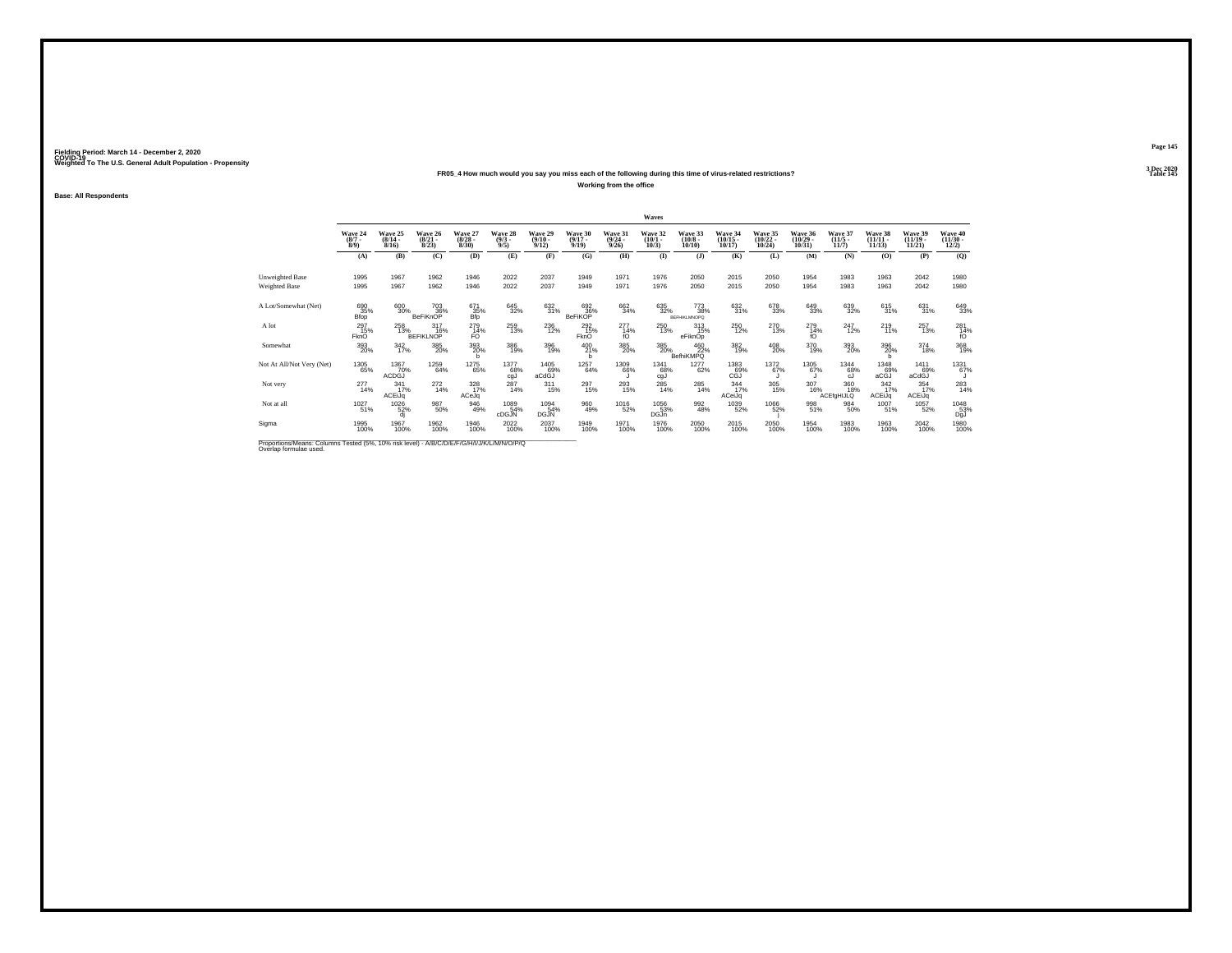### **FR05\_5 How much would you say you miss each of the following during this time of virus-related restrictions?Attending events like concerts, theatre and sporting events**

**Base: All Respondents**

|                                                                                                                                                                                                                                                                                                                                   |                             |                                  |                                  |                                 |                               |                                  |                                  |                                  | Waves                            |                                  |                                   |                                     |                                   |                                  |                                    |                                            |                                |
|-----------------------------------------------------------------------------------------------------------------------------------------------------------------------------------------------------------------------------------------------------------------------------------------------------------------------------------|-----------------------------|----------------------------------|----------------------------------|---------------------------------|-------------------------------|----------------------------------|----------------------------------|----------------------------------|----------------------------------|----------------------------------|-----------------------------------|-------------------------------------|-----------------------------------|----------------------------------|------------------------------------|--------------------------------------------|--------------------------------|
|                                                                                                                                                                                                                                                                                                                                   | Wave 24<br>$\binom{8}{3/9}$ | Wave 25<br>$\frac{(8/14)}{8/16}$ | Wave 26<br>$\frac{(8/21)}{8/23}$ | Wave 27<br>$\binom{8/28}{8/30}$ | Wave 28<br>$\binom{9/3}{9/5}$ | Wave 29<br>$\frac{(9/10)}{9/12}$ | Wave 30<br>$\frac{(9/17)}{9/19}$ | Wave 31<br>$\frac{(9/24)}{9/26}$ | Wave 32<br>$\binom{10/1}{10/3}$  | Wave 33<br>$\binom{10/8}{10/10}$ | Wave 34<br>$\binom{10/15}{10/17}$ | Wave 35<br>$\binom{10/22}{10/24}$   | Wave 36<br>$\binom{10/29}{10/31}$ | Wave 37<br>$\frac{(11/5)}{11/7}$ | Wave 38<br>$\frac{(11/11)}{11/13}$ | Wave 39<br>$\binom{11/19}{11/21}$          | Wave 40<br>$(11/30 -$<br>12/2) |
|                                                                                                                                                                                                                                                                                                                                   | (A)                         | (B)                              | (C)                              | (D)                             | (E)                           | (F)                              | (G)                              | (H)                              | $\mathbf{I}$                     | (I)                              | (K)                               | (L)                                 | (M)                               | (N)                              | (O)                                | (P)                                        | $\mathbf{Q}$                   |
| Unweighted Base                                                                                                                                                                                                                                                                                                                   | 1995                        | 1967                             | 1962                             | 1946                            | 2022                          | 2037                             | 1949                             | 1971                             | 1976                             | 2050                             | 2015                              | 2050                                | 1954                              | 1983                             | 1963                               | 2042                                       | 1980                           |
| <b>Weighted Base</b>                                                                                                                                                                                                                                                                                                              | 1995                        | 1967                             | 1962                             | 1946                            | 2022                          | 2037                             | 1949                             | 1971                             | 1976                             | 2050                             | 2015                              | 2050                                | 1954                              | 1983                             | 1963                               | 2042                                       | 1980                           |
| A Lot/Somewhat (Net)                                                                                                                                                                                                                                                                                                              | 1094<br>EILP                | 1082<br>EILP                     | 1055<br>54%<br>elLp              | 1063<br>EILP                    | 1011<br>50%                   | 1083<br>53%                      | 1093<br>EILP                     | 1095<br>EILP                     | 979<br>50%                       | 1114<br>EILP <sup>54%</sup>      | 1137<br>EILnoP <sup>56%</sup>     | 1009<br>49%                         | 1079<br>EILP                      | 1047<br>53%                      | 1038<br>53%                        | $^\mathrm{1018}_\mathrm{50\%}$             | 1080<br>55%<br>EILP            |
| A lot                                                                                                                                                                                                                                                                                                                             | 509<br>26%<br>lo            | 500 25%<br>lo.                   | $^{515}_{26\%}$<br>ΙP            | 512<br>26%<br>ΙP                | 482<br>24%                    | 519<br>25%<br>lo                 | 543<br>28%<br>EIkLnOP            | 517<br>26%<br>LP                 | 478<br>24%                       | 533<br>26%<br>LP                 | 488<br>24%                        | 454<br>22%                          | 520<br>27%<br>LP                  | $^{481}_{24\%}$                  | $^{471}_{24\%}$                    | 456<br>22%                                 | 543<br>27%<br>eikLnoP          |
| Somewhat                                                                                                                                                                                                                                                                                                                          | 585<br>29%<br>el            | 581<br>30%<br>el                 | 539<br>27%                       | 551<br>28%                      | 529<br>26%                    | 564<br>28%                       | 550<br>28%                       | 579%<br>el                       | 501<br>25%                       | 581<br>28%                       | 649<br>32%<br><b>CDEFGULmnoPQ</b> | 555<br>27%                          | 559%                              | 565<br>29%                       | 567<br>29%                         | 562<br>28%                                 | $^{537}_{27\%}$                |
| Not At All/Not Very (Net)                                                                                                                                                                                                                                                                                                         | 901<br>45%                  | 885<br>45%                       | $\frac{907}{46\%}$               | 883<br>45%                      | 1011<br>50%<br>ABcDGHJKMQ     | $\frac{954}{47\%}$               | 856<br>44%                       | $\underset{44\%}{\text{876}}$    | 997<br>50%<br><b>ABCDIGHJKMQ</b> | 936<br>46%                       | 878<br>44%                        | 1041<br>51%<br><b>ABCDIGHJKMnoQ</b> | 875<br>45%                        | $\frac{936}{47\%}$               | 925<br>47%                         | 1024<br>50%<br>K ABcDGHJKMQ                | 900<br>45%                     |
| Not very                                                                                                                                                                                                                                                                                                                          | 309<br>16%                  | 338<br>17%                       | $\frac{324}{17\%}$<br>Q          | 288<br>15%                      | 338<br>17%<br>O               | 348<br>17%<br>$^{\circ}$         | 289<br>15%                       | 356<br>18%<br><b>DGJkpQ</b>      | $\frac{322}{16\%}$<br>Q          | 299<br>15%                       | 310<br>15%                        | 333<br>16%<br>O                     | 335<br>17%<br>jQ                  | 358<br>18%<br><b>DGJkpQ</b>      | 305<br>16%<br>q                    | 310<br>15%                                 | 258<br>13%                     |
| Not at all                                                                                                                                                                                                                                                                                                                        | 592<br>30%                  | $^{547}_{28\%}$                  | 583<br>30%                       | 595<br>31%                      | 672<br>33%<br>H aBcfGHKMN     | 605<br>30%                       | 567<br>29%                       | 519<br>26%                       | 674<br>34%<br><b>ABCdFGHKMN</b>  | 637<br>31%<br>bHm                | 568<br>28%                        | 708<br>35%<br>ABCDFGHjKMN           | 540<br>28%                        | 578<br>29%                       | 620<br>32%                         | $^{714}_{35\%}$<br><b>BHKM</b> ABCDFGHKMNo | 642<br>32%<br>BHKM             |
| Sigma                                                                                                                                                                                                                                                                                                                             | 1995<br>100%                | 1967<br>100%                     | 1962<br>100%                     | 1946<br>100%                    | 2022<br>100%                  | 2037<br>100%                     | 1949<br>100%                     | 1971<br>100%                     | 1976<br>100%                     | 2050<br>100%                     | 2015<br>100%                      | 2050<br>100%                        | 1954<br>100%                      | 1983<br>100%                     | 1963<br>100%                       | 2042<br>100%                               | 1980<br>100%                   |
| $\mathcal{D}$ , and $\mathcal{D}$ , $\mathcal{D}$ , $\mathcal{D}$ , $\mathcal{D}$ , $\mathcal{D}$ , $\mathcal{D}$ , $\mathcal{D}$ , $\mathcal{D}$ , $\mathcal{D}$ , $\mathcal{D}$ , $\mathcal{D}$ , $\mathcal{D}$ , $\mathcal{D}$ , $\mathcal{D}$ , $\mathcal{D}$ , $\mathcal{D}$ , $\mathcal{D}$ , $\mathcal{D}$ , $\mathcal{D}$ |                             |                                  |                                  |                                 |                               |                                  |                                  |                                  |                                  |                                  |                                   |                                     |                                   |                                  |                                    |                                            |                                |

Proportions/Means: Columns Tested (5%, 10% risk level) - *N'B/C/D/E/F/G/H/I/J/K/L/M/N/O/P/Q*<br>Overlap formulae used.

**Page 1463 Dec 2020<br>Table 146** 

**Particular Table 146 Particular Table 146 Particular Table 146**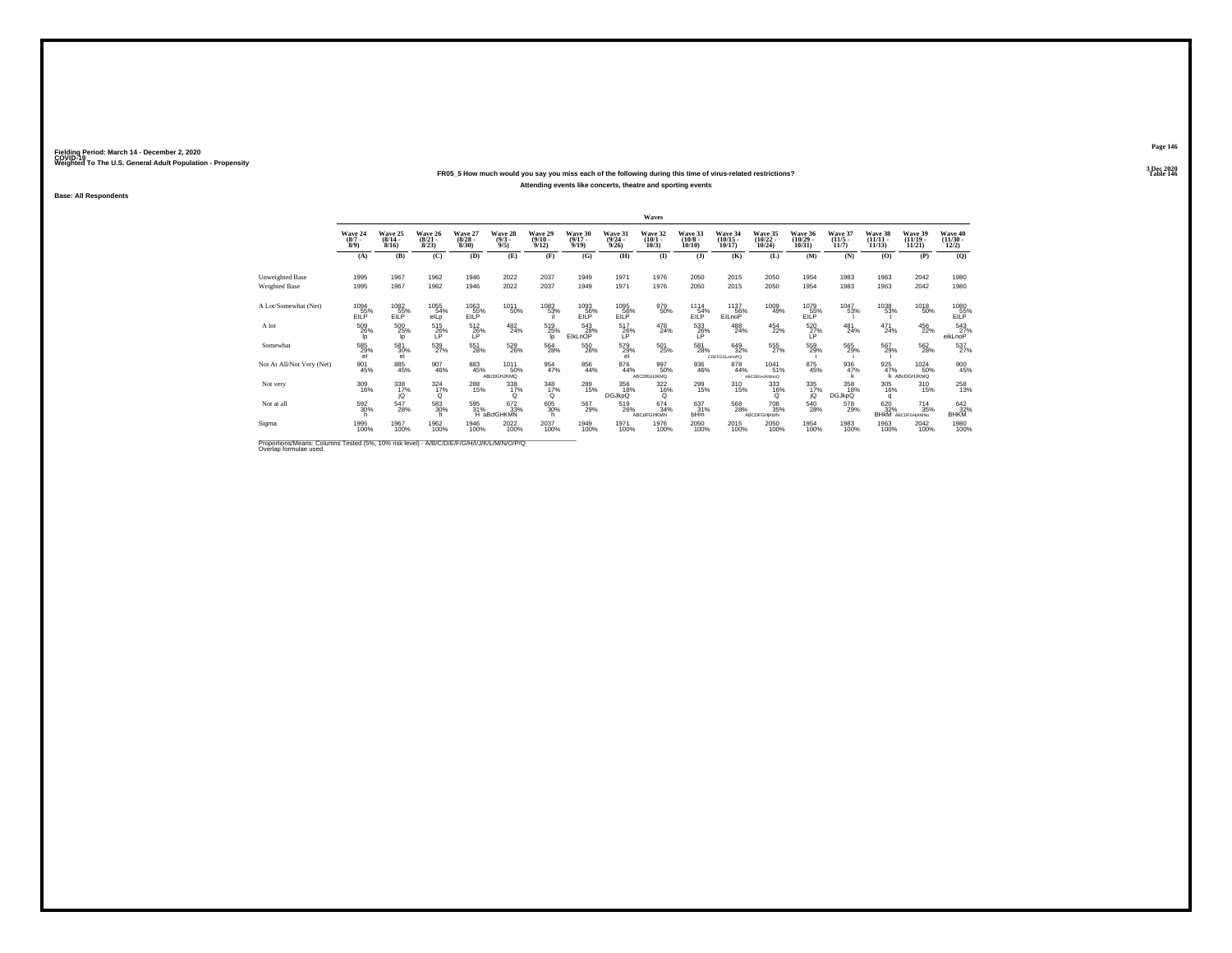### **FR05\_6 How much would you say you miss each of the following during this time of virus-related restrictions?**

**Dining out at a restaurant/bar**

**Base: All Respondents**

|                                                                                             |                               |                                                 |                                  |                                 |                                |                                 |                                     |                                  | Waves                           |                                  |                                     |                                     |                                   |                                  |                                    |                                   |                                          |
|---------------------------------------------------------------------------------------------|-------------------------------|-------------------------------------------------|----------------------------------|---------------------------------|--------------------------------|---------------------------------|-------------------------------------|----------------------------------|---------------------------------|----------------------------------|-------------------------------------|-------------------------------------|-----------------------------------|----------------------------------|------------------------------------|-----------------------------------|------------------------------------------|
|                                                                                             | Wave 24<br>$\binom{8/7}{8/9}$ | Wave 25<br>$\frac{(8/14)}{8/16}$                | Wave 26<br>$\frac{(8/21)}{8/23}$ | Wave 27<br>$\binom{8/28}{8/30}$ | Wave 28<br>$\frac{(9/3)}{9/5}$ | Wave 29<br>$\binom{9/10}{9/12}$ | Wave 30<br>$\frac{(9/17)}{9/19}$    | Wave 31<br>$\frac{(9/24)}{9/26}$ | Wave 32<br>$\binom{10/1}{10/3}$ | Wave 33<br>$\binom{10/8}{10/10}$ | Wave 34<br>$\binom{10/15}{10/17}$ . | Wave 35<br>$\binom{10/22}{10/24}$   | Wave 36<br>$\binom{10/29}{10/31}$ | Wave 37<br>$\frac{(11/5)}{11/7}$ | Wave 38<br>$\frac{(11/11)}{11/13}$ | Wave 39<br>$\binom{11/19}{11/21}$ | Wave 40<br>$\frac{(11/30 - 12/2)}{12/2}$ |
|                                                                                             | (A)                           | (B)                                             | (C)                              | (D)                             | (E)                            | (F)                             | (G)                                 | (H)                              | $\mathbf{I}$                    | $($ $)$                          | (K)                                 | (L)                                 | (M)                               | (N)                              | (O)                                | (P)                               | (Q)                                      |
| Unweighted Base                                                                             | 1995                          | 1967                                            | 1962                             | 1946                            | 2022                           | 2037                            | 1949                                | 1971                             | 1976                            | 2050                             | 2015                                | 2050                                | 1954                              | 1983                             | 1963                               | 2042                              | 1980                                     |
| Weighted Base                                                                               | 1995                          | 1967                                            | 1962                             | 1946                            | 2022                           | 2037                            | 1949                                | 1971                             | 1976                            | 2050                             | 2015                                | 2050                                | 1954                              | 1983                             | 1963                               | 2042                              | 1980                                     |
| A Lot/Somewhat (Net)                                                                        | 1423<br>71%<br>delLNp         | 1413<br>72%<br>DEIJLNP                          | 1382<br>70%                      | 1318<br>68%                     | 1368<br>68%                    | 1432<br>70%                     | 1408<br>72%<br>DEIJLNP CDEIIJKLNOPQ | 1457<br>74%                      | 1309<br>66%                     | 1400<br>68%                      | 1414<br>70%                         | 1372<br>67%                         | 1396<br>71%<br>dEILNp             | 1334<br>67%                      | 1361<br>69%                        | 1382<br>68%                       | 1378<br>70%                              |
| A lot                                                                                       | 695<br>35%                    | <sup>710</sup> 36%<br>iKLnOP EIKLmNOP EIjKLmNOP | <sup>714</sup> <sub>36%</sub>    | 661<br>34%<br>KLoP              | 648<br>32%                     | 700<br>34%<br>KLoP              | 671<br>34%<br>KLoP                  | 675<br>34%<br>KLoP               | 624<br>32%                      | 675<br>33%<br>KI                 | 582<br>29%                          | 604<br>29%                          | $\substack{634 \\ 32\%}$          | $\frac{621}{31\%}$               | 60031%                             | 613<br>30%                        | 687<br>35%<br><b>KLnOP</b>               |
| Somewhat                                                                                    | <sup>728</sup> <sub>36%</sub> | $\substack{703 \\ 36\%}$                        | 668<br>34%                       | 657<br>34%                      | <sup>720</sup> <sub>36%</sub>  | 733<br>36%                      | $\frac{737}{38\%}_{\text{cD}}$      | 782<br>40%<br><b>bCDEfIJnQ</b>   | 685<br>35%                      | $\substack{725 \\ 35\%}$         | $\frac{833}{41\%}$<br>ABCDEFgIJINpQ | <sup>768</sup> <sub>37%</sub><br>cd | 762<br>39%<br>CDeljq              | <sup>713</sup> <sub>36%</sub>    | 760<br>39%<br>CD <sub>Iq</sub>     | 769<br>38%<br>cd                  | 692<br>35%                               |
| Not At All/Not Very (Net)                                                                   | 572<br>29%                    | 554<br>28%                                      | 580<br>30%<br>h                  | 628<br>32%<br>aBGHm             | 654<br>32%<br>aBGHM            | 605<br>30%<br>h                 | 541<br>28%                          | 514<br>26%                       | 667<br>34%<br><b>ABCFGHKMg</b>  | 650<br>$b\widetilde{32}\%$       | 601<br>30%                          | 678<br>33%<br>ABcfGHM               | 558<br>29%                        | 649<br>33%<br><b>ABGHM</b>       | 602<br>31%<br>Ή                    | 660<br>32%<br>aBGHm               | $\frac{602}{30\%}$                       |
| Not very                                                                                    | $^{277}_{14\%}$               | $^{275}_{14\%}$                                 | $^{279}_{14\%}$                  | $^{292}_{15\%}$                 | 309<br>15%<br>Ĥ.               | 298<br>15%<br>h                 | 284<br>15%<br>h                     | 238                              | $\frac{321}{16\%}$<br>Hq        | $^{292}_{14\%}$                  | 296<br>15%                          | 326<br>16%<br>Hq                    | $^{305}_{~16\%}$                  | $^{317}_{16\%}$<br>Hq            | 295<br>15%<br>н                    | 302<br>15%                        | 265<br>13%                               |
| Not at all                                                                                  | <sup>294</sup> 15%            | $^{278}_{14\%}$                                 | 301<br>15%                       | 336<br>17%<br>aBGHM             | $345$<br>$17\%$<br><b>bGHM</b> | $^{307}_{15\%}$                 | 257<br>13%                          | $^{276}_{14\%}$                  | 346<br>aBGHM                    | 357<br>17%<br>aBGHM              | 305<br>15%                          | $351$ $17%$<br><b>BGHM</b>          | 253<br>13%                        | $331$<br>$17%$<br><b>bGhM</b>    | 307<br>16%<br>m                    | 358<br>18%<br>aBGHM               | 337<br>17%<br><b>bGhM</b>                |
| Sigma                                                                                       | 1995<br>100%                  | 1967<br>100%                                    | 1962<br>100%                     | 1946<br>100%                    | 2022<br>100%                   | 2037<br>100%                    | 1949<br>100%                        | 1971<br>100%                     | 1976<br>100%                    | 2050<br>100%                     | 2015<br>100%                        | 2050<br>100%                        | 1954<br>100%                      | 1983<br>100%                     | 1963<br>100%                       | 2042<br>100%                      | 1980<br>100%                             |
| Proportions/Means: Columns Tested (5%, 10% risk level) - A/R/C/D/F/F/G/H/I/ I/K/L/M/N/O/P/O |                               |                                                 |                                  |                                 |                                |                                 |                                     |                                  |                                 |                                  |                                     |                                     |                                   |                                  |                                    |                                   |                                          |

Proportions/Means: Columns Tested (5%, 10% risk level) - *N'B/C/D/E/F/G/H/I/J/K/L/M/N/O/P/Q*<br>Overlap formulae used.

**Page 1473 Dec 2020<br>Table 147** 

**Properties and the contract of the contract of the contract of the contract of the contract of the contract of the contract of the contract of the contract of the contract of the contract of the contract of the contract o**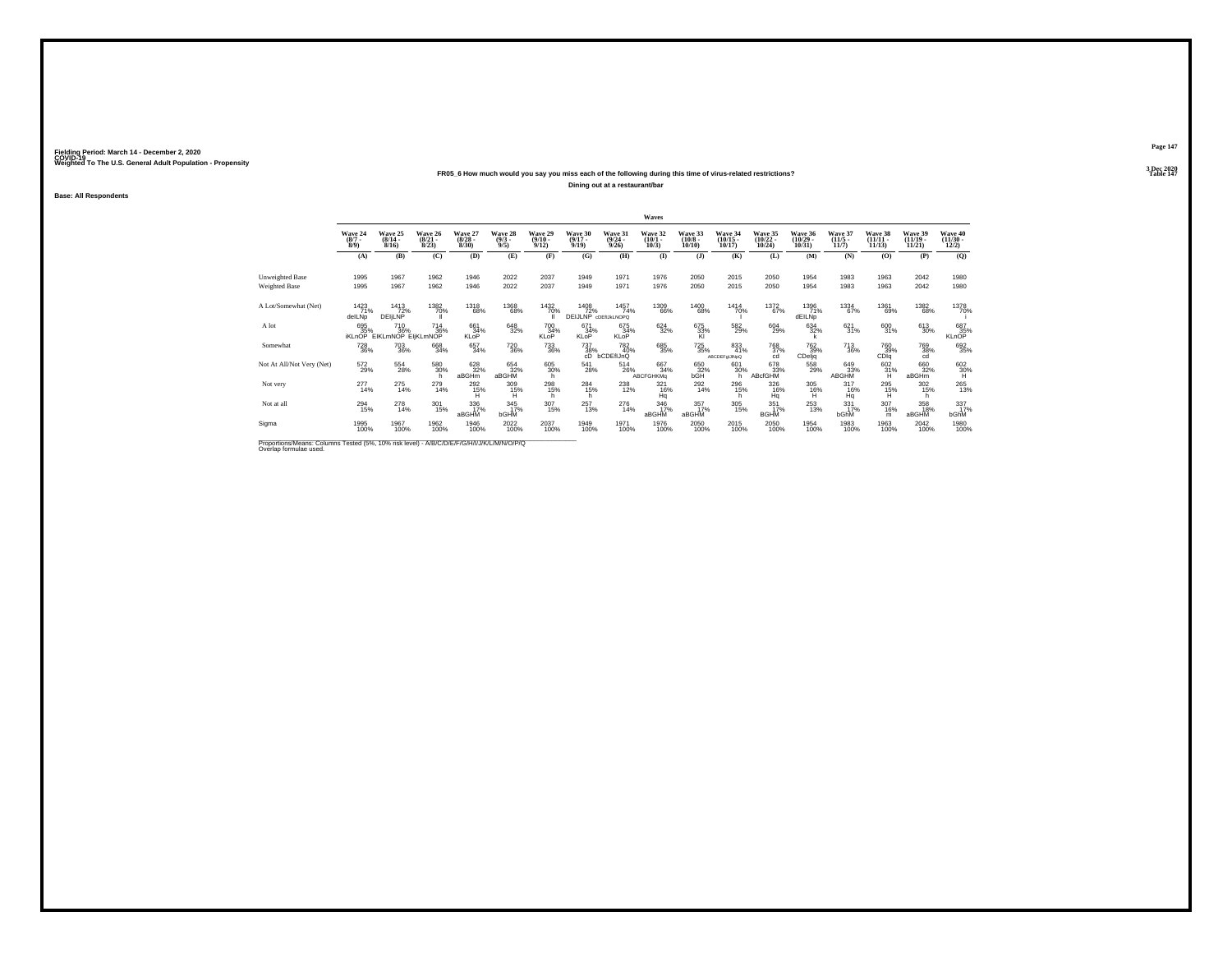### **FR05\_7 How much would you say you miss each of the following during this time of virus-related restrictions?Watching sports on TV**

**Base: All Respondents**

|                           |                                                      |                                  |                                  |                                 |                                |                                 |                                  |                                         | Waves                           |                                   |                                       |                                   |                                   |                                  |                                              |                                        |                                          |
|---------------------------|------------------------------------------------------|----------------------------------|----------------------------------|---------------------------------|--------------------------------|---------------------------------|----------------------------------|-----------------------------------------|---------------------------------|-----------------------------------|---------------------------------------|-----------------------------------|-----------------------------------|----------------------------------|----------------------------------------------|----------------------------------------|------------------------------------------|
|                           | Wave 24<br>$\binom{8/7}{8/9}$                        | Wave 25<br>$\frac{(8/14)}{8/16}$ | Wave 26<br>$\frac{(8/21)}{8/23}$ | Wave 27<br>$\binom{8/28}{8/30}$ | Wave 28<br>$\frac{(9/3)}{9/5}$ | Wave 29<br>$\binom{9/10}{9/12}$ | Wave 30<br>$\frac{(9/17)}{9/19}$ | Wave 31<br>$\frac{(9/24 - 9/26)}{9/26}$ | Wave 32<br>$\binom{10/1}{10/3}$ | Wave 33<br>$\frac{(10/8)}{10/10}$ | Wave 34<br>$\binom{10/15}{10/17}$     | Wave 35<br>$\binom{10/22}{10/24}$ | Wave 36<br>$\binom{10/29}{10/31}$ | Wave 37<br>$\frac{(11/5)}{11/7}$ | Wave 38<br>$(11/11 -$<br>11/13               | Wave 39<br>$\frac{(11/19)}{11/21}$     | Wave 40<br>$\frac{(11/30 - 12/2)}{12/2}$ |
|                           | (A)                                                  | (B)                              | (C)                              | (D)                             | (E)                            | (F)                             | (G)                              | (H)                                     | $($ $\Gamma$                    | $($ $)$                           | (K)                                   | (L)                               | (M)                               | (N)                              | (0)                                          | (P)                                    | (Q)                                      |
| Unweighted Base           | 1995                                                 | 1967                             | 1962                             | 1946                            | 2022                           | 2037                            | 1949                             | 1971                                    | 1976                            | 2050                              | 2015                                  | 2050                              | 1954                              | 1983                             | 1963                                         | 2042                                   | 1980                                     |
| Weighted Base             | 1995                                                 | 1967                             | 1962                             | 1946                            | 2022                           | 2037                            | 1949                             | 1971                                    | 1976                            | 2050                              | 2015                                  | 2050                              | 1954                              | 1983                             | 1963                                         | 2042                                   | 1980                                     |
| A Lot/Somewhat (Net)      | 930<br>47%<br>IHIKLMNOPQ IHIKLMNOPQ FHIKLMNOPQ       | 920<br>47%                       | 928<br>47%                       | 860<br>44%<br>hLMNOPQ           | 891<br>44%<br><b>LMNOPQ</b>    | 881<br>43%<br>MNOPQ             | 878<br>45%<br><b>HLMNOPQ</b>     | $\frac{802}{41\%}$<br>ОP                | 830<br>42%<br>mnOPQ             | 911<br>44%<br><b>hLMNOPQ</b>      | 848<br>42%<br>mnOPQ                   | 819<br>40%<br>OP                  | 753<br>39%<br>$\Omega$            | 766<br>39%<br>$\Omega$           | 688<br>35%                                   | 729<br>36%                             | 749<br>38%                               |
| A lot                     | 457<br>23%<br>@FHIKLMNOPQ dEFHIKLMNOPQ DEFHIJKLMNOPQ | 456<br>23%                       | 476<br>24%                       | 396<br>20%<br><b>IKmNOPq</b>    | 397<br>20%<br><b>ikNOp</b>     | 391<br>19%<br>NO.               | 419<br>22%<br><b>IKMNOPQ</b>     | 378<br>19%<br>NO.                       | 334<br>17%                      | 409<br>20%<br><b>iKNOPq</b>       | 337%                                  | 383<br>19%<br>nO                  | $\frac{342}{18%}$<br>$\Omega$     | 316<br>16%                       | 286<br>15%                                   | 338<br>17%                             | 339<br>17%                               |
| Somewhat                  | $^{473}_{24\%}$<br>oPq                               | $^{465}_{24\%}$                  | $^{453}_{23\%}$                  | $^{464}_{24\%}$<br>oPa          | 495<br>24%<br>hlmOPQ           | 490<br>24%<br>mOPq              | 459<br>24%<br>ōΡ                 | $^{424}_{21\%}$                         | 496<br>25%<br><b>HLMOPQ</b>     | $^{502}_{24\%}$<br>hlmOPO         | 511<br>25%<br>HLMOPO <sup>"</sup>     | $^{436}_{21\%}$                   | $^{411}_{21\%}$                   | $^{450}_{23\%}$                  | $^{403}_{21\%}$                              | 391<br>19%                             | $^{411}_{21\%}$                          |
| Not At All/Not Very (Net) | 1065<br>53%                                          | 1047<br>53%                      | $\underset{53\%}{^{1034}}$       | 1086<br>56%                     | 1131<br>56%                    | $^{1156}_{\,\,\,57\%}$ abC      | 1071<br>55%                      | 1169<br>59%<br>ABCdGi                   | 1146<br>58%<br>ABC              | 1139<br>56%                       | 1167<br>58%<br>ABC                    | 1231<br>60%<br>ABCDEĞJ            | 1201<br>61%<br><b>ABCDEFGLIK</b>  | 1217<br>61%<br>ABCDEFGiJk        | 1275<br>65%<br>ARCOFFOHUKUmn                 | 1313<br>64%<br>ABCDEFGHIJKL ABCDEFGIJK | 1231<br>62%                              |
| Not very                  | 290<br>15%                                           | $\frac{361}{18%}$<br><b>AEF</b>  | $\frac{327}{17}\%$<br>F          | 334<br>17%<br>аE                | $^{277}_{14\%}$                | $^{310}_{15\%}$                 | 325<br>17%<br>e                  | $\frac{340}{17}\%$<br>аF                | 365<br>18%<br>AEF               | 350<br>17%<br>F                   | 330<br>16%<br>e                       | 328<br>16%                        | 358<br>AEF                        | $\frac{336}{17\%}$               | 374<br>19%<br>AEFKI                          | 380<br>19%<br>AEF                      | $\frac{341}{17}\%$<br>aЕ                 |
| Not at all                | $^{775}_{39\%}$                                      | $\substack{685 \\ 35\%}$         | <sup>707</sup> 36%               | 752<br>39%<br>h                 | 854<br>42%<br>aBCdgj           | 847<br>42%<br>BC                | <sup>746</sup> 38%<br>h          | 829<br>42%<br><b>BCdgj</b>              | 781<br>40%<br>Bc                | 789<br>38%<br>h                   | $^{837}_{\substack{42\%\\\text{BC}}}$ | 904<br>44%<br>ABCDGIJ             | 842<br>43%<br>ABCDGiJ             | 881<br>44%                       | 900<br>46%<br>ABCDGIJ ABCDeFGhIJK ABCDFGhIJK | 933<br>46%                             | 890<br>45%<br>ABCDGIJ                    |
| Sigma                     | 1995<br>100%                                         | 1967<br>100%                     | 1962<br>100%                     | 1946<br>100%                    | 2022<br>100%                   | 2037<br>100%                    | 1949<br>100%                     | 1971<br>100%                            | 1976<br>100%                    | 2050<br>100%                      | 2015<br>100%                          | 2050<br>100%                      | 1954<br>100%                      | 1983<br>100%                     | 1963<br>100%                                 | 2042<br>100%                           | 1980<br>100%                             |
|                           |                                                      |                                  |                                  |                                 |                                |                                 |                                  |                                         |                                 |                                   |                                       |                                   |                                   |                                  |                                              |                                        |                                          |

Proportions/Means: Columns Tested (5%, 10% risk level) - *N'B/C/D/E/F/G/H/I/J/K/L/M/N/O/P/Q*<br>Overlap formulae used.

**Page 1483 Dec 2020<br>Table 148** 

**Particular Table 148 Table 148**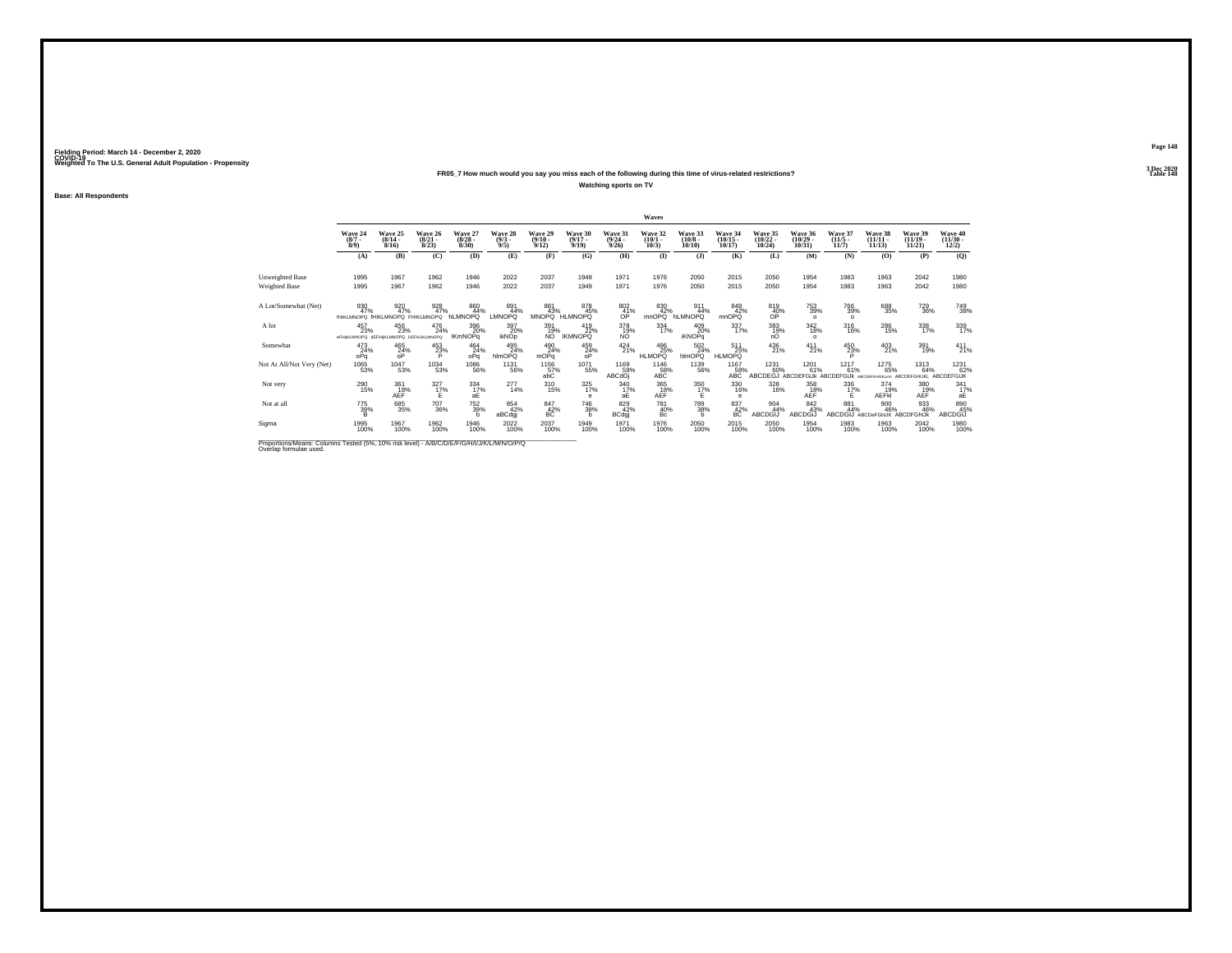### **FR05\_8 How much would you say you miss each of the following during this time of virus-related restrictions?**

**Gatherings with friends and family**

**Base: All Respondents**

|                                                                                         |                                   |                                  |                                  |                                 |                               |                                  |                                           |                                      | Waves                           |                                  |                                    |                                         |                                   |                                  |                                    |                                   |                                   |
|-----------------------------------------------------------------------------------------|-----------------------------------|----------------------------------|----------------------------------|---------------------------------|-------------------------------|----------------------------------|-------------------------------------------|--------------------------------------|---------------------------------|----------------------------------|------------------------------------|-----------------------------------------|-----------------------------------|----------------------------------|------------------------------------|-----------------------------------|-----------------------------------|
|                                                                                         | Wave 24<br>$\binom{8/7}{8/9}$     | Wave 25<br>$\frac{(8/14)}{8/16}$ | Wave 26<br>$\frac{(8/21)}{8/23}$ | Wave 27<br>$\binom{8/28}{8/30}$ | Wave 28<br>$\binom{9/3}{9/5}$ | Wave 29<br>$\frac{(9/10)}{9/12}$ | Wave 30<br>$\frac{(9/17)}{9/19}$          | Wave 31<br>$\frac{(9/24)}{9/26}$     | Wave 32<br>$\binom{10/1}{10/3}$ | Wave 33<br>$\binom{10/8}{10/10}$ | Wave 34<br>$\frac{(10/15)}{10/17}$ | Wave 35<br>$\binom{10/22}{10/24}$       | Wave 36<br>$\binom{10/29}{10/31}$ | Wave 37<br>$\frac{(11/5)}{11/7}$ | Wave 38<br>$\frac{(11/11)}{11/13}$ | Wave 39<br>$\binom{11/19}{11/21}$ | Wave 40<br>$\frac{(11/30)}{12/2}$ |
|                                                                                         | (A)                               | (B)                              | (C)                              | (D)                             | (E)                           | (F)                              | (G)                                       | (H)                                  | $($ $\blacksquare$              | $($ $)$                          | (K)                                | (L)                                     | (M)                               | (N)                              | (O)                                | (P)                               | (Q)                               |
| Unweighted Base                                                                         | 1995                              | 1967                             | 1962                             | 1946                            | 2022                          | 2037                             | 1949                                      | 1971                                 | 1976                            | 2050                             | 2015                               | 2050                                    | 1954                              | 1983                             | 1963                               | 2042                              | 1980                              |
| Weighted Base                                                                           | 1995                              | 1967                             | 1962                             | 1946                            | 2022                          | 2037                             | 1949                                      | 1971                                 | 1976                            | 2050                             | 2015                               | 2050                                    | 1954                              | 1983                             | 1963                               | 2042                              | 1980                              |
| A Lot/Somewhat (Net)                                                                    | 1549<br>78%<br><b>BDEFIKLMNPQ</b> | 1445<br>73%                      | 1472<br>75%<br>LN                | 1414<br>73%                     | 1456<br>72%                   | 1511<br>74%                      | 1498<br>77%<br>Ln bDEIKLmNPg BDEfliKLmNPQ | 1524<br>77%                          | 1426<br>72%                     | 1519<br>74%                      | 1459<br>72%                        | 1429<br>70%                             | 1441<br>74%                       | 1408<br>71%                      | 1478<br>75%<br>eiLNp               | 1469<br>72%                       | 1456<br>74%                       |
| A lot                                                                                   | 827<br>41%<br><b>dEIKLMNP</b>     | 755<br>38%                       | 819<br>42%<br>iln dEljKLMNP      | 735<br>38%                      | <sup>751</sup> <sub>37%</sub> | 804<br>39%<br><b>IKLN</b>        | 774<br>40%<br><b>IKLN</b>                 | 793<br>40%<br><b>IKLNp</b>           | 688<br>35%                      | <sup>784</sup> 38%<br>iln        | <sup>726</sup> 36%                 | 709<br>35%                              | $^{728}_{37\%}$                   | 690<br>35%                       | 794<br>40%<br><b>IKLNp</b>         | <sup>746</sup> 37%                | 780<br>39%<br><b>ILN</b>          |
| Somewhat                                                                                | <sup>722</sup> <sub>36%</sub>     | 690<br>35%                       | 653<br>33%                       | 680<br>35%                      | <sup>705</sup> 35%            | <sup>707</sup> 35%               | $^{723}_{37\%}$<br>$\mathbf{c}$           | $\substack{731 \\ 37\%}$<br>$\Omega$ | $\frac{739}{37\%}$              | 735<br>36%                       | <sup>733</sup> <sub>36%</sub>      | <sup>720</sup> <sub>35%</sub>           | $^{713}_{37\%}$                   | <sup>718</sup> 36%               | 685<br>35%                         | <sup>723</sup> 35%                | 676<br>34%                        |
| Not At All/Not Very (Net)                                                               | 446<br>22%                        | 522<br>27%<br>AgH                | 490<br>25%                       | 532<br>27%<br>AGH               | 566<br>28%<br>AGHO            | 526<br>26%<br>Āĥ                 | $^{451}_{23\%}$                           | $\frac{447}{23\%}$                   | 550<br>28%<br>AGHO              | 531<br>26%<br>aĥ                 | 556                                | 621<br>30%<br>28% 30%<br>AGH ABCFGHJMOq | 513<br>26%<br>Agh                 | 575<br>29%<br><b>ACfGHO</b>      | 485<br>25%                         | 573<br>28%<br>AGHO                | 524<br>26%<br>AgH                 |
| Not very                                                                                | $^{212}_{11\%}$                   | $^{277}_{14\%}$<br>AJ            | 239<br>12%                       | 270<br>14%<br>AJ                | $^{277}_{14\%}$<br>Aj         | $^{254}_{12\%}$                  | $^{267}_{14\%}$<br>Aį                     | $^{236}_{12\%}$                      | $^{261}_{13\%}$<br>a            | $^{226}_{11\%}$                  | 276<br>14%<br>Aj                   | 276<br>13%<br>Ai                        | $^{273}_{14\%}$<br>AJ             | 305<br>15%<br>ACFHJpq            | 264<br>13%<br>Aj                   | 262<br>13%                        | $^{248}_{13\%}$                   |
| Not at all                                                                              | $^{234}_{12\%}$                   | $^{245}_{12\%}$                  | $^{251}_{13\%}$<br>G             | $^{262}_{\rm{GH}}$              | 289<br>14%<br>aGHO            | 272<br>13%<br>Ġĥ                 | $^{185}_{9%}$                             | $^{211}_{11\%}$                      | 289<br>15%<br>AGHmO             | 304<br>15%<br>AbGHmO             | 280<br>14%                         | 345<br>17%<br>GHO ABCDeFGHMMOs          | $^{239}_{12\%}$                   | 270<br>14%<br>GHo                | $^{221}_{11\%}$                    | $^{311}_{15\%}$<br>AbGHMO         | 276<br>14%<br>GHO                 |
| Sigma                                                                                   | 1995<br>100%                      | 1967<br>100%                     | 1962<br>100%                     | 1946<br>100%                    | 2022<br>100%                  | 2037<br>100%                     | 1949<br>100%                              | 1971<br>100%                         | 1976<br>100%                    | 2050<br>100%                     | 2015<br>100%                       | 2050<br>100%                            | 1954<br>100%                      | 1983<br>100%                     | 1963<br>100%                       | $^{2042}_{100\%}$                 | 1980<br>100%                      |
| Proportions/Means: Columns Tested (5%, 10% risk level) - A/R/C/D/F/F/G/H/U/ I/M/M/O/P/O |                                   |                                  |                                  |                                 |                               |                                  |                                           |                                      |                                 |                                  |                                    |                                         |                                   |                                  |                                    |                                   |                                   |

Proportions/Means: Columns Tested (5%, 10% risk level) - *N'B/C/D/E/F/G/H/I/J/K/L/M/N/O/P/Q*<br>Overlap formulae used.

**Page 1493 Dec 2020<br>Table 149** 

**Particular Table 149**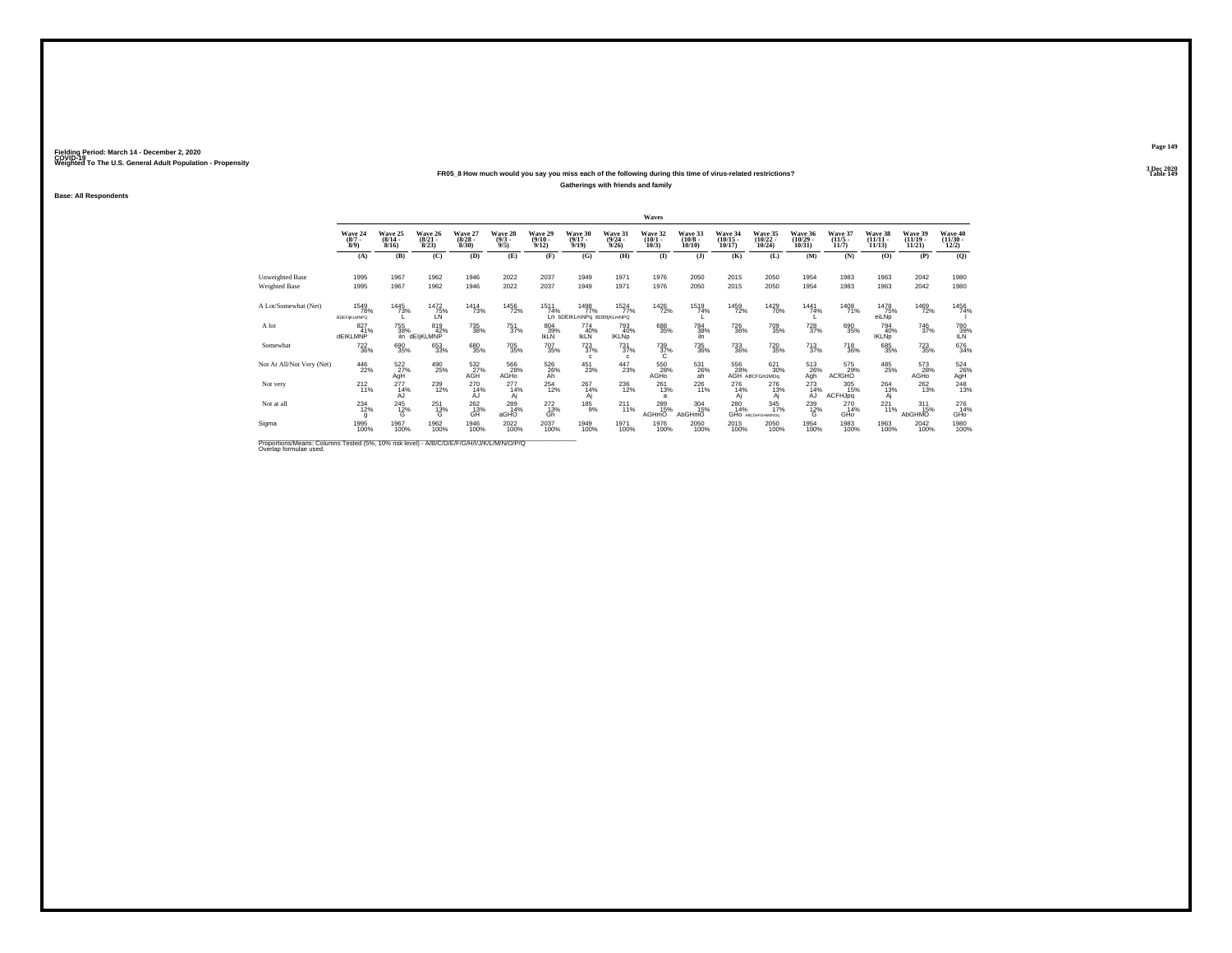### **FR05\_9 How much would you say you miss each of the following during this time of virus-related restrictions?**

**Going to church**

**Base: All Respondents**

|                                                                                        |                               |                                  |                                          |                                 |                               |                                  |                                  |                                         | Waves                               |                                  |                                   |                                   |                                   |                                  |                                    |                                    |                                                     |
|----------------------------------------------------------------------------------------|-------------------------------|----------------------------------|------------------------------------------|---------------------------------|-------------------------------|----------------------------------|----------------------------------|-----------------------------------------|-------------------------------------|----------------------------------|-----------------------------------|-----------------------------------|-----------------------------------|----------------------------------|------------------------------------|------------------------------------|-----------------------------------------------------|
|                                                                                        | Wave 24<br>$\binom{8/7}{8/9}$ | Wave 25<br>$\frac{(8/14)}{8/16}$ | Wave 26<br>$\frac{(8/21)}{8/23}$         | Wave 27<br>$\binom{8/28}{8/30}$ | Wave 28<br>$\binom{9/3}{9/5}$ | Wave 29<br>$\frac{(9/10)}{9/12}$ | Wave 30<br>$\frac{(9/17)}{9/19}$ | Wave 31<br>$\frac{(9/24 - 9/26)}{9/26}$ | Wave 32<br>$\binom{10/1}{10/3}$     | Wave 33<br>$\binom{10/8}{10/10}$ | Wave 34<br>$\binom{10/15}{10/17}$ | Wave 35<br>$\binom{10/22}{10/24}$ | Wave 36<br>$\binom{10/29}{10/31}$ | Wave 37<br>$\frac{(11/5)}{11/7}$ | Wave 38<br>$\frac{(11/11)}{11/13}$ | Wave 39<br>$\frac{(11/19)}{11/21}$ | Wave 40<br>$\frac{(11/30 - 12/2)}{12/2}$            |
|                                                                                        | (A)                           | (B)                              | (C)                                      | (D)                             | (E)                           | (F)                              | (G)                              | (H)                                     | $($ $\Gamma$                        | $($ $)$                          | (K)                               | (L)                               | (M)                               | (N)                              | (0)                                | (P)                                | (Q)                                                 |
| Unweighted Base                                                                        | 1995                          | 1967                             | 1962                                     | 1946                            | 2022                          | 2037                             | 1949                             | 1971                                    | 1976                                | 2050                             | 2015                              | 2050                              | 1954                              | 1983                             | 1963                               | 2042                               | 1980                                                |
| <b>Weighted Base</b>                                                                   | 1995                          | 1967                             | 1962                                     | 1946                            | 2022                          | 2037                             | 1949                             | 1971                                    | 1976                                | 2050                             | 2015                              | 2050                              | 1954                              | 1983                             | 1963                               | 2042                               | 1980                                                |
| A Lot/Somewhat (Net)                                                                   | 1019<br>51%<br>elKp           | 956<br>49%                       | 1025<br>52%<br><b>bEIKINOPQ</b>          | 1004<br>52%<br>EIKInoPq         | 960<br>47%                    | 1026<br>50%                      | 1047<br>54%<br>IK BEIKLMNOPO     | 998<br>51%<br>Ιk                        | 899<br>45%                          | 1076<br>53%<br><b>bEIKLmNOPQ</b> | 940<br>47%                        | 986<br>48%                        | $\frac{952}{49\%}$                | 949<br>48%                       | 936<br>48%                         | 968<br>47%                         | 942<br>48%                                          |
| A lot                                                                                  | 534<br>27%<br>elKLnOPQ        | 506<br>26%                       | 540<br>28%<br>IIOp EfIKLMNOPQ EfIKLmnOPQ | 526<br>27%                      | 471<br>23%                    | 487<br>24%                       | $^{512}_{26\%}$<br>IkLOpq        | $^{505}_{\,26\%}$<br><b>IIO</b>         | 434<br>22%                          | 572<br>28%<br><b>EFIKLMNOPQ</b>  | 460<br>23%                        | 458<br>22%                        | $^{465}_{24\%}$                   | 469<br>24%                       | 428<br>22%                         | 461<br>23%                         | 453                                                 |
| Somewhat                                                                               | 485<br>24%                    | $^{451}_{23\%}$                  | 485<br>25%                               | 478<br>25%                      | 489<br>24%                    | 538<br>26%<br>B.                 | 535<br>27%<br>aBelkn             | 493<br>25%                              | 465<br>24%                          | $^{504}_{25\%}$                  | 480<br>24%                        | 528<br>26%                        | 487<br>25%                        | 480<br>24%                       | 507<br>26%                         | 507<br>25%                         | 489<br>25%                                          |
| Not At All/Not Very (Net)                                                              | 976<br>49%                    | 1011<br>51%<br>cGi               | 937<br>48%                               | $\frac{942}{48\%}$              | 1062<br>53%<br>aCDGJ          | 1011<br>50%                      | $\substack{902\\46\%}$           | 973<br>49%                              | 1077<br>55%<br>ACDFGHJ              | 974<br>47%                       | 1075<br>53%<br>ACDfGhJ            | 1064<br>52%<br>cdGJ               |                                   | 1034<br>52%<br>CdGJ              | 1027<br>52%<br>CdGJ                | 1074<br>aCDGJ <sup>%</sup>         | $\overset{1038}{\underset{\text{CdGJ}}{\text{52}}}$ |
| Not very                                                                               | $^{284}_{14\%}$               | 326<br><b>CGHJQ</b>              | 267<br>14%                               | 289<br>15%<br>$\Omega$          | 310<br>15%<br>ghjQ            | 315<br>15%<br>ghJQ               | $^{250}_{13\%}$                  | $^{252}_{13\%}$                         | $\frac{342}{17\%}$<br><b>ACGHJQ</b> | 258<br>13%                       | 356<br>18%<br><b>ACdGHJQ</b>      | $\frac{332}{16\%}$<br>cGHJQ       | 309<br>16%                        | 358<br>18%<br>GHJQ ACDefGHJQ     | 319<br>16%<br>cGHJQ                | 338<br>17%<br><b>CGHJQ</b>         | 237<br>12%                                          |
| Not at all                                                                             | 692<br>35%                    | 684<br>35%                       | $671 \over 34\%$                         | 653<br>34%                      | $^{752}_{37\%}$<br>dq         | 697<br>34%                       | 653<br>33%                       | $^{721}_{37\%}$                         | <sup>736</sup> <sub>37%</sub><br>dg | <sup>716</sup> 35%               | 719<br>36%                        | $^{732}_{36\%}$                   | 692<br>35%                        | $\substack{676 \\ 34\%}$         | <sup>708</sup> 36%                 | 735<br>36%                         | 801<br>40%<br>ABCDFG/NKLMNOP                        |
| Sigma                                                                                  | 1995<br>100%                  | 1967<br>100%                     | 1962<br>100%                             | 1946<br>100%                    | 2022<br>100%                  | 2037<br>100%                     | 1949<br>100%                     | 1971<br>100%                            | 1976<br>100%                        | 2050<br>100%                     | 2015<br>100%                      | 2050<br>100%                      | 1954<br>100%                      | 1983<br>100%                     | 1963<br>100%                       | 2042<br>100%                       | 1980<br>100%                                        |
| Proportions Means: Columns Tested (5%, 10% risk love) - A/B/C/D/E/E/C/H/U/M/ M/N/O/D/O |                               |                                  |                                          |                                 |                               |                                  |                                  |                                         |                                     |                                  |                                   |                                   |                                   |                                  |                                    |                                    |                                                     |

Proportions/Means: Columns Tested (5%, 10% risk level) - *N'B/C/D/E/F/G/H/I/J/K/L/M/N/O/P/Q*<br>Overlap formulae used.

**Page 1503 Dec 2020<br>Table 150** 

**Table 150 Table 150**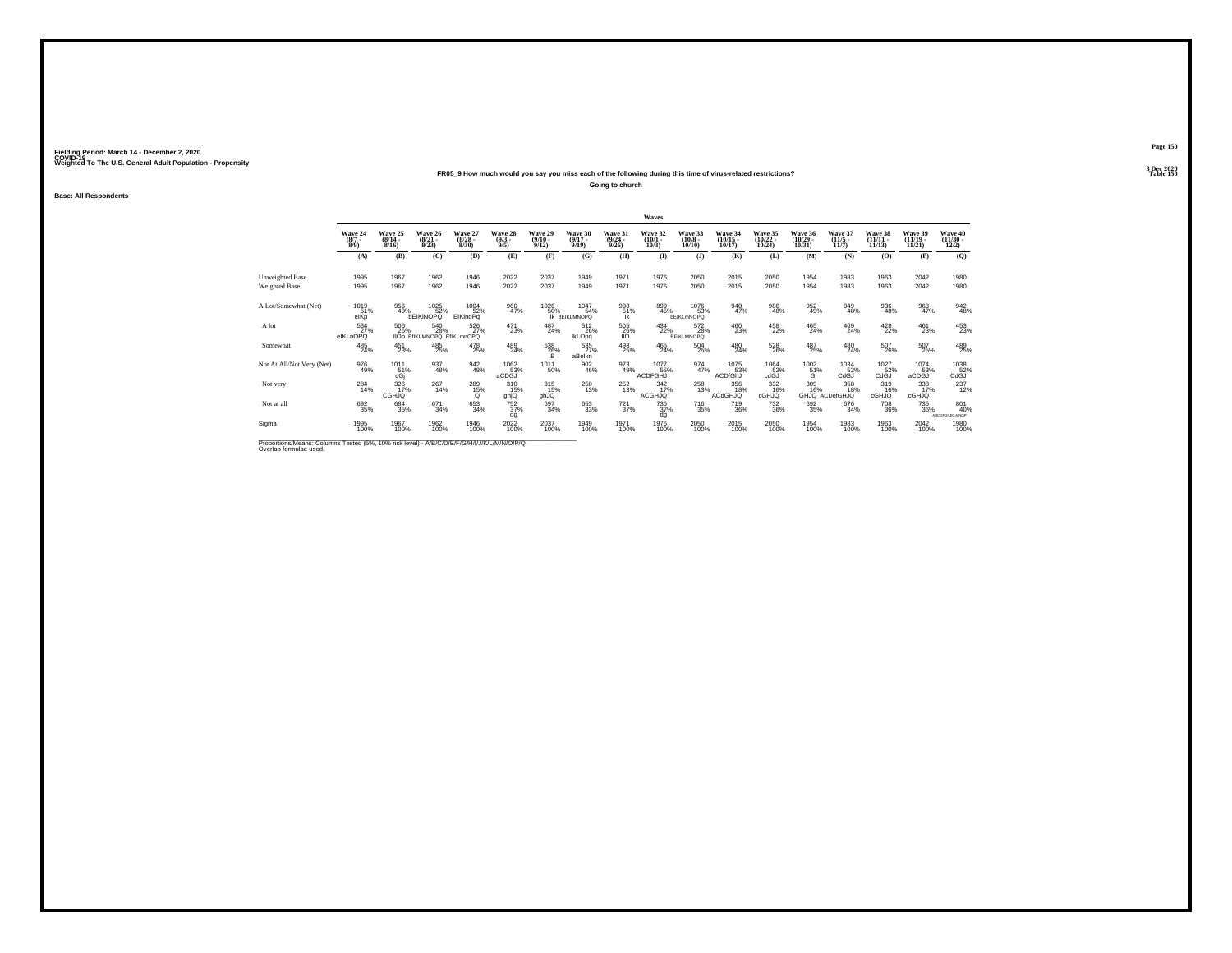### **FR05\_10 How much would you say you miss each of the following during this time of virus-related restrictions?**

**Going to school or university**

**Base: All Respondents**

|                                                                                          |                               |                              |                                     |                                 |                                       |                                         |                              |                                  | Waves                           |                                                          |                                                          |                                   |                                   |                              |                                |                                |                                         |
|------------------------------------------------------------------------------------------|-------------------------------|------------------------------|-------------------------------------|---------------------------------|---------------------------------------|-----------------------------------------|------------------------------|----------------------------------|---------------------------------|----------------------------------------------------------|----------------------------------------------------------|-----------------------------------|-----------------------------------|------------------------------|--------------------------------|--------------------------------|-----------------------------------------|
|                                                                                          | Wave 24<br>$\binom{8/7}{8/9}$ | Wave 25<br>$(8/14 -$<br>8/16 | Wave 26<br>$\frac{(8/21)}{8/23}$    | Wave 27<br>$\binom{8/28}{8/30}$ | Wave 28<br>$\frac{(9/3)}{9/5}$        | Wave 29<br>$\frac{(9/10 - 9/12)}{9/12}$ | Wave 30<br>$(9/17 -$<br>9/19 | Wave 31<br>$\frac{(9/24)}{9/26}$ | Wave 32<br>$\binom{10/1}{10/3}$ | Wave 33<br>$\binom{10/8}{10/10}$                         | Wave 34<br>$(10/15 -$<br>10/17                           | Wave 35<br>$\binom{10/22}{10/24}$ | Wave 36<br>$\binom{10/29}{10/31}$ | Wave 37<br>$(11/5 -$<br>11/7 | Wave 38<br>$(11/11 -$<br>11/13 | Wave 39<br>$(11/19 -$<br>11/21 | Wave 40<br>$(11/30 -$<br>12/2)          |
|                                                                                          | (A)                           | (B)                          | (C)                                 | (D)                             | (E)                                   | (F)                                     | (G)                          | (H)                              | $\bf(I)$                        | $($ $)$                                                  | (K)                                                      | (L)                               | (M)                               | (N)                          | (O)                            | (P)                            | $\mathbf{Q}$                            |
| Unweighted Base                                                                          | 1995                          | 1967                         | 1962                                | 1946                            | 2022                                  | 2037                                    | 1949                         | 1971                             | 1976                            | 2050                                                     | 2015                                                     | 2050                              | 1954                              | 1983                         | 1963                           | 2042                           | 1980                                    |
| Weighted Base                                                                            | 1995                          | 1967                         | 1962                                | 1946                            | 2022                                  | 2037                                    | 1949                         | 1971                             | 1976                            | 2050                                                     | 2015                                                     | 2050                              | 1954                              | 1983                         | 1963                           | 2042                           | 1980                                    |
| A Lot/Somewhat (Net)                                                                     | 672<br>34%<br>EFiLmP          | 642<br>33%<br>eFL            | 647<br>33%<br>EFLp                  | 677<br>35%<br><b>EFHILMNP</b>   | 588<br>29%                            | 578<br>28%_                             | 681<br>35%<br>EFHILMNP       | 602<br>31%                       | 602<br>30%                      | 713<br>35%<br>EFHILMNP                                   | 639<br>32%<br>fl                                         | 583<br>28%                        | $^{594}_{\ 30\%}$                 | 611<br>31%                   | 623<br>32%                     | 605<br>30%                     | $^{645}_{\substack{33\%\\ \text{eFL}}}$ |
| A lot                                                                                    | 313<br>16%<br>fIKNOP          | 293<br>15%<br>iknOP          | $317_{16\%}$<br>FIKIMNOP EFHIKLMNOP | $\frac{323}{17\%}$              | $^{277}_{14\%}$                       | 264<br>13%                              | 323/17%<br>eFhIKLMNOP        | $^{270}_{14\%}$                  | $^{248}_{13\%}$                 | 333<br>16%<br>eFhlKlmNOP                                 | $^{250}_{12\%}$                                          | $^{276}_{13\%}$                   | $^{262}_{13\%}$                   | $^{244}_{12\%}$              | $^{227}_{12\%}$                | 237<br>12%                     | $^{280}_{14\%}$<br>op                   |
| Somewhat                                                                                 | 359<br>18%<br>efl             | 350<br>18%                   | 330<br>17%                          | 354<br>18%                      | $^{311}_{15\%}$                       | 314<br>15%                              | 358<br>18%<br>efL            | $\frac{331}{17\%}$               | 354<br>18%<br>efi               | $\begin{array}{c} 380 \\ 19\% \\ \text{EFL} \end{array}$ | $\begin{array}{c} 388 \\ 19\% \\ \text{EFL} \end{array}$ | $\frac{308}{15\%}$                | $\frac{332}{17\%}$                | $\frac{368}{EFL}$ %          | 396<br>20%<br><b>CEFHLm</b>    | 368<br>18%<br>efl              | $^{364}_{\rm -18\%}$ efL                |
| Not At All/Not Very (Net)                                                                | $\substack{1323 \\ 66\%}$     | $^{1325}_{67\%}$             | 1315<br>67%                         | 1269<br>65%                     | 1434<br>71%<br>AbCDGJq ABCDGJkoQ      | 1459<br>72%                             | $^{1268}_{65\%}$             | 1369<br>69%<br>DĞĴ               | 1374<br>70%<br>aDĠĴ             | 1337<br>65%                                              | 1376<br>68%                                              | 1467<br>72%<br><b>ABCDGJkoQ</b>   | 1360<br>70%<br>aDGJ               | 1372<br>69%<br>DĞĴ           | 1340<br>68%                    | 1437<br>70%<br>AcDGJ           | 1335<br>67%                             |
| Not very                                                                                 | $^{265}_{13\%}$               | $^{282}_{14\%}$              | 250<br>13%                          | $^{272}_{14\%}$                 | 287<br>14%                            | 281<br>14%                              | $^{263}_{13\%}$              | $^{283}_{14\%}$                  | $^{272}_{14\%}$                 | 263<br>13%                                               | 287<br>14%                                               | 315/15%<br>cjQ                    | <sup>284</sup> <sub>15%</sub>     | 323<br>16%<br>ACfgiJQ        | 316<br>16%<br>aCqJQ            | 318 16%<br>cjQ                 | <sup>245</sup> 12%                      |
| Not at all                                                                               | 1058<br>53%                   | <sup>1043</sup> 53%          | 1065<br>54%                         | 997<br>51%                      | $^{1147}_{57\%}$<br>abDGJnO ABcDGJkNO | <sup>1178</sup> 58%                     | 1005<br>52%                  | 1087<br>55%<br>d.                | 1102<br>56%<br>DGo              | <sup>1074</sup> 52%                                      | 1089<br>54%                                              | 1151<br>56%<br>DGjo               | 1076<br>55%<br>d                  | 1049<br>53%                  | <sup>1024</sup> <sub>52%</sub> | <sup>1118</sup> 55%            | 1090<br>55%                             |
| Sigma                                                                                    | 1995<br>100%                  | 1967<br>100%                 | 1962<br>100%                        | 1946<br>100%                    | 2022<br>100%                          | 2037<br>100%                            | 1949<br>100%                 | 1971<br>100%                     | 1976<br>100%                    | 2050<br>100%                                             | 2015<br>100%                                             | 2050<br>100%                      | 1954<br>100%                      | 1983<br>100%                 | 1963<br>100%                   | <sup>2042</sup> 100%           | 1980<br>100%                            |
| Proportions Means: Columns Tested (5%, 10% risk level) - A/R/C/D/E/E/C/H/U/I/A/M/N/O/P/O |                               |                              |                                     |                                 |                                       |                                         |                              |                                  |                                 |                                                          |                                                          |                                   |                                   |                              |                                |                                |                                         |

Proportions/Means: Columns Tested (5%, 10% risk level) - *N'B/C/D/E/F/G/H/I/J/K/L/M/N/O/P/Q*<br>Overlap formulae used.

**Page 1513 Dec 2020<br>Table 151** 

**Table 151 Table 151**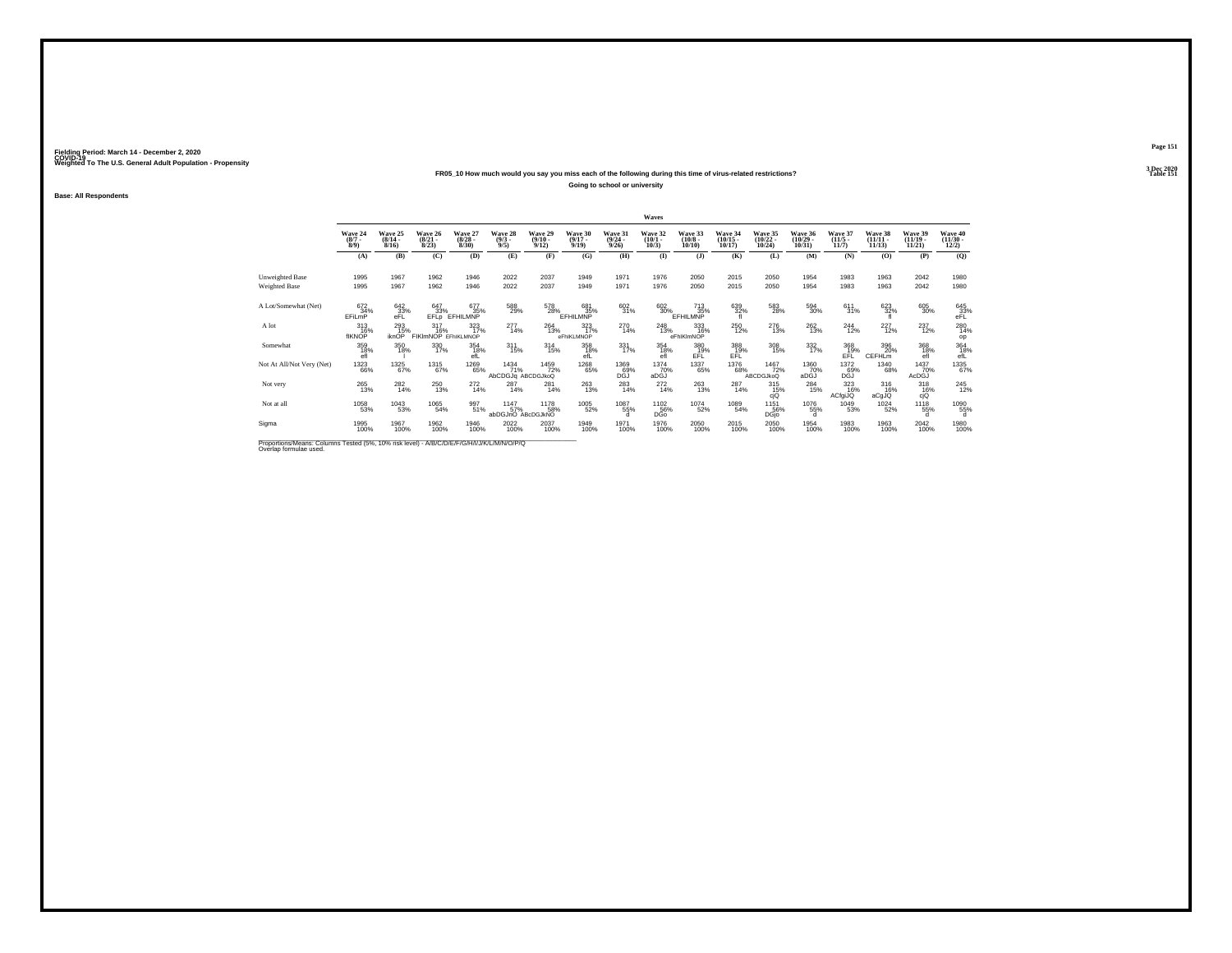### **FR05\_13 How much would you say you miss each of the following during this time of virus-related restrictions?Going to the gym/work out class**

**Base: All Respondents**

|                                                                                                                                                                                                                                   |                               |                                  |                                 |                                 |                                         |                                 |                                  |                                  | Waves                           |                                            |                                   |                                   |                                   |                                  |                                    |                                      |                                          |
|-----------------------------------------------------------------------------------------------------------------------------------------------------------------------------------------------------------------------------------|-------------------------------|----------------------------------|---------------------------------|---------------------------------|-----------------------------------------|---------------------------------|----------------------------------|----------------------------------|---------------------------------|--------------------------------------------|-----------------------------------|-----------------------------------|-----------------------------------|----------------------------------|------------------------------------|--------------------------------------|------------------------------------------|
|                                                                                                                                                                                                                                   | Wave 24<br>$\binom{8/7}{8/9}$ | Wave 25<br>$\frac{(8/14)}{8/16}$ | Wave 26<br>$\binom{8/21}{8/23}$ | Wave 27<br>$\binom{8/28}{8/30}$ | Wave 28<br>$\binom{9/3}{9/5}$           | Wave 29<br>$\binom{9/10}{9/12}$ | Wave 30<br>$\frac{(9/17)}{9/19}$ | Wave 31<br>$\frac{(9/24)}{9/26}$ | Wave 32<br>$\binom{10/1}{10/3}$ | Wave 33<br>$\frac{(10/8)}{10/10}$          | Wave 34<br>$\binom{10/15}{10/17}$ | Wave 35<br>$\binom{10/22}{10/24}$ | Wave 36<br>$\binom{10/29}{10/31}$ | Wave 37<br>$\frac{(11/5)}{11/7}$ | Wave 38<br>$\frac{(11/11)}{11/13}$ | Wave 39<br>$\binom{11/19}{11/21}$    | Wave 40<br>$\frac{(11/30 - 12/2)}{12/2}$ |
|                                                                                                                                                                                                                                   | (A)                           | (B)                              | (C)                             | (D)                             | (E)                                     | (F)                             | (G)                              | (H)                              | $\mathbf{I}$                    | $($ $)$                                    | (K)                               | (L)                               | (M)                               | (N)                              | (O)                                | (P)                                  | (Q)                                      |
| Unweighted Base                                                                                                                                                                                                                   | 1995                          | 1967                             | 1962                            | 1946                            | 2022                                    | 2037                            | 1949                             | 1971                             | 1976                            | 2050                                       | 2015                              | 2050                              | 1954                              | 1983                             | 1963                               | 2042                                 | 1980                                     |
| Weighted Base                                                                                                                                                                                                                     | 1995                          | 1967                             | 1962                            | 1946                            | 2022                                    | 2037                            | 1949                             | 1971                             | 1976                            | 2050                                       | 2015                              | 2050                              | 1954                              | 1983                             | 1963                               | 2042                                 | 1980                                     |
| A Lot/Somewhat (Net)                                                                                                                                                                                                              | 854<br>43%<br>eiLnO           | 799<br>41%                       | 835<br>43%<br>iLo               | 818<br>42%<br>Lo                | 795<br>39%                              | 857<br>42%<br>Lo                | 851<br>44%<br><b>EILNOp</b>      | 839<br>43%<br>iLo                | 767<br>39%                      | 885<br>43%<br>elLnO                        | 837<br>42%                        | 765<br>37%                        | 793<br>41%                        | 779<br>39%                       | 758<br>39%                         | 819<br>40%                           | $\substack{805 \\ 41\%}$                 |
| A lot                                                                                                                                                                                                                             | 402<br>20%<br>LnO             | 400<br>20%<br>eLNOp              | 407<br>21%<br>eLNOp             | 373<br>19%                      | 357<br>18%                              | 388<br>19%                      | 405<br>21%<br>eLNOp              | 386<br>20%<br>lo                 | 376<br>19%                      | 397<br>19%<br>lo                           | $\frac{363}{18\%}$                | 338<br>16%                        | $^{358}_{18\%}$                   | 337/17%                          | $\frac{326}{17%}$                  | 356<br>17%                           | $\frac{365}{18\%}$                       |
| Somewhat                                                                                                                                                                                                                          | $^{452}_{23\%}$               | 399<br>20%                       | 428<br>22%                      | 446<br>23%                      | 437<br>22%                              | 468<br>23%                      | 446<br>23%                       | 453 23%                          | 391<br>20%                      | $^{488}_{\phantom{1}24\%}_{\phantom{1}BH}$ | $^{473}_{23\%}$                   | $^{427}_{21\%}$                   | $^{435}_{22\%}$                   | $^{442}_{22\%}$                  | 432<br>22%                         | 462<br>23%                           | 439<br>22%                               |
| Not At All/Not Very (Net)                                                                                                                                                                                                         | 1141<br>57%                   | 1168<br>59%                      | 1127<br>57%                     | 1128<br>58%                     | 1227<br>$\frac{61}{6}$ a $\frac{61}{6}$ | 1180<br>58%                     | $\frac{1098}{56\%}$              | 1132<br>57%                      | 1209<br>61%<br>acGhJ            | 1165<br>57%                                | 1178<br>58%                       | 1285<br>& 63%<br>ACDFGHJK         | 1161<br>59%                       | 1204<br>$^{61\%}_{aGj}$          | 1205<br>61%<br>AcdfGhJ             | 1223<br>60%<br>g                     | 1175<br>59%                              |
| Not very                                                                                                                                                                                                                          | 260<br>13%                    | 316%                             | 279<br>14%                      | 281<br>14%                      | 304<br>15%                              | $^{311}_{15\%}$                 | 289<br>15%                       | 330 17%<br>Aj                    | 295<br>15%                      | 286<br>14%                                 | 354<br>18%<br>ACDgiJq             | $\frac{342}{17\%}$                | 343<br>18%<br>ACDgiJq AbCDEFGIJPQ | 379 <sub>19%</sub>               | $\frac{342}{17\%}$<br>ACdJq        | $\frac{317}{16\%}$<br>$\overline{a}$ | 291<br>15%                               |
| Not at all                                                                                                                                                                                                                        | 881<br>44%                    | 852<br>43%                       | 847<br>43%                      | 846<br>43%                      | 924<br>46%<br>GHK <sub>mn</sub>         | 869<br>43%                      | 810<br>42%                       | $\frac{802}{41\%}$               | 913<br>46%<br>fGHKMN            | 880<br>43%                                 | 824<br>41%                        | 943<br>46%<br>GHKmN               | 819<br>42%                        | 825<br>42%                       | 863<br>44%                         | 906<br>44%                           | 885<br>45%<br>hk                         |
| Sigma                                                                                                                                                                                                                             | 1995<br>100%                  | 1967<br>100%                     | 1962<br>100%                    | 1946<br>100%                    | 2022<br>100%                            | 2037<br>100%                    | 1949<br>100%                     | 1971<br>100%                     | 1976<br>100%                    | 2050<br>100%                               | 2015<br>100%                      | 2050<br>100%                      | 1954<br>100%                      | 1983<br>100%                     | 1963<br>100%                       | 2042<br>100%                         | 1980<br>100%                             |
| $\mathbb{R}$ . The contract of the contract of the contract of the contract of the contract of the contract of the contract of the contract of the contract of the contract of the contract of the contract of the contract of th |                               |                                  |                                 |                                 |                                         |                                 |                                  |                                  |                                 |                                            |                                   |                                   |                                   |                                  |                                    |                                      |                                          |

Proportions/Means: Columns Tested (5%, 10% risk level) - *N'B/C/D/E/F/G/H/I/J/K/L/M/N/O/P/Q*<br>Overlap formulae used.

**Page 152**3 Dec 2020<br>Table 152

**Table 152**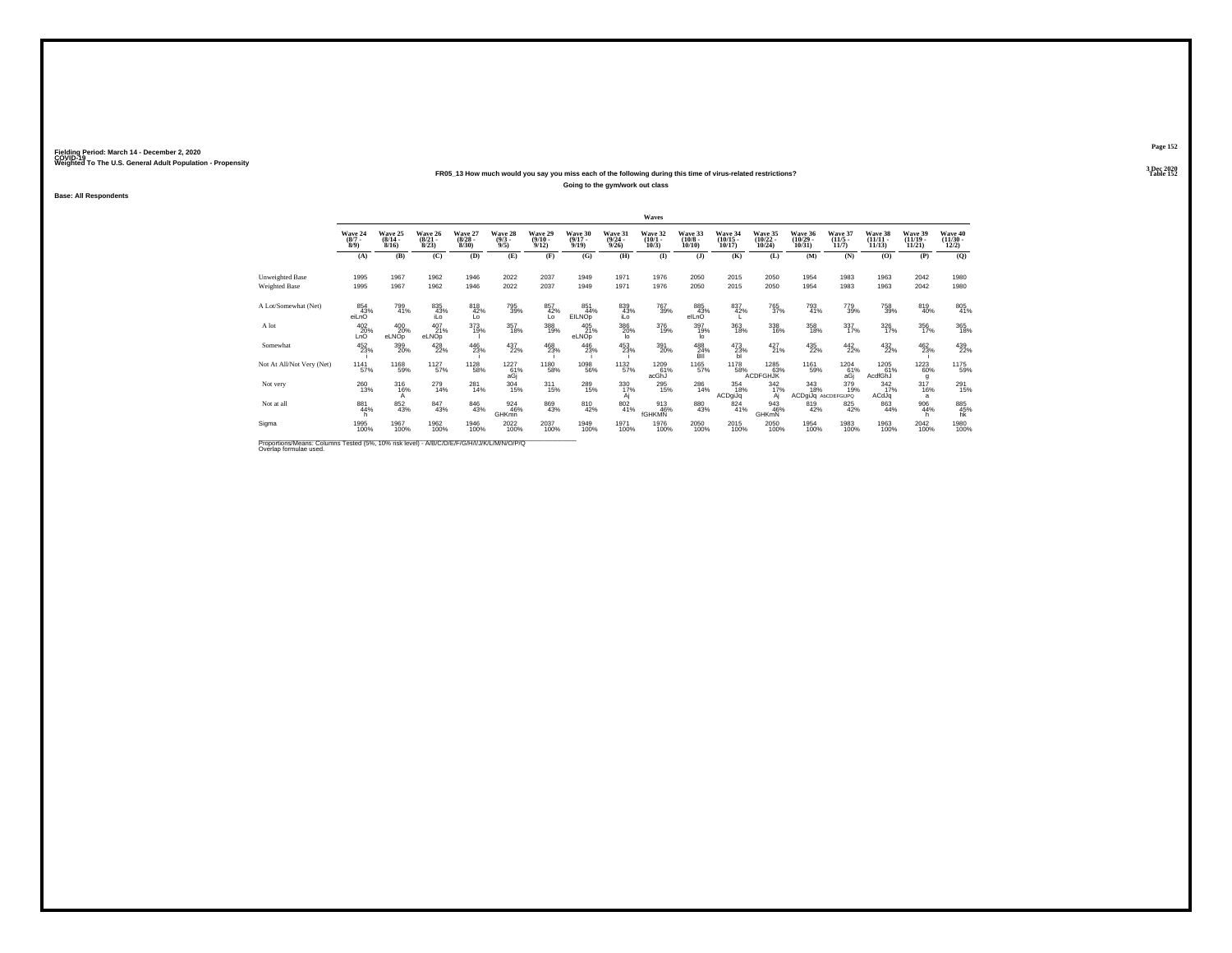### **FR05\_14 How much would you say you miss each of the following during this time of virus-related restrictions?**

**Going to a social gathering**

**Base: All Respondents**

|                                                                                             |                                |                                  |                                  |                                 |                               |                                         |                                  |                                           | Waves                            |                                   |                                   |                                        |                                   |                                  |                                    |                                   |                                                                   |
|---------------------------------------------------------------------------------------------|--------------------------------|----------------------------------|----------------------------------|---------------------------------|-------------------------------|-----------------------------------------|----------------------------------|-------------------------------------------|----------------------------------|-----------------------------------|-----------------------------------|----------------------------------------|-----------------------------------|----------------------------------|------------------------------------|-----------------------------------|-------------------------------------------------------------------|
|                                                                                             | Wave 24<br>$\frac{(8/7)}{8/9}$ | Wave 25<br>$\frac{(8/14)}{8/16}$ | Wave 26<br>$\frac{(8/21)}{8/23}$ | Wave 27<br>$\binom{8/28}{8/30}$ | Wave 28<br>$\binom{9/3}{9/5}$ | Wave 29<br>$\frac{(9/10 - 9/12)}{9/12}$ | Wave 30<br>$\frac{(9/17)}{9/19}$ | Wave 31<br>$\frac{(9/24)}{9/26}$          | Wave 32<br>$\binom{10/1}{10/3}$  | Wave 33<br>$\frac{(10/8)}{10/10}$ | Wave 34<br>$\binom{10/15}{10/17}$ | Wave 35<br>$\binom{10/22}{10/24}$      | Wave 36<br>$\binom{10/29}{10/31}$ | Wave 37<br>$\frac{(11/5)}{11/7}$ | Wave 38<br>$\frac{(11/11)}{11/13}$ | Wave 39<br>$\binom{11/19}{11/21}$ | Wave 40<br>$\frac{(11/30)}{12/2}$                                 |
|                                                                                             | (A)                            | (B)                              | (C)                              | (D)                             | (E)                           | (F)                                     | (G)                              | (H)                                       | $\bf(I)$                         | (J)                               | (K)                               | (L)                                    | (M)                               | (N)                              | (O)                                | (P)                               | (Q)                                                               |
| <b>Unweighted Base</b>                                                                      | 1995                           | 1967                             | 1962                             | 1946                            | 2022                          | 2037                                    | 1949                             | 1971                                      | 1976                             | 2050                              | 2015                              | 2050                                   | 1954                              | 1983                             | 1963                               | 2042                              | 1980                                                              |
| Weighted Base                                                                               | 1995                           | 1967                             | 1962                             | 1946                            | 2022                          | 2037                                    | 1949                             | 1971                                      | 1976                             | 2050                              | 2015                              | 2050                                   | 1954                              | 1983                             | 1963                               | 2042                              | 1980                                                              |
| A Lot/Somewhat (Net)                                                                        | 1262<br>63%<br>elLp            | 1232<br>63%                      | 1179<br>60%                      | 1190<br>61%                     | 1211<br>60%                   | 1283<br>63%<br>ILp                      | 1252<br>64%                      | 1309<br>66%<br>CEILP <b>bCDEfliKLmnOP</b> | 1145<br>58%                      | 1282<br>63%                       | 1253<br>62%<br>IL.                | 1138<br>56%                            | 1220<br>62%<br>IL.                | 1241<br>63%<br>ΊL                | 1208<br>62%<br>iL                  | 1216<br>60%                       | $\begin{array}{c}\n 1273 \\  64\% \\  \text{CEILP}\n \end{array}$ |
| A lot                                                                                       | 527<br>26%                     | 545<br>28%<br>eikL               | 553<br>28%<br>EIKL               | $\frac{524}{27\%}$              | 496<br>25%                    | 572<br>28%<br>EIKL                      | 566<br>29%<br>EIKLnp             | 581<br>29%<br><b>EIKLNP</b>               | 485<br>25%                       | 597<br>29%<br>EIKLnp              | 496<br>25%                        | 470<br>23%                             | 560<br>29%<br>EIKL                | 508<br>26%                       | 527%                               | $^{524}_{26\%}$                   | 564<br>28%<br>EIKL                                                |
| Somewhat                                                                                    | $^{734}_{37\%}$<br>CijL        | 686<br>35%                       | 626<br>32%                       | 666<br>34%                      | $^{716}_{35\%}$<br>c.         | $^{711}_{35\%}$                         | 686<br>35%                       | 728 37%<br>CijL                           | 660<br>33%                       | 685<br>33%                        | 757<br>38%<br>CdIJLmp             | 669<br>33%                             | 661<br>34%                        | $^{733}_{37\%}$<br>CijL          | 681<br>35%                         | 693<br>34%                        | 709<br>36%<br>c                                                   |
| Not At All/Not Very (Net)                                                                   | $\substack{733 \\ 37\%}$       | 735<br>37%                       | 783<br>40%<br>gHQ                | 756<br>39%<br>H                 | 811<br>40%<br>aGHQ            | 754<br>37%<br>h.                        | 697<br>36%                       | $\substack{662\\34\%}$                    | 831<br>42%<br><b>ABFGHJKMNoQ</b> | 768<br>37%<br>h                   | 762<br>38%                        | $\frac{912}{44\%}$<br>H ABCDEFGHUKWOOD | $^{734}_{38\%}$<br>h              | $\frac{742}{37%}$<br>h           | 755<br>38%<br>H                    | 826<br>40%<br>afGHQ               | 707<br>36%                                                        |
| Not very                                                                                    | $\frac{321}{16\%}$             | $\frac{324}{16\%}$               | $^{317}_{16\%}$                  | $\frac{315}{16\%}$              | 348<br>17%<br>hq              | $\frac{332}{16\%}$                      | 339 17%<br>hQ                    | $^{284}_{14\%}$                           | 351<br>18%<br>HjQ                | 303<br>15%                        | $\frac{332}{16\%}$                | 394<br>19%<br>abcdfHJknQ               | 336<br>17%<br>hq                  | $\frac{324}{16\%}$               | $\frac{343}{17\%}$<br>hjQ          | 365<br>18%<br>HjQ                 | 281<br>14%                                                        |
| Not at all                                                                                  | $^{413}_{21\%}$                | $^{411}_{21\%}$                  | 466<br>24%<br>afGHm              | $^{440}_{23\%}$                 | $^{463}_{23\%}$               | $^{422}_{21\%}$                         | 359<br>18%                       | 378<br>19%                                | 480<br>24%<br><b>ABFGHkMno</b>   | 465<br>23%<br>GĤ                  | $^{431}_{21\%}$                   | 517<br>25%<br><b>G</b> ABFGHKMNOQ      | 398<br>20%                        | $^{418}_{21\%}$                  | $^{412}_{21\%}$                    | $^{461}_{23\%}$                   | 427<br>22%<br>g                                                   |
| Sigma                                                                                       | 1995<br>100%                   | 1967<br>100%                     | 1962<br>100%                     | 1946<br>100%                    | 2022<br>100%                  | 2037<br>100%                            | 1949<br>100%                     | 1971<br>100%                              | 1976<br>100%                     | 2050<br>100%                      | 2015<br>100%                      | 2050<br>100%                           | 1954<br>100%                      | 1983<br>100%                     | 1963<br>100%                       | 2042<br>100%                      | 1980<br>100%                                                      |
| Proportions/Means: Columns Tested (5%, 10% risk level) - A/R/C/D/F/F/G/H/I/ I/K/L/M/N/O/P/O |                                |                                  |                                  |                                 |                               |                                         |                                  |                                           |                                  |                                   |                                   |                                        |                                   |                                  |                                    |                                   |                                                                   |

Proportions/Means: Columns Tested (5%, 10% risk level) - *N'B/C/D/E/F/G/H/I/J/K/L/M/N/O/P/Q*<br>Overlap formulae used.

**Page 153**3 Dec 2020<br>Table 153

**Table 153**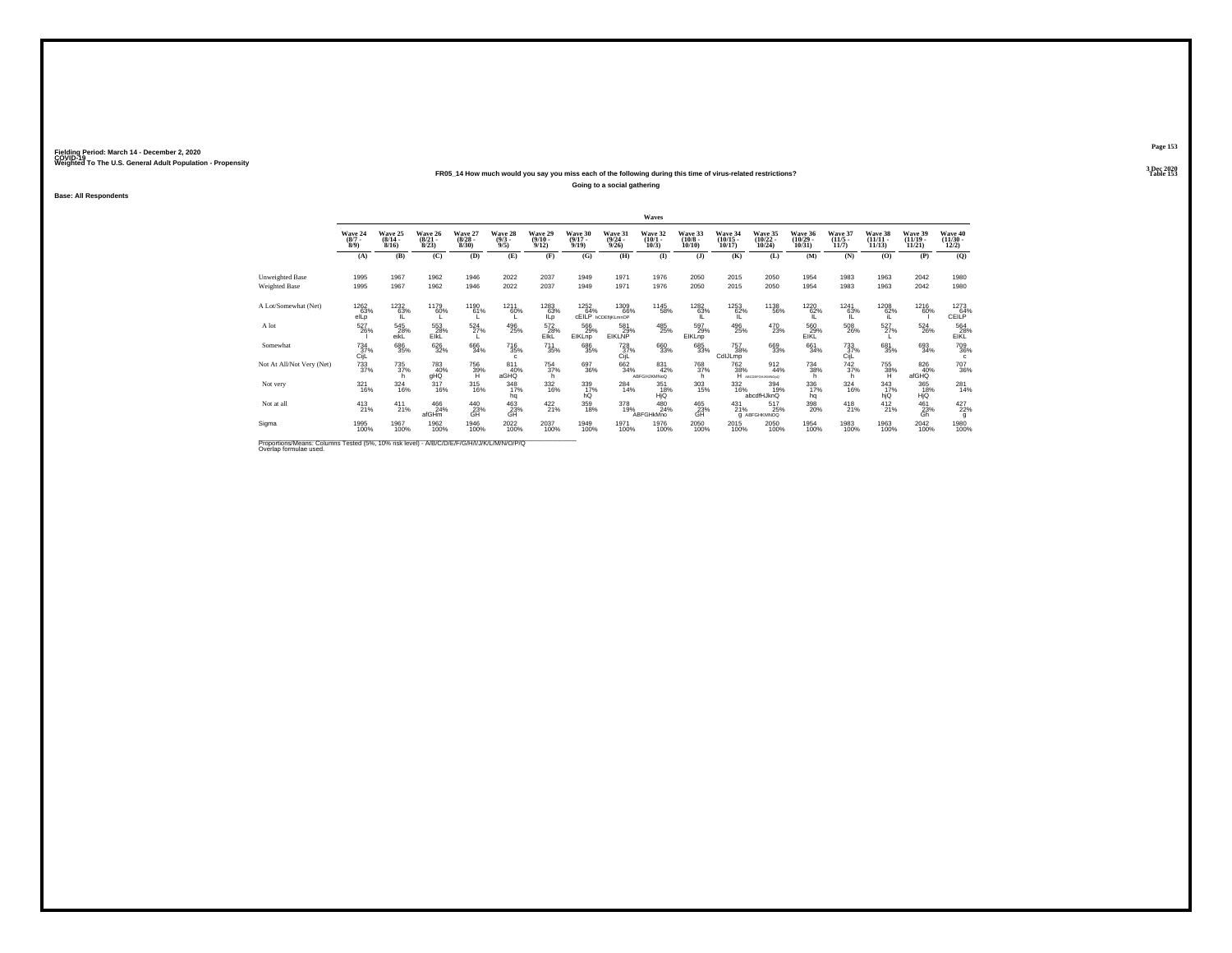### **FR05\_15 How much would you say you miss each of the following during this time of virus-related restrictions?**

**Going to my local coffee shop**

**Base: All Respondents**

|                                                                                          |                            |                              |                                  |                                 |                               |                              |                                 |                                 | Waves                           |                                  |                                    |                                    |                                   |                                  |                                |                                |                                  |
|------------------------------------------------------------------------------------------|----------------------------|------------------------------|----------------------------------|---------------------------------|-------------------------------|------------------------------|---------------------------------|---------------------------------|---------------------------------|----------------------------------|------------------------------------|------------------------------------|-----------------------------------|----------------------------------|--------------------------------|--------------------------------|----------------------------------|
|                                                                                          | Wave 24<br>$(8/7 -$<br>8/9 | Wave 25<br>$(8/14 -$<br>8/16 | Wave 26<br>$\frac{(8/21)}{8/23}$ | Wave 27<br>$\binom{8/28}{8/30}$ | Wave 28<br>$\binom{9/3}{9/5}$ | Wave 29<br>$(9/10 -$<br>9/12 | Wave 30<br>$(9/17 -$<br>9/19    | Wave 31<br>$\binom{9/24}{9/26}$ | Wave 32<br>$\binom{10/1}{10/3}$ | Wave 33<br>$\binom{10/8}{10/10}$ | Wave 34<br>$\frac{(10/15)}{10/17}$ | Wave 35<br>$(10/22 -$<br>$10/24$ ) | Wave 36<br>$\binom{10/29}{10/31}$ | Wave 37<br>$\frac{(11/5)}{11/7}$ | Wave 38<br>$(11/11 -$<br>11/13 | Wave 39<br>$(11/19 -$<br>11/21 | Wave 40<br>$\binom{11/30}{12/2}$ |
|                                                                                          | (A)                        | (B)                          | (C)                              | (D)                             | (E)                           | (F)                          | (G)                             | (H)                             | $($ $\Gamma$                    | $($ $)$                          | (K)                                | (L)                                | (M)                               | (N)                              | (0)                            | (P)                            | (Q)                              |
| Unweighted Base<br>Weighted Base                                                         | 1995<br>1995               | 1967<br>1967                 | 1962<br>1962                     | 1946<br>1946                    | 2022<br>2022                  | 2037<br>2037                 | 1949<br>1949                    | 1971<br>1971                    | 1976<br>1976                    | 2050<br>2050                     | 2015<br>2015                       | 2050<br>2050                       | 1954<br>1954                      | 1983<br>1983                     | 1963<br>1963                   | 2042<br>2042                   | 1980<br>1980                     |
| A Lot/Somewhat (Net)                                                                     | 993<br>50%<br>EILMNOP      | 930<br>47%                   | 924<br>47%                       | 928<br>48%                      | 910<br>45%                    | 959<br>47%                   | 951<br>49%<br>elLmno            | 966<br>49%<br>elLmnop           | 864<br>44%                      | 1020<br>50%<br>EILMNOP           | 950<br>47%                         | 862<br>42%                         | $\underset{45\%}{^{884}}$         | $\substack{893 \\ 45\%}$         | 883<br>45%                     | $\frac{928}{45\%}$             | 938<br>47%                       |
| A lot                                                                                    | 416<br>21%<br>kLp          | 394<br>20%                   | $^{434}_{22\%}$<br>elKLmnOPQ     | 381<br>20%                      | 389<br>19%                    | 397<br>19%                   | $421$<br>$22%$<br><b>iKLOPq</b> | $\frac{390}{20\%}$              | 371<br>19%                      | 440<br>21%<br>KLoP               | 365<br>18%                         | 336<br>16%                         | $\frac{372}{19\%}$                | 377<br>19%                       | 357<br>18%                     | 368<br>18%                     | 368<br>19%                       |
| Somewhat                                                                                 | 577<br>29%<br>Cell         | 537<br>27%                   | 490<br>25%                       | 547<br>28%<br>ci                | 520<br>26%                    | 563<br>28%                   | 531<br>27%                      | 576<br>29%<br>Celln             | 493<br>25%                      | 580<br>28%<br><sub>ci</sub>      | 586<br>29%<br>Cell                 | 526<br>26%                         | $^{513}_{26\%}$                   | 516<br>26%                       | 526<br>27%                     | 561<br>27%                     | 570<br>29%<br>Cl                 |
| Not At All/Not Very (Net)                                                                | $\frac{1002}{50\%}$        | 1037<br>53%                  | 1038<br>53%                      | 1018<br>52%                     | 1112<br>55%<br>AghJ           | 1078<br>53%                  | 998<br>51%                      | 1005<br>51%                     | 1112<br>56%<br>AbDfGHJkg        | 1030<br>50%                      | 1065<br>53%                        | 1188<br>58%<br><b>ABCDFGHJKQ</b>   | 1070<br>55%<br>AghJ               | 1090<br>55%<br>AghJ              | 1080<br>55%<br>AghJ            | 1114<br>55%<br>AhJ             | 1042<br>53%                      |
| Not very                                                                                 | $313 \atop 16\%$           | $\frac{328}{17\%}$           | 373<br>19%<br>AJ                 | 353<br>18%                      | 367<br>18%                    | $\frac{347}{17\%}$           | $341_{18\%}$                    | $355$<br>18%                    | 349<br>18%                      | $^{305}_{15\%}$                  | 399<br>20%<br>AbfJQ                | 403<br>20%<br>pldA                 | 387<br>20%<br>AbfJQ               | 359<br>18%                       | 387<br>20%<br>AbfJq            | 393<br>19%<br>AJq              | 325<br>16%                       |
| Not at all                                                                               | 689<br>35%                 | 709<br>36%                   | 665<br>34%                       | 665<br>34%                      | 745<br>37%<br>hk              | <sup>731</sup> 36%           | 656<br>34%                      | 650 33%                         | <sup>763</sup> 39%<br>ACDGHKmp  | $^{724}_{35\%}$                  | 666<br>33%                         | 785<br>38%<br>aCDGHK               | $\substack{683 \\ 35\%}$          | $^{731}_{37\%}$<br>hk            | 693<br>35%                     | $^{721}_{35\%}$                | 717<br>36%                       |
| Sigma                                                                                    | 1995<br>100%               | 1967<br>100%                 | 1962<br>100%                     | 1946<br>100%                    | 2022<br>100%                  | 2037<br>100%                 | 1949<br>100%                    | 1971<br>100%                    | 1976<br>100%                    | 2050<br>100%                     | 2015<br>100%                       | 2050<br>100%                       | 1954<br>100%                      | 1983<br>100%                     | 1963<br>100%                   | 2042<br>100%                   | 1980<br>100%                     |
| Proportions/Means: Columns Tested (5%, 10% risk level) - A/R/C/D/F/F/G/H/U/K/L/M/N/O/P/O |                            |                              |                                  |                                 |                               |                              |                                 |                                 |                                 |                                  |                                    |                                    |                                   |                                  |                                |                                |                                  |

Proportions/Means: Columns Tested (5%, 10% risk level) - *N'B/C/D/E/F/G/H/I/J/K/L/M/N/O/P/Q*<br>Overlap formulae used.

**Page 1543 Dec 2020<br>Table 154** 

**Table 154 Table 154**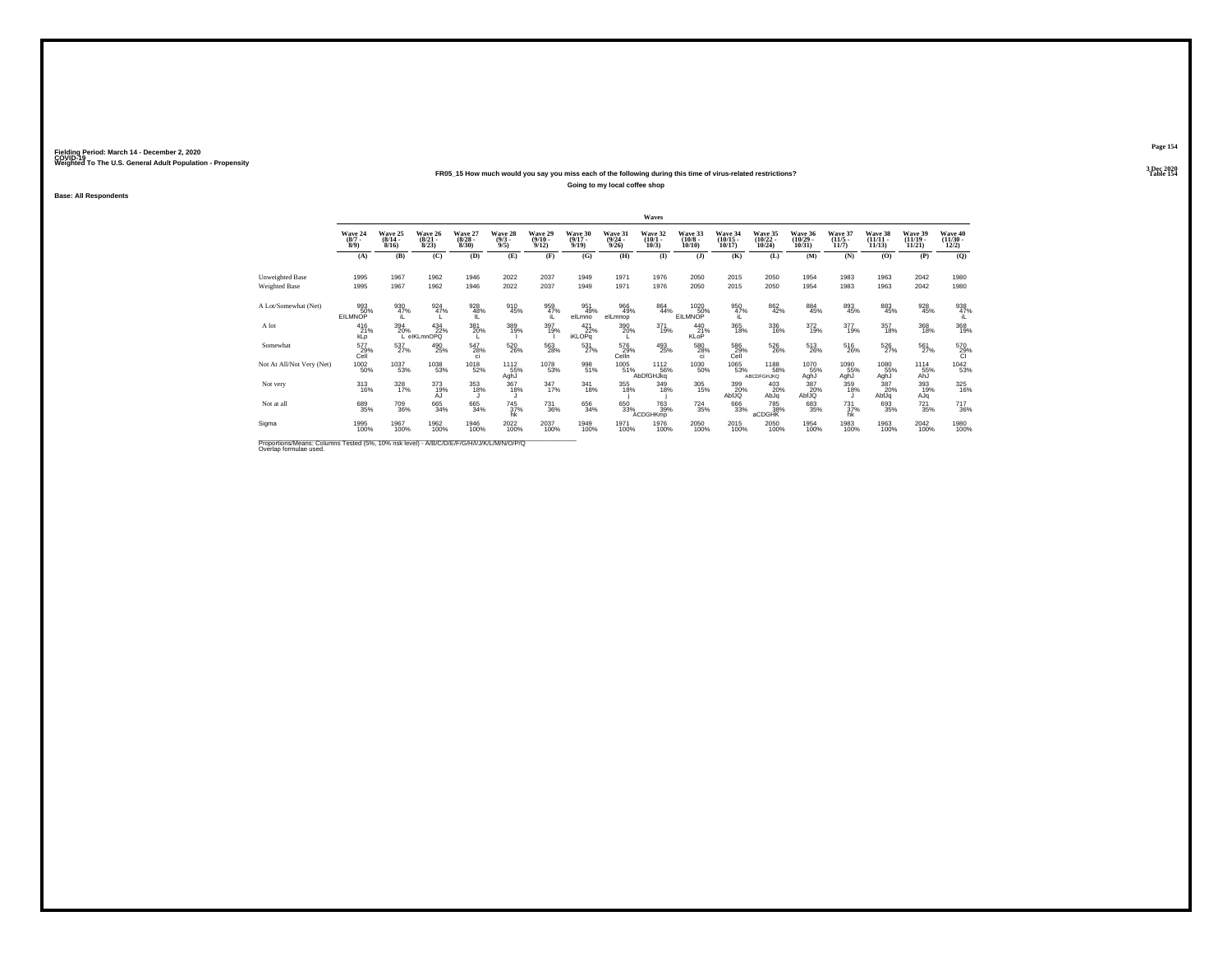### **FR05\_16 How much would you say you miss each of the following during this time of virus-related restrictions?In person celebrations (e.g., birthdays, graduations)**

**Base: All Respondents**

|                           |                               |                               |                                  |                                 |                                      |                                         |                                 |                                         | Waves                               |                                  |                                |                                |                                |                              |                                |                                |                                |
|---------------------------|-------------------------------|-------------------------------|----------------------------------|---------------------------------|--------------------------------------|-----------------------------------------|---------------------------------|-----------------------------------------|-------------------------------------|----------------------------------|--------------------------------|--------------------------------|--------------------------------|------------------------------|--------------------------------|--------------------------------|--------------------------------|
|                           | Wave 24<br>$\binom{8/7}{8/9}$ | Wave 25<br>$(8/14 -$<br>8/16  | Wave 26<br>$\frac{(8/21)}{8/23}$ | Wave 27<br>$\binom{8/28}{8/30}$ | Wave 28<br>$\binom{9/3}{9/5}$        | Wave 29<br>$\frac{(9/10 - 9/12)}{9/12}$ | Wave 30<br>$(9/17 -$<br>9/19    | Wave 31<br>$\frac{(9/24 - 9/26)}{9/26}$ | Wave 32<br>$\binom{10/1}{10/3}$     | Wave 33<br>$\binom{10/8}{10/10}$ | Wave 34<br>$(10/15 -$<br>10/17 | Wave 35<br>$(10/22 -$<br>10/24 | Wave 36<br>$(10/29 -$<br>10/31 | Wave 37<br>$(11/5 -$<br>11/7 | Wave 38<br>$(11/11 -$<br>11/13 | Wave 39<br>$(11/19 -$<br>11/21 | Wave 40<br>$(11/30 -$<br>12/2) |
|                           | (A)                           | (B)                           | (C)                              | (D)                             | (E)                                  | (F)                                     | (G)                             | (H)                                     | $\bf(I)$                            | $($ $)$                          | (K)                            | (L)                            | (M)                            | (N)                          | (O)                            | (P)                            | $\mathbf{Q}$                   |
| Unweighted Base           | 1995                          | 1967                          | 1962                             | 1946                            | 2022                                 | 2037                                    | 1949                            | 1971                                    | 1976                                | 2050                             | 2015                           | 2050                           | 1954                           | 1983                         | 1963                           | 2042                           | 1980                           |
| Weighted Base             | 1995                          | 1967                          | 1962                             | 1946                            | 2022                                 | 2037                                    | 1949                            | 1971                                    | 1976                                | 2050                             | 2015                           | 2050                           | 1954                           | 1983                         | 1963                           | 2042                           | 1980                           |
| A Lot/Somewhat (Net)      | 1377<br>69%<br>DEIL           | 1325<br>67%                   | 1337<br>68%                      | 1269<br>65%                     | 1317<br>65%                          | 1391<br>68%                             | 1318<br>68%                     | 1387<br>70%<br>DEIJkLmNp                | 1247<br>63%                         | 1356<br>66%                      | 1343<br>67%                    | 1325<br>65%                    | 1304<br>67%                    | 1309<br>66%                  | 1330<br>68%                    | 1358<br>67%                    | 1350<br>68%                    |
| A lot                     | 690<br>35%<br>eljKLm          | 694<br>35%<br><b>EIJKLMnp</b> | 689<br>35%<br><b>EliKLMnp</b>    | 648<br>33%<br>Ikl               | 625<br>31%                           | 685<br>34%<br><b>IKL</b>                | 686<br>35%<br>EljKLMnp EIJKLMNP | $^{721}_{37\%}$                         | 545<br>28%                          | 642 31%                          | 598<br>30%                     | $^{603}_{29\%}$                | $\frac{607}{31\%}$             | 629<br>32%                   | 680<br>35%<br>eljKLm           | 645<br>32%                     | 665<br>34%<br>IkL              |
| Somewhat                  | 686<br>34%                    | 631<br>32%                    | 648<br>33%                       | 622%                            | 692<br>34%                           | <sup>706</sup> 35%                      | 632%                            | 666<br>34%                              | $\substack{702\\36\%\\5d}$          | $\substack{713 \\ 35\%}$         | $^{744}_{37\%}$<br>BcDGo       | 722 35%<br>d                   | $^{697}_{36\%}$ bd             | 680<br>34%                   | 650<br>33%                     | <sup>713</sup> 35%             | 685<br>35%                     |
| Not At All/Not Very (Net) | 618<br>31%                    | $\substack{642\\33\%}$        | $\substack{625 \\ 32\%}$         | 677<br>35%<br>AH                | 705<br>35%                           | 646<br>32%                              | 631<br>32%                      | $^{584}_{\phantom{1}\phantom{1}30\%}$   | 729<br>37%<br>ABCFGHkmOpQ           | 694<br>34%<br>H                  | 672<br>33%<br>h                | 725<br>35%<br>AcfHq            | 650<br>33%<br>h.               | $^{674}_{34\%}$              | 633<br>32%                     | 684<br>33%                     | 630<br>32%                     |
| Not very                  | $^{273}_{14\%}$               | 299<br>15%                    | $^{277}_{14\%}$                  | $^{292}_{15\%}$                 | $^{274}_{14\%}$                      | 301<br>15%                              | $\frac{327}{17\%}$<br>AcEQ      | $^{280}_{14\%}$                         | $^{317}_{16\%}$<br>eq               | $^{292}_{14\%}$                  | $^{301}_{15\%}$                | 298<br>15%                     | $325$<br>17%<br>aEQ            | 326<br>16%<br>aeq            | $\frac{302}{15\%}$             | $^{301}_{15\%}$                | $^{265}_{13\%}$                |
| Not at all                | 345<br>17%                    | 343<br>17%                    | 348<br>18%                       | 385<br>20%                      | $^{431}_{21\%}$<br>fGHmo ABCFGHKMNOg | 345<br>17%                              | 304<br>16%                      | $\frac{304}{15\%}$                      | $^{412}_{21\%}$<br><b>ABcFGHMNO</b> | 403<br>20%<br>fGHmo              | 372<br>18%<br>ah               | $^{427}_{21\%}$<br>ABcFGHMnO   | 326<br>17%                     | 348                          | 332/17%                        | 383<br>19%<br>qH               | 365<br>18%<br>gh               |
| Sigma                     | 1995<br>100%                  | 1967<br>100%                  | 1962<br>100%                     | 1946<br>100%                    | 2022<br>100%                         | 2037<br>100%                            | 1949<br>100%                    | 1971<br>100%                            | 1976<br>100%                        | 2050<br>100%                     | 2015<br>100%                   | 2050<br>100%                   | 1954<br>100%                   | 1983<br>100%                 | 1963<br>100%                   | 2042<br>100%                   | 1980<br>100%                   |
|                           |                               |                               |                                  |                                 |                                      |                                         |                                 |                                         |                                     |                                  |                                |                                |                                |                              |                                |                                |                                |

Proportions/Means: Columns Tested (5%, 10% risk level) - *N'B/C/D/E/F/G/H/I/J/K/L/M/N/O/P/Q*<br>Overlap formulae used.

**Page 155**3 Dec 2020<br>Table 155

**Table 155 Table 155**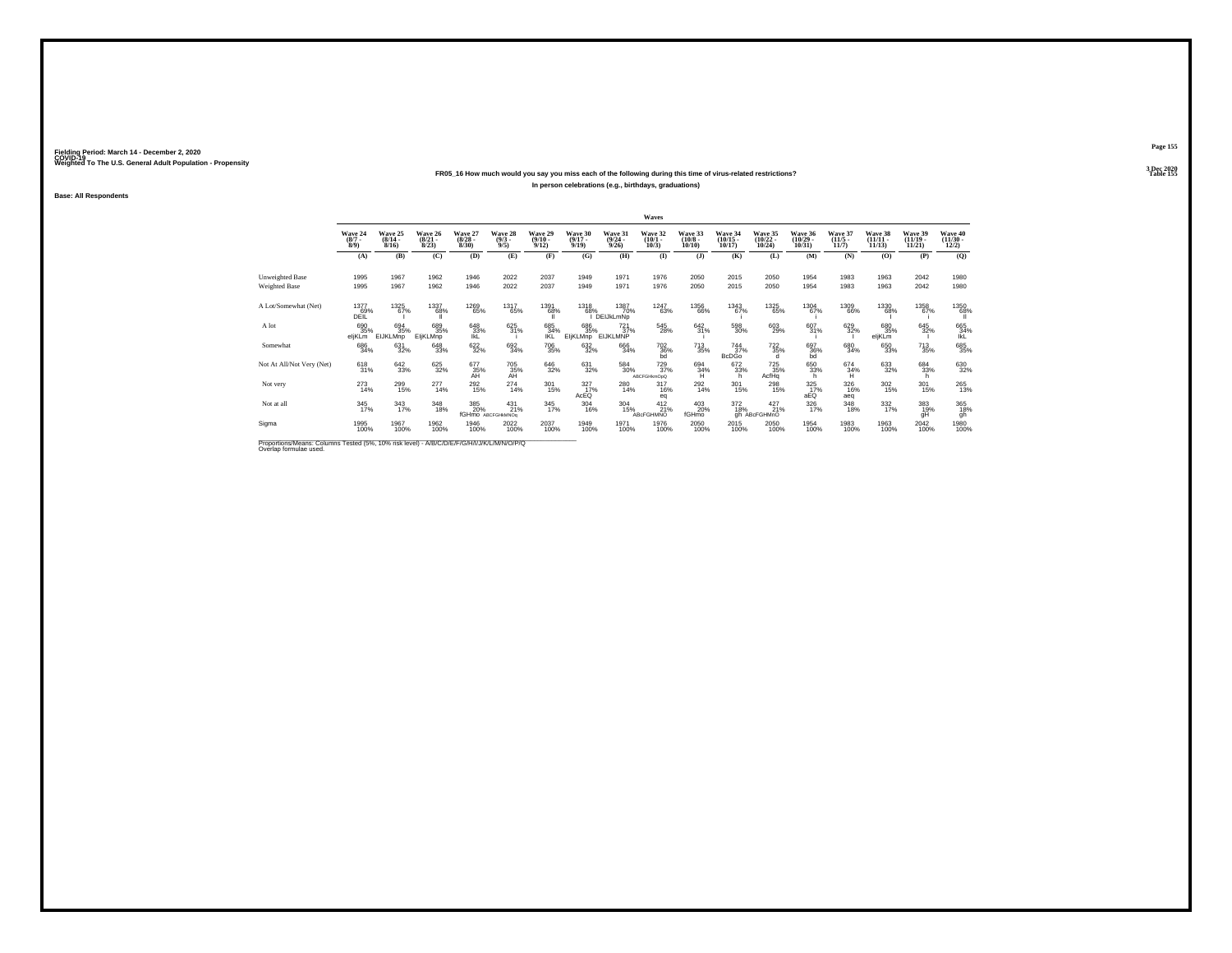#### **COV04 How concerned are you of a new wave of COVID-19 outbreak in your area?Table 156 Table 156**

**Base: All Respondents**

|                                         |                               |                              |                                                  |                                  |                                            |                                  |                              |                                         | Waves                                    |                                    |                                |                      |                                     |                                    |                                |                                |                                   |
|-----------------------------------------|-------------------------------|------------------------------|--------------------------------------------------|----------------------------------|--------------------------------------------|----------------------------------|------------------------------|-----------------------------------------|------------------------------------------|------------------------------------|--------------------------------|----------------------|-------------------------------------|------------------------------------|--------------------------------|--------------------------------|-----------------------------------|
|                                         | Wave 24<br>$(8/7 -$<br>8/9    | Wave 25<br>$(8/14 -$<br>8/16 | Wave 26<br>$(8/21 -$<br>8/23                     | Wave 27<br>$\frac{(8/28)}{8/30}$ | Wave 28<br>$\binom{9/3}{9/5}$              | Wave 29<br>$\frac{(9/10)}{9/12}$ | Wave 30<br>$(9/17 -$<br>9/19 | <b>Wave 31</b><br>$\frac{(9/24)}{9/26}$ | Wave 32<br>$(10/1 -$<br>10/3             | Wave 33<br>$(10/8 -$<br>10/10      | Wave 34<br>$(10/15 -$<br>10/17 | Wave 35<br>10/24     | Wave 36<br>$(10/29 -$<br>10/31      | Wave 37<br>$\frac{(11/5)}{11/7}$   | Wave 38<br>$(11/11 -$<br>11/13 | Wave 39<br>$(11/19 -$<br>11/21 | Wave 40<br>$\frac{(11/30)}{12/2}$ |
|                                         | (A)                           | (B)                          | (C)                                              | (D)                              | (E)                                        | (F)                              | (G)                          | (H)                                     | $($ $\Gamma$                             | $($ $\bf{J}$ $)$                   | (K)                            | (L)                  | (M)                                 | (N)                                | (O)                            | (P)                            | (Q)                               |
| Unweighted Base<br><b>Weighted Base</b> | $\overline{\phantom{a}}$<br>÷ | 1967<br>1967                 | 1962<br>1962                                     | 1946<br>1946                     | 2022<br>2022                               | 2037<br>2037                     | 1949<br>1949                 | 1971<br>1971                            | 1976<br>1976                             | 2050<br>2050                       | 2015<br>2015                   | 2050<br>2050         | 1954<br>1954                        | 1983<br>1983                       | 1963<br>1963                   | 2042<br>2042                   | 1980<br>1980                      |
| Very/Somewhat<br>Concerned (Net)        | ٠<br>$\sim$                   | 1555<br>79%                  | <sup>1610</sup> 82%<br>FHn <b>Infrastruation</b> | 1511<br>78%<br>Fh                | <sup>1543</sup> 76%                        | 1510<br>74%                      | 1503<br>77%                  | <sup>1468</sup> 75%                     | $^{1548}_{78\%}$ FH                      | 1570<br>77%                        | 1569<br>Z8%<br>Fh              | 1586<br>77%          | 1535<br>79%<br>FH                   | <sup>1501</sup> 76%                | $^{1536}_{78\%}$               | 1581<br>77%                    | $\frac{1543}{78\%}$               |
| Very concerned                          | $\sim$<br>$\sim$              | 840<br>43%                   | 885<br>45%<br>EFI DEFGHIJKNO                     | 793<br>41%                       | 709<br>35%                                 | 741<br>36%                       | 769<br>39%                   | 794<br>$\frac{40\%}{E}$                 | 766<br>39%<br>$\theta$                   | 807<br>39%                         | 823<br>$E$ F <sup>%</sup>      | 855<br>42%           | 944<br>48%<br>BDEFGHIJKLNOPO        | 791<br>$\frac{40}{5}$              | 815<br>$\frac{42}{5}$          | 885<br>43%<br>EFglj            | 850<br>$E$ <sup>43%</sup>         |
| Somewhat concerned                      | $\sim$<br>$\sim$              | $^{714}_{36\%}$<br>M         | $^{725}_{37\%}$<br>М                             | <sup>718</sup> <sub>37%</sub>    | $\substack{834 \\ 41\%}$<br>М всрынкциморо | <sup>769</sup> 38%<br>hMp        | 735<br>38%<br>hMp            | $674}_{34\%$<br>M                       | <sup>782</sup> <sub>40%</sub><br>bHIMnPQ | <sup>764</sup> <sub>37%</sub><br>м | <sup>746</sup> 37%<br>M        | $^{732}_{36\%}$<br>M | 591<br>30%                          | <sup>710</sup> <sub>36%</sub><br>M | $^{721}_{37\%}$<br>м           | 696<br>34%<br>m                | 693<br>M                          |
| Not At All/Not Very<br>Concerned (Net)  | ٠<br>$\sim$                   | $^{412}_{21\%}$<br>c         | 352<br>18%                                       | 435<br>22%<br>c                  | 479<br>24%                                 | 527<br>26%<br>C BCDgIKIMOpQ      | $^{446}_{23\%}$ B            | 503<br>25%<br>BCdlkMOq                  | $^{428}_{22\%}$<br>с                     | 480<br>23%<br>с                    | $^{446}_{22\%}$                | $^{464}_{23\%}$      | $^{419}_{21\%}$<br>C                | $^{482}_{24\%}$                    | $\frac{427}{22\%}$             | $^{461}_{23\%}$                | $^{437}_{22\%}$                   |
| Not very concerned                      | $\sim$<br>$\sim$              | 295<br>15%<br>$\mathbf{c}$   | $^{246}_{13\%}$                                  | $^{272}_{14\%}$                  | 296<br>15%                                 | 318<br>$^{16\%}_{C}$             | 287<br>15%                   | 337<br>17%<br><b>CDILmnOPQ</b>          | $^{272}_{14\%}$                          | 313<br>15%<br>c                    | $\frac{303}{15\%}$<br>c.       | $^{286}_{14\%}$      | $^{278}_{14\%}$                     | $^{285}_{14\%}$                    | 274<br>14%                     | 271<br>13%                     | 266<br>13%                        |
| Not at all concerned                    |                               | $^{117}_{6\%}$               | $107_{5\%}$                                      | $^{163}_{8\%}$<br><b>BC</b>      | $^{183}_{9\%}$<br><b>BCK</b>               | 209 10%<br><b>BCgljKMO</b>       | $^{158}_{8\%}$<br>BĊ         | $^{166}_{8\%}$<br><b>BC</b>             | <sup>156</sup> 8%<br>bĊ                  | $^{167}_{8\%}$<br>BC               | $143$ <sub>7%</sub>            | $^{178}_{9\%}$<br>BC | $141$ <sub>7%</sub><br>$\mathbf{c}$ | 197<br>10%<br><b>BCiKMo</b>        | $^{153}_{8\%}$<br>bĊ           | 190%<br><b>BCkm</b>            | $^{171}_{9\%}$<br><b>BC</b>       |
| Sigma                                   | ٠<br>$\sim$                   | 1967<br>100%                 | 1962<br>100%                                     | 1946<br>100%                     | 2022<br>100%                               | 2037<br>100%                     | 1949<br>100%                 | 1971<br>100%                            | 1976<br>100%                             | 2050<br>100%                       | 2015<br>100%                   | 2050<br>100%         | 1954<br>100%                        | 1983<br>100%                       | 1963<br>100%                   | 2042<br>100%                   | 1980<br>100%                      |

Proportions/Means: Columns Tested (5%, 10% risk level) - A/B/C/D/E/F/G/H/I/J/K/L/M/N/O/P/Q<br>Overlap formulae used. \*\* very small base (under 30) ineligible for sig testing

**Page 1563 Dec 2020<br>Table 156**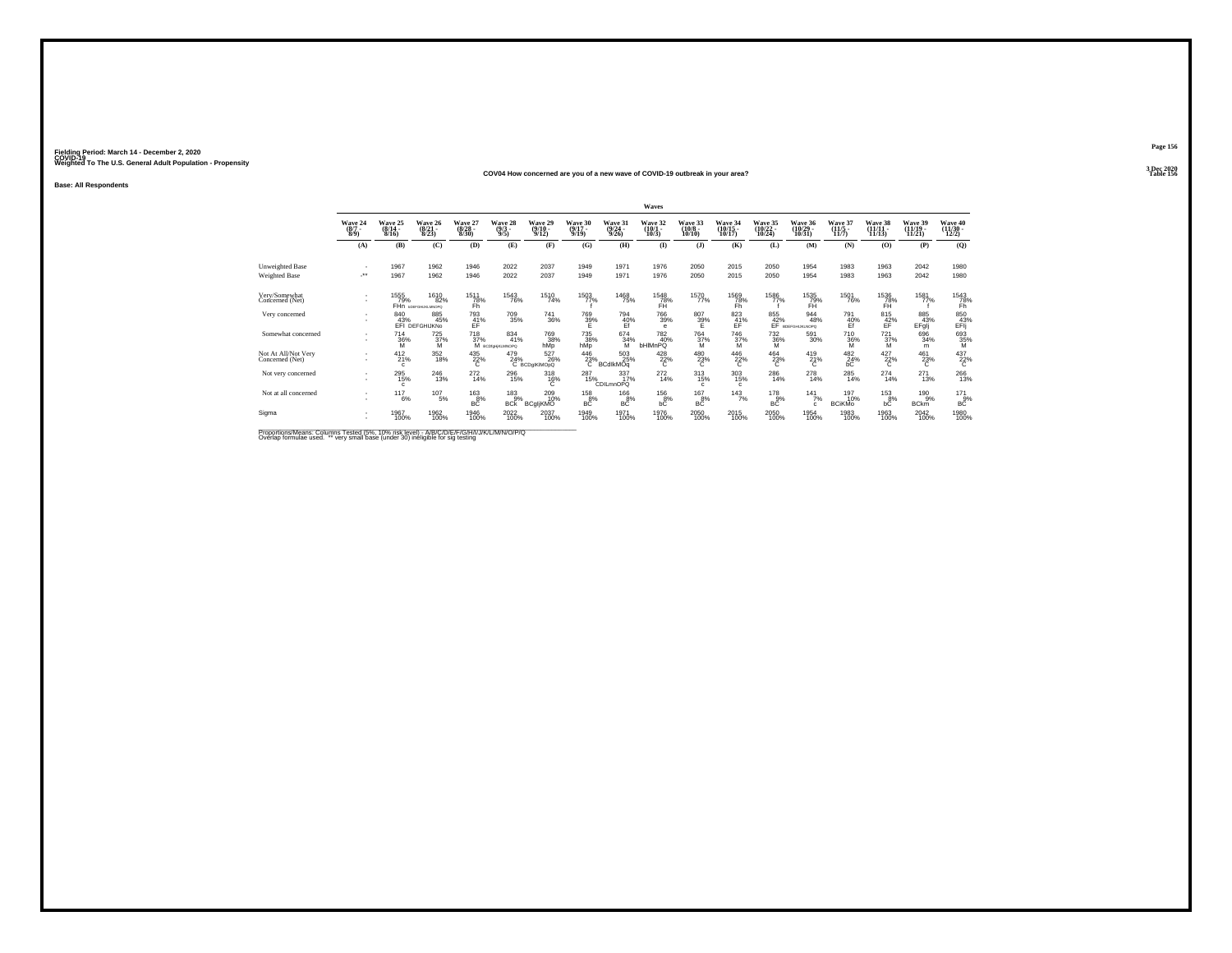Fielding Period: March 14 - December 2, 2020<br>Fielding Period: March 14 - December 2, 2020<br>Wolchind To The U.S. General Adulf Ponulation - Propensity

# Weighted To The U.S. General Adult Population - Propensity<br>Q22 How concerned are you about each of the following potential shortages from coronavirus (COVID-19) in the healthcare<br>Table 157

**Summary Of Concerned**

**Base: All Respondents**

|                                                              |                                                        |                                              |                                  |                                  |                                |                              |                          |                             | <b>Waves</b>                  |                                   |                                    |                                           |                               |                                  |                   |                                                       |                                 |
|--------------------------------------------------------------|--------------------------------------------------------|----------------------------------------------|----------------------------------|----------------------------------|--------------------------------|------------------------------|--------------------------|-----------------------------|-------------------------------|-----------------------------------|------------------------------------|-------------------------------------------|-------------------------------|----------------------------------|-------------------|-------------------------------------------------------|---------------------------------|
|                                                              | Wave 24<br>$\frac{(8/7)}{8/9}$                         | Wave 25<br>$(8/14 -$<br>8/16                 | Wave 26<br>$\frac{(8/21)}{8/23}$ | Wave 27<br>$\frac{(8/28)}{8/30}$ | Wave 28<br>$\frac{(9/3)}{9/5}$ | Wave 29<br>$(9/10 -$<br>9/12 | Wave 30<br>9/19          | Wave 31<br>(9/24 -<br>9/26) | Wave 32<br>$\binom{10}{10/3}$ | Wave 33<br>$\frac{(10/8)}{10/10}$ | Wave 34<br>$\frac{(10/15)}{10/17}$ | <b>Wave 35</b><br>$\frac{(10/22)}{10/24}$ | Wave 36<br>(10/29 -<br>10/31) | Wave 37<br>$\frac{(11/5)}{11/7}$ | Wave 38<br>11/13  | Wave 39<br>$(11/19 -$<br>11/21                        | Wave 40<br>(11/30 -<br>12/2)    |
|                                                              | (A)                                                    | (B)                                          | (C)                              | (D)                              | (E)                            | (F)                          | (G)                      | (H)                         | $\bf{I}$                      | $($ $)$                           | (K)                                | (L)                                       | (M)                           | (N)                              | (O)               | (P)                                                   | (Q)                             |
| Unweighted Base<br><b>Weighted Base</b>                      | 1995<br>1995                                           | 1967<br>1967                                 | 1962<br>1962                     | 1946<br>1946                     | 2022<br>2022                   | 2037<br>2037                 | 1949<br>1949             | 1971<br>1971                | 1976<br>1976                  | 2050<br>2050                      | 2015<br>2015                       | 2050<br>2050                              | 1954<br>1954                  | 1983<br>1983                     | 1963<br>1963      | 2042<br>2042                                          | 1980<br>1980                    |
| Healthcare workers<br>(doctors, nurses,<br>supporting staff) | 1595<br>80%<br>DEFGHIJKLMN                             | 1538<br>78%<br>eFIJIN                        | 1549<br>79%<br>dEFIJkLmN         | <sup>1478</sup> 76%              | <sup>1519</sup> 75%            | 1501<br>74%                  | <sup>1485</sup> 76%      | <sup>1503</sup> 76%         | 1467<br>74%                   | <sup>1513</sup> 74%               | <sup>1528</sup> 76%                | 1539<br>75%                               | <sup>1480</sup> 76%           | 1474<br>74%                      | 1515<br>77%       | 1593<br>78%<br>FIJN                                   | 1567<br>79%<br>dEFIJkLmN        |
| Hospital beds (room for<br>patients)                         | 1516<br>76%<br><b><i>LOEFGHLIKLMNo</i></b>             | 1434<br>73%                                  | 1468<br>75%<br>DEFIJn DEFGHIJKLN | 1344<br>69%<br>е                 | 1327<br>66%                    | 1351<br>66%                  | 1365<br>70%              | 1375<br>70%<br>Efi          | 1306<br>66%                   | 1413<br>69%<br>$\circ$            | 1434<br>71%<br>EFI                 | 1440<br>$E$ FI <sup>O</sup> <sup>%</sup>  | 1409<br>EFT                   | 1379<br>70%<br>Ėñ                | 1431<br>73%       | 1534<br>75%<br><b>DEFIJn DEFGHIJKLN DDEFGHIJKLMNO</b> | 1512<br>76%                     |
| Hospital ventilators (for<br>assisted breathing)             | 1498<br>75%<br><b><i>bDEFGHLIKLMNo</i></b>             | 1418<br>72%<br><b>DEFGIJKLN DEFGHIJKLmN</b>  | 1446<br>74%                      | 1331<br>68%                      | 1299<br>64%                    | 1352<br>66%                  | <sup>1326</sup> 68%<br>e | 1369<br>69%                 | 1316<br>67%                   | 1394<br>68%                       | 1373<br>68%<br>E                   | <sup>1400</sup> 68%<br>F                  | <sup>1374</sup> 70%<br>EFin   | 1322<br>67%                      | 1411<br>72%       | 1479<br>72%<br><b>dEFglikIN DEFGIJKLN DEFGHIJKLMN</b> | 1476<br>75%                     |
| Surgical masks and gloves                                    | 1472<br>74%<br>DEECH BO MADEN                          | 1396<br>71%<br><b>DEFGIJKLMN DEFGHJKLMNo</b> | 1407<br>72%                      | 1290<br>66%                      | 1301<br>64%                    | 1337<br>66%                  | <sup>1292</sup> 66%      | 1337<br>68%                 | 1281<br>65%                   | 1360<br>66%                       | 1334<br>66%                        | 1333<br>65%                               | 1298<br>66%                   | 1303<br>66%                      | 1338<br>68%<br>ei | 1418<br>69%                                           | 1393<br>70%<br>EfILn DEFGIJKLmN |
| Testing kits for COVID-19                                    | 1483<br>74%<br>DEFGHUKLMNOPO EFGUKLMNOPO DEFGHUKLMNOPO | 1406<br>71%                                  | 1435<br>73%                      | 1337<br>69%<br>FilN              | 1352<br>67%                    | 1295<br>64%                  | 1312<br>67%              | 1351<br>69%                 | 1291<br>65%                   | 1369<br>67%                       | 1325<br>66%                        | 1340<br>65%                               | 1317<br>67%<br>fN             | 1257<br>63%                      | 1310<br>67%       | 1376<br>67%                                           | 1338<br>$E_{\text{N}}^{89}$     |

Proportions/Means: Columns Tested (5%, 10% risk level) - *N\B/C/D/E/F/G/H/I/J/K/L/M/N/O/P/Q*<br>Overlap formulae used.

**Page 1573 Dec 2020<br>Table 157**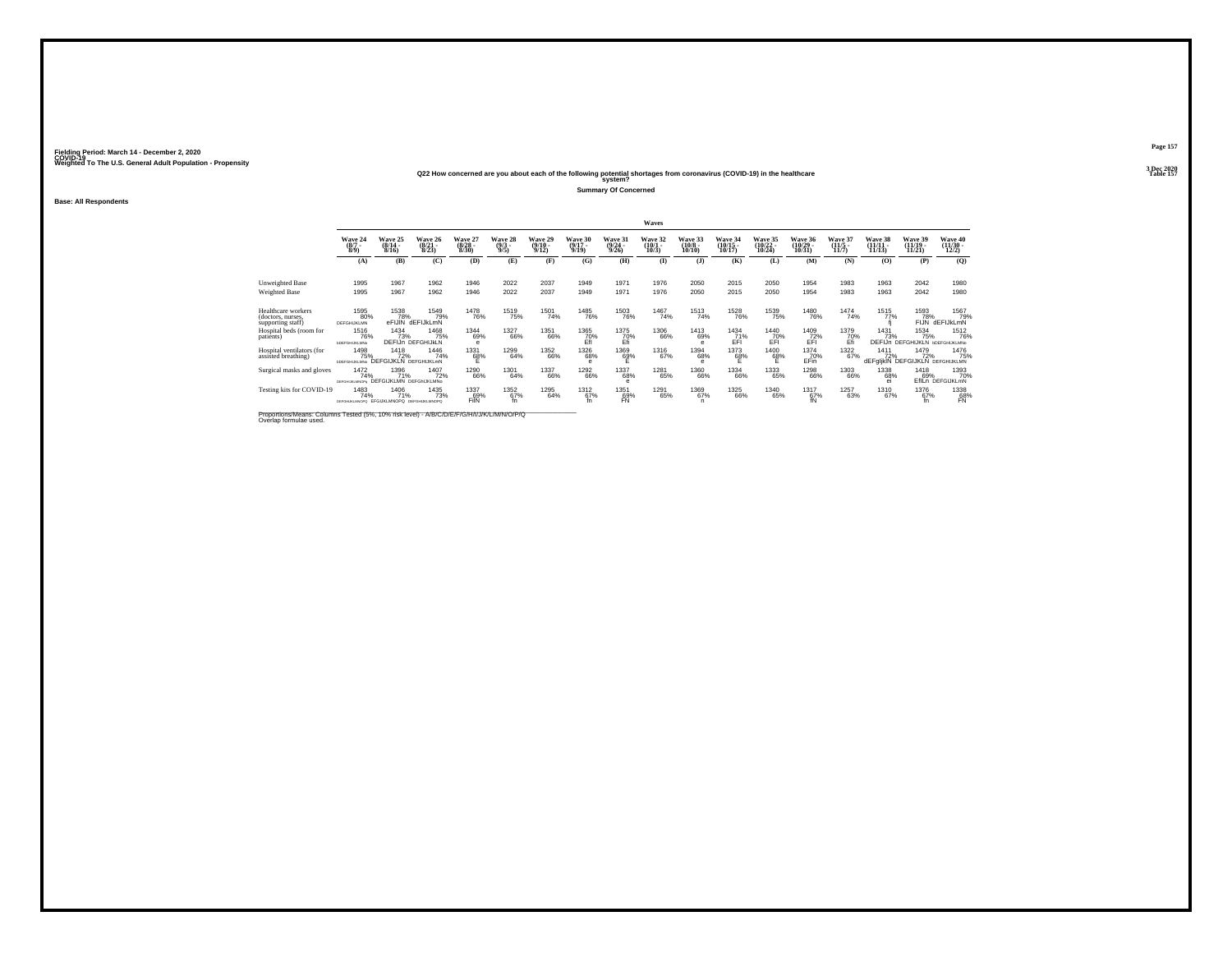### **Q22 How concerned are you about each of the following potential shortages from coronavirus (COVID-19) in the healthcare Table 158 system?**

**Summary Of Not At All / Not Very Concerned**

**Base: All Respondents**

|                                                              |                               |                              |                                  |                              |                                                       |                                                                       |                                  |                                         | Waves                           |                                  |                                    |                                 |                                       |                                                  |                                |                                |                                       |
|--------------------------------------------------------------|-------------------------------|------------------------------|----------------------------------|------------------------------|-------------------------------------------------------|-----------------------------------------------------------------------|----------------------------------|-----------------------------------------|---------------------------------|----------------------------------|------------------------------------|---------------------------------|---------------------------------------|--------------------------------------------------|--------------------------------|--------------------------------|---------------------------------------|
|                                                              | Wave 24<br>$\binom{8/7}{8/9}$ | Wave 25<br>$(8/14 -$<br>8/16 | Wave 26<br>$\frac{(8/21)}{8/23}$ | Wave 27<br>$(8/28 -$<br>8/30 | Wave 28<br>$\frac{(9/3)}{9/5}$                        | Wave 29<br>$\frac{(9/10)}{9/12}$                                      | Wave 30<br>$\frac{(9/17)}{9/19}$ | <b>Wave 31</b><br>$\frac{(9/24)}{9/26}$ | Wave 32<br>$\binom{10/1}{10/3}$ | Wave 33<br>$\binom{10/8}{10/10}$ | Wave 34<br>$\frac{(10/15)}{10/17}$ | Wave 35<br>(10/22 -<br>10/24)   | Wave 36<br>$(10/29 -$<br>10/31        | Wave 37<br>$\frac{(11/5)}{11/7}$                 | Wave 38<br>$(11/11 -$<br>11/13 | Wave 39<br>$(11/19 -$<br>11/21 | <b>Wave 40</b><br>$(11/30 -$<br>12/2) |
|                                                              | (A)                           | (B)                          | (C)                              | (D)                          | (E)                                                   | (F)                                                                   | (G)                              | (H)                                     | $\bf(I)$                        | $($ $)$                          | (K)                                | (L)                             | (M)                                   | (N)                                              | (O)                            | (P)                            | (Q)                                   |
| Unweighted Base<br><b>Weighted Base</b>                      | 1995<br>1995                  | 1967<br>1967                 | 1962<br>1962                     | 1946<br>1946                 | 2022<br>2022                                          | 2037<br>2037                                                          | 1949<br>1949                     | 1971<br>1971                            | 1976<br>1976                    | 2050<br>2050                     | 2015<br>2015                       | 2050<br>2050                    | 1954<br>1954                          | 1983<br>1983                                     | 1963<br>1963                   | 2042<br>2042                   | 1980<br>1980                          |
| Testing kits for COVID-19                                    | 512<br>26%                    | 561<br>29%                   | 527%                             | $^{609}_{31\%}$              |                                                       | 670 742<br>33% 36%<br>ABC ABCDegHmpQ<br><sup>742</sup> <sub>36%</sub> | $^{637}_{33\%}$ ABC              | $^{620}_{31\%}$                         | 685%<br>ABCd                    | 681<br>33%<br>ABC                | 690<br>34%<br>ABC                  | 710<br>35%<br>ABCd              | 637<br>33%                            | <sup>726</sup> <sub>37%</sub><br>ABC ABCDegHjMpQ | 653<br>33%<br>ABC              | 666<br>33%<br>ABC              | $^{642}_{32\%}$ ABC                   |
| Surgical masks and gloves                                    | 523<br>26%                    | 571<br>29%                   | 555<br>28%                       | 656<br>34%<br>ABCO           | 721<br>36%<br><b>ABChoPQ</b>                          | 700<br>34%<br>ABCpQ                                                   | 657<br>34%<br>ABCQ               | $\frac{634}{32\%}$                      | 695<br>35%<br><b>ABCoPO</b>     | 690<br>34%<br>ABCQ               | 681<br>34%<br>ABCQ                 | 717<br>35%<br>ABCPQ             | 656<br>34%<br>ABCq                    | 680<br>34%<br>ABCpQ                              | 625<br>32%<br>Ac               | 624<br>31%<br>A                | 587<br>30%<br>a                       |
| Hospital ventilators (for<br>assisted breathing)             | 497<br>25%                    | 549<br>28%<br>$\overline{a}$ | 516<br>26%                       | 615<br>32%                   | <sup>723</sup> <sub>36%</sub><br>ABCoPQ ABCDgHjKLMOPQ | 685<br>34%<br><b>ABCMOPQ</b>                                          | 623<br>32%<br>ABCoPQ             | 602 31%<br>ACQ                          | 660<br>33%<br><b>ABCmOPQ</b>    | 656<br>32%<br><b>ABCoPQ</b>      | 642<br>32%<br>ABCoPQ               | 650<br>32%<br>ABCoPQ            | 580<br>30%<br>AcQ                     | 661<br>33%<br>ABCmOPQ                            | 552<br>28%<br>a                | 563<br>28%                     | 504<br>25%                            |
| Hospital beds (room for<br>patients)                         | 479<br>24%                    | 533<br>aq                    | 494<br>25%                       | 602<br>31%                   | 695<br>34%<br>ABCOPQ ABCdGHKLMNOPQ ABCghKLMnOPQ       | 686<br>34%                                                            | 584<br>30%<br><b>ACPO</b>        | 596<br>30%<br><b>ACPO</b>               | 670<br>34%<br>ABCGhKLMnOPQ      | 637%<br>ABCOPO                   | 581<br>29%<br>AcPO                 | 610<br>30%<br>ACPO <sup>1</sup> | $^{545}_{28\%}$                       | 604<br>30%<br>AbCoPQ                             | 532%<br>aq                     | 508<br>25%                     | 468<br>24%                            |
| Healthcare workers<br>(doctors, nurses,<br>supporting staff) | 400<br>20%                    | 429<br>22%                   | 413<br>21%                       | 468<br>24%<br>Aca            | 503<br>$25%$<br>AbCQ                                  | 536<br>26%<br>ABCoPQ                                                  | 464<br>24%<br>A                  | 468<br>24%                              | 509<br>26%<br><b>ABCPO</b>      | 537<br>26%<br>ABCoPO             | 487<br>24%<br>Aca                  | 511<br>25%<br>AbCO              | 474<br>A <sub>cq</sub> <sup>24%</sup> | 509<br>26%<br><b>ABCPQ</b>                       | 448<br>23%                     | 449<br>22%                     | $^{413}_{21\%}$                       |

Proportions/Means: Columns Tested (5%, 10% risk level) - *N\B/C/D/E/F/G/H/I/J/K/L/M/N/O/P/Q*<br>Overlap formulae used.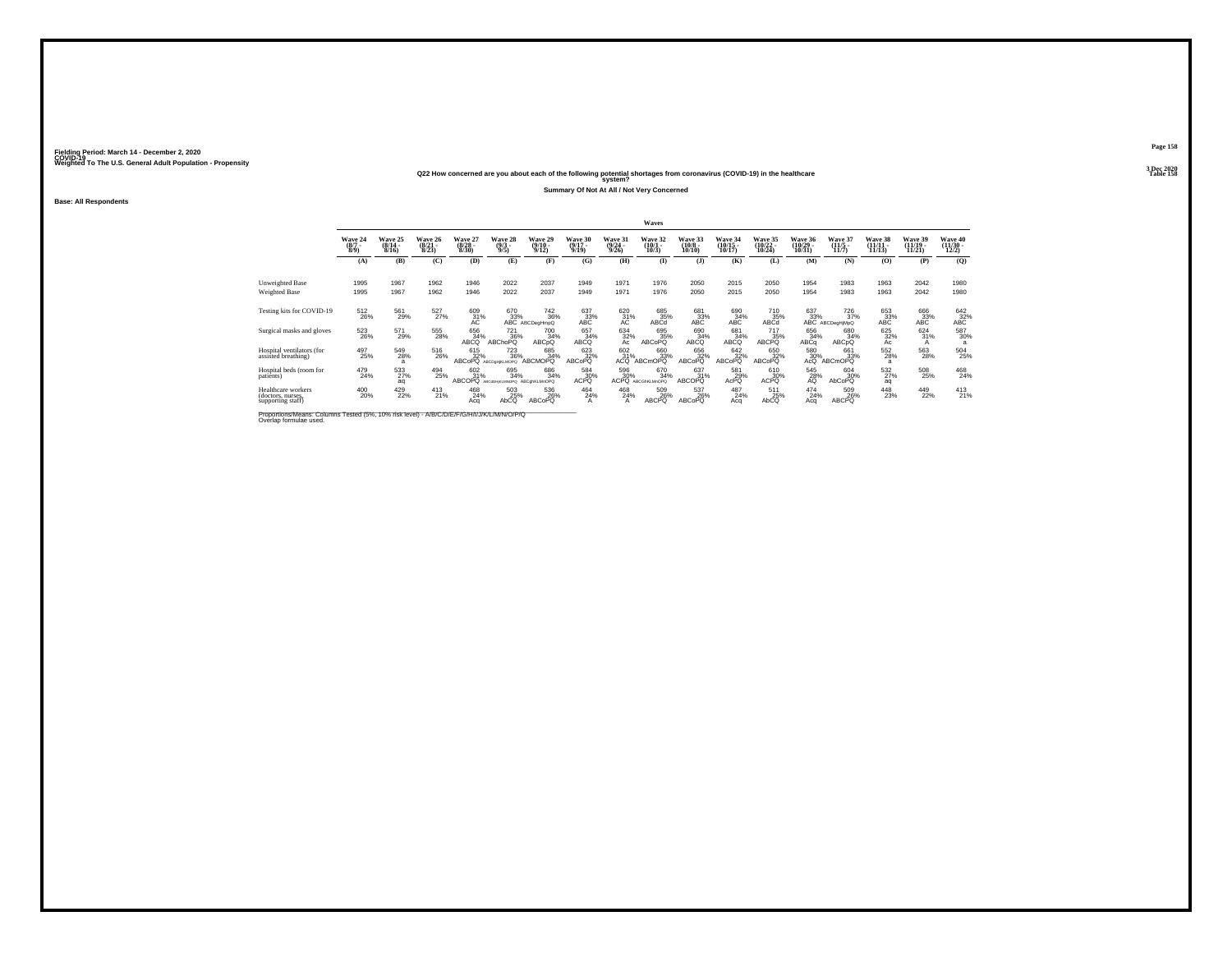### **Q22\_1 How concerned are you about each of the following potential shortages from coronavirus (COVID-19) in the healthcare Table 159 system?**

**Surgical masks and gloves**

**Base: All Respondents**

|                                                                                          |                                        |                                                      |                                      |                                 |                                |                                         |                                  |                                  | Waves                           |                                  |                                    |                                     |                                    |                                 |                                |                                          |                                 |
|------------------------------------------------------------------------------------------|----------------------------------------|------------------------------------------------------|--------------------------------------|---------------------------------|--------------------------------|-----------------------------------------|----------------------------------|----------------------------------|---------------------------------|----------------------------------|------------------------------------|-------------------------------------|------------------------------------|---------------------------------|--------------------------------|------------------------------------------|---------------------------------|
|                                                                                          | Wave 24<br>$\frac{(8/7)}{8/9}$         | Wave 25<br>$(8/14 -$<br>8/16                         | Wave 26<br>$\frac{(8/21)}{8/23}$     | Wave 27<br>$\binom{8/28}{8/30}$ | Wave 28<br>$\frac{(9/3)}{9/5}$ | Wave 29<br>$\frac{(9/10 - 9/12)}{9/12}$ | Wave 30<br>$\frac{(9/17)}{9/19}$ | Wave 31<br>$\frac{(9/24)}{9/26}$ | Wave 32<br>$\binom{10/1}{10/3}$ | Wave 33<br>$\binom{10/8}{10/10}$ | Wave 34<br>$\frac{(10/15)}{10/17}$ | Wave 35<br>$(10/22 -$<br>10/24      | Wave 36<br>$\frac{(10/29)}{10/31}$ | Wave 37<br>$(11/5 -$<br>11/7    | Wave 38<br>$(11/11 -$<br>11/13 | Wave 39<br>$(11/19 -$<br>11/21           | Wave 40<br>$(11/30 -$<br>12/2)  |
|                                                                                          | (A)                                    | (B)                                                  | (C)                                  | (D)                             | (E)                            | (F)                                     | (G)                              | (H)                              | $($ $\Gamma$                    | $($ $\bf{J}$ )                   | (K)                                | (L)                                 | (M)                                | (N)                             | (0)                            | (P)                                      | (Q)                             |
| Unweighted Base<br>Weighted Base                                                         | 1995<br>1995                           | 1967<br>1967                                         | 1962<br>1962                         | 1946<br>1946                    | 2022<br>2022                   | 2037<br>2037                            | 1949<br>1949                     | 1971<br>1971                     | 1976<br>1976                    | 2050<br>2050                     | 2015<br>2015                       | 2050<br>2050                        | 1954<br>1954                       | 1983<br>1983                    | 1963<br>1963                   | 2042<br>2042                             | 1980<br>1980                    |
| Very/Somewhat<br>Concerned (Net)                                                         | 1472<br>74%<br>DEFGHLKLMNOPs           | <sup>1396</sup> 71%<br><b>DEFGIJKLMN DEFGHJKLMNo</b> | <sup>1407</sup> 72%                  | <sup>1290</sup> 66%             | 1301<br>64%                    | <sup>1337</sup> 66%                     | <sup>1292</sup> 66%              | <sup>1337</sup> 68%<br>$\theta$  | 1281<br>65%                     | <sup>1360</sup> 66%              | 1334<br>66%                        | 1333<br>65%                         | <sup>1298</sup> 66%                | <sup>1303</sup> 66%             | 1338<br>68%<br>ei              | 1418<br>69%                              | 1393<br>70%<br>EfILn DEFGIJKLmN |
| Very concerned                                                                           | 798<br>40%<br><b><i>bDEFGUKLNO</i></b> | 713<br>36%                                           | 793<br>40%<br><b>DEKN BDEFGUKLNO</b> | 624<br>32%                      | 632<br>31%                     | 706<br>35%<br>ekÑ                       | 678<br>$35%$ ekN                 | 740<br>38%<br><b>DEIKN</b>       | 662<br>34%                      | 713<br>35%<br>ekN                | 622<br>31%                         | 703<br>34%<br>kn                    | 726<br>37%<br><b>DEIKN</b>         | $\frac{603}{30\%}$              | 678                            | 813<br>35% 40%<br>ekN bDEFGIJKLNO<br>40% | $\frac{739}{37\%}$ DEIKN        |
| Somewhat concerned                                                                       | 675<br>34%<br>hMP                      | 683<br>35%<br>cFHiLMP                                | 613<br>31%                           | 666<br>34%<br>fHIMP             | 669<br>33%<br>Mp               | $^{631}_{31\%}$                         | $613/31\%$                       | $^{597}_{30\%}$                  | 619<br>31%                      | 647<br>32%                       | $^{712}_{35\%}$<br>CFgHIjLMP       | 630<br>31%                          | 571<br>29%                         | <sup>700</sup> 35%<br>CFgHIJLMP | 661<br>34%<br>hMP              | 605<br>30%                               | 653<br>33%<br>mp                |
| Not At All/Not Very<br>Concerned (Net)                                                   | 523<br>26%                             | 571<br>29%                                           | 555<br>28%                           | 656<br>34%<br>ABCQ              | 721<br>36%<br>ABChoPQ          | 700<br>34%<br>ABCpQ                     | 657<br>34%<br>ABCQ               | 634<br>32%<br>Ac                 | 695%<br>ABCoPQ                  | 690<br>34%<br>ABCQ               | 681<br>34%<br>ABCQ                 | 717<br>35%<br>ABCPQ                 | 656<br>34%<br>ABCq                 | 680<br>34%<br>ABCpQ             | 625<br>32%<br>Ac               | 624/31%<br>A                             | 587<br>30%<br>a                 |
| Not very concerned                                                                       | $\frac{300}{15\%}$                     | 349<br>18%<br>a                                      | 343<br>18%                           | 354<br>18%                      | 432<br>21%<br>ABCdOP           | 399<br>20%<br>А                         | 399<br>20%<br>Abcp               | $^{405}_{21\%}$<br>Abco          | 393<br>20%<br>A                 | 405<br>20%<br>A                  | 399<br>20%<br>А                    | 414<br>20%<br>А                     | 416<br>21%<br>ABCdoP               | 397<br>20%<br>A                 | $\underset{18\%}{353}$<br>a    | 357<br>17%                               | 370<br>19%                      |
| Not at all concerned                                                                     | $^{223}_{11\%}$                        | $^{222}_{11\%}$                                      | $^{212}_{11\%}$                      | $\frac{302}{16\%}$<br>ABCHMpQ   | 290<br>14%<br>ABChQ            | $\frac{301}{15\%}$<br>ABCHmQ            | 258<br>c                         | $^{229}_{12\%}$                  | 302<br>15%<br>ABCHMQ            | 285<br>14%<br>AbCQ               | $^{282}_{14\%}$<br>AbChQ           | $\frac{302}{15\%}$<br><b>ABCHmQ</b> | 240<br>12%                         | $^{283}_{14\%}$<br>ABChQ        | $^{271}_{14\%}$<br>abCQ        | $^{267}_{13\%}$                          | $^{217}_{11\%}$                 |
| Sigma                                                                                    | 1995<br>100%                           | 1967<br>100%                                         | 1962<br>100%                         | 1946<br>100%                    | 2022<br>100%                   | 2037<br>100%                            | 1949<br>100%                     | 1971<br>100%                     | 1976<br>100%                    | 2050<br>100%                     | 2015<br>100%                       | 2050<br>100%                        | 1954<br>100%                       | 1983<br>100%                    | 1963<br>100%                   | 2042<br>100%                             | 1980<br>100%                    |
| Proportions/Means: Columns Tested (5%, 10% risk level) - A/B/C/D/E/E/C/H/U/M/ /M/N/O/D/O |                                        |                                                      |                                      |                                 |                                |                                         |                                  |                                  |                                 |                                  |                                    |                                     |                                    |                                 |                                |                                          |                                 |

Proportions/Means: Columns Tested (5%, 10% risk level) - *N\B/C/D/E/F/G/H/I/J/K/L/M/N/O/P/Q*<br>Overlap formulae used.

**Page 1593 Dec 2020<br>Table 159**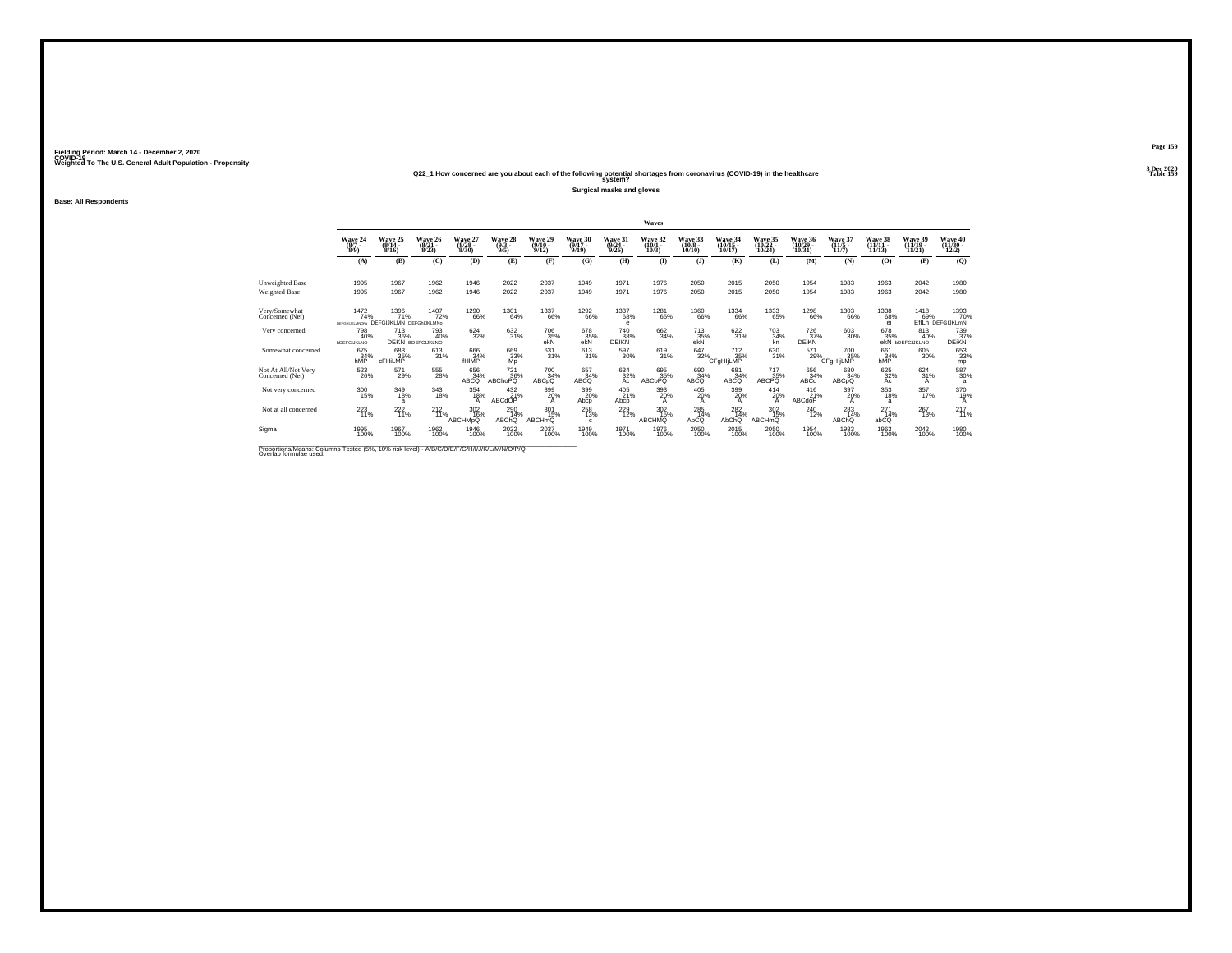### Fielding Period: March 14 - December 2, 2020<br>Fielding Period: March 14 - December 2, 2020<br>Wolchind To The U.S. General Adulf Ponulation - Propensity

# Weighted To The U.S. General Adult Population - Propensity<br>Q22\_2 How concerned are you about each of the following potential shortages from coronavirus (COVID-19) in the healthcare<br>Table 160

**Testing kits for COVID-19**

**Base: All Respondents**

|                                                                                                                     |                                                        |                              |                                     |                             |                                     |                                                 |                              |                                         | Waves                           |                               |                                |                                    |                              |                                                         |                                 |                                 |                                                                                   |
|---------------------------------------------------------------------------------------------------------------------|--------------------------------------------------------|------------------------------|-------------------------------------|-----------------------------|-------------------------------------|-------------------------------------------------|------------------------------|-----------------------------------------|---------------------------------|-------------------------------|--------------------------------|------------------------------------|------------------------------|---------------------------------------------------------|---------------------------------|---------------------------------|-----------------------------------------------------------------------------------|
|                                                                                                                     | Wave 24<br>$(8/7 -$<br>8/9                             | Wave 25<br>$(8/14 -$<br>8/16 | Wave 26<br>$\frac{(8/21)}{8/23}$    | Wave 27<br>(8/28 -<br>8/30) | Wave 28<br>$\frac{(9/3)}{9/5}$      | Wave 29<br>$\frac{(9/10)}{9/12}$                | Wave 30<br>$(9/17 -$<br>9/19 | Wave 31<br>$\frac{(9/24 - 9/26)}{9/26}$ | Wave 32<br>$\binom{10/1}{10/3}$ | Wave 33<br>$(10/8 -$<br>10/10 | Wave 34<br>(10/15<br>10/17     | Wave 35<br>$\frac{(10/22)}{10/24}$ | Wave 36<br>(10/29 -<br>10/31 | Wave 37<br>$(11/5 -$<br>11/7                            | Wave 38<br>$(11/11 -$<br>11/13  | Wave 39<br>$(11/19 -$<br>11/21  | Wave 40<br>$\frac{(11/30)}{12/2}$                                                 |
|                                                                                                                     | (A)                                                    | (B)                          | (C)                                 | (D)                         | (E)                                 | (F)                                             | (G)                          | (H)                                     | $($ $\Gamma$                    | $($ $)$                       | (K)                            | (L)                                | (M)                          | (N)                                                     | (0)                             | (P)                             | $\mathbf{Q}$                                                                      |
| <b>Unweighted Base</b>                                                                                              | 1995                                                   | 1967                         | 1962                                | 1946                        | 2022                                | 2037                                            | 1949                         | 1971                                    | 1976                            | 2050                          | 2015                           | 2050                               | 1954                         | 1983                                                    | 1963                            | 2042                            | 1980                                                                              |
| <b>Weighted Base</b>                                                                                                | 1995                                                   | 1967                         | 1962                                | 1946                        | 2022                                | 2037                                            | 1949                         | 1971                                    | 1976                            | 2050                          | 2015                           | 2050                               | 1954                         | 1983                                                    | 1963                            | 2042                            | 1980                                                                              |
| Very/Somewhat<br>Concerned (Net)                                                                                    | 1483<br>74%<br>DEFOHUKLMNOPO EFGUKLMNOPO DEFGHUKLMNOPO | 1406<br>71%                  | <sup>1435</sup> 73%                 | 1337<br>69%<br>FilN         | 1352<br>67%<br>fn.                  | 1295<br>64%                                     | 1312<br>67%<br>fn.           | 1351<br>69%<br>FN                       | 1291<br>65%                     | 1369<br>67%<br>n              | 1325<br>66%                    | <sup>1340</sup> 65%                | $^{1317}_{67\%}$ fN          | 1257<br>63%                                             | <sup>1310</sup> 67%             | 1376<br>67%<br>fn.              | $\underset{\substack{\mathbf{58}\times\mathbf{8}\\ \mathbf{FN} }}{\mathbf{1338}}$ |
| Very concerned                                                                                                      | 801<br>40%<br><b>DEFGUIGMNOPO</b>                      | 725<br>37%<br>deFIKI NO      | 812<br>41%<br><b>BDEFOHLKLMNOPO</b> | 649<br>33%                  | 669<br>33%<br>N                     | 638<br>31%<br>'N                                | 688<br>FKN                   | 729<br>37%<br>deFIKLNO                  | 652<br>33%                      | 699<br>34%<br>ΚŃ              | 620<br>31%<br>'N               | 662<br>32%<br>'N                   | 676<br>35%<br>fkN            | 531<br>27%                                              | 636<br>$\frac{32}{N}$           | 688<br>34%<br>N                 | 699<br><b>35%</b>                                                                 |
| Somewhat concerned                                                                                                  | 682<br>34%                                             | 681<br>35%                   | 623<br>32%                          | 688<br>35%<br>cgh           | 682<br>34%                          | 656<br>32%                                      | 624<br>32%                   | 622/32%                                 | 639<br>32%                      | 670<br>33%                    | 705<br>35%<br>h                | 679<br>33%                         | $641 \over 33\%$             | 726<br>37%<br>CFGHIjlmQ                                 | $674 \atop 34\%$                | 688<br>34%                      | 638<br>32%                                                                        |
| Not At All/Not Very<br>Concerned (Net)                                                                              | $^{512}_{26\%}$                                        | 561<br>29%                   | 527%                                | 609<br>31%<br>АC            | 670<br>33%                          | <sup>742</sup> <sub>36%</sub><br>ABC ABCDegHmpQ | $^{637}_{33\%}$ ABC          | $^{620}_{31\%}$                         | 685<br>35%<br>ABCd              | 681<br>33%<br>ABC             | 690<br>34%<br>ABC              | 710<br>35%<br>ABČď                 |                              | 637 726<br>33% 37% 37%<br>ABC ABCDegHjMpQ<br>726<br>37% | $^{653}_{33\%}$ ABC             | 666<br>33%<br>ABC               | $^{642}_{32\%}$ ABC                                                               |
| Not very concerned                                                                                                  | 317<br>16%                                             | 352<br>18%                   | 318<br>16%                          | 327<br>17%                  | 391<br>19%                          | 458<br>22%<br>Ac ABCDeghjOPq                    | 377<br>19%<br>Ac             | 387<br>20%<br>ACd                       | 423<br>21%<br>ABCDOP            | 399<br>19%<br>AĆď             | 406<br>20%<br>ACDD             | 410<br>20%<br>ACD <sub>p</sub>     | 415<br>21%<br>ABCDoP         | 440<br>22%<br>ABCDeOP                                   | 360<br>18%                      | 350<br>17%                      | 385<br>19%<br>Ac                                                                  |
| Not at all concerned                                                                                                | 195<br>10%                                             | $^{210}_{11\%}$              | $^{209}_{11\%}$                     | 282<br>15%<br>ABChM         | $^{279}_{14\%}$<br>ABC <sub>m</sub> | $^{285}_{14\%}$<br><b>ABCm</b>                  | 260<br>13%<br>Abc            | $^{233}_{12\%}$                         | $\frac{262}{13\%}$<br>ABc       | $^{281}_{14\%}$<br>ABCm       | $^{284}_{14\%}$<br><b>ABCm</b> | 299<br>15%<br>ABChM                | $^{222}_{11\%}$              | 286<br>14%<br>ABChM                                     | $^{293}_{15\%}$<br><b>ABCHM</b> | $^{316}_{15\%}$<br><b>ABCHM</b> | 257<br>13%<br>Ab                                                                  |
| Sigma                                                                                                               | 1995<br>100%                                           | 1967<br>100%                 | 1962<br>100%                        | 1946<br>100%                | 2022<br>100%                        | 2037<br>100%                                    | 1949<br>100%                 | 1971<br>100%                            | 1976<br>100%                    | 2050<br>100%                  | 2015<br>100%                   | 2050<br>100%                       | 1954<br>100%                 | 1983<br>100%                                            | 1963<br>100%                    | 2042<br>100%                    | 1980<br>100%                                                                      |
| Proportions/Means: Columns Tested (5%, 10% risk level) - A/B/C/D/E/F/G/H/I/J/K/L/M/N/O/P/Q<br>Overlap formulae used |                                                        |                              |                                     |                             |                                     |                                                 |                              |                                         |                                 |                               |                                |                                    |                              |                                                         |                                 |                                 |                                                                                   |

**Page 1603 Dec 2020<br>Table 160**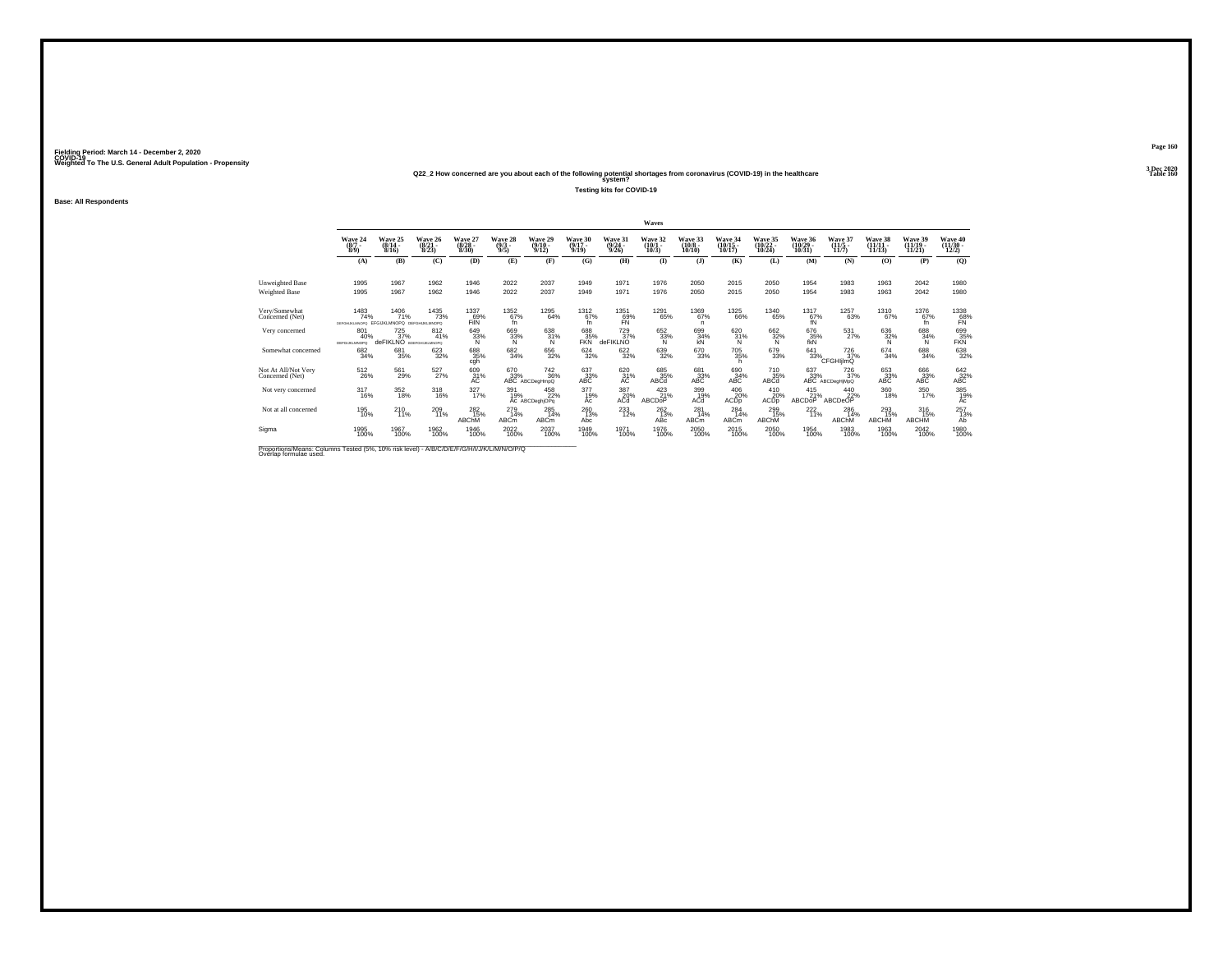### Fielding Period: March 14 - December 2, 2020<br>Fielding Period: March 14 - December 2, 2020<br>Wolchind To The U.S. General Adulf Ponulation - Propensity

# Weighted To The U.S. General Adult Population - Propensity<br>Q22\_3 How concerned are you about each of the following potential shortages from coronavirus (COVID-19) in the healthcare<br>Table 161

**Hospital beds (room for patients)**

### **Base: All Respondents**

|                                                                                         |                                                           |                                         |                                         |                                 |                                                |                                   |                                                                |                                  | Waves                           |                                        |                                             |                                    |                                    |                                  |                                                |                                                |                                   |
|-----------------------------------------------------------------------------------------|-----------------------------------------------------------|-----------------------------------------|-----------------------------------------|---------------------------------|------------------------------------------------|-----------------------------------|----------------------------------------------------------------|----------------------------------|---------------------------------|----------------------------------------|---------------------------------------------|------------------------------------|------------------------------------|----------------------------------|------------------------------------------------|------------------------------------------------|-----------------------------------|
|                                                                                         | Wave 24<br>$\frac{(8/7)}{8/9}$                            | Wave 25<br>$\frac{(8/14 - 8/16)}{8/16}$ | Wave 26<br>$\frac{(8/21)}{8/23}$        | Wave 27<br>$\binom{8/28}{8/30}$ | Wave 28<br>$\frac{(9/3)}{9/5}$                 | Wave 29<br>$\frac{(9/10)}{9/12}$  | Wave 30<br>$\frac{(9/17)}{9/19}$                               | Wave 31<br>$\frac{(9/24)}{9/26}$ | Wave 32<br>$\binom{10/1}{10/3}$ | Wave 33<br>$\frac{(10/8 - 10)}{10/10}$ | Wave 34<br>$\frac{(10/15)}{10/17}$          | Wave 35<br>$\frac{(10/22)}{10/24}$ | Wave 36<br>$\frac{(10/29)}{10/31}$ | Wave 37<br>$\frac{(11/5)}{11/7}$ | Wave 38<br>$\frac{11}{11}{\frac{11}{13}}$      | Wave 39<br>$\frac{(11/19)}{11/21}$             | Wave 40<br>$\frac{(11/30)}{12/2}$ |
|                                                                                         | (A)                                                       | (B)                                     | (C)                                     | (D)                             | (E)                                            | (F)                               | (G)                                                            | (H)                              | $\bf{I}$                        | (I)                                    | (K)                                         | (L)                                | (M)                                | (N)                              | (0)                                            | (P)                                            | (O)                               |
| Unweighted Base<br>Weighted Base                                                        | 1995<br>1995                                              | 1967<br>1967                            | 1962<br>1962                            | 1946<br>1946                    | 2022<br>2022                                   | 2037<br>2037                      | 1949<br>1949                                                   | 1971<br>1971                     | 1976<br>1976                    | 2050<br>2050                           | 2015<br>2015                                | 2050<br>2050                       | 1954<br>1954                       | 1983<br>1983                     | 1963<br>1963                                   | 2042<br>2042                                   | 1980<br>1980                      |
| Very/Somewhat<br>Concerned (Net)                                                        | <sup>1516</sup> 76%<br><b><i><u>INDEFGHUKLMNo</u></i></b> | 1434<br>73%                             | 1468<br>75%<br><b>DEFIJn DEFGHIJKLN</b> | <sup>1344</sup> 69%<br>e        | 1327<br>66%                                    | <sup>1351</sup> 66%               | $\underset{\substack{\text{70}\%\\ \text{Eff}}}^{\text{1365}}$ | 1375<br>70%<br>Efi               | 1306<br>66%                     | 1413<br>69%<br>е                       | $\frac{1434}{71\%}$<br>EFI                  | 1440<br>70%<br>EFI                 | $^{1409}_{72\%}$                   | 1379<br>70%<br>Ėñ                | 1431                                           | 1534<br>75%<br>DEFIJN DEFGHIJKLN BDEFGHIJKLMNO | <sup>1512</sup> 76%               |
| Very concerned                                                                          | 828<br>42%<br><b>BDEFGIJKN</b>                            | 737<br>37%                              | 816<br>42%<br>dEFIn BDEFGIJKN           | 655<br>34%                      | 653<br>32%                                     | 682<br>33%                        | 687<br>35%                                                     | 789<br>40%<br><b>DEFGIKN</b>     | 653<br>33%                      | 753<br>37%                             | 696<br>35%                                  | 805<br>39%<br>DEFgIKN              | 763<br>39%<br><b>DEFgIKN</b>       | 671<br>34%                       | 793<br>40%<br>DEFGIJKN BDEFGIJKIMN BDEFGHJKLMN | 878<br>43%                                     | 865<br>44%                        |
| Somewhat concerned                                                                      | 688<br>34%<br>HI                                          | 697<br>35%<br><b>HLD</b>                | 651<br>33%<br>h                         | 688<br>35%<br><b>HLD</b>        | 674<br>33%<br>h                                | 669<br>33%                        | 678<br>35%<br>HI                                               | $^{587}_{30\%}$                  | 653<br>33%<br>h                 | 660<br>32%                             | <sup>738</sup> <sub>37%</sub><br>cfHiJLmOPq | 635<br>31%                         | 646<br>33%<br>h.                   | <sup>707</sup> 36%<br>HiLp       | 638<br>32%                                     | 655<br>32%                                     | 648<br>33%                        |
| Not At All/Not Very<br>Concerned (Net)                                                  | 479<br>24%                                                | 533<br>aq                               | 494<br>25%                              | 602<br>31%<br>ABCOPQ            | 695<br>34%<br>ABCdGHiKLMNOPQ ABCahKLMnOPQ      | 686<br>34%                        | 584<br>30%<br>ACPQ                                             | 596<br>30%                       | 670<br>34%<br>ACPQ ABCGINLMnOPQ | $\frac{637}{31}\%$<br>ABCOPQ           | 581<br>29%<br>AcPQ                          | 610<br>30%<br><b>ACPO</b>          | 545<br>28%<br>AQ                   | 604<br>30%<br>AbCoPQ             | 532<br>27%<br>aq                               | 508<br>25%                                     | $^{468}_{24\%}$                   |
| Not very concerned                                                                      | 279<br>14%                                                | 351<br>18%<br>AcPO                      | 295<br>15%                              | 341<br>18%<br>APQ               | $^{427}_{21\%}$<br>ABCDGiKLmNOPO               | 410<br>20%<br>ACqKOPQ             | 336<br>17%<br>APQ                                              | 365<br>19%<br><b>ACPO</b>        | 390<br>20%<br><b>ACkoPQ</b>     | 371<br>18%<br>AcPO                     | 339<br>17%<br>apQ                           | 360<br>18%<br>APQ                  | 350<br>18%<br>AcPO                 | 352<br>18%<br>AcPO               | 330<br>17%<br>apQ                              | 283<br>14%                                     | $^{266}_{13\%}$                   |
| Not at all concerned                                                                    | 200<br>10%                                                | $^{183}_{9\%}$                          | 199<br>10%                              | 261<br>13%<br>ABCMOpQ           | <sup>268</sup> <sub>13%</sub><br><b>ABCMOQ</b> | $^{276}_{14\%}$<br><b>ABCMOpQ</b> | $^{247}_{13\%}$<br>aBcmog                                      | $^{231}_{12\%}$                  | $^{280}_{14\%}$<br>b ABChMOPQ   | 266<br>13%<br>ABCMoQ                   | $^{241}_{12\%}$<br>в                        | 249 12%<br>B                       | 196<br>10%                         | $^{252}_{13\%}$<br>ABcMoq        | $^{202}_{10\%}$                                | $^{226}_{11\%}$                                | $^{201}_{10\%}$                   |
| Sigma                                                                                   | 1995<br>100%                                              | 1967<br>100%                            | 1962<br>100%                            | 1946<br>100%                    | 2022<br>100%                                   | 2037<br>100%                      | 1949<br>100%                                                   | 1971<br>100%                     | 1976<br>100%                    | 2050<br>100%                           | 2015<br>100%                                | 2050<br>100%                       | 1954<br>100%                       | 1983<br>100%                     | 1963<br>100%                                   | 2042<br>100%                                   | 1980<br>100%                      |
| Proportions/Means: Columns Tested (5%, 10% risk level) - MR/C/D/E/E/C/H/U/M/ /M/N/O/D/O |                                                           |                                         |                                         |                                 |                                                |                                   |                                                                |                                  |                                 |                                        |                                             |                                    |                                    |                                  |                                                |                                                |                                   |

Proportions/Means: Columns Tested (5%, 10% risk level) - *N\B/C/D/E/F/G/H/I/J/K/L/M/N/O/P/Q*<br>Overlap formulae used.

**Page 1613 Dec 2020<br>Table 161**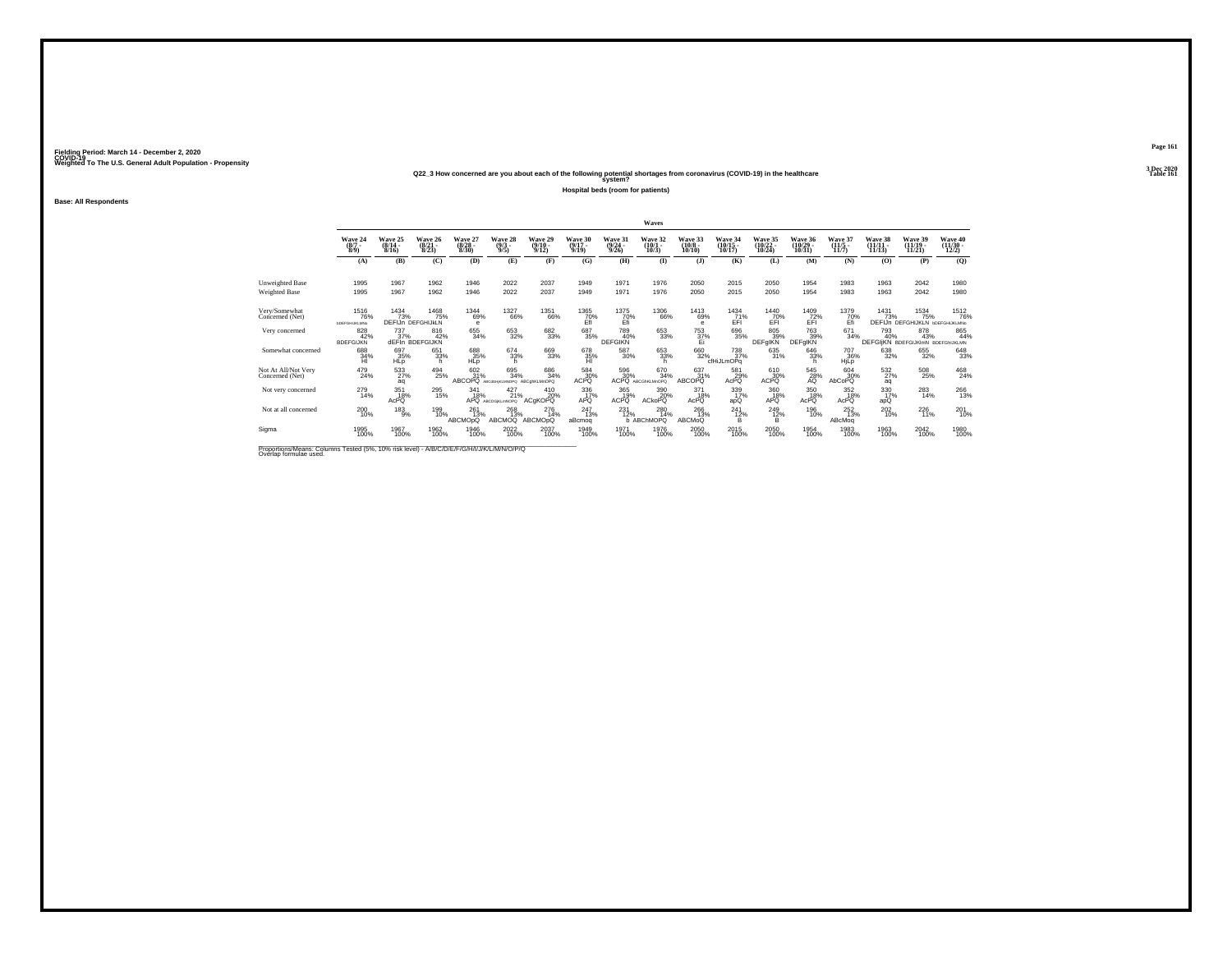## Weighted To The U.S. General Adult Population - Propensity<br>Q22\_4 How concerned are you about each of the following potential shortages from coronavirus (COVID-19) in the healthcare<br>Table 162

**Hospital ventilators (for assisted breathing)**

#### **Base: All Respondents**

|                                                                                                                      |                                |                                                  |                                  |                                  |                                                |                              |                                |                              | <b>Waves</b>                 |                               |                            |                              |                             |                                  |                                |                                                |                                       |
|----------------------------------------------------------------------------------------------------------------------|--------------------------------|--------------------------------------------------|----------------------------------|----------------------------------|------------------------------------------------|------------------------------|--------------------------------|------------------------------|------------------------------|-------------------------------|----------------------------|------------------------------|-----------------------------|----------------------------------|--------------------------------|------------------------------------------------|---------------------------------------|
|                                                                                                                      | Wave 24<br>$(8/7 -$<br>8/9     | Wave 25<br>$(8/14 -$<br>8/16                     | Wave 26<br>$\frac{(8/21)}{8/23}$ | Wave 27<br>$\frac{(8/28)}{8/30}$ | Wave 28<br>$\frac{(9/3)}{9/5}$                 | Wave 29<br>$(9/10 -$<br>9/12 | Wave 30<br>$(9/17 -$<br>9/19   | Wave 31<br>$(9/24 -$<br>9/26 | Wave 32<br>$(10/1 -$<br>10/3 | Wave 33<br>$(10/8 -$<br>10/10 | Wave 34<br>10/17           | Wave 35<br>(10/22 -<br>10/24 | Wave 36<br>(10/29<br>10/31  | Wave 37<br>$\frac{(11/5)}{11/7}$ | Wave 38<br>$(11/11 -$<br>11/13 | Wave 39<br>$(11/19 -$<br>11/21                 | Wave 40<br>12/2)                      |
|                                                                                                                      | (A)                            | (B)                                              | (C)                              | (D)                              | (E)                                            | (F)                          | (G)                            | (H)                          | $\bf{I}$                     | $($ $\bf{J}$ )                | (K)                        | (L)                          | (M)                         | (N)                              | (O)                            | (P)                                            | (Q)                                   |
| <b>Unweighted Base</b>                                                                                               | 1995                           | 1967                                             | 1962                             | 1946                             | 2022                                           | 2037                         | 1949                           | 1971                         | 1976                         | 2050                          | 2015                       | 2050                         | 1954                        | 1983                             | 1963                           | 2042                                           | 1980                                  |
| Weighted Base                                                                                                        | 1995                           | 1967                                             | 1962                             | 1946                             | 2022                                           | 2037                         | 1949                           | 1971                         | 1976                         | 2050                          | 2015                       | 2050                         | 1954                        | 1983                             | 1963                           | 2042                                           | 1980                                  |
| Very/Somewhat<br>Concerned (Net)                                                                                     | 1498<br>75%<br>bDEFGHIJKLMNo   | $^{1418}_{72\%}$<br><b>DEFGIJKLN DEFGHIJKLmN</b> | <sup>1446</sup> 74%              | $^{1331}_{68\%}$                 | 1299<br>64%                                    | <sup>1352</sup> 66%          | <sup>1326</sup> 68%<br>e       | $^{1369}_{62\%}$             | $^{1316}_{67\%}$             | 1394<br>68%<br>$\mathbf e$    | $^{1373}_{68\%}$           | $^{1400}_{68\%}$             | 1374<br>70%<br>EFin         | $^{1322}_{67\%}$                 | $1411$<br>$72\%$               | 1479<br>72%<br>dEFgljkIN DEFGIJKLN DEFGHIJKLMN | 1476<br>75%                           |
| Very concerned                                                                                                       | 811<br>41%<br><b>BDEFGIKIN</b> | 720<br>37%                                       | 837<br>43%<br>EKN BDEFGHUKLNO    | 680<br>35%<br>$\epsilon$         | 639<br>32%                                     | 696<br>34%                   | $^{702}_{\substack{36\%\\En}}$ | 766<br>39%<br><b>dEFIKN</b>  | 662<br>34%                   | 762<br>37%<br>EiKN            | 658<br>33%                 | 763<br>37%<br>EIKN           | 768<br>39%<br><b>DEFIKN</b> | 637<br>32%                       | 735<br>37%<br>EIKN             | 804<br>39%                                     | 811<br>41%<br><b>DEFIKN BDEFGIKIN</b> |
| Somewhat concerned                                                                                                   | 687<br>34%<br>chjim            | 698<br>35%<br>CfgHJLM                            | 608<br>31%                       | 651<br>33%                       | 660<br>33%                                     | 656<br>32%                   | $\substack{624 \\ 32\%}$       | $\frac{603}{31\%}$           | $\substack{654 \\ 33\%}$     | $\frac{633}{31\%}$            | 715<br>35%<br>CfgHJLM      | 637/31%                      | 606<br>31%                  | 684<br>35%<br>chilm              | 676<br>34%<br>chjim            | 675<br>33%                                     | 666<br>34%                            |
| Not At All/Not Very<br>Concerned (Net)                                                                               | 497<br>25%                     | 549<br>28%<br>$\overline{a}$                     | 516<br>26%                       | 615<br>32%<br>ABCoPQ             | <sup>723</sup> <sub>36%</sub><br>ABCDaHIKLMOPQ | 685<br>34%<br>ABCMOPO        | 623<br>32%<br>ABCoPQ           | $\frac{602}{31}\%$<br>ACO    | 660<br>33%<br><b>ABCmOPQ</b> | 656<br>32%<br>ABCoPQ          | 642<br>32%<br>ABCoPQ       | 650<br>32%<br>ABCoPQ         | 580 30%                     | 661<br>33%<br>AcQ ABCmOPQ        | 552<br>28%<br>a                | 563<br>28%                                     | 504<br>25%                            |
| Not very concerned                                                                                                   | 278<br>14%                     | 343<br>17%<br>AÓ                                 | 307<br>16%                       | 345<br>$A^{18\%}_{AQ}$           | 440<br>22%<br>ABCDhkLmOPQ                      | 391<br>19%<br>ACOPO          | 382<br>20%<br><b>ACOPO</b>     | 372<br>19%<br><b>ACoPQ</b>   | 386<br>20%<br>ACOPO          | 394<br>19%<br><b>ACOPO</b>    | 381<br>19%<br><b>ACoPQ</b> | 376<br>18%<br>AcpQ           | 367<br>19%<br><b>AcoPQ</b>  | 381<br>19%<br><b>ACOPQ</b>       | 310<br>16%                     | 317<br>16%                                     | 275<br>14%                            |
| Not at all concerned                                                                                                 | $^{220}_{11\%}$                | 207<br>11%                                       | 210<br>11%                       | 271<br>14%<br>ABCMa              | 283<br>14%<br>ABCMa                            | 294<br>14%<br>ABCHMpQ        | $^{241}_{12\%}$                | 230 12%                      | 274<br>14%<br>ABCM           | $^{261}_{13\%}$<br>b          | $^{261}_{13\%}$<br>h       | 274<br>13%<br>aBcm           | $^{213}_{11\%}$             | 280<br>14%<br>ABChMq             | $^{242}_{12\%}$                | 246<br>12%                                     | 229<br>12%                            |
| Sigma                                                                                                                | 1995<br>100%                   | 1967<br>100%                                     | 1962<br>100%                     | 1946<br>100%                     | 2022<br>100%                                   | 2037<br>100%                 | 1949<br>100%                   | 1971<br>100%                 | 1976<br>100%                 | 2050<br>100%                  | 2015<br>100%               | 2050<br>100%                 | 1954<br>100%                | 1983<br>100%                     | 1963<br>100%                   | 2042<br>100%                                   | 1980<br>100%                          |
| Proportions/Means: Columns Tested (5%, 10% risk level) - A/B/C/D/E/F/G/H/I/J/K/L/M/N/O/P/Q<br>Overlap formulae used. |                                |                                                  |                                  |                                  |                                                |                              |                                |                              |                              |                               |                            |                              |                             |                                  |                                |                                                |                                       |

**Page 1623 Dec 2020<br>Table 162**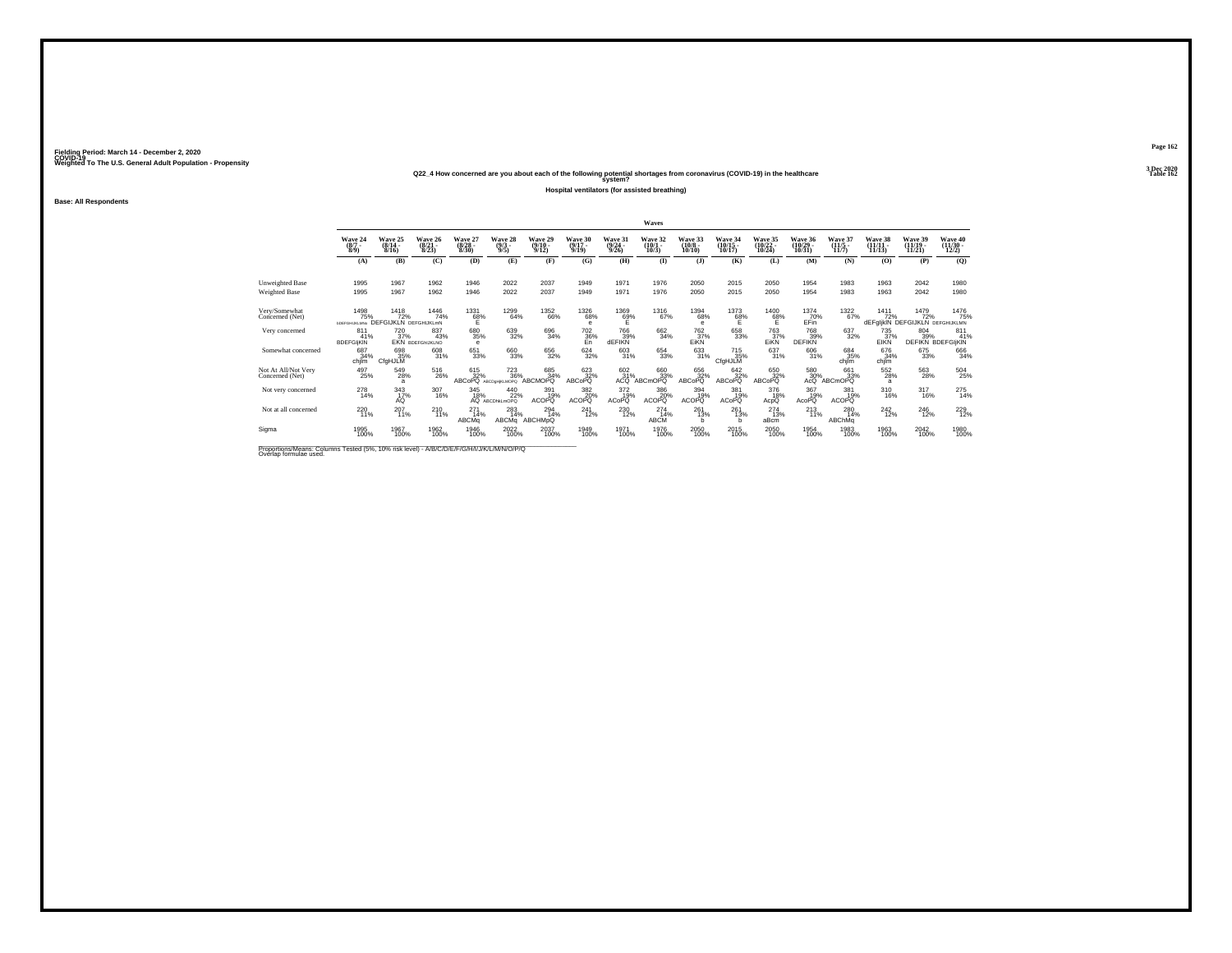### **Q22\_5 How concerned are you about each of the following potential shortages from coronavirus (COVID-19) in the healthcare Table 163 system?**

**Healthcare workers (doctors, nurses, supporting staff)**

**Base: All Respondents**

|                                                                                           |                                                |                              |                                    |                                  |                                                 |                                  |                              |                                             | Waves                           |                                         |                                    |                                    |                               |                                  |                                |                                           |                              |
|-------------------------------------------------------------------------------------------|------------------------------------------------|------------------------------|------------------------------------|----------------------------------|-------------------------------------------------|----------------------------------|------------------------------|---------------------------------------------|---------------------------------|-----------------------------------------|------------------------------------|------------------------------------|-------------------------------|----------------------------------|--------------------------------|-------------------------------------------|------------------------------|
|                                                                                           | Wave 24<br>$(8/7 -$<br>$8/9$ )                 | Wave 25<br>$(8/14 -$<br>8/16 | Wave 26<br>$\frac{(8/21)}{8/23}$   | Wave 27<br>$\frac{(8/28)}{8/30}$ | Wave 28<br>$\frac{(9/3)}{9/5}$                  | Wave 29<br>$\frac{(9/10)}{9/12}$ | Wave 30<br>$(9/17 -$<br>9/19 | Wave 31<br>$\frac{(9/24)}{9/26}$            | Wave 32<br>$\binom{10/1}{10/3}$ | Wave 33<br>$\frac{(10/8)}{10/10}$       | Wave 34<br>$\frac{(10/15)}{10/17}$ | Wave 35<br>$\frac{(10/22)}{10/24}$ | Wave 36<br>(10/29 -<br>10/31) | Wave 37<br>$\frac{(11/5)}{11/7}$ | Wave 38<br>$(11/11 -$<br>11/13 | Wave 39<br>$(11/19 -$<br>11/21            | Wave 40<br>(11/30 -<br>12/2) |
|                                                                                           | (A)                                            | (B)                          | (C)                                | (D)                              | (E)                                             | (F)                              | (G)                          | (H)                                         | $($ $\Gamma$                    | $($ $\bf{J}$ $)$                        | (K)                                | (L)                                | (M)                           | (N)                              | (0)                            | (P)                                       | (Q)                          |
| Unweighted Base<br>Weighted Base                                                          | 1995<br>1995                                   | 1967<br>1967                 | 1962<br>1962                       | 1946<br>1946                     | 2022<br>2022                                    | 2037<br>2037                     | 1949<br>1949                 | 1971<br>1971                                | 1976<br>1976                    | 2050<br>2050                            | 2015<br>2015                       | 2050<br>2050                       | 1954<br>1954                  | 1983<br>1983                     | 1963<br>1963                   | 2042<br>2042                              | 1980<br>1980                 |
| Very/Somewhat<br>Concerned (Net)                                                          | 1595<br>80%<br>DEFGHIJKLMN                     | 1538                         | 1549<br>79%<br>eFIJIN dEFIJkLmN    | <sup>1478</sup> 76%              | <sup>1519</sup> 75%                             | <sup>1501</sup> 74%              | <sup>1485</sup> 76%          | <sup>1503</sup> 76%                         | 1467<br>74%                     | <sup>1513</sup> 74%                     | <sup>1528</sup> 76%                | <sup>1539</sup> 75%                | <sup>1480</sup> 76%           | 1474<br>74%                      | 1515<br>77%                    | 1593<br>FIJN                              |                              |
| Very concerned                                                                            | 955<br>48%<br><b><i><u>DDEFGNJKLNO</u></i></b> | 870<br>44%                   | 960<br>49%<br>EFGIJKN BDEFGHUKLMNO | 797<br>41%                       | 782<br>39%                                      | 820<br>40%                       | 795<br>41%                   | 872<br>44%<br><b>EfIJKN</b>                 | 772<br>39%                      | 819<br>40%                              | 779<br>39%                         | 875<br>43%<br>eikn                 | 872<br>45%<br>dEFgIJKN        | 771<br>39%                       | 851<br>43%                     | 968<br>47%<br>EIKN DEFGIJKLNo bDEFGIJKLNO | 948<br>48%                   |
| Somewhat concerned                                                                        | 639<br>32%                                     | 668<br>34%<br>Cр             | 589<br>30%                         | 681<br>35%<br>CMPa               | <sup>737</sup> <sub>36%</sub><br><b>ACHLMPQ</b> | 682<br>33%<br>$\mathfrak{c}$     | 690<br>35%<br>aChMPQ         | 630<br>32%                                  | 695 35%<br>CMPq                 | 695<br>34%                              | 750<br>37%<br>c ACfHLMoPQ          | 664<br>32%                         | 608<br>31%                    | <sup>704</sup> 35%<br>aChMPQ     | 663<br>34%<br>c                | 625<br>31%                                | 620<br>31%                   |
| Not At All/Not Very<br>Concerned (Net)                                                    | 400<br>20%                                     | $^{429}_{22\%}$              | $^{413}_{21\%}$                    | 468<br>24%<br>Aca                | 503<br>25%<br>AbCQ                              | 536<br>26%<br>ABCoPQ             | $^{464}_{24\%}$              | $^{468}_{\  \  \, 24\%}_{\  \  \, {\rm A}}$ | 509<br>26%<br>ABCPQ             | 537<br>26%<br>ABCoPQ                    | $^{487}_{24\%}$<br>Acq             | $511$<br>$25\%$<br>AbCQ            | $^{474}_{24\%}$<br>Aca        | 509<br>26%<br>ABCPQ              | $^{448}_{23\%}$                | 449<br>22%                                | $^{413}_{21\%}$              |
| Not very concerned                                                                        | 240<br>12%                                     | 258<br>13%                   | 249<br>13%                         | 257<br>13%                       | 278<br>14%                                      | 317<br>16%<br>AbcOPQ             | 267<br>14%                   | 282<br>14%<br>q                             | 289<br>15%<br>apQ               | 297<br>14%<br>apq                       | 281<br>14%                         | 288<br>14%<br>a                    | 306<br>16%<br>AbCdOPQ         | 296<br>15%<br>AoPQ               | 243<br>12%                     | 243<br>12%                                | 230<br>12%                   |
| Not at all concerned                                                                      | $^{161}_{8\%}$                                 | $^{17}$ $^{1}_{9\%}$         | $^{164}_{8\%}$                     | 211<br>11%<br>AbCm               | $^{224}_{11\%}$<br>AbCM                         | 219<br>11%<br>Abcm               | 197<br>10%<br>a              | $^{186}_{9%}$                               | $^{220}_{11\%}$<br>ABCM         | <sup>240</sup> <sub>12%</sub><br>ABChMq | 206<br>10%<br>a                    | $^{223}_{11\%}$<br>AbCm            | $^{168}_{9%}$                 | $^{213}_{11\%}$<br>Abcm          | 206<br>10%<br>Ac               | $^{206}_{10\%}$<br>a                      | 182 <sub>9%</sub>            |
| Sigma                                                                                     | 1995<br>100%                                   | 1967<br>100%                 | 1962<br>100%                       | 1946<br>100%                     | 2022<br>100%                                    | 2037<br>100%                     | 1949<br>100%                 | 1971<br>100%                                | 1976<br>100%                    | 2050<br>100%                            | 2015<br>100%                       | 2050<br>100%                       | 1954<br>100%                  | 1983<br>100%                     | 1963<br>100%                   | 2042<br>100%                              | 1980<br>100%                 |
| Bronoriona Magno: Columna Toptod (59/ - 409/ - 65) Joyal - AIBIC INICIDIALITINA MANIOIDIO |                                                |                              |                                    |                                  |                                                 |                                  |                              |                                             |                                 |                                         |                                    |                                    |                               |                                  |                                |                                           |                              |

Proportions/Means: Columns Tested (5%, 10% risk level) - *N'B/C/D/E/F/G/H/I/J/K/L/M/N/O/P/Q*<br>Overlap formulae used.

**Page 1633 Dec 2020<br>Table 163**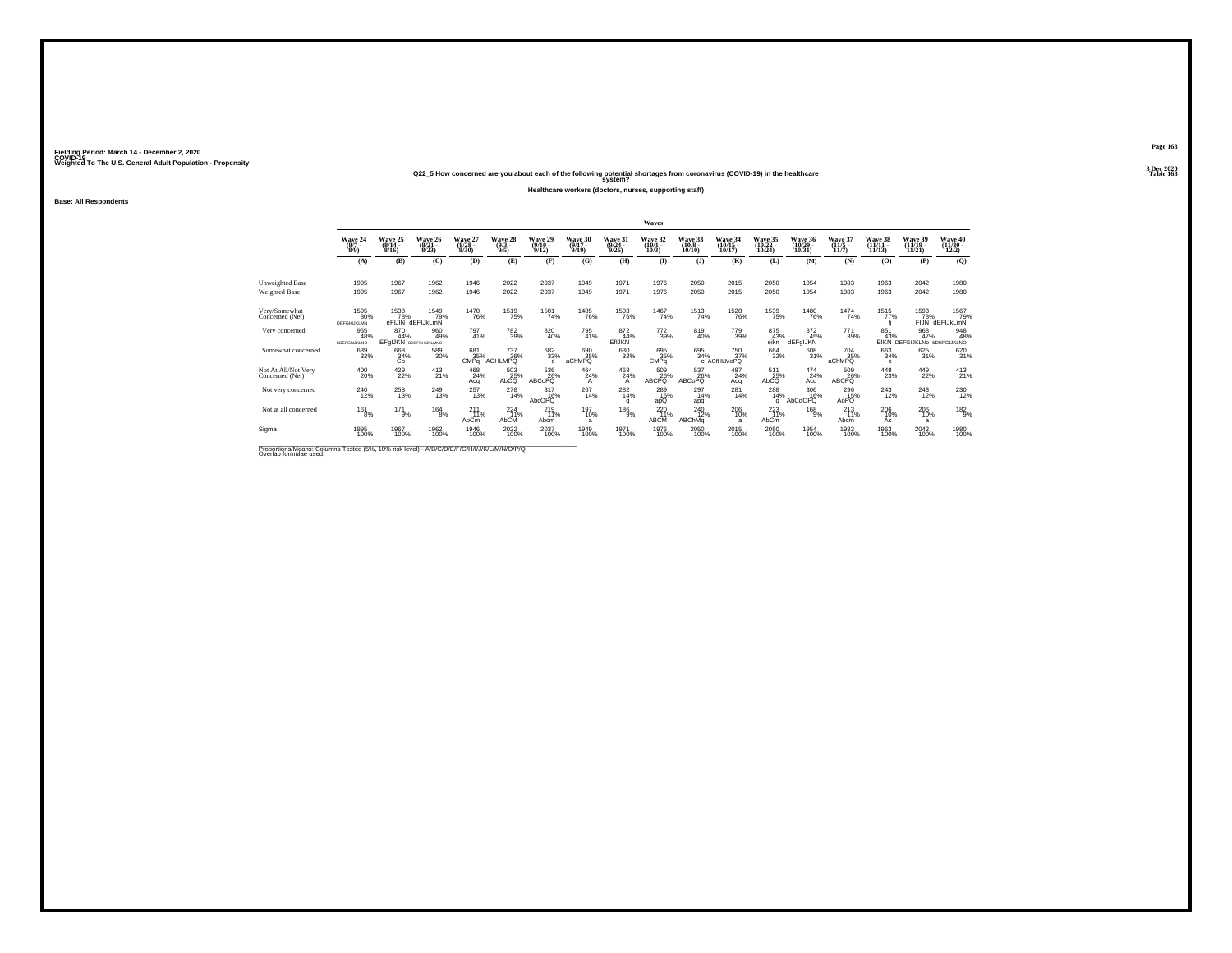### **FR11 How concerned are you about you or your loved one's risk of being exposed to coronavirus when you leave your home Table 164 for essential errands during stay-home orders?**

**Base: All Respondents**

|                                        |                               |                              |                                          |                                    |                                |                             |                              |                              | Waves                         |                               |                  |                              |                              |                              |                            |                              |                            |
|----------------------------------------|-------------------------------|------------------------------|------------------------------------------|------------------------------------|--------------------------------|-----------------------------|------------------------------|------------------------------|-------------------------------|-------------------------------|------------------|------------------------------|------------------------------|------------------------------|----------------------------|------------------------------|----------------------------|
|                                        | Wave 24<br>$(8/7 -$<br>8/9    | Wave 25<br>$(8/14 -$<br>8/16 | Wave 26<br>$(8/21 -$<br>8/23             | Wave 27<br>$(8/28 -$<br>8/30       | Wave 28<br>$\frac{(9/3)}{9/5}$ | Wave 29<br>(9/10 -<br>9/12) | Wave 30<br>$(9/17 -$<br>9/19 | Wave 31<br>$(9/24 -$<br>9/26 | Wave 32<br>$(10/1 -$<br>10/3  | Wave 33<br>$(10/8 -$<br>10/10 | Wave 34<br>10/17 | Wave 35<br>(10/22 -<br>10/24 | Wave 36<br>(10/29 -<br>10/31 | Wave 37<br>$(11/5 -$<br>11/7 | Wave 38<br>(11/11<br>11/13 | Wave 39<br>(11/19 -<br>11/21 | Wave 40<br>(11/30<br>12/2) |
|                                        | (A)                           | (B)                          | (C)                                      | (D)                                | (E)                            | (F)                         | (G)                          | (H)                          | $\bf{I}$                      | $($ $)$                       | (K)              | (L)                          | (M)                          | (N)                          | (0)                        | (P)                          | $\mathbf{Q}$               |
| Unweighted Base<br>Weighted Base       | ٠<br>-**                      | 1967<br>1967                 | 1962<br>1962                             | 1946<br>1946                       | 2022<br>2022                   | 2037<br>2037                | 1949<br>1949                 | 1971<br>1971                 | 1976<br>1976                  | 2050<br>2050                  | 2015<br>2015     | 2050<br>2050                 | 1954<br>1954                 | 1983<br>1983                 | 1963<br>1963               | 2042<br>2042                 | 1980<br>1980               |
| Very/Somewhat<br>Concerned (Net)       | ٠<br>$\overline{\phantom{a}}$ | <sup>1490</sup> 76%          | <sup>1578</sup> 80%<br>IN BOEFGHUKLMNOP4 | 1440<br>74%                        | 1491<br>74%                    | <sup>1502</sup> 74%         | <sup>1487</sup> 76%<br>LŃ    | 1482<br>75%<br>n.            | <sup>1490</sup> 75%<br>n.     | <sup>1520</sup> 74%           | 1491<br>74%      | <sup>1485</sup> 72%          | <sup>1448</sup> 74%          | <sup>1427</sup> 72%          | <sup>1471</sup> 75%        | <sup>1494</sup> 73%          | 1525<br>efLNP              |
| Very concerned                         |                               | $^{722}_{37\%}$              | 858<br>44%<br>RDEEGHLIKI MAOP            | <sup>726</sup> <sub>37%</sub><br>n | 695<br>34%                     | $^{734}_{\ 36\%}$           | 761<br>39%<br>EN             | $\frac{767}{29\%}$           | <sup>729</sup> <sub>37%</sub> | <sup>755</sup> <sub>37%</sub> | 755<br>37%<br>n  | 776<br>38%<br>eN             | $^{752}_{38\%}$              | 669<br>34%                   | 708<br>36%                 | <sup>756</sup> 37%           | 799<br>40%<br>bEFijNO      |
| Somewhat concerned                     | $\sim$<br>$\sim$              | 769<br>39%<br>Lm             | 720<br>37%                               | $\frac{714}{37\%}$                 | 796<br>39%<br>Lm               | 768<br>38%                  | <sup>726</sup> 37%           | $\substack{715 \\ 36\%}$     | 761<br>39%                    | 765<br>37%                    | 736<br>37%       | 708<br>35%                   | 696<br>36%                   | 758<br>38%                   | 763<br>39%                 | 738<br>36%                   | 725<br>37%                 |
| Not At All/Not Very<br>Concerned (Net) | $\sim$                        | 477<br>24%<br>C.             | 384<br>20%                               | 506<br>26%<br>C                    | 531<br>26%<br>Cq               | 535<br>26%<br>Cq            | $^{462}_{24\%}$<br>C         | 489<br>25%<br>Ċ              | 486<br>25%<br>C               | 530<br>26%<br>Ċ               | 524<br>26%<br>Ċ  | 565<br>28%<br>bCGQ           | 506<br>26%<br>C.             | 556<br>28%<br><b>BCGhiQ</b>  | 492<br>25%                 | 548<br>27%<br>CQ             | 455<br>23%<br>c            |
| Not very concerned                     |                               | $\frac{341}{17\%}$<br>Cq     | 255<br>13%                               | 318<br>16%                         | 311/15%                        | $\frac{334}{16\%}$          | 310<br>16%<br>$\mathbf{c}$   | 338<br>17%<br>Cq             | 335<br>17%<br>Ca              | $\frac{347}{17\%}$<br>Cа      | $^{352}_{17\%}$  | 357<br>17%<br>Сa             | 366<br>19%<br>CEgoQ          | 363<br>18%<br>CeQ            | 309<br>16%<br>$\mathbf{C}$ | 364<br>18%<br>СŐ             | $^{283}_{14\%}$            |
| Not at all concerned                   |                               | 136<br>7%                    | $^{129}_{7\%}$                           | 188<br>10%<br><b>BChiM</b>         | 219<br>11%<br><b>BCGHIKMa</b>  | 200<br>10%<br><b>BCghiM</b> | 152<br>8%                    | 151<br>8%                    | 151<br>8%                     | 183<br>bC                     | 171<br>9%<br>c   | 209<br>10%<br><b>BCgHIM</b>  | $^{140}_{7\%}$               | 193<br>10%<br><b>BChiM</b>   | 184<br>9%<br><b>BCm</b>    | 184<br>$bC$ <sup>9%</sup>    | $^{172}_{9\%}$<br>c        |
| Sigma                                  |                               | 1967<br>100%                 | 1962<br>100%                             | 1946<br>100%                       | 2022<br>100%                   | 2037<br>100%                | 1949<br>100%                 | 1971<br>100%                 | 1976<br>100%                  | 2050<br>100%                  | 2015<br>100%     | 2050<br>100%                 | 1954<br>100%                 | 1983<br>100%                 | 1963<br>100%               | 2042<br>100%                 | 1980<br>100%               |

Proportions/Means: Columns Tested (5%, 10% risk level) - A/B/C/D/E/F/G/H/I/J/K/L/M/N/O/P/Q<br>Overlap formulae used. \*\* very small base (under 30) ineligible for sig testing

**Page 1643 Dec 2020<br>Table 164**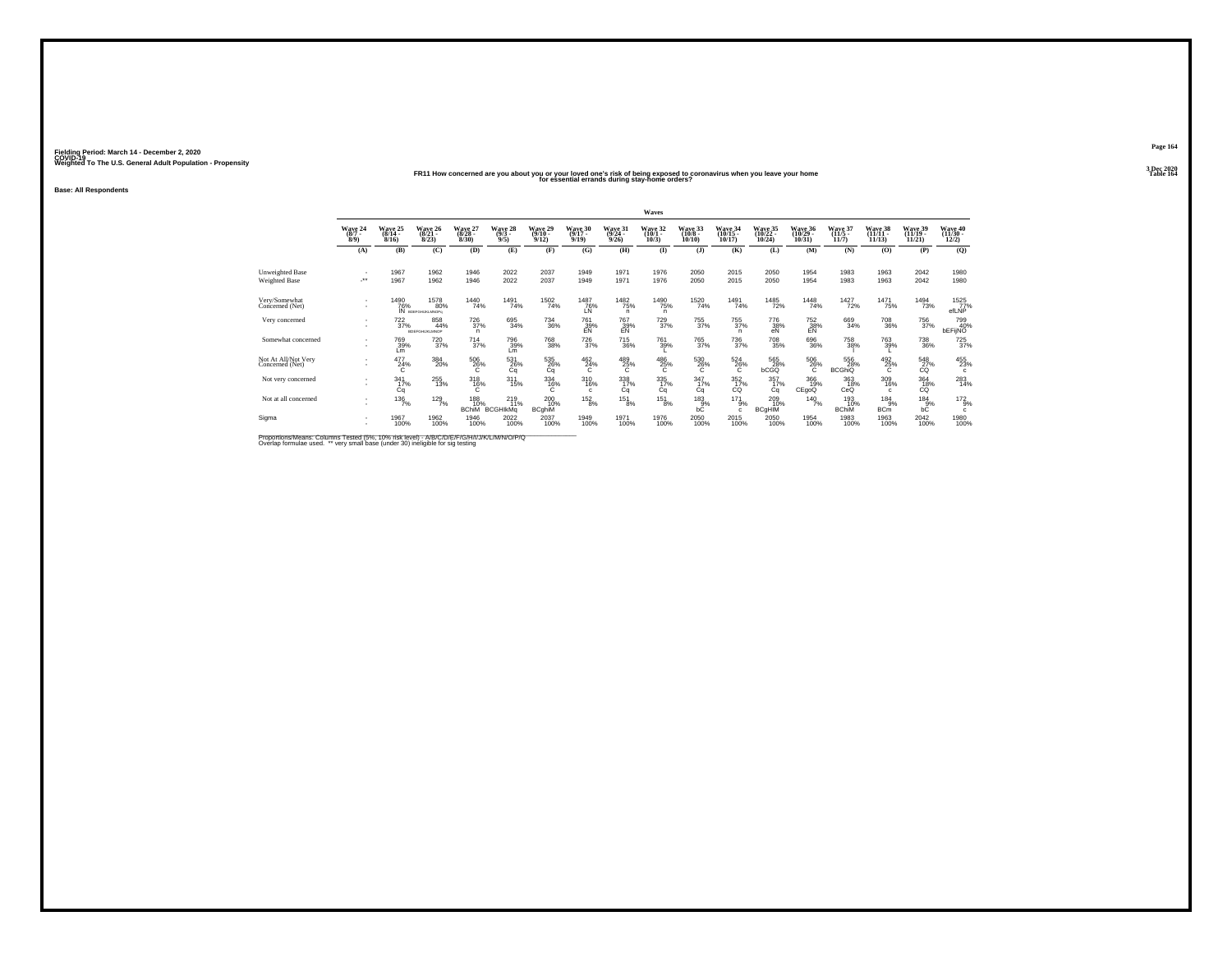## Weighted To The U.S. General Adult Population - Propensity<br>Table 165 Pape 1221 Propensity<br>Table 165 Pape 1672 Propensity Propensity Propensity Propensity Propensity Propensity Propensity Propensity Propensity Propensity P

**Summary Of Very/Somewhat Concerned**

**Base: All Respondents (Variable Bases)**

|                                                                                                                      |                                |                               |                                                 |                                 |                            |                                |                              |                           | Waves                        |                               |                                 |                            |                                |                     |                                |                                |                                |
|----------------------------------------------------------------------------------------------------------------------|--------------------------------|-------------------------------|-------------------------------------------------|---------------------------------|----------------------------|--------------------------------|------------------------------|---------------------------|------------------------------|-------------------------------|---------------------------------|----------------------------|--------------------------------|---------------------|--------------------------------|--------------------------------|--------------------------------|
|                                                                                                                      | Wave 24<br>$\frac{(8/7)}{8/9}$ | Wave 25<br>$(8/14 -$<br>8/16  | Wave 26<br>8/23                                 | Wave 27<br>$(8/28 -$<br>8/30    | Wave 28<br>$(9/3 -$<br>9/5 | Wave 29<br>$(9/10 -$<br>9/12   | Wave 30<br>$(9/17 -$<br>9/19 | Wave 31<br>(9/24)<br>9/26 | Wave 32<br>$(10/1 -$<br>10/3 | Wave 33<br>$(10/8 -$<br>10/10 | Wave 34<br>10/17                | Wave 35<br>(10/22<br>10/24 | Wave 36<br>(10/29 -<br>10/31   | Wave 37<br>11/7     | Wave 38<br>$(11/11 -$<br>11/13 | Wave 39<br>$(11/19 -$<br>11/21 | Wave 40<br>$(11/30 -$<br>12/2) |
|                                                                                                                      | (A)                            | (B)                           | $\mathbf C$                                     | (D)                             | (E)                        | $(\mathbf{F})$                 | (G)                          | (H)                       | $($ $\Gamma$                 | $($ $)$                       | (K)                             | (L)                        | (M)                            | (N)                 | (O)                            | (P)                            | (Q)                            |
|                                                                                                                      |                                |                               |                                                 |                                 |                            |                                |                              |                           |                              |                               |                                 |                            |                                |                     |                                |                                |                                |
| Returning to my normal<br>activities in public (e.g.,<br>public transit, socializing)                                | 1465<br>73%<br><b>FGLNOPQ</b>  | <sup>1416</sup> 72%<br>gLno   | 1432<br>73%<br>fGLNOpa                          | 1385<br>71%                     | 1426<br>71%                | 1412<br>69%                    | 1332<br>68%                  | 1400<br>71%               | 1394<br>71%                  | 1473<br>72%<br>gLno           | 1454<br>72%<br>gLNo             | 1393<br>68%                | 1375<br>70%                    | 1354<br>68%         | 1341<br>68%                    | 1414<br>69%                    | 1371<br>69%                    |
| Leaving my home to go to<br>non-essential businesses<br>(e.g., bars, hair dressers,<br>etc.                          | 1347<br>68%<br><b>NOp</b>      | 1315<br>67%                   | <sup>1400</sup> 71%<br><b>NO</b> АВЕРСНІЖІМКОРО | <sup>1342</sup> 69%<br>eFhLmNOP | 1323<br>65%                | 1322<br>65%                    | 1304<br>67%                  | <sup>1288</sup> 65%       | 1302<br>66%                  | 1373<br>67%<br><b>No</b>      | <sup>1326</sup> 66%             | 1328<br>65%                | <sup>1283</sup> 66%            | <sup>1242</sup> 63% | 1247<br>64%                    | 1307<br>64%                    | 1308<br>66%<br>n               |
| Taking my first flight                                                                                               | $^{1353}_{68\%}$               | 1369<br>70%<br><b>FILNOPG</b> | 1343<br>68%<br><b>FilOp</b>                     | 1355<br>70%<br><b>FILNOPa</b>   | 1364<br>67%<br>fÓ          | 1306<br>64%                    | 1296<br>66%                  | $^{1328}_{67\%}$          | 1285<br>65%                  | $^{1383}_{67\%}$              | <sup>1346</sup> 67%<br>$\Omega$ | 1326<br>65%                | <sup>1313</sup> 67%<br>$\circ$ | 1296<br>65%         | 1243<br>63%                    | 1318<br>65%                    | <sup>1304</sup> 66%            |
| My kids going back to<br>school for the first time                                                                   | 794<br>FLOPO <sup>67%</sup>    | 779<br>68%<br><b>FLOPO</b>    | 797<br>71%<br>«DEFOHLIKI MACIPO                 | 760<br>65%<br>Pa                | 774<br>65%                 | 747<br>62%                     | 768<br>66%<br>floPa          | 768<br>66%<br>loPa        | 763<br>65%<br><sup>n</sup>   | 786<br>64%                    | 797<br>65%<br>D                 | 759<br>61%                 | 748<br>65%<br>pq               | 763<br>65%<br>Pq    | 711<br>61%                     | 745<br>60%                     | 687<br>61%                     |
| Going back to the office                                                                                             | 705<br>60%<br>$\Omega$         | 693<br>62%<br>OQ.             | <sup>717</sup> 66%<br>AfiKINOPQ                 | 683<br>63%<br>OpQ               | 735<br>64%<br><b>kOPQ</b>  | <sup>726</sup> 61%<br>$\Omega$ | 732<br>64%<br><b>kOPQ</b>    | 745<br>64%<br>kOPQ        | 666<br>61%<br>$\circ$        | 765<br>65%<br>afiKINOPQ       | 676<br>59%                      | 730<br>61%<br>$\circ$      | <sup>725</sup> 62%<br>OQ.      | 667<br>60%          | 606<br>56%                     | 697<br>58%                     | 668<br>57%                     |
| Proportions/Means: Columns Tested (5%, 10% risk level) - A/B/C/D/E/F/G/H/I/J/K/L/M/N/O/P/Q<br>Overlap formulae used. |                                |                               |                                                 |                                 |                            |                                |                              |                           |                              |                               |                                 |                            |                                |                     |                                |                                |                                |

**Page 1653 Dec 2020<br>Table 165**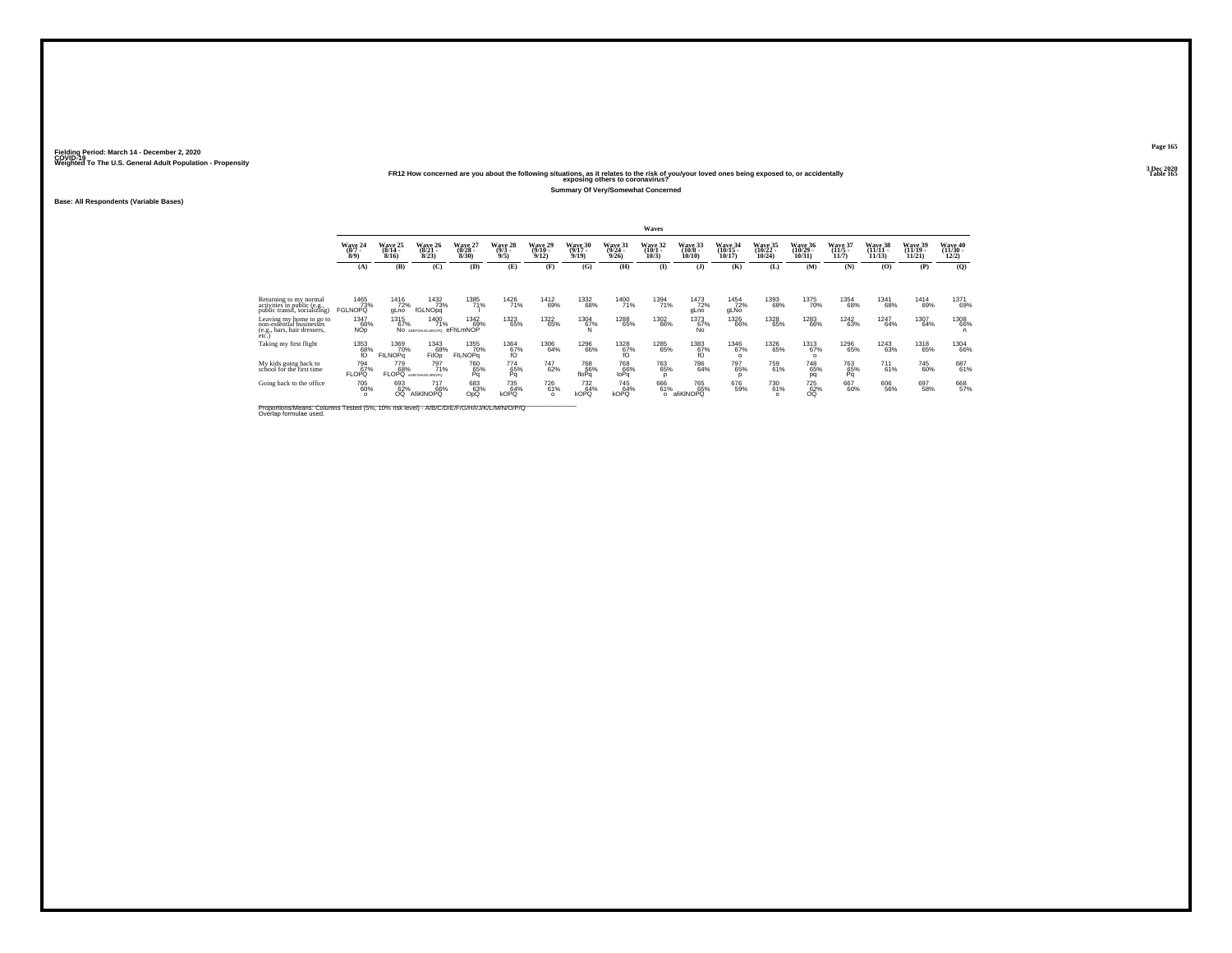# Weighted To The U.S. General Adult Population - Propensity<br>Table 166<br>Table 166 and the following situations, as it relates to the risk of you/your loved ones being exposed to, or accidentally<br>Table 166

**Summary Of Not At All/Not Very Concerned**

**Base: All Respondents (Variable Bases)**

|                                                                                              |                            |                              |                              |                              |                            |                              |                                   |                                     | Waves                                |                               |                                |                                |                                |                              |                                    |                                       |                                |
|----------------------------------------------------------------------------------------------|----------------------------|------------------------------|------------------------------|------------------------------|----------------------------|------------------------------|-----------------------------------|-------------------------------------|--------------------------------------|-------------------------------|--------------------------------|--------------------------------|--------------------------------|------------------------------|------------------------------------|---------------------------------------|--------------------------------|
|                                                                                              | Wave 24<br>(8/7)<br>8/9    | Wave 25<br>$(8/14 -$<br>8/16 | Wave 26<br>$(8/21 -$<br>8/23 | Wave 27<br>$(8/28 -$<br>8/30 | Wave 28<br>$(9/3 -$<br>9/5 | Wave 29<br>$(9/10 -$<br>9/12 | Wave 30<br>$(9/17 -$<br>9/19      | <b>Wave 31</b><br>$(9/24 -$<br>9/26 | Wave 32<br>$(10/1 -$<br>10/3         | Wave 33<br>$(10/8 -$<br>10/10 | Wave 34<br>$(10/15 -$<br>10/17 | Wave 35<br>$(10/22 -$<br>10/24 | Wave 36<br>$(10/29 -$<br>10/31 | Wave 37<br>$(11/5 -$<br>11/7 | Wave 38<br>$(11/11 -$<br>11/13     | Wave 39<br>$(11/19 -$<br>11/21        | Wave 40<br>$(11/30 -$<br>12/2) |
|                                                                                              | (A)                        | (B)                          | (C)                          | (D)                          | (E)                        | (F)                          | (G)                               | (H)                                 | $($ $\blacksquare$                   | $($ $)$                       | (K)                            | (L)                            | (M)                            | (N)                          | (0)                                | (P)                                   | (0)                            |
|                                                                                              |                            |                              |                              |                              |                            |                              |                                   |                                     |                                      |                               |                                |                                |                                |                              |                                    |                                       |                                |
| Going back to the office                                                                     | 461<br>$^{40%}_{Cj}$       | $\frac{421}{38\%}$           | 374<br>34%                   | 397<br>37%                   | 409<br>36%                 | $\frac{469}{39\%}$           | 411<br>36%                        | $\frac{417}{36\%}$                  | $\frac{432}{39\%}$ cj                | $^{403}_{\phantom{1}35\%}$    | 463<br>41%<br>CeghJ            | $\frac{469}{39\%}$ cj          | $^{439}_{38\%}$                | 446<br>40%<br>ĆĴ             | $\frac{482}{44\%}$<br>aBCDEfGHiJIM | 500<br>42%                            | 514<br>43%<br>CdEGHJ BCDEGHJM  |
| My kids going back to<br>school for the first time                                           | 395<br>33%<br>c.           | $\frac{371}{32\%}$           | 324<br>29%                   | $^{403}_{35\%}$              | $^{412}_{35\%}$<br>$\sim$  | 467<br>38%<br>ABCq           | $\frac{398}{34\%}$                | $^{400}_{34\%}$<br>Ō.               | $\frac{411}{35\%}$<br>c              | 446<br>36%<br>c               | 436<br>35%<br>c                | 478<br>39%<br>ABCqh            | 400<br>35%<br>$\sim$<br>u      | 406<br>35%<br>ĉ.             | 448<br>39%<br>ABCah                | 496<br>40%<br>ABCDEGHRmN ABCdeghmn    | 444<br>39%                     |
| Taking my first flight                                                                       | $\frac{642}{32\%}$         | 598<br>30%                   | 619<br>32%                   | 591<br>30%                   | 658<br>33%                 | 731<br>36%<br>aBCDehi        | 653<br>34%                        | $\frac{643}{33\%}$                  | 691<br>35%<br><b>B</b> <sub>cD</sub> | 667<br>33%                    | 669<br>33%                     | 724<br>BCD                     | 641<br>33%                     | 687<br>35%                   | 720<br>37%<br>BD ABCDEHJkm         | 724<br>35%<br><b>B</b> <sub>C</sub> D | 676<br>349<br>bd               |
| Leaving my home to go to<br>non-essential businesses<br>(e.g., bars, hair dressers,<br>etc.) | 648<br>32%<br>$\sim$<br>ι. | 652<br>33%<br>C              | 562<br>29%                   | 604<br>31%                   | 699<br>35%<br>Ćd           | 715<br>35%<br>ĆĎ             | $\overset{645}{\phantom{1}33\%}}$ | 683<br>35%<br>Cd                    | 674 34%<br>$\sim$<br>c.              | 677<br>33%<br>c               | 689<br>34%<br>c                | $^{722}_{35\%}$<br>ĆĎ          | 671<br>34%<br>Ćd               | $^{741}_{37\%}$<br>ABCDGJa   | <sup>716</sup> 36%<br>AbCDj        | <sup>735</sup> <sub>36%</sub><br>aCD  | 672<br>34%<br>Ċ                |
| Returning to my normal<br>activities in public (e.g.,<br>public transit, socializing)        | 530<br>27%                 | 551<br>28%                   | 530<br>27%                   | 561<br>29%                   | 596<br>29%                 | 625<br>31%<br>Ac             | 617<br>32%<br>AbCik               | 571<br>29%                          | 582<br>29%                           | 577<br>28%                    | 561<br>28%                     | 657<br>32%<br>ABCdJK           | 579<br>30%                     | 629<br>32%<br>AbCjK          | 622%<br>AbCjk                      | 628<br>31%<br>Ac                      | 609<br>31%<br>Ac               |

Proportions/Means: Columns Tested (5%, 10% risk level) - *N'B/C/D/E/F/G/H/I/J/K/L/M/N/O/P/Q*<br>Overlap formulae used.

**Page 1663 Dec 2020<br>Table 166**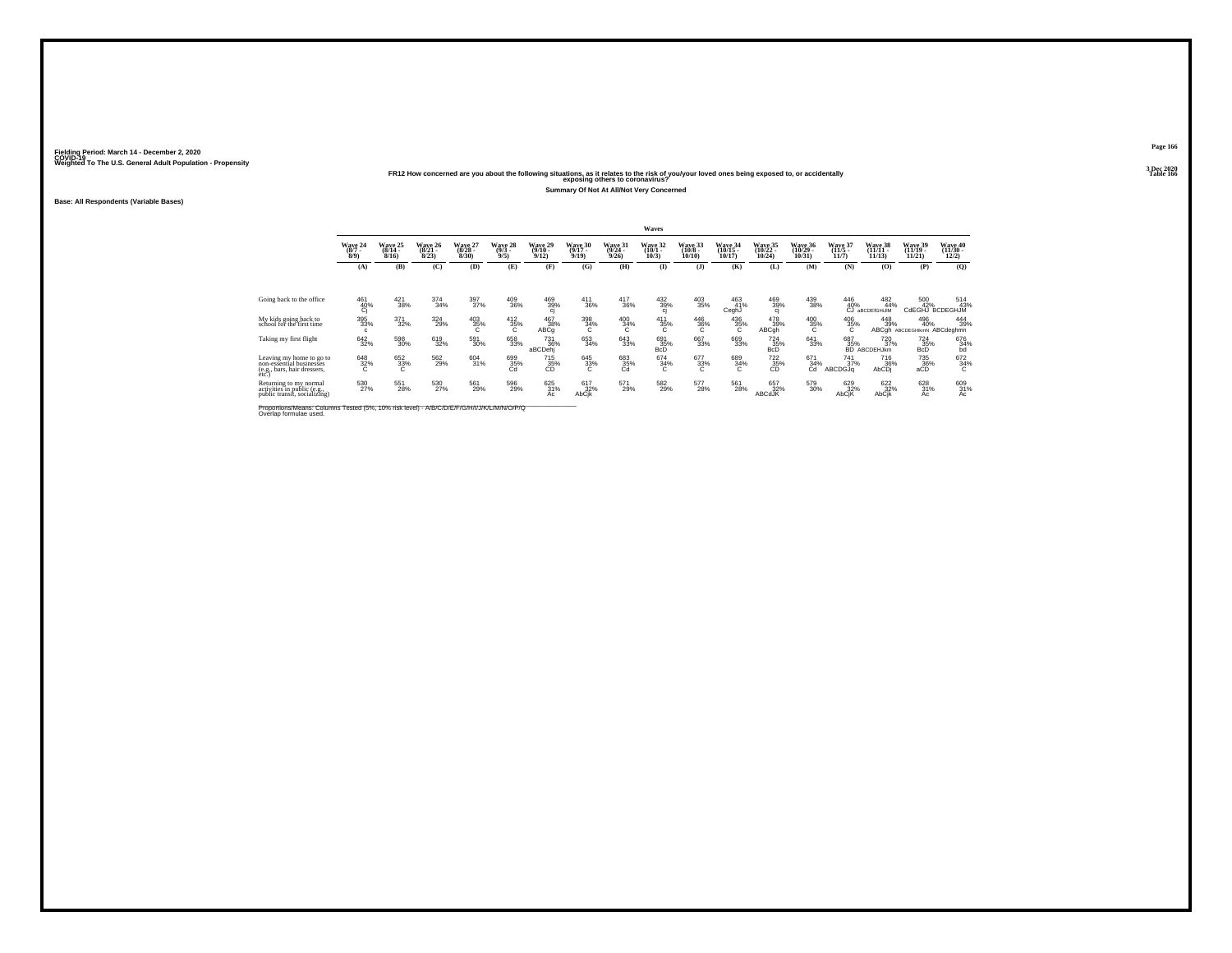## Weighted To The U.S. General Adult Population - Propensity<br>Table 1673 - PR12\_1 How concerned are you about the following situations, as it relates to the risk of you/your loved ones being exposed to, or accidentally<br>Table

**Leaving my home to go to non-essential businesses (e.g., bars, hair dressers, etc.)**

**Base: All Respondents**

|                                                            |                           |                           |                                  |                                 |                                           |                                     |                                     |                                  | Waves                           |                                   |                             |                                |                                |                              |                                         |                                |                                |
|------------------------------------------------------------|---------------------------|---------------------------|----------------------------------|---------------------------------|-------------------------------------------|-------------------------------------|-------------------------------------|----------------------------------|---------------------------------|-----------------------------------|-----------------------------|--------------------------------|--------------------------------|------------------------------|-----------------------------------------|--------------------------------|--------------------------------|
|                                                            | Wave 24<br>(8/7)<br>8/9   | Wave 25<br>(8/14)<br>8/16 | Wave 26<br>$\frac{(8/21)}{8/23}$ | Wave 27<br>$\binom{8/28}{8/30}$ | Wave 28<br>$\binom{9}{3}$                 | Wave 29<br>$\frac{(9/10)}{9/12}$    | Wave 30<br>$\frac{(9/17)}{9/19}$    | Wave 31<br>$\frac{(9/24)}{9/26}$ | Wave 32<br>$\binom{10/1}{10/3}$ | Wave 33<br>$(10/8 -$<br>10/10     | Wave 34<br>10/17            | Wave 35<br>$(10/22 -$<br>10/24 | Wave 36<br>$(10/29 -$<br>10/31 | Wave 37<br>$(11/5 -$<br>11/7 | Wave 38<br>$(11/11 -$<br>11/13          | Wave 39<br>$(11/19 -$<br>11/21 | Wave 40<br>$(11/30 -$<br>12/2) |
|                                                            | (A)                       | (B)                       | (C)                              | (D)                             | (E)                                       | (F)                                 | (G)                                 | (H)                              | $($ $\Gamma$                    | $($ $\bf{J}$ )                    | (K)                         | (L)                            | (M)                            | (N)                          | (0)                                     | (P)                            | (Q)                            |
| Unweighted Base<br>Weighted Base                           | 1995<br>1995              | 1967<br>1967              | 1962<br>1962                     | 1946<br>1946                    | 2022<br>2022                              | 2037<br>2037                        | 1949<br>1949                        | 1971<br>1971                     | 1976<br>1976                    | 2050<br>2050                      | 2015<br>2015                | 2050<br>2050                   | 1954<br>1954                   | 1983<br>1983                 | 1963<br>1963                            | 2042<br>2042                   | 1980<br>1980                   |
| Very/Somewhat<br>Concerned (Net)                           | 1347<br>68%<br><b>NOp</b> | 1315<br>67%               | 1400<br>71%<br>NO ARFORDIO MADRO | 1342<br>69%<br>eFhLmNOP         | 1323<br>65%                               | <sup>1322</sup> 65%                 | 1304<br>67%<br>'N                   | <sup>1288</sup> 65%              | <sup>1302</sup> 66%             | 1373<br>67%<br>No.                | <sup>1326</sup> 66%         | 1328<br>65%                    | <sup>1283</sup> 66%            | <sup>1242</sup> 63%          | 1247<br>64%                             | 1307<br>64%                    | <sup>1308</sup> 66%            |
| Very concerned                                             | 658<br>33%<br><b>FKO</b>  | 633<br>32%                | 757<br>39%<br>O ABDEFGHUKLMNOPO  | 661<br>34%<br><b>FIKNO</b>      | 631<br>31%                                | 594<br>29%                          | 625<br>32%                          | 627<br>32%                       | 598<br>30%                      | 652<br>32%                        | 596<br>30%                  | 663<br>32%<br>fo               | 615<br>31%                     | 594<br>30%                   | 569<br>29%                              | 641<br>31%                     | 675<br>34%<br><b>FIKNO</b>     |
| Somewhat concerned                                         | 689<br>35%                | 681<br>35%                | 644<br>33%                       | 681<br>35%                      | 692<br>34%                                | <sup>728</sup> <sub>36%</sub><br>la | 679<br>35%                          | $\frac{662}{34\%}$               | $^{704}_{\ 36\%}$<br>q          | $^{721}_{35\%}$                   | <sup>731</sup> 36%<br>clnpQ | 665<br>32%                     | 668<br>34%                     | $\substack{648\\33\%}$       | 678<br>35%                              | 667<br>33%                     | 633<br>32%                     |
| Not At All/Not Very<br>Concerned (Net)                     | $\frac{648}{32\%}$        | 652<br>33%                | 562<br>29%                       | 604<br>31%                      | 699<br>35%<br>Ĉď                          | $^{715}_{\substack{35\\\text{CD}}}$ | $\overset{645}{\underset{C}{33\%}}$ | 683<br>35%<br>Cd                 | $^{674}_{34\%}$                 | $\overset{677}{\phantom{0}33\%}}$ | 689<br>34%<br>c.            | 722<br>35%<br>CD               | $^{671}_{34\%}$                | $^{741}_{37\%}$<br>ABCDGJa   | <sup>716</sup> <sub>36</sub> %<br>AbCDi | 735<br>36%<br>aČĎ              | $^{672}_{34\%}$                |
| Not very concerned                                         | 367<br>18%                | 405<br>21%<br>CDJP        | 313<br>16%                       | 334<br>17%                      | 376<br>19%                                | 383<br>19%<br>c                     | 368<br>19%<br>c                     | 398<br>20%<br>CdjP               | 367<br>19%<br>$\mathbf{c}$      | 356<br>17%                        | 398<br>20%<br>Сp            | 373<br>18%                     | $^{405}_{21\%}$<br>CDJP        | 426<br>21%<br>aCDeiJIP       | 374<br>19%<br>$\mathbf{c}$              | $\frac{344}{17\%}$             | 391<br>20%<br>Сp               |
| Not at all concerned                                       | $^{281}_{14\%}$           | 247<br>13%                | 249<br>13%                       | $^{270}_{14\%}$                 | 323<br>16%<br>BC                          | 333<br>16%<br><b>BCdm</b>           | 277<br>14%                          | $^{285}_{14\%}$                  | 307<br>16%<br>Bc                | 321<br>16%<br>BC                  | $^{291}_{14\%}$             | $\frac{349}{17\%}$<br>aBCDgkMq | $^{266}_{14\%}$                | $315$<br>$16\%$              | $\frac{342}{17\%}$<br>BC ABCDGhkMQ      | 390<br>19%<br>ABCDefGHIJKMnQ   | $^{281}_{14\%}$                |
| Sigma                                                      | 1995<br>100%              | 1967<br>100%              | 1962<br>100%                     | 1946<br>100%                    | 2022<br>100%                              | 2037<br>100%                        | 1949<br>100%                        | 1971<br>100%                     | 1976<br>100%                    | 2050<br>100%                      | 2015<br>100%                | 2050<br>100%                   | 1954<br>100%                   | 1983<br>100%                 | 1963<br>100%                            | 2042<br>100%                   | 1980<br>100%                   |
| Departing the case Calvesar Tested (FBI, 400) data locally |                           |                           |                                  |                                 | A IDIO IDIE IE IO ILIULIUZI IN INTIO IDIO |                                     |                                     |                                  |                                 |                                   |                             |                                |                                |                              |                                         |                                |                                |

Proportions/Means: Columns Tested (5%, 10% risk level) - *N\B/C/D/E/F/G/H/I/J/K/L/M/N/O/P/Q*<br>Overlap formulae used.

**Page 1673 Dec 2020<br>Table 167**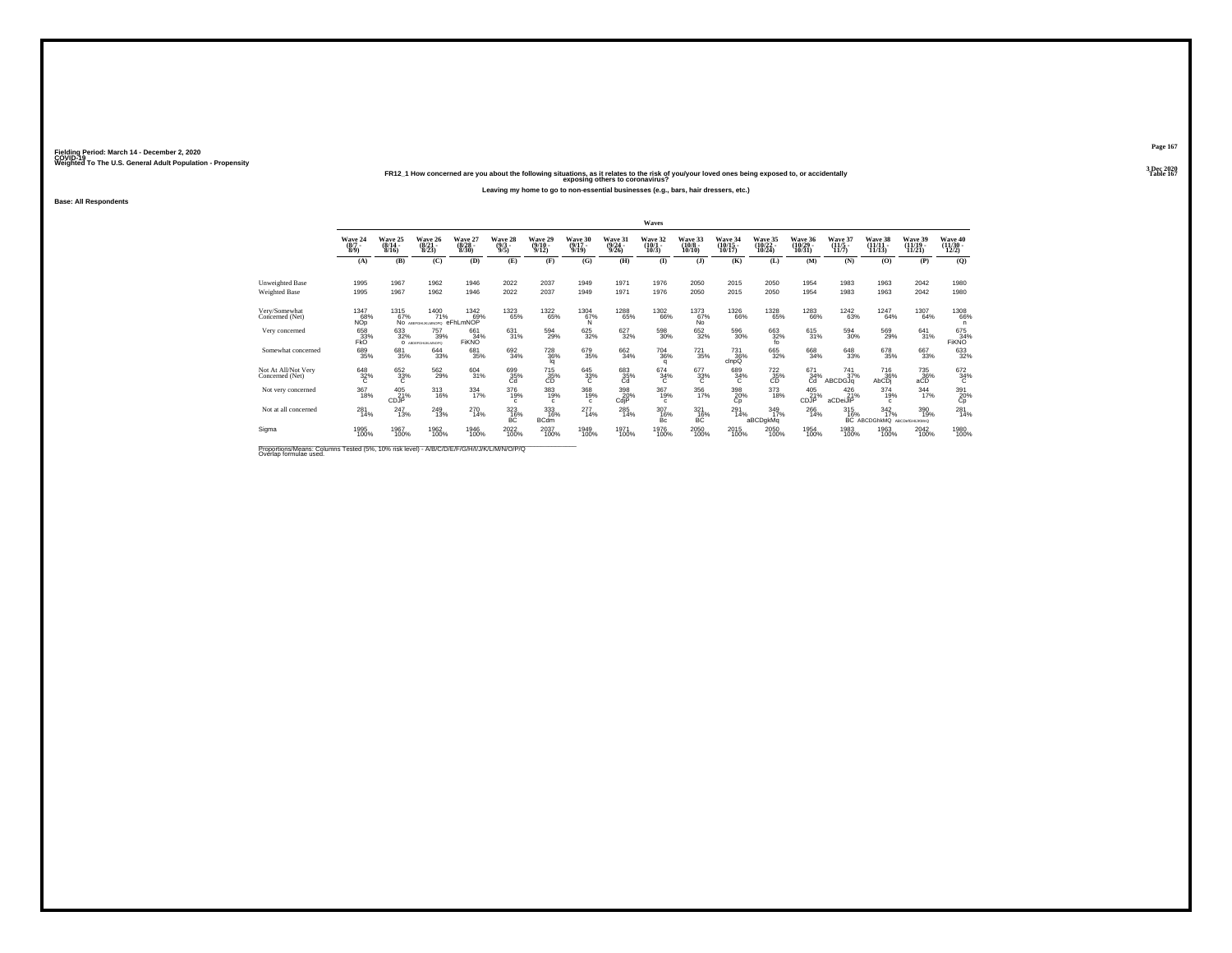## Weighted To The U.S. General Adult Population - Propensity<br>FR12\_2 How concerned are you about the following situations, as it relates to the risk of you/your loved ones being exposed to, or accidentally<br>Table 168

**Returning to my normal activities in public (e.g., public transit, socializing)**

**Base: All Respondents**

|                                                                                          |                                      |                              |                                   |                                  |                                |                                  |                              |                                  | Waves                        |                                   |                                |                                |                            |                              |                                |                                |                                                                |
|------------------------------------------------------------------------------------------|--------------------------------------|------------------------------|-----------------------------------|----------------------------------|--------------------------------|----------------------------------|------------------------------|----------------------------------|------------------------------|-----------------------------------|--------------------------------|--------------------------------|----------------------------|------------------------------|--------------------------------|--------------------------------|----------------------------------------------------------------|
|                                                                                          | Wave 24<br>$\frac{(8/7)}{8/9}$       | Wave 25<br>$(8/14 -$<br>8/16 | Wave 26<br>$(8/21 -$<br>8/23      | Wave 27<br>$\frac{(8/28)}{8/30}$ | Wave 28<br>$\frac{(9/3)}{9/5}$ | Wave 29<br>$\frac{(9/10)}{9/12}$ | Wave 30<br>$(9/17 -$<br>9/19 | Wave 31<br>$\frac{(9/24)}{9/26}$ | Wave 32<br>$(10/1 -$<br>10/3 | Wave 33<br>$\frac{(10/8)}{10/10}$ | Wave 34<br>$(10/15 -$<br>10/17 | Wave 35<br>(10/22<br>$10/24$ ) | Wave 36<br>(10/29<br>10/31 | Wave 37<br>$(11/5 -$<br>11/7 | Wave 38<br>$(11/11 -$<br>11/13 | Wave 39<br>$(11/19 -$<br>11/21 | Wave 40<br>(11/30 -<br>12/2)                                   |
|                                                                                          | (A)                                  | (B)                          | (C)                               | (D)                              | (E)                            | (F)                              | (G)                          | (H)                              | $($ $\blacksquare$           | $($ $)$                           | (K)                            | (L)                            | (M)                        | (N)                          | (O)                            | (P)                            | (Q)                                                            |
| Unweighted Base                                                                          | 1995                                 | 1967                         | 1962                              | 1946                             | 2022                           | 2037                             | 1949                         | 1971                             | 1976                         | 2050                              | 2015                           | 2050                           | 1954                       | 1983                         | 1963                           | 2042                           | 1980                                                           |
| Weighted Base                                                                            | 1995                                 | 1967                         | 1962                              | 1946                             | 2022                           | 2037                             | 1949                         | 1971                             | 1976                         | 2050                              | 2015                           | 2050                           | 1954                       | 1983                         | 1963                           | 2042                           | 1980                                                           |
| Very/Somewhat<br>Concerned (Net)                                                         | 1465<br>73%<br><b>FGLNOPQ</b>        | <sup>1416</sup> 72%<br>gLno  | 1432<br>73%<br>fGLNOpg            | 1385<br>71%                      | 1426                           | <sup>1412</sup> 69%              | <sup>1332</sup> 68%          | 1400<br>71%                      | <sup>1394</sup> 71%          | 1473<br>72%<br>gLno               | $1454$<br>$72%$<br>gLNo        | 1393<br>68%                    | <sup>1375</sup> 70%        | <sup>1354</sup> 68%          | 1341<br>68%                    | <sup>1414</sup> 69%            | 1371<br>69%                                                    |
| Very concerned                                                                           | 736<br>37%<br><b>INo</b>             | 692<br>35%                   | 782<br>40%<br><b>BDeFhIKLmNOP</b> | 690<br>35%                       | $\frac{734}{36\%}$             | 688<br>34%                       | 721<br>37%<br>IÑo            | 714<br>36%<br>$\mathsf{n}$       | 699<br>35%                   | 754<br>37%<br>IN                  | 680<br>34%                     | 678<br>33%                     | 699<br>36%<br>n.           | 639<br>32%                   | 657<br>33%                     | 698<br>34%                     | $\begin{array}{r} 731 \\ 37\% \\ \hline \text{IN} \end{array}$ |
| Somewhat concerned                                                                       | <sup>729</sup> <sub>37%</sub><br>cGQ | $^{724}_{37\%}$<br>cGQ       | 650<br>33%                        | 695<br>36%<br>Gq                 | 692<br>34%                     | <sup>725</sup> 36%<br>G          | 612/31%                      | $^{687}_{35\%}$<br>g             | 696<br>35%<br>g              | 719<br>35%<br>q                   | 774<br>38%<br>CEGhlmoQ         | $\substack{715 \\ 35\%}$<br>g  | 676<br>35%                 | $^{715}_{36\%}$<br>Gq        | 684<br>35%<br>g                | $^{715}_{35\%}$<br>g           | 641<br>32%                                                     |
| Not At All/Not Very<br>Concerned (Net)                                                   | 530<br>27%                           | 551<br>28%                   | 530<br>27%                        | 561<br>29%                       | 596<br>29%                     | 625<br>31%<br>Ac                 | 617<br>32%<br>AbCik          | 571<br>29%                       | 582 <sub>29%</sub>           | 577<br>28%                        | 561<br>28%                     | 657<br>32%<br>ABCdJK           | 579<br>30%                 | 629<br>32%<br>AbCjK          | 622 %<br>AbCik                 | 628<br>31%<br>Ac               | 609<br>31%<br>Ac                                               |
| Not very concerned                                                                       | $\underset{16\%}{324}$               | 345<br>18%<br>dJ             | 306<br>16%                        | $^{286}_{\phantom{1}15\%}$       | 332<br>16%                     | 334<br>16%                       | 354<br>18%<br>DhJp           | 301<br>15%                       | 315<br>16%                   | 286<br>14%                        | 330<br>16%                     | 362<br>18%<br>dJ               | 339<br>17%<br>ďJ           | 356<br>18%<br>DhJp           | 334<br>17%                     | $\frac{312}{15\%}$             | 330<br>17%                                                     |
| Not at all concerned                                                                     | $^{207}_{10\%}$                      | $^{206}_{10\%}$              | $^{224}_{11\%}$                   | $^{275}_{14\%}$<br>ABck          | $^{264}_{13\%}$<br>Ab          | 291<br>14%<br>ABCK               | $^{262}_{13\%}$<br>AВ        | $^{269}_{14\%}$<br>AB            | $^{266}_{13\%}$<br>AB        | $^{291}_{14\%}$<br>ABck           | $^{232}_{11\%}$                | $^{294}_{14\%}$<br>ABCK        | $^{239}_{12\%}$            | $^{273}_{14\%}$<br>AB        | 288<br>15%<br>ABCKm            | 317<br>16%<br>ABCKM            | 279<br>14%<br>ABck                                             |
| Sigma                                                                                    | 1995<br>100%                         | 1967<br>100%                 | 1962<br>100%                      | 1946<br>100%                     | 2022<br>100%                   | 2037<br>100%                     | 1949<br>100%                 | 1971<br>100%                     | 1976<br>100%                 | 2050<br>100%                      | 2015<br>100%                   | 2050<br>100%                   | 1954<br>100%               | 1983<br>100%                 | 1963<br>100%                   | 2042<br>100%                   | 1980<br>100%                                                   |
| Proportions Means: Columns Tested (5%, 10% risk level) - A/B/C/D/E/E/C/H/U/K/L/M/M/O/D/O |                                      |                              |                                   |                                  |                                |                                  |                              |                                  |                              |                                   |                                |                                |                            |                              |                                |                                |                                                                |

Proportions/Means: Columns Tested (5%, 10% risk level) - *N'B/C/D/E/F/G/H/I/J/K/L/M/N/O/P/Q*<br>Overlap formulae used.

**Page 1683 Dec 2020<br>Table 168**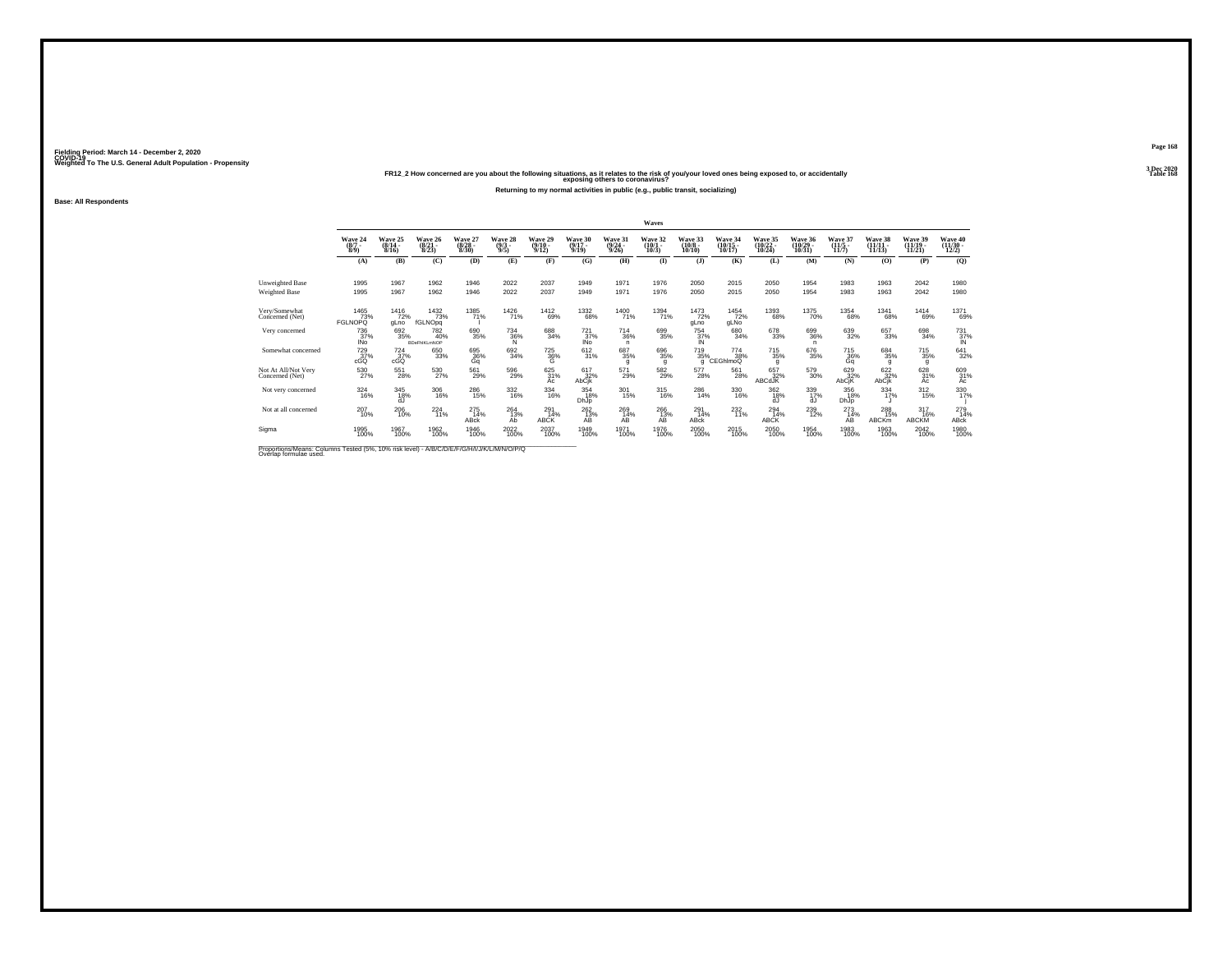## Weighted To The U.S. General Adult Population - Propensity<br>FR12\_3 How concerned are you about the following situations, as it relates to the risk of you/your loved ones being exposed to, or accidentally<br>Table 169

**Taking my first flight**

**Base: All Respondents**

|                                                                                              |                               |                                |                                  |                                 |                                |                                          |                              |                                                        | Waves                        |                                   |                                    |                                                  |                                    |                                    |                                               |                               |                              |
|----------------------------------------------------------------------------------------------|-------------------------------|--------------------------------|----------------------------------|---------------------------------|--------------------------------|------------------------------------------|------------------------------|--------------------------------------------------------|------------------------------|-----------------------------------|------------------------------------|--------------------------------------------------|------------------------------------|------------------------------------|-----------------------------------------------|-------------------------------|------------------------------|
|                                                                                              | Wave 24<br>$\binom{8/7}{8/9}$ | Wave 25<br>$(8/14 -$<br>8/16   | Wave 26<br>$\frac{(8/21)}{8/23}$ | Wave 27<br>$\binom{8/28}{8/30}$ | Wave 28<br>$\frac{(9/3)}{9/5}$ | Wave 29<br>$\frac{(9/10)}{9/12}$         | Wave 30<br>$(9/17 -$<br>9/19 | Wave 31<br>$\frac{(9/24 - 9/26)}{9/26}$                | Wave 32<br>$(10/1 -$<br>10/3 | Wave 33<br>$\frac{(10/8)}{10/10}$ | Wave 34<br>$\frac{(10/15)}{10/17}$ | Wave 35<br>(10/22 -<br>10/24                     | Wave 36<br>$\frac{(10/29)}{10/31}$ | Wave 37<br>$\frac{(11/5)}{11/7}$   | Wave 38<br>11/13                              | Wave 39<br>(11/19 -<br>11/21  | Wave 40<br>(11/30 -<br>12/2) |
|                                                                                              | (A)                           | (B)                            | (C)                              | (D)                             | (E)                            | (F)                                      | (G)                          | (H)                                                    | $($ $\Gamma$                 | $($ $)$                           | (K)                                | (L)                                              | (M)                                | (N)                                | (0)                                           | (P)                           | (Q)                          |
| Unweighted Base<br><b>Weighted Base</b>                                                      | 1995<br>1995                  | 1967<br>1967                   | 1962<br>1962                     | 1946<br>1946                    | 2022<br>2022                   | 2037<br>2037                             | 1949<br>1949                 | 1971<br>1971                                           | 1976<br>1976                 | 2050<br>2050                      | 2015<br>2015                       | 2050<br>2050                                     | 1954<br>1954                       | 1983<br>1983                       | 1963<br>1963                                  | 2042<br>2042                  | 1980<br>1980                 |
| Very/Somewhat<br>Concerned (Net)                                                             | $^{1353}_{68\%}_{f0}$         | 1369<br>70%<br><b>FILNOPg</b>  | 1343<br>68%<br>FilOp             | 1355<br>70%<br><b>FILNOPG</b>   | 1364<br>67%<br>f()             | 1306<br>64%                              | <sup>1296</sup> 66%          | $^{1328}_{67\%}$                                       | 1285<br>65%                  | 1383<br>67%<br>fO                 | 1346<br>67%<br>$\Omega$            | 1326<br>65%                                      | 1313<br>67%<br>$\circ$             | 1296<br>65%                        | <sup>1243</sup> 63%                           | <sup>1318</sup> 65%           | 1304<br>66%                  |
| Very concerned                                                                               | 791<br>40%<br>fÑ              | 845<br>44% FGIKINOP AFGHIKLNOP | 865<br>44%                       | 815<br>42%<br><b>FKNP</b>       | 827<br>41%<br><b>FKNp</b>      | 738<br>36%                               | 757<br>39%                   | 785<br>40%<br>fN                                       | 770<br>39%<br>n              | 828<br>40%<br><b>FKN</b>          | 738<br>37%                         | 802<br>39%<br>n                                  | 831<br>43%<br>FgiKNoP              | 703<br>35%                         | 758<br>39%                                    | 765<br>37%                    | 803<br>$F_{KN}^{41%}$        |
| Somewhat concerned                                                                           | 562<br>28%<br>Cmo             | $^{524}_{27\%}$                | 478<br>24%                       | 539<br>28%<br>cm                | $^{537}_{27\%}$                | 568<br>28%<br>cmo                        | 539 28%<br>$\mathfrak{c}$    | $^{544}_{\phantom{1}\phantom{1}\phantom{1}28\%}$<br>c. | $^{516}_{26\%}$              | 554<br>27%                        | 608<br>30%<br>bCelLMOQ             | $^{524}_{\phantom{1}\phantom{1}\phantom{1}26\%}$ | 483<br>25%                         | $^{592}_{30\%}$<br><b>bCelLMOQ</b> | 485<br>25%                                    | $^{553}_{27\%}$               | 501<br>25%                   |
| Not At All/Not Very<br>Concerned (Net)                                                       | $642_{32\%}$                  | 598<br>30%                     | 619<br>32%                       | 591<br>30%                      | 658<br>33%                     | <sup>731</sup> <sub>36%</sub><br>aBCDehj | 653<br>34%                   | $\substack{643 \\ 33\%}$                               | 691<br>35%<br><b>BcD</b>     | 667<br>33%                        | 669<br>33%                         | $^{724}_{35\%}$<br><b>B</b> <sub>C</sub> D       | $^{641}_{33\%}$                    | 687<br>35%                         | <sup>720</sup> <sub>37%</sub><br>BD ABCDEHJkm | $^{724}_{35\%}$<br><b>BcD</b> | $^{676}_{34\%}$ bd           |
| Not very concerned                                                                           | 259<br>13%                    | 281<br>14%                     | 242<br>12%                       | 242<br>12%                      | 270<br>13%                     | 309<br>$\overset{15}{\text{CD}}{}^{\%}$  | 292<br>15%<br>cd             | 266<br>14%                                             | 265<br>13%                   | 276<br>13%                        | 306<br>15%<br>cd                   | 289<br>14%                                       | 284<br>15%                         | 304<br>$\overline{CD}^{15\%}$      | 298<br>15%<br>cd                              | $^{282}_{14\%}$               | $^{281}_{14\%}$              |
| Not at all concerned                                                                         | 383<br>19%<br>h               | $\frac{317}{16\%}$             | 378<br>19%<br>h                  | $^{350}_{18\%}$                 | 389<br>19%<br>в                | $^{422}_{21\%}$<br>Bd                    | 361<br>19%                   | 377<br>19%<br>h                                        | 426<br>22%<br><b>BDgKM</b>   | 391<br>19%<br>h.                  | $\frac{363}{18\%}$                 | $^{435}_{21\%}$<br><b>Bdkm</b>                   | $\frac{357}{18\%}$                 | 383/19%<br>в                       | 423<br>22%<br><b>BDgKm</b>                    | 442<br>22%<br><b>BDgKM</b>    | 395<br>20%<br>в              |
| Sigma                                                                                        | 1995<br>100%                  | 1967<br>100%                   | 1962<br>100%                     | 1946<br>100%                    | 2022<br>100%                   | 2037<br>100%                             | 1949<br>100%                 | 1971<br>100%                                           | 1976<br>100%                 | 2050<br>100%                      | 2015<br>100%                       | 2050<br>100%                                     | 1954<br>100%                       | 1983<br>100%                       | 1963<br>100%                                  | 2042<br>100%                  | 1980<br>100%                 |
| <b>Dreportions Means: Columns Tested (59/ 109/ del Javel) A/DIC/DIC/DIC/MILLIN/LANUO/DIO</b> |                               |                                |                                  |                                 |                                |                                          |                              |                                                        |                              |                                   |                                    |                                                  |                                    |                                    |                                               |                               |                              |

Proportions/Means: Columns Tested (5%, 10% risk level) - *N\B/C/D/E/F/G/H/I/J/K/L/M/N/O/P/Q*<br>Overlap formulae used.

**Page 1693 Dec 2020<br>Table 169**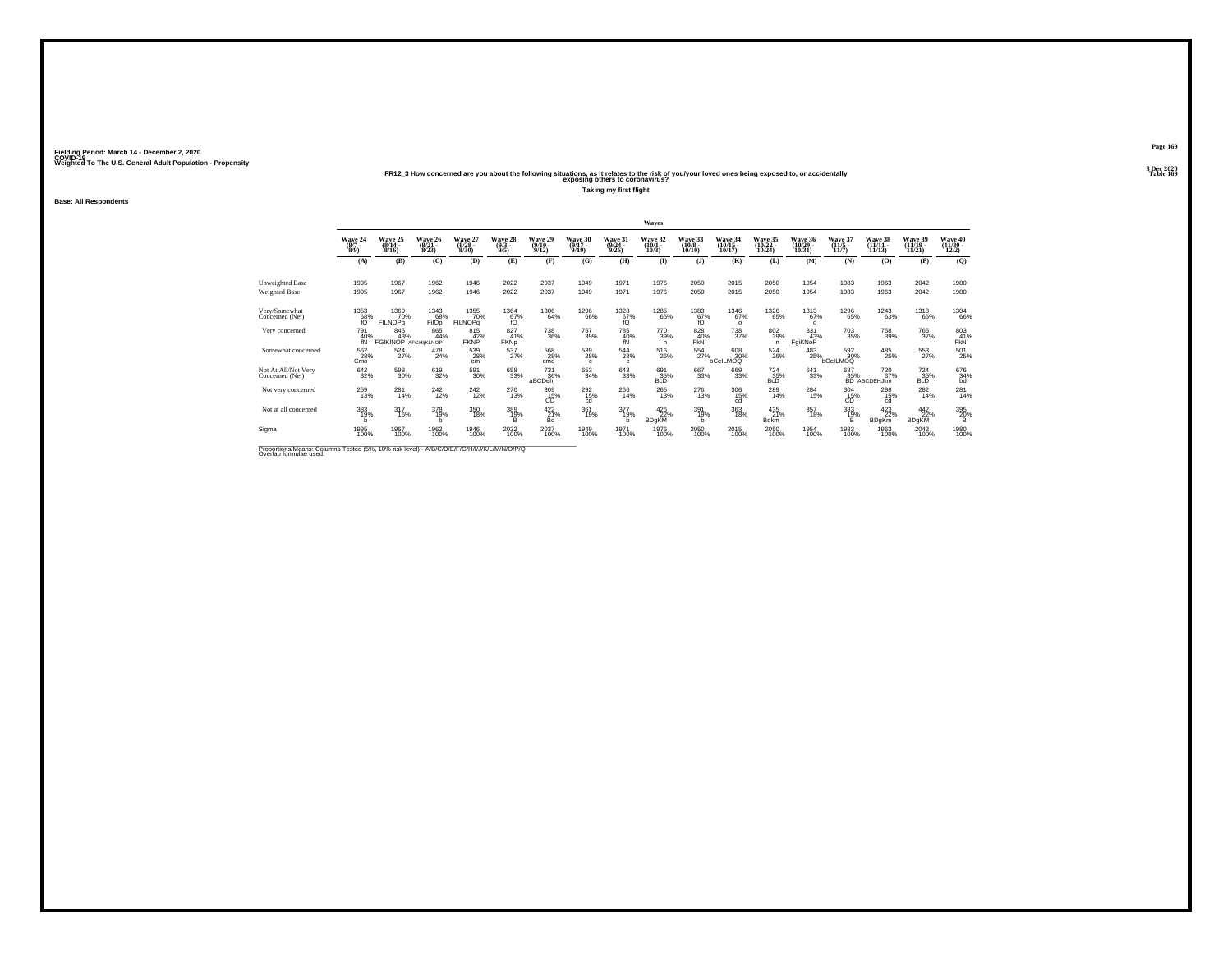## Weighted To The U.S. General Adult Population - Propensity<br>Table 170<br>Table 170 FR12\_4 How concerned are you about the following situations, as it relates to the risk of you/your loved ones being exposed to, or accidentall

**My kids going back to school for the first time**

**Base: All Respondents Who Are Parent**

|                                        |                                |                                  |                                  |                                  |                                |                                  |                              |                                  | Waves                        |                               |                                |                                |                                 |                                  |                                |                                     |                                |
|----------------------------------------|--------------------------------|----------------------------------|----------------------------------|----------------------------------|--------------------------------|----------------------------------|------------------------------|----------------------------------|------------------------------|-------------------------------|--------------------------------|--------------------------------|---------------------------------|----------------------------------|--------------------------------|-------------------------------------|--------------------------------|
|                                        | Wave 24<br>$\binom{8/7}{8/9}$  | Wave 25<br>$\frac{(8/14)}{8/16}$ | Wave 26<br>$\frac{(8/21)}{8/23}$ | Wave 27<br>$\frac{(8/28)}{8/30}$ | Wave 28<br>$\frac{(9/3)}{9/5}$ | Wave 29<br>$\frac{(9/10)}{9/12}$ | Wave 30<br>$(9/17 -$<br>9/19 | Wave 31<br>$\frac{(9/24)}{9/26}$ | Wave 32<br>$(10/1 -$<br>10/3 | Wave 33<br>$(10/8 -$<br>10/10 | Wave 34<br>$(10/15 -$<br>10/17 | Wave 35<br>$(10/22 -$<br>10/24 | Wave 36<br>$(10/29 -$<br>10/31  | Wave 37<br>$\frac{(11/5)}{11/7}$ | Wave 38<br>$(11/11 -$<br>11/13 | Wave 39<br>$(11/19 -$<br>11/21      | Wave 40<br>$(11/30 -$<br>12/2) |
|                                        | (A)                            | (B)                              | (C)                              | (D)                              | (E)                            | (F)                              | (G)                          | (H)                              | $\bf{I}$                     | $($ $)$                       | (K)                            | (L)                            | (M)                             | (N)                              | (0)                            | (P)                                 | (0)                            |
| Unweighted Base<br>Weighted Base       | 1235<br>1189                   | 1144<br>1150                     | 1153<br>1121                     | 1193<br>1164                     | 1228<br>1186                   | 1293<br>1214                     | 1248<br>1166                 | 1209<br>1168                     | 1233<br>1175                 | 1264<br>1232                  | 1319<br>1234                   | 1288<br>1238                   | 1207<br>1148                    | 1183<br>1169                     | 1224<br>1159                   | 1282<br>1240                        | 1254<br>1131                   |
| Very/Somewhat<br>Concerned (Net)       | 794<br>67%<br><b>FLOPO</b>     | 779<br>68%<br><b>FLOPQ</b>       | 797<br>71%<br>ADEFGHUKLMNOPO     | 760<br>65%<br>Pq                 | $^{774}_{65\%}$                | <sup>747</sup> 62%               | 768<br>66%<br>floPq          | 768<br>66%<br>loPq               | 763<br>65%<br>D              | 786<br>64%                    | 797<br>65%<br>p                | 759<br>61%                     | <sup>748</sup> 65%<br>pq        | 763<br>65%<br>Pq                 | $^{711}_{61\%}$                | 745<br>60%                          | 687<br>61%                     |
| Very concerned                         | 491<br>41%<br><b>FIKOPa</b>    | 471<br>41%<br><b>FIKOP</b>       | 529<br>47%<br>ARDEECH BO MADED   | 478<br>41%<br><b>FIKOP</b>       | 463<br>39%<br>Fop              | $\frac{412}{34\%}$               | 466<br>40%<br><b>FkOP</b>    | 451<br>39%                       | 423<br>36%                   | 498<br>40%<br>FikOP           | 439<br>36%                     | 467<br>38%                     | 453<br>39%<br>FÖp               | $\frac{437}{37\%}$               | 394<br>34%                     | 431<br>35%                          | $\frac{417}{37\%}$             |
| Somewhat concerned                     | $^{303}_{\phantom{1}25\%}$     | 308<br>27%                       | 268<br>24%                       | $^{282}_{24\%}$                  | $^{311}_{\,26\%}$              | 335<br>28%                       | $^{302}_{\,26\%}$            | $^{317}_{27\%}$                  | 340<br>29%<br>CDJLQ          | 289<br>23%                    | 359<br>29%<br>CDJLQ            | $^{293}_{24\%}$                | $^{294}_{\ 26\%}$               | 326<br>28%<br>cjiq               | $\frac{317}{27\%}$             | 313<br>25%                          | 270<br>24%                     |
| Not At All/Not Very<br>Concerned (Net) | $\substack{395 \\ 33\%}$<br>c. | $\substack{371 \\ 32\%}$         | 324<br>29%                       | $\frac{403}{35\%}$               | $^{412}_{35\%}$                | 467<br>38%<br>ABCq               | 398<br>34%<br>C              | $^{400}_{34\%}$                  | $^{411}_{35\%}$              | $^{446}_{36\%}$               | $^{436}_{35\%}$                | 478<br>39%<br>ABCgh            | $^{400}_{35\%}$                 | $^{406}_{35\%}$                  | 448<br>39%<br><b>ABC</b> gh    | 496<br>40%<br>ABCDEGHikmN ABCdeghmn | 444<br>39%                     |
| Not very concerned                     | 139<br>12%                     | 144<br>13%                       | $^{121}_{11\%}$                  | 145<br>13%                       | 141<br>12%                     | 149<br>12%                       | <sup>146</sup><br>12%        | $^{132}_{11\%}$                  | $^{132}_{11\%}$              | 164<br>13%                    | 184<br>15%<br>aCehl            | 158<br>13%                     | 149<br>13%                      | <sup>146</sup><br>12%            | 149<br>13%                     | 189<br>15%<br>aCeHI                 | 156<br>14%                     |
| Not at all concerned                   | 256<br>22%                     | 226<br>20%                       | <sup>203</sup> 18%               | 258<br>22%<br>$\mathbf{c}$       | $^{271}_{23\%}$                | 318<br>26%<br>C ABCdGKmn         | $^{252}_{22\%}$              | 268<br>23%<br>Ċ                  | 280<br>24%<br>bС             | 282%<br>Ċ                     | 253<br>20%                     | $\frac{321}{26\%}$<br>aBCdgKm  | $^{251}_{22\%}$<br>$\mathbf{c}$ | 261<br>22%<br>$\mathfrak{c}$     | 299<br>26%<br>aBCgKm           | 307<br>25%<br><b>BCK</b>            | 288<br>25%<br>aBCgK            |
| Sigma<br>.                             | 1189<br>100%                   | 1150<br>100%                     | 1121<br>100%                     | 1164<br>100%                     | 1186<br>100%                   | 1214<br>100%                     | 1166<br>100%                 | 1168<br>100%                     | 1175<br>100%                 | 1232<br>100%                  | 1234<br>100%                   | 1238<br>100%                   | 1148<br>100%                    | 1169<br>100%                     | 1159<br>100%                   | 1240<br>100%                        | 1131<br>100%                   |

Proportions/Means: Columns Tested (5%, 10% risk level) - *N\B/C/D/E/F/G/H/I/J/K/L/M/N/O/P/Q*<br>Overlap formulae used.

**Page 1703 Dec 2020<br>Table 170**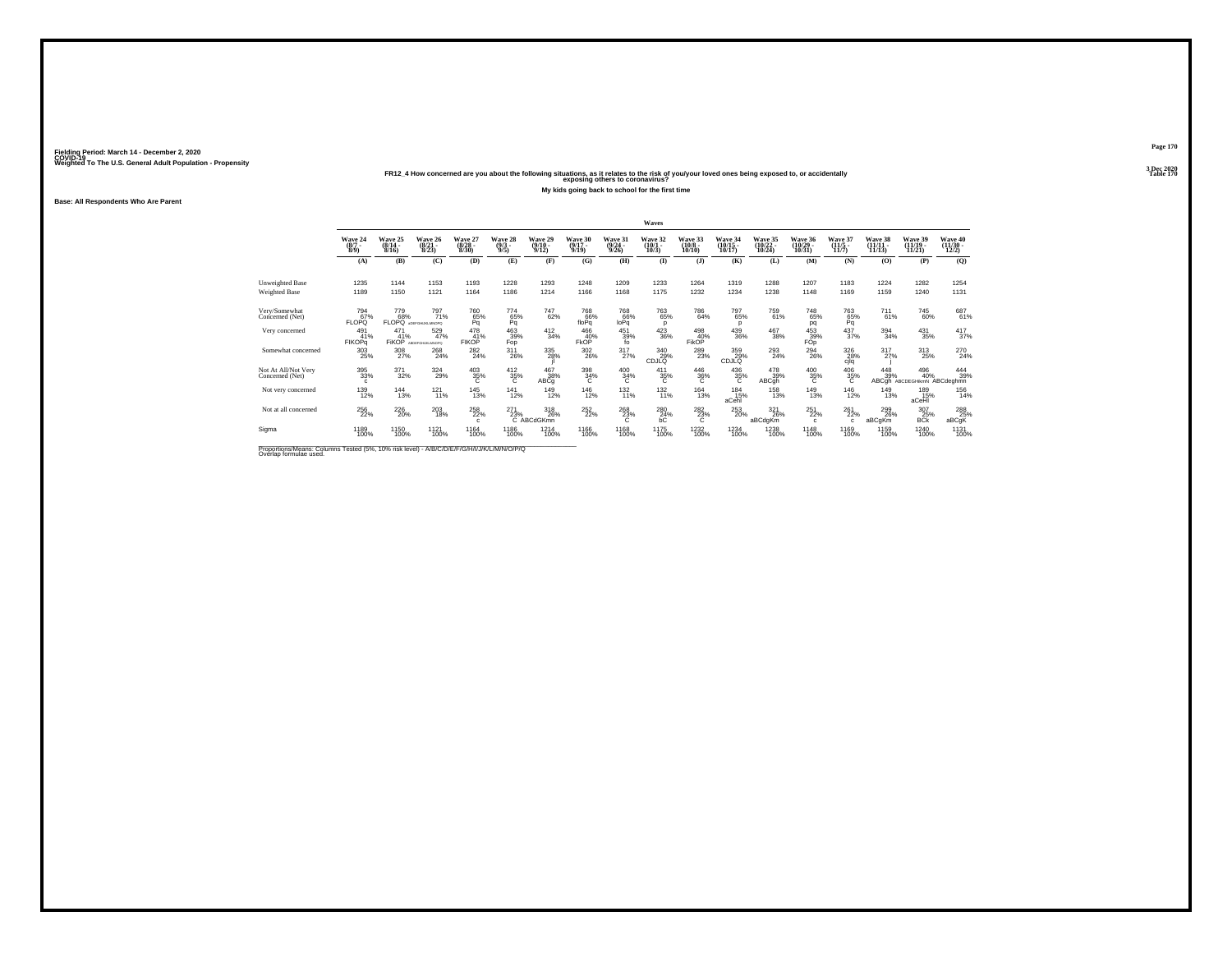## Weighted To The U.S. General Adult Population - Propensity<br>Table 171 PR12\_5 How concerned are you about the following situations, as it relates to the risk of you/your loved ones being exposed to, or accidentally<br>Table 17

**Going back to the office**

### **Base: All Employed Respondents**

|                                                                                            |                                              |                              |                                  |                                  |                               |                                |                              |                                         | Waves                           |                                        |                                    |                                |                               |                                  |                            |                                                  |                                          |
|--------------------------------------------------------------------------------------------|----------------------------------------------|------------------------------|----------------------------------|----------------------------------|-------------------------------|--------------------------------|------------------------------|-----------------------------------------|---------------------------------|----------------------------------------|------------------------------------|--------------------------------|-------------------------------|----------------------------------|----------------------------|--------------------------------------------------|------------------------------------------|
|                                                                                            | Wave 24<br>$(8/7 -$<br>8/9                   | Wave 25<br>$(8/14 -$<br>8/16 | Wave 26<br>$\frac{(8/21)}{8/23}$ | Wave 27<br>$\frac{(8/28)}{8/30}$ | Wave 28<br>$\binom{9/3}{9/5}$ | Wave 29<br>$(9/10 -$<br>9/12   | Wave 30<br>$(9/17 -$<br>9/19 | Wave 31<br>$\frac{(9/24 - 9/26)}{9/26}$ | Wave 32<br>$\binom{10/1}{10/3}$ | Wave 33<br>$\frac{(10/8 - 10)}{10/10}$ | Wave 34<br>$\frac{(10/15)}{10/17}$ | Wave 35<br>$(10/22 -$<br>10/24 | Wave 36<br>(10/29 -<br>10/31) | Wave 37<br>$\frac{(11/5)}{11/7}$ | Wave 38<br>11/13           | Wave 39<br>$(11/19 -$<br>11/21                   | Wave 40<br>$\frac{(11/30 - 12/2)}{12/2}$ |
|                                                                                            | (A)                                          | (B)                          | (C)                              | (D)                              | (E)                           | (F)                            | (G)                          | (H)                                     | $($ $\Gamma$                    | $($ $)$                                | (K)                                | (L)                            | (M)                           | (N)                              | (0)                        | (P)                                              | (Q)                                      |
| Unweighted Base<br>Weighted Base                                                           | 1229<br>1166                                 | 1156<br>1114                 | 1138<br>1091                     | 1143<br>1081                     | 1194<br>1143                  | 1251<br>1194                   | 1194<br>1143                 | 1228<br>1161                            | 1138<br>1098                    | 1184<br>1169                           | 1205<br>1139                       | 1277<br>1199                   | 1230<br>1164                  | 1137<br>1112                     | 1154<br>1088               | 1233<br>1197                                     | 1248<br>1182                             |
| Very/Somewhat<br>Concerned (Net)                                                           | 705<br>60%<br>$\Omega$                       | 693<br>62%<br>OO.            | 717<br>66%<br>AfiKINOPO          | 683<br>63%<br>OpQ                | 735<br>64%<br>kOPQ            | <sup>726</sup> 61%<br>$\Omega$ | 732<br>64%<br>kOPQ           | 745<br>64%<br>kOPQ                      | 666<br>61%<br>$\Omega$          | 765<br>65%<br>afiKINOPQ                | 676<br>59%                         | 730<br>61%<br>$\Omega$         | 725<br>62%<br>OQ              | 667<br>60%                       | 606<br>56%                 | 697<br>58%                                       | 668<br>57%                               |
| Very concerned                                                                             | 381<br>33%<br>fKo                            | 362<br>33%                   | 404<br>37%<br>Ко ырғыкі мноро    | 344<br>32%                       | 381<br>33%<br>fKnOq           | 342<br>29%                     | 385<br>34%<br>FKnOq          | 373<br>$\frac{32}{K}$                   | 343<br>31%<br>k                 | 388<br>33%<br>fKnO                     | 308<br>27%                         | 371<br>31%                     | $\substack{345 \\ 30\%}$      | 321<br>29%                       | 305<br>28%                 | 359<br>30%                                       | 342<br>29%                               |
| Somewhat concerned                                                                         | $^{324}_{28\%}$                              | $\substack{331 \\ 30\%}$     | $\frac{313}{29\%}$               | 340<br>31%                       | 353<br>31%                    | 384<br>32%<br>aog              | $\frac{347}{30\%}$           | $\frac{372}{32\%}$<br>aog               | 323<br>29%                      | 378<br>32%<br>aog                      | 368<br>32%<br>aog                  | 359<br>30%                     | 380<br>33%<br>AOpQ            | $\frac{345}{31\%}$               | 301<br>28%                 | $^{338}_{\phantom{1}\phantom{1}\phantom{1}28\%}$ | 327<br>28%                               |
| Not At All/Not Very<br>Concerned (Net)                                                     | $^{461}_{\hphantom{1}40\%}_{\hphantom{1}Cj}$ | $^{421}_{38\%}$              | $\frac{374}{34\%}$               | 397<br>37%                       | 409<br>36%                    | 469<br>39%<br>ci               | $^{411}_{36\%}$              | 417<br>36%                              | 432<br>39%<br>ci                | 403<br>35%                             | 463<br>41%<br>CeghJ                | 469<br>39%<br>ci               | 439<br>38%                    | $^{446}_{40\%}$<br>ĆĴ.           | 482<br>44%<br>aBCDEIGHiJIM | 500<br>42%<br>CdEGHJ BCDEGHJM                    | $^{514}_{43\%}$                          |
| Not very concerned                                                                         | 238<br>20%                                   | 212<br>19%                   | 194<br>18%                       | 224<br>21%<br>gh                 | 203<br>18%                    | 215<br>18%                     | 194<br>17%                   | 197<br>17%                              | 211<br>19%                      | 205<br>18%                             | 245<br>22%<br>ceGHj                | 227<br>19%                     | 230<br>20%                    | 239<br>22%<br>ceGHj              | 246<br>23%<br>CEFGHJI      | 249<br>21%<br>qh                                 | 271<br>bCEFGHJI                          |
| Not at all concerned                                                                       | $^{223}_{19\%}$                              | 209<br>19%                   | 180<br>16%                       | <sup>174</sup><br>16%            | $^{206}_{18\%}$               | $^{254}_{21\%}$<br><b>CDJ</b>  | $^{217}_{19\%}$              | 220 19%                                 | $^{221}_{20\%}$<br>cd           | 198<br>17%                             | $^{218}_{19\%}$                    | 2420%<br>cD                    | $^{209}_{18\%}$               | 206<br>19%                       | 236<br>22%<br>CDeJm        | $^{252}_{21\%}$<br>CD                            | $^{243}_{21\%}$<br>cD                    |
| Sigma                                                                                      | 1166<br>100%                                 | 1114<br>100%                 | 1091<br>100%                     | 1081<br>100%                     | 1143<br>100%                  | 1194<br>100%                   | 1143<br>100%                 | 1161<br>100%                            | 1098<br>100%                    | 1169<br>100%                           | 1139<br>100%                       | 1199<br>100%                   | 1164<br>100%                  | 1112<br>100%                     | 1088<br>100%               | 1197<br>100%                                     | 1182<br>100%                             |
| Proportions/Means: Columns Tested (5%, 10% risk level) - A/B/C/D/E/E/C/H/I/J/M/L/M/N/O/P/O |                                              |                              |                                  |                                  |                               |                                |                              |                                         |                                 |                                        |                                    |                                |                               |                                  |                            |                                                  |                                          |

Proportions/Means: Columns Tested (5%, 10% risk level) - *N'B/C/D/E/F/G/H/I/J/K/L/M/N/O/P/Q*<br>Overlap formulae used.

**Page 1713 Dec 2020<br>Table 171**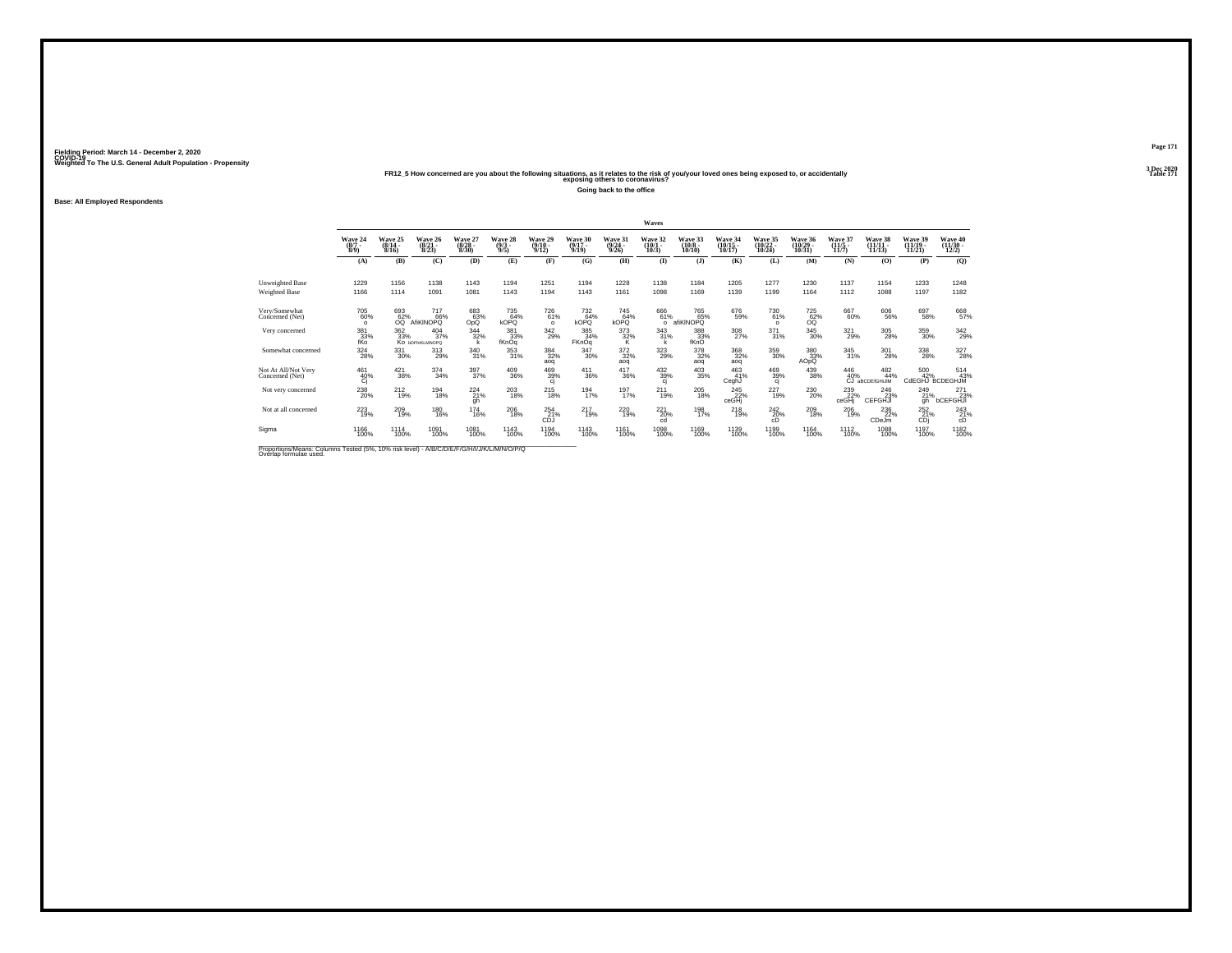### **Q33B Once the government provides information that the spread of the virus is flattening how long will it take you to do each Table 172 of the following?**

**Base: Applicable Response**

|                                         | Fly on a<br>plane             | Go to a gym                          | Take a<br>cruise                      | Go out to<br>dinner       | Visit a<br>casino            | Stay in a<br>hotel          | Go to the<br>office       | Go to<br>a sporting<br>event    | Go to the<br>movies             | <b>Host/attend</b><br>a large soci-<br>al gathering | <b>Take public</b><br>transportati-<br>on (e.g.,<br>subway, buss-<br>es, trains) | Greet people<br>with a hand-<br>shake |
|-----------------------------------------|-------------------------------|--------------------------------------|---------------------------------------|---------------------------|------------------------------|-----------------------------|---------------------------|---------------------------------|---------------------------------|-----------------------------------------------------|----------------------------------------------------------------------------------|---------------------------------------|
|                                         | (A)                           | (B)                                  | (C)                                   | (D)                       | (E)                          | (F)                         | (G)                       | (H)                             | (I)                             | $($ $)$                                             | (K)                                                                              | (L)                                   |
| Unweighted Base<br><b>Weighted Base</b> | 1591<br>1550                  | 1364<br>1285                         | 1351<br>1272                          | 1898<br>1890              | 1406<br>1333                 | 1716<br>1680                | 1340<br>1248              | 1472<br>1434                    | 1711<br>1660                    | 1713<br>1666                                        | 1397<br>1310                                                                     | 1823<br>1811                          |
| Up To 6 Months (Net)                    | 850<br>$^{55\%}_{C}$          | 832<br>65%<br>ACEHJKL                | 536<br>42%                            | 1429<br>76%<br>ABCEFHIJKL | 740<br>$^{56}_{C}$           | 1063<br>63%<br><b>ACEHL</b> | 947<br>76%<br>ABCEFHIJKL  | 817<br>57%<br>Ć                 | 1037<br>62%<br><b>ACEHL</b>     | 1009<br>61%<br>ACEHL                                | 797<br>61%<br><b>ACEHL</b>                                                       | $^{980}_{\  \  \, 54\%}$              |
| Up To 3 Months<br>(Sub-Net)             | 634<br>41%<br>C               | 659<br>51%<br><b>ACEFHIJKL</b>       | $^{376}_{\phantom{1}\phantom{1}30\%}$ | 1155<br>61%<br>ABCEFHIJKL | 535<br>40%<br>c              | <sup>756</sup> 45%<br>ACEHL | 793<br>64%<br>ABCEFHIJKL  | 580 40%<br>Ċ                    | 747<br>45%<br><b>ACEHL</b>      | $^{731}_{44\%}$<br>aCEH                             | 626<br>48%<br><b>ACEHJL</b>                                                      | $^{752}_{41\%}$<br>C                  |
| Immediately/1-30 Days<br>(Sub-Sub-Net)  | $^{392}_{\phantom{1}25\%}$    | 446<br>35%<br>ACEFHIJKL              | $^{253}_{20\%}$                       | 839<br>44%<br>ABCEFHIJKL  | $^{358}_{27\%}$              | 492 %<br>ACHi               | 590<br>47%<br>ABCEFHIJKL  | $^{359}_{\phantom{3}25\%}$      | 476<br>29%<br>ACH <sup>®</sup>  | $^{441}_{26\%}$                                     | 388<br>30%<br>ACHi                                                               | 529<br>29%<br>ACHj                    |
| Immediately                             | 242<br>$^{16\%}_{Cj}$         | 252<br>20%<br>ACEHIJ                 | 152<br>12%                            | 472<br>ABCEFHIJKL         | 223<br>17%<br>CJ             | 297<br>18%<br>aCHiJ         | 373<br>30%<br>ABCDEFHIJKL | 215<br>$^{15\%}_{C}$            | 256<br>$\frac{15}{10}$          | 223<br>13%                                          | 227<br>17%<br>ChJ                                                                | 339<br>19%<br>ACHIJ                   |
| $1-30$ days                             | <sup>150</sup> 10%            | <sup>194</sup> 15%<br><b>ACEFHKL</b> | $^{101}_{8\%}$                        | 367<br>19%<br>ABCEFHIJKL  | $^{135}_{10\%}$              | 195<br>12%<br>C             | 217<br>17%<br>ACEFHIJKL   | $^{144}_{10\%}$                 | $^{219}_{13\%}$<br><b>ACEHL</b> | $^{218}_{13\%}$<br>ACeHI                            | 161<br>12%<br>aC                                                                 | 190<br>11%<br>c                       |
| 2-3 months                              | $^{242}_{16\%}$<br>ĊĽ         | 213<br>CÉL                           | $^{123}_{10\%}$                       | 316<br>17%<br>CÉL         | $^{177}_{13\%}$              | 264<br>16%<br>ĆĹ            | 203<br>16%<br>CeL         | $^{221}_{15\%}$<br>ĊĽ           | 271<br>16%<br>CeL               | $^{290}_{17\%}$<br>CÉL                              | 238<br>18%<br>CÉL                                                                | $^{222}_{12\%}$<br>c                  |
| 4-6 months                              | $^{216}_{14\%}$               | $^{173}_{13\%}$                      | $^{160}_{13\%}$                       | $^{275}_{15\%}$           | $^{205}_{15\%}$<br>cgl       | 307<br>18%<br>ABCDeGKL      | $^{154}_{12\%}$           | $^{237}_{17\%}$<br><b>bCGKL</b> | 290 <sub>17%</sub><br>ABCDGKL   | $^{278}_{17\%}$<br>abCGKL                           | $^{171}_{13\%}$                                                                  | 229<br>13%                            |
| 7-11 months                             | 199%<br>BdG                   | $^{128}_{10\%}$                      | $^{138}_{11\%}$                       | $^{193}_{10\%}$           | $^{172}_{\ 13\%}$ bdG        | 211 <sub>3%</sub><br>bdG    | $^{107}_{9\%}$            | $^{172}_{12\%}$                 | $^{199}_{12\%}$                 | $^{238}_{14\%}$<br><b>BCDGKL</b>                    | $^{148}_{11\%}$<br>q                                                             | 203<br>11%<br>g                       |
| A year or longer                        | 409<br>26%<br><b>BDFGIJKL</b> | 227                                  | 401<br>18%<br>DG ABDEFGHIJKL<br>31%   | 234<br>12%                | 316<br>24%<br><b>BDFGIKI</b> | 341<br>$^{20}_{DG}$         | 131<br>11%                | 354<br>BDFGIJKL                 | 327<br>$\frac{20}{DG}$          | 358<br>$\frac{22}{22}$ %                            | 248<br>$\frac{19}{10}$                                                           | 376<br>$^{21}_{\text{bDG}}$           |
| Never again                             | $\frac{92}{6}\%$<br>DFJ       | $^{98}_{\ 8\%}$<br>aDFGiJ            | 197<br>15%<br>ABDEFGHIJK              | $^{33}_{2\%}$             | 106<br>8%<br>aDFGIJ          | $^{65}_{4\%}$<br>D          | $^{63}_{5\%}$<br>Ď        | $\frac{91}{6%}$<br><b>DFJ</b>   | 96<br>6%<br>DFJ                 | 61<br>4%<br>D                                       | 117<br>9%<br><b>ADFGHIJ</b>                                                      | $^{253}_{14\%}$<br>ABDEFGHIJK         |
| 1 Day To 3 Months (Net)                 | $^{392}_{\  \  \, 25\%}$      | 407<br>32%<br><b>ACEFHL</b>          | 224<br>18%                            | 683<br>36%<br>ABCEFHIJKL  | 312<br>$^{23\%}_{C}$         | $^{459}_{27\%}$ cEL         | 420 34%<br><b>ACEFHIL</b> | $^{365}_{\  \, 25\%}$           | 491<br>30%<br><b>ACEHL</b>      | 507<br>30%<br><b>ACEfHL</b>                         | 398<br>30%<br>ACEfHL                                                             | $^{413}_{23\%}$                       |
| Sigma                                   | 1550<br>100%                  | 1285<br>100%                         | $^{1272}_{100\%}$                     | 1890<br>100%              | 1333<br>100%                 | 1680<br>100%                | 1248<br>100%              | $\frac{1434}{100\%}$            | 1660<br>100%                    | 1666<br>100%                                        | 1310<br>100%                                                                     | 1811<br>100%                          |

Proportions/Means: All Columns Tested (5%, 10% risk level)<br>Overlap formulae used.

**Page 1723 Dec 2020<br>Table 172**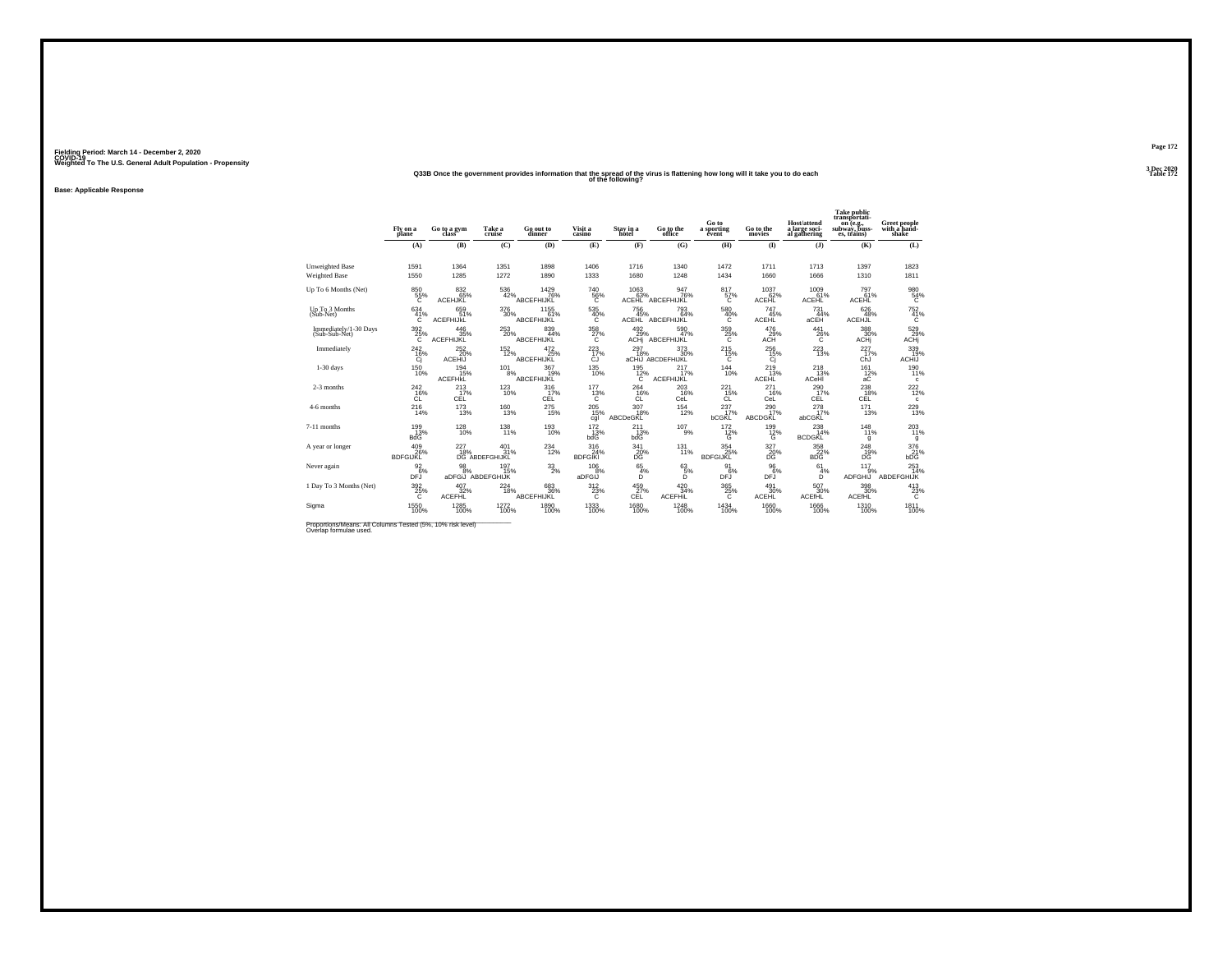### **Q33B Once the government provides information that the spread of the virus is flattening how long will it take you to do each Table 173 of the following?**

**Summary Of Immediately/1-30 Days**

**Base: Applicable Response (Variable Bases)**

|                                                                 |                                       |                              |                                  |                                        |                                       |                                      |                                                 |                                       | Waves                         |                               |                                       |                                |                                                                          |                                        |                               |                                 |                                                           |
|-----------------------------------------------------------------|---------------------------------------|------------------------------|----------------------------------|----------------------------------------|---------------------------------------|--------------------------------------|-------------------------------------------------|---------------------------------------|-------------------------------|-------------------------------|---------------------------------------|--------------------------------|--------------------------------------------------------------------------|----------------------------------------|-------------------------------|---------------------------------|-----------------------------------------------------------|
|                                                                 | Wave 24<br>$(8/7 -$<br>8/9            | Wave 25<br>$(8/14 -$<br>8/16 | Wave 26<br>$\frac{(8/21)}{8/23}$ | Wave 27<br>$\frac{(8/28 - 8)}{(8/30)}$ | Wave 28<br>$\frac{(9/3 - 9)}{9/5}$    | Wave 29<br>$(9/10 -$<br>9/12         | Wave 30<br>$(9/17 -$<br>9/19                    | Wave 31<br>$(9/24 -$<br>9/26          | Wave 32<br>$(10/1 -$<br>10/3  | Wave 33<br>$(10/8 -$<br>10/10 | Wave 34<br>$(10/15 -$<br>10/17        | Wave 35<br>$(10/22 -$<br>10/24 | Wave 36<br>$(10/29 -$<br>10/31                                           | Wave 37<br>$(11/5 -$<br>11/7           | Wave 38<br>(11/11 -<br>11/13  | Wave 39<br>$(11/19 -$<br>11/21  | Wave 40<br>$(11/30 -$<br>12/2)                            |
|                                                                 | (A)                                   | (B)                          | (C)                              | (D)                                    | (E)                                   | (F)                                  | (G)                                             | (H)                                   | $\bf{I}$                      | $($ $)$                       | (K)                                   | (L)                            | (M)                                                                      | (N)                                    | (0)                           | (P)                             | (O)                                                       |
| Go to the office                                                | 563<br>$\frac{44}{5}$                 | 548<br>44%<br>F              | 522<br>42%                       | 538<br>42%                             | 483<br>39%                            | 594<br>46%<br>dEi                    | 643<br>50%<br><b>ABCDEIjKI</b>                  | 624<br>50%<br>ABCDEIKI                | 504<br>42%                    | 585<br>$\frac{45}{5}$ %       | 552<br>43%                            | 560                            | 633<br>50%<br>$\begin{array}{r} 45\% \\ \text{E} \end{array}$ ABCDEIJKLn | 565<br>$\frac{46}{5}$                  | 572<br>47%<br>cDËI            | 593<br>$\frac{46}{E}$           | $^{590}_{60}$ $^{47\%}_{\rm cDEI}$                        |
| Go out to dinner                                                | $^{703}_{37\%}$                       | $^{771}_{41\%}$<br>aCE       | 683<br>37%                       | $^{692}_{38\%}$                        | 656<br>35%                            | $\substack{853 \\ 44\%}$             | $\underset{45\%}{^{838}}$<br>ACDEJp AbCDEiJklop | $\frac{802}{43}\%$<br>ACDE            | 770<br>41%<br>acE             | 745<br>39%<br>Έ               | 788<br>41%<br>aCE                     | $^{788}_{41\%}$<br>acE         | $^{794}_{43\%}$                                                          | $\frac{831}{45\%}$<br>ACDE AbCDEiJkloP | 769<br>41%<br>acE             | $^{761}_{41\%}$<br>cE           | 839<br>44%<br>ACDEJp                                      |
| Go to a gym class                                               | 363<br>27%                            | 383<br>29%                   | 397<br>29%                       | 353<br>27%                             | 351<br>27%                            | 416<br>31%<br>ADe                    | 395<br>30%                                      | 418<br>31%<br>ad                      | 379<br>30%                    | 374<br>28%                    | 382<br>28%                            | 378<br>29%                     | 400<br>31%<br>ADe <sup>1</sup>                                           | 445<br>33%<br>ABcDEJKI                 | 400<br>31%<br>d.              | 397<br>30%                      | 446<br>35%<br>ABCDEgIJKLop                                |
| Take public transportation<br>(e.g., subway, busses,<br>trains) | $^{324}_{\phantom{1}\phantom{1}23\%}$ | 333<br>25%                   | $^{368}_{26\%}$                  | 362<br>26%                             | $^{331}_{\,\,25\%}$                   | $\frac{362}{27\%}$<br>$\overline{a}$ | $^{374}_{28\%}$<br>A                            | $^{380}_{\,\,28\%}$<br>$\mathsf{A}$   | $^{353}_{26\%}$               | 376<br>28%<br>A               | $^{367}_{\ 26\%}$                     | 362 <sub>25%</sub>             | 383%<br>ABE                                                              | 379<br>28%<br>A                        | 378<br>29%<br>Abe             | 378 28%<br>A                    | 388<br>30%<br>ABdEI                                       |
| Stay in a hotel                                                 | $^{386}_{\phantom{1}\phantom{1}22\%}$ | $^{457}_{26\%}$<br>A         | $^{445}_{26\%}$<br>A             | $^{435}_{\  \, 26\%}$<br>a             | $^{428}_{25\%}$                       | $\underset{\text{AbcDE}}{532}$       | $^{541}_{31\%}$<br>ABCDEJP                      | $^{505}_{\substack{29\\ \text{AdE}}}$ | $\frac{513}{30\%}$<br>ABCDFin | $^{462}_{26\%}$<br>A          | $^{513}_{\substack{29\\ \text{AdE}}}$ | $^{483}_{27\%}$<br>A           | $^{487}_{29\%}$<br>Āē                                                    | 500<br>29%<br>AdE                      | 525<br>30%<br><b>ABCDE</b> jp | $^{461}_{27\%}$<br>$\mathsf{A}$ | $\underset{\mathsf{AdE}}{^{492}}$                         |
| Greet people with a<br>handshake                                | 340<br>19%                            | 441<br>24%<br>Ac             | 376<br>21%                       | 432<br>24%<br>Ac                       | $^{422}_{23\%}$                       | 542<br>29%<br>A ABCDEHIIP            | 484<br>$rac{27}{27}$ %                          | 443<br>24%<br>Ac                      | 411<br>23%<br>A               | 459<br>$25%$<br>AC            | 481<br>26%<br>ACe                     | 474<br>$A25$ %                 | 482                                                                      | 514<br>27%<br>ACEI ABCDEHIJIP<br>29%   | 493<br>$27%$<br>ACEI          | 458                             | 529<br>29%<br>25% 29%<br>AC ABCDEHIJLP                    |
| Go to the movies                                                | $\frac{341}{20\%}$                    | 372 <sub>2%</sub>            | $^{420}_{25\%}$<br>A             | 397<br>24%<br>A                        | $^{385}_{\phantom{1}\phantom{1}23\%}$ | $^{466}_{28\%}$<br>ABdELp            | 436 26%<br>Ah                                   | $^{412}_{24\%}$<br>$\mathsf{A}$       | $^{407}_{25\%}$<br>A          | 418<br>25%<br>A               | 414<br>24%<br>A                       | $^{397}_{23\%}$                | $^{468}_{28\%}$<br>a ABDEhiikLP                                          | $^{450}_{27\%}$<br><b>ABdELp</b>       | $^{441}_{26\%}$<br>Ab         | $^{409}_{24\%}$                 | 476<br>29%<br>A ABDEHIjKLP                                |
| Visit a casino                                                  | $^{268}_{\,20\%}$                     | $^{269}_{20\%}$              | $^{326}_{23\%}$<br>a             | $^{319}_{23\%}$<br>$\mathbf{a}$        | 302 %                                 | $313 \atop 23\%$<br>a                | $\frac{354}{25\%}$<br><b>ABek</b>               | $\frac{335}{24\%}$<br>ĀŔ              | 315<br>24%<br>Ab              | $\underset{\text{Ab}}{344}$   | $^{314}_{22\%}$                       | $\frac{341}{26\%}$<br>ABek     | 316<br>24%<br>āb                                                         | $\frac{362}{27}\%$<br>ABdEfKP          | $\frac{322}{24\%}$<br>ab      | $^{312}_{22\%}$                 | $\begin{array}{r}358\\27\%\\ \mathrm{ABEffKP}\end{array}$ |
| Host/attend a large social<br>gathering                         | 307<br>18%                            | 359<br>22%<br>$\mathsf{A}$   | 366<br>22%<br>A                  | 338<br>20%                             | 352%<br>a                             | 422/24%<br>Ad                        | $^{426}_{25\%}$<br>AbcDe                        | $^{436}_{26\%}$<br><b>ABCDE</b>       | $\frac{377}{23\%}$<br>A       | $^{401}_{24\%}$<br>Ad         | $^{402}_{23\%}$<br>$\mathsf{A}$       | 393 <sub>%</sub><br>A          | $\frac{395}{24\%}$<br>Ad                                                 | 445<br>26%<br><b>ABCDEIKI</b>          | 439<br>26%<br><b>ABCDE</b>    | $^{413}_{24\%}$<br>ĀD           | $^{441}_{26\%}$<br>ABCDEIKI                               |
| Fly on a plane                                                  | $^{290}_{18\%}$                       | 293<br>18%                   | $326 \atop 21\%$                 | 329<br>21%<br>a                        | 313<br>20%                            | $^{337}_{21\%}$                      | 335<br>21%<br>ab                                | $\underset{\mathsf{AB}}{^{358}}$      | 329 21%<br>Ab                 | 382<br>24%<br>ABcEf           | 356<br>22%<br>Ab                      | $\frac{362}{23}\%$             | 369<br>24%<br>ABE                                                        | $\underset{\mathsf{AB}}{351}$          | $381 \atop 24\%$<br>ABcEf     |                                 | 372 392<br>23% 25%<br>ABe ABCDEFgik                       |
| Go to a sporting event                                          | 265<br>18%                            | 313<br>21%<br>a              | 341<br>23%<br>Ae                 | 297<br>20%                             | 281<br>20%                            | 312<br>21%                           | 329<br>22%<br>A                                 | 312<br>22%<br>a                       | 301<br>21%                    | 389<br>26%<br>a ABDEFOHIKL    | 324<br>22%<br>a                       | 308<br>21%                     | 332<br>23%<br>A                                                          | 336<br>24%<br>Ade                      | 347<br>24%<br>AdE             | 341<br>23%<br>Aė                | 359<br>25%<br>AbDEFil                                     |
| Take a cruise                                                   | $^{178}_{13\%}$                       | $^{203}_{16\%}$              | 247<br>18%<br>Af                 | $^{242}_{17\%}$<br>A                   | 234<br>А                              | $^{212}_{15\%}$                      | $^{228}_{17\%}$                                 | 237<br>18%<br>А                       | 243<br>19%<br>AbF             | 270<br>20%<br><b>ABFK</b>     | 231<br>16%<br>$\overline{a}$          | 233<br>17%<br>A                | $^{239}_{18\%}$<br>Af                                                    | 247<br>18%<br>Af                       | 262<br>20%<br>ABFK            | $^{233}_{17\%}$<br>$\mathsf{A}$ | 253<br>20%<br><b>ABFK</b>                                 |

Proportions/Means: Columns Tested (5%, 10% risk level) - *N\B/C/D/E/F/G/H/I/J/K/L/M/N/O/P/Q*<br>Overlap formulae used.

**Page 173**3 Dec 2020<br>Table 173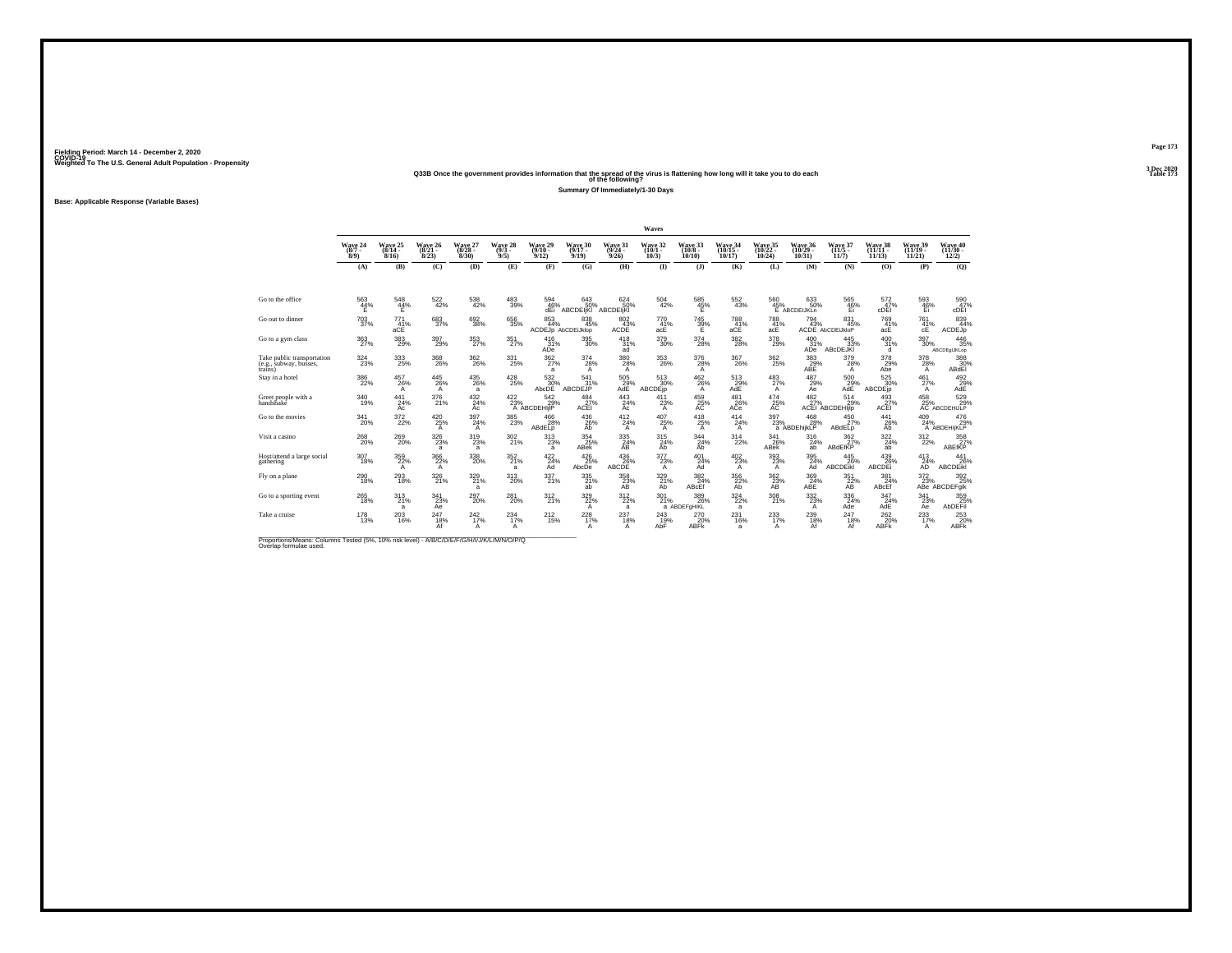### **Q33B Once the government provides information that the spread of the virus is flattening how long will it take you to do each Table 174 of the following?**

**Summary Of Up To 3 Months**

**Base: Applicable Response (Variable Bases)**

|                                                                 |                                |                              |                                                                                                                                                                                                                                                                                                                                                          |                              |                                |                                    |                               |                              | Waves                                   |                               |                                |                               |                                       |                                                           |                                |                                |                                    |
|-----------------------------------------------------------------|--------------------------------|------------------------------|----------------------------------------------------------------------------------------------------------------------------------------------------------------------------------------------------------------------------------------------------------------------------------------------------------------------------------------------------------|------------------------------|--------------------------------|------------------------------------|-------------------------------|------------------------------|-----------------------------------------|-------------------------------|--------------------------------|-------------------------------|---------------------------------------|-----------------------------------------------------------|--------------------------------|--------------------------------|------------------------------------|
|                                                                 | Wave 24<br>$(8/7 -$<br>8/9     | Wave 25<br>$(8/14 -$<br>8/16 | Wave 26<br>$(8/21 -$<br>8/23                                                                                                                                                                                                                                                                                                                             | Wave 27<br>$(8/28 -$<br>8/30 | Wave 28<br>$\frac{(9/3)}{9/5}$ | Wave 29<br>$(9/10 -$<br>9/12       | Wave 30<br>$(9/17 -$<br>9/19  | Wave 31<br>$(9/24 -$<br>9/26 | Wave 32<br>$(10/1 -$<br>10/3            | Wave 33<br>$(10/8 -$<br>10/10 | Wave 34<br>(10/15 -<br>10/17   | Wave 35<br>(10/22 -<br>10/24  | Wave 36<br>$(10/29 -$<br>10/31        | Wave 37<br>$(11/5 -$<br>11/7                              | Wave 38<br>$(11/11 -$<br>11/13 | Wave 39<br>$(11/19 -$<br>11/21 | Wave 40<br>$(11/30 -$<br>12/2)     |
|                                                                 | (A)                            | (B)                          | (C)                                                                                                                                                                                                                                                                                                                                                      | (D)                          | (E)                            | (F)                                | (G)                           | (H)                          | $\mathbf{D}$                            | $($ $)$                       | (K)                            | (L)                           | (M)                                   | (N)                                                       | (0)                            | (P)                            | (Q)                                |
| Go to the office                                                | 759<br>60%                     | 764<br>61%<br>Ek             | 746<br>60%<br>Έ                                                                                                                                                                                                                                                                                                                                          | 752<br>$\frac{50}{5}$ %      | 668<br>54%                     | 803<br>63%<br>dEIK                 | 799<br>62%<br>Eik             | 784<br>$E$ <sup>63%</sup>    | 694<br>57%                              | 788<br>61%<br>Ë.              | 734<br>57%                     | 750<br>60%                    | 787<br>63%<br>EÏŘ                     | 756<br>62%                                                | 743<br>61%<br>Έ                | 755<br>59%<br>$\mathbf{e}$     | 793<br>64%<br>dEIKp                |
| Go out to dinner                                                | 1041<br>55%<br>Е               | $^{1092}_{58\%}$<br>Е        | 1031<br>56%<br>Е                                                                                                                                                                                                                                                                                                                                         | $^{1045}_{57\%}$<br>Ε        | 959<br>50%                     | $^{1162}_{-0.0\%}$<br>ACEIp        | 1099%<br>аE                   | $^{1125}_{60\%}$<br>ACEIj    | 1042<br>55%<br>Е                        | 1063<br>56%<br>Ε              | 1090<br>57%<br>Е               | 1109<br>57%<br>Е              | 1093<br>59%<br>AEi                    | 110460%<br>AcEI                                           | $^{1076}_{57\%}$<br>Е          | 1062<br>57%                    | 1155<br>61%<br>E ACdEIJkloP        |
| Go to a gym class                                               | 618<br>$^{46}_{\substack{6}}%$ | 599<br>45%<br>d.             | 636<br>47%<br>D.                                                                                                                                                                                                                                                                                                                                         | 537<br>40%                   | 565<br>44%                     | 633<br>$^{48\%}_{D}$               | 591<br>45%                    | 609<br>45%<br>d              | 585<br>46%<br>'n.                       | 580<br>44%                    | 596<br>44%                     | 565<br>44%                    | 597<br>47%<br>Ö,                      | 607<br>46%<br>'n.                                         | 604<br>46%                     | 594                            | 659<br>$\overline{46\%}$ 51<br>51% |
| Take public transportation<br>(e.g., subway, busses,<br>trains) | $^{525}_{37\%}$                | $^{526}_{39\%}$              | $600\!\!\!\!\!\!\!43\!\!\!\!\!\!7\!\!\!\!\!3\!\!\!\!\!7\!\!\!\!\!3\!\!\!\!\!7\!\!\!\!3\!\!\!\!\!7\!\!\!\!3\!\!\!\!7\!\!\!\!7\!\!\!\!3\!\!\!\!7\!\!\!\!7\!\!\!\!7\!\!\!\!7\!\!\!\!7\!\!\!\!7\!\!\!\!7\!\!\!\!7\!\!\!\!7\!\!\!\!7\!\!\!\!7\!\!\!\!7\!\!\!\!7\!\!\!\!7\!\!\!\!7\!\!\!\!7\!\!\!\!7\!\!\!\!7\!\!\!\!7\!\!\!\!7\!\!\!\!7\!\!\!\!7\!\$<br>Abdel | $\substack{544 \\ 39\%}$     | 514<br>38%                     | $^{535}_{\ 40\%}$                  | 539<br>40%                    | $^{578}_{\ 42\%}$<br>a       | 531<br>40%                              | 557<br>41%                    | 595<br>43%<br>Adel             | $^{547}_{38\%}$               | $\frac{563}{43\%}$<br>Ael             | $^{565}_{\ 42\%}$<br>a                                    | $^{550}_{\ 42\%}$<br>a         | 547<br>40%                     | 626<br>48%<br>AB:DEFGHJALmNOP      |
| Stay in a hotel                                                 | $\substack{656\\37\%}$         | 703<br>40%                   | $727 \atop 42\%$<br>AE                                                                                                                                                                                                                                                                                                                                   | $\frac{722}{42}\%$           | $^{646}_{38\%}$                | 831<br>46%<br>ABcdEjLP             | 797<br>45%<br><b>ABEID</b>    | 778 45%<br>ABEI              | 758<br>45%<br>ABEI                      | $^{738}_{\,\,\,42\%}$         | 805<br>46%<br>ABELP            | 721%                          | $^{739}_{\substack{43\%\\\text{AE}}}$ | 791<br>46%<br>ABELP                                       | 771<br>45%<br><b>ABEI</b>      | 714<br>41%                     | 756<br>45%<br>ABEIp                |
| Go to the movies                                                | 640<br>37%                     | 675<br>40%                   | 665<br>40%                                                                                                                                                                                                                                                                                                                                               | 657<br>39%                   | 638<br>38%                     | 717<br>42%<br>AELD                 | 734<br>AdELP <sup>43%</sup>   | 745<br>44%<br>AbcDEiLP       | 663<br>40%                              | 697<br>42%<br>ael             | 706<br>42%<br>Ael              | 642<br>38%                    | 719<br>44%<br>AdELP                   | 735<br>45%<br>ABCDEILP                                    | 709<br>42%<br>ael              | 654<br>38%                     | 747<br>ABCDEILP                    |
| Host/attend a large social<br>gathering                         | $^{599}_{35\%}$                | 666<br>40%<br><b>ADE</b>     | 633                                                                                                                                                                                                                                                                                                                                                      | 586<br>35%                   | 558<br>34%                     | 709 40%<br>ADE                     | $^{704}_{42\%}$<br>AcDEIMP    | 706<br>41%<br>AcDEIIMP       | $\substack{623 \\ 38\%}$<br>$\mathbf e$ | 646<br>38%<br>е.              | 703<br>40%<br>ADE              | $\substack{641 \\ 38\%}$<br>е | 611 <sub>37%</sub>                    | 684<br>41%<br>ADEmp                                       | 695<br>41%<br>AcDEmp           | $\frac{628}{37\%}$             | 731<br>44%<br>AbCDEfIJLMP          |
| Greet people with a<br>handshake                                | $^{590}_{32\%}$                | $^{664}_{36\%}$<br>А         | $^{636}_{35\%}$                                                                                                                                                                                                                                                                                                                                          | $\substack{648\\36\%}$<br>a  | 612<br>33%                     | <sup>786</sup> 42%<br>ABCDEghlJKIP | 675<br>37%<br>AE              | 693<br>38%<br>AEi            | 613<br>34%                              | 655<br>36%<br>a               | 680<br>37%<br>Ae               | 718<br>38%<br>AEi             |                                       | 679 747<br>38% 42%<br>AEi ABCDEghIJKIP<br>$^{747}_{42\%}$ | $^{722}_{40\%}$<br>ACdEljP     | 650<br>35%                     | 752<br>41%<br>ABCDEghIJKP          |
| Fly on a plane                                                  | $^{507}_{31\%}$                | 530<br>33%                   | 584 37%<br>Abe                                                                                                                                                                                                                                                                                                                                           | 544<br>34%                   | $^{521}_{33\%}$                | 625<br>38%<br>ABdEp                | 576<br>37%<br>Abe             | $\frac{597}{38}\%$<br>ABE    | 551<br>36%<br>A                         | $^{577}_{36\%}$<br>A          | 594<br>36%<br>Ae               | $^{558}_{35\%}$               | $\substack{563 \\ 36\%}$<br>A         | $^{550}_{35\%}$<br>a                                      | $627 \atop 39\%$<br>ABDELnP    | $^{552}_{34\%}$                | 634<br>41%<br>ABcDEgljkLMNP        |
| Go to a sporting event                                          | $^{472}_{\ 32\%}$              | 555<br>38%<br>AEi            | $^{553}_{\substack{37\%\\ \sf AE}}$                                                                                                                                                                                                                                                                                                                      | $^{512}_{34\%}$              | $^{460}_{32\%}$                | 532 36%                            | 555<br>37%<br>AE              | 554<br>38%<br>AdEll          | $^{478}_{\phantom{1}34\%}$              | 578<br>39%<br>AdĒĪI           | $\substack{543 \\ 36\%}$<br>ae | 501<br>34%                    | $^{539}_{37\%}$                       | 543<br>38%<br>AEi                                         | 551<br>38%<br>AEi              | $^{518}_{35\%}$                | 580<br>40%<br>ADEFIKLP             |
| Visit a casino                                                  | 441<br>32%                     | 492<br>37%<br>a              | 524<br>37%<br>A                                                                                                                                                                                                                                                                                                                                          | 494<br>36%                   | 474<br>34%                     | 511<br>38%<br>Aė                   | 541<br>$A_{\text{Ep}}^{39\%}$ | 501<br>37%<br>a              | 493<br>38%<br>Aė                        | 527<br>37%<br>A               | 504<br>35%                     | 496<br>37%<br>A               | 499<br>37%<br>A                       | 534<br>40%<br><b>AEKP</b>                                 | 517<br>38%<br>Aė               | 487<br>34%                     | 535<br>AdEKP                       |
| Take a cruise                                                   | $^{325}_{\,24\%}$              | $\frac{341}{26\%}$           | 376<br>28%<br>a                                                                                                                                                                                                                                                                                                                                          | $\frac{371}{27\%}$           | $^{354}_{26\%}$                | $^{363}_{26\%}$                    | 398<br>30%<br>Aef             | $\frac{382}{29}\%$<br>A      | 376<br>29%<br>A                         | 417<br>31%<br>ABdEFKp         | 376<br>26%                     | $\frac{382}{29}\%$<br>А       | $\frac{388}{29\%}$<br>A               | 390 29%<br>A                                              | 392/29%<br>A                   | $^{358}_{27\%}$                | 376<br>30%<br>Af                   |

Proportions/Means: Columns Tested (5%, 10% risk level) - *N\B/C/D/E/F/G/H/I/J/K/L/M/N/O/P/Q*<br>Overlap formulae used.

**Page 174**3 Dec 2020<br>Table 174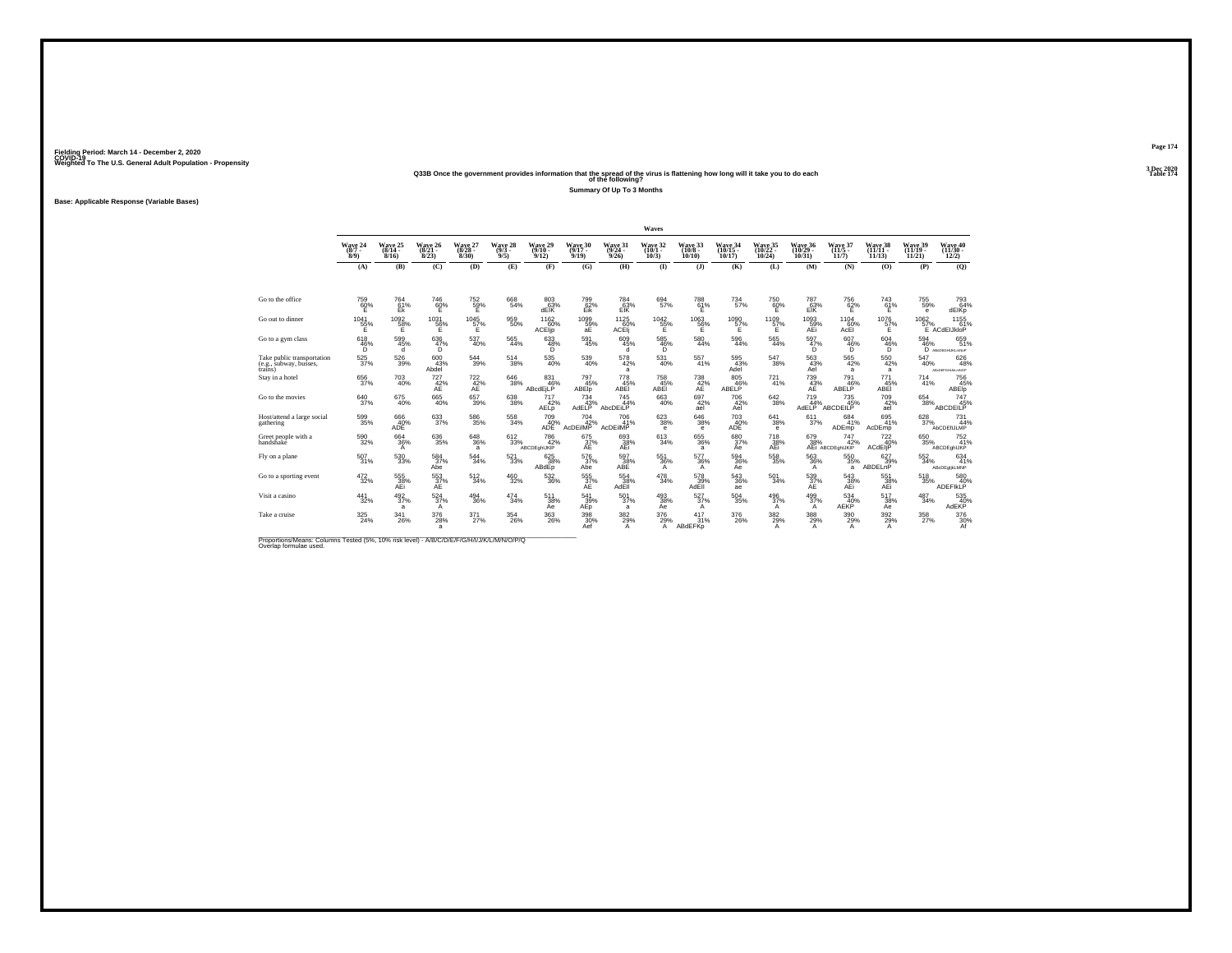### **Q33B Once the government provides information that the spread of the virus is flattening how long will it take you to do each Table 175 of the following?**

**Summary Of 1 Day To 3 Months**

**Base: Applicable Response (Variable Bases)**

|                                                                 |                                     |                                  |                                          |                                 |                                |                               |                                      |                               | Waves                      |                                       |                             |                            |                            |                             |                                  |                              |                                     |
|-----------------------------------------------------------------|-------------------------------------|----------------------------------|------------------------------------------|---------------------------------|--------------------------------|-------------------------------|--------------------------------------|-------------------------------|----------------------------|---------------------------------------|-----------------------------|----------------------------|----------------------------|-----------------------------|----------------------------------|------------------------------|-------------------------------------|
|                                                                 | Wave 24<br>$(8/7 -$<br>8/9          | Wave 25<br>8/16                  | Wave 26<br>$(8/21 -$<br>8/23             | Wave 27<br>$(8/28 -$<br>8/30    | Wave 28<br>$\frac{(9/3)}{9/5}$ | Wave 29<br>$(9/10 -$<br>9/12  | Wave 30<br>$(9/17 -$<br>9/19         | Wave 31<br>9/26               | Wave 32<br>(10/1<br>10/3   | Wave 33<br>$(10/8 -$<br>10/10         | Wave 34<br>10/17            | Wave 35<br>(10/22<br>10/24 | Wave 36<br>(10/29<br>10/31 | Wave 37<br>(11/5<br>11/7    | Wave 38<br>(11/11 -<br>11/13     | Wave 39<br>(11/19 -<br>11/21 | Wave 40<br>(11/30 -<br>12/2)        |
|                                                                 | (A)                                 | (B)                              | (C)                                      | (D)                             | (E)                            | (F)                           | (G)                                  | (H)                           | $($ $\blacksquare$         | $($ $\bf{J}$ )                        | (K)                         | (L)                        | (M)                        | (N)                         | (0)                              | (P)                          | (Q)                                 |
|                                                                 |                                     |                                  |                                          |                                 |                                |                               |                                      |                               |                            |                                       |                             |                            |                            |                             |                                  |                              |                                     |
| Go out to dinner                                                | 699<br>37%<br>EglJp                 | 662<br>35%                       | 703<br>$E$ GIJKLOP $\approx$             | 692<br>38%<br>EGIJKLOP          | 560<br>29%                     | 696<br>36%<br>Ei              | $\substack{622 \\ 33\%}$<br>е        | 689<br>37%<br>Egljp           | 612<br>33%                 | 618<br>33%                            | 657<br>34%                  | 648<br>$34\%$              | 638<br>35%                 | $\frac{644}{35\%}$          | 629<br>$\frac{34}{5}$            | 625<br>33%<br>е              | $683 \atop 36\%$                    |
| Go to the office                                                | $^{413}_{\ 32\%}$                   | $^{402}_{\phantom{1}32\%}$       | $^{467}_{38\%}$<br>ABDEGIJKLMNOP         | $^{420}_{\phantom{1}33\%}$<br>е | $^{356}_{\ 29\%}$              | $^{438}_{34\%}$<br>Ε          | $^{409}_{\phantom{1}32\%}$           | $\frac{427}{34}\%$<br>Е       | 372 %                      | $^{399}_{31\%}$                       | $^{391}_{\ 30\%}$           | $^{391}_{31\%}$            | $^{401}_{\phantom{1}32\%}$ | $\substack{386 \\ 31\%}$    | $\substack{393 \\ 32\%}$         | $^{391}_{\ 30\%}$            | $^{420}_{34\%}$                     |
| Go to a gym class                                               | 452<br>33%<br>DegijlNoP             | 398<br>30%                       | 472<br>35%<br><b>BDEGhIJKLmNOP</b>       | 356<br>27%                      | 372<br>29%                     | 421<br>$\frac{32\%}{D}$       | 386<br>29%                           | 407<br>30%                    | 372<br>29%                 | 376<br>29%                            | 417<br>31%<br>d             | 369<br>29%                 | 385<br>30%                 | 375<br>28%                  | 377<br>29%                       | 369<br>28%                   | $^{407}_{\substack{32\%\\D}}$       |
| Host/attend a large social<br>gathering                         | $^{453}_{26\%}$<br>$\theta$         | $^{491}_{29\%}$<br><b>DEILMP</b> | 484<br>29%<br><b>DEIMP</b>               | 399<br>24%                      | $^{378}_{23\%}$                | 520<br>29%<br><b>DEILMP</b>   | $^{494}_{29\%}$<br>DEIILMP aDEIJLMnP | 514<br>30%                    | $^{425}_{\,26\%}$          | $^{436}_{26\%}$                       | 511<br>29%<br><b>DEILMP</b> | $^{425}_{25\%}$            | $^{389}_{23\%}$            | $^{449}_{27\%}$<br>$\theta$ | $^{461}_{27\%}$<br>Emp           | $^{398}_{23\%}$              | 507<br>30%<br>aDEIJLMnP             |
| Take public transportation<br>(e.g., subway, busses,<br>trains) | $^{379}_{27\%}$                     | 356<br>26%                       | 438<br>31%<br>aBDEFGJLmnOP               | 368<br>26%                      | $^{350}_{\,26\%}$              | $\frac{348}{26\%}$            | $^{350}_{\,26\%}$                    | $^{405}_{29\%}$ LOP           | $\frac{372}{28\%}$         | $^{351}_{\ 26\%}$                     | 424<br>30%<br>bdefaiLOP     | $^{353}_{25\%}$            | $^{358}_{27\%}$            | 367 <sub>27%</sub>          | 319<br>24%                       | 328<br>24%                   | 398<br>30%<br>bdefgjLOP             |
| Go to the movies                                                | 499<br>29%                          | 499<br>30%<br>delP               | 511<br>31%<br><b>DELP</b>                | 442<br>27%                      | 439<br>26%                     | 506<br>$\frac{30}{30}$ %      | 511<br>$30\%$ dEIP                   | 524<br>31%<br>DEILOP          | 465<br>28%<br>p            | 461<br>28%                            | 496<br>$_{\rm eP}^{29\%}$   | 445<br>26%                 | 503<br>$\frac{30\%}{30\%}$ | 488<br>$\frac{30}{10}$      | 465<br>27%                       | 420<br>24%                   | 491<br>30%                          |
| Stav in a hotel                                                 | $^{456}_{\ 26\%}$                   | $^{458}_{\phantom{4}26\%}$       | 507<br>30%<br>aELP                       | $^{468}_{28\%}$<br>F            | $^{406}_{\  \, 24\%}$          | $\frac{542}{30}\%$<br>AbELmoP | $^{476}_{27\%}$<br>e                 | $^{477}_{27\%}$<br>е          | $^{463}_{27\%}$<br>e       | $^{481}_{28\%}$<br>е                  | 508<br>29%<br>ELP           | $^{430}_{\,\,24\%}$        | $^{451}_{26\%}$            | $^{497}_{29\%}$<br>ELP      | $^{460}_{27\%}$                  | 427 25%                      | 459<br>27%<br>е                     |
| Go to a sporting event                                          | $^{357}_{24\%}$<br>$\mathbf e$      | 398                              | 419<br>27% 28<br>28%                     | 358<br>24%<br>е                 | 297 <sub>21%</sub>             | 370<br>25%<br>ep              | $\frac{392}{26\%}$                   | 410<br>28%<br>aDEfliLmoP      | $^{323}_{\phantom{1}23\%}$ | 369<br>25%<br>ep                      | $\frac{380}{25}\%$          | $^{342}_{23\%}$            | $^{357}_{25\%}$<br>ep      | $\frac{360}{25}\%$          | $\frac{349}{24\%}$               | 311%                         | $^{365}_{\substack{25\\\text{EP}}}$ |
| Fly on a plane                                                  | $^{380}_{\color{red}23\%}$          | $^{371}_{23\%}$                  | 429/27%<br>abDEiJLMNP                    | $^{361}_{23\%}$                 | 339<br>21%                     | 449<br>28%<br>ABDEIJLMNP      | $^{391}_{25\%}$                      | $422/27$ %<br>elP abdEJLMNP   | $^{360}_{23\%}$            | $\frac{354}{22\%}$                    | $^{415}_{25\%}$<br>EinP     | $\frac{348}{22\%}$         | 351<br>23%                 | $\substack{345 \\ 22\%}$    | $^{391}_{\phantom{1}25\%}$<br>ep | 339<br>21%                   | 392<br>25%<br>EIP                   |
| Visit a casino                                                  | 339%<br>$\theta$                    | $\frac{343}{26}\%$               | 377<br>$E$ <sub>KIP</sub> <sup>27%</sup> | 334<br>24%<br>е                 | 294 <sub>21%</sub>             | 349<br>$^{26}_{F}$            | $^{351}_{25\%}$<br>е                 | $\substack{335 \\ 24\%}$<br>е | 317<br>24%                 | $^{336}_{\phantom{1}\phantom{1}24\%}$ | 333<br>23%                  | $^{302}_{\phantom{1}23\%}$ | 313<br>23%                 | 326<br>24%                  | $^{318}_{23\%}$                  | 315<br>22%                   | $312_{23\%}$                        |
| Greet people with a<br>handshake                                | 422<br>23%<br>e                     | 419<br>23%<br>е                  | 450<br>$E_{\text{glP}}^{25\%}$           | 412<br>23%<br>е                 | 366<br>20%                     | 501<br>27%<br>aBDEGIJkloPg    | 385<br>21%                           | 438<br>24%<br>Ep              | 381<br>21%                 | 411<br>22%                            | 426<br>23%<br>е             | 434<br>23%<br>e            | 432<br>$EIP^2$             | 430<br>24%                  | 426<br>23%<br>Ep                 | 371<br>20%                   | $\frac{413}{23\%}$<br>е             |
| Take a cruise                                                   | $^{245}_{\color{red}\textbf{18\%}}$ | $^{241}_{19\%}$                  | $^{265}_{20\%}$                          | $^{237}_{17\%}$                 | 227 <sub>17%</sub>             | $^{255}_{\ 18\%}$             | $^{267}_{20\%}$<br>e                 | $^{253}_{19\%}$               | $^{243}_{19\%}$            | $^{271}_{20\%}$<br>$\mathbf e$        | $^{270}_{19\%}$             | $^{255}_{19\%}$            | $^{269}_{20\%}$<br>de      | $^{249}_{18\%}$             | $^{234}_{17\%}$                  | 234                          | $^{224}_{18\%}$                     |

Proportions/Means: Columns Tested (5%, 10% risk level) - *N\B/C/D/E/F/G/H/I/J/K/L/M/N/O/P/Q*<br>Overlap formulae used.

**Page 175**3 Dec 2020<br>Table 175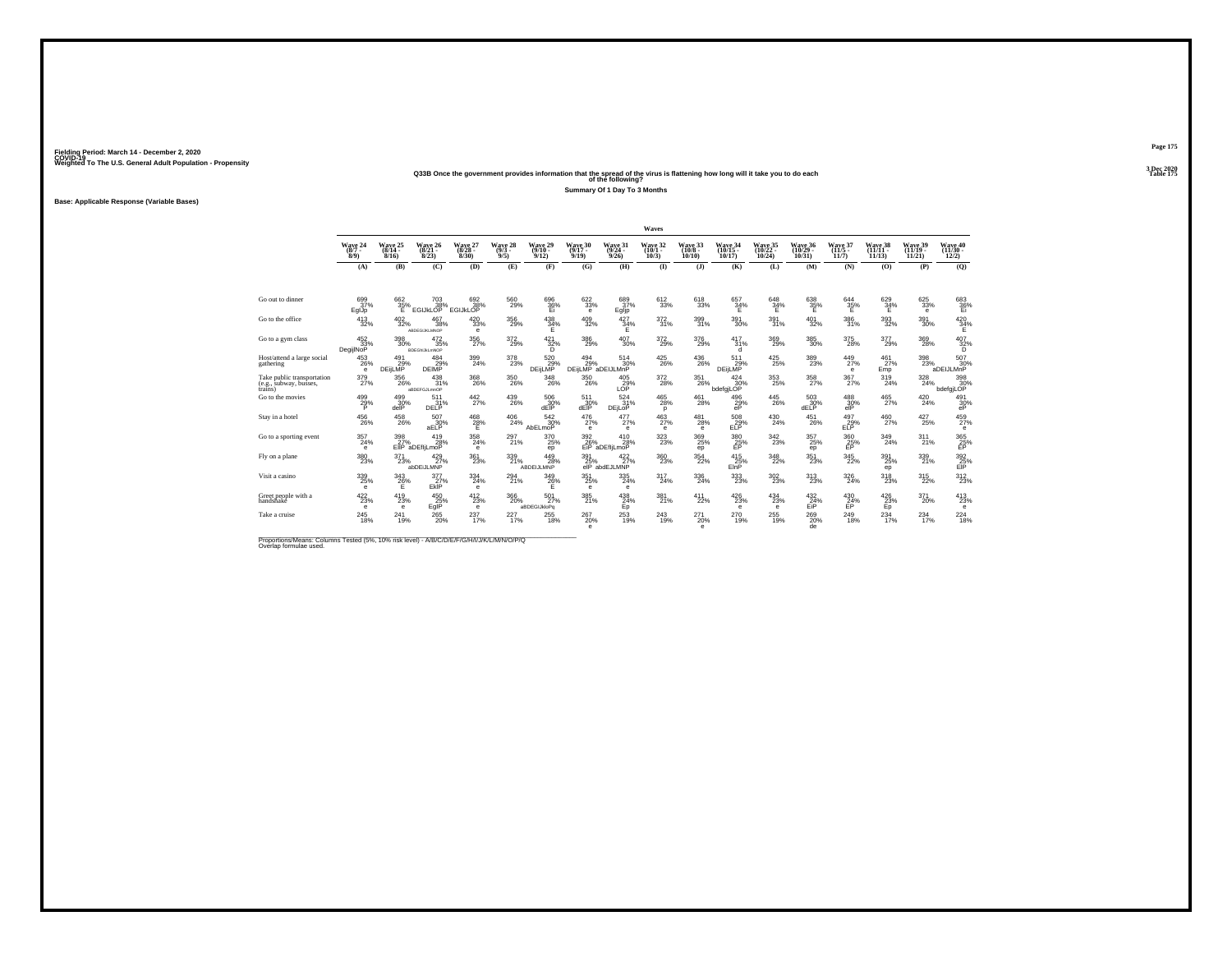### **Q33B Once the government provides information that the spread of the virus is flattening how long will it take you to do each Table 176 of the following?**

**Summary Of Up To 6 Months**

**Base: Applicable Response (Variable Bases)**

|                                                                 |                            |                              |                                    |                              |                                |                                               |                                   |                              | Waves                        |                               |                            |                              |                                |                                |                                |                                      |                                 |
|-----------------------------------------------------------------|----------------------------|------------------------------|------------------------------------|------------------------------|--------------------------------|-----------------------------------------------|-----------------------------------|------------------------------|------------------------------|-------------------------------|----------------------------|------------------------------|--------------------------------|--------------------------------|--------------------------------|--------------------------------------|---------------------------------|
|                                                                 | Wave 24<br>$(8/7 -$<br>8/9 | Wave 25<br>$(8/14 -$<br>8/16 | Wave 26<br>$(8/21 -$<br>8/23       | Wave 27<br>$(8/28 -$<br>8/30 | Wave 28<br>$\frac{(9/3)}{9/5}$ | Wave 29<br>$(9/10 -$<br>9/12                  | Wave 30<br>$(9/17 -$<br>9/19      | Wave 31<br>$(9/24 -$<br>9/26 | Wave 32<br>$(10/1 -$<br>10/3 | Wave 33<br>$(10/8 -$<br>10/10 | Wave 34<br>10/17           | Wave 35<br>(10/22 -<br>10/24 | Wave 36<br>$(10/29 -$<br>10/31 | Wave 37<br>$(11/5 -$<br>11/7   | Wave 38<br>$(11/11 -$<br>11/13 | Wave 39<br>$(11/19 -$<br>11/21       | Wave 40<br>$(11/30 -$<br>12/2)  |
|                                                                 | (A)                        | (B)                          | (C)                                | (D)                          | (E)                            | (F)                                           | (G)                               | (H)                          | $($ $\Gamma$                 | $($ $)$                       | (K)                        | (L)                          | (M)                            | (N)                            | (O)                            | (P)                                  | (Q)                             |
|                                                                 |                            |                              |                                    |                              |                                |                                               |                                   |                              |                              |                               |                            |                              |                                |                                |                                |                                      |                                 |
| Go to the office                                                | 925<br>73%                 | 940<br>EIP                   | 956<br>77%<br><b>AdEIKIP</b>       | 940<br>73%<br>D              | 877<br>70%                     | 981<br>77%<br>aElkP                           | 960<br>74%                        | 980<br>78%<br>P ADEqIJKLOP   | 855<br>71%                   | 960<br>74%<br>D               | 936<br>73%                 | 917<br>73%                   | 964<br>77%<br>aEIP             | 920<br>$75%$ eiP               | 895<br>74%<br>p                | 892<br>69%                           | 947<br>76%<br>EIP               |
| Go out to dinner                                                | $^{1362}_{\  \, 72\%}$     | $^{1383}_{74\%}$<br>eij      | 1368<br>74%<br>eij                 | 1319<br>72%                  | 1335<br>70%                    | $\frac{1426}{74\%}$<br>eii                    | $1377 \atop 74\%$<br>ei           | 1429<br>76%<br>ADEIJIp       | 1323<br>70%                  | 1330<br>70%                   | $\frac{1402}{73\%}$        | $\frac{1409}{73\%}$          | 1399<br>76%<br><b>ADEIJ</b>    | $^{1375}_{74\%}$<br>Elj        | 1386<br>74%<br>eii             | <sup>1368</sup> 73%                  | 1429<br>adEIJ                   |
| Go to a gym class                                               | $\underset{60\%}{^{808}}$  | 827<br>62%<br>D.             | 836<br>61%<br>d.                   | 752<br>57%                   | $\substack{754 \\ 58\%}$       | 849<br>64%<br>aDEJL                           | 804<br>61%                        | 848<br>63%<br>Dejl           | 768<br>60%                   | 759<br>58%                    | 827<br>61%<br>d            | 750<br>58%                   | 768<br>60%                     | 815<br>61%<br>d                | 796<br>61%<br>d.               | 797<br>61%<br><b>d</b>               | 832<br>65%<br>ADEiJLm           |
| Stav in a hotel                                                 | $^{980}_{56\%}$            | 1026<br>59%<br>F             | $^{1022}_{59\%}$<br>Е              | 981<br>58%                   | 934<br>54%                     | $^{1122}_{62\%}$<br>ADEjLP                    | $^{1059}_{60\%}$<br>aElp          | $^{1080}_{62\%}$<br>ADEjLP   | 1016<br>60%<br>aEp           | $^{1019}_{-58\%}$             | 1113<br>63%<br>e ABcDEJLMP | 993<br>56%                   | $^{1003}_{-59\%}$<br>Ε         | $^{1082}_{63\%}$<br>AbDEiLmP   | 1069<br>62%<br><b>ADEJLP</b>   | 973<br>56%                           | 1063<br>AbcDEJLmP               |
| Go to the movies                                                | $\substack{964 \\ 56\%}$   | $\substack{984 \\ 59\%}$     | 976<br>59%                         | 967<br>58%                   | 944<br>56%                     | 1054<br>62%<br>AdEIJLP                        | $^{1043}_{62\%}$<br>AEjLP         | $^{1042}_{62\%}$<br>AdEiiLP  | 957<br>58%                   | 964<br>58%                    | 998<br>59%                 | 951<br>56%                   | $^{969}_{59\%}$                | 988<br>60%<br>aElp             | 999<br>59%                     | 966<br>56%                           | 1037<br>62%<br>AcDEIJLoP        |
| Take public transportation<br>(e.g., subway, busses,<br>trains) | 737<br>52%                 | 743<br>55%                   | 811<br>58%<br>AL                   | 769<br>55%                   | 739<br>55%                     | 757<br>57%<br>aL                              | 745<br>55%                        | 761<br>55%                   | 721<br>54%                   | 730<br>54%                    | 809<br>58%<br>ĀĽ           | 735<br>52%                   | 737<br>56%                     | 759<br>56%                     | 741<br>57%                     | 768<br>57%                           | 797<br>61%<br>al ABDEGHIJLmno   |
| Host/attend a large social<br>gathering                         | $^{926}_{54\%}$            | $\frac{961}{58\%}$<br>Е      | $^{975}_{57\%}$<br>Е               | $^{901}_{54\%}$              | $848 \atop 52\%$               | 1032<br>58%<br>adEjlm                         | 949<br>56%<br>F                   | $\substack{982\\58\%}$<br>E  | 929%<br>Ε                    | 917<br>54%                    | $^{1005}_{57\%}$<br>Έ      | $^{928}_{54\%}$              | $\substack{907\\55\%}$         | 981<br>58%                     | 1013<br>60%<br>adEj ADEgiJLMP  | $\substack{942 \\ 55\%}$             | 1009<br>61%<br>ADEgiJLMP        |
| Go to a sporting event                                          | $^{733}_{50\%}$            | 782 <sub>54%</sub><br>е      | 789<br>53%                         | $^{777}_{52\%}$              | 709<br>50%                     | 780<br>52%                                    | 788<br>53%                        | 799<br>55%<br>AEil           | $^{717}_{51\%}$              | <sup>783</sup> 52%            | 795<br>53%                 | 739<br>51%                   | 754<br>52%                     | 811/57%<br>AdEfljLmp           | 768<br>53%                     | $\substack{774 \\ 52\%}$             | 817 <sub>57%</sub><br>AdEFIJLmp |
| Visit a casino                                                  | $^{654}_{48\%}$            | $^{673}_{50\%}$              | <sup>747</sup> <sub>53%</sub><br>A | 694<br>50%                   | 711%                           | 702 <sub>%</sub>                              | <sup>794</sup> 57%<br>ABDEfiJKLMp | $^{721}_{\ 53\%}$<br>a       | 681<br>52%<br>a              | $^{718}_{50\%}$               | 734<br>51%                 | 670<br>50%                   | 680<br>51%                     | <sup>745</sup> 55%<br>AbdejkLm | $715 \atop 53\%$<br>a          | <sup>738</sup> 52%<br>$\overline{a}$ | 740<br>56%<br>AbDejkLm          |
| Fly on a plane                                                  | $^{739}_{\ 45\%}$          | 780<br>49%                   | 859<br>54%<br><b>ABEI</b>          | $^{802}_{51\%}$<br>A         | 784<br>49%                     | 874<br>54%<br>ABE                             | $\underset{\mathsf{ABE}}{^{852}}$ | 853<br>54%<br>ABEI           | 788<br>51%<br>A              | 836<br>52%<br>A               | 892<br>55%<br>ABEL         | 801 50%<br>a                 | 797<br>51%<br>A                | $811$ <sub>52%</sub><br>A      | 861<br>54%<br>ABEI             | 84052%<br>$\mathsf{A}$               | 850<br>65%<br>ABdEL             |
| Greet people with a<br>handshake                                | 831<br>45%                 | 910<br>50%<br>$\mathsf{A}$   | 881<br>49%                         | 889<br>49%<br>a              | 911<br>49%                     | 1066<br>56%<br><b>а</b> <i>АВСОЕ</i> GHIJKLMP | 936<br>52%<br>Aip                 | 951<br>52%<br>Aip            | 861<br>48%                   | 919<br>50%<br>А               | 937<br>51%<br>A            | 967<br>51%<br>A              | 909                            | 979<br>51% 55%<br>A ABCDEIJKP  | 975<br>54%<br>AbCdEIP          | 875<br>48%                           | 980<br>54%<br>AbCDEIjP          |
| Take a cruise                                                   | 498<br>36%                 | $^{498}_{\phantom{1}38\%}$   | 558<br>41%<br>аf                   | 530<br>38%                   | $^{528}_{39\%}$                | $^{526}_{37\%}$                               | 574<br>43%<br>AbDeFm              | 526<br>40%                   | $^{548}_{42\%}$              | 604<br>45%<br>AdF ABDEFhKIMp  | $^{564}_{\ 40\%}$          | $^{532}_{\ 40\%}$            | $^{514}_{39\%}$                | $^{574}_{42\%}$<br>AdF         | 577<br>43%<br>AbDeFm           | $^{531}_{40\%}$                      | $\frac{536}{42%}$<br>AdF        |

Proportions/Means: Columns Tested (5%, 10% risk level) - *N\B/C/D/E/F/G/H/I/J/K/L/M/N/O/P/Q*<br>Overlap formulae used.

**Page 1763 Dec 2020<br>Table 176**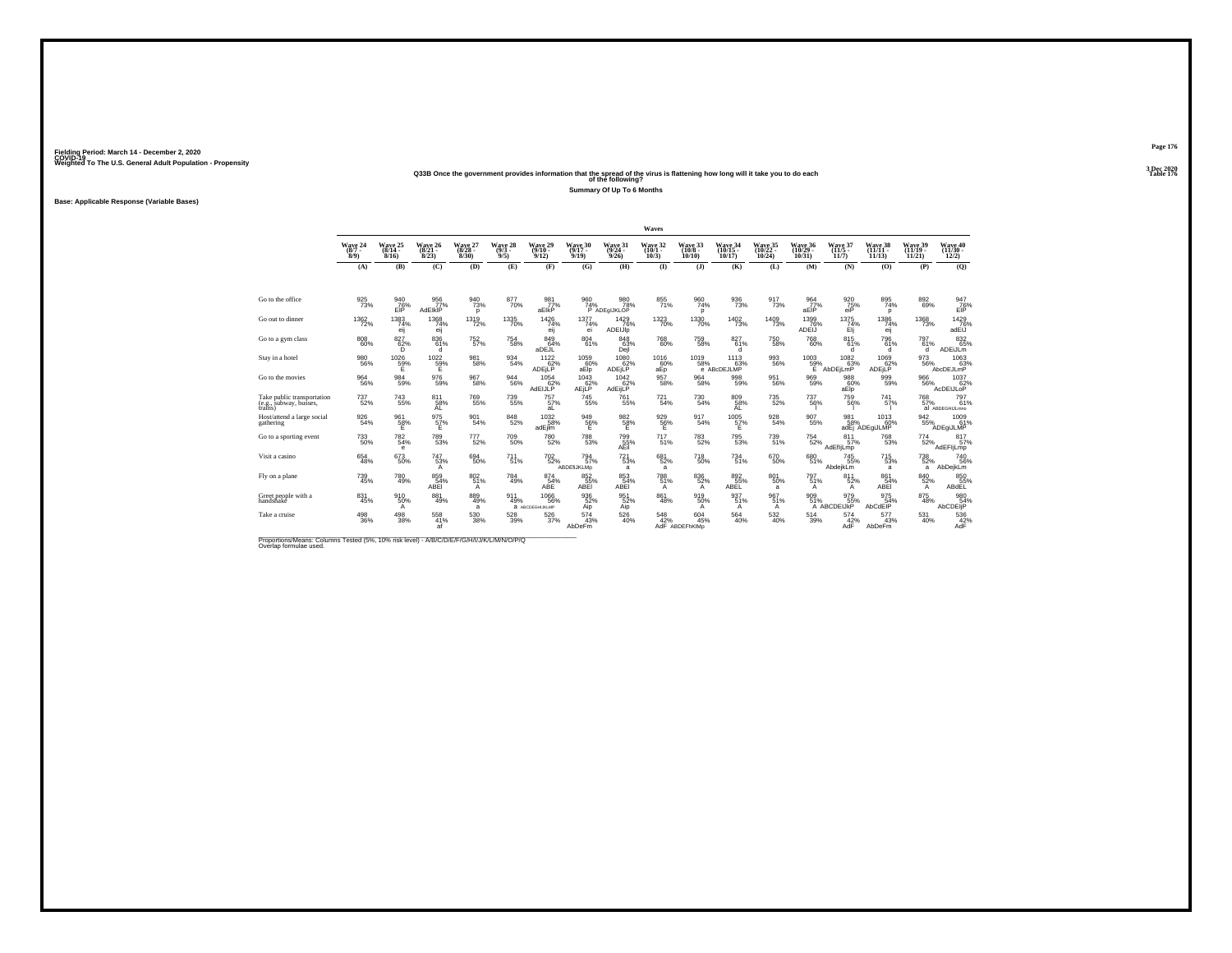### **Q33B Once the government provides information that the spread of the virus is flattening how long will it take you to do each Table 177 of the following?**

**Summary Of Year Or Longer**

**Base: Applicable Response (Variable Bases)**

|                                                                 |                              |                                 |                                       |                               |                                    |                              |                              |                              | Waves                        |                                            |                              |                                |                                             |                                       |                                |                                |                                |
|-----------------------------------------------------------------|------------------------------|---------------------------------|---------------------------------------|-------------------------------|------------------------------------|------------------------------|------------------------------|------------------------------|------------------------------|--------------------------------------------|------------------------------|--------------------------------|---------------------------------------------|---------------------------------------|--------------------------------|--------------------------------|--------------------------------|
|                                                                 | Wave 24<br>$(8/7 -$<br>8/9   | Wave 25<br>$(8/14 -$<br>8/16    | Wave 26<br>$(8/21 -$<br>8/23          | Wave 27<br>$(8/28 -$<br>8/30  | Wave 28<br>$\frac{(9/3 - 9)}{9/5}$ | Wave 29<br>$(9/10 -$<br>9/12 | Wave 30<br>$(9/17 -$<br>9/19 | Wave 31<br>$(9/24 -$<br>9/26 | Wave 32<br>$(10/1 -$<br>10/3 | Wave 33<br>$(10/8 -$<br>10/10              | Wave 34<br>(10/15 -<br>10/17 | Wave 35<br>(10/22 -<br>10/24   | Wave 36<br>$(10/29 -$<br>10/31              | Wave 37<br>$(11/5 -$<br>11/7          | Wave 38<br>$(11/11 -$<br>11/13 | Wave 39<br>$(11/19 -$<br>11/21 | Wave 40<br>$(11/30 -$<br>12/2) |
|                                                                 | (A)                          | (B)                             | (C)                                   | (D)                           | (E)                                | (F)                          | (G)                          | (H)                          | $\mathbf{D}$                 | $($ $)$                                    | (K)                          | (L)                            | (M)                                         | (N)                                   | (0)                            | (P)                            | (Q)                            |
| Take a cruise                                                   | 478<br>35%<br>CdGINP         | 425<br>33%<br>qP                | 393<br>29%                            | 430<br>31%                    | 443<br>$\frac{33}{9}$              | 487<br>34%<br><b>CGNP</b>    | 378<br>28%                   | 440<br>33%<br>cGnP           | 412<br>32%<br>p              | $\frac{432}{32\%}$<br>p                    | 485<br>34%<br>CGNP           | 412<br>31%                     | 433<br>33%<br>ğP                            | 392<br>29%                            | $\frac{422}{31\%}$             | 373<br>28%                     | $^{401}_{31\%}$                |
| Fly on a plane                                                  | $^{502}_{31\%}$<br>CdFGKnOPQ | 490<br>31%<br><b>CFGKOPq</b>    | 385<br>24%                            | $^{430}_{27\%}$               | 466<br>29%<br>CFGP                 | $^{407}_{25\%}$              | 381<br>24%                   | $^{435}_{\phantom{2}28\%}$   | $^{445}_{29\%}$<br>CFGP      | $^{436}_{27\%}$                            | $^{429}_{26\%}$              | $^{460}_{29\%}$<br>CfgP        | $427/27$ %                                  | $^{429}_{27\%}$                       | $^{412}_{26\%}$                | 391<br>24%                     | 409<br>26%                     |
| Go to a sporting event                                          | 392<br>$27%$ cKN             | 369<br>25%                      | 339<br>23%                            | 389<br>26%<br>Kn <sup>-</sup> | 376<br>26%<br>Kn                   | 354<br>24%                   | 358<br>24%                   | 341<br>24%                   | 335<br>24%                   | 399<br>27%                                 | $\frac{332}{22\%}$           | 402<br>28%<br>CfhiKN           | 364<br>25%                                  | 317<br>22%                            | 363<br>25%                     | 360<br>24%                     | 354<br>25%                     |
| Visit a casino                                                  | 397<br>29%<br>dEfGINOPQ      | 377<br>28%<br><b>GNOPQ</b>      | 371<br>27%<br>N                       | $\frac{343}{25\%}$            | 347<br>25%                         | $^{342}_{25\%}$              | 330<br>24%                   | $^{357}_{26\%}$<br>n.        | 353<br>27%<br>N              | $\frac{382}{27}\%$<br>N                    | 393/27%<br>N                 | 337<br>25%                     | 344<br>26%<br>n.                            | $^{296}_{22\%}$                       | 321/24%                        | $^{337}_{24\%}$                | 316<br>24%                     |
| Host/attend a large social<br>gathering                         | $^{424}_{25\%}$<br>gpq       | $\frac{416}{25\%}$<br>gPq       | $^{389}_{\phantom{1}\phantom{1}23\%}$ | $^{392}_{\ 24\%}$             | 399<br>24%                         | $^{409}_{23\%}$              | 363<br>21%                   | $^{407}_{\ 24\%}$            | 397<br>24%                   | $^{442}_{26\%}$<br>GPO                     | $^{412}_{24\%}$              | $^{431}_{25\%}$<br>gPq         | $^{402}_{24\%}$                             | $^{398}_{\phantom{1}\phantom{1}24\%}$ | $^{392}_{23\%}$                | 361 <sub>%</sub>               | 358<br>22%                     |
| Greet people with a<br>handshake                                | 435<br>24%<br>FgNP           | 392<br>21%                      | 384<br>21%                            | 374<br>21%                    | 402<br>22%                         | 327<br>17%                   | 365<br>20%                   | 399                          | 447<br>25%<br>$22\%$ $25\%$  | 434<br>24%<br>FgNP                         | 414<br>22%                   | 401<br>21%<br>F                | 371<br>21%                                  | 346<br>19%                            | 397<br>$^{22\%}$               | 365<br>20%                     | 376<br>$^{21%}$                |
| Stay in a hotel                                                 | 449<br>26%<br>cFaHKNOPQ      | $^{428}_{25\%}$<br><b>fHNOQ</b> | $\frac{376}{22\%}$                    | 401<br>24%                    | 440<br>26%<br>Hng cFaHKNOPQ        | $\frac{380}{21\%}$           | $\frac{384}{22\%}$           | $^{347}_{20\%}$              | $395$<br>$23%$<br>h          | $^{412}_{24\%}$<br>hna                     | 379<br>22%                   | $^{424}_{24\%}$<br>Hnog        | $^{394}_{\phantom{1}\phantom{1}23\%}$<br>h. | $^{352}_{\ 20\%}$                     | $^{356}_{21\%}$                | 378<br>22%                     | 341<br>20%                     |
| Go to the movies                                                | 404<br>24%<br><b>FGKNO</b>   | $\frac{371}{22\%}$<br>k         | 342 21%                               | $^{350}_{21\%}$               | 388<br>23%<br>fgKnq                | 330<br>19%                   | 333<br>20%                   | 350<br>21%                   | $\frac{384}{23\%}$           | $^{413}_{25\%}$<br>FgKNq CdFGHKMNpQ        | $^{316}_{19\%}$              | $395$ <sub>23</sub> %<br>FaKng | $\frac{343}{21\%}$                          | $^{320}_{20\%}$                       | $\frac{367}{22\%}$             | 360<br>21%                     | 327<br>20%                     |
| Take public transportation<br>(e.g., subway, busses,<br>trains) | 346<br>25%<br><b>CEFKOPO</b> | $\frac{314}{23\%}$<br>ekoQ      | $^{289}_{21\%}$                       | $\frac{338}{24\%}$<br>cEfKOPQ | 258<br>19%                         | $^{271}_{20\%}$              | 288                          | 323<br>24%<br>EkopQ          | 290<br>22%                   | $^{304}_{\phantom{1}\phantom{1}23\%}$<br>q | $^{275}_{20\%}$              | 320 23%<br>q                   | $^{300}_{\phantom{1}23\%}$<br>eq            | $^{299}_{22\%}$                       | $^{256}_{20\%}$                | $^{268}_{20\%}$                | 248<br>19%                     |
| Go to a gym class                                               | $^{273}_{20\%}$ CFP          | $^{255}_{19\%}$<br>cfp          | $^{215}_{16\%}$                       | $^{251}_{19\%}$<br>fo         | $^{234}_{18\%}$                    | $^{205}_{\,15\%}$            | 223<br>17%                   | $^{241}_{\ 18\%}$            | $^{246}_{19\%}$<br>cFp       | 246<br>19%                                 | $^{232}_{17\%}$              | $^{253}_{20\%}$ cFP            | $^{216}_{17\%}$                             | $^{240}_{18\%}$                       | $^{242}_{18\%}$                | $^{203}_{16\%}$                | 227<br>18%                     |
| Go out to dinner                                                | 265<br>14%<br>hm             | 255<br>14%<br>h.                | 233<br>13%                            | 276<br>15%<br>cFGHMpq         | 277<br>15%<br>aHM                  | 236<br>12%                   | 222<br>12%                   | 209<br>11%                   | 287<br>15%<br>cFGHMPa        | 293<br>15%<br>cFGHMPQ                      | 261<br>14%<br>h              | 284<br>15%<br>fgHMp            | 211<br>11%                                  | 245<br>13%                            | 264<br>14%<br>Hm               | 229<br>12%                     | 234<br>12%                     |
| Go to the office                                                | $^{131}_{10\%}$              | $^{131}_{11\%}$                 | 127<br>10%                            | 141<br>11%                    | 138<br>11%                         | $^{107}_{8\%}$               | $127 \atop 10\%$             | $^{107}_{9\%}$               | <sup>153</sup> 13%<br>FgHno  | $^{141}_{11\%}$                            | $^{144}_{11\%}$<br>fh        | $^{136}_{11\%}$                | $^{126}_{10\%}$                             | <sup>119</sup> <sub>10%</sub>         | $^{116}_{10\%}$                | $^{132}_{10\%}$                | 131 <sub>1%</sub>              |

Proportions/Means: Columns Tested (5%, 10% risk level) - *N\B/C/D/E/F/G/H/I/J/K/L/M/N/O/P/Q*<br>Overlap formulae used.

**Page 1773 Dec 2020<br>Table 177**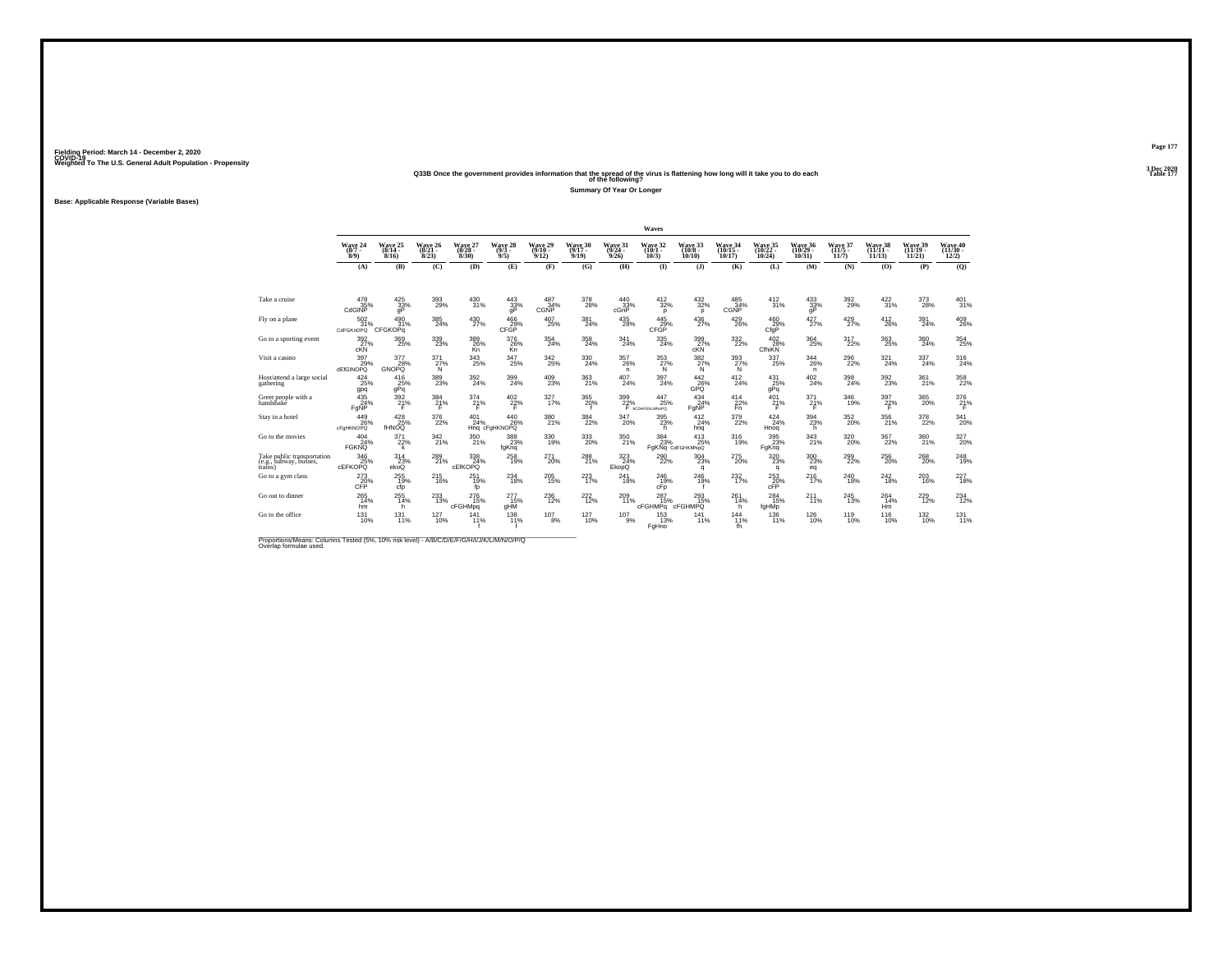## Weighted To The U.S. General Adult Population - Propensity<br>233B\_1 Once the government provides information that the spread of the virus is flattening how long will it take you to do each<br>Table 178

**Fly on a plane**

**Base: Applicable Response**

|                                         |                                       |                                  |                                  |                                  |                                |                                  |                              |                                       | Waves                            |                                        |                               |                                    |                                    |                                    |                                  |                                |                                                        |
|-----------------------------------------|---------------------------------------|----------------------------------|----------------------------------|----------------------------------|--------------------------------|----------------------------------|------------------------------|---------------------------------------|----------------------------------|----------------------------------------|-------------------------------|------------------------------------|------------------------------------|------------------------------------|----------------------------------|--------------------------------|--------------------------------------------------------|
|                                         | Wave 24<br>$\frac{(8/7)}{8/9}$        | Wave 25<br>$\frac{(8/14)}{8/16}$ | Wave 26<br>$\frac{(8/21)}{8/23}$ | Wave 27<br>$\frac{(8/28)}{8/30}$ | Wave 28<br>$\frac{(9/3)}{9/5}$ | Wave 29<br>$\frac{(9/10)}{9/12}$ | Wave 30<br>$(9/17 -$<br>9/19 | Wave 31<br>$\frac{(9/24)}{9/26}$      | Wave 32<br>$\frac{(10/1)}{10/3}$ | Wave 33<br>$\frac{(10/8 - 10)}{10/10}$ | Wave 34<br>(10/15 -<br>10/17) | Wave 35<br>$\frac{(10/22)}{10/24}$ | Wave 36<br>(10/29 -<br>10/31       | Wave 37<br>$\frac{(11/5)}{11/7}$   | Wave 38<br>(11/11 -<br>11/13)    | Wave 39<br>$(11/19 -$<br>11/21 | Wave 40<br>$\frac{(11/30 - 12)}{12/2}$                 |
|                                         | (A)                                   | (B)                              | (C)                              | (D)                              | (E)                            | (F)                              | (G)                          | (H)                                   | $($ $\blacksquare$               | $($ $)$                                | (K)                           | (L)                                | (M)                                | (N)                                | (0)                              | (P)                            | (Q)                                                    |
| Unweighted Base<br><b>Weighted Base</b> | 1636<br>1627                          | 1584<br>1605                     | 1545<br>1586                     | 1581<br>1578                     | 1601<br>1601                   | 1649<br>1631                     | 1550<br>1562                 | 1600<br>1576                          | 1547<br>1533                     | 1577<br>1592                           | 1619<br>1636                  | 1629<br>1608                       | 1553<br>1559                       | 1536<br>1574                       | 1579<br>1593                     | 1641<br>1613                   | 1591<br>1550                                           |
| Up To 6 Months (Net)                    | $^{739}_{\ 45\%}$                     | 780<br>49%                       | 859 54%<br>ABEI                  | 802<br>51%<br>A                  | 784<br>49%                     | $^{874}_{-54\%}$ ABE             | 852<br>55%<br>ABEI           | 853<br>54%<br>ABEI                    | 788<br>51%<br>$\mathsf{A}$       | 836<br>52%<br>$\mathsf{A}$             | 892<br>55%<br>ABEL            | 801 <sub>50%</sub><br>a            | $^{797}_{51\%}$<br>A               | $811 \over 52\%$<br>$\overline{A}$ | 861<br>54%<br>ABEI               | 840/52%<br>$\mathsf{A}$        | 850<br>55%<br>ABdEL                                    |
| Up To 3 Months<br>$(Sub-Net)$           | 507<br>31%                            | $^{530}_{\ 33\%}$                | 584<br>37%<br>Abe                | $^{544}_{\phantom{1}34\%}$       | $^{521}_{33\%}$                | 625<br>38%<br>ABdEp              | 576<br>37%<br>Abe            | 597<br>38%<br>ABE                     | 551<br>36%<br>$\overline{A}$     | 577<br>36%<br>$\mathsf{A}$             | 594<br>36%<br>Aė              | $^{558}_{35\%}$                    | $\frac{563}{36\%}$<br>$\mathsf{A}$ | 550<br>35%<br>a                    | 627<br>39%<br>ABDELnP            | $^{552}_{34\%}$                | 634<br>41%<br>ABcDEgljkLMNP                            |
| Immediately/1-30 Days<br>(Sub-Sub-Net)  | $^{290}_{18\%}$                       | $^{293}_{\ 18\%}$                | $326 \atop 21\%$                 | 329<br>21%<br>a                  | 313<br>20%                     | 337 <sub>21%</sub>               | 335<br>21%<br>ab             | $^{358}_{23\%}$<br>AB                 | 329<br>21%<br>Ab                 | 382<br>24%<br>ABcEf                    | 356<br>22%<br>Ab              | $\frac{362}{23}\%$<br>AB           | 369<br>24%<br>ABE                  | $\frac{351}{22}\%$<br>AB           | $\frac{381}{24\%}$<br>ABcEf      | $\frac{372}{23\%}$             | 392<br>25%<br>ABe ABCDEFgik                            |
| Immediately                             | $^{127}_{8\%}$                        | 159<br>10%                       | $^{154}_{10\%}$                  | $\frac{184}{12%}$<br>A           | $^{182}_{11\%}$<br>A           | 175<br>11%<br>A                  | $185$ <sub>12%</sub><br>A    | $^{175}_{11\%}$<br>A                  | $^{191}_{12\%}$<br>Abc           | $^{222}_{14\%}$<br><b>ABCeFhk</b>      | $^{179}_{11\%}$<br>Α          | $^{211}_{13\%}$ ABC                | $^{213}_{14\%}$<br><b>ABCfk</b>    | $^{205}_{13\%}$                    | $^{237}_{15\%}$<br>ABC ABCDEFGHK |                                | 213 242<br>13% 16% 16%<br>ABC ABCDEFGHIK<br>242<br>16% |
| $1-30$ days                             | 163<br>10%                            | $^{133}_{8\%}$                   | $^{172}_{11\%}$<br>be            | $^{146}_{9\%}$                   | 131<br>8%                      | 161<br>10%                       | $\frac{150}{10\%}$           | $\frac{183}{12\%}$<br><b>BdEio</b>    | $^{138}_{9\%}$                   | 160<br>10%                             | 177<br>11%<br>be              | $^{151}_{-9\%}$                    | $\frac{156}{10\%}$                 | $^{146}_{9\%}$                     | $^{145}_{-9\%}$                  | 159<br>10%                     | 150<br>10%                                             |
| 2-3 months                              | <sup>217</sup> <sub>13%</sub>         | $^{238}_{15\%}$<br>P             | $^{258}_{16\%}$<br>aeJLMNP       | 215                              | 208<br>13%                     | 288<br>18%<br>AbDEUKLMNP         | 241<br>15%<br>ilmnP          | $^{239}_{15\%}$<br>jIP                | $^{221}_{14\%}$<br>P             | $^{194}_{12\%}$                        | $^{238}_{15\%}$<br>P          | 196<br>12%                         | 195<br>12%                         | 199<br>13%                         | $^{246}_{15\%}$<br>ilmnP         | 180<br>11%                     | $^{242}_{16\%}$<br><b>JLmnP</b>                        |
| 4-6 months                              | $^{232}_{14\%}$                       | $^{250}_{\phantom{1}16\%}$       | 275<br>17%<br>aq                 | 257<br>16%                       | 263<br>16%                     | 249<br>15%                       | 276<br>18%<br>AoQ            | $\substack{256 \\ 16\%}$              | 237<br>15%                       | 259<br>16%                             | 298<br>18%<br>AflmOQ          | $\substack{243 \\ 15\%}$           | $^{234}_{\phantom{1}15\%}$         | $^{262}_{17\%}$                    | $\substack{233 \\ 15\%}$         | 288<br>18%<br>AoQ              | $^{216}_{14\%}$                                        |
| 7-11 months                             | $^{290}_{18\%}$<br>cEaHIJKLnOQ        | $^{247}_{15\%}$                  | 233<br>15%                       | $^{251}_{16\%}$<br>jq            | 219<br>14%                     | 249<br>15%                       | 226<br>14%                   | 217<br>14%                            | <sup>216</sup> <sub>14%</sub>    | $^{208}_{13\%}$                        | 226<br>14%                    | <sup>216</sup> <sub>13%</sub>      | 249<br>16%<br>jq                   | 229<br>15%                         | 220<br>14%                       | $^{255}_{16\%}$<br>q           | 199<br>13%                                             |
| A year or longer                        | 502<br>31%<br>CdFGKnOPQ               | $^{490}_{31\%}$<br>CFGKOPq       | $^{385}_{\  \, 24\%}$            | 430<br>27%                       | $\frac{466}{29\%}$ CFGP        | 407<br>25%                       | 381<br>24%                   | $^{435}_{\phantom{1}\phantom{1}28\%}$ | $^{445}_{29\%}$<br>CFĞP          | $^{436}_{\,\,27\%}$                    | $^{429}_{26\%}$               | 460<br>29%<br>CfgP                 | $427/27$ %                         | $^{429}_{27\%}$                    | $^{412}_{26\%}$                  | 391<br>24%                     | 409<br>26%                                             |
| Never again                             | $\frac{96}{6\%}$                      | 88<br>5%                         | $^{109}_{7\%}$                   |                                  | 95<br>6%<br>ABdfHIKMg<br>8%    | $^{101}_{6\%}$                   | $\frac{103}{7%}$<br>h        | $^{72}_{\ 5\%}$                       | $\frac{83}{5\%}$                 | 113<br>$H^{\frac{7}{6}}$               | $\underset{5\%}{^{89}}$       | 131<br>8%<br>aBdHIKMg              | $\substack{86 \\ 5\%}$             | $\frac{105}{7%}$<br>h.             | $^{100}_{6\%}$                   | 128<br>8%<br>авнікм            | $\frac{92}{6\%}$                                       |
| 1 Day To 3 Months (Net)                 | $^{380}_{\phantom{1}\phantom{1}23\%}$ | $^{371}_{23\%}$                  | 429/27%<br>abDEiJLMNP            | 361<br>23%                       | 339<br>21%                     | 449<br>28%<br>ABDEIJLMNP         | 391<br>25%                   | $\frac{422}{27\%}$<br>elP abdEJLMNP   | $^{360}_{23\%}$                  | $\frac{354}{22\%}$                     | $^{415}_{25\%}$<br>ElnP       | $\frac{348}{22\%}$                 | $^{351}_{23\%}$                    | $\frac{345}{22\%}$                 | $^{391}_{\phantom{1}25\%}$<br>ep | 339<br>21%                     | 392<br>25%<br>EIP                                      |
| Sigma                                   | 1627<br>100%                          | 1605<br>100%                     | 1586<br>100%                     | 1578<br>100%                     | 1601<br>100%                   | 1631<br>100%                     | 1562<br>100%                 | 1576<br>100%                          | 1533<br>100%                     | 1592<br>100%                           | 1636<br>100%                  | 1608<br>100%                       | 1559<br>100%                       | 1574<br>100%                       | 1593<br>100%                     | 1613<br>100%                   | 1550<br>100%                                           |

Proportions/Means: Columns Tested (5%, 10% risk level) - *N\B/C/D/E/F/G/H/I/J/K/L/M/N/O/P/Q*<br>Overlap formulae used.

**Page 1783 Dec 2020<br>Table 178**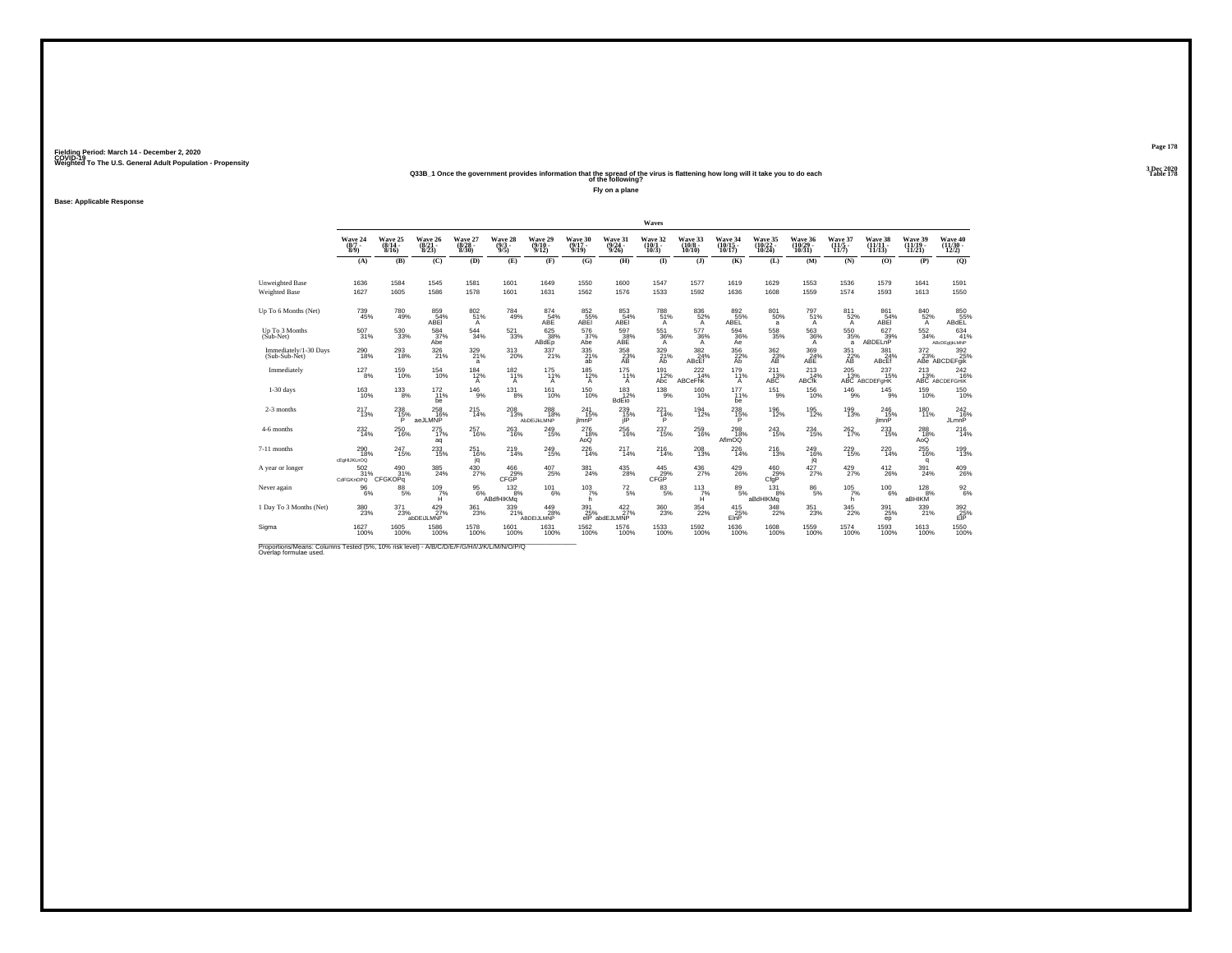## Weighted To The U.S. General Adult Population - Propensity<br>2013 - Q33B\_2 Once the government provides information that the spread of the virus is flattening how long will it take you to do each<br>Table 179

**Go to a gym class**

**Base: Applicable Response**

|                                                                                                                      |                                |                              |                                           |                                  |                               |                             |                              |                                         | Waves                           |                               |                                               |                               |                                       |                                       |                         |                              |                                |
|----------------------------------------------------------------------------------------------------------------------|--------------------------------|------------------------------|-------------------------------------------|----------------------------------|-------------------------------|-----------------------------|------------------------------|-----------------------------------------|---------------------------------|-------------------------------|-----------------------------------------------|-------------------------------|---------------------------------------|---------------------------------------|-------------------------|------------------------------|--------------------------------|
|                                                                                                                      | Wave 24<br>$\binom{8/7}{8/9}$  | Wave 25<br>$(8/14 -$<br>8/16 | Wave 26<br>$\frac{(8/21)}{8/23}$          | Wave 27<br>$\frac{(8/28)}{8/30}$ | Wave 28<br>$\binom{9/3}{9/5}$ | Wave 29<br>(9/10 -<br>9/12) | Wave 30<br>$(9/17 -$<br>9/19 | Wave 31<br>$\frac{(9/24 - 9/26)}{9/26}$ | Wave 32<br>$\binom{10/1}{10/3}$ | Wave 33<br>$(10/8 -$<br>10/10 | Wave 34<br>(10/15 -<br>10/17)                 | Wave 35<br>(10/22 -<br>10/24) | Wave 36<br>(10/29 -<br>10/31)         | Wave 37<br>$\frac{(11/5)}{11/7}$      | Wave 38<br>11/13        | Wave 39<br>(11/19 -<br>11/21 | Wave 40<br>(11/30 -<br>12/2)   |
|                                                                                                                      | (A)                            | (B)                          | (C)                                       | (D)                              | (E)                           | (F)                         | (G)                          | (H)                                     | $\bf{I}$                        | $($ $)$                       | (K)                                           | (L)                           | (M)                                   | (N)                                   | (0)                     | (P)                          | (Q)                            |
| Unweighted Base<br><b>Weighted Base</b>                                                                              | 1365<br>1357                   | 1319<br>1336                 | 1364<br>1361                              | 1322<br>1328                     | 1288<br>1289                  | 1335<br>1328                | 1299<br>1324                 | 1363<br>1353                            | 1305<br>1277                    | 1345<br>1316                  | 1408<br>1359                                  | 1341<br>1288                  | 1303<br>1274                          | 1306<br>1328                          | 1333<br>1308            | 1340<br>1305                 | 1364<br>1285                   |
| Up To 6 Months (Net)                                                                                                 | $\substack{808 \\ 60\%}$       | $\frac{827}{62\%}$<br>D      | 836<br>61%<br>d                           | 752 <sub>%</sub>                 | $^{754}_{58\%}$               | 84964%<br>aDEJL             | 804<br>61%                   | $848$<br>$63%$<br>Dejl                  | <sup>768</sup> 60%              | 759<br>58%                    | $^{827}_{61\%}$<br>d                          | 750<br>58%                    | $^{768}_{60\%}$                       | 815<br>61%<br>d                       | 796<br>61%<br>d.        | $^{797}_{61\%}$<br>d         | 832<br>65%<br>ADEiJLm          |
| Up To 3 Months<br>(Sub-Net)                                                                                          | 618<br>$^{46}_{\substack{6}}%$ | 599<br>45%<br>d              | 636<br>47%<br>D.                          | 537<br>40%                       | 565<br>44%                    | 633<br>48%                  | 591<br>45%                   | 609<br>45%<br>d                         | 585<br>$^{46%}_{D}$             | 580<br>44%                    | 596<br>44%                                    | 565<br>44%                    | 597<br>47%<br>Ď.                      | 607<br>$^{46\%}_{D}$                  | 604<br>$^{46\%}_{D}$    | 594                          | 659<br>46% 51%<br>51%          |
| Immediately/1-30 Days<br>(Sub-Sub-Net)                                                                               | $^{363}_{\ 27\%}$              | $\substack{383 \\ 29\%}$     | 397<br>29%                                | 353<br>27%                       | 351<br>27%                    | $^{416}_{31\%}$<br>ADe      | 395<br>30%                   | $^{418}_{31\%}$<br>ad                   | 379<br>30%                      | 374<br>28%                    | $^{382}_{28\%}$                               | $^{378}_{29\%}$               | 400<br>31%<br>ADe <sup>1</sup>        | $445$ <sub>33%</sub><br>ABcDEJKI      | $^{400}_{31\%}$<br>d    | $^{397}_{30\%}$              | 446<br>35%<br>ABCDEgIJKLop     |
| Immediately                                                                                                          | $^{166}_{12\%}$                | 201<br>15%<br>$\mathfrak{c}$ | <sup>163</sup><br>12%                     | $^{181}_{14\%}$                  | 193%<br>$\epsilon$            | $^{212}_{16\%}$             | 205<br>15%<br>ac             | $^{202}_{15\%}$                         | $^{213}_{17\%}$<br>ACdK         | 204<br>16%<br>ac              | $^{179}_{13\%}$                               | 196<br>15%<br>ac              | $^{212}_{17\%}$<br>ACdk               | $^{232}_{17\%}$<br>ACDK               | $^{227}_{17\%}$<br>ACDK | $^{226}_{17\%}$              | 252<br>20%<br>ACdK ABCDEIGHJKL |
| $1-30$ days                                                                                                          | 197<br>15%                     | 182<br>14%                   | 233<br>17%<br>bDEIJOP                     | $^{172}_{13\%}$                  | 158<br>12%                    | 204<br>15%<br>e             | 190<br>14%                   | 216<br>16%<br>dĖiį̃                     | 165<br>13%                      | 170<br>13%                    | 203<br>15%                                    | 182<br>14%                    | 188<br>15%                            | 213<br>16%<br>dĖĭj                    | 173<br>13%              | 171<br>13%                   | 194<br>15%                     |
| 2-3 months                                                                                                           | 255<br>19%<br><b>DGHLmNp</b>   | <sup>216</sup> %<br>N        | $^{239}_{18\%}$<br><b>DhN</b>             | $^{183}_{14\%}$                  | $^{214}_{17\%}$<br>N          | 217<br>16%<br>N             | 195<br>15%                   | $^{191}_{14\%}$                         | 206<br>16%<br>N                 | 206<br>16%<br>n.              | <sup>213</sup> <sub>16%</sub><br>$\mathsf{n}$ | $^{187}_{15\%}$               | $^{197}_{15\%}$<br>n.                 | $\frac{162}{12\%}$                    | $^{204}_{16\%}$<br>n.   | 198<br>15%                   | $^{213}_{17\%}$<br>N           |
| 4-6 months                                                                                                           | 190<br>14%                     | 228<br>17%<br>ajmq           | 200<br>15%                                | 215<br>16%                       | 188<br>15%                    | 216<br>16%                  | 213<br>16%                   | 239<br>18%<br>aiJIMQ                    | 183<br>14%                      | 179<br>14%                    | 232<br>17%<br>ajMq                            | 185<br>14%                    | 171<br>13%                            | 208<br>16%                            | $\frac{192}{15\%}$      | 203<br>16%                   | 173<br>13%                     |
| 7-11 months                                                                                                          | $^{147}_{11\%}$                | $123_{9\%}$                  | 156<br>11%                                | 194<br>15%<br><b>ABcFhIMNOQ</b>  | $^{166}_{13\%}$<br>Bq         | $^{147}_{11\%}$             | $\frac{175}{13\%}$<br>Bog    | $153$ <sub>11%</sub>                    | 154<br>12%<br>b                 | $157 \atop 12\%$<br>h         | $\frac{176}{13\%}$<br>Bq                      | $\frac{145}{11\%}$            | $^{138}_{11\%}$                       | $\frac{144}{11\%}$                    | $^{135}_{10\%}$         | $^{167}_{13\%}$<br>Bq        | 128<br>10%                     |
| A year or longer                                                                                                     | $^{273}_{20\%}$ CFP            | $^{255}_{19\%}$<br>cfp       | <sup>215</sup> %                          | $^{251}_{19\%}$<br>fp            | $^{234}_{18\%}$               | 205<br>15%                  | 223<br>17%                   | 241<br>18%                              | 246<br>19%<br>cFp               | 246<br>19%                    | 232 <sub>%</sub>                              | $^{253}_{20\%}$ cFP           | <sup>216</sup> <sub>17%</sub>         | $^{240}_{\color{red}\textbf{18\%}}$   | $^{242}_{18\%}$         | $^{203}_{16\%}$              | 227<br>18%                     |
| Never again                                                                                                          | 129<br>10%                     | 131<br>10%                   | 154<br>11%<br>HiQ <sup>1</sup>            | 130<br>10%                       | 135<br>10%<br>q               | 127<br>10%                  | 122<br>9%                    | 111<br>8%                               | 109<br>9%                       | 154<br>12%<br>HIKQ            | 123<br>9%                                     | 140<br>11%<br>hQ              | 152<br>12%<br>gHIkQ                   | 130<br>10%                            | 135<br>10%<br>q         | 138<br>11%<br>q              | $\frac{98}{8\%}$               |
| 1 Day To 3 Months (Net)                                                                                              | $452/33\%$<br>DegijlNoP        | $^{398}_{\ 30\%}$            | $\substack{472 \\ 35\%}$<br>BDEGhIJkLmNOP | 356                              | 372<br>29%                    | $\frac{421}{32\%}$<br>D.    | 386<br>29%                   | $^{407}_{\phantom{1}30\%}$              | $\frac{372}{29\%}$              | 376<br>29%                    | 417<br>31%<br>d                               | 369%                          | $^{385}_{\phantom{1}\phantom{1}30\%}$ | $^{375}_{\phantom{1}\phantom{1}28\%}$ | 377<br>29%              | 369<br>28%                   | $^{407}_{32\%}$<br>D           |
| Sigma                                                                                                                | 1357<br>100%                   | 1336<br>100%                 | 1361<br>100%                              | 1328<br>100%                     | 1289<br>100%                  | 1328<br>100%                | 1324<br>100%                 | 1353<br>100%                            | 1277<br>100%                    | 1316<br>100%                  | 1359<br>100%                                  | 1288<br>100%                  | 1274<br>100%                          | 1328<br>100%                          | 1308<br>100%            | 1305<br>100%                 | 1285<br>100%                   |
| Proportions/Means: Columns Tested (5%, 10% risk level) - A/B/C/D/E/F/G/H/I/J/K/L/M/N/O/P/Q<br>Overlap formulae used. |                                |                              |                                           |                                  |                               |                             |                              |                                         |                                 |                               |                                               |                               |                                       |                                       |                         |                              |                                |

**Page 1793 Dec 2020<br>Table 179**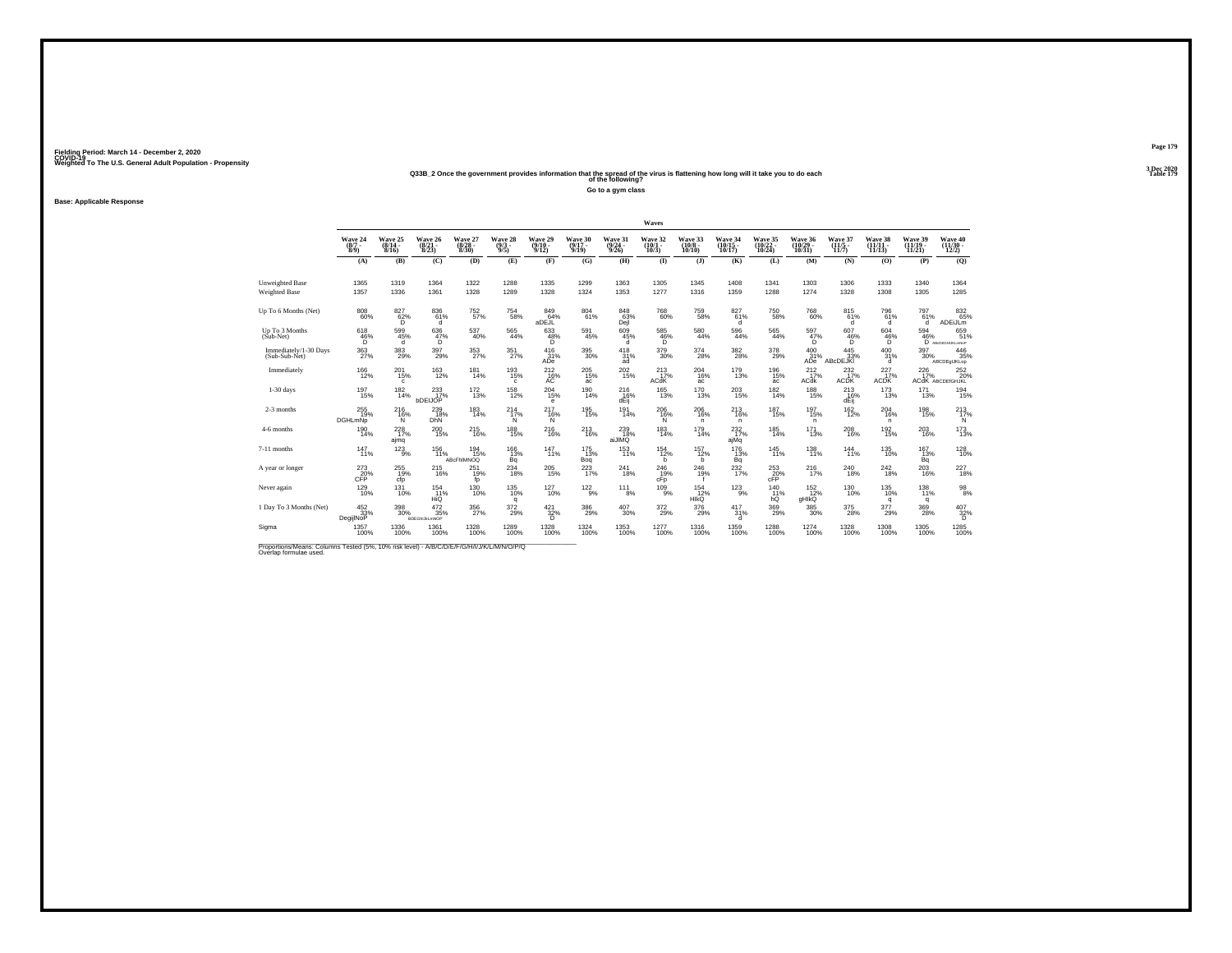## Weighted To The U.S. General Adult Population - Propensity<br>Q33B\_3 Once the government provides information that the spread of the virus is flattening how long will it take you to do each<br>Table 180

**Take a cruise**

#### **Base: Applicable Response**

|                                                                                                                      |                               |                                  |                                  |                                  |                                |                                         |                                  |                                         | Waves                                 |                                                              |                         |                                    |                                    |                                      |                                |                                            |                                                    |
|----------------------------------------------------------------------------------------------------------------------|-------------------------------|----------------------------------|----------------------------------|----------------------------------|--------------------------------|-----------------------------------------|----------------------------------|-----------------------------------------|---------------------------------------|--------------------------------------------------------------|-------------------------|------------------------------------|------------------------------------|--------------------------------------|--------------------------------|--------------------------------------------|----------------------------------------------------|
|                                                                                                                      | Wave 24<br>$\binom{8/7}{8/9}$ | Wave 25<br>$\frac{(8/14)}{8/16}$ | Wave 26<br>$\frac{(8/21)}{8/23}$ | Wave 27<br>$\frac{(8/28)}{8/30}$ | Wave 28<br>$\frac{(9/3)}{9/5}$ | Wave 29<br>$\frac{(9/10 - 9/12)}{9/12}$ | Wave 30<br>$\frac{(9/17)}{9/19}$ | Wave 31<br>$\frac{(9/24 - 9/26)}{9/26}$ | Wave 32<br>$(10/1 -$<br>10/3          | Wave 33<br>$\binom{10/8}{10/10}$                             | Wave 34<br>10/17        | Wave 35<br>$\frac{(10/22)}{10/24}$ | Wave 36<br>$\frac{(10/29)}{10/31}$ | Wave 37<br>$\frac{(11/5)}{11/7}$     | Wave 38<br>$(11/11 -$<br>11/13 | Wave 39<br>$\frac{(11/19 - 11/21)}{11/21}$ | Wave 40<br>$\frac{(11/30)}{12/2}$                  |
|                                                                                                                      | (A)                           | (B)                              | (C)                              | (D)                              | (E)                            | (F)                                     | (G)                              | (H)                                     | $\bf{I}$                              | $($ $)$                                                      | (K)                     | (L)                                | (M)                                | (N)                                  | (0)                            | (P)                                        | (Q)                                                |
| <b>Unweighted Base</b><br>Weighted Base                                                                              | 1396<br>1368                  | 1319<br>1303                     | 1341<br>1353                     | 1402<br>1398                     | 1350<br>1362                   | 1403<br>1417                            | 1318<br>1330                     | 1367<br>1315                            | 1325<br>1296                          | 1369<br>1350                                                 | 1441<br>1427            | 1377<br>1334                       | 1350<br>1327                       | 1330<br>1358                         | 1347<br>1341                   | 1376<br>1339                               | 1351<br>1272                                       |
| Up To 6 Months (Net)                                                                                                 | $^{498}_{36\%}$               | $^{498}_{\ 38\%}$                | 558<br>41%<br>af                 | $^{530}_{38\%}$                  | 528<br>39%                     | 526<br>37%                              | $\frac{574}{43\%}$<br>AbDeFm     | 526<br>40%                              |                                       | 548 604<br>42% 45% 45%<br>AdF ABDEFhKlMp<br>$604 \atop 45\%$ | $^{564}_{\ 40\%}$       | $^{532}_{\ 40\%}$                  | $^{514}_{39\%}$                    | $^{574}_{\Lambda{\rm d}\bar{\rm F}}$ | $\frac{577}{43\%}$<br>AbDeFm   | 531<br>40%                                 | $^{536}_{42\%}$ AdF                                |
| Up To 3 Months<br>(Sub-Net)                                                                                          | 325<br>24%                    | 341<br>26%                       | 376<br>28%<br>a                  | 371<br>27%                       | 354<br>26%                     | 363<br>26%                              | 398<br>30%<br>Aef                | 382<br>29%<br>A                         | 376<br>$^{29\%}_{A}$                  | 417<br>31%<br><b>ABdEFKp</b>                                 | 376<br>26%              | 382<br>29%<br>A                    | $\frac{388}{28\%}$                 | 390<br>29%<br>A                      | 392<br>29%<br>A                | 358<br>27%                                 | $\underset{\substack{30}{\scriptstyle 6}}{^{376}}$ |
| Immediately/1-30 Days<br>(Sub-Sub-Net)                                                                               | 178<br>13%                    | 203<br>16%                       | 247<br>18%<br>Af                 | 242%<br>$\mathsf{A}$             | 234<br>17%<br>Α                | $^{212}_{15\%}$                         | 228<br>17%<br>A                  | $^{237}_{18\%}$<br>A                    | 243<br>19%<br>AbF                     | $^{270}_{20\%}$<br><b>ABFK</b>                               | 231<br>16%<br>a         | 233<br>A                           | $^{239}_{18\%}$<br>Af              | 247<br>18%<br>Af                     | $^{262}_{20\%}$<br><b>ABFK</b> | 233<br>17%<br>A                            | 253<br>20%<br>ABFk                                 |
| Immediately                                                                                                          | $\substack{80\\6\%}$          | $^{100}_{8\%}$                   | 111<br>8%<br>a                   | 134<br>10%<br>A                  | $127_{9%}$<br>А                | $^{108}_{8\%}$                          | 131<br>10%<br>Ak                 | $^{129}_{10\%}$<br>Ak                   | 133<br>AbfK                           | 146<br>11%<br><b>ABcFK</b>                                   | $105/7\%$               | $^{126}_{9\%}$<br>A                | 119 <sub>9%</sub><br>A             | 141<br>10%<br>AbfK                   | $\frac{157}{12\%}$<br>ABCFKm   | $^{125}_{9\%}$<br>А                        | $\frac{152}{12\%}$<br><b>ABCFKm</b>                |
| $1-30$ days                                                                                                          | 98<br>7%                      | $^{102}_{\phantom{1}8\%}$        | 137<br>10%<br>Adfg               | 108<br>8%                        | 107<br>8%                      | 104<br>7%                               | 97<br>7%                         | 108<br>8%                               | 110<br>9%                             | 124<br>9%                                                    | 126<br>9%               | 107<br>8%                          | 121<br>9%                          | $^{106}_{\phantom{1}8\%}$            | 105<br>8%                      | $^{108}_{\phantom{1}8\%}$                  | 101<br>8%                                          |
| 2-3 months                                                                                                           | 147%                          | $^{139}_{11\%}$                  | $\frac{128}{9\%}$                | $^{129}_{9\%}$                   | $^{120}_{9\%}$                 | 151<br>11%                              | $^{170}_{13\%}$<br>CDEoPq        | $145$ <sub>11%</sub>                    | $^{133}_{10\%}$                       | $^{147}_{11\%}$                                              | $^{145}_{10\%}$         | 149 <sub>11%</sub>                 | $^{148}_{11\%}$                    | $^{142}_{10\%}$                      | <sup>129</sup> <sub>10%</sub>  | $^{125}_{9\%}$                             | $^{123}_{10\%}$                                    |
| 4-6 months                                                                                                           | $\frac{172}{13\%}$<br>m       | 157<br>12%                       | 182<br>$\frac{13}{M}$            | 159<br>11%                       | 174<br>13%<br>M                | 163<br>12%                              | 176<br>$^{13\%}_{M}$             | 144<br>11%                              | $^{172}_{\substack{13\% \ \text{M}}}$ | 187<br>14%<br>hM                                             | 189<br>$\frac{13\%}{M}$ | $^{150}_{11\%}$                    | $^{126}_{10\%}$                    | 185<br>$\frac{14\%}{M}$              | 186<br>14%<br>hM               | $^{172}_{\substack{13\% \ \text{M}}}$      | 160<br>13%<br>m                                    |
| 7-11 months                                                                                                          | $^{172}_{13\%}$<br>Jo         | $^{153}_{12\%}$                  | $^{145}_{11\%}$                  | $^{193}_{14\%}$<br>chlJkOpq      | $164$<br>$12%$<br>u            | <sup>181</sup><br>13%<br>Jo             | $164 \atop 12\%$                 | $^{146}_{11\%}$                         | $^{137}_{11\%}$                       | $^{112}_{8\%}$                                               | 158<br>11%              | $^{171}_{13\%}$<br>Jo              | <sup>158</sup><br>12%<br>J         | 170<br>12%<br>Jo                     | $^{129}_{10\%}$                | $^{148}_{11\%}$                            | $^{138}_{11\%}$                                    |
| A year or longer                                                                                                     | $^{478}_{35\%}$<br>CdGINP     | $\frac{425}{33}\%$               | 393<br>29%                       | 430<br>31%                       | $^{443}_{33\%}$                | $^{487}_{34\%}$<br>CGNP                 | 378<br>28%                       | $\frac{440}{33}\%$<br>cGnP              | $^{412}_{32\%}$<br>p                  | $^{432}_{32\%}$<br>p                                         | 485<br>34%<br>CGNP      | $\frac{412}{31\%}$                 | $\frac{433}{33}\%$                 | 392 <sub>0%</sub>                    | $\frac{422}{31\%}$             | 373<br>28%                                 | $^{401}_{31\%}$                                    |
| Never again                                                                                                          | 221<br>16%                    | $^{226}_{17\%}$                  | 257<br>19%<br>fhiJkq             | 244<br>17%                       | 227<br>17%                     | 224<br>16%                              | 214<br>16%                       | 203<br>15%                              | 199<br>15%                            | 203<br>15%                                                   | 220<br>15%              | 219<br>16%                         | $\frac{222}{17\%}$                 | 222<br>16%                           | 213<br>16%                     | 289<br>22%<br>ABDEFGHLKLMNOG               | 197<br>15%                                         |
| 1 Day To 3 Months (Net)                                                                                              | 245<br>18%                    | $^{241}_{19\%}$                  | <sup>265</sup> <sub>20%</sub>    | 237<br>17%                       | 227                            | $^{255}_{\ 18\%}$                       | $^{267}_{20\%}$<br>e             | 253<br>19%                              | $^{243}_{19\%}$                       | 271<br>20%<br>$\mathbf e$                                    | $^{270}_{19\%}$         | $^{255}_{19\%}$                    | $^{269}_{20\%}$<br>de              | 249<br>18%                           | $^{234}_{17\%}$                | $^{234}_{17\%}$                            | $^{224}_{18\%}$                                    |
| Sigma                                                                                                                | 1368<br>100%                  | 1303<br>100%                     | 1353<br>100%                     | 1398<br>100%                     | 1362<br>100%                   | 1417<br>100%                            | 1330<br>100%                     | 1315<br>100%                            | 1296<br>100%                          | 1350<br>100%                                                 | 1427<br>100%            | 1334<br>100%                       | 1327<br>100%                       | 1358<br>100%                         | 1341<br>100%                   | 1339<br>100%                               | 1272<br>100%                                       |
| Proportions/Means: Columns Tested (5%, 10% risk level) - A/B/C/D/E/F/G/H/I/J/K/L/M/N/O/P/Q<br>Overlap formulae used. |                               |                                  |                                  |                                  |                                |                                         |                                  |                                         |                                       |                                                              |                         |                                    |                                    |                                      |                                |                                            |                                                    |

**Page 1803 Dec 2020<br>Table 180**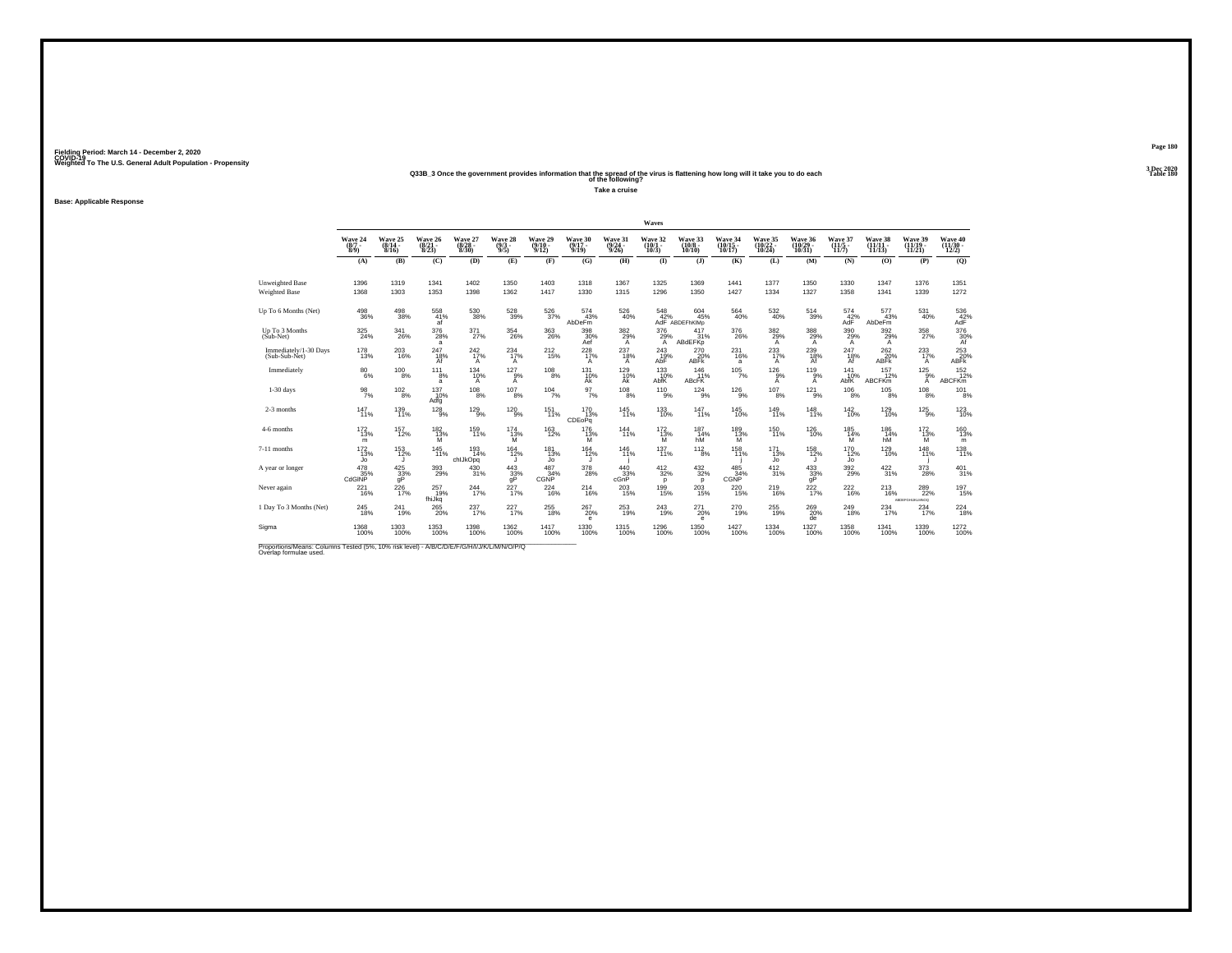### **Q33B\_4 Once the government provides information that the spread of the virus is flattening how long will it take you to do each Table 181 of the following?**

**Go out to dinner**

**Base: Applicable Response**

|                                        |                                          |                                  |                                    |                                  |                               |                                       |                                                      |                                                            | Waves                                                        |                                 |                                    |                                                               |                                                      |                                                      |                                                       |                                                            |                                                         |
|----------------------------------------|------------------------------------------|----------------------------------|------------------------------------|----------------------------------|-------------------------------|---------------------------------------|------------------------------------------------------|------------------------------------------------------------|--------------------------------------------------------------|---------------------------------|------------------------------------|---------------------------------------------------------------|------------------------------------------------------|------------------------------------------------------|-------------------------------------------------------|------------------------------------------------------------|---------------------------------------------------------|
|                                        | Wave 24<br>$(8/7 -$<br>$\widetilde{8}/9$ | Wave 25<br>$\frac{(8/14)}{8/16}$ | Wave 26<br>$\frac{(8/21)}{8/23}$   | Wave 27<br>$\frac{(8/28)}{8/30}$ | Wave 28<br>$\binom{9/3}{9/5}$ | Wave 29<br>$\frac{(9/10-9/12)}{9/12}$ | Wave 30<br>$\frac{(9/17)}{9/19}$                     | Wave 31<br>$\frac{(9/24)}{9/26}$                           | Wave 32<br>$\binom{10/1}{10/3}$                              | Wave 33<br>$(10/8 -$<br>10/10   | Wave 34<br>$\frac{(10/15)}{10/17}$ | Wave 35<br>$(10/22 - 10/24)$                                  | Wave 36<br>$\left(\frac{10}{29}\right)^{29}$         | Wave 37<br>$\frac{(11/5)}{11/7}$                     | Wave 38<br>11/13                                      | Wave 39<br>$(11/19 -$<br>11/21                             | Wave 40<br>$\frac{(11/30 - 12/2)}{12/2}$                |
|                                        | (A)                                      | (B)                              | (C)                                | (D)                              | (E)                           | (F)                                   | (G)                                                  | (H)                                                        | $\bf{I}$                                                     | (J)                             | (K)                                | (L)                                                           | (M)                                                  | (N)                                                  | (0)                                                   | (P)                                                        | (Q)                                                     |
| Unweighted Base                        | 1901                                     | 1886                             | 1862                               | 1848                             | 1906                          | 1951                                  | 1865                                                 | 1886                                                       | 1882                                                         | 1900                            | 1905                               | 1939                                                          | 1845                                                 | 1859                                                 | 1874                                                  | 1919                                                       | 1898                                                    |
| <b>Weighted Base</b>                   | 1895                                     | 1877                             | 1852                               | 1831                             | 1900                          | 1932                                  | 1869                                                 | 1871                                                       | 1881                                                         | 1889                            | 1911                               | 1930                                                          | 1847                                                 | 1850                                                 | 1873                                                  | 1877                                                       | 1890                                                    |
| Up To 6 Months (Net)                   | $^{1362}_{\phantom{1}72\%}$              | 1383<br>74%<br>eij               | 1368<br>74%<br>eij                 | 1319<br>72%                      | 1335<br>70%                   | $^{1426}_{74\%}$<br>eij               | 1377<br>74%<br>ei                                    | $^{1429}_{76\%}$<br>ADEIJIp                                | 1323<br>70%                                                  | 1330<br>70%                     | $\frac{1402}{73\%}$                | 1409<br>73%                                                   | $^{1399}_{76\%}$<br>ADEIJ                            | $^{1375}_{74\%}$<br>Ėij                              | 1386<br>74%<br>eij                                    | 1368<br>73%                                                | 1429 76%<br>adEIJ                                       |
| Up To 3 Months<br>(Sub-Net)            | 1041<br>55%                              | 1092<br>58%                      | 1031<br>56%                        | 1045<br>$57\%$                   | 959<br>50%                    | 1162<br>60%<br>ACEIjp                 | 1099<br>$rac{59}{aE}$                                | 1125<br>ACEIJ                                              | $^{1042}_{\,\,\,55\%}$                                       | 1063<br>56%                     | 1090<br>$\frac{57}{5}$             | 1109<br>57%                                                   | 1093<br>AEi                                          | 1104<br>$\overset{60}{_{\sf AcEl}}$                  | 1076<br>$^{57\%}_{E}$                                 | 1062                                                       | 1155<br>57% 61%<br>E ACdEIJkloP                         |
| Immediately/1-30 Days<br>(Sub-Sub-Net) | $^{703}_{37\%}$                          | 771<br>41%<br>aCE                | 683<br>37%                         | $^{692}_{38\%}$                  | 656<br>35%                    | 853<br>44%<br>ACDEJp AbCDEiJklop      | $838\!\!\!\!\!\!\!845\!\!\!\!\! \%$                  | $\frac{802}{43}\%$<br>ACDE                                 | 770<br>41%<br>acE                                            | 745<br>39%<br>Ε                 | 788<br>41%<br>aCE                  | 788<br>41%<br>acE                                             | $^{794}_{43\%}$                                      | 831<br>45%<br>ACDE AbCDEIJkloP                       | 769<br>41%<br>acE                                     | $^{761}_{41\%}$<br>cE                                      | 839<br>44%<br>ACDEJp                                    |
| Immediately                            | $^{342}_{18\%}$                          | $^{430}_{23\%}$<br>ACD           | 328<br>18%                         | 353<br>19%                       | 399<br>21%<br>ac              | $\frac{467}{24\%}$<br>ACDe            | $\overset{478}{\underset{\text{ACDE}}{\text{26\%}}}$ | $^{436}_{\phantom{1}\phantom{1}\phantom{1}23\%}_{\rm ACD}$ | $^{430}_{\vphantom{1}\vphantom{1}\smash{\sum}}_{\text{ACD}}$ | $^{445}_{\phantom{47}24\%}$ ACD | $^{433}_{23\%}$<br>ACd             | $^{461}_{\vphantom{1}\smash{\substack{24\%}}\phantom{.}}$ ACD | $\overset{455}{\underset{\text{ACDE}}{\text{25\%}}}$ | $\overset{459}{\underset{\text{ACDE}}{\text{25\%}}}$ | $\overset{447}{\underset{\mathsf{ACD}}{\text{24\%}}}$ | $^{437}_{\phantom{1}\phantom{1}\phantom{1}23\%}_{\rm ACD}$ | $\begin{array}{r} 472 \\ 25 \\ \text{ACDE} \end{array}$ |
| $1-30$ days                            | 361<br>$E_1^{19\%}$                      | 342<br>18%<br>Ε                  | 355<br>19%<br>Ei                   | 339<br>19%<br>Ε                  | 257<br>14%                    | 387<br>20%<br>EJIo                    | 360<br>19%<br>EJ                                     | 366<br>20%                                                 | 340<br>$^{18\%}_{E}$                                         | 300<br>16%                      | 355<br>$^{19\%}$                   | 327<br>17%<br>Е                                               | 339<br>$^{18\%}_{E}$                                 | 372<br>20%<br>EJIO                                   | 323<br>17%<br>Е                                       | $\frac{324}{17\%}$                                         | $\frac{367}{19\%}$                                      |
| 2-3 months                             | 338/18%<br>Gln                           | $\frac{320}{17\%}$<br>Gi         | $348$ 19%<br>efGIkNp EFGIKmNoP     | 353/19%                          | 303<br>16%                    | $^{309}_{16\%}$                       | $^{261}_{14\%}$                                      | $\frac{324}{17\%}$<br>Gi                                   | 272<br>14%                                                   | 318<br>17%<br>g                 | $\frac{302}{16\%}$                 | 321 <sub>7%</sub><br>g                                        | $^{299}_{16\%}$                                      | $^{272}_{15\%}$                                      | $^{307}_{16\%}$                                       | $^{300}_{16\%}$                                            | 316<br>g                                                |
| 4-6 months                             | 321<br>17%<br>Fi                         | $\substack{292 \\ 16\%}$         | 337<br>18%<br><b>DFGIJNQ</b>       | 274<br>15%                       | 376<br>20%<br>ABDFGHUKLmNoPQ  | $^{264}_{\ 14\%}$                     | $^{278}_{\ 15\%}$                                    | 304<br>16%                                                 | 282<br>15%                                                   | 267<br>14%                      | 312<br>16%                         | 300<br>16%                                                    | 306<br>17%                                           | 271<br>15%                                           | 310<br>17%                                            | 306<br>16%                                                 | 275<br>15%                                              |
| 7-11 months                            | $^{235}_{12\%}$<br>InO                   | 205<br>11%                       | 203<br>11%                         | 194<br>11%                       | 218<br>11%                    | $^{240}_{12\%}$<br>InO                | 221<br>12%                                           | 207 11%                                                    | $^{219}_{12\%}$                                              | $^{217}_{12\%}$                 | 199<br>10%                         | 192 <sub>0%</sub>                                             | 209<br>11%                                           | $^{182}_{10\%}$                                      | $^{181}_{10\%}$                                       | $^{233}_{12\%}$<br>InO                                     | 193<br>10%                                              |
| A year or longer                       | 265<br>14%<br>hm                         | $^{255}_{14\%}$<br>h             | 233<br>13%                         | 276<br>15%<br>cFGHMpq            | 277<br>15%<br>gHM             | $^{236}_{\ 12\%}$                     | <sup>222</sup> <sub>12%</sub>                        | 209<br>11%                                                 | $^{287}_{15\%}$<br>cFGHMPq                                   | 293<br>15%<br>cFGHMPQ           | 261<br>14%<br>h                    | 284<br>15%<br>fgHMp                                           | $^{211}_{11\%}$                                      | $^{245}_{13\%}$                                      | 264<br>14%<br>Hm                                      | 229<br>12%                                                 | 234<br>12%                                              |
| Never again                            | $\frac{32}{2\%}$                         | $^{34}_{\phantom{1}2\%}$         | $\frac{49}{3%}$<br>fhm             | $^{42}_{2\%}$                    | 71<br>4%<br><b>ABDFHIMopQ</b> | $^{29}_{2\%}$                         | $\frac{48}{3\%}$<br>fhm                              | $^{26}_{1\%}$                                              | $\frac{52}{3}\%$<br>aFHM                                     | 49<br>3%<br>fhm                 | $^{50}_{3\%}$<br>fhm               | 46<br>2%                                                      | $^{28}_{1\%}$                                        | $^{49}_{3\%}$<br>fHm                                 | 43<br>2%                                              | $\frac{47}{2}\%$<br>h.                                     | $^{33}_{2\%}$                                           |
| 1 Day To 3 Months (Net)                | 699<br>37%<br>EglJp                      | $\frac{662}{35}\%$<br>Ε          | $^{703}_{38\%}$<br><b>EGIJKLOP</b> | 692<br>38%<br><b>EGIJKLOP</b>    | 560<br>29%                    | 696<br>36%<br>Ei                      | 622/33%<br>е                                         | 689<br>37%<br>Egljp                                        | 612/33%                                                      | $^{618}_{33\%}$                 | $\frac{657}{34\%}$<br>F            | $^{648}_{34\%}$<br>Ε                                          | $\substack{638 \\ 35\%}$<br>Ε                        | $\frac{644}{35\%}$<br>Ε                              | 629/34%<br>Ε                                          | $\substack{625 \\ 33\%}$<br>$\mathbf{e}$                   | $^{683}_{36\%}$                                         |
| Sigma                                  | 1895<br>100%                             | 1877<br>100%                     | 1852<br>100%                       | 1831<br>100%                     | 1900<br>100%                  | 1932<br>100%                          | 1869<br>100%                                         | 1871<br>100%                                               | 1881<br>100%                                                 | 1889<br>100%                    | 1911<br>100%                       | 1930<br>100%                                                  | 1847<br>100%                                         | 1850<br>100%                                         | 1873<br>100%                                          | 1877<br>100%                                               | 1890<br>100%                                            |

Proportions/Means: Columns Tested (5%, 10% risk level) - *N'B/C/D/E/F/G/H/I/J/K/L/M/N/O/P/Q*<br>Overlap formulae used.

**Page 1813 Dec 2020<br>Table 181**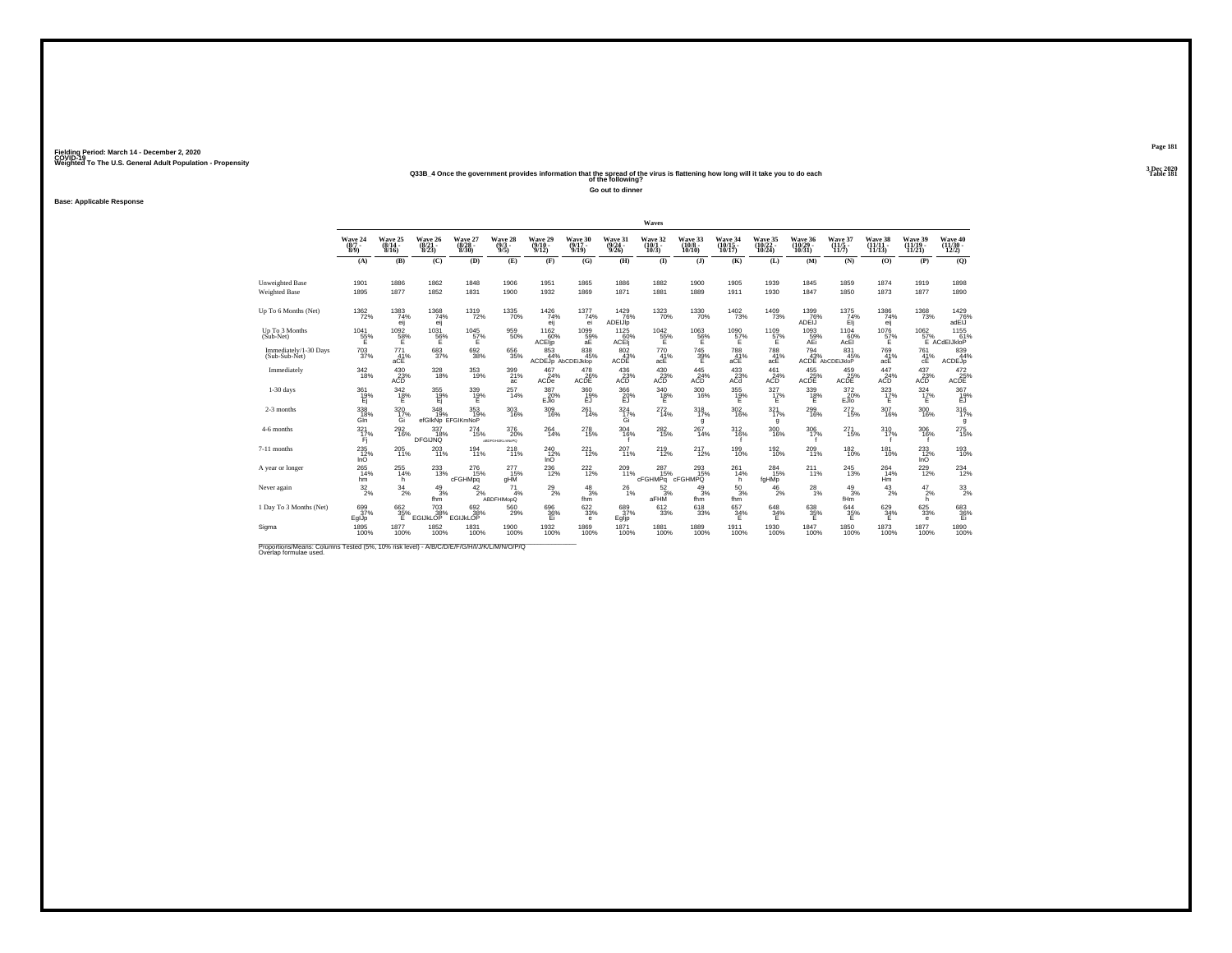## Weighted To The U.S. General Adult Population - Propensity<br>238B\_5 Once the government provides information that the spread of the virus is flattening how long will it take you to do each<br>Table 182

**Visit a casino**

**Base: Applicable Response**

|                                                                                                                      |                                |                                 |                                            |                                  |                                |                                    |                                   |                                  | Waves                        |                                        |                                 |                               |                                    |                                         |                                    |                                |                                          |
|----------------------------------------------------------------------------------------------------------------------|--------------------------------|---------------------------------|--------------------------------------------|----------------------------------|--------------------------------|------------------------------------|-----------------------------------|----------------------------------|------------------------------|----------------------------------------|---------------------------------|-------------------------------|------------------------------------|-----------------------------------------|------------------------------------|--------------------------------|------------------------------------------|
|                                                                                                                      | Wave 24<br>$\frac{(8/7)}{8/9}$ | Wave 25<br>$(8/14 -$<br>8/16    | Wave 26<br>$\frac{(8/21)}{8/23}$           | Wave 27<br>$\frac{(8/28)}{8/30}$ | Wave 28<br>$\frac{(9/3)}{9/5}$ | Wave 29<br>$(9/10 -$<br>9/12       | Wave 30<br>$(9/17 -$<br>9/19      | Wave 31<br>$\frac{(9/24)}{9/26}$ | Wave 32<br>$(10/1 -$<br>10/3 | Wave 33<br>$\frac{(10/8 - 10)}{10/10}$ | Wave 34<br>(10/15 -<br>10/17)   | Wave 35<br>(10/22 -<br>10/24) | Wave 36<br>$\frac{(10/29)}{10/31}$ | Wave 37<br>$\frac{(11/5 - 11)}{(11/7)}$ | Wave 38<br>(11/11<br>11/13         | Wave 39<br>$(11/19 -$<br>11/21 | Wave 40<br>$\frac{(11/30 - 12/2)}{12/2}$ |
|                                                                                                                      | (A)                            | (B)                             | (C)                                        | (D)                              | (E)                            | (F)                                | (G)                               | (H)                              | $($ $\Gamma$                 | $($ $)$                                | (K)                             | (L)                           | (M)                                | (N)                                     | (O)                                | (P)                            | (Q)                                      |
| <b>Unweighted Base</b><br>Weighted Base                                                                              | 1393<br>1365                   | 1348<br>1334                    | 1391<br>1398                               | 1394<br>1375                     | 1410<br>1405                   | 1388<br>1356                       | 1383<br>1400                      | 1386<br>1370                     | 1330<br>1307                 | 1429<br>1421                           | 1477<br>1450                    | 1392<br>1334                  | 1351<br>1342                       | 1338<br>1346                            | 1361<br>1358                       | 1427<br>1411                   | 1406<br>1333                             |
| Up To 6 Months (Net)                                                                                                 | $^{654}_{48\%}$                | $673\phantom{}50\%$             | $^{747}_{53\%}$<br>A                       | 694<br>50%                       | $^{711}_{51\%}$                | <sup>702</sup> <sub>52%</sub>      | 794 <sub>57%</sub><br>ABDEfiJKLMp | $^{721}_{53\%}$<br>a             | 681<br>52%<br>a              | <sup>718</sup> 50%                     | 734<br>51%                      | 670<br>50%                    | 68051%                             | $\substack{745 \\ 55\%}$<br>AbdejkLm    | <sup>715</sup> <sub>53%</sub><br>a | <sup>738</sup> 52%<br>a        | <sup>740</sup> 56%<br>AbDejkLm           |
| Up To 3 Months<br>$(Sub-Net)$                                                                                        | 441<br>32%                     | 492<br>37%<br>a                 | 524<br>37%<br>A                            | 494<br>36%                       | 474<br>34%                     | 511<br>38%<br>Aė                   | 541<br>$A_{\text{EP}}^{39\%}$     | 501<br>37%<br>a                  | 493<br>38%<br>Ae             | 527<br>37%<br>A                        | 504<br>35%                      | 496<br>37%<br>A               | 499<br>37%<br>A                    | 534<br>40%<br>AEKP                      | 517<br>38%<br>Āē                   | 487<br>34%                     | 535<br>AdEKP <sup>40%</sup>              |
| Immediately/1-30 Days<br>(Sub-Sub-Net)                                                                               | 268<br>20%                     | $^{269}_{20\%}$                 | $^{326}_{\phantom{1}\phantom{1}23\%}$<br>a | $^{319}_{23\%}$<br>a             | 302 <sub>2%</sub>              | $^{313}_{\phantom{1}23\%}$<br>a    | 354<br>25%<br>ABek                | 335<br>24%<br>AB                 | 315<br>24%<br>Ab             | 344 <sub>24%</sub><br>Ab               | 314<br>22%                      | 341<br>26%<br>ABek            | $\frac{316}{24\%}$<br>ab           | $\frac{362}{27\%}$<br>ABdEfKP           | $\frac{322}{24\%}$<br>ab           | 312%                           | 358<br>ABEfKP                            |
| Immediately                                                                                                          | 102/7%                         | $^{149}_{11\%}$<br>$\mathsf{A}$ | 147<br>10%<br>A                            | $^{160}_{12\%}$<br>A             | $^{180}_{13\%}$<br>Α           | $\frac{162}{12\%}$<br>$\mathsf{A}$ | 190<br>14%<br>Ac                  | $\frac{166}{12%}$<br>A           | $\frac{175}{13\%}$<br>Ac     | 191<br>13%<br>Ac                       | $^{171}_{12\%}$<br>$\mathsf{A}$ | 194<br>15%<br>ABCd            | $^{185}_{14\%}$                    | $^{208}_{15\%}$<br>AC ABCDFhKp          | $^{199}_{15\%}$<br><b>ABCdk</b>    | $^{172}_{12\%}$                | $^{223}_{17\%}$<br>A ABCDEFgHiKP         |
| $1-30$ days                                                                                                          | 166<br><b>BEO</b> <sup>%</sup> | $^{120}_{9\%}$                  | 179<br>13%<br><b>BEkmOp</b>                | 160<br>12%<br>bÉo <sup>-</sup>   | $^{122}_{9\%}$                 | 151<br>11%<br>е                    | 165<br>12%<br>bÉo <sup>1</sup>    | 169<br>BEC                       | 140<br>11%                   | 153<br>11%                             | 143<br>10%                      | 148<br>11%                    | $\frac{131}{10\%}$                 | 155<br>12%<br>be                        | $^{123}_{9\%}$                     | 140<br>10%                     | 135<br>10%                               |
| 2-3 months                                                                                                           | $^{173}_{13\%}$                | 223<br>17%<br>ADEgHiJKLmNPq     | 198<br>14%                                 | $^{175}_{13\%}$                  | $^{172}_{12\%}$                | <sup>198</sup> 15%                 | $\frac{186}{13\%}$                | $^{166}_{12\%}$                  | $^{177}_{14\%}$              | $^{184}_{13\%}$                        | <sup>190</sup> <sub>13%</sub>   | $^{155}_{12\%}$               | $^{182}_{14\%}$                    | $^{172}_{13\%}$                         | 195<br>14%                         | $^{175}_{12\%}$                | 177<br>13%                               |
| 4-6 months                                                                                                           | 213<br>16%                     | 182<br>14%                      | $^{223}_{16\%}$                            | 200<br>15%                       | 237<br>17%<br>bjLm             | 191<br>14%                         | 253<br>18%<br>BdFiJLMo            | 220<br>16%                       | 188<br>14%                   | 190<br>13%                             | 230<br>16%                      | 174<br>13%                    | $\frac{182}{14\%}$                 | 211<br>16%                              | 198<br>15%                         | 252<br>18%<br><b>BdFiJLMo</b>  | 205<br>15%                               |
| 7-11 months                                                                                                          | 199%<br>bС                     | $^{153}_{11\%}$                 | 150<br>11%                                 | $^{192}_{14\%}$<br>c             | <sup>174</sup> <sub>12%</sub>  | 178<br>13%                         | $167 \atop 12\%$                  | 173 <sub>%</sub>                 | 170<br>13%                   | $^{182}_{13\%}$                        | 190<br>13%                      | $\frac{192}{14\%}$<br>bC      | 171<br>13%                         | $^{169}_{13\%}$                         | $^{186}_{14\%}$<br>$\mathbf{c}$    | $^{201}_{14\%}$<br>C           | $^{172}_{13\%}$                          |
| A year or longer                                                                                                     | 397<br>29%<br>dEfGINOPQ        | 377<br>28%<br>GNOPO             | 371<br>27%<br>N                            | $\frac{343}{25\%}$               | $^{347}_{25\%}$                | $\frac{342}{25\%}$                 | 330<br>24%                        | 357<br>26%<br>n.                 | 353<br>27%<br>N              | $\frac{382}{27}\%$<br>Ñ.               | 393<br>27%<br>Ñ.                | 337 <sub>25%</sub>            | $\substack{344 \\ 26\%}$<br>n      | $^{296}_{22\%}$                         | 321 <sub>24%</sub>                 | 337<br>24%                     | 316<br>24%                               |
| Never again                                                                                                          | 114<br>8%                      | 130<br>10%                      | 130<br>9%                                  | 147<br>11%<br>Gia                | 172<br>12%<br>AcGHIKpQ         | 133<br>10%                         | $^{109}_{\phantom{1}8\%}$         | 119<br>9%                        | 104<br>8%                    | 140<br>10%                             | 133<br>9%                       | $^{136}_{10\%}$               | 146<br>11%<br>aGla                 | 137<br>10%                              | 135<br>10%                         | 135<br>10%                     | $^{106}_{\phantom{1}8\%}$                |
| 1 Day To 3 Months (Net)                                                                                              | $^{339}_{25\%}$<br>e           | $\frac{343}{26}\%$<br>Ε         | $\frac{377}{27\%}$<br>EkIP                 | 334%<br>е                        | $^{294}_{21\%}$                | 349<br>26%<br>Ε                    | $^{351}_{25\%}$<br>e              | $\substack{335 \\ 24\%}$<br>e    | 317<br>24%                   | 336<br>24%                             | 333%                            | 302 %                         | $313 \atop 23\%$                   | $^{326}_{\phantom{1}\phantom{1}24\%}$   | $^{318}_{\phantom{1}23\%}$         | $^{315}_{22\%}$                | 312<br>23%                               |
| Sigma                                                                                                                | 1365<br>100%                   | 1334<br>100%                    | 1398<br>100%                               | 1375<br>100%                     | 1405<br>100%                   | 1356<br>100%                       | 1400<br>100%                      | 1370<br>100%                     | 1307<br>100%                 | 1421<br>100%                           | 1450<br>100%                    | 1334<br>100%                  | 1342<br>100%                       | 1346<br>100%                            | 1358<br>100%                       | 1411<br>100%                   | 1333<br>100%                             |
| Proportions/Means: Columns Tested (5%, 10% risk level) - A/B/C/D/E/F/G/H/I/J/K/L/M/N/O/P/Q<br>Overlap formulae used. |                                |                                 |                                            |                                  |                                |                                    |                                   |                                  |                              |                                        |                                 |                               |                                    |                                         |                                    |                                |                                          |

**Page 1823 Dec 2020<br>Table 182**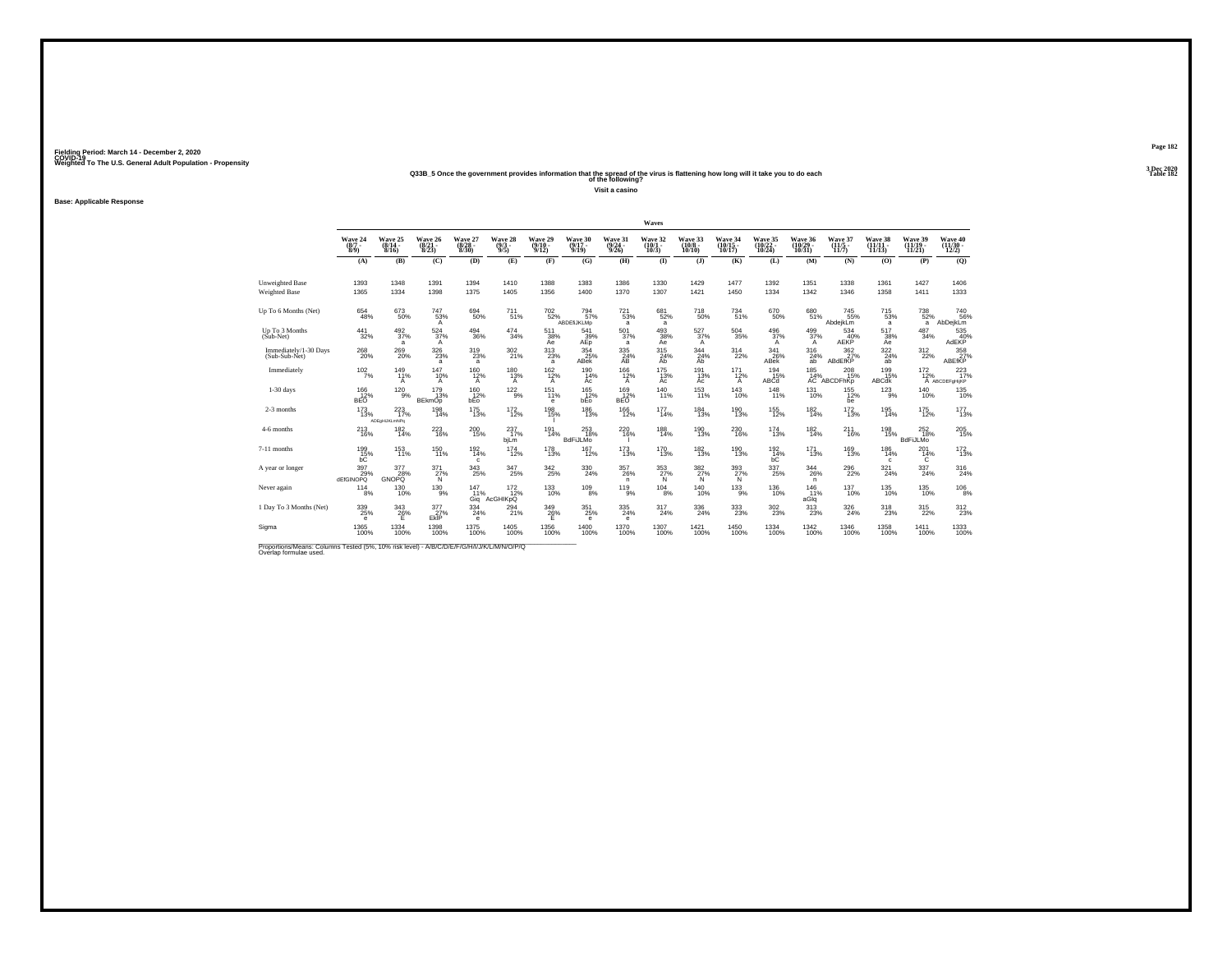## Weighted To The U.S. General Adult Population - Propensity<br>Q33B\_6 Once the government provides information that the spread of the virus is flattening how long will it take you to do each<br>Table 183

**Stay in a hotel**

**Base: Applicable Response**

|                                                                                                                      |                            |                                         |                                      |                                  |                               |                                 |                                        |                                 | Waves                           |                               |                                 |                              |                                                                                 |                                         |                       |                                        |                                                              |
|----------------------------------------------------------------------------------------------------------------------|----------------------------|-----------------------------------------|--------------------------------------|----------------------------------|-------------------------------|---------------------------------|----------------------------------------|---------------------------------|---------------------------------|-------------------------------|---------------------------------|------------------------------|---------------------------------------------------------------------------------|-----------------------------------------|-----------------------|----------------------------------------|--------------------------------------------------------------|
|                                                                                                                      | Wave 24<br>$(8/7 -$<br>8/9 | Wave 25<br>$\frac{(8/14 - 8/16)}{8/16}$ | Wave 26<br>$\frac{(8/21)}{8/23}$     | Wave 27<br>$\binom{8/28}{8/30}$  | Wave 28<br>$\binom{9/3}{9/5}$ | Wave 29<br>$\binom{9/10}{9/12}$ | Wave 30<br>$(9/17 -$<br>9/19           | Wave 31<br>$\binom{9/24}{9/26}$ | Wave 32<br>$\binom{10/1}{10/3}$ | Wave 33<br>$(10/8 -$<br>10/10 | Wave 34<br>$(10/15 -$<br>10/17  | Wave 35<br>(10/22 -<br>10/24 | Wave 36<br>(10/29 -<br>10/31)                                                   | Wave 37<br>$\frac{(11/5 - 11)}{(11/7)}$ | Wave 38<br>11/13      | Wave 39<br>$(11/19 -$<br>11/21         | Wave 40<br>$(11/30 -$<br>12/2)                               |
|                                                                                                                      | (A)                        | (B)                                     | (C)                                  | (D)                              | (E)                           | (F)                             | (G)                                    | (H)                             | $($ $\Gamma$                    | $($ $)$                       | (K)                             | (L)                          | (M)                                                                             | (N)                                     | (0)                   | (P)                                    | (Q)                                                          |
| Unweighted Base<br><b>Weighted Base</b>                                                                              | 1762<br>1751               | 1720<br>1741                            | 1709<br>1718                         | 1705<br>1700                     | 1733<br>1717                  | 1804<br>1801                    | 1733<br>1756                           | 1747<br>1736                    | 1692<br>1693                    | 1719<br>1749                  | 1751<br>1758                    | 1773<br>1759                 | 1704<br>1705                                                                    | 1725<br>1729                            | 1716<br>1722          | 1763<br>1738                           | 1716<br>1680                                                 |
| Up To 6 Months (Net)                                                                                                 | $\substack{980 \\ 56\%}$   | 1026<br>59%<br>Ŧ.                       | $^{1022}_{\substack{59\%\\ \sf{E}}}$ | 981<br>58%                       | 934<br>54%                    | $^{1122}_{62\%}$<br>ADEILP      | $^{1059}_{60\%}$<br>aElp               | $^{1080}_{62\%}$<br>ADEjLP      | 1016<br>60%<br>aEp              | $^{1019}_{-58\%}$             | $^{1113}_{63\%}$<br>e ABcDEJLMP | 993<br>56%                   | $\begin{array}{r} 1003 \\ 59\% \\ \hline 6 \end{array}_{\mbox{\scriptsize A1}}$ | $^{1082}_{63\%}$<br>AbDEjLmP            | 1069<br>62%<br>ADEjLP | 973<br>56%                             | 1063<br>AbcDEJLmP                                            |
| Up To 3 Months<br>$(Sub-Net)$                                                                                        | 656<br>37%                 | 703<br>40%                              | $727 \atop 42\%$<br>AE               | $\frac{722}{42}\%$               | 646<br>38%                    | 831<br>46%<br>ABcdEjLP          | 797<br>45%<br><b>ABEID</b>             | 778<br>45%<br>ABEI              | 758<br>45%<br>ABEI              | 738<br>42%<br>AE              | 805<br>ABELP <sup>46%</sup>     | 721 <sub>96</sub>            | $^{739}_{43\%}$                                                                 | 791<br>ABELP <sup>46%</sup>             | 771<br>45%<br>ABEI    | $^{714}_{41\%}$                        | $\overset{756}{_{\tiny\textbf{ABEP}}}$                       |
| Immediately/1-30 Days<br>(Sub-Sub-Net)                                                                               | $\frac{386}{22\%}$         | $^{457}_{26\%}$<br>A                    | $^{445}_{26\%}$<br>$\mathsf{A}$      | $^{435}_{\,26\%}$<br>a           | $^{428}_{25\%}$               | 532%<br>AbcDE                   | $\frac{541}{31\%}$<br>ABCDEJP          | $^{505}_{29\%}$<br>AdE          | 513<br>30%<br>ABCDEjp           | 462 %<br>A                    | $^{513}_{29\%}$<br>AdE          | 483<br>A                     | 487<br>29%<br>Ae                                                                | $^{500}_{29\%}$<br>AdE                  | 525<br>30%<br>ABCDEjp | 461%<br>$\mathsf{A}$                   | $492$<br>$29%$<br>AdE                                        |
| Immediately                                                                                                          | 200<br>11%                 | 245<br>14%<br>a                         | 220<br>13%                           | $^{254}_{15\%}$<br>A             | 239<br>14%<br>a               | $^{289}_{16\%}$                 | 320/18%<br><b>ABCDÉJ</b>               | 301<br>17%<br>ABCE              | 295<br>17%<br>ABCE              | $^{257}_{15\%}$<br>A          | $^{297}_{17\%}$<br>AbCe         | 291 <sub>7%</sub><br>AC      | $^{288}_{17\%}$<br>AbCe                                                         | $^{293}_{17\%}$<br>AbCe                 | 311<br>18%<br>ABCdEj  | $^{287}_{17\%}$                        | $\begin{array}{c} 297 \\ 18\% \\ \mathrm{ABCEj} \end{array}$ |
| $1-30$ days                                                                                                          | 185<br>11%                 | 213<br>12%                              | 224<br>$^{13\%}_{\rm adP}$           | 181<br>11%                       | 189<br>11%                    | 242<br>ADelP <sup>13%</sup>     | 220<br>13%<br>p                        | 204<br>12%                      | 218<br>$13\%$                   | 205<br>12%                    | 216<br>12%                      | 192<br>11%                   | 199<br>12%                                                                      | 207<br>12%                              | 213<br>12%            | 174<br>10%                             | 195<br>12%                                                   |
| 2-3 months                                                                                                           | <sup>270</sup><br>15%<br>е | 246<br>14%                              | $^{283}_{16\%}$<br>EI                | 287 <sub>17%</sub><br><b>bEL</b> | <sup>218</sup> <sub>13%</sub> | 299<br>17%<br>EI                | $^{256}_{\phantom{1}15\%}$             | 273<br>16%<br>е                 | 245<br>14%                      | 276<br>16%<br>е               | $^{292}_{17\%}$<br>EI           | 238<br>14%                   | $^{252}_{15\%}$                                                                 | $^{291}_{17\%}$<br><b>bEL</b>           | 246<br>14%            | $^{253}_{15\%}$                        | $^{264}_{16\%}$<br>e                                         |
| 4-6 months                                                                                                           | 324<br>18%<br>DGilmP       | 323<br>19%<br><b>DGIImP</b>             | 295<br>17%                           | 259<br>15%                       | 288<br>17%                    | 291<br>16%                      | $^{263}_{15\%}$                        | 302<br>17%                      | 258<br>15%                      | 281<br>16%                    | 309<br>18%                      | $^{272}_{15\%}$              | 264<br>16%                                                                      | 291<br>17%                              | 298<br>17%            | $^{259}_{15\%}$                        | 307<br>18%<br>dgip                                           |
| 7-11 months                                                                                                          | $^{265}_{15\%}$<br>bjKn    | 220<br>13%                              | 227<br>13%                           | 244<br>14%                       | 260<br>15%<br>bjKn            | 234<br>13%                      | 242 <sub>14%</sub>                     | 246<br>14%                      | $^{218}_{13\%}$                 | 215%                          | $^{209}_{12\%}$                 | 264<br>15%<br>jKn            | 239<br>14%                                                                      | $^{210}_{12\%}$                         | 219 13%               | $^{301}_{17\%}$<br><b>BCdFGhUKmNOQ</b> | 211<br>13%                                                   |
| A year or longer                                                                                                     | 449<br>26%<br>cFaHKNOPQ    | $^{428}_{25\%}$<br><b>fHNOQ</b>         | $^{376}_{22\%}$                      | $^{401}_{24\%}$                  | 440<br>26%<br>Hng cFgHKNOPQ   | 380<br>21%                      | 384<br>22%                             | $^{347}_{20\%}$                 | $^{395}_{23\%}$<br>h            | $^{412}_{24\%}$<br>hng        | 379<br>22%                      | 424%<br>Hnog                 | $394 \atop 23\%$<br>h.                                                          | 352<br>20%                              | 356<br>21%            | $^{378}_{22\%}$                        | 341<br>20%                                                   |
| Never again                                                                                                          | 57<br>3%                   | 68<br>4%                                | 92<br>5%<br>AfhiK                    | 75<br>4%                         | 83<br>5%<br>ak                | 65<br>4%                        | 70<br>4%                               | 64<br>4%                        | 64                              | 102<br>4%<br>AbFgHlKmq<br>6%  | 57<br>3%                        | 78<br>4%                     | 68<br>4%                                                                        | 84<br>5%<br>ak                          | 78<br>5%              | 85<br>5%<br>ak                         | $^{65}_{4\%}$                                                |
| 1 Day To 3 Months (Net)                                                                                              | $^{456}_{\  \, 26\%}$      | $^{458}_{\phantom{4}26\%}$              | 507<br>30%<br>aELP                   | 468<br>28%<br>Ε                  | $^{406}_{24\%}$               | 542 %<br>AbELmoP                | $^{476}_{27\%}$<br>$\ddot{\textbf{e}}$ | $^{477}_{27\%}$<br>е            | $^{463}_{27\%}$<br>$\epsilon$   | $^{481}_{28\%}$<br>е          | 508<br>29%<br>ELP               | 430<br>24%                   | $^{451}_{\phantom{1}\phantom{1}26\%}$                                           | 497<br>29%<br>ELP                       | $^{460}_{27\%}$       | 427/25%                                | 459<br>$\epsilon$                                            |
| Sigma                                                                                                                | 1751<br>100%               | 1741<br>100%                            | 1718<br>100%                         | 1700<br>100%                     | 1717<br>100%                  | 1801<br>100%                    | 1756<br>100%                           | 1736<br>100%                    | 1693<br>100%                    | 1749<br>100%                  | 1758<br>100%                    | 1759<br>100%                 | 1705<br>100%                                                                    | 1729<br>100%                            | 1722<br>100%          | 1738<br>100%                           | 1680<br>100%                                                 |
| Proportions/Means: Columns Tested (5%, 10% risk level) - A/B/C/D/E/F/G/H/I/J/K/L/M/N/O/P/Q<br>Overlap formulae used. |                            |                                         |                                      |                                  |                               |                                 |                                        |                                 |                                 |                               |                                 |                              |                                                                                 |                                         |                       |                                        |                                                              |

**Page 183**3 Dec 2020<br>Table 183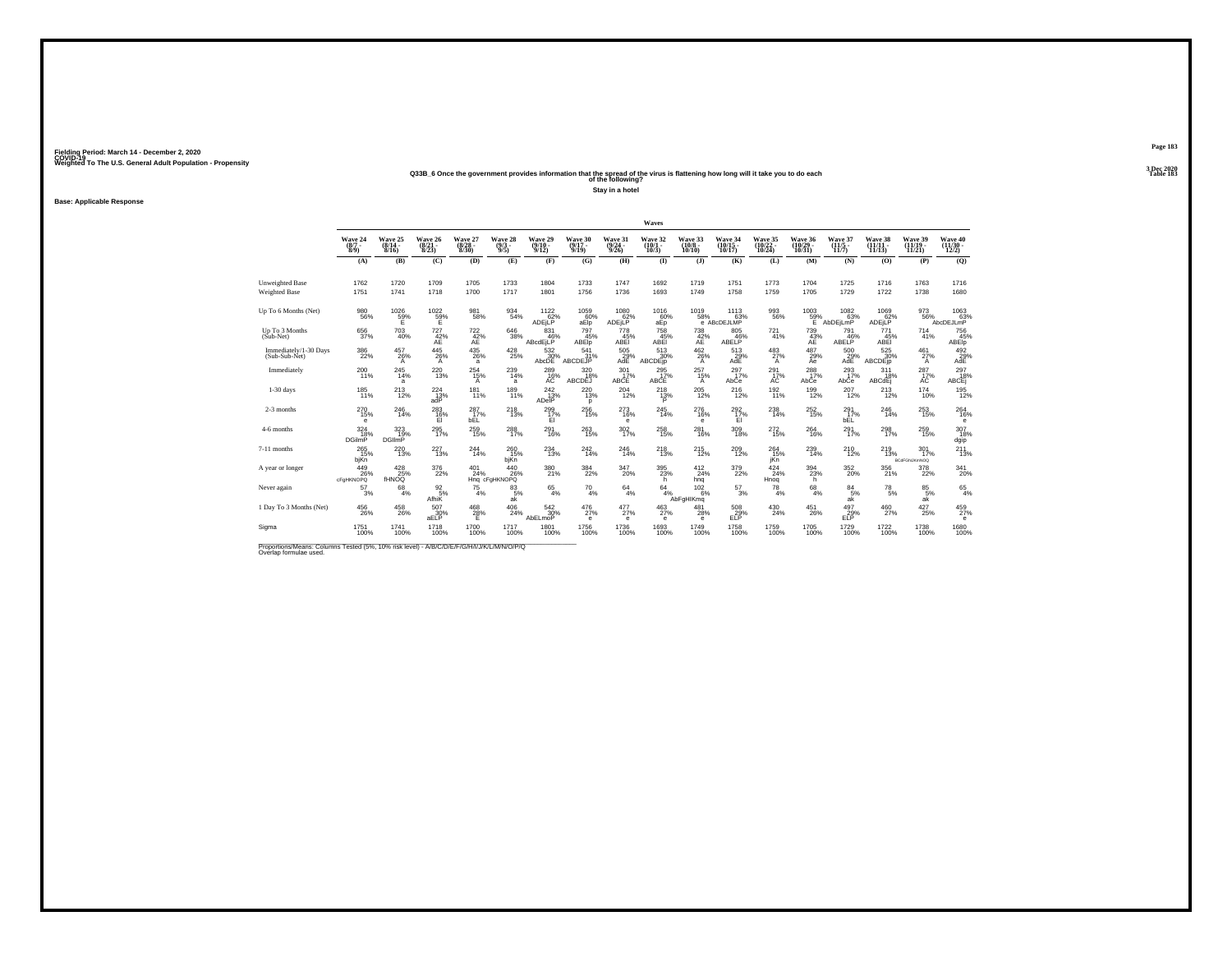## Weighted To The U.S. General Adult Population - Propensity<br>233B\_7 Once the government provides information that the spread of the virus is flattening how long will it take you to do each<br>Table 154

**Go to the office**

**Base: Applicable Response**

|                                                |                                      |                                  |                                  |                                |                                |                                         |                                         |                                         | Waves                                   |                                                                                  |                                    |                               |                               |                                                            |                               |                                   |                              |
|------------------------------------------------|--------------------------------------|----------------------------------|----------------------------------|--------------------------------|--------------------------------|-----------------------------------------|-----------------------------------------|-----------------------------------------|-----------------------------------------|----------------------------------------------------------------------------------|------------------------------------|-------------------------------|-------------------------------|------------------------------------------------------------|-------------------------------|-----------------------------------|------------------------------|
|                                                | Wave 24<br>$(8/7 -$<br>$\tilde{8}/9$ | Wave 25<br>8/16                  | Wave 26<br>$\frac{(8/21)}{8/23}$ | Wave 27<br>(8/28 -<br>8/30)    | Wave 28<br>$\frac{(9/3)}{9/5}$ | Wave 29<br>$\frac{(9/10 - 9/12)}{9/12}$ | Wave 30<br>$(9/17 -$<br>9/19            | Wave 31<br>$\frac{(9/24 - 9/26)}{9/26}$ | Wave 32<br>$\binom{10/1}{10/3}$         | Wave 33<br>$\binom{10/8}{10/10}$                                                 | Wave 34<br>(10/15 -<br>10/17)      | Wave 35<br>(10/22 -<br>10/24) | Wave 36<br>(10/29 -<br>10/31) | Wave 37<br>(11/5<br>11/7)                                  | Wave 38<br>(11/11<br>11/13    | Wave 39<br>$(11/19 -$<br>11/21    | Wave 40<br>(11/30 -<br>12/2) |
|                                                | (A)                                  | (B)                              | (C)                              | (D)                            | (E)                            | (F)                                     | (G)                                     | (H)                                     | $\bf{I}$                                | $($ $)$                                                                          | (K)                                | (L)                           | (M)                           | (N)                                                        | (0)                           | (P)                               | (Q)                          |
| <b>Unweighted Base</b><br><b>Weighted Base</b> | 1333<br>1272                         | 1260<br>1244                     | 1285<br>1237                     | 1296<br>1280                   | 1263<br>1245                   | 1296<br>1279                            | 1299<br>1294                            | 1314<br>1250                            | 1232<br>1212                            | 1311<br>1301                                                                     | 1347<br>1283                       | 1334<br>1252                  | 1313<br>1258                  | 1250<br>1229                                               | 1287<br>1216                  | 1320<br>1285                      | 1340<br>1248                 |
| Up To 6 Months (Net)                           | $\frac{925}{73\%}$                   | 940<br>76%<br>ElP                | 956<br>77%<br><b>AdEIKIP</b>     | $\frac{940}{73\%}$<br><b>p</b> | 877<br>70%                     | 981 77%<br>aElkP                        | 960<br>74%                              | 980<br>78%<br>P ADEGIJKLOP              | 855<br>71%                              | $\frac{960}{74\%}$<br>p                                                          | 936<br>73%                         | 917<br>73%                    | $\frac{964}{77}\%$<br>aEIP    | $\frac{920}{75\%}$ eiP                                     | 895<br>74%<br>p               | $892 \69%$                        | 947<br>76%<br>EIP            |
| Up To 3 Months<br>(Sub-Net)                    | 759<br>60%                           | 764<br>$E_k^{1%}$                | 746<br>60%                       | 752<br>59%                     | 668<br>54%                     | 803<br>63%<br>dElK                      | 799<br>Eik                              | 784<br>63%<br>ElK                       | 694<br>57%                              | 788<br>$^{61}_{E}$ %                                                             | 734<br>57%                         | 750<br>60%                    | 787<br>63%<br>ElK             | 756<br>62%                                                 | 743<br>$^{61}_{E}$ %          | 755<br>59%<br>e                   | 793<br>64%<br>dEIKp          |
| Immediately/1-30 Days<br>(Sub-Sub-Net)         | $\frac{563}{44\%}$<br>E              | $^{548}_{44\%}$<br>Е             | $^{522}_{42\%}$                  | $^{538}_{\ 42\%}$              | $^{483}_{39\%}$                | 594<br>46%<br>dEi                       | $643$ <sub>50%</sub><br><b>ABCDEIKI</b> | 624 50%<br>ABCDEIKI                     | $^{504}_{\ 42\%}$                       | 585<br>45%<br>Ε                                                                  | $^{552}_{43\%}$                    | 560<br>45%                    | 633<br>50%<br>E ABCDEIJKLn    | $\frac{565}{46\%}$<br>Ei                                   | $\frac{572}{47}\%$<br>cDEI    | 593<br>46%<br>Ei                  | 590<br>47%<br>cDEI           |
| Immediately                                    | $^{346}_{\  \  \, 27\%}$             | $\frac{362}{29\%}$               | 278<br>23%                       | 332<br>26%                     | 312<br>25%                     | $^{365}_{\phantom{3}29\%}$              | 389<br>30%<br>CdE                       | 357<br>$^{29\%}$                        | $\frac{322}{27\%}$<br>$\mathbf{c}$      | $\overset{389}{\underset{\text{CdE}}{\hspace{-0.2em} \text{Cd}}}\hspace{0.25em}$ | $\frac{344}{27\%}$<br>$\mathbf{c}$ | $\frac{359}{29\%}$            | 386<br>31%<br>CDEIK           | $^{370}_{\phantom{1}\phantom{1}\phantom{1}30\%}_{\rm CdE}$ | $\frac{349}{29\%}$            | $^{364}_{28\%}$                   | 373<br>30%<br>CdE            |
| $1-30$ days                                    | 216<br>17%<br>е                      | 187<br>15%                       | 244<br>20%<br><b>BdEIJkin</b>    | 205<br>16%                     | 171<br>14%                     | 229<br>$\frac{18}{5}$                   | 254<br>20%<br>BdEIJkin ABDEIIJKLNpg     | 267<br>21%                              | 182<br>15%                              | 195<br>15%                                                                       | 208<br>16%                         | 201<br>16%                    | 247<br>20%<br>BdEIJkin        | 195<br>16%                                                 | 223<br>18%<br>bËĭj            | 228<br>$\frac{18}{5}$             | 217<br>17%<br>$\epsilon$     |
| 2-3 months                                     | 197<br>15%<br>qm                     | $^{216}_{17\%}$<br><b>GHKMoP</b> | $^{223}_{18\%}$<br>GHKMOP        | $^{214}_{17\%}$<br>GHMP        | <sup>185</sup> 15%             | $^{209}_{16\%}$<br>GhMP                 | $^{155}_{12\%}$                         | $^{160}_{13\%}$                         | <sup>190</sup><br><sup>16%</sup><br>Gmp | 203<br>16%<br>qm                                                                 | $^{182}_{14\%}$                    | <sup>190</sup><br>15%<br>g    | $^{154}_{12\%}$               | 191<br>16%<br>gm                                           | $^{171}_{14\%}$               | $\frac{162}{13\%}$                | 203<br>16%<br>GhMp           |
| 4-6 months                                     | 165<br>13%                           | 176<br>14%<br>`P`                | 210<br>17%<br>AGijInOPQ          | 188<br>15%                     | 209<br>17%<br>AGiilnOPQ        | 177<br>14%<br>p                         | 161<br>12%                              | 196<br>16%<br>goPq                      | 161<br>13%                              | 172<br>13%                                                                       | 201<br>16%<br>goPq                 | 167<br>13%                    | 177<br>14%<br>p               | 164<br>13%                                                 | 153<br>13%                    | 137<br>11%                        | 154<br>12%                   |
| 7-11 months                                    | 129 10%<br>h                         | $^{105}_{\phantom{1}8\%}$        | $^{96}_{8\%}$                    | 129<br>10%<br>h                | $^{136}_{11\%}$<br>CfHM        | $^{106}_{8\%}$                          | $137 \atop 11\%$<br>cHm                 | $\frac{94}{8%}$                         | $^{123}_{10\%}$<br>h                    | $^{131}_{10\%}$<br>h                                                             | $^{116}_{9%}$                      | 126<br>10%<br>h               | $^{99}_{\ 8\%}$               | $^{114}_{9\%}$                                             | <sup>119</sup> <sub>10%</sub> | $^{151}_{12\%}$<br><b>BCFHkMq</b> | $107_{9%}$                   |
| A year or longer                               | $^{131}_{10\%}$                      | $^{131}_{11\%}$                  | $^{127}_{10\%}$                  | 141<br>11%                     | $^{138}_{11\%}$                | $^{107}_{8\%}$                          | $127 \atop 10\%$                        | $^{107}_{-9\%}$                         | <sup>153</sup> 13%<br>FgHno             | $^{141}_{11\%}$                                                                  | $^{144}_{11\%}$<br>fh              | 136<br>11%                    | $^{126}_{10\%}$               | <sup>119</sup> <sub>10%</sub>                              | $^{116}_{10\%}$               | 132<br>10%                        | 131<br>11%                   |
| Never again                                    | $\frac{88}{7\%}$<br>c                | $^{67}_{\ 5\%}$                  | $^{59}_{\ 5\%}$                  | $^{71}_{6\%}$                  | 95<br>8%<br>bCgjq              | $\frac{86}{7\%}$                        | $^{70}_{\ 5\%}$                         | $^{69}_{\ 5\%}$                         | $^{80}_{7\%}$                           | $^{69}_{5\%}$                                                                    | $\frac{88}{7\%}$<br>c              | $^{74}_{\ 6\%}$               | $^{69}_{5\%}$                 | $^{76}_{6\%}$                                              | $\frac{86}{7\%}$              | $^{111}_{9\%}$<br>C_BCDGHJIMnQ    | $^{63}_{\ 5\%}$              |
| 1 Day To 3 Months (Net)                        | $^{413}_{32\%}$                      | $^{402}_{\phantom{1}32\%}$       | $^{467}_{38\%}$<br>ABDEGIJKLMNOP | $^{420}_{\ 33\%}$<br>е         | 356<br>29%                     | $^{438}_{34\%}$<br>Е                    | $^{409}_{32\%}$                         | 427<br>34%<br>Ε                         | 372<br>31%                              | 399<br>31%                                                                       | $^{391}_{30\%}$                    | 391 <sub>%</sub>              | $^{401}_{32\%}$               | $^{386}_{\phantom{1}31\%}$                                 | $^{393}_{\ 32\%}$             | $^{391}_{\ 30\%}$                 | $^{420}_{34\%}$              |
| Sigma                                          | 1272<br>100%                         | 1244<br>100%                     | 1237<br>100%                     | 1280<br>100%                   | 1245<br>100%                   | 1279<br>100%                            | 1294<br>100%                            | 1250<br>100%                            | $^{1212}_{100\%}$                       | 1301<br>100%                                                                     | 1283<br>100%                       | 1252<br>100%                  | 1258<br>100%                  | 1229<br>100%                                               | 1216<br>100%                  | 1285<br>100%                      | 1248<br>100%                 |

Proportions/Means: Columns Tested (5%, 10% risk level) - *N\B/C/D/E/F/G/H/I/J/K/L/M/N/O/P/Q*<br>Overlap formulae used.

**Page 1843 Dec 2020<br>Table 184**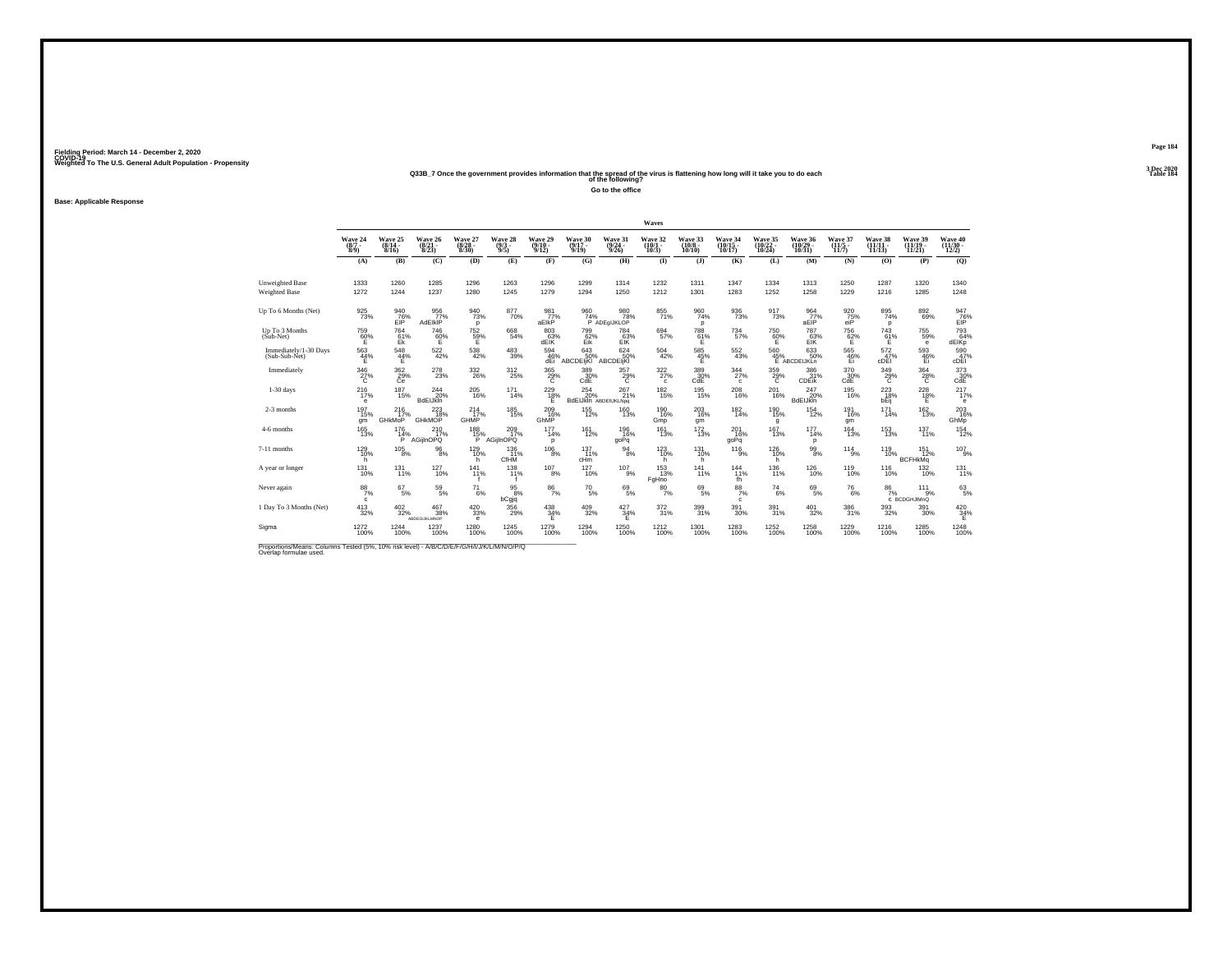## Weighted To The U.S. General Adult Population - Propensity<br>Q33B\_8 Once the government provides information that the spread of the virus is flattening how long will it take you to do each<br>Table 185

**Go to a sporting event**

**Base: Applicable Response**

|                                                                                                                      |                            |                                  |                                       |                                 |                               |                                         |                                              |                                 | Waves                                 |                               |                                               |                               |                                            |                                         |                                                                             |                                |                                                              |
|----------------------------------------------------------------------------------------------------------------------|----------------------------|----------------------------------|---------------------------------------|---------------------------------|-------------------------------|-----------------------------------------|----------------------------------------------|---------------------------------|---------------------------------------|-------------------------------|-----------------------------------------------|-------------------------------|--------------------------------------------|-----------------------------------------|-----------------------------------------------------------------------------|--------------------------------|--------------------------------------------------------------|
|                                                                                                                      | Wave 24<br>$(8/7 -$<br>8/9 | Wave 25<br>$\frac{(8/14)}{8/16}$ | Wave 26<br>$\frac{(8/21)}{8/23}$      | Wave 27<br>$\binom{8/28}{8/30}$ | Wave 28<br>$\binom{9/3}{9/5}$ | Wave 29<br>$\frac{(9/10 - 9/12)}{9/12}$ | Wave 30<br>$(9/17 -$<br>9/19                 | Wave 31<br>$\binom{9/24}{9/26}$ | Wave 32<br>$\binom{10/1}{10/3}$       | Wave 33<br>$(10/8 -$<br>10/10 | Wave 34<br>(10/15<br>10/17                    | Wave 35<br>(10/22 -<br>10/24) | Wave 36<br>(10/29 -<br>10/31)              | Wave 37<br>$\frac{(11/5 - 11)}{(11/7)}$ | Wave 38<br>11/13                                                            | Wave 39<br>$(11/19 -$<br>11/21 | Wave 40<br>(11/30<br>12/2)                                   |
|                                                                                                                      | (A)                        | (B)                              | (C)                                   | (D)                             | (E)                           | (F)                                     | (G)                                          | (H)                             | $\bf{I}$                              | $($ $)$                       | (K)                                           | (L)                           | (M)                                        | (N)                                     | (0)                                                                         | (P)                            | (Q)                                                          |
| Unweighted Base<br><b>Weighted Base</b>                                                                              | 1473<br>1475               | 1452<br>1459                     | 1472<br>1479                          | 1479<br>1484                    | 1440<br>1430                  | 1516<br>1496                            | 1434<br>1483                                 | 1457<br>1439                    | 1432<br>1412                          | 1519<br>1496                  | 1520<br>1504                                  | 1505<br>1457                  | 1466<br>1448                               | 1411<br>1427                            | 1458<br>1449                                                                | 1503<br>1482                   | 1472<br>1434                                                 |
| Up To 6 Months (Net)                                                                                                 | 733<br>50%                 | 782<br>54%<br>$\mathbf e$        | 789<br>53%                            | 777<br>52%                      | 709<br>50%                    | 780<br>52%                              | 788<br>53%                                   | 799<br>55%<br>AEil              | $^{717}_{51\%}$                       | <sup>783</sup> <sub>52%</sub> | 795<br>53%                                    | 739<br>51%                    | 754<br>52%                                 | 811 <sub>57%</sub><br>AdEfljLmp         | 768<br>53%                                                                  | $^{774}_{\ 52\%}$              | 817 <sub>57%</sub><br>AdEFIjLmp                              |
| Up To 3 Months<br>$(Sub-Net)$                                                                                        | $\frac{472}{32\%}$         | 555<br>38%<br>AEi                | $^{553}_{\substack{37\%\\\text{AE}}}$ | $^{512}_{\phantom{1}34\%}$      | $^{460}_{32\%}$               | $^{532}_{\ 36\%}$                       | $^{555}_{\phantom{50}37\%}_{\phantom{50}AE}$ | 554<br>$\frac{38}{38}$ %        | $\frac{478}{34\%}$                    | 578<br>AdEII                  | 543<br>36%<br>ae                              | 501<br>34%                    | $^{539}_{\phantom{5}37\%}_{\phantom{5}AB}$ | 543<br>38%<br>AEi                       | 551<br>38%<br>AEi                                                           | $^{518}_{35\%}$                | 580<br>40%<br>ADEFIKLP                                       |
| Immediately/1-30 Days<br>(Sub-Sub-Net)                                                                               | $^{265}_{18\%}$            | 313<br>a                         | $\frac{341}{23\%}$<br>Ae              | 297<br>20%                      | 281<br>20%                    | 312 %                                   | 329 22%<br>A                                 | 312/22%<br>a                    | 301<br>21%                            | 389<br>26%<br>a ABDEFgHIKL    | $324 \over 22\%$<br>a                         | 308<br>21%                    | 332/23%<br>$\mathsf{A}$                    | 336<br>24%<br>Ade                       | $\frac{347}{24\%}$<br>AdE                                                   | 341/23%<br>Ae                  | 359<br>25%<br>AbDEFil                                        |
| Immediately                                                                                                          | $^{115}_{8\%}$             | 157<br>11%<br>A                  | $^{135}_{9\%}$                        | $^{154}_{10\%}$<br>a            | 164<br>11%<br>A               | $\frac{162}{11\%}$<br>A                 | 163<br>11%<br>A                              | $\frac{144}{10\%}$              | $155$ <sub>11%</sub>                  | 209<br>14%<br>A ABCDfgHiki    | 163<br>11%<br>A                               | 159<br>11%<br>A               | $^{182}_{\substack{13 \% \ \text{AC}}}$    | $^{183}_{13\%}$                         | 183 202 207 215<br>13% 14% 14% 15%<br>ACh ABCDfgHikl ABCDfgHikl ABCDEFGHIKL |                                | $^{215}_{15\%}$                                              |
| $1-30$ days                                                                                                          | 150<br>10%                 | 157<br>11%                       | 207<br>14%<br><b>6 ABDEFoIKLMNOPQ</b> | 143<br>10%                      | 117<br>8%                     | 150<br>10%                              | 166<br>11%                                   | 168<br>12%<br>Ep                | 147<br>10%                            | 180<br>$E_{\rm p}^{12\%}$     | 160<br>11%<br>e                               | 148<br>10%                    | 149<br>10%                                 | $\frac{152}{11\%}$<br>е                 | 145<br>10%                                                                  | $^{134}_{9\%}$                 | $\frac{144}{10\%}$                                           |
| 2-3 months                                                                                                           | 207<br>14%                 | 241<br>17%<br>EIJIP              | 212<br>14%                            | 215<br>14%                      | $^{180}_{13\%}$               | 220<br>15%                              | $^{226}_{15\%}$<br>p                         | 242<br>17%<br>EIJLP             | $^{177}_{13\%}$                       | 189<br>13%                    | $^{220}_{15\%}$                               | 194<br>13%                    | $^{207}_{14\%}$                            | 207<br>15%                              | $^{204}_{14\%}$                                                             | $^{177}_{12\%}$                | $\underset{\mathsf{IP}}{^{221}}$                             |
| 4-6 months                                                                                                           | 260<br>18%                 | 227<br>16%                       | 235<br>16%                            | 266<br>18%<br>Jmo               | 248<br>17%                    | 248<br>17%                              | 234<br>16%                                   | 245<br>17%                      | 239<br>17%                            | 205<br>14%                    | $^{252}_{17\%}$                               | $^{238}_{\phantom{1}16\%}$    | $^{215}_{15\%}$                            | 268<br>19%<br><b>DJMO</b>               | 216<br>15%                                                                  | $^{256}_{17\%}$                | 237<br>17%                                                   |
| 7-11 months                                                                                                          | $^{219}_{15\%}$<br>lq      | 200<br>14%                       | 206<br>14%                            | 203<br>14%                      | 198<br>14%                    | 207<br>14%                              | 211<br>14%                                   | $^{199}_{14\%}$                 | 220<br>16%<br>JLnQ                    | 183<br>12%                    | $^{238}_{16\%}$<br><b>JLNoQ</b>               | 176<br>12%                    | $^{214}_{15\%}$                            | $^{176}_{12\%}$                         | <sup>186</sup><br>13%                                                       | $^{216}_{15\%}$                | $\frac{172}{12\%}$                                           |
| A year or longer                                                                                                     | $\frac{392}{27}\%$<br>cKN  | 369<br>25%                       | 339 23%                               | 389<br>26%<br>Kn                | $^{376}_{26\%}$<br>Kn         | 354<br>24%                              | 358<br>24%                                   | 341<br>24%                      | 335<br>24%                            | $\frac{399}{27\%}$<br>cKN     | $332\atop22\%$                                | $^{402}_{28\%}$<br>CfhiKN     | $^{364}_{\phantom{1}\phantom{1}25\%}$      | $^{317}_{22\%}$                         | $^{363}_{\phantom{1}25\%}$                                                  | 360<br>24%                     | 354<br>25%                                                   |
| Never again                                                                                                          | 131<br>9%<br>q             | 108<br>7%                        | 145<br>10%<br><b>bHQ</b>              | 115<br>8%                       | 147<br>10%<br>BdHQ            | 155<br>10%<br><b>BDHmQ</b>              | 126<br>9%                                    | 100<br>7%                       | 140<br>10%<br>bdHQ                    | 130<br>9%<br>q                | 138<br>$h_Q^{9%}$                             | 141<br>10%<br>bHQ             | 116<br>8%                                  | 123<br>9%<br>q                          | 132<br>8%                                                                   | 131<br>9%<br>q                 | 91<br>6%                                                     |
| 1 Day To 3 Months (Net)                                                                                              | $\frac{357}{24\%}$<br>e    | 398<br>27%                       | $^{419}_{28\%}$<br>EllP aDEfliLmoP    | 358<br>24%<br>$\mathbf e$       | 297 <sub>21%</sub>            | $^{370}_{25\%}$<br>ep                   | 392<br>26%                                   | 410<br>28%<br>EiP aDEfljLmoP    | $^{323}_{\phantom{1}\phantom{1}23\%}$ | 369 %<br>ep                   | $\underset{\mathsf{EP}}^{380}\!\!\!{}^{25\%}$ | $^{342}_{23\%}$               | $^{357}_{25\%}$<br>ep                      | 360 25%<br>EP                           | $\frac{349}{24\%}$                                                          | $\frac{311}{21\%}$             | $\begin{array}{c} 365 \\ 25 \\ \hline \text{FP} \end{array}$ |
| Sigma                                                                                                                | 1475<br>100%               | 1459<br>100%                     | 1479<br>100%                          | 1484<br>100%                    | 1430<br>100%                  | 1496<br>100%                            | 1483<br>100%                                 | 1439<br>100%                    | 1412<br>100%                          | 1496<br>100%                  | 1504<br>100%                                  | 1457<br>100%                  | 1448<br>100%                               | 1427<br>100%                            | 1449<br>100%                                                                | 1482<br>100%                   | 1434<br>100%                                                 |
| Proportions/Means: Columns Tested (5%, 10% risk level) - A/B/C/D/E/F/G/H/I/J/K/L/M/N/O/P/Q<br>Overlap formulae used. |                            |                                  |                                       |                                 |                               |                                         |                                              |                                 |                                       |                               |                                               |                               |                                            |                                         |                                                                             |                                |                                                              |

**Page 1853 Dec 2020<br>Table 185**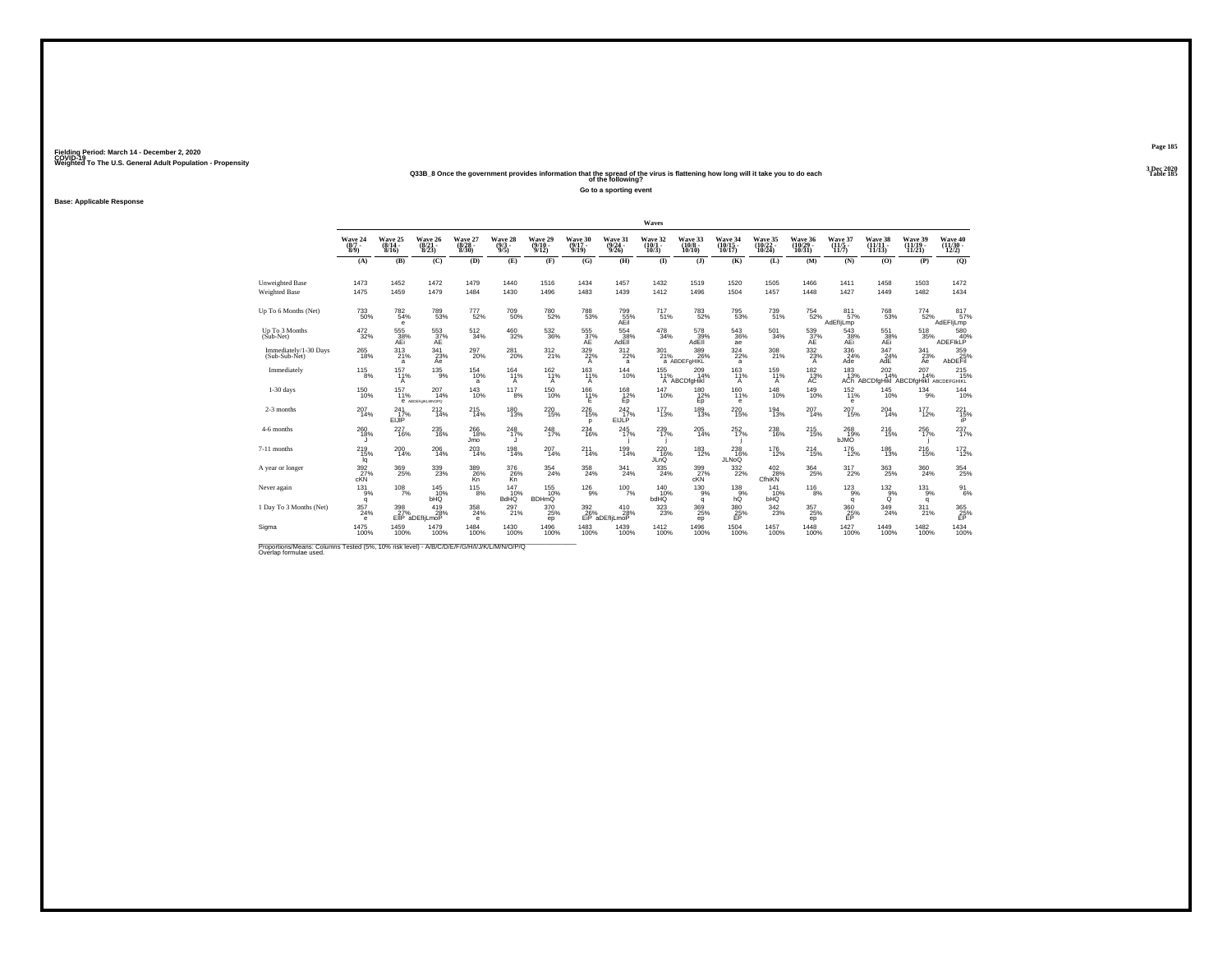## Weighted To The U.S. General Adult Population - Propensity<br>233B\_9 Once the government provides information that the spread of the virus is flattening how long will it take you to do each<br>Table 186

**Go to the movies**

**Base: Applicable Response**

|                                                                                                                      |                                 |                              |                               |                                  |                                |                                |                              |                                         | Waves                        |                                     |                               |                               |                                 |                                  |                            |                                 |                              |
|----------------------------------------------------------------------------------------------------------------------|---------------------------------|------------------------------|-------------------------------|----------------------------------|--------------------------------|--------------------------------|------------------------------|-----------------------------------------|------------------------------|-------------------------------------|-------------------------------|-------------------------------|---------------------------------|----------------------------------|----------------------------|---------------------------------|------------------------------|
|                                                                                                                      | Wave 24<br>$(8/7 -$<br>8/9      | Wave 25<br>$(8/14 -$<br>8/16 | Wave 26<br>(8/21 -<br>8/23)   | Wave 27<br>$\frac{(8/28)}{8/30}$ | Wave 28<br>$\frac{(9/3)}{9/5}$ | Wave 29<br>$(9/10 -$<br>9/12   | Wave 30<br>$(9/17 -$<br>9/19 | Wave 31<br>$\frac{(9/24 - 9/26)}{9/26}$ | Wave 32<br>$(10/1 -$<br>10/3 | Wave 33<br>$\binom{10/8}{10/10}$    | Wave 34<br>(10/15 -<br>10/17) | Wave 35<br>(10/22 -<br>10/24) | Wave 36<br>(10/29 -<br>10/31)   | Wave 37<br>$\frac{(11/5)}{11/7}$ | Wave 38<br>(11/11<br>11/13 | Wave 39<br>$(11/19 -$<br>11/21  | Wave 40<br>(11/30 -<br>12(2) |
|                                                                                                                      | (A)                             | (B)                          | (C)                           | (D)                              | (E)                            | (F)                            | (G)                          | (H)                                     | $($ $\Gamma$                 | $($ $)$                             | (K)                           | (L)                           | (M)                             | (N)                              | (O)                        | (P)                             | (Q)                          |
| <b>Unweighted Base</b><br><b>Weighted Base</b>                                                                       | 1739<br>1713                    | 1675<br>1672                 | 1679<br>1665                  | 1666<br>1666                     | 1691<br>1691                   | 1731<br>1694                   | 1676<br>1694                 | 1721<br>1683                            | 1652<br>1654                 | 1700<br>1674                        | 1732<br>1691                  | 1742<br>1702                  | 1672<br>1650                    | 1653<br>1639                     | 1707<br>1703               | 1735<br>1719                    | 1711<br>1660                 |
| Up To 6 Months (Net)                                                                                                 | 964<br>56%                      | $\substack{984 \\ 59\%}$     | 976<br>59%                    | 967<br>58%                       | $\substack{944 \\ 56\%}$       | $^{1054}_{62\%}$<br>AdEIJLP    | $^{1043}_{62\%}$<br>AEjLP    | $^{1042}_{62\%}$<br>AdEijLP             | 957<br>58%                   | 964<br>58%                          | 998<br>59%                    | $\substack{951 \\ 56\%}$      | 969<br>59%                      | 988<br>aElp                      | 999<br>59%                 | 966<br>56%                      | 1037<br>62%<br>AcDEIJLOP     |
| Up To 3 Months<br>$(Sub-Net)$                                                                                        | 640<br>37%                      | 675<br>40%                   | 665<br>40%                    | 657<br>39%                       | 638<br>38%                     | 717<br>42%<br>AEL <sub>p</sub> | 734<br>AdELP <sup>43%</sup>  | 745<br>44%<br>AbcDEiLP                  | 663<br>40%                   | 697<br>42%<br>ael                   | 706<br>42%<br>Ael             | $\substack{642\\38\%}$        | 719<br>44%<br>AdELP             | 735<br>ABCDEILP                  | $^{709}_{42\%}$<br>ael     | 654<br>38%                      | 747<br>45%<br>ABCDEILP       |
| Immediately/1-30 Days<br>(Sub-Sub-Net)                                                                               | 341<br>20%                      | $^{372}_{22\%}$              | 420<br>25%<br>A               | $\frac{397}{24\%}$<br>A          | 385<br>23%                     | 466<br>28%<br>ABdELp           | 436 %<br>Ab                  | $^{412}_{24\%}$<br>Α                    | $^{407}_{25\%}$<br>A         | $^{418}_{25\%}$<br>A                | 414<br>24%<br>A               | $\frac{397}{23\%}$            | $^{468}_{28\%}$<br>a ABDEhijkLP | 450 27%<br>ABdELp                | $^{441}_{26\%}$<br>Ab      | 409<br>24%                      | 476<br>29%<br>A ABDEHIJKLP   |
| Immediately                                                                                                          | $^{14}$ $^{1}_{8\%}$            | $^{176}_{11\%}$<br>a         | $^{155}_{9\%}$                | $^{215}_{\hbox{13}\%}$ AbC       | 200<br>12%<br>Ac               | $^{210}_{12\%}$                | $^{223}_{\hbox{13}\%}$ AbC   | $^{221}_{13\%}$<br>AbC                  | 198<br>12%<br>Ac             | 236<br>14%<br><b>ABC</b>            | $^{209}_{12\%}$               | 197<br>12%<br>A               | 216<br>13%<br>AbC               | 247<br>15%<br>ABCEfIKL           | $^{244}_{14\%}$<br>ABCI    | $^{234}_{14\%}$ ABC             | 256<br><b>ABCEfIKL</b>       |
| $1-30$ days                                                                                                          | 200<br>12%                      | 196<br>12%                   | 266<br>16%<br>ABDEGHIJKLNOP   | 182<br>11%                       | 185<br>11%                     | 256<br>15%<br>ABDEHJkLnOP      | 214<br>13%                   | 191<br>11%                              | 209<br>13%<br>p              | 182<br>11%                          | 205<br>12%                    | 200<br>12%                    | 251<br>15%<br>ABDEHIJKLnOP      | 203<br>12%                       | 197<br>12%                 | 175<br>10%                      | 219<br>$^{13}_{P}$           |
| 2-3 months                                                                                                           | $^{299}_{17\%}$<br>Ip           | $^{302}_{18\%}$<br>CeFLmP    | 245<br>15%                    | 260<br>16%                       | $^{254}_{\ 15\%}$              | 250<br>15%                     | $^{298}_{18\%}$              | 333<br>20%<br>cflp CDEFILMOPo           | 257<br>16%                   | 279 <sub>0%</sub>                   | $^{292}_{17\%}$<br>Ip         | $^{245}_{14\%}$               | $^{251}_{\ 15\%}$               | $^{285}_{17\%}$<br>Ip            | $^{268}_{16\%}$            | 245<br>14%                      | 271<br>16%                   |
| 4-6 months                                                                                                           | 325<br>19%<br>iMN               | 309<br>18%<br>Mn             | 311<br>19%<br>Mň              | 310<br>19%<br>Mn                 | 305<br>18%<br>m                | 337<br>20%<br><b>JMN</b>       | 309<br>18%<br>m              | 296<br>18%                              | 294<br>18%                   | 267<br>16%                          | 293<br>17%                    | 309<br>18%<br>m               | 250<br>15%                      | 253<br>15%                       | $^{290}_{17\%}$            | 313<br>18%<br>m                 | 290<br>17%                   |
| 7-11 months                                                                                                          | $^{251}_{15\%}$<br>Jq           | 226<br>14%                   | <sup>216</sup> <sub>13%</sub> | $^{237}_{14\%}$                  | 229<br>14%                     | <sup>210</sup> <sub>12%</sub>  | $^{218}_{13\%}$              | <sup>218</sup> <sub>13%</sub>           | $^{212}_{13\%}$              | 192 <sub>0</sub>                    | 265<br>16%<br>cFghiJQ         | 238<br>14%                    | 237<br>14%                      | $^{232}_{14\%}$                  | 237<br>14%                 | $^{244}_{14\%}$                 | 199<br>12%                   |
| A year or longer                                                                                                     | $^{404}_{24\%}$<br><b>FGKNO</b> | $^{371}_{22\%}$<br>k         | 342 <sub>21%</sub>            | $^{350}_{21\%}$                  | 388<br>23%<br>fgKnq            | 330<br>19%                     | 333<br>20%                   | 350<br>21%                              | 384<br>23%                   | $^{413}_{25\%}$<br>FgKNq CdFGHKMNpQ | 316<br>19%                    | 395<br>23%<br>FaKng           | $\frac{343}{21\%}$              | 320%                             | 367<br>22%                 | 360                             | 327<br>20%                   |
| Never again                                                                                                          | 93<br>5%                        | 91<br>5%                     | 131<br>8%<br>ABfgHog          | 111<br>$H^{\%}$                  | 130<br>8%<br>ABH               | 100<br>6%                      | 100<br>$-6%$                 | 74<br>4%                                | 100<br>6%<br>h               | 105<br>6%<br>h                      | 112<br>$\frac{7}{1}$          | 118<br>7%<br>н                | 101<br>6%<br>h                  | 98<br>6%                         | 99<br>6%                   | 149<br>9%<br><b>ABFGHIKMNOQ</b> | $\frac{96}{6\%}$             |
| 1 Day To 3 Months (Net)                                                                                              | 499%<br>P                       | $^{499}_{30\%}$<br>delP      | 511<br>31%<br>DELP            | $^{442}_{27\%}$                  | 439<br>26%                     | 506<br>30%<br>dEIP             | 511<br>30%<br>dEIP           | 524 %<br>DEjLoP                         | $^{465}_{28\%}$<br>p         | $^{461}_{28\%}$                     | 496<br>29%<br>eP              | $^{445}_{26\%}$               | $\frac{503}{30\%}$<br>dELP      | 488<br>30%<br>elP                | $^{465}_{27\%}$            | $^{420}_{24\%}$                 | 491<br>30%<br>eP             |
| Sigma                                                                                                                | 1713<br>100%                    | 1672<br>100%                 | 1665<br>100%                  | 1666<br>100%                     | 1691<br>100%                   | 1694<br>100%                   | 1694<br>100%                 | 1683<br>100%                            | 1654<br>100%                 | 1674<br>100%                        | 1691<br>100%                  | 1702<br>100%                  | 1650<br>100%                    | 1639<br>100%                     | 1703<br>100%               | 1719<br>100%                    | 1660<br>100%                 |
| Proportions/Means: Columns Tested (5%, 10% risk level) - A/B/C/D/E/F/G/H/I/J/K/L/M/N/O/P/Q<br>Overlap formulae used. |                                 |                              |                               |                                  |                                |                                |                              |                                         |                              |                                     |                               |                               |                                 |                                  |                            |                                 |                              |

**Page 1863 Dec 2020<br>Table 186**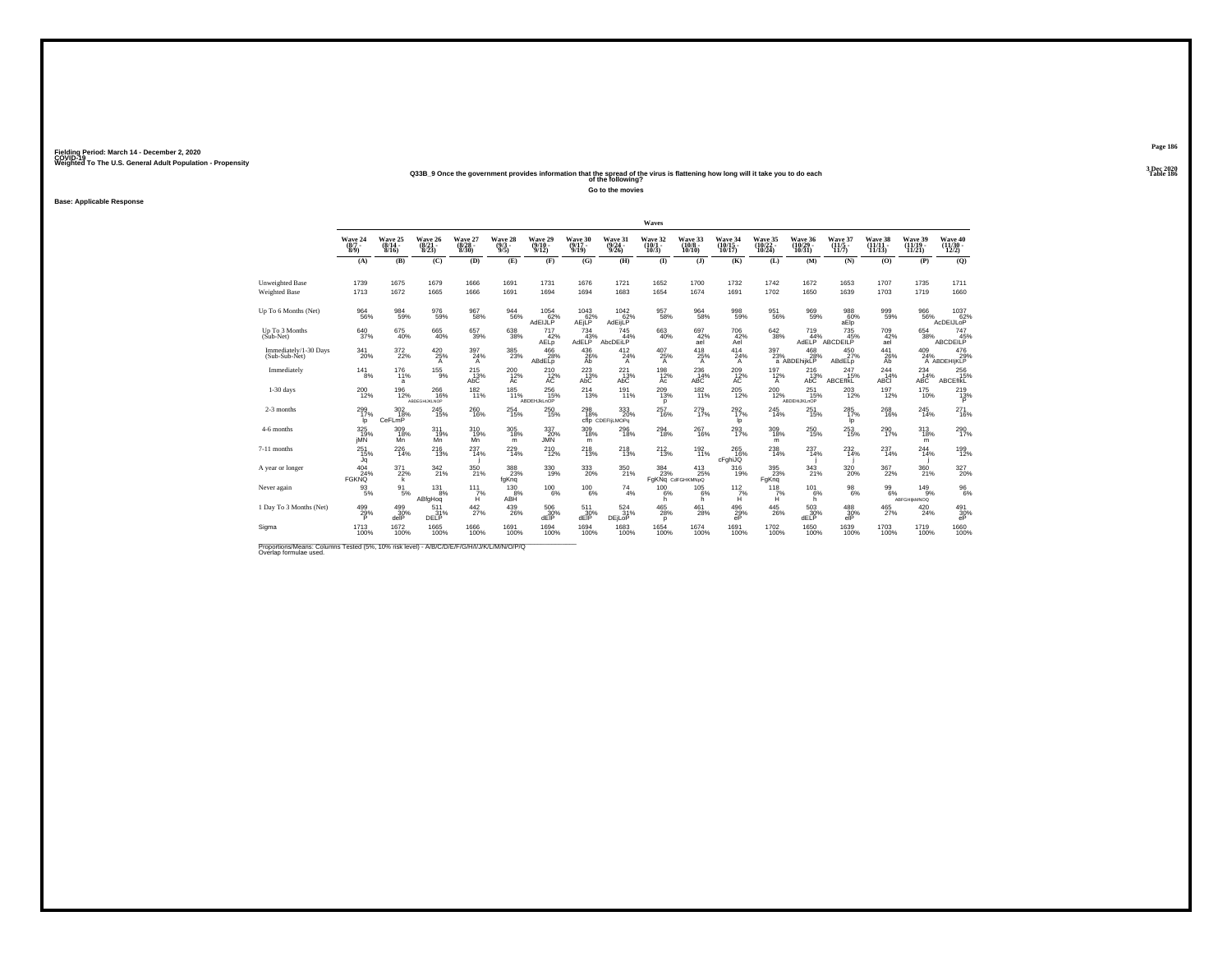### **Q33B\_10 Once the government provides information that the spread of the virus is flattening how long will it take you to do each Table 187 of the following?**

**Host/attend a large social gathering**

**Base: Applicable Response**

|                                                                                                                      |                                          |                                   |                                       |                                  |                                |                              |                                      |                                         | Waves                              |                                        |                                 |                               |                                         |                                             |                                           |                               |                              |
|----------------------------------------------------------------------------------------------------------------------|------------------------------------------|-----------------------------------|---------------------------------------|----------------------------------|--------------------------------|------------------------------|--------------------------------------|-----------------------------------------|------------------------------------|----------------------------------------|---------------------------------|-------------------------------|-----------------------------------------|---------------------------------------------|-------------------------------------------|-------------------------------|------------------------------|
|                                                                                                                      | Wave 24<br>$(8/7 -$<br>$\widetilde{8}/9$ | Wave 25<br>$(8/14 -$<br>8/16      | Wave 26<br>$\frac{(8/21)}{8/23}$      | Wave 27<br>$\frac{(8/28)}{8/30}$ | Wave 28<br>$\frac{(9/3)}{9/5}$ | Wave 29<br>$(9/10 -$<br>9/12 | Wave 30<br>$\frac{(9/17)}{9/19}$     | Wave 31<br>$\frac{(9/24 - 9/26)}{9/26}$ | Wave 32<br>$\frac{(10/1)}{10/3}$   | Wave 33<br>$\frac{(10/8 - 10)}{10/10}$ | Wave 34<br>(10/15 -<br>10/17)   | Wave 35<br>(10/22 -<br>10/24) | Wave 36<br>$\left(\frac{10}{29}\right)$ | Wave 37<br>$\frac{(11/5)}{11/7}$            | Wave 38<br>(11/11 -<br>11/13)             | Wave 39<br>(11/19 -<br>11/21) | Wave 40<br>(11/30 -<br>12/2) |
|                                                                                                                      | (A)                                      | (B)                               | (C)                                   | (D)                              | (E)                            | (F)                          | (G)                                  | (H)                                     | $($ $\Gamma$                       | $($ $)$                                | (K)                             | (L)                           | (M)                                     | (N)                                         | (0)                                       | (P)                           | (Q)                          |
| Unweighted Base<br><b>Weighted Base</b>                                                                              | 1730<br>1709                             | 1662<br>1666                      | 1675<br>1698                          | 1671<br>1654                     | 1662<br>1646                   | 1783<br>1769                 | 1660<br>1689                         | 1717<br>1705                            | 1660<br>1657                       | 1721<br>1699                           | 1750<br>1750                    | 1720<br>1706                  | 1685<br>1659                            | 1684<br>1688                                | 1700<br>1688                              | 1736<br>1707                  | 1713<br>1666                 |
| Up To 6 Months (Net)                                                                                                 | 926<br>54%                               | $^{961}_{58\%}$                   | 975<br>57%<br>Ë.                      | 901<br>54%                       | 848<br>52%                     | 1032<br>58%<br>adEjim        | $^{949}_{~56\%}$                     | $^{982}_{-58\%}$                        | $\frac{929}{56\%}$                 | 917<br>54%                             | $^{1005}_{~\,57\%}$             | $\substack{928 \\ 54\%}$      | $^{907}_{55\%}$                         | 981<br>58%                                  | 1013<br>60%<br>adEj ADEgiJLMP             | 942<br>55%                    | 1009<br>61%<br>ADEqiJLMP     |
| Up To 3 Months<br>(Sub-Net)                                                                                          | 599<br>35%                               | 666<br>ADE <sup>40%</sup>         | 633<br>37%                            | 586<br>35%                       | 558<br>34%                     | 709<br>$ADE$ <sup>40%</sup>  | 704<br>AcDEilMP <sup>42%</sup>       | 706<br>41%<br>AcDEIMP                   | 623<br>38%<br>е                    | 646<br>38%<br>$\epsilon$               | 703<br>ADE <sup>40%</sup>       | 641<br>38%<br>е               | 611<br>37%                              | 684<br>41%<br>ADEmp                         | 695<br>41%<br>AcDEmp                      | 628<br>37%                    | 731<br>44%<br>AbCDEfIJLMP    |
| Immediately/1-30 Days<br>(Sub-Sub-Net)                                                                               | $^{307}_{18\%}$                          | 359<br>22%<br>$\mathsf{A}$        | $\frac{366}{22\%}$<br>A               | $^{338}_{\color{red}20\%}$       | 352/21%<br>a                   | 422/24%<br>Ad                | $^{426}_{25\%}$<br>AbcDe             | 436 %<br>ABCDE                          | $\frac{377}{23\%}$<br>$\mathsf{A}$ | $^{401}_{24\%}$<br>Ad                  | $^{402}_{23\%}$<br>$\mathsf{A}$ | 393 <sub>%</sub><br>A         | 395<br>24%<br>Ad                        | $^{445}_{26\%}$<br><b>ABCDEIKI</b>          | 439<br>26%<br><b>ABCDE</b>                | $^{413}_{24\%}$<br>ĀD         | $^{441}_{26\%}$<br>ABCDEIKI  |
| Immediately                                                                                                          | $^{146}_{9\%}$                           | $^{174}_{10\%}$                   | $^{149}_{9\%}$                        | 188<br>11%<br>Ac                 | $180$ <sub>11%</sub><br>a      | 189<br>11%                   | $^{210}_{12\%}$                      | 192<br>11%<br>Ac                        | $^{197}_{\  \  \, \rm AC}$         | 211<br>AC                              | 192/11%<br>a                    | 217<br>13%<br>AC              | $\mathcal{Z}^{222}_{13\%}$ ABCf         | 235<br>14%<br>ABCdEFhk                      | $^{234}_{14\%}$<br>ABCdeFhk               | 230<br>13%<br>ABCef           | $^{223}_{\rm 13\%}$          |
| $1-30$ days                                                                                                          | $^{160}_{-9\%}$                          | 185<br>11%                        | 217<br>$AD^{13\%}$                    | 151<br>9%                        | 173<br>10%                     | 233<br>13%<br><b>ADelm</b>   | 216                                  | 244<br>14%<br>13%<br>ADI ABDEIJLMP      | 180<br>11%                         | 190<br>11%                             | 210<br>$^{12\%}_{\text{ab}}$    | 176<br>10%                    | 173<br>10%                              | 210<br>$\overrightarrow{AD}^{\prime\prime}$ | 205<br>$\frac{12}{a}$                     | 184<br>11%                    | 218<br>13%<br><b>ADelm</b>   |
| 2-3 months                                                                                                           | $^{292}_{17\%}$                          | $^{306}_{18\%}$<br>EMnP DEIJLMNoP | 267<br>16%<br>Emp                     | 248<br>15%                       | $^{206}_{13\%}$                | 288<br>EMP                   | $^{278}_{16\%}$<br>EMP               | 270<br>16%<br>EmP                       | $^{245}_{\,15\%}$                  | 245<br>14%                             | $^{301}_{17\%}$<br>EMnP         | 248<br>15%                    | $^{216}_{13\%}$                         | $^{239}_{14\%}$                             | $^{256}_{\phantom{1}15\%}$<br>$\mathbf e$ | $^{215}_{13\%}$               | 290<br>EjMnP                 |
| 4-6 months                                                                                                           | 327<br>19%<br>Ghi                        | 295<br>18%<br>g                   | 342<br>20%<br>GHJ <sub>Iq</sub>       | 315<br>$\frac{19}{9}$            | 290<br>18%<br>g                | 323<br>$^{18\%}_{\text{G}}$  | 245<br>14%                           | 276<br>16%                              | 306<br>${}^{18\%}_{\text{G}}$      | 271<br>16%                             | 302<br>17%                      | 287<br>17%                    | 296<br>18%<br>g                         | 297<br>18%<br>q                             | 318<br>$^{19\%}$                          | 315<br>$\frac{18}{6}$         | 278<br>17%                   |
| 7-11 months                                                                                                          | $^{266}_{16\%}$                          | $^{222}_{13\%}$                   | $^{230}_{14\%}$                       | 266 16%                          | 287<br>17%<br>bknO BCfJKLmNOg  | $^{252}_{14\%}$<br>$\circ$   | 266%<br>$\circ$                      | 262 <sub>15%</sub><br>$\circ$           | 256 15%<br>$\Omega$                | 235<br>14%                             | $^{233}_{13\%}$                 | 235<br>14%                    | $^{239}_{14\%}$<br>$\circ$              | $^{225}_{13\%}$                             | 197<br>12%                                | $^{273}_{16\%}$<br>bÓ         | 238<br>14%<br>$\circ$        |
| A year or longer                                                                                                     | $^{424}_{25\%}$<br>gpq                   | $\frac{416}{25\%}$<br>gPq         | $^{389}_{\phantom{1}\phantom{1}23\%}$ | 392<br>24%                       | 399<br>24%                     | $^{409}_{23\%}$              | 363                                  | $^{407}_{24\%}$                         | 397<br>24%                         | $\frac{442}{26}\%$<br>GPO              | $^{412}_{24\%}$                 | $^{431}_{25\%}$<br>qPq        | $^{402}_{24\%}$                         | $^{398}_{\phantom{1}\phantom{1}24\%}$       | $^{392}_{\phantom{1}23\%}$                | $^{361}_{21\%}$               | 358<br>22%                   |
| Never again                                                                                                          | 93<br>5%<br>Ηğ                           | $68 \over 4%$                     | 104<br>6%<br><b>BfHQ</b>              | 95<br>6%<br>bHQ                  | 112<br>7%<br>BFHInQ            | $^{76}_{4\%}$                | 113<br>7%<br><b>BFHIQ</b>            | $^{55}_{\ 3\%}$                         | $^{75}_{\ 5\%}$                    | 105<br>6%<br><b>BfHQ</b>               | 100<br>6%<br>ынă                | 112<br>7%<br><b>BFHIQ</b>     | 112<br>7%<br><b>BFHInQ</b>              | 83<br>5%<br>h                               | 86<br>5%                                  | 130<br>8%<br>H aBdFHIkNOQ     | 61<br>4%                     |
| 1 Day To 3 Months (Net)                                                                                              | 453<br>26%<br>$\ddot{\textbf{e}}$        | 491<br>29%<br><b>DEiLMP</b>       | $^{484}_{29\%}$<br><b>DEIMP</b>       | $\frac{399}{24\%}$               | 378<br>23%                     | 520 %<br>DEijLMP             | $^{494}_{29\%}$<br>DEIJLMP aDEIJLMnP | $^{514}_{30\%}$                         | $^{425}_{26\%}$                    | $^{436}_{26\%}$                        | 511<br>29%<br>DEijLMP           | $^{425}_{25\%}$               | $\frac{389}{23\%}$                      | $^{449}_{27\%}$<br>$\mathbf e$              | $^{461}_{27\%}$<br>Emp                    | 398<br>23%                    | 507<br>30%<br>aDEIJLMnP      |
| Sigma                                                                                                                | 1709<br>100%                             | 1666<br>100%                      | 1698<br>100%                          | 1654<br>100%                     | 1646<br>100%                   | 1769<br>100%                 | 1689<br>100%                         | 1705<br>100%                            | 1657<br>100%                       | 1699<br>100%                           | 1750<br>100%                    | 1706<br>100%                  | 1659<br>100%                            | 1688<br>100%                                | 1688<br>100%                              | 1707<br>100%                  | 1666<br>100%                 |
| Proportions/Means: Columns Tested (5%, 10% risk level) - A/B/C/D/E/F/G/H/I/J/K/L/M/N/O/P/Q<br>Overlap formulae used. |                                          |                                   |                                       |                                  |                                |                              |                                      |                                         |                                    |                                        |                                 |                               |                                         |                                             |                                           |                               |                              |

**Page 187**3 Dec 2020<br>Table 187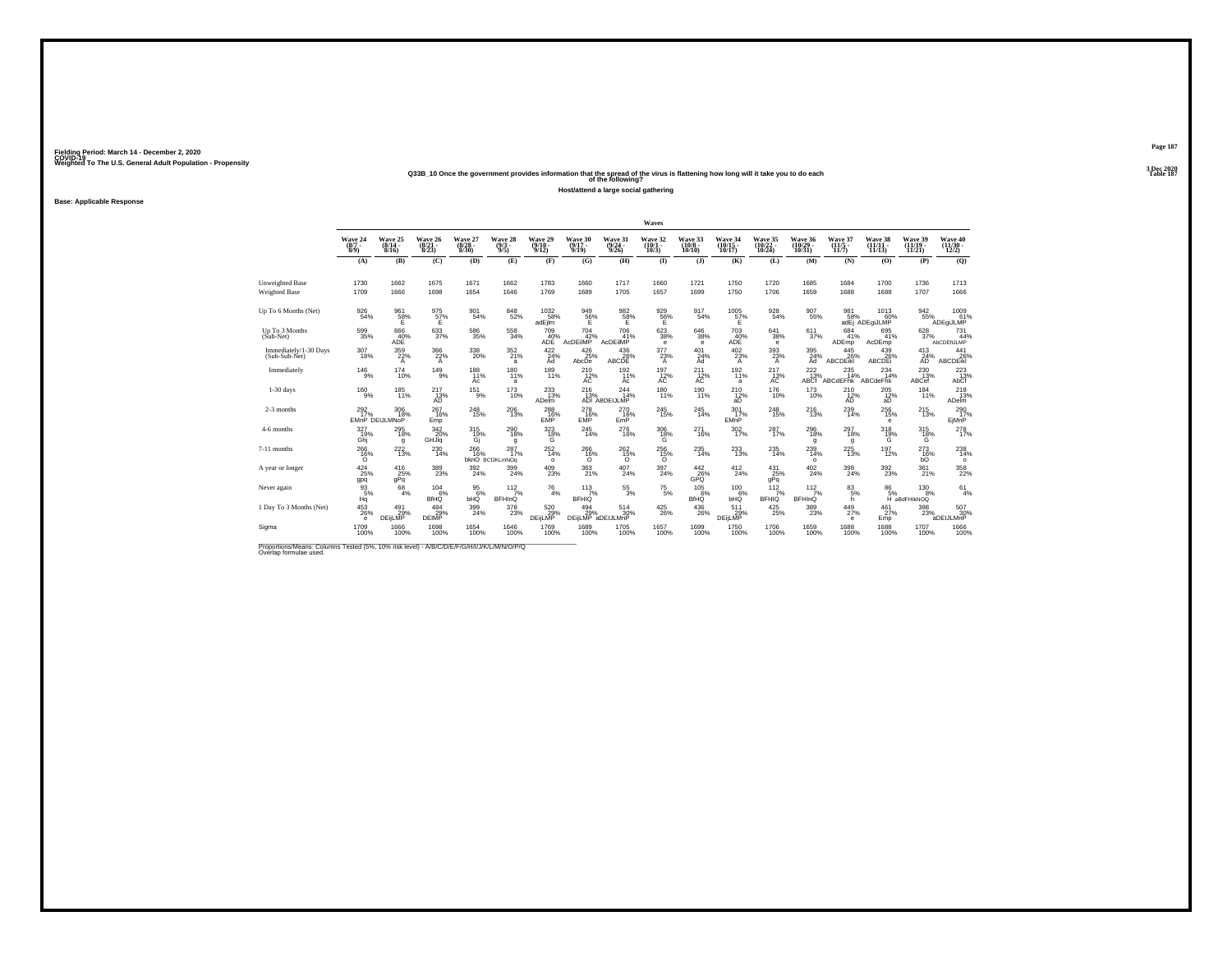### **Q33B\_11 Once the government provides information that the spread of the virus is flattening how long will it take you to do each Table 188 of the following?**

**Take public transportation (e.g., subway, busses, trains)**

**Base: Applicable Response**

|                                                                                                                      |                               |                              |                                       |                                  |                                |                              |                              |                                  | Waves                           |                                   |                                       |                                  |                                    |                            |                                   |                                  |                                       |
|----------------------------------------------------------------------------------------------------------------------|-------------------------------|------------------------------|---------------------------------------|----------------------------------|--------------------------------|------------------------------|------------------------------|----------------------------------|---------------------------------|-----------------------------------|---------------------------------------|----------------------------------|------------------------------------|----------------------------|-----------------------------------|----------------------------------|---------------------------------------|
|                                                                                                                      | Wave 24<br>$(8/7 -$<br>8/9    | Wave 25<br>$(8/14 -$<br>8/16 | Wave 26<br>$\frac{(8/21)}{8/23}$      | Wave 27<br>$\frac{(8/28)}{8/30}$ | Wave 28<br>$\frac{(9/3)}{9/5}$ | Wave 29<br>$(9/10 -$<br>9/12 | Wave 30<br>$(9/17 -$<br>9/19 | Wave 31<br>$\frac{(9/24)}{9/26}$ | Wave 32<br>$\binom{10/1}{10/3}$ | Wave 33<br>$(10/8 -$<br>$10/10$ ) | Wave 34<br>10/17                      | Wave 35<br>(10/22 -<br>10/24)    | Wave 36<br>$\frac{(10/29)}{10/31}$ | Wave 37<br>(11/5<br>11/7)  | Wave 38<br>$(11/11 -$<br>11/13    | Wave 39<br>$(11/19 -$<br>11/21   | Wave 40<br>$(11/30 -$<br>12/2)        |
|                                                                                                                      | (A)                           | (B)                          | (C)                                   | (D)                              | (E)                            | (F)                          | (G)                          | (H)                              | $($ $\Gamma$                    | $($ $\bf{J}$ )                    | (K)                                   | (L)                              | (M)                                | (N)                        | (0)                               | (P)                              | (Q)                                   |
| Unweighted Base<br>Weighted Base                                                                                     | 1440<br>1406                  | 1340<br>1354                 | 1401<br>1396                          | 1425<br>1405                     | 1368<br>1342                   | 1359<br>1324                 | 1341<br>1354                 | 1404<br>1375                     | 1364<br>1333                    | 1392<br>1347                      | 1446<br>1393                          | 1453<br>1422                     | 1352<br>1317                       | 1322<br>1344               | 1343<br>1311                      | 1378<br>1354                     | 1397<br>1310                          |
| Up To 6 Months (Net)                                                                                                 | 737<br>52%                    | $^{743}_{55\%}$              | $^{811}_{\substack{58\%\\\text{AL}}}$ | <sup>769</sup> 55%               | 739<br>55%                     | 757%<br>aL                   | $745_{55\%}$                 | $\substack{761 \\ 55\%}$         | 721 <sub>54%</sub>              | 730<br>54%                        | $^{809}_{\substack{58\%\\\text{AL}}}$ | 735<br>52%                       | $^{737}_{56\%}$                    | 759<br>56%                 | 741<br>57%                        | 768<br>57%                       | 797 <sub>61%</sub><br>al ABDEGHIJLmno |
| Up To 3 Months<br>(Sub-Net)                                                                                          | 525<br>37%                    | 526<br>39%                   | 600<br>43%<br>Abdel                   | 544<br>39%                       | 514<br>38%                     | 535<br>40%                   | 539<br>40%                   | 578<br>42%<br>a                  | 531<br>40%                      | 557<br>41%                        | 595<br>43%<br>Adel                    | 547<br>38%                       | 563<br>43%<br>Ael                  | 565<br>42%<br>a            | 550<br>42%<br>a                   | 547<br>40%                       | 626<br>48%<br>ABCDEFGHLALmNOP         |
| Immediately/1-30 Days<br>(Sub-Sub-Net)                                                                               | 324<br>23%                    | 333<br>25%                   | $^{368}_{\ 26\%}$                     | $^{362}_{26\%}$                  | 331<br>25%                     | $^{362}_{27\%}$<br>a         | $\frac{374}{28\%}$<br>A      | $\frac{380}{28\%}$<br>A          | $^{353}_{26\%}$                 | 376<br>28%<br>Α                   | $^{367}_{26\%}$                       | $^{362}_{25\%}$                  | $\frac{383}{29}\%$<br>ABE          | 379<br>28%<br>$\mathsf{A}$ | 378<br>29%<br>Abe                 | 378<br>28%<br>$\mathsf{A}$       | 388<br>30%<br>ABdEI                   |
| Immediately                                                                                                          | 146<br>10%                    | 170<br>13%                   | $^{162}_{12\%}$                       | $^{177}_{13\%}$                  | $^{164}_{12\%}$                | $^{188}_{14\%}$<br>Α         | $^{189}_{14\%}$<br>A         | $^{173}_{13\%}$                  | <sup>159</sup><br>12%           | 206<br>15%<br>ACeik               | $^{171}_{12\%}$                       | $^{194}_{14\%}$<br>A             | 205<br>16%<br><b>AbCdehlk</b>      | 198<br>15%                 | $^{232}_{18\%}$<br>AC ABCDEfaHIKL | 218<br>S<br>ABCDENIK ABCDEfgHIKI | 227%                                  |
| $1-30$ days                                                                                                          | 179<br>13%                    | $\frac{164}{12\%}$           | 206<br>$^{15\%}_{10}$                 | 185<br>13%                       | 167<br>12%                     | $\frac{174}{13\%}$           | 186<br>14%                   | 207<br>$\frac{15}{15}$ %         | $\frac{194}{15\%}$              | 170<br>13%                        | 196<br>14%<br>$\circ$                 | $^{168}_{12\%}$                  | 178<br>14%                         | 181<br>13%                 | 146<br>11%                        | 160<br>12%                       | $^{161}_{12\%}$                       |
| 2-3 months                                                                                                           | 200<br>14%                    | $^{192}_{14\%}$              | 232 <sub>0%</sub><br>DfGijLoP         | $^{183}_{13\%}$                  | $^{183}_{14\%}$                | $^{174}_{13\%}$              | $^{164}_{12\%}$              | 197<br>14%                       | $^{178}_{13\%}$                 | $^{181}_{13\%}$                   | $^{228}_{16\%}$<br>dfGiloP            | $^{185}_{13\%}$                  | $^{180}_{14\%}$                    | 186<br>14%                 | $^{172}_{13\%}$                   | <sup>168</sup><br>12%            | $^{238}_{18\%}$<br>ABDEFGNULMNOP      |
| 4-6 months                                                                                                           | 213<br>15%                    | 217<br>16%                   | 211<br>15%                            | $^{225}_{16\%}$                  | $^{225}_{17\%}$<br>hJImQ       | $\frac{222}{17\%}$<br>hJLmQ  | 206<br>15%                   | 183<br>13%                       | 190<br>14%                      | $\frac{173}{13\%}$                | 215<br>15%                            | $\frac{188}{13\%}$               | 174<br>13%                         | 194<br>14%                 | 191<br>15%                        | 221<br>16%<br>jima               | $^{171}_{13\%}$                       |
| 7-11 months                                                                                                          | 166<br>12%                    | $^{163}_{12\%}$              | 151 <sub>%</sub>                      | $^{166}_{12\%}$                  | $^{178}_{13\%}$                | $^{153}_{12\%}$              | $^{163}_{12\%}$              | $^{161}_{12\%}$                  | 191<br>14%<br>CfMq              | $^{164}_{12\%}$                   | $^{162}_{12\%}$                       | $^{189}_{13\%}$                  | 144<br>11%                         | $^{158}_{12\%}$            | $^{155}_{12\%}$                   | 183<br>14%                       | $^{148}_{11\%}$                       |
| A year or longer                                                                                                     | $\frac{346}{25}\%$<br>cEFKOPQ | 314<br>23%<br>ekoQ           | 289<br>21%                            | 338<br>24%<br>cEfKOPQ            | 258<br>19%                     | $^{271}_{20\%}$              | 288<br>21%                   | 323<br>24%<br>EkopQ              | 290<br>22%                      | $^{304}_{23\%}$<br>q              | $^{275}_{20\%}$                       | $\frac{320}{23\%}$<br>q          | $\frac{300}{23\%}$<br>eq           | 299<br>22%                 | $^{256}_{20\%}$                   | 268<br>20%                       | $^{248}_{19\%}$                       |
| Never again                                                                                                          | 156<br>11%                    | 134<br>10%                   | 145<br>10%                            | 131<br>9%                        | 168<br>13%<br>bDhinQ           | 143<br>11%                   | 159<br>12%<br>q              | 130<br>9%                        | $^{132}_{10\%}$                 | 151<br>11%                        | $^{146}_{11\%}$                       | 178<br>$Dhn\overset{12}{\Omega}$ | 136<br>10%                         | 128<br>9%                  | 159<br>12%<br>dhnQ                | 135<br>10%                       | $^{117}_{9\%}$                        |
| 1 Day To 3 Months (Net)                                                                                              | 379 <sub>27%</sub>            | 356<br>26%                   | $^{438}_{31\%}$<br>aBDEFGJLmnOP       | $^{368}_{26\%}$                  | $^{350}_{\  \, 26\%}$          | $^{348}_{26\%}$              | $\frac{350}{26\%}$           | $^{405}_{29\%}$<br>LÕP           | $\frac{372}{28\%}$              | $^{351}_{26\%}$                   | $\frac{424}{30\%}$<br>bdefgjLOP       | 353<br>25%                       | $^{358}_{\ 27\%}$                  | 367%                       | $^{319}_{24\%}$                   | $^{328}_{24\%}$                  | 398<br>30%<br>bdefgiLOP               |
| Sigma                                                                                                                | 1406<br>100%                  | 1354<br>100%                 | 1396<br>100%                          | 1405<br>100%                     | 1342<br>100%                   | 1324<br>100%                 | 1354<br>100%                 | 1375<br>100%                     | 1333<br>100%                    | 1347<br>100%                      | 1393<br>100%                          | $\substack{1422 \\ 100\%}$       | 1317<br>100%                       | 1344<br>100%               | 1311<br>100%                      | 1354<br>100%                     | 1310<br>100%                          |
| Proportions/Means: Columns Tested (5%, 10% risk level) - A/B/C/D/E/F/G/H/I/J/K/L/M/N/O/P/Q<br>Overlap formulae used. |                               |                              |                                       |                                  |                                |                              |                              |                                  |                                 |                                   |                                       |                                  |                                    |                            |                                   |                                  |                                       |

**Page 1883 Dec 2020<br>Table 188**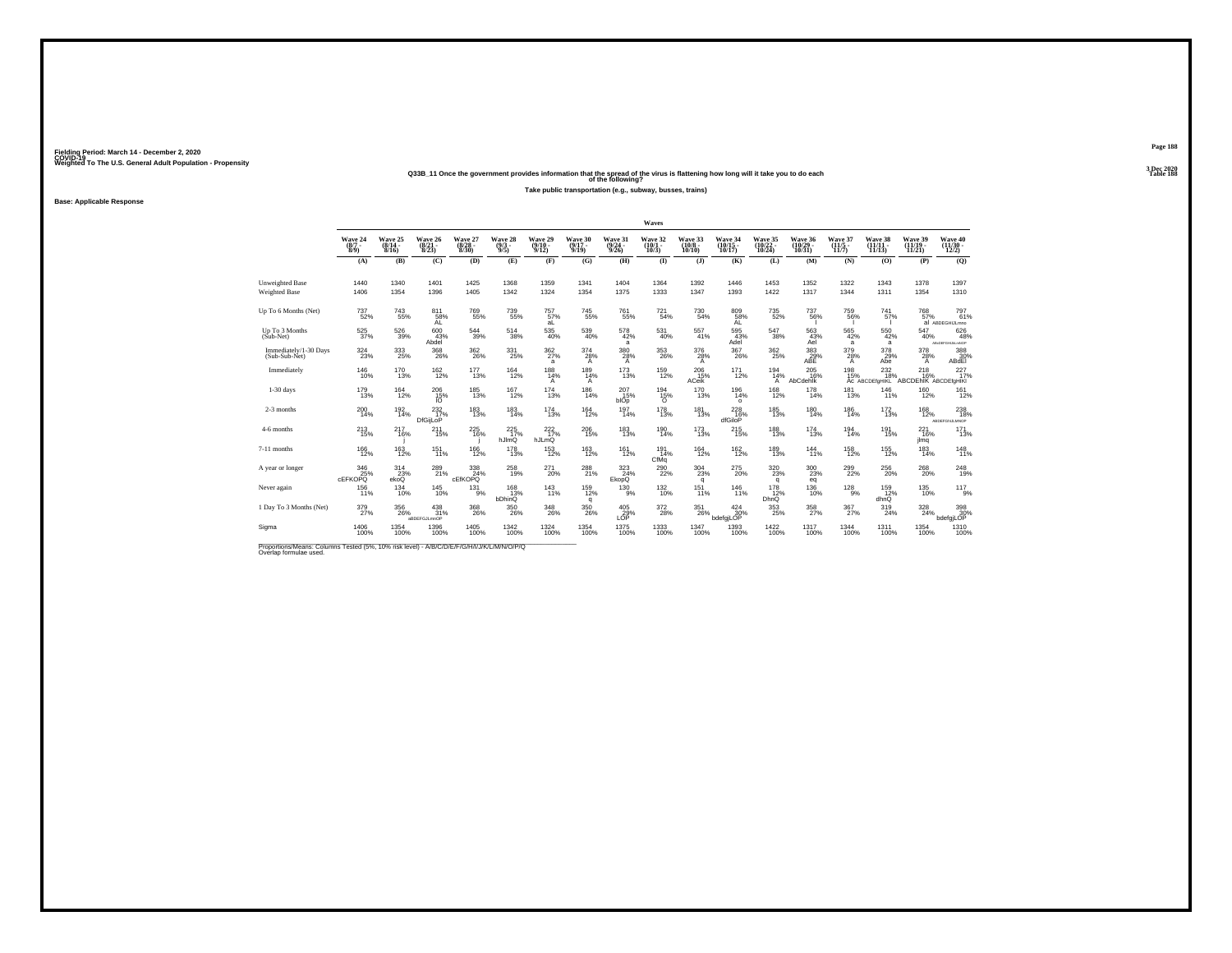## Weighted To The U.S. General Adult Population - Propensity<br>Q33B\_12 Once the government provides information that the spread of the virus is flattening how long will it take you to do each<br>Table 189

**Greet people with a handshake**

### **Base: Applicable Response**

|                                                                                                                      |                                |                                  |                                      |                                  |                                |                                    |                                   |                                          | Waves                                |                               |                               |                                  |                                    |                                           |                                |                                         |                                                     |
|----------------------------------------------------------------------------------------------------------------------|--------------------------------|----------------------------------|--------------------------------------|----------------------------------|--------------------------------|------------------------------------|-----------------------------------|------------------------------------------|--------------------------------------|-------------------------------|-------------------------------|----------------------------------|------------------------------------|-------------------------------------------|--------------------------------|-----------------------------------------|-----------------------------------------------------|
|                                                                                                                      | Wave 24<br>$(8/7 -$<br>8/9     | Wave 25<br>$\frac{(8/14)}{8/16}$ | Wave 26<br>$\frac{(8/21)}{8/23}$     | Wave 27<br>$\frac{(8/28)}{8/30}$ | Wave 28<br>$\frac{(9/3)}{9/5}$ | Wave 29<br>$\frac{(9/10)}{9/12}$   | Wave 30<br>$\frac{(9/17)}{9/19}$  | Wave 31<br>$\frac{(9/24)}{9/26}$         | Wave 32<br>$(10/1 -$<br>10/3         | Wave 33<br>$(10/8 -$<br>10/10 | Wave 34<br>(10/15 -<br>10/17) | Wave 35<br>(10/22 -<br>10/24)    | Wave 36<br>$\frac{(10/29)}{10/31}$ | Wave 37<br>(11/5)<br>11/7)                | Wave 38<br>$(11/11 -$<br>11/13 | Wave 39<br>(11/19<br>11/21              | Wave 40<br>$(11/30 -$<br>12/2)                      |
|                                                                                                                      | (A)                            | (B)                              | (C)                                  | (D)                              | (E)                            | (F)                                | (G)                               | (H)                                      | $($ $\blacksquare$                   | $($ $\bf{J}$ )                | (K)                           | (L)                              | (M)                                | (N)                                       | (0)                            | (P)                                     | (Q)                                                 |
| <b>Unweighted Base</b><br><b>Weighted Base</b>                                                                       | 1844<br>1835                   | 1818<br>1827                     | 1814<br>1812                         | 1808<br>1799                     | 1873<br>1852                   | 1907<br>1892                       | 1799<br>1803                      | 1840<br>1842                             | 1811<br>1799                         | 1862<br>1834                  | 1858<br>1855                  | 1898<br>1888                     | 1803<br>1781                       | 1796<br>1792                              | 1816<br>1821                   | 1882<br>1840                            | 1823<br>1811                                        |
| Up To 6 Months (Net)                                                                                                 | $\substack{831 \\ 45\%}$       | 910<br>50%<br>A                  | $\substack{881 \\ 49\%}$             | 889<br>49%<br>a                  | 911<br>49%                     | 1066%<br>А АВСОЕСНЫКЫМР            | $^{936}_{52\%}$<br>Aip            | 951 62%<br>Aip                           | 861<br>48%                           | 919<br>50%<br>$\mathsf{A}$    | 937 <sub>51%</sub><br>A       | $^{967}_{51\%}$<br>$\mathsf{A}$  | 909<br>51%                         | 09 979<br>51% 55%<br>A ABCDEIJkP          | 975<br>54%<br>AbCdEIP          | 875<br>48%                              | 980<br>54%<br>AbCDEIjP                              |
| Up To 3 Months<br>$(Sub-Net)$                                                                                        | 590<br>32%                     | 664<br>36%<br>А                  | 636<br>35%                           | 648<br>36%<br>a                  | 612<br>33%                     | 786<br>42%<br>ABCDEahUKIP          | 675<br>37%<br>AE                  | 693<br>$\frac{38}{\text{AEi}}\%$         | 613<br>34%                           | 655<br>36%<br>a               | 680<br>37%<br>Ae              | 718<br>38%<br>AEi                | 679                                | 747<br>38% 42%<br>AEi ABCDEghIJKIP<br>42% | 722<br>40%<br>ACdEliP          | 650<br>35%                              | 752<br>41%<br>ABCDEghlJKP                           |
| Immediately/1-30 Days<br>(Sub-Sub-Net)                                                                               | $^{340}_{19\%}$                | 441<br>24%<br>Ac                 | 376<br>21%                           | 432/24%<br>Ac                    | 422/23%                        | $\frac{542}{29\%}$<br>A ABCDEHIJIP | $\frac{484}{27\%}$<br><b>ACEI</b> | $443$ <sub>24%</sub><br>Ac               | $^{411}_{23\%}$<br>$\overline{A}$    | 459%<br>AC                    | $^{481}_{26\%}$<br>ACe        | $^{474}_{25\%}$<br>AС            | $\frac{482}{27\%}$                 | 514<br>29%<br>ACEI ABCDEHIjlp             | 493<br>27%<br>ACEI             | $^{458}_{25\%}$                         | 529%<br>AC ABCDEHIJLP                               |
| Immediately                                                                                                          | $^{167}_{9\%}$                 | $^{245}_{\hbox{13}\%}$           | <sup>186</sup> 10%                   | $^{235}_{\hbox{A\hbox{C}}}$      | $^{246}_{13\%}$                | 285<br>15%<br>AC                   | 291<br>16%<br>AbCdelj             | $^{255}_{14\%}$<br>АC                    | $^{232}_{13\%}$<br>Ac                | $^{244}_{13\%}$               | $^{254}_{14\%}$<br>AC.        | $^{284}_{15\%}$                  | 247                                | 318<br>18%<br>1896 14%<br>AC ABCDEIHIJKM  | 296<br>- 16%<br>AbCDelj        |                                         | 279 339<br>15% 19%<br>AC ABCDEFHIKLMP<br>339<br>19% |
| $1-30$ days                                                                                                          | $^{172}_{9\%}$                 | 196<br>11%                       | 190<br>11%                           | 197<br>11%                       | 176<br>9%                      | 257<br>14%<br>ABCdEGHILnOPO        | 194<br>11%                        | 188<br>10%                               | 179<br>10%                           | 215<br>12%<br>ae              | 227<br>12%<br>AEip            | 190<br>10%                       | 235<br>13%<br>AbcEgHILPq           | 196<br>11%                                | 197<br>11%                     | 179<br>10%                              | 190<br>11%                                          |
| 2-3 months                                                                                                           | $^{250}_{14\%}$<br>EGiJKmP     | $^{223}_{12\%}$                  | $^{260}_{14\%}$<br><b>EGIJKMP</b>    | <sup>216</sup> <sub>12%</sub>    | 190 <sub>%</sub>               | 244<br>13%<br>ep                   | 191 <sub>1%</sub>                 | 250<br>14%<br>EGJkmP                     | $^{202}_{11\%}$                      | 196<br>11%                    | 199<br>11%                    | 244<br>13%<br>ep                 | 197 <sub>%</sub>                   | 233<br>13%<br>Egp                         | $^{229}_{13\%}$<br>$\epsilon$  | 192<br>10%                              | $^{222}_{12\%}$                                     |
| 4-6 months                                                                                                           | 241<br>13%                     | 246<br>13%                       | 245<br>14%                           | 241<br>13%                       | 299<br>16%<br>AbcdlMNPQ        | 280<br>15%<br>p                    | 261<br>14%                        | 259<br>14%                               | 248<br>14%                           | 264<br>14%                    | 257<br>14%                    | 249<br>13%                       | 230<br>13%                         | $\frac{232}{13%}$                         | 253<br>14%                     | 225<br>12%                              | $^{229}_{13\%}$                                     |
| 7-11 months                                                                                                          | 208<br>11%<br>$\circ$          | <sup>190</sup> 10%               | <sup>219</sup> <sub>12%</sub><br>JO. | $^{216}_{12\%}$<br>JO.           | 235<br>13%<br><b>bJKIO</b>     | $^{212}_{11\%}$<br>$\circ$         | 204<br>11%<br>$\circ$             | <sup>210</sup> <sub>11%</sub><br>$\circ$ | $^{214}_{12\%}$<br>JO.               | $^{168}_{-9\%}$               | $^{184}_{10\%}$               | $^{195}_{10\%}$                  | 193<br>11%                         | 189<br>11%                                | $^{161}_{9\%}$                 | <sup>242</sup> <sub>13%</sub><br>bJKLnO | 203<br>11%<br>$\circ$                               |
| A year or longer                                                                                                     | $^{435}_{24\%}$<br>FgNP        | $^{392}_{21\%}$<br>F             | $^{384}_{21\%}$                      | $^{374}_{21\%}$                  | $^{402}_{22\%}$                | 327 <sub>9%</sub>                  | $^{365}_{20\%}$                   | 399<br>22%                               | 447<br>25%<br>F <b>bCDeFGhLMNoPQ</b> | $^{434}_{24\%}$<br>FgNP       | $^{414}_{22\%}$<br>Fn'        | $^{401}_{21\%}$<br>F             | 371%                               | $\frac{346}{19\%}$                        | $\frac{397}{22}\%$             | $^{365}_{\,20\%}$                       | $\frac{376}{21}\%$                                  |
| Never again                                                                                                          | 361<br>20%<br>EFGHINOQ         | 334<br>18%<br>FhinQ              | 328<br>18%<br>fhQ                    | 319<br>18%<br>fŐ                 | 304<br>16%                     | 287<br>15%                         | 298<br>17%                        | 281<br>15%                               | 278<br>15%                           | 313<br>17%<br>q               | 320<br>17%<br>$^{\circ}$      | $\frac{325}{17\%}$<br>$^{\circ}$ | 308<br>17%<br>ö                    | $^{278}_{16\%}$                           | 288<br>16%                     | 358<br>19%<br>eFgHINOQ                  | $^{253}_{14\%}$                                     |
| 1 Day To 3 Months (Net)                                                                                              | 422/23%<br>$\ddot{\textbf{e}}$ | $^{419}_{23\%}$<br>e             | 450 25%<br>EgIP                      | $^{412}_{23\%}$<br>$\mathbf e$   | 366<br>20%                     | 501 <sub>27%</sub><br>aBDEGIJkloPg | 385<br>21%                        | $^{438}_{24\%}$<br>Ep                    | 381%                                 | 411<br>22%                    | $^{426}_{23\%}$<br>e          | $^{434}_{23\%}$<br>e             | $\frac{432}{24\%}$<br>EiP          | $^{430}_{24\%}$<br>EP                     | 426/23%<br>Ep                  | $^{371}_{20\%}$                         | $^{413}_{23\%}$<br>e                                |
| Sigma                                                                                                                | 1835<br>100%                   | 1827<br>100%                     | 1812<br>100%                         | 1799<br>100%                     | 1852<br>100%                   | 1892<br>100%                       | 1803<br>100%                      | 1842<br>100%                             | 1799<br>100%                         | 1834<br>100%                  | 1855<br>100%                  | 1888<br>100%                     | 1781<br>100%                       | 1792<br>100%                              | 1821<br>100%                   | 1840<br>100%                            | 1811<br>100%                                        |
| Proportions/Means: Columns Tested (5%, 10% risk level) - A/B/C/D/E/F/G/H/I/J/K/L/M/N/O/P/Q<br>Overlap formulae used. |                                |                                  |                                      |                                  |                                |                                    |                                   |                                          |                                      |                               |                               |                                  |                                    |                                           |                                |                                         |                                                     |

**Page 1893 Dec 2020<br>Table 189**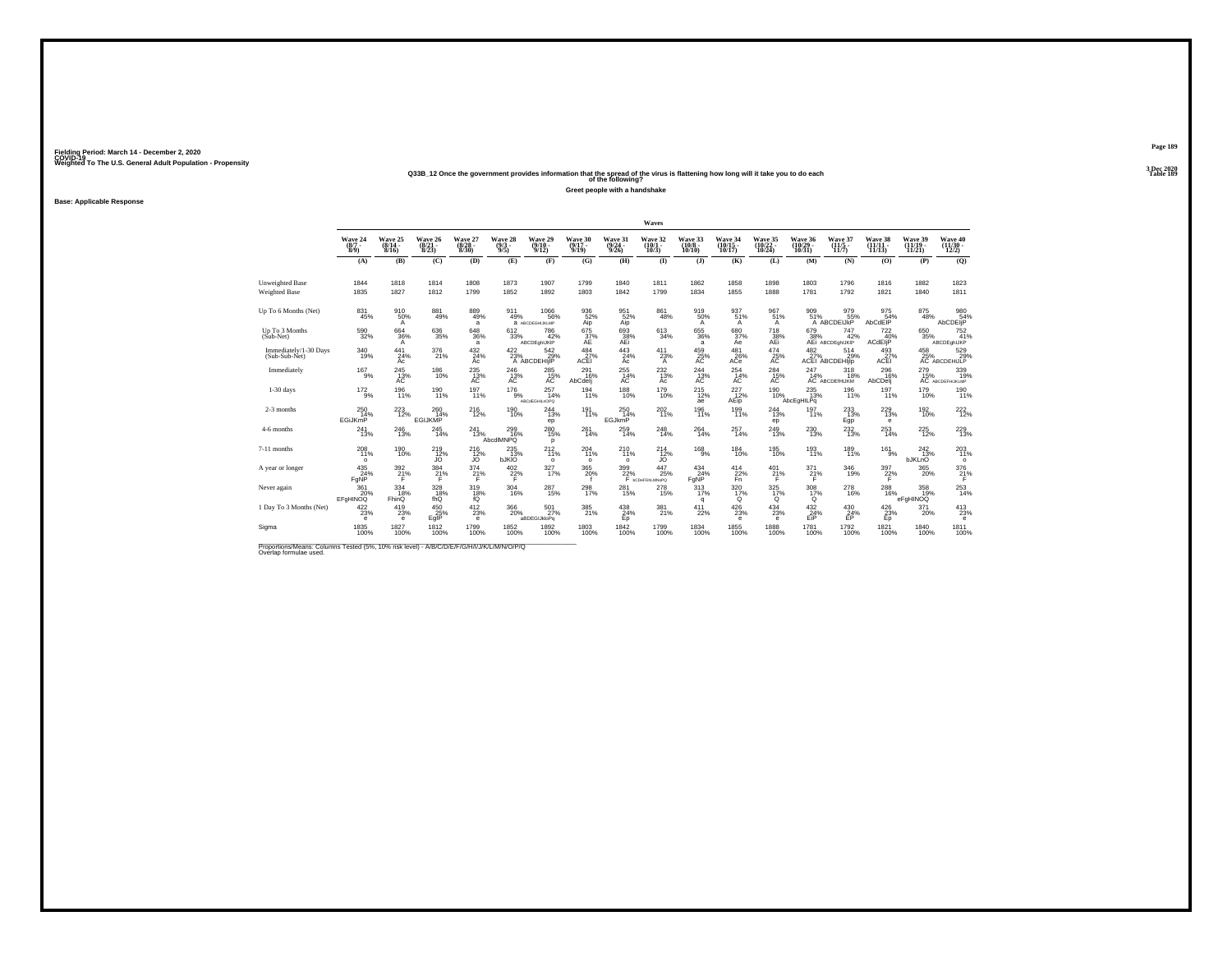#### **Q36 How likely do you think it is that coronavirus (COVID-19) will cause a global recession?Table 190**

**Base: All Respondents**

|                                                                                                                      |                                      |                                      |                                  |                                  |                                |                                       |                              |                                         | Waves                              |                                        |                                    |                                   |                                   |                                  |                                   |                                |                                          |
|----------------------------------------------------------------------------------------------------------------------|--------------------------------------|--------------------------------------|----------------------------------|----------------------------------|--------------------------------|---------------------------------------|------------------------------|-----------------------------------------|------------------------------------|----------------------------------------|------------------------------------|-----------------------------------|-----------------------------------|----------------------------------|-----------------------------------|--------------------------------|------------------------------------------|
|                                                                                                                      | Wave 24<br>$(8/7 -$<br>8/9           | Wave 25<br>$\frac{(8/14 - 8)}{8/16}$ | Wave 26<br>$\frac{(8/21)}{8/23}$ | Wave 27<br>$\frac{(8/28)}{8/30}$ | Wave 28<br>$\frac{(9/3)}{9/5}$ | Wave 29<br>$\frac{(9/10-9/12)}{9/12}$ | Wave 30<br>$(9/17 -$<br>9/19 | Wave 31<br>$\frac{(9/24 - 9/26)}{9/26}$ | Wave 32<br>$\binom{10/1}{10/3}$    | Wave 33<br>$\frac{(10/8 - 10)}{10/10}$ | Wave 34<br>$\frac{(10/15)}{10/17}$ | Wave 35<br>$\binom{10/22}{10/24}$ | Wave 36<br>$\binom{10/29}{10/31}$ | Wave 37<br>$\frac{(11/5)}{11/7}$ | Wave 38<br>$(11/11 -$<br>11/13    | Wave 39<br>$(11/19 -$<br>11/21 | Wave 40<br>$\frac{(11/30 - 12/2)}{12/2}$ |
|                                                                                                                      | (A)                                  | (B)                                  | (C)                              | (D)                              | (E)                            | (F)                                   | (G)                          | (H)                                     | $($ $\Gamma$                       | $($ $)$                                | (K)                                | (L)                               | (M)                               | (N)                              | (0)                               | (P)                            | (Q)                                      |
| Unweighted Base<br><b>Weighted Base</b>                                                                              | 1995<br>1995                         | 1967<br>1967                         | 1962<br>1962                     | 1946<br>1946                     | 2022<br>2022                   | 2037<br>2037                          | 1949<br>1949                 | 1971<br>1971                            | 1976<br>1976                       | 2050<br>2050                           | 2015<br>2015                       | 2050<br>2050                      | 1954<br>1954                      | 1983<br>1983                     | 1963<br>1963                      | 2042<br>2042                   | 1980<br>1980                             |
| Somewhat/Very Likely<br>(Net)                                                                                        | <sup>1697</sup> 85%<br>CDEFGHUKLMNoP | 1629<br>83%<br><b>KLn</b>            | <sup>1608</sup> 82%              | <sup>1581</sup> 81%              | 1650<br>82%                    | $^{1642}_{81\%}$                      | 1597<br>82%                  | <sup>1591</sup> 81%                     | 1609<br>81%                        | <sup>1647</sup> 80%                    | 1601<br>79%                        | <sup>1618</sup> 79%               | $^{1590}_{81\%}$                  | $^{1585}_{\,\,80\%}$             | $\overset{1619}{\substack{82\%}}$ | <sup>1666</sup> 82%            | 1654<br>fhjKLN                           |
| Very likely                                                                                                          | 1034<br>52%<br>ceFGHI/KLNOpq         | 952<br>48%<br>gLN                    | 946<br>48%<br>gLN                | 961<br>49%<br><b>FGKLN</b>       | 971<br>48%<br>gLÑ              | 921<br>45%                            | 866<br>44%                   | 913<br>46%<br>n                         | 931<br>47%<br>ΙŃ                   | 989<br>48%<br>gLÑ                      | 913<br>45%                         | 892<br>44%                        | 971<br>50%<br><b>FGKLN</b>        | 849<br>43%                       | 911<br>46%<br>n.                  | 975<br>48%                     | 950<br>48%                               |
| Somewhat likely                                                                                                      | 664 33%                              | $677 \atop 34\%$                     | 662<br>34%                       | 620<br>32%                       | 679<br>34%                     | 720<br>35%<br>djm                     | $^{731}_{38\%}$<br>AcDeJMp   | 678<br>34%                              | 678<br>34%                         | 658<br>32%                             | 688<br>34%                         | $^{725}_{35\%}$<br>dm             | $619 \atop 32\%$                  | 736<br>37%<br>aDeJM              | <sup>708</sup> 36%<br>DjM         | 692<br>34%                     | 704<br>36%<br>djm                        |
| Not At All/Not Very<br>Likely (Net)                                                                                  | $^{17}$ 1%                           | $^{158}_{8\%}$                       | 194<br>10%                       | 214<br>11%<br>AВ                 | $^{222}_{11\%}$<br>aВ          | $^{243}_{12\%}$<br>ABOq               | $^{204}_{10\%}$<br>в         | $^{230}_{12\%}$<br>AB <sub>O</sub>      | $^{232}_{12\%}$<br>AB <sub>o</sub> | $^{219}_{11\%}$<br>aВ                  | 241<br>12%<br>ABOq                 | $^{243}_{12\%}$<br>ABo            | $^{206}_{\substack{11\% \\ B}}$   | $^{224}_{11\%}$<br>ÁB            | $^{183}_{-9\%}$                   | $^{216}_{11\%}$<br>B.          | 191<br>10%                               |
| Not very likely                                                                                                      | 117<br>6%                            | 113<br>6%                            | $\frac{135}{7\%}$                | 158<br>8%<br>ABoQ                | 153<br>8%<br>bŐ                | 177<br>9%<br>ABmOQ                    | 156<br>8%<br>ABoQ            | 145<br>7%<br>q                          | 156<br>8%<br>aBQ                   | 170<br>8%<br>ABoQ                      | 159<br>8%<br>aBQ                   | 174<br>8%<br>ABOQ                 | $134 \atop 7\%$                   | 158<br>8%<br>aBQ                 | $^{121}_{6\%}$                    | 158<br>8%<br>abQ               | 107<br>5%                                |
| Not at all likely                                                                                                    | $^{54}_{3\%}$                        | $^{45}_{2\%}$                        | $^{59}_{3\%}$                    | $^{56}_{\ 3\%}$                  | 693%<br>h                      | 663%                                  | $^{47}_{2\%}$                | $\frac{85}{4%}$<br>ABdGJp               | 77<br>4%<br>BgJ                    | $^{49}_{2\%}$                          | $^{82}_{4\%}$<br>aBGJ              | $^{69}_{3\%}$                     | $^{72}_{4\%}$<br>Bgj              | $^{67}_{3\%}$                    | $\frac{62}{3}\%$                  | $^{58}_{3\%}$                  | $^{84}_{4\%}$<br>aBdGJp                  |
| I'm not sure                                                                                                         | $^{126}_{\phantom{1}6\%}$            | 180<br>$-9%$<br>AIQ                  | 160<br>8%<br>a                   | 151<br>8%                        | 150<br>7%                      | $\frac{153}{7\%}$                     | $^{148}_{\phantom{1}8\%}$    | 150<br>8%                               | 135<br>7%                          | 184<br>9%<br>Aiq                       | 173<br>9%<br>А                     | 189<br>9%<br>AIQ                  | 158<br>8%                         | 174<br>9%<br>Aiq                 | $^{162}_{8\%}$<br>a               | $^{160}_{8\%}$                 | $\frac{135}{7\%}$                        |
| Sigma                                                                                                                | 1995<br>100%                         | 1967<br>100%                         | 1962<br>100%                     | 1946<br>100%                     | $^{2022}_{100\%}$              | 2037<br>100%                          | 1949<br>100%                 | 1971<br>100%                            | 1976<br>100%                       | 2050<br>100%                           | 2015<br>100%                       | $^{2050}_{100\%}$                 | 1954<br>100%                      | 1983<br>100%                     | 1963<br>100%                      | 2042<br>100%                   | 1980<br>100%                             |
| Proportions/Means: Columns Tested (5%, 10% risk level) - A/B/C/D/E/F/G/H/I/J/K/L/M/N/O/P/Q<br>Overlap formulae used. |                                      |                                      |                                  |                                  |                                |                                       |                              |                                         |                                    |                                        |                                    |                                   |                                   |                                  |                                   |                                |                                          |

**Page 1903 Dec 2020<br>Table 190**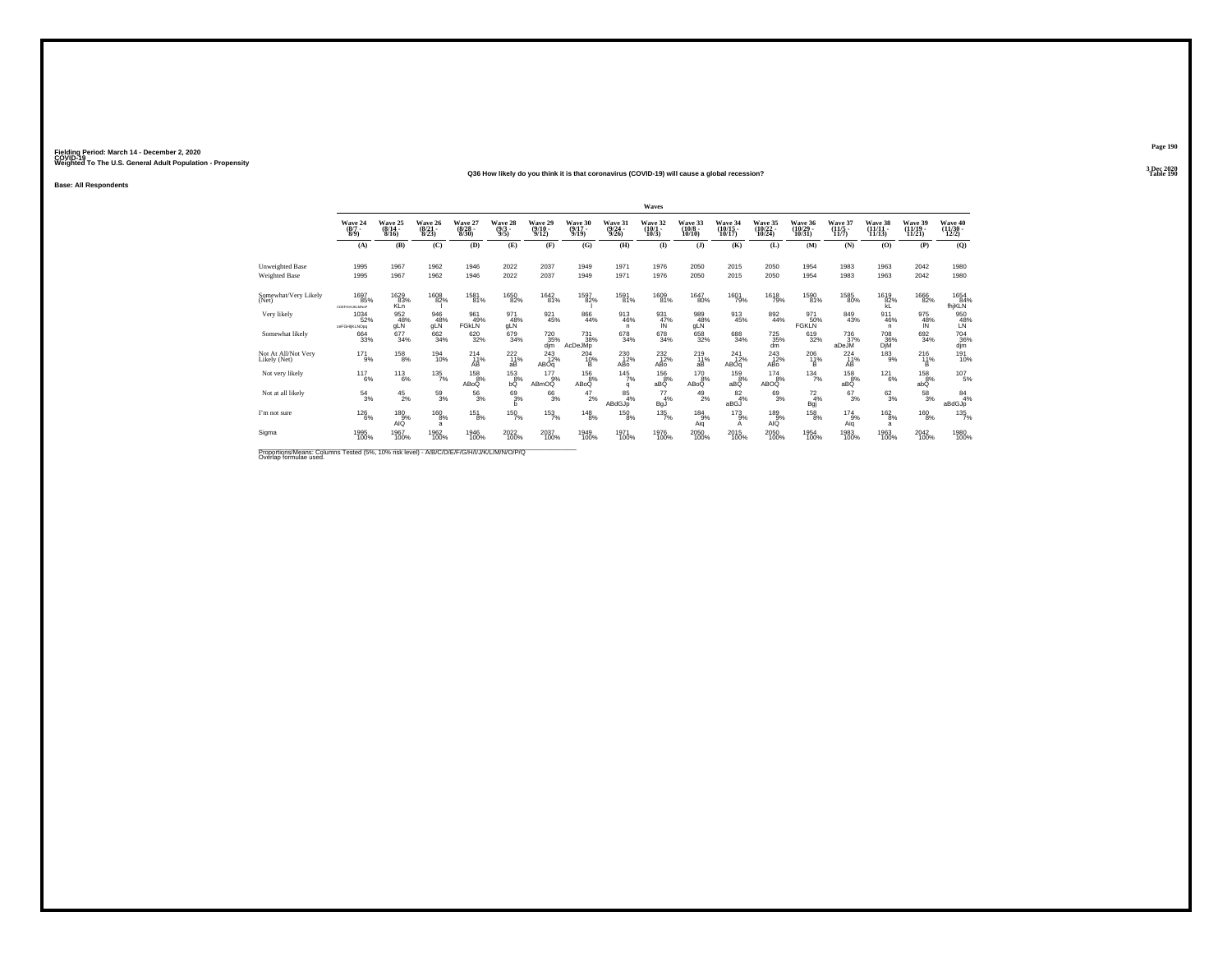**Q36A Would you say we are in a global recession due to the coronavirus outbreak?Table 191 Table 191** 

**Base: All Respondents**

|                                                                                                                      |                                |                              |                                      |                                  |                                |                                  |                                  |                                  | Waves                        |                                   |                                |                                |                                            |                              |                                |                                |                                          |
|----------------------------------------------------------------------------------------------------------------------|--------------------------------|------------------------------|--------------------------------------|----------------------------------|--------------------------------|----------------------------------|----------------------------------|----------------------------------|------------------------------|-----------------------------------|--------------------------------|--------------------------------|--------------------------------------------|------------------------------|--------------------------------|--------------------------------|------------------------------------------|
|                                                                                                                      | Wave 24<br>$\frac{(8/7)}{8/9}$ | Wave 25<br>$(8/14 -$<br>8/16 | Wave 26<br>$(8/21 -$<br>8/23         | Wave 27<br>$\frac{(8/28)}{8/30}$ | Wave 28<br>$\frac{(9/3)}{9/5}$ | Wave 29<br>$\frac{(9/10)}{9/12}$ | Wave 30<br>$\frac{(9/17)}{9/19}$ | Wave 31<br>$\frac{(9/24)}{9/26}$ | Wave 32<br>$(10/1 -$<br>10/3 | Wave 33<br>$\frac{(10/8)}{10/10}$ | Wave 34<br>$(10/15 -$<br>10/17 | Wave 35<br>$(10/22 -$<br>10/24 | Wave 36<br>$(10/29 -$<br>10/31             | Wave 37<br>$(11/5 -$<br>11/7 | Wave 38<br>$(11/11 -$<br>11/13 | Wave 39<br>$(11/19 -$<br>11/21 | Wave 40<br>$\frac{(11/30 - 12/2)}{12/2}$ |
|                                                                                                                      | (A)                            | (B)                          | (C)                                  | (D)                              | (E)                            | (F)                              | (G)                              | (H)                              | $($ $\Gamma$                 | $($ $\bf{J}$ )                    | (K)                            | (L)                            | (M)                                        | (N)                          | (0)                            | (P)                            | (Q)                                      |
| Unweighted Base                                                                                                      | 1995                           | 1967                         | 1962                                 | 1946                             | 2022                           | 2037                             | 1949                             | 1971                             | 1976                         | 2050                              | 2015                           | 2050                           | 1954                                       | 1983                         | 1963                           | 2042                           | 1980                                     |
| Weighted Base                                                                                                        | 1995                           | 1967                         | 1962                                 | 1946                             | 2022                           | 2037                             | 1949                             | 1971                             | 1976                         | 2050                              | 2015                           | 2050                           | 1954                                       | 1983                         | 1963                           | 2042                           | 1980                                     |
| Yes                                                                                                                  | 1532<br>77%<br>dEFgHikLMNOpq   | 1455<br>74%                  | <sup>1486</sup> 76%<br><b>FHLmNo</b> | 1435<br>74%                      | <sup>1472</sup> 73%            | <sup>1456</sup> 71%              | 1438<br>74%                      | <sup>1417</sup> 72%              | 1445<br>73%                  | 1529<br>75%<br>fin                | <sup>1476</sup> 73%            | 1460<br>71%                    | <sup>1415</sup> 72%                        | 1407<br>71%                  | <sup>1423</sup> 72%            | 1503<br>74%                    | 1451<br>73%                              |
| No                                                                                                                   | 463<br>23%                     | 512<br>26%                   | 476<br>24%                           | 511<br>26%                       | 550<br>27%<br>A                | 581<br>29%<br>ACj                | 511<br>26%<br>$\overline{a}$     | $^{554}_{28\%}$                  | 531<br>27%<br>$\mathsf{A}$   | 521<br>25%                        | 539<br>27%<br>a                | 590<br>29%<br>ACj              | $^{539}_{\phantom{5}28\%}_{\phantom{5}AC}$ | 576<br>29%<br>ACj            | 540<br>28%<br>Ac               | 539<br>26%                     | 529<br>27%                               |
| Sigma                                                                                                                | 1995<br>100%                   | 1967<br>100%                 | 1962<br>100%                         | 1946<br>100%                     | 2022<br>100%                   | 2037<br>100%                     | 1949<br>100%                     | 1971<br>100%                     | 1976<br>100%                 | 2050<br>100%                      | 2015<br>100%                   | 2050<br>100%                   | 1954<br>100%                               | 1983<br>100%                 | 1963<br>100%                   | 2042<br>100%                   | 1980<br>100%                             |
| Proportions/Means: Columns Tested (5%, 10% risk level) - A/B/C/D/E/F/G/H/I/J/K/L/M/N/O/P/Q<br>Overlap formulae used. |                                |                              |                                      |                                  |                                |                                  |                                  |                                  |                              |                                   |                                |                                |                                            |                              |                                |                                |                                          |

**Page 1913 Dec 2020<br>Table 191**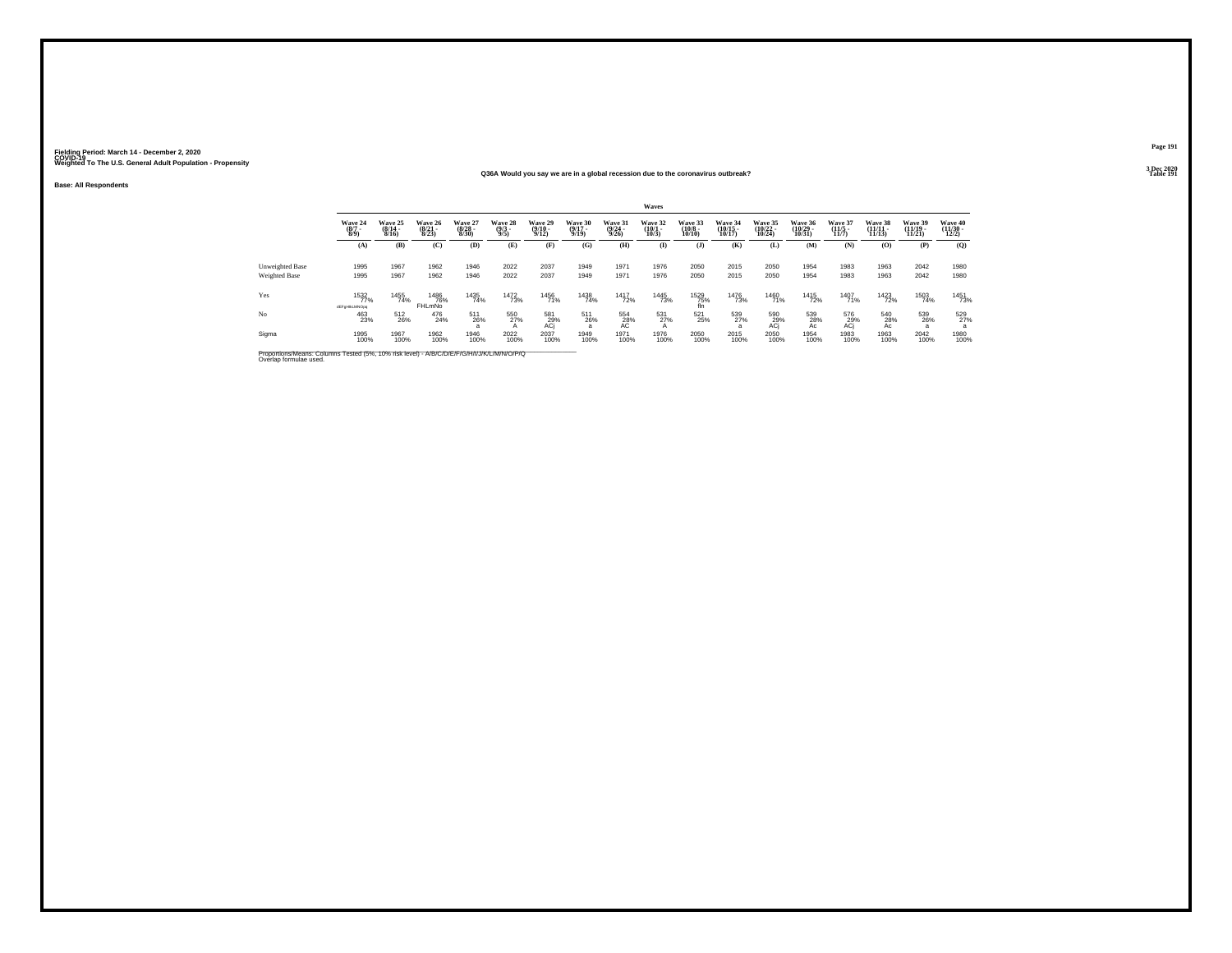**LI01 Which do you think will have a bigger effect on the life of you and your family?**

**Base: All Respondents**

|                                                                                                                      |                                |                                         |                                  |                                 |                                |                                      |                                  |                                  | Waves                            |                                   |                                    |                                |                                |                                  |                                |                                |                                      |
|----------------------------------------------------------------------------------------------------------------------|--------------------------------|-----------------------------------------|----------------------------------|---------------------------------|--------------------------------|--------------------------------------|----------------------------------|----------------------------------|----------------------------------|-----------------------------------|------------------------------------|--------------------------------|--------------------------------|----------------------------------|--------------------------------|--------------------------------|--------------------------------------|
|                                                                                                                      | Wave 24<br>$\frac{(8/7)}{8/9}$ | <b>Wave 25</b><br>$\frac{(8/14)}{8/16}$ | Wave 26<br>$\frac{(8/21)}{8/23}$ | Wave 27<br>$\binom{8/28}{8/30}$ | Wave 28<br>$\frac{(9/3)}{9/5}$ | Wave 29<br>$\frac{(9/10 - 9)}{9/12}$ | Wave 30<br>$\frac{(9/17)}{9/19}$ | Wave 31<br>$\frac{(9/24)}{9/26}$ | Wave 32<br>$\frac{(10/1)}{10/3}$ | Wave 33<br>$\frac{(10/8)}{10/10}$ | Wave 34<br>$\frac{(10/15)}{10/17}$ | Wave 35<br>$(10/22 -$<br>10/24 | Wave 36<br>$(10/29 -$<br>10/31 | Wave 37<br>$\frac{(11/5)}{11/7}$ | Wave 38<br>$(11/11 -$<br>11/13 | Wave 39<br>$(11/19 -$<br>11/21 | Wave 40<br>$\frac{(11/30)}{12/2}$    |
|                                                                                                                      | (A)                            | (B)                                     | (C)                              | (D)                             | (E)                            | (F)                                  | (G)                              | (H)                              | $\mathbf{I}$                     | $($ $\bf{J}$ )                    | (K)                                | (L)                            | (M)                            | (N)                              | (O)                            | (P)                            | (O)                                  |
| Unweighted Base<br>Weighted Base                                                                                     | 1995<br>1995                   | 1967<br>1967                            | 1962<br>1962                     | 1946<br>1946                    | 2022<br>2022                   | 2037<br>2037                         | 1949<br>1949                     | 1971<br>1971                     | 1976<br>1976                     | 2050<br>2050                      | 2015<br>2015                       | 2050<br>2050                   | 1954<br>1954                   | 1983<br>1983                     | 1963<br>1963                   | 2042<br>2042                   | 1980<br>1980                         |
| Coronavirus/COVID-19<br>itself                                                                                       | 780<br>39%                     | <sup>736</sup> <sub>37%</sub>           | 807<br>41%<br>bĤ                 | 776<br>40%                      | 806<br>40%                     | 793<br>39%                           | <sup>751</sup> <sub>39%</sub>    | $^{723}_{37\%}$                  | 841<br>43%<br>aBfgHM             | 815<br>40%                        | 898<br>45%<br>ABDEFGHJMNP          | 847<br>41%<br>bĤ               | 748<br>38%                     | <sup>787</sup> <sub>40%</sub>    | 850<br>43%<br><b>ABdFGHjMn</b> | 825<br>40%                     | $^{814}_{\substack{41\% \text{bh}}}$ |
| The economic impacts of<br>the coronavirus pândemic                                                                  | 1215<br>$\frac{61}{6}$         | 1231<br>63%<br>clKIOq                   | 1155<br>59%                      | 1170<br>60%<br>Ko               | 1216<br>60%<br>ĸ               | 1244<br>61%<br>iKÖ                   | 1198<br>61%<br>iKO               | 1248<br>63%<br><b>CIKLOpQ</b>    | 1135<br>57%                      | 1235<br>60%<br>Ko                 | 1117<br>55%                        | 1203<br>59%                    | 1206<br>100 <sup>62%</sup>     | 1196<br>60%<br>Ko                | 1113<br>57%                    | 1217<br>60%                    | 1166<br>59%                          |
| Sigma                                                                                                                | 1995<br>100%                   | 1967<br>100%                            | 1962<br>100%                     | 1946<br>100%                    | 2022<br>100%                   | 2037<br>100%                         | 1949<br>100%                     | 1971<br>100%                     | 1976<br>100%                     | 2050<br>100%                      | 2015<br>100%                       | 2050<br>100%                   | 1954<br>100%                   | 1983<br>100%                     | 1963<br>100%                   | 2042<br>100%                   | 1980<br>100%                         |
| Proportions/Means: Columns Tested (5%, 10% risk level) - A/B/C/D/E/F/G/H/I/J/K/L/M/N/O/P/Q<br>Overlap formulae used. |                                |                                         |                                  |                                 |                                |                                      |                                  |                                  |                                  |                                   |                                    |                                |                                |                                  |                                |                                |                                      |

**Page 1923 Dec 2020<br>Table 192** 

**Table 192**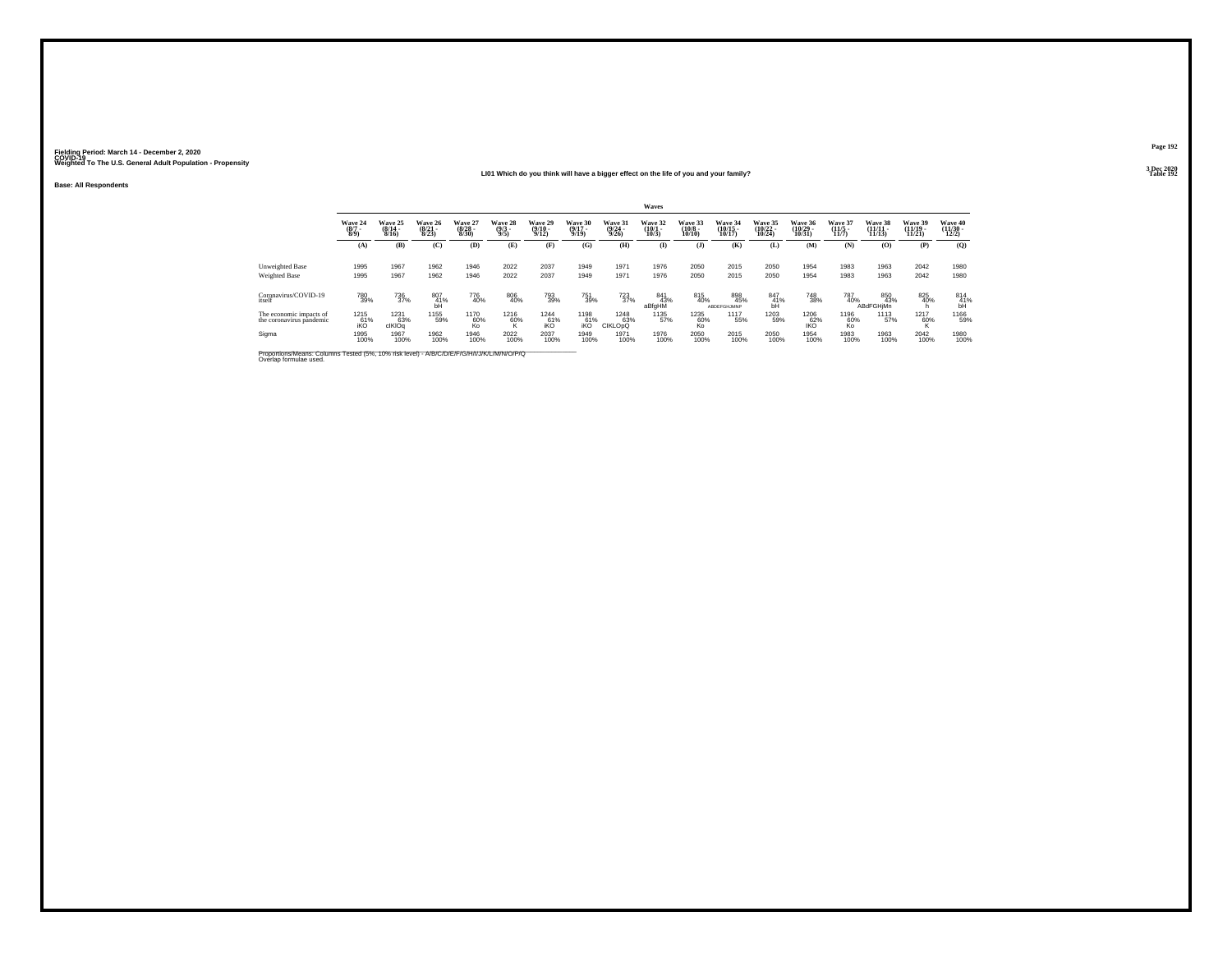# Weighted To The U.S. General Adult Population - Propensity<br>LIO2 Once the pandemic is over and things return to normal, do you think each of the following areas of your life will be<br>Table 193

**Summary Of Mostly The Same**

Fielding Period: March 14 - December 2, 2020<br>Fielding Period: March 14 - December 2, 2020<br>Wolchind To The U.S. General Adulf Ponulation - Propensity

**Base: All Respondents**

|                                  |                                |                              |                             |                                  |                                               |                                  |                              |                                  | Waves                                 |                                        |                               |                                      |                                |                                                 |                                          |                                |                                          |
|----------------------------------|--------------------------------|------------------------------|-----------------------------|----------------------------------|-----------------------------------------------|----------------------------------|------------------------------|----------------------------------|---------------------------------------|----------------------------------------|-------------------------------|--------------------------------------|--------------------------------|-------------------------------------------------|------------------------------------------|--------------------------------|------------------------------------------|
|                                  | Wave 24<br>$(8/7 -$<br>$8/9$ ) | Wave 25<br>$(8/14 -$<br>8/16 | Wave 26<br>(8/21 -<br>8/23) | Wave 27<br>$\frac{(8/28)}{8/30}$ | Wave 28<br>$\frac{(9/3)}{9/5}$                | Wave 29<br>$\frac{(9/10)}{9/12}$ | Wave 30<br>$(9/17 -$<br>9/19 | Wave 31<br>$\frac{(9/24)}{9/26}$ | Wave 32<br>$\frac{(10/1 - 10)}{10/3}$ | Wave 33<br>$\frac{(10/8 - 10)}{10/10}$ | Wave 34<br>(10/15 -<br>10/17) | Wave 35<br>(10/22<br>10/24           | Wave 36<br>$(10/29 -$<br>10/31 | Wave 37<br>$(11/5 -$<br>11/7                    | Wave 38<br>$(11/11 -$<br>11/13           | Wave 39<br>$(11/19 -$<br>11/21 | Wave 40<br>$\frac{(11/30 - 12/2)}{12/2}$ |
|                                  | (A)                            | (B)                          | (C)                         | (D)                              | (E)                                           | (F)                              | (G)                          | (H)                              | $\bf{I}$                              | $($ $)$                                | (K)                           | (L)                                  | (M)                            | (N)                                             | (0)                                      | (P)                            | (Q)                                      |
| Unweighted Base<br>Weighted Base | 1995<br>1995                   | 1967<br>1967                 | 1962<br>1962                | 1946<br>1946                     | 2022<br>2022                                  | 2037<br>2037                     | 1949<br>1949                 | 1971<br>1971                     | 1976<br>1976                          | 2050<br>2050                           | 2015<br>2015                  | 2050<br>2050                         | 1954<br>1954                   | 1983<br>1983                                    | 1963<br>1963                             | 2042<br>2042                   | 1980<br>1980                             |
| Health insurance                 | <sup>1114</sup> 56%            | $^{1093}_{-56\%}$            | 1086<br>55%                 | <sup>1025</sup> 53%              | $^{1228}_{61\%}$<br>АВСОГОНЦКАНОРО            | 1152<br>57%                      | <sup>1071</sup> 55%          | <sup>1103</sup> 56%              | 1093<br>55%                           | 1129<br>55%                            | 1093<br>54%                   | <sup>1196</sup> 58%<br>Dkmog         | <sup>1072</sup> 55%            | $^{1133}_{\hphantom{1}57\%}_{\hphantom{1}57\%}$ | 1069<br>54%                              | <sup>1141</sup> 56%            | 1085<br>55%                              |
| Personal hygiene                 | 1001<br>50%                    | 977<br>50%                   | 1019<br>$\frac{52}{9}$      | 963<br>49%                       | 1082<br>53%<br>bdfGhiJm                       | 1020<br>50%                      | 918<br>47%                   | 979<br>50%                       | 985<br>50%                            | 1006<br>49%                            | 1009<br>50%                   | 1068<br>52%                          | 973<br>50%                     | 1045                                            | 1086<br>55% 55%<br>Gj ABDFGHIJKMP<br>55% | 1040<br>51%<br>$\mathbf{q}$    | 1049<br>53%<br>Gj                        |
| Eating habits                    | 978<br>49%                     | 974<br>50%                   | $\frac{943}{48\%}$          | 962<br>49%                       | 1130<br>56%<br>ABCDFGHUKMNpg                  | 1033<br>51%                      | 939<br>48%                   | $\substack{985 \\ 50\%}$         | 1032%<br>Cgj                          | 995<br>49%                             | 996<br>49%                    | 1110<br>54%<br>ABCDGhJKM             | $^{954}_{49\%}$                | $1015$ <sub>51%</sub>                           | 1038<br>53%<br>aCdGJm                    | 1061<br>52%<br>cg              | 1026<br>52%<br>c                         |
| Family life                      | 1023<br>51%                    | 981<br>50%                   | 969<br>49%                  | 967<br>50%                       | 1112<br>55%<br>aBCDFGKMOQ                     | 1030<br>51%                      | 966<br>50%                   | $^{1032}_{52\%}$<br>m            | 1045<br>53%<br>cMo                    | 1085<br>53%<br>Mo                      | 1016<br>50%                   | $1121$<br>$55\%$<br><b>BCDFGKMOq</b> | $\frac{951}{49\%}$             | 1062<br>54%<br>bcdgMO                           | 966<br>49%                               | 1068<br>52%<br>m               | 1002<br>51%                              |
| Healthcare                       | 950<br>48%                     | 916<br>47%                   | $\frac{913}{47\%}$          | 897<br>46%                       | 1047<br>52%<br>ABCDFGHMQ                      | 972<br>48%                       | 884<br>45%                   | $\frac{924}{47\%}$               | 968<br>49%<br>q                       | 1018<br>$^{50\%}_{dG}$                 | 980<br>49%                    | 1064<br>52%<br><b>ABCDFGHMQ</b>      | 910<br>47%                     | 998<br>50%<br>bcDGmg                            | 995<br>51%<br>BcDGhmQ aBCDfGHMQ          | 1049<br>51%                    | 915<br>46%                               |
| Work life                        | $\substack{843 \\ 42\%}$       | $\substack{892 \\ 45\%}$     | $\substack{832 \\ 42\%}$    | 864<br>44%                       | 929<br>46%<br>ac                              | 940<br>46%<br>ac                 | 870<br>45%                   | $\substack{875 \\ 44\%}$         | 918<br>46%<br>Ac                      | 915<br>45%                             | $\frac{918}{46\%}$            | 1009<br>49%<br>AbCDGHJkmQ            | 891<br>46%                     | 957<br>48%                                      | 982<br>50%<br>ACdghjq ABCDefGHJKMpQ      | $\substack{940 \\ 46\%}$<br>ac | 881<br>45%                               |
| Shopping habits                  | 694<br>35%                     | 688<br>35%                   | 647<br>33%                  | 692<br>36%                       | 847<br>42%<br>ABCDFGHJKMp                     | 760<br>37%                       | 691<br>35%                   | $\frac{675}{34\%}$               | 769<br>39%<br>ABCdgHm                 | 739<br>36%                             | 748                           | 831<br>37% 41°<br>41%                | 688<br>35%                     | 769<br>39%<br>AbCHm                             | 765<br>39%<br>ABCdgHm                    | 777<br>38%<br>Ch               | $765 \atop 39\%$                         |
| Social activity                  | $\substack{631 \\ 32\%}$       | $\substack{602\\31\%}$       | $\substack{627\\32\%}$      | 665<br>34%                       | <sup>775</sup> 38%<br><b>b</b> ABCDFGHIJKMopQ | 681<br>33%                       | $\substack{648\\33\%}$       | $\substack{627\\32\%}$           | 657<br>33%                            | 6823%                                  | $685 \over 34\%$              | 759<br>37%<br>b ABCfgHijMq           | $\substack{640\\33\%}$         | $^{723}_{36\%}$<br><b>ABCHm</b>                 | 676<br>34%<br>B.                         | <sup>706</sup> 35%<br>B        | 665<br>34%                               |
| Travel/vacation                  | 558<br>28%                     | 568<br>29%                   | $^{595}_{\ 30\%}$           | 612/31%                          | <sup>736</sup> 36%<br>а АВСОГСНЈИМО           | $\frac{637}{31\%}$<br>a          | 599<br>31%                   | $\frac{632}{32}\%$               | 672<br>34%<br>ABcgM                   | 651<br>32%<br>a.                       | 658<br>33%                    | 744<br>36%<br>ABM ABCDFGHJkMQ        | $^{573}_{29\%}$                | 674<br>34%                                      | <sup>702</sup> 36%<br>ABCM ABCDFGhJMQ    | 705 35%<br>ABCfgM              | $627 \over 32\%$<br>a                    |

Proportions/Means: Columns Tested (5%, 10% risk level) - *N'B/C/D/E/F/G/H/I/J/K/L/M/N/O/P/Q*<br>Overlap formulae used.

**Page 193**3 Dec 2020<br>Table 193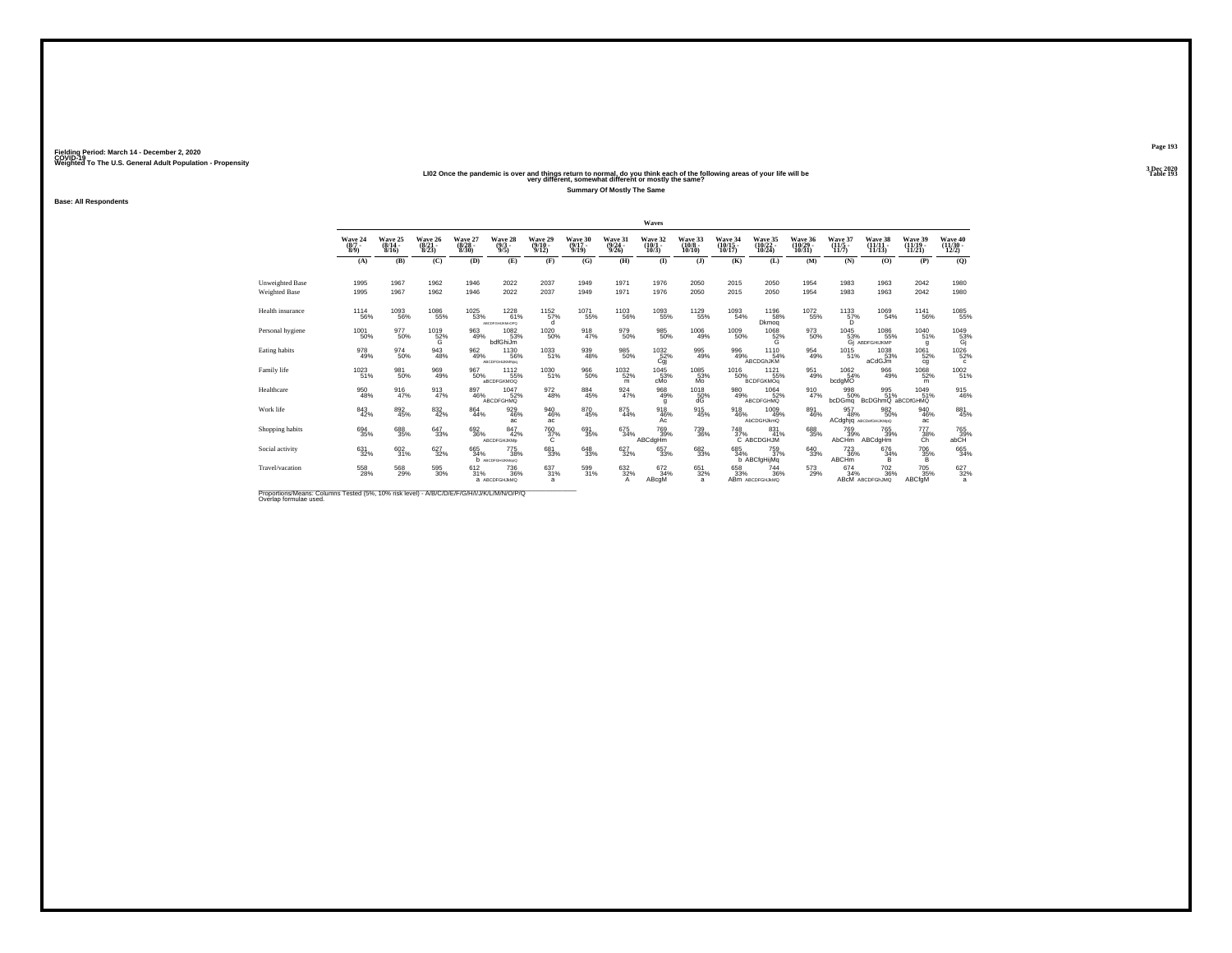## Weighted To The U.S. General Adult Population - Propensity<br>LIO2 Once the pandemic is over and things return to normal, do you think each of the following areas of your life will be<br>Table 194

**Summary Of Somewhat Different**

Fielding Period: March 14 - December 2, 2020<br>Fielding Period: March 14 - December 2, 2020<br>Wolchind To The U.S. General Adulf Ponulation - Propensity

**Base: All Respondents**

|                        |                                    |                                       |                                  |                                      |                                       |                                        |                              |                                 | Waves                           |                                     |                                   |                                   |                                         |                                       |                                |                                |                                |
|------------------------|------------------------------------|---------------------------------------|----------------------------------|--------------------------------------|---------------------------------------|----------------------------------------|------------------------------|---------------------------------|---------------------------------|-------------------------------------|-----------------------------------|-----------------------------------|-----------------------------------------|---------------------------------------|--------------------------------|--------------------------------|--------------------------------|
|                        | Wave 24<br>$(8/7 -$<br>$8/9$ )     | Wave 25<br>$\frac{(8/14 - 8)}{8/16}$  | Wave 26<br>$\frac{(8/21)}{8/23}$ | Wave 27<br>$\binom{8/28}{8/30}$      | Wave 28<br>$\frac{(9/3)}{9/5}$        | Wave 29<br>$\binom{9/10}{9/12}$        | Wave 30<br>$(9/17 -$<br>9/19 | Wave 31<br>$\binom{9/24}{9/26}$ | Wave 32<br>$\binom{10/1}{10/3}$ | Wave 33<br>$\binom{10/8}{10/10}$    | Wave 34<br>$\binom{10/15}{10/17}$ | Wave 35<br>$\binom{10/22}{10/24}$ | Wave 36<br>$\left(\frac{10}{29}\right)$ | Wave 37<br>$\frac{(11/5)}{11/7}$      | Wave 38<br>$(11/11 -$<br>11/13 | Wave 39<br>$(11/19 -$<br>11/21 | Wave 40<br>$(11/30 -$<br>12/2) |
|                        | (A)                                | (B)                                   | (C)                              | (D)                                  | (E)                                   | (F)                                    | (G)                          | (H)                             | $\bf{I}$                        | $($ $)$                             | (K)                               | (L)                               | (M)                                     | (N)                                   | (0)                            | (P)                            | (Q)                            |
| <b>Unweighted Base</b> | 1995                               | 1967                                  | 1962                             | 1946                                 | 2022                                  | 2037                                   | 1949                         | 1971                            | 1976                            | 2050                                | 2015                              | 2050                              | 1954                                    | 1983                                  | 1963                           | 2042                           | 1980                           |
| Weighted Base          | 1995                               | 1967                                  | 1962                             | 1946                                 | 2022                                  | 2037                                   | 1949                         | 1971                            | 1976                            | 2050                                | 2015                              | 2050                              | 1954                                    | 1983                                  | 1963                           | 2042                           | 1980                           |
| Social activity        | $\overset{824}{\phantom{1}41}\!\%$ | $^{815}_{\  \  \, 41\%}_{\  \  \, E}$ | 756<br>39%                       | 771<br>40%                           | 697<br>34%                            | 823<br>40%                             | $^{770}_{~40\%}$             | 792 <sub>40</sub> %             | $^{802}_{41\%}$                 | $^{814}_{40\%}$                     | $\frac{829}{41\%}$                | 796<br>39%<br>E                   | $^{796}_{41\%}$<br>Е                    | $^{794}_{~40\%}$                      | $^{834}_{\rm -42\%}$ cEl       | $\underset{\mathsf{E}}^{825}$  | $813 \atop 41\%$               |
| Shopping habits        | 838<br>42%                         | 820<br>42%                            | 807<br>41%                       | 806<br>41%                           | 746<br>37%                            | 859<br>42%<br>Εī                       | 793<br>41%                   | 884<br>45%<br>e cdEgIKLNpQ      | 789<br>40%                      | 894<br>44%<br>EiLnQ                 | 817<br>41%<br>е                   | 795<br>39%                        | 845<br>43%<br>ELq                       | 792<br>40%                            | 824<br>$\frac{42}{E}$          | 839<br>41%                     | 775<br>39%                     |
| Travel/vacation        | $^{752}_{38\%}$<br>EL.             | $^{737}_{37\%}$<br>EL                 | $^{729}_{37\%}$<br>EI            | <sup>769</sup> <sub>40%</sub><br>EhL | 649<br>32%                            | $\substack{813 \\ 40\%}$<br><b>EhL</b> | $^{728}_{37\%}$<br>EI        | $^{711}_{36\%}$<br>Ε            | $^{737}_{37\%}$<br>EL           | <sup>787</sup> <sub>38%</sub><br>EL | $\substack{804 \\ 40\%}$<br>EhL   | 684<br>33%                        | 795<br>41%<br>cEHiLq                    | 791<br>40%<br>EhL                     | $^{732}_{37\%}$<br>EI          | 764 37%<br>EI                  | 726<br>37%<br>Е                |
| Healthcare             | 691<br>35%<br>cEJLOP               | $\frac{650}{33}\%$                    | $604 \over 31\%$                 | 641<br>$\frac{33\%}{E}$              | 586<br>29%                            | $649 \over 32\%$                       | 646<br>33%<br>Ej             | $\substack{642\\33\%}$<br>е     | 640<br>32%<br>е                 | $^{604}_{29\%}$                     | 666<br>33%<br>Ej                  | $\substack{622 \\ 30\%}$          | 668<br>cEJIP                            | $\substack{639\\32\%}$<br>е           | 610<br>31%                     | $\substack{612 \\ 30\%}$       | $635 \over 32\%$               |
| Work life              | 689<br>35%<br>bCEghijLOp           | 612<br>31%                            | 590<br>30%                       | 628<br>32%                           | 594<br>29%                            | 641<br>31%                             | 607<br>31%                   | 607<br>31%                      | 617<br>31%                      | 640<br>31%                          | 666<br>33%<br>e                   | 615<br>30%                        | $\substack{622\\32\%}$                  | $^{634}_{32\%}$                       | 592<br>30%                     | 629<br>31%                     | 632<br>32%                     |
| Family life            | 655<br>33%<br>EJI                  | 631<br>32%<br>Ei                      | $^{607}_{31\%}$<br>Е             | $624 \over 32\%$<br>Ei               | $^{542}_{27\%}$                       | 649<br>32%<br>E                        | 635<br>33%<br>Ei             | $^{597}_{30\%}$<br>е            | 589<br>30%                      | 589<br>29%                          | 684<br>34%<br>EhlJLn              | 601<br>29%                        | $671 \atop 34\%$<br>CEHIJLN             | $\substack{602\\30\%}$<br>$\mathbf e$ | 651<br>33%<br>EiJI             | 665<br>33%<br>Ej               | $\frac{623}{31}\%$             |
| Eating habits          | 648<br>32%                         | 661<br>34%<br>Eilg                    | 630<br>32%                       | 658<br>34%<br>EiLg                   | 556<br>28%                            | 649<br>32%                             | 655<br>34%<br>Eil            | 660<br>34%<br>Eil               | 597<br>30%                      | 708<br>EILQ                         | 667<br>33%<br>El                  | 612<br>30%                        | 668<br>34%<br>EILq                      | 661<br>33%                            | 635<br>32%                     | 670<br>33%                     | 599<br>30%                     |
| Health insurance       | 559<br>28%<br>F.                   | 521<br>26%<br>e                       | $^{503}_{\ 26\%}$                | 587<br>30%<br>BCEFgL                 | $^{472}_{23\%}$                       | 539<br>26%<br>e                        | 517<br>27%<br>е              | $^{543}_{28\%}$                 | 569<br>29%<br>сÉ                | $^{572}_{28\%}$                     | 613<br>30%<br><b>BCEFGL</b>       | $^{529}_{26\%}$                   | $^{554}_{28\%}$                         | $^{567}_{29\%}$                       | 619<br>32%<br>E aBCEFGHIL      | 590<br>29%<br>cE               | $^{582}_{29\%}$ cEl            |
| Personal hygiene       | 595<br>30%<br>CEfoq                | $^{559}_{28\%}$                       | $^{499}_{25\%}$                  | 569<br>29%<br>CEq                    | $^{516}_{\phantom{1}\phantom{1}26\%}$ | 536<br>26%                             | $^{582}_{30\%}$<br>CEfoq     | $^{540}_{27\%}$                 | 578<br>29%<br>CEq               | 591<br>29%                          | 632<br>31%<br>Ce CEFHLNOQ         | $^{551}_{\ 27\%}$                 | 592 30%<br>CEFInOQ                      | $^{537}_{27\%}$                       | 516<br>26%                     | 588<br>29%<br>ce               | $^{516}_{26\%}$                |

Proportions/Means: Columns Tested (5%, 10% risk level) - *N'B/C/D/E/F/G/H/I/J/K/L/M/N/O/P/Q*<br>Overlap formulae used.

**Page 194**3 Dec 2020<br>Table 194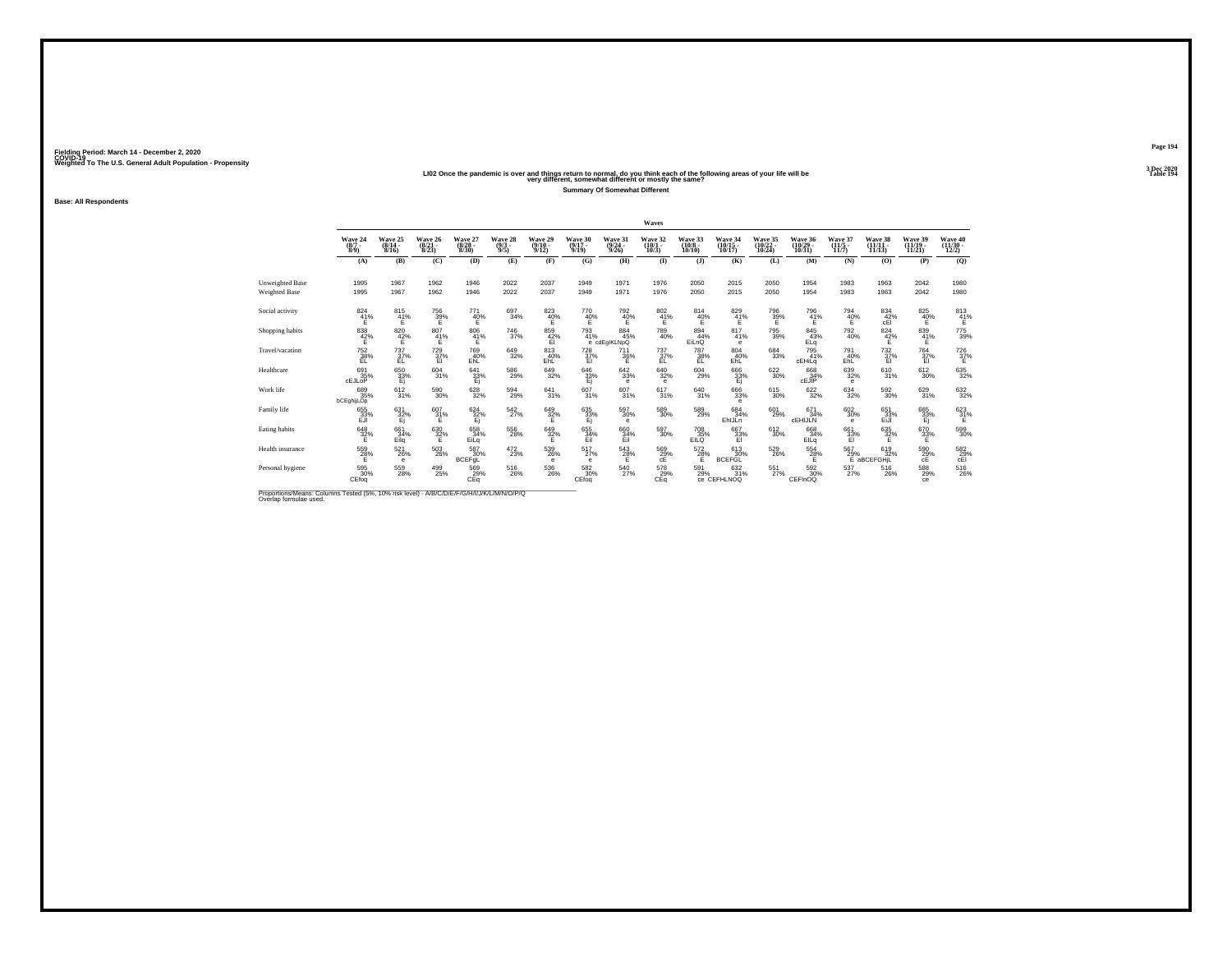# Weighted To The U.S. General Adult Population - Propensity<br>LIO2 Once the pandemic is over and things return to normal, do you think each of the following areas of your life will be<br>Table 195

**Summary Of Very Different**

**Base: All Respondents**

|                                                                                                                     |                                  |                             |                                                               |                                    |                                |                                  |                                  |                                         | Waves                                 |                                        |                               |                                    |                               |                                       |                                    |                               |                                      |
|---------------------------------------------------------------------------------------------------------------------|----------------------------------|-----------------------------|---------------------------------------------------------------|------------------------------------|--------------------------------|----------------------------------|----------------------------------|-----------------------------------------|---------------------------------------|----------------------------------------|-------------------------------|------------------------------------|-------------------------------|---------------------------------------|------------------------------------|-------------------------------|--------------------------------------|
|                                                                                                                     | Wave 24<br>$\binom{8/7}{8/9}$    | Wave 25<br>(8/14 -<br>8/16) | Wave 26<br>$\frac{(8/21)}{8/23}$                              | Wave 27<br>$\frac{(8/28)}{8/30}$   | Wave 28<br>$\frac{(9/3)}{9/5}$ | Wave 29<br>$\frac{(9/10)}{9/12}$ | Wave 30<br>$\frac{(9/17)}{9/19}$ | Wave 31<br>$\frac{(9/24 - 9/26)}{9/26}$ | Wave 32<br>$\frac{(10/1 - 10)}{10/3}$ | Wave 33<br>$\frac{(10/8 - 10)}{10/10}$ | Wave 34<br>(10/15 -<br>10/17) | Wave 35<br>$\frac{(10/22)}{10/24}$ | Wave 36<br>(10/29 -<br>10/31) | Wave 37<br>$\frac{(11/5)}{11/7}$      | Wave 38<br>$\frac{(11/11)}{11/13}$ | Wave 39<br>(11/19 -<br>11/21) | Wave 40<br>$\frac{(11/30)}{12/2}$    |
|                                                                                                                     | (A)                              | (B)                         | (C)                                                           | (D)                                | (E)                            | (F)                              | (G)                              | (H)                                     | $($ $\Gamma$                          | $($ $)$                                | (K)                           | (L)                                | (M)                           | (N)                                   | (O)                                | (P)                           | (Q)                                  |
| <b>Unweighted Base</b><br><b>Weighted Base</b>                                                                      | 1995<br>1995                     | 1967<br>1967                | 1962<br>1962                                                  | 1946<br>1946                       | 2022<br>2022                   | 2037<br>2037                     | 1949<br>1949                     | 1971<br>1971                            | 1976<br>1976                          | 2050<br>2050                           | 2015<br>2015                  | 2050<br>2050                       | 1954<br>1954                  | 1983<br>1983                          | 1963<br>1963                       | 2042<br>2042                  | 1980<br>1980                         |
| Travel/vacation                                                                                                     | 684 34%<br>DFIJKLMNOP DFIIKIMNOP | 662<br>34%                  | 638<br>33%<br>dflKNOP                                         | 565<br>29%                         | 637<br>32%<br>KNOp             | 587<br>29%                       | 622/32%<br><b>iKNOp</b>          | $628 \atop 32\%$<br>iKNOp               | 566<br>29%                            | $^{613}_{30\%}$<br>n                   | $^{553}_{27\%}$               | 622 30%<br>Ñō                      | $^{586}_{\  \  \, 30\%}$      | $^{518}_{26\%}$                       | $\frac{529}{27\%}$                 | 573<br>28%                    | $627 \atop 32\%$<br>KNO <sub>p</sub> |
| Social activity                                                                                                     | 540<br>27% <sub>nO</sub>         | 550                         | 578<br>28% 29%<br>kLNO dfiKLNOPQ                              | 510<br>26%<br>$\Omega$             | 549<br>$\frac{27}{100}$        | $^{532}_{26\%}$<br>$\circ$       | 531<br>$\frac{27}{10}$           | 552<br>kLNO                             | 518<br>26%<br>$\circ$                 | 555<br>27%                             | $^{502}_{\phantom{1}25\%}$    | $^{495}_{24\%}$                    | $\frac{519}{27\%}$<br>no      | $^{466}_{23\%}$                       | $\frac{452}{23\%}$                 | 511<br>25%                    | 502<br>25%                           |
| Work life                                                                                                           | $^{462}_{23\%}$<br>no            | $^{464}_{24\%}$             | 540<br>28%<br>NO ABDF@UKLMNOPQ                                | $^{454}_{23\%}$<br>NO <sub>1</sub> | 499<br>25%<br><b>KLNO</b>      | 456<br>22%                       | $^{471}_{24\%}$<br><b>INO</b>    | 489 25%<br><b>KLNO</b>                  | $^{441}_{22\%}$                       | $^{496}_{24\%}$<br><b>INO</b>          | $^{430}_{21\%}$               | $^{426}_{21\%}$                    | $^{441}_{23\%}$               | $^{393}_{\phantom{1}\phantom{1}20\%}$ | 389<br>20%                         | $^{473}_{23\%}$<br>no         | 466<br>24%<br><b>NO</b>              |
| Shopping habits                                                                                                     | $^{463}_{23\%}$                  |                             | 459 507<br>23% 26% 26%<br>fjO EFHIJKLMNOPq<br>$^{507}_{26\%}$ | $^{449}_{23\%}$                    | $^{429}_{21\%}$                | $^{418}_{21\%}$                  | 465<br>24%<br>fJIOp              | $^{412}_{21\%}$                         | $^{418}_{21\%}$                       | $^{416}_{20\%}$                        | $^{450}_{22\%}$<br>$\circ$    | $^{425}_{21\%}$                    | $^{421}_{22\%}$               | $421$ %                               | $^{375}_{19\%}$                    | $^{425}_{21\%}$               | 440<br>22%<br>$\circ$                |
| Healthcare                                                                                                          | $\underset{18\%}{354}$           | 401<br>20%                  | 446<br>23%<br>n AEIKLMNOP                                     | 409<br>21%<br>ALNo                 | 389<br>19%                     | 417<br>20%<br>aln                | 419<br>21%<br>AikLNo             | 405<br>21%<br>aln                       | 368<br>19%                            | $^{429}_{21\%}$<br>alN                 | $\frac{369}{18\%}$            | $\underset{18\%}{^{364}}$          | 376<br>19%                    | 347<br>17%                            | 358<br>18%                         | 381<br>19%                    | 430<br>22%<br>AikLNOp                |
| Personal hygiene                                                                                                    | 399<br>20%                       | $^{431}_{22\%}$<br>KO       | $^{444}_{23\%}$<br>KO                                         | $^{414}_{21\%}$<br>$\circ$         | $^{424}_{21\%}$                | $^{481}_{24\%}$<br>AKMNOp        | 449<br>23%<br>aKmO               | $^{452}_{23\%}$<br>aKmO                 | $^{413}_{21\%}$                       | 453<br>KO                              | $^{374}_{19\%}$               | $^{431}_{21\%}$                    | $\frac{389}{20\%}$            | $^{401}_{20\%}$                       | $^{361}_{18\%}$                    | $^{414}_{20\%}$               | $^{416}_{21\%}$                      |
| Eating habits                                                                                                       | 369<br>nOP                       | 332<br>17%                  | 390<br>20%<br>bdEHiLmNOP                                      | 326<br>17%                         | 336<br>17%                     | 354<br>17%<br>$\Omega$           | 355<br>18%<br>nOp                | 326<br>17%                              | 347<br>18%<br>$\Omega$                | 347<br>17%                             | 351<br>17%<br>$\circ$         | 328<br>16%                         | $\frac{332}{17\%}$            | 307<br>16%                            | 290<br>15%                         | 312<br>15%                    | 355<br>18%<br>Op                     |
| Family life                                                                                                         | $^{317}_{16\%}$                  | $\underset{18\%}{355}$<br>D | 386<br>20%<br>AKLNP                                           | $354 \over 18\%$<br>kp             | 369<br>18%<br>kp               | $\frac{358}{18\%}$               | 348<br>18%<br>D                  | $\frac{342}{17\%}$                      | 342/17%                               | 376<br>18%<br>kP                       | $^{315}_{16\%}$               | $^{328}_{16\%}$                    | 332/17%                       | 319<br>16%                            | $\frac{346}{18\%}$                 | $^{310}_{15\%}$               | 355<br>p                             |
| Health insurance                                                                                                    | $\frac{322}{16\%}$               | $353 \over 18\%$<br>kNOp    | 372 19%<br>aeiKINOPa                                          | $^{334}_{17\%}$<br>nO              | 322/16%                        | $\frac{346}{17\%}$<br>nÓ         | 362%<br><b><i>IKINOP</i></b>     | $^{325}_{16\%}$                         | $^{314}_{16\%}$                       | $349$<br>$17\%$<br>no                  | $^{309}_{15\%}$               | 325/16%                            | 328/17%<br>no                 | 282<br>14%                            | $^{275}_{14\%}$                    | $^{312}_{15\%}$               | $^{314}_{16\%}$                      |
| Proportions/Means: Columns Tested (5%, 10% risk level) - A/B/C/D/E/F/G/H/I/J/K/L/M/N/O/P/Q<br>Overlap formulae used |                                  |                             |                                                               |                                    |                                |                                  |                                  |                                         |                                       |                                        |                               |                                    |                               |                                       |                                    |                               |                                      |

**Page 195**3 Dec 2020<br>Table 195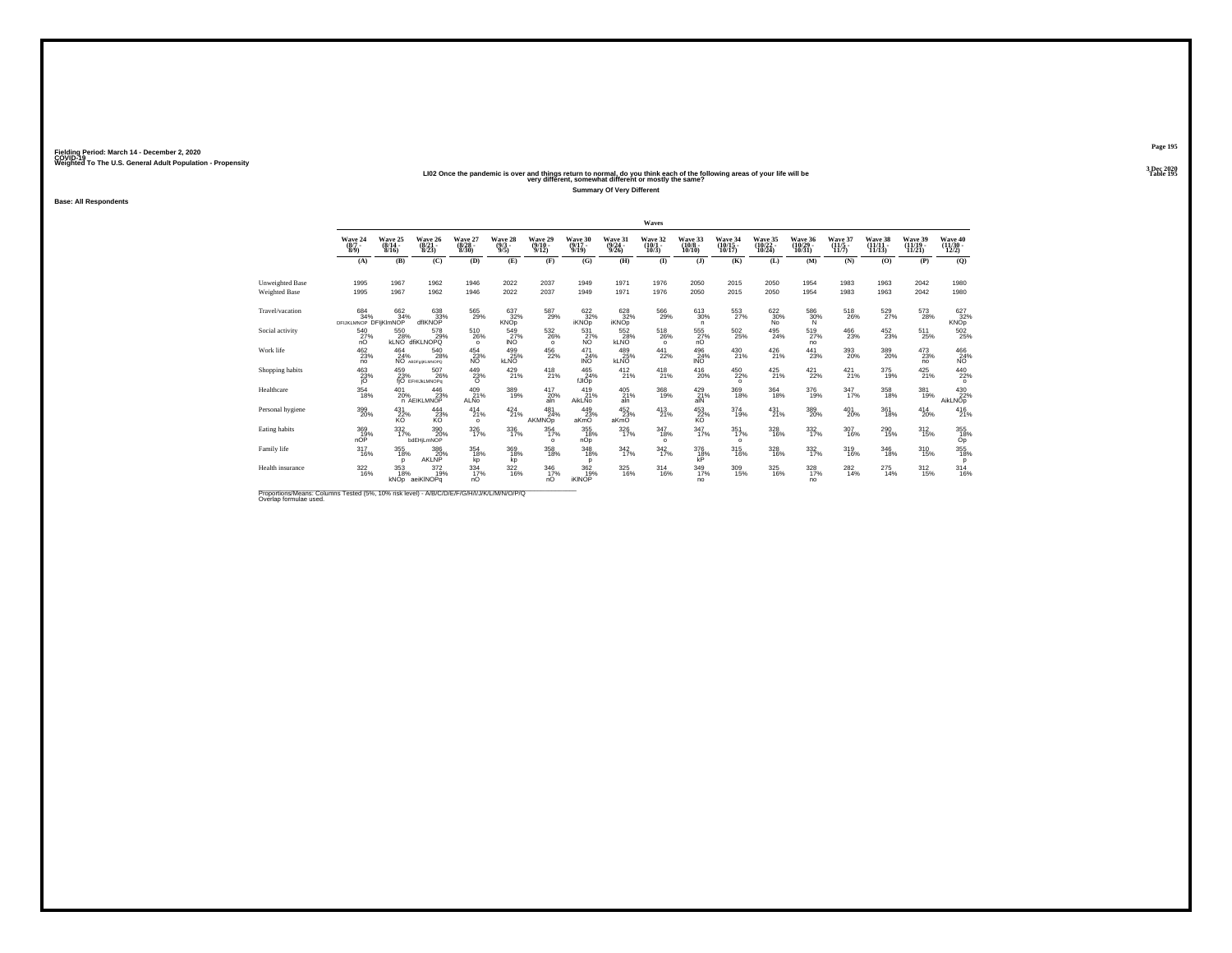#### **LI02\_1 Once the pandemic is over and things return to normal, do you think each of the following areas of your life will be Table 196 very different, somewhat different or mostly the same?**

**Shopping habits**

**Base: All Respondents**

|                                                                                                                      |                                   |                              |                                       |                                       |                                  |                                  |                                  |                                  | Waves                        |                               |                                |                                |                                |                              |                                |                                     |                                   |
|----------------------------------------------------------------------------------------------------------------------|-----------------------------------|------------------------------|---------------------------------------|---------------------------------------|----------------------------------|----------------------------------|----------------------------------|----------------------------------|------------------------------|-------------------------------|--------------------------------|--------------------------------|--------------------------------|------------------------------|--------------------------------|-------------------------------------|-----------------------------------|
|                                                                                                                      | Wave 24<br>$\frac{(8/7)}{8/9}$    | Wave 25<br>$(8/14 -$<br>8/16 | Wave 26<br>$(8/21 -$<br>8/23          | Wave 27<br>$(8/28 -$<br>8/30          | Wave 28<br>$\frac{(9/3)}{9/5}$   | Wave 29<br>$\frac{(9/10)}{9/12}$ | Wave 30<br>$\frac{(9/17)}{9/19}$ | Wave 31<br>$\frac{(9/24)}{9/26}$ | Wave 32<br>$(10/1 -$<br>10/3 | Wave 33<br>$(10/8 -$<br>10/10 | Wave 34<br>$(10/15 -$<br>10/17 | Wave 35<br>$(10/22 -$<br>10/24 | Wave 36<br>$(10/29 -$<br>10/31 | Wave 37<br>$(11/5 -$<br>11/7 | Wave 38<br>$(11/11 -$<br>11/13 | Wave 39<br>$(11/19 -$<br>11/21      | Wave 40<br>$\frac{(11/30)}{12/2}$ |
|                                                                                                                      | (A)                               | (B)                          | (C)                                   | (D)                                   | (E)                              | (F)                              | (G)                              | (H)                              | $($ $\Gamma$                 | (I)                           | (K)                            | (L)                            | (M)                            | (N)                          | (0)                            | (P)                                 | (0)                               |
| Unweighted Base<br>Weighted Base                                                                                     | 1995<br>1995                      | 1967<br>1967                 | 1962<br>1962                          | 1946<br>1946                          | 2022<br>2022                     | 2037<br>2037                     | 1949<br>1949                     | 1971<br>1971                     | 1976<br>1976                 | 2050<br>2050                  | 2015<br>2015                   | 2050<br>2050                   | 1954<br>1954                   | 1983<br>1983                 | 1963<br>1963                   | 2042<br>2042                        | 1980<br>1980                      |
| Mostly the same                                                                                                      | 694<br>35%                        | 688<br>35%                   | 647<br>33%                            | 692<br>36%                            | 847<br>42%<br><b>ABCDFGHJKMp</b> | $\frac{760}{37}\%$               | 691<br>35%                       | 675<br>34%                       | 769<br>39%<br>ABCdgHm        | 739<br>36%                    | $^{748}_{37\%}$                | 831 %<br>C ABCDGHJM            | 688<br>35%                     | 769<br>39%<br>AbCHm          | <sup>765</sup> 39%<br>ABCdgHm  | $\overset{777}{\substack{38\%}}$ Ch | 765<br>39%<br>abCH                |
| Somewhat different                                                                                                   | $\overset{838}{\phantom{1}42\%}}$ | $\frac{820}{42\%}$           | $^{807}_{41\%}$                       | $^{806}_{\  \  \, 41\%}_{\  \  \, E}$ | 746<br>37%                       | 859<br>42%<br>El                 | 793<br>41%                       | 884<br>45%<br>e cdEgIKLNpQ       | 789<br>40%                   | 894<br>44%<br>EiLnQ           | 817<br>41%<br>e                | 795<br>39%                     | 845<br>43%<br>ELa              | 792<br>40%                   | 824<br>42%                     | $^{839}_{41\%}$                     | 775<br>39%                        |
| Very different                                                                                                       | 463<br>23%                        | 459<br>23%                   | 507<br>26%<br><b>fiO</b> EFHIJKLMNOPa | 449<br>23%<br>$\Omega$                | 429 21%                          | 418<br>21%                       | 465<br>24%<br>fJIOp              | $^{412}_{21\%}$                  | $^{418}_{21\%}$              | $^{416}_{20\%}$               | 450<br>22%<br>$\Omega$         | 425<br>21%                     | $421$ <sub>22%</sub>           | $^{421}_{21\%}$              | 375<br>19%                     | 425<br>21%                          | 440<br>22%<br>$\circ$             |
| Sigma                                                                                                                | 1995<br>100%                      | 1967<br>100%                 | 1962<br>100%                          | 1946<br>100%                          | 2022<br>100%                     | 2037<br>100%                     | 1949<br>100%                     | 1971<br>100%                     | 1976<br>100%                 | 2050<br>100%                  | 2015<br>100%                   | 2050<br>100%                   | 1954<br>100%                   | 1983<br>100%                 | 1963<br>100%                   | 2042<br>100%                        | 1980<br>100%                      |
| Proportions/Means: Columns Tested (5%, 10% risk level) - A/B/C/D/E/F/G/H/I/J/K/L/M/N/O/P/Q<br>Overlap formulae used. |                                   |                              |                                       |                                       |                                  |                                  |                                  |                                  |                              |                               |                                |                                |                                |                              |                                |                                     |                                   |

**Page 1963 Dec 2020<br>Table 196**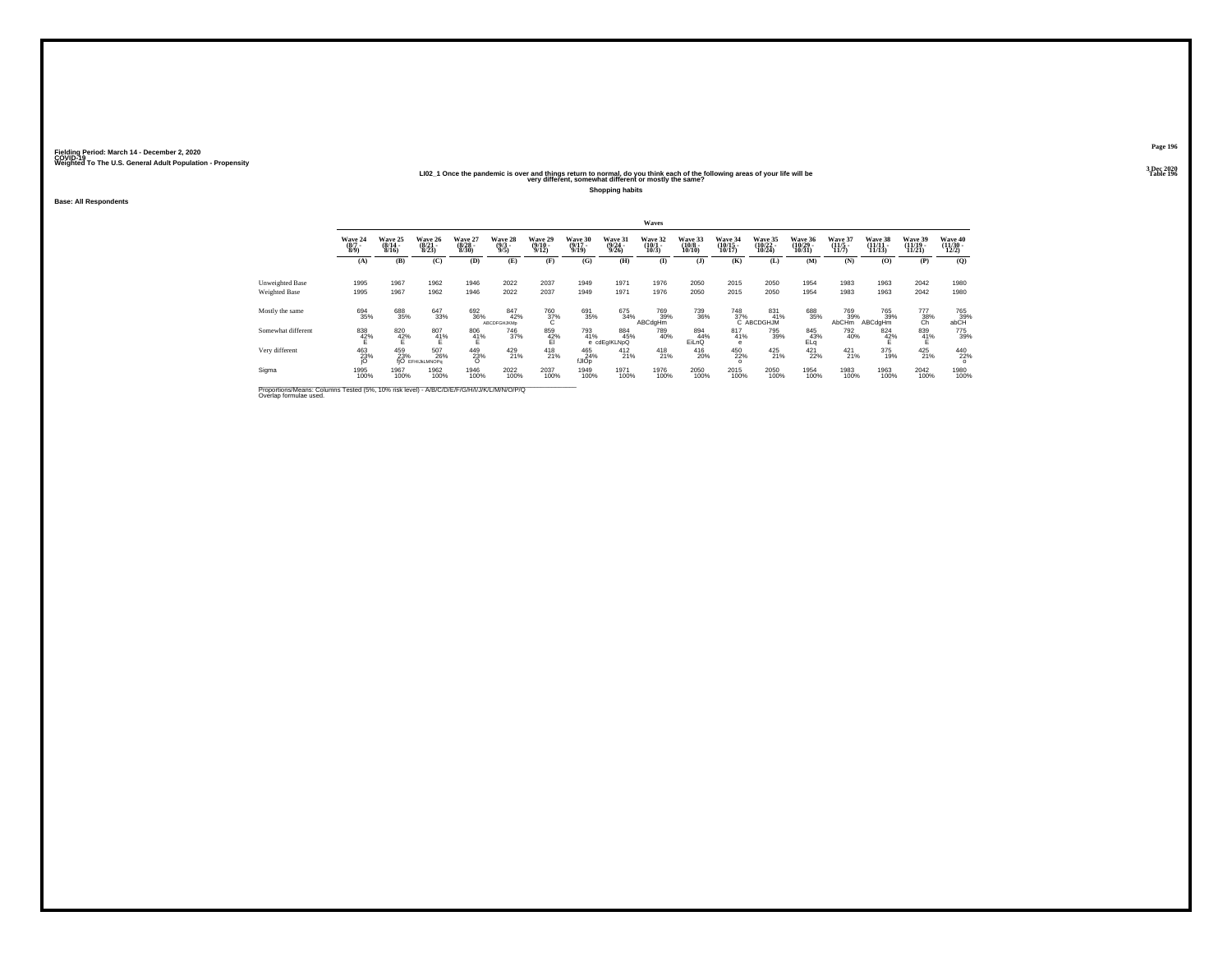#### **LI02\_2 Once the pandemic is over and things return to normal, do you think each of the following areas of your life will be Table 197 very different, somewhat different or mostly the same?**

**Eating habits**

**Base: All Respondents**

|                                                                                                                      |                                |                              |                                  |                                  |                                |                             |                                  |                                  | Waves                                              |                                   |                                    |                                 |                                |                                  |                               |                                |                                          |
|----------------------------------------------------------------------------------------------------------------------|--------------------------------|------------------------------|----------------------------------|----------------------------------|--------------------------------|-----------------------------|----------------------------------|----------------------------------|----------------------------------------------------|-----------------------------------|------------------------------------|---------------------------------|--------------------------------|----------------------------------|-------------------------------|--------------------------------|------------------------------------------|
|                                                                                                                      | Wave 24<br>$\frac{(8/7)}{8/9}$ | Wave 25<br>$(8/14 -$<br>8/16 | Wave 26<br>$\frac{(8/21)}{8/23}$ | Wave 27<br>$\frac{(8/28)}{8/30}$ | Wave 28<br>$\frac{(9/3)}{9/5}$ | Wave 29<br>(9/10 -<br>9/12) | Wave 30<br>$\frac{(9/17)}{9/19}$ | Wave 31<br>$\frac{(9/24)}{9/26}$ | Wave 32<br>$(10/1 -$<br>10/3                       | Wave 33<br>$\frac{(10/8)}{10/10}$ | Wave 34<br>$\frac{(10/15)}{10/17}$ | Wave 35<br>$(10/22 -$<br>10/24  | Wave 36<br>$(10/29 -$<br>10/31 | Wave 37<br>$\frac{(11/5)}{11/7}$ | Wave 38<br>$\frac{11}{11/13}$ | Wave 39<br>$(11/19 -$<br>11/21 | Wave 40<br>$\frac{(11/30 - 12/2)}{12/2}$ |
|                                                                                                                      | (A)                            | (B)                          | (C)                              | (D)                              | (E)                            | (F)                         | (G)                              | (H)                              | $\bf{I}$                                           | (J)                               | (K)                                | (L)                             | (M)                            | (N)                              | (0)                           | (P)                            | (O)                                      |
| Unweighted Base<br>Weighted Base                                                                                     | 1995<br>1995                   | 1967<br>1967                 | 1962<br>1962                     | 1946<br>1946                     | 2022<br>2022                   | 2037<br>2037                | 1949<br>1949                     | 1971<br>1971                     | 1976<br>1976                                       | 2050<br>2050                      | 2015<br>2015                       | 2050<br>2050                    | 1954<br>1954                   | 1983<br>1983                     | 1963<br>1963                  | 2042<br>2042                   | 1980<br>1980                             |
| Mostly the same                                                                                                      | 978<br>49%                     | 974<br>50%                   | 943<br>48%                       | 962<br>49%                       | 1130<br>56%<br>ABCDFGHUKMNog   | 1033<br>51%                 | 939<br>48%                       | 985<br>50%                       | $\overset{1032}{\underset{\text{Cgi}}{\text{52}}}$ | 995<br>49%                        | 996<br>49%                         | 1110<br>54%<br><b>ABCDGhJKM</b> | 954<br>49%                     | 1015<br>51%                      | 1038<br>53%<br>aCdGJm         | 1061<br>52%<br>cg              | 1026<br>52%<br>$\mathbf{c}$              |
| Somewhat different                                                                                                   | $\frac{648}{32\%}$             | 661<br>34%<br>Eila           | $\frac{630}{32\%}$               | 658<br>34%<br>EiLg               | 556<br>28%                     | 649<br>32%<br>E             | 655<br>34%<br>Eil                | $^{660}_{34\%}$ $^{34\%}_{Eil}$  | 597<br>30%                                         | 708<br>EILQ                       | 667<br>33%<br>El                   | 612<br>30%                      | 668<br>34%<br>EILq             | 661<br>33%<br>El                 | 635<br>32%<br>E               | 670<br>$32\%$                  | 599<br>30%                               |
| Very different                                                                                                       | 369<br>19%<br>nOP              | 332<br>17%                   | 390<br>20%<br>bdEHjLmNOP         | 326<br>17%                       | 336<br>17%                     | 354<br>17%<br>$\Omega$      | 355<br>18%<br>nOp                | 326<br>17%                       | 347<br>18%<br>$\Omega$                             | 347<br>17%                        | $351$<br>$17%$<br>$\circ$          | 328<br>16%                      | 332<br>17%                     | 307<br>16%                       | 290<br>15%                    | $^{312}_{15\%}$                | 355<br>18%<br>Op                         |
| Sigma                                                                                                                | 1995<br>100%                   | 1967<br>100%                 | 1962<br>100%                     | 1946<br>100%                     | 2022<br>100%                   | 2037<br>100%                | 1949<br>100%                     | 1971<br>100%                     | 1976<br>100%                                       | 2050<br>100%                      | 2015<br>100%                       | 2050<br>100%                    | 1954<br>100%                   | 1983<br>100%                     | 1963<br>100%                  | 2042<br>100%                   | 1980<br>100%                             |
| Proportions/Means: Columns Tested (5%, 10% risk level) - A/B/C/D/E/F/G/H/I/J/K/L/M/N/O/P/Q<br>Overlap formulae used. |                                |                              |                                  |                                  |                                |                             |                                  |                                  |                                                    |                                   |                                    |                                 |                                |                                  |                               |                                |                                          |

**Page 1973 Dec 2020<br>Table 197**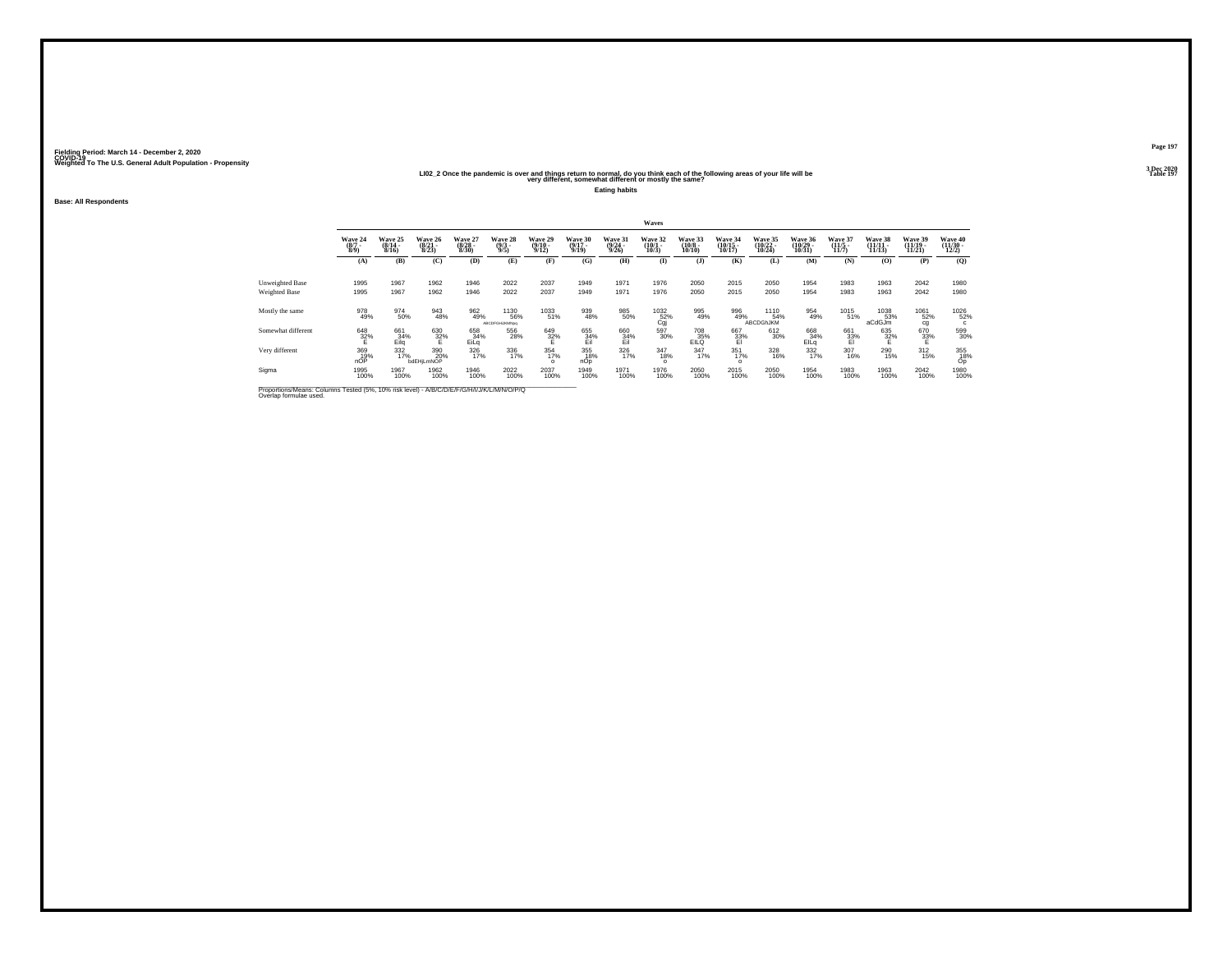#### **LI02\_3 Once the pandemic is over and things return to normal, do you think each of the following areas of your life will be Table 198 very different, somewhat different or mostly the same?**

**Social activity**

**Base: All Respondents**

|                                                                                                                      |                                |                           |                              |                              |                                |                              |                                  |                             | Waves                        |                                   |                  |                              |                                |                              |                                |                                    |                              |
|----------------------------------------------------------------------------------------------------------------------|--------------------------------|---------------------------|------------------------------|------------------------------|--------------------------------|------------------------------|----------------------------------|-----------------------------|------------------------------|-----------------------------------|------------------|------------------------------|--------------------------------|------------------------------|--------------------------------|------------------------------------|------------------------------|
|                                                                                                                      | Wave 24<br>$(8/7 -$<br>$8/9$ ) | Wave 25<br>(8/14)<br>8/16 | Wave 26<br>$(8/21 -$<br>8/23 | Wave 27<br>$(8/28 -$<br>8/30 | Wave 28<br>$\frac{(9/3)}{9/5}$ | Wave 29<br>$(9/10 -$<br>9/12 | Wave 30<br>$\frac{(9/17)}{9/19}$ | Wave 31<br>(9/24 -<br>9/26) | Wave 32<br>$(10/1 -$<br>10/3 | Wave 33<br>$\frac{(10/8)}{10/10}$ | Wave 34<br>10/17 | Wave 35<br>(10/22 -<br>10/24 | Wave 36<br>$(10/29 -$<br>10/31 | Wave 37<br>$(11/5 -$<br>11/7 | Wave 38<br>$(11/11 -$<br>11/13 | Wave 39<br>$\frac{(11/19)}{11/21}$ | Wave 40<br>(11/30 -<br>12/2) |
|                                                                                                                      | (A)                            | (B)                       | (C)                          | (D)                          | (E)                            | (F)                          | (G)                              | (H)                         | $($ $\blacksquare$           | $($ $)$                           | (K)              | (L)                          | (M)                            | (N)                          | (0)                            | (P)                                | (0)                          |
| Unweighted Base<br>Weighted Base                                                                                     | 1995<br>1995                   | 1967<br>1967              | 1962<br>1962                 | 1946<br>1946                 | 2022<br>2022                   | 2037<br>2037                 | 1949<br>1949                     | 1971<br>1971                | 1976<br>1976                 | 2050<br>2050                      | 2015<br>2015     | 2050<br>2050                 | 1954<br>1954                   | 1983<br>1983                 | 1963<br>1963                   | 2042<br>2042                       | 1980<br>1980                 |
| Mostly the same                                                                                                      | 631<br>32%                     | 602<br>31%                | 627<br>32%                   | 665<br>34%                   | 775<br>38%<br>ABCDFGHLKMcoQ    | 681<br>33%                   | 648<br>33%                       | 627<br>32%                  | 657<br>33%                   | 682<br>33%                        | 685<br>34%       | 759<br>37%<br>b ABCfgHijMq   | 640<br>33%                     | 723<br>36%<br><b>ABCHm</b>   | 676<br>34%<br>B                | $^{706}_{35\%}$                    | 665<br>34%                   |
| Somewhat different                                                                                                   | $\frac{824}{41\%}$             | 815<br>41%                | 756<br>39%                   | 771<br>40%                   | 697<br>34%                     | 823<br>40%                   | 770<br>40%                       | 792<br>40%                  | $^{802}_{41\%}$              | 814<br>40%                        | 829<br>41%       | 796<br>39%                   | 796<br>$\frac{41}{5}$ %        | 794<br>40%                   | 834<br>42%                     | 825<br>40%                         | $\frac{813}{41\%}$           |
| Very different                                                                                                       | 540<br>27%<br>nO               | 550<br>28%<br><b>KLNO</b> | 578<br>29%<br>dfiKLNOPQ      | 510<br>26%<br>$\Omega$       | 549<br>27%<br><b>INO</b>       | 532<br>26%<br>$\Omega$       | 531<br>27%<br>N <sub>O</sub>     | 552<br>28%<br><b>KLNO</b>   | 518<br>26%<br>$\circ$        | 555<br>27%<br>nO                  | 502<br>25%       | 495<br>24%                   | 519<br>27%<br>no               | 466<br>23%                   | 452<br>23%                     | 511<br>25%                         | 502<br>25%                   |
| Sigma                                                                                                                | 1995<br>100%                   | 1967<br>100%              | 1962<br>100%                 | 1946<br>100%                 | 2022<br>100%                   | 2037<br>100%                 | 1949<br>100%                     | 1971<br>100%                | 1976<br>100%                 | 2050<br>100%                      | 2015<br>100%     | 2050<br>100%                 | 1954<br>100%                   | 1983<br>100%                 | 1963<br>100%                   | 2042<br>100%                       | 1980<br>100%                 |
| Proportions/Means: Columns Tested (5%, 10% risk level) - A/B/C/D/E/F/G/H/I/J/K/L/M/N/O/P/Q<br>Overlap formulae used. |                                |                           |                              |                              |                                |                              |                                  |                             |                              |                                   |                  |                              |                                |                              |                                |                                    |                              |

**Page 1983 Dec 2020<br>Table 198**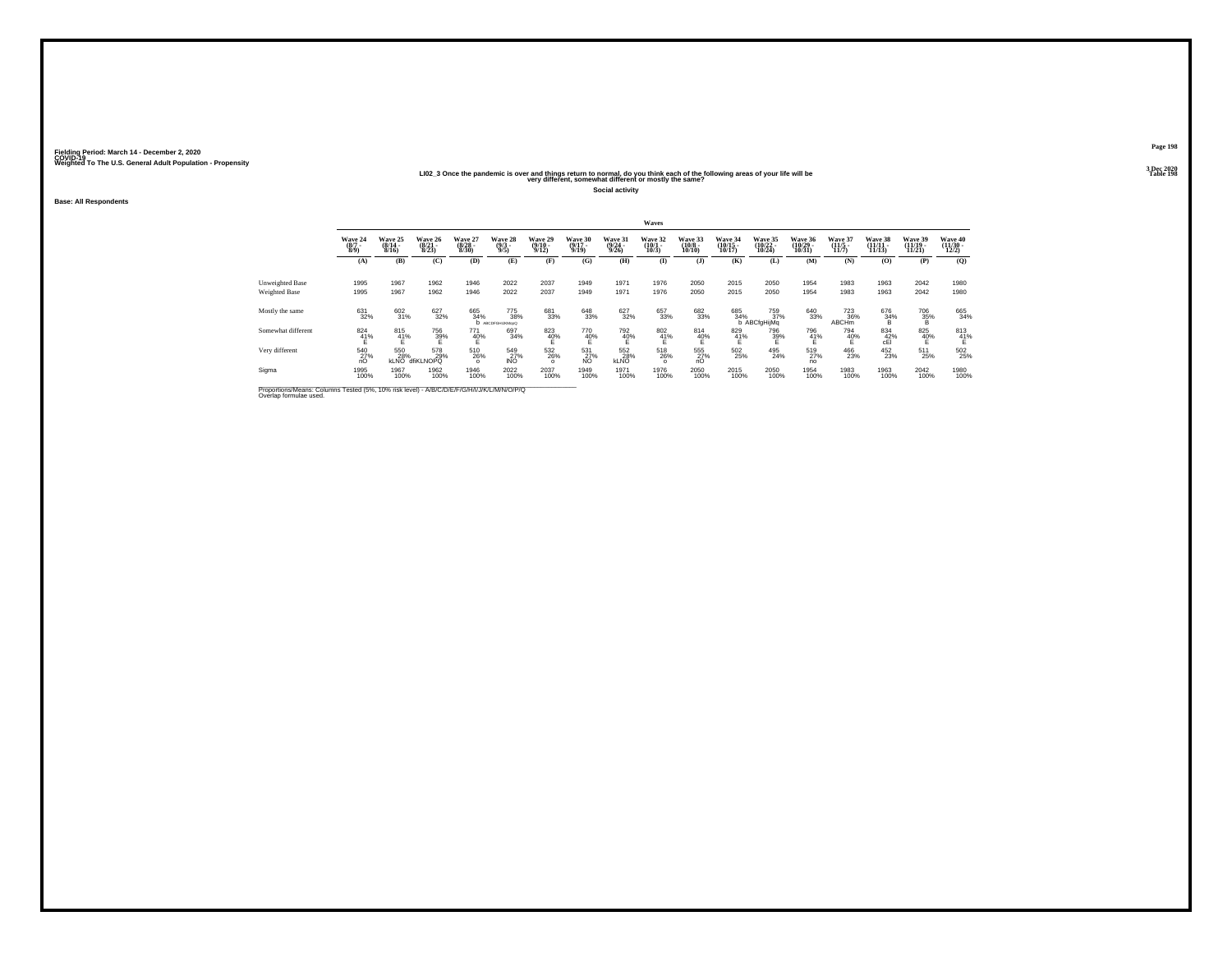#### **LI02\_4 Once the pandemic is over and things return to normal, do you think each of the following areas of your life will be Table 199 very different, somewhat different or mostly the same?**

**Travel/vacation**

**Base: All Respondents**

|                                                                                                                      |                                     |                              |                                  |                                  |                                     |                                  |                                  |                             | Waves                       |                                   |                   |                                                  |                              |                                     |                                       |                               |                              |
|----------------------------------------------------------------------------------------------------------------------|-------------------------------------|------------------------------|----------------------------------|----------------------------------|-------------------------------------|----------------------------------|----------------------------------|-----------------------------|-----------------------------|-----------------------------------|-------------------|--------------------------------------------------|------------------------------|-------------------------------------|---------------------------------------|-------------------------------|------------------------------|
|                                                                                                                      | Wave 24<br>$\frac{(8/7)}{8/9}$      | Wave 25<br>$(8/14 -$<br>8/16 | Wave 26<br>$\frac{(8/21)}{8/23}$ | Wave 27<br>$\frac{(8/28)}{8/30}$ | Wave 28<br>$\frac{(9/3)}{9/5}$      | Wave 29<br>$\frac{(9/10)}{9/12}$ | Wave 30<br>$\frac{(9/17)}{9/19}$ | Wave 31<br>(9/24 -<br>9/26) | Wave 32<br>(10/1 -<br>10/3) | Wave 33<br>$\frac{(10/8)}{10/10}$ | Wave 34<br>10/17  | Wave 35<br>(10/22 -<br>10/24)                    | Wave 36<br>(10/29 -<br>10/31 | <b>Wave 37</b><br>$(11/5 -$<br>11/7 | Wave 38<br>11/13                      | Wave 39<br>(11/19 -<br>11/21) | Wave 40<br>(11/30 -<br>12/2) |
|                                                                                                                      | (A)                                 | (B)                          | (C)                              | (D)                              | (E)                                 | (F)                              | (G)                              | (H)                         | $($ $\blacksquare$          | $($ $)$                           | (K)               | (L)                                              | (M)                          | (N)                                 | (O)                                   | (P)                           | (0)                          |
| Unweighted Base<br>Weighted Base                                                                                     | 1995<br>1995                        | 1967<br>1967                 | 1962<br>1962                     | 1946<br>1946                     | 2022<br>2022                        | 2037<br>2037                     | 1949<br>1949                     | 1971<br>1971                | 1976<br>1976                | 2050<br>2050                      | 2015<br>2015      | 2050<br>2050                                     | 1954<br>1954                 | 1983<br>1983                        | 1963<br>1963                          | 2042<br>2042                  | 1980<br>1980                 |
| Mostly the same                                                                                                      | 558<br>28%                          | 568<br>29%                   | 595<br>30%                       | $^{612}_{31\%}$                  | <sup>736</sup> 36%<br>а АВСОГСНЈИМО | 637<br>31%<br>$\overline{a}$     | 599<br>31%                       | 632%<br>$\mathsf{A}$        | 672<br>34%<br>ABcgM         | 651<br>32%<br>a                   | 658<br>33%        | <sup>744</sup> <sub>36%</sub><br>ABM ABCDFGHJkMQ | 573<br>29%                   | 674<br>34%                          | <sup>702</sup> 36%<br>ABCM ABCDFGhJMQ | 705<br>35%<br>ABCfgM          | 627<br>32%                   |
| Somewhat different                                                                                                   | 752<br>38%<br>EL                    | 737<br>37%                   | 729<br>$\frac{37}{21}$           | 769<br>40%<br>EhL                | 649<br>32%                          | 813<br>40%<br>EhL                | $\frac{728}{37\%}$               | 711<br>36%                  | 737<br>$\frac{37}{5}$       | 787<br>38%                        | 804<br>40%<br>EhL | 684<br>33%                                       | 795<br>41%<br>cEHiLa         | 791<br>40%<br>EhL                   | 732<br>37%                            | 764<br>$\frac{37}{5}$         | $\frac{726}{37\%}$           |
| Very different                                                                                                       | 684<br>34%<br>DFIJKLMNOP DFIIKIMNOP | 662<br>34%                   | 638<br>33%<br>dflKNOP            | 565<br>29%                       | 637<br>32%<br><b>KNOp</b>           | 587<br>29%                       | 622%<br><b>iKNOp</b>             | 628<br>32%<br><b>iKNOp</b>  | 566<br>29%                  | 613<br>30%<br>n                   | 553<br>27%        | 622 30%<br>No.                                   | 586<br>30%<br>N              | 518<br>26%                          | 529<br>27%                            | 573<br>28%                    | 627<br>32%<br><b>KNOp</b>    |
| Sigma                                                                                                                | 1995<br>100%                        | 1967<br>100%                 | 1962<br>100%                     | 1946<br>100%                     | 2022<br>100%                        | 2037<br>100%                     | 1949<br>100%                     | 1971<br>100%                | 1976<br>100%                | 2050<br>100%                      | 2015<br>100%      | 2050<br>100%                                     | 1954<br>100%                 | 1983<br>100%                        | 1963<br>100%                          | 2042<br>100%                  | 1980<br>100%                 |
| Proportions/Means: Columns Tested (5%, 10% risk level) - A/B/C/D/E/F/G/H/I/J/K/L/M/N/O/P/Q<br>Overlap formulae used. |                                     |                              |                                  |                                  |                                     |                                  |                                  |                             |                             |                                   |                   |                                                  |                              |                                     |                                       |                               |                              |

**Page 1993 Dec 2020<br>Table 199**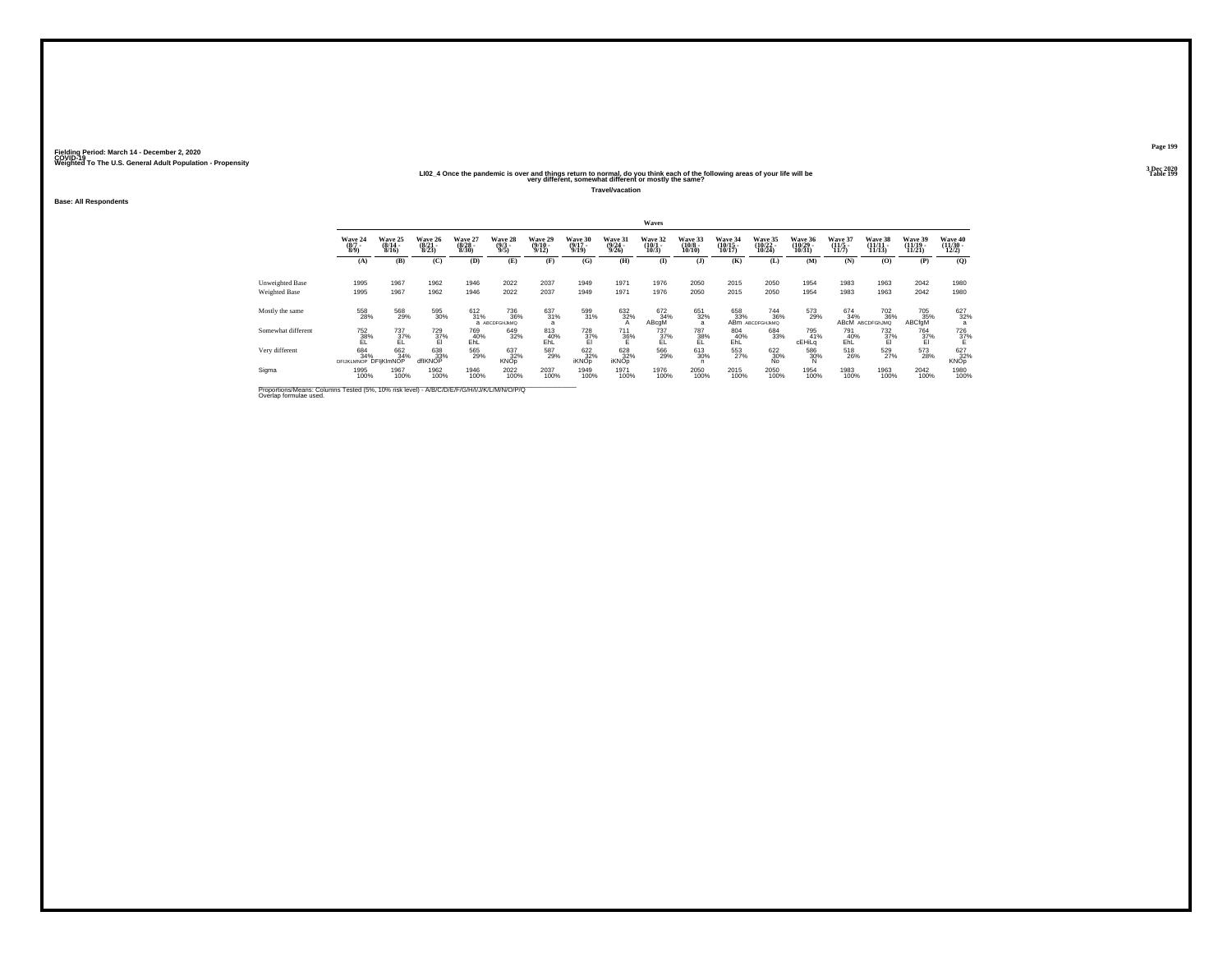#### **LI02\_5 Once the pandemic is over and things return to normal, do you think each of the following areas of your life will be Table 200 very different, somewhat different or mostly the same?**

**Work life**

**Base: All Respondents**

|                                                                                                                      |                                |                           |                                  |                                  |                                |                                  |                                  |                                  | Waves                       |                                  |                               |                               |                               |                             |                                     |                                    |                              |
|----------------------------------------------------------------------------------------------------------------------|--------------------------------|---------------------------|----------------------------------|----------------------------------|--------------------------------|----------------------------------|----------------------------------|----------------------------------|-----------------------------|----------------------------------|-------------------------------|-------------------------------|-------------------------------|-----------------------------|-------------------------------------|------------------------------------|------------------------------|
|                                                                                                                      | Wave 24<br>$\frac{(8/7)}{8/9}$ | Wave 25<br>(8/14)<br>8/16 | Wave 26<br>$\frac{(8/21)}{8/23}$ | Wave 27<br>$\frac{(8/28)}{8/30}$ | Wave 28<br>$\frac{(9/3)}{9/5}$ | Wave 29<br>$\frac{(9/10)}{9/12}$ | Wave 30<br>$\frac{(9/17)}{9/19}$ | Wave 31<br>$\frac{(9/24)}{9/26}$ | Wave 32<br>(10/1 -<br>10/3) | Wave 33<br>$\binom{10/8}{10/10}$ | Wave 34<br>(10/15 -<br>10/17) | Wave 35<br>(10/22 -<br>10/24) | Wave 36<br>(10/29 -<br>10/31) | Wave 37<br>(11/5 -<br>11/7) | Wave 38<br>$(11/11 -$<br>11/13      | Wave 39<br>$\frac{(11/19)}{11/21}$ | Wave 40<br>(11/30 -<br>12/2) |
|                                                                                                                      | (A)                            | (B)                       | (C)                              | (D)                              | (E)                            | (F)                              | (G)                              | (H)                              | $\mathbf{I}$                | $($ $\bf{J}$ $)$                 | (K)                           | (L)                           | (M)                           | (N)                         | (0)                                 | (P)                                | (Q)                          |
| Unweighted Base<br>Weighted Base                                                                                     | 1995<br>1995                   | 1967<br>1967              | 1962<br>1962                     | 1946<br>1946                     | 2022<br>2022                   | 2037<br>2037                     | 1949<br>1949                     | 1971<br>1971                     | 1976<br>1976                | 2050<br>2050                     | 2015<br>2015                  | 2050<br>2050                  | 1954<br>1954                  | 1983<br>1983                | 1963<br>1963                        | 2042<br>2042                       | 1980<br>1980                 |
| Mostly the same                                                                                                      | 843<br>42%                     | 892<br>45%                | 832<br>42%                       | 864<br>44%                       | 929<br>46%<br>ac               | 940<br>46%<br>ac                 | 870<br>45%                       | 875<br>44%                       | 918<br>46%<br>Aċ            | 915<br>45%                       | 918<br>46%                    | 1009<br>49%<br>AbCDGHJkmQ     | 891<br>46%                    | 957<br>48%                  | 982<br>50%<br>ACdghjq ABCDefGHJKMpQ | 940<br>46%<br>ac                   | 881<br>45%                   |
| Somewhat different                                                                                                   | 689<br>35%<br>bCEghijLOp       | $\frac{612}{31\%}$        | 590<br>30%                       | 628<br>32%                       | 594<br>29%                     | $^{641}_{31\%}$                  | 607<br>31%                       | 607<br>31%                       | 617<br>31%                  | 640<br>31%                       | 666<br>33%<br>$\epsilon$      | 615<br>30%                    | $\frac{622}{32\%}$            | 634<br>32%                  | 592<br>30%                          | 629<br>31%                         | 632<br>32%                   |
| Very different                                                                                                       | 462<br>23%<br>no               | 464<br>24%                | 540<br>28%<br>NO ABDF@UKLMNOPQ   | 454<br>23%<br>NO                 | 499<br>25%<br><b>KLNO</b>      | 456<br>22%                       | 471<br>24%<br><b>INO</b>         | 489<br>25%<br><b>KLNO</b>        | $^{441}_{22\%}$             | 496<br>24%<br><b>INO</b>         | 430<br>21%                    | 426<br>21%                    | $^{441}_{23\%}$               | 393<br>20%                  | 389<br>20%                          | 473<br>23%<br>no                   | 466<br>24%<br>N <sub>O</sub> |
| Sigma                                                                                                                | 1995<br>100%                   | 1967<br>100%              | 1962<br>100%                     | 1946<br>100%                     | 2022<br>100%                   | 2037<br>100%                     | 1949<br>100%                     | 1971<br>100%                     | 1976<br>100%                | 2050<br>100%                     | 2015<br>100%                  | 2050<br>100%                  | 1954<br>100%                  | 1983<br>100%                | 1963<br>100%                        | 2042<br>100%                       | 1980<br>100%                 |
| Proportions/Means: Columns Tested (5%, 10% risk level) - A/B/C/D/E/F/G/H/I/J/K/L/M/N/O/P/Q<br>Overlap formulae used. |                                |                           |                                  |                                  |                                |                                  |                                  |                                  |                             |                                  |                               |                               |                               |                             |                                     |                                    |                              |

**Page 2003 Dec 2020<br>Table 200**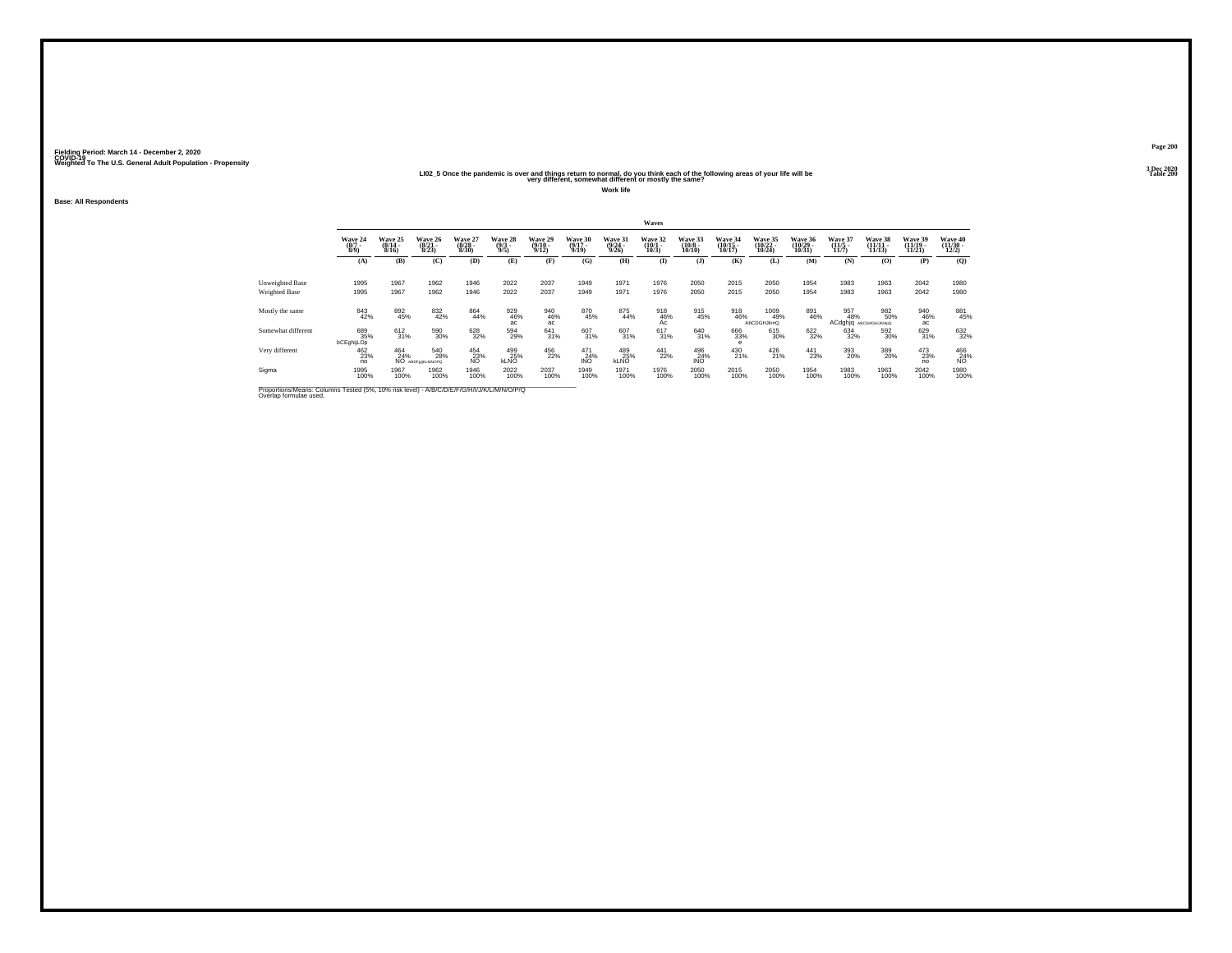#### **LI02\_6 Once the pandemic is over and things return to normal, do you think each of the following areas of your life will be Table 201 very different, somewhat different or mostly the same?**

**Family life**

**Base: All Respondents**

|                                                                                                                      |                               |                                     |                                  |                                  |                                              |                             |                                  |                             | Waves                       |                                   |                               |                                         |                                    |                                  |                               |                                    |                              |
|----------------------------------------------------------------------------------------------------------------------|-------------------------------|-------------------------------------|----------------------------------|----------------------------------|----------------------------------------------|-----------------------------|----------------------------------|-----------------------------|-----------------------------|-----------------------------------|-------------------------------|-----------------------------------------|------------------------------------|----------------------------------|-------------------------------|------------------------------------|------------------------------|
|                                                                                                                      | Wave 24<br>$\frac{(87)}{8/9}$ | <b>Wave 25</b><br>$(8/14 -$<br>8/16 | Wave 26<br>$\frac{(8/21)}{8/23}$ | Wave 27<br>$\frac{(8/28)}{8/30}$ | Wave 28<br>$\frac{(9/3)}{9/5}$               | Wave 29<br>(9/10 -<br>9/12) | Wave 30<br>$\frac{(9/17)}{9/19}$ | Wave 31<br>(9/24 -<br>9/26) | Wave 32<br>(10/1 -<br>10/3) | Wave 33<br>$\frac{(10/8)}{10/10}$ | Wave 34<br>(10/15 -<br>10/17) | Wave 35<br>(10/22 -<br>10/24)           | Wave 36<br>$\frac{(10/29)}{10/31}$ | Wave 37<br>$\frac{(11/5)}{11/7}$ | Wave 38<br>(11/11 -<br>11/13) | Wave 39<br>$\frac{(11/19)}{11/21}$ | Wave 40<br>(11/30 -<br>12/2) |
|                                                                                                                      | (A)                           | (B)                                 | (C)                              | (D)                              | (E)                                          | (F)                         | (G)                              | (H)                         | $\bf{I}$                    | $($ $\bf{J}$ )                    | (K)                           | (L)                                     | (M)                                | (N)                              | (0)                           | (P)                                | (O)                          |
| Unweighted Base<br>Weighted Base                                                                                     | 1995<br>1995                  | 1967<br>1967                        | 1962<br>1962                     | 1946<br>1946                     | 2022<br>2022                                 | 2037<br>2037                | 1949<br>1949                     | 1971<br>1971                | 1976<br>1976                | 2050<br>2050                      | 2015<br>2015                  | 2050<br>2050                            | 1954<br>1954                       | 1983<br>1983                     | 1963<br>1963                  | 2042<br>2042                       | 1980<br>1980                 |
| Mostly the same                                                                                                      | 1023<br>51%                   | 981<br>50%                          | 969<br>49%                       | 967<br>50%                       | <sup>11</sup> 12<br>55%<br><b>aBCDFGKMOQ</b> | 1030<br>51%                 | 966<br>50%                       | <sup>1032</sup> 52%<br>m    | $^{1045}_{53\%}$ cMo        | 1085<br>53%<br>Mo                 | <sup>1016</sup> 50%           | <sup>1121</sup> 55%<br><b>BCDFGKMOg</b> | 951<br>49%                         | 1062<br>54%<br>bcdgMO            | 966<br>49%                    | 1068<br>52%<br>m                   | 1002<br>51%                  |
| Somewhat different                                                                                                   | 655<br>33%<br>EJI             | 631<br>32%<br>Ej                    | $^{607}_{31\%}$                  | $\frac{624}{32\%}$               | $\frac{542}{27\%}$                           | 649<br>32%<br>E             | 635<br>33%<br>Ej                 | $^{597}_{\ 30\%}$<br>е      | 589<br>30%                  | 589<br>29%                        | 684<br>34%<br>EhlJLn          | 601<br>29%                              | 671<br>34%<br><b>CEHIJLIN</b>      | 602<br>30%<br>e                  | 651<br>33%<br>EiJl            | 665<br>33%<br>Ej                   | $\frac{623}{31}\%$           |
| Very different                                                                                                       | $^{317}_{16\%}$               | 355<br>18%                          | 386<br>20%<br>AKLNP              | 354<br>18%<br>kp                 | 369<br>18%<br>kp                             | 358<br>18%                  | 348<br>18%<br>D                  | $\frac{342}{17\%}$          | $\frac{342}{17\%}$          | 376<br>18%<br>kP                  | $^{315}_{16\%}$               | 328<br>16%                              | $\frac{332}{17\%}$                 | 319<br>16%                       | 346<br>18%                    | 310<br>15%                         | 355<br>18%<br>D              |
| Sigma                                                                                                                | 1995<br>100%                  | 1967<br>100%                        | 1962<br>100%                     | 1946<br>100%                     | 2022<br>100%                                 | 2037<br>100%                | 1949<br>100%                     | 1971<br>100%                | 1976<br>100%                | 2050<br>100%                      | 2015<br>100%                  | 2050<br>100%                            | 1954<br>100%                       | 1983<br>100%                     | 1963<br>100%                  | 2042<br>100%                       | 1980<br>100%                 |
| Proportions/Means: Columns Tested (5%, 10% risk level) - A/B/C/D/E/F/G/H/I/J/K/L/M/N/O/P/Q<br>Overlap formulae used. |                               |                                     |                                  |                                  |                                              |                             |                                  |                             |                             |                                   |                               |                                         |                                    |                                  |                               |                                    |                              |

**Page 2013 Dec 2020<br>Table 201**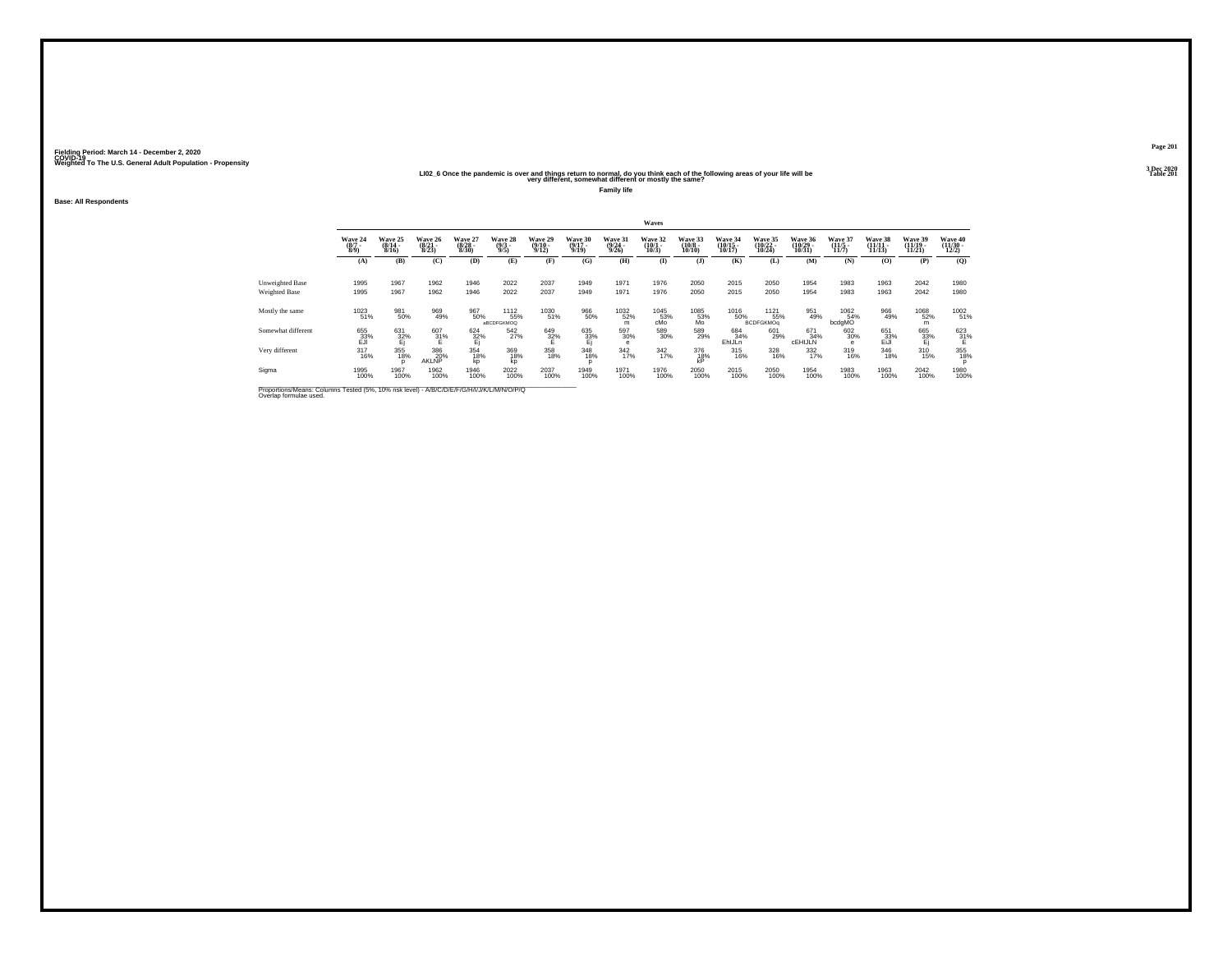#### **LI02\_7 Once the pandemic is over and things return to normal, do you think each of the following areas of your life will be Table 202 very different, somewhat different or mostly the same?**

**Personal hygiene**

**Base: All Respondents**

|                                                                                                                      |                                |                                       |                                  |                                 |                                |                                  |                              |                                  | Waves                        |                                   |                                    |                                |                                |                                               |                                |                                |                                          |
|----------------------------------------------------------------------------------------------------------------------|--------------------------------|---------------------------------------|----------------------------------|---------------------------------|--------------------------------|----------------------------------|------------------------------|----------------------------------|------------------------------|-----------------------------------|------------------------------------|--------------------------------|--------------------------------|-----------------------------------------------|--------------------------------|--------------------------------|------------------------------------------|
|                                                                                                                      | Wave 24<br>$\frac{(8/7)}{8/9}$ | Wave 25<br>$(8/14 -$<br>8/16          | Wave 26<br>$\frac{(8/21)}{8/23}$ | Wave 27<br>$\binom{8/28}{8/30}$ | Wave 28<br>$\frac{(9/3)}{9/5}$ | Wave 29<br>$\frac{(9/10)}{9/12}$ | Wave 30<br>$(9/17 -$<br>9/19 | Wave 31<br>$\frac{(9/24)}{9/26}$ | Wave 32<br>$(10/1 -$<br>10/3 | Wave 33<br>$\frac{(10/8)}{10/10}$ | Wave 34<br>$\frac{(10/15)}{10/17}$ | Wave 35<br>$(10/22 -$<br>10/24 | Wave 36<br>$(10/29 -$<br>10/31 | Wave 37<br>$(11/5 -$<br>11/7                  | Wave 38<br>$(11/11 -$<br>11/13 | Wave 39<br>$(11/19 -$<br>11/21 | Wave 40<br>$\frac{(11/30 - 12/2)}{12/2}$ |
|                                                                                                                      | (A)                            | (B)                                   | (C)                              | (D)                             | (E)                            | (F)                              | (G)                          | (H)                              | (I)                          | $($ $)$                           | (K)                                | (L)                            | (M)                            | (N)                                           | (0)                            | (P)                            | (0)                                      |
| Unweighted Base<br>Weighted Base                                                                                     | 1995<br>1995                   | 1967<br>1967                          | 1962<br>1962                     | 1946<br>1946                    | 2022<br>2022                   | 2037<br>2037                     | 1949<br>1949                 | 1971<br>1971                     | 1976<br>1976                 | 2050<br>2050                      | 2015<br>2015                       | 2050<br>2050                   | 1954<br>1954                   | 1983<br>1983                                  | 1963<br>1963                   | 2042<br>2042                   | 1980<br>1980                             |
| Mostly the same                                                                                                      | 1001<br>50%                    | 977<br>50%                            | $^{1019}_{52\%}$                 | 963<br>49%                      | 1082<br>53%<br>bdfGhiJm        | <sup>1020</sup> 50%              | 918<br>47%                   | 979<br>50%                       | 985<br>50%                   | 1006<br>49%                       | 1009<br>50%                        | $^{1068}_{-52\%}$              | 973<br>50%                     | $^{1045}_{\substack{53\%\\6j\ \mathrm{AB}.}}$ | 1086<br>55%<br>ABDFGHIJKMP     | 1040<br>51%                    | $^{1049}_{\substack{53\%\\6j}}$          |
| Somewhat different                                                                                                   | 595<br>30%<br>CEfoq            | $^{559}_{\phantom{1}\phantom{1}28\%}$ | 499<br>25%                       | 569<br>$c_{Eq}^{29\%}$          | 516<br>26%                     | 536<br>26%                       | 582<br>30%<br>CEfoq          | 540<br>27%                       | 578<br>29%<br>CEq            | 591<br>29%                        | 632<br>31%<br>Ce CEFHLNOQ          | 551<br>27%                     | 592<br>CEFINOQ                 | 537<br>27%                                    | 516<br>26%                     | 588<br>29%<br>ce               | 516<br>26%                               |
| Very different                                                                                                       | 399<br>20%                     | $^{431}_{22\%}$<br>KO                 | 444<br>23%<br>KO                 | $^{414}_{21\%}$<br>$\Omega$     | $^{424}_{21\%}$                | 481<br>24%<br>AKMNOp             | 449<br>23%<br>aKmO           | $^{452}_{23\%}$<br>aKmO          | $^{413}_{21\%}$              | 453<br>22%<br>KO                  | 374<br>19%                         | $^{431}_{21\%}$                | 389<br>20%                     | 401<br>20%                                    | 361<br>18%                     | $^{414}_{20\%}$                | $^{416}_{21\%}$                          |
| Sigma                                                                                                                | 1995<br>100%                   | 1967<br>100%                          | 1962<br>100%                     | 1946<br>100%                    | 2022<br>100%                   | 2037<br>100%                     | 1949<br>100%                 | 1971<br>100%                     | 1976<br>100%                 | 2050<br>100%                      | 2015<br>100%                       | 2050<br>100%                   | 1954<br>100%                   | 1983<br>100%                                  | 1963<br>100%                   | 2042<br>100%                   | 1980<br>100%                             |
| Proportions/Means: Columns Tested (5%, 10% risk level) - A/B/C/D/E/F/G/H/I/J/K/L/M/N/O/P/Q<br>Overlap formulae used. |                                |                                       |                                  |                                 |                                |                                  |                              |                                  |                              |                                   |                                    |                                |                                |                                               |                                |                                |                                          |

**Page 2023 Dec 2020<br>Table 202**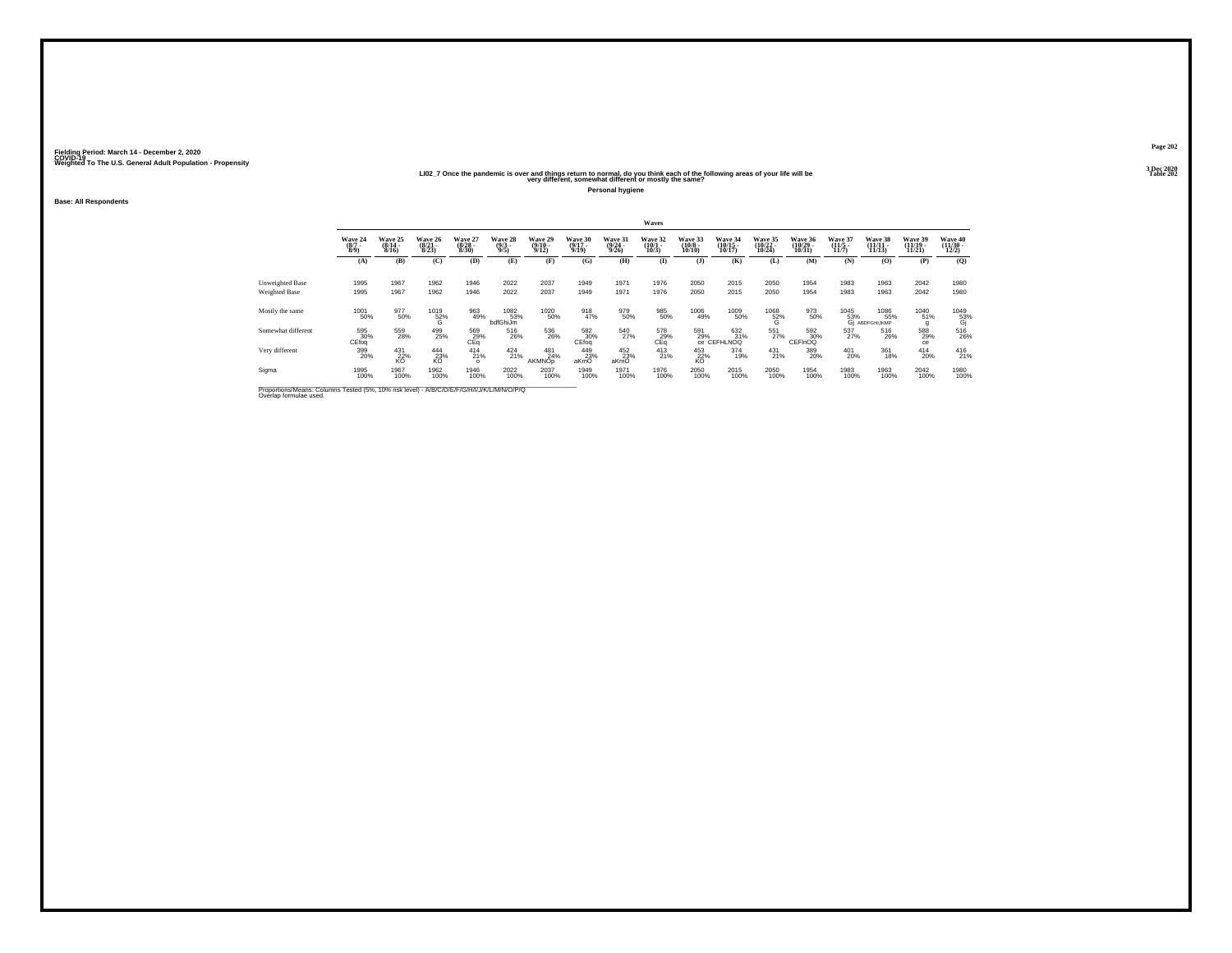#### **LI02\_8 Once the pandemic is over and things return to normal, do you think each of the following areas of your life will be Table 203 very different, somewhat different or mostly the same?**

**Healthcare**

**Base: All Respondents**

|                                                                                                                      |                                |                              |                                  |                                  |                                |                                  |                                  |                                  | Waves                           |                                   |                                    |                                 |                               |                              |                                 |                                |                                          |
|----------------------------------------------------------------------------------------------------------------------|--------------------------------|------------------------------|----------------------------------|----------------------------------|--------------------------------|----------------------------------|----------------------------------|----------------------------------|---------------------------------|-----------------------------------|------------------------------------|---------------------------------|-------------------------------|------------------------------|---------------------------------|--------------------------------|------------------------------------------|
|                                                                                                                      | Wave 24<br>$\frac{(8/7)}{8/9}$ | Wave 25<br>$(8/14 -$<br>8/16 | Wave 26<br>$\frac{(8/21)}{8/23}$ | Wave 27<br>$\frac{(8/28)}{8/30}$ | Wave 28<br>$\frac{(9/3)}{9/5}$ | Wave 29<br>$\frac{(9/10)}{9/12}$ | Wave 30<br>$\frac{(9/17)}{9/19}$ | Wave 31<br>$\frac{(9/24)}{9/26}$ | Wave 32<br>$\binom{10/1}{10/3}$ | Wave 33<br>$\frac{(10/8)}{10/10}$ | Wave 34<br>$\frac{(10/15)}{10/17}$ | Wave 35<br>$(10/22 -$<br>10/24  | Wave 36<br>(10/29 -<br>10/31) | Wave 37<br>$(11/5 -$<br>11/7 | Wave 38<br>$(11/11 -$<br>11/13  | Wave 39<br>$(11/19 -$<br>11/21 | Wave 40<br>$\frac{(11/30 - 12/2)}{12/2}$ |
|                                                                                                                      | (A)                            | (B)                          | (C)                              | (D)                              | (E)                            | (F)                              | (G)                              | (H)                              | $($ $\Gamma$                    | (J)                               | (K)                                | (L)                             | (M)                           | (N)                          | (0)                             | (P)                            | (0)                                      |
| Unweighted Base<br>Weighted Base                                                                                     | 1995<br>1995                   | 1967<br>1967                 | 1962<br>1962                     | 1946<br>1946                     | 2022<br>2022                   | 2037<br>2037                     | 1949<br>1949                     | 1971<br>1971                     | 1976<br>1976                    | 2050<br>2050                      | 2015<br>2015                       | 2050<br>2050                    | 1954<br>1954                  | 1983<br>1983                 | 1963<br>1963                    | 2042<br>2042                   | 1980<br>1980                             |
| Mostly the same                                                                                                      | 950<br>48%                     | 916<br>47%                   | 913<br>47%                       | 897<br>46%                       | 1047<br>52%<br>ABCDFGHMQ       | 972<br>48%                       | 884<br>45%                       | 924<br>47%                       | 968<br>49%<br>g                 |                                   | 980<br>49%                         | 1064<br>52%<br><b>ABCDFGHMQ</b> | 910<br>47%                    | 998<br>50%<br>bcDGma         | 995<br>51%<br>BcDGhmQ aBCDfGHMQ | 1049<br>51%                    | 915<br>46%                               |
| Somewhat different                                                                                                   | 691<br>35%<br><b>CEJLOP</b>    | 650<br>33%<br>Ej             | 604<br>31%                       | 641<br>33%<br>Ej                 | 586<br>29%                     | 649<br>32%                       | $\frac{646}{33\%}$               | $^{642}_{33\%}$<br>е             | 640<br>32%<br>$\mathbf e$       | 604<br>29%                        | 666<br>33%<br>Ej                   | 622<br>30%                      | 668<br>CEJIP                  | 639<br>32%<br>е              | 610<br>31%                      | 612<br>30%                     | 635<br>32%                               |
| Very different                                                                                                       | 354<br>18%                     | 401<br>20%                   | 446<br>23%<br>n AEIKLMNOP        | 409<br>21%<br>ALNo               | 389<br>19%                     | 417<br>20%<br>aln                | 419<br>21%<br><b>AikLNo</b>      | 405<br>21%<br>aln                | 368<br>19%                      | 429<br>21%<br>alN                 | 369<br>18%                         | 364<br>18%                      | 376<br>19%                    | $\frac{347}{17\%}$           | 358<br>18%                      | 381<br>19%                     | 430<br>22%<br>AikLNOp                    |
| Sigma                                                                                                                | 1995<br>100%                   | 1967<br>100%                 | 1962<br>100%                     | 1946<br>100%                     | 2022<br>100%                   | 2037<br>100%                     | 1949<br>100%                     | 1971<br>100%                     | 1976<br>100%                    | 2050<br>100%                      | 2015<br>100%                       | 2050<br>100%                    | 1954<br>100%                  | 1983<br>100%                 | 1963<br>100%                    | 2042<br>100%                   | 1980<br>100%                             |
| Proportions/Means: Columns Tested (5%, 10% risk level) - A/B/C/D/E/F/G/H/I/J/K/L/M/N/O/P/Q<br>Overlap formulae used. |                                |                              |                                  |                                  |                                |                                  |                                  |                                  |                                 |                                   |                                    |                                 |                               |                              |                                 |                                |                                          |

**Page 2033 Dec 2020<br>Table 203**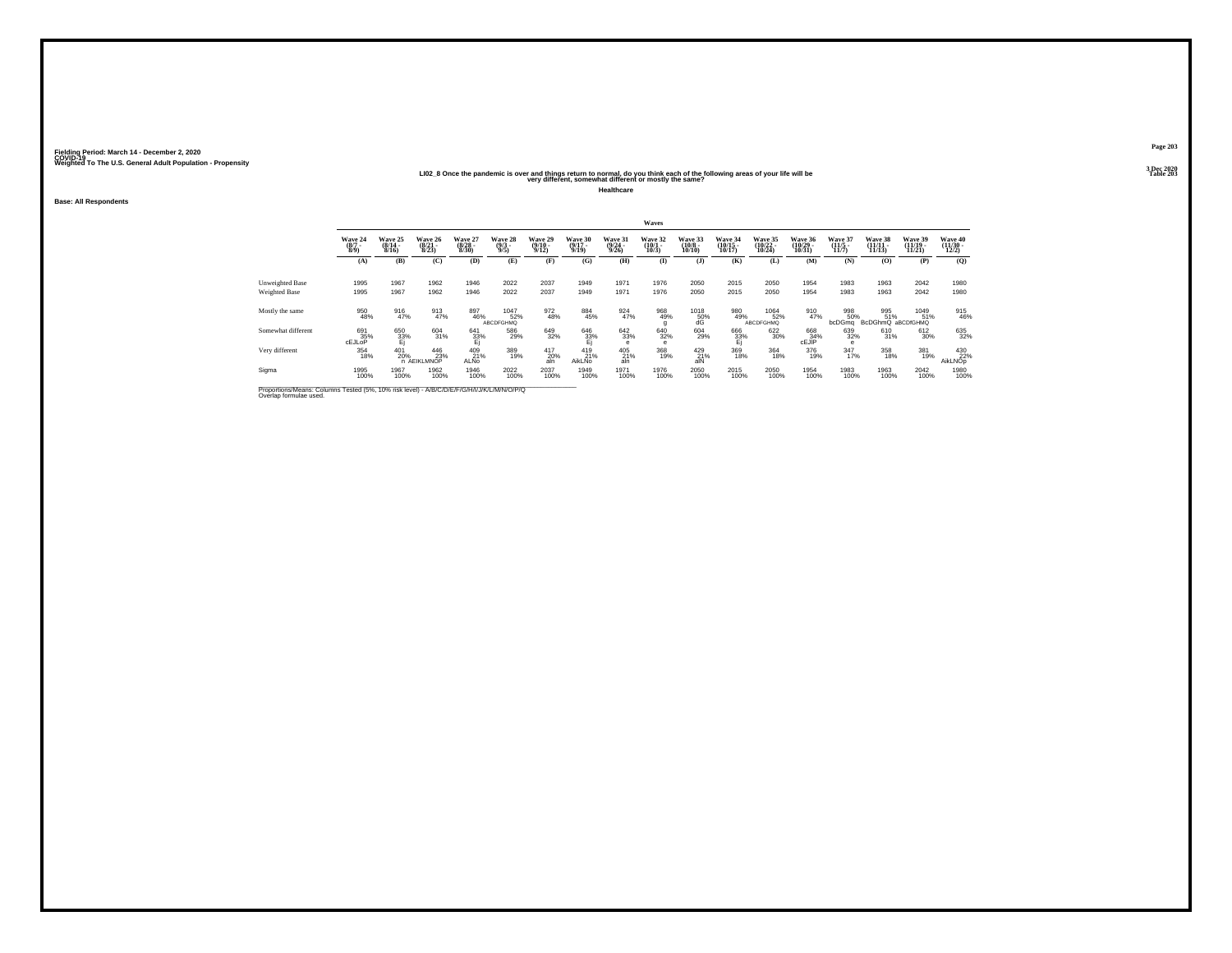#### **LI02\_9 Once the pandemic is over and things return to normal, do you think each of the following areas of your life will be Table 204 very different, somewhat different or mostly the same?**

**Health insurance**

**Base: All Respondents**

|                                                                                                                      |                                |                              |                                  |                                  |                                |                             |                              |                                  | Waves                        |                                   |                                |                                |                                |                                      |                                  |                                |                                          |
|----------------------------------------------------------------------------------------------------------------------|--------------------------------|------------------------------|----------------------------------|----------------------------------|--------------------------------|-----------------------------|------------------------------|----------------------------------|------------------------------|-----------------------------------|--------------------------------|--------------------------------|--------------------------------|--------------------------------------|----------------------------------|--------------------------------|------------------------------------------|
|                                                                                                                      | Wave 24<br>$\frac{(8/7)}{8/9}$ | Wave 25<br>$(8/14 -$<br>8/16 | Wave 26<br>$\frac{(8/21)}{8/23}$ | Wave 27<br>$\frac{(8/28)}{8/30}$ | Wave 28<br>$\frac{(9/3)}{9/5}$ | Wave 29<br>(9/10 -<br>9/12) | Wave 30<br>$(9/17 -$<br>9/19 | Wave 31<br>$\frac{(9/24)}{9/26}$ | Wave 32<br>$(10/1 -$<br>10/3 | Wave 33<br>$\frac{(10/8)}{10/10}$ | Wave 34<br>$(10/15 -$<br>10/17 | Wave 35<br>$(10/22 -$<br>10/24 | Wave 36<br>$(10/29 -$<br>10/31 | Wave 37<br>$\frac{(11/5)}{11/7}$     | Wave 38<br>$(11/11 -$<br>11/13   | Wave 39<br>$(11/19 -$<br>11/21 | Wave 40<br>$\frac{(11/30 - 12/2)}{12/2}$ |
|                                                                                                                      | (A)                            | (B)                          | (C)                              | (D)                              | (E)                            | (F)                         | (G)                          | (H)                              | $\bf{I}$                     | (J)                               | (K)                            | (L)                            | (M)                            | (N)                                  | (0)                              | (P)                            | (O)                                      |
| Unweighted Base<br>Weighted Base                                                                                     | 1995<br>1995                   | 1967<br>1967                 | 1962<br>1962                     | 1946<br>1946                     | 2022<br>2022                   | 2037<br>2037                | 1949<br>1949                 | 1971<br>1971                     | 1976<br>1976                 | 2050<br>2050                      | 2015<br>2015                   | 2050<br>2050                   | 1954<br>1954                   | 1983<br>1983                         | 1963<br>1963                     | 2042<br>2042                   | 1980<br>1980                             |
| Mostly the same                                                                                                      | <sup>1114</sup> 56%            | 1093<br>56%                  | 1086<br>55%                      | 1025<br>53%                      | 1228<br>61%<br>АВСОГОНЦКМ-ОРО  | 1152<br>57%                 | 1071<br>55%                  | <sup>1103</sup> 56%              | 1093<br>55%                  | 1129<br>55%                       | 1093<br>54%                    | <sup>1196</sup> 58%<br>Dkmog   | 1072<br>55%                    | $^{1133}_{\substack{57\%\\ \rm{D}}}$ | 1069<br>54%                      | <sup>1141</sup> 56%            | 1085<br>55%                              |
| Somewhat different                                                                                                   | $^{559}_{28\%}$                | 521<br>26%<br>e              | 503<br>26%                       | 587<br>30%<br>BCEFgL             | 472<br>23%                     | 539<br>26%<br>e             | $^{517}_{27\%}$<br>е         | $\frac{543}{28\%}$               | 569<br>29%<br>cE             | 572<br>$28\%$                     | 613<br>30%<br><b>BCEFGL</b>    | 529<br>26%                     | $^{554}_{28\%}$                | 567                                  | 619<br>29%<br>E aBCEFGHIL<br>32% | 590<br>29%                     | 582<br>29%<br>cEl                        |
| Very different                                                                                                       | 322<br>16%                     | 353<br>18%<br>kNOp           | 372<br>19%<br>aeiKINOPq          | 334<br>17%<br>nO                 | 322<br>16%                     | 346<br>17%<br>nO            | 362<br>19%<br><b>IKINOP</b>  | 325<br>16%                       | $\frac{314}{16\%}$           | 349<br>17%<br>no                  | 309<br>15%                     | 325<br>16%                     | 328<br>no                      | 282<br>14%                           | 275<br>14%                       | $^{312}_{15\%}$                | $314 \atop 16\%$                         |
| Sigma                                                                                                                | 1995<br>100%                   | 1967<br>100%                 | 1962<br>100%                     | 1946<br>100%                     | 2022<br>100%                   | 2037<br>100%                | 1949<br>100%                 | 1971<br>100%                     | 1976<br>100%                 | 2050<br>100%                      | 2015<br>100%                   | 2050<br>100%                   | 1954<br>100%                   | 1983<br>100%                         | 1963<br>100%                     | 2042<br>100%                   | 1980<br>100%                             |
| Proportions/Means: Columns Tested (5%, 10% risk level) - A/B/C/D/E/F/G/H/I/J/K/L/M/N/O/P/Q<br>Overlap formulae used. |                                |                              |                                  |                                  |                                |                             |                              |                                  |                              |                                   |                                |                                |                                |                                      |                                  |                                |                                          |

**Page 2043 Dec 2020<br>Table 204**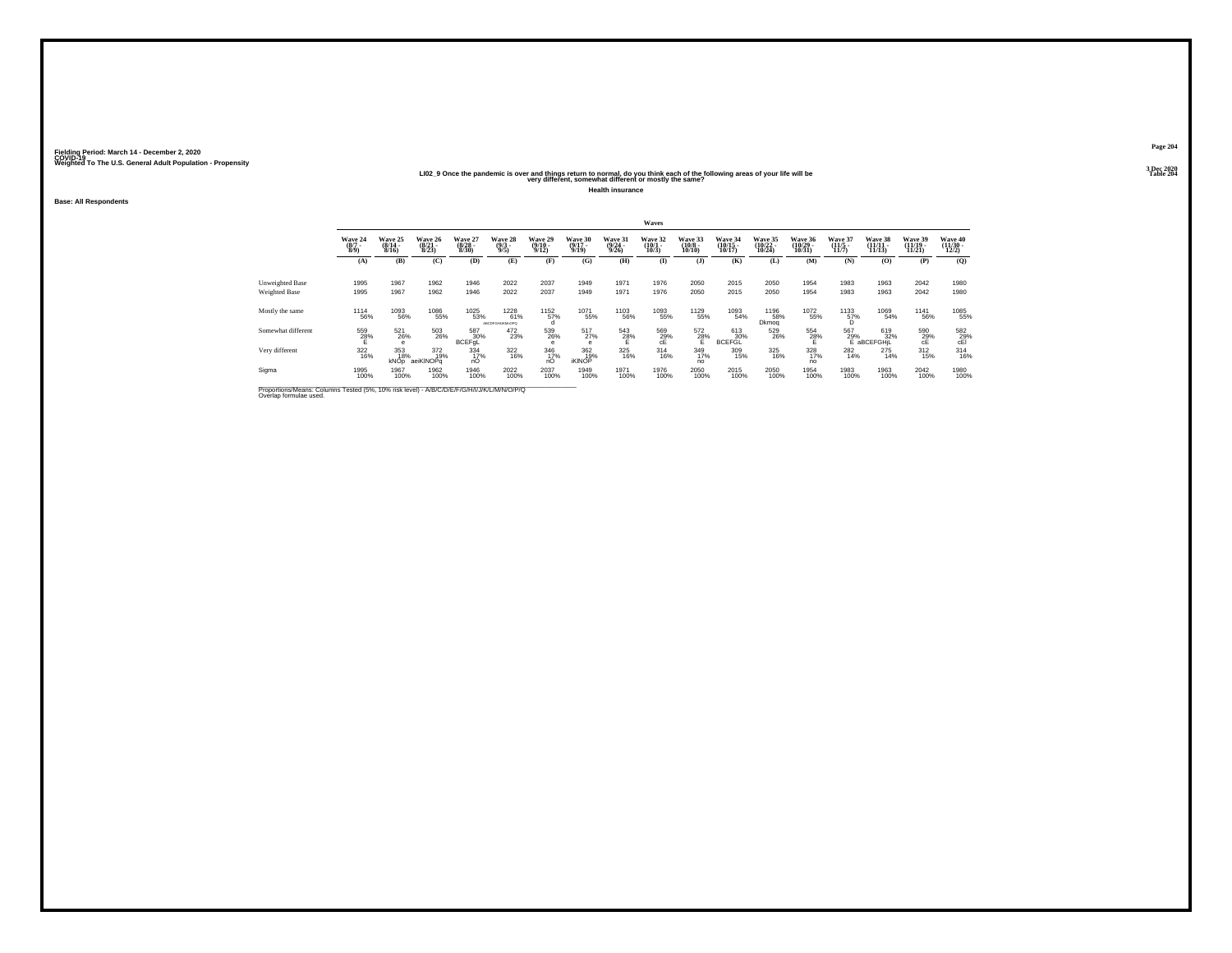| 3 December 2020 |                 |                                                                                                                                                                                                                                   |
|-----------------|-----------------|-----------------------------------------------------------------------------------------------------------------------------------------------------------------------------------------------------------------------------------|
|                 |                 | Fielding Period: March 14 - December 2, 2020                                                                                                                                                                                      |
| COVID-19        |                 |                                                                                                                                                                                                                                   |
|                 |                 | Weighted To The U.S. General Adult Population - Propensity<br>Page Table Title                                                                                                                                                    |
|                 |                 |                                                                                                                                                                                                                                   |
| $\mathbf{1}$    |                 | 1 PT01 How many people in total, other than yourself, were at your in-person Thanksgiving gathering this year?                                                                                                                    |
| $\overline{2}$  |                 | 2 PT02 How well do you think your in-person Thanksgiving gathering went this year?                                                                                                                                                |
| 3               | 3               | PT03 Which of the following precautions did you take at your in-person Thanksgiving gathering this year? Please select all<br>that apply.                                                                                         |
| 4               |                 | 4 PT04 How concerned are you of a spike in COVID-19 cases due to Thanksgiving gatherings this year?                                                                                                                               |
| 5               | 5               | PT05 How worried are you that a rise in COVID-19 cases, due to Thanksgiving gatherings this year, will affect your upcoming winter holiday plans (e.g., Christmas, Hanukkah, New Year's)?                                         |
|                 |                 |                                                                                                                                                                                                                                   |
| 6               | 6               | PT06 Do you plan on waiting to see if there is a rise in COVID-19 cases, due to Thanksgiving gatherings this year, before making plans for the upcoming winter holidays (e.g., Christmas, Hanukkah, New Year's)?                  |
| 7               | $\overline{7}$  | PT07 If COVID-19 cases spike as a result of Thanksgiving gatherings, how much more or less likely are you to have an<br>in-person gathering with friends/family for upcoming winter holidays (e.g., Christmas, Hanukkah, New Year |
| 8               | 8               | PT08 If COVID-19 cases spike as a result of Thanksgiving gatherings this year, how much regret will you feel for having had<br>an in-person gathering with family/friends at Thanksgiving?                                        |
| 9               | 9               | PT08A If someone you know contracts COVID-19 from their Thanksgiving gatherings this year, how much regret will you feel for<br>having had an in-person gathering with family/friends at Thanksgiving?                            |
| 10              | 10 <sup>1</sup> | BF01 Did you shop Black Friday at all this year?                                                                                                                                                                                  |
| 11              | 11              | BF02 Which of the following best describes how you shopped Black Friday this year?                                                                                                                                                |
| 12              |                 | 12 BF03 How much did you spend in total during your Black Friday shopping this year?                                                                                                                                              |
| 13              | 13              | BF04 During your Black Friday shopping this year, which of the following types of presents did you purchase for your<br>family/friends to give to them during the holidays? Please select all that apply.                         |
| 14              | 14              | BF05 Which of the following actions did businesses/stores take this year that made you feel safer shopping in-person for<br>Black Friday? Please select all that apply.                                                           |
| 15              |                 | 15 GT01 In general, do you typically donate money to charitable organizations?                                                                                                                                                    |
| 16              |                 | 16 GT02 How much more or less interested has the COVID-19 pandemic made you in supporting charitable organizations?                                                                                                               |
| 17              | 17 <sup>2</sup> | DON01 During the COVID-19 crisis, have you done any of the following? Please select all that apply.                                                                                                                               |
| 18              | 18              | DON02 Thinking about the charity or cause you donated to that you had not supported in the past, do you think you will continue to support this charity or cause in the future?                                                   |
| 19              | 19              | DON03 Have you participated in either of the following charitable giving events?<br>Summary Of Yes                                                                                                                                |
| 20              | 20              | DON03 Have you participated in either of the following charitable giving events?<br>Summary Of No                                                                                                                                 |
| 21              | 21              | DON03_1 Have you participated in either of the following charitable giving events?<br>Giving Tuesday (donating to charitable causes the Tuesday after Thanksgiving)                                                               |
| 22              | 22              | DON03_2 Have you participated in either of the following charitable giving events?<br>Giving Tuesday Now (donating to charitable causes this past Tuesday, May 5th)                                                               |
| 23              | 23              |                                                                                                                                                                                                                                   |
|                 |                 | DON04 Have you supported each of the following type(s) of charitable organizations on Giving Tuesday or Giving Tuesday Now?<br>Summary Of Giving Tuesday                                                                          |
| 24              | 24              | DON04 Have you supported each of the following type(s) of charitable organizations on Giving Tuesday or Giving Tuesday Now?<br>Summary Of Giving Tuesday Now                                                                      |
| 25              | 25              | DON04 Have you supported each of the following type(s) of charitable organizations on Giving Tuesday or Giving Tuesday Now?<br><b>Summary Of Neither</b>                                                                          |
| 26              | 26              | DON04_1 Have you supported each of the following type(s) of charitable organizations on Giving Tuesday or Giving Tuesday Now?<br>Children's well-being                                                                            |
| 27              | 27              | DON04_2 Have you supported each of the following type(s) of charitable organizations on Giving Tuesday or Giving Tuesday Now?<br>Poverty relief                                                                                   |
| 28              | 28              | DON04 3 Have you supported each of the following type(s) of charitable organizations on Giving Tuesday or Giving Tuesday Now?<br>Hunger relief                                                                                    |
| 29              | 29              | DON04_4 Have you supported each of the following type(s) of charitable organizations on Giving Tuesday or Giving Tuesday Now?<br>Education                                                                                        |
| 30              | 30              | DON04_5 Have you supported each of the following type(s) of charitable organizations on Giving Tuesday or Giving Tuesday Now?<br>Animal welfare                                                                                   |
| 31              | 31              | DON04_6 Have you supported each of the following type(s) of charitable organizations on Giving Tuesday or Giving Tuesday Now?<br>Climate change/environmental                                                                     |
| 32              | 32              | DON04_7 Have you supported each of the following type(s) of charitable organizations on Giving Tuesday or Giving Tuesday Now?<br>Healthcare and hospital support                                                                  |
| 33              | 33              | DON04_8 Have you supported each of the following type(s) of charitable organizations on Giving Tuesday or Giving Tuesday Now?<br>Disease/health related support                                                                   |
| 34              | 34              | GT03 How much more or less charitable do you plan to be this year compared to years past?                                                                                                                                         |
| 35              | 35              | GT11 Is the main reason you plan to be less charitable this year compared to years past due to a negative financial impact of<br>the COVID-19 pandemic (e.g., loss of job, furloughed, reduced hours, etc.)?                      |
| 36              | 36              | GT04 How much more or less willing are you to donate to a charity/organization this year due to the increased number of those<br>in need as a result of COVID-19?                                                                 |
|                 |                 |                                                                                                                                                                                                                                   |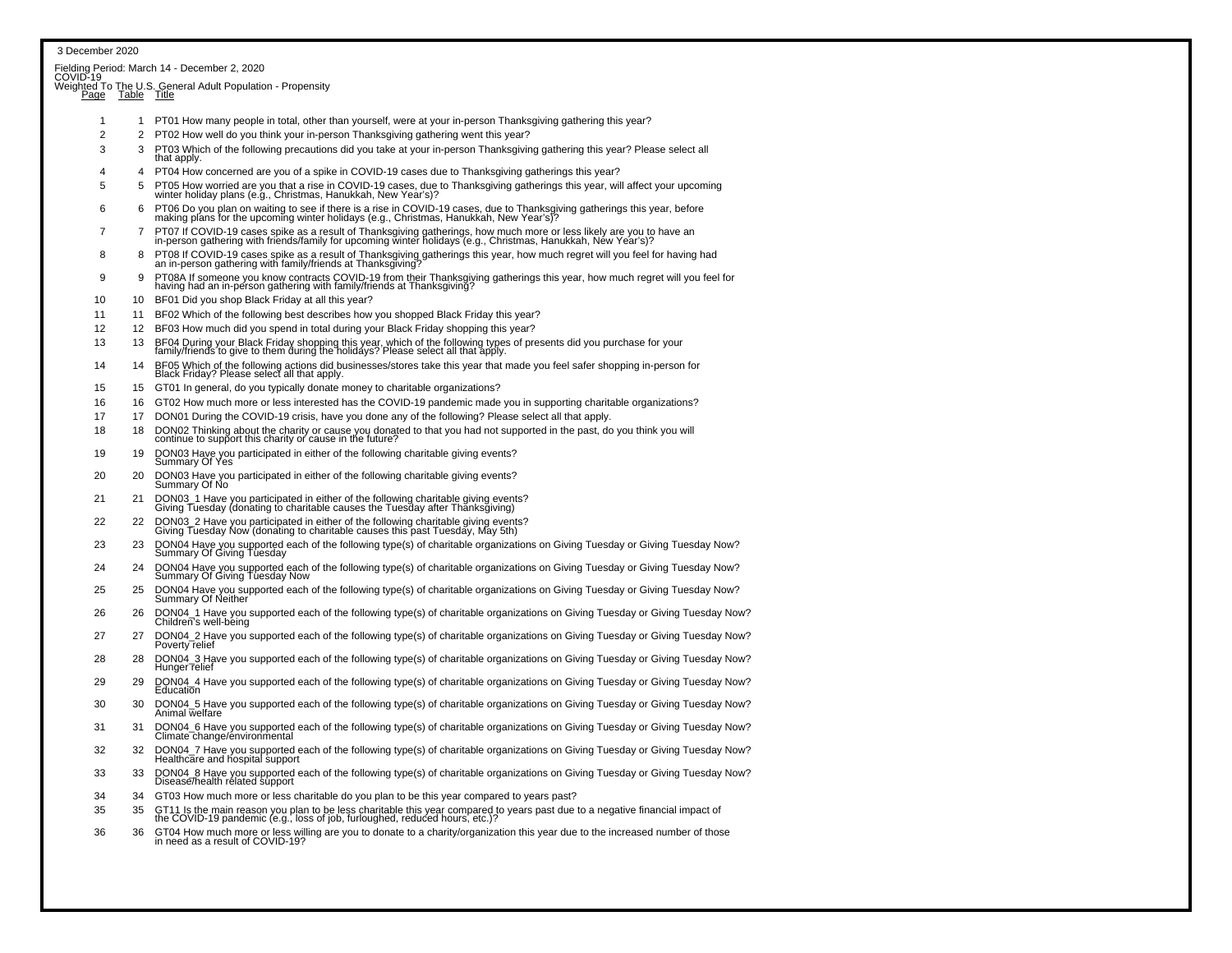| 3 December 2020                                          |             |                                                                                                                                                                                                                                                               |  |  |  |  |  |  |
|----------------------------------------------------------|-------------|---------------------------------------------------------------------------------------------------------------------------------------------------------------------------------------------------------------------------------------------------------------|--|--|--|--|--|--|
| Fielding Period: March 14 - December 2, 2020<br>COVID-19 |             |                                                                                                                                                                                                                                                               |  |  |  |  |  |  |
|                                                          |             | Weighted To The U.S. General Adult Population - Propensity                                                                                                                                                                                                    |  |  |  |  |  |  |
| <u>Page</u>                                              | Table Title |                                                                                                                                                                                                                                                               |  |  |  |  |  |  |
| 37                                                       |             | 37 GT05 Which of the following are you doing to give back this year? Please select all that apply.                                                                                                                                                            |  |  |  |  |  |  |
| 38                                                       | 38          | GT09 How much more of a negative or positive view do you have of companies who give back to charities/organizations?                                                                                                                                          |  |  |  |  |  |  |
| 39                                                       | 39          | GT10 Are you more or less likely to shop/spend money at a company who gives back to a charity/organization?                                                                                                                                                   |  |  |  |  |  |  |
| 40                                                       | 40          | CFP03 Do you believe the worst of COVID-19 is behind us or is the worst still ahead of us?                                                                                                                                                                    |  |  |  |  |  |  |
| 41                                                       | 41          | VAC20 How likely would you be to use an app that would tell you if people in your area have/have not been vaccinated for<br>COVID-19?                                                                                                                         |  |  |  |  |  |  |
| 42                                                       | 42          | VAC21 Would seeing each of the following people get vaccinated for COVID-19 make you more or less likely to get vaccinated<br>yourself?<br>Summary Of Much/Somewhat More Likely                                                                               |  |  |  |  |  |  |
| 43                                                       |             | 43 VAC21 Would seeing each of the following people get vaccinated for COVID-19 make you more or less likely to get vaccinated                                                                                                                                 |  |  |  |  |  |  |
|                                                          |             | yourself?<br>Summary Of Much/Somewhat Less Likely                                                                                                                                                                                                             |  |  |  |  |  |  |
| 44                                                       | 44          | VAC21_1 Would seeing each of the following people get vaccinated for COVID-19 make you more or less likely to get vaccinated yourself?                                                                                                                        |  |  |  |  |  |  |
|                                                          |             | The CEO of a company producing a COVID-19 vaccine                                                                                                                                                                                                             |  |  |  |  |  |  |
| 45                                                       | 45          | VAC21_2 Would seeing each of the following people get vaccinated for COVID-19 make you more or less likely to get vaccinated<br>yourself?                                                                                                                     |  |  |  |  |  |  |
|                                                          | 46          | Your state's governor                                                                                                                                                                                                                                         |  |  |  |  |  |  |
| 46                                                       |             | VAC21_3 Would seeing each of the following people get vaccinated for COVID-19 make you more or less likely to get vaccinated<br>yourself?<br>President-Elect Joe Biden                                                                                        |  |  |  |  |  |  |
| 47                                                       |             | 47 VAC21_4 Would seeing each of the following people get vaccinated for COVID-19 make you more or less likely to get vaccinated<br>vourself?                                                                                                                  |  |  |  |  |  |  |
| 48                                                       | 48          | Vice President-Elect Kamala Harris                                                                                                                                                                                                                            |  |  |  |  |  |  |
|                                                          |             | VAC21_5 Would seeing each of the following people get vaccinated for COVID-19 make you more or less likely to get vaccinated<br>vourself?<br>Dr. Anthony Fauci                                                                                                |  |  |  |  |  |  |
| 49                                                       | 49          | VAC21 6 Would seeing each of the following people get vaccinated for COVID-19 make you more or less likely to get vaccinated<br>yourself?<br>Kim Kardashian                                                                                                   |  |  |  |  |  |  |
| 50                                                       | 50          | VAC21_7 Would seeing each of the following people get vaccinated for COVID-19 make you more or less likely to get vaccinated yourself?                                                                                                                        |  |  |  |  |  |  |
| 51                                                       | 51          | Tom Hanks                                                                                                                                                                                                                                                     |  |  |  |  |  |  |
|                                                          |             | VAC21_8 Would seeing each of the following people get vaccinated for COVID-19 make you more or less likely to get vaccinated yourself?<br>Julia Roberts                                                                                                       |  |  |  |  |  |  |
| 52                                                       | 52          | VAC21_9 Would seeing each of the following people get vaccinated for COVID-19 make you more or less likely to get vaccinated yourself?<br>Post Malone                                                                                                         |  |  |  |  |  |  |
| 53                                                       | 53          | VAC21_10 Would seeing each of the following people get vaccinated for COVID-19 make you more or less likely to get vaccinated<br>yourself?                                                                                                                    |  |  |  |  |  |  |
|                                                          |             | <b>President Donald Trump</b>                                                                                                                                                                                                                                 |  |  |  |  |  |  |
| 54                                                       | 54          | VAC21_11 Would seeing each of the following people get vaccinated for COVID-19 make you more or less likely to get vaccinated<br>yourself?                                                                                                                    |  |  |  |  |  |  |
|                                                          |             | Vice President Mike Pence                                                                                                                                                                                                                                     |  |  |  |  |  |  |
| 55                                                       | 55          | VAC21_12 Would seeing each of the following people get vaccinated for COVID-19 make you more or less likely to get vaccinated<br>yourself?                                                                                                                    |  |  |  |  |  |  |
|                                                          |             | Former President Barack Obama                                                                                                                                                                                                                                 |  |  |  |  |  |  |
| 56                                                       | 56          | VAC21_13 Would seeing each of the following people get vaccinated for COVID-19 make you more or less likely to get vaccinated<br>yourself?<br>LeBron James                                                                                                    |  |  |  |  |  |  |
| 57                                                       | 57          | VAC21_14 Would seeing each of the following people get vaccinated for COVID-19 make you more or less likely to get vaccinated<br>yourself?<br><b>Tucker Carlson</b>                                                                                           |  |  |  |  |  |  |
| 58                                                       |             | 58 NYS01 How much do you agree or disagree that an FDA approval of a COVID-19 vaccine is enough to determine a safe and effective<br>vaccine?                                                                                                                 |  |  |  |  |  |  |
| 59                                                       | 59          | NYS02 How trustworthy do you believe an FDA approval is of the safety and effectiveness of a COVID-19 vaccine?                                                                                                                                                |  |  |  |  |  |  |
| 60                                                       | 60          | NYS03 Back in September, Governor Andrew Cuomo stated that New York state would independently review the safety and efficacy<br>of a COVID-19 vaccine even if it is approved by the FDA. How much do you agree or disagree with Governor Cuomo's<br>decision? |  |  |  |  |  |  |
| 61                                                       | 61          | SRV01 Do you believe that states should conduct their own review process of coronavirus vaccines even if the vaccine is approved by the FDA?                                                                                                                  |  |  |  |  |  |  |
| 62                                                       | 62          | NYS04 Recently, Dr. Fauci stated that it was not necessary for states, such as New York, California, Nevada and Oregon, to independently review a COVID-19 vaccine that has already been approved by the FDA. How much do you<br>with Dr. Fauci's statement?  |  |  |  |  |  |  |
| 63                                                       | 63          | LI05X How likely are you to get a COVID-19 vaccine as soon as it becomes available?                                                                                                                                                                           |  |  |  |  |  |  |
| 64                                                       | 64          | VAC22 Which of the following are reason(s) why you are not likely to get a COVID-19 vaccine as soon as one becomes available?                                                                                                                                 |  |  |  |  |  |  |
|                                                          |             | Please select all that apply.                                                                                                                                                                                                                                 |  |  |  |  |  |  |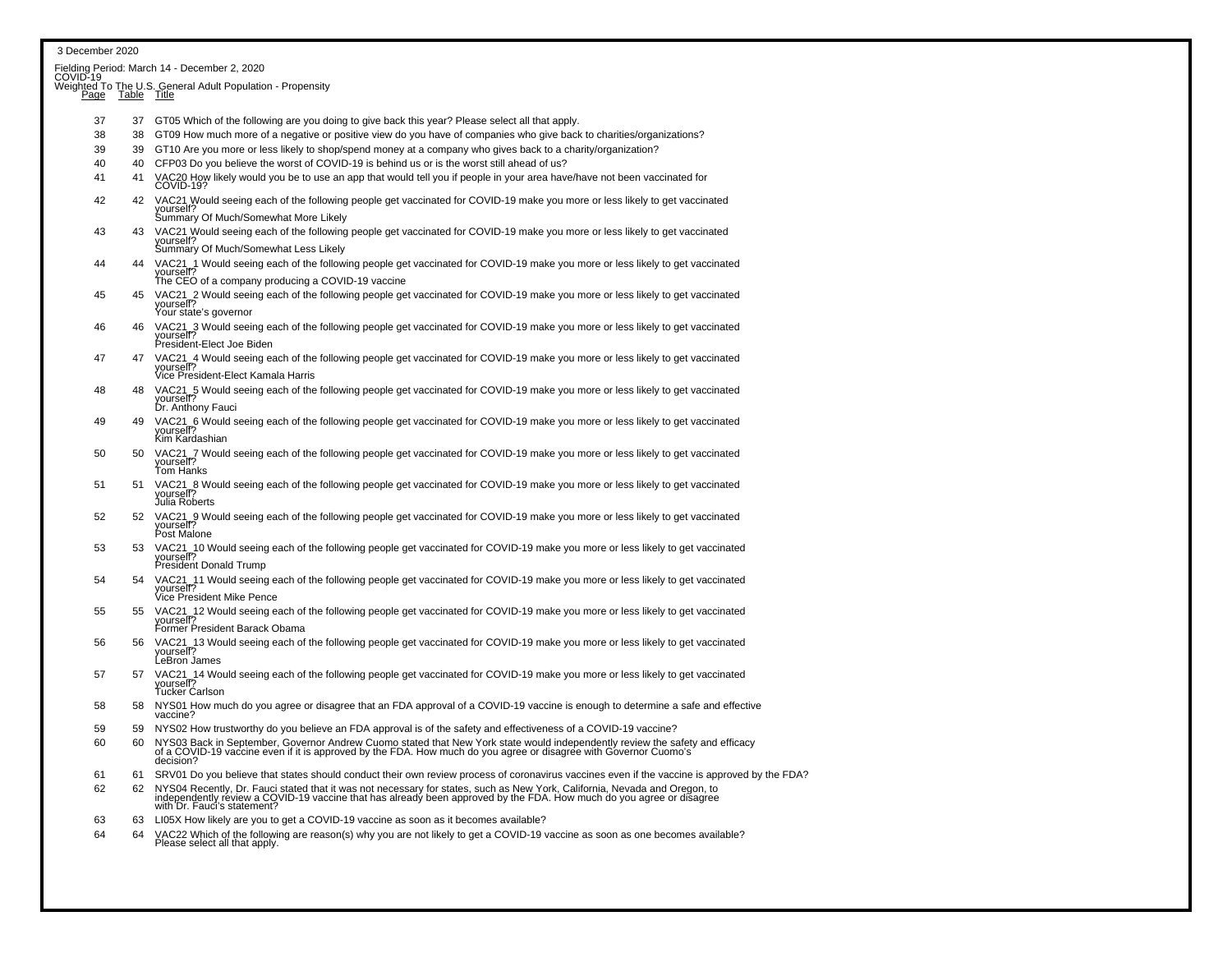| 3 December 2020 |                  |                                                                                                                                                                                                                                                                                               |
|-----------------|------------------|-----------------------------------------------------------------------------------------------------------------------------------------------------------------------------------------------------------------------------------------------------------------------------------------------|
|                 |                  | Fielding Period: March 14 - December 2, 2020<br>COVID-19                                                                                                                                                                                                                                      |
|                 |                  | Weighted To The U.S. General Adult Population - Propensity                                                                                                                                                                                                                                    |
|                 | Page Table Title |                                                                                                                                                                                                                                                                                               |
| 65              | 65               | VAC26 How concerned are you of potential side effects of a COVID-19 vaccine?                                                                                                                                                                                                                  |
| 66              | 66               | VAC23 How much of a say would you want regarding which company you receive a COVID-19 vaccine from?                                                                                                                                                                                           |
| 67              | 67               | VAC24 If there are multiple COVID-19 vaccinations available, would you prefer to choose which vaccine you receive, or would<br>you take any COVID-19 vaccine offered to you?                                                                                                                  |
| 68              | 68               | VAC25 If there are multiple COVID-19 vaccines available, and you are allowed to pick which one you receive, how will you<br>determine which vaccine you get? Please select all that apply.                                                                                                    |
| 69              | 69               | VAX02 Do you support a priority system for vaccinations, or should it be first come/first serve?                                                                                                                                                                                              |
| 70              | 70               | VAX03 Which of the following groups, if any, should receive priority when a COVID-19 vaccine is available in the USA?                                                                                                                                                                         |
| 71              | 71               | VAC01 How likely would you be to get your child(ren) a COVID-19 vaccine once it becomes available?                                                                                                                                                                                            |
| 72              |                  | 72 VAC03 How confident are you the federal government's approval of a COVID-19 vaccine will not be motivated or influenced by politics?                                                                                                                                                       |
| 73<br>74        | 73<br>74         | Q3A Which of the following best describes your response to coronavirus?                                                                                                                                                                                                                       |
| 75              | 75               | FF01 Generally speaking, how often would you say you currently are following each of the following COVID-19 safety precautions?<br>Summary Of Always/Often<br>FF01 Generally speaking, how often would you say you currently are following each of the following COVID-19 safety precautions? |
|                 |                  | Summary Of Never/Sometimes                                                                                                                                                                                                                                                                    |
| 76              | 76               | FF01_1 Generally speaking, how often would you say you currently are following each of the following COVID-19 safety precautions?<br>Wearing a mask when out in public                                                                                                                        |
| 77              | 77               | FF01_2 Generally speaking, how often would you say you currently are following each of the following COVID-19 safety precautions?<br>Wearing a mask when seeing friends, family, or coworkers                                                                                                 |
| 78              | 78               | FF01_3 Generally speaking, how often would you say you currently are following each of the following COVID-19 safety precautions?<br>Limiting your close in-person contact to only a few friends or family members                                                                            |
| 79              | 79               | FF01_4 Generally speaking, how often would you say you currently are following each of the following COVID-19 safety precautions?<br>Not attending social gatherings of 6 or more people                                                                                                      |
| 80              | 80               | FF01_5 Generally speaking, how often would you say you currently are following each of the following COVID-19 safety precautions?<br>Avoiding crowded places such as the gym or restaurants                                                                                                   |
| 81              | 81               | FF01_6 Generally speaking, how often would you say you currently are following each of the following COVID-19 safety precautions?<br>Not seeing anyone outside of your immediate home                                                                                                         |
| 82              | 82               | FF01_7 Generally speaking, how often would you say you currently are following each of the following COVID-19 safety precautions?<br>Staying 6-feet or more apart when visiting with friends or family                                                                                        |
| 83              | 83               | FF01_8 Generally speaking, how often would you say you currently are following each of the following COVID-19 safety precautions?<br>Avoiding travel to high-risk areas                                                                                                                       |
| 84              | 84               | FF01_9 Generally speaking, how often would you say you currently are following each of the following COVID-19 safety precautions?<br>Quarantining after possibly being exposed to someone with the virus                                                                                      |
| 85              | 85               | FF01_10 Generally speaking, how often would you say you currently are following each of the following COVID-19 safety precautions?<br>Staying home if you feel sick                                                                                                                           |
| 86              | 86               | FF02 Generally speaking, how often would you say people you know are following each of the following COVID-19 safety precautions?<br>Summary Of Always/Often                                                                                                                                  |
| 87              | 87               | FF02 Generally speaking, how often would you say people you know are following each of the following COVID-19 safety precautions?<br>Summary Of Never/Sometimes                                                                                                                               |
| 88              | 88               | FF02 1 Generally speaking, how often would you say people you know are following each of the following COVID-19 safety precautions?<br>Wearing a mask when out in public                                                                                                                      |
| 89              | 89               | FF02_2 Generally speaking, how often would you say people you know are following each of the following COVID-19 safety precautions?<br>Wearing a mask when seeing friends, family, or coworkers                                                                                               |
| 90              | 90               | FF02_3 Generally speaking, how often would you say people you know are following each of the following COVID-19 safety precautions?<br>Limiting their close in-person contact to only a few friends or family members                                                                         |
| 91              | 91               | FF02_4 Generally speaking, how often would you say people you know are following each of the following COVID-19 safety precautions?<br>Not attending social gatherings of 6 or more people                                                                                                    |
| 92              | 92               | FF02_5 Generally speaking, how often would you say people you know are following each of the following COVID-19 safety precautions?<br>Not going to public places such as the gym or restaurants                                                                                              |
| 93              | 93               | FF02_6 Generally speaking, how often would you say people you know are following each of the following COVID-19 safety precautions?<br>Not seeing anyone outside of their household                                                                                                           |
| 94              | 94               | FF02_7 Generally speaking, how often would you say people you know are following each of the following COVID-19 safety precautions?<br>Staying 6-feet or more apart when visiting with friends or family                                                                                      |
| 95              | 95               | FF02_8 Generally speaking, how often would you say people you know are following each of the following COVID-19 safety precautions?<br>Avoiding travel to high-risk areas                                                                                                                     |
| 96              | 96               | FF02_9 Generally speaking, how often would you say people you know are following each of the following COVID-19 safety precautions?<br>Quarantining after possibly being exposed to someone with the virus                                                                                    |
| 97              | 97               | FF02_10 Generally speaking, how often would you say people you know are following each of the following COVID-19 safety precautions?<br>Staying home if they feel sick                                                                                                                        |
| 98              | 98               | FF03 How strictly would you say you personally are following standard COVID-19 safety precautions, such as wearing a mask<br>when in public and practicing social distancing?                                                                                                                 |
| 99              | 99               | FF04 How strictly would you say people you know are following standard COVID-19 safety precautions, such as wearing a mask<br>when in public and practicing social distancing?                                                                                                                |
|                 |                  |                                                                                                                                                                                                                                                                                               |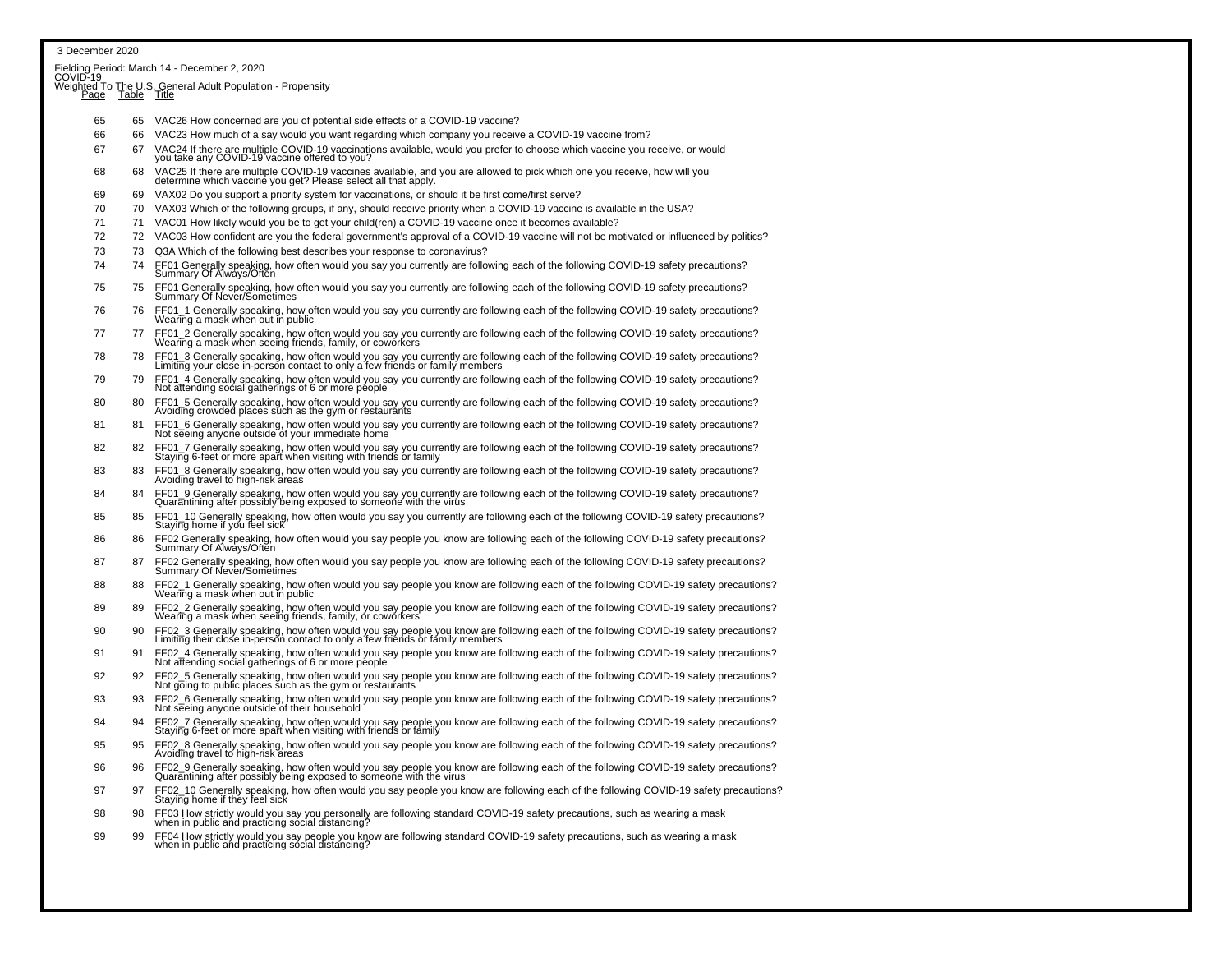| 3 December 2020 |            |                                                                                                                                                                                                                                             |
|-----------------|------------|---------------------------------------------------------------------------------------------------------------------------------------------------------------------------------------------------------------------------------------------|
|                 |            | Fielding Period: March 14 - December 2, 2020<br>COVID-19                                                                                                                                                                                    |
| Page            |            | Weighted To The U.S. General Adult Population - Propensity<br>Page Table Title                                                                                                                                                              |
|                 |            |                                                                                                                                                                                                                                             |
| 100<br>101      | 100<br>101 | EMP02 How concerned are you that you may lose your job due to the coronavirus outbreak?<br>Q9 Do you think your income in 2020 will be lower, higher or about the same as it was in 2019?                                                   |
| 102             | 102        | EMP05 As a result of the current pandemic, have you or your household been impacted financially in any of the following ways?<br>Summary Of Yes                                                                                             |
| 103             | 103        | EMP05_1 As a result of the current pandemic, have you or your household been impacted financially in any of the following ways?<br>Missed (or will soon miss) a rent/mortgage payment                                                       |
| 104             | 104        | EMP05_2 As a result of the current pandemic, have you or your household been impacted financially in any of the following ways?<br>Missed (or will soon miss) a bill payment                                                                |
| 105             | 105        | EMP05_3 As a result of the current pandemic, have you or your household been impacted financially in any of the following ways?<br>Provided financial support for a family member                                                           |
| 106             | 106        | EMP05_4 As a result of the current pandemic, have you or your household been impacted financially in any of the following ways?<br>Provided financial support for a friend                                                                  |
| 107             | 107        | EMP05_5 As a result of the current pandemic, have you or your household been impacted financially in any of the following ways?<br>Sought out new or additional sources of income                                                           |
| 108             | 108        | EMP05_6 As a result of the current pandemic, have you or your household been impacted financially in any of the following ways?<br>Lost income partially                                                                                    |
| 109             | 109        | EMP05 7 As a result of the current pandemic, have you or your household been impacted financially in any of the following ways?<br>Lost income entirely                                                                                     |
| 110             | 110        | EMP05_8 As a result of the current pandemic, have you or your household been impacted financially in any of the following ways?<br>Accumulated more debt than normal                                                                        |
| 111             | 111        | EMP05_9 As a result of the current pandemic, have you or your household been impacted financially in any of the following ways?<br>Stopped or cut back on retirement savings                                                                |
| 112             | 112        | EMP05_10 As a result of the current pandemic, have you or your household been impacted financially in any of the following ways?<br>Stopped or cut back on other savings (e.g., college tuition, a major purchase, such as a house or care) |
| 113             | 113        | EMP05_11 As a result of the current pandemic, have you or your household been impacted financially in any of the following ways?<br>Paid for services that I haven't used (e.g., a dog walker, childcare, a house cleaning service)         |
| 114             | 114        | EMP05_12 As a result of the current pandemic, have you or your household been impacted financially in any of the following ways?<br>Lost access to my health insurance                                                                      |
| 115             | 115        | EMP05_13 As a result of the current pandemic, have you or your household been impacted financially in any of the following ways?<br>I have been impacted financially in some other way                                                      |
| 116             | 116        | EMP05_14 As a result of the current pandemic, have you or your household been impacted financially in any of the following ways?<br>I have not been impacted financially                                                                    |
| 117             | 117        | REV01 Are you planning any major purchases once things return to normal? Please select all that apply.                                                                                                                                      |
| 118             | 118        | REV01 Are you planning any major purchases once things return to normal? Please select all that apply.                                                                                                                                      |
| 119             | 119        | Q15 How concerned are you about the impact coronavirus (COVID-19) has on the following?<br>Summary Of Concerned                                                                                                                             |
| 120             | 120        | Q15 How concerned are you about the impact coronavirus (COVID-19) has on the following?<br>Summary Of Not At All/Not Very Concerned                                                                                                         |
| 121             | 121        | Q15_1 How concerned are you about the impact coronavirus (COVID-19) has on the following?<br>Your personal health                                                                                                                           |
| 122             | 122        | Q15 2 How concerned are you about the impact coronavirus (COVID-19) has on the following?<br>The health of your older friends and relatives                                                                                                 |
| 123             | 123        | Q15_3 How concerned are you about the impact coronavirus (COVID-19) has on the following?<br>The health of the broader American populace                                                                                                    |
| 124             | 124        | Q15_4 How concerned are you about the impact coronavirus (COVID-19) has on the following?<br>The American economy                                                                                                                           |
| 125             | 125        | Q15_5 How concerned are you about the impact coronavirus (COVID-19) has on the following?<br>Your personal finances                                                                                                                         |
| 126             | 126        | Q18 Which of the following is true for you?                                                                                                                                                                                                 |
| 127             | 127        | Q21 Which of the following is closest to your view of people's reaction to the coronavirus (COVID-19) outbreak?                                                                                                                             |
| 128             | 128        | FR01 Have you felt any of the following recently due to the COVID-19 pandemic?<br>Summary Of Yes                                                                                                                                            |
| 129             | 129        | FR01_1 Have you felt any of the following recently due to the COVID-19 pandemic?<br>Cabin fever- bored and sick of being in my home                                                                                                         |
| 130             | 130        | FR01_2 Have you felt any of the following recently due to the COVID-19 pandemic?<br>Claustrophobic- unable to escape my home                                                                                                                |
| 131             | 131        | FR01_3 Have you felt any of the following recently due to the COVID-19 pandemic?<br>Grateful- for the break from work to be at home with my family or by myself                                                                             |
| 132             | 132        | FR01_4 Have you felt any of the following recently due to the COVID-19 pandemic?<br>Appreciative-to be around people I truly care about                                                                                                     |
| 133             | 133        | FR01_5 Have you felt any of the following recently due to the COVID-19 pandemic?<br>Compassionaté-taking the time to check in with the people I care about                                                                                  |
|                 |            |                                                                                                                                                                                                                                             |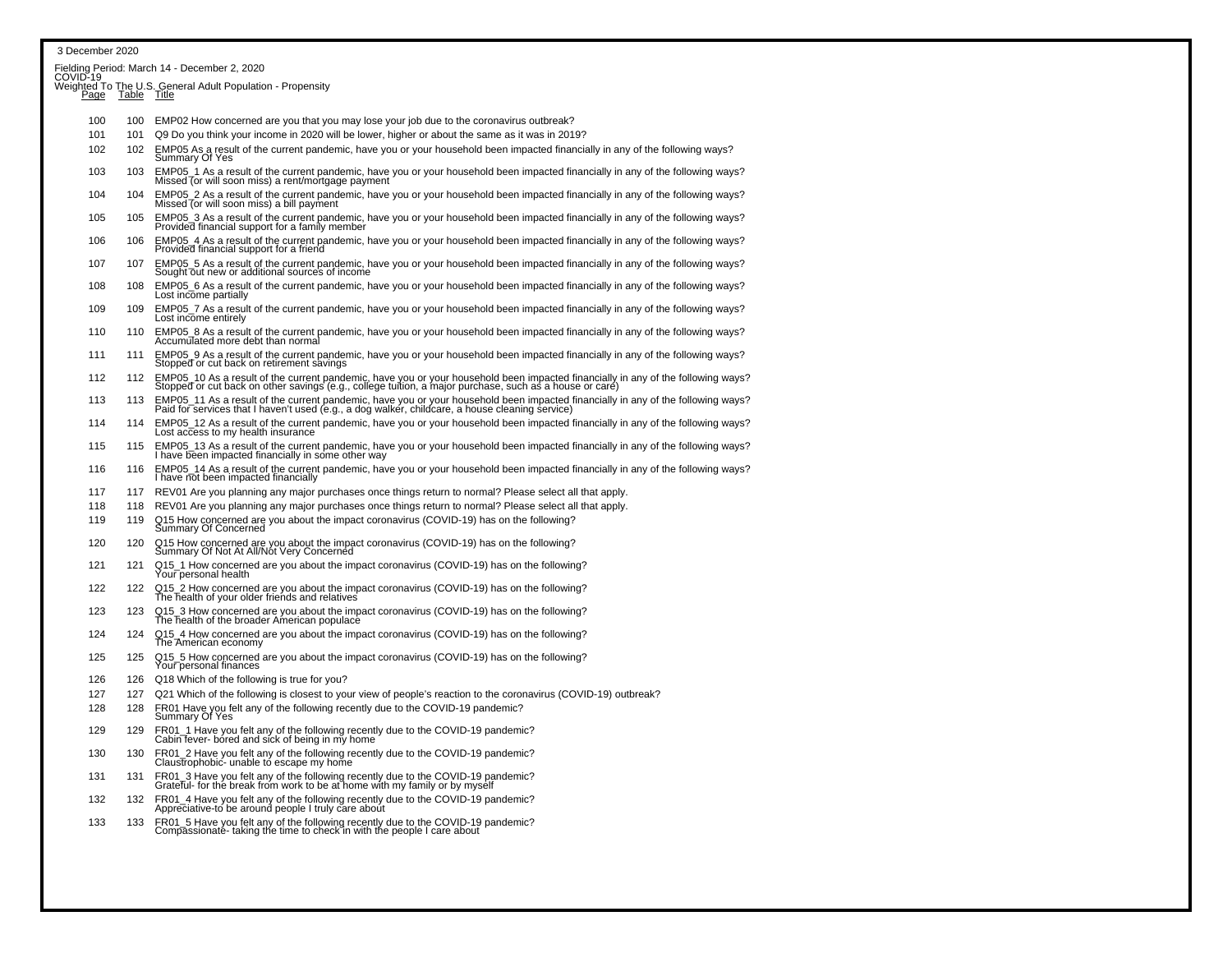### 3 December 2020

|     |     | Fielding Period: March 14 - December 2, 2020<br>COVID-19                                                                                                                                       |
|-----|-----|------------------------------------------------------------------------------------------------------------------------------------------------------------------------------------------------|
|     |     | Weighted To The U.S. General Adult Population - Propensity<br>Page Table Title                                                                                                                 |
| 134 | 134 | FR01_6 Have you felt any of the following recently due to the COVID-19 pandemic?<br>Lonely-feeling isolated from my friends/family                                                             |
| 135 | 135 | FR01_7 Have you felt any of the following recently due to the COVID-19 pandemic?<br>Overwhelmed-trying to balance work at home and other needs of my family                                    |
| 136 | 136 | FR01_8 Have you felt any of the following recently due to the COVID-19 pandemic?<br>Angry- upset that I don't know when this will end                                                          |
| 137 | 137 | FR01_9 Have you felt any of the following recently due to the COVID-19 pandemic?<br>Annoyed- by lack of personal space and the inability to get away from my family                            |
| 138 | 138 | FR01_10 Have you felt any of the following recently due to the COVID-19 pandemic?<br>Fear- that my kids are missing out on learning                                                            |
| 139 | 139 | FR01_11 Have you felt any of the following recently due to the COVID-19 pandemic?<br>Thankful - for the sacrifices that the American people have made for coronavirus                          |
| 140 | 140 | FR05 How much would you say you miss each of the following during this time of virus-related restrictions?<br>Summary Of A Lot/Soméwhat                                                        |
| 141 | 141 | FR05 How much would you say you miss each of the following during this time of virus-related restrictions?<br>Summary Of Not At All/Not Very                                                   |
| 142 | 142 | FR05_1 How much would you say you miss each of the following during this time of virus-related restrictions?<br>Traveling on an airplane                                                       |
| 143 | 143 | FR05_2 How much would you say you miss each of the following during this time of virus-related restrictions?<br>Going to a movie theatre                                                       |
| 144 | 144 | FR05_3 How much would you say you miss each of the following during this time of virus-related restrictions?<br>Shopping in stores                                                             |
| 145 | 145 | FR05_4 How much would you say you miss each of the following during this time of virus-related restrictions?<br>Working from the office                                                        |
| 146 | 146 | FR05_5 How much would you say you miss each of the following during this time of virus-related restrictions?<br>Attending events like concerts, theatre and sporting events                    |
| 147 | 147 | FR05_6 How much would you say you miss each of the following during this time of virus-related restrictions?<br>Dining out at a restaurant/bar                                                 |
| 148 | 148 | FR05_7 How much would you say you miss each of the following during this time of virus-related restrictions?<br>Watching sports on TV                                                          |
| 149 | 149 | FR05_8 How much would you say you miss each of the following during this time of virus-related restrictions?<br>Gatherings with friends and family                                             |
| 150 | 150 | FR05_9 How much would you say you miss each of the following during this time of virus-related restrictions?<br>Going to church                                                                |
| 151 | 151 | FR05_10 How much would you say you miss each of the following during this time of virus-related restrictions?<br>Going to school or university                                                 |
| 152 | 152 | FR05_13 How much would you say you miss each of the following during this time of virus-related restrictions?<br>Going to the gym/work out class                                               |
| 153 | 153 | FR05_14 How much would you say you miss each of the following during this time of virus-related restrictions?<br>Going to a social gathering                                                   |
| 154 | 154 | FR05_15 How much would you say you miss each of the following during this time of virus-related restrictions?<br>Going to my local coffee shóp                                                 |
| 155 | 155 | FR05_16 How much would you say you miss each of the following during this time of virus-related restrictions?<br>In person celebrations (e.g., birthdays, graduations)                         |
| 156 | 156 | COV04 How concerned are you of a new wave of COVID-19 outbreak in your area?                                                                                                                   |
| 157 | 157 | Q22 How concerned are you about each of the following potential shortages from coronavirus (COVID-19) in the healthcare<br>system?<br>Summary Of Concerned                                     |
| 158 | 158 | Q22 How concerned are you about each of the following potential shortages from coronavirus (COVID-19) in the healthcare                                                                        |
| 159 | 159 | system?<br>Summary Of Not At All / Not Very Concerned<br>Q22_1 How concerned are you about each of the following potential shortages from coronavirus (COVID-19) in the healthcare             |
|     |     | system?<br>Surgical masks and gloves                                                                                                                                                           |
| 160 | 160 | Q22_2 How concerned are you about each of the following potential shortages from coronavirus (COVID-19) in the healthcare<br>system?<br>Testing kits for COVID-19                              |
| 161 | 161 | Q22_3 How concerned are you about each of the following potential shortages from coronavirus (COVID-19) in the healthcare<br>system?<br>Hospital beds (room for patients)                      |
| 162 | 162 | Q22_4 How concerned are you about each of the following potential shortages from coronavirus (COVID-19) in the healthcare<br>system?<br>Hospital ventilators (for assisted breathing)          |
| 163 | 163 | Q22_5 How concerned are you about each of the following potential shortages from coronavirus (COVID-19) in the healthcare<br>system?<br>Healthcare workers (doctors, nurses, supporting staff) |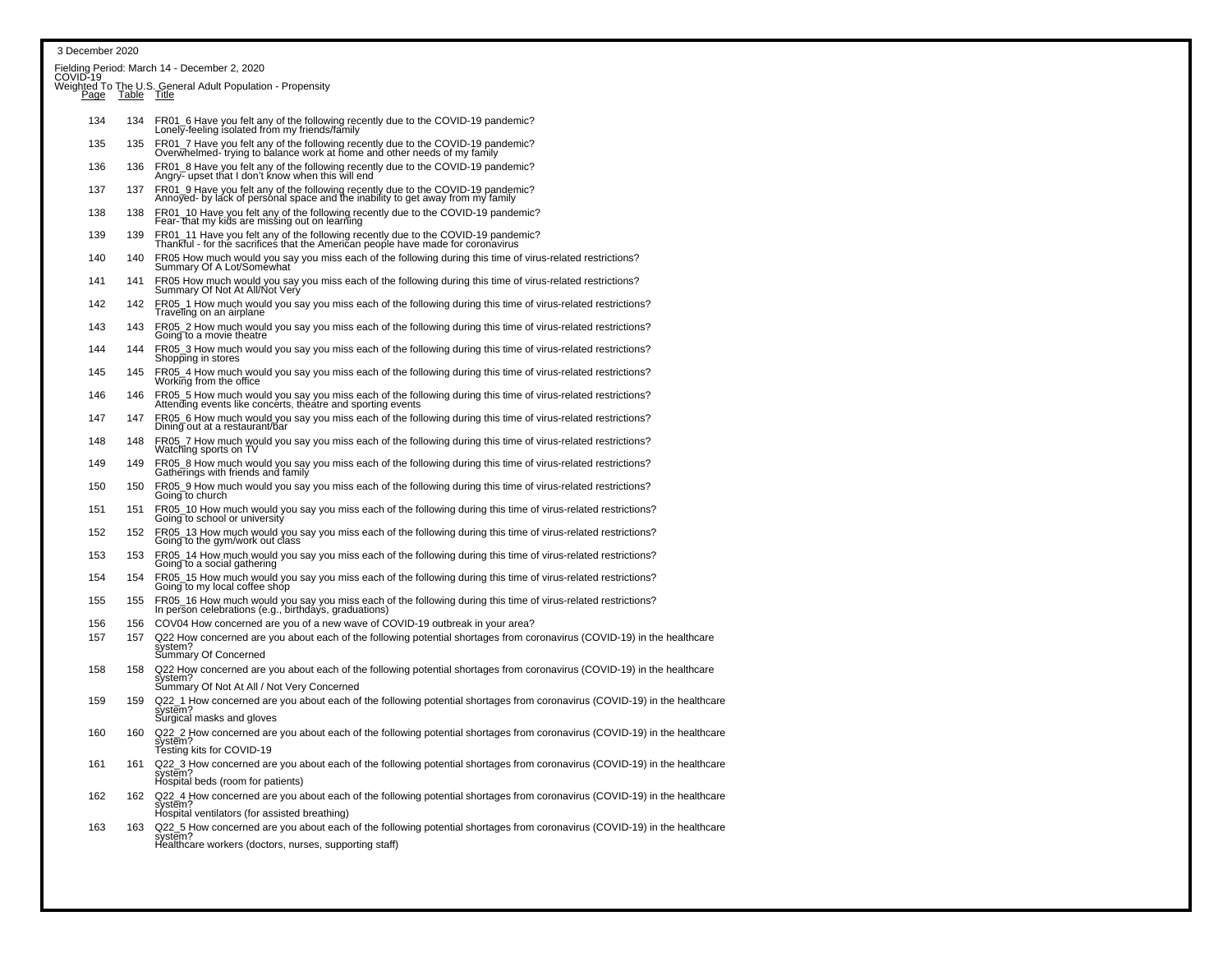### 3 December 2020Fielding Period: March 14 - December 2, 2020<br>COVID-19 Weighted To The U.S. General Adult Population - Propensity<br>Page Table Title 164 164 FR11 How concerned are you about you or your loved one's risk of being exposed to coronavirus when you leave your home for essential errands during stay-home orders? 165 165 FR12 How concerned are you about the following situations, as it relates to the risk of you/your loved ones being exposed to, or accidentallyexposing others to coronavirus?<br>Summary Of Very/Somewhat Concerned 166 FR12 How concerned are you about the following situations, as it relates to the risk of you/your loved ones being exposed to, or accidentally<br>exposing others to coronavirus?<br>Summary Of Not At All/Not Very Concerned 167 167 FR12\_1 How concerned are you about the following situations, as it relates to the risk of you/your loved ones being exposed to, or accidentally exposing others to coronavirus? Leaving my home to go to non-essential businesses (e.g., bars, hair dressers, etc.) 168 168 FR12\_2 How concerned are you about the following situations, as it relates to the risk of you/your loved ones being exposed to, or accidentally exposing others to coronavirus? Returning to my normal activities in public (e.g., public transit, socializing) 169 169 FR12\_3 How concerned are you about the following situations, as it relates to the risk of you/your loved ones being exposed to, or accidentallyexposing others to coronavirus? Taking my first flight170 170 FR12\_4 How concerned are you about the following situations, as it relates to the risk of you/your loved ones being exposed to, or accidentallyexposing others to coronavirus My kids going back to school for the first time <sup>171</sup> <sup>171</sup> FR12\_5 How concerned are you about the following situations, as it relates to the risk of you/your loved ones being exposed to, or accidentallyexposing others to coronavirus? Going back to the office of the original part of the office of the office of the office of the office of the office of the office of the office of the original part of the office of the offi <sup>172</sup> <sup>172</sup> Q33B Once the government provides information that the spread of the virus is flattening how long will it take you to do each of the following? 173 173 Q33B Once the government provides information that the spread of the virus is flattening how long will it take you to do each of the following? Summary Of Immediately/1-30 Days174 Q33B Once the government provides information that the spread of the virus is flattening how long will it take you to do each of the following?<br>of the following? Summary Of Up To 3 Months175 Q33B Once the government provides information that the spread of the virus is flattening how long will it take you to do each of the following?<br>of the following? Summary Of 1 Day To 3 Months 176 176 Q33B Once the government provides information that the spread of the virus is flattening how long will it take you to do eachof the following? Summary Of Up To 6 Months<br>Summary Of Up To 6 Months <sup>177</sup> <sup>177</sup> Q33B Once the government provides information that the spread of the virus is flattening how long will it take you to do eachof the following? Summary Of Year Or Longer<br>Summary Of Year Or Longer 178 178 Q33B\_1 Once the government provides information that the spread of the virus is flattening how long will it take you to do eachof the following? Figure 1. The following?<br>Fly on a plane 179 179 Q33B\_2 Once the government provides information that the spread of the virus is flattening how long will it take you to do each of the following? Go to a gym class 180 180 Q33B\_3 Once the government provides information that the spread of the virus is flattening how long will it take you to do eachof the following? Take a cruise the following? The following? The following? The following? The following? The following? The following? The following? The following? The following? The following? The following? The follow 181 181 Q33B\_4 Once the government provides information that the spread of the virus is flattening how long will it take you to do each of the following?Go out to dinner 182 182 Q33B\_5 Once the government provides information that the spread of the virus is flattening how long will it take you to do each of the following? Visit a casino 183 183 Q33B\_6 Once the government provides information that the spread of the virus is flattening how long will it take you to do each of the following?Stay in a hotel 184 184 Q33B\_7 Once the government provides information that the spread of the virus is flattening how long will it take you to do each of the following?Go to the office 185 185 Q33B\_8 Once the government provides information that the spread of the virus is flattening how long will it take you to do each of the following?Go to a sporting event 186 186 Q33B\_9 Once the government provides information that the spread of the virus is flattening how long will it take you to do each of the following? Go to the movies 187 187 Q33B\_10 Once the government provides information that the spread of the virus is flattening how long will it take you to do eachof the following? Notice the following? Host at the following? Host/attend a large social gathering the following control of the following of the following of the following control of the following control of the following